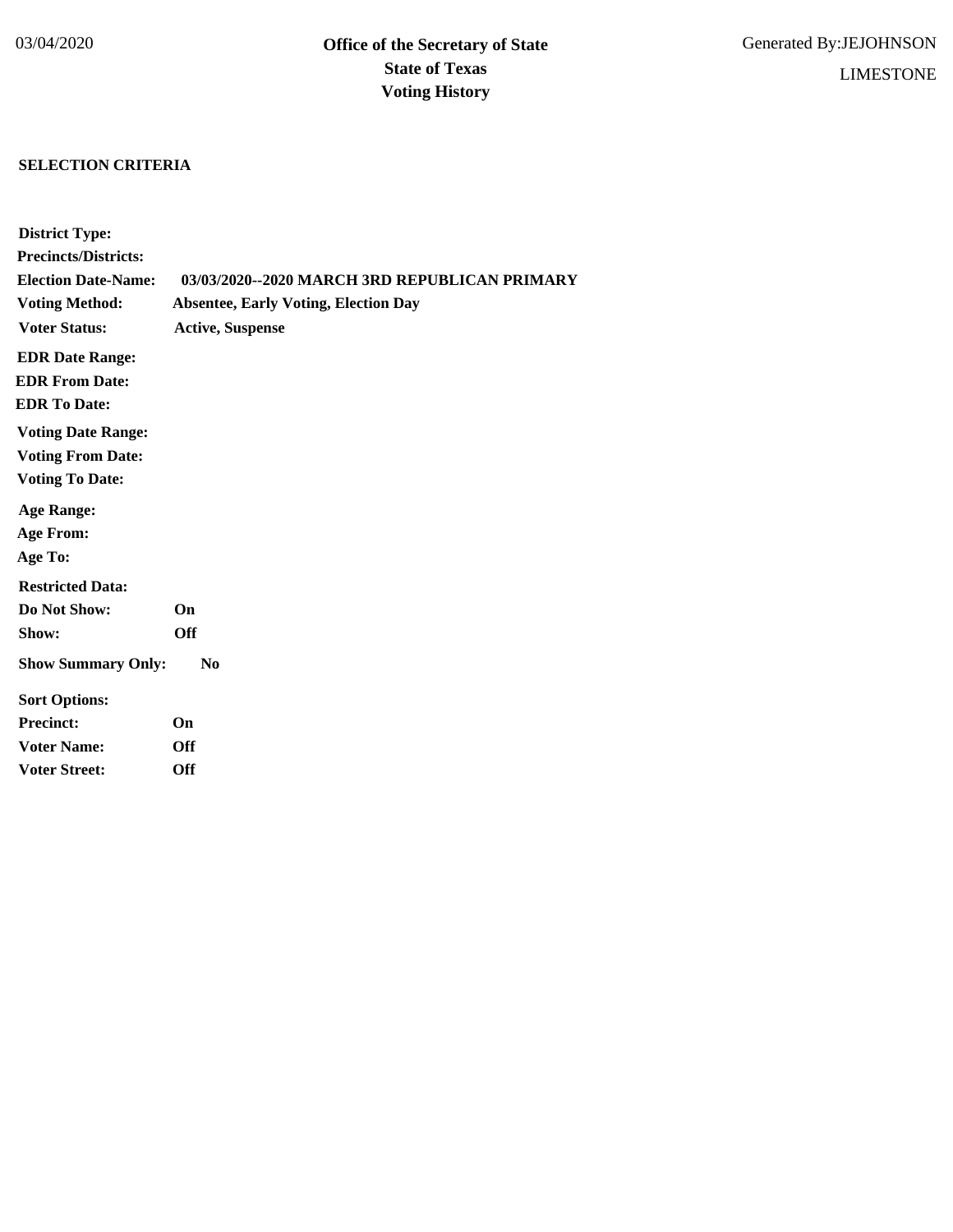| Precinc<br>t | VUID           | EDR.                                 | Voter<br>Status | Voter Name    | <b>DOB</b>               | Current<br>County | Residence<br>Address                                    |
|--------------|----------------|--------------------------------------|-----------------|---------------|--------------------------|-------------------|---------------------------------------------------------|
| 101          | 1119683098     | 03/16/2008                           | V               | BRYANT        | ADAMS, KEVIN 06/13/1956  | 147               | 589 LCR 793<br>GROESBECK TX<br>76642-2245               |
|              | Election Name: | 2020 MARCH 3RD<br>REPUBLICAN PRIMARY |                 |               | Ballot Style: BS6        |                   | Voting Method                                           |
| 101          | 1042112797     | 12/15/2017                           |                 | SIMS          | ADAMS, VIKKI 11/10/1960  | 147               | 589 LCR 793<br>GROESBECK TX<br>76642                    |
|              | Election Name: | 2020 MARCH 3RD<br>REPUBLICAN PRIMARY |                 |               | Ballot Style: BS6        |                   | Voting Method                                           |
| 101          | 1004915129     | 11/04/1999                           | $\overline{V}$  |               | AGNEW, BRANDY 04/14/1973 | 147               | 207 MAN O WAR<br>AVENUE<br>GROESBECK TX<br>76642        |
|              | Election Name: | 2020 MARCH 3RD                       |                 |               | Ballot Style: BS6        |                   | Voting Method                                           |
| 101          | 2157010819     | REPUBLICAN PRIMARY<br>07/10/2019     | $\overline{U}$  | ANDREW        | AGNEW, COLTON 06/07/2001 | 147               | 207 MAN O WAR<br><b>AVENUE</b><br>GROESBECK TX<br>76642 |
|              | Election Name: | 2020 MARCH 3RD<br>REPUBLICAN PRIMARY |                 |               | Ballot Style: BS6        |                   | Voting Method                                           |
| 101          | 1013715146     | 02/01/1996                           | $\overline{V}$  | ANDREW        | AGNEW, MURRAY 08/16/1971 | 147               | 207 MAN O WAR<br>AVENUE<br>GROESBECK TX<br>76642        |
|              | Election Name: | 2020 MARCH 3RD                       |                 |               | Ballot Style: BS6        |                   | Voting Method                                           |
| 101          | 1013688989     | REPUBLICAN PRIMARY<br>09/01/1994     | $\overline{U}$  | <b>SCOTT</b>  | AILLS, KEITH 08/01/1976  | 147               | 3507 FM 937<br>GROESBECK TX<br>76642                    |
|              | Election Name: | 2020 MARCH 3RD                       |                 |               | Ballot Style: BS6        |                   | Voting Method                                           |
| 101          | 1189171504     | REPUBLICAN PRIMARY<br>09/19/2012     | $\overline{z}$  | <b>BROOKE</b> | ALLEN, KATLYN 01/17/1994 | 147               | 609 JACINTO ST<br>Е<br>GROESBECK TX<br>76642            |
|              | Election Name: | 2020 MARCH 3RD                       |                 |               | Ballot Style: BS6        |                   | Voting Method                                           |
| 101          | 1020598684     | REPUBLICAN PRIMARY<br>02/15/2004     | $\overline{V}$  | MCPHERSON     | ALLEN, LAURYE 11/04/1960 | 147               | 609 JACINTO ST<br>Е<br>GROESBECK TX<br>76642            |
|              | Election Name: | 2020 MARCH 3RD                       |                 |               | Ballot Style: BS6        |                   | Voting Method                                           |
| 101          | 1003915620     | REPUBLICAN PRIMARY<br>12/02/2000     | $\overline{U}$  |               | ALLEN, TONY 12/07/1940   | 147               | 118 ROCKY CREE                                          |
|              |                |                                      |                 | DAVID         |                          |                   | <b>AVENUE</b><br>GROESBECK TX<br>76642                  |
|              | Election Name: | 2020 MARCH 3RD<br>REPUBLICAN PRIMARY |                 |               | Ballot Style: BS6        |                   | Voting Method                                           |
| 101          | 1013673185     | 09/26/1980                           | $\overline{U}$  | Α             | ALLISON, CARL 08/13/1962 | 147               | 800 FROST CREE<br>AVENUE<br>GROESBECK TX<br>76642       |
|              | Election Name: | 2020 MARCH 3RD<br>REPUBLICAN PRIMARY |                 |               | Ballot Style: BS6        |                   | Voting Method                                           |
| 101          | 1143062323     | 05/17/2007                           | $\overline{U}$  | <b>B NEAL</b> | ALLISON, KALE 12/30/1988 | 147               | 800 FROST CREE<br>AVENUE                                |

**Voter Name DOB Residence Address Current Mailing Address** 589 LCR 793 GROESBECK TX 76642-2245 589 LCR 793 GROESBECK TX 76642 **Election Name: Ballot Style:** BS6 **Voting Method: EV** 589 LCR 793 GROESBECK TX 76642 589 LCR 793 GROESBECK TX 76642 **Election Name: Ballot Style:** BS6 **Voting Method: EV** AVENUE GROESBECK TX 76642 207 MAN O WAR AVE GROESBECK TX 76642 **Election Name: Ballot Style:** BS6 **Voting Method: EV** 207 MAN O WAR AVENUE GROESBECK TX 76642 207 MAN O WAR ST GROESBECK TX 76642-1973 **Election Name: Ballot Style:** BS6 **Voting Method: EV** 207 MAN O WAR AVENUE GROESBECK TX 76642 207 MAN O WAR AVE GROESBECK TX 76642 **Election Name: Ballot Style:** BS6 **Voting Method: EV** 3507 FM 937 GROESBECK TX 76642 3507 FM 937 GROESBECK TX 76642 **Election Name: Ballot Style:** BS6 **Voting Method: EV** 609 JACINTO ST 609 JACINTO ST E GROESBECK TX 76642 E GROESBECK TX 76642 **Election Name: Ballot Style:** BS6 **Voting Method: EV** 609 JACINTO ST 609 E JACINTO E GROESBECK TX 76642 GROESBECK TX 76642 **Election Name: Ballot Style:** BS6 **Voting Method: EV** 118 ROCKY CREEK 118 ROCKY CREEK AVENUE GROESBECK TX 76642 AVE GROESBECK TX 76642 **Election Name: Ballot Style:** BS6 **Voting Method: EV** 800 FROST CREEK 800 FROST CREEK AVENUE GROESBECK TX 76642 AVE GROESBECK TX 76642 **Election Name: Ballot Style:** BS6 **Voting Method: ED** 800 FROST CREEK 800 FROST CREEK AVENUE GROESBECK TX AVE GROESBECK TX

NOTE: The Voter Status column indicates the current status of the voter (V=active, S=suspense, C=cancelled, and F=FPCA (SC90)).

Page 2 of 381

76642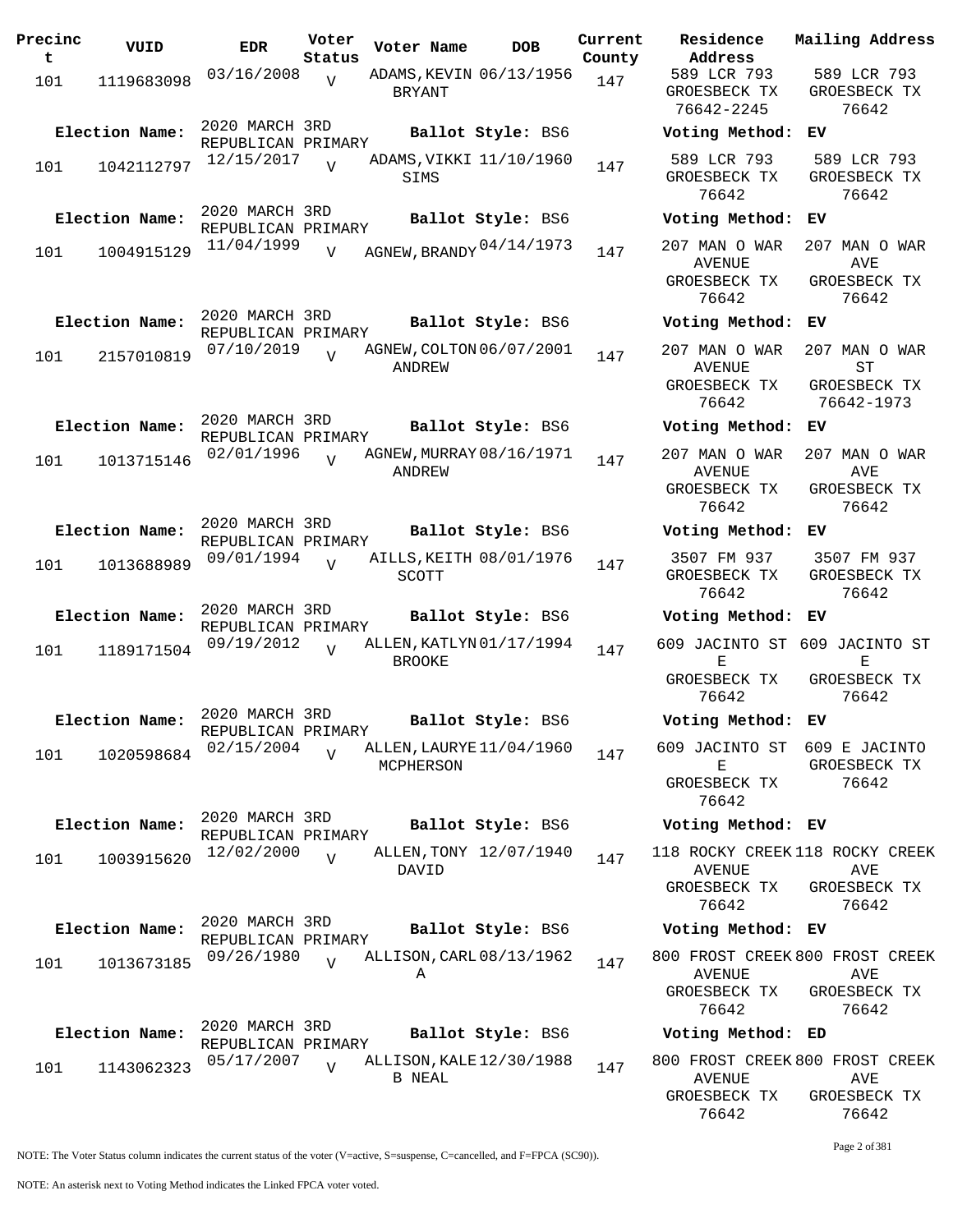| Precinc<br>t | VUID           | <b>EDR</b>                           | Voter<br>Status | Voter Name    | <b>DOB</b>                 | Current<br>County | Residence<br>Address                                             | Mailing Address                       |
|--------------|----------------|--------------------------------------|-----------------|---------------|----------------------------|-------------------|------------------------------------------------------------------|---------------------------------------|
|              | Election Name: | 2020 MARCH 3RD                       |                 |               | Ballot Style: BS6          |                   | Voting Method: ED                                                |                                       |
| 101          | 1013673298     | REPUBLICAN PRIMARY<br>02/24/1978     | $\overline{V}$  | HERSCHEL      | ALLISON, NEAL $10/04/1958$ | 147               | 800 FROST CREEK 800 FROST CREEK<br><b>AVENUE</b><br>GROESBECK TX | AVE<br>GROESBECK TX                   |
|              | Election Name: | 2020 MARCH 3RD                       |                 |               |                            |                   | 76642                                                            | 76642<br>ED                           |
|              |                | REPUBLICAN PRIMARY                   |                 |               | Ballot Style: BS6          |                   | Voting Method:                                                   |                                       |
| 101          | 1032554482     | 02/14/2008                           | $\overline{V}$  | CAROLE        | ALSTON, JEAN 06/29/1945    | 147               | 1135 LCR 793<br>GROESBECK TX<br>76642                            | 1135 LCR 793<br>GROESBECK TX<br>76642 |
|              | Election Name: | 2020 MARCH 3RD<br>REPUBLICAN PRIMARY |                 |               | Ballot Style: BS6          |                   | Voting Method: AV                                                |                                       |
| 101          | 1013639467     | 06/14/1997                           | $\overline{U}$  | A NICOLE      | AMASON, AMAND 04/28/1976   | 147               | 515 WALKER ST E<br>GROESBECK TX<br>76642-1569                    | 515 WALKER<br>GROESBECK TX<br>76642   |
|              | Election Name: | 2020 MARCH 3RD<br>REPUBLICAN PRIMARY |                 |               | Ballot Style: BS6          |                   | Voting Method: ED                                                |                                       |
| 101          | 1013672511     | 03/01/1978                           | $\overline{U}$  | BAKER         | AMASON, PATSY 03/30/1938   | 147               | 201 FROST CREEK<br><b>AVENUE</b><br>GROESBECK TX<br>76642        | PO BOX 327<br>GROESBECK TX<br>76642   |
|              | Election Name: | 2020 MARCH 3RD<br>REPUBLICAN PRIMARY |                 |               | Ballot Style: BS6          |                   | Voting Method: EV                                                |                                       |
| 101          | 1013695223     | 03/02/1983                           | $\overline{U}$  | CE WARREN     | AMASON, WALLA 05/07/1945   | 147               | 201 FROST CREEK<br><b>AVENUE</b><br>GROESBECK TX<br>76642        | P O BOX 327<br>GROESBECK TX<br>76642  |
|              | Election Name: | 2020 MARCH 3RD<br>REPUBLICAN PRIMARY |                 |               | Ballot Style: BS6          |                   | Voting Method: EV                                                |                                       |
| 101          | 2142266493     | 02/10/2018                           | $\overline{U}$  | <b>QUELYN</b> | ANDERSON, JAC 05/09/1958   | 147               | 202 NASHUA<br><b>AVENUE</b><br>GROESBECK TX<br>76642             | PO BOX 135<br>GROESBECK TX<br>76642   |
|              | Election Name: | 2020 MARCH 3RD<br>REPUBLICAN PRIMARY |                 |               | Ballot Style: BS6          |                   | Voting Method: EV                                                |                                       |
| 101          | 1200691527     | 10/17/2018                           | $\overline{V}$  | LBY LYNN      | ANDERSON, SHE 07/26/1995   | 147               | 709 LCR 793<br>GROESBECK TX<br>76642                             | PO BOX 348<br>GROESBECK TX<br>76642   |
|              | Election Name: | 2020 MARCH 3RD<br>REPUBLICAN PRIMARY |                 |               | Ballot Style: BS6          |                   | Voting Method: EV                                                |                                       |
| 101          | 1013688181     | 04/28/1995                           | $\overline{U}$  | A LASHONE     | ANGLIN, ANETT 11/28/1976   | 147               | 620 HEWITT<br>STREET<br>GROESBECK TX<br>76642                    | 620 HEWITT<br>GROESBECK TX<br>76642   |
|              | Election Name: | 2020 MARCH 3RD<br>REPUBLICAN PRIMARY |                 |               | Ballot Style: BS6          |                   | Voting Method: EV                                                |                                       |
| 101          | 2162447447     | 02/01/2020                           | $\overline{V}$  | S FELAN       | ARROYO, NIEVE 06/17/1950   | 147               | 511 ELLIS ST S<br>GROESBECK TX<br>76642                          |                                       |
|              | Election Name: | 2020 MARCH 3RD<br>REPUBLICAN PRIMARY |                 |               | Ballot Style: BS6          |                   | Voting Method: EV                                                |                                       |
| 101          | 1013715360     | 12/16/1995                           | $\overline{U}$  | A R           | ASBERRY, KISH 02/07/1973   | 147               | 706 HENDERSON<br><b>BOULEVARD</b><br>GROESBECK TX<br>76642       | P O BOX 914<br>GROESBECK TX<br>76642  |
|              | Election Name: | 2020 MARCH 3RD                       |                 |               | Ballot Style: BS6          |                   | Voting Method: EV                                                |                                       |
| 101          | 1207978384     | REPUBLICAN PRIMARY<br>03/22/2014     | $\overline{U}$  | IE LEVIN      | BADGETT, HARL 03/22/1996   | 147               | 1118 LCR 784<br>GROESBECK TX<br>76612                            | 1118 CR 784<br>GROESBECK TX<br>76612  |

784 GROESBECK TX 76642 1118 CR 784 GROESBECK TX 76642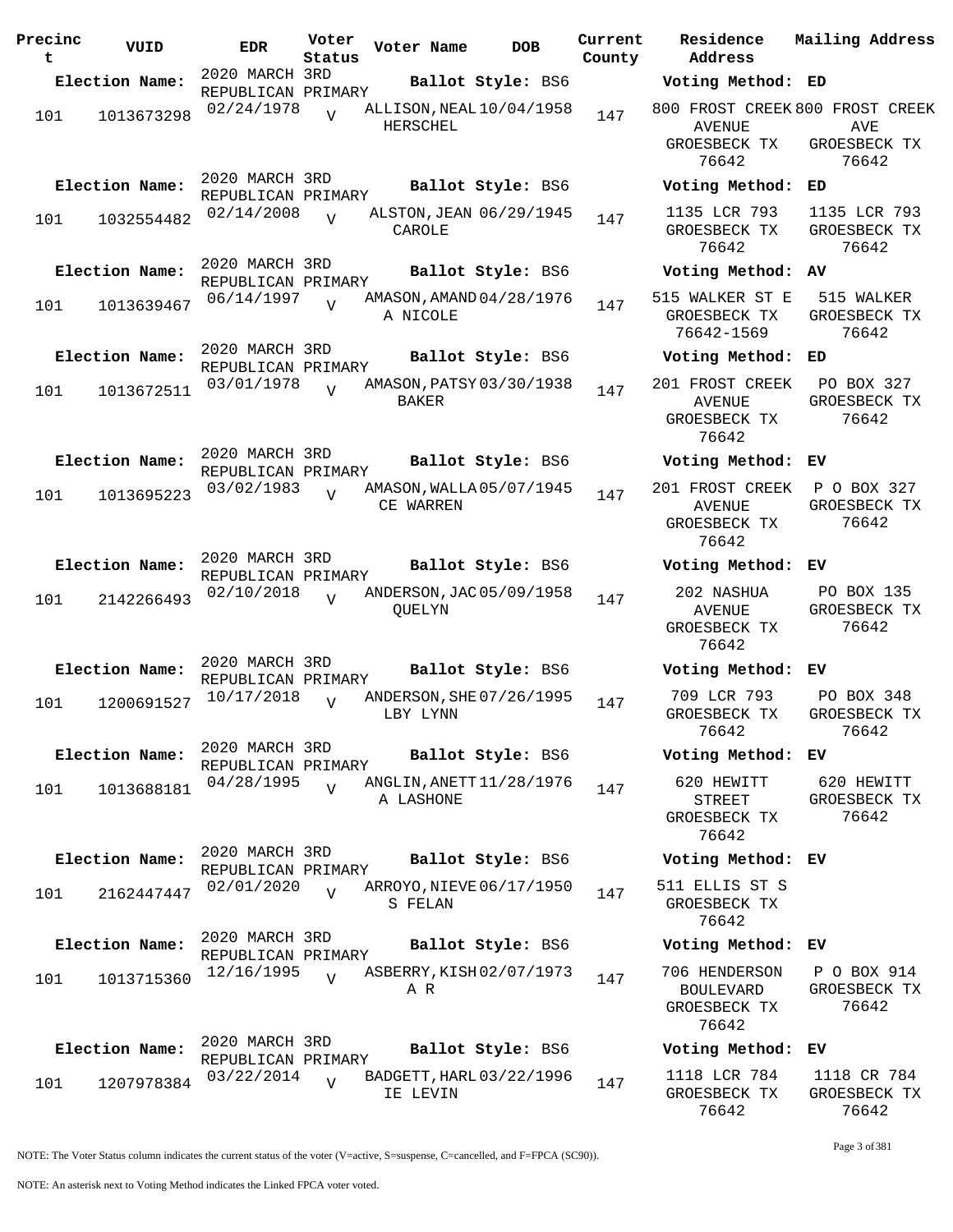| Precinc<br>t | VUID           | <b>EDR</b>                           | Voter<br>Status | Voter Name |        | <b>DOB</b>               | Current<br>County | Residence<br>Address                                  | Mailing Addres                                                            |
|--------------|----------------|--------------------------------------|-----------------|------------|--------|--------------------------|-------------------|-------------------------------------------------------|---------------------------------------------------------------------------|
|              | Election Name: | 2020 MARCH 3RD<br>REPUBLICAN PRIMARY |                 |            |        | Ballot Style: BS6        |                   | Voting Method: EV                                     |                                                                           |
| 101          | 1013714973     | 03/03/1996                           | $\overline{U}$  | LEANNE     |        | BAIZE, SANDIE 12/12/1977 | 147               | 418 PR 5770A<br>GROESBECK TX<br>76642                 | P O BOX 505<br>GROESBECK TX<br>76642                                      |
|              | Election Name: | 2020 MARCH 3RD<br>REPUBLICAN PRIMARY |                 |            |        | Ballot Style: BS6        |                   | Voting Method: EV                                     |                                                                           |
| 101          | 1013650682     | 01/16/2002                           | $\overline{V}$  |            | S EVAN | BAKER, CHARLE 06/18/1957 | 147               | GROESBECK TX<br>76642                                 | 118 MEADOW LANE 118 MEADOW LN<br>GROESBECK TX<br>76642                    |
|              | Election Name: | 2020 MARCH 3RD<br>REPUBLICAN PRIMARY |                 |            |        | Ballot Style: BS6        |                   | Voting Method: EV                                     |                                                                           |
| 101          | 1003769931     | 09/05/2001                           | $\overline{V}$  | CALAME     |        | BAKER, D'ANNA 09/26/1959 | 147               | GROESBECK TX<br>76642                                 | 118 MEADOW LANE 118 MEADOW LN<br>GROESBECK TX<br>76642                    |
|              | Election Name: | 2020 MARCH 3RD<br>REPUBLICAN PRIMARY |                 |            |        | Ballot Style: BS6        |                   | Voting Method: EV                                     |                                                                           |
| 101          | 1013640668     | 02/28/1997                           | $\overline{V}$  | H DYON     |        | BANKS, KENNET 11/04/1978 | 147               | W                                                     | 408 COLORADO ST 408 W COLORADO<br>SТ                                      |
|              |                |                                      |                 |            |        |                          |                   | GROESBECK TX<br>76642                                 | GROESBECK TX<br>76642-1803                                                |
|              | Election Name: | 2020 MARCH 3RD<br>REPUBLICAN PRIMARY |                 |            |        | Ballot Style: BS6        |                   | Voting Method: ED                                     |                                                                           |
| 101          | 1013639031     | 07/18/1997                           | $\overline{17}$ | JO         |        | BARBER, GAYLA 04/11/1966 | 147               | LOT <sub>25</sub><br>GROESBECK TX                     | 850 GALA STREET 850 GALA ST LO<br>25<br>GROESBECK TX                      |
|              |                |                                      |                 |            |        |                          |                   | 76642                                                 | 76642                                                                     |
|              | Election Name: | 2020 MARCH 3RD<br>REPUBLICAN PRIMARY |                 |            |        | Ballot Style: BS6        |                   | Voting Method: EV                                     |                                                                           |
| 101          | 1013710947     | 03/01/1996                           |                 | NA ANN     |        | BARRAZA, REGI 07/27/1967 | 147               | GROESBECK TX<br>76642                                 | 1215 KAREN LANE 1215 KAREN LN<br>GROESBECK TX<br>76642                    |
|              | Election Name: | 2020 MARCH 3RD<br>REPUBLICAN PRIMARY |                 |            |        | Ballot Style: BS6        |                   | Voting Method: ED                                     |                                                                           |
| 101          | 1220938331     | 07/09/2015                           | $\overline{U}$  | ANNETTE    |        | BASS, JUDY 12/25/1962    | 147               | GROESBECK TX<br>76642-1580                            | 609 YEAGUA ST E 609 E. YEAGUA<br>GROESBECK TX<br>76642                    |
|              | Election Name: | 2020 MARCH 3RD<br>REPUBLICAN PRIMARY |                 |            |        | Ballot Style: BS6        |                   | Voting Method: EV                                     |                                                                           |
| 101          | 1013688792     | 01/20/1995                           | $\overline{V}$  |            | STEVEN | BASS, MARK 03/11/1955    | 147               | E APT 11<br>GROESBECK TX<br>76642                     | 703 NAVASOTA ST 703 E NAVASOTA<br>ST APT 11<br>GROESBECK TX<br>76642-1544 |
|              | Election Name: | 2020 MARCH 3RD<br>REPUBLICAN PRIMARY |                 |            |        | Ballot Style: BS6        |                   | Voting Method: EV                                     |                                                                           |
| 101          | 1178334669     | 07/11/2015                           | V               |            |        | BASS, ROY DEE 07/23/1950 | 147               | GROESBECK TX                                          | 609 YEAGUA ST E 609 E. YEAGUA                                             |
|              |                |                                      |                 |            |        |                          |                   | 76642                                                 | ST.<br>GROESBECK TX<br>76642                                              |
|              | Election Name: | 2020 MARCH 3RD<br>REPUBLICAN PRIMARY |                 |            |        | Ballot Style: BS6        |                   | Voting Method: EV                                     |                                                                           |
| 101          | 1013715167     | 02/01/1996                           | $\overline{v}$  | KAY        |        | BATES, SANDRA 12/17/1965 | 147               | 227 LCR 771<br>GROESBECK TX<br>76642                  | 227 LCR 771<br>GROESBECK TX<br>76642                                      |
|              | Election Name: | 2020 MARCH 3RD<br>REPUBLICAN PRIMARY |                 |            |        | Ballot Style: BS6        |                   | Voting Method: ED                                     |                                                                           |
| 101          | 1074638893     | 10/25/2019                           | $\overline{V}$  | NNIFER DAY |        | BAYSINGER, JE04/01/1982  | 147               | 605 ALLISON<br><b>AVENUE</b><br>GROESBECK TX<br>76642 |                                                                           |
|              | Election Name: | 2020 MARCH 3RD<br>REPUBLICAN PRIMARY |                 |            |        | Ballot Style: BS6        |                   | Voting Method: ED                                     |                                                                           |

**Address Election Name: Ballot Style:** BS6 **Voting Method: EV** 418 PR 5770A GROESBECK TX 76642 P O BOX 505 GROESBECK TX 76642 **Election Name: Ballot Style:** BS6 **Voting Method: EV** 118 MEADOW LANE 118 MEADOW LN GROESBECK TX 76642 GROESBECK TX 76642 **Election Name: Ballot Style:** BS6 **Voting Method: EV** 118 MEADOW LANE 118 MEADOW LN GROESBECK TX 76642 GROESBECK TX 76642 **Election Name: Ballot Style:** BS6 **Voting Method: EV** 408 COLORADO ST 408 W COLORADO W GROESBECK TX 76642 ST GROESBECK TX 76642-1803 **Election Name: Ballot Style:** BS6 **Voting Method: ED** 850 GALA STREET 850 GALA ST LOT LOT 25 GROESBECK TX 76642 25 GROESBECK TX 76642 **Election Name: Ballot Style:** BS6 **Voting Method: EV** 1215 KAREN LANE 1215 KAREN LN GROESBECK TX 76642 GROESBECK TX 76642 **Election Name: Ballot Style:** BS6 **Voting Method: ED** 609 YEAGUA ST E 609 E. YEAGUA GROESBECK TX GROESBECK TX 76642-1580 76642 **Election Name: Ballot Style:** BS6 **Voting Method: EV** 703 NAVASOTA ST 703 E NAVASOTA E APT 11 GROESBECK TX 76642 ST APT 11 GROESBECK TX 76642-1544 **Election Name: Ballot Style:** BS6 **Voting Method: EV** GROESBECK TX 76642 ST. GROESBECK TX 76642 **Election Name: Ballot Style:** BS6 **Voting Method: EV** 227 LCR 771 GROESBECK TX 76642 227 LCR 771 GROESBECK TX 76642 **Election Name: Ballot Style:** BS6 **Voting Method: ED** 605 ALLISON AVENUE GROESBECK TX 76642 **Election Name: Ballot Style:** BS6 **Voting Method: ED**

Page 4 of 381

**Current Mailing Address**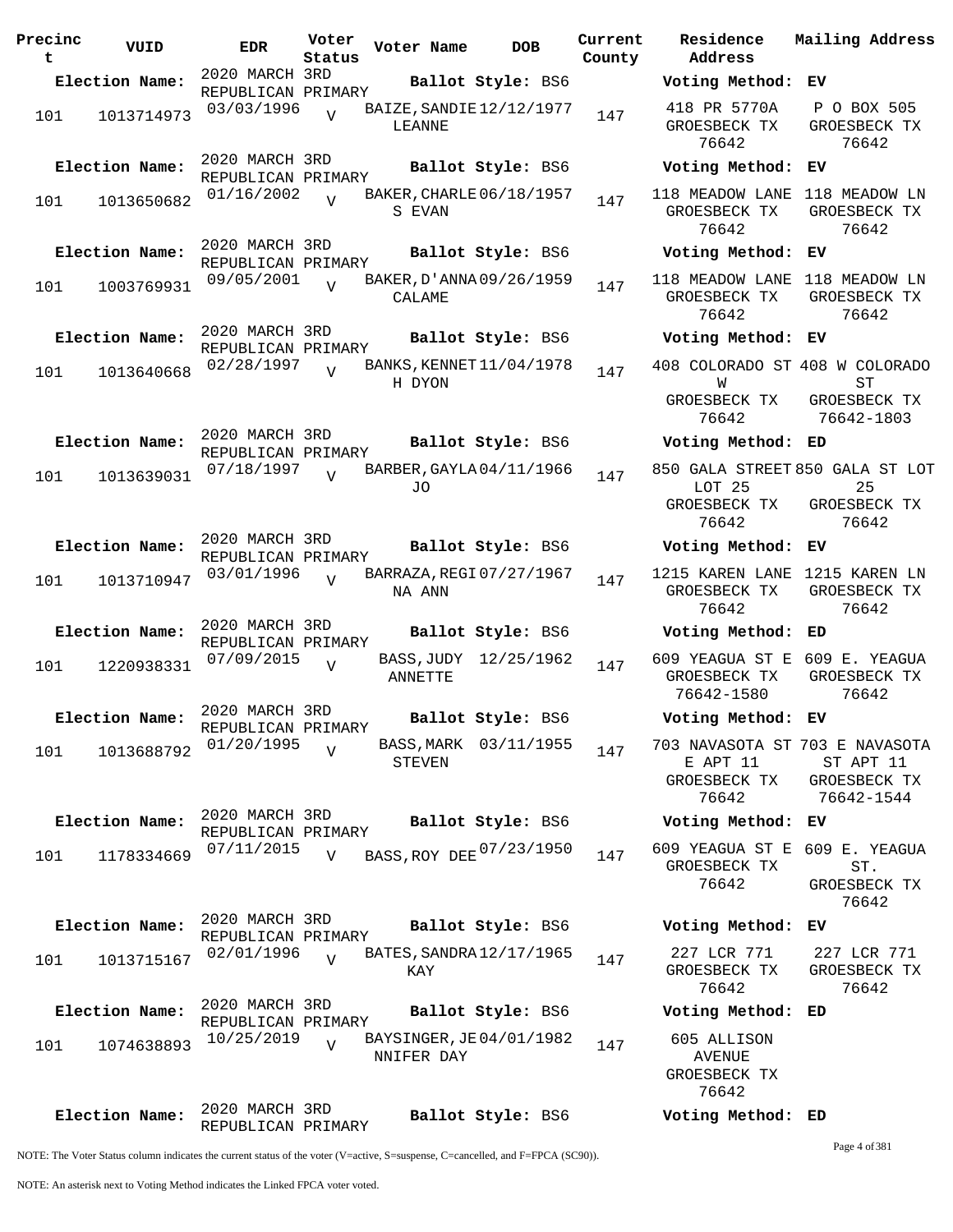| Precinc<br>t | VUID           | <b>EDR</b>                           | Voter<br>Status | Voter Name                                | <b>DOB</b>             | Current<br>County | Residence<br>Address                                      | Mailing Address                                                |
|--------------|----------------|--------------------------------------|-----------------|-------------------------------------------|------------------------|-------------------|-----------------------------------------------------------|----------------------------------------------------------------|
| 101          | 1151406202     | 07/28/2019                           | $\overline{U}$  | JR, MICHAEL<br>SCOTT                      | BAYSINGER 11/04/1979   | 147               | 605 ALLISON<br>AVENUE<br>GROESBECK TX<br>76642            | 605 ALLISON AVE<br>GROESBECK TX<br>76642                       |
|              | Election Name: | 2020 MARCH 3RD<br>REPUBLICAN PRIMARY |                 |                                           | Ballot Style: BS6      |                   | Voting Method: ED                                         |                                                                |
| 101          | 1037492777     | 02/13/2006                           | $\overline{V}$  | LEE                                       | BEAN, GYPSY 07/22/1982 | 147               | 967 LCR 793<br>GROESBECK TX<br>76642                      | 967 LCR 793<br>GROESBECK TX<br>76642                           |
|              | Election Name: | 2020 MARCH 3RD<br>REPUBLICAN PRIMARY |                 |                                           | Ballot Style: BS6      |                   | Voting Method: EV                                         |                                                                |
| 101          | 1013652543     | 09/12/1993                           | $\overline{U}$  | BEAN, SHERMAN 07/09/1975<br>E ARLENA      |                        | 147               | 967 LCR 793<br>GROESBECK TX<br>76642                      | 967 LCR 793<br>GROESBECK TX<br>76642                           |
|              | Election Name: | 2020 MARCH 3RD<br>REPUBLICAN PRIMARY |                 |                                           | Ballot Style: BS6      |                   | Voting Method: EV                                         |                                                                |
| 101          | 1013723153     | 03/24/1984                           | $\overline{U}$  | SUE                                       | BECK, PEGGY 11/19/1956 | 147               | 200 LEE STREET<br>GROESBECK TX<br>76642                   |                                                                |
|              | Election Name: | 2020 MARCH 3RD<br>REPUBLICAN PRIMARY |                 |                                           | Ballot Style: BS6      |                   | Voting Method: EV                                         |                                                                |
| 101          | 1013723195     | 03/28/1984                           | $\overline{V}$  | BECK JR, R T 07/10/1953                   |                        | 147               | 200 LEE STREET<br>GROESBECK TX<br>76642                   | 200 LEE ST<br>GROESBECK TX<br>76642                            |
|              | Election Name: | 2020 MARCH 3RD<br>REPUBLICAN PRIMARY |                 |                                           | Ballot Style: BS6      |                   | Voting Method: EV                                         |                                                                |
| 101          | 1013650047     | 05/01/1996                           | $\overline{U}$  | BELDIN, KRIST 04/20/1978<br>I NICOLE      |                        | 147               | 104 FROST CREEK<br><b>AVENUE</b><br>GROESBECK TX<br>76642 |                                                                |
|              | Election Name: | 2020 MARCH 3RD<br>REPUBLICAN PRIMARY |                 |                                           | Ballot Style: BS6      |                   | Voting Method: EV                                         |                                                                |
| 101          | 1008998080     | 05/24/2012                           | $\overline{V}$  | BELL, JOSHUA 11/16/1979<br>LEE            |                        | 147               | DRIVE<br>GROESBECK TX<br>76642-1962                       | 1301 GLEN ALLEN 1301 GLEN ALLEN<br>DR<br>GROESBECK TX<br>76642 |
|              | Election Name: | 2020 MARCH 3RD<br>REPUBLICAN PRIMARY |                 |                                           | Ballot Style: BS6      |                   | Voting Method: EV                                         |                                                                |
| 101          | 1013636671     | 01/28/1998                           | V               | BELL, RAELYNN 12/31/1979<br>E S           |                        | 147               | DRIVE<br>GROESBECK TX<br>76642                            | 1301 GLEN ALLEN 1301 GLEN ALAN<br>GROESBECK TX<br>76642        |
|              | Election Name: | 2020 MARCH 3RD<br>REPUBLICAN PRIMARY |                 |                                           | Ballot Style: BS6      |                   | Voting Method: EV                                         |                                                                |
| 101          | 1036544229     | 02/05/2006                           | $\overline{V}$  | <b>BENNETT</b><br>III, DAVIS<br>CLEVELAND | 02/13/1946             | 147               | 207 LCR 794<br>GROESBECK TX<br>76642                      | 207 LCR 794<br>GROESBECK TX<br>76642                           |
|              | Election Name: | 2020 MARCH 3RD<br>REPUBLICAN PRIMARY |                 |                                           | Ballot Style: BS6      |                   | Voting Method: EV                                         |                                                                |
| 101          | 1013688498     | 03/01/1978                           | $\overline{17}$ | BENNETT, EDWA 06/13/1931<br>RD            |                        | 147               | 712 HENDERSON<br>BOULEVARD<br>GROESBECK TX<br>76642       | PO BOX 182<br>GROESBECK TX<br>76642                            |
|              | Election Name: | 2020 MARCH 3RD<br>REPUBLICAN PRIMARY |                 |                                           | Ballot Style: BS6      |                   | Voting Method: EV                                         |                                                                |
| 101          | 1013719869     | 10/27/1984                           | $\overline{U}$  | BEVER, BILLY 01/30/1952<br>LLOYD          |                        | 147               | 502 FROST CREEK<br><b>AVENUE</b><br>GROESBECK TX<br>76642 |                                                                |
|              | Election Name: | 2020 MARCH 3RD<br>REPUBLICAN PRIMARY |                 |                                           | Ballot Style: BS6      |                   | Voting Method: ED                                         |                                                                |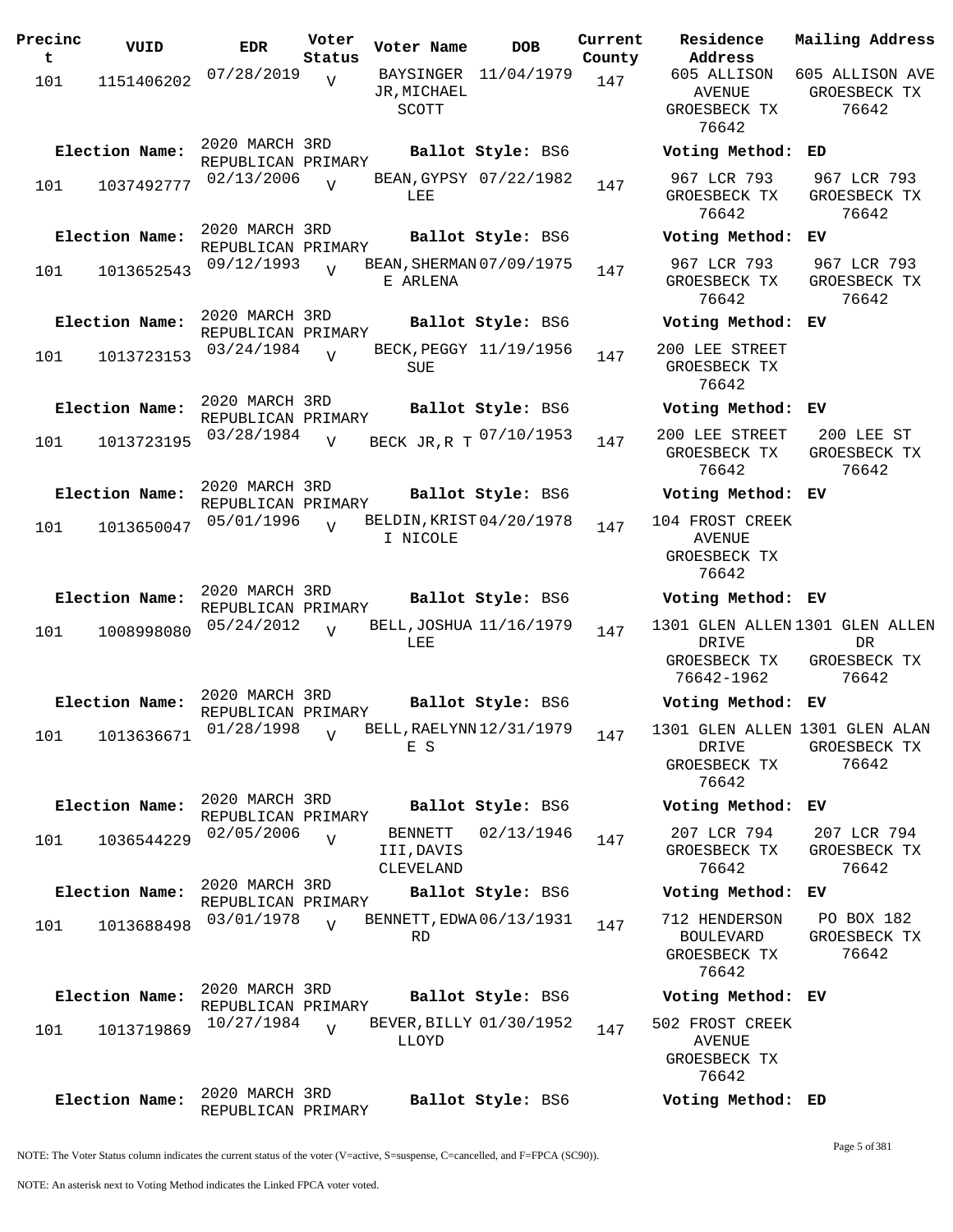| Precinc  | VUID           | <b>EDR</b>                           | Voter                    | Voter Name                                    | <b>DOB</b>        | Current       | Residence                                                        | Mailing Address                        |
|----------|----------------|--------------------------------------|--------------------------|-----------------------------------------------|-------------------|---------------|------------------------------------------------------------------|----------------------------------------|
| t<br>101 | 1013719853     | 10/27/1984                           | Status<br>$\overline{U}$ | BEVER, CYNTHI 01/03/1952<br>A HARRISON        |                   | County<br>147 | Address<br>502 FROST CREEK<br>AVENUE<br>GROESBECK TX<br>76642    |                                        |
|          | Election Name: | 2020 MARCH 3RD<br>REPUBLICAN PRIMARY |                          |                                               | Ballot Style: BS6 |               | Voting Method:                                                   | ED                                     |
| 101      | 1004994659     | 10/31/1998                           | $\overline{U}$           | BILLINGSLEY, 07/01/1960<br><b>JOHN ALBERT</b> |                   | 147           | 952 FM 2489<br>GROESBECK TX<br>76642                             | P O BOX 774<br>GROESBECK TX<br>76642   |
|          | Election Name: | 2020 MARCH 3RD<br>REPUBLICAN PRIMARY |                          |                                               | Ballot Style: BS6 |               | Voting Method: ED                                                |                                        |
| 101      | 1185474646     | 06/20/2012                           | $\overline{U}$           | BILLINGSLEY, 01/17/1984<br>LAURA<br>ELIZABETH |                   | 147           | 201 JANE STREET 201 JANE STREET<br>GROESBECK TX<br>76642         | GROESBECK TX<br>76642                  |
|          | Election Name: | 2020 MARCH 3RD<br>REPUBLICAN PRIMARY |                          |                                               | Ballot Style: BS6 |               | Voting Method: EV                                                |                                        |
| 101      | 1013641729     | 01/30/1997                           | $\overline{V}$           | BILLINGSLEY, 12/31/1958<br>PEGGY              |                   | 147           | 952 FM 2489<br>GROESBECK TX<br>76642                             | P O BOX 774<br>GROESBECK TX<br>76642   |
|          | Election Name: | 2020 MARCH 3RD<br>REPUBLICAN PRIMARY |                          |                                               | Ballot Style: BS6 |               | Voting Method:                                                   | ЕV                                     |
| 101      | 2152752103     | 12/20/2018                           | $\overline{U}$           | BIVENS, JAMES 03/18/1954<br><b>ERNEST</b>     |                   | 147           | 1202 DONNA<br>STREET<br>GROESBECK TX<br>76642                    | 1202 DONNA ST<br>GROESBECK TX<br>76642 |
|          | Election Name: | 2020 MARCH 3RD<br>REPUBLICAN PRIMARY |                          |                                               | Ballot Style: BS6 |               | Voting Method: EV                                                |                                        |
| 101      | 2153831872     | 02/17/2019                           | $\overline{U}$           | BIVENS, RITA 04/21/1963<br>RENEE              |                   | 147           | 1202 DONNA<br>STREET<br>GROESBECK TX<br>76642                    | 1202 DONNA ST<br>GROESBECK TX<br>76642 |
|          | Election Name: | 2020 MARCH 3RD<br>REPUBLICAN PRIMARY |                          |                                               | Ballot Style: BS6 |               | Voting Method: EV                                                |                                        |
| 101      | 1125982153     | 10/31/2008                           | $\overline{V}$           | BLACK, DEBORA 05/20/1954<br>H VELA            |                   | 147           | 1081 LCR 770<br>GROESBECK TX<br>76642                            | 1081 LCR 770<br>GROESBECK TX<br>76642  |
|          | Election Name: | 2020 MARCH 3RD<br>REPUBLICAN PRIMARY |                          |                                               | Ballot Style: BS6 |               | Voting Method:                                                   | ED                                     |
| 101      | 1013692142     | 05/04/1991                           | $\overline{v}$           | BLACKNALL, ED 02/04/1966<br>WIN SHANN         |                   | 147           | 626 HEWITT<br>STREET<br>GROESBECK TX<br>76642-1833               | 626 HEWITT ST<br>GROESBECK TX<br>76642 |
|          | Election Name: | 2020 MARCH 3RD<br>REPUBLICAN PRIMARY |                          |                                               | Ballot Style: BS6 |               | Voting Method: EV                                                |                                        |
| 101      | 1013650145     | 05/02/1996                           | $\overline{U}$           | BLACKNALL, LI 03/09/1959<br>NDA FAY           |                   | 147           | 618 HEWITT<br>STREET<br>GROESBECK TX<br>76642                    | 618 HEWITT ST<br>GROESBECK TX<br>76642 |
|          | Election Name: | 2020 MARCH 3RD<br>REPUBLICAN PRIMARY |                          |                                               | Ballot Style: BS6 |               | Voting Method: ED                                                |                                        |
| 101      | 1186599922     | 07/28/2012                           | $\overline{V}$           | BLACKNALL, TE 07/01/1963<br>RRYE<br>LAFAYETTE |                   | 147           | 626 HEWITT<br>STREET<br>GROESBECK TX<br>76642                    | 626 HEWITT ST<br>GROESBECK TX<br>76642 |
|          | Election Name: | 2020 MARCH 3RD<br>REPUBLICAN PRIMARY |                          |                                               | Ballot Style: BS6 |               | Voting Method: ED                                                |                                        |
| 101      | 1013692671     | 10/23/1980                           | $\overline{U}$           | BOECKER, BRIA 05/07/1957<br>N ALLEN           |                   | 147           | 1207 GLEN ALLEN 1207 GLEN ALAN<br>DRIVE<br>GROESBECK TX<br>76642 | DR<br>GROESBECK TX<br>76642            |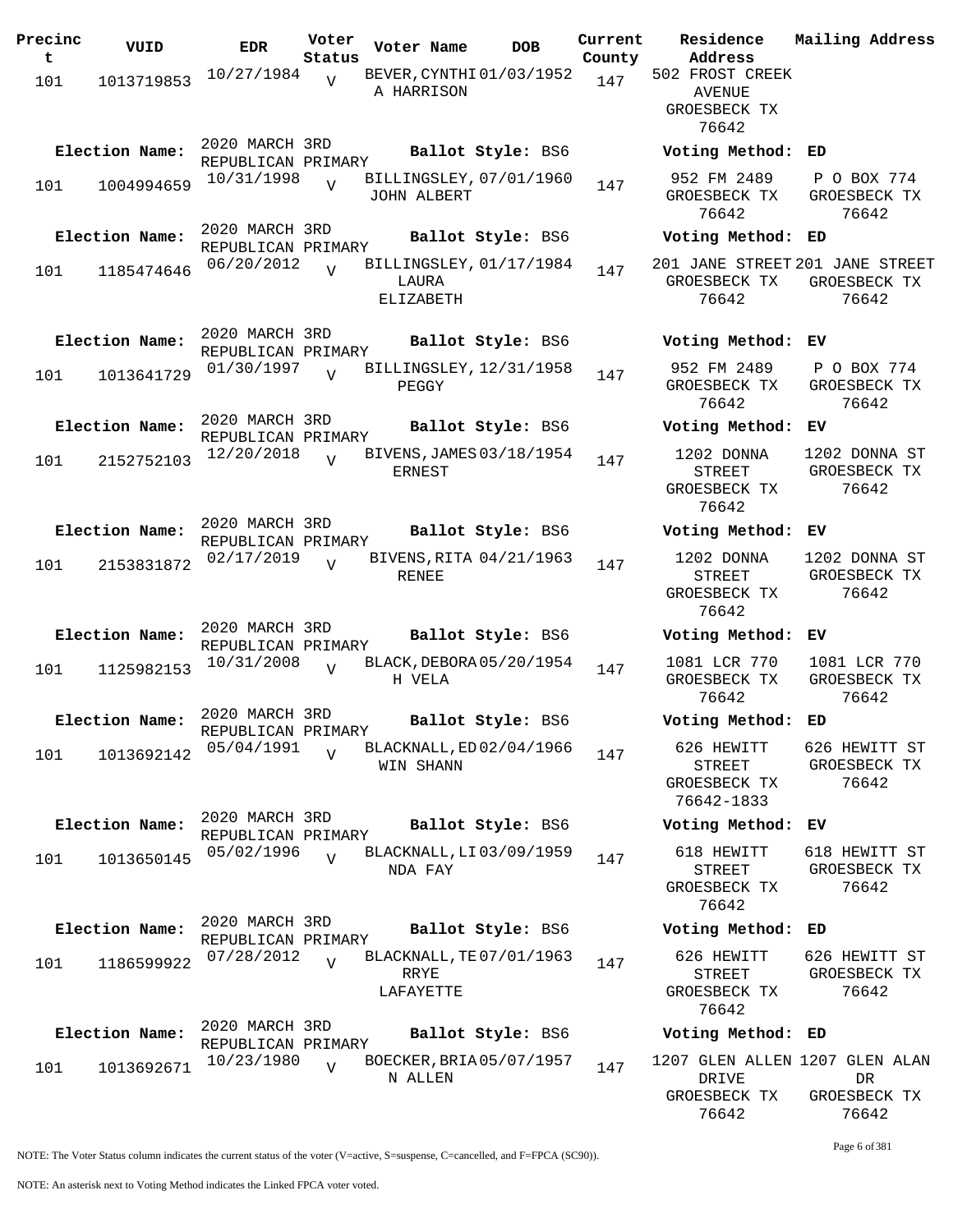| Precinc<br>t | VUID            | <b>EDR</b>                           | Voter<br>Status | Voter Name | <b>DOB</b>               | Current<br>County | Address | <b>Residence</b>                                           | Mailing Address                                                |
|--------------|-----------------|--------------------------------------|-----------------|------------|--------------------------|-------------------|---------|------------------------------------------------------------|----------------------------------------------------------------|
|              | Election Name:  | 2020 MARCH 3RD<br>REPUBLICAN PRIMARY |                 |            | Ballot Style: BS6        |                   |         | Voting Method: EV                                          |                                                                |
| 101          | 1013692692      | 06/18/1985                           | $\overline{V}$  | A WHAN     | BOECKER, LAUR 09/10/1960 | 147               |         | DRIVE<br>GROESBECK TX<br>76642                             | 1207 GLEN ALLEN 1207 GLEN ALAN<br>DR.<br>GROESBECK TX<br>76642 |
|              | Election Name:  | 2020 MARCH 3RD<br>REPUBLICAN PRIMARY |                 |            | Ballot Style: BS6        |                   |         | Voting Method: EV                                          |                                                                |
| 101          | 1021858304      | 08/04/2004                           | $\overline{U}$  | ES THOMAS  | BOGGIO, CHARL 08/30/1949 | 147               |         | 1211 DONNA<br>STREET<br>GROESBECK TX<br>76642              | 1211 DONNA ST<br>GROESBECK TX<br>76642                         |
|              | Election Name:  | 2020 MARCH 3RD<br>REPUBLICAN PRIMARY |                 |            | Ballot Style: BS6        |                   |         | Voting Method: EV                                          |                                                                |
| 101          | 2163282088      | 02/22/2020                           | $\overline{U}$  | ON DANIEL  | BOGGS, JONATH 03/26/1993 | 147               |         | 120 FROST CREEK<br>AVENUE<br>GROESBECK TX<br>76642         |                                                                |
|              | Election Name:  | 2020 MARCH 3RD<br>REPUBLICAN PRIMARY |                 |            | Ballot Style: BS6        |                   |         | Voting Method: EV                                          |                                                                |
| 101          | 1037523471      | 01/12/2020                           | $\overline{V}$  | LEIGH      | BOMAR, BONNIE 02/09/1972 | 147               |         | 802 JACINTO ST<br>Е<br>GROESBECK TX<br>76642               |                                                                |
|              | Election Name:  | 2020 MARCH 3RD                       |                 |            | Ballot Style: BS6        |                   |         | Voting Method: EV                                          |                                                                |
| 101          | 1213948747      | REPUBLICAN PRIMARY<br>01/12/2020     | $\overline{U}$  | WAYNE      | BOMAR, JERRY 09/28/1952  | 147               |         | 802 JACINTO ST<br>Е<br>GROESBECK TX                        |                                                                |
|              | Election Name:  | 2020 MARCH 3RD                       |                 |            | Ballot Style: BS6        |                   |         | 76642<br>Voting Method: EV                                 |                                                                |
| 101          | 2137106767      | REPUBLICAN PRIMARY<br>05/27/2017     | $\overline{U}$  | R RENE     | BOYD, JENNIFE 09/15/1986 | 147               |         | 202 RUSK ST S<br>GROESBECK TX<br>76642                     | 202 S RUSK ST<br>GROESBECK TX<br>76642                         |
|              | Election Name:  | 2020 MARCH 3RD<br>REPUBLICAN PRIMARY |                 |            | Ballot Style: BS6        |                   |         | Voting Method: ED                                          |                                                                |
|              | 101  1211800200 | 09/10/2014                           | $\mathbf{V}$    | RAY        | BOYTE, DAVID 07/22/1974  | 147               |         | 959 LCR 780<br>GROESBECK TX<br>76642-2415                  | 959 LCR 780<br>GROESBECK TX<br>76642                           |
|              | Election Name:  | 2020 MARCH 3RD<br>REPUBLICAN PRIMARY |                 |            | Ballot Style: BS6        |                   |         | Voting Method: EV                                          |                                                                |
| 101          | 1211166709      | 08/21/2014                           | $\overline{U}$  | ANN        | BOYTE, RACHEL 03/09/1974 | 147               |         | 959 LCR 780<br>GROESBECK TX<br>76642-2415                  | 959 LCR 780<br>GROESBECK TX<br>76642                           |
|              | Election Name:  | 2020 MARCH 3RD<br>REPUBLICAN PRIMARY |                 |            | Ballot Style: BS6        |                   |         | Voting Method: EV                                          |                                                                |
| 101          | 1013694593      | 02/21/1987                           | $\overline{U}$  | GE JACKSON | BOZEMAN, GEOR 03/09/1948 | 147               |         | 904 HENDERSON<br><b>BOULEVARD</b><br>GROESBECK TX<br>76642 | 904 HENDERSON<br><b>BLVD</b><br>GROESBECK TX<br>76642          |
|              | Election Name:  | 2020 MARCH 3RD<br>REPUBLICAN PRIMARY |                 |            | Ballot Style: BS6        |                   |         | Voting Method: ED                                          |                                                                |
| 101          | 1013694586      | 03/01/1982                           | $\overline{V}$  | Y JEANETTE | BOZEMAN, PEGG 09/19/1951 | 147               |         | 904 HENDERSON<br><b>BOULEVARD</b><br>GROESBECK TX<br>76642 | 904 HENDERSON<br><b>BLVD</b><br>GROESBECK TX<br>76642          |
|              | Election Name:  | 2020 MARCH 3RD<br>REPUBLICAN PRIMARY |                 |            | Ballot Style: BS6        |                   |         | Voting Method: ED                                          |                                                                |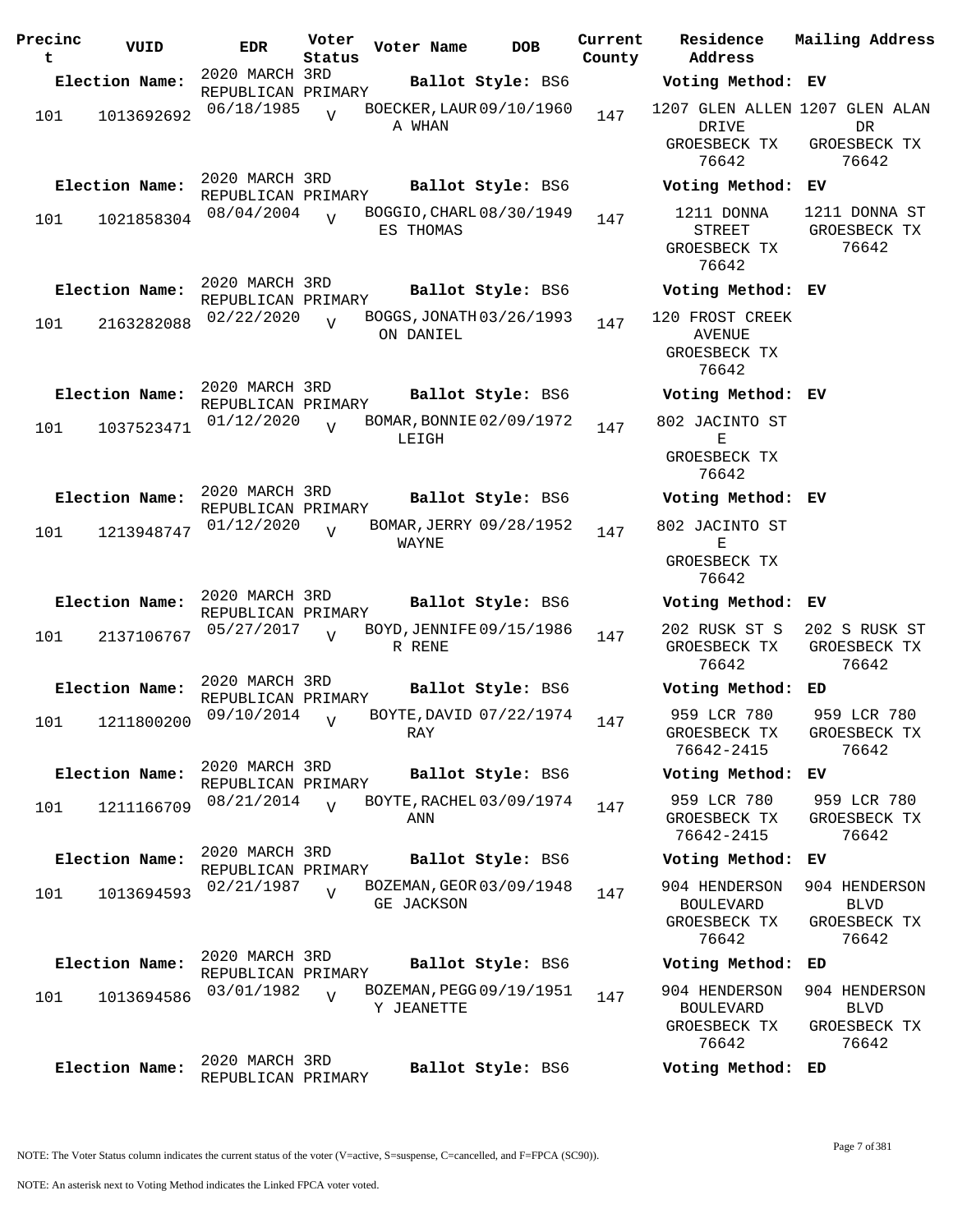| Precinc<br>t | VUID           | <b>EDR</b>                           | Voter<br>Status | Voter Name                            | <b>DOB</b>        | Current<br>County | Residence<br>Address            | Mailing Address             |
|--------------|----------------|--------------------------------------|-----------------|---------------------------------------|-------------------|-------------------|---------------------------------|-----------------------------|
| 101          | 1013689488     | 01/19/1994                           | S               | BOZEMAN, TROY 09/15/1946              |                   | 147               | 907 WILLOW POND 907 WILLOW POND |                             |
|              |                |                                      |                 | ELVIN                                 |                   |                   | ROAD<br>GROESBECK TX            | RD<br>GROESBECK TX          |
|              |                |                                      |                 |                                       |                   |                   | 76642                           | 76642                       |
|              | Election Name: | 2020 MARCH 3RD<br>REPUBLICAN PRIMARY |                 |                                       | Ballot Style: BS6 |                   | Voting Method:                  | ED                          |
| 101          | 2138853571     | 09/06/2017                           | $\overline{U}$  | BRADLEY, BRAY 07/27/1999              |                   | 147               | 1637 FM 937                     | 1637 FM 937                 |
|              |                |                                      |                 | DEN JAMES                             |                   |                   | GROESBECK TX<br>76642           | GROESBECK TX<br>76642       |
|              | Election Name: | 2020 MARCH 3RD<br>REPUBLICAN PRIMARY |                 |                                       | Ballot Style: BS6 |                   | Voting Method:                  | ЕV                          |
| 101          | 1008964072     | 10/30/2010                           |                 | BRADLEY, CASE 02/11/1981              |                   | 147               | 100 LESLIE                      | 100 LESLIE                  |
|              |                |                                      |                 | Y MICHELE                             |                   |                   | <b>STREET</b>                   | <b>STREET</b>               |
|              |                |                                      |                 |                                       |                   |                   | GROESBECK TX<br>76642           | GROESBECK TX<br>76642       |
|              |                | 2020 MARCH 3RD                       |                 |                                       |                   |                   |                                 |                             |
|              | Election Name: | REPUBLICAN PRIMARY                   |                 |                                       | Ballot Style: BS6 |                   | Voting Method:                  | ЕV                          |
| 101          | 1013688134     | 04/16/1982                           | $\overline{U}$  | BRADLEY, JAME 12/11/1963<br>S LEON JR |                   | 147               | 1637 FM 937<br>GROESBECK TX     | 1637 FM 937<br>GROESBECK TX |
|              |                |                                      |                 |                                       |                   |                   | 76642                           | 76642                       |
|              | Election Name: | 2020 MARCH 3RD                       |                 |                                       | Ballot Style: BS6 |                   | Voting Method:                  | ЕV                          |
|              |                | REPUBLICAN PRIMARY<br>03/05/2004     |                 | BRADLEY, MARK 08/15/1985              |                   |                   | 2529 FM 937                     | 2529 FM 937                 |
| 101          | 1020705313     |                                      | $\overline{U}$  | READ                                  |                   | 147               | GROESBECK TX                    | GROESBECK TX                |
|              |                |                                      |                 |                                       |                   |                   | 76642                           | 76642                       |
|              | Election Name: | 2020 MARCH 3RD<br>REPUBLICAN PRIMARY |                 |                                       | Ballot Style: BS6 |                   | Voting Method:                  | ЕV                          |
| 101          | 1013687349     | 03/09/1996                           | $\overline{V}$  | BRADLEY, NANC 11/14/1977              |                   | 147               | 2668 LCR 788                    | PO BOX 688                  |
|              |                |                                      |                 | Υ                                     |                   |                   | GROESBECK TX                    | GROESBECK TX                |
|              |                | 2020 MARCH 3RD                       |                 |                                       |                   |                   | 76642                           | 76642-0688                  |
|              | Election Name: | REPUBLICAN PRIMARY                   |                 |                                       | Ballot Style: BS6 |                   | Voting Method: ED               |                             |
| 101          | 1013689834     | 10/23/1993                           | $\overline{v}$  | BRADLEY, RACH 09/09/1975              |                   | 147               | 1637 FM 937                     | 1637 FM 937<br>GROESBECK TX |
|              |                |                                      |                 | EL RAND                               |                   |                   | GROESBECK TX<br>76642           | 76642                       |
|              | Election Name: | 2020 MARCH 3RD                       |                 |                                       | Ballot Style: BS6 |                   | Voting Method:                  | ЕV                          |
|              |                | REPUBLICAN PRIMARY<br>02/21/2002     |                 | BRADLEY, STEP 01/22/1984              |                   |                   | 100 LESLIE                      | 100 LESLIE ST               |
| 101          | 1003505203     |                                      | $\overline{U}$  | HEN MCBAY                             |                   | 147               | <b>STREET</b>                   | GROESBECK TX                |
|              |                |                                      |                 |                                       |                   |                   | GROESBECK TX                    | 76642                       |
|              |                |                                      |                 |                                       |                   |                   | 76642                           |                             |
|              | Election Name: | 2020 MARCH 3RD<br>REPUBLICAN PRIMARY |                 |                                       | Ballot Style: BS6 |                   | Voting Method: EV               |                             |
| 101          | 1201351746     | 07/31/2013                           | $\overline{V}$  | BREHM, MARILY 10/13/1948              |                   | 147               | 280 PR 5749                     |                             |
|              |                |                                      |                 | N H                                   |                   |                   | GROESBECK TX<br>76642           |                             |
|              | Election Name: | 2020 MARCH 3RD                       |                 |                                       |                   |                   |                                 |                             |
|              |                | REPUBLICAN PRIMARY                   |                 |                                       | Ballot Style: BS6 |                   | Voting Method: EV               |                             |
| 101          | 1201329623     | 07/31/2013                           | $\overline{U}$  | BREHM JR, ROY 03/09/1949<br>MARVIN    |                   | 147               | 280 PR 5749<br>GROESBECK TX     |                             |
|              |                |                                      |                 |                                       |                   |                   | 76642                           |                             |
|              | Election Name: | 2020 MARCH 3RD                       |                 |                                       | Ballot Style: BS6 |                   | Voting Method: EV               |                             |
|              |                | REPUBLICAN PRIMARY<br>09/18/2005     | $\overline{v}$  | BREWER, DEBRA 09/24/1960              |                   |                   | 1522 HWY 14 S                   | 1522 HWY 14                 |
| 101          | 1027425914     |                                      |                 | LOUISE                                |                   | 147               | GROESBECK TX                    | SOUTH                       |
|              |                |                                      |                 |                                       |                   |                   | 76642                           | GROESBECK TX                |
|              |                | 2020 MARCH 3RD                       |                 |                                       |                   |                   |                                 | 76642                       |
|              | Election Name: | REPUBLICAN PRIMARY                   |                 |                                       | Ballot Style: BS6 |                   | Voting Method: EV               |                             |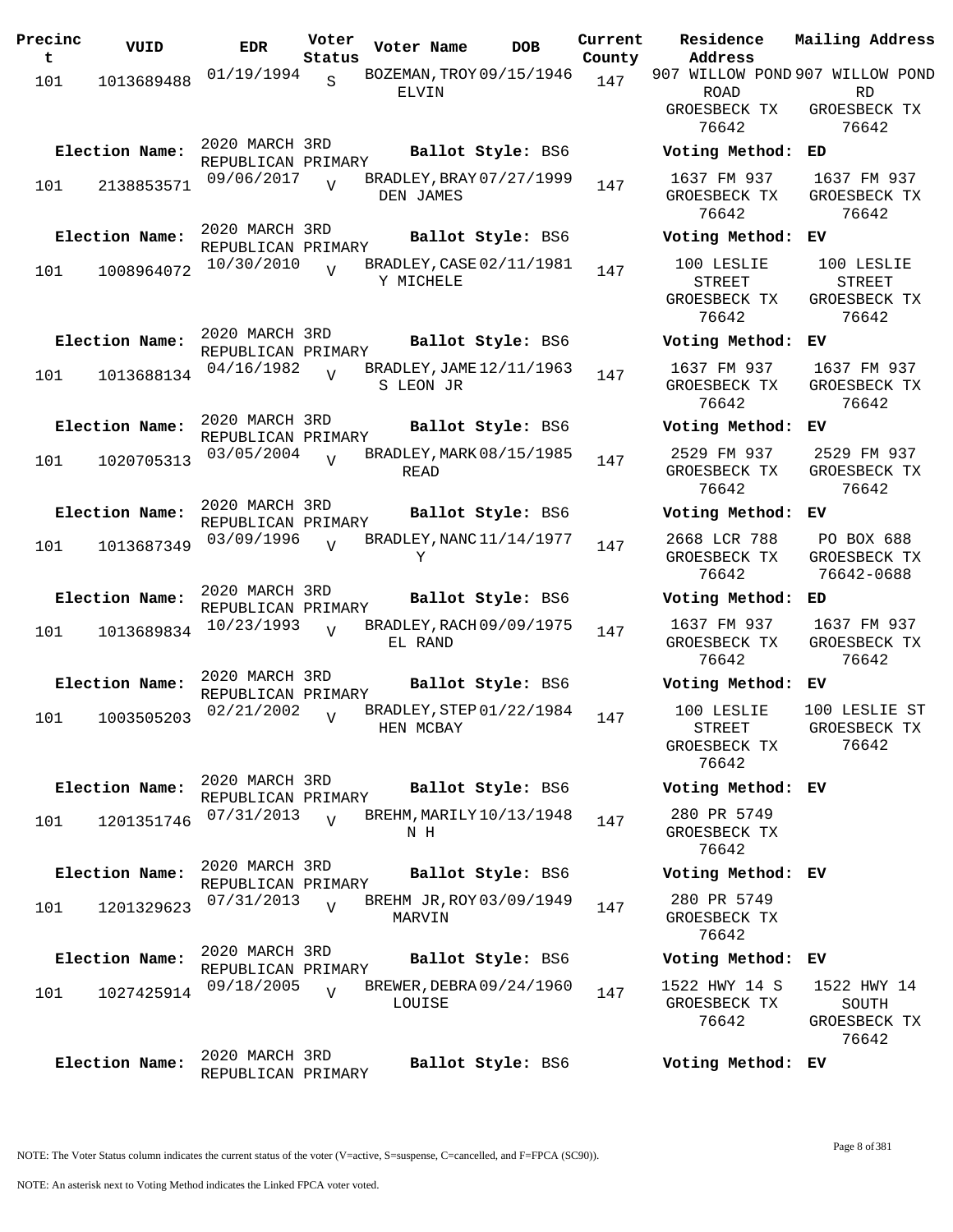| Precinc | VUID           | <b>EDR</b>                           | Voter          | Voter Name   |              | <b>DOB</b>               | Current | Residence                                               | Mailing Address                        |
|---------|----------------|--------------------------------------|----------------|--------------|--------------|--------------------------|---------|---------------------------------------------------------|----------------------------------------|
| t       |                |                                      | Status         |              |              |                          | County  | Address                                                 |                                        |
| 101     | 1026574856     | 12/08/2016                           | V              |              | CLINTON      | BREWER, RANDY 01/17/1983 | 147     | 909 WILLOW POND<br>ROAD<br>GROESBECK TX                 |                                        |
|         |                |                                      |                |              |              |                          |         | 76642                                                   |                                        |
|         | Election Name: | 2020 MARCH 3RD<br>REPUBLICAN PRIMARY |                |              |              | Ballot Style: BS6        |         | Voting Method:                                          | ED                                     |
| 101     | 1025146730     | 10/21/2005                           | $\overline{v}$ |              | HY ALAN      | BREWER, TIMOT 08/17/1966 | 147     | 1522 HWY 14 S<br>GROESBECK TX<br>76642-3450             | 1522 HWY 14 S<br>GROESBECK TX<br>76642 |
|         | Election Name: | 2020 MARCH 3RD<br>REPUBLICAN PRIMARY |                |              |              | Ballot Style: BS6        |         | Voting Method: EV                                       |                                        |
| 101     | 1013644518     | 05/16/2001                           | $\overline{U}$ | RIUS NICHOLE |              | BROOKS, DEMET 06/11/1982 | 147     | 808 JENNY<br>STREET<br>GROESBECK TX<br>76642            | P O BOX 811<br>GROESBECK TX<br>76642   |
|         | Election Name: | 2020 MARCH 3RD<br>REPUBLICAN PRIMARY |                |              |              | Ballot Style: BS6        |         | Voting Method: ED                                       |                                        |
| 101     | 1004994427     | 10/23/1998                           | $\overline{U}$ | NNETT ARTHUR |              | BROUSSARD, BE10/23/1949  | 147     | 811 YEAGUA ST W811 W YEAGUA ST<br>GROESBECK TX<br>76642 | GROESBECK TX<br>76642-1657             |
|         | Election Name: | 2020 MARCH 3RD<br>REPUBLICAN PRIMARY |                |              |              | Ballot Style: BS6        |         | Voting Method:                                          | ED                                     |
| 101     | 1013689950     | 03/01/1978                           | $\overline{U}$ |              | Е            | BROWN, GEORGI 08/07/1936 | 147     | 615 JACINTO ST<br>Е                                     | 615 E JACINTO<br>ST                    |
|         |                |                                      |                |              |              |                          |         | GROESBECK TX<br>76642                                   | GROESBECK TX<br>76642                  |
|         | Election Name: | 2020 MARCH 3RD<br>REPUBLICAN PRIMARY |                |              |              | Ballot Style: BS6        |         | Voting Method: EV                                       |                                        |
| 101     | 1183457121     | 04/07/2012                           | $\overline{V}$ | LORRAINE     |              | BROWN, NANCY 06/25/1953  | 147     | 1820 HWY 14 S<br>GROESBECK TX<br>76642-3421             | 1820 HWY 14 S<br>GROESBECK TX<br>76642 |
|         | Election Name: | 2020 MARCH 3RD<br>REPUBLICAN PRIMARY |                |              |              | Ballot Style: BS6        |         | Voting Method: ED                                       |                                        |
| 101     | 1183580823     | 04/12/2012                           | $\overline{V}$ |              | D WARREN     | BROWN, RICHAR 04/07/1951 | 147     | 1820 HWY 14 S<br>GROESBECK TX<br>76642-3421             | 1820 HWY 14 S<br>GROESBECK TX<br>76642 |
|         | Election Name: | 2020 MARCH 3RD<br>REPUBLICAN PRIMARY |                |              |              | Ballot Style: BS6        |         | Voting Method:                                          | ED                                     |
| 101     | 1013694367     | 03/01/1978                           | $\overline{V}$ |              | Υ            | BUMPURS, POLL 07/09/1946 | 147     | 104 CEDAR CREEK<br>DRIVE<br>GROESBECK TX<br>76642       | P O BOX 467<br>GROESBECK TX<br>76642   |
|         | Election Name: | 2020 MARCH 3RD<br>REPUBLICAN PRIMARY |                |              |              | Ballot Style: BS6        |         | Voting Method: ED                                       |                                        |
| 101     | 1149414992     | 11/03/2016                           | $\overline{U}$ | NT EDWARD    |              | BURLESON, CLI 11/03/1975 | 147     | 1234 YEAGUA ST<br>Ε                                     |                                        |
|         |                |                                      |                |              |              |                          |         | GROESBECK TX<br>76642                                   |                                        |
|         | Election Name: | 2020 MARCH 3RD<br>REPUBLICAN PRIMARY |                |              |              | Ballot Style: BS6        |         | Voting Method: EV                                       |                                        |
| 101     | 2129532189     | 11/03/2016                           | $\overline{U}$ |              | FANY MELINDA | BURLESON, TIF 01/07/1977 | 147     | 1234 YEAGUA ST<br>Е<br>GROESBECK TX<br>76642            |                                        |
|         | Election Name: | 2020 MARCH 3RD<br>REPUBLICAN PRIMARY |                |              |              | Ballot Style: BS6        |         | Voting Method: EV                                       |                                        |
| 101     | 1013723646     | 04/12/1978                           | $\overline{V}$ | WILEY        |              | BURNS, OLLIE 08/18/1942  | 147     | 612 HEWITT<br>STREET<br>GROESBECK TX<br>76642-0763      | POB 763<br>GROESBECK TX<br>76642       |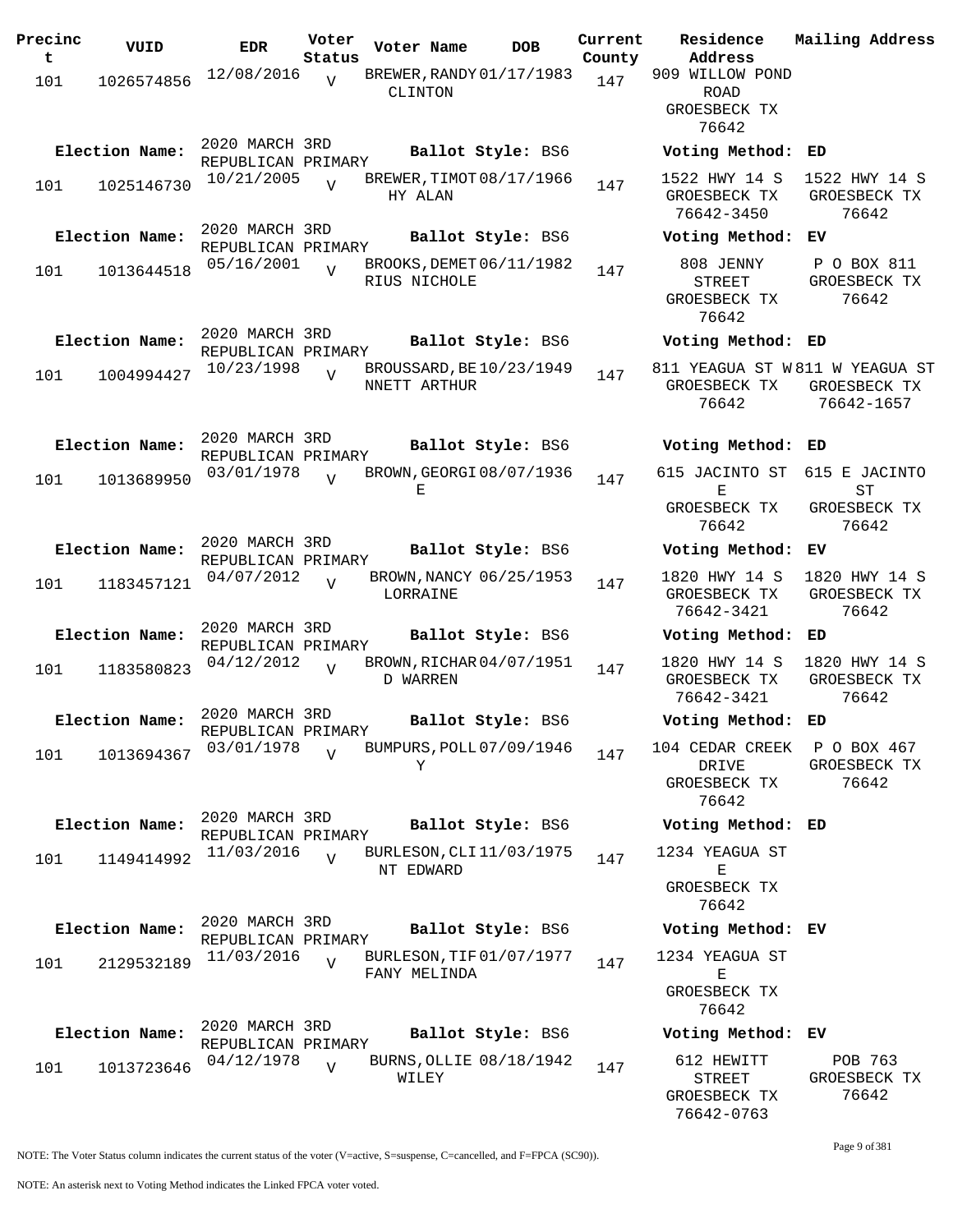| Precinc<br>t | VUID           | <b>EDR</b>                           | Voter<br>Status | Voter Name                                   | <b>DOB</b>        | Current<br>County | Residence<br>Address                                  |
|--------------|----------------|--------------------------------------|-----------------|----------------------------------------------|-------------------|-------------------|-------------------------------------------------------|
|              | Election Name: | 2020 MARCH 3RD<br>REPUBLICAN PRIMARY |                 |                                              | Ballot Style: BS6 |                   | Voting Meth                                           |
| 101          | 1013687589     | 05/11/1994                           | $\overline{V}$  | CABLE, DAVID 09/23/1961<br>WAYNE             |                   | 147               | 503 PARK CRI<br>CIRCLE<br>GROESBECK T<br>76642        |
|              | Election Name: | 2020 MARCH 3RD                       |                 |                                              | Ballot Style: BS6 |                   | Voting Meth                                           |
| 101          | 1013687591     | REPUBLICAN PRIMARY<br>05/11/1994     | $\overline{U}$  | CABLE, ROBIN 04/06/1962<br><b>RENEE</b>      |                   | 147               | 503 PARK CRI<br><b>CIRCLE</b><br>GROESBECK T<br>76642 |
|              | Election Name: | 2020 MARCH 3RD<br>REPUBLICAN PRIMARY |                 |                                              | Ballot Style: BS6 |                   | Voting Meth                                           |
| 101          | 1004786470     | 12/29/1999                           | $\overline{U}$  | CAMPBELL, JEN 07/09/1976<br>NIFER LEE        |                   | 147               | 501 LCR 78<br>GROESBECK :<br>76642                    |
|              | Election Name: | 2020 MARCH 3RD<br>REPUBLICAN PRIMARY |                 |                                              | Ballot Style: BS6 |                   | Voting Meth                                           |
| 101          | 2134794817     | 02/12/2017                           | $\overline{V}$  | CAMPBELL, JOH 01/06/1969<br>NNY RUSSELL      |                   | 147               | 501 LCR 78<br>GROESBECK T<br>76642                    |
|              | Election Name: | 2020 MARCH 3RD<br>REPUBLICAN PRIMARY |                 |                                              | Ballot Style: BS6 |                   | Voting Meth                                           |
| 101          | 2148324469     | 10/15/2018                           | $\overline{U}$  | CANADY, BRAND 11/08/1999<br>YN ONEAL         |                   | 147               | 408 COLORADO<br>W<br>GROESBECK T<br>76642             |
|              | Election Name: | 2020 MARCH 3RD                       |                 |                                              | Ballot Style: BS6 |                   | Voting Meth                                           |
| 101          | 2159566451     | REPUBLICAN PRIMARY<br>10/16/2019     | $\overline{U}$  | CANTU, FELICI 10/06/1987<br>A ESTEFANIE      |                   | 147               | 608 JACINTO<br>Е<br>GROESBECK T<br>76642              |
|              | Election Name: | 2020 MARCH 3RD                       |                 |                                              | Ballot Style: BS6 |                   | Voting Meth                                           |
| 101          | 1013690256     | REPUBLICAN PRIMARY<br>03/01/1978     | $\overline{V}$  | CAPPS, KATHRY 11/13/1923<br>Ν                |                   | 147               | 1203 DONN<br><b>STREET</b><br>GROESBECK T<br>76642    |
|              | Election Name: | 2020 MARCH 3RD<br>REPUBLICAN PRIMARY |                 |                                              | Ballot Style: BS6 |                   | Voting Meth                                           |
| 101          | 1148875444     | 11/02/2010                           | $\overline{U}$  | CARPENTER, CA02/10/1952<br>RL LEE            |                   | 147               | 1033 LCR 78<br>GROESBECK T<br>76642                   |
|              | Election Name: | 2020 MARCH 3RD<br>REPUBLICAN PRIMARY |                 |                                              | Ballot Style: BS6 |                   | Voting Meth                                           |
| 101          | 2161346527     | 12/05/2019                           | $\overline{V}$  | CARPENTER, RO11/23/1963<br><b>BIN BARROW</b> |                   | 147               | 1033 LCR 78<br>GROESBECK T<br>76642                   |
|              | Election Name: | 2020 MARCH 3RD                       |                 |                                              | Ballot Style: BS6 |                   | Voting Meth                                           |
| 101          | 2129387379     | REPUBLICAN PRIMARY<br>10/26/2016     | $\overline{V}$  | CARRELL, AUGU 12/09/1966<br>ST WAYNE         |                   | 147               | 1211 JOEL<br>STREET<br>GROESBECK T<br>76642           |
|              | Election Name: | 2020 MARCH 3RD<br>REPUBLICAN PRIMARY |                 |                                              | Ballot Style: BS6 |                   | Voting Meth                                           |
| 101          | 1013691678     | 03/18/1990                           | $\overline{U}$  | CARRELL, BERN 03/24/1943<br>ICE              |                   | 147               | 115 MEADOW L<br>GROESBECK T                           |

**Address Current Mailing Address Election Name: Ballot Style:** BS6 **Voting Method: EV** 503 PARK CREST 503 PARK CREST CIRCLE SBECK TX 76642 CT GROESBECK TX 76642-1120 **Election Name: Ballot Style:** BS6 **Voting Method: EV** 503 PARK CREST 503 PARK CREST CIRCLE SBECK TX 76642 CIR GROESBECK TX 76642 **Election Name: Ballot Style:** BS6 **Voting Method: EV** LCR 780 SBECK TX 76642 501 LCR 780 GROESBECK TX 76642 **Election Name: Ballot Style:** BS6 **Voting Method: ED** LCR 780 SBECK TX 76642 501 LCR 780 GROESBECK TX 76642 **Election Name: Ballot Style:** BS6 **Voting Method: ED** LORADO ST W SBECK TX 76642 **Election Name: Ballot Style:** BS6 **Voting Method: EV** 608 JACINTO ST 608 E JACINTO  $E$ SBECK TX 76642 ST GROESBECK TX 76642-1526 **Election Name: Ballot Style:** BS6 **Voting Method: ED** 3 DONNA TREET SBECK TX 76642 1203 DONNA ST GROESBECK TX 76642 **Election Name: Ballot Style:** BS6 **Voting Method: EV** LCR 780 SBECK TX 76642 1033 LCR 780 GROESBECK TX 76642 **Election Name: Ballot Style:** BS6 **Voting Method: EV** LCR 780 SBECK TX 76642 **Election Name: Ballot Style:** BS6 **Voting Method: EV** 1211 JOEL STREET SBECK TX 76642 **Election Name: Ballot Style:** BS6 **Voting Method: EV**

115 MEADOW LANE 115 MEADOW LN GROESBECK TX 76642 GROESBECK TX 76642

NOTE: The Voter Status column indicates the current status of the voter (V=active, S=suspense, C=cancelled, and F=FPCA (SC90)).

Page 10 of 381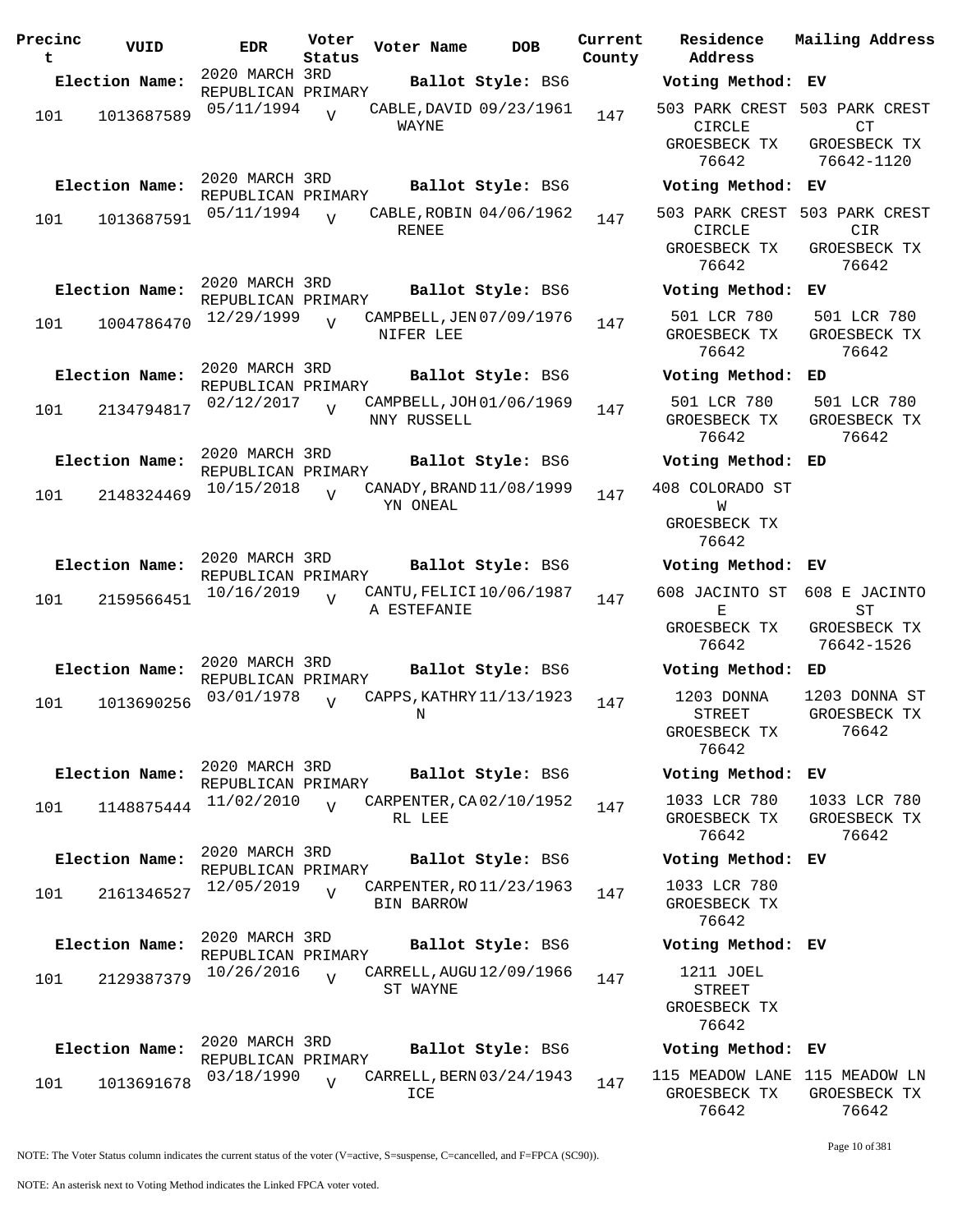| Precinc<br>t | VUID           | <b>EDR</b>                           | Voter<br>Status | Voter Name   | <b>DOB</b>               | Current<br>County | Address | Residence                                                  | Mailing Address                                       |
|--------------|----------------|--------------------------------------|-----------------|--------------|--------------------------|-------------------|---------|------------------------------------------------------------|-------------------------------------------------------|
|              | Election Name: | 2020 MARCH 3RD<br>REPUBLICAN PRIMARY |                 |              | Ballot Style: BS6        |                   |         | Voting Method:                                             | ЕV                                                    |
| 101          | 1003502744     | 07/25/2002                           | $\overline{U}$  | CA JEANICE   | CARRELL, MONI 05/18/1980 | 147               |         | 1211 JOEL<br><b>STREET</b><br>GROESBECK TX<br>76642        | 1211 JOEL ST<br>GROESBECK TX<br>76642                 |
|              | Election Name: | 2020 MARCH 3RD<br>REPUBLICAN PRIMARY |                 |              | Ballot Style: BS6        |                   |         | Voting Method:                                             | ЕV                                                    |
| 101          | 1215661428     | 12/20/2014                           | $\overline{U}$  | Y WEAKLAND   | CARRELL, WEND 01/25/1982 | 147               |         | 1211 JOEL<br><b>STREET</b><br>GROESBECK TX<br>76642        | 1211 JOEL ST<br>GROESBECK TX<br>76642                 |
|              | Election Name: | 2020 MARCH 3RD<br>REPUBLICAN PRIMARY |                 |              | Ballot Style: BS6        |                   |         | Voting Method: EV                                          |                                                       |
| 101          | 1013692103     | 05/03/1991                           | $\overline{U}$  | N T          | CARROLL, LYVO 02/03/1967 | 147               |         | 721 HENDERSON<br><b>BOULEVARD</b><br>GROESBECK TX<br>76642 | 721 HENDERSON<br><b>BLVD</b><br>GROESBECK TX<br>76642 |
|              | Election Name: | 2020 MARCH 3RD<br>REPUBLICAN PRIMARY |                 |              | Ballot Style: BS6        |                   |         | Voting Method: EV                                          |                                                       |
| 101          | 1023189383     | 11/04/2008                           | $\overline{U}$  | BETH ANDREWS | CARTER, ELIZA 02/27/1961 | 147               | DRIVE   | 703 CHERRY<br>GROESBECK TX<br>76642                        | PO BOX 594<br>GROESBECK TX<br>76642                   |
|              | Election Name: | 2020 MARCH 3RD<br>REPUBLICAN PRIMARY |                 |              | Ballot Style: BS6        |                   |         | Voting Method:                                             | ЕV                                                    |
| 101          | 1013678122     | 08/18/1995                           | $\overline{U}$  | TY LYNN      | CARTER, KYRIS 06/13/1977 | 147               |         | 401 STATE ST E<br>GROESBECK TX<br>76642                    |                                                       |
|              | Election Name: | 2020 MARCH 3RD<br>REPUBLICAN PRIMARY |                 |              | Ballot Style: BS6        |                   |         | Voting Method: EV                                          |                                                       |
| 101          | 1174951754     | 10/01/2016                           | $\overline{U}$  | AEL BASIL    | CASTEEL, MICH 08/11/1950 | 147               |         | 763 LCR 794<br>GROESBECK TX<br>76642                       | 763 LCR<br>794<br>GROESBECK TX<br>76642               |
|              | Election Name: | 2020 MARCH 3RD<br>REPUBLICAN PRIMARY |                 |              | Ballot Style: BS6        |                   |         | Voting Method:                                             | ED                                                    |
| 101          | 1212094623     | 09/04/2014                           | $\overline{U}$  | A L          | CASTEEL, WAND 01/27/1957 | 147               |         | 763 LCR 794<br>GROESBECK TX<br>76642                       | 763 CR 794<br>GROESBECK TX<br>76642                   |
|              | Election Name: | 2020 MARCH 3RD<br>REPUBLICAN PRIMARY |                 |              | Ballot Style: BS6        |                   |         | Voting Method:                                             | ED                                                    |
| 101          | 1003505183     | 02/23/2002                           | $\overline{V}$  | HARRIS       | CATE, KELLEY 01/02/1973  | 147               |         | 208 MAJESTIC<br>PRINCE STREET<br>GROESBECK TX<br>76642     | 208 MAJESTIC<br>PRINCE ST<br>GROESBECK TX<br>76642    |
|              | Election Name: | 2020 MARCH 3RD<br>REPUBLICAN PRIMARY |                 |              | Ballot Style: BS6        |                   |         | Voting Method: EV                                          |                                                       |
| 101          | 1031803910     | 12/14/2005                           | $\overline{V}$  | JASON        | CATE, ROBERT 01/30/1976  | 147               |         | 208 MAJESTIC<br>PRINCE STREET<br>GROESBECK TX<br>76642     | 208 MAJESTIC<br>PRINCE ST<br>GROESBECK TX<br>76642    |
|              | Election Name: | 2020 MARCH 3RD<br>REPUBLICAN PRIMARY |                 |              | Ballot Style: BS6        |                   |         | Voting Method: EV                                          |                                                       |
| 101          | 1013693291     | 10/19/1988                           | S               | MORALES      | CHAPA, LUIS 10/07/1963   | 147               |         | 807 HENDERSON<br><b>BOULEVARD</b><br>GROESBECK TX<br>76642 | 807 HENDERSON<br><b>BLVD</b><br>GROESBECK TX<br>76642 |
|              | Election Name: | 2020 MARCH 3RD<br>REPUBLICAN PRIMARY |                 |              | Ballot Style: BS6        |                   |         | Voting Method:                                             | ED                                                    |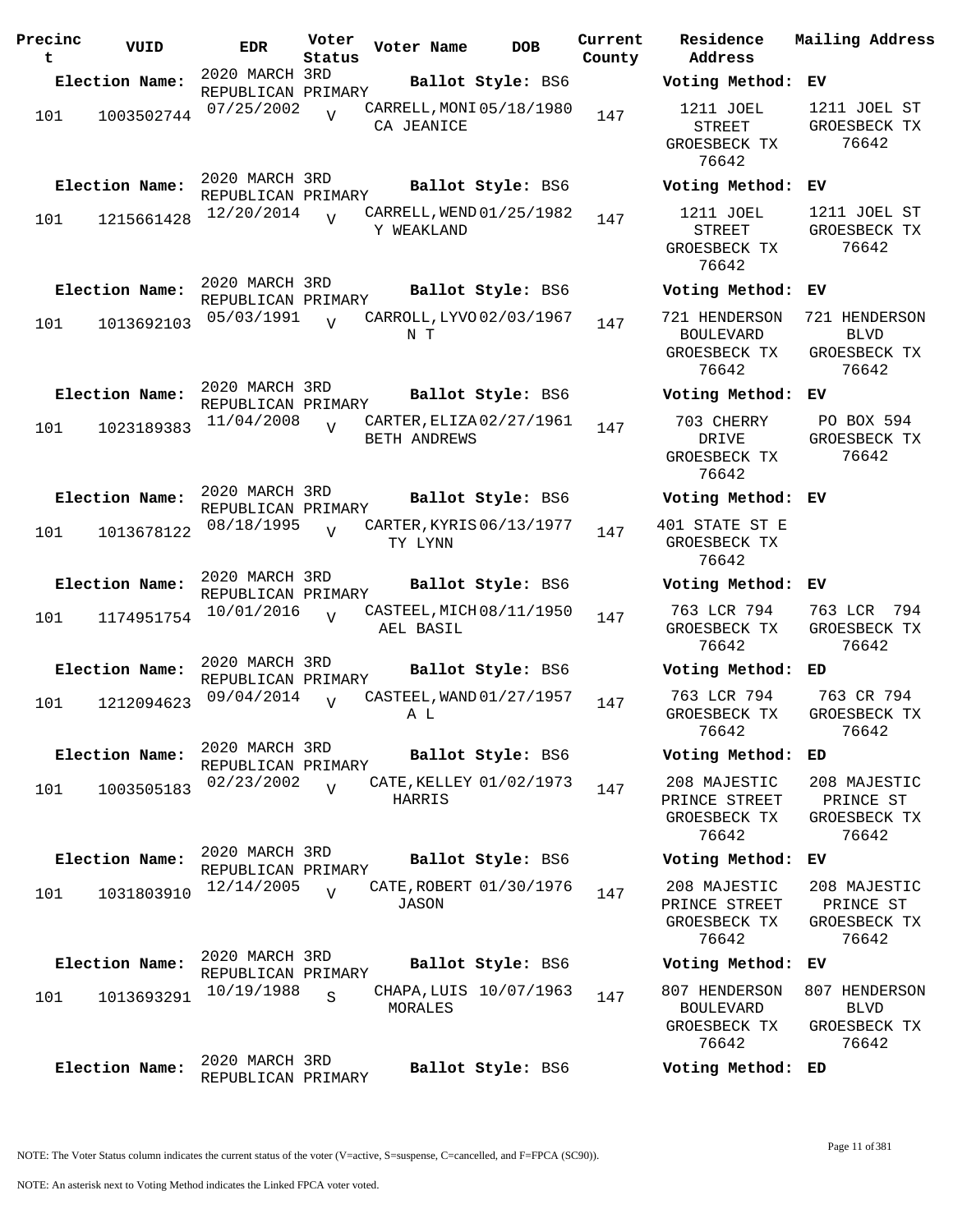| Precinc<br>t | VUID           | <b>EDR</b>                           | Voter<br>Status | Voter Name                               | <b>DOB</b>            | Current<br>County | Residence<br>Address                                     | Mailing Address                         |
|--------------|----------------|--------------------------------------|-----------------|------------------------------------------|-----------------------|-------------------|----------------------------------------------------------|-----------------------------------------|
| 101          | 1013720903     | 10/07/1988                           | $\overline{V}$  | CHAVEZ, DINA 07/07/1962                  |                       | 147               | 209 DALLAS ST S 209 S DALLAS ST<br>GROESBECK TX<br>76642 | GROESBECK TX<br>76642                   |
|              | Election Name: | 2020 MARCH 3RD<br>REPUBLICAN PRIMARY |                 |                                          | Ballot Style: BS6     |                   | Voting Method: ED                                        |                                         |
| 101          | 1137216295     | 07/20/2017                           | S               | ANNETTE                                  | CLAY, JANE 06/26/1969 | 147               | 204 WHIRLAWAY<br><b>AVENUE</b><br>GROESBECK TX<br>76642  | 204 WHIRLAWAY<br>GROESBECK TX<br>76642  |
|              | Election Name: | 2020 MARCH 3RD<br>REPUBLICAN PRIMARY |                 |                                          | Ballot Style: BS6     |                   | Voting Method: ED                                        |                                         |
| 101          | 1022323824     | 09/19/2004                           | $\overline{V}$  | CLEVELAND, JU12/24/1958<br>LIA MAE       |                       | 147               | 728 TYUS ST N<br>GROESBECK TX<br>76642                   | <b>POB 970</b><br>GROESBECK TX<br>76642 |
|              | Election Name: | 2020 MARCH 3RD<br>REPUBLICAN PRIMARY |                 |                                          | Ballot Style: BS6     |                   | Voting Method: EV                                        |                                         |
| 101          | 1148251771     | 02/02/2008                           | $\overline{U}$  | COBB, KERRIE 11/18/1969<br><b>DENEAN</b> |                       | 147               | 203 BOLD RULER<br><b>STREET</b><br>GROESBECK TX<br>76642 |                                         |
|              | Election Name: | 2020 MARCH 3RD<br>REPUBLICAN PRIMARY |                 |                                          | Ballot Style: BS6     |                   | Voting Method: EV                                        |                                         |
| 101          | 1020162649     | 01/05/2012                           | S               | COCKRUM, LIND 09/29/1954<br>A DARLENE    |                       | 147               | 603 PARKSIDE<br>DRIVE APT 15<br>GROESBECK TX<br>76642    |                                         |
|              | Election Name: | 2020 MARCH 3RD<br>REPUBLICAN PRIMARY |                 |                                          | Ballot Style: BS6     |                   | Voting Method: ED                                        |                                         |
| 101          | 1024035533     | 04/06/2005                           | $\overline{V}$  | COLE, JOYCE 07/20/1978<br>MICHELLE       |                       | 147               | 313 STATE ST E 313 E STATE ST<br>GROESBECK TX<br>76642   | GROESBECK TX<br>76642                   |
|              | Election Name: | 2020 MARCH 3RD<br>REPUBLICAN PRIMARY |                 |                                          | Ballot Style: BS6     |                   | Voting Method: EV                                        |                                         |
| 101          | 1002004480     | 06/13/2018                           | $\overline{V}$  | COLLIER, AMY 12/10/1976<br>ALLISON       |                       | 147               | 107 MEADOW LANE<br>GROESBECK TX<br>76642                 |                                         |
|              | Election Name: | 2020 MARCH 3RD<br>REPUBLICAN PRIMARY |                 |                                          | Ballot Style: BS6     |                   | Voting Method: ED                                        |                                         |
| 101          | 1042209901     | 06/13/2018                           | $\overline{U}$  | COLLIER, KEIT 07/15/1977<br>H ALLEN      |                       | 147               | 107 MEADOW LANE 107 MEADOW LN<br>GROESBECK TX<br>76642   | GROESBECK TX<br>76642                   |
|              | Election Name: | 2020 MARCH 3RD<br>REPUBLICAN PRIMARY |                 |                                          | Ballot Style: BS6     |                   | Voting Method: EV                                        |                                         |
| 101          | 1013692470     | 02/17/1983                           | $\overline{V}$  | COLLINS, DANN 12/28/1944<br>Y RAY        |                       | 147               | 1103 JOEL<br><b>STREET</b><br>GROESBECK TX<br>76642      | 1103 JOEL ST<br>GROESBECK TX<br>76642   |
|              | Election Name: | 2020 MARCH 3RD<br>REPUBLICAN PRIMARY |                 |                                          | Ballot Style: BS6     |                   | Voting Method: EV                                        |                                         |
| 101          | 1013692489     | 02/17/1983                           | $\overline{U}$  | COLLINS, LIND 08/30/1946<br>Α            |                       | 147               | 1103 JOEL<br><b>STREET</b><br>GROESBECK TX<br>76642      | 1103 JOEL ST<br>GROESBECK TX<br>76642   |
|              | Election Name: | 2020 MARCH 3RD<br>REPUBLICAN PRIMARY |                 |                                          | Ballot Style: BS6     |                   | Voting Method: EV                                        |                                         |
| 101          | 1013693757     | 03/01/1982                           | $\overline{U}$  | CONTRERAS, HI 08/21/1951<br>LDA          |                       | 147               | 608 PARKSIDE<br>DRIVE<br>GROESBECK TX<br>76642           |                                         |
|              | Election Name: | 2020 MARCH 3RD<br>REPUBLICAN PRIMARY |                 |                                          | Ballot Style: BS6     |                   | Voting Method: ED                                        |                                         |
|              |                |                                      |                 |                                          |                       |                   |                                                          | Page 12 of 381                          |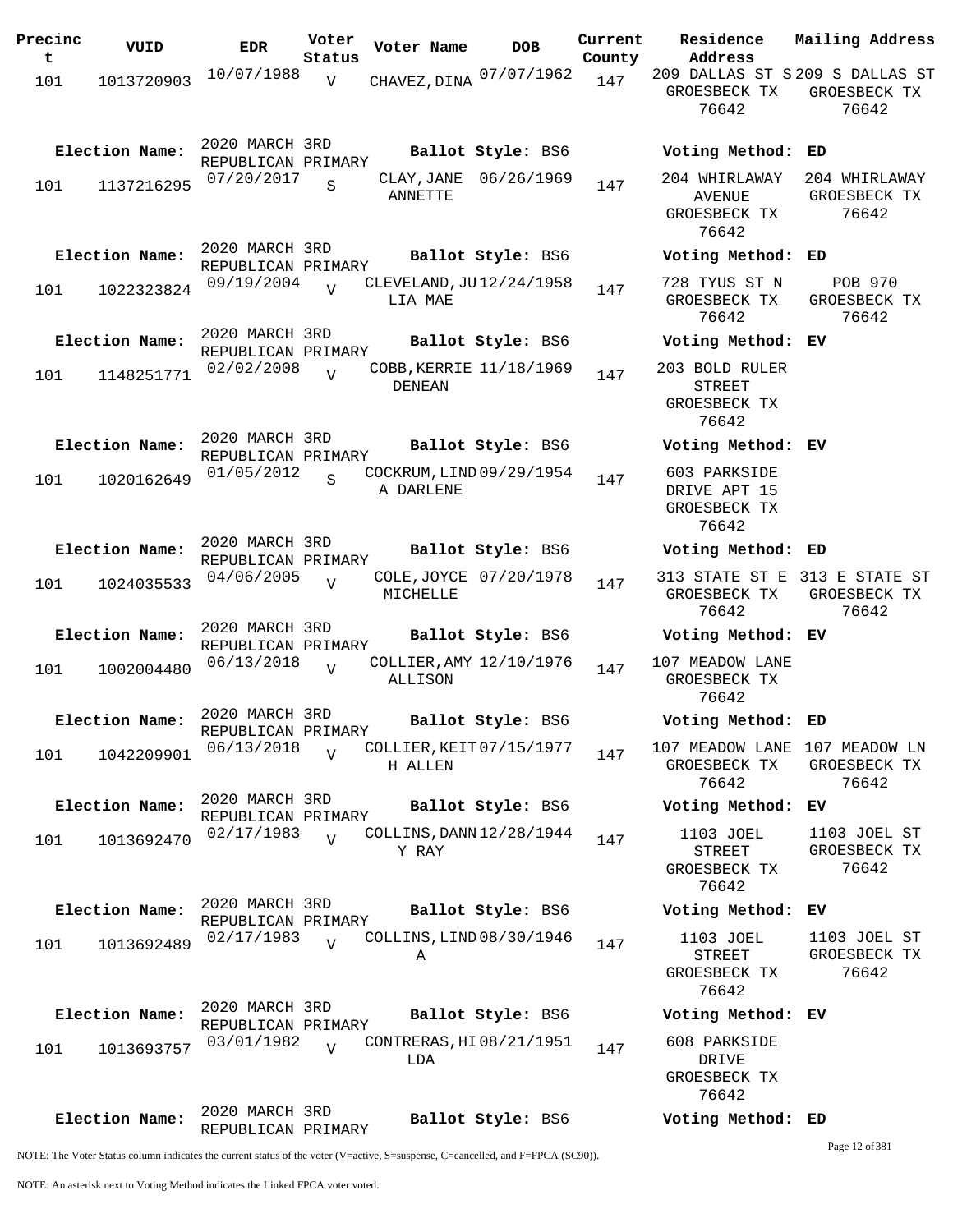| Precinc<br>t | VUID           | <b>EDR</b>                           | Voter<br>Status | Voter Name                               | <b>DOB</b>        | Current<br>County | Residence<br>Address                                          | Mailing Address                       |
|--------------|----------------|--------------------------------------|-----------------|------------------------------------------|-------------------|-------------------|---------------------------------------------------------------|---------------------------------------|
| 101          | 1013692784     | 03/01/1978                           | $\overline{v}$  | COPELAND, BRE 04/13/1950                 |                   | 147               | 204 FROST CREEK 204 FROST CREEK                               |                                       |
|              |                |                                      |                 | NDA                                      |                   |                   | AVENUE<br>GROESBECK TX                                        | AVE<br>GROESBECK TX                   |
|              |                |                                      |                 |                                          |                   |                   | 76642                                                         | 76642                                 |
|              | Election Name: | 2020 MARCH 3RD<br>REPUBLICAN PRIMARY |                 |                                          | Ballot Style: BS6 |                   | Voting Method: EV                                             |                                       |
| 101          | 1013694474     | 03/01/1978                           | $\overline{U}$  | COPELAND, JAM 04/13/1947<br>ES           |                   | 147               | 204 FROST CREEK 204 FROST CREEK<br><b>AVENUE</b>              | AVE                                   |
|              |                |                                      |                 |                                          |                   |                   | GROESBECK TX<br>76642                                         | GROESBECK TX<br>76642                 |
|              | Election Name: | 2020 MARCH 3RD<br>REPUBLICAN PRIMARY |                 |                                          | Ballot Style: BS6 |                   | Voting Method: EV                                             |                                       |
| 101          | 1013688632     | 10/21/1994                           |                 | COPELAND, KEV 09/14/1976                 |                   | 147               | 997 LCR 788                                                   | 997 LCR 788                           |
|              |                |                                      |                 | IN LYNN                                  |                   |                   | GROESBECK TX<br>76642                                         | GROESBECK TX<br>76642                 |
|              | Election Name: | 2020 MARCH 3RD<br>REPUBLICAN PRIMARY |                 |                                          | Ballot Style: BS6 |                   | Voting Method:                                                | ED                                    |
| 101          | 1200372653     | 07/11/2013                           | $\overline{U}$  | COPELAND, SHE 05/15/1979<br>RRY RENEE    |                   | 147               | 1583 LCR 760<br>GROESBECK TX<br>76642-2138                    | 1583 LCR 760<br>GROESBECK TX<br>76642 |
|              | Election Name: | 2020 MARCH 3RD<br>REPUBLICAN PRIMARY |                 |                                          | Ballot Style: BS6 |                   | Voting Method:                                                | ЕV                                    |
| 101          | 1163108009     | 12/13/2008                           | $\overline{U}$  | COPELAND, STA04/16/1974<br>RLA MICHELLE  |                   | 147               | 997 LCR 788<br>GROESBECK TX                                   | 997 LCR 788<br>GROESBECK TX           |
|              |                |                                      |                 |                                          |                   |                   | 76642                                                         | 76642                                 |
|              | Election Name: | 2020 MARCH 3RD<br>REPUBLICAN PRIMARY |                 |                                          | Ballot Style: BS6 |                   | Voting Method:                                                | ED                                    |
| 101          | 1184758053     | 11/14/2018                           | $\overline{V}$  | COURTNEY, BRA 10/17/1978<br>NDON MICHAEL |                   | 147               | 526 HENDERSON<br><b>BOULEVARD</b>                             | 526 HENDERSON<br><b>BLVD</b>          |
|              |                |                                      |                 |                                          |                   |                   | GROESBECK TX<br>76642                                         | GROESBECK TX<br>76642                 |
|              | Election Name: | 2020 MARCH 3RD<br>REPUBLICAN PRIMARY |                 |                                          | Ballot Style: BS6 |                   | Voting Method: EV                                             |                                       |
| 101          | 1013671967     | 04/10/1988                           | $\overline{V}$  | CRABB, PETE D03/04/1962                  |                   | 147               | 1876 HWY 14 S                                                 | 1876 HWY 14 S                         |
|              |                |                                      |                 |                                          |                   |                   | GROESBECK TX<br>76642-3421                                    | GROESBECK TX<br>76642-3421            |
|              | Election Name: | 2020 MARCH 3RD<br>REPUBLICAN PRIMARY |                 |                                          | Ballot Style: BS6 |                   | Voting Method: EV                                             |                                       |
| 101          | 1013716293     | 02/24/1994                           | $\overline{V}$  | CRANE, ANGELA 01/21/1976<br>VARLEY       |                   | 147               | 710 WALKER ST E 710 E WALKER<br>GROESBECK TX<br>76642-1572    | GROESBECK TX<br>76642                 |
|              | Election Name: | 2020 MARCH 3RD<br>REPUBLICAN PRIMARY |                 |                                          | Ballot Style: BS6 |                   | Voting Method: EV                                             |                                       |
| 101          | 2139749656     | 10/15/2017                           | $\overline{U}$  | CRANE, CODY 08/05/1999                   |                   | 147               | 710 WALKER ST E                                               |                                       |
|              |                |                                      |                 | PAUL                                     |                   |                   | GROESBECK TX<br>76642                                         |                                       |
|              | Election Name: | 2020 MARCH 3RD<br>REPUBLICAN PRIMARY |                 |                                          | Ballot Style: BS6 |                   | Voting Method: EV                                             |                                       |
| 101          | 2163273468     | 02/08/2020                           | $\overline{U}$  | CRANE, GARRET 08/29/1995                 |                   | 147               | 309 ALLISON                                                   | PO BOX 185                            |
|              |                |                                      |                 | T LYNN                                   |                   |                   | AVENUE<br>GROESBECK TX<br>76642                               | GROESBECK TX<br>76642                 |
|              | Election Name: | 2020 MARCH 3RD<br>REPUBLICAN PRIMARY |                 |                                          | Ballot Style: BS6 |                   | Voting Method: EV                                             |                                       |
| 101          | 1013691650     | 03/10/1989                           | $\overline{U}$  | CRANE, RANDAL 12/28/1970<br>PAUL         |                   | 147               | 710 WALKER ST E 710 E WALKER ST<br>GROESBECK TX<br>76642-1572 | GROESBECK TX<br>76642                 |
|              | Election Name: | 2020 MARCH 3RD<br>REPUBLICAN PRIMARY |                 |                                          | Ballot Style: BS6 |                   | Voting Method: ED                                             |                                       |

NOTE: An asterisk next to Voting Method indicates the Linked FPCA voter voted.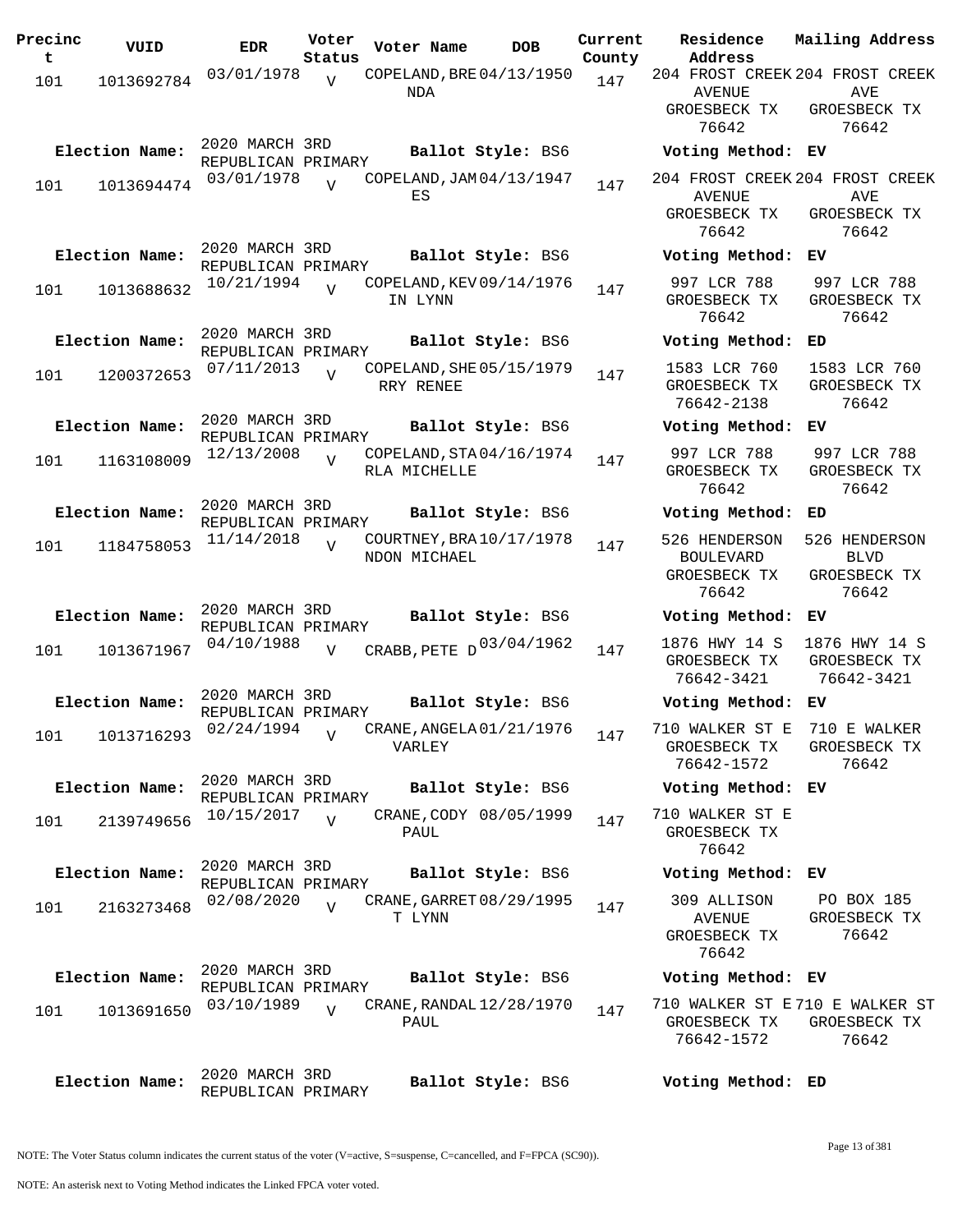| Precinc<br>t | VUID           | <b>EDR</b>                           | Voter<br>Status | Voter Name                                 | <b>DOB</b>             | Current<br>County | Residence<br>Address                                  | Mail                 |
|--------------|----------------|--------------------------------------|-----------------|--------------------------------------------|------------------------|-------------------|-------------------------------------------------------|----------------------|
| 101          | 1036472128     | 03/12/2017                           | $\overline{U}$  | JANE                                       | CRIDER, LEA 05/26/1972 | 147               | 603 PARKSIDE<br>DRIVE APT 36<br>GROESBECK TX<br>76642 | 60<br>DR<br>GR       |
|              | Election Name: | 2020 MARCH 3RD<br>REPUBLICAN PRIMARY |                 |                                            | Ballot Style: BS6      |                   | Voting Method:                                        | EV                   |
| 101          | 1172541153     | 09/29/2010                           | $\overline{U}$  | CROWSON, FRAN 10/01/1963<br>K              |                        | 147               | 453 LCR 771<br>GROESBECK TX<br>76642                  | 4 <sup>1</sup><br>GR |
|              | Election Name: | 2020 MARCH 3RD<br>REPUBLICAN PRIMARY |                 |                                            | Ballot Style: BS6      |                   | Voting Method:                                        | ED                   |
| 101          | 1013692980     | 11/15/1982                           | $\overline{U}$  | CROWSON, SUSA 03/01/1957<br>N FERRELL      |                        | 147               | 453 LCR 771<br>GROESBECK TX<br>76642                  | 4 <sup>1</sup><br>GR |
|              | Election Name: | 2020 MARCH 3RD<br>REPUBLICAN PRIMARY |                 |                                            | Ballot Style: BS6      |                   | Voting Method:                                        | ED                   |
| 101          | 1013691272     | 11/03/1980                           | $\overline{U}$  | CURRY, JAMES 04/06/1960<br><b>DEAN</b>     |                        | 147               | 2113 FM 937<br>GROESBECK TX<br>76642                  | 21<br>GR             |
|              | Election Name: | 2020 MARCH 3RD<br>REPUBLICAN PRIMARY |                 |                                            | Ballot Style: BS6      |                   | Voting Method:                                        | EV                   |
| 101          | 1013691361     | 03/02/1988                           | $\overline{U}$  | CURRY, ROZANN 02/14/1963<br>MACHELLE       |                        | 147               | 2113 FM 937<br>GROESBECK TX<br>76642                  | 21<br>GR             |
|              | Election Name: | 2020 MARCH 3RD<br>REPUBLICAN PRIMARY |                 |                                            | Ballot Style: BS6      |                   | Voting Method:                                        | EV                   |
| 101          | 1196907295     | 11/14/2012                           | $\overline{V}$  | DANIELS, CARR 06/16/1971<br>IE LOUISE      |                        | 147               | 865 LCR 793<br>GROESBECK TX<br>76642                  | 865<br>GR            |
|              | Election Name: | 2020 MARCH 3RD<br>REPUBLICAN PRIMARY |                 |                                            | Ballot Style: BS6      |                   | Voting Method:                                        | EV                   |
| 101          | 1142503873     | 03/19/2016                           | $\overline{V}$  | DANIELS, JOHN 05/28/1970<br>WILLIAM        |                        | 147               | 865 LCR 793 D<br>GROESBECK TX<br>76642                | 865<br>GR            |
|              | Election Name: | 2020 MARCH 3RD<br>REPUBLICAN PRIMARY |                 |                                            | Ballot Style: BS6      |                   | Voting Method:                                        | EV                   |
| 101          | 1013691498     | 05/12/1978                           | $\overline{V}$  | DAVIS, BILLIE 03/29/1949                   |                        | 147               | 622 HEWITT<br>STREET<br>GROESBECK TX<br>76642         | $\, {\bf P}$<br>GR   |
|              | Election Name: | 2020 MARCH 3RD<br>REPUBLICAN PRIMARY |                 |                                            | Ballot Style: BS6      |                   | Voting Method: EV                                     |                      |
| 101          | 1013691480     | 05/12/1978                           | $\overline{V}$  | DAVIS, GLORIA 08/11/1952<br><b>JACKSON</b> |                        | 147               | 622 HEWITT<br>STREET<br>GROESBECK TX<br>76642         | 622<br>GR            |
|              | Election Name: | 2020 MARCH 3RD<br>REPUBLICAN PRIMARY |                 |                                            | Ballot Style: BS6      |                   | Voting Method:                                        | ED                   |
| 101          | 1021858391     | 08/04/2004                           | $\overline{U}$  | DAVIS, LINDA 01/31/1947<br>EVANS           |                        | 147               | 1442 LCR 786<br>GROESBECK TX<br>76642                 | 14<br>GR             |
|              | Election Name: | 2020 MARCH 3RD<br>REPUBLICAN PRIMARY |                 |                                            | Ballot Style: BS6      |                   | Voting Method:                                        | EV                   |
| 101          | 1013691507     | 05/06/1978                           | $\overline{U}$  | DAVIS, RHONDA 09/25/1958<br>JOYCE          |                        | 147               | 623 HEWITT<br><b>STREET</b><br>GROESBECK TX<br>76642  | 623<br>GR<br>7       |
|              | Election Name: | 2020 MARCH 3RD<br>REPUBLICAN PRIMARY |                 |                                            | Ballot Style: BS6      |                   | Voting Method: EV                                     |                      |

**Voter Name DOB Residence Address Current Mailing Address County** 603 PARKSIDE DRIVE APT 36 GROESBECK TX 76642 603 PARKSIDE DRIVE APT 36 GROESBECK TX 76642 **Election Name: Ballot Style:** BS6 **Voting Method: EV** 453 LCR 771 GROESBECK TX 76642 453 LCR 771 GROESBECK TX 76642 **Election Name: Ballot Style:** BS6 **Voting Method: ED** 453 LCR 771 GROESBECK TX 76642 453 LCR 771 GROESBECK TX 76642 **Election Name: Ballot Style:** BS6 **Voting Method: ED** 2113 FM 937 GROESBECK TX 76642 2113 FM 937 GROESBECK TX 76642 **Election Name: Ballot Style:** BS6 **Voting Method: EV** 2113 FM 937 GROESBECK TX 76642 2113 FM 937 GROESBECK TX 76642 **Election Name: Ballot Style:** BS6 **Voting Method: EV** 865 LCR 793 GROESBECK TX 76642 865 LCR 793 LOT **A** GROESBECK TX 76642 **Election Name: Ballot Style:** BS6 **Voting Method: EV** 865 LCR 793 D GROESBECK TX 76642 865 LCR 793 D GROESBECK TX 76642 **Election Name: Ballot Style:** BS6 **Voting Method: EV** STREET GROESBECK TX 76642 PO BOX 334 GROESBECK TX 76642 **Election Name: Ballot Style:** BS6 **Voting Method: EV** 622 HEWITT STREET GROESBECK TX 76642 622 HEWITT ST GROESBECK TX 76642 **Election Name: Ballot Style:** BS6 **Voting Method: ED** 1442 LCR 786 GROESBECK TX 76642 1442 LCR 786 GROESBECK TX 76642 **Election Name: Ballot Style:** BS6 **Voting Method: EV** 623 HEWITT STREET GROESBECK TX 76642 623 HEWITT ST GROESBECK TX 76642-0000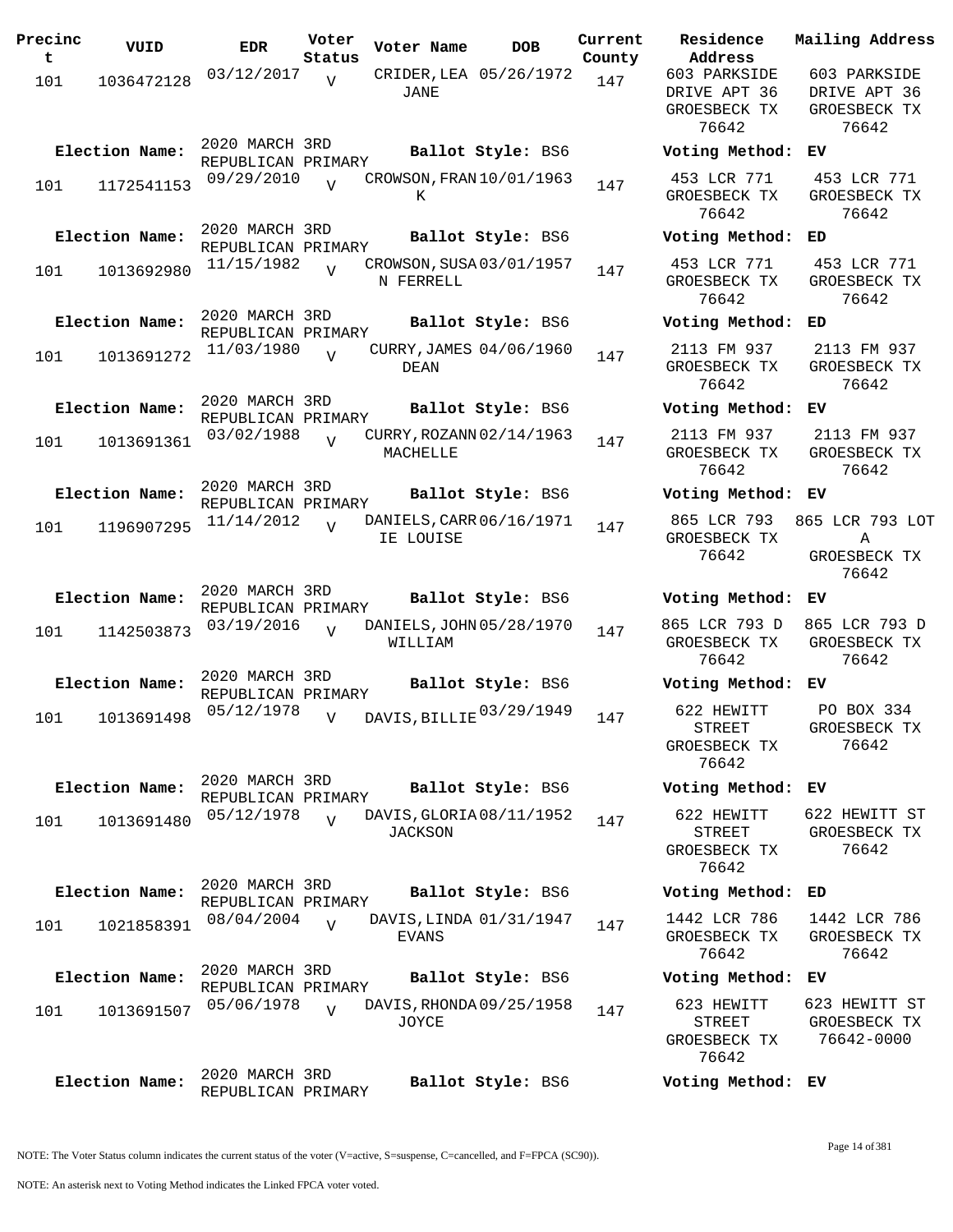| 01/03/2006<br>112 FROST CREEK 112 FROST CREEK<br>DAWLEY, NICOL 11/18/1976<br>$\overline{V}$<br>147<br>101<br>1022791837<br>E LEE<br><b>AVENUE</b><br>AVE.<br>GROESBECK TX<br>GROESBECK TX<br>76642-4903<br>76642<br>2020 MARCH 3RD<br>Election Name:<br>Ballot Style: BS6<br>Voting Method: ED<br>REPUBLICAN PRIMARY<br>1204 KAREN LANE<br>DILLON, CHARL 02/17/1987<br>06/14/2012<br>$\bar{x}$<br>147<br>1186418292<br>101<br>GROESBECK TX<br>ES CALEB<br>76642<br>2020 MARCH 3RD<br>Election Name:<br>Ballot Style: BS6<br>Voting Method: EV<br>REPUBLICAN PRIMARY<br>881 LCR 788<br>881 LCR 788<br>02/01/1990<br>DINGLER, MIST 08/02/1962<br>1013692560<br>147<br>101<br>GROESBECK TX<br>GROESBECK TX<br>Y LYNNE<br>76642<br>76642<br>2020 MARCH 3RD<br>Election Name:<br>Ballot Style: BS6<br>Voting Method: EV<br>REPUBLICAN PRIMARY<br>881 LCR 788<br>04/10/1994<br>DINGLER, SHER 11/13/1962<br>881 LCR 788<br>$\overline{U}$<br>1013689457<br>147<br>101<br>GROESBECK TX<br>GROESBECK TX<br>IFF RUSSELL<br>76642<br>76642<br>2020 MARCH 3RD<br>Election Name:<br>Ballot Style: BS6<br>Voting Method: EV<br>REPUBLICAN PRIMARY<br>760 LCR 788<br>760 LCR 788<br>03/13/2005<br>DINGLER, SHER 05/12/1986<br>$\overline{U}$<br>1023703271<br>147<br>101<br>IMI LACHEY<br>GROESBECK TX<br>GROESBECK TX<br>76642<br>76642<br>2020 MARCH 3RD<br>Election Name:<br>Ballot Style: BS6<br>Voting Method: ED<br>REPUBLICAN PRIMARY<br>11/24/2016<br>DIXON, VICKI 06/22/1981<br>125 ROCKY CREEK 125 ROCKY CREEK<br>$\overline{U}$<br>147<br>2133501141<br>101<br>JOANN<br><b>AVENUE</b><br>GROESBECK TX<br>76642<br>GROESBECK TX<br>76642<br>2020 MARCH 3RD<br>Election Name:<br>Ballot Style: BS6<br>Voting Method: EV<br>REPUBLICAN PRIMARY<br>603 PARKSIDE<br>10/28/2018<br>DOBSON, KAYLE 09/17/2000<br>$\overline{U}$<br>2149059985<br>147<br>101<br>E MARIE<br>DRIVE APT 18<br>GROESBECK TX<br>76642<br>2020 MARCH 3RD<br>Election Name:<br>Ballot Style: BS6<br>Voting Method: EV<br>REPUBLICAN PRIMARY<br>424 LCR 781 424 CR 781<br>DODD, BROOKE 12/10/1981<br>$10/18/2012$ V<br>101<br>1007481708<br>147<br>GROESBECK TX<br>GROESBECK TX<br>ALYSON<br>76642<br>76642<br>2020 MARCH 3RD<br>Election Name:<br>Ballot Style: BS6<br>Voting Method: EV<br>REPUBLICAN PRIMARY<br>DODD, RYAN 07/16/1978<br>424 LCR 781<br>424 LCR 781<br>09/15/1996<br>$\overline{U}$<br>147<br>1013648527<br>101<br>GROESBECK TX<br>GROESBECK TX<br>DAVID<br>76642<br>76642<br>2020 MARCH 3RD<br>Election Name:<br>Ballot Style: BS6<br>Voting Method: EV<br>REPUBLICAN PRIMARY<br>03/13/1993<br>DODSON, BARBA 01/30/1952<br>316 LCR 781<br>$\overline{V}$<br>147<br>1013690287<br>101<br>GROESBECK TX<br>RA JO | Precinc<br>t | VUID | <b>EDR</b> | Voter<br>Status | Voter Name | <b>DOB</b> | Current<br>County | Residence<br>Address | Mailing Address |
|----------------------------------------------------------------------------------------------------------------------------------------------------------------------------------------------------------------------------------------------------------------------------------------------------------------------------------------------------------------------------------------------------------------------------------------------------------------------------------------------------------------------------------------------------------------------------------------------------------------------------------------------------------------------------------------------------------------------------------------------------------------------------------------------------------------------------------------------------------------------------------------------------------------------------------------------------------------------------------------------------------------------------------------------------------------------------------------------------------------------------------------------------------------------------------------------------------------------------------------------------------------------------------------------------------------------------------------------------------------------------------------------------------------------------------------------------------------------------------------------------------------------------------------------------------------------------------------------------------------------------------------------------------------------------------------------------------------------------------------------------------------------------------------------------------------------------------------------------------------------------------------------------------------------------------------------------------------------------------------------------------------------------------------------------------------------------------------------------------------------------------------------------------------------------------------------------------------------------------------------------------------------------------------------------------------------------------------------------------------------------------------------------------------------------------------------------------------------------------------------------------------------------------------------------------------------------------------------------------------------------------------------------------------------------------------------|--------------|------|------------|-----------------|------------|------------|-------------------|----------------------|-----------------|
|                                                                                                                                                                                                                                                                                                                                                                                                                                                                                                                                                                                                                                                                                                                                                                                                                                                                                                                                                                                                                                                                                                                                                                                                                                                                                                                                                                                                                                                                                                                                                                                                                                                                                                                                                                                                                                                                                                                                                                                                                                                                                                                                                                                                                                                                                                                                                                                                                                                                                                                                                                                                                                                                                              |              |      |            |                 |            |            |                   |                      |                 |
|                                                                                                                                                                                                                                                                                                                                                                                                                                                                                                                                                                                                                                                                                                                                                                                                                                                                                                                                                                                                                                                                                                                                                                                                                                                                                                                                                                                                                                                                                                                                                                                                                                                                                                                                                                                                                                                                                                                                                                                                                                                                                                                                                                                                                                                                                                                                                                                                                                                                                                                                                                                                                                                                                              |              |      |            |                 |            |            |                   |                      |                 |
|                                                                                                                                                                                                                                                                                                                                                                                                                                                                                                                                                                                                                                                                                                                                                                                                                                                                                                                                                                                                                                                                                                                                                                                                                                                                                                                                                                                                                                                                                                                                                                                                                                                                                                                                                                                                                                                                                                                                                                                                                                                                                                                                                                                                                                                                                                                                                                                                                                                                                                                                                                                                                                                                                              |              |      |            |                 |            |            |                   |                      |                 |
|                                                                                                                                                                                                                                                                                                                                                                                                                                                                                                                                                                                                                                                                                                                                                                                                                                                                                                                                                                                                                                                                                                                                                                                                                                                                                                                                                                                                                                                                                                                                                                                                                                                                                                                                                                                                                                                                                                                                                                                                                                                                                                                                                                                                                                                                                                                                                                                                                                                                                                                                                                                                                                                                                              |              |      |            |                 |            |            |                   |                      |                 |
|                                                                                                                                                                                                                                                                                                                                                                                                                                                                                                                                                                                                                                                                                                                                                                                                                                                                                                                                                                                                                                                                                                                                                                                                                                                                                                                                                                                                                                                                                                                                                                                                                                                                                                                                                                                                                                                                                                                                                                                                                                                                                                                                                                                                                                                                                                                                                                                                                                                                                                                                                                                                                                                                                              |              |      |            |                 |            |            |                   |                      |                 |
|                                                                                                                                                                                                                                                                                                                                                                                                                                                                                                                                                                                                                                                                                                                                                                                                                                                                                                                                                                                                                                                                                                                                                                                                                                                                                                                                                                                                                                                                                                                                                                                                                                                                                                                                                                                                                                                                                                                                                                                                                                                                                                                                                                                                                                                                                                                                                                                                                                                                                                                                                                                                                                                                                              |              |      |            |                 |            |            |                   |                      |                 |
|                                                                                                                                                                                                                                                                                                                                                                                                                                                                                                                                                                                                                                                                                                                                                                                                                                                                                                                                                                                                                                                                                                                                                                                                                                                                                                                                                                                                                                                                                                                                                                                                                                                                                                                                                                                                                                                                                                                                                                                                                                                                                                                                                                                                                                                                                                                                                                                                                                                                                                                                                                                                                                                                                              |              |      |            |                 |            |            |                   |                      |                 |
|                                                                                                                                                                                                                                                                                                                                                                                                                                                                                                                                                                                                                                                                                                                                                                                                                                                                                                                                                                                                                                                                                                                                                                                                                                                                                                                                                                                                                                                                                                                                                                                                                                                                                                                                                                                                                                                                                                                                                                                                                                                                                                                                                                                                                                                                                                                                                                                                                                                                                                                                                                                                                                                                                              |              |      |            |                 |            |            |                   |                      |                 |
|                                                                                                                                                                                                                                                                                                                                                                                                                                                                                                                                                                                                                                                                                                                                                                                                                                                                                                                                                                                                                                                                                                                                                                                                                                                                                                                                                                                                                                                                                                                                                                                                                                                                                                                                                                                                                                                                                                                                                                                                                                                                                                                                                                                                                                                                                                                                                                                                                                                                                                                                                                                                                                                                                              |              |      |            |                 |            |            |                   |                      |                 |
|                                                                                                                                                                                                                                                                                                                                                                                                                                                                                                                                                                                                                                                                                                                                                                                                                                                                                                                                                                                                                                                                                                                                                                                                                                                                                                                                                                                                                                                                                                                                                                                                                                                                                                                                                                                                                                                                                                                                                                                                                                                                                                                                                                                                                                                                                                                                                                                                                                                                                                                                                                                                                                                                                              |              |      |            |                 |            |            |                   |                      |                 |
|                                                                                                                                                                                                                                                                                                                                                                                                                                                                                                                                                                                                                                                                                                                                                                                                                                                                                                                                                                                                                                                                                                                                                                                                                                                                                                                                                                                                                                                                                                                                                                                                                                                                                                                                                                                                                                                                                                                                                                                                                                                                                                                                                                                                                                                                                                                                                                                                                                                                                                                                                                                                                                                                                              |              |      |            |                 |            |            |                   |                      |                 |
|                                                                                                                                                                                                                                                                                                                                                                                                                                                                                                                                                                                                                                                                                                                                                                                                                                                                                                                                                                                                                                                                                                                                                                                                                                                                                                                                                                                                                                                                                                                                                                                                                                                                                                                                                                                                                                                                                                                                                                                                                                                                                                                                                                                                                                                                                                                                                                                                                                                                                                                                                                                                                                                                                              |              |      |            |                 |            |            |                   |                      |                 |
|                                                                                                                                                                                                                                                                                                                                                                                                                                                                                                                                                                                                                                                                                                                                                                                                                                                                                                                                                                                                                                                                                                                                                                                                                                                                                                                                                                                                                                                                                                                                                                                                                                                                                                                                                                                                                                                                                                                                                                                                                                                                                                                                                                                                                                                                                                                                                                                                                                                                                                                                                                                                                                                                                              |              |      |            |                 |            |            |                   |                      |                 |
|                                                                                                                                                                                                                                                                                                                                                                                                                                                                                                                                                                                                                                                                                                                                                                                                                                                                                                                                                                                                                                                                                                                                                                                                                                                                                                                                                                                                                                                                                                                                                                                                                                                                                                                                                                                                                                                                                                                                                                                                                                                                                                                                                                                                                                                                                                                                                                                                                                                                                                                                                                                                                                                                                              |              |      |            |                 |            |            |                   |                      |                 |
|                                                                                                                                                                                                                                                                                                                                                                                                                                                                                                                                                                                                                                                                                                                                                                                                                                                                                                                                                                                                                                                                                                                                                                                                                                                                                                                                                                                                                                                                                                                                                                                                                                                                                                                                                                                                                                                                                                                                                                                                                                                                                                                                                                                                                                                                                                                                                                                                                                                                                                                                                                                                                                                                                              |              |      |            |                 |            |            |                   |                      |                 |
|                                                                                                                                                                                                                                                                                                                                                                                                                                                                                                                                                                                                                                                                                                                                                                                                                                                                                                                                                                                                                                                                                                                                                                                                                                                                                                                                                                                                                                                                                                                                                                                                                                                                                                                                                                                                                                                                                                                                                                                                                                                                                                                                                                                                                                                                                                                                                                                                                                                                                                                                                                                                                                                                                              |              |      |            |                 |            |            |                   |                      |                 |
|                                                                                                                                                                                                                                                                                                                                                                                                                                                                                                                                                                                                                                                                                                                                                                                                                                                                                                                                                                                                                                                                                                                                                                                                                                                                                                                                                                                                                                                                                                                                                                                                                                                                                                                                                                                                                                                                                                                                                                                                                                                                                                                                                                                                                                                                                                                                                                                                                                                                                                                                                                                                                                                                                              |              |      |            |                 |            |            |                   |                      |                 |
|                                                                                                                                                                                                                                                                                                                                                                                                                                                                                                                                                                                                                                                                                                                                                                                                                                                                                                                                                                                                                                                                                                                                                                                                                                                                                                                                                                                                                                                                                                                                                                                                                                                                                                                                                                                                                                                                                                                                                                                                                                                                                                                                                                                                                                                                                                                                                                                                                                                                                                                                                                                                                                                                                              |              |      |            |                 |            |            |                   |                      |                 |
|                                                                                                                                                                                                                                                                                                                                                                                                                                                                                                                                                                                                                                                                                                                                                                                                                                                                                                                                                                                                                                                                                                                                                                                                                                                                                                                                                                                                                                                                                                                                                                                                                                                                                                                                                                                                                                                                                                                                                                                                                                                                                                                                                                                                                                                                                                                                                                                                                                                                                                                                                                                                                                                                                              |              |      |            |                 |            |            |                   |                      |                 |
|                                                                                                                                                                                                                                                                                                                                                                                                                                                                                                                                                                                                                                                                                                                                                                                                                                                                                                                                                                                                                                                                                                                                                                                                                                                                                                                                                                                                                                                                                                                                                                                                                                                                                                                                                                                                                                                                                                                                                                                                                                                                                                                                                                                                                                                                                                                                                                                                                                                                                                                                                                                                                                                                                              |              |      |            |                 |            |            |                   |                      |                 |
|                                                                                                                                                                                                                                                                                                                                                                                                                                                                                                                                                                                                                                                                                                                                                                                                                                                                                                                                                                                                                                                                                                                                                                                                                                                                                                                                                                                                                                                                                                                                                                                                                                                                                                                                                                                                                                                                                                                                                                                                                                                                                                                                                                                                                                                                                                                                                                                                                                                                                                                                                                                                                                                                                              |              |      |            |                 |            |            |                   |                      |                 |
|                                                                                                                                                                                                                                                                                                                                                                                                                                                                                                                                                                                                                                                                                                                                                                                                                                                                                                                                                                                                                                                                                                                                                                                                                                                                                                                                                                                                                                                                                                                                                                                                                                                                                                                                                                                                                                                                                                                                                                                                                                                                                                                                                                                                                                                                                                                                                                                                                                                                                                                                                                                                                                                                                              |              |      |            |                 |            |            |                   |                      |                 |
|                                                                                                                                                                                                                                                                                                                                                                                                                                                                                                                                                                                                                                                                                                                                                                                                                                                                                                                                                                                                                                                                                                                                                                                                                                                                                                                                                                                                                                                                                                                                                                                                                                                                                                                                                                                                                                                                                                                                                                                                                                                                                                                                                                                                                                                                                                                                                                                                                                                                                                                                                                                                                                                                                              |              |      |            |                 |            |            |                   |                      |                 |
|                                                                                                                                                                                                                                                                                                                                                                                                                                                                                                                                                                                                                                                                                                                                                                                                                                                                                                                                                                                                                                                                                                                                                                                                                                                                                                                                                                                                                                                                                                                                                                                                                                                                                                                                                                                                                                                                                                                                                                                                                                                                                                                                                                                                                                                                                                                                                                                                                                                                                                                                                                                                                                                                                              |              |      |            |                 |            |            |                   |                      |                 |
|                                                                                                                                                                                                                                                                                                                                                                                                                                                                                                                                                                                                                                                                                                                                                                                                                                                                                                                                                                                                                                                                                                                                                                                                                                                                                                                                                                                                                                                                                                                                                                                                                                                                                                                                                                                                                                                                                                                                                                                                                                                                                                                                                                                                                                                                                                                                                                                                                                                                                                                                                                                                                                                                                              |              |      |            |                 |            |            |                   |                      |                 |
|                                                                                                                                                                                                                                                                                                                                                                                                                                                                                                                                                                                                                                                                                                                                                                                                                                                                                                                                                                                                                                                                                                                                                                                                                                                                                                                                                                                                                                                                                                                                                                                                                                                                                                                                                                                                                                                                                                                                                                                                                                                                                                                                                                                                                                                                                                                                                                                                                                                                                                                                                                                                                                                                                              |              |      |            |                 |            |            |                   |                      |                 |
|                                                                                                                                                                                                                                                                                                                                                                                                                                                                                                                                                                                                                                                                                                                                                                                                                                                                                                                                                                                                                                                                                                                                                                                                                                                                                                                                                                                                                                                                                                                                                                                                                                                                                                                                                                                                                                                                                                                                                                                                                                                                                                                                                                                                                                                                                                                                                                                                                                                                                                                                                                                                                                                                                              |              |      |            |                 |            |            |                   |                      |                 |
|                                                                                                                                                                                                                                                                                                                                                                                                                                                                                                                                                                                                                                                                                                                                                                                                                                                                                                                                                                                                                                                                                                                                                                                                                                                                                                                                                                                                                                                                                                                                                                                                                                                                                                                                                                                                                                                                                                                                                                                                                                                                                                                                                                                                                                                                                                                                                                                                                                                                                                                                                                                                                                                                                              |              |      |            |                 |            |            |                   |                      |                 |
|                                                                                                                                                                                                                                                                                                                                                                                                                                                                                                                                                                                                                                                                                                                                                                                                                                                                                                                                                                                                                                                                                                                                                                                                                                                                                                                                                                                                                                                                                                                                                                                                                                                                                                                                                                                                                                                                                                                                                                                                                                                                                                                                                                                                                                                                                                                                                                                                                                                                                                                                                                                                                                                                                              |              |      |            |                 |            |            |                   |                      |                 |
|                                                                                                                                                                                                                                                                                                                                                                                                                                                                                                                                                                                                                                                                                                                                                                                                                                                                                                                                                                                                                                                                                                                                                                                                                                                                                                                                                                                                                                                                                                                                                                                                                                                                                                                                                                                                                                                                                                                                                                                                                                                                                                                                                                                                                                                                                                                                                                                                                                                                                                                                                                                                                                                                                              |              |      |            |                 |            |            |                   |                      |                 |
|                                                                                                                                                                                                                                                                                                                                                                                                                                                                                                                                                                                                                                                                                                                                                                                                                                                                                                                                                                                                                                                                                                                                                                                                                                                                                                                                                                                                                                                                                                                                                                                                                                                                                                                                                                                                                                                                                                                                                                                                                                                                                                                                                                                                                                                                                                                                                                                                                                                                                                                                                                                                                                                                                              |              |      |            |                 |            |            |                   |                      |                 |
|                                                                                                                                                                                                                                                                                                                                                                                                                                                                                                                                                                                                                                                                                                                                                                                                                                                                                                                                                                                                                                                                                                                                                                                                                                                                                                                                                                                                                                                                                                                                                                                                                                                                                                                                                                                                                                                                                                                                                                                                                                                                                                                                                                                                                                                                                                                                                                                                                                                                                                                                                                                                                                                                                              |              |      |            |                 |            |            |                   |                      |                 |
| 76642                                                                                                                                                                                                                                                                                                                                                                                                                                                                                                                                                                                                                                                                                                                                                                                                                                                                                                                                                                                                                                                                                                                                                                                                                                                                                                                                                                                                                                                                                                                                                                                                                                                                                                                                                                                                                                                                                                                                                                                                                                                                                                                                                                                                                                                                                                                                                                                                                                                                                                                                                                                                                                                                                        |              |      |            |                 |            |            |                   |                      |                 |
| 2020 MARCH 3RD<br>Election Name:<br>Ballot Style: BS6<br>Voting Method: ED                                                                                                                                                                                                                                                                                                                                                                                                                                                                                                                                                                                                                                                                                                                                                                                                                                                                                                                                                                                                                                                                                                                                                                                                                                                                                                                                                                                                                                                                                                                                                                                                                                                                                                                                                                                                                                                                                                                                                                                                                                                                                                                                                                                                                                                                                                                                                                                                                                                                                                                                                                                                                   |              |      |            |                 |            |            |                   |                      |                 |
| REPUBLICAN PRIMARY<br>316 LCR 781<br>316 LCR 781<br>11/28/1997<br>DODSON, BILLY 10/10/1957<br>$\overline{U}$                                                                                                                                                                                                                                                                                                                                                                                                                                                                                                                                                                                                                                                                                                                                                                                                                                                                                                                                                                                                                                                                                                                                                                                                                                                                                                                                                                                                                                                                                                                                                                                                                                                                                                                                                                                                                                                                                                                                                                                                                                                                                                                                                                                                                                                                                                                                                                                                                                                                                                                                                                                 |              |      |            |                 |            |            |                   |                      |                 |
| 147<br>1013638435<br>101<br><b>CHARLES</b><br>GROESBECK TX<br>GROESBECK TX<br>76642<br>76642                                                                                                                                                                                                                                                                                                                                                                                                                                                                                                                                                                                                                                                                                                                                                                                                                                                                                                                                                                                                                                                                                                                                                                                                                                                                                                                                                                                                                                                                                                                                                                                                                                                                                                                                                                                                                                                                                                                                                                                                                                                                                                                                                                                                                                                                                                                                                                                                                                                                                                                                                                                                 |              |      |            |                 |            |            |                   |                      |                 |
| 2020 MARCH 3RD<br>Election Name:<br>Ballot Style: BS6<br>Voting Method: ED<br>REPUBLICAN PRIMARY                                                                                                                                                                                                                                                                                                                                                                                                                                                                                                                                                                                                                                                                                                                                                                                                                                                                                                                                                                                                                                                                                                                                                                                                                                                                                                                                                                                                                                                                                                                                                                                                                                                                                                                                                                                                                                                                                                                                                                                                                                                                                                                                                                                                                                                                                                                                                                                                                                                                                                                                                                                             |              |      |            |                 |            |            |                   |                      |                 |
| 12/16/2012<br>DONAHUE, JENN 08/17/1978<br>304 PRESTON ST<br>304 S PRESTON<br>$\overline{V}$<br>147<br>1151528301<br>101                                                                                                                                                                                                                                                                                                                                                                                                                                                                                                                                                                                                                                                                                                                                                                                                                                                                                                                                                                                                                                                                                                                                                                                                                                                                                                                                                                                                                                                                                                                                                                                                                                                                                                                                                                                                                                                                                                                                                                                                                                                                                                                                                                                                                                                                                                                                                                                                                                                                                                                                                                      |              |      |            |                 |            |            |                   |                      |                 |
| IFER MARIE<br>GROESBECK TX<br>S<br>76642<br>GROESBECK TX                                                                                                                                                                                                                                                                                                                                                                                                                                                                                                                                                                                                                                                                                                                                                                                                                                                                                                                                                                                                                                                                                                                                                                                                                                                                                                                                                                                                                                                                                                                                                                                                                                                                                                                                                                                                                                                                                                                                                                                                                                                                                                                                                                                                                                                                                                                                                                                                                                                                                                                                                                                                                                     |              |      |            |                 |            |            |                   |                      |                 |

Page 15 of 381

76642-1641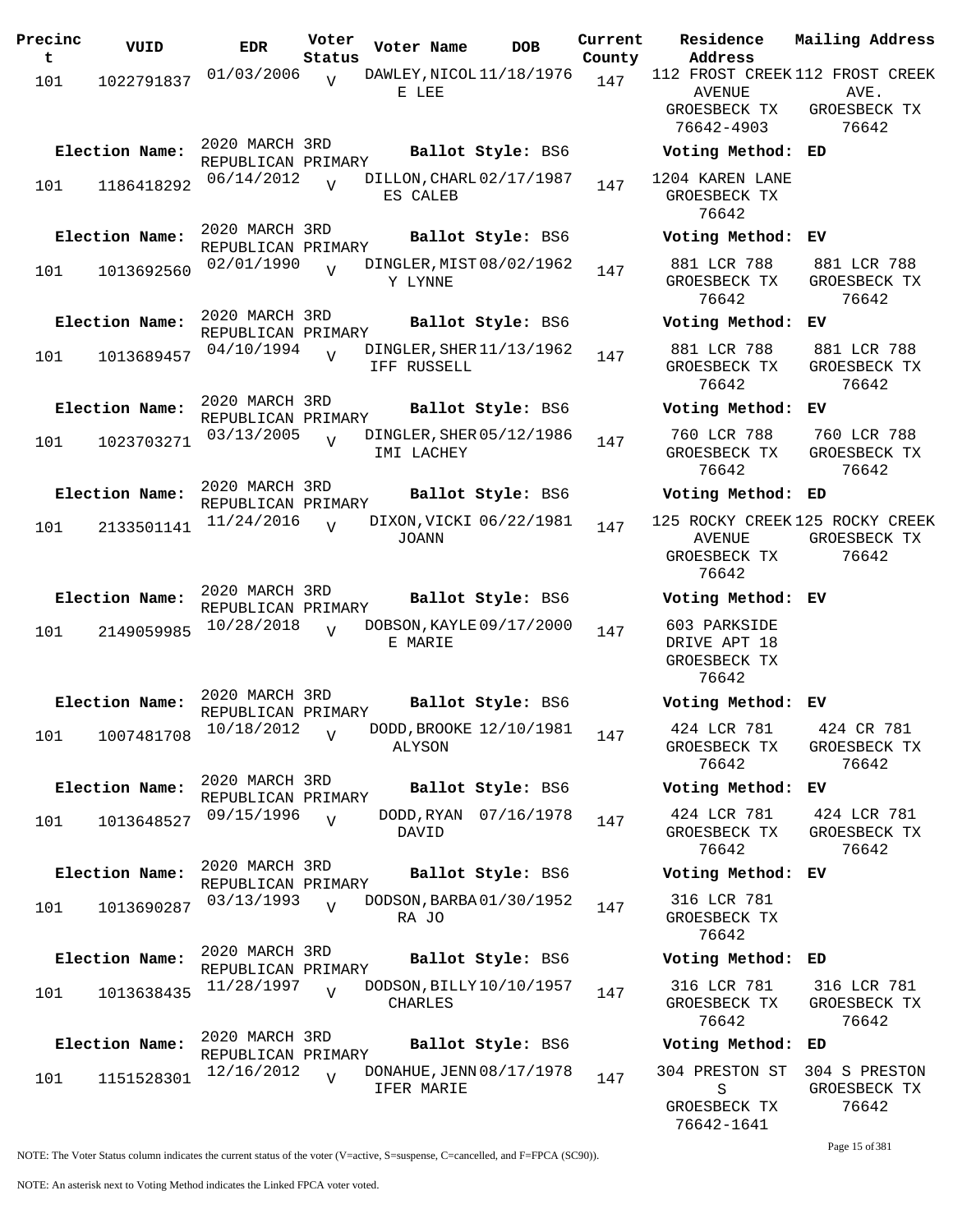| Precinc<br>t | VUID                      | <b>EDR</b>                           | Voter<br>Status | Voter Name                                   | <b>DOB</b>        | Current<br>County | Residence<br>Address                                |
|--------------|---------------------------|--------------------------------------|-----------------|----------------------------------------------|-------------------|-------------------|-----------------------------------------------------|
|              | Election Name:            | 2020 MARCH 3RD                       |                 |                                              | Ballot Style: BS6 |                   | Voting Meth                                         |
| 101          | 1018220166                | REPUBLICAN PRIMARY<br>03/07/2006     | $\overline{V}$  | DONLEY, JEANN 06/06/1948<br>A LYNN           |                   | 147               | 207 LCR 79<br>GROESBECK T<br>76642                  |
|              | Election Name:            | 2020 MARCH 3RD<br>REPUBLICAN PRIMARY |                 |                                              | Ballot Style: BS6 |                   | Voting Meth                                         |
| 101          | 2139224781                | 12/06/2018                           | $\overline{V}$  | DOOLY, BRADLE 08/02/1986<br>Y GLENN          |                   | 147               | 205 MAJESTI<br>PRINCE STREI<br>GROESBECK T<br>76642 |
|              | Election Name:            | 2020 MARCH 3RD                       |                 |                                              | Ballot Style: BS6 |                   | Voting Meth                                         |
| 101          | 1008962999                | REPUBLICAN PRIMARY<br>04/28/1984     | V               | DOSS<br>JR, ALFRED<br>MARION                 | 02/13/1951        | 147               | 3288 FM 93<br>GROESBECK T<br>76642                  |
|              | Election Name:            | 2020 MARCH 3RD                       |                 |                                              | Ballot Style: BS6 |                   | Voting Meth                                         |
| 101          | 1013723176                | REPUBLICAN PRIMARY<br>04/28/1984     | $\overline{V}$  | DOSS, PATRICI 04/12/1955<br>A JARRELL        |                   | 147               | 3288 FM 93<br>GROESBECK T<br>76642-2054             |
|              | Election Name:            | 2020 MARCH 3RD                       |                 |                                              | Ballot Style: BS6 |                   | Voting Meth                                         |
| 101          | 1125136221                | REPUBLICAN PRIMARY<br>02/08/2017     | $\overline{V}$  | DOSSEY, GARRY 09/28/1940<br>DEAN             |                   | 147               | 1605 FM 93<br>GROESBECK T<br>76642                  |
|              | Election Name:            | 2020 MARCH 3RD<br>REPUBLICAN PRIMARY |                 |                                              | Ballot Style: BS6 |                   | Voting Meth                                         |
| 101          | 1125136158                | 01/07/2017                           | $\overline{V}$  | DOSSEY, JANE 01/06/1942<br>LOREE             |                   | 147               | 1605 FM 93<br>GROESBECK T<br>76642                  |
|              | Election Name:            | 2020 MARCH 3RD<br>REPUBLICAN PRIMARY |                 |                                              | Ballot Style: BS6 |                   | Voting Meth                                         |
| 101          | 1111049207                | 03/31/2016                           | $\overline{V}$  | DUDLEY, JIMMI 08/27/1943<br>E RAY            |                   | 147               | 906 LCR 762<br>GROESBECK T<br>76642                 |
|              | Election Name:            | 2020 MARCH 3RD<br>REPUBLICAN PRIMARY |                 |                                              | Ballot Style: BS6 |                   | Voting Meth                                         |
|              | 101 2157368879 07/20/2019 |                                      | V               | -<br>DUNCAN, BRADY 06/20/2001 147<br>E STONE |                   |                   | 103 ELM CREI<br>DRIVE<br>GROESBECK T<br>76642       |
|              | Election Name:            | 2020 MARCH 3RD                       |                 |                                              | Ballot Style: BS6 |                   | Voting Meth                                         |
| 101          | 1062550580                | REPUBLICAN PRIMARY<br>09/19/1996     | $\overline{V}$  | DUNCAN, DAYNE 08/23/1969<br>TALBERT          |                   | 147               | 103 ELM CREI<br>DRIVE<br>GROESBECK T<br>76642       |
|              | Election Name:            | 2020 MARCH 3RD<br>REPUBLICAN PRIMARY |                 |                                              | Ballot Style: BS6 |                   | Voting Meth                                         |
| 101          | 1004947176                | 03/28/2001                           | $\overline{U}$  | DUNCAN, JACLY 12/17/1982<br>N D-ANN          |                   | 147               | 119 ROCKY CRI<br>AVENUE<br>GROESBECK T<br>76642     |
|              | Election Name:            | 2020 MARCH 3RD<br>REPUBLICAN PRIMARY |                 |                                              | Ballot Style: BS6 |                   | Voting Meth                                         |
| 101          | 1062568045                | 05/01/1997                           | $\overline{V}$  | DUNCAN, SHELL 09/30/1970<br>YE STONE         |                   | 147               | 103 ELM CREI<br>DRIVE<br>GROESBECK T<br>76642       |
|              | Election Name:            | 2020 MARCH 3RD<br>REPUBLICAN PRIMARY |                 |                                              | Ballot Style: BS6 |                   | Voting Meth                                         |

**Address Election Name: Ballot Style:** BS6 **Voting Method: EV** 207 LCR 794 GROESBECK TX 76642 207 LCR 794 GROESBECK TX 76642 **Election Name: Ballot Style:** BS6 **Voting Method: EV** 205 MAJESTIC PRINCE STREET GROESBECK TX 76642 205 MAJESTIC PRINCE ST GROESBECK TX 76642-1971 **Election Name: Ballot Style:** BS6 **Voting Method: ED** 3288 FM 937 GROESBECK TX 76642 3288 FM 937 GROESBECK TX 76642 **Election Name: Ballot Style:** BS6 **Voting Method: EV** 3288 FM 937 GROESBECK TX 76642-2054 3288 FM 937 GROESBECK TX 76642 **Election Name: Ballot Style:** BS6 **Voting Method: ED** 1605 FM 937 GROESBECK TX 76642 **Election Name: Ballot Style:** BS6 **Voting Method: EV** 1605 FM 937 GROESBECK TX 76642 **Election Name: Ballot Style:** BS6 **Voting Method: EV** 906 LCR 762 GROESBECK TX 76642 906 LCR 762 GROESBECK TX 76642 **Election Name: Ballot Style:** BS6 **Voting Method: ED** 103 ELM CREEK DRIVE GROESBECK TX 76642 103 ELM CREEK DR GROESBECK TX 76642-1939 **Election Name: Ballot Style:** BS6 **Voting Method: ED** 103 ELM CREEK DRIVE GROESBECK TX 76642 103 ELM CREEK DR GROESBECK TX 76642 **Election Name: Ballot Style:** BS6 **Voting Method: EV** 119 ROCKY CREEK 119 ROCKY CREEK AVENUE GROESBECK TX 76642 GROESBECK TX 76642 **Election Name: Ballot Style:** BS6 **Voting Method: EV** 103 ELM CREEK DRIVE GROESBECK TX 76642 103 ELM CREEK GROESBECK TX 76642 **Election Name: Ballot Style:** BS6 **Voting Method: EV** Page 16 of 381

**Current Mailing Address**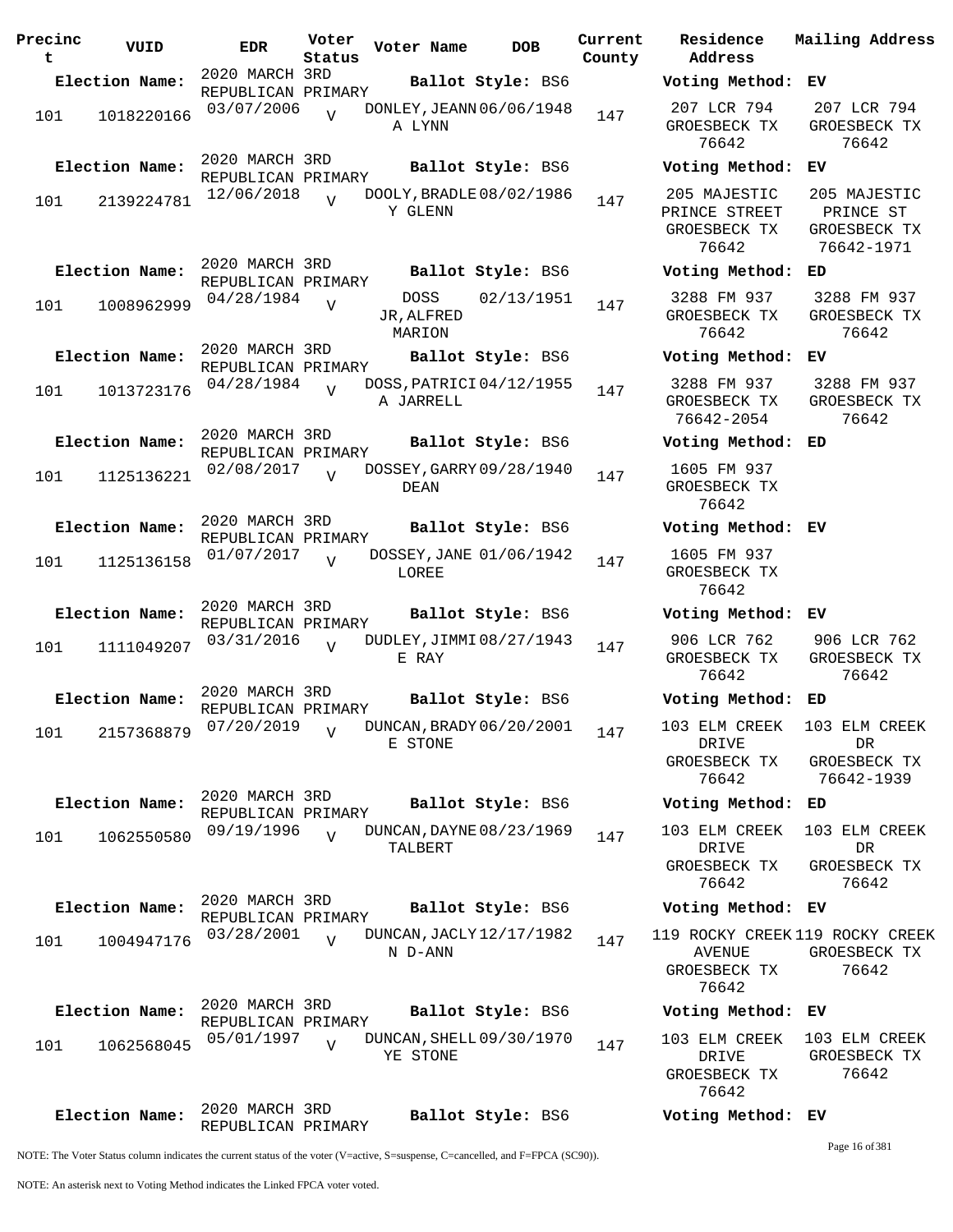| Precinc<br>t. | VUID           | <b>EDR</b>                           | Voter<br>Status | Voter Name                            | DOB               | Current<br>County |
|---------------|----------------|--------------------------------------|-----------------|---------------------------------------|-------------------|-------------------|
| 101           | 1007450370     | 12/01/1998                           | $\overline{V}$  | DUNN, CHANTAY 10/04/1980<br>LATICH    |                   | 147               |
|               | Election Name: | 2020 MARCH 3RD<br>REPUBLICAN PRIMARY |                 |                                       | Ballot Style: BS6 |                   |
| 101           | 1013687401     | 04/18/1980                           | $\overline{U}$  | EAKINS, JAMES 03/10/1962<br>GLENN     |                   | 147               |
|               | Election Name: | 2020 MARCH 3RD<br>REPUBLICAN PRIMARY |                 |                                       | Ballot Style: BS6 |                   |
| 101           | 1013687440     | 03/01/1982                           | ٦T              | EAKINS, JANET 05/01/1963<br>GWYN      |                   | 147               |
|               | Election Name: | 2020 MARCH 3RD<br>REPUBLICAN PRIMARY |                 |                                       | Ballot Style: BS6 |                   |
| 101           | 1013693828     | 03/01/1978                           | V               | EAKINS, MARY 02/10/1938<br>HELEN      |                   | 147               |
|               | Election Name: | 2020 MARCH 3RD<br>REPUBLICAN PRIMARY |                 |                                       | Ballot Style: BS6 |                   |
| 101           | 1165610225     | 07/01/2009                           | $\overline{V}$  | EASTERLY, GLE 06/09/1955<br>NN WARD   |                   | 147               |
|               | Election Name: | 2020 MARCH 3RD<br>REPUBLICAN PRIMARY |                 |                                       | Ballot Style: BS6 |                   |
| 101           | 1013694314     | 03/01/1978                           | $\overline{V}$  | EAVES, JERRY 07/12/1957<br>KEITH      |                   | 147               |
|               | Election Name: | 2020 MARCH 3RD<br>REPUBLICAN PRIMARY |                 |                                       | Ballot Style: BS6 |                   |
| 101           | 2003626399     | 12/06/2018                           | V               | ECHOLS, EUGEN 12/03/1928<br>E SANFORD |                   | 147               |
|               | Election Name: | 2020 MARCH 3RD<br>REPUBLICAN PRIMARY |                 |                                       | Ballot Style: BS6 |                   |
| 101           | 1013690434     | 10/18/1992                           | $\overline{U}$  | EDGERLEY, DAV 07/05/1954<br>ID M      |                   | 147               |
|               | Election Name: | 2020 MARCH 3RD<br>REPUBLICAN PRIMARY |                 |                                       | Ballot Style: BS6 |                   |
| 101           | 1013690499     | 10/31/1992                           | $\overline{V}$  | EDGERLEY, LAU 04/09/1952<br>RA        |                   | 147               |
|               | Election Name: | 2020 MARCH 3RD<br>REPUBLICAN PRIMARY |                 |                                       | Ballot Style: BS6 |                   |
| 101           | 2147830949     | 09/19/2018                           | $\overline{V}$  | EDMAISTON, JE10/02/1948<br>RRY LYNN   |                   | 147               |
|               | Election Name: | 2020 MARCH 3RD<br>REPUBLICAN PRIMARY |                 |                                       | Ballot Style: BS6 |                   |
| 101           | 2163668014     | 02/13/2020                           | $\overline{V}$  | ELFREZ, BLAKE 02/09/2002<br>ANDREW    |                   | 147               |

**Voter Name DOB Residence Address Current Mailing Address** 902 HENDERSON BOULEVARD GROESBECK TX 76642 902 HENDERSON BLVD GROESBECK TX 76642 **Election Name: Ballot Style:** BS6 **Voting Method: EV** 491 LCR 784 GROESBECK TX 76642 491 LCR 784 GROESBECK TX 76642 **Election Name: Ballot Style:** BS6 **Voting Method: EV** 491 LCR 784 GROESBECK TX 76642 491 LCR 784 GROESBECK TX 76642 **Election Name: Ballot Style:** BS6 **Voting Method: EV** 113 FROST CREEK 113 FROST CREEK AVENUE GROESBECK TX 76642 AVE GROESBECK TX 76642 **Election Name: Ballot Style:** BS6 **Voting Method: AV** 502 ALLISON 502 ALLISON AVE AVENUE GROESBECK TX 76642 GROESBECK TX 76642-1929 **Election Name: Ballot Style:** BS6 **Voting Method: EV** 303 LCR 790 804 W YEAGUA ST GROESBECK TX 76642 GROESBECK TX 76642 **Election Name: Ballot Style:** BS6 **Voting Method: EV** 710 CHERRY DRIVE GROESBECK TX 76642 710 CHERRY DR GROESBECK TX 76642-1146 **Election Name: Ballot Style:** BS6 **Voting Method: AV** 106 ELM CREEK 106 ELM CREEK DRIVE GROESBECK TX 76642 DR GROESBECK TX 76642 **Election Name: Ballot Style:** BS6 **Voting Method: EV** 106 ELM CREEK DRIVE GROESBECK TX 76642 106 ELM CREEK DR GROESBECK TX 76642 **Election Name: Ballot Style:** BS6 **Voting Method: ED** 1107 NAVASOTA ST E GROESBECK TX 76642 **Election Name: Ballot Style:** BS6 **Voting Method: EV** 141 LCR 760

NOTE: The Voter Status column indicates the current status of the voter (V=active, S=suspense, C=cancelled, and F=FPCA (SC90)).

Page 17 of 381

GROESBECK TX 76642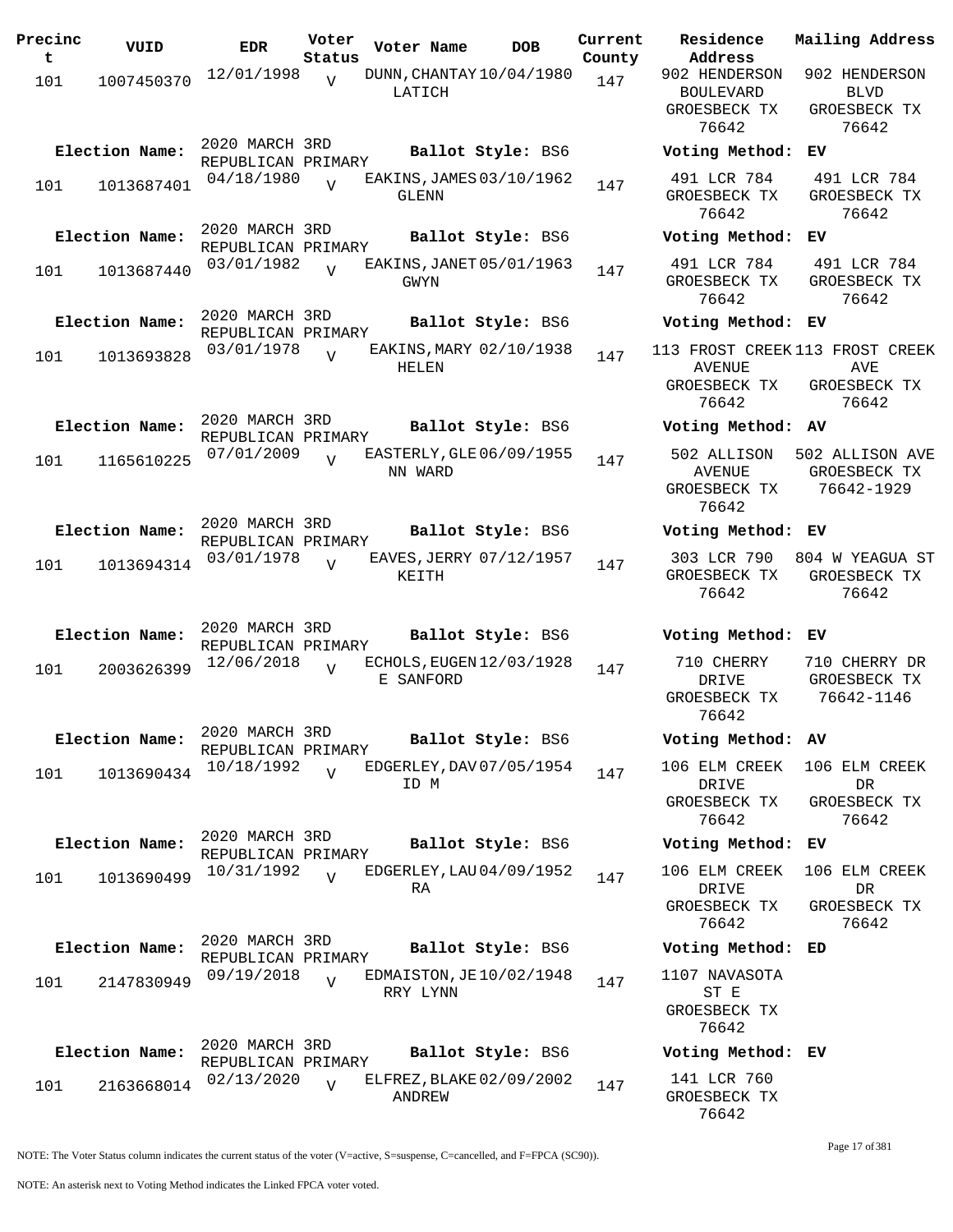| Precinc<br>t | VUID           | EDR                                  | Voter<br>Status | Voter Name                              | <b>DOB</b>        | Curre<br>Count |
|--------------|----------------|--------------------------------------|-----------------|-----------------------------------------|-------------------|----------------|
|              | Election Name: | 2020 MARCH 3RD                       |                 |                                         | Ballot Style: BS6 |                |
|              |                | REPUBLICAN PRIMARY                   |                 |                                         |                   |                |
| 101          | 1025130484     | 06/30/2005                           | $\overline{V}$  | ELLIS, JAMES 02/14/1944<br>MICHAEL      |                   | 147            |
|              | Election Name: | 2020 MARCH 3RD<br>REPUBLICAN PRIMARY |                 |                                         | Ballot Style: BS6 |                |
| 101          | 1025130510     | 06/30/2005                           | $\overline{V}$  | ELLIS, MARTHA 10/04/1943<br>PATTERSON   |                   | 147            |
|              | Election Name: | 2020 MARCH 3RD<br>REPUBLICAN PRIMARY |                 |                                         | Ballot Style: BS6 |                |
| 101          | 1013676121     | 03/07/1988                           | $\overline{V}$  | ELLISON, BRIA 09/01/1967<br>N KEITH     |                   | 147            |
|              | Election Name: | 2020 MARCH 3RD<br>REPUBLICAN PRIMARY |                 |                                         | Ballot Style: BS6 |                |
| 101          | 1013676580     | 04/20/1980                           | $\overline{U}$  | ELLISON, RONN 01/25/1948<br>IE KEITH    |                   | 147            |
|              | Election Name: | 2020 MARCH 3RD<br>REPUBLICAN PRIMARY |                 |                                         | Ballot Style: BS6 |                |
| 101          | 1013676598     | 04/20/1980                           | $\overline{V}$  | ELLISON, SHAR 01/07/1950<br>ON KAY      |                   | 147            |
|              | Election Name: | 2020 MARCH 3RD<br>REPUBLICAN PRIMARY |                 |                                         | Ballot Style: BS6 |                |
| 101          | 1013639927     | 06/14/1997                           | $\overline{V}$  | ELLISON, TAMA 08/28/1978<br>RA HELM     |                   | 147            |
|              | Election Name: | 2020 MARCH 3RD<br>REPUBLICAN PRIMARY |                 |                                         | Ballot Style: BS6 |                |
| 101          | 2147819444     | 09/29/2018                           | $\overline{V}$  | ERSKINE, JUST 08/31/1987<br>IN KYLE     |                   | 147            |
|              | Election Name: | 2020 MARCH 3RD<br>REPUBLICAN PRIMARY |                 |                                         | Ballot Style: BS6 |                |
| 101          | 1020599305     | 02/15/2004                           | $\overline{V}$  | FARMER, CYNTH 02/22/1955<br>IA TALBERT  |                   | 147            |
|              | Election Name: | 2020 MARCH 3RD<br>REPUBLICAN PRIMARY |                 |                                         | Ballot Style: BS6 |                |
| 101          | 1003503809     | 07/05/2002                           | $\overline{U}$  | FARMER, DARIU 03/23/1953<br>S LYN       |                   | 147            |
|              | Election Name: | 2020 MARCH 3RD<br>REPUBLICAN PRIMARY |                 |                                         | Ballot Style: BS6 |                |
| 101          | 1014776132     | 10/30/2002                           | $\overline{U}$  | FARRIS, JULIE 10/05/1955<br>ANN         |                   | 147            |
|              | Election Name: | 2020 MARCH 3RD<br>REPUBLICAN PRIMARY |                 |                                         | Ballot Style: BS6 |                |
| 101          | 1168910621     | 02/19/2010                           | $\overline{V}$  | FEENEY, KYLIE 05/18/1991<br>CARLENE     |                   | 147            |
|              | Election Name: | 2020 MARCH 3RD                       |                 |                                         | Ballot Style: BS6 |                |
|              |                | REPUBLICAN PRIMARY                   |                 |                                         |                   |                |
| 101          | 2163763075     | 03/01/2020                           | $\overline{V}$  | FERGUSON, BRY 02/06/2002<br>STON EDWARD |                   | 147            |

**Parame Residence Address Current Mailing Address** nty **Election Name: Ballot Style:** BS6 **Voting Method: EV** 3191 FM 937 GROESBECK TX 76642-2052 3191 FM 937 GROESBECK TX 76642 **Election Name: Ballot Style:** BS6 **Voting Method: EV** 3191 FM 937 GROESBECK TX 76642 3191 FM 937 GROESBECK TX 76642 **Election Name: Ballot Style:** BS6 **Voting Method: EV** 528 LCR 780 GROESBECK TX 76642 528 LCR 780 GROESBECK TX 76642 **Election Name: Ballot Style:** BS6 **Voting Method: EV** 4917 FM 937 GROESBECK TX 76642 4917 FM 937 GROESBECK TX 76642 **Election Name: Ballot Style:** BS6 **Voting Method: EV** 4917 FM 937 GROESBECK TX 76642 4917 FM 937 GROESBECK TX 76642 **Election Name: Ballot Style:** BS6 **Voting Method: EV** 528 LCR 780 GROESBECK TX 76642 528 LCR 780 GROESBECK TX 76642 **Election Name: Ballot Style:** BS6 **Voting Method: EV** 149 LCR 781 GROESBECK TX 76642 POB 812 GROESBECK TX 76642 **Election Name: Ballot Style:** BS6 **Voting Method: EV** 513 WALKER ST E GROESBECK TX 76642 P O BOX 597 GROESBECK TX 76642 **Election Name: Ballot Style:** BS6 **Voting Method: EV** 513 WALKER ST E GROESBECK TX 76642 P O BOX 597 GROESBECK TX 76642 **Election Name: Ballot Style:** BS6 **Voting Method: EV** 301 RUSK ST S GROESBECK TX 76642 301 S RUSK ST GROESBECK TX 76642 **Election Name: Ballot Style:** BS6 **Voting Method: EV** 107 ELM CREEK DRIVE GROESBECK TX 76642 107 ELM CREEK DR GROESBECK TX 76642 **Election Name: Ballot Style:** BS6 **Voting Method: EV** 1208 DONNA STREET GROESBECK TX 76642

Page 18 of 381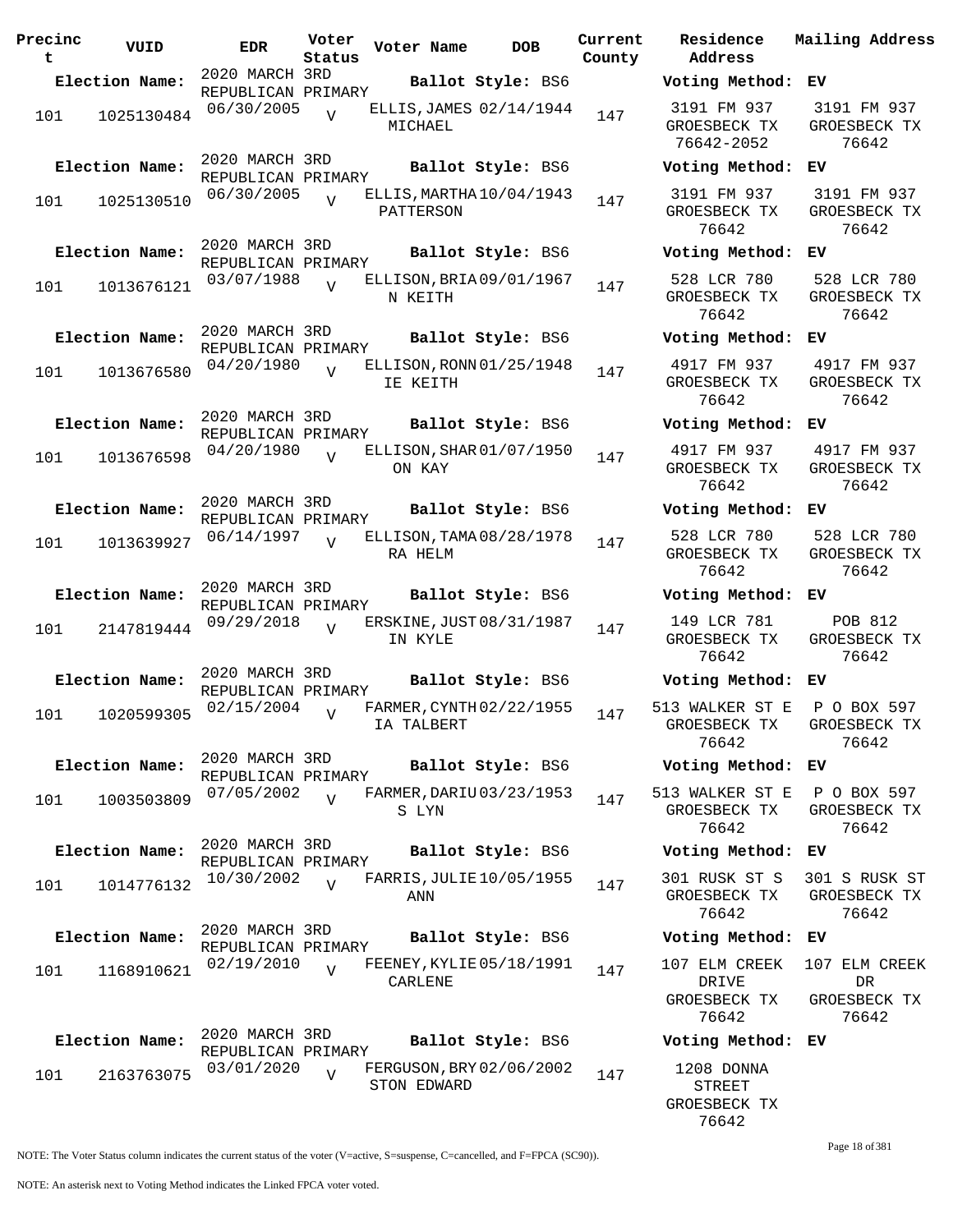| Precinc<br>t | VUID           | <b>EDR</b>                           | Voter<br>Status | Voter Name                             | <b>DOB</b>             | Current<br>County | Residence<br>Address                                   | Mailing Address                      |
|--------------|----------------|--------------------------------------|-----------------|----------------------------------------|------------------------|-------------------|--------------------------------------------------------|--------------------------------------|
|              | Election Name: | 2020 MARCH 3RD                       |                 |                                        | Ballot Style: BS6      |                   | Voting Method: ED                                      |                                      |
| 101          | 2137909815     | REPUBLICAN PRIMARY<br>07/25/2018     | $\overline{U}$  | FORAN, CINDY 10/07/1968<br>LOU         |                        | 147               | 408 NAVASOTA ST 408 E NAVASOTA<br>Е<br>GROESBECK TX    | SТ<br>GROESBECK TX                   |
|              |                | 2020 MARCH 3RD                       |                 |                                        |                        |                   | 76642                                                  | 76642                                |
|              | Election Name: | REPUBLICAN PRIMARY                   |                 |                                        | Ballot Style: BS6      |                   | Voting Method: EV                                      |                                      |
| 101          | 2140351497     | 07/25/2018                           | $\overline{V}$  | FORAN, JANICE 02/02/1948<br>LOUISE     |                        | 147               | 408 NAVASOTA ST 408 E NAVASOTA<br>Е                    | ST                                   |
|              |                |                                      |                 |                                        |                        |                   | GROESBECK TX<br>76642                                  | GROESBECK TX<br>76642                |
|              | Election Name: | 2020 MARCH 3RD<br>REPUBLICAN PRIMARY |                 |                                        | Ballot Style: BS6      |                   | Voting Method: EV                                      |                                      |
| 101          | 1190119190     | 06/27/2013                           | $\overline{V}$  | KATHRYN                                | FOX, BRENDA 01/02/1955 | 147               | 775 LCR 786<br>GROESBECK TX<br>76642-2220              | 775 LCR 786<br>GROESBECK TX<br>76642 |
|              | Election Name: | 2020 MARCH 3RD                       |                 |                                        | Ballot Style: BS6      |                   | Voting Method: ED                                      |                                      |
| 101          | 1190119208     | REPUBLICAN PRIMARY<br>12/12/2013     | $\overline{17}$ | FOX, CLIFTON 01/19/1954<br>LOUIS       |                        | 147               | 775 LCR 786<br>GROESBECK TX<br>76642                   | 775 CR 786<br>GROESBECK TX<br>76642  |
|              | Election Name: | 2020 MARCH 3RD                       |                 |                                        | Ballot Style: BS6      |                   | Voting Method: ED                                      |                                      |
| 101          | 1036226688     | REPUBLICAN PRIMARY<br>04/06/2012     | $\overline{U}$  | DANIELLE                               | FOY, ASHLEY 07/21/1986 | 147               | 894 LCR 786<br>GROESBECK TX<br>76642                   | 894 LCR 786<br>GROESBECK TX<br>76642 |
|              | Election Name: | 2020 MARCH 3RD                       |                 |                                        | Ballot Style: BS6      |                   | Voting Method: ED                                      |                                      |
|              |                | REPUBLICAN PRIMARY<br>04/30/2014     |                 |                                        | FOY, ASLONE 01/16/1987 |                   | 894 LCR 786                                            | 894 LCR 786                          |
| 101          | 1208084306     |                                      | $\overline{U}$  | DEJUAN                                 |                        | 147               | GROESBECK TX<br>76642                                  | GROESBECK TX<br>76642                |
|              | Election Name: | 2020 MARCH 3RD<br>REPUBLICAN PRIMARY |                 |                                        | Ballot Style: BS6      |                   | Voting Method: EV                                      |                                      |
| 101          | 1180519857     | 11/17/2011                           | $\overline{U}$  | FRANKLIN, PAT 02/26/1939<br>RICIA ANN  |                        | 147               | 210 NASHUA<br><b>AVENUE</b><br>GROESBECK TX<br>76642   | 210 NASHUA<br>GROESBECK TX<br>76642  |
|              | Election Name: | 2020 MARCH 3RD<br>REPUBLICAN PRIMARY |                 |                                        | Ballot Style: BS6      |                   | Voting Method: EV                                      |                                      |
| 101          | 2162663917     | 02/06/2020                           | $\overline{V}$  | FREGIA, DAVID 11/23/1961<br>EARL       |                        | 147               | 1544 LCR 793<br>GROESBECK TX<br>76642                  |                                      |
|              | Election Name: | 2020 MARCH 3RD                       |                 |                                        | Ballot Style: BS6      |                   | Voting Method: EV                                      |                                      |
| 101          | 2162661683     | REPUBLICAN PRIMARY<br>02/06/2020     | $\overline{v}$  | FREGIA, TARA 02/15/1973<br>MICHELLE    |                        | 147               | 1544 LCR 793<br>GROESBECK TX<br>76642                  |                                      |
|              | Election Name: | 2020 MARCH 3RD                       |                 |                                        | Ballot Style: BS6      |                   | Voting Method: EV                                      |                                      |
|              |                | REPUBLICAN PRIMARY<br>11/25/2016     |                 | FULMER, SHEIL 12/30/1951               |                        |                   | 708 CHERRY                                             |                                      |
| 101          | 2133933658     |                                      | $\overline{U}$  | A HALL                                 |                        | 147               | DRIVE<br>GROESBECK TX<br>76642                         |                                      |
|              | Election Name: | 2020 MARCH 3RD<br>REPUBLICAN PRIMARY |                 |                                        | Ballot Style: BS6      |                   | Voting Method: ED                                      |                                      |
| 101          | 1209212479     | 06/08/2014                           | $\overline{U}$  | GALVAN, DENIS 09/06/1960<br>E WILLIAMS |                        | 147               | 1202 KAREN LANE 1202 KAREN LN<br>GROESBECK TX<br>76642 | GROESBECK TX<br>76642                |
|              | Election Name: | 2020 MARCH 3RD<br>REPUBLICAN PRIMARY |                 |                                        | Ballot Style: BS6      |                   | Voting Method: ED                                      |                                      |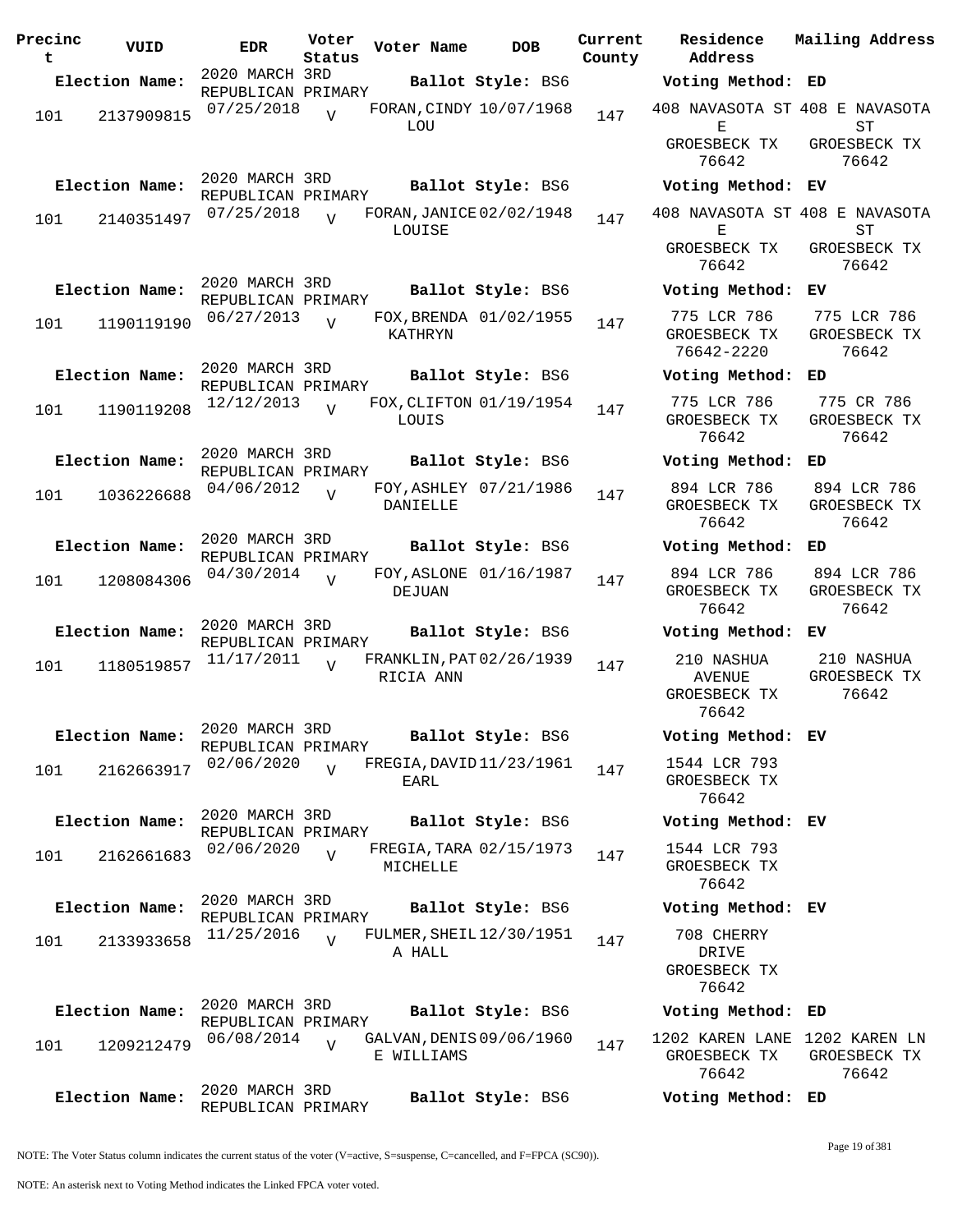| Precinc<br>t | VUID           | <b>EDR</b>                           | Voter<br>Status | Voter Name                              | <b>DOB</b>        | Current<br>County | Residence<br>Address                              | Mai.              |
|--------------|----------------|--------------------------------------|-----------------|-----------------------------------------|-------------------|-------------------|---------------------------------------------------|-------------------|
| 101          | 1207965384     | 04/26/2014                           | $\overline{V}$  | GARRETT, JON 01/23/1946<br>LEE          |                   | 147               | 603 PARKSIDE<br>DRIVE                             | 603               |
|              |                |                                      |                 |                                         |                   |                   | GROESBECK TX<br>76642                             | GR                |
|              | Election Name: | 2020 MARCH 3RD<br>REPUBLICAN PRIMARY |                 |                                         | Ballot Style: BS6 |                   | Voting Method:                                    | ΕV                |
| 101          | 1013690182     | 03/01/1978                           | $\overline{U}$  | GARRETT, ROBE 11/19/1946<br>RT JACK     |                   | 147               | 426 LCR 780<br>GROESBECK TX<br>76642              | F<br>GR           |
|              | Election Name: | 2020 MARCH 3RD<br>REPUBLICAN PRIMARY |                 |                                         | Ballot Style: BS6 |                   | Voting Method:                                    | ΕV                |
| 101          | 1127289285     | 04/20/2007                           | $\overline{U}$  | GASKILL, AMOS 01/08/1941<br>RAY         |                   | 147               | 478 LCR 794<br>GROESBECK TX<br>76642              | $4^{\circ}$<br>GR |
|              | Election Name: | 2020 MARCH 3RD<br>REPUBLICAN PRIMARY |                 |                                         | Ballot Style: BS6 |                   | Voting Method:                                    | EV                |
| 101          | 1127128149     | 04/25/2007                           | $\overline{U}$  | GASKILL, CARO 05/21/1941<br>LYN JEAN    |                   | 147               | 478 LCR 794<br>GROESBECK TX<br>76642              | $4^{\circ}$<br>GR |
|              | Election Name: | 2020 MARCH 3RD                       |                 |                                         | Ballot Style: BS6 |                   | Voting Method:                                    | ΕV                |
| 101          | 1013655895     | REPUBLICAN PRIMARY<br>02/29/1984     | $\overline{17}$ | GEORGE, JOHNN 07/17/1961<br>Y EARL      |                   | 147               | 301 WHIRLAWAY<br>AVENUE<br>GROESBECK TX           | 30<br>GR          |
|              | Election Name: | 2020 MARCH 3RD                       |                 |                                         | Ballot Style: BS6 |                   | 76642<br>Voting Method:                           | EV                |
|              |                | REPUBLICAN PRIMARY<br>03/01/1984     |                 | GEORGE, TRACY 09/14/1962                |                   |                   | 301 WHIRLAWAY                                     | 30                |
| 101          | 1013655905     |                                      | $\overline{U}$  | LEE                                     |                   | 147               | <b>AVENUE</b><br>GROESBECK TX<br>76642            | GR                |
|              | Election Name: | 2020 MARCH 3RD<br>REPUBLICAN PRIMARY |                 |                                         | Ballot Style: BS6 |                   | Voting Method: EV                                 |                   |
| 101          | 1013671518     | 10/29/1984                           | $\overline{U}$  | GERMAN, SONYA 05/31/1965<br>RAE         |                   | 147               | 885 LCR 794<br>GROESBECK TX<br>76642              |                   |
|              | Election Name: | 2020 MARCH 3RD<br>REPUBLICAN PRIMARY |                 |                                         | Ballot Style: BS6 |                   | Voting Method: EV                                 |                   |
| 101          | 1013691609     | 01/03/1988                           | $\overline{V}$  | GIBSON, GLENN 10/10/1948<br>PIERCE      |                   | 147               | 508 STATE ST W 508<br>GROESBECK TX<br>76642       | GR                |
|              | Election Name: | 2020 MARCH 3RD<br>REPUBLICAN PRIMARY |                 |                                         | Ballot Style: BS6 |                   | Voting Method: EV                                 |                   |
| 101          | 1013691065     | 11/06/1984                           | $\overline{z}$  | GIBSON, RENET 08/03/1953<br>TA BLACKMON |                   | 147               | 508 STATE ST W 508<br>GROESBECK TX<br>76642       | GR                |
|              | Election Name: | 2020 MARCH 3RD<br>REPUBLICAN PRIMARY |                 |                                         | Ballot Style: BS6 |                   | Voting Method: AV                                 |                   |
| 101          | 1060595385     | 01/18/2020                           | $\overline{U}$  | GILCHREST, RE12/19/1983<br>GINA LOUISE  |                   | 147               | 811 WALKER ST E811<br>GROESBECK TX<br>76642       | GR                |
|              | Election Name: | 2020 MARCH 3RD<br>REPUBLICAN PRIMARY |                 |                                         | Ballot Style: BS6 |                   | Voting Method: EV                                 |                   |
| 101          | 1013689398     | 04/10/1994                           | $\overline{U}$  | GILLIAM, JERR 09/15/1961<br>Y WADE      |                   | 147               | 610 NAVASOTA ST 610<br>Е<br>GROESBECK TX<br>76642 | GR                |
|              | Election Name: | 2020 MARCH 3RD<br>REPUBLICAN PRIMARY |                 |                                         | Ballot Style: BS6 |                   | Voting Method: ED                                 |                   |

GROESBECK TX 76642 GROESBECK TX 76642 **Election Name: Ballot Style:** BS6 **Voting Method: EV** 478 LCR 794 GROESBECK TX 76642 478 LCR 794 GROESBECK TX 76642 **Election Name: Ballot Style:** BS6 **Voting Method: EV** 478 LCR 794 GROESBECK TX 76642 478 LCR 794 GROESBECK TX 76642 **Election Name: Ballot Style:** BS6 **Voting Method: EV** 301 WHIRLAWAY AVENUE GROESBECK TX 76642 301 WHIRLAWAY GROESBECK TX 76642 **Election Name: Ballot Style:** BS6 **Voting Method: EV** 301 WHIRLAWAY 301 WHIRLAWAY AVENUE GROESBECK TX 76642 GROESBECK TX 76642 **Election Name: Ballot Style:** BS6 **Voting Method: EV** 885 LCR 794 GROESBECK TX 76642 **Election Name: Ballot Style:** BS6 **Voting Method: EV** 508 STATE ST W 508 W STATE ST GROESBECK TX 76642 GROESBECK TX 76642 **Election Name: Ballot Style:** BS6 **Voting Method: EV** 508 STATE ST W 508 W STATE ST GROESBECK TX GROESBECK TX 76642 76642 **Election Name: Ballot Style:** BS6 **Voting Method: AV**

**Current Mailing Address**

APT #3 GROESBECK TX 76642

PO BOX 143

603 PARKSIDE 603 PARKSIDE DR

811 WALKER ST E 811 E WALKER ST GROESBECK TX GROESBECK TX 76642 76642

### **Election Name: Ballot Style:** BS6 **Voting Method: EV** 610 NAVASOTA ST 610 E NAVASOTA E GROESBECK TX

GROESBECK TX 76642 76642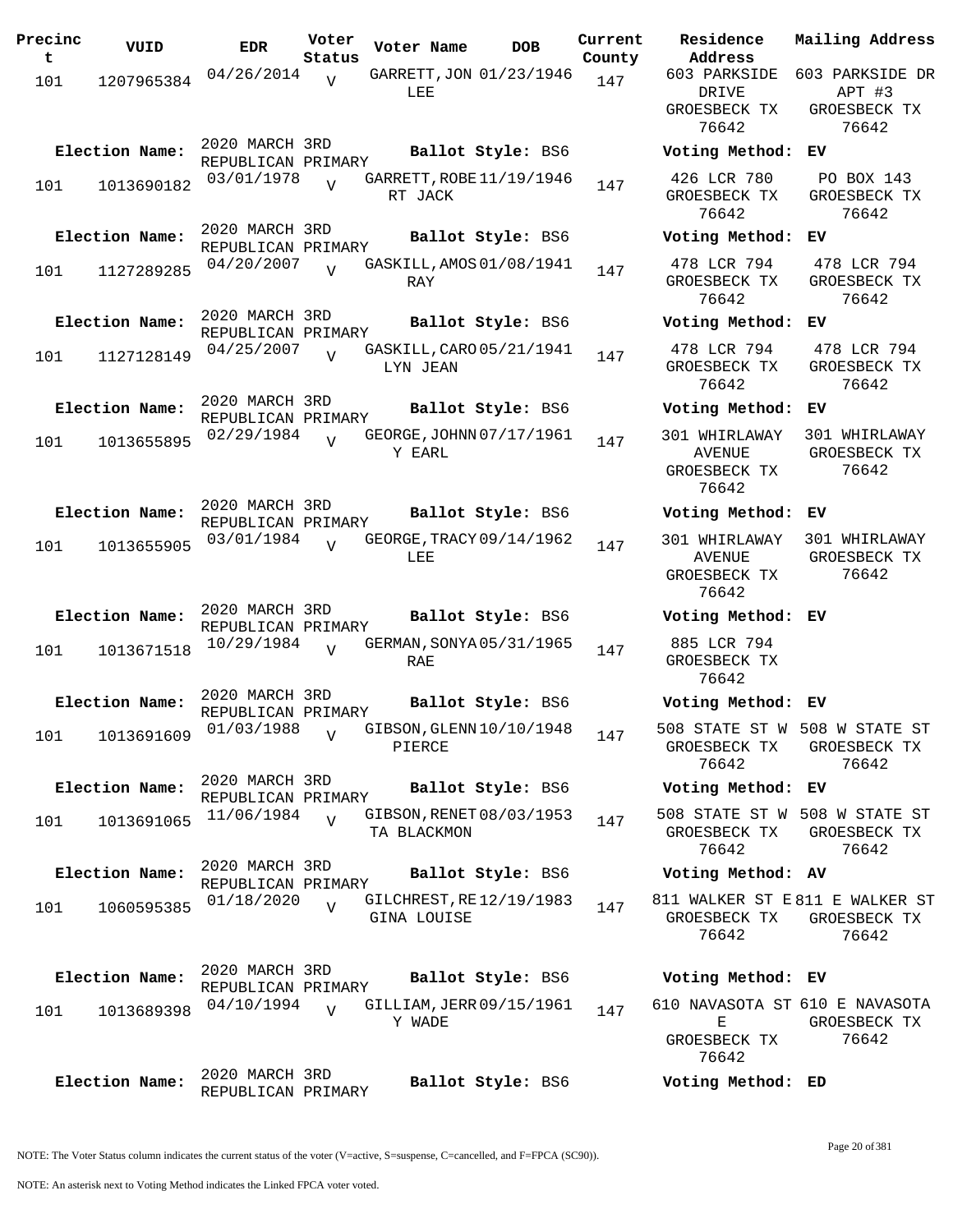| Precinc<br>t | VUID           | <b>EDR</b>                           | Voter<br>Status | Voter Name                                     | <b>DOB</b>        | Current<br>County | Residence<br>Address                                     | Mailing Address                                   |
|--------------|----------------|--------------------------------------|-----------------|------------------------------------------------|-------------------|-------------------|----------------------------------------------------------|---------------------------------------------------|
| 101          | 1013718009     | 02/18/1978                           | $\overline{V}$  | GOLDEN, KARON 12/22/1952<br><b>BEARD</b>       |                   | 147               | 612 YEAGUA ST E 612 E YEAGUA ST<br>GROESBECK TX<br>76642 | GROESBECK TX<br>76642-1503                        |
|              | Election Name: | 2020 MARCH 3RD<br>REPUBLICAN PRIMARY |                 |                                                | Ballot Style: BS6 |                   | Voting Method: EV                                        |                                                   |
| 101          | 1215180062     | 05/04/2016                           | $\overline{U}$  | GOMEZ, ASHLEY 10/04/1986<br>M                  |                   | 147               | 406 BRAZOS ST E 406 W BRAZOS ST<br>GROESBECK TX<br>76642 | GROESBECK TX<br>76642                             |
|              | Election Name: | 2020 MARCH 3RD<br>REPUBLICAN PRIMARY |                 |                                                | Ballot Style: BS6 |                   | Voting Method:                                           | ED                                                |
| 101          | 1125855295     | 12/06/2012                           | $\overline{V}$  | GOMEZ<br>II,JOSE                               | 11/29/1982        | 147               | 208 MAN O WAR<br>AVENUE<br>GROESBECK TX<br>76642         | 208 MAN-O-WAR<br>SТ<br>GROESBECK TX<br>76642      |
|              | Election Name: | 2020 MARCH 3RD<br>REPUBLICAN PRIMARY |                 |                                                | Ballot Style: BS6 |                   | Voting Method:                                           | ED                                                |
| 101          | 1004786142     | 03/01/2000                           | $\overline{z}$  | GOMEZ, LETICI 05/02/1981<br>A G                |                   | 147               | 210 WHIRLAWAY<br><b>AVENUE</b><br>GROESBECK TX<br>76642  | 210 WHIRLAWAY<br>ST<br>GROESBECK TX<br>76642-1978 |
|              | Election Name: | 2020 MARCH 3RD<br>REPUBLICAN PRIMARY |                 |                                                | Ballot Style: BS6 |                   | Voting Method: EV                                        |                                                   |
| 101          | 2162586080     | 02/06/2020                           | $\overline{U}$  | GOODMAN, JAED 11/21/2001<br>I RAE              |                   | 147               | 149 LCR 794<br>GROESBECK TX<br>76642                     | P.O. BOX 601<br>GROESBECK TX<br>76642             |
|              | Election Name: | 2020 MARCH 3RD<br>REPUBLICAN PRIMARY |                 |                                                | Ballot Style: BS6 |                   | Voting Method:                                           | ЕV                                                |
| 101          | 1013671208     | 03/08/1996                           | $\overline{U}$  | GOODMAN, JODY 02/02/1969<br>RAY                |                   | 147               | 149 LCR 794<br>GROESBECK TX<br>76642                     | PO BOX 608<br>GROESBECK TX<br>76642               |
|              | Election Name: | 2020 MARCH 3RD<br>REPUBLICAN PRIMARY |                 |                                                | Ballot Style: BS6 |                   | Voting Method: EV                                        |                                                   |
| 101          | 1176708703     | 03/31/2011                           | $\overline{V}$  | GOODMAN, NATA 02/28/1974<br>SHA LEE            |                   | 147               | 1118 LCR 784<br>GROESBECK TX<br>76642                    | 1118 LCR 784<br>GROESBECK TX<br>76642             |
|              | Election Name: | 2020 MARCH 3RD<br>REPUBLICAN PRIMARY |                 |                                                | Ballot Style: BS6 |                   | Voting Method: EV                                        |                                                   |
| 101          | 1013672123     | 06/01/1992                           | $\overline{V}$  | GOODMAN, PAUL 01/16/1968<br>NICHOLAS           |                   | 147               | 605 ELLIS ST S 605 S ELLIS ST<br>GROESBECK TX<br>76642   | GROESBECK TX<br>76642                             |
|              | Election Name: | 2020 MARCH 3RD<br>REPUBLICAN PRIMARY |                 |                                                | Ballot Style: BS6 |                   | Voting Method: EV                                        |                                                   |
| 101          | 1013694670     | 03/01/1978                           | $\overline{U}$  | GOODRICH, DEB 12/14/1955<br>ORAH               |                   | 147               | 206 MAN O WAR<br>AVENUE<br>GROESBECK TX<br>76642         | 206 MAN O WAR<br>AVE<br>GROESBECK TX<br>76642     |
|              | Election Name: | 2020 MARCH 3RD<br>REPUBLICAN PRIMARY |                 |                                                | Ballot Style: BS6 |                   | Voting Method: EV                                        |                                                   |
| 101          | 1170977395     | 12/06/2018                           | $\overline{V}$  | GORRELL, JACO 09/11/1982<br><b>B ALEXANDER</b> |                   | 147               | 605 BRADLEY<br>STREET<br>GROESBECK TX<br>76642           | PO BOX 151<br>GROESBECK TX<br>76642               |
|              | Election Name: | 2020 MARCH 3RD<br>REPUBLICAN PRIMARY |                 |                                                | Ballot Style: BS6 |                   | Voting Method: EV                                        |                                                   |
| 101          | 1100911932     | 11/22/2018                           |                 | GORRELL, ROBY 04/26/1985<br>N MAY              |                   | 147               | 605 BRADLEY<br>STREET<br>GROESBECK TX<br>76642           | PO BOX 151<br>GROESBECK TX<br>76642               |
|              | Election Name: | 2020 MARCH 3RD<br>REPUBLICAN PRIMARY |                 |                                                | Ballot Style: BS6 |                   | Voting Method: EV                                        |                                                   |

Page 21 of 381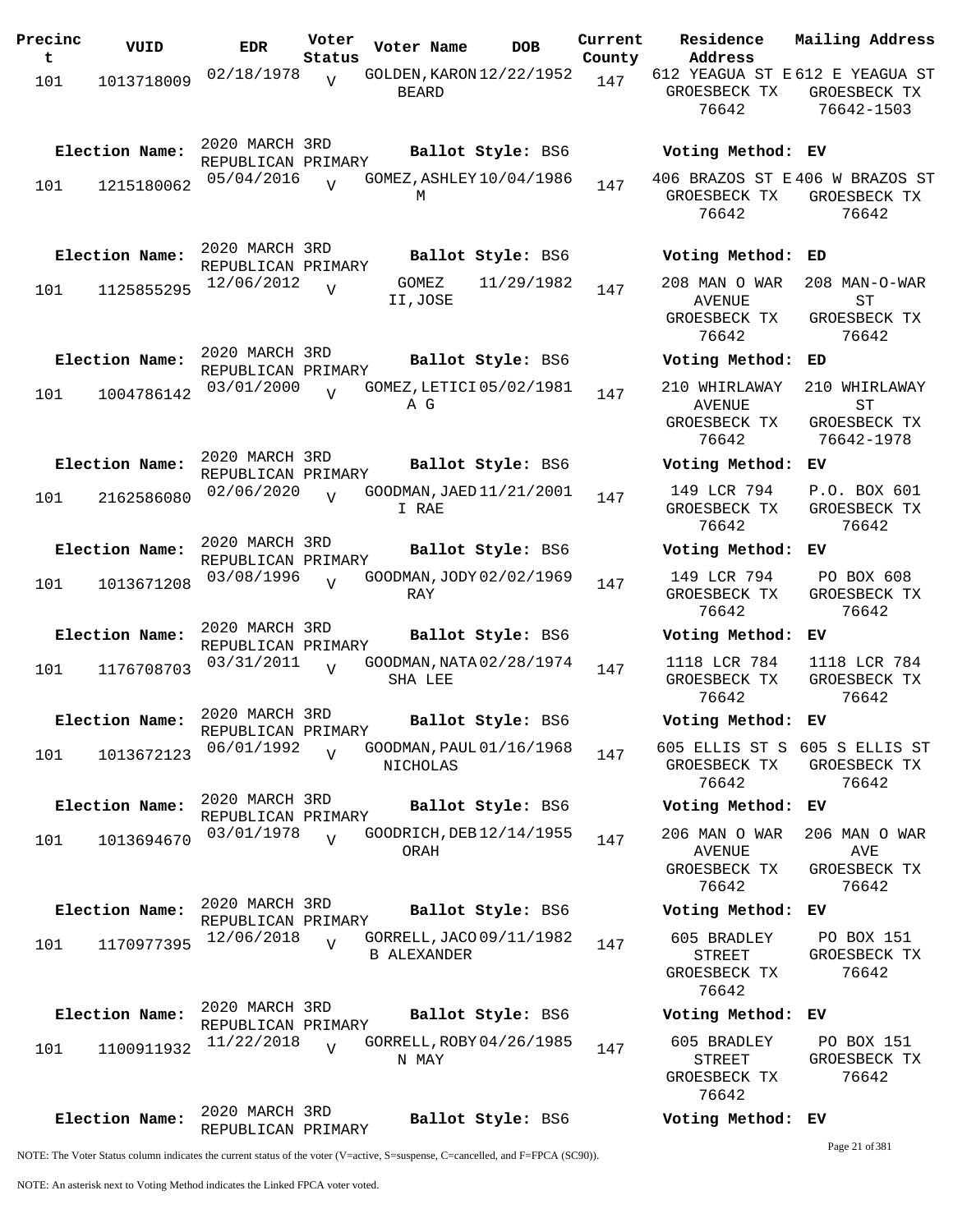| Precinc<br>t | VUID           | <b>EDR</b>                           | Voter<br>Status | Voter Name                                           | <b>DOB</b>            | Current<br>County | Residence<br>Address                         | Mail                  |
|--------------|----------------|--------------------------------------|-----------------|------------------------------------------------------|-----------------------|-------------------|----------------------------------------------|-----------------------|
| 101          | 1117115378     | 05/28/2018                           | $\overline{V}$  | GRICE, DAVID 01/09/1952<br>RAY                       |                       | 147               | 413 LCR 771<br>GROESBECK TX<br>76642         |                       |
|              | Election Name: | 2020 MARCH 3RD<br>REPUBLICAN PRIMARY |                 |                                                      | Ballot Style: BS6     |                   | Voting Method:                               | EV                    |
| 101          | 1117088885     | 10/25/2018                           |                 | GRICE, MARGAR 08/31/1951<br>ET HECHLER               |                       | 147               | 413 LCR 771<br>GROESBECK TX<br>76642         |                       |
|              | Election Name: | 2020 MARCH 3RD                       |                 |                                                      | Ballot Style: BS6     |                   | Voting Method:                               | ED                    |
| 101          | 2133964710     | REPUBLICAN PRIMARY<br>11/27/2016     | $\overline{U}$  | GROVES, GAVIN 12/16/1965<br>GIRARD                   |                       | 147               | 810 YEAGUA ST E<br>GROESBECK TX<br>76642     |                       |
|              | Election Name: | 2020 MARCH 3RD<br>REPUBLICAN PRIMARY |                 |                                                      | Ballot Style: BS6     |                   | Voting Method: ED                            |                       |
| 101          | 1043530956     | 04/16/2006                           | $\overline{U}$  | GROVETON, MAT 03/20/1961<br>T DARROW                 |                       | 147               | 120 ROCKY CREEK<br>AVENUE<br>GROESBECK TX    |                       |
|              |                |                                      |                 |                                                      |                       |                   | 76642                                        |                       |
|              | Election Name: | 2020 MARCH 3RD<br>REPUBLICAN PRIMARY |                 |                                                      | Ballot Style: BS6     |                   | Voting Method:                               | ЕV                    |
| 101          | 1003957029     | 03/28/2003                           | $\overline{V}$  | GUZMAN, JULIA 05/31/1984<br>N TOMAS                  |                       | 147               | 204 NAVASOTA ST 204<br>Е<br>GROESBECK TX     | GR                    |
|              | Election Name: | 2020 MARCH 3RD                       |                 |                                                      | Ballot Style: BS6     |                   | 76642-1433<br>Voting Method:                 | ЕV                    |
| 101          | 1004947045     | REPUBLICAN PRIMARY<br>06/25/1999     | $\overline{V}$  | GUZMAN, OLGA 06/10/1981                              |                       | 147               | 204 NAVASOTA ST 204                          |                       |
|              |                |                                      |                 | <b>HERNANDEZ</b>                                     |                       |                   | Е<br>GROESBECK TX<br>76642                   | GR                    |
|              | Election Name: | 2020 MARCH 3RD<br>REPUBLICAN PRIMARY |                 |                                                      | Ballot Style: BS6     |                   | Voting Method:                               | EV                    |
| 101          | 1162415382     | 12/26/2012                           | $\overline{U}$  | HALL, BRIAN 10/31/1966<br>TERRY                      |                       | 147               | 1001 YEAGUA ST<br>Ε                          | 10 <sub>0</sub><br>GR |
|              |                |                                      |                 |                                                      |                       |                   | GROESBECK TX<br>76642-2014                   |                       |
|              | Election Name: | 2020 MARCH 3RD<br>REPUBLICAN PRIMARY |                 |                                                      | Ballot Style: BS6     |                   | Voting Method:                               | ED                    |
| 101          | 1059017751     | 09/15/2010                           | $\overline{U}$  | HALL, STACY 12/29/1975<br>LYNN                       |                       | 147               | 910 PHYLLIS<br>LANE<br>GROESBECK TX<br>76642 |                       |
|              | Election Name: | 2020 MARCH 3RD                       |                 |                                                      | Ballot Style: BS6     |                   | Voting Method:                               | ЕV                    |
| 101          | 2003345278     | REPUBLICAN PRIMARY<br>12/31/2015     | $\overline{V}$  | <b>DUANE</b>                                         | HALL, TROY 12/17/1997 | 147               | 910 PHYLLIS<br>LANE                          | 91                    |
|              |                |                                      |                 |                                                      |                       |                   | GROESBECK TX<br>76642                        | GR                    |
|              | Election Name: | 2020 MARCH 3RD<br>REPUBLICAN PRIMARY |                 |                                                      | Ballot Style: BS6     |                   | Voting Method:                               | ЕV                    |
| 101          | 1090771441     | 08/22/2012                           | $\overline{V}$  | HAM, ERIK<br>ERWIN                                   | 01/14/1970            | 147               | 714 TYUS ST N<br>GROESBECK TX<br>76642       | 714<br>GR             |
|              | Election Name: | 2020 MARCH 3RD                       |                 |                                                      | Ballot Style: BS6     |                   | Voting Method:                               | ED                    |
| 101          | 1173763388     | REPUBLICAN PRIMARY<br>10/30/2010     | $\overline{V}$  | HAMILTON, CHR 08/30/1983<br><b>ISTOPHER</b><br>JAMES |                       | 147               | 411 STATE ST E<br>GROESBECK TX<br>76642      | 411<br>GR             |
|              | Election Name: | 2020 MARCH 3RD<br>REPUBLICAN PRIMARY |                 |                                                      | Ballot Style: BS6     |                   | Voting Method: EV                            |                       |

**Address** 413 LCR 771 GROESBECK TX 76642 **Election Name: Ballot Style:** BS6 **Voting Method: EV** 413 LCR 771 GROESBECK TX 76642 **Election Name: Ballot Style:** BS6 **Voting Method: ED** 810 YEAGUA ST E GROESBECK TX 76642 **Election Name: Ballot Style:** BS6 **Voting Method: ED** 120 ROCKY CREEK AVENUE GROESBECK TX 76642 **Election Name: Ballot Style:** BS6 **Voting Method: EV** 204 NAVASOTA ST 204 E NAVASOTA E GROESBECK TX 76642-1433 GROESBECK TX 76642 **Election Name: Ballot Style:** BS6 **Voting Method: EV** 204 NAVASOTA ST 204 E NAVASOTA E GROESBECK TX 76642 GROESBECK TX 76642 **Election Name: Ballot Style:** BS6 **Voting Method: EV** 1001 YEAGUA ST 1001 E YEAGUA  $E$ GROESBECK TX 76642-2014 GROESBECK TX 76642 **Election Name: Ballot Style:** BS6 **Voting Method: ED** 910 PHYLLIS LANE GROESBECK TX 76642 **Election Name: Ballot Style:** BS6 **Voting Method: EV** 910 PHYLLIS LANE GROESBECK TX 76642 910 PHYLLIS LANE GROESBECK TX 76642 **Election Name: Ballot Style:** BS6 **Voting Method: EV** 714 TYUS ST N 714 TYUS ST N GROESBECK TX 76642 GROESBECK TX 76642 **Election Name: Ballot Style:** BS6 **Voting Method: ED** 411 STATE ST E 411 E STATE ST GROESBECK TX GROESBECK TX 76642 76642

**Current Mailing Address**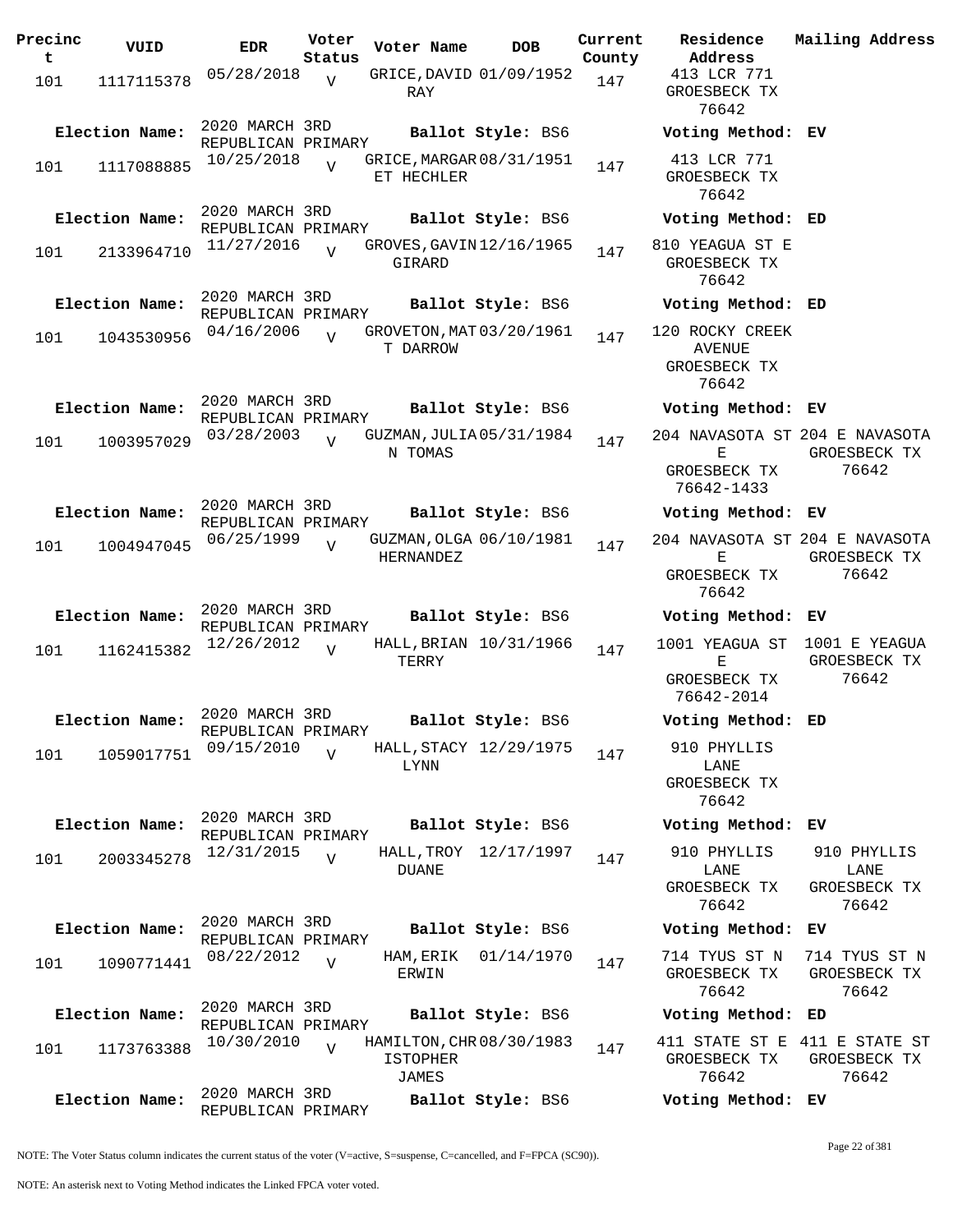| Precinc<br>t | VUID           | <b>EDR</b>                           | Voter<br>Status | Voter Name                             | <b>DOB</b>        | Current<br>County | Residence<br>Address                                  |
|--------------|----------------|--------------------------------------|-----------------|----------------------------------------|-------------------|-------------------|-------------------------------------------------------|
| 101          | 1013692188     | 03/08/1990                           | $\overline{V}$  | HAMILTON, JAM02/10/1969<br>ES RUSSELL  |                   | 147               | 2581 LCR 760<br>GROESBECK TX<br>76642                 |
|              | Election Name: | 2020 MARCH 3RD<br>REPUBLICAN PRIMARY |                 |                                        | Ballot Style: BS6 |                   | Voting Method                                         |
| 101          | 1167706346     | 12/02/2009                           |                 | HAMILTON, JAR 11/02/1991<br>RED SCOTT  |                   | 147               | 2581 LCR 760<br>GROESBECK TX<br>76642                 |
|              | Election Name: | 2020 MARCH 3RD<br>REPUBLICAN PRIMARY |                 |                                        | Ballot Style: BS6 |                   | Voting Method                                         |
| 101          | 1153879752     | 07/10/2008                           | $\overline{U}$  | HAMILTON, KAY 10/05/1983<br>LA RENEE   |                   | 147               | 411 STATE ST E<br>GROESBECK TX<br>76642               |
|              | Election Name: | 2020 MARCH 3RD<br>REPUBLICAN PRIMARY |                 |                                        | Ballot Style: BS6 |                   | Voting Method                                         |
| 101          | 1180976280     | 07/14/2018                           | $\overline{U}$  | HAMILTON, RAN 08/24/1993<br>DI BLANCHE |                   | 147               | 2581 LCR 760<br>GROESBECK TX<br>76642                 |
|              | Election Name: | 2020 MARCH 3RD<br>REPUBLICAN PRIMARY |                 |                                        | Ballot Style: BS6 |                   | Voting Method                                         |
| 101          | 1013692254     | 10/02/1987                           | $\overline{V}$  | HAMILTON, THE 11/28/1966<br>RESA RUTH  |                   | 147               | 2581 LCR 760<br>GROESBECK TX<br>76642                 |
|              | Election Name: | 2020 MARCH 3RD<br>REPUBLICAN PRIMARY |                 |                                        | Ballot Style: BS6 |                   | Voting Method                                         |
| 101          | 1013723633     | 03/01/1978                           | $\overline{V}$  | HANNA, DENISE 08/10/1950               |                   | 147               | 1544 HWY 164 E<br>GROESBECK TX<br>76642-9650          |
|              | Election Name: | 2020 MARCH 3RD<br>REPUBLICAN PRIMARY |                 |                                        | Ballot Style: BS6 |                   | Voting Method                                         |
| 101          | 1013687377     | 03/01/1978                           | $\overline{z}$  | HANNA, MARCUS 07/07/1946<br>RAY        |                   | 147               | 1544 HWY 164 E<br>GROESBECK TX<br>76642-9650          |
|              | Election Name: | 2020 MARCH 3RD<br>REPUBLICAN PRIMARY |                 |                                        | Ballot Style: BS6 |                   | Voting Method                                         |
| 101          | 1013690239     | 11/04/1986                           | $\overline{V}$  | HARDIN, CHERY 11/14/1958<br>L JEAN     |                   | 147               | 723 BRADLEY<br><b>STREET</b><br>GROESBECK TX<br>76642 |
|              | Election Name: | 2020 MARCH 3RD<br>REPUBLICAN PRIMARY |                 |                                        | Ballot Style: BS6 |                   | Voting Method                                         |
| 101          | 1013692709     | 11/04/1986                           | $\overline{U}$  | HARDIN, GARLA 07/30/1954<br>ND DEAN    |                   | 147               | 723 BRADLEY<br><b>STREET</b><br>GROESBECK TX<br>76642 |
|              | Election Name: | 2020 MARCH 3RD<br>REPUBLICAN PRIMARY |                 |                                        | Ballot Style: BS6 |                   | Voting Method                                         |
| 101          | 1013724100     | 02/10/1978                           | $\overline{U}$  | HARDISON, LEA 06/07/1950<br>JEAN VOGEL |                   | 147               | 103 LESLIE<br><b>STREET</b><br>GROESBECK TX<br>76642  |
|              | Election Name: | 2020 MARCH 3RD                       |                 |                                        | Ballot Style: BS6 |                   | Voting Method                                         |
| 101          | 1127692104     | REPUBLICAN PRIMARY<br>07/10/2008     | $\overline{V}$  | HARRISON, CHE 09/26/1957<br>RYL ANN    |                   | 147               | 1447 LCR 760<br>GROESBECK TX<br>76642                 |
|              | Election Name: | 2020 MARCH 3RD<br>REPUBLICAN PRIMARY |                 |                                        | Ballot Style: BS6 |                   | Voting Method                                         |
| 101          | 1127543811     | 07/09/2008                           | $\overline{V}$  | HARRISON, NIL 09/18/1954<br>ES DONALD  |                   | 147               | 1447 LCR 760<br>GROESBECK TX                          |

**Voter Name DOB Residence Address Current Mailing Address** 2581 LCR 760 GROESBECK TX 76642 P O BOX 301 GROESBECK TX 76642 **Election Name: Ballot Style:** BS6 **Voting Method: ED** 2581 LCR 760 GROESBECK TX 76642 2581 LCR 760 GROESBECK TX 76642 **Election Name: Ballot Style:** BS6 **Voting Method: ED** 411 STATE ST E 411 STATE ST E GROESBECK TX 76642 GROESBECK TX 76642 **Election Name: Ballot Style:** BS6 **Voting Method: EV** 2581 LCR 760 GROESBECK TX 76642 2581 LCR 760 GROESBECK TX 76642 **Election Name: Ballot Style:** BS6 **Voting Method: ED** 2581 LCR 760 GROESBECK TX 76642 P O BOX 301 GROESBECK TX 76642 **Election Name: Ballot Style:** BS6 **Voting Method: ED** GROESBECK TX 76642-9650 1544 HWY 164 E GROESBECK TX 76642-9650 **Election Name: Ballot Style:** BS6 **Voting Method: ED** 1544 HWY 164 E 1544 HWY 164 E GROESBECK TX 76642-9650 GROESBECK TX 76642-9650 **Election Name: Ballot Style:** BS6 **Voting Method: EV** 723 BRADLEY STREET GROESBECK TX 76642 723 BRADLEY ST GROESBECK TX 76642-2026 **Election Name: Ballot Style:** BS6 **Voting Method: EV** 723 BRADLEY STREET GROESBECK TX 76642 723 BRADLEY GROESBECK TX 76642 **Election Name: Ballot Style:** BS6 **Voting Method: EV** 103 LESLIE STREET GROESBECK TX 76642 103 LESLIE ST GROESBECK TX 76642 **Election Name: Ballot Style:** BS6 **Voting Method: EV** 1447 LCR 760 GROESBECK TX 76642 1447 CR 760 GROESBECK TX 76642 **Election Name: Ballot Style:** BS6 **Voting Method: EV** 1447 LCR 760 GROESBECK TX 1447 LCR 760 GROESBECK TX

NOTE: The Voter Status column indicates the current status of the voter (V=active, S=suspense, C=cancelled, and F=FPCA (SC90)).

76642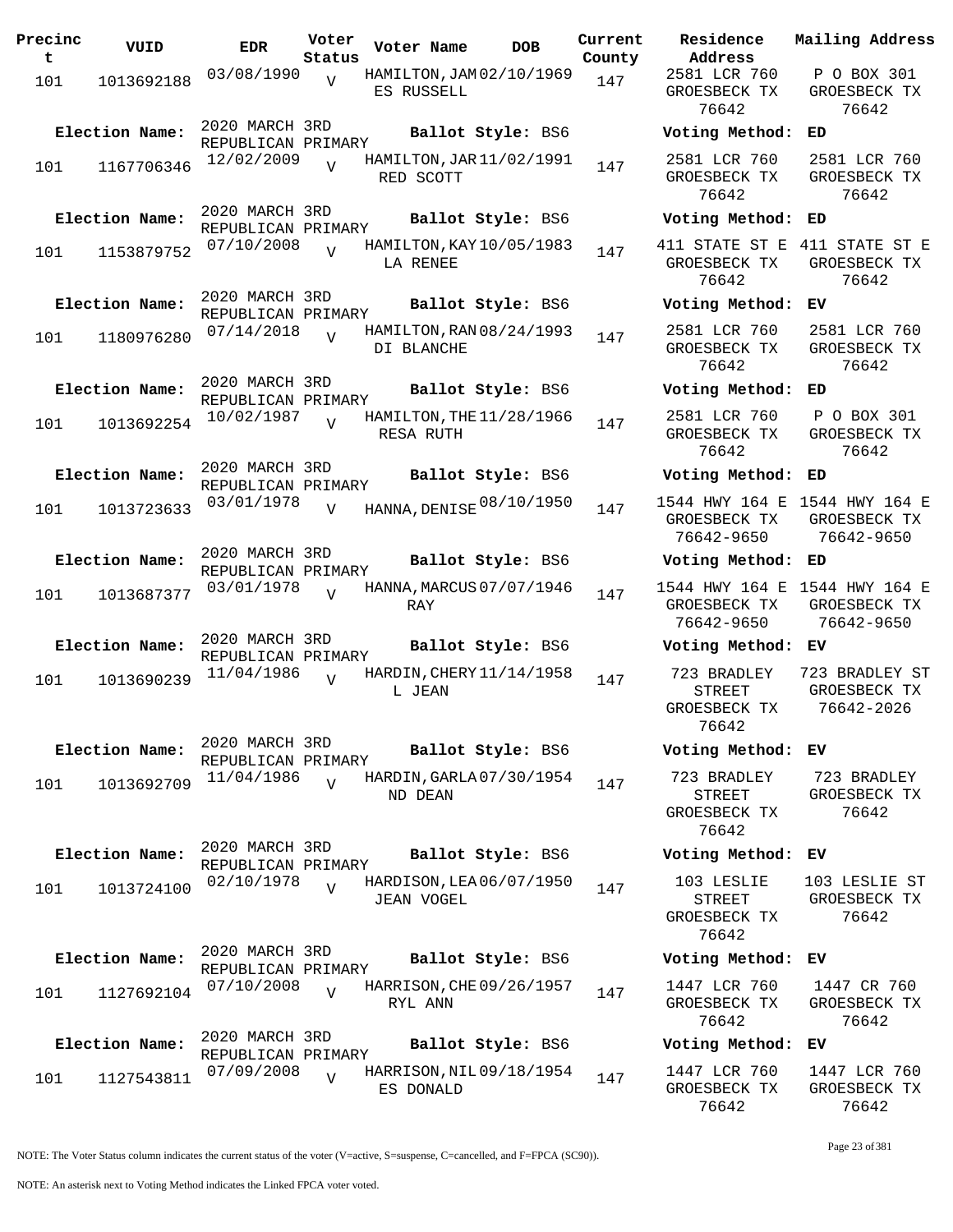| Precinc<br>t. | VUID           | <b>EDR</b>                           | Voter<br>Status | Voter Name                               | <b>DOB</b>        | Current | Residence<br>County Address                                             | Mailing Address                      |
|---------------|----------------|--------------------------------------|-----------------|------------------------------------------|-------------------|---------|-------------------------------------------------------------------------|--------------------------------------|
|               | Election Name: | 2020 MARCH 3RD<br>REPUBLICAN PRIMARY |                 |                                          | Ballot Style: BS6 |         | Voting Method: EV                                                       |                                      |
| 101           | 1188660871     | 10/04/2012                           | $\overline{V}$  | HARRYMAN, JAM 08/17/1955<br>ES CHARLES   |                   | 147     | 208 FROST CREEK 208 FROST CREEK<br>AVENUE<br>GROESBECK TX<br>76642-4905 | GROESBECK TX<br>76642                |
|               | Election Name: | 2020 MARCH 3RD                       |                 |                                          | Ballot Style: BS6 |         | Voting Method: EV                                                       |                                      |
| 101           | 1013694211     | REPUBLICAN PRIMARY<br>02/15/1977     | $\overline{U}$  | HARRYMAN, JIL 10/07/1954<br>L            |                   | 147     | 208 FROST CREEK 208 FROST CREEK<br>AVENUE<br>GROESBECK TX<br>76642      | AVE<br>GROESBECK TX<br>76642         |
|               | Election Name: | 2020 MARCH 3RD<br>REPUBLICAN PRIMARY |                 |                                          | Ballot Style: BS6 |         | Voting Method: EV                                                       |                                      |
| 101           | 1013675760     | 01/03/1993                           | $\overline{U}$  | HASTINGS, BES 08/28/1938<br>SIE RULF     |                   | 147     | 211 MAN O WAR<br>AVENUE<br>GROESBECK TX<br>76642                        |                                      |
|               | Election Name: | 2020 MARCH 3RD<br>REPUBLICAN PRIMARY |                 |                                          | Ballot Style: BS6 |         | Voting Method: EV                                                       |                                      |
| 101           | 1143087744     | 05/18/2007                           | $\overline{V}$  | HAWKINS, ASHL 03/04/1989<br>EY MICHELLE  |                   | 147     | 3278 FM 937<br>GROESBECK TX<br>76642                                    | 3278 FM 937<br>GROESBECK TX<br>76642 |
|               | Election Name: | 2020 MARCH 3RD<br>REPUBLICAN PRIMARY |                 |                                          | Ballot Style: BS6 |         | Voting Method: EV                                                       |                                      |
| 101           | 1013688479     | 01/01/1978                           | $\overline{V}$  | HAWKINS, THOM 05/13/1940<br>AS EARL      |                   | 147     | 1302 GLEN ALLEN<br>DRIVE<br>GROESBECK TX<br>76642                       | P O BOX 440<br>GROESBECK TX<br>76642 |
|               | Election Name: | 2020 MARCH 3RD<br>REPUBLICAN PRIMARY |                 |                                          | Ballot Style: BS6 |         | Voting Method: EV                                                       |                                      |
| 101           | 1147411358     | 11/30/2007                           | $\overline{V}$  | HEATH, CARA 05/15/1978<br>WILSON         |                   | 147     | 277 LCR 788<br>GROESBECK TX<br>76642                                    |                                      |
|               | Election Name: | 2020 MARCH 3RD<br>REPUBLICAN PRIMARY |                 |                                          | Ballot Style: BS6 |         | Voting Method: EV                                                       |                                      |
| 101           | 1015843270     | 11/03/2013                           | $\overline{V}$  | HEATH, JOHN 05/25/1973<br>PAUL           |                   | 147     | 277 LCR 788<br>GROESBECK TX<br>76642                                    | 277 LCR 788<br>GROESBECK TX<br>76642 |
|               | Election Name: | 2020 MARCH 3RD<br>REPUBLICAN PRIMARY |                 |                                          | Ballot Style: BS6 |         | Voting Method: EV                                                       |                                      |
| 101           | 1013688065     | 10/14/1995                           | $\overline{V}$  | HENDERSON, LO 05/06/1977<br>RETTA LASHON |                   | 147     | 115 ELWOOD ENGE<br>DRIVE APT 33<br>GROESBECK TX<br>76642                | P O BOX 361<br>GROESBECK TX<br>76642 |
|               | Election Name: | 2020 MARCH 3RD<br>REPUBLICAN PRIMARY |                 |                                          | Ballot Style: BS6 |         | Voting Method: ED                                                       |                                      |
| 101           | 1013716697     | 07/17/1992                           | $\overline{U}$  | HENSON, CHRIS 04/18/1974<br>TOPHER KYLE  |                   | 147     | 715 WALKER ST E 715 E WALKER<br>GROESBECK TX<br>76642                   | GROESBECK TX<br>76642                |
|               | Election Name: | 2020 MARCH 3RD<br>REPUBLICAN PRIMARY |                 |                                          | Ballot Style: BS6 |         | Voting Method: EV                                                       |                                      |
| 101           | 2158175956     | 08/24/2019                           | $\overline{V}$  | HENSON, KAITL 06/22/2001<br>YN MARIE     |                   | 147     | 715 WALKER ST E715 E WALKER ST<br>GROESBECK TX<br>76642                 | GROESBECK TX<br>76642-1573           |
|               | Election Name: | 2020 MARCH 3RD                       |                 |                                          | Ballot Style: BS6 |         | Voting Method: EV                                                       |                                      |
| 101           | 2162031377     | REPUBLICAN PRIMARY<br>01/10/2020     | V               | HENSON, LINDA 12/05/1944<br><b>SUE</b>   |                   | 147     | 525 YEAGUA ST E<br>GROESBECK TX<br>76642                                |                                      |

Page 24 of 381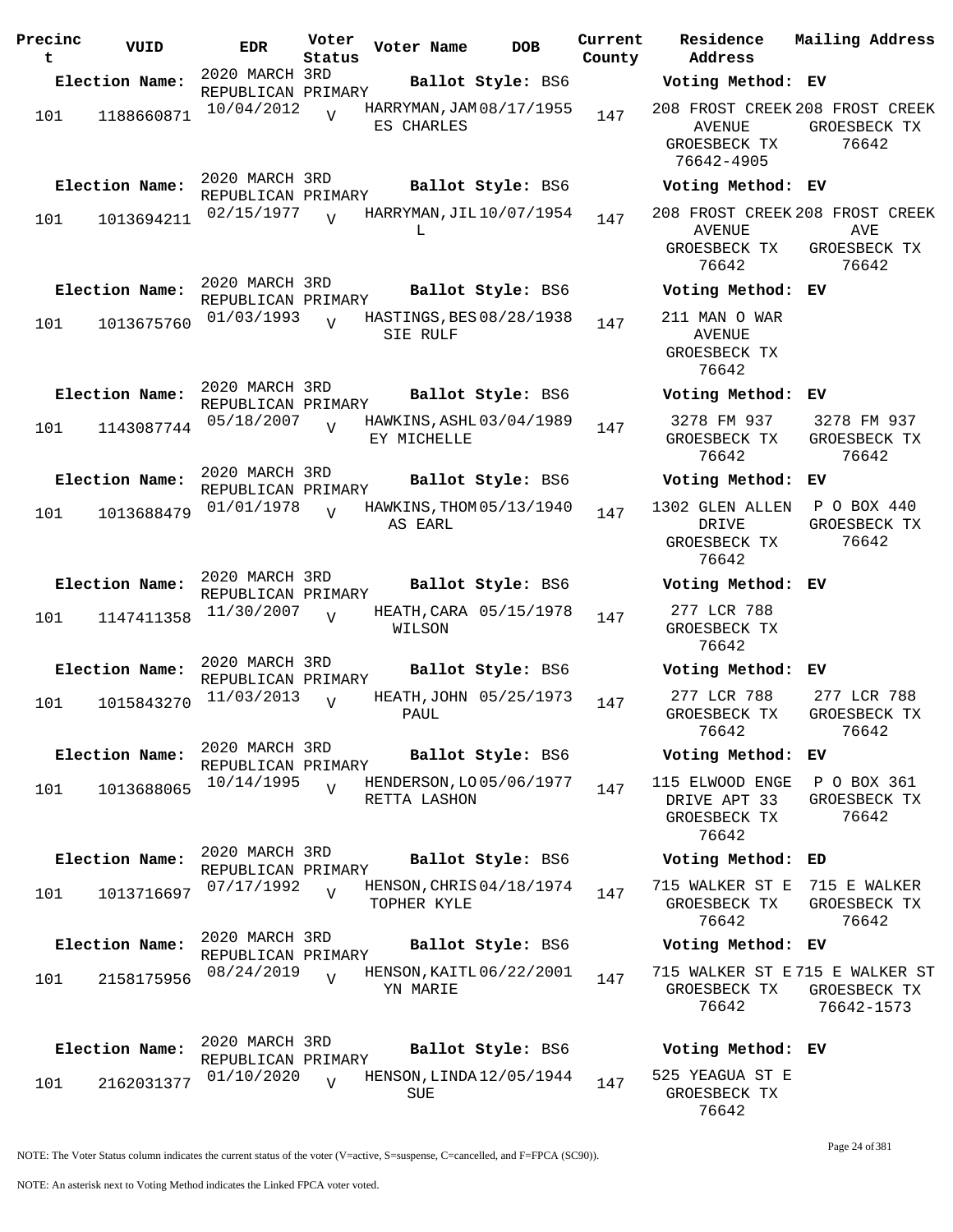| Precinc<br>t | VUID           | <b>EDR</b>                           | Voter<br>Status | Voter Name           | <b>DOB</b>               | Current<br>County | Residence<br>Address                                     | Mailing Address                        |
|--------------|----------------|--------------------------------------|-----------------|----------------------|--------------------------|-------------------|----------------------------------------------------------|----------------------------------------|
|              | Election Name: | 2020 MARCH 3RD                       |                 |                      | Ballot Style: BS6        |                   | Voting Method: AV                                        |                                        |
| 101          | 1005003175     | REPUBLICAN PRIMARY<br>07/31/1998     |                 | IE NICHOLE           | HENSON, VALER 06/01/1980 | 147               | 715 WALKER ST E<br>GROESBECK TX<br>76642                 | 715 E WALKER<br>GROESBECK TX<br>76642  |
|              | Election Name: | 2020 MARCH 3RD<br>REPUBLICAN PRIMARY |                 |                      | Ballot Style: BS6        |                   | Voting Method: EV                                        |                                        |
| 101          | 1184978291     | 05/29/2012                           | $\overline{V}$  | ID NEAL              | HERRIDGE, DAV11/05/1951  | 147               | 805 CHERRY<br>DRIVE<br>GROESBECK TX<br>76642             | 805 CHERRY DR<br>GROESBECK TX<br>76642 |
|              | Election Name: | 2020 MARCH 3RD<br>REPUBLICAN PRIMARY |                 |                      | Ballot Style: BS6        |                   | Voting Method: EV                                        |                                        |
| 101          | 1178798358     | 08/20/2011                           | $\overline{U}$  | HERRIDGE<br>SR, JOHN | 07/16/1978               | 147               | 1203 KAREN LANE 1203 KAREN LANE<br>GROESBECK TX<br>76642 | GROESBECK TX<br>76642                  |
|              | Election Name: | 2020 MARCH 3RD<br>REPUBLICAN PRIMARY |                 |                      | Ballot Style: BS6        |                   | Voting Method: EV                                        |                                        |
| 101          | 1189260575     | 10/13/2012                           | $\overline{U}$  | LI JO                | HERRIDGE, KEL 09/29/1985 | 147               | 1203 KAREN LANE 1203 KAREN LN<br>GROESBECK TX<br>76642   | GROESBECK TX<br>76642                  |
|              | Election Name: | 2020 MARCH 3RD<br>REPUBLICAN PRIMARY |                 |                      | Ballot Style: BS6        |                   | Voting Method: EV                                        |                                        |
| 101          | 1127808959     | 02/07/2008                           | $\overline{V}$  | RIE PETERSON         | HERRIDGE, LAU 04/09/1978 | 147               | 1214 KAREN LANE 1214 KAREN LN<br>GROESBECK TX<br>76642   | GROESBECK TX<br>76642                  |
|              | Election Name: | 2020 MARCH 3RD<br>REPUBLICAN PRIMARY |                 |                      | Ballot Style: BS6        |                   | Voting Method: EV                                        |                                        |
| 101          | 1148439255     | 02/06/2008                           | $\overline{U}$  | K WILLIAM            | HERRIDGE, MAR 09/15/1979 | 147               | 1214 KAREN LANE<br>GROESBECK TX<br>76642-2024            | 1214 KAREN LN<br>GROESBECK TX<br>76642 |
|              | Election Name: | 2020 MARCH 3RD<br>REPUBLICAN PRIMARY |                 |                      | Ballot Style: BS6        |                   | Voting Method:                                           | ED                                     |
| 101          | 1184978227     | 05/29/2012                           | $\overline{V}$  | RI LYNN              | HERRIDGE, TER 05/27/1955 | 147               | 805 CHERRY<br>DRIVE<br>GROESBECK TX<br>76642             | 805 CHERRY DR<br>GROESBECK TX<br>76642 |
|              | Election Name: | 2020 MARCH 3RD<br>REPUBLICAN PRIMARY |                 |                      | Ballot Style: BS6        |                   | Voting Method: EV                                        |                                        |
| 101          | 1013690225     | 05/29/1981                           | $\overline{V}$  | IA LAMAE             | HEWITT, CYNTH 05/28/1950 | 147               | 312 YEAGUA ST E 312 E YEAGUA ST<br>GROESBECK TX<br>76642 | GROESBECK TX<br>76642                  |
|              | Election Name: | 2020 MARCH 3RD                       |                 |                      | Ballot Style: BS6        |                   | Voting Method: AV                                        |                                        |
| 101          | 1013723857     | REPUBLICAN PRIMARY<br>03/01/1978     | $\overline{V}$  | RT D                 | HEWITT, HERBE 02/07/1942 | 147               | 312 YEAGUA ST E 312 E YEAGUA ST<br>GROESBECK TX<br>76642 | GROESBECK TX<br>76642                  |
|              | Election Name: | 2020 MARCH 3RD                       |                 |                      | Ballot Style: BS6        |                   | Voting Method: AV                                        |                                        |
| 101          | 1018503264     | REPUBLICAN PRIMARY<br>03/02/2003     | $\overline{V}$  | LYNN                 | HILL, GARY 06/12/1976    | 147               | 903 YEAGUA ST E 903 YEAGUA ST E<br>GROESBECK TX<br>76642 | GROESBECK TX<br>76642                  |
|              | Election Name: | 2020 MARCH 3RD<br>REPUBLICAN PRIMARY |                 |                      | Ballot Style: BS6        |                   | Voting Method: ED                                        |                                        |
| 101          | 1018721434     | 05/31/2003                           | $\overline{V}$  | EY KAY               | HILL, KIMBERL 05/01/1981 | 147               | 903 YEAGUA ST E 903 E YEAGUA ST<br>GROESBECK TX          | GROESBECK TX                           |

76642-2020

NOTE: An asterisk next to Voting Method indicates the Linked FPCA voter voted.

Page 25 of 381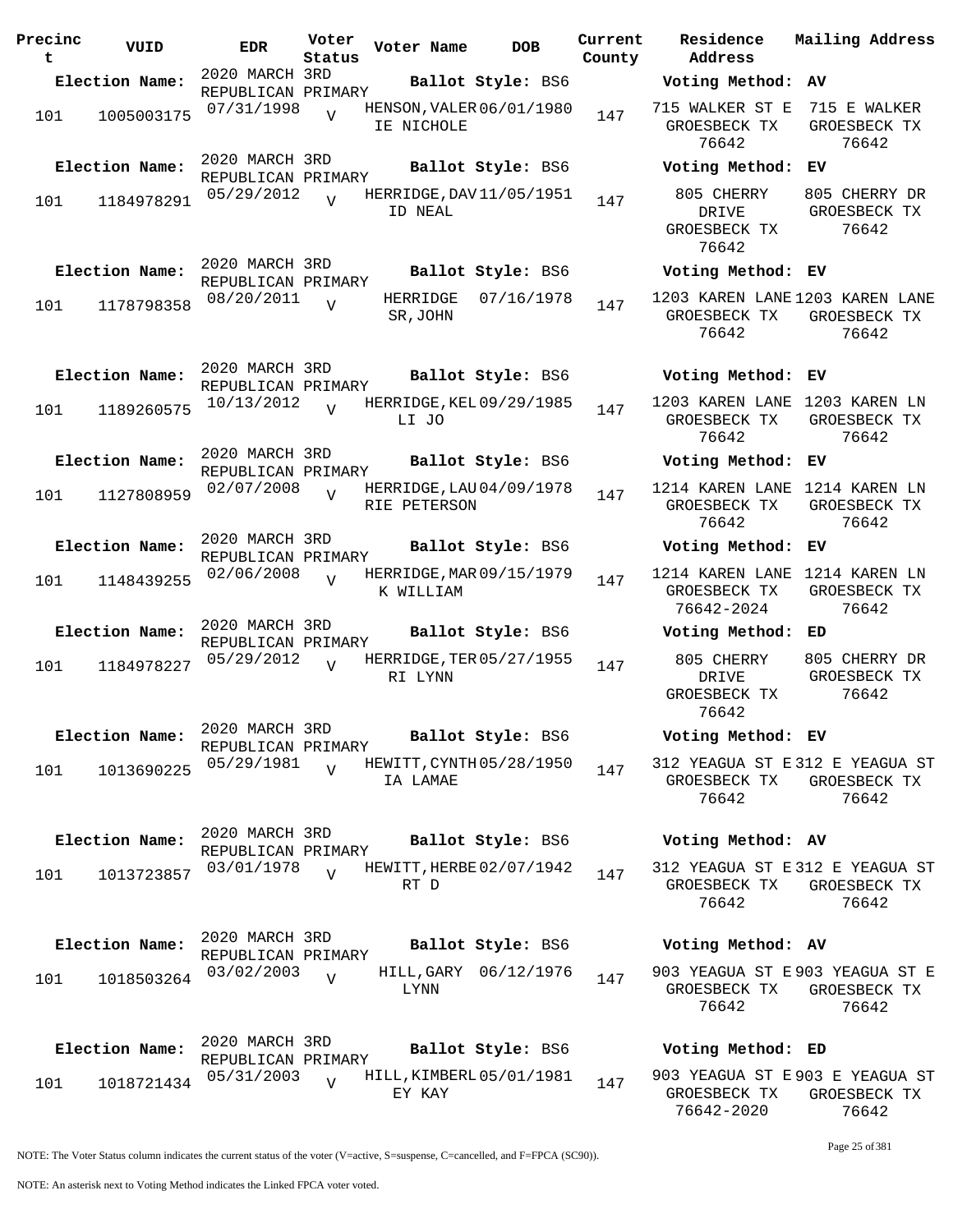| Precinc<br>t | VUID           | <b>EDR</b>                           | Voter<br>Status | Voter Name           | <b>DOB</b>                   | Current<br>County | Residence<br>Address                                         | Mailing Address                        |
|--------------|----------------|--------------------------------------|-----------------|----------------------|------------------------------|-------------------|--------------------------------------------------------------|----------------------------------------|
|              | Election Name: | 2020 MARCH 3RD                       |                 |                      | Ballot Style: BS6            |                   | Voting Method: ED                                            |                                        |
| 101          | 1013691342     | REPUBLICAN PRIMARY<br>08/03/1987     | $\overline{U}$  | RAY                  | HILL, PEGGY 09/21/1940       | 147               | 114 MEADOW LANE 114 MEADOW LN<br>GROESBECK TX<br>76642       | GROESBECK TX<br>76642                  |
|              | Election Name: | 2020 MARCH 3RD<br>REPUBLICAN PRIMARY |                 |                      | Ballot Style: BS6            |                   | Voting Method: EV                                            |                                        |
| 101          | 1168911271     | 02/27/2010                           | $\overline{V}$  | LEANNE               | HOBBS, BLINDA04/16/1991      | 147               | 616 HEWITT<br><b>STREET</b><br>GROESBECK TX<br>76642         |                                        |
|              | Election Name: | 2020 MARCH 3RD<br>REPUBLICAN PRIMARY |                 |                      | Ballot Style: BS6            |                   | Voting Method: EV                                            |                                        |
| 101          | 1030565901     | 11/06/2005                           | $\overline{V}$  | I WHITNEY            | HOBBS, NASHAR 10/30/1987     | 147               | 606 HEWITT<br><b>STREET</b><br>GROESBECK TX<br>76642         | 606 HEWITT ST<br>GROESBECK TX<br>76642 |
|              | Election Name: | 2020 MARCH 3RD<br>REPUBLICAN PRIMARY |                 |                      | Ballot Style: BS6            |                   | Voting Method: ED                                            |                                        |
| 101          | 1014673285     | 10/25/2002                           | $\overline{U}$  | N LEMAR              | HOBBS, TRISTA 05/25/1984     | 147               | 606 HEWITT<br><b>STREET</b><br>GROESBECK TX<br>76642         | 606 HEWITT ST<br>GROESBECK TX<br>76642 |
|              | Election Name: | 2020 MARCH 3RD<br>REPUBLICAN PRIMARY |                 |                      | Ballot Style: BS6            |                   | Voting Method: EV                                            |                                        |
| 101          | 1014673271     | 10/25/2002                           | $\overline{U}$  | OMAR                 | HOBBS, TYRELL 05/25/1984     | 147               | 606 HEWITT<br><b>STREET</b><br>GROESBECK TX<br>76642-1833    | 606 HEWITT ST<br>GROESBECK TX<br>76642 |
|              | Election Name: | 2020 MARCH 3RD                       |                 |                      | Ballot Style: BS6            |                   | Voting Method: EV                                            |                                        |
| 101          | 1013692249     | REPUBLICAN PRIMARY<br>03/01/1980     | $\overline{U}$  | DEAN                 | HOBBS, VERNA 04/15/1960      | 147               | 608 HEWITT<br><b>STREET</b><br>GROESBECK TX<br>76642         |                                        |
|              | Election Name: | 2020 MARCH 3RD<br>REPUBLICAN PRIMARY |                 |                      | Ballot Style: BS6            |                   | Voting Method: EV                                            |                                        |
| 101          | 1029955451     | 11/21/2009                           | $\overline{V}$  | HOLLAND<br>JR, JERRY | 01/02/1964                   | 147               | 219 LCR 793<br>GROESBECK TX<br>76642                         | POB 1029<br>GROESBECK TX<br>76642      |
|              | Election Name: | 2020 MARCH 3RD<br>REPUBLICAN PRIMARY |                 |                      | Ballot Style: BS6            |                   | Voting Method: EV                                            |                                        |
| 101          | 1167275732     | 11/03/2009                           | $\overline{V}$  | IE INGRAM            | HOLLAND, TAMM 02/29/1964     | 147               | 219 LCR 793<br>GROESBECK TX<br>76642-2241                    | PO BOX 1029<br>GROESBECK TX<br>76642   |
|              | Election Name: | 2020 MARCH 3RD<br>REPUBLICAN PRIMARY |                 |                      | Ballot Style: BS6            |                   | Voting Method: EV                                            |                                        |
| 101          | 1197579058     | 03/07/2013                           | $\overline{v}$  | IE RUTH              | HOOVER, JEANN 02/24/1989     | 147               | 510 NAVASOTA ST 510 E NAVASOTA<br>Е<br>GROESBECK TX<br>76642 | SТ<br>GROESBECK TX                     |
|              | Election Name: | 2020 MARCH 3RD                       |                 |                      | Ballot Style: BS6            |                   | Voting Method: EV                                            | 76642                                  |
| 101          | 1007545593     | REPUBLICAN PRIMARY<br>12/15/1999     | $\overline{U}$  | F                    | HUNT, STEVEN 11/06/1956      | 147               | 2162 FM 937<br>GROESBECK TX<br>76642                         |                                        |
|              | Election Name: | 2020 MARCH 3RD<br>REPUBLICAN PRIMARY |                 |                      | Ballot Style: BS6            |                   | Voting Method: EV                                            |                                        |
| 101          | 2128237190     | 10/16/2016                           | $\overline{V}$  |                      | HURT, DEANA $A^{02/15/1951}$ | 147               | 611 WALKER ST E<br>GROESBECK TX                              | PO BOX 951<br>GROESBECK TX             |

Page 26 of 381

76642

76642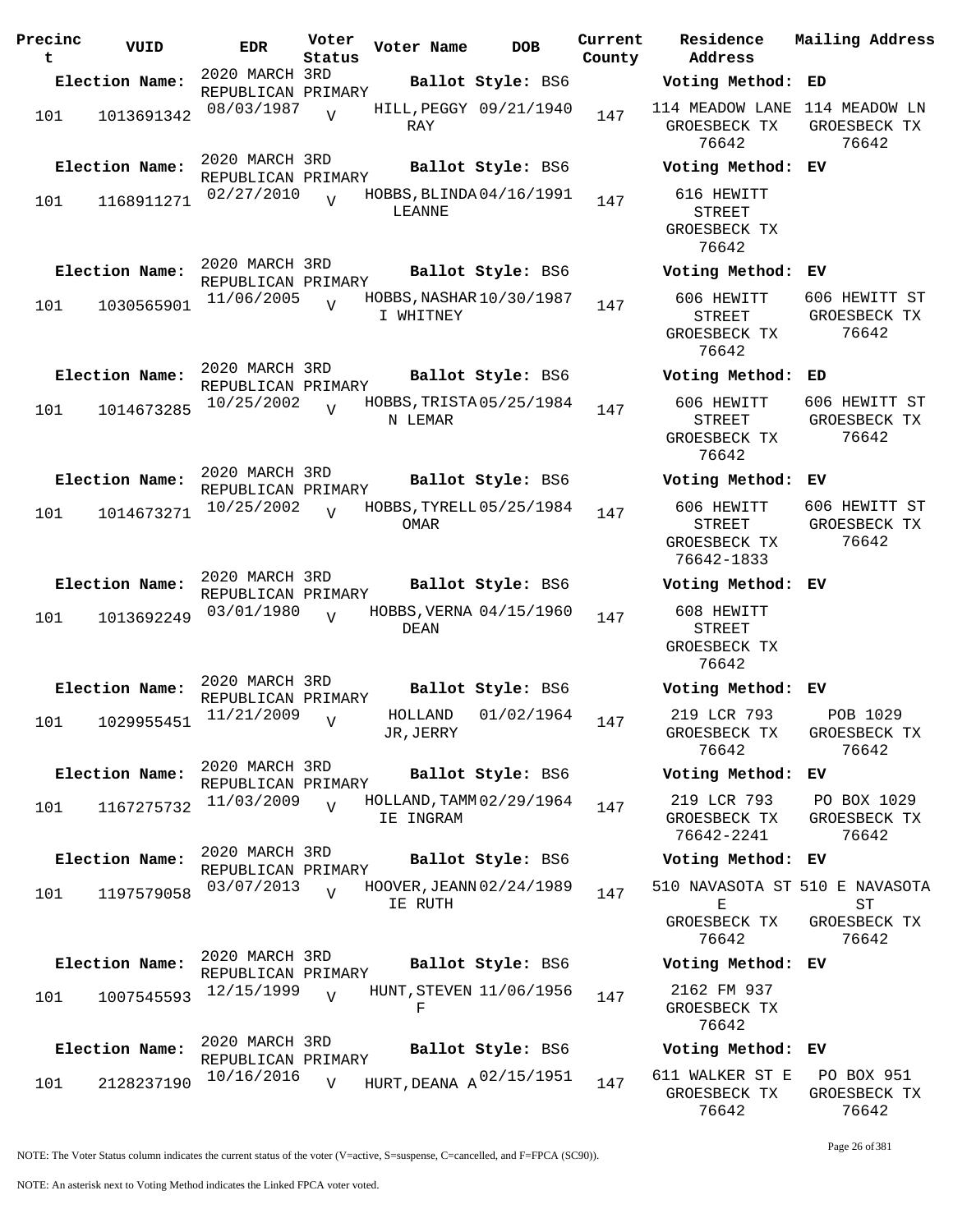| Precinc<br>t | VUID           | <b>EDR</b>                           | Voter<br>Status | Voter Name   | <b>DOB</b>               | Current<br>County | Residence<br>Address                                                                                             | Mailing Address                                       |
|--------------|----------------|--------------------------------------|-----------------|--------------|--------------------------|-------------------|------------------------------------------------------------------------------------------------------------------|-------------------------------------------------------|
|              | Election Name: | 2020 MARCH 3RD                       |                 |              | Ballot Style: BS6        |                   | Voting Method: AV                                                                                                |                                                       |
| 101          | 1022475434     | REPUBLICAN PRIMARY<br>10/19/2004     | $\overline{V}$  | <b>BRYNN</b> | HURT, KAITLIN 10/19/1986 | 147               | 449 LCR 781<br>GROESBECK TX<br>76642                                                                             | 449 LCR 781<br>GROESBECK TX<br>76642                  |
|              | Election Name: | 2020 MARCH 3RD<br>REPUBLICAN PRIMARY |                 |              | Ballot Style: BS6        |                   | Voting Method: ED                                                                                                |                                                       |
| 101          | 1013674549     | 04/15/1995                           | $\overline{U}$  | ANN          | HUSKEY, CAROL 03/18/1949 | 147               | 143 LCR 794<br>GROESBECK TX<br>76642                                                                             | 143 LCR 794<br>GROESBECK TX<br>76642                  |
|              | Election Name: | 2020 MARCH 3RD<br>REPUBLICAN PRIMARY |                 |              | Ballot Style: BS6        |                   | Voting Method: EV                                                                                                |                                                       |
| 101          | 1013673948     | 04/02/1996                           | $\overline{U}$  | Y WILLIAM    | HUSKEY, JOHNN 09/28/1941 | 147               | 143 LCR 794<br>GROESBECK TX<br>76642                                                                             | 143 LCR 794<br>GROESBECK TX<br>76642                  |
|              | Election Name: | 2020 MARCH 3RD<br>REPUBLICAN PRIMARY |                 |              | Ballot Style: BS6        |                   | Voting Method: EV                                                                                                |                                                       |
| 101          | 1013692922     | 03/01/1978                           | $\overline{U}$  | ED LEE       | JACKSON, ALFR 06/04/1950 | 147               | 811 HENDERSON<br><b>BOULEVARD</b><br>GROESBECK TX<br>76642                                                       | 811 HENDERSON<br><b>BLVD</b><br>GROESBECK TX<br>76642 |
|              | Election Name: | 2020 MARCH 3RD<br>REPUBLICAN PRIMARY |                 |              | Ballot Style: BS6        |                   | Voting Method:                                                                                                   | ED                                                    |
| 101          | 1013694564     | 03/01/1978                           | $\overline{V}$  | DA F         | JACKSON, BREN 08/19/1952 | 147               | 811 HENDERSON<br><b>BOULEVARD</b><br>GROESBECK TX<br>76642                                                       | 811 HENDERSON<br><b>BLVD</b><br>GROESBECK TX<br>76642 |
|              | Election Name: | 2020 MARCH 3RD<br>REPUBLICAN PRIMARY |                 |              | Ballot Style: BS6        |                   | Voting Method: EV                                                                                                |                                                       |
| 101          | 1005344674     | 03/29/1998                           | $\overline{U}$  | D PHILLIP    | JACKSON, DAVI 04/23/1956 | 147               | 969 LCR 793<br>GROESBECK TX<br>76642                                                                             |                                                       |
|              | Election Name: | 2020 MARCH 3RD<br>REPUBLICAN PRIMARY |                 |              | Ballot Style: BS6        |                   | Voting Method: ED                                                                                                |                                                       |
| 101          | 1013671539     | 03/31/1988                           | $\overline{V}$  | LYNN         | JACKSON, DEBI 03/10/1956 | 147               | 969 LCR 793<br>GROESBECK TX<br>76642                                                                             |                                                       |
|              | Election Name: | 2020 MARCH 3RD<br>REPUBLICAN PRIMARY |                 |              | Ballot Style: BS6        |                   | Voting Method: ED                                                                                                |                                                       |
| 101          | 1018795202     | 11/28/1993                           |                 | KA LA'SHUN   | JACKSON, TAMI 10/28/1975 | 147               | 703 NAVASOTA ST 703 E NAVASOTA<br>E APT 12<br>GROESBECK TX<br>76642                                              | ST APT 12<br>GROESBECK TX<br>76642                    |
|              | Election Name: | 2020 MARCH 3RD<br>REPUBLICAN PRIMARY |                 |              | Ballot Style: BS6        |                   | Voting Method: EV                                                                                                |                                                       |
| 101          | 1013693121     | 03/01/1978                           | $\overline{U}$  | EY ANN       | JARVIS, SHIRL 11/15/1936 | 147               | 1201 YEAGUA ST<br>$\mathbf{E}% _{t}\left  \mathbf{1}\right\rangle =\mathbf{1}_{t}\left  \mathbf{1}\right\rangle$ | 1201 E YEAGUA<br>$\operatorname{ST}$                  |
|              |                |                                      |                 |              |                          |                   | GROESBECK TX<br>76642                                                                                            | GROESBECK TX<br>76642                                 |
|              | Election Name: | 2020 MARCH 3RD<br>REPUBLICAN PRIMARY |                 |              | Ballot Style: BS6        |                   | Voting Method: AV                                                                                                |                                                       |
| 101          | 1173673064     | 10/28/2010                           | $\overline{U}$  | RGE ALAN     | JEFFCOAT, GEO 09/23/1955 | 147               | 1208 KAREN LANE 1208 KAREN LANE<br>GROESBECK TX<br>76642                                                         | GROESBECK TX<br>76642                                 |
|              | Election Name: | 2020 MARCH 3RD<br>REPUBLICAN PRIMARY |                 |              | Ballot Style: BS6        |                   | Voting Method: EV                                                                                                |                                                       |
| 101          | 1005375201     | 10/28/2010                           | $\overline{V}$  | ANNE CALVERT | JEFFCOAT, SUZ 12/30/1957 | 147               | 1208 KAREN LANE 1208 KAREN LN<br>GROESBECK TX<br>76642                                                           | GROESBECK TX<br>76642                                 |
|              | Election Name: | 2020 MARCH 3RD<br>REPUBLICAN PRIMARY |                 |              | Ballot Style: BS6        |                   | Voting Method: EV                                                                                                |                                                       |

Page 27 of 381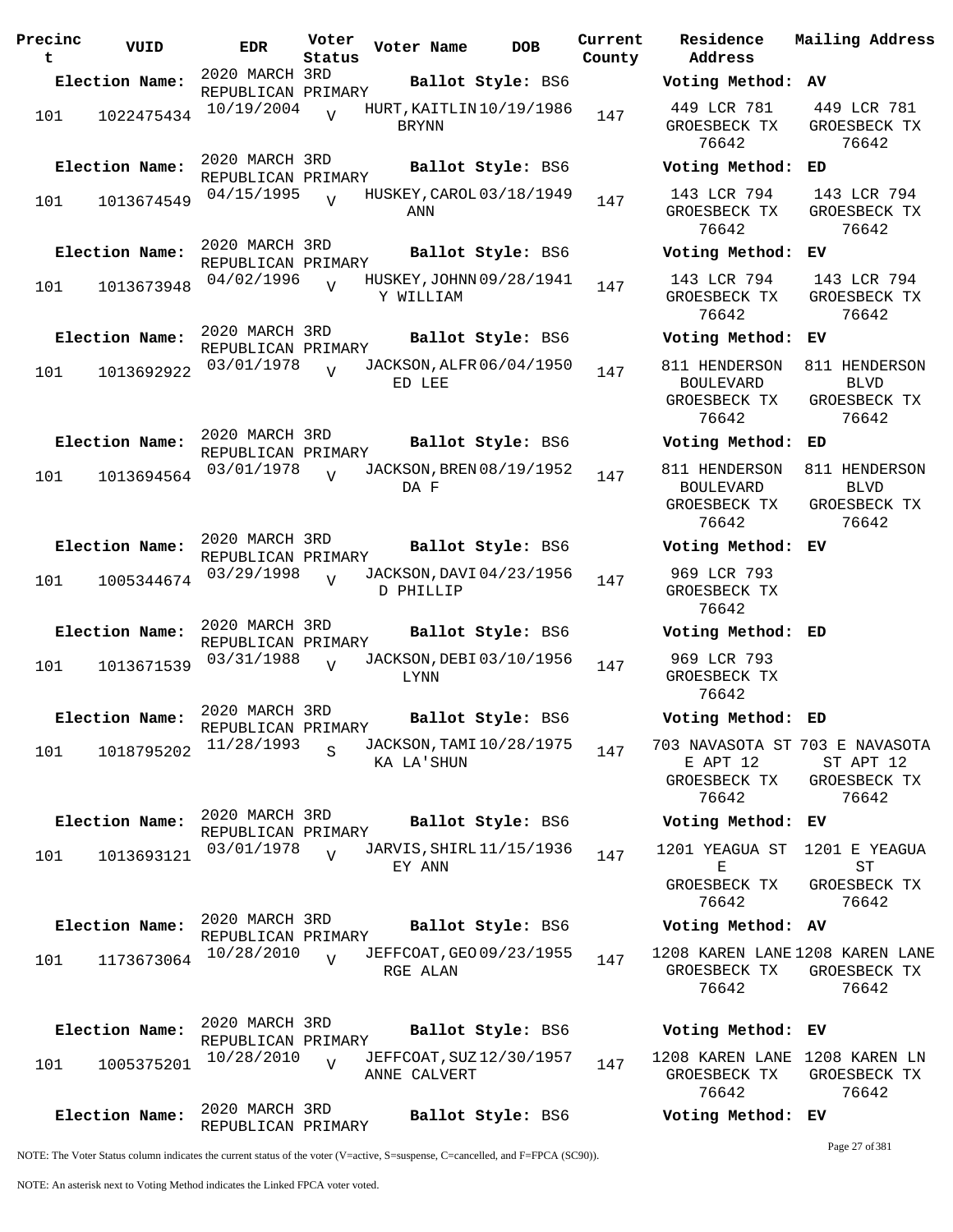| Precinc<br>t | VUID           | <b>EDR</b>                           | Voter<br>Status | Voter Name                                             | <b>DOB</b>        | Current<br>County | Residence<br>Address                                     |
|--------------|----------------|--------------------------------------|-----------------|--------------------------------------------------------|-------------------|-------------------|----------------------------------------------------------|
| 101          | 1007552396     | 11/01/1996                           | $\overline{U}$  | JENKINS, CARO 12/29/1959<br>L SUE                      |                   | 147               | 1212 DONNA<br><b>STREET</b><br>GROESBECK T<br>76642-1948 |
|              | Election Name: | 2020 MARCH 3RD<br>REPUBLICAN PRIMARY |                 |                                                        | Ballot Style: BS6 |                   | Voting Metho                                             |
| 101          | 1013682793     | 02/16/1992                           | $\overline{U}$  | JENKINS, JOHN 09/14/1926<br>HENRY                      |                   | 147               | 1214 JOEL<br><b>STREET</b><br>GROESBECK T<br>76642       |
|              | Election Name: | 2020 MARCH 3RD<br>REPUBLICAN PRIMARY |                 |                                                        | Ballot Style: BS6 |                   | Voting Metho                                             |
| 101          | 1151607974     | 03/21/2008                           | $\overline{z}$  | <b>JENNINGS, DEB11/08/1957</b><br>RA J                 |                   | 147               | 411 BRAZOS ST<br>GROESBECK T<br>76642                    |
|              | Election Name: | 2020 MARCH 3RD                       |                 |                                                        | Ballot Style: BS6 |                   | Voting Metho                                             |
| 101          | 2146945658     | REPUBLICAN PRIMARY<br>08/26/2018     | $\overline{U}$  | JIMENEZ, MELI 10/22/1979<br>SSA A                      |                   | 147               | 408 COLORADO<br>W<br>GROESBECK T                         |
|              |                |                                      |                 |                                                        |                   |                   | 76642                                                    |
|              | Election Name: | 2020 MARCH 3RD<br>REPUBLICAN PRIMARY |                 |                                                        | Ballot Style: BS6 |                   | Voting Metho                                             |
| 101          | 1125231170     | 11/18/2016                           | $\overline{U}$  | JOHNSON, LEA 03/29/1971<br>ANN                         |                   | 147               | 611 NAVASOTA<br>Е<br>GROESBECK T<br>76642                |
|              | Election Name: | 2020 MARCH 3RD<br>REPUBLICAN PRIMARY |                 |                                                        | Ballot Style: BS6 |                   | Voting Metho                                             |
| 101          | 1013693863     | 03/01/1982                           | $\overline{U}$  | JOHNSON, MARY 10/06/1934<br>EDNA                       |                   | 147               | 182 FM 2489<br>GROESBECK T<br>76642                      |
|              | Election Name: | 2020 MARCH 3RD<br>REPUBLICAN PRIMARY |                 |                                                        | Ballot Style: BS6 |                   | Voting Metho                                             |
| 101          | 1031329729     | 01/04/2006                           | $\overline{U}$  | JOHNSON, TEMP 09/22/1980<br><b>ERANCE</b><br>ELIZABETH |                   | 147               | 3242 FM 937<br>GROESBECK T<br>76642                      |
|              | Election Name: | 2020 MARCH 3RD<br>REPUBLICAN PRIMARY |                 |                                                        | Ballot Style: BS6 |                   | Voting Metho                                             |
| 101          | 1013668679     | 05/02/1986                           | $\overline{U}$  | JOHNSTON, JOY 08/31/1934<br>ELAINE                     |                   | 147               | 1117 NAVASOT<br>ST E<br>GROESBECK T<br>76642             |
|              | Election Name: | 2020 MARCH 3RD<br>REPUBLICAN PRIMARY |                 |                                                        | Ballot Style: BS6 |                   | Voting Metho                                             |
| 101          | 1013692093     | 05/03/1991                           | $\overline{17}$ | JONES, DORSEY 02/18/1966<br>LEE                        |                   | 147               | 614 HEWITT<br>STREET<br>GROESBECK T<br>76642             |
|              | Election Name: | 2020 MARCH 3RD<br>REPUBLICAN PRIMARY |                 |                                                        | Ballot Style: BS6 |                   | Voting Metho                                             |
| 101          | 1215697236     | 12/04/2014                           | $\overline{V}$  | JONES, KIRK 07/02/1979<br><b>DEMOND</b>                |                   | 147               | 806 TYUS ST<br>GROESBECK T<br>76642                      |
|              | Election Name: | 2020 MARCH 3RD<br>REPUBLICAN PRIMARY |                 |                                                        | Ballot Style: BS6 |                   | Voting Metho                                             |
| 101          | 1060528795     | 04/27/2016                           | $\overline{U}$  | JONES, STACIE 04/10/1983<br>MICHEL                     |                   | 147               | 806 TYUS ST<br>GROESBECK T<br>76642                      |
|              | Election Name: | 2020 MARCH 3RD<br>REPUBLICAN PRIMARY |                 |                                                        | Ballot Style: BS6 |                   | Voting Metho                                             |

GROESBECK TX 76642-1948 GROESBECK TX 76642 **Election Name: Ballot Style:** BS6 **Voting Method: EV** 1214 JOEL STREET GROESBECK TX 76642 PO BOX 266 GROESBECK TX 76642-0266 **Election Name: Ballot Style:** BS6 **Voting Method: EV** 411 BRAZOS ST E 411 E BRAZOS ST GROESBECK TX GROESBECK TX 76642 76642 **Election Name: Ballot Style:** BS6 **Voting Method: EV** 408 COLORADO ST W GROESBECK TX 76642 **Election Name: Ballot Style:** BS6 **Voting Method: ED** 611 NAVASOTA ST 611 E NAVASOTA E GROESBECK TX 76642 GROESBECK TX 76642 **Election Name: Ballot Style:** BS6 **Voting Method: ED** 182 FM 2489 GROESBECK TX 76642 182 FM 2489 GROESBECK TX 76642-3441 **Election Name: Ballot Style:** BS6 **Voting Method: ED** 3242 FM 937 GROESBECK TX 76642 **Election Name: Ballot Style:** BS6 **Voting Method: EV** 1117 NAVASOTA 1117 NAVASOTA ST E GROESBECK TX 76642 ST E GROESBECK TX 76642 **Election Name: Ballot Style:** BS6 **Voting Method: EV** 614 HEWITT STREET GROESBECK TX 76642 614 HEWITT ST GROESBECK TX 76642 **Election Name: Ballot Style:** BS6 **Voting Method: EV** 806 TYUS ST N GROESBECK TX 806 N TYUS GROESBECK TX

**Current Mailing Address**

1212 DONNA STREET

**Election Name: Ballot Style:** BS6 **Voting Method: ED**

806 TYUS ST N GROESBECK TX 76642 806 N TYUS GROESBECK TX 76642

## **Election Name: Ballot Style:** BS6 **Voting Method: EV**

NOTE: The Voter Status column indicates the current status of the voter (V=active, S=suspense, C=cancelled, and F=FPCA (SC90)).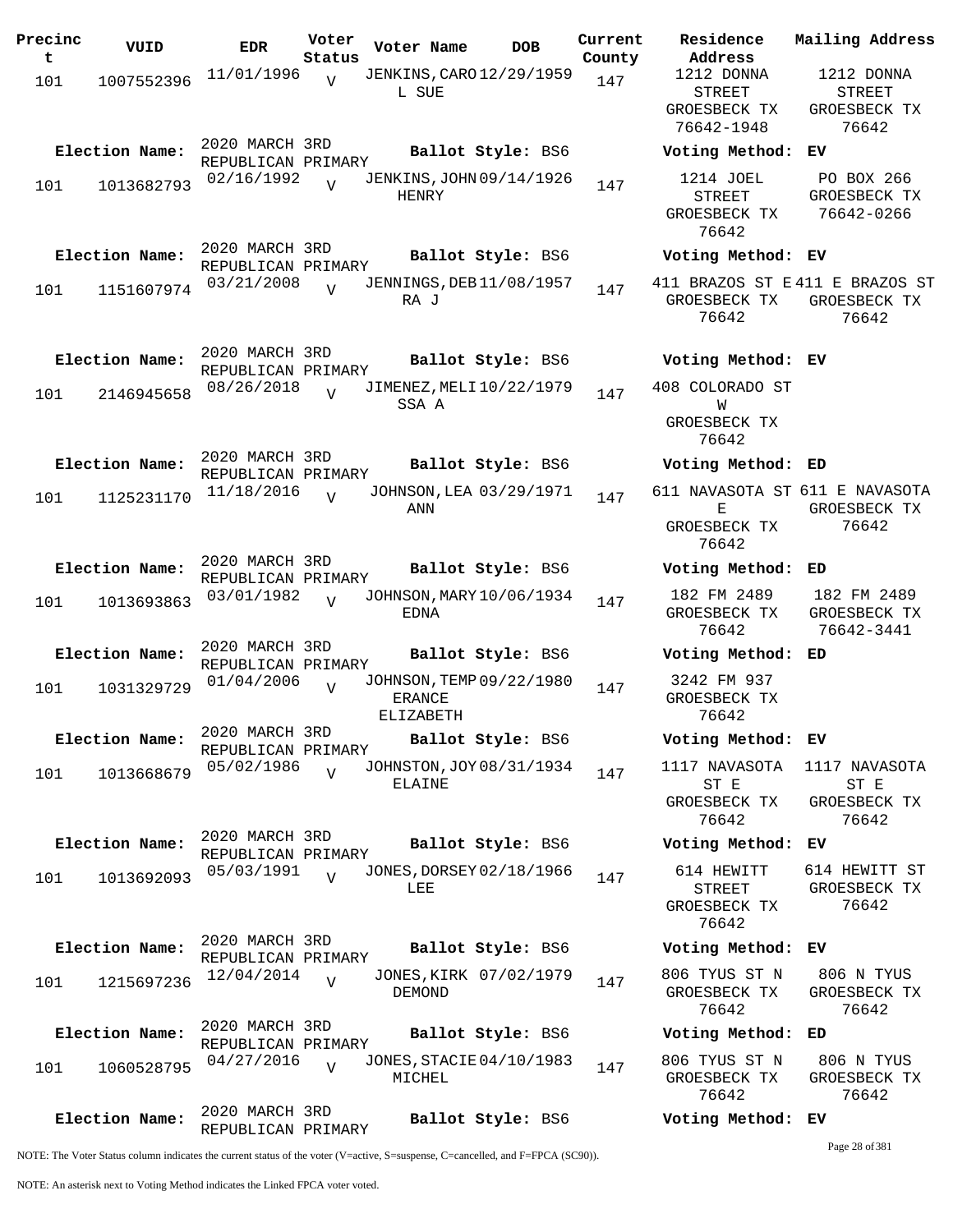| Precinc<br>$\mathbf t$ | VUID           | <b>EDR</b>                           | Voter<br>Status | Voter Name                               | <b>DOB</b>        | Current<br>County | Residence<br>Address                                        |
|------------------------|----------------|--------------------------------------|-----------------|------------------------------------------|-------------------|-------------------|-------------------------------------------------------------|
| 101                    | 1013715961     | 12/16/2010                           | $\overline{V}$  | JONES, STEPHA09/14/1972<br>NIE MAXWELL   |                   | 147               | 970 LCR 786<br>GROESBECK T<br>76642                         |
|                        | Election Name: | 2020 MARCH 3RD<br>REPUBLICAN PRIMARY |                 |                                          | Ballot Style: BS6 |                   | Voting Meth                                                 |
| 101                    | 1013694269     | 11/13/1987                           | $\overline{V}$  | KALE, DAVID R 02/07/1951                 |                   | 147               | 202 BURROW<br><b>STREET</b><br>GROESBECK T<br>76642         |
|                        | Election Name: | 2020 MARCH 3RD<br>REPUBLICAN PRIMARY |                 |                                          | Ballot Style: BS6 |                   | Voting Meth                                                 |
| 101                    | 1013639678     | 05/18/1997                           | $\overline{U}$  | KALE, JUDITH 09/04/1953<br>SHAW          |                   | 147               | 202 BURROW<br><b>STREET</b><br>GROESBECK T<br>76642         |
|                        | Election Name: | 2020 MARCH 3RD                       |                 |                                          | Ballot Style: BS6 |                   | Voting Meth                                                 |
| 101                    | 1212950115     | REPUBLICAN PRIMARY<br>10/16/2014     | $\overline{U}$  | KEALE, DAVID 07/31/1969<br>THOMAS        |                   | 147               | 895 LCR 786<br>GROESBECK T<br>76642-2222                    |
|                        | Election Name: | 2020 MARCH 3RD                       |                 |                                          | Ballot Style: BS6 |                   | Voting Meth                                                 |
| 101                    | 1013691240     | REPUBLICAN PRIMARY<br>11/02/1991     | $\overline{U}$  | KELLEY, KRIST10/30/1973<br>A ELAINE      |                   | 147               | 206 FROST CRI<br>AVENUE<br>GROESBECK T<br>76642             |
|                        | Election Name: | 2020 MARCH 3RD<br>REPUBLICAN PRIMARY |                 |                                          | Ballot Style: BS6 |                   | Voting Meth                                                 |
| 101                    | 1018724142     | 05/10/2003                           | $\overline{V}$  | KELLEY, LORI 03/07/1966<br>ANN           |                   | 147               | 1202 JOEL<br>STREET<br>GROESBECK T<br>76642                 |
|                        | Election Name: | 2020 MARCH 3RD                       |                 |                                          | Ballot Style: BS6 |                   | Voting Meth                                                 |
| 101                    | 1018605872     | REPUBLICAN PRIMARY<br>04/16/2003     | $\overline{V}$  | KELLEY, TERRY 12/31/1971<br><b>DON</b>   |                   | 147               | 206 FROST CRI<br><b>AVENUE</b><br>GROESBECK T<br>76642-4905 |
|                        | Election Name: | 2020 MARCH 3RD                       |                 |                                          | Ballot Style: BS6 |                   | Voting Meth                                                 |
| 101                    | 1177933197     | REPUBLICAN PRIMARY<br>06/13/2018     | $\overline{S}$  | KELLEY, TRENT 05/26/1993<br>RUSSELL      |                   | 147               | 702 NAVASOTA<br>Е<br>GROESBECK T<br>76642                   |
|                        | Election Name: | 2020 MARCH 3RD                       |                 |                                          | Ballot Style: BS6 |                   | Voting Meth                                                 |
| 101                    | 1151613969     | REPUBLICAN PRIMARY<br>03/13/2008     | S               | KENNEDY, CHRI 08/07/1974<br>STOPHER DALE |                   | 147               | 755 LCR 781<br>GROESBECK T<br>76642                         |
|                        | Election Name: | 2020 MARCH 3RD                       |                 |                                          | Ballot Style: BS6 |                   | Voting Meth                                                 |
| 101                    | 1013694765     | REPUBLICAN PRIMARY<br>01/28/1986     | $\overline{U}$  | KENNEDY, DIAN 07/03/1942                 |                   | 147               | 428 NAVASOTA                                                |
|                        |                |                                      |                 | E GAIL                                   |                   |                   | Е<br>GROESBECK T<br>76642                                   |
|                        | Election Name: | 2020 MARCH 3RD<br>REPUBLICAN PRIMARY |                 |                                          | Ballot Style: BS6 |                   | Voting Meth                                                 |
| 101                    | 1000970215     | 02/21/2018                           | $\overline{V}$  | KENNEDY, JOY 08/23/1948<br>ARMSTRONG     |                   | 147               | 798 TYUS ST<br>GROESBECK T<br>76642                         |
|                        | Election Name: | 2020 MARCH 3RD<br>REPUBLICAN PRIMARY |                 |                                          | Ballot Style: BS6 |                   | Voting Meth                                                 |

**Election Name: Ballot Style:** BS6 **Voting Method: ED** STREET GROESBECK TX 76642 202 BURROW ST GROESBECK TX 76642 **Election Name: Ballot Style:** BS6 **Voting Method: EV** 202 BURROW STREET GROESBECK TX 76642 202 N BURROW ST GROESBECK TX 76642-1507 **Election Name: Ballot Style:** BS6 **Voting Method: EV** 895 LCR 786 GROESBECK TX 76642-2222 895 LCR 786 GROESBECK TX 76642 **Election Name: Ballot Style:** BS6 **Voting Method: EV** 206 FROST CREEK 206 FROST CREEK AVENUE GROESBECK TX 76642 AVE GROESBECK TX 76642 **Election Name: Ballot Style:** BS6 **Voting Method: EV** 1202 JOEL STREET GROESBECK TX 76642 1202 JOEL GROESBECK TX 76642 **Election Name: Ballot Style:** BS6 **Voting Method: EV** 206 FROST CREEK 206 FROSTCREEK AVENUE GROESBECK TX 76642-4905 GROESBECK TX 76642 **Election Name: Ballot Style:** BS6 **Voting Method: EV** 702 NAVASOTA ST 306 N ELLIS ST E GROESBECK TX 76642 GROESBECK TX 76642 **Election Name: Ballot Style:** BS6 **Voting Method: ED** 755 LCR 781 GROESBECK TX 76642 POB 121 GROESBECK TX 76642 **Election Name: Ballot Style:** BS6 **Voting Method: EV** 428 NAVASOTA ST  $\mathbf{E}$ GROESBECK TX 76642 P O BOX 31 GROESBECK TX 76642 **Election Name: Ballot Style:** BS6 **Voting Method: EV**

970 LCR 786 GROESBECK TX 76642

**Current Mailing Address**

970 LCR 786 GROESBECK TX 76642

798 TYUS ST N GROESBECK TX 76642

## **Election Name: Ballot Style:** BS6 **Voting Method: EV**

Page 29 of 381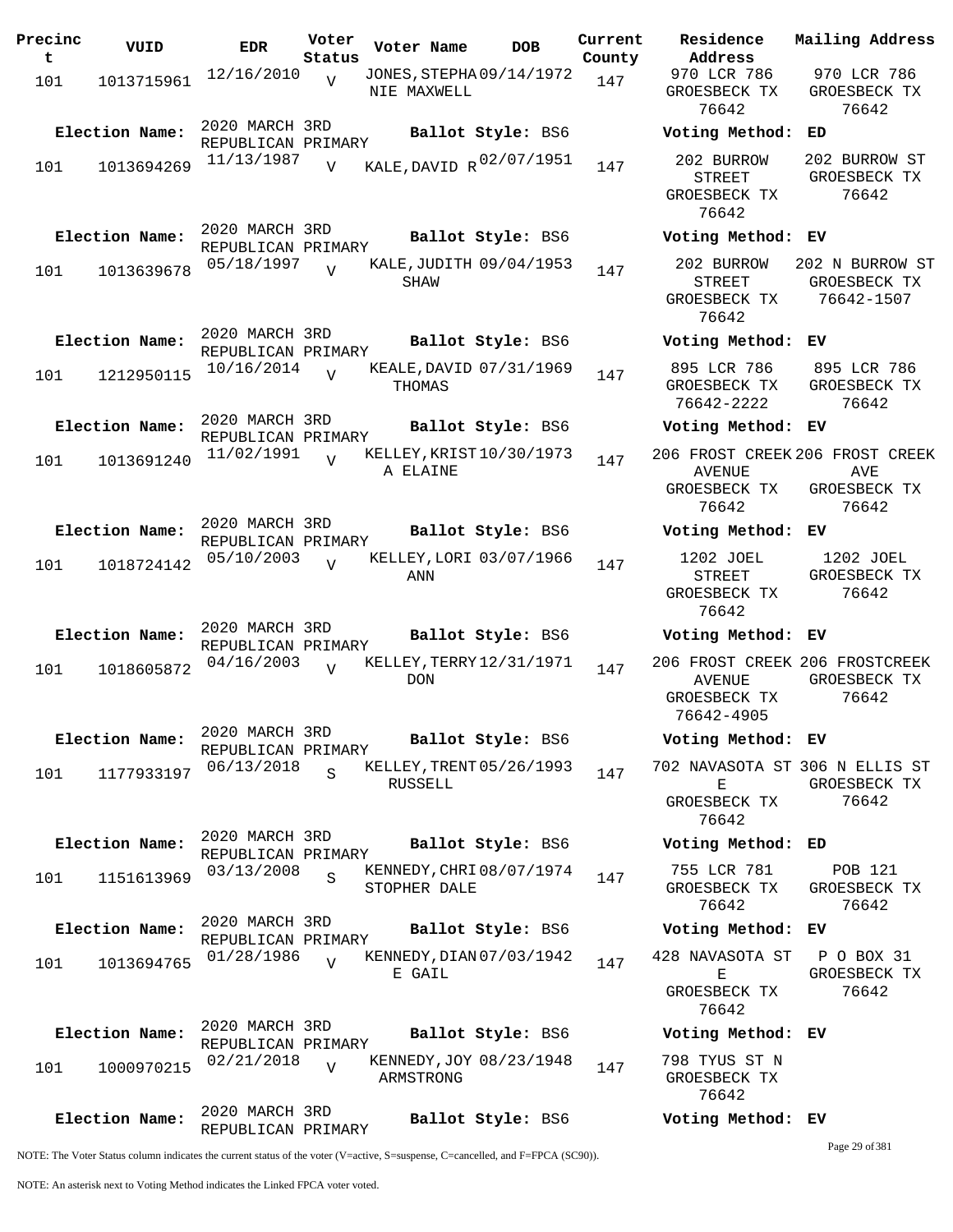| Precinc<br>t | VUID           | <b>EDR</b>                           | Voter          | Voter Name                             | <b>DOB</b>        | Current | Residence<br>Address                | Mailing Address             |
|--------------|----------------|--------------------------------------|----------------|----------------------------------------|-------------------|---------|-------------------------------------|-----------------------------|
|              |                | 04/25/2012                           | Status         | KILLINGSWORT04/15/1971                 |                   | County  | 609 NAVASOTA ST 609 E NAVASOTA      |                             |
| 101          | 1031578687     |                                      | $\overline{V}$ | H, CHARLES D                           |                   | 147     | Е                                   | ST.                         |
|              |                |                                      |                |                                        |                   |         | GROESBECK TX                        | GROESBECK TX                |
|              |                |                                      |                |                                        |                   |         | 76642                               | 76642                       |
|              | Election Name: | 2020 MARCH 3RD                       |                |                                        | Ballot Style: BS6 |         | Voting Method: ED                   |                             |
|              |                | REPUBLICAN PRIMARY                   |                |                                        |                   |         |                                     |                             |
| 101          | 1150513536     | 11/04/2012                           | $\overline{U}$ | KILLINGSWORT 05/10/1969<br>H, TRACIE S |                   | 147     | 609 NAVASOTA ST 609 E NAVASOTA<br>Е | GROESBECK TX                |
|              |                |                                      |                |                                        |                   |         | GROESBECK TX                        | 76642                       |
|              |                |                                      |                |                                        |                   |         | 76642                               |                             |
|              | Election Name: | 2020 MARCH 3RD                       |                |                                        | Ballot Style: BS6 |         | Voting Method: ED                   |                             |
|              |                | REPUBLICAN PRIMARY                   |                |                                        |                   |         |                                     |                             |
| 101          | 1021756351     | 08/07/2004                           |                | KIMBLE, KAREN 07/08/1976               |                   | 147     | 122 LCR 781                         | PO BOX 863                  |
|              |                |                                      |                | KOENIG                                 |                   |         | GROESBECK TX<br>76642               | GROESBECK TX<br>76642       |
|              |                | 2020 MARCH 3RD                       |                |                                        |                   |         |                                     |                             |
|              | Election Name: | REPUBLICAN PRIMARY                   |                |                                        | Ballot Style: BS6 |         | Voting Method:                      | ED                          |
| 101          | 1008962910     | 03/01/1984                           | $\overline{U}$ | KING, BOBBIE 09/29/1942                |                   | 147     | 1598 HWY 164 E                      | PO BOX 687                  |
|              |                |                                      |                | JEAN                                   |                   |         | GROESBECK TX                        | GROESBECK TX                |
|              |                |                                      |                |                                        |                   |         | 76642                               | 76642-0687                  |
|              | Election Name: | 2020 MARCH 3RD<br>REPUBLICAN PRIMARY |                |                                        | Ballot Style: BS6 |         | Voting Method:                      | ЕV                          |
|              | 1003922275     | 03/04/2000                           | $\overline{U}$ | KING, JESSICA 01/21/1982               |                   | 147     | 1583 LCR 760                        | P O BOX 404                 |
| 101          |                |                                      |                | <b>ANNETTE</b>                         |                   |         | GROESBECK TX                        | GROESBECK TX                |
|              |                |                                      |                |                                        |                   |         | 76642                               | 76642                       |
|              | Election Name: | 2020 MARCH 3RD                       |                |                                        | Ballot Style: BS6 |         | Voting Method:                      | ED                          |
|              |                | REPUBLICAN PRIMARY<br>03/01/1978     |                | KING SR, JON 03/16/1954                |                   |         | 1389 LCR 770                        | P O BOX 404                 |
| 101          | 1013690124     |                                      | V              | DAVID                                  |                   | 147     | GROESBECK TX                        | GROESBECK TX                |
|              |                |                                      |                |                                        |                   |         | 76642                               | 76642                       |
|              | Election Name: | 2020 MARCH 3RD                       |                |                                        | Ballot Style: BS6 |         | Voting Method: ED                   |                             |
|              |                | REPUBLICAN PRIMARY                   |                |                                        |                   |         |                                     |                             |
| 101          | 1013690130     | 03/01/1978                           | $\overline{V}$ | KING, LADENA 05/28/1955<br>Α           |                   | 147     | 1389 LCR 770<br>GROESBECK TX        | P O BOX 404<br>GROESBECK TX |
|              |                |                                      |                |                                        |                   |         | 76642                               | 76642                       |
|              | Election Name: | 2020 MARCH 3RD                       |                |                                        | Ballot Style: BS6 |         | Voting Method:                      | ED                          |
|              |                | REPUBLICAN PRIMARY                   |                |                                        |                   |         |                                     |                             |
| 101          | 1013689501     | 02/03/1994                           | S              | KING, PHILIP 08/10/1963                |                   | 147     | 802 JACINTO ST 802 E JACINTO        |                             |
|              |                |                                      |                | A                                      |                   |         | - F.                                | ST                          |
|              |                |                                      |                |                                        |                   |         | GROESBECK TX<br>76642               | GROESBECK TX<br>76642       |
|              |                | 2020 MARCH 3RD                       |                |                                        |                   |         |                                     |                             |
|              | Election Name: | REPUBLICAN PRIMARY                   |                |                                        | Ballot Style: BS6 |         | Voting Method: EV                   |                             |
| 101          | 1013694380     | 03/01/1978                           | $\overline{V}$ | KING                                   | 04/02/1944        | 147     | 1598 HWY 164 E P O BOX 687          |                             |
|              |                |                                      |                | JR, RAWLS W                            |                   |         | GROESBECK TX                        | GROESBECK TX                |
|              |                | 2020 MARCH 3RD                       |                |                                        |                   |         | 76642                               | 76642                       |
|              | Election Name: | REPUBLICAN PRIMARY                   |                |                                        | Ballot Style: BS6 |         | Voting Method: ED                   |                             |
| 101          | 1166062529     | 12/04/2019                           | $\overline{V}$ | KIRKENDOLL, S07/02/1973                |                   | 147     | 209 MAN O WAR                       |                             |
|              |                |                                      |                | TEPHANIE                               |                   |         | AVENUE                              |                             |
|              |                |                                      |                | ERWIN                                  |                   |         | GROESBECK TX                        |                             |
|              |                |                                      |                |                                        |                   |         | 76642                               |                             |
|              | Election Name: | 2020 MARCH 3RD<br>REPUBLICAN PRIMARY |                |                                        | Ballot Style: BS6 |         | Voting Method: ED                   |                             |
|              |                | 10/12/2019                           | $\overline{U}$ | KIRKENDOLL, T04/04/1973                |                   |         | 209 MAN O WAR                       |                             |
| 101          | 1081305090     |                                      |                | AD ROBERT                              |                   | 147     | <b>AVENUE</b>                       |                             |
|              |                |                                      |                |                                        |                   |         | GROESBECK TX                        |                             |
|              |                |                                      |                |                                        |                   |         | 76642                               |                             |
|              | Election Name: | 2020 MARCH 3RD                       |                |                                        | Ballot Style: BS6 |         | Voting Method: ED                   |                             |
|              |                | REPUBLICAN PRIMARY                   |                |                                        |                   |         |                                     |                             |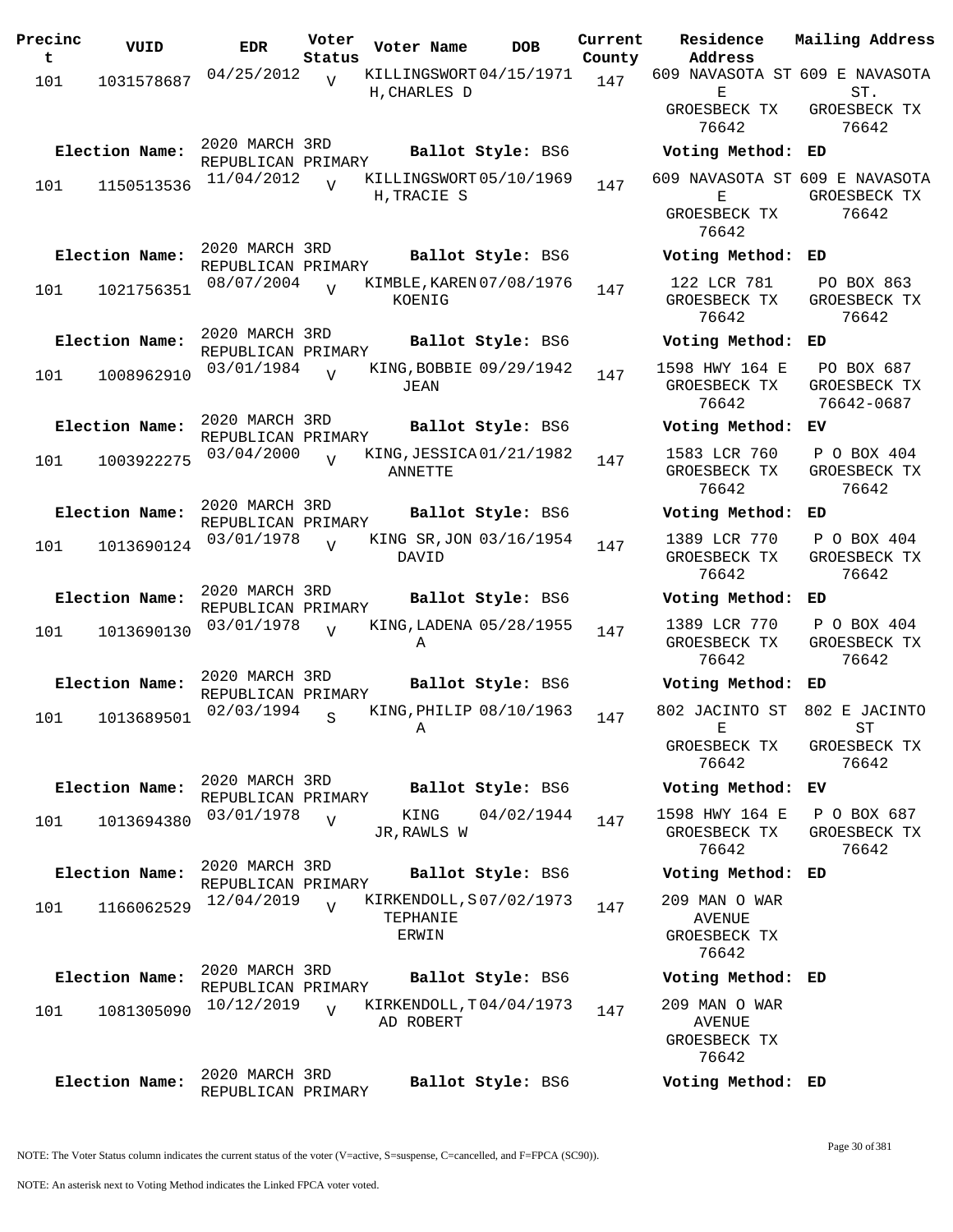| Precinc<br>t | VUID           | <b>EDR</b>                           | Voter<br>Status | Voter Name                               | <b>DOB</b>             | Current<br>County | Residence<br>Address                                       | Mailing Address                                                     |
|--------------|----------------|--------------------------------------|-----------------|------------------------------------------|------------------------|-------------------|------------------------------------------------------------|---------------------------------------------------------------------|
| 101          | 1003920007     | 04/24/2000                           | V               | KIRKHAM<br>JR, MICHAEL                   | 03/19/1969             | 147               | 903 PHYLLIS<br>LANE                                        | 903 PHYLLIS LN<br>GROESBECK TX                                      |
|              |                |                                      |                 |                                          |                        |                   | GROESBECK TX<br>76642                                      | 76642                                                               |
|              | Election Name: | 2020 MARCH 3RD<br>REPUBLICAN PRIMARY |                 |                                          | Ballot Style: BS6      |                   | Voting Method: EV                                          |                                                                     |
| 101          | 1013690169     | 03/01/1978                           | $\overline{U}$  | KOENIG, CATHY 07/04/1951                 |                        | 147               | 805 LCR 788<br>GROESBECK TX<br>76642                       | P O BOX 543<br>GROESBECK TX<br>76642                                |
|              | Election Name: | 2020 MARCH 3RD<br>REPUBLICAN PRIMARY |                 |                                          | Ballot Style: BS6      |                   | Voting Method: EV                                          |                                                                     |
| 101          | 1013690176     | 03/01/1978                           |                 | KOENIG, DONAL 01/01/1949<br>D RAY        |                        | 147               | 805 LCR 788<br>GROESBECK TX<br>76642                       | P O BOX 543<br>GROESBECK TX<br>76642                                |
|              | Election Name: | 2020 MARCH 3RD<br>REPUBLICAN PRIMARY |                 |                                          | Ballot Style: BS6      |                   | Voting Method:                                             | ED                                                                  |
| 101          | 2156295332     | 05/30/2019                           | $\overline{U}$  | KUNSMAN, KENN 11/07/1986<br>ETH DANIEL   |                        | 147               | 130 PR 5793B<br>GROESBECK TX<br>76642                      | 130 PR 5793B<br>GROESBECK TX<br>76642                               |
|              | Election Name: | 2020 MARCH 3RD<br>REPUBLICAN PRIMARY |                 |                                          | Ballot Style: BS6      |                   | Voting Method:                                             | ED                                                                  |
| 101          | 1055910740     | 06/02/2006                           | $\overline{U}$  | <b>LYNN</b>                              | LADD, KAYLA 04/27/1988 | 147               | 526 HENDERSON<br><b>BOULEVARD</b><br>GROESBECK TX<br>76642 | 526 HENDERSON<br><b>BLVD</b><br>GROESBECK TX<br>76642               |
|              | Election Name: | 2020 MARCH 3RD<br>REPUBLICAN PRIMARY |                 |                                          | Ballot Style: BS6      |                   | Voting Method: EV                                          |                                                                     |
| 101          | 1042464945     | 04/11/2006                           | $\overline{V}$  | LAMBERT, RICH 06/14/1956<br>ARD MATTHEW  |                        | 147               | 605 JACINTO ST<br>Е<br>GROESBECK TX<br>76642-1527          | 605 EAST<br>JACINTO<br>GROESBECK TX<br>76642                        |
|              | Election Name: | 2020 MARCH 3RD                       |                 |                                          | Ballot Style: BS6      |                   | Voting Method: ED                                          |                                                                     |
| 101          | 2137057404     | REPUBLICAN PRIMARY<br>05/11/2017     | $\overline{U}$  | LAMMONS, SPEN 03/08/1999<br>CER LEWIS    |                        | 147               | 703 NAVASOTA ST<br>E APT 10<br>GROESBECK TX<br>76642       |                                                                     |
|              | Election Name: | 2020 MARCH 3RD<br>REPUBLICAN PRIMARY |                 |                                          | Ballot Style: BS6      |                   | Voting Method: EV                                          |                                                                     |
| 101          | 1013717805     | 04/01/1981                           | $\overline{z}$  | LANGLEY, KIMB 03/13/1963<br>ERLY RUE     |                        | 147               | 716 HENDERSON<br><b>BOULEVARD</b><br>GROESBECK TX<br>76642 | 716 HENDERSON<br><b>BLVD</b><br>GROESBECK TX<br>76642               |
|              | Election Name: | 2020 MARCH 3RD<br>REPUBLICAN PRIMARY |                 |                                          | Ballot Style: BS6      |                   | Voting Method: EV                                          |                                                                     |
| 101          | 1166697397     | 09/20/2009                           | $\overline{V}$  | DAVID                                    | LEACH, JOE 06/15/1939  | 147               | <b>DRIVE</b><br>GROESBECK TX<br>76642                      | 1307 GLEN ALLEN 1307 GLEN ALLEN<br>DR<br>GROESBECK TX<br>76642      |
|              | Election Name: | 2020 MARCH 3RD<br>REPUBLICAN PRIMARY |                 |                                          | Ballot Style: BS6      |                   | Voting Method: EV                                          |                                                                     |
| 101          | 1166697425     | 09/20/2009                           | $\overline{U}$  | <b>BELLE</b>                             | LEACH, MARY 05/08/1946 | 147               | DRIVE<br>GROESBECK TX<br>76642                             | 1307 GLEN ALLEN 1307 GLENN ALAN<br>DR<br>GROESBECK TX<br>76642-1962 |
|              | Election Name: | 2020 MARCH 3RD<br>REPUBLICAN PRIMARY |                 |                                          | Ballot Style: BS6      |                   | Voting Method: EV                                          |                                                                     |
| 101          | 1152117671     | 05/04/2008                           | $\overline{U}$  | LEDET, JANICE 10/08/1966<br><b>RENAE</b> |                        | 147               | 413 PR 5770A<br>GROESBECK TX<br>76642                      | PO BOX 991<br>GROESBECK TX<br>76687                                 |
|              | Election Name: | 2020 MARCH 3RD<br>REPUBLICAN PRIMARY |                 |                                          | Ballot Style: BS6      |                   | Voting Method: EV                                          |                                                                     |

Page 31 of 381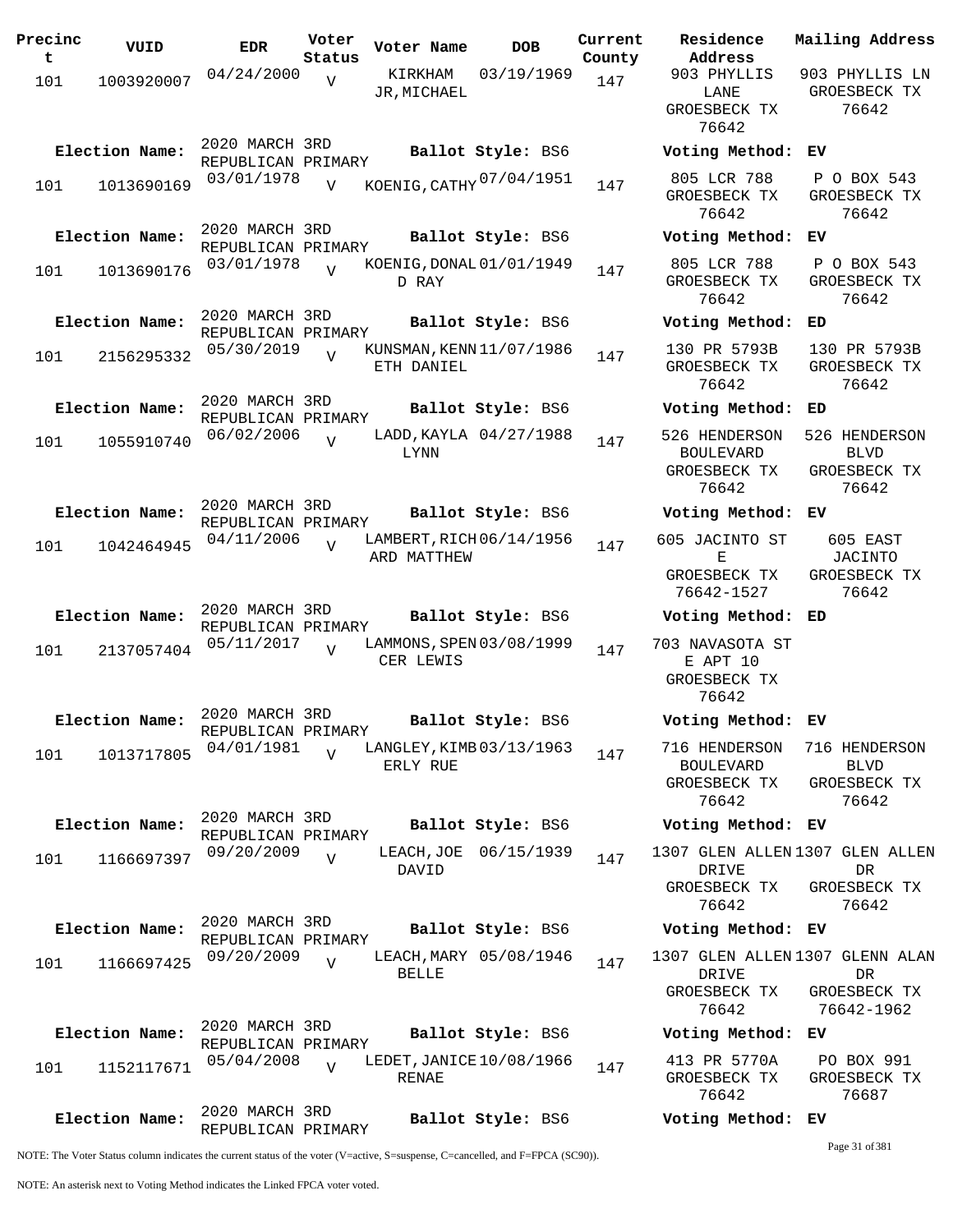| Precinc<br>t | VUID           | <b>EDR</b>                           | Voter<br>Status | Voter Name                             | <b>DOB</b>        | Current<br>County | Residence<br>Address                                    | Mail            |
|--------------|----------------|--------------------------------------|-----------------|----------------------------------------|-------------------|-------------------|---------------------------------------------------------|-----------------|
| 101          | 1003917563     | 10/13/2000                           | $\overline{V}$  | LEE, CHRISTEL 07/07/1978<br>LEE        |                   | 147               | 1203 LCR 770<br>GROESBECK TX<br>76642                   |                 |
|              | Election Name: | 2020 MARCH 3RD<br>REPUBLICAN PRIMARY |                 |                                        | Ballot Style: BS6 |                   | Voting Method:                                          | ED              |
| 101          | 1008963114     | 03/01/1982                           | $\overline{U}$  | LEE, GRACE 09/18/1943<br>JEAN          |                   | 147               | 815 GALA STREET<br>GROESBECK TX<br>76642                | 81<br>GR        |
|              | Election Name: | 2020 MARCH 3RD<br>REPUBLICAN PRIMARY |                 |                                        | Ballot Style: BS6 |                   | Voting Method:                                          | ED              |
| 101          | 1013687953     | 02/04/1994                           | $\overline{V}$  | LEE, KENNETH 09/23/1943<br>R           |                   | 147               | 815 GALA STREET<br>GROESBECK TX<br>76642                | 81<br><b>GR</b> |
|              | Election Name: | 2020 MARCH 3RD<br>REPUBLICAN PRIMARY |                 |                                        | Ballot Style: BS6 |                   | Voting Method:                                          | ED              |
| 101          | 1125607924     | 06/08/2017                           | $\overline{17}$ | LENAMON, BREN 11/02/1943<br>DA ANN     |                   | 147               | 206 NASHUA<br><b>AVENUE</b><br>GROESBECK TX<br>76642    |                 |
|              | Election Name: | 2020 MARCH 3RD<br>REPUBLICAN PRIMARY |                 |                                        | Ballot Style: BS6 |                   | Voting Method:                                          | ED              |
| 101          | 1013723835     | 03/01/1980                           | $\overline{U}$  | LENOIR, LUREN 02/28/1953<br>Е          |                   | 147               | 404 NAVASOTA ST 404<br>Е<br>GROESBECK TX                | GR              |
|              |                | 2020 MARCH 3RD                       |                 |                                        |                   |                   | 76642                                                   |                 |
|              | Election Name: | REPUBLICAN PRIMARY                   |                 |                                        | Ballot Style: BS6 |                   | Voting Method:                                          | ЕV              |
| 101          | 1003917544     | 10/15/2000                           |                 | LENOIR, MARTH 05/02/1938<br>A STONE    |                   | 147               | 108 WHIRLAWAY<br><b>AVENUE</b><br>GROESBECK TX<br>76642 | 108<br>GR       |
|              | Election Name: | 2020 MARCH 3RD<br>REPUBLICAN PRIMARY |                 |                                        | Ballot Style: BS6 |                   | Voting Method:                                          | ЕV              |
| 101          | 1013693837     | 12/20/1978                           | $\overline{U}$  | LEVINGSTON, J08/02/1945<br>ACQUELINE A |                   | 147               | 703 WACO ST S<br>GROESBECK TX<br>76642                  | 703<br>GR<br>7  |
|              | Election Name: | 2020 MARCH 3RD<br>REPUBLICAN PRIMARY |                 |                                        | Ballot Style: BS6 |                   | Voting Method: EV                                       |                 |
| 101          | 1013721150     | 02/26/1978                           | $\overline{V}$  | LEWIS, CHARLE 01/25/1955<br>S MARION   |                   | 147               | 5207 FM 937<br>GROESBECK TX<br>76642                    | 52<br>GR        |
|              | Election Name: | 2020 MARCH 3RD<br>REPUBLICAN PRIMARY |                 |                                        | Ballot Style: BS6 |                   | Voting Method:                                          | EV              |
| 101          | 1013721514     | 09/26/1983                           | $\overline{V}$  | LEWIS, JUDY 01/05/1957<br>MALEEA       |                   | 147               | 5207 FM 937<br>GROESBECK TX<br>76642                    | 52<br>GR.       |
|              | Election Name: | 2020 MARCH 3RD<br>REPUBLICAN PRIMARY |                 |                                        | Ballot Style: BS6 |                   | Voting Method:                                          | EV              |
| 101          | 1013693227     | 03/01/1978                           | $\overline{U}$  | LITTLE, DEBOR 01/13/1953<br>AН         |                   | 147               | 717 HENDERSON<br><b>BOULEVARD</b>                       | 717             |
|              |                |                                      |                 |                                        |                   |                   | GROESBECK TX<br>76642                                   | GR              |
|              | Election Name: | 2020 MARCH 3RD<br>REPUBLICAN PRIMARY |                 |                                        | Ballot Style: BS6 |                   | Voting Method:                                          | EV              |
| 101          | 1013693099     | 03/01/1978                           | $\overline{V}$  | LITTLE, DORA 05/03/1936                |                   | 147               | 912 PHYLLIS                                             | 912             |
|              |                |                                      |                 |                                        |                   |                   | LANE<br>GROESBECK TX<br>76642                           | GR              |
|              | Election Name: | 2020 MARCH 3RD                       |                 |                                        | Ballot Style: BS6 |                   | Voting Method: EV                                       |                 |

1203 LCR 770 GROESBECK TX 76642 **Election Name: Ballot Style:** BS6 **Voting Method: ED** 815 GALA STREET GROESBECK TX 76642 815 GALA ST GROESBECK TX 76642 **Election Name: Ballot Style:** BS6 **Voting Method: ED** 815 GALA STREET 815 GALA ST GROESBECK TX 76642 GROESBECK TX 76642 **Election Name: Ballot Style:** BS6 **Voting Method: ED** 206 NASHUA AVENUE GROESBECK TX 76642 **Election Name: Ballot Style:** BS6 **Voting Method: ED** 404 NAVASOTA ST 404 E NAVASOTA E GROESBECK TX 76642 ST GROESBECK TX 76642 **Election Name: Ballot Style:** BS6 **Voting Method: EV** 108 WHIRLAWAY 108 WHIRLAWAY AVENUE GROESBECK TX 76642 GROESBECK TX 76642 **Election Name: Ballot Style:** BS6 **Voting Method: EV** 703 WACO ST S 703 S WACO ST GROESBECK TX 76642 GROESBECK TX 76642-1840 **Election Name: Ballot Style:** BS6 **Voting Method: EV** 5207 FM 937 GROESBECK TX 76642 5207 FM 937 GROESBECK TX 76642 **Election Name: Ballot Style:** BS6 **Voting Method: EV** 5207 FM 937 GROESBECK TX 76642 5207 FM 937 GROESBECK TX 76642 **Election Name: Ballot Style:** BS6 **Voting Method: EV** 717 HENDERSON 717 HENDERSON BOULEVARD GROESBECK TX 76642 BLVD GROESBECK TX 76642 **Election Name: Ballot Style:** BS6 **Voting Method: EV** LANE GROESBECK TX 912 E PHYLLIS LN GROESBECK TX

**Current Mailing Address**

NOTE: The Voter Status column indicates the current status of the voter (V=active, S=suspense, C=cancelled, and F=FPCA (SC90)).

REPUBLICAN PRIMARY

76642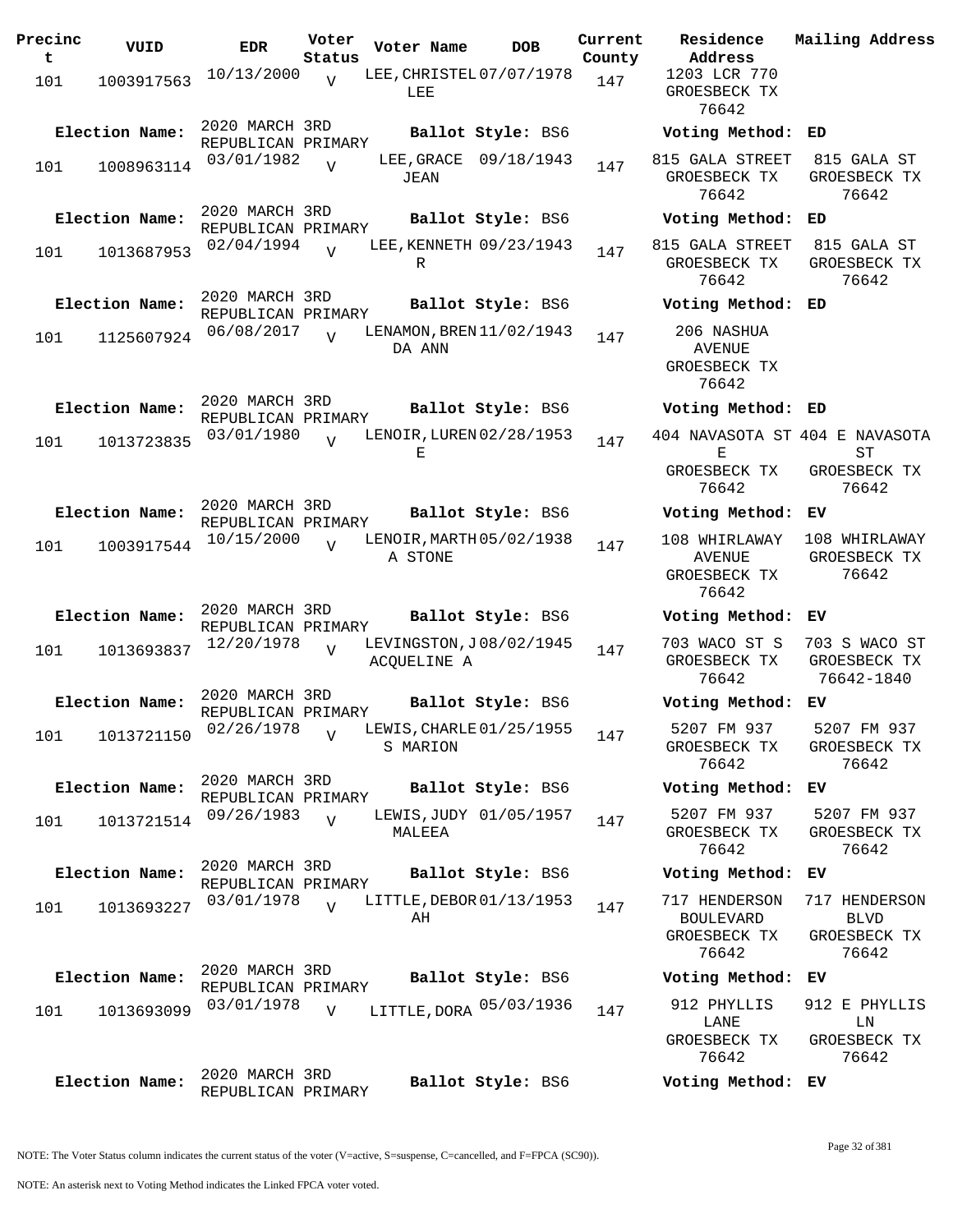| Precinc<br>t | VUID           | <b>EDR</b>                           | Voter<br>Status | Voter Name                             | <b>DOB</b>             | Current<br>County |
|--------------|----------------|--------------------------------------|-----------------|----------------------------------------|------------------------|-------------------|
| 101          | 1013695172     | 04/25/1980                           | $\overline{V}$  | LITTLE, MARY 02/11/1955<br>GARLAN      |                        | 147               |
|              | Election Name: | 2020 MARCH 3RD<br>REPUBLICAN PRIMARY |                 |                                        | Ballot Style: BS6      |                   |
| 101          | 1013692882     | 03/01/1980                           | $\overline{U}$  | LITTLE, MICHA 11/26/1948<br>EL PATRICK |                        | 147               |
|              | Election Name: | 2020 MARCH 3RD<br>REPUBLICAN PRIMARY |                 |                                        | Ballot Style: BS6      |                   |
| 101          | 1022476815     | 10/14/2004                           | ٦Z              | LOGAN, SCOTT 09/01/1986<br>CHARLES     |                        | 147               |
|              | Election Name: | 2020 MARCH 3RD<br>REPUBLICAN PRIMARY |                 |                                        | Ballot Style: BS6      |                   |
| 101          | 1013721885     | 04/21/1984                           | V               | LOGAN<br>JR, WILLIAM<br>HOWARD         | 07/10/1959             | 147               |
|              | Election Name: | 2020 MARCH 3RD<br>REPUBLICAN PRIMARY |                 |                                        | Ballot Style: BS6      |                   |
| 101          | 1013691785     | 02/25/1978                           | $\overline{V}$  | LONGBOTHAM, M04/18/1935<br>ARTHA       |                        | 147               |
|              | Election Name: | 2020 MARCH 3RD<br>REPUBLICAN PRIMARY |                 |                                        | Ballot Style: BS6      |                   |
| 101          | 1018222799     | 01/26/2003                           | V               | LOWTHER<br>JR, JOHNNY                  | 12/28/1971             | 147               |
|              | Election Name: | 2020 MARCH 3RD<br>REPUBLICAN PRIMARY |                 |                                        | Ballot Style: BS6      |                   |
| 101          | 1013647065     | 04/25/2002                           | $\overline{U}$  | LOWTHER, LORI 10/09/1970<br>LEE        |                        | 147               |
|              | Election Name: | 2020 MARCH 3RD                       |                 |                                        | Ballot Style: BS6      |                   |
| 101          | 1003504202     | REPUBLICAN PRIMARY<br>06/01/2002     | $\overline{V}$  | MADISON, BREN 06/18/1961<br>DA GAIL    |                        | 147               |
|              | Election Name: | 2020 MARCH 3RD<br>REPUBLICAN PRIMARY |                 |                                        | Ballot Style: BS6      |                   |
| 101          | 1003770995     | 06/29/2001                           |                 | MARLER, JAMES 04/07/1975<br>MURDOCK    |                        | 147               |
|              | Election Name: | 2020 MARCH 3RD<br>REPUBLICAN PRIMARY |                 |                                        | Ballot Style: BS6      |                   |
| 101          | 2000103430     | 07/22/2015                           | $\overline{V}$  | EDWARD                                 | MARLER, JIM 04/15/1968 | 147               |
|              | Election Name: | 2020 MARCH 3RD<br>REPUBLICAN PRIMARY |                 |                                        | Ballot Style: BS6      |                   |
| 101          | 2161957720     | 01/05/2020                           | $\overline{V}$  | MARLER, JUANA 03/19/1972<br>М          |                        | 147               |
|              | Election Name: | 2020 MARCH 3RD<br>REPUBLICAN PRIMARY |                 |                                        | Ballot Style: BS6      |                   |

**Voter Name DOB Residence Address Current Mailing Address** 304 ALLISON AVENUE GROESBECK TX 76642 304 ALLISON GROESBECK TX 76642 **Election Name: Ballot Style:** BS6 **Voting Method: EV** 717 HENDERSON 717 HENDERSON BOULEVARD GROESBECK TX 76642 BLVD GROESBECK TX 76642 **Election Name: Ballot Style:** BS6 **Voting Method: EV** 1936 HWY 164 E 1936 HWY 164 E GROESBECK TX 76642 GROESBECK TX 76642 **Election Name: Ballot Style:** BS6 **Voting Method: EV** 1936 HWY 164 E 1936 HWY 164 E GROESBECK TX 76642 GROESBECK TX 76642 **Election Name: Ballot Style:** BS6 **Voting Method: EV** 109 MEADOW LANE 109 MEADOW LN GROESBECK TX 76642 GROESBECK TX 76642 **Election Name: Ballot Style:** BS6 **Voting Method: EV** 602 JACINTO ST 602 E JACINTO E GROESBECK TX 76642-1526 GROESBECK TX 76642 **Election Name: Ballot Style:** BS6 **Voting Method: EV** 602 JACINTO ST 602 E JACINTO E GROESBECK TX 76642 ST GROESBECK TX 76642-1526 **Election Name: Ballot Style:** BS6 **Voting Method: EV** 310 WACO ST S GROESBECK TX 76642 310 S WACO ST GROESBECK TX 76642 **Election Name: Ballot Style:** BS6 **Voting Method: ED** 408 STATE ST E 408 E STATE ST GROESBECK TX 76642-1554 GROESBECK TX 76642 **Election Name: Ballot Style:** BS6 **Voting Method: ED** 509 NAVASOTA ST E GROESBECK TX 76642 **Election Name: Ballot Style:** BS6 **Voting Method: ED** 509 NAVASOTA ST E APT B GROESBECK TX 76642

NOTE: The Voter Status column indicates the current status of the voter (V=active, S=suspense, C=cancelled, and F=FPCA (SC90)).

**Election Name: Ballot Style:** BS6 **Voting Method: ED**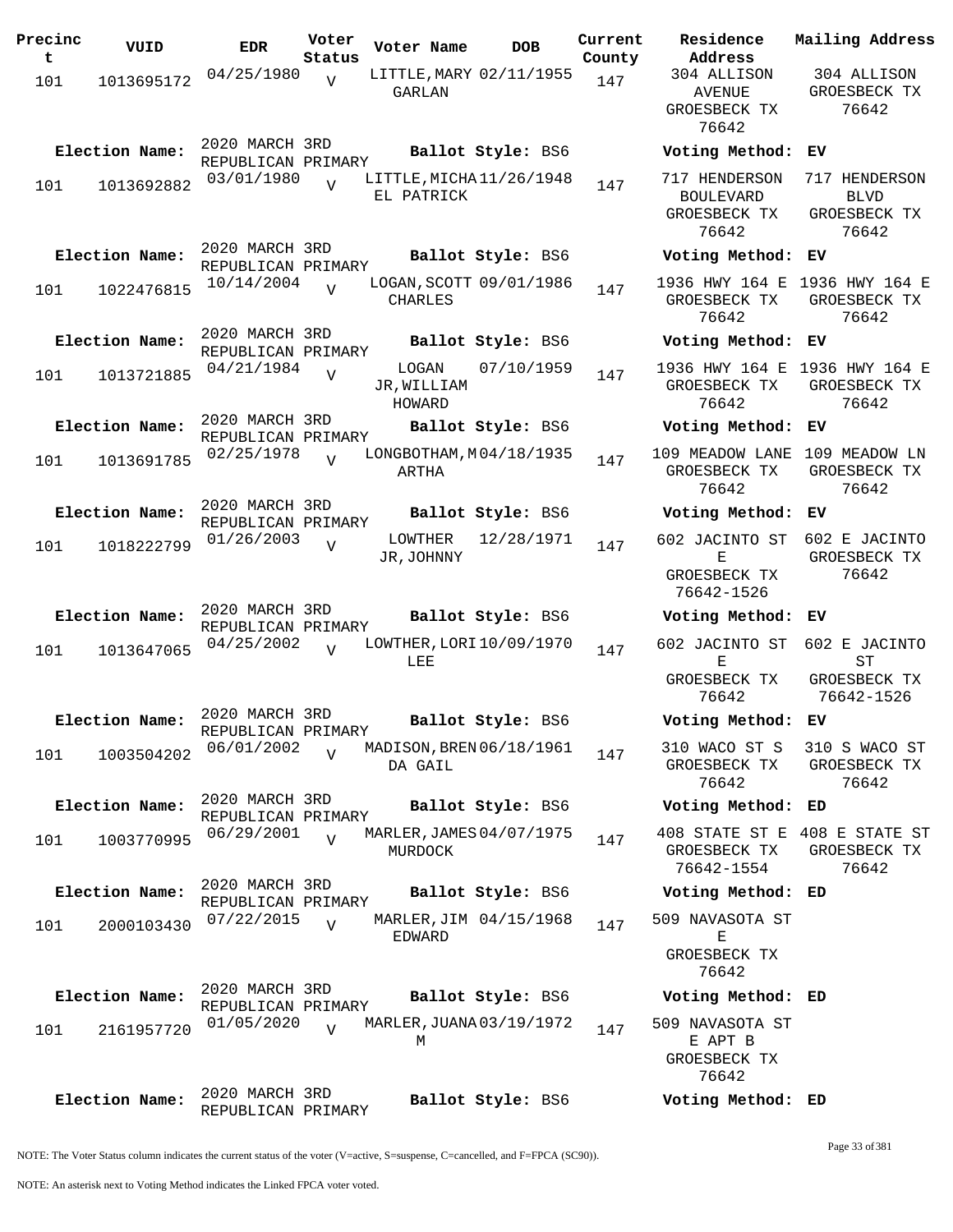| Precinc | VUID           | <b>EDR</b>                           | Voter          | Voter Name       | <b>DOB</b>               | Current | Residence                       | Mailing Address             |
|---------|----------------|--------------------------------------|----------------|------------------|--------------------------|---------|---------------------------------|-----------------------------|
| t       |                |                                      | Status         |                  |                          | County  | Address                         |                             |
| 101     | 1209286310     | 06/12/2014                           | $\overline{V}$ |                  | MASSEY, ANSON 04/09/1979 | 147     | 612 JACINTO ST                  | POB 554<br>GROESBECK TX     |
|         |                |                                      |                | OUINN            |                          |         | Е<br>GROESBECK TX               | 76642                       |
|         |                |                                      |                |                  |                          |         | 76642-0554                      |                             |
|         |                | 2020 MARCH 3RD                       |                |                  |                          |         |                                 |                             |
|         | Election Name: | REPUBLICAN PRIMARY                   |                |                  | Ballot Style: BS6        |         | Voting Method: ED               |                             |
| 101     | 1013691479     | 03/01/1980                           | $\overline{U}$ |                  | MASSEY, BILLY 07/20/1944 | 147     | 612 JACINTO ST                  | P O BOX 554                 |
|         |                |                                      |                | <b>GEORGE</b>    |                          |         | Е                               | GROESBECK TX                |
|         |                |                                      |                |                  |                          |         | GROESBECK TX                    | 76642                       |
|         |                |                                      |                |                  |                          |         | 76642                           |                             |
|         | Election Name: | 2020 MARCH 3RD<br>REPUBLICAN PRIMARY |                |                  | Ballot Style: BS6        |         | Voting Method: EV               |                             |
|         |                | 04/27/2019                           |                |                  | MASTERS, MADI 02/16/2001 |         | 703 JACINTO ST                  | 703 E JACINTO               |
| 101     | 2155439934     |                                      |                | SON LYNN         |                          | 147     | Е                               | ST                          |
|         |                |                                      |                |                  |                          |         | GROESBECK TX                    | GROESBECK TX                |
|         |                |                                      |                |                  |                          |         | 76642                           | 76642-1529                  |
|         | Election Name: | 2020 MARCH 3RD                       |                |                  | Ballot Style: BS6        |         | Voting Method: EV               |                             |
|         |                | REPUBLICAN PRIMARY                   |                |                  | MASTERS, MELI 07/19/1968 |         | 703 JACINTO ST                  |                             |
| 101     | 1089692137     | 03/25/2016                           | $\overline{U}$ | <b>SSA MARIE</b> |                          | 147     | Е                               |                             |
|         |                |                                      |                |                  |                          |         | GROESBECK TX                    |                             |
|         |                |                                      |                |                  |                          |         | 76642                           |                             |
|         | Election Name: | 2020 MARCH 3RD                       |                |                  | Ballot Style: BS6        |         | Voting Method: EV               |                             |
|         |                | REPUBLICAN PRIMARY                   |                |                  |                          |         |                                 |                             |
| 101     | 1089729889     | 03/25/2016                           | $\overline{U}$ |                  | MASTERS, STEV 03/15/1971 | 147     | 703 JACINTO ST                  |                             |
|         |                |                                      |                | EN DALE          |                          |         | Е                               |                             |
|         |                |                                      |                |                  |                          |         | GROESBECK TX<br>76642           |                             |
|         |                | 2020 MARCH 3RD                       |                |                  |                          |         |                                 |                             |
|         | Election Name: | REPUBLICAN PRIMARY                   |                |                  | Ballot Style: BS6        |         | Voting Method: EV               |                             |
| 101     | 1041628344     | 04/08/2008                           | $\overline{V}$ |                  | MATEJKA, GAYL 11/22/1950 | 147     | 309 DALLAS ST S                 | 309 S DALLAS                |
|         |                |                                      |                | AND JOE          |                          |         | GROESBECK TX                    | GROESBECK TX                |
|         |                |                                      |                |                  |                          |         | 76642-1616                      | 76642                       |
|         | Election Name: | 2020 MARCH 3RD<br>REPUBLICAN PRIMARY |                |                  | Ballot Style: BS6        |         | Voting Method: EV               |                             |
|         |                | 09/03/2004                           | $\overline{V}$ |                  | MATEJKA, STAC 09/14/1963 |         | 309 DALLAS ST S                 | 309 SOUTH                   |
| 101     | 1022792164     |                                      |                | Y LYNN           |                          | 147     | GROESBECK TX                    | DALLAS                      |
|         |                |                                      |                |                  |                          |         | 76642-1616                      | GROESBECK TX                |
|         |                |                                      |                |                  |                          |         |                                 | 76642                       |
|         | Election Name: | 2020 MARCH 3RD                       |                |                  | Ballot Style: BS6        |         | Voting Method: EV               |                             |
|         |                | REPUBLICAN PRIMARY                   |                |                  |                          |         |                                 |                             |
| 101     | 1013644126     | 10/10/1996                           | $\overline{U}$ | D                | MATTIX, GARY 10/23/1945  | 147     | 375 LCR 784<br>GROESBECK TX     | 375 LCR 784<br>GROESBECK TX |
|         |                |                                      |                |                  |                          |         | 76642                           | 76642                       |
|         | Election Name: | 2020 MARCH 3RD                       |                |                  | Ballot Style: BS6        |         | Voting Method: EV               |                             |
|         |                | REPUBLICAN PRIMARY                   |                |                  |                          |         |                                 |                             |
| 101     | 1013644135     | 10/10/1996                           | $\overline{V}$ |                  | MATTIX, ROBIN 11/16/1956 | 147     | 375 LCR 784                     | 375 LCR 784                 |
|         |                |                                      |                | ETTE B           |                          |         | GROESBECK TX                    | GROESBECK TX                |
|         |                | 2020 MARCH 3RD                       |                |                  |                          |         | 76642                           | 76642                       |
|         | Election Name: | REPUBLICAN PRIMARY                   |                |                  | Ballot Style: BS6        |         | Voting Method: ED               |                             |
| 101     | 2150189655     | 11/06/2018                           | $\overline{U}$ |                  | MAYHUGH, CLIN 11/14/1969 | 147     | 104 MEADOW LANE                 |                             |
|         |                |                                      |                | TON J            |                          |         | GROESBECK TX                    |                             |
|         |                |                                      |                |                  |                          |         | 76642                           |                             |
|         | Election Name: | 2020 MARCH 3RD                       |                |                  | Ballot Style: BS6        |         | Voting Method: EV               |                             |
|         |                | REPUBLICAN PRIMARY<br>02/13/1987     |                |                  |                          |         | 1403 GLEN ALLEN 1403 GLEN ALLEN |                             |
| 101     | 1013694248     |                                      | $\overline{V}$ |                  | MCBAY, ALEECE 01/22/1951 | 147     | DRIVE                           | DR                          |
|         |                |                                      |                |                  |                          |         | GROESBECK TX                    | GROESBECK TX                |
|         |                |                                      |                |                  |                          |         | 76642                           | 76642                       |
|         | Election Name: | 2020 MARCH 3RD                       |                |                  | Ballot Style: BS6        |         | Voting Method: EV               |                             |
|         |                | REPUBLICAN PRIMARY                   |                |                  |                          |         |                                 |                             |

Page 34 of 381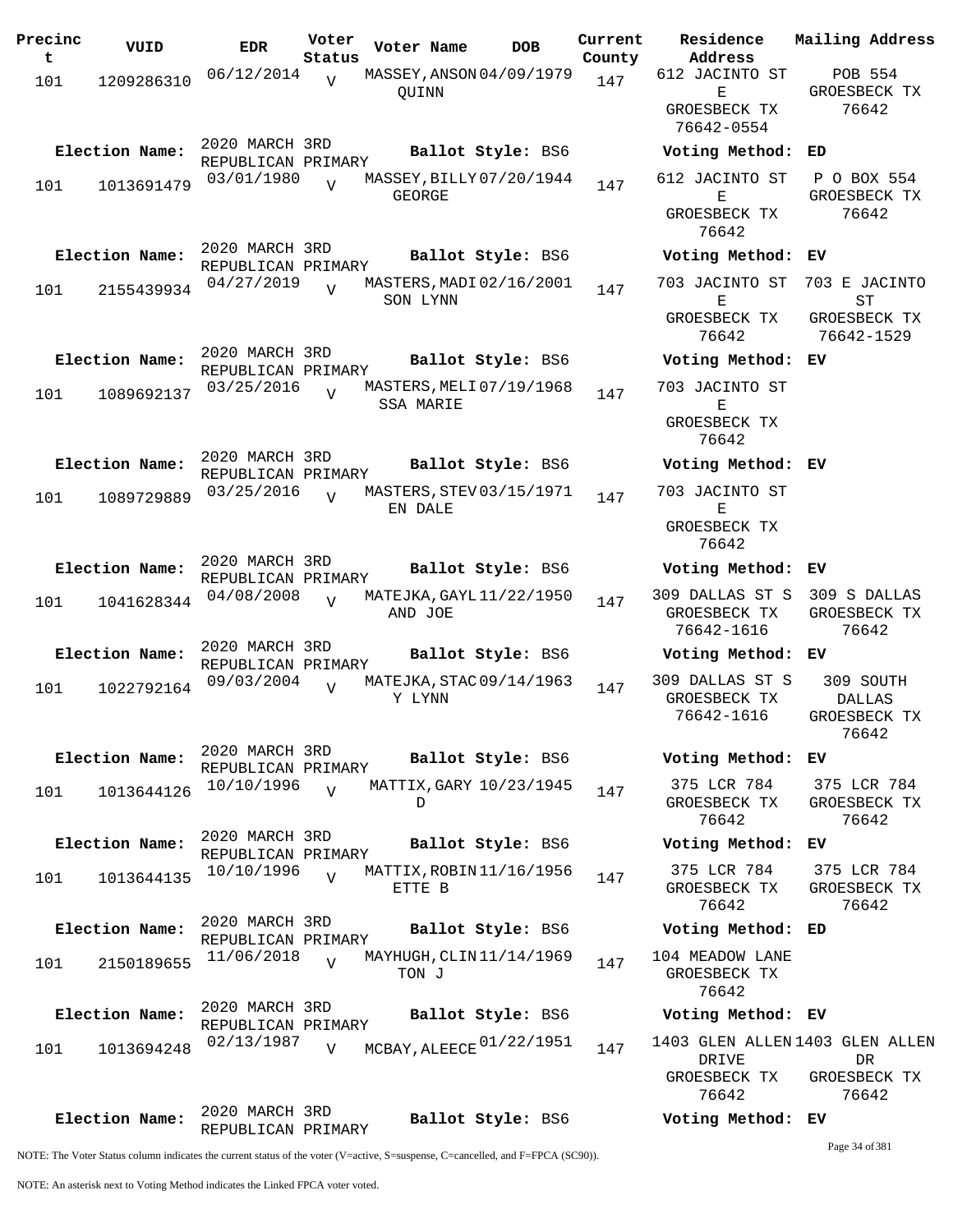| Precinc<br>t | VUID           | <b>EDR</b>                           | Voter<br>Status | Voter Name                              | <b>DOB</b> | Current<br>County | Residence<br>Address                                                         | Mailing Address                        |
|--------------|----------------|--------------------------------------|-----------------|-----------------------------------------|------------|-------------------|------------------------------------------------------------------------------|----------------------------------------|
| 101          | 1013694230     | 02/13/1987                           | $\overline{V}$  | MCBAY, MICHAE 12/22/1949<br>L RAYMOND   |            | 147               | 1403 GLEN ALLEN 1403 GLEN ALLEN<br>DRIVE<br>GROESBECK TX<br>76642            | <b>DR</b><br>GROESBECK TX<br>76642     |
|              | Election Name: | 2020 MARCH 3RD<br>REPUBLICAN PRIMARY |                 | Ballot Style: BS6                       |            |                   | Voting Method: EV                                                            |                                        |
| 101          | 1216822882     | 02/08/2015                           | $\overline{U}$  | MCCLAIN, CHRI 12/13/1986<br>STIE LEE    |            | 147               | 104 BOLD RULER 104 BOLD RULER<br><b>STREET</b><br>GROESBECK TX<br>76642-1966 | ST<br>GROESBECK TX<br>76642            |
|              | Election Name: | 2020 MARCH 3RD<br>REPUBLICAN PRIMARY |                 | Ballot Style: BS6                       |            |                   | Voting Method: EV                                                            |                                        |
| 101          | 1202163847     | 02/13/2015                           |                 | MCCLAIN, JOSH 03/01/1985<br>UA TIMOTHY  |            | 147               | 104 BOLD RULER 104 BOLD RULER<br><b>STREET</b><br>GROESBECK TX<br>76642      | ST<br>GROESBECK TX<br>76642            |
|              | Election Name: | 2020 MARCH 3RD<br>REPUBLICAN PRIMARY |                 | Ballot Style: BS6                       |            |                   | Voting Method: EV                                                            |                                        |
| 101          | 1013691524     | 11/03/1980                           | $\overline{U}$  | MCCOY, RICHAR 12/23/1961<br>D GENE      |            | 147               | 902 PARKER<br><b>STREET</b><br>GROESBECK TX<br>76642                         | 902 PARKER ST<br>GROESBECK TX<br>76642 |
|              | Election Name: | 2020 MARCH 3RD<br>REPUBLICAN PRIMARY |                 | Ballot Style: BS6                       |            |                   | Voting Method: ED                                                            |                                        |
| 101          | 1008962934     | 03/01/1978                           | $\overline{U}$  | MCDONALD, BOB 01/08/1952<br>BY DEAN     |            | 147               | 1995 FM 937<br>GROESBECK TX<br>76642                                         | 1995 FM 937<br>GROESBECK TX<br>76642   |
|              | Election Name: | 2020 MARCH 3RD<br>REPUBLICAN PRIMARY |                 | Ballot Style: BS6                       |            |                   | Voting Method:                                                               | ED                                     |
| 101          | 1013695004     | 03/01/1978                           | $\overline{V}$  | MCDONALD, REB 01/13/1954<br>ECCA L      |            | 147               | 1995 FM 937<br>GROESBECK TX<br>76642                                         | 1995 FM 937<br>GROESBECK TX<br>76642   |
|              | Election Name: | 2020 MARCH 3RD<br>REPUBLICAN PRIMARY |                 | Ballot Style: BS6                       |            |                   | Voting Method:                                                               | ED                                     |
| 101          | 1013689419     | 04/10/1994                           | V               | MCLEAN, CAROL 01/18/1962<br><b>JEAN</b> |            | 147               | 708 WALKER ST E708 E WALKER ST<br>GROESBECK TX<br>76642                      | GROESBECK TX<br>76642                  |
|              | Election Name: | 2020 MARCH 3RD<br>REPUBLICAN PRIMARY |                 | Ballot Style: BS6                       |            |                   | Voting Method: ED                                                            |                                        |
| 101          | 1013689403     | 04/10/1994                           | $\overline{V}$  | MCLEAN, DARRE 06/29/1961<br>LL L        |            | 147               | 708 WALKER ST E708 E WALKER ST<br>GROESBECK TX<br>76642                      | GROESBECK TX<br>76642                  |
|              | Election Name: | 2020 MARCH 3RD<br>REPUBLICAN PRIMARY |                 | Ballot Style: BS6                       |            |                   | Voting Method: ED                                                            |                                        |
| 101          | 1013694636     | 01/27/1987                           |                 | MCLELLAND, DI 09/09/1956<br>XIE LEE     |            | 147               | 1212 JOEL<br>STREET<br>GROESBECK TX<br>76642                                 | 1212 JOEL ST<br>GROESBECK TX<br>76642  |
|              | Election Name: | 2020 MARCH 3RD<br>REPUBLICAN PRIMARY |                 | Ballot Style: BS6                       |            |                   | Voting Method: EV                                                            |                                        |
| 101          | 1159049464     | 11/04/2008                           | $\overline{V}$  | MCLELLAND, KA 12/19/1979<br>RA MADELINE |            | 147               | 615 NAVASOTA ST<br>Е<br>GROESBECK TX<br>76642-1541                           | PO BOX 868<br>GROESBECK TX<br>76642    |
|              | Election Name: | 2020 MARCH 3RD<br>REPUBLICAN PRIMARY |                 | Ballot Style: BS6                       |            |                   | Voting Method: EV                                                            |                                        |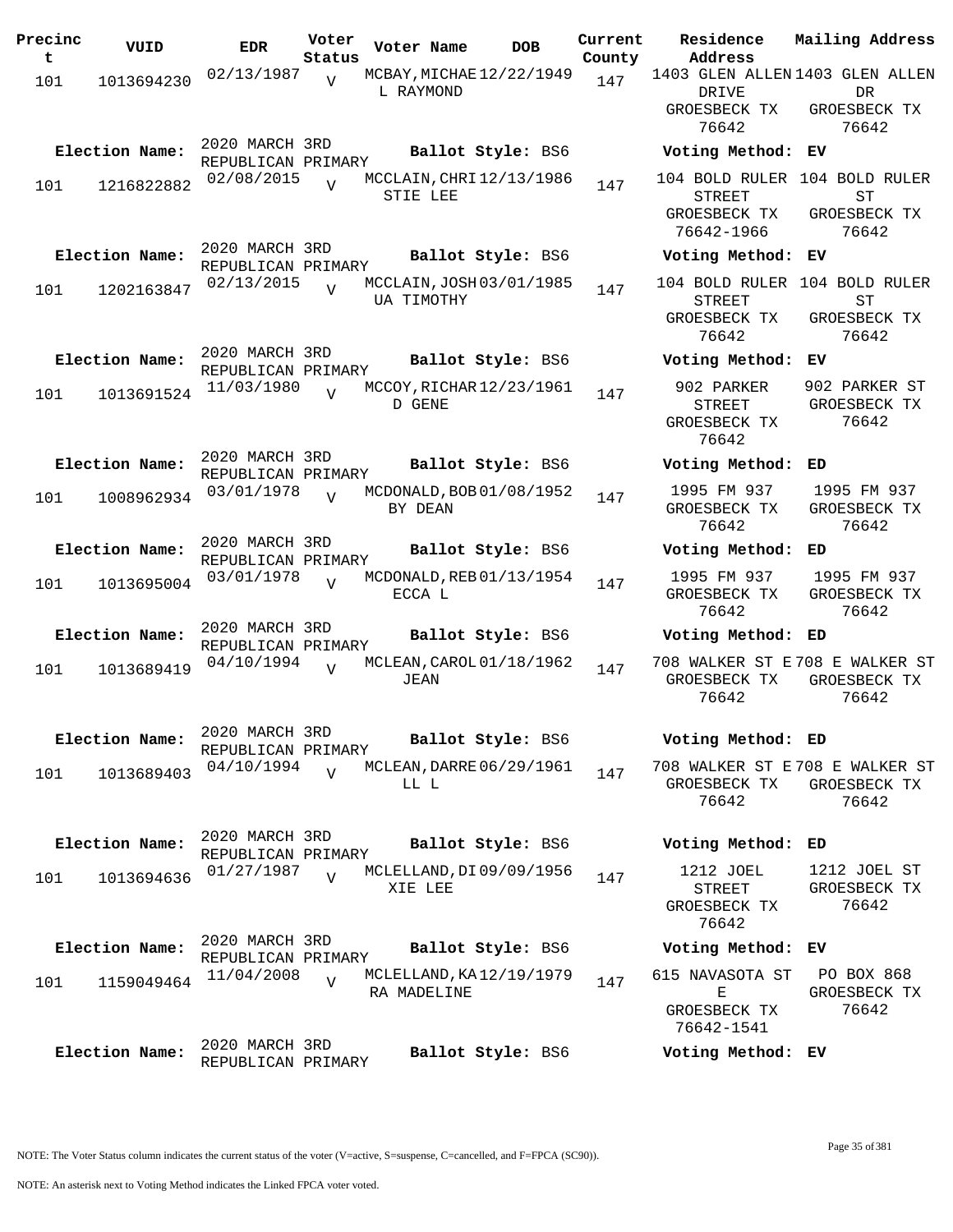| Precinc<br>t | VUID           | <b>EDR</b>                           | Voter<br>Status | Voter Name                                           | <b>DOB</b>        | Current<br>County | Residence<br>Address                                 | Mailing Address                                   |
|--------------|----------------|--------------------------------------|-----------------|------------------------------------------------------|-------------------|-------------------|------------------------------------------------------|---------------------------------------------------|
| 101          | 1013694627     | 01/27/1987                           | V               | MCLELLAND, MI 07/31/1952<br>CHAEL RAY                |                   | 147               | 1212 JOEL<br><b>STREET</b><br>GROESBECK TX           | 1212 JOEL ST<br>GROESBECK TX<br>76642             |
|              | Election Name: | 2020 MARCH 3RD                       |                 |                                                      | Ballot Style: BS6 |                   | 76642<br>Voting Method: EV                           |                                                   |
| 101          | 1013695164     | REPUBLICAN PRIMARY<br>02/26/1978     | $\overline{U}$  | MCMILLAN, JOH 10/02/1956<br>NNY NEAL                 |                   | 147               | 614 JACINTO ST<br>Ε<br>GROESBECK TX<br>76642         | 614 E JACINTO<br>GROESBECK TX<br>76642            |
|              | Election Name: | 2020 MARCH 3RD<br>REPUBLICAN PRIMARY |                 |                                                      | Ballot Style: BS6 |                   | Voting Method: EV                                    |                                                   |
| 101          | 2003833970     | 01/29/2016                           |                 | MCMILLAN, KAT 09/25/1997<br>ELYN ARENDA              |                   | 147               | 614 JACINTO ST<br>Е<br>GROESBECK TX<br>76642         | 614 E JACINTO<br>GROESBECK TX<br>76642            |
|              | Election Name: | 2020 MARCH 3RD<br>REPUBLICAN PRIMARY |                 |                                                      | Ballot Style: BS6 |                   | Voting Method:                                       | EV                                                |
| 101          | 1005343235     | 04/18/1998                           | $\overline{V}$  | MCMILLAN, SHA05/09/1964<br>RON LYNN                  |                   | 147               | 614 JACINTO ST<br>Е<br>GROESBECK TX<br>76642         | 614 E JACINTO<br>GROESBECK TX<br>76642            |
|              | Election Name: | 2020 MARCH 3RD<br>REPUBLICAN PRIMARY |                 |                                                      | Ballot Style: BS6 |                   | Voting Method:                                       | EV.                                               |
| 101          | 1041987721     | 03/05/2006                           | $\overline{U}$  | MCNEELY, TERR 12/22/1952<br>Y WAYNE                  |                   | 147               | 272 PR 5793A<br>GROESBECK TX<br>76642-2405           |                                                   |
|              | Election Name: | 2020 MARCH 3RD<br>REPUBLICAN PRIMARY |                 |                                                      | Ballot Style: BS6 |                   | Voting Method: EV                                    |                                                   |
| 101          | 1013687438     | 09/30/1980                           | $\overline{V}$  | MCNUTT, PAMEL 06/14/1962<br>A JO                     |                   | 147               | 109 LESLIE<br><b>STREET</b><br>GROESBECK TX<br>76642 | 109 LESLIE ST<br>GROESBECK TX<br>76642            |
|              | Election Name: | 2020 MARCH 3RD<br>REPUBLICAN PRIMARY |                 |                                                      | Ballot Style: BS6 |                   | Voting Method: EV                                    |                                                   |
| 101          | 1212652065     | 10/04/2014                           | $\overline{U}$  | MCQUEEN, MORG 08/21/1996<br>AN ELIZABETH             |                   | 147               | 967 LCR 793<br>GROESBECK TX<br>76642                 | 967 LCR 793<br>GROESBECK TX<br>76642              |
|              | Election Name: | 2020 MARCH 3RD<br>REPUBLICAN PRIMARY |                 |                                                      | Ballot Style: BS6 |                   | Voting Method: EV                                    |                                                   |
| 101          | 1013644231     | 04/25/2001                           | $\overline{U}$  | MEREDITH, LIN11/10/1951<br>DA LOU                    |                   | 147               | 613 JACINTO ST<br>Е<br>GROESBECK TX<br>76642         | 613 E JACINTO<br>ST<br>GROESBECK TX<br>76642      |
|              | Election Name: | 2020 MARCH 3RD<br>REPUBLICAN PRIMARY |                 |                                                      | Ballot Style: BS6 |                   | Voting Method: ED                                    |                                                   |
| 101          | 1007531121     | 05/16/2002                           | $\overline{U}$  | MEYER, KIMBER 11/10/1973<br>LY ANN                   |                   | 147               | 194 LCR 771<br>GROESBECK TX<br>76642                 | 194 LCR 771<br>GROESBECK TX<br>76642              |
|              | Election Name: | 2020 MARCH 3RD<br>REPUBLICAN PRIMARY |                 |                                                      | Ballot Style: BS6 |                   | Voting Method: EV                                    |                                                   |
| 101          | 1020923865     | 03/18/2004                           | $\overline{U}$  | MEYER, PATRIC 12/17/1980<br>K BRIAN                  |                   | 147               | 194 LCR 771<br>GROESBECK TX<br>76642                 | 194 LCR 771<br>GROESBECK TX<br>76642              |
|              | Election Name: | 2020 MARCH 3RD<br>REPUBLICAN PRIMARY |                 |                                                      | Ballot Style: BS6 |                   | Voting Method: EV                                    |                                                   |
| 101          | 1172264957     | 11/20/2016                           | $\overline{U}$  | MITCHELL, CHR 09/24/1985<br><b>ISTOPHER</b><br>SHAUN |                   | 147               | 709 RAILROAD ST<br>S<br>GROESBECK TX<br>76642        | 709 SOUTH<br>RAILROAD ST<br>GROESBECK TX<br>76642 |
|              | Election Name: | 2020 MARCH 3RD<br>REPUBLICAN PRIMARY |                 |                                                      | Ballot Style: BS6 |                   | Voting Method: ED                                    |                                                   |

Page 36 of 381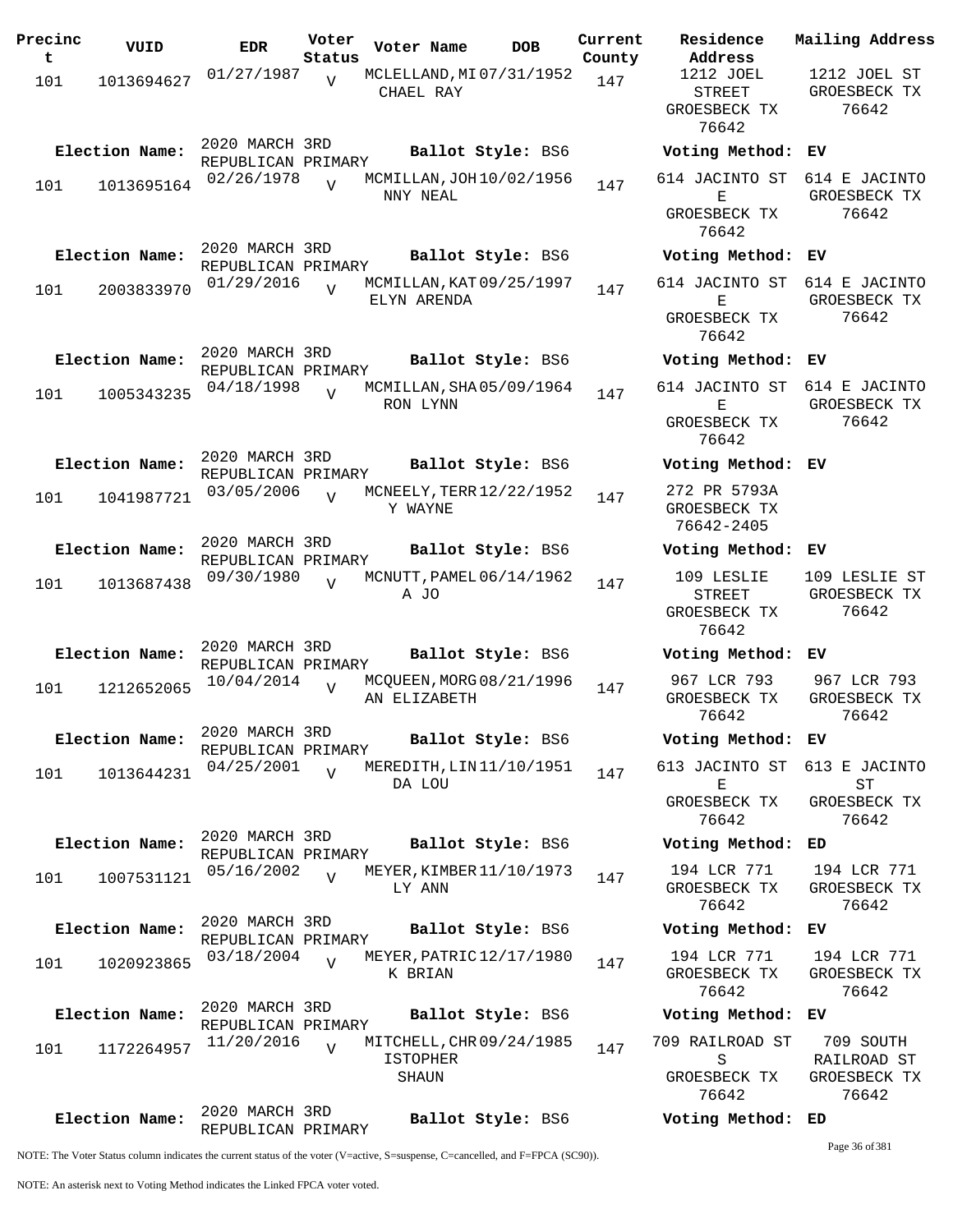| Precinc<br>t | VUID           | <b>EDR</b>                           | Voter<br>Status | Voter Name                             | <b>DOB</b>        | Current<br>County | Residence<br>Address                           | Mailing Address                                          |
|--------------|----------------|--------------------------------------|-----------------|----------------------------------------|-------------------|-------------------|------------------------------------------------|----------------------------------------------------------|
| 101          | 1013690963     | 03/08/1992                           | $\overline{V}$  | MITCHELL, DON 03/08/1955               |                   | 147               |                                                | 102 CEDAR CREEK 102 CEDAR CREEK                          |
|              |                |                                      |                 | NA WILSON                              |                   |                   | DRIVE<br>GROESBECK TX<br>76642                 | GROESBECK TX<br>76642                                    |
|              | Election Name: | 2020 MARCH 3RD                       |                 |                                        | Ballot Style: BS6 |                   | Voting Method: EV                              |                                                          |
| 101          | 2152719523     | REPUBLICAN PRIMARY<br>05/07/2005     | $\overline{U}$  | MITCHELL, MON 05/07/1987<br>IQUE L     |                   | 147               | 709 RAILROAD ST<br>S                           |                                                          |
|              |                |                                      |                 |                                        |                   |                   | GROESBECK TX<br>76642                          |                                                          |
|              | Election Name: | 2020 MARCH 3RD<br>REPUBLICAN PRIMARY |                 |                                        | Ballot Style: BS6 |                   | Voting Method: ED                              |                                                          |
| 101          | 1013692848     | 04/11/1980                           |                 | MOORE, EARLEN 10/12/1953<br>Е          |                   | 147               | 911 NAVASOTA ST<br>Е                           | P O BOX 902<br>GROESBECK TX                              |
|              |                |                                      |                 |                                        |                   |                   | GROESBECK TX<br>76642                          | 76642                                                    |
|              | Election Name: | 2020 MARCH 3RD<br>REPUBLICAN PRIMARY |                 |                                        | Ballot Style: BS6 |                   | Voting Method: EV                              |                                                          |
| 101          | 2002861103     | 12/10/2015                           | $\overline{U}$  | MOORE, HELEN 04/06/1954<br>FAY         |                   | 147               | 1206 YEAGUA ST<br>Ε<br>GROESBECK TX<br>76642   | 1206 E YEAGUA<br>ST<br>GROESBECK TX<br>76642             |
|              | Election Name: | 2020 MARCH 3RD<br>REPUBLICAN PRIMARY |                 |                                        | Ballot Style: BS6 |                   | Voting Method:                                 | ED                                                       |
| 101          | 2003191706     | 12/24/2015                           | $\overline{U}$  | MOORE, MICHAE 12/24/1954<br>L DALE     |                   | 147               | 1206 YEAGUA ST<br>Е                            | 1206 E YEAGUA<br>ST                                      |
|              |                |                                      |                 |                                        |                   |                   | GROESBECK TX<br>76642                          | GROESBECK TX<br>76642                                    |
|              | Election Name: | 2020 MARCH 3RD<br>REPUBLICAN PRIMARY |                 |                                        | Ballot Style: BS6 |                   | Voting Method: ED                              |                                                          |
| 101          | 1013692946     | 03/01/1982                           | $\overline{V}$  | MOORE, ROY M 08/10/1953                |                   | 147               | 911 NAVASOTA ST<br>Ε                           | P O BOX 902<br>GROESBECK TX                              |
|              |                |                                      |                 |                                        |                   |                   | GROESBECK TX<br>76642                          | 76642                                                    |
|              | Election Name: | 2020 MARCH 3RD<br>REPUBLICAN PRIMARY |                 |                                        | Ballot Style: BS6 |                   | Voting Method: EV                              |                                                          |
| 101          | 1013688293     | 09/15/1988                           | $\overline{U}$  | MORGAN, JERI 11/13/1952<br><b>RUFF</b> |                   | 147               | <b>AVENUE</b><br>GROESBECK TX<br>76642-4904    | 115 FROST CREEK 115 FROST CREEK<br>GROESBECK TX<br>76642 |
|              | Election Name: | 2020 MARCH 3RD<br>REPUBLICAN PRIMARY |                 |                                        | Ballot Style: BS6 |                   | Voting Method: EV                              |                                                          |
| 101          | 1192511425     | 11/06/2012                           | $\overline{z}$  | MORGAN, KOLBY 06/23/1975<br>LEIGH      |                   | 147               | Ε                                              | 501 JACINTO ST 501 JACINTO ST<br>Е                       |
|              |                |                                      |                 |                                        |                   |                   | GROESBECK TX<br>76642                          | GROESBECK TX<br>76642                                    |
|              | Election Name: | 2020 MARCH 3RD<br>REPUBLICAN PRIMARY |                 |                                        | Ballot Style: BS6 |                   | Voting Method: ED                              |                                                          |
| 101          | 1013688335     | 04/26/1991                           | $\overline{U}$  | MORGAN, MIKA 04/21/1973<br>DANIEL      |                   | 147               | 501 JACINTO ST<br>Е                            | 501 E JACINTO<br>ST                                      |
|              |                |                                      |                 |                                        |                   |                   | GROESBECK TX<br>76642                          | GROESBECK TX<br>76642                                    |
|              | Election Name: | 2020 MARCH 3RD<br>REPUBLICAN PRIMARY |                 |                                        | Ballot Style: BS6 |                   | Voting Method: EV                              |                                                          |
| 101          | 1173824942     | 02/26/2020                           | $\overline{U}$  | MORGAN, SHIRL 09/06/1950<br>ЕY         |                   | 147               | 804 NAVASOTA ST<br>$\mathbf E$<br>GROESBECK TX |                                                          |
|              |                |                                      |                 |                                        |                   |                   | 76642                                          |                                                          |
|              | Election Name: | 2020 MARCH 3RD<br>REPUBLICAN PRIMARY |                 |                                        | Ballot Style: BS6 |                   | Voting Method: ED                              |                                                          |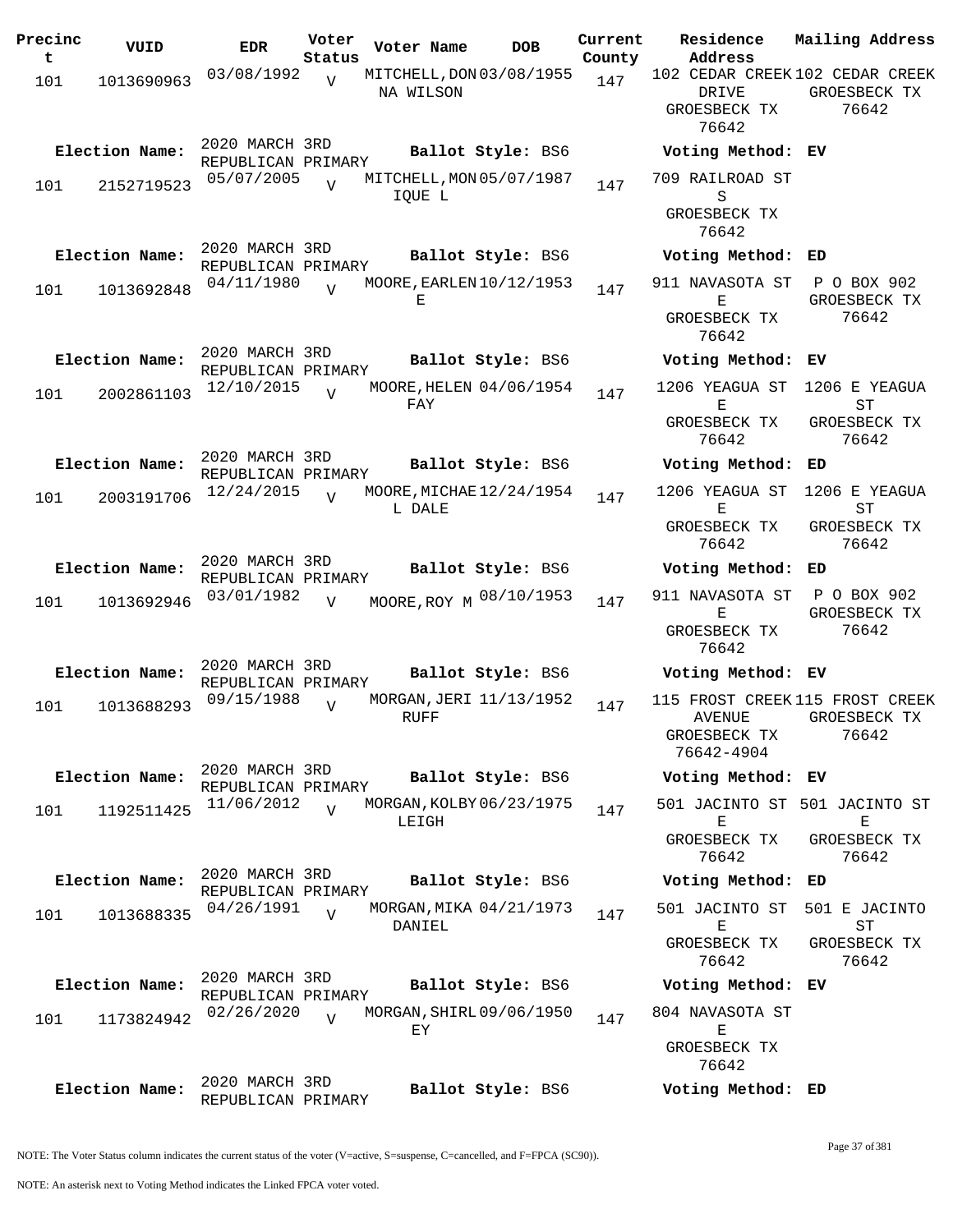| Precinc<br>t | VUID           | <b>EDR</b>                           | Voter<br>Status | Voter Name                              | <b>DOB</b>             | Current<br>County | Residence<br>Address                                                      | Mailing Address                             |
|--------------|----------------|--------------------------------------|-----------------|-----------------------------------------|------------------------|-------------------|---------------------------------------------------------------------------|---------------------------------------------|
| 101          | 1161142963     | 03/22/2014                           | $\overline{V}$  | MOSS, JOHN W 04/27/1980                 |                        | 147               | 114 FROST CREEK 114 FROST CREEK<br>AVENUE                                 | AVE                                         |
|              |                | 2020 MARCH 3RD                       |                 |                                         |                        |                   | GROESBECK TX<br>76642                                                     | GROESBECK TX<br>76642                       |
|              | Election Name: | REPUBLICAN PRIMARY                   |                 |                                         | Ballot Style: BS6      |                   | Voting Method: EV                                                         |                                             |
| 101          | 1013724558     | 09/03/2000                           | $\overline{U}$  | RAYE                                    | MOSS, ROBYN 08/04/1982 | 147               | 114 FROST CREEK 114 FROST CREEK<br><b>AVENUE</b><br>GROESBECK TX<br>76642 | AVE<br>GROESBECK TX<br>76642                |
|              | Election Name: | 2020 MARCH 3RD<br>REPUBLICAN PRIMARY |                 |                                         | Ballot Style: BS6      |                   | Voting Method: EV                                                         |                                             |
| 101          | 2110112573     | 02/11/2016                           |                 | MURRAY, CASSA 11/08/1997<br><b>NDRA</b> |                        | 147               | 210 COLORADO ST 210 E COLORADO<br>Е                                       | ST                                          |
|              |                |                                      |                 | JOSEPHINE-<br>LYNN                      |                        |                   | GROESBECK TX<br>76642                                                     | GROESBECK TX<br>76642-1412                  |
|              | Election Name: | 2020 MARCH 3RD<br>REPUBLICAN PRIMARY |                 |                                         | Ballot Style: BS6      |                   | Voting Method: EV                                                         |                                             |
| 101          | 1060992157     | 05/23/2012                           | $\overline{U}$  | NANCE, STEPHE 10/29/1957<br>N WAYNE     |                        | 147               | 1215 JOEL<br>STREET<br>GROESBECK TX<br>76642                              |                                             |
|              | Election Name: | 2020 MARCH 3RD<br>REPUBLICAN PRIMARY |                 |                                         | Ballot Style: BS6      |                   | Voting Method: EV                                                         |                                             |
| 101          | 1005343550     | 10/12/2019                           | $\overline{U}$  | NETTLES, KARE 03/28/1953<br>N GALE      |                        | 147               | 1105 JOEL<br><b>STREET</b><br>GROESBECK TX<br>76642                       |                                             |
|              | Election Name: | 2020 MARCH 3RD<br>REPUBLICAN PRIMARY |                 |                                         | Ballot Style: BS6      |                   | Voting Method: EV                                                         |                                             |
| 101          | 1013676885     | 03/01/1978                           | $\overline{V}$  | NETTLES, MORR 08/28/1938<br>IS WAYNE    |                        | 147               | 110 LESLIE<br><b>STREET</b><br>GROESBECK TX<br>76642                      | 110 LESLIE ST<br>GROESBECK TX<br>76642-1965 |
|              | Election Name: | 2020 MARCH 3RD<br>REPUBLICAN PRIMARY |                 |                                         | Ballot Style: BS6      |                   | Voting Method: ED                                                         |                                             |
| 101          | 1013686180     | 02/26/1978                           | $\overline{U}$  | NETTLES, VERN 09/17/1943<br>ELL SUE     |                        | 147               | 110 LESLIE<br><b>STREET</b><br>GROESBECK TX<br>76642                      |                                             |
|              | Election Name: | 2020 MARCH 3RD<br>REPUBLICAN PRIMARY |                 |                                         | Ballot Style: BS6      |                   | Voting Method: ED                                                         |                                             |
| 101          | 1014673341     | 10/25/2002                           | $\overline{17}$ | NIEMI, CARRIE 05/19/1984<br>LYNN        |                        | 147               | 207 WHIRLAWAY<br>AVENUE                                                   | 207 WHIRLAWAY<br>AVE                        |
|              |                |                                      |                 |                                         |                        |                   | GROESBECK TX<br>76642-1981                                                | GROESBECK TX<br>76642                       |
|              | Election Name: | 2020 MARCH 3RD<br>REPUBLICAN PRIMARY |                 |                                         | Ballot Style: BS6      |                   | Voting Method: EV                                                         |                                             |
| 101          | 1125539277     | 10/11/2015                           | $\overline{V}$  | ANNE                                    | NIX, KELLYE 08/30/1968 | 147               | 104 CEDAR CREEK P.O. BOX 154808<br>DRIVE<br>GROESBECK TX<br>76642         | WACO TX 76715                               |
|              | Election Name: | 2020 MARCH 3RD<br>REPUBLICAN PRIMARY |                 |                                         | Ballot Style: BS6      |                   | Voting Method: ED                                                         |                                             |
| 101          | 1013637756     | 01/12/1998                           | $\overline{U}$  | ODOCHARTY, JE 01/30/1941<br>RRI ANN     |                        | 147               | 105 MEADOW LANE 105 MEADOW LN<br>GROESBECK TX<br>76642                    | GROESBECK TX<br>76642                       |
|              | Election Name: | 2020 MARCH 3RD<br>REPUBLICAN PRIMARY |                 |                                         | Ballot Style: BS6      |                   | Voting Method: EV                                                         |                                             |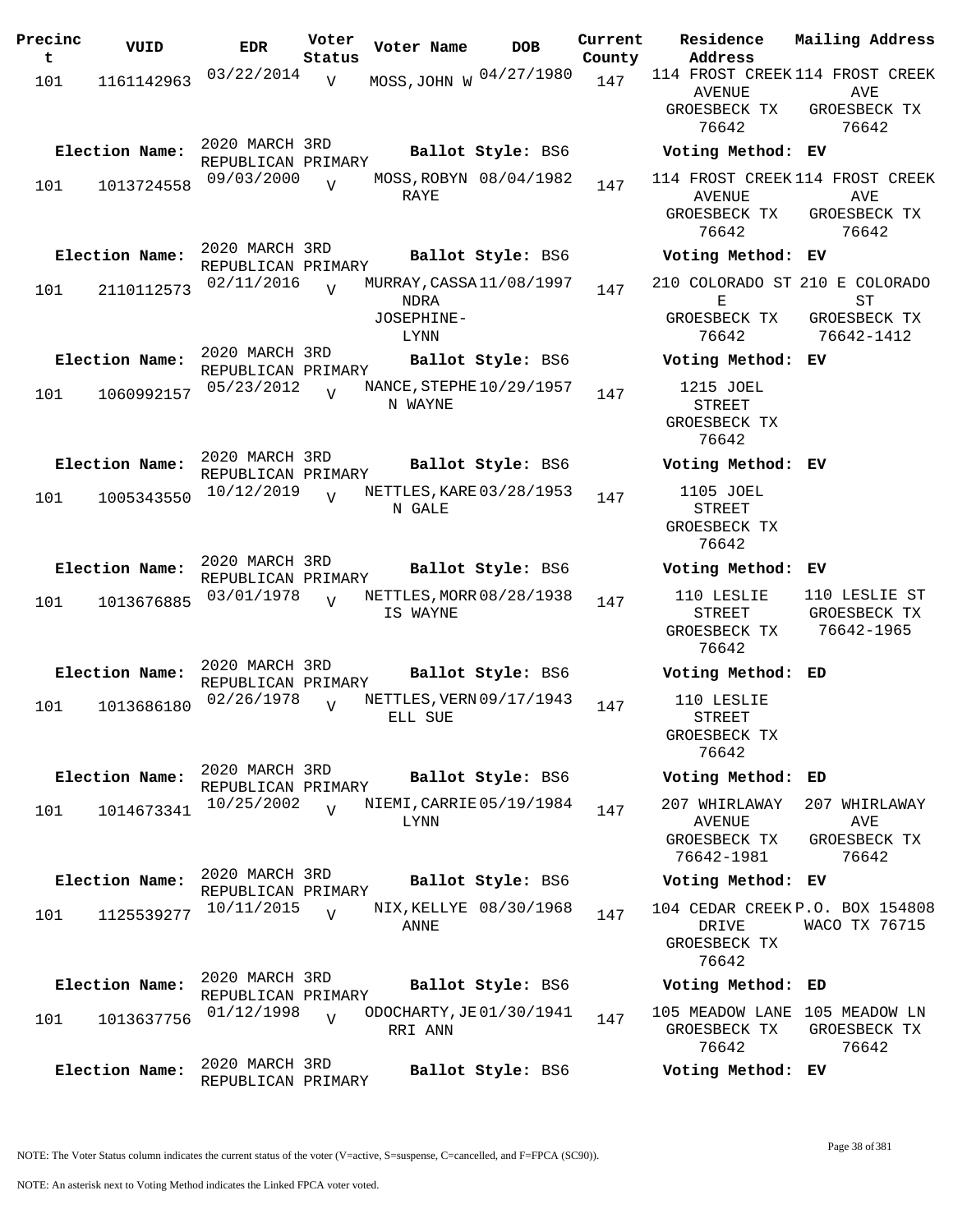| Precinc<br>t | VUID           | <b>EDR</b>                           | Voter<br>Status | Voter Name                                   | <b>DOB</b>        | Current<br>County | Residence<br>Address                                   | Mailing Addres                                        |
|--------------|----------------|--------------------------------------|-----------------|----------------------------------------------|-------------------|-------------------|--------------------------------------------------------|-------------------------------------------------------|
| 101          | 1013637760     | 01/12/1998                           | $\overline{V}$  | ODOCHARTY, ME 04/26/1932<br>LVIN RAY         |                   | 147               | 105 MEADOW LANE 105 MEADOW LN<br>GROESBECK TX<br>76642 | GROESBECK TX<br>76642                                 |
|              | Election Name: | 2020 MARCH 3RD<br>REPUBLICAN PRIMARY |                 |                                              | Ballot Style: BS6 |                   | Voting Method: EV                                      |                                                       |
| 101          | 1184734110     | 05/17/2012                           |                 | OLEARY, DENNI 01/18/1949<br>S EDWARD         |                   | 147               | 1710 LCR 770<br>GROESBECK TX<br>76642                  | 1710 CR 770<br>GROESBECK TX<br>76642                  |
|              | Election Name: | 2020 MARCH 3RD<br>REPUBLICAN PRIMARY |                 |                                              | Ballot Style: BS6 |                   | Voting Method: EV                                      |                                                       |
| 101          | 1184734181     | 05/17/2012                           | $\overline{U}$  | OLEARY, SANDR 11/07/1946<br>Α                |                   | 147               | 1710 LCR 770<br>GROESBECK TX<br>76642                  | 1710 CR 770<br>GROESBECK TX<br>76642                  |
|              | Election Name: | 2020 MARCH 3RD<br>REPUBLICAN PRIMARY |                 |                                              | Ballot Style: BS6 |                   | Voting Method: EV                                      |                                                       |
| 101          | 2000958032     | 12/01/2018                           | $\overline{V}$  | PANDEY, BISHN 02/16/1989<br><b>U PRASAD</b>  |                   | 147               | 401 HOUSTON ST<br>S<br>GROESBECK TX<br>76642           |                                                       |
|              | Election Name: | 2020 MARCH 3RD                       |                 |                                              | Ballot Style: BS6 |                   | Voting Method: ED                                      |                                                       |
| 101          | 2143939267     | REPUBLICAN PRIMARY<br>04/11/2018     | V               | PANDEY, GITA 10/08/1991                      |                   | 147               | 401 HOUSTON ST<br>S APT 5<br>GROESBECK TX<br>76642     | 401 S HOUSTON<br>ST APT 5<br>GROESBECK TX<br>76642    |
|              | Election Name: | 2020 MARCH 3RD                       |                 |                                              | Ballot Style: BS6 |                   | Voting Method: ED                                      |                                                       |
| 101          | 1221019780     | REPUBLICAN PRIMARY<br>07/13/2015     | $\overline{V}$  | PARKER, EMILY 07/13/1997<br><b>BETHLEHEM</b> |                   | 147               | 5665 FM 937<br>GROESBECK TX                            | POB 686<br>GROESBECK TX                               |
|              | Election Name: | 2020 MARCH 3RD                       |                 |                                              | Ballot Style: BS6 |                   | 76642<br>Voting Method: ED                             | 76642                                                 |
| 101          | 1013638662     | REPUBLICAN PRIMARY<br>11/28/1997     | $\overline{V}$  | PARKER, JOHN 09/26/1949<br>DAVID             |                   | 147               | 5665 FM 937<br>GROESBECK TX<br>76642                   | P O BOX 686<br>GROESBECK TX<br>76642                  |
|              | Election Name: | 2020 MARCH 3RD<br>REPUBLICAN PRIMARY |                 |                                              | Ballot Style: BS6 |                   | Voting Method: ED                                      |                                                       |
| 101          | 1013639357     | 08/07/1997                           |                 | PARKER, LINDA 06/07/1947<br>JEANNE           |                   | 147               | 5665 FM 937<br>GROESBECK TX<br>76642                   | P O BOX 686<br>GROESBECK TX<br>76642                  |
|              | Election Name: | 2020 MARCH 3RD<br>REPUBLICAN PRIMARY |                 |                                              | Ballot Style: BS6 |                   | Voting Method: ED                                      |                                                       |
| 101          | 1013691422     | 04/08/1984                           | $\overline{V}$  | PARMLEY, JOHN 07/17/1939<br>FREDRICK         |                   | 147               | GROESBECK TX<br>76642                                  | 108 RUSK ST S 108 S RUSK ST<br>GROESBECK TX<br>76642  |
|              | Election Name: | 2020 MARCH 3RD<br>REPUBLICAN PRIMARY |                 |                                              | Ballot Style: BS6 |                   | Voting Method: EV                                      |                                                       |
| 101          | 1175891257     | 01/19/2011                           | $\overline{V}$  | PAUL, JENNIFE 02/17/1988<br>R LEANN          |                   | 147               | GROESBECK TX<br>76642                                  | 202 RUSK ST S 202 S. RUSK ST<br>GROESBECK TX<br>76667 |
|              | Election Name: | 2020 MARCH 3RD                       |                 |                                              | Ballot Style: BS6 |                   | Voting Method: ED                                      |                                                       |
| 101          | 1013687515     | REPUBLICAN PRIMARY<br>11/03/1988     | $\overline{V}$  | PELHAM, RUBIN 03/03/1931<br>ELL              |                   | 147               | 801 WALKER ST E801 E WALKER S<br>GROESBECK TX<br>76642 | GROESBECK TX<br>76642                                 |
|              | Election Name: | 2020 MARCH 3RD<br>REPUBLICAN PRIMARY |                 |                                              | Ballot Style: BS6 |                   | Voting Method: EV                                      |                                                       |
| 101          | 1008962535     | 03/01/1982                           | V               | PERKINS, ANGE 10/01/1959<br>LIA DELORIS      |                   | 147               | 904 ELLIS ST S 904 S ELLIS ST                          | GROESBECK TX GROESBECK TX                             |

**Voter Name DOB Residence Address Current Mailing Address** 105 MEADOW LANE 105 MEADOW LN GROESBECK TX 76642 GROESBECK TX 76642 **Election Name: Ballot Style:** BS6 **Voting Method: EV** 1710 LCR 770 GROESBECK TX 76642 1710 CR 770 GROESBECK TX 76642 **Election Name: Ballot Style:** BS6 **Voting Method: EV** 1710 LCR 770 GROESBECK TX 76642 1710 CR 770 GROESBECK TX 76642 **Election Name: Ballot Style:** BS6 **Voting Method: EV** 401 HOUSTON ST S GROESBECK TX 76642 **Election Name: Ballot Style:** BS6 **Voting Method: ED** S APT 5 GROESBECK TX 76642 ST APT 5 GROESBECK TX 76642 **Election Name: Ballot Style:** BS6 **Voting Method: ED** 5665 FM 937 GROESBECK TX 76642 POB 686 GROESBECK TX 76642 **Election Name: Ballot Style:** BS6 **Voting Method: ED** 5665 FM 937 GROESBECK TX 76642 P O BOX 686 GROESBECK TX 76642 **Election Name: Ballot Style:** BS6 **Voting Method: ED** 5665 FM 937 GROESBECK TX 76642 P O BOX 686 GROESBECK TX 76642 **Election Name: Ballot Style:** BS6 **Voting Method: ED** 108 RUSK ST S GROESBECK TX 76642 108 S RUSK ST GROESBECK TX 76642 **Election Name: Ballot Style:** BS6 **Voting Method: EV** 202 RUSK ST S 202 S. RUSK ST GROESBECK TX 76642 GROESBECK TX 76667 **Election Name: Ballot Style:** BS6 **Voting Method: ED** 801 WALKER ST E 801 E WALKER ST GROESBECK TX GROESBECK TX 76642 76642

904 ELLIS ST S 904 S ELLIS ST GROESBECK TX 76642 GROESBECK TX 76642

NOTE: The Voter Status column indicates the current status of the voter (V=active, S=suspense, C=cancelled, and F=FPCA (SC90)).

Page 39 of 381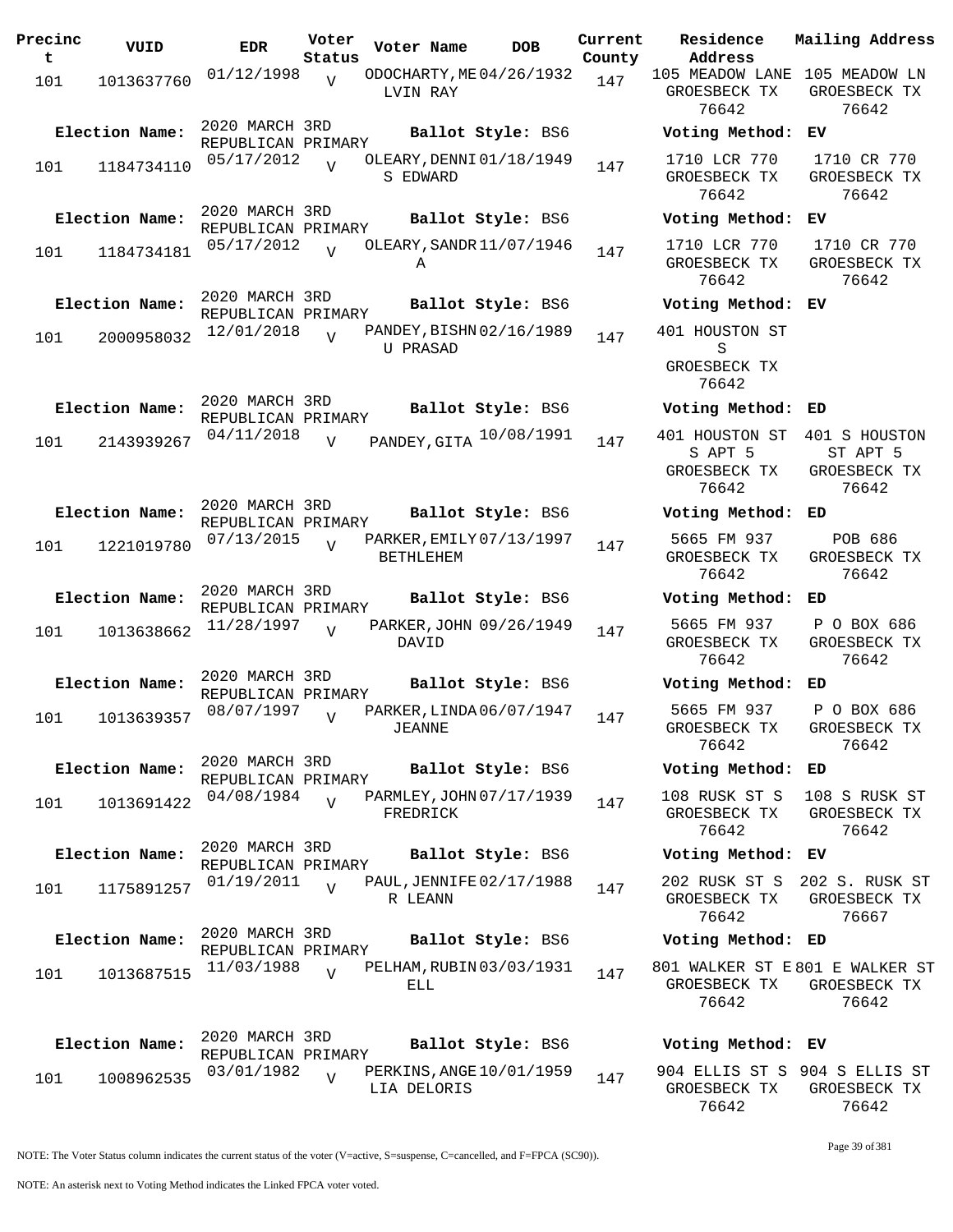| Precinc<br>t | VUID           | <b>EDR</b>                                         | Voter<br>Status | Voter Name                              | DOB               | Current<br>County |
|--------------|----------------|----------------------------------------------------|-----------------|-----------------------------------------|-------------------|-------------------|
|              | Election Name: | 2020 MARCH 3RD                                     |                 |                                         | Ballot Style: BS6 |                   |
| 101          | 1013718755     | REPUBLICAN PRIMARY<br>09/05/1992                   | $\overline{U}$  | PERKINS, KERI 08/20/1962<br>LEIGH       |                   | 147               |
|              | Election Name: | 2020 MARCH 3RD<br>REPUBLICAN PRIMARY<br>09/29/2012 |                 | PERKINS, KIMB 12/14/1976                | Ballot Style: BS6 |                   |
| 101          | 1188620067     |                                                    | $\overline{V}$  | ERLY<br>JEANETTE                        |                   | 147               |
|              | Election Name: | 2020 MARCH 3RD<br>REPUBLICAN PRIMARY               |                 |                                         | Ballot Style: BS6 |                   |
| 101          | 1176187645     | 02/17/2011                                         | $\mathbf S$     | PERKINS, TREY 11/21/1992<br>JAMAL       |                   | 147               |
|              | Election Name: | 2020 MARCH 3RD<br>REPUBLICAN PRIMARY               |                 |                                         | Ballot Style: BS6 |                   |
| 101          | 1192401335     | 11/03/2012                                         | $\overline{S}$  | PERRITT, MARK 01/03/1962<br>ANTHONY     |                   | 147               |
|              | Election Name: | 2020 MARCH 3RD<br>REPUBLICAN PRIMARY               |                 |                                         | Ballot Style: BS6 |                   |
| 101          | 1013672609     | 02/13/1987                                         | ٦T              | PETERSEN, FLO 10/26/1935<br>RA WADGYMAR |                   | 147               |
|              | Election Name: | 2020 MARCH 3RD<br>REPUBLICAN PRIMARY               |                 |                                         | Ballot Style: BS6 |                   |
| 101          | 1013689194     | 01/17/1988                                         | $\overline{V}$  | PHILLIPS, BEV 02/04/1943<br>ERLY JEAN   |                   | 147               |
|              | Election Name: | 2020 MARCH 3RD                                     |                 |                                         | Ballot Style: BS6 |                   |
| 101          | 2162462034     | REPUBLICAN PRIMARY<br>02/01/2020                   | $\overline{V}$  | PHILLIPS, KAI 01/01/2002<br>TLYN LANE   |                   | 147               |
|              | Election Name: | 2020 MARCH 3RD<br>REPUBLICAN PRIMARY               |                 |                                         | Ballot Style: BS6 |                   |
|              | 101 1013647958 | 10/03/1996                                         | $\mathbf{V}$    | PORTER, BETTY 03/10/1928<br>JESS        |                   | 147               |
|              | Election Name: | 2020 MARCH 3RD<br>REPUBLICAN PRIMARY               |                 |                                         | Ballot Style: BS6 |                   |
| 101          | 1019263444     | 10/10/2003                                         | $\overline{U}$  | POWELL, WANDA 09/30/1949<br>LEE         |                   | 147               |
|              | Election Name: | 2020 MARCH 3RD<br>REPUBLICAN PRIMARY               |                 |                                         | Ballot Style: BS6 |                   |
| 101          | 1063295196     | 01/03/2006                                         | $\overline{U}$  | POWELL, WILLI 03/10/1973<br>AM WAYNE    |                   | 147               |
|              | Election Name: | 2020 MARCH 3RD                                     |                 |                                         | Ballot Style: BS6 |                   |
| 101          | 1105023699     | REPUBLICAN PRIMARY<br>09/05/2016                   |                 | PRICE, BARBAR 01/31/1961<br>A NIEDT     |                   | 147               |
|              | Election Name: | 2020 MARCH 3RD<br>REPUBLICAN PRIMARY               |                 |                                         | Ballot Style: BS6 |                   |

**Voter Name DOB Residence Address Current Mailing Address Election Name: Ballot Style:** BS6 **Voting Method: EV** 2451 LCR 786 GROESBECK TX 76642 2451 LCR 786 GROESBECK TX 76642 **Election Name: Ballot Style:** BS6 **Voting Method: ED** 206 JANE STREET GROESBECK TX 76642 206 JANE ST GROESBECK TX 76642 **Election Name: Ballot Style:** BS6 **Voting Method: EV** 904 ELLIS ST S 904 S ELLIS ST GROESBECK TX GROESBECK TX 76642 76642 **Election Name: Ballot Style:** BS6 **Voting Method: EV** 603 WACO ST S GROESBECK TX 76642 603 WACO ST S GROESBECK TX 76642 **Election Name: Ballot Style:** BS6 **Voting Method: EV** 204 JANE STREET GROESBECK TX 76642 **Election Name: Ballot Style:** BS6 **Voting Method: EV** 822 GALA STREET 822 GALA ST #11 GROESBECK TX 76642 GROESBECK TX 76642 **Election Name: Ballot Style:** BS6 **Voting Method: EV** 1583 LCR 760 GROESBECK TX 76642 1583 LCR 760 GROESBECK TX 76642 **Election Name: Ballot Style:** BS6 **Voting Method: ED** 105 BOLD RULER 105 BOLD RULER STREET GROESBECK TX 76642 ST GROESBECK TX 76642 **Election Name: Ballot Style:** BS6 **Voting Method: EV** 410 STATE ST E 410 E STATE ST GROESBECK TX 76642 GROESBECK TX 76642 **Election Name: Ballot Style:** BS6 **Voting Method: ED** 908 PHYLLIS LANE GROESBECK TX 76642 908 PHYLLIS LN GROESBECK TX 76642 **Election Name: Ballot Style:** BS6 **Voting Method: EV** 278 PR 5749 GROESBECK TX 76642 **Election Name: Ballot Style:** BS6 **Voting Method: EV**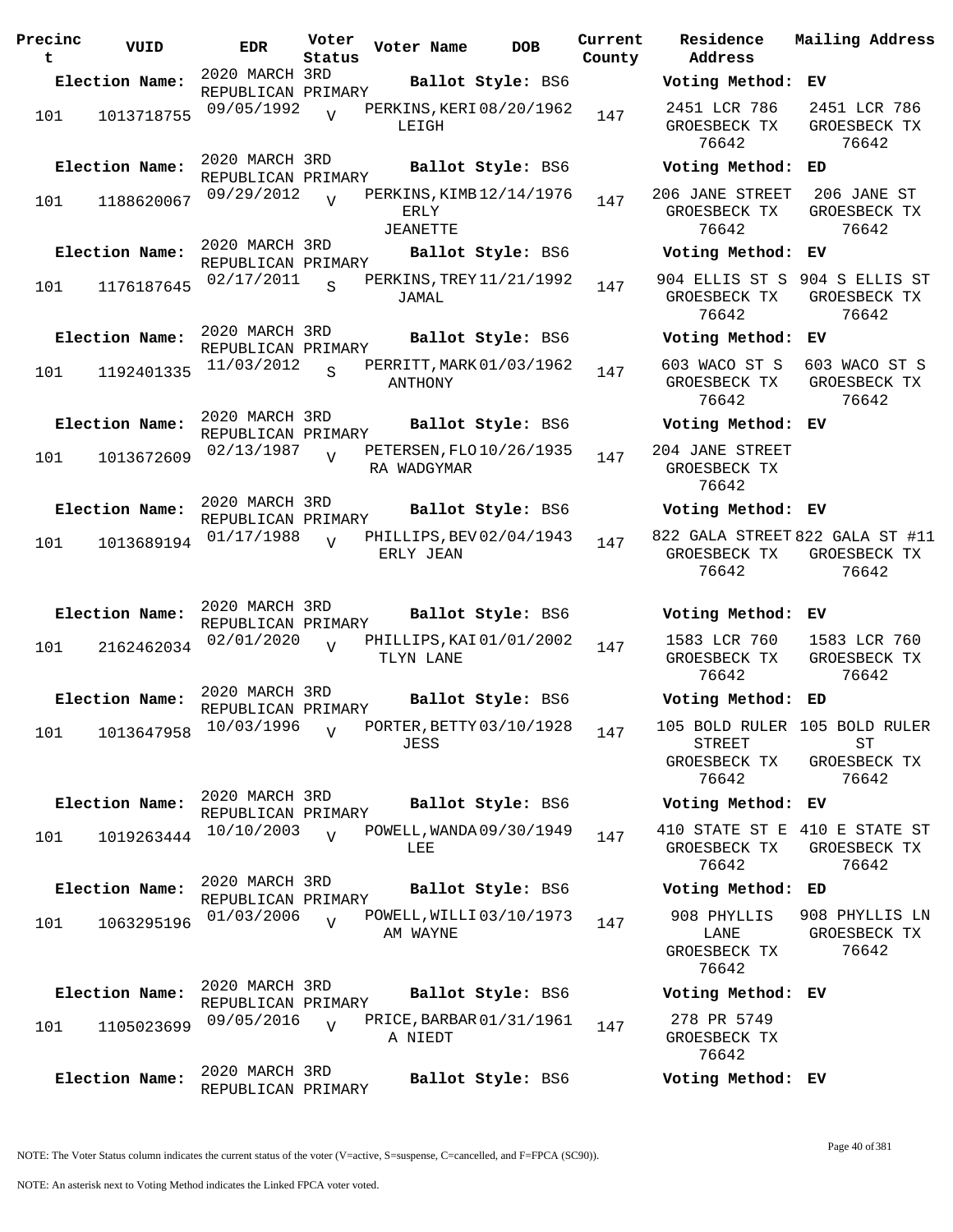| Precinc<br>t | VUID           | <b>EDR</b>                           | Voter<br>Status | Voter Name                               | <b>DOB</b> | Current<br>County | Residence<br>Address                                       | Mai.                 |
|--------------|----------------|--------------------------------------|-----------------|------------------------------------------|------------|-------------------|------------------------------------------------------------|----------------------|
| 101          | 1169449826     | 09/06/2016                           | $\overline{V}$  | PRICE, CLIFFO 11/06/1957<br>RD L         |            | 147               | 278 PR 5749<br>GROESBECK TX<br>76642                       |                      |
|              | Election Name: | 2020 MARCH 3RD<br>REPUBLICAN PRIMARY |                 | Ballot Style: BS6                        |            |                   | Voting Method:                                             | EV                   |
| 101          | 1013686935     | 03/03/1996                           | $\overline{U}$  | PRINGLE, CRAL 11/25/1977<br>A DAWN       |            | 147               | 812 TYUS ST N<br>GROESBECK TX<br>76642                     | 81<br>GR             |
|              | Election Name: | 2020 MARCH 3RD<br>REPUBLICAN PRIMARY |                 | Ballot Style: BS6                        |            |                   | Voting Method: EV                                          |                      |
| 101          | 1004914932     | 10/28/1999                           | $\overline{U}$  | PRINGLE, DERE 07/18/1981<br>K DWAYNE     |            | 147               | 108 MEADOW LANE<br>GROESBECK TX<br>76642                   |                      |
|              | Election Name: | 2020 MARCH 3RD<br>REPUBLICAN PRIMARY |                 | Ballot Style: BS6                        |            |                   | Voting Method: EV                                          |                      |
| 101          | 1004936588     | 07/15/1999                           | $\overline{U}$  | PRINGLE, ELIZ 05/22/1981<br>ABETH NICOLE |            | 147               | 108 MEADOW LANE<br>GROESBECK TX<br>76642                   |                      |
|              | Election Name: | 2020 MARCH 3RD<br>REPUBLICAN PRIMARY |                 | Ballot Style: BS6                        |            |                   | Voting Method:                                             | ΕV                   |
| 101          | 1035223297     | 04/19/1996                           | $\overline{V}$  | PRINGLE, JASO 03/20/1978<br>N TREY       |            | 147               | 812 TYUS ST N<br>GROESBECK TX<br>76642-2009                | 8<br>GR              |
|              | Election Name: | 2020 MARCH 3RD<br>REPUBLICAN PRIMARY |                 | Ballot Style: BS6                        |            |                   | Voting Method:                                             | ΕV                   |
| 101          | 1013692830     | 03/25/1980                           | $\overline{U}$  | PROVENCAL, JU06/27/1961<br>LIE KAY       |            | 147               | 707 HENDERSON<br><b>BOULEVARD</b><br>GROESBECK TX          | 70'<br>GR            |
|              |                | 2020 MARCH 3RD                       |                 |                                          |            |                   | 76642                                                      |                      |
|              | Election Name: | REPUBLICAN PRIMARY                   |                 | Ballot Style: BS6                        |            |                   | Voting Method:                                             | EV<br>70'            |
| 101          | 1020881779     | 02/27/2004                           | $\overline{U}$  | PROVENCAL, TO 11/25/1985<br>ΝY           |            | 147               | 707 HENDERSON<br><b>BOULEVARD</b><br>GROESBECK TX<br>76642 | GR                   |
|              | Election Name: | 2020 MARCH 3RD<br>REPUBLICAN PRIMARY |                 | Ballot Style: BS6                        |            |                   | Voting Method:                                             | ED                   |
| 101          | 1013639576     | 09/05/1997                           | $\overline{U}$  | QUACA, THOMAS 07/19/1948<br>W            |            | 147               | 511 LCR 793<br>GROESBECK TX<br>76642                       | 5 <sup>2</sup><br>GR |
|              | Election Name: | 2020 MARCH 3RD<br>REPUBLICAN PRIMARY |                 | Ballot Style: BS6                        |            |                   | Voting Method: ED                                          |                      |
| 101          | 1163108475     | 12/21/2008                           | $\overline{V}$  | RALLS<br>II,MARK                         | 12/08/1975 | 147               | 736 TYUS ST N<br>GROESBECK TX<br>76642-1168                | 7<br>GR              |
|              | Election Name: | 2020 MARCH 3RD<br>REPUBLICAN PRIMARY |                 | Ballot Style: BS6                        |            |                   | Voting Method: EV                                          |                      |
| 101          | 2156340856     | 05/08/2019                           | $\overline{U}$  | RAMIREZ, MICH 08/09/1990<br>ELLE MARIE   |            | 147               | 201 BOLD RULER<br><b>STREET</b><br>GROESBECK TX<br>76642   |                      |
|              | Election Name: | 2020 MARCH 3RD<br>REPUBLICAN PRIMARY |                 | Ballot Style: BS6                        |            |                   | Voting Method: EV                                          |                      |
| 101          | 1013692895     | 10/03/1980                           | $\overline{V}$  | RAND, DONALD 06/25/1950<br>RAY           |            | 147               | 124 ROCKY CREEK 124<br><b>AVENUE</b><br>GROESBECK TX       | GR                   |
|              |                |                                      |                 |                                          |            |                   | 76642                                                      |                      |
|              | Election Name: | 2020 MARCH 3RD<br>REPUBLICAN PRIMARY |                 | Ballot Style: BS6                        |            |                   | Voting Method: EV                                          |                      |

**Address** 278 PR 5749 GROESBECK TX 76642 **Election Name: Ballot Style:** BS6 **Voting Method: EV** 812 TYUS ST N GROESBECK TX 76642 812 N TYUS ST GROESBECK TX 76642 **Election Name: Ballot Style:** BS6 **Voting Method: EV** 108 MEADOW LANE GROESBECK TX 76642 **Election Name: Ballot Style:** BS6 **Voting Method: EV** 108 MEADOW LANE GROESBECK TX 76642 **Election Name: Ballot Style:** BS6 **Voting Method: EV** 812 TYUS ST N GROESBECK TX 76642-2009 812 N TYUS GROESBECK TX 76642 **Election Name: Ballot Style:** BS6 **Voting Method: EV** 707 HENDERSON BOULEVARD GROESBECK TX 76642 707 HENDERSON BLVD GROESBECK TX 76642 **Election Name: Ballot Style:** BS6 **Voting Method: EV** 707 HENDERSON 707 HENDERSON BOULEVARD GROESBECK TX 76642 BLVD GROESBECK TX 76642 **Election Name: Ballot Style:** BS6 **Voting Method: ED** 511 LCR 793 GROESBECK TX 76642 511 LCR 793 GROESBECK TX 76642 **Election Name: Ballot Style:** BS6 **Voting Method: ED** 736 TYUS ST N GROESBECK TX 76642-1168 736 N TYUS GROESBECK TX 76642 **Election Name: Ballot Style:** BS6 **Voting Method: EV** 201 BOLD RULER STREET GROESBECK TX 76642 **Election Name: Ballot Style:** BS6 **Voting Method: EV**

**Current Mailing Address**

124 ROCKY CREEK 124 ROCKY CREEK AVENUE GROESBECK TX 76642 AVE GROESBECK TX 76642

NOTE: An asterisk next to Voting Method indicates the Linked FPCA voter voted.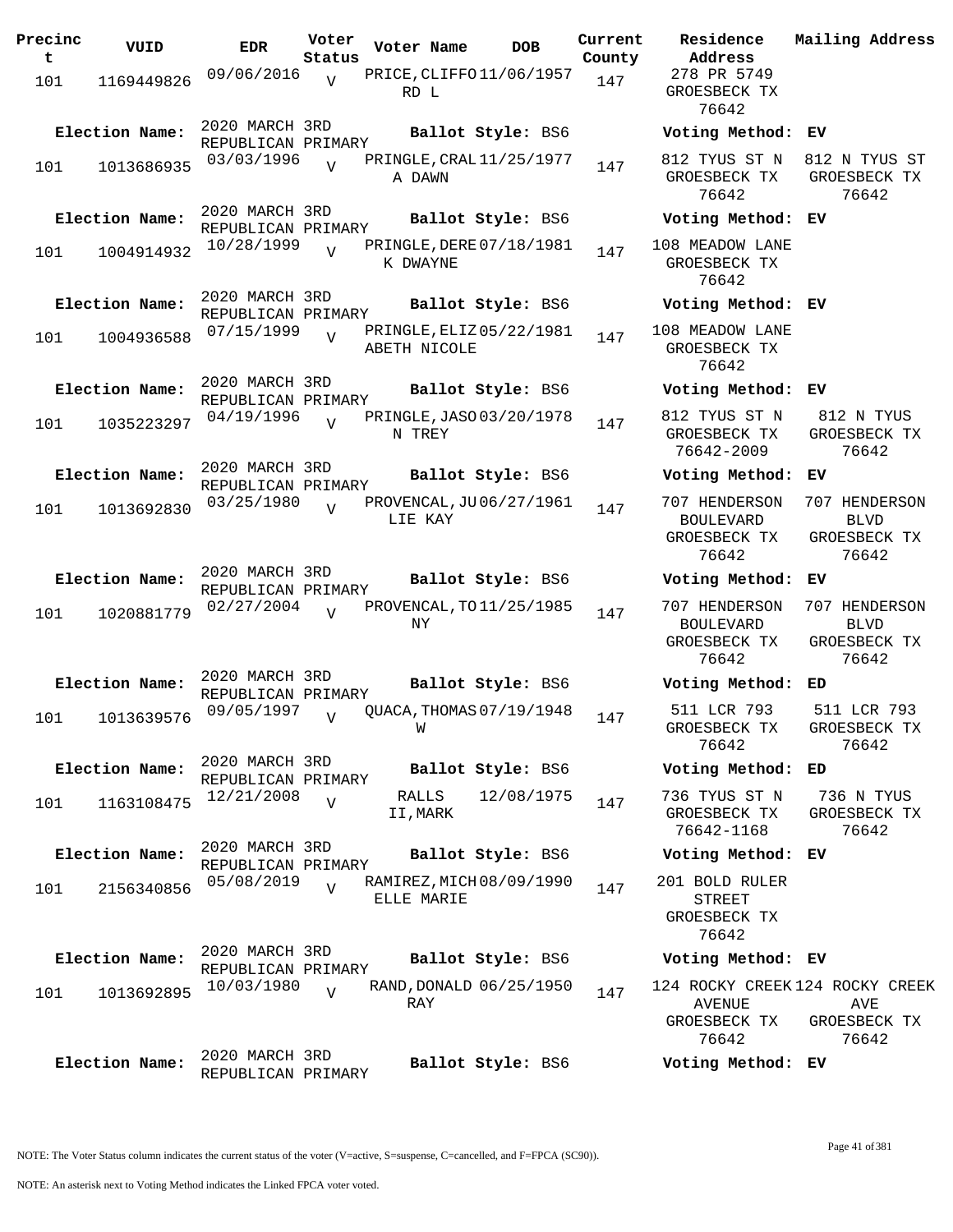| Precinc<br>t | VUID           | <b>EDR</b>                           | Voter<br>Status | Voter Name               | <b>DOB</b>               | Current<br>County | Residence<br>Address                                      | Mailing Address                                     |
|--------------|----------------|--------------------------------------|-----------------|--------------------------|--------------------------|-------------------|-----------------------------------------------------------|-----------------------------------------------------|
| 101          | 1013694517     | 10/03/1980                           | $\overline{V}$  | RAND , MARY<br>CATHERINE | 02/02/1957               | 147               | 124 ROCKY CREEK 124 ROCKY CREEK<br>AVENUE                 | AVE                                                 |
|              |                |                                      |                 |                          |                          |                   | GROESBECK TX<br>76642                                     | GROESBECK TX<br>76642                               |
|              | Election Name: | 2020 MARCH 3RD<br>REPUBLICAN PRIMARY |                 |                          | Ballot Style: BS6        |                   | Voting Method: EV                                         |                                                     |
| 101          | 1031803714     | 12/26/2019                           | $\overline{U}$  | RALPH                    | RANGEL, ALTON 11/23/1968 | 147               | 1225 YEAGUA ST<br>E APT A<br>GROESBECK TX<br>76642        | 1225 E YEAGUA<br>APT A<br>GROESBECK TX<br>76642     |
|              | Election Name: | 2020 MARCH 3RD<br>REPUBLICAN PRIMARY |                 |                          | Ballot Style: BS6        |                   | Voting Method: EV                                         |                                                     |
| 101          | 1150835823     | 04/11/2008                           |                 | A JONES                  | RASBERRY, RIT10/01/1940  | 147               | 1202 DONNA<br><b>STREET</b><br>GROESBECK TX<br>76642-1948 | 1202 DONNA<br>GROESBECK TX<br>76642                 |
|              | Election Name: | 2020 MARCH 3RD<br>REPUBLICAN PRIMARY |                 |                          | Ballot Style: BS6        |                   | Voting Method:                                            | EV                                                  |
| 101          | 1013671933     | 03/01/1978                           | $\overline{U}$  | ALLEN                    | RASCO, JOHN 03/27/1959   | 147               | 108 LESLIE<br>STREET<br>GROESBECK TX<br>76642             | P O BOX 515<br>GROESBECK TX<br>76642                |
|              | Election Name: | 2020 MARCH 3RD<br>REPUBLICAN PRIMARY |                 |                          | Ballot Style: BS6        |                   | Voting Method:                                            | ED                                                  |
| 101          | 1013693420     | 03/01/1978                           | $\overline{U}$  |                          | RASCO, TERRY 11/26/1945  | 147               | 1210 JOEL<br>STREET<br>GROESBECK TX<br>76642              | 1210 JOEL ST<br>GROESBECK TX<br>76642               |
|              | Election Name: | 2020 MARCH 3RD<br>REPUBLICAN PRIMARY |                 |                          | Ballot Style: BS6        |                   | Voting Method:                                            | ЕV                                                  |
| 101          | 1013671946     | 10/18/1982                           | $\overline{V}$  | IA GAY                   | RASCO, VALENC 12/12/1956 | 147               | 108 LESLIE<br><b>STREET</b><br>GROESBECK TX<br>76642      | P O BOX 515<br>GROESBECK TX<br>76642                |
|              | Election Name: | 2020 MARCH 3RD<br>REPUBLICAN PRIMARY |                 |                          | Ballot Style: BS6        |                   | Voting Method: ED                                         |                                                     |
| 101          | 2001913292     | 10/09/2015                           | $\overline{U}$  | VICTORIA                 | RAYMOND, MESA 09/26/1990 | 147               | 901 NAVASOTA ST<br>Е<br>GROESBECK TX                      |                                                     |
|              | Election Name: | 2020 MARCH 3RD                       |                 |                          | Ballot Style: BS6        |                   | 76642<br>Voting Method: ED                                |                                                     |
|              |                | REPUBLICAN PRIMARY<br>09/19/1988     | $\overline{17}$ |                          | REAGAN, WILLI09/13/1965  | 147               | 706 TYUS ST N                                             | P O BOX 860                                         |
| 101          | 1013693726     |                                      |                 | AM FRANKLIN              |                          |                   | GROESBECK TX<br>76642                                     | GROESBECK TX<br>76642                               |
|              | Election Name: | 2020 MARCH 3RD<br>REPUBLICAN PRIMARY |                 |                          | Ballot Style: BS6        |                   | Voting Method: EV                                         |                                                     |
| 101          | 1019020874     | 08/02/2003                           | $\overline{V}$  | Y WAYNE                  | RECKNOR, BOBB 08/23/1963 | 147               | <b>STREET</b><br>GROESBECK TX                             | 101 BOLD RULER 101 BOLD RULER<br>ST<br>GROESBECK TX |
|              | Election Name: | 2020 MARCH 3RD                       |                 |                          | Ballot Style: BS6        |                   | 76642<br>Voting Method: EV                                | 76642-1968                                          |
|              |                | REPUBLICAN PRIMARY<br>07/11/2007     | $\overline{U}$  |                          | RECKNOR, BREN 06/08/1951 |                   | 101 BOLD RULER                                            | POB 262                                             |
| 101          | 1144140788     |                                      |                 | DA JEAN                  |                          | 147               | STREET<br>GROESBECK TX<br>76642-0262                      | GROESBECK TX<br>76642                               |
|              | Election Name: | 2020 MARCH 3RD<br>REPUBLICAN PRIMARY |                 |                          | Ballot Style: BS6        |                   | Voting Method: EV                                         |                                                     |

NOTE: An asterisk next to Voting Method indicates the Linked FPCA voter voted.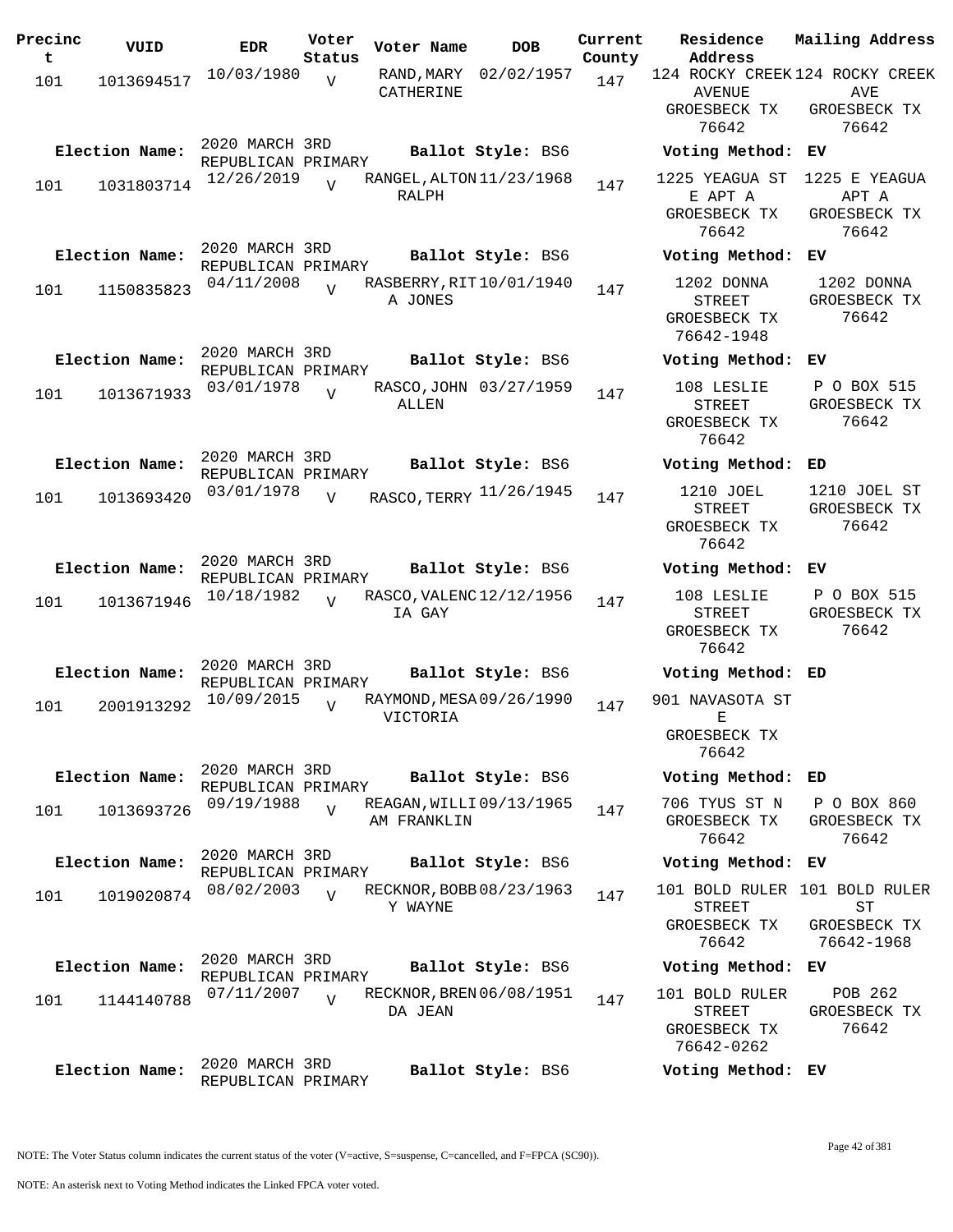| Precinc | VUID           | <b>EDR</b>                           | Voter           | Voter Name                              | <b>DOB</b>        | Current | Residence                                                      | Mailing Address                                                    |
|---------|----------------|--------------------------------------|-----------------|-----------------------------------------|-------------------|---------|----------------------------------------------------------------|--------------------------------------------------------------------|
| t       |                |                                      | Status          |                                         |                   | County  | Address                                                        |                                                                    |
| 101     | 1148731610     | 09/30/2018                           | $\overline{V}$  | REMALEY, JULI 08/17/1984<br>E NICOLE    |                   | 147     | 442 NAVASOTA ST<br>Е                                           | 4711 COUNTY<br>ROAD 328                                            |
|         |                |                                      |                 |                                         |                   |         | 76642                                                          | GROESBECK TX MILANO TX 76556                                       |
|         | Election Name: | 2020 MARCH 3RD<br>REPUBLICAN PRIMARY |                 |                                         | Ballot Style: BS6 |         | Voting Method: EV                                              |                                                                    |
| 101     | 1170044769     | 09/01/2018                           | $\overline{V}$  | REMALEY<br>II, ROBERT                   | 06/02/1982        | 147     | Е                                                              | 442 NAVASOTA ST 442 E NAVASOTA<br>ST.                              |
|         |                |                                      |                 | CHARLES                                 |                   |         | GROESBECK TX<br>76642                                          | GROESBECK TX<br>76642                                              |
|         | Election Name: | 2020 MARCH 3RD<br>REPUBLICAN PRIMARY |                 |                                         | Ballot Style: BS6 |         | Voting Method: EV                                              |                                                                    |
| 101     | 1013716989     | 12/03/1992                           |                 | RENFROE, JACQ 09/22/1970<br>UALINE D    |                   | 147     | 111 ROCKY CREEK<br><b>AVENUE</b><br>GROESBECK TX<br>76642-0144 | <b>POB 144</b><br>GROESBECK TX<br>76642                            |
|         | Election Name: | 2020 MARCH 3RD<br>REPUBLICAN PRIMARY |                 |                                         | Ballot Style: BS6 |         | Voting Method:                                                 | ЕV                                                                 |
| 101     | 1176793496     | 04/24/2011                           | $\overline{U}$  | RETTIG, ADRIA 04/24/1993<br>NNE LYNETTE |                   | 147     | 746 LCR 780<br>GROESBECK TX<br>76642                           | PO BOX 626<br>GROESBECK TX<br>76642                                |
|         | Election Name: | 2020 MARCH 3RD<br>REPUBLICAN PRIMARY |                 |                                         | Ballot Style: BS6 |         | Voting Method:                                                 | ЕV                                                                 |
| 101     | 1013693630     | 09/08/1988                           | $\overline{U}$  | RETTIG, JEFFR 06/23/1961<br>EY DARREN   |                   | 147     | 746 LCR 780<br>GROESBECK TX<br>76642                           | PO BOX 626<br>GROESBECK TX<br>76642-0626                           |
|         | Election Name: | 2020 MARCH 3RD<br>REPUBLICAN PRIMARY |                 |                                         | Ballot Style: BS6 |         | Voting Method: EV                                              |                                                                    |
| 101     | 1013693624     | 09/08/1988                           | $\overline{V}$  | RETTIG, ROXAN 08/09/1962<br>NE          |                   | 147     | 746 LCR 780<br>GROESBECK TX<br>76642                           | P O BOX 626<br>GROESBECK TX<br>76642                               |
|         | Election Name: | 2020 MARCH 3RD<br>REPUBLICAN PRIMARY |                 |                                         | Ballot Style: BS6 |         | Voting Method: EV                                              |                                                                    |
| 101     | 1013689997     | 04/04/1981                           | $\overline{U}$  | RHODES, GENE 08/24/1955<br>ARTHUR       |                   | 147     | S                                                              | 703 RAILROAD ST 703 S RAILROAD<br>GROESBECK TX                     |
|         |                |                                      |                 |                                         |                   |         | GROESBECK TX<br>76642                                          | 76642                                                              |
|         | Election Name: | 2020 MARCH 3RD<br>REPUBLICAN PRIMARY |                 |                                         | Ballot Style: BS6 |         | Voting Method: EV                                              |                                                                    |
| 101     | 1188704408     | 09/16/2012                           | $\overline{17}$ | RHODES, WANDA 08/02/1962<br>W           |                   | 147     | DRIVE APT 40<br>GROESBECK TX<br>76642                          | 215 ELWOOD ENGE 215 ELWOOD ENGE<br>DR #40<br>GROESBECK TX<br>76642 |
|         | Election Name: | 2020 MARCH 3RD<br>REPUBLICAN PRIMARY |                 |                                         | Ballot Style: BS6 |         | Voting Method: EV                                              |                                                                    |
| 101     | 1013690260     | 01/28/1993                           | $\overline{V}$  | RICHARDS, WIL 11/04/1930<br>LIAM A      |                   | 147     | 202 JANE STREET<br>GROESBECK TX<br>76642                       | 202 JANE ST<br>GROESBECK TX<br>76642-4913                          |
|         | Election Name: | 2020 MARCH 3RD<br>REPUBLICAN PRIMARY |                 |                                         | Ballot Style: BS6 |         | Voting Method: EV                                              |                                                                    |
| 101     | 1013641021     | 04/11/1997                           | $\overline{U}$  | RICKETTS, DOR 11/08/1947<br>IS          |                   | 147     | 702 CHERRY<br>DRIVE<br>GROESBECK TX<br>76642                   | 702 CHERRY DR<br>GROESBECK TX<br>76642                             |
|         | Election Name: | 2020 MARCH 3RD<br>REPUBLICAN PRIMARY |                 |                                         | Ballot Style: BS6 |         | Voting Method: EV                                              |                                                                    |
| 101     | 1013654714     | 11/01/1990                           | $\overline{U}$  | ROARK, BRENDA 07/10/1950<br>JOYCE       |                   | 147     | 301 ALLISON<br>AVENUE<br>GROESBECK TX<br>76642                 | 301 ALLISON AVE<br>GROESBECK TX<br>76642                           |
|         | Election Name: | 2020 MARCH 3RD<br>REPUBLICAN PRIMARY |                 |                                         | Ballot Style: BS6 |         | Voting Method: EV                                              |                                                                    |
|         |                |                                      |                 |                                         |                   |         |                                                                | Page 43 of 381                                                     |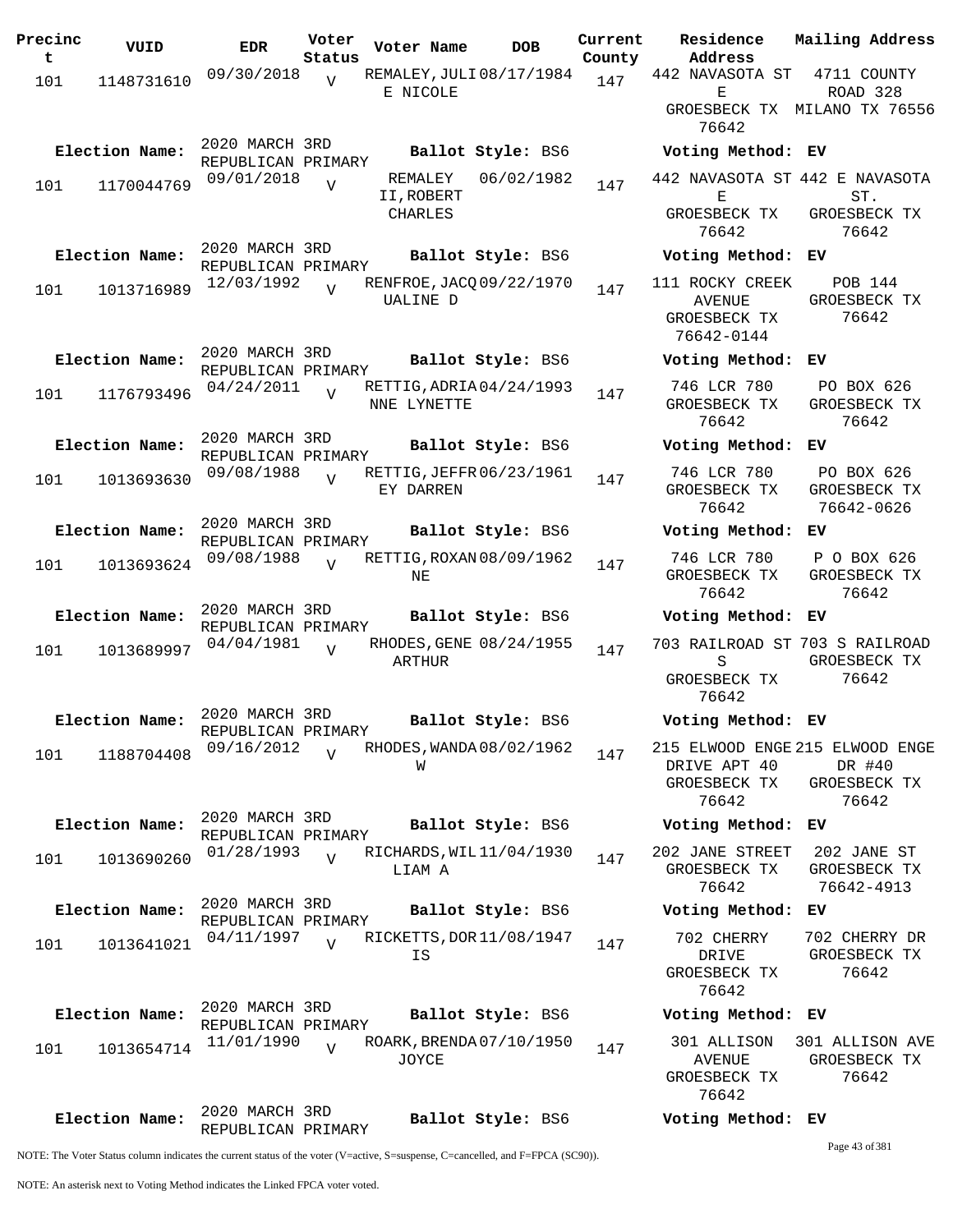| Precinc<br>t | VUID           | <b>EDR</b>                           | Voter<br>Status | Voter Name                            | <b>DOB</b>        | Current<br>County | Residence<br>Address                                   |
|--------------|----------------|--------------------------------------|-----------------|---------------------------------------|-------------------|-------------------|--------------------------------------------------------|
| 101          | 1010930508     | 01/03/2006                           | $\overline{U}$  | ROARK, MICHAE 09/06/1947<br>L ALVIE   |                   | 147               | 202 NASHUA<br><b>AVENUE</b><br>GROESBECK TI<br>76642   |
|              | Election Name: | 2020 MARCH 3RD<br>REPUBLICAN PRIMARY |                 |                                       | Ballot Style: BS6 |                   | Voting Metho                                           |
| 101          | 1103961860     | 04/07/2006                           | $\overline{z}$  | ROBERTS, WIND 09/10/1977<br>Y JACKSON |                   | 147               | 529 HENDERSC<br>BOULEVARD<br>GROESBECK TI<br>76642     |
|              | Election Name: | 2020 MARCH 3RD<br>REPUBLICAN PRIMARY |                 |                                       | Ballot Style: BS6 |                   | Voting Metho                                           |
| 101          | 1031180383     | 11/27/2015                           | $\overline{U}$  | ROMAN, MARIA 10/25/1986<br>INES       |                   | 147               | 309 STATE ST<br>GROESBECK TI<br>76642                  |
|              | Election Name: | 2020 MARCH 3RD<br>REPUBLICAN PRIMARY |                 |                                       | Ballot Style: BS6 |                   | Voting Metho                                           |
| 101          | 1013692323     | 03/01/1978                           | $\overline{U}$  | ROSE, SHARON 06/16/1952<br>WHITE      |                   | 147               | 1848 HWY 14<br>GROESBECK TI<br>76642                   |
|              | Election Name: | 2020 MARCH 3RD<br>REPUBLICAN PRIMARY |                 |                                       | Ballot Style: BS6 |                   | Voting Metho                                           |
| 101          | 1013647839     | 02/28/2002                           | $\overline{U}$  | ROSS, JUDITH 01/23/1944<br>ANN        |                   | 147               | 402 NAVASOTA<br>Е                                      |
|              |                |                                      |                 |                                       |                   |                   | GROESBECK TI<br>76642                                  |
|              | Election Name: | 2020 MARCH 3RD<br>REPUBLICAN PRIMARY |                 |                                       | Ballot Style: BS6 |                   | Voting Metho                                           |
| 101          | 2148374736     | 10/17/2018                           | $\overline{V}$  | ROTHS, KRISTI 06/11/1987<br>NA MARIE  |                   | 147               | 130 PR 57931<br>GROESBECK T<br>76642                   |
|              | Election Name: | 2020 MARCH 3RD<br>REPUBLICAN PRIMARY |                 |                                       | Ballot Style: BS6 |                   | Voting Metho                                           |
| 101          | 1013684290     | 09/27/1991                           | $\overline{U}$  | ROUSEY, SHANN 08/25/1973<br>ON RAY    |                   | 147               | 119 ROCKY CRE<br><b>AVENUE</b><br>GROESBECK T<br>76642 |
|              | Election Name: | 2020 MARCH 3RD<br>REPUBLICAN PRIMARY |                 |                                       | Ballot Style: BS6 |                   | Voting Metho                                           |
| 101          | 2160256215     | 11/05/2019                           | $\overline{V}$  | RUSS, BLAYKE 11/03/2001<br>OWEN       |                   | 147               | 1301 GLEN ALL<br>DRIVE<br>GROESBECK T<br>76642         |
|              | Election Name: | 2020 MARCH 3RD<br>REPUBLICAN PRIMARY |                 |                                       | Ballot Style: BS6 |                   | Voting Metho                                           |
| 101          | 1013719933     | 11/03/1990                           | $\overline{V}$  | SADLER, BILL $10/12/1972$<br>DAVID    |                   | 147               | 372 PR 5770<br>GROESBECK T<br>76642                    |
|              | Election Name: | 2020 MARCH 3RD<br>REPUBLICAN PRIMARY |                 |                                       | Ballot Style: BS6 |                   | Voting Metho                                           |
| 101          | 1013694322     | 03/01/1978                           | V               | SADLER, DON R 08/12/1946              |                   | 147               | 1207 DONNA<br>STREET<br>GROESBECK T<br>76642           |
|              | Election Name: | 2020 MARCH 3RD<br>REPUBLICAN PRIMARY |                 |                                       | Ballot Style: BS6 |                   | Voting Metho                                           |
| 101          | 1013721145     | 02/18/1978                           | $\overline{17}$ | SADLER, LINDA 10/06/1947<br>GAIL      |                   | 147               | 418 PR 5770<br>GROESBECK T<br>76642                    |
|              | Election Name: | 2020 MARCH 3RD<br>REPUBLICAN PRIMARY |                 |                                       | Ballot Style: BS6 |                   | Voting Metho                                           |

AVENUE GROESBECK TX 76642 GROESBECK TX 76642 **Election Name: Ballot Style:** BS6 **Voting Method: EV** 529 HENDERSON 529 HENDERSON BOULEVARD GROESBECK TX 76642 BLVD GROESBECK TX 76642 **Election Name: Ballot Style:** BS6 **Voting Method: EV** 309 STATE ST E 309 E STATE ST GROESBECK TX 76642 GROESBECK TX 76642 **Election Name: Ballot Style:** BS6 **Voting Method: EV** 1848 HWY 14 S 1848 HIGHWAY 14 GROESBECK TX 76642 S GROESBECK TX 76642-3421 **Election Name: Ballot Style:** BS6 **Voting Method: EV** 402 NAVASOTA ST 402 E NAVASOTA E GROESBECK TX 76642 ST GROESBECK TX 76642 **Election Name: Ballot Style:** BS6 **Voting Method: ED** 130 PR 5793B GROESBECK TX 76642 130 PR 5793B GROESBECK TX 76642 **Election Name: Ballot Style:** BS6 **Voting Method: EV** 119 ROCKY CREEK 119 ROCKY CREEK AVENUE GROESBECK TX 76642 AV<sub>E</sub> GROESBECK TX 76642 **Election Name: Ballot Style:** BS6 **Voting Method: EV** 1301 GLEN ALLEN 1301 GLENN ALAN DRIVE GROESBECK TX 76642 DR GROESBECK TX 76642 **Election Name: Ballot Style:** BS6 **Voting Method: ED** 372 PR 5770A GROESBECK TX 76642 372 PR 5770A GROESBECK TX 76642 **Election Name: Ballot Style:** BS6 **Voting Method: EV** STREET GROESBECK TX 76642 1207 DONNA ST GROESBECK TX 76642 **Election Name: Ballot Style:** BS6 **Voting Method: ED** 418 PR 5770A GROESBECK TX 76642 P O BOX 545 GROESBECK TX 76642 **Election Name: Ballot Style:** BS6 **Voting Method: EV**

**Current Mailing Address**

P O BOX 785

NOTE: The Voter Status column indicates the current status of the voter (V=active, S=suspense, C=cancelled, and F=FPCA (SC90)).

Page 44 of 381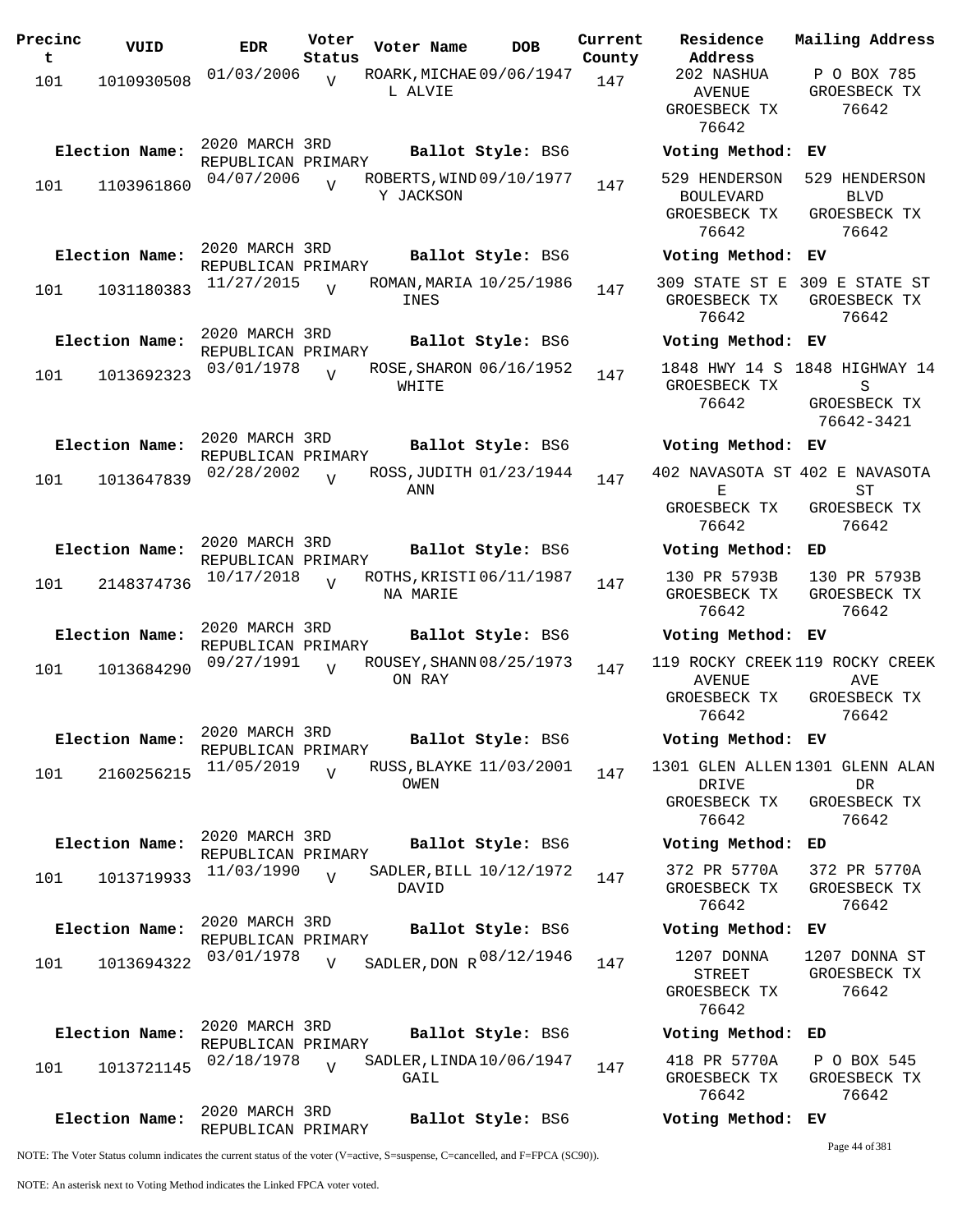| Precinc<br>t | VUID           | <b>EDR</b>                           | Voter<br>Status | Voter Name                                  | <b>DOB</b>        | Current<br>County | Residence<br>Address                                   | Mail      |
|--------------|----------------|--------------------------------------|-----------------|---------------------------------------------|-------------------|-------------------|--------------------------------------------------------|-----------|
| 101          | 1013694333     | 03/01/1978                           | $\overline{V}$  | SADLER, LINDA 02/22/1946                    |                   | 147               | 1207 DONNA<br><b>STREET</b><br>GROESBECK TX<br>76642   | 120<br>GR |
|              | Election Name: | 2020 MARCH 3RD<br>REPUBLICAN PRIMARY |                 |                                             | Ballot Style: BS6 |                   | Voting Method:                                         | ED        |
| 101          | 1013690826     | 09/17/1992                           |                 | SADLER, MELOD 07/15/1974<br>Y DANIELLE      |                   | 147               | 372 PR 5770A<br>GROESBECK TX<br>76642                  | 37<br>GR  |
|              | Election Name: | 2020 MARCH 3RD<br>REPUBLICAN PRIMARY |                 |                                             | Ballot Style: BS6 |                   | Voting Method:                                         | ЕV        |
| 101          | 1221019831     | 07/11/2015                           | $\overline{U}$  | SALAZAR, GENA 06/27/1997<br>ROSE            |                   | 147               | 312 NAVASOTA ST 312<br>Ε<br>GROESBECK TX<br>76642      | GR        |
|              | Election Name: | 2020 MARCH 3RD                       |                 |                                             | Ballot Style: BS6 |                   | Voting Method: EV                                      |           |
| 101          | 1013643271     | REPUBLICAN PRIMARY<br>03/02/2018     | $\overline{U}$  | SALAZAR, JOHN 03/09/1971                    |                   | 147               | 310 NAVASOTA ST                                        |           |
|              |                |                                      |                 | RAUL                                        |                   |                   | Е<br>GROESBECK TX<br>76642                             |           |
|              | Election Name: | 2020 MARCH 3RD<br>REPUBLICAN PRIMARY |                 |                                             | Ballot Style: BS6 |                   | Voting Method:                                         | ЕV        |
| 101          | 1013652429     | 02/02/1995                           | $\overline{V}$  | SALAZAR, LEDE 10/25/1972<br>RLE COX         |                   | 147               | 312 NAVASOTA ST 312<br>Ε<br>GROESBECK TX               | GR        |
|              | Election Name: | 2020 MARCH 3RD                       |                 |                                             | Ballot Style: BS6 |                   | 76642-1435<br>Voting Method:                           | EV        |
|              |                | REPUBLICAN PRIMARY<br>03/03/1994     |                 | SALING, DANNY 01/12/1968                    |                   |                   | 1009 NAVASOTA 1009                                     |           |
| 101          | 1013669347     |                                      | $\overline{U}$  | WAYNE                                       |                   | 147               | ST E<br>GROESBECK TX<br>76642                          | GR        |
|              | Election Name: | 2020 MARCH 3RD<br>REPUBLICAN PRIMARY |                 |                                             | Ballot Style: BS6 |                   | Voting Method:                                         | ED        |
| 101          | 1203247285     | 11/03/2013                           | $\overline{V}$  | SANDERS<br>JR, JOE                          | 09/13/1965        | 147               | 501 WACO ST S<br>GROESBECK TX<br>76642-1816            | 486<br>Тŀ |
|              | Election Name: | 2020 MARCH 3RD                       |                 |                                             | Ballot Style: BS6 |                   | Voting Method: EV                                      |           |
| 101          | 1149595409     | REPUBLICAN PRIMARY<br>10/30/2015     | Ś               | SCHRIMPSHERE 05/04/1965<br>, DARLA KAY      |                   | 147               | 612 ELLIS ST S 612<br>GROESBECK TX<br>76642            | GR        |
|              | Election Name: | 2020 MARCH 3RD<br>REPUBLICAN PRIMARY |                 |                                             | Ballot Style: BS6 |                   | Voting Method: EV                                      |           |
| 101          | 1022474915     | 04/02/2015                           | $\overline{U}$  | SEELINGER, CH 05/22/1980<br>ET ALLEN        |                   | 147               | 1209 GLEN ALLEN 1209<br>DRIVE<br>GROESBECK TX<br>76642 | GR        |
|              | Election Name: | 2020 MARCH 3RD<br>REPUBLICAN PRIMARY |                 |                                             | Ballot Style: BS6 |                   | Voting Method: EV                                      |           |
| 101          | 1019126282     | 04/02/2015                           | $\overline{U}$  | SEELINGER, JE07/11/1985<br>NNIFER<br>CLAIRE |                   | 147               | 1209 GLEN ALLEN 1209<br>DRIVE<br>GROESBECK TX<br>76642 | GR        |
|              | Election Name: | 2020 MARCH 3RD<br>REPUBLICAN PRIMARY |                 |                                             | Ballot Style: BS6 |                   | Voting Method: EV                                      |           |

STREET ESBECK TX 76642 1207 DONNA ST GROESBECK TX 76642 **Election Name: Ballot Style:** BS6 **Voting Method: ED** PR 5770A ESBECK TX 76642 372 PR 5770A GROESBECK TX 76642 **Election Name: Ballot Style:** BS6 **Voting Method: EV** 312 NAVASOTA ST 312 E NAVASOTA E ESBECK TX 76642 GROESBECK TX 76642 **Election Name: Ballot Style:** BS6 **Voting Method: EV** 310 NAVASOTA ST E ESBECK TX 76642 **Election Name: Ballot Style:** BS6 **Voting Method: EV** 312 NAVASOTA ST 312 E NAVASOTA E ESBECK TX 76642-1435 GROESBECK TX 76642 **Election Name: Ballot Style:** BS6 **Voting Method: EV** 1009 NAVASOTA 1009 E NAVASOTA ST E ESBECK TX 76642 ST GROESBECK TX 76642 **Election Name: Ballot Style:** BS6 **Voting Method: ED** 501 WACO ST S 4864 SOUTH HWY ESBECK TX 76642-1816 14 THORNTON TX 76687 **Election Name: Ballot Style:** BS6 **Voting Method: EV** 612 ELLIS ST S 612 S ELLIS #76 GROESBECK TX GROESBECK TX 76642 76642 **Election Name: Ballot Style:** BS6 **Voting Method: EV**

**Current Mailing Address**

1209 GLEN ALLEN 1209 GLENN ALAN DRIVE ESBECK TX 76642 GROESBECK TX 76642

## **Election Name: Ballot Style:** BS6 **Voting Method: EV**

1209 GLEN ALLEN 1209 GLENN ALAN DRIVE ESBECK TX 76642 GROESBECK TX 76642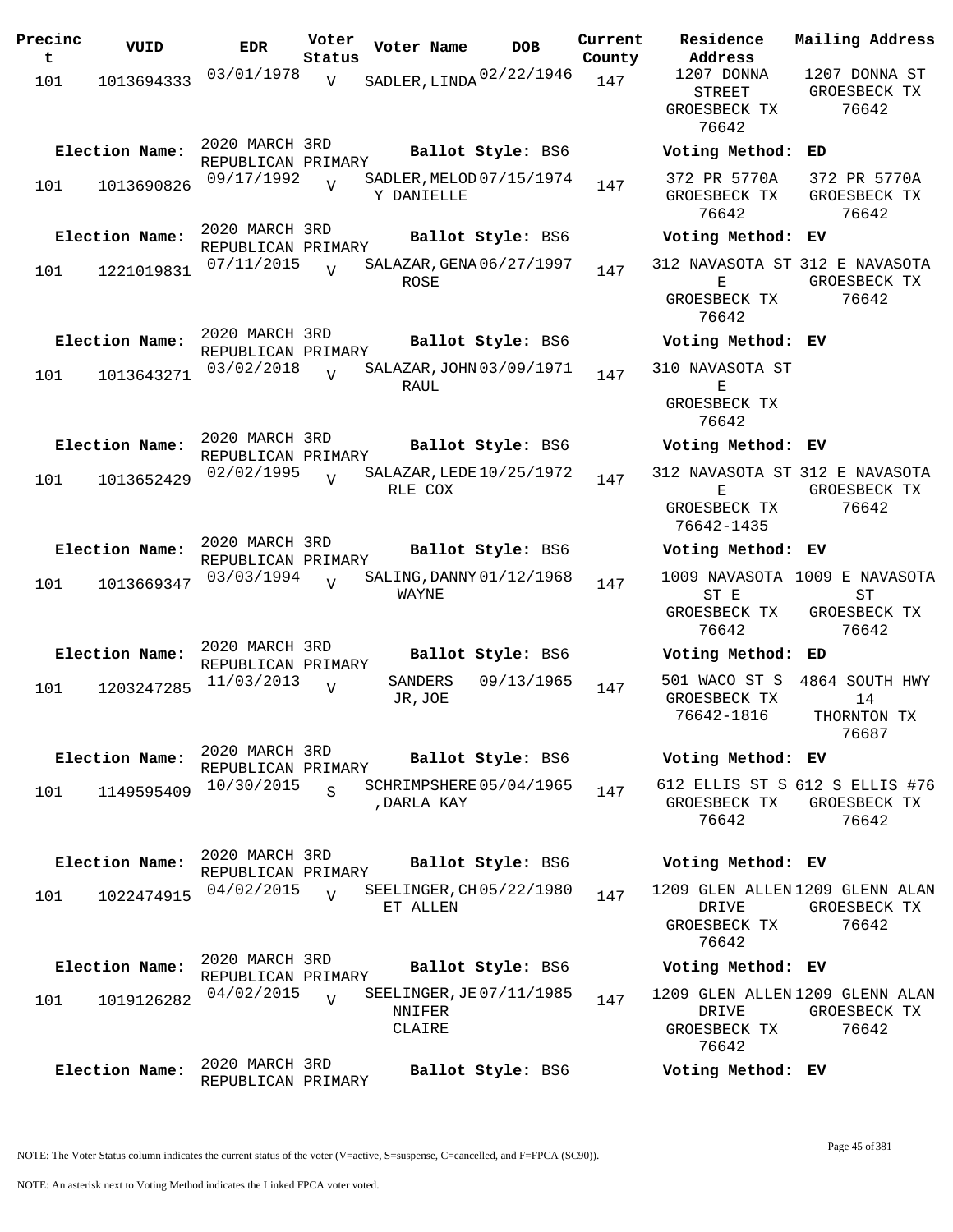| Precinc  | VUID           | <b>EDR</b>                           | Voter                    | Voter Name                             | <b>DOB</b>             | Current       | Residence                                                 | Mailing Address                                                |
|----------|----------------|--------------------------------------|--------------------------|----------------------------------------|------------------------|---------------|-----------------------------------------------------------|----------------------------------------------------------------|
| t<br>101 | 1171354088     | 06/27/2010                           | Status<br>$\overline{V}$ | SELLSTROM, ME 03/26/1992<br>RRIE JO    |                        | County<br>147 | Address<br>308 YEAGUA ST E<br>GROESBECK TX<br>76642       |                                                                |
|          | Election Name: | 2020 MARCH 3RD                       |                          |                                        | Ballot Style: BS6      |               | Voting Method: EV                                         |                                                                |
| 101      | 1130166537     | REPUBLICAN PRIMARY<br>01/05/2017     | $\overline{V}$           | SEMPLE, GEORG 12/04/1948<br>E WILLIAM  |                        | 147           | 280 LCR 788<br>GROESBECK TX<br>76642                      | 280 LCR 788<br>GROESBECK TX<br>76642-3744                      |
|          | Election Name: | 2020 MARCH 3RD<br>REPUBLICAN PRIMARY |                          |                                        | Ballot Style: BS6      |               | Voting Method: EV                                         |                                                                |
| 101      | 1013692853     | 09/04/1980                           | $\overline{V}$           |                                        | SHARP, MIMI 01/26/1958 | 147           | 1217 KAREN LANE 1217 KAREN LN<br>GROESBECK TX<br>76642    | GROESBECK TX<br>76642                                          |
|          | Election Name: | 2020 MARCH 3RD<br>REPUBLICAN PRIMARY |                          |                                        | Ballot Style: BS6      |               | Voting Method: ED                                         |                                                                |
| 101      | 1013652026     | 03/10/1989                           | $\overline{U}$           | SHEEHAN, GEOR 12/26/1970<br>GE RAYMOND |                        | 147           | 603 JACINTO ST<br>Е<br>GROESBECK TX<br>76642              | PO BOX 882<br>GROSEBECK TX<br>76642                            |
|          | Election Name: | 2020 MARCH 3RD                       |                          |                                        | Ballot Style: BS6      |               | Voting Method: ED                                         |                                                                |
| 101      | 1018794020     | REPUBLICAN PRIMARY<br>06/14/2003     | $\overline{V}$           | SHEEHAN, REBE 01/31/1970<br>CCA ANNE   |                        | 147           | 603 JACINTO ST<br>Е<br>GROESBECK TX<br>76642              | 603 E JACINTO<br>GROESBECK TX<br>76642                         |
|          | Election Name: | 2020 MARCH 3RD<br>REPUBLICAN PRIMARY |                          |                                        | Ballot Style: BS6      |               | Voting Method: EV                                         |                                                                |
| 101      | 1020887396     | 07/16/2009                           | V                        | SHILLING, GAR 06/10/1950<br>Y WAYNE    |                        | 147           | LANE<br>GROESBECK TX<br>76642-1108                        | 503 CEDAR RIDGE 503 CEDAR RIDGE<br>GROESBECK TX<br>76642       |
|          | Election Name: | 2020 MARCH 3RD                       |                          |                                        | Ballot Style: BS6      |               | Voting Method: EV                                         |                                                                |
| 101      | 1150049818     | REPUBLICAN PRIMARY<br>11/18/2009     | $\overline{U}$           | SHILLING, LAN 11/29/1949<br>A ROMAYNE  |                        | 147           | LANE<br>GROESBECK TX<br>76642                             | 503 CEDAR RIDGE 503 CEDAR RIDGE<br>ΓW<br>GROESBECK TX<br>76642 |
|          | Election Name: | 2020 MARCH 3RD<br>REPUBLICAN PRIMARY |                          |                                        | Ballot Style: BS6      |               | Voting Method: EV                                         |                                                                |
| 101      | 1166356618     | 02/27/2020                           | $\overline{z}$           | SHROYER, CARY 07/21/1991<br>N MARIE    |                        | 147           | 1210 DONNA<br><b>STREET</b><br>GROESBECK TX<br>76642      |                                                                |
|          | Election Name: | 2020 MARCH 3RD<br>REPUBLICAN PRIMARY |                          |                                        | Ballot Style: BS6      |               | Voting Method: EV                                         |                                                                |
| 101      | 1015990531     | 04/10/2014                           | $\overline{U}$           | SILER, DONNA 11/11/1947<br>GAIL        |                        | 147           | 207 NASHUA<br><b>AVENUE</b><br>GROESBECK TX<br>76642-0903 | POB 903<br>GROESBECK TX<br>76642                               |
|          | Election Name: | 2020 MARCH 3RD<br>REPUBLICAN PRIMARY |                          |                                        | Ballot Style: BS6      |               | Voting Method: EV                                         |                                                                |
| 101      | 1059991171     | 08/04/2006                           | $\overline{U}$           | SIMS, CAMERON 07/01/1988<br>DWAIN      |                        | 147           | 2333 HWY 164 E<br>GROESBECK TX<br>76642                   |                                                                |
|          | Election Name: | 2020 MARCH 3RD<br>REPUBLICAN PRIMARY |                          |                                        | Ballot Style: BS6      |               | Voting Method: ED                                         |                                                                |
| 101      | 1152070183     | 12/03/2009                           | $\overline{V}$           | KAY                                    | SIMS, DORI 06/25/1984  | 147           | 1205 DONNA<br>STREET<br>GROESBECK TX<br>76642-1949        | 1205 DONNA ST<br>GROESBECK TX<br>76642                         |
|          | Election Name: | 2020 MARCH 3RD<br>REPUBLICAN PRIMARY |                          |                                        | Ballot Style: BS6      |               | Voting Method: EV                                         |                                                                |

NOTE: The Voter Status column indicates the current status of the voter (V=active, S=suspense, C=cancelled, and F=FPCA (SC90)).

Page 46 of 381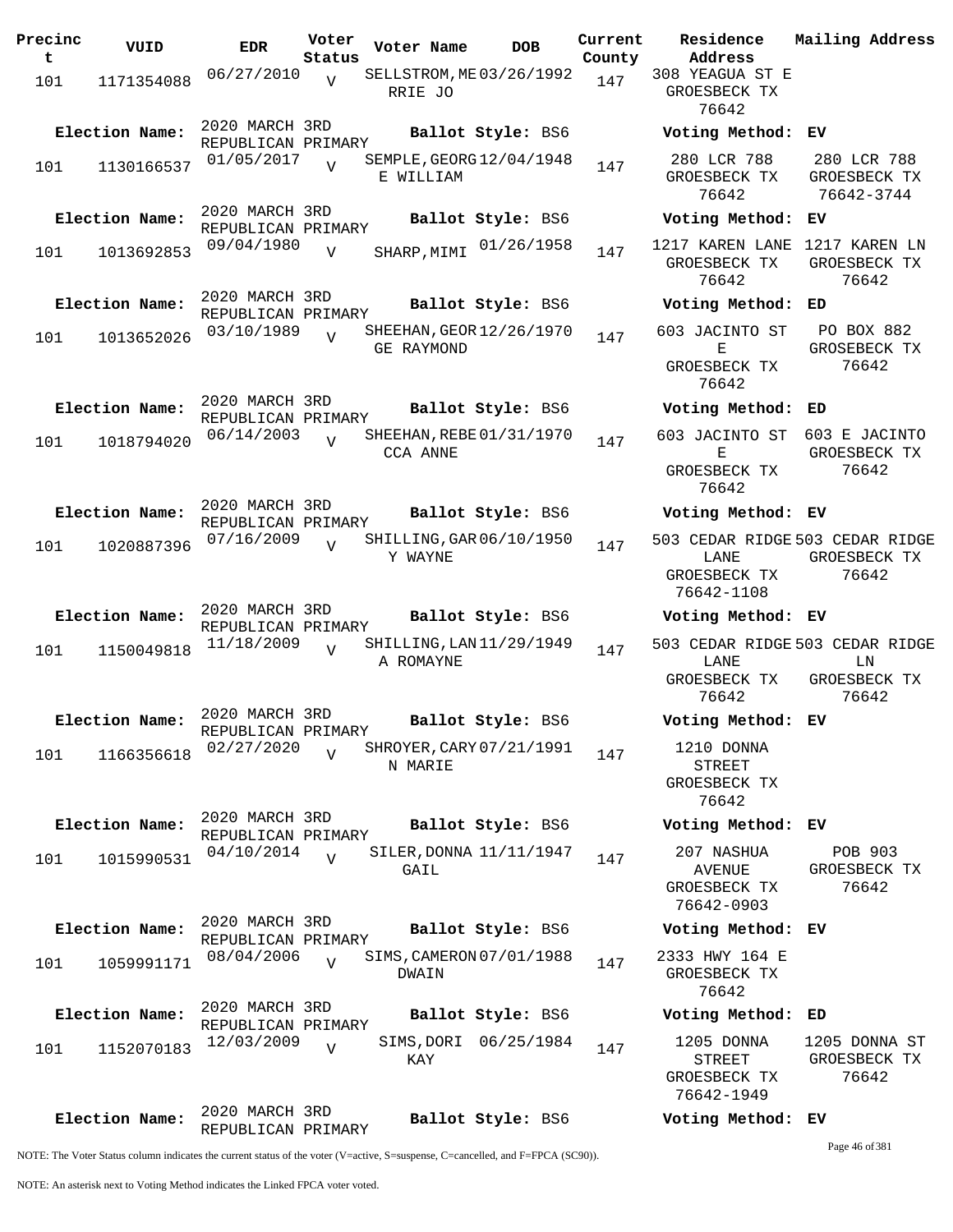| Precinc<br>t | VUID           | <b>EDR</b>                           | Voter<br>Status | Voter Name    | DOB                      | Current<br>County |
|--------------|----------------|--------------------------------------|-----------------|---------------|--------------------------|-------------------|
| 101          | 1075136155     | 12/03/2009                           | V               | ALLEN         | SIMS, KALEB 06/09/1977   | 147               |
|              | Election Name: | 2020 MARCH 3RD<br>REPUBLICAN PRIMARY |                 |               | Ballot Style: BS6        |                   |
| 101          | 1013690786     | 08/28/1992                           | $\overline{U}$  | <b>BUSSEY</b> | SLOAN, GLYN 03/12/1963   | 147               |
|              | Election Name: | 2020 MARCH 3RD<br>REPUBLICAN PRIMARY |                 |               | Ballot Style: BS6        |                   |
| 101          | 1013690772     | 08/28/1992                           | $\overline{V}$  | ALLEN         | SLOAN, LARRY 09/25/1962  | 147               |
|              | Election Name: | 2020 MARCH 3RD<br>REPUBLICAN PRIMARY |                 |               | Ballot Style: BS6        |                   |
| 101          | 1023376628     | 11/14/2004                           | $\overline{U}$  | WAYNE         | SMITH, DENNIS 10/03/1944 | 147               |
|              | Election Name: | 2020 MARCH 3RD<br>REPUBLICAN PRIMARY |                 |               | Ballot Style: BS6        |                   |
| 101          | 1020617531     | 02/19/2004                           | $\overline{U}$  | NE B          | SMITH, LORRAI 11/01/1970 | 147               |
|              | Election Name: | 2020 MARCH 3RD                       |                 |               | Ballot Style: BS6        |                   |
| 101          | 1013689875     | REPUBLICAN PRIMARY<br>11/13/1993     | V               | THOMAS        | SMITH, SCOTT 09/21/1967  | 147               |
|              | Election Name: | 2020 MARCH 3RD                       |                 |               | Ballot Style: BS6        |                   |
| 101          | 1023376692     | REPUBLICAN PRIMARY<br>12/02/2004     | $\overline{I}$  | DIANNE        | SMITH, SYBIL 02/10/1941  | 147               |
|              | Election Name: | 2020 MARCH 3RD                       |                 |               | Ballot Style: BS6        |                   |
| 101          | 1147751178     | REPUBLICAN PRIMARY<br>$01/05/2008$ V |                 | CHUNTE        | SMITH, TAKIKA 01/30/1979 | 147               |
|              | Election Name: | 2020 MARCH 3RD<br>REPUBLICAN PRIMARY |                 |               | Ballot Style: BS6        |                   |
| 101          | 1013721301     | 05/07/1988                           | $\overline{V}$  | Y DEWAYNE     | SMITH, TIMOTH 03/12/1970 | 147               |
|              | Election Name: | 2020 MARCH 3RD<br>REPUBLICAN PRIMARY |                 |               | Ballot Style: BS6        |                   |
| 101          | 2123835951     | 03/03/2020                           | $\overline{U}$  | S ARYK        | SNIDER, CHARI 06/23/1984 | 147               |
|              | Election Name: | 2020 MARCH 3RD                       |                 |               | Ballot Style: BS6        |                   |
| 101          | 1022392334     | REPUBLICAN PRIMARY<br>03/03/2020     | $\overline{V}$  | ES RODNEY     | SNIDER, CHARL 09/25/1963 | 147               |
|              | Election Name: | 2020 MARCH 3RD<br>REPUBLICAN PRIMARY |                 |               | Ballot Style: BS6        |                   |

**Voter Name DOB Residence Address Current Mailing Address** 1205 DONNA STREET GROESBECK TX 76642 1205 DONNA GROESBECK TX 76642 **Election Name: Ballot Style:** BS6 **Voting Method: ED** 1213 DONNA STREET GROESBECK TX 76642 1213 DONNA GROESBECK TX 76642 **Election Name: Ballot Style:** BS6 **Voting Method: EV** 1213 DONNA STREET GROESBECK TX 76642 1213 DONNA GROESBECK TX 76642 **Election Name: Ballot Style:** BS6 **Voting Method: EV** 1177 LCR 793 GROESBECK TX 76642 1177 LCR 793 GROESBECK TX 76642 **Election Name: Ballot Style:** BS6 **Voting Method: EV** 783 LCR 781 GROESBECK TX 76642 **Election Name: Ballot Style:** BS6 **Voting Method: EV** 783 LCR 781 GROESBECK TX 76642 783 LCR 781 GROESBECK TX 76642 **Election Name: Ballot Style:** BS6 **Voting Method: EV** 1177 LCR 793 GROESBECK TX 76642 1177 LCR 793 GROESBECK TX 76642 **Election Name: Ballot Style:** BS6 **Voting Method: EV** 511 HENDERSON BOULEVARD GROESBECK TX 76642 511 HENDERSON BLVD GROESBECK TX 76642 **Election Name: Ballot Style:** BS6 **Voting Method: ED** 706 HENDERSON 706 HENDERSON BOULEVARD GROESBECK TX 76642 BLVD. GROESBECK TX 76642 **Election Name: Ballot Style:** BS6 **Voting Method: ED** 1917 HWY 14 S GROESBECK TX 76642 **Election Name: Ballot Style:** BS6 **Voting Method: ED** 1917 HWY 14 S GROESBECK TX 76642

NOTE: The Voter Status column indicates the current status of the voter (V=active, S=suspense, C=cancelled, and F=FPCA (SC90)).

**Election Name: Ballot Style:** BS6 **Voting Method: ED**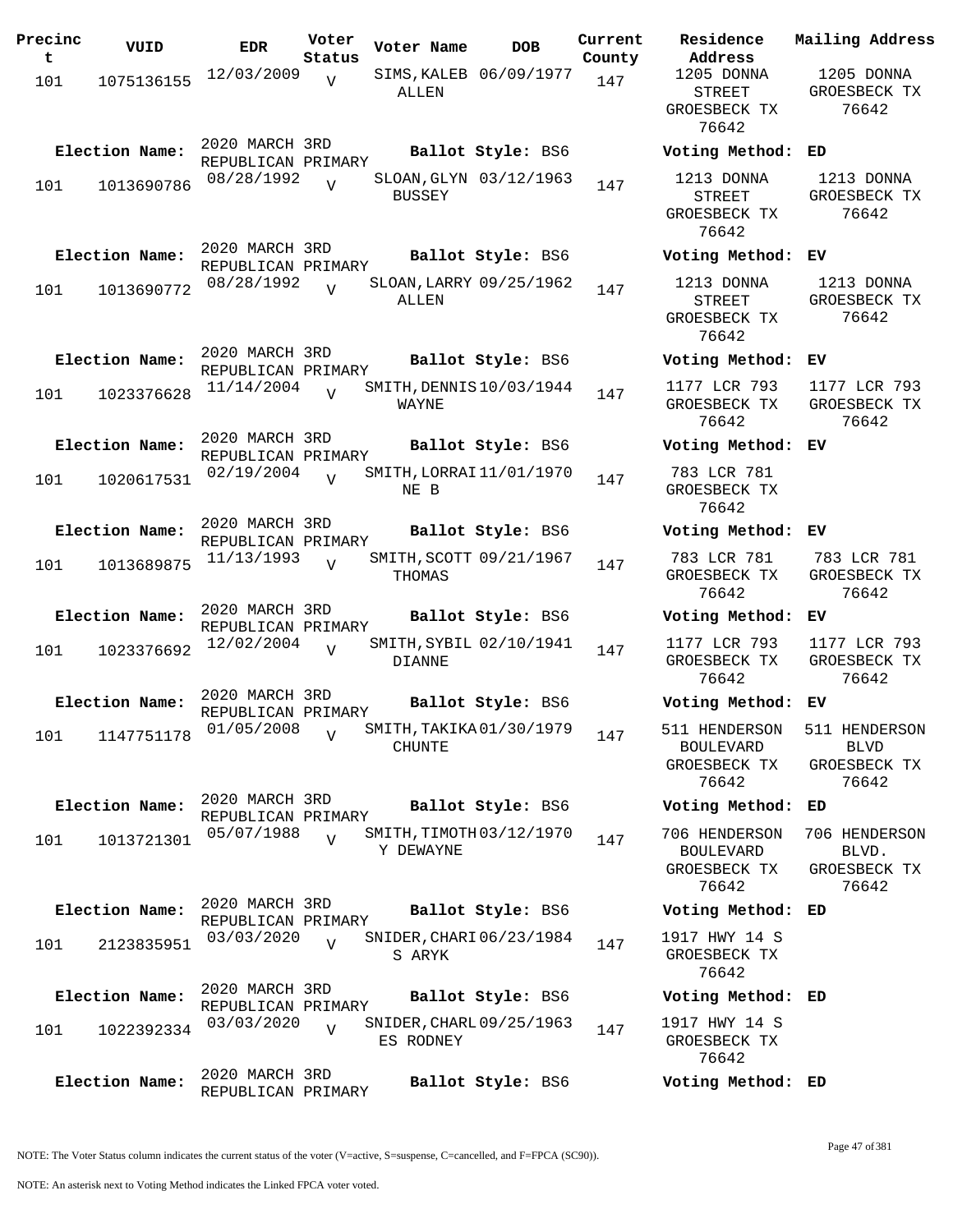| Precinc<br>t | VUID           | <b>EDR</b>                           | Voter<br>Status | Voter Name                               | <b>DOB</b>        | Current<br>County | Residence<br>Address                                     |
|--------------|----------------|--------------------------------------|-----------------|------------------------------------------|-------------------|-------------------|----------------------------------------------------------|
| 101          | 1162051877     | 03/03/2020                           | V               | SNIDER, LYNN 09/22/1964<br>KNUTSON       |                   | 147               | 1917 HWY 14<br>GROESBECK T<br>76642                      |
|              | Election Name: | 2020 MARCH 3RD<br>REPUBLICAN PRIMARY |                 |                                          | Ballot Style: BS6 |                   | Voting Metho                                             |
| 101          | 2159392806     | 10/09/2019                           | $\overline{U}$  | SPANN, CHODY 09/08/2001<br>BLAIN         |                   | 147               | 1208 DONNA<br>STREET<br>GROESBECK T<br>76642             |
|              | Election Name: | 2020 MARCH 3RD<br>REPUBLICAN PRIMARY |                 |                                          | Ballot Style: BS6 |                   | Voting Metho                                             |
| 101          | 1013675929     | 02/12/1992                           | $\overline{V}$  | SPARKS<br>JR, COOLIDGE<br>HILL           | 09/29/1956        | 147               | 271 LCR 793<br>GROESBECK T<br>76642                      |
|              | Election Name: | 2020 MARCH 3RD<br>REPUBLICAN PRIMARY |                 |                                          | Ballot Style: BS6 |                   | Voting Metho                                             |
| 101          | 1003917753     | 10/22/2000                           | $\overline{U}$  | SPARKS, OPAL 01/02/1960<br><b>LYNN</b>   |                   | 147               | 271 LCR 793<br>GROESBECK T<br>76642-2241                 |
|              | Election Name: | 2020 MARCH 3RD<br>REPUBLICAN PRIMARY |                 |                                          | Ballot Style: BS6 |                   | Voting Metho                                             |
| 101          | 1154754441     | 08/15/2008                           | $\overline{V}$  | SPENCER<br>JR, KENNETH                   | 03/03/1960        | 147               | 1101 NAVASOT<br>ST E<br>GROESBECK T<br>76642             |
|              | Election Name: | 2020 MARCH 3RD<br>REPUBLICAN PRIMARY |                 |                                          | Ballot Style: BS6 |                   | Voting Metho                                             |
| 101          | 1013694691     | 04/05/1984                           | $\overline{V}$  | STEPHENS, ELI 06/05/1941<br>ZABETH S     |                   | 147               | 2385 LCR 78<br>GROESBECK T<br>76642                      |
|              | Election Name: | 2020 MARCH 3RD<br>REPUBLICAN PRIMARY |                 |                                          | Ballot Style: BS6 |                   | Voting Metho                                             |
| 101          | 1013721551     | 01/13/1988                           | $\overline{U}$  | STEWART, BARB 12/29/1940<br>ARA          |                   | 147               | 112 LESLIE<br><b>STREET</b><br>GROESBECK T<br>76642      |
|              | Election Name: | 2020 MARCH 3RD<br>REPUBLICAN PRIMARY |                 |                                          | Ballot Style: BS6 |                   | Voting Metho                                             |
| 101          | 1013689380     | 04/10/1994                           | $\overline{U}$  | STEWART, DONN 12/10/1946<br>ΑJ           |                   | 147               | 205 FROST CRE<br><b>AVENUE</b><br>GROESBECK T<br>76642   |
|              | Election Name: | 2020 MARCH 3RD<br>REPUBLICAN PRIMARY |                 |                                          | Ballot Style: BS6 |                   | Voting Metho                                             |
| 101          | 1119356573     | 07/23/2011                           | $\overline{V}$  | STEWART, ELIZ 01/17/1970<br>ABETH BARRON |                   | 147               | 112 LESLIE<br>STREET<br>GROESBECK T<br>76642             |
|              | Election Name: | 2020 MARCH 3RD<br>REPUBLICAN PRIMARY |                 |                                          | Ballot Style: BS6 |                   | Voting Metho                                             |
| 101          | 1013689796     | 09/23/1981                           | $\overline{U}$  | STEWART, ELLE 08/12/1963<br>N LEIGH      |                   | 147               | 201 MAJESTI<br>PRINCE STREE<br>GROESBECK T<br>76642-0671 |
|              | Election Name: | 2020 MARCH 3RD<br>REPUBLICAN PRIMARY |                 |                                          | Ballot Style: BS6 |                   | Voting Metho                                             |
| 101          | 1004557157     | 04/09/2017                           | $\overline{U}$  | STEWART, EUNI 03/02/1968<br>CE MECHELLE  |                   | 147               | 2229 HWY 164<br>GROESBECK T<br>76642                     |
|              | Election Name: | 2020 MARCH 3RD<br>REPUBLICAN PRIMARY |                 |                                          | Ballot Style: BS6 |                   | Voting Metho                                             |

1917 HWY 14 S GROESBECK TX 76642 1917A S STATE HIGHWAY 14 GROESBECK TX 76642 **Election Name: Ballot Style:** BS6 **Voting Method: ED** 1208 DONNA STREET GROESBECK TX 76642 1208 DONNA ST GROESBECK TX 76642 **Election Name: Ballot Style:** BS6 **Voting Method: EV** 271 LCR 793 GROESBECK TX 76642 271 LCR 793 GROESBECK TX 76642 **Election Name: Ballot Style:** BS6 **Voting Method: EV** 271 LCR 793 GROESBECK TX 76642-2241 271 LCR 793 GROESBECK TX 76642 **Election Name: Ballot Style:** BS6 **Voting Method: EV** 1101 NAVASOTA 1101 E NAVASOTA ST E GROESBECK TX 76642 ST GROESBECK TX 76642-1917 **Election Name: Ballot Style:** BS6 **Voting Method: EV** 2385 LCR 788 GROESBECK TX 76642 2385 LCR 788 GROESBECK TX 76642 **Election Name: Ballot Style:** BS6 **Voting Method: ED** 112 LESLIE STREET GROESBECK TX 76642 P O BOX 68 GROESBECK TX 76642 **Election Name: Ballot Style:** BS6 **Voting Method: EV** 205 FROST CREEK AVENUE GROESBECK TX 76642 **Election Name: Ballot Style:** BS6 **Voting Method: EV** 112 LESLIE STREET GROESBECK TX 76642 112 LESLIE GROESBECK TX 76642 **Election Name: Ballot Style:** BS6 **Voting Method: EV** 201 MAJESTIC PRINCE STREET GROESBECK TX 76642-0671 POB 671 GROESBECK TX 76642 **Election Name: Ballot Style:** BS6 **Voting Method: EV** 2229 HWY 164 E GROESBECK TX MEXIA TX 76667 76642 PO BOX 1222

**Current Mailing Address**

## **Election Name: Ballot Style:** BS6 **Voting Method: ED**

Page 48 of 381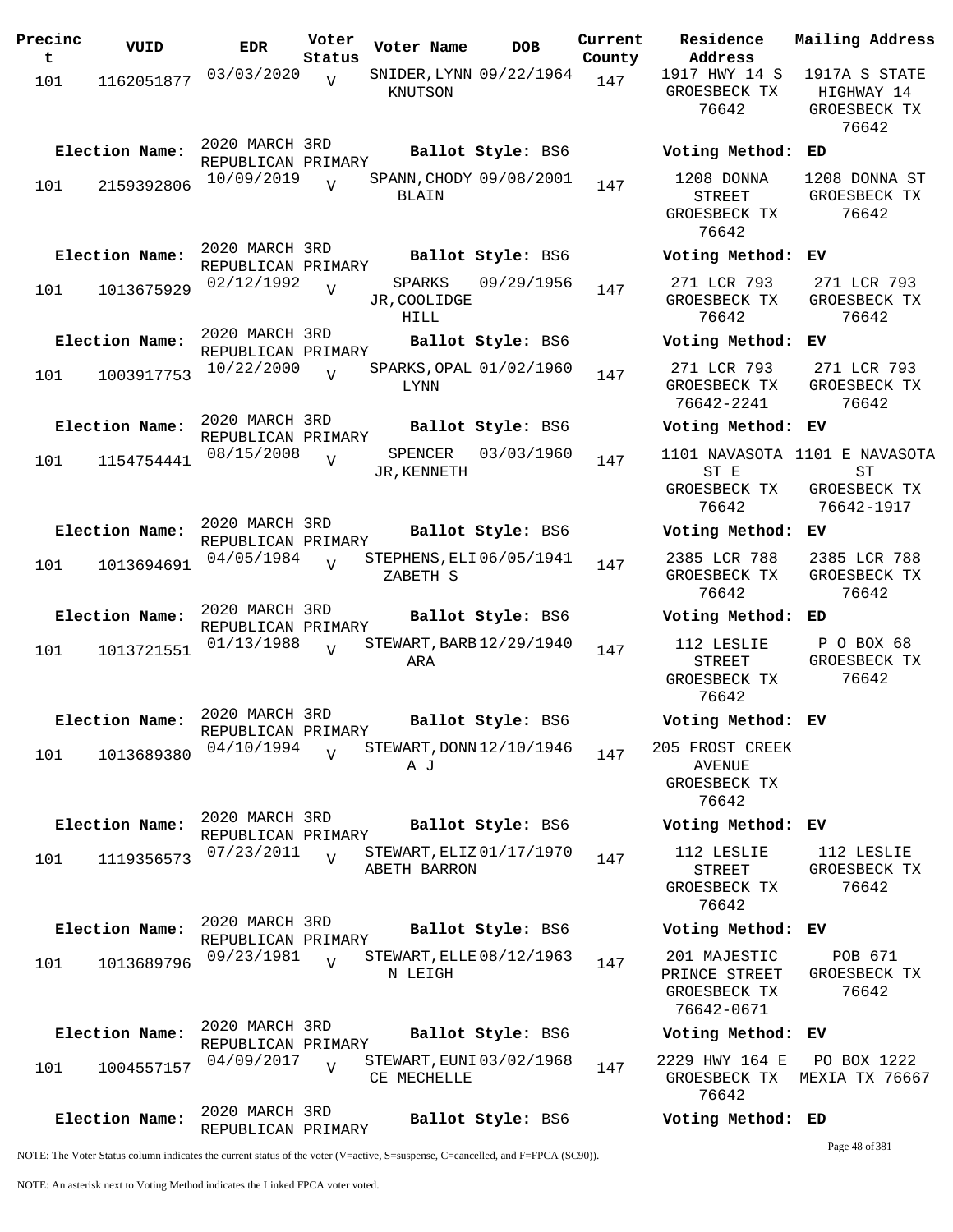| Precinc<br>t | VUID           | <b>EDR</b>                           | Voter<br>Status | Voter Name                                   | <b>DOB</b>        | Current<br>County | Residence<br>Address                                      | Mai.       |
|--------------|----------------|--------------------------------------|-----------------|----------------------------------------------|-------------------|-------------------|-----------------------------------------------------------|------------|
| 101          | 1004929251     | 08/07/1999                           | $\overline{V}$  | STEWART, IDA 02/18/1941<br>JEAN              |                   | 147               | 3 GLEN ALLEN<br><b>COURT</b><br>GROESBECK TX<br>76642     | 3 G.<br>GR |
|              | Election Name: | 2020 MARCH 3RD<br>REPUBLICAN PRIMARY |                 |                                              | Ballot Style: BS6 |                   | Voting Method: EV                                         |            |
| 101          | 1013680933     | 05/02/1990                           | $\overline{U}$  | STEWART, INEZ 10/28/1959<br><b>JONES</b>     |                   | 147               | 120 ROCKY CREEK<br><b>AVENUE</b><br>GROESBECK TX<br>76642 |            |
|              | Election Name: | 2020 MARCH 3RD<br>REPUBLICAN PRIMARY |                 |                                              | Ballot Style: BS6 |                   | Voting Method: EV                                         |            |
| 101          | 1013721567     | 01/13/1988                           | $\overline{U}$  | STEWART, LARR 11/05/1938<br>Y HUGH           |                   | 147               | 112 LESLIE<br><b>STREET</b><br>GROESBECK TX<br>76642      | F<br>GR    |
|              | Election Name: | 2020 MARCH 3RD<br>REPUBLICAN PRIMARY |                 |                                              | Ballot Style: BS6 |                   | Voting Method:                                            | ЕV         |
| 101          | 1013694071     | 03/25/1988                           | $\overline{U}$  | STEWART, LEW 07/09/1959<br>PATRICK           |                   | 147               | 1206 JOEL<br><b>STREET</b><br>GROESBECK TX<br>76642       | 20<br>GR   |
|              | Election Name: | 2020 MARCH 3RD<br>REPUBLICAN PRIMARY |                 |                                              | Ballot Style: BS6 |                   | Voting Method:                                            | ЕV         |
| 101          | 1013725104     | 10/01/2000                           | $\overline{U}$  | STEWART, LISA 03/09/1968<br>JANE             |                   | 147               | 712 TYUS ST N<br>GROESBECK TX<br>76642                    |            |
|              | Election Name: | 2020 MARCH 3RD<br>REPUBLICAN PRIMARY |                 |                                              | Ballot Style: BS6 |                   | Voting Method:                                            | ΕV         |
| 101          | 1205797482     | 01/22/2014                           | $\overline{V}$  | STEWART, LONN 01/26/1957<br>Y DAVID          |                   | 147               | 2229 HWY 164 E<br>GROESBECK TX<br>76642                   | 22<br>GR   |
|              | Election Name: | 2020 MARCH 3RD                       |                 |                                              | Ballot Style: BS6 |                   | Voting Method:                                            | ED         |
| 101          | 2125393600     | REPUBLICAN PRIMARY<br>07/30/2016     | $\overline{V}$  | STEWART, PRES 06/25/1998<br>LEY JENISE       |                   | 147               | 201 MAJESTIC<br>PRINCE STREET<br>GROESBECK TX<br>76642    |            |
|              | Election Name: | 2020 MARCH 3RD<br>REPUBLICAN PRIMARY |                 |                                              | Ballot Style: BS6 |                   | Voting Method: EV                                         |            |
| 101          | 1013685653     | 03/01/1978                           | $\overline{U}$  | STEWART, SHAR 04/26/1957<br>REE JO           |                   | 147               | 1206 JOEL<br><b>STREET</b><br>GROESBECK TX<br>76642       | 20<br>GR   |
|              | Election Name: | 2020 MARCH 3RD                       |                 |                                              | Ballot Style: BS6 |                   | Voting Method: ED                                         |            |
| 101          | 1013687246     | REPUBLICAN PRIMARY<br>02/25/1996     | $\overline{17}$ | STEWART, TERR 05/04/1947<br>Y G              |                   | 147               | 205 FROST CREEK<br><b>AVENUE</b><br>GROESBECK TX<br>76642 |            |
|              | Election Name: | 2020 MARCH 3RD<br>REPUBLICAN PRIMARY |                 |                                              | Ballot Style: BS6 |                   | Voting Method: EV                                         |            |
| 101          | 1013693648     | 09/09/1988                           | $\overline{U}$  | STOCKINGER, A11/26/1955<br>NGELA<br>KATHLEEN |                   | 147               | 2 GLEN ALLEN<br><b>COURT</b><br>GROESBECK TX<br>76642     | 2 G.<br>GR |
|              | Election Name: | 2020 MARCH 3RD<br>REPUBLICAN PRIMARY |                 |                                              | Ballot Style: BS6 |                   | Voting Method: EV                                         |            |

**Voter Name DOB Residence Address Current Mailing Address** 3 GLEN ALLEN 3 GLEN ALLEN CT COURT GROESBECK TX 76642 GROESBECK TX 76642 **Election Name: Ballot Style:** BS6 **Voting Method: EV** ROCKY CREEK AVENUE GROESBECK TX 76642 **Election Name: Ballot Style:** BS6 **Voting Method: EV** 112 LESLIE STREET GROESBECK TX 76642 P O BOX 68 GROESBECK TX 76642 **Election Name: Ballot Style:** BS6 **Voting Method: EV** 1206 JOEL STREET GROESBECK TX 76642 201 W TRINITY ST GROESBECK TX 76642 **Election Name: Ballot Style:** BS6 **Voting Method: EV** 2 TYUS ST N GROESBECK TX 76642 **Election Name: Ballot Style:** BS6 **Voting Method: EV** 2229 HWY 164 E 2229 HIGHWAY GROESBECK TX 76642 164E GROESBECK TX 76642 **Election Name: Ballot Style:** BS6 **Voting Method: ED** 1 MAJESTIC PRINCE STREET GROESBECK TX 76642 **Election Name: Ballot Style:** BS6 **Voting Method: EV** 1206 JOEL STREET GROESBECK TX 76642 201 W TRINITY ST GROESBECK TX 76642 **Election Name: Ballot Style:** BS6 **Voting Method: ED**

## **Election Name: Ballot Style:** BS6 **Voting Method: EV**

2 GLEN ALLEN 2 GLEN ALLEN CT COURT GROESBECK TX 76642 GROESBECK TX 76642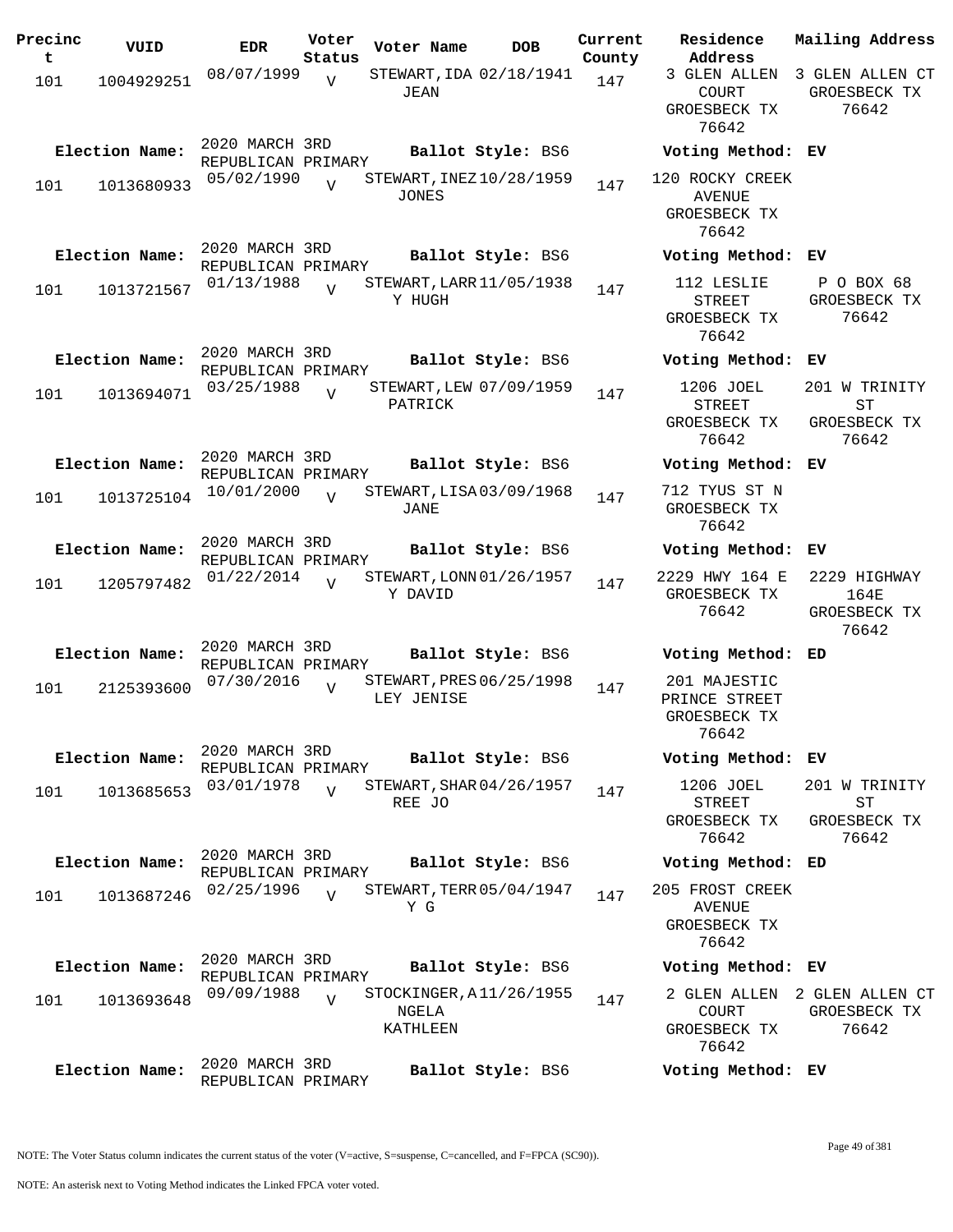| Precinc<br>t | VUID           | <b>EDR</b>                           | Voter<br>Status | Voter Name                             | <b>DOB</b>        | Current<br>County | Residence<br>Address                                 |
|--------------|----------------|--------------------------------------|-----------------|----------------------------------------|-------------------|-------------------|------------------------------------------------------|
| 101          | 1013694282     | 11/18/1987                           | $\overline{V}$  | STOCKINGER, M10/27/1952<br>URRAY ALLEN |                   | 147               | 2 GLEN ALLEN<br>COURT<br>GROESBECK TX<br>76642-1958  |
|              | Election Name: | 2020 MARCH 3RD<br>REPUBLICAN PRIMARY |                 |                                        | Ballot Style: BS6 |                   | Voting Metho                                         |
| 101          | 1013724128     | 02/04/1978                           | $\overline{V}$  | STOCKTON, NAN 12/01/1946<br>CY LOUISE  |                   | 147               | 811 BRAZOS ST<br>GROESBECK TX<br>76642               |
|              | Election Name: | 2020 MARCH 3RD<br>REPUBLICAN PRIMARY |                 |                                        | Ballot Style: BS6 |                   | Voting Metho                                         |
| 101          | 1024161961     | 05/07/2005                           | $\overline{V}$  | STONE, BRITTA 03/20/1987<br>NYE LENORE |                   | 147               | 1201 DONNA<br><b>STREET</b><br>GROESBECK TX<br>76642 |
|              | Election Name: | 2020 MARCH 3RD<br>REPUBLICAN PRIMARY |                 |                                        | Ballot Style: BS6 |                   | Voting Metho                                         |
| 101          | 1180001420     | 11/08/2016                           | $\overline{U}$  | STONE, KENNET 10/17/1978<br>H JERED    |                   | 147               | 1201 DONNA<br><b>STREET</b><br>GROESBECK TX<br>76642 |
|              | Election Name: | 2020 MARCH 3RD<br>REPUBLICAN PRIMARY |                 |                                        | Ballot Style: BS6 |                   | Voting Metho                                         |
| 101          | 1020172495     | 12/14/2003                           | $\overline{U}$  | STONE, MARTHA 07/20/1937<br>HAWKINS    |                   | 147               | 103 MEADOW LAN<br>GROESBECK TX<br>76642              |
|              | Election Name: | 2020 MARCH 3RD<br>REPUBLICAN PRIMARY |                 |                                        | Ballot Style: BS6 |                   | Voting Metho                                         |
| 101          | 1013909436     | 03/03/2018                           | $\overline{V}$  | STRICKLAND, V03/28/1936<br>IRGINIA ANN |                   | 147               | 712 WALKER ST<br>GROESBECK TX<br>76642               |
|              | Election Name: | 2020 MARCH 3RD<br>REPUBLICAN PRIMARY |                 |                                        | Ballot Style: BS6 |                   | Voting Metho                                         |
| 101          | 1013692876     | 09/15/1980                           | $\overline{V}$  | SUTTON, NANCY 10/05/1946               |                   | 147               | 1681 LCR 760<br>GROESBECK TX<br>76642                |
|              | Election Name: | 2020 MARCH 3RD<br>REPUBLICAN PRIMARY |                 |                                        | Ballot Style: BS6 |                   | Voting Metho                                         |
| 101          | 1013692869     | 09/15/1980                           | $\overline{V}$  | SUTTON, TOM M 08/03/1947               |                   | 147               | 1681 LCR 760<br>GROESBECK TX<br>76642                |
|              | Election Name: | 2020 MARCH 3RD<br>REPUBLICAN PRIMARY |                 |                                        | Ballot Style: BS6 |                   | Voting Metho                                         |
| 101          | 1013720216     | 04/09/1988                           | $\overline{V}$  | SWICK, BRIAN 08/02/1967<br>JOE         |                   | 147               | 2219 FM 937<br>GROESBECK TX<br>76642                 |
|              | Election Name: | 2020 MARCH 3RD<br>REPUBLICAN PRIMARY |                 |                                        | Ballot Style: BS6 |                   | Voting Metho                                         |
| 101          | 1013723738     | 03/01/1978                           | $\overline{v}$  | SWICK, ELIZAB 10/13/1935<br>ETH        |                   | 147               | 608 YEAGUA ST<br>GROESBECK TX<br>76642               |
|              | Election Name: | 2020 MARCH 3RD<br>REPUBLICAN PRIMARY |                 |                                        | Ballot Style: BS6 |                   | Voting Metho                                         |
| 101          | 1184053177     | 04/29/2012                           | $\overline{z}$  | SWICK, KAILEY 04/08/1994<br>ASHTON     |                   | 147               | 1203 JOEL<br>STREET<br>GROESBECK TX<br>76642         |
|              | Election Name: | 2020 MARCH 3RD<br>REPUBLICAN PRIMARY |                 |                                        | Ballot Style: BS6 |                   | Voting Metho                                         |

811 BRAZOS ST W 811 W BRAZOS ST GROESBECK TX 76642 GROESBECK TX 76642 **Election Name: Ballot Style:** BS6 **Voting Method: ED** 1201 DONNA STREET GROESBECK TX 76642 **Election Name: Ballot Style:** BS6 **Voting Method: EV** 1201 DONNA STREET GROESBECK TX 76642 **Election Name: Ballot Style:** BS6 **Voting Method: EV** 103 MEADOW LANE 103 MEADOW LANE GROESBECK TX GROESBECK TX 76642 76642 **Election Name: Ballot Style:** BS6 **Voting Method: EV** 712 WALKER ST E GROESBECK TX 76642 **Election Name: Ballot Style:** BS6 **Voting Method: AV** 1681 LCR 760

**Election Name: Ballot Style:** BS6 **Voting Method: EV**

**Current Mailing Address**

2 GLENN ALAN COURT GROESBECK TX 76642

GROESBECK TX 76642 GROESBECK TX 76642 **Election Name: Ballot Style:** BS6 **Voting Method: EV**

GROESBECK TX 76642 1681 LCR 760 GROESBECK TX 76642

**Election Name: Ballot Style:** BS6 **Voting Method: EV**

2219 FM 937 GROESBECK TX 76642 2219 FM 937 GROESBECK TX 76642

## **Election Name: Ballot Style:** BS6 **Voting Method: EV**

608 YEAGUA ST E 608 E YEAGUE ST GROESBECK TX GROESBECK TX 76642 76642

**Election Name: Ballot Style:** BS6 **Voting Method: EV** 1203 JOEL STREET GROESBECK TX 76642 1203 JOEL ST GROESBECK TX 76642

**Election Name: Ballot Style:** BS6 **Voting Method: ED**

Page 50 of 381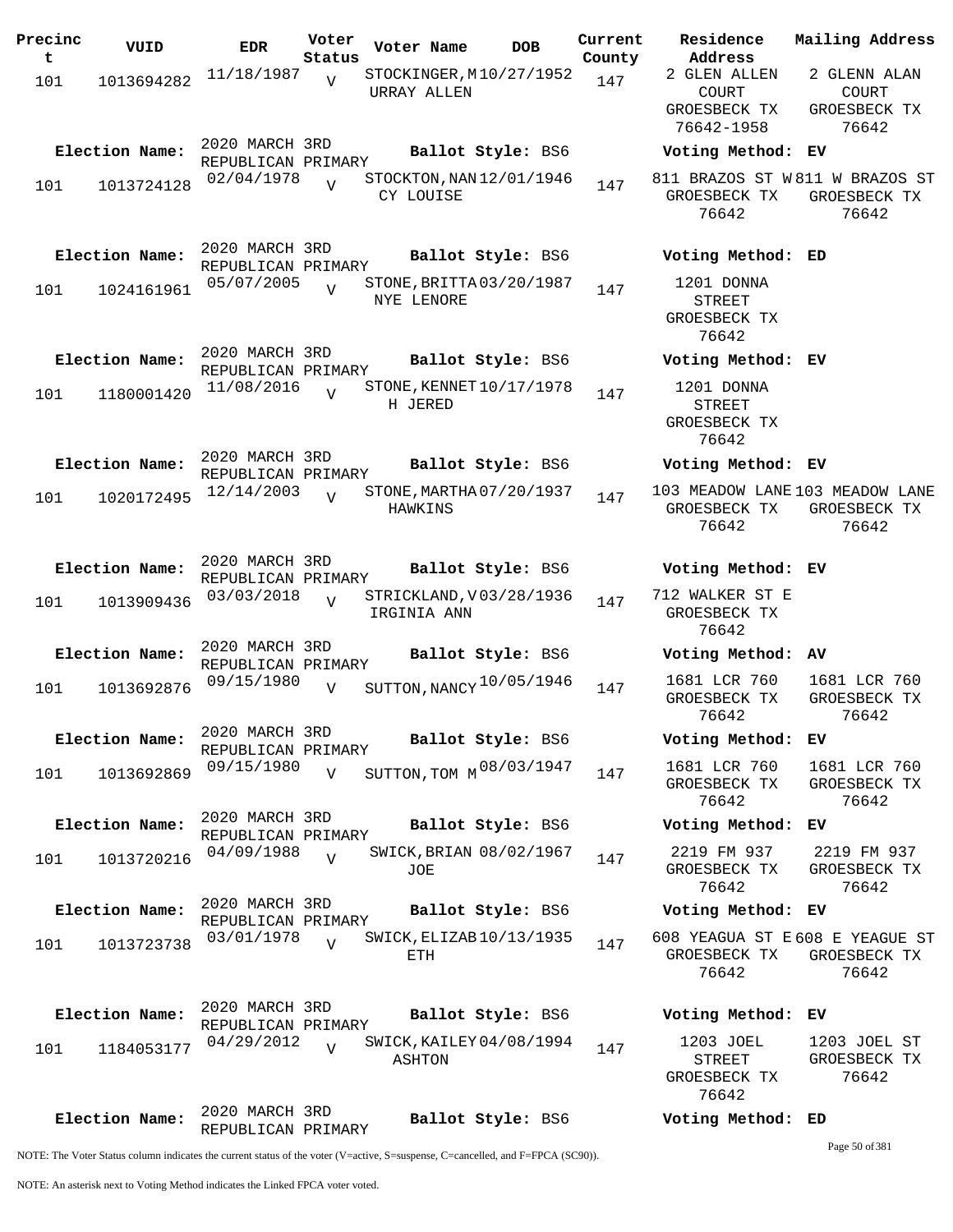| Precinc<br>t | VUID           | <b>EDR</b>                           | Voter<br>Status |          | Voter Name  | <b>DOB</b>               | Current<br>County | Residence<br>Address                                      | Mailing Addre                               |
|--------------|----------------|--------------------------------------|-----------------|----------|-------------|--------------------------|-------------------|-----------------------------------------------------------|---------------------------------------------|
| 101          | 1013716479     | 04/10/1994                           | $\overline{V}$  | GAIL     |             | SWICK, LISA 03/17/1967   | 147               | 2219 FM 937<br>GROESBECK TX<br>76642                      | 2219 FM 93<br>GROESBECK T<br>76642          |
|              | Election Name: | 2020 MARCH 3RD<br>REPUBLICAN PRIMARY |                 |          |             | Ballot Style: BS6        |                   | Voting Method: EV                                         |                                             |
| 101          | 1013687924     | 02/11/1983                           |                 |          | KAY         | SWICK, SUSAN 01/07/1965  | 147               | 1203 JOEL<br><b>STREET</b><br>GROESBECK TX<br>76642-1957  | 1203 JOEL S<br>GROESBECK T<br>76642         |
|              | Election Name: | 2020 MARCH 3RD<br>REPUBLICAN PRIMARY |                 |          |             | Ballot Style: BS6        |                   | Voting Method: EV                                         |                                             |
| 101          | 1013718111     | 02/10/1978                           | $\overline{V}$  |          | TATE, NORMA | 11/14/1927               | 147               | 1305 GLEN ALLEN<br>DRIVE<br>GROESBECK TX<br>76642         | P O BOX 87<br>GROESBECK T<br>76642          |
|              | Election Name: | 2020 MARCH 3RD<br>REPUBLICAN PRIMARY |                 |          |             | Ballot Style: BS6        |                   | Voting Method: EV                                         |                                             |
| 101          | 1173692043     | 08/22/2019                           | $\overline{U}$  |          | COLTON      | TATE, RYAN 12/02/1990    | 147               | 1210 DONNA<br><b>STREET</b><br>GROESBECK TX<br>76642      | 1210 DONNA S<br>GROESBECK T<br>76642-1948   |
|              | Election Name: | 2020 MARCH 3RD<br>REPUBLICAN PRIMARY |                 |          |             | Ballot Style: BS6        |                   | Voting Method: ED                                         |                                             |
| 101          | 1013650121     | 05/02/1996                           | $\overline{V}$  |          | GAIL        | TATUM, DAPHNE 07/09/1970 | 147               | 602 HEWITT<br><b>STREET</b><br>GROESBECK TX<br>76642-1831 | 602 HEWITT<br>GROESBECK T<br>76642          |
|              | Election Name: | 2020 MARCH 3RD<br>REPUBLICAN PRIMARY |                 |          |             | Ballot Style: BS6        |                   | Voting Method: EV                                         |                                             |
| 101          | 1085091642     | 03/10/2014                           | $\overline{V}$  |          | L           | TATUM, ERNEST 05/20/1947 | 147               | 624 HEWITT<br><b>STREET</b><br>GROESBECK TX<br>76642      | 624 HEWITT S<br>GROESBECK T<br>76642        |
|              | Election Name: | 2020 MARCH 3RD<br>REPUBLICAN PRIMARY |                 |          |             | Ballot Style: BS6        |                   | Voting Method: EV                                         |                                             |
| 101          | 1013692029     | 05/03/1991                           | $\overline{V}$  | LATREACE |             | TATUM, SHARON 12/04/1968 | 147               | 627 HEWITT<br>STREET<br>GROESBECK TX<br>76642             | 627 HEWITT S<br>GROESBECK T<br>76642        |
|              | Election Name: | 2020 MARCH 3RD                       |                 |          |             | Ballot Style: BS6        |                   | Voting Method: EV                                         |                                             |
| 101          | 2154320275     | REPUBLICAN PRIMARY<br>03/09/2019     | $\overline{V}$  |          | AARON       | TAYLOR, JOEL 02/07/1979  | 147               | 101 CEDAR CREEK 101 CEDAR CRI<br>DRIVE<br>GROESBECK TX    | DR<br>GROESBECK T                           |
|              | Election Name: | 2020 MARCH 3RD                       |                 |          |             | Ballot Style: BS6        |                   | 76642<br>Voting Method: EV                                | 76642                                       |
| 101          | 1039480294     | REPUBLICAN PRIMARY<br>10/11/2006     | $\overline{V}$  |          |             | TAYLOR, LAURE 07/26/1988 | 147               | 101 CEDAR CREEK                                           |                                             |
|              |                |                                      |                 |          | N ASHLEY    |                          |                   | DRIVE<br>GROESBECK TX<br>76642                            |                                             |
|              | Election Name: | 2020 MARCH 3RD<br>REPUBLICAN PRIMARY |                 |          |             | Ballot Style: BS6        |                   | Voting Method: EV                                         |                                             |
| 101          | 1013721648     | 02/14/1988                           | $\overline{V}$  |          | JAY         | TELFORD, TODD 09/16/1968 | 147               | 204 MAN O WAR<br>AVENUE<br>GROESBECK TX<br>76642          | 204 MAN O WA<br>AVE<br>GROESBECK T<br>76642 |
|              | Election Name: | 2020 MARCH 3RD<br>REPUBLICAN PRIMARY |                 |          |             | Ballot Style: BS6        |                   | Voting Method: EV                                         |                                             |

**Voter Name DOB Residence Address Current Mailing Address** 2219 FM 937 GROESBECK TX 76642 2219 FM 937 GROESBECK TX 76642 **Election Name: Ballot Style:** BS6 **Voting Method: EV** 1203 JOEL STREET GROESBECK TX 76642-1957 1203 JOEL ST GROESBECK TX 76642 **Election Name: Ballot Style:** BS6 **Voting Method: EV** DRIVE GROESBECK TX 76642 GROESBECK TX 76642 **Election Name: Ballot Style:** BS6 **Voting Method: EV** 1210 DONNA STREET GROESBECK TX 76642 1210 DONNA ST GROESBECK TX 76642-1948 **Election Name: Ballot Style:** BS6 **Voting Method: ED** 602 HEWITT STREET GROESBECK TX 76642-1831 602 HEWITT GROESBECK TX 76642 **Election Name: Ballot Style:** BS6 **Voting Method: EV** 624 HEWITT STREET GROESBECK TX 76642 624 HEWITT ST GROESBECK TX 76642 **Election Name: Ballot Style:** BS6 **Voting Method: EV** 627 HEWITT STREET GROESBECK TX 76642 627 HEWITT ST GROESBECK TX 76642 **Election Name: Ballot Style:** BS6 **Voting Method: EV** 101 CEDAR CREEK 101 CEDAR CREEK DRIVE GROESBECK TX 76642 DR GROESBECK TX 76642 **Election Name: Ballot Style:** BS6 **Voting Method: EV** 101 CEDAR CREEK DRIVE GROESBECK TX 76642 **Election Name: Ballot Style:** BS6 **Voting Method: EV** 204 MAN O WAR AVENUE GROESBECK TX 76642 204 MAN O WAR AVE GROESBECK TX 76642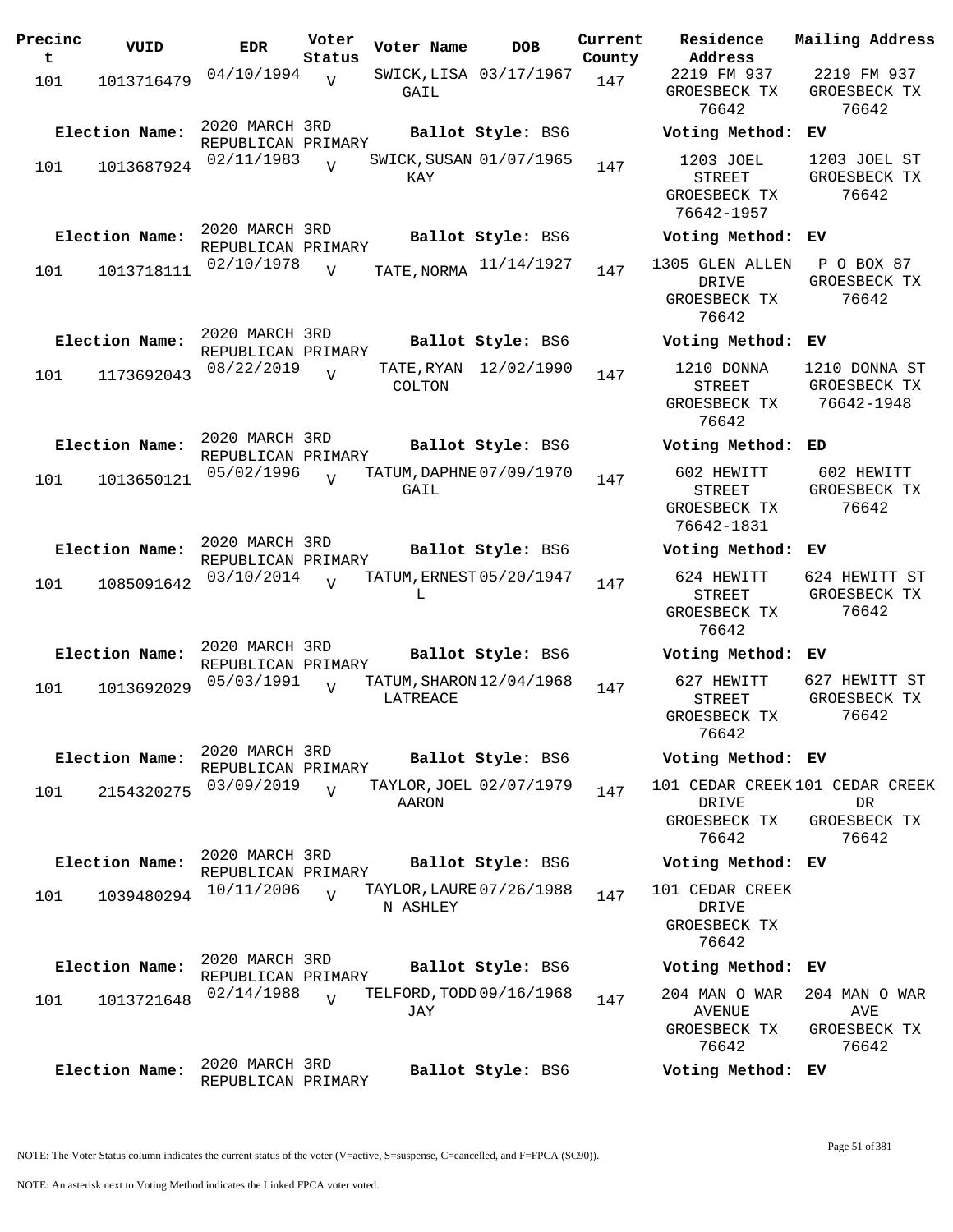| Precinc<br>t | VUID           | EDR                                  | Voter<br>Status | Voter Name     | <b>DOB</b>               | Current<br>County | Residence<br>Address                                      | Mai.                 |
|--------------|----------------|--------------------------------------|-----------------|----------------|--------------------------|-------------------|-----------------------------------------------------------|----------------------|
| 101          | 1003505261     | 02/14/2002                           | $\overline{V}$  | BAILEY         | TEPE, TONYA 02/14/1964   | 147               | 785 LCR 642<br>GROESBECK TX<br>76642                      | 7<br>GR              |
|              | Election Name: | 2020 MARCH 3RD<br>REPUBLICAN PRIMARY |                 |                | Ballot Style: BS6        |                   | Voting Method:                                            | ED                   |
| 101          | 1013642437     | 11/16/1996                           | $\overline{U}$  | <b>BERNARD</b> | TEPE, WILLIAM 10/17/1961 | 147               | 785 LCR 642<br>GROESBECK TX<br>76642-3427                 | 7<br>GR<br>7         |
|              | Election Name: | 2020 MARCH 3RD<br>REPUBLICAN PRIMARY |                 |                | Ballot Style: BS6        |                   | Voting Method:                                            | ED                   |
| 101          | 1168601311     | 09/22/2016                           | $\overline{U}$  | A KAY          | THEISS, AMAND 09/12/1991 | 147               | 306 BURROW<br><b>STREET</b><br>GROESBECK TX<br>76642      |                      |
|              | Election Name: | 2020 MARCH 3RD<br>REPUBLICAN PRIMARY |                 |                | Ballot Style: BS6        |                   | Voting Method: ED                                         |                      |
| 101          | 2129927961     | 11/04/2016                           | $\overline{U}$  | K              | THEISS, PADEN 03/11/1988 | 147               | 306 BURROW<br><b>STREET</b><br>GROESBECK TX<br>76642      |                      |
|              | Election Name: | 2020 MARCH 3RD<br>REPUBLICAN PRIMARY |                 |                | Ballot Style: BS6        |                   | Voting Method: EV                                         |                      |
| 101          | 1005002185     | 07/08/1998                           | $\overline{U}$  | ROSS           | THOELE, KERI 08/25/1964  | 147               | 1211 GLEN ALLEN<br>DRIVE<br>GROESBECK TX<br>76642-0065    | GR                   |
|              | Election Name: | 2020 MARCH 3RD<br>REPUBLICAN PRIMARY |                 |                | Ballot Style: BS6        |                   | Voting Method:                                            | EV                   |
| 101          | 1013645586     | 05/05/2001                           | $\overline{V}$  | DRIC DWAINE    | THOMAS, LEFRE 03/17/1969 | 147               | 708 ELLIS ST S<br>GROESBECK TX<br>76642                   | 708<br>GR<br>7       |
|              | Election Name: | 2020 MARCH 3RD<br>REPUBLICAN PRIMARY |                 |                | Ballot Style: BS6        |                   | Voting Method: ED                                         |                      |
| 101          | 1208397068     | 04/13/2014                           | $\overline{V}$  | K              | THOMAS, TRINA 09/24/1971 | 147               | 708 ELLIS ST S<br>GROESBECK TX<br>76642                   | 708<br>GR            |
|              | Election Name: | 2020 MARCH 3RD<br>REPUBLICAN PRIMARY |                 |                | Ballot Style: BS6        |                   | Voting Method: ED                                         |                      |
| 101          | 1003768356     | 11/04/2001                           | $\overline{V}$  | OL E.          | THOMPSON, CAR 07/03/1956 | 147               | 203 JANE STREET 2<br>GROESBECK TX<br>76642                | GR                   |
|              | Election Name: | 2020 MARCH 3RD<br>REPUBLICAN PRIMARY |                 |                | Ballot Style: BS6        |                   | Voting Method: EV                                         |                      |
| 101          | 1197668377     | 03/10/2013                           | $\overline{V}$  | UDIA OROZCO    | THOMPSON, CLA08/28/1987  | 147               | 904 WILLOW POND 904<br>ROAD<br>GROESBECK TX<br>76642-1544 | GR                   |
|              | Election Name: | 2020 MARCH 3RD<br>REPUBLICAN PRIMARY |                 |                | Ballot Style: BS6        |                   | Voting Method: ED                                         |                      |
| 101          | 1013671876     | 04/21/1993                           | $\overline{V}$  | EN LEE         | THOMPSON, KAR 07/07/1960 | 147               | 508 LCR 794<br>GROESBECK TX<br>76642                      | 5 <sub>1</sub><br>GR |
|              | Election Name: | 2020 MARCH 3RD<br>REPUBLICAN PRIMARY |                 |                | Ballot Style: BS6        |                   | Voting Method:                                            | ЕV                   |
| 101          | 1003768341     | 11/04/2001                           | $\overline{V}$  | HAEL D         | THOMPSON, MIC 06/06/1955 | 147               | 203 JANE STREET<br>GROESBECK TX<br>76642                  | $\overline{2}$<br>GR |
|              | Election Name: | 2020 MARCH 3RD<br>REPUBLICAN PRIMARY |                 |                | Ballot Style: BS6        |                   | Voting Method: EV                                         |                      |

**U**cter Residence<br>Voter address **Address Current Mailing Address** 785 LCR 642 GROESBECK TX 76642 785 LCR 642 GROESBECK TX 76642 **Election Name: Ballot Style:** BS6 **Voting Method: ED** 785 LCR 642 GROESBECK TX 76642-3427 785 LCR 642 GROESBECK TX 76642-3427 **Election Name: Ballot Style:** BS6 **Voting Method: ED** 306 BURROW STREET GROESBECK TX 76642 **Election Name: Ballot Style:** BS6 **Voting Method: ED** 306 BURROW STREET GROESBECK TX 76642 **Election Name: Ballot Style:** BS6 **Voting Method: EV** 1211 GLEN ALLEN DRIVE GROESBECK TX 76642-0065 POB 65 GROESBECK TX 76642 **Election Name: Ballot Style:** BS6 **Voting Method: EV** 708 ELLIS ST S 708 S ELLIS ST GROESBECK TX GROESBECK TX 76642 76642-1800 **Election Name: Ballot Style:** BS6 **Voting Method: ED** 708 ELLIS ST S 708 ELLIS ST S GROESBECK TX GROESBECK TX 76642 76642 **Election Name: Ballot Style:** BS6 **Voting Method: ED** 203 JANE STREET 203 JANE ST GROESBECK TX 76642 GROESBECK TX 76642 **Election Name: Ballot Style:** BS6 **Voting Method: EV** 904 WILLOW POND 904 WILOW POND ROAD GROESBECK TX 76642-1544 RD GROESBECK TX 76642 **Election Name: Ballot Style:** BS6 **Voting Method: ED** 508 LCR 794 GROESBECK TX 76642 508 LCR 794 GROESBECK TX 76642 **Election Name: Ballot Style:** BS6 **Voting Method: EV** 203 JANE STREET GROESBECK TX 76642 203 JANE ST GROESBECK TX 76642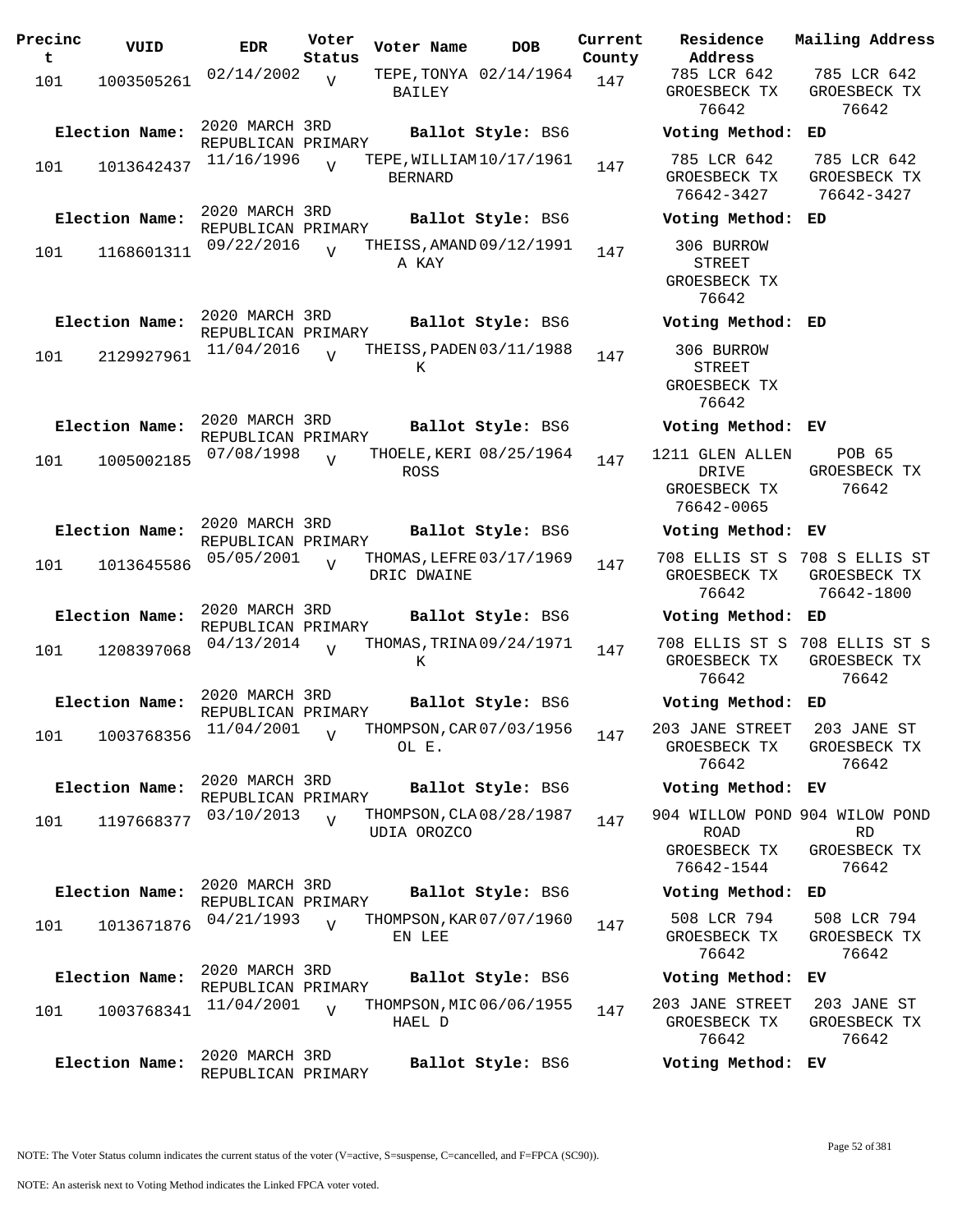| 101<br>1013649258<br>Election Name:<br>101<br>1013694978 | 07/13/1996<br>2020 MARCH 3RD<br>REPUBLICAN PRIMARY<br>05/02/1986<br>2020 MARCH 3RD<br>REPUBLICAN PRIMARY<br>01/12/1989 | $\overline{V}$<br>$\overline{U}$ | THOMPSON, MIC 06/08/1950<br>HAEL RAY<br>THURMAN, CONS 03/03/1935<br>UELO | Ballot Style: BS6 | 147 |
|----------------------------------------------------------|------------------------------------------------------------------------------------------------------------------------|----------------------------------|--------------------------------------------------------------------------|-------------------|-----|
|                                                          |                                                                                                                        |                                  |                                                                          |                   |     |
|                                                          |                                                                                                                        |                                  |                                                                          |                   | 147 |
| Election Name:                                           |                                                                                                                        |                                  |                                                                          | Ballot Style: BS6 |     |
| 101<br>1013693372                                        |                                                                                                                        | $\overline{V}$                   | TILLEY, KEITH 03/17/1961<br>LANE                                         |                   | 147 |
| Election Name:<br>101<br>1016899593                      | 2020 MARCH 3RD<br>REPUBLICAN PRIMARY<br>03/23/2016                                                                     | $\overline{U}$                   | TOSCANO, CHRI 05/23/1960<br>STINA MAY                                    | Ballot Style: BS6 | 147 |
| Election Name:<br>101<br>1016811660                      | 2020 MARCH 3RD<br>REPUBLICAN PRIMARY<br>03/23/2016                                                                     | $\overline{U}$                   | TOSCANO, HOME 06/09/1955<br>R                                            | Ballot Style: BS6 | 147 |
| Election Name:<br>101<br>1013695500                      | 2020 MARCH 3RD<br>REPUBLICAN PRIMARY<br>10/14/1995                                                                     |                                  | TROJACEK, JAS 08/26/1977<br>ON WAYNE                                     | Ballot Style: BS6 | 147 |
| Election Name:<br>101<br>1030301896                      | 2020 MARCH 3RD<br>REPUBLICAN PRIMARY<br>06/10/2010                                                                     | $\overline{V}$                   | TROJACEK, MIC 08/30/1978<br>A JANAE                                      | Ballot Style: BS6 | 147 |
| Election Name:<br>101<br>1190966673                      | 2020 MARCH 3RD<br>REPUBLICAN PRIMARY<br>10/31/2012                                                                     | $\overline{V}$                   | TRUETT, COURT 12/07/1985<br>NEY RENEE                                    | Ballot Style: BS6 | 147 |
| Election Name:<br>101<br>1190965345                      | 2020 MARCH 3RD<br>REPUBLICAN PRIMARY<br>10/31/2012                                                                     | $\overline{V}$                   | TRUETT, JERRY 08/19/1983<br>BRANDON                                      | Ballot Style: BS6 | 147 |
| Election Name:<br>101<br>2163760698                      | 2020 MARCH 3RD<br>REPUBLICAN PRIMARY<br>02/29/2020                                                                     | $\overline{U}$                   | TRUETT, JIMMY 02/01/1965<br>LYNN                                         | Ballot Style: BS6 | 147 |
| Election Name:<br>101<br>1023250776                      | 2020 MARCH 3RD<br>REPUBLICAN PRIMARY<br>10/01/1978                                                                     | $\overline{U}$                   | TRUETT, JIMMY 02/14/1945<br>LYNN                                         | Ballot Style: BS6 | 147 |
| Election Name:<br>101<br>1013686076                      | 2020 MARCH 3RD<br>REPUBLICAN PRIMARY<br>03/01/1978                                                                     | $\overline{V}$                   | TRUETT, MAROL 09/28/1951<br>YN STEELMAN                                  | Ballot Style: BS6 | 147 |

**Parame Residence Address Current Mailing Address** 508 LCR 794 GROESBECK TX 76642 508 LCR 794 GROESBECK TX 76642 **Election Name: Ballot Style:** BS6 **Voting Method: EV** 362 LCR 792A GROESBECK TX 76642 P O BOX 186 GROESBECK TX 76642 **Election Name: Ballot Style:** BS6 **Voting Method: AV** 807 WALKER ST E 807 E WALKER GROESBECK TX 76642 GROESBECK TX 76642-0000 **Election Name: Ballot Style:** BS6 **Voting Method: EV** 725 LCR 794 GROESBECK TX 76642 725 LCR 794 GROESBECK TX 76642 **Election Name: Ballot Style:** BS6 **Voting Method: EV** 725 LCR 794 GROESBECK TX 76642 725 LCR 794 GROESBECK TX 76642 **Election Name: Ballot Style:** BS6 **Voting Method: EV** 339 PR 5749 GROESBECK TX 76642 339 PR 5749 GROESBECK TX 76642 **Election Name: Ballot Style:** BS6 **Voting Method: ED** 339 PR 5749 GROESBECK TX 76642-0452 PO BOX 452 GROESBECK TX 76642 **Election Name: Ballot Style:** BS6 **Voting Method: ED** 1352 LCR 770 GROESBECK TX 76642 POB 324 GROESBECK TX 76642 **Election Name: Ballot Style:** BS6 **Voting Method: EV** 1352 LCR 770 GROESBECK TX 76642 PO BOX 324 GROESBECK TX 76642 **Election Name: Ballot Style:** BS6 **Voting Method: EV** 301 HOUSTON ST S GROESBECK TX 76642 **Election Name: Ballot Style:** BS6 **Voting Method: EV** 301 HOUSTON ST S GROESBECK TX 76642 301 S HOUSTON ST GROESBECK TX 76642 **Election Name: Ballot Style:** BS6 **Voting Method: EV** 106 WHIRLAWAY AVENUE GROESBECK TX 76642 106 WHIRLAWAY GROESBECK TX 76642

NOTE: The Voter Status column indicates the current status of the voter (V=active, S=suspense, C=cancelled, and F=FPCA (SC90)).

Page 53 of 381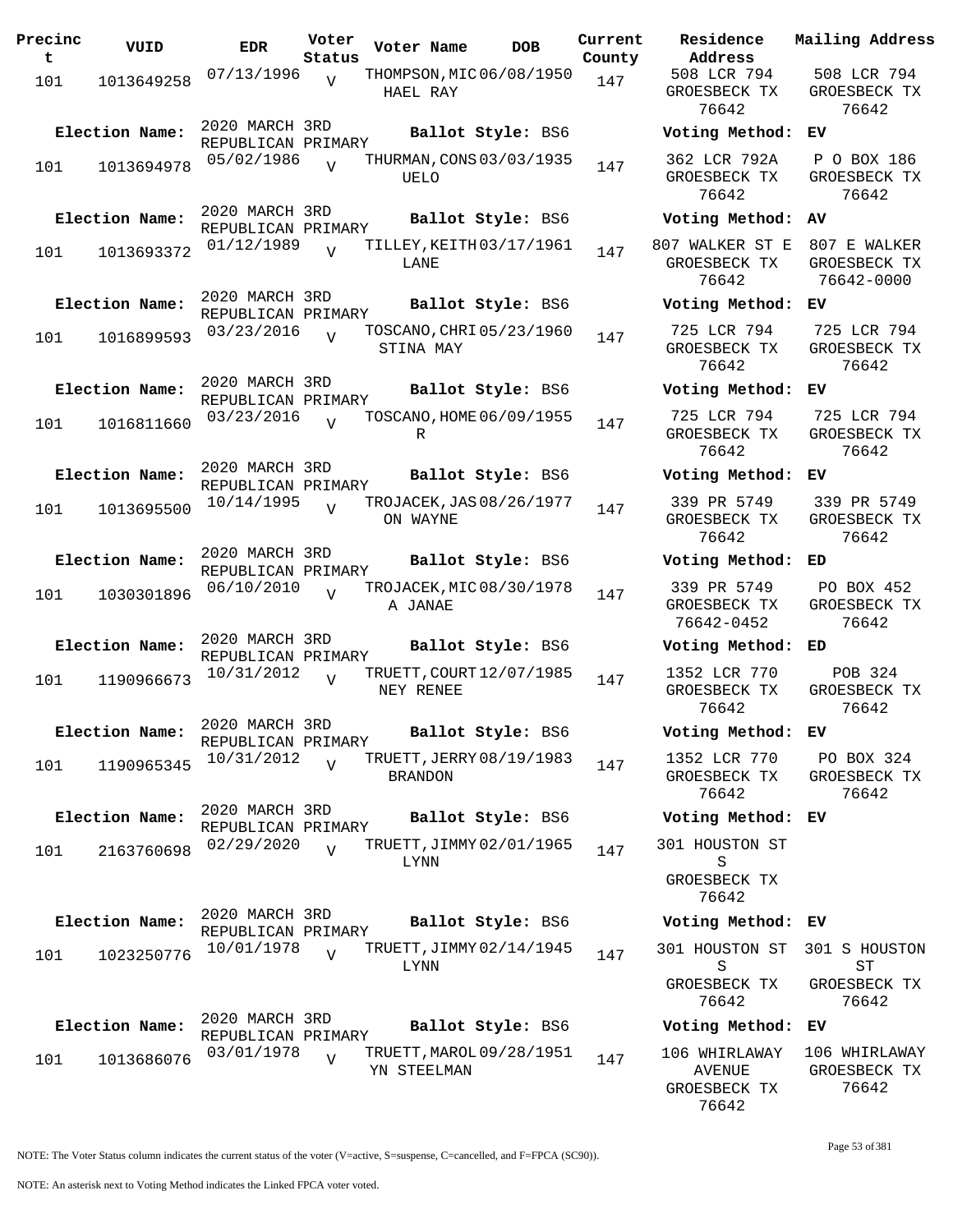| Precinc<br>t | VUID           | <b>EDR</b>                           | Voter<br>Status | Voter Name | <b>DOB</b>               | Current<br>County |
|--------------|----------------|--------------------------------------|-----------------|------------|--------------------------|-------------------|
|              | Election Name: | 2020 MARCH 3RD                       |                 |            | Ballot Style: BS6        |                   |
|              |                | REPUBLICAN PRIMARY                   |                 |            |                          |                   |
| 101          | 2003418542     | 01/09/2016                           | $\overline{U}$  | E CARL     | TRUETT, RONNI 02/02/1951 | 147               |
|              | Election Name: | 2020 MARCH 3RD                       |                 |            | Ballot Style: BS6        |                   |
|              |                | REPUBLICAN PRIMARY                   |                 |            |                          |                   |
| 101          | 1007451613     | 08/22/2002                           | $\overline{V}$  | <b>ROY</b> | TUBBS, JAMES 03/29/1959  | 147               |
|              | Election Name: | 2020 MARCH 3RD                       |                 |            | Ballot Style: BS6        |                   |
|              |                | REPUBLICAN PRIMARY<br>01/27/2006     |                 |            | TYUS, DARCY 04/21/1971   |                   |
| 101          | 1036471623     |                                      | V               | DANIELLE   |                          | 147               |
|              | Election Name: | 2020 MARCH 3RD                       |                 |            | Ballot Style: BS6        |                   |
|              |                | REPUBLICAN PRIMARY                   |                 |            |                          |                   |
| 101          | 1031554446     | 12/15/2005                           | ٦Z              | EDWARD     | TYUS, JOSEPH 10/12/1967  | 147               |
|              | Election Name: | 2020 MARCH 3RD                       |                 |            | Ballot Style: BS6        |                   |
|              |                | REPUBLICAN PRIMARY<br>08/28/2011     |                 |            | VANDYKE, JAY 02/12/1963  |                   |
| 101          | 1026577458     |                                      | $\overline{V}$  | DEE        |                          | 147               |
|              | Election Name: | 2020 MARCH 3RD<br>REPUBLICAN PRIMARY |                 |            | Ballot Style: BS6        |                   |
| 101          | 1004955722     | 05/14/1999                           | $\overline{V}$  |            | VARLEY, ROBER 11/10/1939 | 147               |
|              |                |                                      |                 | T RAY      |                          |                   |
|              |                | 2020 MARCH 3RD                       |                 |            |                          |                   |
|              | Election Name: | REPUBLICAN PRIMARY                   |                 |            | Ballot Style: BS6        |                   |
| 101          | 1003506258     | 03/09/2002                           | V               | NICOLE     | VERM, MARIE 07/20/1979   | 147               |
|              | Election Name: | 2020 MARCH 3RD                       |                 |            | Ballot Style: BS6        |                   |
|              |                | REPUBLICAN PRIMARY                   |                 |            |                          |                   |
| 101          | 1016086268     | 10/25/2012                           | $\overline{V}$  | EARL       | VEST, EDWARD 08/29/1949  | 147               |
|              | Election Name: | 2020 MARCH 3RD<br>REPUBLICAN PRIMARY |                 |            | Ballot Style: BS6        |                   |
| 101          | 1013690888     | 10/02/1992                           | $\overline{U}$  | LYNN       | VESTAL, PATTI 11/29/1966 | 147               |
|              | Election Name: | 2020 MARCH 3RD                       |                 |            | Ballot Style: BS6        |                   |
|              |                | REPUBLICAN PRIMARY<br>11/04/1991     |                 |            | VESTAL, THOMA 12/28/1966 |                   |
| 101          | 1013691255     |                                      | $\overline{z}$  | S WAYNE    |                          | 147               |
|              | Election Name: | 2020 MARCH 3RD<br>REPUBLICAN PRIMARY |                 |            | Ballot Style: BS6        |                   |
|              |                | 02/15/1978                           |                 |            | VICKERY, ARLI 05/06/1930 |                   |
| 101          | 1013724159     |                                      | $\overline{V}$  | Е          |                          | 147               |

**Voter Name DOB Residence Address Current Mailing Address Election Name: Ballot Style:** BS6 **Voting Method: ED** 106 WHIRLAWAY 106 WHIRLAWAY AVENUE GROESBECK TX 76642 GROESBECK TX 76642 **Election Name: Ballot Style:** BS6 **Voting Method: ED** 1202 JOEL STREET GROESBECK TX 76642 POB 306 GROEBECK TX 76642 **Election Name: Ballot Style:** BS6 **Voting Method: ED** 402 ALLISON 402 ALLISON AVE AVENUE GROESBECK TX 76642 GROESBECK TX 76642 **Election Name: Ballot Style:** BS6 **Voting Method: ED** 402 ALLISON 402 ALLISON AVE AVENUE GROESBECK TX 76642-1989 GROESBECK TX 76642 **Election Name: Ballot Style:** BS6 **Voting Method: EV** 2261 LCR 760 GROESBECK TX 76642 2261 LCR 760 GROESBECK TX 76642 **Election Name: Ballot Style:** BS6 **Voting Method: ED** 103 CEDAR CREEK 103 CEDAR CREEK DRIVE GROESBECK TX 76642 DR GROESBECK TX 76642 **Election Name: Ballot Style:** BS6 **Voting Method: EV** 805 WALKER ST E 805 E WALKER ST GROESBECK TX GROESBECK TX 76642 76642 **Election Name: Ballot Style:** BS6 **Voting Method: ED** 1052 LCR 786 GROESBECK TX 76642-2449 1052 LCR 786 GROESBECK TX 76642 **Election Name: Ballot Style:** BS6 **Voting Method: EV** 689 LCR 786 GROESBECK TX 76642 689 LCR 786 GROESBECK TX 76642 **Election Name: Ballot Style:** BS6 **Voting Method: EV** 689 LCR 786 GROESBECK TX 76642 689 LCR 786 GROESBECK TX 76642 **Election Name: Ballot Style:** BS6 **Voting Method: EV** 607 PARKSIDE 3401 WINDRIDGE

DRIVE RM 109 GROESBECK TX 76642

DR GARLAND TX 75043

Page 54 of 381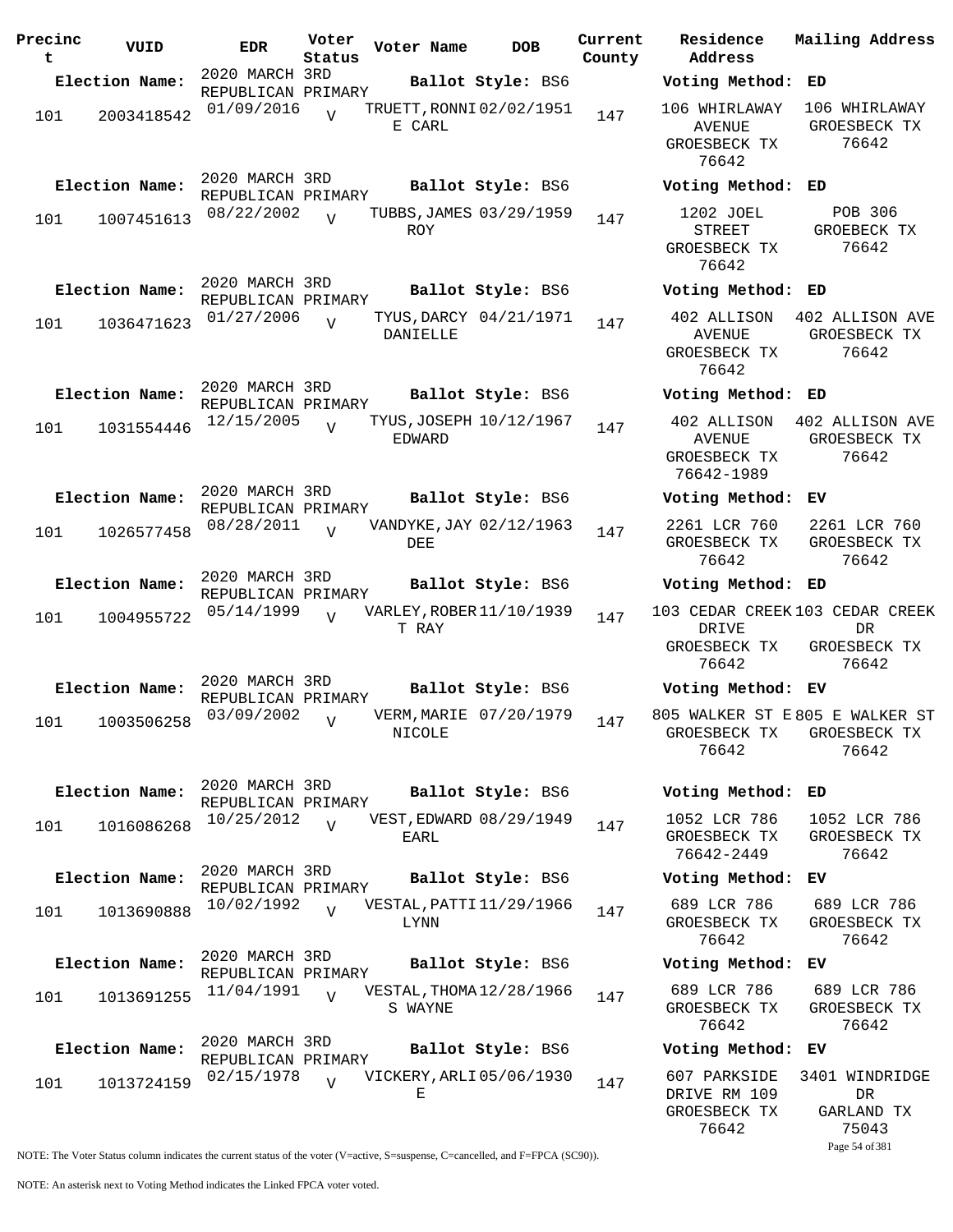| Precinc<br>t | VUID           | <b>EDR</b>                           | Voter<br>Status | Voter Name                             | <b>DOB</b>             | Current<br>County | Residence<br>Address                                     |
|--------------|----------------|--------------------------------------|-----------------|----------------------------------------|------------------------|-------------------|----------------------------------------------------------|
|              | Election Name: | 2020 MARCH 3RD<br>REPUBLICAN PRIMARY |                 |                                        | Ballot Style: BS6      |                   | Voting Metho                                             |
| 101          | 1013638950     | 07/18/1997                           | $\overline{V}$  | VILLA, MITZI 07/25/1959<br>GAYLE       |                        | 147               | 909 PARKER<br>STREET<br>GROESBECK TX                     |
|              |                |                                      |                 |                                        |                        |                   | 76642                                                    |
|              | Election Name: | 2020 MARCH 3RD<br>REPUBLICAN PRIMARY |                 |                                        | Ballot Style: BS6      |                   | Voting Metho                                             |
| 101          | 1021304014     | 06/02/2004                           | $\overline{V}$  | JR, DAVID<br>CROCKETT                  | VONCANNON 02/19/1957   | 147               | 1107 NAVASOTA<br>ST E<br>GROESBECK TX<br>76642           |
|              | Election Name: | 2020 MARCH 3RD<br>REPUBLICAN PRIMARY |                 |                                        | Ballot Style: BS6      |                   | Voting Metho                                             |
| 101          | 1013675652     | 02/10/1978                           | $\overline{V}$  | WALKER, BARBA 06/04/1940<br>RA         |                        | 147               | 213 MAN O WAP<br>AVENUE<br>GROESBECK TX<br>76642         |
|              | Election Name: | 2020 MARCH 3RD                       |                 |                                        | Ballot Style: BS6      |                   | Voting Metho                                             |
| 101          | 1013675647     | REPUBLICAN PRIMARY<br>02/11/1978     |                 | WALKER, DENNI 11/14/1939<br>S JACKSON  |                        | 147               | 213 MAN O WAP<br><b>AVENUE</b><br>GROESBECK TX           |
|              |                | 2020 MARCH 3RD                       |                 |                                        |                        |                   | 76642                                                    |
|              | Election Name: | REPUBLICAN PRIMARY                   |                 |                                        | Ballot Style: BS6      |                   | Voting Metho                                             |
| 101          | 1007555231     | 04/28/1996                           | $\overline{V}$  | JR, WILLIAM<br>ROBERT                  | WALLS 04/07/1930       | 147               | 1328 LCR 786<br>GROESBECK TX<br>76642                    |
|              | Election Name: | 2020 MARCH 3RD<br>REPUBLICAN PRIMARY |                 |                                        | Ballot Style: BS6      |                   | Voting Metho                                             |
| 101          | 1013650372     | 04/28/1996                           | V               | WALLS, YVONNE 05/13/1930               |                        | 147               | 1328 LCR 786<br>GROESBECK TX<br>76642                    |
|              | Election Name: | 2020 MARCH 3RD                       |                 |                                        | Ballot Style: BS6      |                   | Voting Metho                                             |
| 101          | 1211419446     | REPUBLICAN PRIMARY<br>08/29/2014     | $\overline{z}$  | WARREN, GEORG 07/15/1946<br>E LEE      |                        | 147               | 139 LCR 794<br>GROESBECK TX<br>76642-2253                |
|              | Election Name: | 2020 MARCH 3RD<br>REPUBLICAN PRIMARY |                 |                                        | Ballot Style: BS6      |                   | Voting Metho                                             |
| 101          | 1013717186     | 11/05/1984                           | $\overline{V}$  | WASHINGTON, K09/05/1966<br>AREN LOUISE |                        | 147               | 806 BRAZOS ST<br>GROESBECK TX<br>76642                   |
|              | Election Name: | 2020 MARCH 3RD<br>REPUBLICAN PRIMARY |                 |                                        | Ballot Style: BS6      |                   | Voting Metho                                             |
| 101          | 1204611990     | 12/22/2013                           | $\overline{U}$  | WATERS, DWIGH 12/16/1975<br>т          |                        | 147               | 528 HENDERSOI<br>BOULEVARD<br>GROESBECK TX<br>76642-2028 |
|              | Election Name: | 2020 MARCH 3RD                       |                 |                                        | Ballot Style: BS6      |                   | Voting Metho                                             |
| 101          | 1013693987     | REPUBLICAN PRIMARY<br>03/03/1988     | $\overline{V}$  | DAVID                                  | WATSON, BEN 10/08/1954 | 147               | 2361 LCR 788<br>GROESBECK TX<br>76642                    |
|              | Election Name: | 2020 MARCH 3RD<br>REPUBLICAN PRIMARY |                 |                                        | Ballot Style: BS6      |                   | Voting Metho                                             |
| 101          | 1001666051     | 01/20/2007                           | $\overline{U}$  | WATSON, DANNY 01/06/1949<br>JOE        |                        | 147               | 414 YEAGUA ST<br>GROESBECK TX                            |

**Voter Name DOB Residence Current Mailing Address Address Election Name: Ballot Style:** BS6 **Voting Method: AV** 909 PARKER STREET GROESBECK TX 76642 909 PARKER ST LOT 55 GROESBECK TX 76642 **Election Name: Ballot Style:** BS6 **Voting Method: EV** 1107 NAVASOTA 1107 E NAVASOTA ST E GROESBECK TX 76642 ST GROESBECK TX 76642 **Election Name: Ballot Style:** BS6 **Voting Method: EV** 213 MAN O WAR AVENUE GROESBECK TX 76642 213 MAN-O-WAR GROESBECK TX 76642 **Election Name: Ballot Style:** BS6 **Voting Method: EV** 213 MAN O WAR AVENUE GROESBECK TX 76642 213 MAN-O-WAR GROESBECK TX 76642 **Election Name: Ballot Style:** BS6 **Voting Method: EV** 1328 LCR 786 GROESBECK TX 76642 1328 LCR 786 GROESBECK TX 76642 **Election Name: Ballot Style:** BS6 **Voting Method: EV** GROESBECK TX 76642 1328 LCR 786 GROESBECK TX 76642 **Election Name: Ballot Style:** BS6 **Voting Method: EV** 139 LCR 794 GROESBECK TX 76642-2253 139 LCR 794 GROESBECK TX 76642 **Election Name: Ballot Style:** BS6 **Voting Method: AV** 806 BRAZOS ST W 806 W BRAZOS ST GROESBECK TX GROESBECK TX 76642 76642 **Election Name: Ballot Style:** BS6 **Voting Method: ED** 528 HENDERSON 528 HENDERSON BOULEVARD GROESBECK TX 76642-2028 GROESBECK TX 76642 **Election Name: Ballot Style:** BS6 **Voting Method: ED** 2361 LCR 788 GROESBECK TX 76642 2361 LCR 788 GROESBECK TX 76642 **Election Name: Ballot Style:** BS6 **Voting Method: EV** 414 YEAGUA ST E 414 E YEAGUA ST GROESBECK TX GROESBECK TX 76642 76642

Page 55 of 381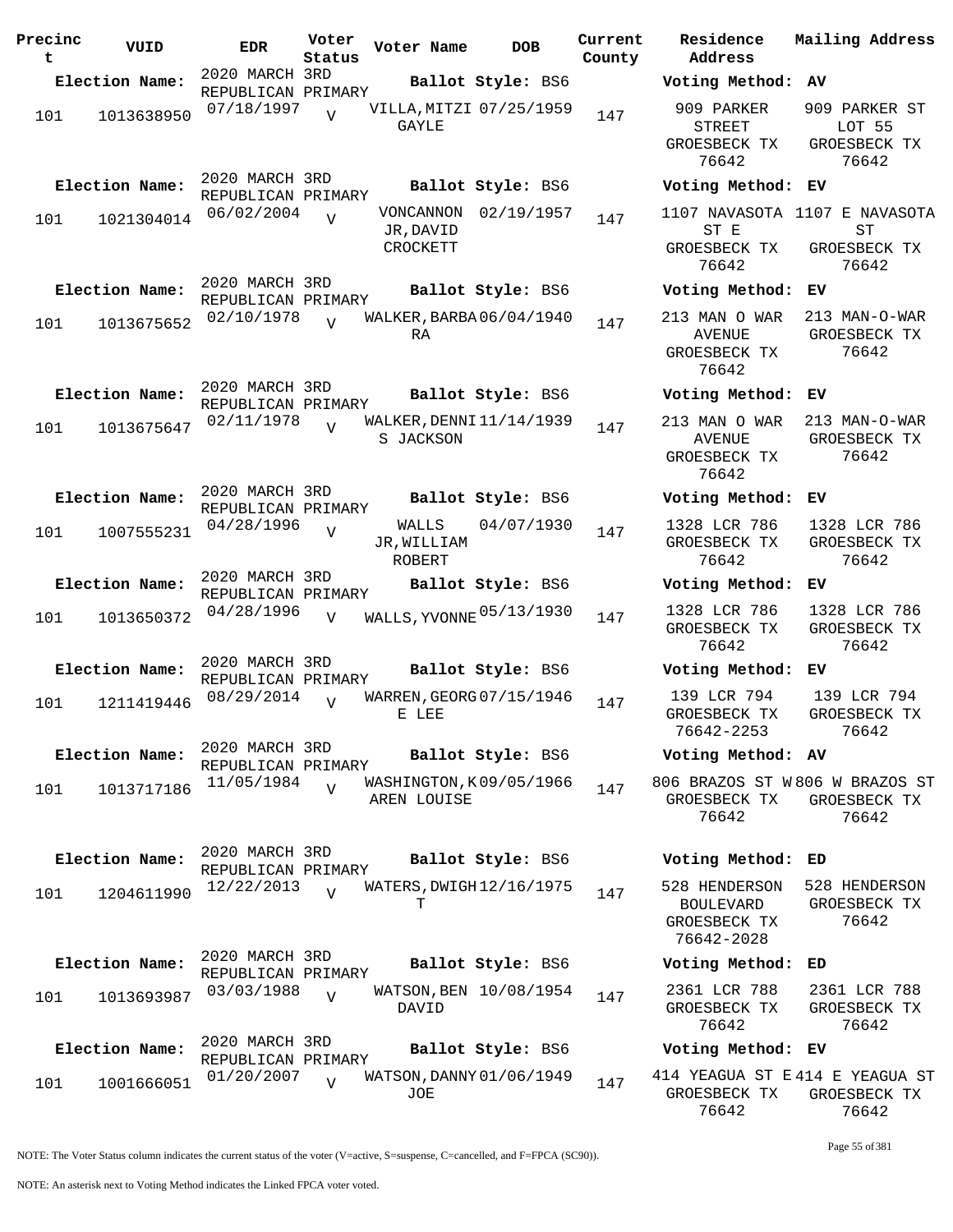| Precinc<br>t | VUID           | <b>EDR</b>                           | Voter<br>Status | Voter Name  | <b>DOB</b>               | Current<br>County | Residence<br>Address                               | Mailing Address                                              |
|--------------|----------------|--------------------------------------|-----------------|-------------|--------------------------|-------------------|----------------------------------------------------|--------------------------------------------------------------|
|              | Election Name: | 2020 MARCH 3RD<br>REPUBLICAN PRIMARY |                 |             | Ballot Style: BS6        |                   | Voting Method: ED                                  |                                                              |
| 101          | 1004983847     | 01/14/1999                           | $\overline{V}$  | AH PEARL    | WATSON, DEBOR 09/27/1957 | 147               | 2361 LCR 788<br>GROESBECK TX<br>76642              | 2361 LCR 788<br>GROESBECK TX<br>76642                        |
|              | Election Name: | 2020 MARCH 3RD<br>REPUBLICAN PRIMARY |                 |             | Ballot Style: BS6        |                   | Voting Method: EV                                  |                                                              |
| 101          | 1030567975     | 11/04/2005                           | $\overline{U}$  | ALLEN       | WATSON, KEVIN 08/31/1979 | 147               | 1003 YEAGUA ST<br>Е<br>GROESBECK TX                | 1003A EAST<br>YEAGUA<br>GROESBECK TX                         |
|              |                |                                      |                 |             |                          |                   | 76642-2381                                         | 76642                                                        |
|              | Election Name: | 2020 MARCH 3RD<br>REPUBLICAN PRIMARY |                 |             | Ballot Style: BS6        |                   | Voting Method:                                     | ED                                                           |
| 101          | 1202753331     | 10/17/2013                           | $\overline{U}$  | I A         | WATSON, KRIST 11/10/1972 | 147               | 801 YEAGUA ST W<br>GROESBECK TX<br>76642           | 801 W YEAGUA<br>GROESBECK TX<br>76642                        |
|              | Election Name: | 2020 MARCH 3RD<br>REPUBLICAN PRIMARY |                 |             | Ballot Style: BS6        |                   | Voting Method: ED                                  |                                                              |
| 101          | 1013647049     | 04/26/2002                           | $\overline{V}$  | CIA LYNN    | WATSON, PATRI 01/22/1984 | 147               | 2335 LCR 788<br>GROESBECK TX<br>76642              | 2335 LCR 788<br>GROESBECK TX<br>76642                        |
|              | Election Name: | 2020 MARCH 3RD<br>REPUBLICAN PRIMARY |                 |             | Ballot Style: BS6        |                   | Voting Method: ED                                  |                                                              |
| 101          | 1013690336     | 12/08/2016                           | $\overline{17}$ | IE JEANETTE | WATSON, VALER 01/25/1975 | 147               | 1003 YEAGUA ST<br>Е                                | 1003 EAST<br>YEAGUA ST                                       |
|              |                |                                      |                 |             |                          |                   | GROESBECK TX<br>76642                              | GROESBECK TX<br>76642                                        |
|              | Election Name: | 2020 MARCH 3RD<br>REPUBLICAN PRIMARY |                 |             | Ballot Style: BS6        |                   | Voting Method: ED                                  |                                                              |
| 101          | 1173123279     | 10/16/2010                           | $\overline{U}$  | WILLIAM     | WEBSTER, JOHN 06/07/1992 | 147               | ST E<br>GROESBECK TX<br>76642                      | 1204 NAVASOTA 1204 E NAVASOTA<br>ST<br>GROESBECK TX<br>76642 |
|              | Election Name: | 2020 MARCH 3RD                       |                 |             | Ballot Style: BS6        |                   | Voting Method: ED                                  |                                                              |
| 101          | 1013684300     | REPUBLICAN PRIMARY<br>09/27/1991     | V               | MICHAEL     | WELLS, STEVEN 07/15/1973 | 147               | GROESBECK TX<br>76642                              | 701 WALKER ST E701 E WALKER ST<br>GROESBECK TX<br>76642      |
|              | Election Name: | 2020 MARCH 3RD<br>REPUBLICAN PRIMARY |                 |             | Ballot Style: BS6        |                   | Voting Method: ED                                  |                                                              |
| 101          | 1013720285     | 03/12/1990                           | $\overline{U}$  | SIMS        | WEST, MELINDA 09/01/1958 | 147               | 612 ELLIS ST S<br>APT 75<br>GROESBECK TX<br>76642  |                                                              |
|              | Election Name: | 2020 MARCH 3RD                       |                 |             | Ballot Style: BS6        |                   | Voting Method: ED                                  |                                                              |
| 101          | 1013637392     | REPUBLICAN PRIMARY<br>01/07/1998     | $\overline{U}$  | JEAN        | WEST, PAULA 12/02/1959   | 147               | 104 ROCKY CREEK<br><b>AVENUE</b><br>GROESBECK TX   | P O BOX 621<br>GROESBECK TX<br>76642                         |
|              |                | 2020 MARCH 3RD                       |                 |             |                          |                   | 76642                                              |                                                              |
|              | Election Name: | REPUBLICAN PRIMARY                   |                 |             | Ballot Style: BS6        |                   | Voting Method: ED                                  |                                                              |
| 101          | 1013688785     | 01/07/1995                           | V               |             | WEST, RONALD 09/16/1959  | 147               | 104 ROCKY CREEK<br>AVENUE<br>GROESBECK TX<br>76642 | POB 621<br>GROESBECK TX<br>76642                             |
|              | Election Name: | 2020 MARCH 3RD<br>REPUBLICAN PRIMARY |                 |             | Ballot Style: BS6        |                   | Voting Method: EV                                  |                                                              |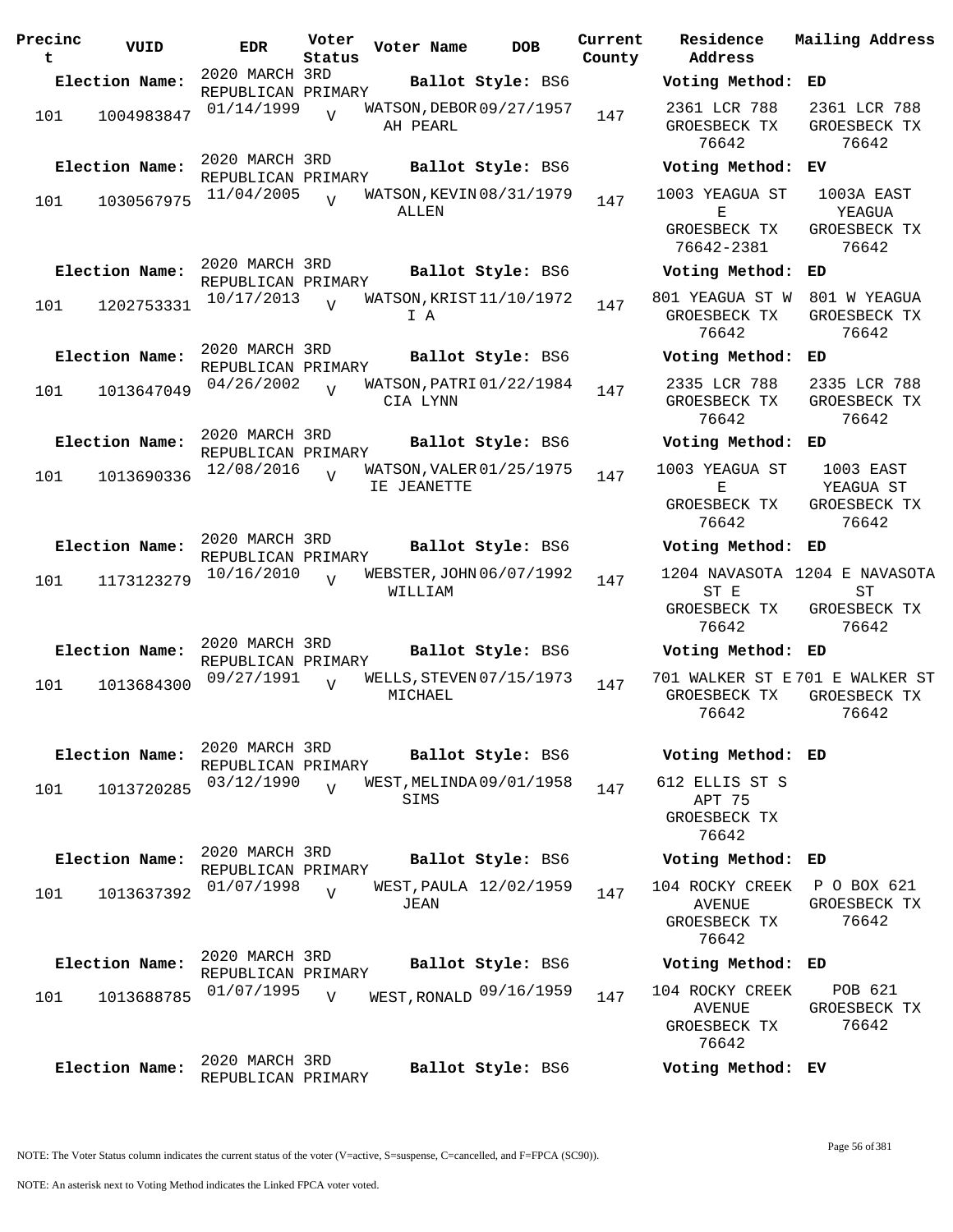| Precinc<br>t | VUID           | <b>EDR</b>                           | Voter<br>Status | Voter Name                                    | <b>DOB</b>             | Current<br>County | Residence<br>Address                                       | Mailing Address                          |
|--------------|----------------|--------------------------------------|-----------------|-----------------------------------------------|------------------------|-------------------|------------------------------------------------------------|------------------------------------------|
| 101          | 1013692055     | 05/03/1991                           | $\overline{V}$  |                                               | WEST, ROSIE 01/31/1951 | 147               |                                                            | 801 YEAGUA ST E 801 E YEAGUE ST          |
|              |                |                                      |                 | LEE                                           |                        |                   | APT 5<br>GROESBECK TX<br>76642                             | APT 5<br>GROESBECK TX<br>76642           |
|              | Election Name: | 2020 MARCH 3RD                       |                 |                                               | Ballot Style: BS6      |                   | Voting Method: EV                                          |                                          |
| 101          | 1013690362     | REPUBLICAN PRIMARY<br>04/30/1993     | $\overline{v}$  | WESTHOFF, LEA 01/28/1968<br>BETH              |                        | 147               | 691 LCR 760<br>GROESBECK TX<br>76642                       | 691 LCR 760<br>GROESBECK TX<br>76642     |
|              | Election Name: | 2020 MARCH 3RD                       |                 |                                               | Ballot Style: BS6      |                   | Voting Method:                                             | ЕV                                       |
| 101          | 2154258056     | REPUBLICAN PRIMARY<br>03/07/2019     | $\overline{V}$  | WHITE<br>III, JOHN                            | 06/02/1971             | 147               | 110 MEADOW LANE<br>GROESBECK TX<br>76642                   |                                          |
|              | Election Name: | 2020 MARCH 3RD<br>REPUBLICAN PRIMARY |                 |                                               | Ballot Style: BS6      |                   | Voting Method: ED                                          |                                          |
| 101          | 1004947287     | 02/08/2020                           | $\overline{U}$  | WIETZIKOSKI, 01/29/1983<br>ANJELA<br>JOLINE   |                        | 147               | 774 LCR 786<br>GROESBECK TX<br>76642                       |                                          |
|              | Election Name: | 2020 MARCH 3RD<br>REPUBLICAN PRIMARY |                 |                                               | Ballot Style: BS6      |                   | Voting Method: EV                                          |                                          |
| 101          | 1013660039     | 02/21/1983                           | $\overline{U}$  | WIETZIKOSKI, 01/02/1965<br><b>GINGER SAIN</b> |                        | 147               | 880 LCR 642<br>GROESBECK TX<br>76642                       | PO BOX 521<br>GROESBECK TX<br>76642-0521 |
|              | Election Name: | 2020 MARCH 3RD<br>REPUBLICAN PRIMARY |                 |                                               | Ballot Style: BS6      |                   | Voting Method: EV                                          |                                          |
| 101          | 1013693184     | 03/01/1978                           | $\overline{V}$  | WIETZIKOSKI, 04/12/1958<br>KAREN STONE        |                        | 147               | 311 LCR 788<br>GROESBECK TX<br>76642                       | 311 LCR 788<br>GROESBECK TX<br>76642     |
|              | Election Name: | 2020 MARCH 3RD<br>REPUBLICAN PRIMARY |                 |                                               | Ballot Style: BS6      |                   | Voting Method: EV                                          |                                          |
| 101          | 1013723336     | 03/01/1980                           | $\overline{V}$  | WILEY, DEAN                                   | 06/29/1959             | 147               | 625 HEWITT<br><b>STREET</b><br>GROESBECK TX<br>76642-1834  | 625 HEWITT ST<br>GROESBECK TX<br>76642   |
|              | Election Name: | 2020 MARCH 3RD<br>REPUBLICAN PRIMARY |                 |                                               | Ballot Style: BS6      |                   | Voting Method: EV                                          |                                          |
| 101          | 1013687832     | 01/17/1981                           | $\overline{U}$  | WILEY, EDWARD 11/19/1962<br>ALLEN             |                        | 147               | 718 HENDERSON<br><b>BOULEVARD</b><br>GROESBECK TX<br>76642 | P O BOX 654<br>GROESBECK TX<br>76642     |
|              | Election Name: | 2020 MARCH 3RD<br>REPUBLICAN PRIMARY |                 |                                               | Ballot Style: BS6      |                   | Voting Method: EV                                          |                                          |
| 101          | 1013688319     | 10/28/1990                           | V               | WILEY, KARRIE 09/09/1965                      |                        | 147               | 718 HENDERSON<br>BOULEVARD<br>GROESBECK TX<br>76642        | PO BOX 654<br>GROESBECK TX<br>76642      |
|              | Election Name: | 2020 MARCH 3RD<br>REPUBLICAN PRIMARY |                 |                                               | Ballot Style: BS6      |                   | Voting Method: EV                                          |                                          |
| 101          | 1013693338     | 12/07/1988                           | $\overline{U}$  | WILEY, LATHRE 08/22/1948<br>A K.              |                        | 147               | 627 HEWITT<br>STREET<br>GROESBECK TX<br>76642              | 627 HEWITT ST<br>GROESBECK TX<br>76642   |
|              | Election Name: | 2020 MARCH 3RD<br>REPUBLICAN PRIMARY |                 |                                               | Ballot Style: BS6      |                   | Voting Method: EV                                          |                                          |
| 101          | 1013694950     | 04/25/1986                           | $\overline{U}$  | WILEY<br>JR, MILTON                           | 08/19/1944             | 147               | 627 HEWITT<br>STREET<br>GROESBECK TX<br>76642              | 627 HEWITT ST<br>GROESBECK TX<br>76642   |
|              | Election Name: | 2020 MARCH 3RD<br>REPUBLICAN PRIMARY |                 |                                               | Ballot Style: BS6      |                   | Voting Method: EV                                          |                                          |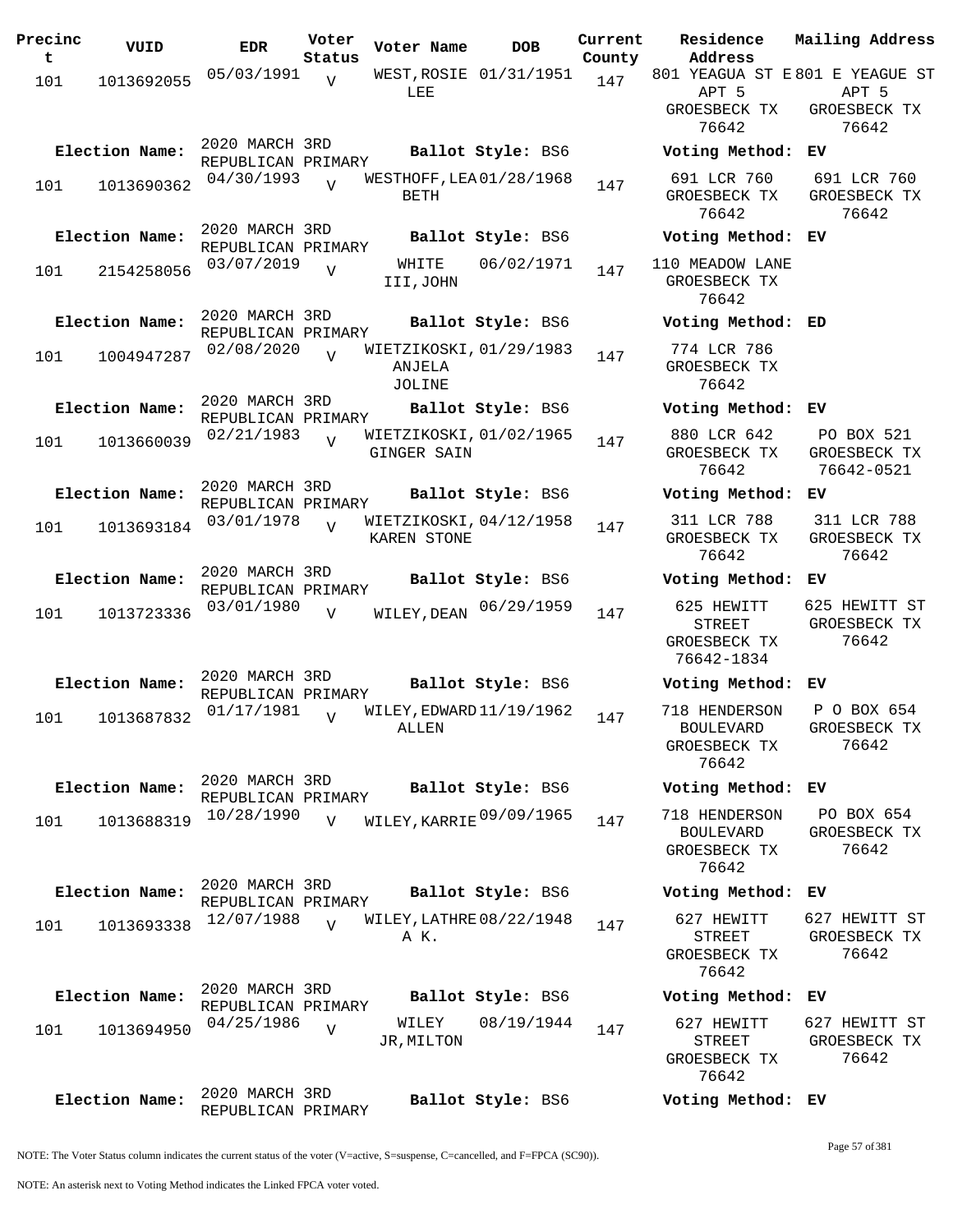| Precinc<br>t | VUID           | <b>EDR</b>                           | Voter<br>Status | Voter Name       | <b>DOB</b>               | Current<br>County | Residence<br>Address                                 | Mailing Address                                                    |
|--------------|----------------|--------------------------------------|-----------------|------------------|--------------------------|-------------------|------------------------------------------------------|--------------------------------------------------------------------|
| 101          | 1200954514     | 11/29/2018                           | S               | EDWARD           | WILEY, SAMUEL 11/17/1977 | 147               | 705 WALKER ST E<br>GROESBECK TX<br>76642             |                                                                    |
|              | Election Name: | 2020 MARCH 3RD<br>REPUBLICAN PRIMARY |                 |                  | Ballot Style: BS6        |                   | Voting Method: EV                                    |                                                                    |
| 101          | 1171264169     | 05/05/2018                           | $\overline{V}$  | AEL JACOB        | WILLETT, MICH 06/13/1992 | 147               | 703 NAVASOTA ST<br>E APT 12<br>GROESBECK TX<br>76642 |                                                                    |
|              | Election Name: | 2020 MARCH 3RD<br>REPUBLICAN PRIMARY |                 |                  | Ballot Style: BS6        |                   | Voting Method: EV                                    |                                                                    |
| 101          | 1013693742     | 03/01/1978                           | $\overline{U}$  | ΙE               | WILLETT, NETT 10/07/1949 | 147               | 804 TYUS ST N<br>GROESBECK TX<br>76642               | 804 N TYUS ST<br>GROESBECK TX<br>76642                             |
|              | Election Name: | 2020 MARCH 3RD<br>REPUBLICAN PRIMARY |                 |                  | Ballot Style: BS6        |                   | Voting Method: EV                                    |                                                                    |
| 101          | 1013693329     | 11/06/1988                           | $\overline{U}$  | EY LONNIE        | WILLETT, RODN 12/21/1950 | 147               | 804 TYUS ST N<br>GROESBECK TX<br>76642               | 804 N TYUS ST<br>GROESBECK TX<br>76642                             |
|              | Election Name: | 2020 MARCH 3RD<br>REPUBLICAN PRIMARY |                 |                  | Ballot Style: BS6        |                   | Voting Method: EV                                    |                                                                    |
| 101          | 1004981349     | 03/21/1999                           | $\overline{U}$  | <b>BIE BATES</b> | WILLIAMS, DEB 12/21/1960 | 147               | <b>AVENUE</b><br>GROESBECK TX<br>76642-4903          | 120 FROST CREEK 120 FROST CREEK<br>AVENUE<br>GROESBECK TX<br>76642 |
|              | Election Name: | 2020 MARCH 3RD                       |                 |                  | Ballot Style: BS6        |                   | Voting Method: EV                                    |                                                                    |
| 101          | 1013723565     | REPUBLICAN PRIMARY<br>10/03/1980     | $\overline{U}$  | A JEAN           | WILLIAMS, NIL 09/09/1951 | 147               | 121 ROCKY CREEK<br>AVENUE<br>GROESBECK TX<br>76642   |                                                                    |
|              | Election Name: | 2020 MARCH 3RD<br>REPUBLICAN PRIMARY |                 |                  | Ballot Style: BS6        |                   | Voting Method: EV                                    |                                                                    |
| 101          | 1170352076     | 05/08/2010                           | $\overline{V}$  | ONALD RAY        | WILLIAMSON, R03/29/1969  | 147               | 413 LCR 770<br>GROESBECK TX<br>76642                 |                                                                    |
|              | Election Name: | 2020 MARCH 3RD<br>REPUBLICAN PRIMARY |                 |                  | <b>Ballot Style: BS6</b> |                   | Voting Method: EV                                    |                                                                    |
| 101          | 1013694118     | 03/01/1984                           | $\overline{V}$  | DEAN             | WILSON, BOBBY 09/04/1949 | 147               | GROESBECK TX<br>76642                                | 515 WALKER ST E515 E WALKER ST<br>GROESBECK TX<br>76642            |
|              | Election Name: | 2020 MARCH 3RD<br>REPUBLICAN PRIMARY |                 |                  | Ballot Style: BS6        |                   | Voting Method: EV                                    |                                                                    |
| 101          | 1007453340     | 09/05/2002                           | $\overline{U}$  | YE MAULDIN       | WILSON, BRAND 08/30/1974 | 147               | 302 BURROW<br>STREET<br>GROESBECK TX<br>76642-1509   | 302 N BURROW<br>GROESBECK TX<br>76642                              |
|              | Election Name: | 2020 MARCH 3RD<br>REPUBLICAN PRIMARY |                 |                  | Ballot Style: BS6        |                   | Voting Method: EV                                    |                                                                    |
| 101          | 1125906858     | 02/14/2020                           | $\overline{U}$  | E ARMSTRONG      | WILSON, CONNI 01/18/1959 | 147               | 798 TYUS ST N<br>GROESBECK TX<br>76642               | 798 N TYUS ST<br>GROESBECK TX<br>76642-1168                        |
|              | Election Name: | 2020 MARCH 3RD<br>REPUBLICAN PRIMARY |                 |                  | Ballot Style: BS6        |                   | Voting Method: ED                                    |                                                                    |
| 101          | 1013694125     | 03/01/1984                           | $\overline{U}$  | E DWAIN          | WILSON, DEBBI05/11/1955  | 147               | GROESBECK TX<br>76642                                | 515 WALKER ST E 515 E WALKER ST<br>GROESBECK TX<br>76642           |
|              | Election Name: | 2020 MARCH 3RD<br>REPUBLICAN PRIMARY |                 |                  | Ballot Style: BS6        |                   | Voting Method: EV                                    |                                                                    |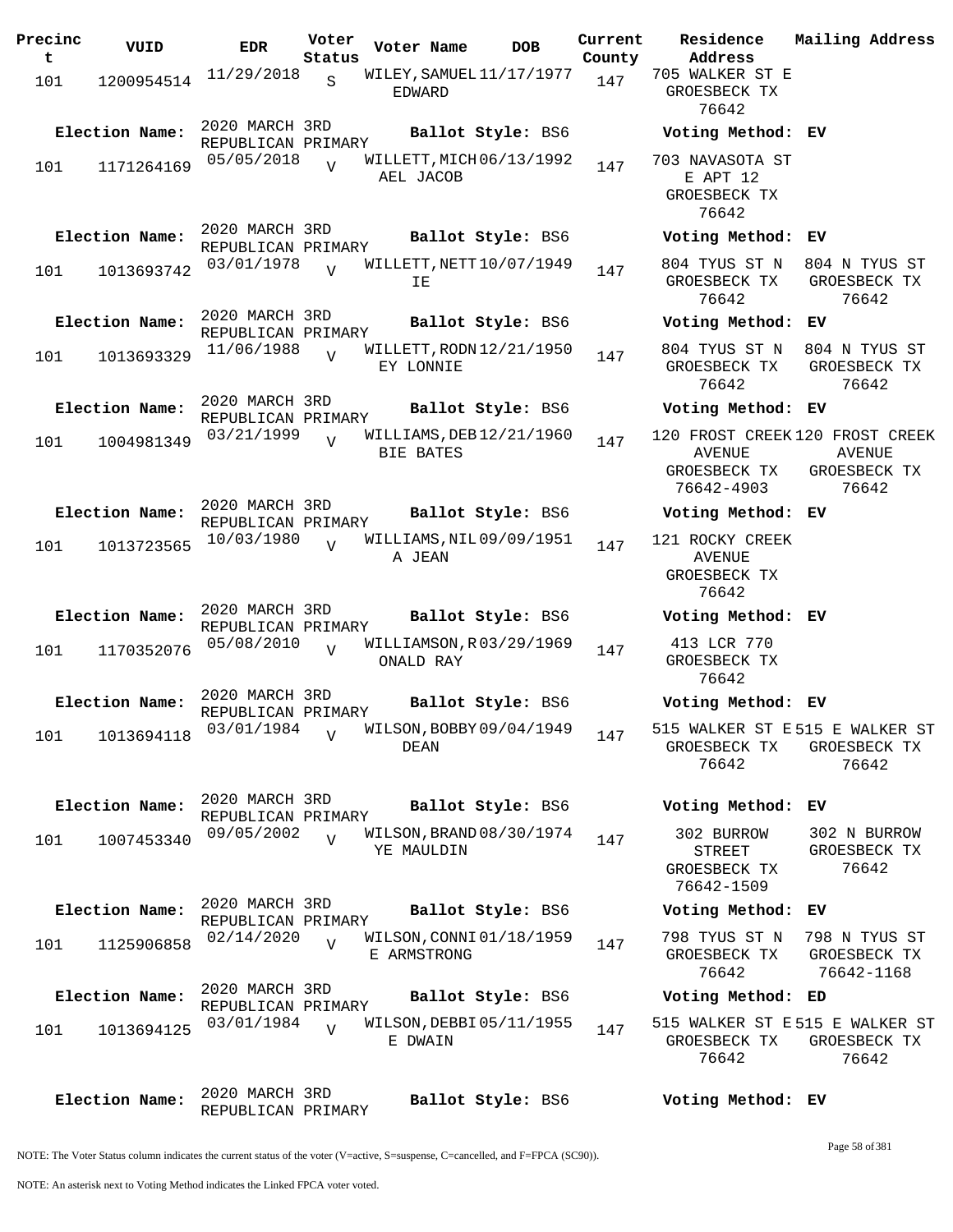| Precinc<br>t | VUID           | <b>EDR</b>                           | Voter<br>Status | Voter Name | DOB                      | Current<br>County |
|--------------|----------------|--------------------------------------|-----------------|------------|--------------------------|-------------------|
| 101          | 1013688524     | 03/01/1978                           | $\overline{V}$  | S DARWIN   | WILSON, DENNI 07/02/1955 | 147               |
|              | Election Name: | 2020 MARCH 3RD<br>REPUBLICAN PRIMARY |                 |            | Ballot Style: BS6        |                   |
| 101          | 1013688152     | 11/07/1983                           | $\overline{U}$  | RT GENE    | WILSON, HERBE 07/11/1949 | 147               |
|              | Election Name: | 2020 MARCH 3RD<br>REPUBLICAN PRIMARY |                 |            | Ballot Style: BS6        |                   |
| 101          | 1178076548     | 06/23/2011                           | V               | CA DIANE   | WILSON, JESSI 06/15/1993 | 147               |
|              | Election Name: | 2020 MARCH 3RD<br>REPUBLICAN PRIMARY |                 |            | Ballot Style: BS6        |                   |
| 101          | 1013688569     | 10/29/1980                           | $\overline{V}$  | ANN        | WILSON, KAREN 08/26/1957 | 147               |
|              | Election Name: | 2020 MARCH 3RD<br>REPUBLICAN PRIMARY |                 |            | Ballot Style: BS6        |                   |
| 101          | 1007317482     | 09/15/2002                           | $\overline{V}$  | MATTHEW    | WILSON, KENT 08/16/1984  | 147               |
|              | Election Name: | 2020 MARCH 3RD<br>REPUBLICAN PRIMARY |                 |            | Ballot Style: BS6        |                   |
| 101          | 1013688147     | 11/07/1983                           | $\overline{V}$  | CLAY       | WILSON, LINDA 10/31/1950 | 147               |
|              | Election Name: | 2020 MARCH 3RD<br>REPUBLICAN PRIMARY |                 |            | Ballot Style: BS6        |                   |
| 101          | 1001679745     | 02/07/2003                           | V               | AY D'ANN   | WILSON, LINDS 02/04/1985 | 147               |
|              | Election Name: | 2020 MARCH 3RD                       |                 |            | Ballot Style: BS6        |                   |
| 101          | 1062276341     | REPUBLICAN PRIMARY<br>02/11/2004     | V               | DIANNE     | WILSON, MACEY 05/23/1974 | 147               |
|              | Election Name: | 2020 MARCH 3RD<br>REPUBLICAN PRIMARY |                 |            | Ballot Style: BS6        |                   |
| 101          | 1013689253     | 03/21/1984                           | $\overline{V}$  | WAYNE      | WILSON, MATT 05/16/1956  | 147               |
|              | Election Name: | 2020 MARCH 3RD<br>REPUBLICAN PRIMARY |                 |            | Ballot Style: BS6        |                   |
| 101          | 1007453630     | 09/05/2002                           | $\overline{V}$  | RD SCOTT   | WILSON, RICHA04/18/1972  | 147               |
|              | Election Name: | 2020 MARCH 3RD<br>REPUBLICAN PRIMARY |                 |            | Ballot Style: BS6        |                   |
| 101          | 1013689269     | 03/21/1984                           | $\overline{V}$  | N SWICK    | WILSON, SHARO 02/19/1956 | 147               |
|              | Election Name: | 2020 MARCH 3RD<br>REPUBLICAN PRIMARY |                 |            | Ballot Style: BS6        |                   |

**Voter Name DOB Residence Address Current Mailing Address** 207 FROST CREEK 207 FROST CREEK AVENUE GROESBECK TX 76642 AVE GROESBECK TX 76642 **Election Name: Ballot Style:** BS6 **Voting Method: EV** 263 LCR 788A GROESBECK TX 76642 263 LCR 788A GROESBECK TX 76642 **Election Name: Ballot Style:** BS6 **Voting Method: EV** 424 LCR 781 GROESBECK TX 76642 PO BOX 432 GROESBECK TX 76642 **Election Name: Ballot Style:** BS6 **Voting Method: ED** 207 FROST CREEK 207 FROST CREEK AVENUE GROESBECK TX 76642 AVE GROESBECK TX 76642 **Election Name: Ballot Style:** BS6 **Voting Method: EV** 424 LCR 781 GROESBECK TX 76642 POB 432 GROESBECK TX 76642 **Election Name: Ballot Style:** BS6 **Voting Method: EV** 263 LCR 788A GROESBECK TX 76642 263 LCR 788A GROESBECK TX 76642 **Election Name: Ballot Style:** BS6 **Voting Method: EV** 207 FROST CREEK 207 FROST CREEK AVENUE GROESBECK TX 76642 AVE GROESBECK TX 76642 **Election Name: Ballot Style:** BS6 **Voting Method: EV** 308 ALLISON 308 ALLISON AVE AVENUE GROESBECK TX 76642 GROESBECK TX 76642 **Election Name: Ballot Style:** BS6 **Voting Method: EV** 229 LCR 781 GROESBECK TX 76642 229 LCR 781 GROESBECK TX 76642 **Election Name: Ballot Style:** BS6 **Voting Method: ED** 302 BURROW STREET GROESBECK TX 76642 302 BURROW ST GROESBECK TX 76642 **Election Name: Ballot Style:** BS6 **Voting Method: EV** 229 LCR 781 GROESBECK TX 76642 229 LCR 781 GROESBECK TX 76642 **Election Name: Ballot Style:** BS6 **Voting Method: ED**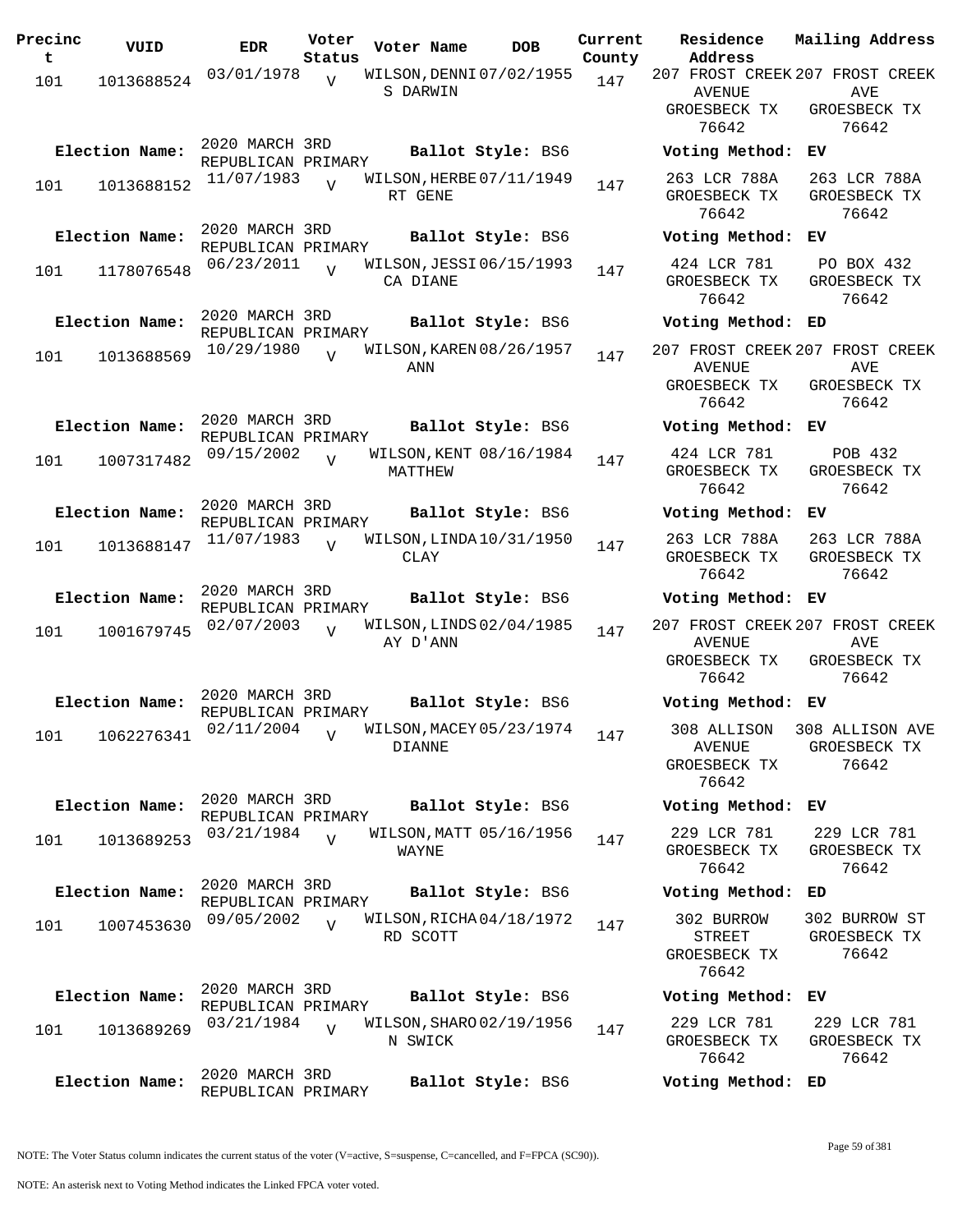| Precinc<br>t | VUID                         | <b>EDR</b>                                         | Voter<br>Status | Voter Name                              | DOB                                          | Current<br>County |
|--------------|------------------------------|----------------------------------------------------|-----------------|-----------------------------------------|----------------------------------------------|-------------------|
| 101          | 2127425544                   | 09/22/2016                                         | $\overline{V}$  | WINTERS, KENN 01/03/1943<br>ETH GARDNER |                                              | 147               |
| 101          | Election Name:<br>1181558548 | 2020 MARCH 3RD<br>REPUBLICAN PRIMARY<br>01/15/2012 | $\overline{U}$  | WINTERS, MYRA 02/07/1949                | Ballot Style: BS6                            | 147               |
| 101          | Election Name:<br>1125569201 | 2020 MARCH 3RD<br>REPUBLICAN PRIMARY<br>04/18/2013 | V               | RODRIGUEZ                               | Ballot Style: BS6<br>WOLF, JASON 09/24/1980  | 147               |
|              | Election Name:               | 2020 MARCH 3RD<br>REPUBLICAN PRIMARY               |                 | WAYNE                                   | Ballot Style: BS6                            |                   |
| 101          | 1215572185                   | 12/04/2014                                         | $\overline{U}$  | WOLF, NATISHA 02/19/1979<br>LEIGH       |                                              | 147               |
| 101          | Election Name:<br>1154392913 | 2020 MARCH 3RD<br>REPUBLICAN PRIMARY<br>07/31/2008 | $\overline{U}$  | WOODS, SAMANT 03/26/1989<br>HA JO       | Ballot Style: BS6                            | 147               |
| 101          | Election Name:<br>1035895113 | 2020 MARCH 3RD<br>REPUBLICAN PRIMARY<br>02/04/2007 | V               | WRIGHT, GARY 09/08/1970<br>LEE          | Ballot Style: BS6                            | 147               |
| 101          | Election Name:<br>1036203682 | 2020 MARCH 3RD<br>REPUBLICAN PRIMARY<br>04/12/2007 | ٦T              | RENEE                                   | Ballot Style: BS6<br>WRIGHT, LORI 05/17/1972 | 147               |
| 101          | Election Name:<br>1013675051 | 2020 MARCH 3RD<br>REPUBLICAN PRIMARY<br>02/26/1994 | $\overline{V}$  | WURTZ, DARLA 08/19/1960<br>RUTH         | Ballot Style: BS6                            | 147               |
| 101          | Election Name:<br>1002391516 | 2020 MARCH 3RD<br>REPUBLICAN PRIMARY<br>12/24/2014 | $\overline{V}$  | WYANT, GAYLEN 04/30/1967<br>E BLACK     | Ballot Style: BS6                            | 147               |
|              | Election Name:               | 2020 MARCH 3RD<br>REPUBLICAN PRIMARY               |                 |                                         | Ballot Style: BS6                            |                   |
| 101          | 1002391528                   | 12/24/2014                                         | $\overline{U}$  | WYANT, JOHNNI 05/27/1967<br>E LEE       |                                              | 147               |
| 101          | Election Name:<br>1040481253 | 2020 MARCH 3RD<br>REPUBLICAN PRIMARY<br>03/07/2006 | $\overline{V}$  | YBARRA, SARAH 12/28/1987<br>KAY         | Ballot Style: BS6                            | 147               |
|              | Election Name:               | 2020 MARCH 3RD<br>REPUBLICAN PRIMARY               |                 |                                         | Ballot Style: BS6                            |                   |
| 101          | 1111843163                   | 01/11/2018                                         | V               | ANN                                     | YORK, ROBIN 07/13/1961                       | 147               |

**Voter Name DOB Residence Address Current Mailing Address** 795 LCR 793 GROESBECK TX 76642 795 LCR 793 GROESBECK TX 76642 **Election Name: Ballot Style:** BS6 **Voting Method: AV** 795 LCR 793 GROESBECK TX 76642 795 LCR 793 GROESBECK TX 76642 **Election Name: Ballot Style:** BS6 **Voting Method: AV** 322 LCR 771 GROESBECK TX 76642 322 LCR 771 GROESBECK TX 76642 **Election Name: Ballot Style:** BS6 **Voting Method: EV** 322 LCR 771 GROESBECK TX 76642 322 CR 771 GROESBECK TX 76642 **Election Name: Ballot Style:** BS6 **Voting Method: EV** 850 GALA STREET GROESBECK TX 76642 850 GALA ST GROESBECK TX 76642 **Election Name: Ballot Style:** BS6 **Voting Method: EV** 103 BOLD RULER 103 BOLD RULER STREET GROESBECK TX 76642 GROESBECK TX 76642 **Election Name: Ballot Style:** BS6 **Voting Method: EV** 103 BOLD RULER 103 BOLD RULER STREET GROESBECK TX 76642 GROESBECK TX 76642 **Election Name: Ballot Style:** BS6 **Voting Method: EV** 601 RUSK ST S 601 S. RUSK ST. GROESBECK TX 76642 GROESBECK TX 76642 **Election Name: Ballot Style:** BS6 **Voting Method: EV** 145 PR 5749 GROESBECK TX 76642 145 PR 5749 GROESBECK TX 76642 **Election Name: Ballot Style:** BS6 **Voting Method: EV** 145 PR 5749 GROESBECK TX 76642 145 PR 5749 GROESBECK TX 76642 **Election Name: Ballot Style:** BS6 **Voting Method: EV** 601 RUSK ST S GROESBECK TX 76642 **Election Name: Ballot Style:** BS6 **Voting Method: ED**

> 209 LEON ST S GROESBECK TX 76642 209 S LEON ST GROESBECK TX 76642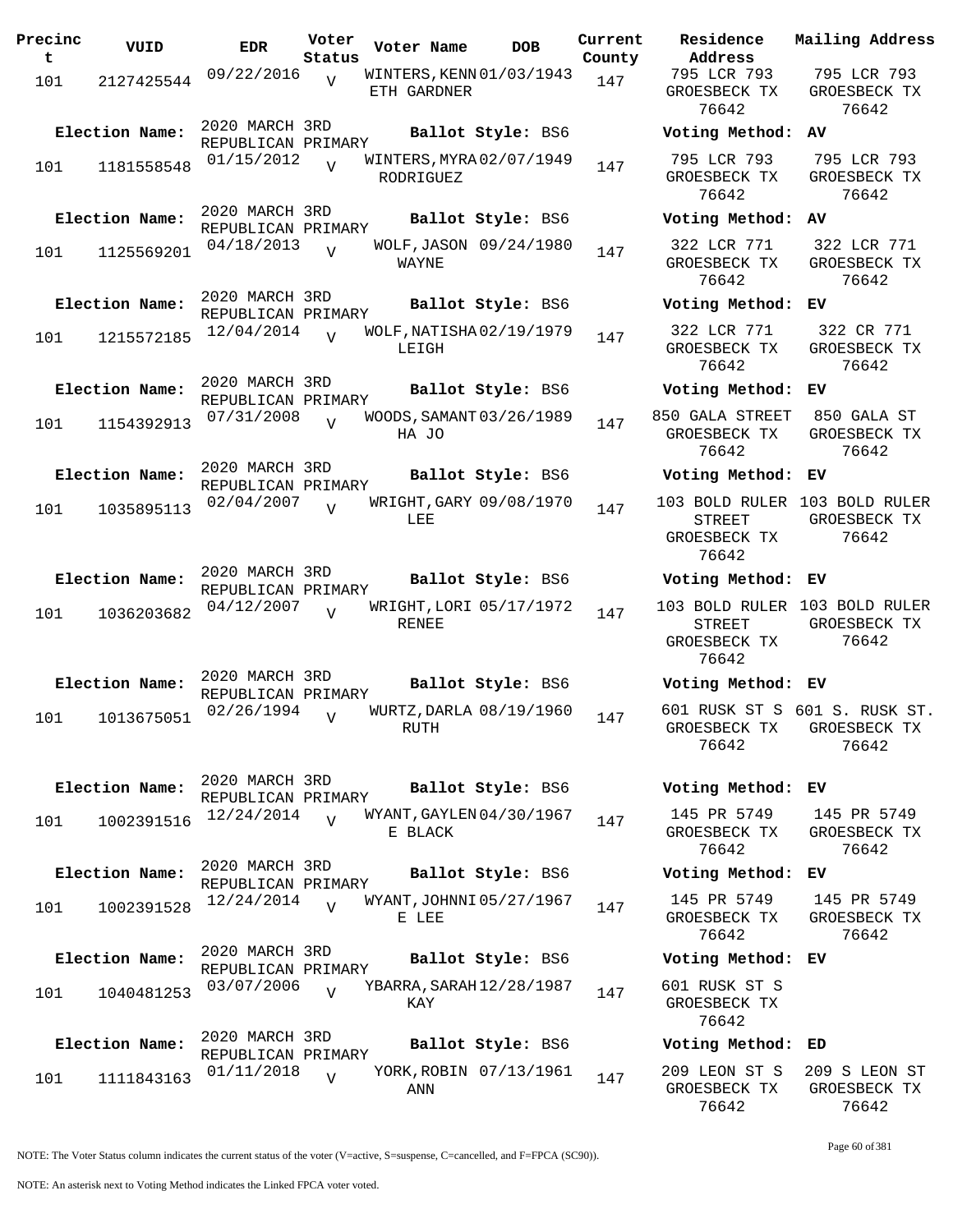| Precinc<br>t | VUID           | <b>EDR</b>                           | Voter<br>Status | Voter Name                            | <b>DOB</b>               | Current<br>County | Residence<br>Address                           | Mailing Address                                               |
|--------------|----------------|--------------------------------------|-----------------|---------------------------------------|--------------------------|-------------------|------------------------------------------------|---------------------------------------------------------------|
|              | Election Name: | 2020 MARCH 3RD<br>REPUBLICAN PRIMARY |                 |                                       | Ballot Style: BS6        |                   | Voting Method: EV                              |                                                               |
| 101          | 1013724440     | 09/29/2000                           | S               | YOUNG, KELLI 04/06/1978<br>ALYSSA     |                          | 147               | 802 STATE ST W<br>GROESBECK TX<br>76642        | 802 W STATE ST<br>GROESBECK TX<br>76642                       |
|              | Election Name: | 2020 MARCH 3RD<br>REPUBLICAN PRIMARY |                 |                                       | Ballot Style: BS6        |                   | Voting Method:                                 | ED                                                            |
| 101          | 2123699263     | 05/24/2016                           | $\overline{U}$  | ZAMORA, CARLO 08/03/1970<br>S ALBERTO |                          | 147               | GROESBECK TX<br>76642                          | 504 ELLIS ST S 504 1/2 S ELLIS<br>ST<br>GROESBECK TX<br>76642 |
|              | Election Name: | 2020 MARCH 3RD<br>REPUBLICAN PRIMARY |                 |                                       | <b>Ballot Style: BS6</b> |                   | Voting Method:                                 | ED                                                            |
| 101          | 1019086670     | 09/21/1982                           | $\overline{z}$  | <b>ROBERT</b>                         | ZEMAN, MARK 08/22/1964   | 147               | 203 ALLISON<br>AVENUE<br>GROESBECK TX<br>76642 | 203 ALLISON AVE<br>GROESBECK TX<br>76642-1986                 |
|              | Election Name: | 2020 MARCH 3RD<br>REPUBLICAN PRIMARY |                 |                                       | Ballot Style: BS6        |                   | Voting Method:                                 | EV                                                            |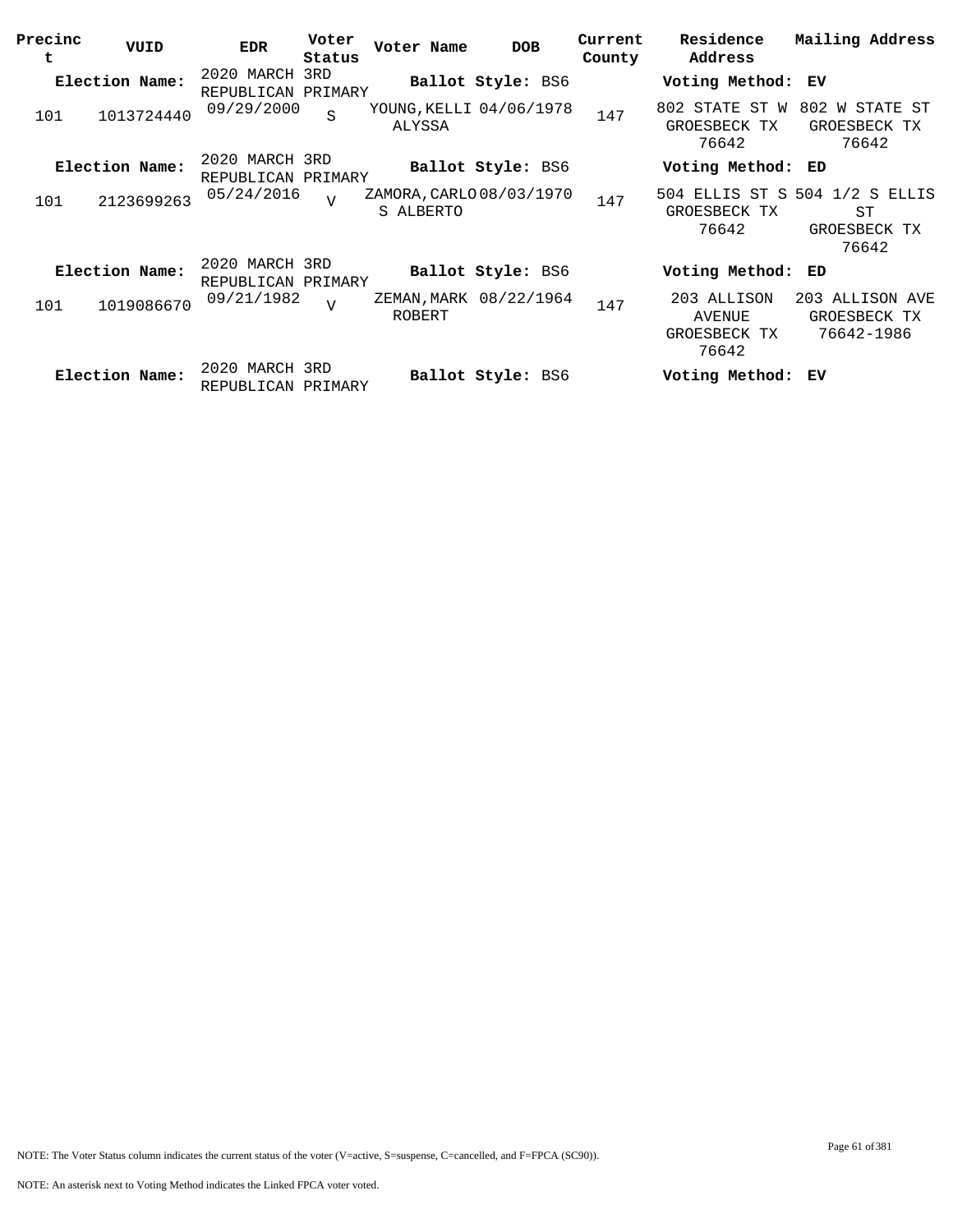| Precinc<br>t | VUID           | <b>EDR</b>                           | Voter<br>Status | Voter Name                    | <b>DOB</b>               | Current<br>County | Residence<br>Address                       |
|--------------|----------------|--------------------------------------|-----------------|-------------------------------|--------------------------|-------------------|--------------------------------------------|
| 102          | 1013672049     | 06/05/1991                           | V               | ALLISON                       | ADAMS, LADY 09/15/1963   | 147               | 713 LCR 646<br>THORNTON TX<br>76687        |
|              | Election Name: | 2020 MARCH 3RD<br>REPUBLICAN PRIMARY |                 |                               | Ballot Style: BS6        |                   | Voting Metho                               |
| 102          | 1189082582     | 10/10/2012                           | $\overline{V}$  | ADAMS<br>JR, MICHAEL<br>WAYNE | 09/28/1994               | 147               | 713 LCR 646<br>THORNTON TX<br>76687        |
|              | Election Name: | 2020 MARCH 3RD<br>REPUBLICAN PRIMARY |                 |                               | Ballot Style: BS6        |                   | Voting Metho                               |
| 102          | 1013673821     | 02/26/1978                           | $\overline{U}$  | L WAYNE                       | ADAMS, MICHAE 06/03/1948 | 147               | 713 LCR 646<br>THORNTON TX<br>76687-2188   |
|              | Election Name: | 2020 MARCH 3RD<br>REPUBLICAN PRIMARY |                 |                               | Ballot Style: BS6        |                   | Voting Metho                               |
| 102          | 1013682729     | 05/26/1978                           | $\overline{U}$  | Ε                             | ALFARO, FELIP 05/26/1959 | 147               | 311 6TH STREI<br>THORNTON TX<br>76687      |
|              | Election Name: | 2020 MARCH 3RD<br>REPUBLICAN PRIMARY |                 |                               | Ballot Style: BS6        |                   | Voting Metho                               |
| 102          | 1117009436     | 12/06/2018                           | $\overline{v}$  | WALTON                        | ALLEN, JOSEPH 06/20/1950 | 147               | 1037 LCR 652<br>THORNTON TX<br>76687       |
|              | Election Name: | 2020 MARCH 3RD<br>REPUBLICAN PRIMARY |                 |                               | Ballot Style: BS6        |                   | Voting Metho                               |
| 102          | 1117106496     | 12/06/2018                           | $\overline{U}$  | INE L                         | ALLEN, KATHER 07/05/1956 | 147               | 1037 LCR 652<br>THORNTON TX<br>76687       |
|              | Election Name: | 2020 MARCH 3RD<br>REPUBLICAN PRIMARY |                 |                               | Ballot Style: BS6        |                   | Voting Metho                               |
| 102          | 1013671055     | 09/18/1995                           | $\overline{U}$  | KATHERINE                     | ALSTON, ALINE 02/07/1944 | 147               | 201 7TH STREI<br>THORNTON TX<br>76687      |
|              | Election Name: | 2020 MARCH 3RD<br>REPUBLICAN PRIMARY |                 |                               | Ballot Style: BS6        |                   | Voting Metho                               |
| 102          | 1013671064     | 09/18/1995                           | $\overline{U}$  | RAY                           | ALSTON, GENE 09/21/1939  | 147               | 201 7TH STREI<br>THORNTON TX<br>76687      |
|              | Election Name: | 2020 MARCH 3RD<br>REPUBLICAN PRIMARY |                 |                               | Ballot Style: BS6        |                   | Voting Metho                               |
| 102          | 1148176058     | 02/03/2008                           | $\overline{U}$  | IE ANN                        | ANCELET, JACK 11/16/1958 | 147               | 3631 HWY 14<br>THORNTON TX<br>76687        |
|              | Election Name: | 2020 MARCH 3RD<br>REPUBLICAN PRIMARY |                 |                               | Ballot Style: BS6        |                   | Voting Metho                               |
| 102          | 1008962503     | 02/25/1978                           | V               |                               | ANGLE, MARTHA 08/18/1928 | 147               | 946 LCR 724<br>THORNTON TX<br>76687        |
|              | Election Name: | 2020 MARCH 3RD<br>REPUBLICAN PRIMARY |                 |                               | Ballot Style: BS6        |                   | Voting Metho                               |
| 102          | 1013672958     | 03/22/1983                           | $\overline{V}$  | RUTH                          | ARCHER, JOANN 10/29/1951 | 147               | 401 11TH STRE<br>THORNTON TX<br>76687-2104 |
|              | Election Name: | 2020 MARCH 3RD<br>REPUBLICAN PRIMARY |                 |                               | Ballot Style: BS6        |                   | Voting Metho                               |
| 102          | 1013671381     | 11/26/1994                           | $\overline{U}$  | DINE AMAN                     | ARIANO, GERAL 03/18/1921 | 147               | 308 14TH STRE<br>THORNTON TX<br>76687-2401 |
|              | Election Name: | 2020 MARCH 3RD<br>REPUBLICAN PRIMARY |                 |                               | Ballot Style: BS6        |                   | Voting Metho                               |
|              |                |                                      |                 |                               |                          |                   |                                            |

**Voter Name DOB Residence Address Current Mailing Address** 713 LCR 646 THORNTON TX 76687 713 LCR 646 THORNTON TX 76687 **Election Name: Ballot Style:** BS6 **Voting Method: ED** 713 LCR 646 THORNTON TX 76687 713 CR 646 THORNTON TX 76687 **Election Name: Ballot Style:** BS6 **Voting Method: ED** 713 LCR 646 THORNTON TX 76687-2188 713 LCR 646 THORNTON TX 76687-2188 **Election Name: Ballot Style:** BS6 **Voting Method: ED** 311 6TH STREET THORNTON TX 76687 311 W 6TH ST THORNTON TX 76687 **Election Name: Ballot Style:** BS6 **Voting Method: ED** 1037 LCR 652 THORNTON TX 76687 PO BOX 236 THORNTON TX 76687 **Election Name: Ballot Style:** BS6 **Voting Method: EV** 1037 LCR 652 THORNTON TX 76687 PO BOX 236 THORNTON TX 76687 **Election Name: Ballot Style:** BS6 **Voting Method: EV** 201 7TH STREET THORNTON TX 76687 201 E 7TH ST THORNTON TX 76687 **Election Name: Ballot Style:** BS6 **Voting Method: EV** 201 7TH STREET THORNTON TX 76687 201 E 7TH ST THORNTON TX 76687 **Election Name: Ballot Style:** BS6 **Voting Method: EV** 3631 HWY 14 S THORNTON TX 76687 PO BOX 115 THORNTON TX 76687 **Election Name: Ballot Style:** BS6 **Voting Method: EV** THORNTON TX 76687 946 LCR 724 THORNTON TX 76687 **Election Name: Ballot Style:** BS6 **Voting Method: ED** 401 11TH STREET 401 E 11TH ST THORNTON TX 76687-2104 THORNTON TX 76687 **Election Name: Ballot Style:** BS6 **Voting Method: AV** 308 14TH STREET 308 E 14TH ST THORNTON TX 76687-2401 THORNTON TX 76687 **Election Name: Ballot Style:** BS6 **Voting Method: AV**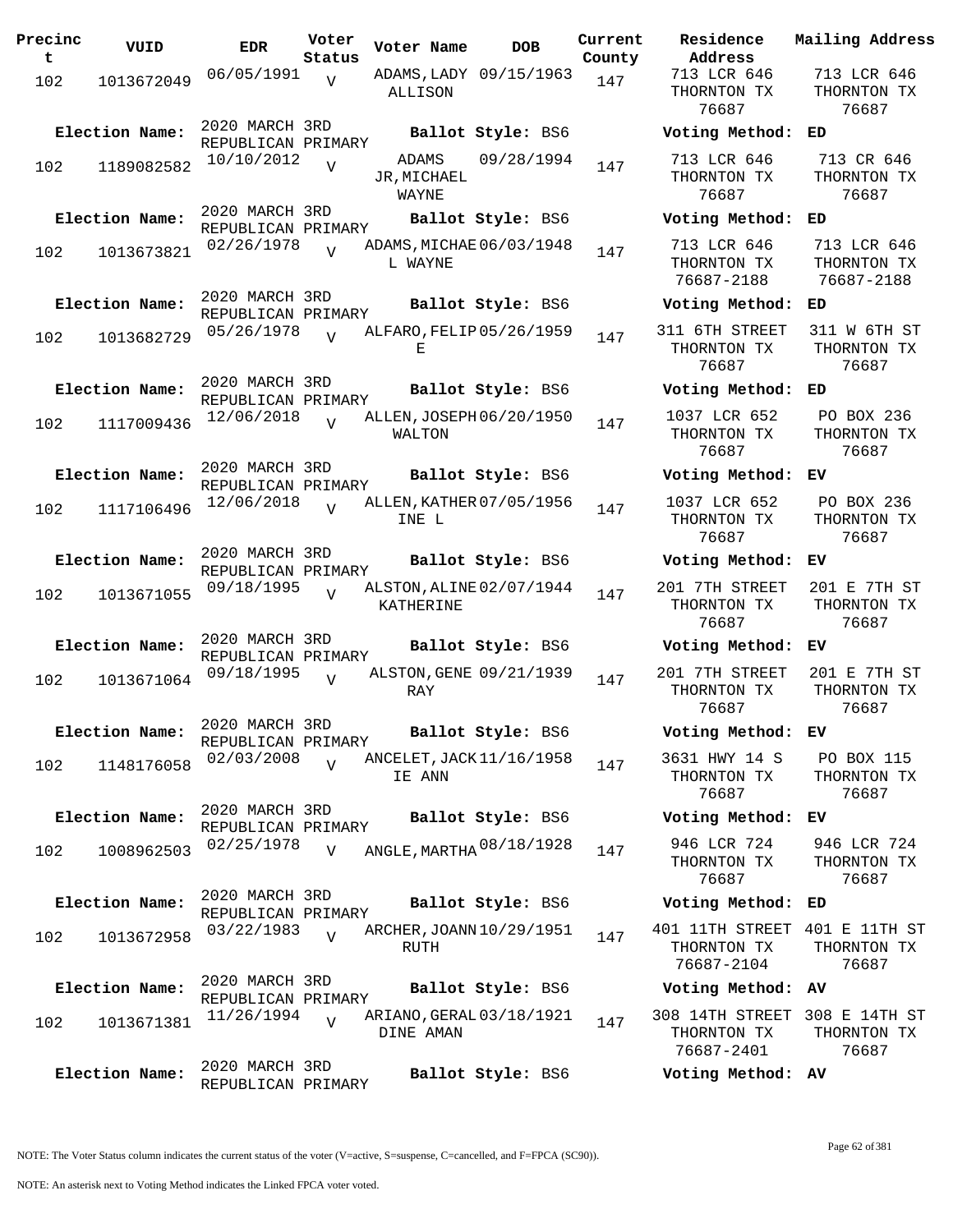| Precinc<br>t | VUID                         | EDR                                                | Voter<br>Status | Voter Name                             | DOB                                          | Current<br>County |
|--------------|------------------------------|----------------------------------------------------|-----------------|----------------------------------------|----------------------------------------------|-------------------|
| 102          | 1058076885                   | 02/21/2018                                         | V               | ARY,TINA<br>KAYE                       | 11/25/1965                                   | 147               |
| 102          | Election Name:<br>1013672548 | 2020 MARCH 3RD<br>REPUBLICAN PRIMARY<br>11/03/1984 | $\overline{U}$  | BADGETT, LIND 05/26/1947<br>A DOLORIS  | Ballot Style: BS6                            | 147               |
| 102          | Election Name:<br>1156997172 | 2020 MARCH 3RD<br>REPUBLICAN PRIMARY<br>10/18/2008 | V               | BALLOU, JONAT 05/13/1990<br>HAN DAVID  | Ballot Style: BS6                            | 147               |
| 102          | Election Name:<br>1019261380 | 2020 MARCH 3RD<br>REPUBLICAN PRIMARY<br>10/03/2003 | $\overline{U}$  | BARBER, DAVID 12/13/1974<br>WILLIAM    | Ballot Style: BS6                            | 147               |
| 102          | Election Name:<br>1019261367 | 2020 MARCH 3RD<br>REPUBLICAN PRIMARY<br>01/03/2006 | $\overline{U}$  | BARBER, RODDI 04/03/1975<br>E KIM      | Ballot Style: BS6                            | 147               |
| 102          | Election Name:<br>1013674176 | 2020 MARCH 3RD<br>REPUBLICAN PRIMARY<br>03/01/1978 | $\overline{V}$  | BARNETT, JACK 09/12/1941<br>WEAVER     | Ballot Style: BS6                            | 147               |
| 102          | Election Name:<br>1013644038 | 2020 MARCH 3RD<br>REPUBLICAN PRIMARY<br>03/30/2001 | $\overline{U}$  | BASSETT, BRIA 02/14/1960<br>N DAVID    | Ballot Style: BS6                            | 147               |
| 102          | Election Name:<br>1035466006 | 2020 MARCH 3RD<br>REPUBLICAN PRIMARY<br>07/28/2016 | $\overline{U}$  | BASSHAM, FRAN 07/15/1960<br>KLIN BRETT | Ballot Style: BS6                            | 147               |
| 102          | Election Name:<br>1003770137 | 2020 MARCH 3RD<br>REPUBLICAN PRIMARY<br>07/22/2001 | $\overline{V}$  | PRIERE                                 | Ballot Style: BS6<br>BATES, BILLY 07/27/1951 | 147               |
| 102          | Election Name:<br>2137661621 | 2020 MARCH 3RD<br>REPUBLICAN PRIMARY<br>07/13/2017 | $\overline{U}$  | BATES, JEHROM 06/12/1999<br>E FALCON   | Ballot Style: BS6                            | 147               |
| 102          | Election Name:<br>1003503171 | 2020 MARCH 3RD<br>REPUBLICAN PRIMARY<br>05/26/2002 | $\overline{U}$  | BATES, SERENI 12/23/1942<br>A ANNE     | Ballot Style: BS6                            | 147               |
|              | Election Name:               | 2020 MARCH 3RD<br>REPUBLICAN PRIMARY               |                 |                                        | Ballot Style: BS6                            |                   |

**Voter Name DOB Residence Address Current Mailing Address** 436 LCR 648 THORNTON TX 76687 436 LCR 648 THORNTON TX 76687 **Election Name: Ballot Style:** BS6 **Voting Method: EV** 1306 TYLER STREET THORNTON TX 76687 1306 TYLER ST THORNTON TX 76687 **Election Name: Ballot Style:** BS6 **Voting Method: EV** 109 LCR 720A THORNTON TX 76687 PO BOX 33 THORNTON TX 76687 **Election Name: Ballot Style:** BS6 **Voting Method: EV** 1103 TYLER STREET THORNTON TX 76687 PO BOX 844 GROESBECK TX 76642 **Election Name: Ballot Style:** BS6 **Voting Method: EV** 1103 TYLER STREET THORNTON TX 76687 PO BOX 844 GROESBECK TX 76642 **Election Name: Ballot Style:** BS6 **Voting Method: EV** 610 14TH STREET THORNTON TX 76687 PO BOX 336 THORNTON TX 76687 **Election Name: Ballot Style:** BS6 **Voting Method: ED** 1104 ELLIS STREET THORNTON TX 76687 PO BOX 331 THORNTON TX 76687 **Election Name: Ballot Style:** BS6 **Voting Method: ED** 199 LCR 726 THORNTON TX 76687 PO BOX 54 THORNTON TX 76687 **Election Name: Ballot Style:** BS6 **Voting Method: ED** 1822 LCR 770 THORNTON TX 76687 1822 LCR 770 THORNTON TX 76687 **Election Name: Ballot Style:** BS6 **Voting Method: EV** 1882 LCR 770 THORNTON TX 76687 1882 LCR 770 THORNTON TX 76687 **Election Name: Ballot Style:** BS6 **Voting Method: EV** 1822 LCR 770 THORNTON TX 76687 1822 LCR 770 THORNTON TX 76687

**Election Name: Ballot Style:** BS6 **Voting Method: EV**

NOTE: An asterisk next to Voting Method indicates the Linked FPCA voter voted.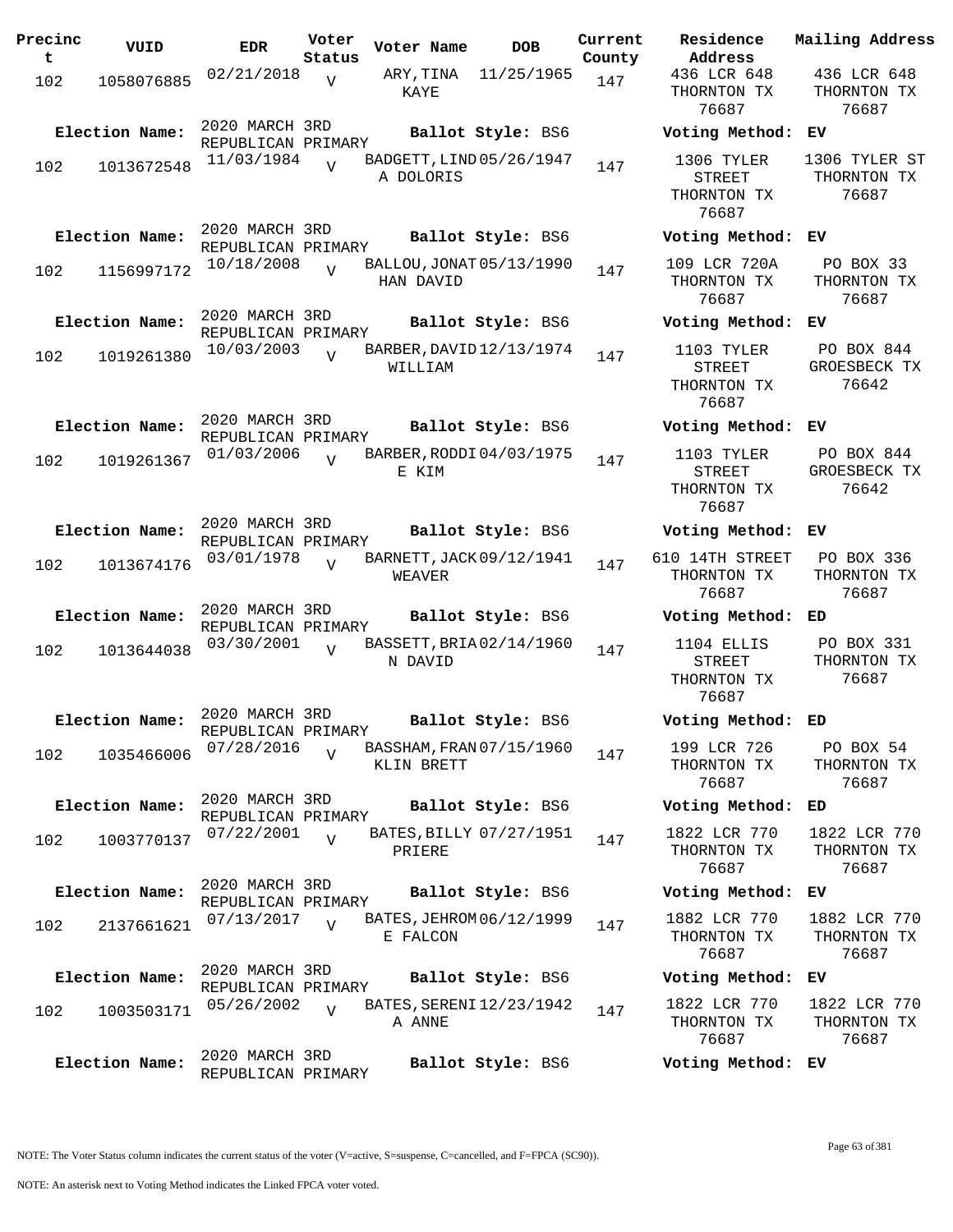| Precinc<br>t | VUID                         | <b>EDR</b>                                         | Voter<br>Status | Voter Name   | DOB                                           | Current<br>County |
|--------------|------------------------------|----------------------------------------------------|-----------------|--------------|-----------------------------------------------|-------------------|
| 102          | 1205858957                   | 02/09/2014                                         | $\overline{V}$  | E HAWK       | BATES, SHALOM 01/29/1996                      | 147               |
| 102          | Election Name:<br>1003917661 | 2020 MARCH 3RD<br>REPUBLICAN PRIMARY<br>10/20/2000 | $\overline{U}$  | N MAE        | Ballot Style: BS6<br>BATES, SHANNO 08/26/1971 | 147               |
| 102          | Election Name:<br>1179676333 | 2020 MARCH 3RD<br>REPUBLICAN PRIMARY<br>10/06/2011 | $\overline{V}$  | AH QUEST     | Ballot Style: BS6<br>BATES, SHAYNO 08/04/1993 | 147               |
| 102          | Election Name:<br>1058408999 | 2020 MARCH 3RD<br>REPUBLICAN PRIMARY<br>08/22/2018 | $\overline{U}$  | ANN          | Ballot Style: BS6<br>BECKER, BETH 08/16/1960  | 147               |
| 102          | Election Name:<br>1058409005 | 2020 MARCH 3RD<br>REPUBLICAN PRIMARY<br>08/22/2018 | $\overline{U}$  | WALTER       | Ballot Style: BS6<br>BECKER, BRYAN 06/23/1962 | 147               |
| 102          | Election Name:<br>1003915534 | 2020 MARCH 3RD<br>REPUBLICAN PRIMARY<br>12/07/2000 | V               | WAYNE        | Ballot Style: BS6<br>BELDIN, ANDY 05/20/1974  | 147               |
| 102          | Election Name:<br>1013711752 | 2020 MARCH 3RD<br>REPUBLICAN PRIMARY<br>03/01/1978 | V               | E WADE       | Ballot Style: BS6<br>BELDIN, LONNI 03/18/1952 | 147               |
| 102          | Election Name:<br>1013711768 | 2020 MARCH 3RD<br>REPUBLICAN PRIMARY<br>03/01/1978 | V               | CA ANN       | Ballot Style: BS6<br>BELDIN, REBEC 10/29/1953 | 147               |
| 102          | Election Name:<br>1013683117 | 2020 MARCH 3RD<br>REPUBLICAN PRIMARY<br>04/28/1995 | $\overline{V}$  | ISTINA MARIE | Ballot Style: BS6<br>BERGERON, CHR 03/16/1977 | 147               |
| 102          | Election Name:<br>1013683091 | 2020 MARCH 3RD<br>REPUBLICAN PRIMARY<br>01/08/1994 | $\overline{U}$  | ES MICHAEL   | Ballot Style: BS6<br>BERGERON, JAM 07/28/1953 | 147               |
| 102          | Election Name:<br>1021414194 | 2020 MARCH 3RD<br>REPUBLICAN PRIMARY<br>07/15/2004 | $\overline{V}$  | HAEL JOSEPH  | Ballot Style: BS6<br>BERGERON, MIC 07/01/1977 | 147               |
| 102          | Election Name:<br>1013683089 | 2020 MARCH 3RD<br>REPUBLICAN PRIMARY<br>01/09/1994 | $\overline{V}$  | AN GAIL      | Ballot Style: BS6<br>BERGERON, SUS 09/19/1956 | 147               |
|              | Election Name:               | 2020 MARCH 3RD<br>REPUBLICAN PRIMARY               |                 |              | Ballot Style: BS6                             |                   |

**Voter Name DOB Residence Address Current Mailing Address** 1882 LCR 770 THORNTON TX 76687 1882 LCR 770 THORNTON TX 76687 **Election Name: Ballot Style:** BS6 **Voting Method: EV** 1882 LCR 770 THORNTON TX 76687 1882 LCR 770 THORNTON TX 76687 **Election Name: Ballot Style:** BS6 **Voting Method: EV** 1882 LCR 770 THORNTON TX 76687 1882 LCR 770 THORNTON TX 76687 **Election Name: Ballot Style:** BS6 **Voting Method: EV** 406 ELLIS STREET THORNTON TX 76687 **Election Name: Ballot Style:** BS6 **Voting Method: ED** 406 ELLIS STREET THORNTON TX 76687 **Election Name: Ballot Style:** BS6 **Voting Method: ED** 703 LCR 776 GROESBECK TX 76642 703 LCR 776 GROESBECK TX 76642 **Election Name: Ballot Style:** BS6 **Voting Method: EV** 625 LCR 776 GROESBECK TX 76642 625 LCR 776 GROESBECK TX 76642 **Election Name: Ballot Style:** BS6 **Voting Method: EV** 625 LCR 776 GROESBECK TX 76642 625 LCR 776 GROESBECK TX 76642 **Election Name: Ballot Style:** BS6 **Voting Method: EV** 846 LCR 648 THORNTON TX 76687 846 LCR 648 THORNTON TX 76687 **Election Name: Ballot Style:** BS6 **Voting Method: ED** 1091 LCR 648 THORNTON TX 76687 1091 LCR 648 THORNTON TX 76687 **Election Name: Ballot Style:** BS6 **Voting Method: ED** 846 LCR 648 THORNTON TX 76687 **Election Name: Ballot Style:** BS6 **Voting Method: ED** 1091 LCR 648 1091 LCR 648

THORNTON TX 76687 THORNTON TX 76687 **Election Name: Ballot Style:** BS6 **Voting Method: ED**

NOTE: The Voter Status column indicates the current status of the voter (V=active, S=suspense, C=cancelled, and F=FPCA (SC90)).

Page 64 of 381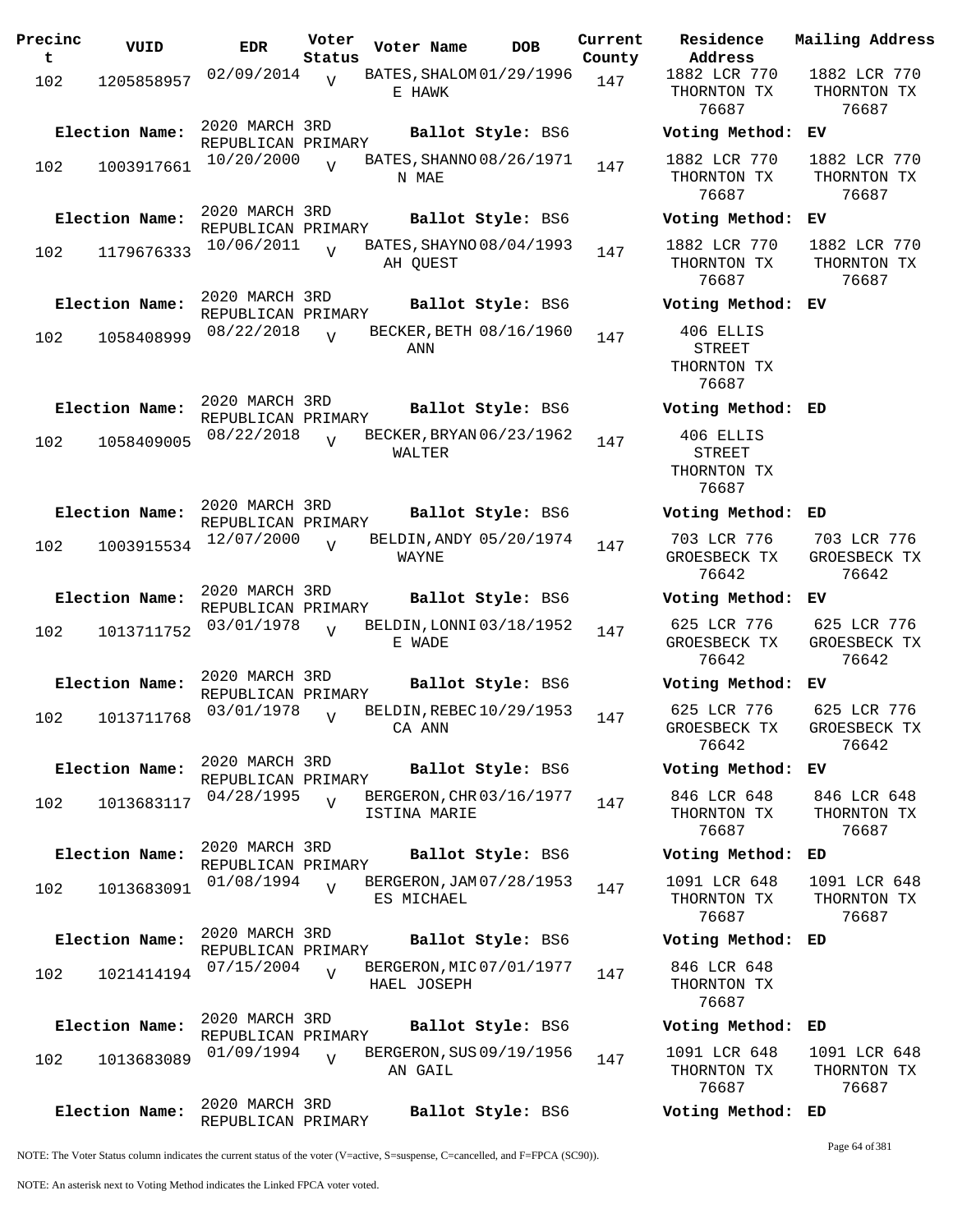| Precinc<br>t | VUID           | <b>EDR</b>                           | Voter<br>Status | Voter Name                              | DOB                      | Current<br>County | Residence<br>Address                               |
|--------------|----------------|--------------------------------------|-----------------|-----------------------------------------|--------------------------|-------------------|----------------------------------------------------|
| 102          | 1005343509     | 04/26/1998                           | V               | BILBREY, JANI 02/07/1960<br>CE LYNN     |                          | 147               | 908 LAMAR<br><b>STREET</b><br>THORNTON TI<br>76687 |
|              | Election Name: | 2020 MARCH 3RD<br>REPUBLICAN PRIMARY |                 |                                         | Ballot Style: BS6        |                   | Voting Meth                                        |
| 102          | 1119165308     | 03/31/2016                           | $\overline{U}$  | BOOKER, JOHN 08/07/1952<br>WOODSON      |                          | 147               | 1930 LCR 75<br>THORNTON TI<br>76687                |
|              | Election Name: | 2020 MARCH 3RD<br>REPUBLICAN PRIMARY |                 |                                         | Ballot Style: BS6        |                   | Voting Meth                                        |
| 102          | 1010938170     | 03/09/2019                           | $\overline{U}$  | BRADLEY, ROBI 09/23/1970<br>N ELIZABETH |                          | 147               | 150 LCR 760<br>GROESBECK T<br>76642                |
|              | Election Name: | 2020 MARCH 3RD<br>REPUBLICAN PRIMARY |                 |                                         | Ballot Style: BS6        |                   | Voting Meth                                        |
| 102          | 1013674050     | 02/25/1978                           | $\overline{V}$  | BROWN, EDA                              | 05/21/1938               | 147               | 1205 TYLER<br>STREET<br>THORNTON TI<br>76687       |
|              | Election Name: | 2020 MARCH 3RD<br>REPUBLICAN PRIMARY |                 |                                         | Ballot Style: BS6        |                   | Voting Meth                                        |
| 102          | 1037045988     | 11/06/2012                           | $\overline{V}$  | BROWN, JIMMY 11/01/1943<br>L            |                          | 147               | 1006 RAILRO<br>ST N<br>THORNTON TI                 |
|              |                | 2020 MARCH 3RD                       |                 |                                         |                          |                   | 76687                                              |
|              | Election Name: | REPUBLICAN PRIMARY                   |                 |                                         | Ballot Style: BS6        |                   | Voting Meth                                        |
| 102          | 1013673267     | 11/03/1980                           | $\overline{V}$  | MIKEL                                   | BROWN, JOHN 10/30/1962   | 147               | 312 LCR 758<br>THORNTON TI<br>76687                |
|              | Election Name: | 2020 MARCH 3RD<br>REPUBLICAN PRIMARY |                 |                                         | Ballot Style: BS6        |                   | Voting Meth                                        |
| 102          | 1004984099     | 01/06/1999                           | $\overline{V}$  | BROWN, JOYCE 12/24/1958<br>RENEE        |                          | 147               | 312 LCR 758<br>THORNTON TI<br>76687                |
|              | Election Name: | 2020 MARCH 3RD<br>REPUBLICAN PRIMARY |                 |                                         | <b>Ballot Style: BS6</b> |                   | Voting Meth                                        |
| 102          | 1013672613     | 10/08/1987                           | $\overline{V}$  | BUCKNER, JULI 02/13/1945<br>E EILEEN    |                          | 147               | 1829 FM 1246<br>THORNTON TI<br>76687               |
|              | Election Name: | 2020 MARCH 3RD<br>REPUBLICAN PRIMARY |                 |                                         | Ballot Style: BS6        |                   | Voting Meth                                        |
| 102          | 1013672621     | 10/10/1987                           | $\overline{V}$  | BUCKNER, ORAN 10/16/1942<br>S.          |                          | 147               | 1829 FM 1246<br>THORNTON TI<br>76687               |
|              | Election Name: | 2020 MARCH 3RD<br>REPUBLICAN PRIMARY |                 |                                         | Ballot Style: BS6        |                   | Voting Meth                                        |
| 102          | 1127840020     | 01/27/2012                           | $\overline{V}$  | BUSBOOM, CRAI 07/17/1956<br>G THOMAS    |                          | 147               | 486 LCR 720<br>THORNTON TI<br>76687                |
|              | Election Name: | 2020 MARCH 3RD                       |                 |                                         | Ballot Style: BS6        |                   | Voting Meth                                        |
| 102          | 1126082590     | REPUBLICAN PRIMARY<br>01/27/2012     | $\overline{V}$  | BUSBOOM, VICK 08/17/1955<br>I LYNN      |                          | 147               | 486 LCR 720<br>THORNTON TI<br>76687                |
|              | Election Name: | 2020 MARCH 3RD<br>REPUBLICAN PRIMARY |                 |                                         | Ballot Style: BS6        |                   | Voting Meth                                        |
| 102          | 1125596735     | 12/08/2010                           | $\overline{V}$  | CALDWELL, SUE 05/04/1983<br>LLA LYNN    |                          | 147               | 305 11TH STRI<br>THORNTON TI                       |

**Voter Name DOB Residence Address Current Mailing Address** 908 LAMAR STREET THORNTON TX 76687 P O BOX 352 THORNTON TX 76687 **Election Name: Ballot Style:** BS6 **Voting Method: ED** 1930 LCR 758 THORNTON TX 76687 P O BOX 186 THORNTON TX 76687 **Election Name: Ballot Style:** BS6 **Voting Method: EV** 150 LCR 760 GROESBECK TX 76642 150 LCR 760 GROESBECK TX 76642 **Election Name: Ballot Style:** BS6 **Voting Method: ED** STREET THORNTON TX 76687 P O BOX 294 THORNTON TX 76687 **Election Name: Ballot Style:** BS6 **Voting Method: EV** 1006 RAILROAD ST N THORNTON TX 76687 1006 RAILROAD ST N THORNTON TX 76687 **Election Name: Ballot Style:** BS6 **Voting Method: ED** 312 LCR 758 THORNTON TX 76687 312 LCR 758 THORNTON TX 76687 **Election Name: Ballot Style:** BS6 **Voting Method: EV** 312 LCR 758 THORNTON TX 76687 **Election Name: Ballot Style:** BS6 **Voting Method: EV** 1829 FM 1246 W 1829 FM 1246 W THORNTON TX 76687 THORNTON TX 76687-2129 **Election Name: Ballot Style:** BS6 **Voting Method: EV** 1829 FM 1246 W 1829 FM 1246 W THORNTON TX 76687 THORNTON TX 76687 **Election Name: Ballot Style:** BS6 **Voting Method: EV** 486 LCR 720 THORNTON TX 76687 PO BOX 867 GROESBECK TX 76642 **Election Name: Ballot Style:** BS6 **Voting Method: ED** 486 LCR 720 THORNTON TX 76687 PO BOX 867 GROESBECK TX 76642 **Election Name: Ballot Style:** BS6 **Voting Method: ED** 305 11TH STREET 305 E 11TH ST THORNTON TX THORNTON TX

NOTE: The Voter Status column indicates the current status of the voter (V=active, S=suspense, C=cancelled, and F=FPCA (SC90)).

76687

76687-2511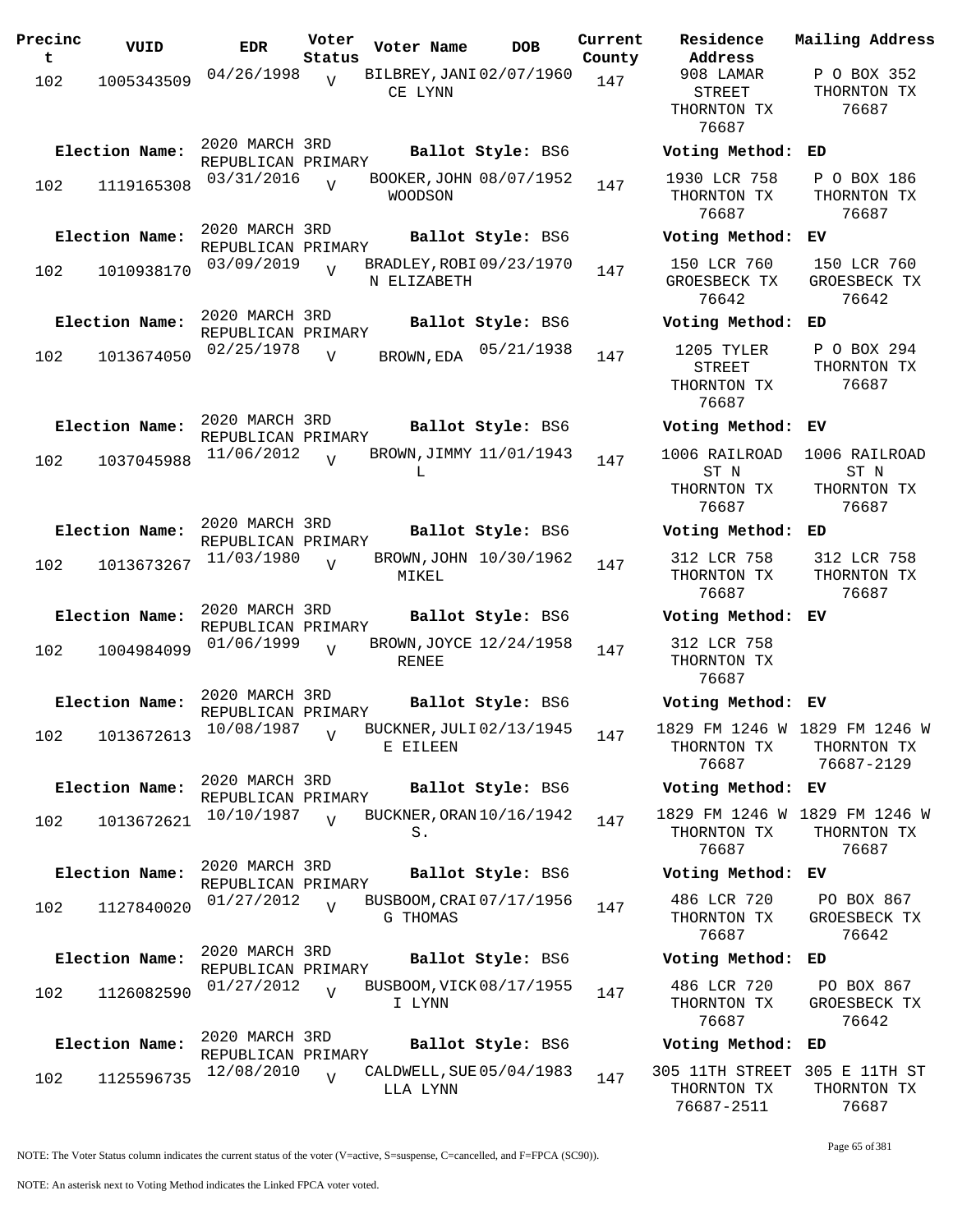| Precinc<br>t | VUID           | <b>EDR</b>                                         | Voter<br>Status | Voter Name  | <b>DOB</b>                                    | Current<br>County |                           |
|--------------|----------------|----------------------------------------------------|-----------------|-------------|-----------------------------------------------|-------------------|---------------------------|
|              | Election Name: | 2020 MARCH 3RD                                     |                 |             | Ballot Style: BS6                             |                   | V                         |
| 102          | 1013674148     | REPUBLICAN PRIMARY<br>02/25/1978                   | $\overline{U}$  | Ν           | CAMPBELL, JOH 02/04/1943                      | 147               | Е<br>Ί                    |
|              | Election Name: | 2020 MARCH 3RD<br>REPUBLICAN PRIMARY<br>09/11/1994 | $\overline{V}$  |             | Ballot Style: BS6<br>CAMPBELL, JOY 01/18/1944 |                   | V<br>Е                    |
| 102          | 1013671283     |                                                    |                 | CE LYNN     |                                               | 147               | Ί                         |
|              | Election Name: | 2020 MARCH 3RD<br>REPUBLICAN PRIMARY               |                 |             | Ballot Style: BS6                             |                   | Vo                        |
| 102          | 1073543693     | 05/18/2002                                         | $\overline{U}$  | DOMINGUEZ   | CANTU, DELIA 04/19/1961                       | 147               | 31<br>I                   |
|              | Election Name: | 2020 MARCH 3RD<br>REPUBLICAN PRIMARY               |                 |             | Ballot Style: BS6                             |                   | Vo                        |
| 102          | 1200723779     | 06/29/2013                                         | $\overline{17}$ | ROBERT      | CAPPS, DUSTIN 02/25/1994                      | 147               | 604<br>Ί                  |
|              | Election Name: | 2020 MARCH 3RD<br>REPUBLICAN PRIMARY               |                 |             | Ballot Style: BS6                             |                   | Vo                        |
| 102          | 1013673493     | 02/25/1978                                         |                 | H R         | CAPPS, KENNET 04/06/1942                      | 147               | 604<br>Ί                  |
|              | Election Name: | 2020 MARCH 3RD<br>REPUBLICAN PRIMARY               |                 |             | Ballot Style: BS6                             |                   | Vo                        |
| 102          | 1021528970     | 08/27/2004                                         | $\overline{U}$  | SUE         | CAPPS, PAMELA 09/01/1953                      | 147               | 604<br>I                  |
|              | Election Name: | 2020 MARCH 3RD<br>REPUBLICAN PRIMARY               |                 |             | Ballot Style: BS6                             |                   | V                         |
| 102          | 1013673222     | 03/01/1980                                         | $\overline{I}$  | ΝE          | CARPENTER, JA04/19/1937                       | 147               | 2<br>Ί                    |
|              | Election Name: | 2020 MARCH 3RD<br>REPUBLICAN PRIMARY               |                 |             | Ballot Style: BS6                             |                   | Vo                        |
| 102          |                | 1004786161 02/23/2000                              | V               | RA GALE     | -<br>CARTER, BARBA 12/20/1980 147             |                   | Ί                         |
|              | Election Name: | 2020 MARCH 3RD                                     |                 |             | Ballot Style: BS6                             |                   | Vo                        |
| 102          | 1013672096     | REPUBLICAN PRIMARY<br>04/30/1992                   | $\overline{U}$  | BENJAMIN    | CARTER, JOHN 07/04/1962                       | 147               | $\epsilon$<br>I           |
|              | Election Name: | 2020 MARCH 3RD<br>REPUBLICAN PRIMARY               |                 |             | Ballot Style: BS6                             |                   | V                         |
| 102          | 1024182587     | 03/30/2012                                         | $\overline{U}$  | OLENE       | CARTER, JULIE 03/07/1958                      | 147               | $\tilde{c}$<br>T          |
|              | Election Name: | 2020 MARCH 3RD<br>REPUBLICAN PRIMARY               |                 |             | Ballot Style: BS6                             |                   | V                         |
| 102          | 1013724493     | 09/02/2000                                         | $\overline{U}$  | EL BENJAMIN | CARTER, MICHA 07/27/1982                      | 147               | $\tilde{\mathbf{c}}$<br>Ί |
|              | Election Name: | 2020 MARCH 3RD<br>REPUBLICAN PRIMARY               |                 |             | Ballot Style: BS6                             |                   | Vo                        |

**Voter Name DOB Residence Address Current Mailing Address Election Name: Ballot Style:** BS6 **Voting Method: ED** 612 LCR 758 THORNTON TX 76687-2293 612 LCR 758 THORNTON TX 76687-2293 **Election Name: Ballot Style:** BS6 **Voting Method: ED** 612 LCR 758 THORNTON TX 76687-2293 612 LCR 758 THORNTON TX 76687-2293 **Election Name: Ballot Style:** BS6 **Voting Method: ED** 1 6TH STREET THORNTON TX 76687-2460 311 W 6TH STREET THORNTON TX 76687 **Election Name: Ballot Style:** BS6 **Voting Method: EV** 604 11TH STREET 604 E 11TH ST THORNTON TX 76687 THORNTON TX 76687 **Election Name: Ballot Style:** BS6 **Voting Method: ED** 604 11TH STREET 604 E 11TH ST THORNTON TX 76687-2102 THORNTON TX 76687-2102 **Election Name: Ballot Style:** BS6 **Voting Method: ED** 604 11TH STREET 604 E 11TH ST THORNTON TX 76687 THORNTON TX 76687 **Election Name: Ballot Style:** BS6 **Voting Method: ED** 2925 FM 2749 THORNTON TX 76687-2149 2925 FM 2749 THORNTON TX 76687-2149 **Election Name: Ballot Style:** BS6 **Voting Method: ED** 906 TYLER STREET THORNTON TX 76687 **Election Name: Ballot Style:** BS6 **Voting Method: ED** 924 LCR 758 THORNTON TX 76687 924 LCR 758 THORNTON TX 76687 **Election Name: Ballot Style:** BS6 **Voting Method: EV** 924 LCR 758 THORNTON TX 76687 924 LCR 758 THORNTON TX 76687 **Election Name: Ballot Style:** BS6 **Voting Method: EV** 924 LCR 758 THORNTON TX 76687 **Election Name: Ballot Style:** BS6 **Voting Method: ED**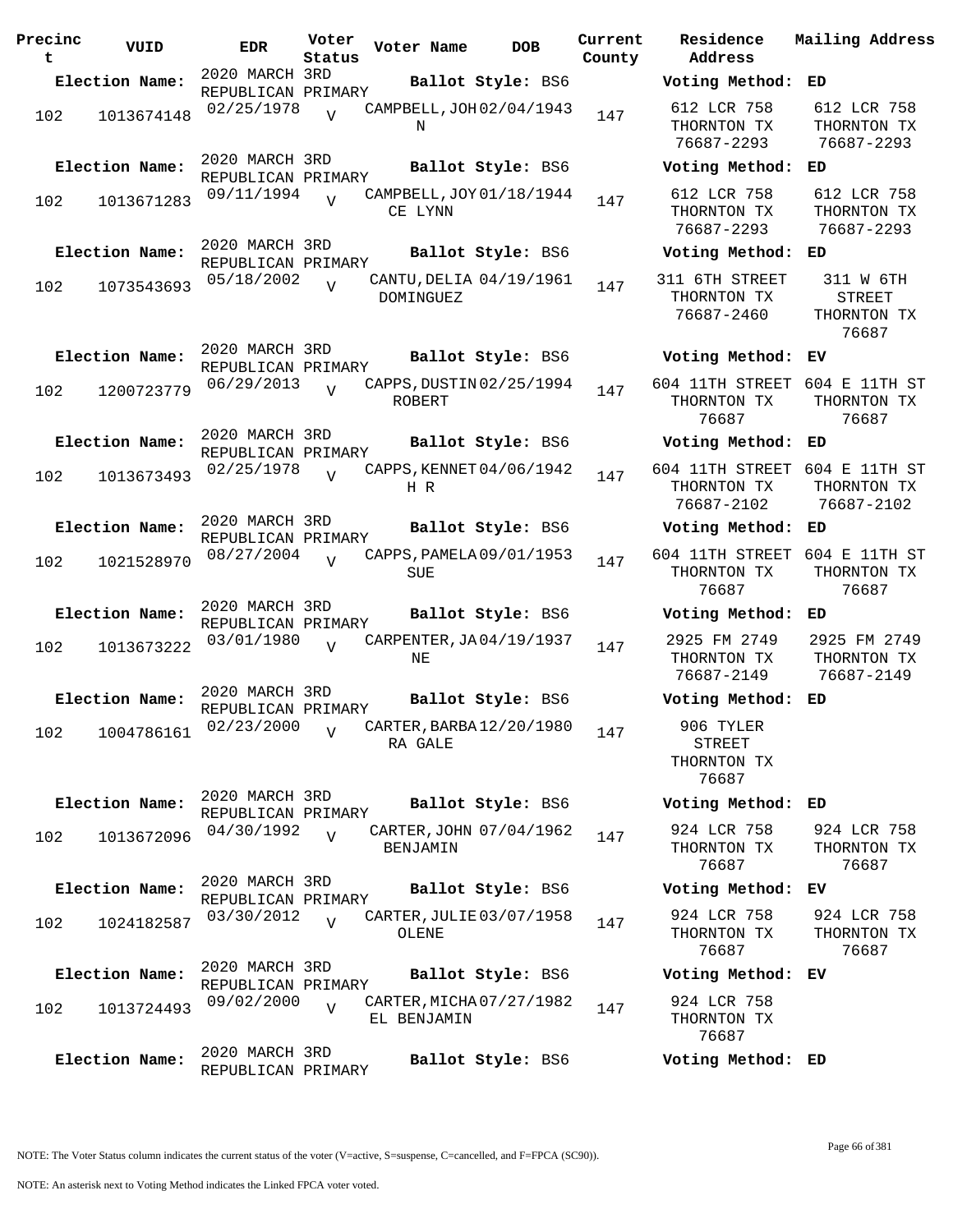| Precinc<br>t | VUID           | <b>EDR</b>                           | Voter<br>Status | Voter Name                                                | <b>DOB</b>        | Current<br>County | Residence<br>Address                                | Mai:                  |
|--------------|----------------|--------------------------------------|-----------------|-----------------------------------------------------------|-------------------|-------------------|-----------------------------------------------------|-----------------------|
| 102          | 1013691229     | 10/09/1991                           | $\overline{V}$  | CHAMBERLIN, D12/21/1967<br>E LISA JUNE                    |                   | 147               | 301 14TH STREET<br>THORNTON TX<br>76687             | Ρ<br>TI               |
|              | Election Name: | 2020 MARCH 3RD<br>REPUBLICAN PRIMARY |                 |                                                           | Ballot Style: BS6 |                   | Voting Method:                                      | ED                    |
| 102          | 1013691613     | 03/02/1988                           | $\overline{V}$  | CHAMBERLIN, N04/21/1968<br><b>ICHOLAS</b><br><b>ROGER</b> |                   | 147               | 301 14TH STREET<br>THORNTON TX<br>76687             | TI                    |
|              | Election Name: | 2020 MARCH 3RD<br>REPUBLICAN PRIMARY |                 |                                                           | Ballot Style: BS6 |                   | Voting Method:                                      | ED                    |
| 102          | 1070436944     | 12/15/2007                           | $\overline{V}$  | COLE, AUDREY 07/28/1970<br><b>SUSANNE</b>                 |                   | 147               | 776 LCR 774<br>THORNTON TX<br>76687                 | 7'<br>TI              |
|              | Election Name: | 2020 MARCH 3RD<br>REPUBLICAN PRIMARY |                 |                                                           | Ballot Style: BS6 |                   | Voting Method:                                      | ЕV                    |
| 102          | 1142064652     | 04/12/2007                           | $\overline{U}$  | COLE, JEFFREY 08/19/1959<br>PIERRE                        |                   | 147               | 776 LCR 774<br>THORNTON TX<br>76687                 | 7<br>TI               |
|              | Election Name: | 2020 MARCH 3RD<br>REPUBLICAN PRIMARY |                 |                                                           | Ballot Style: BS6 |                   | Voting Method:                                      | ЕV                    |
| 102          | 1013673251     | 11/03/1980                           | $\overline{U}$  | CORDOVA, CYNT 07/30/1962<br>HIA LYNN                      |                   | 147               | 1701 TYLER<br><b>STREET</b><br>THORNTON TX<br>76687 | 15 <sup>′</sup><br>TI |
|              | Election Name: | 2020 MARCH 3RD<br>REPUBLICAN PRIMARY |                 |                                                           | Ballot Style: BS6 |                   | Voting Method:                                      | ED                    |
| 102          | 1005003168     | 07/31/1998                           | $\overline{V}$  | CORDOVA, TRAC 06/19/1980<br>I MICHELLE                    |                   | 147               | 500 11TH STREET<br>THORNTON TX<br>76687-2108        | 500<br>TI             |
|              | Election Name: | 2020 MARCH 3RD<br>REPUBLICAN PRIMARY |                 |                                                           | Ballot Style: BS6 |                   | Voting Method:                                      | ED                    |
| 102          | 1156168709     | 10/03/2008                           | $\overline{V}$  | COX, CHRISTOP 10/07/1968<br>HER RAY                       |                   | 147               | 1307 TYLER<br><b>STREET</b><br>THORNTON TX<br>76687 | 13(<br>TI             |
|              | Election Name: | 2020 MARCH 3RD<br>REPUBLICAN PRIMARY |                 |                                                           | Ballot Style: BS6 |                   | Voting Method: EV                                   |                       |
| 102          | 1042323410     | 03/07/2006                           | $\overline{V}$  | COX, KEELA 11/26/1976<br>MICHELLE                         |                   | 147               | 1307 TYLER<br>STREET<br>THORNTON TX<br>76687        | 130<br>TI             |
|              | Election Name: | 2020 MARCH 3RD<br>REPUBLICAN PRIMARY |                 |                                                           | Ballot Style: BS6 |                   | Voting Method: EV                                   |                       |
| 102          | 1013725369     | 08/17/2000                           | $\overline{V}$  | COX, KIMBERLY 06/14/1970<br>KAY                           |                   | 147               | 1301 BOWIE<br>STREET<br>THORNTON TX<br>76687        | 13(<br>TI             |
|              | Election Name: | 2020 MARCH 3RD<br>REPUBLICAN PRIMARY |                 |                                                           | Ballot Style: BS6 |                   | Voting Method: ED                                   |                       |
| 102          | 1099915564     | 11/01/2012                           | $\overline{U}$  | CROW, JUDY 10/29/1958<br>ANN                              |                   | 147               | 2785 FM 1246 E 278!<br>THORNTON TX<br>76687         | TI                    |
|              | Election Name: | 2020 MARCH 3RD<br>REPUBLICAN PRIMARY |                 |                                                           | Ballot Style: BS6 |                   | Voting Method: EV                                   |                       |
| 102          | 1099907486     | 11/01/2012                           | $\overline{17}$ | CROW, RONALD 05/27/1952<br>RAY                            |                   | 147               | 2785 FM 1246 E 278!<br>THORNTON TX<br>76687         | TI                    |
|              | Election Name: | 2020 MARCH 3RD                       |                 |                                                           | Ballot Style: BS6 |                   | Voting Method: EV                                   |                       |

**Voter Name DOB Residence Address Current Mailing Address** 301 14TH STREET P O BOX 374 THORNTON TX 76687 THORNTON TX 76687 **Election Name: Ballot Style:** BS6 **Voting Method: ED** 301 14TH STREET THORNTON TX 76687 POB 374 THORNTON TX 76687 **Election Name: Ballot Style:** BS6 **Voting Method: ED** 776 LCR 774 THORNTON TX 76687 776 LCR 774 THORNTON TX 76687 **Election Name: Ballot Style:** BS6 **Voting Method: EV** 776 LCR 774 THORNTON TX 76687 776 LCR 774 THORNTON TX 76687 **Election Name: Ballot Style:** BS6 **Voting Method: EV** 1701 TYLER STREET THORNTON TX 76687 157 FM 1246 W THORNTON TX 76687 **Election Name: Ballot Style:** BS6 **Voting Method: ED** 500 11TH STREET 500 W 11TH ST THORNTON TX 76687-2108 THORNTON TX 76687 **Election Name: Ballot Style:** BS6 **Voting Method: ED** 1307 TYLER STREET THORNTON TX 76687 1307 TYLER ST THORNTON TX 76687 **Election Name: Ballot Style:** BS6 **Voting Method: EV** 1307 TYLER STREET THORNTON TX 76687 1307 S TYLER ST THORNTON TX 76687 **Election Name: Ballot Style:** BS6 **Voting Method: EV** 1301 BOWIE STREET THORNTON TX 76687 1301 BOWIE ST THORNTON TX 76687 **Election Name: Ballot Style:** BS6 **Voting Method: ED** 2785 FM 1246 E 2785B FM 1246 E THORNTON TX THORNTON TX 76687 76687 **Election Name: Ballot Style:** BS6 **Voting Method: EV** 2785 FM 1246 E 2785B FM 1246 E THORNTON TX THORNTON TX

NOTE: The Voter Status column indicates the current status of the voter (V=active, S=suspense, C=cancelled, and F=FPCA (SC90)).

REPUBLICAN PRIMARY

76687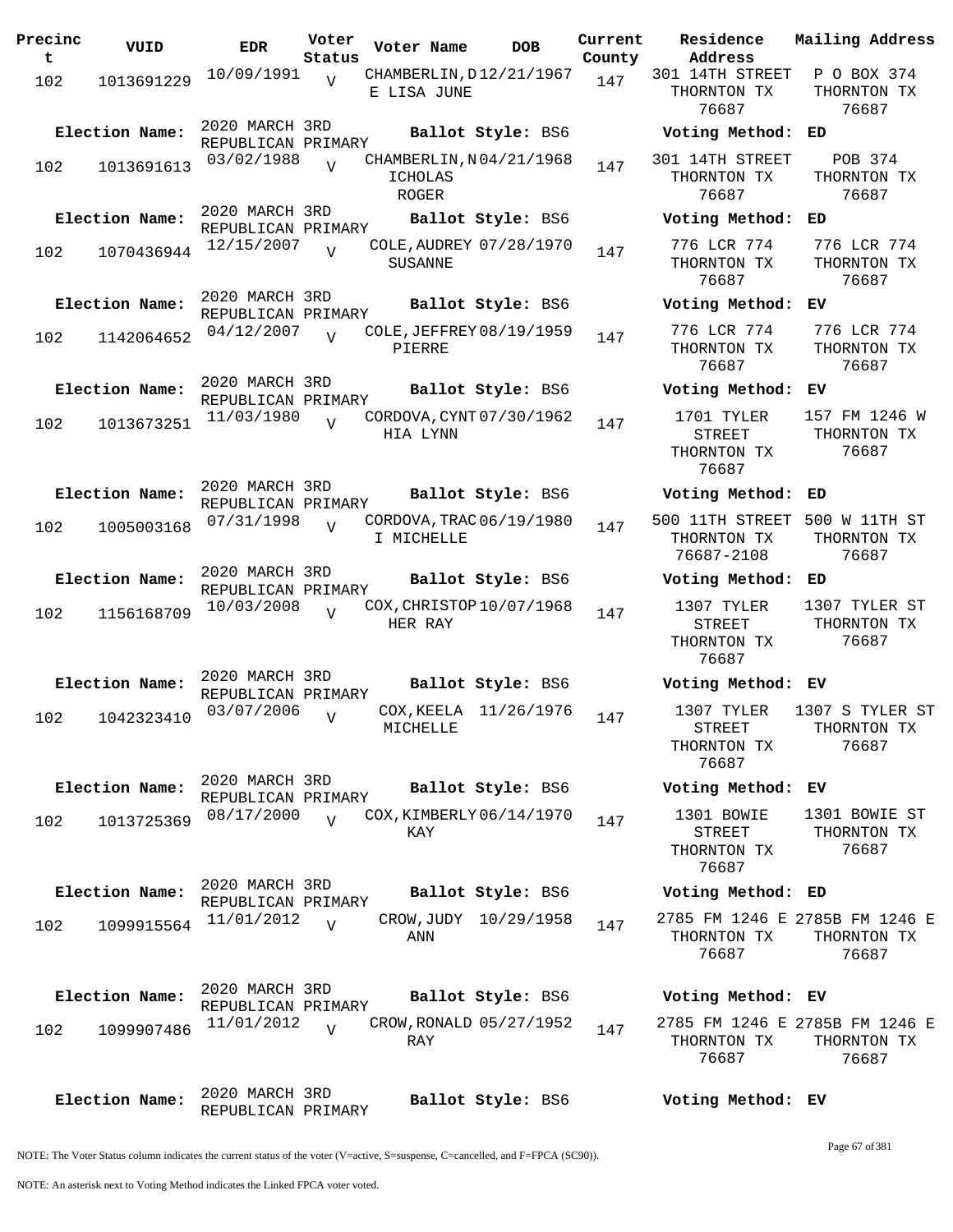**Precinc t VUID EDR Voter Status Voter Name bob Current Residence County**  $102$  1196626647 01/27/2013 N ROSE  $\overline{V}$ CURRY, CAITLI 12/30/1994 147 2020 MARCH 3RD REPUBLICAN PRIMARY **Election Name: Ballot Style:** BS6 **Voting Method: EV** 102 1168932378 02/20/2010 MARSHALL  $\overline{V}$ CURRY, JAMES 01/24/1992 147 2020 MARCH 3RD REPUBLICAN PRIMARY **Election Name: Ballot Style:** BS6 **Voting Method: EV** 102 1203997224 <sup>12/04/2013</sup> V DABNEY- 11/03/1964 147 ISBELL,LISA ANN  $\bar{v}$ 2020 MARCH 3RD REPUBLICAN PRIMARY **Election Name: Ballot Style:** BS6 **Voting Method: ED** 102 2163719779 03/03/2020 Y DALE  $\overline{V}$ DEMPSEY, LARR 08/01/1958 147 2020 MARCH 3RD REPUBLICAN PRIMARY **Election Name: Ballot Style:** BS6 **Voting Method: ED** 102 2141518176 01/10/2018 PHILLIP  $\overline{V}$ DICK, JOHN 06/11/1982 147 2020 MARCH 3RD REPUBLICAN PRIMARY **Election Name: Ballot Style:** BS6 **Voting Method: EV**  $102$  2159566632  $10/13/2019$ OWEN, MYRTLE MAE  $V$ DIEWALD- 08/12/1942 147 2020 MARCH 3RD REPUBLICAN PRIMARY **Election Name: Ballot Style:** BS6 **Voting Method: ED** 102 2162407617 <sup>01/26</sup>/2020 v DOMBROSKY, PA12/30/1956 <sub>147</sub> UL EDWARD  $\overline{v}$ 2020 MARCH 3RD REPUBLICAN PRIMARY **Election Name: Ballot Style:** BS6 **Voting Method: EV** 102 2162407640 <sup>01/26/2020</sup> V DOMBROSKY, SH02/18/1948 147 EILA ANNE  $\overline{V}$ 2020 MARCH 3RD REPUBLICAN PRIMARY **Election Name: Ballot Style:** BS6 **Voting Method: ED** 102 1077669247 10/25/2017 EPHENS EMMETT  $\overline{V}$ DONALDSON, ST12/23/1950 147 2020 MARCH 3RD REPUBLICAN PRIMARY **Election Name: Ballot Style:** BS6 **Voting Method: EV** 102 1013673088 <sup>04/07/1980</sup> v DRISKELL,JUD01/25/1949 <sub>147</sub> Y CARLEEN V 2020 MARCH 3RD REPUBLICAN PRIMARY **Election Name: Ballot Style:** BS6 **Voting Method: EV**  $102$   $1013673618$   $04/07/1980$ ALD CLIFTON  $V$ DRISKELL, RON 12/05/1943 147 2020 MARCH 3RD REPUBLICAN PRIMARY **Election Name: Ballot Style:** BS6 **Voting Method: EV**  $102$   $2110096231$   $02/10/2016$ MICHELLE  $\overline{v}$ DUTTON, AMBER 02/04/1998 147 2020 MARCH 3RD REPUBLICAN PRIMARY **Election Name: Ballot Style:** BS6 **Voting Method: ED**

**Address Current Mailing Address** 2044 LCR 760 GROESBECK TX 76642 2044 LCR 760 GROESBECK TX 76642 2044 LCR 760 GROESBECK TX 76642 307 11TH STREET 307 E 11TH ST THORNTON TX 76687-2511 THORNTON TX 76687 405 11TH STREET THORNTON TX 76687 502 6TH STREET THORNTON TX 76687 502 W 6TH ST THORNTON TX 76687 946 LCR 776 GROESBECK TX 76642 946 LCR 776 GROESBECK TX 76642 1515 FM 1246 W 1515 FM 1246 W THORNTON TX 76687 THORNTON TX 76687 1515 FM 1246 W 1515 FM 1246 W THORNTON TX 76687 THORNTON TX 76687 2796 LCR 758 THORNTON TX 76687 2796 LCR 758 THORNTON TX 76687 1925 FM 2749 THORNTON TX 76687-2151 1925 FM 2749 THORNTON TX 76687-2151 1925 FM 2749 THORNTON TX 76687-2151 1925 FM 2749 THORNTON TX 76687-2151 809 MARSHALL STREET THORNTON TX PO BOX 211 THORNTON TX 76687

NOTE: The Voter Status column indicates the current status of the voter (V=active, S=suspense, C=cancelled, and F=FPCA (SC90)).

76687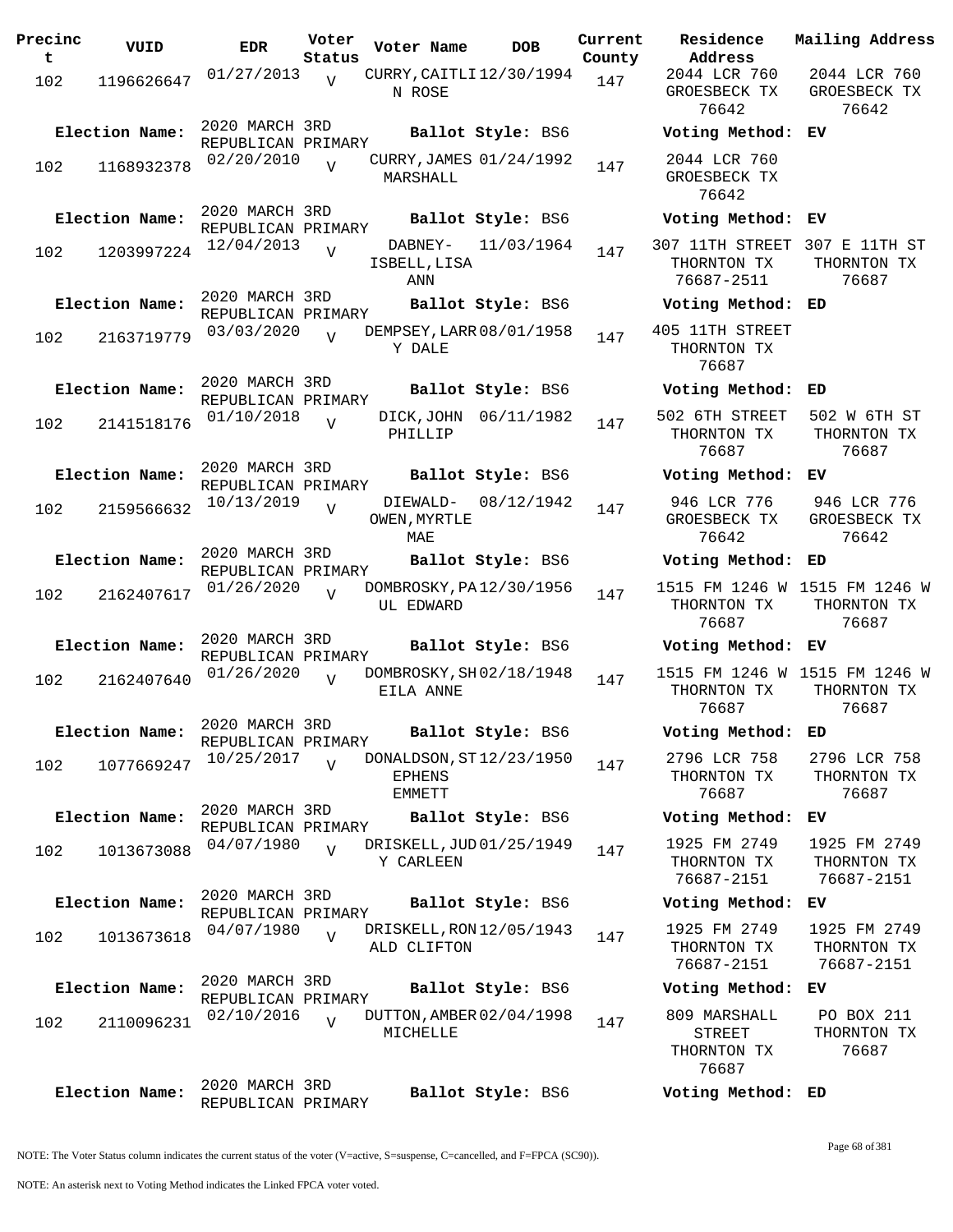| Precinc<br>t. | VUID           | <b>EDR</b>                           | Voter<br>Status | Voter Name                          | <b>DOB</b>             | Current<br>County | Residence<br>Address                                   | Mailing Address                                            |
|---------------|----------------|--------------------------------------|-----------------|-------------------------------------|------------------------|-------------------|--------------------------------------------------------|------------------------------------------------------------|
| 102           | 1018795176     | 10/20/1981                           | $\overline{V}$  | EAKINS, GARY 09/20/1963<br>WAYNE    |                        | 147               | 279 LCR 776<br>GROESBECK TX<br>76642                   | PO BOX 28<br>GROESBECK TX<br>76642                         |
|               | Election Name: | 2020 MARCH 3RD<br>REPUBLICAN PRIMARY |                 |                                     | Ballot Style: BS6      |                   | Voting Method: EV                                      |                                                            |
| 102           | 2130256492     | 11/08/2016                           | $\overline{U}$  | EASLEY, WILLI10/08/1962<br>AM DAVID |                        | 147               | 902 BOWIE<br><b>STREET</b><br>THORNTON TX<br>76687     |                                                            |
|               | Election Name: | 2020 MARCH 3RD<br>REPUBLICAN PRIMARY |                 |                                     | Ballot Style: BS6      |                   | Voting Method: EV                                      |                                                            |
| 102           | 1013673850     | 02/25/1978                           | $\overline{U}$  | FAVORS, CHARL 05/29/1951<br>ES      |                        | 147               | 505 11TH STREET 505 W 11TH ST<br>THORNTON TX<br>76687  | THORNTON TX<br>76687                                       |
|               | Election Name: | 2020 MARCH 3RD<br>REPUBLICAN PRIMARY |                 |                                     | Ballot Style: BS6      |                   | Voting Method: AV                                      |                                                            |
| 102           | 2163762659     | 03/01/2020                           | $\overline{U}$  | FAVORS, JOSEP 11/29/2001<br>H RAYE  |                        | 147               | 906 TYLER<br><b>STREET</b><br>THORNTON TX<br>76687     |                                                            |
|               | Election Name: | 2020 MARCH 3RD<br>REPUBLICAN PRIMARY |                 |                                     | Ballot Style: BS6      |                   | Voting Method: ED                                      |                                                            |
| 102           | 1013672839     | 09/15/1988                           | $\overline{U}$  | FAVORS, ROSEM 11/18/1947<br>ARIE    |                        | 147               | 505 11TH STREET 505 W 11TH ST<br>THORNTON TX<br>76687  | THORNTON TX<br>76687                                       |
|               | Election Name: | 2020 MARCH 3RD<br>REPUBLICAN PRIMARY |                 |                                     | Ballot Style: BS6      |                   | Voting Method: AV                                      |                                                            |
| 102           | 1004935543     | 07/31/1999                           | $\overline{U}$  | MAY                                 | FORD, ROSIE 06/28/1964 | 147               | 1806 MARSHALL<br><b>STREET</b><br>THORNTON TX<br>76687 | 1806 MARSHALL<br>ST<br>THORNTON TX<br>76687                |
|               | Election Name: | 2020 MARCH 3RD<br>REPUBLICAN PRIMARY |                 |                                     | Ballot Style: BS6      |                   | Voting Method: EV                                      |                                                            |
| 102           | 1013689731     | 03/01/1978                           | $\overline{U}$  | FRANKLIN, DEB 06/18/1953<br>RA      |                        | 147               | 300 8TH STREET<br>THORNTON TX<br>76687                 | P O BOX 301<br>THORNTON TX<br>76687                        |
|               | Election Name: | 2020 MARCH 3RD<br>REPUBLICAN PRIMARY |                 |                                     | Ballot Style: BS6      |                   | Voting Method: EV                                      |                                                            |
| 102           | 1013671086     | 05/31/1992                           | $\overline{V}$  | JR, RANDOLPH<br>NATHAN              | FRANKLIN 03/20/1955    | 147               | 300 8TH STREET P O BOX 301<br>THORNTON TX<br>76687     | THORNTON TX<br>76687                                       |
|               | Election Name: | 2020 MARCH 3RD<br>REPUBLICAN PRIMARY |                 |                                     | Ballot Style: BS6      |                   | Voting Method: EV                                      |                                                            |
| 102           | 1169767750     | 03/18/2010                           | $\overline{V}$  | DEAN                                | FREEL, CARL 12/15/1943 | 147               | THORNTON TX<br>76687                                   | 2785 FM 1246 E 2785 A FM 1246<br>Е<br>THORNTON TX<br>76687 |
|               | Election Name: | 2020 MARCH 3RD<br>REPUBLICAN PRIMARY |                 |                                     | Ballot Style: BS6      |                   | Voting Method: EV                                      |                                                            |
| 102           | 1214889584     | 11/27/2014                           | $\overline{V}$  | FREEL, EMILY 06/08/1953<br>PATRICIA |                        | 147               | 2752 LCR 758<br>THORNTON TX<br>76687                   | 2752 LCR 758<br>THORNTON TX<br>76687                       |
|               | Election Name: | 2020 MARCH 3RD<br>REPUBLICAN PRIMARY |                 |                                     | Ballot Style: BS6      |                   | Voting Method: EV                                      |                                                            |
| 102           | 1214889578     | 11/27/2014                           | $\overline{V}$  | MICHAEL                             | FREEL, GENE 03/17/1949 | 147               | 2752 LCR 758<br>THORNTON TX<br>76687                   | 2752 LCR 758<br>THORNTON TX<br>76687                       |
|               | Election Name: | 2020 MARCH 3RD<br>REPUBLICAN PRIMARY |                 |                                     | Ballot Style: BS6      |                   | Voting Method: EV                                      |                                                            |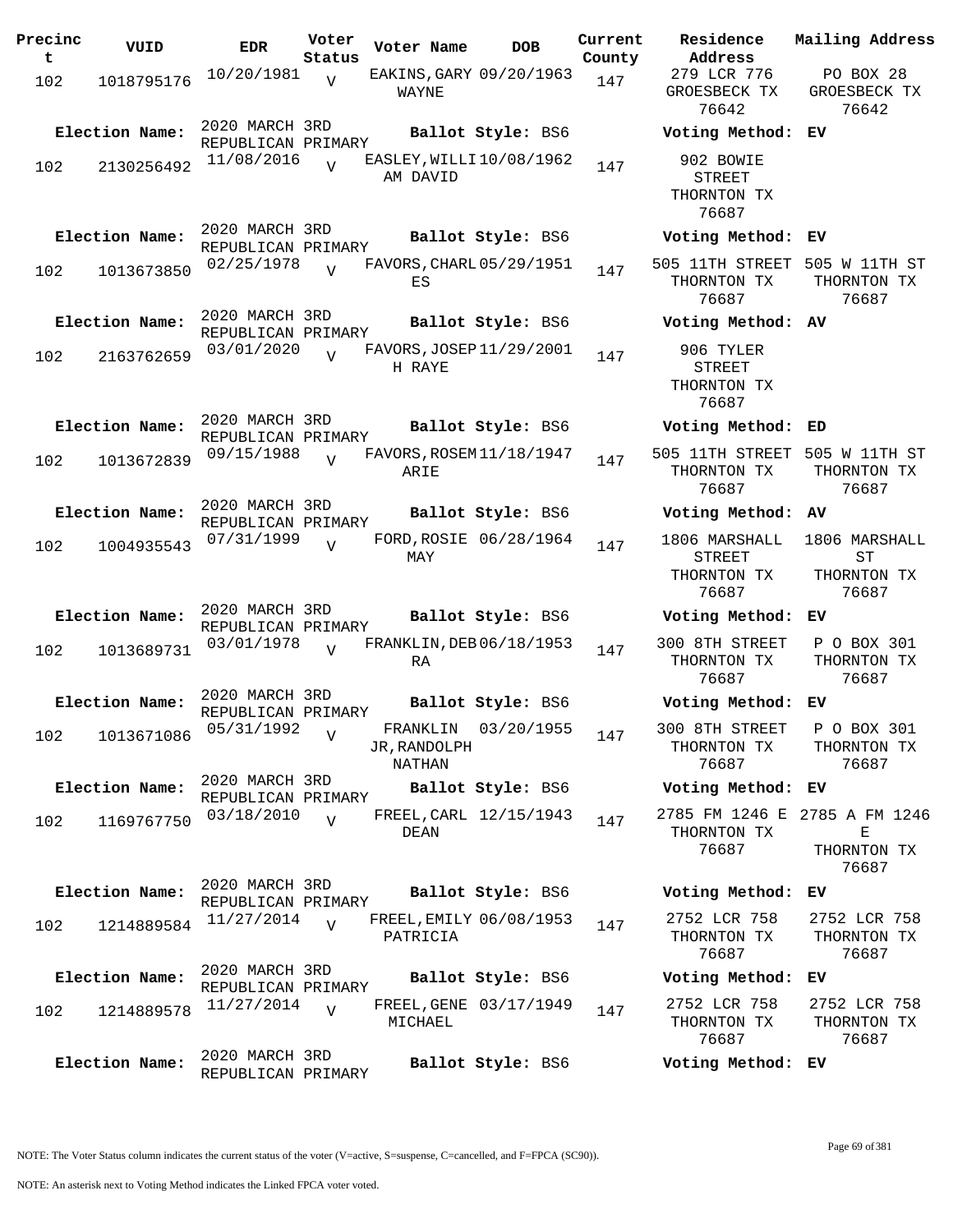| Precinc<br>t | VUID           | <b>EDR</b>                           | Voter<br>Status | Voter Name                               | <b>DOB</b>            | Current<br>County | Residence<br>Address                       | Mailing Address                                   |
|--------------|----------------|--------------------------------------|-----------------|------------------------------------------|-----------------------|-------------------|--------------------------------------------|---------------------------------------------------|
| 102          | 1169788699     | 03/18/2010                           | $\overline{v}$  | FREEL, JANENE 05/30/1955<br>KAY          |                       | 147               | THORNTON TX<br>76687                       | 2785 FM 1246 E 2785 A FM 1246<br>Е<br>THORNTON TX |
|              | Election Name: | 2020 MARCH 3RD                       |                 |                                          | Ballot Style: BS6     |                   | Voting Method: EV                          | 76687                                             |
| 102          | 2133827453     | REPUBLICAN PRIMARY<br>10/13/2018     | $\overline{t}$  | FREEMAN, BRIT 01/30/1990<br>NEY SHEA     |                       | 147               | 107 11TH STREET<br>THORNTON TX<br>76687    | PO BOX 927<br>GROESBECK TX<br>76642               |
|              | Election Name: | 2020 MARCH 3RD                       |                 |                                          | Ballot Style: BS6     |                   | Voting Method:                             | ЕV                                                |
| 102          | 1178918016     | REPUBLICAN PRIMARY<br>08/14/2011     | $\overline{U}$  | GALLEGOS<br>JR, EMILIO A                 | 06/22/1962            | 147               | 1132 FM 2749<br>THORNTON TX<br>76687       | 1132 FM 2749<br>THORNTON TX<br>76687              |
|              | Election Name: | 2020 MARCH 3RD                       |                 |                                          | Ballot Style: BS6     |                   | Voting Method:                             | ED                                                |
| 102          | 1043496435     | REPUBLICAN PRIMARY<br>12/05/2013     | $\overline{U}$  | GHORMLEY, AMI 09/05/1978<br>E LYN        |                       | 147               | 1534 LCR 760<br>GROESBECK TX<br>76642      | 1534 LCR 760<br>GROESBECK TX<br>76642             |
|              | Election Name: | 2020 MARCH 3RD<br>REPUBLICAN PRIMARY |                 |                                          | Ballot Style: BS6     |                   | Voting Method:                             | ED                                                |
| 102          | 1043275929     | 12/05/2013                           | $\overline{z}$  | GHORMLEY, ARN 02/14/1969<br>OLD BENNETT  |                       | 147               | 1534 LCR 760<br>GROESBECK TX<br>76642      | 1534 CR 760<br>GROESBECK TX<br>76642              |
|              | Election Name: | 2020 MARCH 3RD<br>REPUBLICAN PRIMARY |                 |                                          | Ballot Style: BS6     |                   | Voting Method:                             | ED                                                |
| 102          | 1112380602     | 10/15/2010                           | $\overline{V}$  | GIBSON, CRYST11/14/1985<br>AL LYNN       |                       | 147               | 469 LCR 774<br>THORNTON TX<br>76687        | PO BOX 133<br>THORNTON TX<br>76687                |
|              | Election Name: | 2020 MARCH 3RD<br>REPUBLICAN PRIMARY |                 |                                          | Ballot Style: BS6     |                   | Voting Method:                             | ED                                                |
| 102          | 1052627901     | 05/12/2006                           | $\overline{v}$  | GOINS, RUDDY 06/12/1949<br>DEWAYNE       |                       | 147               | 2804 LCR 760<br>GROESBECK TX<br>76642      | PO BOX 563<br>GROESBECK TX<br>76642               |
|              | Election Name: | 2020 MARCH 3RD<br>REPUBLICAN PRIMARY |                 |                                          | Ballot Style: BS6     |                   | Voting Method:                             | ЕV                                                |
| 102          | 1013672763     | 05/05/1988                           | $\overline{z}$  | GOODMAN, BARB 10/22/1959<br>ARA ANNETTE  |                       | 147               | 116 LCR 778<br>THORNTON TX<br>76687        | 116 LCR 778<br>THORNTON TX<br>76687               |
|              | Election Name: | 2020 MARCH 3RD<br>REPUBLICAN PRIMARY |                 |                                          | Ballot Style: BS6     |                   | Voting Method: EV                          |                                                   |
| 102          | 1013672065     | 04/05/1992                           | $\overline{V}$  | GOODMAN, PAUL 10/01/1943<br>PATRICK      |                       | 147               | 116 LCR 778<br>THORNTON TX<br>76687        | 116 LCR 778<br>THORNTON TX<br>76687               |
|              | Election Name: | 2020 MARCH 3RD<br>REPUBLICAN PRIMARY |                 |                                          | Ballot Style: BS6     |                   | Voting Method: EV                          |                                                   |
| 102          | 1013672684     | 02/28/1988                           | $\overline{V}$  | REBECCA                                  | GORRELL, L 12/20/1957 | 147               | 706 FM 1246 W<br>THORNTON TX<br>76687-2126 | 706 FM 1246 W<br>THORNTON TX<br>76687-2126        |
|              | Election Name: | 2020 MARCH 3RD<br>REPUBLICAN PRIMARY |                 |                                          | Ballot Style: BS6     |                   | Voting Method: EV                          |                                                   |
| 102          | 1013646626     | 04/20/2002                           | $\overline{U}$  | GRAHAM, ELIZA 01/25/1938<br>BETH JOHNSON |                       | 147               | 1656 FM 1246 W<br>THORNTON TX<br>76687     | POB 103<br>THORNTON TX<br>76687                   |
|              | Election Name: | 2020 MARCH 3RD<br>REPUBLICAN PRIMARY |                 |                                          | Ballot Style: BS6     |                   | Voting Method: EV                          |                                                   |
| 102          | 1198854682     | 04/19/2013                           | $\overline{V}$  | GRAHAM, NICHO 07/24/1993<br>LE LYNN      |                       | 147               | 164 LCR 758<br>THORNTON TX<br>76687        | 164 LCR 758<br>THORNTON TX<br>76687               |
|              | Election Name: | 2020 MARCH 3RD<br>REPUBLICAN PRIMARY |                 |                                          | Ballot Style: BS6     |                   | Voting Method: EV                          |                                                   |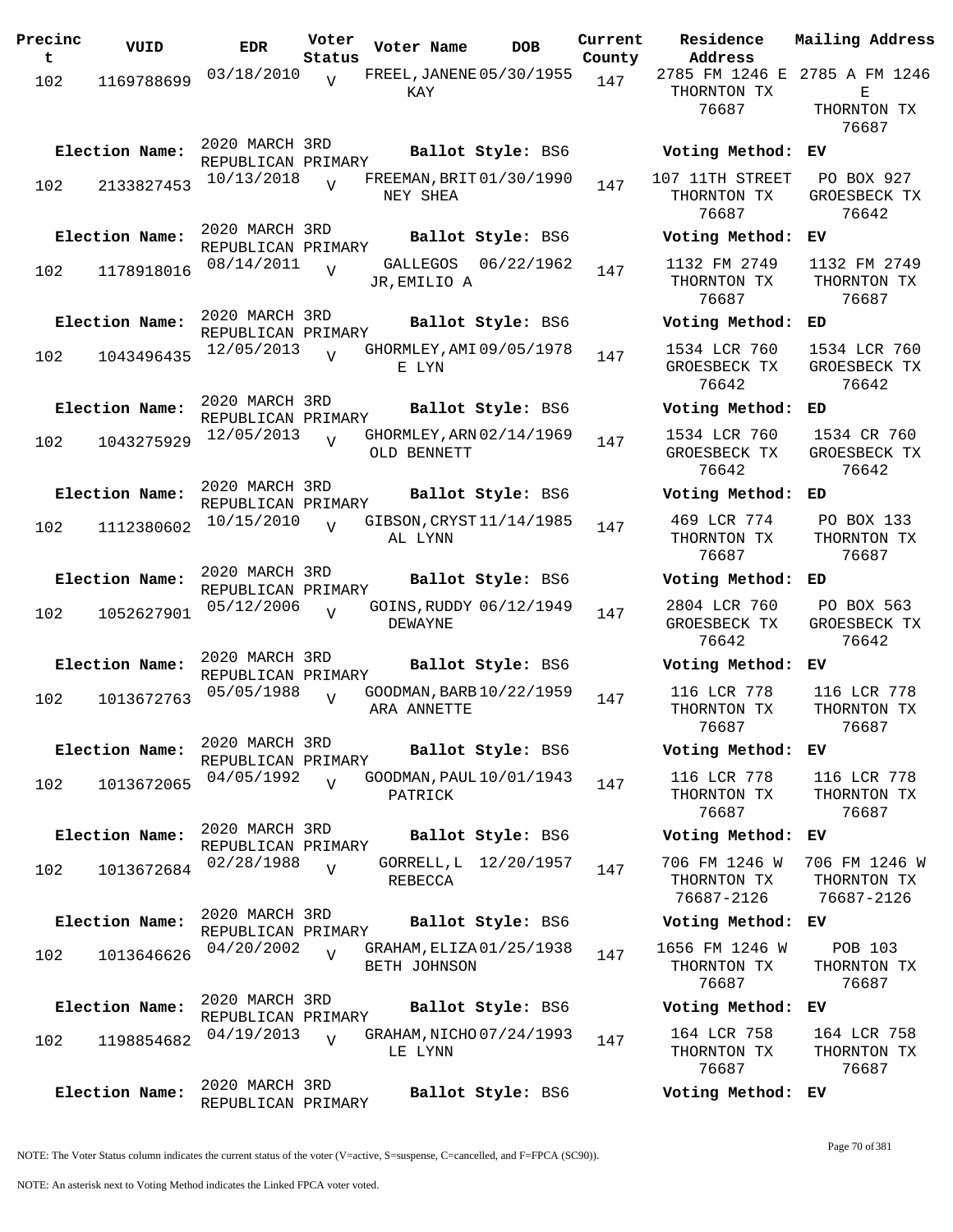| Precinc<br>t | VUID           | <b>EDR</b>                           | Voter<br>Status         | Voter Name   | DOB                      | Current<br>County |
|--------------|----------------|--------------------------------------|-------------------------|--------------|--------------------------|-------------------|
| 102          | 2133963764     | 12/01/2016                           | V                       | MARSHALL     | GRAHAM, PAUL 12/23/1988  | 147               |
|              | Election Name: | 2020 MARCH 3RD                       |                         |              | Ballot Style: BS6        |                   |
| 102          | 1013646635     | REPUBLICAN PRIMARY<br>04/20/2002     | $\overline{U}$          | N EDDIE      | GRAHAM, SELDO 05/01/1939 | 147               |
|              | Election Name: | 2020 MARCH 3RD                       |                         |              | Ballot Style: BS6        |                   |
| 102          | 1179944654     | REPUBLICAN PRIMARY<br>10/23/2011     | $\overline{U}$          | LANDEN       | HALL, ROBERTA 09/03/1941 | 147               |
|              | Election Name: | 2020 MARCH 3RD<br>REPUBLICAN PRIMARY |                         |              | Ballot Style: BS6        |                   |
| 102          | 1013671502     | 11/05/1993                           | $\overline{V}$          | JANE         | HARLAN, MARY 02/05/1956  | 147               |
|              | Election Name: | 2020 MARCH 3RD<br>REPUBLICAN PRIMARY |                         |              | Ballot Style: BS6        |                   |
| 102          | 1013710981     | 03/28/1996                           | $\overline{U}$          | A KELSO      | HARLAN, PAMEL 05/07/1954 | 147               |
|              | Election Name: | 2020 MARCH 3RD<br>REPUBLICAN PRIMARY |                         |              | Ballot Style: BS6        |                   |
| 102          | 1013673440     | 02/26/1978                           | V                       | ND L         | HARLAN, RAYMO 06/28/1953 | 147               |
|              | Election Name: | 2020 MARCH 3RD<br>REPUBLICAN PRIMARY |                         |              | Ballot Style: BS6        |                   |
| 102          | 2138505496     | 08/04/2017                           | ٦T                      | OSALIE SIBAY | HARRINGTON, R01/07/1978  | 147               |
|              | Election Name: | 2020 MARCH 3RD<br>REPUBLICAN PRIMARY |                         |              | Ballot Style: BS6        |                   |
| 102          | 1013671600     | 02/16/1994                           | $\overline{V}$          | LIAM LEROY   | HARRISON, WIL12/26/1956  | 147               |
|              | Election Name: | 2020 MARCH 3RD<br>REPUBLICAN PRIMARY |                         |              | Ballot Style: BS6        |                   |
| 102          | 1113178506     | 07/22/2012                           | $\overline{\mathbf{S}}$ | L RENEE      | HAWKINS, APRI 08/26/1978 | 147               |
|              | Election Name: | 2020 MARCH 3RD                       |                         |              | Ballot Style: BS6        |                   |
| 102          | 1144548393     | REPUBLICAN PRIMARY<br>07/22/2012     | $\overline{V}$          | MICHAEL      | HAWKINS, GARY 06/16/1972 | 147               |
|              | Election Name: | 2020 MARCH 3RD<br>REPUBLICAN PRIMARY |                         |              | Ballot Style: BS6        |                   |
| 102          | 1122333079     | 02/07/2010                           | $\overline{V}$          | N HILBURN    | HAZLIP, MARIA 10/22/1947 | 147               |
|              | Election Name: | 2020 MARCH 3RD<br>REPUBLICAN PRIMARY |                         |              | Ballot Style: BS6        |                   |
| 102          | 1122377570     | 02/07/2010                           | V                       | KIRKLAND     | HAZLIP, PETER 09/15/1947 | 147               |

**Voter Name DOB Residence Address Current Mailing Address** 164 LCR 758 THORNTON TX 76687 **Election Name: Ballot Style:** BS6 **Voting Method: EV** 1656 FM 1246 W 1656 FM 1246 W THORNTON TX 76687 THORNTON TX 76687 **Election Name: Ballot Style:** BS6 **Voting Method: EV** 157 FM 1246 E THORNTON TX 76687 157 FM 1246 E THORNTON TX 76687 **Election Name: Ballot Style:** BS6 **Voting Method: AV** 1632 LCR 760 GROESBECK TX 76642 1632 LCR 760 GROESBECK TX 76642 **Election Name: Ballot Style:** BS6 **Voting Method: EV** 909 BOWIE STREET THORNTON TX 76687 909 BOWIE STREET THORNTON TX 76687 **Election Name: Ballot Style:** BS6 **Voting Method: ED** 909 BOWIE STREET THORNTON TX 76687-2115 909 BOWIE ST THORNTON TX 76687-2115 **Election Name: Ballot Style:** BS6 **Voting Method: ED** 521 LCR 723 THORNTON TX 76687 PO BOX 561 GROESBECK TX 76687 **Election Name: Ballot Style:** BS6 **Voting Method: ED** 3656 LCR 786 THORNTON TX 76687 3656 LCR 786 THORNTON TX 76687 **Election Name: Ballot Style:** BS6 **Voting Method: EV** 804 RAILROAD ST N THORNTON TX 76687 804 RAILROAD THORNTON TX 76687 **Election Name: Ballot Style:** BS6 **Voting Method: ED** 510 9TH STREET THORNTON TX 76687 510 E 9TH ST THORNTON TX 76687 **Election Name: Ballot Style:** BS6 **Voting Method: ED** 603 LCR 650 THORNTON TX 76687 603 LCR 650 THORNTON TX 76687 **Election Name: Ballot Style:** BS6 **Voting Method: AV**

603 LCR 650 THORNTON TX 76687 603 LCR 650 THORNTON TX 76687

NOTE: The Voter Status column indicates the current status of the voter (V=active, S=suspense, C=cancelled, and F=FPCA (SC90)).

Page 71 of 381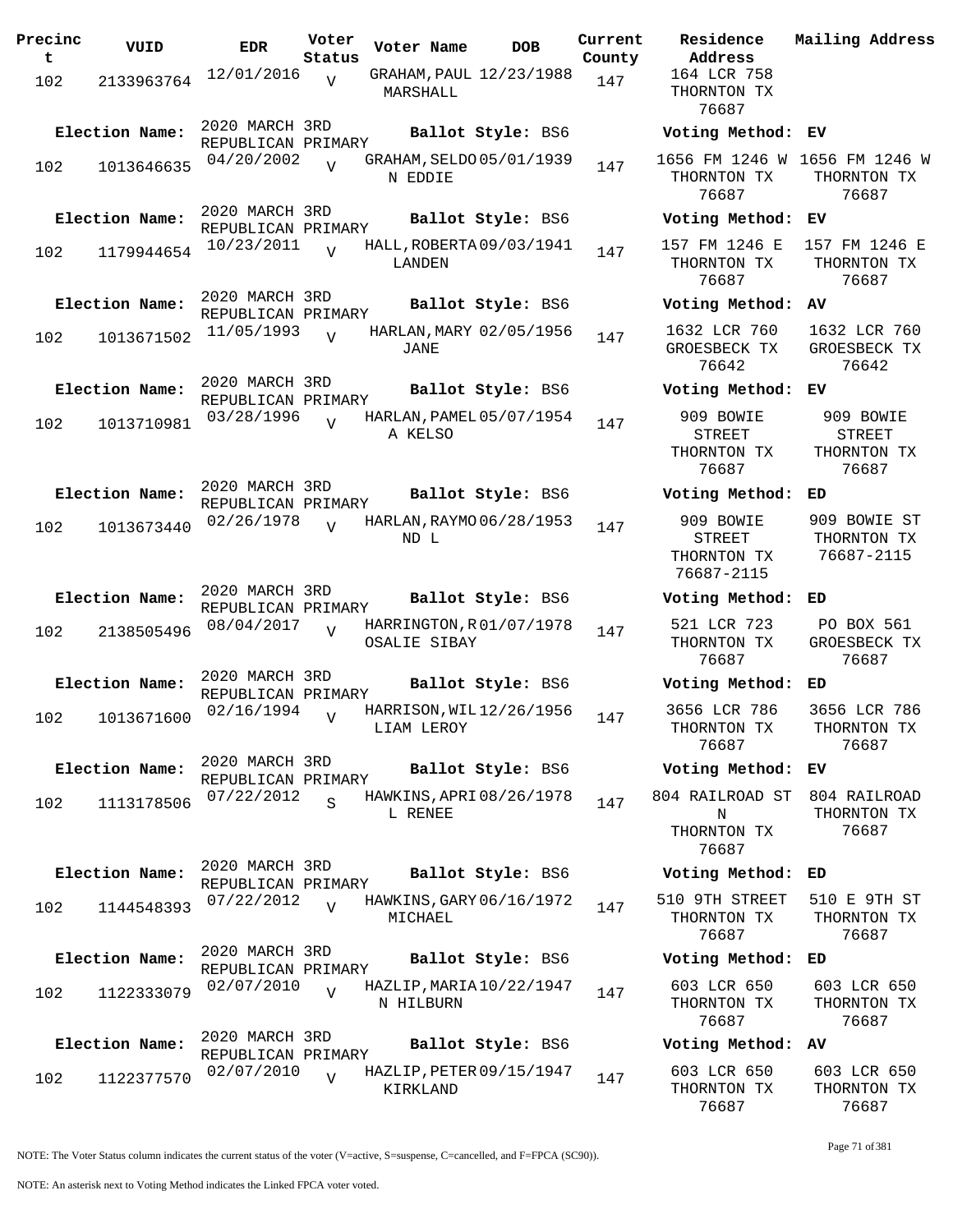| Precinc<br>t | VUID                      | <b>EDR</b>                           | Voter<br>Status | Voter Name                                    | <b>DOB</b>        | Current<br>County | Residence<br>Address                         |
|--------------|---------------------------|--------------------------------------|-----------------|-----------------------------------------------|-------------------|-------------------|----------------------------------------------|
|              | Election Name:            | 2020 MARCH 3RD<br>REPUBLICAN PRIMARY |                 |                                               | Ballot Style: BS6 |                   | Voting Metho                                 |
| 102          | 1020492068                | 01/15/2004                           | $\overline{V}$  | HENDERSON, CH12/03/1971<br>RISTOPHER<br>ALLEN |                   | 147               | 1300 SMITH<br>STREET<br>THORNTON TX<br>76687 |
|              | Election Name:            | 2020 MARCH 3RD<br>REPUBLICAN PRIMARY |                 |                                               | Ballot Style: BS6 |                   | Voting Metho                                 |
| 102          | 1013650355                | 04/11/1996                           | $\overline{V}$  | HENDERSON, DO 01/10/1944<br>NALD RAY          |                   | 147               | 3505 HWY 14<br>THORNTON TX<br>76687          |
|              | Election Name:            | 2020 MARCH 3RD<br>REPUBLICAN PRIMARY |                 |                                               | Ballot Style: BS6 |                   | Voting Metho                                 |
| 102          | 1165019630                | 05/22/2009                           | $\overline{V}$  | HENDERSON, LI 12/12/1976<br>NDSAY JO          |                   | 147               | 742 LCR 758<br>THORNTON TX<br>76687          |
|              | Election Name:            | 2020 MARCH 3RD<br>REPUBLICAN PRIMARY |                 |                                               | Ballot Style: BS6 |                   | Voting Metho                                 |
| 102          | 1013672451                | 04/24/1991                           | $\overline{z}$  | HENDERSON, SA07/23/1951<br>MMYE<br>JACQUELINE |                   | 147               | 3505 HWY 14<br>THORNTON TX<br>76687          |
|              | Election Name:            | 2020 MARCH 3RD<br>REPUBLICAN PRIMARY |                 |                                               | Ballot Style: BS6 |                   | Voting Metho                                 |
| 102          | 2148336983                | 10/17/2018                           | $\overline{V}$  | HERIN, JERRY 07/13/1960<br>DALE               |                   | 147               | 180 A PR 577<br>THORNTON TX<br>76687         |
|              | Election Name:            | 2020 MARCH 3RD<br>REPUBLICAN PRIMARY |                 |                                               | Ballot Style: BS6 |                   | Voting Metho                                 |
| 102          | 1197261138                | 01/25/2020                           | $\overline{V}$  | HERREN, CHAST 11/13/1984<br>ITY N             |                   | 147               | 407 8TH STREE<br>THORNTON TX<br>76687        |
|              | Election Name:            | 2020 MARCH 3RD<br>REPUBLICAN PRIMARY |                 |                                               | Ballot Style: BS6 |                   | Voting Metho                                 |
| 102          | 1013686893                | 03/12/1996                           | $\overline{z}$  | HEWITT, CARA 08/28/1958<br>RYAN               |                   | 147               | 1018 FM 1246<br>THORNTON TX<br>76687         |
|              | Election Name:            | 2020 MARCH 3RD<br>REPUBLICAN PRIMARY |                 |                                               | Ballot Style: BS6 |                   | <b>Voting Metho</b>                          |
|              | 102 1013672467 05/29/1991 |                                      | V               | HEWITT, MELIS 01/23/1970<br>SA GAIL           |                   | 147               | 407 11TH STRE<br>THORNTON TX<br>76687        |
|              | Election Name:            | 2020 MARCH 3RD<br>REPUBLICAN PRIMARY |                 |                                               | Ballot Style: BS6 |                   | Voting Metho                                 |
| 102          | 1013642975                | 10/31/1996                           | $\overline{V}$  | HEWITT, WALTE 01/27/1978<br>R WILLIAM         |                   | 147               | 407 11TH STRE<br>THORNTON TX<br>76687        |
|              | Election Name:            | 2020 MARCH 3RD<br>REPUBLICAN PRIMARY |                 |                                               | Ballot Style: BS6 |                   | Voting Metho                                 |
| 102          | 1026561041                | 10/24/2008                           | $\overline{17}$ | HILDEBRANDT, 12/19/1980<br>DAVE ALLEN         |                   | 147               | 1364 LCR 724<br>THORNTON TX<br>76687         |
|              | Election Name:            | 2020 MARCH 3RD<br>REPUBLICAN PRIMARY |                 |                                               | Ballot Style: BS6 |                   | Voting Metho                                 |
| 102          | 1195640882                | 12/16/2012                           | $\overline{U}$  | HILDEBRANDT, 08/09/1985<br>HEATHER<br>LEANN   |                   | 147               | 1364 LCR 724<br>THORNTON TX<br>76687         |
|              | Election Name:            | 2020 MARCH 3RD<br>REPUBLICAN PRIMARY |                 |                                               | Ballot Style: BS6 |                   | Voting Metho                                 |
| 102          | 1013683949                | 03/01/1984                           | S               | HILDEBRANDT, 09/13/1948<br><b>JAMES ALLEN</b> |                   | 147               | 1101 S TYLER<br>STREET<br>THORNTON TX        |

**Residence Address Current Mailing Address Election Name: Ballot Style:** BS6 **Voting Method: AV** 1300 SMITH STREET HORNTON TX 76687 1300 SMITH ST THORNTON TX 76687 **Election Name: Ballot Style:** BS6 **Voting Method: ED** 05 HWY 14 S HORNTON TX 76687 PO BOX 596 GROESBECK TX 76642 **Election Name: Ballot Style:** BS6 **Voting Method: EV** 42 LCR 758 HORNTON TX 76687 742 LCR 758 THORNTON TX 76687 **Election Name: Ballot Style:** BS6 **Voting Method: EV** 05 HWY 14 S HORNTON TX 76687 P O BOX 596 GROESBECK TX 76642 **Election Name: Ballot Style:** BS6 **Voting Method: EV** 0 A PR 5778 HORNTON TX 76687 **Election Name: Ballot Style:** BS6 **Voting Method: ED** 8TH STREET HORNTON TX 76687 **Election Name: Ballot Style:** BS6 **Voting Method: ED** 1018 FM 1246 E 1018 FM 1246 E HORNTON TX 76687 THORNTON TX 76687 **Election Name: Ballot Style:** BS6 **Voting Method: EV** 11TH STREET HORNTON TX 76687 407 W 11TH THORNTON TX 76687 **Election Name: Ballot Style:** BS6 **Voting Method: ED** 11TH STREET HORNTON TX 76687 407 W 11TH THORNTON TX 76687 **Election Name: Ballot Style:** BS6 **Voting Method: ED** 64 LCR 724 HORNTON TX 76687 1364 LCR 724 THORNTON TX 76687 **Election Name: Ballot Style:** BS6 **Voting Method: EV** 64 LCR 724 HORNTON TX 76687 1364 LCR 724 THORNTON TX 76687 **Election Name: Ballot Style:** BS6 **Voting Method: ED** 01 S TYLER STREET P O BOX 105 THORNTON TX

76687

76687

Page 72 of 381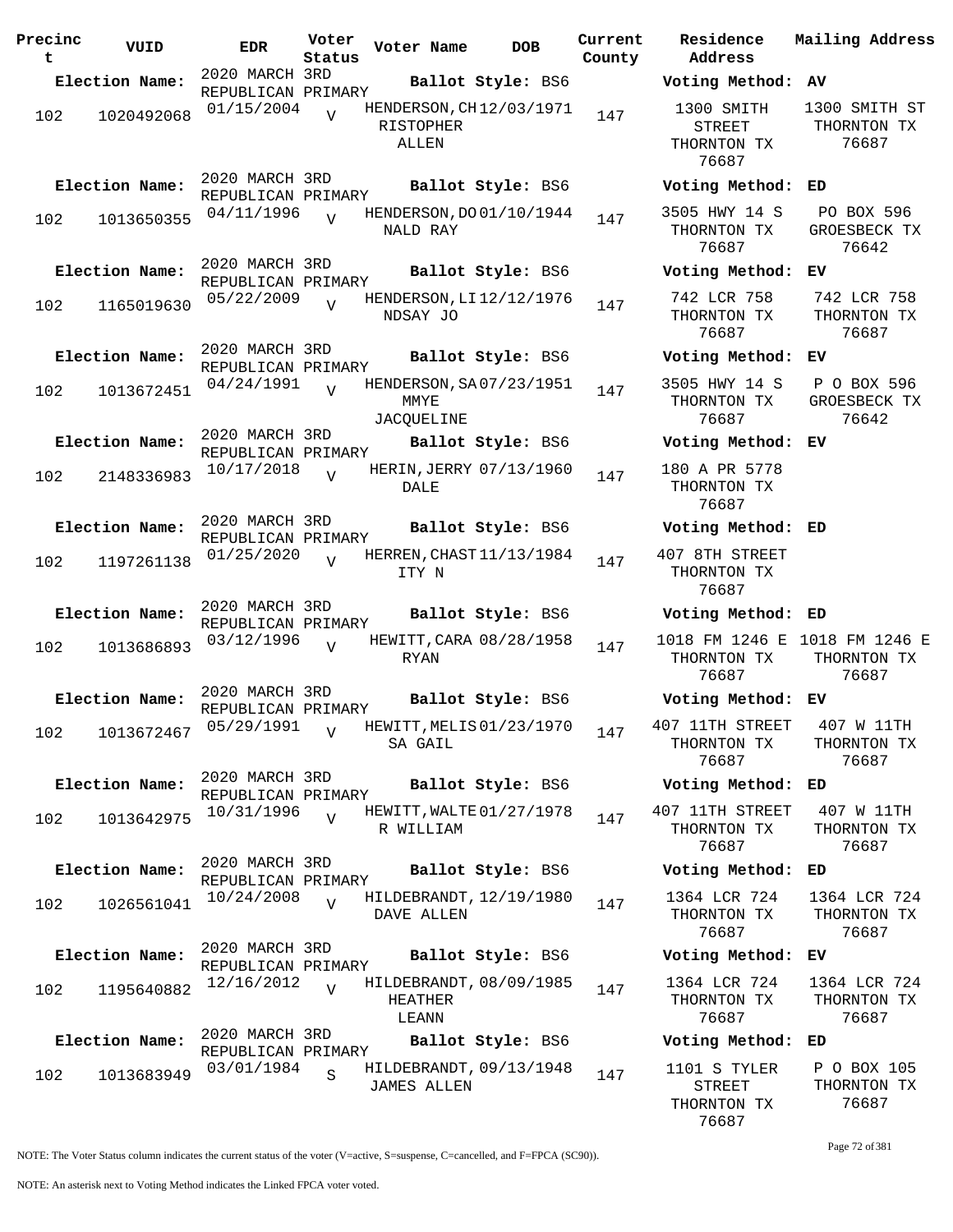| Precinc<br>t | VUID                         | EDR                                                | Voter<br>Status | Voter Name | <b>DOB</b>                                    | Current<br>County |
|--------------|------------------------------|----------------------------------------------------|-----------------|------------|-----------------------------------------------|-------------------|
|              | Election Name:               | 2020 MARCH 3RD                                     |                 |            | Ballot Style: BS6                             |                   |
| 102          | 1021209751                   | REPUBLICAN PRIMARY<br>05/28/2004                   | $\overline{U}$  | Y ALAN     | HILLEARY, COD 04/25/1986                      | 147               |
| 102          | Election Name:<br>1013671895 | 2020 MARCH 3RD<br>REPUBLICAN PRIMARY<br>05/20/1993 | $\overline{V}$  | ELA LOIS   | Ballot Style: BS6<br>HILLEARY, PAM 04/19/1961 | 147               |
| 102          | Election Name:<br>1007366200 | 2020 MARCH 3RD<br>REPUBLICAN PRIMARY<br>09/02/2002 | $\overline{U}$  | RY A       | Ballot Style: BS6<br>HILLEARY, TER 11/27/1960 | 147               |
| 102          | Election Name:<br>1022601645 | 2020 MARCH 3RD<br>REPUBLICAN PRIMARY<br>11/03/2008 | ٦Z              | DEANNE     | Ballot Style: BS6<br>HOGAN, SHELLY 10/16/1982 | 147               |
| 102          | Election Name:<br>1026566736 | 2020 MARCH 3RD<br>REPUBLICAN PRIMARY<br>12/27/2007 | $\overline{U}$  | JUDSON     | Ballot Style: BS6<br>HUGHES, CRAIG 12/30/1975 | 147               |
| 102          | Election Name:<br>1007451083 | 2020 MARCH 3RD<br>REPUBLICAN PRIMARY<br>12/23/1998 | $\overline{V}$  |            | Ballot Style: BS6<br>HUGHES, TRACI 11/23/1980 | 147               |
| 102          | Election Name:<br>2161292266 | 2020 MARCH 3RD<br>REPUBLICAN PRIMARY<br>11/30/2019 | $\overline{U}$  | VIN LYNN   | Ballot Style: BS6<br>HUTCHISON, KE07/10/1972  | 147               |
| 102          | Election Name:<br>1003916181 | 2020 MARCH 3RD<br>REPUBLICAN PRIMARY<br>11/07/2000 | V               | ALLEN      | Ballot Style: BS6<br>INGRAM, DIRK 05/24/1960  | 147               |
| 102          | Election Name:<br>1013671587 | 2020 MARCH 3RD<br>REPUBLICAN PRIMARY<br>02/17/1994 | $\overline{U}$  | FRANK      | Ballot Style: BS6<br>INGRAM, JAMES 01/11/1969 | 147               |
| 102          | Election Name:<br>1003916199 | 2020 MARCH 3RD<br>REPUBLICAN PRIMARY<br>11/07/2000 | $\overline{U}$  | A SCOTT    | Ballot Style: BS6<br>INGRAM, JOHNN 06/01/1958 | 147               |
| 102          | Election Name:<br>1013671573 | 2020 MARCH 3RD<br>REPUBLICAN PRIMARY<br>02/17/1994 | $\overline{V}$  | MICHELLE   | Ballot Style: BS6<br>INGRAM, LISA 03/22/1971  | 147               |
| 102          | Election Name:<br>1013642733 | 2020 MARCH 3RD<br>REPUBLICAN PRIMARY<br>11/30/1996 | ٦T              | IET MARY   | Ballot Style: BS6<br>JACKSON, HARR 10/09/1934 | 147               |

**Voter Name DOB Residence Address Current Mailing Address Election Name: Ballot Style:** BS6 **Voting Method: ED** 205 16TH STREET 205 E 16TH ST THORNTON TX 76687 THORNTON TX 76687 **Election Name: Ballot Style:** BS6 **Voting Method: ED** 205 18TH STREET 205 E 18TH ST THORNTON TX 76687 THORNTON TX 76687 **Election Name: Ballot Style:** BS6 **Voting Method: ED** 205 18TH STREET 205 E 18TH ST THORNTON TX 76687 THORNTON TX 76687 **Election Name: Ballot Style:** BS6 **Voting Method: ED** 201 LCR 656 THORNTON TX 76687 201 LCR 656 THORNTON TX 76687 **Election Name: Ballot Style:** BS6 **Voting Method: EV** 506 11TH STREET THORNTON TX 76687-2106 **Election Name: Ballot Style:** BS6 **Voting Method: ED** 506 11TH STREET THORNTON TX 76687 **Election Name: Ballot Style:** BS6 **Voting Method: ED** 4158 HWY 14 S THORNTON TX 76687 **Election Name: Ballot Style:** BS6 **Voting Method: EV** 8002 HWY 14 S GROESBECK TX 76642 8002 HWY 14 S GROESBECK TX 76642 **Election Name: Ballot Style:** BS6 **Voting Method: ED** 1235 LCR 758 THORNTON TX 76687 1235 LCR 758 THORNTON TX 76687 **Election Name: Ballot Style:** BS6 **Voting Method: EV** 8002 HWY 14 S GROESBECK TX 76642-3543 8002 S HWY 14 GROESBECK TX 76642 **Election Name: Ballot Style:** BS6 **Voting Method: ED** 1235 LCR 758 THORNTON TX 76687 1235 LCR 758 THORNTON TX 76687 **Election Name: Ballot Style:** BS6 **Voting Method: EV** 709 TYLER P O BOX 12

NOTE: The Voter Status column indicates the current status of the voter (V=active, S=suspense, C=cancelled, and F=FPCA (SC90)).

Page 73 of 381

THORNTON TX 76687

STREET THORNTON TX 76687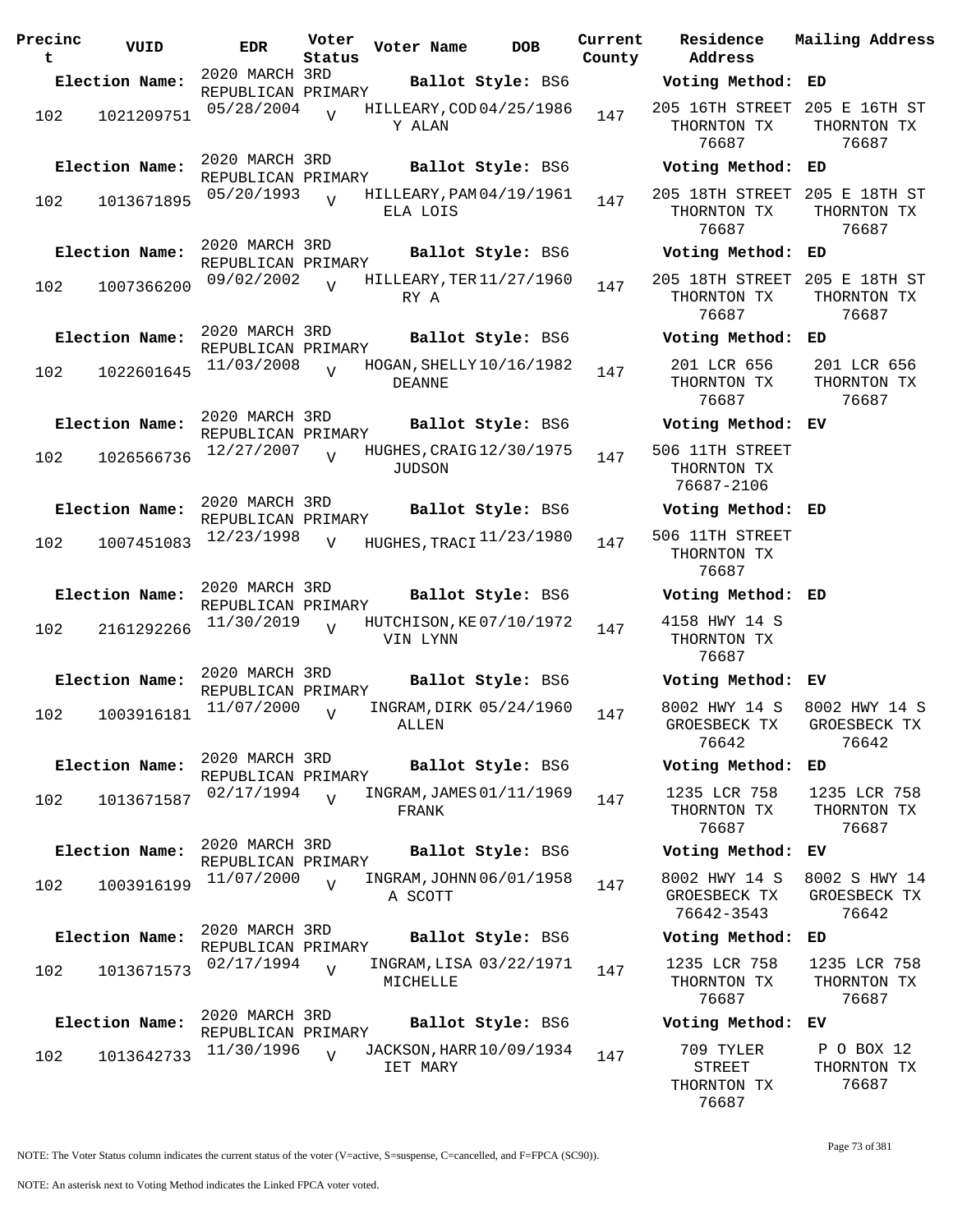| Precinc<br>t | VUID           | <b>EDR</b>                                         | Voter<br>Status | Voter Name                             |  | <b>DOB</b>                                    | Current<br>County |
|--------------|----------------|----------------------------------------------------|-----------------|----------------------------------------|--|-----------------------------------------------|-------------------|
|              | Election Name: | 2020 MARCH 3RD                                     |                 |                                        |  | Ballot Style: BS6                             |                   |
| 102          | 1013673365     | REPUBLICAN PRIMARY<br>02/25/1978                   | V               | JACKSON<br>III,JAMES W                 |  | 09/04/1951                                    | 147               |
|              | Election Name: | 2020 MARCH 3RD<br>REPUBLICAN PRIMARY<br>01/02/1996 |                 |                                        |  | Ballot Style: BS6<br>JACKSON, LESA 02/18/1957 |                   |
| 102          | 1013671174     |                                                    | $\overline{V}$  | GAIL                                   |  |                                               | 147               |
|              | Election Name: | 2020 MARCH 3RD<br>REPUBLICAN PRIMARY               |                 |                                        |  | Ballot Style: BS6                             |                   |
| 102          | 1004955883     | 05/21/1999                                         | $\overline{U}$  | ELL AVERY                              |  | JOHNSON, RUSS 06/09/1970                      | 147               |
|              | Election Name: | 2020 MARCH 3RD<br>REPUBLICAN PRIMARY               |                 |                                        |  | Ballot Style: BS6                             |                   |
| 102          | 1005003106     | 07/19/1998                                         | $\overline{z}$  | LEIGH                                  |  | JOHNSON, TARA 07/24/1972                      | 147               |
|              | Election Name: | 2020 MARCH 3RD<br>REPUBLICAN PRIMARY               |                 |                                        |  | Ballot Style: BS6                             |                   |
| 102          | 1021303332     | 06/04/2004                                         | S               | DY JANE                                |  | KENNEDY, BRAN 08/06/1982                      | 147               |
|              | Election Name: | 2020 MARCH 3RD<br>REPUBLICAN PRIMARY               |                 |                                        |  | Ballot Style: BS6                             |                   |
| 102          | 1013689351     | 10/21/1992                                         | V               | KERR, KAREN 06/25/1964<br><b>DIANE</b> |  |                                               |                   |
|              | Election Name: | 2020 MARCH 3RD<br>REPUBLICAN PRIMARY               |                 |                                        |  | Ballot Style: BS6                             |                   |
| 102          | 1028439042     | 11/06/2018                                         | V               | OBBY SHANNON                           |  | KILPATRICK, B02/11/1952                       | 147               |
|              | Election Name: | 2020 MARCH 3RD                                     |                 |                                        |  | Ballot Style: BS6                             |                   |
|              | 102 1028439035 | REPUBLICAN PRIMARY<br>$11/06/2018$ V               |                 |                                        |  | KILPATRICK, J02/22/1952                       | 147               |
|              |                |                                                    |                 | ULIA ANNE                              |  |                                               |                   |
|              | Election Name: | 2020 MARCH 3RD<br>REPUBLICAN PRIMARY               |                 |                                        |  | Ballot Style: BS6                             |                   |
| 102          | 1032230977     | 03/02/2008                                         | $\overline{U}$  | RY DONAVAN                             |  | LADERACH, HEN 04/21/1941                      | 147               |
|              | Election Name: | 2020 MARCH 3RD<br>REPUBLICAN PRIMARY               |                 |                                        |  | Ballot Style: BS6                             |                   |
| 102          | 1003504045     | 07/04/2002                                         | $\overline{V}$  | ICE HARRIS                             |  | LADERACH, JAN 01/11/1955                      | 147               |
|              | Election Name: | 2020 MARCH 3RD<br>REPUBLICAN PRIMARY               |                 |                                        |  | Ballot Style: BS6                             |                   |
| 102          | 1007445100     | 08/23/2002                                         | $\overline{V}$  |                                        |  | LAIRD, DIXIE 07/28/1944                       | 147               |
|              |                |                                                    |                 | М                                      |  |                                               |                   |
|              | Election Name: | 2020 MARCH 3RD<br>REPUBLICAN PRIMARY               |                 |                                        |  | Ballot Style: BS6                             |                   |
| 102          | 1007447939     | 08/30/2002                                         | V               | DAVID                                  |  | LAIRD, JAMES 08/22/1946                       | 147               |

**Voter Name DOB Residence Address Current Mailing Address Election Name: Ballot Style:** BS6 **Voting Method: AV** 742 LCR 758 THORNTON TX 76687 742 LCR 758 THORNTON TX 76687 **Election Name: Ballot Style:** BS6 **Voting Method: ED** 742 LCR 758 THORNTON TX 76687 742 LCR 758 THORNTON TX 76687 **Election Name: Ballot Style:** BS6 **Voting Method: ED** 1265 FM 1246 W 1265 W FM 1246 THORNTON TX 76687 THORNTON TX 76687 **Election Name: Ballot Style:** BS6 **Voting Method: EV** 1265 FM 1246 W 1265 W FM 1246 THORNTON TX 76687-2127 THORNTON TX 76687 **Election Name: Ballot Style:** BS6 **Voting Method: EV** 405 ELLIS STREET THORNTON TX 76687 PO BOX 121 GROESBECK TX 76642 **Election Name: Ballot Style:** BS6 **Voting Method: EV** 1578 LCR 760 GROESBECK TX 76642 1578 LCR 760 GROESBECK TX 76642 **Election Name: Ballot Style:** BS6 **Voting Method: EV** 301 10TH STREET THORNTON TX 76687 **Election Name: Ballot Style:** BS6 **Voting Method: ED** 301 10TH STREET THORNTON TX 76687 PO BOX 394 THORNTON TX 76687 **Election Name: Ballot Style:** BS6 **Voting Method: ED** 3510 FM 1246 E 3510 FM 1246 E THORNTON TX 76687 THORNTON TX 76687 **Election Name: Ballot Style:** BS6 **Voting Method: ED** 3510 FM 1246 E 3510 FM 1246 E THORNTON TX 76687 THORNTON TX 76687 **Election Name: Ballot Style:** BS6 **Voting Method: ED** 907 FM 147 GROESBECK TX 76642 907 FM 147 GROESBECK TX 76642 **Election Name: Ballot Style:** BS6 **Voting Method: ED** 907 FM 147 907 FM 147

NOTE: The Voter Status column indicates the current status of the voter (V=active, S=suspense, C=cancelled, and F=FPCA (SC90)).

GROESBECK TX 76642

GROESBECK TX 76642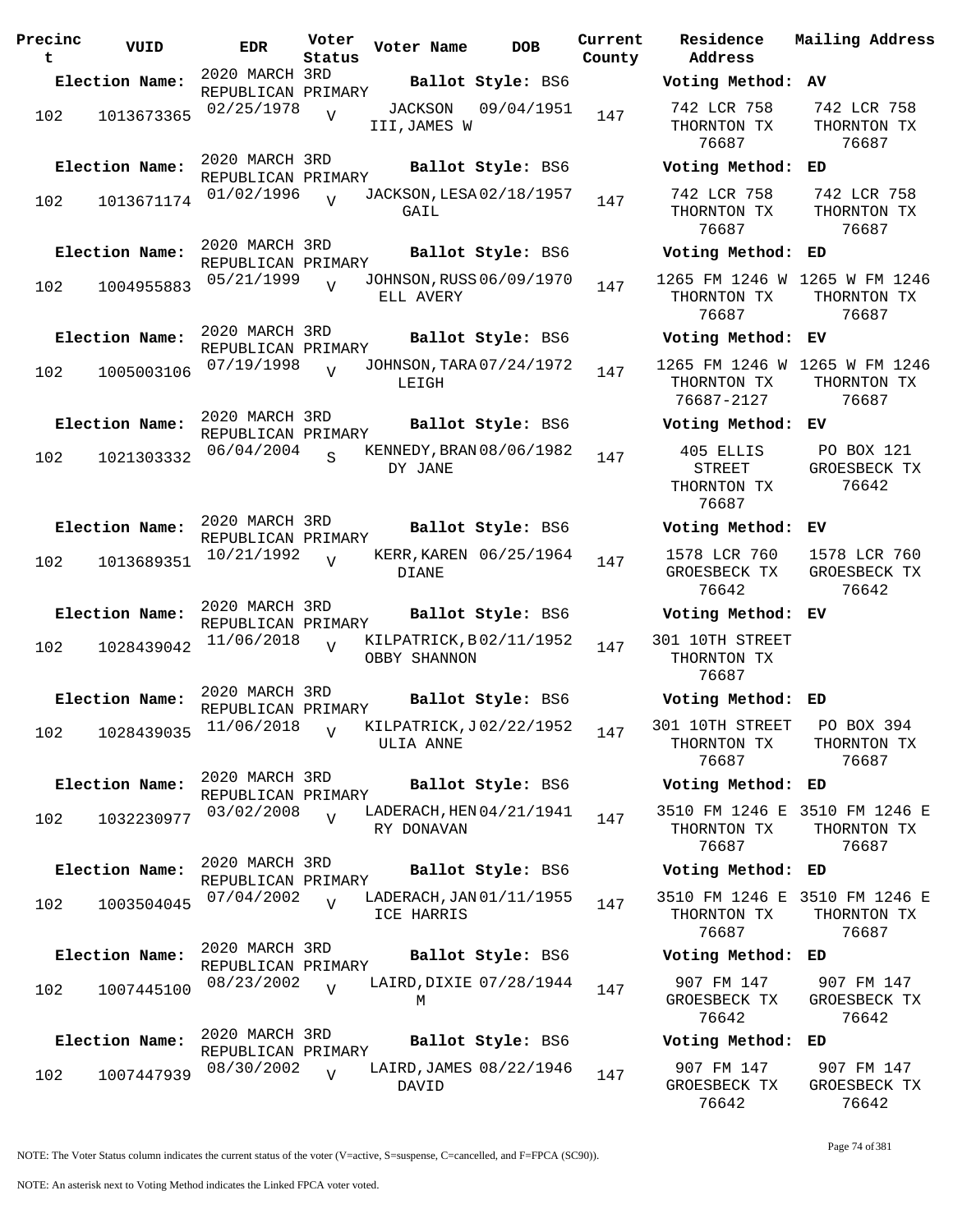| Precinc<br>t | VUID           | <b>EDR</b>                           | Voter<br>Status | Voter Name   | <b>DOB</b>               | Current<br>County | Residence<br>Address                                 | Mailing Address                                                  |
|--------------|----------------|--------------------------------------|-----------------|--------------|--------------------------|-------------------|------------------------------------------------------|------------------------------------------------------------------|
|              | Election Name: | 2020 MARCH 3RD<br>REPUBLICAN PRIMARY |                 |              | Ballot Style: BS6        |                   | Voting Method: ED                                    |                                                                  |
| 102          | 2163588978     | 03/01/2020                           | $\overline{U}$  | TYLER        | LAMAR, KEVIN 08/21/1992  | 147               | 1515 FM 1246 W<br>THORNTON TX<br>76687               | 1515 FM 1246<br>THORNTON TX<br>76687                             |
|              | Election Name: | 2020 MARCH 3RD<br>REPUBLICAN PRIMARY |                 |              | Ballot Style: BS6        |                   | Voting Method: ED                                    |                                                                  |
| 102          | 1057963071     | 03/01/2020                           | $\overline{U}$  | LY ANNE      | LAMAR, KIMBER 03/26/1967 | 147               | THORNTON TX<br>76687                                 | 1515 FM 1246 W 1515 FM 1246 W<br>THORNTON TX<br>76687            |
|              | Election Name: | 2020 MARCH 3RD<br>REPUBLICAN PRIMARY |                 |              | Ballot Style: BS6        |                   | Voting Method: ED                                    |                                                                  |
| 102          | 2133594295     | 12/08/2016                           | $\overline{V}$  |              | LAWSON, IRENE 08/06/1961 | 147               | 1308 DALLAS<br>STREET<br>THORNTON TX<br>76687        |                                                                  |
|              | Election Name: | 2020 MARCH 3RD<br>REPUBLICAN PRIMARY |                 |              | Ballot Style: BS6        |                   | Voting Method: ED                                    |                                                                  |
| 102          | 2133594207     | 12/08/2016                           | $\overline{v}$  | HARVEY       | LAWSON, JAMES 02/16/1964 | 147               | 1308 DALLAS<br><b>STREET</b><br>THORNTON TX<br>76687 |                                                                  |
|              | Election Name: | 2020 MARCH 3RD<br>REPUBLICAN PRIMARY |                 |              | Ballot Style: BS6        |                   | Voting Method: ED                                    |                                                                  |
| 102          | 1193404770     | 11/14/2012                           | $\overline{U}$  | L JOE        | LECLAIR, APRI 04/14/1989 | 147               | 802 BOWIE<br>STREET<br>THORNTON TX<br>76687          |                                                                  |
|              | Election Name: | 2020 MARCH 3RD<br>REPUBLICAN PRIMARY |                 |              | Ballot Style: BS6        |                   | Voting Method: EV                                    |                                                                  |
| 102          | 1013672255     | 11/09/1988                           | $\overline{U}$  | GOODRUM      | LEE, WILMA 09/02/1936    | 147               | 1003 BOWIE<br>STREET<br>THORNTON TX<br>76687         | 1003 BOWIE<br>THORNTON TX<br>76687                               |
|              | Election Name: | 2020 MARCH 3RD<br>REPUBLICAN PRIMARY |                 |              | Ballot Style: BS6        |                   | Voting Method: ED                                    |                                                                  |
| 102          | 1004992162     | 12/03/1998                           | $\overline{U}$  | SCOTT        | LENAMON, JOHN 05/08/1970 | 147               | 1066 LCR 776<br>THORNTON TX<br>76687                 | 1066 LCR 776<br>THORNTON TX<br>76687                             |
|              | Election Name: | 2020 MARCH 3RD<br>REPUBLICAN PRIMARY |                 |              | Ballot Style: BS6        |                   | Voting Method: ED                                    |                                                                  |
| 102          | 1148250861     | 02/01/2008                           | $\overline{V}$  | LOPE TONI    | LENAMON, PENE 06/16/1978 | 147               | 1066 LCR 776<br>THORNTON TX<br>76687                 | 1066 LCR 776<br>THORNTON TX<br>76687                             |
|              | Election Name: | 2020 MARCH 3RD<br>REPUBLICAN PRIMARY |                 |              | Ballot Style: BS6        |                   | Voting Method: ED                                    |                                                                  |
| 102          | 1142009542     | 04/08/2007                           | $\overline{V}$  | BARA ASHLEY  | LENAMOND, BAR 03/26/1988 | 147               | 1578 LCR 760<br>GROESBECK TX<br>76642                | 1578 LCR 760<br>GROESBECK TX<br>76642                            |
|              | Election Name: | 2020 MARCH 3RD<br>REPUBLICAN PRIMARY |                 |              | Ballot Style: BS6        |                   | Voting Method: EV                                    |                                                                  |
| 102          | 1143971319     | 06/07/2007                           | $\overline{U}$  | ALDINE LAIRD | LEVASSAR, GER 11/14/1943 | 147               | GROESBECK TX<br>76642                                | 3246 HWY 14 S 3246 HIGHWAY 14<br>S<br>GROESBECK TX<br>76642-3474 |
|              | Election Name: | 2020 MARCH 3RD<br>REPUBLICAN PRIMARY |                 |              | Ballot Style: BS6        |                   | Voting Method: AV                                    |                                                                  |
| 102          | 1143971357     | 06/07/2007                           | $\overline{V}$  | ES DONALD    | LEVASSAR, JAM 12/18/1941 | 147               | 3246 HWY 14 S<br>GROESBECK TX<br>76642               | 3246 HWY 14 S<br>GROESBECK TX<br>76642                           |
|              | Election Name: | 2020 MARCH 3RD<br>REPUBLICAN PRIMARY |                 |              | Ballot Style: BS6        |                   | Voting Method: AV                                    |                                                                  |

Page 75 of 381

NOTE: The Voter Status column indicates the current status of the voter (V=active, S=suspense, C=cancelled, and F=FPCA (SC90)).

NOTE: An asterisk next to Voting Method indicates the Linked FPCA voter voted.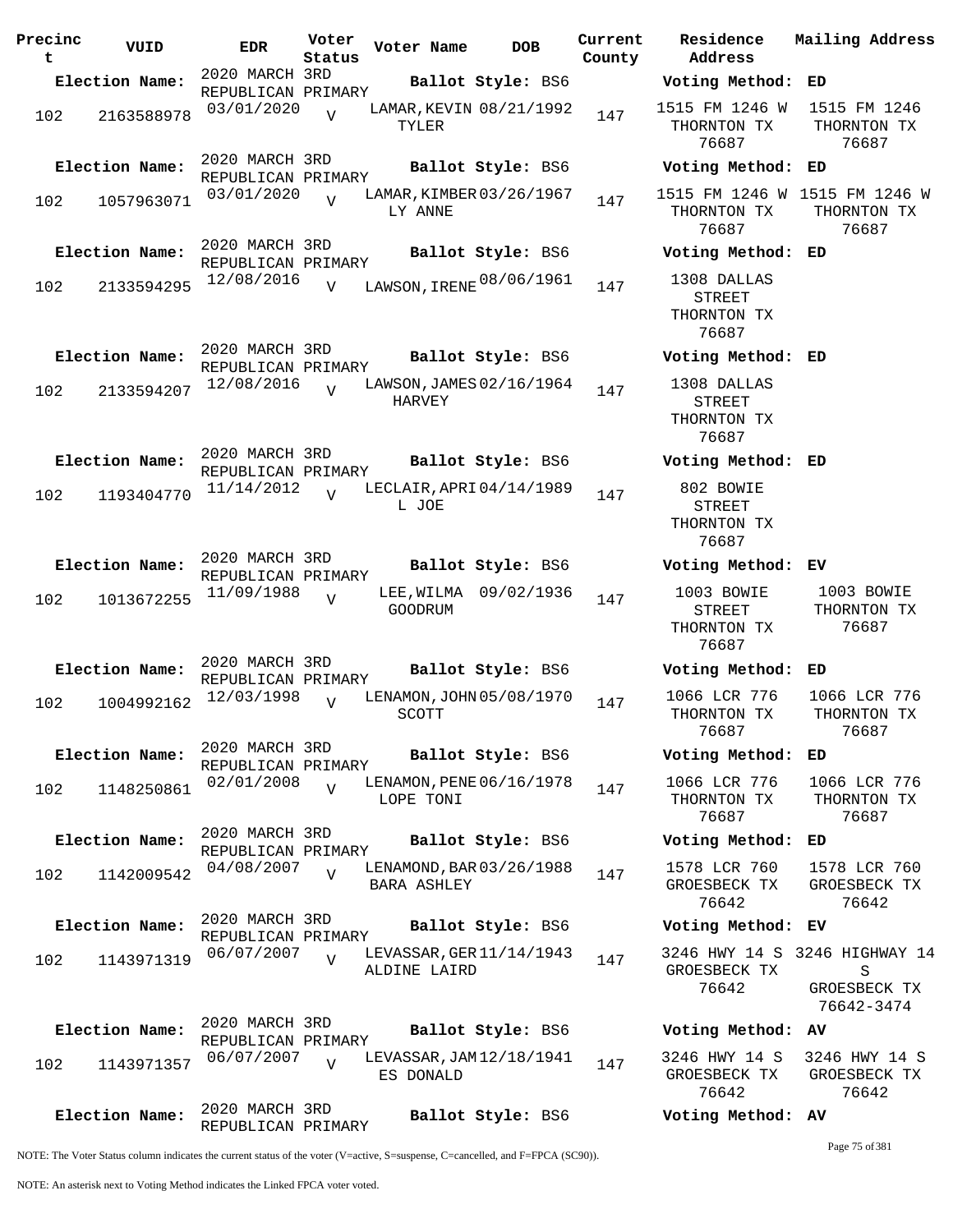| Precinc<br>t. | VUID           | <b>EDR</b>                           | Voter<br>Status | Voter Name                            | <b>DOB</b>             | Current<br>County | Residence<br>Address                          |
|---------------|----------------|--------------------------------------|-----------------|---------------------------------------|------------------------|-------------------|-----------------------------------------------|
| 102           | 1060332317     | 06/06/2016                           | V               | LEWIS, ALAN $M^{10/11/1965}$ 147      |                        |                   | 445 LCR 772<br>THORNTON TX<br>76687           |
|               | Election Name: | 2020 MARCH 3RD<br>REPUBLICAN PRIMARY |                 |                                       | Ballot Style: BS6      |                   | Voting Metho                                  |
| 102           | 2142267146     | $02/18/2018$ V                       |                 | CLAIR                                 | LEWIS, EMMA 12/12/1999 | 147               | 445 LCR 772<br>THORNTON TX<br>76687           |
|               | Election Name: | 2020 MARCH 3RD<br>REPUBLICAN PRIMARY |                 |                                       | Ballot Style: BS6      |                   | Voting Metho                                  |
| 102           | 1132905390     | 11/30/2014                           | $\overline{V}$  | LEWIS, TAMARA 01/09/1967<br>L         |                        | 147               | 445 LCR 772<br>THORNTON TX<br>76687           |
|               | Election Name: | 2020 MARCH 3RD<br>REPUBLICAN PRIMARY |                 |                                       | Ballot Style: BS6      |                   | Voting Metho                                  |
| 102           | 1124902852     | 09/30/2015                           | $\overline{U}$  | ELIZABETH                             | LIND, GAYLA 09/21/1958 | 147               | 1100 DALLAS<br>STREET<br>THORNTON TX<br>76687 |
|               | Election Name: | 2020 MARCH 3RD                       |                 |                                       | Ballot Style: BS6      |                   | Voting Metho                                  |
| 102           | 1199247438     | REPUBLICAN PRIMARY<br>05/16/2013     | $\overline{V}$  | LOGAN, ALICIA 10/31/1983<br>PAULINE   |                        | 147               | 1410 LCR 760<br>GROESBECK TI<br>76642         |
|               | Election Name: | 2020 MARCH 3RD                       |                 |                                       | Ballot Style: BS6      |                   | Voting Metho                                  |
|               | 102 1146513767 | REPUBLICAN PRIMARY<br>11/02/2007     | $\overline{V}$  | LOGAN, CHASE 05/30/1989<br>WILLIAM    |                        | 147               | 1410 LCR 760<br>GROESBECK TI<br>76642         |
|               | Election Name: | 2020 MARCH 3RD<br>REPUBLICAN PRIMARY |                 |                                       | Ballot Style: BS6      |                   | Voting Metho                                  |
| 102           | 1125846214     | 09/28/2018                           | $\overline{V}$  | LOVORN, JAN $E$ <sup>11/03/1962</sup> |                        | 147               | 339 LCR 722<br>KOSSE TX 7663                  |
|               | Election Name: | 2020 MARCH 3RD<br>REPUBLICAN PRIMARY |                 |                                       | Ballot Style: BS6      |                   | Voting Metho                                  |
| 102           | 2129695726     | 10/29/2016                           | $\overline{U}$  | LEON                                  | LOWE, LOYD 01/15/1943  | 147               | 401 11TH STRE<br>THORNTON TX<br>76687         |
|               | Election Name: | 2020 MARCH 3RD<br>REPUBLICAN PRIMARY |                 |                                       | Ballot Style: BS6      |                   | Voting Metho                                  |
| 102           | 1204680979     | 12/05/2013                           | $\overline{U}$  | WAYNE                                 | LUNDH, ERIC 02/10/1976 | 147               | 516 8TH STREI<br>THORNTON TX<br>76687         |
|               | Election Name: | 2020 MARCH 3RD<br>REPUBLICAN PRIMARY |                 |                                       | Ballot Style: BS6      |                   | Voting Metho                                  |
| 102           | 2138333177     | 08/13/2017                           | $\overline{V}$  | MARRIOTT, DAV 01/02/1967<br>ID WALTER |                        | 147               | 162 LCR 728<br>THORNTON TX<br>76687           |
|               | Election Name: | 2020 MARCH 3RD<br>REPUBLICAN PRIMARY |                 |                                       | Ballot Style: BS6      |                   | Voting Metho                                  |
| 102           | 2138333235     | 08/13/2017                           | $\overline{U}$  | MARRIOTT, KAR 07/31/1967<br>IE JO     |                        | 147               | 162 LCR 728<br>THORNTON TX<br>76687           |
|               | Election Name: | 2020 MARCH 3RD<br>REPUBLICAN PRIMARY |                 |                                       | Ballot Style: BS6      |                   | Voting Metho                                  |
| 102           | 1016902617     | 02/21/2018                           | $\overline{U}$  | MASK, EARLIE 12/21/1926<br>STEPHEN    |                        | 147               | 701 11TH STRE<br>THORNTON TX<br>76687         |
|               | Election Name: | 2020 MARCH 3RD<br>REPUBLICAN PRIMARY |                 |                                       | Ballot Style: BS6      |                   | Voting Metho                                  |
|               |                |                                      |                 |                                       |                        |                   |                                               |

**Voter Name DOB Residence Address Current Mailing Address** THORNTON TX 76687 PO BOX 466 GROESBECK TX 76642 **Election Name: Ballot Style:** BS6 **Voting Method: EV** 445 LCR 772 THORNTON TX 76687 PO BOX 466 GROESBECK TX 76642 **Election Name: Ballot Style:** BS6 **Voting Method: AV** 445 LCR 772 THORNTON TX 76687 PO BOX 466 GROESBECK TX 76642 **Election Name: Ballot Style:** BS6 **Voting Method: EV** 1100 DALLAS STREET THORNTON TX 76687 1100 DALLAS ST THORNTON TX 76687 **Election Name: Ballot Style:** BS6 **Voting Method: ED** 1410 LCR 760 GROESBECK TX 76642 1410 LCR 760 GROESBECK TX 76642-2417 **Election Name: Ballot Style:** BS6 **Voting Method: EV** 1410 LCR 760 GROESBECK TX 76642 **Election Name: Ballot Style:** BS6 **Voting Method: EV** KOSSE TX 76635 **Election Name: Ballot Style:** BS6 **Voting Method: ED** 401 11TH STREET THORNTON TX 76687 401 E 11TH THORNTON TX 76687 **Election Name: Ballot Style:** BS6 **Voting Method: AV** 516 8TH STREET THORNTON TX 76687 516 E 8TH ST THORNTON TX 76687 **Election Name: Ballot Style:** BS6 **Voting Method: ED** 162 LCR 728 THORNTON TX 76687 **Election Name: Ballot Style:** BS6 **Voting Method: ED** 162 LCR 728 THORNTON TX 76687 **Election Name: Ballot Style:** BS6 **Voting Method: ED** 701 11TH STREET 701 E 11TH ST THORNTON TX 76687 THORNTON TX 76687 **Election Name: Ballot Style:** BS6 **Voting Method: AV**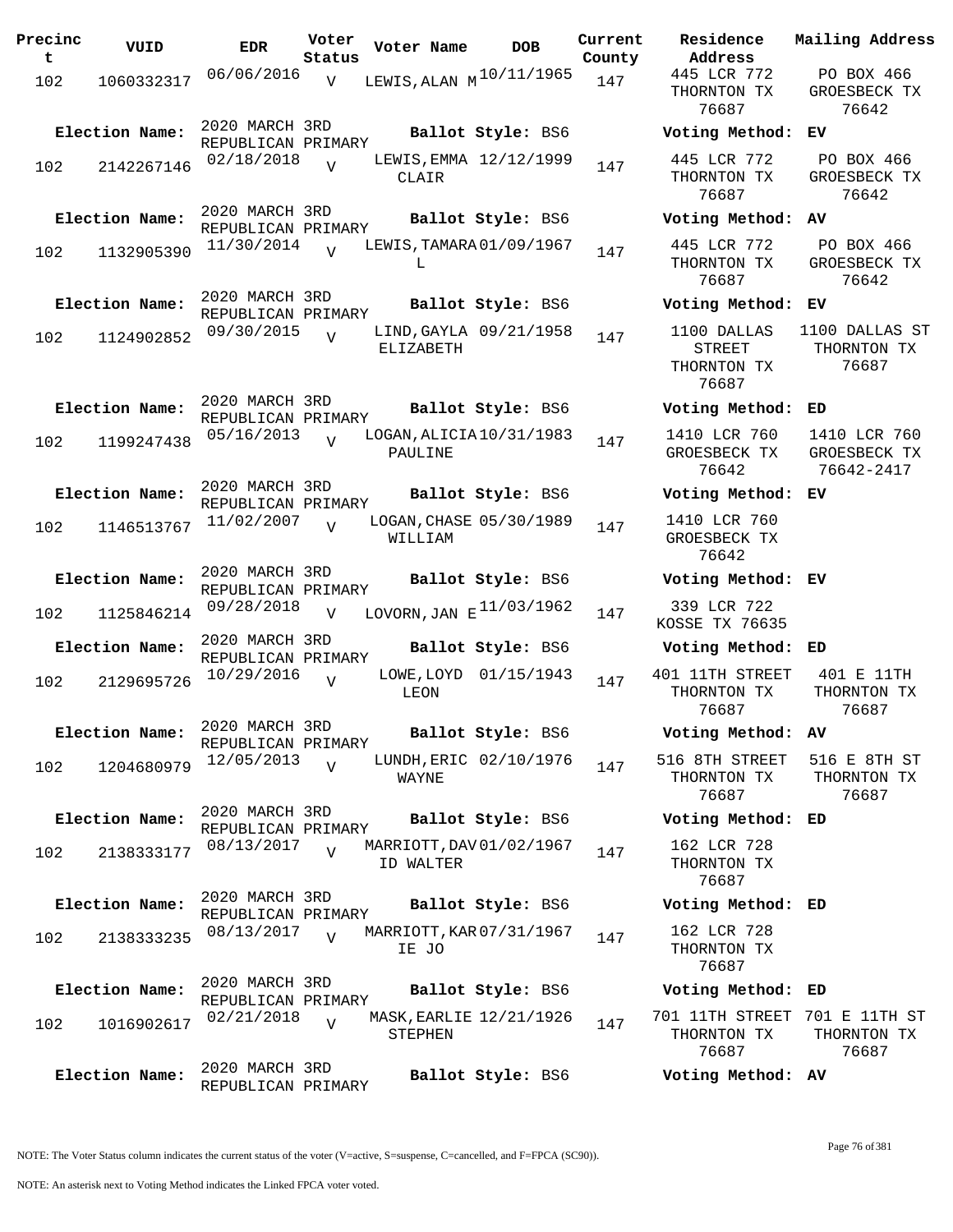| Precinc<br>t | VUID           | <b>EDR</b>                           | Voter<br>Status | Voter Name                                          | <b>DOB</b>        | Current<br>County |
|--------------|----------------|--------------------------------------|-----------------|-----------------------------------------------------|-------------------|-------------------|
| 102          | 1013673602     | 03/25/1980                           | $\overline{V}$  | MASTERS, DEBO 06/03/1960<br>RAH A                   |                   | 147               |
|              | Election Name: | 2020 MARCH 3RD<br>REPUBLICAN PRIMARY |                 |                                                     | Ballot Style: BS6 |                   |
| 102          | 1013672217     | 09/19/1988                           | $\overline{U}$  | MASTERS, DIAN 01/14/1961<br>ΝE                      |                   | 147               |
|              | Election Name: | 2020 MARCH 3RD<br>REPUBLICAN PRIMARY |                 |                                                     | Ballot Style: BS6 |                   |
| 102          | 1013673320     | 02/26/1978                           | $\overline{V}$  | MASTERS, MICH 06/17/1955<br>AEL WAYNE               |                   | 147               |
|              | Election Name: | 2020 MARCH 3RD<br>REPUBLICAN PRIMARY |                 |                                                     | Ballot Style: BS6 |                   |
| 102          | 1144292432     | 07/18/2007                           | $\overline{U}$  | MCBRIDE, BELI 10/11/1987<br>NDA LEE                 |                   | 147               |
|              | Election Name: | 2020 MARCH 3RD<br>REPUBLICAN PRIMARY |                 |                                                     | Ballot Style: BS6 |                   |
| 102          | 1013671323     | 10/08/1994                           | $\overline{V}$  | MCBRIDE, GAY 08/25/1935<br>ANN                      |                   | 147               |
|              | Election Name: | 2020 MARCH 3RD<br>REPUBLICAN PRIMARY |                 |                                                     | Ballot Style: BS6 |                   |
| 102          | 1013671310     | 10/08/1994                           | $\overline{V}$  | MCBRIDE, RALP 12/13/1927<br>H LEE                   |                   | 147               |
|              | Election Name: | 2020 MARCH 3RD<br>REPUBLICAN PRIMARY |                 |                                                     | Ballot Style: BS6 |                   |
| 102          | 1014704609     | 10/16/2002                           | $\overline{U}$  | MCBRIDE, SHAW 12/28/1982<br>N MICHAEL               |                   | 147               |
|              | Election Name: | 2020 MARCH 3RD<br>REPUBLICAN PRIMARY |                 |                                                     | Ballot Style: BS6 |                   |
| 102          | 1013640257     | 04/26/1997                           | $\overline{V}$  | MCWHIRTER, ME 07/08/1970<br>LISSA<br><b>BADGETT</b> |                   | 147               |
|              | Election Name: | 2020 MARCH 3RD<br>REPUBLICAN PRIMARY |                 |                                                     | Ballot Style: BS6 |                   |
| 102          | 1013672645     | 12/02/1987                           | $\overline{U}$  | MILLS, BENNIE 10/13/1969<br><b>RENEE</b>            |                   | 147               |
|              | Election Name: | 2020 MARCH 3RD<br>REPUBLICAN PRIMARY |                 |                                                     | Ballot Style: BS6 |                   |
| 102          | 1013672361     | 03/09/1990                           | $\overline{U}$  | MILLS, OAKLEY 05/12/1970<br>DEAN                    |                   | 147               |
|              | Election Name: | 2020 MARCH 3RD<br>REPUBLICAN PRIMARY |                 |                                                     | Ballot Style: BS6 |                   |
| 102          | 1003769299     | 10/06/2001                           | $\overline{V}$  | MINCHEW, ASHL 09/06/1983<br>EY NICOLE               |                   | 147               |
|              | Election Name: | 2020 MARCH 3RD<br>REPUBLICAN PRIMARY |                 |                                                     | Ballot Style: BS6 |                   |

**Voter Name DOB Residence Address Current Mailing Address** 1108 TYLER STREET THORNTON TX 76687-2333 1108 TYLER ST THORNTON TX 76687-2333 **Election Name: Ballot Style:** BS6 **Voting Method: ED** 365 LCR 758 THORNTON TX 76687 P O BOX 62 THORNTON TX 76687 **Election Name: Ballot Style:** BS6 **Voting Method: EV** 1108 TYLER STREET THORNTON TX 76687 1108 TYLER THORNTON TX 76687 **Election Name: Ballot Style:** BS6 **Voting Method: ED** 1205 SMITH STREET THORNTON TX 76687 1205 SMITH ST THORNTON TX 76687-2470 **Election Name: Ballot Style:** BS6 **Voting Method: EV** 304 12TH STREET THORNTON TX 76687 **Election Name: Ballot Style:** BS6 **Voting Method: EV** 304 12TH STREET THORNTON TX 76687 **Election Name: Ballot Style:** BS6 **Voting Method: EV** 1200 SMITH STREET THORNTON TX 76687 **Election Name: Ballot Style:** BS6 **Voting Method: EV** 1306 TYLER STREET THORNTON TX 76687 1306 TYLER ST THORNTON TX 76687 **Election Name: Ballot Style:** BS6 **Voting Method: ED** 1001 TYLER STREET THORNTON TX 76687 1001 N TYLER THORNTON TX 76687 **Election Name: Ballot Style:** BS6 **Voting Method: EV** 1001 TYLER STREET THORNTON TX 1001 N TYLER THORNTON TX 76687-0000

**Election Name: Ballot Style:** BS6 **Voting Method: EV**

331 LCR 758 THORNTON TX 76687

76687

**Election Name: Ballot Style:** BS6 **Voting Method: EV**

Page 77 of 381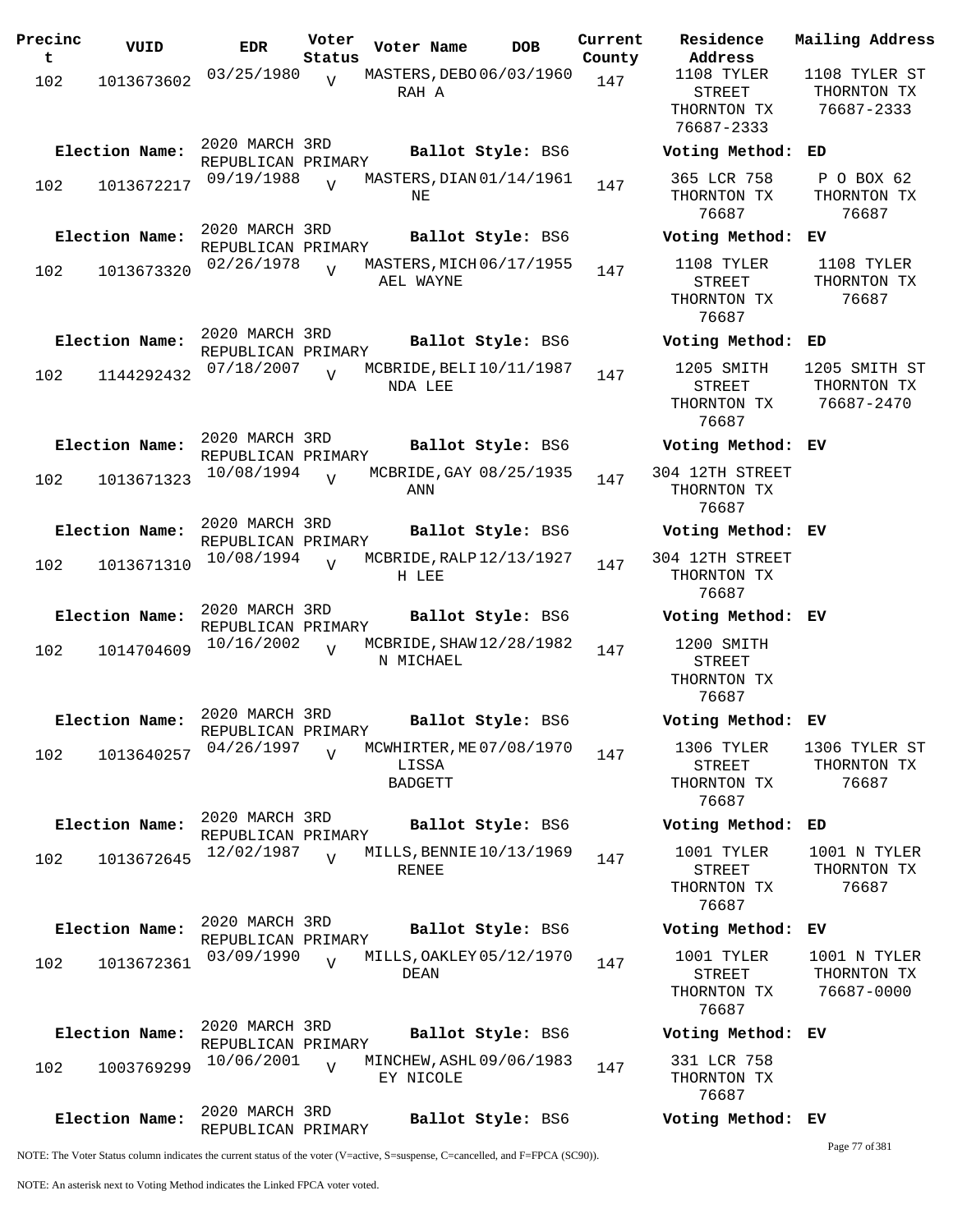| Precinc<br>t. | VUID           | <b>EDR</b>                           | Voter<br>Status | Voter Name                              | DOB               | Current<br>County |
|---------------|----------------|--------------------------------------|-----------------|-----------------------------------------|-------------------|-------------------|
| 102           | 1013671427     | 07/08/1982                           | $\overline{V}$  | MINCHEW, DEBO 07/08/1964<br>RAH LYNN    |                   | 147               |
|               | Election Name: | 2020 MARCH 3RD<br>REPUBLICAN PRIMARY |                 |                                         | Ballot Style: BS6 |                   |
| 102           | 1013649885     | 05/11/1996                           | V               | MINCHEW, DENN 04/20/1957<br>IS WAYNE    |                   | 147               |
|               | Election Name: | 2020 MARCH 3RD<br>REPUBLICAN PRIMARY |                 |                                         | Ballot Style: BS6 |                   |
| 102           | 1019099307     | 09/06/2003                           | $\overline{V}$  | MOORE, JUSTIN 08/02/1985<br>DAVID       |                   | 147               |
|               | Election Name: | 2020 MARCH 3RD<br>REPUBLICAN PRIMARY |                 |                                         | Ballot Style: BS6 |                   |
| 102           | 1025129542     | 10/12/2005                           | $\overline{V}$  | MOORE, WHITNE 09/14/1987<br>Y ANN       |                   | 147               |
|               | Election Name: | 2020 MARCH 3RD<br>REPUBLICAN PRIMARY |                 |                                         | Ballot Style: BS6 |                   |
| 102           | 1022392368     | 10/07/2004                           | $\overline{V}$  | MORELAND, BRA 10/16/1983<br>NDON JOSEPH |                   | 147               |
|               | Election Name: | 2020 MARCH 3RD<br>REPUBLICAN PRIMARY |                 |                                         | Ballot Style: BS6 |                   |
| 102           | 1128025069     | 01/22/2016                           | $\overline{V}$  | MORTON, CHRIS 07/22/1956<br>OLIVER      |                   | 147               |
|               | Election Name: | 2020 MARCH 3RD<br>REPUBLICAN PRIMARY |                 |                                         | Ballot Style: BS6 |                   |
| 102           | 1127902052     | 01/06/2016                           | $\overline{U}$  | MORTON, JULIA 07/13/1957<br>ANNETTE     |                   | 147               |
|               | Election Name: | 2020 MARCH 3RD<br>REPUBLICAN PRIMARY |                 |                                         | Ballot Style: BS6 |                   |
| 102           | 1098485270     | 05/21/2015                           | V               | MOSLEY, BILLY 03/13/1952<br>GENE        |                   | 147               |
|               | Election Name: | 2020 MARCH 3RD<br>REPUBLICAN PRIMARY |                 |                                         | Ballot Style: BS6 |                   |
| 102           | 1098717014     | 01/09/2016                           | V               | MOSLEY, CATHE 02/26/1952<br>RINE ROHM   |                   | 147               |
|               | Election Name: | 2020 MARCH 3RD<br>REPUBLICAN PRIMARY |                 |                                         | Ballot Style: BS6 |                   |
| 102           | 1013672293     | 03/31/1989                           | $\overline{V}$  | NANCE, LINDA 03/13/1943<br>RUTH         |                   | 147               |
|               | Election Name: | 2020 MARCH 3RD<br>REPUBLICAN PRIMARY |                 |                                         | Ballot Style: BS6 |                   |
| 102           | 1013671556     | 01/09/1994                           | $\overline{V}$  | NANCE, MICHEL 08/30/1947<br>LE          |                   | 147               |
|               | Election Name: | 2020 MARCH 3RD<br>REPUBLICAN PRIMARY |                 |                                         | Ballot Style: BS6 |                   |
| 102           | 1004980094     | 03/27/1999                           | $\overline{V}$  | NEAL, CANDISE 09/29/1967<br>JEAN        |                   | 147               |
|               | Election Name: | 2020 MARCH 3RD<br>REPUBLICAN PRIMARY |                 |                                         | Ballot Style: BS6 |                   |

**Voter Name DOB Residence Address Current Mailing Address** 403 11TH STREET THORNTON TX 76687 BOX 242 THORNTON TX 76687 **Election Name: Ballot Style:** BS6 **Voting Method: ED** 403 11TH STREET THORNTON TX 76687 P O BOX 242 THORNTON TX 76687 **Election Name: Ballot Style:** BS6 **Voting Method: ED** 1170 LCR 760 GROESBECK TX 76642 1170 LCR 760 GROESBECK TX 76642 **Election Name: Ballot Style:** BS6 **Voting Method: EV** 1170 LCR 760 GROESBECK TX 76642 1170 LCR 760 GROESBECK TX 76642 **Election Name: Ballot Style:** BS6 **Voting Method: EV** 255 LCR 772 THORNTON TX 76687 255 LCR 772 GROESBECK TX 76642 **Election Name: Ballot Style:** BS6 **Voting Method: EV** 382 LCR 760 GROESBECK TX 76642 PO BOX 971 GROESBECK TX 76642 **Election Name: Ballot Style:** BS6 **Voting Method: EV** 382 LCR 760 GROESBECK TX 76642 PO BOX 971 GROESBECK TX 76642 **Election Name: Ballot Style:** BS6 **Voting Method: EV** 605 HILL STREET THORNTON TX 76687-0234 POB 234 THORNTON TX 76687 **Election Name: Ballot Style:** BS6 **Voting Method: EV** 605 HILL STREET THORNTON TX 76687 PO BOX 234 THORNTON TX 76687 **Election Name: Ballot Style:** BS6 **Voting Method: EV** 786 LCR 724 THORNTON TX 76687 P O BOX 157 THORNTON TX 76687 **Election Name: Ballot Style:** BS6 **Voting Method: ED** 928 LCR 724 THORNTON TX 76687 928 LCR 724 THORNTON TX 76687 **Election Name: Ballot Style:** BS6 **Voting Method: EV** 303 10TH STREET 303 E 10TH ST THORNTON TX 76687-2100 THORNTON TX 76687-2100

**Election Name: Ballot Style:** BS6 **Voting Method: ED**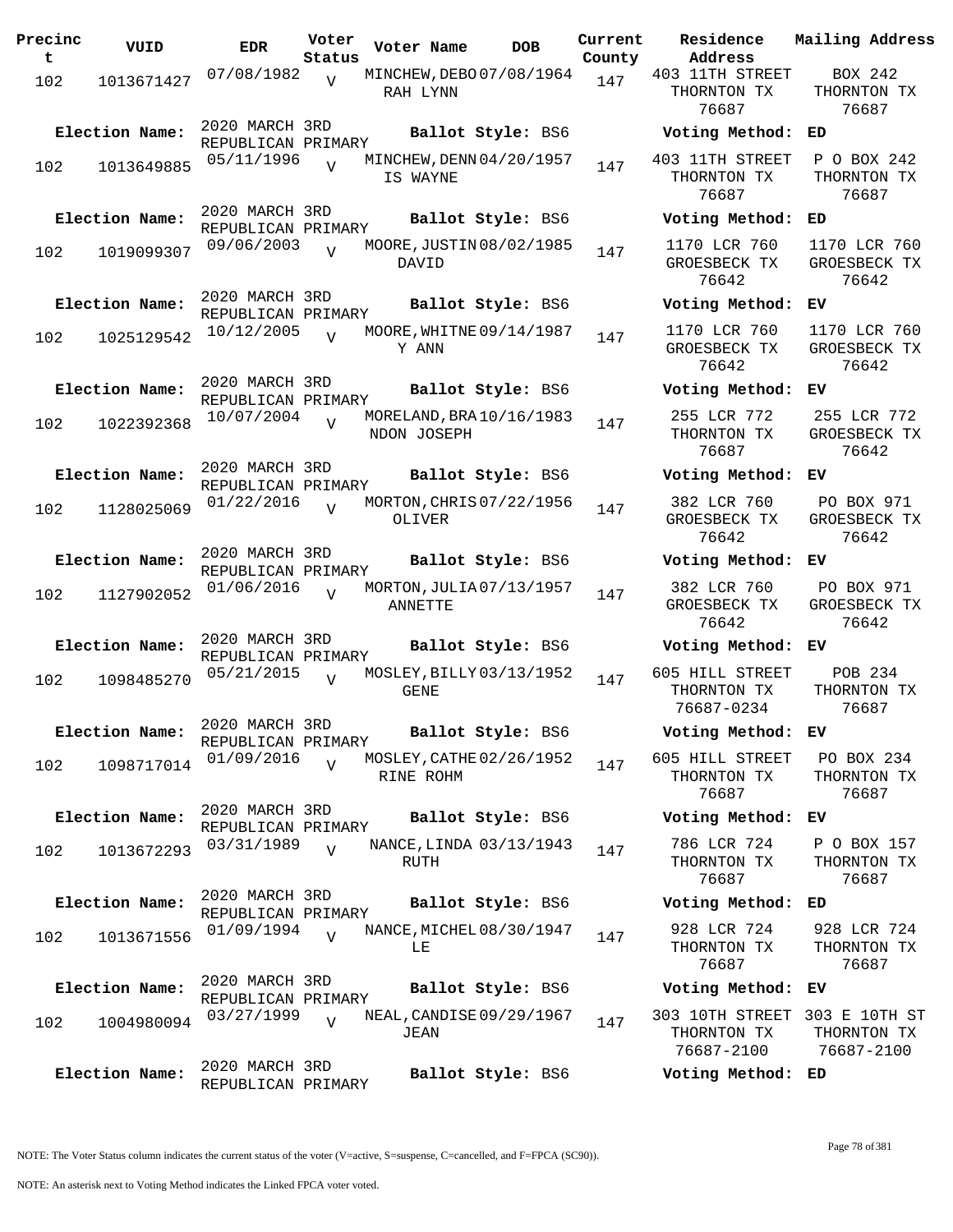| Precinc<br>t | VUID           | <b>EDR</b>                           | Voter<br>Status | Voter Name                              | <b>DOB</b>        | Current<br>County | Residence<br>Address                         |
|--------------|----------------|--------------------------------------|-----------------|-----------------------------------------|-------------------|-------------------|----------------------------------------------|
| 102          | 1211252777     | 08/23/2014                           | $\overline{V}$  | NEAL, CHARLES 07/02/1955<br>ARLEN       |                   | 147               | 1651 LCR 75<br>THORNTON TI<br>76687          |
|              | Election Name: | 2020 MARCH 3RD<br>REPUBLICAN PRIMARY |                 |                                         | Ballot Style: BS6 |                   | Voting Meth                                  |
| 102          | 1013671692     | 10/09/1992                           | $\overline{V}$  | NEAL, SANDRA 04/25/1959<br>ELIZABETH    |                   | 147               | 1651 LCR 75<br>THORNTON TI<br>76687-2299     |
|              | Election Name: | 2020 MARCH 3RD                       |                 |                                         | Ballot Style: BS6 |                   | Voting Meth                                  |
| 102          | 1005002354     | REPUBLICAN PRIMARY<br>08/29/1998     | $\overline{U}$  | NEAL, WILLIAM 12/26/1967<br>ALFRED      |                   | 147               | 303 10TH STRI<br>THORNTON TI<br>76687-2100   |
|              | Election Name: | 2020 MARCH 3RD<br>REPUBLICAN PRIMARY |                 |                                         | Ballot Style: BS6 |                   | Voting Meth                                  |
| 102          | 1176187860     | 02/17/2011                           | S               | NEAL, WILLIAM 12/11/1992<br>RUSSELL     |                   | 147               | 303 10TH STRI<br>THORNTON TI<br>76687        |
|              | Election Name: | 2020 MARCH 3RD<br>REPUBLICAN PRIMARY |                 |                                         | Ballot Style: BS6 |                   | Voting Meth                                  |
| 102          | 1013673809     | 02/25/1978                           | $\overline{V}$  | NEASON, BILL 08/18/1943<br>THOMAS       |                   | 147               | 411 11TH STRI<br>THORNTON TI<br>76687-2106   |
|              | Election Name: | 2020 MARCH 3RD<br>REPUBLICAN PRIMARY |                 |                                         | Ballot Style: BS6 |                   | Voting Meth                                  |
| 102          | 1020163094     | 12/18/2003                           | V               | NEASON, DIANN 10/12/1977<br>A LYNN      |                   | 147               | 403 ELLIS<br>STREET<br>THORNTON TI<br>76687  |
|              | Election Name: | 2020 MARCH 3RD<br>REPUBLICAN PRIMARY |                 |                                         | Ballot Style: BS6 |                   | Voting Meth                                  |
| 102          | 1013673799     | 02/26/1978                           | $\overline{U}$  | NEASON, ELIZA 03/03/1944<br><b>BETH</b> |                   | 147               | 411 11TH STRI<br>THORNTON TI<br>76687-2106   |
|              | Election Name: | 2020 MARCH 3RD<br>REPUBLICAN PRIMARY |                 |                                         | Ballot Style: BS6 |                   | Voting Meth                                  |
| 102          | 1013672388     | 09/26/1990                           | $\overline{V}$  | NEASON<br>JR, JOE WAYNE                 | 07/15/1972        | 147               | 1109 HWY 14<br>THORNTON TI<br>76687          |
|              | Election Name: | 2020 MARCH 3RD<br>REPUBLICAN PRIMARY |                 |                                         | Ballot Style: BS6 |                   | Voting Meth                                  |
| 102          | 1022597012     | 09/29/2017                           | $\overline{V}$  | NEASON, LINDS 08/27/1979<br>EY NICHOLE  |                   | 147               | 1109 HWY 14<br>THORNTON TI<br>76687          |
|              | Election Name: | 2020 MARCH 3RD<br>REPUBLICAN PRIMARY |                 |                                         | Ballot Style: BS6 |                   | Voting Meth                                  |
| 102          | 1013671119     | 11/18/1995                           | $\overline{V}$  | NOEL, CARRIE 02/20/1973<br>ELIZABETH    |                   | 147               | 405 11TH STRI<br>THORNTON TI<br>76687        |
|              | Election Name: | 2020 MARCH 3RD<br>REPUBLICAN PRIMARY |                 |                                         | Ballot Style: BS6 |                   | Voting Meth                                  |
| 102          | 1013636709     | 03/06/1998                           | S               | NOEL<br>JR, ROBERT<br>WILLIS            | 12/12/1979        | 147               | 1206 SMITH<br>STREET<br>THORNTON TI<br>76687 |
|              | Election Name: | 2020 MARCH 3RD                       |                 |                                         | Ballot Style: BS6 |                   | Voting Meth                                  |
| 102          | 1013673116     | REPUBLICAN PRIMARY<br>04/24/1980     | $\overline{V}$  | ONEAL, ROBERT 09/26/1942<br>HENRY       |                   | 147               | 1002 LCR 75<br>THORNTON TI<br>76687-2295     |
|              | Election Name: | 2020 MARCH 3RD<br>REPUBLICAN PRIMARY |                 |                                         | Ballot Style: BS6 |                   | Voting Meth                                  |

76687 76687 **Election Name: Ballot Style:** BS6 **Voting Method: EV** 1651 LCR 758 THORNTON TX 76687-2299 1651 LCR 758 THORNTON TX 76687-2299 **Election Name: Ballot Style:** BS6 **Voting Method: EV** 303 10TH STREET 303 E 10TH ST THORNTON TX 76687-2100 THORNTON TX 76687 **Election Name: Ballot Style:** BS6 **Voting Method: ED** 303 10TH STREET THORNTON TX 76687 PO BOX 118 FT DRUM NY 13602 **Election Name: Ballot Style:** BS6 **Voting Method: ED** 411 11TH STREET 411 W 11TH ST THORNTON TX 76687-2106 THORNTON TX 76687-2106 **Election Name: Ballot Style:** BS6 **Voting Method: ED** 403 ELLIS STREET THORNTON TX 76687 403 N ELLIS THORNTON TX 76687 **Election Name: Ballot Style:** BS6 **Voting Method: EV** 411 11TH STREET 411 W 11TH ST THORNTON TX 76687-2106 THORNTON TX 76687-2106 **Election Name: Ballot Style:** BS6 **Voting Method: ED** 1109 HWY 14 S THORNTON TX 76687 P O BOX 305 THORNTON TX 76687 **Election Name: Ballot Style:** BS6 **Voting Method: ED** 1109 HWY 14 S THORNTON TX 76687 PO BOX 116 THORNTON TX 76687 **Election Name: Ballot Style:** BS6 **Voting Method: ED** 405 11TH STREET THORNTON TX 76687 **Election Name: Ballot Style:** BS6 **Voting Method: ED** 1206 SMITH STREET THORNTON TX 76687 PO BOX 364 GROESBECK TX 76642 **Election Name: Ballot Style:** BS6 **Voting Method: EV** 1002 LCR 758 THORNTON TX 76687-2295 1002 LCR 758 THORNTON TX 76687-2295

1651 LCR 758 THORNTON TX

**Current Mailing Address**

1651 LCR 758 THORNTON TX

NOTE: The Voter Status column indicates the current status of the voter (V=active, S=suspense, C=cancelled, and F=FPCA (SC90)).

Page 79 of 381

**Election Name: Ballot Style:** BS6 **Voting Method: ED**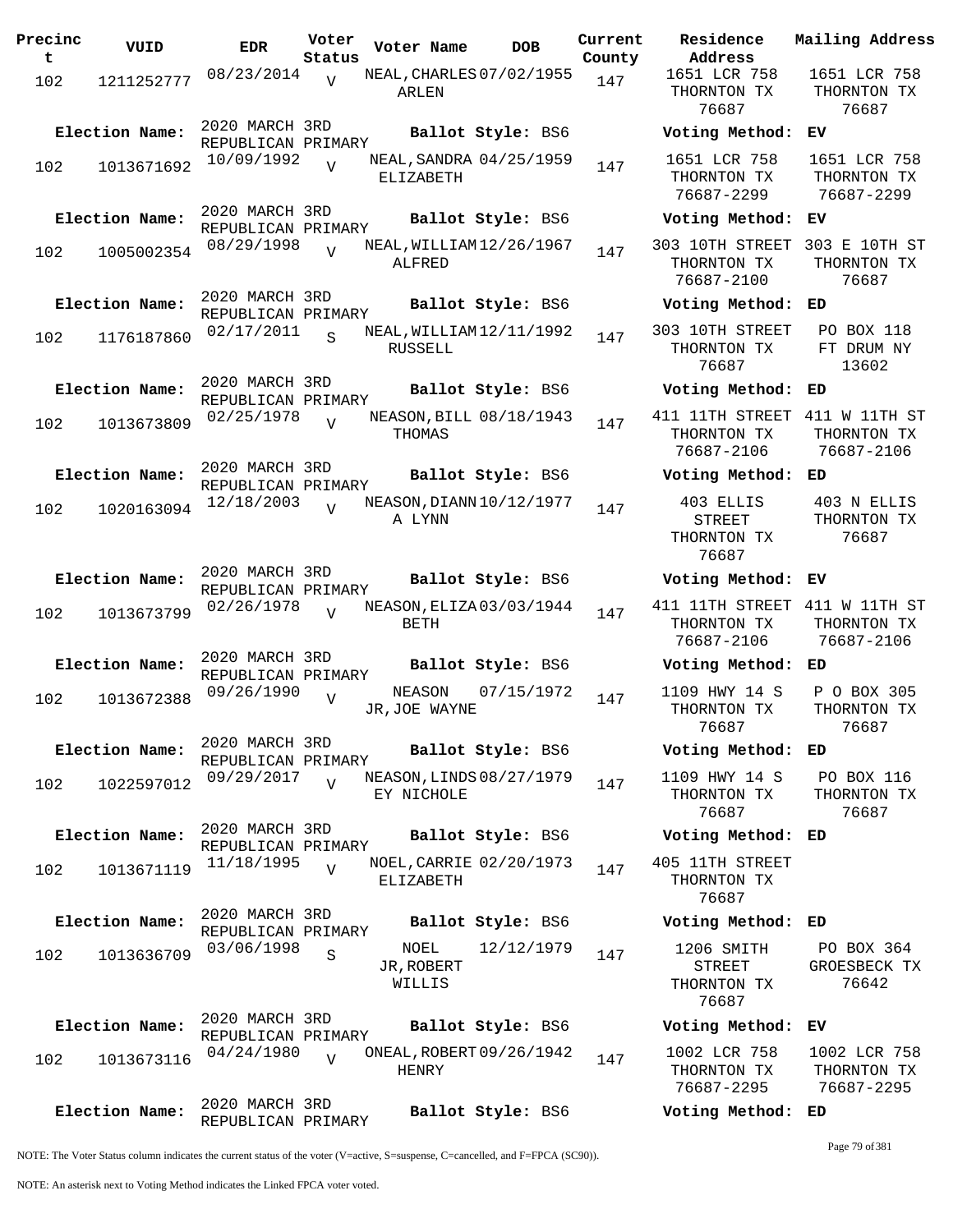| Precinc<br>t | VUID           | <b>EDR</b>                           | Voter<br>Status | Voter Name                                         | <b>DOB</b>               | Current<br>County | Residence<br>Address                                  | Mailing Address                              |
|--------------|----------------|--------------------------------------|-----------------|----------------------------------------------------|--------------------------|-------------------|-------------------------------------------------------|----------------------------------------------|
| 102          | 2163801042     | 02/29/2020                           | $\overline{V}$  | OTTINGER, JAR 08/25/2001<br>ED RILEY               |                          | 147               | 200 10TH STREET<br>THORNTON TX<br>76687               |                                              |
|              | Election Name: | 2020 MARCH 3RD<br>REPUBLICAN PRIMARY |                 |                                                    | Ballot Style: BS6        |                   | Voting Method: ED                                     |                                              |
| 102          | 1013672446     | 03/28/1991                           | $\overline{17}$ | OTTINGER, JEN 12/12/1972<br>NIFER EVELYN           |                          | 147               | 200 10TH STREET<br>THORNTON TX<br>76687               | 200 W 10TH<br>STREET<br>THORNTON TX<br>76687 |
|              | Election Name: | 2020 MARCH 3RD<br>REPUBLICAN PRIMARY |                 |                                                    | Ballot Style: BS6        |                   | Voting Method:                                        | ED                                           |
| 102          | 1013647943     | 10/03/1996                           | $\overline{U}$  | OWEN, DANIEL 03/29/1967<br>Ρ                       |                          | 147               | 830 LCR 776<br>GROESBECK TX<br>76642                  | 830 LCR 776<br>GROESBECK TX<br>76642         |
|              | Election Name: | 2020 MARCH 3RD<br>REPUBLICAN PRIMARY |                 |                                                    | Ballot Style: BS6        |                   | Voting Method:                                        | ED                                           |
| 102          | 1053012519     | 12/06/2018                           | $\overline{U}$  | PALOMIN, MARI 10/10/1972<br>0                      |                          | 147               | 1209 ELLIS<br><b>STREET</b><br>THORNTON TX<br>76687   |                                              |
|              | Election Name: | 2020 MARCH 3RD<br>REPUBLICAN PRIMARY |                 |                                                    | Ballot Style: BS6        |                   | Voting Method: EV                                     |                                              |
| 102          | 2128421149     | 12/06/2018                           | $\overline{U}$  | PALOMIN, SELE 08/07/1966<br>DONIA                  |                          | 147               | 1209 ELLIS<br><b>STREET</b><br>THORNTON TX<br>76687   |                                              |
|              | Election Name: | 2020 MARCH 3RD<br>REPUBLICAN PRIMARY |                 |                                                    | Ballot Style: BS6        |                   | Voting Method:                                        | ED                                           |
| 102          | 1005004400     | 06/11/1998                           | $\overline{U}$  | PENNINGTON, G12/18/1946<br>AYLE                    |                          | 147               | 739 LCR 766<br>GROESBECK TX<br>76687                  | 739 LCR 766<br>THORNTON TX<br>76687          |
|              | Election Name: | 2020 MARCH 3RD<br>REPUBLICAN PRIMARY |                 |                                                    | Ballot Style: BS6        |                   | Voting Method:                                        | ED                                           |
| 102          | 2161880793     | 01/02/2020                           | $\overline{z}$  | PENNINGTON, J06/11/1943<br>OE C                    |                          | 147               | 739 LCR 766<br>GROESBECK TX<br>76642                  | 739 LCR 766<br>THORNTON TX<br>76687          |
|              | Election Name: | 2020 MARCH 3RD<br>REPUBLICAN PRIMARY |                 |                                                    | Ballot Style: BS6        |                   | Voting Method:                                        | ED                                           |
| 102          | 1177586036     | 12/06/2018                           | $\overline{V}$  | PICKENS, CODY 02/28/1983<br>PAUL                   |                          | 147               | 662 LCR 650<br>THORNTON TX<br>76687                   |                                              |
|              | Election Name: | 2020 MARCH 3RD<br>REPUBLICAN PRIMARY |                 |                                                    | Ballot Style: BS6        |                   | Voting Method: EV                                     |                                              |
| 102          | 1212852262     | 10/17/2014                           | $\overline{V}$  | POLDRACK, JOR 10/17/1996<br>DAN ASHLEY             |                          | 147               | 648 LCR 644<br>THORNTON TX<br>76687-2185              | 648 LCR 644<br>THORNTON TX<br>76687          |
|              | Election Name: | 2020 MARCH 3RD<br>REPUBLICAN PRIMARY |                 |                                                    | Ballot Style: BS6        |                   | Voting Method: ED                                     |                                              |
| 102          | 1136577049     | 11/12/2009                           | $\overline{V}$  | POLDRACK, SHA07/15/1967<br><b>NNON</b><br>NUNNELEY |                          | 147               | 648 LCR 644<br>THORNTON TX<br>76687                   | 648 LCR 644<br>THORNTON TX<br>76687          |
|              | Election Name: | 2020 MARCH 3RD<br>REPUBLICAN PRIMARY |                 |                                                    | <b>Ballot Style: BS6</b> |                   | Voting Method:                                        | ED                                           |
| 102          | 2158463925     | 09/05/2019                           | $\overline{U}$  | POLLARD, LANC 10/06/1976<br>E WELDON               |                          | 147               | 205 16TH STREET 205 E 16TH ST<br>THORNTON TX<br>76687 | THORNTON TX<br>76687-2113                    |
|              | Election Name: | 2020 MARCH 3RD<br>REPUBLICAN PRIMARY |                 |                                                    | Ballot Style: BS6        |                   | Voting Method: ED                                     |                                              |
| 102          | 1180402495     | 11/08/2011                           | $\overline{V}$  | POWELL, CHRAS 10/09/1982<br>HEL MARIE              |                          | 147               | 3645 HWY 14 S<br>THORNTON TX<br>76687                 |                                              |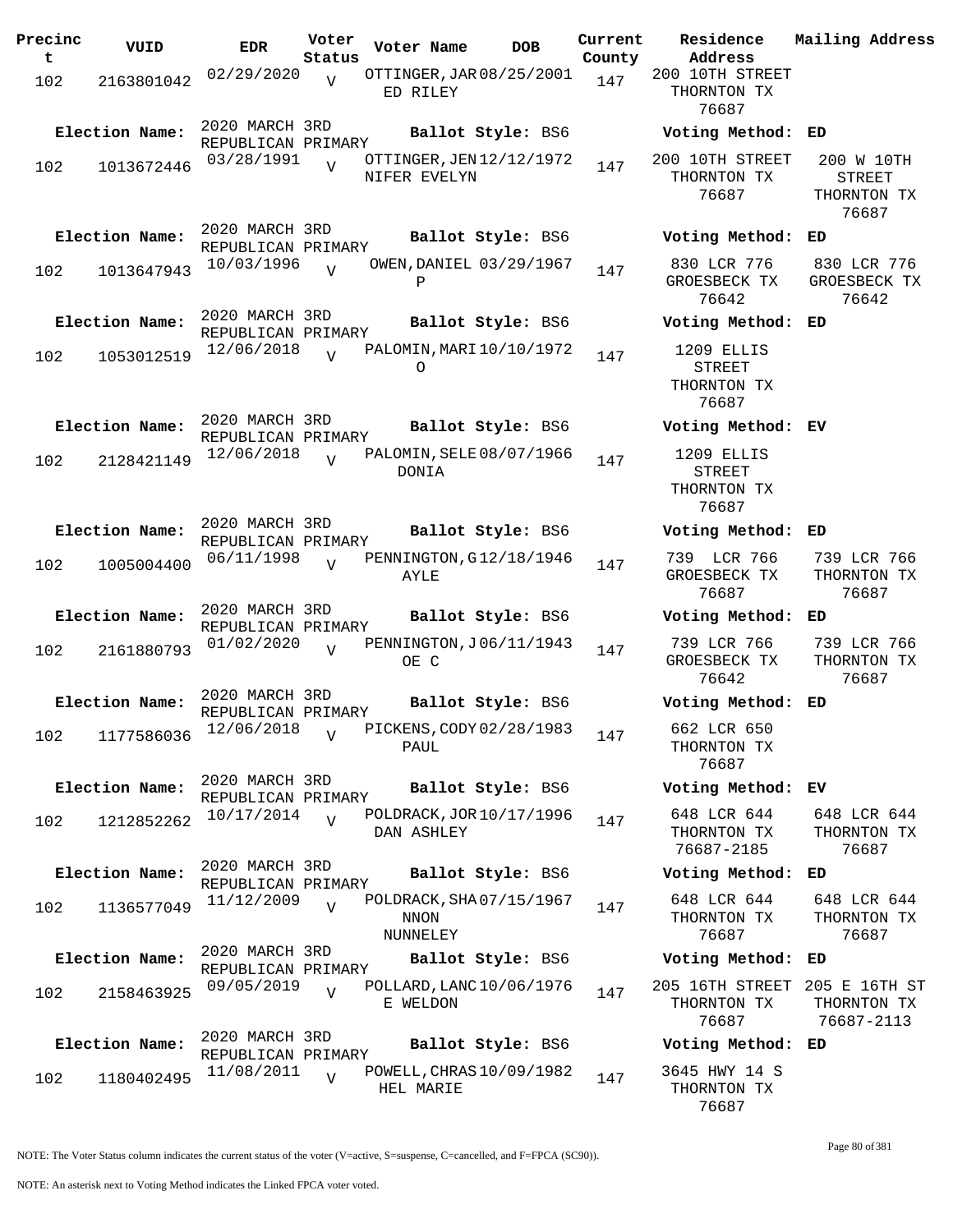| Precinc<br>t | VUID                      | <b>EDR</b>                           | Voter<br>Status | Voter Name                            | <b>DOB</b>        | Current<br>County | Residence<br>Address                                 | Mai.                       |
|--------------|---------------------------|--------------------------------------|-----------------|---------------------------------------|-------------------|-------------------|------------------------------------------------------|----------------------------|
|              | Election Name:            | 2020 MARCH 3RD                       |                 |                                       | Ballot Style: BS6 |                   | Voting Method:                                       | EV                         |
| 102          | 1013672991                | REPUBLICAN PRIMARY<br>08/15/1983     | $\overline{V}$  | RASCO, GLENN 11/10/1940<br>STEVEN     |                   | 147               | 419 LCR 648<br>THORNTON TX<br>76687                  | $\overline{4}$<br>T)       |
|              | Election Name:            | 2020 MARCH 3RD<br>REPUBLICAN PRIMARY |                 |                                       | Ballot Style: BS6 |                   | Voting Method: ED                                    |                            |
| 102          | 1125888620                | 05/25/2012                           | $\overline{V}$  | RASCOE, BARRO 02/14/1963<br>N KEITH   |                   | 147               | 419 LCR 648<br>THORNTON TX<br>76687                  | P.C<br>WA                  |
|              | Election Name:            | 2020 MARCH 3RD                       |                 |                                       | Ballot Style: BS6 |                   | Voting Method:                                       | ED                         |
| 102          | 1018967932                | REPUBLICAN PRIMARY<br>07/31/2003     | $\overline{V}$  | REED, LARRY 11/01/1947<br><b>GENE</b> |                   | 147               | 601 11TH STREET<br>THORNTON TX<br>76687              | F<br>T)                    |
|              | Election Name:            | 2020 MARCH 3RD<br>REPUBLICAN PRIMARY |                 |                                       | Ballot Style: BS6 |                   | Voting Method:                                       | ED                         |
| 102          | 1188596571                | 09/20/2012                           | $\overline{17}$ | REYNOLDS, BET 07/23/1944<br>TY A      |                   | 147               | 829 LCR 724<br>THORNTON TX<br>76687                  | 8<br>TI                    |
|              | Election Name:            | 2020 MARCH 3RD<br>REPUBLICAN PRIMARY |                 |                                       | Ballot Style: BS6 |                   | Voting Method: ED                                    |                            |
| 102          | 1013673641                | 02/13/1978                           | $\overline{V}$  | REYNOLDS, BOB 07/16/1928<br>BIE       |                   | 147               | 1200 DALLAS<br><b>STREET</b><br>THORNTON TX<br>76687 | F<br>TI                    |
|              | Election Name:            | 2020 MARCH 3RD<br>REPUBLICAN PRIMARY |                 |                                       | Ballot Style: BS6 |                   | Voting Method: AV                                    |                            |
| 102          | 1052627131                | 05/11/2006                           | $\overline{U}$  | REYNOLDS, JOE 01/28/1940<br>Ν         |                   | 147               | 829 LCR 724<br>THORNTON TX<br>76687                  | 8 <sup>1</sup><br>T)       |
|              | Election Name:            | 2020 MARCH 3RD<br>REPUBLICAN PRIMARY |                 |                                       | Ballot Style: BS6 |                   | Voting Method:                                       | ED                         |
| 102          | 1013673543                | 02/13/1978                           | $\overline{17}$ | RHODES, BARBA 06/07/1945<br>RA        |                   | 147               | 1025 LCR 758<br>THORNTON TX<br>76687-2316            | $\mathbf F$<br>TI          |
|              | Election Name:            | 2020 MARCH 3RD<br>REPUBLICAN PRIMARY |                 |                                       | Ballot Style: BS6 |                   | Voting Method:                                       | ED                         |
|              | 102 1031332743 11/23/2005 |                                      | V               | RICHARDSON, C09/12/1947<br>HERYL K    |                   | 147               | 930 LCR 724<br>THORNTON TX<br>76687                  | 9<br>TI                    |
|              | Election Name:            | 2020 MARCH 3RD<br>REPUBLICAN PRIMARY |                 |                                       | Ballot Style: BS6 |                   | Voting Method: ED                                    |                            |
| 102          | 1013672240                | 11/06/1988                           | $\overline{V}$  | RIEDINGER, BI03/26/1957<br>LLY EUGENE |                   | 147               | 306 13TH STREET<br>THORNTON TX<br>76687              | 3<br>TI                    |
|              | Election Name:            | 2020 MARCH 3RD<br>REPUBLICAN PRIMARY |                 |                                       | Ballot Style: BS6 |                   | Voting Method: ED                                    |                            |
| 102          | 1013672238                | 11/06/1988                           | $\overline{V}$  | RIEDINGER, GA09/25/1951<br>YLA LYNN   |                   | 147               | 306 13TH STREET<br>THORNTON TX<br>76687-2111         | 30 <sub>1</sub><br>T)<br>7 |
|              | Election Name:            | 2020 MARCH 3RD<br>REPUBLICAN PRIMARY |                 |                                       | Ballot Style: BS6 |                   | Voting Method: ED                                    |                            |
| 102          | 1003768302                | 10/25/2001                           | $\overline{U}$  | ROBINSON, CHA 12/18/1945<br>RLES D    |                   | 147               | 1008 HWY 14 S 100<br>THORNTON TX<br>76687            | TI<br>7                    |
|              | Election Name:            | 2020 MARCH 3RD<br>REPUBLICAN PRIMARY |                 |                                       | Ballot Style: BS6 |                   | Voting Method: ED                                    |                            |

**Address County Election Name: Ballot Style:** BS6 **Voting Method: EV** 419 LCR 648 THORNTON TX 76687 419 LCR 648 THORNTON TX 76687 **Election Name: Ballot Style:** BS6 **Voting Method: ED** 419 LCR 648 THORNTON TX 76687 P.O. BOX 23732 WACO TX 76702 **Election Name: Ballot Style:** BS6 **Voting Method: ED** 601 11TH STREET THORNTON TX 76687 PO BOX 206 THORNTON TX 76687 **Election Name: Ballot Style:** BS6 **Voting Method: ED** 829 LCR 724 THORNTON TX 76687 829 CR 724 THORNTON TX 76687 **Election Name: Ballot Style:** BS6 **Voting Method: ED** 1200 DALLAS STREET THORNTON TX 76687 P O BOX 91 THORNTON TX 76687 **Election Name: Ballot Style:** BS6 **Voting Method: AV** 829 LCR 724 THORNTON TX 76687 829 LCR 724 THORNTON TX 76687 **Election Name: Ballot Style:** BS6 **Voting Method: ED** 1025 LCR 758 THORNTON TX 76687-2316 PO BOX 382 THORNTON TX 76687 **Election Name: Ballot Style:** BS6 **Voting Method: ED** 930 LCR 724 THORNTON TX 76687 930 LCR 724 THORNTON TX 76687 **Election Name: Ballot Style:** BS6 **Voting Method: ED** 306 13TH STREET THORNTON TX 76687 306 E 13TH THORNTON TX 76687 **Election Name: Ballot Style:** BS6 **Voting Method: ED** 306 13TH STREET 306 E 13TH ST THORNTON TX 76687-2111 THORNTON TX 76687-2111 **Election Name: Ballot Style:** BS6 **Voting Method: ED** 1008 HWY 14 S 1008 HIGHWAY 14 THORNTON TX 76687 THORNTON TX 76687-2424

**Current Mailing Address**

NOTE: An asterisk next to Voting Method indicates the Linked FPCA voter voted.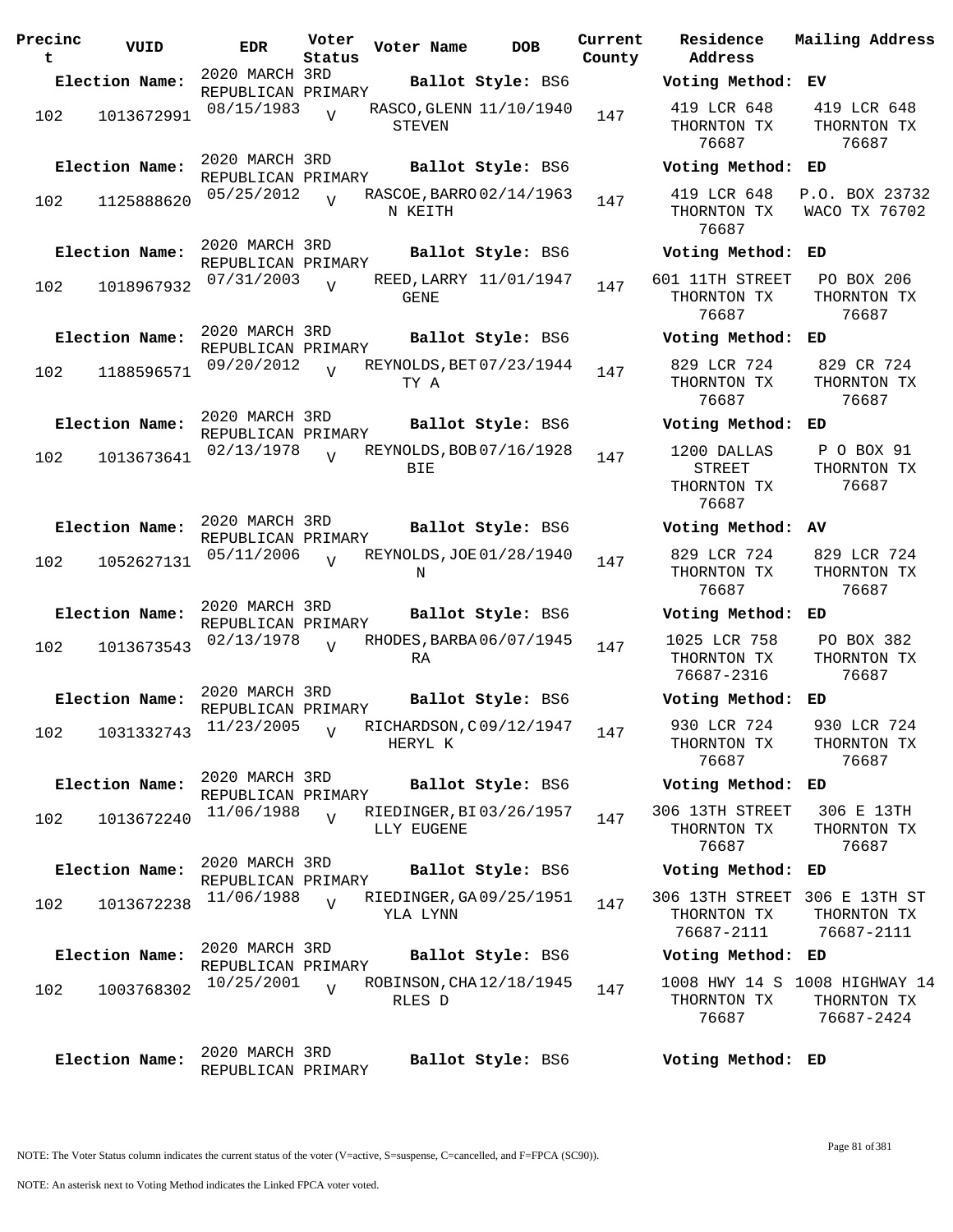| Precinc<br>t | VUID           | EDR                                  | Voter<br>Status | Voter Name                          |  | DOB                      | Current<br>County |
|--------------|----------------|--------------------------------------|-----------------|-------------------------------------|--|--------------------------|-------------------|
| 102          | 1060568016     | 12/07/2006                           | $\overline{V}$  | NT W                                |  | ROBINSON, CLI 11/27/1972 | 147               |
|              | Election Name: | 2020 MARCH 3RD<br>REPUBLICAN PRIMARY |                 |                                     |  | Ballot Style: BS6        |                   |
| 102          | 1023372425     | 01/03/2006                           | $\overline{U}$  | ISSA M                              |  | ROBINSON, MEL 07/12/1950 | 147               |
|              | Election Name: | 2020 MARCH 3RD<br>REPUBLICAN PRIMARY |                 |                                     |  | Ballot Style: BS6        |                   |
| 102          | 1013673171     | 07/24/1980                           | $\overline{V}$  | A R                                 |  | ROBISON, CARL 10/31/1957 | 147               |
|              | Election Name: | 2020 MARCH 3RD<br>REPUBLICAN PRIMARY |                 |                                     |  | Ballot Style: BS6        |                   |
| 102          | 1013673673     | 02/23/1978                           | $\overline{V}$  | PH WILLIAM                          |  | ROBISON, JOSE 04/01/1958 | 147               |
|              | Election Name: | 2020 MARCH 3RD<br>REPUBLICAN PRIMARY |                 |                                     |  | Ballot Style: BS6        |                   |
| 102          | 1215661382     | 12/20/2014                           | $\overline{U}$  | LEY BARFIELD                        |  | ROBISON, SHIR 11/11/1949 | 147               |
|              | Election Name: | 2020 MARCH 3RD<br>REPUBLICAN PRIMARY |                 |                                     |  | Ballot Style: BS6        |                   |
| 102          | 2161504106     | 12/16/2019                           | $\overline{U}$  | A ANN                               |  | ROSS, PATRICI 10/04/1958 | 147               |
|              | Election Name: | 2020 MARCH 3RD<br>REPUBLICAN PRIMARY |                 |                                     |  | Ballot Style: BS6        |                   |
| 102          | 2161504065     | 12/16/2019                           | $\overline{V}$  | SANDERS, MARY 03/31/1967<br>CARLENE |  |                          | 147               |
|              | Election Name: | 2020 MARCH 3RD<br>REPUBLICAN PRIMARY |                 |                                     |  | Ballot Style: BS6        |                   |
| 102          | 1001857433     | 09/20/2002                           | V               | K L                                 |  | SANFORD, FRAN 07/21/1947 | 147               |
|              | Election Name: | 2020 MARCH 3RD<br>REPUBLICAN PRIMARY |                 |                                     |  | Ballot Style: BS6        |                   |
| 102          | 1013642503     | 12/01/1996                           | $\overline{V}$  | ALLEN                               |  | SEIDEL, TODD 12/24/1961  | 147               |
|              | Election Name: | 2020 MARCH 3RD<br>REPUBLICAN PRIMARY |                 |                                     |  | Ballot Style: BS6        |                   |
| 102          | 1139461326     | 10/12/2016                           | $\overline{V}$  | TTA P                               |  | SIMMONS, FONE 10/01/1931 | 147               |
|              | Election Name: | 2020 MARCH 3RD<br>REPUBLICAN PRIMARY |                 |                                     |  | Ballot Style: BS6        |                   |
| 102          | 1201317824     | 08/21/2013                           | $\overline{V}$  | ASHLEY                              |  | SMITH, LAURA 06/30/1995  | 147               |
|              | Election Name: | 2020 MARCH 3RD<br>REPUBLICAN PRIMARY |                 |                                     |  | Ballot Style: BS6        |                   |
| 102          | 2140181512     | 11/07/2017                           | V               | BREANN                              |  | SMITH, MANDY 07/15/1995  | 147               |

**Voter Name DOB Residence Address Current Mailing Address** 1008 HWY 14 S 1008 HWY 14 S THORNTON TX 76687 THORNTON TX 76687 **Election Name: Ballot Style:** BS6 **Voting Method: ED** 1008 HWY 14 S THORNTON TX 76687 1008 HWY 14 S THORNTON TX 76687 **Election Name: Ballot Style:** BS6 **Voting Method: ED** 700 MARSHALL STREET THORNTON TX 76687 **Election Name: Ballot Style:** BS6 **Voting Method: ED** 700 MARSHALL STREET THORNTON TX 76687 **Election Name: Ballot Style:** BS6 **Voting Method: ED** 1804 TYLER STREET THORNTON TX 76687-2340 1804 S TYLER THORNTON TX 76687 **Election Name: Ballot Style:** BS6 **Voting Method: ED** 4864 HWY 14 S THORNTON TX 76687 **Election Name: Ballot Style:** BS6 **Voting Method: ED** 2066 LCR 724 THORNTON TX 76687 **Election Name: Ballot Style:** BS6 **Voting Method: EV** 1657 LCR 758 THORNTON TX 76687 1657 LCR 758 THORNTON TX 76687 **Election Name: Ballot Style:** BS6 **Voting Method: ED** 1022 FM 1246 E 1022 FM 1246 E THORNTON TX 76687 THORNTON TX 76687 **Election Name: Ballot Style:** BS6 **Voting Method: ED** 405 11TH STREET 405 EAST 11TH THORNTON TX 76687 THORNTON TX 76687 **Election Name: Ballot Style:** BS6 **Voting Method: ED** 607 11TH STREET THORNTON TX 76687

**Election Name: Ballot Style:** BS6 **Voting Method: EV** 209 LCR 774 THORNTON TX 76687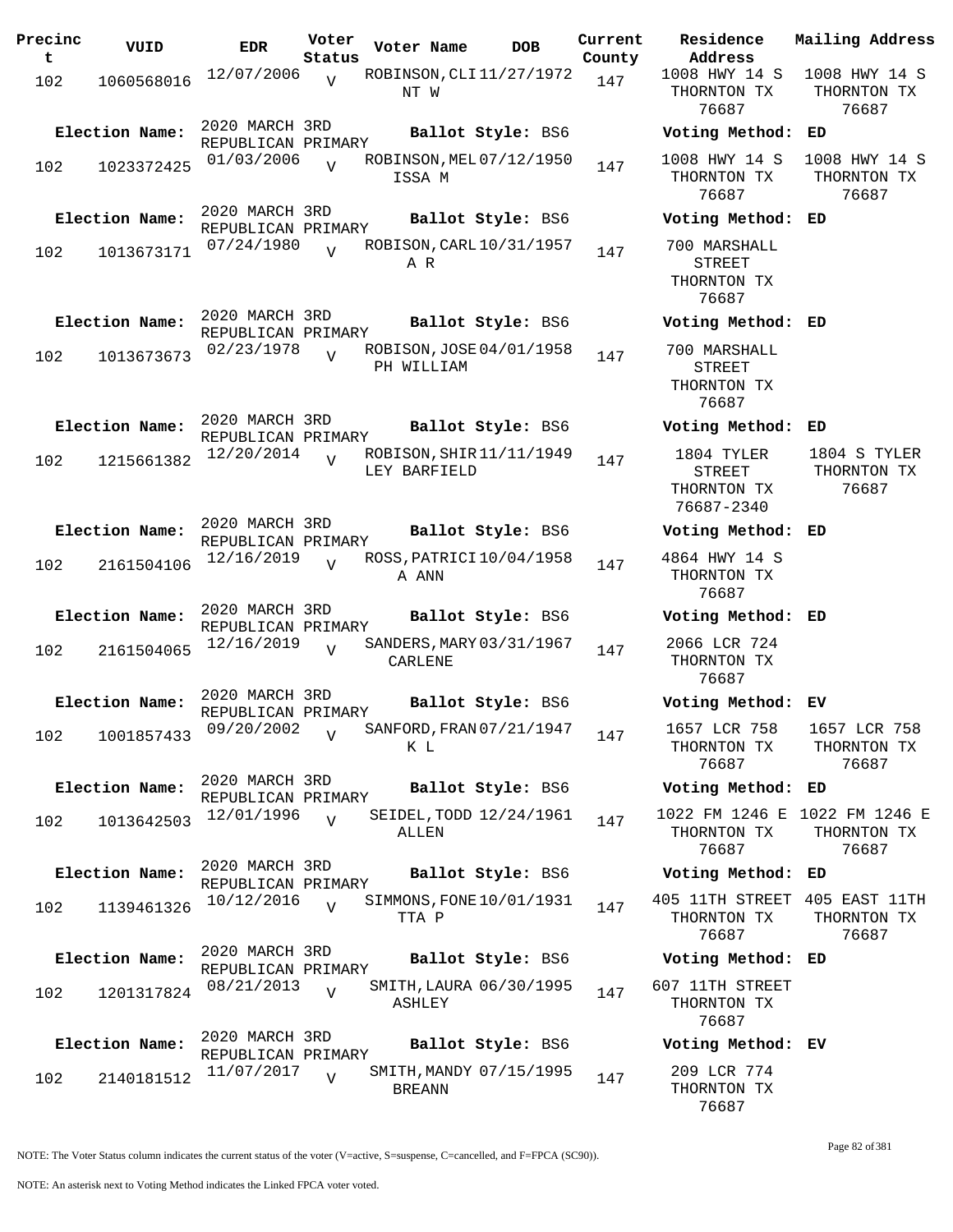| Precinc<br>t | VUID           | <b>EDR</b>                                         | Voter<br>Status | Voter Name         | <b>DOB</b>               | Current<br>County     |
|--------------|----------------|----------------------------------------------------|-----------------|--------------------|--------------------------|-----------------------|
|              | Election Name: | 2020 MARCH 3RD<br>REPUBLICAN PRIMARY               |                 |                    | Ballot Style: BS6        |                       |
| 102          | 2139749061     | 10/26/2017                                         | $\overline{V}$  | SMITH<br>JR,MARK   | 10/26/1999               | 147                   |
|              | Election Name: | 2020 MARCH 3RD<br>REPUBLICAN PRIMARY               |                 |                    | Ballot Style: BS6        |                       |
| 102          | 1004982566     | 12/15/1998                                         | $\overline{V}$  | BRYAN              | SMITH, MARK 12/03/1968   | 147                   |
|              | Election Name: | 2020 MARCH 3RD<br>REPUBLICAN PRIMARY<br>02/11/2004 |                 |                    | Ballot Style: BS6        |                       |
| 102          | 1020572601     |                                                    | $\overline{V}$  | A ANN              | SMITH, MELISS 01/01/1969 | 147                   |
|              | Election Name: | 2020 MARCH 3RD<br>REPUBLICAN PRIMARY               |                 |                    | Ballot Style: BS6        |                       |
| 102          | 1183406122     | 01/29/2012                                         | $\overline{V}$  | SMITH<br>JR, SCOTT | 05/27/1993               | 6 <sup>1</sup><br>147 |
|              | Election Name: | 2020 MARCH 3RD<br>REPUBLICAN PRIMARY               |                 |                    | Ballot Style: BS6        |                       |
| 102          | 2163766641     | 02/21/2020                                         | $\overline{V}$  | <b>EUGENE</b>      | SMITH, THOMAS 03/30/1944 | 147                   |
|              | Election Name: | 2020 MARCH 3RD<br>REPUBLICAN PRIMARY               |                 |                    | Ballot Style: BS6        |                       |
| 102          | 1000482009     | 11/17/2002                                         | $\overline{V}$  | NIFER RENAE        | SOUTHARD, JEN 03/03/1979 | 147                   |
|              | Election Name: | 2020 MARCH 3RD<br>REPUBLICAN PRIMARY               |                 |                    | Ballot Style: BS6        |                       |
| 102          | 1013673308     | 03/01/1978                                         | $\overline{V}$  | CHESTER            | SPIVEY, JOHN 07/17/1957  | 1<br>147              |
|              | Election Name: | 2020 MARCH 3RD<br>REPUBLICAN PRIMARY               |                 |                    | Ballot Style: BS6        |                       |
| 102          | 1013673660     | 02/13/1978                                         | $\overline{V}$  | E RAYE             | SPIVEY, WILLI 06/23/1940 | 147                   |
|              | Election Name: | 2020 MARCH 3RD<br>REPUBLICAN PRIMARY               |                 |                    | Ballot Style: BS6        |                       |
| 102          | 1007291531     | 01/16/2014                                         | $\overline{V}$  | IEL SABRITT        | SPURLOCK, DAN 12/05/1983 | 147                   |
|              | Election Name: | 2020 MARCH 3RD<br>REPUBLICAN PRIMARY               |                 |                    | Ballot Style: BS6        |                       |
| 102          | 1013691326     | 11/15/1985                                         | $\overline{U}$  | NY MACK            | SPURLOCK, DAN 03/24/1955 | 147                   |
|              | Election Name: | 2020 MARCH 3RD<br>REPUBLICAN PRIMARY               |                 |                    | Ballot Style: BS6        |                       |
| 102          | 1031334008     | 11/13/2005                                         | $\overline{V}$  | K                  | SPURLOCK, MAC 10/14/1987 | 147                   |
|              | Election Name: | 2020 MARCH 3RD<br>REPUBLICAN PRIMARY               |                 |                    | Ballot Style: BS6        |                       |

**Voter Name DOB Residence Address Current Mailing Address Election Name: Ballot Style:** BS6 **Voting Method: EV** 209 LCR 774 THORNTON TX 76687 209 LCR 774 THORNTON TX 76687 **Election Name: Ballot Style:** BS6 **Voting Method: EV** 209 LCR 774 THORNTON TX 76687 209 LCR 774 THORNTON TX 76687 **Election Name: Ballot Style:** BS6 **Voting Method: EV** 209 LCR 774 THORNTON TX 76687 209 LCR 774 THORNTON TX 76687 **Election Name: Ballot Style:** BS6 **Voting Method: EV** 607 11TH STREET THORNTON TX 76687 607 E 11TH STREET THORNTON TX 76687 **Election Name: Ballot Style:** BS6 **Voting Method: EV** 1141 LCR 758 THORNTON TX 76687 **Election Name: Ballot Style:** BS6 **Voting Method: ED** 602 ELLIS STREET THORNTON TX 76687 602 N ELLIS ST THORNTON TX 76687 **Election Name: Ballot Style:** BS6 **Voting Method: EV** 102 18TH STREET 1812 S ELLIS ST THORNTON TX 76687 THORNTON TX 76687 **Election Name: Ballot Style:** BS6 **Voting Method: ED** 1812 ELLIS STREET THORNTON TX 76687 1812 ELLIS ST THORNTON TX 76687 **Election Name: Ballot Style:** BS6 **Voting Method: ED** 155 FM 147 GROESBECK TX 76642 POB 268 GROESBECK TX 76642 **Election Name: Ballot Style:** BS6 **Voting Method: ED** 155 FM 147 GROESBECK TX 76642 P O BOX 268 GROESBECK TX 76642 **Election Name: Ballot Style:** BS6 **Voting Method: EV** 155 FM 147 GROESBECK TX PO BOX 268

GROESBECK TX 76642

**Election Name: Ballot Style:** BS6 **Voting Method: EV**

76642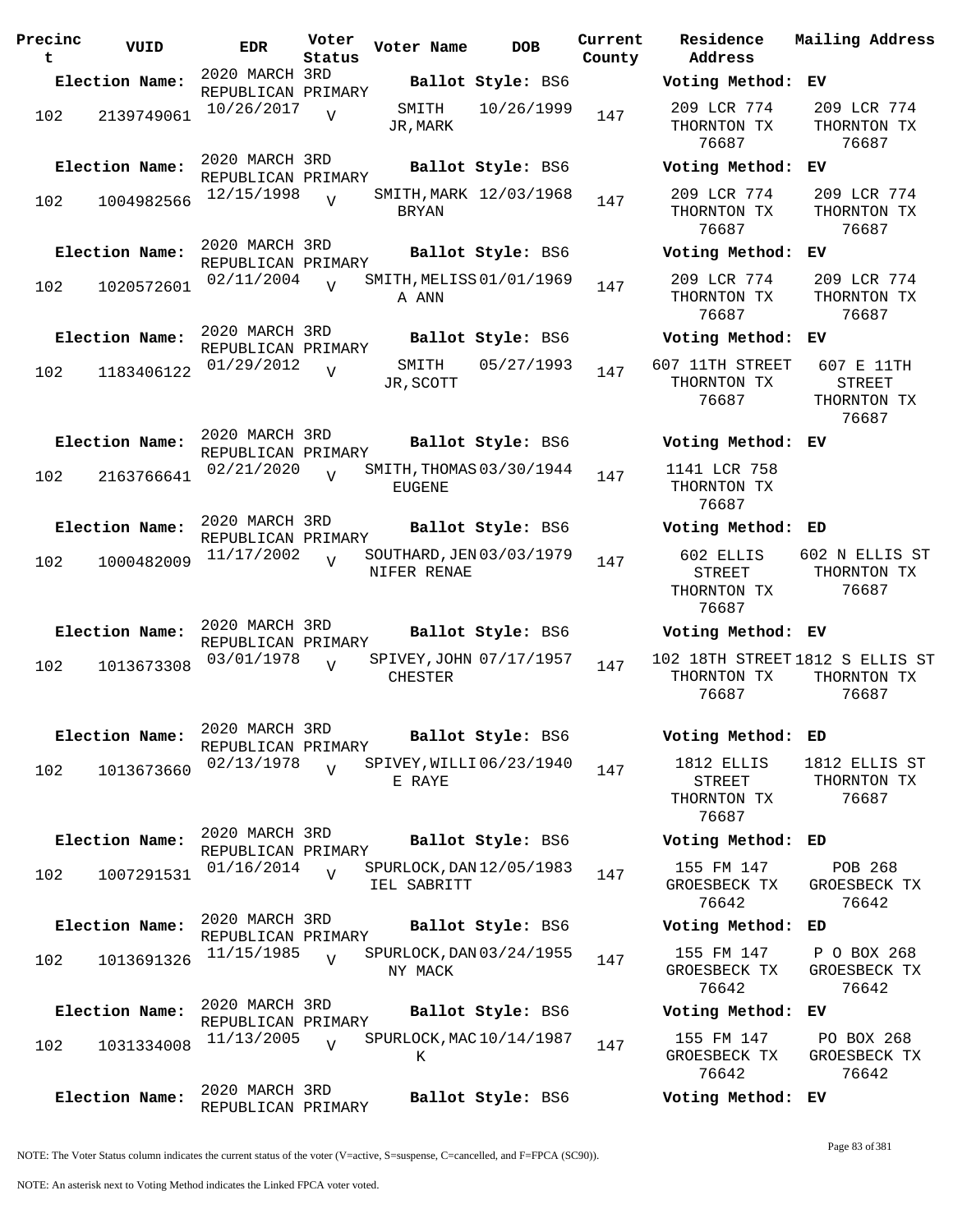| Precinc<br>t. | VUID           | EDR                                  | Voter<br>Status | Voter Name                                         | <b>DOB</b>        | Current<br>County | Residence<br>Address                               |
|---------------|----------------|--------------------------------------|-----------------|----------------------------------------------------|-------------------|-------------------|----------------------------------------------------|
| 102           | 1013691319     | 04/15/1983                           | V               | SPURLOCK, TYN 05/09/1957<br>A GAYLE                |                   | 147               | 155 FM 147<br>GROESBECK T<br>76642                 |
|               | Election Name: | 2020 MARCH 3RD<br>REPUBLICAN PRIMARY |                 |                                                    | Ballot Style: BS6 |                   | Voting Meth                                        |
| 102           | 1042443129     | 04/29/2006                           | $\overline{U}$  | STANFIELD, AS 03/05/1982<br>HLEY LAINE             |                   | 147               | 292 LCR 77<br>THORNTON TI<br>76642-2422            |
|               | Election Name: | 2020 MARCH 3RD<br>REPUBLICAN PRIMARY |                 |                                                    | Ballot Style: BS6 |                   | Voting Meth                                        |
| 102           | 1059897517     | 08/09/2006                           | $\overline{V}$  | STANFIELD, BR 08/12/1976<br>YAN LEE                |                   | 147               | 292 LCR 77<br>THORNTON TI<br>76642                 |
|               | Election Name: | 2020 MARCH 3RD<br>REPUBLICAN PRIMARY |                 |                                                    | Ballot Style: BS6 |                   | Voting Meth                                        |
| 102           | 1205552070     | 02/06/2014                           | $\overline{U}$  | STANISZEWSKI03/15/1951<br>, ELLEN L                |                   | 147               | 1334 LCR 72<br>THORNTON TY<br>76687-0364           |
|               | Election Name: | 2020 MARCH 3RD<br>REPUBLICAN PRIMARY |                 |                                                    | Ballot Style: BS6 |                   | Voting Meth                                        |
| 102           | 1206291922     | 03/02/2014                           | $\overline{V}$  | STANISZEWSKI11/25/1951<br>, HENRY<br><b>ROBERT</b> |                   | 147               | 1334 LCR 72<br>THORNTON TI<br>76687                |
|               | Election Name: | 2020 MARCH 3RD<br>REPUBLICAN PRIMARY |                 |                                                    | Ballot Style: BS6 |                   | Voting Meth                                        |
| 102           | 1034084955     | 06/12/2019                           | $\overline{V}$  | STEWART, GING 02/24/1959<br>EE GALE                |                   | 147               | 608 ELLIS<br><b>STREET</b><br>THORNTON TY<br>76687 |
|               | Election Name: | 2020 MARCH 3RD<br>REPUBLICAN PRIMARY |                 |                                                    | Ballot Style: BS6 |                   | Voting Meth                                        |
| 102           | 1013674772     | 10/28/1995                           | $\overline{V}$  | SULLIVAN, MIS 06/29/1977<br>TY MICHELLE            |                   | 147               | 175 LCR 758<br>THORNTON TY<br>76687                |
|               | Election Name: | 2020 MARCH 3RD<br>REPUBLICAN PRIMARY |                 |                                                    | Ballot Style: BS6 |                   | Voting Meth                                        |
| 102           | 1013673694     | 02/23/1978                           | $\overline{V}$  | TAYLOR, LINDA 08/23/1943<br>LOU                    |                   | 147               | 202 7TH STRE<br>THORNTON TI<br>76687               |
|               | Election Name: | 2020 MARCH 3RD<br>REPUBLICAN PRIMARY |                 |                                                    | Ballot Style: BS6 |                   | Voting Meth                                        |
| 102           | 1013671914     | 09/07/1988                           | $\overline{V}$  | TAYLOR, TAMAR 02/20/1969<br>A REVEE                |                   | 147               | 601 TYLER<br>STREET<br>THORNTON TI<br>76687        |
|               | Election Name: | 2020 MARCH 3RD<br>REPUBLICAN PRIMARY |                 |                                                    | Ballot Style: BS6 |                   | Voting Metho                                       |
| 102           | 1176188128     | 02/17/2011                           | $\mathbf S$     | THEISS, BLAKE 01/19/1993<br><b>BRADLEY</b>         |                   | 147               | 498 LCR 723<br>THORNTON TY<br>76687                |
|               | Election Name: | 2020 MARCH 3RD<br>REPUBLICAN PRIMARY |                 |                                                    | Ballot Style: BS6 |                   | Voting Meth                                        |
| 102           | 1013672825     | 09/15/1988                           | $\overline{V}$  | TOLIVER, SCAR 02/01/1963<br>LETT DENISE            |                   | 147               | 365 LCR 758<br>THORNTON TI<br>76687                |
|               | Election Name: | 2020 MARCH 3RD<br>REPUBLICAN PRIMARY |                 |                                                    | Ballot Style: BS6 |                   | Voting Meth                                        |
| 102           | 2140943593     | 12/03/2017                           | $\overline{V}$  | TORINESE, KRI 10/30/1987<br>STEN LYNN              |                   | 147               | 255 LCR 772<br>THORNTON TI<br>76687                |
|               | Election Name: | 2020 MARCH 3RD<br>REPUBLICAN PRIMARY |                 |                                                    | Ballot Style: BS6 |                   | Voting Meth                                        |

76642 76642 **Election Name: Ballot Style:** BS6 **Voting Method: EV** 292 LCR 772 THORNTON TX 76642-2422 292 LCR 772 THORNTON TX 76642 **Election Name: Ballot Style:** BS6 **Voting Method: EV** 292 LCR 772 THORNTON TX 76642 292 LCR 772 GROESBECK TX 76642 **Election Name: Ballot Style:** BS6 **Voting Method: ED** 1334 LCR 728 THORNTON TX 76687-0364 POB 364 THORNTON TX 76687 **Election Name: Ballot Style:** BS6 **Voting Method: EV** 1334 LCR 728 THORNTON TX 76687 P.O. BOX 364 THORNTON TX 76687 **Election Name: Ballot Style:** BS6 **Voting Method: EV** 608 ELLIS STREET THORNTON TX 76687 PO BOX 353 THORNTON TX 76687 **Election Name: Ballot Style:** BS6 **Voting Method: EV** 175 LCR 758 THORNTON TX 76687 P.O. BOX 82 THORNTON TX 76687 **Election Name: Ballot Style:** BS6 **Voting Method: EV** 202 7TH STREET THORNTON TX 76687 **Election Name: Ballot Style:** BS6 **Voting Method: ED** 601 TYLER STREET THORNTON TX 76687 P O BOX 181 THORNTON TX 76687 **Election Name: Ballot Style:** BS6 **Voting Method: ED** 498 LCR 723 THORNTON TX 76687 PO BOX 5 THORNTON TX 76687 **Election Name: Ballot Style:** BS6 **Voting Method: EV** 365 LCR 758 THORNTON TX 76687 365 LCR 758 THORNTON TX 76687 **Election Name: Ballot Style:** BS6 **Voting Method: EV** 255 LCR 772 THORNTON TX 76687 255 LCR 772 GROESBECK TX 76642

155 FM 147 GROESBECK TX **Current Mailing Address**

P O BOX 268 GROESBECK TX

NOTE: The Voter Status column indicates the current status of the voter (V=active, S=suspense, C=cancelled, and F=FPCA (SC90)).

Page 84 of 381

**Election Name: Ballot Style:** BS6 **Voting Method: EV**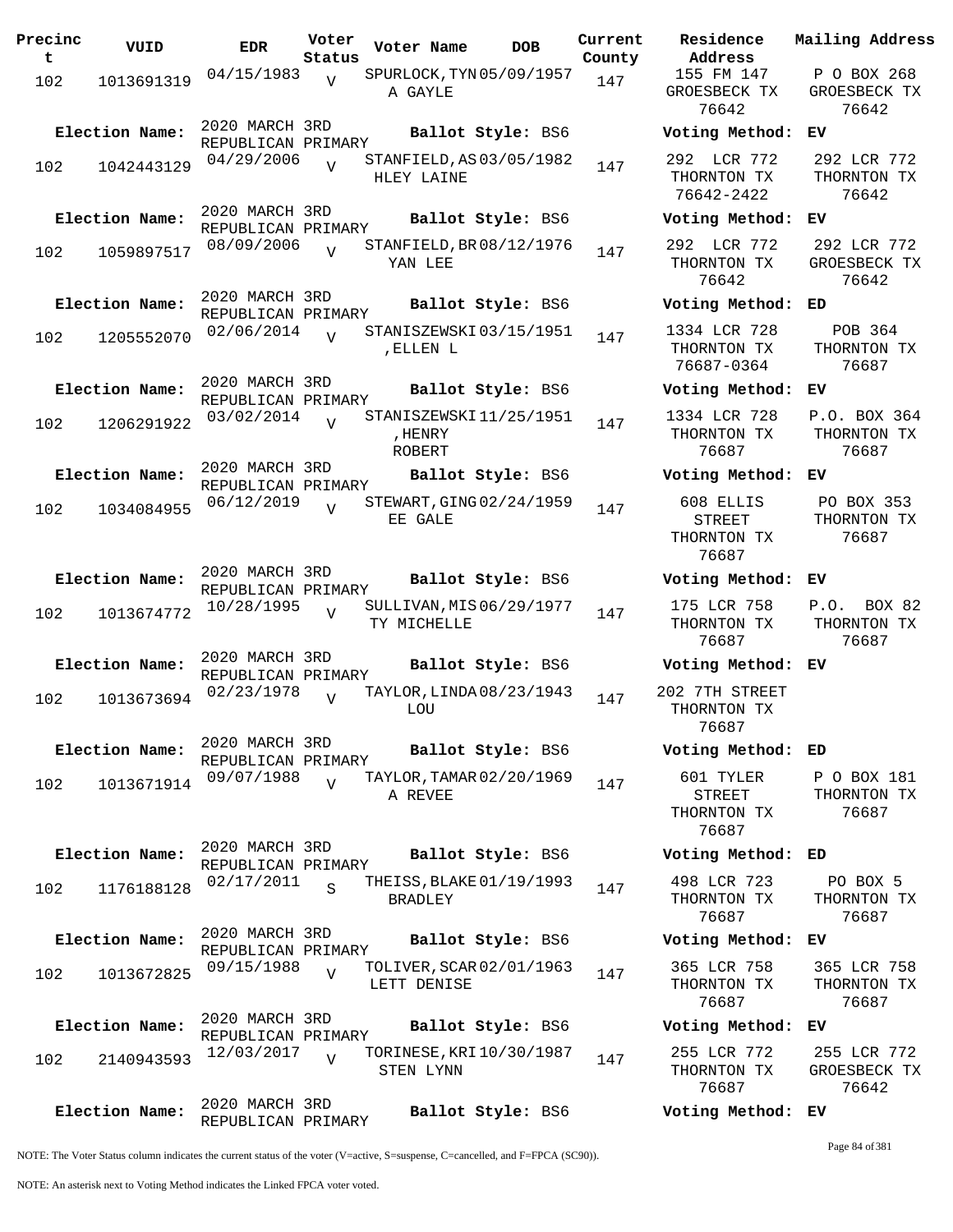| Precinc<br>t | VUID           | EDR                                  | Voter<br>Status | Voter Name                              | <b>DOB</b>        | Current<br>County | Residence<br>Address                                 | Mailing Address                        |
|--------------|----------------|--------------------------------------|-----------------|-----------------------------------------|-------------------|-------------------|------------------------------------------------------|----------------------------------------|
| 102          | 1003767808     | 12/07/2001                           | $\overline{V}$  | TULL, CRYSTAL 11/07/1983<br>LYNN        |                   | 147               | 1705 TYLER<br>STREET<br>THORNTON TX<br>76687         | P.O. BOX 272<br>THORNTON TX<br>76687   |
|              | Election Name: | 2020 MARCH 3RD<br>REPUBLICAN PRIMARY |                 |                                         | Ballot Style: BS6 |                   | Voting Method: EV                                    |                                        |
| 102          | 2147340067     | 09/07/2018                           | $\overline{U}$  | TUNNELL, BILL 09/01/1955<br>Y MIKE      |                   | 147               | 259 LCR 776<br>GROESBECK TX<br>76642                 | PO BOX 773<br>GROESBECK TX<br>76642    |
|              | Election Name: | 2020 MARCH 3RD<br>REPUBLICAN PRIMARY |                 |                                         | Ballot Style: BS6 |                   | Voting Method: EV                                    |                                        |
| 102          | 1001679594     | 02/02/2003                           | $\overline{U}$  | TUNNELL, CORE 11/13/1984<br>Y NEAL      |                   | 147               | 259 LCR 776<br>GROESBECK TX<br>76642                 |                                        |
|              | Election Name: | 2020 MARCH 3RD<br>REPUBLICAN PRIMARY |                 |                                         | Ballot Style: BS6 |                   | Voting Method: ED                                    |                                        |
| 102          | 1027172886     | 10/20/2018                           | $\overline{U}$  | TUNNELL, DELP 06/06/1958<br>HINE SCOTT  |                   | 147               | 259 LCR 776<br>GROESBECK TX<br>76642                 | P.O. BOX 773<br>GROESBECK TX<br>76642  |
|              | Election Name: | 2020 MARCH 3RD<br>REPUBLICAN PRIMARY |                 |                                         | Ballot Style: BS6 |                   | Voting Method:                                       | EV                                     |
| 102          | 1027345802     | 02/29/2008                           | $\overline{U}$  | TUNNELL, WESL 09/13/1980<br>EY MICHAEL  |                   | 147               | 259 LCR 776<br>GROESBECK TX<br>76642                 |                                        |
|              | Election Name: | 2020 MARCH 3RD<br>REPUBLICAN PRIMARY |                 |                                         | Ballot Style: BS6 |                   | Voting Method: ED                                    |                                        |
| 102          | 2149396522     | 11/01/2018                           | $\overline{V}$  | TURGEON, SEAN 10/07/1968<br>ALLEN       |                   | 147               | 1002 BOWIE<br>STREET<br>THORNTON TX<br>76687         |                                        |
|              | Election Name: | 2020 MARCH 3RD<br>REPUBLICAN PRIMARY |                 |                                         | Ballot Style: BS6 |                   | Voting Method: ED                                    |                                        |
| 102          | 1013690835     | 09/17/1992                           | $\overline{U}$  | TURRUBIARTE, 06/05/1974<br>ERIC LEE     |                   | 147               | 218 LCR 776<br>GROESBECK TX<br>76642                 | 218 CR 776<br>GROESBECK TX<br>76642    |
|              | Election Name: | 2020 MARCH 3RD<br>REPUBLICAN PRIMARY |                 |                                         | Ballot Style: BS6 |                   | Voting Method:                                       | EV                                     |
| 102          | 1040471833     | 03/07/2006                           | $\overline{U}$  | VERM, BRANDAN 11/19/1987<br>ALVIN       |                   | 147               | 1201 DALLAS<br><b>STREET</b><br>THORNTON TX<br>76687 |                                        |
|              | Election Name: | 2020 MARCH 3RD<br>REPUBLICAN PRIMARY |                 |                                         | Ballot Style: BS6 |                   | Voting Method: EV                                    |                                        |
| 102          | 1165754874     | 07/10/2009                           | $\overline{V}$  | VERM, BRITTAN 05/01/1991<br>Y LEANN     |                   | 147               | 1201 DALLAS<br>STREET<br>THORNTON TX<br>76687-2577   | 1201 DALLAS ST<br>THORNTON TX<br>76687 |
|              | Election Name: | 2020 MARCH 3RD<br>REPUBLICAN PRIMARY |                 |                                         | Ballot Style: BS6 |                   | Voting Method: EV                                    |                                        |
| 102          | 1013684495     | 03/05/1988                           | $\overline{V}$  | VERM, JANET 12/24/1942<br>WYNELL        |                   | 147               | 610 LCR 646<br>THORNTON TX<br>76687                  | 610 LCR 646<br>THORNTON TX<br>76687    |
|              | Election Name: | 2020 MARCH 3RD<br>REPUBLICAN PRIMARY |                 |                                         | Ballot Style: BS6 |                   | Voting Method: ED                                    |                                        |
| 102          | 1158725311     | 11/04/2008                           | $\overline{U}$  | WADDLE, MARYA 06/21/1981<br>NN BEATRICE |                   | 147               | 1108 RAILROAD<br>ST N<br>THORNTON TX<br>76687        | 1108 RAILROAD<br>THORNTON TX<br>76687  |
|              | Election Name: | 2020 MARCH 3RD<br>REPUBLICAN PRIMARY |                 |                                         | Ballot Style: BS6 |                   | Voting Method: ED                                    |                                        |

NOTE: The Voter Status column indicates the current status of the voter (V=active, S=suspense, C=cancelled, and F=FPCA (SC90)).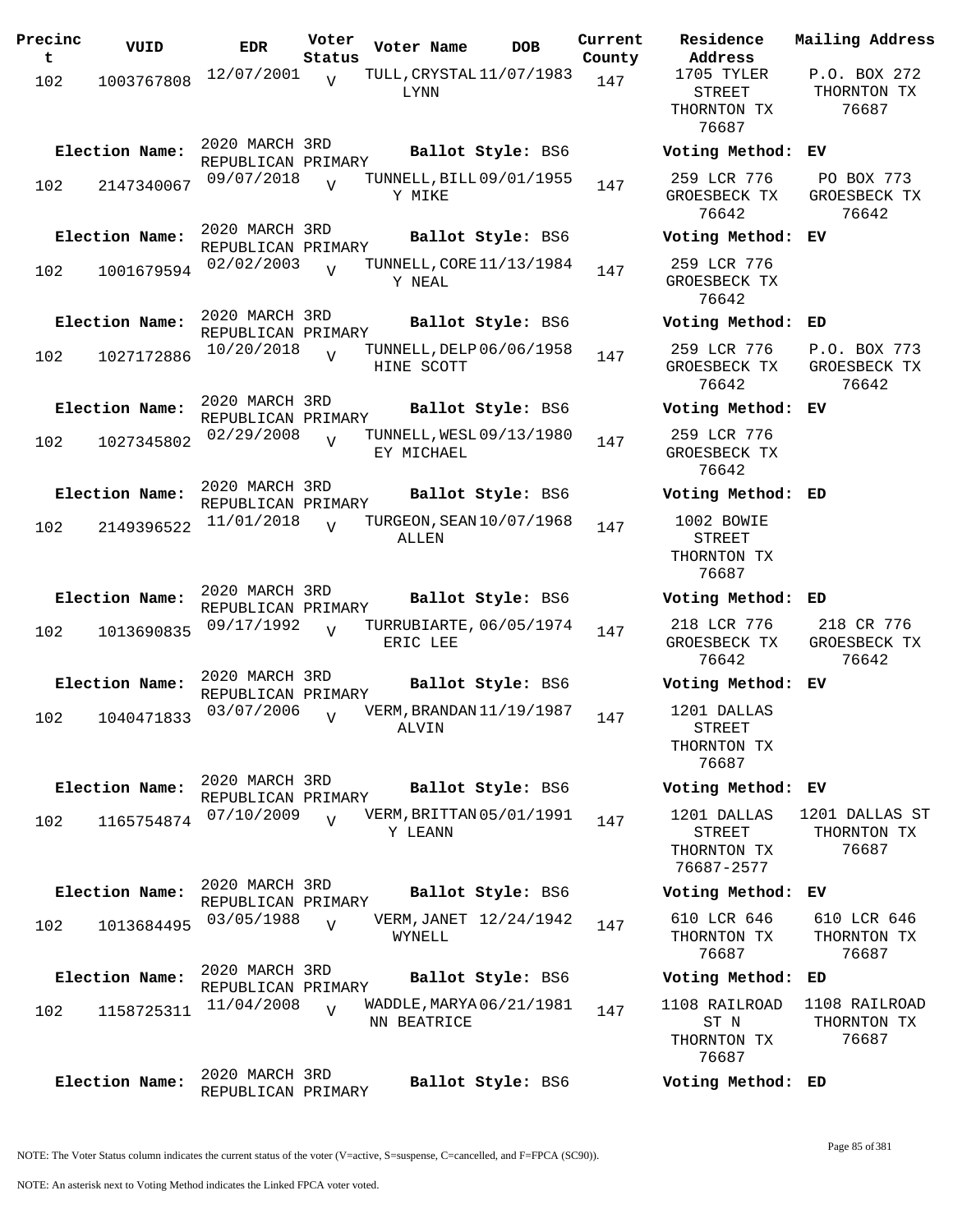| Precinc<br>t | VUID           | <b>EDR</b>                           | Voter<br>Status | Voter Name                            | <b>DOB</b>        | Current<br>County | Residence<br>Address                                | Mai:              |
|--------------|----------------|--------------------------------------|-----------------|---------------------------------------|-------------------|-------------------|-----------------------------------------------------|-------------------|
| 102          | 1019133636     | 06/09/1997                           | $\overline{U}$  | WADDLE, TRACI 05/10/1979              |                   | 147               | 808 SMITH                                           | 80<br>TI          |
|              |                |                                      |                 | RENEE                                 |                   |                   | STREET<br>THORNTON TX<br>76687                      |                   |
|              | Election Name: | 2020 MARCH 3RD<br>REPUBLICAN PRIMARY |                 |                                       | Ballot Style: BS6 |                   | Voting Method:                                      | EV                |
| 102          | 1013689207     | 07/17/1992                           | $\overline{U}$  | WADDLE, WILLI 04/16/1974<br>AM TROY   |                   | 147               | 1108 RAILROAD<br>ST N<br>THORNTON TX<br>76687       | 11(<br>TI         |
|              | Election Name: | 2020 MARCH 3RD<br>REPUBLICAN PRIMARY |                 |                                       | Ballot Style: BS6 |                   | Voting Method:                                      | EV                |
| 102          | 2142654574     | 03/01/2018                           |                 | WASYLYSZYN, N07/09/1976<br>ATASHA     |                   | 147               | 1206 SMITH<br><b>STREET</b><br>THORNTON TX<br>76687 | $\mathbf P$<br>TI |
|              | Election Name: | 2020 MARCH 3RD<br>REPUBLICAN PRIMARY |                 |                                       | Ballot Style: BS6 |                   | Voting Method:                                      | EV                |
| 102          | 1020505334     | 01/03/2004                           | $\overline{U}$  | WATSON, AGNES 05/28/1945<br>М         |                   | 147               | 164 LCR 758<br>THORNTON TX<br>76687                 | 1(<br>TI          |
|              | Election Name: | 2020 MARCH 3RD<br>REPUBLICAN PRIMARY |                 |                                       | Ballot Style: BS6 |                   | Voting Method:                                      | ЕV                |
| 102          | 1013673205     | 03/01/1980                           | $\overline{U}$  | WATSON, LINDA 01/17/1942<br>GLYNN     |                   | 147               | 604 TYLER<br><b>STREET</b><br>THORNTON TX<br>76687  | Ρ<br>TI           |
|              | Election Name: | 2020 MARCH 3RD<br>REPUBLICAN PRIMARY |                 |                                       | Ballot Style: BS6 |                   | Voting Method:                                      | EV                |
| 102          | 1013673035     | 03/01/1984                           | $\overline{V}$  | WATSON, ROGER 11/02/1953<br>LYNN      |                   | 147               | 604 TYLER<br><b>STREET</b><br>THORNTON TX<br>76687  | TI                |
|              | Election Name: | 2020 MARCH 3RD<br>REPUBLICAN PRIMARY |                 |                                       | Ballot Style: BS6 |                   | Voting Method:                                      | EV                |
| 102          | 1007543122     | 03/14/2000                           | $\overline{U}$  | WHITE, DUSTIN 08/28/1981<br>WADE      |                   | 147               | 1730 LCR 760<br>GROESBECK TX<br>76642               | Ρ<br>GR<br>7      |
|              | Election Name: | 2020 MARCH 3RD<br>REPUBLICAN PRIMARY |                 |                                       | Ballot Style: BS6 |                   | Voting Method:                                      | ЕV                |
| 102          | 1023173721     | 11/02/2004                           | $\overline{V}$  | WHITE, ESTHER 02/22/1949<br>WELLS     |                   | 147               | 1568 LCR 760<br>GROESBECK TX<br>76642               | 15<br>GR          |
|              | Election Name: | 2020 MARCH 3RD<br>REPUBLICAN PRIMARY |                 |                                       | Ballot Style: BS6 |                   | Voting Method:                                      | ED                |
| 102          | 1013715122     | 01/15/1994                           | $\overline{V}$  | WILEY, MARY 12/24/1970<br>SHANNON     |                   | 147               | 1498 LCR 760<br>GROESBECK TX<br>76642               | 14<br>GR          |
|              | Election Name: | 2020 MARCH 3RD<br>REPUBLICAN PRIMARY |                 |                                       | Ballot Style: BS6 |                   | Voting Method:                                      | ЕV                |
| 102          | 1190216207     | 10/25/2012                           | $\overline{V}$  | WILKERSON, SA10/07/1944<br>LLY A      |                   | 147               | 2040 FM 2749<br>THORNTON TX<br>76687                | 20<br>TI          |
|              | Election Name: | 2020 MARCH 3RD<br>REPUBLICAN PRIMARY |                 |                                       | Ballot Style: BS6 |                   | Voting Method:                                      | ЕV                |
| 102          | 2139326222     | 10/19/2017                           | $\overline{V}$  | WILLIAMSON, R10/19/1999<br>ITCHIE LYN |                   | 147               | 602 ELLIS<br>STREET<br>THORNTON TX<br>76687         | 6(<br>TI          |
|              | Election Name: | 2020 MARCH 3RD<br>REPUBLICAN PRIMARY |                 |                                       | Ballot Style: BS6 |                   | Voting Method: EV                                   |                   |

**Voter Name DOB Residence Address Current Mailing Address** 808 SMITH STREET THORNTON TX 76687 808 SMITH ST THORNTON TX 76687 **Election Name: Ballot Style:** BS6 **Voting Method: EV** 1108 RAILROAD 1108 RAILROAD ST N THORNTON TX 76687 THORNTON TX 76687 **Election Name: Ballot Style:** BS6 **Voting Method: EV** 1206 SMITH STREET THORNTON TX 76687 PO BOX 303 THORNTON TX 76687 **Election Name: Ballot Style:** BS6 **Voting Method: EV** 164 LCR 758 THORNTON TX 76687 164 LCR 758 THORNTON TX 76687 **Election Name: Ballot Style:** BS6 **Voting Method: EV** 604 TYLER STREET THORNTON TX 76687 P O BOX 81 THORNTON TX 76687 **Election Name: Ballot Style:** BS6 **Voting Method: EV** 604 TYLER STREET THORNTON TX 76687 POB 81 THORNTON TX 76687 **Election Name: Ballot Style:** BS6 **Voting Method: EV** 1730 LCR 760 GROESBECK TX 76642 PO BOX 769 GROESBECK TX 76642-0769 **Election Name: Ballot Style:** BS6 **Voting Method: EV** 1568 LCR 760 GROESBECK TX 76642 1568 LCR 760 GROESBECK TX 76642 **Election Name: Ballot Style:** BS6 **Voting Method: ED** 1498 LCR 760 GROESBECK TX 76642 1498 LCR 760 GROESBECK TX 76642 **Election Name: Ballot Style:** BS6 **Voting Method: EV** 2040 FM 2749 THORNTON TX 76687 2040 FM 2749 THORNTON TX 76687 **Election Name: Ballot Style:** BS6 **Voting Method: EV** 602 ELLIS STREET THORNTON TX 76687 602 N ELLIS THORNTON TX 76687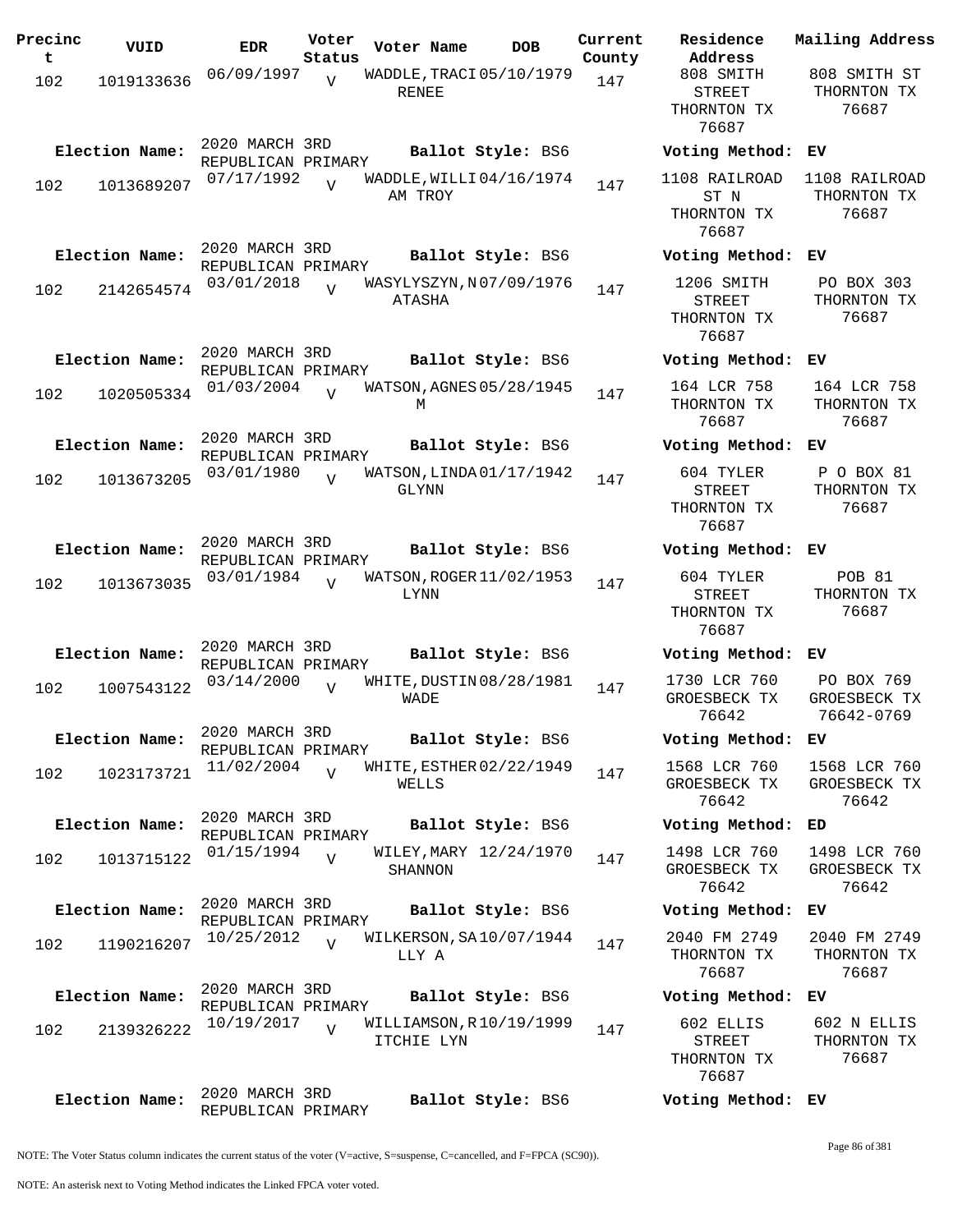| Precinc<br>t | VUID           | <b>EDR</b>                           | Voter<br>Status | Voter Name                              | <b>DOB</b>        | Current<br>County | Residence<br>Address                                        | Mail              |
|--------------|----------------|--------------------------------------|-----------------|-----------------------------------------|-------------------|-------------------|-------------------------------------------------------------|-------------------|
| 102          | 1017059508     | 03/25/2015                           | $\overline{V}$  | WILSON, BETTY 04/28/1955<br>CUMMINS     |                   | 147               | 440 LCR 654<br>THORNTON TX<br>76687                         | KOS               |
|              | Election Name: | 2020 MARCH 3RD<br>REPUBLICAN PRIMARY |                 |                                         | Ballot Style: BS6 |                   | Voting Method:                                              | EV                |
| 102          | 1013672678     | 02/19/1988                           | $\overline{U}$  | WILSON, DEALV 06/08/1969<br>A DEON      |                   | 147               | 301 11TH STREET<br>THORNTON TX<br>76687                     | I<br>Тŀ           |
|              | Election Name: | 2020 MARCH 3RD<br>REPUBLICAN PRIMARY |                 |                                         | Ballot Style: BS6 |                   | Voting Method:                                              | ED                |
| 102          | 1013638823     | 12/12/1997                           | $\overline{V}$  | WILSON, DEVIN 08/12/1969<br>GLENN       |                   | 147               | 608 ELLIS<br>STREET<br>THORNTON TX<br>76687                 | $\mathbf P$<br>TH |
|              | Election Name: | 2020 MARCH 3RD<br>REPUBLICAN PRIMARY |                 |                                         | Ballot Style: BS6 |                   | Voting Method:                                              | EV                |
| 102          | 1003505760     | 01/12/2002                           | $\overline{U}$  | WILSON, GEORG 11/21/1962<br>E WESLEY    |                   | 147               | 301 11TH STREET<br>THORNTON TX<br>76687                     | $\mathbf P$<br>TH |
|              | Election Name: | 2020 MARCH 3RD<br>REPUBLICAN PRIMARY |                 |                                         | Ballot Style: BS6 |                   | Voting Method:                                              | ED                |
| 102          | 1017071137     | 03/25/2015                           | $\overline{V}$  | WILSON<br>JR, JOHNNIE<br>ROLAND         | 08/24/1953        | 147               | 440 LCR 654<br>THORNTON TX<br>76687                         | KOS               |
|              | Election Name: | 2020 MARCH 3RD<br>REPUBLICAN PRIMARY |                 |                                         | Ballot Style: BS6 |                   | Voting Method:                                              | EV                |
| 102          | 1013673455     | 03/01/1978                           |                 | WILSON, LARRY 12/22/1943<br>R           |                   | 147               | 1872 LCR 760<br>GROESBECK TX<br>76642                       | 18<br>GR          |
|              | Election Name: | 2020 MARCH 3RD<br>REPUBLICAN PRIMARY |                 |                                         | Ballot Style: BS6 |                   | Voting Method:                                              | EV                |
| 102          | 1052820836     | 05/25/2006                           | $\overline{U}$  | WILSON, MANDI 04/24/1988<br>NICOLE      |                   | 147               | 903 TYLER<br><b>STREET</b><br>THORNTON TX<br>76687          | 9(<br>Tŀ          |
|              | Election Name: | 2020 MARCH 3RD<br>REPUBLICAN PRIMARY |                 |                                         | Ballot Style: BS6 |                   | Voting Method:                                              | ED                |
| 102          | 1020949432     | 04/09/2004                           | $\overline{V}$  | WINSTEAD, CLI 09/15/1985<br>N.I.ON MADE |                   | 147               | 1205 MARSHALL<br><b>STREET</b><br>THORNTON TX<br>76687      | 12(<br>Тŀ         |
|              | Election Name: | 2020 MARCH 3RD<br>REPUBLICAN PRIMARY |                 |                                         | Ballot Style: BS6 |                   | Voting Method:                                              | EV                |
| 102          | 1216460209     | 01/21/2015                           | $\overline{V}$  | WINSTEAD, VIC 04/07/1987<br>TORIA RAE   |                   | 147               | 1205 MARSHALL<br><b>STREET</b><br>THORNTON TX<br>76687-2356 | 12(<br>Tŀ         |
|              | Election Name: | 2020 MARCH 3RD<br>REPUBLICAN PRIMARY |                 |                                         | Ballot Style: BS6 |                   | Voting Method:                                              | EV                |
| 102          | 1151697797     | 03/22/2008                           | $\overline{U}$  | WINTERMAN, SH07/06/1974<br>AWN DEFLA    |                   | 147               | 905 LCR 720<br>THORNTON TX<br>76687                         | Ρ<br>TI           |
|              | Election Name: | 2020 MARCH 3RD<br>REPUBLICAN PRIMARY |                 |                                         | Ballot Style: BS6 |                   | Voting Method:                                              | EV                |
| 102          | 1198854816     | 04/19/2013                           | $\overline{U}$  | WOOTEN, DAVID 12/23/1975<br>WAYNE       |                   | 147               | 101 12TH STREET<br>THORNTON TX<br>76687                     | 101<br>Тŀ         |
|              | Election Name: | 2020 MARCH 3RD                       |                 |                                         | Ballot Style: BS6 |                   | Voting Method: ED                                           |                   |

**Voter Name DOB Residence Address Current Mailing Address**  $E$ 440 LCR 654 THORNTON TX 76687 POB 250 KOSSE TX 76653 **Election Name: Ballot Style:** BS6 **Voting Method: EV** 301 11TH STREET THORNTON TX 76687 PO BOX 33 THORNTON TX 76687 **Election Name: Ballot Style:** BS6 **Voting Method: ED** 608 ELLIS STREET THORNTON TX 76687 P O BOX 353 THORNTON TX 76687 **Election Name: Ballot Style:** BS6 **Voting Method: EV** 301 11TH STREET THORNTON TX 76687 P O BOX 33 THORNTON TX 76687 **Election Name: Ballot Style:** BS6 **Voting Method: ED** 440 LCR 654 THORNTON TX 76687 POB 250 KOSSE TX 76653 **Election Name: Ballot Style:** BS6 **Voting Method: EV** 1872 LCR 760 GROESBECK TX 76642 1872 LCR 760 GROESBECK TX 76642 **Election Name: Ballot Style:** BS6 **Voting Method: EV** 903 TYLER STREET THORNTON TX 76687 903 N TYLER THORNTON TX 76687 **Election Name: Ballot Style:** BS6 **Voting Method: ED** 1205 MARSHALL STREET THORNTON TX 76687 1205 MARSHALL ST THORNTON TX 76687 **Election Name: Ballot Style:** BS6 **Voting Method: EV** 1205 MARSHALL STREET THORNTON TX 76687-2356 1205 MARSHALL THORNTON TX 76687 **Election Name: Ballot Style:** BS6 **Voting Method: EV** 905 LCR 720 THORNTON TX 76687 PO BOX 156 THORNTON TX 76687 **Election Name: Ballot Style:** BS6 **Voting Method: EV** 101 12TH STREET 101 WEST 12TH THORNTON TX 76687 ST THORNTON TX 76687

NOTE: The Voter Status column indicates the current status of the voter (V=active, S=suspense, C=cancelled, and F=FPCA (SC90)).

REPUBLICAN PRIMARY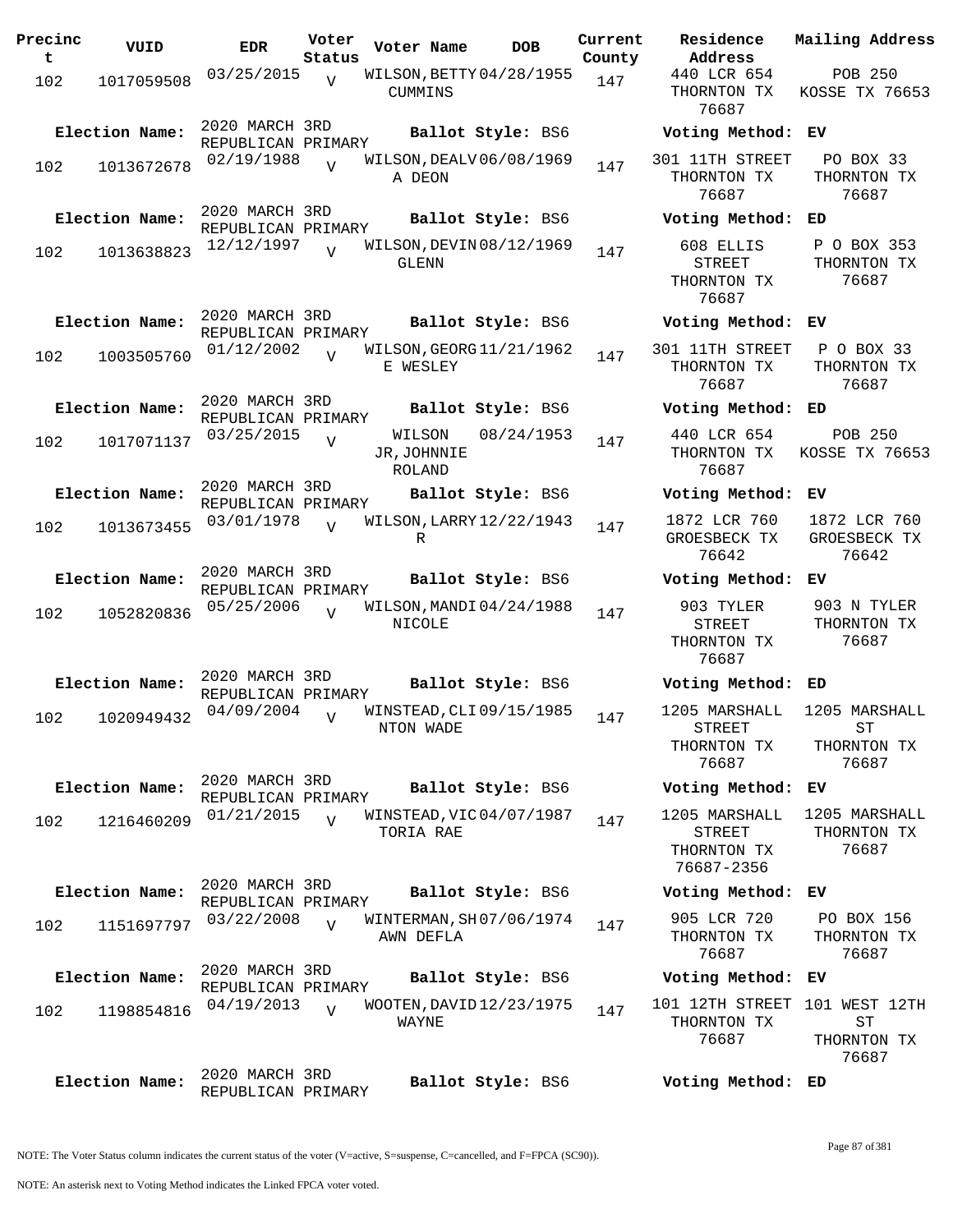| Precinc | VUID           | <b>EDR</b>                           | Voter  | Voter Name | <b>DOB</b>               | Current | Residence                               | Mailing Address |  |
|---------|----------------|--------------------------------------|--------|------------|--------------------------|---------|-----------------------------------------|-----------------|--|
| t       |                |                                      | Status |            |                          | County  | Address                                 |                 |  |
| 102     |                | 1041369387 05/26/2016 <sub>V</sub>   |        | IE ANN     | WOOTEN, MELAN 01/07/1980 | 147     | 101 12TH STREET<br>THORNTON TX<br>76687 |                 |  |
|         | Election Name: | 2020 MARCH 3RD<br>REPUBLICAN PRIMARY |        |            | Ballot Style: BS6        |         | Voting Method: ED                       |                 |  |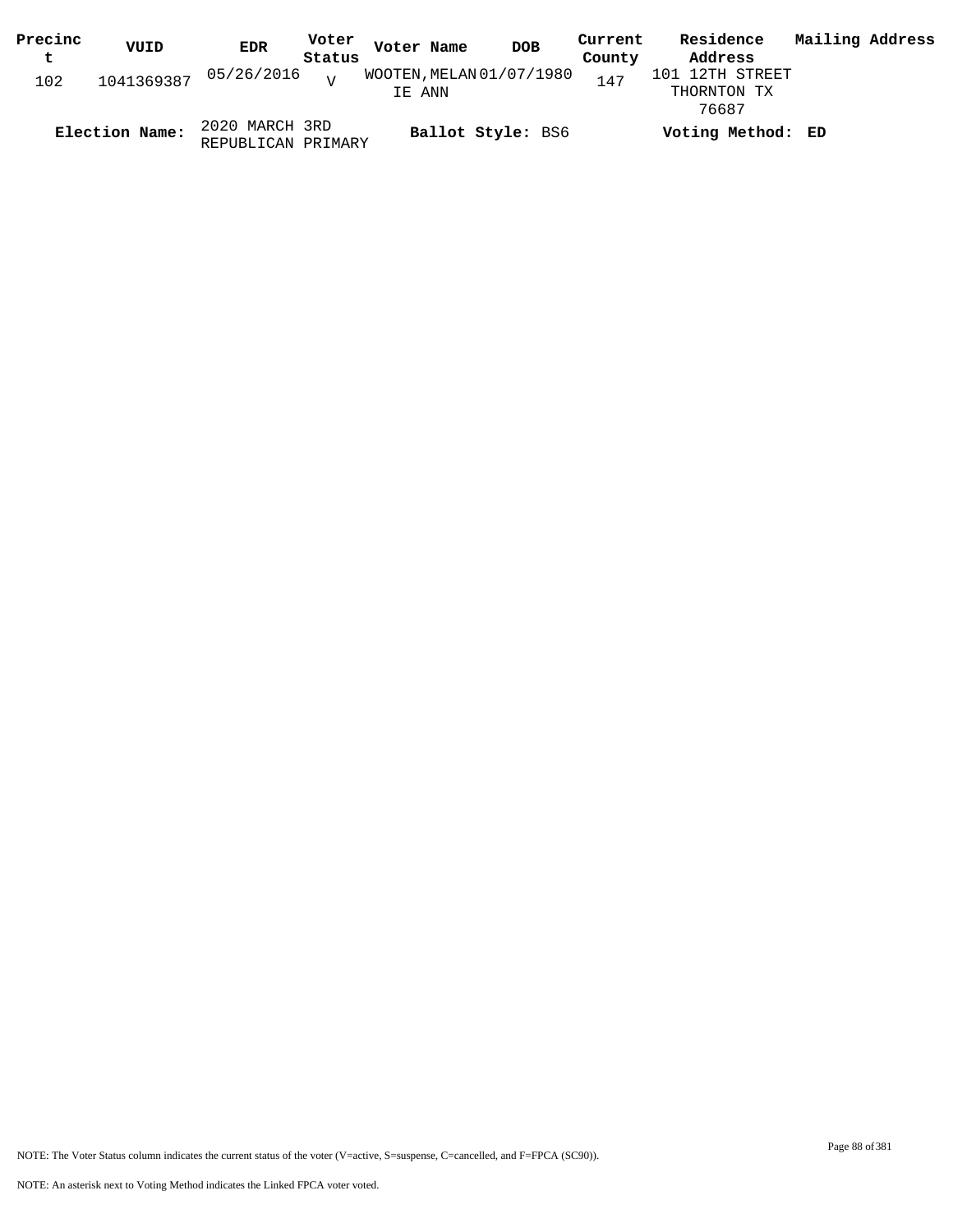| Precinc<br>t | VUID           | <b>EDR</b>                                         | Voter<br>Status | Voter Name   | <b>DOB</b>                                    | Curre<br>Count |
|--------------|----------------|----------------------------------------------------|-----------------|--------------|-----------------------------------------------|----------------|
| 103          | 1022542850     | 11/15/2017                                         | $\overline{V}$  | THOMAS       | ADAMS, BILLY 12/01/1950                       | 147            |
|              | Election Name: | 2020 MARCH 3RD<br>REPUBLICAN PRIMARY<br>07/25/2008 |                 |              | Ballot Style: BS6<br>ALEWINE, LISA 03/06/1968 |                |
| 103          | 1154322120     |                                                    | $\overline{U}$  | ELLEN        |                                               | 147            |
|              | Election Name: | 2020 MARCH 3RD<br>REPUBLICAN PRIMARY               |                 |              | Ballot Style: BS6                             |                |
| 103          | 1174691765     | 11/20/2010                                         | $\overline{V}$  | ARLES VAUGHN | ARGABRITE, CH 05/29/1947                      | 147            |
|              | Election Name: | 2020 MARCH 3RD<br>REPUBLICAN PRIMARY               |                 |              | Ballot Style: BS6                             |                |
| 103          | 1174691754     | 11/20/2010                                         | $\overline{U}$  | NNA LEE      | ARGABRITE, DO 03/27/1952                      | 147            |
|              | Election Name: | 2020 MARCH 3RD<br>REPUBLICAN PRIMARY               |                 |              | Ballot Style: BS6                             |                |
| 103          | 1013684328     | 11/21/1991                                         | $\overline{V}$  | TA RUTH      | BARKER, LORET 10/15/1945                      | 147            |
|              | Election Name: | 2020 MARCH 3RD<br>REPUBLICAN PRIMARY               |                 |              | Ballot Style: BS6                             |                |
| 103          | 1013684359     | 12/15/1991                                         | $\overline{U}$  | S RAY        | BARKER, MARKU 07/08/1951                      | 147            |
|              | Election Name: | 2020 MARCH 3RD<br>REPUBLICAN PRIMARY               |                 |              | Ballot Style: BS6                             |                |
| 103          | 1060186650     | 10/27/2012                                         | $\overline{U}$  | ELLAN        | BARLOW, MARY 07/05/1963                       | 147            |
|              | Election Name: | 2020 MARCH 3RD<br>REPUBLICAN PRIMARY               |                 |              | Ballot Style: BS6                             |                |
| 103          | 1167276783     | 03/31/2016                                         | V               | CHRISTOPHER  | BEAMAN, AARON 08/25/1991                      | 147            |
|              | Election Name: | 2020 MARCH 3RD                                     |                 |              | Ballot Style: BS6                             |                |
| 103          | 1013684337     | REPUBLICAN PRIMARY<br>12/06/1991                   | $\overline{V}$  | D COY        | BEAMAN, DONAL 12/28/1957                      | 147            |
|              | Election Name: | 2020 MARCH 3RD<br>REPUBLICAN PRIMARY               |                 |              | Ballot Style: BS6                             |                |
| 103          | 1013683996     | 05/22/1992                                         | $\overline{V}$  | MARIE        | BEAMAN, MONA 06/29/1960                       | 147            |
|              | Election Name: | 2020 MARCH 3RD<br>REPUBLICAN PRIMARY               |                 |              | Ballot Style: BS6                             |                |
| 103          | 2002772897     | 12/03/2015                                         | $\overline{V}$  | R DENISE     | BEAMAN, TAYLO 02/02/1992                      | 147            |
|              | Election Name: | 2020 MARCH 3RD<br>REPUBLICAN PRIMARY               |                 |              | Ballot Style: BS6                             |                |
| 103          | 1023991371     | 02/22/2016                                         | $\overline{V}$  | ESA COLLEEN  | BEEKMAN, THER 01/15/1957                      | 147            |
|              | Election Name: | 2020 MARCH 3RD<br>REPUBLICAN PRIMARY               |                 |              | Ballot Style: BS6                             |                |
| 103          | 1013684862     | 12/09/1987                                         | $\overline{V}$  | ES HAVARD    | BESEDA, FRANC 07/28/1953                      | 147            |

**Voter Name DOB Residence Address Current Mailing Address County** 608 WASHINGTON STREET KOSSE TX 76653 PO BOX 145 KOSSE TX 76653 **Election Name: Ballot Style:** BS6 **Voting Method: ED** 601 MYRTLE STREET KOSSE TX 76653 601 N MYRTLE KOSSE TX 76653 **Election Name: Ballot Style:** BS6 **Voting Method: EV** 298 LCR 707B KOSSE TX 76653 KOSSE TX 76653 298 LCR 707B **Election Name: Ballot Style:** BS6 **Voting Method: EV** 298 LCR 707B KOSSE TX 76653 KOSSE TX 76653 298 LCR 707B **Election Name: Ballot Style:** BS6 **Voting Method: EV** 507 MYRTLE STREET KOSSE TX 76653 P O BOX 363 KOSSE TX 76653 **Election Name: Ballot Style:** BS6 **Voting Method: ED** 507 MYRTLE STREET KOSSE TX 76653 P O BOX 363 KOSSE TX 76653 **Election Name: Ballot Style:** BS6 **Voting Method: ED** 701 NARCISSUS STREET KOSSE TX 76653 KOSSE TX 76653 701 NARCISSUS ST **Election Name: Ballot Style:** BS6 **Voting Method: ED** 4451 FM 147 THORNTON TX 76687 **Election Name: Ballot Style:** BS6 **Voting Method: EV** 4451 FM 147 THORNTON TX 76687-2144 4451 FM 147 THORNTON TX 76687-2144 **Election Name: Ballot Style:** BS6 **Voting Method: ED** 4451 FM 147 THORNTON TX 76687-2144 4451 FM 147 THORNTON TX 76687-2144 **Election Name: Ballot Style:** BS6 **Voting Method: EV** 4451 FM 147 THORNTON TX 76687 4451 FM 147 THORNTON TX 76687 **Election Name: Ballot Style:** BS6 **Voting Method: EV** 608 WASHINGTON STREET KOSSE TX 76653 PO BOX 3 KOSSE TX 76653 **Election Name: Ballot Style:** BS6 **Voting Method: EV** 144 LCR 704 144 LCR 704

NOTE: The Voter Status column indicates the current status of the voter (V=active, S=suspense, C=cancelled, and F=FPCA (SC90)).

Page 89 of 381

3743

KOSSE TX 76653- KOSSE TX 76653-

3743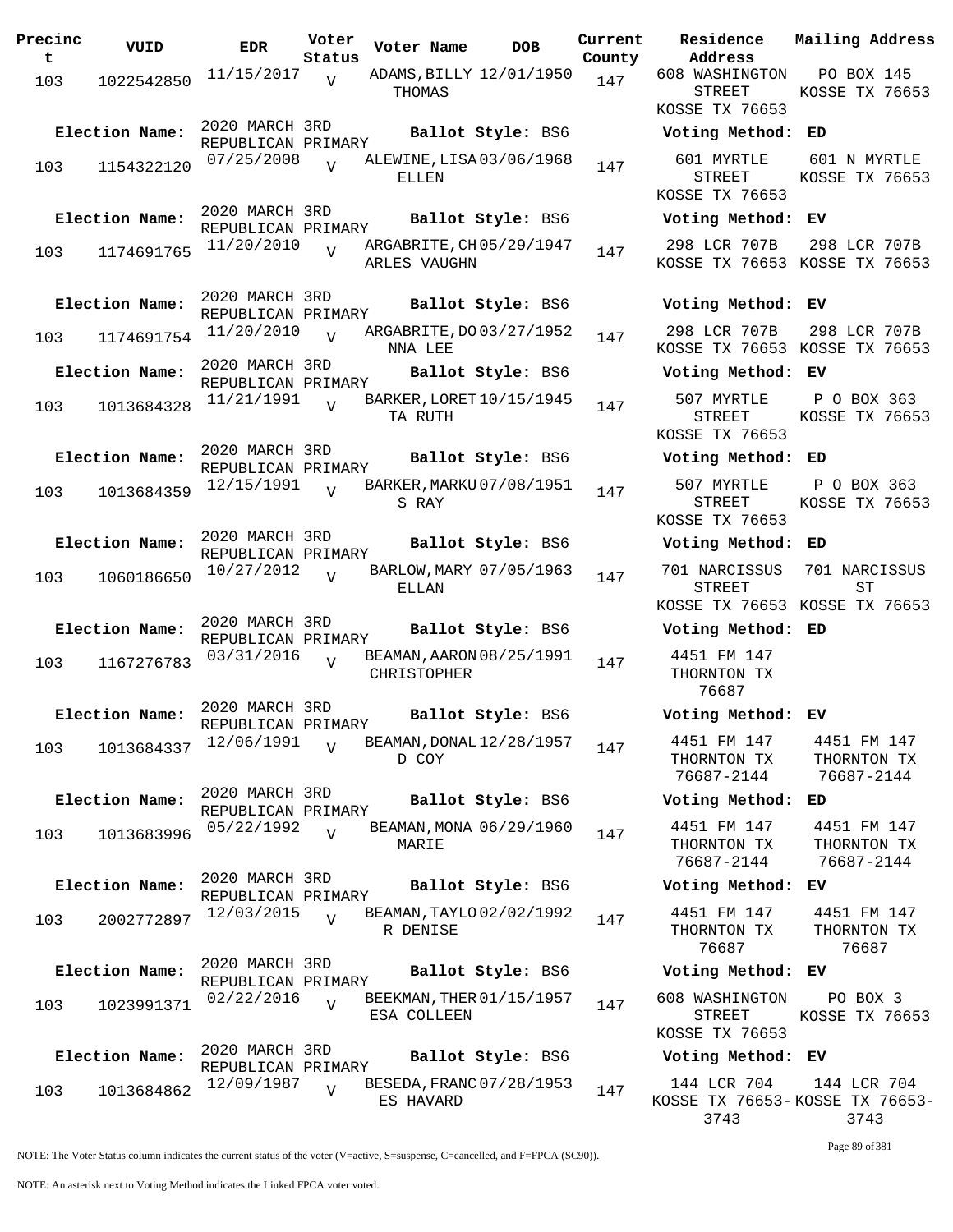| Precinc<br>t | VUID           | <b>EDR</b>                           | Voter<br>Status | Voter Name                                | <b>DOB</b>              | Curre<br>Count |
|--------------|----------------|--------------------------------------|-----------------|-------------------------------------------|-------------------------|----------------|
|              | Election Name: | 2020 MARCH 3RD                       |                 |                                           | Ballot Style: BS6       |                |
|              |                | REPUBLICAN PRIMARY                   |                 |                                           |                         |                |
| 103          | 1013637610     | 10/18/1997                           | $\overline{V}$  | BESEDA, ROBER 08/02/1951<br>T ANDREW      |                         | 147            |
|              | Election Name: | 2020 MARCH 3RD<br>REPUBLICAN PRIMARY |                 |                                           | Ballot Style: BS6       |                |
| 103          | 1146514763     | 11/06/2007                           | S               | BINION, DANEE 09/05/1988<br><b>HELENE</b> |                         | 147            |
|              | Election Name: | 2020 MARCH 3RD<br>REPUBLICAN PRIMARY |                 |                                           | Ballot Style: BS6       |                |
| 103          | 1029049207     | 11/28/2019                           | $\overline{V}$  | ELLEN                                     | BIRD, SUSAN 10/20/1958  | 147            |
|              | Election Name: | 2020 MARCH 3RD<br>REPUBLICAN PRIMARY |                 |                                           | Ballot Style: BS6       |                |
| 103          | 1060193631     | 11/28/2019                           | $\overline{V}$  | JOE                                       | BIRD, TOMMY 11/19/1946  | 147            |
|              | Election Name: | 2020 MARCH 3RD<br>REPUBLICAN PRIMARY |                 |                                           | Ballot Style: BS6       |                |
| 103          | 1022590827     | 01/03/2006                           | $\overline{V}$  | BIRKES, BRYAN 10/23/1957<br>KEITH         |                         | 147            |
|              | Election Name: | 2020 MARCH 3RD<br>REPUBLICAN PRIMARY |                 |                                           | Ballot Style: BS6       |                |
| 103          | 1013684668     | 06/07/1986                           | $\overline{V}$  | ANNETTE                                   | BIRKES, KALI 03/08/1957 | 147            |
|              | Election Name: | 2020 MARCH 3RD<br>REPUBLICAN PRIMARY |                 |                                           | Ballot Style: BS6       |                |
| 103          | 1208268183     | 05/01/2014                           | $\overline{V}$  | BLACK<br>JR, JAMES                        | 10/29/1971              | 147            |
|              | Election Name: | 2020 MARCH 3RD<br>REPUBLICAN PRIMARY |                 |                                           | Ballot Style: BS6       |                |
| 103          | 2146679399     | 08/17/2018                           | $\overline{U}$  | BLACK, MORGAN 07/17/2000<br>PAIGE         |                         | 147            |
|              | Election Name: | 2020 MARCH 3RD<br>REPUBLICAN PRIMARY |                 |                                           | Ballot Style: BS6       |                |
| 103          | 2001189365     | 11/06/2018                           | $\overline{U}$  | BLAIR, MICHAE 07/15/1971<br>L STEVEN      |                         | 147            |
|              | Election Name: | 2020 MARCH 3RD<br>REPUBLICAN PRIMARY |                 |                                           | Ballot Style: BS6       |                |
| 103          | 2120058541     | 11/06/2018                           | $\overline{V}$  | DAWN                                      | BLAIR, MISTY 08/28/1972 | 147            |
|              | Election Name: | 2020 MARCH 3RD<br>REPUBLICAN PRIMARY |                 |                                           | Ballot Style: BS6       |                |
| 103          | 1013684131     | 03/04/1990                           | $\overline{U}$  | BOREN, BARBAR 04/28/1953<br>A NELL        |                         | 147            |
|              | Election Name: | 2020 MARCH 3RD<br>REPUBLICAN PRIMARY |                 |                                           | Ballot Style: BS6       |                |
| 103          | 2123726061     | 11/06/2018                           | $\overline{U}$  | BOSLEY, SKYLA 01/22/1992<br>R RAY         |                         | 147            |
|              | Election Name: | 2020 MARCH 3RD<br>REPUBLICAN PRIMARY |                 |                                           | Ballot Style: BS6       |                |
| 103          | 1022192374     | 09/01/2004                           | S               | BOURGEOIS, DA07/25/1986<br>VID CASEY      |                         | 147            |

**Voter Name DOB Residence Address Current Mailing Address** lty **Election Name: Ballot Style:** BS6 **Voting Method: ED** 144 LCR 704 KOSSE TX 76653 KOSSE TX 76653 144 LCR 704 **Election Name: Ballot Style:** BS6 **Voting Method: ED** 400 IVY STREET KOSSE TX 76653 KOSSE TX 76653 400 S IVY **Election Name: Ballot Style:** BS6 **Voting Method: ED** 608 WASHINGTON STREET KOSSE TX 76653 PO BOX 130 KOSSE TX 76653 **Election Name: Ballot Style:** BS6 **Voting Method: ED** 608 WASHINGTON STREET KOSSE TX 76653 PO BOX 130 KOSSE TX 76653 **Election Name: Ballot Style:** BS6 **Voting Method: ED** 8949 FM 339 S 8949 FM 339 S KOSSE TX 76653 KOSSE TX 76653 **Election Name: Ballot Style:** BS6 **Voting Method: ED** 8949 FM 339 S 8949 FM 339 S KOSSE TX 76653 KOSSE TX 76653- 0264 **Election Name: Ballot Style:** BS6 **Voting Method: ED** 609 NARCISSUS 609 N NARCISSUS STREET KOSSE TX 76653 KOSSE TX 76653 **Election Name: Ballot Style:** BS6 **Voting Method: ED** 609 NARCISSUS 609 N NARCISSUS STREET KOSSE TX 76653 KOSSE TX 76653 **Election Name: Ballot Style:** BS6 **Voting Method: EV** 107 LCR 700 KOSSE TX 76653 **Election Name: Ballot Style:** BS6 **Voting Method: ED** 107 LCR 700 KOSSE TX 76653 **Election Name: Ballot Style:** BS6 **Voting Method: ED** 301 LINCOLN STREET KOSSE TX 76653 301 LINCOLN ST KOSSE TX 76653 **Election Name: Ballot Style:** BS6 **Voting Method: EV** 2550 LCR 662 KOSSE TX 76653 2550 LCR 662 THORNTON TX 76687 **Election Name: Ballot Style:** BS6 **Voting Method: ED** 805 MIGNONETTE 805 N

NOTE: The Voter Status column indicates the current status of the voter (V=active, S=suspense, C=cancelled, and F=FPCA (SC90)).

Page 90 of 381

MIGNONETTE

KOSSE TX 76653 KOSSE TX 76653

STREET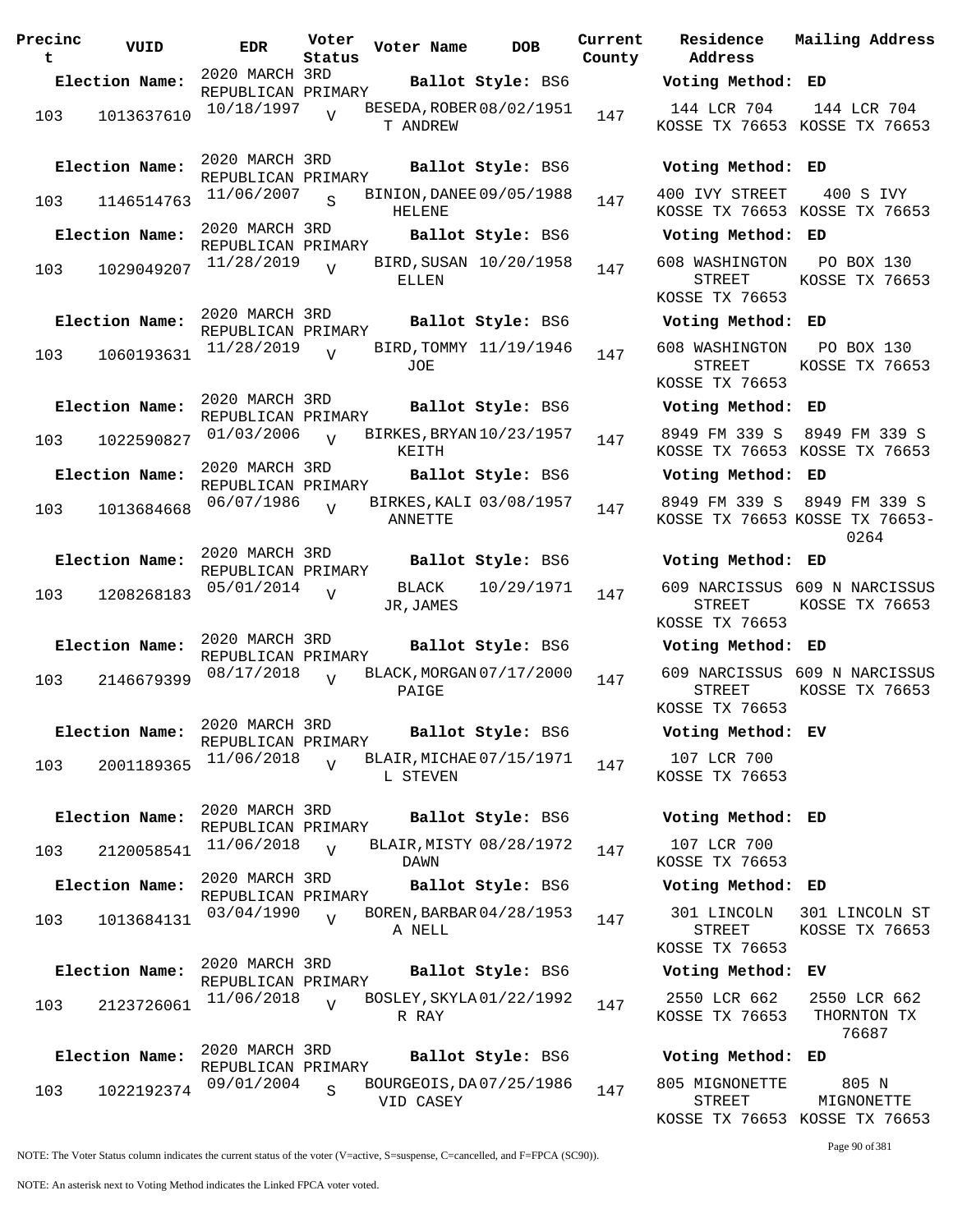| Precinc<br>t | VUID           | <b>EDR</b>                           | Voter<br>Status | Voter Name                                         | <b>DOB</b>               | Current<br>County | Residence<br>Address                              | Mail                |
|--------------|----------------|--------------------------------------|-----------------|----------------------------------------------------|--------------------------|-------------------|---------------------------------------------------|---------------------|
|              | Election Name: | 2020 MARCH 3RD                       |                 |                                                    | Ballot Style: BS6        |                   | Voting Method: ED                                 |                     |
| 103          | 1214652857     | REPUBLICAN PRIMARY<br>02/19/2010     | S               | BOURGEOIS, SA12/31/1991<br>MANTHA<br><b>NICOLE</b> |                          | 147               | 805 MIGNONETTE<br><b>STREET</b><br>KOSSE TX 76653 |                     |
|              | Election Name: | 2020 MARCH 3RD<br>REPUBLICAN PRIMARY |                 |                                                    | Ballot Style: BS6        |                   | Voting Method: EV                                 |                     |
| 103          | 1023589902     | 02/18/2005                           | $\overline{U}$  | BOWDEN, BOBBI01/29/1939<br>E OGDEN                 |                          | 147               | 9041 FM 339 S<br>KOSSE TX 76653 KOS               |                     |
|              | Election Name: | 2020 MARCH 3RD<br>REPUBLICAN PRIMARY |                 |                                                    | Ballot Style: BS6        |                   | Voting Method:                                    | ED                  |
| 103          | 1023589987     | 02/18/2005                           | $\overline{U}$  | BOWDEN, RAYFO 11/02/1937<br>RD GENE                |                          | 147               | 9041 FM 339 S<br>KOSSE TX 76653 KOS               |                     |
|              | Election Name: | 2020 MARCH 3RD<br>REPUBLICAN PRIMARY |                 |                                                    | Ballot Style: BS6        |                   | Voting Method: ED                                 |                     |
| 103          | 1052664425     | 12/19/2014                           |                 | BOYD, REGINAL 07/21/1962<br>D KELLEY               |                          | 147               | 503 WASHINGTON<br><b>STREET</b><br>KOSSE TX 76653 |                     |
|              | Election Name: | 2020 MARCH 3RD<br>REPUBLICAN PRIMARY |                 |                                                    | Ballot Style: BS6        |                   | Voting Method:                                    | ЕV                  |
| 103          | 1013685551     | 08/22/1980                           | $\overline{U}$  | BRANTNER, MAR 09/22/1946<br>Y LOUISE               |                          | 147               | 7563 HWY 14 S<br>KOSSE TX 76653                   | 756<br>KOS          |
|              | Election Name: | 2020 MARCH 3RD<br>REPUBLICAN PRIMARY |                 |                                                    | <b>Ballot Style: BS6</b> |                   | Voting Method:                                    | ED                  |
| 103          | 1013684274     | 05/01/1991                           | $\overline{V}$  | BRIGGS, SHARO 10/11/1949<br>N RAE                  |                          | 147               | 613 WASHINGTON<br><b>STREET</b><br>KOSSE TX 76653 | $\mathbf{P}$<br>KOS |
|              | Election Name: | 2020 MARCH 3RD<br>REPUBLICAN PRIMARY |                 |                                                    | Ballot Style: BS6        |                   | Voting Method:                                    | ED                  |
| 103          | 1019187338     | 01/19/2003                           | $\overline{U}$  | BROWER, DOROT 08/18/1942<br>HEA SCHUETY            |                          | 147               | 2434 LCR 656<br>THORNTON TX<br>76687              | 24<br>Tŀ            |
|              | Election Name: | 2020 MARCH 3RD<br>REPUBLICAN PRIMARY |                 |                                                    | Ballot Style: BS6        |                   | Voting Method:                                    | AV                  |
| 103          | 1018605114     | 02/08/2003                           | $\overline{U}$  | BROWER, FRANK 10/16/1946<br>ARTHUR                 |                          | 147               | 2434 LCR 656<br>THORNTON TX<br>76687              | 24<br>Тŀ            |
|              | Election Name: | 2020 MARCH 3RD<br>REPUBLICAN PRIMARY |                 |                                                    | Ballot Style: BS6        |                   | Voting Method: AV                                 |                     |
| 103          | 1007543409     | 10/24/2000                           | $\overline{V}$  | BROWNING, THO 11/25/1958<br>MAS CLARENCE           |                          | 147               | 9328 A HWY 14 S I<br>KOSSE TX 76653 KOS           |                     |
|              | Election Name: | 2020 MARCH 3RD<br>REPUBLICAN PRIMARY |                 |                                                    | Ballot Style: BS6        |                   | Voting Method: ED                                 |                     |
| 103          | 1013685386     | 03/24/1984                           | $\overline{U}$  | BRYANT, BERNA 11/02/1928<br>RD JOE                 |                          | 147               | 130 PR 5706<br>KOSSE TX 76653- KOS<br>3816        | 13                  |
|              | Election Name: | 2020 MARCH 3RD<br>REPUBLICAN PRIMARY |                 |                                                    | Ballot Style: BS6        |                   | Voting Method: AV                                 |                     |
| 103          | 1013685393     | 03/24/1984                           | $\overline{U}$  | BRYANT, SANDR 11/29/1938<br>A HIPP                 |                          | 147               | 130 PR 5706 B<br>KOSSE TX 76653 KOSS              | 13                  |
|              | Election Name: | 2020 MARCH 3RD<br>REPUBLICAN PRIMARY |                 |                                                    | Ballot Style: BS6        |                   | Voting Method: AV                                 |                     |
| 103          | 1014705583     | 10/19/2002                           | $\overline{V}$  | BURGESS, JANI 09/30/1953<br>CE PORTER              |                          | 147               | 500 MYRTLE<br>STREET<br>KOSSE TX 76653-<br>0394   | KOS                 |
|              | Election Name: | 2020 MARCH 3RD                       |                 |                                                    | Ballot Style: BS6        |                   | Voting Method: ED                                 |                     |

**Voter Name DOB Residence Address Current Mailing Address Election Name: Ballot Style:** BS6 **Voting Method: ED** 805 MIGNONETTE STREET KOSSE TX 76653 **Election Name: Ballot Style:** BS6 **Voting Method: EV** 9041 FM 339 S KOSSE TX 76653 KOSSE TX 76653 PO BOX 5 **Election Name: Ballot Style:** BS6 **Voting Method: ED** 9041 FM 339 S KOSSE TX 76653 KOSSE TX 76653 PO BOX 5 **Election Name: Ballot Style:** BS6 **Voting Method: ED** 503 WASHINGTON STREET KOSSE TX 76653 **Election Name: Ballot Style:** BS6 **Voting Method: EV** 7563 HWY 14 S 7563 HWY 14 S KOSSE TX 76653 KOSSE TX 76653 **Election Name: Ballot Style:** BS6 **Voting Method: ED** 613 WASHINGTON STREET KOSSE TX 76653 PO BOX 321 KOSSE TX 76653 **Election Name: Ballot Style:** BS6 **Voting Method: ED** 2434 LCR 656 THORNTON TX 76687 2434 LCR 656 THORNTON TX 76687 **Election Name: Ballot Style:** BS6 **Voting Method: AV** 2434 LCR 656 THORNTON TX 76687 2434 LCR 656 THORNTON TX 76687 **Election Name: Ballot Style:** BS6 **Voting Method: AV** 9328 A HWY 14 S KOSSE TX 76653 KOSSE TX 76653 PO BOX 96 **Election Name: Ballot Style:** BS6 **Voting Method: ED** 130 PR 5706 KOSSE TX 76653- KOSSE TX 76653 3816 130 PR 5706B **Election Name: Ballot Style:** BS6 **Voting Method: AV** 130 PR 5706 B KOSSE TX 76653 KOSSE TX 76653- 130 PR 5706B 3816 **Election Name: Ballot Style:** BS6 **Voting Method: AV** 500 MYRTLE STREET KOSSE TX 76653- POB 394 KOSSE TX 76653

REPUBLICAN PRIMARY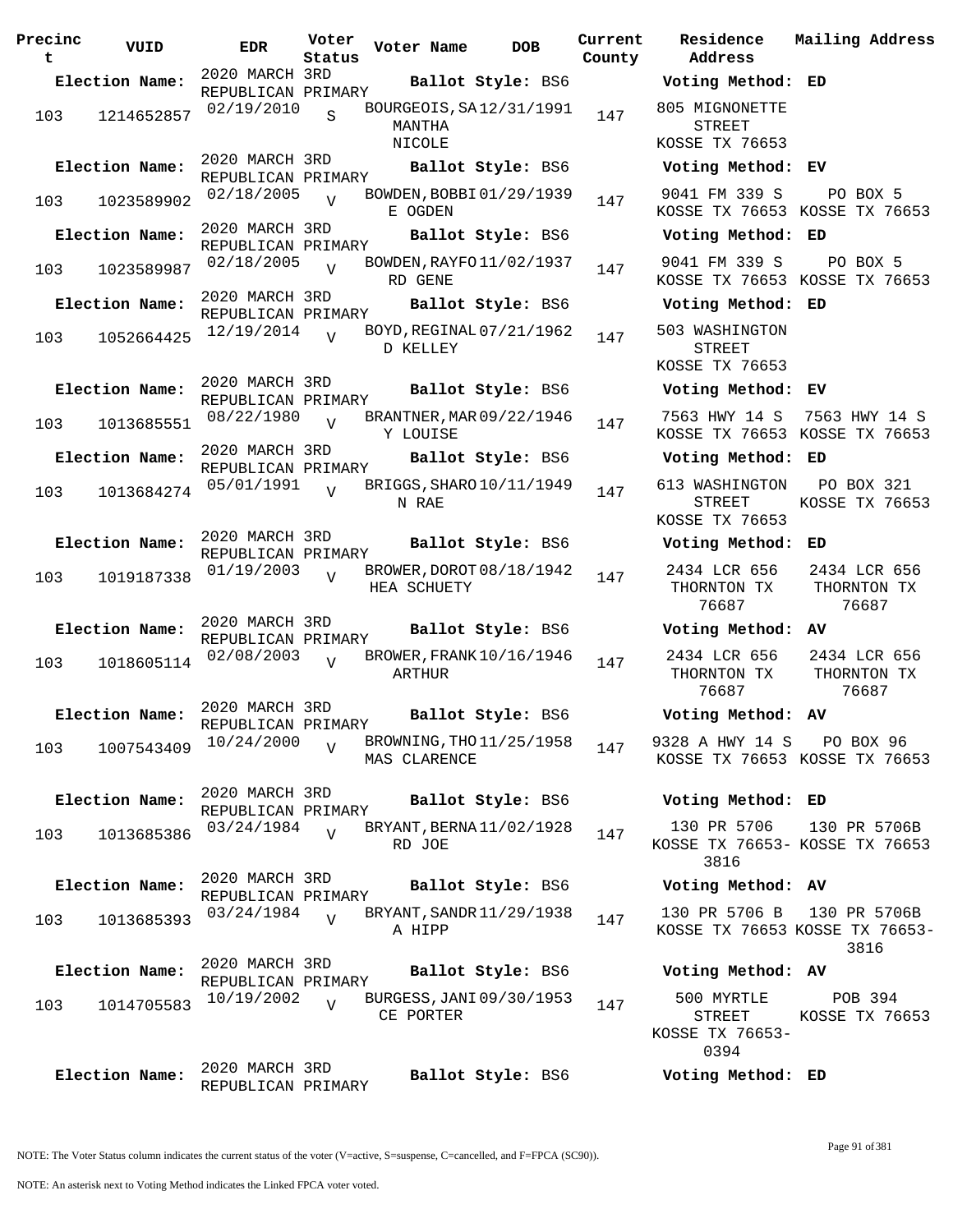| Precinc<br>t | VUID           | <b>EDR</b>                           | Voter<br>Status | Voter Name                              | <b>DOB</b>             | Current<br>County | Residence<br>Address                          | Mail               |
|--------------|----------------|--------------------------------------|-----------------|-----------------------------------------|------------------------|-------------------|-----------------------------------------------|--------------------|
| 103          | 1022607069     | 05/05/2012                           | $\overline{U}$  | BUTZ, JOHN<br>WALTER                    | 08/27/1956             | 147               | 1653 LCR 706<br>KOSSE TX 76653 KOSS           | $\mathbf P$        |
|              | Election Name: | 2020 MARCH 3RD<br>REPUBLICAN PRIMARY |                 |                                         | Ballot Style: BS6      |                   | Voting Method:                                | ED                 |
| 103          | 1181209106     | 03/03/2018                           | $\overline{V}$  | CANNON, ALEXA 10/12/1993<br>NDRA LEEANN |                        | 147               | 410 MONROE<br>STREET APT 11                   | 41                 |
|              |                |                                      |                 |                                         |                        |                   | KOSSE TX 76653 KOSS                           |                    |
|              | Election Name: | 2020 MARCH 3RD<br>REPUBLICAN PRIMARY |                 |                                         | Ballot Style: BS6      |                   | Voting Method: EV                             |                    |
| 103          | 1020920268     | 03/27/2004                           | $\overline{V}$  | COX, CYNTHIA 05/23/1958<br>LOU          |                        | 147               | 9165 FM 339 S<br>KOSSE TX 76653 KOS           | 916                |
|              | Election Name: | 2020 MARCH 3RD<br>REPUBLICAN PRIMARY |                 |                                         | Ballot Style: BS6      |                   | Voting Method:                                | ED                 |
| 103          | 1185741839     | 07/19/2018                           | $\overline{V}$  | CRABB<br>JR, PETE                       | 08/02/1983             | 147               | 700 NARCISSUS<br><b>STREET</b>                | 700<br>KOS         |
|              |                | 2020 MARCH 3RD                       |                 |                                         |                        |                   | KOSSE TX 76653                                |                    |
|              | Election Name: | REPUBLICAN PRIMARY                   |                 |                                         | Ballot Style: BS6      |                   | Voting Method:                                | ED                 |
| 103          | 1013683441     | 10/27/1991                           | $\overline{V}$  | <b>BOB</b>                              | CRONK, JIM 10/26/1972  | 147               | 592 LCR 706<br>KOSSE TX 76653 KOS             | 59                 |
|              | Election Name: | 2020 MARCH 3RD<br>REPUBLICAN PRIMARY |                 |                                         | Ballot Style: BS6      |                   | Voting Method:                                | ED                 |
| 103          | 1215572090     | 12/04/2014                           | $\mathbf S$     | DEMPSEY, HELE 03/22/1949<br>Ν           |                        | 147               | 507 MYRTLE<br><b>STREET</b><br>KOSSE TX 76653 | $\mathbf P$<br>KOS |
|              | Election Name: | 2020 MARCH 3RD                       |                 |                                         | Ballot Style: BS6      |                   | Voting Method:                                | ED                 |
| 103          | 1013683657     | REPUBLICAN PRIMARY<br>10/29/1993     | $\overline{U}$  | DIVER, BRENDA02/03/1962                 |                        | 147               | 6419 FM 339 S                                 | Ρ                  |
|              | Election Name: | 2020 MARCH 3RD                       |                 | SUE                                     | Ballot Style: BS6      |                   | KOSSE TX 76653<br>Voting Method:              | KOS<br>ЕV          |
| 103          | 1008962705     | REPUBLICAN PRIMARY<br>10/29/1993     | $\overline{U}$  | DIVER, DAVID 05/24/1961                 |                        | 147               | 6419 FM 339 S                                 | $\mathbf{P}$       |
|              | Election Name: | 2020 MARCH 3RD                       |                 | <b>WOODROW</b>                          | Ballot Style: BS6      |                   | KOSSE TX 76653 KOS<br>Voting Method:          | ED                 |
| 103          | 2153592149     | REPUBLICAN PRIMARY<br>02/07/2019     | $\overline{V}$  |                                         | DOBBS, ROSE 09/26/1951 | 147               | 437 LCR 664                                   | 4 <sup>3</sup>     |
|              | Election Name: | 2020 MARCH 3RD                       |                 | ANN                                     | Ballot Style: BS6      |                   | KOSSE TX 76653 KOS<br>Voting Method: ED       |                    |
|              |                | REPUBLICAN PRIMARY<br>02/29/2020     | $\overline{V}$  | DOBBS, STEPHE 07/25/1949                |                        |                   | 437 LCR 664                                   |                    |
| 103          | 2163801061     | 2020 MARCH 3RD                       |                 | N M                                     |                        | 147               | KOSSE TX 76653                                |                    |
|              | Election Name: | REPUBLICAN PRIMARY                   |                 |                                         | Ballot Style: BS6      |                   | Voting Method: ED                             |                    |
| 103          | 1013695402     | 08/10/1995                           | $\overline{U}$  | DUDLEY, CURTI 06/17/1969<br>S RAY       |                        | 147               | 399 PR 5706<br>KOSSE TX 76653 KOS             | $\mathbf P$        |
|              | Election Name: | 2020 MARCH 3RD<br>REPUBLICAN PRIMARY |                 |                                         | Ballot Style: BS6      |                   | Voting Method: ED                             |                    |
| 103          | 1013695418     | 08/10/1995                           | $\overline{v}$  | DUDLEY, HAZEL $11/24/1960$<br>LENA      |                        | 147               | 399 PR 5706<br>KOSSE TX 76653 KOS             | P                  |
|              | Election Name: | 2020 MARCH 3RD<br>REPUBLICAN PRIMARY |                 |                                         | Ballot Style: BS6      |                   | Voting Method: ED                             |                    |
| 103          | 1103336638     | 10/26/2016                           | $\overline{V}$  | DUERER, JAMES 08/29/1960<br>NATHAN      |                        | 147               | 3458 LCR 707<br>KOSSE TX 76653 KOS            | 34                 |
|              | Election Name: | 2020 MARCH 3RD<br>REPUBLICAN PRIMARY |                 |                                         | Ballot Style: BS6      |                   | Voting Method: ED                             |                    |
| 103          | 1013683571     | 04/23/1993                           | $\overline{U}$  | DUIKER, DONAL 10/21/1934<br>D JAN       |                        | 147               | 417 LCR 702<br>KOSSE TX 76653-KOSS<br>3733    | 41                 |
|              | Election Name: | 2020 MARCH 3RD                       |                 |                                         | Ballot Style: BS6      |                   | Voting Method: EV                             |                    |

**Voter Name DOB Residence Address Current Mailing Address County** 1653 LCR 706 KOSSE TX 76653 KOSSE TX 76653- PO BOX 391 0391 **Election Name: Ballot Style:** BS6 **Voting Method: ED** 410 MONROE STREET APT 11 KOSSE TX 76653 KOSSE TX 76653- 410 W MONROE APT 11 3899 **Election Name: Ballot Style:** BS6 **Voting Method: EV** 9165 FM 339 S 9165 FM 339 S KOSSE TX 76653 KOSSE TX 76653 **Election Name: Ballot Style:** BS6 **Voting Method: ED** 700 NARCISSUS 700 N NARCISSUS STREET KOSSE TX 76653 KOSSE TX 76653 **Election Name: Ballot Style:** BS6 **Voting Method: ED** 592 LCR 706 KOSSE TX 76653 KOSSE TX 76653 592 LCR 706 **Election Name: Ballot Style:** BS6 **Voting Method: ED** 507 MYRTLE STREET KOSSE TX 76653 PO BOX 443 KOSSE TX 76653 **Election Name: Ballot Style:** BS6 **Voting Method: ED** 6419 FM 339 S KOSSE TX 76653 KOSSE TX 76653 P O BOX 319 **Election Name: Ballot Style:** BS6 **Voting Method: EV** 6419 FM 339 S KOSSE TX 76653 KOSSE TX 76653 PO BOX 319 **Election Name: Ballot Style:** BS6 **Voting Method: ED** 437 LCR 664 KOSSE TX 76653 KOSSE TX 76653 437 LCR 664 **Election Name: Ballot Style:** BS6 **Voting Method: ED** 437 LCR 664 KOSSE TX 76653 **Election Name: Ballot Style:** BS6 **Voting Method: ED** 399 PR 5706 KOSSE TX 76653 KOSSE TX 76653 PO BOX 176 **Election Name: Ballot Style:** BS6 **Voting Method: ED** 399 PR 5706 KOSSE TX 76653 KOSSE TX 76653 PO BOX 176 **Election Name: Ballot Style:** BS6 **Voting Method: ED** 3458 LCR 707 KOSSE TX 76653 KOSSE TX 76653 3458 LCR 707 **Election Name: Ballot Style:** BS6 **Voting Method: ED** 417 LCR 702 KOSSE TX 76653- KOSSE TX 76653- 3733 417 LCR 702 3733

NOTE: The Voter Status column indicates the current status of the voter (V=active, S=suspense, C=cancelled, and F=FPCA (SC90)).

REPUBLICAN PRIMARY

Page 92 of 381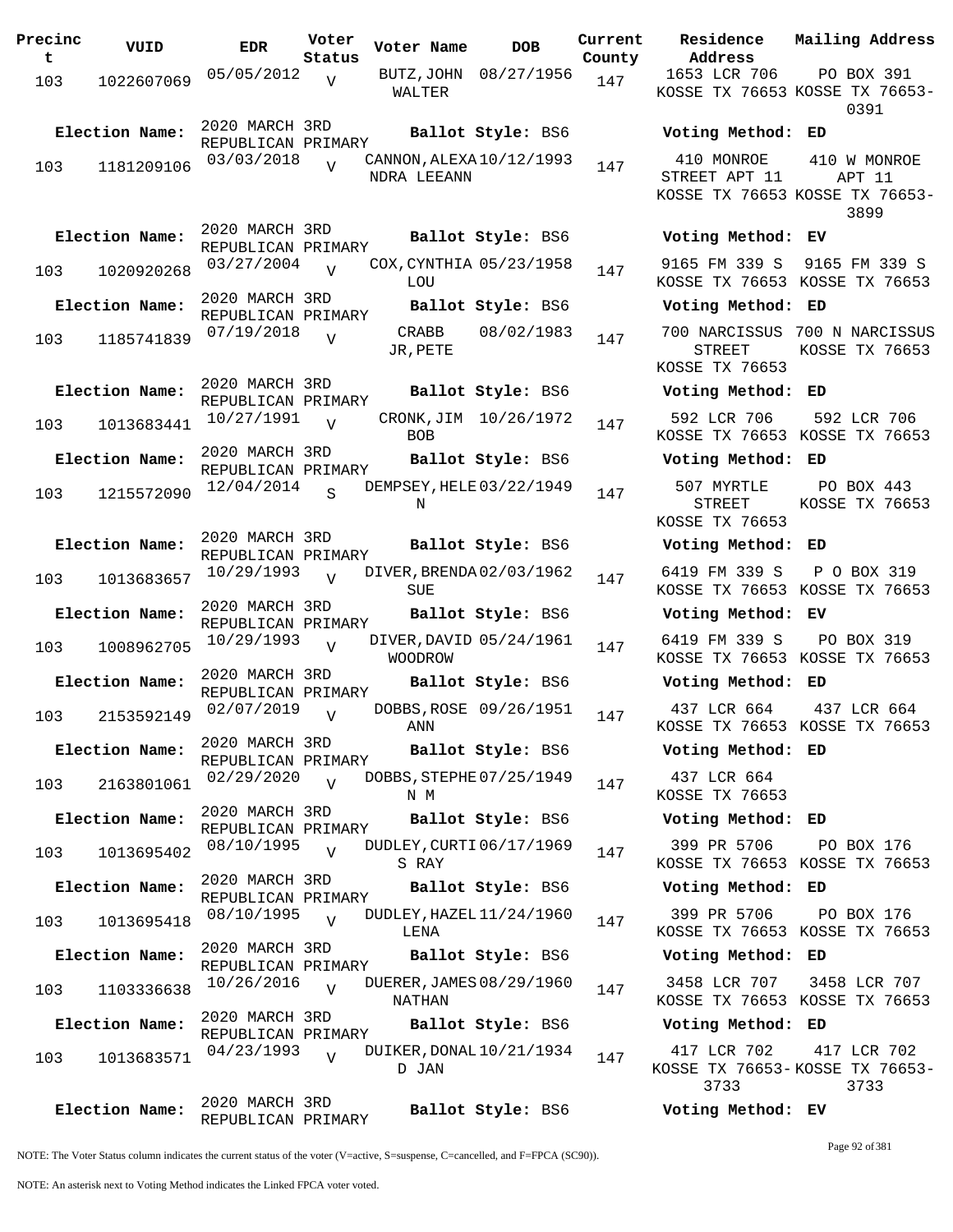| Precinc<br>t | VUID           | <b>EDR</b>                           | Voter<br>Status | Voter Name        | <b>DOB</b>               |     | Current Residence<br>County Address               |
|--------------|----------------|--------------------------------------|-----------------|-------------------|--------------------------|-----|---------------------------------------------------|
| 103          | 1130514809     | $06/16/2014$ V                       |                 | NA M              | DUIKER, JULIA 10/23/1954 | 147 | 140 LCR 702<br>KOSSE TX 76653                     |
|              | Election Name: | 2020 MARCH 3RD<br>REPUBLICAN PRIMARY |                 |                   | Ballot Style: BS6        |     | Voting Method                                     |
| 103          | 1013683585     | 04/23/1993                           | $\overline{V}$  | A L.              | DUIKER, SANDR 04/05/1943 | 147 | 417 LCR 702<br>KOSSE TX 76653<br>3733             |
|              | Election Name: | 2020 MARCH 3RD<br>REPUBLICAN PRIMARY |                 |                   | Ballot Style: BS6        |     | Voting Method                                     |
| 103          | 1136533443     | 12/05/2019                           | $\overline{v}$  | Y JO              | DUNAGAN, BETT 03/29/1944 | 147 | 2406 LCR 707<br>KOSSE TX 76653                    |
|              | Election Name: | 2020 MARCH 3RD<br>REPUBLICAN PRIMARY |                 |                   | Ballot Style: BS6        |     | Voting Method                                     |
| 103          | 1136533436     | 06/08/2017                           | V               | Y ALLAN           | DUNAGAN, GRAD 01/08/1947 | 147 | 2406 LCR 707<br>KOSSE TX 76653                    |
|              | Election Name: | 2020 MARCH 3RD<br>REPUBLICAN PRIMARY |                 |                   | Ballot Style: BS6        |     | Voting Method                                     |
| 103          | 1200595280     | 07/20/2013                           | $\overline{U}$  | E MARIE           | DUPNIK, EUNIC 06/22/1951 | 147 | 2596 LCR 704<br>KOSSE TX 76653                    |
|              | Election Name: | 2020 MARCH 3RD                       |                 |                   | Ballot Style: BS6        |     | Voting Method                                     |
| 103          | 1022904459     | REPUBLICAN PRIMARY<br>11/02/2004     | $\overline{v}$  | DEANN             | ECKOLS, KENDA01/28/1962  | 147 | 174 PR 5709<br>KOSSE TX 76653                     |
|              | Election Name: | 2020 MARCH 3RD                       |                 |                   | Ballot Style: BS6        |     | Voting Method                                     |
| 103          | 1022904561     | REPUBLICAN PRIMARY<br>11/02/2004     | $\overline{U}$  | ELL PAUL          | ECKOLS, MITCH 02/04/1959 | 147 | 174 PR 5709<br>KOSSE TX 76653                     |
|              | Election Name: | 2020 MARCH 3RD<br>REPUBLICAN PRIMARY |                 |                   | Ballot Style: BS6        |     | Voting Method                                     |
| 103          | 1129072384     | 09/28/2014                           | $\overline{V}$  | LEWIS             | EMERY, MARK 12/18/1957   | 147 | 608 WASHINGTON<br>STREET APT 12<br>KOSSE TX 76653 |
|              | Election Name: | 2020 MARCH 3RD<br>REPUBLICAN PRIMARY |                 |                   | Ballot Style: BS6        |     | Voting Method                                     |
| 103          | 2161147691     | 11/16/2019                           | $\overline{U}$  | LY DAWN           | ENNIS, KIMBER 10/16/1972 | 147 | 7565 HWY 14 S<br>KOSSE TX 76653                   |
|              | Election Name: | 2020 MARCH 3RD<br>REPUBLICAN PRIMARY |                 |                   | Ballot Style: BS6        |     | Voting Method                                     |
| 103          | 1167706398     | 12/04/2009                           | $\overline{V}$  | <b>JOSEPH</b>     | ENO, JARROD 08/18/1976   | 147 | 405 VAN BUREN<br>STREET                           |
|              | Election Name: | 2020 MARCH 3RD                       |                 |                   | Ballot Style: BS6        |     | KOSSE TX 76653<br>Voting Method                   |
| 103          | 1156384317     | REPUBLICAN PRIMARY<br>10/05/2008     | V               |                   | ENO, KELLI JO 07/06/1973 | 147 | 405 VAN BUREN                                     |
|              |                |                                      |                 |                   |                          |     | STREET<br>KOSSE TX 76653                          |
|              | Election Name: | 2020 MARCH 3RD<br>REPUBLICAN PRIMARY |                 |                   | Ballot Style: BS6        |     | Voting Method                                     |
| 103          | 1008963855     | 08/29/1998                           | $\overline{U}$  | NTHIA<br>PARKITNY | ENSMINGER, CY 07/20/1964 | 147 | 5833 HWY 14 S<br>KOSSE TX 76653                   |
|              | Election Name: | 2020 MARCH 3RD                       |                 |                   | Ballot Style: BS6        |     | Voting Method                                     |
| 103          | 1013685522     | REPUBLICAN PRIMARY<br>03/08/1980     | $\overline{V}$  | GAR PAUL          | ENSMINGER, ED 11/26/1960 | 147 | 404 MADISON<br>STREET                             |
|              | Election Name: | 2020 MARCH 3RD<br>REPUBLICAN PRIMARY |                 |                   | Ballot Style: BS6        |     | KOSSE TX 76653<br>Voting Method                   |

**Voter Name DOB Residence Address Current Mailing Address** 140 LCR 702 KOSSE TX 76653 KOSSE TX 76653 140 CR 702 **Election Name: Ballot Style:** BS6 **Voting Method: EV** 417 LCR 702 KOSSE TX 76653- KOSSE TX 76653- 3733 417 LCR 702 3733 **Election Name: Ballot Style:** BS6 **Voting Method: EV** 2406 LCR 707 KOSSE TX 76653 KOSSE TX 76653 PO BOX 6 **Election Name: Ballot Style:** BS6 **Voting Method: ED** 2406 LCR 707 KOSSE TX 76653 KOSSE TX 76653 PO BOX 6 **Election Name: Ballot Style:** BS6 **Voting Method: ED** 2596 LCR 704 KOSSE TX 76653 KOSSE TX 76653- 2596 LCR 704 0000 **Election Name: Ballot Style:** BS6 **Voting Method: ED** 174 PR 5709 KOSSE TX 76653 KOSSE TX 76653 174 PR 5709 **Election Name: Ballot Style:** BS6 **Voting Method: EV** 174 PR 5709 KOSSE TX 76653 KOSSE TX 76653 174 PR 5709 **Election Name: Ballot Style:** BS6 **Voting Method: ED** 608 WASHINGTON STREET APT 12 KOSSE TX 76653 KOSSE TX 76653 PO BOX 301 **Election Name: Ballot Style:** BS6 **Voting Method: EV** 7565 HWY 14 S KOSSE TX 76653 HIGHWAY 14 S 7565 STATE KOSSE TX 76653- 3711 **Election Name: Ballot Style:** BS6 **Voting Method: EV** 405 VAN BUREN STREET KOSSE TX 76653 PO BOX 395 KOSSE TX 76653 **Election Name: Ballot Style:** BS6 **Voting Method: ED** STREET KOSSE TX 76653 PO BOX 395 KOSSE TX 76653 **Election Name: Ballot Style:** BS6 **Voting Method: ED** 5833 HWY 14 S 5833 HWY 14 S KOSSE TX 76653 KOSSE TX 76653 **Election Name: Ballot Style:** BS6 **Voting Method: ED** 404 MADISON STREET 404 WEST MADISON

NOTE: The Voter Status column indicates the current status of the voter (V=active, S=suspense, C=cancelled, and F=FPCA (SC90)).

Page 93 of 381

KOSSE TX 76653 KOSSE TX 76653

**Election Name: Ballot Style:** BS6 **Voting Method: ED**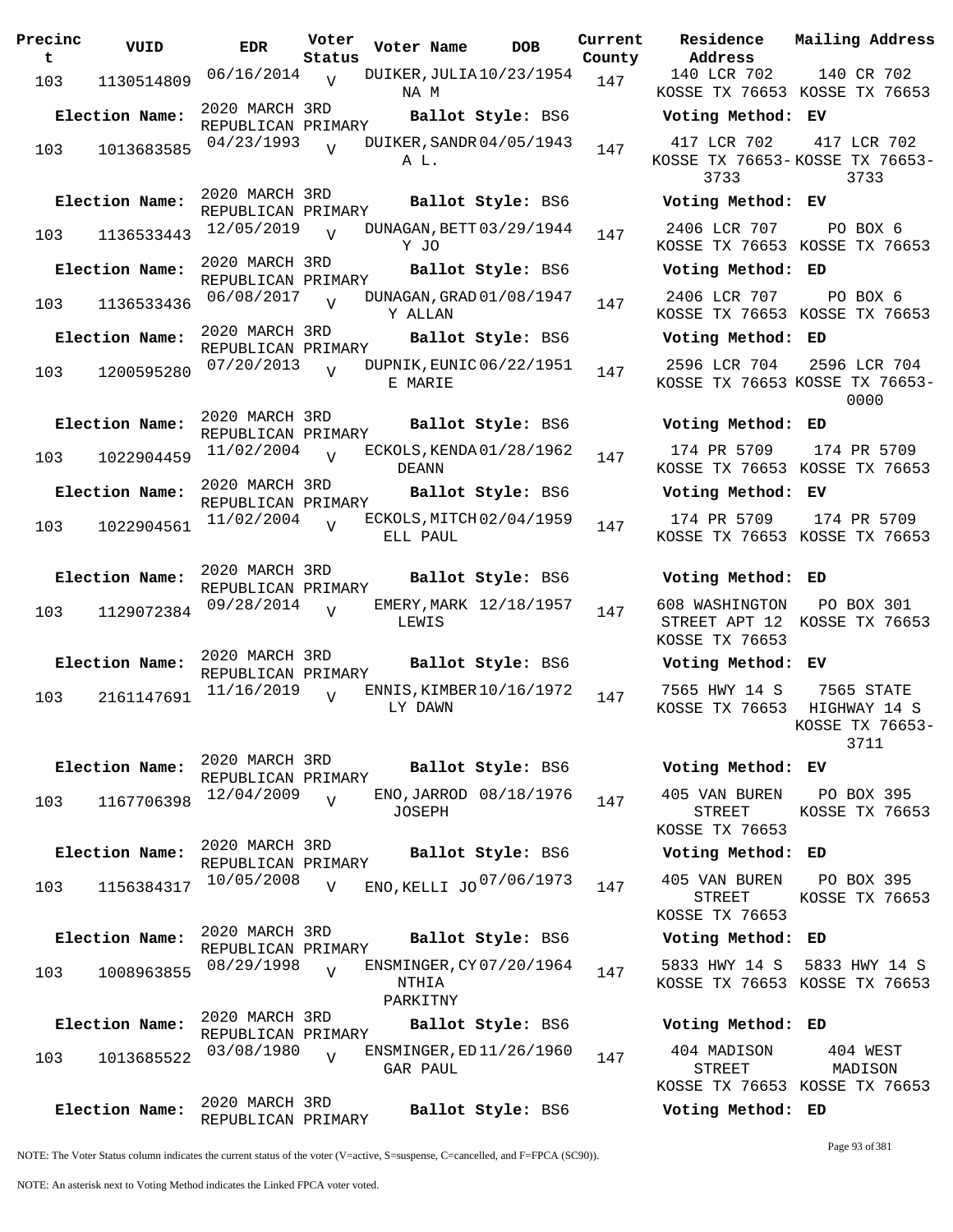| Precinc<br>t | VUID           | <b>EDR</b>                           | Voter<br>Status | Voter Name                               | <b>DOB</b>        | Current<br>County | Residence<br>Address                             | Mai.              |
|--------------|----------------|--------------------------------------|-----------------|------------------------------------------|-------------------|-------------------|--------------------------------------------------|-------------------|
| 103          | 1013682900     | 02/11/1996                           | $\overline{V}$  | ENSMINGER, JA12/21/1961<br>MES KEVIN     |                   | 147               | 5833 HWY 14 S<br>KOSSE TX 76653 KOS              | 58                |
|              | Election Name: | 2020 MARCH 3RD<br>REPUBLICAN PRIMARY |                 |                                          | Ballot Style: BS6 |                   | Voting Method: ED                                |                   |
| 103          | 1013686263     | 03/01/1978                           | $\overline{U}$  | ENSMINGER, NO 02/22/1940<br>RA INGRAM    |                   | 147               | 1316 HWY 7 E<br>KOSSE TX 76653 KOS               | 131               |
|              | Election Name: | 2020 MARCH 3RD<br>REPUBLICAN PRIMARY |                 |                                          | Ballot Style: BS6 |                   | Voting Method: ED                                |                   |
| 103          | 1004985394     | 02/24/2011                           | $\overline{V}$  | ERSKINE, JAME 08/24/1959<br>S STOVALL    |                   | 147               | 200 NARCISSUS<br><b>STREET</b><br>KOSSE TX 76653 | F<br>KOS.         |
|              | Election Name: | 2020 MARCH 3RD<br>REPUBLICAN PRIMARY |                 |                                          | Ballot Style: BS6 |                   | Voting Method: EV                                |                   |
| 103          | 1125910697     | 07/02/2009                           | $\overline{U}$  | FLEMING, MARY 12/02/1950<br>COKER        |                   | 147               | 606 PR 5715<br>KOSSE TX 76653 KOS                |                   |
|              | Election Name: | 2020 MARCH 3RD                       |                 |                                          | Ballot Style: BS6 |                   | Voting Method: ED                                |                   |
| 103          | 1020687212     | REPUBLICAN PRIMARY<br>03/03/2004     | $\overline{U}$  | FLIPPIN, HEAT 12/21/1985<br>HER NICOLE   |                   | 147               | 3517 LCR 723<br>KOSSE TX 76653 KOS               | $\overline{3}$    |
|              | Election Name: | 2020 MARCH 3RD<br>REPUBLICAN PRIMARY |                 |                                          | Ballot Style: BS6 |                   | Voting Method: EV                                |                   |
| 103          | 1022401193     | 09/29/2004                           | $\overline{U}$  | FLIPPIN, WILL 06/25/1986<br>IAM LEE      |                   | 147               | 3517 LCR 723<br>KOSSE TX 76653                   |                   |
|              | Election Name: | 2020 MARCH 3RD<br>REPUBLICAN PRIMARY |                 |                                          | Ballot Style: BS6 |                   | Voting Method: ED                                |                   |
| 103          | 1013688887     | 10/01/2010                           | $\overline{U}$  | FOX, DIANNA 12/16/1948<br>GAIL           |                   | 147               | 604 NARCISSUS<br>STREET<br>KOSSE TX 76653        | 604<br><b>KOS</b> |
|              | Election Name: | 2020 MARCH 3RD                       |                 |                                          | Ballot Style: BS6 |                   | Voting Method: ED                                |                   |
| 103          | 1037505836     | REPUBLICAN PRIMARY<br>02/16/2006     | $\overline{V}$  | FRALEY, DIANE 09/15/1955<br><b>RAE</b>   |                   | 147               | 889 LCR 664<br>KOSSE TX 76653- KOS<br>0231       |                   |
|              | Election Name: | 2020 MARCH 3RD                       |                 |                                          | Ballot Style: BS6 |                   | Voting Method: ED                                |                   |
|              |                | REPUBLICAN PRIMARY<br>02/03/1994     | $\overline{U}$  | FRAZIER, BARB 12/02/1949                 |                   |                   | 209 NARCISSUS                                    |                   |
| 103          | 1013682819     |                                      |                 | ARA DIANE                                |                   | 147               | STREET<br>KOSSE TX 76653                         | KOS               |
|              | Election Name: | 2020 MARCH 3RD<br>REPUBLICAN PRIMARY |                 |                                          | Ballot Style: BS6 |                   | Voting Method: ED                                |                   |
| 103          | 1194822215     | 12/06/2012                           | $\overline{v}$  | FREEMAN, JASO 09/19/1970<br>N TODD       |                   | 147               | 603 WASHINGTON<br>STREET<br>KOSSE TX 76653       | – F<br>KOS        |
|              | Election Name: | 2020 MARCH 3RD<br>REPUBLICAN PRIMARY |                 |                                          | Ballot Style: BS6 |                   | Voting Method: EV                                |                   |
| 103          | 1037504971     | 10/22/2016                           | $\overline{U}$  | FULLER, AMBER 11/17/1978<br><b>DEANN</b> |                   | 147               | 223 LCR 700<br>KOSSE TX 76653 KOS                | $\overline{2}$    |
|              | Election Name: | 2020 MARCH 3RD<br>REPUBLICAN PRIMARY |                 |                                          | Ballot Style: BS6 |                   | Voting Method: ED                                |                   |
| 103          | 1219315572     | 05/09/2015                           | $\overline{V}$  | FUNDERBURK, B11/15/1996<br>RANDON DALE   |                   | 147               | 706 WASHINGTON<br>STREET<br>KOSSE TX 76653 KOS   | WA.               |
|              | Election Name: | 2020 MARCH 3RD                       |                 |                                          | Ballot Style: BS6 |                   | Voting Method: EV                                |                   |
| 103          | 1040471487     | REPUBLICAN PRIMARY<br>03/07/2006     | $\overline{V}$  | FUNDERBURK, J07/28/1987<br>AMES KENDALL  |                   | 147               | 517 LCR 707<br>KOSSE TX 76653 KOS                |                   |
|              | Election Name: | 2020 MARCH 3RD<br>REPUBLICAN PRIMARY |                 |                                          | Ballot Style: BS6 |                   | Voting Method: EV                                |                   |

**Voter Name DOB Residence Current Mailing Address Address County** 5833 HWY 14 S 5833 HWY 14 S KOSSE TX 76653 KOSSE TX 76653 **Election Name: Ballot Style:** BS6 **Voting Method: ED** 1316 HWY 7 E 1316 HWY 7 EAST KOSSE TX 76653 KOSSE TX 76653 **Election Name: Ballot Style:** BS6 **Voting Method: ED** 200 NARCISSUS STREET KOSSE TX 76653 PO BOX 124 KOSSE TX 76653- 0124 **Election Name: Ballot Style:** BS6 **Voting Method: EV** 606 PR 5715 KOSSE TX 76653 KOSSE TX 76653 POB 474 **Election Name: Ballot Style:** BS6 **Voting Method: ED** 3517 LCR 723 KOSSE TX 76653 KOSSE TX 76653 3517 CR 723

### **Election Name: Ballot Style:** BS6 **Voting Method: EV**

#### **Election Name: Ballot Style:** BS6 **Voting Method: ED**

604 NARCISSUS 604 S NARCISSUS STREET KOSSE TX 76653 KOSSE TX 76653

#### **Election Name: Ballot Style:** BS6 **Voting Method: ED**

889 LCR 664 KOSSE TX 76653- KOSSE TX 76653 0231 POB 231

#### **Election Name: Ballot Style:** BS6 **Voting Method: ED**

209 NARCISSUS STREET KOSSE TX 76653 POB 153 KOSSE TX 76653

#### **Election Name: Ballot Style:** BS6 **Voting Method: ED**

603 WASHINGTON PO BOX 385 STREET KOSSE TX 76653 KOSSE TX 76653

## **Election Name: Ballot Style:** BS6 **Voting Method: EV**

223 LCR 700 KOSSE TX 76653 KOSSE TX 76653 223 LCR 700

#### **Election Name: Ballot Style:** BS6 **Voting Method: ED**

706 WASHINGTON STREET KOSSE TX 76653 KOSSE TX 76653 706 E WASHINGTON ST

## **Election Name: Ballot Style:** BS6 **Voting Method: EV**

517 LCR 707 KOSSE TX 76653 KOSSE TX 76653 PO BOX 82

NOTE: The Voter Status column indicates the current status of the voter (V=active, S=suspense, C=cancelled, and F=FPCA (SC90)).

Page 94 of 381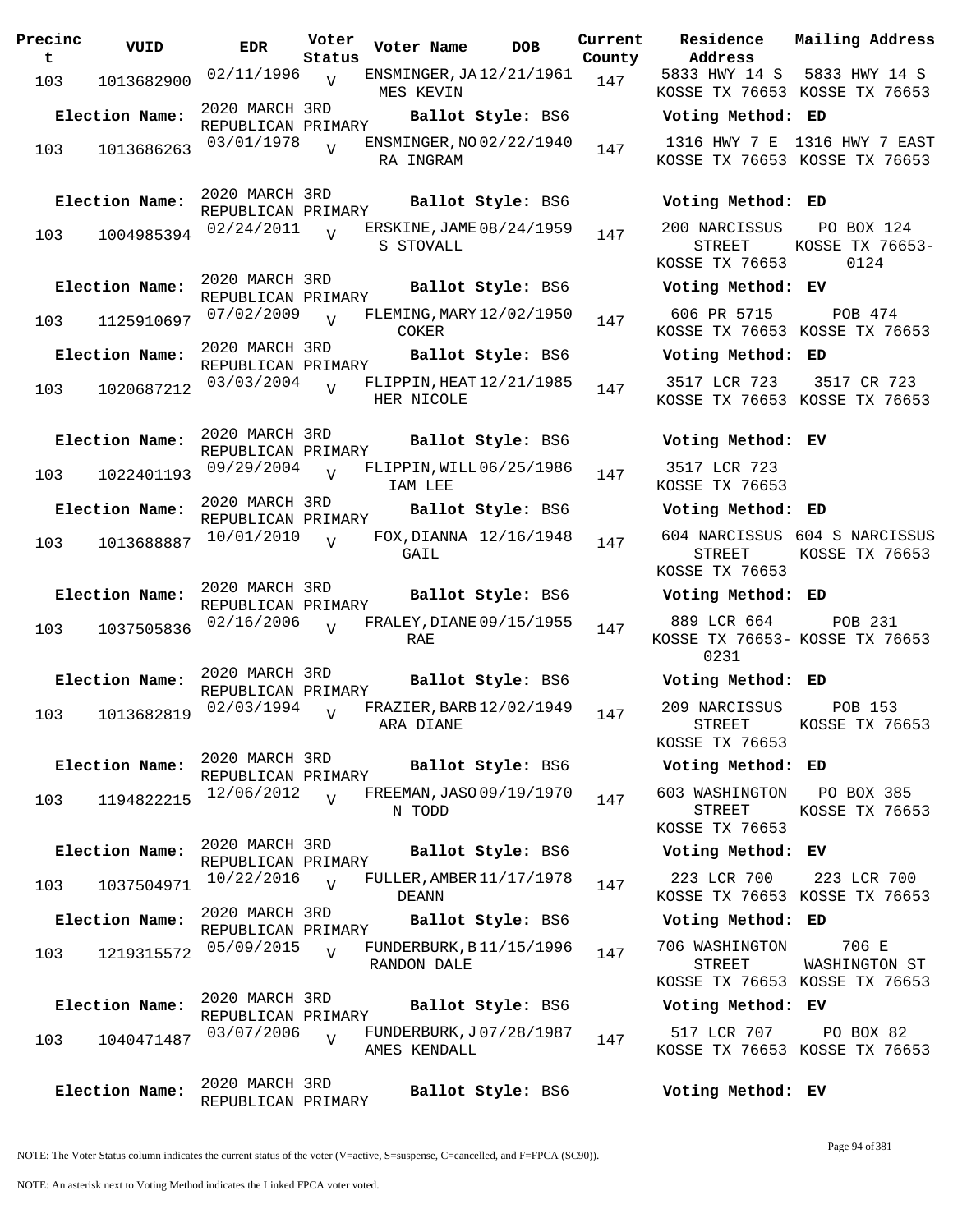| Precinc<br>t | VUID           | <b>EDR</b>                           | Voter<br>Status | Voter Name                              | DOB                    | Curre<br>Count |
|--------------|----------------|--------------------------------------|-----------------|-----------------------------------------|------------------------|----------------|
| 103          | 1004968177     | 05/05/1999                           | $\overline{V}$  | FUNDERBURK, J06/02/1964<br>ENNIFER JOY  |                        | 147            |
|              | Election Name: | 2020 MARCH 3RD<br>REPUBLICAN PRIMARY |                 |                                         | Ballot Style: BS6      |                |
| 103          | 1178917986     | 08/10/2011                           | $\overline{U}$  | FUNDERBURK, J12/07/1987<br>ENNIFER LEE  |                        | 147            |
|              | Election Name: | 2020 MARCH 3RD<br>REPUBLICAN PRIMARY |                 |                                         | Ballot Style: BS6      |                |
| 103          | 1024124137     | 05/01/2005                           | $\overline{V}$  | FUNDERBURK, J11/05/1986<br>ESSICA LYNN  |                        | 147            |
|              | Election Name: | 2020 MARCH 3RD<br>REPUBLICAN PRIMARY |                 |                                         | Ballot Style: BS6      |                |
| 103          | 1007547065     | 05/05/1999                           | $\overline{V}$  | FUNDERBURK, R09/29/1962<br>ONALD DARWIN |                        | 147            |
|              | Election Name: | 2020 MARCH 3RD<br>REPUBLICAN PRIMARY |                 |                                         | Ballot Style: BS6      |                |
| 103          | 1004972786     | 05/01/1999                           | $\overline{V}$  | FUNDERBURK, S03/31/1981<br>TEVEN DWAIN  |                        | 147            |
|              | Election Name: | 2020 MARCH 3RD<br>REPUBLICAN PRIMARY |                 |                                         | Ballot Style: BS6      |                |
| 103          | 1183135725     | 01/13/2012                           | $\overline{U}$  | GARZA, HUMBER 12/31/1962<br>TО          |                        | 147            |
|              | Election Name: | 2020 MARCH 3RD<br>REPUBLICAN PRIMARY |                 |                                         | Ballot Style: BS6      |                |
| 103          | 1090659254     | 01/13/2012                           | $\overline{V}$  | GARZA, PAMELA 07/30/1964<br>LYNN        |                        | 147            |
|              | Election Name: | 2020 MARCH 3RD<br>REPUBLICAN PRIMARY |                 |                                         | Ballot Style: BS6      |                |
| 103          | 1013685465     | 03/01/1978                           | $\overline{V}$  | GONZALES, DIA 03/16/1945<br>NA LEE      |                        | 147            |
|              | Election Name: | 2020 MARCH 3RD<br>REPUBLICAN PRIMARY |                 |                                         | Ballot Style: BS6      |                |
| 103          | 1008962714     | 03/01/1984                           | V               | GONZALES, MIC10/23/1961<br>HAEL ANTHONY |                        | 147            |
|              | Election Name: | 2020 MARCH 3RD<br>REPUBLICAN PRIMARY |                 |                                         | Ballot Style: BS6      |                |
| 103          | 1013683155     | 03/01/1984                           | $\overline{U}$  | GONZALES, RHO 08/24/1961<br>NDA DEAN    |                        | 147            |
|              | Election Name: | 2020 MARCH 3RD<br>REPUBLICAN PRIMARY |                 |                                         | Ballot Style: BS6      |                |
| 103          | 1004786671     | 01/20/2000                           | $\overline{U}$  | GRIGG, BRENDA06/17/1964<br>KAY          |                        | 147            |
|              | Election Name: | 2020 MARCH 3RD<br>REPUBLICAN PRIMARY |                 |                                         | Ballot Style: BS6      |                |
| 103          | 1022206523     | 09/15/2004                           | $\overline{V}$  | DIANNE                                  | HAYES, LOLA 03/15/1950 | 147            |
|              | Election Name: | 2020 MARCH 3RD<br>REPUBLICAN PRIMARY |                 |                                         | Ballot Style: BS6      |                |
| 103          | 1022206506     | 09/15/2004                           | $\overline{V}$  | HAYES<br>SR, THOMAS                     | 11/11/1945             | 147            |
|              | Election Name: | 2020 MARCH 3RD<br>REPUBLICAN PRIMARY |                 |                                         | Ballot Style: BS6      |                |

**Voter Name DOB Residence Address Current Mailing Address County** 706 WASHINGTON STREET KOSSE TX 76653- KOSSE TX 76653- 3825 706 E WASHINGTON ST 3825 **Election Name: Ballot Style:** BS6 **Voting Method: ED** 517 LCR 707 KOSSE TX 76653 KOSSE TX 76653 PO BOX 82 **Election Name: Ballot Style:** BS6 **Voting Method: ED** 822 LCR 651 THORNTON TX 76687 PO BOX 23 THORNTON TX 76687 **Election Name: Ballot Style:** BS6 **Voting Method: EV** 706 WASHINGTON STREET KOSSE TX 76653- KOSSE TX 76653 3825 706 E WASHINGTON **Election Name: Ballot Style:** BS6 **Voting Method: ED** 822 LCR 651 THORNTON TX 76687 PO BOX 23 THORNTON TX 76687 **Election Name: Ballot Style:** BS6 **Voting Method: EV** 2290 LCR 707 KOSSE TX 76653 KOSSE TX 76653 PO BOX 131 **Election Name: Ballot Style:** BS6 **Voting Method: ED** 2290 LCR 707 KOSSE TX 76653 KOSSE TX 76653 PO BOX 131 **Election Name: Ballot Style:** BS6 **Voting Method: ED** 608 NARCISSUS 608 NARCISSUS STREET KOSSE TX 76653 KOSSE TX 76653 ST **Election Name: Ballot Style:** BS6 **Voting Method: ED** 502 WASHINGTON STREET KOSSE TX 76653 P O BOX 191 KOSSE TX 76653 **Election Name: Ballot Style:** BS6 **Voting Method: EV** 502 WASHINGTON STREET KOSSE TX 76653 P O BOX 191 KOSSE TX 76653 **Election Name: Ballot Style:** BS6 **Voting Method: EV** 303 WASHINGTON STREET KOSSE TX 76653 P O BOX 4 KOSSE TX 76653 **Election Name: Ballot Style:** BS6 **Voting Method: ED** 259 LCR 703 KOSSE TX 76653 KOSSE TX 76653 259 LCR 703 **Election Name: Ballot Style:** BS6 **Voting Method: EV** 259 LCR 703 KOSSE TX 76653 KOSSE TX 76653 259 LCR 703

NOTE: The Voter Status column indicates the current status of the voter (V=active, S=suspense, C=cancelled, and F=FPCA (SC90)).

Page 95 of 381

**Election Name: Ballot Style:** BS6 **Voting Method: EV**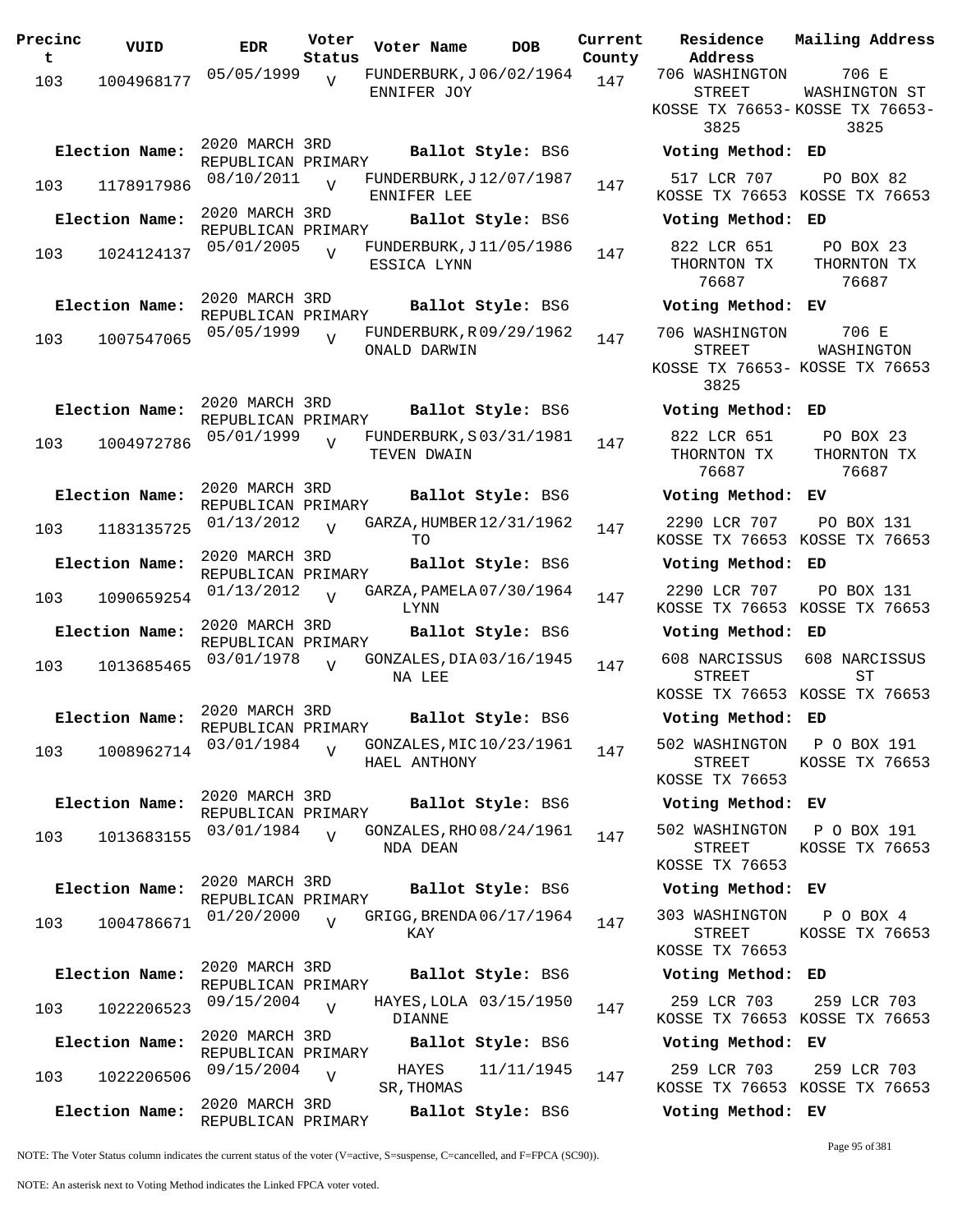| Precinc<br>t | VUID           | <b>EDR</b>                                  | Voter<br>Status | Voter Name                                 | <b>DOB</b>        | Current<br>County | Residence<br>Address                                        | Mai:                |
|--------------|----------------|---------------------------------------------|-----------------|--------------------------------------------|-------------------|-------------------|-------------------------------------------------------------|---------------------|
| 103          | 1013683164     | 07/06/1995                                  | $\overline{V}$  | HAYNES, DEBOR 08/08/1961<br>A JEANNETTE    |                   | 147               | 107 MYRTLE<br><b>STREET</b><br>KOSSE TX 76653               | 10<br>KOS           |
|              | Election Name: | 2020 MARCH 3RD<br>REPUBLICAN PRIMARY        |                 |                                            | Ballot Style: BS6 |                   | Voting Method:                                              | ED                  |
| 103          | 1037500586     | 02/10/2006                                  | $\overline{U}$  | HAYNIE, ZACHA 12/31/1987<br>RY CARLTON     |                   | 147               | 286 FM 413<br>KOSSE TX 76653 KOS                            | $\overline{2}$      |
|              | Election Name: | 2020 MARCH 3RD<br>REPUBLICAN PRIMARY        |                 |                                            | Ballot Style: BS6 |                   | Voting Method:                                              | ED                  |
| 103          | 1013683674     | 12/09/1987                                  |                 | HILL, SHIRLEY 08/05/1936<br>ANN            |                   | 147               | 703 MIGNONETTE<br>STREET<br>KOSSE TX 76653                  | $\mathbf P$<br>KOS  |
|              | Election Name: | 2020 MARCH 3RD<br>REPUBLICAN PRIMARY        |                 |                                            | Ballot Style: BS6 |                   | Voting Method:                                              | ED                  |
| 103          | 1013684005     | 03/01/1978                                  | $\overline{V}$  | HILL<br>JR, VIRDEN                         | 06/27/1948        | 147               | 703 MIGNONETTE<br><b>STREET</b><br>KOSSE TX 76653           | $\, {\bf P}$<br>KOS |
|              | Election Name: | 2020 MARCH 3RD<br>REPUBLICAN PRIMARY        |                 |                                            | Ballot Style: BS6 |                   | Voting Method:                                              | ED                  |
| 103          | 1003767601     | 11/18/2001                                  | $\overline{z}$  | HOBSON, LELAH 04/01/1969<br>LEANN          |                   | 147               | 205 NARCISSUS<br>STREET<br>KOSSE TX 76653                   | 28<br>KOS           |
|              | Election Name: | 2020 MARCH 3RD<br>REPUBLICAN PRIMARY        |                 |                                            | Ballot Style: BS6 |                   | Voting Method:                                              | ED                  |
| 103          | 1013650885     | 07/20/1994                                  | $\overline{V}$  | HOPKINS, CHAR 04/11/1946<br>LES HENRY      |                   | 147               | 703 MIGNONETTE<br>STREET<br>KOSSE TX 76653                  | P<br>KOS            |
|              | Election Name: | 2020 MARCH 3RD<br>REPUBLICAN PRIMARY        |                 |                                            | Ballot Style: BS6 |                   | Voting Method:                                              | ED                  |
| 103          | 1004786072     | 01/09/2000                                  | $\overline{z}$  | HOPKINS, LEIA 11/07/1967<br><b>SUZANNE</b> |                   | 147               | 206 JACKSON<br><b>STREET</b><br>KOSSE TX 76653- KOS<br>3884 |                     |
|              | Election Name: | 2020 MARCH 3RD<br>REPUBLICAN PRIMARY        |                 |                                            | Ballot Style: BS6 |                   | Voting Method: ED                                           |                     |
| 103          | 1013650902     | 01/18/1996                                  | $\overline{U}$  | HOPKINS, RAYM 06/08/1972<br>OND EUGENE     |                   | 147               | 206 JACKSON<br><b>STREET</b><br>KOSSE TX 76653-<br>3884     | 206<br>KOS          |
|              | Election Name: | 2020 MARCH 3RD<br>REPUBLICAN PRIMARY        |                 |                                            | Ballot Style: BS6 |                   | Voting Method: ED                                           |                     |
| 103          | 1151592278     | 03/30/2008                                  | $\overline{z}$  | HOWARD, JAMES 11/10/1945<br>Е              |                   | 147               | 409 MYRTLE<br>STREET<br>KOSSE TX 76653                      | $\mathbf P$<br>KOS  |
|              | Election Name: | 2020 MARCH 3RD<br>REPUBLICAN PRIMARY        |                 |                                            | Ballot Style: BS6 |                   | Voting Method: ED                                           |                     |
| 103          | 1013686069     | 03/01/1978                                  |                 | HUCKABEE, JEA 08/16/1935<br>Ν              |                   | 147               | 618 LCR 710<br>KOSSE TX 76653-KOSS<br>3778                  | 6 <sup>2</sup>      |
|              | Election Name: | 2020 MARCH 3RD<br>REPUBLICAN PRIMARY        |                 |                                            | Ballot Style: BS6 |                   | Voting Method: AV                                           |                     |
| 103          | 1013686095     | 03/01/1978                                  | $\overline{U}$  | HUCKABEE, RAY 03/03/1935<br>MOND IRVIN     |                   | 147               | 618 LCR 710<br>KOSSE TX 76653 KOS                           | - 61                |
|              | Election Name: | 2020 MARCH 3RD<br>REPUBLICAN PRIMARY        |                 |                                            | Ballot Style: BS6 |                   | Voting Method: AV                                           |                     |
| 103          | 1042383994     | 04/09/2006                                  | $\overline{V}$  | HUNTER, JAMES 11/17/1955<br>RANDAL         |                   | 147               | 402 MYRTLE<br>STREET<br>KOSSE TX 76653                      | P<br>KOS            |
|              | Election Name: | 2020 MARCH 3RD<br>עת גאוד תם נוגמד זהוות הם |                 |                                            | Ballot Style: BS6 |                   | Voting Method: ED                                           |                     |

**Voter Name DOB Residence Address Current Mailing Address** 107 MYRTLE STREET KOSSE TX 76653 107 N MYRTLE KOSSE TX 76653 **Election Name: Ballot Style:** BS6 **Voting Method: ED** 286 FM 413 KOSSE TX 76653 KOSSE TX 76653 286 FM 413 **Election Name: Ballot Style:** BS6 **Voting Method: ED** 703 MIGNONETTE P O BOX 181 STREET KOSSE TX 76653 KOSSE TX 76653 **Election Name: Ballot Style:** BS6 **Voting Method: ED** 703 MIGNONETTE P O BOX 181 STREET KOSSE TX 76653 KOSSE TX 76653 **Election Name: Ballot Style:** BS6 **Voting Method: ED** 205 NARCISSUS STREET KOSSE TX 76653 285 LCR 705 KOSSE TX 76653 **Election Name: Ballot Style:** BS6 **Voting Method: ED** 703 MIGNONETTE P O BOX 444 STREET KOSSE TX 76653 KOSSE TX 76653 **Election Name: Ballot Style:** BS6 **Voting Method: ED** 206 JACKSON STREET KOSSE TX 76653- KOSSE TX 76653 3884 206 WEST JACKSON **Election Name: Ballot Style:** BS6 **Voting Method: ED** 206 JACKSON STREET KOSSE TX 76653- 3884 206 W JACKSON KOSSE TX 76653 **Election Name: Ballot Style:** BS6 **Voting Method: ED** 409 MYRTLE STREET KOSSE TX 76653 PO BOX 445 KOSSE TX 76653 **Election Name: Ballot Style:** BS6 **Voting Method: ED** 618 LCR 710 KOSSE TX 76653- KOSSE TX 76653- 3778 618 LCR 710 3778 **Election Name: Ballot Style:** BS6 **Voting Method: AV** 618 LCR 710 KOSSE TX 76653 KOSSE TX 76653 618 LCR 710

| Voting Method: AV |                |  |
|-------------------|----------------|--|
| 402 MYRTLE        | PO BOX 276     |  |
| STREET            | KOSSE TX 76653 |  |
| KOSSE TX 76653    |                |  |

NOTE: The Voter Status column indicates the current status of the voter (V=active, S=suspense, C=cancelled, and F=FPCA (SC90)).

REPUBLICAN PRIMARY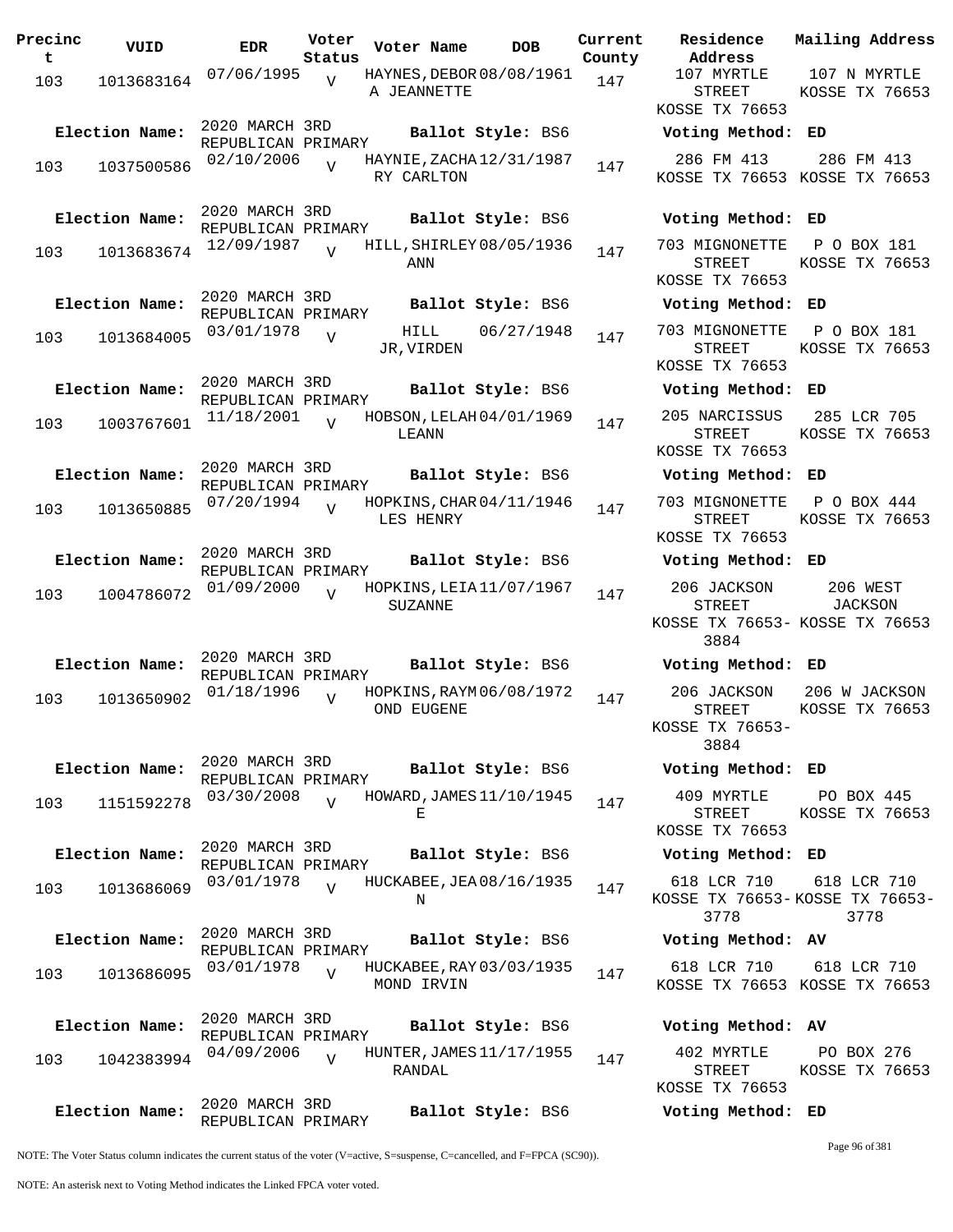**Precinc t VUID EDR Voter Status Voter Name bob Current Residence County** 103 1014862205 11/01/2002 **ANN**  $\overline{v}$ HUNTER, NORA 09/14/1961 147 2020 MARCH 3RD REPUBLICAN PRIMARY<br>01/28/2001 1 **Election Name: Ballot Style:** BS6 **Voting Method: ED** 103 1003771425  $01/28/2001$  UNGRAM, CHARL 12/24/1937 147 ES EDGAR  $\overline{V}$ 2020 MARCH 3RD REPUBLICAN PRIMARY **Election Name: Ballot Style:** BS6 **Voting Method: EV** 103 1124898113 <sup>10/16/2013</sup> v JACKSON, LARR 01/04/1956 147 Y WADE  $\overline{v}$ 2020 MARCH 3RD REPUBLICAN PRIMARY **Election Name: Ballot Style:** BS6 **Voting Method: EV** <sup>103</sup> JEFFERSON,VI 03/01/1978 <sup>1008962590</sup> <sup>147</sup> 09/12/1953 RGINIA  $\overline{V}$ 2020 MARCH 3RD REPUBLICAN PRIMARY **Election Name: Ballot Style:** BS6 **Voting Method: EV** 103 1018615587 <sup>02/21/2003</sup> v JOHNSON, DARL 12/08/1969 147 A SUE  $\overline{V}$ 2020 MARCH 3RD REPUBLICAN PRIMARY **Election Name: Ballot Style:** BS6 **Voting Method: ED** 103 1013686817 <sup>03/01/1978</sup> v JOHNSON,MARY <sup>02/17/1942</sup> 147 173 PR 5709  $\overline{v}$ 2020 MARCH 3RD REPUBLICAN PRIMARY **Election Name: Ballot Style:** BS6 **Voting Method: ED** 103 1172419683 <sup>09/25/2010</sup> v JONES, BRANDI 06/21/1992 147 E MAREE V 2020 MARCH 3RD REPUBLICAN PRIMARY **Election Name: Ballot Style:** BS6 **Voting Method: ED**  $103 \t 1003917223 \t 10/21/2000 \t V \t JONES \t 06/27/1947 \t 147$ JR,HORRAL INGRAM V 2020 MARCH 3RD REPUBLICAN PRIMARY **Election Name: Ballot Style:** BS6 **Voting Method: ED** 103 1177947545 06/30/2011 RYAN  $\overline{V}$ JONES, JACOB 03/21/1991 147 2020 MARCH 3RD REPUBLICAN PRIMARY **Election Name: Ballot Style:** BS6 **Voting Method: ED** 103 1004786086 <sup>02/17/2000</sup> v JORDAN, WENDE 08/07/1937 147 LL BASIL  $\overline{v}$ 2020 MARCH 3RD REPUBLICAN PRIMARY **Election Name: Ballot Style:** BS6 **Voting Method: ED** <sup>103</sup> KELLY,CHRIST 03/01/1980 <sup>1013686356</sup> <sup>147</sup> 03/07/1923 INE  $\overline{V}$ 2020 MARCH 3RD REPUBLICAN PRIMARY **Election Name: Ballot Style:** BS6 **Voting Method: ED** 103 1148251856 02/01/2008 GRADY  $\overline{V}$ KELLY, HENRY 09/17/1945 147 2020 MARCH 3RD REPUBLICAN PRIMARY **Election Name: Ballot Style:** BS6 **Voting Method: EV** <sup>103</sup> KEMP,CLAUDIA 07/12/2015 <sup>1204434393</sup> <sup>147</sup> 08/05/1953 BENNETT  $\overline{V}$ 2020 MARCH 3RD REPUBLICAN PRIMARY **Election Name: Ballot Style:** BS6 **Voting Method: ED**

**Address Current Mailing Address** 402 MYRTLE STREET KOSSE TX 76653 PO BOX 276 KOSSE TX 76653 401 MYRTLE STREET KOSSE TX 76653 P O BOX 403 KOSSE TX 76653 511 HWY 7 W KOSSE TX 76653 KOSSE TX 76653 511 SH 7 WEST 404 HARRISON STREET KOSSE TX 76653 P O BOX 81 KOSSE TX 76653 712 MIGNONETTE STREET KOSSE TX 76653 KOSSE TX 76653 KOSSE TX 76653 PO BOX 74 306 JACKSON STREET KOSSE TX 76653 306 W JACKSON KOSSE TX 76653 1839 LCR 707 KOSSE TX 76653 KOSSE TX 76653 1839 LCR 707 306 JACKSON STREET KOSSE TX 76653- KOSSE TX 76653 3722 306 W JACKSON ST 501 NARCISSUS STREET KOSSE TX 76653 P O BOX 273 KOSSE TX 76653 801 MIGNONETTE STREET KOSSE TX 76653 P O BOX 281 KOSSE TX 76653 314 LCR 706 KOSSE TX 76653 KOSSE TX 76653 PO BOX 297

172 LCR 731 KOSSE TX 76653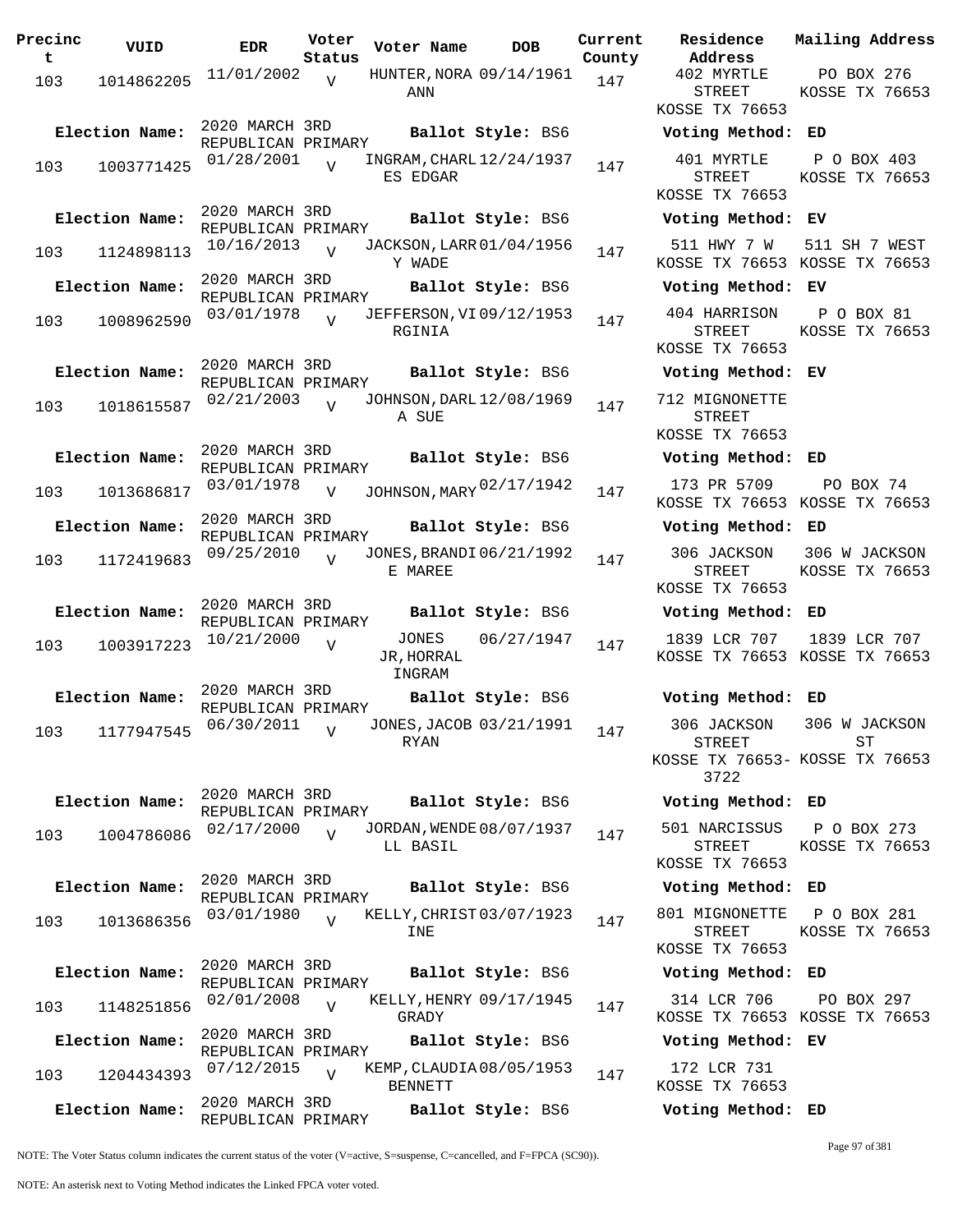| Precinc<br>t | VUID           | <b>EDR</b>                           | Voter<br>Status | Voter Name                              | <b>DOB</b>             | Current<br>County | Residence<br>Address                          |
|--------------|----------------|--------------------------------------|-----------------|-----------------------------------------|------------------------|-------------------|-----------------------------------------------|
| 103          | 1126018120     | $07/12/2015$ V                       |                 | LYNN                                    | KEMP, DANNY 06/06/1952 | 147               | 172 LCR 731<br>KOSSE TX 766                   |
|              | Election Name: | 2020 MARCH 3RD<br>REPUBLICAN PRIMARY |                 |                                         | Ballot Style: BS6      |                   | Voting Metho                                  |
| 103          | 1013711639     | 04/09/1995                           | $\overline{U}$  | RAE                                     | KING, JOYCE 07/15/1974 | 147               | 508 MIGNONET<br>STREET<br>KOSSE TX 766        |
|              | Election Name: | 2020 MARCH 3RD<br>REPUBLICAN PRIMARY |                 |                                         | Ballot Style: BS6      |                   | Voting Metho                                  |
| 103          | 1013642751     | 11/07/1996                           | $\overline{V}$  | KING, KENNETH 10/11/1972<br>WAYNE       |                        | 147               | 508 MIGNONET<br><b>STREET</b><br>KOSSE TX 766 |
|              | Election Name: | 2020 MARCH 3RD<br>REPUBLICAN PRIMARY |                 |                                         | Ballot Style: BS6      |                   | Voting Metho                                  |
| 103          | 1118412825     | 02/23/2020                           | $\overline{V}$  | LAUBENBERG, A01/31/1985<br>MY ELIZABETH |                        | 147               | 605 MYRTLE<br>STREET<br>KOSSE TX 766          |
|              | Election Name: | 2020 MARCH 3RD<br>REPUBLICAN PRIMARY |                 |                                         | Ballot Style: BS6      |                   | Voting Metho                                  |
| 103          | 1118387294     | 02/23/2020                           | $\overline{V}$  | LAUBENBERG, D09/08/1956<br>IANNA M      |                        | 147               | 605 MYRTLE<br><b>STREET</b><br>KOSSE TX 766   |
|              | Election Name: | 2020 MARCH 3RD<br>REPUBLICAN PRIMARY |                 |                                         | Ballot Style: BS6      |                   | Voting Metho                                  |
| 103          | 1155899329     | 02/23/2020                           | $\overline{U}$  | LAUBENBERG, W02/26/1955<br>ILLIAM C     |                        | 147               | 605 MYRTLE<br>STREET<br>KOSSE TX 766          |
|              | Election Name: | 2020 MARCH 3RD<br>REPUBLICAN PRIMARY |                 |                                         | Ballot Style: BS6      |                   | Voting Metho                                  |
| 103          | 1013686445     | 03/01/1978                           | $\overline{U}$  | LAUDERDALE, M07/04/1944<br>ARY JOYCE    |                        | 147               | 315 LCR 703.<br>KOSSE TX 766                  |
|              | Election Name: | 2020 MARCH 3RD<br>REPUBLICAN PRIMARY |                 |                                         | Ballot Style: BS6      |                   | Voting Metho                                  |
| 103          | 1172094408     | 10/08/2010                           | $\overline{V}$  | LYNN                                    | LEE, TAMARA 10/08/1992 | 147               | 7339 FM 339<br>KOSSE TX 766                   |
|              | Election Name: | 2020 MARCH 3RD<br>REPUBLICAN PRIMARY |                 |                                         | Ballot Style: BS6      |                   | Voting Metho                                  |
| 103          | 1181628929     | 01/19/2012                           | $\overline{V}$  | LITTLE, MANDY 04/26/1986<br>KAY         |                        | 147               | 447 FM 413<br>KOSSE TX 7665<br>4477           |
|              | Election Name: | 2020 MARCH 3RD<br>REPUBLICAN PRIMARY |                 |                                         | Ballot Style: BS6      |                   | Voting Metho                                  |
| 103          | 1022516159     | 01/19/2012                           | V               | LITTLE<br>JR, WENDELL                   | 12/21/1974             | 147               | 447 FM 413<br>KOSSE TX 7665<br>4477           |
|              | Election Name: | 2020 MARCH 3RD<br>REPUBLICAN PRIMARY |                 |                                         | Ballot Style: BS6      |                   | Voting Metho                                  |
| 103          | 1013684112     | 02/22/1990                           | $\overline{V}$  | LLOYD, SCARLE 12/08/1971<br>TT TRUETT   |                        | 147               | 804 MIGNONET<br>STREET                        |
|              | Election Name: | 2020 MARCH 3RD                       |                 |                                         | Ballot Style: BS6      |                   | KOSSE TX 766<br>Voting Metho                  |
| 103          | 1018237332     | REPUBLICAN PRIMARY<br>02/12/2003     | $\overline{V}$  | LLOYD<br>III, WELDON                    | 12/31/1979             | 147               | 408 NARCISSU<br>STREET                        |
|              |                | 2020 MARCH 3RD                       |                 | RICHARD                                 |                        |                   | KOSSE TX 766                                  |
|              | Election Name: | REPUBLICAN PRIMARY                   |                 |                                         | Ballot Style: BS6      |                   | Voting Metho                                  |
| 103          | 1003918391     | 10/22/2000                           | $\overline{V}$  | LLOYD, WILLIA05/19/1961<br>M GEORGE     |                        | 147               | 1820 HWY 7<br>KOSSE TX 766                    |
|              | Election Name: | 2020 MARCH 3RD<br>REPUBLICAN PRIMARY |                 |                                         | Ballot Style: BS6      |                   | Voting Metho                                  |

172 LCR 731 KOSSE TX 76653 **Election Name: Ballot Style:** BS6 **Voting Method: ED** 508 MIGNONETTE STREET KOSSE TX 76653 KOSSE TX 76653 508 S MIGNONETTE ST **Election Name: Ballot Style:** BS6 **Voting Method: ED** 508 MIGNONETTE STREET KOSSE TX 76653 KOSSE TX 76653 508 S MIGNONETTE ST **Election Name: Ballot Style:** BS6 **Voting Method: ED** 605 MYRTLE STREET KOSSE TX 76653 **Election Name: Ballot Style:** BS6 **Voting Method: ED** 605 MYRTLE STREET KOSSE TX 76653 **Election Name: Ballot Style:** BS6 **Voting Method: ED** 605 MYRTLE STREET KOSSE TX 76653 **Election Name: Ballot Style:** BS6 **Voting Method: ED** 315 LCR 703A KOSSE TX 76653 KOSSE TX 76653 315 LCR 703A **Election Name: Ballot Style:** BS6 **Voting Method: ED** 7339 FM 339 S KOSSE TX 76653 KOSSE TX 76653 PO BOX 104 **Election Name: Ballot Style:** BS6 **Voting Method: ED** 447 FM 413 KOSSE TX 76653- KOSSE TX 76653 4477 447 FM 413 **Election Name: Ballot Style:** BS6 **Voting Method: ED** 447 FM 413 KOSSE TX 76653- KOSSE TX 76653 4477 447 FM 413 **Election Name: Ballot Style:** BS6 **Voting Method: ED** 804 MIGNONETTE STREET KOSSE TX 76653 KOSSE TX 76653 804 S MIGNONETTE ST **Election Name: Ballot Style:** BS6 **Voting Method: ED** 408 NARCISSUS STREET KOSSE TX 76653 PO BOX 92 KOSSE TX 76653 **Election Name: Ballot Style:** BS6 **Voting Method: ED** 1820 HWY 7 E 1820 STATE HWY KOSSE TX 76653 7 E KOSSE TX 76653 **Election Name: Ballot Style:** BS6 **Voting Method: ED**

**Current Mailing Address**

NOTE: The Voter Status column indicates the current status of the voter (V=active, S=suspense, C=cancelled, and F=FPCA (SC90)).

Page 98 of 381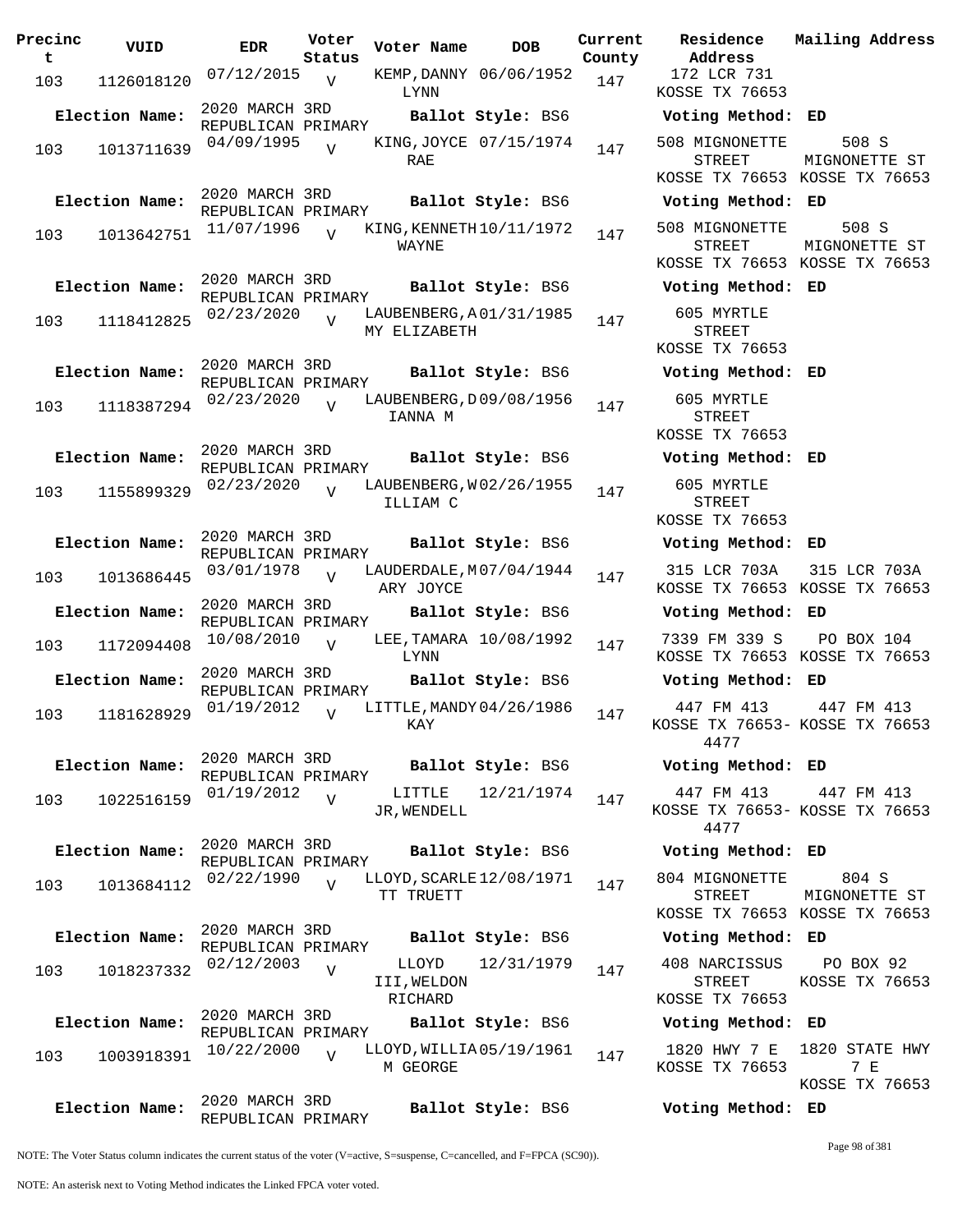| Precinc<br>t. | VUID           | <b>EDR</b>                           | Voter<br>Status | Voter Name                               | <b>DOB</b>        | Current<br>County |
|---------------|----------------|--------------------------------------|-----------------|------------------------------------------|-------------------|-------------------|
| 103           | 1013687365     | 03/01/1978                           | ٦T              | LLOYD, WILLIE 04/02/1956<br>JOE          |                   | 147               |
|               | Election Name: | 2020 MARCH 3RD<br>REPUBLICAN PRIMARY |                 |                                          | Ballot Style: BS6 |                   |
| 103           | 1202229858     | 09/26/2013                           | ٦T              | LOCKHART, CHR 08/13/1989<br>ISTINA RENEE |                   | 147               |
|               | Election Name: | 2020 MARCH 3RD<br>REPUBLICAN PRIMARY |                 |                                          | Ballot Style: BS6 |                   |
| 103           | 1004992127     | 11/26/1998                           | ٦T              | LOGAN, JULIE 09/26/1957<br>ANGELA        |                   | 147               |
|               | Election Name: | 2020 MARCH 3RD<br>REPUBLICAN PRIMARY |                 |                                          | Ballot Style: BS6 |                   |
| 103           | 1026885455     | 11/28/2013                           | ٦T              | LOGAN, RICKY 08/22/1958<br><b>DON</b>    |                   | 147               |
|               | Election Name: | 2020 MARCH 3RD<br>REPUBLICAN PRIMARY |                 |                                          | Ballot Style: BS6 |                   |
| 103           | 1000482032     | 11/07/2002                           | $\overline{U}$  | LOUDD, GROVER 10/11/1946<br>ALLEN        |                   | 147               |
|               | Election Name: | 2020 MARCH 3RD<br>REPUBLICAN PRIMARY |                 |                                          | Ballot Style: BS6 |                   |
| 103           | 1011582716     | 03/31/2016                           | $\overline{V}$  | LUJAN, JOHNNY 03/15/1951<br>PESINA       |                   | 147               |
|               | Election Name: | 2020 MARCH 3RD<br>REPUBLICAN PRIMARY |                 |                                          | Ballot Style: BS6 |                   |
| 103           | 1181235153     | 12/14/2011                           | $\overline{U}$  | MARCUS, CAROL 02/24/1947<br>YN S         |                   | 147               |
|               | Election Name: | 2020 MARCH 3RD<br>REPUBLICAN PRIMARY |                 |                                          | Ballot Style: BS6 |                   |
| 103           | 1013685184     | 03/03/1982                           |                 | MCCALEB, JAME 12/23/1951<br>S RAY        |                   | 147               |
|               | Election Name: | 2020 MARCH 3RD                       |                 |                                          | Ballot Style: BS6 |                   |
| 103           | 1013683138     | REPUBLICAN PRIMARY<br>06/22/1995     | $\overline{V}$  | MCCALEB, JAMI 05/14/1977<br>E RENEE      |                   | 147               |
|               | Election Name: | 2020 MARCH 3RD<br>REPUBLICAN PRIMARY |                 |                                          | Ballot Style: BS6 |                   |
| 103           | 1013685197     | 03/01/1982                           | $\overline{V}$  | MCCALEB, PEGG 06/11/1953<br>Y WILLIAMSON |                   | 147               |
|               | Election Name: | 2020 MARCH 3RD<br>REPUBLICAN PRIMARY |                 |                                          | Ballot Style: BS6 |                   |
| 103           | 1013682963     | 03/28/1996                           | $\overline{V}$  | MCCARVER, JOH 06/07/1954<br>N ARTHUR     |                   | 147               |
|               | Election Name: | 2020 MARCH 3RD<br>REPUBLICAN PRIMARY |                 |                                          | Ballot Style: BS6 |                   |
| 103           | 1219314869     | 05/09/2015                           | $\overline{V}$  | MCCARVER, JOH 04/21/1997<br>N AUSTIN     |                   | 147               |
|               | Election Name: | 2020 MARCH 3RD<br>REPUBLICAN PRIMARY |                 |                                          | Ballot Style: BS6 |                   |

**Voter Name DOB Residence Address Current Mailing Address** 210 QUINCY STREET KOSSE TX 76653 P O BOX 172 KOSSE TX 76653 **Election Name: Ballot Style:** BS6 **Voting Method: ED** 700 NARCISSUS 700 N NARCISSUS STREET KOSSE TX 76653- 3523 KOSSE TX 76653 **Election Name: Ballot Style:** BS6 **Voting Method: ED** 2851 LCR 723 KOSSE TX 76653- KOSSE TX 76653 3784 PO BOX 104 **Election Name: Ballot Style:** BS6 **Voting Method: ED** 2851 LCR 723 KOSSE TX 76653- KOSSE TX 76653 3784 2851 LCR 723 **Election Name: Ballot Style:** BS6 **Voting Method: EV** 310 LILLY STREET KOSSE TX 76653 310 S LILLY ST KOSSE TX 76653 **Election Name: Ballot Style:** BS6 **Voting Method: EV** 1170 LCR 705 KOSSE TX 76653 KOSSE TX 76653 1170 LCR 705 **Election Name: Ballot Style:** BS6 **Voting Method: EV** 409 NARCISSUS STREET KOSSE TX 76653 PO BOX 85 KOSSE TX 76653 **Election Name: Ballot Style:** BS6 **Voting Method: ED** 706 NARCISSUS 706 N NARCISSUS STREET KOSSE TX 76653 KOSSE TX 76653- 3523 **Election Name: Ballot Style:** BS6 **Voting Method: ED** 706 NARCISSUS STREET KOSSE TX 76653 KOSSE TX 76653 706 N. NARCISSUS **Election Name: Ballot Style:** BS6 **Voting Method: EV** 706 NARCISSUS 706 N NARCISSUS STREET KOSSE TX 76653 KOSSE TX 76653 **Election Name: Ballot Style:** BS6 **Voting Method: ED** 550 PR 5715 KOSSE TX 76653 KOSSE TX 76653 P O BOX 353 **Election Name: Ballot Style:** BS6 **Voting Method: ED**

550 PR 5715 KOSSE TX 76653 KOSSE TX 76653 PO BOX 353

**Election Name: Ballot Style:** BS6 **Voting Method: EV**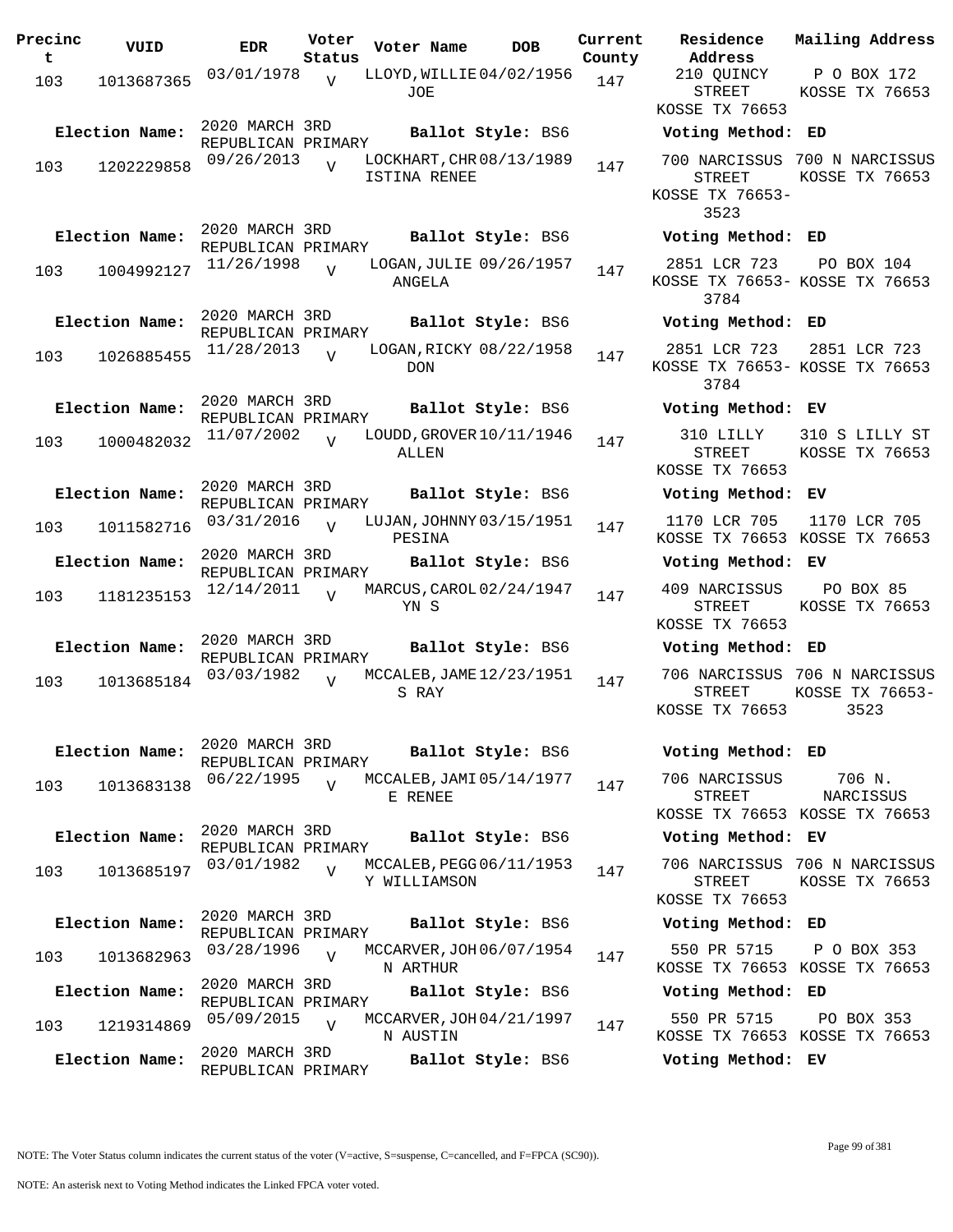| Precinc<br>t. | VUID           | <b>EDR</b>                           | Voter<br>Status | Voter Name                                    | <b>DOB</b>        | Current<br>County | Residence<br>Address                                | Mailing Addre                         |
|---------------|----------------|--------------------------------------|-----------------|-----------------------------------------------|-------------------|-------------------|-----------------------------------------------------|---------------------------------------|
| 103           | 1013686237     | 02/25/1978                           | $\overline{V}$  | MCCARVER, ROS 06/12/1956<br>ALINDA            |                   | 147               | 550 PR 5715<br>KOSSE TX 76653 KOSSE TX 766          | P O BOX 353                           |
|               | Election Name: | 2020 MARCH 3RD<br>REPUBLICAN PRIMARY |                 |                                               | Ballot Style: BS6 |                   | Voting Method: ED                                   |                                       |
| 103           | 1007449857     | 06/06/2002                           | $\overline{V}$  | MCCOY, TANYA 08/05/1974<br>RENEE              |                   | 147               | 107 MYRTLE<br><b>STREET</b><br>KOSSE TX 76653       | PO BOX 152<br>KOSSE TX 766            |
|               | Election Name: | 2020 MARCH 3RD<br>REPUBLICAN PRIMARY |                 |                                               | Ballot Style: BS6 |                   | Voting Method: ED                                   |                                       |
| 103           | 1022904798     | 11/02/2004                           | $\overline{V}$  | MCCREERY, STE 01/22/1967<br>PHANIE ANN        |                   | 147               | 285 LCR 705<br>KOSSE TX 76653 KOSSE TX 766          | 285 LCR 705                           |
|               | Election Name: | 2020 MARCH 3RD                       |                 |                                               | Ballot Style: BS6 |                   | Voting Method: EV                                   |                                       |
| 103           | 1013684098     | REPUBLICAN PRIMARY<br>01/30/1968     | $\overline{U}$  | MCKINNEY, LAN 10/25/1935<br>ELL               |                   | 147               | 608 MYRTLE<br><b>STREET</b><br>KOSSE TX 76653-      | 608 N MYRTLE<br>KOSSE TX 7665<br>3851 |
|               | Election Name: | 2020 MARCH 3RD<br>REPUBLICAN PRIMARY |                 |                                               | Ballot Style: BS6 |                   | 3851<br>Voting Method: ED                           |                                       |
| 103           | 1013682985     | 04/04/1996                           | $\overline{U}$  | MCNUTT, JOSEP 01/22/1962<br>H HIRAM           |                   | 147               | 322 LCR 707B<br>KOSSE TX 76653 KOSSE TX 766         | 322 CR 707E                           |
|               | Election Name: | 2020 MARCH 3RD<br>REPUBLICAN PRIMARY |                 |                                               | Ballot Style: BS6 |                   | Voting Method: EV                                   |                                       |
| 103           | 2145729674     | 07/07/2018                           | $\overline{V}$  | MCNUTT, MARIS 06/06/2000<br>A LYNN            |                   | 147               | 322 LCR 707B<br>KOSSE TX 76653 KOSSE TX 766         | 322 LCR 707                           |
|               | Election Name: | 2020 MARCH 3RD<br>REPUBLICAN PRIMARY |                 |                                               | Ballot Style: BS6 |                   | Voting Method: ED                                   |                                       |
| 103           | 1013684610     | 11/05/1989                           |                 | MCNUTT, SHELL $10/19/1971$<br>I MARISA        |                   | 147               | 322 LCR 707<br>KOSSE TX 76653- KOSSE TX 766<br>3773 | 322 LCR 707                           |
|               | Election Name: | 2020 MARCH 3RD<br>REPUBLICAN PRIMARY |                 |                                               | Ballot Style: BS6 |                   | Voting Method: ED                                   |                                       |
| 103           | 2131432317     | 11/08/2016                           | $\overline{v}$  | MCRAE, JANICE 09/20/1954<br>T.                |                   | 147               | 854 LCR 710<br>KOSSE TX 76653 KOSSE TX 766          | PO BOX 159                            |
|               | Election Name: | 2020 MARCH 3RD<br>REPUBLICAN PRIMARY |                 |                                               | Ballot Style: BS6 |                   | Voting Method: ED                                   |                                       |
| 103           | 1127107231     | 09/27/2019                           | $\overline{V}$  | METZROTH, CAR 10/01/1948<br>L FRANCIS         |                   | 147               | 3761 LCR 707<br>KOSSE TX 76653                      |                                       |
|               | Election Name: | 2020 MARCH 3RD<br>REPUBLICAN PRIMARY |                 |                                               | Ballot Style: BS6 |                   | Voting Method: EV                                   |                                       |
| 103           | 1127107249     | 10/16/2019                           | V               | METZROTH, PEG 02/22/1948<br>GY LEE            |                   | 147               | 3761 LCR 707<br>KOSSE TX 76653                      |                                       |
|               | Election Name: | 2020 MARCH 3RD<br>REPUBLICAN PRIMARY |                 |                                               | Ballot Style: BS6 |                   | Voting Method: EV                                   |                                       |
| 103           | 1145117564     | 08/29/2007                           | $\overline{V}$  | MILES, ADRIAN 12/19/1966<br>NA<br>TURRUBIARTE |                   | 147               | 205 MIGNONETTE<br><b>STREET</b>                     | 205 N<br>MIGNONETTE S                 |
|               | Election Name: | 2020 MARCH 3RD                       |                 |                                               | Ballot Style: BS6 |                   | KOSSE TX 76653 KOSSE TX 766<br>Voting Method: ED    |                                       |
| 103           | 1043530859     | REPUBLICAN PRIMARY<br>04/23/2006     | $\overline{V}$  | MILLS, SUE W 12/08/1941                       |                   | 147               | 110 POLK STREET PO BOX 163                          |                                       |
|               | Election Name: | 2020 MARCH 3RD                       |                 |                                               | Ballot Style: BS6 |                   | KOSSE TX 76653 KOSSE TX 766<br>Voting Method: AV    |                                       |
|               |                | REPUBLICAN PRIMARY<br>03/28/1986     | V               | MILSTEAD, BRA 01/31/1957                      |                   |                   | 1550 LCR 707                                        | 1550 LCR 70                           |
| 103           | 1013685109     |                                      |                 | DLEY                                          |                   | 147               | KOSSE TX 76653-KOSSE TX 7665<br>3764                | 3764                                  |
|               | Election Name: | 2020 MARCH 3RD<br>REPUBLICAN PRIMARY |                 |                                               | Ballot Style: BS6 |                   | Voting Method: ED                                   |                                       |
| 103           | 1013685113     | 03/28/1986                           | $\overline{U}$  | MILSTEAD, BRE 09/16/1957<br>NDA               |                   | 147               | 1550 LCR 707<br>KOSSE TX 76653-KOSSE TX 766!        | 1550 LCR 70                           |

**Voter Name DOB Residence Address Current Mailing Address County** 550 PR 5715 KOSSE TX 76653 KOSSE TX 76653 P O BOX 353 **Election Name: Ballot Style:** BS6 **Voting Method: ED** 107 MYRTLE STREET KOSSE TX 76653 PO BOX 152 KOSSE TX 76653 **Election Name: Ballot Style:** BS6 **Voting Method: ED** 285 LCR 705 KOSSE TX 76653 KOSSE TX 76653 285 LCR 705 **Election Name: Ballot Style:** BS6 **Voting Method: EV** 608 MYRTLE 608 N MYRTLE ST STREET KOSSE TX 76653- 3851 KOSSE TX 76653- 3851 **Election Name: Ballot Style:** BS6 **Voting Method: ED** 322 LCR 707B KOSSE TX 76653 KOSSE TX 76653 322 CR 707B **Election Name: Ballot Style:** BS6 **Voting Method: EV** 322 LCR 707B KOSSE TX 76653 KOSSE TX 76653 322 LCR 707B **Election Name: Ballot Style:** BS6 **Voting Method: ED** 322 LCR 707 KOSSE TX 76653- KOSSE TX 76653 3773 322 LCR 707B **Election Name: Ballot Style:** BS6 **Voting Method: ED** 854 LCR 710 KOSSE TX 76653 KOSSE TX 76653 PO BOX 159 **Election Name: Ballot Style:** BS6 **Voting Method: ED** 3761 LCR 707 KOSSE TX 76653 **Election Name: Ballot Style:** BS6 **Voting Method: EV** 3761 LCR 707 KOSSE TX 76653 **Election Name: Ballot Style:** BS6 **Voting Method: EV** 205 MIGNONETTE STREET KOSSE TX 76653 KOSSE TX 76653 205 N MIGNONETTE ST **Election Name: Ballot Style:** BS6 **Voting Method: ED** KOSSE TX 76653 KOSSE TX 76653 **Election Name: Ballot Style:** BS6 **Voting Method: AV**

1550 LCR 707 KOSSE TX 76653- KOSSE TX 76653- 3764 1550 LCR 707 3764

## **Election Name: Ballot Style:** BS6 **Voting Method: ED**

1550 LCR 707 KOSSE TX 76653- KOSSE TX 76653- 3764 1550 LCR 707 3764

Page 100 of 381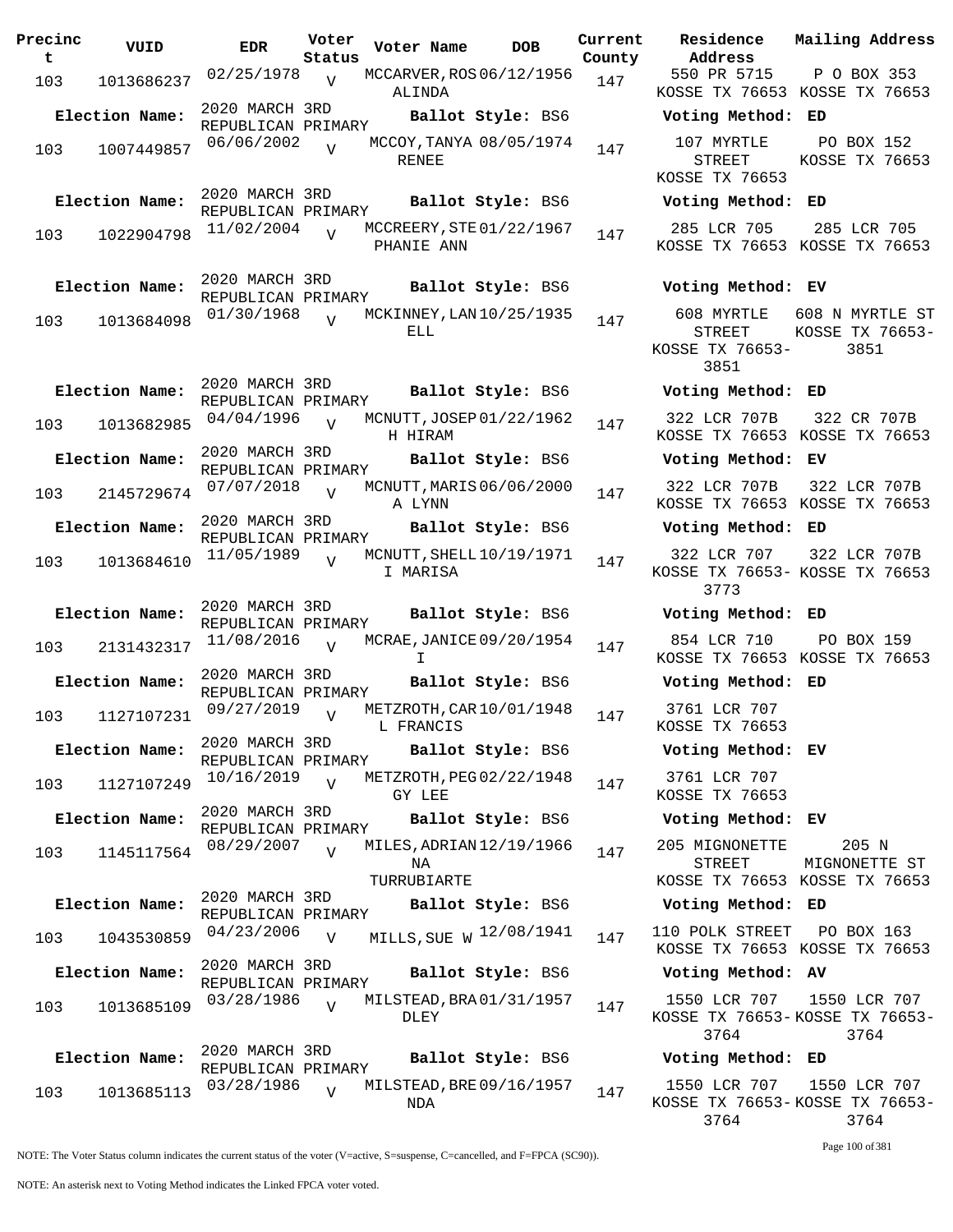| Precinc<br>t | VUID           | <b>EDR</b>                           | Voter<br>Status | Voter Name                                  | <b>DOB</b>        | Current<br>County | Residence<br>Address                                                     |
|--------------|----------------|--------------------------------------|-----------------|---------------------------------------------|-------------------|-------------------|--------------------------------------------------------------------------|
|              | Election Name: | 2020 MARCH 3RD<br>REPUBLICAN PRIMARY |                 |                                             | Ballot Style: BS6 |                   | Voting Metho                                                             |
| 103          | 1013672737     | 03/23/1988                           | $\overline{V}$  | MILSTEAD, JAC 11/06/1947<br>K HOUSTON       |                   | 147               | 2050 LCR 706<br>KOSSE TX 7665                                            |
|              | Election Name: | 2020 MARCH 3RD                       |                 |                                             | Ballot Style: BS6 |                   | Voting Metho                                                             |
| 103          | 1041445651     | REPUBLICAN PRIMARY<br>12/13/2006     | $\overline{V}$  | MILSTEAD, JAS 01/04/1980<br>ON BRADLEY      |                   | 147               | 695 LCR 703<br>KOSSE TX 76653<br>3737                                    |
|              | Election Name: | 2020 MARCH 3RD                       |                 |                                             | Ballot Style: BS6 |                   | Voting Metho                                                             |
| 103          | 1022604276     | REPUBLICAN PRIMARY<br>11/08/2006     | $\overline{V}$  | MILSTEAD, KAY 06/27/1985<br>LA WILLBERG     |                   | 147               | 695 LCR 703<br>KOSSE TX 76653                                            |
|              |                | 2020 MARCH 3RD                       |                 |                                             |                   |                   | 3737                                                                     |
|              | Election Name: | REPUBLICAN PRIMARY                   |                 |                                             | Ballot Style: BS6 |                   | Voting Metho                                                             |
| 103          | 2163256612     | 02/20/2020                           | $\overline{U}$  | MONTGOMERY, E05/22/1975<br>LIZABETH<br>GAIL |                   | 147               | 1402 HWY 7 E<br>KOSSE TX 7665                                            |
|              | Election Name: | 2020 MARCH 3RD<br>REPUBLICAN PRIMARY |                 |                                             | Ballot Style: BS6 |                   | Voting Metho                                                             |
| 103          | 2163256817     | 02/23/2020                           | $\overline{V}$  | MONTGOMERY, N03/12/1972<br>ORMAN LEROY      |                   | 147               | 1402 HWY 7 E<br>KOSSE TX 7665                                            |
|              | Election Name: | 2020 MARCH 3RD<br>REPUBLICAN PRIMARY |                 |                                             | Ballot Style: BS6 |                   | Voting Metho                                                             |
| 103          | 1202884357     | 10/23/2013                           | V               | MONTOYA<br>JR, JOE                          | 09/15/1995        | 147               | 111 ROSE STREI<br>KOSSE TX 76653<br>0044                                 |
|              | Election Name: | 2020 MARCH 3RD                       |                 |                                             | Ballot Style: BS6 |                   | Voting Metho                                                             |
| 103          | 1023371885     | REPUBLICAN PRIMARY<br>11/28/2004     | $\overline{U}$  | MONTOYA, JOE 10/18/1972<br><b>DOLEROS</b>   |                   | 147               | 111 ROSE STREI<br>KOSSE TX 7665                                          |
|              | Election Name: | 2020 MARCH 3RD<br>REPUBLICAN PRIMARY |                 |                                             | Ballot Style: BS6 |                   | Voting Metho                                                             |
| 103          | 1004935486     | 07/29/1999                           | $\overline{V}$  | MONTOYA, MELI 05/01/1972<br>NDA SAENZ       |                   | 147               | 111 ROSE STREI<br>KOSSE TX 7665                                          |
|              | Election Name: | 2020 MARCH 3RD                       |                 |                                             | Ballot Style: BS6 |                   | Voting Metho                                                             |
|              |                | REPUBLICAN PRIMARY<br>10/20/1996     |                 |                                             |                   |                   | 1363 LCR 707                                                             |
| 103          | 1013643146     |                                      | $\overline{V}$  | MORGAN, JUDY 08/16/1946                     |                   | 147               | KOSSE TX 7665                                                            |
|              | Election Name: | 2020 MARCH 3RD<br>REPUBLICAN PRIMARY |                 |                                             | Ballot Style: BS6 |                   | Voting Metho                                                             |
| 103          | 1028628665     | 02/13/2020                           | $\overline{V}$  | MORRIS, DORRI 03/08/1960<br>S WHELPLY       |                   | 147               | 311 CR 278<br>(FALLS ADDRESS<br>LIMESTONE<br>RESIDENCE)<br>KOSSE TX 7665 |
|              | Election Name: | 2020 MARCH 3RD<br>REPUBLICAN PRIMARY |                 |                                             | Ballot Style: BS6 |                   | Voting Metho                                                             |
| 103          | 1209138518     | 02/13/2020                           | $\overline{V}$  | MORRIS, MARK 12/08/1955<br>Е                |                   | 147               | 311 CR 278<br>(FALLS ADDRESS<br>LIMESTONE<br>RESIDENCE)<br>KOSSE TX 7665 |
|              | Election Name: | 2020 MARCH 3RD<br>REPUBLICAN PRIMARY |                 |                                             | Ballot Style: BS6 |                   | Voting Metho                                                             |

**Election Name: Ballot Style:** BS6 **Voting Method: EV** 695 LCR 703 KOSSE TX 76653- KOSSE TX 76653 3737 695 LCR 703 **Election Name: Ballot Style:** BS6 **Voting Method: EV** 695 LCR 703 KOSSE TX 76653- KOSSE TX 76653 3737 695 LCR 703 **Election Name: Ballot Style:** BS6 **Voting Method: EV** 1402 HWY 7 E KOSSE TX 76653 HIGHWAY 7 E 1402 STATE KOSSE TX 76653- 3716 **Election Name: Ballot Style:** BS6 **Voting Method: EV** 1402 HWY 7 E KOSSE TX 76653 1402 STATE HIGHWAY 7 E KOSSE TX 76653- 3716 **Election Name: Ballot Style:** BS6 **Voting Method: EV** 111 ROSE STREET KOSSE TX 76653- KOSSE TX 76653 0044 POB 44 **Election Name: Ballot Style:** BS6 **Voting Method: ED** 111 ROSE STREET KOSSE TX 76653 KOSSE TX 76653 PO BOX 44 **Election Name: Ballot Style:** BS6 **Voting Method: ED** 111 ROSE STREET 111 POB 44 KOSSE TX 76653 KOSSE TX 76653 **Election Name: Ballot Style:** BS6 **Voting Method: ED** KOSSE TX 76653 KOSSE TX 76653 P O BOX 395 **Election Name: Ballot Style:** BS6 **Voting Method: ED** 311 CR 278 (FALLS ADDRESS, KOSSE TX 76653 LIMESTONE RESIDENCE) KOSSE TX 76653 311 CR 278 **Election Name: Ballot Style:** BS6 **Voting Method: EV** 311 CR 278 (FALLS ADDRESS, KOSSE TX 76653 LIMESTONE RESIDENCE) KOSSE TX 76653 311 CR 278

2050 LCR 706

**Election Name: Ballot Style:** BS6 **Voting Method: ED**

KOSSE TX 76653 KOSSE TX 76653

**Current Mailing Address**

2050 LCR 706

**Election Name: Ballot Style:** BS6 **Voting Method: EV**

NOTE: An asterisk next to Voting Method indicates the Linked FPCA voter voted.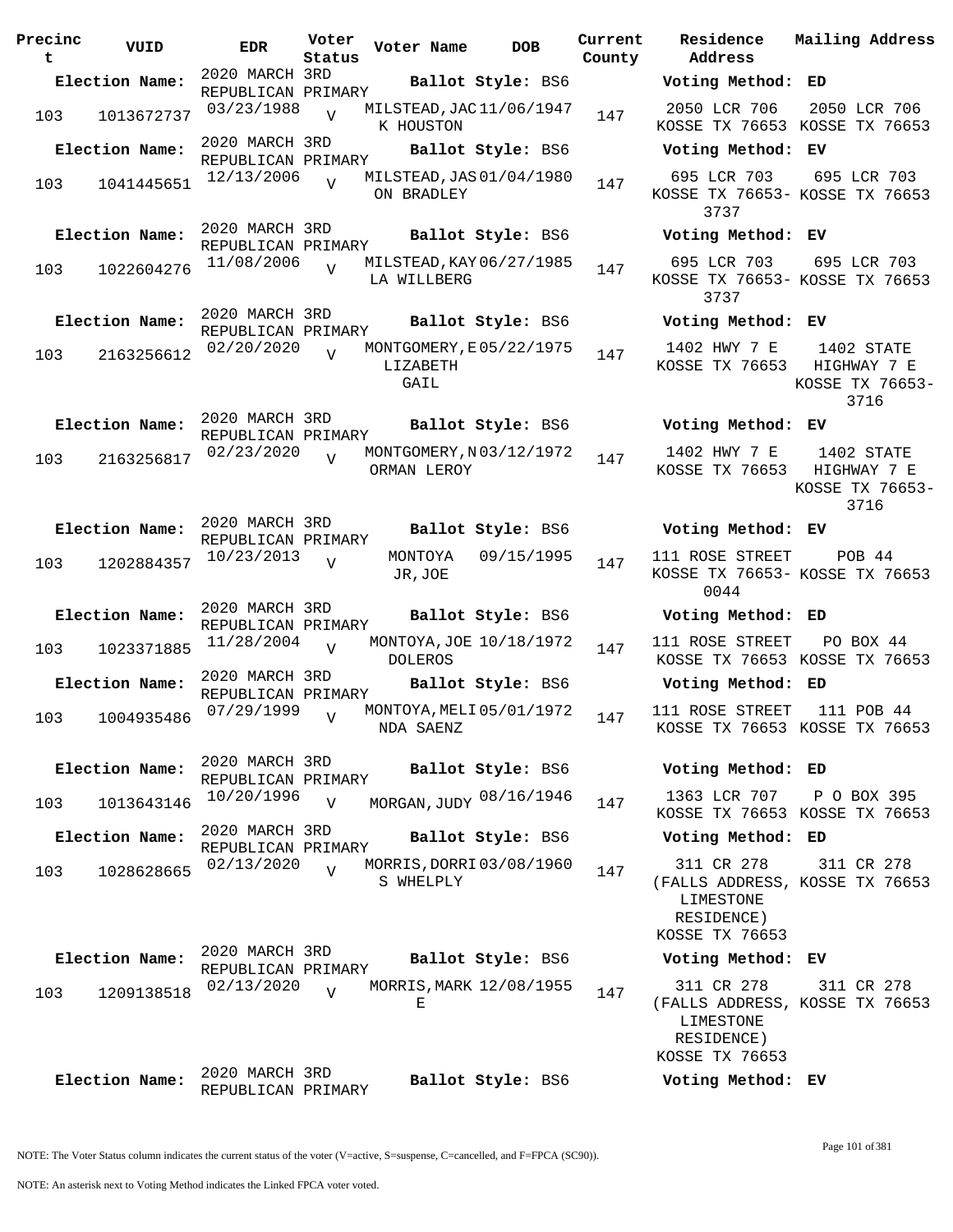| Precinc<br>t | VUID           | <b>EDR</b>                           | Voter<br>Status | Voter Name                                     | <b>DOB</b>             | Curre<br>Count |
|--------------|----------------|--------------------------------------|-----------------|------------------------------------------------|------------------------|----------------|
| 103          | 1013686387     | 02/23/1978                           | $\overline{V}$  | MUHLINGHAUSE 04/16/1929<br>, BOBBIE<br>ERSKINE |                        | 147            |
|              | Election Name: | 2020 MARCH 3RD                       |                 |                                                | Ballot Style: BS6      |                |
| 103          | 1003771281     | REPUBLICAN PRIMARY<br>02/01/2001     | $\overline{V}$  | NICHOLAS<br>JR, CLYDE LEE                      | 12/14/1941             | 147            |
|              | Election Name: | 2020 MARCH 3RD                       |                 |                                                | Ballot Style: BS6      |                |
|              |                | REPUBLICAN PRIMARY                   |                 |                                                |                        |                |
| 103          | 1023523108     | 01/22/2005                           | $\overline{V}$  | NICHOLAS, NIC 01/19/1938<br>KIE LEE            |                        | 147            |
|              | Election Name: | 2020 MARCH 3RD<br>REPUBLICAN PRIMARY |                 |                                                | Ballot Style: BS6      |                |
| 103          | 1003771275     | 02/01/2001                           | $\overline{V}$  | NICHOLAS, TER 02/08/1955<br>RY ARNOLD          |                        | 147            |
|              | Election Name: | 2020 MARCH 3RD                       |                 |                                                | Ballot Style: BS6      |                |
|              |                | REPUBLICAN PRIMARY                   |                 |                                                |                        |                |
| 103          | 1013696723     | 11/04/1984                           | $\overline{U}$  | NICHOLSON, MA09/02/1944<br>RION BOWLEY         |                        | 147            |
|              | Election Name: | 2020 MARCH 3RD                       |                 |                                                | Ballot Style: BS6      |                |
|              |                | REPUBLICAN PRIMARY                   |                 |                                                |                        |                |
| 103          | 1013671306     | 10/06/1994                           | $\overline{V}$  | NOLAN, LARRY 10/29/1956<br>NEAL                |                        | 147            |
|              | Election Name: | 2020 MARCH 3RD<br>REPUBLICAN PRIMARY |                 |                                                | Ballot Style: BS6      |                |
| 103          | 1004968261     | 05/21/1999                           | $\overline{V}$  | NOLAN, SHARON 06/21/1961<br>LEE                |                        | 147            |
|              | Election Name: | 2020 MARCH 3RD<br>REPUBLICAN PRIMARY |                 |                                                | Ballot Style: BS6      |                |
| 103          | 1038277348     | 10/23/2015                           | $\overline{V}$  | OGLE, MARK<br>LAMBERT                          | 12/24/1947             | 147            |
|              | Election Name: | 2020 MARCH 3RD<br>REPUBLICAN PRIMARY |                 |                                                | Ballot Style: BS6      |                |
| 103          | 1013686146     | 03/01/1978                           | $\overline{U}$  | ONEAL, GLENDA 05/28/1945<br>RAY                |                        | 147            |
|              | Election Name: | 2020 MARCH 3RD<br>REPUBLICAN PRIMARY |                 |                                                | Ballot Style: BS6      |                |
| 103          | 1013686133     | 03/01/1978                           | $\overline{V}$  | ONEAL<br>JR, WILLIAM<br>ROBERT                 | 07/07/1943             | 147            |
|              | Election Name: | 2020 MARCH 3RD                       |                 |                                                | Ballot Style: BS6      |                |
| 103          | 1003768076     | REPUBLICAN PRIMARY<br>11/28/2001     | $\overline{U}$  | PARRIOTT, JOA 05/29/1940<br>N PATRICIA         |                        | 147            |
|              | Election Name: | 2020 MARCH 3RD<br>REPUBLICAN PRIMARY |                 |                                                | Ballot Style: BS6      |                |
| 103          | 1003768082     | 11/28/2001                           | $\overline{V}$  | PARRIOTT, ROB 11/04/1935<br>ERT ALLEN          |                        | 147            |
|              | Election Name: | 2020 MARCH 3RD<br>REPUBLICAN PRIMARY |                 |                                                | Ballot Style: BS6      |                |
| 103          | 1013693580     | 01/21/1988                           | $\overline{U}$  | PARTIN, KAREN 04/28/1967<br>SHIRLEEN           |                        | 147            |
|              | Election Name: | 2020 MARCH 3RD                       |                 |                                                | Ballot Style: BS6      |                |
| 103          | 1018182611     | REPUBLICAN PRIMARY<br>01/06/2003     | $\overline{V}$  | ANDREW                                         | PARTIN, TIM 08/07/1961 | 147            |
|              | Election Name: | 2020 MARCH 3RD<br>REPUBLICAN PRIMARY |                 |                                                | Ballot Style: BS6      |                |

**Parame Residence Address Current Mailing Address** nty 3865 FM 147 THORNTON TX 76687 3865 FM 147 THORNTON TX 76687 **Election Name: Ballot Style:** BS6 **Voting Method: EV** 1653 LCR 706 KOSSE TX 76653 KOSSE TX 76653 1653 LCR 706 **Election Name: Ballot Style:** BS6 **Voting Method: ED** 1603 LCR 706 KOSSE TX 76653 KOSSE TX 76653 1603 LCR 706 **Election Name: Ballot Style:** BS6 **Voting Method: ED** 1653 LCR 706 KOSSE TX 76653 KOSSE TX 76653 1653 LCR 706 **Election Name: Ballot Style:** BS6 **Voting Method: ED** 608 WASHINGTON STREET APT 18 KOSSE TX 76653 KOSSE TX 76653 PO BOX 475 **Election Name: Ballot Style:** BS6 **Voting Method: ED** 1971 HWY 7 E KOSSE TX 76653 KOSSE TX 76653 PO BOX 333 **Election Name: Ballot Style:** BS6 **Voting Method: ED** 1967 HWY 7 E KOSSE TX 76653- KOSSE TX 76653 0388 P O BOX 388 **Election Name: Ballot Style:** BS6 **Voting Method: EV** 405 MADISON STREET KOSSE TX 76653 405 W MADISON KOSSE TX 76653 **Election Name: Ballot Style:** BS6 **Voting Method: EV** 447 LCR 664 KOSSE TX 76653 **Election Name: Ballot Style:** BS6 **Voting Method: ED** 477 LCR 664 KOSSE TX 76653 **Election Name: Ballot Style:** BS6 **Voting Method: ED** 810 LCR 700 KOSSE TX 76653 KOSSE TX 76653 810 LCR 700 **Election Name: Ballot Style:** BS6 **Voting Method: EV** 810 LCR 700 KOSSE TX 76653 KOSSE TX 76653 810 LCR 700 **Election Name: Ballot Style:** BS6 **Voting Method: EV** 1645 LCR 662 KOSSE TX 76653 KOSSE TX 76653 PO BOX 23 **Election Name: Ballot Style:** BS6 **Voting Method: ED** 8069 FM 339 S PO BOX 23

NOTE: The Voter Status column indicates the current status of the voter (V=active, S=suspense, C=cancelled, and F=FPCA (SC90)).

Page 102 of 381

KOSSE TX 76653 KOSSE TX 76653

**Election Name: Ballot Style:** BS6 **Voting Method: EV**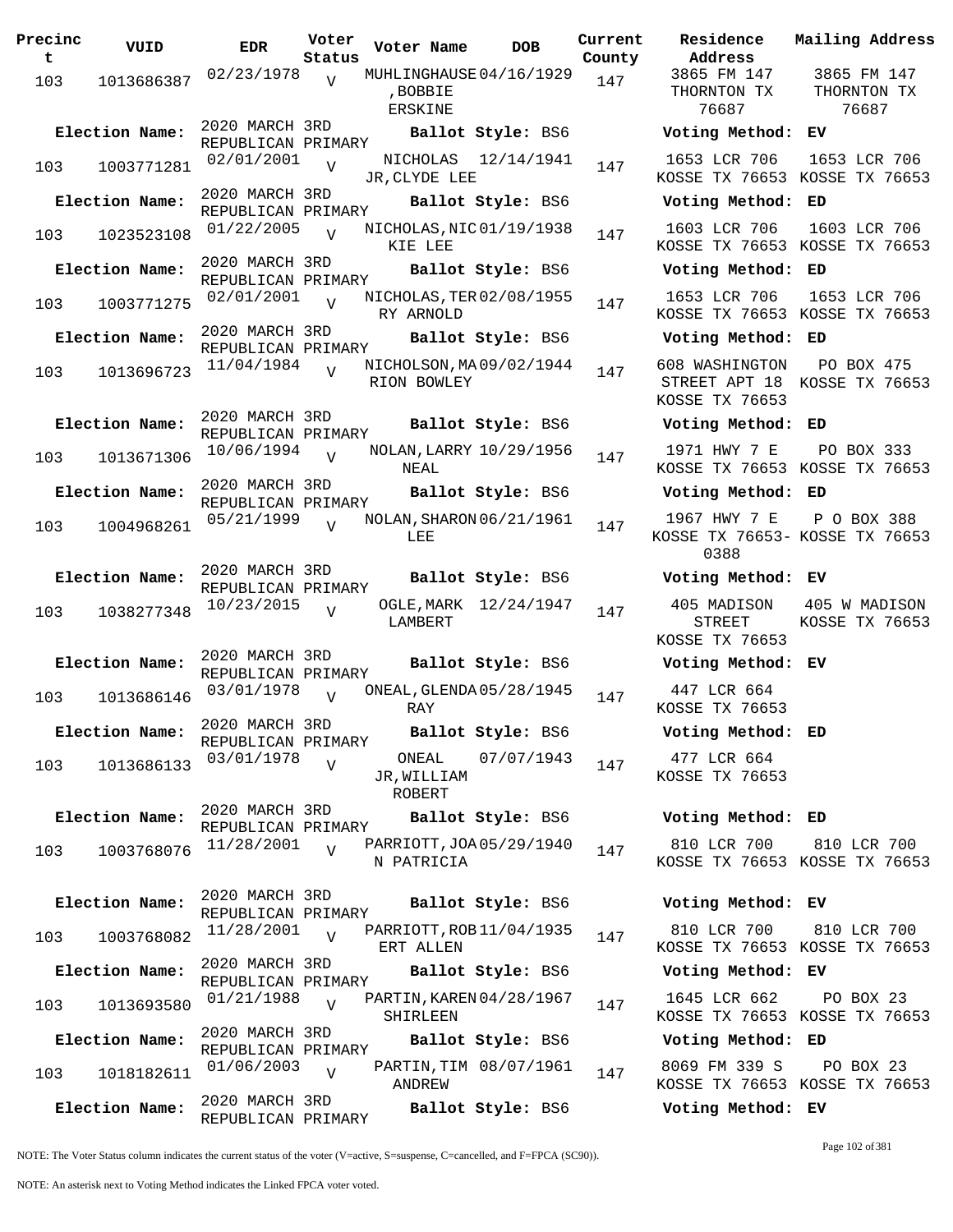| Precinc<br>t | VUID           | EDR                                  | Voter<br>Status | Voter Name                          | DOB                      | Current<br>County |
|--------------|----------------|--------------------------------------|-----------------|-------------------------------------|--------------------------|-------------------|
| 103          | 1180209879     | 10/09/2011                           | V               | <b>BRUCE</b>                        | PATE, JIMMY 10/27/1963   | 147               |
|              | Election Name: | 2020 MARCH 3RD<br>REPUBLICAN PRIMARY |                 |                                     | Ballot Style: BS6        |                   |
| 103          | 1178875802     | 08/21/2011                           |                 | Α                                   | PATE, VICTORI 09/17/1958 | 147               |
|              | Election Name: | 2020 MARCH 3RD<br>REPUBLICAN PRIMARY |                 |                                     | Ballot Style: BS6        |                   |
| 103          | 1193721330     | 10/01/2016                           | ٦T              | HA BLAIR                            | PAYNE, SAMANT 03/03/1984 | 147               |
|              | Election Name: | 2020 MARCH 3RD<br>REPUBLICAN PRIMARY |                 |                                     | Ballot Style: BS6        |                   |
| 103          | 1013649477     | 06/29/1996                           | ٦T              | DANIEL                              | PETERS, JOHN 08/15/1956  | 147               |
|              | Election Name: | 2020 MARCH 3RD<br>REPUBLICAN PRIMARY |                 |                                     | Ballot Style: BS6        |                   |
| 103          | 1013682861     | 01/12/1996                           | S               | NALD DEWAYNE                        | PETTIGREW, RO11/13/1974  | 147               |
|              | Election Name: | 2020 MARCH 3RD<br>REPUBLICAN PRIMARY |                 |                                     | Ballot Style: BS6        |                   |
| 103          | 1003504066     | 06/29/2002                           | V               | NALD EDWARD                         | PETTIGREW, RO 11/06/1943 | 147               |
|              | Election Name: | 2020 MARCH 3RD<br>REPUBLICAN PRIMARY |                 |                                     | Ballot Style: BS6        |                   |
| 103          | 1013685449     | 03/01/1978                           | ٦T              | N TRUETT                            | PHELPS, LYNDO 01/15/1942 | 147               |
|              | Election Name: | 2020 MARCH 3RD<br>REPUBLICAN PRIMARY |                 |                                     | Ballot Style: BS6        |                   |
| 103          | 1003939526     | 03/01/2000                           | ٦T              | IC BYRON                            | PIERCE, DOMIN 01/08/1953 | 147               |
|              | Election Name: | 2020 MARCH 3RD<br>REPUBLICAN PRIMARY |                 |                                     | Ballot Style: BS6        |                   |
| 103          | 1012060215     | 07/20/2013                           | V               | RD RAY                              | POPHAM, LEONA 06/11/1948 | 147               |
|              | Election Name: | 2020 MARCH 3RD<br>REPUBLICAN PRIMARY |                 |                                     | Ballot Style: BS6        |                   |
| 103          | 1013683814     | 03/05/1994                           | $\overline{U}$  | E WAYNE                             | PRINGLE, CLYD 12/11/1937 | 147               |
|              | Election Name: | 2020 MARCH 3RD<br>REPUBLICAN PRIMARY |                 |                                     | Ballot Style: BS6        |                   |
| 103          | 1013683711     | 02/03/1994                           | $\overline{V}$  | PRINGLE, ELLA 02/07/1938<br>JUANITA |                          | 147               |
|              | Election Name: | 2020 MARCH 3RD<br>REPUBLICAN PRIMARY |                 |                                     | Ballot Style: BS6        |                   |
| 103          | 1203424374     | 10/25/2013                           | $\overline{V}$  | RADKE, TAYLOR 08/28/1995<br>ANN     |                          | 147               |
|              |                | חס? שמתגש מפמפ                       |                 |                                     |                          |                   |

| Election Name: 2020 PIRICH SRD |  |                    | <b>Ballot Style: BS6</b>                                       |     |
|--------------------------------|--|--------------------|----------------------------------------------------------------|-----|
|                                |  | REPUBLICAN PRIMARY |                                                                |     |
| 103                            |  |                    | $1004972890$ $04/29/1999$ $V$ RAMIREZ, GABE 01/25/1976<br>RAL. | 147 |

**Voter Name DOB Residence Address Current Mailing Address** 812 NARCISSUS STREET KOSSE TX 76653 **Election Name: Ballot Style:** BS6 **Voting Method: ED** 812 NARCISSUS STREET KOSSE TX 76653 **Election Name: Ballot Style:** BS6 **Voting Method: ED** 3458 LCR 707 KOSSE TX 76653 KOSSE TX 76653 3458 LCR 707 **Election Name: Ballot Style:** BS6 **Voting Method: ED** 503 MIGNONETTE 503 MIGNONETTE STREET KOSSE TX 76653 KOSSE TX 76653 ST **Election Name: Ballot Style:** BS6 **Voting Method: ED** 124 LCR 733 KOSSE TX 76653 KOSSE TX 76653 POB 298 **Election Name: Ballot Style:** BS6 **Voting Method: ED** 688 LCR 662 KOSSE TX 76653 KOSSE TX 76653 688 LCR 662 **Election Name: Ballot Style:** BS6 **Voting Method: ED** 205 QUINCY STREET KOSSE TX 76653 205 QUINCY ST KOSSE TX 76653 **Election Name: Ballot Style:** BS6 **Voting Method: ED** 604 NARCISSUS STREET KOSSE TX 76653 P O BOX 70 KOSSE TX 76653 **Election Name: Ballot Style:** BS6 **Voting Method: ED** 2596 LCR 704 KOSSE TX 76653 KOSSE TX 76653 2596 LCR 704 **Election Name: Ballot Style:** BS6 **Voting Method: ED** 101 POLK STREET P O BOX 292 KOSSE TX 76653 KOSSE TX 76653

**Election Name: Ballot Style:** BS6 **Voting Method: ED**

101 POLK STREET P O BOX 292 KOSSE TX 76653 KOSSE TX 76653

# **Election Name: Ballot Style:** BS6 **Voting Method: ED**

1045 LCR 705 114 N TUCKER LN KOSSE TX 76653 GROESBECK TX 76642

| Voting Method: EV |                |  |
|-------------------|----------------|--|
| 401 OUINCY        | PO BOX 372     |  |
| STREET            | KOSSE TX 76653 |  |
| KOSSE TX 76653    |                |  |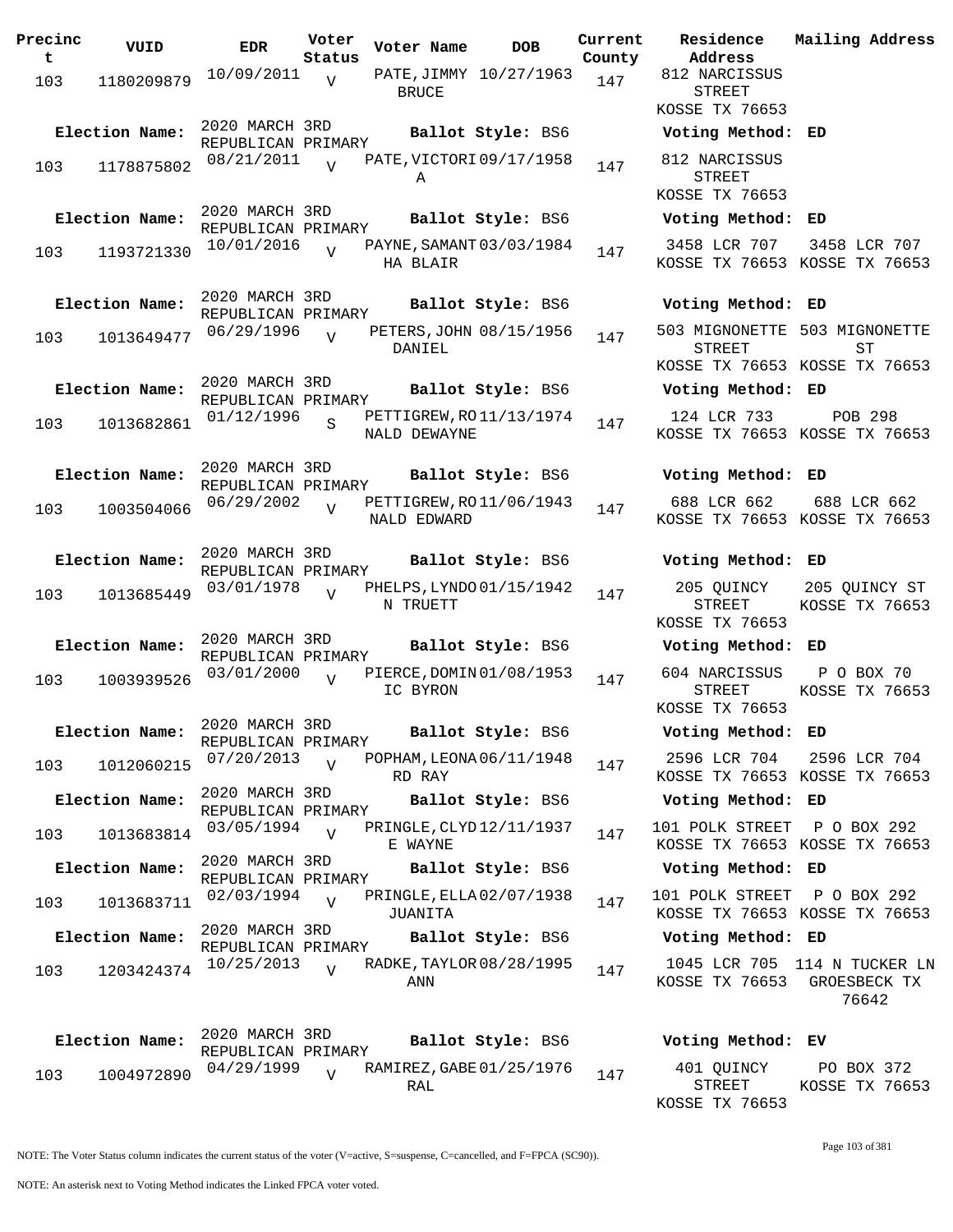| Precinc<br>t | VUID           | <b>EDR</b>                           | Voter<br>Status | Voter Name  | DOB                      | Current<br>County |
|--------------|----------------|--------------------------------------|-----------------|-------------|--------------------------|-------------------|
|              | Election Name: | 2020 MARCH 3RD<br>REPUBLICAN PRIMARY |                 |             | Ballot Style: BS6        |                   |
| 103          | 1151687509     | 03/12/2008                           | V               | H SHONN     | RATHER, JOSEP 02/09/1973 | 147               |
|              | Election Name: | 2020 MARCH 3RD<br>REPUBLICAN PRIMARY |                 |             | Ballot Style: BS6        |                   |
| 103          | 1013684120     | 03/02/1990                           | $\overline{V}$  | YN          | RATHER, LORIL 01/31/1972 | 147               |
|              | Election Name: | 2020 MARCH 3RD<br>REPUBLICAN PRIMARY |                 |             | Ballot Style: BS6        |                   |
| 103          | 1197145970     | 12/02/2012                           | $\overline{V}$  | ETH WAYNE   | REIGERT, KENN 11/07/1952 | 147               |
|              | Election Name: | 2020 MARCH 3RD<br>REPUBLICAN PRIMARY |                 |             | Ballot Style: BS6        |                   |
| 103          | 1036837729     | 12/14/2018                           | ٦T              | ANN         | ROGERS, DEE 04/28/1957   | 147               |
|              | Election Name: | 2020 MARCH 3RD<br>REPUBLICAN PRIMARY |                 |             | Ballot Style: BS6        |                   |
| 103          | 1036830215     | 12/14/2018                           | ٦T              | AM ARMSTARD | ROGERS, WILLI 03/30/1950 | 147               |
|              | Election Name: | 2020 MARCH 3RD<br>REPUBLICAN PRIMARY |                 |             | Ballot Style: BS6        |                   |
| 103          | 1013685132     | 04/25/1986                           | V               | D JOHN      | ROY, CLEVELAN 02/10/1950 | 147               |
|              | Election Name: | 2020 MARCH 3RD<br>REPUBLICAN PRIMARY |                 |             | Ballot Style: BS6        |                   |
| 103          | 1013685121     | 04/25/1986                           | ٦T              | RAE         | ROY, PATRICIA 04/23/1953 | 147               |
|              | Election Name: | 2020 MARCH 3RD<br>REPUBLICAN PRIMARY |                 |             | Ballot Style: BS6        |                   |
| 103          | 1013683769     | 02/26/1994                           | $\overline{V}$  | OLYN JEAN   | RUTLEDGE, CAR 03/01/1961 | 147               |
|              | Election Name: | 2020 MARCH 3RD<br>REPUBLICAN PRIMARY |                 |             | Ballot Style: BS6        |                   |
| 103          | 1003768180     | 11/25/2001                           | $\overline{V}$  | T ANDREW    | SADLER, ROBER 11/01/1971 | 147               |
|              | Election Name: | 2020 MARCH 3RD                       |                 |             | Ballot Style: BS6        |                   |
| 103          | 1003922043     | REPUBLICAN PRIMARY<br>02/24/2000     | $\overline{V}$  | OTHY DEAN   | SCHUSTER, DOR 01/27/1949 | 147               |
|              | Election Name: | 2020 MARCH 3RD                       |                 |             | Ballot Style: BS6        |                   |
| 103          | 1172501028     | REPUBLICAN PRIMARY<br>09/26/2010     | $\overline{V}$  | LOUISE      | SCOTT, JEAN 08/20/1968   | 147               |
|              | Election Name: | 2020 MARCH 3RD<br>REPUBLICAN PRIMARY |                 |             | Ballot Style: BS6        |                   |

**Voter Name DOB Residence Address Current Mailing Address Election Name: Ballot Style:** BS6 **Voting Method: EV** 2247 LCR 654 THORNTON TX 76687 2247 CR 654 THORNTON TX 76687 **Election Name: Ballot Style:** BS6 **Voting Method: EV** 2247 LCR 654 THORNTON TX 76687 2247 LCR 654 THORNTON TX 76687 **Election Name: Ballot Style:** BS6 **Voting Method: EV** 3449 LCR 723 KOSSE TX 76653 KOSSE TX 76653 3449 CR 723 **Election Name: Ballot Style:** BS6 **Voting Method: ED** 3663 LCR 723 KOSSE TX 76653 GROESBECK TX P O BOX 470 76642 **Election Name: Ballot Style:** BS6 **Voting Method: EV** 3663 LCR 723 KOSSE TX 76653 GROESBECK TX P O BOX 470 76642 **Election Name: Ballot Style:** BS6 **Voting Method: EV** 805 MIGNONETTE STREET KOSSE TX 76653- KOSSE TX 76653- 3794 805 S MIGNONETTE ST 3794 **Election Name: Ballot Style:** BS6 **Voting Method: ED** 805 MIGNONETTE STREET KOSSE TX 76653- KOSSE TX 76653- 3794 805 S MIGNONETTE ST 3794 **Election Name: Ballot Style:** BS6 **Voting Method: ED** 205 BUCHANAN 205 BUCHANAN ST STREET KOSSE TX 76653- 3878 KOSSE TX 76653 **Election Name: Ballot Style:** BS6 **Voting Method: ED** 410 MONROE STREET APT 19 KOSSE TX 76653 KOSSE TX 76653- 410 W MONROE APT 19 3899 **Election Name: Ballot Style:** BS6 **Voting Method: ED** 405 NARCISSUS 405 S NARCISSUS STREET KOSSE TX 76653 KOSSE TX 76653 ST **Election Name: Ballot Style:** BS6 **Voting Method: EV** 1537 HWY 7 E 1537 HWY 7 EAST

**Election Name: Ballot Style:** BS6 **Voting Method: ED**

KOSSE TX 76653 KOSSE TX 76653

NOTE: The Voter Status column indicates the current status of the voter (V=active, S=suspense, C=cancelled, and F=FPCA (SC90)).

Page 104 of 381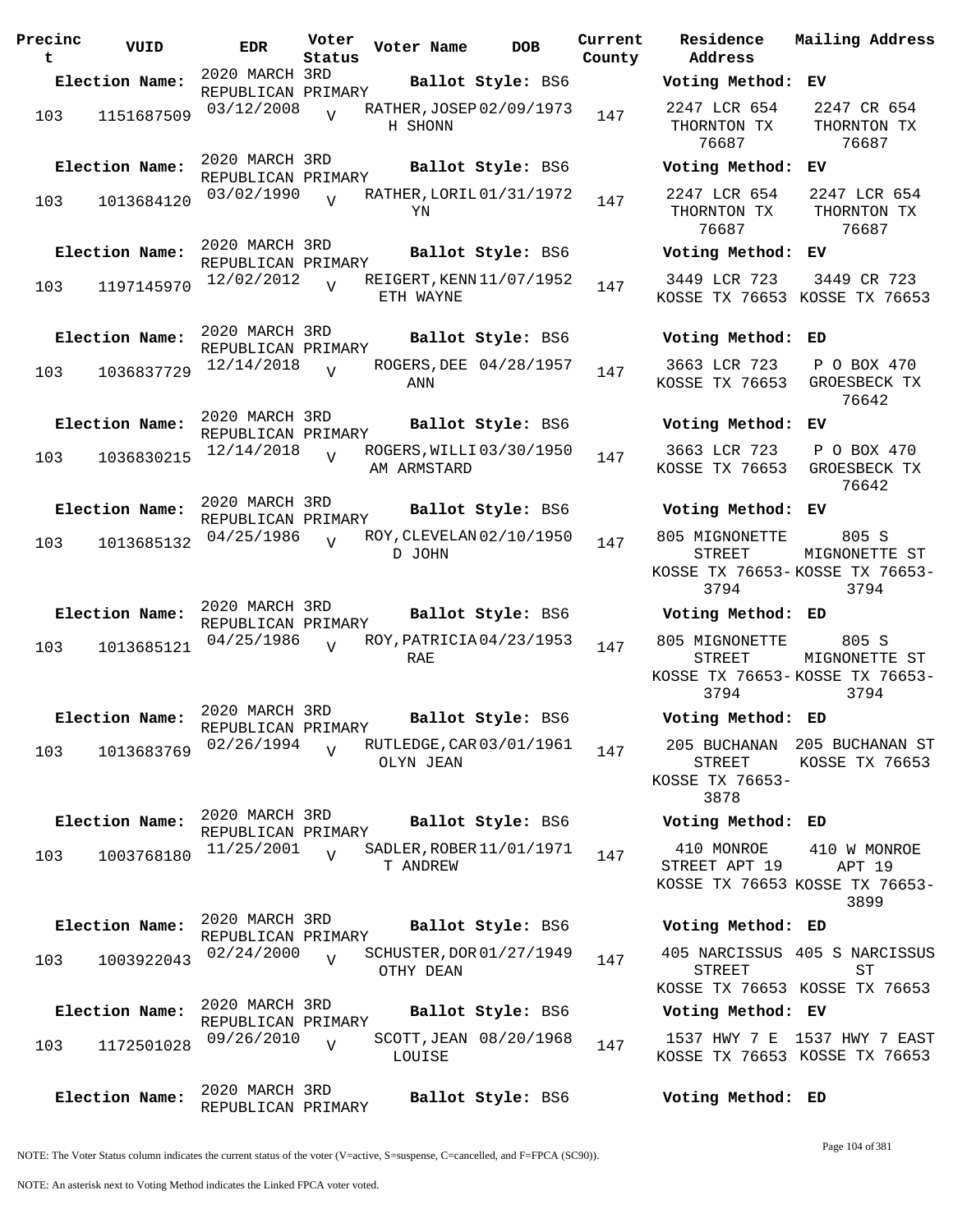| Precinc<br>t | VUID           | <b>EDR</b>                           | Voter<br>Status | Voter Name | <b>DOB</b>                 | Curre<br>Count |
|--------------|----------------|--------------------------------------|-----------------|------------|----------------------------|----------------|
| 103          | 1013687930     | 10/17/1992                           | $\overline{V}$  | IE ANN     | SEIDEL, VALER 04/10/1960   | 147            |
|              | Election Name: | 2020 MARCH 3RD<br>REPUBLICAN PRIMARY |                 |            | Ballot Style: BS6          |                |
| 103          | 1013650197     | 05/03/1996                           | $\overline{U}$  | PAUL       | SELLERS, JOHN 08/20/1967   | 147            |
|              | Election Name: | 2020 MARCH 3RD<br>REPUBLICAN PRIMARY |                 |            | Ballot Style: BS6          |                |
| 103          | 1013684940     | 10/19/1984                           | $\overline{V}$  | Y WRIGHT   | SELLERS, KATH $12/07/1958$ | 147            |
|              | Election Name: | 2020 MARCH 3RD                       |                 |            | Ballot Style: BS6          |                |
| 103          | 2003390113     | REPUBLICAN PRIMARY<br>09/17/2016     | $\overline{V}$  | H ANTHONY  | SELLERS, KEIT 10/03/1982   | 147            |
|              | Election Name: | 2020 MARCH 3RD<br>REPUBLICAN PRIMARY |                 |            | Ballot Style: BS6          |                |
| 103          | 1191742392     | 11/02/2012                           | $\overline{V}$  | N WAYNE    | SELLERS, KEVI 04/25/1994   | 147            |
|              | Election Name: | 2020 MARCH 3RD<br>REPUBLICAN PRIMARY |                 |            | Ballot Style: BS6          |                |
| 103          | 1200700194     | 06/29/2013                           | $\overline{V}$  | EL RAYANN  | SELLERS, RACH 02/10/1995   | 147            |
|              | Election Name: | 2020 MARCH 3RD<br>REPUBLICAN PRIMARY |                 |            | Ballot Style: BS6          |                |
| 103          | 1179562667     | 10/07/2016                           | $\overline{U}$  | NTHA JO    | SELLERS, SAMA 05/09/1987   | 147            |
|              | Election Name: | 2020 MARCH 3RD<br>REPUBLICAN PRIMARY |                 |            | Ballot Style: BS6          |                |
| 103          | 1013683186     | 07/06/1995                           | V               | RIE DIANE  | SELLERS, SHER 05/18/1972   | 147            |
|              | Election Name: | 2020 MARCH 3RD<br>REPUBLICAN PRIMARY |                 |            | Ballot Style: BS6          |                |
|              | 103 1013685150 | 05/03/1986                           | $\overline{V}$  | LA MARIE   | SHIELDS, SHEI 07/09/1967   | 147            |
|              | Election Name: | 2020 MARCH 3RD<br>REPUBLICAN PRIMARY |                 |            | Ballot Style: BS6          |                |
| 103          | 1165365952     | 05/11/2014                           | $\overline{U}$  | C WAYNE    | SHOEMAKE, ERI 07/30/1968   | 147            |
|              | Election Name: | 2020 MARCH 3RD<br>REPUBLICAN PRIMARY |                 |            | Ballot Style: BS6          |                |
| 103          | 1218697360     | 07/17/2019                           | $\overline{U}$  | LIAM ALLEN | SISEMORE, WIL03/17/1962    | 147            |
|              | Election Name: | 2020 MARCH 3RD<br>REPUBLICAN PRIMARY |                 |            | Ballot Style: BS6          |                |
| 103          | 1206050804     | 01/26/2014                           | $\overline{U}$  | JOLEEN     | SMITH, BRANDY 11/14/1973   | 147            |
|              | Election Name: | 2020 MARCH 3RD<br>REPUBLICAN PRIMARY |                 |            | Ballot Style: BS6          |                |
| 103          | 2000508079     | 09/18/2015                           | $\overline{V}$  | LEE        | SMITH, JARED 09/22/1981    | 147            |
|              | Election Name: | 2020 MARCH 3RD<br>REPUBLICAN PRIMARY |                 |            | Ballot Style: BS6          |                |

**Voter Name DOB Residence Current Mailing Address Address** nty 600 WASHINGTON STREET KOSSE TX 76653 KOSSE TX 76653 600 W WASHINGTON **Election Name: Ballot Style:** BS6 **Voting Method: EV** 308 WASHINGTON STREET KOSSE TX 76653 PO BOX 22 KOSSE TX 76653 **Election Name: Ballot Style:** BS6 **Voting Method: ED** 251 LCR 664 KOSSE TX 76653- KOSSE TX 76653 3726 251 LCR 664 **Election Name: Ballot Style:** BS6 **Voting Method: ED** 289 LCR 664 KOSSE TX 76653 KOSSE TX 76653 289 LCR 664 **Election Name: Ballot Style:** BS6 **Voting Method: ED** 251 LCR 664 KOSSE TX 76653 KOSSE TX 76653 251 CR 664 **Election Name: Ballot Style:** BS6 **Voting Method: ED** 308 WASHINGTON STREET KOSSE TX 76653 PO BOX 22 KOSSE TX 76653 **Election Name: Ballot Style:** BS6 **Voting Method: ED** 289 LCR 664 KOSSE TX 76653 KOSSE TX 76653 289 LCR 664 **Election Name: Ballot Style:** BS6 **Voting Method: ED** 308 WASHINGTON P O BOX 22 STREET KOSSE TX 76653 KOSSE TX 76653 **Election Name: Ballot Style:** BS6 **Voting Method: ED** 7567 HWY 14 S P O BOX 356 KOSSE TX 76653 KOSSE TX 76653 **Election Name: Ballot Style:** BS6 **Voting Method: ED** 207 WASHINGTON 207 WASHINGTON STREET KOSSE TX 76653 KOSSE TX 76653  $ST$ **Election Name: Ballot Style:** BS6 **Voting Method: ED** 1203 LCR 706 KOSSE TX 76653 KOSSE TX 76653 PO BOX 9 **Election Name: Ballot Style:** BS6 **Voting Method: ED** 1383 HWY 7 E KOSSE TX 76653 KOSSE TX 76653 1383 HWY 7 E **Election Name: Ballot Style:** BS6 **Voting Method: EV**

169 LCR 704 KOSSE TX 76653 KOSSE TX 76653 169 LCR 704

**Election Name: Ballot Style:** BS6 **Voting Method: ED**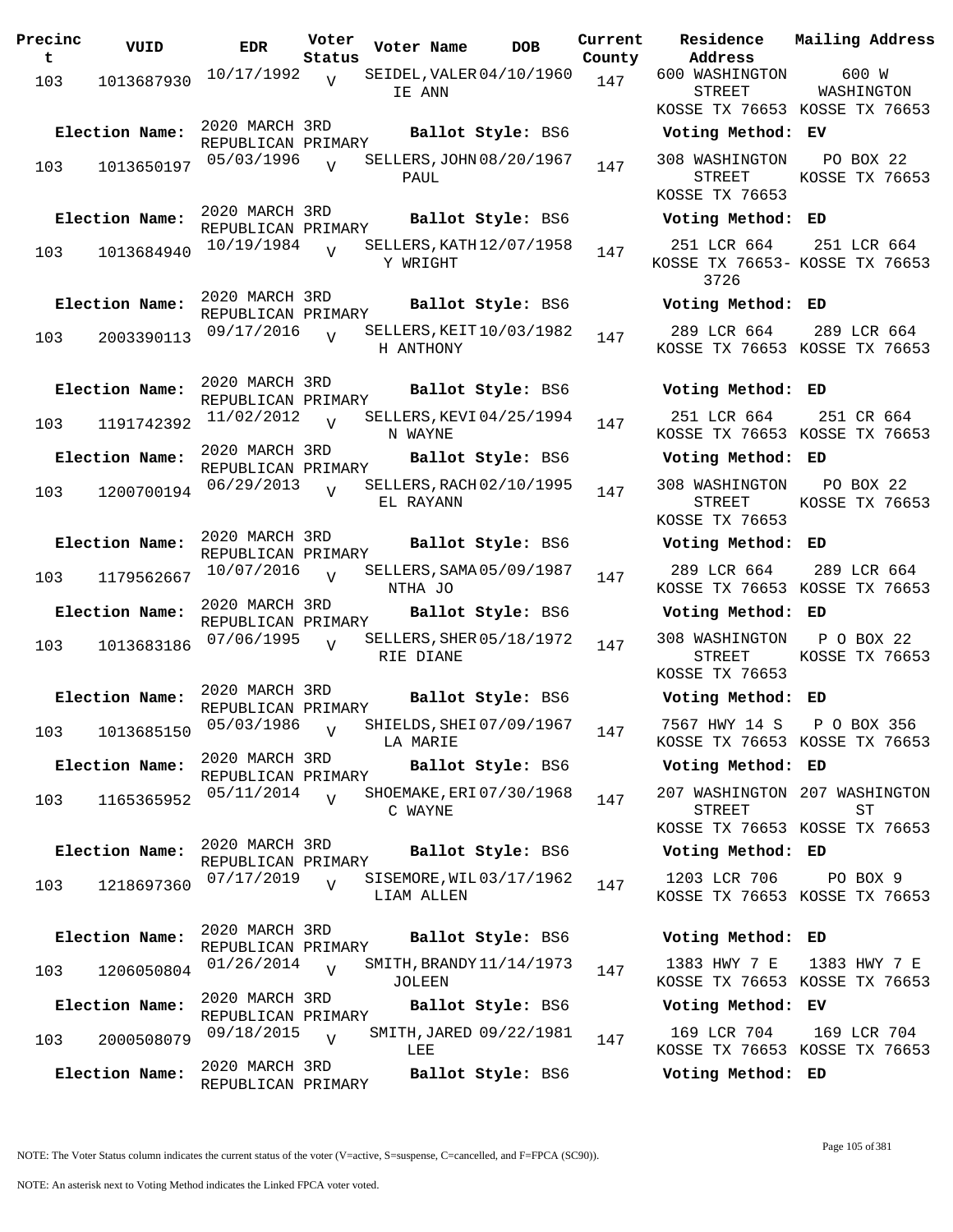| Precinc<br>t | VUID           | EDR                                  | Voter<br>Status | Voter Name                            | <b>DOB</b>               | Curre<br>Count |
|--------------|----------------|--------------------------------------|-----------------|---------------------------------------|--------------------------|----------------|
| 103          | 1030297892     | 11/05/2015                           | $\overline{V}$  | STANLEY, CHRI 10/07/1963<br>STA       |                          | 147            |
|              | Election Name: | 2020 MARCH 3RD<br>REPUBLICAN PRIMARY |                 |                                       | Ballot Style: BS6        |                |
| 103          | 1030297871     | 09/27/2015                           | $\overline{z}$  | STANLEY, FLOY 05/07/1953<br>D IRVIN   |                          | 147            |
|              | Election Name: | 2020 MARCH 3RD<br>REPUBLICAN PRIMARY |                 |                                       | Ballot Style: BS6        |                |
| 103          | 1013686302     | 03/01/1978                           | $\overline{V}$  | S AMOS                                | STONE, CHARLE 10/12/1957 | 147            |
|              | Election Name: | 2020 MARCH 3RD<br>REPUBLICAN PRIMARY |                 |                                       | Ballot Style: BS6        |                |
| 103          | 1013686151     | 03/01/1978                           | $\overline{U}$  | SUE                                   | STONE, GLENDA 01/26/1958 | 147            |
|              | Election Name: | 2020 MARCH 3RD<br>REPUBLICAN PRIMARY |                 |                                       | Ballot Style: BS6        |                |
| 103          | 1013676925     | 03/01/1978                           | $\overline{V}$  | STONE, RONALD 10/11/1934<br>CLIFTON   |                          | 147            |
|              | Election Name: | 2020 MARCH 3RD                       |                 |                                       | Ballot Style: BS6        |                |
| 103          | 1013676918     | REPUBLICAN PRIMARY<br>03/01/1978     | $\overline{U}$  | SHIELDS                               | STONE, WYNELL 09/24/1934 | 147            |
|              | Election Name: | 2020 MARCH 3RD                       |                 |                                       | Ballot Style: BS6        |                |
| 103          | 1013683043     | REPUBLICAN PRIMARY<br>12/12/1994     | $\overline{V}$  | LYNN                                  | SUTTLE, DEBRA 08/12/1957 | 147            |
|              | Election Name: | 2020 MARCH 3RD<br>REPUBLICAN PRIMARY |                 |                                       | Ballot Style: BS6        |                |
| 103          | 1013685408     | 04/05/1984                           | $\overline{U}$  | T JOE                                 | SUTTLE, ROBER 12/14/1943 | 147            |
|              | Election Name: | 2020 MARCH 3RD<br>REPUBLICAN PRIMARY |                 |                                       | Ballot Style: BS6        |                |
| 103          | 1177987426     | 09/24/2017                           | $\overline{V}$  | GREEN                                 | SWICK, MISTI 08/06/1975  | 147            |
|              | Election Name: | 2020 MARCH 3RD<br>REPUBLICAN PRIMARY |                 |                                       | Ballot Style: BS6        |                |
| 103          | 1146588626     | 11/06/2018                           | $\overline{V}$  | SWINNEA, KRYS 07/27/1989<br>TAL DIANE |                          | 147            |
|              | Election Name: | 2020 MARCH 3RD<br>REPUBLICAN PRIMARY |                 |                                       | Ballot Style: BS6        |                |
| 103          | 1013683101     | 04/15/1995                           | $\overline{V}$  | JO                                    | TAYLOR, DANA 11/03/1974  | 147            |
|              | Election Name: | 2020 MARCH 3RD<br>REPUBLICAN PRIMARY |                 |                                       | Ballot Style: BS6        |                |
| 103          | 1013684739     | 06/20/1986                           | $\overline{V}$  | DA SUSIE                              | TERRELL,GLEN04/08/1951   | 147            |
|              | Election Name: | 2020 MARCH 3RD<br>REPUBLICAN PRIMARY |                 |                                       | Ballot Style: BS6        |                |
| 103          | 1013683954     | 04/08/1992                           | $\overline{V}$  | TERRELL, REUB 04/05/1973<br>EN GLENN  |                          | 147            |
|              | Election Name: | 2020 MARCH 3RD<br>REPUBLICAN PRIMARY |                 |                                       | Ballot Style: BS6        |                |

**Current** Residence **Address Current Mailing Address County** 103 MOSS ROSE STREET KOSSE TX 76653 PO BOX 24 KOSSE TX 76653 **Election Name: Ballot Style:** BS6 **Voting Method: ED** 103 MOSS ROSE 103 MOSS ROSE STREET KOSSE TX 76653 KOSSE TX 76653 **Election Name: Ballot Style:** BS6 **Voting Method: ED** 556 LCR 707 KOSSE TX 76653- KOSSE TX 76653- 3770 556 LCR 707 3770 **Election Name: Ballot Style:** BS6 **Voting Method: ED** 556 LCR 707 KOSSE TX 76653- KOSSE TX 76653- 3770 556 LCR 707 3770 **Election Name: Ballot Style:** BS6 **Voting Method: ED** 870 LCR 667 KOSSE TX 76653 KOSSE TX 76653 870 LCR 667 **Election Name: Ballot Style:** BS6 **Voting Method: ED** 870 LCR 667 KOSSE TX 76653 KOSSE TX 76653 870 LCR 667 **Election Name: Ballot Style:** BS6 **Voting Method: ED** 7546 FM 339 S 7546 FM 339 S KOSSE TX 76653 KOSSE TX 76653 **Election Name: Ballot Style:** BS6 **Voting Method: ED** 7546 FM 339 S 7546 FM 339 S KOSSE TX 76653 KOSSE TX 76653 **Election Name: Ballot Style:** BS6 **Voting Method: ED** 5396 FM 413 KOSSE TX 76653 KOSSE TX 76653 5396 FM 413 **Election Name: Ballot Style:** BS6 **Voting Method: ED** 1603 A LCR 706 1603A LCR 706 KOSSE TX 76653 KOSSE TX 76653 **Election Name: Ballot Style:** BS6 **Voting Method: EV** 204 ADAMS STREET KOSSE TX 76653 **Election Name: Ballot Style:** BS6 **Voting Method: ED** 2996 LCR 707 2996 A LCR 707 KOSSE TX 76653- KOSSE TX 76653- 3761 3761 **Election Name: Ballot Style:** BS6 **Voting Method: ED** 2996 LCR 707 KOSSE TX 76653- KOSSE TX 76653- 3761 2996A LCR 707 3761

**Election Name: Ballot Style:** BS6 **Voting Method: ED**

NOTE: The Voter Status column indicates the current status of the voter (V=active, S=suspense, C=cancelled, and F=FPCA (SC90)).

Page 106 of 381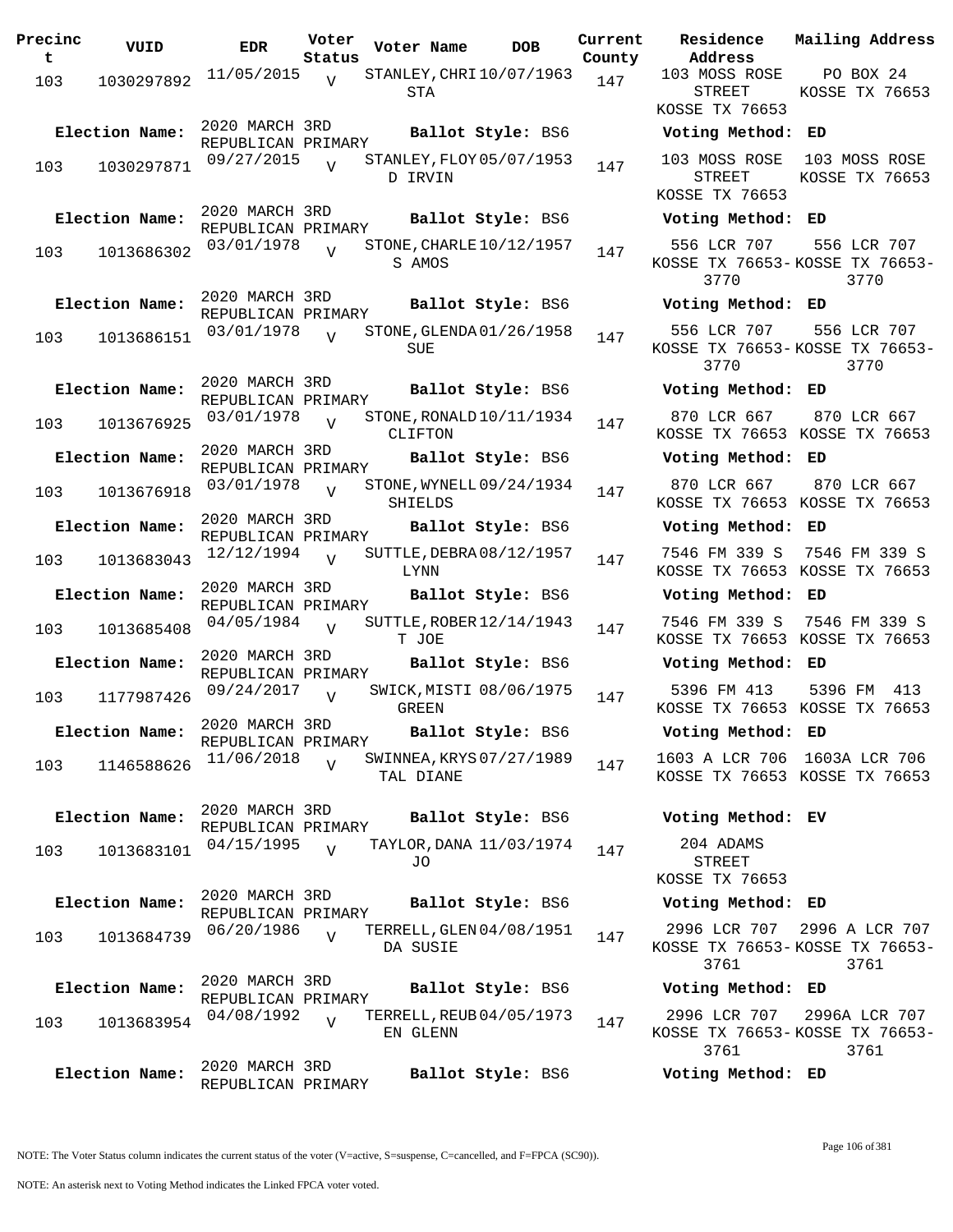| Precinc<br>t   | VUID                         | <b>EDR</b>                                         | Voter<br>Status | Voter Name                    | <b>DOB</b>                                    | Current<br>County |
|----------------|------------------------------|----------------------------------------------------|-----------------|-------------------------------|-----------------------------------------------|-------------------|
| 103            | 1013684046                   | 10/31/1992                                         | $\overline{V}$  | WAYNE                         | TERRELL, ROY 09/20/1947                       | 147               |
| 103            | Election Name:<br>1013683965 | 2020 MARCH 3RD<br>REPUBLICAN PRIMARY<br>04/08/1992 | $\overline{U}$  |                               | Ballot Style: BS6<br>TERRELL, WAYN 08/08/1971 | 147               |
|                | Election Name:               | 2020 MARCH 3RD                                     |                 | E PERRY                       | Ballot Style: BS6                             |                   |
| 103            | 1114441243                   | REPUBLICAN PRIMARY<br>02/25/2008                   | $\overline{V}$  | LYN JOYCE                     | TILLMON, CARO 05/15/1946                      | 147               |
|                | Election Name:               | 2020 MARCH 3RD<br>REPUBLICAN PRIMARY               |                 |                               | Ballot Style: BS6                             |                   |
| 103            | 1039857704                   | 02/25/2006                                         | $\overline{V}$  | LD WAYNE                      | TILLMON, JERA 11/09/1940                      | 147               |
|                | Election Name:               | 2020 MARCH 3RD<br>REPUBLICAN PRIMARY               |                 |                               | Ballot Style: BS6                             |                   |
| 103            | 1034261133                   | 12/23/2005                                         | $\overline{V}$  | HOGAN                         | TRUETT, MARY 11/23/1946                       | 147               |
|                | Election Name:               | 2020 MARCH 3RD<br>REPUBLICAN PRIMARY               |                 |                               | Ballot Style: BS6                             |                   |
| 103            | 1000980371                   | 06/06/2015                                         | $\overline{V}$  | LYNN                          | TUCKER, GARY 10/17/1955                       | 147               |
|                | Election Name:               | 2020 MARCH 3RD<br>REPUBLICAN PRIMARY               |                 |                               | Ballot Style: BS6                             |                   |
| 103            | 1000980385                   | 06/06/2015                                         | $\overline{U}$  | CARTER                        | TUCKER, TITA 05/27/1957                       | 147               |
|                | Election Name:               | 2020 MARCH 3RD<br>REPUBLICAN PRIMARY               |                 |                               | Ballot Style: BS6                             |                   |
| 103            | 2003194477                   | 12/23/2015                                         | $\overline{V}$  | BRADLEY ALAN                  | TURRUBIARTE, 11/12/1981                       | 147               |
|                | Election Name:               | 2020 MARCH 3RD<br>REPUBLICAN PRIMARY               |                 |                               | Ballot Style: BS6                             |                   |
|                | 103 1150944978               | 09/30/2016                                         | V               | IAN ANTHONY                   | VALENTINE, BR 03/25/1974                      | 147               |
|                | Election Name:               | 2020 MARCH 3RD<br>REPUBLICAN PRIMARY               |                 |                               | Ballot Style: BS6                             |                   |
| 103            | 1190341183                   | 09/29/2016                                         | $\overline{V}$  | WN- PATRICIA<br><b>NICOLE</b> | VALENTINE, DA 02/11/1974                      | 147               |
|                | Election Name:               | 2020 MARCH 3RD<br>REPUBLICAN PRIMARY               |                 |                               | Ballot Style: BS6                             |                   |
| 103            | 1183850618                   | 04/05/2012                                         | $\overline{V}$  | VALLS<br>JR, BROOKS           | 01/09/1952                                    | 147               |
| Election Name: |                              | 2020 MARCH 3RD<br>REPUBLICAN PRIMARY               |                 |                               | Ballot Style: BS6                             |                   |
| 103            | 1180018363                   | 10/21/2011                                         | $\overline{V}$  | HOWARD                        | VALLS, LINDA 10/07/1953                       | 147               |
| Election Name: |                              | 2020 MARCH 3RD<br>REPUBLICAN PRIMARY               |                 |                               | Ballot Style: BS6                             |                   |
| 103            | 1217436653                   | 03/04/2015                                         | $\overline{V}$  | A CHRISTINE                   | WADDLE, SHELI 01/25/1997                      | 147               |

**Voter Name DOB Residence Address Current Mailing Address** 2996 LCR 707 KOSSE TX 76653- KOSSE TX 76653- 3761 2996A LCR 707 3761 **Election Name: Ballot Style:** BS6 **Voting Method: EV** 2996 LCR 707 KOSSE TX 76653- KOSSE TX 76653- 3761 2996A LCR 707 3761 **Election Name: Ballot Style:** BS6 **Voting Method: ED** 1035 HWY 7 E 1035A HWY 7 E KOSSE TX 76653 KOSSE TX 76653 **Election Name: Ballot Style:** BS6 **Voting Method: ED** 1035 HWY 7 E KOSSE TX 76653 KOSSE TX 76653 1035 HWY 7 E **Election Name: Ballot Style:** BS6 **Voting Method: ED** 706 MIGNONETTE STREET KOSSE TX 76653 KOSSE TX 76653 706 N MIGNONETTE **Election Name: Ballot Style:** BS6 **Voting Method: ED** 1177 HWY 14 S 1177 ST HWY 14 KOSSE TX 76653- KOSSE TX 76653 4448 **Election Name: Ballot Style:** BS6 **Voting Method: ED** 1177 HWY 14 S 1177 STATE HWY KOSSE TX 76653- 4448 14 KOSSE TX 76653 **Election Name: Ballot Style:** BS6 **Voting Method: ED** 5324 FM 413 KOSSE TX 76653 KOSSE TX 76653 5324 FM 413 **Election Name: Ballot Style:** BS6 **Voting Method: ED** 501 NARCISSUS STREET KOSSE TX 76653 **Election Name: Ballot Style:** BS6 **Voting Method: ED** 501 NARCISSUS STREET KOSSE TX 76653 **Election Name: Ballot Style:** BS6 **Voting Method: ED** 810 MIGNONETTE 810 MIGNONETTE STREET KOSSE TX 76653 KOSSE TX 76653 ST **Election Name: Ballot Style:** BS6 **Voting Method: EV** 810 MIGNONETTE STREET KOSSE TX 76653 KOSSE TX 76653 810 S MIGNONETTE **Election Name: Ballot Style:** BS6 **Voting Method: ED**

> 609 MYRTLE STREET KOSSE TX 76653

> > Page 107 of 381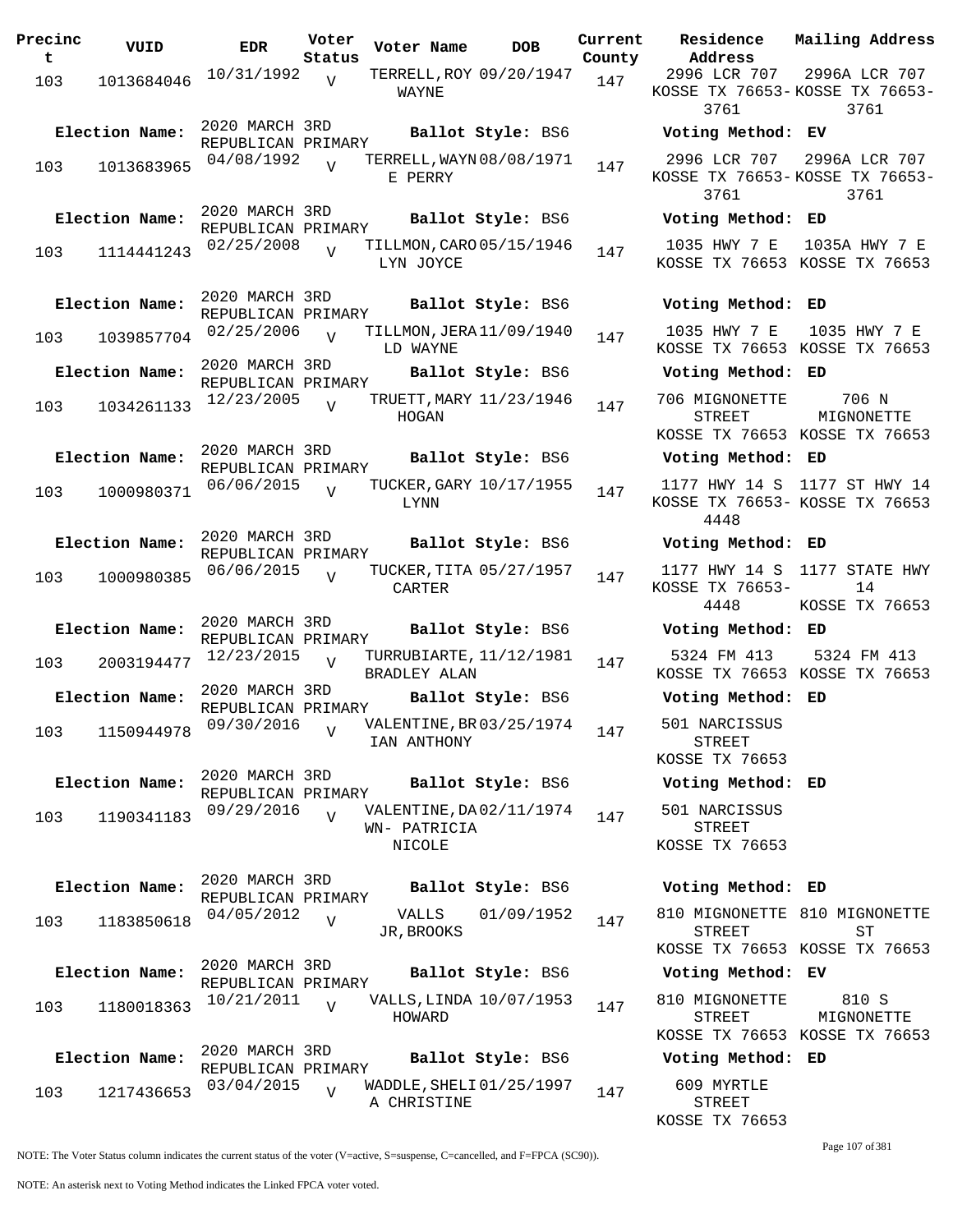| Precinc<br>t | VUID           | EDR.                                 | Voter<br>Status | Voter Name                           | <b>DOB</b>         | Current<br>County | Residence<br>Address                                     |
|--------------|----------------|--------------------------------------|-----------------|--------------------------------------|--------------------|-------------------|----------------------------------------------------------|
|              | Election Name: | 2020 MARCH 3RD                       |                 |                                      | Ballot Style: BS6  |                   | Voting Method                                            |
| 103          | 1013683688     | REPUBLICAN PRIMARY<br>01/15/1994     | $\overline{V}$  | WALKER, ROSIE 08/18/1935<br>LEE      |                    | 147               | 2454 HWY 7 E<br>KOSSE TX 76653                           |
|              | Election Name: | 2020 MARCH 3RD<br>REPUBLICAN PRIMARY |                 |                                      | Ballot Style: BS6  |                   | Voting Method                                            |
| 103          | 1145265364     | 11/04/2014                           | $\overline{t}$  | WALLER, RICKY 08/04/1989<br>JOE      |                    | 147               | 305 NARCISSUS<br>STREET<br>KOSSE TX 76653                |
|              | Election Name: | 2020 MARCH 3RD<br>REPUBLICAN PRIMARY |                 |                                      | Ballot Style: BS6  |                   | Voting Method                                            |
| 103          | 1013684448     | 02/13/1988                           | $\overline{V}$  | WEIHRICH, LEE 11/01/1938<br>DUNN     |                    | 147               | 1967 HWY 7 E<br>KOSSE TX 76653                           |
|              | Election Name: | 2020 MARCH 3RD<br>REPUBLICAN PRIMARY |                 |                                      | Ballot Style: BS6  |                   | Voting Method                                            |
| 103          | 1013685178     | 05/01/1981                           | $\overline{V}$  | WELLS, MARTHA 09/25/1947             |                    | 147               | 704 NARCISSUS<br>STREET<br>KOSSE TX 76653                |
|              | Election Name: | 2020 MARCH 3RD                       |                 |                                      | Ballot Style: BS6  |                   | Voting Method                                            |
| 103          | 1004786375     | REPUBLICAN PRIMARY<br>01/15/2000     | $\overline{v}$  | WEST, MARTHA 05/07/1940<br>NELL      |                    | 147               | 689 LCR 662<br>KOSSE TX 76653<br>3516                    |
|              | Election Name: | 2020 MARCH 3RD<br>REPUBLICAN PRIMARY |                 |                                      | Ballot Style: BS6  |                   | Voting Method                                            |
| 103          | 1120774276     | 02/28/2008                           | $\overline{V}$  | SR, JOHNNIE                          | WILBURN 11/18/1951 | 147               | 7325 HWY 14 S<br>KOSSE TX 76653                          |
|              | Election Name: | 2020 MARCH 3RD<br>REPUBLICAN PRIMARY |                 |                                      | Ballot Style: BS6  |                   | Voting Method                                            |
| 103          | 1013683619     | 07/09/1993                           | $\overline{U}$  | WRIGHT, JODI 02/10/1958<br>Е         |                    | 147               | 500 NARCISSUS<br>STREET<br>KOSSE TX 76653                |
|              | Election Name: | 2020 MARCH 3RD<br>REPUBLICAN PRIMARY |                 |                                      | Ballot Style: BS6  |                   | Voting Method                                            |
| 103          | 1003770128     | 08/02/2001                           | $\overline{U}$  | WRIGHT, RICKY 05/15/1961<br>DWAIN    |                    | 147               | 502 NARCISSUS<br><b>STREET</b><br>KOSSE TX 76653<br>0123 |
|              | Election Name: | 2020 MARCH 3RD                       |                 |                                      | Ballot Style: BS6  |                   | Voting Method                                            |
| 103          | 1055769373     | REPUBLICAN PRIMARY<br>01/08/2020     | $\overline{V}$  | WYATT, ANNA 11/06/1945<br>MATOCHA    |                    | 147               | 2794 LCR 707<br>KOSSE TX 76653                           |
|              | Election Name: | 2020 MARCH 3RD<br>REPUBLICAN PRIMARY |                 |                                      | Ballot Style: BS6  |                   | Voting Method                                            |
| 103          | 1055769360     | 01/08/2020                           | $\overline{V}$  | WYATT, ROBERT 07/14/1946<br>ANSON    |                    | 147               | 2794 LCR 707<br>KOSSE TX 76653                           |
|              | Election Name: | 2020 MARCH 3RD<br>REPUBLICAN PRIMARY |                 |                                      | Ballot Style: BS6  |                   | Voting Method                                            |
| 103          | 1013682890     | 02/07/1996                           |                 | YOUNG, KELLEY 11/17/1968<br>MCKINNEY |                    | 147               | 608 MYRTLE<br>STREET<br>KOSSE TX 76653<br>3851           |
|              | Election Name: | 2020 MARCH 3RD<br>REPUBLICAN PRIMARY |                 |                                      | Ballot Style: BS6  |                   | Voting Method                                            |
| 103          | 1130962821     | 11/02/2008                           | $\overline{V}$  | YOUNG, MICHAE 12/17/1964<br>L WADE   |                    | 147               | 608 MYRTLE<br><b>STREET</b>                              |
|              | Election Name: | 2020 MARCH 3RD<br>REPUBLICAN PRIMARY |                 |                                      | Ballot Style: BS6  |                   | KOSSE TX 76653<br>Voting Method                          |

**Voter Name DOB Residence Address Current Mailing Address Election Name: Ballot Style:** BS6 **Voting Method: EV** 2454 HWY 7 E KOSSE TX 76653 KOSSE TX 76653 P O BOX 312 **Election Name: Ballot Style:** BS6 **Voting Method: AV** 305 NARCISSUS STREET KOSSE TX 76653 KOSSE TX 76653 305 N. NARCISSUS ST. **Election Name: Ballot Style:** BS6 **Voting Method: ED** 1967 HWY 7 E KOSSE TX 76653 KOSSE TX 76653 PO BOX 295 **Election Name: Ballot Style:** BS6 **Voting Method: AV** STREET KOSSE TX 76653 KOSSE TX 76653 704 NARCISSUS ST **Election Name: Ballot Style:** BS6 **Voting Method: ED** 689 LCR 662 KOSSE TX 76653- KOSSE TX 76653- 3516 689 LCR 662 3516 **Election Name: Ballot Style:** BS6 **Voting Method: ED** 7325 HWY 14 S KOSSE TX 76653 KOSSE TX 76653 PO BOX 41 **Election Name: Ballot Style:** BS6 **Voting Method: EV** 500 NARCISSUS P O BOX 123 STREET KOSSE TX 76653 KOSSE TX 76653 **Election Name: Ballot Style:** BS6 **Voting Method: ED** 502 NARCISSUS STREET KOSSE TX 76653- 0123 POB 123 KOSSE TX 76653 **Election Name: Ballot Style:** BS6 **Voting Method: ED** 2794 LCR 707 KOSSE TX 76653 KOSSE TX 76653 2794 LCR 707 **Election Name: Ballot Style:** BS6 **Voting Method: ED** 2794 LCR 707 KOSSE TX 76653 KOSSE TX 76653 2794 LCR 707 **Election Name: Ballot Style:** BS6 **Voting Method: ED** 608 MYRTLE 608 N MYRTLE ST STREET KOSSE TX 76653- 3851 KOSSE TX 76653- 3851 **Election Name: Ballot Style:** BS6 **Voting Method: EV**

608 MYRTLE 608 N MYRTLE ST STREET KOSSE TX 76653 KOSSE TX 76653

**Election Name: Ballot Style:** BS6 **Voting Method: EV**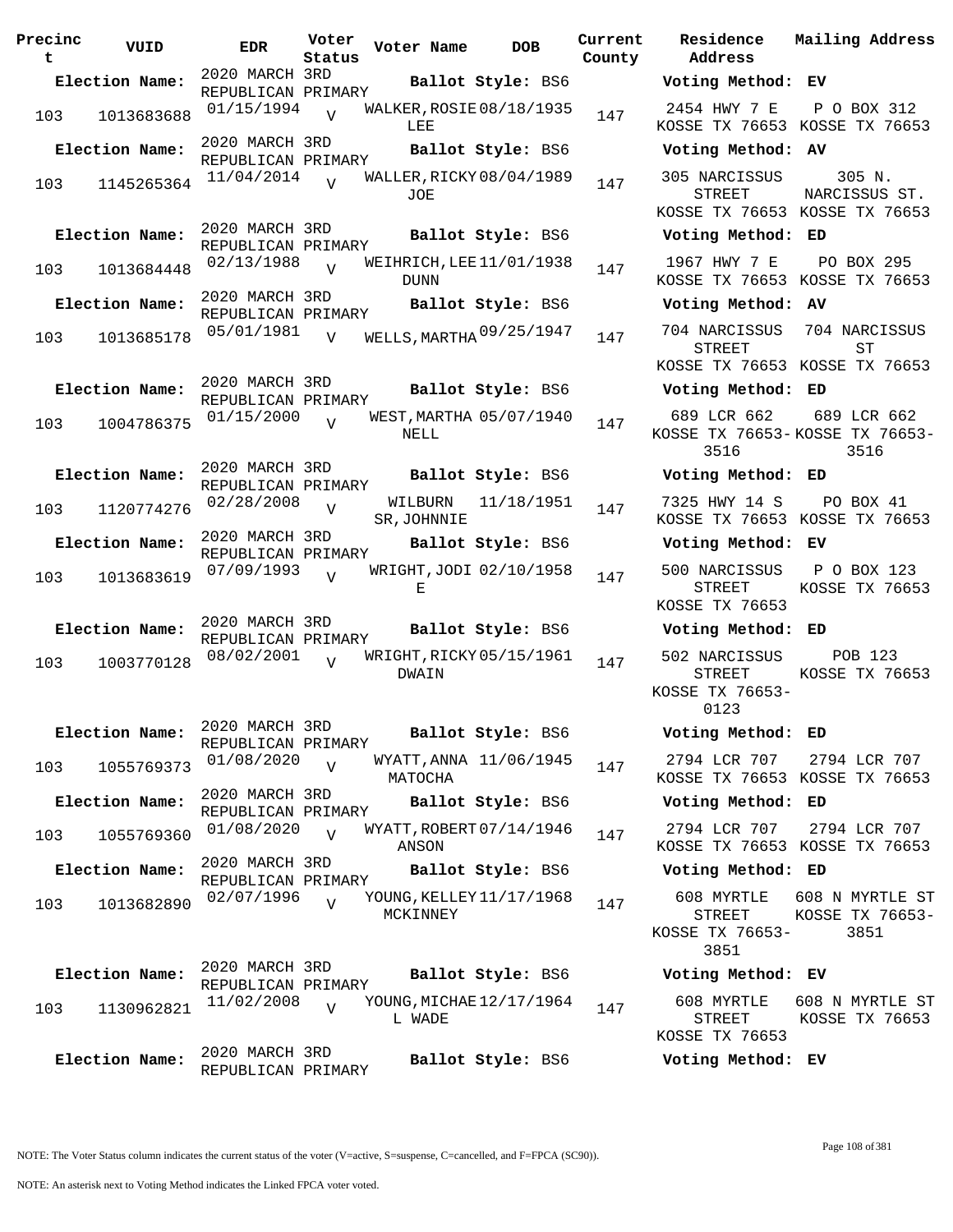| Precinc<br>t | VUID           | <b>EDR</b>                           | Voter<br>Status | Voter Name                            | <b>DOB</b>               | Current<br>County | Residence<br>Address                   | Mailing Address              |
|--------------|----------------|--------------------------------------|-----------------|---------------------------------------|--------------------------|-------------------|----------------------------------------|------------------------------|
| 103          | 1129009013     | 12/02/2015                           | $\overline{U}$  | ZIEGLER, DARW 01/11/1961<br>IN DUANE  |                          | 147               | 203 MYRTLE<br>STREET<br>KOSSE TX 76653 | PO BOX 61<br>KOSSE TX 76653  |
|              | Election Name: | 2020 MARCH 3RD<br>REPUBLICAN PRIMARY |                 |                                       | <b>Ballot Style: BS6</b> |                   | Voting Method: EV                      |                              |
| 103          | 1128306072     | 12/02/2015                           | $\overline{V}$  | ZIEGLER, KATH 01/19/1964<br>Y ANNETTE |                          | 147               | 203 MYRTLE<br>STREET<br>KOSSE TX 76653 | P O BOX 61<br>KOSSE TX 76653 |
|              | Election Name: | 2020 MARCH 3RD<br>REPUBLICAN PRIMARY |                 |                                       | Ballot Style: BS6        |                   | Voting Method: EV                      |                              |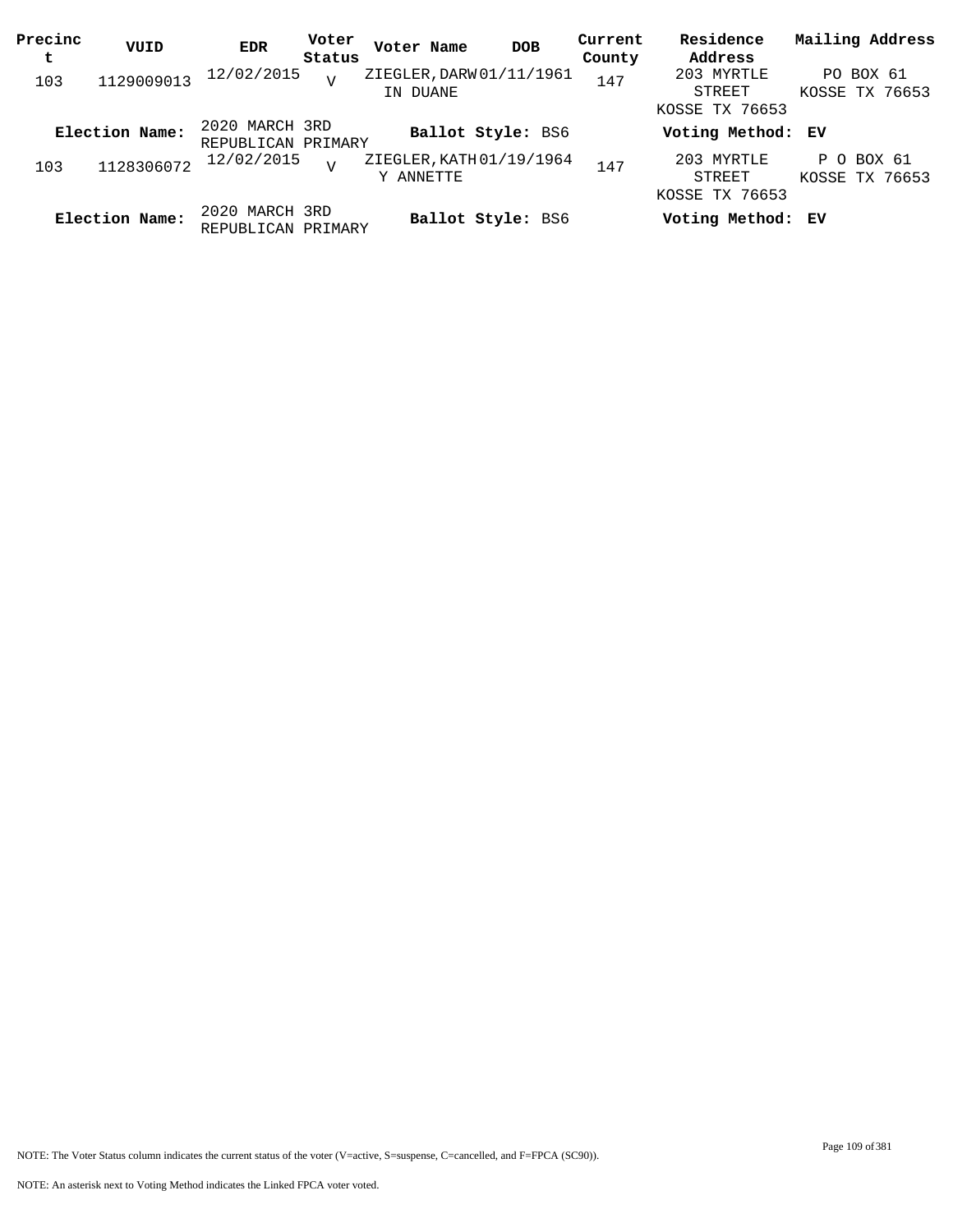| Precinc<br>t. | VUID                         | <b>EDR</b>                                         | Voter<br>Status | Voter Name               | DOB                                           | Current<br>County |
|---------------|------------------------------|----------------------------------------------------|-----------------|--------------------------|-----------------------------------------------|-------------------|
| 104           | 1014134054                   | 02/09/2000                                         | V               | <b>BREWER</b>            | ALLEN, TENA 10/02/1960                        | 147               |
| 104           | Election Name:<br>1119674615 | 2020 MARCH 3RD<br>REPUBLICAN PRIMARY<br>12/08/2016 |                 | T MICHAEL                | Ballot Style: BS6<br>ARCHER, ROBER 10/20/1971 | 147               |
| 104           | Election Name:<br>2137532850 | 2020 MARCH 3RD<br>REPUBLICAN PRIMARY<br>07/02/2017 | V               | R RENEE                  | Ballot Style: BS6<br>ARCHER, TAYLO 07/02/1999 | 147               |
| 104           | Election Name:<br>1013676630 | 2020 MARCH 3RD<br>REPUBLICAN PRIMARY<br>02/12/1978 | $\overline{V}$  | ARMSTRONG<br>JR, EDWIN J | Ballot Style: BS6<br>12/27/1956               | 147               |
| 104           | Election Name:<br>1013676624 | 2020 MARCH 3RD<br>REPUBLICAN PRIMARY<br>09/26/1980 | $\overline{U}$  | THY LYNN                 | Ballot Style: BS6<br>ARMSTRONG, KA08/24/1956  | 147               |
| 104           | Election Name:<br>1013676607 | 2020 MARCH 3RD<br>REPUBLICAN PRIMARY<br>04/20/1980 | $\overline{V}$  | ARMSTRONG                | Ballot Style: BS6<br>AYRES, LINDA 10/25/1953  | 147               |
| 104           | Election Name:<br>1013676611 | 2020 MARCH 3RD<br>REPUBLICAN PRIMARY<br>04/20/1980 | ٦T              | RAY                      | Ballot Style: BS6<br>AYRES, RANDY 05/03/1957  | 147               |
| 104           | Election Name:<br>1168636976 | 2020 MARCH 3RD<br>REPUBLICAN PRIMARY<br>02/11/2010 | V               | ANN                      | Ballot Style: BS6<br>BALL, CECILY 05/15/1946  | 147               |
| 104           | Election Name:<br>1168149523 | 2020 MARCH 3RD<br>REPUBLICAN PRIMARY<br>01/06/2010 | $\overline{V}$  | LYNDEN                   | Ballot Style: BS6<br>BALL, WAYNE 05/19/1946   | 147               |
| 104           | Election Name:<br>1172161344 | 2020 MARCH 3RD<br>REPUBLICAN PRIMARY<br>08/25/2017 | $\overline{U}$  | ZABETH FERN              | Ballot Style: BS6<br>BANGHART, ELI 11/06/1949 | 147               |
| 104           | Election Name:<br>1172189217 | 2020 MARCH 3RD<br>REPUBLICAN PRIMARY<br>08/25/2017 | $\overline{V}$  | LINN                     | Ballot Style: BS6<br>BANGHART, JOE 11/07/1947 | 147               |
| 104           | Election Name:<br>1075577032 | 2020 MARCH 3RD<br>REPUBLICAN PRIMARY<br>04/29/2016 | $\overline{V}$  | JEANNE                   | Ballot Style: BS6<br>BEALL, PAULA 07/01/1962  | 147               |
|               | Election Name:               | 2020 MARCH 3RD<br>REPUBLICAN PRIMARY               |                 |                          | Ballot Style: BS6                             |                   |

**Voter Name DOB Residence Address Current Mailing Address** 285 LCR 737 THORNTON TX 76687 285 LCR 737 THORNTON TX 76687 **Election Name: Ballot Style:** BS6 **Voting Method: EV** 4661 FM 1246 E 4661 FM 1246 E THORNTON TX 76687 THORNTON TX 76687 **Election Name: Ballot Style:** BS6 **Voting Method: ED** 4661 FM 1246 E 4661 FM 1246E THORNTON TX 76687 THORNTON TX 76687 **Election Name: Ballot Style:** BS6 **Voting Method: EV** 4302 FM 3371 THORNTON TX 76687-2158 4302 FM 3371 THORNTON TX 76687-2158 **Election Name: Ballot Style:** BS6 **Voting Method: EV** 4302 FM 3371 THORNTON TX 76687-2158 4302 FM 3371 THORNTON TX 76687-2158 **Election Name: Ballot Style:** BS6 **Voting Method: EV** 4421 FM 3371 THORNTON TX 76687 POB 161 GROESBECK TX 76642 **Election Name: Ballot Style:** BS6 **Voting Method: EV** 4421 FM 3371 THORNTON TX 76687 P O BOX 161 GROESBECK TX 76642 **Election Name: Ballot Style:** BS6 **Voting Method: EV** 182 LCR 799 GROESBECK TX 76642 182 LCR 799 GROESBECK TX 76642 **Election Name: Ballot Style:** BS6 **Voting Method: EV** 182 LCR 799 GROESBECK TX 76642 182 LCR 799 GROESBECK TX 76642 **Election Name: Ballot Style:** BS6 **Voting Method: EV** 3987 LCR 750 THORNTON TX 76687 **Election Name: Ballot Style:** BS6 **Voting Method: AV** 3987 LCR 750 THORNTON TX 76687 **Election Name: Ballot Style:** BS6 **Voting Method: AV** 307 LCR 763 GROESBECK TX 307 LCR 763 GROESBECK TX

NOTE: The Voter Status column indicates the current status of the voter (V=active, S=suspense, C=cancelled, and F=FPCA (SC90)).

76642

76642

**Election Name: Ballot Style:** BS6 **Voting Method: EV**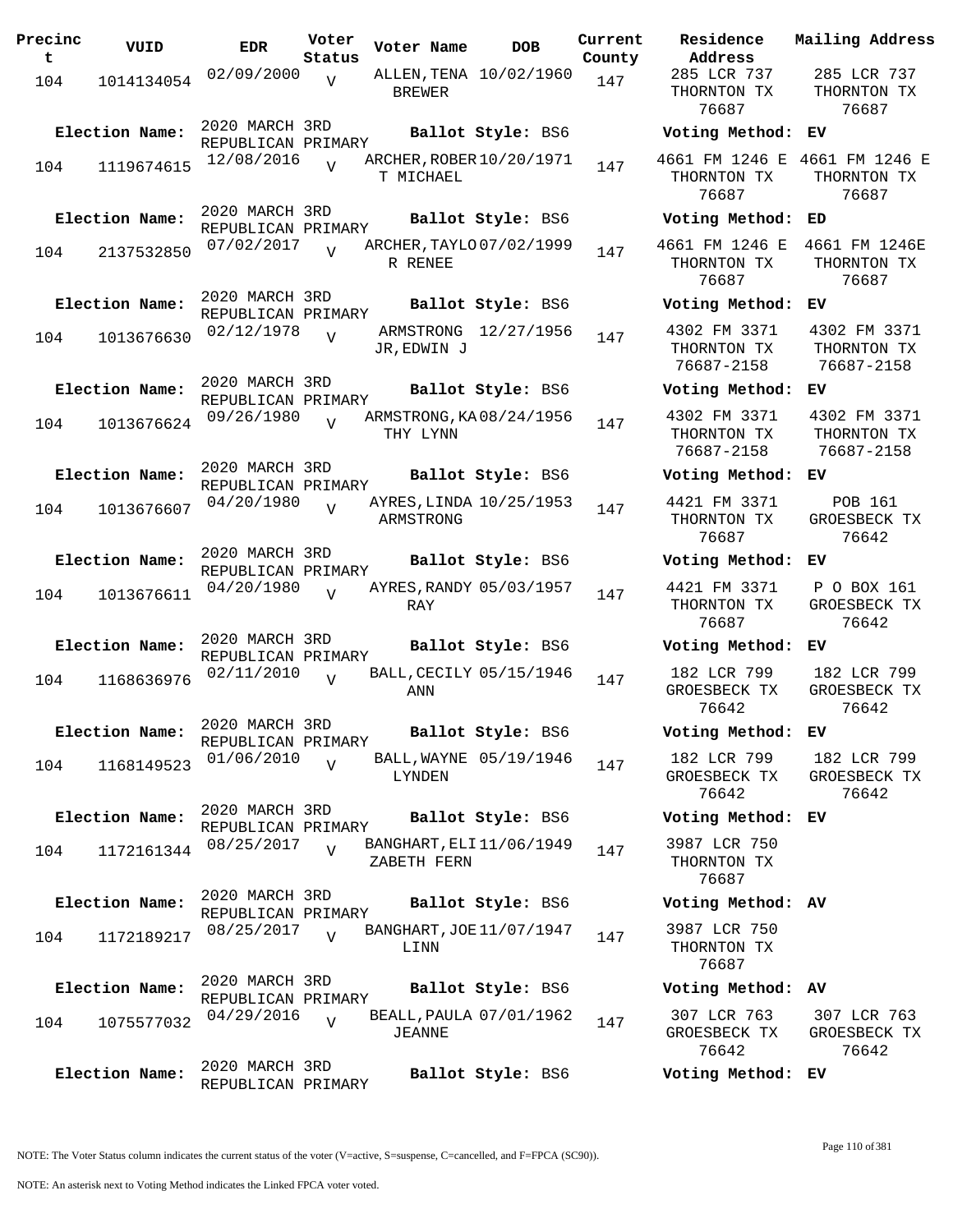| Precinc<br>t. | VUID                         | <b>EDR</b>                                         | Voter<br>Status | Voter Name                           | DOB                                         | Current<br>County |
|---------------|------------------------------|----------------------------------------------------|-----------------|--------------------------------------|---------------------------------------------|-------------------|
| 104           | 1013692951                   | 03/01/1982                                         | ٦T              | BEARD, ELIZAB 11/01/1963<br>ETH      |                                             | 147               |
| 104           | Election Name:<br>1013692556 | 2020 MARCH 3RD<br>REPUBLICAN PRIMARY<br>10/30/1988 | $\overline{U}$  |                                      | Ballot Style: BS6<br>BEARD, GARY 11/24/1959 | 147               |
|               | Election Name:               | 2020 MARCH 3RD                                     |                 | LYNN                                 | Ballot Style: BS6                           |                   |
| 104           | 1029794812                   | REPUBLICAN PRIMARY<br>02/04/2018                   | V               | BEAVER, BOBBY 08/19/1939<br>THRESTON |                                             | 147               |
| 104           | Election Name:<br>1034718414 | 2020 MARCH 3RD<br>REPUBLICAN PRIMARY<br>03/11/2007 | $\overline{V}$  |                                      | Ballot Style: BS6<br>BECK, TINA 08/08/1962  | 147               |
|               | Election Name:               | 2020 MARCH 3RD<br>REPUBLICAN PRIMARY<br>11/07/2019 |                 | RAE<br>BEDNAR, KAREN 10/04/1965      | Ballot Style: BS6                           |                   |
| 104           | 1124116520<br>Election Name: | 2020 MARCH 3RD                                     | $\overline{U}$  | LYNN                                 | Ballot Style: BS6                           | 147               |
| 104           | 1124376970                   | REPUBLICAN PRIMARY<br>11/30/2019                   | $\overline{V}$  | BEDNAR, WILLI12/29/1956<br>AM JOSEPH |                                             | 147               |
|               | Election Name:               | 2020 MARCH 3RD<br>REPUBLICAN PRIMARY<br>03/13/2009 |                 | BEDWELL, GARY 05/30/1952             | Ballot Style: BS6                           |                   |
| 104           | 1164140945                   | 2020 MARCH 3RD                                     | $\overline{I}$  | LYNN                                 |                                             | 147               |
|               | Election Name:               | REPUBLICAN PRIMARY                                 |                 |                                      | Ballot Style: BS6                           |                   |
| 104           | 1164140984                   | 03/13/2009                                         | $\overline{V}$  | BEDWELL, LOU 08/04/1953<br>ANN       |                                             | 147               |
|               | Election Name:               | 2020 MARCH 3RD<br>REPUBLICAN PRIMARY<br>06/26/2003 |                 | BEHRINGER, BE 12/01/1948             | Ballot Style: BS6                           |                   |
| 104           | 1018860672                   |                                                    | V               | VERLY ANN                            |                                             | 147               |
| 104           | Election Name:<br>1020641552 | 2020 MARCH 3RD<br>REPUBLICAN PRIMARY<br>02/22/2004 | $\overline{U}$  | BEHRINGER, HE 06/25/1945             | Ballot Style: BS6                           | 147               |
|               | Election Name:               | 2020 MARCH 3RD                                     |                 | RBERT R                              | Ballot Style: BS6                           |                   |
| 104           | 1021209136                   | REPUBLICAN PRIMARY<br>05/27/2004                   | $\overline{V}$  | MAREE                                | BERRY, JOAN 07/07/1948                      | 147               |
|               | Election Name:               | 2020 MARCH 3RD<br>REPUBLICAN PRIMARY               |                 |                                      | Ballot Style: BS6                           |                   |
| 104           | 1173548620                   | 10/24/2010                                         | V               | BILLMAN<br>JR,MONROE                 | 05/06/1948                                  | 147               |
|               | Election Name:               | 2020 MARCH 3RD<br>REPUBLICAN PRIMARY               |                 |                                      | Ballot Style: BS6                           |                   |

**Voter Name DOB Residence Address Current Mailing Address** 3506 FM 3371 GROESBECK TX 76642 3506 FM 3371 GROESBECK TX 76642 **Election Name: Ballot Style:** BS6 **Voting Method: ED** 3506 FM 3371 GROESBECK TX 76642 3506 FM 3371 GROESBECK TX 76642 **Election Name: Ballot Style:** BS6 **Voting Method: ED** 731 LCR 779 GROESBECK TX 76642 **Election Name: Ballot Style:** BS6 **Voting Method: AV** 1991 LCR 752 GROESBECK TX 76642 1991 LCR 752 GROESBECK TX 76642 **Election Name: Ballot Style:** BS6 **Voting Method: EV** 263 LCR 779 GROESBECK TX 76642 263 LCR 779 GROESBECK TX 76642 **Election Name: Ballot Style:** BS6 **Voting Method: EV** 263 LCR 779 GROESBECK TX 76642 263 LCR 779 GROESBECK TX 76642 **Election Name: Ballot Style:** BS6 **Voting Method: ED** 212 LCR 759 GROESBECK TX 76642 212 LCR 759 GROESBECK TX 76642 **Election Name: Ballot Style:** BS6 **Voting Method: ED** 212 LCR 759 GROESBECK TX 76642 212 LCR 759 GROESBECK TX 76642 **Election Name: Ballot Style:** BS6 **Voting Method: ED** 995 LCR 779 GROESBECK TX 76642 995 LCR 779 GROESBECK TX 76642 **Election Name: Ballot Style:** BS6 **Voting Method: EV** 995 LCR 779 GROESBECK TX 76642 995 LCR 779 GROESBECK TX 76642 **Election Name: Ballot Style:** BS6 **Voting Method: EV** 602 LCR 743 THORNTON TX 76687 602 LCR 743 THORNTON TX 76687 **Election Name: Ballot Style:** BS6 **Voting Method: EV** 225 LCR 763 225 LCR 763

GROESBECK TX 76642 GROESBECK TX **Election Name: Ballot Style:** BS6 **Voting Method: AV**

Page 111 of 381

76642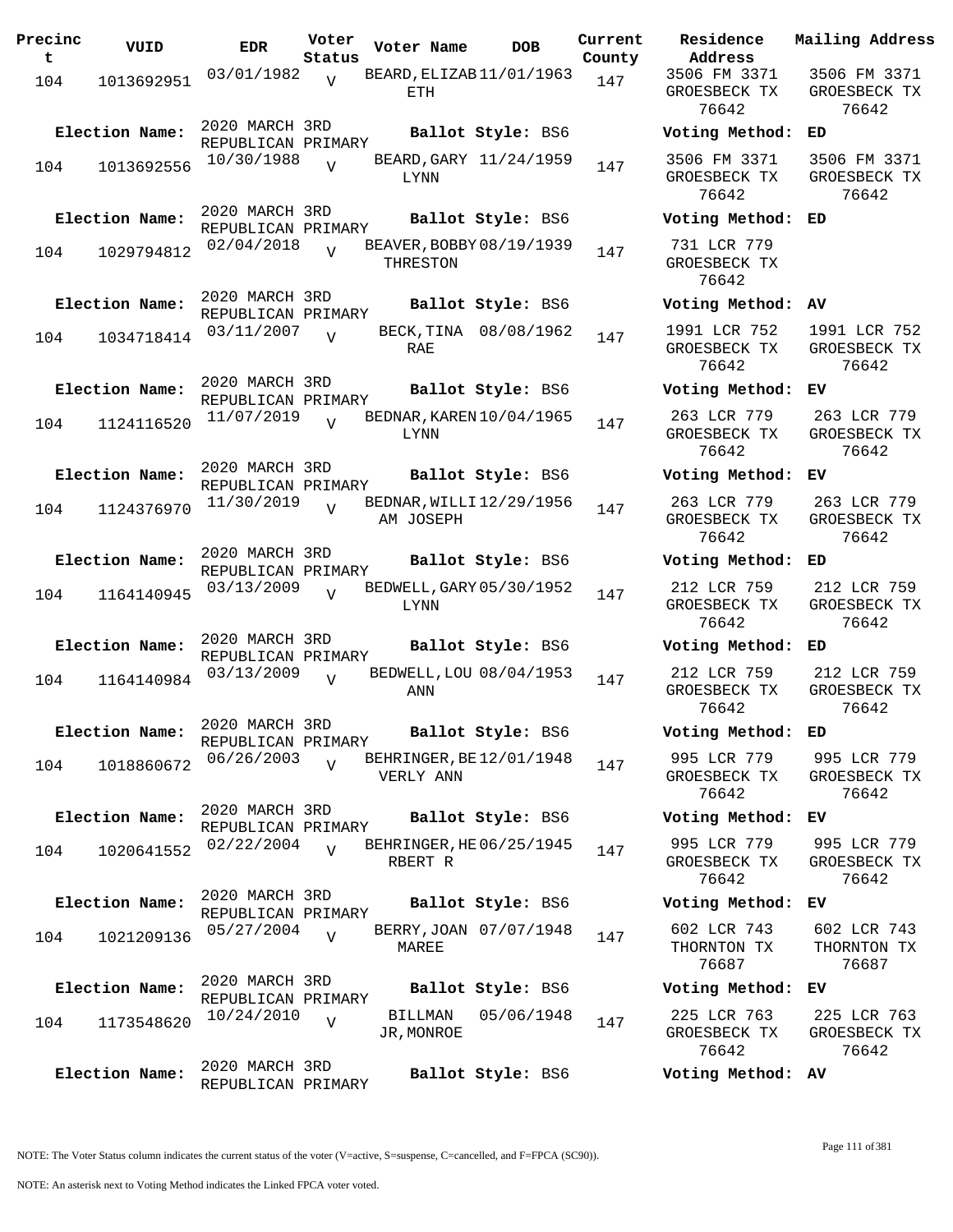| Precinc<br>t. | VUID           | <b>EDR</b>                           | Voter<br>Status | Voter Name          | DOB                      | Current<br>County |
|---------------|----------------|--------------------------------------|-----------------|---------------------|--------------------------|-------------------|
| 104           | 1173548510     | 10/24/2010                           | $\overline{V}$  | JOY                 | BILLMAN, RITA 10/16/1949 | 147               |
|               | Election Name: | 2020 MARCH 3RD<br>REPUBLICAN PRIMARY |                 |                     | Ballot Style: BS6        |                   |
| 104           | 1125719026     | 04/01/2016                           | $\overline{z}$  | LYNN                | BLAKE, PEGGY 01/22/1955  | 147               |
|               | Election Name: | 2020 MARCH 3RD<br>REPUBLICAN PRIMARY |                 |                     | Ballot Style: BS6        |                   |
| 104           | 1164546443     | 04/22/2009                           | $\overline{V}$  | GY ARLENE           | BOLERATZ, PEG 03/27/1943 | 147               |
|               | Election Name: | 2020 MARCH 3RD<br>REPUBLICAN PRIMARY |                 |                     | Ballot Style: BS6        |                   |
| 104           | 1183318117     | 11/28/2013                           | $\overline{V}$  | ANN                 | BOSCH, JEAN 08/14/1952   | 147               |
|               | Election Name: | 2020 MARCH 3RD<br>REPUBLICAN PRIMARY |                 |                     | Ballot Style: BS6        |                   |
| 104           | 1183318101     | 10/06/2013                           | V               | BOSCH<br>JR, ROBERT | 10/06/1952               | 147               |
|               | Election Name: | 2020 MARCH 3RD<br>REPUBLICAN PRIMARY |                 |                     | Ballot Style: BS6        |                   |
| 104           | 1020578035     | 02/12/2004                           | $\overline{V}$  | NE LEFFLER          | BOTTS, CHARLE 08/01/1946 | 147               |
|               | Election Name: | 2020 MARCH 3RD<br>REPUBLICAN PRIMARY |                 |                     | Ballot Style: BS6        |                   |
| 104           | 1020578026     | 02/12/2004                           | $\overline{U}$  | R                   | BOTTS, RONALD 03/27/1941 | 147               |
|               | Election Name: | 2020 MARCH 3RD<br>REPUBLICAN PRIMARY |                 |                     | Ballot Style: BS6        |                   |
| 104           | 1003768988     | 10/28/2001                           | $\overline{U}$  | WREN                | BOYLE, SARAH 12/05/1967  | 147               |
|               | Election Name: | 2020 MARCH 3RD<br>REPUBLICAN PRIMARY |                 |                     | Ballot Style: BS6        |                   |
| 104           | 1003768974     | 10/28/2001                           | $\overline{U}$  | M BOYD              | BOYLE, WILLIA01/17/1964  | 147               |
|               | Election Name: | 2020 MARCH 3RD<br>REPUBLICAN PRIMARY |                 |                     | Ballot Style: BS6        |                   |
| 104           | 1126987393     | 09/05/2016                           | V               | IE EDWIN            | BRIDGES, BOBB 06/21/1952 | 147               |
|               | Election Name: | 2020 MARCH 3RD                       |                 |                     | Ballot Style: BS6        |                   |
| 104           | 1126987408     | REPUBLICAN PRIMARY<br>09/05/2015     | $\overline{V}$  | UELINE GAIL         | BRIDGES, JACQ 01/06/1956 | 147               |
|               | Election Name: | 2020 MARCH 3RD                       |                 |                     | Ballot Style: BS6        |                   |
| 104           | 1019268236     | REPUBLICAN PRIMARY<br>10/09/2003     | V               | CLARK               | BROWN, BILLY 11/13/1942  | 147               |
|               | Election Name: | 2020 MARCH 3RD<br>REPUBLICAN PRIMARY |                 |                     | Ballot Style: BS6        |                   |

**Voter Name DOB Residence Address Current Mailing Address** 225 LCR 763 GROESBECK TX 76642 225 LCR 763 GROESBECK TX 76642 **Election Name: Ballot Style:** BS6 **Voting Method: AV** 350 LCR 779 GROESBECK TX 76642 350 LCR 779 GROESBECK TX 76642 **Election Name: Ballot Style:** BS6 **Voting Method: ED** 3765 LCR 750 THORNTON TX 76687 3765 LCR 750 THORNTON TX 76687 **Election Name: Ballot Style:** BS6 **Voting Method: EV** 103 LCR 743G THORNTON TX 76687 103 CR 743G THORNTON TX 76687 **Election Name: Ballot Style:** BS6 **Voting Method: EV** 103 LCR 743 THORNTON TX 76687-2250 103 LCR 743 G THORNTON TX 76687 **Election Name: Ballot Style:** BS6 **Voting Method: EV** 774 LCR 743 THORNTON TX 76687 774 LCR 743 THORNTON TX 76687 **Election Name: Ballot Style:** BS6 **Voting Method: EV** 774 LCR 743 THORNTON TX 76687 774 LCR 743 THORNTON TX 76687 **Election Name: Ballot Style:** BS6 **Voting Method: EV** 321 LCR 737 THORNTON TX 76687 321 LCR 737 THORNTON TX 76687 **Election Name: Ballot Style:** BS6 **Voting Method: ED** 321 LCR 737 THORNTON TX 76687-2225 321 LCR 737 THORNTON TX 76687 **Election Name: Ballot Style:** BS6 **Voting Method: EV** 286 LCR 737 THORNTON TX 76687 286 LCR 737 THORNTON TX 76687 **Election Name: Ballot Style:** BS6 **Voting Method: ED** 286 LCR 737 THORNTON TX 76687 286 LCR 737 THORNTON TX 76687 **Election Name: Ballot Style:** BS6 **Voting Method: ED** 165 LCR 773 GROESBECK TX 76642 165 LCR 773 GROESBECK TX 76642 **Election Name: Ballot Style:** BS6 **Voting Method: EV**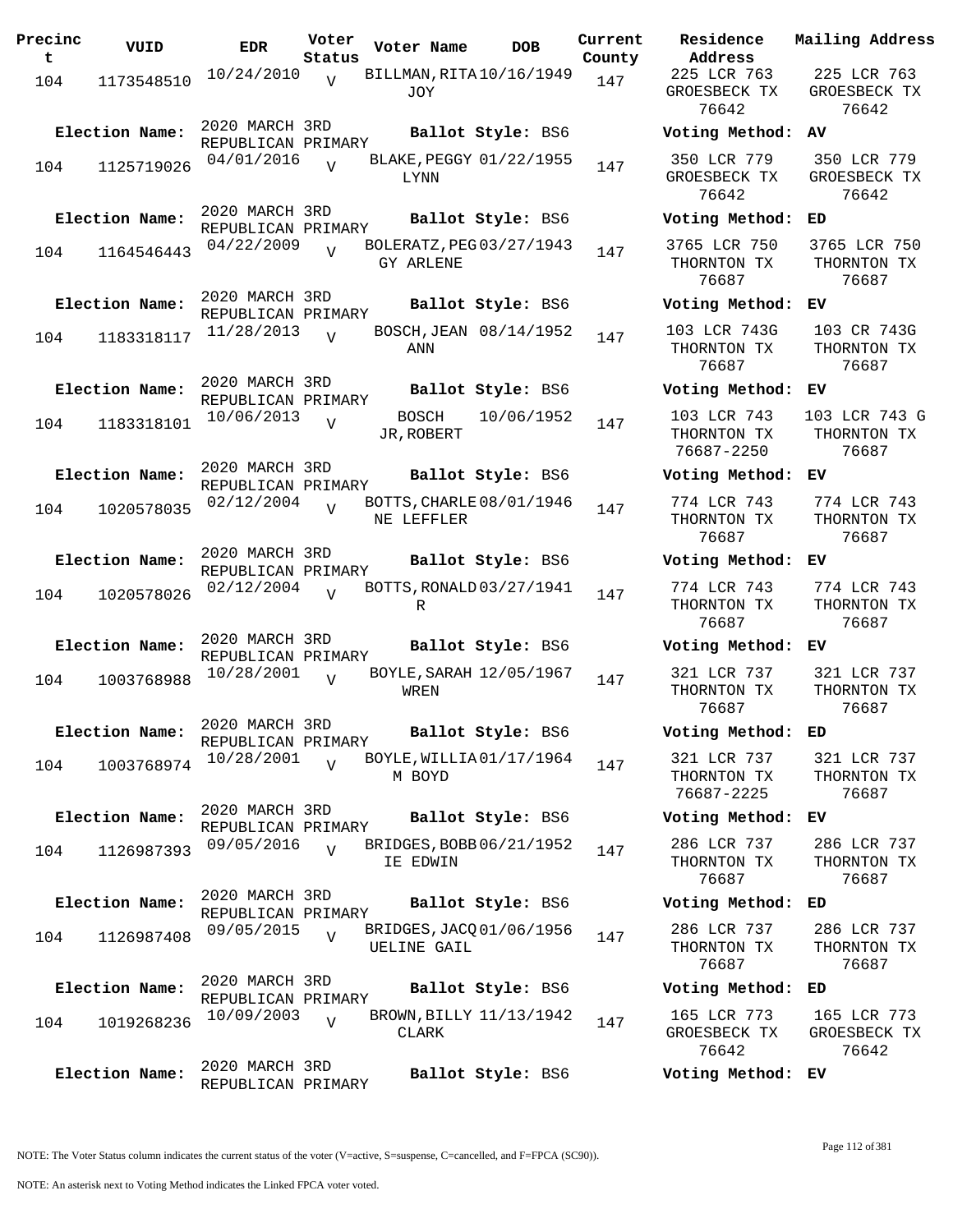| Precinc<br>t | VUID           | <b>EDR</b>                           | Voter<br>Status | Voter Name                            | DOB                    | Current<br>County |
|--------------|----------------|--------------------------------------|-----------------|---------------------------------------|------------------------|-------------------|
| 104          | 1153488809     | 06/21/2008                           | $\overline{V}$  | BROWN, BRINDA 09/20/1958<br>KAY       |                        | 147               |
|              | Election Name: | 2020 MARCH 3RD<br>REPUBLICAN PRIMARY |                 |                                       | Ballot Style: BS6      |                   |
| 104          | 1041530909     | 09/27/2017                           |                 | BROWN, CLINT 06/11/1975<br>MATTHEW    |                        | 147               |
|              | Election Name: | 2020 MARCH 3RD<br>REPUBLICAN PRIMARY |                 |                                       | Ballot Style: BS6      |                   |
| 104          | 1041530913     | 09/27/2017                           | V               | BROWN, SHERRE 05/27/1980<br>A LINNE   |                        | 147               |
|              | Election Name: | 2020 MARCH 3RD<br>REPUBLICAN PRIMARY |                 |                                       | Ballot Style: BS6      |                   |
| 104          | 1021273492     | 06/17/2004                           | $\overline{U}$  | BURK, DEBORAH 05/25/1951<br>YOUNG     |                        | 147               |
|              | Election Name: | 2020 MARCH 3RD                       |                 |                                       | Ballot Style: BS6      |                   |
| 104          | 1023358553     | REPUBLICAN PRIMARY<br>11/18/2004     | V               | BURK, GARY<br>THOMAS                  | 10/29/1936             | 147               |
|              | Election Name: | 2020 MARCH 3RD<br>REPUBLICAN PRIMARY |                 |                                       | Ballot Style: BS6      |                   |
| 104          | 1013671560     | 01/20/1994                           | V               | CARPENTER, BI02/02/1956<br>LLIE JEAN  |                        | 147               |
|              | Election Name: | 2020 MARCH 3RD<br>REPUBLICAN PRIMARY |                 |                                       | Ballot Style: BS6      |                   |
| 104          | 1022366217     | 09/23/2004                           | $\overline{I}$  | CARTER, BARBA 12/07/1944<br>RA ANN    |                        | 147               |
|              | Election Name: | 2020 MARCH 3RD<br>REPUBLICAN PRIMARY |                 |                                       | Ballot Style: BS6      |                   |
| 104          | 1022366286     | 09/23/2004                           |                 | CARTER, GERAL 02/19/1941<br>D WINSTON |                        | 147               |
|              | Election Name: | 2020 MARCH 3RD<br>REPUBLICAN PRIMARY |                 |                                       | Ballot Style: BS6      |                   |
| 104          | 1013675274     | 08/20/1994                           | V               | CASTO, BOBBIE 03/04/1949<br>LYNETTE   |                        | 147               |
|              | Election Name: | 2020 MARCH 3RD<br>REPUBLICAN PRIMARY |                 |                                       | Ballot Style: BS6      |                   |
| 104          | 1118636160     | 10/27/2012                           | $\overline{U}$  | CASTO, SHANNO 01/23/1969<br>N LEE     |                        | 147               |
|              | Election Name: | 2020 MARCH 3RD                       |                 |                                       | Ballot Style: BS6      |                   |
| 104          | 1013675288     | REPUBLICAN PRIMARY<br>08/20/1994     | $\overline{V}$  | CASTO, VINCEN 08/06/1944<br>T ANTONE  |                        | 147               |
|              | Election Name: | 2020 MARCH 3RD                       |                 |                                       | Ballot Style: BS6      |                   |
| 104          | 1013724214     | REPUBLICAN PRIMARY<br>02/14/1978     | V               | LYNDON                                | CATE, FLOYD 08/26/1940 | 147               |
|              | Election Name: | 2020 MARCH 3RD<br>REPUBLICAN PRIMARY |                 |                                       | Ballot Style: BS6      |                   |

**Voter Name DOB Residence Address Current Mailing Address** 165 LCR 773 GROESBECK TX 76642 165 LCR 773 GROESBECK TX 76642 **Election Name: Ballot Style:** BS6 **Voting Method: EV** 4462 LCR 758 THORNTON TX 76687 4462 LCR 758 THORNTON TX 76687 **Election Name: Ballot Style:** BS6 **Voting Method: EV** 4462 LCR 758 THORNTON TX 76687 **Election Name: Ballot Style:** BS6 **Voting Method: EV** 131 LCR 743G THORNTON TX 76687 131 LCR 743G THRONTON TX 76687 **Election Name: Ballot Style:** BS6 **Voting Method: AV** 131 LCR 743G THORNTON TX 76687 131 LCR 743G THORNTON TX 76687 **Election Name: Ballot Style:** BS6 **Voting Method: AV** 3680 FM 1246 E 3680 FM 1246 E THORNTON TX 76687-2118 THORNTON TX 76687-2118 **Election Name: Ballot Style:** BS6 **Voting Method: EV** 280 LCR 759 GROESBECK TX 76642 280 LCR 759 GROESBECK TX 76642 **Election Name: Ballot Style:** BS6 **Voting Method: ED** 280 LCR 759 GROESBECK TX 76642 280 LCR 759 GROESBECK TX 76642 **Election Name: Ballot Style:** BS6 **Voting Method: ED** 4855 FM 1246 E 4855 FM 1246 E THORNTON TX 76687 THORNTON TX 76687 **Election Name: Ballot Style:** BS6 **Voting Method: EV** 4531 LCR 758 THORNTON TX 76687 4531 CR 758 THORNTON TX 76687 **Election Name: Ballot Style:** BS6 **Voting Method: ED** 4855 FM 1246 E 4855 FM 1246 E THORNTON TX 76687 THORNTON TX 76687 **Election Name: Ballot Style:** BS6 **Voting Method: EV** 281 LCR 755A GROESBECK TX 76642-9653 281 LCR 755A GROESBECK TX 76642-9653 **Election Name: Ballot Style:** BS6 **Voting Method: AV**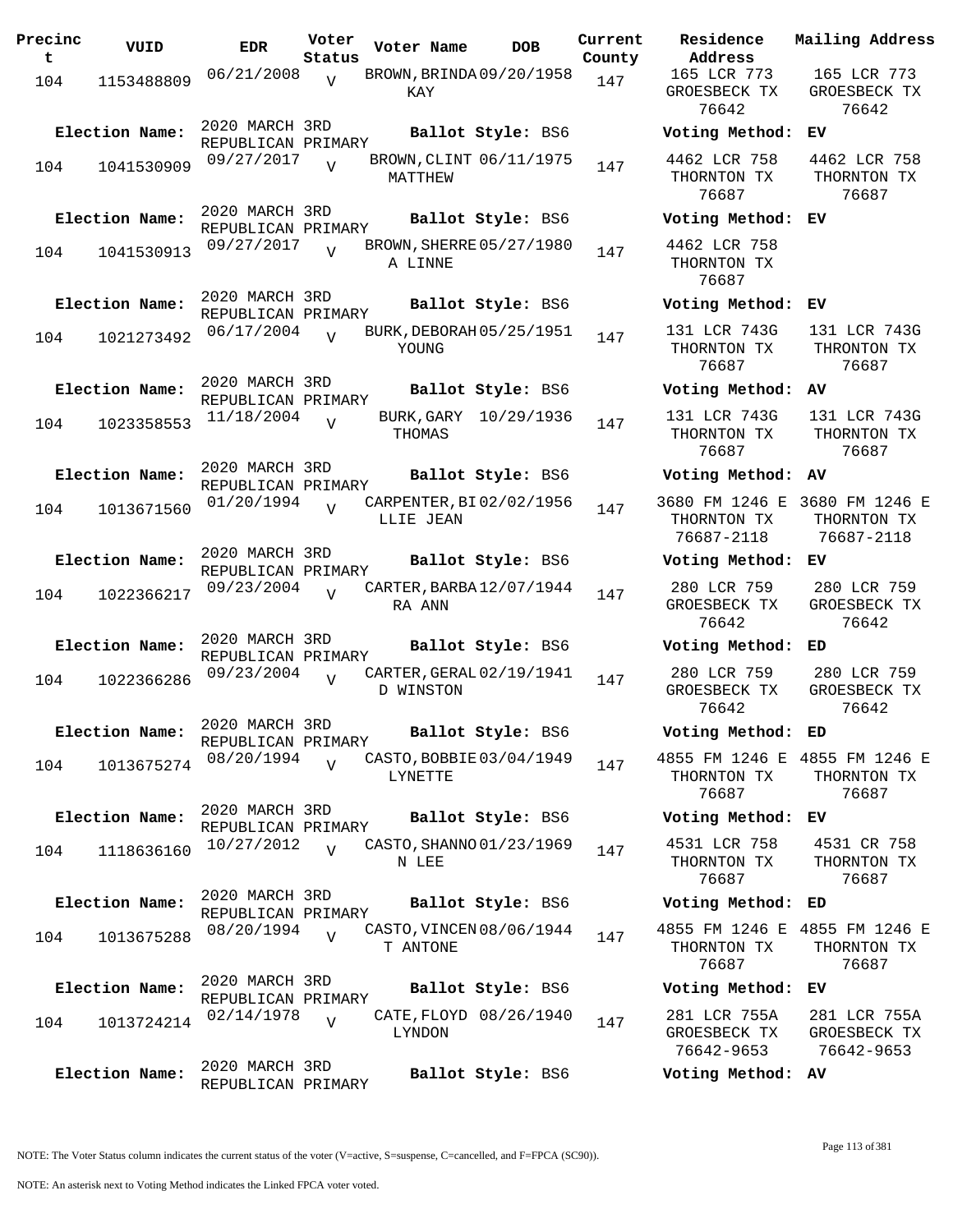| Precinc<br>t. | VUID           | <b>EDR</b>                                         | Voter<br>Status | Voter Name                                           | DOB                    | Current<br>County |
|---------------|----------------|----------------------------------------------------|-----------------|------------------------------------------------------|------------------------|-------------------|
| 104           | 1013658563     | 02/13/1978                                         | $\overline{V}$  | CATE, SYLVIA 04/02/1943<br>ANN                       |                        | 147               |
|               | Election Name: | 2020 MARCH 3RD<br>REPUBLICAN PRIMARY<br>07/21/2016 | $\overline{U}$  | CLAY, ELBERT 10/22/1952                              | Ballot Style: BS6      |                   |
| 104           | 2125083642     | 2020 MARCH 3RD                                     |                 | HENRY                                                |                        | 147               |
|               | Election Name: | REPUBLICAN PRIMARY                                 |                 |                                                      | Ballot Style: BS6      |                   |
| 104           | 1021082333     | 12/02/2010                                         | V               | COCKERHAM, CH03/29/1986<br>RISTOPHER<br><b>JACOB</b> |                        | 147               |
|               | Election Name: | 2020 MARCH 3RD<br>REPUBLICAN PRIMARY               |                 |                                                      | Ballot Style: BS6      |                   |
| 104           | 1013722234     | 05/01/1986                                         | $\overline{U}$  | <b>EDD</b>                                           | COFFEE, BOB 04/15/1941 | 147               |
|               | Election Name: | 2020 MARCH 3RD<br>REPUBLICAN PRIMARY               |                 |                                                      | Ballot Style: BS6      |                   |
| 104           | 1013716802     | 10/29/1980                                         | $\overline{U}$  | COFFEE, CELES 11/18/1947<br>TE RAYOMA                |                        | 147               |
|               | Election Name: | 2020 MARCH 3RD<br>REPUBLICAN PRIMARY               |                 |                                                      | Ballot Style: BS6      |                   |
| 104           | 2120084271     | 03/01/2016                                         | ٦T              | CORTINES, DUS 03/15/1988<br>TY L                     |                        | 147               |
|               | Election Name: | 2020 MARCH 3RD<br>REPUBLICAN PRIMARY               |                 |                                                      | Ballot Style: BS6      |                   |
| 104           | 2110108339     | 12/23/2015                                         | $\overline{I}$  | COVINGTON, GA 11/12/1954<br>YLE                      |                        | 147               |
|               | Election Name: | 2020 MARCH 3RD<br>REPUBLICAN PRIMARY               |                 |                                                      | Ballot Style: BS6      |                   |
| 104           | 2134313627     | 01/14/2017                                         | ٦T              | COX, REGENIA 11/06/1949<br>SUE                       |                        | 147               |
|               | Election Name: | 2020 MARCH 3RD<br>REPUBLICAN PRIMARY               |                 |                                                      | Ballot Style: BS6      |                   |
| 104           | 1022795073     | 10/03/2004                                         | $\overline{U}$  | DAVIS, SHERYL 04/03/1952<br>Е                        |                        | 147               |
|               | Election Name: | 2020 MARCH 3RD<br>REPUBLICAN PRIMARY               |                 |                                                      | Ballot Style: BS6      |                   |
| 104           | 1178572333     | 01/15/2020                                         | $\overline{U}$  | DEAN, KRISTIN 10/15/1979<br>A DIANE                  |                        | 147               |
|               | Election Name: | 2020 MARCH 3RD<br>REPUBLICAN PRIMARY               |                 |                                                      | Ballot Style: BS6      |                   |
| 104           | 1031314817     | 08/16/2019                                         | $\overline{V}$  | RUTH                                                 | DOAN, DORA 08/03/1968  | 147               |
|               | Election Name: | 2020 MARCH 3RD<br>REPUBLICAN PRIMARY               |                 |                                                      | Ballot Style: BS6      |                   |
| 104           | 1041109330     | 08/16/2019                                         | V               | DOAN, JAMES 10/01/1959<br>GARTH                      |                        | 147               |
|               | Election Name: | 2020 MARCH 3RD<br>REPUBLICAN PRIMARY               |                 |                                                      | Ballot Style: BS6      |                   |

**Voter Name DOB Residence Address Current Mailing Address** 281 LCR 755A GROESBECK TX 76642-9653 281 LCR 755A GROESBECK TX 76642-9653 **Election Name: Ballot Style:** BS6 **Voting Method: AV** 3506 FM 3371 GROESBECK TX 76642 3506 FM 3371 GROESBECK TX 76642 **Election Name: Ballot Style:** BS6 **Voting Method: EV** 269 LCR 741 THORNTON TX 76687 269 LCR 741 THORNTON TX 76687 **Election Name: Ballot Style:** BS6 **Voting Method: ED** 1063 LCR 779 GROESBECK TX 76642-9651 P O BOX 271 GROESBECK TX 76642 **Election Name: Ballot Style:** BS6 **Voting Method: ED** 1063 LCR 779 GROESBECK TX 76642 1063 LCR 779 GROESBECK TX 76642 **Election Name: Ballot Style:** BS6 **Voting Method: ED** 218 LCR 743 THORNTON TX 76687 218 LCR 743 THORNTON TX 76687 **Election Name: Ballot Style:** BS6 **Voting Method: EV** 199 LCR 773 GROESBECK TX 76642 199 LCR 733 GROESBECK TX 76642 **Election Name: Ballot Style:** BS6 **Voting Method: ED** 4280 FM 3371 THORNTON TX 76687 **Election Name: Ballot Style:** BS6 **Voting Method: ED** 375 PR 5746A THORNTON TX 76687 375 PR 5746A THORNTON TX 76687 **Election Name: Ballot Style:** BS6 **Voting Method: ED** 193 PR 5753A GROESBECK TX 76642 193 PR 5753A GROESBECK TX 76642 **Election Name: Ballot Style:** BS6 **Voting Method: EV** 198 LCR 751 THORNTON TX 76687 198 LCR 751 THORNTON TX 76687 **Election Name: Ballot Style:** BS6 **Voting Method: ED** 198 LCR 751 THORNTON TX 76687 198 LCR 751 THORNTON TX 76687

**Election Name: Ballot Style:** BS6 **Voting Method: ED**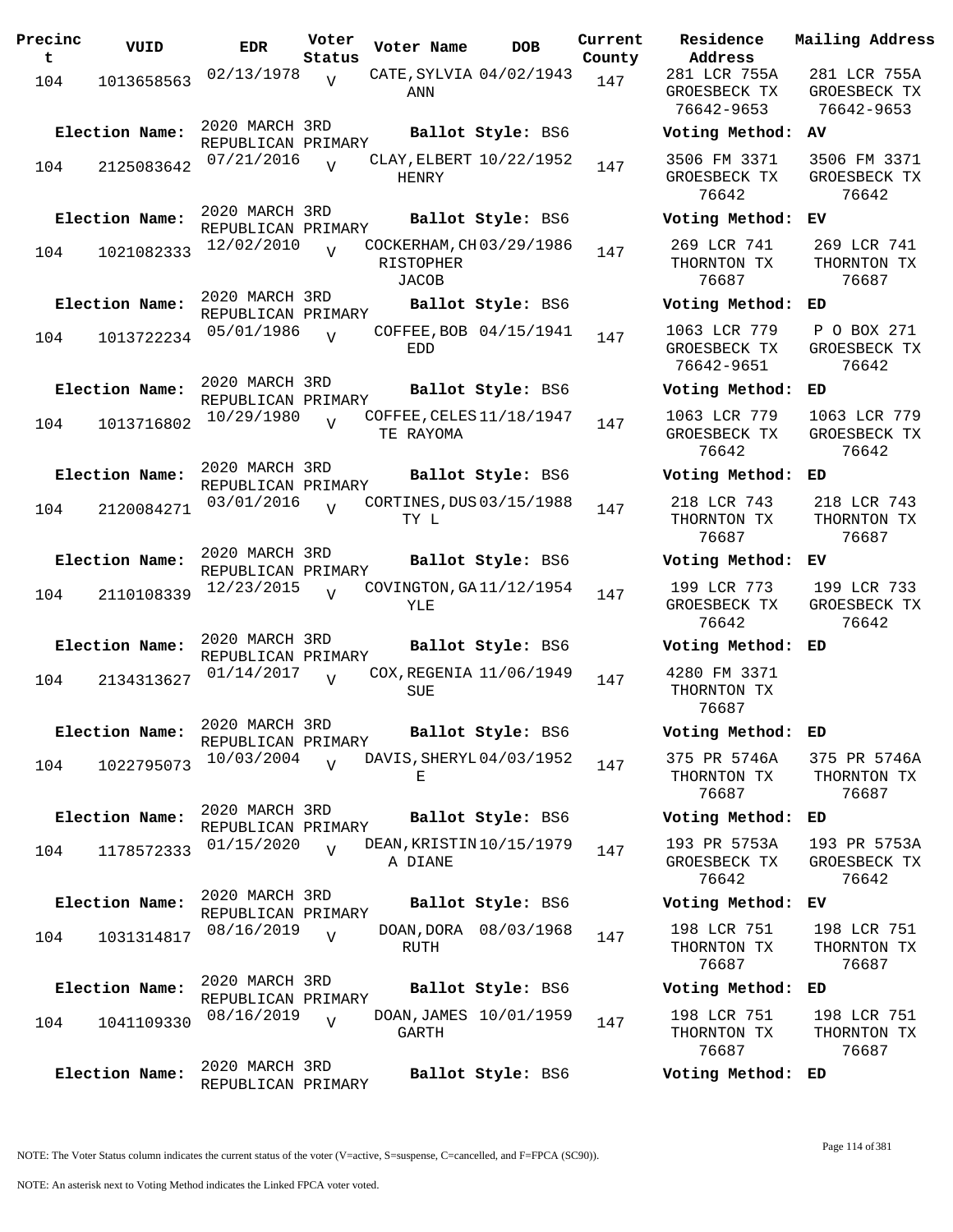| Precinc<br>t | VUID                         | <b>EDR</b>                                         | Voter<br>Status | Voter Name    | DOB                                           | Current<br>County |
|--------------|------------------------------|----------------------------------------------------|-----------------|---------------|-----------------------------------------------|-------------------|
| 104          | 1013675725                   | 10/30/1992                                         | $\overline{V}$  | FULLER        | DORNON, MARK 10/11/1947                       | 147               |
| 104          | Election Name:<br>1008962428 | 2020 MARCH 3RD<br>REPUBLICAN PRIMARY<br>10/30/1992 | ٦T              | Y MAE         | Ballot Style: BS6<br>DORNON, SHERR 11/24/1950 | 147               |
| 104          | Election Name:<br>1043530682 | 2020 MARCH 3RD<br>REPUBLICAN PRIMARY<br>04/19/2006 | $\overline{V}$  | LEE           | Ballot Style: BS6<br>DUKE, JUSTIN 12/13/1985  | 147               |
| 104          | Election Name:<br>1153879911 | 2020 MARCH 3RD<br>REPUBLICAN PRIMARY<br>07/10/2008 | $\overline{U}$  | RLES DOUGLAS  | Ballot Style: BS6<br>EASTBURN, CHA02/21/1945  | 147               |
| 104          | Election Name:<br>1153879884 | 2020 MARCH 3RD<br>REPUBLICAN PRIMARY<br>07/10/2008 | $\overline{U}$  | NNA D         | Ballot Style: BS6<br>EASTBURN, DEA 07/02/1948 | 147               |
| 104          | Election Name:<br>2152774696 | 2020 MARCH 3RD<br>REPUBLICAN PRIMARY<br>11/23/2018 | V               | BERT DEAN     | Ballot Style: BS6<br>EASTRIDGE, RO 01/15/1959 | 147               |
| 104          | Election Name:<br>1013690928 | 2020 MARCH 3RD<br>REPUBLICAN PRIMARY<br>02/05/1992 | $\overline{I}$  | JO            | Ballot Style: BS6<br>EAVES, CONNIE 06/11/1960 | 147               |
| 104          | Election Name:<br>1004936519 | 2020 MARCH 3RD<br>REPUBLICAN PRIMARY<br>02/09/2001 | ٦T              | L GENE        | Ballot Style: BS6<br>ERWIN, DARREL 10/24/1953 | 147               |
| 104          | Election Name:<br>1003504130 | 2020 MARCH 3RD<br>REPUBLICAN PRIMARY<br>05/03/2002 | $\overline{V}$  | <b>HAYNES</b> | Ballot Style: BS6<br>ERWIN, NANCY 10/28/1951  | 147               |
| 104          | Election Name:<br>1013638538 | 2020 MARCH 3RD<br>REPUBLICAN PRIMARY<br>11/09/1997 | $\overline{V}$  | RL EUGENE     | Ballot Style: BS6<br>ETHEREDGE, CA06/22/1942  | 147               |
| 104          | Election Name:<br>1013638540 | 2020 MARCH 3RD<br>REPUBLICAN PRIMARY<br>11/09/1997 | $\overline{V}$  | DITH LYNNE    | Ballot Style: BS6<br>ETHEREDGE, JU10/18/1945  | 147               |
| 104          | Election Name:<br>2163279446 | 2020 MARCH 3RD<br>REPUBLICAN PRIMARY<br>02/23/2020 | V               | ALAN          | Ballot Style: BS6<br>EVERMAN, CHAZ 06/18/1989 | 147               |
|              | Election Name:               | 2020 MARCH 3RD<br>REPUBLICAN PRIMARY               |                 |               | Ballot Style: BS6                             |                   |

**Voter Name DOB Residence Address Current Mailing Address** 1915 LCR 752 GROESBECK TX 76642 1915 LCR 752 GROESBECK TX 76642 **Election Name: Ballot Style:** BS6 **Voting Method: EV** 1915 LCR 752 GROESBECK TX 76642 1915 LCR 752 GROESBECK TX 76642 **Election Name: Ballot Style:** BS6 **Voting Method: EV** 242 LCR 775 GROESBECK TX 76642-2173 242 LCR 775 GROESBECK TX 76642 **Election Name: Ballot Style:** BS6 **Voting Method: EV** 474 LCR 799 GROESBECK TX 76642 474 LCR 799 GROESBECK TX 76642 **Election Name: Ballot Style:** BS6 **Voting Method: ED** 474 LCR 799 GROESBECK TX 76642 474 LCR 799 GROESBECK TX 76642 **Election Name: Ballot Style:** BS6 **Voting Method: ED** 883 LCR 779 GROESBECK TX 76642 **Election Name: Ballot Style:** BS6 **Voting Method: ED** 100 LCR 777 GROESBECK TX 76642-2180 100 LCR 777 GROESBECK TX 76642 **Election Name: Ballot Style:** BS6 **Voting Method: EV** 1191 LCR 740 THORNTON TX 76687 1191 LCR 740 THORNTON TX 76687 **Election Name: Ballot Style:** BS6 **Voting Method: ED** 1191 LCR 740 THORNTON TX 76687 1191 LCR 740 THORNTON TX 76687 **Election Name: Ballot Style:** BS6 **Voting Method: ED** 314 LCR 752A GROESBECK TX 76642 314 LCR 752A GROESBECK TX 76642 **Election Name: Ballot Style:** BS6 **Voting Method: AV** 314 LCR 752A GROESBECK TX 76642 314 LCR 752A GROESBECK TX 76642 **Election Name: Ballot Style:** BS6 **Voting Method: AV** 189 LCR 740A THORNTON TX 76687

NOTE: The Voter Status column indicates the current status of the voter (V=active, S=suspense, C=cancelled, and F=FPCA (SC90)).

**Election Name: Ballot Style:** BS6 **Voting Method: ED**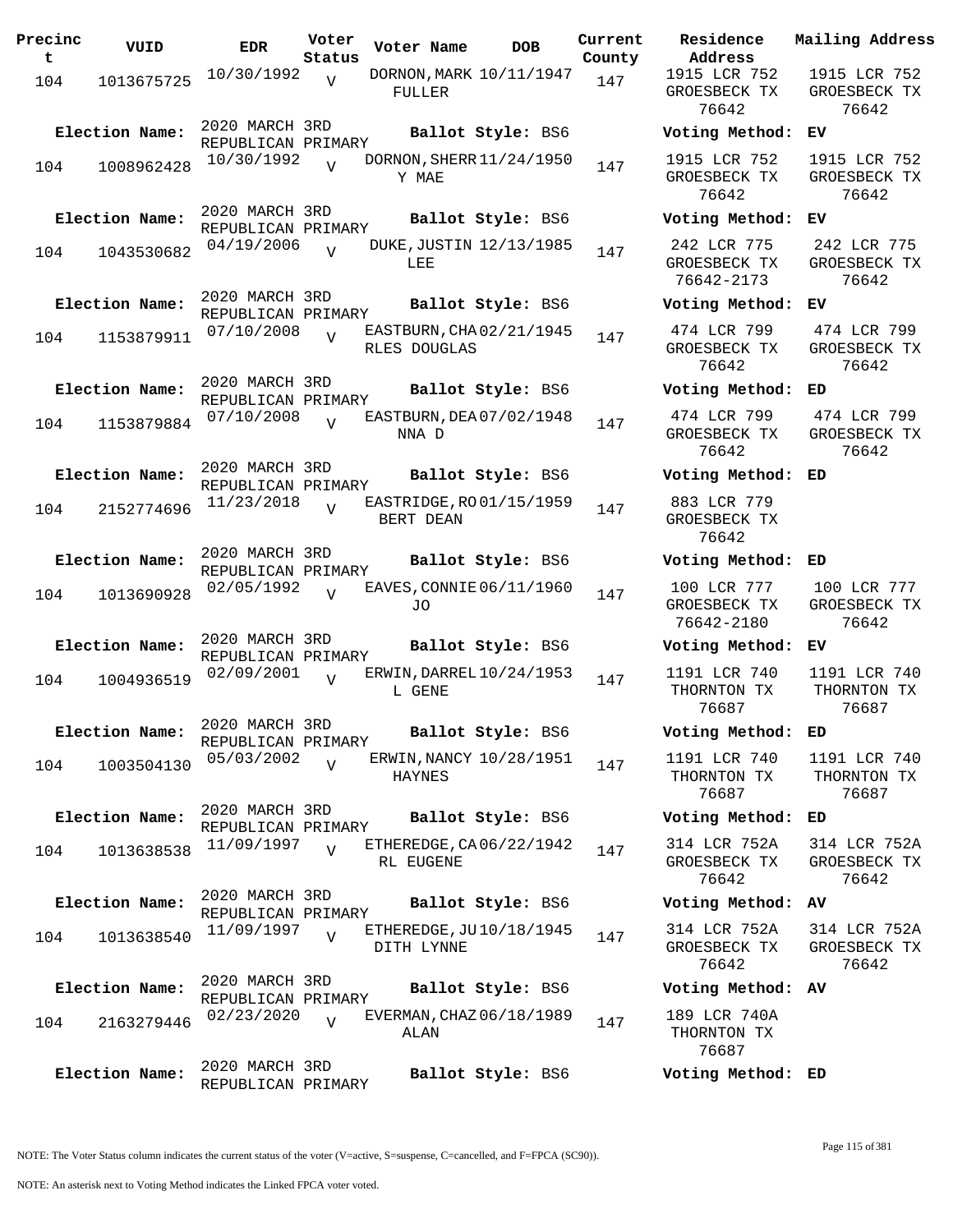| Precinc<br>t | VUID           | <b>EDR</b>                           | Voter<br>Status | Voter Name                                | <b>DOB</b>            | Current<br>County | Residence<br>Address                  |
|--------------|----------------|--------------------------------------|-----------------|-------------------------------------------|-----------------------|-------------------|---------------------------------------|
| 104          | 2142564784     | 03/03/2018                           | V               | EVERMAN, LISA 04/11/1965<br>ANN           |                       | 147               | 189 LCR 740A<br>THORNTON TX<br>76687  |
|              | Election Name: | 2020 MARCH 3RD<br>REPUBLICAN PRIMARY |                 |                                           | Ballot Style: BS6     |                   | Voting Metho                          |
| 104          | 2163279479     | 02/23/2020                           | $\overline{U}$  | EVERMAN, STEP 01/05/1990<br>HANIE LYNN    |                       | 147               | 189 LCR 740A<br>THORNTON TX<br>76687  |
|              | Election Name: | 2020 MARCH 3RD<br>REPUBLICAN PRIMARY |                 |                                           | Ballot Style: BS6     |                   | Voting Metho                          |
| 104          | 1013676567     | 02/11/1988                           |                 | FAHLE, LESTER 02/18/1928<br>LAVERNE       |                       | 147               | 173 PR 5753A<br>GROESBECK TX<br>76642 |
|              | Election Name: | 2020 MARCH 3RD<br>REPUBLICAN PRIMARY |                 |                                           | Ballot Style: BS6     |                   | Voting Metho                          |
| 104          | 1034500935     | 02/29/2020                           | $\overline{V}$  | FARMER, CARME 12/02/1951<br>N RUTH        |                       | 147               | 4124 FM 3371<br>THORNTON TX<br>76687  |
|              | Election Name: | 2020 MARCH 3RD                       |                 |                                           | Ballot Style: BS6     |                   | Voting Metho                          |
| 104          | 1034577531     | REPUBLICAN PRIMARY<br>02/29/2020     | $\overline{U}$  | FARMER, MARTI 02/15/1950<br>N ASHLEY      |                       | 147               | 4124 FM 3371<br>THORNTON TX<br>76687  |
|              | Election Name: | 2020 MARCH 3RD                       |                 |                                           | Ballot Style: BS6     |                   | Voting Metho                          |
| 104          | 1120614504     | REPUBLICAN PRIMARY<br>02/23/2008     | $\overline{V}$  | FAULKNER, MAR 09/21/1953<br>Y ANN         |                       | 147               | 120 LCR 743I<br>THORNTON TX<br>76687  |
|              | Election Name: | 2020 MARCH 3RD<br>REPUBLICAN PRIMARY |                 |                                           | Ballot Style: BS6     |                   | Voting Metho                          |
| 104          | 1066523965     | 11/14/2007                           | $\overline{v}$  | FENNER, CORAL 09/29/1947<br>EE KAY        |                       | 147               | 112 LCR 762<br>GROESBECK TX<br>76642  |
|              | Election Name: | 2020 MARCH 3RD<br>REPUBLICAN PRIMARY |                 |                                           | Ballot Style: BS6     |                   | Voting Metho                          |
| 104          | 1207732639     | 03/29/2014                           | $\overline{V}$  | FENNER, LEROY 04/26/1947<br>EUGENE        |                       | 147               | 112 LCR 762<br>GROESBECK TX<br>76642  |
|              | Election Name: | 2020 MARCH 3RD<br>REPUBLICAN PRIMARY |                 |                                           | Ballot Style: BS6     |                   | Voting Metho                          |
| 104          | 1013693204     | 03/01/1978                           | $\overline{V}$  | FERGUSON, CHA01/22/1935<br>RLES CLEVE     |                       | 147               | 6964 FM 937<br>GROESBECK TX<br>76642  |
|              | Election Name: | 2020 MARCH 3RD<br>REPUBLICAN PRIMARY |                 |                                           | Ballot Style: BS6     |                   | Voting Metho                          |
| 104          | 1013646091     | 12/03/2006                           | V               | FOLEY, CONNIE 10/08/1949                  |                       | 147               | 283 LCR 755A<br>GROESBECK TX<br>76642 |
|              | Election Name: | 2020 MARCH 3RD<br>REPUBLICAN PRIMARY |                 |                                           | Ballot Style: BS6     |                   | Voting Metho                          |
| 104          | 1013646089     | 04/06/2002                           | $\overline{V}$  | DEAN                                      | FOLEY, JOE 12/25/1944 | 147               | 283 LCR 755A<br>GROESBECK TX<br>76642 |
|              | Election Name: | 2020 MARCH 3RD<br>REPUBLICAN PRIMARY |                 |                                           | Ballot Style: BS6     |                   | Voting Metho                          |
| 104          | 1013676454     | 03/25/1986                           | $\overline{V}$  | FOLEY, RONALD 10/05/1949<br><b>CURTIS</b> |                       | 147               | 433 PR 5762C<br>GROESBECK TX<br>76642 |
|              | Election Name: | 2020 MARCH 3RD<br>REPUBLICAN PRIMARY |                 |                                           | Ballot Style: BS6     |                   | Voting Metho                          |

**Voter Name DOB Residence Address Current Mailing Address** 189 LCR 740A THORNTON TX 76687 189 LCR 740A THORNTON TX 76687 **Election Name: Ballot Style:** BS6 **Voting Method: ED** 189 LCR 740A THORNTON TX 76687 **Election Name: Ballot Style:** BS6 **Voting Method: ED** 173 PR 5753A GROESBECK TX 76642 173 PR 5753A GROESBECK TX 76642 **Election Name: Ballot Style:** BS6 **Voting Method: ED** 4124 FM 3371 THORNTON TX 76687 4124 FM 3371 GROESBECK TX 76642 **Election Name: Ballot Style:** BS6 **Voting Method: ED** 4124 FM 3371 THORNTON TX 76687 424 FM 3371 GROESBECK TX 76642 **Election Name: Ballot Style:** BS6 **Voting Method: ED** 120 LCR 743I THORNTON TX 76687 120 LCR 743I THORNTON TX 76687 **Election Name: Ballot Style:** BS6 **Voting Method: ED** 112 LCR 762 GROESBECK TX 76642 112 LCR 762 GROESBECK TX 76642 **Election Name: Ballot Style:** BS6 **Voting Method: ED** 112 LCR 762 GROESBECK TX 76642 112 CR 762 GROESBECK TX 76642 **Election Name: Ballot Style:** BS6 **Voting Method: ED** 6964 FM 937 GROESBECK TX 76642 PO BOX 443 GROESBECK TX 76642 **Election Name: Ballot Style:** BS6 **Voting Method: EV** GROESBECK TX 76642 283 LCR 755A GROESBECK TX 76642 **Election Name: Ballot Style:** BS6 **Voting Method: ED** 283 LCR 755A GROESBECK TX 76642 283 LCR 755A GROESBECK TX 76642 **Election Name: Ballot Style:** BS6 **Voting Method: ED** 433 PR 5762C GROESBECK TX 433 PR 5762C GROESBECK TX

76642 76642 **Election Name: Ballot Style:** BS6 **Voting Method: ED**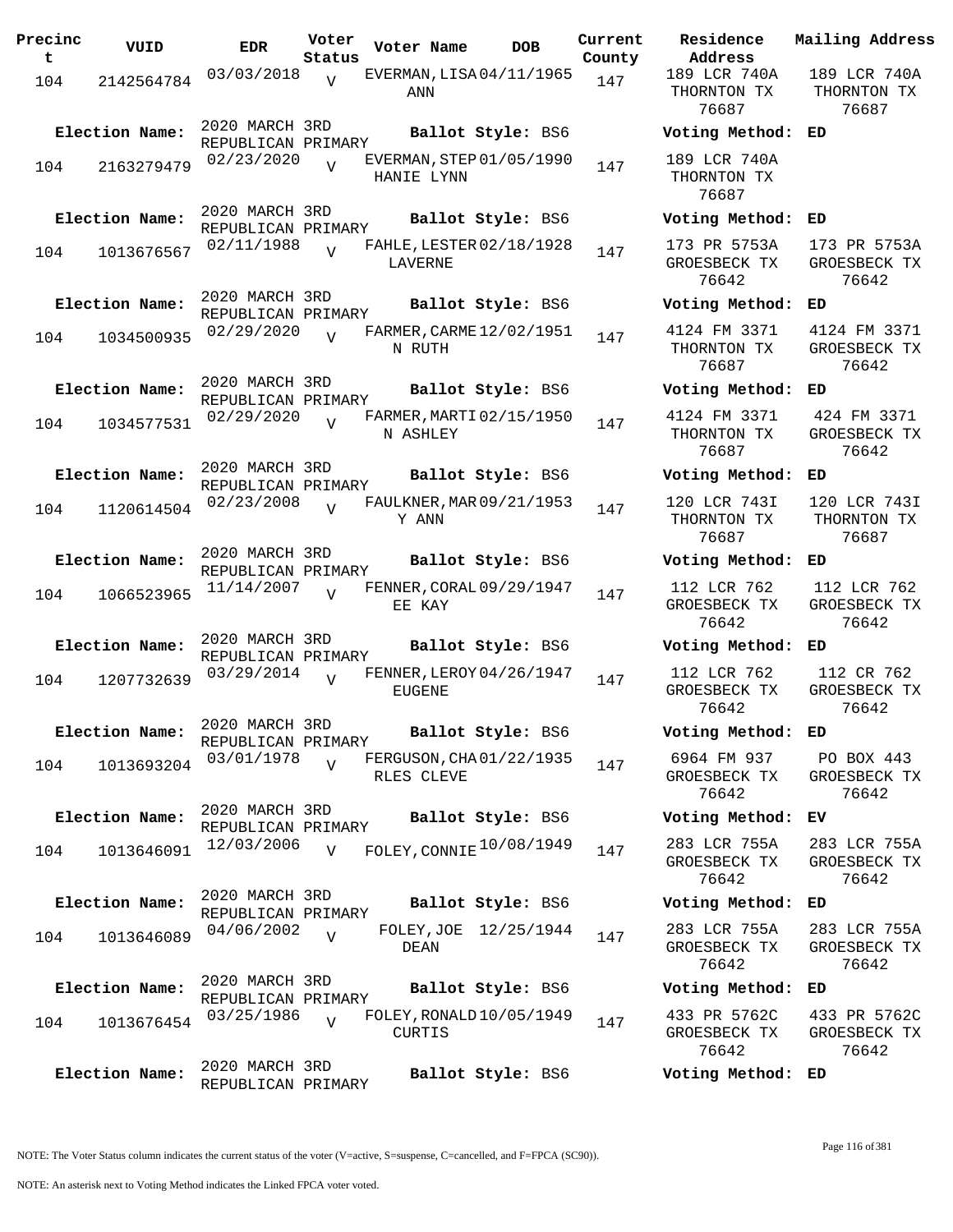| Precinc<br>t | VUID           | <b>EDR</b>                           | Voter<br>Status | Voter Name                      | <b>DOB</b>                      | Current<br>County |
|--------------|----------------|--------------------------------------|-----------------|---------------------------------|---------------------------------|-------------------|
| 104          | 1013676742     | 04/23/1982                           | $\overline{V}$  | A MARLENE                       | FOLEY, THERES $10/01/1957$      | 147               |
|              | Election Name: | 2020 MARCH 3RD<br>REPUBLICAN PRIMARY |                 |                                 | Ballot Style: BS6               |                   |
| 104          | 1036471337     | 01/28/2006                           | $\overline{U}$  | GARCIA                          | FOSTER, EDDIE 12/12/1941        | 147               |
|              | Election Name: | 2020 MARCH 3RD<br>REPUBLICAN PRIMARY |                 |                                 | Ballot Style: BS6               |                   |
| 104          | 1036471290     | 01/28/2006                           |                 | <b>BRUCE</b>                    | FOSTER, JAMES 07/31/1944        | 147               |
|              | Election Name: | 2020 MARCH 3RD<br>REPUBLICAN PRIMARY |                 |                                 | Ballot Style: BS6               |                   |
| 104          | 1013644750     | 05/26/2001                           | ٦T              | EN MORRIS                       | <b>FULTON, MAURE 06/22/1946</b> | 147               |
|              | Election Name: | 2020 MARCH 3RD<br>REPUBLICAN PRIMARY |                 |                                 | Ballot Style: BS6               |                   |
| 104          | 1004916074     | 10/24/1999                           | V               | E BROWN                         | GERICK, ORALE 11/17/1946        | 147               |
|              | Election Name: | 2020 MARCH 3RD<br>REPUBLICAN PRIMARY |                 |                                 | Ballot Style: BS6               |                   |
| 104          | 1126025090     | 04/07/2018                           | V               | GILCHRIST<br>III,JAMES<br>GLENN | 09/17/1953                      | 147               |
|              | Election Name: | 2020 MARCH 3RD<br>REPUBLICAN PRIMARY |                 |                                 | Ballot Style: BS6               |                   |
| 104          | 1126035985     | 04/07/2018                           | ٦T              | CTORIA K                        | GILCHRIST, VI07/08/1953         | 147               |
|              | Election Name: | 2020 MARCH 3RD<br>REPUBLICAN PRIMARY |                 |                                 | Ballot Style: BS6               |                   |
| 104          | 1127820064     | 03/03/2020                           | $\overline{V}$  | D PAUL                          | GLEZMAN, DAVI 07/13/1960        | 147               |
|              | Election Name: | 2020 MARCH 3RD<br>REPUBLICAN PRIMARY |                 |                                 | Ballot Style: BS6               |                   |
| 104          | 1128195895     | 03/03/2020                           |                 | Y LYNN                          | GLEZMAN, STAC 09/19/1970        | 147               |
|              | Election Name: | 2020 MARCH 3RD<br>REPUBLICAN PRIMARY |                 |                                 | Ballot Style: BS6               |                   |
| 104          | 1114323753     | 11/05/2017                           | $\overline{U}$  | EDWARD                          | GLOVER, BRUCE 02/14/1956        | 147               |
|              | Election Name: | 2020 MARCH 3RD<br>REPUBLICAN PRIMARY |                 |                                 | Ballot Style: BS6               |                   |
| 104          | 1110843481     | 03/01/2018                           | $\overline{V}$  | DAWN                            | GLOVER, REA 10/09/1965          | 147               |
|              | Election Name: | 2020 MARCH 3RD<br>REPUBLICAN PRIMARY |                 |                                 | Ballot Style: BS6               |                   |
| 104          | 1041072512     | 10/03/2008                           | $\overline{V}$  | RY SUE                          | GOLDWATER, MA01/09/1947         | 147               |
|              | Election Name: | 2020 MARCH 3RD<br>REPUBLICAN PRIMARY |                 |                                 | Ballot Style: BS6               |                   |

**Voter Name DOB Residence Address Current Mailing Address** 433 PR 5762C GROESBECK TX 76642 433 PR 5762C GROESBECK TX 76642 **Election Name: Ballot Style:** BS6 **Voting Method: ED** 276 LCR 777 GROESBECK TX 76642 276 LCR 777 GROESBECK TX 76642 **Election Name: Ballot Style:** BS6 **Voting Method: ED** 276 LCR 777 GROESBECK TX 76642 276 LCR 777 GROESBECK TX 76642 **Election Name: Ballot Style:** BS6 **Voting Method: ED** 2324 LCR 750 THORNTON TX 76687-2269 2324 LCR 750 THORNTON TX 76687-2269 **Election Name: Ballot Style:** BS6 **Voting Method: ED** 336 LCR 744 THORNTON TX 76687 PO BOX 766 GROESBECK TX 76642 **Election Name: Ballot Style:** BS6 **Voting Method: ED** 591 LCR 763 GROESBECK TX 76642 591 LCR 763 GROESBECK TX 76642 **Election Name: Ballot Style:** BS6 **Voting Method: AV** 591 LCR 763 GROESBECK TX 76642 591 LCR 763 GROESBECK TX 76642 **Election Name: Ballot Style:** BS6 **Voting Method: AV** 152 PR 5753A GROESBECK TX 76642 **Election Name: Ballot Style:** BS6 **Voting Method: ED** 152 PR 5753A GROESBECK TX 76642 **Election Name: Ballot Style:** BS6 **Voting Method: ED** 3201 LCR 750 THORNTON TX 76687 **Election Name: Ballot Style:** BS6 **Voting Method: EV** 3201 LCR 750 THORNTON TX 76687 **Election Name: Ballot Style:** BS6 **Voting Method: EV**

## 462 LCR 759 GROESBECK TX 76642 462 LCR 759 GROESBECK TX 76642

**Election Name: Ballot Style:** BS6 **Voting Method: EV**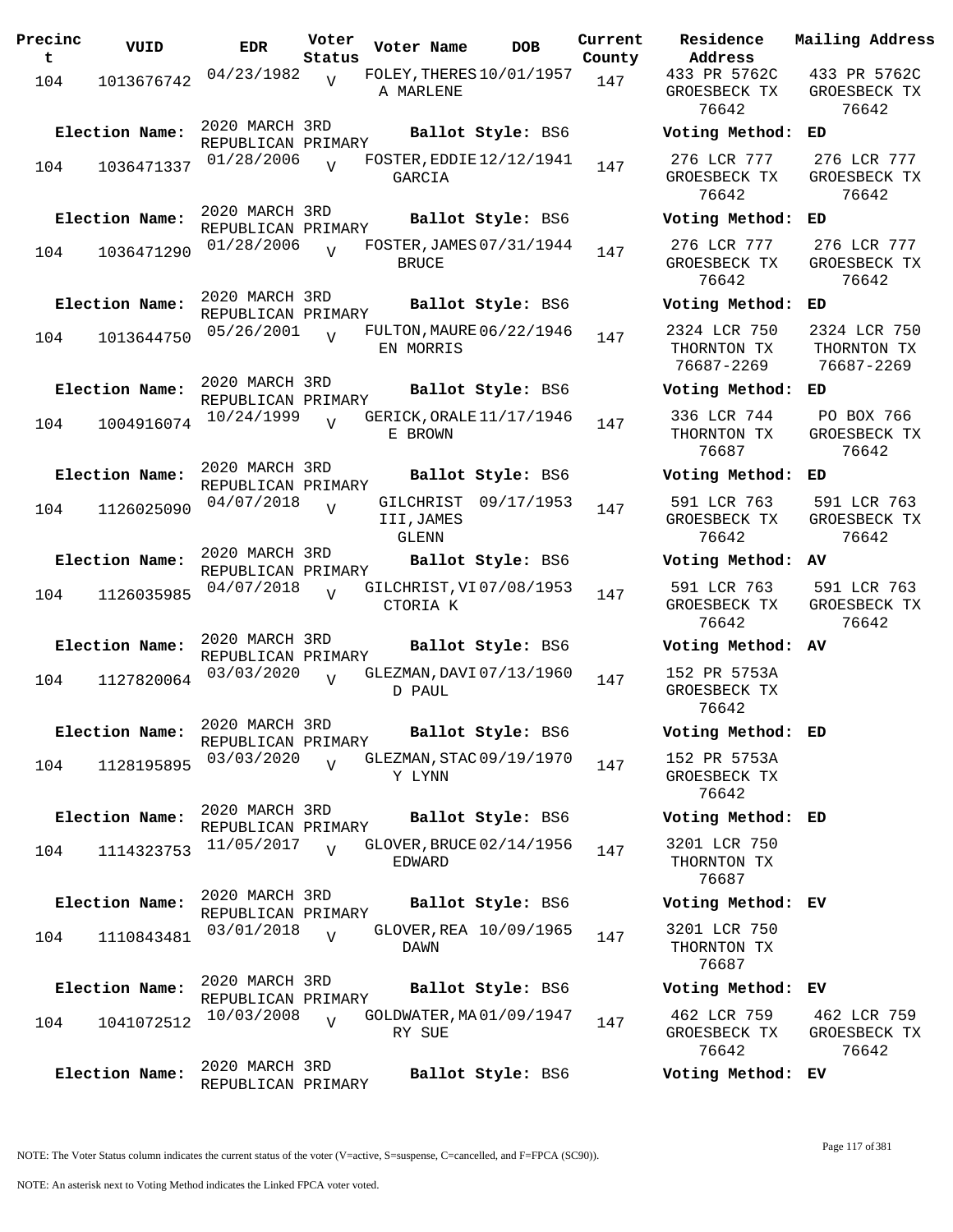| Precinc<br>t. | VUID                         | <b>EDR</b>                                         | Voter<br>Status | Voter Name             | DOB                                           | Current<br>County |
|---------------|------------------------------|----------------------------------------------------|-----------------|------------------------|-----------------------------------------------|-------------------|
| 104           | 1112797082                   | 12/09/2010                                         | $\overline{V}$  | WAYNE                  | GOODSON, GARY 10/03/1948                      | 147               |
| 104           | Election Name:<br>1013638295 | 2020 MARCH 3RD<br>REPUBLICAN PRIMARY<br>11/01/1997 |                 | RODNEY                 | Ballot Style: BS6<br>GREEN, JAMES 05/22/1948  | 147               |
|               | Election Name:               | 2020 MARCH 3RD<br>REPUBLICAN PRIMARY<br>09/29/2001 |                 |                        | Ballot Style: BS6<br>GREENSAGE, JO 08/14/1941 |                   |
| 104           | 1003769234                   |                                                    | ٦T              | HN JOSEPH              |                                               | 147               |
| 104           | Election Name:<br>1111331261 | 2020 MARCH 3RD<br>REPUBLICAN PRIMARY<br>12/06/2018 | $\overline{V}$  | GRIFFIN<br>II, BILLY   | Ballot Style: BS6<br>07/15/1950               | 147               |
| 104           | Election Name:<br>1206690864 | 2020 MARCH 3RD<br>REPUBLICAN PRIMARY<br>03/12/2014 | V               | NDY DIKEMAN            | Ballot Style: BS6<br>GRIFFITHS, CI10/03/1954  | 147               |
| 104           | Election Name:<br>1207773311 | 2020 MARCH 3RD<br>REPUBLICAN PRIMARY<br>04/03/2014 | $\overline{V}$  | HN ALAN                | Ballot Style: BS6<br>GRIFFITHS, JO 03/15/1954 | 147               |
| 104           | Election Name:<br>1136381701 | 2020 MARCH 3RD<br>REPUBLICAN PRIMARY<br>07/06/2008 | $\overline{U}$  | ALLEN                  | Ballot Style: BS6<br>GRUELL, JOHN 09/29/1953  | 147               |
| 104           | Election Name:<br>1026837661 | 2020 MARCH 3RD<br>REPUBLICAN PRIMARY<br>08/17/2005 |                 |                        | Ballot Style: BS6<br>GRUELL, PAMEL 12/19/1955 | 147               |
| 104           | Election Name:<br>1124781104 | 2020 MARCH 3RD<br>REPUBLICAN PRIMARY<br>05/04/2016 | $\overline{U}$  | A YOUNG<br>OETTA Y     | Ballot Style: BS6<br>GRUSENDORF, J10/23/1960  | 147               |
| 104           | Election Name:<br>1124781250 | 2020 MARCH 3RD<br>REPUBLICAN PRIMARY<br>05/04/2016 | $\overline{U}$  | ILLIAM DAVID           | Ballot Style: BS6<br>GRUSENDORF, W09/16/1959  | 147               |
| 104           | Election Name:<br>2141253157 | 2020 MARCH 3RD<br>REPUBLICAN PRIMARY<br>12/28/2017 | $\overline{V}$  | HALL<br>IV, EDDIE      | Ballot Style: BS6<br>10/09/1999               | 147               |
| 104           | Election Name:<br>1047711387 | 2020 MARCH 3RD<br>REPUBLICAN PRIMARY<br>11/28/2019 | $\overline{V}$  | FRANKLIN<br>HRYN MEASE | Ballot Style: BS6<br>HAMILTON, KAT 01/20/1950 | 147               |
|               | Election Name:               | 2020 MARCH 3RD<br>REPUBLICAN PRIMARY               |                 |                        | Ballot Style: BS6                             |                   |

**Voter Name DOB Residence Address Current Mailing Address** 192 LCR 779 GROESBECK TX 76642 192 LCR 779 GROESBECK TX 76642 **Election Name: Ballot Style:** BS6 **Voting Method: EV** 621 LCR 779 GROESBECK TX 76642-9651 621 LCR 779 GROESBECK TX 76642-9651 **Election Name: Ballot Style:** BS6 **Voting Method: ED** 2343 LCR 752 GROESBECK TX 76642-2098 2343 LCR 752 GROESBECK TX 76642-2098 **Election Name: Ballot Style:** BS6 **Voting Method: ED** 176 LCR 740A THORNTON TX 76687 **Election Name: Ballot Style:** BS6 **Voting Method: ED** 636 LCR 743 THORNTON TX 76687-2431 636 LCR 743 THORNTON TX 76687 **Election Name: Ballot Style:** BS6 **Voting Method: EV** 636 LCR 743 THORNTON TX 76687 636 LCR 743 THORNTON TX 76687 **Election Name: Ballot Style:** BS6 **Voting Method: EV** 2263 LCR 740 THORNTON TX 76687 2263 LCR 740 THORNTON TX 76687 **Election Name: Ballot Style:** BS6 **Voting Method: AV** 2263 LCR 740 THORNTON TX 76687 2263 LCR 740 THORNTON TX 76687 **Election Name: Ballot Style:** BS6 **Voting Method: EV** 165 LCR 779 GROESBECK TX 76642 165 LCR 779 GROESBECK TX 76642 **Election Name: Ballot Style:** BS6 **Voting Method: EV** 165 LCR 779 GROESBECK TX 76642 165 LCR 779 GROESBECK TX 76642 **Election Name: Ballot Style:** BS6 **Voting Method: EV** 771 LCR 744 THORNTON TX 76687 771 LCR 744 THORNTON TX 76687 **Election Name: Ballot Style:** BS6 **Voting Method: ED** 179 LCR 777 GROESBECK TX 76642

**Election Name: Ballot Style:** BS6 **Voting Method: EV**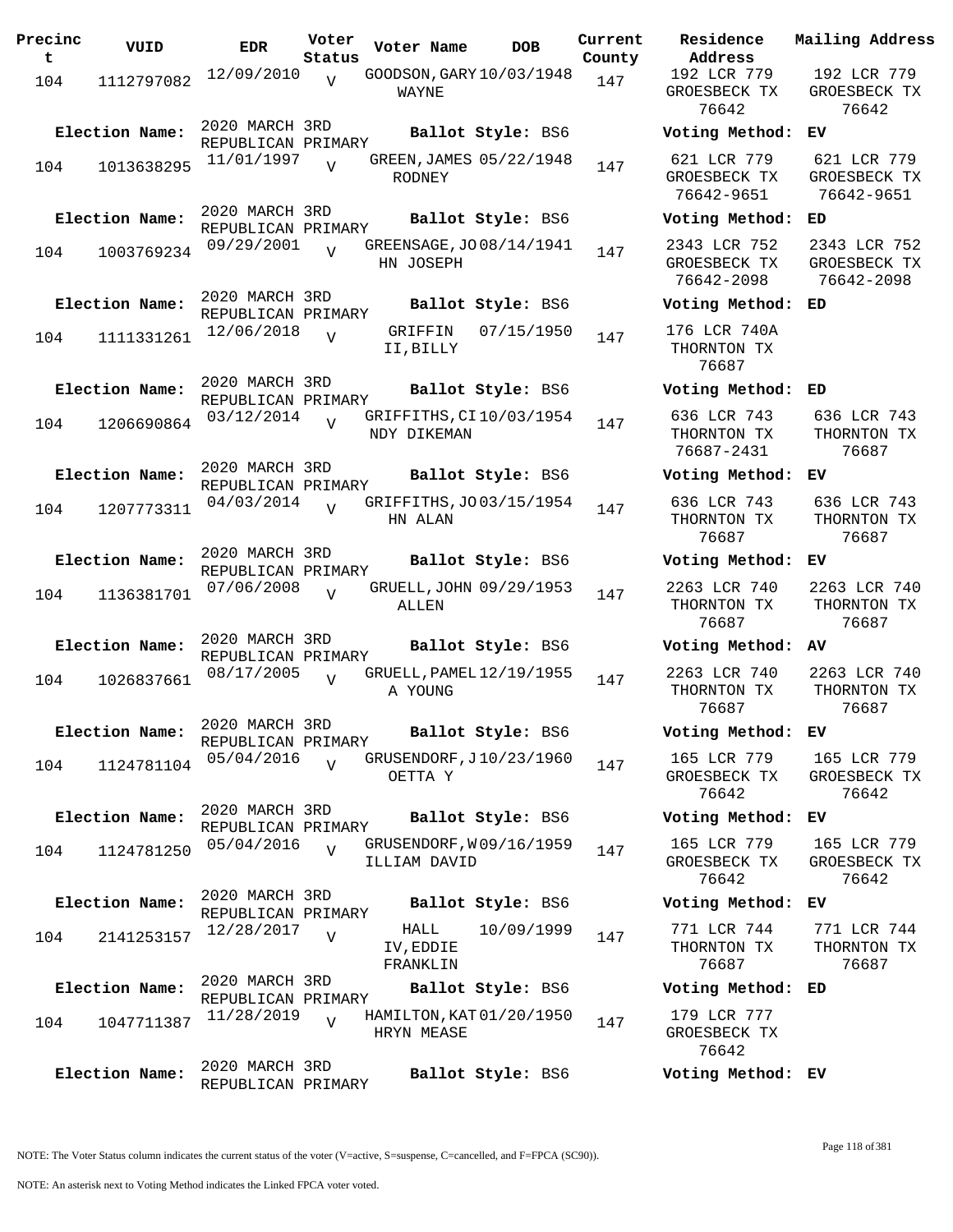| Precinc<br>t. | VUID           | <b>EDR</b>                           | Voter<br>Status | Voter Name        | <b>DOB</b>               | Current<br>County | Residence<br>Address                      |
|---------------|----------------|--------------------------------------|-----------------|-------------------|--------------------------|-------------------|-------------------------------------------|
| 104           | 1052314539     | 11/28/2019                           | V               | MAS DEAN          | HAMILTON, THO 06/21/1952 | 147               | 179 LCR 777<br>GROESBECK TX<br>76642      |
|               | Election Name: | 2020 MARCH 3RD<br>REPUBLICAN PRIMARY |                 |                   | Ballot Style: BS6        |                   | Voting Metho                              |
| 104           | 2126059600     | 08/25/2016                           |                 | E DONALD          | HARVEY, GEORG 08/06/1950 | 147               | 3135 LCR 750<br>THORNTON TX<br>76687      |
|               | Election Name: | 2020 MARCH 3RD<br>REPUBLICAN PRIMARY |                 |                   | Ballot Style: BS6        |                   | Voting Metho                              |
| 104           | 2126063049     | 08/24/2016                           | $\overline{V}$  | CA IRENE          | HARVEY, REBEC 08/04/1951 | 147               | 3135 LCR 750<br>THORNTON TX<br>76687      |
|               | Election Name: | 2020 MARCH 3RD<br>REPUBLICAN PRIMARY |                 |                   | Ballot Style: BS6        |                   | Voting Metho                              |
| 104           | 1013636853     | 02/19/1998                           | V               |                   | HAVNER, ROY D 08/25/1957 | 147               | 3275 LCR 750<br>THORNTON TX<br>76687      |
|               | Election Name: | 2020 MARCH 3RD<br>REPUBLICAN PRIMARY |                 |                   | Ballot Style: BS6        |                   | Voting Metho                              |
| 104           | 1036543250     | 01/14/2006                           | $\overline{v}$  | NETTE<br>HARTMANN | HEIMANN, ANTO 11/08/1934 | 147               | 181 LCR 773<br>GROESBECK TX<br>76642      |
|               | Election Name: | 2020 MARCH 3RD                       |                 |                   | Ballot Style: BS6        |                   | Voting Metho                              |
| 104           | 1036543232     | REPUBLICAN PRIMARY<br>01/25/2006     | $\overline{V}$  | IT HARRY          | HEIMANN, KERM 03/10/1935 | 147               | 181 LCR 773<br>GROESBECK TX<br>76642      |
|               | Election Name: | 2020 MARCH 3RD                       |                 |                   | Ballot Style: BS6        |                   | Voting Metho                              |
| 104           | 1026569211     | REPUBLICAN PRIMARY<br>12/14/2017     | $\overline{V}$  | MERON DEEN        | HENDERSON, CA11/22/1958  | 147               | 3544 FM 3371<br>GROESBECK TX<br>76642     |
|               | Election Name: | 2020 MARCH 3RD<br>REPUBLICAN PRIMARY |                 |                   | Ballot Style: BS6        |                   | Voting Metho                              |
| 104           | 1013674764     | 11/02/1995                           | $\overline{V}$  | VIN LEE           | HENDERSON, KE 10/01/1956 | 147               | 4180 FM 3371<br>THORNTON TX<br>76687-2156 |
|               | Election Name: | 2020 MARCH 3RD<br>REPUBLICAN PRIMARY |                 |                   | Ballot Style: BS6        |                   | Voting Metho                              |
| 104           | 1118693699     | 02/25/2016                           | $\overline{V}$  | CHELLE RENEE      | HENDERSON, MI11/05/1967  | 147               | 4531 LCR 758<br>THORNTON TX<br>76687      |
|               | Election Name: | 2020 MARCH 3RD<br>REPUBLICAN PRIMARY |                 |                   | Ballot Style: BS6        |                   | Voting Metho                              |
| 104           | 1004568807     | 05/21/2017                           | $\overline{V}$  | NDA SLATER        | HENDERSON, WA02/07/1947  | 147               | 3544 FM 3371<br>GROESBECK TX<br>76642     |
|               | Election Name: | 2020 MARCH 3RD<br>REPUBLICAN PRIMARY |                 |                   | Ballot Style: BS6        |                   | Voting Metho                              |
| 104           | 1112122749     | 05/13/2018                           | $\overline{V}$  | EVE W             | HENNINGER, ST10/26/1953  | 147               | 170 LCR 750A<br>THORNTON TX<br>76687      |
|               | Election Name: | 2020 MARCH 3RD<br>REPUBLICAN PRIMARY |                 |                   | Ballot Style: BS6        |                   | Voting Metho                              |
| 104           | 1170889439     | 06/05/2010                           | $\overline{V}$  | H WAYNE           | HICKS, KENNET 01/15/1953 | 147               | 3334 LCR 750<br>THORNTON TX<br>76687-2551 |
|               | Election Name: | 2020 MARCH 3RD<br>REPUBLICAN PRIMARY |                 |                   | Ballot Style: BS6        |                   | Voting Metho                              |

**Voter Name DOB Residence Address Current Mailing Address** 179 LCR 777 GROESBECK TX 76642 **Election Name: Ballot Style:** BS6 **Voting Method: EV** 3135 LCR 750 THORNTON TX 76687 3135 LCR 750 THORNTON TX 76687 **Election Name: Ballot Style:** BS6 **Voting Method: AV** 3135 LCR 750 THORNTON TX 76687 3135 LCR 750 THORNTON TX 76687 **Election Name: Ballot Style:** BS6 **Voting Method: AV** THORNTON TX 76687 PO BOX 218 THORNTON TX 76687 **Election Name: Ballot Style:** BS6 **Voting Method: EV** 181 LCR 773 GROESBECK TX 76642 PO BOX 286 GROESBECK TX 76642 **Election Name: Ballot Style:** BS6 **Voting Method: AV** 181 LCR 773 GROESBECK TX 76642 PO BOX 286 GROESBECK TX 76642 **Election Name: Ballot Style:** BS6 **Voting Method: AV** 3544 FM 3371 GROESBECK TX 76642 3544 FM 3371 GROSEBECK TX 76642 **Election Name: Ballot Style:** BS6 **Voting Method: EV** 4180 FM 3371 THORNTON TX 76687-2156 4180 FM 3371 THORNTON TX 76687-2156 **Election Name: Ballot Style:** BS6 **Voting Method: EV** 4531 LCR 758 THORNTON TX 76687 4531 LCR 758 THORNTON TX 76687 **Election Name: Ballot Style:** BS6 **Voting Method: ED** 3544 FM 3371 GROESBECK TX 76642 **Election Name: Ballot Style:** BS6 **Voting Method: EV** 170 LCR 750A B THORNTON TX 76687 **Election Name: Ballot Style:** BS6 **Voting Method: EV** 3334 LCR 750 THORNTON TX 76687-2551 3334 LCR 750 THORNTON TX 76687

**Election Name: Ballot Style:** BS6 **Voting Method: ED**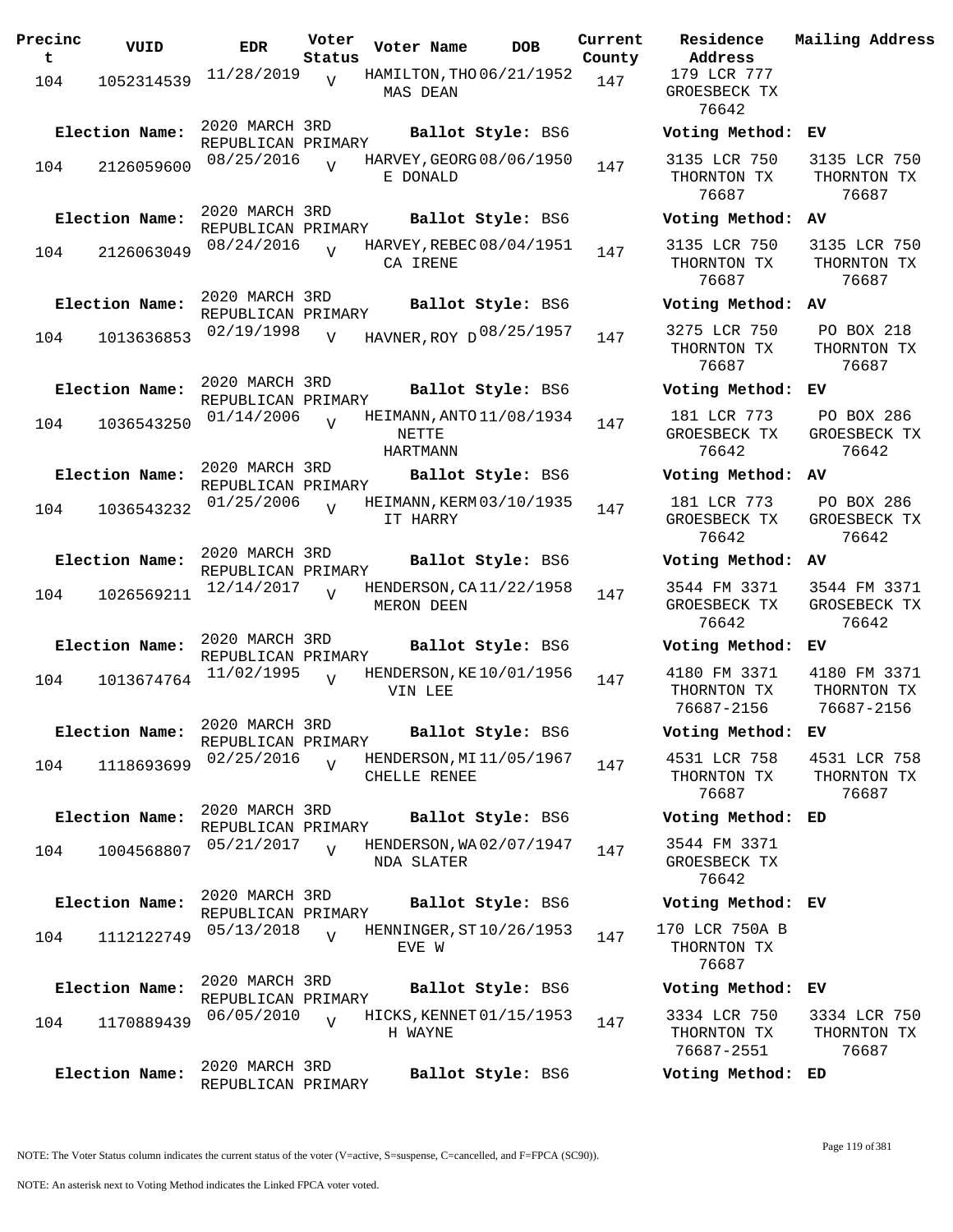| Precinc<br>t | VUID           | <b>EDR</b>                           | Voter<br>Status | Voter Name                           | <b>DOB</b>             | Current<br>County | Residence<br>Address                      |
|--------------|----------------|--------------------------------------|-----------------|--------------------------------------|------------------------|-------------------|-------------------------------------------|
| 104          | 1127511190     | 06/05/2010                           | $\overline{V}$  | HICKS, VERNA 02/15/1955<br>J         |                        | 147               | 3334 LCR 750<br>THORNTON TX<br>76687      |
|              | Election Name: | 2020 MARCH 3RD<br>REPUBLICAN PRIMARY |                 |                                      | Ballot Style: BS6      |                   | Voting Metho                              |
| 104          | 1141171404     | 11/01/2014                           | $\overline{U}$  | HIPP, DENNIS 10/06/1960<br>ALLEN     |                        | 147               | 1961 LCR 752<br>GROESBECK TI<br>76642     |
|              | Election Name: | 2020 MARCH 3RD<br>REPUBLICAN PRIMARY |                 |                                      | Ballot Style: BS6      |                   | Voting Metho                              |
| 104          | 1018611261     | 04/05/2003                           | $\overline{V}$  | HODGES, JACKI 04/17/1943<br>E LEON   |                        | 147               | 4292 LCR 758<br>THORNTON TX<br>76687      |
|              | Election Name: | 2020 MARCH 3RD<br>REPUBLICAN PRIMARY |                 |                                      | Ballot Style: BS6      |                   | Voting Metho                              |
| 104          | 1013674605     | 08/21/1984                           | $\overline{V}$  | HUGHES, MARY 04/10/1945              |                        | 147               | 500 LCR 745<br>THORNTON TX<br>76687-2263  |
|              | Election Name: | 2020 MARCH 3RD<br>REPUBLICAN PRIMARY |                 |                                      | Ballot Style: BS6      |                   | Voting Metho                              |
| 104          | 1013674614     | 08/21/1984                           | $\overline{z}$  | HUGHES, ULMER 02/13/1949<br>INGRAM   |                        | 147               | 500 LCR 745<br>THORNTON TX<br>76687-2263  |
|              | Election Name: | 2020 MARCH 3RD<br>REPUBLICAN PRIMARY |                 |                                      | Ballot Style: BS6      |                   | Voting Metho                              |
| 104          | 1106107209     | 01/10/2015                           | $\overline{V}$  | HUTTON, JOHN 01/17/1952<br>MICHAEL   |                        | 147               | 3192 LCR 750<br>THORNTON TX<br>76687-2382 |
|              | Election Name: | 2020 MARCH 3RD<br>REPUBLICAN PRIMARY |                 |                                      | Ballot Style: BS6      |                   | Voting Metho                              |
| 104          | 1180030487     | 10/27/2011                           | $\overline{U}$  | ANNA                                 | INGRAM, BRI 08/27/1993 | 147               | 603 LCR 741<br>THORNTON TX<br>76687       |
|              | Election Name: | 2020 MARCH 3RD<br>REPUBLICAN PRIMARY |                 |                                      | Ballot Style: BS6      |                   | Voting Metho                              |
| 104          | 1168910763     | 04/21/2016                           | $\overline{U}$  | INGRAM, KYLE 08/26/1991<br>RANDALL   |                        | 147               | 603 LCR 741<br>THORNTON TX<br>76687       |
|              | Election Name: | 2020 MARCH 3RD<br>REPUBLICAN PRIMARY |                 |                                      | Ballot Style: BS6      |                   | Voting Metho                              |
| 104          | 1022555127     | 06/15/2013                           | $\overline{V}$  | WAYNE                                | JOBE, DAVID 03/18/1956 | 147               | 166 LCR 7430<br>THORNTON TX<br>76687-2246 |
|              | Election Name: | 2020 MARCH 3RD<br>REPUBLICAN PRIMARY |                 |                                      | Ballot Style: BS6      |                   | Voting Metho                              |
| 104          | 1022549817     | 06/15/2013                           | $\overline{V}$  | LOU                                  | JOBE, LINDA 02/02/1959 | 147               | 166 LCR 7430<br>THORNTON TX<br>76687-2246 |
|              | Election Name: | 2020 MARCH 3RD<br>REPUBLICAN PRIMARY |                 |                                      | Ballot Style: BS6      |                   | Voting Metho                              |
| 104          | 1105157674     | 06/13/2010                           | $\overline{U}$  | JOHNSON, DEE 10/28/1942<br>ANN       |                        | 147               | 3451 LCR 750<br>THORNTON TX<br>76687      |
|              | Election Name: | 2020 MARCH 3RD<br>REPUBLICAN PRIMARY |                 |                                      | Ballot Style: BS6      |                   | Voting Metho                              |
| 104          | 1023589859     | 02/18/2005                           | $\overline{V}$  | JOHNSON, MARC 01/21/1942<br>IA SMITH |                        | 147               | 150 LCR 743F<br>THORNTON TX<br>76687      |
|              | Election Name: | 2020 MARCH 3RD<br>REPUBLICAN PRIMARY |                 |                                      | Ballot Style: BS6      |                   | Voting Metho                              |

**Voter Name DOB Residence Address Current Mailing Address** 3334 LCR 750 THORNTON TX 76687 3334 LCR 750 THORNTON TX 76667 **Election Name: Ballot Style:** BS6 **Voting Method: ED** 1961 LCR 752 GROESBECK TX 76642 1961 LCR 752 GROESBECK TX 76642 **Election Name: Ballot Style:** BS6 **Voting Method: EV** 4292 LCR 758 THORNTON TX 76687 4292 LCR 758 THORNTON TX 76687 **Election Name: Ballot Style:** BS6 **Voting Method: ED** THORNTON TX 76687-2263 500 LCR 745 - UNIT A THORNTON TX 76687-2263 **Election Name: Ballot Style:** BS6 **Voting Method: ED** 500 LCR 745 THORNTON TX 76687-2263 500 LCR 745 - UNIT A THORNTON TX 76687-2263 **Election Name: Ballot Style:** BS6 **Voting Method: ED** 3192 LCR 750 THORNTON TX 76687-2382 3192 LCR 750 THORNTON TX 76687 **Election Name: Ballot Style:** BS6 **Voting Method: ED** 603 LCR 741 THORNTON TX 76687 603 LCR 741 THORNTON TX 76687 **Election Name: Ballot Style:** BS6 **Voting Method: ED** 603 LCR 741 THORNTON TX 76687 603 LCR 741 THORNTON TX 76687 **Election Name: Ballot Style:** BS6 **Voting Method: ED** 166 LCR 743C THORNTON TX 76687-2246 166 LCR 743 C THORNTON TX 76687 **Election Name: Ballot Style:** BS6 **Voting Method: AV** 166 LCR 743C THORNTON TX 76687-2246 166 LCR 743 C THORNTON TX 76687 **Election Name: Ballot Style:** BS6 **Voting Method: AV** 3451 LCR 750 THORNTON TX 76687 3451 LCR 750 THORNTON TX 76687 **Election Name: Ballot Style:** BS6 **Voting Method: ED** 150 LCR 743H THORNTON TX 76687 150 LCR 743H THORNTON TX 76687 **Election Name: Ballot Style:** BS6 **Voting Method: EV**

NOTE: The Voter Status column indicates the current status of the voter (V=active, S=suspense, C=cancelled, and F=FPCA (SC90)).

Page 120 of 381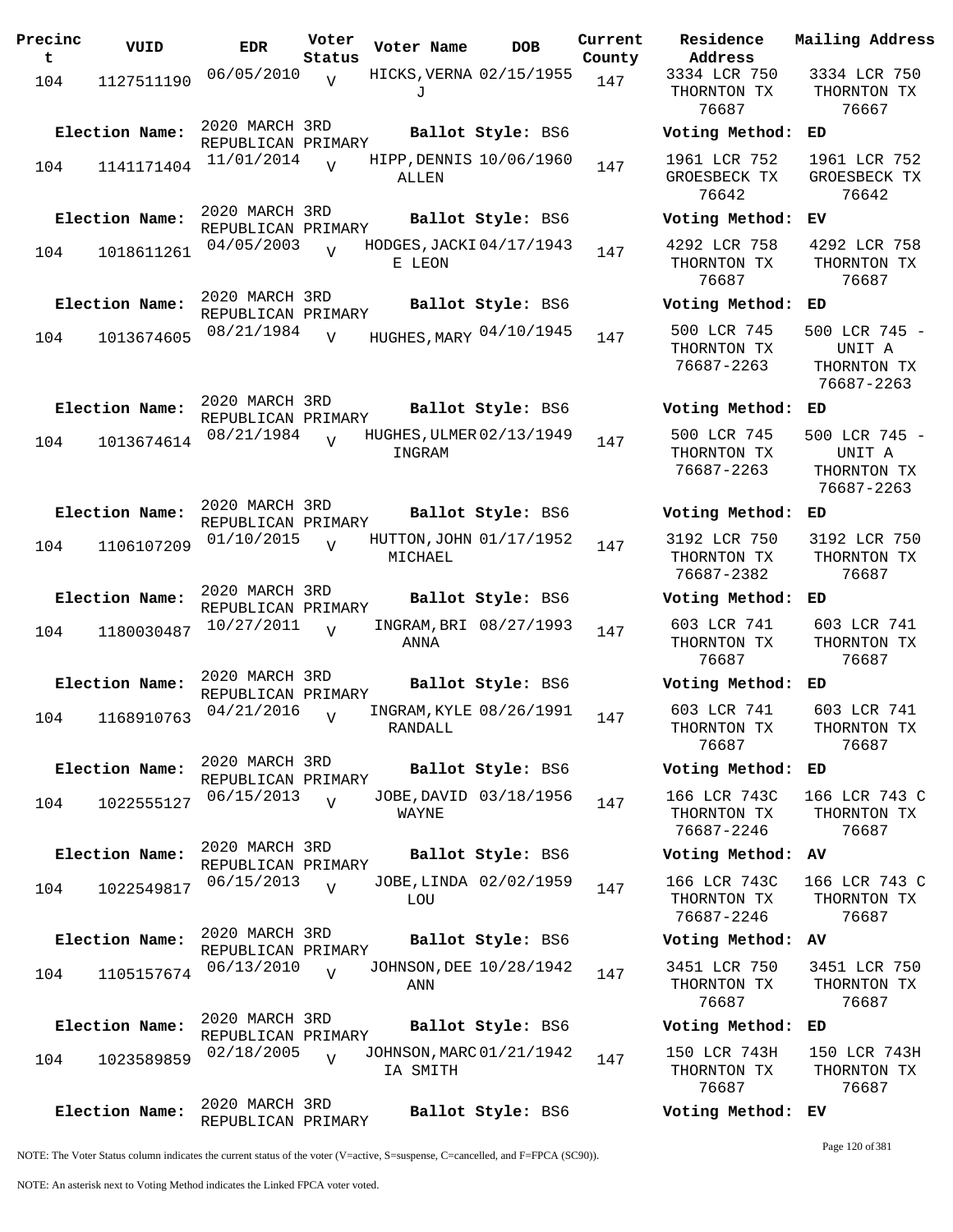| Precinc<br>t | VUID           | <b>EDR</b>                           | Voter<br>Status | Voter Name                               | <b>DOB</b>             | Current<br>County | Residence<br>Address                   |
|--------------|----------------|--------------------------------------|-----------------|------------------------------------------|------------------------|-------------------|----------------------------------------|
| 104          | 1023589837     | 02/18/2005                           | $\overline{V}$  | JOHNSON, ROBE 07/28/1941<br>RT WAYNE     |                        | 147               | 150 LCR 743H<br>THORNTON TX<br>76687   |
|              | Election Name: | 2020 MARCH 3RD<br>REPUBLICAN PRIMARY |                 |                                          | Ballot Style: BS6      |                   | Voting Method                          |
| 104          | 1105157688     | 06/13/2010                           | $\overline{17}$ | JOHNSON, THOM 09/13/1941<br>AS EARL      |                        | 147               | 3451 LCR 750<br>THORNTON TX<br>76687   |
|              | Election Name: | 2020 MARCH 3RD<br>REPUBLICAN PRIMARY |                 |                                          | Ballot Style: BS6      |                   | Voting Method                          |
| 104          | 1013676788     | 03/01/1982                           | $\overline{V}$  | JONES, DIANA 08/19/1961                  |                        | 147               | 4753 FM 1246 E<br>THORNTON TX<br>76687 |
|              | Election Name: | 2020 MARCH 3RD<br>REPUBLICAN PRIMARY |                 |                                          | Ballot Style: BS6      |                   | Voting Method                          |
| 104          | 1013676790     | 07/14/1983                           | $\overline{U}$  | <b>DOUGLAS</b>                           | JONES, MACK 02/13/1957 | 147               | 4753 FM 1246 E<br>THORNTON TX<br>76687 |
|              | Election Name: | 2020 MARCH 3RD<br>REPUBLICAN PRIMARY |                 |                                          | Ballot Style: BS6      |                   | Voting Method                          |
| 104          | 1163693430     | 03/05/2010                           | $\overline{17}$ | <b>DOUGLAS</b>                           | JONES, RYAN 02/15/1981 | 147               | 339 LCR 746<br>THORNTON TX<br>76687    |
|              | Election Name: | 2020 MARCH 3RD<br>REPUBLICAN PRIMARY |                 |                                          | Ballot Style: BS6      |                   | Voting Method                          |
| 104          | 1145786180     | 06/22/2016                           | $\overline{U}$  | KEY, BRITTNEY 09/12/1988<br>MICHELEL     |                        | 147               | 6964 FM 937<br>THORNTON TX<br>76687    |
|              | Election Name: | 2020 MARCH 3RD<br>REPUBLICAN PRIMARY |                 |                                          | Ballot Style: BS6      |                   | Voting Method                          |
| 104          | 1013687982     | 09/16/1995                           | $\overline{U}$  | KING, MELANIE 09/06/1972<br><b>DEANN</b> |                        | 147               | 277 PR 5787<br>GROESBECK TX<br>76642   |
|              | Election Name: | 2020 MARCH 3RD<br>REPUBLICAN PRIMARY |                 |                                          | Ballot Style: BS6      |                   | Voting Method                          |
| 104          | 1073409759     | 02/04/2017                           | $\overline{U}$  | KLONTZ, DARWI 02/01/1956<br>N LYNN       |                        | 147               | 167 LCR 750A<br>THORNTON TX<br>76687   |
|              | Election Name: | 2020 MARCH 3RD<br>REPUBLICAN PRIMARY |                 |                                          | Ballot Style: BS6      |                   | Voting Method                          |
| 104          | 1007548472     | 06/20/2012                           | $\overline{U}$  | KRAMER, PHILI 02/20/1979<br>P ALAN       |                        | 147               | 409 LCR 735<br>THORNTON TX<br>76687    |
|              | Election Name: | 2020 MARCH 3RD<br>REPUBLICAN PRIMARY |                 |                                          | Ballot Style: BS6      |                   | Voting Method                          |
| 104          | 1113387514     | 02/19/2017                           | $\overline{V}$  | LACEY, DARLIN 08/25/1960<br>E WEBB       |                        | 147               | 810 LCR 763<br>GROESBECK TX<br>76642   |
|              | Election Name: | 2020 MARCH 3RD<br>REPUBLICAN PRIMARY |                 |                                          | Ballot Style: BS6      |                   | Voting Method                          |
| 104          | 2162788700     | 02/07/2020                           | $\overline{V}$  | ALAN                                     | LACEY, MARK 04/17/1961 | 147               | 810 LCR 763<br>GROESBECK TX<br>76642   |
|              | Election Name: | 2020 MARCH 3RD<br>REPUBLICAN PRIMARY |                 |                                          | Ballot Style: BS6      |                   | Voting Method                          |
| 104          | 1186439899     | 02/28/2020                           | $\overline{V}$  | LAGERLEF, CHR 04/06/1963<br>ISTINE LYNN  |                        | 147               | 162 PR 5743<br>THORNTON TX<br>76687    |
|              | Election Name: | 2020 MARCH 3RD<br>REPUBLICAN PRIMARY |                 |                                          | Ballot Style: BS6      |                   | Voting Method                          |

**Voter Name DOB Residence Address Current Mailing Address** 150 LCR 743H THORNTON TX 76687 150 LCR 743H THORNTON TX 76687 **Election Name: Ballot Style:** BS6 **Voting Method: EV** 3451 LCR 750 THORNTON TX 76687 3451 LCR 750 THORNTON TX 76687 **Election Name: Ballot Style:** BS6 **Voting Method: ED** THORNTON TX 76687 4753 FM 1246 THORNTON TX 76687 **Election Name: Ballot Style:** BS6 **Voting Method: EV** 4753 FM 1246 E THORNTON TX 76687 4753 FM 1246 THORNTON TX 76687 **Election Name: Ballot Style:** BS6 **Voting Method: EV** 339 LCR 746 THORNTON TX 76687 339 LCR 746 THORNTON TX 76687 **Election Name: Ballot Style:** BS6 **Voting Method: EV** 6964 FM 937 THORNTON TX 76687 6964 FM 937 THORNTON TX 76687 **Election Name: Ballot Style:** BS6 **Voting Method: ED** 277 PR 5787 GROESBECK TX 76642 277 PR 5787B GROESBECK TX 76642 **Election Name: Ballot Style:** BS6 **Voting Method: EV** 167 LCR 750A THORNTON TX 76687 167 LCR 750A THORNTON TX 76687 **Election Name: Ballot Style:** BS6 **Voting Method: EV** 409 LCR 735 THORNTON TX 76687 409 LCR 735 THORNTON TX 76687 **Election Name: Ballot Style:** BS6 **Voting Method: ED** 810 LCR 763 GROESBECK TX 76642 810 LCR 763 GROESBECK TX 76642 **Election Name: Ballot Style:** BS6 **Voting Method: EV** 810 LCR 763 GROESBECK TX 76642 **Election Name: Ballot Style:** BS6 **Voting Method: EV** 162 PR 5743 THORNTON TX 76687 11801 PR 4340 NORMANGEE TX 77871 **Election Name: Ballot Style:** BS6 **Voting Method: ED**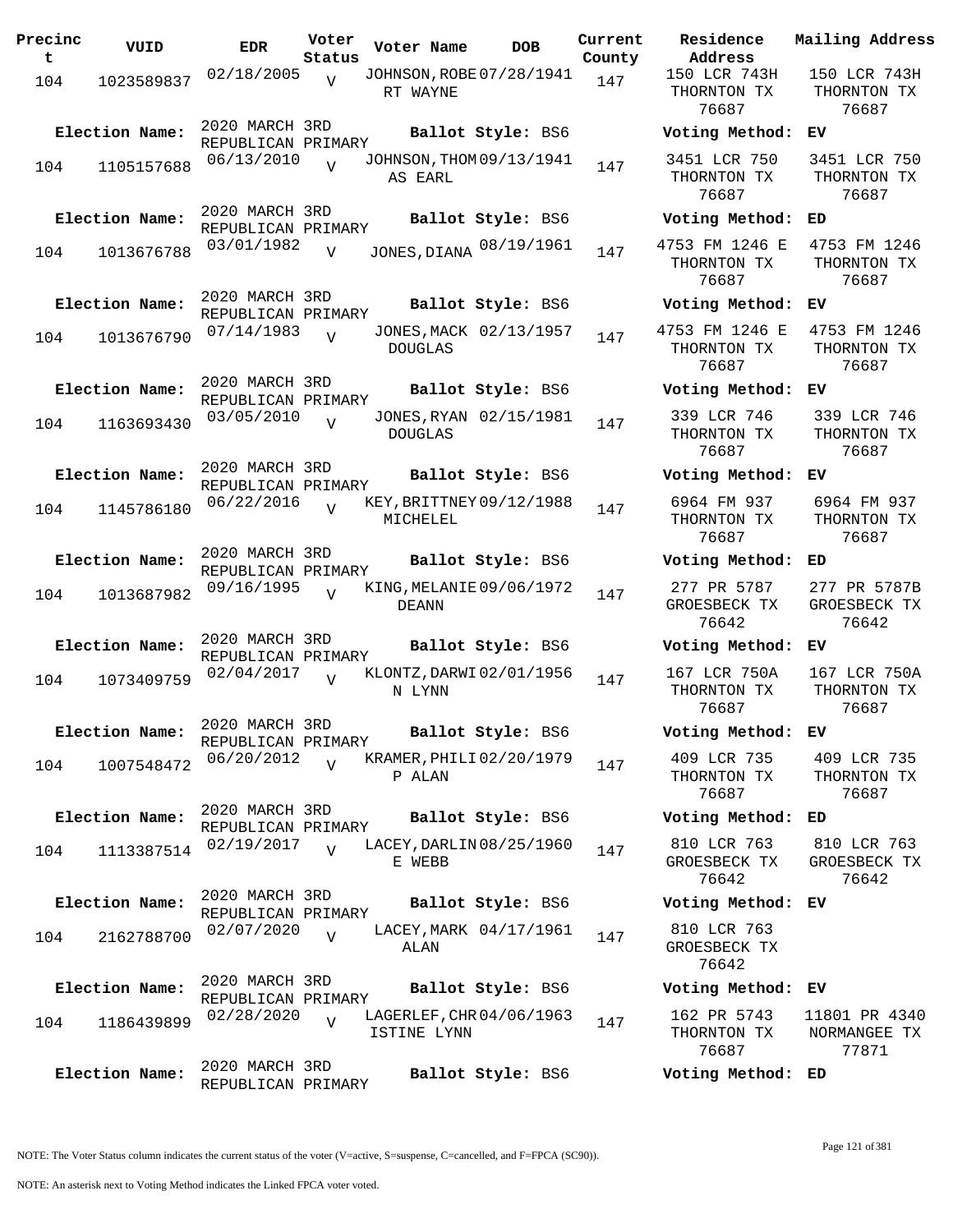| Precinc<br>t. | VUID                         | <b>EDR</b>                                         | Voter<br>Status | Voter Name                                  | DOB                                         | Current<br>County |
|---------------|------------------------------|----------------------------------------------------|-----------------|---------------------------------------------|---------------------------------------------|-------------------|
| 104           | 2163761152                   | 02/28/2020                                         | $\overline{V}$  | LAGERLEF, DAV 07/06/1956<br>ID LLOYD        |                                             | 147               |
| 104           | Election Name:<br>2141699293 | 2020 MARCH 3RD<br>REPUBLICAN PRIMARY<br>01/20/2018 | V               | LATRAY, BRODY 01/07/2000                    | Ballot Style: BS6                           | 147               |
| 104           | Election Name:<br>1003917494 | 2020 MARCH 3RD<br>REPUBLICAN PRIMARY<br>10/29/2000 | $\overline{V}$  | AUSTIN<br>LATRAY, MICHE 08/22/1969          | Ballot Style: BS6                           | 147               |
| 104           | Election Name:<br>1003917500 | 2020 MARCH 3RD<br>REPUBLICAN PRIMARY<br>10/29/2000 | $\overline{V}$  | LLE WOOMERT<br>LATRAY, STEVE 06/15/1971     | Ballot Style: BS6                           | 147               |
| 104           | Election Name:<br>1183636196 | 2020 MARCH 3RD<br>REPUBLICAN PRIMARY<br>07/14/2016 | $\overline{V}$  | N M<br>LEHMANN, JARV 12/30/1950<br>IS CRAIG | Ballot Style: BS6                           | 147               |
| 104           | Election Name:<br>1007548377 | 2020 MARCH 3RD<br>REPUBLICAN PRIMARY<br>03/26/1998 | $\overline{V}$  | LENAMOND, JIM 09/20/1954<br>MIE GORDON      | Ballot Style: BS6                           | 147               |
| 104           | Election Name:<br>1013675261 | 2020 MARCH 3RD<br>REPUBLICAN PRIMARY<br>07/29/1994 | V               | LENAMOND<br>MARLAND, FRED                   | Ballot Style: BS6<br>04/21/1961             | 147               |
| 104           | Election Name:<br>1120725381 | 2020 MARCH 3RD<br>REPUBLICAN PRIMARY<br>10/28/2016 | V               | A ANN<br>LENZ , CARL<br>HENRY               | Ballot Style: BS6<br>01/04/1941             | 147               |
| 104           | Election Name:<br>1120725368 | 2020 MARCH 3RD<br>REPUBLICAN PRIMARY<br>10/28/2016 | $\overline{V}$  | HAYS                                        | Ballot Style: BS6<br>LENZ, NORMA 02/24/1947 | 147               |
| 104           | Election Name:<br>1176330900 | 2020 MARCH 3RD<br>REPUBLICAN PRIMARY<br>10/15/2012 | $\overline{V}$  | LEONARD, EARL 11/02/1953<br>RAY             | Ballot Style: BS6                           | 147               |
| 104           | Election Name:<br>1034995142 | 2020 MARCH 3RD<br>REPUBLICAN PRIMARY<br>01/03/2006 | $\overline{V}$  | LANETTE                                     | Ballot Style: BS6<br>LEWIS, DANA 02/14/1972 | 147               |
| 104           | Election Name:<br>1019050556 | 2020 MARCH 3RD<br>REPUBLICAN PRIMARY<br>08/17/2003 | $\overline{V}$  | LONGER, LEONA 05/31/1938<br>RD JEAN         | Ballot Style: BS6                           | 147               |
|               | Election Name:               | 2020 MARCH 3RD<br>REPUBLICAN PRIMARY               |                 |                                             | Ballot Style: BS6                           |                   |

**U**ct Residence<br>**Pob** *Address* **Address Current Mailing Address** 162 PR 5743 THORNTON TX 76687 11801 PR 4340 NORMANGEE TX 77871 **Election Name: Ballot Style:** BS6 **Voting Method: ED** 3751 FM 3371 GROESBECK TX 76642 3751 FM 3371 GROESBECK TX 76642 **Election Name: Ballot Style:** BS6 **Voting Method: ED** 3751 FM 3371 GROESBECK TX 76642 3751 FM 3371 GROESBECK TX 76642 **Election Name: Ballot Style:** BS6 **Voting Method: EV** 3751 FM 3371 GROESBECK TX 76642 3751 FM 3371 GROESBECK TX 76642 **Election Name: Ballot Style:** BS6 **Voting Method: EV** 408 LCR 743 THORNTON TX 76687 PO BOX 9871 COLLEGE STATION TX 77842 **Election Name: Ballot Style:** BS6 **Voting Method: ED** 151 PR 5762B GROESBECK TX 76642 151 PR 5762B GROESBECK TX 76642 **Election Name: Ballot Style:** BS6 **Voting Method: EV** 200 PR 5762A GROESBECK TX 76642 200 PR 5762A GROESBECK TX 76642 **Election Name: Ballot Style:** BS6 **Voting Method: ED** 658 LCR 779 GROESBECK TX 76642 658 LCR 779 GROESBECK TX 76642 **Election Name: Ballot Style:** BS6 **Voting Method: ED** 658 LCR 779 GROESBECK TX 76642 658 LCR 779 GROESBECK TX 76642 **Election Name: Ballot Style:** BS6 **Voting Method: ED** 385 LCR 763 GROESBECK TX 76642 385 CR 763 GROESBECK TX 76642 **Election Name: Ballot Style:** BS6 **Voting Method: EV** 254 LCR 740A THORNTON TX 76687 254 PR 740A THORNTON TX 76687 **Election Name: Ballot Style:** BS6 **Voting Method: ED** 1914 LCR 740 THORNTON TX 76687 1914 LCR 740 THORNTON TX 76687

**Election Name: Ballot Style:** BS6 **Voting Method: AV**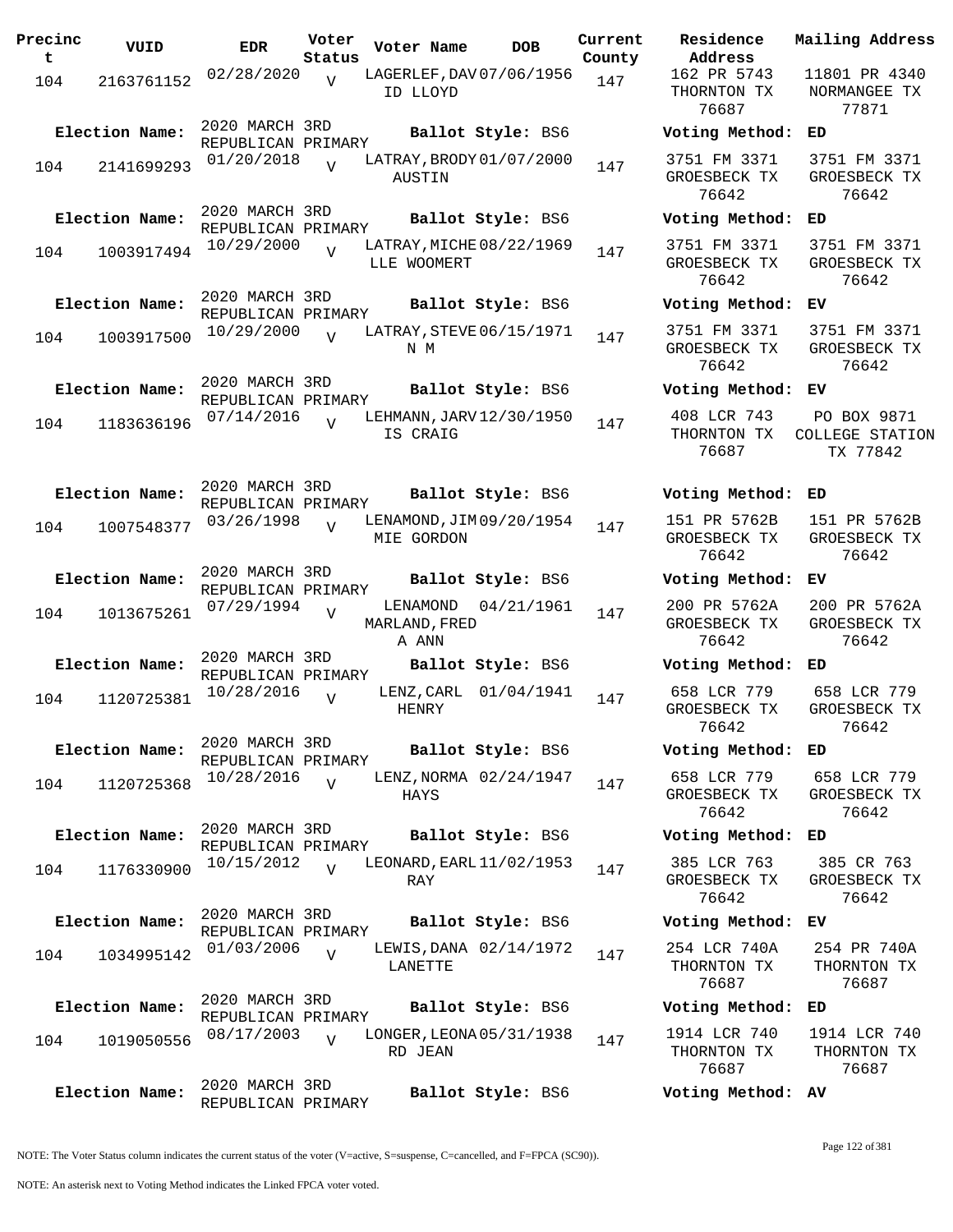| Precinc<br>t | VUID                         | <b>EDR</b>                                         | Voter<br>Status | Voter Name             | <b>DOB</b>                                    | Current<br>County |
|--------------|------------------------------|----------------------------------------------------|-----------------|------------------------|-----------------------------------------------|-------------------|
| 104          | 1081055017                   | 07/16/2016                                         | $\overline{V}$  | LUKE,JOY<br>WATSON     | 03/13/1948                                    | 147               |
| 104          | Election Name:<br>1083025732 | 2020 MARCH 3RD<br>REPUBLICAN PRIMARY<br>07/13/2016 |                 | GALEN                  | Ballot Style: BS6<br>LUKE, MICHAEL 12/07/1947 | 147               |
| 104          | Election Name:<br>1125442992 | 2020 MARCH 3RD<br>REPUBLICAN PRIMARY<br>01/08/2020 | ٦T              |                        | Ballot Style: BS6<br>MACHAC, BOBBY 11/24/1960 | 147               |
| 104          | Election Name:<br>1125387318 | 2020 MARCH 3RD<br>REPUBLICAN PRIMARY<br>01/08/2020 | $\overline{U}$  | JOE                    | Ballot Style: BS6<br>MACHAC, TAMAR 07/12/1964 | 147               |
| 104          | Election Name:<br>1147391393 | 2020 MARCH 3RD<br>REPUBLICAN PRIMARY<br>12/06/2018 | $\overline{U}$  | A MASSEY               | Ballot Style: BS6<br>MACKEY, JENNI 11/13/1966 | 147               |
| 104          | Election Name:<br>1147253374 | 2020 MARCH 3RD<br>REPUBLICAN PRIMARY<br>12/06/2018 | V               | FER ELLEN<br>Α         | Ballot Style: BS6<br>MACKEY, MARK 02/09/1965  | 147               |
| 104          | Election Name:<br>1156194482 | 2020 MARCH 3RD<br>REPUBLICAN PRIMARY<br>12/05/2019 | ٦T              | WESLEY                 | Ballot Style: BS6<br>MANNING, JOHN 01/29/1941 | 147               |
| 104          | Election Name:<br>1006816187 | 2020 MARCH 3RD<br>REPUBLICAN PRIMARY<br>01/29/2014 | V               | MARLAND<br>JR, CHARLES | Ballot Style: BS6<br>05/16/1959               | 147               |
| 104          | Election Name:<br>1013677073 | 2020 MARCH 3RD<br>REPUBLICAN PRIMARY<br>02/13/1978 | V               | HARRY<br>T WAYNE       | Ballot Style: BS6<br>MARTIN, ROBER 10/25/1956 | 147               |
| 104          | Election Name:<br>1041641755 | 2020 MARCH 3RD<br>REPUBLICAN PRIMARY<br>02/22/2020 | $\overline{V}$  | MAYO, KIM<br>DAVID     | Ballot Style: BS6<br>05/06/1959               | 147               |
| 104          | Election Name:<br>1180733113 | 2020 MARCH 3RD<br>REPUBLICAN PRIMARY<br>12/01/2011 | $\overline{V}$  | YVETTE                 | Ballot Style: BS6<br>MAYO, MELEA 03/17/1966   | 147               |
| 104          | Election Name:<br>1020689057 | 2020 MARCH 3RD<br>REPUBLICAN PRIMARY<br>02/27/2004 | $\overline{V}$  | OYD S                  | Ballot Style: BS6<br>MCCORMICK, LL07/26/1949  | 147               |
|              | Election Name:               | 2020 MARCH 3RD<br>REPUBLICAN PRIMARY               |                 |                        | Ballot Style: BS6                             |                   |

**Voter Name DOB Residence Address Current Mailing Address** 543 LCR 763 GROESBECK TX 76642 543 LCR 763 GROESBECK TX 76642 **Election Name: Ballot Style:** BS6 **Voting Method: EV** 543 LCR 763 GROESBECK TX 76642 543 LCR 763 GROESBECK TX 76642 **Election Name: Ballot Style:** BS6 **Voting Method: EV** 435 LCR 791 GROESBECK TX 76642 435 LCR 791B GROESBECK TX 76642 **Election Name: Ballot Style:** BS6 **Voting Method: ED** 435 LCR 791 GROESBECK TX 76642 435 LCR 791B GROESBECK TX 76642 **Election Name: Ballot Style:** BS6 **Voting Method: ED** 378 LCR 756 GROESBECK TX 76642 PO BOX 807 GROESBECK TX 76642 **Election Name: Ballot Style:** BS6 **Voting Method: ED** 378 LCR 756 GROESBECK TX 76642 PO BOX 807 GROESBECK TX 76642 **Election Name: Ballot Style:** BS6 **Voting Method: ED** 310 LCR 752A GROESBECK TX 76642 **Election Name: Ballot Style:** BS6 **Voting Method: EV** 200 PR 5762A GROESBECK TX 76642 200 PR 5762 A GROESBECK TX 76642 **Election Name: Ballot Style:** BS6 **Voting Method: ED** 1455 LCR 750 THORNTON TX 76687-2270 1455 LCR 750 THORNTON TX 76687-2270 **Election Name: Ballot Style:** BS6 **Voting Method: ED** 5920 FM 937 GROESBECK TX 76642 **Election Name: Ballot Style:** BS6 **Voting Method: EV** 4509 FM 1246 E 4509 FM 1246 E THORNTON TX 76687 THORNTON TX 76687 **Election Name: Ballot Style:** BS6 **Voting Method: EV** 304 LCR 743 THORNTON TX 76687 304 LCR 743 THORNTON TX 76687

**Election Name: Ballot Style:** BS6 **Voting Method: EV**

Page 123 of 381

NOTE: The Voter Status column indicates the current status of the voter (V=active, S=suspense, C=cancelled, and F=FPCA (SC90)).

NOTE: An asterisk next to Voting Method indicates the Linked FPCA voter voted.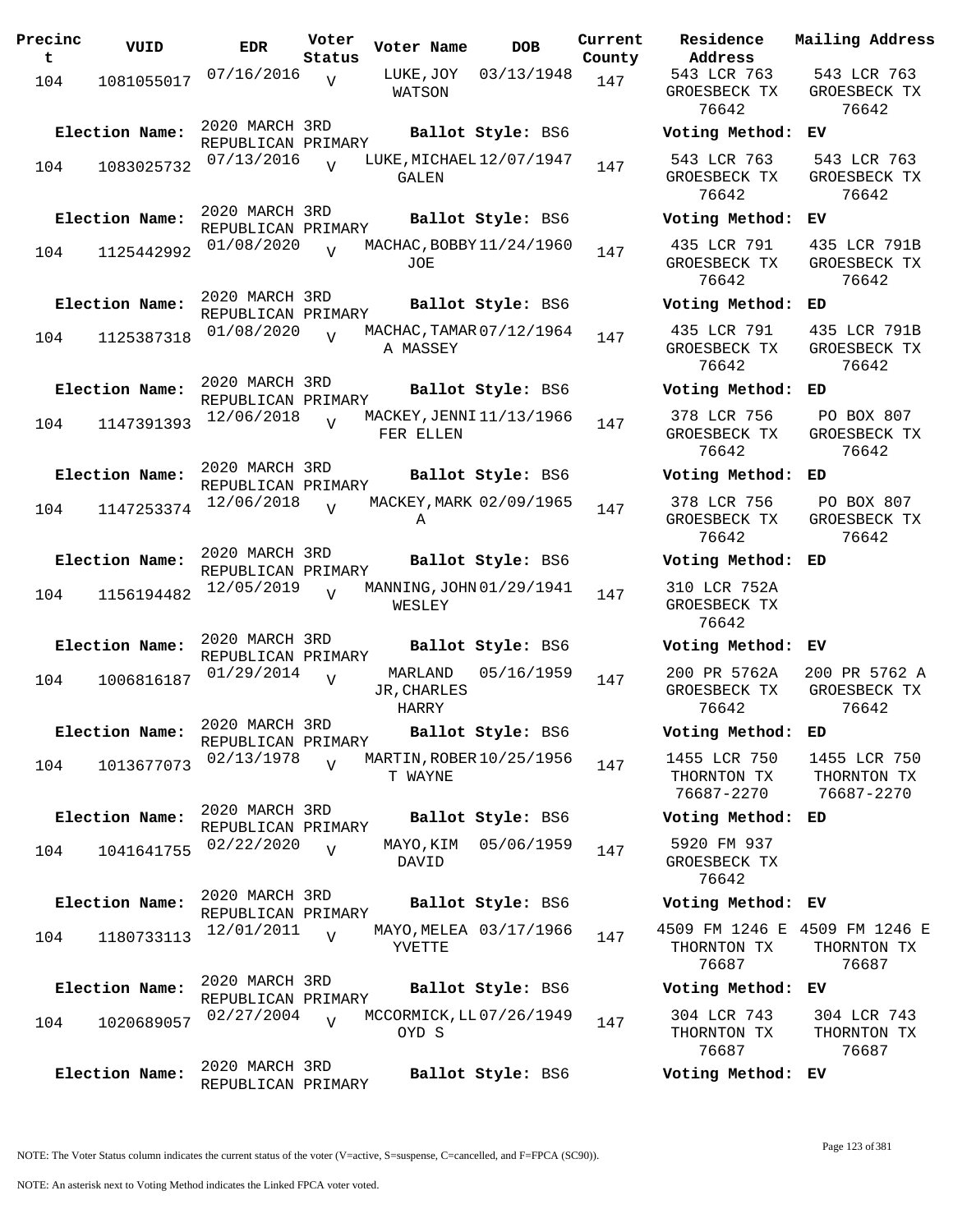| Precinc<br>t. | VUID           | <b>EDR</b>                           | Voter<br>Status | Voter Name                               | DOB               | Current<br>County |
|---------------|----------------|--------------------------------------|-----------------|------------------------------------------|-------------------|-------------------|
| 104           | 1020572896     | 02/11/2004                           | $\overline{V}$  | MCCORMICK, RH06/22/1956<br>ONDA SUE      |                   | 147               |
|               | Election Name: | 2020 MARCH 3RD<br>REPUBLICAN PRIMARY |                 |                                          | Ballot Style: BS6 |                   |
| 104           | 1013675964     | 02/19/1992                           | $\overline{U}$  | MCDANIEL, MAR 03/09/1961<br>TY OZMA      |                   | 147               |
|               | Election Name: | 2020 MARCH 3RD<br>REPUBLICAN PRIMARY |                 |                                          | Ballot Style: BS6 |                   |
| 104           | 1057705706     | 06/28/2013                           |                 | MCINTIRE, DAN 10/28/1948<br>IEL LEE      |                   | 147               |
|               | Election Name: | 2020 MARCH 3RD<br>REPUBLICAN PRIMARY |                 |                                          | Ballot Style: BS6 |                   |
| 104           | 1057710004     | 06/17/2015                           | $\overline{U}$  | MCINTIRE, JOA 05/19/1949<br>NN ELIZABETH |                   | 147               |
|               | Election Name: | 2020 MARCH 3RD<br>REPUBLICAN PRIMARY |                 |                                          | Ballot Style: BS6 |                   |
| 104           | 1013675226     | 04/10/1994                           | $\overline{U}$  | MCLEAN, FLINT 07/30/1965<br>KYLE.        |                   | 147               |
|               | Election Name: | 2020 MARCH 3RD                       |                 |                                          | Ballot Style: BS6 |                   |
| 104           | 2159392282     | REPUBLICAN PRIMARY<br>10/09/2019     | $\overline{V}$  | MCWHORTER, CO 09/11/2001<br>LBY LANE     |                   | 147               |
|               | Election Name: | 2020 MARCH 3RD<br>REPUBLICAN PRIMARY |                 |                                          | Ballot Style: BS6 |                   |
| 104           | 1003505300     | 12/29/2001                           | $\overline{I}$  | MCWHORTER, GA11/29/1967<br>YLA J         |                   | 147               |
|               | Election Name: | 2020 MARCH 3RD<br>REPUBLICAN PRIMARY |                 |                                          | Ballot Style: BS6 |                   |
| 104           | 1004786895     | 02/19/2000                           | $\overline{V}$  | MCWHORTER, JA01/20/1965<br>SON ROSS      |                   | 147               |
|               | Election Name: | 2020 MARCH 3RD<br>REPUBLICAN PRIMARY |                 |                                          | Ballot Style: BS6 |                   |
| 104           | 1013998403     | 11/23/2017                           |                 | MEEKER, JACKI 04/25/1949<br>E O          |                   | 147               |
|               | Election Name: | 2020 MARCH 3RD<br>REPUBLICAN PRIMARY |                 |                                          | Ballot Style: BS6 |                   |
| 104           | 1013537324     | 11/23/2017                           | $\overline{U}$  | MEEKER, TERES 11/06/1950<br>A JEAN       |                   | 147               |
|               | Election Name: | 2020 MARCH 3RD                       |                 |                                          | Ballot Style: BS6 |                   |
| 104           | 1061870608     | REPUBLICAN PRIMARY<br>01/03/2006     | $\overline{V}$  | MIDDLETON, CA05/25/1941<br>RL DON        |                   | 147               |
|               | Election Name: | 2020 MARCH 3RD                       |                 |                                          | Ballot Style: BS6 |                   |
| 104           | 1023562766     | REPUBLICAN PRIMARY<br>01/06/2005     | $\overline{V}$  | MIDDLETON, LI 12/20/1941<br>NNIE MARIE   |                   | 147               |
|               | Election Name: | 2020 MARCH 3RD<br>REPUBLICAN PRIMARY |                 |                                          | Ballot Style: BS6 |                   |

**Voter Name DOB Residence Address Current Mailing Address** 304 LCR 743 THORNTON TX 76687 304 LCR 743 THORNTON TX 76687 **Election Name: Ballot Style:** BS6 **Voting Method: EV** 4473 LCR 758 THORNTON TX 76687 **Election Name: Ballot Style:** BS6 **Voting Method: ED** 555 LCR 763 GROESBECK TX 76642-2158 555 LCR 763 GROESBECK TX 76642 **Election Name: Ballot Style:** BS6 **Voting Method: EV** 555 LCR 763 GROESBECK TX 76642-2158 555 LCR 763 GROESBECK TX 76642 **Election Name: Ballot Style:** BS6 **Voting Method: EV** 3946 FM 3371 GROESBECK TX 76642 3946 FM 3371 GROESBECK TX 76642 **Election Name: Ballot Style:** BS6 **Voting Method: ED** 619 LCR 744 THORNTON TX 76687 619 LCR 744 THORNTON TX 76687 **Election Name: Ballot Style:** BS6 **Voting Method: EV** 619 LCR 744 THORNTON TX 76687 619 LCR 744 THORNTON TX 76687 **Election Name: Ballot Style:** BS6 **Voting Method: EV** 619 LCR 744 THORNTON TX 76687-2260 619 LCR 744 THORNTON TX 76687-2260 **Election Name: Ballot Style:** BS6 **Voting Method: EV** 3913 LCR 750 THORNTON TX 76687 3913 LCR 750 THORNTON TX 76687 **Election Name: Ballot Style:** BS6 **Voting Method: EV** 3913 LCR 750 THORNTON TX 76687 3913 LCR 750 THORNTON TX 76687 **Election Name: Ballot Style:** BS6 **Voting Method: EV** 379 LCR 750A THORNTON TX 76687 379 LCR 750A THORNTON TX 76687 **Election Name: Ballot Style:** BS6 **Voting Method: EV** 379 LCR 750A THORNTON TX 76687 **Election Name: Ballot Style:** BS6 **Voting Method: EV**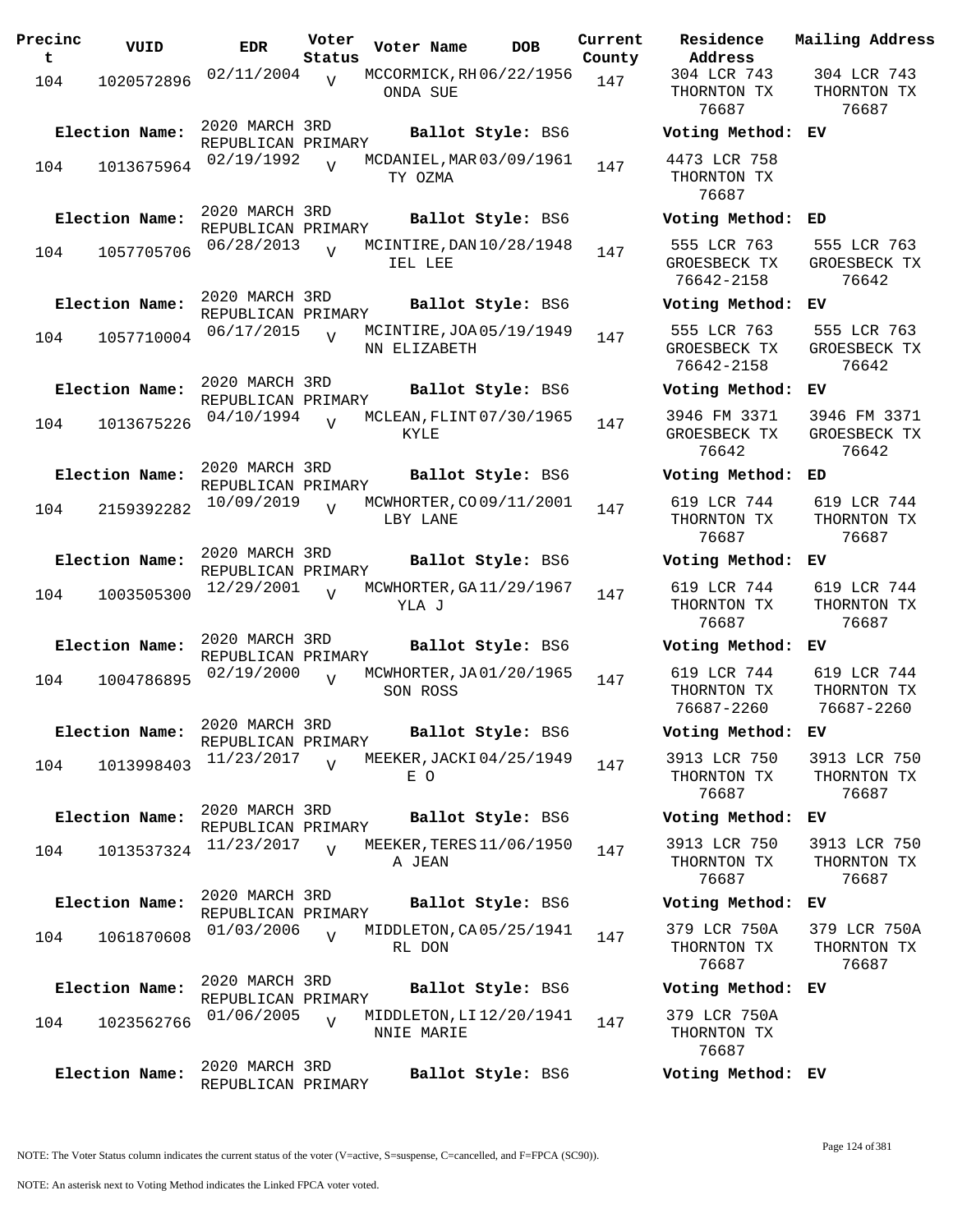| Precinc<br>t | VUID           | <b>EDR</b>                           | Voter<br>Status | Voter Name                              | <b>DOB</b>        | Current<br>County | Residence<br>Address                      | Mail                  |
|--------------|----------------|--------------------------------------|-----------------|-----------------------------------------|-------------------|-------------------|-------------------------------------------|-----------------------|
| 104          | 1019148956     | 09/20/2003                           | $\overline{V}$  | MILLER, ELISA 07/27/1954<br>BETH MARTIN |                   | 147               | 3331 LCR 750<br>THORNTON TX<br>76687      | 33<br>Тŀ              |
|              | Election Name: | 2020 MARCH 3RD<br>REPUBLICAN PRIMARY |                 |                                         | Ballot Style: BS6 |                   | Voting Method:                            | EV                    |
| 104          | 1120518120     | 03/17/2016                           |                 | MILLER, FRANC 08/10/1952<br>ES OGDEN    |                   | 147               | 366 LCR 799<br>GROESBECK TX<br>76642      | 36<br>GR              |
|              | Election Name: | 2020 MARCH 3RD<br>REPUBLICAN PRIMARY |                 |                                         | Ballot Style: BS6 |                   | Voting Method:                            | ED                    |
| 104          | 1120510832     | 03/17/2016                           | $\overline{U}$  | MILLER, PHILL 08/31/1954<br>IP MYRON    |                   | 147               | 366 LCR 799<br>GROESBECK TX<br>76642      | 36<br>GR              |
|              | Election Name: | 2020 MARCH 3RD<br>REPUBLICAN PRIMARY |                 |                                         | Ballot Style: BS6 |                   | Voting Method:                            | ED                    |
| 104          | 1019148960     | 09/13/2003                           | $\overline{U}$  | MILLER, WARRE $10/02/1944$<br>N THOMAS  |                   | 147               | 3331 LCR 750<br>THORNTON TX<br>76687      | 33<br>TH              |
|              | Election Name: | 2020 MARCH 3RD<br>REPUBLICAN PRIMARY |                 |                                         | Ballot Style: BS6 |                   | Voting Method:                            | EV                    |
| 104          | 1120095252     | 06/22/2016                           | $\overline{z}$  | MILLS, DANIEL 03/25/1955<br>HARMON      |                   | 147               | 306 LCR 751<br>THORNTON TX<br>76687       |                       |
|              | Election Name: | 2020 MARCH 3RD<br>REPUBLICAN PRIMARY |                 |                                         | Ballot Style: BS6 |                   | Voting Method: EV                         |                       |
| 104          | 1120095268     | 06/22/2016                           | $\overline{U}$  | MILLS, PATRIC 05/17/1956<br>IA ANN      |                   | 147               | 306 LCR 751<br>THORNTON TX<br>76687       |                       |
|              | Election Name: | 2020 MARCH 3RD<br>REPUBLICAN PRIMARY |                 |                                         | Ballot Style: BS6 |                   | Voting Method:                            | ЕV                    |
| 104          | 1013671671     | 05/04/1994                           | $\overline{U}$  | MINOR, DONELD 06/03/1960<br>A JO        |                   | 147               | 345 LCR 750A<br>THORNTON TX<br>76687      | 34<br>Tŀ              |
|              | Election Name: | 2020 MARCH 3RD<br>REPUBLICAN PRIMARY |                 |                                         | Ballot Style: BS6 |                   | Voting Method:                            | ED                    |
| 104          | 1125663542     | 11/06/2012                           | $\overline{U}$  | MINOR, ROBERT 08/31/1962<br>LANE        |                   | 147               | 391 LCR 750A<br>THORNTON TX<br>76687      | 3 <sup>0</sup><br>Tŀ  |
|              | Election Name: | 2020 MARCH 3RD<br>REPUBLICAN PRIMARY |                 |                                         | Ballot Style: BS6 |                   | Voting Method:                            | ED                    |
| 104          | 1013638461     | 12/05/1997                           | $\overline{V}$  | MIXON, MARY 06/21/1935<br>MARGARET      |                   | 147               | 6030 FM 937<br>GROESBECK TX<br>76642-2454 | 60 <sup>5</sup><br>GR |
|              | Election Name: | 2020 MARCH 3RD<br>REPUBLICAN PRIMARY |                 |                                         | Ballot Style: BS6 |                   | Voting Method:                            | ED                    |
| 104          | 1017598243     | 11/28/2002                           | $\overline{V}$  | MOFFETT, MICH 03/15/1948<br>AEL EUGENE  |                   | 147               | 4123 LCR 750<br>THORNTON TX<br>76687      | 41<br>TH              |
|              | Election Name: | 2020 MARCH 3RD<br>REPUBLICAN PRIMARY |                 |                                         | Ballot Style: BS6 |                   | Voting Method:                            | ED                    |
| 104          | 1197144961     | 12/01/2012                           | $\overline{v}$  | MOORE, BILLY 11/05/1963                 |                   | 147               | 500 LCR 745                               | 5 <sub>0</sub>        |
|              |                |                                      |                 | R                                       |                   |                   | THORNTON TX<br>76687                      | Tŀ                    |
|              | Election Name: | 2020 MARCH 3RD<br>REPUBLICAN PRIMARY |                 |                                         | Ballot Style: BS6 |                   | Voting Method:                            | EV                    |
| 104          | 1086538584     | 05/12/2018                           | $\overline{V}$  | MORALES, GLOR 09/12/1957<br>IA AZARELI  |                   | 147               | 706 LCR 779<br>GROESBECK TX<br>76642      | 70<br>GR              |
|              | Election Name: | 2020 MARCH 3RD<br>REPUBLICAN PRIMARY |                 |                                         | Ballot Style: BS6 |                   | Voting Method: ED                         |                       |

**Address** 3331 LCR 750 THORNTON TX 76687 3331 LCR 750 THORNTON TX 76687 **Election Name: Ballot Style:** BS6 **Voting Method: EV** 366 LCR 799 GROESBECK TX 76642 366 LCR 799 GROESBECK TX 76642 **Election Name: Ballot Style:** BS6 **Voting Method: ED** 366 LCR 799 GROESBECK TX 76642 366 LCR 799 GROESBECK TX 76642 **Election Name: Ballot Style:** BS6 **Voting Method: ED** 3331 LCR 750 THORNTON TX 76687 3331 LCR 750 THORNTON TX 76687 **Election Name: Ballot Style:** BS6 **Voting Method: EV** 306 LCR 751 THORNTON TX 76687 **Election Name: Ballot Style:** BS6 **Voting Method: EV** 306 LCR 751 THORNTON TX 76687 **Election Name: Ballot Style:** BS6 **Voting Method: EV** 345 LCR 750A THORNTON TX 76687 345 LCR 750A THORNTON TX 76687 **Election Name: Ballot Style:** BS6 **Voting Method: ED** 391 LCR 750A THORNTON TX 76687 391 CR 750A THORNTON TX 76687 **Election Name: Ballot Style:** BS6 **Voting Method: ED** 6030 FM 937 GROESBECK TX 76642-2454 6030 A FM 937 GROESBECK TX 76642 **Election Name: Ballot Style:** BS6 **Voting Method: ED** 4123 LCR 750 THORNTON TX 76687 4123 LCR 750 THORNTON TX 76687 **Election Name: Ballot Style:** BS6 **Voting Method: ED** 500 LCR 745 THORNTON TX 76687 500 LCR 745 UNIT A THORNTON TX 76687 **Election Name: Ballot Style:** BS6 **Voting Method: EV** 706 LCR 779 GROESBECK TX 706 LCR 779 GROESBECK TX

**Current Mailing Address**

NOTE: The Voter Status column indicates the current status of the voter (V=active, S=suspense, C=cancelled, and F=FPCA (SC90)).

76642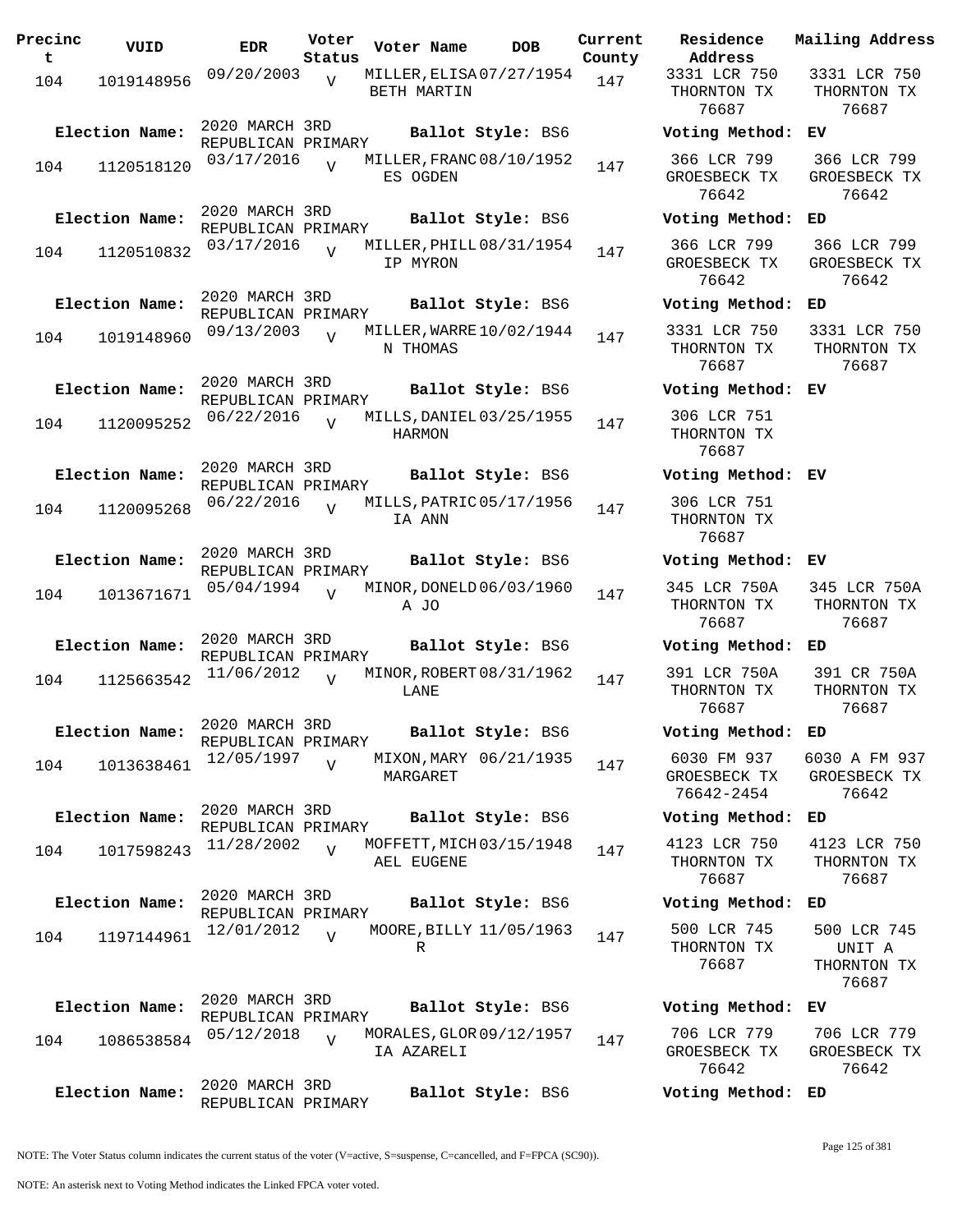| Precinc<br>t | VUID                         | EDR                                                | Voter<br>Status | Voter Name | DOB                                           | Current<br>County |
|--------------|------------------------------|----------------------------------------------------|-----------------|------------|-----------------------------------------------|-------------------|
| 104          | 1120967462                   | 09/22/2006                                         | $\overline{V}$  | LY ODNEAL  | MORRIS, BEVER 05/30/1947                      | 147               |
| 104          | Election Name:<br>1122748463 | 2020 MARCH 3RD<br>REPUBLICAN PRIMARY<br>10/07/2006 | $\overline{U}$  | FRANCIS    | Ballot Style: BS6<br>MORRIS, GARY 10/30/1947  | 147               |
| 104          | Election Name:<br>1013676669 | 2020 MARCH 3RD<br>REPUBLICAN PRIMARY<br>11/03/1980 | $\overline{V}$  | G          | Ballot Style: BS6<br>MURPHEY, JOHN 07/15/1939 | 147               |
| 104          | Election Name:<br>1013676676 | 2020 MARCH 3RD<br>REPUBLICAN PRIMARY<br>11/03/1980 | $\overline{U}$  | IE ANN     | Ballot Style: BS6<br>MURPHEY, WOOD 11/16/1938 | 147               |
| 104          | Election Name:<br>1124839230 | 2020 MARCH 3RD<br>REPUBLICAN PRIMARY<br>07/17/2013 | $\overline{U}$  | HOLDBROOK  | Ballot Style: BS6<br>MUSE, BARBA 03/21/1947   | 147               |
| 104          | Election Name:<br>1026590054 | 2020 MARCH 3RD<br>REPUBLICAN PRIMARY<br>08/22/2007 | $\overline{U}$  | W JOHN     | Ballot Style: BS6<br>NELSON, ANDRE 10/27/1969 | 147               |
| 104          | Election Name:<br>1026598254 | 2020 MARCH 3RD<br>REPUBLICAN PRIMARY<br>09/03/2007 | ٦T              | JANE       | Ballot Style: BS6<br>NELSON, NANCY 09/04/1958 | 147               |
| 104          | Election Name:<br>1013725428 | 2020 MARCH 3RD<br>REPUBLICAN PRIMARY<br>12/01/2016 | $\overline{V}$  | EARI.      | Ballot Style: BS6<br>NOBLES, JESSE 08/05/1949 | 147               |
| 104          | Election Name:<br>1013643341 | 2020 MARCH 3RD<br>REPUBLICAN PRIMARY<br>10/26/1996 | V               | WILLIAM    | Ballot Style: BS6<br>OATES, JAMES 02/11/1958  | 147               |
| 104          | Election Name:<br>1143971887 | 2020 MARCH 3RD<br>REPUBLICAN PRIMARY<br>06/03/2007 | $\overline{U}$  | Α          | Ballot Style: BS6<br>ONDA, THOMAS 10/17/1947  | 147               |
| 104          | Election Name:<br>1186467475 | 2020 MARCH 3RD<br>REPUBLICAN PRIMARY<br>06/15/2012 | $\overline{U}$  | TTY ANN    | Ballot Style: BS6<br>OVERGONER, BE 08/18/1948 | 147               |
| 104          | Election Name:<br>1186467481 | 2020 MARCH 3RD<br>REPUBLICAN PRIMARY<br>06/15/2012 | $\overline{V}$  | NNIS WAYNE | Ballot Style: BS6<br>OVERGONER, DE 01/24/1946 | 147               |
|              | Election Name:               | 2020 MARCH 3RD<br>REPUBLICAN PRIMARY               |                 |            | Ballot Style: BS6                             |                   |

**Voter Name DOB Residence Address Current Mailing Address** 116 LCR 751 THORNTON TX 76687 116 LCR 751 THORNTON TX 76687 **Election Name: Ballot Style:** BS6 **Voting Method: EV** 116 LCR 751 THORNTON TX 76687 116 LCR 751 THORNTON TX 76687 **Election Name: Ballot Style:** BS6 **Voting Method: EV** 8458 FM 937 THORNTON TX 76687 8458 FM 937 THORNTON TX 76687 **Election Name: Ballot Style:** BS6 **Voting Method: EV** 8458 FM 937 THORNTON TX 76687 8458 FM 937 THORNTON TX 76687 **Election Name: Ballot Style:** BS6 **Voting Method: EV** 143 LCR 755A GROESBECK TX 76642-2112 143 LCR 755A GROESBECK TX 76642 **Election Name: Ballot Style:** BS6 **Voting Method: ED** 169 LCR 779 GROESBECK TX 76642-0583 **Election Name: Ballot Style:** BS6 **Voting Method: EV** 169 LCR 779 GROESBECK TX 76642 169 LCR 779 GROESBECK TX 76642 **Election Name: Ballot Style:** BS6 **Voting Method: ED** 1830 LCR 740 THORNTON TX 76687-2234 1830 LCR 740 THORNTON TX 76687 **Election Name: Ballot Style:** BS6 **Voting Method: EV** 1310 LCR 752 GROESBECK TX 76642 1310 LCR 752 GROESBECK TX 76642 **Election Name: Ballot Style:** BS6 **Voting Method: EV** 197 LCR 755A GROESBECK TX 76642 197 LCR 755A GROESBECK TX 76642 **Election Name: Ballot Style:** BS6 **Voting Method: ED** 111 LCR 743C THORNTON TX 76687 111 CR 743C THORNTON TX 76687 **Election Name: Ballot Style:** BS6 **Voting Method: EV** 111 LCR 743C THORNTON TX 76687 111 CR 743C THORNTON TX 76687 **Election Name: Ballot Style:** BS6 **Voting Method: EV**

NOTE: An asterisk next to Voting Method indicates the Linked FPCA voter voted.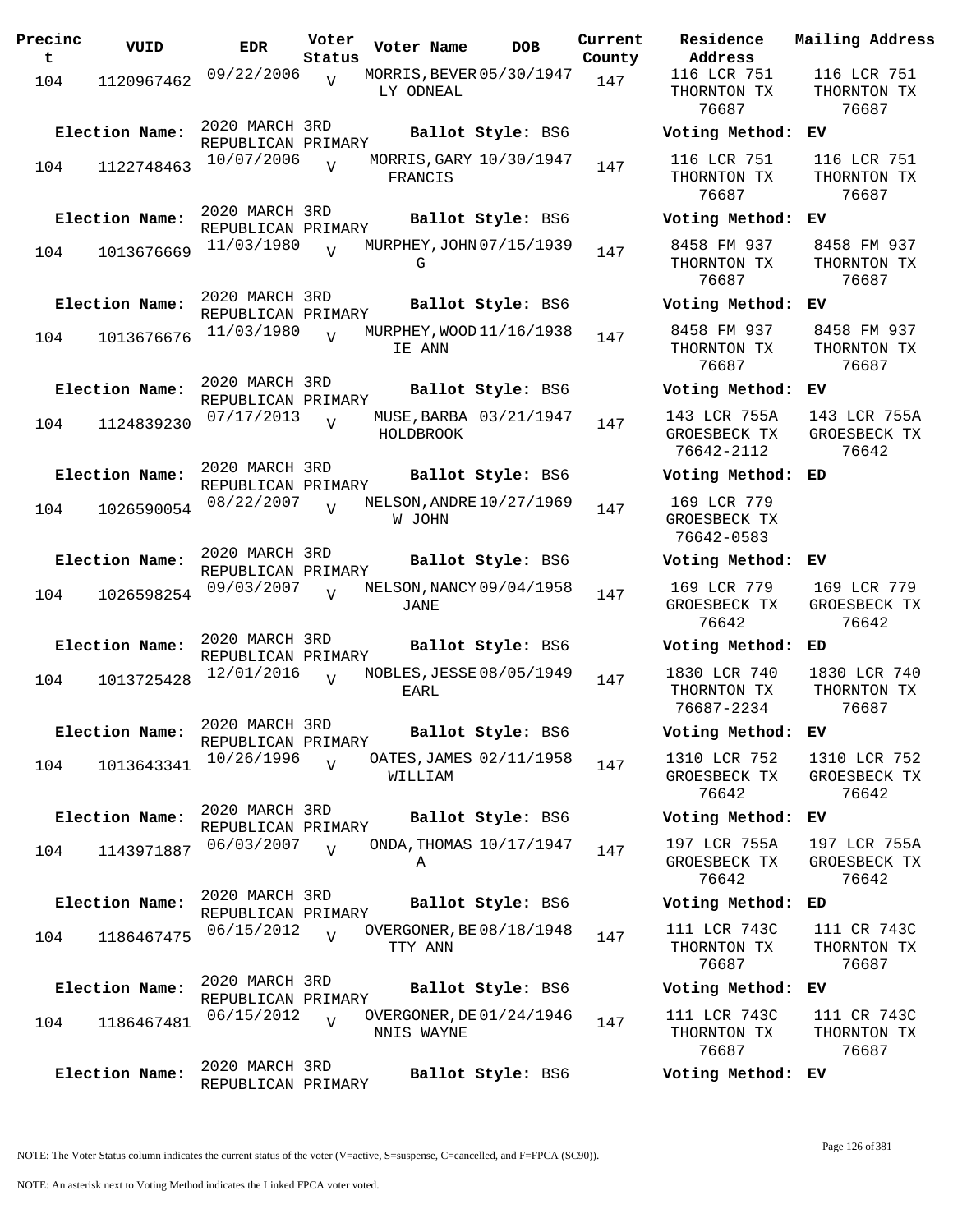| Precinc<br>t | VUID           | <b>EDR</b>                           | Voter<br>Status | Voter Name                                    | <b>DOB</b>            | Current<br>County | Residence<br>Address                      |
|--------------|----------------|--------------------------------------|-----------------|-----------------------------------------------|-----------------------|-------------------|-------------------------------------------|
| 104          | 1013642094     | 01/10/1997                           | V               | EDWARD                                        | OWEN, BILL 12/16/1943 | 147               | 211 PR 5791H<br>GROESBECK TI<br>76642     |
|              | Election Name: | 2020 MARCH 3RD<br>REPUBLICAN PRIMARY |                 |                                               | Ballot Style: BS6     |                   | Voting Metho                              |
| 104          | 1007534486     | 10/26/2001                           | $\overline{V}$  | HOLDER                                        | OWEN, MARY 09/26/1947 | 147               | 211 PR 5791H<br>GROESBECK T<br>76642      |
|              | Election Name: | 2020 MARCH 3RD<br>REPUBLICAN PRIMARY |                 |                                               | Ballot Style: BS6     |                   | Voting Metho                              |
| 104          | 1117155767     | 03/19/2009                           | $\overline{U}$  | PARKER, LISA 08/04/1961<br>LYNN               |                       | 147               | 3680 LCR 758<br>THORNTON TX<br>76687      |
|              | Election Name: | 2020 MARCH 3RD<br>REPUBLICAN PRIMARY |                 |                                               | Ballot Style: BS6     |                   | Voting Metho                              |
| 104          | 1021063066     | 04/01/2004                           | $\overline{U}$  | PEACOCK, KASA 05/21/1954<br>UNDRA<br>MCKINNEY |                       | 147               | 802 LCR 755<br>GROESBECK TI<br>76642-2471 |
|              | Election Name: | 2020 MARCH 3RD<br>REPUBLICAN PRIMARY |                 |                                               | Ballot Style: BS6     |                   | Voting Metho                              |
| 104          | 1013684385     | 03/03/2020                           | $\overline{V}$  | PETTIGREW, RO02/03/1967<br><b>BBIE SUE</b>    |                       | 147               | 553 LCR 741<br>THORNTON TX<br>76687       |
|              | Election Name: | 2020 MARCH 3RD<br>REPUBLICAN PRIMARY |                 |                                               | Ballot Style: BS6     |                   | Voting Metho                              |
| 104          | 1013676757     | 02/10/1983                           | $\overline{U}$  | PLATT, CHARLE $10/03/1948$<br>S DEAN          |                       | 147               | 9269 FM 937<br>THORNTON TX<br>76687-2180  |
|              | Election Name: | 2020 MARCH 3RD<br>REPUBLICAN PRIMARY |                 |                                               | Ballot Style: BS6     |                   | Voting Metho                              |
| 104          | 1013674740     | 10/14/1995                           | $\overline{U}$  | PLATT, JASON 09/16/1977<br>DEAN               |                       | 147               | 9269 FM 937<br>THORNTON TX<br>76687-2180  |
|              | Election Name: | 2020 MARCH 3RD<br>REPUBLICAN PRIMARY |                 |                                               | Ballot Style: BS6     |                   | Voting Metho                              |
| 104          | 1013676761     | 02/11/1983                           | $\overline{V}$  | PLATT, NINA                                   | 06/12/1951            | 147               | 9269 FM 937<br>THORNTON TX<br>76687-2180  |
|              | Election Name: | 2020 MARCH 3RD<br>REPUBLICAN PRIMARY |                 |                                               | Ballot Style: BS6     |                   | Voting Metho                              |
| 104          | 1013675550     | 12/04/1993                           | $\overline{V}$  | POPEJOY, SHIR 06/19/1936<br>LEY DARLENE       |                       | 147               | 5965 FM 937<br>GROESBECK TI<br>76642      |
|              | Election Name: | 2020 MARCH 3RD<br>REPUBLICAN PRIMARY |                 |                                               | Ballot Style: BS6     |                   | Voting Metho                              |
| 104          | 1010060629     | 10/04/2012                           | $\overline{U}$  | PRICHARD, SHE 08/29/1958<br>ERENY CURRIE      |                       | 147               | 771 LCR 744<br>THORNTON TX<br>76687       |
|              | Election Name: | 2020 MARCH 3RD<br>REPUBLICAN PRIMARY |                 |                                               | Ballot Style: BS6     |                   | Voting Metho                              |
| 104          | 2127445048     | 09/28/2016                           | $\overline{V}$  | PRIFOGLE<br>V,HUGH                            | 04/14/1998            | 147               | 419 LCR 779<br>GROESBECK T<br>76642       |
|              | Election Name: | 2020 MARCH 3RD<br>REPUBLICAN PRIMARY |                 |                                               | Ballot Style: BS6     |                   | Voting Metho                              |
| 104          | 1003771345     | 01/27/2001                           | $\overline{V}$  | PRINGLE, DELO 02/25/1933<br>RIS JEANNE        |                       | 147               | 5376 FM 937<br>GROESBECK TI<br>76642      |
|              | Election Name: | 2020 MARCH 3RD<br>REPUBLICAN PRIMARY |                 |                                               | Ballot Style: BS6     |                   | Voting Metho                              |

**Voter Name DOB Residence Address Current Mailing Address** 211 PR 5791B GROESBECK TX 76642 211 PR 5791B GROESBECK TX 76642 **Election Name: Ballot Style:** BS6 **Voting Method: ED** 211 PR 5791B GROESBECK TX 76642 211 PR 5791B GROESBECK TX 76642 **Election Name: Ballot Style:** BS6 **Voting Method: ED** 3680 LCR 758 THORNTON TX 76687 3680 LCR 758 THORNTON TX 76687 **Election Name: Ballot Style:** BS6 **Voting Method: EV** 802 LCR 755 GROESBECK TX 76642-2471 802 LCR 755 GROESBECK TX 76642 **Election Name: Ballot Style:** BS6 **Voting Method: EV** 553 LCR 741 THORNTON TX 76687 PO BOX 367 GROESBECK TX 76642 **Election Name: Ballot Style:** BS6 **Voting Method: EV** 9269 FM 937 THORNTON TX 76687-2180 9269 FM 937 THORNTON TX 76687-2180 **Election Name: Ballot Style:** BS6 **Voting Method: EV** 9269 FM 937 THORNTON TX 76687-2180 9269 FM 937 THORNTON TX 76687-2180 **Election Name: Ballot Style:** BS6 **Voting Method: ED** THORNTON TX 76687-2180 9269 FM 937 THORNTON TX 76687-2180 **Election Name: Ballot Style:** BS6 **Voting Method: EV** 5965 FM 937 GROESBECK TX 76642 5965 FM 937 GROESBECK TX 76642 **Election Name: Ballot Style:** BS6 **Voting Method: AV** 771 LCR 744 THORNTON TX 76687 771 LCR 744 THORNTON TX 76687 **Election Name: Ballot Style:** BS6 **Voting Method: ED** 419 LCR 779 GROESBECK TX 76642 416 LCR 779 GROESBECK TX 76642 **Election Name: Ballot Style:** BS6 **Voting Method: ED** 5376 FM 937 GROESBECK TX 76642 5376 FM 937 GROESBECK TX 76642 **Election Name: Ballot Style:** BS6 **Voting Method: EV**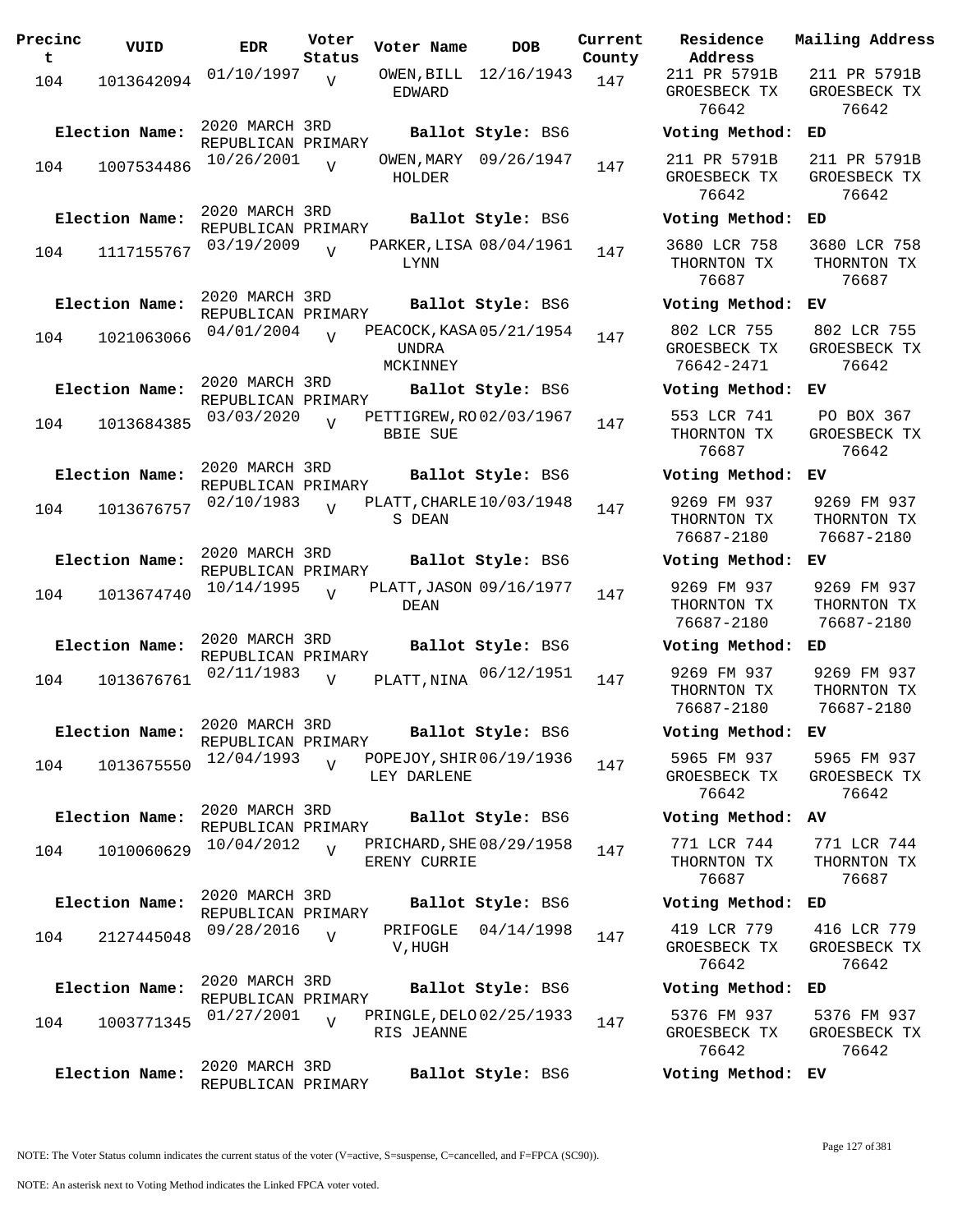| Precinc<br>t | VUID           | <b>EDR</b>                           | Voter<br>Status         | Voter Name                             | <b>DOB</b> | Current<br>County | Residence<br>Address                      |
|--------------|----------------|--------------------------------------|-------------------------|----------------------------------------|------------|-------------------|-------------------------------------------|
| 104          | 1159873532     | 06/14/2018                           | V                       | PROCTOR, SYLV11/05/1947<br>IA KAY      |            | 147               | 258 LCR 750<br>THORNTON TX<br>76687       |
|              | Election Name: | 2020 MARCH 3RD<br>REPUBLICAN PRIMARY |                         | Ballot Style: BS6                      |            |                   | Voting Metho                              |
| 104          | 1013675578     | 02/06/1994                           | $\overline{U}$          | QUACA, STEPHA03/08/1972<br>NIE WHITE   |            | 147               | 101 PR 5791H<br>GROESBECK TI<br>76642     |
|              | Election Name: | 2020 MARCH 3RD<br>REPUBLICAN PRIMARY |                         | Ballot Style: BS6                      |            |                   | Voting Metho                              |
| 104          | 1040981053     | 03/15/2015                           | $\overline{\mathbf{s}}$ | RAINBOLT, JOH 03/07/1960<br>N WALTER   |            | 147               | 156 PR 5743<br>THORNTON TX<br>76687       |
|              | Election Name: | 2020 MARCH 3RD<br>REPUBLICAN PRIMARY |                         | Ballot Style: BS6                      |            |                   | Voting Metho                              |
| 104          | 1017085650     | 12/02/2017                           | $\overline{U}$          | RAYBURN, CATH 03/24/1950<br>Y L        |            | 147               | 2031 LCR 752<br>GROESBECK TI<br>76642     |
|              | Election Name: | 2020 MARCH 3RD<br>REPUBLICAN PRIMARY |                         | Ballot Style: BS6                      |            |                   | Voting Metho                              |
| 104          | 1013676184     | 09/07/1988                           | $\overline{v}$          | REAGAN, BARBA 02/09/1951<br>RA JO      |            | 147               | 251 LCR 737<br>THORNTON TX<br>76687       |
|              | Election Name: | 2020 MARCH 3RD<br>REPUBLICAN PRIMARY |                         | Ballot Style: BS6                      |            |                   | Voting Metho                              |
| 104          | 1023419516     | 12/02/2004                           | $\overline{U}$          | REAGAN, CHARL 05/25/1948<br>ES LEONARD |            | 147               | 251 LCR 737<br>THORNTON TX<br>76687       |
|              | Election Name: | 2020 MARCH 3RD<br>REPUBLICAN PRIMARY |                         | Ballot Style: BS6                      |            |                   | Voting Metho                              |
| 104          | 1013676816     | 05/28/1982                           | $\overline{U}$          | REEVES, BETTY 05/25/1945<br>Α          |            | 147               | 1024 LCR 750<br>THORNTON TX<br>76687      |
|              | Election Name: | 2020 MARCH 3RD<br>REPUBLICAN PRIMARY |                         | Ballot Style: BS6                      |            |                   | Voting Metho                              |
| 104          | 1004982513     | 12/31/1998                           | $\overline{V}$          | REEVES, REBEC 10/22/1972<br>CA ANN     |            | 147               | 931 LCR 750<br>THORNTON TX<br>76687       |
|              | Election Name: | 2020 MARCH 3RD<br>REPUBLICAN PRIMARY |                         | Ballot Style: BS6                      |            |                   | Voting Metho                              |
| 104          | 1004786265     | 01/14/2000                           | $\overline{U}$          | ROBINETT, JES 01/27/1938<br>SE JIM     |            | 147               | 373 LCR 762<br>GROESBECK T<br>76642       |
|              | Election Name: | 2020 MARCH 3RD<br>REPUBLICAN PRIMARY |                         | Ballot Style: BS6                      |            |                   | Voting Metho                              |
| 104          | 1013699804     | 05/30/2015                           | V                       | ROGERS, JIMMY $10/04/1965$             |            | 147               | 346 LCR 779<br>GROESBECK TI<br>76642-2190 |
|              | Election Name: | 2020 MARCH 3RD<br>REPUBLICAN PRIMARY |                         | Ballot Style: BS6                      |            |                   | Voting Metho                              |
| 104          | 1013699815     | 02/28/2016                           | $\overline{V}$          | ROGERS, KATHR 08/09/1967<br>YN BETTS   |            | 147               | 346 LCR 779<br>GROESBECK T<br>76642       |
|              | Election Name: | 2020 MARCH 3RD<br>REPUBLICAN PRIMARY |                         | Ballot Style: BS6                      |            |                   | Voting Metho                              |
| 104          | 1019143906     | 09/10/2003                           | $\overline{V}$          | ROPER, DONALD 06/06/1938<br>WAYNE      |            | 147               | 565 LCR 763<br>GROESBECK TI<br>76642      |
|              | Election Name: | 2020 MARCH 3RD<br>REPUBLICAN PRIMARY |                         | Ballot Style: BS6                      |            |                   | Voting Metho                              |

**Voter Name DOB Residence Address Current Mailing Address** 258 LCR 750 THORNTON TX 76687 258 LCR 750 THORNTON TX 76687 **Election Name: Ballot Style:** BS6 **Voting Method: AV** 101 PR 5791B GROESBECK TX 76642 101 PR 5791B GROESBECK TX 76642 **Election Name: Ballot Style:** BS6 **Voting Method: ED** 156 PR 5743 THORNTON TX 76687 PO BOX 36 OAKWOOD TX 75855 **Election Name: Ballot Style:** BS6 **Voting Method: EV** 2031 LCR 752 GROESBECK TX 76642 **Election Name: Ballot Style:** BS6 **Voting Method: ED** 251 LCR 737 THORNTON TX 76687 251 LCR 737 THORNTON TX 76687 **Election Name: Ballot Style:** BS6 **Voting Method: AV** 251 LCR 737 THORNTON TX 76687 251 LCR 737 THORNTON TX 76687 **Election Name: Ballot Style:** BS6 **Voting Method: AV** 1024 LCR 750 THORNTON TX 76687 1024 LCR 750 THORNTON TX 76687 **Election Name: Ballot Style:** BS6 **Voting Method: ED** 931 LCR 750 THORNTON TX 76687 931 LCR 750 THORNTON TX 76687-2271 **Election Name: Ballot Style:** BS6 **Voting Method: EV** 373 LCR 762 GROESBECK TX 76642 373 LCR 762 GROESBECK TX 76642 **Election Name: Ballot Style:** BS6 **Voting Method: EV** GROESBECK TX 76642-2190 346 LCR 779 GROESBECK TX 76642 **Election Name: Ballot Style:** BS6 **Voting Method: EV** 346 LCR 779 GROESBECK TX 76642 346 LCR 779 GROESBECK TX 76642 **Election Name: Ballot Style:** BS6 **Voting Method: EV** 565 LCR 763 GROESBECK TX 76642 565 LCR 763 GROESBECK TX 76642 **Election Name: Ballot Style:** BS6 **Voting Method: EV**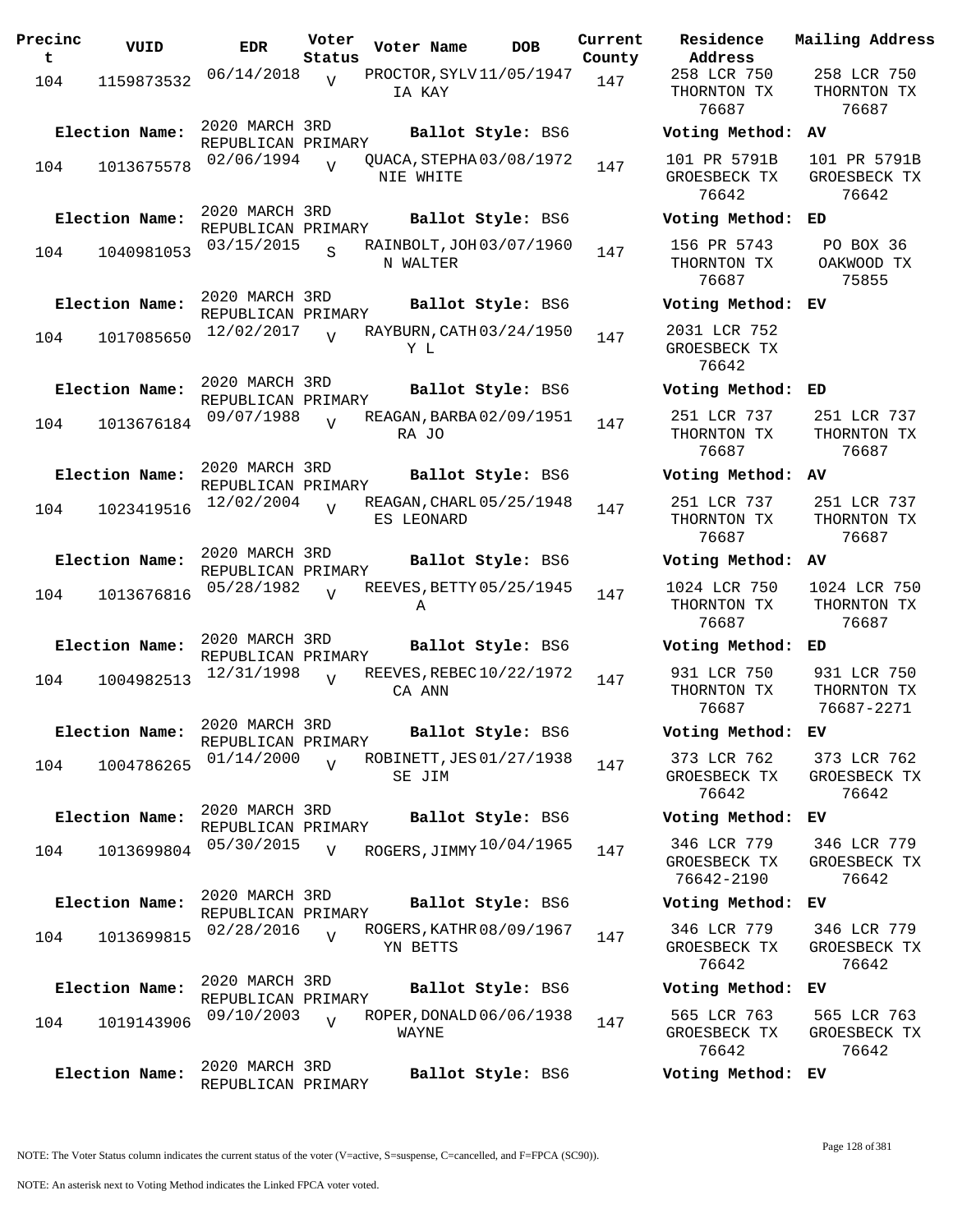| Precinc<br>t | VUID                         | EDR                                                | Voter<br>Status | Voter Name            | DOB                                           | Current<br>County |
|--------------|------------------------------|----------------------------------------------------|-----------------|-----------------------|-----------------------------------------------|-------------------|
| 104          | 1019133488                   | 09/10/2003                                         | V               | ROPER,JAN<br>RIDGEWAY | 12/21/1949                                    | 147               |
| 104          | Election Name:<br>1142361507 | 2020 MARCH 3RD<br>REPUBLICAN PRIMARY<br>01/21/2016 | ٦T              | IA VALDEZ             | Ballot Style: BS6<br>SALINAS, SYLV 07/18/1954 | 147               |
| 104          | Election Name:<br>1113533920 | 2020 MARCH 3RD<br>REPUBLICAN PRIMARY<br>12/12/2015 | $\overline{V}$  | JEAN                  | Ballot Style: BS6<br>SAMS, REBECCA 08/06/1958 | 147               |
| 104          | Election Name:<br>1113575976 | 2020 MARCH 3RD<br>REPUBLICAN PRIMARY<br>12/12/2015 | $\overline{U}$  | EDWARD                | Ballot Style: BS6<br>SAMS, WILLIAM 02/13/1952 | 147               |
| 104          | Election Name:<br>1151970080 | 2020 MARCH 3RD<br>REPUBLICAN PRIMARY<br>10/04/2015 | $\overline{U}$  | RAE                   | Ballot Style: BS6<br>SAUER, JUDY 03/21/1953   | 147               |
| 104          | Election Name:<br>1125848617 | 2020 MARCH 3RD<br>REPUBLICAN PRIMARY<br>04/01/2016 | $\overline{U}$  | EL RAY                | Ballot Style: BS6<br>SAXTON, MICHA 09/12/1953 | 147               |
| 104          | Election Name:<br>1070575035 | 2020 MARCH 3RD<br>REPUBLICAN PRIMARY<br>03/17/2012 | $\overline{U}$  | ABETH JANE            | Ballot Style: BS6<br>SCHLITT, ELIZ 12/16/1958 | 147               |
| 104          | Election Name:<br>1070803834 | 2020 MARCH 3RD<br>REPUBLICAN PRIMARY<br>03/17/2012 | $\overline{V}$  | Y LEE                 | Ballot Style: BS6<br>SCHLITT, RICK 02/06/1956 | 147               |
| 104          | Election Name:<br>1033296721 | 2020 MARCH 3RD<br>REPUBLICAN PRIMARY<br>10/11/2017 | V               | RRY STEVEN            | Ballot Style: BS6<br>SCHOFIELD, LA 12/31/1959 | 147               |
| 104          | Election Name:<br>1013674717 | 2020 MARCH 3RD<br>REPUBLICAN PRIMARY<br>09/16/1995 | $\overline{U}$  | ARD MARTIN            | Ballot Style: BS6<br>SCHWILLE, EDW 11/12/1934 | 147               |
| 104          | Election Name:<br>1013674985 | 2020 MARCH 3RD<br>REPUBLICAN PRIMARY<br>02/19/1995 | $\overline{U}$  | RUTH                  | Ballot Style: BS6<br>SCHWILLE, IDA02/19/1950  | 147               |
| 104          | Election Name:<br>1003915568 | 2020 MARCH 3RD<br>REPUBLICAN PRIMARY<br>12/10/2000 | $\overline{V}$  | A J                   | Ballot Style: BS6<br>SHAVER, BREND 04/07/1946 | 147               |
|              | Election Name:               | 2020 MARCH 3RD<br>REPUBLICAN PRIMARY               |                 |                       | Ballot Style: BS6                             |                   |

**Voter Name DOB Residence Address Current Mailing Address** 565 LCR 763 GROESBECK TX 76642 565 LCR 763 GROESBECK TX 76642 **Election Name: Ballot Style:** BS6 **Voting Method: EV** 1961 LCR 752 GROESBECK TX 76642 1961 LCR 752 GROESBECK TX 76642 **Election Name: Ballot Style:** BS6 **Voting Method: EV** 191 LCR 779 GROESBECK TX 76642 191 LCR 779 GROESBECK TX 76642 **Election Name: Ballot Style:** BS6 **Voting Method: ED** 191 LCR 779 GROESBECK TX 76642 191 LCR 779 GROESBECK TX 76642 **Election Name: Ballot Style:** BS6 **Voting Method: ED** 414 LCR 763 GROESBECK TX 76642 414 LCR 763 GROESBECK TX 76642 **Election Name: Ballot Style:** BS6 **Voting Method: ED** 350 LCR 779 GROESBECK TX 76642 350 LCR 779 GROESBECK TX 76642 **Election Name: Ballot Style:** BS6 **Voting Method: ED** 130 LCR 799 GROESBECK TX 76642 **Election Name: Ballot Style:** BS6 **Voting Method: ED** 130 LCR 799 GROESBECK TX 76642 **Election Name: Ballot Style:** BS6 **Voting Method: ED** 4085 LCR 758 THORNTON TX 76687 4085 LCR 758 THORNTON TX 76687 **Election Name: Ballot Style:** BS6 **Voting Method: ED** 193 PR 5753A GROESBECK TX 76642 193 PR 5753A GROESBECK TX 76642 **Election Name: Ballot Style:** BS6 **Voting Method: ED** 192 PR 5753A GROESBECK TX 76642 192 PR 5753A GROESBECK TX 76642 **Election Name: Ballot Style:** BS6 **Voting Method: ED** 2015 LCR 752 GROESBECK TX 2015 LCR 752 GROESBECK TX

NOTE: The Voter Status column indicates the current status of the voter (V=active, S=suspense, C=cancelled, and F=FPCA (SC90)).

76642

76642

**Election Name: Ballot Style:** BS6 **Voting Method: ED**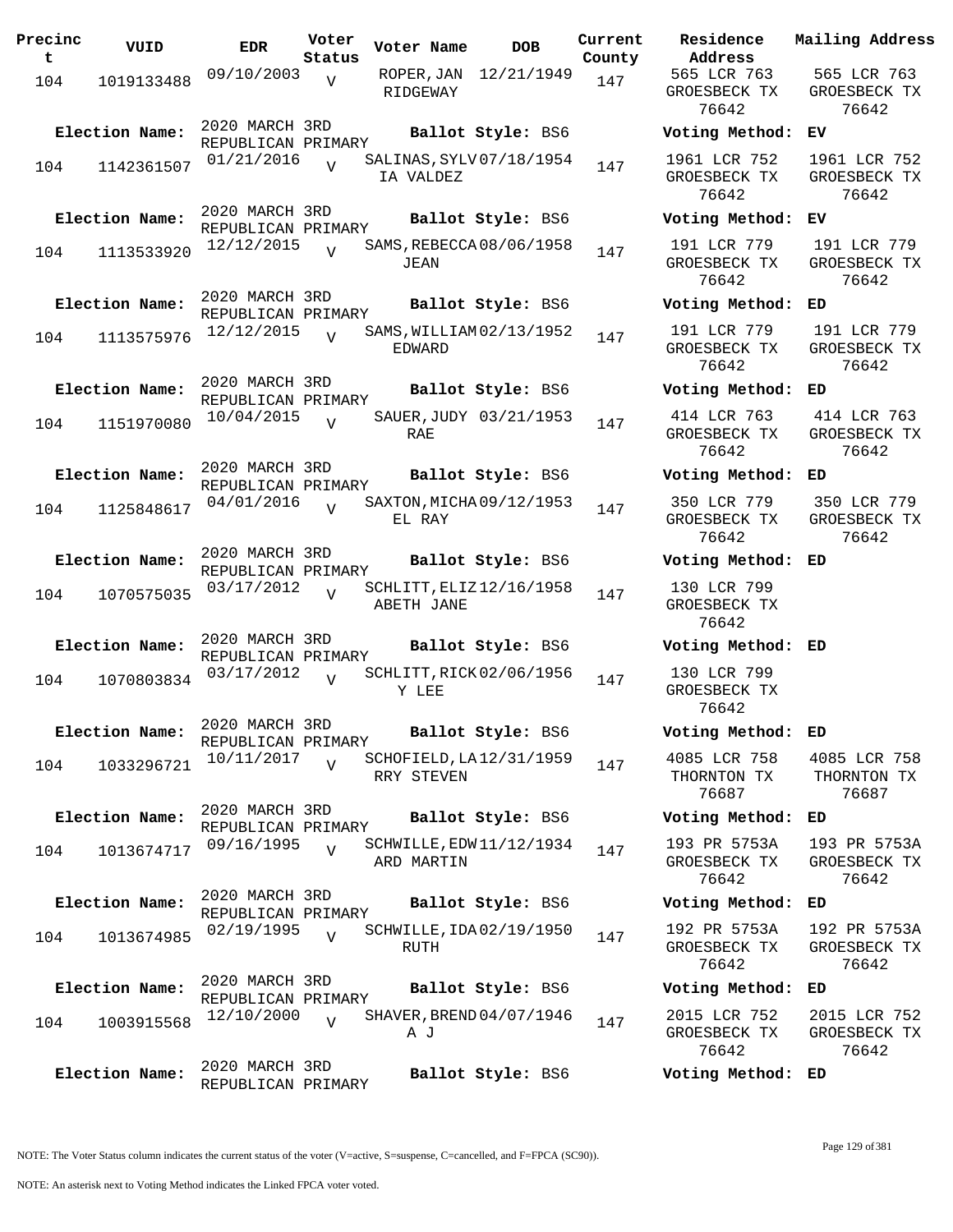| Precinc<br>t | VUID                         | EDR                                                | Voter<br>Status | Voter Name                             | DOB               | Current<br>County |
|--------------|------------------------------|----------------------------------------------------|-----------------|----------------------------------------|-------------------|-------------------|
| 104          | 1013637578                   | 02/07/1998                                         | $\overline{V}$  | SHERROD, DANI 06/04/1968<br>EL RAY     |                   | 147               |
| 104          | Election Name:<br>1013711884 | 2020 MARCH 3RD<br>REPUBLICAN PRIMARY<br>11/03/1980 | $\overline{U}$  | SHIELDS, HELE 02/16/1952               | Ballot Style: BS6 | 147               |
|              | Election Name:               | 2020 MARCH 3RD                                     |                 | N ANN                                  | Ballot Style: BS6 |                   |
| 104          | 1014856595                   | REPUBLICAN PRIMARY<br>10/23/2002                   | $\overline{V}$  | SHIELDS, JERR 02/04/1946<br>Y DON      |                   | 147               |
| 104          | Election Name:<br>2123697287 | 2020 MARCH 3RD<br>REPUBLICAN PRIMARY<br>05/22/2016 | $\overline{U}$  | SHRIVER, ZACK 04/24/1980<br>ARY LEE    | Ballot Style: BS6 | 147               |
| 104          | Election Name:<br>1019081385 | 2020 MARCH 3RD<br>REPUBLICAN PRIMARY<br>08/29/2003 | $\overline{U}$  | SIMMONS, EDWI08/20/1945                | Ballot Style: BS6 | 147               |
| 104          | Election Name:<br>1019081371 | 2020 MARCH 3RD<br>REPUBLICAN PRIMARY<br>08/29/2003 | $\overline{V}$  | N THOMAS<br>SIMMONS, SAND 05/06/1947   | Ballot Style: BS6 | 147               |
|              | Election Name:               | 2020 MARCH 3RD<br>REPUBLICAN PRIMARY<br>05/15/2004 |                 | RA PHILLIPS<br>SMITH, BENNY 05/21/1942 | Ballot Style: BS6 |                   |
| 104          | 1021176333<br>Election Name: | 2020 MARCH 3RD<br>REPUBLICAN PRIMARY               | ٦T              | GEORGE                                 | Ballot Style: BS6 | 147               |
| 104          | 1207661449                   | 03/30/2014                                         | $\overline{V}$  | STANFORD, JOH 11/03/1976<br>N SHAD     |                   | 147               |
| 104          | Election Name:<br>1004947239 | 2020 MARCH 3RD<br>REPUBLICAN PRIMARY<br>03/28/2001 | $\overline{V}$  | STANFORD, LIN 02/18/1983<br>DSEY DIANE | Ballot Style: BS6 | 147               |
| 104          | Election Name:<br>1013723826 | 2020 MARCH 3RD<br>REPUBLICAN PRIMARY<br>03/01/1978 | $\overline{U}$  | STANTON, MART 08/04/1941<br>HA         | Ballot Style: BS6 | 147               |
| 104          | Election Name:<br>1042451462 | 2020 MARCH 3RD<br>REPUBLICAN PRIMARY<br>04/08/2006 | $\overline{U}$  | STEINHEIMER, 08/11/1945<br>BETTY JEAN  | Ballot Style: BS6 | 147               |
| 104          | Election Name:<br>1158219877 | 2020 MARCH 3RD<br>REPUBLICAN PRIMARY<br>11/01/2008 | $\overline{V}$  | STEININGER, L08/26/1963<br>EE ANNE     | Ballot Style: BS6 | 147               |
|              | Election Name:               | 2020 MARCH 3RD<br>REPUBLICAN PRIMARY               |                 |                                        | Ballot Style: BS6 |                   |

**Voter Name DOB Residence Address Current Mailing Address** 311 LCR 730 THORNTON TX 76687 311 LCR 730 THORNTON TX 76687 **Election Name: Ballot Style:** BS6 **Voting Method: ED** 154 LCR 773 GROESBECK TX 76642 154 LCR 773 GROESBECK TX 76642 **Election Name: Ballot Style:** BS6 **Voting Method: EV** 154 LCR 773 GROESBECK TX 76642 154 LCR 773 GROESBECK TX 76642 **Election Name: Ballot Style:** BS6 **Voting Method: EV** 6030 FM 937 GROESBECK TX 76642 6030 FM 937 GROESBECK TX 76642 **Election Name: Ballot Style:** BS6 **Voting Method: EV** 821 LCR 763 GROESBECK TX 76642 821 LCR 763 GROESBECK TX 76642 **Election Name: Ballot Style:** BS6 **Voting Method: ED** 821 LCR 763 GROESBECK TX 76642 821 LCR 763 GROESBECK TX 76642 **Election Name: Ballot Style:** BS6 **Voting Method: ED** 4252 LCR 758 THORNTON TX 76687 4252A LCR 758 THORNTON TX 76687 **Election Name: Ballot Style:** BS6 **Voting Method: EV** 3962 FM 1246 E 3962 FM 1246 E THORNTON TX 76687 THORNTON TX 76687 **Election Name: Ballot Style:** BS6 **Voting Method: EV** 3962 FM 1246 E 3962 FM1246 E THORNTON TX 76687 THORNTON TX 76687 **Election Name: Ballot Style:** BS6 **Voting Method: EV** 607 LCR 763 GROESBECK TX 76642 607 LCR 763 GROESBECK TX 76642 **Election Name: Ballot Style:** BS6 **Voting Method: EV** 171 LCR 777 GROESBECK TX 76642 171 LCR 777 GROESBECK TX 76642 **Election Name: Ballot Style:** BS6 **Voting Method: ED** 5932 FM 937 GROESBECK TX 76642-2068 5932 FM 937 GROESBECK TX 76642 **Election Name: Ballot Style:** BS6 **Voting Method: EV**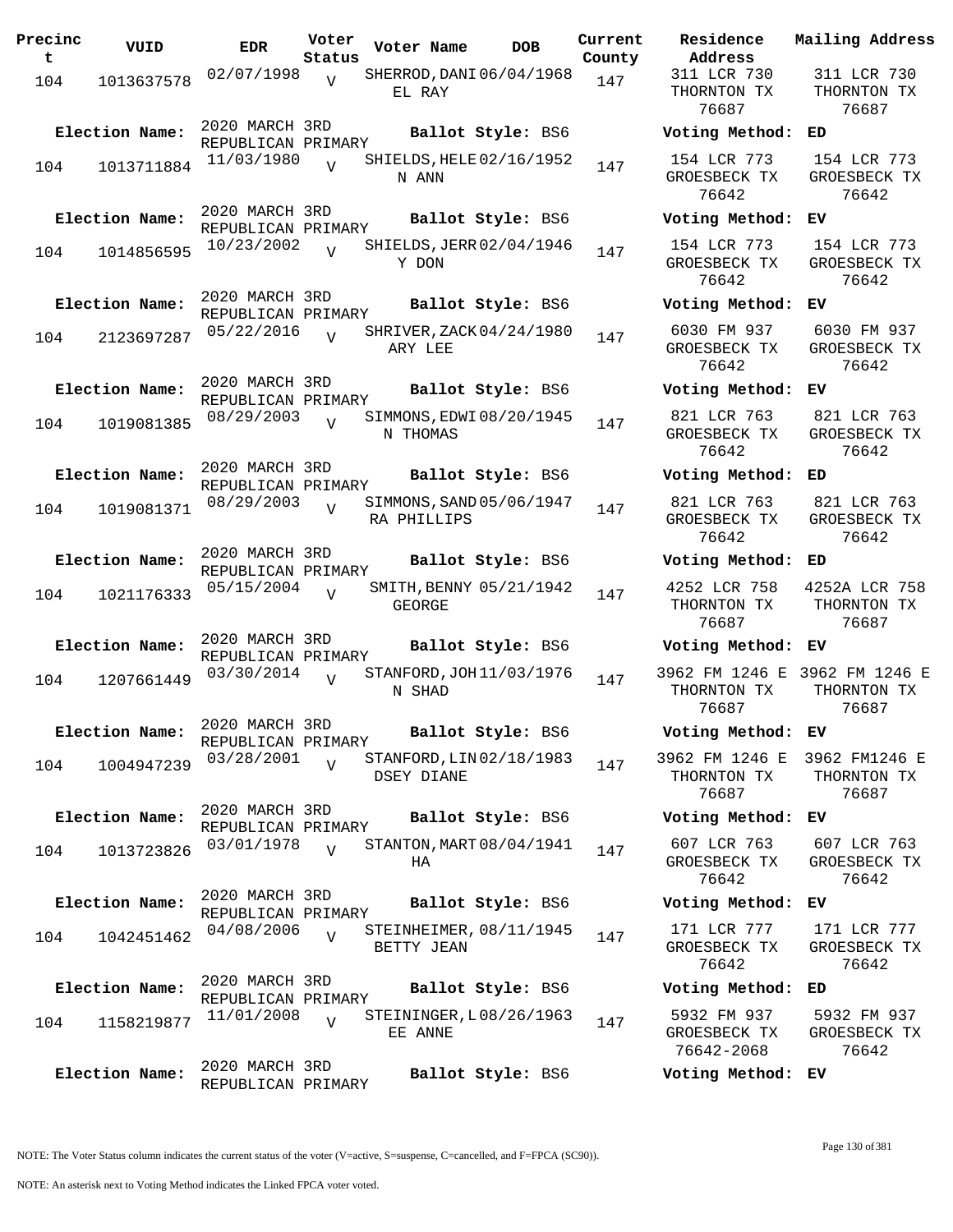| Precinc<br>t | VUID           | <b>EDR</b>                           | Voter<br>Status | Voter Name                             | <b>DOB</b> | Current<br>County | Residence<br>Address                     | Mail                 |
|--------------|----------------|--------------------------------------|-----------------|----------------------------------------|------------|-------------------|------------------------------------------|----------------------|
| 104          | 1213447251     | 10/22/2014                           | $\overline{U}$  | STEMBRIDGE, L01/09/1949<br>ORENE SHOWS |            | 147               | 665 LCR 763<br>GROESBECK TX<br>76642     | $\epsilon$<br>GR     |
|              | Election Name: | 2020 MARCH 3RD<br>REPUBLICAN PRIMARY |                 | Ballot Style: BS6                      |            |                   | Voting Method:                           | ЕV                   |
| 104          | 1005343652     | 03/12/1998                           | $\overline{V}$  | STEWART, ALLA 02/07/1980<br>N LYLE     |            | 147               | 9258 FM 937<br>THORNTON TX<br>76687      |                      |
|              | Election Name: | 2020 MARCH 3RD<br>REPUBLICAN PRIMARY |                 | Ballot Style: BS6                      |            |                   | Voting Method:                           | EV                   |
| 104          | 1005343448     | 06/28/2014                           |                 | STEWART, ASHL 03/17/1980<br>EY REAGAN  |            | 147               | 9258 FM 937<br>THORNTON TX<br>76687      | 92<br>TH             |
|              | Election Name: | 2020 MARCH 3RD<br>REPUBLICAN PRIMARY |                 | Ballot Style: BS6                      |            |                   | Voting Method:                           | ЕV                   |
| 104          | 1221085419     | 07/16/2015                           |                 | STURDIVANT, S08/12/1980<br>HEILA ANN   |            | 147               | 4661 FM 1246 E<br>THORNTON TX<br>76687   | 466<br>TH            |
|              | Election Name: | 2020 MARCH 3RD<br>REPUBLICAN PRIMARY |                 | Ballot Style: BS6                      |            |                   | Voting Method:                           | EV                   |
| 104          | 1013674358     | 02/18/1996                           | $\overline{U}$  | SUMMERS, JANN 02/09/1943<br>MARIE      |            | 147               | 2343 LCR 752<br>GROESBECK TX<br>76642    | 23<br>GR             |
|              | Election Name: | 2020 MARCH 3RD<br>REPUBLICAN PRIMARY |                 | Ballot Style: BS6                      |            |                   | Voting Method:                           | ED                   |
| 104          | 1142379552     | 11/06/2016                           | $\overline{V}$  | SUPAK-<br>GRUELL, STEPH<br>ANIE LYNN   | 11/11/1977 | 147               | 406 LCR 743<br>THORNTON TX<br>76687      |                      |
|              | Election Name: | 2020 MARCH 3RD                       |                 | Ballot Style: BS6                      |            |                   | Voting Method:                           | ED                   |
| 104          | 2120070492     | REPUBLICAN PRIMARY<br>03/01/2016     | $\overline{z}$  | TAYLOR, TRISH 08/31/1975<br>A ANN      |            | 147               | 358 LCR 744<br>THORNTON TX<br>76687      | 35<br>TH             |
|              | Election Name: | 2020 MARCH 3RD<br>REPUBLICAN PRIMARY |                 | Ballot Style: BS6                      |            |                   | Voting Method:                           | EV                   |
| 104          | 1013650607     | 06/14/1984                           | $\overline{V}$  | THOMPSON, CON 03/29/1945<br>NIE SUE    |            | 147               | 7941 FM 937<br>THORNTON TX<br>76687-2172 | 79<br>TH<br>7        |
|              | Election Name: | 2020 MARCH 3RD<br>REPUBLICAN PRIMARY |                 | Ballot Style: BS6                      |            |                   | Voting Method:                           | EV                   |
| 104          | 1013695140     | 04/03/1996                           | $\overline{U}$  | THOMPSON, DOR 08/25/1936<br>OTHY F     |            | 147               | 475 LCR 763<br>GROESBECK TX<br>76642     | 4 <sub>7</sub><br>GR |
|              | Election Name: | 2020 MARCH 3RD<br>REPUBLICAN PRIMARY |                 | Ballot Style: BS6                      |            |                   | Voting Method:                           | AV                   |
| 104          | 1007400767     | 07/17/2011                           | $\overline{V}$  | TONEY, BOBBY 12/25/1930<br>RAY         |            | 147               | 177 LCR 763<br>GROESBECK TX<br>76642     | 17<br>GR             |
|              | Election Name: | 2020 MARCH 3RD<br>REPUBLICAN PRIMARY |                 | Ballot Style: BS6                      |            |                   | Voting Method:                           | ED                   |
| 104          | 2147505718     | 09/16/2018                           | $\overline{V}$  | TOWNES, EYRLI 08/15/2000<br>ZION       |            | 147               | 9258 FM 937<br>THORNTON TX<br>76687      |                      |
|              | Election Name: | 2020 MARCH 3RD<br>REPUBLICAN PRIMARY |                 | Ballot Style: BS6                      |            |                   | Voting Method:                           | ЕV                   |
| 104          | 1175236235     | 12/16/2010                           | $\overline{V}$  | UPDEGRAFF, MA11/25/1948<br>RY ROUSSEL  |            | 147               | 419 LCR 779<br>GROESBECK TX<br>76642     | 41<br>GR             |
|              | Election Name: | 2020 MARCH 3RD<br>REPUBLICAN PRIMARY |                 | Ballot Style: BS6                      |            |                   | Voting Method: EV                        |                      |

**Voter Name DOB Residence Address Current Mailing Address** 665 LCR 763 GROESBECK TX 76642 665 CR 763 GROESBECK TX 76642 **Election Name: Ballot Style:** BS6 **Voting Method: EV** 9258 FM 937 THORNTON TX 76687 **Election Name: Ballot Style:** BS6 **Voting Method: EV** 9258 FM 937 THORNTON TX 76687 9258 FM 937 THORNTON TX 76687 **Election Name: Ballot Style:** BS6 **Voting Method: EV** 4661 FM 1246 E 4661 FM 1246 E THORNTON TX 76687 THORNTON TX 76687 **Election Name: Ballot Style:** BS6 **Voting Method: EV** 2343 LCR 752 GROESBECK TX 76642 2343 LCR 752 GROESBECK TX 76642 **Election Name: Ballot Style:** BS6 **Voting Method: ED** 406 LCR 743 THORNTON TX 76687 **Election Name: Ballot Style:** BS6 **Voting Method: ED** 358 LCR 744 THORNTON TX 76687 358 LCR 744 THORNTON TX 76687 **Election Name: Ballot Style:** BS6 **Voting Method: EV** 7941 FM 937 THORNTON TX 76687-2172 7941 FM 937 THORNTON TX 76687-2172 **Election Name: Ballot Style:** BS6 **Voting Method: EV** 475 LCR 763 GROESBECK TX 76642 475 LCR 763 GROESBECK TX 76642 **Election Name: Ballot Style:** BS6 **Voting Method: AV** 177 LCR 763 GROESBECK TX 76642 177 LCR 763 GROESBECK TX 76642 **Election Name: Ballot Style:** BS6 **Voting Method: ED** 9258 FM 937 THORNTON TX 76687 **Election Name: Ballot Style:** BS6 **Voting Method: EV** 419 LCR 779 GROESBECK TX 76642 419 LCR 779 GROESBECK TX 76642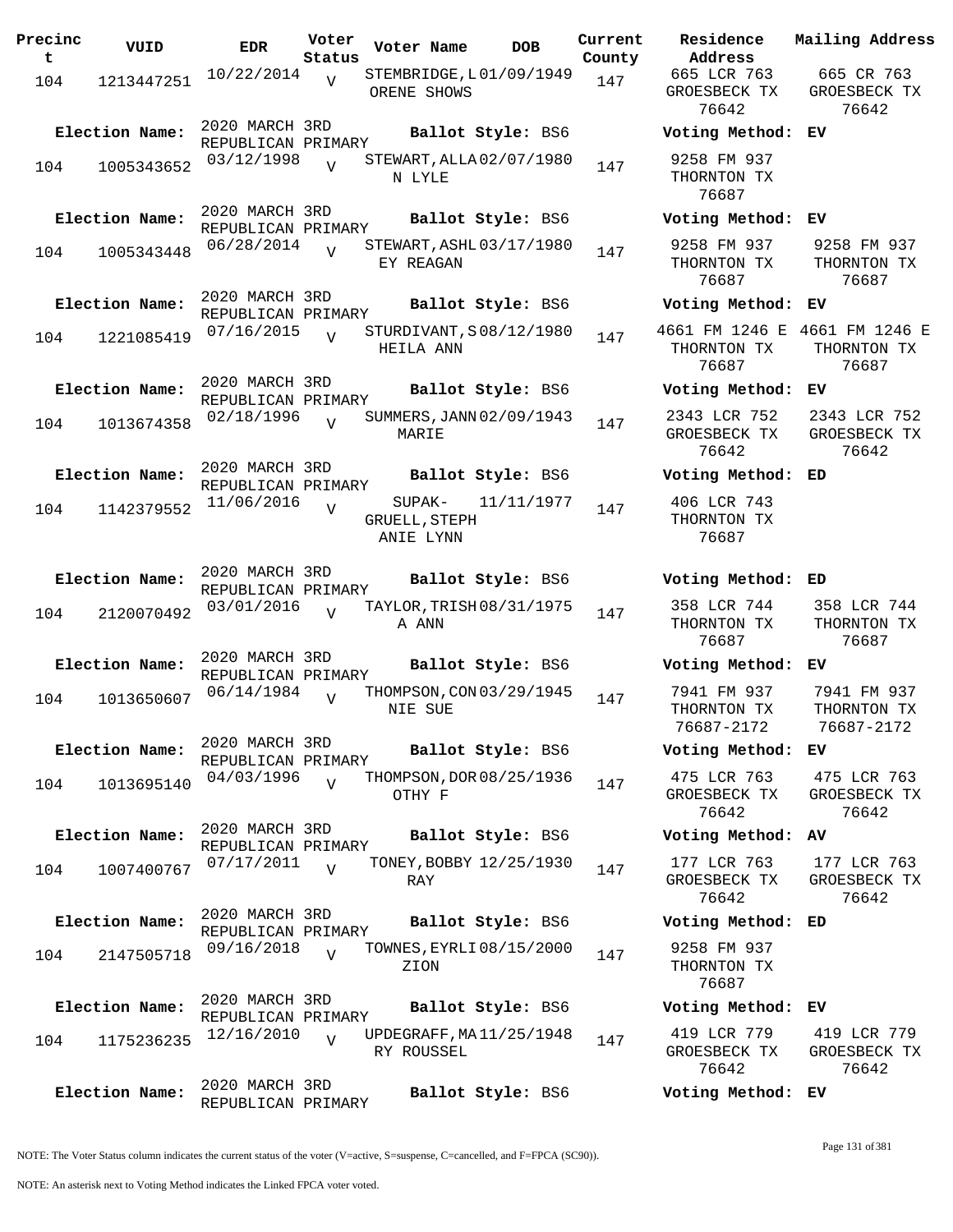| Precinc<br>t | VUID           | EDR                                  | Voter<br>Status | Voter Name                            | DOB                     | Current<br>County |
|--------------|----------------|--------------------------------------|-----------------|---------------------------------------|-------------------------|-------------------|
| 104          | 1137683681     | 12/16/2010                           | $\overline{V}$  | UPDEGRAFF<br>JR,RICHARD<br>ROSS       | 04/17/1945              | 147               |
|              | Election Name: | 2020 MARCH 3RD<br>REPUBLICAN PRIMARY |                 |                                       | Ballot Style: BS6       |                   |
| 104          | 1022793679     | 10/03/2004                           | $\overline{U}$  | URBAN, BRANDI 09/26/1973<br>LEE       |                         | 147               |
|              | Election Name: | 2020 MARCH 3RD<br>REPUBLICAN PRIMARY |                 |                                       | Ballot Style: BS6       |                   |
| 104          | 1031438497     | 12/16/2005                           | V               | URBAN<br>JR, DANIEL                   | 03/04/1977              | 147               |
|              | Election Name: | 2020 MARCH 3RD<br>REPUBLICAN PRIMARY |                 |                                       | Ballot Style: BS6       |                   |
| 104          | 1127267825     | 11/24/2011                           | $\overline{U}$  | WALTERS, LONA 02/16/1959<br>H MARIE   |                         | 147               |
|              | Election Name: | 2020 MARCH 3RD                       |                 |                                       | Ballot Style: BS6       |                   |
| 104          | 1126031875     | REPUBLICAN PRIMARY<br>04/23/2011     | $\overline{U}$  | WALTERS, ROBE 08/26/1952<br>RT BRUCE  |                         | 147               |
|              | Election Name: | 2020 MARCH 3RD<br>REPUBLICAN PRIMARY |                 |                                       | Ballot Style: BS6       |                   |
| 104          | 1013643478     | 10/20/1996                           | $\overline{V}$  | WALTON, AUDRE 09/26/1957<br>Y GAIL    |                         | 147               |
|              | Election Name: | 2020 MARCH 3RD<br>REPUBLICAN PRIMARY |                 |                                       | Ballot Style: BS6       |                   |
| 104          | 1008964029     | 07/24/2006                           | ٦T              | WALTON, DAVID 04/28/1956<br>ALLEN     |                         | 147               |
|              | Election Name: | 2020 MARCH 3RD<br>REPUBLICAN PRIMARY |                 |                                       | Ballot Style: BS6       |                   |
| 104          | 1156112411     | 11/28/2013                           | $\overline{V}$  | WEDGEWORTH, R08/05/1948<br>OGER DALE  |                         | 147               |
|              | Election Name: | 2020 MARCH 3RD<br>REPUBLICAN PRIMARY |                 |                                       | Ballot Style: BS6       |                   |
| 104          | 1008962400     | 11/03/1991                           | $\overline{V}$  | WELCH, ARTHUR 01/29/1944<br>RAY       |                         | 147               |
|              | Election Name: | 2020 MARCH 3RD<br>REPUBLICAN PRIMARY |                 |                                       | Ballot Style: BS6       |                   |
| 104          | 1013677060     | 03/01/1978                           | $\overline{U}$  | MARIE                                 | WHITE, KATHY 10/27/1952 | 147               |
|              | Election Name: | 2020 MARCH 3RD<br>REPUBLICAN PRIMARY |                 |                                       | Ballot Style: BS6       |                   |
| 104          | 2141914691     | 02/03/2018                           | $\overline{V}$  | WHITLOCK, DIA 03/29/1950<br>NE ATWOOD |                         | 147               |
|              | Election Name: | 2020 MARCH 3RD<br>REPUBLICAN PRIMARY |                 |                                       | Ballot Style: BS6       |                   |
| 104          | 1125255114     | 11/01/2018                           | $\overline{V}$  | WILKERSON, LE 10/02/1955<br>TICIA D   |                         | 147               |
|              | Election Name: | 2020 MARCH 3RD<br>REPUBLICAN PRIMARY |                 |                                       | Ballot Style: BS6       |                   |

**Voter Name DOB Residence Address Current Mailing Address** 419 LCR 779 GROESBECK TX 76642 419 LCR 779 GROESBECK TX 76642 **Election Name: Ballot Style:** BS6 **Voting Method: EV** 112 LCR 762 GROESBECK TX 76642 112 LCR 762 GROESBECK TX 76642 **Election Name: Ballot Style:** BS6 **Voting Method: EV** 112 LCR 762 GROESBECK TX 76642 112 LCR 762 GROESBECK TX 76642 **Election Name: Ballot Style:** BS6 **Voting Method: EV** 256 LCR 763 GROESBECK TX 76642 256 LCR 763 GROESBECK TX 76642 **Election Name: Ballot Style:** BS6 **Voting Method: EV** 256 LCR 763 GROESBECK TX 76642 256 LCR 763 GROESBECK TX 76642 **Election Name: Ballot Style:** BS6 **Voting Method: EV** 259 LCR 737 THORNTON TX 76687 259 CR 737 THORNTON TX 76687 **Election Name: Ballot Style:** BS6 **Voting Method: EV** 259 LCR 737 THORNTON TX 76687-2224 259 LCR 737 THORNTON TX 76687 **Election Name: Ballot Style:** BS6 **Voting Method: EV** 322 LCR 755A GROESBECK TX 76642-2386 322 LCR 755A GROESBECK TX 76642 **Election Name: Ballot Style:** BS6 **Voting Method: ED** 763 LCR 779 GROESBECK TX 76642-9651 763 LCR 779 GROESBECK TX 76642-9651 **Election Name: Ballot Style:** BS6 **Voting Method: ED** 5636 FM 937 GROESBECK TX 76642 5636 FM 937 GROESBECK TX 76642 **Election Name: Ballot Style:** BS6 **Voting Method: EV** 4855 FM 1246 E 4855 FM 1246 E THORNTON TX 76687 THORNTON TX 76687 **Election Name: Ballot Style:** BS6 **Voting Method: AV** 377 LCR 737 377 LCR 737

NOTE: The Voter Status column indicates the current status of the voter (V=active, S=suspense, C=cancelled, and F=FPCA (SC90)).

THORNTON TX 76687

THORNTON TX 76687

**Election Name: Ballot Style:** BS6 **Voting Method: EV**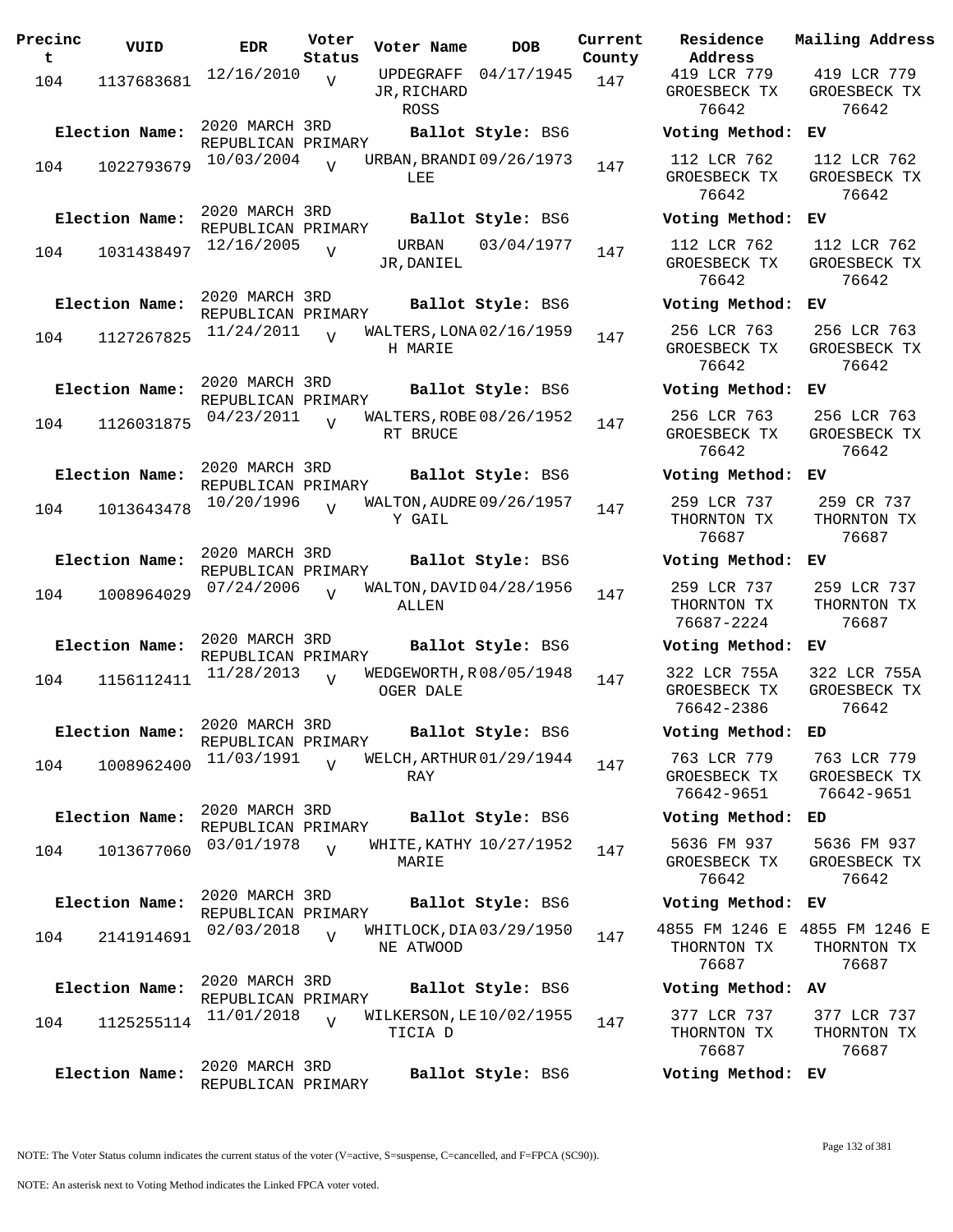| Precinc<br>t. | VUID           | <b>EDR</b>                           | Voter<br>Status | Voter Name   | <b>DOB</b>               | Current<br>County |
|---------------|----------------|--------------------------------------|-----------------|--------------|--------------------------|-------------------|
| 104           | 1125273392     | 11/01/2018                           | $\overline{V}$  | BERT LEWIS   | WILKERSON, RO 09/16/1953 | 147               |
|               | Election Name: | 2020 MARCH 3RD<br>REPUBLICAN PRIMARY |                 |              | Ballot Style: BS6        |                   |
| 104           | 1105139796     | 12/06/2018                           |                 | IA ANN       | WILKIE, CYNTH 03/06/1956 | 147               |
|               | Election Name: | 2020 MARCH 3RD<br>REPUBLICAN PRIMARY |                 |              | Ballot Style: BS6        |                   |
| 104           | 1105139783     | 12/06/2018                           | V               | EY LYNN      | WILKIE, JEFFR 04/30/1956 | 147               |
|               | Election Name: | 2020 MARCH 3RD<br>REPUBLICAN PRIMARY |                 |              | Ballot Style: BS6        |                   |
| 104           | 1007587625     | 03/04/1992                           | $\overline{U}$  | ISTIE DENISE | WILLIAMS, CHR 12/18/1973 | 147               |
|               | Election Name: | 2020 MARCH 3RD<br>REPUBLICAN PRIMARY |                 |              | Ballot Style: BS6        |                   |
| 104           | 1013692404     | 11/02/1990                           | $\overline{V}$  | ON ANTHONY   | WILLIAMS, JAS 10/03/1972 | 147               |
|               | Election Name: | 2020 MARCH 3RD<br>REPUBLICAN PRIMARY |                 |              | Ballot Style: BS6        |                   |
| 104           | 1143945336     | 06/20/2007                           | $\overline{V}$  | E PRICE      | WILLIS, ARCHI 01/07/1943 | 147               |
|               | Election Name: | 2020 MARCH 3RD<br>REPUBLICAN PRIMARY |                 |              | Ballot Style: BS6        |                   |
| 104           | 1143945577     | 06/20/2007                           | $\overline{U}$  | CARLENE      | WILLIS, WANDA 07/13/1943 | 147               |
|               | Election Name: | 2020 MARCH 3RD<br>REPUBLICAN PRIMARY |                 |              | Ballot Style: BS6        |                   |
| 104           | 1013676270     | 03/01/1990                           | V               | EL ALLEN     | WILSON, MICHA 07/03/1954 | 147               |
|               | Election Name: | 2020 MARCH 3RD<br>REPUBLICAN PRIMARY |                 |              | Ballot Style: BS6        |                   |
| 104           | 1013676289     | 03/01/1990                           | $\overline{U}$  | CA SUE       | WILSON, REBEC 02/28/1954 | 147               |
|               | Election Name: | 2020 MARCH 3RD<br>REPUBLICAN PRIMARY |                 |              | Ballot Style: BS6        |                   |
| 104           | 1013676291     | 04/05/1990                           | $\overline{V}$  | GLYNN        | WINN, DAVID 05/25/1941   | 147               |
|               | Election Name: | 2020 MARCH 3RD<br>REPUBLICAN PRIMARY |                 |              | Ballot Style: BS6        |                   |
| 104           | 1013676301     | 04/05/1990                           | $\overline{V}$  | FAYE         | WINN, JODIE 05/22/1941   | 147               |
|               | Election Name: | 2020 MARCH 3RD<br>REPUBLICAN PRIMARY |                 |              | Ballot Style: BS6        |                   |
| 104           | 1063348856     | 11/02/2010                           | V               | MARTIN       | WINN, TERRY 09/18/1961   | 147               |
|               | Election Name: | 2020 MARCH 3RD<br>REPUBLICAN PRIMARY |                 |              | Ballot Style: BS6        |                   |

**Voter Name DOB Residence Address Current Mailing Address** 377 LCR 737 THORNTON TX 76687 377 LCR 737 THORNTON TX 76687 **Election Name: Ballot Style:** BS6 **Voting Method: EV** 4086 LCR 750 THORNTON TX 76687 **Election Name: Ballot Style:** BS6 **Voting Method: EV** 4086 LCR 750 THORNTON TX 76687 **Election Name: Ballot Style:** BS6 **Voting Method: EV** 954 LCR 779 GROESBECK TX 76642 954 LCR 779 GROESBECK TX 76642 **Election Name: Ballot Style:** BS6 **Voting Method: EV** 954 LCR 779 GROESBECK TX 76642 954 LCR 779 GROESBECK TX 76642 **Election Name: Ballot Style:** BS6 **Voting Method: EV** 132 LCR 779 GROESBECK TX 76642 132 LCR 779 GROESBECK TX 76642 **Election Name: Ballot Style:** BS6 **Voting Method: ED** 132 LCR 779 GROESBECK TX 76642 132 LCR 779 GROESBECK TX 76642 **Election Name: Ballot Style:** BS6 **Voting Method: ED** 227 LCR 750 GROESBECK TX 76642 P O BOX 806 GROESBECK TX 76642 **Election Name: Ballot Style:** BS6 **Voting Method: EV** 227 LCR 750 GROESBECK TX 76642 P O BOX 806 GROESBECK TX 76642 **Election Name: Ballot Style:** BS6 **Voting Method: ED** 982 LCR 740 THORNTON TX 76687 982 LCR 740 THORNTON TX 76687 **Election Name: Ballot Style:** BS6 **Voting Method: EV** 982 LCR 740 THORNTON TX 76687 982 LCR 740 THORNTON TX 76687 **Election Name: Ballot Style:** BS6 **Voting Method: EV** 982 LCR 740 982 LCR 740 THORNTON TX

THORNTON TX 76687 76687

**Election Name: Ballot Style:** BS6 **Voting Method: EV**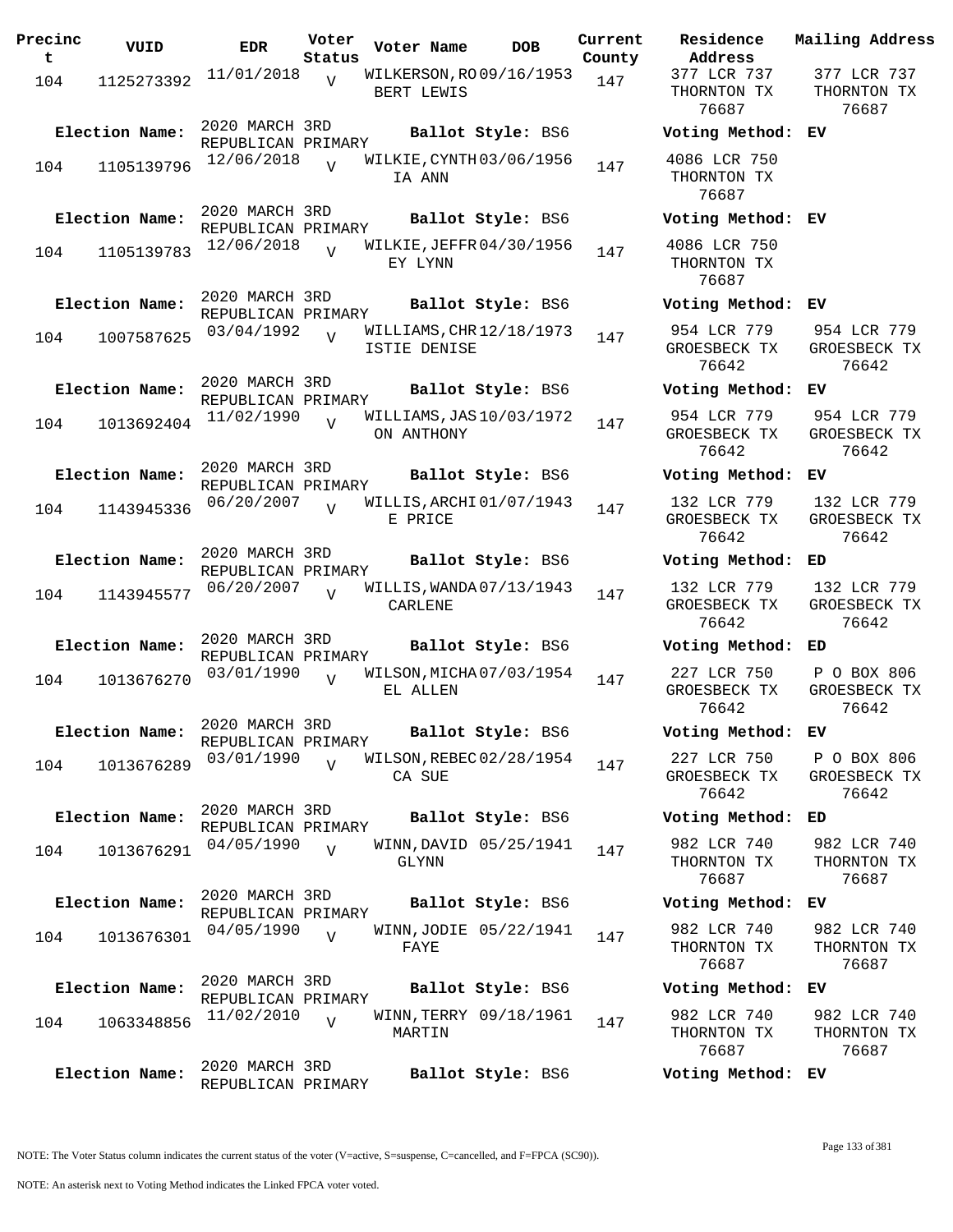| Precinc<br>$\mathbf{t}$ | VUID           | <b>EDR</b>                           | Voter<br>Status | Voter Name                                | <b>DOB</b>        | Current<br>County | Residence<br>Address                      |
|-------------------------|----------------|--------------------------------------|-----------------|-------------------------------------------|-------------------|-------------------|-------------------------------------------|
| 104                     | 1127858923     | 10/24/2008                           | $\overline{V}$  | WITTEN, KELLY 11/03/1959                  |                   | 147               | 883 LCR 779<br>GROESBECK TI<br>76642      |
|                         | Election Name: | 2020 MARCH 3RD<br>REPUBLICAN PRIMARY |                 |                                           | Ballot Style: BS6 |                   | Voting Metho                              |
| 104                     | 1032737708     | 08/14/2016                           | $\overline{U}$  | WOITENA, BREN 02/03/1955<br>DA JOYCE      |                   | 147               | 176 LCR 759<br>GROESBECK TI<br>76642      |
|                         | Election Name: | 2020 MARCH 3RD<br>REPUBLICAN PRIMARY |                 |                                           | Ballot Style: BS6 |                   | Voting Metho                              |
| 104                     | 1032529972     | 08/14/2016                           | $\overline{U}$  | WOITENA, DANI 08/03/1961<br>EL WAYNE      |                   | 147               | 176 LCR 759<br>GROESBECK TI<br>76642      |
|                         | Election Name: | 2020 MARCH 3RD<br>REPUBLICAN PRIMARY |                 |                                           | Ballot Style: BS6 |                   | Voting Metho                              |
| 104                     | 1057679830     | 03/12/2008                           | $\overline{U}$  | WOMACK, BOBBY 12/28/1942<br>LEON          |                   | 147               | 3071 LCR 750<br>THORNTON TX<br>76687      |
|                         | Election Name: | 2020 MARCH 3RD<br>REPUBLICAN PRIMARY |                 |                                           | Ballot Style: BS6 |                   | Voting Metho                              |
| 104                     | 1057679824     | 10/29/2008                           | $\overline{z}$  | WOMACK, NEVA 12/26/1953<br>LEE            |                   | 147               | 3071 LCR 750<br>THORNTON TX<br>76687      |
|                         | Election Name: | 2020 MARCH 3RD<br>REPUBLICAN PRIMARY |                 |                                           | Ballot Style: BS6 |                   | Voting Metho                              |
| 104                     | 1016673468     | 02/08/2012                           | $\overline{U}$  | WOOD, PATRICI 04/15/1944<br>A S           |                   | 147               | 631 LCR 763<br>GROESBECK TI<br>76642      |
|                         | Election Name: | 2020 MARCH 3RD<br>REPUBLICAN PRIMARY |                 |                                           | Ballot Style: BS6 |                   | Voting Metho                              |
| 104                     | 1016625516     | 04/07/2011                           | $\overline{U}$  | WOOD, WILMER 05/02/1940<br>ORLANDO        |                   | 147               | 631 LCR 763<br>GROESBECK TI<br>76642      |
|                         | Election Name: | 2020 MARCH 3RD<br>REPUBLICAN PRIMARY |                 |                                           | Ballot Style: BS6 |                   | Voting Metho                              |
| 104                     | 1013676132     | 03/09/1988                           | $\overline{V}$  | WYNN, ANNE                                | 03/31/1962        | 147               | 5782 FM 937<br>GROESBECK TI<br>76642      |
|                         | Election Name: | 2020 MARCH 3RD<br>REPUBLICAN PRIMARY |                 |                                           | Ballot Style: BS6 |                   | Voting Metho                              |
| 104                     | 1013674577     | 05/20/1995                           | $\overline{U}$  | WYNN, DEWAYNE 07/20/1965<br><b>BURTON</b> |                   | 147               | 5782 FM 937<br>GROESBECK TI<br>76642      |
|                         | Election Name: | 2020 MARCH 3RD<br>REPUBLICAN PRIMARY |                 |                                           | Ballot Style: BS6 |                   | Voting Metho                              |
| 104                     | 1030804211     | 08/30/2012                           | $\overline{U}$  | YARBROUGH, BO 02/24/1959<br>BBI PAWLY     |                   | 147               | 4152 FM 337<br>THORNTON TX<br>76687       |
|                         | Election Name: | 2020 MARCH 3RD<br>REPUBLICAN PRIMARY |                 |                                           | Ballot Style: BS6 |                   | Voting Metho                              |
| 104                     | 1013677266     | 03/01/1978                           | $\overline{V}$  | YARBROUGH, DO 09/18/1957<br>UGLAS WAYNE   |                   | 147               | 4152 FM 3373<br>THORNTON TX<br>76687-2156 |
|                         | Election Name: | 2020 MARCH 3RD<br>REPUBLICAN PRIMARY |                 |                                           | Ballot Style: BS6 |                   | Voting Metho                              |
| 104                     | 1115064938     | 10/19/2018                           | $\overline{U}$  | YOUNG, CAROLE 12/20/1949<br>KAY           |                   | 147               | 4071 FM 1246<br>THORNTON TX<br>76687      |
|                         | Election Name: | 2020 MARCH 3RD<br>REPUBLICAN PRIMARY |                 |                                           | Ballot Style: BS6 |                   | Voting Metho                              |

**Voter Name DOB Residence Address Current Mailing Address** GROESBECK TX 76642 883 LCR 779 GROESBECK TX 76642 **Election Name: Ballot Style:** BS6 **Voting Method: ED** 176 LCR 759 GROESBECK TX 76642 176 LCR 759 GROESBECK TX 76642 **Election Name: Ballot Style:** BS6 **Voting Method: EV** 176 LCR 759 GROESBECK TX 76642 176 LCR 759 GROESBECK TX 76642 **Election Name: Ballot Style:** BS6 **Voting Method: EV** 3071 LCR 750 THORNTON TX 76687 3071 LCR 750 THORNTON TX 76687 **Election Name: Ballot Style:** BS6 **Voting Method: EV** 3071 LCR 750 THORNTON TX 76687 3071 LCR 750 THORNTON TX 76687 **Election Name: Ballot Style:** BS6 **Voting Method: EV** 631 LCR 763 GROESBECK TX 76642 631 CR 763 GROESBECK TX 76642 **Election Name: Ballot Style:** BS6 **Voting Method: ED** 631 LCR 763 GROESBECK TX 76642 631 LCR 763 GROESBECK TX 76642 **Election Name: Ballot Style:** BS6 **Voting Method: ED** GROESBECK TX 76642 5782 FM 937 GROESBECK TX 76642 **Election Name: Ballot Style:** BS6 **Voting Method: ED** 5782 FM 937 GROESBECK TX 76642 5782 FM 937 GROESBECK TX 76642 **Election Name: Ballot Style:** BS6 **Voting Method: EV** 4152 FM 3371 THORNTON TX 76687 4152 FM 3371 THORNTON TX 76687 **Election Name: Ballot Style:** BS6 **Voting Method: EV** 4152 FM 3371 THORNTON TX 76687-2156 4152 FM 3371 THORNTON TX 76687-2156 **Election Name: Ballot Style:** BS6 **Voting Method: ED**

4071 FM 1246 E THORNTON TX 76687

**Election Name: Ballot Style:** BS6 **Voting Method: ED**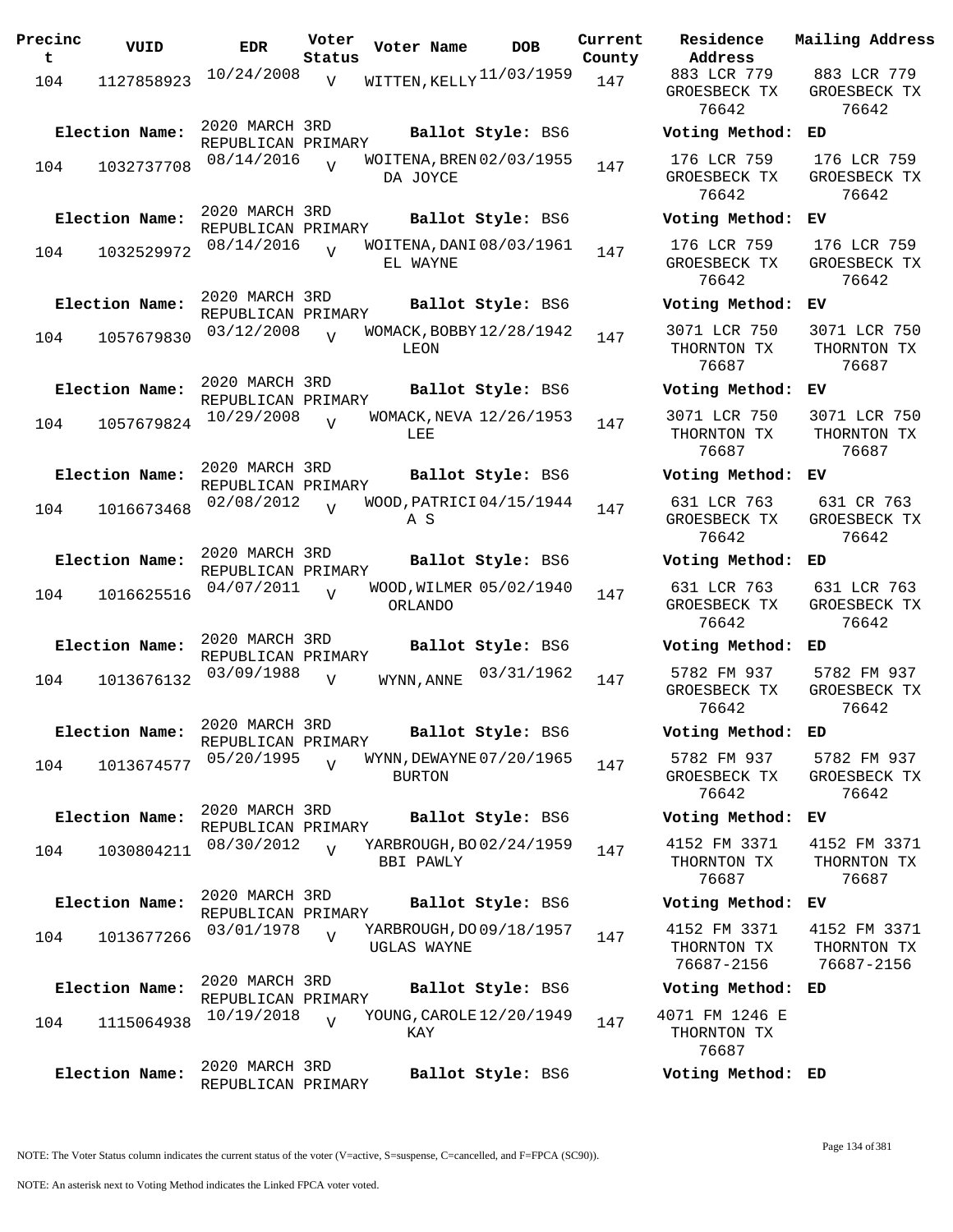| Precinc<br>t | VUID           | <b>EDR</b>                           | Voter<br>Status | Voter Name                              | <b>DOB</b> | Current<br>County | Residence<br>Address                   | Mailing Address                              |
|--------------|----------------|--------------------------------------|-----------------|-----------------------------------------|------------|-------------------|----------------------------------------|----------------------------------------------|
| 104          | 1115064929     | 10/19/2018                           | $\overline{V}$  | YOUNG, RICHAR 08/18/1950<br>D ROBIN     |            | 147               | 4071 FM 1246 E<br>THORNTON TX<br>76687 | 4071 FM 1246<br>EAST<br>THORNTON TX<br>76687 |
|              | Election Name: | 2020 MARCH 3RD<br>REPUBLICAN PRIMARY |                 | <b>Ballot Style: BS6</b>                |            |                   | Voting Method:                         | ED                                           |
| 104          | 1120614486     | 02/14/2008                           | $\overline{U}$  | ZABOROSKI, DE 12/24/1939<br>LPHINE MARY |            | 147               | 184 LCR 743<br>THORNTON TX<br>76687    | 184 LCR 743A<br>THORNTON TX<br>76687         |
|              | Election Name: | 2020 MARCH 3RD<br>REPUBLICAN PRIMARY |                 | <b>Ballot Style: BS6</b>                |            |                   | Voting Method:                         | AV                                           |
| 104          | 1148604188     | 02/14/2008                           | $\overline{V}$  | ZABOROSKI, EU 05/01/1936<br>GENE FRANK  |            | 147               | 184 LCR 743<br>THORNTON<br>TХ<br>76687 | 184 LCR 743A<br>THORNTON TX<br>76687         |
|              | Election Name: | 2020 MARCH 3RD<br>REPUBLICAN PRIMARY |                 | <b>Ballot Style: BS6</b>                |            |                   | Voting Method: AV                      |                                              |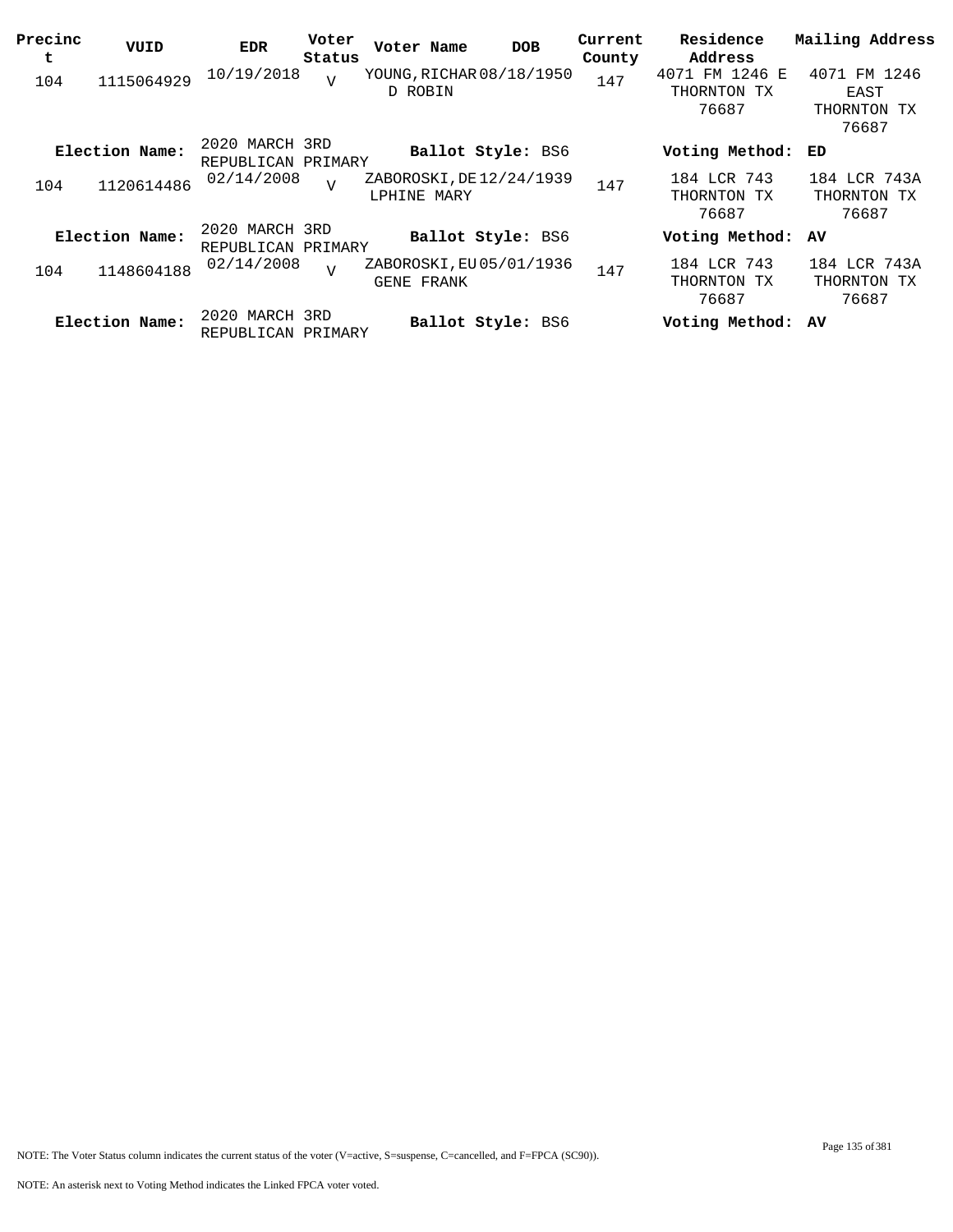| Precinc<br>t | VUID           | <b>EDR</b>                           | Voter<br>Status | Voter Name                             | <b>DOB</b>             | Current<br>County | Residence<br>Address                  |
|--------------|----------------|--------------------------------------|-----------------|----------------------------------------|------------------------|-------------------|---------------------------------------|
| 201          | 1018719172     | 05/23/2003 v                         |                 | ADAMS, PATRIC 10/26/1949<br>IA BEA     |                        | 147               | 1825 HWY 84<br>MEXIA TX 766           |
|              | Election Name: | 2020 MARCH 3RD<br>REPUBLICAN PRIMARY |                 |                                        | Ballot Style: BS7      |                   | Voting Metho                          |
| 201          | 1023524537     | 01/28/2005                           | $\overline{U}$  | ALVAREZ, KRYS 12/29/1986<br>TAL LOUISE |                        | 147               | 1007 FAIRWAY<br>LANE                  |
|              |                | 2020 MARCH 3RD                       |                 |                                        |                        |                   | MEXIA TX 766                          |
|              | Election Name: | REPUBLICAN PRIMARY                   |                 |                                        | Ballot Style: BS7      |                   | Voting Metho                          |
| 201          | 1013709325     | 04/16/1982                           | $\overline{U}$  | AMICK, CHARLO 02/21/1964<br>TTE LYNN   |                        | 147               | 338 LCR 239<br>MEXIA TX 7666          |
|              | Election Name: | 2020 MARCH 3RD<br>REPUBLICAN PRIMARY |                 |                                        | Ballot Style: BS7      |                   | Voting Metho                          |
| 201          | 1013709394     | 04/08/1984                           | $\overline{V}$  | ALAN                                   | AMICK, TODD 03/13/1962 | 147               | 338 LCR 239<br>MEXIA TX 766           |
|              | Election Name: | 2020 MARCH 3RD<br>REPUBLICAN PRIMARY |                 |                                        | Ballot Style: BS7      |                   | Voting Metho                          |
| 201          | 1116624443     | 02/03/2020                           | $\overline{U}$  | ANDERSON, VAL 12/28/1953<br>ERIE LYNN  |                        | 147               | 722 FM 3119<br><b>MEXIA TX 7660</b>   |
|              | Election Name: | 2020 MARCH 3RD<br>REPUBLICAN PRIMARY |                 |                                        | Ballot Style: BS7      |                   | Voting Metho                          |
| 201          | 1013678356     | 09/21/1978                           | $\overline{U}$  | ARMSTRONG, AL 11/22/1939<br>VIN RAY    |                        | 147               | 1582 HWY 173<br>MEXIA TX 766          |
|              | Election Name: | 2020 MARCH 3RD<br>REPUBLICAN PRIMARY |                 |                                        | Ballot Style: BS7      |                   | Voting Metho                          |
| 201          | 1013678341     | 09/21/1978                           | $\overline{V}$  | ARMSTRONG, HA03/19/1944<br>TTIE        |                        | 147               | 1582 HWY 173<br>MEXIA TX 766          |
|              | Election Name: | 2020 MARCH 3RD<br>REPUBLICAN PRIMARY |                 |                                        | Ballot Style: BS7      |                   | Voting Metho                          |
| 201          | 1013680663     | 05/23/1986                           | $\overline{U}$  | BAILEY, BOBBY 04/27/1968<br><b>DON</b> |                        | 147               | 313 FM 2838<br>MEXIA TX 766           |
|              | Election Name: | 2020 MARCH 3RD<br>REPUBLICAN PRIMARY |                 |                                        | Ballot Style: BS7      |                   | Voting Metho                          |
| 201          | 1013680709     | 10/01/1987                           | $\overline{U}$  | BAILEY, SHERR 05/10/1969<br>IE RENEA   |                        | 147               | 313 FM 2838<br>MEXIA TX 766           |
|              | Election Name: | 2020 MARCH 3RD                       |                 |                                        | Ballot Style: BS7      |                   | Voting Metho                          |
| 201          | 1007545712     | REPUBLICAN PRIMARY<br>02/11/2000     | $\overline{V}$  | BAKER, JAMES 03/04/1955<br>ALTON       |                        | 147               | 1107 CLARK<br>STREET<br>MEXIA TX 766  |
|              | Election Name: | 2020 MARCH 3RD                       |                 |                                        | Ballot Style: BS7      |                   | Voting Metho                          |
| 201          | 1013656276     | REPUBLICAN PRIMARY<br>02/12/1995     | $\overline{V}$  | BANKS, DICHON 01/11/1977<br>DRA KAYE   |                        | 147               | 336 MAPLE PLA<br>MEXIA TX 766         |
|              | Election Name: | 2020 MARCH 3RD<br>REPUBLICAN PRIMARY |                 |                                        | Ballot Style: BS7      |                   | Voting Metho                          |
| 201          | 1013660820     | 04/23/1995                           | $\overline{V}$  | MORRIS                                 | BANKS, LEE 10/05/1976  | 147               | 336 MAPLE PLA<br>MEXIA TX 7666        |
|              | Election Name: | 2020 MARCH 3RD<br>REPUBLICAN PRIMARY |                 |                                        | Ballot Style: BS7      |                   | Voting Metho                          |
| 201          | 1149414729     | 03/01/2008                           | $\overline{z}$  | BARKER, CAROL 01/04/1946<br>YN         |                        | 147               | 706 CONTOUR<br>DRIVE<br>MEXIA TX 7666 |
|              | Election Name: | 2020 MARCH 3RD<br>REPUBLICAN PRIMARY |                 |                                        | Ballot Style: BS7      |                   | Voting Metho                          |
| 201          | 1007113137     | 12/22/2010                           | $\overline{V}$  | WAYNE                                  | BEARD, CARL 11/02/1979 | 147               | 1012 BRENTWO<br>STREET                |

**Election Name: Ballot Style:** BS7 **Voting Method: AV** 1007 FAIRWAY LANE MEXIA TX 76667 **Election Name: Ballot Style:** BS7 **Voting Method: ED** 338 LCR 239 MEXIA TX 76667 MEXIA TX 76667 338 LCR 239 **Election Name: Ballot Style:** BS7 **Voting Method: ED** 338 LCR 239 MEXIA TX 76667 MEXIA TX 76667 338 LCR 239 **Election Name: Ballot Style:** BS7 **Voting Method: ED** 722 FM 3119 MEXIA TX 76667 **Election Name: Ballot Style:** BS7 **Voting Method: ED** 1582 HWY 171 MEXIA TX 76667 MEXIA TX 76667 1582 HWY 171 **Election Name: Ballot Style:** BS7 **Voting Method: AV** 1582 HWY 171 MEXIA TX 76667 MEXIA TX 76667 1582 HWY 171 **Election Name: Ballot Style:** BS7 **Voting Method: AV** 313 FM 2838 MEXIA TX 76667 MEXIA TX 76667 313 FM 2838 **Election Name: Ballot Style:** BS7 **Voting Method: EV** 313 FM 2838 MEXIA TX 76667 MEXIA TX 76667 313 FM 2838 **Election Name: Ballot Style:** BS7 **Voting Method: EV** 1107 CLARK STREET MEXIA TX 76667 1107 CLARK ST MEXIA TX 76667 **Election Name: Ballot Style:** BS7 **Voting Method: EV** 336 MAPLE PLAZA 336 MAPLE PLAZA MEXIA TX 76667 MEXIA TX 76667 **Election Name: Ballot Style:** BS7 **Voting Method: ED** 336 MAPLE PLAZA 336 MAPLE PLAZA MEXIA TX 76667 MEXIA TX 76667 **Election Name: Ballot Style:** BS7 **Voting Method: ED**

1825 HWY 84 W 1825 W HWY 84 MEXIA TX 76667 MEXIA TX 76667

**Current Mailing Address**

706 CONTOUR 706 CONTOUR DR DRIVE MEXIA TX 76667 MEXIA TX 76667

## **Election Name: Ballot Style:** BS7 **Voting Method: ED**

1012 BRENTWOOD 1012 BRENTWOOD STREET MEXIA TX 76667 MEXIA TX 76667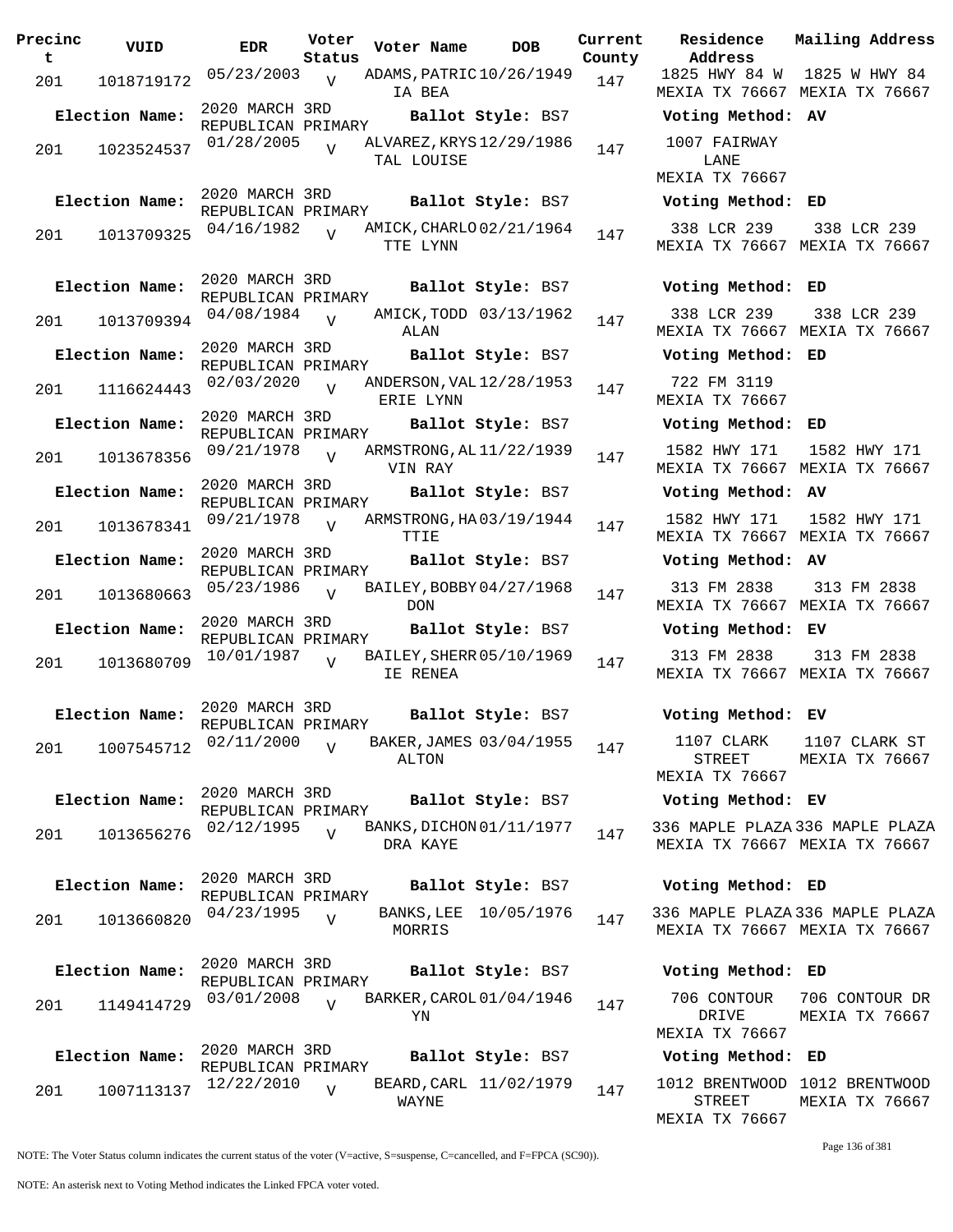| Precinc<br>t. | VUID           | EDR                                                | Voter<br>Status | Voter Name                               | DOB                    | Current<br>County |
|---------------|----------------|----------------------------------------------------|-----------------|------------------------------------------|------------------------|-------------------|
|               | Election Name: | 2020 MARCH 3RD                                     |                 |                                          | Ballot Style: BS7      |                   |
| 201           | 1215716903     | REPUBLICAN PRIMARY<br>12/05/2014                   | $\overline{U}$  | BEARD, JUNEFE 06/14/1979<br>OUIROS       |                        | 147               |
|               | Election Name: | 2020 MARCH 3RD<br>REPUBLICAN PRIMARY<br>11/02/1985 |                 | BEASLEY, CONN 01/18/1948                 | Ballot Style: BS7      |                   |
| 201           | 1013680869     |                                                    | $\overline{U}$  | IE LYNN                                  |                        | 147               |
|               | Election Name: | 2020 MARCH 3RD<br>REPUBLICAN PRIMARY               |                 |                                          | Ballot Style: BS7      |                   |
| 201           | 1013680220     | 03/01/1978                                         | $\overline{V}$  | MICHAEL                                  | BELL, JAMES 11/22/1949 | 147               |
|               | Election Name: | 2020 MARCH 3RD<br>REPUBLICAN PRIMARY               |                 |                                          | Ballot Style: BS7      |                   |
| 201           | 1013698693     | 05/05/1984                                         |                 | BOLDEN, GEORG 04/15/1954<br>E DAVID      |                        | 147               |
|               | Election Name: | 2020 MARCH 3RD<br>REPUBLICAN PRIMARY               |                 |                                          | Ballot Style: BS7      |                   |
| 201           | 1013698705     | 05/05/1984                                         | ٦T              | BOLDEN, PATRI 02/08/1955<br>CIA ELLEN    |                        | 147               |
|               | Election Name: | 2020 MARCH 3RD<br>REPUBLICAN PRIMARY               |                 |                                          | Ballot Style: BS7      |                   |
| 201           | 1145173319     | 09/02/2007                                         | $\overline{U}$  | BONNER, SARAH 08/03/1989<br>RENNE GARNER |                        | 147               |
|               | Election Name: | 2020 MARCH 3RD<br>REPUBLICAN PRIMARY               |                 |                                          | Ballot Style: BS7      |                   |
| 201           | 1123570325     | 02/04/2016                                         | $\overline{U}$  | BOUTTE, MARGA 11/19/1973<br>RET MICHELLE |                        | 147               |
|               | Election Name: | 2020 MARCH 3RD<br>REPUBLICAN PRIMARY               |                 |                                          | Ballot Style: BS7      |                   |
| 201           | 1043471267     | $07/01/2015$ $V$                                   |                 | LEE                                      | BRIM, JARED 11/18/1970 | 147               |
|               | Election Name: | 2020 MARCH 3RD<br>REPUBLICAN PRIMARY               |                 |                                          | Ballot Style: BS7      |                   |
| 201           | 1013698213     | 07/28/1995                                         | $\overline{U}$  | BROWN, DEBRA 04/22/1963<br>ANN           |                        | 147               |
|               | Election Name: | 2020 MARCH 3RD<br>REPUBLICAN PRIMARY               |                 |                                          | Ballot Style: BS7      |                   |
| 201           | 1003767693     | 11/11/2001                                         | $\overline{V}$  | OMAR                                     | BROWN, LON 02/04/1947  | 147               |
|               | Election Name: | 2020 MARCH 3RD<br>REPUBLICAN PRIMARY               |                 |                                          | Ballot Style: BS7      |                   |
| 201           | 1003918959     | 06/15/2000                                         | $\overline{U}$  | CANNON, DEBRA 12/16/1951<br>KAY          |                        | 147               |
|               | Election Name: | 2020 MARCH 3RD                                     |                 |                                          | Ballot Style: BS7      |                   |
| 201           | 1013681039     | REPUBLICAN PRIMARY<br>03/01/1978                   | $\overline{V}$  | <b>BARNETT</b>                           | CANNON, JOE 01/29/1935 | 147               |

**Voter Name DOB Residence Address Current Mailing Address Election Name: Ballot Style:** BS7 **Voting Method: EV** 1012 BRENTWOOD 1012 BRENTWOOD STREET MEXIA TX 76667 MEXIA TX 76667 ST **Election Name: Ballot Style:** BS7 **Voting Method: ED** 1106 CLARK STREET MEXIA TX 76667- 2027 PO BOX 1524 MEXIA TX 76667 **Election Name: Ballot Style:** BS7 **Voting Method: EV** 910 TEHUACANA 910 TEHUACANA ROAD MEXIA TX 76667 MEXIA TX 76667- RD 2053 **Election Name: Ballot Style:** BS7 **Voting Method: EV** 241 FM 3119 MEXIA TX 76667 MEXIA TX 76667 241 FM 3119 **Election Name: Ballot Style:** BS7 **Voting Method: AV** 241 BRICKYARD 241 FM 3119 ROAD MEXIA TX 76667 MEXIA TX 76667 **Election Name: Ballot Style:** BS7 **Voting Method: AV** 1102 BRIARWOOD 1102 BRIARWOOD STREET MEXIA TX 76667 MEXIA TX 76667 ST **Election Name: Ballot Style:** BS7 **Voting Method: ED** 1006 FAIRWAY 1006 FAIRWAY LN LANE MEXIA TX 76667 MEXIA TX 76667 **Election Name: Ballot Style:** BS7 **Voting Method: ED** 1017 CLARK STREET MEXIA TX 76667 154 D PR 5485 MEXIA TX 76667 **Election Name: Ballot Style:** BS7 **Voting Method: EV** 1004 CLARK STREET MEXIA TX 76667 1004 CLARK ST MEXIA TX 76667 **Election Name: Ballot Style:** BS7 **Voting Method: EV** 1004 CLARK STREET MEXIA TX 76667 1004 CLARK ST MEXIA TX 76667 **Election Name: Ballot Style:** BS7 **Voting Method: EV** 812 CRESTLINE DRIVE MEXIA TX 76667 **Election Name: Ballot Style:** BS7 **Voting Method: EV** 812 CRESTLINE DRIVE MEXIA TX 76667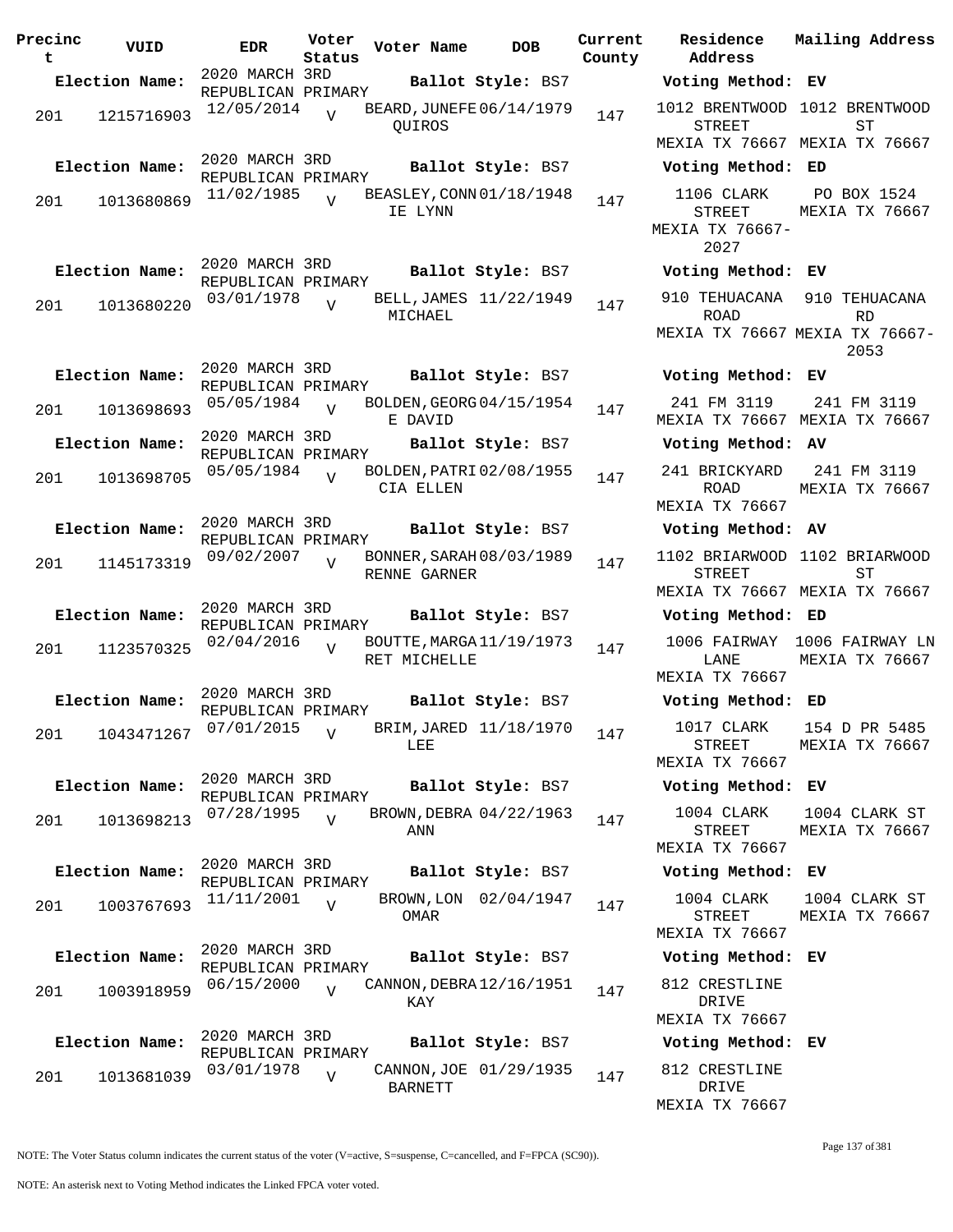| Precinc<br>t | VUID           | <b>EDR</b>                           | Voter<br>Status | Voter Name                            | <b>DOB</b>             | Current<br>County | Residence<br>Address                            |
|--------------|----------------|--------------------------------------|-----------------|---------------------------------------|------------------------|-------------------|-------------------------------------------------|
|              | Election Name: | 2020 MARCH 3RD<br>REPUBLICAN PRIMARY |                 |                                       | Ballot Style: BS7      |                   | Voting Metho                                    |
| 201          | 1013678942     | 03/24/1994                           | $\overline{U}$  | CHRISNER, LIN 04/04/1949<br>DA BLACK  |                        | 147               | 1102 FAIRWAY<br>LANE                            |
|              | Election Name: | 2020 MARCH 3RD                       |                 |                                       | Ballot Style: BS7      |                   | MEXIA TX 7666<br>Voting Metho                   |
|              |                | REPUBLICAN PRIMARY                   |                 |                                       |                        |                   |                                                 |
| 201          | 1013681232     | 03/01/1978                           | $\overline{v}$  | CORBITT, DELO 10/13/1949<br>U         |                        | 147               | 1003 CLARK<br>STREET<br>MEXIA TX 7666           |
|              | Election Name: | 2020 MARCH 3RD                       |                 |                                       | Ballot Style: BS7      |                   | Voting Metho                                    |
| 201          | 1013681221     | REPUBLICAN PRIMARY<br>03/01/1978     | $\overline{U}$  | CORBITT, DONA 07/31/1949<br>LD        |                        | 147               | 1003 CLARK<br>STREET<br>MEXIA TX 7666           |
|              | Election Name: | 2020 MARCH 3RD                       |                 |                                       | Ballot Style: BS7      |                   | Voting Metho                                    |
|              |                | REPUBLICAN PRIMARY                   |                 |                                       |                        |                   |                                                 |
| 201          | 1013641447     | 09/24/1997                           | $\overline{17}$ | COTTON, BELIN 08/03/1974<br>DA RIVERA |                        | 147               | 108 WILLOWCRES<br><b>DRIVE</b><br>MEXIA TX 7666 |
|              | Election Name: | 2020 MARCH 3RD                       |                 |                                       | Ballot Style: BS7      |                   | Voting Metho                                    |
| 201          | 2148758691     | REPUBLICAN PRIMARY<br>10/26/2018     | $\overline{V}$  | COTTON, BRYAN 01/01/1984<br>WAYNE     |                        | 147               | 108 WILLOWCRES<br><b>DRIVE</b><br>MEXIA TX 7666 |
|              | Election Name: | 2020 MARCH 3RD                       |                 |                                       | Ballot Style: BS7      |                   | Voting Metho                                    |
|              |                | REPUBLICAN PRIMARY<br>11/03/1988     |                 | COTTON, STANL 12/03/1952              |                        |                   | 108 WILLOWCRES                                  |
| 201          | 1013681369     |                                      | $\overline{U}$  | EY WAYNE                              |                        | 147               | DRIVE<br>MEXIA TX 7666                          |
|              | Election Name: | 2020 MARCH 3RD<br>REPUBLICAN PRIMARY |                 |                                       | Ballot Style: BS7      |                   | Voting Metho                                    |
| 201          | 1003504078     | 05/25/2002                           | $\overline{U}$  | COVEY, CHERYL 05/27/1964<br>HARRIS    |                        | 147               | 1432 HWY 171<br>MEXIA TX 7666                   |
|              | Election Name: | 2020 MARCH 3RD<br>REPUBLICAN PRIMARY |                 |                                       | Ballot Style: BS7      |                   | Voting Metho                                    |
| 201          | 1170859132     | 12/06/2018                           | S               | NEAL                                  | COX, BRADLY 01/19/1980 | 147               | 183 LCR 209<br>MEXIA TX 7666                    |
|              | Election Name: | 2020 MARCH 3RD                       |                 |                                       | Ballot Style: BS7      |                   | Voting Metho                                    |
| 201          | 1027337298     | REPUBLICAN PRIMARY<br>11/08/2016     | $\overline{V}$  | DALE                                  | COX, JUSTIN 11/30/1983 | 147               | 2252 HWY 171<br>MEXIA TX 7666                   |
|              | Election Name: | 2020 MARCH 3RD                       |                 |                                       | Ballot Style: BS7      |                   | Voting Metho                                    |
| 201          | 1064413202     | REPUBLICAN PRIMARY<br>10/08/2008     | $\overline{V}$  | CROSBY, ENRIO 08/04/1976<br>UE SAUL   |                        | 147               | 1104 BRIARWOO<br>STREET<br>MEXIA TX 7666        |
|              | Election Name: | 2020 MARCH 3RD                       |                 |                                       | Ballot Style: BS7      |                   | Voting Metho                                    |
|              |                | REPUBLICAN PRIMARY<br>04/07/1984     |                 | CURRY, DAVID 06/05/1958               |                        |                   | 1003 FAIRWAY                                    |
| 201          | 1013712513     |                                      | $\overline{V}$  | LEE                                   |                        | 147               | LANE<br>MEXIA TX 7666                           |
|              | Election Name: | 2020 MARCH 3RD<br>REPUBLICAN PRIMARY |                 |                                       | Ballot Style: BS7      |                   | Voting Metho                                    |
| 201          | 1013639238     | 08/20/1997                           | V               | CURRY, RADORA 01/04/1972              |                        | 147               | 1003 FAIRWAY<br>LANE                            |
|              |                | 2020 MARCH 3RD                       |                 |                                       |                        |                   | MEXIA TX 7666                                   |
|              | Election Name: | REPUBLICAN PRIMARY                   |                 |                                       | Ballot Style: BS7      |                   | Voting Metho                                    |
| 201          | 1013693844     | 05/12/1978                           | $\overline{V}$  | DAVIS<br>JR.JASPER                    | 02/09/1937             | 147               | 716 MEADOW LAN<br>MEXTA TX 7666                 |

**Voter Name DOB Residence Address Current Mailing Address Election Name: Ballot Style:** BS7 **Voting Method: EV** 1102 FAIRWAY 1102 FAIRWAY LN LANE MEXIA TX 76667 MEXIA TX 76667 **Election Name: Ballot Style:** BS7 **Voting Method: ED** 1003 CLARK STREET MEXIA TX 76667 1003 CLARK ST MEXIA TX 76667 **Election Name: Ballot Style:** BS7 **Voting Method: EV** 1003 CLARK STREET MEXIA TX 76667 1003 CLARK ST MEXIA TX 76667 **Election Name: Ballot Style:** BS7 **Voting Method: EV** 108 WILLOWCREST 108 WILLOWCREST DRIVE MEXIA TX 76667 MEXIA TX 76667 DR **Election Name: Ballot Style:** BS7 **Voting Method: ED** 108 WILLOWCREST DRIVE MEXIA TX 76667 **Election Name: Ballot Style:** BS7 **Voting Method: ED** 108 WILLOWCREST 108 WILLOWCREST DRIVE MEXIA TX 76667 MEXIA TX 76667 DR **Election Name: Ballot Style:** BS7 **Voting Method: ED** 1432 HWY 171 P O BOX 1431 MEXIA TX 76667 MEXIA TX 76667 **Election Name: Ballot Style:** BS7 **Voting Method: ED** 183 LCR 209 MEXIA TX 76667 **Election Name: Ballot Style:** BS7 **Voting Method: EV** 2252 HWY 171 MEXIA TX 76667 MEXIA TX 76667 PO BOX 1406 **Election Name: Ballot Style:** BS7 **Voting Method: ED** 1104 BRIARWOOD STREET MEXIA TX 76667 MEXIA TX 76667 1104 N. BRIARWOOD ST. **Election Name: Ballot Style:** BS7 **Voting Method: ED** 1003 FAIRWAY LANE MEXIA TX 76667 MEXIA TX 76667 1003 FAIRWAY LANE **Election Name: Ballot Style:** BS7 **Voting Method: ED** LANE MEXIA TX 76667 MEXIA TX 76667 1003 FAIRWAY LANE **Election Name: Ballot Style:** BS7 **Voting Method: ED**

> 716 MEADOW LANE 716 MEADOW LN MEXIA TX 76667 MEXIA TX 76667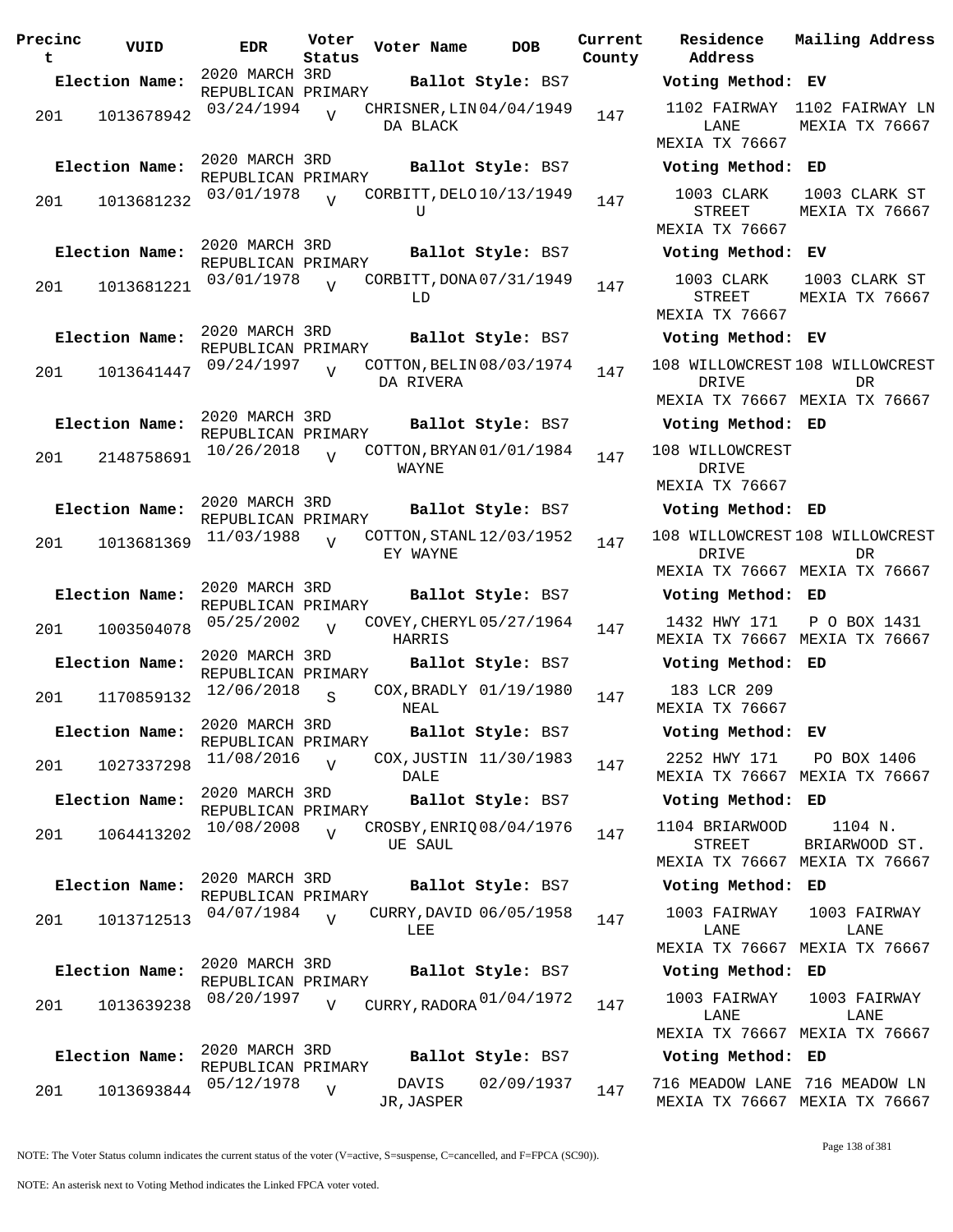| Precinc<br>t | VUID           | EDR                                  | Voter<br>Status | Voter Name | <b>DOB</b>               | Current<br>County |
|--------------|----------------|--------------------------------------|-----------------|------------|--------------------------|-------------------|
|              | Election Name: | 2020 MARCH 3RD                       |                 |            | Ballot Style: BS7        |                   |
| 201          | 1151563616     | REPUBLICAN PRIMARY<br>03/20/2008     | $\overline{V}$  | FAYE       | DAVIS, RITA 01/13/1952   | 147               |
|              | Election Name: | 2020 MARCH 3RD<br>REPUBLICAN PRIMARY |                 |            | Ballot Style: BS7        |                   |
| 201          | 1031912933     | 03/30/2016                           | $\overline{V}$  | WAYNE      | DAY, LARRY 06/07/1959    | 147               |
|              | Election Name: | 2020 MARCH 3RD<br>REPUBLICAN PRIMARY |                 |            | Ballot Style: BS7        |                   |
| 201          | 1013679015     | 02/23/1978                           | $\overline{V}$  | RAY        | DOLEN, DAVID 10/27/1940  | 147               |
|              | Election Name: | 2020 MARCH 3RD                       |                 |            | Ballot Style: BS7        |                   |
| 201          | 1013679004     | REPUBLICAN PRIMARY<br>02/23/1978     | $\overline{V}$  | ROBERTS    | DOLEN, PEGGY 10/17/1941  | 147               |
|              | Election Name: | 2020 MARCH 3RD<br>REPUBLICAN PRIMARY |                 |            | Ballot Style: BS7        |                   |
| 201          | 1013679795     | 05/05/1984                           | $\overline{U}$  | ANN        | EDWARDS, TOBI 10/10/1959 | 147               |
|              | Election Name: | 2020 MARCH 3RD<br>REPUBLICAN PRIMARY |                 |            | Ballot Style: BS7        |                   |
| 201          | 1013668819     | 04/03/1987                           | $\overline{V}$  | E ROY      | FAVORS, WILLI 01/16/1963 | 147               |
|              | Election Name: | 2020 MARCH 3RD<br>REPUBLICAN PRIMARY |                 |            | Ballot Style: BS7        |                   |
| 201          | 1013679384     | 03/04/1989                           | ٦T              | GUY E      | FEATHERSTON, 01/21/1963  | 147               |
|              | Election Name: | 2020 MARCH 3RD<br>REPUBLICAN PRIMARY |                 |            | Ballot Style: BS7        |                   |
| 201          | 1013679776     | 04/28/1984                           | $\overline{V}$  | ABETH ANN  | GRIFFIN, ELIZ 07/01/1953 | 147               |
|              | Election Name: | 2020 MARCH 3RD<br>REPUBLICAN PRIMARY |                 |            | Ballot Style: BS7        |                   |
| 201          | 1013680119     | 11/06/1978                           | $\overline{V}$  | LYN ANN    | HANCOCK, CARO 06/09/1944 | 147               |
|              | Election Name: | 2020 MARCH 3RD<br>REPUBLICAN PRIMARY |                 |            | Ballot Style: BS7        |                   |
| 201          | 1206376555     | 03/04/2014                           | ٦T              | ERT ALLEN  | HARGRAVE, ROB 02/08/1942 | 147               |
|              | Election Name: | 2020 MARCH 3RD<br>REPUBLICAN PRIMARY |                 |            | Ballot Style: BS7        |                   |
| 201          | 1013697770     | 02/24/1978                           | $\overline{V}$  | FRANCES    | HARRIS, BETTY 03/18/1934 | 147               |
|              | Election Name: | 2020 MARCH 3RD<br>REPUBLICAN PRIMARY |                 |            | Ballot Style: BS7        |                   |
| 201          | 1000970695     | 01/17/2007                           | V               | ED LANE    | HARRIS, MILDR 08/01/1924 | 147               |
|              | Election Name: | 2020 MARCH 3RD<br>REPUBLICAN PRIMARY |                 |            | Ballot Style: BS7        |                   |
| 201          | 1046101003     | 09/07/2017                           | $\overline{V}$  | L          | HAVENS, JOHN 02/13/1960  | 147               |

**Voter Name DOB Residence Address Current Mailing Address Election Name: Ballot Style:** BS7 **Voting Method: EV** 716 MEADOW LANE 716 MEADOW LN MEXIA TX 76667 MEXIA TX 76667 **Election Name: Ballot Style:** BS7 **Voting Method: EV** 1601 HWY 171 MEXIA TX 76667 MEXIA TX 76667 1601 HWY 171 **Election Name: Ballot Style:** BS7 **Voting Method: EV** 279 LCR 209 MEXIA TX 76667 MEXIA TX 76667 279 LCR 209 **Election Name: Ballot Style:** BS7 **Voting Method: ED** 279 LCR 209 MEXIA TX 76667 MEXIA TX 76667 279 LCR 209 **Election Name: Ballot Style:** BS7 **Voting Method: ED** 1013 CLARK STREET MEXIA TX 76667 1013 CLARK ST MEXIA TX 76667 **Election Name: Ballot Style:** BS7 **Voting Method: EV** 733 BLUEBONNET 733 BLUEBONNETT DRIVE MEXIA TX 76667- MEXIA TX 76667 2038 DR **Election Name: Ballot Style:** BS7 **Voting Method: ED** 1103 FAIRWAY 1103 FAIRWAY LN LANE MEXIA TX 76667 MEXIA TX 76667 **Election Name: Ballot Style:** BS7 **Voting Method: ED** 1001 FAIRWAY 1001 FAIRWAY LN LANE MEXIA TX 76667 MEXIA TX 76667 **Election Name: Ballot Style:** BS7 **Voting Method: EV** 1010 BRENTWOOD 1010 BRENTWOOD STREET MEXIA TX 76667 MEXIA TX 76667 ST **Election Name: Ballot Style:** BS7 **Voting Method: EV** 127 PR 5242 MEXIA TX 76667 MEXIA TX 76667 127 PR 5242 **Election Name: Ballot Style:** BS7 **Voting Method: AV** 1002 BRIARWOOD 1002 BRIARWOOD STREET MEXIA TX 76667 MEXIA TX 76667 ST **Election Name: Ballot Style:** BS7 **Voting Method: EV** 1006 BRENTWOOD 1006 BRENTWOOD STREET MEXIA TX 76667 MEXIA TX 76667- 9515 **Election Name: Ballot Style:** BS7 **Voting Method: ED** 1007 CLARK STREET MEXIA TX 76667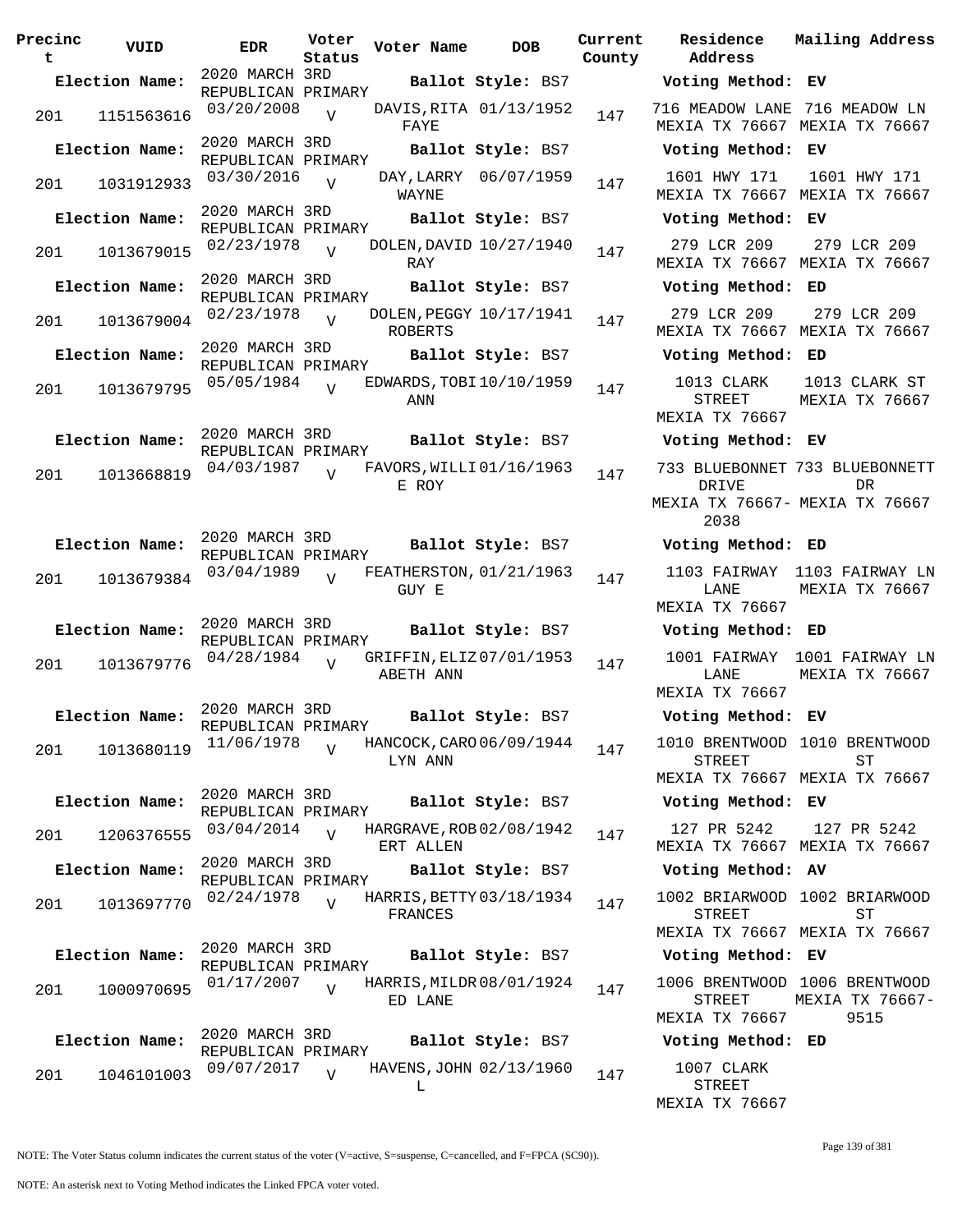| Precinc<br>t | VUID           | <b>EDR</b>                           | Voter<br>Status | Voter Name                     | <b>DOB</b>               | Current<br>County | Residence<br>Address                               | Mai.           |
|--------------|----------------|--------------------------------------|-----------------|--------------------------------|--------------------------|-------------------|----------------------------------------------------|----------------|
|              | Election Name: | 2020 MARCH 3RD                       |                 |                                | Ballot Style: BS7        |                   | Voting Method: EV                                  |                |
| 201          | 1046100999     | REPUBLICAN PRIMARY<br>09/07/2017     | $\overline{V}$  | RINE COLLEEN                   | HAVENS, KATHE 10/15/1964 | 147               | 1007 CLARK<br><b>STREET</b><br>MEXIA TX 76667      |                |
|              | Election Name: | 2020 MARCH 3RD                       |                 |                                | Ballot Style: BS7        |                   | Voting Method: EV                                  |                |
| 201          | 2125951631     | REPUBLICAN PRIMARY<br>08/20/2016     | $\overline{z}$  | A ANN                          | HENDRIX, PAUL 07/22/1977 | 147               | 332 MAPLE PLAZA 332<br>MEXIA TX 76667              |                |
|              | Election Name: | 2020 MARCH 3RD<br>REPUBLICAN PRIMARY |                 |                                | Ballot Style: BS7        |                   | Voting Method: EV                                  | MEX            |
| 201          | 1062387158     | 04/06/2012                           | $\overline{U}$  | <b>EUGENE</b>                  | HICKS, DONALD 03/10/1956 | 147               | 407 FM 2838<br>MEXIA TX 76667- MEX<br>2276         | $\overline{4}$ |
|              | Election Name: | 2020 MARCH 3RD<br>REPUBLICAN PRIMARY |                 |                                | Ballot Style: BS7        |                   | Voting Method: EV                                  |                |
| 201          | 1127990031     | 04/22/2018                           | $\overline{V}$  | <b>JANE</b>                    | HICKS, SARAH 12/05/1955  | 147               | 407 FM 2838<br>MEXIA TX 76667 MEX                  | $\overline{4}$ |
|              | Election Name: | 2020 MARCH 3RD<br>REPUBLICAN PRIMARY |                 |                                | Ballot Style: BS7        |                   | Voting Method: EV                                  |                |
| 201          | 1202360259     | 10/03/2013                           | $\overline{U}$  | FAYE                           | HIGH, MELINDA 12/14/1982 | 147               | 1001 BRENTWOOD<br>STREET<br>MEXIA TX 76667-        | 100<br>MEX     |
|              |                |                                      |                 |                                |                          |                   | 2012                                               |                |
|              | Election Name: | 2020 MARCH 3RD<br>REPUBLICAN PRIMARY |                 |                                | Ballot Style: BS7        |                   | Voting Method: EV                                  |                |
| 201          | 1013661775     | 12/06/2006                           | $\overline{V}$  | HIGH<br>JR, WALLACE<br>STEPHEN | 10/13/1985               | 147               | 1001 BRENTWOOD 100<br>STREET<br>MEXIA TX 76667 MEX |                |
|              | Election Name: | 2020 MARCH 3RD                       |                 |                                | Ballot Style: BS7        |                   | Voting Method: EV                                  |                |
| 201          | 1019049556     | REPUBLICAN PRIMARY<br>08/24/2003     | $\overline{V}$  | ALEXANDER                      | HUBERT, JOYCE 06/15/1956 | 147               | 815 CRESTLINE<br><b>DRIVE</b>                      | 81             |
|              |                |                                      |                 |                                |                          |                   | MEXIA TX 76667 MEX                                 |                |
|              | Election Name: | 2020 MARCH 3RD<br>REPUBLICAN PRIMARY |                 |                                | Ballot Style: BS7        |                   | Voting Method: ED                                  |                |
| 201          | 1019049525     | 08/24/2003                           | $\overline{U}$  | EL WAYNE                       | HUBERT, MICHA 09/16/1958 | 147               | 815 CRESTLINE<br>DRIVE                             | 81             |
|              | Election Name: | 2020 MARCH 3RD                       |                 |                                |                          |                   | MEXIA TX 76667 MEX                                 |                |
|              |                | REPUBLICAN PRIMARY                   |                 |                                | Ballot Style: BS7        |                   | Voting Method: ED                                  |                |
| 201          | 1013642574     | 11/04/1996                           | $\overline{V}$  | LDINE                          | JACKSON, JERA 08/24/1939 | 147               | 928 HWY 171<br>MEXIA TX 76667 MEX                  | 9 <sup>1</sup> |
|              | Election Name: | 2020 MARCH 3RD<br>REPUBLICAN PRIMARY |                 |                                | Ballot Style: BS7        |                   | Voting Method: AV                                  |                |
| 201          | 2148762227     | 10/26/2018                           | $\overline{U}$  | ER C                           | JARVIS, HEATH 07/06/1993 | 147               | 1591 HWY 171<br>MEXIA TX 76667                     |                |
|              | Election Name: | 2020 MARCH 3RD<br>REPUBLICAN PRIMARY |                 |                                | Ballot Style: BS7        |                   | Voting Method: EV                                  |                |
| 201          | 1185119427     | 11/29/2015                           | $\overline{v}$  | Y MACK                         | JARVIS, JOHNN 02/08/1992 | 147               | 1591 HWY 171<br>MEXIA TX 76667                     | 15             |
|              |                |                                      |                 |                                |                          |                   |                                                    | MEX.           |
|              | Election Name: | 2020 MARCH 3RD<br>REPUBLICAN PRIMARY |                 |                                | Ballot Style: BS7        |                   | Voting Method: EV                                  |                |
| 201          | 1013678445     | 11/05/1984                           | $\overline{U}$  | RD B                           | KERZEE, RICHA 01/25/1936 | 147               | 1248 HWY 171<br>MEXIA TX 76667 MEX                 | $\mathbf{P}$   |
|              | Election Name: | 2020 MARCH 3RD<br>REPUBLICAN PRIMARY |                 |                                | Ballot Style: BS7        |                   | Voting Method: EV                                  |                |

**Voter Name DOB Residence Address Current Mailing Address Election Name: Ballot Style:** BS7 **Voting Method: EV** 1007 CLARK STREET MEXIA TX 76667 **Election Name: Ballot Style:** BS7 **Voting Method: EV** 332 MAPLE PLAZA 332 MAPLE PLAZA MEXIA TX 76667 ST MEXIA TX 76667 **Election Name: Ballot Style:** BS7 **Voting Method: EV** 407 FM 2838 MEXIA TX 76667- MEXIA TX 76667 2276 407 FM 2838 **Election Name: Ballot Style:** BS7 **Voting Method: EV** 407 FM 2838 MEXIA TX 76667 MEXIA TX 76667 407 FM 2838 **Election Name: Ballot Style:** BS7 **Voting Method: EV** 1001 BRENTWOOD 1001 BRENTWOOD STREET MEXIA TX 76667- 2012 MEXIA TX 76667 **Election Name: Ballot Style:** BS7 **Voting Method: EV** 1001 BRENTWOOD 1001 BRENTWOOD STREET MEXIA TX 76667 MEXIA TX 76667 ST **Election Name: Ballot Style:** BS7 **Voting Method: EV** 815 CRESTLINE 815 CRESTLINE DRIVE MEXIA TX 76667 MEXIA TX 76667 DR **Election Name: Ballot Style:** BS7 **Voting Method: ED** 815 CRESTLINE 815 CRESTLINE DRIVE MEXIA TX 76667 MEXIA TX 76667 DR **Election Name: Ballot Style:** BS7 **Voting Method: ED** 928 HWY 171 MEXIA TX 76667 MEXIA TX 76667 928 HWY 171 **Election Name: Ballot Style:** BS7 **Voting Method: AV** 1591 HWY 171 MEXIA TX 76667 **Election Name: Ballot Style:** BS7 **Voting Method: EV** 1591 HWY 171 MEXIA TX 76667 1591 HIGHWAY 171 MEXIA TX 76667- 2290 **Election Name: Ballot Style:** BS7 **Voting Method: EV** 1248 HWY 171 MEXIA TX 76667 MEXIA TX 76667 P O BOX 467

NOTE: The Voter Status column indicates the current status of the voter (V=active, S=suspense, C=cancelled, and F=FPCA (SC90)).

Page 140 of 381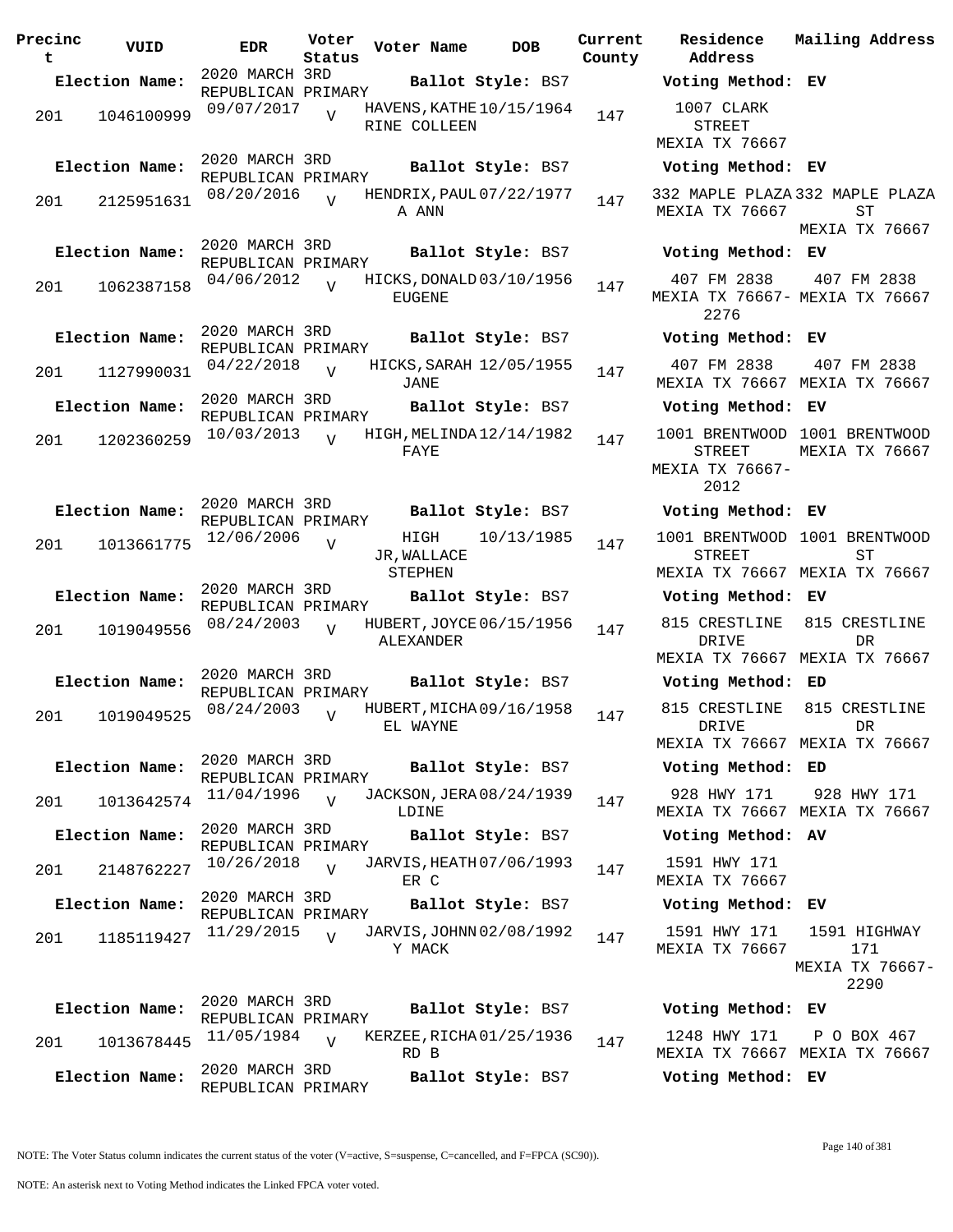| Precinc<br>t | VUID           | <b>EDR</b>                           | Voter<br>Status | Voter Name                                         | <b>DOB</b>             | Current<br>County | Residence<br>Address                          |
|--------------|----------------|--------------------------------------|-----------------|----------------------------------------------------|------------------------|-------------------|-----------------------------------------------|
| 201          | 1081479182     | 05/07/2018                           | $\overline{V}$  | KOLLER, BRUCE 03/24/1944<br>LAWRENCE               |                        | 147               | 701 CONTOUR<br>DRIVE<br>MEXIA TX 766          |
|              | Election Name: | 2020 MARCH 3RD                       |                 |                                                    | Ballot Style: BS7      |                   | Voting Metho                                  |
| 201          | 1081479195     | REPUBLICAN PRIMARY<br>12/06/2018     | $\overline{U}$  | KOLLER, MARY 02/25/1959<br>SHANNON                 |                        | 147               | 701 CONTOUR<br>DRIVE<br>MEXIA TX 766          |
|              | Election Name: | 2020 MARCH 3RD                       |                 |                                                    | Ballot Style: BS7      |                   | Voting Metho                                  |
| 201          | 1018452097     | REPUBLICAN PRIMARY<br>03/08/2003     | $\overline{V}$  | KUEHN, MATTHE 06/06/1973<br>W MICAH                |                        | 147               | 1101 CLARK<br>STREET<br>MEXIA TX 766          |
|              | Election Name: | 2020 MARCH 3RD                       |                 |                                                    | Ballot Style: BS7      |                   | Voting Metho                                  |
| 201          | 1018452084     | REPUBLICAN PRIMARY<br>03/08/2003     | $\overline{U}$  | KUEHN, STACEY 10/03/1970<br>NICOLE                 |                        | 147               | 1101 CLARK<br>STREET<br>MEXIA TX 7666<br>2028 |
|              | Election Name: | 2020 MARCH 3RD                       |                 |                                                    | Ballot Style: BS7      |                   | Voting Metho                                  |
| 201          | 1013700719     | REPUBLICAN PRIMARY<br>12/22/1993     | $\overline{17}$ | LAFOY, MIKAL 10/18/1975<br><b>SHEA</b>             |                        | 147               | 912 FM 3119<br>MEXIA TX 766                   |
|              | Election Name: | 2020 MARCH 3RD<br>REPUBLICAN PRIMARY |                 |                                                    | Ballot Style: BS7      |                   | Voting Metho                                  |
| 201          | 1186458835     | 05/31/2012                           | $\overline{V}$  | LAFOY, TRACI 03/18/1970<br>J0                      |                        | 147               | 912 FM 3119<br>MEXIA TX 766                   |
|              | Election Name: | 2020 MARCH 3RD<br>REPUBLICAN PRIMARY |                 |                                                    | Ballot Style: BS7      |                   | Voting Metho                                  |
| 201          | 1171447569     | 03/07/2019                           | $\overline{U}$  | LAWSON, AUSTI 12/03/1991<br>N JERALD               |                        | 147               | 1105 CLARK<br>STREET<br>MEXIA TX 766          |
|              | Election Name: | 2020 MARCH 3RD                       |                 |                                                    | Ballot Style: BS7      |                   | Voting Metho                                  |
| 201          | 1023704663     | REPUBLICAN PRIMARY<br>11/02/2012     | $\overline{U}$  | LAWSON, GARY 02/01/1987<br><b>JEREMIAH</b><br>LYLE |                        | 147               | 1104 CLARK<br>STREET<br>MEXIA TX 766          |
|              | Election Name: | 2020 MARCH 3RD<br>REPUBLICAN PRIMARY |                 |                                                    | Ballot Style: BS7      |                   | Voting Metho                                  |
| 201          | 1195362293     | 12/06/2012                           | $\overline{V}$  | LENAMON<br>II, BOBBY                               | 03/28/1975             | 147               | 213 A FM 283<br>MEXIA TX 766                  |
|              | Election Name: | 2020 MARCH 3RD<br>REPUBLICAN PRIMARY |                 |                                                    | Ballot Style: BS7      |                   | Voting Metho                                  |
| 201          | 1001678583     | 02/07/2003                           | $\overline{V}$  | LENAMON, TERR 02/13/1975<br>I TULL                 |                        | 147               | 213 A FM 283<br>MEXIA TX 766                  |
|              | Election Name: | 2020 MARCH 3RD<br>REPUBLICAN PRIMARY |                 |                                                    | Ballot Style: BS7      |                   | Voting Metho                                  |
| 201          | 1013681284     | 09/15/1988                           | $\overline{V}$  | ORAN                                               | LINN, PAUL 07/28/1963  | 147               | 521 FM 2838<br>MEXIA TX 7666                  |
|              | Election Name: | 2020 MARCH 3RD<br>REPUBLICAN PRIMARY |                 |                                                    | Ballot Style: BS7      |                   | Voting Metho                                  |
| 201          | 1013679912     | 10/31/1992                           | $\overline{V}$  | PAYNE                                              | LINN, VICKY 01/24/1960 | 147               | 521 FM 2838<br>MEXIA TX 7666<br>2278          |
|              | Election Name: | 2020 MARCH 3RD<br>REPUBLICAN PRIMARY |                 |                                                    | Ballot Style: BS7      |                   | Voting Metho                                  |
| 201          | 1033677263     | 02/28/2018                           | V               | LITTLE, AUBRE 07/01/1946<br>Y MICHAEL              |                        | 147               | 719 CRESTLIN<br>DRIVE<br>MEXIA TX 766         |
|              | Election Name: | 2020 MARCH 3RD                       |                 |                                                    | Ballot Style: BS7      |                   | Voting Metho                                  |
|              |                | REPUBLICAN PRIMARY                   |                 |                                                    |                        |                   |                                               |

**Address** 701 CONTOUR DRIVE MEXIA TX 76667 **Election Name: Ballot Style:** BS7 **Voting Method: EV** 701 CONTOUR DRIVE MEXIA TX 76667 **Election Name: Ballot Style:** BS7 **Voting Method: EV** 1101 CLARK STREET MEXIA TX 76667 1101 CLARK ST MEXIA TX 76667 **Election Name: Ballot Style:** BS7 **Voting Method: EV** 1101 CLARK STREET MEXIA TX 76667- 2028 1101 CLARK ST MEXIA TX 76667 **Election Name: Ballot Style:** BS7 **Voting Method: EV** 912 FM 3119 MEXIA TX 76667 MEXIA TX 76667 912 FM 3119 **Election Name: Ballot Style:** BS7 **Voting Method: EV** 912 FM 3119 MEXIA TX 76667 MEXIA TX 76667 912 FM 3119 **Election Name: Ballot Style:** BS7 **Voting Method: EV** 1105 CLARK STREET MEXIA TX 76667 **Election Name: Ballot Style:** BS7 **Voting Method: ED** 1104 CLARK STREET MEXIA TX 76667 1104 CLARK ST MEXIA TX 76667 **Election Name: Ballot Style:** BS7 **Voting Method: EV** 213 A FM 2838 MEXIA TX 76667 **Election Name: Ballot Style:** BS7 **Voting Method: EV** 213 A FM 2838 MEXIA TX 76667 **Election Name: Ballot Style:** BS7 **Voting Method: EV** 521 FM 2838 MEXIA TX 76667 MEXIA TX 76667 521 FM 2838 **Election Name: Ballot Style:** BS7 **Voting Method: ED** 521 FM 2838 MEXIA TX 76667- MEXIA TX 76667 2278 521 FM 2838 **Election Name: Ballot Style:** BS7 **Voting Method: ED** 719 CRESTLINE

**Current Mailing Address**

DRIVE MEXIA TX 76667 **Election Name: Ballot Style:** BS7 **Voting Method: EV**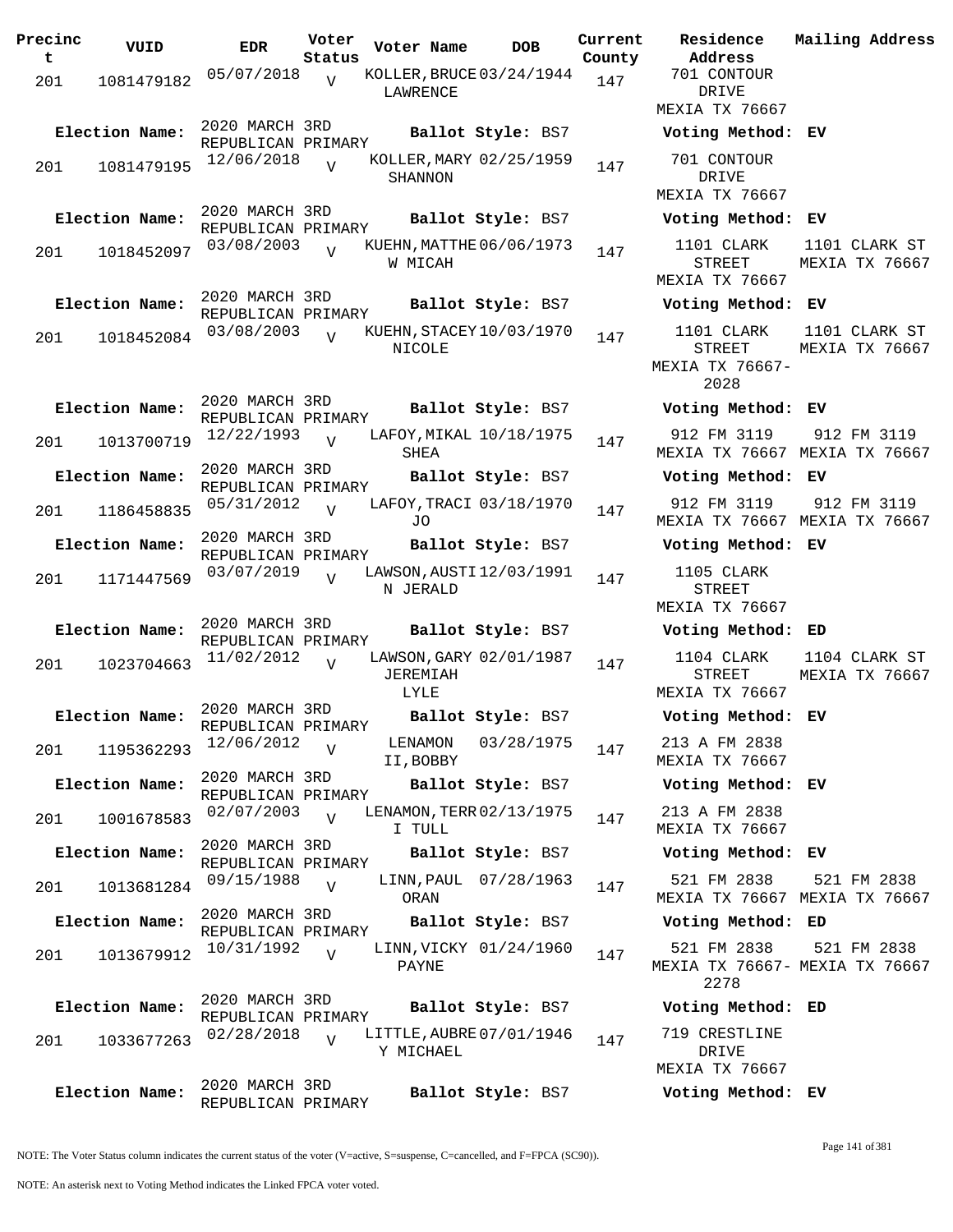| Precinc<br>t | VUID           | <b>EDR</b>                           | Voter<br>Status | Voter Name                              | <b>DOB</b>        | Current<br>County | Residence<br>Address                          |
|--------------|----------------|--------------------------------------|-----------------|-----------------------------------------|-------------------|-------------------|-----------------------------------------------|
| 201          | 1013680086     | 03/01/1978                           | $\overline{V}$  | LITTLE, LANNY 09/26/1942<br>NEWELL      |                   | 147               | 719 CRESTLINE<br>DRIVE<br>MEXIA TX 76667      |
|              | Election Name: | 2020 MARCH 3RD                       |                 |                                         | Ballot Style: BS7 |                   | Voting Method                                 |
| 201          | 1013680072     | REPUBLICAN PRIMARY<br>03/01/1978     | $\overline{U}$  | LITTLE, PAMEL 12/22/1944<br>Α           |                   | 147               | 719 CRESTLINE<br>DRIVE<br>MEXIA TX 76667      |
|              | Election Name: | 2020 MARCH 3RD                       |                 |                                         | Ballot Style: BS7 |                   | Voting Method                                 |
|              |                | REPUBLICAN PRIMARY<br>04/14/1984     |                 | LONGWORTH, BA02/10/1950                 |                   |                   | 707 CONTOUR                                   |
| 201          | 1013679769     |                                      | $\overline{U}$  | RBARA JEAN                              |                   | 147               | DRIVE<br>MEXIA TX 76667                       |
|              | Election Name: | 2020 MARCH 3RD<br>REPUBLICAN PRIMARY |                 |                                         | Ballot Style: BS7 |                   | Voting Method                                 |
| 201          | 1013680064     | 03/01/1982                           | $\overline{U}$  | LONGWORTH, JA01/25/1952<br>MES FREDRICK |                   | 147               | 707 CONTOUR<br>DRIVE                          |
|              |                | 2020 MARCH 3RD                       |                 |                                         |                   |                   | MEXIA TX 76667                                |
|              | Election Name: | REPUBLICAN PRIMARY                   |                 |                                         | Ballot Style: BS7 |                   | Voting Method                                 |
| 201          | 1013681189     | 02/17/1989                           | $\overline{U}$  | MATHIS, HAROL 06/15/1951<br>D CRAIG     |                   | 147               | 808 CRESTLINE<br>DRIVE<br>MEXIA TX 76667      |
|              | Election Name: | 2020 MARCH 3RD                       |                 |                                         | Ballot Style: BS7 |                   | Voting Method                                 |
| 201          | 1013681820     | REPUBLICAN PRIMARY<br>03/01/1980     | $\overline{U}$  | MCGAUGHEY, BE 08/06/1947<br>TTY J       |                   | 147               | 381 LCR 239<br>MEXIA TX 76667                 |
|              | Election Name: | 2020 MARCH 3RD                       |                 |                                         | Ballot Style: BS7 |                   | Voting Method                                 |
| 201          | 1080239802     | REPUBLICAN PRIMARY<br>09/12/2011     | $\overline{U}$  | MCGAUGHEY, WI11/07/1947<br>LMON GREGG   |                   | 147               | 381 LCR 239<br>MEXIA TX 76667                 |
|              | Election Name: | 2020 MARCH 3RD                       |                 |                                         | Ballot Style: BS7 |                   | Voting Method                                 |
| 201          | 1013709180     | REPUBLICAN PRIMARY<br>02/24/1978     | $\overline{U}$  | MCGILVRAY, CO09/13/1952<br>NNIE         |                   | 147               | 1996 HWY 171<br>MEXIA TX 76667                |
|              | Election Name: | 2020 MARCH 3RD                       |                 |                                         | Ballot Style: BS7 |                   | Voting Method                                 |
| 201          | 1013709179     | REPUBLICAN PRIMARY<br>02/24/1978     | $\overline{V}$  | MCGILVRAY, JI07/09/1950<br>MMY LAWRENCE |                   | 147               | 1996 HWY 171<br>MEXIA TX 76667                |
|              |                | 2020 MARCH 3RD                       |                 |                                         |                   |                   |                                               |
|              | Election Name: | REPUBLICAN PRIMARY                   |                 |                                         | Ballot Style: BS7 |                   | Voting Method                                 |
| 201          | 1013702331     | 05/05/1984                           | $\overline{V}$  | MCGUIRE, VALE 03/14/1958<br>RIE T       |                   | 147               | 1100 CLARK<br><b>STREET</b><br>MEXIA TX 76667 |
|              | Election Name: | 2020 MARCH 3RD                       |                 |                                         | Ballot Style: BS7 |                   | Voting Method                                 |
|              |                | REPUBLICAN PRIMARY<br>11/03/2018     | $\overline{V}$  | MCKINLEY, STA01/30/1970                 |                   |                   | 183 LCR 209                                   |
| 201          | 2150204249     |                                      |                 | CY MICHELLE                             |                   | 147               | MEXIA TX 76667                                |
|              | Election Name: | 2020 MARCH 3RD<br>REPUBLICAN PRIMARY |                 |                                         | Ballot Style: BS7 |                   | Voting Method                                 |
| 201          | 1163126758     | 11/29/2008                           | $\overline{V}$  | MISINI, REFIK <sup>11/30/1980</sup>     |                   | 147               | 1005 BRIARWOOD<br>STREET<br>MEXIA TX 76667    |
|              | Election Name: | 2020 MARCH 3RD                       |                 |                                         | Ballot Style: BS7 |                   | Voting Method                                 |
| 201          | 1013680766     | REPUBLICAN PRIMARY<br>03/01/1982     | $\overline{z}$  | MONTGOMERY, J02/02/1956<br>OЕ           |                   | 147               | 1000 CLARK<br><b>STREET</b>                   |
|              |                |                                      |                 |                                         |                   |                   | MEXIA TX 76667                                |
|              | Election Name: | 2020 MARCH 3RD<br>REPUBLICAN PRIMARY |                 |                                         | Ballot Style: BS7 |                   | Voting Method                                 |

**PORE Residence Address Current Mailing Address** 719 CRESTLINE DRIVE MEXIA TX 76667 MEXIA TX 76667 719 CRESTLINE DRIVE **Election Name: Ballot Style:** BS7 **Voting Method: EV** 719 CRESTLINE DRIVE MEXIA TX 76667 MEXIA TX 76667 719 CRESTLINE DR **Election Name: Ballot Style:** BS7 **Voting Method: EV** 707 CONTOUR DRIVE MEXIA TX 76667 707 CONTOUR DR MEXIA TX 76667 **Election Name: Ballot Style:** BS7 **Voting Method: ED** 707 CONTOUR DRIVE MEXIA TX 76667 707 CONTOUR DR MEXIA TX 76667 **Election Name: Ballot Style:** BS7 **Voting Method: ED** 808 CRESTLINE DRIVE MEXIA TX 76667 MEXIA TX 76667 808 CRESTLINE DR **Election Name: Ballot Style:** BS7 **Voting Method: ED** 381 LCR 239 MEXIA TX 76667 MEXIA TX 76667 381 LCR 239 **Election Name: Ballot Style:** BS7 **Voting Method: EV** 381 LCR 239 MEXIA TX 76667 MEXIA TX 76667 381 LCR 239 **Election Name: Ballot Style:** BS7 **Voting Method: EV** 1996 HWY 171 MEXIA TX 76667 MEXIA TX 76667 1996 HWY 171 **Election Name: Ballot Style:** BS7 **Voting Method: EV** 1996 HWY 171 MEXIA TX 76667 MEXIA TX 76667 1996 HWY 171 **Election Name: Ballot Style:** BS7 **Voting Method: EV** 1100 CLARK STREET MEXIA TX 76667 1100 CLARK ST MEXIA TX 76667 **Election Name: Ballot Style:** BS7 **Voting Method: ED** 183 LCR 209 MEXIA TX 76667 **Election Name: Ballot Style:** BS7 **Voting Method: ED** STREET MEXIA TX 76667 MEXIA TX 76667 1005 BRIARWOOD ST **Election Name: Ballot Style:** BS7 **Voting Method: ED** 1000 CLARK STREET MEXIA TX 76667 1000 CLARK ST MEXIA TX 76667

**Election Name: Ballot Style:** BS7 **Voting Method: ED**

NOTE: The Voter Status column indicates the current status of the voter (V=active, S=suspense, C=cancelled, and F=FPCA (SC90)).

Page 142 of 381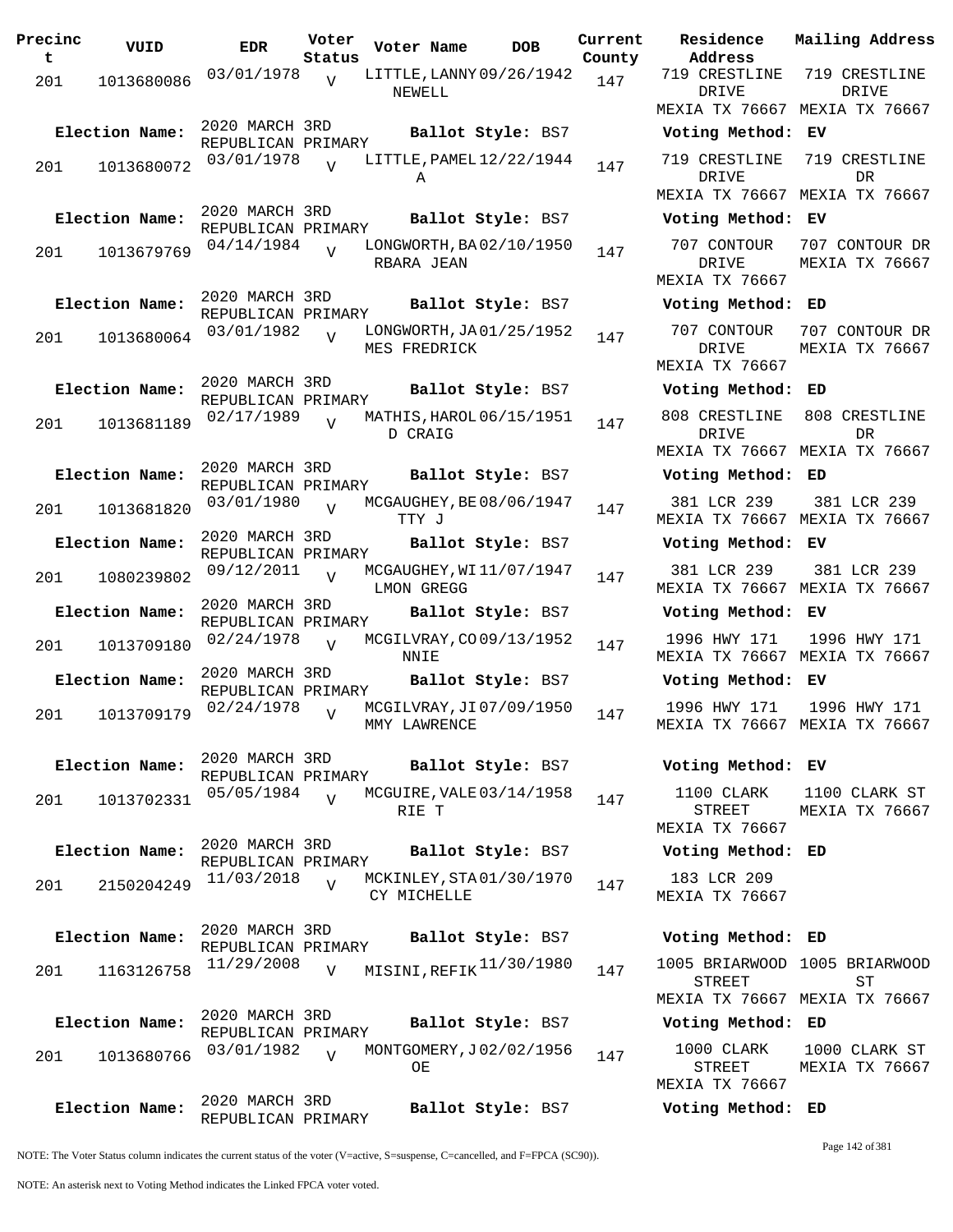| Precinc | VUID           | <b>EDR</b>                           | Voter          | Voter Name<br><b>DOB</b>                      | Current | Residence                                     | Mai.         |
|---------|----------------|--------------------------------------|----------------|-----------------------------------------------|---------|-----------------------------------------------|--------------|
| t.      |                |                                      | Status         |                                               | County  | Address<br>1000 CLARK                         | 10           |
| 201     | 1013680750     | 03/01/1982                           | $\overline{V}$ | MONTGOMERY, M01/04/1955<br>ARLA               | 147     | <b>STREET</b><br>MEXIA TX 76667               | MEX          |
|         | Election Name: | 2020 MARCH 3RD<br>REPUBLICAN PRIMARY |                | Ballot Style: BS7                             |         | Voting Method: ED                             |              |
| 201     | 1021310219     | 06/10/2004                           | $\overline{V}$ | MOORE, ALISHA 11/05/1985<br>KAY               | 147     | 1195 FM 2838<br>MEXIA TX 76667 MEX            | 11           |
|         | Election Name: | 2020 MARCH 3RD<br>REPUBLICAN PRIMARY |                | Ballot Style: BS7                             |         | Voting Method: EV                             |              |
| 201     | 2137102442     | 02/25/2019                           | $\overline{U}$ | MOORE, HALEY 04/15/1993<br><b>RENEE</b>       | 147     | 1105 CLARK<br><b>STREET</b>                   |              |
|         | Election Name: | 2020 MARCH 3RD                       |                | Ballot Style: BS7                             |         | MEXIA TX 76667<br>Voting Method: ED           |              |
| 201     | 1148874515     | REPUBLICAN PRIMARY<br>02/22/2008     | $\overline{V}$ | MOORE, SCOTT 06/05/1972                       | 147     | 1195 FM 2838                                  | 11           |
|         |                | 2020 MARCH 3RD                       |                | ALAN                                          |         | MEXIA TX 76667 MEX                            |              |
|         | Election Name: | REPUBLICAN PRIMARY                   |                | Ballot Style: BS7                             |         | Voting Method: EV                             |              |
| 201     | 1013655254     | 10/15/1976                           | $\overline{U}$ | MORRIS, CHARL 07/22/1946<br>ES                | 147     | 1520 HWY 171<br>MEXIA TX 76667 MEX            | 15           |
|         | Election Name: | 2020 MARCH 3RD<br>REPUBLICAN PRIMARY |                | Ballot Style: BS7                             |         | Voting Method: EV                             |              |
| 201     | 1013681896     | 10/20/1986                           | $\overline{U}$ | MURPHY, CYNTH 05/26/1951<br>IA ANN            | 147     | 1012 CLARK<br><b>STREET</b><br>MEXIA TX 76667 | 10<br>MEX    |
|         | Election Name: | 2020 MARCH 3RD<br>REPUBLICAN PRIMARY |                | Ballot Style: BS7                             |         | Voting Method:                                | EV           |
| 201     | 1013681906     | 10/20/1986                           | $\overline{U}$ | MURPHY, MICHA 11/07/1947<br>EL A              | 147     | 1012 CLARK<br>STREET<br>MEXIA TX 76667        | 10<br>MEX    |
|         | Election Name: | 2020 MARCH 3RD                       |                | Ballot Style: BS7                             |         | Voting Method: EV                             |              |
| 201     | 1003914973     | REPUBLICAN PRIMARY<br>01/17/2001     | $\overline{V}$ | NEWHOUSE, BEC 12/17/1982                      | 147     | 1013 CLARK                                    | $\mathbf{1}$ |
|         |                |                                      |                | KON<br>ELIZABETH                              |         | <b>STREET</b><br>MEXIA TX 76667- MEX<br>2026  |              |
|         | Election Name: | 2020 MARCH 3RD<br>REPUBLICAN PRIMARY |                | Ballot Style: BS7                             |         | Voting Method: EV                             |              |
| 201     |                | 1013679043 07/14/1994                | $\overline{V}$ | -<br>NICHOLS, EVIE 07/18/1947 147<br>MARGARET |         | 1006 BRIARWOOD 100<br><b>STREET</b>           |              |
|         | Election Name: | 2020 MARCH 3RD                       |                | Ballot Style: BS7                             |         | MEXIA TX 76667 MEX<br>Voting Method: EV       |              |
|         |                | REPUBLICAN PRIMARY<br>09/15/1988     |                | 12/20/1948<br>NICHOLS                         |         | 1006 BRIARWOOD 100                            |              |
| 201     | 1013681250     |                                      | $\overline{V}$ | JR, MARION<br>AUSTIN                          | 147     | <b>STREET</b><br>MEXIA TX 76667 MEX           |              |
|         | Election Name: | 2020 MARCH 3RD<br>REPUBLICAN PRIMARY |                | Ballot Style: BS7                             |         | Voting Method: EV                             |              |
| 201     | 2123070911     | 05/07/2016                           | $\overline{V}$ | PARKER, TOMMI 01/29/1950<br>E MILES           | 147     | 1001 BRIARWOOD 100<br><b>STREET</b>           | MEX          |
|         |                | 2020 MARCH 3RD                       |                |                                               |         | MEXIA TX 76667                                |              |
|         | Election Name: | REPUBLICAN PRIMARY                   |                | Ballot Style: BS7                             |         | Voting Method: EV                             |              |
| 201     | 1004936906     | 02/02/2001                           | $\overline{U}$ | RIDGE, BRENDA 11/14/1955<br>SANDERSON         | 147     | 1520 HWY 171<br>MEXIA TX 76667 MEX            | 15           |
|         | Election Name: | 2020 MARCH 3RD<br>REPUBLICAN PRIMARY |                | Ballot Style: BS7                             |         | Voting Method: EV                             |              |
| 201     | 1000960633     | 05/10/2019                           | $\overline{V}$ | RITTER, DONNA 08/08/1948<br>LYNN              | 147     | 601 TERRACE<br>LANE                           |              |
|         | Election Name: | 2020 MARCH 3RD<br>REPUBLICAN PRIMARY |                | Ballot Style: BS7                             |         | MEXIA TX 76667<br>Voting Method: AV           |              |

**Voter Name DOB Residence Address Current Mailing Address** 1000 CLARK STREET MEXIA TX 76667 1000 CLARK ST MEXIA TX 76667 **Election Name: Ballot Style:** BS7 **Voting Method: ED** 1195 FM 2838 MEXIA TX 76667 MEXIA TX 76667 1195 FM 2838 **Election Name: Ballot Style:** BS7 **Voting Method: EV** 1105 CLARK STREET MEXIA TX 76667 **Election Name: Ballot Style:** BS7 **Voting Method: ED** 1195 FM 2838 MEXIA TX 76667 MEXIA TX 76667 1195 FM 2838 **Election Name: Ballot Style:** BS7 **Voting Method: EV** 1520 HWY 171 MEXIA TX 76667 MEXIA TX 76667 1520 HWY 171 **Election Name: Ballot Style:** BS7 **Voting Method: EV** 1012 CLARK STREET MEXIA TX 76667 1012 CLARK ST MEXIA TX 76667 **Election Name: Ballot Style:** BS7 **Voting Method: EV** 1012 CLARK STREET MEXIA TX 76667 1012 CLARK ST MEXIA TX 76667 **Election Name: Ballot Style:** BS7 **Voting Method: EV** 1013 CLARK STREET MEXIA TX 76667- MEXIA TX 76667 2026 1013 CLARK STREET **Election Name: Ballot Style:** BS7 **Voting Method: EV** 1006 BRIARWOOD 1006 BRIARWOOD STREET MEXIA TX 76667 MEXIA TX 76667 ST **Election Name: Ballot Style:** BS7 **Voting Method: EV** 1006 BRIARWOOD 1006 BRIARWOOD STREET MEXIA TX 76667 MEXIA TX 76667 ST **Election Name: Ballot Style:** BS7 **Voting Method: EV** 1001 BRIARWOOD 1001 BRIARWOOD STREET MEXIA TX 76667 MEXIA TX 76667 **Election Name: Ballot Style:** BS7 **Voting Method: EV** 1520 HWY 171 MEXIA TX 76667 MEXIA TX 76667 1520 HWY 171 **Election Name: Ballot Style:** BS7 **Voting Method: EV** 601 TERRACE LANE MEXIA TX 76667

NOTE: The Voter Status column indicates the current status of the voter (V=active, S=suspense, C=cancelled, and F=FPCA (SC90)).

Page 143 of 381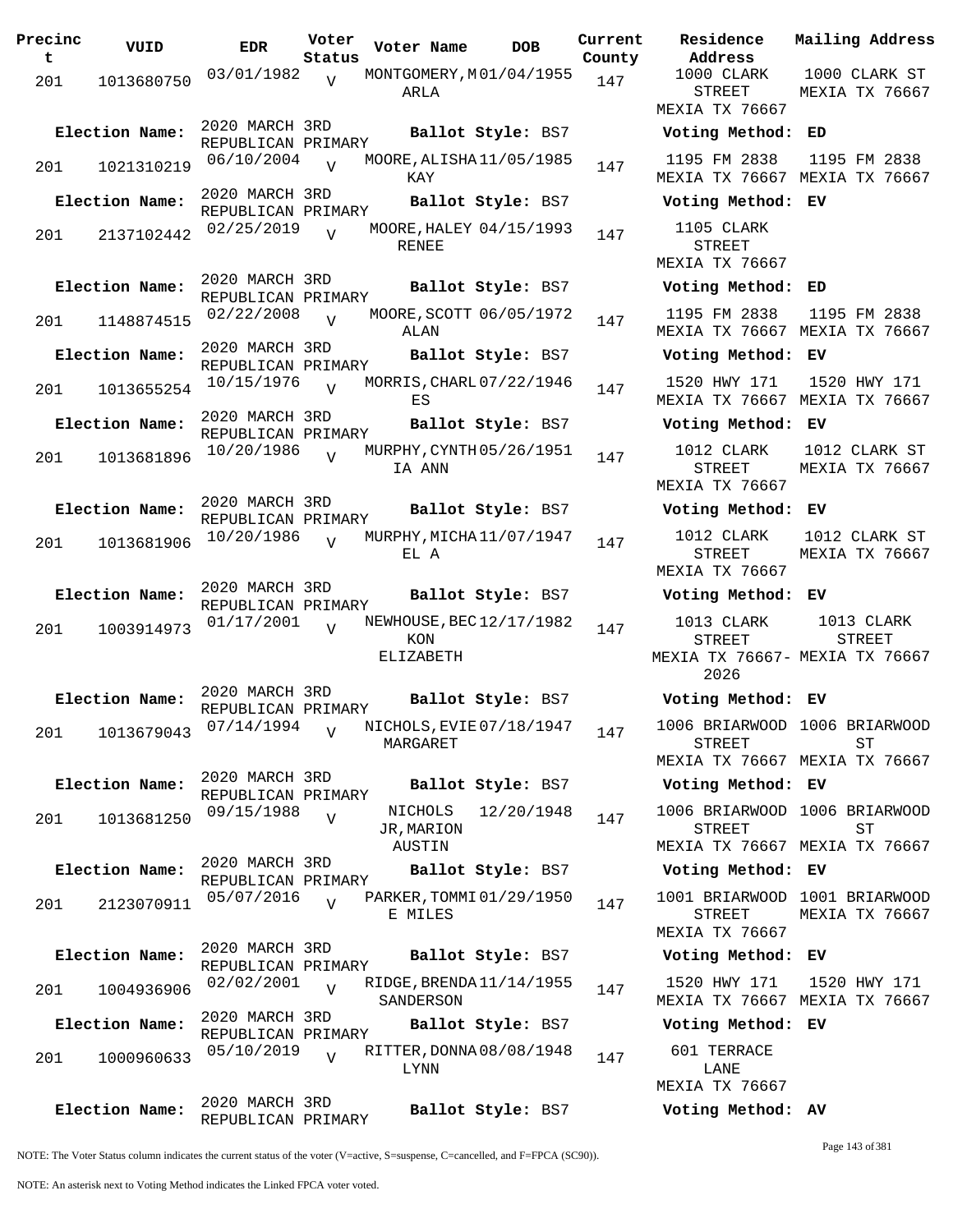| t<br>Status<br>County<br>07/08/2017<br>ROJAS, JAIME 10/15/1979<br>V<br>147<br>201<br>1013638777<br>2020 MARCH 3RD<br>Election Name:<br>Ballot Style: BS7<br>REPUBLICAN PRIMARY<br>10/10/1996<br>ROSE, LANA 04/18/1950<br>$\overline{U}$<br>147<br>1013644119<br>201<br><b>DOSS</b> | Address<br>708 PRIMROSE<br>LANE<br>MEXIA TX 7666<br>Voting Metho<br>1105 FAIRWAY<br>LANE<br>MEXIA TX 7666 |
|------------------------------------------------------------------------------------------------------------------------------------------------------------------------------------------------------------------------------------------------------------------------------------|-----------------------------------------------------------------------------------------------------------|
|                                                                                                                                                                                                                                                                                    |                                                                                                           |
|                                                                                                                                                                                                                                                                                    |                                                                                                           |
|                                                                                                                                                                                                                                                                                    |                                                                                                           |
|                                                                                                                                                                                                                                                                                    | 2034                                                                                                      |
| 2020 MARCH 3RD<br>Election Name:<br>Ballot Style: BS7<br>REPUBLICAN PRIMARY                                                                                                                                                                                                        | Voting Metho                                                                                              |
| 09/14/2003<br>ROSE, VANCE 09/09/1946<br>$\overline{V}$<br>147<br>1019127565<br>201<br>RAY                                                                                                                                                                                          | 1105 FAIRWAY<br>LANE<br>MEXIA TX 76667<br>2034                                                            |
| 2020 MARCH 3RD<br>Election Name:<br>Ballot Style: BS7<br>REPUBLICAN PRIMARY                                                                                                                                                                                                        | Voting Metho                                                                                              |
| 09/22/1965<br>10/01/1995<br>SADLER<br>$\overline{V}$<br>147<br>201<br>1013697872<br>SR, TIMOTHY                                                                                                                                                                                    | 651 FM 2838<br>MEXIA TX 7666                                                                              |
| 2020 MARCH 3RD<br>Election Name:<br>Ballot Style: BS7<br>REPUBLICAN PRIMARY                                                                                                                                                                                                        | Voting Metho                                                                                              |
| 09/23/1992<br>SANDIFER, JAM 08/10/1948<br>$\overline{V}$<br>147<br>201<br>1013710221<br>ES TILTON                                                                                                                                                                                  | 109 PR 5242<br>MEXIA TX 7666                                                                              |
| 2020 MARCH 3RD<br>Election Name:<br>Ballot Style: BS7<br>REPUBLICAN PRIMARY                                                                                                                                                                                                        | Voting Metho                                                                                              |
| 09/23/1992<br>SANDIFER, VIC 12/14/1949<br>V<br>147<br>201<br>1008963263<br>KI MORGAN                                                                                                                                                                                               | 109 PR 5242<br>MEXIA TX 7666                                                                              |
| 2020 MARCH 3RD<br>Election Name:<br>Ballot Style: BS7                                                                                                                                                                                                                              | Voting Metho                                                                                              |
| REPUBLICAN PRIMARY<br>10/25/2014<br>SCHAEFER, JOH 02/19/1960<br>$\overline{V}$<br>147<br>201<br>1029921300<br>N EDWARD                                                                                                                                                             | 1002 CLARK<br>STREET<br>MEXIA TX 7666<br>2025                                                             |
| 2020 MARCH 3RD<br>Election Name:<br>Ballot Style: BS7<br>REPUBLICAN PRIMARY                                                                                                                                                                                                        | Voting Metho                                                                                              |
| 11/04/2014<br>SCHAEFER, MAR 09/04/1967<br>$\overline{U}$<br>147<br>201<br>1058546048<br>Y MAGDALENE                                                                                                                                                                                | 1002 CLARK<br>STREET<br>MEXIA TX 7666                                                                     |
| 2020 MARCH 3RD<br>Election Name:<br>Ballot Style: BS7<br>REPUBLICAN PRIMARY                                                                                                                                                                                                        | Voting Metho                                                                                              |
| 03/01/1978<br>SEELINGER, CH11/21/1940<br>$\overline{V}$<br>147<br>201<br>1013680489<br>ESTER A                                                                                                                                                                                     | 1009 BRENTWOO<br>STREET<br>MEXIA TX 7666                                                                  |
| 2020 MARCH 3RD<br>Election Name:<br>Ballot Style: BS7<br>REPUBLICAN PRIMARY                                                                                                                                                                                                        | Voting Metho                                                                                              |
| 03/01/1978<br>SEELINGER, JU09/26/1949<br>$\overline{V}$<br>147<br>201<br>1013680470<br>DY B                                                                                                                                                                                        | 1009 BRENTWOO<br>STREET<br>MEXIA TX 7666                                                                  |
| 2020 MARCH 3RD<br>Election Name:<br>Ballot Style: BS7<br>REPUBLICAN PRIMARY                                                                                                                                                                                                        | Voting Metho                                                                                              |
| 03/01/1978<br>SHAMBLIN, TOM 07/24/1947<br>$\overline{U}$<br>147<br>201<br>1013704115<br>MY E                                                                                                                                                                                       | 207 BRICKYARI<br>ROAD<br>MEXIA TX 7666                                                                    |
| 2020 MARCH 3RD<br>Election Name:<br>Ballot Style: BS7                                                                                                                                                                                                                              | Voting Metho                                                                                              |
| REPUBLICAN PRIMARY<br>05/17/2001<br>SMITH, JIMMY 11/13/1954<br>$\overline{V}$<br>147<br>201<br>1013645016<br>KYLE                                                                                                                                                                  | 711 CONTOUR<br>DRIVE<br>MEXIA TX 7666                                                                     |
| 2020 MARCH 3RD<br>Election Name:<br>Ballot Style: BS7<br>REPUBLICAN PRIMARY                                                                                                                                                                                                        | Voting Metho                                                                                              |

**Voter Name DOB Residence Address Current Mailing Address** LANE MEXIA TX 76667 708 PRIMROSE DR MEXIA TX 76667 **Election Name: Ballot Style:** BS7 **Voting Method: ED** 1105 FAIRWAY T.ANE MEXIA TX 76667- 2034 1105 FAIRWAY MEXIA TX 76667 **Election Name: Ballot Style:** BS7 **Voting Method: AV** 1105 FAIRWAY LANE MEXIA TX 76667- 2034 1105 FAIRWAY MEXIA TX 76667 **Election Name: Ballot Style:** BS7 **Voting Method: AV** 651 FM 2838 MEXIA TX 76667 MEXIA TX 76667 P O BOX 1411 **Election Name: Ballot Style:** BS7 **Voting Method: EV** 109 PR 5242 MEXIA TX 76667 MEXIA TX 76667 109 PR 5242 **Election Name: Ballot Style:** BS7 **Voting Method: ED** 109 PR 5242 MEXIA TX 76667 MEXIA TX 76667 109 PR 5242 **Election Name: Ballot Style:** BS7 **Voting Method: ED** 1002 CLARK STREET MEXIA TX 76667- 2025 1002 CLARK ST MEXIA TX 76667 **Election Name: Ballot Style:** BS7 **Voting Method: ED** 1002 CLARK STREET MEXIA TX 76667 1002 CLARK ST MEXIA TX 76667 **Election Name: Ballot Style:** BS7 **Voting Method: ED** 1009 BRENTWOOD 1009 BRENTWOOD STREET MEXIA TX 76667 MEXIA TX 76667 ST **Election Name: Ballot Style:** BS7 **Voting Method: ED** 1009 BRENTWOOD 1009 BRENTWOOD STREET MEXIA TX 76667 MEXIA TX 76667 ST **Election Name: Ballot Style:** BS7 **Voting Method: ED** 207 BRICKYARD 207 FM 3119 ROAD MEXIA TX 76667 MEXIA TX 76667 **Election Name: Ballot Style:** BS7 **Voting Method: AV** 711 CONTOUR DRIVE MEXIA TX 76667 711 CONTOUR MEXIA TX 76667 **Election Name: Ballot Style:** BS7 **Voting Method: EV**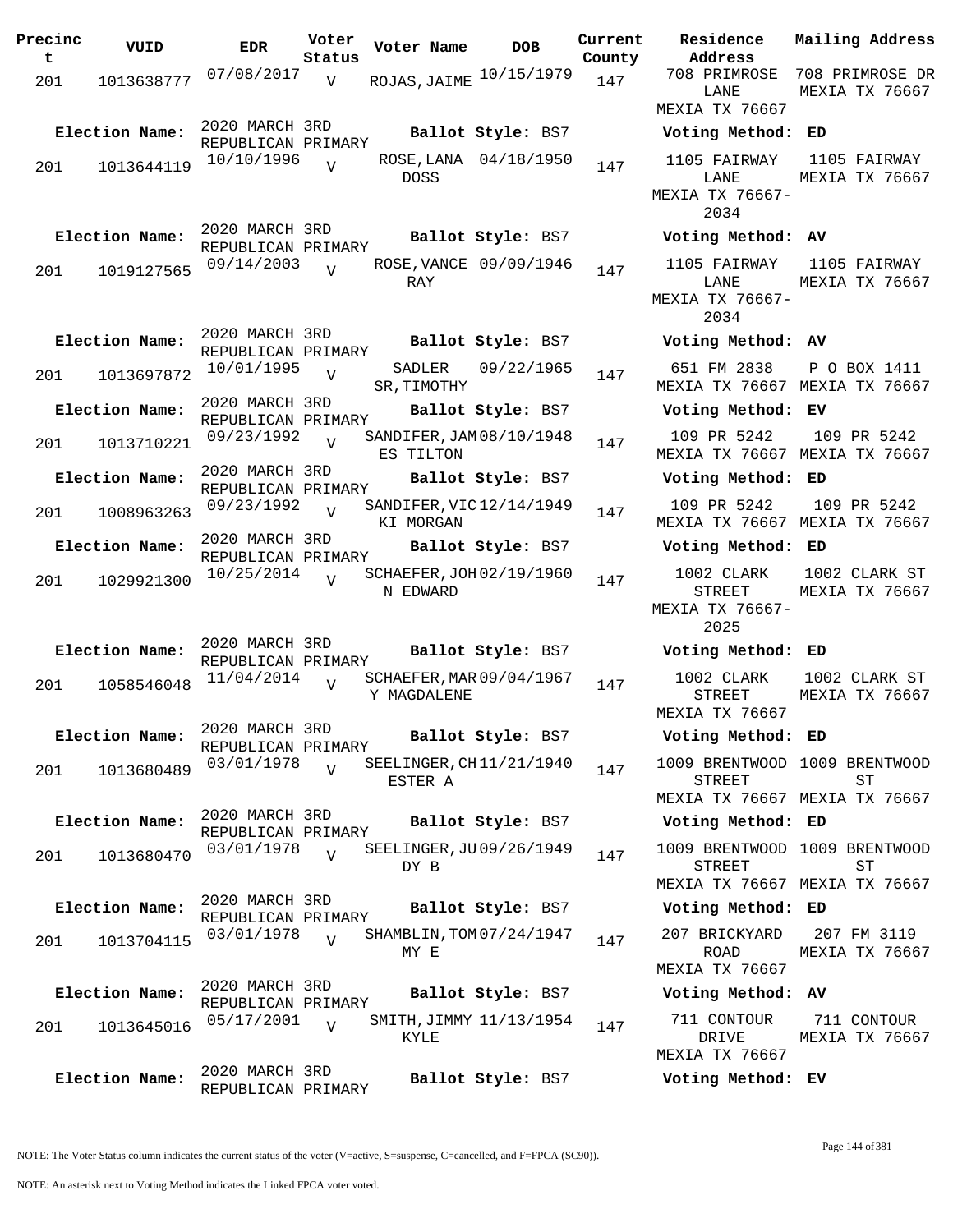| Precinc<br>t | VUID           | <b>EDR</b>                           | Voter<br>Status | Voter Name            | <b>DOB</b>                          | Current<br>County | Residence<br>Address                                |
|--------------|----------------|--------------------------------------|-----------------|-----------------------|-------------------------------------|-------------------|-----------------------------------------------------|
| 201          | 1013672716     | 03/06/1988                           | $\mathbf S$     | ST HOWARD             | SOLLEY, VERNE 12/03/1939            | 147               | 1261 HWY 171<br><b>MEXIA TX 7666</b>                |
|              | Election Name: | 2020 MARCH 3RD<br>REPUBLICAN PRIMARY |                 |                       | Ballot Style: BS7                   |                   | Voting Metho                                        |
| 201          | 1200827327     | 06/02/2013                           | $\overline{U}$  | HIA ANN               | SPITLER, CYNT 01/12/1953            | 147               | 1009 CLARK<br>STREET<br>MEXIA TX 7666               |
|              | Election Name: | 2020 MARCH 3RD<br>REPUBLICAN PRIMARY |                 |                       | Ballot Style: BS7                   |                   | Voting Metho                                        |
| 201          | 1049602288     | 03/09/2018                           | $\overline{U}$  | CRAIG                 | TAPPE, BILLY 10/27/1959             | 147               | 809 CRESTLIN<br>DRIVE<br><b>MEXIA TX 7666</b>       |
|              | Election Name: | 2020 MARCH 3RD                       |                 |                       | Ballot Style: BS7                   |                   | Voting Metho                                        |
| 201          | 1060599091     | REPUBLICAN PRIMARY<br>12/06/2006     | V               | THOMAS<br>JR, DONALD  | 02/06/1988                          | 147               | 702 CONTOUR<br>DRIVE<br><b>MEXIA TX 7666</b>        |
|              | Election Name: | 2020 MARCH 3RD                       |                 |                       | Ballot Style: BS7                   |                   | Voting Metho                                        |
| 201          | 1174948620     | REPUBLICAN PRIMARY<br>11/11/2010     | $\overline{V}$  |                       | THOMAS, JULIA <sup>06/16/1992</sup> | 147               | 702 CONTOUR<br>DRIVE                                |
|              | Election Name: | 2020 MARCH 3RD                       |                 |                       | Ballot Style: BS7                   |                   | <b>MEXIA TX 7666</b><br>Voting Metho                |
| 201          | 1013710705     | REPUBLICAN PRIMARY<br>07/06/1978     | $\mathbf S$     | DA NELL               | THORNTON, WAN 10/05/1937            | 147               | 2651 HWY 173<br>TEHUACANA TI<br>76686               |
|              | Election Name: | 2020 MARCH 3RD                       |                 |                       | Ballot Style: BS7                   |                   | Voting Metho                                        |
| 201          | 1013713118     | REPUBLICAN PRIMARY<br>11/02/1992     | $\overline{V}$  | TRANTHAM<br>II, JAMES | 09/15/1966                          | 147               | 490 FM 2838<br><b>MEXIA TX 7666</b>                 |
|              | Election Name: | 2020 MARCH 3RD                       |                 |                       | Ballot Style: BS7                   |                   | Voting Metho                                        |
| 201          | 1013707679     | REPUBLICAN PRIMARY<br>08/27/1982     | $\overline{U}$  | Y LEE                 | TWEEDLE, DANN 10/19/1955            | 147               | 1003 BRENTWOO<br>STREET                             |
|              | Election Name: | 2020 MARCH 3RD                       |                 |                       | Ballot Style: BS7                   |                   | <b>MEXIA TX 7666</b><br>Voting Metho                |
|              |                | REPUBLICAN PRIMARY<br>05/05/1988     |                 |                       | VAUGHAN, BETT 08/12/1942            |                   | 1000 BRIARWO                                        |
| 201          | 1013680882     |                                      | $\overline{V}$  | Y CAROLYN             |                                     | 147               | STREET<br>MEXIA TX 7666                             |
|              | Election Name: | 2020 MARCH 3RD<br>REPUBLICAN PRIMARY |                 |                       | Ballot Style: BS7                   |                   | Voting Metho                                        |
| 201          | 1014135370     | 10/31/1992                           | $\overline{V}$  | RT THOMAS             | VAUGHAN, ROBE 01/23/1938            | 147               | 1000 BRIARWO<br>STREET<br>MEXIA TX 7666             |
|              | Election Name: | 2020 MARCH 3RD                       |                 |                       | Ballot Style: BS7                   |                   | Voting Metho                                        |
| 201          | 1159257319     | REPUBLICAN PRIMARY<br>11/04/2008     | $\overline{V}$  | D MORTON              | WALKER, DONAL 06/01/1946            | 147               | 1106 CLARK<br><b>STREET</b><br><b>MEXIA TX 7666</b> |
|              | Election Name: | 2020 MARCH 3RD                       |                 |                       | Ballot Style: BS7                   |                   | Voting Metho                                        |
| 201          | 1180506453     | REPUBLICAN PRIMARY<br>11/08/2011     | $\overline{U}$  | L                     | WEST, LYENNA 12/18/1979             | 147               | 546 FM 3119<br>MEXIA TX 7666                        |
|              | Election Name: | 2020 MARCH 3RD<br>REPUBLICAN PRIMARY |                 |                       | Ballot Style: BS7                   |                   | Voting Metho                                        |
| 201          | 1013681981     | 02/09/1987                           | $\overline{V}$  | E RAYMOND             | WHISLER, JESS 01/07/1955            | 147               | 485 FM 2838<br>MEXIA TX 7666                        |

**PORE Residence Address Current Mailing Address** 1261 HWY 171 MEXIA TX 76667 MEXIA TX 76667 1261 HWY 171 **Election Name: Ballot Style:** BS7 **Voting Method: EV** 1009 CLARK STREET MEXIA TX 76667 1009 CLARK ST MEXIA TX 76667 **Election Name: Ballot Style:** BS7 **Voting Method: EV** 809 CRESTLINE DRIVE MEXIA TX 76667 **Election Name: Ballot Style:** BS7 **Voting Method: EV** 702 CONTOUR DRIVE MEXIA TX 76667 702 CONTOUR DR MEXIA TX 76667 **Election Name: Ballot Style:** BS7 **Voting Method: EV** DRIVE MEXIA TX 76667 702 CONTOUR DR MEXIA TX 76667 **Election Name: Ballot Style:** BS7 **Voting Method: EV** 2651 HWY 171 TEHUACANA TX 76686 **Election Name: Ballot Style:** BS7 **Voting Method: EV** 490 FM 2838 MEXIA TX 76667 MEXIA TX 76667 490 FM 2838 **Election Name: Ballot Style:** BS7 **Voting Method: EV** 1003 BRENTWOOD 1003 BRENTWOOD STREET MEXIA TX 76667 MEXIA TX 76667 ST **Election Name: Ballot Style:** BS7 **Voting Method: ED** 1000 BRIARWOOD 1000 BRIARWOOD STREET MEXIA TX 76667 MEXIA TX 76667 ST **Election Name: Ballot Style:** BS7 **Voting Method: EV** 1000 BRIARWOOD 1000 BRIARWOOD STREET MEXIA TX 76667 MEXIA TX 76667 ST **Election Name: Ballot Style:** BS7 **Voting Method: EV** 1106 CLARK STREET MEXIA TX 76667 PO BOX 1524 MEXIA TX 76667 **Election Name: Ballot Style:** BS7 **Voting Method: ED** 546 FM 3119 MEXIA TX 76667 **Election Name: Ballot Style:** BS7 **Voting Method: EV**

> 485 FM 2838 MEXIA TX 76667 MEXIA TX 76667 P O BOX 132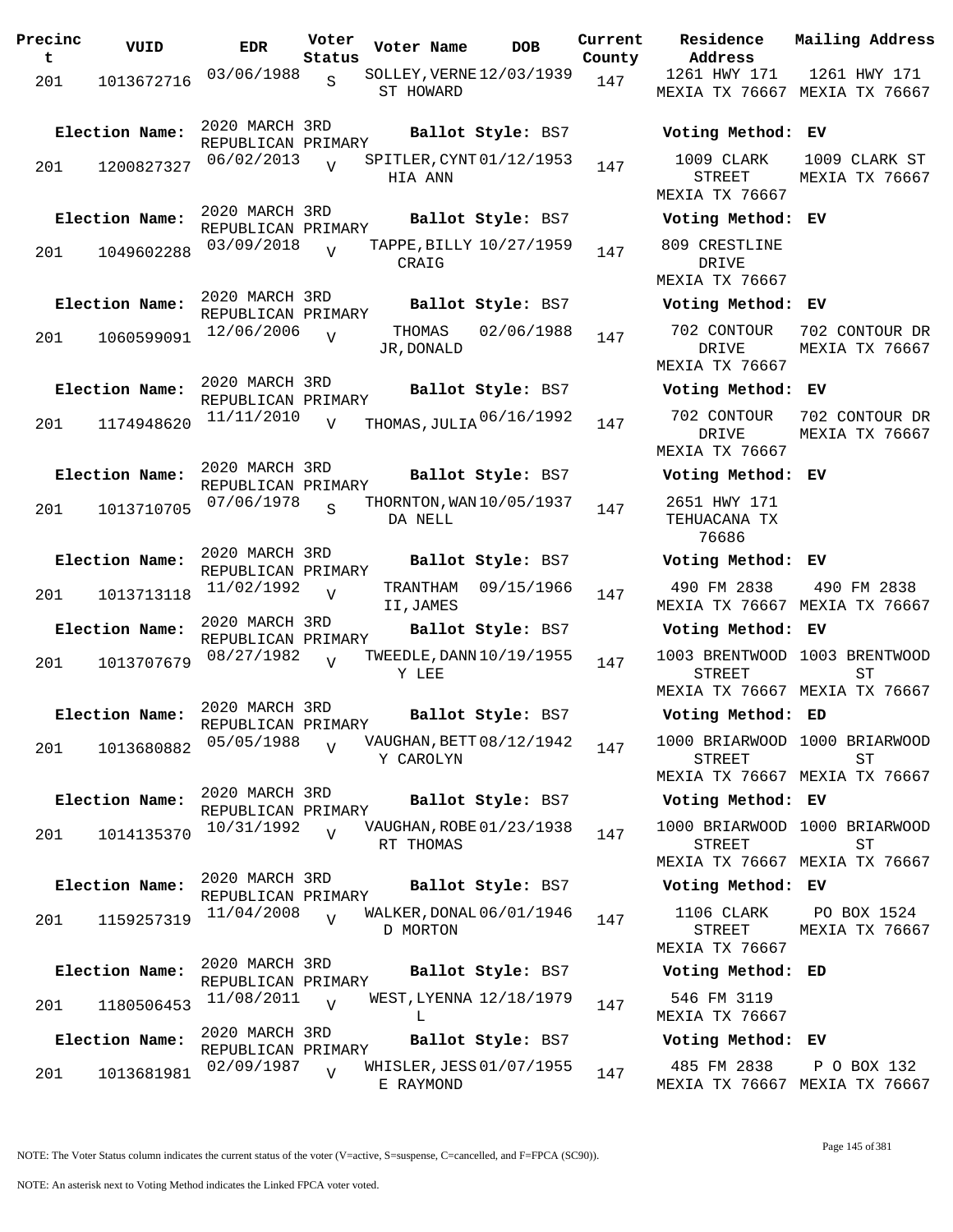| Precinc<br>t. | VUID           | <b>EDR</b>                           | Voter<br>Status | Voter Name                                    | <b>DOB</b>               | Current<br>County | Residence<br>Address                  | Mailing Address                                |
|---------------|----------------|--------------------------------------|-----------------|-----------------------------------------------|--------------------------|-------------------|---------------------------------------|------------------------------------------------|
|               | Election Name: | 2020 MARCH 3RD<br>REPUBLICAN PRIMARY |                 |                                               | Ballot Style: BS7        |                   | Voting Method: EV                     |                                                |
| 201           | 1013677767     | 10/03/1980                           | $\overline{U}$  | WILLIAMS, JEA 02/06/1947<br>NIE D             |                          | 147               | 2188 HWY 84 W                         | 2188 HWY 84 W<br>MEXIA TX 76667 MEXIA TX 76667 |
|               | Election Name: | 2020 MARCH 3RD<br>REPUBLICAN PRIMARY |                 |                                               | <b>Ballot Style: BS7</b> |                   | Voting Method: ED                     |                                                |
| 201           | 1013637940     | 10/30/1997                           | $\overline{v}$  | WILLIAMS, LAU 05/21/1979<br>RA DENISE         |                          | 147               | 2188 HWY 84 W                         | 2188 HWY 84 W<br>MEXIA TX 76667 MEXIA TX 76667 |
|               | Election Name: | 2020 MARCH 3RD<br>REPUBLICAN PRIMARY |                 |                                               | Ballot Style: BS7        |                   | Voting Method: EV                     |                                                |
| 201           | 1155758290     | 09/24/2008                           | $\mathbf{S}$    | WILLIAMS, MIC10/14/1974<br>HAEL<br>FITZGERALD |                          | 147               | 1249 HWY 171                          | PO BOX 661<br>MEXIA TX 76667 MEXIA TX 76667    |
|               | Election Name: | 2020 MARCH 3RD<br>REPUBLICAN PRIMARY |                 |                                               | Ballot Style: BS7        |                   | Voting Method: EV                     |                                                |
| 201           | 1021209767     | 05/28/2004                           | $\overline{U}$  | WINSTEAD, JIM 04/28/1986<br>MY LOUIS          |                          | 147               | 644 FM 3119<br>MEXIA TX 76667         |                                                |
|               | Election Name: | 2020 MARCH 3RD<br>REPUBLICAN PRIMARY |                 |                                               | Ballot Style: BS7        |                   | Voting Method: EV                     |                                                |
| 201           | 1182588055     | 03/14/2019                           | $\overline{U}$  | WOODALL, AARO 02/01/1988<br>N<br>CHRISTOPHER  |                          | 147               | 2557 HWY 171<br><b>MEXIA TX 76667</b> | 2557 HIGHWAY<br>171<br>MEXIA TX 76667-<br>2300 |
|               | Election Name: | 2020 MARCH 3RD<br>REPUBLICAN PRIMARY |                 |                                               | Ballot Style: BS7        |                   | Voting Method: EV                     |                                                |
| 201           | 1020173810     | 12/20/2003                           | $\overline{17}$ | WOODALL, DEVI 11/06/1985<br>N LOU             |                          | 147               | 2557 HWY 171<br><b>MEXIA TX 76667</b> | 2557 HIGHWAY<br>171<br>MEXIA TX 76667-<br>2300 |
|               | Election Name: | 2020 MARCH 3RD<br>REPUBLICAN PRIMARY |                 |                                               | Ballot Style: BS7        |                   | Voting Method: EV                     |                                                |
| 201           | 1013704798     | 03/01/1978                           | $\bar{z}$       | YORK, VIRGINI 02/02/1937<br>A HARGRAVE        |                          | 147               | 128 PR 5242                           | 128 PR 5242<br>MEXIA TX 76667 MEXIA TX 76667   |
|               | Election Name: | 2020 MARCH 3RD<br>REPUBLICAN PRIMARY |                 |                                               | Ballot Style: BS7        |                   | Voting Method: EV                     |                                                |
| 201           | 1191511705     | 10/28/2012                           | $\overline{U}$  | YOUNG, LYNNET 02/12/1960<br>TE A              |                          | 147               | 1299 FM 3119                          | 1299 FM 3119<br>MEXIA TX 76667 MEXIA TX 76667  |
|               | Election Name: | 2020 MARCH 3RD<br>REPUBLICAN PRIMARY |                 |                                               | Ballot Style: BS7        |                   | Voting Method: ED                     |                                                |
| 201           | 1183469897     | 04/04/2012                           | $\overline{U}$  | YOUNG, TERREN 04/18/1956<br>CE R              |                          | 147               | 1299 FM 3119                          | 1299 FM 3119<br>MEXIA TX 76667 MEXIA TX 76667  |
|               | Election Name: | 2020 MARCH 3RD<br>REPUBLICAN PRIMARY |                 |                                               | Ballot Style: BS7        |                   | Voting Method: ED                     |                                                |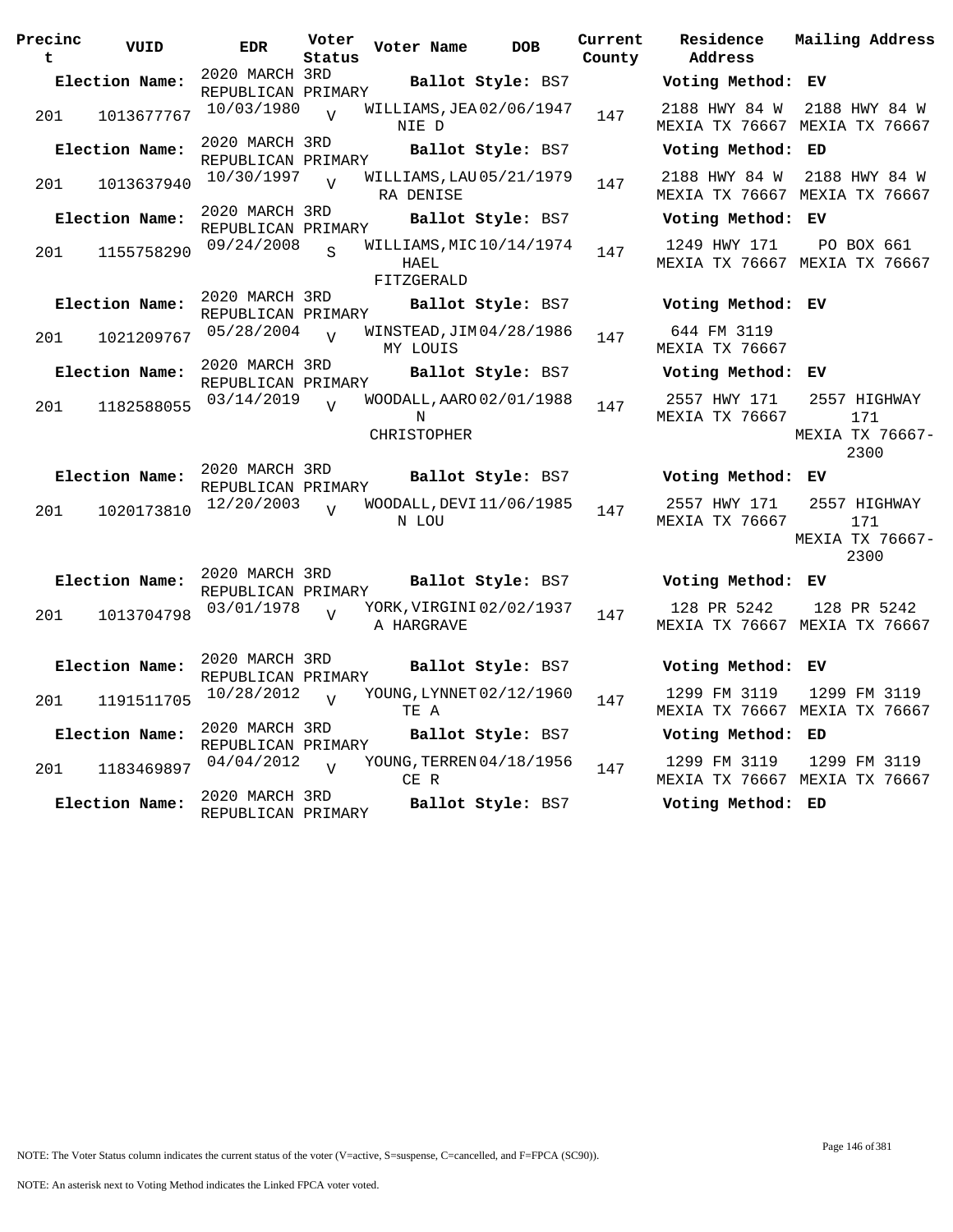| Precinc<br>t | VUID           | <b>EDR</b>                           | Voter<br>Status | Voter Name                                 | <b>DOB</b>        | Current<br>County | Residence<br>Address                            | Mailing Address                                  |
|--------------|----------------|--------------------------------------|-----------------|--------------------------------------------|-------------------|-------------------|-------------------------------------------------|--------------------------------------------------|
| 202          | 1013969867     | 12/19/2014                           | $\overline{v}$  | BRITTON, WARR 07/01/1955<br>EN EDWARD      |                   | 147               | 203 MLK JR HWY<br>N                             | PO BOX 424<br>MEXIA TX 76667                     |
|              |                | 2020 MARCH 3RD                       |                 |                                            |                   |                   | MEXIA TX 76667                                  |                                                  |
|              | Election Name: | REPUBLICAN PRIMARY                   |                 |                                            | Ballot Style: BS7 |                   | Voting Method: EV                               |                                                  |
| 202          | 1013680502     | 03/01/1978                           | $\overline{V}$  | BUNDY, DENNIS 04/16/1951<br>GLENN          |                   | 147               | S<br><b>MEXIA TX 76667</b>                      | 502 MCKINNEY ST1101 FAIRWAY LN<br>MEXIA TX 76667 |
|              | Election Name: | 2020 MARCH 3RD                       |                 |                                            | Ballot Style: BS7 |                   | Voting Method: EV                               |                                                  |
|              |                | REPUBLICAN PRIMARY<br>11/03/1980     |                 | BUNDY, NANCY 08/09/1953                    |                   |                   |                                                 | 502 MCKINNEY ST1101 FAIRWAY LN                   |
| 202          | 1013680188     |                                      | $\overline{V}$  |                                            |                   | 147               | S<br><b>MEXIA TX 76667</b>                      | MEXIA TX 76667                                   |
|              | Election Name: | 2020 MARCH 3RD<br>REPUBLICAN PRIMARY |                 |                                            | Ballot Style: BS7 |                   | Voting Method: EV                               |                                                  |
| 202          | 1187732425     | 07/27/2012                           | $\overline{V}$  | BUSBY, ROBERT 11/16/1978<br>OKEITH         |                   | 147               | W<br>MEXIA TX 76667                             | 528 HOPKINS ST 528 W HOPKINS<br>MEXIA TX 76667   |
|              | Election Name: | 2020 MARCH 3RD<br>REPUBLICAN PRIMARY |                 |                                            | Ballot Style: BS7 |                   | Voting Method: ED                               |                                                  |
| 202          | 1018965255     | 07/30/2003                           | $\overline{U}$  | CARROLL, JOHN 01/27/1972<br><b>EVERETT</b> |                   | 147               | S                                               | 710 MCKINNEY ST 710 S MCKINNEY<br>ST             |
|              |                |                                      |                 |                                            |                   |                   |                                                 | MEXIA TX 76667 MEXIA TX 76667                    |
|              | Election Name: | 2020 MARCH 3RD<br>REPUBLICAN PRIMARY |                 |                                            | Ballot Style: BS7 |                   | Voting Method: EV                               |                                                  |
| 202          | 2130916970     | 11/06/2016                           | $\overline{Y}$  | CARROLL, SUZA 05/20/1959<br>NNE MARIE      |                   | 147               | S                                               | 710 MCKINNEY ST710 S. MCKINNEY<br>MEXIA TX 76667 |
|              |                |                                      |                 |                                            |                   |                   | MEXIA TX 76667                                  |                                                  |
|              | Election Name: | 2020 MARCH 3RD<br>REPUBLICAN PRIMARY |                 |                                            | Ballot Style: BS7 |                   | Voting Method: EV                               |                                                  |
| 202          | 1013712843     | 03/01/1982                           | $\mathbf{S}$    | DABNEY, ELIZA 10/29/1963<br>BETH ANNE      |                   | 147               | 1017 BONHAM ST<br>S                             | P O BOX 11<br>MEXIA TX 76667                     |
|              |                | 2020 MARCH 3RD                       |                 |                                            |                   |                   | MEXIA TX 76667                                  |                                                  |
|              | Election Name: | REPUBLICAN PRIMARY                   |                 |                                            | Ballot Style: BS7 |                   | Voting Method: ED                               |                                                  |
| 202          | 2153574232     | 01/11/2019                           | $\overline{V}$  | DRAKE, CHARLO 01/03/1947<br>TTE HOLL       |                   | 147               | 715 FANNIN ST W<br>MEXIA TX 76667               |                                                  |
|              | Election Name: | 2020 MARCH 3RD<br>REPUBLICAN PRIMARY |                 |                                            | Ballot Style: BS7 |                   | Voting Method: EV                               |                                                  |
| 202          | 1217369891     | 03/01/2015                           | $\overline{V}$  | HAYNES<br>JR, PERRY                        | 08/26/1959        | 147               | 219 WALNUT<br>STREET<br>MEXIA TX 76667-<br>2638 | 219 WALNUT ST<br>MEXIA TX 76667                  |
|              | Election Name: | 2020 MARCH 3RD<br>REPUBLICAN PRIMARY |                 |                                            | Ballot Style: BS7 |                   | Voting Method: EV                               |                                                  |
| 202          | 1045269920     | 02/07/2018                           | $\overline{U}$  | HOWARD, WILLI 07/08/1947<br>AM RONALD      |                   | 147               | S                                               | 500 MCKINNEY ST 500 S MCKINNEY<br>MEXIA TX 76667 |
|              |                | 2020 MARCH 3RD                       |                 |                                            |                   |                   | MEXIA TX 76667                                  |                                                  |
|              | Election Name: | REPUBLICAN PRIMARY                   |                 |                                            | Ballot Style: BS7 |                   | Voting Method: ED                               |                                                  |
| 202          | 2129282031     | 10/07/2016                           | $\overline{U}$  | HUFFSTUTTLER 12/17/1990<br>, BRITTNEY      |                   | 147               | S                                               | 812 MCKINNEY ST 812 S MCKINNEY<br>ST             |
|              |                | 2020 MARCH 3RD                       |                 | NICHOLE                                    |                   |                   |                                                 | MEXIA TX 76667 MEXIA TX 76667                    |
|              | Election Name: | REPUBLICAN PRIMARY                   |                 |                                            | Ballot Style: BS7 |                   | Voting Method: EV                               |                                                  |
| 202          | 1013707107     | 08/14/1989                           | $\overline{V}$  | INGRAM, ANDRE 12/19/1959<br>A JOYCE        |                   | 147               | S<br>MEXIA TX 76667                             | 622 MCKINNEY ST 622 S MCKINNEY<br>MEXIA TX 76667 |
|              | Election Name: | 2020 MARCH 3RD                       |                 |                                            | Ballot Style: BS7 |                   | Voting Method: EV                               |                                                  |
|              |                | REPUBLICAN PRIMARY                   |                 |                                            |                   |                   |                                                 |                                                  |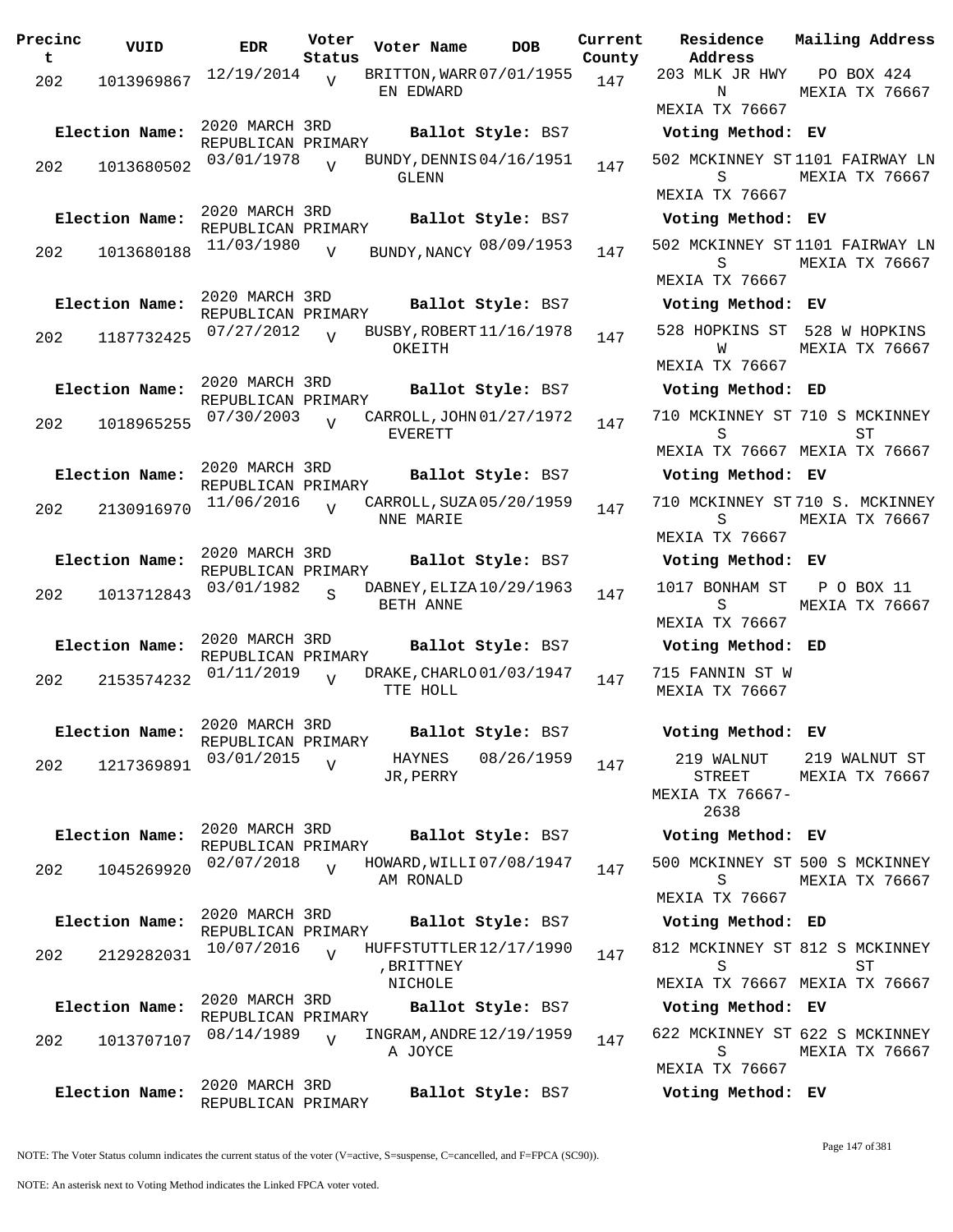| Precinc  | VUID           | <b>EDR</b>                           | Voter                    | Voter Name                              | <b>DOB</b>              | Current       | Residence<br>Address                                          | Mailing Address                                                 |
|----------|----------------|--------------------------------------|--------------------------|-----------------------------------------|-------------------------|---------------|---------------------------------------------------------------|-----------------------------------------------------------------|
| t<br>202 | 1022957208     | 11/02/2004                           | Status<br>$\overline{U}$ | KILPATRICK, C10/28/1962<br>HARLOTTE ANN |                         | County<br>147 |                                                               | 406 DENTON ST N406 N DENTON ST<br>MEXIA TX 76667 MEXIA TX 76667 |
|          | Election Name: | 2020 MARCH 3RD<br>REPUBLICAN PRIMARY |                          |                                         | Ballot Style: BS7       |               | Voting Method: EV                                             |                                                                 |
| 202      | 1003503383     | 02/27/2002                           | $\overline{V}$           | KIRGAN, KIMBE 02/22/1968<br>RLY ANN     |                         | 147           | 714 BONHAM ST S 714 BONHAM ST                                 | MEXIA TX 76667 MEXIA TX 76667                                   |
|          | Election Name: | 2020 MARCH 3RD<br>REPUBLICAN PRIMARY |                          |                                         | Ballot Style: BS7       |               | Voting Method: ED                                             |                                                                 |
| 202      | 1207113777     | 03/29/2014                           | $\overline{V}$           |                                         | LARA, JORGE 12/05/1994  | 147           | 900 MCKINNEY ST<br>S                                          | 900 SOUTH<br>MCKINNEY                                           |
|          |                |                                      |                          |                                         |                         |               | MEXIA TX 76667- MEXIA TX 76667<br>3747                        |                                                                 |
|          | Election Name: | 2020 MARCH 3RD<br>REPUBLICAN PRIMARY |                          |                                         | Ballot Style: BS7       |               | Voting Method: EV                                             |                                                                 |
| 202      | 1148334366     | 02/10/2008                           |                          | MEDLOCK, KENN 12/18/1989<br>ETH ONEAL   |                         | 147           | 300 ECHOLS ST N 300 N ECHOLS<br>MEXIA TX 76667 MEXIA TX 76667 |                                                                 |
|          | Election Name: | 2020 MARCH 3RD<br>REPUBLICAN PRIMARY |                          |                                         | Ballot Style: BS7       |               | Voting Method: EV                                             |                                                                 |
| 202      | 1210736699     | 08/06/2014                           | $\overline{U}$           | MORGAN, MALIN 06/05/1948<br>DA BUSBY    |                         | 147           | 125 KOLLMAN<br><b>ROAD</b><br>MEXIA TX 76667-<br>2614         | 125 KOLLMAN RD<br>MEXIA TX 76667                                |
|          | Election Name: | 2020 MARCH 3RD                       |                          |                                         | Ballot Style: BS7       |               | Voting Method: EV                                             |                                                                 |
| 202      | 1013714449     | REPUBLICAN PRIMARY<br>09/08/1988     | $\overline{U}$           | NORRIS, JANIS 08/13/1946<br>ELAINE      |                         | 147           | 302 HOUSTON ST 302 E HOUSTON<br>Е                             | ST                                                              |
|          |                |                                      |                          |                                         |                         |               |                                                               | MEXIA TX 76667 MEXIA TX 76667                                   |
|          | Election Name: | 2020 MARCH 3RD<br>REPUBLICAN PRIMARY |                          |                                         | Ballot Style: BS7       |               | Voting Method: EV                                             |                                                                 |
| 202      | 1013722776     | 10/29/1982                           | $\overline{V}$           | NORRIS, JIMMI 04/02/1935<br>E ROYCE     |                         | 147           | 302 HOUSTON ST<br>Е                                           | 302 E HOUSTON<br>ST<br>MEXIA TX 76667 MEXIA TX 76667            |
|          | Election Name: | 2020 MARCH 3RD<br>REPUBLICAN PRIMARY |                          |                                         | Ballot Style: BS7       |               | Voting Method: EV                                             |                                                                 |
| 202      | 1003921329     | 03/14/2000                           | $\overline{U}$           | OLVERA, ISABE 11/18/1948<br>L           |                         | 147           | S<br>MEXIA TX 76667-<br>3512                                  | 1025 BELKNAP ST1025 S. BELKNAP<br>MEXIA TX 76667                |
|          | Election Name: | 2020 MARCH 3RD<br>REPUBLICAN PRIMARY |                          |                                         | Ballot Style: BS7       |               | Voting Method: EV                                             |                                                                 |
| 202      | 1013702396     | 10/28/1984                           | $\overline{v}$           | JEAN                                    | PAUL, LISA 10/28/1966   | 147           | 706 WILDER<br>STREET<br>MEXIA TX 76667                        |                                                                 |
|          | Election Name: | 2020 MARCH 3RD<br>REPUBLICAN PRIMARY |                          |                                         | Ballot Style: BS7       |               | Voting Method: EV                                             |                                                                 |
| 202      | 1013691152     | 04/09/1992                           | $\overline{U}$           | RATCLIFF, ROL 08/27/1971<br>ANDA JEAN   |                         | 147           | 500 DENTON ST S<br>MEXIA TX 76667                             |                                                                 |
|          | Election Name: | 2020 MARCH 3RD<br>REPUBLICAN PRIMARY |                          |                                         | Ballot Style: BS7       |               | Voting Method: EV                                             |                                                                 |
| 202      | 1173440733     | 03/01/2018                           | $\overline{V}$           | RENEE                                   | REED, NICOLE 10/18/1986 | 147           | 306 GLENDALE ST<br>Е<br>MEXIA TX 76667                        |                                                                 |
|          | Election Name: | 2020 MARCH 3RD                       |                          |                                         | Ballot Style: BS7       |               | Voting Method: ED                                             |                                                                 |
| 202      | 1004983945     | REPUBLICAN PRIMARY<br>03/27/1999     | $\overline{v}$           | ROBERTS, SUSA 07/05/1968<br>N LIL       |                         | 147           | 301 HOUSTON ST 301 E HOUSTON<br>Е                             | SТ                                                              |
|          | Election Name: | 2020 MARCH 3RD<br>REPUBLICAN PRIMARY |                          |                                         | Ballot Style: BS7       |               | MEXIA TX 76667 MEXIA TX 76667<br>Voting Method: EV            |                                                                 |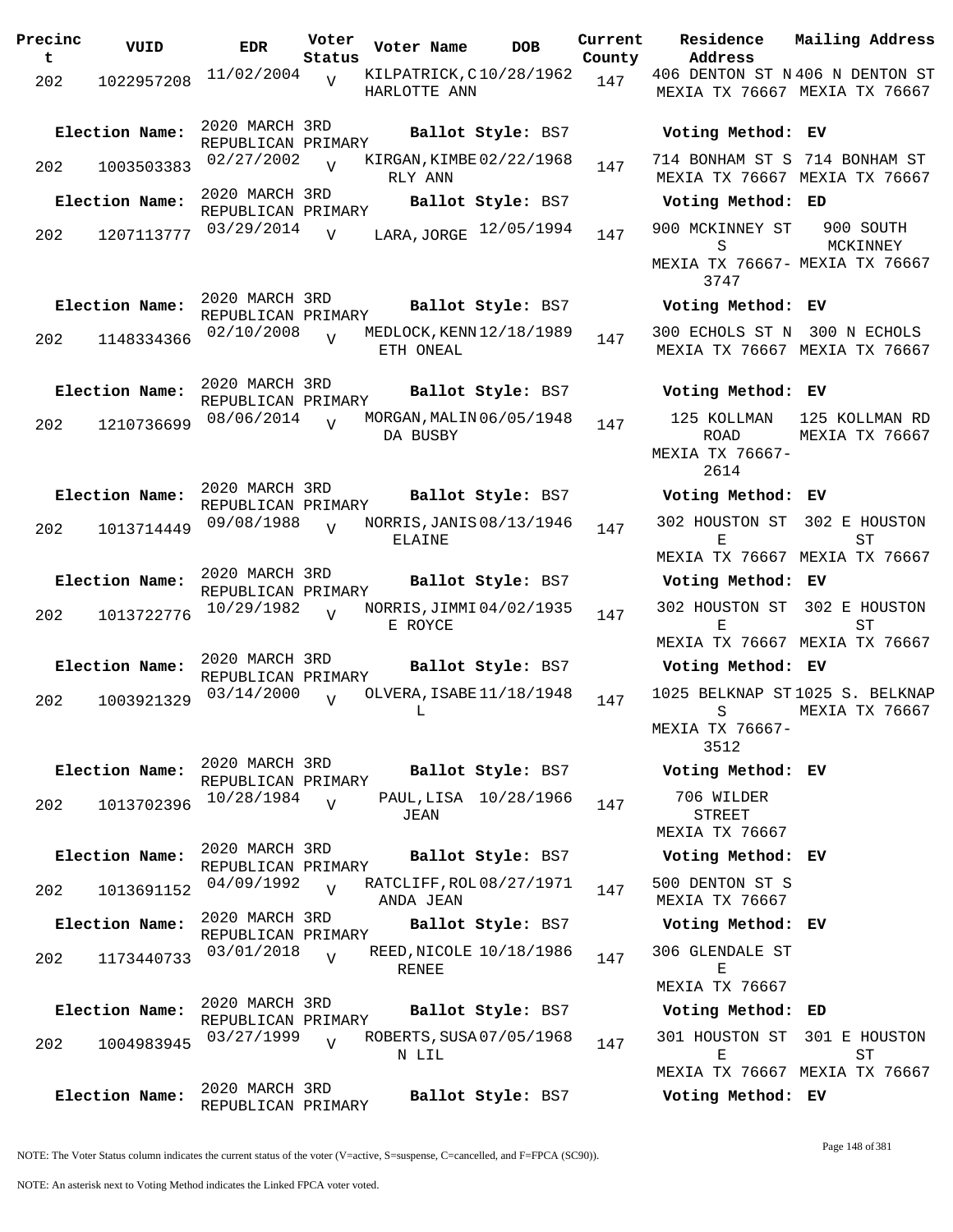| Precinc<br>t. | VUID           | <b>EDR</b>                           | Voter<br>Status | Voter Name                            | <b>DOB</b>               | Current<br>County | Residence<br>Address                                 | Mailing Address                        |
|---------------|----------------|--------------------------------------|-----------------|---------------------------------------|--------------------------|-------------------|------------------------------------------------------|----------------------------------------|
| 202           | 1163157484     | 12/04/2008                           | $\overline{U}$  | ALI                                   | ROBLES, OMAR 11/24/1970  | 147               | 713 MCKINNEY ST 713 S MCKINNEY<br>S                  | SТ                                     |
|               |                |                                      |                 |                                       |                          |                   |                                                      | MEXIA TX 76667 MEXIA TX 76667-<br>8708 |
|               | Election Name: | 2020 MARCH 3RD<br>REPUBLICAN PRIMARY |                 |                                       | Ballot Style: BS7        |                   | Voting Method: ED                                    |                                        |
| 202           | 1003917299     | 10/23/2000                           | $\overline{V}$  | RO GALVAN                             | ROBLES, SOCOR 09/14/1970 | 147               | 713 MCKINNEY ST 713 S MCKINNEY<br>S                  | ST                                     |
|               |                |                                      |                 |                                       |                          |                   | MEXIA TX 76667 MEXIA TX 76667                        |                                        |
|               | Election Name: | 2020 MARCH 3RD<br>REPUBLICAN PRIMARY |                 |                                       | Ballot Style: BS7        |                   | Voting Method: ED                                    |                                        |
| 202           | 1013722528     | 10/22/1984                           | $\overline{v}$  | DAVID                                 | SIDENER, JOHN 10/24/1944 | 147               | 706 WILDER<br><b>STREET</b><br><b>MEXIA TX 76667</b> | 706 WILDER ST<br>MEXIA TX 76667        |
|               | Election Name: | 2020 MARCH 3RD<br>REPUBLICAN PRIMARY |                 |                                       | Ballot Style: BS7        |                   | Voting Method: EV                                    |                                        |
| 202           | 1013722309     | 03/01/1978                           | $\overline{U}$  | SIDENER, NELD 01/12/1948<br>A CLARK   |                          | 147               | 706 WILDER<br>STREET<br>MEXIA TX 76667               | 706 WILDER ST<br>MEXIA TX 76667        |
|               | Election Name: | 2020 MARCH 3RD                       |                 |                                       | Ballot Style: BS7        |                   | Voting Method: EV                                    |                                        |
|               |                | REPUBLICAN PRIMARY                   |                 |                                       |                          |                   | 119 KOLLMAN                                          |                                        |
| 202           | 1013661429     | 05/03/1989                           | $\overline{U}$  | LARUE                                 | SMITH, GEARY 08/28/1962  | 147               | <b>ROAD</b><br><b>MEXIA TX 76667</b>                 | 119 KOLLMAN RD<br>MEXIA TX 76667       |
|               | Election Name: | 2020 MARCH 3RD<br>REPUBLICAN PRIMARY |                 |                                       | Ballot Style: BS7        |                   | Voting Method: EV                                    |                                        |
| 202           | 1160254114     | 11/04/2008                           | $\overline{17}$ | STUBBS, COLLI 06/11/1989<br>N FORREST |                          | 147               | 306 GLENDALE ST<br>F.                                |                                        |
|               |                |                                      |                 |                                       |                          |                   | <b>MEXIA TX 76667</b>                                |                                        |
|               | Election Name: | 2020 MARCH 3RD<br>REPUBLICAN PRIMARY |                 |                                       | Ballot Style: BS7        |                   | Voting Method: EV                                    |                                        |
| 202           | 1003769867     | 09/02/2001                           | $\overline{V}$  | WALDROP, KENN 05/23/1941<br>ETH MOORE |                          | 147               | 703 MCKINNEY ST 703 S MCKINNEY<br>S                  | SТ                                     |
|               |                | 2020 MARCH 3RD                       |                 |                                       |                          |                   | MEXIA TX 76667 MEXIA TX 76667                        |                                        |
|               | Election Name: | REPUBLICAN PRIMARY                   |                 |                                       | Ballot Style: BS7        |                   | Voting Method: EV                                    |                                        |
| 202           | 1003769851     | 09/02/2001                           | $\overline{U}$  | A PEARCE                              | WALDROP, LIND 01/01/1943 | 147               | 703 MCKINNEY ST 703 S MCKINNEY<br>S                  | ST                                     |
|               |                |                                      |                 |                                       |                          |                   | MEXIA TX 76667 MEXIA TX 76667                        |                                        |
|               | Election Name: | 2020 MARCH 3RD<br>REPUBLICAN PRIMARY |                 |                                       | Ballot Style: BS7        |                   | Voting Method: EV                                    |                                        |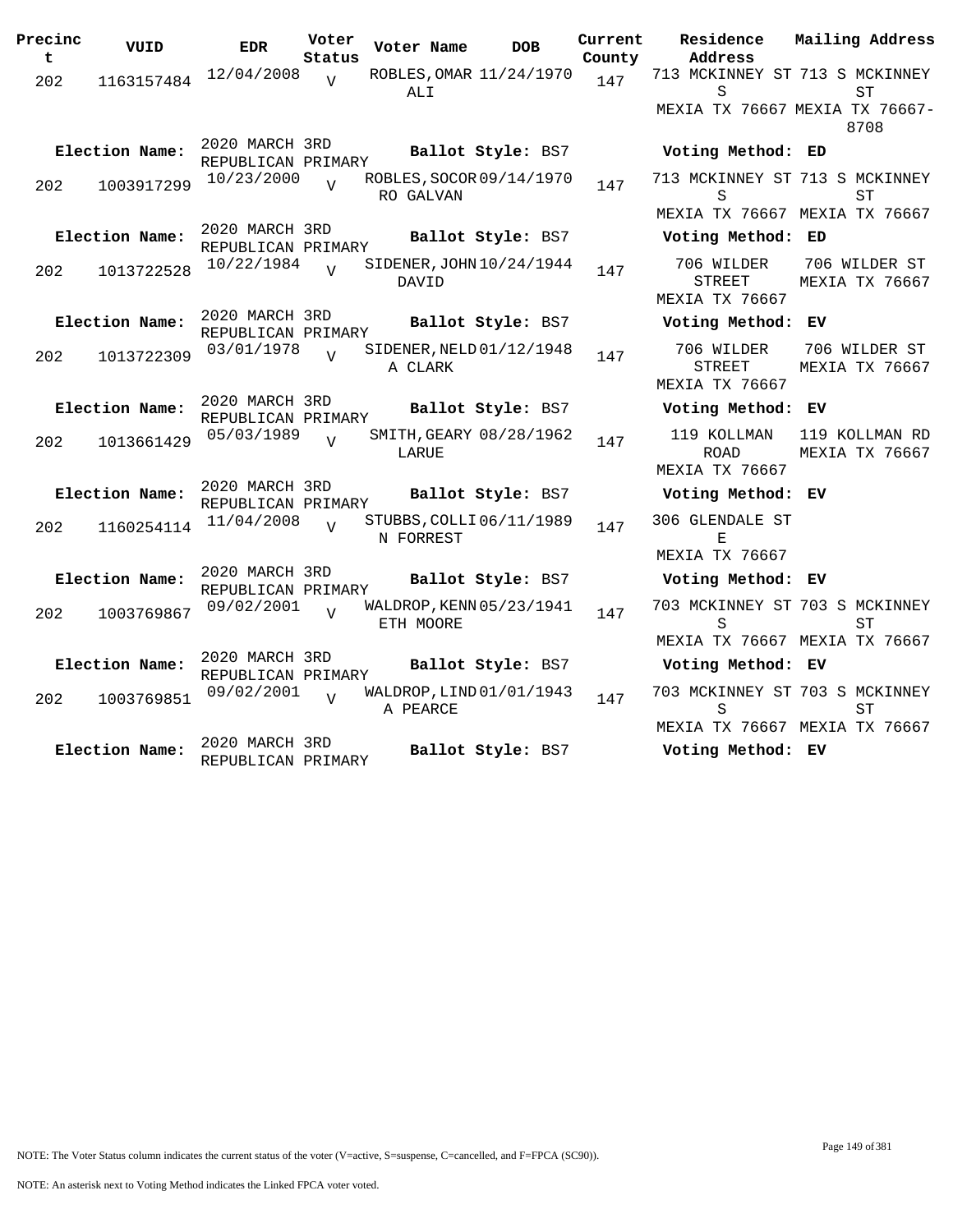| Precinc<br>t | VUID           | <b>EDR</b>                           | Voter<br>Status | Voter Name                             | <b>DOB</b>        | Current<br>County | Residence<br>Address                |
|--------------|----------------|--------------------------------------|-----------------|----------------------------------------|-------------------|-------------------|-------------------------------------|
| 203          | 1013694016     | 03/03/1988 <sub>V</sub>              |                 | BARBER, MITSY 01/09/1949<br>SUSAN      |                   | 147               | 1620 HWY 84<br><b>MEXIA TX 7666</b> |
|              | Election Name: | 2020 MARCH 3RD<br>REPUBLICAN PRIMARY |                 |                                        | Ballot Style: BS7 |                   | Voting Metho                        |
| 203          | 1162345712     | 12/12/2008                           | $\overline{U}$  | BATEMAN, DANI 11/05/1990<br>ELLE MARIE |                   | 147               | 231 LCR 213<br>COOLIDGE TX<br>76635 |
|              | Election Name: | 2020 MARCH 3RD<br>REPUBLICAN PRIMARY |                 |                                        | Ballot Style: BS7 |                   | Voting Metho                        |
| 203          | 1013664885     | 12/09/1992                           | $\overline{17}$ | BATEMAN, JOYC 08/20/1966<br>E RENE'    |                   | 147               | 230 LCR 213<br>COOLIDGE TX<br>76635 |
|              | Election Name: | 2020 MARCH 3RD<br>REPUBLICAN PRIMARY |                 |                                        | Ballot Style: BS7 |                   | Voting Metho                        |
| 203          | 1021059519     | 04/25/2004                           | $\overline{U}$  | BUIE, WILLIAM 06/05/1929<br>CLARENCE   |                   | 147               | 1499 HWY 84<br>MEXIA TX 7666        |
|              | Election Name: | 2020 MARCH 3RD<br>REPUBLICAN PRIMARY |                 |                                        | Ballot Style: BS7 |                   | Voting Metho                        |
| 203          | 2142792406     | 03/06/2018                           | $\overline{U}$  | FIELDER, NORM 04/05/1958<br>A JEAN     |                   | 147               | 225 PR 5482<br><b>MEXIA TX 7666</b> |
|              | Election Name: | 2020 MARCH 3RD<br>REPUBLICAN PRIMARY |                 |                                        | Ballot Style: BS7 |                   | Voting Metho                        |
| 203          | 2123409609     | 05/06/2016                           | $\overline{U}$  | GARDNER, EDWA 01/20/1959<br>RD ERNEST  |                   | 147               | 3223 HWY 84<br>MEXIA TX 7666        |
|              | Election Name: | 2020 MARCH 3RD<br>REPUBLICAN PRIMARY |                 |                                        | Ballot Style: BS7 |                   | Voting Metho                        |
| 203          | 1013657050     | 01/01/1992                           | $\overline{U}$  | GARZA, BRANDI 12/31/1973<br>ANN        |                   | 147               | 229 LCR 192<br>COOLIDGE TX<br>76635 |
|              | Election Name: | 2020 MARCH 3RD<br>REPUBLICAN PRIMARY |                 |                                        | Ballot Style: BS7 |                   | Voting Metho                        |
| 203          | 1013717089     | 05/01/1993                           | $\overline{V}$  | GARZA, OSCAR 10/12/1966                |                   | 147               | 229 LCR 192<br>COOLIDGE TX<br>76635 |
|              | Election Name: | 2020 MARCH 3RD<br>REPUBLICAN PRIMARY |                 |                                        | Ballot Style: BS7 |                   | Voting Metho                        |
| 203          | 1013666031     | 03/07/1988                           | $\overline{V}$  | GEE, PATRICIA 03/01/1955<br>ANN        |                   | 147               | 759 FM 2310<br>COOLIDGE TX<br>76635 |
|              | Election Name: | 2020 MARCH 3RD<br>REPUBLICAN PRIMARY |                 |                                        | Ballot Style: BS7 |                   | Voting Metho                        |
| 203          | 1013657740     | 02/23/1978                           | $\overline{U}$  | GREGORY, CHAR 11/07/1948<br>LOTTE ANN  |                   | 147               | 355 LCR 192<br>COOLIDGE TX<br>76635 |
|              | Election Name: | 2020 MARCH 3RD                       |                 |                                        | Ballot Style: BS7 |                   | Voting Metho                        |
| 203          | 1013657755     | REPUBLICAN PRIMARY<br>02/27/1978     | $\overline{U}$  | GREGORY, STAN 11/30/1946<br>LEY GLEN   |                   | 147               | 355 LCR 192<br>COOLIDGE TX          |
|              | Election Name: | 2020 MARCH 3RD                       |                 |                                        | Ballot Style: BS7 |                   | 76635<br>Voting Metho               |
| 203          | 1013714465     | REPUBLICAN PRIMARY<br>09/07/1988     | $\overline{U}$  | GREMMINGER, F02/09/1947<br>REDA KAY    |                   | 147               | 290 LCR 475<br>MEXIA TX 7666        |
|              | Election Name: | 2020 MARCH 3RD                       |                 |                                        | Ballot Style: BS7 |                   | Voting Metho                        |
| 203          | 1188460732     | REPUBLICAN PRIMARY<br>04/05/2018     | $\overline{U}$  | HALL, LONNIE 03/07/1978<br>JAMES       |                   | 147               | 1062 LCR 474<br>MEXIA TX 7666       |
|              | Election Name: | 2020 MARCH 3RD<br>REPUBLICAN PRIMARY |                 |                                        | Ballot Style: BS7 |                   | Voting Metho                        |

**Voter Name DOB Residence Address Current Mailing Address** 1620 HWY 84 W MEXIA TX 76667 **Election Name: Ballot Style:** BS7 **Voting Method: ED** 231 LCR 213 COOLIDGE TX 76635 PO BOX 205 COOLIDGE TX 76635 **Election Name: Ballot Style:** BS7 **Voting Method: ED** 230 LCR 213 COOLIDGE TX 76635 P O BOX 339 COOLIDGE TX 76635 **Election Name: Ballot Style:** BS7 **Voting Method: EV** 1499 HWY 84 W 1499 HWY 84 W MEXIA TX 76667 MEXIA TX 76667 **Election Name: Ballot Style:** BS7 **Voting Method: ED** 225 PR 5482 MEXIA TX 76667 **Election Name: Ballot Style:** BS7 **Voting Method: EV** 3223 HWY 84 W MEXIA TX 76667 **Election Name: Ballot Style:** BS7 **Voting Method: ED** 229 LCR 192 COOLIDGE TX 76635 **Election Name: Ballot Style:** BS7 **Voting Method: ED** COOLIDGE TX 76635 **Election Name: Ballot Style:** BS7 **Voting Method: ED** 759 FM 2310 COOLIDGE TX 76635 759 FM 2310 COOLIDGE TX 76635 **Election Name: Ballot Style:** BS7 **Voting Method: EV** 355 LCR 192 COOLIDGE TX 76635 **Election Name: Ballot Style:** BS7 **Voting Method: EV** 355 LCR 192 COOLIDGE TX 76635 **Election Name: Ballot Style:** BS7 **Voting Method: EV** 290 LCR 475 MEXIA TX 76667 MEXIA TX 76667 290 LCR 475 **Election Name: Ballot Style:** BS7 **Voting Method: EV** 1062 LCR 474 MEXIA TX 76667 MEXIA TX 76667 1062 LCR 474

**Election Name: Ballot Style:** BS7 **Voting Method: EV**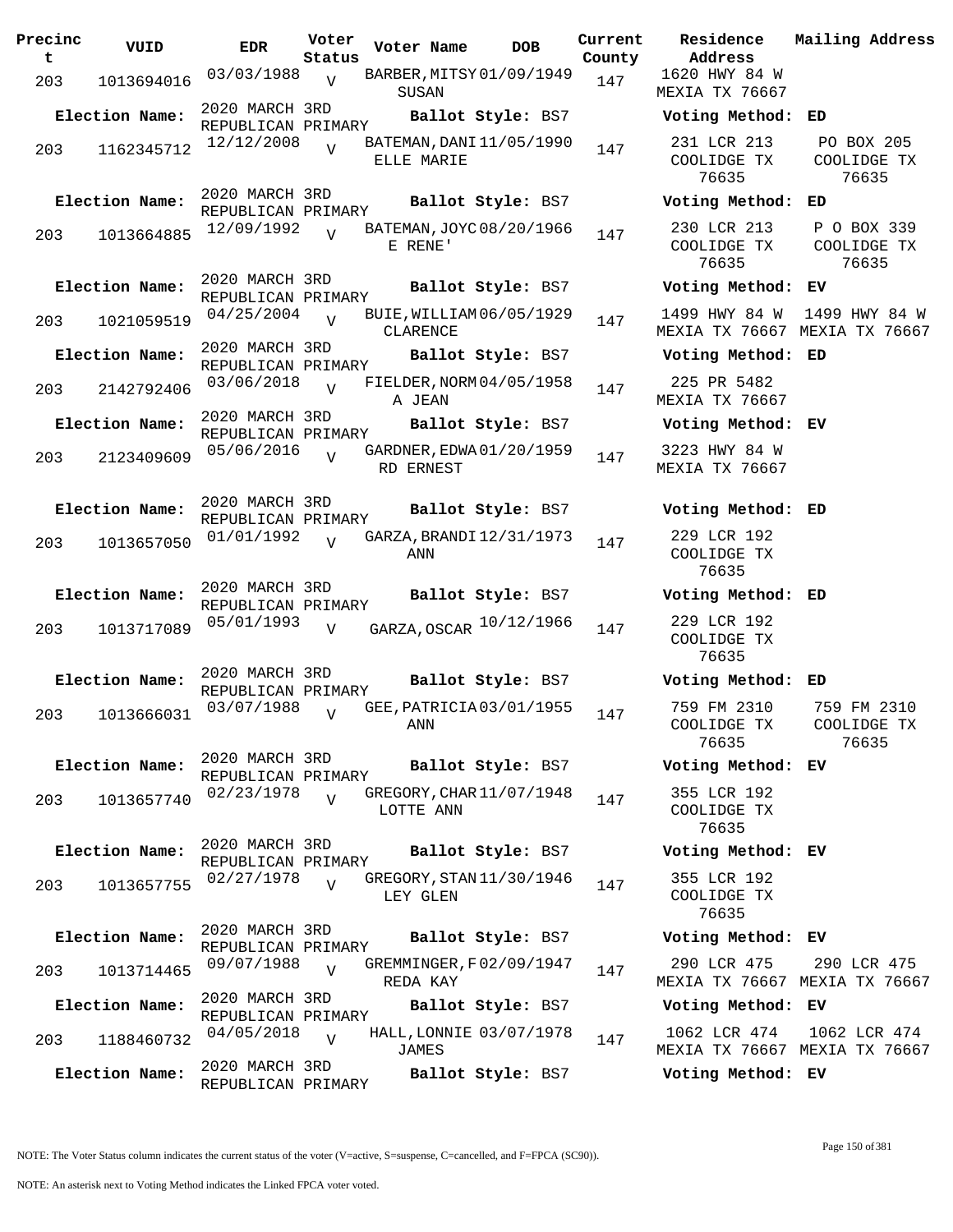| Precinc<br>t | VUID                         | EDR                                                | Voter<br>Status | Voter Name      | DOB                                           | Curre<br>Count |
|--------------|------------------------------|----------------------------------------------------|-----------------|-----------------|-----------------------------------------------|----------------|
| 203          | 1211930159                   | 09/14/2014                                         | $\mathcal{S}$   | <b>ROCHELLE</b> | LEGER, ASHLEY 11/03/1992                      | 147            |
| 203          | Election Name:<br>1220913008 | 2020 MARCH 3RD<br>REPUBLICAN PRIMARY<br>07/08/2015 | S               | Y JOSEPH        | Ballot Style: BS7<br>LEGER, BRADLE 07/10/1990 | 147            |
| 203          | Election Name:<br>1013664956 | 2020 MARCH 3RD<br>REPUBLICAN PRIMARY<br>03/01/1978 | ٦T              |                 | Ballot Style: BS7<br>LOWRY, CYNTHI 07/15/1945 | 147            |
| 203          | Election Name:<br>1004786427 | 2020 MARCH 3RD<br>REPUBLICAN PRIMARY<br>03/05/2000 | $\overline{V}$  | Α               | Ballot Style: BS7<br>LOWRY, LACI 08/16/1981   | 147            |
| 203          | Election Name:<br>1043526326 | 2020 MARCH 3RD<br>REPUBLICAN PRIMARY<br>08/05/2012 | $\overline{U}$  | DAWN<br>DALE    | Ballot Style: BS7<br>LOWRY, ROBERT 01/11/1978 | 147            |
| 203          | Election Name:<br>1013664449 | 2020 MARCH 3RD<br>REPUBLICAN PRIMARY<br>03/01/1978 | $\overline{V}$  | M HILLS         | Ballot Style: BS7<br>LOWRY, WILLIA08/28/1941  | 147            |
| 203          | Election Name:<br>1007071760 | 2020 MARCH 3RD<br>REPUBLICAN PRIMARY<br>10/26/2006 | $\overline{U}$  | S               | Ballot Style: BS7<br>MANLEY, PATTY 07/10/1947 | 147            |
| 203          | Election Name:<br>1020633990 | 2020 MARCH 3RD<br>REPUBLICAN PRIMARY<br>02/21/2004 | $\overline{U}$  |                 | Ballot Style: BS7<br>MARCUM, BILLI 10/18/1957 | 147            |
|              | Election Name:               | 2020 MARCH 3RD<br>REPUBLICAN PRIMARY<br>02/22/2004 |                 | E JEAN          | Ballot Style: BS7<br>MARCUM, JAMES 01/07/1940 |                |
| 203          | 1020634212<br>Election Name: | 2020 MARCH 3RD<br>REPUBLICAN PRIMARY<br>01/17/1999 | $\overline{V}$  | <b>BURTON</b>   | Ballot Style: BS7<br>MASTERS, JULI 07/09/1936 | 147            |
| 203          | 1004972633<br>Election Name: | 2020 MARCH 3RD<br>REPUBLICAN PRIMARY               | $\overline{V}$  | US MILTON       | Ballot Style: BS7                             | 147            |
| 203          | 1013700329                   | 07/18/1993                                         | $\overline{I}$  | RUTH            | MOORE, GLENNA 02/26/1952                      | 147            |
| 203          | Election Name:<br>1013700338 | 2020 MARCH 3RD<br>REPUBLICAN PRIMARY<br>07/18/1993 | $\overline{V}$  | DAVID           | Ballot Style: BS7<br>MOORE, PAUL 05/10/1948   | 147            |
|              | Election Name:               | 2020 MARCH 3RD<br>REPUBLICAN PRIMARY               |                 |                 | Ballot Style: BS7                             |                |
| 203          | 1004951567                   | 04/21/2007                                         | $\overline{V}$  | MARIE           | MOORE, TONYA 02/07/1972                       | 147            |

**Parame Residence Address Current Mailing Address** nty 172 FM 2705 MEXIA TX 76667- MEXIA TX 76667 2264 172 FM 2705 **Election Name: Ballot Style:** BS7 **Voting Method: ED** 172 FM 2705 MEXIA TX 76667 MEXIA TX 76667 172 FM 2705 **Election Name: Ballot Style:** BS7 **Voting Method: EV** 883 LCR 198 COOLIDGE TX 76635 883 LCR 198 COOLIDGE TX 76635 **Election Name: Ballot Style:** BS7 **Voting Method: EV** 1299 LCR 198 COOLIDGE TX 76635 1299 CR 198 COOLIDGE TX 76635 **Election Name: Ballot Style:** BS7 **Voting Method: ED** 1299 LCR 198 COOLIDGE TX 76635-3262 1299 LCR 198 COOLIDGE TX 76635 **Election Name: Ballot Style:** BS7 **Voting Method: ED** 883 LCR 198 COOLIDGE TX 76635 883 LCR 198 COOLIDGE TX 76635 **Election Name: Ballot Style:** BS7 **Voting Method: EV** 1178 LCR 198 COOLIDGE TX 76635 1178 LCR 198 COOLIDGE TX 76635 **Election Name: Ballot Style:** BS7 **Voting Method: EV** 1499 HWY 84 W 1499 HWY 84 W MEXIA TX 76667 MEXIA TX 76667 **Election Name: Ballot Style:** BS7 **Voting Method: ED** 1499 HWY 84 W 1499 HWY 84 W MEXIA TX 76667 MEXIA TX 76667 **Election Name: Ballot Style:** BS7 **Voting Method: ED** 1318 LCR 474 MEXIA TX 76667 MEXIA TX 76667 PO BOX 605 **Election Name: Ballot Style:** BS7 **Voting Method: EV** 1599 LCR 201 COOLIDGE TX 76635 PO BOX 629 MEXIA TX 76667 **Election Name: Ballot Style:** BS7 **Voting Method: EV** 1599 LCR 201 COOLIDGE TX 76635 PO BOX 629 MEXIA TX 76667 **Election Name: Ballot Style:** BS7 **Voting Method: EV** 1599 LCR 201 COOLIDGE TX 76635 PO BOX 338 COOLIDGE TX 76635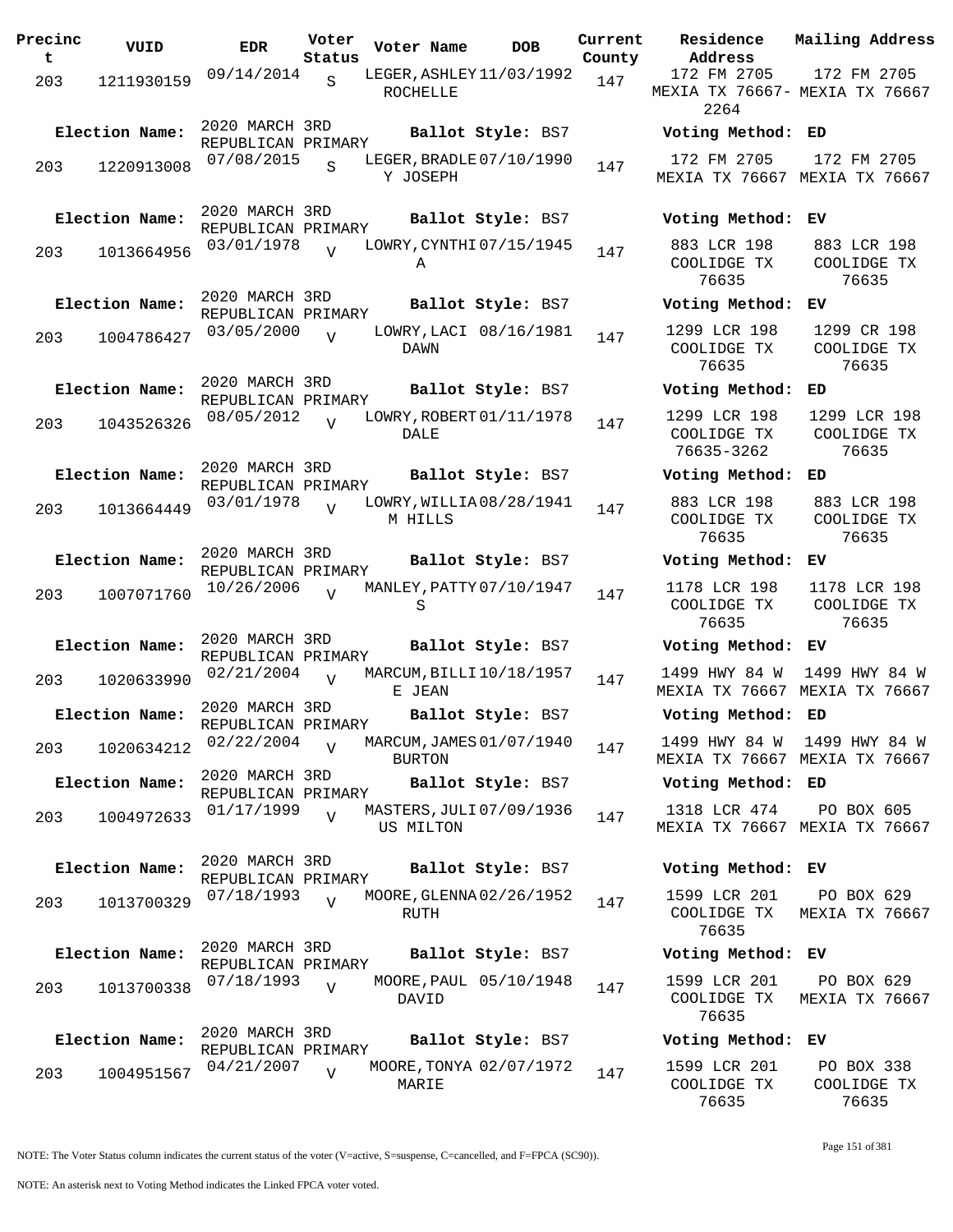| Precinc<br>t | VUID           | <b>EDR</b>                           | Voter<br>Status | Voter Name                              | <b>DOB</b>        | Current<br>County | Residence<br>Address                       | Mailing Address                                 |
|--------------|----------------|--------------------------------------|-----------------|-----------------------------------------|-------------------|-------------------|--------------------------------------------|-------------------------------------------------|
|              | Election Name: | 2020 MARCH 3RD<br>REPUBLICAN PRIMARY |                 |                                         | Ballot Style: BS7 |                   | Voting Method: ED                          |                                                 |
| 203          | 1166512908     | 05/22/2013                           | $\overline{U}$  | NIEDECKEN, DA11/04/1944<br>NNY JAKE     |                   | 147               | 6515 HWY 84 W<br>COOLIDGE TX<br>76635-3269 | 6515 HIGHWAY 84<br>WEST<br>COOLIDGE TX<br>76635 |
|              | Election Name: | 2020 MARCH 3RD<br>REPUBLICAN PRIMARY |                 |                                         | Ballot Style: BS7 |                   | Voting Method:                             | ЕV                                              |
| 203          | 1125822545     | 01/01/2014                           | $\overline{U}$  | NIEDECKEN, GR 02/21/1947<br>ETCHEN C    |                   | 147               | 6515 HWY 84 W<br>COOLIDGE TX<br>76635      | 6515 HWY 84 W<br>COOLIDGE TX<br>76635           |
|              | Election Name: | 2020 MARCH 3RD<br>REPUBLICAN PRIMARY |                 |                                         | Ballot Style: BS7 |                   | Voting Method:                             | ΕV                                              |
| 203          | 1037464120     | 03/30/2011                           | $\overline{z}$  | RICHARDSON, L06/24/1952<br>INDA GAIL    |                   | 147               | 2979 HWY 84 W<br><b>MEXIA TX 76667</b>     | 2979 HWY 84<br>WEST<br><b>MEXIA TX 76667</b>    |
|              | Election Name: | 2020 MARCH 3RD<br>REPUBLICAN PRIMARY |                 |                                         | Ballot Style: BS7 |                   | Voting Method:                             | ED                                              |
| 203          | 1059898964     | 07/28/2006                           | $\overline{U}$  | WALLACE, TABI 12/14/1984<br>THA WILLETT |                   | 147               | 760 FM 2310<br>COOLIDGE TX<br>76635        | 760 FM 2310<br>COOLIDGE TX<br>76635             |
|              | Election Name: | 2020 MARCH 3RD<br>REPUBLICAN PRIMARY |                 |                                         | Ballot Style: BS7 |                   | Voting Method:                             | ED                                              |
| 203          | 1013667129     | 03/01/1978                           | $\overline{V}$  | WARD, WILMER 06/14/1953<br>L            |                   | 147               | 608 LCR 198<br>COOLIDGE TX<br>76635        | P O BOX 104<br>COOLIDGE TX<br>76635             |
|              | Election Name: | 2020 MARCH 3RD<br>REPUBLICAN PRIMARY |                 |                                         | Ballot Style: BS7 |                   | Voting Method:                             | ЕV                                              |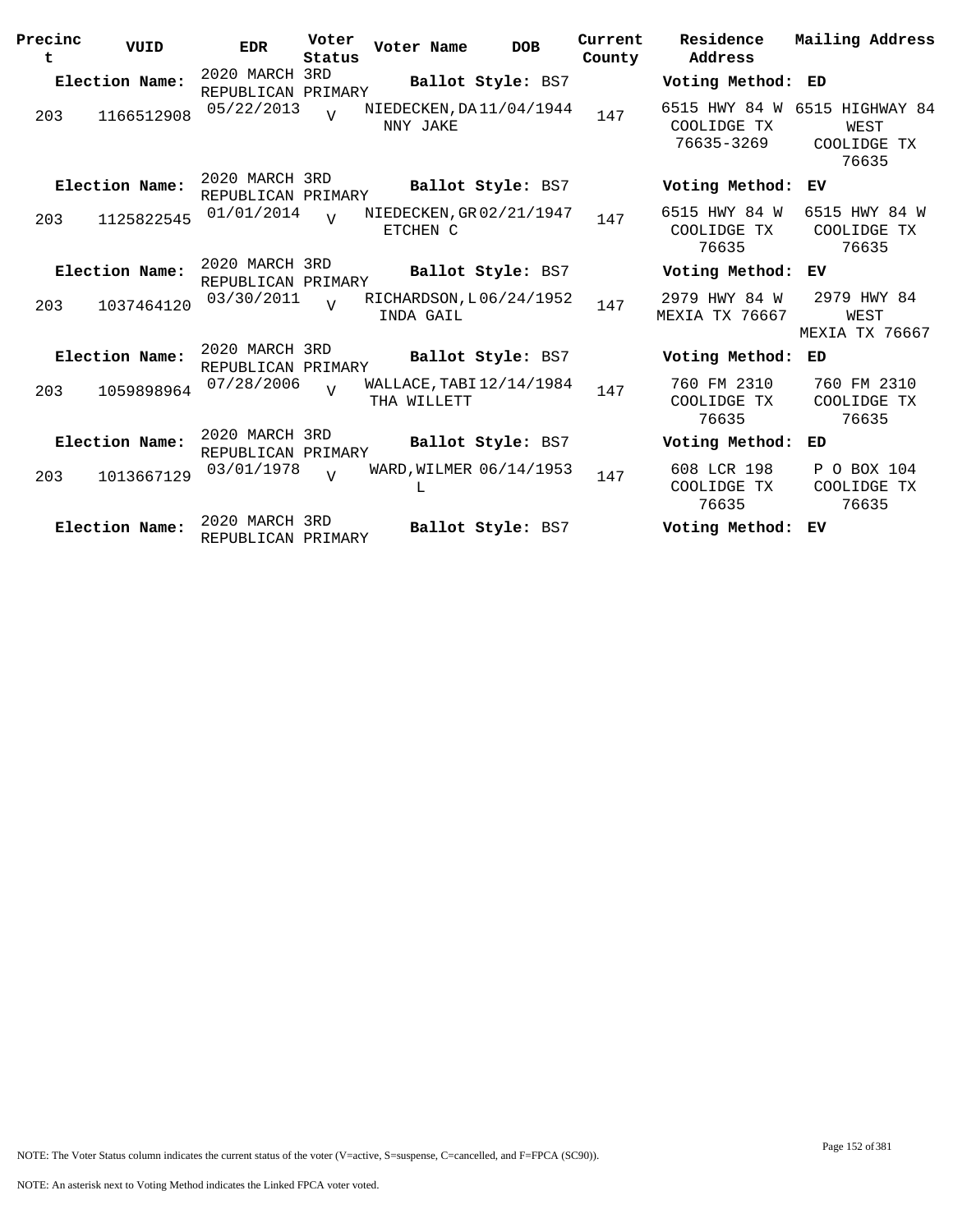| Precinc<br>t | VUID           | <b>EDR</b>                           | Voter<br>Status | Voter Name                              | <b>DOB</b>             | Current<br>County |
|--------------|----------------|--------------------------------------|-----------------|-----------------------------------------|------------------------|-------------------|
| 204          | 1175018162     | 11/06/2018                           | V               | ANDREWS, JEFF 02/10/1972<br>ERY LYNN    |                        | 147               |
|              | Election Name: | 2020 MARCH 3RD<br>REPUBLICAN PRIMARY |                 |                                         | Ballot Style: BS7      |                   |
| 204          | 2002772850     | 12/09/2015                           | $\overline{U}$  | BAGLEY, KILEY 06/04/1982<br>LAURELLE    |                        | 147               |
|              | Election Name: | 2020 MARCH 3RD<br>REPUBLICAN PRIMARY |                 |                                         | Ballot Style: BS7      |                   |
| 204          | 2163668359     | 02/23/2020                           | $\overline{U}$  | BARHAM, COLTO 02/19/2002<br>N TYLER     |                        | 147               |
|              | Election Name: | 2020 MARCH 3RD<br>REPUBLICAN PRIMARY |                 |                                         | Ballot Style: BS7      |                   |
| 204          | 1013657857     | 11/01/1982                           | $\overline{V}$  | BARHAM<br>JR,JOHN                       | 07/04/1964             | 147               |
|              | Election Name: | 2020 MARCH 3RD                       |                 |                                         | Ballot Style: BS7      |                   |
| 204          | 1013660722     | REPUBLICAN PRIMARY<br>11/04/1984     | $\overline{U}$  | BASS, BARBARA 10/12/1951<br>JEAN        |                        | 147               |
|              | Election Name: | 2020 MARCH 3RD<br>REPUBLICAN PRIMARY |                 |                                         | Ballot Style: BS7      |                   |
| 204          | 1013659581     | 04/27/1980                           | $\overline{V}$  | <b>JACKSON</b>                          | BASS, DAVID 03/07/1942 | 147               |
|              | Election Name: | 2020 MARCH 3RD<br>REPUBLICAN PRIMARY |                 |                                         | Ballot Style: BS7      |                   |
| 204          | 1013659575     | 04/27/1980                           | ٦T              | BASS, GLENDA 04/21/1947<br>TAYLOR       |                        | 147               |
|              | Election Name: | 2020 MARCH 3RD<br>REPUBLICAN PRIMARY |                 |                                         | Ballot Style: BS7      |                   |
| 204          | 1013659547     | 11/02/1984                           | $\overline{V}$  | BASS, WILLIAM 11/23/1944<br>GERALD      |                        | 147               |
|              | Election Name: | 2020 MARCH 3RD<br>REPUBLICAN PRIMARY |                 |                                         | Ballot Style: BS7      |                   |
| 204          | 1013716818     | 12/22/1982                           | V               | BATTRICK, TER 11/09/1964<br>ESA ARYLENE |                        | 147               |
|              | Election Name: | 2020 MARCH 3RD<br>REPUBLICAN PRIMARY |                 |                                         | Ballot Style: BS7      |                   |
| 204          | 1013659510     | 04/11/1980                           | $\overline{V}$  | <b>BEETS</b><br>III,ALVIE               | 05/03/1941             | 147               |
|              | Election Name: | 2020 MARCH 3RD<br>REPUBLICAN PRIMARY |                 |                                         | Ballot Style: BS7      |                   |
| 204          | 1013659506     | 04/11/1980                           | $\overline{U}$  | BEETS, BARBAR 12/11/1944<br>Α           |                        | 147               |
|              | Election Name: | 2020 MARCH 3RD<br>REPUBLICAN PRIMARY |                 |                                         | Ballot Style: BS7      |                   |
| 204          | 1013648821     | 07/23/1996                           | $\overline{U}$  | BORHO, CHERYL 11/16/1969<br>MARIE       |                        | 147               |
|              | Election Name: | 2020 MARCH 3RD                       |                 |                                         | Ballot Style: BS7      |                   |
| 204          | 2003438161     | REPUBLICAN PRIMARY<br>01/08/2016     | $\overline{U}$  | BORHO, LAUREN 12/05/1997<br>ELIZABETH   |                        | 147               |
|              | Election Name: | 2020 MARCH 3RD<br>REPUBLICAN PRIMARY |                 |                                         | Ballot Style: BS7      |                   |

**Voter Name DOB Residence Address Current Mailing Address** 1347 LCR 152 MT CALM TX 76673 1347 LCR 152 MOUNT CALM TX 76673 **Election Name: Ballot Style:** BS7 **Voting Method: EV** 8851 FM 1245 W 8851 FM 1245 W PRAIRIE HILL TX PRAIRIE HILL TX 76678 76678 **Election Name: Ballot Style:** BS7 **Voting Method: ED** 1777 LCR 312 MART TX 76664 **Election Name: Ballot Style:** BS7 **Voting Method: ED** 1777 LCR 312 MART TX 76664 MART TX 76664 1777 LCR 312 **Election Name: Ballot Style:** BS7 **Voting Method: ED** 812 LCR 310 MART TX 76664- MART TX 76664- 5203 812 LCR 310 5203 **Election Name: Ballot Style:** BS7 **Voting Method: ED** 1072 LCR 106 MT CALM TX 76673-3567 1072 LCR 106 MT CALM TX 76673-3567 **Election Name: Ballot Style:** BS7 **Voting Method: ED** 1072 LCR 106 MT CALM TX 76673 1072 LCR 106 MT CALM TX 76673 **Election Name: Ballot Style:** BS7 **Voting Method: ED** 812 LCR 310 MART TX 76664 MART TX 76664 812 LCR 310 **Election Name: Ballot Style:** BS7 **Voting Method: ED** 1058 LCR 358 PRAIRIE HILL TX PRAIRIE HILL TX 76678 1058 LCR 358 76678 **Election Name: Ballot Style:** BS7 **Voting Method: ED** 700 LCR 116 AXTELL TX 76624 AXTELL TX 76624 700 LCR 116 **Election Name: Ballot Style:** BS7 **Voting Method: ED** 700 LCR 116 AXTELL TX 76624 AXTELL TX 76624 700 LCR 116 **Election Name: Ballot Style:** BS7 **Voting Method: ED** 4000 FM 339 S MART TX 76664 MART TX 76664 4000 FM 339 S **Election Name: Ballot Style:** BS7 **Voting Method: ED**

4000 FM 339 S MART TX 76664 4000 FM 339 S 339 MART TX 76664 **Election Name: Ballot Style:** BS7 **Voting Method: ED**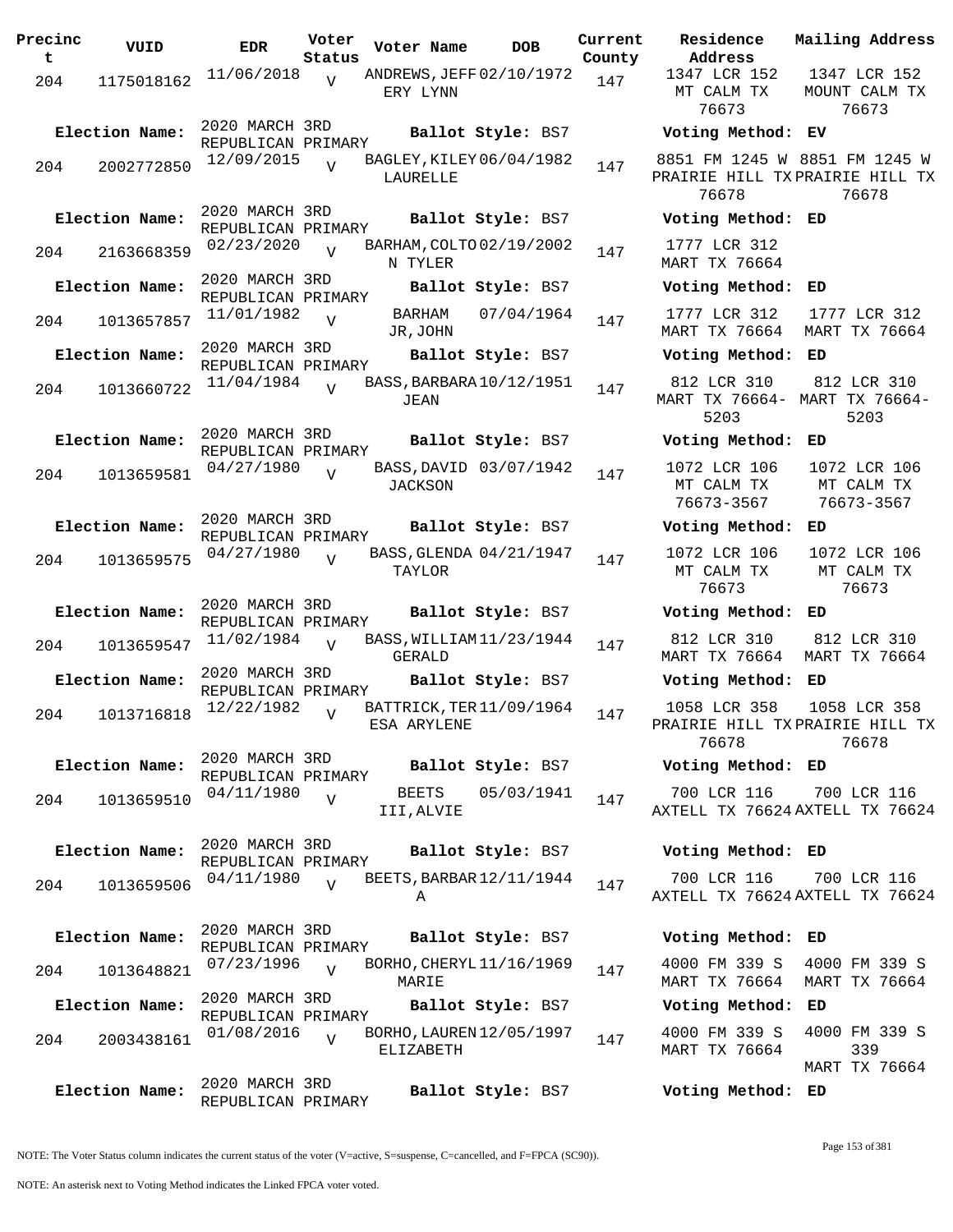| Precinc<br>t | VUID           | <b>EDR</b>                           | Voter<br>Status | Voter Name                              | <b>DOB</b>            | Current<br>County | Residence<br>Address                        |
|--------------|----------------|--------------------------------------|-----------------|-----------------------------------------|-----------------------|-------------------|---------------------------------------------|
| 204          | 1217355482     | 02/28/2015                           | V               | BORHO, LEEANN 12/19/1996                |                       | 147               | 1813 LCR 310<br>MART TX 76664               |
|              | Election Name: | 2020 MARCH 3RD<br>REPUBLICAN PRIMARY |                 |                                         | Ballot Style: BS7     |                   | Voting Metho                                |
| 204          | 2161291410     | 11/08/2019                           | $\overline{V}$  | BORHO, LOGAN 11/02/2001<br>DEAN         |                       | 147               | 4000 FM 339 S<br>MART TX 76664              |
|              | Election Name: | 2020 MARCH 3RD<br>REPUBLICAN PRIMARY |                 |                                         | Ballot Style: BS7     |                   | Voting Metho                                |
| 204          | 1013659360     | 11/17/1994                           | $\overline{V}$  | BORHO, STEVEN 10/09/1963<br><b>WADE</b> |                       | 147               | 4000 FM 339 S<br>MART TX 76664              |
|              | Election Name: | 2020 MARCH 3RD<br>REPUBLICAN PRIMARY |                 |                                         | Ballot Style: BS7     |                   | Voting Metho                                |
| 204          | 1013686736     | 03/09/1988                           | $\overline{V}$  | BURKE, KENNET 03/19/1955<br>H RAY       |                       | 147               | 857 LCR 358<br>MART TX 76664                |
|              | Election Name: | 2020 MARCH 3RD<br>REPUBLICAN PRIMARY |                 |                                         | Ballot Style: BS7     |                   | Voting Metho                                |
| 204          | 1013686727     | 03/06/1988                           | $\overline{V}$  | BURKE, SUSAN 03/01/1960<br>BETH         |                       | 147               | 857 LCR 358<br><b>MART TX 76664</b><br>5232 |
|              | Election Name: | 2020 MARCH 3RD<br>REPUBLICAN PRIMARY |                 |                                         | Ballot Style: BS7     |                   | Voting Metho                                |
| 204          | 2163761077     | 02/28/2020                           | $\overline{U}$  | BUSTER, MATHE 01/30/1993<br>W B         |                       | 147               | 1609 LCR 310<br>MART TX 76664               |
|              | Election Name: | 2020 MARCH 3RD<br>REPUBLICAN PRIMARY |                 |                                         | Ballot Style: BS7     |                   | Voting Metho                                |
| 204          | 1175605549     | 12/02/2010                           | $\overline{V}$  | LYNN                                    | CACY, CORY 07/06/1990 | 147               | 1058 LCR 358<br>PRAIRIE HILL T<br>76678     |
|              | Election Name: | 2020 MARCH 3RD<br>REPUBLICAN PRIMARY |                 |                                         | Ballot Style: BS7     |                   | Voting Metho                                |
| 204          | 1007552438     | 12/05/1996                           | $\overline{v}$  | CARROLL, JAME 09/17/1964<br>S MATTHEW   |                       | 147               | 11822 HWY 84<br>PRAIRIE HILL T<br>76678     |
|              | Election Name: | 2020 MARCH 3RD<br>REPUBLICAN PRIMARY |                 |                                         | Ballot Style: BS7     |                   | Voting Metho                                |
|              | 204 2003393825 | 01/22/2016                           | $\overline{V}$  | CARTER, CHELS 01/22/1998<br>EA BREANNA  |                       | 147               | 9127 HWY 84 N<br>PRAIRIE HILL T<br>76678    |
|              | Election Name: | 2020 MARCH 3RD<br>REPUBLICAN PRIMARY |                 |                                         | Ballot Style: BS7     |                   | Voting Metho                                |
| 204          | 1003915893     | 11/03/2000                           | $\overline{V}$  | CARTER<br>JR, DONNIE                    | 09/10/1975            | 147               | 9127 HWY 84 N<br>PRAIRIE HILL T<br>76678    |
|              | Election Name: | 2020 MARCH 3RD<br>REPUBLICAN PRIMARY |                 |                                         | Ballot Style: BS7     |                   | Voting Metho                                |
| 204          | 1003915886     | 11/04/2000                           | $\overline{17}$ | CARTER, SABRI 06/16/1975<br>NA DIANE    |                       | 147               | 9127 HWY 84 N<br>PRAIRIE HILL T<br>76678    |
|              | Election Name: | 2020 MARCH 3RD<br>REPUBLICAN PRIMARY |                 |                                         | Ballot Style: BS7     |                   | Voting Metho                                |
| 204          | 2146397185     | 08/09/2018                           | $\overline{V}$  | CARTER, TIERR 04/27/1992<br>A CANDICE   |                       | 147               | 702 LCR 368<br>COOLIDGE TX<br>76635         |
|              | Election Name: | 2020 MARCH 3RD<br>REPUBLICAN PRIMARY |                 |                                         | Ballot Style: BS7     |                   | Voting Metho                                |
| 204          | 2146323651     | 08/05/2018                           | $\overline{V}$  | CARTER, WILSO 04/12/1990<br>N ENGLAND   |                       | 147               | 702 LCR 368<br>COOLIDGE TX<br>76635         |
|              | Election Name: | 2020 MARCH 3RD<br>REPUBLICAN PRIMARY |                 |                                         | Ballot Style: BS7     |                   | Voting Metho                                |

**Voter Name DOB Residence Address Current Mailing Address County** MART TX 76664 MART TX 76664 1813 LCR 310 **Election Name: Ballot Style:** BS7 **Voting Method: ED** 4000 FM 339 S MART TX 76664 **Election Name: Ballot Style:** BS7 **Voting Method: ED** 4000 FM 339 S MART TX 76664 MART TX 76664 4000 FM 339 **Election Name: Ballot Style:** BS7 **Voting Method: ED** 857 LCR 358 MART TX 76664 MART TX 76664 857 LCR 358 **Election Name: Ballot Style:** BS7 **Voting Method: AV** 857 LCR 358 MART TX 76664- MART TX 76664- 5232 857 LCR 358 5232 **Election Name: Ballot Style:** BS7 **Voting Method: EV** 1609 LCR 310 MART TX 76664 **Election Name: Ballot Style:** BS7 **Voting Method: ED** 1058 LCR 358 PRAIRIE HILL TX PRAIRIE HILL TX 76678 1058 LCR 358 76678 **Election Name: Ballot Style:** BS7 **Voting Method: ED** 11822 HWY 84 W 11822 HWY 84 W PRAIRIE HILL TX PRAIRIE HILL TX 76678 76678 **Election Name: Ballot Style:** BS7 **Voting Method: ED** 9127 HWY 84 W PRAIRIE HILL TX PRAIRIE HILL TX 76678 PO BOX 62 76678 **Election Name: Ballot Style:** BS7 **Voting Method: EV** 9127 HWY 84 W PRAIRIE HILL TX PRAIRIE HILL TX 76678 P O BOX 62 76678 **Election Name: Ballot Style:** BS7 **Voting Method: ED** 9127 HWY 84 W PRAIRIE HILL TX PRAIRIE HILL TX 76678 PO BOX 62 76678 **Election Name: Ballot Style:** BS7 **Voting Method: ED** 702 LCR 368 COOLIDGE TX 76635 702 LCR 368 COOLIDGE TX 76635 **Election Name: Ballot Style:** BS7 **Voting Method: ED** 702 LCR 368 COOLIDGE TX 76635 702 LCR 368 COOLIDGE TX 76635

NOTE: The Voter Status column indicates the current status of the voter (V=active, S=suspense, C=cancelled, and F=FPCA (SC90)).

**Election Name: Ballot Style:** BS7 **Voting Method: ED**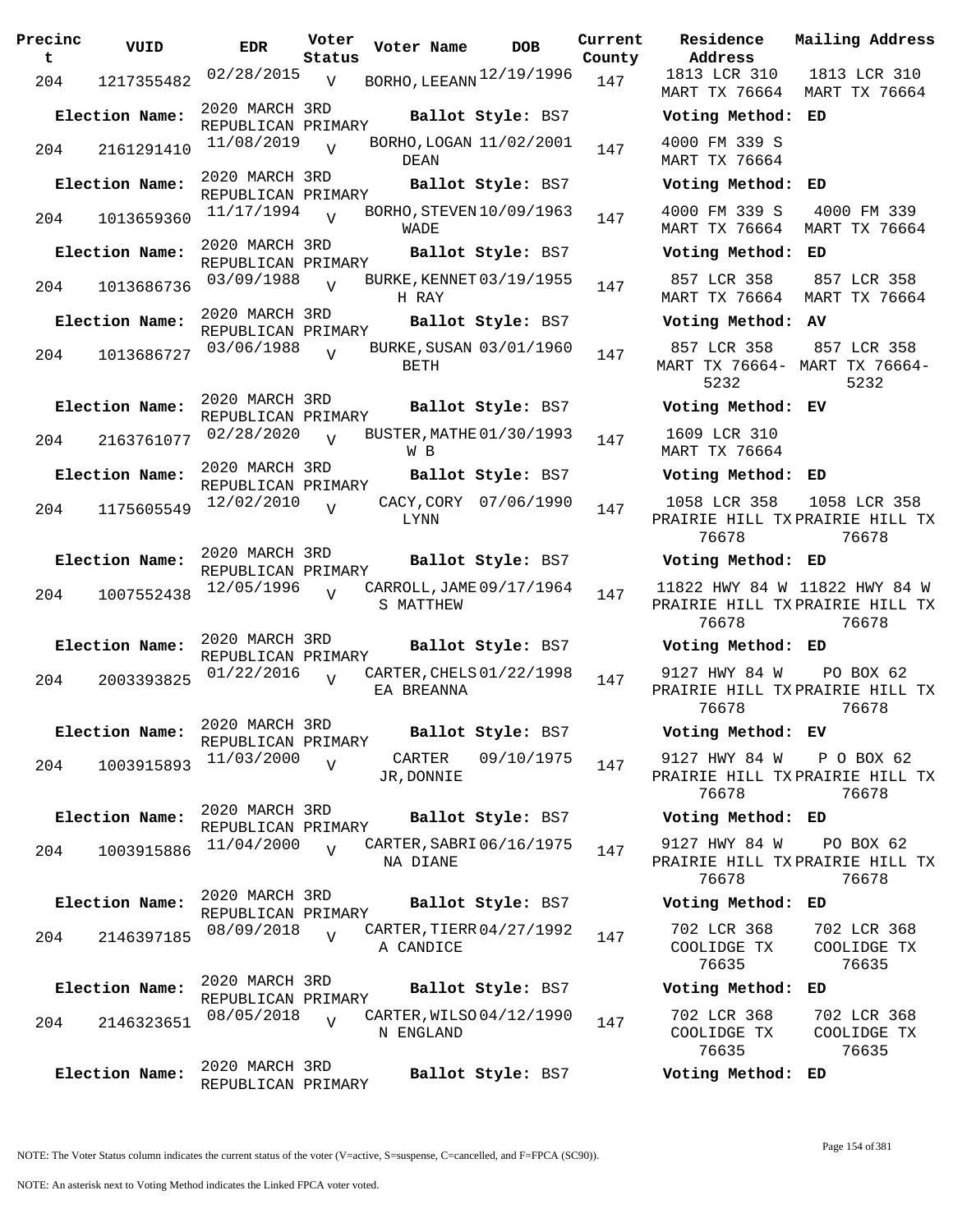| Precinc<br>$\mathbf t$ | VUID           | <b>EDR</b>                           | Voter<br>Status | Voter Name                                           | <b>DOB</b> | Current<br>County | Residence<br>Address                           | Mail         |
|------------------------|----------------|--------------------------------------|-----------------|------------------------------------------------------|------------|-------------------|------------------------------------------------|--------------|
| 204                    | 2161331545     | 12/05/2019                           | $\overline{U}$  | CURBOW, SHARO 11/24/1944<br>N ANN                    |            | 147               | 1072 LCR 106<br>MT CALM TX<br>76673            |              |
|                        | Election Name: | 2020 MARCH 3RD<br>REPUBLICAN PRIMARY |                 | Ballot Style: BS7                                    |            |                   | Voting Method:                                 | ED           |
| 204                    | 1125625870     | 06/30/2007                           |                 | DAUGHERTY, GW 05/30/1959<br>ENDOLYN NELL             |            | 147               | 469 LCR 120<br>MART TX 76664                   | 46<br>MAF    |
|                        | Election Name: | 2020 MARCH 3RD<br>REPUBLICAN PRIMARY |                 | Ballot Style: BS7                                    |            |                   | Voting Method:                                 | ED           |
| 204                    | 2123692536     | 05/14/2016                           |                 | DAWSON, PATRI 05/12/1962<br>CK ANDREW                |            | 147               | 429 LCR 152<br>MT CALM TX<br>76673             | 42<br>М      |
|                        | Election Name: | 2020 MARCH 3RD<br>REPUBLICAN PRIMARY |                 | Ballot Style: BS7                                    |            |                   | Voting Method:                                 | ED           |
| 204                    | 1013660311     | 03/06/1988                           | $\overline{U}$  | DENTON, MICHA 07/29/1956<br>EL LEE                   |            | 147               | 334 LCR 141<br>PRAIRIE HILL TX PRAI<br>76678   | $\mathbf P$  |
|                        | Election Name: | 2020 MARCH 3RD<br>REPUBLICAN PRIMARY |                 | Ballot Style: BS7                                    |            |                   | Voting Method: ED                              |              |
| 204                    | 1013660307     | 03/06/1988                           | $\overline{v}$  | DENTON, SUSAN 11/01/1957<br>KAY                      |            | 147               | 334 LCR 141<br>PRAIRIE HILL TX PRAI<br>76678   | $\mathbf{P}$ |
|                        | Election Name: | 2020 MARCH 3RD<br>REPUBLICAN PRIMARY |                 | Ballot Style: BS7                                    |            |                   | Voting Method: ED                              |              |
| 204                    | 1013686677     | 12/01/1982                           | $\overline{V}$  | DZIEDZIC, KAY 05/07/1942                             |            | 147               | 2488 FM 339 S<br>MART TX 76664- MAR<br>5173    | 248          |
|                        | Election Name: | 2020 MARCH 3RD<br>REPUBLICAN PRIMARY |                 | Ballot Style: BS7                                    |            |                   | Voting Method: ED                              |              |
| 204                    | 1013686665     | 12/01/1982                           | $\overline{V}$  | DZIEDZIC, LEO 04/04/1937<br>NARD I                   |            | 147               | 2488 FM 339 S<br>MART TX 76664- MAR<br>5173    | 248          |
|                        | Election Name: | 2020 MARCH 3RD<br>REPUBLICAN PRIMARY |                 | Ballot Style: BS7                                    |            |                   | Voting Method:                                 | ED           |
| 204                    | 1143859809     | 06/24/2007                           | $\overline{U}$  | EDGETT, JOHNN 03/18/1967<br>Y R                      |            | 147               | 900 LCR 106<br>MT CALM TX<br>76673             | 90<br>М      |
|                        | Election Name: | 2020 MARCH 3RD<br>REPUBLICAN PRIMARY |                 | Ballot Style: BS7                                    |            |                   | Voting Method: ED                              |              |
| 204                    | 1019148837     | 09/10/2003                           | $\overline{V}$  | EDGETT, TONYA01/23/1973<br>LYNETTE                   |            | 147               | 900 LCR 106<br>MT CALM TX<br>76673             | 90<br>М      |
|                        | Election Name: | 2020 MARCH 3RD<br>REPUBLICAN PRIMARY |                 | Ballot Style: BS7                                    |            |                   | Voting Method:                                 | ED           |
| 204                    | 1125595261     | 06/08/2016                           | $\overline{V}$  | EDWARDS, RONN 08/16/1949<br>IE FLOYD                 |            | 147               | 8935 FM 339 N<br>MT CALM TX<br>76673           |              |
|                        | Election Name: | 2020 MARCH 3RD<br>REPUBLICAN PRIMARY |                 | Ballot Style: BS7                                    |            |                   | Voting Method:                                 | ED           |
| 204                    | 1188684866     | 09/30/2012                           | $\overline{V}$  | ETHRIDGE- 09/20/1969<br>RABALAIS, STE<br>PHANIE LYNN |            | 147               | 676 LCR 108<br>MT CALM TX<br>76673             | 6<br>М       |
|                        | Election Name: | 2020 MARCH 3RD<br>REPUBLICAN PRIMARY |                 | Ballot Style: BS7                                    |            |                   | Voting Method: ED                              |              |
| 204                    | 1218019371     | 03/22/2015                           | $\overline{V}$  | FATTORI, JOY 09/09/1953<br>MARIE                     |            | 147               | 5037 FM 339 N<br>PRAIRIE HILL TX PRAI<br>76678 | 503          |
|                        | Election Name: | 2020 MARCH 3RD<br>REPUBLICAN PRIMARY |                 | Ballot Style: BS7                                    |            |                   | Voting Method: ED                              |              |

**Voter Name DOB Residence Address Current Mailing Address** 1072 LCR 106 MT CALM TX 76673 **Election Name: Ballot Style:** BS7 **Voting Method: ED** 469 LCR 120 MART TX 76664 MART TX 76664 469 LCR 120 **Election Name: Ballot Style:** BS7 **Voting Method: ED** 429 LCR 152 MT CALM TX 76673 429 LCR 152 MT CALM TX 76673 **Election Name: Ballot Style:** BS7 **Voting Method: ED** 334 LCR 141 PRAIRIE HILL TX PRAIRIE HILL TX 76678 PO BOX 155 76678 **Election Name: Ballot Style:** BS7 **Voting Method: ED** 334 LCR 141 PRAIRIE HILL TX PRAIRIE HILL TX 76678 P O BOX 155 76678 **Election Name: Ballot Style:** BS7 **Voting Method: ED** MART TX 76664- MART TX 76664- 5173 2488 FM 339 S 5173 **Election Name: Ballot Style:** BS7 **Voting Method: ED** 2488 FM 339 S 2488 FM 339 S MART TX 76664- MART TX 76664- 5173 5173 **Election Name: Ballot Style:** BS7 **Voting Method: ED** 900 LCR 106 MT CALM TX 76673 900 LCR 106 MT CALM TX 76673 **Election Name: Ballot Style:** BS7 **Voting Method: ED** 900 LCR 106 MT CALM TX 76673 900 LCR 106 MT CALM TX 76673 **Election Name: Ballot Style:** BS7 **Voting Method: ED** 8935 FM 339 N MT CALM TX 76673 **Election Name: Ballot Style:** BS7 **Voting Method: ED** 676 LCR 108 MT CALM TX 76673 676 CR 108 MT CALM TX 76673 **Election Name: Ballot Style:** BS7 **Voting Method: ED** 5037 FM 339 N 5037 N FM 339

PRAIRIE HILL TX PRAIRIE HILL TX 76678 76678

NOTE: The Voter Status column indicates the current status of the voter (V=active, S=suspense, C=cancelled, and F=FPCA (SC90)).

Page 155 of 381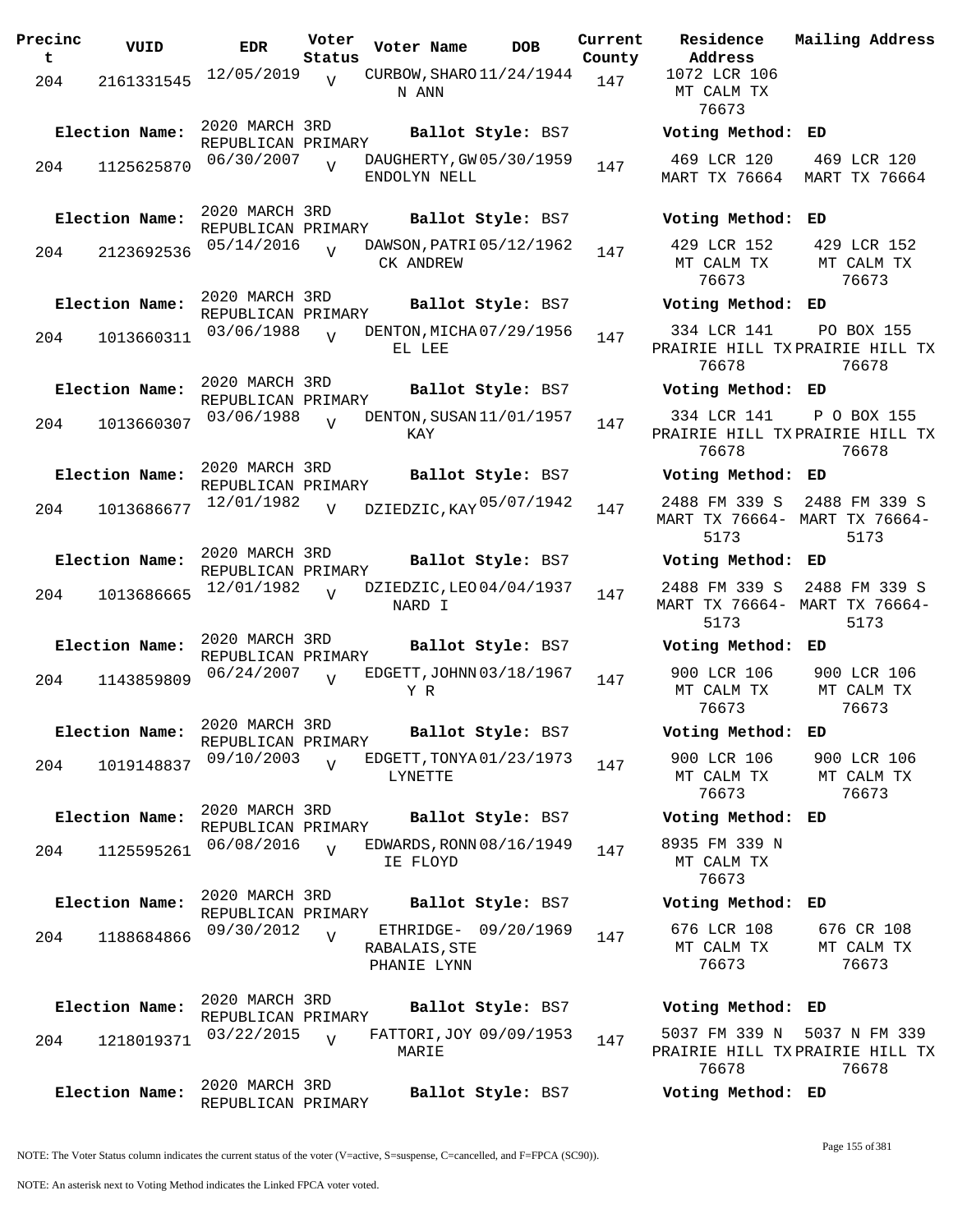| Precinc<br>t | VUID           | <b>EDR</b>                           | Voter<br>Status | Voter Name                                 | <b>DOB</b>        | Current<br>County | Residence<br>Address                         |
|--------------|----------------|--------------------------------------|-----------------|--------------------------------------------|-------------------|-------------------|----------------------------------------------|
| 204          | 1013659974     | 03/10/1993                           | V               | FORRESTER, KE03/07/1946<br>NNETH RAY       |                   | 147               | 3090 FM 73<br>COOLIDGE TX<br>76635-3077      |
|              | Election Name: | 2020 MARCH 3RD<br>REPUBLICAN PRIMARY |                 |                                            | Ballot Style: BS7 |                   | Voting Metho                                 |
| 204          | 1147599084     | 12/30/2007                           | $\overline{U}$  | FORRESTER, LI 01/08/1948<br>NDA SUE        |                   | 147               | 3090 FM 73<br>COOLIDGE TX<br>76635           |
|              | Election Name: | 2020 MARCH 3RD<br>REPUBLICAN PRIMARY |                 |                                            | Ballot Style: BS7 |                   | Voting Metho                                 |
| 204          | 1063192710     | 01/03/2006                           |                 | FRANCIS, SUSA 12/01/1966<br>N GEHM         |                   | 147               | 1201 LCR 354<br>MART TX 76664                |
|              | Election Name: | 2020 MARCH 3RD<br>REPUBLICAN PRIMARY |                 |                                            | Ballot Style: BS7 |                   | Voting Metho                                 |
| 204          | 1013659736     | 03/04/1994                           | $\overline{V}$  | GAAS, ELIZABE 01/27/1954<br>TH ANN         |                   | 147               | 4920 FM 339 I<br>PRAIRIE HILL T<br>76678     |
|              | Election Name: | 2020 MARCH 3RD                       |                 |                                            | Ballot Style: BS7 |                   | Voting Metho                                 |
| 204          | 1005220953     | REPUBLICAN PRIMARY<br>09/07/2005     | $\overline{V}$  | GALLOWAY, CHA 07/31/1960<br>RLES LEE       |                   | 147               | 11495 HWY 84<br>PRAIRIE HILL T<br>76678      |
|              | Election Name: | 2020 MARCH 3RD<br>REPUBLICAN PRIMARY |                 |                                            | Ballot Style: BS7 |                   | Voting Metho                                 |
| 204          | 1172627497     | 10/24/2008                           | $\overline{U}$  | GALLOWAY, SHE 07/19/1962<br>RRIE L         |                   | 147               | 11495 HWY 84<br>PRAIRIE HILL T<br>76678-1231 |
|              | Election Name: | 2020 MARCH 3RD                       |                 |                                            | Ballot Style: BS7 |                   | Voting Metho                                 |
| 204          | 1013659523     | REPUBLICAN PRIMARY<br>03/01/1982     | $\overline{U}$  | GAYDEN, DONNA 09/04/1952<br><b>BARNETT</b> |                   | 147               | 6520 FM 339 I<br>MT CALM TX<br>76673         |
|              | Election Name: | 2020 MARCH 3RD<br>REPUBLICAN PRIMARY |                 |                                            | Ballot Style: BS7 |                   | Voting Metho                                 |
| 204          | 1005343219     | 04/22/1998                           | $\overline{V}$  | GAYDEN, TROY 08/01/1955<br>ALAN            |                   | 147               | 6520 FM 339 I<br>MT CALM TX<br>76673-3509    |
|              | Election Name: | 2020 MARCH 3RD<br>REPUBLICAN PRIMARY |                 |                                            | Ballot Style: BS7 |                   | Voting Metho                                 |
| 204          | 1174265985     | 02/14/2015                           | $\overline{V}$  | GEORGE, DIANE 10/12/1957<br>S              |                   | 147               | 430 LCR 131<br>MT CALM TX<br>76673           |
|              | Election Name: | 2020 MARCH 3RD<br>REPUBLICAN PRIMARY |                 |                                            | Ballot Style: BS7 |                   | Voting Metho                                 |
| 204          | 1173855587     | 02/14/2015                           | $\overline{V}$  | GEORGE, DONAL 12/10/1957<br>D W            |                   | 147               | 430 LCR 131<br>MT CALM TX<br>76673           |
|              | Election Name: | 2020 MARCH 3RD<br>REPUBLICAN PRIMARY |                 |                                            | Ballot Style: BS7 |                   | Voting Metho                                 |
| 204          | 1013647405     | 04/18/2002                           | $\overline{V}$  | GIBBS, PATSY 03/02/1937                    |                   | 147               | 1087 LCR 106<br>MT CALM TX<br>76673          |
|              | Election Name: | 2020 MARCH 3RD                       |                 |                                            | Ballot Style: BS7 |                   | Voting Metho                                 |
| 204          | 1007442059     | REPUBLICAN PRIMARY<br>12/12/2019     | $\overline{U}$  | HARTZELL, BET 11/24/1959<br>н              |                   | 147               | 238 LCR 143<br>COOLIDGE TX<br>76635          |
|              | Election Name: | 2020 MARCH 3RD<br>REPUBLICAN PRIMARY |                 |                                            | Ballot Style: BS7 |                   | Voting Metho                                 |
| 204          | 2164172833     | 03/03/2020                           | $\overline{V}$  | HATFIELD, OLI 05/03/1995<br>VIA GRACE      |                   | 147               | 1358 LCR 102<br>MT CALM TX                   |

**Parame Residence Address Current Mailing Address** nty 3090 FM 73 COOLIDGE TX 76635-3077 3090 FM 73 COOLIDGE TX 76635-3077 **Election Name: Ballot Style:** BS7 **Voting Method: ED** 3090 FM 73 COOLIDGE TX 76635 3090 HWY 73 COOLIDGE TX 76635 **Election Name: Ballot Style:** BS7 **Voting Method: ED** 1201 LCR 354 MART TX 76664 1201 LCR 354 MART TX 76664 **Election Name: Ballot Style:** BS7 **Voting Method: ED** 4920 FM 339 N PRAIRIE HILL TX PRAIRIE HILL TX 76678 P O BOX 127 76678 **Election Name: Ballot Style:** BS7 **Voting Method: ED** 11495 HWY 84 W 11495 HWY 84 W PRAIRIE HILL TX PRAIRIE HILL TX 76678 76678 **Election Name: Ballot Style:** BS7 **Voting Method: ED** 11495 HWY 84 W 11495 HWY 84 W PRAIRIE HILL TX PRAIRIE HILL TX 76678-1231 76678 **Election Name: Ballot Style:** BS7 **Voting Method: ED** 6520 FM 339 N MT CALM TX 76673 6520 FM 339 N MOUNT CALM TX 76673-3509 **Election Name: Ballot Style:** BS7 **Voting Method: EV** 6520 FM 339 N MT CALM TX 76673-3509 6520 FM 339 N MT CALM TX 76673-3509 **Election Name: Ballot Style:** BS7 **Voting Method: EV** 430 LCR 131 MT CALM TX 76673 PO BOX 18 MT CALM TX 76673 **Election Name: Ballot Style:** BS7 **Voting Method: EV** 430 LCR 131 MT CALM TX 76673 PO BOX 18 MT CALM TX 76673 **Election Name: Ballot Style:** BS7 **Voting Method: EV** MT CALM TX 76673 1087 LCR 106 MT CALM TX 76673 **Election Name: Ballot Style:** BS7 **Voting Method: ED** 238 LCR 143 COOLIDGE TX 76635 238 LCR 143 COOLIDGE TX 76635 **Election Name: Ballot Style:** BS7 **Voting Method: ED** 1358 LCR 102 MT CALM TX

NOTE: The Voter Status column indicates the current status of the voter (V=active, S=suspense, C=cancelled, and F=FPCA (SC90)).

Page 156 of 381

76673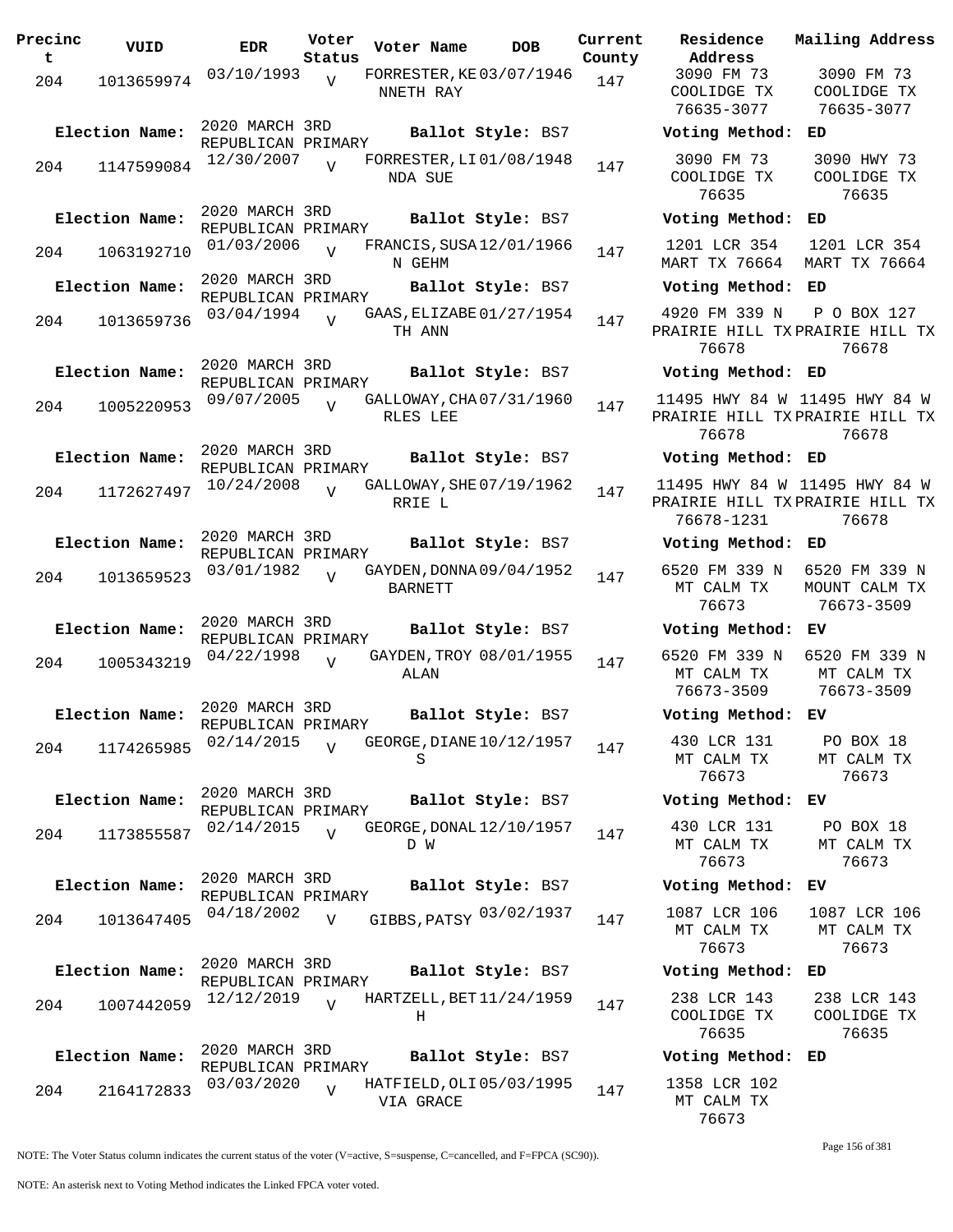| Precinc<br>t | VUID           | EDR.                                 | Voter<br>Status | Voter Name                                     | <b>DOB</b>           | Current<br>County | Residence<br>Address                     |
|--------------|----------------|--------------------------------------|-----------------|------------------------------------------------|----------------------|-------------------|------------------------------------------|
|              | Election Name: | 2020 MARCH 3RD<br>REPUBLICAN PRIMARY |                 |                                                | Ballot Style: BS7    |                   | Voting Method                            |
| 204          | 1022155645     | 08/26/2004                           | $\overline{U}$  | HAYNES, NATHA 09/15/1958<br>N THAD             |                      | 147               | 6969 HWY 84 W<br>COOLIDGE TX<br>76635    |
|              | Election Name: | 2020 MARCH 3RD<br>REPUBLICAN PRIMARY |                 |                                                | Ballot Style: BS7    |                   | Voting Method                            |
| 204          | 1013659356     | 11/19/1994                           | $\overline{V}$  | HERRING, SHEL 11/01/1944<br>DON MARK           |                      | 147               | 385 LCR 173<br>COOLIDGE TX<br>76635      |
|              | Election Name: | 2020 MARCH 3RD<br>REPUBLICAN PRIMARY |                 |                                                | Ballot Style: BS7    |                   | Voting Method                            |
| 204          | 1013659704     | 03/01/1982                           | $\overline{V}$  | JR, CLAUDE<br><b>DOUGLAS</b>                   | HOLLISTER 05/15/1948 | 147               | 1579 LCR 310<br>MART TX 76664-<br>5207   |
|              | Election Name: | 2020 MARCH 3RD<br>REPUBLICAN PRIMARY |                 |                                                | Ballot Style: BS7    |                   | Voting Method                            |
| 204          | 1153654753     | 06/22/2008                           | $\overline{z}$  | HOLLISTER, FR 05/18/1953<br>EDERICK<br>MICHAEL |                      | 147               | 1396 LCR 312<br><b>MART TX 76664</b>     |
|              | Election Name: | 2020 MARCH 3RD<br>REPUBLICAN PRIMARY |                 |                                                | Ballot Style: BS7    |                   | Voting Method                            |
| 204          | 2002225846     | 11/03/2015                           | $\overline{U}$  | HOLLISTER, GW 09/18/1977<br>ENDOLYN<br>MARIE   |                      | 147               | 1603 LCR 310<br><b>MART TX 76664</b>     |
|              | Election Name: | 2020 MARCH 3RD<br>REPUBLICAN PRIMARY |                 |                                                | Ballot Style: BS7    |                   | Voting Method                            |
| 204          | 2163761123     | 02/28/2020                           | $\overline{U}$  | HOLLISTER, HA05/24/1992<br>LEY B               |                      | 147               | 1609 LCR 310<br>MART TX 76664            |
|              | Election Name: | 2020 MARCH 3RD<br>REPUBLICAN PRIMARY |                 |                                                | Ballot Style: BS7    |                   | Voting Method                            |
| 204          | 1215781373     | 11/24/2014                           | $\overline{U}$  | HOLLISTER, JA12/25/1973<br>MES RAY             |                      | 147               | 1603 LCR 310<br><b>MART TX 76664</b>     |
|              | Election Name: | 2020 MARCH 3RD<br>REPUBLICAN PRIMARY |                 |                                                | Ballot Style: BS7    |                   | Voting Method                            |
| 204          | 1013659696     | 03/01/1982                           | $\overline{V}$  | HOLLISTER, VI 01/17/1949<br>VIAN ELAINE        |                      | 147               | 1579 LCR 310<br>MART TX 76664            |
|              | Election Name: | 2020 MARCH 3RD<br>REPUBLICAN PRIMARY |                 |                                                | Ballot Style: BS7    |                   | Voting Method                            |
| 204          | 1013659292     | 03/11/2018                           | $\overline{V}$  | JACKSON, KIMB 04/23/1962<br>ERLY ANN           |                      | 147               | 7561 FM 339 N<br>MT CALM TX<br>76673     |
|              | Election Name: | 2020 MARCH 3RD<br>REPUBLICAN PRIMARY |                 |                                                | Ballot Style: BS7    |                   | Voting Method                            |
| 204          | 1013658949     | 09/14/1995                           | $\overline{V}$  | JANEK, LIONEL 09/02/1949<br>LYNN               |                      | 147               | 5276 FM 73<br>PRAIRIE HILL T<br>76678    |
|              | Election Name: | 2020 MARCH 3RD<br>REPUBLICAN PRIMARY |                 |                                                | Ballot Style: BS7    |                   | Voting Method                            |
| 204          | 1013723992     | 02/13/1978                           | V               | JORDAN, LINDA 04/12/1947                       |                      | 147               | 5345 FM 339 N<br>PRAIRIE HILL T<br>76678 |
|              | Election Name: | 2020 MARCH 3RD<br>REPUBLICAN PRIMARY |                 |                                                | Ballot Style: BS7    |                   | Voting Method                            |
| 204          | 1021059561     | 04/25/2004                           | $\overline{V}$  | KENNEDY, BRET 04/07/1983<br>т<br>CHRISTOPHER   |                      | 147               | 187 LCR 145<br>COOLIDGE TX<br>76635      |
|              | Election Name: | 2020 MARCH 3RD                       |                 |                                                | Ballot Style: BS7    |                   | Voting Method                            |
|              |                | REPUBLICAN PRIMARY                   |                 |                                                |                      |                   |                                          |

**Voter Name DOB Residence Address Current Mailing Address Election Name: Ballot Style:** BS7 **Voting Method: ED** 6969 HWY 84 W 6969 HWY 84 W COOLIDGE TX 76635 COOLIDGE TX 76635 **Election Name: Ballot Style:** BS7 **Voting Method: ED** 385 LCR 173 COOLIDGE TX 76635 385 LCR 173 COOLIDGE TX 76635 **Election Name: Ballot Style:** BS7 **Voting Method: AV** 1579 LCR 310 MART TX 76664- MART TX 76664- 5207 1579 LCR 310 5207 **Election Name: Ballot Style:** BS7 **Voting Method: ED** 1396 LCR 312 MART TX 76664 MART TX 76664 1396 LCR 312 **Election Name: Ballot Style:** BS7 **Voting Method: ED** 1603 LCR 310 MART TX 76664 MART TX 76664 1603 LCR 310 **Election Name: Ballot Style:** BS7 **Voting Method: ED** 1609 LCR 310 MART TX 76664 **Election Name: Ballot Style:** BS7 **Voting Method: ED** 1603 LCR 310 MART TX 76664 MART TX 76664 1603 CR 310 **Election Name: Ballot Style:** BS7 **Voting Method: ED** 1579 LCR 310 MART TX 76664 MART TX 76664 1579 LCR 310 **Election Name: Ballot Style:** BS7 **Voting Method: ED** 7561 FM 339 N MT CALM TX 76673 **Election Name: Ballot Style:** BS7 **Voting Method: ED** 5276 FM 73 PRAIRIE HILL TX PRAIRIE HILL TX 76678 5276 FM 73 76678 **Election Name: Ballot Style:** BS7 **Voting Method: ED** PRAIRIE HILL TX PRAIRIE HILL TX 76678 5345 FM 339 N 76678 **Election Name: Ballot Style:** BS7 **Voting Method: ED** 187 LCR 145 COOLIDGE TX 76635 187 LCR 145 COOLIDGE TX 76635

**Election Name: Ballot Style:** BS7 **Voting Method: ED**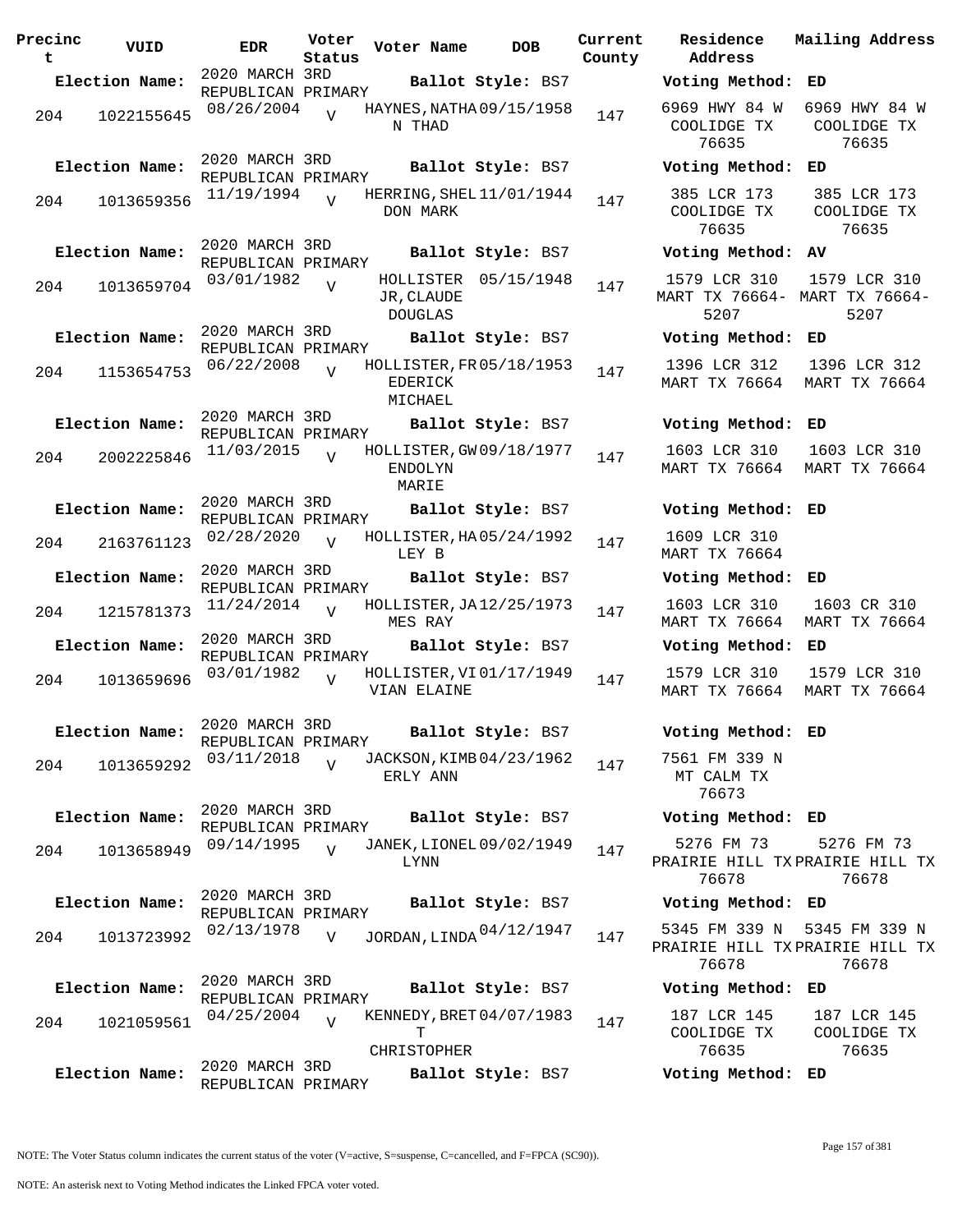| Precinc<br>t | VUID           | <b>EDR</b>                           | Voter<br>Status | Voter Name                              | <b>DOB</b>             | Current<br>County | Residence<br>Address                    |
|--------------|----------------|--------------------------------------|-----------------|-----------------------------------------|------------------------|-------------------|-----------------------------------------|
| 204          | 1184881572     | 05/24/2012                           | V               | KENNEDY, CHER 11/18/1955<br>YL LYNN     |                        | 147               | 273 LCR 14!<br>COOLIDGE T<br>76635      |
|              | Election Name: | 2020 MARCH 3RD<br>REPUBLICAN PRIMARY |                 |                                         | Ballot Style: BS7      |                   | Voting Meth                             |
| 204          | 1013709146     | 01/08/1994                           |                 | KENNEDY, TRAC 11/24/1975<br>I DANIELLE  |                        | 147               | 187 LCR 14!<br>COOLIDGE T<br>76635      |
|              | Election Name: | 2020 MARCH 3RD<br>REPUBLICAN PRIMARY |                 |                                         | Ballot Style: BS7      |                   | Voting Meth                             |
| 204          | 1182021463     | 10/13/2018                           | $\overline{V}$  | KYLE, REBECCA 06/11/1979<br>LYNN        |                        | 147               | 4898 FM 339<br>PRAIRIE HILL<br>76678    |
|              | Election Name: | 2020 MARCH 3RD<br>REPUBLICAN PRIMARY |                 |                                         | Ballot Style: BS7      |                   | Voting Meth                             |
| 204          | 1124959037     | 03/01/2016                           | $\overline{U}$  | KATE                                    | KYSER, MARY 04/21/1953 | 147               | 297 LCR 114<br>AXTELL TX 76             |
|              | Election Name: | 2020 MARCH 3RD                       |                 |                                         | Ballot Style: BS7      |                   | Voting Meth                             |
| 204          | 1015911510     | REPUBLICAN PRIMARY<br>02/15/2018     | $\overline{V}$  | LANE, SHIRLEY 09/07/1952<br>ANN         |                        | 147               | 5213 FM 73<br>PRAIRIE HILL<br>76678     |
|              | Election Name: | 2020 MARCH 3RD<br>REPUBLICAN PRIMARY |                 |                                         | Ballot Style: BS7      |                   | Voting Meth                             |
| 204          | 1015921833     | 02/15/2018                           | $\overline{V}$  | LANE<br>SR, WILLIAM<br>FLOYD            | 07/04/1956             | 147               | 5213 FM 73<br>PRAIRIE HILL<br>76678     |
|              | Election Name: | 2020 MARCH 3RD<br>REPUBLICAN PRIMARY |                 |                                         | Ballot Style: BS7      |                   | Voting Meth                             |
| 204          | 1013658782     | 03/01/1982                           | $\overline{V}$  | LYON, CHARLES 07/02/1940<br>DEAN        |                        | 147               | 1156 LCR 12<br>MT CALM TX<br>76673-3016 |
|              | Election Name: | 2020 MARCH 3RD<br>REPUBLICAN PRIMARY |                 |                                         | Ballot Style: BS7      |                   | Voting Meth                             |
| 204          | 1013660428     | 03/01/1982                           | V               | ANN                                     | LYON, JOYCE 03/08/1944 | 147               | 1156 LCR 12<br>MT CALM TX<br>76673-3016 |
|              | Election Name: | 2020 MARCH 3RD<br>REPUBLICAN PRIMARY |                 |                                         | Ballot Style: BS7      |                   | Voting Meth                             |
| 204          | 1013659829     | 03/21/1992                           | $\overline{V}$  | LOUISE                                  | MARS, BETTY 03/23/1943 | 147               | 1828 LCR 12<br>MT CALM TX<br>76673      |
|              | Election Name: | 2020 MARCH 3RD<br>REPUBLICAN PRIMARY |                 |                                         | Ballot Style: BS7      |                   | Voting Meth                             |
| 204          | 1013659817     | 03/21/1992                           | $\overline{V}$  | <b>DON</b>                              | MARS, JERRY 07/02/1943 | 147               | 1828 LCR 12<br>MT CALM TX<br>76673      |
|              | Election Name: | 2020 MARCH 3RD<br>REPUBLICAN PRIMARY |                 |                                         | Ballot Style: BS7      |                   | Voting Meth                             |
| 204          | 1003504124     | 05/31/2002                           | $\overline{V}$  | MCCORD, MICHE 03/28/1969<br>LLE RENA    |                        | 147               | 920 LCR 10<br>MT CALM TX<br>76673       |
|              | Election Name: | 2020 MARCH 3RD<br>REPUBLICAN PRIMARY |                 |                                         | Ballot Style: BS7      |                   | Voting Meth                             |
| 204          | 1010215838     | 12/15/2006                           | $\overline{V}$  | MICHUM, HEATH 09/27/1979<br>ER MICHELLE |                        | 147               | 1354 LCR 12<br>MT CALM TX<br>76673-3016 |
|              | Election Name: | 2020 MARCH 3RD<br>REPUBLICAN PRIMARY |                 |                                         | Ballot Style: BS7      |                   | Voting Meth                             |

**Address** 273 LCR 145 COOLIDGE TX 76635 273 CR 145 COOLIDGE TX 76635 **Election Name: Ballot Style:** BS7 **Voting Method: ED** 187 LCR 145 COOLIDGE TX 76635 187 LCR 145 COOLIDGE TX 76635 **Election Name: Ballot Style:** BS7 **Voting Method: ED** 4898 FM 339 N PRAIRIE HILL TX PRAIRIE HILL TX 76678 4898 FM 339 N 76678 **Election Name: Ballot Style:** BS7 **Voting Method: ED** 297 LCR 114 AXTELL TX 76624 AXTELL TX 76624 297 LCR 114 **Election Name: Ballot Style:** BS7 **Voting Method: ED** 5213 FM 73 PRAIRIE HILL TX 76678 **Election Name: Ballot Style:** BS7 **Voting Method: EV** 5213 FM 73 PRAIRIE HILL TX 76678 **Election Name: Ballot Style:** BS7 **Voting Method: EV** 1156 LCR 120 MT CALM TX 76673-3016 1156 LCR 120 MT CALM TX 76673-3016 **Election Name: Ballot Style:** BS7 **Voting Method: ED** 1156 LCR 120 MT CALM TX 76673-3016 1156 LCR 120 MT CALM TX 76673-3016 **Election Name: Ballot Style:** BS7 **Voting Method: ED** 1828 LCR 124 MT CALM TX 76673 1828 LCR 124 MOUNT CALM TX 76673-3558 **Election Name: Ballot Style:** BS7 **Voting Method: ED** 1828 LCR 124 MT CALM TX 76673 1828 LCR 124 MOUNT CALM TX 76673-3558 **Election Name: Ballot Style:** BS7 **Voting Method: ED** 920 LCR 106 MT CALM TX 76673 920 LCR 106 MT CALM TX 76673 **Election Name: Ballot Style:** BS7 **Voting Method: ED** 1354 LCR 120 MT CALM TX 76673-3016 1354 LCR 120 MT CALM TX 76673

**Current Mailing Address**

NOTE: The Voter Status column indicates the current status of the voter (V=active, S=suspense, C=cancelled, and F=FPCA (SC90)).

**Election Name: Ballot Style:** BS7 **Voting Method: ED**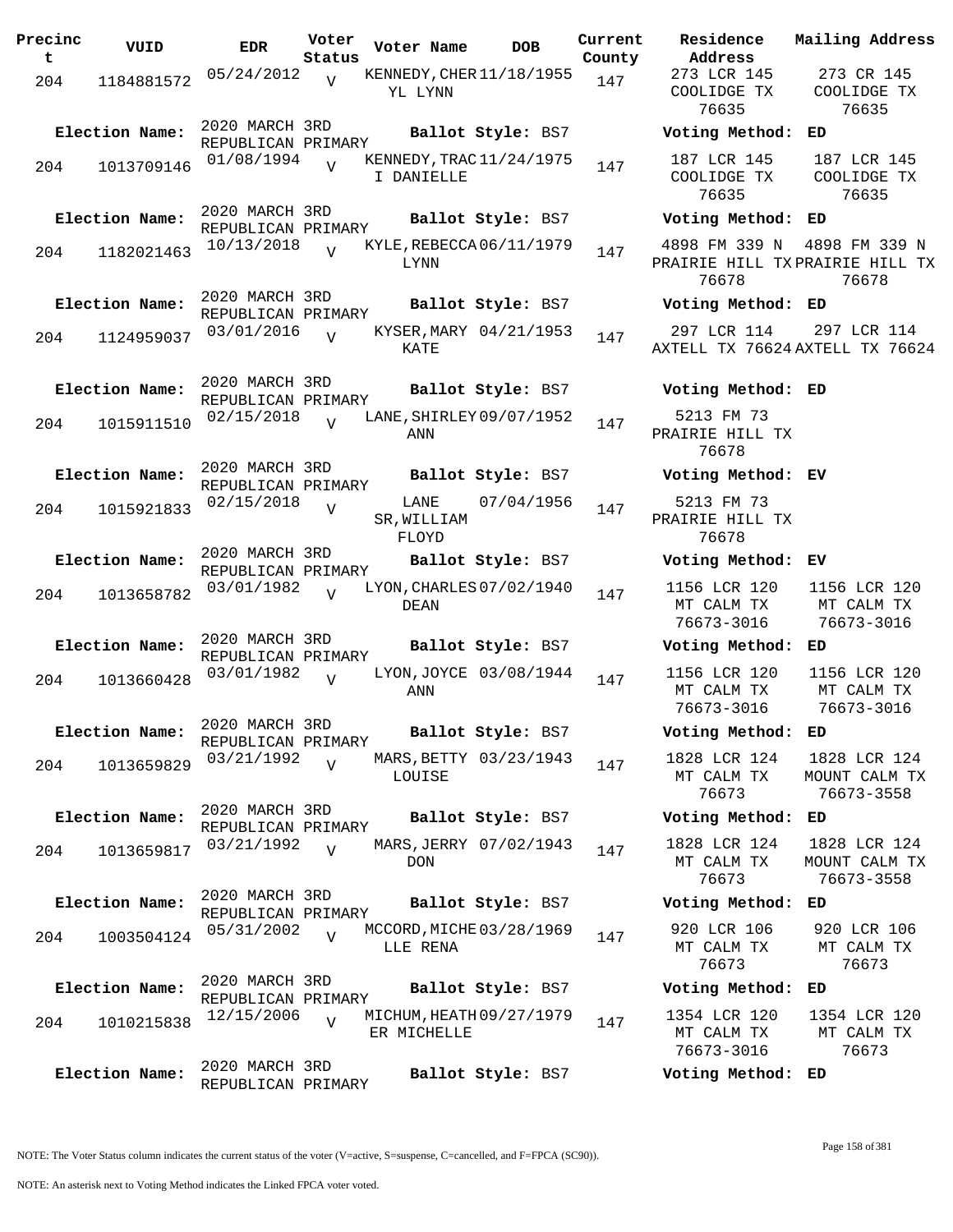| Precinc<br>t | VUID           | EDR                                  | Voter<br>Status | Voter Name                               | <b>DOB</b>              | Current | County Address                             | Residence Mailing Address                                                 |
|--------------|----------------|--------------------------------------|-----------------|------------------------------------------|-------------------------|---------|--------------------------------------------|---------------------------------------------------------------------------|
| 204          | 1125951940     | 01/09/2010                           | $\overline{V}$  | MIDDLETON, JA12/21/1935<br>MES DUDLEY    |                         | 147     | 5165 FM 339 N<br>76678                     | PO BOX 91<br>PRAIRIE HILL TXPRAIRIE HILL TX<br>76678                      |
|              | Election Name: | 2020 MARCH 3RD<br>REPUBLICAN PRIMARY |                 |                                          | Ballot Style: BS7       |         | Voting Method: ED                          |                                                                           |
| 204          | 1013686552     | 03/01/1978                           | $\overline{V}$  | MINCHEW, NELD 11/29/1934<br>A RUTH       |                         | 147     | 753 LCR 306                                | 753 LCR 306<br>MART TX 76664 MART TX 76664                                |
|              | Election Name: | 2020 MARCH 3RD<br>REPUBLICAN PRIMARY |                 |                                          | Ballot Style: BS7       |         | Voting Method: ED                          |                                                                           |
| 204          | 1013659990     | 04/28/1993                           | $\overline{U}$  | MOBLEY, REBEC 06/05/1955<br>CA LYNN      |                         | 147     | 76678                                      | 7337 FM 1245 W 7337 FM 1245 W<br>PRAIRIE HILL TX PRAIRIE HILL TX<br>76678 |
|              | Election Name: | 2020 MARCH 3RD<br>REPUBLICAN PRIMARY |                 |                                          | Ballot Style: BS7       |         | Voting Method: ED                          |                                                                           |
| 204          | 1013660002     | 04/28/1993                           | $\overline{U}$  | MOBLEY, RICHA 09/16/1946<br>RD WAYNE     |                         | 147     | 76678                                      | 7337 FM 1245 W 7337 FM 1245 W<br>PRAIRIE HILL TXPRAIRIE HILL TX<br>76678  |
|              | Election Name: | 2020 MARCH 3RD<br>REPUBLICAN PRIMARY |                 |                                          | Ballot Style: BS7       |         | Voting Method: ED                          |                                                                           |
| 204          | 1115991169     | 10/19/2014                           | $\overline{Y}$  | IGNATIUS                                 | MUHL, JULIUS 01/18/1970 | 147     | 76678-1229                                 | 6952 FM 1245 W 6952 FM 1245 W<br>PRAIRIE HILL TXPRAIRIE HILL TX<br>76678  |
|              | Election Name: | 2020 MARCH 3RD<br>REPUBLICAN PRIMARY |                 |                                          | Ballot Style: BS7       |         | Voting Method: EV                          |                                                                           |
| 204          | 1003770251     | 08/05/2001                           | $\overline{V}$  | MYERS, KENNET 12/16/1963<br>H DEE        |                         | 147     | 5394 FM 73<br>76678                        | P O BOX 33<br>PRAIRIE HILL TX PRAIRIE HILL TX<br>76678                    |
|              | Election Name: | 2020 MARCH 3RD<br>REPUBLICAN PRIMARY |                 |                                          | Ballot Style: BS7       |         | Voting Method: ED                          |                                                                           |
| 204          | 1192510884     | 11/03/2012                           | $\overline{V}$  | NORTHCUTT, RE 05/24/1980<br>BECCA DEANNE |                         | 147     | 665 LCR 116                                | 665 A LCR 116<br>AXTELL TX 76624 AXTELL TX 76624                          |
|              | Election Name: | 2020 MARCH 3RD<br>REPUBLICAN PRIMARY |                 |                                          | Ballot Style: BS7       |         | Voting Method: ED                          |                                                                           |
| 204          | 1047201965     | 06/08/2018                           | $\overline{v}$  | OLSON, CYNTHI 10/15/1959<br>A SAIN       |                         | 147     | 184 LCR 139<br>76678                       | PO BOX 0<br>PRAIRIE HILL TX PRAIRIE HILL TX<br>76678                      |
|              | Election Name: | 2020 MARCH 3RD<br>REPUBLICAN PRIMARY |                 |                                          | Ballot Style: BS7       |         | Voting Method: ED                          |                                                                           |
| 204          | 1196903427     | 12/13/2012                           | $\overline{V}$  | ORBISON<br>JR, STEVE                     | 08/04/1976              | 147     | 2201 LCR 152<br>MT CALM TX<br>76673        | 2201 LCR 152<br>MOUNT CALM TX<br>76673                                    |
|              | Election Name: | 2020 MARCH 3RD<br>REPUBLICAN PRIMARY |                 |                                          | Ballot Style: BS7       |         | Voting Method: ED                          |                                                                           |
| 204          | 1124918871     | 04/27/2011                           | $\overline{U}$  | PARKER, LARRY 11/15/1949<br>LEE          |                         | 147     | 11729 HWY 84 W<br>PRAIRIE HILL TX<br>76678 | 11729 HIGHWAY<br>84 W<br>PRAIRIE HILL TX<br>76678-1243                    |
|              | Election Name: | 2020 MARCH 3RD<br>REPUBLICAN PRIMARY |                 |                                          | Ballot Style: BS7       |         | Voting Method: EV                          |                                                                           |
| 204          | 1125544012     | 04/27/2011                           | $\overline{V}$  | PARKER, RAMON 08/10/1949<br>A TOWE       |                         | 147     | 76678                                      | 11729 HWY 84 W 11729 W HWY 84<br>PRAIRIE HILL TXPRAIRIE HILL TX<br>76678  |
|              | Election Name: | 2020 MARCH 3RD<br>REPUBLICAN PRIMARY |                 |                                          | Ballot Style: BS7       |         | Voting Method: ED                          |                                                                           |
| 204          | 1163117481     | 01/10/2009                           | $\overline{V}$  | MORRIS                                   | PECK, PATSY 07/10/1938  | 147     | 299 LCR 124<br>MT CALM TX<br>76673         | 299 LCR 124<br>MT CALM TX<br>76673                                        |
|              | Election Name: | 2020 MARCH 3RD<br>REPUBLICAN PRIMARY |                 |                                          | Ballot Style: BS7       |         | Voting Method: ED                          |                                                                           |

# **Election Name: Ballot Style:** BS7 **Voting Method: ED**

### **Election Name: Ballot Style:** BS7 **Voting Method: ED**

#### **Election Name: Ballot Style:** BS7 **Voting Method: EV**

### **Election Name: Ballot Style:** BS7 **Voting Method: ED**

## **Election Name: Ballot Style:** BS7 **Voting Method: ED**

### **Election Name: Ballot Style:** BS7 **Voting Method: ED**

#### **Election Name: Ballot Style:** BS7 **Voting Method: ED**

### **Election Name: Ballot Style:** BS7 **Voting Method: EV**

## **Election Name: Ballot Style:** BS7 **Voting Method: ED**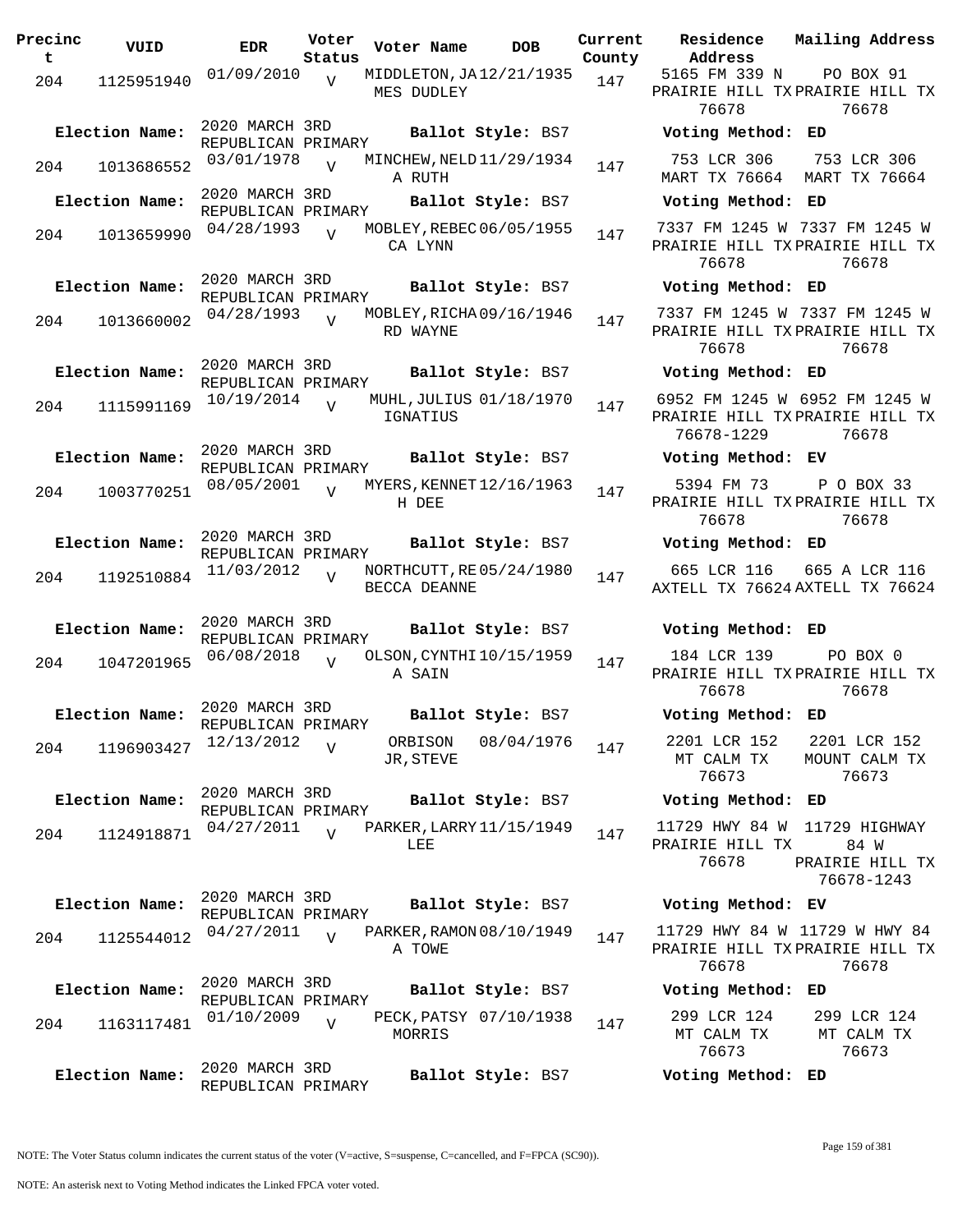| Precinc<br>t | VUID           | <b>EDR</b>                           | Voter<br>Status | Voter Name     | <b>DOB</b>                   | Current<br>County | Residence<br>Address                     |
|--------------|----------------|--------------------------------------|-----------------|----------------|------------------------------|-------------------|------------------------------------------|
| 204          | 1175775253     | $01/12/2011$ $V$                     |                 | L RENA         | PICK, CHRISTA 09/08/1982     | 147               | 545 LCR 122<br>MT CALM TX<br>76673       |
|              | Election Name: | 2020 MARCH 3RD<br>REPUBLICAN PRIMARY |                 |                | Ballot Style: BS7            |                   | Voting Metho                             |
| 204          | 1013660437     | 10/16/1988                           | $\overline{V}$  | NOLAN          | PICK, MICHAEL 04/07/1950     | 147               | 1232 LCR 106<br>MT CALM TX<br>76673-3569 |
|              | Election Name: | 2020 MARCH 3RD<br>REPUBLICAN PRIMARY |                 |                | Ballot Style: BS7            |                   | Voting Metho                             |
| 204          | 1175775224     | 01/12/2011                           | $\overline{V}$  |                | PICK, NOLAN $M^{12/21/1982}$ | 147               | 545 LCR 122<br>MT CALM TX<br>76673       |
|              | Election Name: | 2020 MARCH 3RD<br>REPUBLICAN PRIMARY |                 |                | Ballot Style: BS7            |                   | Voting Metho                             |
| 204          | 1019225482     | 12/28/2017                           | $\overline{U}$  | MAS EDWARD     | PRICHARD, THO 10/06/1953     | 147               | 10331 HWY 84<br>PRAIRIE HILL<br>76678    |
|              | Election Name: | 2020 MARCH 3RD<br>REPUBLICAN PRIMARY |                 |                |                              |                   | Ballot Style: BS7 Voting Metho           |
| 204          | 1013660348     | 02/18/1988                           | $\overline{V}$  | A EULENE       | PRUNER, GLEND 08/04/1951     | 147               | 970 LCR 324<br>PRAIRIE HILL<br>76678     |
|              | Election Name: | 2020 MARCH 3RD<br>REPUBLICAN PRIMARY |                 |                | Ballot Style: BS7            |                   | Voting Metho                             |
| 204          | 1013687159     | 01/12/1990                           | $\overline{U}$  | ENE            | PULLIN, CHARL 11/23/1953     | 147               | 707 LCR 358<br>MART TX 7666              |
|              | Election Name: | 2020 MARCH 3RD<br>REPUBLICAN PRIMARY |                 |                | Ballot Style: BS7            |                   | Voting Metho                             |
| 204          | 1025161527     | 11/28/2010                           | $\overline{17}$ | ALLEN          | PULLIN, JAMES 10/16/1970     | 147               | 707 LCR 358<br>MART TX 7666              |
|              | Election Name: | 2020 MARCH 3RD                       |                 |                | Ballot Style: BS7            |                   | Voting Metho                             |
| 204          | 1188684558     | REPUBLICAN PRIMARY<br>09/30/2012     | $\overline{V}$  | <b>CHARLES</b> | RABALAIS, BOB 06/20/1972     | 147               | 733 LCR 108<br>MT CALM TX<br>76673       |
|              | Election Name: | 2020 MARCH 3RD<br>REPUBLICAN PRIMARY |                 |                | Ballot Style: BS7            |                   | Voting Metho                             |
| 204          | 1183705532     | 04/18/2012                           | $\overline{V}$  | ZABETH DORIS   | RABALAIS, ELI 05/01/1941     | 147               | 1443 LCR 114<br>MT CALM TX<br>76673      |
|              | Election Name: | 2020 MARCH 3RD<br>REPUBLICAN PRIMARY |                 |                | Ballot Style: BS7            |                   | Voting Metho                             |
| 204          | 1013658439     | 02/07/1996                           | $\overline{V}$  | LEE            | REED, DIXIE 02/14/1939       | 147               | 239 LCR 114<br>AXTELL TX 766             |
|              | Election Name: | 2020 MARCH 3RD<br>REPUBLICAN PRIMARY |                 |                | Ballot Style: BS7            |                   | Voting Metho                             |
| 204          | 1058480919     | 10/26/2006                           | $\overline{V}$  | TH DWAYNE      | REINKE, KENNE 11/22/1948     | 147               | 250 LCR 310<br>MART TX 7666              |
|              | Election Name: | 2020 MARCH 3RD<br>REPUBLICAN PRIMARY |                 |                | Ballot Style: BS7            |                   | Voting Metho                             |
| 204          | 1003920762     | 04/07/2000                           | $\overline{U}$  | H JESSE        | ROBERT, JOSEP 10/07/1959     | 147               | 12070 HWY 84<br>MART TX 7666             |
|              | Election Name: | 2020 MARCH 3RD<br>REPUBLICAN PRIMARY |                 |                | Ballot Style: BS7            |                   | Voting Metho                             |
| 204          | 1125214327     | 03/14/2018                           | $\overline{V}$  | MICHELLE       | ROMINE, ASHLE 01/29/1985     | 147               | 312 LCR 314<br>MART TX 7666              |
|              | Election Name: | 2020 MARCH 3RD<br>REPUBLICAN PRIMARY |                 |                | Ballot Style: BS7            |                   | Voting Metho                             |

**Voter Name DOB Residence Address Current Mailing Address** 545 LCR 122 MT CALM TX 76673 545 LCR 122 MT CALM TX 76673 **Election Name: Ballot Style:** BS7 **Voting Method: ED** 1232 LCR 106 MT CALM TX 76673-3569 1232 LCR 106 MT CALM TX 76673-3569 **Election Name: Ballot Style:** BS7 **Voting Method: ED** MT CALM TX 76673 545 LCR 122 MT CALM TX 76673 **Election Name: Ballot Style:** BS7 **Voting Method: ED** 10331 HWY 84 W 10331 HWY 84 W PRAIRIE HILL TX PRARIE HILL TX 76678 76678 **Election Name: Ballot Style:** BS7 **Voting Method: ED** 970 LCR 324 PRAIRIE HILL TX PRAIRIE HILL TX 76678 970 LCR 324 76678 **Election Name: Ballot Style:** BS7 **Voting Method: EV** 707 LCR 358 MART TX 76664 MART TX 76664- 707 LCR 358 5231 **Election Name: Ballot Style:** BS7 **Voting Method: ED** 707 LCR 358 MART TX 76664 MART TX 76664 707 LCR 358 **Election Name: Ballot Style:** BS7 **Voting Method: ED** 733 LCR 108 MT CALM TX 76673 733 CR 108 MT CALM TX 76673 **Election Name: Ballot Style:** BS7 **Voting Method: ED** 1443 LCR 114 MT CALM TX 76673 1443 LCR 114 MT CALM TX 76673 **Election Name: Ballot Style:** BS7 **Voting Method: ED** 239 LCR 114 AXTELL TX 76624 AXTELL TX 76624 239 LCR 114 **Election Name: Ballot Style:** BS7 **Voting Method: ED** 250 LCR 310 MART TX 76664 250 LCR 310 MART TX 76664 **Election Name: Ballot Style:** BS7 **Voting Method: ED** 12070 HWY 84 W MART TX 76664 MART TX 76664 12070 HWY 84 **Election Name: Ballot Style:** BS7 **Voting Method: ED**

312 LCR 314 MART TX 76664 MART TX 76664 312 LCR 314 **Election Name: Ballot Style:** BS7 **Voting Method: ED**

NOTE: The Voter Status column indicates the current status of the voter (V=active, S=suspense, C=cancelled, and F=FPCA (SC90)).

Page 160 of 381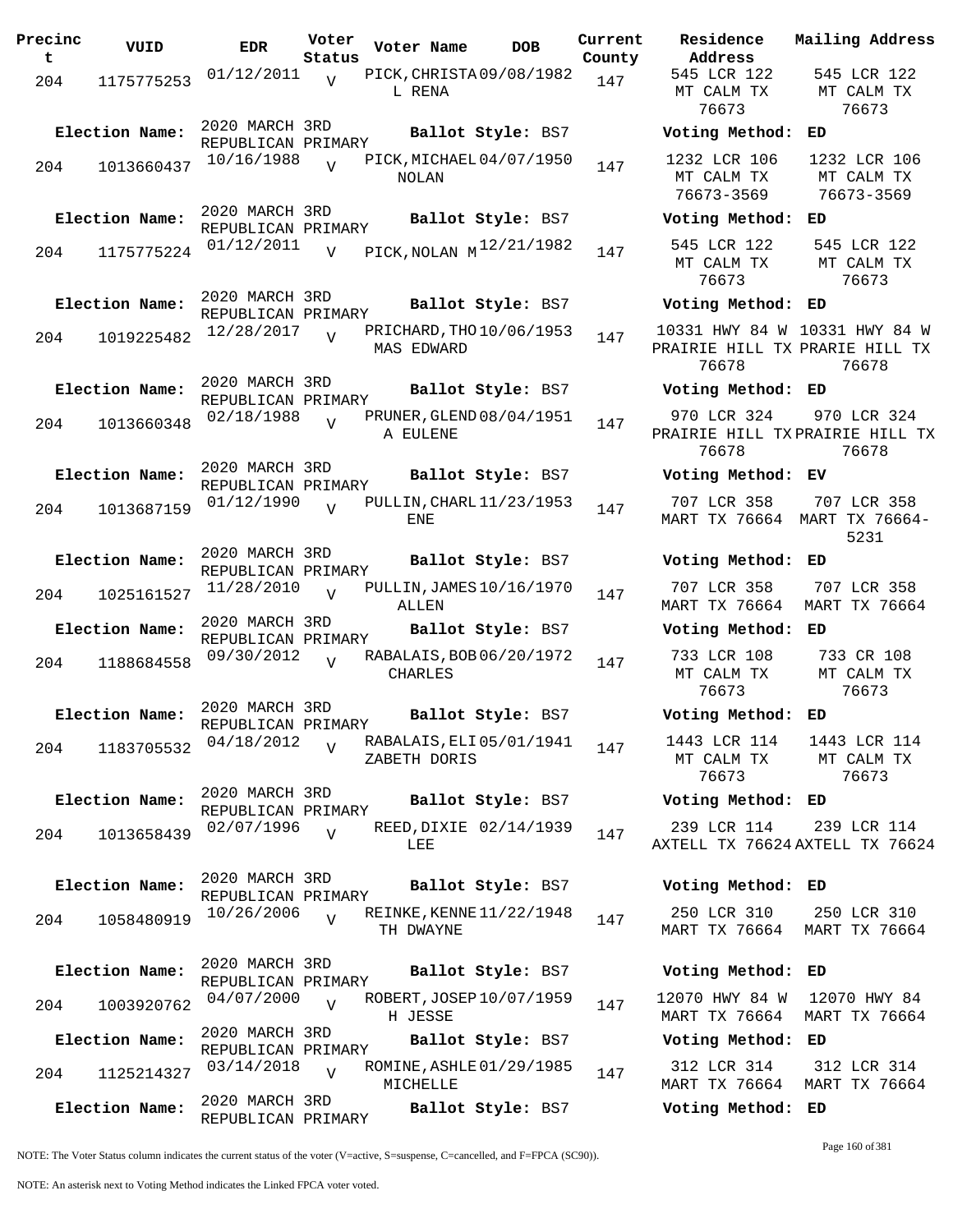| Precinc<br>t | VUID           | <b>EDR</b>                           | Voter<br>Status | Voter Name         | <b>DOB</b>               | Current<br>County | Residence<br>Address                 |
|--------------|----------------|--------------------------------------|-----------------|--------------------|--------------------------|-------------------|--------------------------------------|
| 204          | 1125177455     | 08/12/2017                           | V               | CK SCOTT           | ROMINE, PATRI 07/20/1985 | 147               | 312 LCR 31<br>MART TX 766            |
|              | Election Name: | 2020 MARCH 3RD<br>REPUBLICAN PRIMARY |                 |                    | Ballot Style: BS7        |                   | Voting Meth                          |
| 204          | 1192667953     | 11/06/2012                           | $\overline{U}$  | <b>EUGENE</b>      | RUF, ROBERT 10/07/1954   | 147               | 7893 FM 339<br>MT CALM TX<br>76673   |
|              | Election Name: | 2020 MARCH 3RD<br>REPUBLICAN PRIMARY |                 |                    | Ballot Style: BS7        |                   | Voting Meth                          |
| 204          | 1013660056     | 03/29/1976                           | V               | SPIVEY             | SAIN, SALLY 09/11/1932   | 147               | 184 LCR 13<br>PRAIRIE HILL<br>76678  |
|              | Election Name: | 2020 MARCH 3RD<br>REPUBLICAN PRIMARY |                 |                    | Ballot Style: BS7        |                   | Voting Meth                          |
| 204          | 1003915432     | 11/29/2000                           | $\overline{V}$  | ESTER              | SALAZAR, SILV11/17/1967  | 147               | 5345 FM 339<br>PRAIRIE HILL<br>76678 |
|              | Election Name: | 2020 MARCH 3RD<br>REPUBLICAN PRIMARY |                 |                    | Ballot Style: BS7        |                   | Voting Meth                          |
| 204          | 1013660353     | 02/28/1988                           | $\overline{U}$  | RT                 | SAUCEDO, ALBE 04/19/1955 | 147               | 319 LCR 14<br>PRAIRIE HILL<br>76678  |
|              | Election Name: | 2020 MARCH 3RD<br>REPUBLICAN PRIMARY |                 |                    | Ballot Style: BS7        |                   | Voting Meth                          |
| 204          | 1013660369     | 02/28/1988                           | $\overline{V}$  | HIA LEE            | SAUCEDO, CYNT 04/16/1955 | 147               | 319 LCR 14<br>PRAIRIE HILL<br>76678  |
|              | Election Name: | 2020 MARCH 3RD<br>REPUBLICAN PRIMARY |                 |                    | Ballot Style: BS7        |                   | Voting Meth                          |
| 204          | 1013686568     | 03/01/1978                           | $\overline{V}$  | JR, FRED<br>ROBERT | SCHLEMMER 10/04/1939     | 147               | 1450 FM 339<br>MART TX 7666<br>5170  |
|              | Election Name: | 2020 MARCH 3RD<br>REPUBLICAN PRIMARY |                 |                    | Ballot Style: BS7        |                   | Voting Meth                          |
| 204          | 1013686715     | 03/29/1993                           | $\overline{V}$  | HN RUSSELL         | SCHLEMMER, JO 08/16/1961 | 147               | 1666 FM 339<br>MART TX 7666<br>5171  |
|              | Election Name: | 2020 MARCH 3RD<br>REPUBLICAN PRIMARY |                 |                    | Ballot Style: BS7        |                   | Voting Meth                          |
| 204          | 1013686575     | 03/01/1978                           | $\overline{V}$  | NETTE              | SCHLEMMER, LY 07/16/1939 | 147               | 1450 FM 339<br>MART TX 7666<br>5170  |
|              | Election Name: | 2020 MARCH 3RD<br>REPUBLICAN PRIMARY |                 |                    | Ballot Style: BS7        |                   | Voting Meth                          |
| 204          | 1172585420     | 10/01/2010                           | $\overline{U}$  | E ALAN             | SCHWARZ, DUAN 02/02/1960 | 147               | 380 LCR 13:<br>MT CALM TX<br>76673   |
|              | Election Name: | 2020 MARCH 3RD<br>REPUBLICAN PRIMARY |                 |                    | Ballot Style: BS7        |                   | Voting Meth                          |
| 204          | 1172462530     | 09/26/2010                           | V               | ERLY HIPP          | SCHWARZ, KIMB 06/27/1962 | 147               | 380 LCR 133<br>MT CALM TX<br>76673   |
|              | Election Name: | 2020 MARCH 3RD<br>REPUBLICAN PRIMARY |                 |                    | Ballot Style: BS7        |                   | Voting Meth                          |
| 204          | 1020573466     | 02/11/2004                           | $\overline{V}$  | A HARVEY           | SELTERS, ANIT 01/05/1939 | 147               | 123 LCR 12:<br>MT CALM TX<br>76673   |
|              | Election Name: | 2020 MARCH 3RD<br>REPUBLICAN PRIMARY |                 |                    | Ballot Style: BS7        |                   | Voting Meth                          |

**Address Lty** 312 LCR 314 MART TX 76664 MART TX 76664 312 LCR 314 **Election Name: Ballot Style:** BS7 **Voting Method: ED** 7893 FM 339 N MT CALM TX 76673 7893 FM 339 N MT CALM TX 76673 **Election Name: Ballot Style:** BS7 **Voting Method: EV** 184 LCR 139 PRAIRIE HILL TX PRAIRIE HILL TX 76678 184 LCR 139 76678 **Election Name: Ballot Style:** BS7 **Voting Method: EV** 5345 FM 339 N 5345 FM 339 N PRAIRIE HILL TX PRAIRIE HILL TX 76678 76678 **Election Name: Ballot Style:** BS7 **Voting Method: ED** 319 LCR 144 PRAIRIE HILL TX PRAIRIE HILL TX 76678 P O BOX 185 76678 **Election Name: Ballot Style:** BS7 **Voting Method: ED** 319 LCR 144 PRAIRIE HILL TX PRAIRIE HILL TX 76678 P O BOX 185 76678 **Election Name: Ballot Style:** BS7 **Voting Method: ED** 1450 FM 339 S 1450 FM 339 S MART TX 76664- MART TX 76664- 5170 5170 **Election Name: Ballot Style:** BS7 **Voting Method: ED** 1666 FM 339 S 1666 FM 339 S MART TX 76664- MART TX 76664- 5171 5171 **Election Name: Ballot Style:** BS7 **Voting Method: ED** 1450 FM 339 S 1450 FM 339 S MART TX 76664- MART TX 76664- 5170 5170 **Election Name: Ballot Style:** BS7 **Voting Method: ED** 380 LCR 131 MT CALM TX 76673 P.O. BOX 43 MOUNT CALM TX 76673 **Election Name: Ballot Style:** BS7 **Voting Method: ED** 380 LCR 131 MT CALM TX 76673 PO BOX 43 MOUNT CALM TX 76673 **Election Name: Ballot Style:** BS7 **Voting Method: ED** 123 LCR 122 123 LCR 122

**Current Mailing Address**

MT CALM TX 76673 MT. CALM TX 76673 **Election Name: Ballot Style:** BS7 **Voting Method: ED**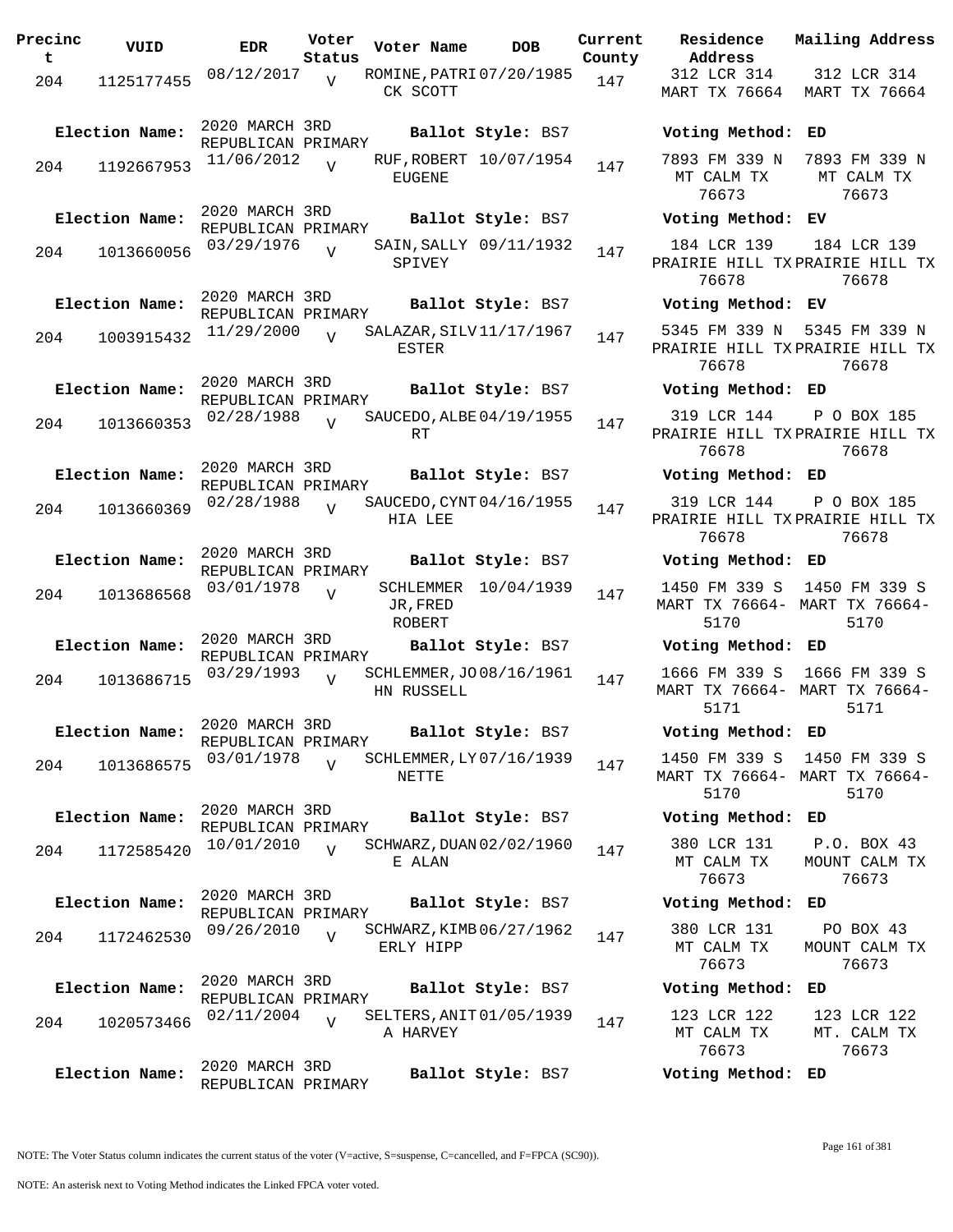| Precinc<br>t. | VUID           | <b>EDR</b>                           | Voter<br>Status | Voter Name                              | <b>DOB</b>        | Current<br>County | Residence<br>Address                         |
|---------------|----------------|--------------------------------------|-----------------|-----------------------------------------|-------------------|-------------------|----------------------------------------------|
| 204           | 1003767975     | $11/03/2001$ <sub>V</sub>            |                 | SMITH, BOBBY 07/24/1949<br>LEE          |                   | 147               | 1814 LCR 312<br>MART TX 76664                |
|               | Election Name: | 2020 MARCH 3RD<br>REPUBLICAN PRIMARY |                 |                                         | Ballot Style: BS7 |                   | Voting Metho                                 |
| 204           | 2124996828     | 06/18/2016                           | $\mathbf{s}$    | SMITH, KELSEY 12/31/1993<br>MICHELLE    |                   | 147               | 920 LCR 106<br>MT CALM TX<br>76673           |
|               | Election Name: | 2020 MARCH 3RD<br>REPUBLICAN PRIMARY |                 |                                         | Ballot Style: BS7 |                   | Voting Metho                                 |
| 204           | 1013649607     | 05/19/1996                           | $\overline{V}$  | SMITH, NANCY 05/24/1950<br>MOFFETT      |                   | 147               | 1814 LCR 312<br>MART TX 76664                |
|               | Election Name: | 2020 MARCH 3RD<br>REPUBLICAN PRIMARY |                 |                                         | Ballot Style: BS7 |                   | Voting Metho                                 |
| 204           | 1125568572     | 06/29/2007                           | V               | STRUNCK, AUBR 03/31/1941<br>EY C        |                   | 147               | 169 LCR 334<br>MART TX 76664                 |
|               | Election Name: | 2020 MARCH 3RD<br>REPUBLICAN PRIMARY |                 |                                         | Ballot Style: BS7 |                   | Voting Metho                                 |
| 204           | 1143998649     | 06/29/2007                           | $\overline{V}$  | STRUNCK, JANE 06/19/1947<br>T E         |                   | 147               | 169 LCR 334<br>MART TX 76664                 |
|               | Election Name: | 2020 MARCH 3RD<br>REPUBLICAN PRIMARY |                 |                                         | Ballot Style: BS7 |                   | Voting Metho                                 |
| 204           | 1013659167     | 03/01/1982                           | V               | TEAT, YVONNE 01/01/1947                 |                   | 147               | 1396 LCR 312<br><b>MART TX 76664</b><br>5209 |
|               | Election Name: | 2020 MARCH 3RD<br>REPUBLICAN PRIMARY |                 |                                         | Ballot Style: BS7 |                   | Voting Metho                                 |
| 204           | 2147452369     | 09/14/2018                           | $\overline{V}$  | TEMPLETON, NE 09/03/1955<br>LDA LINDSEY |                   | 147               | 510 LCR 116<br>AXTELL TX 7662                |
|               | Election Name: | 2020 MARCH 3RD<br>REPUBLICAN PRIMARY |                 |                                         | Ballot Style: BS7 |                   | Voting Metho                                 |
| 204           | 2130758284     | 10/28/2016                           | $\overline{V}$  | WALKER, MARY 09/03/1964<br>KATHERINE    |                   | 147               | 379 LCR 139<br>PRAIRIE HILL T<br>76678       |
|               | Election Name: | 2020 MARCH 3RD                       |                 |                                         | Ballot Style: BS7 |                   | Voting Metho                                 |
| 204           | 2148727135     | REPUBLICAN PRIMARY<br>10/19/2018     | V               | WELLE, MARY 11/26/1964<br>CHRISTINE     |                   | 147               | 239 LCR 114<br>AXTELL TX 7662                |
|               | Election Name: | 2020 MARCH 3RD                       |                 |                                         | Ballot Style: BS7 |                   | Voting Metho                                 |
| 204           | 1013660115     | REPUBLICAN PRIMARY<br>02/12/1990     | $\overline{V}$  | WHIDDON, MICH 12/03/1950<br>AEL MURPHY  |                   | 147               | 4910 FM 339 I<br>PRAIRIE HILL T<br>76678     |
|               | Election Name: | 2020 MARCH 3RD<br>REPUBLICAN PRIMARY |                 |                                         | Ballot Style: BS7 |                   | Voting Metho                                 |
| 204           | 1013659801     | 02/24/1978                           | $\overline{V}$  | WHITE, PAULA 07/22/1956<br><b>DIANE</b> |                   | 147               | 1958 LCR 120<br>MT CALM TX<br>76673          |
|               | Election Name: | 2020 MARCH 3RD                       |                 |                                         | Ballot Style: BS7 |                   | Voting Metho                                 |
| 204           | 1000508422     | REPUBLICAN PRIMARY<br>01/03/2006     | $\overline{V}$  | WHITE, RICKY 04/21/1953<br>JOE          |                   | 147               | 1958 LCR 120<br>MT CALM TX<br>76673          |
|               | Election Name: | 2020 MARCH 3RD<br>REPUBLICAN PRIMARY |                 |                                         | Ballot Style: BS7 |                   | Voting Metho                                 |
| 204           | 2161880680     | 12/29/2019                           | $\overline{V}$  | WHITEHEAD, PA09/22/1963<br>ULA LAVERNE  |                   | 147               | 8497 FM 339 I<br>MT CALM TX<br>76673         |
|               | Election Name: | 2020 MARCH 3RD<br>REPUBLICAN PRIMARY |                 |                                         | Ballot Style: BS7 |                   | Voting Metho                                 |

**Voter Name DOB Residence Address Current Mailing Address**  $\frac{1}{2}$ 1814 LCR 312 MART TX 76664 MART TX 76664 1814 LCR 312 **Election Name: Ballot Style:** BS7 **Voting Method: AV** 920 LCR 106 MT CALM TX 76673 **Election Name: Ballot Style:** BS7 **Voting Method: ED** 1814 LCR 312 MART TX 76664 MART TX 76664 1814 LCR 312 **Election Name: Ballot Style:** BS7 **Voting Method: AV** 169 LCR 334 MART TX 76664 MART TX 76664 169 LCR 334 **Election Name: Ballot Style:** BS7 **Voting Method: ED** 169 LCR 334 MART TX 76664 MART TX 76664 169 LCR 334 **Election Name: Ballot Style:** BS7 **Voting Method: ED** MART TX 76664- MART TX 76664- 5209 1396 LCR 312 5209 **Election Name: Ballot Style:** BS7 **Voting Method: ED** 510 LCR 116 AXTELL TX 76624 AXTELL TX 76624 510 LCR 116 **Election Name: Ballot Style:** BS7 **Voting Method: ED** 379 LCR 139 PRAIRIE HILL TX 76678 **Election Name: Ballot Style:** BS7 **Voting Method: ED** 239 LCR 114 AXTELL TX 76624 **Election Name: Ballot Style:** BS7 **Voting Method: EV** 4910 FM 339 N PRAIRIE HILL TX PRAIRIE HILL TX 76678 P O BOX 107 76678 **Election Name: Ballot Style:** BS7 **Voting Method: ED** 1958 LCR 120 MT CALM TX 76673 1958 LCR 120 MT CALM TX 76673 **Election Name: Ballot Style:** BS7 **Voting Method: ED** 1958 LCR 120 MT CALM TX 76673 1958 CR 120 MT CALM TX 76673 **Election Name: Ballot Style:** BS7 **Voting Method: ED** 8497 FM 339 N

MT CALM TX 76673

**Election Name: Ballot Style:** BS7 **Voting Method: ED**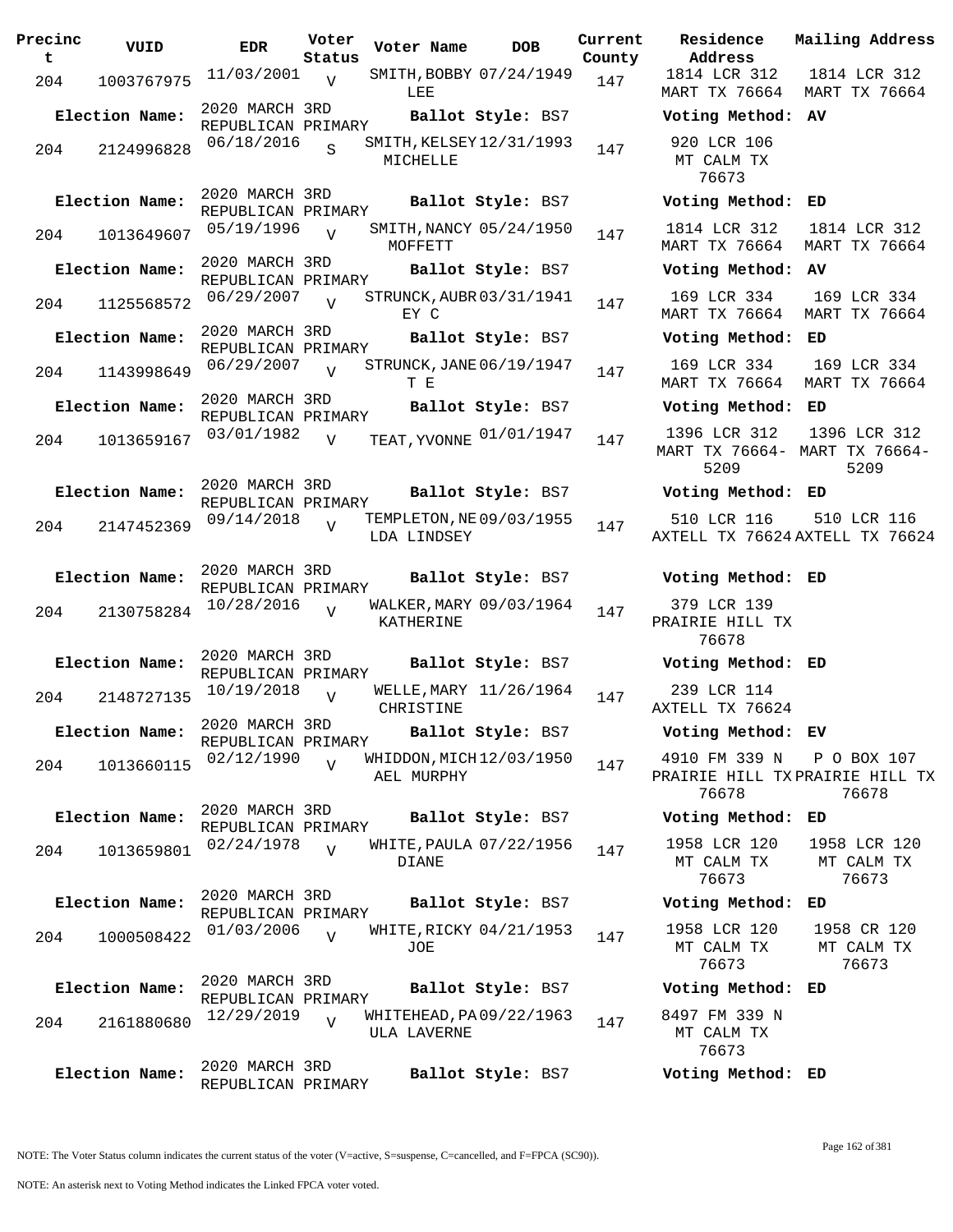| Precinc<br>t | VUID           | <b>EDR</b>                           | Voter<br>Status | Voter Name                             | <b>DOB</b>        | Current<br>County | Residence<br>Address                    | Mailing Address                       |
|--------------|----------------|--------------------------------------|-----------------|----------------------------------------|-------------------|-------------------|-----------------------------------------|---------------------------------------|
| 204          | 1171445806     | 07/29/2010                           | V               | YANKIE, GRADY 05/22/1959<br>MIKE       |                   | 147               | 299 LCR 124<br>MT CALM TX<br>76673-3522 | 299 LCR 124<br>MOUNT CALM TX<br>76673 |
|              | Election Name: | 2020 MARCH 3RD<br>REPUBLICAN PRIMARY |                 |                                        | Ballot Style: BS7 |                   | Voting Method:                          | ED                                    |
| 204          | 1147409555     | 12/02/2007                           | $\overline{U}$  | YARBROUGH, DI 11/17/1943<br>SY CONNOR  |                   | 147               | 523 LCR 118<br>MT CALM TX<br>76673      | 523 LCR 118<br>MOUNT CALM TX<br>76673 |
|              | Election Name: | 2020 MARCH 3RD<br>REPUBLICAN PRIMARY |                 |                                        | Ballot Style: BS7 |                   | Voting Method:                          | ED                                    |
| 204          | 1013658753     | 02/10/1980                           | T               | YARBROUGH, DO 10/15/1942<br>NALD WAYNE |                   | 147               | 525 LCR 118<br>MT CALM TX<br>76673      | 525 LCR 118<br>MOUNT CALM TX<br>76673 |
|              | Election Name: | 2020 MARCH 3RD<br>REPUBLICAN PRIMARY |                 |                                        | Ballot Style: BS7 |                   | Voting Method:                          | ED                                    |
| 204          | 1142400785     | 04/25/2007                           | $\overline{U}$  | YARBROUGH, KE07/19/1938<br>NNETH EARL  |                   | 147               | 523 LCR 118<br>MT CALM TX<br>76673      | 523 LCR 118<br>MT CALM TX<br>76673    |
|              | Election Name: | 2020 MARCH 3RD<br>REPUBLICAN PRIMARY |                 |                                        | Ballot Style: BS7 |                   | Voting Method:                          | ED                                    |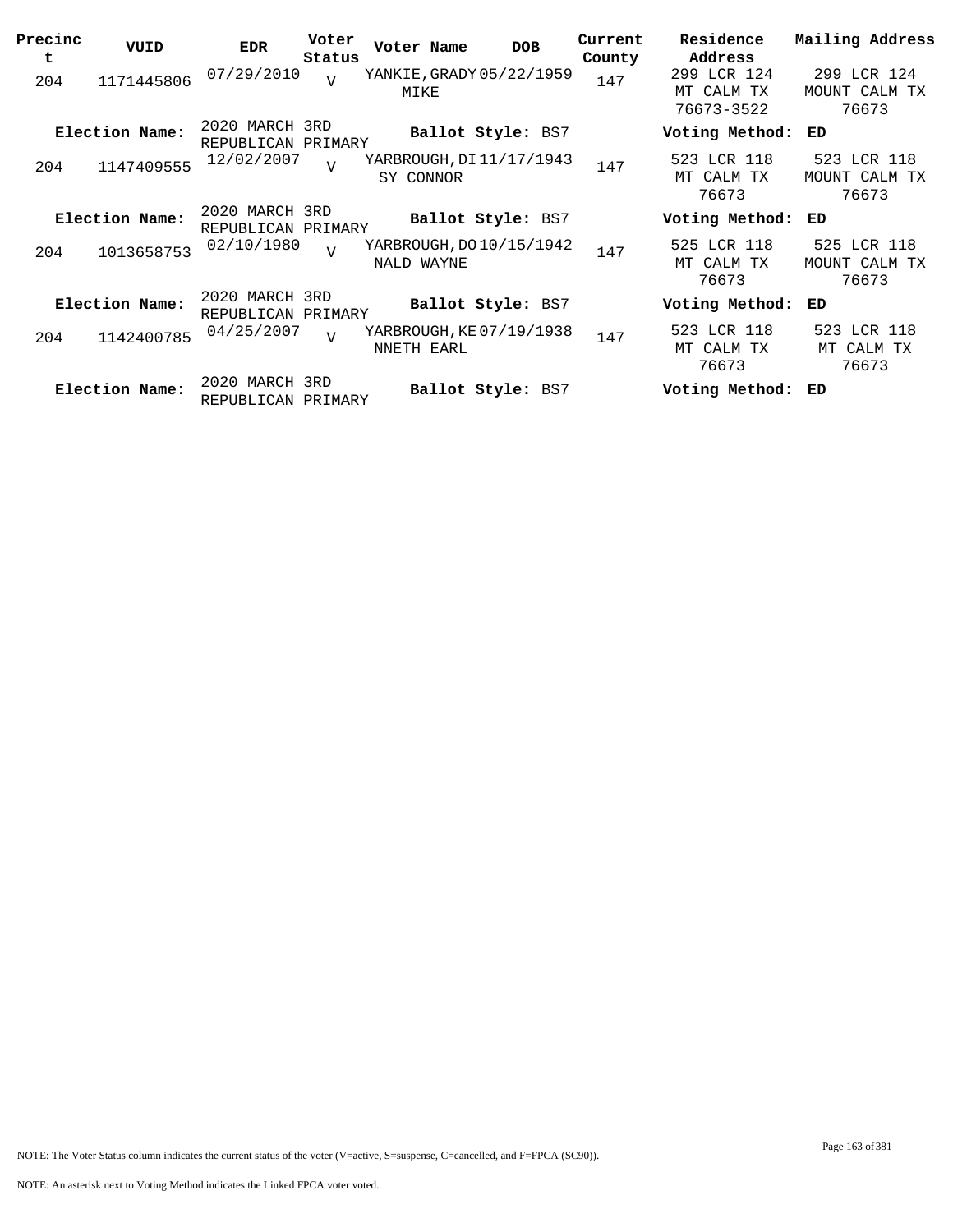| Precinc<br>t | VUID           | <b>EDR</b>                                         | Voter<br>Status | Voter Name                             | DOB                   | Current<br>County |
|--------------|----------------|----------------------------------------------------|-----------------|----------------------------------------|-----------------------|-------------------|
| 205          | 1019149192     | 09/20/2003                                         | $\overline{V}$  | ALLCORN, CARL 08/11/1985<br>HEATH      |                       | 147               |
|              | Election Name: | 2020 MARCH 3RD<br>REPUBLICAN PRIMARY               |                 |                                        | Ballot Style: BS7     |                   |
| 205          | 1154791288     | 08/16/2008                                         | $\overline{U}$  | ALLCORN, KRIS 10/06/1985<br>TINA RENEE |                       | 147               |
|              | Election Name: | 2020 MARCH 3RD<br>REPUBLICAN PRIMARY               |                 |                                        | Ballot Style: BS7     |                   |
| 205          | 1151277164     | 04/13/2008                                         | $\overline{U}$  | ALLEN, ELIZAB 12/03/1933<br>ETH.       |                       | 147               |
|              | Election Name: | 2020 MARCH 3RD<br>REPUBLICAN PRIMARY               |                 |                                        | Ballot Style: BS7     |                   |
| 205          | 1013652042     | 04/23/1995                                         | V               | ARCHIBALD, DO 11/08/1976<br>N COLBY    |                       | 147               |
|              | Election Name: | 2020 MARCH 3RD<br>REPUBLICAN PRIMARY<br>02/04/1978 |                 | ASHMORE, JESS 06/11/1950               | Ballot Style: BS7     |                   |
| 205          | 1013667172     |                                                    | $\overline{U}$  | Е                                      |                       | 147               |
|              | Election Name: | 2020 MARCH 3RD<br>REPUBLICAN PRIMARY               |                 |                                        | Ballot Style: BS7     |                   |
| 205          | 1092730296     | 02/02/2008                                         | V               | BAUER,AMI<br>LEIGH                     | 02/17/1971            | 147               |
|              | Election Name: | 2020 MARCH 3RD<br>REPUBLICAN PRIMARY               |                 |                                        | Ballot Style: BS7     |                   |
| 205          | 1013666524     | 11/01/1992                                         | $\overline{U}$  | BAYLESS, BRYA03/12/1967<br>N KEITH     |                       | 147               |
|              | Election Name: | 2020 MARCH 3RD<br>REPUBLICAN PRIMARY               |                 |                                        | Ballot Style: BS7     |                   |
| 205          | 1013650630     | 03/01/1982                                         | V               | DAN                                    | BAYLESS, C 08/19/1937 | 147               |
|              | Election Name: | 2020 MARCH 3RD<br>REPUBLICAN PRIMARY               |                 |                                        | Ballot Style: BS7     |                   |
| 205          | 1013667867     | 02/04/1978                                         | $\overline{V}$  | BENNETT, JOE 07/19/1948<br>FREDERICK   |                       | 147               |
|              | Election Name: | 2020 MARCH 3RD<br>REPUBLICAN PRIMARY               |                 |                                        | Ballot Style: BS7     |                   |
| 205          | 1013667908     | 02/20/1978                                         | $\overline{V}$  | BENNETT, JULI 05/25/1950<br>Α          |                       | 147               |
|              | Election Name: | 2020 MARCH 3RD                                     |                 |                                        | Ballot Style: BS7     |                   |
| 205          | 2002892027     | REPUBLICAN PRIMARY<br>08/20/2016                   | $\overline{U}$  | BOALDIN, ELDO 10/24/1955<br>N OWEN     |                       | 147               |
|              | Election Name: | 2020 MARCH 3RD<br>REPUBLICAN PRIMARY               |                 |                                        | Ballot Style: BS7     |                   |

**Voter Name DOB Residence Address Current Mailing Address** 503 JESTER STREET COOLIDGE TX 76635 PO BOX 4 COOLIDGE TX 76635 **Election Name: Ballot Style:** BS7 **Voting Method: ED** 503 JESTER STREET COOLIDGE TX 76635 PO BOX 4 COOLIDGE TX 76635 **Election Name: Ballot Style:** BS7 **Voting Method: ED** 602 ROARK STREET COOLIDGE TX 76635 602 ROARK ST COOLIDGE TX 76635 **Election Name: Ballot Style:** BS7 **Voting Method: AV** 2840 FM 73 COOLIDGE TX 76635 2840 FM 73 COOLIDGE TX 76635 **Election Name: Ballot Style:** BS7 **Voting Method: ED** 308 3RD STREET COOLIDGE TX 76635 P O BOX 373 COOLIDGE TX 76635 **Election Name: Ballot Style:** BS7 **Voting Method: ED** 411 6TH STREET COOLIDGE TX 76635 **Election Name: Ballot Style:** BS7 **Voting Method: ED** 224 LCR 168 HUBBARD TX 76648 224 LCR 168 HUBBARD TX 76648 **Election Name: Ballot Style:** BS7 **Voting Method: EV** 224 LCR 168 HUBBARD TX 76648 224 LCR 168 HUBBARD TX 76648 **Election Name: Ballot Style:** BS7 **Voting Method: AV** 603 ARMOUR STREET COOLIDGE TX 76635 PO BOX 288 MEXIA TX 76667- 0000 **Election Name: Ballot Style:** BS7 **Voting Method: ED** 603 ARMOUR STREET COOLIDGE TX 76635 P O BOX 295 COOLIDGE TX 76635 **Election Name: Ballot Style:** BS7 **Voting Method: ED** 3413 FM 936 HUBBARD TX 3413 FM 936 HUBBARD TX

NOTE: The Voter Status column indicates the current status of the voter (V=active, S=suspense, C=cancelled, and F=FPCA (SC90)).

76648

76648

**Election Name: Ballot Style:** BS7 **Voting Method: ED**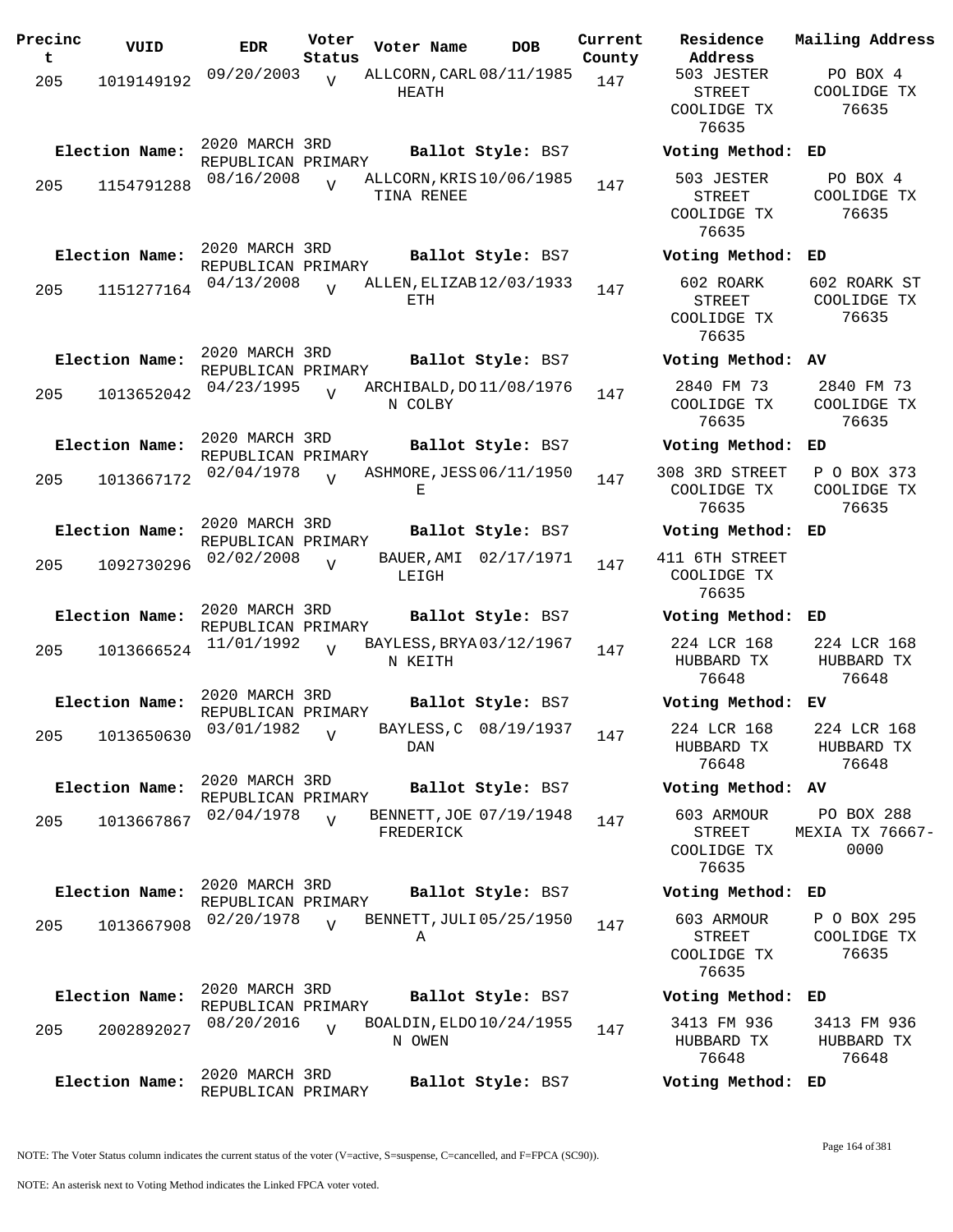| Precinc<br>t. | VUID                         | <b>EDR</b>                                         | Voter<br>Status | Voter Name                                      | DOB                             | Current<br>County |
|---------------|------------------------------|----------------------------------------------------|-----------------|-------------------------------------------------|---------------------------------|-------------------|
| 205           | 1158383241                   | 10/31/2008                                         | $\overline{V}$  | BOHNHOFF, SAR 05/16/1981<br>AH JEAN             |                                 | 147               |
| 205           | Election Name:<br>1158383452 | 2020 MARCH 3RD<br>REPUBLICAN PRIMARY<br>10/31/2008 | $\overline{V}$  | BOHNHOFF, WIL01/11/1982<br>LIAM CURTIS          | Ballot Style: BS7               | 147               |
| 205           | Election Name:<br>1078752360 | 2020 MARCH 3RD<br>REPUBLICAN PRIMARY<br>08/19/2011 | $\overline{V}$  | BOWMAN, DONNA 07/07/1952<br>LASHLEY             | Ballot Style: BS7               | 147               |
| 205           | Election Name:<br>1209398678 | 2020 MARCH 3RD<br>REPUBLICAN PRIMARY<br>02/15/1978 | $\overline{V}$  | BROOKS, PHYLL 05/16/1950<br>IS MCCASLIN         | Ballot Style: BS7               | 147               |
| 205           | Election Name:<br>1007410676 | 2020 MARCH 3RD<br>REPUBLICAN PRIMARY<br>01/03/2010 | V               | <b>BRUCKNER</b><br>II, BRADLEY<br><b>NORMAN</b> | Ballot Style: BS7<br>11/21/1978 | 147               |
| 205           | Election Name:<br>1153223179 | 2020 MARCH 3RD<br>REPUBLICAN PRIMARY<br>06/12/2008 | V               | BRUCKNER, TON 02/10/1971<br>IA LYNN             | Ballot Style: BS7               | 147               |
| 205           | Election Name:<br>1013648897 | 2020 MARCH 3RD<br>REPUBLICAN PRIMARY<br>07/28/1996 | ٦T              | BURLESON, TER 02/16/1954<br>ESA KAY             | Ballot Style: BS7               | 147               |
| 205           | Election Name:<br>1212683893 | 2020 MARCH 3RD<br>REPUBLICAN PRIMARY<br>10/09/2014 | $\overline{V}$  | CARTER, FRANC 07/31/1949<br>ES KENNEDY          | Ballot Style: BS7               | 147               |
| 205           | Election Name:<br>1013667140 | 2020 MARCH 3RD<br>REPUBLICAN PRIMARY<br>03/01/1982 | $\overline{V}$  | CONNALLY, MAR 04/04/1948<br>SHA ANN             | Ballot Style: BS7               | 147               |
| 205           | Election Name:<br>1003916335 | 2020 MARCH 3RD<br>REPUBLICAN PRIMARY<br>11/07/2000 | $\overline{V}$  | DEAN, HAROLD 03/14/1944<br>LLOYD                | Ballot Style: BS7               | 147               |
| 205           | Election Name:<br>2161147346 | 2020 MARCH 3RD<br>REPUBLICAN PRIMARY<br>11/23/2019 | $\overline{V}$  | DRENNAN, MICH 06/28/1968<br>AEL E               | Ballot Style: BS7               | 147               |
|               | Election Name:               | 2020 MARCH 3RD<br>REPUBLICAN PRIMARY               |                 |                                                 | Ballot Style: BS7               |                   |

**Voter Name DOB Residence Address Current Mailing Address** 501 6TH STREET COOLIDGE TX 76635 501 S 6TH ST COOLIDGE TX 76635 **Election Name: Ballot Style:** BS7 **Voting Method: EV** 501 6TH STREET COOLIDGE TX 76635 501 SOUTH 6TH STREET COOLIDGE TX 76635 **Election Name: Ballot Style:** BS7 **Voting Method: EV** 115 PR 5177A HUBBARD TX 76648 115 PR 5177 A HUBBARD TX 76648 **Election Name: Ballot Style:** BS7 **Voting Method: ED** 608 ROARK STREET COOLIDGE TX 76635-0222 POB 222 COOLIDGE TX 76653 **Election Name: Ballot Style:** BS7 **Voting Method: ED** 200 ARMOUR STREET COOLIDGE TX 76635-0272 POB 272 COOLIDGE TX 76635 **Election Name: Ballot Style:** BS7 **Voting Method: ED** 200 ARMOUR STREET COOLIDGE TX 76635 PO BOX 272 COOLIDGE TX 76635-0272 **Election Name: Ballot Style:** BS7 **Voting Method: ED** 604 ARMOUR STREET COOLIDGE TX 76635 604 ARMOUR ST COOLIDGE TX 76635 **Election Name: Ballot Style:** BS7 **Voting Method: ED** 311 8TH STREET COOLIDGE TX 76635-0244 POB 244 COOLIDGE TX 76635 **Election Name: Ballot Style:** BS7 **Voting Method: ED** 2648 LCR 180 COOLIDGE TX 76635 P O BOX 432 COOLIDGE TX 76635 **Election Name: Ballot Style:** BS7 **Voting Method: ED** 302 KIRVEN ST COOLIDGE TX 76635 P O BOX 1 COOLIDGE TX 76635 **Election Name: Ballot Style:** BS7 **Voting Method: EV** 108 HWY 171 UNIT 20 COOLIDGE TX 76635 108 S HWY 171 #20 COOLIDGE TX 76635-3290 **Election Name: Ballot Style:** BS7 **Voting Method: ED**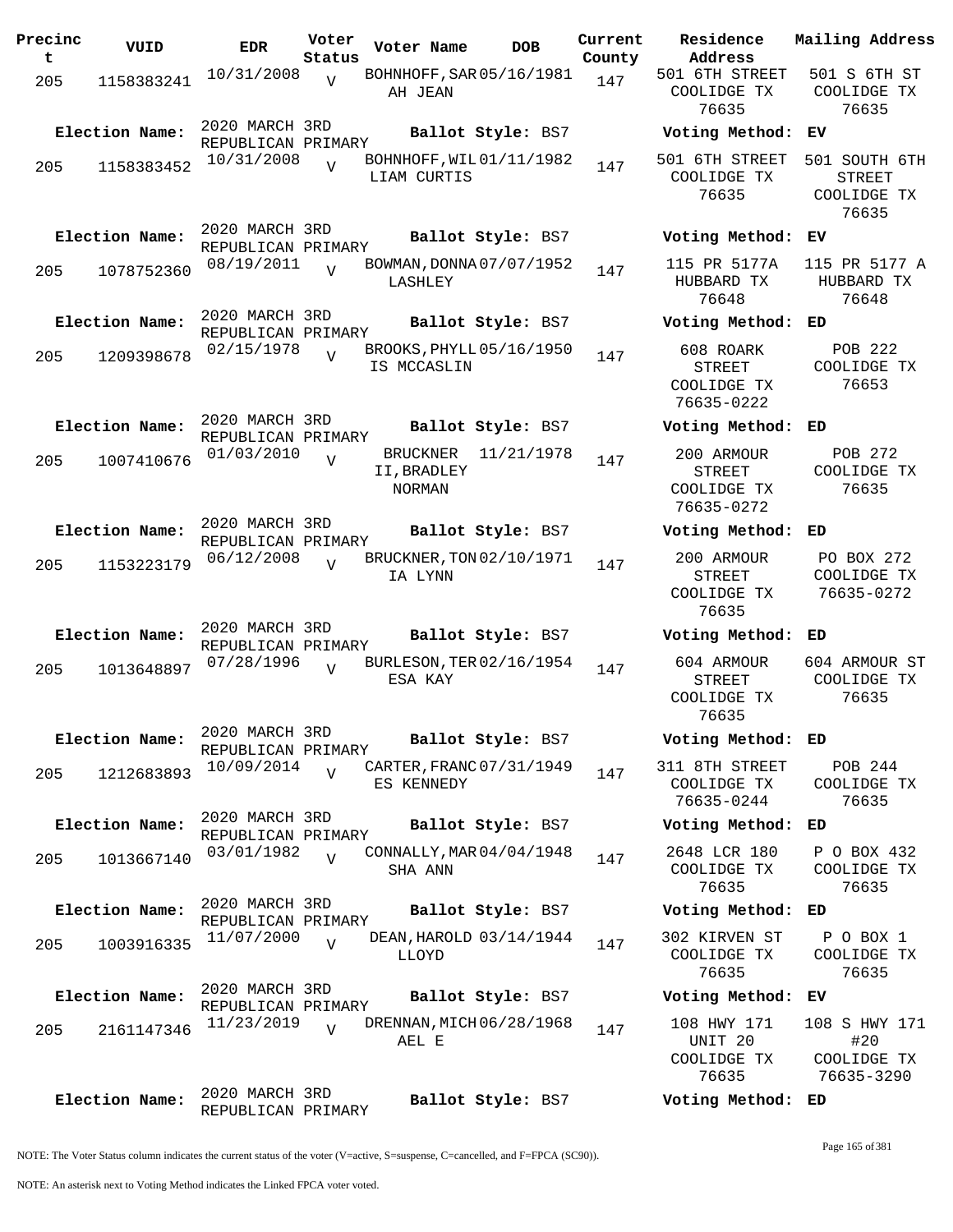| Precinc<br>t. | VUID           | <b>EDR</b>                           | Voter<br>Status | Voter Name |             | DOB                      | Current<br>County |
|---------------|----------------|--------------------------------------|-----------------|------------|-------------|--------------------------|-------------------|
| 205           | 1013669093     | 01/05/1980                           | $\overline{V}$  | WAYNE      |             | ERWIN, DONALD 01/30/1957 | 147               |
|               | Election Name: | 2020 MARCH 3RD                       |                 |            |             | Ballot Style: BS7        |                   |
| 205           | 1013669208     | REPUBLICAN PRIMARY<br>04/01/1984     | $\overline{z}$  | A KAY      |             | ERWIN, KATRIN 04/01/1966 | 147               |
|               | Election Name: | 2020 MARCH 3RD<br>REPUBLICAN PRIMARY |                 |            |             | Ballot Style: BS7        |                   |
| 205           | 2121703796     | 03/11/2016                           | $\overline{V}$  | NATHAN     |             | FINLEY, PAUL 11/27/1985  | 147               |
|               | Election Name: | 2020 MARCH 3RD<br>REPUBLICAN PRIMARY |                 |            |             | Ballot Style: BS7        |                   |
| 205           | 1013644998     | 05/10/2001                           | $\overline{U}$  | HA ANN     |             | FRAZIER, BERT 02/22/1955 | 147               |
|               | Election Name: | 2020 MARCH 3RD<br>REPUBLICAN PRIMARY |                 |            |             | Ballot Style: BS7        |                   |
| 205           | 2139995659     | 10/28/2017                           | $\overline{U}$  | ES CHESTER |             | FRITSCHE, JAM 03/03/1955 | 147               |
|               | Election Name: | 2020 MARCH 3RD<br>REPUBLICAN PRIMARY |                 |            |             | Ballot Style: BS7        |                   |
| 205           | 2141914187     | 02/03/2018                           | V               | RLEY JEAN  |             | FRITSCHE, SHI 07/12/1952 | 147               |
|               | Election Name: | 2020 MARCH 3RD<br>REPUBLICAN PRIMARY |                 |            |             | Ballot Style: BS7        |                   |
| 205           | 1048226449     | 12/05/2019                           | $\overline{U}$  | E Y        |             | GAMMAGE, GAYL 05/27/1952 | 147               |
|               | Election Name: | 2020 MARCH 3RD                       |                 |            |             | Ballot Style: BS7        |                   |
| 205           | 1021232486     | REPUBLICAN PRIMARY<br>06/05/2004     |                 | MATTHEW    |             | GARCIA, JAMES 05/31/1986 | 147               |
|               | Election Name: | 2020 MARCH 3RD<br>REPUBLICAN PRIMARY |                 |            |             | Ballot Style: BS7        |                   |
| 205           | 1186915282     | 07/31/2012                           | $\overline{U}$  | FER FAYE   |             | GARCIA, JENNI 08/25/1990 | 147               |
|               | Election Name: | 2020 MARCH 3RD<br>REPUBLICAN PRIMARY |                 |            |             | Ballot Style: BS7        |                   |
| 205           | 1187561249     | 09/02/2012                           | $\overline{V}$  | ELLIOTT    | GRUBE , DAN | 08/04/1982               | 147               |
|               | Election Name: | 2020 MARCH 3RD<br>REPUBLICAN PRIMARY |                 |            |             | Ballot Style: BS7        |                   |
| 205           | 1202600194     | 10/01/2013                           | $\overline{V}$  | R          |             | GRUBE, HEATHE 09/08/1971 | 147               |
|               | Election Name: | 2020 MARCH 3RD<br>REPUBLICAN PRIMARY |                 |            |             | Ballot Style: BS7        |                   |
| 205           | 1028755695     | 10/14/2005                           | V               | RY TAYLOR  |             | HARRISON, LAR 10/29/1941 | 147               |

**Voter Name DOB Residence Address Current Mailing Address** 326 LCR 186 COOLIDGE TX 76635 P O BOX 75 COOLIDGE TX 76635 **Election Name: Ballot Style:** BS7 **Voting Method: ED** 326 LCR 186 COOLIDGE TX 76635 P O BOX 75 COOLIDGE TX 76635 **Election Name: Ballot Style:** BS7 **Voting Method: ED** 301 6TH STREET COOLIDGE TX 76635 PO BOX 331 COOLIDGE TX 76635 **Election Name: Ballot Style:** BS7 **Voting Method: ED** 560 LCR 181 COOLIDGE TX 76635-3003 560 LCR 181 COOLIDGE TX 76635 **Election Name: Ballot Style:** BS7 **Voting Method: ED** 1522 LCR 177 COOLIDGE TX 76635 PO BOX 188 HUBBARD TX 76648 **Election Name: Ballot Style:** BS7 **Voting Method: EV** 1522 LCR 177 COOLIDGE TX 76635 POB 188 HUBBARD TX 76648 **Election Name: Ballot Style:** BS7 **Voting Method: EV** 1402 BELL STREET COOLIDGE TX 76635 **Election Name: Ballot Style:** BS7 **Voting Method: ED** 408 ASKEW STREET COOLIDGE TX 76635 PO BOX 97 COOLIDGE TX 76635 **Election Name: Ballot Style:** BS7 **Voting Method: ED** 408 ASKEW STREET COOLIDGE TX 76635 PO BOX 85 COOLIDGE TX 76635-0085 **Election Name: Ballot Style:** BS7 **Voting Method: ED** 715 FM 73 COOLIDGE TX 76635 PO BOX 251 COOLIDGE TX 76635 **Election Name: Ballot Style:** BS7 **Voting Method: EV** 595 FM 73 COOLIDGE TX 76635 PO BOX 251 COOLIDGE TX 76635 **Election Name: Ballot Style:** BS7 **Voting Method: EV** 605 ARMOUR 5351 CATRON DR

NOTE: The Voter Status column indicates the current status of the voter (V=active, S=suspense, C=cancelled, and F=FPCA (SC90)).

Page 166 of 381

DALLAS TX 75227-3093

STREET COOLIDGE TX 76635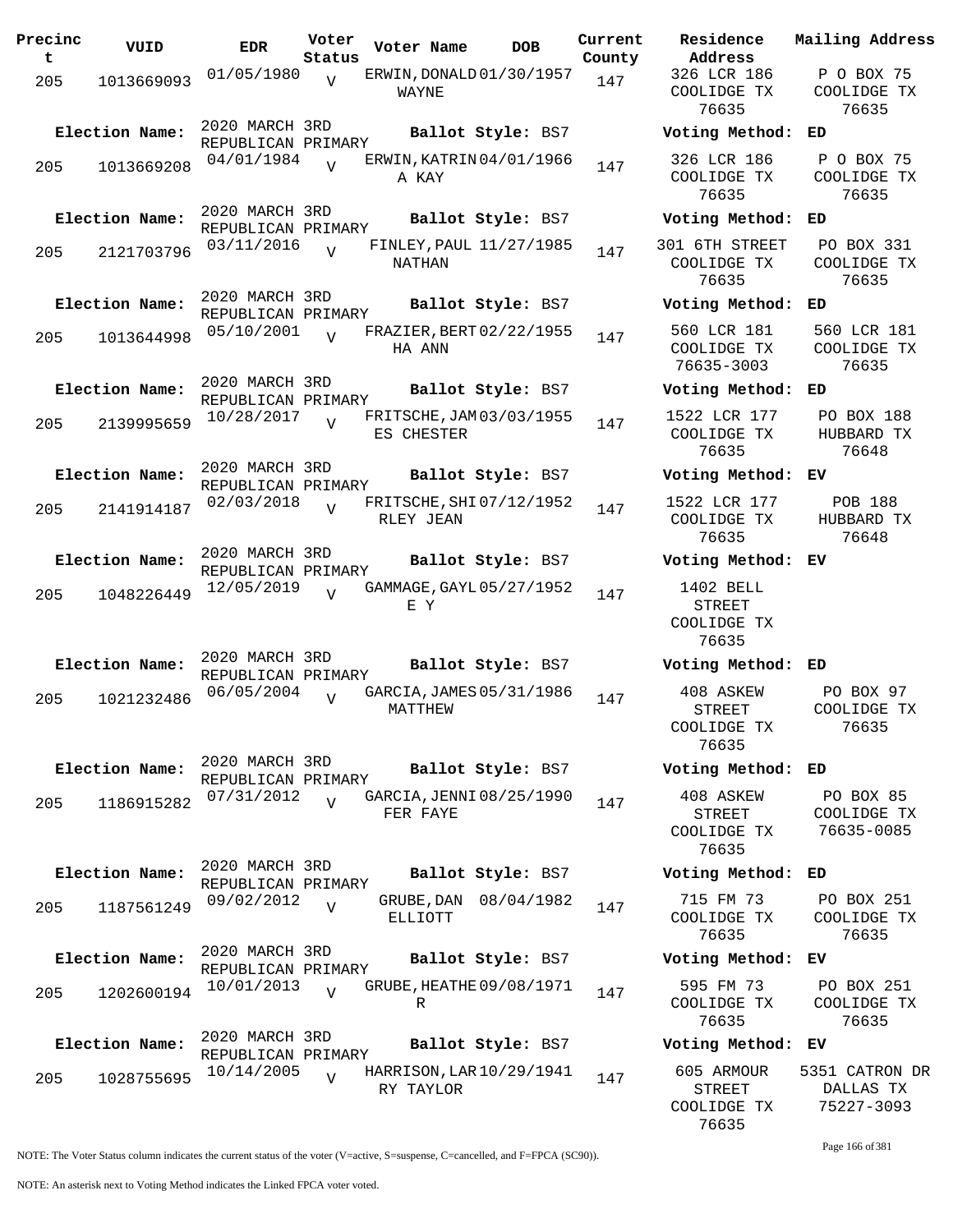| Precinc<br>t | VUID                         | <b>EDR</b>                                         | Voter<br>Status | Voter Name               | <b>DOB</b>                                    | Current<br>County |
|--------------|------------------------------|----------------------------------------------------|-----------------|--------------------------|-----------------------------------------------|-------------------|
|              | Election Name:               | 2020 MARCH 3RD                                     |                 |                          | Ballot Style: BS7                             |                   |
| 205          | 1003505424                   | REPUBLICAN PRIMARY<br>01/26/2002                   | ٦T              | Y ELLEN                  | HARRISON, MAR 10/23/1941                      | 147               |
| 205          | Election Name:<br>1004955947 | 2020 MARCH 3RD<br>REPUBLICAN PRIMARY<br>06/25/1999 | $\overline{U}$  |                          | Ballot Style: BS7<br>HERRERA, MARI 03/05/1973 | 147               |
|              | Election Name:               | 2020 MARCH 3RD<br>REPUBLICAN PRIMARY               |                 | CELA                     | Ballot Style: BS7                             |                   |
| 205          | 1013667954                   | 02/24/1978                                         | $\overline{U}$  | IA MARIE                 | HOLMES, CYNTH 01/22/1948                      | 147               |
|              | Election Name:               | 2020 MARCH 3RD<br>REPUBLICAN PRIMARY               |                 |                          | Ballot Style: BS7                             |                   |
| 205          | 2159825601                   | 10/24/2019                                         | $\overline{U}$  | ΕW<br><b>CHRISTOPHER</b> | HUNTER, MATTH 09/25/2001                      | 147               |
|              | Election Name:               | 2020 MARCH 3RD                                     |                 |                          | Ballot Style: BS7                             |                   |
| 205          | 1013668315                   | REPUBLICAN PRIMARY<br>05/04/1991                   | $\overline{U}$  | RENAE                    | IVY, RHONDA 12/29/1958                        | 147               |
|              | Election Name:               | 2020 MARCH 3RD<br>REPUBLICAN PRIMARY<br>10/28/1994 |                 |                          | Ballot Style: BS7<br>JOHNSON, LIND 01/14/1952 |                   |
| 205          | 1013666049                   |                                                    | $\overline{U}$  | A LESTER                 |                                               | 147               |
|              | Election Name:               | 2020 MARCH 3RD<br>REPUBLICAN PRIMARY               |                 |                          | Ballot Style: BS7                             |                   |
| 205          | 1013667571                   | 02/19/1978                                         | $\overline{V}$  | HR.                      | KLUTTS, JOSEP 11/11/1930                      | 147               |
|              | Election Name:               | 2020 MARCH 3RD<br>REPUBLICAN PRIMARY               |                 |                          | Ballot Style: BS7                             |                   |
|              | 205 1013667585               | 01/24/1979                                         | V               | CIA JOY                  | KLUTTS, PATRI 11/11/1932                      | 147               |
|              | Election Name:               | 2020 MARCH 3RD<br>REPUBLICAN PRIMARY               |                 |                          | Ballot Style: BS7                             |                   |
| 205          | 1017189059                   | 09/17/2008                                         | $\overline{V}$  | IFFORD DALE              | KRUMVIEDA, CL 12/30/1967                      | 147               |
|              | Election Name:               | 2020 MARCH 3RD<br>REPUBLICAN PRIMARY               |                 |                          | Ballot Style: BS7                             |                   |
| 205          | 1015865726                   | 09/16/2008                                         | $\overline{V}$  | MELA MARIE               | KRUMVIEDA, PA10/27/1974                       | 147               |
|              | Election Name:               | 2020 MARCH 3RD<br>REPUBLICAN PRIMARY               |                 |                          | Ballot Style: BS7                             |                   |
| 205          | 1169277159                   | 02/02/2018                                         | $\overline{U}$  | RENA                     | LOWRY, SERENE 04/02/1991                      | 147               |
|              | Election Name:               | 2020 MARCH 3RD<br>REPUBLICAN PRIMARY               |                 |                          | Ballot Style: BS7                             |                   |
| 205          | 1215870853                   | 12/04/2014                                         | $\overline{V}$  | A LIZANDRA               | LOZANO, ROXAN 09/16/1980                      | 147               |

**Voter Name DOB Residence Address Current Mailing Address Election Name: Ballot Style:** BS7 **Voting Method: AV** 605 ARMOUR STREET COOLIDGE TX 76635 605 ARMOUR ST COOLIDGE TX 76635 **Election Name: Ballot Style:** BS7 **Voting Method: AV** 240 FM 73 COOLIDGE TX 76635 P O BOX 12 COOLIDGE TX 76635 **Election Name: Ballot Style:** BS7 **Voting Method: ED** 267 FM 73 COOLIDGE TX 76635 267 HWY 73 E COOLIDGE TX 76635 **Election Name: Ballot Style:** BS7 **Voting Method: ED** 2499 FM 2310 COOLIDGE TX 76635 2499 FM 2310 COOLIDGE TX 76635 **Election Name: Ballot Style:** BS7 **Voting Method: ED** 103 10TH STREET COOLIDGE TX 76635-3085 103 10TH ST COOLIDGE TX 76635-3085 **Election Name: Ballot Style:** BS7 **Voting Method: ED** 2376 LCR 179 COOLIDGE TX 76635 2376 LCR 179 COOLIDGE TX 76635 **Election Name: Ballot Style:** BS7 **Voting Method: EV** 2782 FM 936 HUBBARD TX 76648 PO BOX 532 HUBBARD TX 76648 **Election Name: Ballot Style:** BS7 **Voting Method: ED** 2782 FM 936 HUBBARD TX 76648 2782 FM 936 HUBBARD TX 76648 **Election Name: Ballot Style:** BS7 **Voting Method: ED** 122 PR 5177A HUBBARD TX 76648 122 PR 5177A HUBBARD TX 76648 **Election Name: Ballot Style:** BS7 **Voting Method: ED** 122 PR 5177A HUBBARD TX 76648 122 PR 5177A HUBBARD TX 76648 **Election Name: Ballot Style:** BS7 **Voting Method: ED** 586 FM 73 COOLIDGE TX 76635 586 FM 73 E COOLIDGE TX 76635 **Election Name: Ballot Style:** BS7 **Voting Method: ED** 206 JESTER STREET COOLIDGE TX 76635 PO BOX 211 COOLIDGE TX 76635

Page 167 of 381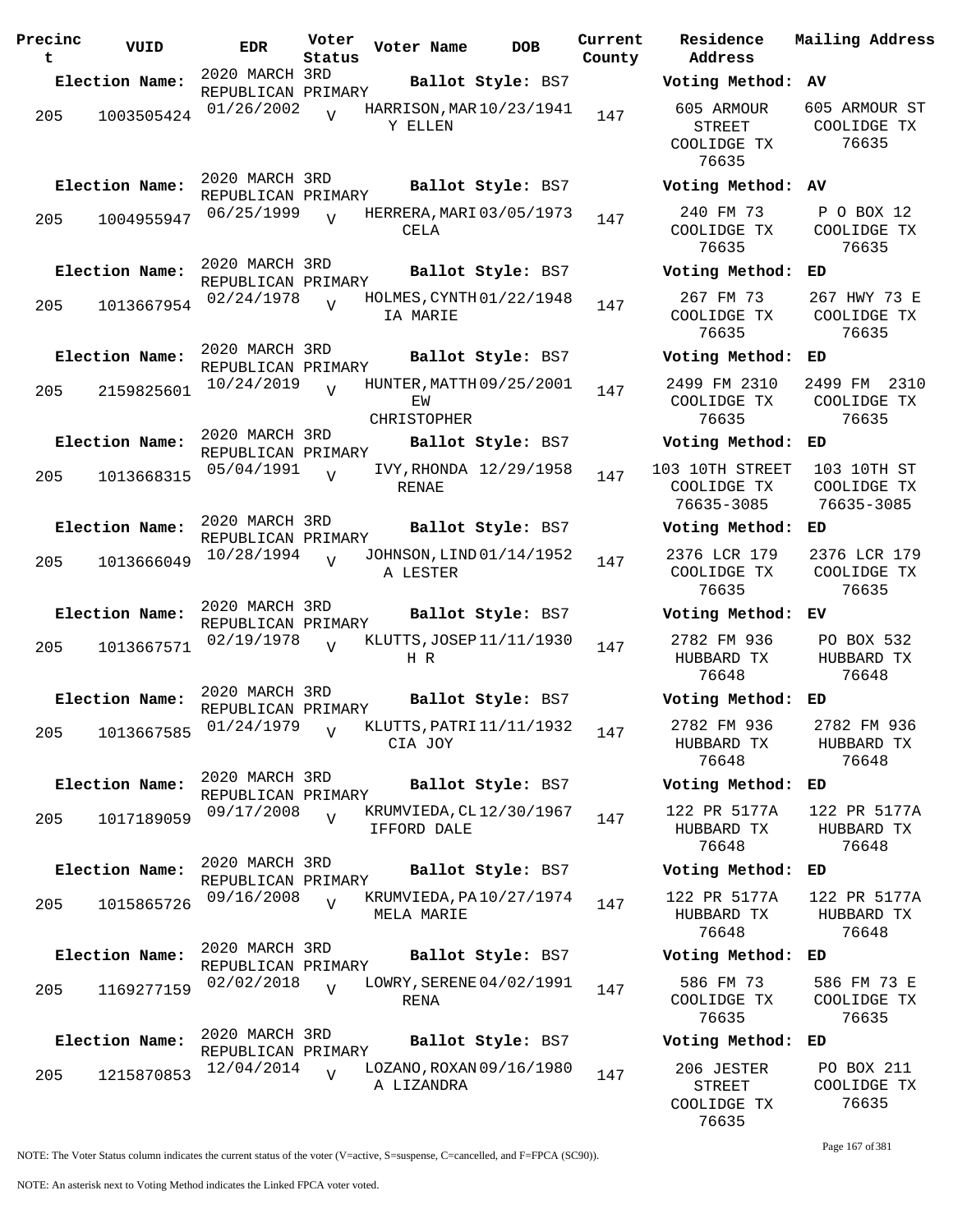| Precinc<br>t | VUID           | <b>EDR</b>                           | Voter<br>Status | Voter Name  | <b>DOB</b>               | Current<br>County | Address     | Residence                                          | Mailing Address                      |
|--------------|----------------|--------------------------------------|-----------------|-------------|--------------------------|-------------------|-------------|----------------------------------------------------|--------------------------------------|
|              | Election Name: | 2020 MARCH 3RD<br>REPUBLICAN PRIMARY |                 |             | Ballot Style: BS7        |                   |             | Voting Method: ED                                  |                                      |
| 205          | 2000097417     | 08/25/2011                           | $\overline{Y}$  | NEY RENEE   | MARTIN, BRITT 04/15/1993 | 147               |             | 608 ROARK<br><b>STREET</b><br>COOLIDGE TX<br>76635 | PO BOX 222<br>COOLIDGE TX<br>76635   |
|              | Election Name: | 2020 MARCH 3RD<br>REPUBLICAN PRIMARY |                 |             | Ballot Style: BS7        |                   |             | Voting Method: ED                                  |                                      |
| 205          | 1026713496     | 07/23/2005                           |                 | HNNIE WAYNE | MCCLINTON, JO12/18/1938  | 147               |             | 106 9TH STREET<br>COOLIDGE TX<br>76635             | 106 N 9TH ST<br>COOLIDGE TX<br>76635 |
|              | Election Name: | 2020 MARCH 3RD<br>REPUBLICAN PRIMARY |                 |             | Ballot Style: BS7        |                   |             | Voting Method:                                     | ED                                   |
| 205          | 1060143548     | 08/24/2006                           | $\overline{U}$  | LYNN        | NASH, AUBIE 07/26/1964   | 147               |             | 403 7TH STREET<br>COOLIDGE TX<br>76635             | 403 S 7TH ST<br>COOLIDGE TX<br>76635 |
|              | Election Name: | 2020 MARCH 3RD<br>REPUBLICAN PRIMARY |                 |             | Ballot Style: BS7        |                   |             | Voting Method:                                     | ED                                   |
| 205          | 1141564503     | 03/22/2007                           | $\overline{V}$  | SUE         | NASH, TAMMY 06/18/1964   | 147               |             | 403 7TH STREET<br>COOLIDGE TX<br>76635             |                                      |
|              | Election Name: | 2020 MARCH 3RD<br>REPUBLICAN PRIMARY |                 |             | Ballot Style: BS7        |                   |             | Voting Method: ED                                  |                                      |
| 205          | 1162899296     | 11/27/2008                           | $\overline{V}$  | MERLEENE    | NELSON, ANN 02/26/1982   | 147               |             | 403 DOYLE<br>STREET<br>COOLIDGE TX<br>76635        | PO BOX 67<br>COOLIDGE TX<br>76635    |
|              | Election Name: | 2020 MARCH 3RD<br>REPUBLICAN PRIMARY |                 |             | Ballot Style: BS7        |                   |             | Voting Method: EV                                  |                                      |
| 205          | 1004967984     | 04/29/1999                           | $\overline{v}$  | JEAN        | NORMAN, HOLLY 12/24/1940 | 147               |             | 318 LCR 176<br>HUBBARD TX<br>76648                 | P.O. BOX 429<br>COOLIDGE TX<br>76635 |
|              | Election Name: | 2020 MARCH 3RD<br>REPUBLICAN PRIMARY |                 |             | Ballot Style: BS7        |                   |             | Voting Method: AV                                  |                                      |
| 205          | 1004967997     | 04/29/1999                           | $\overline{U}$  | N MELLOY    | NORMAN, MELVI 03/09/1939 | 147               |             | 318 LCR 176<br>HUBBARD TX<br>76648                 | P O BOX 429<br>COOLIDGE TX<br>76635  |
|              | Election Name: | 2020 MARCH 3RD                       |                 |             | Ballot Style: BS7        |                   |             | Voting Method: AV                                  |                                      |
| 205          | 1194792151     | REPUBLICAN PRIMARY<br>03/24/2018     | $\overline{V}$  | ALLEN       | PACK, JASON 06/13/1981   | 147               | 836 LCR 179 | COOLIDGE TX<br>76635                               |                                      |
|              | Election Name: | 2020 MARCH 3RD<br>REPUBLICAN PRIMARY |                 |             | Ballot Style: BS7        |                   |             | Voting Method: ED                                  |                                      |
| 205          | 1020816025     | 03/05/2004                           | $\overline{V}$  | LEE         | PARR, ROBERT 09/24/1947  | 147               |             | 701 LCR 182<br>COOLIDGE TX<br>76635                | 701 LCR 182<br>COOLIDGE TX<br>76635  |
|              | Election Name: | 2020 MARCH 3RD<br>REPUBLICAN PRIMARY |                 |             | Ballot Style: BS7        |                   |             | Voting Method:                                     | ЕV                                   |
| 205          | 1013644404     | 03/28/2001                           | $\overline{U}$  | A CRABTREE  | PARR, VIRGINI 03/11/1948 | 147               |             | 701 LCR 182<br>COOLIDGE TX<br>76635                | 701 LCR 182<br>COOLIDGE TX<br>76635  |
|              | Election Name: | 2020 MARCH 3RD<br>REPUBLICAN PRIMARY |                 |             | Ballot Style: BS7        |                   |             | Voting Method:                                     | ЕV                                   |
| 205          | 1036543025     | 01/17/2006                           | $\overline{V}$  | FULLER      | PEDROZA, MARY 08/28/1976 | 147               |             | 1310 BELL<br>STREET APT 3<br>COOLIDGE TX<br>76635  | POB 184<br>COOLIDGE TX<br>76635      |
|              | Election Name: | 2020 MARCH 3RD<br>REPUBLICAN PRIMARY |                 |             | Ballot Style: BS7        |                   |             | Voting Method: ED                                  |                                      |

Page 168 of 381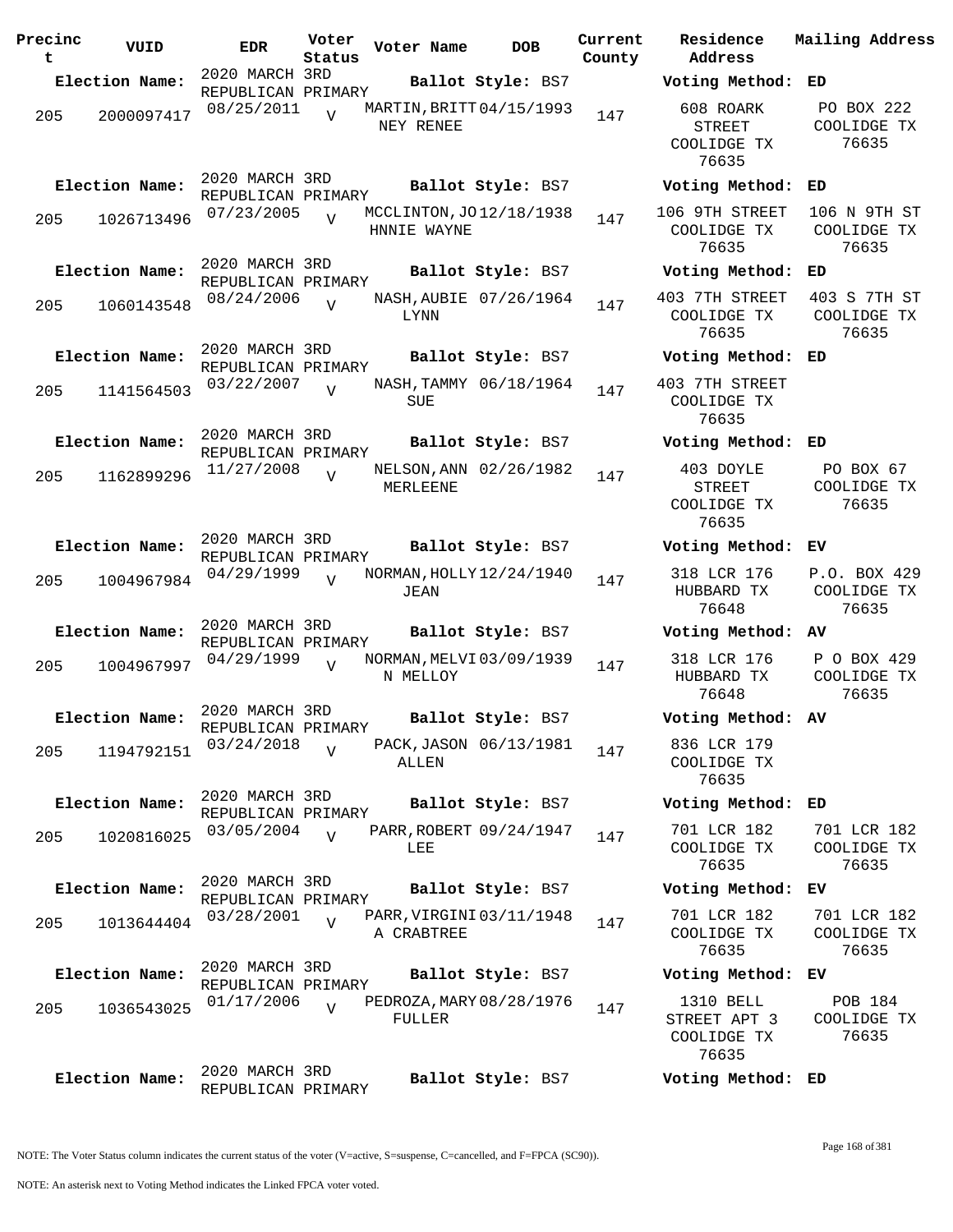| Precinc<br>t | VUID           | EDR                                  | Voter<br>Status | Voter Name                              | DOB               | Curre<br>Count |
|--------------|----------------|--------------------------------------|-----------------|-----------------------------------------|-------------------|----------------|
| 205          | 1036072338     | 08/17/2006                           | $\overline{V}$  | PHILLIPS, JEF 06/21/1966<br>FERY PAUL   |                   | 147            |
|              | Election Name: | 2020 MARCH 3RD<br>REPUBLICAN PRIMARY |                 |                                         | Ballot Style: BS7 |                |
| 205          | 1013665743     | 07/22/1995                           | $\overline{I}$  | PHILLIPS, MIS 11/23/1976<br>TY MICHELLE |                   | 147            |
|              | Election Name: | 2020 MARCH 3RD<br>REPUBLICAN PRIMARY |                 |                                         | Ballot Style: BS7 |                |
| 205          | 1013668520     | 08/17/1988                           | $\overline{V}$  | POLLARD, CYNT 07/16/1950<br>HIA LOUISE  |                   | 147            |
|              | Election Name: | 2020 MARCH 3RD<br>REPUBLICAN PRIMARY |                 |                                         | Ballot Style: BS7 |                |
| 205          | 1013668512     | 08/17/1988                           | $\overline{V}$  | POLLARD<br>JR, KENNETH<br>WARREN        | 05/02/1946        | 147            |
|              | Election Name: | 2020 MARCH 3RD<br>REPUBLICAN PRIMARY |                 |                                         | Ballot Style: BS7 |                |
| 205          | 2143944219     | 04/01/2018                           | $\overline{U}$  | PRANGER, ROBE 03/18/1950<br>RT L        |                   | 147            |
|              | Election Name: | 2020 MARCH 3RD<br>REPUBLICAN PRIMARY |                 |                                         | Ballot Style: BS7 |                |
| 205          | 1007377922     | 03/22/2014                           | $\overline{V}$  | REDDIN, PATSY 07/28/1955<br>ISBELL      |                   | 147            |
|              | Election Name: | 2020 MARCH 3RD<br>REPUBLICAN PRIMARY |                 |                                         | Ballot Style: BS7 |                |
| 205          | 1008586862     | 05/05/1982                           | $\overline{I}$  | RICHARDS, ANN 01/27/1962<br>ETTE        |                   | 147            |
|              | Election Name: | 2020 MARCH 3RD<br>REPUBLICAN PRIMARY |                 |                                         | Ballot Style: BS7 |                |
| 205          | 1013668835     | 05/05/1982                           | $\overline{U}$  | RICHARDS, ROY 09/25/1958<br>DEAN        |                   | 147            |
|              | Election Name: | 2020 MARCH 3RD<br>REPUBLICAN PRIMARY |                 |                                         | Ballot Style: BS7 |                |
| 205          | 1166382466     | 10/28/2010                           | $\overline{V}$  | ROOKS, FRANCE 01/16/1950<br>S STEPHANIE |                   | 147            |
|              | Election Name: | 2020 MARCH 3RD<br>REPUBLICAN PRIMARY |                 |                                         | Ballot Style: BS7 |                |
| 205          | 1166382432     | 10/28/2010                           | $\overline{V}$  | ROOKS<br>SR, TERRY                      | 02/17/1950        | 147            |
|              | Election Name: | 2020 MARCH 3RD<br>REPUBLICAN PRIMARY |                 |                                         | Ballot Style: BS7 |                |
| 205          | 1003919616     | 04/29/2000                           | $\overline{V}$  | RUTHERFORD, T11/15/1946<br>OMMY ALYNE   |                   | 147            |
|              | Election Name: | 2020 MARCH 3RD<br>REPUBLICAN PRIMARY |                 |                                         | Ballot Style: BS7 |                |
| 205          | 1003919628     | 04/29/2000                           | $\overline{V}$  | RUTHERFORD, W01/11/1943<br>ALTER EDWARD |                   | 147            |
|              | Election Name: | 2020 MARCH 3RD<br>REPUBLICAN PRIMARY |                 |                                         | Ballot Style: BS7 |                |

**Voter Name DOB Residence Address Current Mailing Address** 1ty 203 ARMOUR STREET COOLIDGE TX 76635 203 ARMOUR ST COOLIDGE TX 76635 **Election Name: Ballot Style:** BS7 **Voting Method: ED** 203 ARMOUR STREET COOLIDGE TX 76635 203 ARMOUR ST COOLIDGE TX 76635 **Election Name: Ballot Style:** BS7 **Voting Method: ED** 2939 LCR 180 COOLIDGE TX 76635-3081 2939 LCR 180 COOLIDGE TX 76635-3081 **Election Name: Ballot Style:** BS7 **Voting Method: EV** 2939 LCR 180 COOLIDGE TX 76635-3081 2939 LCR 180 COOLIDGE TX 76635-3081 **Election Name: Ballot Style:** BS7 **Voting Method: EV** 7293 HWY 171 COOLIDGE TX 76635 PO BOX 282 COOLIDGE TX 76635 **Election Name: Ballot Style:** BS7 **Voting Method: ED** 106 5TH STREET COOLIDGE TX 76635 P O BOX 337 COOLIDGE TX 76635 **Election Name: Ballot Style:** BS7 **Voting Method: ED** 1101 KIRVEN ST 1101 KIRVIN ST COOLIDGE TX 76635 COOLIDGE TX 76635 **Election Name: Ballot Style:** BS7 **Voting Method: ED** 1101 KIRVEN ST 1101 KIRVIN ST COOLIDGE TX 76635 COOLIDGE TX 76635 **Election Name: Ballot Style:** BS7 **Voting Method: ED** 2715 LCR 152 HUBBARD TX 76648 2715 LCR 152 HUBBARD TX 76648 **Election Name: Ballot Style:** BS7 **Voting Method: ED** 2715 LCR 152 HUBBARD TX 76648 2715 LCR 152 HUBBARD TX 76648 **Election Name: Ballot Style:** BS7 **Voting Method: ED** 1817 LCR 182 COOLIDGE TX 76635 1817 LCR 182 COOLIDGE TX 76635 **Election Name: Ballot Style:** BS7 **Voting Method: ED** 1817 LCR 182 COOLIDGE TX 76635 1817 LCR 182 COOLIDGE TX 76635 **Election Name: Ballot Style:** BS7 **Voting Method: ED**

NOTE: The Voter Status column indicates the current status of the voter (V=active, S=suspense, C=cancelled, and F=FPCA (SC90)).

Page 169 of 381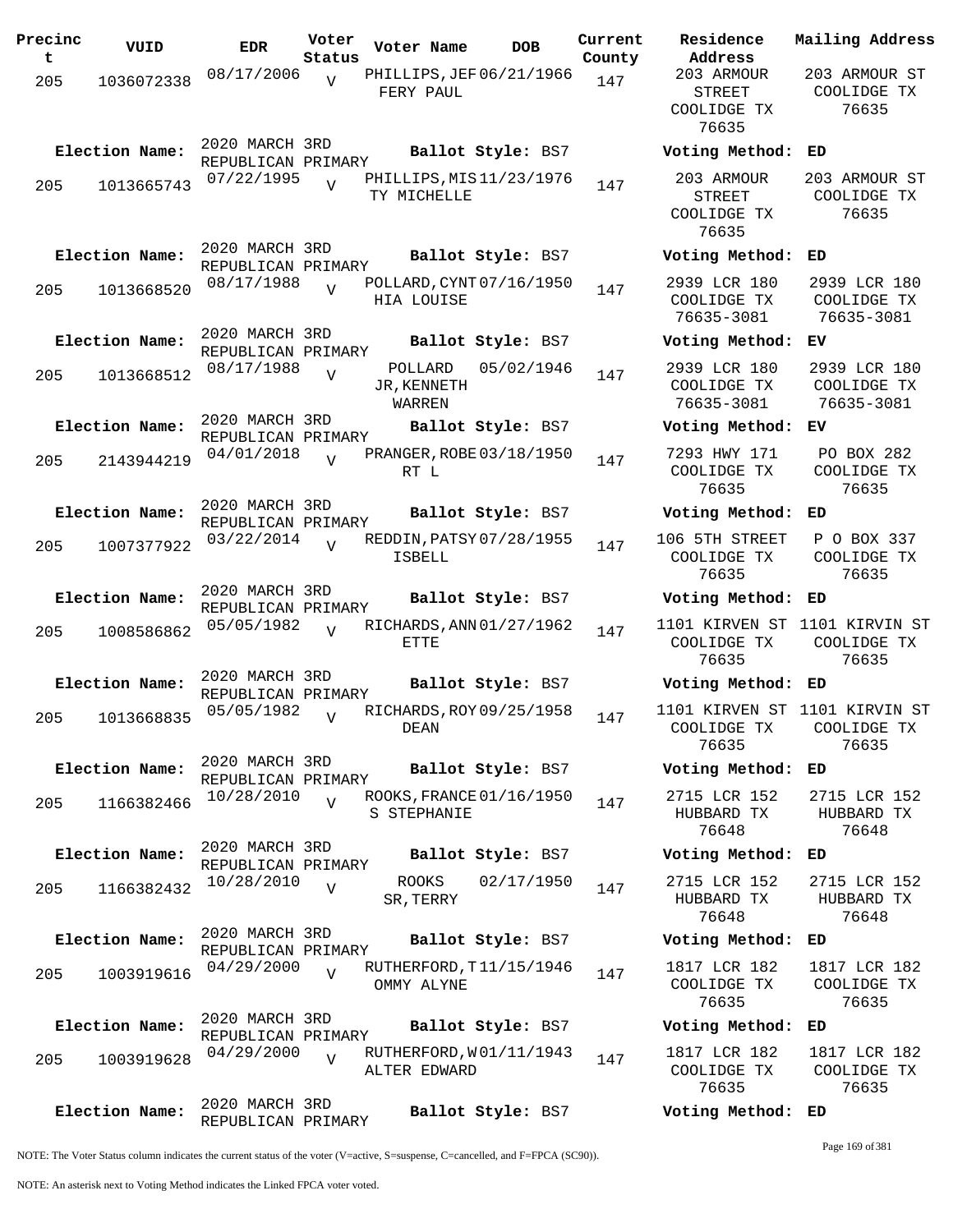| Precinc<br>t. | VUID           | <b>EDR</b>                           | Voter<br>Status | Voter Name                                 | <b>DOB</b>        | Current<br>County | Residence<br>Address                            |
|---------------|----------------|--------------------------------------|-----------------|--------------------------------------------|-------------------|-------------------|-------------------------------------------------|
| 205           | 1004981429     | 12/04/2014                           | V               | SAMANIEGO, FE 02/04/1981<br><b>RNANDO</b>  |                   | 147               | 106 2ND STRI<br>COOLIDGE T<br>76635             |
|               | Election Name: | 2020 MARCH 3RD<br>REPUBLICAN PRIMARY |                 |                                            | Ballot Style: BS7 |                   | Voting Meth                                     |
| 205           | 1155444484     | 03/31/2018                           | $\overline{V}$  | SCHMOKE, MARG 07/20/1980<br>ARET MARIE     |                   | 147               | 267 FM 73<br>COOLIDGE T<br>76635                |
|               | Election Name: | 2020 MARCH 3RD<br>REPUBLICAN PRIMARY |                 |                                            | Ballot Style: BS7 |                   | Voting Meth                                     |
| 205           | 1025106509     | 05/29/2012                           | $\overline{U}$  | SELF, VIRGINI 12/12/1980<br>A CHAPMAN      |                   | 147               | 389 FM 73<br>COOLIDGE T<br>76635                |
|               | Election Name: | 2020 MARCH 3RD<br>REPUBLICAN PRIMARY |                 |                                            | Ballot Style: BS7 |                   | Voting Meth                                     |
| 205           | 1004786951     | 02/18/2000                           | $\overline{V}$  | SERNA, ABRAHA 10/29/1955<br>М              |                   | 147               | 101 HWY 17<br>COOLIDGE T<br>76635               |
|               | Election Name: | 2020 MARCH 3RD<br>REPUBLICAN PRIMARY |                 |                                            | Ballot Style: BS7 |                   | Voting Meth                                     |
| 205           | 1030683682     | 10/29/2005                           | $\overline{V}$  | SERNA, ISAAC 09/09/1987<br><b>JONATHAN</b> |                   | 147               | 101 HWY 17<br>COOLIDGE T<br>76635               |
|               | Election Name: | 2020 MARCH 3RD<br>REPUBLICAN PRIMARY |                 |                                            | Ballot Style: BS7 |                   | Voting Meth                                     |
| 205           | 1026899397     | 09/11/2005                           | $\overline{V}$  | SERNA, LIONEL 08/06/1978                   |                   | 147               | 106 DOYLE<br>STREET<br>COOLIDGE T<br>76635-0476 |
|               | Election Name: | 2020 MARCH 3RD                       |                 |                                            | Ballot Style: BS7 |                   | Voting Meth                                     |
|               |                | REPUBLICAN PRIMARY<br>03/17/2006     | $\overline{V}$  | SERNA, MANDIE 10/17/1980                   |                   | 147               | 106 DOYLE                                       |
| 205           | 1042442508     |                                      |                 | HARRIS                                     |                   |                   | STREET<br>COOLIDGE T<br>76635                   |
|               | Election Name: | 2020 MARCH 3RD<br>REPUBLICAN PRIMARY |                 |                                            | Ballot Style: BS7 |                   | Voting Meth                                     |
| 205           | 2135585195     | 03/26/2017                           | $\overline{V}$  | SERNA, ROSARI 03/07/1958                   |                   | 147               | 101 HWY 17<br>COOLIDGE T<br>76635               |
|               | Election Name: | 2020 MARCH 3RD<br>REPUBLICAN PRIMARY |                 |                                            | Ballot Style: BS7 |                   | Voting Meth                                     |
| 205           | 1013668842     | 03/07/1988                           | $\overline{V}$  | SMITH, ELEANO 02/04/1935<br>R ELIZABETH    |                   | 147               | 5450 HWY 1'<br>COOLIDGE T<br>76635              |
|               | Election Name: | 2020 MARCH 3RD<br>REPUBLICAN PRIMARY |                 |                                            | Ballot Style: BS7 |                   | Voting Meth                                     |
| 205           | 1013668225     | 11/02/1990                           | $\overline{V}$  | SMITH<br>III, JOSEPH<br>ARNOLD             | 12/24/1966        | 147               | 5450 HWY 1'<br>COOLIDGE T<br>76635              |
|               | Election Name: | 2020 MARCH 3RD<br>REPUBLICAN PRIMARY |                 |                                            | Ballot Style: BS7 |                   | Voting Meth                                     |
| 205           | 1013642382     | 11/08/1996                           | $\overline{V}$  | SMITH<br>JR, JOSEPH<br>ARNOLD              | 09/06/1930        | 147               | 5450 HWY 1'<br>COOLIDGE T<br>76635              |
|               | Election Name: | 2020 MARCH 3RD<br>REPUBLICAN PRIMARY |                 |                                            | Ballot Style: BS7 |                   | Voting Meth                                     |
| 205           | 1013666083     | 11/06/1994                           | $\overline{V}$  | SMITH, LINDA 03/03/1951<br>JOY             |                   | 147               | 403 ASKEW<br>STREET                             |

**Voter Name DOB Residence Address Current Mailing Address** 106 2ND STREET COOLIDGE TX 76635 PO BOX 96 COOLIDGE TX 76635 **Election Name: Ballot Style:** BS7 **Voting Method: ED** 267 FM 73 COOLIDGE TX 76635 PO BOX 243 COOLIDGE TX 76635 **Election Name: Ballot Style:** BS7 **Voting Method: ED** 389 FM 73 E COOLIDGE TX 76635 389E FM 73 COOLIDGE TX 76635 **Election Name: Ballot Style:** BS7 **Voting Method: ED** 101 HWY 171 COOLIDGE TX 76635 101 HWY 171 COOLIDGE TX 76635 **Election Name: Ballot Style:** BS7 **Voting Method: ED** 101 HWY 171 COOLIDGE TX 76635 101 S HWY 171 COOLIDGE TX 76635 **Election Name: Ballot Style:** BS7 **Voting Method: ED** STREET COOLIDGE TX 76635-0476 PO BOX 476 COOLIDGE TX 76635 **Election Name: Ballot Style:** BS7 **Voting Method: ED** 106 DOYLE STREET COOLIDGE TX 76635 P.O. BOX 476 COOLIDGE TX 76635 **Election Name: Ballot Style:** BS7 **Voting Method: ED** 101 HWY 171 COOLIDGE TX 76635 101 S HWY 171 COOLIDGE TX 76635 **Election Name: Ballot Style:** BS7 **Voting Method: ED** 5450 HWY 171 COOLIDGE TX 76635 5450 HWY 171 COOLIDGE TX 76635 **Election Name: Ballot Style:** BS7 **Voting Method: ED** 5450 HWY 171 COOLIDGE TX 76635 5450 HWY 171 COOLIDGE TX 76635 **Election Name: Ballot Style:** BS7 **Voting Method: ED** 5450 HWY 171 COOLIDGE TX 76635 5450 HWY 171 COOLIDGE TX 76635 **Election Name: Ballot Style:** BS7 **Voting Method: ED** 403 ASKEW STREET COOLIDGE TX 76635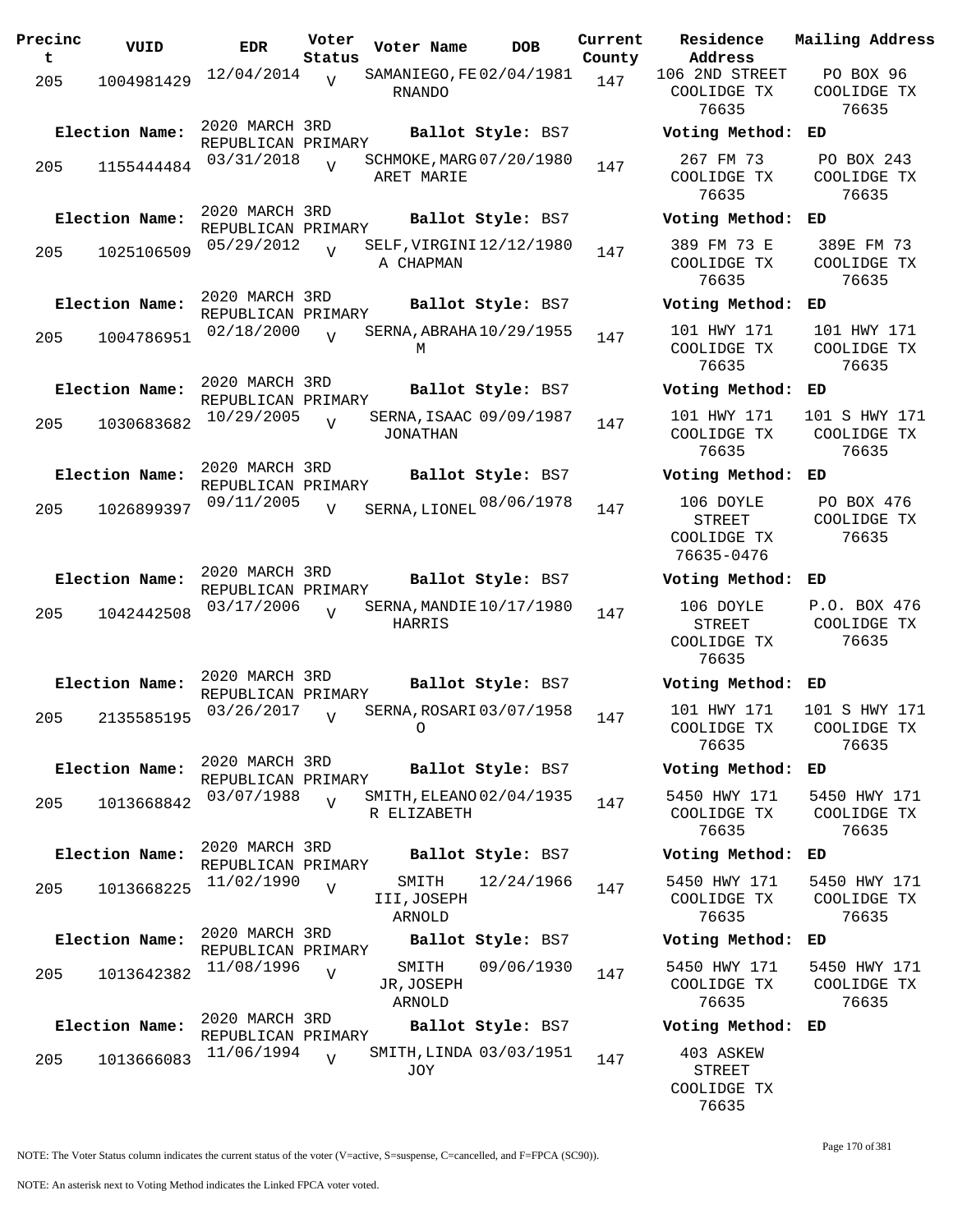| Precinc<br>t | VUID           | <b>EDR</b>                           | Voter<br>Status | Voter Name | DOB.                     | Current<br>County | Residence<br>Address                                    | Mailing Address                         |
|--------------|----------------|--------------------------------------|-----------------|------------|--------------------------|-------------------|---------------------------------------------------------|-----------------------------------------|
|              | Election Name: | 2020 MARCH 3RD<br>REPUBLICAN PRIMARY |                 |            | Ballot Style: BS7        |                   | Voting Method: EV                                       |                                         |
| 205          | 1013666077     | 11/06/1994                           | $\overline{V}$  | L REX      | SMITH, MICHAE 09/09/1946 | 147               | 403 ASKEW<br><b>STREET</b><br>COOLIDGE TX<br>76635      |                                         |
|              | Election Name: | 2020 MARCH 3RD<br>REPUBLICAN PRIMARY |                 |            | Ballot Style: BS7        |                   | Voting Method: EV                                       |                                         |
| 205          | 1046977036     | 05/21/2009                           | $\overline{V}$  | RLES CECIL | STURGEON, CHA01/06/1954  | 147               | 306 8TH STREET<br>COOLIDGE TX<br>76635                  | PO BOX 42<br>COOLIDGE TX<br>76635       |
|              | Election Name: | 2020 MARCH 3RD<br>REPUBLICAN PRIMARY |                 |            | Ballot Style: BS7        |                   | Voting Method: ED                                       |                                         |
| 205          | 1046617108     | 10/06/2008                           | $\overline{U}$  | RA MIXON   | STURGEON, LAU 03/25/1964 | 147               | 306 8TH STREET<br>COOLIDGE TX<br>76635                  | PO BOX 42<br>COOLIDGE TX<br>76635       |
|              | Election Name: | 2020 MARCH 3RD<br>REPUBLICAN PRIMARY |                 |            | Ballot Style: BS7        |                   | Voting Method:                                          | ED                                      |
| 205          | 2154518866     | 12/22/2019                           | $\overline{U}$  | COB ELIAS  | TEMPLETON, JA02/26/1992  | 147               | 108 HWY 171 LOT<br>21<br>COOLIDGE TX<br>76635           |                                         |
|              | Election Name: | 2020 MARCH 3RD<br>REPUBLICAN PRIMARY |                 |            | Ballot Style: BS7        |                   | Voting Method: ED                                       |                                         |
| 205          | 2149290543     | 11/01/2018                           | $\overline{V}$  | DA LEAH    | TOLLETT, AMAN 03/01/1974 | 147               | 608 ROARK<br>STREET<br>COOLIDGE TX<br>76635             | PO BOX 222<br>COOLIDGE TX<br>76635      |
|              | Election Name: | 2020 MARCH 3RD<br>REPUBLICAN PRIMARY |                 |            | Ballot Style: BS7        |                   | Voting Method:                                          | ED                                      |
| 205          | 1214655449     | 11/19/2014                           | $\overline{U}$  | SHELTON    | TOLLETT, KYLE 10/19/1996 | 147               | 608 ROARK<br><b>STREET</b><br>COOLIDGE TX<br>76635-0222 | POB 222<br>COOLIDGE TX<br>76635         |
|              | Election Name: | 2020 MARCH 3RD<br>REPUBLICAN PRIMARY |                 |            | Ballot Style: BS7        |                   | Voting Method:                                          | ED                                      |
| 205          | 2152765424     | 11/18/2018                           | $\overline{V}$  | RT DYLAN   | TOLLETT, ROBE 10/18/2000 | 147               | 608 ROARK<br><b>STREET</b><br>COOLIDGE TX<br>76635      | PO BOX 222<br>COOLIDGE TX<br>76635-0222 |
|              | Election Name: | 2020 MARCH 3RD<br>REPUBLICAN PRIMARY |                 |            | Ballot Style: BS7        |                   | Voting Method: ED                                       |                                         |
| 205          | 2132050901     | 11/08/2016                           | $\overline{U}$  | Υ          | WALLACE, BARR 03/07/1964 | 147               | 816 LCR 178<br>COOLIDGE TX<br>76635                     | PO BOX 203<br>HUBBARD TX<br>76648       |
|              | Election Name: | 2020 MARCH 3RD<br>REPUBLICAN PRIMARY |                 |            | Ballot Style: BS7        |                   | Voting Method: ED                                       |                                         |
| 205          | 1013646707     | 05/01/2002                           | $\overline{U}$  | WAYNE      | WARD, CLINTON 05/23/1978 | 147               | 1002 BELL<br><b>STREET</b><br>COOLIDGE TX<br>76635      |                                         |
|              | Election Name: | 2020 MARCH 3RD<br>REPUBLICAN PRIMARY |                 |            | Ballot Style: BS7        |                   | Voting Method: ED                                       |                                         |
| 205          | 1002076630     | 12/06/2012                           | $\overline{U}$  | MEALS      | WARD, JESSICA 10/02/1987 | 147               | 1002 BELL<br>STREET<br>COOLIDGE TX<br>76635             | 1002 BELL ST.<br>COOLIDGE TX<br>76635   |
|              | Election Name: | 2020 MARCH 3RD<br>REPUBLICAN PRIMARY |                 |            | Ballot Style: BS7        |                   | Voting Method: ED                                       |                                         |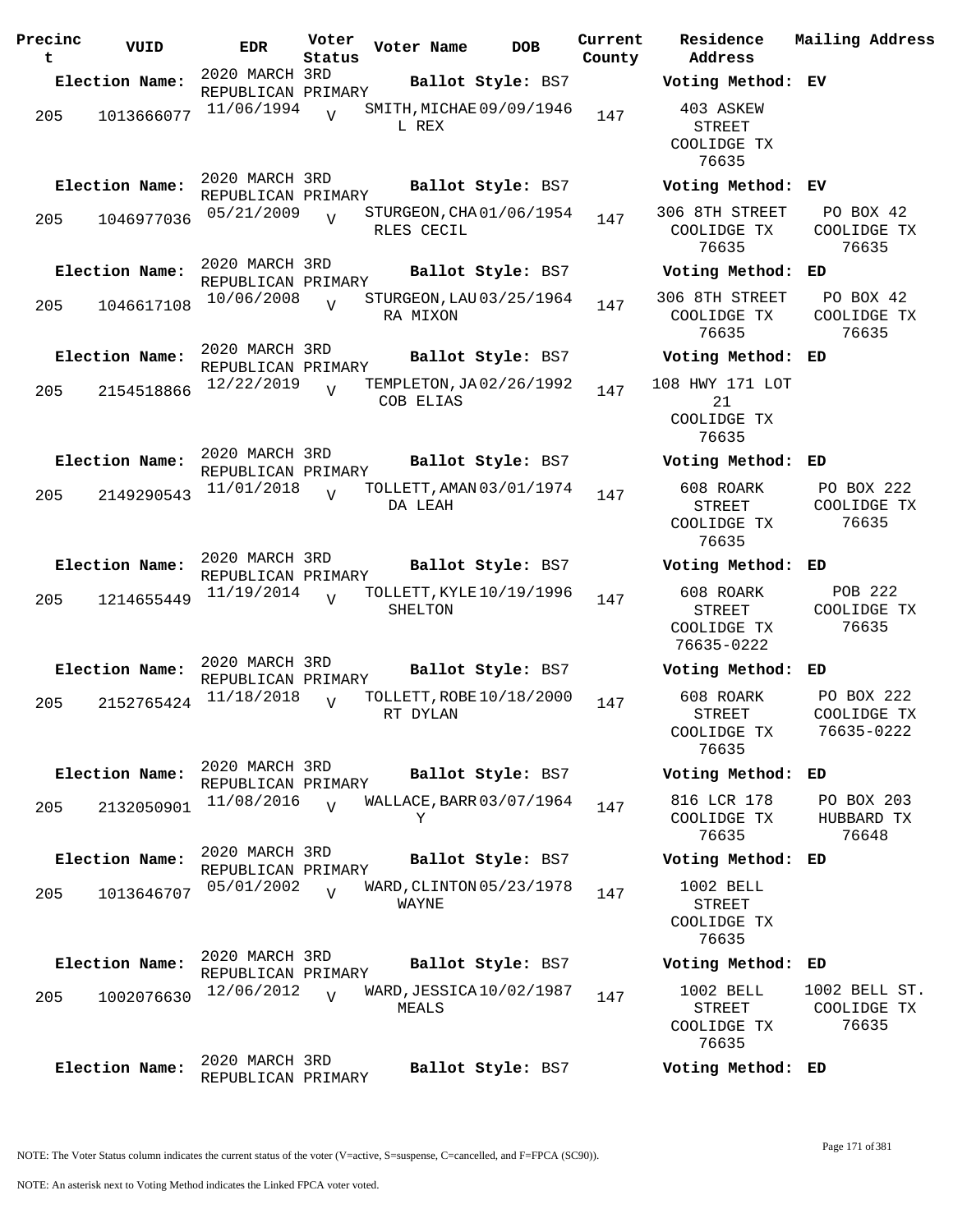| Precinc<br>t | VUID           | <b>EDR</b>                           | Voter<br>Status | Voter Name                            | <b>DOB</b>        | Current<br>County | Residence<br>Address                             | Mailing Address                      |
|--------------|----------------|--------------------------------------|-----------------|---------------------------------------|-------------------|-------------------|--------------------------------------------------|--------------------------------------|
| 205          | 1004926862     | 09/11/1999                           | $\overline{z}$  | WOODARD, WILL 02/27/1933<br>IAM CLYDE |                   | 147               | 300 LCR 184<br>COOLIDGE TX<br>76635              | P O BOX 28<br>COOLIDGE TX<br>76635   |
|              | Election Name: | 2020 MARCH 3RD<br>REPUBLICAN PRIMARY |                 |                                       | Ballot Style: BS7 |                   | Voting Method:                                   | ЕV                                   |
| 205          | 1020183283     | 12/06/2003                           | $\overline{17}$ | YANEZ, LAURI 07/17/1981<br>NOEMI      |                   | 147               | 302 DOYLE<br>STREET<br>COOLIDGE TX<br>76635-3016 | 302 DOYLE ST<br>COOLIDGE TX<br>76635 |
|              | Election Name: | 2020 MARCH 3RD<br>REPUBLICAN PRIMARY |                 |                                       | Ballot Style: BS7 |                   | Voting Method:                                   | ED                                   |
| 205          | 1013668021     | 03/27/1992                           | $\overline{V}$  | YOUNG, KATY L <sup>12/27/1940</sup>   |                   | 147               | 204 LCR 158<br>HUBBARD TX<br>76648               | 204 LCR 158<br>HUBBARD TX<br>76648   |
|              | Election Name: | 2020 MARCH 3RD<br>REPUBLICAN PRIMARY |                 |                                       | Ballot Style: BS7 |                   | Voting Method: ED                                |                                      |
| 205          | 2142792391     | 03/06/2018                           | $\overline{17}$ | YOUNG, KENNET 08/12/1955<br>H WAYNE   |                   | 147               | 201 5TH STREET<br>COOLIDGE TX<br>76635           |                                      |
|              | Election Name: | 2020 MARCH 3RD<br>REPUBLICAN PRIMARY |                 |                                       | Ballot Style: BS7 |                   | Voting Method:                                   | ED                                   |
| 205          | 1060344084     | 12/09/2006                           | $\overline{U}$  | YOUNG, TERRIE 08/10/1965<br>T.        |                   | 147               | 201 5TH STREET<br>COOLIDGE TX<br>76635           | 201 S 5TH ST<br>COOLIDGE TX<br>76635 |
|              | Election Name: | 2020 MARCH 3RD<br>REPUBLICAN PRIMARY |                 |                                       | Ballot Style: BS7 |                   | Voting Method: ED                                |                                      |
| 205          | 1013668032     | 03/27/1992                           | $\overline{z}$  | YOUNG, WILLIA10/12/1949<br>M SCOTT    |                   | 147               | 204 LCR 158<br>HUBBARD TX<br>76648               | 204 CR 158<br>HUBBARD TX<br>76648    |
|              | Election Name: | 2020 MARCH 3RD<br>REPUBLICAN PRIMARY |                 |                                       | Ballot Style: BS7 |                   | Voting Method:                                   | ED                                   |
| 205          | 1013668358     | 02/24/1978                           | $\overline{U}$  | YOUNGBLOOD, T12/06/1930<br>HOMAS PAUL |                   | 147               | 701 DOYLE<br>STREET<br>COOLIDGE TX<br>76635      | 701 DOYLE<br>COOLIDGE TX<br>76635    |
|              | Election Name: | 2020 MARCH 3RD<br>REPUBLICAN PRIMARY |                 |                                       | Ballot Style: BS7 |                   | Voting Method: ED                                |                                      |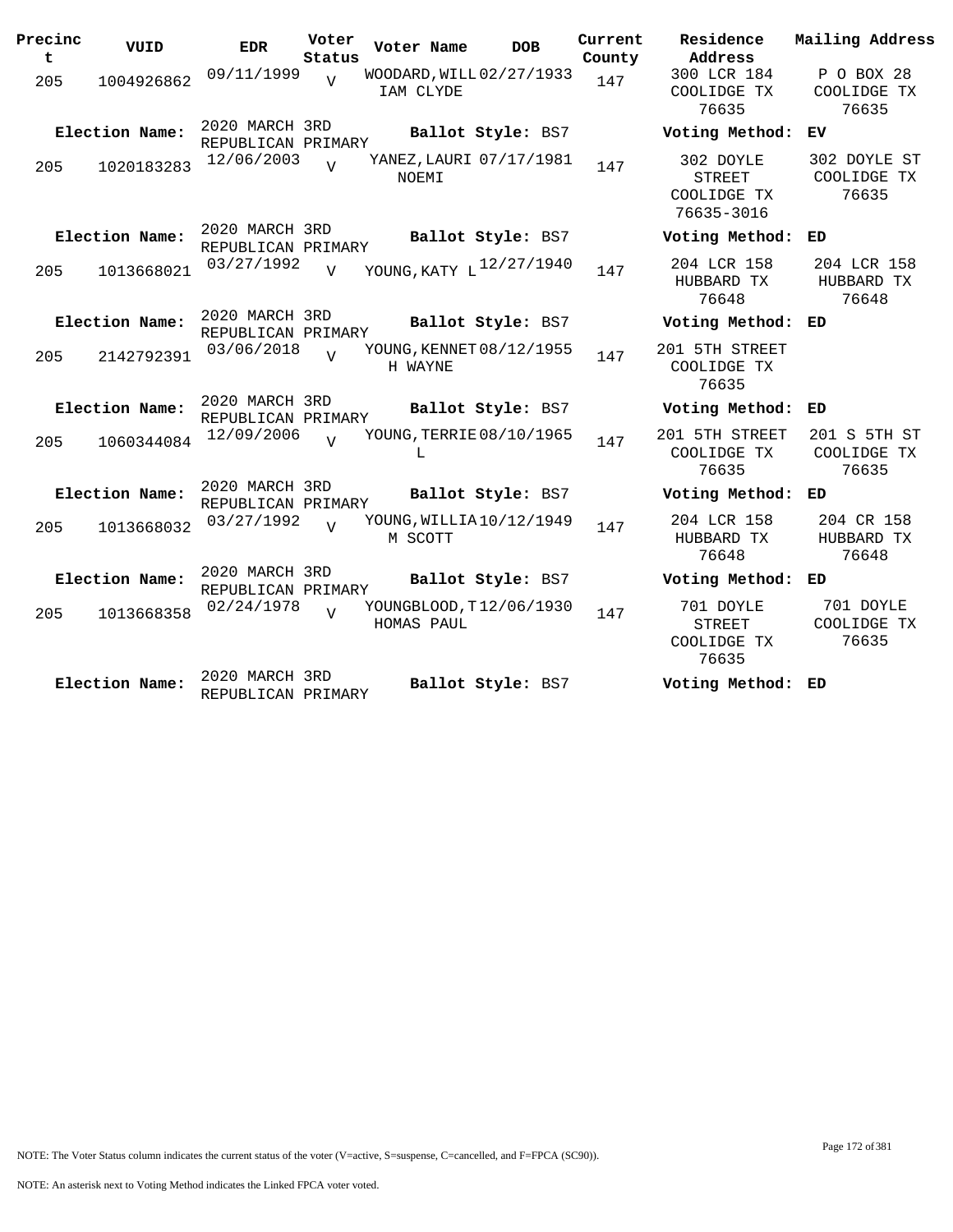| Precinc<br>$\mathbf t$ | VUID           | <b>EDR</b>                           | Voter<br>Status | Voter Name                                   | <b>DOB</b>        | Current<br>County | Residence<br>Address                         |
|------------------------|----------------|--------------------------------------|-----------------|----------------------------------------------|-------------------|-------------------|----------------------------------------------|
| 206                    | 1003920608     | 04/07/2000                           | V               | ANDERSON, JAM 03/27/1980<br>ES MICAH         |                   | 147               | 501 2ND STREI<br>TEHUACANA TI<br>76686       |
|                        | Election Name: | 2020 MARCH 3RD<br>REPUBLICAN PRIMARY |                 |                                              | Ballot Style: BS7 |                   | Voting Metho                                 |
| 206                    | 1013709048     | 10/10/1980                           | $\overline{U}$  | BAKER, WILLIS 01/05/1952<br>ANDREW           |                   | 147               | 1297 LCR 23<br>MEXIA TX 7668                 |
|                        | Election Name: | 2020 MARCH 3RD<br>REPUBLICAN PRIMARY |                 |                                              | Ballot Style: BS7 |                   | Voting Metho                                 |
| 206                    | 2141599997     | 01/13/2018                           | $\overline{U}$  | BATTREALL, BR 07/11/1989<br>ANDON            |                   | 147               | 1441 LCR 234<br>MEXIA TX 7666                |
|                        | Election Name: | 2020 MARCH 3RD<br>REPUBLICAN PRIMARY |                 |                                              | Ballot Style: BS7 |                   | Voting Metho                                 |
| 206                    | 1022112842     | 01/13/2018                           | $\overline{V}$  | BATTREALL, CH 06/12/1988<br>RYSTAL<br>JOVITA |                   | 147               | 1441 LCR 234<br><b>MEXIA TX 7666</b>         |
|                        | Election Name: | 2020 MARCH 3RD<br>REPUBLICAN PRIMARY |                 |                                              | Ballot Style: BS7 |                   | Voting Metho                                 |
| 206                    | 1013708724     | 02/07/1996                           | $\overline{U}$  | BATTS, CHARLE 07/05/1946<br>S DAVID          |                   | 147               | 301 WESTMINST<br>ST<br>TEHUACANA TI<br>76686 |
|                        | Election Name: | 2020 MARCH 3RD<br>REPUBLICAN PRIMARY |                 |                                              | Ballot Style: BS7 |                   | Voting Metho                                 |
| 206                    | 2146124467     | 07/26/2018                           | $\overline{U}$  | BELL, SKYLEIG 03/08/2000<br>H FAYE           |                   | 147               | 109 3RD STREI<br>TEHUACANA TI<br>76686       |
|                        | Election Name: | 2020 MARCH 3RD<br>REPUBLICAN PRIMARY |                 |                                              | Ballot Style: BS7 |                   | Voting Metho                                 |
| 206                    | 1013647582     | 10/04/1996                           | $\overline{U}$  | BLACK, CONNIE 11/12/1947<br>RUTH             |                   | 147               | 521 LCR 236<br>MEXIA TX 7666                 |
|                        | Election Name: | 2020 MARCH 3RD<br>REPUBLICAN PRIMARY |                 |                                              | Ballot Style: BS7 |                   | Voting Metho                                 |
| 206                    | 1013709683     | 09/08/1978                           | $\overline{U}$  | BLACK, GEORGE 03/05/1945<br>WAYNE            |                   | 147               | 521 LCR 236<br><b>MEXIA TX 7666</b>          |
|                        | Election Name: | 2020 MARCH 3RD<br>REPUBLICAN PRIMARY |                 |                                              | Ballot Style: BS7 |                   | Voting Metho                                 |
| 206                    | 1013707861     | 04/01/1978                           | $\overline{V}$  | BLACK, JAMES 10/06/1943<br>ALLEN             |                   | 147               | 157 LCR 250<br>MEXIA TX 7666                 |
|                        | Election Name: | 2020 MARCH 3RD<br>REPUBLICAN PRIMARY |                 |                                              | Ballot Style: BS7 |                   | Voting Metho                                 |
| 206                    | 1013702897     | $05/22/1982$ $V$                     |                 | BLACK, VICKIE 09/11/1948<br><b>LYNN</b>      |                   | 147               | 157 LCR 250<br>MEXIA TX 7666                 |
|                        | Election Name: | 2020 MARCH 3RD<br>REPUBLICAN PRIMARY |                 |                                              | Ballot Style: BS7 |                   | Voting Metho                                 |
| 206                    | 1013708456     | 02/28/1986                           | V               | BOSLEY, DANNY 04/26/1946                     |                   | 147               | 219 LCR 224<br>WORTHAM TX<br>76693           |
|                        | Election Name: | 2020 MARCH 3RD<br>REPUBLICAN PRIMARY |                 |                                              | Ballot Style: BS7 |                   | Voting Metho                                 |
| 206                    | 1175567357     | 09/21/2018                           | $\overline{U}$  | BROWN, AARON 10/02/1992<br>RYAN              |                   | 147               | 372 A LCR 22<br>WORTHAM TX<br>76693          |
|                        | Election Name: | 2020 MARCH 3RD<br>REPUBLICAN PRIMARY |                 |                                              | Ballot Style: BS7 |                   | Voting Metho                                 |
| 206                    | 2133555541     | 04/14/2019                           | $\overline{V}$  | BROWN, MEGAN 06/21/1993<br>ASHLEY            |                   | 147               | 372 LCR 222 A<br>Α<br>WORTHAM TX             |

**Voter Name DOB Residence Address Current Mailing Address** 1ty 501 2ND STREET TEHUACANA TX MEXIA TX 76667 76686 PO BOX 1226 **Election Name: Ballot Style:** BS7 **Voting Method: EV** 1297 LCR 234 MEXIA TX 76686 MEXIA TX 76667 1297 LCR 234 **Election Name: Ballot Style:** BS7 **Voting Method: ED** 1441 LCR 234 MEXIA TX 76667 **Election Name: Ballot Style:** BS7 **Voting Method: ED** 1441 LCR 234 MEXIA TX 76667 **Election Name: Ballot Style:** BS7 **Voting Method: ED** 301 WESTMINSTER P O BOX 106 ST TEHUACANA TX 76686 MEXIA TX 76667 **Election Name: Ballot Style:** BS7 **Voting Method: EV** 109 3RD STREET TEHUACANA TX 76686 PO BOX 53 TEHUACANA TX 76686 **Election Name: Ballot Style:** BS7 **Voting Method: ED** 521 LCR 236 MEXIA TX 76667 MEXIA TX 76667 521 B LCR 236 **Election Name: Ballot Style:** BS7 **Voting Method: EV** 521 LCR 236 MEXIA TX 76667 MEXIA TX 76667 521B LCR 236 **Election Name: Ballot Style:** BS7 **Voting Method: EV** 157 LCR 250 MEXIA TX 76667 P O BOX 187 WORTHAM TX 76693 **Election Name: Ballot Style:** BS7 **Voting Method: EV** 157 LCR 250 MEXIA TX 76667 P O BOX 187 WORTHAM TX 76693 **Election Name: Ballot Style:** BS7 **Voting Method: EV** WORTHAM TX 76693 219 LCR 224 WORTHAM TX 76693 **Election Name: Ballot Style:** BS7 **Voting Method: ED** 372 A LCR 222 WORTHAM TX 76693 372 A LCR 222 WORTHAM TX 76693 **Election Name: Ballot Style:** BS7 **Voting Method: ED** 372 LCR 222 APT 372 LCR 222 APT A WORTHAM TX 76693 A WORTHAM TX 76693-4864

NOTE: The Voter Status column indicates the current status of the voter (V=active, S=suspense, C=cancelled, and F=FPCA (SC90)).

Page 173 of 381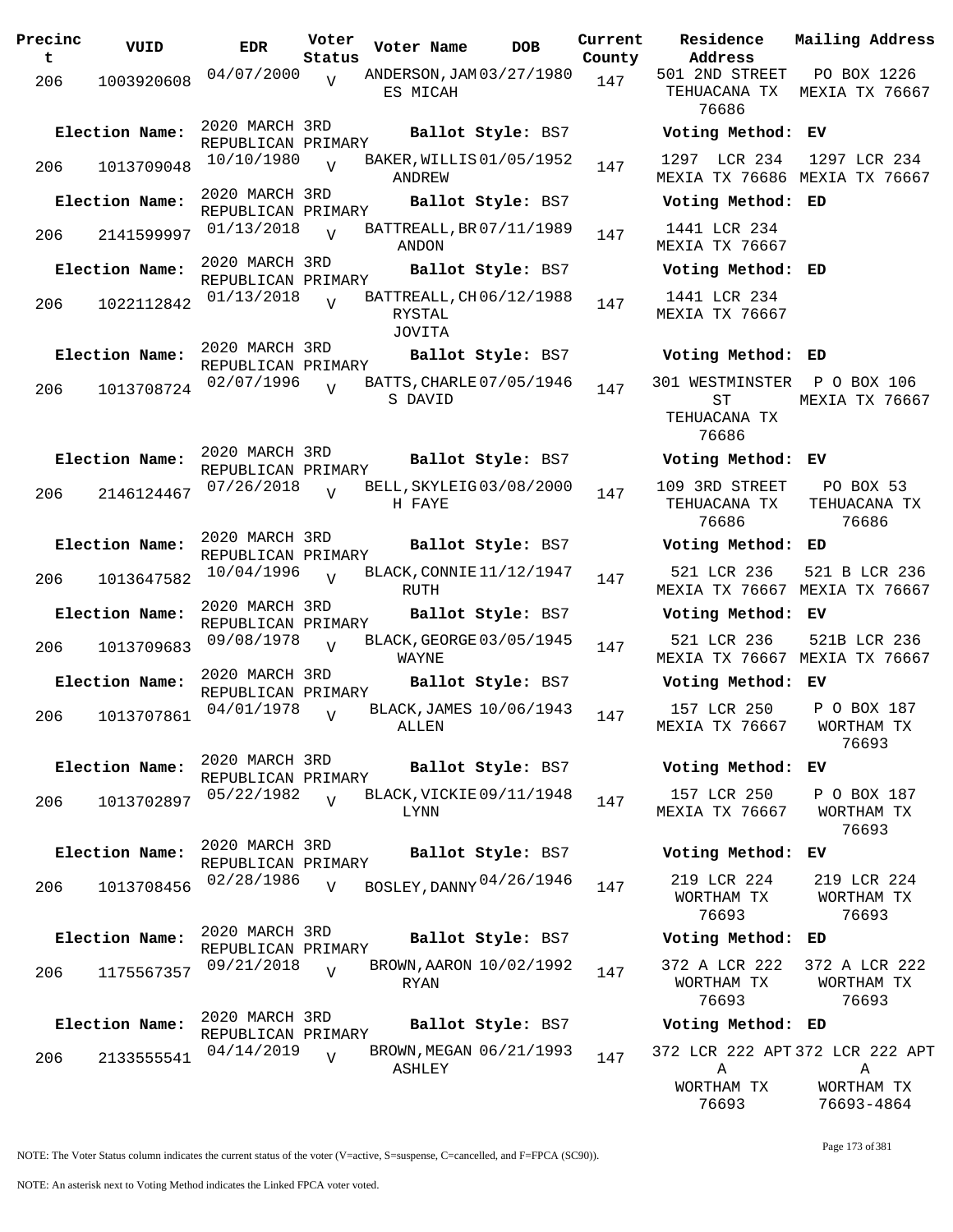| Precinc<br>t | VUID           | <b>EDR</b>                           | Voter<br>Status | Voter Name   | <b>DOB</b>               | Current<br>County | Residence<br>Address                                      | Mailing Address                      |
|--------------|----------------|--------------------------------------|-----------------|--------------|--------------------------|-------------------|-----------------------------------------------------------|--------------------------------------|
|              | Election Name: | 2020 MARCH 3RD<br>REPUBLICAN PRIMARY |                 |              | Ballot Style: BS7        |                   | Voting Method:                                            | ED                                   |
| 206          | 1001172130     | 08/14/2016                           | $\overline{U}$  | IE RENE      | BULLARD, DONN 05/17/1958 | 147               | 903 7TH STREET<br>TEHUACANA TX<br>76686                   | PO BOX 244<br>TEHUACANA TX<br>76686  |
|              | Election Name: | 2020 MARCH 3RD<br>REPUBLICAN PRIMARY |                 |              | Ballot Style: BS7        |                   | Voting Method:                                            | ЕV                                   |
| 206          | 1013710395     | 03/02/1990                           | $\overline{U}$  | EN J         | BULLARD, STEV 10/09/1956 | 147               | 903 7TH STREET<br>TEHUACANA TX<br>76686                   | P O BOX 244<br>TEHUACANA TX<br>76686 |
|              | Election Name: | 2020 MARCH 3RD<br>REPUBLICAN PRIMARY |                 |              | Ballot Style: BS7        |                   | Voting Method: EV                                         |                                      |
| 206          | 1003505098     | 02/02/2002                           | $\overline{V}$  | GLENN        | CAIN, MICHAEL 05/28/1960 | 147               | 308 COLLEGE AVE<br>TEHUACANA TX<br>76686                  | PO BOX 70<br>TEHUACANA TX<br>76686   |
|              | Election Name: | 2020 MARCH 3RD<br>REPUBLICAN PRIMARY |                 |              | Ballot Style: BS7        |                   | Voting Method:                                            | ЕV                                   |
| 206          | 1013697373     | 03/13/1988                           | $\overline{U}$  | ANN          | CAIN, TRUDY 10/27/1959   | 147               | 308 COLLEGE AVE 308 W COLLEGE<br>TEHUACANA TX<br>76686    | AVE<br>TEHUACANA TX<br>76686         |
|              | Election Name: | 2020 MARCH 3RD<br>REPUBLICAN PRIMARY |                 |              | Ballot Style: BS7        |                   | Voting Method: EV                                         |                                      |
| 206          | 1013712827     | 06/07/1980                           | $\overline{z}$  | E JUSTINE    | CALAME, MATTI 08/07/1948 | 147               | 510 BEESON<br><b>STREET</b><br>TEHUACANA TX<br>76686      | P O BOX 218<br>TEHUACANA TX<br>76686 |
|              | Election Name: | 2020 MARCH 3RD<br>REPUBLICAN PRIMARY |                 |              | Ballot Style: BS7        |                   | Voting Method: ED                                         |                                      |
| 206          | 1013712836     | 06/07/1980                           |                 | EY CHARLES   | CALAME, STARL 07/14/1943 | 147               | 510 BEESON<br><b>STREET</b><br>TEHUACANA TX<br>76686      | P O BOX 218<br>TEHUACANA TX<br>76686 |
|              | Election Name: | 2020 MARCH 3RD<br>REPUBLICAN PRIMARY |                 |              | Ballot Style: BS7        |                   | Voting Method: ED                                         |                                      |
| 206          | 1014327896     | 12/21/2007                           | $\overline{U}$  | N KEITH      | CARROLL, BRIA 11/24/1971 | 147               | 153 LCR 222<br>WORTHAM TX<br>76693                        | 153 LCR 222<br>WORTHAM TX<br>76693   |
|              | Election Name: | 2020 MARCH 3RD<br>REPUBLICAN PRIMARY |                 |              | Ballot Style: BS7        |                   | Voting Method: EV                                         |                                      |
| 206          | 1013709919     | 03/01/1978                           | $\overline{V}$  | RY DON       | CHILCOAT, JER 09/30/1936 | 147               | 306 WESTMINSTER<br>ST<br>TEHUACANA TX<br>76686            | P O BOX 5<br>TEHUACANA TX<br>76686   |
|              | Election Name: | 2020 MARCH 3RD<br>REPUBLICAN PRIMARY |                 |              | Ballot Style: BS7        |                   | Voting Method: EV                                         |                                      |
| 206          | 1022764124     | 10/22/2004                           | $\overline{V}$  | TTHEW JOSEPH | CHOLOPISA, MA 10/22/1986 | 147               | 302 2ND STREET<br>TEHUACANA TX<br>76686                   | P.O. BOX 350<br>MEXIA TX 76667       |
|              | Election Name: | 2020 MARCH 3RD<br>REPUBLICAN PRIMARY |                 |              | Ballot Style: BS7        |                   | Voting Method: ED                                         |                                      |
| 206          | 1013656230     | 11/06/1994                           | $\overline{U}$  | BIN L        | CHOLOPISA, RO 12/07/1957 | 147               | 302 2ND STREET<br>TEHUACANA TX<br>76686                   | PO BOX 350<br>MEXIA TX 76667         |
|              | Election Name: | 2020 MARCH 3RD<br>REPUBLICAN PRIMARY |                 |              | Ballot Style: BS7        |                   | Voting Method: ED                                         |                                      |
| 206          | 1013646688     | 05/02/2002                           | $\overline{V}$  | Y WILLIAM    | CHOLOPISA, RO 12/07/1955 | 147               | 206 WESTMINSTER P O BOX 38<br>ST<br>TEHUACANA TX<br>76686 | TEHUACANA TX<br>76686                |
|              | Election Name: | 2020 MARCH 3RD<br>REPUBLICAN PRIMARY |                 |              | Ballot Style: BS7        |                   | Voting Method: ED                                         |                                      |

Page 174 of 381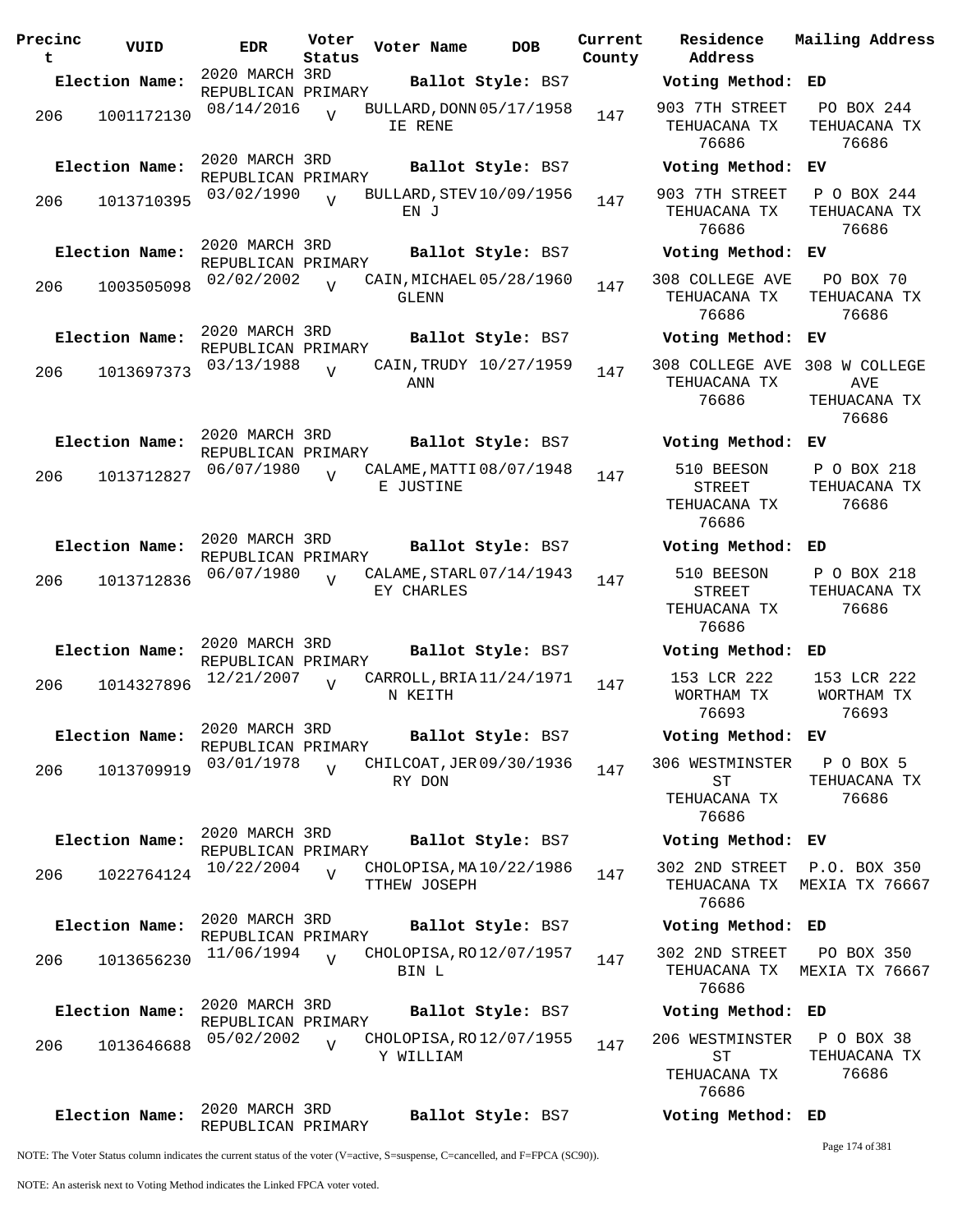| Precinc<br>t | VUID           | <b>EDR</b>                           | Voter<br>Status | Voter Name                            | DOB        | Current<br>County | Residence<br>Address                                 | Mai:                |
|--------------|----------------|--------------------------------------|-----------------|---------------------------------------|------------|-------------------|------------------------------------------------------|---------------------|
| 206          | 1013714761     | 12/17/1987                           | $\overline{U}$  | COMPTON, FRAN 01/18/1946<br>К         |            | 147               | 107 3RD STREET<br>TEHUACANA TX<br>76686              | J<br>ΤE<br>7        |
|              | Election Name: | 2020 MARCH 3RD<br>REPUBLICAN PRIMARY |                 | Ballot Style: BS7                     |            |                   | Voting Method:                                       | ED                  |
| 206          | 1003939808     | 01/14/2000                           |                 | DANNER, KERRI 06/07/1961<br>E EAST    |            | 147               | 109 3RD STREET<br>TEHUACANA TX<br>76686              | $\mathbf P$<br>TE   |
|              | Election Name: | 2020 MARCH 3RD<br>REPUBLICAN PRIMARY |                 | Ballot Style: BS7                     |            |                   | Voting Method:                                       | ED                  |
| 206          | 2124858386     | 07/07/2016                           | $\overline{U}$  | DANNER, MAELY 05/05/1998<br>NN APRIL  |            | 147               | 109 3RD STREET<br>TEHUACANA TX<br>76686              | J<br>TЕ             |
|              | Election Name: | 2020 MARCH 3RD<br>REPUBLICAN PRIMARY |                 | Ballot Style: BS7                     |            |                   | Voting Method:                                       | ED                  |
| 206          | 1125617433     | 09/05/2015                           | $\overline{U}$  | DUKE, MARY 06/17/1943<br>MCKINNEY     |            | 147               | 606 BEESON<br><b>STREET</b><br>TEHUACANA TX<br>76686 | TE                  |
|              | Election Name: | 2020 MARCH 3RD<br>REPUBLICAN PRIMARY |                 | Ballot Style: BS7                     |            |                   | Voting Method:                                       | ЕV                  |
| 206          | 1013709864     | 03/01/1978                           | $\overline{Y}$  | DUNCAN, DOROT 01/24/1939<br>НY        |            | 147               | 1002 5TH STREET<br>TEHUACANA TX<br>76686             | P<br>TЕ             |
|              | Election Name: | 2020 MARCH 3RD<br>REPUBLICAN PRIMARY |                 | Ballot Style: BS7                     |            |                   | Voting Method:                                       | ED                  |
| 206          | 1013644174     | 04/25/2001                           | $\overline{U}$  | DUNCAN, JANET 02/16/1948<br>RUTH      |            | 147               | 1102 7TH STREET<br>TEHUACANA TX<br>76686             | Ρ<br>TE             |
|              | Election Name: | 2020 MARCH 3RD<br>REPUBLICAN PRIMARY |                 | Ballot Style: BS7                     |            |                   | Voting Method:                                       | ED                  |
| 206          | 1003768292     | 10/13/2001                           | $\overline{U}$  | EAST, DEBORAH 03/02/1951<br>ANN       |            | 147               | 108 3RD STREET<br>TEHUACANA TX<br>76686              | $\mathbf P$<br>TE   |
|              | Election Name: | 2020 MARCH 3RD<br>REPUBLICAN PRIMARY |                 | Ballot Style: BS7                     |            |                   | Voting Method:                                       | ED                  |
| 206          | 1003506047     | 12/01/2001                           | $\overline{V}$  | EAST<br>JR, HERMAN<br><b>DOUGLAS</b>  | 08/14/1941 | 147               | 108 3RD STREET<br>TEHUACANA TX<br>76686              | J<br>TЕ             |
|              | Election Name: | 2020 MARCH 3RD<br>REPUBLICAN PRIMARY |                 | Ballot Style: BS7                     |            |                   | Voting Method: ED                                    |                     |
| 206          | 1013709581     | 12/14/1984                           | $\overline{U}$  | FINDLEY, DONN 08/17/1952<br>A CAMILLE |            | 147               | 601 MAIN ST<br>TEHUACANA TX<br>76686                 | $\mathbf P$<br>TЕ   |
|              | Election Name: | 2020 MARCH 3RD<br>REPUBLICAN PRIMARY |                 | Ballot Style: BS7                     |            |                   | Voting Method: EV                                    |                     |
| 206          | 1013710714     | 03/01/1982                           | $\overline{V}$  | FINDLEY, GARY 12/18/1962<br>WAYNE     |            | 147               | 601 MAIN ST<br>TEHUACANA TX<br>76686                 | P<br>ΤE             |
|              | Election Name: | 2020 MARCH 3RD<br>REPUBLICAN PRIMARY |                 | Ballot Style: BS7                     |            |                   | Voting Method: EV                                    |                     |
| 206          | 1013708661     | 08/02/1984                           | $\overline{V}$  | FITTE, ELEANO 06/02/1955<br>R ANN     |            | 147               | 903 OLD WORTHAM<br>ROAD<br>TEHUACANA TX<br>76686     | $\mathbf{P}$<br>MEX |
|              | Election Name: | 2020 MARCH 3RD<br>REPUBLICAN PRIMARY |                 | Ballot Style: BS7                     |            |                   | Voting Method: EV                                    |                     |
| 206          | 1013708657     | 08/02/1984                           | $\overline{U}$  | FITTE, MALCOL 09/21/1954<br>M DAVE    |            | 147               | 903 OLD WORTHAM<br>ROAD                              | $\mathbf{P}$<br>MEX |

**Address Current Mailing Address** RD STREET JACANA TX 76686 PO BOX 83 TEHUACANA TX 76686-0083 **Election Name: Ballot Style:** BS7 **Voting Method: ED** RD STREET ACANA TX 76686 P O BOX 44 TEHUACANA TX 76686 **Election Name: Ballot Style:** BS7 **Voting Method: ED** RD STREET JACANA TX 76686 PO BOX 53 TEHUACANA TX 76686 **Election Name: Ballot Style:** BS7 **Voting Method: ED** 606 BEESON STREET JACANA TX 76686 POB 258 TEHUACANA TX 76686 **Election Name: Ballot Style:** BS7 **Voting Method: EV** 5TH STREET ACANA TX 76686 P O BOX 173 TEHUACANA TX 76686 **Election Name: Ballot Style:** BS7 **Voting Method: ED** 7TH STREET ACANA TX 76686 P O BOX 238 TEHUACANA TX 76686 **Election Name: Ballot Style:** BS7 **Voting Method: ED** RD STREET JACANA TX 76686 P O BOX 44 TEHUACANA TX 76686 **Election Name: Ballot Style:** BS7 **Voting Method: ED** RD STREET ACANA TX 76686 PO BOX 44 TEHUACANA TX 76686 **Election Name: Ballot Style:** BS7 **Voting Method: ED** MAIN ST JACANA TX 76686 P O BOX 14 TEHUACANA TX 76686 **Election Name: Ballot Style:** BS7 **Voting Method: EV MAIN ST** ACANA TX 76686 P O BOX 14 TEHUACANA TX 76686 **Election Name: Ballot Style:** BS7 **Voting Method: EV** LD WORTHAM ROAD ACANA TX 76686 P O BOX 686 MEXIA TX 76667

903 OLD WORTHAM P O BOX 686 ROAD TEHUACANA TX 76686 MEXIA TX 76667

Page 175 of 381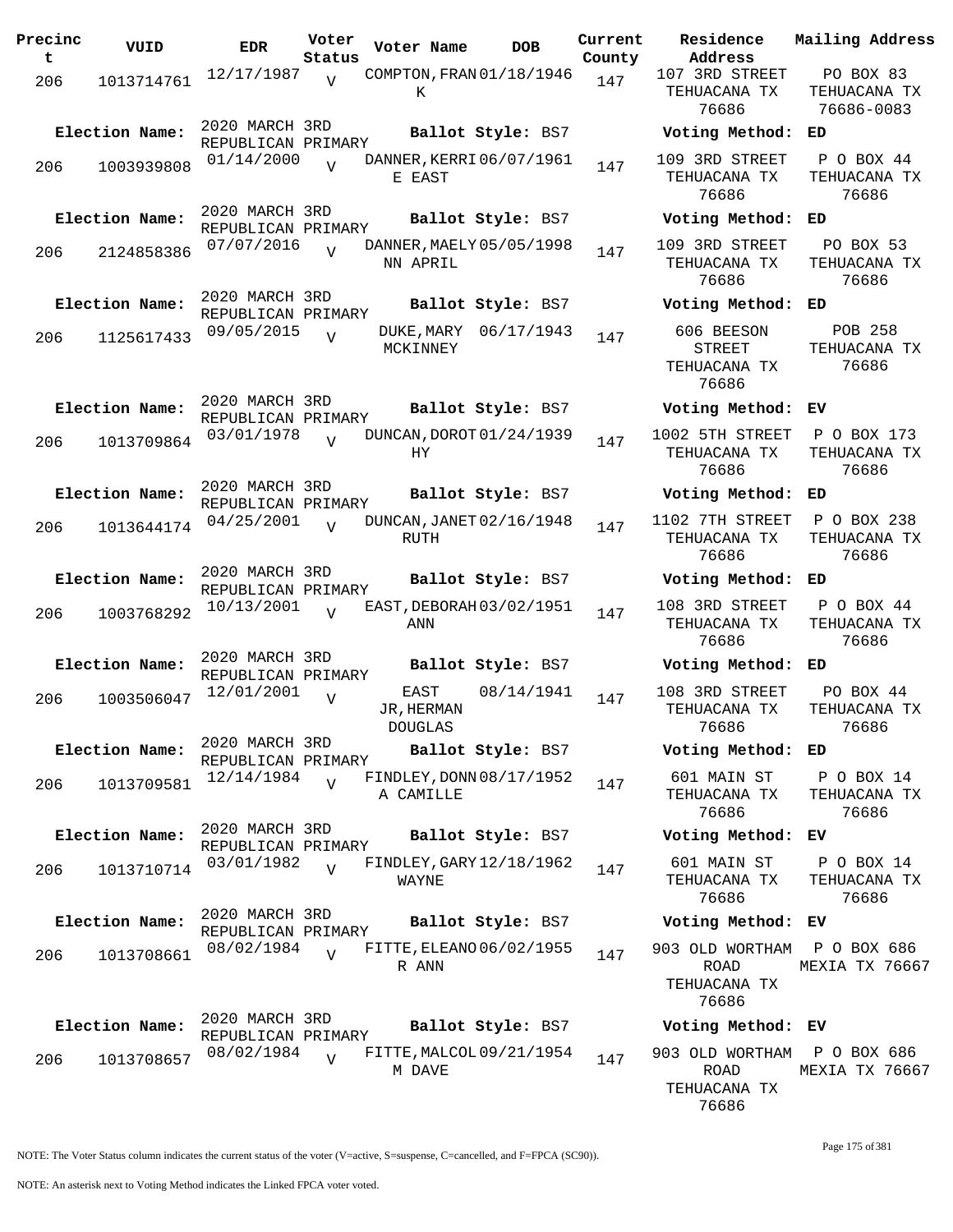| Precinc<br>t | VUID           | <b>EDR</b>                           | Voter<br>Status | Voter Name                              | <b>DOB</b>        | Current<br>County | Residence<br>Address                           | Mail                  |
|--------------|----------------|--------------------------------------|-----------------|-----------------------------------------|-------------------|-------------------|------------------------------------------------|-----------------------|
|              | Election Name: | 2020 MARCH 3RD<br>REPUBLICAN PRIMARY |                 |                                         | Ballot Style: BS7 |                   | Voting Method:                                 | ЕV                    |
| 206          | 1013709988     | 03/01/1978                           | $\overline{V}$  | FLOYD<br>III, JACE                      | 11/15/1949        | 147               | 301 3RD STREET<br>TEHUACANA TX<br>76686        | $\mathbf{P}$<br>TE.   |
|              | Election Name: | 2020 MARCH 3RD<br>REPUBLICAN PRIMARY |                 |                                         | Ballot Style: BS7 |                   | Voting Method:                                 | ED                    |
| 206          | 1043530355     | 04/13/2006                           | $\overline{V}$  | FLOYD, JERRI 10/01/1981<br><b>LYNN</b>  |                   | 147               | 3500 HWY 171<br>TEHUACANA TX<br>76686          | $\mathbf F$<br>TE.    |
|              | Election Name: | 2020 MARCH 3RD<br>REPUBLICAN PRIMARY |                 |                                         | Ballot Style: BS7 |                   | Voting Method:                                 | EV                    |
| 206          | 1004346413     | 09/21/2006                           | $\overline{U}$  | FLOYD, SCARLE 07/23/1962<br>T ANN       |                   | 147               | 301 3RD STREET<br>TEHUACANA TX<br>76686        | $\mathbf F$<br>TE.    |
|              | Election Name: | 2020 MARCH 3RD<br>REPUBLICAN PRIMARY |                 |                                         | Ballot Style: BS7 |                   | Voting Method: ED                              |                       |
| 206          | 1013710561     | 11/05/1986                           | $\overline{U}$  | FOLEY, BRENDA 11/14/1967<br>JEANNETTE   |                   | 147               | 205 LCR 236<br>MEXIA TX 76667 MEX              | 2 <sup>c</sup>        |
|              | Election Name: | 2020 MARCH 3RD<br>REPUBLICAN PRIMARY |                 |                                         | Ballot Style: BS7 |                   | Voting Method:                                 | ED                    |
| 206          | 1013708965     | 11/06/1994                           | $\overline{U}$  | FOLEY, MARVIN 09/16/1945<br>LEE         |                   | 147               | 205 LCR 236<br>MEXIA TX 76667                  | 2 <sup>c</sup><br>MEX |
|              | Election Name: | 2020 MARCH 3RD<br>REPUBLICAN PRIMARY |                 |                                         | Ballot Style: BS7 |                   | Voting Method:                                 | ED                    |
| 206          | 1013708977     | 11/06/1994                           | $\overline{V}$  | FOLEY, SHIRLE 07/26/1947<br>Y M.        |                   | 147               | 205 LCR 236<br>MEXIA TX 76667                  | 2 <sup>c</sup><br>MEX |
|              | Election Name: | 2020 MARCH 3RD<br>REPUBLICAN PRIMARY |                 |                                         | Ballot Style: BS7 |                   | Voting Method:                                 | ED                    |
| 206          | 1027491778     | 09/29/2005                           | $\overline{17}$ | FRAZIER, CHAR 04/23/1948<br>LES WILLIAM |                   | 147               | 7136 HWY 171<br>COOLIDGE TX<br>76635           | 71<br>CC              |
|              | Election Name: | 2020 MARCH 3RD<br>REPUBLICAN PRIMARY |                 |                                         | Ballot Style: BS7 |                   | Voting Method:                                 | ЕV                    |
| 206          | 1006747809     | 11/04/2006                           | $\overline{V}$  | FRAZIER, DEBO04/15/1949<br>RAH          |                   | 147               | 7136 HWY 171<br>COOLIDGE TX<br>76635           | E<br><b>CC</b>        |
|              | Election Name: | 2020 MARCH 3RD<br>REPUBLICAN PRIMARY |                 |                                         | Ballot Style: BS7 |                   | Voting Method: EV                              |                       |
| 206          | 1013710162     | 05/02/1992                           | $\overline{V}$  | FRAZIER, HELE $10/13/1950$<br>N ELAINE  |                   | 147               | 412 2ND STREET<br>TEHUACANA TX<br>76686        | Ρ<br>TE.              |
|              | Election Name: | 2020 MARCH 3RD<br>REPUBLICAN PRIMARY |                 |                                         | Ballot Style: BS7 |                   | Voting Method:                                 | ЕV                    |
| 206          | 1013709770     | 03/01/1978                           | $\overline{U}$  | GARBER, ALDEN 12/10/1951<br>V           |                   | 147               | 402 WESTMINSTER<br>SТ<br>TEHUACANA TX<br>76686 | Ρ<br>TE.              |
|              | Election Name: | 2020 MARCH 3RD<br>REPUBLICAN PRIMARY |                 |                                         | Ballot Style: BS7 |                   | Voting Method:                                 | ЕV                    |
| 206          | 1013709762     | 03/01/1978                           | $\overline{V}$  | GARBER, SHARO 10/24/1952<br>Ν           |                   | 147               | 402 WESTMINSTER<br>SТ<br>TEHUACANA TX<br>76686 | $\mathbf P$<br>TE.    |
|              | Election Name: | 2020 MARCH 3RD<br>REPUBLICAN PRIMARY |                 |                                         | Ballot Style: BS7 |                   | Voting Method:                                 | ЕV                    |
| 206          | 1013709024     | 02/12/1995                           | V               | GRAGG, JAMIE 12/21/1976<br>MICHELLE     |                   | 147               | 304 2ND STREET<br>TEHUACANA TX<br>76686        | Ρ<br>TE.              |
|              | Election Name: | 2020 MARCH 3RD<br>REPUBLICAN PRIMARY |                 |                                         | Ballot Style: BS7 |                   | Voting Method: ED                              |                       |

**Voter Name DOB Residence Address Current Mailing Address County Election Name: Ballot Style:** BS7 **Voting Method: EV** 301 3RD STREET TEHUACANA TX 76686 P O BOX 62 TEHUACANA TX 76686 **Election Name: Ballot Style:** BS7 **Voting Method: ED** 3500 HWY 171 TEHUACANA TX 76686 PO BOX 25 TEHUACANA TX 76686 **Election Name: Ballot Style:** BS7 **Voting Method: EV** 301 3RD STREET TEHUACANA TX 76686 PO BOX 62 TEHUACANA TX 76686 **Election Name: Ballot Style:** BS7 **Voting Method: ED** 205 LCR 236 MEXIA TX 76667 MEXIA TX 76667 205 LCR 236 **Election Name: Ballot Style:** BS7 **Voting Method: ED** 205 LCR 236 MEXIA TX 76667 MEXIA TX 76667 205 LCR 236 **Election Name: Ballot Style:** BS7 **Voting Method: ED** 205 LCR 236 MEXIA TX 76667 MEXIA TX 76667 205 LCR 236 **Election Name: Ballot Style:** BS7 **Voting Method: ED** 7136 HWY 171 COOLIDGE TX 76635 7136 HWY 171 COOLIDGE TX 76635 **Election Name: Ballot Style:** BS7 **Voting Method: EV** 7136 HWY 171 COOLIDGE TX 76635 PO BOX 99 COOLIDGE TX 76635 **Election Name: Ballot Style:** BS7 **Voting Method: EV** 412 2ND STREET TEHUACANA TX 76686 P O BOX 58 TEHUACANA TX 76686 **Election Name: Ballot Style:** BS7 **Voting Method: EV** 402 WESTMINSTER ST TEHUACANA TX 76686 P O BOX 81 TEHUACANA TX 76686 **Election Name: Ballot Style:** BS7 **Voting Method: EV** 402 WESTMINSTER ST TEHUACANA TX 76686 P O BOX 81 TEHUACANA TX 76686 **Election Name: Ballot Style:** BS7 **Voting Method: EV** 304 2ND STREET TEHUACANA TX 76686 P O BOX 157 TEHUACANA TX 76686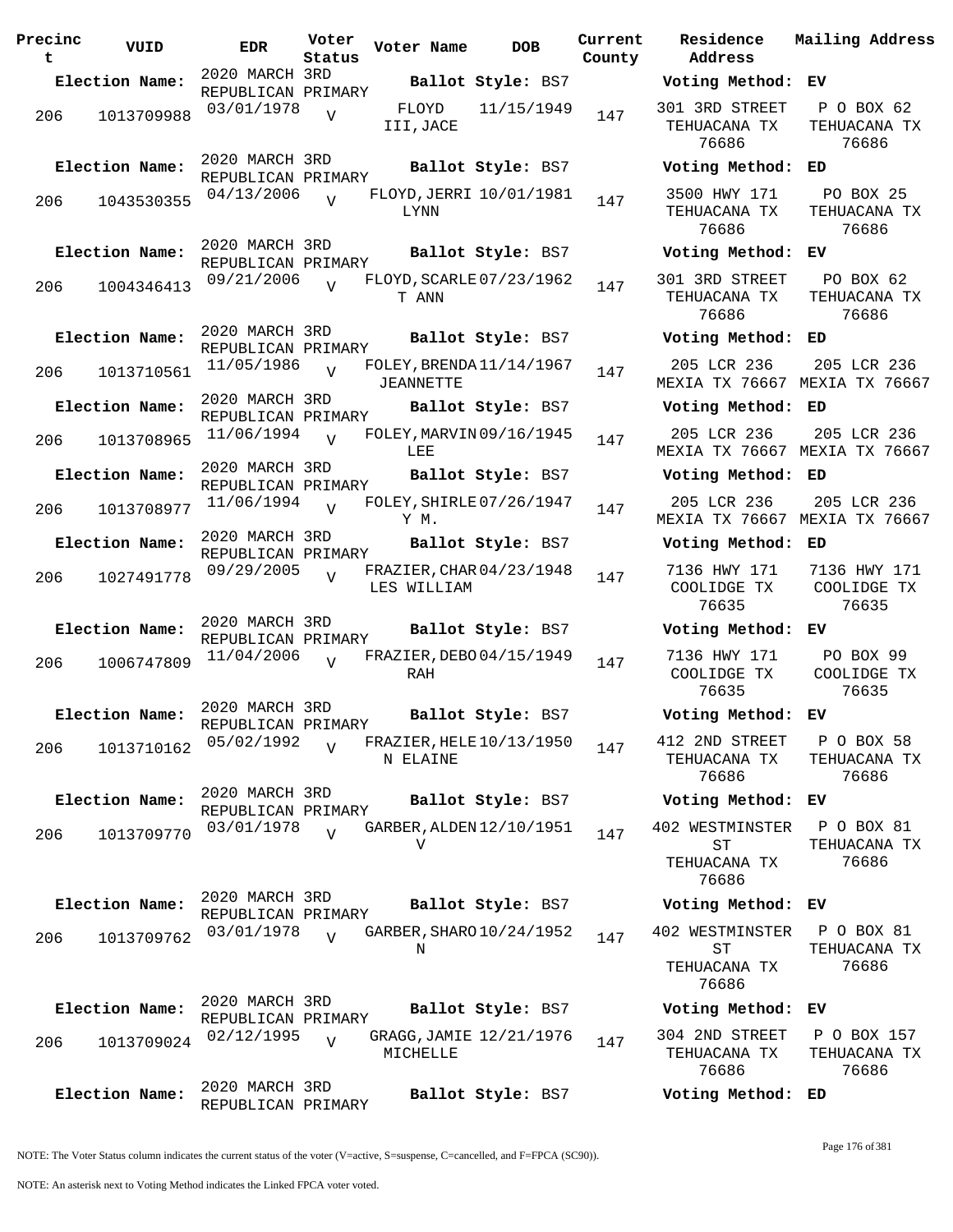| Precinc<br>t | VUID           | <b>EDR</b>                           | Voter<br>Status | Voter Name                                  | <b>DOB</b>        | Current<br>County |
|--------------|----------------|--------------------------------------|-----------------|---------------------------------------------|-------------------|-------------------|
| 206          | 1003503042     | 07/20/2002                           | V               | GRAGG, MICHAE 11/11/1978<br>L WAYNE         |                   | 147               |
|              | Election Name: | 2020 MARCH 3RD<br>REPUBLICAN PRIMARY |                 |                                             | Ballot Style: BS7 |                   |
| 206          | 1013699623     | 10/31/1992                           | $\overline{U}$  | HANCOCK, KYLE 10/13/1974<br>ESTES           |                   | 147               |
|              | Election Name: | 2020 MARCH 3RD                       |                 |                                             | Ballot Style: BS7 |                   |
| 206          | 1013708996     | REPUBLICAN PRIMARY<br>11/19/1994     | $\overline{V}$  | HAWKINS, DIAN 09/15/1945                    |                   | 147               |
|              | Election Name: | 2020 MARCH 3RD                       |                 | NA MAY                                      | Ballot Style: BS7 |                   |
| 206          | 1013710376     | REPUBLICAN PRIMARY<br>02/23/1990     | $\overline{V}$  | HENDERSON, NO 10/14/1950<br>LAN LEWIS       |                   | 147               |
|              | Election Name: | 2020 MARCH 3RD                       |                 |                                             | Ballot Style: BS7 |                   |
| 206          | 1004788102     | REPUBLICAN PRIMARY<br>12/05/1999     | $\overline{V}$  | HENRY, CHARLE 07/08/1961<br>S BRIAN         |                   | 147               |
|              | Election Name: | 2020 MARCH 3RD<br>REPUBLICAN PRIMARY |                 |                                             | Ballot Style: BS7 |                   |
| 206          | 2144665047     | 05/18/2018                           | S               | HOAG, ASHLEY 11/20/1985<br><b>NICOLE</b>    |                   | 147               |
|              | Election Name: | 2020 MARCH 3RD<br>REPUBLICAN PRIMARY |                 |                                             | Ballot Style: BS7 |                   |
| 206          | 1074667915     | 09/10/2017                           | ٦T              | HODGES, JAMES 04/25/1949<br>CHARLES         |                   | 147               |
|              | Election Name: | 2020 MARCH 3RD<br>REPUBLICAN PRIMARY |                 |                                             | Ballot Style: BS7 |                   |
| 206          | 1074665586     | 09/10/2017                           | $\overline{U}$  | HODGES, JEANN 10/02/1954<br>E SCHLADT       |                   | 147               |
|              | Election Name: | 2020 MARCH 3RD<br>REPUBLICAN PRIMARY |                 |                                             | Ballot Style: BS7 |                   |
| 206          | 2133432865     | 10/27/2002                           | V               | HOWARD, AMAND 10/12/1979<br>A MARIE         |                   | 147               |
|              | Election Name: | 2020 MARCH 3RD<br>REPUBLICAN PRIMARY |                 |                                             | Ballot Style: BS7 |                   |
| 206          | 1013710590     | 09/24/1983                           | V               | ISBELL, AMY 07/24/1965<br>ROCHELLE          |                   | 147               |
|              | Election Name: | 2020 MARCH 3RD<br>REPUBLICAN PRIMARY |                 |                                             | Ballot Style: BS7 |                   |
| 206          | 1013710588     | 03/01/1982                           | $\mathcal{S}$   | ISBELL, GARY 01/15/1964<br>WAYNE            |                   | 147               |
|              | Election Name: | 2020 MARCH 3RD<br>REPUBLICAN PRIMARY |                 |                                             | Ballot Style: BS7 |                   |
| 206          | 1031205689     | 11/08/2005                           | $\overline{V}$  | <b>JENKINS, ANDR 04/06/1971</b><br>EA MARIE |                   | 147               |
|              | Election Name: | 2020 MARCH 3RD                       |                 |                                             | Ballot Style: BS7 |                   |
| 206          | 1031804841     | REPUBLICAN PRIMARY<br>12/29/2005     | V               | <b>JENKINS, RONA 10/25/1961</b><br>LD CRAIG |                   | 147               |

**Voter Name DOB Residence Address Current Mailing Address** 304 2ND STREET TEHUACANA TX 76686 P O BOX 157 TEHUACANA TX 76686 **Election Name: Ballot Style:** BS7 **Voting Method: ED** 104 5TH STREET TEHUACANA TX 76686 PO BOX 51 TEHUACANA TX 76686-0051 **Election Name: Ballot Style:** BS7 **Voting Method: EV** 246 LCR 236 MEXIA TX 76667 MEXIA TX 76667 246 LCR 236 **Election Name: Ballot Style:** BS7 **Voting Method: ED** 306 MAIN ST TEHUACANA TX 76686 P O BOX 64 TEHUACANA TX 76686 **Election Name: Ballot Style:** BS7 **Voting Method: ED** 603 WESTMINSTER ST TEHUACANA TX 76686 P O BOX 6 TEHUACANA TX 76686 **Election Name: Ballot Style:** BS7 **Voting Method: ED** 903 LCR 234 MEXIA TX 76667 MEXIA TX 76667 903 LCR 234 **Election Name: Ballot Style:** BS7 **Voting Method: ED** 606 WADE ST TEHUACANA TX 76686 PO BOX 85 TEHUACANA TX 76686 **Election Name: Ballot Style:** BS7 **Voting Method: EV** 606 WADE ST TEHUACANA TX 76686 PO BOX 85 TEHUACANA TX 76686 **Election Name: Ballot Style:** BS7 **Voting Method: EV** 103 COLLEGE AVE TEHUACANA TX 76686 PO BOX 100 TEHUACANA TX 76686 **Election Name: Ballot Style:** BS7 **Voting Method: EV** 2746 LCR 208 COOLIDGE TX 76635 2746 LCR 208 COOLIDGE TX 76635 **Election Name: Ballot Style:** BS7 **Voting Method: ED** 2746 LCR 208 COOLIDGE TX 76635-3203 2746 LCR 208 COOLIDGE TX 76635 **Election Name: Ballot Style:** BS7 **Voting Method: ED** 3276 FM 27 WORTHAM TX 76693 PO BOX 33 WORTHAM TX 76693-0033 **Election Name: Ballot Style:** BS7 **Voting Method: ED** 3276 FM 27 WORTHAM TX 76693 PO BOX 33 WORTHAM TX 76693

Page 177 of 381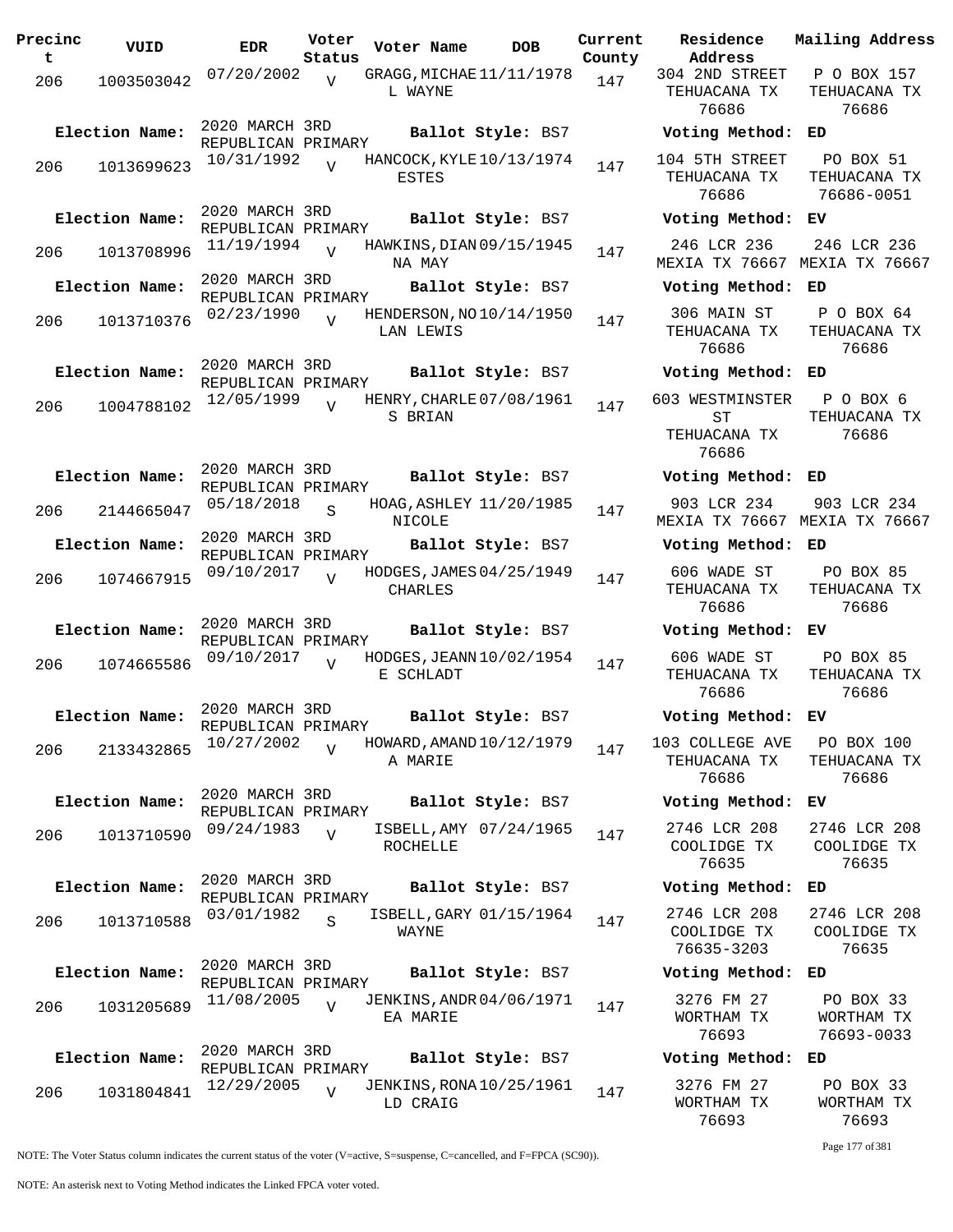| Precinc<br>t | VUID           | EDR.                                 | Voter<br>Status | Voter Name                              | <b>DOB</b>            | Current<br>County | Residence<br>Address                           |
|--------------|----------------|--------------------------------------|-----------------|-----------------------------------------|-----------------------|-------------------|------------------------------------------------|
|              | Election Name: | 2020 MARCH 3RD<br>REPUBLICAN PRIMARY |                 |                                         | Ballot Style: BS7     |                   | Voting Method                                  |
| 206          | 1013709872     | 03/01/1978                           | $\overline{V}$  | JOHNSON, JANI 11/11/1948<br>S           |                       | 147               | 307 MAIN ST<br>TEHUACANA TX<br>76686           |
|              | Election Name: | 2020 MARCH 3RD<br>REPUBLICAN PRIMARY |                 |                                         | Ballot Style: BS7     |                   | Voting Method                                  |
| 206          | 1013709886     | 03/01/1978                           | $\overline{Y}$  | JOHNSON, RICH 01/14/1950<br>ARD P       |                       | 147               | 307 MAIN ST<br>TEHUACANA TX<br>76686           |
|              | Election Name: | 2020 MARCH 3RD                       |                 |                                         | Ballot Style: BS7     |                   | Voting Method                                  |
| 206          | 1004918056     | REPUBLICAN PRIMARY<br>07/31/2009     | $\overline{V}$  | KEATHLEY<br>III, ANDREW<br>WEBB         | 06/15/1980            | 147               | 2977 LCR 244<br>WORTHAM TX<br>76693            |
|              | Election Name: | 2020 MARCH 3RD                       |                 |                                         | Ballot Style: BS7     |                   | Voting Method                                  |
| 206          | 1021222532     | REPUBLICAN PRIMARY<br>07/31/2009     |                 | KEATHLEY, MAR 05/10/1986<br>Y ELIZABETH |                       | 147               | 2977 LCR 244<br>WORTHAM TX<br>76693            |
|              | Election Name: | 2020 MARCH 3RD                       |                 |                                         | Ballot Style: BS7     |                   | Voting Method                                  |
| 206          | 1013652128     | REPUBLICAN PRIMARY<br>03/01/1982     | $\overline{U}$  | KENNEDY, BARB 04/07/1949<br>ARA ANN     |                       | 147               | 444 LCR 244<br>MEXIA TX 76667                  |
|              | Election Name: | 2020 MARCH 3RD<br>REPUBLICAN PRIMARY |                 |                                         | Ballot Style: BS7     |                   | Voting Method                                  |
| 206          | 1013652116     | 03/01/1982                           | $\overline{V}$  | KENNEDY, JERR 03/19/1947<br>Y LEE       |                       | 147               | 444 LCR 244<br>MEXIA TX 76667                  |
|              | Election Name: | 2020 MARCH 3RD<br>REPUBLICAN PRIMARY |                 |                                         | Ballot Style: BS7     |                   | Voting Method                                  |
| 206          | 1013710348     | 05/07/1989                           | $\overline{U}$  | VINSON                                  | KUEHN, ANN 07/28/1946 | 147               | 509 WESTMINSTEI<br>ST<br>TEHUACANA TX<br>76686 |
|              | Election Name: | 2020 MARCH 3RD<br>REPUBLICAN PRIMARY |                 |                                         | Ballot Style: BS7     |                   | Voting Method                                  |
| 206          | 1013655040     | 03/25/1987                           | $\overline{V}$  | KUEHN, CARMEN 08/10/1967<br>GAIL        |                       | 147               | 505 RAILROAD ST<br>TEHUACANA TX<br>76686       |
|              | Election Name: | 2020 MARCH 3RD                       |                 |                                         | Ballot Style: BS7     |                   | Voting Method                                  |
| 206          | 1019086765     | REPUBLICAN PRIMARY<br>12/31/1994     | $\overline{U}$  | KUEHN, HIRAM 12/01/1976<br>HEATH        |                       | 147               | 201 5TH STREET<br>TEHUACANA TX<br>76686        |
|              | Election Name: | 2020 MARCH 3RD<br>REPUBLICAN PRIMARY |                 |                                         | Ballot Style: BS7     |                   | Voting Method                                  |
| 206          | 1013675165     | 09/19/1988                           | $\overline{V}$  | KUEHN, HOLLY 08/26/1970                 |                       | 147               | 201 5TH STREET<br>TEHUACANA TX<br>76686        |
|              | Election Name: | 2020 MARCH 3RD                       |                 |                                         | Ballot Style: BS7     |                   | Voting Method                                  |
| 206          | 1013710353     | REPUBLICAN PRIMARY<br>05/07/1989     | $\overline{V}$  | KUEHN, WILLIA01/16/1944                 |                       | 147               | 509 WESTMINSTEI                                |
|              |                |                                      |                 | M HENRY                                 |                       |                   | SТ<br>TEHUACANA TX<br>76686                    |
|              | Election Name: | 2020 MARCH 3RD                       |                 |                                         | Ballot Style: BS7     |                   | Voting Method                                  |
| 206          | 1008962307     | REPUBLICAN PRIMARY<br>05/07/1989     | $\overline{V}$  | KUEHN, WILLIA03/24/1967<br>M WESLEY     |                       | 147               | 505 RAILROAD ST<br>TEHUACANA TX                |

**Voter Name DOB Residence Address Current Mailing Address Election Name: Ballot Style:** BS7 **Voting Method: ED** 307 MAIN ST TEHUACANA TX 76686 P O BOX 97 TEHUACANA TX 76686 **Election Name: Ballot Style:** BS7 **Voting Method: ED** 307 MAIN ST TEHUACANA TX 76686 P O BOX 97 TEHUACANA TX 76686 **Election Name: Ballot Style:** BS7 **Voting Method: ED** 2977 LCR 244 WORTHAM TX 76693 POB 254 WORTHAM TX 76693 **Election Name: Ballot Style:** BS7 **Voting Method: EV** 2977 LCR 244 WORTHAM TX 76693 PO BOX 254 WORTHAM TX 76693 **Election Name: Ballot Style:** BS7 **Voting Method: EV** 444 LCR 244 MEXIA TX 76667 MEXIA TX 76667 444 LCR 244 **Election Name: Ballot Style:** BS7 **Voting Method: EV** 444 LCR 244 MEXIA TX 76667 MEXIA TX 76667 444 LCR 244 **Election Name: Ballot Style:** BS7 **Voting Method: EV** 509 WESTMINSTER ST TEHUACANA TX 76686 POB 231 TEHUACANA TX 76686 **Election Name: Ballot Style:** BS7 **Voting Method: ED** 505 RAILROAD ST TEHUACANA TX 76686 P O BOX 61 TEHUACANA TX 76686 **Election Name: Ballot Style:** BS7 **Voting Method: EV** 201 5TH STREET TEHUACANA TX 76686 P O BOX 7 TEHUACANA TX 76686 **Election Name: Ballot Style:** BS7 **Voting Method: ED** TEHUACANA TX 76686 PO BOX 7 TEHUACANA TX 76686 **Election Name: Ballot Style:** BS7 **Voting Method: ED** 509 WESTMINSTER ST TEHUACANA TX 76686 P O BOX 231 TEHUACANA TX 76686 **Election Name: Ballot Style:** BS7 **Voting Method: ED**

505 RAILROAD ST 505 RAILROAD ST TEHUACANA TX 76686 TEHUACANA TX 76686

NOTE: An asterisk next to Voting Method indicates the Linked FPCA voter voted.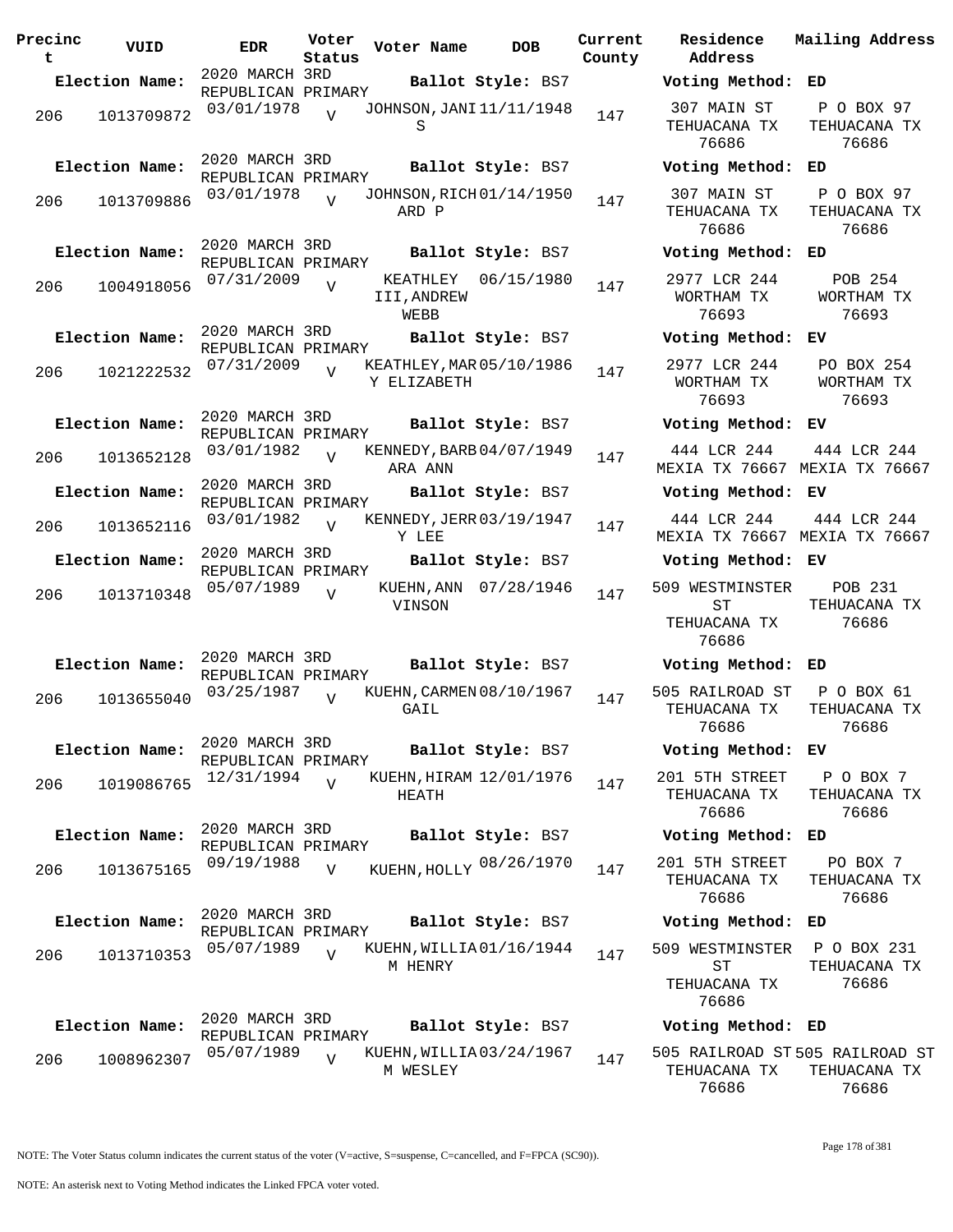| Precinc<br>t | VUID           | <b>EDR</b>                           | Voter<br>Status | Voter Name                   | <b>DOB</b>               | Current<br>County | Residence<br>Address                           | Mailing Address                      |
|--------------|----------------|--------------------------------------|-----------------|------------------------------|--------------------------|-------------------|------------------------------------------------|--------------------------------------|
|              | Election Name: | 2020 MARCH 3RD<br>REPUBLICAN PRIMARY |                 |                              | Ballot Style: BS7        |                   | Voting Method: EV                              |                                      |
| 206          | 1003503185     | 07/21/2002                           | $\overline{V}$  | LANE<br>JR, HARVEY<br>CURNEY | 06/18/1954               | 147               | 818 LCR 250<br>MEXIA TX 76667 MEXIA TX 76667   | 818 LCR 250                          |
|              | Election Name: | 2020 MARCH 3RD<br>REPUBLICAN PRIMARY |                 |                              | Ballot Style: BS7        |                   | Voting Method: ED                              |                                      |
| 206          | 1013647342     | 04/07/2002                           | $\overline{U}$  | A NORENE                     | LANE, LATRESS 02/06/1958 | 147               | 818 LCR 250<br>MEXIA TX 76667 MEXIA TX 76667   | 818 LCR 250                          |
|              | Election Name: | 2020 MARCH 3RD<br>REPUBLICAN PRIMARY |                 |                              | Ballot Style: BS7        |                   | Voting Method: ED                              |                                      |
| 206          | 1013655427     | 03/14/1984                           | $\overline{U}$  | C POE                        | LINCOLN, ALLE 12/16/1960 | 147               | 1740 FM 1951<br>COOLIDGE TX<br>76635           | P.O. BOX 252<br>COOLIDGE TX<br>76635 |
|              | Election Name: | 2020 MARCH 3RD<br>REPUBLICAN PRIMARY |                 |                              | Ballot Style: BS7        |                   | Voting Method: EV                              |                                      |
| 206          | 1025031530     | 10/16/2005                           | $\overline{v}$  | REY CHARLES                  | LINCOLN, JEFF 01/01/1961 | 147               | 1740 FM 1951<br>COOLIDGE TX<br>76635           | PO BOX 252<br>COOLIDGE TX<br>76635   |
|              | Election Name: | 2020 MARCH 3RD<br>REPUBLICAN PRIMARY |                 |                              | Ballot Style: BS7        |                   | Voting Method: ED                              |                                      |
| 206          | 1185002072     | 06/05/2019                           | V               | A ANN                        | MARSH, TABITH 12/23/1988 | 147               | 1193 LCR 244<br>MEXIA TX 76667 MEXIA TX 76667  | 1193 LCR 244                         |
|              | Election Name: | 2020 MARCH 3RD<br>REPUBLICAN PRIMARY |                 |                              | Ballot Style: BS7        |                   | Voting Method: ED                              |                                      |
| 206          | 1000996576     | 11/06/2012                           | $\overline{V}$  | L                            | MASSEY, JANIS 09/04/1953 | 147               | 2699 LCR 244<br>WORTHAM TX<br>76693            | 2699 LCR 244<br>WORTHAM TX<br>76693  |
|              | Election Name: | 2020 MARCH 3RD<br>REPUBLICAN PRIMARY |                 |                              | Ballot Style: BS7        |                   | Voting Method: ED                              |                                      |
| 206          | 1013710526     | 04/26/1991                           | $\overline{U}$  | NE GARBER                    | MATHIS, GUYAN 04/23/1973 | 147               | 510 WESTMINSTER<br>ST<br>TEHUACANA TX<br>76686 | PO BOX 245<br>TEHUACANA TX<br>76686  |
|              | Election Name: | 2020 MARCH 3RD<br>REPUBLICAN PRIMARY |                 |                              | Ballot Style: BS7        |                   | Voting Method: ED                              |                                      |
| 206          | 1018612768     | 04/01/2003                           | $\overline{V}$  | N LLOYD                      | MATHIS, KELLA 07/14/1970 | 147               | 510 WESTMINSTER<br>ST<br>TEHUACANA TX<br>76686 | PO BOX 245<br>TEHUACANA TX<br>76686  |
|              | Election Name: | 2020 MARCH 3RD<br>REPUBLICAN PRIMARY |                 |                              | Ballot Style: BS7        |                   | Voting Method: ED                              |                                      |
| 206          | 1013709599     | 05/03/1980                           | $\overline{U}$  | ON WAYNE                     | MCDADE, CLAYT 04/09/1946 | 147               | 105 COLLEGE AVE<br>TEHUACANA TX<br>76686       | P O BOX 226<br>TEHUACANA TX<br>76686 |
|              | Election Name: | 2020 MARCH 3RD<br>REPUBLICAN PRIMARY |                 |                              | Ballot Style: BS7        |                   | Voting Method: EV                              |                                      |
| 206          | 1013644334     | 04/20/2001                           | $\overline{V}$  | D SCOTT                      | MCNETT, RONAL 11/08/1952 | 147               | 305 MAIN ST<br>TEHUACANA TX<br>76686           | P O BOX 34<br>TEHUACANA TX<br>76686  |
|              | Election Name: | 2020 MARCH 3RD<br>REPUBLICAN PRIMARY |                 |                              | Ballot Style: BS7        |                   | Voting Method: ED                              |                                      |
| 206          | 1013668107     | 03/01/1978                           | $\overline{U}$  | OBBIE                        | MCREYNOLDS, B07/10/1931  | 147               | 153 LCR 212<br>COOLIDGE TX<br>76635            | 153 LCR 212<br>COOLIDGE TX<br>76635  |
|              | Election Name: | 2020 MARCH 3RD<br>REPUBLICAN PRIMARY |                 |                              | Ballot Style: BS7        |                   | Voting Method: EV                              |                                      |
| 206          | 1013667058     | 09/06/1978                           | $\overline{V}$  | AY KEITH                     | MCREYNOLDS, J05/28/1950  | 147               | 101 LCR 212<br>COOLIDGE TX                     | 101 LCR 212<br>COOLIDGE TX           |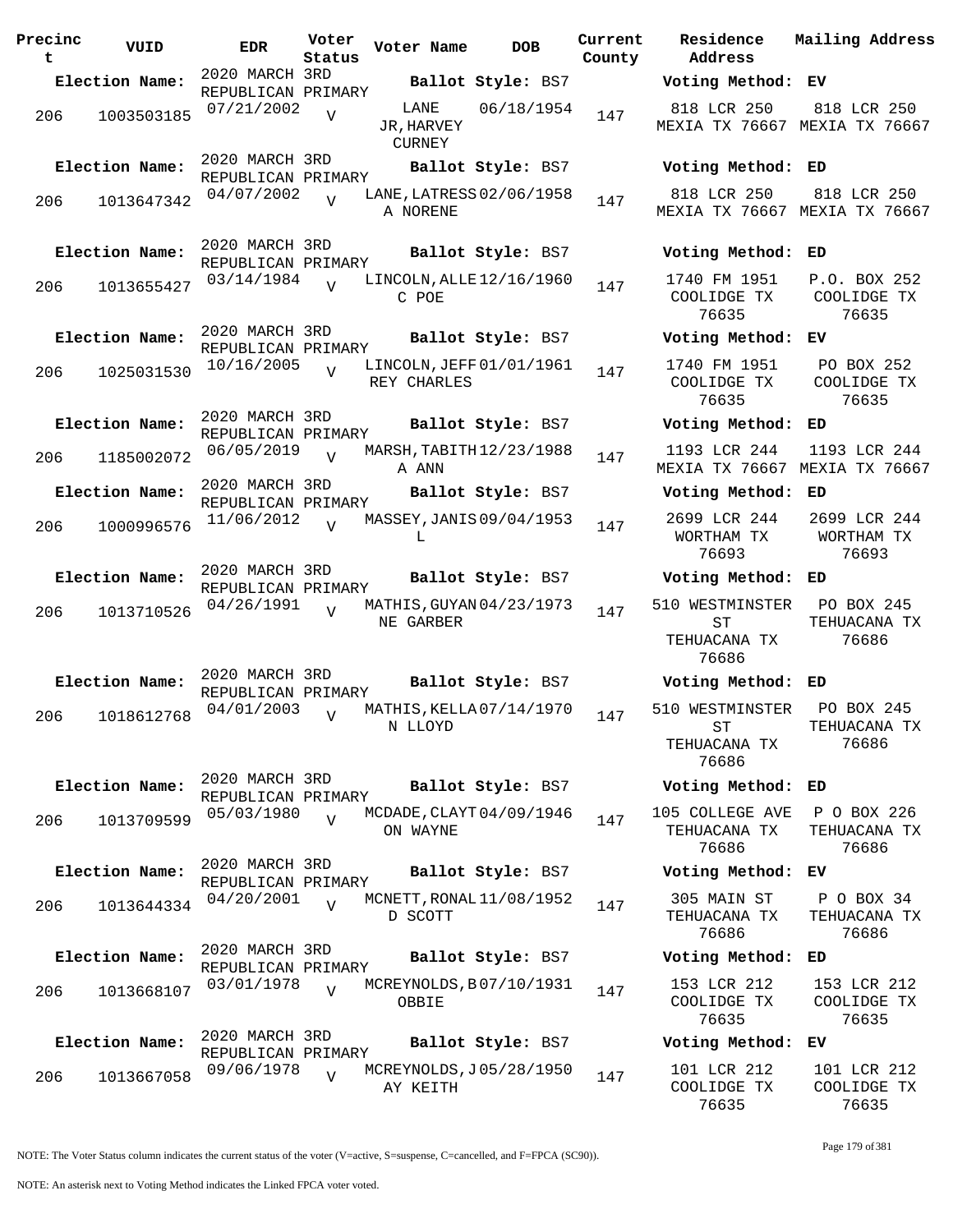| Precinc<br>t | VUID           | EDR                                  | Voter<br>Status | Voter Name     | <b>DOB</b>               | Curre<br>Count |
|--------------|----------------|--------------------------------------|-----------------|----------------|--------------------------|----------------|
|              | Election Name: | 2020 MARCH 3RD                       |                 |                | Ballot Style: BS7        |                |
|              |                | REPUBLICAN PRIMARY                   |                 |                |                          |                |
| 206          | 1170523175     | 02/02/2018                           | $\overline{U}$  | HT DAVID       | MINCHEW, DWIG12/13/1966  | 147            |
|              | Election Name: | 2020 MARCH 3RD                       |                 |                | Ballot Style: BS7        |                |
|              |                | REPUBLICAN PRIMARY                   |                 |                |                          |                |
| 206          | 1014552157     | 11/03/2002                           | $\overline{U}$  | DA JEAN        | MITCHELL, LYN 03/14/1946 | 147            |
|              |                | 2020 MARCH 3RD                       |                 |                |                          |                |
|              | Election Name: | REPUBLICAN PRIMARY                   |                 |                | Ballot Style: BS7        |                |
| 206          | 1004997818     | 09/10/1998                           | $\overline{U}$  | Y MALCOLM      | MOFFETT, JERR 10/08/1948 | 147            |
|              |                |                                      |                 |                |                          |                |
|              | Election Name: | 2020 MARCH 3RD<br>REPUBLICAN PRIMARY |                 |                | Ballot Style: BS7        |                |
|              |                | 03/03/1988                           |                 |                | MOFFETT, LESL 10/07/1946 |                |
| 206          | 1013724976     |                                      | ٦T              | IE JEAN        |                          | 147            |
|              | Election Name: | 2020 MARCH 3RD                       |                 |                | Ballot Style: BS7        |                |
|              |                | REPUBLICAN PRIMARY                   |                 |                |                          |                |
| 206          | 1013709568     | 07/11/1979                           | $\overline{V}$  | LEE            | MONK, CLAUDE 05/26/1923  | 147            |
|              |                | 2020 MARCH 3RD                       |                 |                |                          |                |
|              | Election Name: | REPUBLICAN PRIMARY                   |                 |                | Ballot Style: BS7        |                |
| 206          | 1003919745     | 05/13/2000                           | $\overline{V}$  | ESSICA         | MONTGOMERY, J04/13/1982  | 147            |
|              |                | 2020 MARCH 3RD                       |                 | LUANNE         |                          |                |
|              | Election Name: | REPUBLICAN PRIMARY                   |                 |                | Ballot Style: BS7        |                |
| 206          | 1003956022     | 04/23/2003                           | $\overline{V}$  | AYLOR DANIEL   | MONTGOMERY, T01/17/1985  | 147            |
|              |                |                                      |                 |                |                          |                |
|              | Election Name: | 2020 MARCH 3RD<br>REPUBLICAN PRIMARY |                 |                | Ballot Style: BS7        |                |
| 206          | 1013710798     | 10/19/1988                           | $\overline{V}$  | <b>HUCKABY</b> | PARKER, FRANK 06/01/1947 | 147            |
|              |                |                                      |                 |                |                          |                |
|              | Election Name: | 2020 MARCH 3RD<br>REPUBLICAN PRIMARY |                 |                | Ballot Style: BS7        |                |
|              |                | 09/19/1993                           |                 | PARKER         | 03/08/1949               |                |
| 206          | 1013709552     |                                      | $\overline{V}$  | III,JAMES      |                          | 147            |
|              | Election Name: | 2020 MARCH 3RD                       |                 |                | Ballot Style: BS7        |                |
|              |                | REPUBLICAN PRIMARY                   |                 |                |                          |                |
| 206          | 1013700522     | 02/27/1994                           | $\overline{V}$  | NA JANE        | PHILLIPS, DAN 01/02/1971 | 147            |
|              |                | 2020 MARCH 3RD                       |                 |                |                          |                |
|              | Election Name: | REPUBLICAN PRIMARY                   |                 |                | Ballot Style: BS7        |                |
| 206          | 1013710158     | 05/01/1992                           | $\overline{U}$  | LYNN           | PLATT, TAMMY 07/11/1969  | 147            |
|              |                |                                      |                 |                |                          |                |
|              | Election Name: | 2020 MARCH 3RD                       |                 |                | Ballot Style: BS7        |                |
|              |                | REPUBLICAN PRIMARY                   |                 |                |                          |                |
| 206          | 1013644296     | 05/02/2001                           | $\overline{V}$  | GENE           | PLATT, TOMMY 01/27/1972  | 147            |

**Voter Name DOB Residence Address Current Mailing Address County Election Name: Ballot Style:** BS7 **Voting Method: EV** 1357 LCR 234 MEXIA TX 76667 **Election Name: Ballot Style:** BS7 **Voting Method: ED** 410 2ND STREET TEHUACANA TX 76686 P O BOX 2 TEHUACANA TX 76686-0002 **Election Name: Ballot Style:** BS7 **Voting Method: EV** 100 MAIN ST TEHUACANA TX 76686 P O BOX 124 TEHUACANA TX 76686 **Election Name: Ballot Style:** BS7 **Voting Method: ED** 100 MAIN ST TEHUACANA TX 76686 PO BOX 124 TEHUACANA TX 76686-0124 **Election Name: Ballot Style:** BS7 **Voting Method: ED** 209 MAIN ST TEHUACANA TX 76686 P O BOX 196 TEHUACANA TX 76686 **Election Name: Ballot Style:** BS7 **Voting Method: ED** 494 LCR 240 MEXIA TX 76667 **Election Name: Ballot Style:** BS7 **Voting Method: ED** 494 LCR 240 MEXIA TX 76667 **Election Name: Ballot Style:** BS7 **Voting Method: ED** 708 WESTMINSTER ST TEHUACANA TX 76686 708 N WESTMINISTER TEHUACANA TX 76686 **Election Name: Ballot Style:** BS7 **Voting Method: EV** 103 COLLEGE AVE TEHUACANA TX 76686 PO BOX 100 TEHUACANA TX 76686-0100 **Election Name: Ballot Style:** BS7 **Voting Method: ED** 219 LCR 224 WORTHAM TX 76693-4710 219 LCR 224 WORTHAM TX 76693 **Election Name: Ballot Style:** BS7 **Voting Method: ED** 304 WESTMINSTER ST TEHUACANA TX 76686 P O BOX 192 TEHUACANA TX 76686 **Election Name: Ballot Style:** BS7 **Voting Method: ED** 505 WESTMINSTER ST TEHUACANA TX PO BOX 192 TEHUACANA TX 76686-0192

76686

Page 180 of 381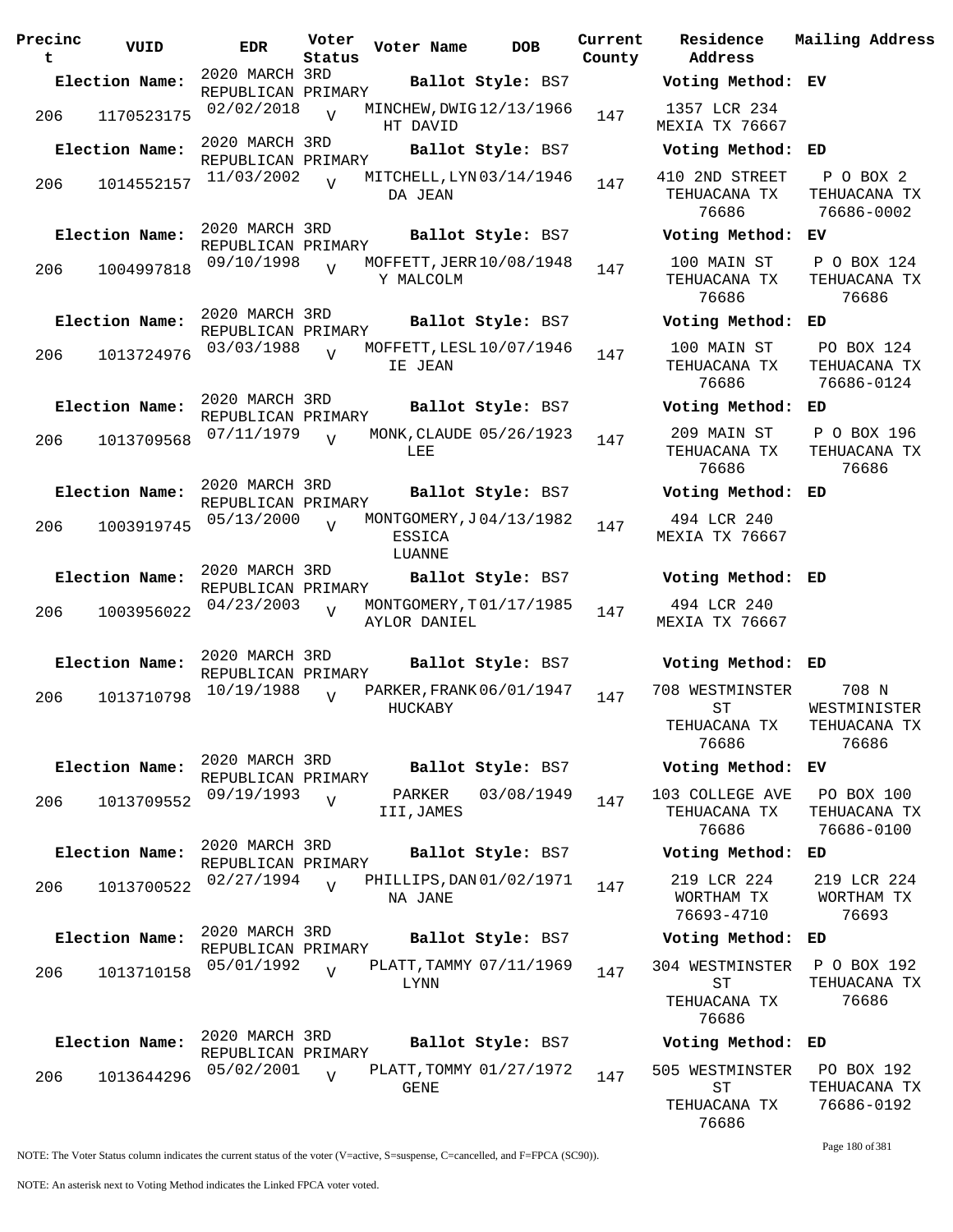| Precinc<br>t | VUID           | <b>EDR</b>                           | Voter<br>Status | Voter Name                           | <b>DOB</b>               | Current<br>County | Residence<br>Address                                      | Mailing Address                                       |
|--------------|----------------|--------------------------------------|-----------------|--------------------------------------|--------------------------|-------------------|-----------------------------------------------------------|-------------------------------------------------------|
|              | Election Name: | 2020 MARCH 3RD<br>REPUBLICAN PRIMARY |                 |                                      | Ballot Style: BS7        |                   | Voting Method: ED                                         |                                                       |
| 206          | 1007552312     | 05/31/2001                           | $\overline{z}$  | <b>BLACKMON</b>                      | ROGERS, DEBRA 07/22/1958 | 147               | 302 WESTMINSTER<br>ST<br>TEHUACANA TX<br>76686            | <b>POB 200</b><br>TEHUACANA TX<br>76686               |
|              | Election Name: | 2020 MARCH 3RD                       |                 |                                      | Ballot Style: BS7        |                   | Voting Method: EV                                         |                                                       |
| 206          | 2156885280     | REPUBLICAN PRIMARY<br>06/29/2019     |                 | ANNETTE                              | ROGERS, JOYCE 06/02/1993 | 147               | 407 MAIN ST<br>TEHUACANA TX<br>76686                      | PO BOX 22<br>TEHUACANA TX<br>76686-0022               |
|              | Election Name: | 2020 MARCH 3RD<br>REPUBLICAN PRIMARY |                 |                                      | Ballot Style: BS7        |                   | Voting Method: ED                                         |                                                       |
| 206          | 1148030491     | 12/27/2007                           |                 | N ALLEN                              | ROGERS, NATHA 09/17/1988 | 147               | 302 WESTMINSTER PO BOX 200<br>ST<br>TEHUACANA TX<br>76686 | TEHUACANA TX<br>76686                                 |
|              | Election Name: | 2020 MARCH 3RD<br>REPUBLICAN PRIMARY |                 |                                      | Ballot Style: BS7        |                   | Voting Method: EV                                         |                                                       |
| 206          | 1013644663     | 05/31/2001                           | $\overline{U}$  | RD<br><b>BUCKHANNON</b>              | ROGERS, RICHA 07/06/1956 | 147               | 302 WESTMINSTER<br>ST<br>TEHUACANA TX<br>76686            | <b>POB 200</b><br>TEHUACANA TX<br>76686               |
|              | Election Name: | 2020 MARCH 3RD                       |                 |                                      | Ballot Style: BS7        |                   | Voting Method: EV                                         |                                                       |
| 206          | 1082737038     | REPUBLICAN PRIMARY<br>07/13/2014     | $\overline{U}$  | EBRA RAE                             | SAPPINGTON, D03/05/1952  | 147               | 411 4TH STREET<br>TEHUACANA TX<br>76686                   | PO BOX 161<br>TEHUACANA TX<br>76686                   |
|              | Election Name: | 2020 MARCH 3RD<br>REPUBLICAN PRIMARY |                 |                                      | Ballot Style: BS7        |                   | Voting Method: ED                                         |                                                       |
| 206          | 1013710808     | 10/22/1988                           | $\overline{V}$  | SHELTON<br>COMPTON, BETT<br>Y LOUISE | 11/12/1954               | 147               | 110 3RD STREET<br>TEHUACANA TX<br>76686                   | P O BOX 83<br>TEHUACANA TX<br>76686                   |
|              | Election Name: | 2020 MARCH 3RD<br>REPUBLICAN PRIMARY |                 |                                      | Ballot Style: BS7        |                   | Voting Method: ED                                         |                                                       |
| 206          | 2133566480     | 12/04/2016                           | $\overline{U}$  | Y JOE                                | SHIRLEY, BOBB 11/05/1971 | 147               | 404 2ND STREET<br>COOLIDGE TX<br>76635                    | 404 N 2ND ST<br>COOLIDGE TX<br>76635                  |
|              | Election Name: | 2020 MARCH 3RD<br>REPUBLICAN PRIMARY |                 |                                      | Ballot Style:            |                   | Voting Method: EV                                         |                                                       |
| 206          | 1013648455     | 10/08/2016                           | $\overline{V}$  | I RENEA                              | SHIRLEY, TERR 09/08/1973 | 147               | TEHUACANA TX<br>76686                                     | 404 2ND STREET 404 NTH 2ND ST<br>COOLIDGE TX<br>76635 |
|              | Election Name: | 2020 MARCH 3RD<br>REPUBLICAN PRIMARY |                 |                                      | Ballot Style: BS7        |                   | Voting Method: EV                                         |                                                       |
| 206          | 1013645913     | 03/30/2002                           | $\overline{U}$  | STI ANN                              | SHIVERS, CHRI 08/30/1971 | 147               | 2011 FM 3119<br>4486                                      | 2011 FM 3119<br>MEXIA TX 76667- MEXIA TX 76667        |
|              | Election Name: | 2020 MARCH 3RD<br>REPUBLICAN PRIMARY |                 |                                      | Ballot Style: BS7        |                   | Voting Method: EV                                         |                                                       |
| 206          | 1007554143     | 03/24/2002                           | $\overline{V}$  | TON HOWARD                           | SHIVERS, CLAY 09/05/1969 | 147               | 2011 FM 3119                                              | 2011 FM 3119<br>MEXIA TX 76667 MEXIA TX 76667         |
|              | Election Name: | 2020 MARCH 3RD                       |                 |                                      | Ballot Style: BS7        |                   | Voting Method: EV                                         |                                                       |
| 206          | 1197624194     | REPUBLICAN PRIMARY<br>03/08/2013     | V               | SIMS, J R                            | 01/17/1944               | 147               | 1297 LCR 234<br>2073                                      | 1297 LCR 234<br>MEXIA TX 76667- MEXIA TX 76667        |
|              | Election Name: | 2020 MARCH 3RD<br>REPUBLICAN PRIMARY |                 |                                      | Ballot Style: BS7        |                   | Voting Method: ED                                         |                                                       |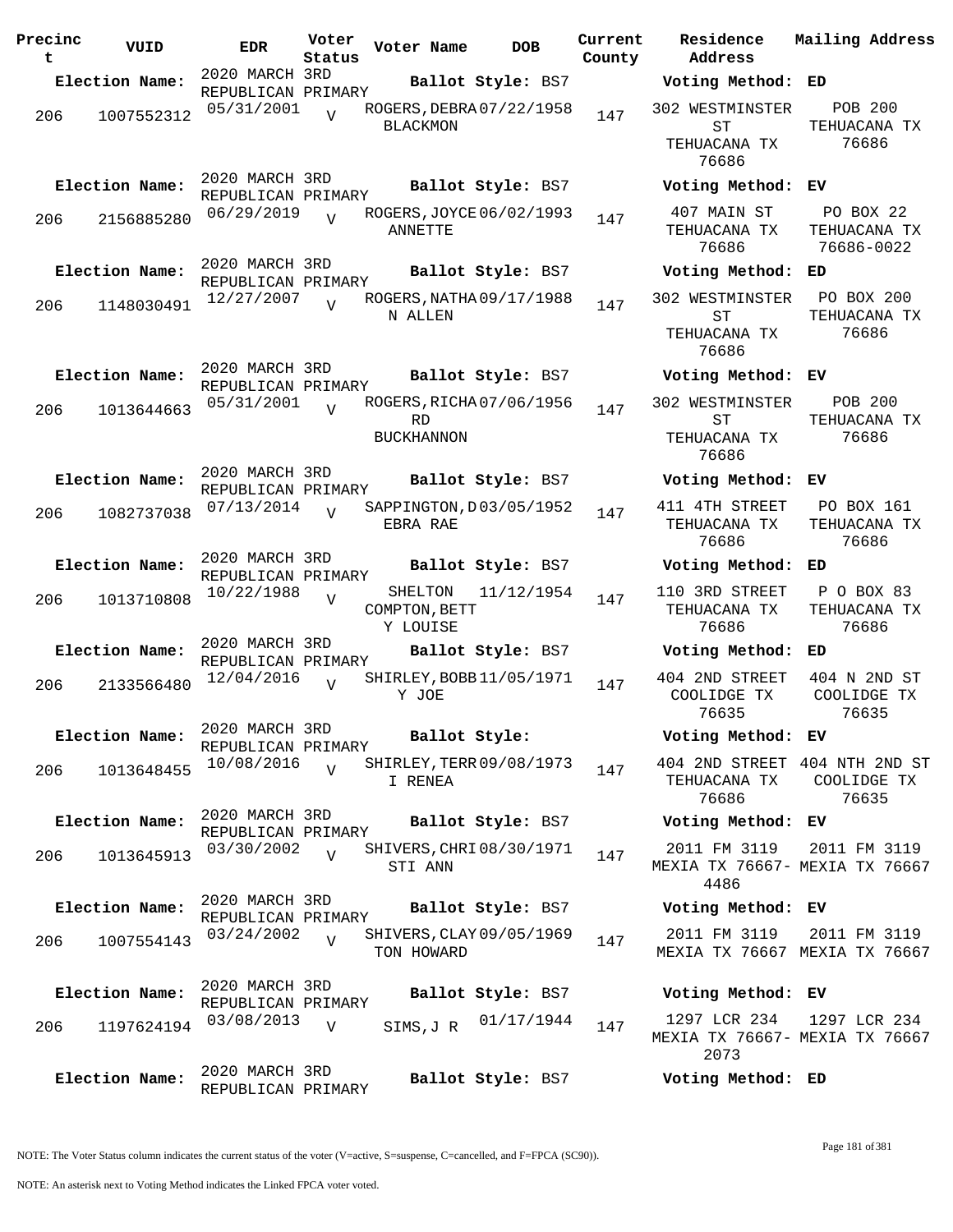**Precinc t VUID EDR Voter Status Voter Name bob Current Residence County** 206 1104857482 <sup>09/11/2017</sup> v SPIARES, BRET 05/29/1958 147 T WAYNE  $\overline{V}$ 2020 MARCH 3RD REPUBLICAN PRIMARY **Election Name: Ballot Style:** BS7 **Voting Method: ED** 206 1104857476 09/11/2017 y SPIARES, CARI 06/01/1958 147 LYNN  $\overline{V}$ 2020 MARCH 3RD REPUBLICAN PRIMARY **Election Name: Ballot Style:** BS7 **Voting Method: ED** 206 2123699007 05/28/2016 V STEELE, JAMES 04/23/1948 147 EDWARD  $\overline{v}$ 2020 MARCH 3RD REPUBLICAN PRIMARY **Election Name: Ballot Style:** BS7 **Voting Method: ED** 206 1013708384 <sup>05/05/1984</sup> V STORY, KIMBER 10/25/1958 147 LEA GRACE  $\overline{V}$ 2020 MARCH 3RD REPUBLICAN PRIMARY **Election Name: Ballot Style:** BS7 **Voting Method: EV** <sup>206</sup> STORY,LARRY 05/05/1984 <sup>1013708397</sup> <sup>147</sup> 10/02/1946 MICHAEL V 2020 MARCH 3RD REPUBLICAN PRIMARY **Election Name: Ballot Style:** BS7 **Voting Method: EV** 206 1013656984 <sup>12/20/1990</sup> v SUNDAY, VICKI 01/15/1954 147 LYNN POSEY  $\overline{V}$ 2020 MARCH 3RD REPUBLICAN PRIMARY **Election Name: Ballot Style:** BS7 **Voting Method: EV** 206 1007552558 02/10/1997 v THORNTON, ANI 03/21/1961 147 TA JEAN  $\overline{v}$ 2020 MARCH 3RD REPUBLICAN PRIMARY **Election Name: Ballot Style:** BS7 **Voting Method: ED** 206 1003920838 <sup>03/23/2000</sup> V THORNTON, SHI 04/22/1969 147 RLEY DARLENE V 2020 MARCH 3RD REPUBLICAN PRIMARY **Election Name: Ballot Style:** BS7 **Voting Method: ED** 206 1013678466 09/15/1988 WADE  $\overline{V}$ TURPIN, JOHN 04/11/1959 147 2020 MARCH 3RD REPUBLICAN PRIMARY **Election Name: Ballot Style:** BS7 **Voting Method: ED** 206 1013678478 09/15/1988 A KAY  $\overline{v}$ TURPIN, TERES 04/24/1961 147 2020 MARCH 3RD REPUBLICAN PRIMARY **Election Name: Ballot Style:** BS7 **Voting Method: ED** 206 1013709285 06/09/1994 VASQUEZ,MARI04/09/1955 147 O  $\bar{x}$ 2020 MARCH 3RD REPUBLICAN PRIMARY **Election Name: Ballot Style:** BS7 **Voting Method: ED** 206 1013681883 03/01/1978 VEST, JEFFREY 07/26/1957 147 DON  $\overline{V}$ 2020 MARCH 3RD REPUBLICAN PRIMARY **Election Name: Ballot Style:** BS7 **Voting Method: EV** 206 1013679805 05/04/1984 ELIZABETH  $\overline{V}$ VEST, MARY 12/07/1957 147 2020 MARCH 3RD REPUBLICAN PRIMARY **Election Name: Ballot Style:** BS7 **Voting Method: EV**

**Address Current Mailing Address** 706 MAIN ST TEHUACANA TX 76686 PO BOX 104 TEHUACANA TX 76686 706 MAIN ST TEHUACANA TX 76686 PO BOX 104 TEHUACANA TX 76686 298 LCR 236 MEXIA TX 76667 MEXIA TX 76667 298 LCR 236 451 LCR 244 MEXIA TX 76667 MEXIA TX 76667 451 LCR 244 451 LCR 244 MEXIA TX 76667 MEXIA TX 76667 451 LCR 244 1440 LCR 244 MEXIA TX 76667 MEXIA TX 76667 1440 LCR 244 903 LCR 234 MEXIA TX 76667 MEXIA TX 76667 903 LCR 234 881 LCR 234 MEXIA TX 76667 P.O. BOX 12 TEHUACANA TX 76686 1110 7TH STREET TEHUACANA TX 76686 P O BOX 247 TEHUACANA TX 76686 1110 7TH STREET TEHUACANA TX 76686 P O BOX 247 TEHUACANA TX 76686 602 MAIN ST TEHUACANA TX 76686 P O BOX 74 TEHUACANA TX 76686 568 LCR 250 MEXIA TX 76667 MEXIA TX 76667 568 LCR 250 568 LCR 250 MEXIA TX 76667 MEXIA TX 76667 568 LCR 250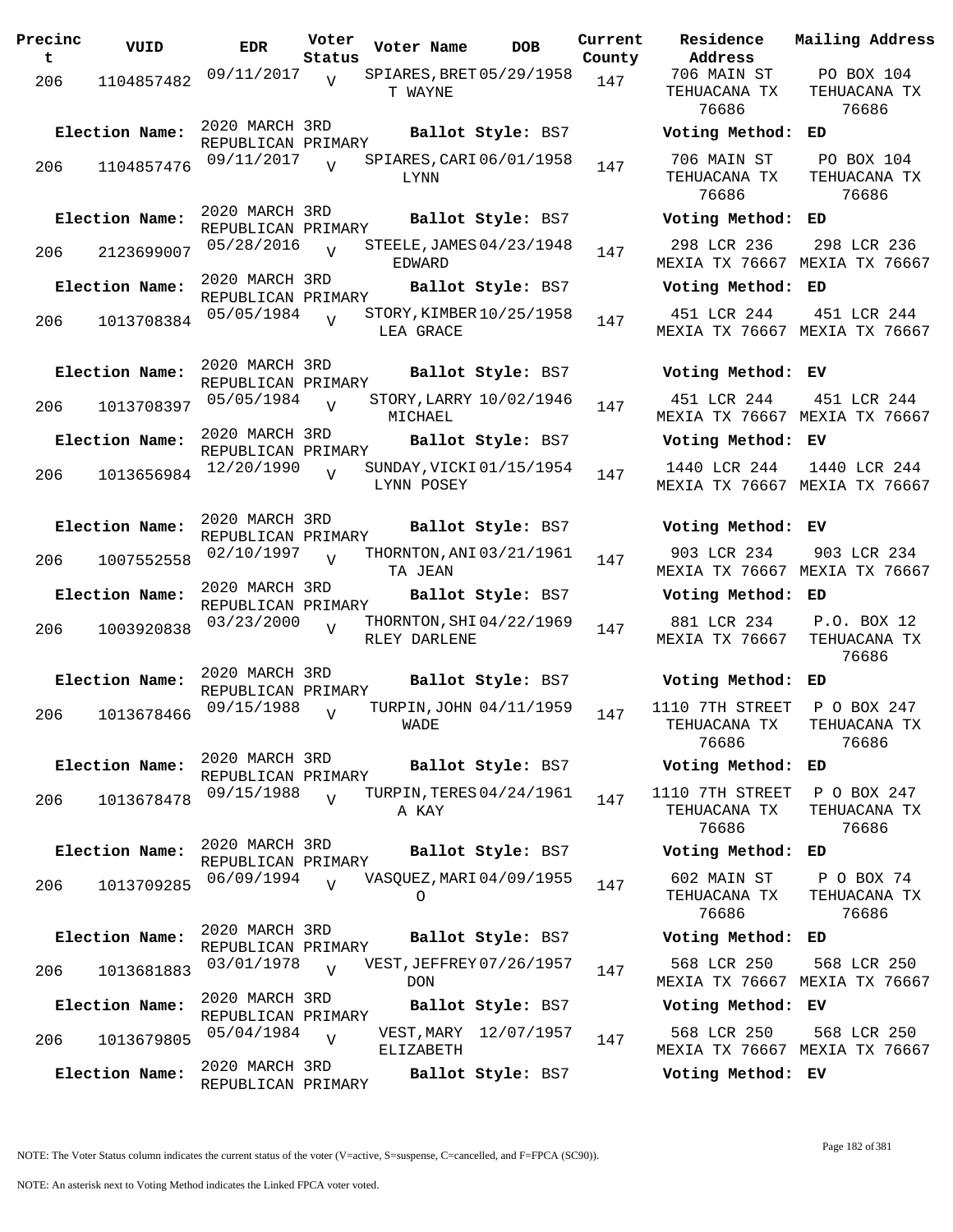| Precinc<br>t | VUID           | <b>EDR</b>                           | Voter<br>Status | Voter Name                             | <b>DOB</b>        | Current<br>County | Residence<br>Address                                  | Mailing Address                        |
|--------------|----------------|--------------------------------------|-----------------|----------------------------------------|-------------------|-------------------|-------------------------------------------------------|----------------------------------------|
| 206          | 1013709758     | 03/03/1981                           | $\overline{V}$  | WALKER, GARY 09/03/1953<br>WILSON      |                   | 147               | 201 BEESON<br><b>STREET</b><br>TEHUACANA TX<br>76686  | P O BOX 52<br>TEHUACANA TX<br>76686    |
|              | Election Name: | 2020 MARCH 3RD<br>REPUBLICAN PRIMARY |                 |                                        | Ballot Style: BS7 |                   | Voting Method:                                        | ED                                     |
| 206          | 1013709292     | 04/03/1981                           | $\overline{z}$  | WALKER, MARY 12/10/1953                |                   | 147               | 201 BEESON<br><b>STREET</b><br>TEHUACANA TX<br>76686  | P O BOX 52<br>TEHUACANA TX<br>76686    |
|              | Election Name: | 2020 MARCH 3RD<br>REPUBLICAN PRIMARY |                 |                                        | Ballot Style: BS7 |                   | Voting Method: EV                                     |                                        |
| 206          | 1015855517     | 06/20/2016                           | $\overline{U}$  | WARD, ANN<br>MARIE                     | 02/15/1969        | 147               | 1399 FM 1951<br>COOLIDGE TX<br>76635                  |                                        |
|              | Election Name: | 2020 MARCH 3RD<br>REPUBLICAN PRIMARY |                 |                                        | Ballot Style: BS7 |                   | Voting Method: ED                                     |                                        |
| 206          | 1015807248     | 06/19/2016                           | $\overline{U}$  | WARD JR, IVAN 06/10/1968<br>JACK       |                   | 147               | 1399 FM 1951<br>COOLIDGE TX<br>76635                  | 1399 FM 1951 S<br>COOLIDGE TX<br>76635 |
|              | Election Name: | 2020 MARCH 3RD<br>REPUBLICAN PRIMARY |                 |                                        | Ballot Style: BS7 |                   | Voting Method: ED                                     |                                        |
| 206          | 1003503074     | 08/01/2002                           | $\overline{U}$  | WYATT, CHARLE 10/12/1941<br>S ROBERT   |                   | 147               | 100 WESTMINSTER<br><b>ST</b><br>TEHUACANA TX<br>76686 | P O BOX 23<br>TEHUACANA TX<br>76686    |
|              | Election Name: | 2020 MARCH 3RD<br>REPUBLICAN PRIMARY |                 |                                        | Ballot Style: BS7 |                   | Voting Method: ED                                     |                                        |
| 206          | 1013710213     | 03/30/1992                           |                 | YELVERTON, LL 10/19/1971<br>OYD EUGENE |                   | 147               | 509 WESTMINSTER<br><b>ST</b><br>TEHUACANA TX<br>76686 | PO BOX 26<br>TEHUACANA TX<br>76686     |
|              | Election Name: | 2020 MARCH 3RD<br>REPUBLICAN PRIMARY |                 |                                        | Ballot Style: BS7 |                   | Voting Method: ED                                     |                                        |
| 206          | 1013709817     | 03/01/1978                           | $\overline{V}$  | YELVERTON, LL 04/10/1947<br>OYD KENT   |                   | 147               | 2982 HWY 171<br>TEHUACANA TX<br>76686                 | P O BOX 133<br>TEHUACANA TX<br>76686   |
|              | Election Name: | 2020 MARCH 3RD<br>REPUBLICAN PRIMARY |                 |                                        | Ballot Style: BS7 |                   | Voting Method: EV                                     |                                        |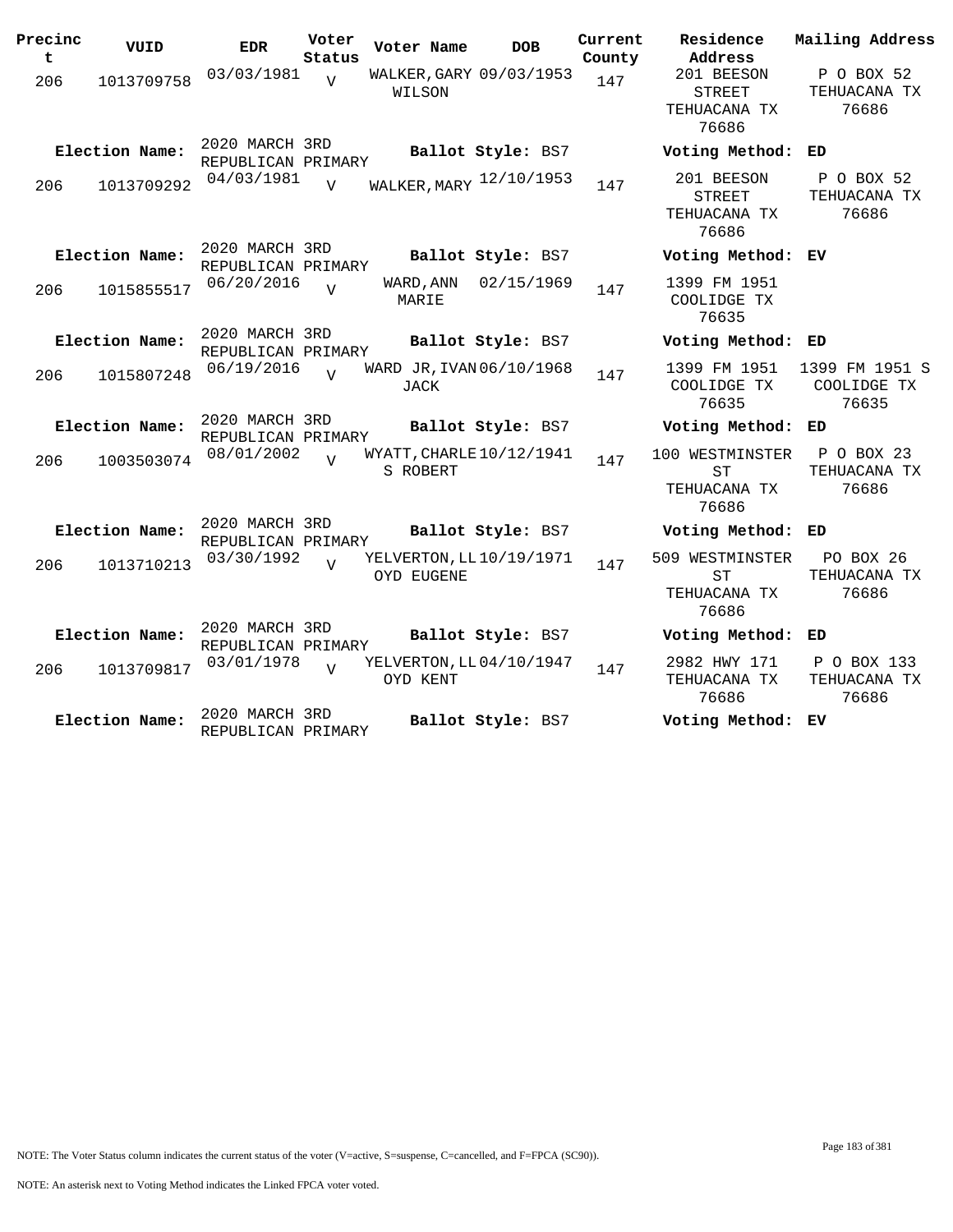| Precinc<br>t | VUID           | <b>EDR</b>                           | Voter<br>Status | Voter Name     | <b>DOB</b>               | Current<br>County | Residence<br>Address                              | Mailing Address                                  |
|--------------|----------------|--------------------------------------|-----------------|----------------|--------------------------|-------------------|---------------------------------------------------|--------------------------------------------------|
|              |                | 03/12/1996                           | $\overline{v}$  |                | ABBOTT, BARBA 05/15/1941 | 147               | 307 SABINE ST W307 W SABINE ST                    |                                                  |
| 301          | 1013714918     |                                      |                 | RA ANN         |                          |                   | GROESBECK TX<br>76642                             | GROESBECK TX<br>76642                            |
|              | Election Name: | 2020 MARCH 3RD<br>REPUBLICAN PRIMARY |                 |                | Ballot Style: BS8        |                   | Voting Method: EV                                 |                                                  |
| 301          | 1004991890     | 11/01/1998                           | $\overline{U}$  | S LEANN        | ADAMS, GLYNNI10/18/1980  | 147               | 409 DR J B<br>RIGGS DR N<br>GROESBECK TX<br>76642 | 409 N DR JB<br>RIGGS<br>GROESBECK TX<br>76642    |
|              | Election Name: | 2020 MARCH 3RD<br>REPUBLICAN PRIMARY |                 |                | Ballot Style: BS8        |                   | Voting Method: ED                                 |                                                  |
| 301          | 1004972819     | 05/01/1999                           |                 | D PAUL         | ADAMS, RAYMON 01/30/1981 | 147               | 409 DR J B<br>RIGGS DR N<br>GROESBECK TX<br>76642 |                                                  |
|              | Election Name: | 2020 MARCH 3RD<br>REPUBLICAN PRIMARY |                 |                | Ballot Style: BS8        |                   | Voting Method: ED                                 |                                                  |
| 301          | 1013689367     | 04/07/1994                           | $\overline{U}$  | R WAYNE        | AILLS, CHESTE 07/31/1954 | 147               | 669 LCR 382<br>GROESBECK TX<br>76642              | 669 LCR 382<br>GROESBECK TX<br>76642             |
|              | Election Name: | 2020 MARCH 3RD<br>REPUBLICAN PRIMARY |                 |                | Ballot Style: BS8        |                   | Voting Method:                                    | ЕV                                               |
| 301          | 1013689379     | 04/10/1994                           | $\overline{U}$  | A DAVIS        | AILLS, MELISS 03/31/1956 | 147               | 669 LCR 382<br>GROESBECK TX<br>76642-2611         | 669 LCR 382<br>GROESBECK TX<br>76642             |
|              | Election Name: | 2020 MARCH 3RD<br>REPUBLICAN PRIMARY |                 |                | Ballot Style: BS8        |                   | Voting Method: EV                                 |                                                  |
| 301          | 2124852048     | 07/09/2016                           | $\overline{V}$  | <b>DOUGLAS</b> | AILLS, MELVIN 06/07/1957 | 147               | 669 LCR 382<br>GROESBECK TX<br>76642              | 669 LCR 382<br>GROESBECK TX<br>76642             |
|              | Election Name: | 2020 MARCH 3RD<br>REPUBLICAN PRIMARY |                 |                | Ballot Style: BS8        |                   | Voting Method: EV                                 |                                                  |
| 301          | 1108945958     | 08/19/2006                           | $\overline{U}$  | E DANETTE      | ALEWINE, ANGI 05/22/1965 | 147               | 238 PR 5401<br>GROESBECK TX<br>76642-2858         | 238 PR 5401<br>GROESBECK TX<br>76642             |
|              | Election Name: | 2020 MARCH 3RD<br>REPUBLICAN PRIMARY |                 |                | Ballot Style: BS8        |                   | Voting Method:                                    | ED                                               |
| 301          | 1013716700     | 05/29/1993                           | $\overline{V}$  | LYN SUE        | ALEWINE, CARO 06/27/1946 | 147               | GROESBECK TX<br>76642                             | 852 LCR 633 852 LCR 633<br>GROESBECK TX<br>76642 |
|              | Election Name: | 2020 MARCH 3RD<br>REPUBLICAN PRIMARY |                 |                | Ballot Style: BS8        |                   | Voting Method: EV                                 |                                                  |
| 301          | 2159295643     | 10/05/2019                           |                 | ALLEN          | ALEWINE, MARK 11/22/1965 | 147               | 238 PR 5401<br>GROESBECK TX<br>76642              | 238 PR 5401<br>GROESBECK TX<br>76642             |
|              | Election Name: | 2020 MARCH 3RD<br>REPUBLICAN PRIMARY |                 |                | Ballot Style: BS8        |                   | Voting Method: ED                                 |                                                  |
| 301          | 2000096872     | 03/02/1988                           | $\overline{U}$  | ES             | ALFARO, FRANC 10/04/1968 | 147               | 698 LCR 390<br>GROESBECK TX<br>76642              | 698 LCR 390<br>GROESBECK TX<br>76642-2154        |
|              | Election Name: | 2020 MARCH 3RD<br>REPUBLICAN PRIMARY |                 |                | Ballot Style: BS8        |                   | Voting Method: EV                                 |                                                  |
| 301          | 1013722210     | 04/16/1986                           | $\overline{U}$  | E JEAN         | ALLRED, BONNI 08/22/1946 | 147               | 246 LCR 404<br>GROESBECK TX<br>76642              | 246 LCR 404<br>GROESBECK TX<br>76642             |
|              | Election Name: | 2020 MARCH 3RD<br>REPUBLICAN PRIMARY |                 |                | Ballot Style: BS8        |                   | Voting Method: EV                                 |                                                  |
| 301          | 1008963030     | 03/16/1986                           | $\overline{V}$  | HENRY          | ALLRED, JOHN 11/04/1945  | 147               | 246 LCR 404<br>GROESBECK TX<br>76642              | 246 LCR 404<br>GROESBECK TX<br>76642             |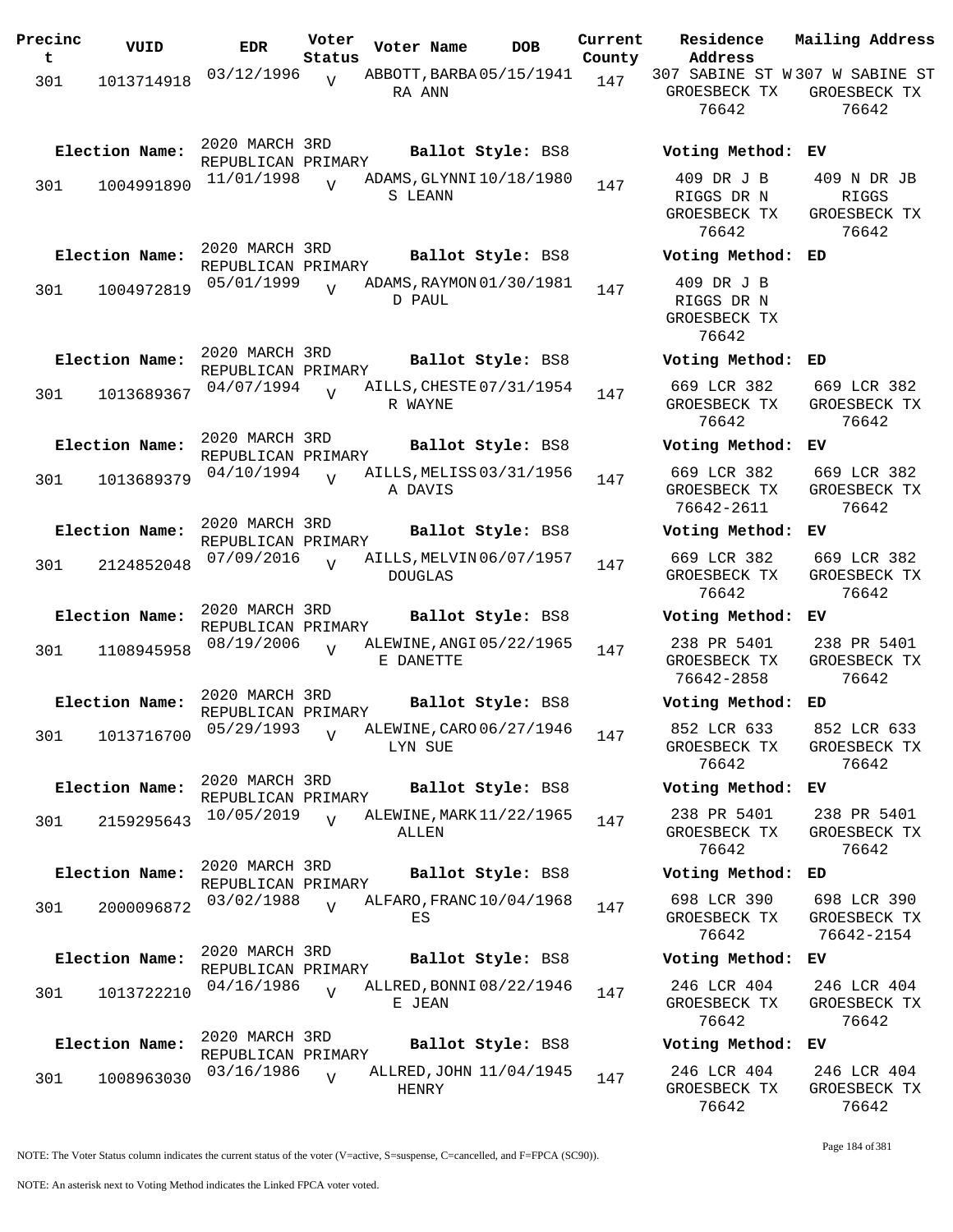| Precinc<br>t | VUID           | <b>EDR</b>                           | Voter<br>Status | Voter Name                                    | <b>DOB</b>        | Current | Residence<br>County Address                                  | Mailing Address                                             |
|--------------|----------------|--------------------------------------|-----------------|-----------------------------------------------|-------------------|---------|--------------------------------------------------------------|-------------------------------------------------------------|
|              | Election Name: | 2020 MARCH 3RD                       |                 |                                               | Ballot Style: BS8 |         | Voting Method: EV                                            |                                                             |
| 301          | 1004946322     | REPUBLICAN PRIMARY<br>03/14/2001     | $\overline{U}$  | ALLRED, VERNO 01/23/1983<br>N COLT            |                   | 147     | 423 NAVASOTA ST 423 E NAVASOTA<br>Е                          | SТ                                                          |
|              |                |                                      |                 |                                               |                   |         | GROESBECK TX<br>76642                                        | GROESBECK TX<br>76642                                       |
|              | Election Name: | 2020 MARCH 3RD<br>REPUBLICAN PRIMARY |                 |                                               | Ballot Style: BS8 |         | Voting Method: EV                                            |                                                             |
| 301          | 1143123789     | 05/12/2007                           | $\overline{v}$  | ALTLAND, DONA 04/22/1950<br>LD PAUL           |                   | 147     | 517 LCR 404<br>GROESBECK TX<br>76642                         |                                                             |
|              | Election Name: | 2020 MARCH 3RD<br>REPUBLICAN PRIMARY |                 |                                               | Ballot Style: BS8 |         | Voting Method: ED                                            |                                                             |
| 301          | 1013716272     | 04/16/1982                           |                 | ANDERS, DELBE 02/28/1964<br>RT GLENN          |                   | 147     | 1036 LCR 374 1036 LCR 374<br>GROESBECK TX<br>76642           | GROESBECK TX<br>76642                                       |
|              | Election Name: | 2020 MARCH 3RD<br>REPUBLICAN PRIMARY |                 |                                               | Ballot Style: BS8 |         | Voting Method: EV                                            |                                                             |
| 301          | 1019212655     | 03/30/2008                           | $\overline{v}$  | ANDERSON, COL 01/01/1970<br>LIN FRANKLIN      |                   | 147     | 608 WALKER ST E 608 E WALKER ST<br>GROESBECK TX<br>76642     | GROESBECK TX<br>76642                                       |
|              | Election Name: | 2020 MARCH 3RD<br>REPUBLICAN PRIMARY |                 |                                               | Ballot Style: BS8 |         | Voting Method: EV                                            |                                                             |
| 301          | 2142273802     | 02/18/2018                           | $\overline{U}$  | ANDERSON, KAT 01/27/2000<br>HRYN<br>ELIZABETH |                   | 147     | 608 WALKER ST E<br>GROESBECK TX<br>76642                     |                                                             |
|              | Election Name: | 2020 MARCH 3RD                       |                 |                                               | Ballot Style: BS8 |         | Voting Method: ED                                            |                                                             |
| 301          | 1151511152     | REPUBLICAN PRIMARY<br>03/30/2008     | $\overline{V}$  | ANDERSON, MEL 08/30/1970<br>ANIE KAY          |                   | 147     | 608 WALKER ST E 608 E WALKER ST<br>GROESBECK TX<br>76642     | GROESBECK TX<br>76642                                       |
|              | Election Name: | 2020 MARCH 3RD                       |                 |                                               | Ballot Style: BS8 |         | Voting Method: ED                                            |                                                             |
| 301          | 1031554530     | REPUBLICAN PRIMARY<br>12/15/2005     | $\overline{v}$  | ANGLIN, LANET 11/28/1976<br>TA CASHONE        |                   | 147     | 2052 HWY 14 N<br>GROESBECK TX<br>76642                       |                                                             |
|              | Election Name: | 2020 MARCH 3RD<br>REPUBLICAN PRIMARY |                 |                                               | Ballot Style: BS8 |         | Voting Method: EV                                            |                                                             |
| 301          | 1020826256     | 03/09/2004                           | $\overline{U}$  | ARFELE, RANDY 04/30/1969<br>ERIC              |                   | 147     | 710 NAVASOTA ST 710 W NAVASOTA<br>W<br>GROESBECK TX<br>76642 | GROESBECK TX<br>76642-0000                                  |
|              | Election Name: | 2020 MARCH 3RD                       |                 |                                               | Ballot Style: BS8 |         | Voting Method: EV                                            |                                                             |
| 301          | 1121898990     | REPUBLICAN PRIMARY<br>03/02/2020     | $\overline{U}$  | ARGUELLES, ST 09/05/1970<br>ACY<br>ELIZABETH  |                   | 147     | GROESBECK TX<br>76642                                        | 2574 HWY 14 N 2574 HIGHWAY 14<br>N<br>GROESBECK TX<br>76642 |
|              | Election Name: | 2020 MARCH 3RD                       |                 |                                               | Ballot Style: BS8 |         | Voting Method: ED                                            |                                                             |
| 301          | 1013713875     | REPUBLICAN PRIMARY<br>09/08/1988     | $\overline{U}$  | ARMSTRONG, CO01/30/1967<br>NNIE               |                   | 147     | 332 LCR REDBUD<br>Α                                          |                                                             |
|              | Election Name: | 2020 MARCH 3RD                       |                 |                                               | Ballot Style: BS8 |         | MEXIA TX 76667<br>Voting Method: EV                          |                                                             |
| 301          | 1013713881     | REPUBLICAN PRIMARY<br>09/08/1988     | $\overline{U}$  | ARMSTRONG, RO 10/14/1963<br>DNEY KEVIN        |                   | 147     | 332 LCR REDBUD<br>Α                                          |                                                             |
|              | Election Name: | 2020 MARCH 3RD<br>REPUBLICAN PRIMARY |                 |                                               | Ballot Style: BS8 |         | MEXIA TX 76667<br>Voting Method: EV                          |                                                             |

NOTE: The Voter Status column indicates the current status of the voter (V=active, S=suspense, C=cancelled, and F=FPCA (SC90)).

Page 185 of 381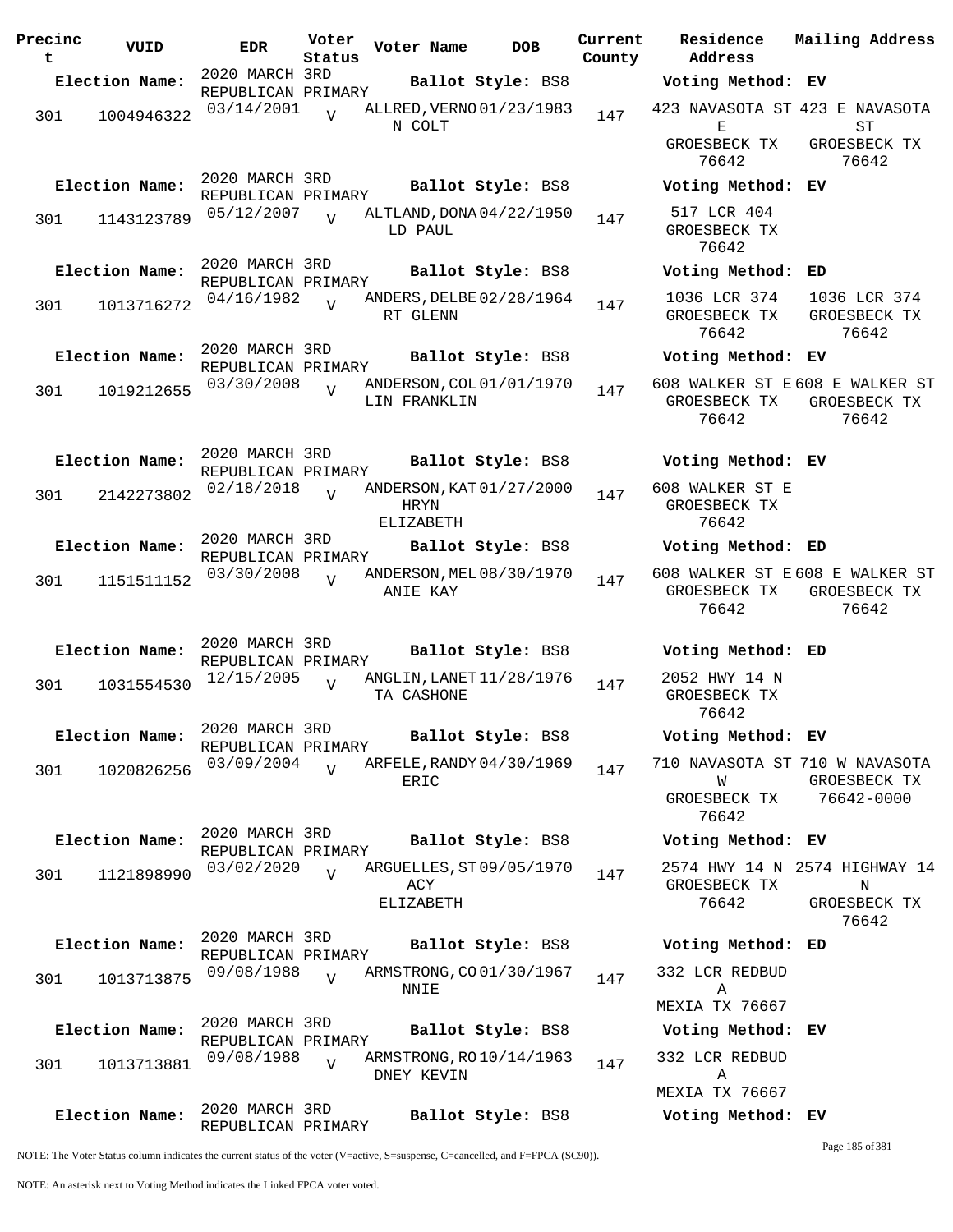| Precinc<br>t | VUID           | EDR.                                 | Voter<br>Status | Voter Name                            | <b>DOB</b>            | Current<br>County | Residence<br>Address                                    |
|--------------|----------------|--------------------------------------|-----------------|---------------------------------------|-----------------------|-------------------|---------------------------------------------------------|
| 301          | 1013716632     | 03/14/1983                           | V               | ARNEY, MELISS 02/16/1959<br>Α         |                       | 147               | 1914 HWY 14 N<br>GROESBECK TX<br>76642                  |
|              | Election Name: | 2020 MARCH 3RD<br>REPUBLICAN PRIMARY |                 |                                       | Ballot Style: BS8     |                   | Voting Method                                           |
| 301          | 1013716621     | 03/07/1983                           |                 | ARNEY, MICHAE 04/19/1953<br>L TRAVIS  |                       | 147               | 1914 HWY 14 N<br>GROESBECK TX<br>76642                  |
|              | Election Name: | 2020 MARCH 3RD<br>REPUBLICAN PRIMARY |                 |                                       | Ballot Style: BS8     |                   | Voting Method                                           |
| 301          | 1042482311     | 09/28/2018                           | $\overline{U}$  | ARRINGTON, CA 09/24/1942<br>ROLYN LEE |                       | 147               | 243 LCR 401<br>GROESBECK TX<br>76642                    |
|              | Election Name: | 2020 MARCH 3RD<br>REPUBLICAN PRIMARY |                 |                                       | Ballot Style: BS8     |                   | Voting Method                                           |
| 301          | 1042478782     | 05/24/2018                           | $\overline{17}$ | ARRINGTON, ED 02/02/1941<br>DIE RAMON |                       | 147               | 243 LCR 401<br>GROESBECK TX<br>76642                    |
|              | Election Name: | 2020 MARCH 3RD<br>REPUBLICAN PRIMARY |                 |                                       | Ballot Style: BS8     |                   | Voting Method                                           |
| 301          | 1013694572     | 03/01/1982                           | $\overline{V}$  | ASBERRY, NINA 09/07/1942<br>ANN       |                       | 147               | 619 CULBERSON<br><b>STREET</b><br>GROESBECK TX<br>76642 |
|              | Election Name: | 2020 MARCH 3RD                       |                 |                                       | Ballot Style: BS8     |                   | Voting Method                                           |
| 301          | 1173887813     | REPUBLICAN PRIMARY<br>11/02/2010     | $\overline{V}$  | ASH, ANN C                            | 03/30/1951            | 147               | 2576 HWY 14 N<br>GROESBECK TX<br>76642                  |
|              | Election Name: | 2020 MARCH 3RD                       |                 |                                       | Ballot Style: BS8     |                   | Voting Method                                           |
| 301          | 1219671153     | REPUBLICAN PRIMARY<br>05/23/2015     | $\overline{17}$ | ASH, GILBERT 05/10/1949<br>LEE        |                       | 147               | 2576 HWY 14 N<br>GROESBECK TX<br>76642-2927             |
|              | Election Name: | 2020 MARCH 3RD                       |                 |                                       | Ballot Style: BS8     |                   | Voting Method                                           |
| 301          | 1042387534     | REPUBLICAN PRIMARY<br>04/04/2006     | $\overline{V}$  | BRET                                  | ASH, JASON 04/24/1975 | 147               | 2173 HWY 14 N<br>GROESBECK TX<br>76642                  |
|              | Election Name: | 2020 MARCH 3RD                       |                 |                                       | Ballot Style: BS8     |                   | Voting Method                                           |
| 301          | 1013636616     | REPUBLICAN PRIMARY<br>02/05/1998     | $\overline{U}$  | ASH, KATHRYN 03/10/1978<br>DALYN      |                       | 147               | 2173 HWY 14 N<br>GROESBECK TX<br>76642                  |
|              | Election Name: | 2020 MARCH 3RD<br>REPUBLICAN PRIMARY |                 |                                       | Ballot Style: BS8     |                   | Voting Method                                           |
| 301          | 1178899433     | 11/23/2013                           | $\overline{17}$ | ASHLEY, KIMBE 12/17/1989<br>RLY ANN   |                       | 147               | 405 NAVASOTA S<br>Е<br>GROESBECK TX<br>76642            |
|              | Election Name: | 2020 MARCH 3RD                       |                 |                                       | Ballot Style: BS8     |                   | Voting Method                                           |
| 301          | 1013717117     | REPUBLICAN PRIMARY<br>05/03/1993     | $\overline{V}$  | BAILEY, RITA 09/04/1955<br>JEAN       |                       | 147               | 253 LCR 375<br>GROESBECK TX<br>76642                    |
|              | Election Name: | 2020 MARCH 3RD<br>REPUBLICAN PRIMARY |                 |                                       | Ballot Style: BS8     |                   | Voting Method                                           |
| 301          | 2130243287     | 01/05/2019                           | $\mathbf S$     | BAILEY, ROBER 10/07/1951<br>T ANTHONY |                       | 147               | 702 TRINITY ST<br>W                                     |
|              |                |                                      |                 |                                       |                       |                   |                                                         |

**Voter Name DOB Residence Address Current Mailing Address** 1914 HWY 14 N GROESBECK TX 76642 P O BOX 23 GROESBECK TX 76642 **Election Name: Ballot Style:** BS8 **Voting Method: EV** 1914 HWY 14 N GROESBECK TX 76642 P O BOX 23 GROESBECK TX 76642 **Election Name: Ballot Style:** BS8 **Voting Method: EV** 243 LCR 401 GROESBECK TX 76642 **Election Name: Ballot Style:** BS8 **Voting Method: EV** 243 LCR 401 GROESBECK TX 76642 **Election Name: Ballot Style:** BS8 **Voting Method: EV** 619 CULBERSON 619 N CULBERSON STREET GROESBECK TX 76642 GROESBECK TX 76642 **Election Name: Ballot Style:** BS8 **Voting Method: EV** GROESBECK TX 76642 PO BOX 551 GROESBECK TX 76642 **Election Name: Ballot Style:** BS8 **Voting Method: EV** 2576 HWY 14 N GROESBECK TX 76642-2927 PO BOX 551 GROESBECK TX 76642 **Election Name: Ballot Style:** BS8 **Voting Method: EV** 2173 HWY 14 N GROESBECK TX 76642 PO BOX 911 GROESBECK TX 76642 **Election Name: Ballot Style:** BS8 **Voting Method: EV** 2173 HWY 14 N GROESBECK TX 76642 PO BOX 911 GROESBECK TX 76642 **Election Name: Ballot Style:** BS8 **Voting Method: EV** 405 NAVASOTA ST 405 E NAVASOTA E GROESBECK TX 76642 ST GROESBECK TX 76642 **Election Name: Ballot Style:** BS8 **Voting Method: ED** 253 LCR 375 GROESBECK TX 76642 P O BOX 732 GROESBECK TX 76642 **Election Name: Ballot Style:** BS8 **Voting Method: EV** 702 TRINITY ST 702 W TRINITY W GROESBECK TX ST GROESBECK TX

NOTE: The Voter Status column indicates the current status of the voter (V=active, S=suspense, C=cancelled, and F=FPCA (SC90)).

Page 186 of 381

76642-1259

76642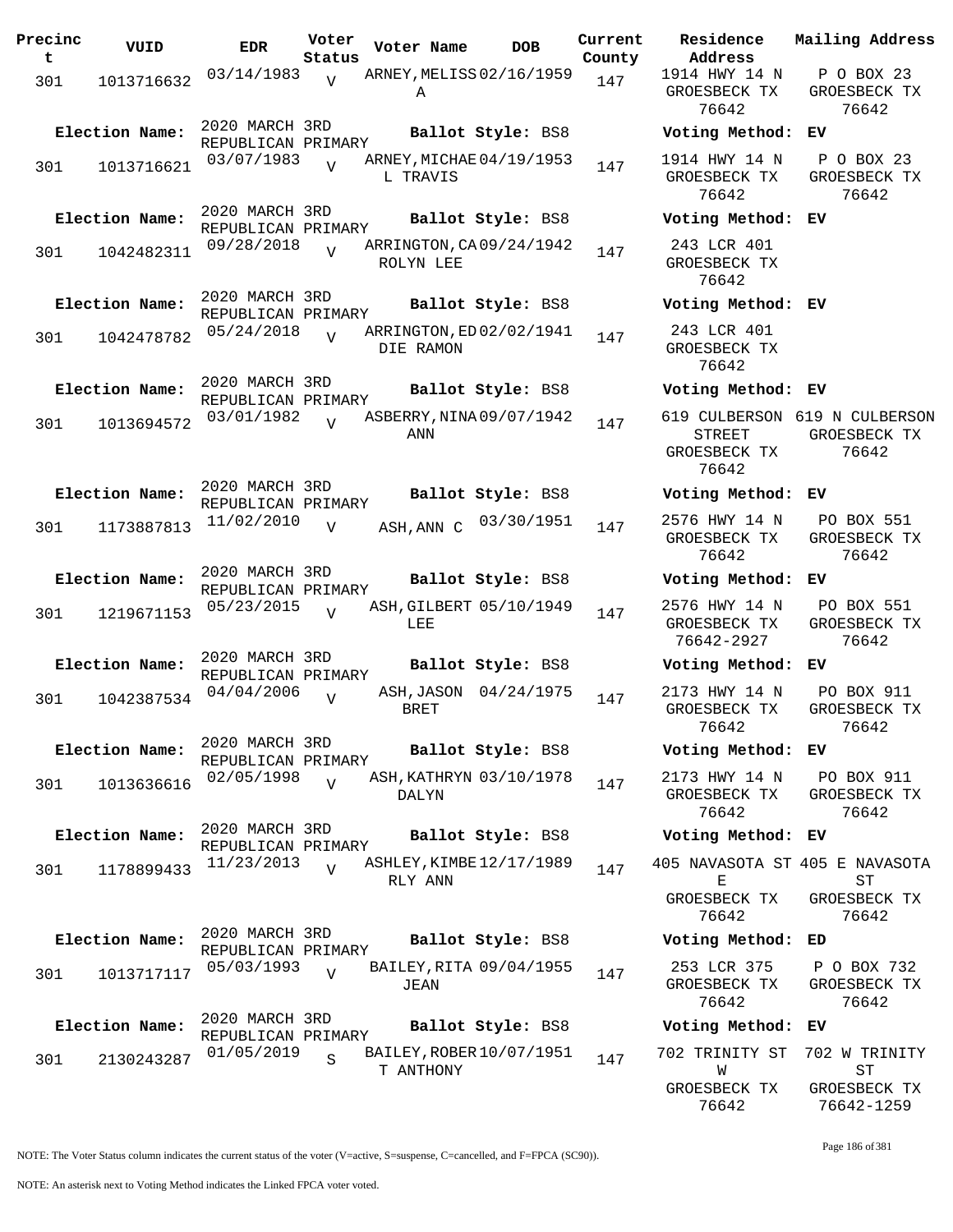| Precinc<br>t | VUID           | <b>EDR</b>                           | Voter<br>Status | Voter Name                            | <b>DOB</b>            | Current<br>County | Residence<br>Address                         | Mail                 |
|--------------|----------------|--------------------------------------|-----------------|---------------------------------------|-----------------------|-------------------|----------------------------------------------|----------------------|
|              | Election Name: | 2020 MARCH 3RD                       |                 |                                       | Ballot Style: BS8     |                   | Voting Method:                               | ЕV                   |
| 301          | 1013717129     | REPUBLICAN PRIMARY<br>05/03/1993     | $\overline{V}$  | BAILEY, WILLI 04/07/1947<br>AM ALLEN  |                       | 147               | 253 LCR 375<br>GROESBECK TX<br>76642         | $\mathbf{P}$<br>GR   |
|              | Election Name: | 2020 MARCH 3RD<br>REPUBLICAN PRIMARY |                 |                                       | Ballot Style: BS8     |                   | Voting Method:                               | EV                   |
| 301          | 1013682107     | 11/07/1994                           | $\overline{V}$  | BAIZE, ALISHA02/10/1967<br>ANN        |                       | 147               | 906 LCR 400<br>GROESBECK TX<br>76642         | 9 <sub>0</sub><br>GR |
|              | Election Name: | 2020 MARCH 3RD                       |                 |                                       | Ballot Style: BS8     |                   | Voting Method:                               | EV                   |
| 301          | 1013688020     | REPUBLICAN PRIMARY<br>03/01/1978     | $\overline{V}$  | BAKER, SHERRY 10/29/1949              |                       | 147               | 773 LCR 390<br>GROESBECK TX<br>76642         | 77<br>GR             |
|              | Election Name: | 2020 MARCH 3RD<br>REPUBLICAN PRIMARY |                 |                                       | Ballot Style: BS8     |                   | Voting Method:                               | ЕV                   |
| 301          | 1013716507     | 04/10/1994                           | $\overline{U}$  | BANE, LINDA 10/08/1948<br>ANN         |                       | 147               | 3847 FM 2489<br>GROESBECK TX<br>76642-3565   | 38<br><b>GR</b><br>7 |
|              | Election Name: | 2020 MARCH 3RD                       |                 |                                       | Ballot Style: BS8     |                   | Voting Method:                               | EV                   |
| 301          | 1060519604     | REPUBLICAN PRIMARY<br>12/02/2006     | $\overline{V}$  | BARBER, DAVID 12/09/1953<br>EDWARD    |                       | 147               | 399 PR 5401<br>GROESBECK TX<br>76642         | $\mathbf P$<br>GR    |
|              | Election Name: | 2020 MARCH 3RD<br>REPUBLICAN PRIMARY |                 |                                       | Ballot Style: BS8     |                   | Voting Method:                               | ED                   |
| 301          | 1060519765     | 12/02/2006                           | $\overline{U}$  | BARBER, NOVEL 05/02/1947<br>LA BARROW |                       | 147               | 399 PR 5401<br>GROESBECK TX<br>76642         | $\mathbf P$<br>GR    |
|              | Election Name: | 2020 MARCH 3RD<br>REPUBLICAN PRIMARY |                 |                                       | Ballot Style: BS8     |                   | Voting Method:                               | ED                   |
| 301          | 1198163166     | 02/21/2020                           | $\overline{U}$  | BARLOW, NADA 02/02/1957<br>MESSER     |                       | 147               | 3004 FM 1633<br>GROESBECK TX<br>76642        | 300<br>GR            |
|              | Election Name: | 2020 MARCH 3RD<br>REPUBLICAN PRIMARY |                 |                                       | Ballot Style: BS8     |                   | Voting Method:                               | EV                   |
| 301          | 1013690803     | 09/16/1992                           | $\overline{V}$  | BATES, FRANCE 12/21/1939<br>S KAREN   |                       | 147               | 1757 FM 1245 E<br>GROESBECK TX<br>76642      | 175<br>GR            |
|              | Election Name: | 2020 MARCH 3RD<br>REPUBLICAN PRIMARY |                 |                                       | Ballot Style: BS8     |                   | Voting Method: EV                            |                      |
| 301          | 2142273943     | 02/18/2018                           | $\overline{V}$  | BAY, BRADLEY 12/29/1999               |                       | 147               | 311 GRAYSON ST                               |                      |
|              |                |                                      |                 | WILLIAM                               |                       |                   | Ν<br>GROESBECK TX<br>76642                   |                      |
|              | Election Name: | 2020 MARCH 3RD<br>REPUBLICAN PRIMARY |                 |                                       | Ballot Style: BS8     |                   | Voting Method: EV                            |                      |
| 301          | 1026538949     | 04/08/2010                           | $\overline{V}$  | LOUISE                                | BAY, JAMIE 02/20/1980 | 147               | 311 GRAYSON ST<br>Ν<br>GROESBECK TX<br>76642 |                      |
|              | Election Name: | 2020 MARCH 3RD<br>REPUBLICAN PRIMARY |                 |                                       | Ballot Style: BS8     |                   | Voting Method:                               | ЕV                   |
| 301          | 1013723327     | 03/01/1978                           | $\overline{U}$  | BEAVER, MARCI 01/09/1936<br>Α         |                       | 147               | 2873 FM 1245 W<br>GROESBECK TX<br>76642      | Ρ<br>GR              |
|              | Election Name: | 2020 MARCH 3RD<br>REPUBLICAN PRIMARY |                 |                                       | Ballot Style: BS8     |                   | Voting Method: EV                            |                      |

**Voter Name DOB Residence Address Current Mailing Address Election Name: Ballot Style:** BS8 **Voting Method: EV** 253 LCR 375 GROESBECK TX 76642 P O BOX 732 GROESBECK TX 76642 **Election Name: Ballot Style:** BS8 **Voting Method: EV** 906 LCR 400 GROESBECK TX 76642 906 LCR 400 GROESBECK TX 76642 **Election Name: Ballot Style:** BS8 **Voting Method: EV** GROESBECK TX 76642 773 LCR 390 GROESBECK TX 76642 **Election Name: Ballot Style:** BS8 **Voting Method: EV** 3847 FM 2489 GROESBECK TX 76642-3565 3847 FM 2489 GROESBECK TX 76642-3565 **Election Name: Ballot Style:** BS8 **Voting Method: EV** 399 PR 5401 GROESBECK TX 76642 PO BOX 293 GROESBECK TX 76642 **Election Name: Ballot Style:** BS8 **Voting Method: ED** 399 PR 5401 GROESBECK TX 76642 PO BOX 293 GROESBECK TX 76642 **Election Name: Ballot Style:** BS8 **Voting Method: ED** 3004 FM 1633 GROESBECK TX 76642 3004 FM 1633 W GROESBECK TX 76642 **Election Name: Ballot Style:** BS8 **Voting Method: EV** 1757 FM 1245 E 1757 FM 1245 E GROESBECK TX 76642 GROESBECK TX 76642 **Election Name: Ballot Style:** BS8 **Voting Method: EV** 311 GRAYSON ST N GROESBECK TX 76642 **Election Name: Ballot Style:** BS8 **Voting Method: EV** 311 GRAYSON ST N GROESBECK TX 76642 **Election Name: Ballot Style:** BS8 **Voting Method: EV** 2873 FM 1245 W GROESBECK TX 76642 PO BOX 997 GROESBECK TX 76642

NOTE: An asterisk next to Voting Method indicates the Linked FPCA voter voted.

Page 187 of 381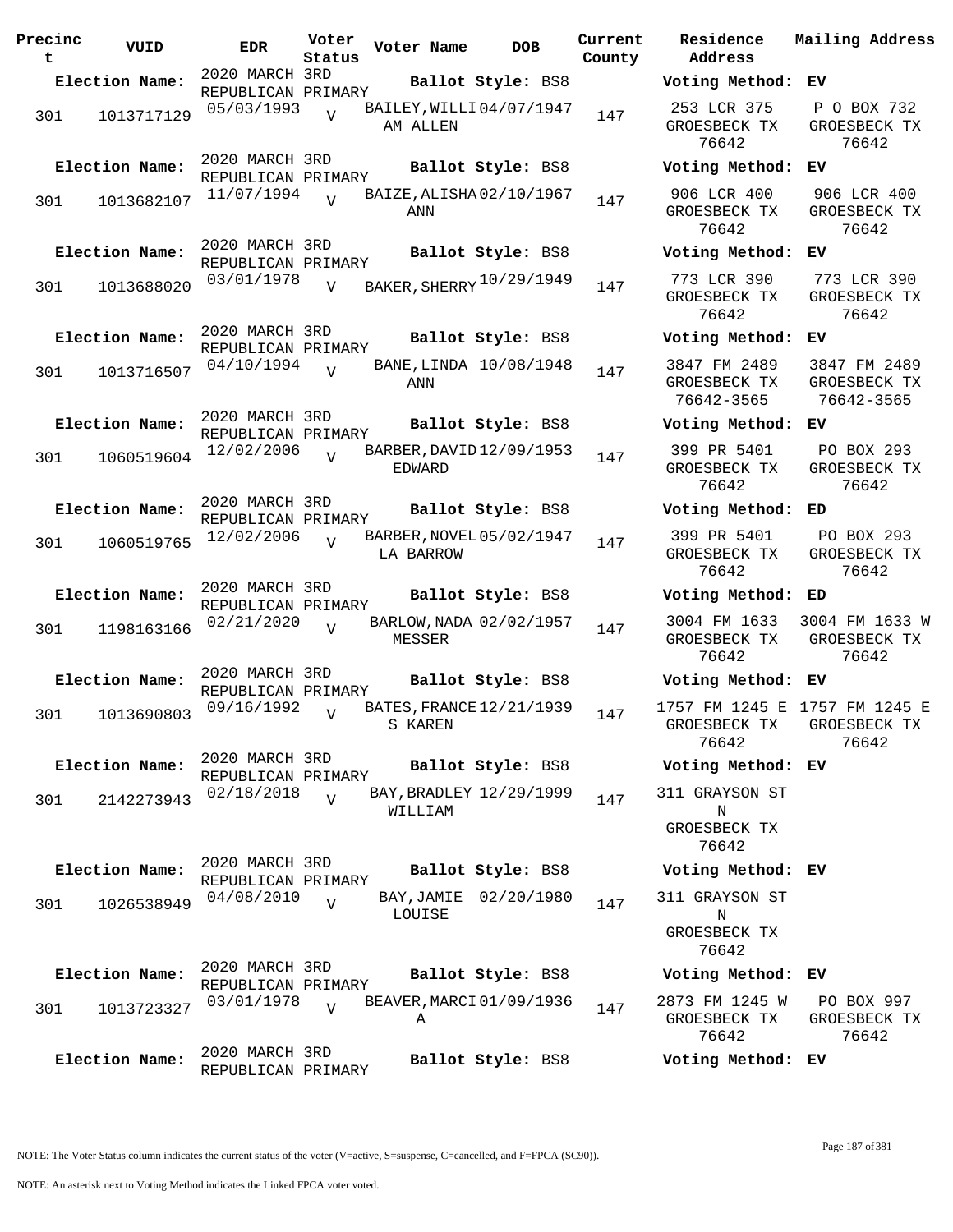| Precinc<br>t. | VUID                         | <b>EDR</b>                                         | Voter<br>Status | Voter Name | DOB                                           | Current<br>County |
|---------------|------------------------------|----------------------------------------------------|-----------------|------------|-----------------------------------------------|-------------------|
| 301           | 1013687383                   | 03/01/1978                                         | $\overline{V}$  | S DEAN     | BEAVER, MORRI 04/10/1937                      | 147               |
| 301           | Election Name:<br>1013694875 | 2020 MARCH 3RD<br>REPUBLICAN PRIMARY<br>11/06/1978 | $\overline{U}$  | A FAY      | Ballot Style: BS8<br>BEDFORD, LIND 12/25/1957 | 147               |
| 301           | Election Name:<br>1013695186 | 2020 MARCH 3RD<br>REPUBLICAN PRIMARY<br>11/06/1978 | V               | ANIEL      | Ballot Style: BS8<br>BEDFORD, NATH 05/20/1954 | 147               |
| 301           | Election Name:<br>1013717193 | 2020 MARCH 3RD<br>REPUBLICAN PRIMARY<br>11/06/1984 | $\overline{U}$  | ANN        | Ballot Style: BS8<br>BEIL, SANDRA 08/27/1947  | 147               |
| 301           | Election Name:<br>1175604894 | 2020 MARCH 3RD<br>REPUBLICAN PRIMARY<br>12/02/2010 | $\overline{U}$  | TY CATES   | Ballot Style: BS8<br>BELDIN, CHRIS 10/29/1960 | 147               |
| 301           | Election Name:<br>1020783111 | 2020 MARCH 3RD<br>REPUBLICAN PRIMARY<br>02/27/2004 | V               | LAYTON     | Ballot Style: BS8<br>BELL, DAVID 09/23/1978   | 147               |
| 301           | Election Name:<br>1003504294 | 2020 MARCH 3RD<br>REPUBLICAN PRIMARY<br>06/13/2002 | ٦T              | ANN        | Ballot Style: BS8<br>BELL, DEBRA 05/01/1958   | 147               |
| 301           | Election Name:<br>1035254832 | 2020 MARCH 3RD<br>REPUBLICAN PRIMARY<br>12/05/2010 | ٦T              | R J        | Ballot Style: BS8<br>BELL, JENNIFE 09/20/1985 | 147               |
| 301           | Election Name:<br>1141856137 | 2020 MARCH 3RD<br>REPUBLICAN PRIMARY<br>03/31/2007 | $\overline{V}$  | ANN        | Ballot Style: BS8<br>BELL, LORIA 12/20/1964   | 147               |
| 301           | Election Name:<br>1158385574 | 2020 MARCH 3RD<br>REPUBLICAN PRIMARY<br>11/02/2008 | $\overline{U}$  | <b>DON</b> | Ballot Style: BS8<br>BELL, RICKY 07/20/1954   | 147               |
| 301           | Election Name:<br>1125580645 | 2020 MARCH 3RD<br>REPUBLICAN PRIMARY<br>10/21/2019 | $\overline{V}$  | LEY ESTES  | Ballot Style: BS8<br>BENNETT, BRAD 07/30/1959 | 147               |
| 301           | Election Name:<br>1020161754 | 2020 MARCH 3RD<br>REPUBLICAN PRIMARY<br>12/18/2003 | V               |            | Ballot Style: BS8<br>BESHIRS, SAMU 05/23/1955 | 147               |
|               |                              |                                                    |                 | EL DAVID   |                                               |                   |

**Parame Residence Address Current Mailing Address** 2873 FM 1245 W GROESBECK TX 76642 P O BOX 997 GROESBECK TX 76642 **Election Name: Ballot Style:** BS8 **Voting Method: EV** 504 LEON ST S GROESBECK TX 76642 504 S LEON ST GROESBECK TX 76642 **Election Name: Ballot Style:** BS8 **Voting Method: EV** 504 LEON ST S GROESBECK TX 76642 504 S LEON GROESBECK TX 76642 **Election Name: Ballot Style:** BS8 **Voting Method: EV** 5192 FM 1245 W 5192 FM 1245 W GROESBECK TX 76642 GROESBECK TX 76642 **Election Name: Ballot Style:** BS8 **Voting Method: EV** 424 LCR REDBUD A MEXIA TX 76667 424 REDBUD A MEXIA TX 76667 **Election Name: Ballot Style:** BS8 **Voting Method: ED** 1484 HWY 164 W 1484 W HWY 164 GROESBECK TX 76642 GROESBECK TX 76642 **Election Name: Ballot Style:** BS8 **Voting Method: EV** 802 SABINE ST W GROESBECK TX 76642 P O BOX 55 GROESBECK TX 76642 **Election Name: Ballot Style:** BS8 **Voting Method: EV** 1484 HWY 164 W 1484 HWY 164 W GROESBECK TX 76642 GROESBECK TX 76642 **Election Name: Ballot Style:** BS8 **Voting Method: EV** 513 RAILROAD ST N GROESBECK TX 76642 PO BOX 779 GROESBECK TX 76642 **Election Name: Ballot Style:** BS8 **Voting Method: EV** 513 RAILROAD ST N GROESBECK TX 76642 POB 779 GROESBECK TX 76642 **Election Name: Ballot Style:** BS8 **Voting Method: EV** 501 FARRAR STREET GROESBECK TX 76642 **Election Name: Ballot Style:** BS8 **Voting Method: ED** 131 LCR 404 131 LCR 404

NOTE: The Voter Status column indicates the current status of the voter (V=active, S=suspense, C=cancelled, and F=FPCA (SC90)).

Page 188 of 381

GROESBECK TX 76642

GROESBECK TX 76642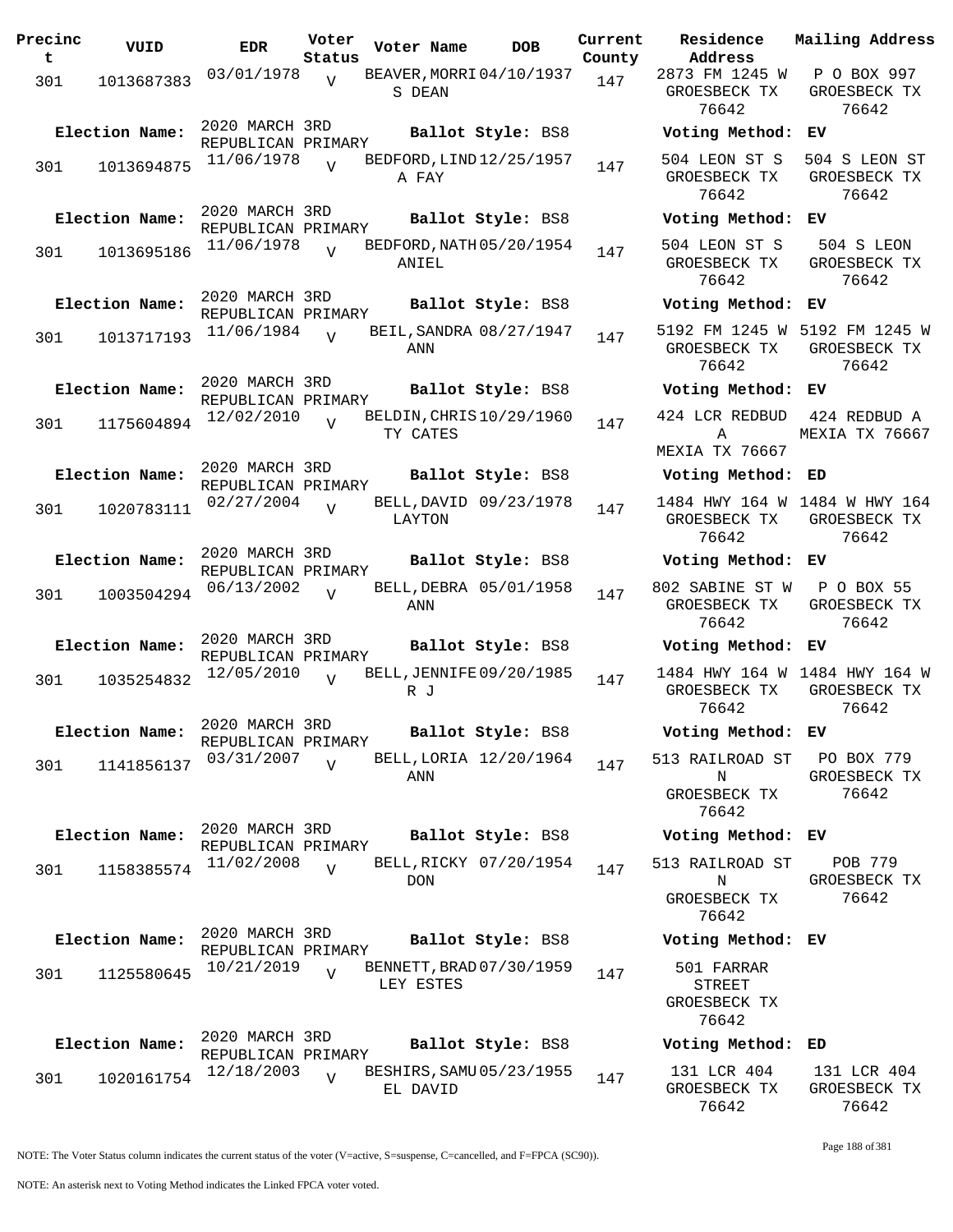| Precinc<br>t | VUID           | <b>EDR</b>                           | Voter<br>Status | Voter Name                               | <b>DOB</b>        | Current<br>County | Residence<br>Address                     | Mail      |
|--------------|----------------|--------------------------------------|-----------------|------------------------------------------|-------------------|-------------------|------------------------------------------|-----------|
|              | Election Name: | 2020 MARCH 3RD<br>REPUBLICAN PRIMARY |                 |                                          | Ballot Style: BS8 |                   | Voting Method: EV                        |           |
| 301          | 1147456073     | 12/21/2007                           | $\overline{U}$  | BESHIRS, TINA 06/26/1959<br>MICHAEL      |                   | 147               | 131 LCR 404<br>GROESBECK TX<br>76642     | 13<br>GR  |
|              | Election Name: | 2020 MARCH 3RD                       |                 |                                          | Ballot Style: BS8 |                   | Voting Method:                           | ЕV        |
| 301          | 1004787411     | REPUBLICAN PRIMARY<br>11/28/1999     | $\overline{z}$  | BETTS, CHRIST 07/22/1981<br>I LICOLE     |                   | 147               | 703 COLORADO ST 703<br>W<br>GROESBECK TX | GR        |
|              |                | 2020 MARCH 3RD                       |                 |                                          |                   |                   | 76642-1832                               |           |
|              | Election Name: | REPUBLICAN PRIMARY                   |                 |                                          | Ballot Style: BS8 |                   | Voting Method: ED                        |           |
| 301          | 2163278777     | 02/26/2020                           | $\overline{U}$  | BEVERIDGE, NI 07/02/1985<br>CHOLAS TOM   |                   | 147               | 199 LCR 392<br>GROESBECK TX<br>76642     |           |
|              | Election Name: | 2020 MARCH 3RD<br>REPUBLICAN PRIMARY |                 |                                          | Ballot Style: BS8 |                   | Voting Method: EV                        |           |
| 301          | 1013637836     | 01/03/1998                           | $\overline{U}$  | BIEHUNKO, SHI 10/11/1962<br>RON DENISE   |                   | 147               | 811 NAVASOTA ST 811<br>W                 |           |
|              |                |                                      |                 |                                          |                   |                   | GROESBECK TX<br>76642                    | GR<br>7   |
|              | Election Name: | 2020 MARCH 3RD                       |                 |                                          | Ballot Style: BS8 |                   | Voting Method:                           | EV        |
| 301          | 2003221222     | REPUBLICAN PRIMARY<br>12/30/2015     | $\overline{U}$  | BILBREY, DEE 09/08/1997<br>ANN           |                   | 147               | 1839 HWY 164 W 183<br>Е                  |           |
|              |                |                                      |                 |                                          |                   |                   | GROESBECK TX<br>76642                    | GR        |
|              | Election Name: | 2020 MARCH 3RD<br>REPUBLICAN PRIMARY |                 |                                          | Ballot Style: BS8 |                   | Voting Method:                           | ЕV        |
| 301          | 1038025094     | 10/21/2015                           | $\overline{V}$  | BILBREY, NANC 01/22/1960<br>Y ELAINE     |                   | 147               | 1839 HWY 164 W<br>GROESBECK TX<br>76642  | 183<br>GR |
|              | Election Name: | 2020 MARCH 3RD                       |                 |                                          | Ballot Style: BS8 |                   | Voting Method: EV                        |           |
| 301          | 1179251794     | REPUBLICAN PRIMARY<br>09/15/2011     | S               | BLACKNALL, TA 09/17/1985<br>BATHA ELAINE |                   | 147               | 804 CULBERSON<br><b>STREET</b>           |           |
|              |                |                                      |                 |                                          |                   |                   | GROESBECK TX<br>76642                    |           |
|              | Election Name: | 2020 MARCH 3RD<br>REPUBLICAN PRIMARY |                 |                                          | Ballot Style: BS8 |                   | Voting Method: EV                        |           |
| 301          | 1127669952     | 11/02/2018                           | $\overline{V}$  | BLAIR, ALLAN 10/28/1951                  |                   | 147               | 816 NAVASOTA ST                          |           |
|              |                |                                      |                 | RAY                                      |                   |                   | W<br>GROESBECK TX<br>76642               |           |
|              | Election Name: | 2020 MARCH 3RD<br>REPUBLICAN PRIMARY |                 |                                          | Ballot Style: BS8 |                   | Voting Method: ED                        |           |
| 301          | 1013716357     | 05/02/1980                           | $\overline{V}$  | BLAIR, JEFF 03/20/1958<br>DAVIS          |                   | 147               | 395 FM 1245 W<br>GROESBECK TX<br>76642   | P<br>GR   |
|              | Election Name: | 2020 MARCH 3RD                       |                 |                                          | Ballot Style: BS8 |                   | Voting Method: ED                        |           |
| 301          | 1126481490     | REPUBLICAN PRIMARY<br>11/02/2018     | $\overline{V}$  | BLAIR, JUDY 09/13/1953                   |                   | 147               | 816 NAVASOTA ST                          |           |
|              |                |                                      |                 | COPELAND                                 |                   |                   | W<br>GROESBECK TX<br>76642               |           |
|              | Election Name: | 2020 MARCH 3RD                       |                 |                                          | Ballot Style: BS8 |                   | Voting Method: ED                        |           |

**Voter Name DOB Residence Address Current Mailing Address Election Name: Ballot Style:** BS8 **Voting Method: EV** 131 LCR 404 GROESBECK TX 76642 131 LCR 404 GROESBECK TX 76642 **Election Name: Ballot Style:** BS8 **Voting Method: EV** 703 COLORADO ST 703 W COLORADO W GROESBECK TX 76642-1832 GROESBECK TX 76642 **Election Name: Ballot Style:** BS8 **Voting Method: ED** 199 LCR 392 GROESBECK TX 76642 **Election Name: Ballot Style:** BS8 **Voting Method: EV** 811 NAVASOTA ST 811 W NAVASOTA W GROESBECK TX 76642 ST GROESBECK TX 76642-1637 **Election Name: Ballot Style:** BS8 **Voting Method: EV** 1839 HWY 164 W 1839 HWY 164 W E GROESBECK TX 76642 E GROESBECK TX 76642 **Election Name: Ballot Style:** BS8 **Voting Method: EV** 1839 HWY 164 W 1839 W HWY 164 GROESBECK TX 76642 UNIT B GROESBECK TX 76642 **Election Name: Ballot Style:** BS8 **Voting Method: EV** 804 CULBERSON STREET GROESBECK TX 76642 **Election Name: Ballot Style:** BS8 **Voting Method: EV** 816 NAVASOTA ST W GROESBECK TX 76642 **Election Name: Ballot Style:** BS8 **Voting Method: ED** 395 FM 1245 W GROESBECK TX 76642 P O BOX 945 GROESBECK TX 76642 **Election Name: Ballot Style:** BS8 **Voting Method: ED** 816 NAVASOTA ST W GROESBECK TX 76642

REPUBLICAN PRIMARY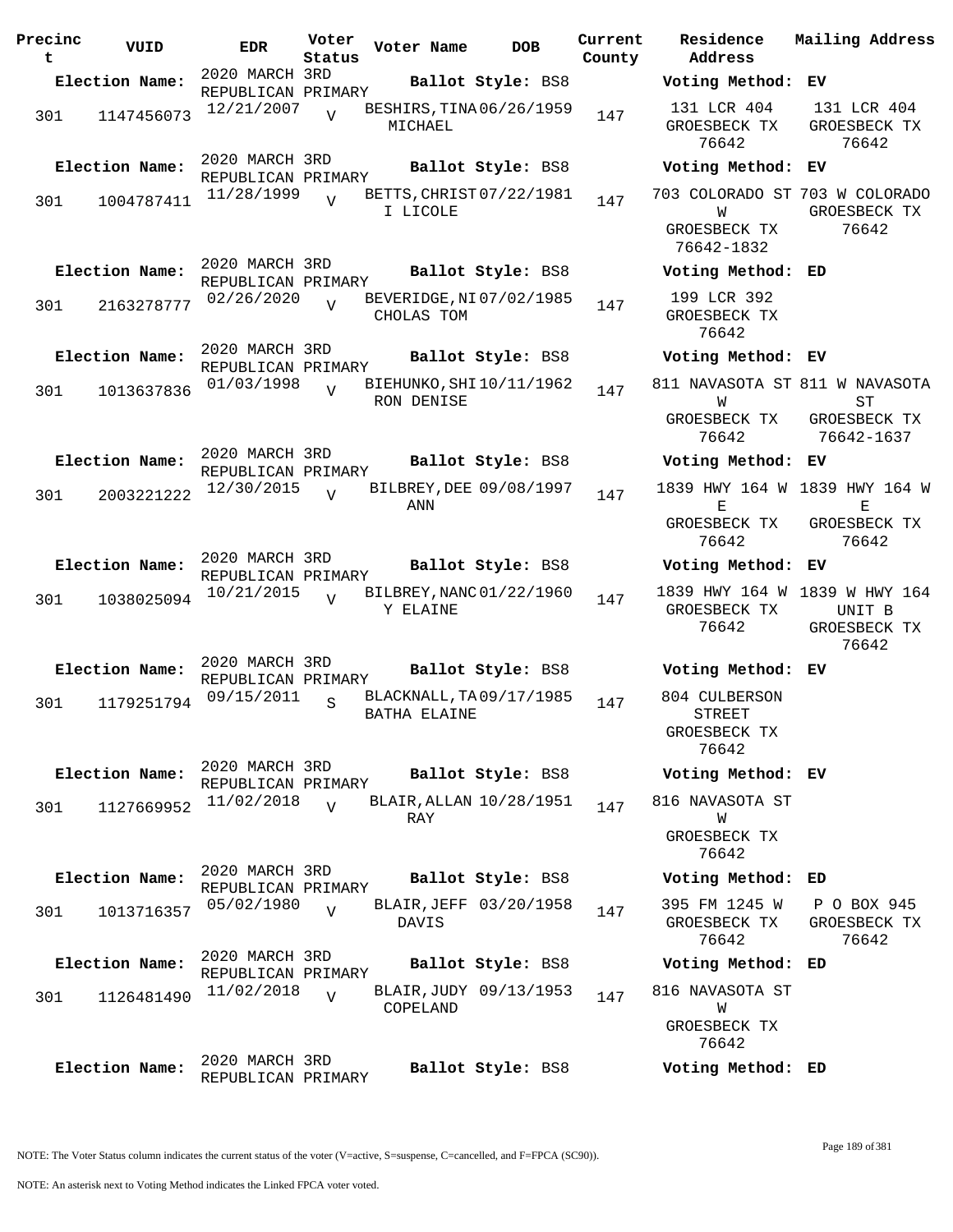| Precinc<br>t | VUID           | <b>EDR</b>                           | Voter<br>Status | Voter Name                                | <b>DOB</b>            | Current<br>County | Residence<br>Address                                                         | Mailing Address                                        |
|--------------|----------------|--------------------------------------|-----------------|-------------------------------------------|-----------------------|-------------------|------------------------------------------------------------------------------|--------------------------------------------------------|
| 301          | 2162844575     | 02/13/2020                           | V               | BLANTON, SAND 03/05/1947<br>RA KAYE       |                       | 147               | 211 LCR 407<br>GROESBECK TX<br>76642                                         |                                                        |
|              | Election Name: | 2020 MARCH 3RD<br>REPUBLICAN PRIMARY |                 |                                           | Ballot Style: BS8     |                   | Voting Method: ED                                                            |                                                        |
| 301          | 1201100094     | 06/21/2018                           | $\overline{U}$  | BLEES<br>III, WILLIAM                     | 03/07/1984            | 147               | 106 ARCHER ST S106 S ARCHER ST<br>GROESBECK TX<br>76642                      | GROESBECK TX<br>76642                                  |
|              | Election Name: | 2020 MARCH 3RD<br>REPUBLICAN PRIMARY |                 |                                           | Ballot Style: BS8     |                   | Voting Method: ED                                                            |                                                        |
| 301          | 1220401605     | 05/27/2015                           | $\overline{U}$  | BOLTON, JUDY 07/12/1947<br><b>JANEECE</b> |                       | 147               | 803 ELLIS ST N<br>GROESBECK TX<br>76642                                      | PO BOX 577<br>GROESBECK TX<br>76642                    |
|              | Election Name: | 2020 MARCH 3RD                       |                 |                                           | Ballot Style: BS8     |                   | Voting Method: EV                                                            |                                                        |
| 301          | 1125582139     | REPUBLICAN PRIMARY<br>03/17/2011     | $\overline{V}$  | BOOTH, ROGER 07/14/1960<br>GALE           |                       | 147               | 2720 HWY 14 N<br>GROESBECK TX<br>76642                                       | 2720 HWY 14 N<br>GROESBECK TX<br>76642                 |
|              | Election Name: | 2020 MARCH 3RD<br>REPUBLICAN PRIMARY |                 |                                           | Ballot Style: BS8     |                   | Voting Method: EV                                                            |                                                        |
| 301          | 1013718195     | 03/01/1976                           | $\overline{v}$  | BRATCHER, CAR 07/19/1946<br>OLYN          |                       | 147               | GROESBECK TX<br>76642                                                        | 503 ELLIS ST N 503 N ELLIS ST<br>GROESBECK TX<br>76642 |
|              | Election Name: | 2020 MARCH 3RD<br>REPUBLICAN PRIMARY |                 |                                           | Ballot Style: BS8     |                   | Voting Method: ED                                                            |                                                        |
| 301          | 1013718520     | 03/01/1976                           | $\overline{U}$  | BRATCHER, CHA09/04/1950<br>RLES           |                       | 147               | GROESBECK TX<br>76642                                                        | 503 ELLIS ST N 503 N ELLIS ST<br>GROESBECK TX<br>76642 |
|              | Election Name: | 2020 MARCH 3RD<br>REPUBLICAN PRIMARY |                 |                                           | Ballot Style: BS8     |                   | Voting Method: ED                                                            |                                                        |
| 301          | 1072211360     | 10/25/2014                           | $\overline{V}$  | BREUER, MARTI 05/03/1956<br>N LYLE        |                       | 147               | 256 LCR REDBUD 256 LCR REDBUD<br>Α<br>MEXIA TX 76667- MEXIA TX 76667<br>4234 | Α                                                      |
|              | Election Name: | 2020 MARCH 3RD                       |                 |                                           | Ballot Style: BS8     |                   | Voting Method: EV                                                            |                                                        |
| 301          | 1022606982     | REPUBLICAN PRIMARY<br>10/21/2011     | $\overline{V}$  | BREWER, AMY 01/21/1973<br>RENEE           |                       | 147               | 283 LCR 403<br>76642                                                         | 283 LCR 403<br>GROESBECK TX GROESBECK TX<br>76642      |
|              | Election Name: | 2020 MARCH 3RD<br>REPUBLICAN PRIMARY |                 |                                           | Ballot Style: BS8     |                   | Voting Method: ED                                                            |                                                        |
| 301          | 1013648159     | 09/15/1996                           | $\overline{V}$  | BREWER, GABRI 08/25/1978<br>ELLE LEA      |                       | 147               | 387 LCR 401<br>GROESBECK TX<br>76642                                         | 1217 KAREN LN<br>GROESBECK TX<br>76642                 |
|              | Election Name: | 2020 MARCH 3RD<br>REPUBLICAN PRIMARY |                 |                                           | Ballot Style: BS8     |                   | Voting Method: ED                                                            |                                                        |
| 301          | 1147999246     | 10/21/2011                           | $\overline{V}$  | BREWER, WINSO 11/28/1963<br>N EARL        |                       | 147               | 283 LCR 403<br>GROESBECK TX<br>76642                                         |                                                        |
|              | Election Name: | 2020 MARCH 3RD<br>REPUBLICAN PRIMARY |                 |                                           | Ballot Style: BS8     |                   | Voting Method: ED                                                            |                                                        |
| 301          | 1141765965     | 04/03/2011                           | $\overline{V}$  | BRIDGES, CYNT 03/02/1956<br>HIA LOUISE    |                       | 147               | 703 SABINE ST W<br>APT 1<br>GROESBECK TX<br>76642                            |                                                        |
|              | Election Name: | 2020 MARCH 3RD                       |                 |                                           | Ballot Style: BS8     |                   | Voting Method: ED                                                            |                                                        |
| 301          | 1023530070     | REPUBLICAN PRIMARY<br>12/05/2004     | V               | LEE                                       | BRIM, ERIC 05/17/1981 | 147               | 323 LCR 402<br>GROESBECK TX<br>76642                                         | 323 LCR 402<br>GROESBECK TX<br>76642                   |

NOTE: The Voter Status column indicates the current status of the voter (V=active, S=suspense, C=cancelled, and F=FPCA (SC90)).

Page 190 of 381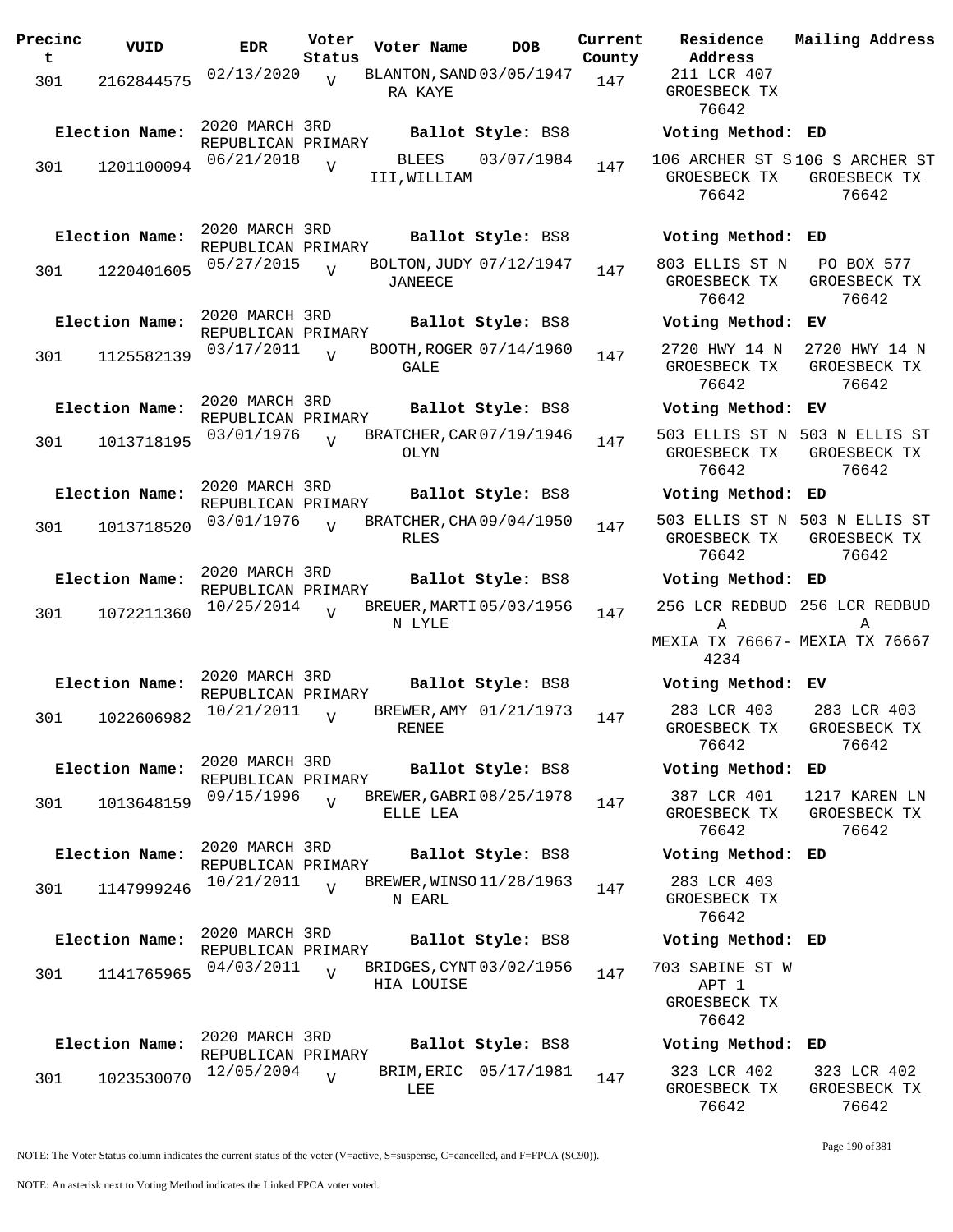| Precinc<br>t | VUID           | <b>EDR</b>                           | Voter<br>Status | Voter Name                               | <b>DOB</b>        | Current<br>County | Residence<br>Address                          | Mail                 |
|--------------|----------------|--------------------------------------|-----------------|------------------------------------------|-------------------|-------------------|-----------------------------------------------|----------------------|
|              | Election Name: | 2020 MARCH 3RD<br>REPUBLICAN PRIMARY |                 |                                          | Ballot Style: BS8 |                   | Voting Method:                                | EV                   |
| 301          | 1210863464     | 07/27/2014                           | $\overline{U}$  | BRIM, MARIA 08/17/1978<br>JOSEFINA       |                   | 147               | 323 LCR 402<br>GROESBECK TX<br>76642          | $\overline{3}$<br>GR |
|              | Election Name: | 2020 MARCH 3RD<br>REPUBLICAN PRIMARY |                 |                                          | Ballot Style: BS8 |                   | Voting Method:                                | EV                   |
| 301          | 2138406476     | 08/17/2017                           | $\overline{v}$  | BROOKS, AMBER 06/21/1987<br>JOY          |                   | 147               | 241 LCR 392<br>GROESBECK TX<br>76642          | 24<br>GR             |
|              | Election Name: | 2020 MARCH 3RD<br>REPUBLICAN PRIMARY |                 |                                          | Ballot Style: BS8 |                   | Voting Method:                                | ED                   |
| 301          | 1004994644     | 10/29/1998                           | $\overline{V}$  | BROSSETT, MAR 09/20/1960<br>ISA          |                   | 147               | 594 LCR 404<br>GROESBECK TX<br>76642          | $\mathbf{P}$<br>GR   |
|              | Election Name: | 2020 MARCH 3RD<br>REPUBLICAN PRIMARY |                 |                                          | Ballot Style: BS8 |                   | Voting Method:                                | ЕV                   |
| 301          | 1013639123     | 08/22/1997                           | $\overline{V}$  | BROSSETT, WES 12/11/1956<br>LEY SHANE    |                   | 147               | 594 LCR 404<br>GROESBECK TX<br>76642-1027     | P(<br>GR             |
|              | Election Name: | 2020 MARCH 3RD<br>REPUBLICAN PRIMARY |                 |                                          | Ballot Style: BS8 |                   | Voting Method: EV                             |                      |
| 301          | 2156320797     | 05/31/2019                           | $\overline{V}$  | BROWN, SKYLAR 05/31/2001<br>MCCLAIN      |                   | 147               | 101 PRESTON ST<br>N<br>GROESBECK TX           |                      |
|              | Election Name: | 2020 MARCH 3RD                       |                 |                                          | Ballot Style: BS8 |                   | 76642<br>Voting Method: EV                    |                      |
| 301          | 1013720360     | REPUBLICAN PRIMARY<br>03/01/1978     | $\overline{V}$  | BUDDE, JOY L 02/29/1948                  |                   | 147               | 502 FARRAR<br>STREET<br>GROESBECK TX<br>76642 | 502<br>GR            |
|              | Election Name: | 2020 MARCH 3RD<br>REPUBLICAN PRIMARY |                 |                                          | Ballot Style: BS8 |                   | Voting Method: EV                             |                      |
| 301          | 1199263816     | 05/06/2013                           | $\overline{U}$  | BUENTELLO, AR 05/12/1945<br>MANDO        |                   | 147               | 410 LCR 404<br>GROESBECK TX<br>76642          | $\overline{4}$<br>GR |
|              | Election Name: | 2020 MARCH 3RD<br>REPUBLICAN PRIMARY |                 |                                          | Ballot Style: BS8 |                   | Voting Method: EV                             |                      |
| 301          | 1045849998     | 12/06/2012                           | $\overline{V}$  | BUENTELLO, MA11/24/1947<br>RY VIRGINIA   |                   | 147               | 410 LCR 404<br>GROESBECK TX<br>76642-2879     | 4 <sup>1</sup><br>GR |
|              | Election Name: | 2020 MARCH 3RD<br>REPUBLICAN PRIMARY |                 |                                          | Ballot Style: BS8 |                   | Voting Method: EV                             |                      |
| 301          | 1007452368     | 08/16/2002                           | $\overline{V}$  | BURROWS, ELGA 07/18/1943<br>N WATKINS    |                   | 147               | 921 TYUS ST N<br>GROESBECK TX<br>76642        |                      |
|              | Election Name: | 2020 MARCH 3RD<br>REPUBLICAN PRIMARY |                 |                                          | Ballot Style: BS8 |                   | Voting Method: EV                             |                      |
| 301          | 1013721579     | 01/30/1988                           | $\overline{z}$  | CAHILL, KRIST 07/01/1954<br>INE VIRGINIA |                   | 147               | 201 ARCHER ST S 201<br>GROESBECK TX<br>76642  | GR                   |
|              | Election Name: | 2020 MARCH 3RD<br>REPUBLICAN PRIMARY |                 |                                          | Ballot Style: BS8 |                   | Voting Method: EV                             |                      |
| 301          | 1013721598     | 02/04/1988                           | $\overline{U}$  | CAHILL, LEROY 05/19/1951<br>WILLIAM      |                   | 147               | 201 ARCHER ST S 201<br>GROESBECK TX<br>76642  | GR                   |
|              | Election Name: | 2020 MARCH 3RD                       |                 |                                          | Ballot Style: BS8 |                   | Voting Method: EV                             |                      |

**Election Name: Ballot Style:** BS8 **Voting Method: EV** 323 LCR 402 GROESBECK TX 76642 323 CR 402 GROESBECK TX 76642 **Election Name: Ballot Style:** BS8 **Voting Method: EV** 241 LCR 392 GROESBECK TX 76642 241 LCR 392 GROESBECK TX 76642 **Election Name: Ballot Style:** BS8 **Voting Method: ED** 594 LCR 404 GROESBECK TX 76642 P O BOX 1027 GROESBECK TX 76642 **Election Name: Ballot Style:** BS8 **Voting Method: EV** 594 LCR 404 GROESBECK TX 76642-1027 PO BOX 1027 GROESBECK TX 76642 **Election Name: Ballot Style:** BS8 **Voting Method: EV** 101 PRESTON ST N GROESBECK TX 76642 **Election Name: Ballot Style:** BS8 **Voting Method: EV** STREET GROESBECK TX 76642 502 E FARRAR ST GROESBECK TX 76642 **Election Name: Ballot Style:** BS8 **Voting Method: EV** 410 LCR 404 GROESBECK TX 76642 410 CR 404 GROESBECK TX 76642 **Election Name: Ballot Style:** BS8 **Voting Method: EV** 410 LCR 404 GROESBECK TX 76642-2879 410 LCR 404 GROESBECK TX 76642 **Election Name: Ballot Style:** BS8 **Voting Method: EV** 921 TYUS ST N GROESBECK TX 76642 **Election Name: Ballot Style:** BS8 **Voting Method: EV** 201 ARCHER ST S 201 S ARCHER ST GROESBECK TX GROESBECK TX 76642 76642

**Current Mailing Address**

201 ARCHER ST S 201 S ARCHER ST GROESBECK TX GROESBECK TX 76642 76642

NOTE: The Voter Status column indicates the current status of the voter (V=active, S=suspense, C=cancelled, and F=FPCA (SC90)).

REPUBLICAN PRIMARY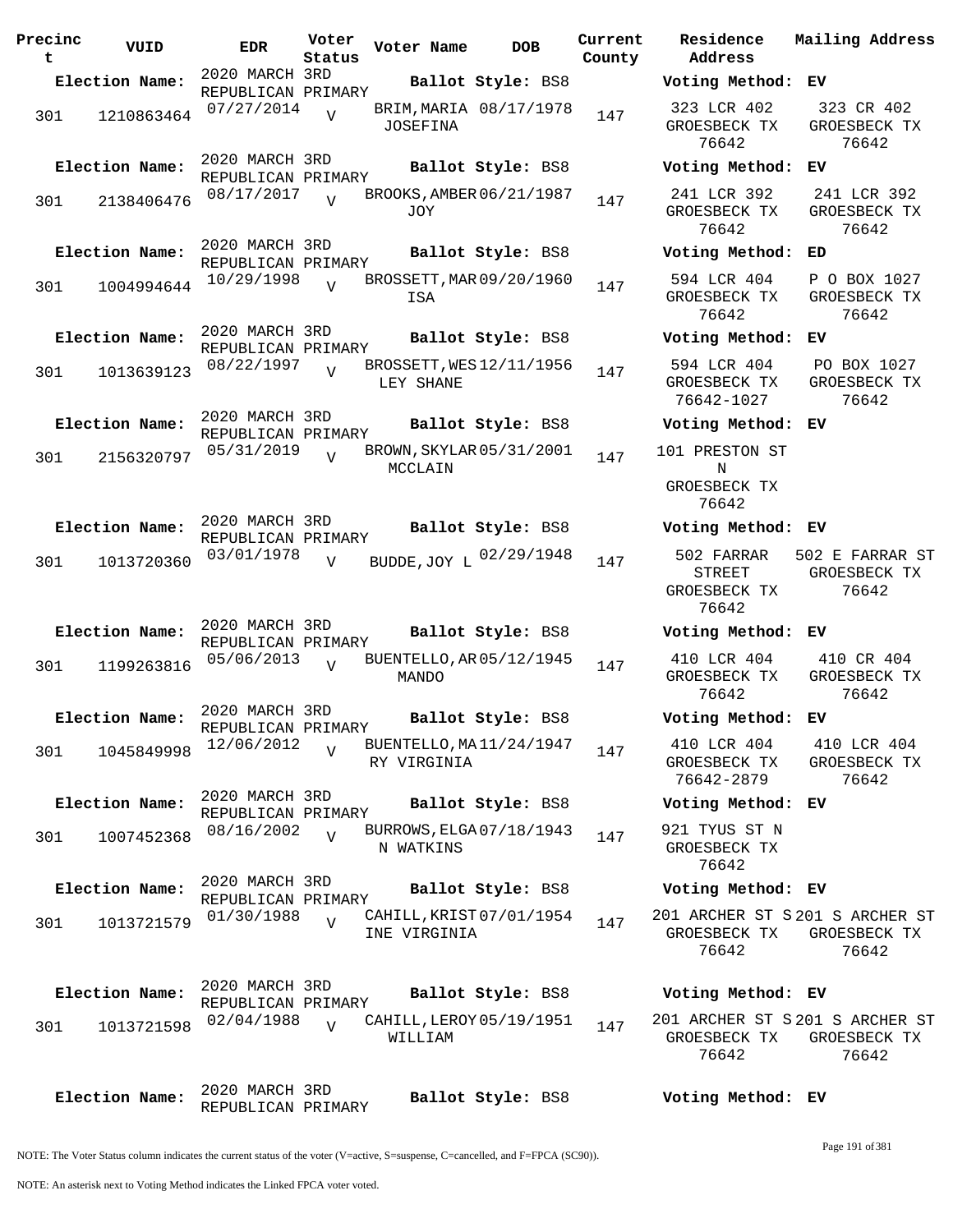| 02/20/1978<br>CAMPBELL, JOA 04/22/1936<br>$\overline{V}$<br>301<br>147<br>1013656834<br>N CALDWELL<br>2020 MARCH 3RD<br>Election Name:<br>Ballot Style: BS8<br>REPUBLICAN PRIMARY<br>05/09/1997<br>CANADA, SHANE 01/11/1979<br>S<br>301<br>1013640154<br>147<br>AQUA NASHAY<br>2020 MARCH 3RD<br>Election Name:<br>Ballot Style: BS8<br>REPUBLICAN PRIMARY<br>12/02/1994<br>CARLTON, MARI 05/26/1953<br>٦T<br>301<br>1013688763<br>147<br>LYN SHAY<br>2020 MARCH 3RD<br>Election Name:<br>Ballot Style: BS8<br>REPUBLICAN PRIMARY<br>05/08/2008<br>CARROLL, CHAR 09/01/1942<br>$\overline{U}$<br>301<br>1152319631<br>147<br>LES ALLEN<br>2020 MARCH 3RD<br>Election Name:<br>Ballot Style: BS8<br>REPUBLICAN PRIMARY<br>09/16/2004<br>CARROLL<br>02/21/1984<br>301<br>1022297225<br>V<br>147<br>JR, ROBERT<br>2020 MARCH 3RD<br>Election Name:<br>Ballot Style: BS8<br>REPUBLICAN PRIMARY<br>11/15/2006<br>CARROLL, STAC 04/24/1979<br>V<br>301<br>1060523031<br>147<br>IE NICOLE<br>2020 MARCH 3RD<br>Election Name:<br>Ballot Style: BS8<br>REPUBLICAN PRIMARY<br>11/04/2008<br>CARROLL, VIRG 08/04/1944<br>٦T<br>301<br>1158718520<br>147<br>ILIA PYKA<br>2020 MARCH 3RD<br>Election Name:<br>Ballot Style: BS8<br>REPUBLICAN PRIMARY<br>03/24/2019<br>CARTY, BLANCH 04/22/1959<br>301<br>1021369527<br>147<br>E VICTORIA |  |
|-------------------------------------------------------------------------------------------------------------------------------------------------------------------------------------------------------------------------------------------------------------------------------------------------------------------------------------------------------------------------------------------------------------------------------------------------------------------------------------------------------------------------------------------------------------------------------------------------------------------------------------------------------------------------------------------------------------------------------------------------------------------------------------------------------------------------------------------------------------------------------------------------------------------------------------------------------------------------------------------------------------------------------------------------------------------------------------------------------------------------------------------------------------------------------------------------------------------------------------------------------------------------------------------------------------------------------|--|
|                                                                                                                                                                                                                                                                                                                                                                                                                                                                                                                                                                                                                                                                                                                                                                                                                                                                                                                                                                                                                                                                                                                                                                                                                                                                                                                               |  |
|                                                                                                                                                                                                                                                                                                                                                                                                                                                                                                                                                                                                                                                                                                                                                                                                                                                                                                                                                                                                                                                                                                                                                                                                                                                                                                                               |  |
|                                                                                                                                                                                                                                                                                                                                                                                                                                                                                                                                                                                                                                                                                                                                                                                                                                                                                                                                                                                                                                                                                                                                                                                                                                                                                                                               |  |
|                                                                                                                                                                                                                                                                                                                                                                                                                                                                                                                                                                                                                                                                                                                                                                                                                                                                                                                                                                                                                                                                                                                                                                                                                                                                                                                               |  |
|                                                                                                                                                                                                                                                                                                                                                                                                                                                                                                                                                                                                                                                                                                                                                                                                                                                                                                                                                                                                                                                                                                                                                                                                                                                                                                                               |  |
|                                                                                                                                                                                                                                                                                                                                                                                                                                                                                                                                                                                                                                                                                                                                                                                                                                                                                                                                                                                                                                                                                                                                                                                                                                                                                                                               |  |
|                                                                                                                                                                                                                                                                                                                                                                                                                                                                                                                                                                                                                                                                                                                                                                                                                                                                                                                                                                                                                                                                                                                                                                                                                                                                                                                               |  |
|                                                                                                                                                                                                                                                                                                                                                                                                                                                                                                                                                                                                                                                                                                                                                                                                                                                                                                                                                                                                                                                                                                                                                                                                                                                                                                                               |  |
| 2020 MARCH 3RD<br>Election Name:<br>Ballot Style: BS8<br>REPUBLICAN PRIMARY<br>10/25/2018<br>CATES, DEEANN 12/28/1956<br>$\overline{U}$<br>301<br>1029961580<br>147<br>A SUMNER                                                                                                                                                                                                                                                                                                                                                                                                                                                                                                                                                                                                                                                                                                                                                                                                                                                                                                                                                                                                                                                                                                                                               |  |
| 2020 MARCH 3RD<br>Election Name:<br>Ballot Style: BS8<br>REPUBLICAN PRIMARY<br>11/13/2004<br>CHAMBERS, SHE 12/04/1973<br>$\overline{U}$<br>301<br>1023359950<br>147<br>RYL ANN                                                                                                                                                                                                                                                                                                                                                                                                                                                                                                                                                                                                                                                                                                                                                                                                                                                                                                                                                                                                                                                                                                                                                |  |
| 2020 MARCH 3RD<br>Election Name:<br>Ballot Style: BS8<br>REPUBLICAN PRIMARY<br>05/03/1984<br>CHAMPION, CRA06/26/1947<br>$\overline{V}$<br>301<br>1013716839<br>147<br>IG LEE                                                                                                                                                                                                                                                                                                                                                                                                                                                                                                                                                                                                                                                                                                                                                                                                                                                                                                                                                                                                                                                                                                                                                  |  |
| 2020 MARCH 3RD<br>Election Name:<br>Ballot Style: BS8<br>REPUBLICAN PRIMARY<br>09/17/1992<br>CHAMPION, CRA 06/05/1974<br>V<br>1013718793<br>147<br>301<br>IG LEE                                                                                                                                                                                                                                                                                                                                                                                                                                                                                                                                                                                                                                                                                                                                                                                                                                                                                                                                                                                                                                                                                                                                                              |  |

**Voter Name DOB Residence Address Current Mailing Address** 391 LCR REDBUD 391 LCR REDBUD A MEXIA TX 76667 MEXIA TX 76667 **A Election Name: Ballot Style:** BS8 **Voting Method: AV** 921 TYUS ST N GROESBECK TX 76642 921 N TYUS ST APT 26 GROESBECK TX 76642 **Election Name: Ballot Style:** BS8 **Voting Method: EV** 472 LCR 404 GROESBECK TX 76642 P O BOX 995 GROESBECK TX 76642 **Election Name: Ballot Style:** BS8 **Voting Method: EV** 802 ELLIS ST N 802 N ELLIS ST GROESBECK TX 76642-2501 GROESBECK TX 76642 **Election Name: Ballot Style:** BS8 **Voting Method: EV** 487 LCR 402 GROESBECK TX 76642 487 LCR 402 GROESBECK TX 76642 **Election Name: Ballot Style:** BS8 **Voting Method: ED** 487 LCR 402 GROESBECK TX 76642 487 LCR 402 GROESBECK TX 76642 **Election Name: Ballot Style:** BS8 **Voting Method: ED** 802 ELLIS ST N GROESBECK TX 76642 802 N ELLIS GROESBECK TX 76642 **Election Name: Ballot Style:** BS8 **Voting Method: EV** 588 LCR 404 A GROESBECK TX 76642 **Election Name: Ballot Style:** BS8 **Voting Method: EV** 274 LCR REDBUD A MEXIA TX 76667 **Election Name: Ballot Style:** BS8 **Voting Method: EV** 901 DEBORAH STREET GROESBECK TX 76642 901 DEBORAH ST GROESBECK TX 76642 **Election Name: Ballot Style:** BS8 **Voting Method: EV** 5178 FM 1245 W 5178 FM 12545 W GROESBECK TX 76642 GROESBECK TX 76642 **Election Name: Ballot Style:** BS8 **Voting Method: EV**

```
2595 LCR 368
GROESBECK TX
BRYAN TX 77805
   76642
               PO BOX 6718
```
NOTE: The Voter Status column indicates the current status of the voter (V=active, S=suspense, C=cancelled, and F=FPCA (SC90)).

Page 192 of 381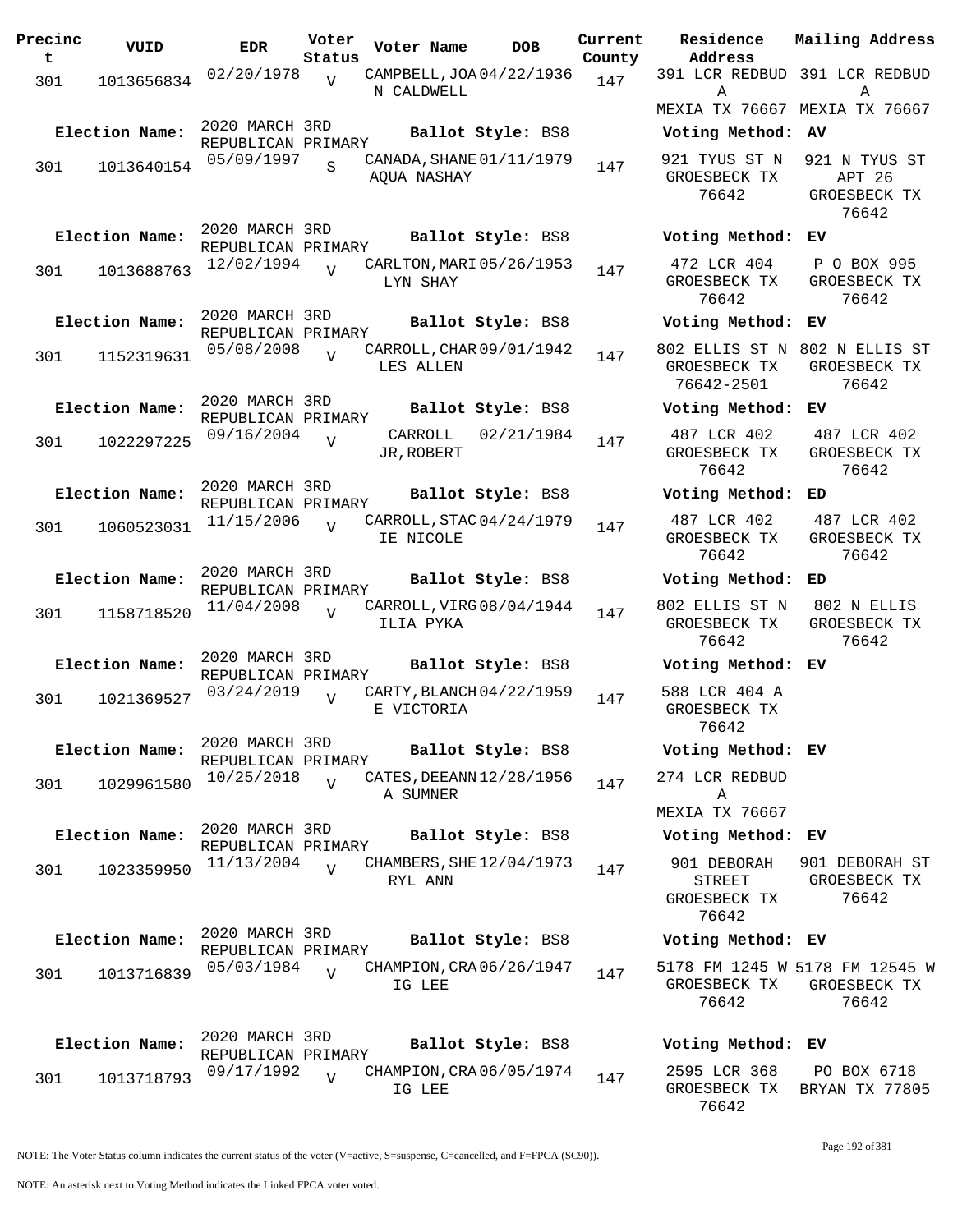| Precinc<br>t | VUID                         | <b>EDR</b>                                         | Voter<br>Status | Voter Name                                      | <b>DOB</b>                                  | Current<br>County |
|--------------|------------------------------|----------------------------------------------------|-----------------|-------------------------------------------------|---------------------------------------------|-------------------|
|              | Election Name:               | 2020 MARCH 3RD                                     |                 |                                                 | Ballot Style: BS8                           |                   |
| 301          | 1013716825                   | REPUBLICAN PRIMARY<br>05/03/1984                   | $\overline{V}$  | CHAMPION, WAN 05/06/1950<br>DA AILEEN           |                                             | 147               |
| 301          | Election Name:<br>1013664483 | 2020 MARCH 3RD<br>REPUBLICAN PRIMARY<br>11/02/1992 | V               | RIDDLE, DOROT                                   | Ballot Style: BS8<br>CHANDLER- 08/28/1948   | 147               |
| 301          | Election Name:<br>1004982668 | 2020 MARCH 3RD<br>REPUBLICAN PRIMARY<br>04/17/1999 | $\overline{V}$  | HY V<br>CHIGLO, SARA 03/31/1981<br><b>CROOK</b> | Ballot Style: BS8                           | 147               |
| 301          | Election Name:<br>1145273519 | 2020 MARCH 3RD<br>REPUBLICAN PRIMARY<br>12/08/2016 | ٦T              | CLIFTON, ESTH 02/01/1949<br>ER MARIE            | Ballot Style: BS8                           | 147               |
| 301          | Election Name:<br>1013715285 | 2020 MARCH 3RD<br>REPUBLICAN PRIMARY<br>03/10/1996 | ٦T              | COBBS, DAVID 08/25/1943<br>Е                    | Ballot Style: BS8                           | 147               |
| 301          | Election Name:<br>1013716728 | 2020 MARCH 3RD<br>REPUBLICAN PRIMARY<br>01/15/1994 | $\overline{U}$  | COBBS, EVELYN 01/21/1954<br>JUANICE             | Ballot Style: BS8                           | 147               |
| 301          | Election Name:<br>1013721902 | 2020 MARCH 3RD<br>REPUBLICAN PRIMARY<br>03/06/1988 | $\overline{V}$  | <b>BAILEY</b>                                   | Ballot Style: BS8<br>COHN, JAMES 09/07/1962 | 147               |
| 301          | Election Name:<br>1008963053 | 2020 MARCH 3RD<br>REPUBLICAN PRIMARY<br>11/01/1984 | V               | LEE                                             | Ballot Style: BS8<br>COHN, PEGGY 06/14/1958 | 147               |
| 301          | Election Name:<br>1206572934 | 2020 MARCH 3RD<br>REPUBLICAN PRIMARY<br>04/19/2017 | $\overline{U}$  | COLBERT, CYNT 05/10/1958<br>HIA LEE             | Ballot Style: BS8                           | 147               |
| 301          | Election Name:<br>2122094288 | 2020 MARCH 3RD<br>REPUBLICAN PRIMARY<br>01/18/2020 | $\overline{U}$  | COLBERT, EDDI 12/13/1958<br>E BLANE             | Ballot Style: BS8                           | 147               |
| 301          | Election Name:<br>1040446883 | 2020 MARCH 3RD<br>REPUBLICAN PRIMARY<br>01/10/2020 | $\overline{U}$  | COLEMAN, JAME 03/12/1987<br>S LYNN              | Ballot Style: BS8                           | 147               |
|              | Election Name:               | 2020 MARCH 3RD<br>REPUBLICAN PRIMARY               |                 |                                                 | Ballot Style: BS8                           |                   |

**Parame Residence Address Current Mailing Address Election Name: Ballot Style:** BS8 **Voting Method: EV** 5178 FM 1245 W 5178 FM 1245 W GROESBECK TX 76642 GROESBECK TX 76642 **Election Name: Ballot Style:** BS8 **Voting Method: ED** 337 LCR REDBUD A MEXIA TX 76667 PO BOX 134 TEHUACANA TX 76686 **Election Name: Ballot Style:** BS8 **Voting Method: EV** 193 LCR 398 GROESBECK TX 76642 **Election Name: Ballot Style:** BS8 **Voting Method: EV** 2639 HWY 14 N GROESBECK TX 76642 **Election Name: Ballot Style:** BS8 **Voting Method: EV** 1896 FM 2489 GROESBECK TX 76642 1896 FM 2489 GROESBECK TX 76642 **Election Name: Ballot Style:** BS8 **Voting Method: AV** 1896 FM 2489 GROESBECK TX 76642-3436 1896 FM 2489 GROESBECK TX 76642-3436 **Election Name: Ballot Style:** BS8 **Voting Method: AV** 260 LCR 403 GROESBECK TX 76642 260 LCR 403 GROESBECK TX 76642 **Election Name: Ballot Style:** BS8 **Voting Method: EV** 260 LCR 403 GROESBECK TX 76642 260 LCR 403 GROESBECK TX 76642 **Election Name: Ballot Style:** BS8 **Voting Method: EV** 1005 ANGELINE 1005 W ANGELINE ST W GROESBECK TX 76642  $ST$ GROESBCK TX 76642 **Election Name: Ballot Style:** BS8 **Voting Method: ED** 1005 ANGELINE ST W GROESBECK TX 76642 **Election Name: Ballot Style:** BS8 **Voting Method: ED** 2782 HWY 14 N GROESBECK TX

> 76642 **Election Name: Ballot Style:** BS8 **Voting Method: EV**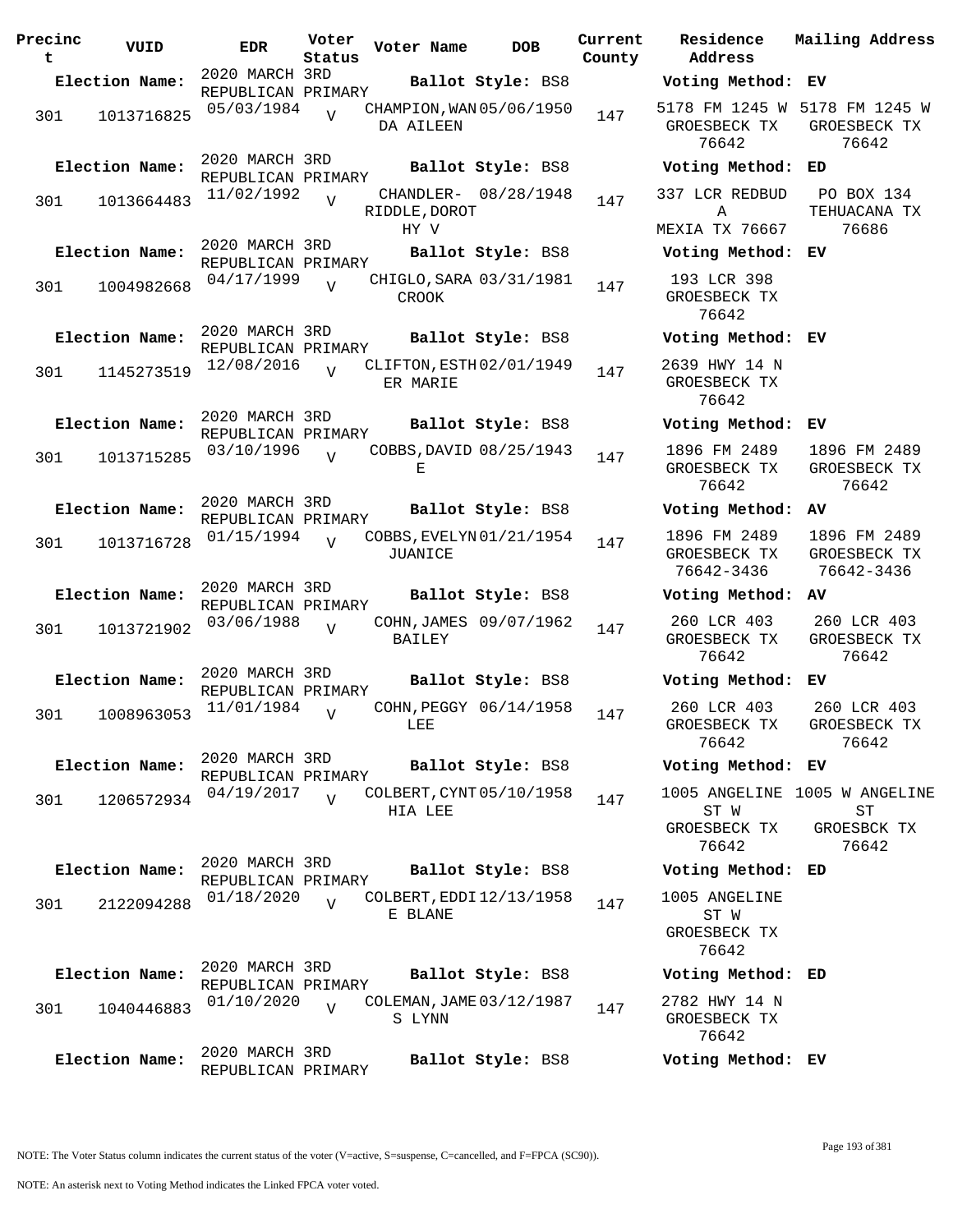| Precinc<br>t | VUID           | <b>EDR</b>                           | Voter<br>Status | Voter Name                            | <b>DOB</b>             | Current<br>County | Residence<br>Address                                   | Mailing Address                                         |
|--------------|----------------|--------------------------------------|-----------------|---------------------------------------|------------------------|-------------------|--------------------------------------------------------|---------------------------------------------------------|
| 301          | 1013689118     | 06/10/1994                           | V               | COLEMAN, ROBE 01/19/1963<br>RT DALE   |                        | 147               | 601 TRINITY ST<br>W<br>GROESBECK TX<br>76642           | 601 TRINITY<br>GROESBECK TX<br>76642                    |
|              | Election Name: | 2020 MARCH 3RD<br>REPUBLICAN PRIMARY |                 |                                       | Ballot Style: BS8      |                   | Voting Method: ED                                      |                                                         |
| 301          | 1125836978     | 09/02/2015                           | $\overline{V}$  | COLEMAN-<br>KIRK, STACI<br>AMANDA     | 03/16/1975             | 147               | 360 LCR 632<br>GROESBECK TX<br>76642                   | 360 LCR 632<br>GROESBECK TX<br>76642                    |
|              | Election Name: | 2020 MARCH 3RD<br>REPUBLICAN PRIMARY |                 |                                       | Ballot Style: BS8      |                   | Voting Method: EV                                      |                                                         |
| 301          | 1005003152     | 07/31/1998                           | $\overline{V}$  | CONTRERAS, PA06/06/1980<br>SCUAL M    |                        | 147               | 1454 HWY 164 E 1454 HWY 164 E<br>GROESBECK TX<br>76642 | GROESBECK TX<br>76642                                   |
|              | Election Name: | 2020 MARCH 3RD<br>REPUBLICAN PRIMARY |                 |                                       | Ballot Style: BS8      |                   | Voting Method: EV                                      |                                                         |
| 301          | 1013684986     | 11/05/1984                           | $\overline{V}$  | RANDALL                               | COOK, JESSE 01/27/1960 | 147               | 404 COBB STREET<br>GROESBECK TX<br>76642               |                                                         |
|              | Election Name: | 2020 MARCH 3RD<br>REPUBLICAN PRIMARY |                 |                                       | Ballot Style: BS8      |                   | Voting Method: EV                                      |                                                         |
| 301          | 1003768801     | 10/12/2001                           | $\overline{V}$  | COOPER, PEGGY 09/27/1971<br>NEAL      |                        | 147               | 387 LCR 402<br>GROESBECK TX<br>76642                   | 387 LCR 402<br>GROESBECK TX<br>76642                    |
|              | Election Name: | 2020 MARCH 3RD<br>REPUBLICAN PRIMARY |                 |                                       | Ballot Style: BS8      |                   | Voting Method: EV                                      |                                                         |
| 301          | 1060063440     | 10/13/2012                           | $\overline{V}$  | COPELAND, KEN 05/06/1977<br>NETH RAY  |                        | 147               | GROESBECK TX<br>76642-2516                             | 2271 FM 1245 W 2271A FM 1245 W<br>GROESBECK TX<br>76642 |
|              | Election Name: | 2020 MARCH 3RD<br>REPUBLICAN PRIMARY |                 |                                       | Ballot Style: BS8      |                   | Voting Method: ED                                      |                                                         |
| 301          | 2148168832     | 10/12/2018                           | $\overline{U}$  | COSTELLO, LUC 02/26/1941<br>ILLE M    |                        | 147               | 107 ARCHER ST N<br>GROESBECK TX<br>76642               |                                                         |
|              | Election Name: | 2020 MARCH 3RD<br>REPUBLICAN PRIMARY |                 |                                       | Ballot Style: BS8      |                   | Voting Method: ED                                      |                                                         |
| 301          | 1003771058     | 06/30/2001                           | $\overline{V}$  | COSTILLA, DIN11/09/1981<br>A ANN      |                        | 147               | 1013 REBEKAH<br>STREET LOT 38<br>GROESBECK TX<br>76642 |                                                         |
|              | Election Name: | 2020 MARCH 3RD<br>REPUBLICAN PRIMARY |                 |                                       | Ballot Style: BS8      |                   | Voting Method: ED                                      |                                                         |
| 301          | 1013674447     | 03/02/1996                           | $\overline{V}$  | COSTILLA, NAN 07/18/1958<br>CY DORRIS |                        | 147               | 420 ARCHER ST N 420 N ARCHER<br>GROESBECK TX<br>76642  | GROESBECK TX<br>76642                                   |
|              | Election Name: | 2020 MARCH 3RD<br>REPUBLICAN PRIMARY |                 |                                       | Ballot Style: BS8      |                   | Voting Method: EV                                      |                                                         |
| 301          | 1103454526     | 02/24/2020                           | $\overline{V}$  | COTTON, DANNI 10/20/1947<br>Е         |                        | 147               | 511 FANNIN ST N<br>APT 62<br>GROESBECK TX<br>76642     |                                                         |
|              | Election Name: | 2020 MARCH 3RD<br>REPUBLICAN PRIMARY |                 |                                       | Ballot Style: BS8      |                   | Voting Method: AV                                      |                                                         |
| 301          | 1021235399     | 06/05/2004                           | $\overline{V}$  | GAYLE                                 | COX, AUTUMN 01/27/1978 | 147               | 410 ELLIS ST N 410 N ELLIS ST<br>GROESBECK TX<br>76642 | GROESBECK TX<br>76642                                   |
|              | Election Name: | 2020 MARCH 3RD<br>REPUBLICAN PRIMARY |                 |                                       | Ballot Style: BS8      |                   | Voting Method: EV                                      |                                                         |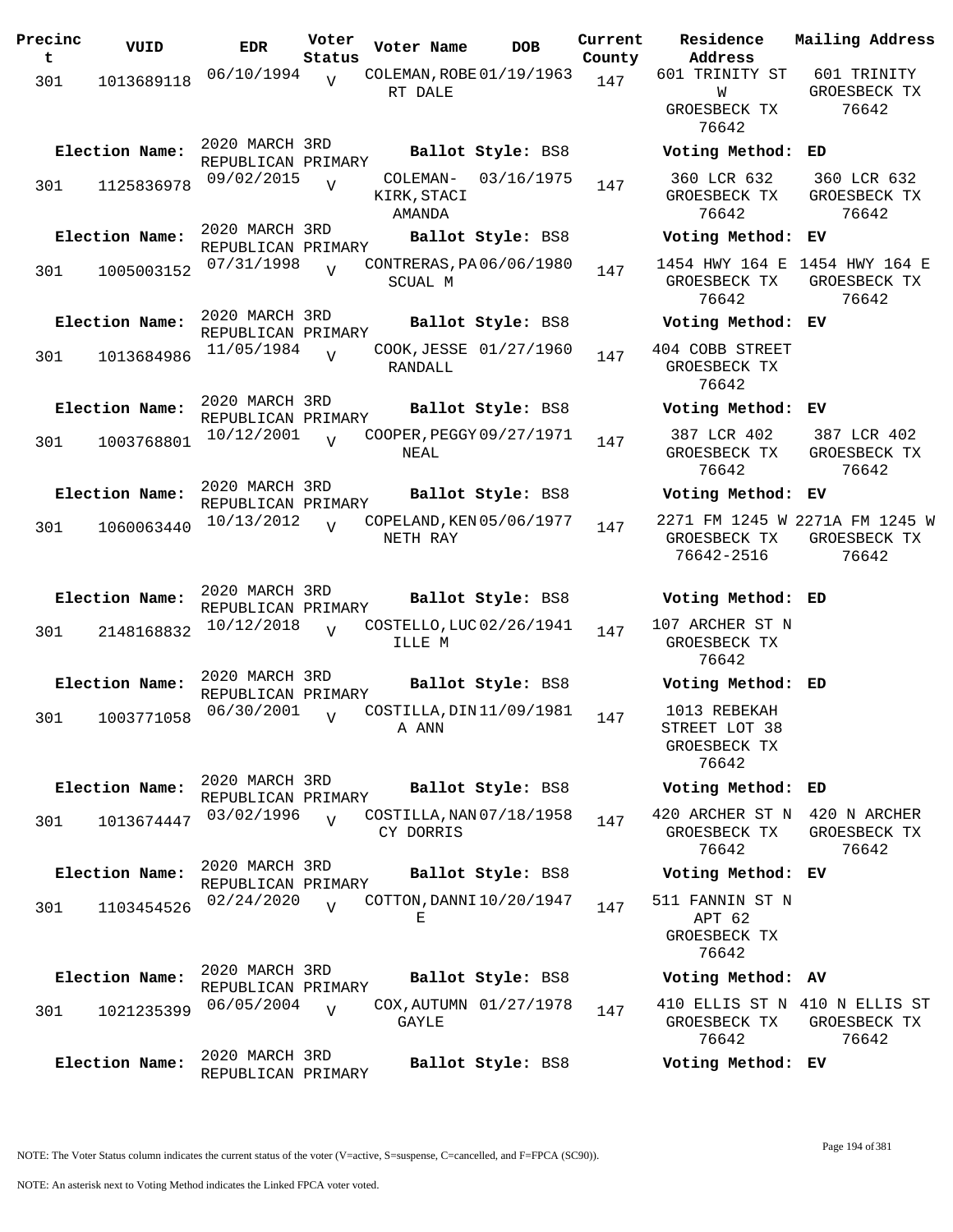| Precinc<br>t | VUID           | <b>EDR</b>                           | Voter<br>Status | Voter Name            | <b>DOB</b>               | Current<br>County | Residence<br>Address                                            | Mailing Addres                                 |
|--------------|----------------|--------------------------------------|-----------------|-----------------------|--------------------------|-------------------|-----------------------------------------------------------------|------------------------------------------------|
| 301          | 1013715575     | 10/01/1984                           | V               | ANNETTE               | COX, CHERYL 04/22/1964   | 147               | 203 BLUEBONNET 203 BLUEBONNE<br>STREET<br>GROESBECK TX<br>76642 | <b>ST</b><br>GROESBECK TX<br>76642             |
|              | Election Name: | 2020 MARCH 3RD                       |                 |                       | Ballot Style: BS8        |                   | Voting Method: EV                                               |                                                |
| 301          | 1151515309     | REPUBLICAN PRIMARY<br>04/05/2008     | $\overline{V}$  | COX, LEE R            | 01/30/1976               | 147               | 410 ELLIS ST N<br>GROESBECK TX<br>76642                         | 410 N. ELLIS<br>$\texttt{ST}.$<br>GROESBECK TX |
|              | Election Name: | 2020 MARCH 3RD                       |                 |                       | Ballot Style: BS8        |                   | Voting Method:                                                  | 76642<br>ЕV                                    |
|              |                | REPUBLICAN PRIMARY<br>11/29/1992     |                 | COX, MARK             | 03/06/1961               |                   | 203 BLUEBONNET                                                  | 203 BLUEBONNE                                  |
| 301          | 1013715608     |                                      | $\overline{U}$  | LORING                |                          | 147               | <b>STREET</b><br>GROESBECK TX<br>76642                          | ST<br>GROESBECK TX<br>76642                    |
|              | Election Name: | 2020 MARCH 3RD<br>REPUBLICAN PRIMARY |                 |                       | Ballot Style: BS8        |                   | Voting Method: EV                                               |                                                |
| 301          | 1004980209     | 02/21/1999                           | $\overline{V}$  | BETH RAND             | CRAVEN, ELISA 07/07/1932 | 147               | 112 GRAYSON ST<br>N                                             | 112 N GRAYSON<br>${\rm ST}$                    |
|              |                |                                      |                 |                       |                          |                   | GROESBECK TX<br>76642                                           | GROESBECK TX<br>76642                          |
|              | Election Name: | 2020 MARCH 3RD<br>REPUBLICAN PRIMARY |                 |                       | Ballot Style: BS8        |                   | Voting Method:                                                  | ЕV                                             |
| 301          | 1027400495     | 03/21/2008                           | $\overline{v}$  | MARIE                 | CRIM, RUTHIE 01/24/1951  | 147               | 978 LCR 374<br>GROESBECK TX<br>76642                            | 978 CR 374<br>GROESBECK TX<br>76642            |
|              | Election Name: | 2020 MARCH 3RD                       |                 |                       | Ballot Style: BS8        |                   | Voting Method: ED                                               |                                                |
| 301          | 2141565878     | REPUBLICAN PRIMARY<br>01/13/2018     | $\overline{V}$  | ARREDONDO, EL<br>OISA | CRUZ- 03/16/1994         | 147               | 605 STATE ST W<br>GROESBECK TX<br>76642                         |                                                |
|              | Election Name: | 2020 MARCH 3RD                       |                 |                       | Ballot Style: BS8        |                   | Voting Method: ED                                               |                                                |
| 301          | 1013717559     | REPUBLICAN PRIMARY<br>03/18/1984     | $\overline{V}$  | A JEAN                | CURRY, BARBAR 02/28/1952 | 147               | 109 ARCHER ST S109 S ARCHER S<br>GROESBECK TX<br>76642          | GROESBECK TX<br>76642                          |
|              | Election Name: | 2020 MARCH 3RD<br>REPUBLICAN PRIMARY |                 |                       | Ballot Style: BS8        |                   | Voting Method: ED                                               |                                                |
| 301          | 1003917138     | 11/01/2000                           | $\overline{U}$  | MARCUS                | CURRY, JOHN 09/23/1982   | 147               | 609 FM 2489<br>GROESBECK TX<br>76642                            | 1450 FM 2489<br>GROESBECK TX<br>76642          |
|              | Election Name: | 2020 MARCH 3RD<br>REPUBLICAN PRIMARY |                 |                       | Ballot Style: BS8        |                   | Voting Method:                                                  | ЕV                                             |
| 301          | 1008963122     | 03/01/1976                           | $\overline{U}$  | N S                   | CURRY, KATHRY 05/12/1956 | 147               | 312 LCR 403<br>GROESBECK TX<br>76642                            | 312 LCR 403<br>GROESBECK TX<br>76642           |
|              | Election Name: | 2020 MARCH 3RD<br>REPUBLICAN PRIMARY |                 |                       | Ballot Style: BS8        |                   | Voting Method:                                                  | ЕV                                             |
| 301          | 1166219826     | 07/25/2009                           | V               | N ANN                 | CURRY, KRISTE 11/18/1987 | 147               | 145 FM 2489<br>GROESBECK TX<br>76642                            | 145 FM 2489<br>GROESBECK TX<br>76642           |
|              | Election Name: | 2020 MARCH 3RD<br>REPUBLICAN PRIMARY |                 |                       | Ballot Style: BS8        |                   | Voting Method:                                                  | ЕV                                             |
| 301          | 1013720302     | 05/01/1980                           | $\overline{V}$  | GLENN                 | CURRY, THOMAS 08/07/1952 | 147               | 312 LCR 403<br>GROESBECK TX<br>76642                            | 312 LCR 403<br>GROESBECK TX<br>76642           |
|              | Election Name: | 2020 MARCH 3RD<br>REPUBLICAN PRIMARY |                 |                       | Ballot Style: BS8        |                   | Voting Method: EV                                               |                                                |

**Voter Name DOB Residence Address Current Mailing Address** 203 BLUEBONNET 203 BLUEBONNET STREET GROESBECK TX 76642 ST GROESBECK TX 76642 **Election Name: Ballot Style:** BS8 **Voting Method: EV** GROESBECK TX 76642 ST. GROESBECK TX 76642 **Election Name: Ballot Style:** BS8 **Voting Method: EV** 203 BLUEBONNET 203 BLUEBONNET STREET GROESBECK TX 76642 ST GROESBECK TX 76642 **Election Name: Ballot Style:** BS8 **Voting Method: EV** 112 GRAYSON ST 112 N GRAYSON N GROESBECK TX 76642 ST GROESBECK TX 76642 **Election Name: Ballot Style:** BS8 **Voting Method: EV** 978 LCR 374 GROESBECK TX 76642 978 CR 374 GROESBECK TX 76642 **Election Name: Ballot Style:** BS8 **Voting Method: ED** 605 STATE ST W GROESBECK TX 76642 **Election Name: Ballot Style:** BS8 **Voting Method: ED** 109 ARCHER ST S 109 S ARCHER ST GROESBECK TX GROESBECK TX 76642 76642 **Election Name: Ballot Style:** BS8 **Voting Method: ED** 609 FM 2489 GROESBECK TX 76642 1450 FM 2489 GROESBECK TX 76642 **Election Name: Ballot Style:** BS8 **Voting Method: EV** 312 LCR 403 GROESBECK TX 76642 312 LCR 403 GROESBECK TX 76642 **Election Name: Ballot Style:** BS8 **Voting Method: EV** 145 FM 2489 GROESBECK TX 76642 145 FM 2489 GROESBECK TX 76642 **Election Name: Ballot Style:** BS8 **Voting Method: EV** 312 LCR 403 GROESBECK TX 76642 312 LCR 403 GROESBECK TX 76642 **Election Name: Ballot Style:** BS8 **Voting Method: EV**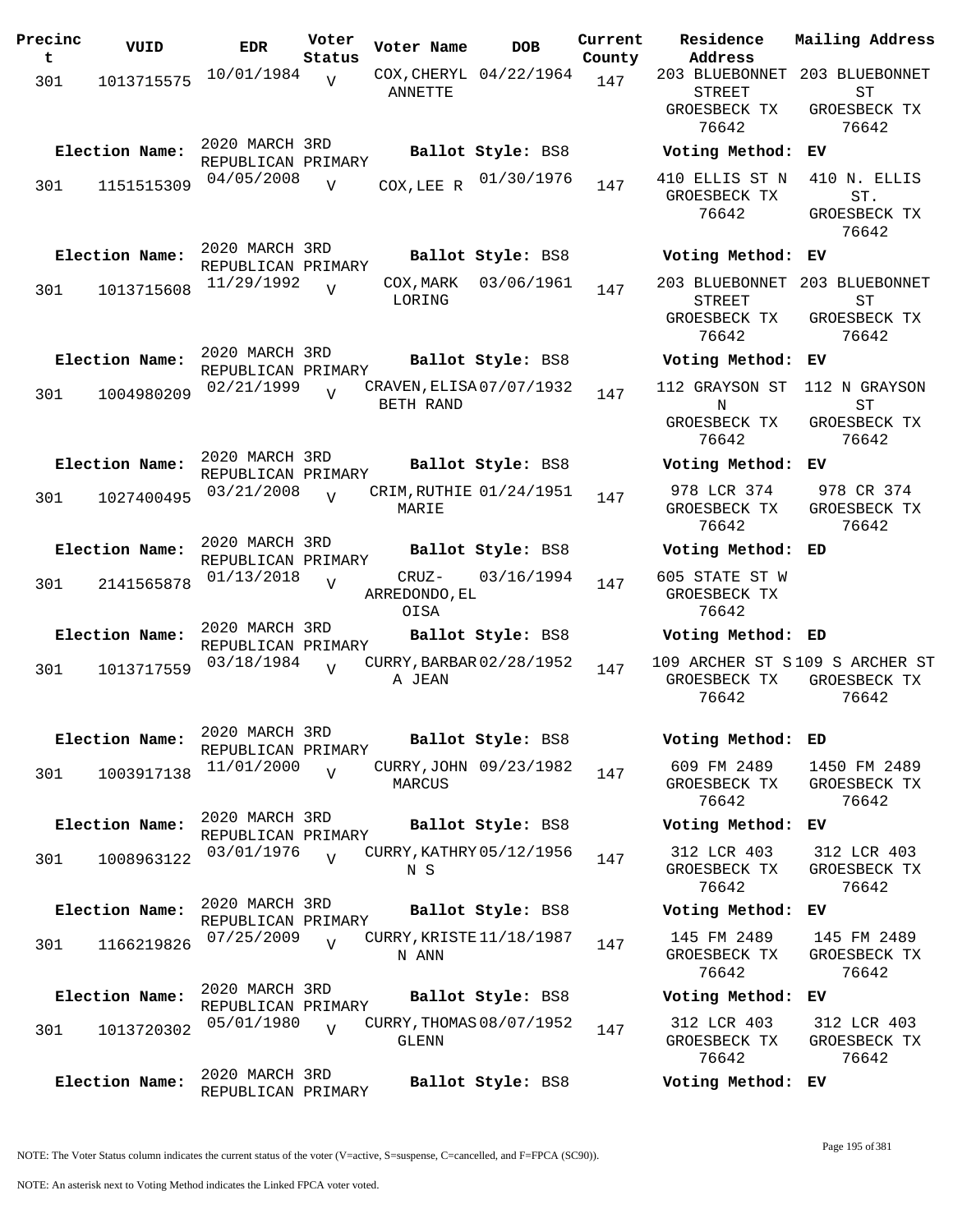| Precinc<br>t | VUID           | EDR                                  | Voter<br>Status | Voter Name                            | <b>DOB</b>        | Current<br>County | Residence<br>Address                                 | Mailing Address                        |
|--------------|----------------|--------------------------------------|-----------------|---------------------------------------|-------------------|-------------------|------------------------------------------------------|----------------------------------------|
| 301          | 1200156942     | 06/30/2013                           | $\overline{V}$  | DABNEY, FREDD 05/24/1995<br>IE SHADE  |                   | 147               | 188 PR 5401<br>GROESBECK TX<br>76642                 |                                        |
|              | Election Name: | 2020 MARCH 3RD<br>REPUBLICAN PRIMARY |                 |                                       | Ballot Style: BS8 |                   | Voting Method: ED                                    |                                        |
| 301          | 1169887421     | 03/31/2010                           | $\overline{V}$  | DAVIS<br>III, CARL<br>FRANKLIN        | 07/13/1961        | 147               | 162 LCR 401<br>GROESBECK TX<br>76642                 | 162 LCR 401<br>GROESBECK TX<br>76642   |
|              | Election Name: | 2020 MARCH 3RD<br>REPUBLICAN PRIMARY |                 |                                       | Ballot Style: BS8 |                   | Voting Method: ED                                    |                                        |
| 301          | 1013649075     | 08/14/1996                           |                 | DAVIS, CONSTA 02/29/1960<br>NCE ANN   |                   | 147               | 255 PR 5401<br>GROESBECK TX<br>76642                 | 255 PR 5401<br>GROESBECK TX<br>76642   |
|              | Election Name: | 2020 MARCH 3RD<br>REPUBLICAN PRIMARY |                 |                                       | Ballot Style: BS8 |                   | Voting Method: EV                                    |                                        |
| 301          | 1013640610     | 04/12/1997                           | V               | DAVIS, GLENDA 02/25/1955              |                   | 147               | 311 CYPRESS<br>STREET<br>GROESBECK TX<br>76642       | PO BOX 41<br>GROESBECK TX<br>76642     |
|              | Election Name: | 2020 MARCH 3RD<br>REPUBLICAN PRIMARY |                 |                                       | Ballot Style: BS8 |                   | Voting Method: EV                                    |                                        |
| 301          | 1003059063     | 09/23/2004                           | $\overline{U}$  | DAVIS, KRISTE 09/23/1986<br>N DANN    |                   | 147               | 509 FANNIN ST N<br>APT 64<br>GROESBECK TX<br>76642   |                                        |
|              | Election Name: | 2020 MARCH 3RD<br>REPUBLICAN PRIMARY |                 |                                       | Ballot Style: BS8 |                   | Voting Method: EV                                    |                                        |
| 301          | 1013690583     | 11/02/1992                           | $\overline{V}$  | DAVIS, SANDRA 06/10/1958<br>ROSE      |                   | 147               | 374 LCR 632<br>GROESBECK TX<br>76642                 | 374 LCR 632<br>GROESBECK TX<br>76642   |
|              | Election Name: | 2020 MARCH 3RD                       |                 |                                       | Ballot Style: BS8 |                   | Voting Method: ED                                    |                                        |
| 301          | 1013718078     | REPUBLICAN PRIMARY<br>03/01/1976     | $\overline{V}$  | DAWLEY, FRED 10/01/1947               |                   | 147               | 822 NAVASOTA ST 822 W NAVASOTA<br>W<br>GROESBECK TX  | <b>ST</b><br>GROESBECK TX              |
|              |                |                                      |                 |                                       |                   |                   | 76642                                                | 76642                                  |
|              | Election Name: | 2020 MARCH 3RD<br>REPUBLICAN PRIMARY |                 |                                       | Ballot Style: BS8 |                   | Voting Method: ED                                    |                                        |
| 301          | 1013718512     | 03/01/1976                           | $\overline{V}$  | DAWLEY, KAY 01/22/1952                |                   | 147               | 822 NAVASOTA ST 822 W NAVASOTA<br>W                  | <b>ST</b>                              |
|              |                |                                      |                 |                                       |                   |                   | GROESBECK TX<br>76642                                | GROESBECK TX<br>76642                  |
|              | Election Name: | 2020 MARCH 3RD<br>REPUBLICAN PRIMARY |                 |                                       | Ballot Style: BS8 |                   | Voting Method: ED                                    |                                        |
| 301          | 1004968149     | 05/21/1999                           | $\overline{V}$  | DAWLEY, MATTH 04/03/1981<br>EW DELONE |                   | 147               | 301 CAYTON<br><b>STREET</b><br>GROESBECK TX<br>76642 | 301 CAYTON ST<br>GROESBECK TX<br>76642 |
|              | Election Name: | 2020 MARCH 3RD                       |                 |                                       | Ballot Style: BS8 |                   | Voting Method: ED                                    |                                        |
|              |                | REPUBLICAN PRIMARY<br>12/18/1996     | $\overline{U}$  | DAYLOR, JAMES 03/17/1958              |                   |                   | 1629 HWY 164 W                                       | PO BOX 213                             |
| 301          | 1013642209     |                                      |                 | DANIEL                                |                   | 147               | GROESBECK TX<br>76642                                | THORNTON TX<br>76687                   |
|              | Election Name: | 2020 MARCH 3RD<br>REPUBLICAN PRIMARY |                 |                                       | Ballot Style: BS8 |                   | Voting Method: EV                                    |                                        |
| 301          | 1013642191     | 12/18/1996                           | $\overline{U}$  | DAYLOR, NETTI 03/30/1941<br>E LOU ANN |                   | 147               | 1629 HWY 164 W<br>GROESBECK TX<br>76642              | PO BOX 213<br>THORNTON TX<br>76687     |
|              | Election Name: | 2020 MARCH 3RD<br>REPUBLICAN PRIMARY |                 |                                       | Ballot Style: BS8 |                   | Voting Method: EV                                    |                                        |

NOTE: The Voter Status column indicates the current status of the voter (V=active, S=suspense, C=cancelled, and F=FPCA (SC90)).

Page 196 of 381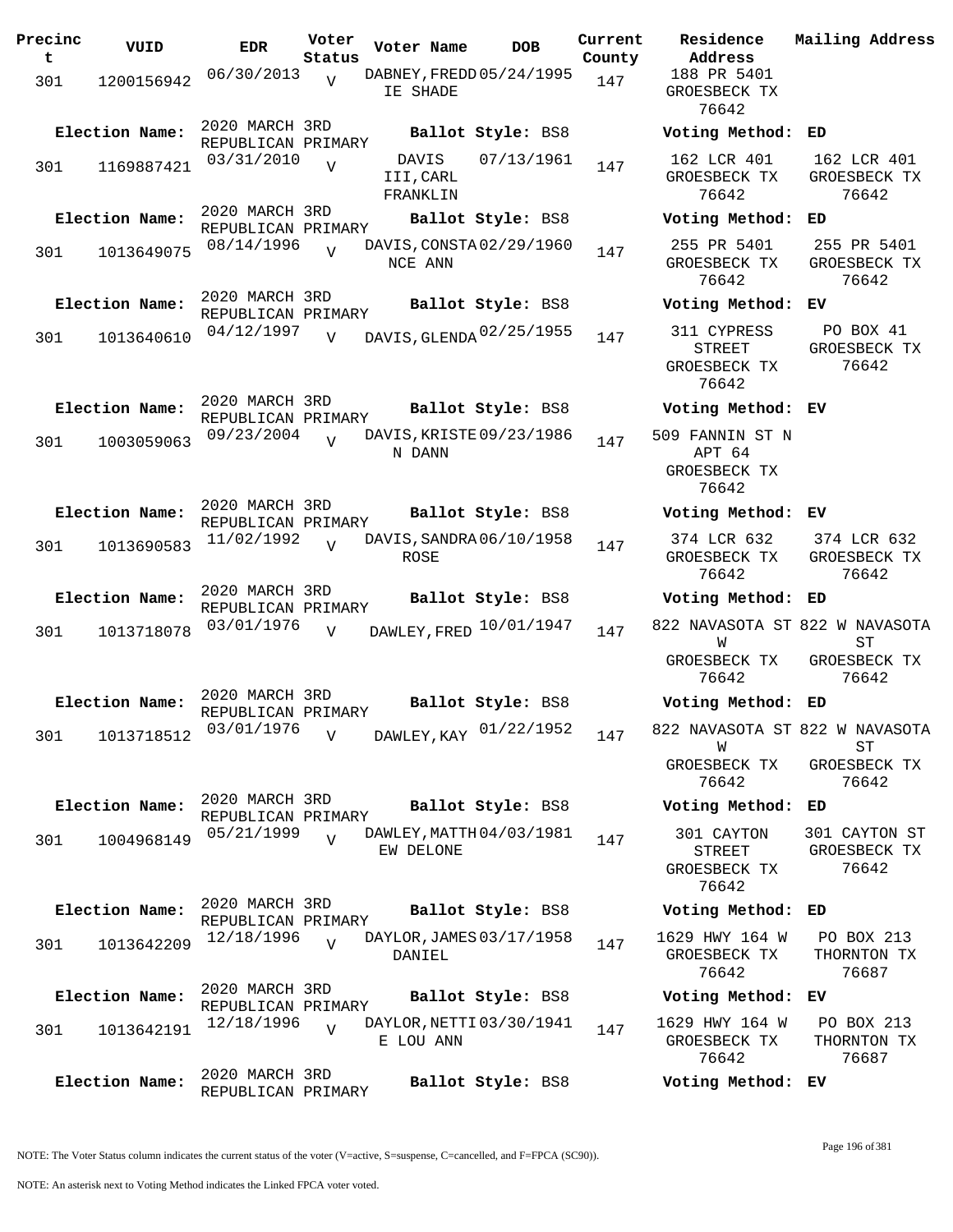| Precinc<br>t | VUID           | <b>EDR</b>                           | Voter<br>Status | Voter Name                                   | <b>DOB</b>             | Current<br>County | Residence<br>Address                         | Mailing Address                                  |
|--------------|----------------|--------------------------------------|-----------------|----------------------------------------------|------------------------|-------------------|----------------------------------------------|--------------------------------------------------|
| 301          | 1040482704     | 03/07/2006                           | $\overline{V}$  | DE                                           | 11/22/1987             | 147               | 920 ANGELINE ST 920 W ANGELINE               |                                                  |
|              |                |                                      |                 | LIRA, SECILIA<br>ROMAN                       |                        |                   | W<br>GROESBECK TX<br>76642                   | ST<br>GROESBECK TX<br>76642                      |
|              | Election Name: | 2020 MARCH 3RD                       |                 |                                              | Ballot Style: BS8      |                   | Voting Method:                               | ED                                               |
| 301          | 1004972842     | REPUBLICAN PRIMARY<br>05/01/1999     | $\overline{t}$  | DECORDOVA, CO 12/30/1980<br>DY R             |                        | 147               | 1823 HWY 164 E<br>GROESBECK TX<br>76642-9650 | P O BOX 517<br>GROESBECK TX<br>76642             |
|              | Election Name: | 2020 MARCH 3RD<br>REPUBLICAN PRIMARY |                 |                                              | Ballot Style: BS8      |                   | Voting Method:                               | ED                                               |
| 301          | 1013719404     | 11/03/1980                           |                 | DECORDOVA, DE 01/13/1956<br>BRA JEAN         |                        | 147               | 1823 HWY 164 E<br>GROESBECK TX<br>76642-9650 | P O BOX 517<br>GROESBECK TX<br>76642             |
|              | Election Name: | 2020 MARCH 3RD                       |                 |                                              | Ballot Style: BS8      |                   | Voting Method:                               | ED                                               |
| 301          | 1014225387     | REPUBLICAN PRIMARY<br>03/08/2007     | $\overline{U}$  | DECORDOVA, EM01/26/1984<br>ILY ANN           |                        | 147               | 1823 HWY 164 E<br>GROESBECK TX<br>76642      | PO BOX 462<br>GROESBECK TX<br>76642              |
|              | Election Name: | 2020 MARCH 3RD<br>REPUBLICAN PRIMARY |                 |                                              | Ballot Style: BS8      |                   | Voting Method:                               | ED                                               |
| 301          | 1003503976     | 05/31/2002                           | $\overline{U}$  | DECORDOVA, JE 04/24/1984<br>NNIFER<br>NICOLE |                        | 147               | 1823 HWY 164 E<br>GROESBECK TX<br>76642      | P O BOX 907<br>GROESBECK TX<br>76642             |
|              | Election Name: | 2020 MARCH 3RD<br>REPUBLICAN PRIMARY |                 |                                              | Ballot Style: BS8      |                   | Voting Method:                               | ЕV                                               |
| 301          | 1013719415     | 11/03/1980                           | $\overline{V}$  | DECORDOVA, RU 05/04/1957<br>SSELL IRVIN      |                        | 147               | 1823 HWY 164 E<br>GROESBECK TX<br>76642      | P O BOX 517<br>GROESBECK TX<br>76642             |
|              | Election Name: | 2020 MARCH 3RD<br>REPUBLICAN PRIMARY |                 |                                              | Ballot Style: BS8      |                   | Voting Method:                               | ED                                               |
| 301          | 1003503924     | 06/11/2002                           | $\overline{U}$  | DECORDOVA, TY 07/11/1982<br>JACOB            |                        | 147               | 1823 HWY 164 E<br>GROESBECK TX<br>76642      | P O BOX 907<br>GROESBECK TX<br>76642             |
|              | Election Name: | 2020 MARCH 3RD<br>REPUBLICAN PRIMARY |                 |                                              | Ballot Style: BS8      |                   | Voting Method:                               | ED                                               |
| 301          | 1013669750     | 01/10/1992                           | $\overline{U}$  | DEFRIEND, BON 05/14/1966<br>NIE SUZETTE      |                        | 147               | 390 LCR 404<br>GROESBECK TX<br>76642         | 390 LCR 404<br>GROESBECK TX<br>76642             |
|              | Election Name: | 2020 MARCH 3RD<br>REPUBLICAN PRIMARY |                 |                                              | Ballot Style: BS8      |                   | Voting Method: EV                            |                                                  |
| 301          | 2134279013     | $01/15/2017$ V                       |                 | DEFRIEND, HAL 12/28/1998<br>EY FAITH         |                        | 147               | GROESBECK TX<br>76642                        | 390 LCR 404 390 LCR 404<br>GROESBECK TX<br>76642 |
|              | Election Name: | 2020 MARCH 3RD<br>REPUBLICAN PRIMARY |                 |                                              | Ballot Style: BS8      |                   | Voting Method: EV                            |                                                  |
| 301          | 2158461609     | 09/05/2019                           | $\overline{U}$  | DEFRIEND, HAN 08/18/2001<br>NAH GRACE        |                        | 147               | 390 LCR 404<br>GROESBECK TX<br>76642         | 390 LCR 404<br>GROESBECK TX<br>76642             |
|              | Election Name: | 2020 MARCH 3RD<br>REPUBLICAN PRIMARY |                 |                                              | Ballot Style: BS8      |                   | Voting Method: EV                            |                                                  |
| 301          | 1013669659     | 04/07/1991                           | $\overline{U}$  | DEFRIEND, WIL 12/20/1964<br>LIAM ROY         |                        | 147               | 390 LCR 404<br>GROESBECK TX<br>76642         | 390 LCR 404<br>GROESBECK TX<br>76642             |
|              | Election Name: | 2020 MARCH 3RD<br>REPUBLICAN PRIMARY |                 |                                              | Ballot Style: BS8      |                   | Voting Method: EV                            |                                                  |
| 301          | 1013636946     | 02/26/1998                           | $\overline{V}$  | VIRGINIA                                     | DODD, ALICE 07/29/1940 | 147               | 748 FM 147<br>GROESBECK TX<br>76642          | 748 FM 147<br>GROESBECK TX<br>76642              |
|              | Election Name: | 2020 MARCH 3RD<br>REPUBLICAN PRIMARY |                 |                                              | Ballot Style: BS8      |                   | Voting Method: ED                            |                                                  |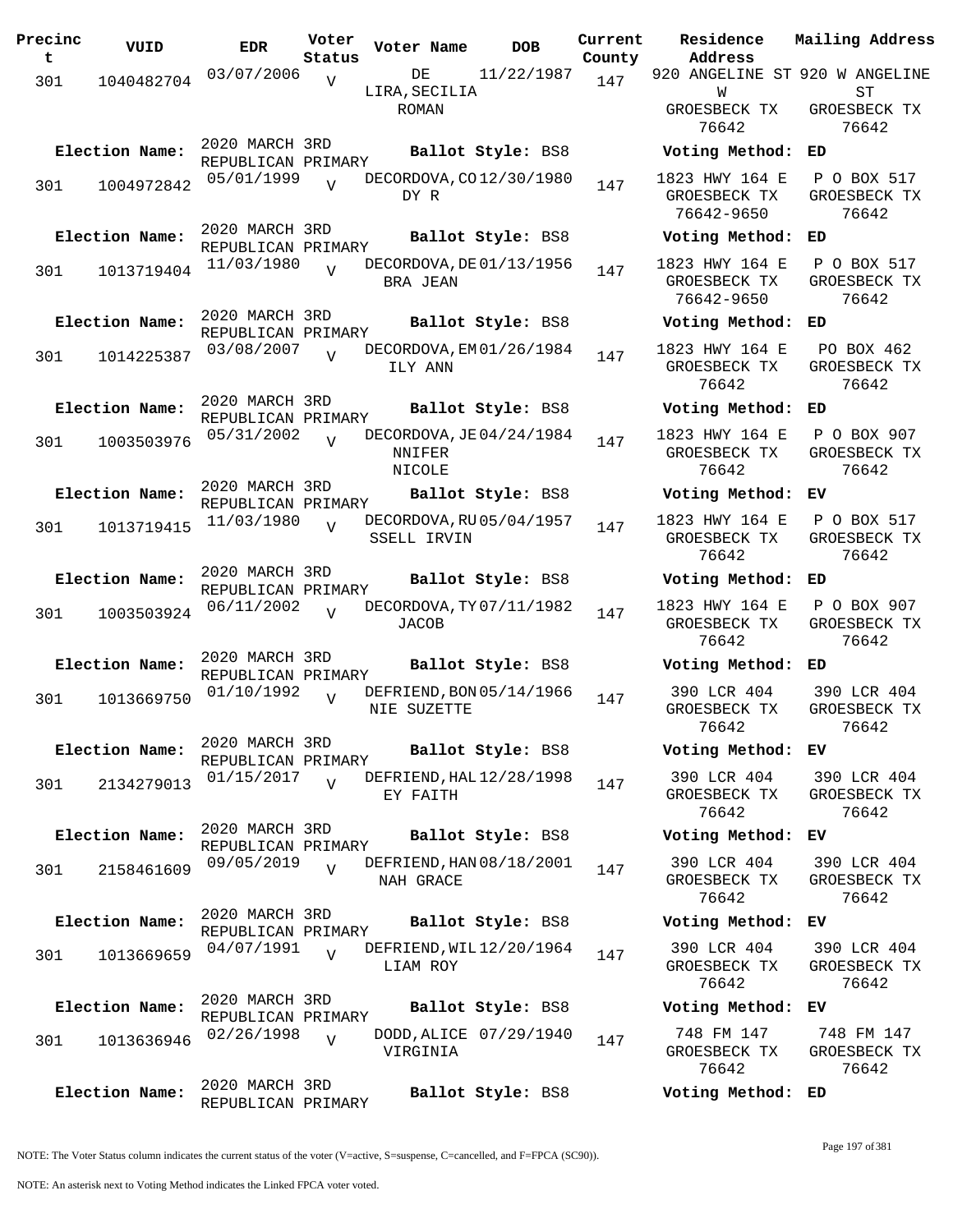| Precinc<br>t | VUID           | <b>EDR</b>                           | Voter<br>Status | Voter Name                             | <b>DOB</b>             | Current<br>County | Residence<br>Address                          |
|--------------|----------------|--------------------------------------|-----------------|----------------------------------------|------------------------|-------------------|-----------------------------------------------|
| 301          | 1061066913     | 11/18/2017                           | $\mathbf S$     | DOGGETT, CRYS 06/27/1976<br>TAL LYNN   |                        | 147               | 401 LEON ST N<br>APT 43<br>GROESBECK TX       |
|              | Election Name: | 2020 MARCH 3RD                       |                 |                                        | Ballot Style: BS8      |                   | 76642<br>Voting Method:                       |
| 301          | 1022207832     | REPUBLICAN PRIMARY<br>09/08/2004     | $\overline{V}$  | DUFFIELD, JER 11/29/1978<br>OD KYLE    |                        | 147               | 251 LCR 404<br>GROESBECK TX<br>76642-0664     |
|              | Election Name: | 2020 MARCH 3RD<br>REPUBLICAN PRIMARY |                 |                                        | Ballot Style: BS8      |                   | Voting Method:                                |
| 301          | 1004786539     | 02/11/2000                           | $\overline{V}$  | DUFFIELD, STA 09/09/1973<br>CY M       |                        | 147               | 251 LCR 404<br>GROESBECK TX<br>76642          |
|              | Election Name: | 2020 MARCH 3RD                       |                 |                                        | Ballot Style: BS8      |                   | Voting Method:                                |
| 301          | 1013690755     | REPUBLICAN PRIMARY<br>11/17/1989     | $\overline{V}$  | EAKINS, JAMES 11/01/1955<br>WESLEY     |                        | 147               | 1102 FROST<br>STREET<br>GROESBECK TX<br>76642 |
|              | Election Name: | 2020 MARCH 3RD<br>REPUBLICAN PRIMARY |                 |                                        | Ballot Style: BS8      |                   | Voting Method:                                |
| 301          | 1003164845     | 07/08/2006                           | $\overline{U}$  | EASLEY, JAMES 06/30/1961<br>ARTHUR     |                        | 147               | 302 TRINITY ST<br>Е                           |
|              |                |                                      |                 |                                        |                        |                   | GROESBECK TX<br>76642                         |
|              | Election Name: | 2020 MARCH 3RD<br>REPUBLICAN PRIMARY |                 |                                        | Ballot Style: BS8      |                   | Voting Method:                                |
| 301          | 1013717603     | 05/03/1984                           | $\overline{V}$  | EASTERLY, STA02/08/1962<br>CEY DARLENE |                        | 147               | 601 FARRAR<br>STREET<br>GROESBECK TX<br>76642 |
|              | Election Name: | 2020 MARCH 3RD<br>REPUBLICAN PRIMARY |                 |                                        | Ballot Style: BS8      |                   | Voting Method:                                |
| 301          | 1154226652     | 05/04/2016                           | $\overline{V}$  | EDEL JR, JOHN 05/13/1958               |                        | 147               | 207 ARCHER ST N<br>GROESBECK TX<br>76642      |
|              | Election Name: | 2020 MARCH 3RD<br>REPUBLICAN PRIMARY |                 |                                        | Ballot Style: BS8      |                   | Voting Method:                                |
| 301          | 1219571425     | 05/20/2015                           | V               | EDWARDS, TRAC 01/09/1972<br>Y LEWAYNE  |                        | 147               | 580 LCR 404<br>GROESBECK TX<br>76642          |
|              | Election Name: | 2020 MARCH 3RD<br>REPUBLICAN PRIMARY |                 |                                        | Ballot Style: BS8      |                   | Voting Method:                                |
| 301          | 1145277103     | 12/15/2018                           | $\overline{V}$  | EIDE, BARBARA 02/12/1951<br>JEN        |                        | 147               | 430 LCR REDBUD<br>Α<br>MEXIA TX 76667         |
|              | Election Name: | 2020 MARCH 3RD                       |                 |                                        | Ballot Style: BS8      |                   | Voting Method:                                |
|              |                | REPUBLICAN PRIMARY<br>12/15/2018     |                 |                                        | EIDE, DAVID 02/01/1949 |                   | 430 LCR REDBUD                                |
| 301          | 1129299271     |                                      | $\overline{V}$  | VIRGIL                                 |                        | 147               | Α<br>MEXIA TX 76667                           |
|              | Election Name: | 2020 MARCH 3RD<br>REPUBLICAN PRIMARY |                 |                                        | Ballot Style: BS8      |                   | Voting Method:                                |
| 301          | 1021374611     | 07/04/2004                           | $\overline{V}$  | ELLIS, JUSTIN 06/03/1986<br>DANIEL     |                        | 147               | 241 LCR 632<br>GROESBECK TX<br>76642          |
|              | Election Name: | 2020 MARCH 3RD<br>REPUBLICAN PRIMARY |                 |                                        | Ballot Style: BS8      |                   | Voting Method:                                |

**Address** 401 LEON ST N APT 43 GROESBECK TX 76642 **Election Name: Ballot Style:** BS8 **Voting Method: ED** 251 LCR 404 GROESBECK TX 76642-0664 PO BOX 664 GROESBECK TX 76642 **Election Name: Ballot Style:** BS8 **Voting Method: EV** 251 LCR 404 GROESBECK TX 76642 PO BOX 664 GROESBECK TX 76642 **Election Name: Ballot Style:** BS8 **Voting Method: EV** 1102 FROST STREET GROESBECK TX 76642 1102 FROST ST GROESBECK TX 76642 **Election Name: Ballot Style:** BS8 **Voting Method: EV** 302 TRINITY ST 302 E TRINITY E GROESBECK TX 76642 ST GROESBECK TX 76642 **Election Name: Ballot Style:** BS8 **Voting Method: EV** 601 FARRAR STREET GROESBECK TX 76642 601 FARRAR ST GROESBECK TX 76642 **Election Name: Ballot Style:** BS8 **Voting Method: EV** GROESBECK TX GROESBECK TX 76642 207 ARCHER ST N 207 N ARCHER ST 76642 **Election Name: Ballot Style:** BS8 **Voting Method: EV** 580 LCR 404 GROESBECK TX 76642 580 LCR 404 GROESBECK TX 76642 **Election Name: Ballot Style:** BS8 **Voting Method: EV** 430 LCR REDBUD 430 LCR REDBUD A MEXIA TX 76667 MEXIA TX 76667 A **Election Name: Ballot Style:** BS8 **Voting Method: ED** 430 LCR REDBUD 430 LCR REDBUD A MEXIA TX 76667 MEXIA TX 76667 A **Election Name: Ballot Style:** BS8 **Voting Method: ED** 241 LCR 632 GROESBECK TX 241 LCR 632 GROESBECK TX

**Current Mailing Address**

NOTE: The Voter Status column indicates the current status of the voter (V=active, S=suspense, C=cancelled, and F=FPCA (SC90)).

76642

**Election Name: Ballot Style:** BS8 **Voting Method: EV**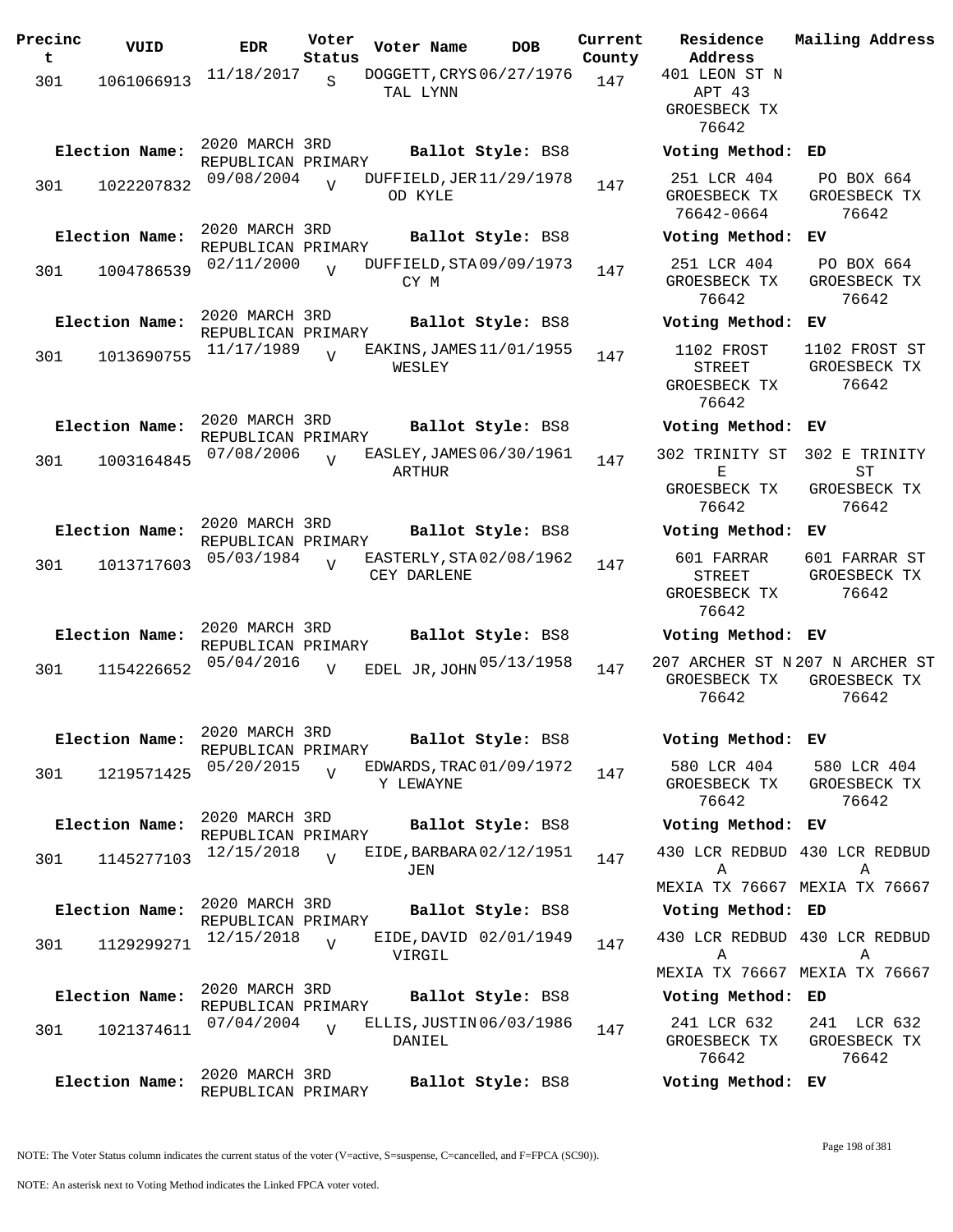| Precinc<br>t | VUID           | <b>EDR</b>                           | Voter<br>Status | Voter Name                           | <b>DOB</b>              | Current<br>County |
|--------------|----------------|--------------------------------------|-----------------|--------------------------------------|-------------------------|-------------------|
| 301          | 1003916096     | 11/07/2000                           | V               | ELLIS, KENNET 08/09/1949<br>H WAYNE  |                         | 147               |
|              | Election Name: | 2020 MARCH 3RD                       |                 |                                      | Ballot Style: BS8       |                   |
| 301          | 1013640033     | REPUBLICAN PRIMARY<br>05/11/1997     | ٦T              | ELMORE, CLAYT 03/18/1979<br>ON LEON  |                         | 147               |
|              | Election Name: | 2020 MARCH 3RD<br>REPUBLICAN PRIMARY |                 |                                      | Ballot Style: BS8       |                   |
| 301          | 1013690468     | 10/25/1992                           |                 | ELMORE, DEIDR 06/29/1962<br>E RAE    |                         | 147               |
|              | Election Name: | 2020 MARCH 3RD<br>REPUBLICAN PRIMARY |                 |                                      | Ballot Style: BS8       |                   |
| 301          | 1001680057     | 02/02/2003                           | ٦T              | ELMORE, RACHE 11/19/1984<br>L LYNN   |                         | 147               |
|              | Election Name: | 2020 MARCH 3RD<br>REPUBLICAN PRIMARY |                 |                                      | Ballot Style: BS8       |                   |
| 301          | 1013305321     | 03/01/2008                           | V               | EVANS, DEBORA 08/07/1963<br>H ARLENE |                         | 147               |
|              | Election Name: | 2020 MARCH 3RD<br>REPUBLICAN PRIMARY |                 |                                      | Ballot Style: BS8       |                   |
| 301          | 1004785999     | 03/05/2000                           | V               | EVANS, MARTHA 02/01/1939<br>LEE      |                         | 147               |
|              | Election Name: | 2020 MARCH 3RD<br>REPUBLICAN PRIMARY |                 |                                      | Ballot Style: BS8       |                   |
| 301          | 1013349798     | 03/01/2008                           | $\overline{U}$  | EVANS, MICHAE 08/27/1960<br>L JORDAN |                         | 147               |
|              | Election Name: | 2020 MARCH 3RD<br>REPUBLICAN PRIMARY |                 |                                      | Ballot Style: BS8       |                   |
| 301          | 1004786001     | 03/08/2000                           | V               | EVANS, RAYMON 11/22/1935<br>D BLAKE  |                         | 147               |
|              | Election Name: | 2020 MARCH 3RD<br>REPUBLICAN PRIMARY |                 |                                      | Ballot Style: BS8       |                   |
| 301          | 1211800167     | 05/26/2019                           | $\overline{V}$  | RENEE                                | FAGG, RHONDA 03/29/1969 | 147               |
|              | Election Name: | 2020 MARCH 3RD                       |                 |                                      | Ballot Style: BS8       |                   |
| 301          | 2145549800     | REPUBLICAN PRIMARY<br>06/06/2018     | $\overline{U}$  | FARLEY, JUSTI 02/28/1986<br>NE MARIE |                         | 147               |
|              |                |                                      |                 |                                      |                         |                   |
|              | Election Name: | 2020 MARCH 3RD<br>REPUBLICAN PRIMARY |                 |                                      | Ballot Style: BS8       |                   |
| 301          | 1013671296     | 09/29/1994                           | $\overline{V}$  | FAVORS, CARLI 08/27/1962<br>NA       |                         | 147               |
|              | Election Name: | 2020 MARCH 3RD<br>REPUBLICAN PRIMARY |                 |                                      | Ballot Style: BS8       |                   |
| 301          | 1008586652     | 06/07/1986                           | V               | WAYNE                                | FAVORS, JOHN 08/11/1963 | 147               |

**Voter Name DOB Residence Address Current Mailing Address** 241 LCR 632 GROESBECK TX 76642 241 LCR 632 GROESBECK TX 76642 **Election Name: Ballot Style:** BS8 **Voting Method: EV** 1017 MCCLINTIC 1017 MCCLINTIC DRIVE GROESBECK TX 76642 ST GROESBECK TX 76642 **Election Name: Ballot Style:** BS8 **Voting Method: EV** 3378 FM 1245 W GROESBECK TX 76642 P O BOX 952 GROESBECK TX 76642 **Election Name: Ballot Style:** BS8 **Voting Method: EV** 3378 FM 1245 W GROESBECK TX 76642 PO BOX 737 GROESBECK TX 76642 **Election Name: Ballot Style:** BS8 **Voting Method: EV** 675 LCR 412 GROESBECK TX 76642 675 LCR 412 GROESBECK TX 76642 **Election Name: Ballot Style:** BS8 **Voting Method: EV** 297 LCR 634 THORNTON TX 76687 297 LCR 634 THORNTON TX 76687 **Election Name: Ballot Style:** BS8 **Voting Method: EV** 675 LCR 412 GROESBECK TX 76642 675 LCR 412 GROESBECK TX 76642 **Election Name: Ballot Style:** BS8 **Voting Method: EV** 297 LCR 634 THORNTON TX 76687 297 LCR 634 THORNTON TX 76687 **Election Name: Ballot Style:** BS8 **Voting Method: EV** 510 ANGELINE ST W GROESBECK TX 76642 **Election Name: Ballot Style:** BS8 **Voting Method: EV** 608 CULBERSON 608 N CULBERSON STREET GROESBECK TX 76642 GROESBECK TX 76642 **Election Name: Ballot Style:** BS8 **Voting Method: ED** 1723 HWY 14 N 1723 HWY 164 E GROESBECK TX 76642 GROESBECK TX 76642 **Election Name: Ballot Style:** BS8 **Voting Method: EV** 1723 HWY 164 E 1723 HWY 164 E GROESBECK TX GROESBECK TX

NOTE: The Voter Status column indicates the current status of the voter (V=active, S=suspense, C=cancelled, and F=FPCA (SC90)).

76642-9650

76642-9650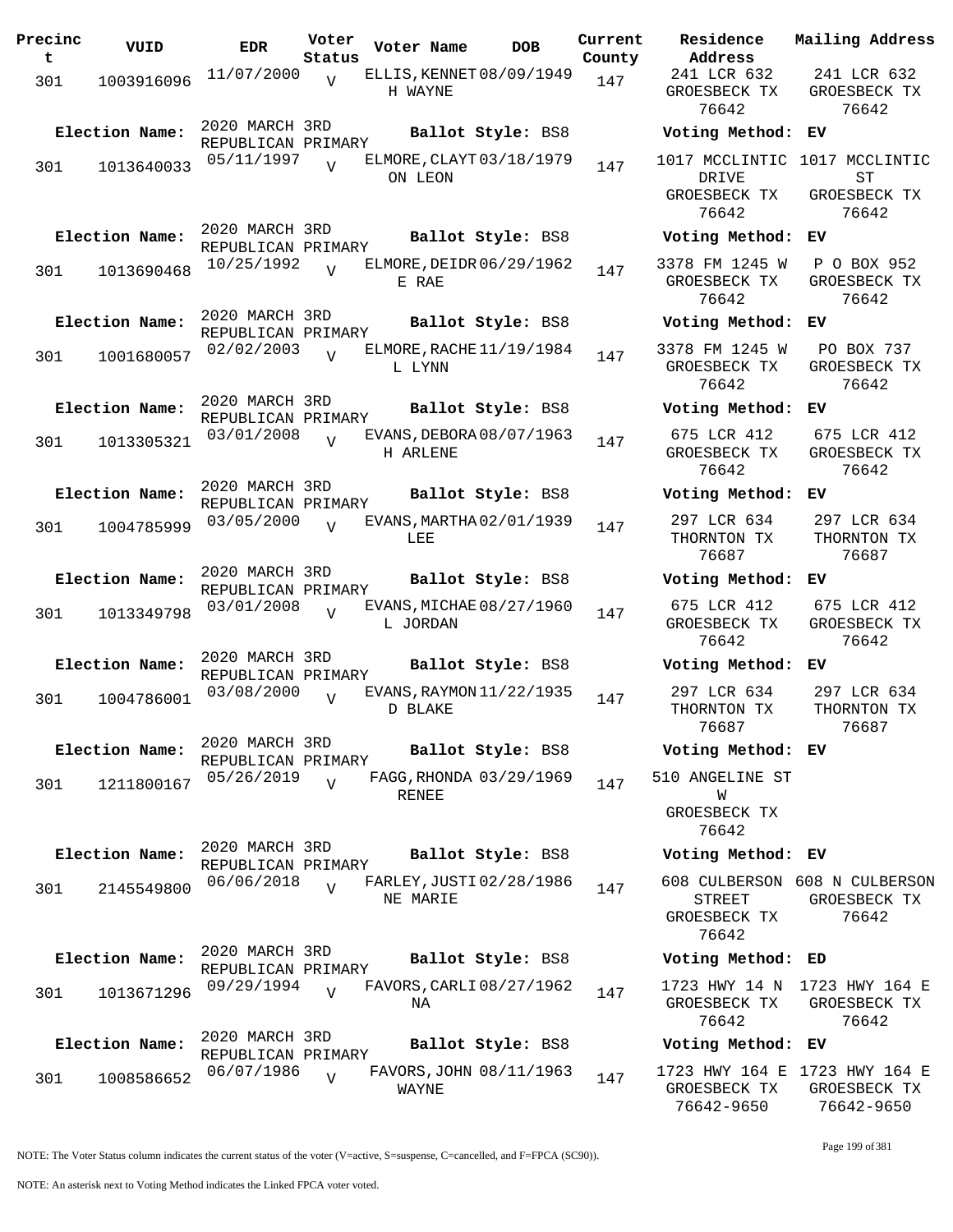| Precinc<br>t | VUID                         | <b>EDR</b>                                         | Voter<br>Status | Voter Name                           | <b>DOB</b>                                  | Current<br>County |
|--------------|------------------------------|----------------------------------------------------|-----------------|--------------------------------------|---------------------------------------------|-------------------|
|              | Election Name:               | 2020 MARCH 3RD                                     |                 |                                      | Ballot Style: BS8                           |                   |
| 301          | 1013721408                   | REPUBLICAN PRIMARY<br>03/01/1978                   | V               | FAVORS, PATRI 07/10/1947<br>CIA LEE  |                                             | 147               |
| 301          | Election Name:<br>1013721393 | 2020 MARCH 3RD<br>REPUBLICAN PRIMARY<br>03/01/1978 | $\overline{V}$  | FAVORS, SIDNE 04/02/1943<br>Y THOMAS | Ballot Style: BS8                           | 147               |
| 301          | Election Name:<br>1196908827 | 2020 MARCH 3RD<br>REPUBLICAN PRIMARY<br>11/14/2012 | $\overline{U}$  | FEARS, BOBBY 07/26/1966<br>G         | Ballot Style: BS8                           | 147               |
| 301          | Election Name:<br>1204413155 | 2020 MARCH 3RD<br>REPUBLICAN PRIMARY<br>12/15/2013 | $\overline{U}$  | FEARS, SANDY 05/07/1967<br>KAY       | Ballot Style: BS8                           | 147               |
| 301          | Election Name:<br>1012755881 | 2020 MARCH 3RD<br>REPUBLICAN PRIMARY<br>06/01/2012 | ٦T              | FERRILL, JOHN 09/15/1953<br>FRANKLIN | Ballot Style: BS8                           | 147               |
| 301          | Election Name:<br>1013688943 | 2020 MARCH 3RD<br>REPUBLICAN PRIMARY<br>02/06/1991 | $\overline{U}$  | FERRILL, MICH 08/13/1950<br>AEL JAY  | Ballot Style: BS8                           | 147               |
| 301          | Election Name:<br>1006608484 | 2020 MARCH 3RD<br>REPUBLICAN PRIMARY<br>02/29/2004 | V               | FEWELL, JAMES 07/25/1938<br>EDWARD   | Ballot Style: BS8                           | 147               |
| 301          | Election Name:<br>1013721757 | 2020 MARCH 3RD<br>REPUBLICAN PRIMARY<br>03/01/1978 | V               | FITTE, DEBORA 09/08/1953<br>Η        | Ballot Style: BS8                           | 147               |
| 301          | Election Name:<br>1013720497 | 2020 MARCH 3RD<br>REPUBLICAN PRIMARY<br>06/07/1984 | $\overline{V}$  | FOREST                               | Ballot Style: BS8<br>FITTE, PAUL 07/04/1953 | 147               |
| 301          | Election Name:<br>1125628387 | 2020 MARCH 3RD<br>REPUBLICAN PRIMARY<br>03/09/2018 | $\overline{U}$  | FITTING, ANGE 08/04/1970<br>LA LYNN  | Ballot Style: BS8                           | 147               |
| 301          | Election Name:<br>1125645561 | 2020 MARCH 3RD<br>REPUBLICAN PRIMARY<br>03/09/2018 | $\overline{V}$  | FITTING<br>JR, HANS PAUL             | Ballot Style: BS8<br>06/18/1961             | 147               |
|              | Election Name:               | 2020 MARCH 3RD<br>REPUBLICAN PRIMARY               |                 |                                      | Ballot Style: BS8                           |                   |

**Voter Name DOB Residence Address Current Mailing Address Election Name: Ballot Style:** BS8 **Voting Method: EV** 159 LCR 403 GROESBECK TX 76642 P O BOX 557 GROESBECK TX 76642 **Election Name: Ballot Style:** BS8 **Voting Method: EV** 159 LCR 403 GROESBECK TX 76642 PO BOX 557 GROESBECK TX 76642 **Election Name: Ballot Style:** BS8 **Voting Method: EV** 379 PR 5374A GROESBECK TX 76642 379 PR 5374A GROESBECK TX 76642 **Election Name: Ballot Style:** BS8 **Voting Method: ED** 379 PR 5374A GROESBECK TX 76642 379 PR 5374 A GROESBECK TX 76642 **Election Name: Ballot Style:** BS8 **Voting Method: ED** 2606 FM 2489 GROESBECK TX 76642 2606 FM 2489 GROESBECK TX 76642 **Election Name: Ballot Style:** BS8 **Voting Method: EV** 2606 FM 2489 GROESBECK TX 76642 2606 FM 2489 GROESBECK TX 76642 **Election Name: Ballot Style:** BS8 **Voting Method: EV** 452 LCR 402 GROESBECK TX 76642 PO BOX 111 GROESBECK TX 76642 **Election Name: Ballot Style:** BS8 **Voting Method: AV** 910 ANGELINE ST 910 W ANGELINE W GROESBECK TX 76642 ST GROESBECK TX 76642 **Election Name: Ballot Style:** BS8 **Voting Method: EV** 910 ANGELINE ST 910 W ANGELINE W GROESBECK TX 76642 ST GROESBECK TX 76642 **Election Name: Ballot Style:** BS8 **Voting Method: EV** 219 LCR 396 GROESBECK TX 76642 **Election Name: Ballot Style:** BS8 **Voting Method: EV** 219 LCR 396 GROESBECK TX 76642 **Election Name: Ballot Style:** BS8 **Voting Method: EV**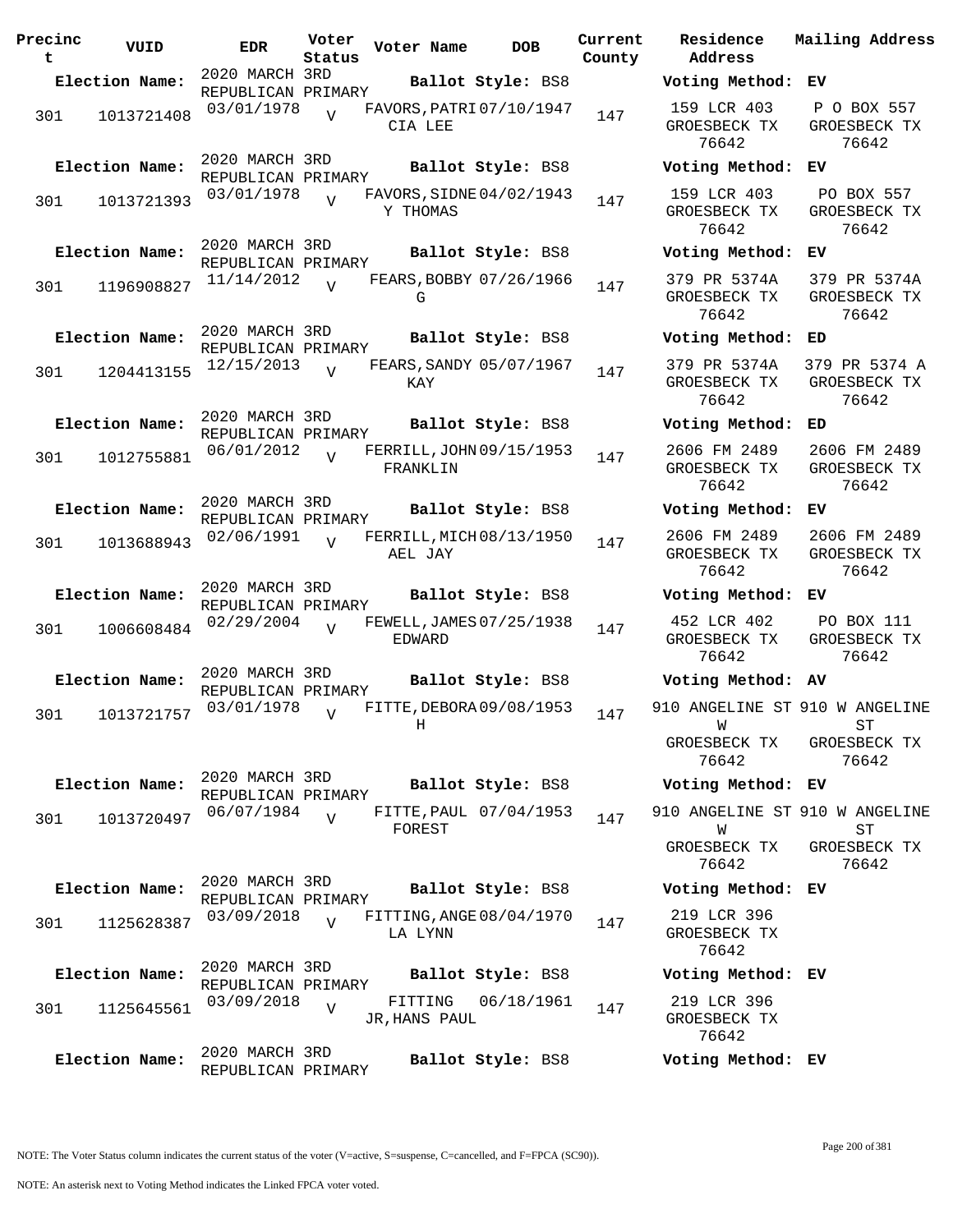| Precinc  | VUID           | <b>EDR</b>                           | Voter          | Voter Name                                   | DOB | Current       | Residence                                           |
|----------|----------------|--------------------------------------|----------------|----------------------------------------------|-----|---------------|-----------------------------------------------------|
| t<br>301 | 1022464165     | 10/14/2004                           | Status<br>V    | FLOWERS, CALV10/02/1986<br>IN BRADLY         |     | County<br>147 | Address<br>512 LCR 403<br>GROESBECK T<br>76642      |
|          | Election Name: | 2020 MARCH 3RD<br>REPUBLICAN PRIMARY |                | Ballot Style: BS8                            |     |               | Voting Meth                                         |
| 301      | 1013721449     | 04/12/1980                           | $\overline{V}$ | FLOWERS, DAVI 06/05/1960<br>D EUGENE         |     | 147           | 512 LCR 403<br>GROESBECK T<br>76642                 |
|          | Election Name: | 2020 MARCH 3RD<br>REPUBLICAN PRIMARY |                | Ballot Style: BS8                            |     |               | Voting Meth                                         |
| 301      | 1202802112     | 10/19/2013                           | $\overline{V}$ | FLOWERS, JAMI 12/13/1989<br>E JO             |     | 147           | 512 LCR 403<br>GROESBECK T<br>76642                 |
|          | Election Name: | 2020 MARCH 3RD<br>REPUBLICAN PRIMARY |                | Ballot Style: BS8                            |     |               | Voting Meth                                         |
| 301      | 1013720180     | 04/05/1978                           | $\overline{U}$ | FLOWERS, JENN 04/05/1960<br>IFER DENISE      |     | 147           | 512 LCR 403<br>GROESBECK T<br>76642                 |
|          | Election Name: | 2020 MARCH 3RD<br>REPUBLICAN PRIMARY |                | Ballot Style: BS8                            |     |               | Voting Meth                                         |
| 301      | 1013721726     | 11/19/1980                           | $\overline{V}$ | FORGE, JANETT 06/12/1962                     |     | 147           | 310 CHURCH<br><b>STREET</b><br>GROESBECK T<br>76642 |
|          | Election Name: | 2020 MARCH 3RD<br>REPUBLICAN PRIMARY |                | Ballot Style: BS8                            |     |               | Voting Meth                                         |
| 301      | 2139743060     | 10/15/2017                           | $\overline{V}$ | FOWLER, CHANC 04/16/1999<br>E ALEXANDER      |     | 147           | 2576 HWY 14<br>GROESBECK T<br>76642                 |
|          | Election Name: | 2020 MARCH 3RD<br>REPUBLICAN PRIMARY |                | Ballot Style: BS8                            |     |               | Voting Meth                                         |
| 301      | 1018719223     | 06/05/2003                           | $\overline{V}$ | FOWLER, RACHE 10/24/1978<br>L BARBER         |     | 147           | 2576 HWY 14<br>GROESBECK T<br>76642-2927            |
|          | Election Name: | 2020 MARCH 3RD<br>REPUBLICAN PRIMARY |                | Ballot Style: BS8                            |     |               | Voting Meth                                         |
| 301      | 1013699938     | 03/01/1978                           | $\overline{U}$ | FOWLER, RICKE 01/09/1954<br>Y E              |     | 147           | 2576 HWY 14<br>GROESBECK T<br>76642                 |
|          | Election Name: | 2020 MARCH 3RD<br>REPUBLICAN PRIMARY |                | Ballot Style: BS8                            |     |               | Voting Meth                                         |
| 301      | 1013693579     | 03/01/1978                           | $\overline{V}$ | FREDRIKSSON, 07/17/1946<br><b>SHARON</b>     |     | 147           | 1189 HWY 164<br>GROESBECK T<br>76642                |
|          | Election Name: | 2020 MARCH 3RD<br>REPUBLICAN PRIMARY |                | Ballot Style: BS8                            |     |               | Voting Meth                                         |
| 301      | 1013694658     | 03/23/1987                           | $\overline{U}$ | FREDRIKSSON, 07/21/1936<br>WILLIAM<br>HARVEY |     | 147           | 1189 HWY 164<br>GROESBECK T<br>76642                |
|          | Election Name: | 2020 MARCH 3RD                       |                | Ballot Style: BS8                            |     |               | Voting Meth                                         |
| 301      | 1013652850     | REPUBLICAN PRIMARY<br>09/14/1990     | $\overline{V}$ | FULMER, DEBRA 03/27/1962<br>LEE              |     | 147           | 201 TYUS ST<br>GROESBECK T<br>76642-1564            |
|          | Election Name: | 2020 MARCH 3RD<br>REPUBLICAN PRIMARY |                | Ballot Style: BS8                            |     |               | Voting Meth                                         |
| 301      | 1003921960     | 01/05/2000                           | $\overline{V}$ | FULMER, LAWRE 01/27/1971<br>NCE WAYNE        |     | 147           | 201 TYUS ST<br>GROESBECK T<br>76642                 |
|          | Election Name: | 2020 MARCH 3RD<br>REPUBLICAN PRIMARY |                | Ballot Style: BS8                            |     |               | Voting Meth                                         |

**Voter Name DOB Residence Address Current Mailing Address** 512 LCR 403 GROESBECK TX 76642 **Election Name: Ballot Style:** BS8 **Voting Method: EV** 512 LCR 403 GROESBECK TX 76642 512 LCR 403 GROESBECK TX 76642 **Election Name: Ballot Style:** BS8 **Voting Method: EV** 512 LCR 403 GROESBECK TX 76642 **Election Name: Ballot Style:** BS8 **Voting Method: ED** 512 LCR 403 GROESBECK TX 76642 512 LCR 403 GROESBECK TX 76642 **Election Name: Ballot Style:** BS8 **Voting Method: EV** STREET GROESBECK TX 76642 P O BOX 826 GROESBECK TX 76642 **Election Name: Ballot Style:** BS8 **Voting Method: EV** 2576 HWY 14 N GROESBECK TX MEXIA TX 76667 76642 PO BOX 1164 **Election Name: Ballot Style:** BS8 **Voting Method: ED** 2576 HWY 14 N GROESBECK TX MEXIA TX 76667 76642-2927 POB 1164 **Election Name: Ballot Style:** BS8 **Voting Method: ED** 2576 HWY 14 N GROESBECK TX MEXIA TX 76667 76642 PO BOX 1164 **Election Name: Ballot Style:** BS8 **Voting Method: ED** 1189 HWY 164 W GROESBECK TX 76642 P O BOX 599 GROESBECK TX 76642 **Election Name: Ballot Style:** BS8 **Voting Method: EV** 1189 HWY 164 W GROESBECK TX 76642 P O BOX 599 GROESBECK TX 76642 **Election Name: Ballot Style:** BS8 **Voting Method: EV** 201 TYUS ST N GROESBECK TX 76642-1564 201 N TYUS GROESBECK TX 76642 **Election Name: Ballot Style:** BS8 **Voting Method: EV** 201 TYUS ST N GROESBECK TX 201 N TYUS ST GROESBECK TX

NOTE: The Voter Status column indicates the current status of the voter (V=active, S=suspense, C=cancelled, and F=FPCA (SC90)).

76642

**Election Name: Ballot Style:** BS8 **Voting Method: EV**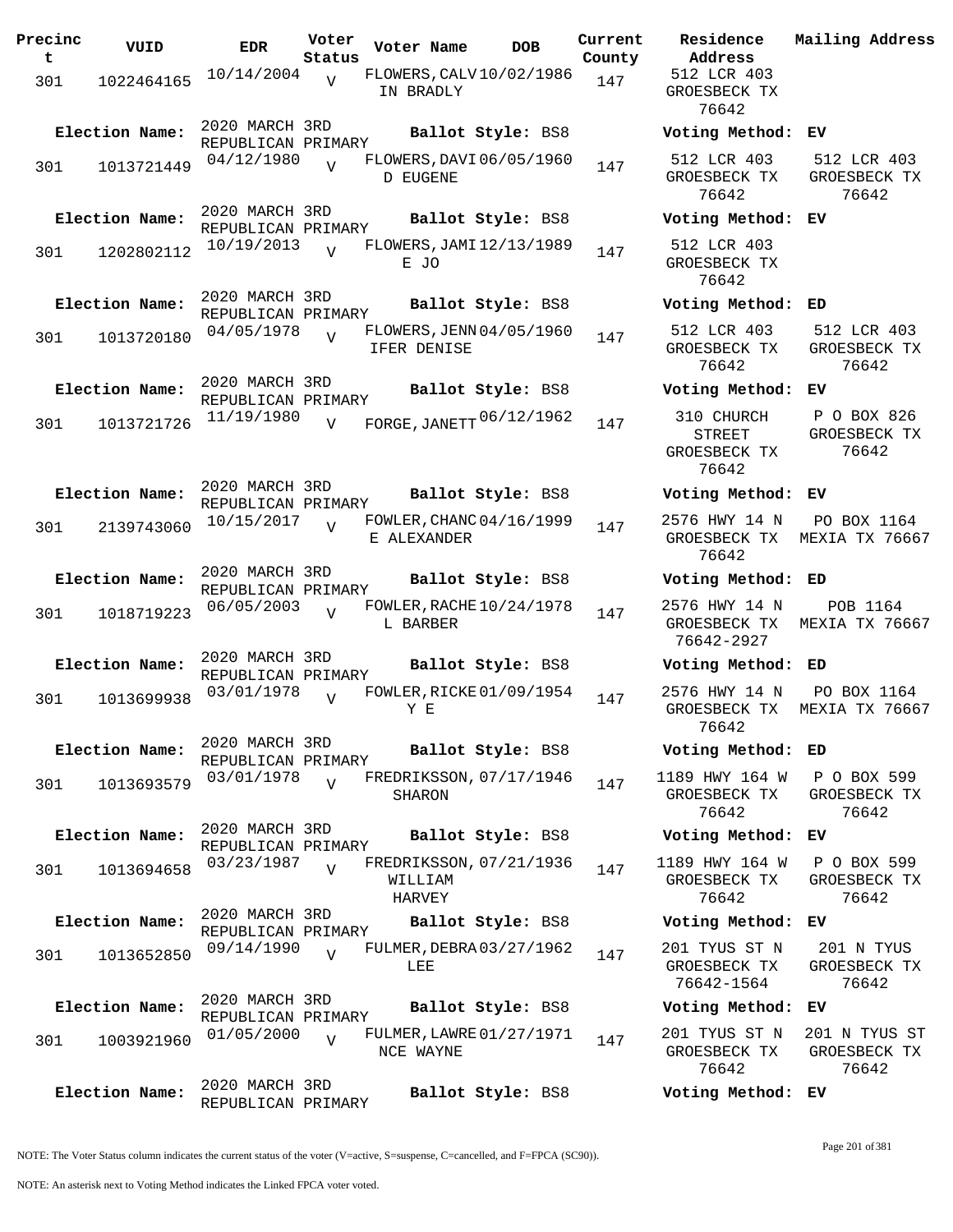| Precinc<br>t | VUID           | <b>EDR</b>                           | Voter<br>Status | Voter Name                               | <b>DOB</b>        | Current<br>County | Residence<br>Address                           | Mail                 |
|--------------|----------------|--------------------------------------|-----------------|------------------------------------------|-------------------|-------------------|------------------------------------------------|----------------------|
| 301          | 1013724911     | 09/13/2000                           | $\mathbf S$     | GALVAN, DEVON 07/01/1982<br>PAIGE        |                   | 147               | 602 WALKER ST E<br>GROESBECK TX<br>76642       |                      |
|              | Election Name: | 2020 MARCH 3RD<br>REPUBLICAN PRIMARY |                 |                                          | Ballot Style: BS8 |                   | Voting Method: ED                              |                      |
| 301          | 2148323730     | 10/15/2018                           | S               | GANIOUS, REGI 09/18/2000<br>NALD JOURDEN |                   | 147               | 201 SABINE ST E<br>GROESBECK TX<br>76642       |                      |
|              | Election Name: | 2020 MARCH 3RD<br>REPUBLICAN PRIMARY |                 |                                          | Ballot Style: BS8 |                   | Voting Method:                                 | ED                   |
| 301          | 1028764142     | 10/08/2005                           |                 | GARCIA, RACHE 05/28/1987<br>L ANGELINA   |                   | 147               | 518 ELLIS ST N 518<br>GROESBECK TX<br>76642    | GR                   |
|              | Election Name: | 2020 MARCH 3RD<br>REPUBLICAN PRIMARY |                 |                                          | Ballot Style: BS8 |                   | Voting Method:                                 | EV                   |
| 301          | 1013722247     | 05/01/1986                           | $\overline{U}$  | GATES, CAROL 10/21/1940<br>ANN           |                   | 147               | 580 LCR 390<br>GROESBECK TX<br>76642           | 58<br>GR             |
|              | Election Name: | 2020 MARCH 3RD<br>REPUBLICAN PRIMARY |                 |                                          | Ballot Style: BS8 |                   | Voting Method:                                 | EV                   |
| 301          | 1103529456     | 11/08/2016                           | $\overline{U}$  | GENTRY, SEAN 05/23/1969<br>MICHAEL       |                   | 147               | 207 RUSK ST S<br>GROESBECK TX<br>76642         | $\overline{c}$<br>GR |
|              | Election Name: | 2020 MARCH 3RD<br>REPUBLICAN PRIMARY |                 |                                          | Ballot Style: BS8 |                   | Voting Method:                                 | ED                   |
| 301          | 1013717954     | 02/16/1978                           | $\overline{V}$  | GIBSON, EULA 07/01/1953<br>MAE           |                   | 147               | 311 DALLAS ST N<br>GROESBECK TX<br>76642       | P<br>GR              |
|              | Election Name: | 2020 MARCH 3RD<br>REPUBLICAN PRIMARY |                 |                                          | Ballot Style: BS8 |                   | Voting Method:                                 | EV                   |
| 301          | 1039857789     | 02/03/2006                           | $\overline{z}$  | GIBSON, OLLIE 08/01/1956<br>MAE          |                   | 147               | 620 CULBERSON<br><b>STREET</b><br>GROESBECK TX | 620<br>GR            |
|              | Election Name: | 2020 MARCH 3RD<br>REPUBLICAN PRIMARY |                 |                                          | Ballot Style: BS8 |                   | 76642<br>Voting Method:                        | 7<br>ED              |
| 301          | 1052614757     | 02/13/2016                           | $\overline{U}$  | GIBSON, SHIRL 08/15/1960<br>EY JEAN      |                   | 147               | 616 ELLIS ST N<br>GROESBECK TX<br>76642        | 616<br>GR            |
|              | Election Name: | 2020 MARCH 3RD<br>REPUBLICAN PRIMARY |                 |                                          | Ballot Style: BS8 |                   | Voting Method: EV                              |                      |
| 301          | 1013717473     | 02/10/1983                           | $\overline{V}$  | GIBSON, VIVIA 07/15/1956<br>N A          |                   | 147               | 616 ELLIS ST N 616<br>GROESBECK TX<br>76642    | GR                   |
|              | Election Name: | 2020 MARCH 3RD<br>REPUBLICAN PRIMARY |                 |                                          | Ballot Style: BS8 |                   | Voting Method: ED                              |                      |
| 301          | 2003155787     | 12/24/2015                           | $\overline{U}$  | GOEKE<br>JR, ROGER                       | 01/29/1982        | 147               | 471 LCR 404<br>GROESBECK TX<br>76642           |                      |
|              | Election Name: | 2020 MARCH 3RD<br>REPUBLICAN PRIMARY |                 |                                          | Ballot Style: BS8 |                   | Voting Method:                                 | ЕV                   |
| 301          | 1013691700     | 09/27/1991                           | $\overline{V}$  | GONNER, PAMEL 08/12/1973<br>A DENISE     |                   | 147               | 311 CHURCH<br>STREET<br>GROESBECK TX<br>76642  | $\mathbf{P}$<br>GR   |
|              | Election Name: | 2020 MARCH 3RD<br>REPUBLICAN PRIMARY |                 |                                          | Ballot Style: BS8 |                   | Voting Method:                                 | EV                   |
| 301          | 1035558036     | 01/14/2006                           | $\overline{V}$  | GONZALEZ, MAY 03/20/1980<br>OLA PATRICIA |                   | 147               | 309 SABINE ST W<br>GROESBECK TX<br>76642-1323  | 30<br>GR             |
|              | Election Name: | 2020 MARCH 3RD                       |                 |                                          | Ballot Style: BS8 |                   | Voting Method: ED                              |                      |

**Voter Name DOB Residence Address Current Mailing Address** 602 WALKER ST E GROESBECK TX 76642 **Election Name: Ballot Style:** BS8 **Voting Method: ED** 201 SABINE ST E GROESBECK TX 76642 **Election Name: Ballot Style:** BS8 **Voting Method: ED** 518 ELLIS ST N 518 N ELLIS ST GROESBECK TX 76642 GROESBECK TX 76642 **Election Name: Ballot Style:** BS8 **Voting Method: EV** 580 LCR 390 GROESBECK TX 76642 580 LCR 390 GROESBECK TX 76642 **Election Name: Ballot Style:** BS8 **Voting Method: EV** 207 RUSK ST S GROESBECK TX 76642 207 S RUSK GROESBECK TX 76642 **Election Name: Ballot Style:** BS8 **Voting Method: ED** 311 DALLAS ST N P O BOX 244 GROESBECK TX 76642 GROESBECK TX 76642 **Election Name: Ballot Style:** BS8 **Voting Method: EV** 620 CULBERSON STREET GROESBECK TX 76642 620 CULBERSON AVE GROESBECK TX 76642-1133 **Election Name: Ballot Style:** BS8 **Voting Method: ED** 616 ELLIS ST N 616 N ELLIS ST GROESBECK TX 76642 GROESBECK TX 76642 **Election Name: Ballot Style:** BS8 **Voting Method: EV** 616 ELLIS ST N 616 N ELLIS ST GROESBECK TX 76642 GROESBECK TX 76642 **Election Name: Ballot Style:** BS8 **Voting Method: ED** 471 LCR 404 GROESBECK TX 76642 **Election Name: Ballot Style:** BS8 **Voting Method: EV** 311 CHURCH STREET GROESBECK TX 76642 P O BOX 435 GROESBECK TX 76642 **Election Name: Ballot Style:** BS8 **Voting Method: EV** 309 SABINE ST W 309 W SABINE GROESBECK TX 76642-1323 GROESBECK TX 76642

NOTE: The Voter Status column indicates the current status of the voter (V=active, S=suspense, C=cancelled, and F=FPCA (SC90)).

REPUBLICAN PRIMARY

Page 202 of 381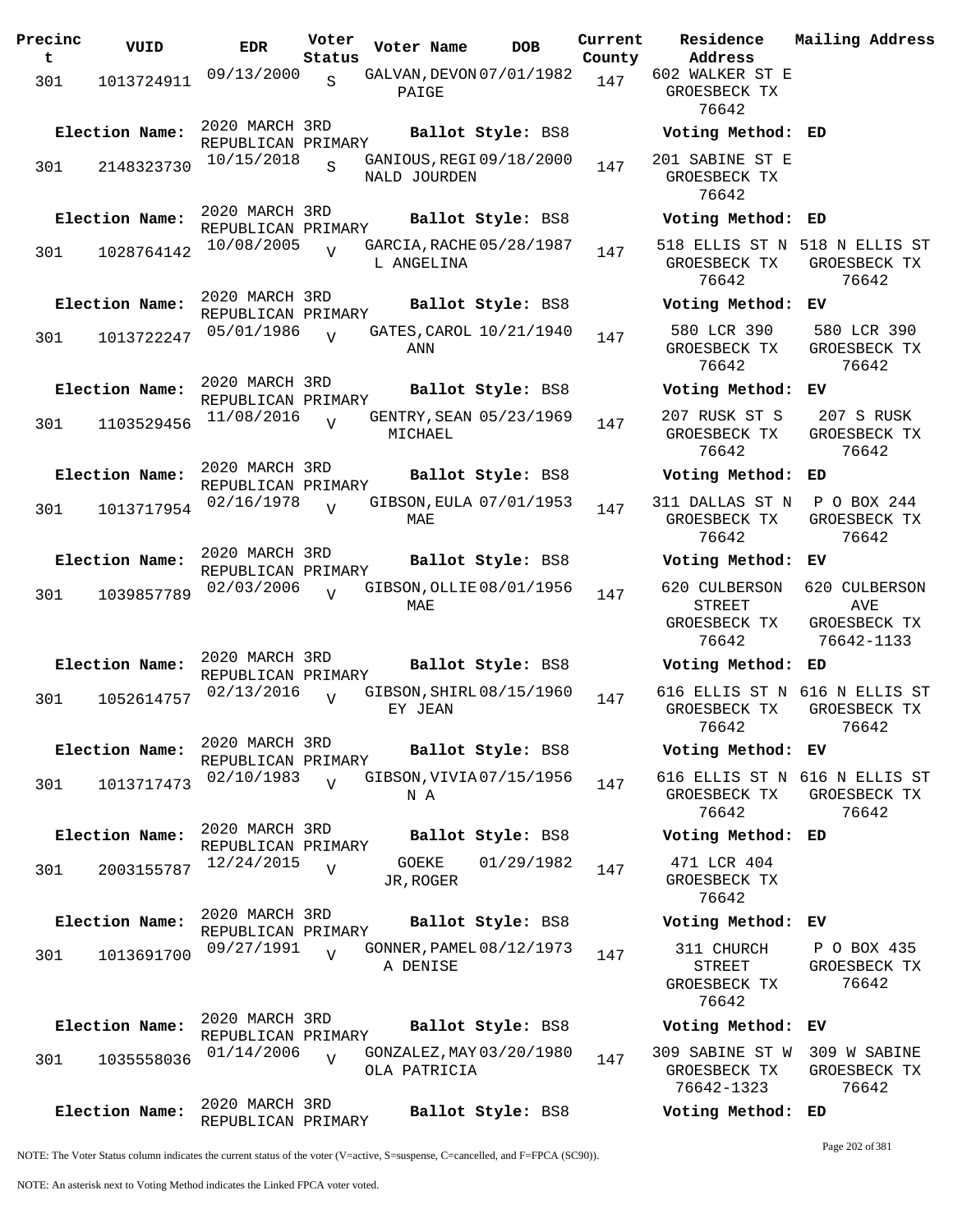| Precinc<br>t | VUID           | <b>EDR</b>                           | Voter<br>Status | Voter Name                              | <b>DOB</b>             | Current<br>County | Residence<br>Address                                     | Mail              |
|--------------|----------------|--------------------------------------|-----------------|-----------------------------------------|------------------------|-------------------|----------------------------------------------------------|-------------------|
| 301          | 1013673057     | 04/05/1984                           | $\overline{V}$  | GORGAS, BECKY 09/23/1965                |                        | 147               | 1549 HWY 164 W 154<br>GROESBECK TX<br>76642              | GR                |
|              | Election Name: | 2020 MARCH 3RD<br>REPUBLICAN PRIMARY |                 |                                         | Ballot Style: BS8      |                   | Voting Method:                                           | ED                |
| 301          | 1003770660     | 07/27/2001                           | $\overline{U}$  | GORGAS, GLEN 09/08/1960<br>RICHARD      |                        | 147               | 1549 HWY 164 W<br>GROESBECK TX<br>76642                  | 154<br>GR         |
|              | Election Name: | 2020 MARCH 3RD<br>REPUBLICAN PRIMARY |                 |                                         | Ballot Style: BS8      |                   | Voting Method:                                           | ED                |
| 301          | 1013758598     | 12/06/2018                           | $\overline{V}$  | GRAVES, ADA M 05/25/1963                |                        | 147               | 606 WASHINGTON<br><b>STREET</b><br>GROESBECK TX<br>76642 | $\mathbf P$<br>GR |
|              | Election Name: | 2020 MARCH 3RD<br>REPUBLICAN PRIMARY |                 |                                         | Ballot Style: BS8      |                   | Voting Method:                                           | ЕV                |
| 301          | 1013721863     | 02/10/1983                           | $\overline{17}$ | GRAVES, MICHE 11/23/1960<br>AL ANOTHON  |                        | 147               | 606 WASHINGTON<br><b>STREET</b><br>GROESBECK TX<br>76642 | GR                |
|              | Election Name: | 2020 MARCH 3RD<br>REPUBLICAN PRIMARY |                 |                                         | Ballot Style: BS8      |                   | Voting Method:                                           | EV                |
| 301          | 1013687504     | 10/13/1988                           | $\overline{U}$  | GRAVES, THOMA 06/28/1970<br>S DANIEL    |                        | 147               | 409 TRINITY ST<br>W<br>GROESBECK TX                      | $\mathbf P$<br>GR |
|              | Election Name: | 2020 MARCH 3RD                       |                 |                                         | Ballot Style: BS8      |                   | 76642<br>Voting Method:                                  | EV                |
| 301          | 1013722091     | REPUBLICAN PRIMARY<br>04/16/1984     | $\overline{V}$  | GREEN, SHARON 05/05/1955<br>DENICE      |                        | 147               | 813 GRAYSON ST<br>N<br>GROESBECK TX<br>76642             | $\mathbf P$<br>GR |
|              | Election Name: | 2020 MARCH 3RD<br>REPUBLICAN PRIMARY |                 |                                         | Ballot Style: BS8      |                   | Voting Method:                                           | EV                |
| 301          | 1013691201     | 05/03/1991                           | $\overline{v}$  | <b>JEAN</b>                             | GREER, ERMA 06/07/1961 | 147               | 506 LEON ST S<br>GROESBECK TX<br>76642                   | 506<br>GR         |
|              | Election Name: | 2020 MARCH 3RD<br>REPUBLICAN PRIMARY |                 |                                         | Ballot Style: BS8      |                   | Voting Method:                                           | EV                |
| 301          | 1085555060     | 11/11/2016                           | $\overline{V}$  | GROVES, SHARO 12/26/1957<br>N YVONNE    |                        | 147               | 507 NAVASOTA ST 507<br>W<br>GROESBECK TX<br>76642        | GR                |
|              | Election Name: | 2020 MARCH 3RD<br>REPUBLICAN PRIMARY |                 |                                         | Ballot Style: BS8      |                   | Voting Method:                                           | ED                |
| 301          | 1084885286     | 04/13/2014                           | $\overline{V}$  | GROVES, WILLI 09/18/1957<br>AM RANDOLPH |                        | 147               | 507 NAVASOTA ST 507<br>W<br>GROESBECK TX<br>76642        | GR                |
|              | Election Name: | 2020 MARCH 3RD<br>REPUBLICAN PRIMARY |                 |                                         | Ballot Style: BS8      |                   | Voting Method:                                           | ED                |
| 301          | 1013693262     | 10/15/1988                           | $\overline{U}$  | HAHN, ADDIE 06/14/1955<br>TAYLOR        |                        | 147               | 910 LCR 398<br>GROESBECK TX<br>76642                     | P(<br>GR          |
|              | Election Name: | 2020 MARCH 3RD<br>REPUBLICAN PRIMARY |                 |                                         | Ballot Style: BS8      |                   | Voting Method:                                           | EV                |
| 301          | 2157905484     | 07/13/2019                           | $\overline{V}$  | HALL, FLOWER 12/27/1974<br>MARIA        |                        | 147               | 1689 LCR 374<br>GROESBECK TX<br>76642                    | 16<br>GR          |
|              | Election Name: | 2020 MARCH 3RD<br>REPUBLICAN PRIMARY |                 |                                         | Ballot Style: BS8      |                   | Voting Method: ED                                        |                   |

**Voter Name DOB Residence Address Current Mailing Address** GROESBECK TX GROESBECK TX 76642 49 HWY 164 W 1549 HWY 164 W 76642 **Election Name: Ballot Style:** BS8 **Voting Method: ED** 1549 HWY 164 W 1549 HWY 164 W GROESBECK TX 76642 GROESBECK TX 76642 **Election Name: Ballot Style:** BS8 **Voting Method: ED** STREET GROESBECK TX 76642 PO BOX 963 GROESBECK TX 76642 **Election Name: Ballot Style:** BS8 **Voting Method: EV** 606 WASHINGTON STREET GROESBECK TX 76642 POB 783 GROESBECK TX 76642 **Election Name: Ballot Style:** BS8 **Voting Method: EV** 409 TRINITY ST W GROESBECK TX 76642 P O BOX 132 GROESBECK TX 76642 **Election Name: Ballot Style:** BS8 **Voting Method: EV** 3 GRAYSON ST N GROESBECK TX 76642 P O BOX 451 GROESBECK TX 76642 **Election Name: Ballot Style:** BS8 **Voting Method: EV** 506 LEON ST S ROESBECK TX 76642 506 LEON ST S GROESBECK TX 76642 **Election Name: Ballot Style:** BS8 **Voting Method: EV** 507 NAVASOTA ST 507 W NAVASOTA W ROESBECK TX 76642 GROESBECK TX 76642 **Election Name: Ballot Style:** BS8 **Voting Method: ED** 507 NAVASOTA ST 507 W NAVASOTA W ROESBECK TX 76642 GROESBECK TX 76642 **Election Name: Ballot Style:** BS8 **Voting Method: ED** 910 LCR 398 GROESBECK TX 76642 PO BOX 1000 GROESBECK TX 76642 **Election Name: Ballot Style:** BS8 **Voting Method: EV** 1689 LCR 374 ROESBECK TX 76642 1689 LCR 374 GROESBECK TX 76642

NOTE: The Voter Status column indicates the current status of the voter (V=active, S=suspense, C=cancelled, and F=FPCA (SC90)).

NOTE: An asterisk next to Voting Method indicates the Linked FPCA voter voted.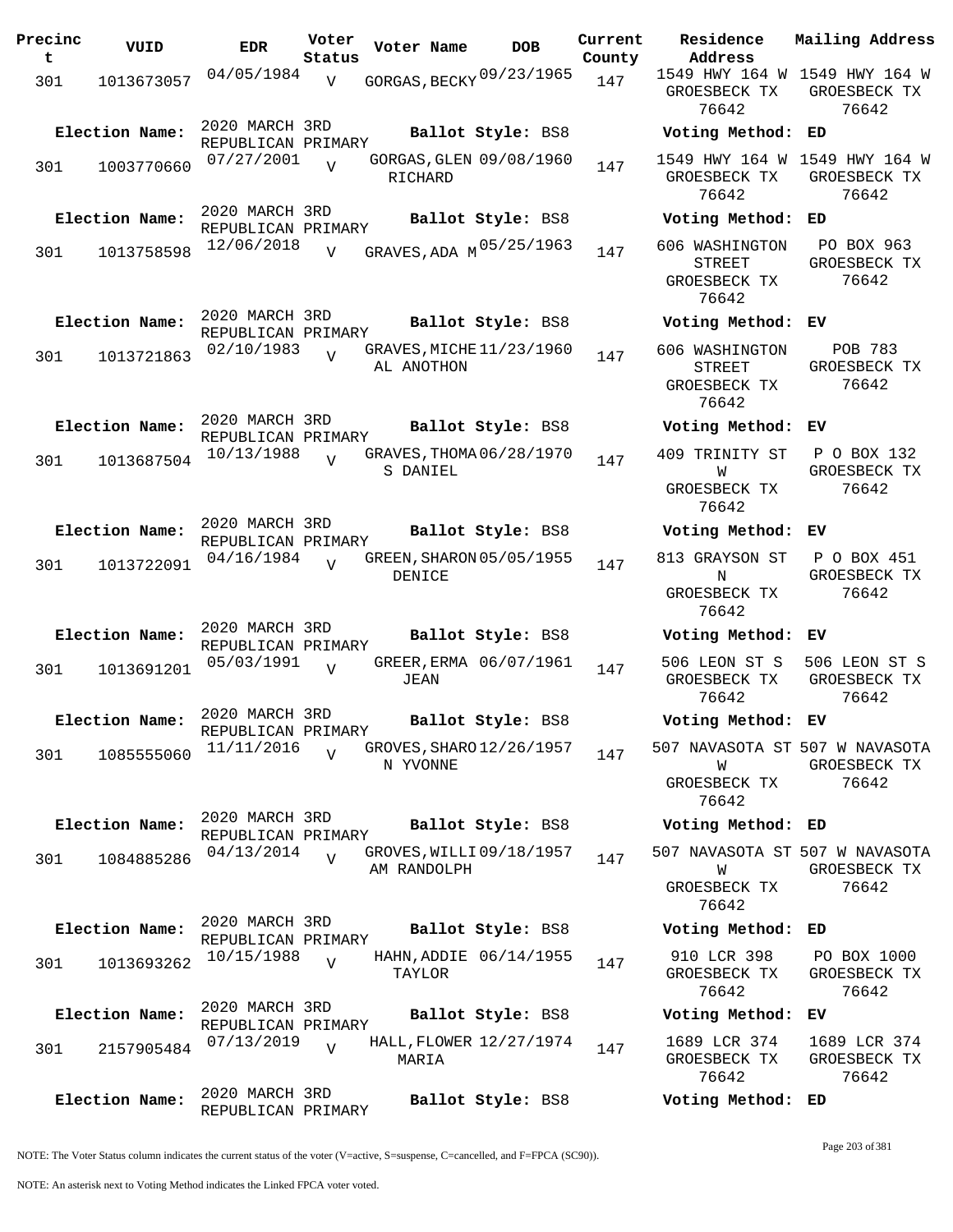| Precinc<br>t | VUID           | <b>EDR</b>                           | Voter<br>Status | Voter Name     | <b>DOB</b>               | Current<br>County | Residence<br>Address                                   | Mai.                    |
|--------------|----------------|--------------------------------------|-----------------|----------------|--------------------------|-------------------|--------------------------------------------------------|-------------------------|
| 301          | 1005004820     | 06/20/1998                           | $\overline{V}$  | <b>DAN</b>     | HALL, JOEL 04/07/1960    | 147               | 158 FM 147<br>GROESBECK TX<br>76642-3424               | $\mathbf{1}$<br>GR<br>7 |
|              | Election Name: | 2020 MARCH 3RD<br>REPUBLICAN PRIMARY |                 |                | Ballot Style: BS8        |                   | Voting Method:                                         | EV                      |
| 301          | 2156272785     | 06/05/2019                           | $\overline{V}$  | ALLEN          | HALL, MICKEY 05/30/1952  | 147               | 1689 LCR 374<br>GROESBECK TX<br>76642                  | 16<br>GR                |
|              | Election Name: | 2020 MARCH 3RD<br>REPUBLICAN PRIMARY |                 |                | Ballot Style: BS8        |                   | Voting Method:                                         | ED                      |
| 301          | 2142266515     | 02/18/2018                           | $\overline{U}$  | KATHERINE      | HALL, SARAH 01/13/2000   | 147               | 158 FM 147<br>GROESBECK TX<br>76642                    | $\mathbf{1}$<br>GR      |
|              | Election Name: | 2020 MARCH 3RD<br>REPUBLICAN PRIMARY |                 |                | Ballot Style: BS8        |                   | Voting Method:                                         | EV                      |
| 301          | 1090790506     | 10/01/2015                           | $\overline{U}$  | FRYE           | HAM, DOROTHY 02/07/1935  | 147               | 202 BROWNING<br>STREET<br>GROESBECK TX<br>76642        | 202<br>GR               |
|              | Election Name: | 2020 MARCH 3RD<br>REPUBLICAN PRIMARY |                 |                | Ballot Style: BS8        |                   | Voting Method: EV                                      |                         |
| 301          | 1090780880     | 12/03/2015                           | $\overline{V}$  | RONALD         | HAM, JAMES 09/27/1931    | 147               | 202 BROWNING<br><b>STREET</b><br>GROESBECK TX<br>76642 | 202<br>GR               |
|              | Election Name: | 2020 MARCH 3RD<br>REPUBLICAN PRIMARY |                 |                | Ballot Style: BS8        |                   | Voting Method: EV                                      |                         |
| 301          | 2139742988     | 10/15/2017                           | $\overline{U}$  | NICOLE         | HARP, RAVEN 09/21/1999   | 147               | 205 RUSK ST N<br>GROESBECK TX<br>76642                 |                         |
|              | Election Name: | 2020 MARCH 3RD<br>REPUBLICAN PRIMARY |                 |                | Ballot Style: BS8        |                   | Voting Method: ED                                      |                         |
| 301          | 1003915146     | 12/06/2000                           | $\overline{17}$ | <b>SUZANNE</b> | HARRIS, BECKY 11/04/1958 | 147               | 310 ANGELINE ST 310<br>Е                               |                         |
|              |                |                                      |                 |                |                          |                   | GROESBECK TX<br>76642                                  | GR                      |
|              | Election Name: | 2020 MARCH 3RD<br>REPUBLICAN PRIMARY |                 |                | Ballot Style: BS8        |                   | Voting Method: ED                                      |                         |
| 301          | 1009341456     | 09/23/2016                           | $\overline{V}$  | BETH JONES     | HARRIS, ELIZA 01/14/1975 | 147               | 921 TYUS ST N 92<br>APT 4<br>GROESBECK TX<br>76642     | GR<br>7                 |
|              | Election Name: | 2020 MARCH 3RD                       |                 |                | Ballot Style: BS8        |                   | Voting Method:                                         | EV                      |
| 301          | 1013687907     | REPUBLICAN PRIMARY<br>02/24/1978     | $\overline{V}$  | MAY            | HARRIS, ETHEL 08/30/1953 | 147               | 519 ELLIS ST N 519<br>GROESBECK TX<br>76642            | GR                      |
|              | Election Name: | 2020 MARCH 3RD<br>REPUBLICAN PRIMARY |                 |                | Ballot Style: BS8        |                   | Voting Method:                                         | EV                      |
| 301          | 1013645834     | 02/07/2001                           | S               |                | HARRIS, JOSEP 12/26/1982 | 147               | 507 TRINITY ST                                         | 50 <sup>°</sup>         |
|              |                |                                      |                 | H GLEN         |                          |                   | W<br>GROESBECK TX<br>76642-1256                        | GR                      |
|              | Election Name: | 2020 MARCH 3RD<br>REPUBLICAN PRIMARY |                 |                | Ballot Style: BS8        |                   | Voting Method: ED                                      |                         |
| 301          | 1004914966     | 10/30/1999                           | $\overline{V}$  | AM KIM         | HARRIS, WILLI 07/28/1957 | 147               | 310 ANGELINE ST 310<br>Е<br>GROESBECK TX               | GR                      |
|              |                | 2020 MARCH 3RD                       |                 |                |                          |                   | 76642                                                  |                         |
|              | Election Name: | REPUBLICAN PRIMARY                   |                 |                | Ballot Style: BS8        |                   | Voting Method: ED                                      |                         |

**Voter Name DOB Residence Address Current Mailing Address** 158 FM 147 GROESBECK TX 76642-3424 158 FM 147 GROESBECK TX 76642-3424 **Election Name: Ballot Style:** BS8 **Voting Method: EV** 1689 LCR 374 GROESBECK TX 76642 1689 LCR 374 GROESBECK TX 76642 **Election Name: Ballot Style:** BS8 **Voting Method: ED** 158 FM 147 GROESBECK TX 76642 158 FM 147 GROESBECK TX 76642 **Election Name: Ballot Style:** BS8 **Voting Method: EV** 202 BROWNING 202 BROWNING ST STREET GROESBECK TX 76642 GROESBECK TX 76642 **Election Name: Ballot Style:** BS8 **Voting Method: EV** 202 BROWNING 202 BROWNING ST STREET GROESBECK TX 76642 GROESBECK TX 76642 **Election Name: Ballot Style:** BS8 **Voting Method: EV** 205 RUSK ST N GROESBECK TX 76642 **Election Name: Ballot Style:** BS8 **Voting Method: ED** 310 ANGELINE ST 310 E ANGELINE  $E$ GROESBECK TX 76642  $ST$ GROESBECK TX 76642 **Election Name: Ballot Style:** BS8 **Voting Method: ED** 921 TYUS ST N APT 4 GROESBECK TX 76642 921 N TYUS ST APT 4 GROESBECK TX 76642-2016 **Election Name: Ballot Style:** BS8 **Voting Method: EV** 519 ELLIS ST N 519 N ELLIS ST GROESBECK TX 76642 GROESBECK TX 76642 **Election Name: Ballot Style:** BS8 **Voting Method: EV** 507 TRINITY ST 507 W TRINITY W GROESBECK TX 76642-1256 GROESBECK TX 76642 **Election Name: Ballot Style:** BS8 **Voting Method: ED** 310 ANGELINE ST 310 E ANGELINE E ST

GROESBECK TX 76642 GROESBECK TX 76642

NOTE: The Voter Status column indicates the current status of the voter (V=active, S=suspense, C=cancelled, and F=FPCA (SC90)).

Page 204 of 381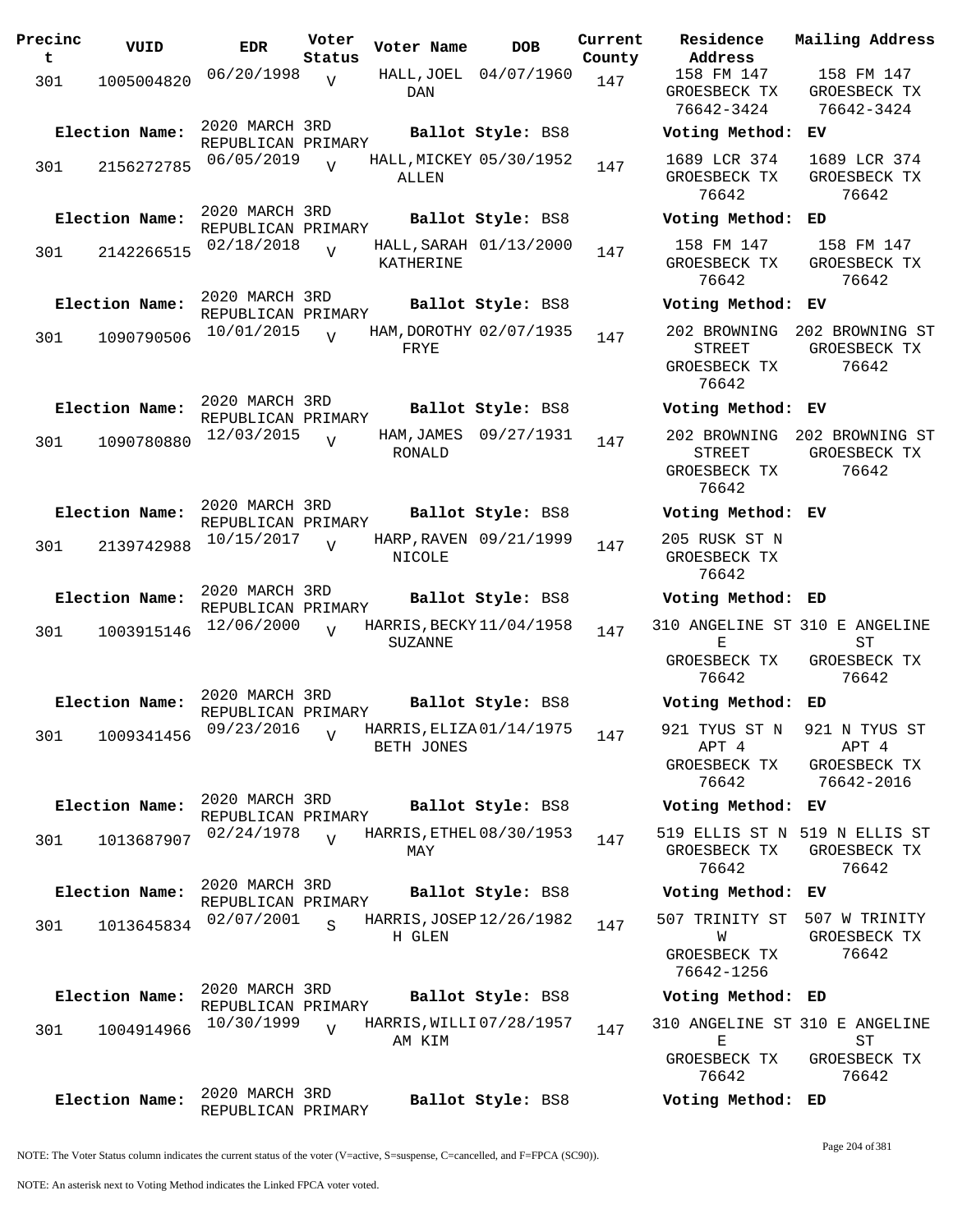| Precinc<br>t | VUID           | EDR.                                 | Voter<br>Status | Voter Name       | <b>DOB</b>                    | Current<br>County | Residence<br>Address                             |
|--------------|----------------|--------------------------------------|-----------------|------------------|-------------------------------|-------------------|--------------------------------------------------|
| 301          | 1013669381     | $11/06/1994$ V                       |                 | L RAY            | HATLEY, DARRY 12/15/1940      | 147               | 132 PR 5501<br>GROESBECK TX<br>76642             |
|              | Election Name: | 2020 MARCH 3RD<br>REPUBLICAN PRIMARY |                 |                  | Ballot Style: BS8             |                   | Voting Method                                    |
| 301          | 1013669375     | 11/06/1994                           |                 | CIA ANN          | HATLEY, PATRI 12/13/1945      | 147               | 132 PR 5501<br>GROESBECK TX<br>76642             |
|              | Election Name: | 2020 MARCH 3RD<br>REPUBLICAN PRIMARY |                 |                  | Ballot Style: BS8             |                   | Voting Method                                    |
| 301          | 2130752306     | 11/08/2016                           | $\overline{V}$  |                  | HAYS, DAVID G 07/28/1997      | 147               | 2576 HWY 14 N<br>GROESBECK TX<br>76642           |
|              | Election Name: | 2020 MARCH 3RD<br>REPUBLICAN PRIMARY |                 |                  | Ballot Style: BS8             |                   | Voting Method                                    |
| 301          | 2146327889     | 08/04/2018                           | $\overline{U}$  | L                | HECK, EDWARD 07/07/1962       | 147               | 608 CULBERSON<br>STREET<br>GROESBECK TX<br>76642 |
|              | Election Name: | 2020 MARCH 3RD                       |                 |                  | Ballot Style: BS8             |                   | Voting Method                                    |
| 301          | 1013692399     | REPUBLICAN PRIMARY<br>11/02/1990     | $\overline{V}$  | NIE EVETTE       | HENDERSON, AN 07/07/1972      | 147               | 704 JACINTO ST<br>W                              |
|              |                |                                      |                 |                  |                               |                   | GROESBECK TX<br>76642                            |
|              | Election Name: | 2020 MARCH 3RD<br>REPUBLICAN PRIMARY |                 |                  | Ballot Style: BS8             |                   | Voting Method                                    |
| 301          | 1208486316     | 05/08/2014                           | $\overline{U}$  | ASISTY<br>LARTEE | HENDERSON, CH 07/20/1978      | 147               | 708 CULBERSON<br>STREET<br>GROESBECK TX<br>76642 |
|              | Election Name: | 2020 MARCH 3RD<br>REPUBLICAN PRIMARY |                 |                  | Ballot Style: BS8             |                   | Voting Method                                    |
| 301          | 1013716873     | 10/07/1993                           | $\overline{U}$  | LEORY            | HEWITT, RANDY 05/09/1957      | 147               | 114 TUCKER LAN<br>GROESBECK TX<br>76642          |
|              | Election Name: | 2020 MARCH 3RD<br>REPUBLICAN PRIMARY |                 |                  | Ballot Style: BS8             |                   | Voting Method                                    |
| 301          | 1004787261     | 12/08/1999                           | $\overline{V}$  | NEST ROY         | HOFFPAUIR, ER $11/10/1951$ 14 | 147               | 401 ANGELINE S<br>W                              |
|              |                |                                      |                 |                  |                               |                   | GROESBECK TX<br>76642-1304                       |
|              | Election Name: | 2020 MARCH 3RD<br>REPUBLICAN PRIMARY |                 |                  | Ballot Style: BS8             |                   | Voting Method                                    |
| 301          | 1013671628     | 03/07/1994                           | $\overline{U}$  | RMEN LEIGH       | HOFFPAUIR, KA08/27/1955       | 147               | 401 ANGELINE S<br>W                              |
|              |                |                                      |                 |                  |                               |                   | GROESBECK TX<br>76642                            |
|              | Election Name: | 2020 MARCH 3RD<br>REPUBLICAN PRIMARY |                 |                  | Ballot Style: BS8             |                   | Voting Method                                    |
| 301          | 1014335138     | 11/05/2002                           | $\overline{V}$  | LYNN             | HOLDEN, JO 05/19/1950         | 147               | 234 LCR REDBUI<br>Α                              |
|              | Election Name: | 2020 MARCH 3RD                       |                 |                  | Ballot Style: BS8             |                   | MEXIA TX 7666<br>Voting Method                   |
| 301          | 1008963654     | REPUBLICAN PRIMARY<br>07/24/2002     | $\overline{V}$  | DALE             | HOLDEN, LARRY 12/14/1954      | 147               | 234 LCR REDBUI<br>Α                              |
|              | Election Name: | 2020 MARCH 3RD<br>REPUBLICAN PRIMARY |                 |                  | Ballot Style: BS8             |                   | MEXIA TX 7666<br>Voting Method                   |

**Voter Name DOB Residence Address Current Mailing Address** 132 PR 5501 GROESBECK TX 76642 132 PR 5501 GROESBECK TX 76642 **Election Name: Ballot Style:** BS8 **Voting Method: AV** 132 PR 5501 GROESBECK TX 76642 132 PR 5501 GROESBECK TX 76642 **Election Name: Ballot Style:** BS8 **Voting Method: AV** GROESBECK TX MEXIA TX 76667 76642 PO BOX 1164 **Election Name: Ballot Style:** BS8 **Voting Method: ED** 608 CULBERSON 608 CULBERSON STREET GROESBECK TX 76642 AVE GROESBECK TX 76642 **Election Name: Ballot Style:** BS8 **Voting Method: ED** 704 JACINTO ST W GROESBECK TX 76642 P O BOX 361 GROESBECK TX 76642 **Election Name: Ballot Style:** BS8 **Voting Method: ED** 708 CULBERSON 708 CULBERSON STREET GROESBECK TX 76642 GROESBECK TX 76642 **Election Name: Ballot Style:** BS8 **Voting Method: EV** 114 TUCKER LANE GROESBECK TX 76642 **Election Name: Ballot Style:** BS8 **Voting Method: EV** 401 ANGELINE ST 401 W ANGELINE W GROESBECK TX 76642-1304 GROESBECK TX 76642 **Election Name: Ballot Style:** BS8 **Voting Method: EV** 401 ANGELINE ST 401 W ANGELINE W GROESBECK TX 76642 ST GROESBECK TX 76642 **Election Name: Ballot Style:** BS8 **Voting Method: EV** 234 LCR REDBUD A MEXIA TX 76667 **Election Name: Ballot Style:** BS8 **Voting Method: EV** 234 LCR REDBUD A MEXIA TX 76667

**Election Name: Ballot Style:** BS8 **Voting Method: EV**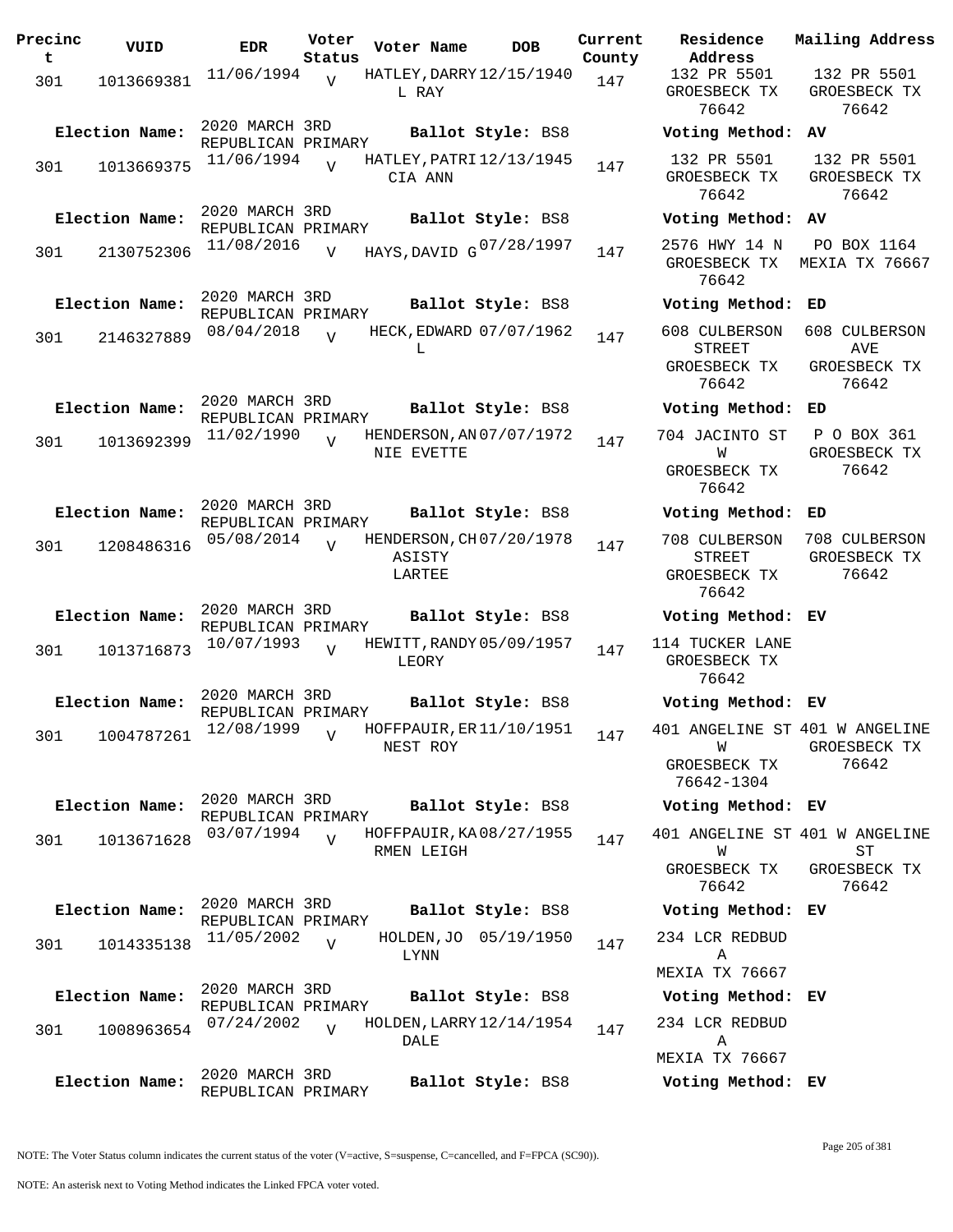| Precinc<br>t. | VUID           | <b>EDR</b>                           | Voter<br>Status | Voter Name                              | DOB                     | Current<br>County |
|---------------|----------------|--------------------------------------|-----------------|-----------------------------------------|-------------------------|-------------------|
| 301           | 1194309255     | 11/22/2012                           | $\overline{V}$  | HOLEYFIELD, K10/21/1965<br>ARMEN DIANE  |                         | 147               |
|               | Election Name: | 2020 MARCH 3RD<br>REPUBLICAN PRIMARY |                 |                                         | Ballot Style: BS8       |                   |
| 301           | 1021913906     | 09/01/2004                           | $\overline{z}$  | HOLLAND, JERR 01/27/1938<br>Y LAVON     |                         | 147               |
|               | Election Name: | 2020 MARCH 3RD                       |                 |                                         | Ballot Style: BS8       |                   |
| 301           | 1021913590     | REPUBLICAN PRIMARY<br>09/01/2004     | V               | HOLLAND, VICK 06/14/1942<br>I ELIZABETH |                         | 147               |
|               | Election Name: | 2020 MARCH 3RD<br>REPUBLICAN PRIMARY |                 |                                         | Ballot Style: BS8       |                   |
| 301           | 1013650301     | 05/26/1996                           | V               | HOLMES, CHARL 02/09/1957<br>A DEA       |                         | 147               |
|               | Election Name: | 2020 MARCH 3RD<br>REPUBLICAN PRIMARY |                 |                                         | Ballot Style: BS8       |                   |
| 301           | 1194795605     | 12/02/2012                           | $\overline{V}$  | CHARLES                                 | HOLMES, JOHN 05/15/1980 | 147               |
|               | Election Name: | 2020 MARCH 3RD<br>REPUBLICAN PRIMARY |                 |                                         | Ballot Style: BS8       |                   |
| 301           | 1004947218     | 03/28/2001                           | $\overline{V}$  | HOLMES, LAURE 02/01/1983<br>N ANNE      |                         | 147               |
|               | Election Name: | 2020 MARCH 3RD<br>REPUBLICAN PRIMARY |                 |                                         | Ballot Style: BS8       |                   |
| 301           | 1090527174     | 07/22/2016                           | $\overline{U}$  | HOUSEMAN, GEO 01/23/1944<br>RGE OSCAR   |                         | 147               |
|               | Election Name: | 2020 MARCH 3RD                       |                 |                                         | Ballot Style: BS8       |                   |
| 301           | 1007549215     | REPUBLICAN PRIMARY<br>06/14/1997     | V               | HUGHES, DAVID 04/19/1979<br>KYLE        |                         | 147               |
|               | Election Name: | 2020 MARCH 3RD<br>REPUBLICAN PRIMARY |                 |                                         | Ballot Style: BS8       |                   |
| 301           | 1004916019     | 10/17/1999                           | $\overline{V}$  | HUGHES, JANIC 03/18/1951<br>Е           |                         | 147               |
|               | Election Name: | 2020 MARCH 3RD<br>REPUBLICAN PRIMARY |                 |                                         | Ballot Style: BS8       |                   |
| 301           | 1013717140     | 05/20/1993                           | V               | HUGHES, LARRY 05/08/1953<br>CHARLES     |                         | 147               |
|               | Election Name: | 2020 MARCH 3RD<br>REPUBLICAN PRIMARY |                 |                                         | Ballot Style: BS8       |                   |
| 301           | 1184542386     | 05/19/2012                           | $\overline{V}$  | HULLUM, DAMIA04/21/1974<br>N GENE       |                         | 147               |
|               | Election Name: | 2020 MARCH 3RD<br>REPUBLICAN PRIMARY |                 |                                         | Ballot Style: BS8       |                   |
| 301           | 1033957245     | 07/19/2014                           | $\overline{V}$  | IBARRA, ELIZA 03/30/1963<br>BETH WATTS  |                         | 147               |
|               | Election Name: | 2020 MARCH 3RD<br>REPUBLICAN PRIMARY |                 |                                         | Ballot Style: BS8       |                   |

**Voter Name DOB Residence Address Current Mailing Address** 411 LCR 404 GROESBECK TX 76642 **Election Name: Ballot Style:** BS8 **Voting Method: EV** 2438 FM 2489 GROESBECK TX 76642-3483 2438 FM 2489 GROESBECK TX 76642 **Election Name: Ballot Style:** BS8 **Voting Method: EV** 2438 FM 2489 GROESBECK TX 76642 2438 FM 2489 GROESBECK TX 76642 **Election Name: Ballot Style:** BS8 **Voting Method: EV** 500 LCR 388 GROESBECK TX 76642 500 LCR 388 GROESBECK TX 76642 **Election Name: Ballot Style:** BS8 **Voting Method: EV** 929 LCR 390 GROESBECK TX 76642-2623 929 LCR 390 GROESBECK TX 76642 **Election Name: Ballot Style:** BS8 **Voting Method: ED** 500 LCR 388 GROESBECK TX 76642 500 LCR 388 GROESBECK TX 76642 **Election Name: Ballot Style:** BS8 **Voting Method: ED** 210 KARL CAYTON STREET GROESBECK TX 76642 PO BOX 184 GROESBECK TX 76642 **Election Name: Ballot Style:** BS8 **Voting Method: AV** 2968 HWY 14 N GROESBECK TX 76642 2969 N HWY 14 GROESBECK TX 76642 **Election Name: Ballot Style:** BS8 **Voting Method: EV** 593 LCR 404 GROESBECK TX 76642-2663 593 LCR 404 GROESBECK TX 76642-2663 **Election Name: Ballot Style:** BS8 **Voting Method: ED** 593 LCR 404 GROESBECK TX 76642-2663 593 LCR 404 GROESBECK TX 76642-2663 **Election Name: Ballot Style:** BS8 **Voting Method: EV** 604 LCR 404 GROESBECK TX 76642-2664 604 LCR 404 GROESBECK TX 76642 **Election Name: Ballot Style:** BS8 **Voting Method: EV**

308 LEON ST N GROESBECK TX 76642-1288 308 N LEON ST GROESBECK TX 76642 **Election Name: Ballot Style:** BS8 **Voting Method: EV**

NOTE: The Voter Status column indicates the current status of the voter (V=active, S=suspense, C=cancelled, and F=FPCA (SC90)).

Page 206 of 381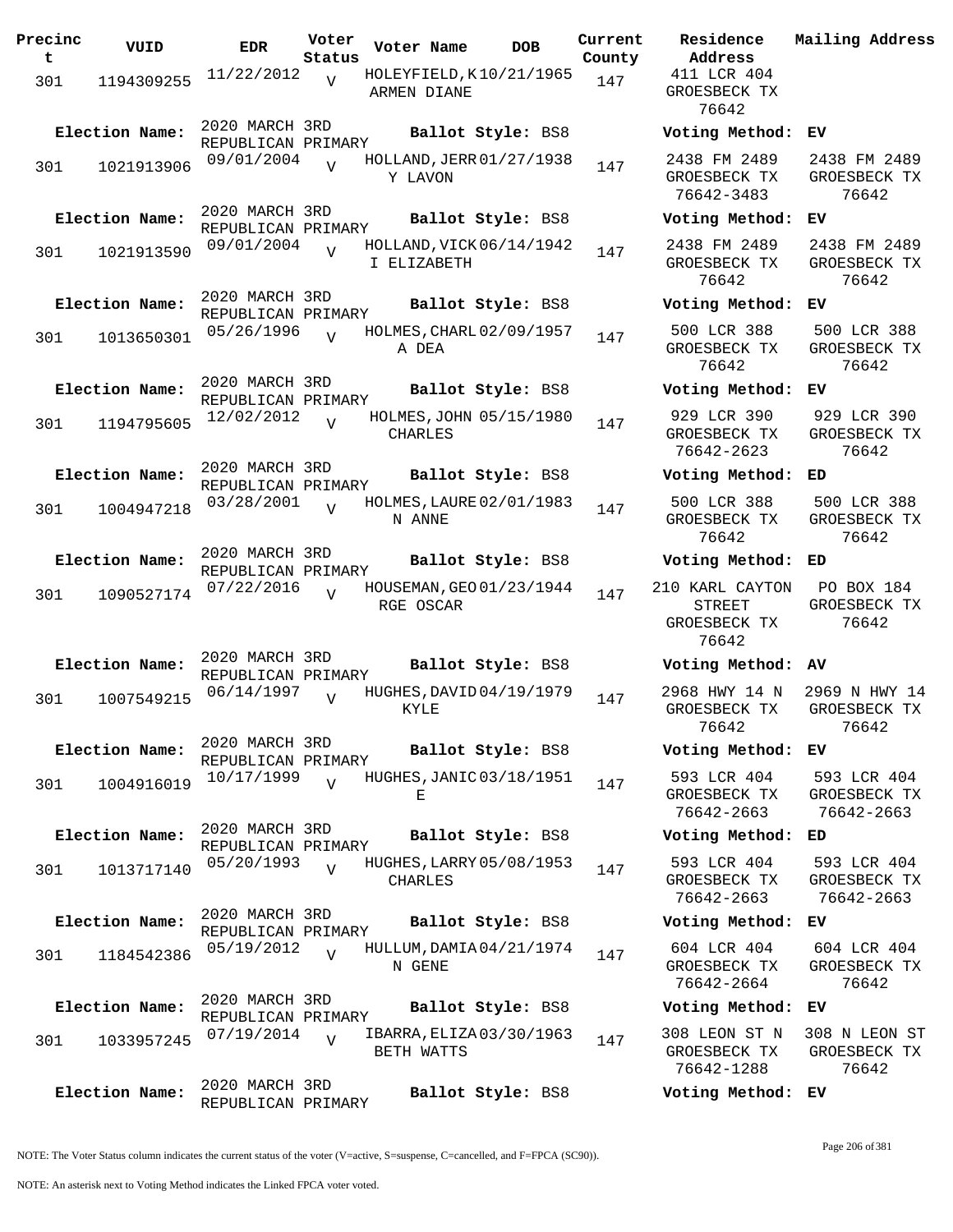| Precinc<br>t | VUID           | EDR                                  | Voter<br>Status | Voter Name                             | <b>DOB</b>               | Current<br>County | Residence<br>Address                                      | Mai.                  |
|--------------|----------------|--------------------------------------|-----------------|----------------------------------------|--------------------------|-------------------|-----------------------------------------------------------|-----------------------|
| 301          | 1173240730     | 06/05/2016                           | $\overline{V}$  | E M                                    | IBARRA, GEORG 03/16/1960 | 147               | 308 LEON ST N<br>GROESBECK TX<br>76642                    | 3<br>GR               |
|              | Election Name: | 2020 MARCH 3RD<br>REPUBLICAN PRIMARY |                 |                                        | Ballot Style: BS8        |                   | Voting Method: EV                                         |                       |
| 301          | 1013641916     | 09/18/1997                           | $\overline{U}$  | CATHERINE                              | ISBELL, SARAH 08/11/1966 | 147               | 1906 HWY 164 W<br>GROESBECK TX<br>76642                   |                       |
|              | Election Name: | 2020 MARCH 3RD<br>REPUBLICAN PRIMARY |                 |                                        | Ballot Style: BS8        |                   | Voting Method: EV                                         |                       |
| 301          | 1203424303     | 11/05/2013                           | $\overline{V}$  | RY ALLEN                               | ISBELL, ZACKE 09/22/1995 | 147               | 1906 HWY 164 W<br>GROESBECK TX<br>76642                   |                       |
|              | Election Name: | 2020 MARCH 3RD<br>REPUBLICAN PRIMARY |                 |                                        | Ballot Style: BS8        |                   | Voting Method: EV                                         |                       |
| 301          | 1124627521     | 08/16/2007                           | $\overline{V}$  | ED DEJUAN                              | JACKSON, ALFR 11/27/1977 | 147               | 562 LCR 404<br>GROESBECK TX<br>76642                      | 5 <sub>1</sub><br>GR  |
|              | Election Name: | 2020 MARCH 3RD<br>REPUBLICAN PRIMARY |                 |                                        | Ballot Style: BS8        |                   | Voting Method:                                            | ED                    |
| 301          | 1088093834     | 11/25/2008                           | $\overline{17}$ | NA DESHEA                              | JACKSON, TAMI 01/04/1971 | 147               | 921 TYUS ST N<br>GROESBECK TX<br>76642                    | F<br>GR               |
|              | Election Name: | 2020 MARCH 3RD<br>REPUBLICAN PRIMARY |                 |                                        | Ballot Style: BS8        |                   | Voting Method:                                            | ED                    |
| 301          | 1013719732     | 09/27/1991                           | $\overline{V}$  | JACKSON-<br>TATUM, BRIDGE<br>T RACHELL | 07/22/1973               | 147               | 304 CHURCH<br><b>STREET</b><br>GROESBECK TX<br>76642      | 30 <sub>1</sub><br>GR |
|              | Election Name: | 2020 MARCH 3RD<br>REPUBLICAN PRIMARY |                 |                                        | Ballot Style: BS8        |                   | Voting Method: EV                                         |                       |
| 301          | 1175780021     | 10/26/2018                           | $\overline{U}$  | GREGORY                                | JARVIS, JOHN 05/31/1963  | 147               | 218 KARL CAYTON<br><b>STREET</b><br>GROESBECK TX<br>76642 |                       |
|              | Election Name: | 2020 MARCH 3RD<br>REPUBLICAN PRIMARY |                 |                                        | Ballot Style: BS8        |                   | Voting Method: ED                                         |                       |
| 301          | 1113296842     | 10/26/2018                           | $\overline{U}$  | SA MAE                                 | JARVIS, MELIS 08/30/1968 | 147               | 218 KARL CAYTON<br>STREET<br>GROESBECK TX<br>76642        |                       |
|              | Election Name: | 2020 MARCH 3RD<br>REPUBLICAN PRIMARY |                 |                                        | Ballot Style: BS8        |                   | Voting Method:                                            | ED                    |
| 301          | 1013720762     | 03/20/1980                           | $\overline{V}$  | N NEIL                                 | JARVIS, MELVI 11/30/1941 | 147               | 711 LCR 402<br>GROESBECK TX<br>76642                      | 7 <sup>1</sup><br>GR  |
|              | Election Name: | 2020 MARCH 3RD<br>REPUBLICAN PRIMARY |                 |                                        | Ballot Style: BS8        |                   | Voting Method:                                            | ЕV                    |
| 301          | 1013720770     | 03/20/1980                           | $\overline{V}$  | Α                                      | JARVIS, SANDR 08/30/1943 | 147               | 711 LCR 402<br>GROESBECK TX<br>76642                      | 7 <sup>1</sup><br>GR  |
|              | Election Name: | 2020 MARCH 3RD<br>REPUBLICAN PRIMARY |                 |                                        | Ballot Style: BS8        |                   | Voting Method:                                            | ΕV                    |
| 301          | 1013685081     | 03/20/1986                           | $\overline{V}$  | ONDA RENEE                             | JEFFERSON, RH12/07/1966  | 147               | 406 JACINTO ST<br>Е<br>GROESBECK TX<br>76642              | Ρ<br>GR               |
|              | Election Name: | 2020 MARCH 3RD<br>REPUBLICAN PRIMARY |                 |                                        | Ballot Style: BS8        |                   | Voting Method: EV                                         |                       |

**Address** 308 LEON ST N GROESBECK TX 76642 308 N LEON GROESBECK TX 76642 **Election Name: Ballot Style:** BS8 **Voting Method: EV** 1906 HWY 164 W GROESBECK TX 76642 **Election Name: Ballot Style:** BS8 **Voting Method: EV**

#### **Election Name: Ballot Style:** BS8 **Voting Method: EV**

562 LCR 404 GROESBECK TX 76642 562 LCR 404 GROESBECK TX 76642

#### **Election Name: Ballot Style:** BS8 **Voting Method: ED**

PO BOX 451 GROESBECK TX 76642

**Current Mailing Address**

### **Election Name: Ballot Style:** BS8 **Voting Method: ED**

304 CHURCH ST GROESBECK TX 76642

#### **Election Name: Ballot Style:** BS8 **Voting Method: EV**

## **Election Name: Ballot Style:** BS8 **Voting Method: ED**

#### **Election Name: Ballot Style:** BS8 **Voting Method: ED**

711 LCR 402 GROESBECK TX 76642

76642

#### **Election Name: Ballot Style:** BS8 **Voting Method: EV**

711 LCR 402 GROESBECK TX 76642 711 LCR 402 GROESBECK TX

# **Election Name: Ballot Style:** BS8 **Voting Method: EV**

406 JACINTO ST E GROESBECK TX 76642 P O BOX 252 GROESBECK TX 76642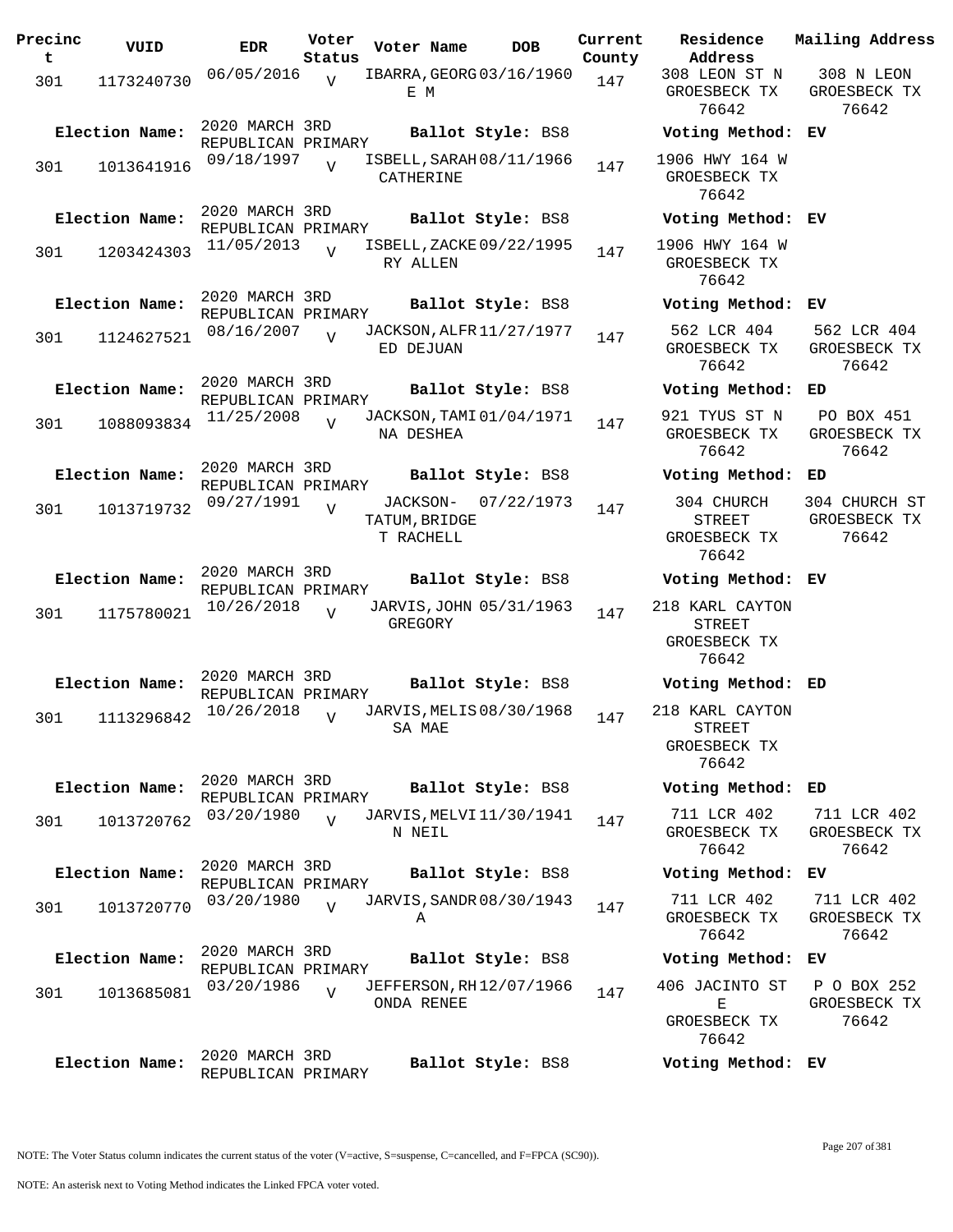| Precinc<br>t. | VUID                                       | <b>EDR</b>                                         | Voter<br>Status | Voter Name     |         | DOB                                           | Curre<br>Count |
|---------------|--------------------------------------------|----------------------------------------------------|-----------------|----------------|---------|-----------------------------------------------|----------------|
| 301           | 1022903595                                 | 11/02/2004                                         | $\overline{V}$  | LOU            |         | JOERIS, CINDY 05/27/1948                      | 147            |
| 301           | Election Name:<br>1022903700               | 2020 MARCH 3RD<br>REPUBLICAN PRIMARY<br>12/05/2006 |                 |                |         | Ballot Style: BS8<br>JOERIS, PAUL 07/05/1951  | 147            |
| 301           | Election Name:<br>1013715791               | 2020 MARCH 3RD<br>REPUBLICAN PRIMARY<br>06/29/1995 | $\overline{V}$  | EDWARD         |         | Ballot Style: BS8<br>JONES, BOBBY 07/24/1938  | 147            |
|               | Election Name:                             | 2020 MARCH 3RD<br>REPUBLICAN PRIMARY<br>02/23/1996 | $\overline{U}$  | WAYNE          |         | Ballot Style: BS8<br>JONES, HENERE 04/10/1940 |                |
| 301<br>301    | 1013715237<br>Election Name:<br>2134013181 | 2020 MARCH 3RD<br>REPUBLICAN PRIMARY<br>12/04/2016 | $\overline{U}$  | TTA SUE        |         | Ballot Style: BS8<br>JONES, JOHN 09/06/1963   | 147<br>147     |
| 301           | Election Name:<br>1013637257               | 2020 MARCH 3RD<br>REPUBLICAN PRIMARY<br>02/21/1998 | $\overline{V}$  | HENRY<br>LEWIS |         | Ballot Style: BS8<br>JONES, LISA 02/25/1969   | 147            |
| 301           | Election Name:<br>1005343741               | 2020 MARCH 3RD<br>REPUBLICAN PRIMARY<br>04/12/1998 | $\overline{V}$  | Α              |         | Ballot Style: BS8<br>JONES, MARIA 02/04/1978  | 147            |
| 301           | Election Name:<br>1013717977               | 2020 MARCH 3RD<br>REPUBLICAN PRIMARY<br>02/25/1978 | $\overline{U}$  | INE            |         | Ballot Style: BS8<br>JONES, MARVAL 05/07/1934 | 147            |
| 301           | Election Name:<br>1086014907               | 2020 MARCH 3RD<br>REPUBLICAN PRIMARY<br>07/21/2016 | $\overline{U}$  | Ε              |         | Ballot Style: BS8<br>JONES, SUSAN 09/17/1960  | 147            |
| 301           | Election Name:<br>1013717378               | 2020 MARCH 3RD<br>REPUBLICAN PRIMARY<br>10/31/1992 | $\overline{V}$  | JR, FORREST    | KENNEDY | Ballot Style: BS8<br>07/11/1959               | 147            |
| 301           | Election Name:<br>1013717281               | 2020 MARCH 3RD<br>REPUBLICAN PRIMARY<br>10/26/1992 | $\overline{V}$  | Y SUE          |         | Ballot Style: BS8<br>KENNEDY, TERR 11/07/1961 | 147            |
| 301           | Election Name:<br>1004787371               | 2020 MARCH 3RD<br>REPUBLICAN PRIMARY<br>12/02/1999 | $\overline{V}$  | <b>DWAYNE</b>  |         | Ballot Style: BS8<br>KEYS, LESLIE 07/24/1958  | 147            |
|               | Election Name:                             | 2020 MARCH 3RD<br>REPUBLICAN PRIMARY               |                 |                |         | Ballot Style: BS8                             |                |

**Voter Name DOB Residence Address Current Mailing Address**  $tx$ 982 LCR 390 GROESBECK TX 76642 982 LCR 390 GROESBECK TX 76642 **Election Name: Ballot Style:** BS8 **Voting Method: ED** 982 LCR 390 GROESBECK TX 76642 982 LCR 390 GROESBECK TX 76642 **Election Name: Ballot Style:** BS8 **Voting Method: ED** 583 LCR 403 GROESBECK TX 76642 583 LCR 403 GROESBECK TX 76642 **Election Name: Ballot Style:** BS8 **Voting Method: EV** 583 LCR 403 GROESBECK TX 76642 583 LCR 403 GROESBECK TX 76642 **Election Name: Ballot Style:** BS8 **Voting Method: EV** 392 LCR REDBUD A MEXIA TX 76667 **Election Name: Ballot Style:** BS8 **Voting Method: EV** 392 LCR REDBUD 392 LCR REDBUD A MEXIA TX 76667 MEXIA TX 76667 A **Election Name: Ballot Style:** BS8 **Voting Method: EV** 778 LCR 396 GROESBECK TX 76642 **Election Name: Ballot Style:** BS8 **Voting Method: EV** 202 GRAYSON ST N GROESBECK TX 76642 P O BOX 221 GROESBECK TX 76642 **Election Name: Ballot Style:** BS8 **Voting Method: EV** 571 LCR 402 GROESBECK TX 76642 571 LCR 402 GROESBECK TX 76642 **Election Name: Ballot Style:** BS8 **Voting Method: EV** 1500 HWY 164 E GROESBECK TX 76642 1500 HIGHWAY 164 E GROESBECK TX 76642-2075 **Election Name: Ballot Style:** BS8 **Voting Method: EV** 1500 HWY 164 E GROESBECK TX 76642 **Election Name: Ballot Style:** BS8 **Voting Method: EV** 1067 LCR 374 GROESBECK TX 1067 LCR 374 GROESBECK TX

NOTE: The Voter Status column indicates the current status of the voter (V=active, S=suspense, C=cancelled, and F=FPCA (SC90)).

Page 208 of 381

76642

76642

**Election Name: Ballot Style:** BS8 **Voting Method: ED**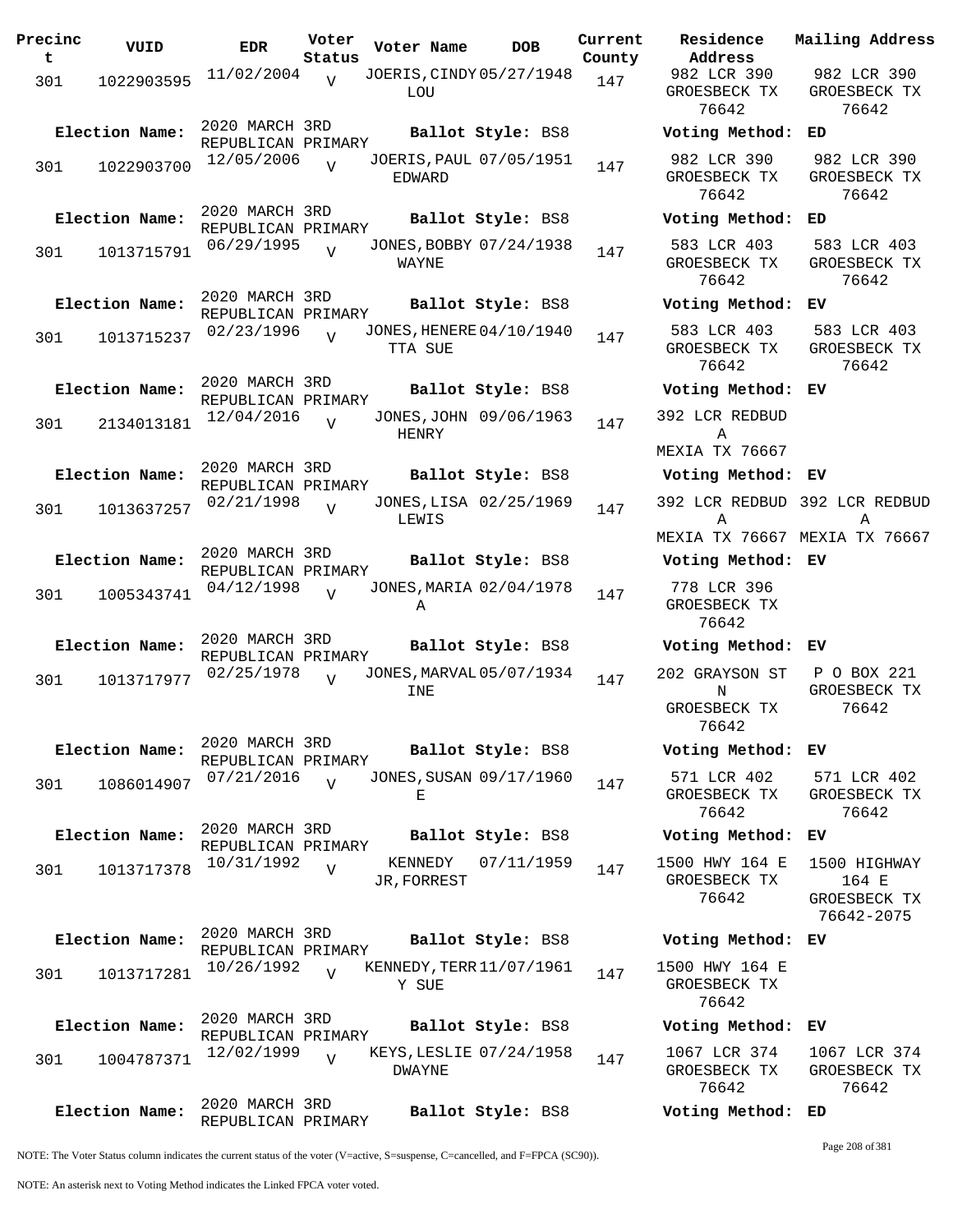| Precinc<br>t. | VUID           | <b>EDR</b>                                         | Voter<br>Status | Voter Name   | DOB                                          | Current<br>County |
|---------------|----------------|----------------------------------------------------|-----------------|--------------|----------------------------------------------|-------------------|
| 301           | 1219709185     | 05/24/2015                                         | V               | <b>JOY</b>   | KEYS, OLIVIA 12/12/1996                      | 147               |
|               | Election Name: | 2020 MARCH 3RD<br>REPUBLICAN PRIMARY<br>12/02/1999 |                 |              | Ballot Style: BS8<br>KEYS, TAMERA 01/27/1962 |                   |
| 301           | 1004787385     |                                                    |                 | SHERISE      |                                              | 147               |
|               | Election Name: | 2020 MARCH 3RD<br>REPUBLICAN PRIMARY               |                 |              | Ballot Style: BS8                            |                   |
| 301           | 1013657900     | 02/23/1978                                         | ٦T              | BARKER       | KILGORE, ANNA 10/28/1948                     | 147               |
|               | Election Name: | 2020 MARCH 3RD<br>REPUBLICAN PRIMARY               |                 |              | Ballot Style: BS8                            |                   |
| 301           | 1013715373     | 03/01/1978                                         | $\overline{U}$  | NE           | KING, CATHERI 12/05/1947                     | 147               |
|               | Election Name: | 2020 MARCH 3RD<br>REPUBLICAN PRIMARY               |                 |              | <b>Ballot Style: BS8</b>                     |                   |
| 301           | 1013715387     | 03/01/1978                                         | $\overline{U}$  | FRANCIS      | KING, CHARLES 08/21/1946                     | 147               |
|               | Election Name: | 2020 MARCH 3RD<br>REPUBLICAN PRIMARY               |                 |              | Ballot Style: BS8                            |                   |
| 301           | 1013715872     | 01/10/1992                                         | S               | DENISE       | KING, YVONNE 02/12/1970                      | 147               |
|               | Election Name: | 2020 MARCH 3RD<br>REPUBLICAN PRIMARY               |                 |              | Ballot Style: BS8                            |                   |
| 301           | 2156336004     | 05/09/2019                                         | $\overline{U}$  | EDGAR        | KIRK, SHANE 03/16/2001                       | 147               |
|               | Election Name: | 2020 MARCH 3RD<br>REPUBLICAN PRIMARY               |                 |              | Ballot Style: BS8                            |                   |
| 301           | 1125903041     | 06/07/2014                                         | V               | <b>EDGAR</b> | KIRK, SHANE 08/24/1975                       | 147               |
|               | Election Name: | 2020 MARCH 3RD<br>REPUBLICAN PRIMARY               |                 |              | Ballot Style: BS8                            |                   |
| 301           | 1023609934     | 02/13/2005                                         | $\overline{U}$  | ICIA RYAN    | KIRKHAM, PATR 01/12/1964                     | 147               |
|               | Election Name: | 2020 MARCH 3RD<br>REPUBLICAN PRIMARY               |                 |              | Ballot Style: BS8                            |                   |
| 301           | 1183177108     | 03/07/2012                                         | $\overline{U}$  | NY.          | KITCHENS, KEN 06/12/1965                     | 147               |
|               | Election Name: | 2020 MARCH 3RD<br>REPUBLICAN PRIMARY               |                 |              | <b>Ballot Style: BS8</b>                     |                   |
| 301           | 1013640411     | 04/11/1997                                         | $\overline{V}$  | YVETTE       | KITCHENS, KIM07/12/1965                      | 147               |
|               | Election Name: | 2020 MARCH 3RD<br>REPUBLICAN PRIMARY               |                 |              | Ballot Style: BS8                            |                   |
| 301           | 1183356602     | 03/26/2012                                         | V               | DY LEE       | KITCHENS, RAN 04/02/1972                     | 147               |
|               | Election Name: | 2020 MARCH 3RD<br>REPUBLICAN PRIMARY               |                 |              | Ballot Style: BS8                            |                   |

**Voter Name DOB Residence Address Current Mailing Address** 1067 LCR 374 GROESBECK TX 76642-2604 1067 LCR 374 GROESBECK TX 76642 **Election Name: Ballot Style:** BS8 **Voting Method: ED** 1067 LCR 374 GROESBECK TX 76642 1067 LCR 374 GROESBECK TX 76642 **Election Name: Ballot Style:** BS8 **Voting Method: ED** 140 LCR 403 GROESBECK TX 76642 140 LCR 403A GROESBECK TX 76642 **Election Name: Ballot Style:** BS8 **Voting Method: EV** 2780 FM 2489 GROESBECK TX 76642-3434 2780 FM 2489 GROESBECK TX 76642-3434 **Election Name: Ballot Style:** BS8 **Voting Method: EV** 2780 FM 2489 GROESBECK TX 76642 2780 FM 2489 GROESBECK TX 76642-0000 **Election Name: Ballot Style:** BS8 **Voting Method: EV** 420 ARCHER ST N 420 N ARCHER GROESBECK TX 76642 GROESBECK TX 76642 **Election Name: Ballot Style:** BS8 **Voting Method: ED** 360 LCR 632 GROESBECK TX 76642 **Election Name: Ballot Style:** BS8 **Voting Method: EV** 360 LCR 632 GROESBECK TX 76642-3575 360 LCR 632 GROESBECK TX 76642 **Election Name: Ballot Style:** BS8 **Voting Method: EV** 908 ANGELINE ST 908 W ANGELINE W GROESBECK TX 76642 GROESBECK TX 76642 **Election Name: Ballot Style:** BS8 **Voting Method: EV** 770 LCR 382 GROESBECK TX 76642 770 CR 382 GROESBECK TX 76642 **Election Name: Ballot Style:** BS8 **Voting Method: EV** 770 LCR 382 GROESBECK TX 76642 770 CR 382 GROESBECK TX 76642 **Election Name: Ballot Style:** BS8 **Voting Method: EV** 409 LCR REDBUD 409 CR REDBUD A A MEXIA TX 76667 MEXIA TX 76667

**Election Name: Ballot Style:** BS8 **Voting Method: ED**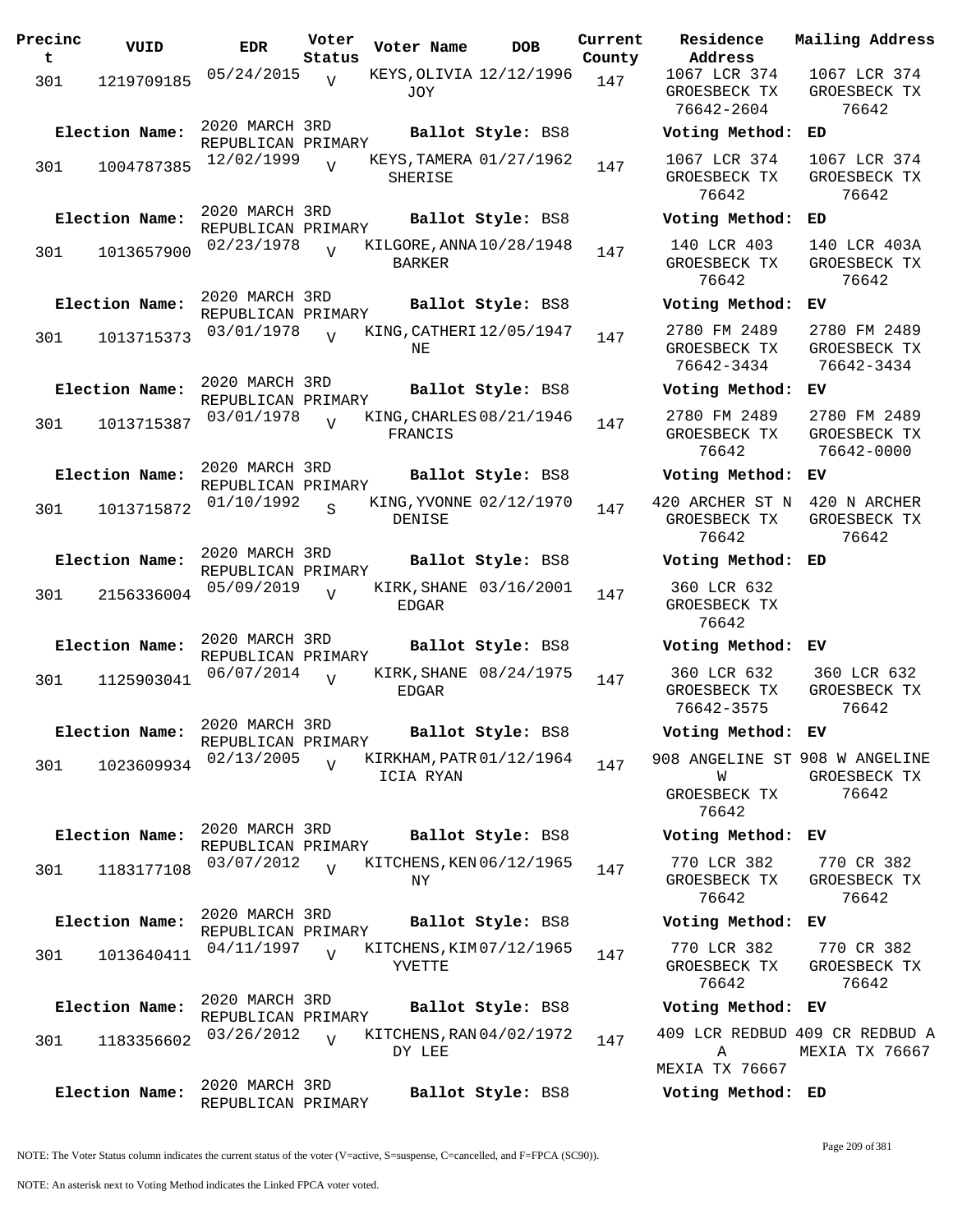**Precinc t VUID EDR Voter Status Voter Name DOB Current Residence County** 301 1041426333  $10/22/2018$  WIGHT, LORI 09/28/1960 147 KAY  $\overline{V}$ 2020 MARCH 3RD REPUBLICAN PRIMARY **Election Name: Ballot Style:** BS8 **Voting Method: EV** <sup>301</sup> KNIGHT,STEVE 10/21/2018 <sup>1041426314</sup> <sup>147</sup> 07/28/1960 N DAVID  $\overline{V}$ 2020 MARCH 3RD REPUBLICAN PRIMARY **Election Name: Ballot Style:** BS8 **Voting Method: EV** 301 1013666147 03/12/1995  $\Gamma$ S KRAUSE, NANCY 01/19/1965 147 2020 MARCH 3RD REPUBLICAN PRIMARY **Election Name: Ballot Style:** BS8 **Voting Method: EV** 301 1178459144  $07/22/2011$  S KRAUSE  $08/24/1967$  147 JR, TIMOTHY WAYNE S 2020 MARCH 3RD REPUBLICAN PRIMARY **Election Name: Ballot Style:** BS8 **Voting Method: EV** 301 1013719807 <sup>04/30/1980</sup> V KRUGER, KELLY 08/03/1936 147 DELVIN  $\overline{V}$ 2020 MARCH 3RD REPUBLICAN PRIMARY **Election Name: Ballot Style:** BS8 **Voting Method: EV** 301 1026239697 12/06/2019 KAYE  $\overline{V}$ KRUSE, ASHLEY 08/31/1985 147 2020 MARCH 3RD REPUBLICAN PRIMARY **Election Name: Ballot Style:** BS8 **Voting Method: EV** <sup>301</sup> KRUSE,JUSTIN 12/04/2019 <sup>1189006370</sup> <sup>147</sup> 10/29/1985 LEE.  $\overline{V}$ 2020 MARCH 3RD REPUBLICAN PRIMARY **Election Name: Ballot Style:** BS8 **Voting Method: EV** 301 1013715903  $04/24/1993$  V LEACH, JACK G $06/26/1935$  147 203 LCR 628  $\overline{V}$ 2020 MARCH 3RD REPUBLICAN PRIMARY **Election Name: Ballot Style:** BS8 **Voting Method: EV** 301 1013715919 04/24/1993 V LEACH, MOTTIE 06/18/1937 147 SUE  $\overline{V}$ 2020 MARCH 3RD REPUBLICAN PRIMARY **Election Name: Ballot Style:** BS8 **Voting Method: EV**  $301$  2153496634 01/19/2019 LOR ELANE  $\overline{V}$ LENAMOND, TAY 12/13/1999 147 2020 MARCH 3RD REPUBLICAN PRIMARY<br>11/06/1994 ... **Election Name: Ballot Style:** BS8 **Voting Method: ED** 301 1013656207 A RENEE  $\overline{V}$ LENOIR, AMAND 10/06/1976 147 2020 MARCH 3RD REPUBLICAN PRIMARY **Election Name: Ballot Style:** BS8 **Voting Method: EV** <sup>301</sup> LENOIR,BAYLE 01/06/2016 <sup>2003389877</sup> <sup>147</sup> 01/06/1998 E REECE  $\overline{v}$ 

**Address Current Mailing Address** 336 LCR 404 GROESBECK TX 76642 336 LCR 404 GROESBECK TX 76642 2573 HWY 14 N GROESBECK TX 76642 2573 HWY 14 N GROESBECK TX 76642 2573 HWY 14 N GROESBECK TX 76642 2573 HWY 14 N GROESBECK TX 76642 3506 FM 2489 GROESBECK TX 76642 P O BOX 437 GROESBECK TX 76642 299 LCR 634 THORNTON TX 76687 299 LCR 634 THORNTON TX 76687 GROESBECK TX 76642-3401 203 LCR 628 GROESBECK TX 76642-3401 203 LCR 628 GROESBECK TX 76642-3401 203 LCR 628 GROESBECK TX 76642-3401 201 TRINITY ST E GROESBECK TX 76642 201 E TRINITY ST GROESBECK TX 76642-1466 215 KARL CAYTON STREET GROESBECK TX 76642 PO BOX 988 GROESBECK TX 76642 215 KARL CAYTON STREET GROESBECK TX POB 988 GROESBECK TX 76642

NOTE: The Voter Status column indicates the current status of the voter (V=active, S=suspense, C=cancelled, and F=FPCA (SC90)).

Page 210 of 381

76642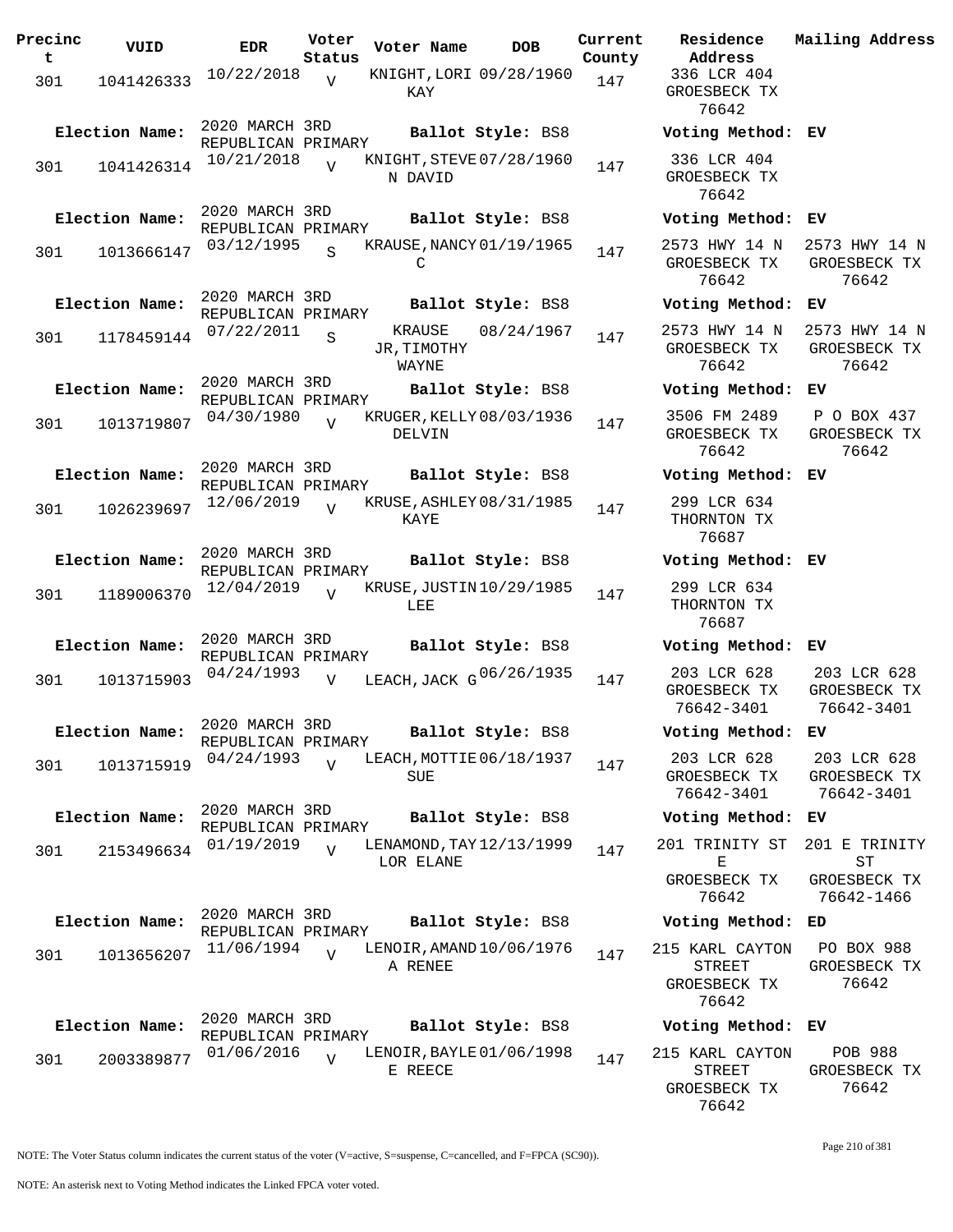| Precinc<br>t | VUID           | <b>EDR</b>                           | Voter<br>Status | Voter Name                            | <b>DOB</b>        | Current<br>County | Address | Residence                              |    | Mailing Address                                        |
|--------------|----------------|--------------------------------------|-----------------|---------------------------------------|-------------------|-------------------|---------|----------------------------------------|----|--------------------------------------------------------|
|              | Election Name: | 2020 MARCH 3RD                       |                 |                                       | Ballot Style: BS8 |                   |         | Voting Method: EV                      |    |                                                        |
| 301          | 1013721386     | REPUBLICAN PRIMARY<br>02/25/1978     | $\overline{v}$  | LENOIR, GEORG 09/12/1930<br>ΙA        |                   | 147               |         | W<br>GROESBECK TX                      |    | 909 TRINITY ST 909 W TRINITY<br>ST<br>GROESBECK TX     |
|              | Election Name: | 2020 MARCH 3RD                       |                 |                                       | Ballot Style: BS8 |                   |         | 76642<br>Voting Method: EV             |    | 76642                                                  |
| 301          | 1013720791     | REPUBLICAN PRIMARY<br>04/06/1980     | $\overline{V}$  | LENOIR, SAM $D^{01/05/1953}$          |                   | 147               |         | GROESBECK TX<br>76642                  |    | 2431 FM 1245 W 2431 FM 1245 W<br>GROESBECK TX<br>76642 |
|              | Election Name: | 2020 MARCH 3RD<br>REPUBLICAN PRIMARY |                 |                                       | Ballot Style: BS8 |                   |         | Voting Method: EV                      |    |                                                        |
| 301          | 1013720789     | 04/07/1980                           | $\overline{U}$  | LENOIR, SHERR 02/14/1954<br>I LYNN    |                   | 147               |         | GROESBECK TX<br>76642                  |    | 2431 FM 1245 W 2431 FM 1245 W<br>GROESBECK TX<br>76642 |
|              | Election Name: | 2020 MARCH 3RD<br>REPUBLICAN PRIMARY |                 |                                       | Ballot Style: BS8 |                   |         | Voting Method: EV                      |    |                                                        |
| 301          | 1013642934     | 10/31/1996                           |                 | LENOIR, STUAR 09/25/1978<br>T DOUGLAS |                   | 147               |         | STREET<br>GROESBECK TX<br>76642        |    | 215 KARL CAYTON P.O. BOX 988<br>GROESBECK TX<br>76642  |
|              | Election Name: | 2020 MARCH 3RD<br>REPUBLICAN PRIMARY |                 |                                       | Ballot Style: BS8 |                   |         | Voting Method: EV                      |    |                                                        |
| 301          | 1020173754     | 12/07/2003                           | $\overline{z}$  | LEROUX, MICHA 07/31/1982<br>EL TRAY   |                   | 147               |         | 188 PR 5401<br>GROESBECK TX<br>76642   |    |                                                        |
|              | Election Name: | 2020 MARCH 3RD<br>REPUBLICAN PRIMARY |                 |                                       | Ballot Style: BS8 |                   |         | Voting Method: ED                      |    |                                                        |
| 301          | 2161292812     | 11/19/2019                           | $\overline{v}$  | LEROUX, SARAH 08/08/1978<br>R         |                   | 147               |         | 188 PR 5401<br>GROESBECK TX<br>76642   |    |                                                        |
|              | Election Name: | 2020 MARCH 3RD<br>REPUBLICAN PRIMARY |                 |                                       | Ballot Style: BS8 |                   |         | Voting Method: ED                      |    |                                                        |
| 301          | 1013645488     | 06/08/2001                           | $\overline{V}$  | LISCANO, JOHN 04/28/1983<br>LEVI      |                   | 147               |         | 577 LCR 404<br>GROESBECK TX<br>76642   |    | 577 LCR 404<br>GROESBECK TX<br>76642                   |
|              | Election Name: | 2020 MARCH 3RD<br>REPUBLICAN PRIMARY |                 |                                       | Ballot Style: BS8 |                   |         | Voting Method: EV                      |    |                                                        |
| 301          | 1013684067     | 02/24/2018                           | $\overline{z}$  | LISCANO, SHER 01/16/1971<br>I JO      |                   | 147               |         | 577 LCR 404<br>GROESBECK TX<br>76642   |    |                                                        |
|              | Election Name: | 2020 MARCH 3RD<br>REPUBLICAN PRIMARY |                 |                                       | Ballot Style: BS8 |                   |         | Voting Method: ED                      |    |                                                        |
| 301          | 1013649788     | 06/07/1996                           | $\overline{U}$  | LLOYD, JENNIF 04/04/1961<br>ER RUTH   |                   | 147               |         | 206 LEON ST N<br>GROESBECK TX<br>76642 |    | 206 N LEON<br>GROESBECK TX<br>76642                    |
|              | Election Name: | 2020 MARCH 3RD<br>REPUBLICAN PRIMARY |                 |                                       | Ballot Style: BS8 |                   |         | Voting Method: EV                      |    |                                                        |
| 301          | 2138686923     | 08/27/2017                           | $\overline{U}$  | LLOYD<br>JR, ROBERT<br>PRESTON        | 10/09/1985        | 147               |         | 206 LEON ST N<br>GROESBECK TX<br>76642 |    | 206 N LEON ST<br>GROESBECK TX<br>76642                 |
|              | Election Name: | 2020 MARCH 3RD<br>REPUBLICAN PRIMARY |                 |                                       | Ballot Style: BS8 |                   |         | Voting Method:                         | ED |                                                        |
| 301          | 1187524046     | 09/01/2012                           | $\overline{U}$  | LOCKHART, BET 05/18/1970<br>SY JO     |                   | 147               |         | 1447 LCR 398<br>GROESBECK TX<br>76642  |    | 1447 LCR 398<br>GROESBECK TX<br>76642                  |
|              | Election Name: | 2020 MARCH 3RD<br>REPUBLICAN PRIMARY |                 |                                       | Ballot Style: BS8 |                   |         | Voting Method: EV                      |    |                                                        |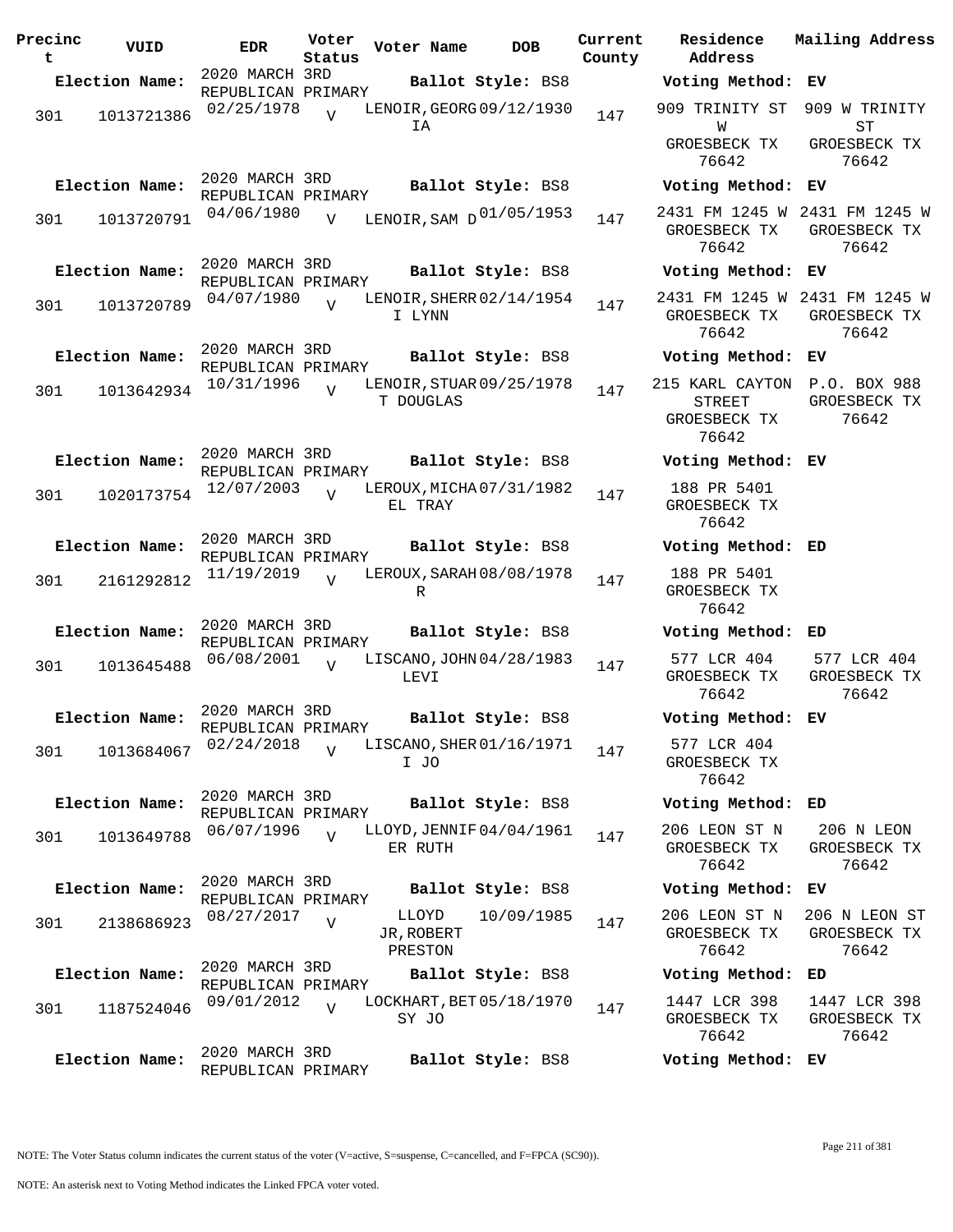| Precinc<br>t | VUID                         | <b>EDR</b>                                         | Voter<br>Status | Voter Name                                    | DOB                             | Current<br>County |
|--------------|------------------------------|----------------------------------------------------|-----------------|-----------------------------------------------|---------------------------------|-------------------|
| 301          | 2121672932                   | 03/18/2016                                         | $\overline{V}$  | LOCKHART, MIC 09/06/1971<br>HAEL EUGENE       |                                 | 147               |
| 301          | Election Name:<br>1013719470 | 2020 MARCH 3RD<br>REPUBLICAN PRIMARY<br>05/20/1978 | ٦Z              | LOCKWOOD, MEL 08/13/1952<br>ANIE              | Ballot Style: BS8               | 147               |
| 301          | Election Name:<br>1013719824 | 2020 MARCH 3RD<br>REPUBLICAN PRIMARY<br>05/05/1978 | ٦T              | LOCKWOOD, THO 04/12/1951<br><b>MAS EDWARD</b> | Ballot Style: BS8               | 147               |
| 301          | Election Name:<br>1055843935 | 2020 MARCH 3RD<br>REPUBLICAN PRIMARY<br>02/12/2008 | $\overline{V}$  | LOCKWOOD, THO 04/26/1976<br>MAS JASON         | Ballot Style: BS8               | 147               |
| 301          | Election Name:<br>1013718583 | 2020 MARCH 3RD<br>REPUBLICAN PRIMARY<br>02/25/1978 | $\overline{V}$  | LONGBOTHAM, C03/26/1950<br>OLLEEN             | Ballot Style: BS8               | 147               |
| 301          | Election Name:<br>1013718596 | 2020 MARCH 3RD<br>REPUBLICAN PRIMARY<br>02/25/1978 | V               | LONGBOTHAM, J06/14/1949<br>AMES MARCUS        | Ballot Style: BS8               | 147               |
| 301          | Election Name:<br>1013648429 | 2020 MARCH 3RD<br>REPUBLICAN PRIMARY<br>09/19/1996 | $\overline{U}$  | LOWENTHAL, JU12/16/1955<br>DY                 | Ballot Style: BS8               | 147               |
| 301          | Election Name:<br>1004787532 | 2020 MARCH 3RD<br>REPUBLICAN PRIMARY<br>03/11/2010 | $\overline{V}$  | LOYOLA, PHYLL $10/21/1981$<br>IS JEAN         | Ballot Style: BS8               | 147               |
| 301          | Election Name:<br>1005002128 | 2020 MARCH 3RD<br>REPUBLICAN PRIMARY<br>08/19/1998 | $\overline{V}$  | LYND, MARK 07/21/1959<br>STEVEN               | Ballot Style: BS8               | 147               |
| 301          | Election Name:<br>1190156513 | 2020 MARCH 3RD<br>REPUBLICAN PRIMARY<br>10/14/2012 | V               | LYONS<br>JR, ROGER LEE                        | Ballot Style: BS8<br>03/30/1984 | 147               |
| 301          | Election Name:<br>1004787634 | 2020 MARCH 3RD<br>REPUBLICAN PRIMARY<br>12/02/1999 | $\overline{V}$  | LYONS, SHIRLE 11/07/1956<br>Y ANN             | Ballot Style: BS8               | 147               |
| 301          | Election Name:<br>2138687166 | 2020 MARCH 3RD<br>REPUBLICAN PRIMARY<br>08/11/2017 | $\overline{V}$  | LYTLE, ANN 08/12/1954<br>ELIZABETH            | Ballot Style: BS8               | 147               |
|              | Election Name:               | 2020 MARCH 3RD<br>REPUBLICAN PRIMARY               |                 |                                               | Ballot Style: BS8               |                   |

**Voter Name DOB Residence Address Current Mailing Address** 1447 LCR 398 GROESBECK TX 76642 1447 LCR 398 GROESBECK TX 76642 **Election Name: Ballot Style:** BS8 **Voting Method: EV** 2612 FM 147 THORNTON TX 76687 P O BOX 12 GROESBECK TX 76642 **Election Name: Ballot Style:** BS8 **Voting Method: EV** 2612 FM 147 THORNTON TX 76687 P O BOX 12 GROESBECK TX 76642 **Election Name: Ballot Style:** BS8 **Voting Method: EV** 2612 FM 147 THORNTON TX 76687 PO BOX 12 GROESBECK TX 76642 **Election Name: Ballot Style:** BS8 **Voting Method: EV** 313 ANGELINE ST 313 E ANGELINE  $\mathbf{E}$ GROESBECK TX 76642 ST GROESBECK TX 76642 **Election Name: Ballot Style:** BS8 **Voting Method: ED** 313 ANGELINE ST 313 E ANGELINE  $E$ GROESBECK TX 76642 ST GROESBECK TX 76642 **Election Name: Ballot Style:** BS8 **Voting Method: ED** 209 TYUS ST N GROESBECK TX 76642 **Election Name: Ballot Style:** BS8 **Voting Method: EV** 347 PR 5401 GROESBECK TX 76642 347 PR 5401 GROESBECK TX 76642 **Election Name: Ballot Style:** BS8 **Voting Method: EV** 910 LCR 398 GROESBECK TX 76642-1000 PO BOX 1000 GROESBECK TX 76642 **Election Name: Ballot Style:** BS8 **Voting Method: EV** 391 LCR REDBUD 391 CR REDBUD A A MEXIA TX 76667 MEXIA TX 76667 **Election Name: Ballot Style:** BS8 **Voting Method: EV** 391 LCR REDBUD 391 CR REDBUD A A MEXIA TX 76667 MEXIA TX 76667 **Election Name: Ballot Style:** BS8 **Voting Method: EV** 2231 FM 1245 W GROESBECK TX

NOTE: The Voter Status column indicates the current status of the voter (V=active, S=suspense, C=cancelled, and F=FPCA (SC90)).

Page 212 of 381

76642

**Election Name: Ballot Style:** BS8 **Voting Method: EV**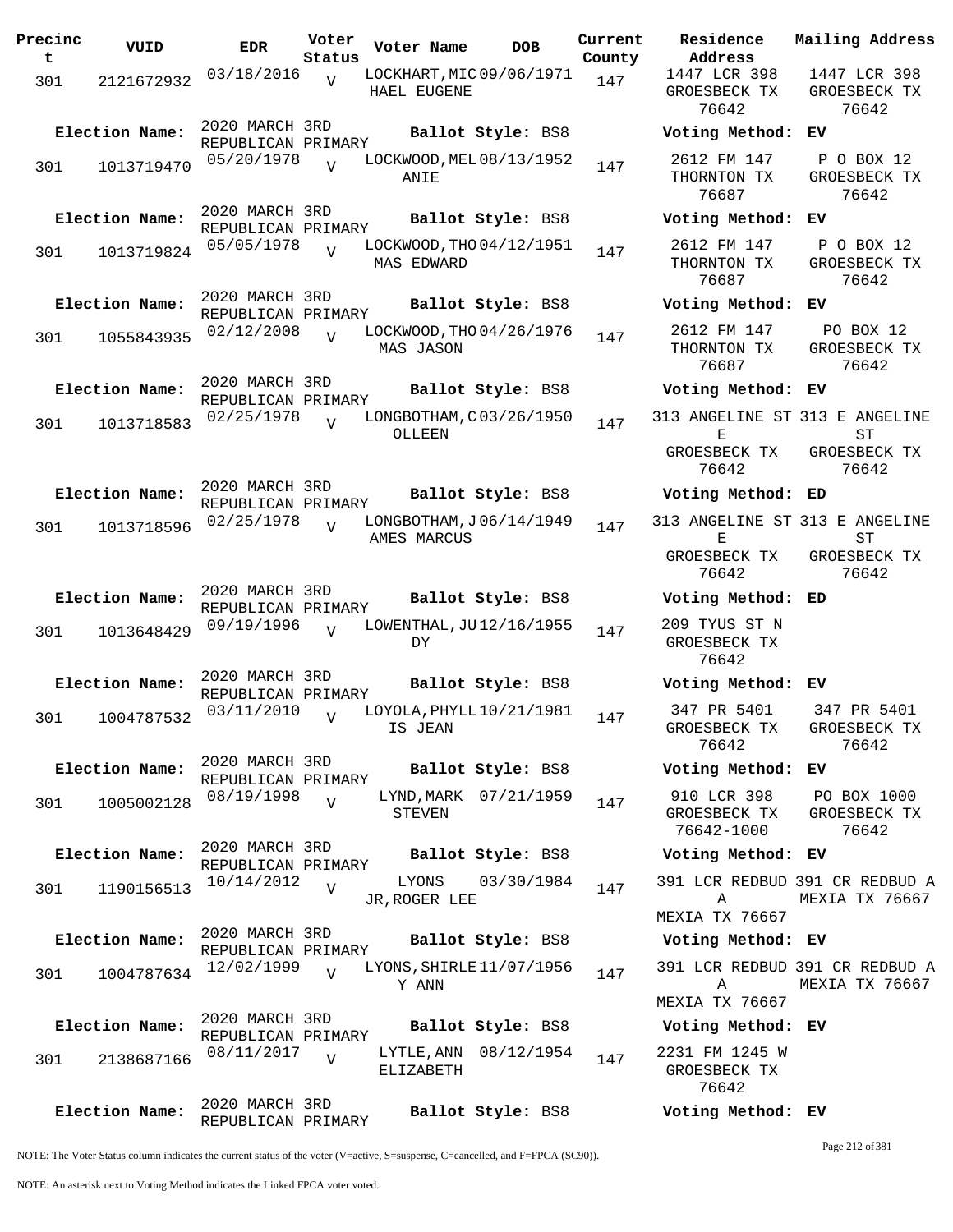| Precinc<br>t | VUID           | <b>EDR</b>                           | Voter<br>Status | Voter Name                              | <b>DOB</b>             | Current<br>County | Residence<br>Address                         | Mailing Address                               |
|--------------|----------------|--------------------------------------|-----------------|-----------------------------------------|------------------------|-------------------|----------------------------------------------|-----------------------------------------------|
| 301          | 2001053446     | 10/04/2015                           | S               | DEWAYNE                                 | MACK, KEVIN 04/17/1982 | 147               | 101 FANNIN ST S<br>GROESBECK TX<br>76642     | 101 S FANNIN<br>GROESBECK TX<br>76642         |
|              | Election Name: | 2020 MARCH 3RD<br>REPUBLICAN PRIMARY |                 |                                         | Ballot Style: BS8      |                   | Voting Method:                               | ED                                            |
| 301          | 2002235794     | 11/03/2015                           | $\overline{z}$  | MAGOUIRK, BRI 12/24/1991<br>TTANY LEE   |                        | 147               | 1731 HWY 164 W<br>GROESBECK TX<br>76642      | 1731 HWY 164<br>WEST<br>GROESBECK TX<br>76642 |
|              | Election Name: | 2020 MARCH 3RD<br>REPUBLICAN PRIMARY |                 |                                         | Ballot Style: BS8      |                   | Voting Method: ED                            |                                               |
| 301          | 2149274558     | 11/02/2018                           | $\overline{U}$  | MAGOUIRK, JOE 09/01/1971<br>Y WAYNE     |                        | 147               | 1731 HWY 164 W<br>GROESBECK TX<br>76642      |                                               |
|              | Election Name: | 2020 MARCH 3RD<br>REPUBLICAN PRIMARY |                 |                                         | Ballot Style: BS8      |                   | Voting Method: ED                            |                                               |
| 301          | 1026515307     | 12/09/2010                           | $\overline{V}$  | MAHONEY, DWIG 05/01/1944<br>HT EDWARD   |                        | 147               | 274 LCR 407<br>GROESBECK TX<br>76642         | 274 LCR 407<br>GROESBECK TX<br>76642          |
|              | Election Name: | 2020 MARCH 3RD<br>REPUBLICAN PRIMARY |                 |                                         | Ballot Style: BS8      |                   | Voting Method:                               | ЕV                                            |
| 301          | 1026515459     | 11/06/2010                           | $\overline{U}$  | MAHONEY, MONI 06/26/1954<br>JO          |                        | 147               | 274 LCR 407<br>GROESBECK TX<br>76642         | 274 LCR 407<br>GROESBECK TX<br>76642          |
|              | Election Name: | 2020 MARCH 3RD<br>REPUBLICAN PRIMARY |                 |                                         | Ballot Style: BS8      |                   | Voting Method:                               | ЕV                                            |
| 301          | 1166804161     | 09/26/2009                           | $\overline{U}$  | MARSCHALL, BR 04/13/1967<br>YAN KEITH   |                        | 147               | 795 TYUS ST N<br>GROESBECK TX<br>76642       |                                               |
|              | Election Name: | 2020 MARCH 3RD<br>REPUBLICAN PRIMARY |                 |                                         | Ballot Style: BS8      |                   | Voting Method: EV                            |                                               |
| 301          | 1125331559     | 12/08/2016                           | $\overline{V}$  | MARTIN, VERA 03/19/1950<br>LEE          |                        | 147               | 921 TYUS ST N<br>25<br>GROESBECK TX<br>76642 |                                               |
|              | Election Name: | 2020 MARCH 3RD<br>REPUBLICAN PRIMARY |                 |                                         | Ballot Style: BS8      |                   | Voting Method: EV                            |                                               |
| 301          | 2163282591     | 02/23/2020                           | $\overline{V}$  | MASTERSON, KA02/12/1998<br>ITLYN L      |                        | 147               | 801 STATE ST W<br>GROESBECK TX<br>76642      |                                               |
|              | Election Name: | 2020 MARCH 3RD<br>REPUBLICAN PRIMARY |                 |                                         | Ballot Style: BS8      |                   | Voting Method: ED                            |                                               |
| 301          | 1013721790     | 03/21/1980                           | V               | MAULDIN<br>JR, JACKSON<br>BAILEY        | 04/03/1958             | 147               | 288 LCR 404<br>GROESBECK TX<br>76642         | 288 LCR 404<br>GROESBECK TX<br>76642          |
|              | Election Name: | 2020 MARCH 3RD<br>REPUBLICAN PRIMARY |                 |                                         | Ballot Style: BS8      |                   | Voting Method: EV                            |                                               |
| 301          | 1013721800     | 03/21/1980                           | $\overline{V}$  | MAULDIN, PATR 10/17/1957<br>ICIA ANN    |                        | 147               | 288 LCR 404<br>GROESBECK TX<br>76642         | 288 LCR 404<br>GROESBECK TX<br>76642          |
|              | Election Name: | 2020 MARCH 3RD<br>REPUBLICAN PRIMARY |                 |                                         | Ballot Style: BS8      |                   | Voting Method: EV                            |                                               |
| 301          | 2149987655     | 10/14/2018                           | $\overline{z}$  | MAXWELL, KRIS 06/15/1976<br>TOPHER TROY |                        | 147               | 191 LCR 401<br>GROESBECK TX<br>76642         |                                               |
|              | Election Name: | 2020 MARCH 3RD<br>REPUBLICAN PRIMARY |                 |                                         | Ballot Style: BS8      |                   | Voting Method: EV                            |                                               |
| 301          | 1083153042     | 03/31/2016                           | $\overline{V}$  | MCCOY, BRENDA04/06/1972<br>JEAN         |                        | 147               | 366 PR 5374A<br>GROESBECK TX<br>76642        |                                               |
|              | Election Name: | 2020 MARCH 3RD<br>REPUBLICAN PRIMARY |                 |                                         | Ballot Style: BS8      |                   | Voting Method: AV                            |                                               |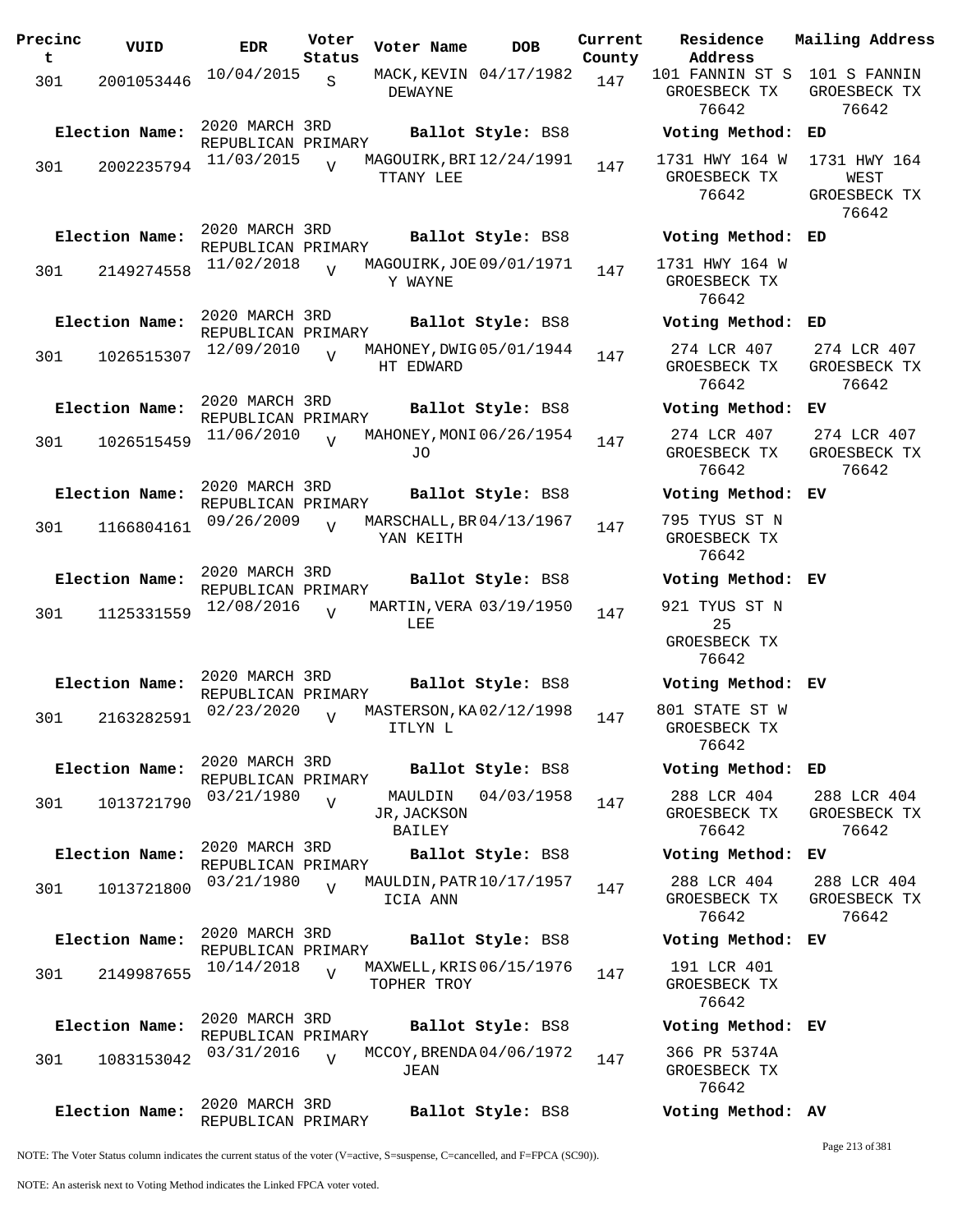| 366 PR 5374A<br>03/17/2016<br>MCCOY, ROBERT 04/30/1971<br>$\overline{V}$<br>147<br>301<br>1086777291<br>GROESBECK TX<br>MICHAEL<br>76642<br>2020 MARCH 3RD<br>Election Name:<br>Ballot Style: BS8<br>Voting Method:<br>AV<br>REPUBLICAN PRIMARY<br>F<br>02/09/2014<br>MCCULLEN, JAC 01/31/1996<br>618 WASHINGTON<br>S<br>147<br>301<br>1206051294<br><b>OYA</b><br>GR<br><b>STREET</b><br>TRASHELLE<br>GROESBECK TX<br>76642<br>2020 MARCH 3RD<br>Election Name:<br>Ballot Style: BS8<br>Voting Method:<br>ΕV<br>REPUBLICAN PRIMARY<br>06/29/1990<br>MCCULLEN, TAM 02/28/1971<br>618 WASHINGTON<br>Ρ<br>$\overline{V}$<br>147<br>1013714607<br>301<br>MY LANETTE<br>GR<br><b>STREET</b><br>GROESBECK TX<br>76642<br>2020 MARCH 3RD<br>Election Name:<br>Ballot Style: BS8<br>Voting Method:<br>EV<br>REPUBLICAN PRIMARY<br>05/02/2012<br>F<br>MCCULLEN, TYR 03/03/1994<br>618 WASHINGTON<br>$\overline{U}$<br>147<br>301<br>1184052950<br>ELL DESHON<br>GR<br><b>STREET</b><br>GROESBECK TX<br>76642<br>2020 MARCH 3RD<br>Election Name:<br>Ballot Style: BS8<br>Voting Method:<br>ΕV<br>REPUBLICAN PRIMARY<br>26<br>05/01/1993<br>2694 HWY 14 N<br>MCDANIEL, DAL 11/06/1955<br>$\overline{U}$<br>301<br>1013717101<br>147<br>GROESBECK TX<br>GR<br>E CURTIS<br>76642<br>2020 MARCH 3RD<br>Election Name:<br>Ballot Style: BS8<br>Voting Method:<br>EV<br>REPUBLICAN PRIMARY<br>26 <sub>1</sub><br>05/01/1993<br>2694 HWY 14 N<br>MCDANIEL, ELI 04/26/1958<br>$\overline{V}$<br>147<br>301<br>1013717091<br>GROESBECK TX<br>GR<br>ZABETH<br>76642<br>2020 MARCH 3RD<br>Election Name:<br>Ballot Style: BS8<br>Voting Method:<br>ΕV<br>REPUBLICAN PRIMARY<br>70.<br>01/05/2019<br>702 TRINITY ST<br>MCDONNELL- 08/28/1951<br>$\overline{V}$<br>147<br>2130243304<br>301<br>BAILEY, COLEE<br>W<br>N FRANCES<br>GROESBECK TX<br>GR<br>7<br>76642<br>2020 MARCH 3RD<br>Election Name:<br>Ballot Style: BS8<br>Voting Method:<br>ЕV<br>REPUBLICAN PRIMARY<br>03/25/1986<br>508 LCR 419<br>5 <sub>1</sub><br>MCFERRAN, DOR 08/22/1954<br>$\overline{U}$<br>147<br>301<br>1013694810<br>OTHY<br>GROESBECK TX<br>GR<br>76642<br>SHAUNFIELD<br>2020 MARCH 3RD<br>Election Name:<br>Ballot Style: BS8<br>Voting Method: AV<br>REPUBLICAN PRIMARY<br>5 <sub>1</sub><br>508 LCR 419<br>03/01/1982<br>MCFERRAN, JOS 02/24/1955<br>$\overline{z}$<br>147<br>301<br>1013716388<br>GROESBECK TX<br>GR<br>EPH M<br>76642<br>2020 MARCH 3RD<br>Election Name:<br>Ballot Style: BS8<br>Voting Method: AV<br>REPUBLICAN PRIMARY<br>1464 HWY 164 W 146<br>05/11/1978<br>MCGILVRAY, CA10/11/1949<br>$\overline{U}$<br>147<br>1013722027<br>301<br>ROLYN JEAN<br>GROESBECK TX<br>GR<br>7<br>76642-3544<br>2020 MARCH 3RD<br>Election Name:<br>Ballot Style: BS8<br>Voting Method:<br>ED<br>REPUBLICAN PRIMARY<br>1464 HWY 164 W 146<br>05/10/1978<br>MCGILVRAY, CH 07/15/1951<br>$\overline{U}$<br>147<br>301<br>1013722015<br>ARLES<br>GROESBECK TX<br>GR<br>76642<br><b>BERNARD</b><br>2020 MARCH 3RD<br>Election Name:<br>Ballot Style: BS8<br>Voting Method: ED<br>REPUBLICAN PRIMARY | Precinc<br>t | VUID | <b>EDR</b> | Voter<br>Status | Voter Name | <b>DOB</b> | Current<br>County | Residence<br>Address | Mai. |
|--------------------------------------------------------------------------------------------------------------------------------------------------------------------------------------------------------------------------------------------------------------------------------------------------------------------------------------------------------------------------------------------------------------------------------------------------------------------------------------------------------------------------------------------------------------------------------------------------------------------------------------------------------------------------------------------------------------------------------------------------------------------------------------------------------------------------------------------------------------------------------------------------------------------------------------------------------------------------------------------------------------------------------------------------------------------------------------------------------------------------------------------------------------------------------------------------------------------------------------------------------------------------------------------------------------------------------------------------------------------------------------------------------------------------------------------------------------------------------------------------------------------------------------------------------------------------------------------------------------------------------------------------------------------------------------------------------------------------------------------------------------------------------------------------------------------------------------------------------------------------------------------------------------------------------------------------------------------------------------------------------------------------------------------------------------------------------------------------------------------------------------------------------------------------------------------------------------------------------------------------------------------------------------------------------------------------------------------------------------------------------------------------------------------------------------------------------------------------------------------------------------------------------------------------------------------------------------------------------------------------------------------------------------------------------------------------------------------------------------------------------------------------------------------------------------------------------------------------------------------------------------------------------------------------------------------------------------------------------------------------------------------------------------------------------------------|--------------|------|------------|-----------------|------------|------------|-------------------|----------------------|------|
|                                                                                                                                                                                                                                                                                                                                                                                                                                                                                                                                                                                                                                                                                                                                                                                                                                                                                                                                                                                                                                                                                                                                                                                                                                                                                                                                                                                                                                                                                                                                                                                                                                                                                                                                                                                                                                                                                                                                                                                                                                                                                                                                                                                                                                                                                                                                                                                                                                                                                                                                                                                                                                                                                                                                                                                                                                                                                                                                                                                                                                                                    |              |      |            |                 |            |            |                   |                      |      |
|                                                                                                                                                                                                                                                                                                                                                                                                                                                                                                                                                                                                                                                                                                                                                                                                                                                                                                                                                                                                                                                                                                                                                                                                                                                                                                                                                                                                                                                                                                                                                                                                                                                                                                                                                                                                                                                                                                                                                                                                                                                                                                                                                                                                                                                                                                                                                                                                                                                                                                                                                                                                                                                                                                                                                                                                                                                                                                                                                                                                                                                                    |              |      |            |                 |            |            |                   |                      |      |
|                                                                                                                                                                                                                                                                                                                                                                                                                                                                                                                                                                                                                                                                                                                                                                                                                                                                                                                                                                                                                                                                                                                                                                                                                                                                                                                                                                                                                                                                                                                                                                                                                                                                                                                                                                                                                                                                                                                                                                                                                                                                                                                                                                                                                                                                                                                                                                                                                                                                                                                                                                                                                                                                                                                                                                                                                                                                                                                                                                                                                                                                    |              |      |            |                 |            |            |                   |                      |      |
|                                                                                                                                                                                                                                                                                                                                                                                                                                                                                                                                                                                                                                                                                                                                                                                                                                                                                                                                                                                                                                                                                                                                                                                                                                                                                                                                                                                                                                                                                                                                                                                                                                                                                                                                                                                                                                                                                                                                                                                                                                                                                                                                                                                                                                                                                                                                                                                                                                                                                                                                                                                                                                                                                                                                                                                                                                                                                                                                                                                                                                                                    |              |      |            |                 |            |            |                   |                      |      |
|                                                                                                                                                                                                                                                                                                                                                                                                                                                                                                                                                                                                                                                                                                                                                                                                                                                                                                                                                                                                                                                                                                                                                                                                                                                                                                                                                                                                                                                                                                                                                                                                                                                                                                                                                                                                                                                                                                                                                                                                                                                                                                                                                                                                                                                                                                                                                                                                                                                                                                                                                                                                                                                                                                                                                                                                                                                                                                                                                                                                                                                                    |              |      |            |                 |            |            |                   |                      |      |
|                                                                                                                                                                                                                                                                                                                                                                                                                                                                                                                                                                                                                                                                                                                                                                                                                                                                                                                                                                                                                                                                                                                                                                                                                                                                                                                                                                                                                                                                                                                                                                                                                                                                                                                                                                                                                                                                                                                                                                                                                                                                                                                                                                                                                                                                                                                                                                                                                                                                                                                                                                                                                                                                                                                                                                                                                                                                                                                                                                                                                                                                    |              |      |            |                 |            |            |                   |                      |      |
|                                                                                                                                                                                                                                                                                                                                                                                                                                                                                                                                                                                                                                                                                                                                                                                                                                                                                                                                                                                                                                                                                                                                                                                                                                                                                                                                                                                                                                                                                                                                                                                                                                                                                                                                                                                                                                                                                                                                                                                                                                                                                                                                                                                                                                                                                                                                                                                                                                                                                                                                                                                                                                                                                                                                                                                                                                                                                                                                                                                                                                                                    |              |      |            |                 |            |            |                   |                      |      |
|                                                                                                                                                                                                                                                                                                                                                                                                                                                                                                                                                                                                                                                                                                                                                                                                                                                                                                                                                                                                                                                                                                                                                                                                                                                                                                                                                                                                                                                                                                                                                                                                                                                                                                                                                                                                                                                                                                                                                                                                                                                                                                                                                                                                                                                                                                                                                                                                                                                                                                                                                                                                                                                                                                                                                                                                                                                                                                                                                                                                                                                                    |              |      |            |                 |            |            |                   |                      |      |
|                                                                                                                                                                                                                                                                                                                                                                                                                                                                                                                                                                                                                                                                                                                                                                                                                                                                                                                                                                                                                                                                                                                                                                                                                                                                                                                                                                                                                                                                                                                                                                                                                                                                                                                                                                                                                                                                                                                                                                                                                                                                                                                                                                                                                                                                                                                                                                                                                                                                                                                                                                                                                                                                                                                                                                                                                                                                                                                                                                                                                                                                    |              |      |            |                 |            |            |                   |                      |      |
|                                                                                                                                                                                                                                                                                                                                                                                                                                                                                                                                                                                                                                                                                                                                                                                                                                                                                                                                                                                                                                                                                                                                                                                                                                                                                                                                                                                                                                                                                                                                                                                                                                                                                                                                                                                                                                                                                                                                                                                                                                                                                                                                                                                                                                                                                                                                                                                                                                                                                                                                                                                                                                                                                                                                                                                                                                                                                                                                                                                                                                                                    |              |      |            |                 |            |            |                   |                      |      |
|                                                                                                                                                                                                                                                                                                                                                                                                                                                                                                                                                                                                                                                                                                                                                                                                                                                                                                                                                                                                                                                                                                                                                                                                                                                                                                                                                                                                                                                                                                                                                                                                                                                                                                                                                                                                                                                                                                                                                                                                                                                                                                                                                                                                                                                                                                                                                                                                                                                                                                                                                                                                                                                                                                                                                                                                                                                                                                                                                                                                                                                                    |              |      |            |                 |            |            |                   |                      |      |
|                                                                                                                                                                                                                                                                                                                                                                                                                                                                                                                                                                                                                                                                                                                                                                                                                                                                                                                                                                                                                                                                                                                                                                                                                                                                                                                                                                                                                                                                                                                                                                                                                                                                                                                                                                                                                                                                                                                                                                                                                                                                                                                                                                                                                                                                                                                                                                                                                                                                                                                                                                                                                                                                                                                                                                                                                                                                                                                                                                                                                                                                    |              |      |            |                 |            |            |                   |                      |      |
|                                                                                                                                                                                                                                                                                                                                                                                                                                                                                                                                                                                                                                                                                                                                                                                                                                                                                                                                                                                                                                                                                                                                                                                                                                                                                                                                                                                                                                                                                                                                                                                                                                                                                                                                                                                                                                                                                                                                                                                                                                                                                                                                                                                                                                                                                                                                                                                                                                                                                                                                                                                                                                                                                                                                                                                                                                                                                                                                                                                                                                                                    |              |      |            |                 |            |            |                   |                      |      |
|                                                                                                                                                                                                                                                                                                                                                                                                                                                                                                                                                                                                                                                                                                                                                                                                                                                                                                                                                                                                                                                                                                                                                                                                                                                                                                                                                                                                                                                                                                                                                                                                                                                                                                                                                                                                                                                                                                                                                                                                                                                                                                                                                                                                                                                                                                                                                                                                                                                                                                                                                                                                                                                                                                                                                                                                                                                                                                                                                                                                                                                                    |              |      |            |                 |            |            |                   |                      |      |
|                                                                                                                                                                                                                                                                                                                                                                                                                                                                                                                                                                                                                                                                                                                                                                                                                                                                                                                                                                                                                                                                                                                                                                                                                                                                                                                                                                                                                                                                                                                                                                                                                                                                                                                                                                                                                                                                                                                                                                                                                                                                                                                                                                                                                                                                                                                                                                                                                                                                                                                                                                                                                                                                                                                                                                                                                                                                                                                                                                                                                                                                    |              |      |            |                 |            |            |                   |                      |      |
|                                                                                                                                                                                                                                                                                                                                                                                                                                                                                                                                                                                                                                                                                                                                                                                                                                                                                                                                                                                                                                                                                                                                                                                                                                                                                                                                                                                                                                                                                                                                                                                                                                                                                                                                                                                                                                                                                                                                                                                                                                                                                                                                                                                                                                                                                                                                                                                                                                                                                                                                                                                                                                                                                                                                                                                                                                                                                                                                                                                                                                                                    |              |      |            |                 |            |            |                   |                      |      |
|                                                                                                                                                                                                                                                                                                                                                                                                                                                                                                                                                                                                                                                                                                                                                                                                                                                                                                                                                                                                                                                                                                                                                                                                                                                                                                                                                                                                                                                                                                                                                                                                                                                                                                                                                                                                                                                                                                                                                                                                                                                                                                                                                                                                                                                                                                                                                                                                                                                                                                                                                                                                                                                                                                                                                                                                                                                                                                                                                                                                                                                                    |              |      |            |                 |            |            |                   |                      |      |
|                                                                                                                                                                                                                                                                                                                                                                                                                                                                                                                                                                                                                                                                                                                                                                                                                                                                                                                                                                                                                                                                                                                                                                                                                                                                                                                                                                                                                                                                                                                                                                                                                                                                                                                                                                                                                                                                                                                                                                                                                                                                                                                                                                                                                                                                                                                                                                                                                                                                                                                                                                                                                                                                                                                                                                                                                                                                                                                                                                                                                                                                    |              |      |            |                 |            |            |                   |                      |      |
|                                                                                                                                                                                                                                                                                                                                                                                                                                                                                                                                                                                                                                                                                                                                                                                                                                                                                                                                                                                                                                                                                                                                                                                                                                                                                                                                                                                                                                                                                                                                                                                                                                                                                                                                                                                                                                                                                                                                                                                                                                                                                                                                                                                                                                                                                                                                                                                                                                                                                                                                                                                                                                                                                                                                                                                                                                                                                                                                                                                                                                                                    |              |      |            |                 |            |            |                   |                      |      |
|                                                                                                                                                                                                                                                                                                                                                                                                                                                                                                                                                                                                                                                                                                                                                                                                                                                                                                                                                                                                                                                                                                                                                                                                                                                                                                                                                                                                                                                                                                                                                                                                                                                                                                                                                                                                                                                                                                                                                                                                                                                                                                                                                                                                                                                                                                                                                                                                                                                                                                                                                                                                                                                                                                                                                                                                                                                                                                                                                                                                                                                                    |              |      |            |                 |            |            |                   |                      |      |
|                                                                                                                                                                                                                                                                                                                                                                                                                                                                                                                                                                                                                                                                                                                                                                                                                                                                                                                                                                                                                                                                                                                                                                                                                                                                                                                                                                                                                                                                                                                                                                                                                                                                                                                                                                                                                                                                                                                                                                                                                                                                                                                                                                                                                                                                                                                                                                                                                                                                                                                                                                                                                                                                                                                                                                                                                                                                                                                                                                                                                                                                    |              |      |            |                 |            |            |                   |                      |      |
|                                                                                                                                                                                                                                                                                                                                                                                                                                                                                                                                                                                                                                                                                                                                                                                                                                                                                                                                                                                                                                                                                                                                                                                                                                                                                                                                                                                                                                                                                                                                                                                                                                                                                                                                                                                                                                                                                                                                                                                                                                                                                                                                                                                                                                                                                                                                                                                                                                                                                                                                                                                                                                                                                                                                                                                                                                                                                                                                                                                                                                                                    |              |      |            |                 |            |            |                   |                      |      |
|                                                                                                                                                                                                                                                                                                                                                                                                                                                                                                                                                                                                                                                                                                                                                                                                                                                                                                                                                                                                                                                                                                                                                                                                                                                                                                                                                                                                                                                                                                                                                                                                                                                                                                                                                                                                                                                                                                                                                                                                                                                                                                                                                                                                                                                                                                                                                                                                                                                                                                                                                                                                                                                                                                                                                                                                                                                                                                                                                                                                                                                                    |              |      |            |                 |            |            |                   |                      |      |
|                                                                                                                                                                                                                                                                                                                                                                                                                                                                                                                                                                                                                                                                                                                                                                                                                                                                                                                                                                                                                                                                                                                                                                                                                                                                                                                                                                                                                                                                                                                                                                                                                                                                                                                                                                                                                                                                                                                                                                                                                                                                                                                                                                                                                                                                                                                                                                                                                                                                                                                                                                                                                                                                                                                                                                                                                                                                                                                                                                                                                                                                    |              |      |            |                 |            |            |                   |                      |      |

**Voter Name DOB Residence Address Current Mailing Address** 366 PR 5374A GROESBECK TX 76642 **Election Name: Ballot Style:** BS8 **Voting Method: AV** 618 WASHINGTON STREET GROESBECK TX 76642 PO BOX 571 GROESBECK TX 76642 **Election Name: Ballot Style:** BS8 **Voting Method: EV** 618 WASHINGTON STREET GROESBECK TX 76642 P O BOX 571 GROESBECK TX 76642 **Election Name: Ballot Style:** BS8 **Voting Method: EV** 618 WASHINGTON STREET GROESBECK TX 76642 PO BOX 571 GROESBECK TX 76642 **Election Name: Ballot Style:** BS8 **Voting Method: EV** 2694 HWY 14 N GROESBECK TX 76642 2694 HWY 14 N GROESBECK TX 76642 **Election Name: Ballot Style:** BS8 **Voting Method: EV** 2694 HWY 14 N 2694 HWY 14 N GROESBECK TX 76642 GROESBECK TX 76642 **Election Name: Ballot Style:** BS8 **Voting Method: EV** 702 TRINITY ST 702 W TRINITY W GROESBECK TX 76642 ST GROESBECK TX 76642-1259 **Election Name: Ballot Style:** BS8 **Voting Method: EV** 508 LCR 419 GROESBECK TX 76642 508 LCR 419 GROESBECK TX 76642 **Election Name: Ballot Style:** BS8 **Voting Method: AV** 508 LCR 419 GROESBECK TX 76642 508 LCR 419 GROESBECK TX 76642 **Election Name: Ballot Style:** BS8 **Voting Method: AV** 1464 HWY 164 W 1464 HWY 164 W GROESBECK TX GROESBECK TX 76642-3544 76642-3544 **Election Name: Ballot Style:** BS8 **Voting Method: ED** 1464 HWY 164 W 1464 HWY 164 W GROESBECK TX GROESBECK TX

76642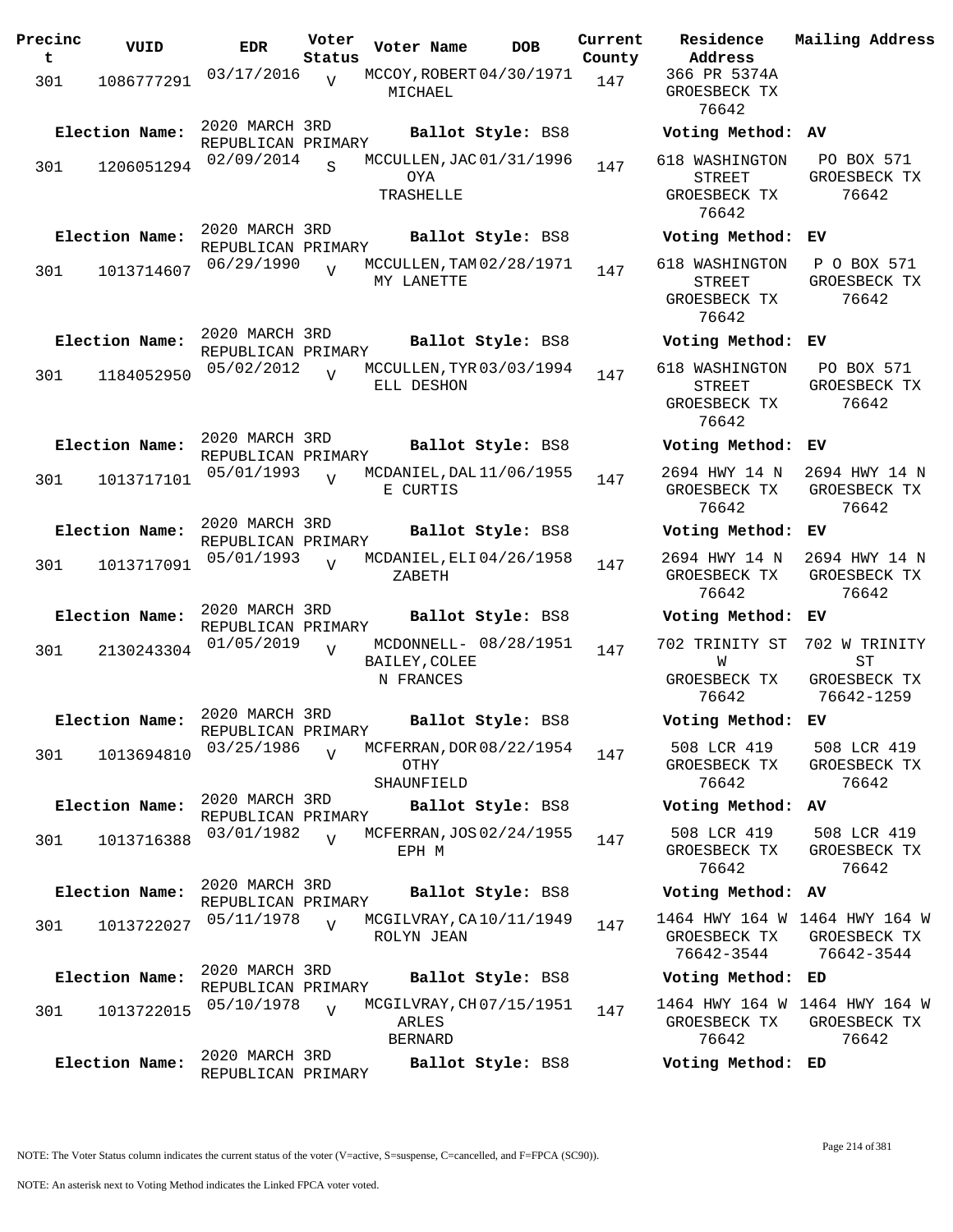| Precinc<br>t | VUID           | <b>EDR</b>                           | Voter<br>Status | Voter Name                                           | <b>DOB</b> | Current<br>County | Residence<br>Address                                 | Mai.                  |
|--------------|----------------|--------------------------------------|-----------------|------------------------------------------------------|------------|-------------------|------------------------------------------------------|-----------------------|
| 301          | 1013673845     | 02/20/1978                           | $\overline{V}$  | MCGILVRAY, JO07/23/1949<br>E MARVIN                  |            | 147               | 2655 FM 2489<br>GROESBECK TX<br>76642                | 26<br>GR              |
|              | Election Name: | 2020 MARCH 3RD<br>REPUBLICAN PRIMARY |                 | Ballot Style: BS8                                    |            |                   | Voting Method:                                       | ED                    |
| 301          | 1013716374     | 04/01/1978                           | $\overline{U}$  | MCGILVRAY, MI10/05/1959<br>CHAEL HENRY               |            | 147               | 2415 HWY 164 E<br>GROESBECK TX<br>76642-2084         | 24<br>GR              |
|              | Election Name: | 2020 MARCH 3RD<br>REPUBLICAN PRIMARY |                 | Ballot Style: BS8                                    |            |                   | Voting Method:                                       | ED                    |
| 301          | 1013716666     | 02/09/1990                           | $\overline{V}$  | MCGILVRAY, SH08/04/1960<br><b>ERRIE</b><br>CHARMAYNE |            | 147               | 2415 HWY 164 E<br>GROESBECK TX<br>76642              | 241<br>GR             |
|              | Election Name: | 2020 MARCH 3RD                       |                 | Ballot Style: BS8                                    |            |                   | Voting Method:                                       | ED                    |
| 301          | 1013721270     | REPUBLICAN PRIMARY<br>07/08/1988     | $\overline{U}$  | MCKEEVER, GAE 10/05/1959<br>L                        |            | 147               | 115 LCR 407<br>GROESBECK TX<br>76642                 | $\mathbf{1}$<br>GR    |
|              | Election Name: | 2020 MARCH 3RD<br>REPUBLICAN PRIMARY |                 | Ballot Style: BS8                                    |            |                   | Voting Method:                                       | ED                    |
| 301          | 1013721291     | 07/14/1988                           | $\overline{U}$  | MCKEEVER, WAL 02/16/1956<br>TER ARNOLD               |            | 147               | 115 LCR 407<br>GROESBECK TX<br>76642-2670            | $\mathbf{1}$<br>GR    |
|              | Election Name: | 2020 MARCH 3RD<br>REPUBLICAN PRIMARY |                 | Ballot Style: BS8                                    |            |                   | Voting Method:                                       | ΕV                    |
| 301          | 1004980250     | 02/21/1999                           | $\overline{V}$  | MCKINLEY, RON 01/06/1943<br>ALD PERRY                |            | 147               | 112 GRAYSON ST<br>N                                  | 11                    |
|              |                |                                      |                 |                                                      |            |                   | GROESBECK TX<br>76642                                | GR                    |
|              | Election Name: | 2020 MARCH 3RD<br>REPUBLICAN PRIMARY |                 | Ballot Style: BS8                                    |            |                   | Voting Method:                                       | ЕV                    |
| 301          | 1013721918     | 03/06/1988                           | $\overline{V}$  | MCLAIN, SANDR 08/07/1954<br>A GAIL                   |            | 147               | 1007 MCCLINTIC<br>DRIVE<br>GROESBECK TX<br>76642     | 100<br>GR             |
|              | Election Name: | 2020 MARCH 3RD<br>REPUBLICAN PRIMARY |                 | Ballot Style: BS8                                    |            |                   | Voting Method:                                       | ЕV                    |
| 301          | 1003768478     | 10/31/2001                           | $\overline{V}$  | MCLEAN, AMAND 05/20/1983<br>A MAE                    |            | 147               | 304 MARTIN<br>STREET<br>GROESBECK TX<br>76642        | 30 <sub>1</sub><br>GR |
|              | Election Name: | 2020 MARCH 3RD<br>REPUBLICAN PRIMARY |                 | Ballot Style: BS8                                    |            |                   | Voting Method: ED                                    |                       |
| 301          | 1036542575     | 01/19/2006                           | $\overline{V}$  | MCLEAN, DILLO 12/18/1987<br>N LANCE                  |            | 147               | 607 FARRAR<br><b>STREET</b><br>GROESBECK TX<br>76642 | 6<br>GR               |
|              | Election Name: | 2020 MARCH 3RD<br>REPUBLICAN PRIMARY |                 | Ballot Style: BS8                                    |            |                   | Voting Method: EV                                    |                       |
| 301          | 1013691744     | 01/19/1978                           | $\overline{V}$  | MCLEAN, MARJO 10/10/1940<br>RIE JANET                |            | 147               | 909 TYUS ST N<br>GROESBECK TX<br>76642               | P<br>GR               |
|              | Election Name: | 2020 MARCH 3RD<br>REPUBLICAN PRIMARY |                 | Ballot Style: BS8                                    |            |                   | Voting Method: AV                                    |                       |
| 301          | 1129211874     | 09/01/2019                           | $\overline{U}$  | MCNEEL, DENIS 03/23/1964<br>E WILKINS                |            | 147               | 1010 FROST<br>STREET UNIT A<br>GROESBECK TX<br>76642 | 101<br>GR             |
|              | Election Name: | 2020 MARCH 3RD<br>REPUBLICAN PRIMARY |                 | Ballot Style: BS8                                    |            |                   | Voting Method: ED                                    |                       |

**Voter Name DOB Residence Address Current Mailing Address County** 2655 FM 2489 GROESBECK TX 76642 2655 FM 2489 GROESBECK TX 76642 **Election Name: Ballot Style:** BS8 **Voting Method: ED** 2415 HWY 164 E 2415 HWY 164E GROESBECK TX 76642-2084 GROESBECK TX 76642 **Election Name: Ballot Style:** BS8 **Voting Method: ED** 2415 HWY 164 E 2415 HWY 164 E GROESBECK TX 76642 GROESBECK TX 76642 **Election Name: Ballot Style:** BS8 **Voting Method: ED** 115 LCR 407 GROESBECK TX 76642 115 LCR 407 GROESBECK TX 76642 **Election Name: Ballot Style:** BS8 **Voting Method: ED** 115 LCR 407 GROESBECK TX 76642-2670 115 LCR 407 GROESBECK TX 76642 **Election Name: Ballot Style:** BS8 **Voting Method: EV** 112 GRAYSON ST 112 N GRAYSON N GROESBECK TX 76642 ST GROESBECK TX 76642 **Election Name: Ballot Style:** BS8 **Voting Method: EV** 1007 MCCLINTIC 1007 MCCLINTIC DRIVE GROESBECK TX 76642 ST GROESBECK TX 76642 **Election Name: Ballot Style:** BS8 **Voting Method: EV** 304 MARTIN STREET GROESBECK TX 76642 304 MARTIN ST GROESBECK TX 76642 **Election Name: Ballot Style:** BS8 **Voting Method: ED** 607 FARRAR STREET GROESBECK TX 76642 607 FARRAR GROESBECK TX 76642 **Election Name: Ballot Style:** BS8 **Voting Method: EV** 909 TYUS ST N GROESBECK TX 76642 P O BOX 1009 GROESBECK TX 76642 **Election Name: Ballot Style:** BS8 **Voting Method: AV** 1010 FROST 1010 A FROST ST STREET UNIT A GROESBECK TX GROESBECK TX 76642 76642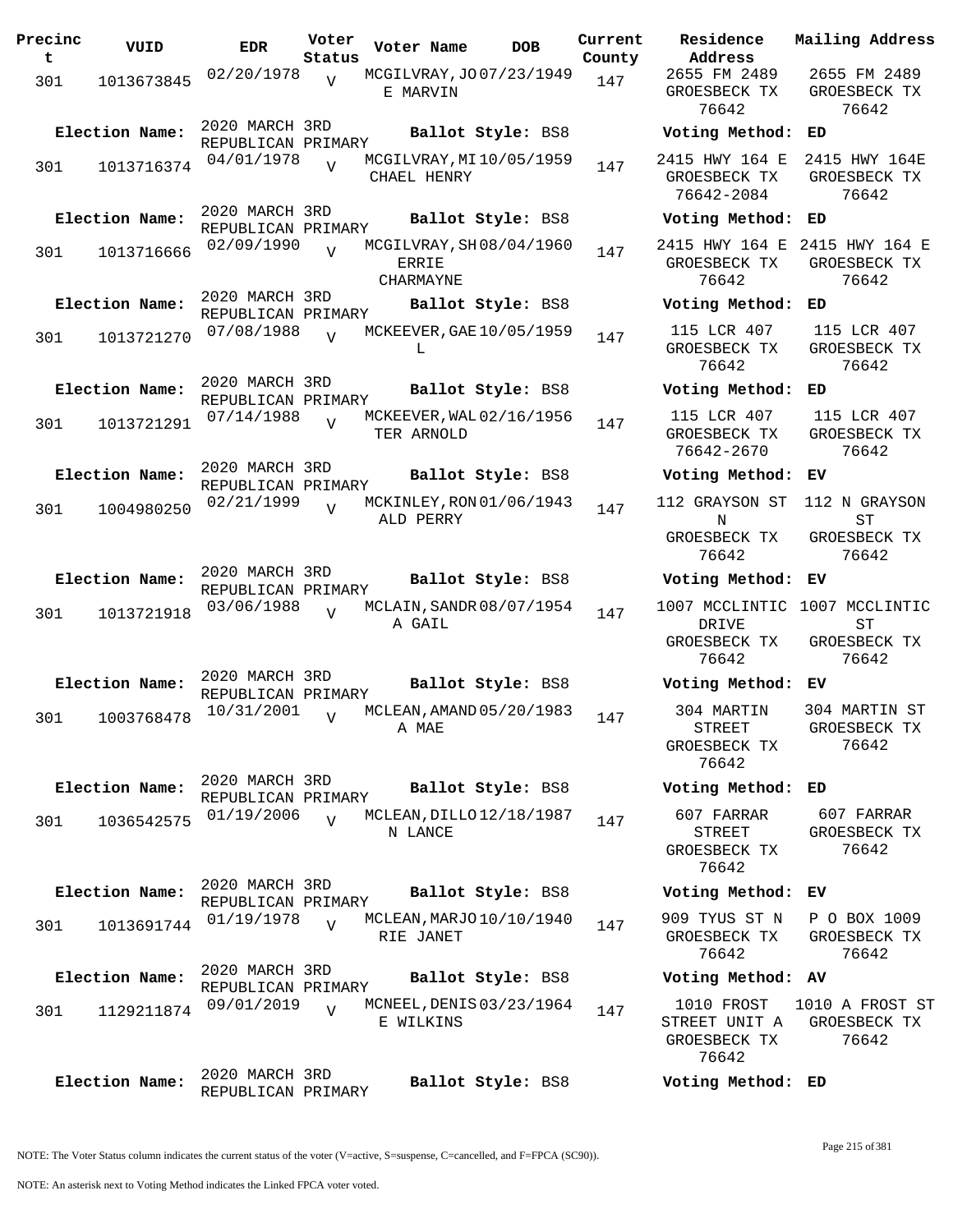| Precinc<br>t. | VUID           | <b>EDR</b>                           | Voter<br>Status | Voter Name      | DOB                      | Current<br>County |
|---------------|----------------|--------------------------------------|-----------------|-----------------|--------------------------|-------------------|
| 301           | 1199304691     | 03/01/2020                           | $\overline{V}$  | DALE            | MCNEEL, ROGER 04/18/1964 | 147               |
|               | Election Name: | 2020 MARCH 3RD<br>REPUBLICAN PRIMARY |                 |                 | Ballot Style: BS8        |                   |
| 301           | 1008963167     | 10/03/1980                           | $\overline{U}$  | ARAH DUNCAN     | MCREYNOLDS, S01/19/1954  | 147               |
|               | Election Name: | 2020 MARCH 3RD<br>REPUBLICAN PRIMARY |                 |                 | Ballot Style: BS8        |                   |
| 301           | 1215014313     | 12/03/2014                           | V               | MARQUIS         | MEANS, EMONTY 12/28/1976 | 147               |
|               | Election Name: | 2020 MARCH 3RD<br>REPUBLICAN PRIMARY |                 |                 | Ballot Style: BS8        |                   |
| 301           | 1022401366     | 09/30/2004                           | V               | E MAULDIN       | MELASKY, ANNI 08/01/1979 | 147               |
|               | Election Name: | 2020 MARCH 3RD<br>REPUBLICAN PRIMARY |                 |                 | Ballot Style: BS8        |                   |
| 301           | 1022410259     | 10/29/2004                           | $\overline{V}$  | REY MICHAEL     | MELASKY, JEFF 01/09/1977 | 147               |
|               | Election Name: | 2020 MARCH 3RD<br>REPUBLICAN PRIMARY |                 |                 | Ballot Style: BS8        |                   |
| 301           | 2157284587     | 07/18/2019                           | $\overline{V}$  | SON ANN         | MELASKY, MADI 06/18/2001 | 147               |
|               | Election Name: | 2020 MARCH 3RD<br>REPUBLICAN PRIMARY |                 |                 | Ballot Style: BS8        |                   |
| 301           | 1214407366     | 04/01/2004                           | V               | <b>BREWSTER</b> | MELLO, BETH 07/31/1964   | 147               |
|               | Election Name: | 2020 MARCH 3RD<br>REPUBLICAN PRIMARY |                 |                 | Ballot Style: BS8        |                   |
| 301           | 1013720263     | 03/04/1990                           | $\overline{U}$  | YA YVETTE       | MEREDITH, TON 10/18/1969 | 147               |
|               | Election Name: | 2020 MARCH 3RD<br>REPUBLICAN PRIMARY |                 |                 | Ballot Style: BS8        |                   |
| 301           | 1156449408     | 09/29/2008                           | $\overline{V}$  | DEANNE BILL     | MIDDLEBROOK, 12/12/1942  | 147               |
|               | Election Name: | 2020 MARCH 3RD                       |                 |                 | Ballot Style: BS8        |                   |
| 301           | 1008963762     | REPUBLICAN PRIMARY<br>09/21/1996     | $\overline{V}$  | DAMIAN          | MIKLOJACHAK, 12/05/1963  | 147               |
|               | Election Name: | 2020 MARCH 3RD                       |                 | GERARD          | Ballot Style: BS8        |                   |
| 301           | 1008963886     | REPUBLICAN PRIMARY<br>04/11/1999     | $\overline{V}$  | LISA DIANNE     | MIKLOJACHAK, 03/05/1967  | 147               |
|               |                | 2020 MARCH 3RD                       |                 |                 |                          |                   |
|               | Election Name: | REPUBLICAN PRIMARY                   |                 |                 | Ballot Style: BS8        |                   |
| 301           | 1013719692     | 05/04/1991                           | V               | EARL            | MILES, JOHNNY 03/11/1960 | 147               |

**Voter Name DOB Residence Address Current Mailing Address** 1010 A FROST STREET GROESBECK TX 76642 1010A FROST ST GROESBECK TX 76642 **Election Name: Ballot Style:** BS8 **Voting Method: ED** 1722 HWY 14 N GROESBECK TX 76642 1722 HWY 14 N GROESBECK TX 76642 **Election Name: Ballot Style:** BS8 **Voting Method: ED** 311 TYUS ST N GROESBECK TX 76642 **Election Name: Ballot Style:** BS8 **Voting Method: ED** 229 LCR 404 GROESBECK TX 76642 229 LCR 404 GROESBECK TX 76642 **Election Name: Ballot Style:** BS8 **Voting Method: EV** 229 LCR 404 GROESBECK TX 76642 229 LCR 404 GROESBECK TX 76642 **Election Name: Ballot Style:** BS8 **Voting Method: EV** 229 LCR 404 GROESBECK TX 76642 229 LCR 404 GROESBECK TX 76642 **Election Name: Ballot Style:** BS8 **Voting Method: EV** 381 LCR 412 GROESBECK TX 76642-2146 381 LCR 412 GROESBECK TX 76642 **Election Name: Ballot Style:** BS8 **Voting Method: ED** 156 LCR 396 GROESBECK TX 76642 156 LCR 396 GROESBECK TX 76642 **Election Name: Ballot Style:** BS8 **Voting Method: EV** 308 GRAYSON ST N GROESBECK TX 76642 308 N GRAYSON ST GROESBECK TX 76642 **Election Name: Ballot Style:** BS8 **Voting Method: AV** 142 LCR REDBUD 142 LCR REDBUD B MEXIA TX 76667 MEXIA TX 76667 B **Election Name: Ballot Style:** BS8 **Voting Method: ED** 142 LCR REDBUD 142 LCR REDBUD B MEXIA TX 76667- MEXIA TX 76667 4239 B **Election Name: Ballot Style:** BS8 **Voting Method: ED** 707 COLORADO ST P O BOX 722 W GROESBECK TX

> GROESBECK TX 76642

76642

Page 216 of 381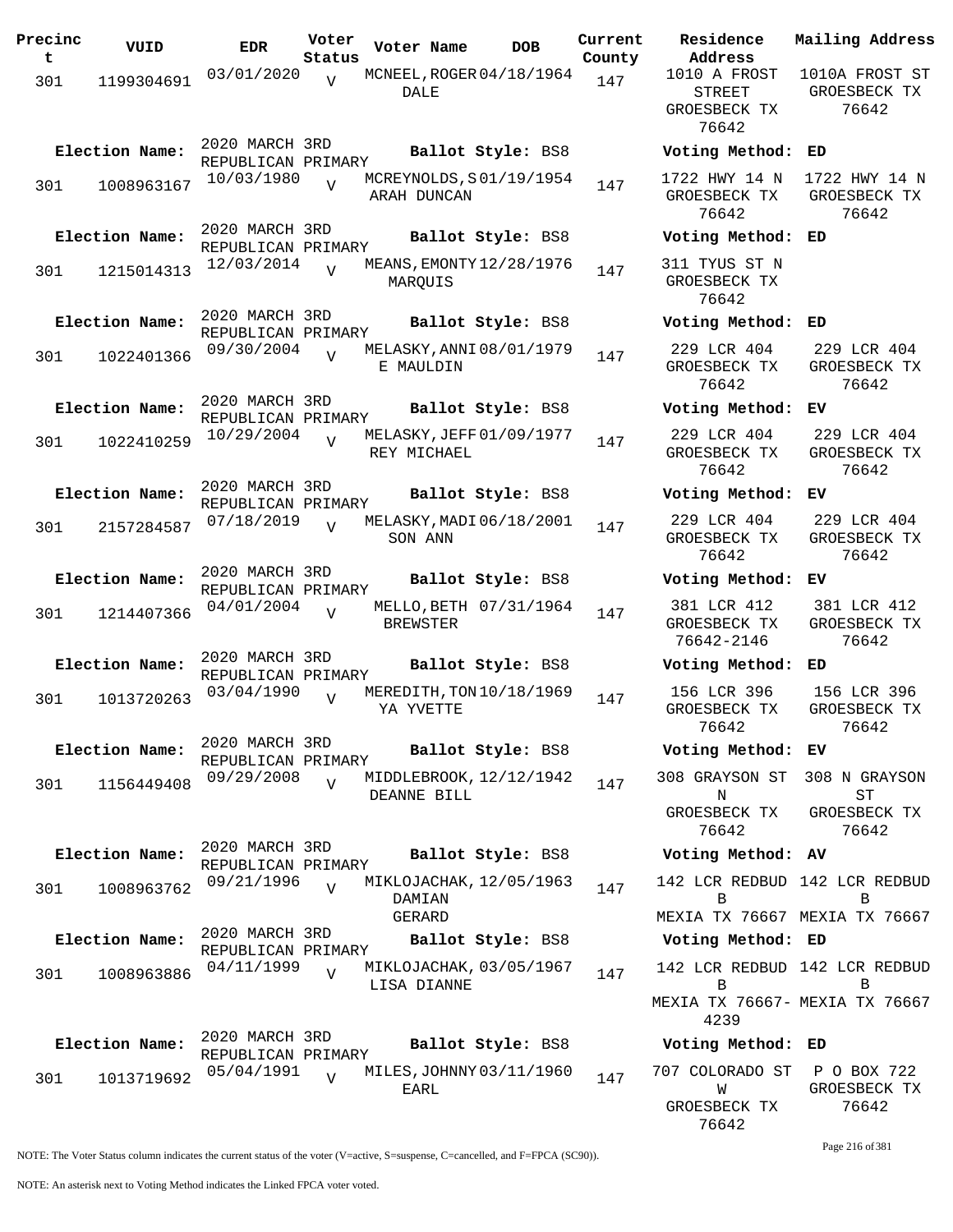| Precinc<br>t | VUID           | <b>EDR</b>                           | Voter<br>Status | Voter Name                            | <b>DOB</b>             | Current<br>County | Residence<br>Address                           |
|--------------|----------------|--------------------------------------|-----------------|---------------------------------------|------------------------|-------------------|------------------------------------------------|
|              | Election Name: | 2020 MARCH 3RD<br>REPUBLICAN PRIMARY |                 |                                       | Ballot Style: BS8      |                   | Voting Metho                                   |
| 301          | 1003919375     | 07/02/2000                           | $\overline{V}$  | MILLER, AMAND 07/02/1982<br>A KAY     |                        | 147               | 820 NAVASOTA<br>W                              |
|              |                |                                      |                 |                                       |                        |                   | GROESBECK TI<br>76642                          |
|              | Election Name: | 2020 MARCH 3RD<br>REPUBLICAN PRIMARY |                 |                                       | Ballot Style: BS8      |                   | Voting Metho                                   |
| 301          | 1003916077     | 11/07/2000                           | $\overline{V}$  | MILLER, CLARE 07/14/1977<br>NCE JAMES |                        | 147               | 820 NAVASOTA<br>W                              |
|              |                |                                      |                 |                                       |                        |                   | GROESBECK T<br>76642                           |
|              | Election Name: | 2020 MARCH 3RD<br>REPUBLICAN PRIMARY |                 |                                       | Ballot Style: BS8      |                   | Voting Metho                                   |
| 301          | 1013715292     | 03/09/1996                           | $\overline{V}$  | MILUS, TODD                           | 10/10/1966             | 147               | 405 LINCOLN<br>STREET<br>GROESBECK TI<br>76642 |
|              | Election Name: | 2020 MARCH 3RD                       |                 |                                       | Ballot Style: BS8      |                   | Voting Metho                                   |
| 301          | 1059842623     | REPUBLICAN PRIMARY<br>02/23/2020     | $\overline{V}$  | MOODY, KENNA 04/27/1982<br>LEIGH      |                        | 147               | 501 COBB STRE<br>GROESBECK T<br>76642          |
|              | Election Name: | 2020 MARCH 3RD                       |                 |                                       | Ballot Style: BS8      |                   | Voting Metho                                   |
| 301          | 1008586794     | REPUBLICAN PRIMARY<br>10/02/1988     | $\overline{U}$  | MOORE, DAVID 04/09/1954<br>EUGENE     |                        | 147               | 469 LCR 404<br>GROESBECK TI<br>76642           |
|              | Election Name: | 2020 MARCH 3RD                       |                 |                                       | Ballot Style: BS8      |                   | Voting Metho                                   |
| 301          | 1013694754     | REPUBLICAN PRIMARY<br>11/05/1984     | $\overline{z}$  | MOORE, KATHLE 01/08/1952<br>ΕN        |                        | 147               | 301 ANGELINE<br>Е                              |
|              |                |                                      |                 |                                       |                        |                   | GROESBECK T<br>76642                           |
|              | Election Name: | 2020 MARCH 3RD<br>REPUBLICAN PRIMARY |                 |                                       | Ballot Style: BS8      |                   | Voting Metho                                   |
| 301          | 1013671072     | 03/20/1986                           | $\overline{V}$  | ANNE                                  | MOORE, LORI 02/28/1966 | 147               | 469 LCR 404<br>GROESBECK TI<br>76642           |
|              | Election Name: | 2020 MARCH 3RD<br>REPUBLICAN PRIMARY |                 |                                       | Ballot Style: BS8      |                   | Voting Metho                                   |
| 301          | 1013648504     | 09/15/1996                           | $\overline{V}$  | MORGAN-<br>ANGLIN, AMAND              | 06/02/1978             | 147               | 309 NAVASOTA<br>Е                              |
|              |                |                                      |                 | A JEAN                                |                        |                   | GROESBECK T<br>76642                           |
|              | Election Name: | 2020 MARCH 3RD<br>REPUBLICAN PRIMARY |                 |                                       | Ballot Style: BS8      |                   | Voting Metho                                   |
| 301          | 1142226749     | 05/25/2012                           | $\overline{U}$  | MULLINS, BARB 02/04/1987<br>ARA JEAN  |                        | 147               | 283 LCR 404<br>GROESBECK T<br>76642            |
|              | Election Name: | 2020 MARCH 3RD                       |                 |                                       | Ballot Style: BS8      |                   | Voting Metho                                   |
| 301          | 1019279709     | REPUBLICAN PRIMARY<br>05/25/2012     | $\overline{V}$  | MULLINS, THOM 04/25/1985<br>AS EMBRY  |                        | 147               | 283 LCR 404<br>GROESBECK T<br>76642            |
|              | Election Name: | 2020 MARCH 3RD                       |                 |                                       | Ballot Style: BS8      |                   | Voting Metho                                   |
| 301          | 1013692220     | REPUBLICAN PRIMARY<br>02/27/1978     | V               | NAIDA, RICHIE 07/11/1954<br>TURNER    |                        | 147               | 606 JACINTO S<br>W APT 15<br>GROESBECK TI      |

**Address Current Mailing Address Election Name: Ballot Style:** BS8 **Voting Method: ED** 820 NAVASOTA ST 820 NAVASOTA ST W SBECK TX 76642 W GROESBECK TX 76642 **Election Name: Ballot Style:** BS8 **Voting Method: EV** 820 NAVASOTA ST 820 W NAVASOTA W SBECK TX 76642 GROESBECK TX 76642 **Election Name: Ballot Style:** BS8 **Voting Method: EV** STREET SBECK TX 76642 P O BOX 164 GROESBECK TX 76642 **Election Name: Ballot Style:** BS8 **Voting Method: EV** OBB STREET GROESBECK TX 76642 **Election Name: Ballot Style:** BS8 **Voting Method: EV** LCR 404 SBECK TX: 76642 P O BOX 821 GROESBECK TX 76642 **Election Name: Ballot Style:** BS8 **Voting Method: EV** 301 ANGELINE ST 301 ANGELINE ST  $E$ SBECK TX 76642 E GROESBECK TX 76642 **Election Name: Ballot Style:** BS8 **Voting Method: AV** LCR 404 SBECK TX 76642 PO BOX 821 GROESBECK TX 76642 **Election Name: Ballot Style:** BS8 **Voting Method: EV** 309 NAVASOTA ST 309 E NAVASOTA E SBECK TX 76642 ST GROESBECK TX 76642 **Election Name: Ballot Style:** BS8 **Voting Method: EV**  $LCR$  404 SBECK TX: 76642 283 CR 404 GROESBECK TX 76642 **Election Name: Ballot Style:** BS8 **Voting Method: EV**  $LCR$  404 GROESBECK TX 76642 283 CR 404 GROESBECK TX 76642 **Election Name: Ballot Style:** BS8 **Voting Method: EV** 606 JACINTO ST 606 W JACINTO APT 15 GROESBECK TX ST APT 15 GROESBECK TX

NOTE: The Voter Status column indicates the current status of the voter (V=active, S=suspense, C=cancelled, and F=FPCA (SC90)).

76642-1234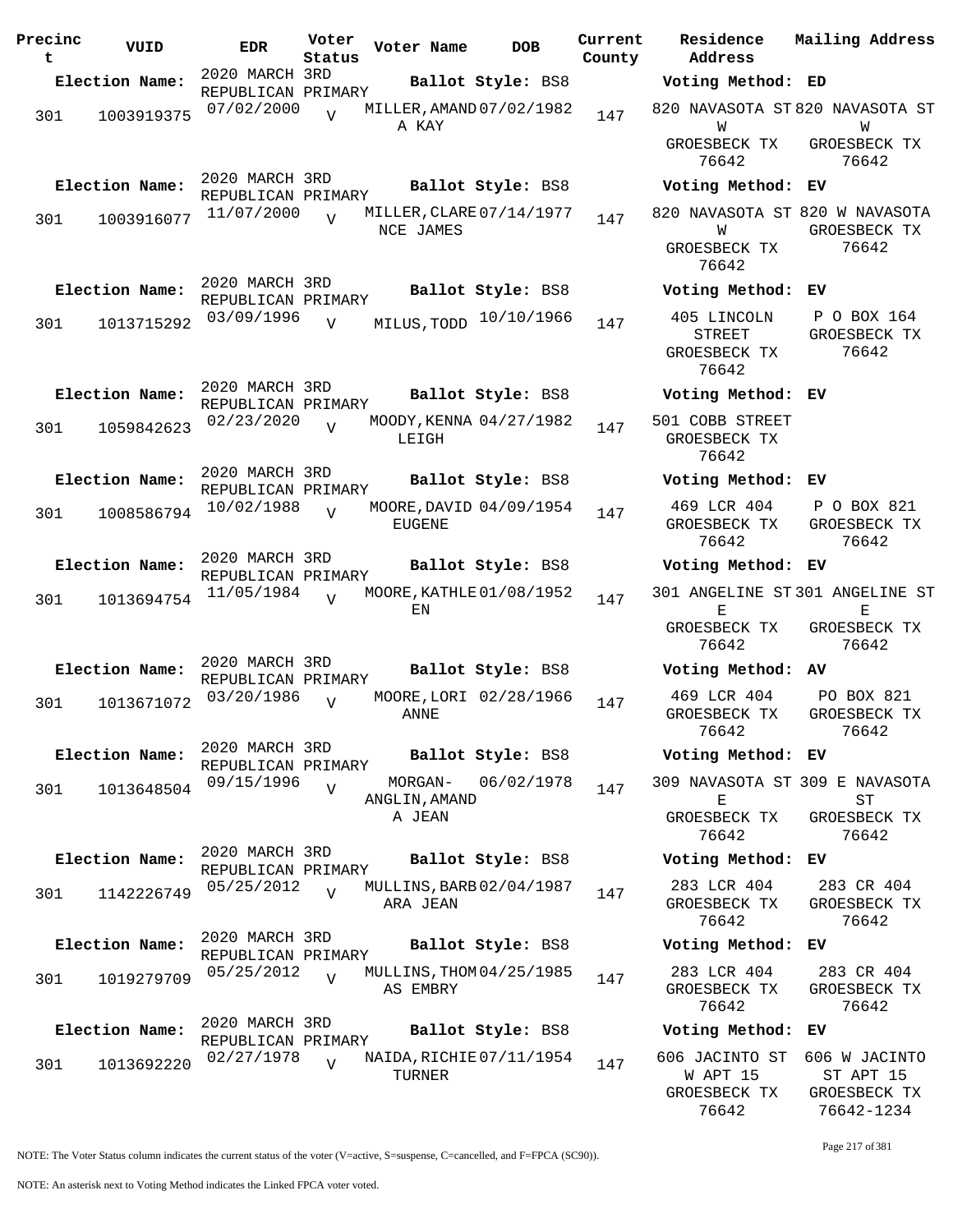| 2020 MARCH 3RD<br>Election Name:<br>Ballot Style: BS8<br>Voting Method: EV<br>REPUBLICAN PRIMARY<br>04/18/2003<br>NANCE, CHARLE 01/27/1966<br>509 ANGELINE ST<br>509 WEST<br>$\overline{V}$<br>147<br>1018615895<br>301<br>S MICHAEL<br>ANGELINE ST<br>W<br>GROESBECK TX<br>GROESBECK TX<br>76642<br>76642<br>2020 MARCH 3RD<br>Election Name:<br>Ballot Style: BS8<br>Voting Method: EV<br>REPUBLICAN PRIMARY<br>04/18/2003<br>NANCE, ELIZAB 09/18/1965<br>509 ANGELINE ST<br>509 WEST<br>147<br>1018615869<br>301<br>ETH ELAINE<br>W<br>ANGELINE ST<br>GROESBECK TX<br>GROESBECK TX<br>76642<br>76642<br>2020 MARCH 3RD<br>Election Name:<br>Ballot Style: BS8<br>Voting Method: EV<br>REPUBLICAN PRIMARY<br>07/08/2016<br>NICHOLSON- 04/14/1971<br>795 TYUS ST N<br>795 N TYUS<br>$\overline{U}$<br>147<br>301<br>2125394838<br>GROESBECK TX<br>GROESBECK TX<br>MARSCHALL, JA<br>76642<br>76642<br>UNICE W<br>2020 MARCH 3RD<br>Election Name:<br>Ballot Style: BS8<br>Voting Method: EV<br>REPUBLICAN PRIMARY<br>572 LCR 403<br>NICKS, STACY 08/04/1967<br>572 LCR 403<br>09/29/1988<br>$\overline{U}$<br>1013720855<br>147<br>301<br>GROESBECK TX<br>GROESBECK TX<br>ANNETTE<br>76642<br>76642<br>2020 MARCH 3RD<br>Election Name:<br>Ballot Style: BS8<br>Voting Method:<br>EV.<br>REPUBLICAN PRIMARY<br>572 LCR 403<br>572 LCR 403<br>01/27/1988<br>NICKS, WILLIA05/14/1966<br>$\overline{U}$<br>147<br>1013721262<br>301<br>GROESBECK TX<br>M TODD<br>GROESBECK TX<br>76642<br>76642<br>2020 MARCH 3RD<br>Election Name:<br>Ballot Style: BS8<br>Voting Method: EV<br>REPUBLICAN PRIMARY<br>1963 HWY 164 W 1963 HWY 164 W<br>10/23/2008<br>ODOCHARTY, DA 06/22/1967<br>$\overline{V}$<br>147<br>1158198470<br>301<br>GROESBECK TX<br>GROESBECK TX<br>NIELA<br>76642<br>76642<br>2020 MARCH 3RD<br>Election Name:<br>Ballot Style: BS8<br>Voting Method: ED<br>REPUBLICAN PRIMARY<br>1963 HWY 164 W 1963 HWY 164W<br>ODOCHARTY, TI 03/17/1954<br>07/12/2003<br>$\overline{U}$<br>147<br>1019050766<br>301<br>MOTHY ALLEN<br>GROESBECK TX<br>GROESBECK TX<br>76642-3550<br>76642<br>2020 MARCH 3RD<br>Election Name:<br>Ballot Style: BS8<br>Voting Method: ED<br>REPUBLICAN PRIMARY<br>08/26/2012<br>OKELLEY, CARO 04/06/1968<br>PO BOX 86<br>110 ANGELINE ST<br>$\overline{U}$<br>147<br>1188465109<br>301<br>Е<br>GROESBECK TX<br>LYN RUTH<br>76642<br>GROESBECK TX<br>76642<br>2020 MARCH 3RD<br>Election Name:<br>Ballot Style: BS8<br>Voting Method: EV<br>REPUBLICAN PRIMARY<br>1002 ANGELINE<br>12/05/2007<br>OKELLEY, LISA 09/26/1967<br>PO BOX 629<br>$\overline{S}$<br>147<br>301<br>1147074895<br>LYNN<br>ST W<br>GROESBECK TX<br>76642<br>GROESBECK TX<br>76642<br>2020 MARCH 3RD<br>Election Name:<br>Ballot Style: BS8<br>Voting Method: ED<br>REPUBLICAN PRIMARY<br>08/15/2012<br>OKELLEY, MARC 01/26/1940<br>110 ANGELINE ST110 ANGELINE ST<br>$\overline{U}$<br>147<br>1187098076<br>301<br>IA ROSE<br>Е<br>Е<br>GROESBECK TX<br>GROESBECK TX<br>76642-0086<br>76642-0086<br>2020 MARCH 3RD<br>Election Name:<br>Ballot Style: BS8<br>Voting Method:<br>ЕV<br>REPUBLICAN PRIMARY<br>313 LCR 404<br>07/10/2011<br>PALM, GLENDA 04/21/1950<br>313 LCR 404<br>$\overline{U}$<br>147<br>1061851686<br>301<br>GROESBECK TX<br>GROESBECK TX<br>SPEER<br>76642<br>76642<br>2020 MARCH 3RD<br>Election Name:<br>Ballot Style: BS8<br>Voting Method: EV<br>REPUBLICAN PRIMARY<br>Page 218 of 381 | Precinc<br>t | VUID | <b>EDR</b> | Voter<br>Status | Voter Name | <b>DOB</b> | Current<br>County | Residence<br>Address | Mailing Address |
|-----------------------------------------------------------------------------------------------------------------------------------------------------------------------------------------------------------------------------------------------------------------------------------------------------------------------------------------------------------------------------------------------------------------------------------------------------------------------------------------------------------------------------------------------------------------------------------------------------------------------------------------------------------------------------------------------------------------------------------------------------------------------------------------------------------------------------------------------------------------------------------------------------------------------------------------------------------------------------------------------------------------------------------------------------------------------------------------------------------------------------------------------------------------------------------------------------------------------------------------------------------------------------------------------------------------------------------------------------------------------------------------------------------------------------------------------------------------------------------------------------------------------------------------------------------------------------------------------------------------------------------------------------------------------------------------------------------------------------------------------------------------------------------------------------------------------------------------------------------------------------------------------------------------------------------------------------------------------------------------------------------------------------------------------------------------------------------------------------------------------------------------------------------------------------------------------------------------------------------------------------------------------------------------------------------------------------------------------------------------------------------------------------------------------------------------------------------------------------------------------------------------------------------------------------------------------------------------------------------------------------------------------------------------------------------------------------------------------------------------------------------------------------------------------------------------------------------------------------------------------------------------------------------------------------------------------------------------------------------------------------------------------------------------------------------------------------------------------------------------------------------------------------------------------------------------------------------------------------------------------------------------------------------------------------------------------------------------------------------------------------------------------------------------|--------------|------|------------|-----------------|------------|------------|-------------------|----------------------|-----------------|
|                                                                                                                                                                                                                                                                                                                                                                                                                                                                                                                                                                                                                                                                                                                                                                                                                                                                                                                                                                                                                                                                                                                                                                                                                                                                                                                                                                                                                                                                                                                                                                                                                                                                                                                                                                                                                                                                                                                                                                                                                                                                                                                                                                                                                                                                                                                                                                                                                                                                                                                                                                                                                                                                                                                                                                                                                                                                                                                                                                                                                                                                                                                                                                                                                                                                                                                                                                                                                 |              |      |            |                 |            |            |                   |                      |                 |
|                                                                                                                                                                                                                                                                                                                                                                                                                                                                                                                                                                                                                                                                                                                                                                                                                                                                                                                                                                                                                                                                                                                                                                                                                                                                                                                                                                                                                                                                                                                                                                                                                                                                                                                                                                                                                                                                                                                                                                                                                                                                                                                                                                                                                                                                                                                                                                                                                                                                                                                                                                                                                                                                                                                                                                                                                                                                                                                                                                                                                                                                                                                                                                                                                                                                                                                                                                                                                 |              |      |            |                 |            |            |                   |                      |                 |
|                                                                                                                                                                                                                                                                                                                                                                                                                                                                                                                                                                                                                                                                                                                                                                                                                                                                                                                                                                                                                                                                                                                                                                                                                                                                                                                                                                                                                                                                                                                                                                                                                                                                                                                                                                                                                                                                                                                                                                                                                                                                                                                                                                                                                                                                                                                                                                                                                                                                                                                                                                                                                                                                                                                                                                                                                                                                                                                                                                                                                                                                                                                                                                                                                                                                                                                                                                                                                 |              |      |            |                 |            |            |                   |                      |                 |
|                                                                                                                                                                                                                                                                                                                                                                                                                                                                                                                                                                                                                                                                                                                                                                                                                                                                                                                                                                                                                                                                                                                                                                                                                                                                                                                                                                                                                                                                                                                                                                                                                                                                                                                                                                                                                                                                                                                                                                                                                                                                                                                                                                                                                                                                                                                                                                                                                                                                                                                                                                                                                                                                                                                                                                                                                                                                                                                                                                                                                                                                                                                                                                                                                                                                                                                                                                                                                 |              |      |            |                 |            |            |                   |                      |                 |
|                                                                                                                                                                                                                                                                                                                                                                                                                                                                                                                                                                                                                                                                                                                                                                                                                                                                                                                                                                                                                                                                                                                                                                                                                                                                                                                                                                                                                                                                                                                                                                                                                                                                                                                                                                                                                                                                                                                                                                                                                                                                                                                                                                                                                                                                                                                                                                                                                                                                                                                                                                                                                                                                                                                                                                                                                                                                                                                                                                                                                                                                                                                                                                                                                                                                                                                                                                                                                 |              |      |            |                 |            |            |                   |                      |                 |
|                                                                                                                                                                                                                                                                                                                                                                                                                                                                                                                                                                                                                                                                                                                                                                                                                                                                                                                                                                                                                                                                                                                                                                                                                                                                                                                                                                                                                                                                                                                                                                                                                                                                                                                                                                                                                                                                                                                                                                                                                                                                                                                                                                                                                                                                                                                                                                                                                                                                                                                                                                                                                                                                                                                                                                                                                                                                                                                                                                                                                                                                                                                                                                                                                                                                                                                                                                                                                 |              |      |            |                 |            |            |                   |                      |                 |
|                                                                                                                                                                                                                                                                                                                                                                                                                                                                                                                                                                                                                                                                                                                                                                                                                                                                                                                                                                                                                                                                                                                                                                                                                                                                                                                                                                                                                                                                                                                                                                                                                                                                                                                                                                                                                                                                                                                                                                                                                                                                                                                                                                                                                                                                                                                                                                                                                                                                                                                                                                                                                                                                                                                                                                                                                                                                                                                                                                                                                                                                                                                                                                                                                                                                                                                                                                                                                 |              |      |            |                 |            |            |                   |                      |                 |
|                                                                                                                                                                                                                                                                                                                                                                                                                                                                                                                                                                                                                                                                                                                                                                                                                                                                                                                                                                                                                                                                                                                                                                                                                                                                                                                                                                                                                                                                                                                                                                                                                                                                                                                                                                                                                                                                                                                                                                                                                                                                                                                                                                                                                                                                                                                                                                                                                                                                                                                                                                                                                                                                                                                                                                                                                                                                                                                                                                                                                                                                                                                                                                                                                                                                                                                                                                                                                 |              |      |            |                 |            |            |                   |                      |                 |
|                                                                                                                                                                                                                                                                                                                                                                                                                                                                                                                                                                                                                                                                                                                                                                                                                                                                                                                                                                                                                                                                                                                                                                                                                                                                                                                                                                                                                                                                                                                                                                                                                                                                                                                                                                                                                                                                                                                                                                                                                                                                                                                                                                                                                                                                                                                                                                                                                                                                                                                                                                                                                                                                                                                                                                                                                                                                                                                                                                                                                                                                                                                                                                                                                                                                                                                                                                                                                 |              |      |            |                 |            |            |                   |                      |                 |
|                                                                                                                                                                                                                                                                                                                                                                                                                                                                                                                                                                                                                                                                                                                                                                                                                                                                                                                                                                                                                                                                                                                                                                                                                                                                                                                                                                                                                                                                                                                                                                                                                                                                                                                                                                                                                                                                                                                                                                                                                                                                                                                                                                                                                                                                                                                                                                                                                                                                                                                                                                                                                                                                                                                                                                                                                                                                                                                                                                                                                                                                                                                                                                                                                                                                                                                                                                                                                 |              |      |            |                 |            |            |                   |                      |                 |
|                                                                                                                                                                                                                                                                                                                                                                                                                                                                                                                                                                                                                                                                                                                                                                                                                                                                                                                                                                                                                                                                                                                                                                                                                                                                                                                                                                                                                                                                                                                                                                                                                                                                                                                                                                                                                                                                                                                                                                                                                                                                                                                                                                                                                                                                                                                                                                                                                                                                                                                                                                                                                                                                                                                                                                                                                                                                                                                                                                                                                                                                                                                                                                                                                                                                                                                                                                                                                 |              |      |            |                 |            |            |                   |                      |                 |
|                                                                                                                                                                                                                                                                                                                                                                                                                                                                                                                                                                                                                                                                                                                                                                                                                                                                                                                                                                                                                                                                                                                                                                                                                                                                                                                                                                                                                                                                                                                                                                                                                                                                                                                                                                                                                                                                                                                                                                                                                                                                                                                                                                                                                                                                                                                                                                                                                                                                                                                                                                                                                                                                                                                                                                                                                                                                                                                                                                                                                                                                                                                                                                                                                                                                                                                                                                                                                 |              |      |            |                 |            |            |                   |                      |                 |
|                                                                                                                                                                                                                                                                                                                                                                                                                                                                                                                                                                                                                                                                                                                                                                                                                                                                                                                                                                                                                                                                                                                                                                                                                                                                                                                                                                                                                                                                                                                                                                                                                                                                                                                                                                                                                                                                                                                                                                                                                                                                                                                                                                                                                                                                                                                                                                                                                                                                                                                                                                                                                                                                                                                                                                                                                                                                                                                                                                                                                                                                                                                                                                                                                                                                                                                                                                                                                 |              |      |            |                 |            |            |                   |                      |                 |
|                                                                                                                                                                                                                                                                                                                                                                                                                                                                                                                                                                                                                                                                                                                                                                                                                                                                                                                                                                                                                                                                                                                                                                                                                                                                                                                                                                                                                                                                                                                                                                                                                                                                                                                                                                                                                                                                                                                                                                                                                                                                                                                                                                                                                                                                                                                                                                                                                                                                                                                                                                                                                                                                                                                                                                                                                                                                                                                                                                                                                                                                                                                                                                                                                                                                                                                                                                                                                 |              |      |            |                 |            |            |                   |                      |                 |
|                                                                                                                                                                                                                                                                                                                                                                                                                                                                                                                                                                                                                                                                                                                                                                                                                                                                                                                                                                                                                                                                                                                                                                                                                                                                                                                                                                                                                                                                                                                                                                                                                                                                                                                                                                                                                                                                                                                                                                                                                                                                                                                                                                                                                                                                                                                                                                                                                                                                                                                                                                                                                                                                                                                                                                                                                                                                                                                                                                                                                                                                                                                                                                                                                                                                                                                                                                                                                 |              |      |            |                 |            |            |                   |                      |                 |
|                                                                                                                                                                                                                                                                                                                                                                                                                                                                                                                                                                                                                                                                                                                                                                                                                                                                                                                                                                                                                                                                                                                                                                                                                                                                                                                                                                                                                                                                                                                                                                                                                                                                                                                                                                                                                                                                                                                                                                                                                                                                                                                                                                                                                                                                                                                                                                                                                                                                                                                                                                                                                                                                                                                                                                                                                                                                                                                                                                                                                                                                                                                                                                                                                                                                                                                                                                                                                 |              |      |            |                 |            |            |                   |                      |                 |
|                                                                                                                                                                                                                                                                                                                                                                                                                                                                                                                                                                                                                                                                                                                                                                                                                                                                                                                                                                                                                                                                                                                                                                                                                                                                                                                                                                                                                                                                                                                                                                                                                                                                                                                                                                                                                                                                                                                                                                                                                                                                                                                                                                                                                                                                                                                                                                                                                                                                                                                                                                                                                                                                                                                                                                                                                                                                                                                                                                                                                                                                                                                                                                                                                                                                                                                                                                                                                 |              |      |            |                 |            |            |                   |                      |                 |
|                                                                                                                                                                                                                                                                                                                                                                                                                                                                                                                                                                                                                                                                                                                                                                                                                                                                                                                                                                                                                                                                                                                                                                                                                                                                                                                                                                                                                                                                                                                                                                                                                                                                                                                                                                                                                                                                                                                                                                                                                                                                                                                                                                                                                                                                                                                                                                                                                                                                                                                                                                                                                                                                                                                                                                                                                                                                                                                                                                                                                                                                                                                                                                                                                                                                                                                                                                                                                 |              |      |            |                 |            |            |                   |                      |                 |
|                                                                                                                                                                                                                                                                                                                                                                                                                                                                                                                                                                                                                                                                                                                                                                                                                                                                                                                                                                                                                                                                                                                                                                                                                                                                                                                                                                                                                                                                                                                                                                                                                                                                                                                                                                                                                                                                                                                                                                                                                                                                                                                                                                                                                                                                                                                                                                                                                                                                                                                                                                                                                                                                                                                                                                                                                                                                                                                                                                                                                                                                                                                                                                                                                                                                                                                                                                                                                 |              |      |            |                 |            |            |                   |                      |                 |
|                                                                                                                                                                                                                                                                                                                                                                                                                                                                                                                                                                                                                                                                                                                                                                                                                                                                                                                                                                                                                                                                                                                                                                                                                                                                                                                                                                                                                                                                                                                                                                                                                                                                                                                                                                                                                                                                                                                                                                                                                                                                                                                                                                                                                                                                                                                                                                                                                                                                                                                                                                                                                                                                                                                                                                                                                                                                                                                                                                                                                                                                                                                                                                                                                                                                                                                                                                                                                 |              |      |            |                 |            |            |                   |                      |                 |
|                                                                                                                                                                                                                                                                                                                                                                                                                                                                                                                                                                                                                                                                                                                                                                                                                                                                                                                                                                                                                                                                                                                                                                                                                                                                                                                                                                                                                                                                                                                                                                                                                                                                                                                                                                                                                                                                                                                                                                                                                                                                                                                                                                                                                                                                                                                                                                                                                                                                                                                                                                                                                                                                                                                                                                                                                                                                                                                                                                                                                                                                                                                                                                                                                                                                                                                                                                                                                 |              |      |            |                 |            |            |                   |                      |                 |
|                                                                                                                                                                                                                                                                                                                                                                                                                                                                                                                                                                                                                                                                                                                                                                                                                                                                                                                                                                                                                                                                                                                                                                                                                                                                                                                                                                                                                                                                                                                                                                                                                                                                                                                                                                                                                                                                                                                                                                                                                                                                                                                                                                                                                                                                                                                                                                                                                                                                                                                                                                                                                                                                                                                                                                                                                                                                                                                                                                                                                                                                                                                                                                                                                                                                                                                                                                                                                 |              |      |            |                 |            |            |                   |                      |                 |
|                                                                                                                                                                                                                                                                                                                                                                                                                                                                                                                                                                                                                                                                                                                                                                                                                                                                                                                                                                                                                                                                                                                                                                                                                                                                                                                                                                                                                                                                                                                                                                                                                                                                                                                                                                                                                                                                                                                                                                                                                                                                                                                                                                                                                                                                                                                                                                                                                                                                                                                                                                                                                                                                                                                                                                                                                                                                                                                                                                                                                                                                                                                                                                                                                                                                                                                                                                                                                 |              |      |            |                 |            |            |                   |                      |                 |
|                                                                                                                                                                                                                                                                                                                                                                                                                                                                                                                                                                                                                                                                                                                                                                                                                                                                                                                                                                                                                                                                                                                                                                                                                                                                                                                                                                                                                                                                                                                                                                                                                                                                                                                                                                                                                                                                                                                                                                                                                                                                                                                                                                                                                                                                                                                                                                                                                                                                                                                                                                                                                                                                                                                                                                                                                                                                                                                                                                                                                                                                                                                                                                                                                                                                                                                                                                                                                 |              |      |            |                 |            |            |                   |                      |                 |
|                                                                                                                                                                                                                                                                                                                                                                                                                                                                                                                                                                                                                                                                                                                                                                                                                                                                                                                                                                                                                                                                                                                                                                                                                                                                                                                                                                                                                                                                                                                                                                                                                                                                                                                                                                                                                                                                                                                                                                                                                                                                                                                                                                                                                                                                                                                                                                                                                                                                                                                                                                                                                                                                                                                                                                                                                                                                                                                                                                                                                                                                                                                                                                                                                                                                                                                                                                                                                 |              |      |            |                 |            |            |                   |                      |                 |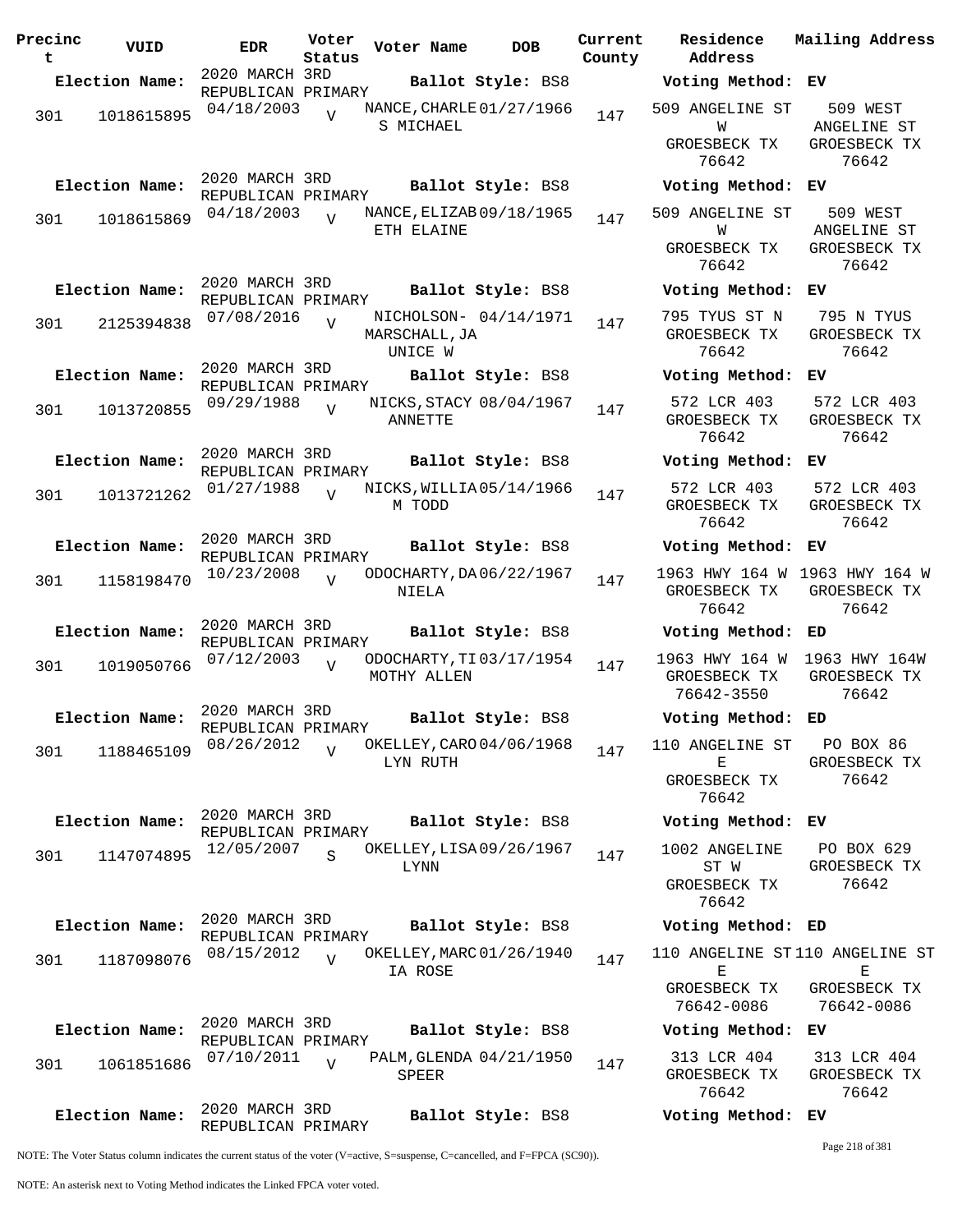| Precinc<br>t | VUID                         | <b>EDR</b>                                         | Voter<br>Status | Voter Name                    | DOB                                           | Current<br>County |
|--------------|------------------------------|----------------------------------------------------|-----------------|-------------------------------|-----------------------------------------------|-------------------|
| 301          | 1179681124                   | 10/08/2011                                         | $\overline{V}$  | HAYWORTH                      | PALM, WILLIAM 02/23/1947                      | 147               |
| 301          | Election Name:<br>1013715180 | 2020 MARCH 3RD<br>REPUBLICAN PRIMARY<br>02/12/1996 |                 |                               | Ballot Style: BS8<br>PARKER, SANDR 08/27/1949 | 147               |
|              | Election Name:               | 2020 MARCH 3RD<br>REPUBLICAN PRIMARY               |                 | A KAY                         | Ballot Style: BS8                             |                   |
| 301          | 1164834900                   | 10/25/2019                                         | V               |                               | PAUL, JAMES E 07/29/1966                      | 147               |
|              | Election Name:               | 2020 MARCH 3RD<br>REPUBLICAN PRIMARY               |                 |                               | Ballot Style: BS8                             |                   |
| 301          | 1148528133                   | 01/16/2019                                         | $\overline{V}$  | PAUL, LISA<br>WALLACE         | 10/10/1971                                    | 147               |
|              | Election Name:               | 2020 MARCH 3RD<br>REPUBLICAN PRIMARY               |                 |                               | Ballot Style: BS8                             |                   |
| 301          | 2156269922                   | 05/17/2019                                         | $\overline{U}$  | <b>BROOKE</b>                 | PENNEY, TARA 10/07/1976                       | 147               |
|              | Election Name:               | 2020 MARCH 3RD<br>REPUBLICAN PRIMARY               |                 |                               | Ballot Style: BS8                             |                   |
| 301          | 1023437602                   | 01/06/2005                                         | S               | PENNY<br>II, JAMES<br>CARROLL | 03/30/1967                                    | 147               |
|              | Election Name:               | 2020 MARCH 3RD<br>REPUBLICAN PRIMARY               |                 |                               | Ballot Style: BS8                             |                   |
| 301          | 1013637955                   | 10/25/1997                                         | ٦T              | ANN                           | PENNY, JERI 10/31/1975                        | 147               |
|              | Election Name:               | 2020 MARCH 3RD<br>REPUBLICAN PRIMARY               |                 |                               | Ballot Style: BS8                             |                   |
| 301          | 1018870016                   | 06/29/2003                                         | V               | D MICHAEL                     | PENNY, LEONAR 05/30/1965                      | 147               |
|              | Election Name:               | 2020 MARCH 3RD<br>REPUBLICAN PRIMARY               |                 |                               | Ballot Style: BS8                             |                   |
| 301          | 1023437625                   | 01/06/2005                                         | $\mathbf S$     | FAYE                          | PENNY, TERESA 08/05/1967                      | 147               |
|              | Election Name:               | 2020 MARCH 3RD<br>REPUBLICAN PRIMARY               |                 |                               | Ballot Style: BS8                             |                   |
| 301          | 1026069021                   | 10/25/2006                                         | $\overline{U}$  | LA GONZALES                   | PEREZ, GABRIE 11/14/1987                      | 147               |
|              | Election Name:               | 2020 MARCH 3RD<br>REPUBLICAN PRIMARY               |                 |                               | Ballot Style: BS8                             |                   |
| 301          | 1030150230                   | 10/25/2018                                         | $\overline{V}$  | ΙS                            | PETERS, PHYLL 08/15/1939                      | 147               |
|              | Election Name:               | 2020 MARCH 3RD<br>REPUBLICAN PRIMARY               |                 |                               | Ballot Style: BS8                             |                   |
| 301          | 1013719594                   | 10/13/1991                                         | V               | RLES TIPPS                    | PHILLIPS, SHA09/13/1973                       | 147               |

**Voter Name DOB Residence Address Current Mailing Address** 313 LCR 404 GROESBECK TX 76642 313 LCR 404 GROESBECK TX 76642 **Election Name: Ballot Style:** BS8 **Voting Method: EV** 1599 LCR 374 GROESBECK TX 76642 1599 LCR 374 GROESBECK TX 76642 **Election Name: Ballot Style:** BS8 **Voting Method: AV** 1013 YEAGUA ST W GROESBECK TX 76642 **Election Name: Ballot Style:** BS8 **Voting Method: ED** 1013 YEAGUA ST 1013 W YEAGUA W GROESBECK TX 76642 ST GROESBECK TX 76642-3529 **Election Name: Ballot Style:** BS8 **Voting Method: ED** 1454 HWY 164 E 1454 HWY 164 E GROESBECK TX 76642 GROESBECK TX 76642-2073 **Election Name: Ballot Style:** BS8 **Voting Method: EV** 555 LCR 401 GROESBECK TX 76642 555 LCR 401 GROESBECK TX 76642 **Election Name: Ballot Style:** BS8 **Voting Method: EV** 513 LCR 404 GROESBECK TX 76642 P. O. BOX 145 GROESBECK TX 76642 **Election Name: Ballot Style:** BS8 **Voting Method: ED** 513 LCR 404 GROESBECK TX 76642-2663 PO BOX 145 GROESBECK TX 76642 **Election Name: Ballot Style:** BS8 **Voting Method: ED** 555 LCR 401 GROESBECK TX 76642 555 LCR 401 GROESBECK TX 76642 **Election Name: Ballot Style:** BS8 **Voting Method: ED** 703 ANGELINE ST 703 W ANGELINE W GROESBECK TX 76642 ST GROESBECK TX 76642 **Election Name: Ballot Style:** BS8 **Voting Method: ED** 274 LCR REDBUD A MEXIA TX 76667 **Election Name: Ballot Style:** BS8 **Voting Method: EV** 518 ELLIS ST N 518 N ELLIS ST GROESBECK TX GROESBECK TX

NOTE: The Voter Status column indicates the current status of the voter (V=active, S=suspense, C=cancelled, and F=FPCA (SC90)).

76642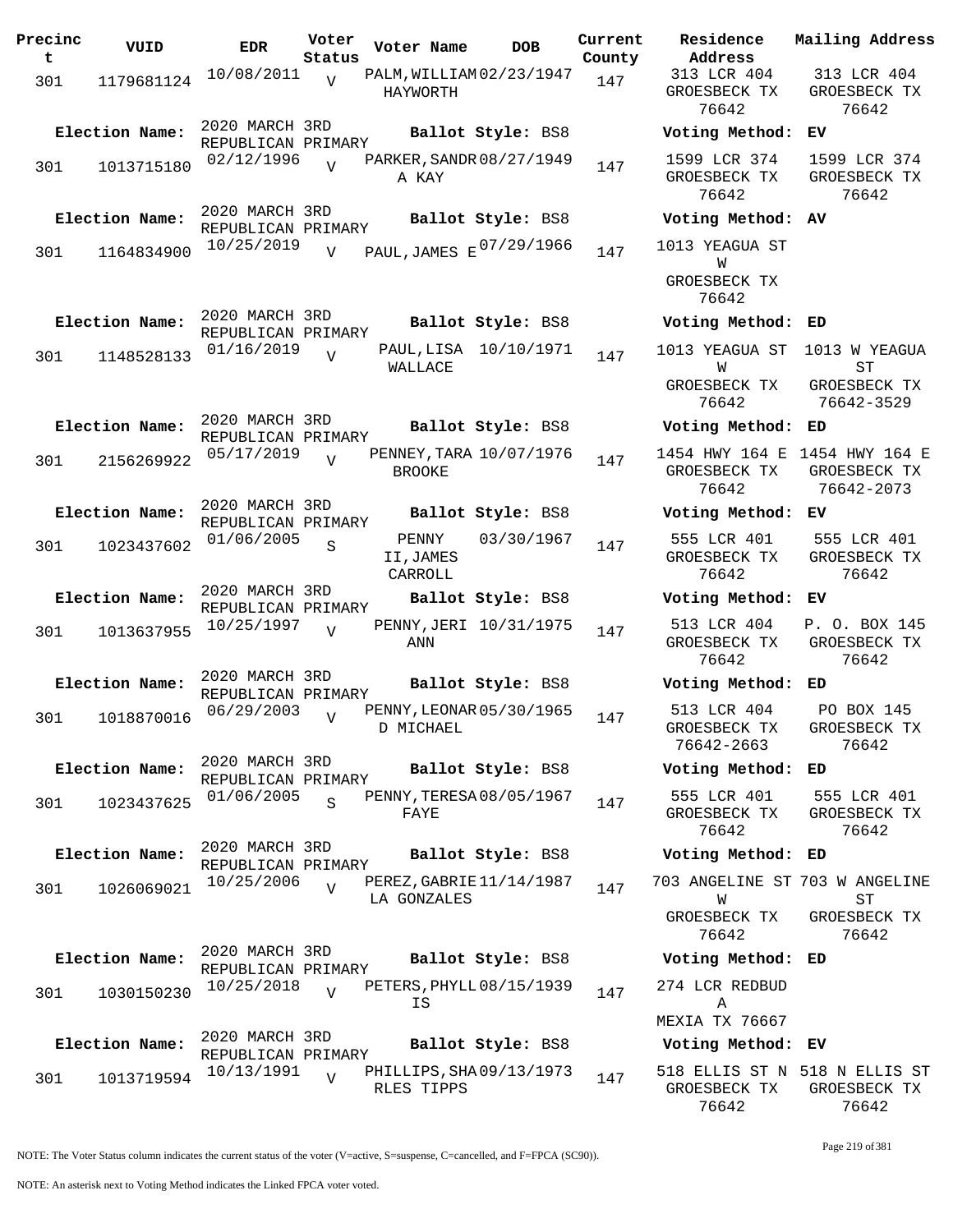| Precinc<br>t. | VUID           | <b>EDR</b>                           | Voter<br>Status | Voter Name                            | <b>DOB</b>              | Current<br>County | Residence<br>Address                                        | Mailing Address                                                     |
|---------------|----------------|--------------------------------------|-----------------|---------------------------------------|-------------------------|-------------------|-------------------------------------------------------------|---------------------------------------------------------------------|
|               | Election Name: | 2020 MARCH 3RD                       |                 |                                       | Ballot Style: BS8       |                   | Voting Method: EV                                           |                                                                     |
| 301           | 1155980349     | REPUBLICAN PRIMARY<br>08/09/2017     | $\overline{U}$  | PLEDGER, BRET 07/31/1983<br>T OWEN    |                         | 147               | 169 LCR 402<br>GROESBECK TX<br>76642                        | 169 LCR 402<br>GROESBECK TX<br>76642                                |
|               | Election Name: | 2020 MARCH 3RD                       |                 |                                       | Ballot Style: BS8       |                   | Voting Method: EV                                           |                                                                     |
| 301           | 1125654661     | REPUBLICAN PRIMARY<br>09/21/2017     | $\overline{v}$  | PLEDGER, JIMM 11/24/1949<br>IE DON    |                         | 147               | 169 LCR 402<br>GROESBECK TX<br>76642                        |                                                                     |
|               | Election Name: | 2020 MARCH 3RD<br>REPUBLICAN PRIMARY |                 |                                       | Ballot Style: BS8       |                   | Voting Method: EV                                           |                                                                     |
| 301           | 1155980354     | 01/17/2020                           | $\overline{U}$  | PLEDGER, TANY 06/26/1980<br>A LINETTE |                         | 147               | 169 LCR 402<br>GROESBECK TX<br>76642                        |                                                                     |
|               | Election Name: | 2020 MARCH 3RD<br>REPUBLICAN PRIMARY |                 |                                       | Ballot Style: BS8       |                   | Voting Method: EV                                           |                                                                     |
| 301           | 1007548383     | 03/29/1998                           | $\overline{U}$  | PRICE, CHRIST 08/22/1969<br>INA RENEE |                         | 147               | ST W<br>GROESBECK TX<br>76642                               | 1501 ANGELINE 1501 W ANGELINE<br><b>ST</b><br>GROESBECK TX<br>76642 |
|               | Election Name: | 2020 MARCH 3RD                       |                 |                                       | Ballot Style: BS8       |                   | Voting Method: ED                                           |                                                                     |
| 301           | 1013637108     | REPUBLICAN PRIMARY<br>02/05/1998     | $\overline{U}$  | PRICE, JONATH 01/19/1972<br>AN GORDON |                         | 147               | ST W<br>GROESBECK TX<br>76642                               | 1501 ANGELINE 1501 W ANGELINE<br>ST<br>GROESBECK TX<br>76642        |
|               | Election Name: | 2020 MARCH 3RD                       |                 |                                       | Ballot Style: BS8       |                   | Voting Method: ED                                           |                                                                     |
| 301           | 1004947343     | REPUBLICAN PRIMARY<br>03/23/2001     | $\overline{S}$  | PROCTOR, SHAN 01/20/1983<br>TA NICOLE |                         | 147               | 307 CHURCH<br><b>STREET</b><br>GROESBECK TX<br>76642        | 307 CHURCH ST<br>GROESBECK TX<br>76642                              |
|               | Election Name: | 2020 MARCH 3RD                       |                 |                                       | Ballot Style: BS8       |                   | Voting Method: EV                                           |                                                                     |
| 301           | 2155319224     | REPUBLICAN PRIMARY<br>04/24/2019     | $\overline{U}$  | PAIGE                                 | RADER, EMILY 03/25/2001 | 147               | 1490 HWY 164 W<br>GROESBECK TX<br>76642                     | 1490 HIGHWAY<br>164 W<br>GROESBECK TX<br>76642–3544                 |
|               | Election Name: | 2020 MARCH 3RD<br>REPUBLICAN PRIMARY |                 |                                       | Ballot Style: BS8       |                   | Voting Method: EV                                           |                                                                     |
| 301           | 2144146437     | 04/28/2018                           | $\overline{V}$  | RADER, JORDAN 03/27/2000<br>SCI       |                         | 147               | 1490 HWY 164 W 1490 HWY 164 W<br>GROESBECK TX<br>76642      | GROESBECK TX<br>76642                                               |
|               | Election Name: | 2020 MARCH 3RD<br>REPUBLICAN PRIMARY |                 |                                       | Ballot Style: BS8       |                   | Voting Method: EV                                           |                                                                     |
| 301           | 1013689658     | 03/03/1994                           | $\overline{U}$  | RADER, MELISS 12/31/1975<br>A KAY     |                         | 147               | GROESBECK TX<br>76642-3544                                  | 1490 HWY 164 W 1490 HWY 164 W<br>GROESBECK TX<br>76642-3544         |
|               | Election Name: | 2020 MARCH 3RD<br>REPUBLICAN PRIMARY |                 |                                       | Ballot Style: BS8       |                   | Voting Method: EV                                           |                                                                     |
| 301           | 1013687464     | 01/04/1996                           | $\overline{U}$  | RADER, ROBERT 06/30/1967<br>DEEN      |                         | 147               | 1490 HWY 164 W 1490 HWY 164 W<br>GROESBECK TX<br>76642-3544 | GROESBECK TX<br>76642-3544                                          |
|               | Election Name: | 2020 MARCH 3RD<br>REPUBLICAN PRIMARY |                 |                                       | Ballot Style: BS8       |                   | Voting Method: EV                                           |                                                                     |
| 301           | 1217355476     | 02/28/2015                           | $\overline{U}$  | <b>DEEN</b>                           | RADER, TYLER 01/30/1997 | 147               | GROESBECK TX<br>76642-3544                                  | 1490 HWY 164 W 1490 HWY 164 W<br>GROESBECK TX<br>76642              |
|               | Election Name: | 2020 MARCH 3RD<br>REPUBLICAN PRIMARY |                 |                                       | Ballot Style: BS8       |                   | Voting Method: EV                                           |                                                                     |

NOTE: The Voter Status column indicates the current status of the voter (V=active, S=suspense, C=cancelled, and F=FPCA (SC90)).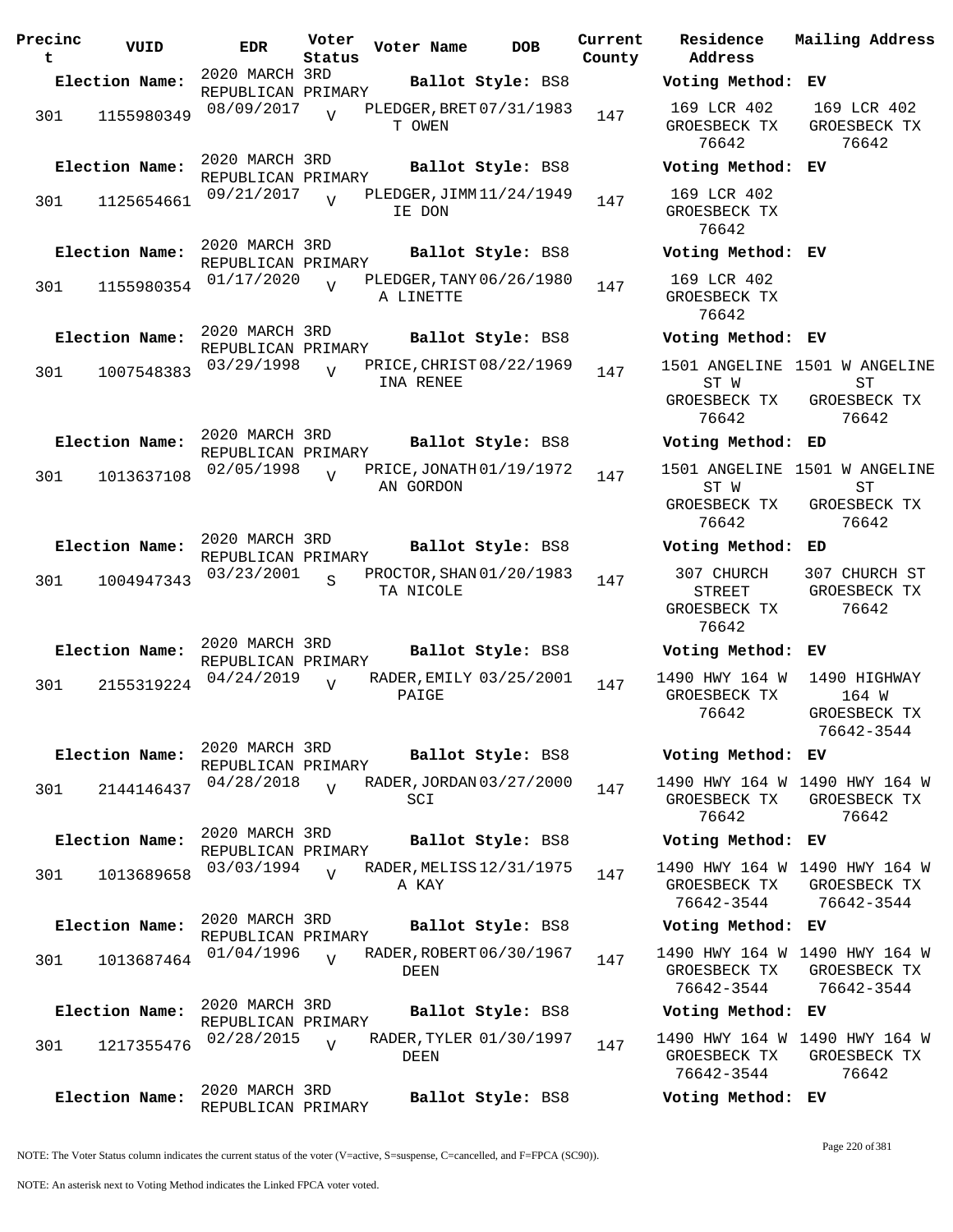| Precinc<br>t | VUID           | <b>EDR</b>                           | Voter<br>Status | Voter Name                             | <b>DOB</b>              | Current<br>County | Residence<br>Address                               | Mai.                  |
|--------------|----------------|--------------------------------------|-----------------|----------------------------------------|-------------------------|-------------------|----------------------------------------------------|-----------------------|
| 301          | 1027237017     | 04/16/2014                           | $\overline{U}$  | RAINEY, COLIN 12/16/1971<br>WAYNE      |                         | 147               | 978 LCR 374<br>GROESBECK TX<br>76642               | 9<br>GR               |
|              | Election Name: | 2020 MARCH 3RD<br>REPUBLICAN PRIMARY |                 |                                        | Ballot Style: BS8       |                   | Voting Method: ED                                  |                       |
| 301          | 1084290444     | 12/06/2019                           | $\overline{U}$  | RALEY, JENNIF 07/19/1949<br>ER CROZIER |                         | 147               | 512 WALKER ST E<br>GROESBECK TX<br>76642           |                       |
|              | Election Name: | 2020 MARCH 3RD<br>REPUBLICAN PRIMARY |                 |                                        | Ballot Style: BS8       |                   | Voting Method:                                     | EV                    |
| 301          | 1157908356     | 10/30/2008                           | $\overline{U}$  | DEAN                                   | RAMM, HAROLD 10/31/1946 | 147               | 915 MCCLINTIC<br>DRIVE                             | 91                    |
|              |                |                                      |                 |                                        |                         |                   | GROESBECK TX<br>76642                              | GR                    |
|              | Election Name: | 2020 MARCH 3RD<br>REPUBLICAN PRIMARY |                 |                                        | Ballot Style: BS8       |                   | Voting Method: EV                                  |                       |
| 301          | 1171354401     | 06/27/2010                           | $\overline{V}$  | RAND, ASHLEIG04/06/1992<br>H KAYE      |                         | 147               | 312 LCR 401<br>GROESBECK TX<br>76642               | 3<br>GR               |
|              | Election Name: | 2020 MARCH 3RD<br>REPUBLICAN PRIMARY |                 |                                        | Ballot Style: BS8       |                   | Voting Method: EV                                  |                       |
| 301          | 1013691181     | 09/26/1990                           | $\overline{U}$  | RANDALL                                | RAND, CHRIS 05/12/1972  | 147               | 1203 ANGELINE<br>ST W<br>GROESBECK TX<br>76642     | 120<br>GR             |
|              | Election Name: | 2020 MARCH 3RD<br>REPUBLICAN PRIMARY |                 |                                        | Ballot Style: BS8       |                   | Voting Method: EV                                  |                       |
| 301          | 1013683635     | 09/12/1993                           | $\overline{U}$  | <b>KYLE</b>                            | RAND, DEANA 08/16/1975  | 147               | 1203 ANGELINE 120<br>ST W                          |                       |
|              |                |                                      |                 |                                        |                         |                   | GROESBECK TX<br>76642                              | GR<br>7               |
|              | Election Name: | 2020 MARCH 3RD<br>REPUBLICAN PRIMARY |                 |                                        | Ballot Style: BS8       |                   | Voting Method: EV                                  |                       |
| 301          | 1013691856     | 02/16/1978                           | $\overline{U}$  | RAND, DOUGLAS 07/21/1949<br>RANDALL    |                         | 147               | 1745 HWY 14 N<br>GROESBECK TX<br>76642             | 17 <sub>1</sub><br>GR |
|              | Election Name: | 2020 MARCH 3RD<br>REPUBLICAN PRIMARY |                 |                                        | Ballot Style: BS8       |                   | Voting Method: EV                                  |                       |
| 301          | 2146933434     | 08/30/2018                           | $\overline{V}$  | RANDALL                                | RAND, DYLAN 07/14/2000  | 147               | 1203 ANGELINE 120<br>ST W<br>GROESBECK TX<br>76642 | GR                    |
|              | Election Name: | 2020 MARCH 3RD<br>REPUBLICAN PRIMARY |                 |                                        | Ballot Style: BS8       |                   | Voting Method:                                     | ED                    |
| 301          | 1170889172     | 06/03/2010                           | $\overline{V}$  | RAND,JERI<br>JANICE                    | 11/02/1978              | 147               | 1696 FM 1245 E<br>GROESBECK TX<br>76642            | F<br>GR               |
|              | Election Name: | 2020 MARCH 3RD<br>REPUBLICAN PRIMARY |                 |                                        | Ballot Style: BS8       |                   | Voting Method:                                     | EV                    |
| 301          | 1013691860     | 02/16/1978                           | $\overline{V}$  | RAND, MARLENE 09/28/1949               |                         | 147               | 1745 HWY 14 N<br>GROESBECK TX<br>76642             | 17<br>GR              |
|              | Election Name: | 2020 MARCH 3RD<br>REPUBLICAN PRIMARY |                 |                                        | Ballot Style: BS8       |                   | Voting Method:                                     | EV                    |
| 301          | 1013693355     | 01/21/1989                           | $\overline{U}$  | RAND, RICHARD 06/17/1955<br>KEITH      |                         | 147               | 312 LCR 401<br>GROESBECK TX<br>76642               | 3 <sup>2</sup><br>GR  |
|              | Election Name: | 2020 MARCH 3RD<br>REPUBLICAN PRIMARY |                 |                                        | Ballot Style: BS8       |                   | Voting Method: EV                                  |                       |

**Voter Name DOB Residence Address Current Mailing Address County** 978 LCR 374 GROESBECK TX 76642 978 LCR 374 GROESBECK TX 76642 **Election Name: Ballot Style:** BS8 **Voting Method: ED** 512 WALKER ST E GROESBECK TX 76642 **Election Name: Ballot Style:** BS8 **Voting Method: EV** 915 MCCLINTIC 915 MCCLINTIC DRIVE GROESBECK TX 76642 DR GROESBECK TX 76642 **Election Name: Ballot Style:** BS8 **Voting Method: EV** 312 LCR 401 GROESBECK TX 76642 312 LCR 401 GROESBECK TX 76642 **Election Name: Ballot Style:** BS8 **Voting Method: EV** 1203 ANGELINE 1203 W ANGELINE ST W GROESBECK TX 76642 GROESBECK TX 76642 **Election Name: Ballot Style:** BS8 **Voting Method: EV** 1203 ANGELINE 1203 W ANGELINE ST W GROESBECK TX 76642 ST GROESBECK TX 76642-1291 **Election Name: Ballot Style:** BS8 **Voting Method: EV** 1745 HWY 14 N GROESBECK TX 76642 1745 N HWY 14 GROESBECK TX 76642 **Election Name: Ballot Style:** BS8 **Voting Method: EV** 1203 ANGELINE 1203 W ANGELINE ST W GROESBECK TX 76642 GROESBECK TX 76642 **Election Name: Ballot Style:** BS8 **Voting Method: ED** 1696 FM 1245 E GROESBECK TX 76642 PO BOX 146 GROESBECK TX 76642 **Election Name: Ballot Style:** BS8 **Voting Method: EV** GROESBECK TX 76642 1745 HWY 14 N GROESBECK TX 76642 **Election Name: Ballot Style:** BS8 **Voting Method: EV** 312 LCR 401 GROESBECK TX 312 LCR 401 GROESBECK TX

NOTE: The Voter Status column indicates the current status of the voter (V=active, S=suspense, C=cancelled, and F=FPCA (SC90)).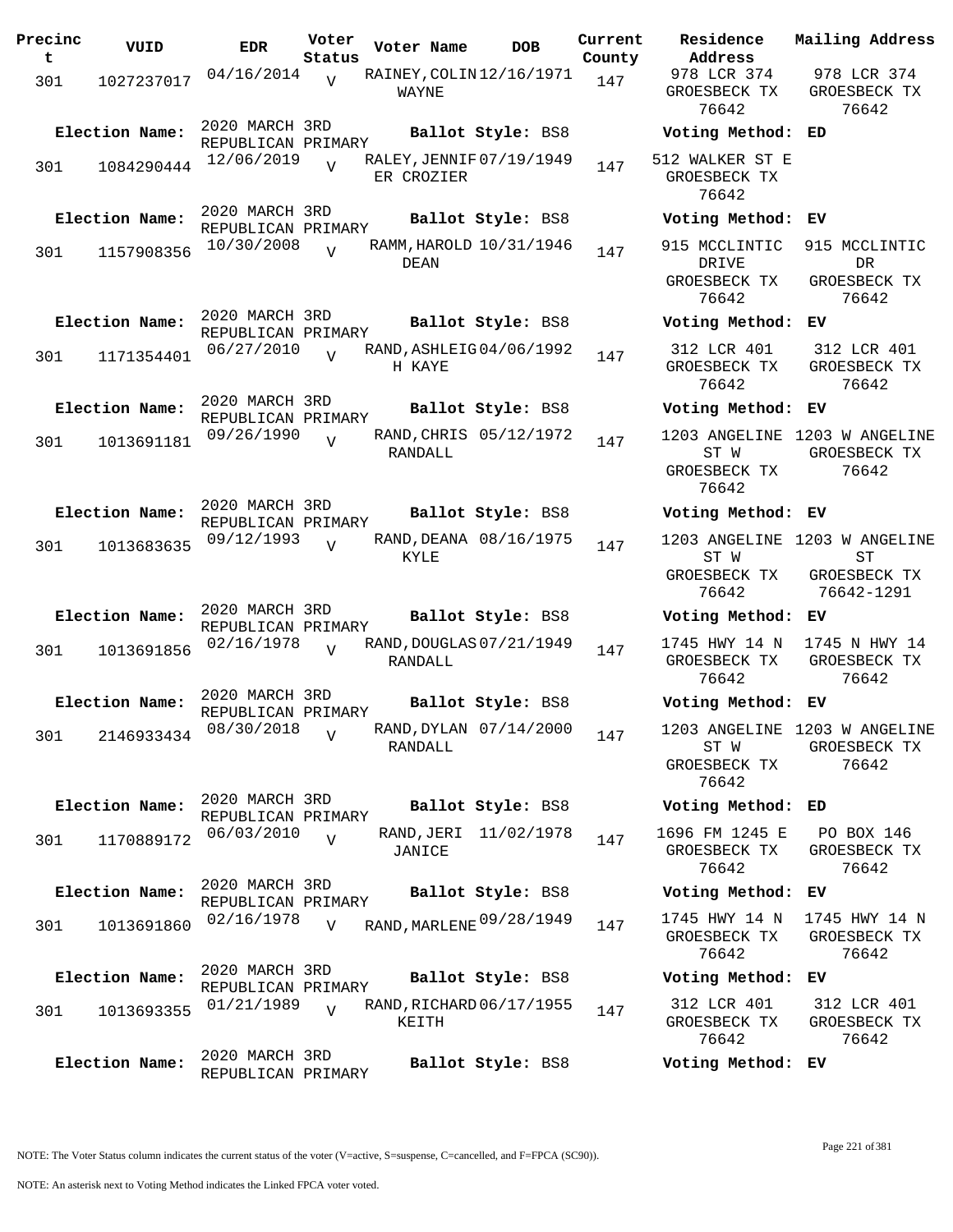| Precinc<br>t | VUID           | <b>EDR</b>                           | Voter<br>Status | Voter Name                             | DOB                    | Current<br>County | Residence<br>Address                                   | Mailing Address                         |
|--------------|----------------|--------------------------------------|-----------------|----------------------------------------|------------------------|-------------------|--------------------------------------------------------|-----------------------------------------|
| 301          | 1170889299     | 06/12/2010                           | $\overline{V}$  | RAND<br>II, RICHARD<br>KEITH           | 09/09/1977             | 147               | 1696 FM 1245 E<br>GROESBECK TX<br>76642                | <b>POB 146</b><br>GROESBECK TX<br>76642 |
|              | Election Name: | 2020 MARCH 3RD<br>REPUBLICAN PRIMARY |                 |                                        | Ballot Style: BS8      |                   | Voting Method:                                         | ED                                      |
| 301          | 1013693340     | 10/21/1986                           | $\overline{U}$  | KAYE                                   | RAND, TAMMY 01/22/1967 | 147               | 312 LCR 401<br>GROESBECK TX<br>76642                   | 312 LCR 401<br>GROESBECK TX<br>76642    |
|              | Election Name: | 2020 MARCH 3RD<br>REPUBLICAN PRIMARY |                 |                                        | Ballot Style: BS8      |                   | Voting Method: EV                                      |                                         |
| 301          | 1003506291     | 03/13/2002                           | $\overline{U}$  | RANOCHAKI, JO 08/31/1970<br>HN MICHAEL |                        | 147               | 328 LCR 635<br>GROESBECK TX<br>76642                   | 328 LCR 635<br>GROESBECK TX<br>76642    |
|              | Election Name: | 2020 MARCH 3RD<br>REPUBLICAN PRIMARY |                 |                                        | Ballot Style: BS8      |                   | Voting Method:                                         | ED                                      |
| 301          | 2163901996     | 02/28/2020                           | $\overline{U}$  | RASH, HANNAH 02/26/2002<br>JO.         |                        | 147               | 213 BROWNING<br>STREET<br>GROESBECK TX<br>76642        |                                         |
|              | Election Name: | 2020 MARCH 3RD<br>REPUBLICAN PRIMARY |                 |                                        | Ballot Style: BS8      |                   | Voting Method: EV                                      |                                         |
| 301          | 1149326527     | 03/02/2008                           | $\overline{V}$  | RASH, NATASHA 03/09/1973<br>J0         |                        | 147               | 213 BROWNING<br><b>STREET</b><br>GROESBECK TX<br>76642 | 213 BROWNING<br>GROESBECK TX<br>76642   |
|              | Election Name: | 2020 MARCH 3RD<br>REPUBLICAN PRIMARY |                 |                                        | Ballot Style: BS8      |                   | Voting Method: EV                                      |                                         |
| 301          | 1191347266     | 10/24/2018                           | $\overline{U}$  | RAYMOND, DAVI 11/19/1985<br>D KIRK     |                        | 147               | 270 LCR 399<br>GROESBECK TX<br>76642                   |                                         |
|              | Election Name: | 2020 MARCH 3RD<br>REPUBLICAN PRIMARY |                 |                                        | Ballot Style: BS8      |                   | Voting Method: EV                                      |                                         |
| 301          | 1031862756     | 10/28/2006                           | $\overline{U}$  | RAYMOND, JANA 05/21/1959<br>JOHNSTON   |                        | 147               | 428 LCR 404<br>GROESBECK TX<br>76642                   | 428 LCR 404<br>GROESBECK TX<br>76642    |
|              | Election Name: | 2020 MARCH 3RD<br>REPUBLICAN PRIMARY |                 |                                        | Ballot Style: BS8      |                   | Voting Method:                                         | ЕV                                      |
| 301          | 1031862760     | 10/27/2006                           |                 | RAYMOND, KIRK 12/22/1959<br>RANDAL     |                        | 147               | 428 LCR 404<br>GROESBECK TX<br>76642                   | 428 LCR 404<br>GROESBECK TX<br>76642    |
|              | Election Name: | 2020 MARCH 3RD<br>REPUBLICAN PRIMARY |                 |                                        | Ballot Style: BS8      |                   | Voting Method: EV                                      |                                         |
| 301          | 2145743013     | 06/14/2018                           | $\overline{U}$  | RAYMOND, SHER 11/28/1969<br>RY DEAN    |                        | 147               | 610 FARRAR<br><b>STREET</b><br>GROESBECK TX<br>76642   | 610 E FARRAR<br>GROESBECK TX<br>76642   |
|              | Election Name: | 2020 MARCH 3RD<br>REPUBLICAN PRIMARY |                 |                                        | Ballot Style: BS8      |                   | Voting Method: EV                                      |                                         |
| 301          | 1013690531     | 10/31/1992                           | S               | REAGAN<br>JR, GERALD                   | 06/28/1969             | 147               | 811 SABINE ST W<br>GROESBECK TX<br>76642               | 811 W SABINE<br>GROESBECK TX<br>76642   |
|              | Election Name: | 2020 MARCH 3RD                       |                 |                                        | Ballot Style: BS8      |                   | Voting Method:                                         | ED                                      |
| 301          | 1026558280     | REPUBLICAN PRIMARY<br>08/10/2015     | $\overline{V}$  | REED, DORETHA 12/21/1966<br>ANN        |                        | 147               | 194 PR 5374A<br>GROESBECK TX<br>76642                  | 194 PR 5374A<br>GROESBECK TX<br>76642   |
|              | Election Name: | 2020 MARCH 3RD<br>REPUBLICAN PRIMARY |                 |                                        | Ballot Style: BS8      |                   | Voting Method: EV                                      |                                         |
| 301          | 2000180844     | 08/10/2015                           | V               | LESLIE                                 | REED, DOYLE 08/10/1953 | 147               | 194 PR 5374A<br>GROESBECK TX<br>76642                  | 194 PR 5374A<br>GROESBECK TX<br>76642   |

NOTE: The Voter Status column indicates the current status of the voter (V=active, S=suspense, C=cancelled, and F=FPCA (SC90)).

Page 222 of 381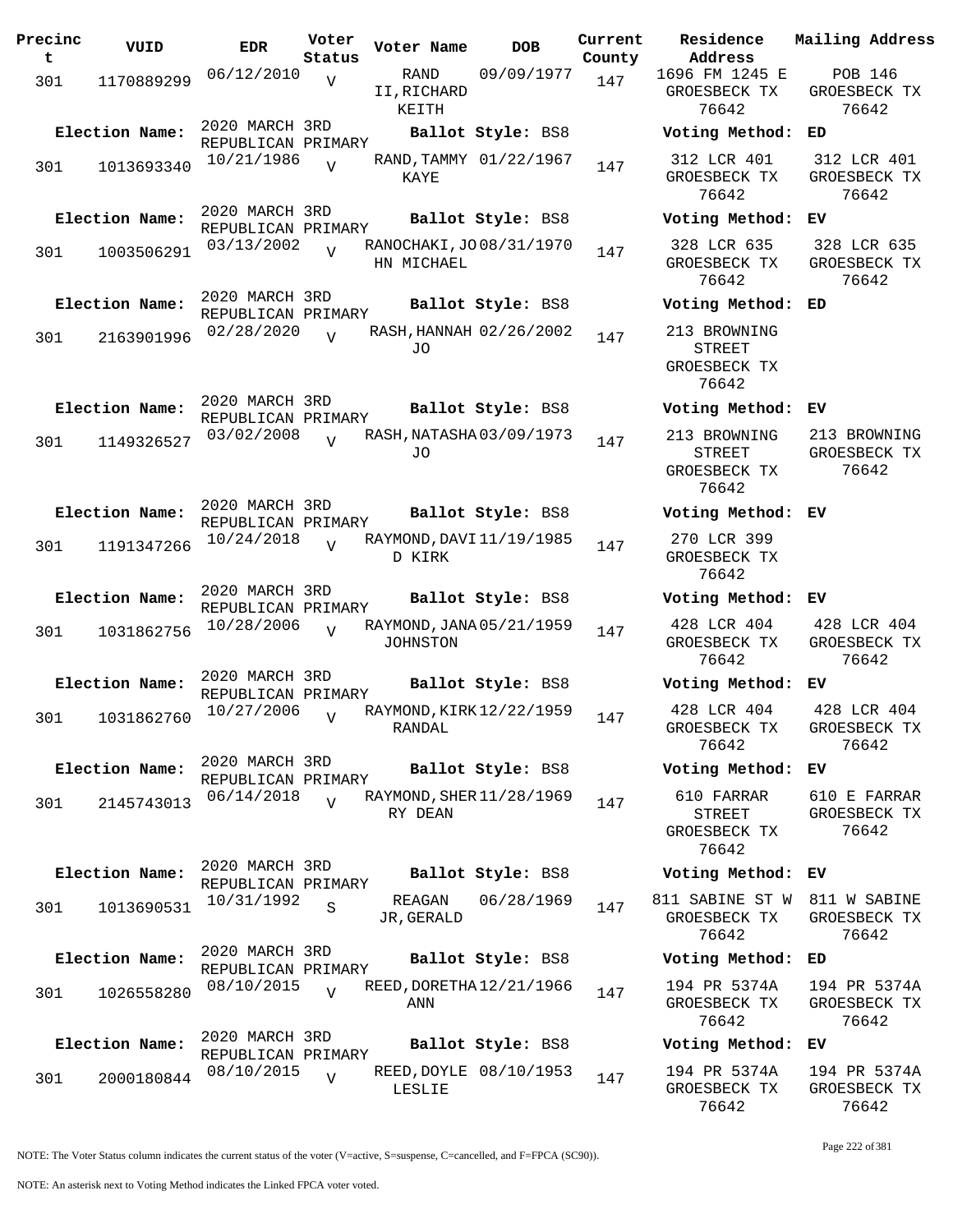| Precinc<br>t | VUID           | <b>EDR</b>                           | Voter<br>Status | Voter Name                                       | <b>DOB</b>        | Current<br>County |
|--------------|----------------|--------------------------------------|-----------------|--------------------------------------------------|-------------------|-------------------|
|              | Election Name: | 2020 MARCH 3RD                       |                 |                                                  | Ballot Style: BS8 |                   |
| 301          | 2131226687     | REPUBLICAN PRIMARY<br>10/31/2008     | $\overline{V}$  | REYNE, SYDNEY 06/15/1990<br>NICHOLE              |                   | 147               |
|              | Election Name: | 2020 MARCH 3RD<br>REPUBLICAN PRIMARY |                 |                                                  | Ballot Style: BS8 |                   |
| 301          | 1013720893     | 07/01/1982                           | $\overline{V}$  | RHIDENOUR, BE 07/08/1952<br>VERLY KAY            |                   | 147               |
|              | Election Name: | 2020 MARCH 3RD<br>REPUBLICAN PRIMARY |                 |                                                  | Ballot Style: BS8 |                   |
| 301          | 1013720886     | 07/01/1982                           | $\overline{V}$  | RHIDENOUR, JO 04/18/1956<br>HN STEPHEN<br>MOUTON |                   | 147               |
|              | Election Name: | 2020 MARCH 3RD<br>REPUBLICAN PRIMARY |                 |                                                  | Ballot Style: BS8 |                   |
| 301          | 1060210351     | 09/22/2016                           | $\overline{z}$  | RHONE, DALILA 08/20/1969<br>VAIZ                 |                   | 147               |
|              | Election Name: | 2020 MARCH 3RD<br>REPUBLICAN PRIMARY |                 |                                                  | Ballot Style: BS8 |                   |
| 301          | 1013664477     | 09/04/1992                           | ٦T              | RIDDLE, BYRON 01/31/1941<br>MICHAEL              |                   | 147               |
|              | Election Name: | 2020 MARCH 3RD<br>REPUBLICAN PRIMARY |                 |                                                  | Ballot Style: BS8 |                   |
| 301          | 1013716152     | 06/03/1994                           | $\overline{V}$  | RIVERA, NANCY 12/14/1973                         |                   | 147               |
|              | Election Name: | 2020 MARCH 3RD                       |                 |                                                  | Ballot Style: BS8 |                   |
| 301          | 1019263526     | REPUBLICAN PRIMARY<br>10/17/2015     | V               | ROBBINS, ANIT 09/16/1985<br>A DANIELLE           |                   | 147               |
|              | Election Name: | 2020 MARCH 3RD<br>REPUBLICAN PRIMARY |                 |                                                  | Ballot Style: BS8 |                   |
| 301          | 1185412488     | 06/16/2012                           | V               | ROBERTS, MARG 11/19/1926<br>ARET CECILE          |                   | 147               |
|              | Election Name: | 2020 MARCH 3RD<br>REPUBLICAN PRIMARY |                 |                                                  | Ballot Style: BS8 |                   |
| 301          | 1183922297     | 04/28/2012                           | $\overline{V}$  | ROBERTS<br>JR, RAWLES                            | 03/01/1959        | 147               |
|              | Election Name: | 2020 MARCH 3RD<br>REPUBLICAN PRIMARY |                 |                                                  | Ballot Style: BS8 |                   |
| 301          | 1186042854     | 07/12/2012                           | $\overline{U}$  | ROBERTS, ROBB 07/03/1957<br>IE GAYE              |                   | 147               |
|              | Election Name: | 2020 MARCH 3RD<br>REPUBLICAN PRIMARY |                 |                                                  | Ballot Style: BS8 |                   |
| 301          | 1013718679     | 03/01/1978                           | $\overline{V}$  | ROBINETT, TOM 10/14/1943<br>MY G                 |                   | 147               |
|              | Election Name: | 2020 MARCH 3RD<br>REPUBLICAN PRIMARY |                 |                                                  | Ballot Style: BS8 |                   |

**Voter Name DOB Residence Address Current Mailing Address Election Name: Ballot Style:** BS8 **Voting Method: EV** 959 FM 2489 GROESBECK TX 76642 **Election Name: Ballot Style:** BS8 **Voting Method: EV** 562 LCR 404 GROESBECK TX 76642 P O BOX 303 GROESBECK TX 76642 **Election Name: Ballot Style:** BS8 **Voting Method: EV** 556 LCR 404 GROESBECK TX 76642 PO BOX 303 GROESBECK TX 76642-0303 **Election Name: Ballot Style:** BS8 **Voting Method: EV** 612 JACINTO ST W 18 GROESBECK TX 76642 PO BOX 1024 GROESBECK TX 76642 **Election Name: Ballot Style:** BS8 **Voting Method: EV** 337 LCR REDBUD A MEXIA TX 76667 PO BOX 225 GROESBECK TX 76642 **Election Name: Ballot Style:** BS8 **Voting Method: EV** 108 ANGELINE ST **W** GROESBECK TX 76642 P O BOX 604 GROESBECK TX 76642 **Election Name: Ballot Style:** BS8 **Voting Method: EV** 701 TRINITY ST 701 W TRINITY W GROESBECK TX 76642 ST GROESBECK TX 76642 **Election Name: Ballot Style:** BS8 **Voting Method: ED** 396 PR 5401 GROESBECK TX 76642-2935 396 PR 5401 GROESBECK TX 76642 **Election Name: Ballot Style:** BS8 **Voting Method: AV** 396 PR 5401 GROESBECK TX 76642 396 PR 5401 GROESBECK TX 76642 **Election Name: Ballot Style:** BS8 **Voting Method: ED** 396 PR 5401 GROESBECK TX 76642-2935 396 PRIVATE RD 5401 GROESBECK TX 76642 **Election Name: Ballot Style:** BS8 **Voting Method: ED** 2296 FM 1245 W 2296 FM 1245 W GROESBECK TX 76642 GROESBECK TX 76642 **Election Name: Ballot Style:** BS8 **Voting Method: EV**

NOTE: The Voter Status column indicates the current status of the voter (V=active, S=suspense, C=cancelled, and F=FPCA (SC90)).

Page 223 of 381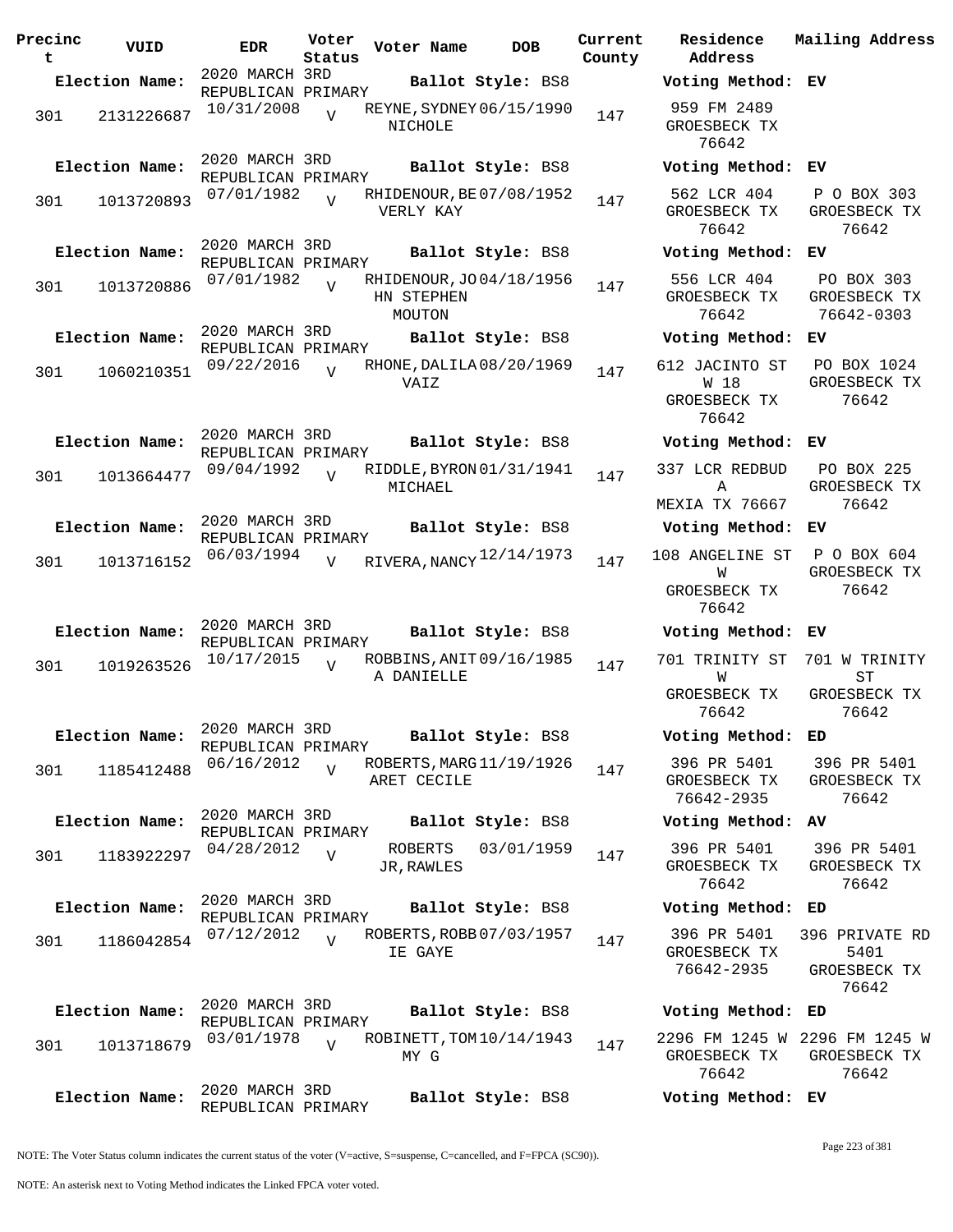| Precinc<br>t | VUID           | EDR                                  | Voter<br>Status | Voter Name                 | DOB                      | Current<br>County |
|--------------|----------------|--------------------------------------|-----------------|----------------------------|--------------------------|-------------------|
| 301          | 1013718667     | 03/01/1978                           | $\overline{U}$  | NNA G                      | ROBINETT, YVO 11/18/1948 | 147               |
|              | Election Name: | 2020 MARCH 3RD                       |                 |                            | Ballot Style: BS8        |                   |
| 301          | 1036956517     | REPUBLICAN PRIMARY<br>07/12/2008     | $\overline{z}$  | DA LYNN                    | ROBISON, AMAN 12/14/1978 | 147               |
|              | Election Name: | 2020 MARCH 3RD                       |                 |                            |                          |                   |
|              |                | REPUBLICAN PRIMARY                   |                 |                            | Ballot Style: BS8        |                   |
| 301          | 1022603132     | 07/12/2008                           | $\overline{U}$  | S M                        | ROBISON, JAME 01/08/1978 | 147               |
|              |                | 2020 MARCH 3RD                       |                 |                            |                          |                   |
|              | Election Name: | REPUBLICAN PRIMARY                   |                 |                            | Ballot Style: BS8        |                   |
| 301          | 2162462047     | 02/01/2020                           | $\overline{V}$  | REMY CORDERO               | RODRIGUEZ, JE 12/21/2001 | 147               |
|              |                | 2020 MARCH 3RD                       |                 |                            |                          |                   |
|              | Election Name: | REPUBLICAN PRIMARY                   |                 |                            | Ballot Style: BS8        |                   |
| 301          | 1013650757     | 04/01/1996                           | $\overline{U}$  | GENE                       | ROGERS, KELLY 04/07/1961 | 147               |
|              |                | 2020 MARCH 3RD                       |                 |                            |                          |                   |
|              | Election Name: | REPUBLICAN PRIMARY                   |                 |                            | Ballot Style: BS8        |                   |
| 301          | 1013687320     | 03/10/1996                           | $\overline{U}$  | K                          | ROSAS, GLYNIS 11/29/1950 | 147               |
|              | Election Name: | 2020 MARCH 3RD                       |                 |                            | Ballot Style: BS8        |                   |
| 301          | 1013687331     | REPUBLICAN PRIMARY<br>03/10/1996     | $\overline{17}$ | RAYMOND                    | ROSAS, JOSEPH 06/20/1945 | 147               |
|              | Election Name: | 2020 MARCH 3RD                       |                 |                            | Ballot Style: BS8        |                   |
|              |                | REPUBLICAN PRIMARY                   |                 |                            |                          |                   |
| 301          | 1216289222     | 01/14/2015                           | $\overline{V}$  | HANENDOAH<br><b>AUTUMN</b> | RUTHERFORD, S08/16/1993  | 147               |
|              | Election Name: | 2020 MARCH 3RD                       |                 |                            | Ballot Style: BS8        |                   |
|              |                | REPUBLICAN PRIMARY                   |                 |                            |                          |                   |
| 301          | 1168567843     | 02/15/2016                           | $\overline{U}$  | RAY DAVID                  | RUTHERFORD, T06/25/1991  | 147               |
|              | Election Name: | 2020 MARCH 3RD                       |                 |                            | Ballot Style: BS8        |                   |
|              |                | REPUBLICAN PRIMARY                   |                 |                            |                          |                   |
| 301          | 2142273405     | 02/18/2018                           | $\overline{V}$  | ELIZABETH                  | RYAN, HANNAH 12/03/1999  | 147               |
|              | Election Name: | 2020 MARCH 3RD                       |                 |                            | Ballot Style: BS8        |                   |
| 301          | 2156337569     | REPUBLICAN PRIMARY<br>05/09/2019     | $\overline{U}$  | EPH<br>ALEXANDER           | SALDIVAR, JOS 04/30/2001 | 147               |
|              | Election Name: | 2020 MARCH 3RD<br>REPUBLICAN PRIMARY |                 |                            | Ballot Style: BS8        |                   |

**Voter Name DOB Residence Address Current Mailing Address** 2296 FM 1245 W 2296 FM 1245 W GROESBECK TX GROESBECK TX 76642 76642 **Election Name: Ballot Style:** BS8 **Voting Method: EV** 2271 FM 1245 W 2271 FM 1245 W GROESBECK TX GROESBECK TX 76642 76642 **Election Name: Ballot Style:** BS8 **Voting Method: ED** 2271 FM 1245 W 2271 FM 1245 GROESBECK TX 76642 WEST GROESBECK TX 76642 **Election Name: Ballot Style:** BS8 **Voting Method: ED** 207 ARCHER ST N 207 N ARCHER ST GROESBECK TX GROESBECK TX 76642 76642 **Election Name: Ballot Style:** BS8 **Voting Method: EV** 416 LCR REDBUD 416 LCR REDBUD A MEXIA TX 76667- MEXIA TX 76667 2189 A **Election Name: Ballot Style:** BS8 **Voting Method: ED** 239 LCR 407 GROESBECK TX 76642 239 CR 407 GROESBECK TX 76642 **Election Name: Ballot Style:** BS8 **Voting Method: EV** 239 LCR 407 GROESBECK TX 76642 239 LCR 407 GROESBECK TX 76642 **Election Name: Ballot Style:** BS8 **Voting Method: EV** 511 NAVASOTA ST 511 W. NAVASOTA W GROESBECK TX 76642-1632 GROESBECK TX 76642 **Election Name: Ballot Style:** BS8 **Voting Method: EV** 511 NAVASOTA ST 511 W NAVASOTA W GROESBECK TX 76642 GROESBECK TX 76642 **Election Name: Ballot Style:** BS8 **Voting Method: EV** 275 LCR 635 GROESBECK TX 76642 275 LCR 635 GROESBECK TX 76642 **Election Name: Ballot Style:** BS8 **Voting Method: ED** 476 LCR 641 GROESBECK TX 76642 PO BOX 850 GROESBECK TX 76642 **Election Name: Ballot Style:** BS8 **Voting Method: EV**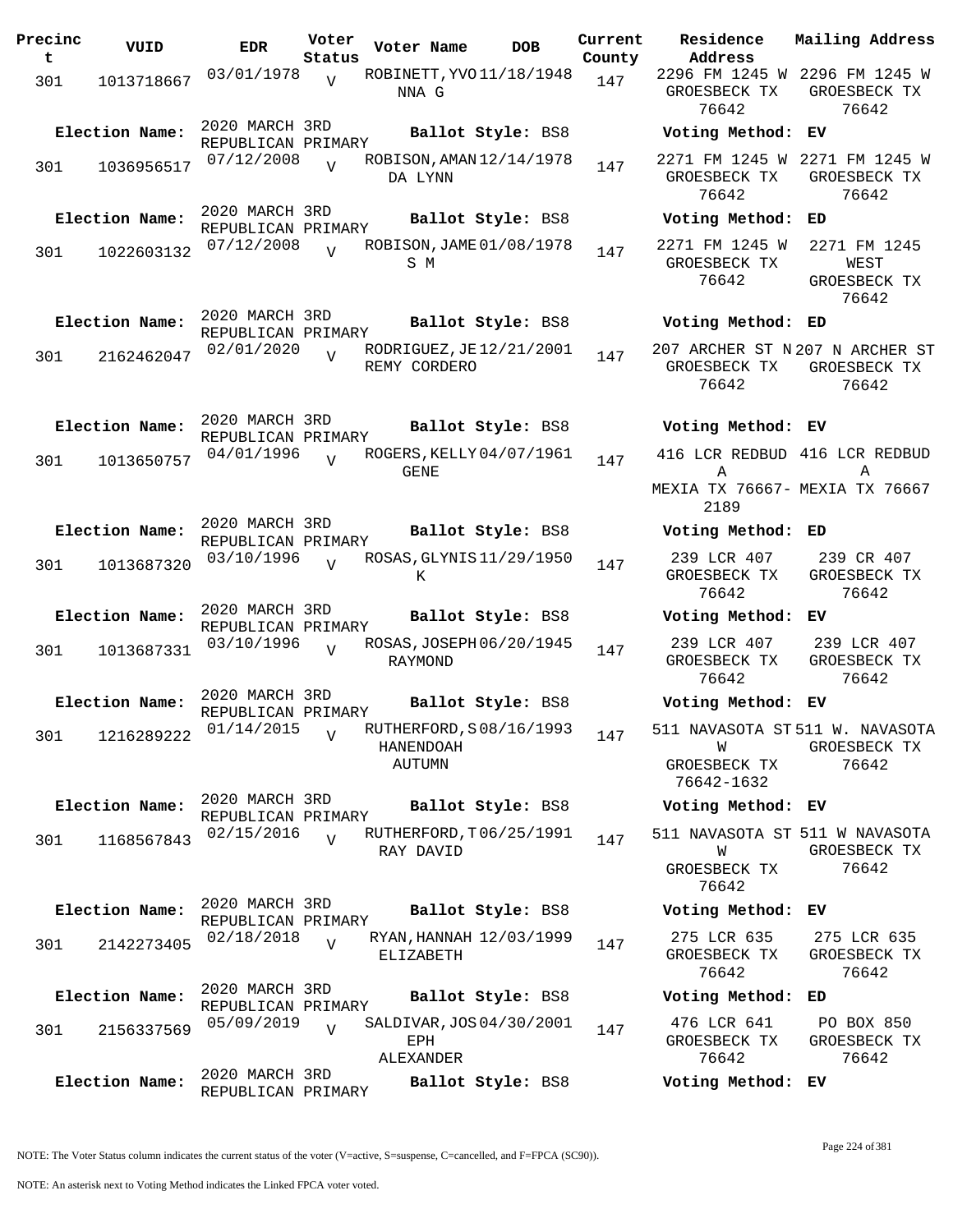| Precinc<br>t | VUID           | <b>EDR</b>                           | Voter<br>Status | Voter Name                           | <b>DOB</b>        | Current<br>County | Residence<br>Address                                        | Mailing Address                               |
|--------------|----------------|--------------------------------------|-----------------|--------------------------------------|-------------------|-------------------|-------------------------------------------------------------|-----------------------------------------------|
| 301          | 1019026706     | 06/02/2003                           | $\overline{V}$  | SALDIVAR, LUC 01/26/1981<br>INDA ANN |                   | 147               | 476 LCR 641<br>GROESBECK TX<br>76642                        | <b>POB 850</b><br>GROESBECK TX<br>76642       |
|              | Election Name: | 2020 MARCH 3RD<br>REPUBLICAN PRIMARY |                 |                                      | Ballot Style: BS8 |                   | Voting Method: EV                                           |                                               |
| 301          | 1106473582     | 06/30/2000                           | $\overline{U}$  | SAMFORD, KELL 09/22/1974<br>EY JEAN  |                   | 147               | 1716 HWY 164 W<br>GROESBECK TX<br>76642                     | 1716 HWY 164<br>WEST<br>GROESBECK TX<br>76642 |
|              | Election Name: | 2020 MARCH 3RD<br>REPUBLICAN PRIMARY |                 |                                      | Ballot Style: BS8 |                   | Voting Method: EV                                           |                                               |
| 301          | 1218391691     | 04/09/2015                           | $\overline{V}$  | SAMONS, KAREN 10/04/1951<br>ROSE     |                   | 147               | 808 JACINTO ST<br>W APT 45<br>GROESBECK TX<br>76642         |                                               |
|              | Election Name: | 2020 MARCH 3RD<br>REPUBLICAN PRIMARY |                 |                                      | Ballot Style: BS8 |                   | Voting Method: EV                                           |                                               |
| 301          | 1151691461     | 04/02/2008                           | $\overline{U}$  | SAMUELS, CATL 10/11/1989<br>IN CLAY  |                   | 147               | 160 LCR 635<br>GROESBECK TX<br>76642                        | 160 LCR 635<br>GROESBECK TX<br>76642          |
|              | Election Name: | 2020 MARCH 3RD<br>REPUBLICAN PRIMARY |                 |                                      | Ballot Style: BS8 |                   | Voting Method: EV                                           |                                               |
| 301          | 1003965185     | 03/21/2003                           | $\overline{U}$  | SAMUELS, MIST 02/06/1985<br>Y DEANNA |                   | 147               | 160 LCR 635<br>GROESBECK TX<br>76642-3475                   | 160 LCR 635<br>GROESBECK TX<br>76642          |
|              | Election Name: | 2020 MARCH 3RD<br>REPUBLICAN PRIMARY |                 |                                      | Ballot Style: BS8 |                   | Voting Method:                                              | EV                                            |
| 301          | 1013643360     | 10/26/1996                           |                 | SAMUELS, PATR 12/07/1964<br>ICK VAN  |                   | 147               | 160 LCR 635<br>GROESBECK TX<br>76642                        | 160 LCR 635<br>GROESBECK TX<br>76642          |
|              | Election Name: | 2020 MARCH 3RD<br>REPUBLICAN PRIMARY |                 |                                      | Ballot Style: BS8 |                   | Voting Method:                                              | EV                                            |
| 301          | 2131430527     | 11/05/2016                           | $\overline{U}$  | SANCHEZ, ALON 05/17/1997<br>DRA      |                   | 147               | 2067 HWY 14 N<br>GROESBECK TX<br>76642                      |                                               |
|              | Election Name: | 2020 MARCH 3RD<br>REPUBLICAN PRIMARY |                 |                                      | Ballot Style: BS8 |                   | Voting Method: ED                                           |                                               |
| 301          | 2161795778     | 12/26/2019                           | $\overline{V}$  | SANCHEZ<br>JR, RIGOBERTO             | 04/26/2001        | 147               | 309 SABINE ST W309 W SABINE ST<br>GROESBECK TX<br>76642     | GROESBECK TX<br>76642                         |
|              | Election Name: | 2020 MARCH 3RD<br>REPUBLICAN PRIMARY |                 |                                      | Ballot Style: BS8 |                   | Voting Method:                                              | ED                                            |
| 301          | 1158701328     | 11/04/2008                           | $\overline{V}$  | SANDELL, AMBE 03/06/1979<br>R R      |                   | 147               | 629 LCR 382<br>GROESBECK TX<br>76642                        | 629 LCR 382<br>GROESBECK TX<br>76642          |
|              | Election Name: | 2020 MARCH 3RD<br>REPUBLICAN PRIMARY |                 |                                      | Ballot Style: BS8 |                   | Voting Method: EV                                           |                                               |
| 301          | 1146097530     | 10/19/2007                           | $\overline{U}$  | SANDELL, JASO 12/17/1976<br>N DANIEL |                   | 147               | 629 LCR 382<br>GROESBECK TX<br>76642                        | 629 LCR 382<br>GROESBECK TX<br>76642          |
|              | Election Name: | 2020 MARCH 3RD<br>REPUBLICAN PRIMARY |                 |                                      | Ballot Style: BS8 |                   | Voting Method: EV                                           |                                               |
| 301          | 2134074696     | 12/08/2016                           | $\overline{U}$  | SANDERS, ALLE $10/11/1986$<br>N WADE |                   | 147               | 511 TYUS ST N<br>GROESBECK TX<br>76642                      |                                               |
|              | Election Name: | 2020 MARCH 3RD<br>REPUBLICAN PRIMARY |                 |                                      | Ballot Style: BS8 |                   | Voting Method: EV                                           |                                               |
| 301          | 1212848703     | 11/01/2014                           | $\overline{V}$  | SANTA<br>CRUZ, MAXWELL<br>ALEXANDER  | 11/01/1996        | 147               | 303 TRINITY ST 303 TRINITY ST<br>Е<br>GROESBECK TX<br>76642 | Е<br>GROESBECK TX<br>76642                    |

Page 225 of 381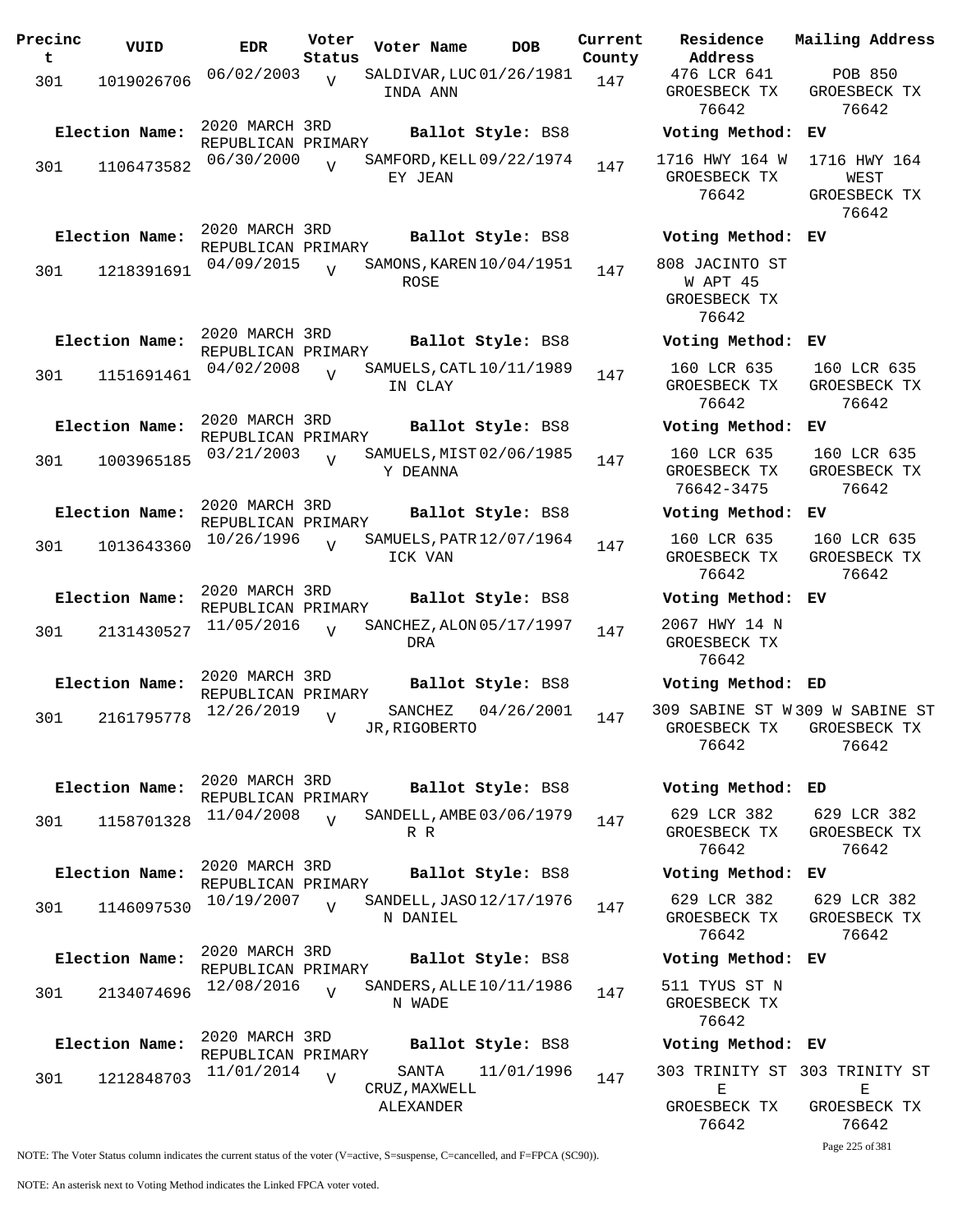| Precinc<br>t | VUID           | <b>EDR</b>                           | Voter<br>Status | Voter Name                                    | <b>DOB</b>        | Current<br>County | Residence<br>Address                                         | Mailing Address                                             |
|--------------|----------------|--------------------------------------|-----------------|-----------------------------------------------|-------------------|-------------------|--------------------------------------------------------------|-------------------------------------------------------------|
|              | Election Name: | 2020 MARCH 3RD<br>REPUBLICAN PRIMARY |                 |                                               | Ballot Style: BS8 |                   | Voting Method: ED                                            |                                                             |
| 301          | 1193170239     | 11/06/2012                           | $\overline{V}$  | SANTA<br>CRUZ, MEREDIT<br>H ELIZABETH         | 01/15/1972        | 147               | 303 TRINITY ST 303 E TRINITY<br>Е<br>GROESBECK TX<br>76642   | GROESBECK TX<br>76642                                       |
|              | Election Name: | 2020 MARCH 3RD                       |                 |                                               | Ballot Style: BS8 |                   | Voting Method: ED                                            |                                                             |
| 301          | 2153592718     | REPUBLICAN PRIMARY<br>02/07/2019     | V               | SATTERFIELD, 09/24/1981<br>MICHAEL<br>PHILLIP |                   | 147               | 214 NAVASOTA ST<br>W<br>GROESBECK TX<br>76642                | PO BOX 231<br>GROESBECK TX<br>76642                         |
|              | Election Name: | 2020 MARCH 3RD                       |                 |                                               | Ballot Style: BS8 |                   | Voting Method: ED                                            |                                                             |
| 301          | 1167955626     | REPUBLICAN PRIMARY<br>11/22/2009     | $\overline{V}$  | SCHMALTZ, CAT 08/11/1944<br>HRINE MCLEAN      |                   | 147               | 201 GRAYSON ST<br>N<br>GROESBECK TX<br>76642                 | 201 NORTH<br><b>GRAYSON STREET</b><br>GROESBECK TX<br>76642 |
|              | Election Name: | 2020 MARCH 3RD                       |                 |                                               | Ballot Style: BS8 |                   | Voting Method: ED                                            |                                                             |
| 301          | 1214889550     | REPUBLICAN PRIMARY<br>11/21/2009     | $\overline{V}$  | SCHMALTZ, WIL09/23/1942<br><b>LIAM EDWARD</b> |                   | 147               | 201 GRAYSON ST<br>N<br>GROESBECK TX<br>76642-1419            | 201 NORTH<br><b>GRAYSON STREET</b><br>GROESBECK TX<br>76642 |
|              | Election Name: | 2020 MARCH 3RD<br>REPUBLICAN PRIMARY |                 |                                               | Ballot Style: BS8 |                   | Voting Method:                                               | ED                                                          |
| 301          | 1013641738     | 02/01/1997                           | $\overline{V}$  | SCHNEIDER, DE 01/01/1963<br>BRA JEAN          |                   | 147               | 2084 HWY 164 W 2084 HWY 164 W<br>GROESBECK TX<br>76642-3551  | GROESBECK TX<br>76642-3551                                  |
|              | Election Name: | 2020 MARCH 3RD<br>REPUBLICAN PRIMARY |                 |                                               | Ballot Style: BS8 |                   | Voting Method: EV                                            |                                                             |
| 301          | 1210458132     | 03/17/2016                           | $\overline{V}$  | SEBESTA, RYAN 06/15/1984<br>NATHANIEL         |                   | 147               | 301 TYUS ST N<br>GROESBECK TX<br>76642                       | 301 N TYUS ST<br>GROESBECK TX<br>76642                      |
|              | Election Name: | 2020 MARCH 3RD<br>REPUBLICAN PRIMARY |                 |                                               | Ballot Style: BS8 |                   | Voting Method: ED                                            |                                                             |
| 301          | 1212071944     | 03/17/2016                           | $\overline{V}$  | SEBESTA, SHAR 08/16/1984<br>ISA<br>RESTMEYER  |                   | 147               | 301 TYUS ST N<br>GROESBECK TX<br>76642                       | 301 N TYUS ST<br>GROESBECK TX<br>76642                      |
|              | Election Name: | 2020 MARCH 3RD<br>REPUBLICAN PRIMARY |                 |                                               | Ballot Style: BS8 |                   | Voting Method: EV                                            |                                                             |
| 301          | 1173120834     | 12/08/2016                           | V               | SELLERS, TAK 10/22/1992<br>RYAN               |                   | 147               | 577 LCR 404<br>GROESBECK TX<br>76642                         |                                                             |
|              | Election Name: | 2020 MARCH 3RD<br>REPUBLICAN PRIMARY |                 |                                               | Ballot Style: BS8 |                   | Voting Method: ED                                            |                                                             |
| 301          | 1052093026     | 06/28/2008                           | $\overline{V}$  | SENZIG, CRYST 06/15/1978<br>AL DAWN           |                   | 147               | 502 WALKER ST E502 E WALKER ST<br>GROESBECK TX<br>76642-1568 | GROESBECK TX<br>76642                                       |
|              | Election Name: | 2020 MARCH 3RD                       |                 |                                               | Ballot Style: BS8 |                   | Voting Method:                                               | ED                                                          |
| 301          | 1024296231     | REPUBLICAN PRIMARY<br>10/30/2008     | $\overline{V}$  | SENZIG, ERIC 03/21/1971<br>ARTHUR             |                   | 147               | 502 WALKER ST E<br>GROESBECK TX<br>76642                     | 502 E WALKER<br>GROESBECK TX<br>76642                       |
|              | Election Name: | 2020 MARCH 3RD<br>REPUBLICAN PRIMARY |                 |                                               | Ballot Style: BS8 |                   | Voting Method: ED                                            |                                                             |
| 301          | 1013690549     | 10/31/1992                           | $\overline{V}$  | SHARP, STEVE 07/19/1955<br>L                  |                   | 147               | 204 BLUEBONNET<br><b>STREET</b><br>GROESBECK TX<br>76642     | P O BOX 81<br>GROESBECK TX<br>76642                         |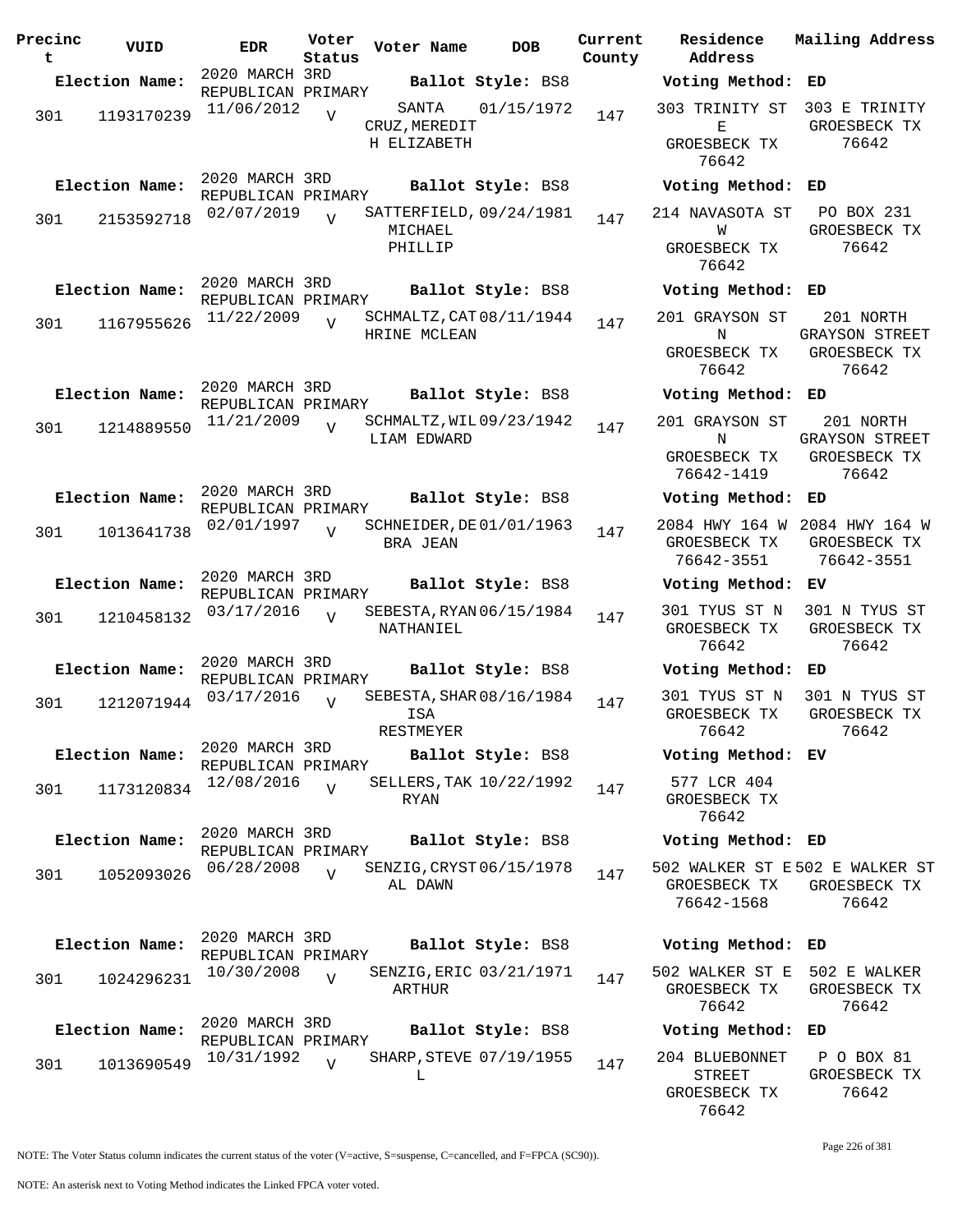| Precinc<br>t | VUID           | <b>EDR</b>                           | Voter<br>Status | Voter Name                              | <b>DOB</b>        | Current | Residence<br>County Address                                   | Mailing Address                        |
|--------------|----------------|--------------------------------------|-----------------|-----------------------------------------|-------------------|---------|---------------------------------------------------------------|----------------------------------------|
|              | Election Name: | 2020 MARCH 3RD<br>REPUBLICAN PRIMARY |                 |                                         | Ballot Style: BS8 |         | Voting Method: EV                                             |                                        |
| 301          | 1013676465     | 04/11/1986                           | $\overline{V}$  | SHIFLETT 09/16/1956<br>JR, KARL RAY     |                   | 147     | 510 NAVASOTA ST P O BOX 576<br>W<br>GROESBECK TX<br>76642     | GROESBECK TX<br>76642                  |
|              | Election Name: | 2020 MARCH 3RD                       |                 |                                         | Ballot Style: BS8 |         | Voting Method: EV                                             |                                        |
| 301          | 1013676355     | REPUBLICAN PRIMARY<br>05/05/1984     | $\overline{V}$  | SHIFLETT, LIN 03/21/1959<br>DA GAIL     |                   | 147     | 510 NAVASOTA ST P O BOX 576<br>W<br>GROESBECK TX<br>76642     | GROESBECK TX<br>76642                  |
|              | Election Name: | 2020 MARCH 3RD<br>REPUBLICAN PRIMARY |                 |                                         | Ballot Style: BS8 |         | Voting Method: EV                                             |                                        |
| 301          | 1189083527     | 09/29/2012                           | $\overline{U}$  | SHOEMAKER, ST 09/23/1973<br>ACIE DAWN   |                   | 147     | 818 NAVASOTA ST 818 NAVASOTA ST<br>W<br>GROESBECK TX<br>76642 | W<br>GROESBECK TX<br>76642             |
|              | Election Name: | 2020 MARCH 3RD<br>REPUBLICAN PRIMARY |                 |                                         | Ballot Style: BS8 |         | Voting Method: ED                                             |                                        |
| 301          | 1004980162     | 04/04/1999                           | $\overline{U}$  | SHOEMAKER, TH 11/16/1969<br>OMAS GLENN  |                   | 147     | 818 NAVASOTA ST 818 W NAVASOTA<br>W<br>GROESBECK TX<br>76642  | GROESBECK TX<br>76642                  |
|              | Election Name: | 2020 MARCH 3RD<br>REPUBLICAN PRIMARY |                 |                                         | Ballot Style: BS8 |         | Voting Method: EV                                             |                                        |
| 301          | 1013716217     | 09/23/1994                           | $\overline{U}$  | SHUGART, AMAN 07/15/1976<br>DA ELAINE   |                   | 147     | 807 TYUS ST N<br>GROESBECK TX<br>76642                        | 807 N TYUS ST<br>GROESBECK TX<br>76642 |
|              | Election Name: | 2020 MARCH 3RD<br>REPUBLICAN PRIMARY |                 |                                         | Ballot Style: BS8 |         | Voting Method: ED                                             |                                        |
| 301          | 1048973114     | 11/01/2012                           | $\overline{V}$  | SIDES, CHRIST 06/21/1979<br>OPHER GRANT |                   | 147     | 170 LCR 403<br>GROESBECK TX<br>76642                          | 170 CR 403<br>GROESBECK TX<br>76642    |
|              | Election Name: | 2020 MARCH 3RD<br>REPUBLICAN PRIMARY |                 |                                         | Ballot Style: BS8 |         | Voting Method: EV                                             |                                        |
| 301          | 1052557715     | 11/01/2012                           | $\overline{V}$  | SIDES, LAURA 11/01/1974<br>LOUISE       |                   | 147     | 170 LCR 403<br>GROESBECK TX<br>76642-2648                     | 170 LCR 403<br>GROESBECK TX<br>76642   |
|              | Election Name: | 2020 MARCH 3RD<br>REPUBLICAN PRIMARY |                 |                                         | Ballot Style: BS8 |         | Voting Method: ED                                             |                                        |
| 301          | 1013721496     | 03/01/1982                           | V               | SIMS, CLAIRE 06/29/1953<br>DENISE       |                   | 147     | 350 LCR 404<br>GROESBECK TX<br>76642                          | P O BOX 383<br>GROESBECK TX<br>76642   |
|              | Election Name: | 2020 MARCH 3RD<br>REPUBLICAN PRIMARY |                 |                                         | Ballot Style: BS8 |         | Voting Method: EV                                             |                                        |
| 301          | 1013720151     | 03/01/1982                           | $\overline{V}$  | SIMS, DEBORAH 11/30/1959<br>KAYE        |                   | 147     | 2285 FM 1245 W 2285 FM 1245 W<br>GROESBECK TX<br>76642        | GROESBECK TX<br>76642                  |
|              | Election Name: | 2020 MARCH 3RD<br>REPUBLICAN PRIMARY |                 |                                         | Ballot Style: BS8 |         | Voting Method: ED                                             |                                        |
| 301          | 1013720167     | 03/01/1982                           | $\overline{V}$  | SIMS, JOHN 05/15/1959<br>WAYLAND        |                   | 147     | 2285 FM 1245 W 2285 FM 1245 W<br>GROESBECK TX<br>76642        | GROESBECK TX<br>76642                  |
|              | Election Name: | 2020 MARCH 3RD<br>REPUBLICAN PRIMARY |                 |                                         | Ballot Style: BS8 |         | Voting Method: ED                                             |                                        |
| 301          | 1004936324     | 03/01/2001                           | $\overline{V}$  | SLATER, RANDY 01/30/1983<br>JAMES       |                   | 147     | 122 LCR 635<br>GROESBECK TX<br>76642                          | 122 LCR 635<br>GROESBECK TX<br>76642   |
|              | Election Name: | 2020 MARCH 3RD<br>REPUBLICAN PRIMARY |                 |                                         | Ballot Style: BS8 |         | Voting Method: EV                                             |                                        |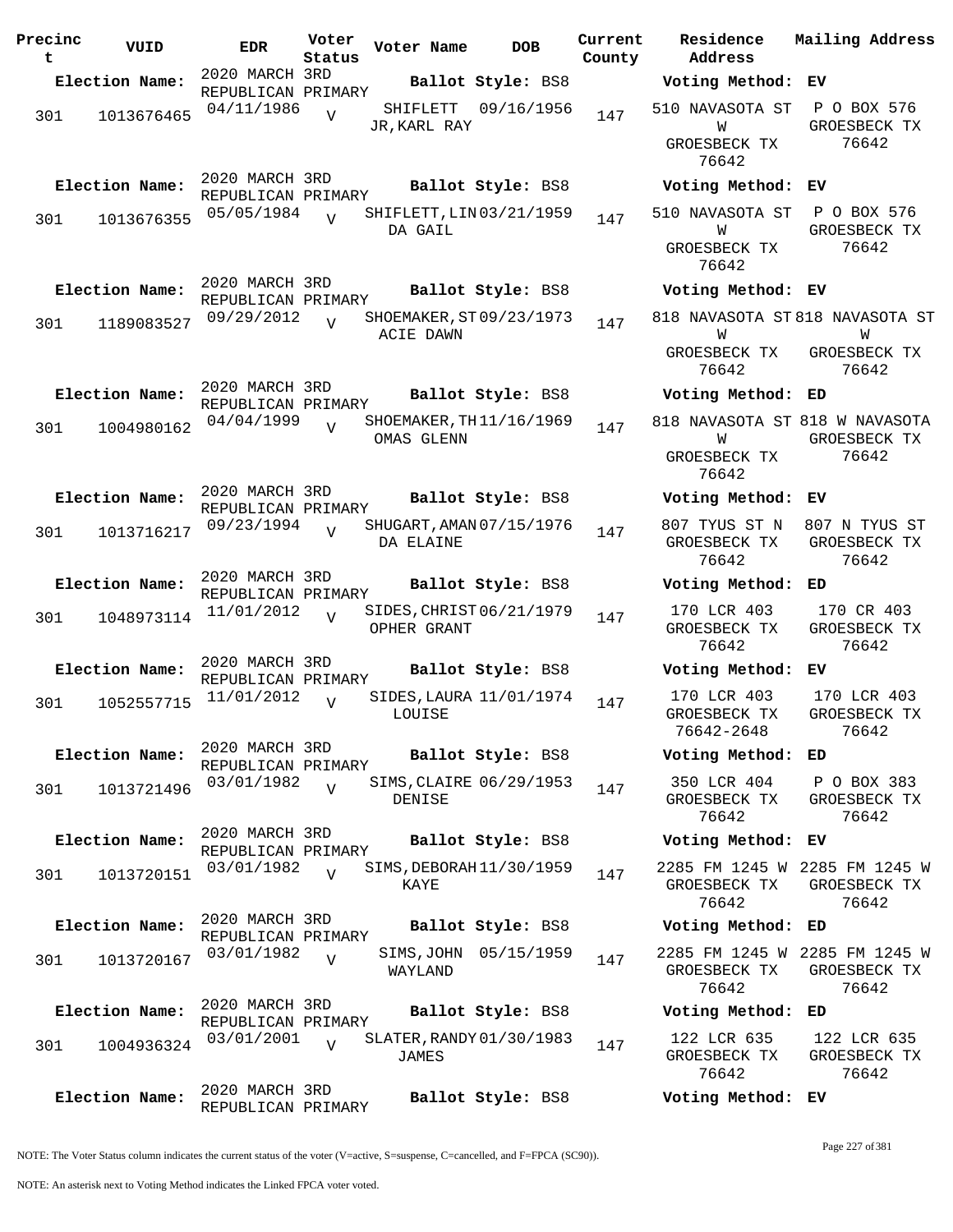| Precinc<br>t | VUID           | <b>EDR</b>                           | Voter<br>Status | Voter Name                          | <b>DOB</b>              | Current<br>County | Residence<br>Address                              | Mail               |
|--------------|----------------|--------------------------------------|-----------------|-------------------------------------|-------------------------|-------------------|---------------------------------------------------|--------------------|
| 301          | 1003965222     | 03/16/2003                           | $\overline{U}$  | SLATER, SABRI 02/06/1985<br>NA DAWN |                         | 147               | 122 LCR 635<br>GROESBECK TX<br>76642              | 12<br>GR           |
|              | Election Name: | 2020 MARCH 3RD<br>REPUBLICAN PRIMARY |                 |                                     | Ballot Style: BS8       |                   | Voting Method:                                    | ЕV                 |
| 301          | 2139850082     | 10/08/2017                           | $\overline{U}$  | SMITH, BARBAR 05/31/1977<br>A LEE   |                         | 147               | 1839 HWY 164 W<br>UNIT A<br>GROESBECK TX<br>76642 |                    |
|              | Election Name: | 2020 MARCH 3RD<br>REPUBLICAN PRIMARY |                 |                                     | Ballot Style: BS8       |                   | Voting Method:                                    | EV                 |
| 301          | 1013663398     | 04/28/1990                           | $\overline{U}$  | SMITH, BRANDO 11/28/1971<br>N ANDRE |                         | 147               | 708 LCR 380<br>GROESBECK TX<br>76642              | $\mathbf P$<br>GR  |
|              | Election Name: | 2020 MARCH 3RD<br>REPUBLICAN PRIMARY |                 |                                     | Ballot Style: BS8       |                   | Voting Method:                                    | ED                 |
| 301          | 1003918452     | 03/03/1994                           | $\overline{U}$  | SMITH, CARLOS 03/13/1948<br>KAE     |                         | 147               | 808 JACINTO ST<br>W                               | 808                |
|              |                |                                      |                 |                                     |                         |                   | GROESBECK TX<br>76642                             | GR                 |
|              | Election Name: | 2020 MARCH 3RD<br>REPUBLICAN PRIMARY |                 |                                     | Ballot Style: BS8       |                   | Voting Method:                                    | EV                 |
| 301          | 1008963216     | 04/01/1994                           | $\overline{V}$  | SMITH<br>JR, CHARLES<br>SIDNEY      | 09/08/1961              | 147               | 917 FM 2489<br>GROESBECK TX<br>76642              | $\mathbf{P}$<br>GR |
|              | Election Name: | 2020 MARCH 3RD<br>REPUBLICAN PRIMARY |                 |                                     | Ballot Style: BS8       |                   | Voting Method:                                    | ED                 |
| 301          | 1158684371     | 11/04/2008                           | $\overline{V}$  | JEAN                                | SMITH, ELBA 01/29/1954  | 147               | 345 LCR 412<br>GROESBECK TX<br>76642              | GR                 |
|              | Election Name: | 2020 MARCH 3RD                       |                 |                                     | Ballot Style: BS8       |                   | Voting Method:                                    | ЕV                 |
| 301          | 1013689085     | REPUBLICAN PRIMARY<br>05/07/1994     | $\overline{V}$  | JEAN                                | SMITH, HELEN 10/22/1960 | 147               | 1009 ANGELINE<br>ST W<br>GROESBECK TX<br>76642    |                    |
|              | Election Name: | 2020 MARCH 3RD<br>REPUBLICAN PRIMARY |                 |                                     | Ballot Style: BS8       |                   | Voting Method: ED                                 |                    |
| 301          | 1013646015     | 03/31/2002                           | V               | LYNDON                              | SMITH, JAY 07/20/1946   | 147               | 345 LCR 412<br>GROESBECK TX<br>76642              | P<br>GR            |
|              | Election Name: | 2020 MARCH 3RD<br>REPUBLICAN PRIMARY |                 |                                     | Ballot Style: BS8       |                   | Voting Method: EV                                 |                    |
| 301          | 1216210034     | 01/10/2015                           | $\overline{V}$  | DEAN                                | SMITH, JOE 07/24/1957   | 147               | 2576 HWY 14 N<br>LOT 18<br>GROESBECK TX<br>76642  |                    |
|              | Election Name: | 2020 MARCH 3RD<br>REPUBLICAN PRIMARY |                 |                                     | Ballot Style: BS8       |                   | Voting Method: ED                                 |                    |
| 301          | 1018485142     | 11/30/2014                           | $\overline{V}$  |                                     | SMITH, LARRY 07/05/1937 | 147               | 2011 HWY 164 E<br>GROESBECK TX<br>76642-0522      |                    |
|              | Election Name: | 2020 MARCH 3RD<br>REPUBLICAN PRIMARY |                 |                                     | Ballot Style: BS8       |                   | Voting Method: EV                                 |                    |
| 301          | 1013721788     | 02/26/1978                           | $\overline{U}$  | SMITH, REANET 12/17/1957<br>TЕ      |                         | 147               | 5776 FM 1245 W<br>GROESBECK TX<br>76642           |                    |
|              | Election Name: | 2020 MARCH 3RD                       |                 |                                     | Ballot Style: BS8       |                   | Voting Method: ED                                 |                    |

**Voter Name DOB Residence Address Current Mailing Address** 122 LCR 635 GROESBECK TX 76642 122 LCR 635 GROESBECK TX 76642 **Election Name: Ballot Style:** BS8 **Voting Method: EV** 1839 HWY 164 W UNIT A GROESBECK TX 76642 **Election Name: Ballot Style:** BS8 **Voting Method: EV** 708 LCR 380 GROESBECK TX 76642 PO BOX 345 GROESBECK TX 76642 **Election Name: Ballot Style:** BS8 **Voting Method: ED** 808 JACINTO ST 808 W JACINTO W GROESBECK TX 76642 #46 GROESBECK TX 76642 **Election Name: Ballot Style:** BS8 **Voting Method: EV** 917 FM 2489 GROESBECK TX 76642 P O BOX 584 GROESBECK TX 76642 **Election Name: Ballot Style:** BS8 **Voting Method: ED** 345 LCR 412 GROESBECK TX 76642 POB 908 GROESBECK TX 76642 **Election Name: Ballot Style:** BS8 **Voting Method: EV** 1009 ANGELINE ST W GROESBECK TX 76642 **Election Name: Ballot Style:** BS8 **Voting Method: ED** 345 LCR 412 GROESBECK TX 76642 PO BOX 908 GROESBECK TX 76642 **Election Name: Ballot Style:** BS8 **Voting Method: EV** 2576 HWY 14 N LOT 18 GROESBECK TX 76642 **Election Name: Ballot Style:** BS8 **Voting Method: ED** 2011 HWY 164 E GROESBECK TX 76642-0522 **Election Name: Ballot Style:** BS8 **Voting Method: EV** 5776 FM 1245 W

REPUBLICAN PRIMARY

NOTE: An asterisk next to Voting Method indicates the Linked FPCA voter voted.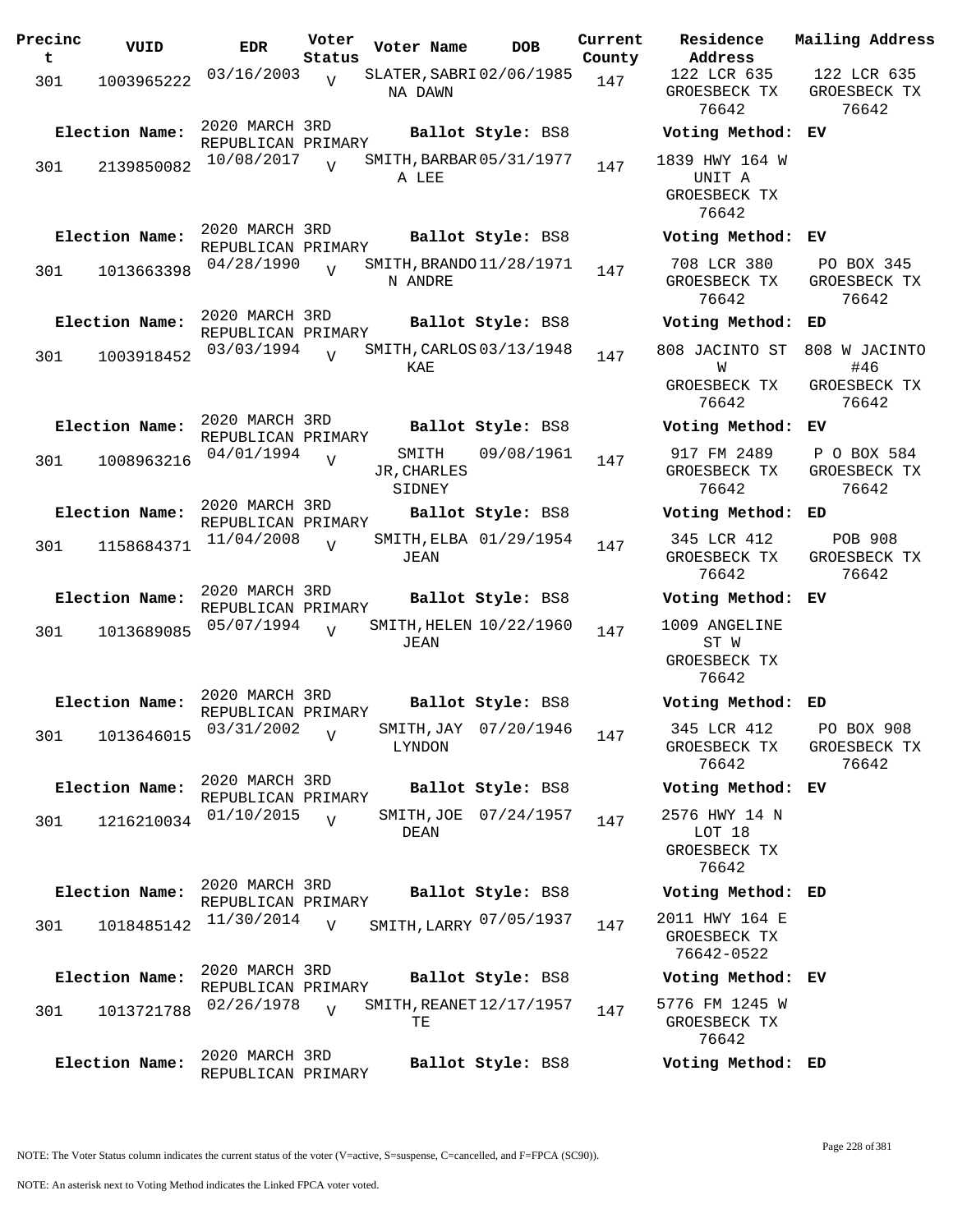| Precinc<br>t | VUID           | <b>EDR</b>                           | Voter<br>Status | Voter Name                               | <b>DOB</b>        | Current<br>County | Residence<br>Address                                 | Mailing Address                      |
|--------------|----------------|--------------------------------------|-----------------|------------------------------------------|-------------------|-------------------|------------------------------------------------------|--------------------------------------|
| 301          | 1013720631     | 11/16/1989                           | $\overline{v}$  | SMITH, REBECC12/01/1960<br>A LYN         |                   | 147               | 917 FM 2489<br>GROESBECK TX<br>76642                 | P O BOX 584<br>GROESBECK TX<br>76642 |
|              | Election Name: | 2020 MARCH 3RD<br>REPUBLICAN PRIMARY |                 |                                          | Ballot Style: BS8 |                   | Voting Method: ED                                    |                                      |
| 301          | 2163281725     | 02/18/2020                           | $\overline{V}$  | SMITH, TRAVIS 09/10/1986<br>DAGAN        |                   | 147               | 419 LCR 412<br>GROESBECK TX<br>76642                 |                                      |
|              | Election Name: | 2020 MARCH 3RD<br>REPUBLICAN PRIMARY |                 |                                          | Ballot Style: BS8 |                   | Voting Method: EV                                    |                                      |
| 301          | 1013661417     | 11/01/1984                           |                 | STATON, DONAL 07/21/1950<br>D EDWARD     |                   | 147               | 633 LCR 403<br>GROESBECK TX<br>76642                 | 633 LCR 403<br>GROESBECK TX<br>76642 |
|              | Election Name: | 2020 MARCH 3RD<br>REPUBLICAN PRIMARY |                 |                                          | Ballot Style: BS8 |                   | Voting Method: EV                                    |                                      |
| 301          | 1013661401     | 11/01/1984                           | $\overline{V}$  | STATON, TRACY 09/09/1950<br>LYNN         |                   | 147               | 633 LCR 403<br>GROESBECK TX<br>76642                 | 633 LCR 403<br>GROESBECK TX<br>76642 |
|              | Election Name: | 2020 MARCH 3RD<br>REPUBLICAN PRIMARY |                 |                                          | Ballot Style: BS8 |                   | Voting Method: EV                                    |                                      |
| 301          | 1013693034     | 03/01/1978                           | V               | STONE, DAVID $01/11/1945$                |                   | 147               | 911 COLORADO ST 911 W COLORADO                       |                                      |
|              |                |                                      |                 |                                          |                   |                   | W<br>GROESBECK TX<br>76642                           | ST<br>GROESBECK TX<br>76642          |
|              | Election Name: | 2020 MARCH 3RD<br>REPUBLICAN PRIMARY |                 |                                          | Ballot Style: BS8 |                   | Voting Method: EV                                    |                                      |
| 301          | 1198107901     | 03/01/1978                           | $\overline{V}$  | STONE, JOANN 03/05/1947<br><b>BAULCH</b> |                   | 147               | 911 COLORADO ST 911 W COLORADO<br>W<br>GROESBECK TX  | GROESBECK TX<br>76642                |
|              |                |                                      |                 |                                          |                   |                   | 76642-3525                                           |                                      |
|              | Election Name: | 2020 MARCH 3RD<br>REPUBLICAN PRIMARY |                 |                                          | Ballot Style: BS8 |                   | Voting Method: EV                                    |                                      |
| 301          | 1013692797     | 10/10/1979                           | $\overline{V}$  | STONE, KEVIN 01/01/1961<br>REESE         |                   | 147               | 508 YEAGUA ST W<br>GROESBECK TX<br>76642             | P O BOX 789<br>GROESBECK TX<br>76642 |
|              | Election Name: | 2020 MARCH 3RD<br>REPUBLICAN PRIMARY |                 |                                          | Ballot Style: BS8 |                   | Voting Method: EV                                    |                                      |
| 301          | 1013692525     | 05/04/1984                           | V               | STONE, LESA 04/15/1962<br>DARLENE        |                   | 147               | 508 YEAGUA ST W P O BOX 789<br>GROESBECK TX<br>76642 | GROESBECK TX<br>76642                |
|              | Election Name: | 2020 MARCH 3RD                       |                 |                                          | Ballot Style: BS8 |                   | Voting Method: EV                                    |                                      |
| 301          | 1149417330     | REPUBLICAN PRIMARY<br>03/01/2008     | $\overline{V}$  | STONE, MICHAE 12/24/1989<br>L BLAKE      |                   | 147               | 1877 FM 1245 W PO BOX 789<br>GROESBECK TX<br>76642   | GROESBECK TX<br>76642-0789           |
|              | Election Name: | 2020 MARCH 3RD                       |                 |                                          | Ballot Style: BS8 |                   | Voting Method: ED                                    |                                      |
| 301          | 1013721960     | REPUBLICAN PRIMARY<br>02/12/1978     | $\overline{z}$  | STONE, PATRIC 06/20/1940<br>IA ANN       |                   | 147               | 918 TRINITY ST 918 W TRINITY<br>W                    | ST                                   |
|              |                |                                      |                 |                                          |                   |                   | GROESBECK TX<br>76642                                | GROESBECK TX<br>76642                |
|              | Election Name: | 2020 MARCH 3RD<br>REPUBLICAN PRIMARY |                 |                                          | Ballot Style: BS8 |                   | Voting Method:                                       | ED                                   |
| 301          | 2139743526     | 10/15/2017                           | $\overline{v}$  | TALBOT, STEPH 09/02/1999<br>ANIE RENEE   |                   | 147               | 272 LCR 399<br>GROESBECK TX<br>76642                 | 272 LCR 399<br>GROESBECK TX<br>76642 |
|              | Election Name: | 2020 MARCH 3RD<br>REPUBLICAN PRIMARY |                 |                                          | Ballot Style: BS8 |                   | Voting Method: EV                                    |                                      |
| 301          | 1013691008     | 03/04/1992                           | V               | TATUM, ELGRIC 01/03/1974<br>K LAMON      |                   | 147               | 304 CHURCH<br><b>STREET</b>                          | 304 CHURCH ST<br>GROESBECK TX        |

**Voter Name DOB Residence Address Current Mailing Address** 917 FM 2489 GROESBECK TX 76642 P O BOX 584 GROESBECK TX 76642 **Election Name: Ballot Style:** BS8 **Voting Method: ED** 419 LCR 412 GROESBECK TX 76642 **Election Name: Ballot Style:** BS8 **Voting Method: EV** 633 LCR 403 GROESBECK TX 76642 633 LCR 403 GROESBECK TX 76642 **Election Name: Ballot Style:** BS8 **Voting Method: EV** 633 LCR 403 GROESBECK TX 76642 633 LCR 403 GROESBECK TX 76642 **Election Name: Ballot Style:** BS8 **Voting Method: EV** W GROESBECK TX 76642 ST GROESBECK TX 76642 **Election Name: Ballot Style:** BS8 **Voting Method: EV** 911 COLORADO ST 911 W COLORADO W GROESBECK TX 76642-3525 GROESBECK TX 76642 **Election Name: Ballot Style:** BS8 **Voting Method: EV** 508 YEAGUA ST W GROESBECK TX 76642 P O BOX 789 GROESBECK TX 76642 **Election Name: Ballot Style:** BS8 **Voting Method: EV** 508 YEAGUA ST W GROESBECK TX 76642 P O BOX 789 GROESBECK TX 76642 **Election Name: Ballot Style:** BS8 **Voting Method: EV** 1877 FM 1245 W GROESBECK TX 76642 PO BOX 789 GROESBECK TX 76642-0789 **Election Name: Ballot Style:** BS8 **Voting Method: ED** 918 TRINITY ST W GROESBECK TX 76642 918 W TRINITY ST GROESBECK TX 76642 **Election Name: Ballot Style:** BS8 **Voting Method: ED** 272 LCR 399 GROESBECK TX 76642 272 LCR 399 GROESBECK TX 76642 **Election Name: Ballot Style:** BS8 **Voting Method: EV** 304 CHURCH STREET GROESBECK TX 76642 304 CHURCH ST GROESBECK TX 76642

Page 229 of 381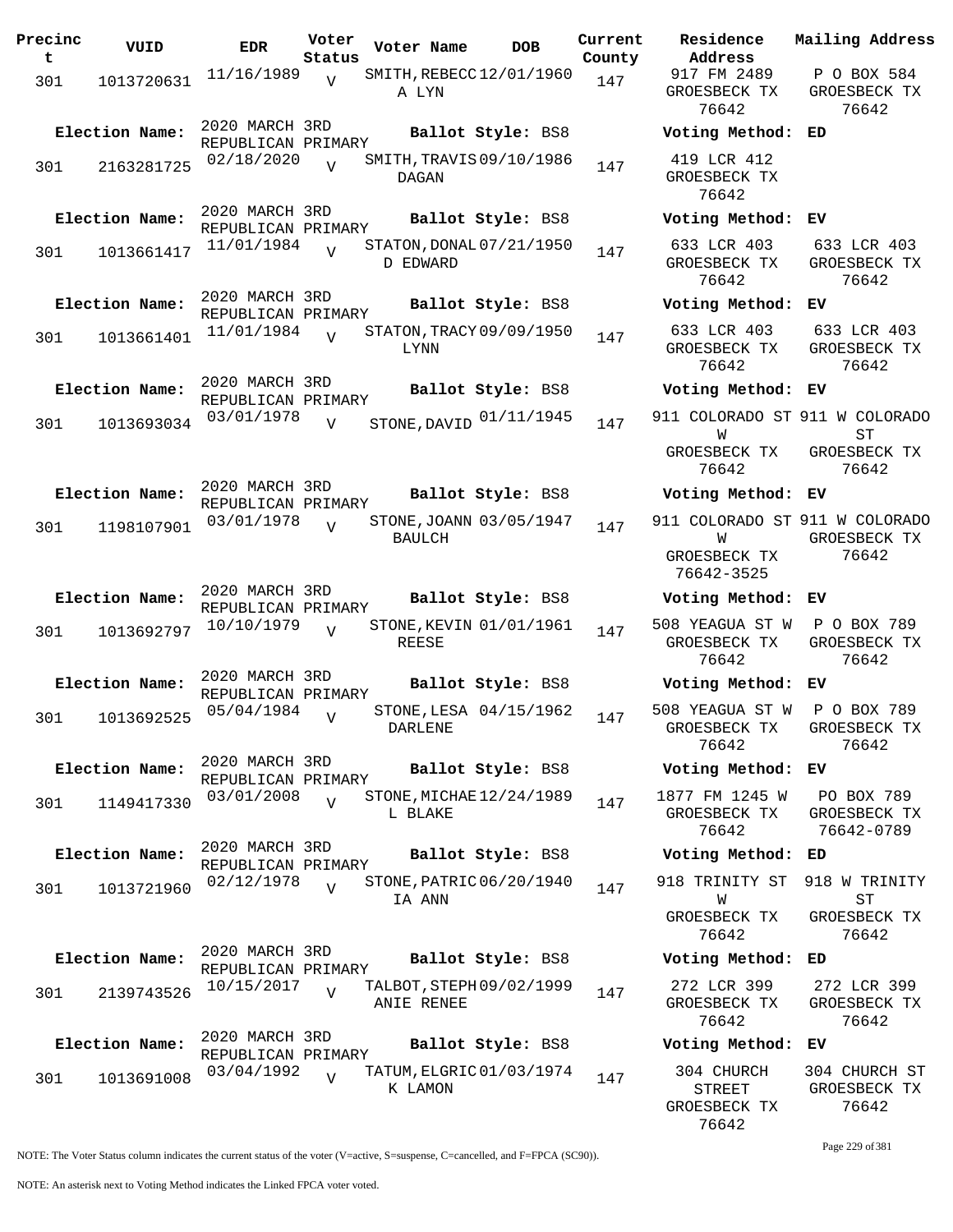| Precinc<br>t | VUID           | <b>EDR</b>                           | Voter<br>Status | Voter Name                           | <b>DOB</b>              | Current<br>County | Residence<br>Address                       |
|--------------|----------------|--------------------------------------|-----------------|--------------------------------------|-------------------------|-------------------|--------------------------------------------|
|              | Election Name: | 2020 MARCH 3RD<br>REPUBLICAN PRIMARY |                 |                                      | Ballot Style: BS8       |                   | Voting Metho                               |
| 301          | 1013715743     | 01/17/1981                           | $\overline{U}$  | TATUM, SHARON 11/08/1962<br>MARIE    |                         | 147               | 407 WACO ST<br>GROESBECK T<br>76642        |
|              | Election Name: | 2020 MARCH 3RD<br>REPUBLICAN PRIMARY |                 |                                      | Ballot Style: BS8       |                   | Voting Metho                               |
| 301          | 1021578385     | 08/11/2004                           | $\overline{V}$  | TATUM, STANLE 11/10/1962<br>Y ODIS   |                         | 147               | 407 WACO ST<br>GROESBECK T<br>76642        |
|              | Election Name: | 2020 MARCH 3RD<br>REPUBLICAN PRIMARY |                 |                                      | Ballot Style: BS8       |                   | Voting Metho                               |
| 301          | 1018731213     | 05/08/2003                           | $\overline{V}$  | TAYLOR, JAMES 12/04/1962<br>WALTER   |                         | 147               | 105 ARCHER ST<br>GROESBECK T<br>76642      |
|              | Election Name: | 2020 MARCH 3RD<br>REPUBLICAN PRIMARY |                 |                                      | Ballot Style: BS8       |                   | Voting Metho                               |
| 301          | 2129414461     | 11/03/2016                           | $\overline{U}$  | LYNN                                 | TAYLOR, JUDY 05/28/1957 | 147               | 105 ARCHER ST<br>GROESBECK T<br>76642      |
|              | Election Name: | 2020 MARCH 3RD<br>REPUBLICAN PRIMARY |                 |                                      | Ballot Style: BS8       |                   | Voting Metho                               |
| 301          | 1013715974     | 10/22/1994                           | $\overline{V}$  | TEEPLE, LILLI 07/22/1939<br>AN MATUS |                         | 147               | 155 LCR 407<br>GROESBECK T<br>76642        |
|              | Election Name: | 2020 MARCH 3RD<br>REPUBLICAN PRIMARY |                 |                                      | Ballot Style: BS8       |                   | Voting Metho                               |
| 301          | 1013720581     | 02/10/1978                           | $\overline{U}$  | MARY                                 | THOMAS, ROSE 08/28/1950 | 147               | 305 JACINTO<br>W<br>GROESBECK T<br>76642   |
|              | Election Name: | 2020 MARCH 3RD                       |                 |                                      | Ballot Style: BS8       |                   | Voting Metho                               |
| 301          | 1013717268     | REPUBLICAN PRIMARY<br>10/21/1992     | $\overline{U}$  | LAVERNE                              | THORNAL, KAY 01/07/1952 | 147               | 101 PRESTON<br>S                           |
|              |                |                                      |                 |                                      |                         |                   | GROESBECK T<br>76642                       |
|              | Election Name: | 2020 MARCH 3RD<br>REPUBLICAN PRIMARY |                 |                                      | Ballot Style: BS8       |                   | Voting Metho                               |
| 301          | 1013717275     | 10/21/1992                           | $\overline{U}$  | LUKE                                 | THORNAL, SAM 02/12/1951 | 147               | 101 PRESTON<br>S<br>GROESBECK T<br>76642   |
|              | Election Name: | 2020 MARCH 3RD<br>REPUBLICAN PRIMARY |                 |                                      | Ballot Style: BS8       |                   | Voting Metho                               |
| 301          | 1150254014     | 03/26/2008                           | $\overline{V}$  | THORNTON<br>II, KEITH                | 11/06/1967              | 147               | 405 TRINITY :<br>W<br>GROESBECK T<br>76642 |
|              | Election Name: | 2020 MARCH 3RD<br>REPUBLICAN PRIMARY |                 |                                      | Ballot Style: BS8       |                   | Voting Metho                               |
| 301          | 1013724706     | 10/01/2000                           | $\overline{17}$ | TOWERS, DANNY 08/31/1953<br>JOE      |                         | 147               | 5192 FM 1245<br>GROESBECK T<br>76642-2525  |
|              | Election Name: | 2020 MARCH 3RD<br>REPUBLICAN PRIMARY |                 |                                      | Ballot Style: BS8       |                   | Voting Metho                               |
| 301          | 1013722223     | 04/25/1986                           | $\overline{V}$  | LLOYD                                | TULL, JAMES 11/25/1949  | 147               | 1777 HWY 164<br>GROESBECK T<br>76642       |
|              | Election Name: | 2020 MARCH 3RD<br>REPUBLICAN PRIMARY |                 |                                      | Ballot Style: BS8       |                   | Voting Metho                               |

**Election Name: Ballot Style:** BS8 **Voting Method: ED** 105 ARCHER ST S 105 S ARCHER GROESBECK TX 76642 GROESBECK TX 76642 **Election Name: Ballot Style:** BS8 **Voting Method: ED** 155 LCR 407 GROESBECK TX 76642 155 LCR 407 GROESBECK TX 76642 **Election Name: Ballot Style:** BS8 **Voting Method: AV** 305 JACINTO ST **TAT** GROESBECK TX 76642 **Election Name: Ballot Style:** BS8 **Voting Method: ED** 101 PRESTON ST 101 S PRESTON S GROESBECK TX 76642 ST GROESBECK TX 76642 **Election Name: Ballot Style:** BS8 **Voting Method: EV** 101 PRESTON ST 101 S PRESTON S GROESBECK TX 76642 GROESBECK TX 76642 **Election Name: Ballot Style:** BS8 **Voting Method: EV** 405 TRINITY ST 405 W TRINITY W GROESBECK TX 76642 ST GROESBECK TX 76642 **Election Name: Ballot Style:** BS8 **Voting Method: EV** 5192 FM 1245 W 5192 FM 1245 W GROESBECK TX 76642-2525 GROESBECK TX 76642 **Election Name: Ballot Style:** BS8 **Voting Method: EV** 1777 HWY 164 E 1777 HWY 164 E GROESBECK TX 76642 GROESBCK TX 76642

407 WACO ST N GROESBECK TX 76642

407 WACO ST N GROESBECK TX 76642

**Election Name: Ballot Style:** BS8 **Voting Method: EV**

**Election Name: Ballot Style:** BS8 **Voting Method: EV**

**Election Name: Ballot Style:** BS8 **Voting Method: EV**

105 ARCHER ST S 105 S ARCHER ST GROESBECK TX GROESBECK TX

**Current Mailing Address**

407 N WACO GROESBECK TX 76642

407 N WACO GROESBECK TX 76642

76642

## **Election Name: Ballot Style:** BS8 **Voting Method: EV**

Page 230 of 381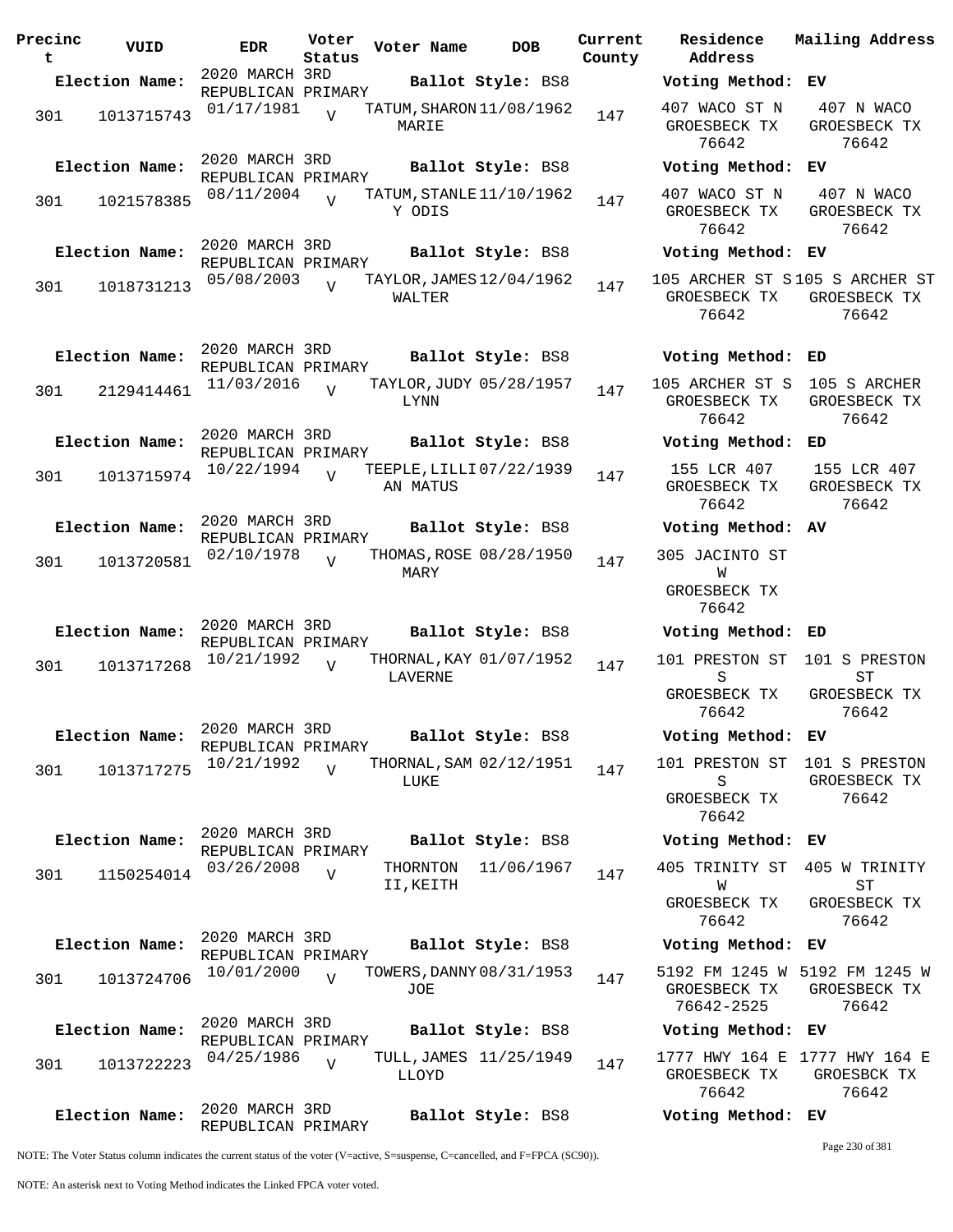**Precinc t VUID EDR Voter Status Voter Name DOB Current Residence County** 301 1013722252  $05/26/1986$  v TULL, SYLVIA  $08/15/1950$  147 JANE  $\overline{V}$ 2020 MARCH 3RD REPUBLICAN PRIMARY<br>11/07/2016 ... T **Election Name: Ballot Style:** BS8 **Voting Method: ED** 301 2131431516 <sup>11/07/2016</sup> V TUMLINSON, KE03/05/1989 147 ITH ALLEN  $\overline{V}$ 2020 MARCH 3RD REPUBLICAN PRIMARY **Election Name: Ballot Style:** BS8 **Voting Method: EV** 301 2129853555 11/05/2016 V TUMLINSON, LA 09/24/1987 147 CIE MARIE  $\overline{V}$ 2020 MARCH 3RD REPUBLICAN PRIMARY **Election Name: Ballot Style:** BS8 **Voting Method: EV** 301 1133388532 03/30/2008 KEARNEY, STEP HANIE  $\overline{V}$ TURNER- 07/22/1953 147 2020 MARCH 3RD REPUBLICAN PRIMARY **Election Name: Ballot Style:** BS8 **Voting Method: ED** 301 2129720832 10/30/2016 CHARLES ANTHONY  $\overline{V}$ TURRUBIARTE, 09/14/1998 147 2020 MARCH 3RD REPUBLICAN PRIMARY **Election Name: Ballot Style:** BS8 **Voting Method: ED** 301 1031549058 12/30/2010 V TURRUBIARTE, 10/25/1961 147 DAVID ANTHONY  $\overline{v}$ 2020 MARCH 3RD REPUBLICAN PRIMARY **Election Name: Ballot Style:** BS8 **Voting Method: EV** 301 1052750386 08/25/2012 KIMERA SHAVER  $\overline{v}$ TURRUBIARTE, 08/15/1963 147 2020 MARCH 3RD REPUBLICAN PRIMARY **Election Name: Ballot Style:** BS8 **Voting Method: ED** 301 1013723764 03/01/1978 MARY FRANCES V TURRUBIARTE, 03/13/1947 147 2020 MARCH 3RD REPUBLICAN PRIMARY<br>02/21/2018 ... TURRUBIARTE, 12/10/1999 **Election Name: Ballot Style:** BS8 **Voting Method: ED** 301 2142388615 02/21/2018 V TURRUBIARTE, 12/10/1999 147 TRAETIN QUINN  $\overline{V}$ 2020 MARCH 3RD REPUBLICAN PRIMARY<br>02/06/2004 v VAIZ, ELENA S<sup>07/21/1948</sup> **Election Name: Ballot Style:** BS8 **Voting Method: EV** 301 1020563634  $02/06/2004$  vaiz, ELENA  $S^{07/21/1948}$  147 614 JACINTO ST  $\overline{V}$ 2020 MARCH 3RD REPUBLICAN PRIMARY<br>04/06/1986 ... **Election Name: Ballot Style:** BS8 **Voting Method: EV** 301 1013719876 RLY ANN  $\overline{V}$ VARVEL, KIMBE 05/12/1959 147 2020 MARCH 3RD **Election Name: Ballot Style:** BS8 **Voting Method: EV**

**Address Current Mailing Address** 1777 HWY 164 E 1777 HWY 164 E GROESBECK TX GROESBECK TX 76642-9650 76642-9650 2785 FM 2489 GROESBECK TX 76642 2785 FM 2489 GROESBECK TX 76642 846 LCR 382 GROESBECK TX 76642 846 LCR 382 GROESBECK TX 76642 414 GRAYSON ST 414 N GRAYSON N GROESBECK TX 76642 GROESBECK TX 76642 414 GRAYSON ST 414 N GRAYSON N GROESBECK TX 76642 ST GROESBECK TX 76642 414 GRAYSON ST 414 N GRAYSON **NT** GROESBECK TX 76642  $ST$ GROESBECK TX 76642-1422 2011 HWY 164 W 2011 HWY 164 W GROESBECK TX 76642-3552 GROESBECK TX 76642-3552 414 GRAYSON ST N GROESBECK TX 76642 W APT 19 GROESBECK TX 76642 614 JACINTO ST 614 W JACINTO APT 19 GROESBECK TX 76642 1205 TRINITY ST 1205 W TRINITY W GROESBECK TX ST GROESBECK TX

NOTE: The Voter Status column indicates the current status of the voter (V=active, S=suspense, C=cancelled, and F=FPCA (SC90)).

REPUBLICAN PRIMARY

Page 231 of 381

76642-2762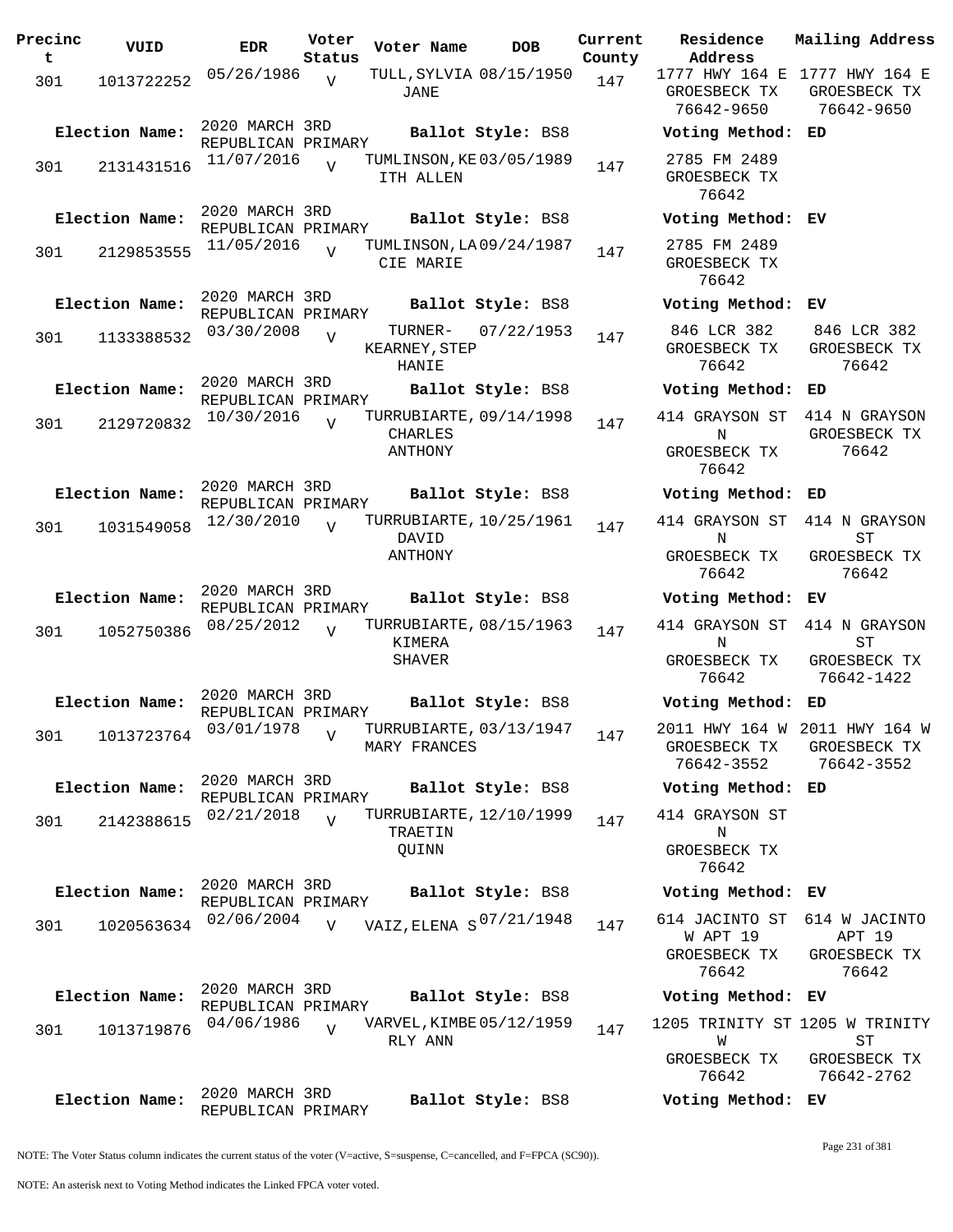| Precinc<br>t | VUID           | <b>EDR</b>                           | Voter<br>Status | Voter Name                             | <b>DOB</b>        | Current<br>County | Residence<br>Address                                | Mailing Address                                        |
|--------------|----------------|--------------------------------------|-----------------|----------------------------------------|-------------------|-------------------|-----------------------------------------------------|--------------------------------------------------------|
| 301          | 2160259456     | 11/05/2019                           | $\overline{V}$  | VENEGAS, DANI 10/30/2001<br>ELA        |                   | 147               | 580 LCR 404<br>GROESBECK TX<br>76642                |                                                        |
|              | Election Name: | 2020 MARCH 3RD<br>REPUBLICAN PRIMARY |                 |                                        | Ballot Style: BS8 |                   | Voting Method: EV                                   |                                                        |
| 301          | 2146739036     | 11/06/1984                           | $\overline{v}$  | VINCENT, DEBO 08/01/1957<br>RAH ILIENE |                   | 147               | 458 LCR 635<br>GROESBECK TX<br>76642                | 458 LCR 635<br>GROESBECK TX<br>76642                   |
|              | Election Name: | 2020 MARCH 3RD<br>REPUBLICAN PRIMARY |                 |                                        | Ballot Style: BS8 |                   | Voting Method:                                      | ED                                                     |
| 301          | 1013649533     | 07/05/1996                           |                 | VINCENT, JAME 06/04/1978<br>S ANDREW   |                   | 147               | 835 LCR 633<br>GROESBECK TX<br>76642                | 835 LCR 633<br>GROESBECK TX<br>76642                   |
|              | Election Name: | 2020 MARCH 3RD<br>REPUBLICAN PRIMARY |                 |                                        | Ballot Style: BS8 |                   | Voting Method:                                      | ED                                                     |
| 301          | 1013719436     | 03/31/1982                           | $\overline{U}$  | VINCENT, JOHN 10/27/1951<br>ANDREW     |                   | 147               | 458 LCR 635<br>GROESBECK TX<br>76642-3431           | 458 LCR 635<br>GROESBECK TX<br>76642-3431              |
|              | Election Name: | 2020 MARCH 3RD<br>REPUBLICAN PRIMARY |                 |                                        | Ballot Style: BS8 |                   | Voting Method:                                      | ED                                                     |
| 301          | 1018958248     | 03/21/2019                           | $\overline{V}$  | VINSON, PEGGY 06/28/1928               |                   | 147               | 1025 YEAGUA ST                                      |                                                        |
|              |                |                                      |                 | М                                      |                   |                   | W<br>GROESBECK TX<br>76642                          |                                                        |
|              | Election Name: | 2020 MARCH 3RD<br>REPUBLICAN PRIMARY |                 |                                        | Ballot Style: BS8 |                   | Voting Method: EV                                   |                                                        |
| 301          | 1013718701     | 02/10/1978                           | $\overline{U}$  | VOGEL, HARVEY 11/13/1942<br>RAY        |                   | 147               | GROESBECK TX<br>76642                               | 3873 FM 1245 W 3873 FM 1245 W<br>GROESBECK TX<br>76642 |
|              | Election Name: | 2020 MARCH 3RD<br>REPUBLICAN PRIMARY |                 |                                        | Ballot Style: BS8 |                   | Voting Method: EV                                   |                                                        |
| 301          | 1013720552     | 01/28/1990                           | $\overline{U}$  | VOGEL, PATRIC 02/20/1948<br>IA ANNE    |                   | 147               | GROESBECK TX<br>76642                               | 3873 FM 1245 W 3873 FM 1245 W<br>GROESBECK TX<br>76642 |
|              | Election Name: | 2020 MARCH 3RD<br>REPUBLICAN PRIMARY |                 |                                        | Ballot Style: BS8 |                   | Voting Method: ED                                   |                                                        |
| 301          | 1004916003     | 10/14/1999                           | $\overline{U}$  | WALDRON<br>III, EDWARD E               | 11/03/1954        | 147               | 103 LCR 637<br>GROESBECK TX<br>76642                | 103 LCR 637<br>GROESBECK TX<br>76642                   |
|              | Election Name: | 2020 MARCH 3RD<br>REPUBLICAN PRIMARY |                 |                                        | Ballot Style: BS8 |                   | Voting Method: EV                                   |                                                        |
| 301          | 1019049905     | 08/14/2003                           | $\overline{V}$  | WALDRON, PATR 04/05/1956<br>ICIA ANN   |                   | 147               | GROESBECK TX<br>76642                               | 103 LCR 637 103 LCR 637<br>GROESBECK TX<br>76642       |
|              | Election Name: | 2020 MARCH 3RD<br>REPUBLICAN PRIMARY |                 |                                        | Ballot Style: BS8 |                   | Voting Method: EV                                   |                                                        |
| 301          | 1195495072     | 10/25/2018                           | $\overline{Y}$  | WALKER, BREND 04/03/1963<br>A KAY      |                   | 147               | 801 TYUS ST N<br>GROESBECK TX<br>76642              |                                                        |
|              | Election Name: | 2020 MARCH 3RD<br>REPUBLICAN PRIMARY |                 |                                        | Ballot Style: BS8 |                   | Voting Method: EV                                   |                                                        |
| 301          | 1031546465     | 10/25/2018                           | $\overline{Y}$  | WALKER, MICHA 06/10/1959<br>EL LYNN    |                   | 147               | 801 TYUS ST N<br>GROESBECK TX<br>76642              |                                                        |
|              | Election Name: | 2020 MARCH 3RD<br>REPUBLICAN PRIMARY |                 |                                        | Ballot Style: BS8 |                   | Voting Method: EV                                   |                                                        |
| 301          | 1013674423     | 02/16/1996                           | V               | WALLACE, HOPE 01/16/1978               |                   | 147               | 1011 TRINITY ST1011 W. TRINITY<br>W<br>GROESBECK TX | ST.<br>GROESBECK TX                                    |
|              |                | חס? שמסגש 2000                       |                 |                                        |                   |                   | 76642                                               | 76642                                                  |

2020 MARCH 3RD REPUBLICAN PRIMARY **Election Name: Ballot Style:** BS8 **Voting Method: EV**

Page 232 of 381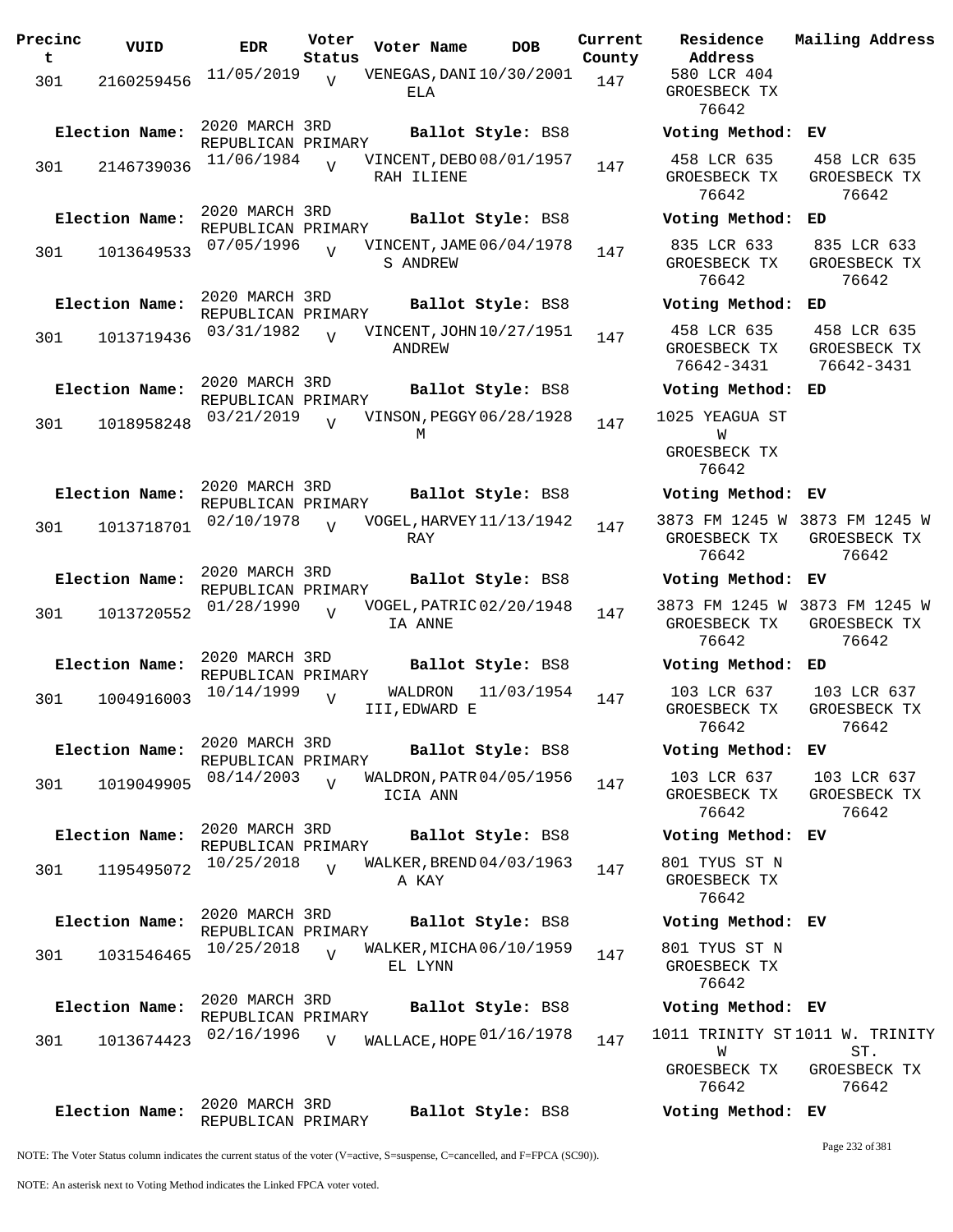| Precinc<br>t | VUID           | <b>EDR</b>                           | Voter<br>Status | Voter Name          | <b>DOB</b>                 | Current<br>County | Residence<br>Address                     |
|--------------|----------------|--------------------------------------|-----------------|---------------------|----------------------------|-------------------|------------------------------------------|
| 301          | 1003922101     | 03/04/2000                           | $\mathbf S$     | IA ROSE             | WALLER, CYNTH 04/25/1962   | 147               | 393 LCR 398<br>GROESBECK T<br>76642      |
|              | Election Name: | 2020 MARCH 3RD<br>REPUBLICAN PRIMARY |                 |                     | Ballot Style: BS8          |                   | Voting Meth                              |
| 301          | 2146332695     | 08/02/2018                           |                 | Y RACHEL            | WALTON, ASHLE $10/04/1982$ | 147               | 374 LCR 632<br>GROESBECK T<br>76642      |
|              | Election Name: | 2020 MARCH 3RD<br>REPUBLICAN PRIMARY |                 |                     | Ballot Style: BS8          |                   | Voting Meth                              |
| 301          | 1013719784     | 03/01/1978                           | $\overline{U}$  | ENE                 | WALTON, JEWEL 12/24/1948   | 147               | 575 LCR 640<br>GROESBECK T<br>76642-3417 |
|              | Election Name: | 2020 MARCH 3RD<br>REPUBLICAN PRIMARY |                 |                     | Ballot Style: BS8          |                   | Voting Meth                              |
| 301          | 1211874209     | 08/02/2018                           | $\overline{U}$  | EL SHANE            | WALTON, MICHA 07/19/1976   | 147               | 374 LCR 632<br>GROESBECK T<br>76642      |
|              | Election Name: | 2020 MARCH 3RD<br>REPUBLICAN PRIMARY |                 |                     | Ballot Style: BS8          |                   | Voting Meth                              |
| 301          | 1013652331     | 10/21/1994                           | V               | WARD, AMY<br>THOMAS | 11/07/1960                 | 147               | 1462 LCR 38<br>GROESBECK T<br>76642-2615 |
|              | Election Name: | 2020 MARCH 3RD<br>REPUBLICAN PRIMARY |                 |                     | Ballot Style: BS8          |                   | Voting Meth                              |
| 301          | 1021063874     | 06/16/2004                           | $\overline{V}$  | LEWIS               | WARD, JOHN 11/16/1950      | 147               | 1439 LCR 38<br>GROESBECK T<br>76642      |
|              | Election Name: | 2020 MARCH 3RD<br>REPUBLICAN PRIMARY |                 |                     | Ballot Style: BS8          |                   | Voting Meth                              |
| 301          | 1019252731     | 10/15/2003                           | $\overline{V}$  | JORENE              | WARD, NONA 09/01/1943      | 147               | 505 FANNIN ST<br>GROESBECK T<br>76642    |
|              | Election Name: | 2020 MARCH 3RD                       |                 |                     | Ballot Style: BS8          |                   | Voting Meth                              |
| 301          | 1013655103     | REPUBLICAN PRIMARY<br>03/11/1988     | $\overline{V}$  | ROY                 | WARD, WILLIAM 08/31/1952   | 147               | 2038 LCR 37<br>MEXIA TX 766              |
|              | Election Name: | 2020 MARCH 3RD<br>REPUBLICAN PRIMARY |                 |                     | Ballot Style: BS8          |                   | Voting Meth                              |
| 301          | 1023662888     | 02/20/2014                           | $\overline{U}$  | ABETH LYNN          | WATKINS, ELIZ 01/29/1987   | 147               | 444 LCR 632<br>GROESBECK T<br>76642      |
|              | Election Name: | 2020 MARCH 3RD<br>REPUBLICAN PRIMARY |                 |                     | Ballot Style: BS8          |                   | Voting Metho                             |
| 301          | 1016660448     | 02/13/2010                           | $\overline{V}$  | Е                   | WATKINS, KIM 10/30/1960    | 147               | 444 LCR 632<br>GROESBECK T<br>76642      |
|              | Election Name: | 2020 MARCH 3RD<br>REPUBLICAN PRIMARY |                 |                     | Ballot Style: BS8          |                   | Voting Meth                              |
| 301          | 1172115430     | 12/06/2018                           | $\overline{V}$  | Y MITCHELL          | WATKINS, LARR 07/26/1959   | 147               | 444 LCR 632<br>GROESBECK T<br>76642      |
|              | Election Name: | 2020 MARCH 3RD<br>REPUBLICAN PRIMARY |                 |                     | Ballot Style: BS8          |                   | Voting Metho                             |
| 301          | 1013676034     | 03/19/1992                           | $\overline{V}$  | LA RENA             | WEBSTER, ANGE 02/10/1967   | 147               | 440 LCR 640<br>GROESBECK T<br>76642-3468 |
|              | Election Name: | 2020 MARCH 3RD<br>REPUBLICAN PRIMARY |                 |                     | Ballot Style: BS8          |                   | Voting Meth                              |

393 LCR 398 GROESBECK TX 76642 393 LCR 398 GROESBECK TX 76642 **Election Name: Ballot Style:** BS8 **Voting Method: EV** 374 LCR 632 GROESBECK TX 76642 374 A LCR 632 GROESBECK TX 76642 **Election Name: Ballot Style:** BS8 **Voting Method: ED** 575 LCR 640 GROESBECK TX 76642-3417 575 LCR 640 GROESBECK TX 76642-3417 **Election Name: Ballot Style:** BS8 **Voting Method: ED** 374 LCR 632 GROESBECK TX 76642 374 A LCR 632 GROESBECK TX 76642 **Election Name: Ballot Style:** BS8 **Voting Method: ED** 1462 LCR 382 GROESBECK TX 76642-2615 POB 111 MEXIA TX 76667 **Election Name: Ballot Style:** BS8 **Voting Method: ED** 1439 LCR 382 GROESBECK TX MEXIA TX 76667 76642 PO BOX 111 **Election Name: Ballot Style:** BS8 **Voting Method: EV** 505 FANNIN ST N 505 N FANNIN GROESBECK TX 76642 APT# 66 GROESBECK TX 76642 **Election Name: Ballot Style:** BS8 **Voting Method: EV** 2038 LCR 374 MEXIA TX 76667 MEXIA TX 76667 P O BOX 1587 **Election Name: Ballot Style:** BS8 **Voting Method: EV** 444 LCR 632 GROESBECK TX 76642 444 CR 632 GROESBECK TX 76642 **Election Name: Ballot Style:** BS8 **Voting Method: ED** 444 LCR 632 GROESBECK TX 76642 444 LCR 632 GROESBECK TX 76642 **Election Name: Ballot Style:** BS8 **Voting Method: ED** 444 LCR 632 GROESBECK TX 76642 **Election Name: Ballot Style:** BS8 **Voting Method: ED** 440 LCR 640 GROESBECK TX 76642-3468 440 LCR 640 GROESBECK TX 76642

**Current Mailing Address**

NOTE: The Voter Status column indicates the current status of the voter (V=active, S=suspense, C=cancelled, and F=FPCA (SC90)).

**Election Name: Ballot Style:** BS8 **Voting Method: ED**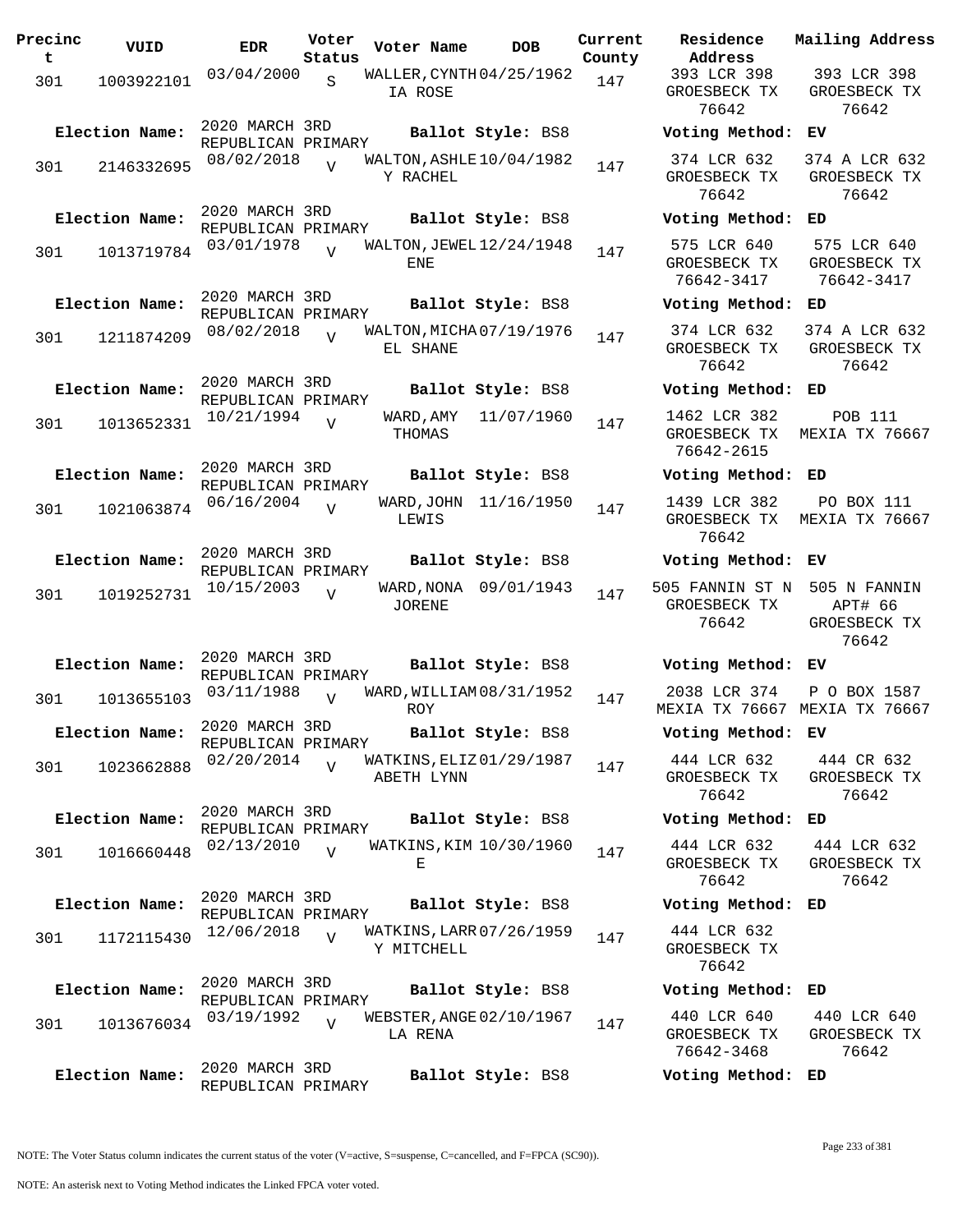| Precinc<br>t | VUID           | <b>EDR</b>                           | Voter<br>Status | Voter Name                              | <b>DOB</b>        | Current<br>County | Residence<br>Address                                           | Mailing Address                                        |
|--------------|----------------|--------------------------------------|-----------------|-----------------------------------------|-------------------|-------------------|----------------------------------------------------------------|--------------------------------------------------------|
| 301          | 1040470799     | 03/07/2006                           | $\overline{v}$  | WEBSTER, JACO 02/02/1988<br>B WAYNE     |                   | 147               | 1101 HWY 164 W<br>GROESBECK TX<br>76642                        | 1101 HWY 164W<br>GROESBECK TX<br>76642                 |
|              | Election Name: | 2020 MARCH 3RD<br>REPUBLICAN PRIMARY |                 |                                         | Ballot Style: BS8 |                   | Voting Method: EV                                              |                                                        |
| 301          | 1013688548     | 03/01/1980                           | $\overline{V}$  | WEBSTER, JOHN 09/26/1960<br>WILTON      |                   | 147               | 156 LCR 396<br>GROESBECK TX<br>76642                           | 156 LCR 396<br>GROESBECK TX<br>76642                   |
|              | Election Name: | 2020 MARCH 3RD<br>REPUBLICAN PRIMARY |                 |                                         | Ballot Style: BS8 |                   | Voting Method:                                                 | ED                                                     |
| 301          | 1168993837     | 02/21/2010                           | $\overline{U}$  | WEBSTER, KEST 09/29/1991<br>YN MICHELLE |                   | 147               | 1101 HWY 164 W 1101 HWY 164 W<br>GROESBECK TX<br>76642-3583    | GROESBECK TX<br>76642                                  |
|              | Election Name: | 2020 MARCH 3RD<br>REPUBLICAN PRIMARY |                 |                                         | Ballot Style: BS8 |                   | Voting Method:                                                 | EV.                                                    |
| 301          | 1013675889     | 09/23/1981                           | $\overline{U}$  | WEBSTER, ODIS 08/25/1963<br>WAYNE       |                   | 147               | 440 LCR 640<br>GROESBECK TX<br>76642                           | 440 LCR 640<br>GROESBECK TX<br>76642                   |
|              | Election Name: | 2020 MARCH 3RD<br>REPUBLICAN PRIMARY |                 |                                         | Ballot Style: BS8 |                   | Voting Method:                                                 | ED                                                     |
| 301          | 1057921138     | 12/30/2015                           | $\overline{U}$  | WEIHAUSEN, AL 07/15/1972<br>AN RAY      |                   | 147               | GROESBECK TX<br>76642                                          | 5756 FM 1245 W 5756 FM 1245 W<br>GROESBECK TX<br>76642 |
|              | Election Name: | 2020 MARCH 3RD<br>REPUBLICAN PRIMARY |                 |                                         | Ballot Style: BS8 |                   | Voting Method: EV                                              |                                                        |
| 301          | 1057849288     | 12/30/2015                           | $\overline{V}$  | WEIHAUSEN, HE 08/24/1973<br>ATHER DAWN  |                   | 147               | GROESBECK TX<br>76642                                          | 5756 FM 1245 W 5756 FM 1245 W<br>GROESBECK TX<br>76642 |
|              | Election Name: | 2020 MARCH 3RD<br>REPUBLICAN PRIMARY |                 |                                         | Ballot Style: BS8 |                   | Voting Method: EV                                              |                                                        |
| 301          | 1013721669     | 07/19/1985                           | $\overline{U}$  | WEST, ALETHA 11/14/1945<br>HANNA        |                   | 147               | 191 LCR 401<br>GROESBECK TX<br>76642                           | 191 LCR 401<br>GROESBECK TX<br>76642                   |
|              | Election Name: | 2020 MARCH 3RD<br>REPUBLICAN PRIMARY |                 |                                         | Ballot Style: BS8 |                   | Voting Method: EV                                              |                                                        |
| 301          | 1013716991     | 12/06/1992                           | $\overline{V}$  | WHEAT, SAMMYE 11/07/1951<br>ADKINS      |                   | 147               | 207 KARL CAYTON<br><b>STREET</b><br>GROESBECK TX<br>76642-1241 | 207 N KARL<br>CAYTON<br>GROESBECK TX<br>76642          |
|              | Election Name: | 2020 MARCH 3RD<br>REPUBLICAN PRIMARY |                 |                                         | Ballot Style: BS8 |                   | Voting Method: EV                                              |                                                        |
| 301          | 2119460268     | 02/15/2016                           | $\overline{V}$  | WHITE, BRANDI02/20/1980<br>LYN          |                   | 147               | 101 PRESTON ST 101 N PRESTON<br>N<br>GROESBECK TX<br>76642     | GROESBECK TX<br>76642                                  |
|              | Election Name: | 2020 MARCH 3RD<br>REPUBLICAN PRIMARY |                 |                                         | Ballot Style: BS8 |                   | Voting Method: EV                                              |                                                        |
| 301          | 1003921372     | 02/11/2000                           | V               | WHITE, DORIS 11/19/1947                 |                   | 147               | 410 YEAGUA ST W410 W YEAGUA ST<br>GROESBECK TX<br>76642        | GROESBECK TX<br>76642                                  |
|              | Election Name: | 2020 MARCH 3RD<br>REPUBLICAN PRIMARY |                 |                                         | Ballot Style: BS8 |                   | Voting Method: EV                                              |                                                        |
| 301          | 1013653887     | 02/26/1978                           | $\overline{v}$  | WHITE, SHIRLE 01/22/1947<br>Y E         |                   | 147               | GROESBECK TX<br>76642                                          | 5958 FM 1245 W 5958 FM 1245 W<br>GROESBECK TX<br>76642 |
|              | Election Name: | 2020 MARCH 3RD<br>REPUBLICAN PRIMARY |                 |                                         | Ballot Style: BS8 |                   | Voting Method: EV                                              |                                                        |
| 301          | 1025590880     | 05/28/2005                           | V               | WHITE, WILLIA08/05/1942<br>M OSCAR      |                   | 147               | Α                                                              | 306 LCR REDBUD 306 LCR REDBUD<br>Α                     |

NOTE: The Voter Status column indicates the current status of the voter (V=active, S=suspense, C=cancelled, and F=FPCA (SC90)).

MEXIA TX 76667 MEXIA TX 76667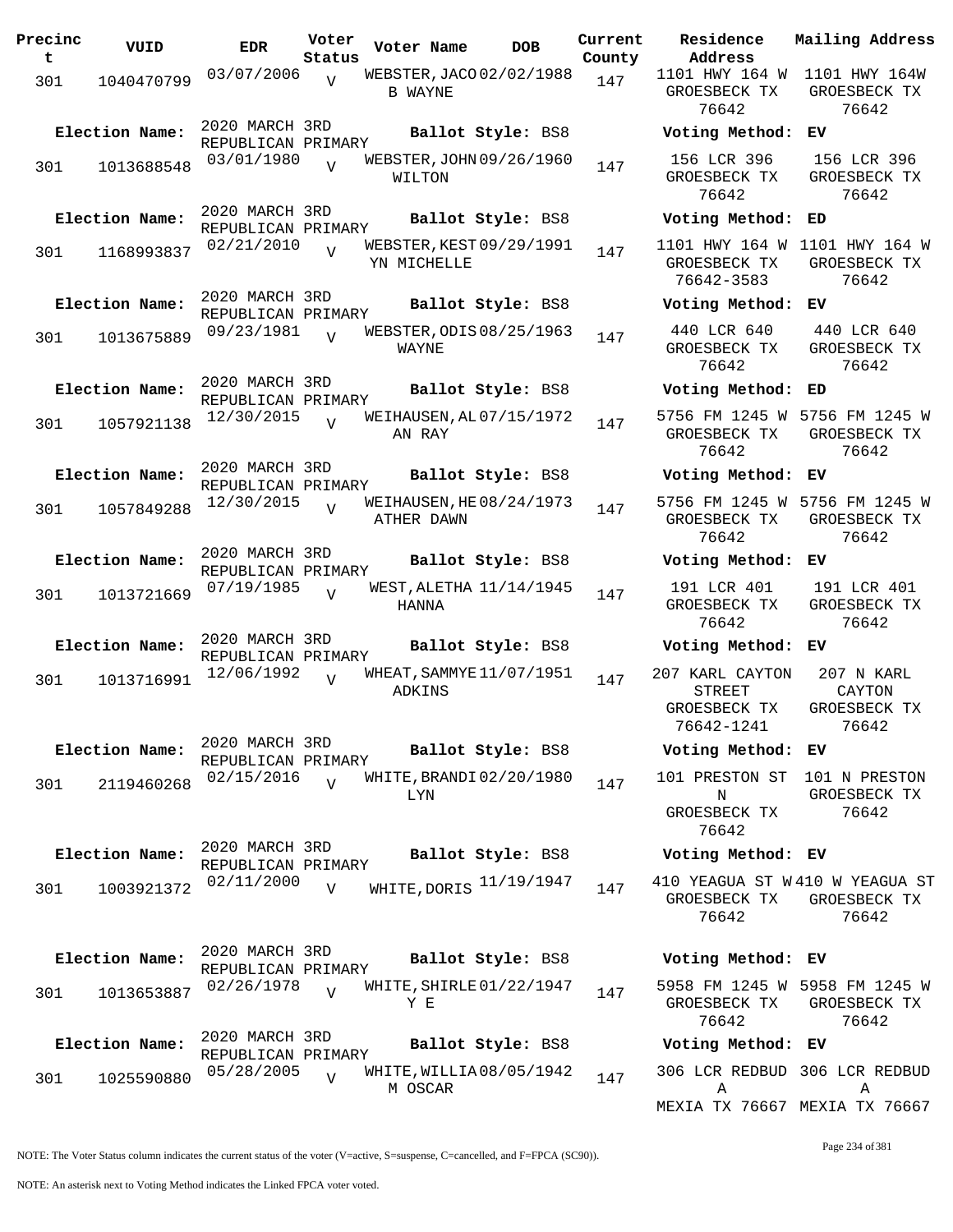| Precinc<br>t | VUID           | <b>EDR</b>                           | Voter<br>Status | Voter Name                                    |                   | <b>DOB</b> | Current<br>County | Residence<br>Address                                 | Mail                 |
|--------------|----------------|--------------------------------------|-----------------|-----------------------------------------------|-------------------|------------|-------------------|------------------------------------------------------|----------------------|
|              | Election Name: | 2020 MARCH 3RD                       |                 |                                               | Ballot Style: BS8 |            |                   | Voting Method: ED                                    |                      |
| 301          | 1021209664     | REPUBLICAN PRIMARY<br>12/08/2016     | $\overline{S}$  | WICKWARE, CHI04/17/1986<br>NTA LATRICE        |                   |            | 147               | 706 SABINE ST W<br>GROESBECK TX<br>76642             |                      |
|              | Election Name: | 2020 MARCH 3RD<br>REPUBLICAN PRIMARY |                 |                                               | Ballot Style: BS8 |            |                   | Voting Method:                                       | ЕV                   |
| 301          | 1013723452     | 11/18/1982                           | $\overline{z}$  | WIETZIKOSKI, 09/14/1964<br>ANTHONY            |                   |            | 147               | 906 ROBERT<br><b>STREET</b><br>GROESBECK TX<br>76642 | 9<br>GR              |
|              | Election Name: | 2020 MARCH 3RD<br>REPUBLICAN PRIMARY |                 |                                               | Ballot Style: BS8 |            |                   | Voting Method:                                       | ED                   |
| 301          | 1003915466     | 12/01/2000                           | $\overline{U}$  | WIETZIKOSKI, 05/27/1982<br><b>JORDAN ROSS</b> |                   |            | 147               | 234 LCR 419<br>GROESBECK TX<br>76642                 | 2 <sup>3</sup><br>GR |
|              | Election Name: | 2020 MARCH 3RD<br>REPUBLICAN PRIMARY |                 |                                               | Ballot Style: BS8 |            |                   | Voting Method:                                       | EV                   |
| 301          | 1013692541     | 10/13/1988                           | $\overline{U}$  | WIETZIKOSKI, 06/03/1965<br><b>KAREN JUNE</b>  |                   |            | 147               | 906 ROBERT<br>STREET<br>GROESBECK TX<br>76642-3520   | 906<br>GR            |
|              | Election Name: | 2020 MARCH 3RD<br>REPUBLICAN PRIMARY |                 |                                               | Ballot Style: BS8 |            |                   | Voting Method: EV                                    |                      |
| 301          | 1153587828     | 06/21/2008                           | $\overline{U}$  | WILEY, JERRY 10/29/1954<br>LORAN              |                   |            | 147               | 105 FANNIN ST S<br>GROESBECK TX<br>76642             |                      |
|              | Election Name: | 2020 MARCH 3RD<br>REPUBLICAN PRIMARY |                 |                                               | Ballot Style: BS8 |            |                   | Voting Method: EV                                    |                      |
| 301          | 1138802924     | 02/04/2007                           | S               | WILEY, RUBY 12/05/1967<br>FAY                 |                   |            | 147               | 701 COLORADO ST 701<br>W                             |                      |
|              |                |                                      |                 |                                               |                   |            |                   | GROESBECK TX<br>76642                                | GR                   |
|              | Election Name: | 2020 MARCH 3RD<br>REPUBLICAN PRIMARY |                 |                                               | Ballot Style: BS8 |            |                   | Voting Method:                                       | ЕV                   |
| 301          | 1013723740     | 03/01/1978                           | $\overline{V}$  | WILLETT, MARY 09/06/1948                      |                   |            | 147               | 1727 HWY 164 W 172<br>GROESBECK TX<br>76642-3547     | GR<br>$\overline{7}$ |
|              | Election Name: | 2020 MARCH 3RD<br>REPUBLICAN PRIMARY |                 |                                               | Ballot Style: BS8 |            |                   | Voting Method:                                       | ED                   |
| 301          | 2123693049     | 05/26/2016                           | $\overline{U}$  | WILLIAMS, COL 02/26/1959<br>LEEN MARIE        |                   |            | 147               | 1057 FM 2489<br>GROESBECK TX<br>76642                | 10<br>GR             |
|              | Election Name: | 2020 MARCH 3RD<br>REPUBLICAN PRIMARY |                 |                                               | Ballot Style: BS8 |            |                   | Voting Method:                                       | ЕV                   |
| 301          | 1032927279     | 02/13/2020                           | $\overline{U}$  | WILLIAMS, GWE 09/04/1957<br>NDOLYN C          |                   |            | 147               | 1484 HWY 164 W 148<br>GROESBECK TX<br>76642          | GR<br>7              |
|              | Election Name: | 2020 MARCH 3RD<br>REPUBLICAN PRIMARY |                 |                                               | Ballot Style: BS8 |            |                   | Voting Method:                                       | ЕV                   |
| 301          | 1013721742     | 03/01/1982                           | $\overline{U}$  | WILLIAMS, ORM 09/06/1946<br>A LOUISE          |                   |            | 147               | 809 TYUS ST N<br>GROESBECK TX<br>76642               | $\, {\bf P}$<br>GR   |
|              | Election Name: | 2020 MARCH 3RD<br>REPUBLICAN PRIMARY |                 |                                               | Ballot Style: BS8 |            |                   | Voting Method:                                       | EV                   |
| 301          | 1013718304     | 02/16/1978                           | $\overline{U}$  | WILLIAMS, RIC10/30/1942<br>HARD D             |                   |            | 147               | 1001 TRINITY ST<br>W<br>GROESBECK TX<br>76642        | $\mathbf{P}$<br>GR   |
|              | Election Name: | 2020 MARCH 3RD<br>REPUBLICAN PRIMARY |                 |                                               | Ballot Style: BS8 |            |                   | Voting Method: EV                                    |                      |

**Voter Name DOB Residence Address Current Mailing Address Election Name: Ballot Style:** BS8 **Voting Method: ED** 706 SABINE ST W GROESBECK TX 76642 **Election Name: Ballot Style:** BS8 **Voting Method: EV** 906 ROBERT STREET GROESBECK TX 76642 906 ROBERT GROESBECK TX 76642 **Election Name: Ballot Style:** BS8 **Voting Method: ED** 234 LCR 419 GROESBECK TX 76642 234 LCR 419 GROESBECK TX 76642 **Election Name: Ballot Style:** BS8 **Voting Method: EV** 906 ROBERT STREET GROESBECK TX 76642-3520 906 ROBERT ST GROESBECK TX 76642 **Election Name: Ballot Style:** BS8 **Voting Method: EV** 105 FANNIN ST S GROESBECK TX 76642 **Election Name: Ballot Style:** BS8 **Voting Method: EV** 701 COLORADO ST 701 W COLORADO W GROESBECK TX 76642 ST GROESBECK TX 76642 **Election Name: Ballot Style:** BS8 **Voting Method: EV** GROESBECK TX GROESBECK TX 76642-3547 1727 HWY 164 W 76642-3547 **Election Name: Ballot Style:** BS8 **Voting Method: ED** 1057 FM 2489 GROESBECK TX 76642 1057 FM 2489 GROESBECK TX 76642 **Election Name: Ballot Style:** BS8 **Voting Method: EV** 1484 HWY 164 W 1484 HWY 164 W GROESBECK TX GROESBECK TX 76642 76642-3544 **Election Name: Ballot Style:** BS8 **Voting Method: EV** 809 TYUS ST N GROESBECK TX 76642 P O BOX 475 GROESBECK TX 76642 **Election Name: Ballot Style:** BS8 **Voting Method: EV** 1001 TRINITY ST P O BOX 512 W GROESBECK TX GROESBECK TX 76642

NOTE: The Voter Status column indicates the current status of the voter (V=active, S=suspense, C=cancelled, and F=FPCA (SC90)).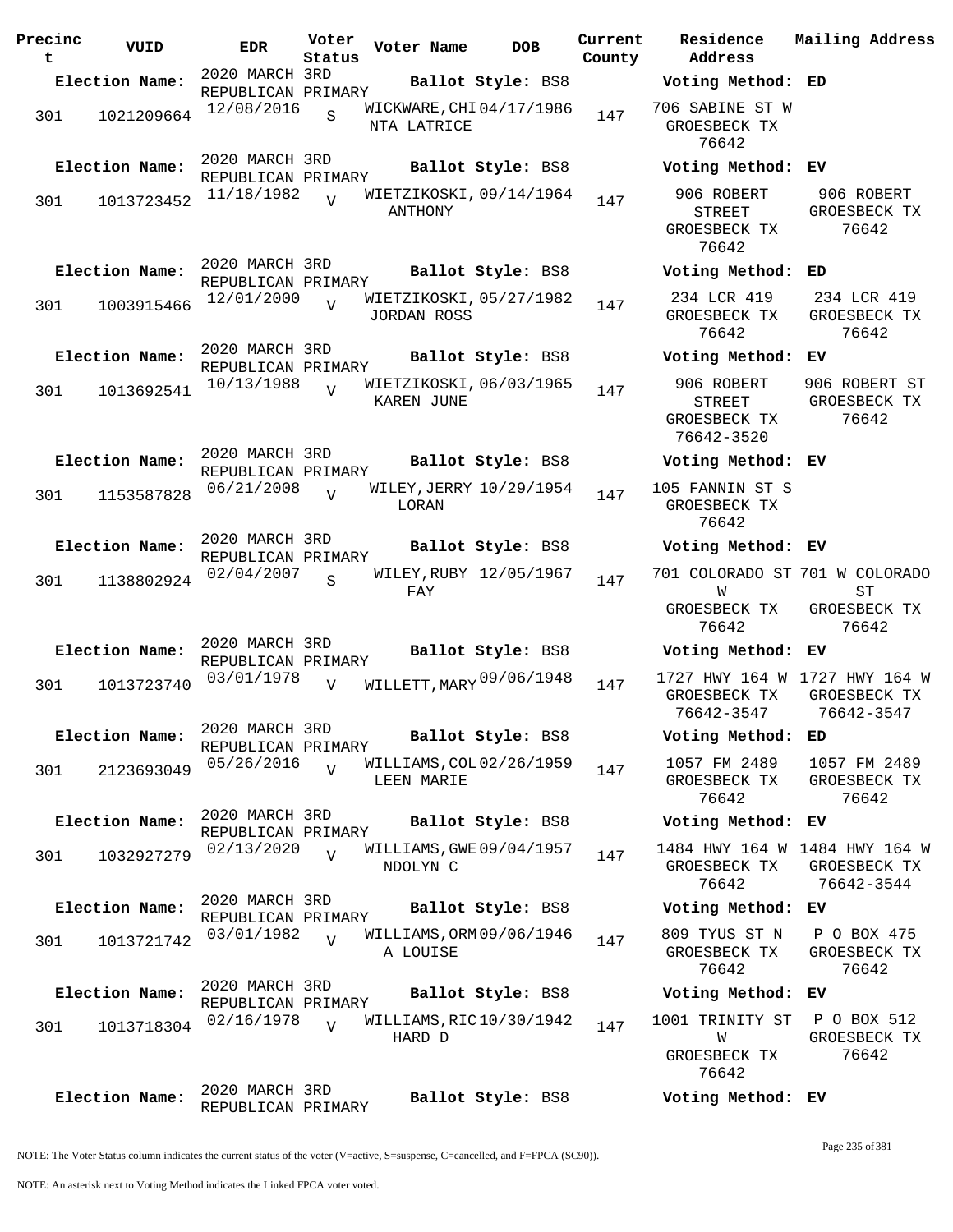| Precinc<br>t | VUID           | <b>EDR</b>                           | Voter<br>Status | Voter Name                             | <b>DOB</b>        | Current<br>County | Residence<br>Address                  | Mailing Address                                     |
|--------------|----------------|--------------------------------------|-----------------|----------------------------------------|-------------------|-------------------|---------------------------------------|-----------------------------------------------------|
| 301          | 1013718294     | 02/16/1978                           | $\overline{v}$  | WILLIAMS, SON 09/23/1942               |                   | 147               | 1001 TRINITY ST                       | P O BOX 512                                         |
|              |                |                                      |                 | DRA                                    |                   |                   | M<br>GROESBECK TX<br>76642            | GROESBECK TX<br>76642                               |
|              | Election Name: | 2020 MARCH 3RD<br>REPUBLICAN PRIMARY |                 |                                        | Ballot Style: BS8 |                   | Voting Method: EV                     |                                                     |
| 301          | 1013720683     | 02/16/1978                           | $\overline{U}$  | WILSON, DOROT 10/14/1937<br>НY         |                   | 147               | DRIVE<br>GROESBECK TX                 | 1003 MCCLINTIC 1003 MCCLINTIC<br>ST<br>GROESBECK TX |
|              | Election Name: | 2020 MARCH 3RD                       |                 |                                        | Ballot Style: BS8 |                   | 76642<br>Voting Method:               | 76642<br>ЕV                                         |
|              |                | REPUBLICAN PRIMARY<br>02/16/1978     |                 | WILSON, JERRY 09/27/1940               |                   |                   | 402 JACINTO ST                        | 402 E JACINTO                                       |
| 301          | 1013718434     |                                      |                 | DALE                                   |                   | 147               | Е<br>GROESBECK TX<br>76642            | <b>ST</b><br>GROESBECK TX<br>76642                  |
|              | Election Name: | 2020 MARCH 3RD<br>REPUBLICAN PRIMARY |                 |                                        | Ballot Style: BS8 |                   | Voting Method:                        | ЕV                                                  |
| 301          | 1013718447     | 02/16/1978                           | $\overline{V}$  | WILSON, JOHNN 04/12/1944<br>ΙE         |                   | 147               | 402 JACINTO ST<br>Е                   | 402 E JACINTO<br>ST                                 |
|              |                |                                      |                 |                                        |                   |                   | GROESBECK TX<br>76642                 | GROESBECK TX<br>76642                               |
|              | Election Name: | 2020 MARCH 3RD<br>REPUBLICAN PRIMARY |                 |                                        | Ballot Style: BS8 |                   | Voting Method:                        | ЕV                                                  |
| 301          | 1013694488     | 04/16/1982                           | $\overline{U}$  | WILSON<br>JR, LARRY<br>RICHARD         | 12/11/1963        | 147               | 296 LCR 404<br>GROESBECK TX<br>76642  | 296 LCR 404<br>GROESBECK TX<br>76642                |
|              | Election Name: | 2020 MARCH 3RD<br>REPUBLICAN PRIMARY |                 |                                        | Ballot Style: BS8 |                   | Voting Method:                        | ED                                                  |
| 301          | 1013694490     | 10/24/1986                           | V               | WILSON, WENDI 06/14/1968<br>LEIGH      |                   | 147               | 296 LCR 404<br>GROESBECK TX<br>76642  | 296 LCR 404<br>GROESBECK TX<br>76642                |
|              | Election Name: | 2020 MARCH 3RD<br>REPUBLICAN PRIMARY |                 |                                        | Ballot Style: BS8 |                   | Voting Method:                        | ЕV                                                  |
| 301          | 1013675203     | 03/31/1994                           | $\overline{V}$  | WINN<br>JR, DAVID                      | 10/08/1960        | 147               | 638 LCR 404<br>GROESBECK TX<br>76642  | 638 LCR 404<br>GROESBECK TX<br>76642                |
|              | Election Name: | 2020 MARCH 3RD<br>REPUBLICAN PRIMARY |                 |                                        | Ballot Style: BS8 |                   | Voting Method:                        | ЕV                                                  |
| 301          | 1013675411     | 05/13/1993                           | $\overline{U}$  | WINN, SHEILA 04/12/1963<br>JEAN        |                   | 147               | 638 LCR 404<br>GROESBECK TX<br>76642  | 638 LCR 404<br>GROESBECK TX<br>76642                |
|              | Election Name: | 2020 MARCH 3RD<br>REPUBLICAN PRIMARY |                 |                                        | Ballot Style: BS8 |                   | Voting Method: EV                     |                                                     |
| 301          | 1207977963     | 04/22/2014                           | $\overline{V}$  | WINN, WILL 03/29/1996<br>DAVID         |                   | 147               | 638 LCR 404<br>GROESBECK TX<br>76642  | 638 CR 404<br>GROESBECK TX<br>76642                 |
|              | Election Name: | 2020 MARCH 3RD<br>REPUBLICAN PRIMARY |                 |                                        | Ballot Style: BS8 |                   | Voting Method: ED                     |                                                     |
| 301          | 1184594530     | 05/20/2012                           | $\overline{V}$  | WORSHAM, BRAX 09/11/1989<br>TON EDWARD |                   | 147               | 1057 FM 2489<br>GROESBECK TX<br>76642 | 1057 FM 2489<br>GROESBECK TX<br>76642               |
|              | Election Name: | 2020 MARCH 3RD<br>REPUBLICAN PRIMARY |                 |                                        | Ballot Style: BS8 |                   | Voting Method:                        | ЕV                                                  |
| 301          | 1153299116     | 10/30/2016                           | $\overline{U}$  | WORSHAM, THER 12/12/1987<br>ESA MARIE  |                   | 147               | 1057 FM 2489<br>GROESBECK TX<br>76642 |                                                     |
|              | Election Name: | 2020 MARCH 3RD<br>REPUBLICAN PRIMARY |                 |                                        | Ballot Style: BS8 |                   | Voting Method: EV                     |                                                     |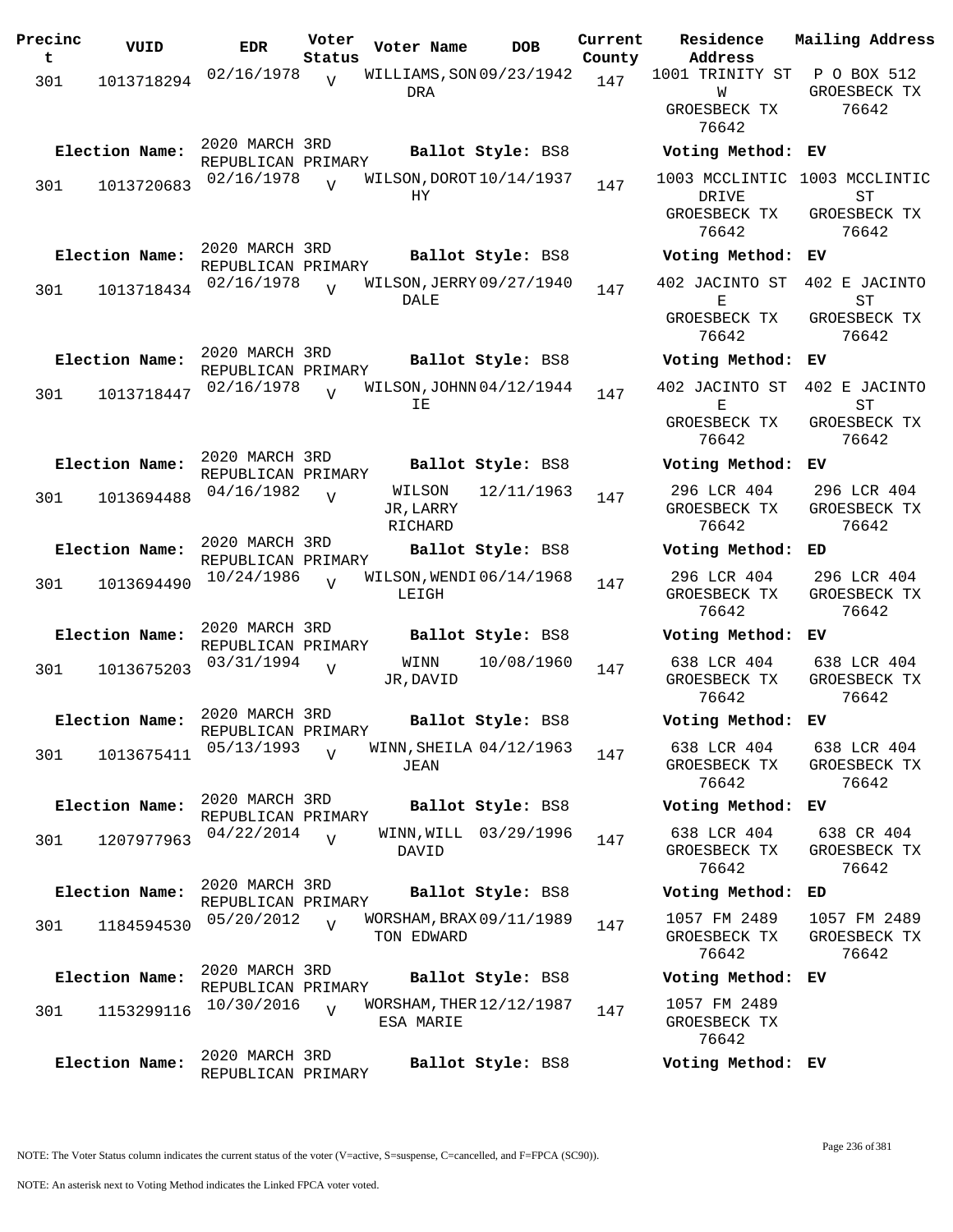| Precinc<br>t | VUID           | <b>EDR</b>                           | Voter<br>Status | Voter Name                               | <b>DOB</b>        | Current<br>County | Residence<br>Address                                        | Mailing Address                                        |
|--------------|----------------|--------------------------------------|-----------------|------------------------------------------|-------------------|-------------------|-------------------------------------------------------------|--------------------------------------------------------|
| 301          | 1013693735     | 09/28/1988                           | $\overline{V}$  | WRIGHT<br>JR, JOY GLEN                   | 11/19/1955        | 147               | ST W<br>GROESBECK TX<br>76642-1200                          | 1018 ANGELINE 1018 W ANGELINE<br>GROESBECK TX<br>76642 |
|              | Election Name: | 2020 MARCH 3RD<br>REPUBLICAN PRIMARY |                 |                                          | Ballot Style: BS8 |                   | Voting Method: ED                                           |                                                        |
| 301          | 1146586662     | 11/02/2007                           | $\overline{z}$  | WURTZ, JAMIE 05/13/1989<br><b>NICOLE</b> |                   | 147               | 607 FARRAR<br>STREET<br>GROESBECK TX<br>76642-1519          | 607 E FARRAR ST<br>GROESBECK TX<br>76642               |
|              | Election Name: | 2020 MARCH 3RD<br>REPUBLICAN PRIMARY |                 |                                          | Ballot Style: BS8 |                   | Voting Method: EV                                           |                                                        |
| 301          | 1013694419     | 03/01/1978                           | $\overline{U}$  | YATES, PAMELA 12/21/1954<br>KAY          |                   | 147               | 1607 HWY 164 W 1607 HWY 164 W<br>GROESBECK TX<br>76642-3570 | GROESBECK TX<br>76642-3570                             |
|              | Election Name: | 2020 MARCH 3RD<br>REPUBLICAN PRIMARY |                 |                                          | Ballot Style: BS8 |                   | Voting Method: EV                                           |                                                        |
| 301          | 1013690959     | 02/05/1992                           | $\overline{z}$  | YATES, STERLI 07/10/1956<br>NG WEST      |                   | 147               | 1607 HWY 164 W 1607 HWY 164 W<br>GROESBECK TX<br>76642      | GROESBECK TX<br>76642                                  |
|              | Election Name: | 2020 MARCH 3RD<br>REPUBLICAN PRIMARY |                 |                                          | Ballot Style: BS8 |                   | Voting Method: EV                                           |                                                        |
| 301          | 1168133005     | 05/26/2012                           |                 | YERGER, CHELS 04/22/1984<br>EA ANNETTE   |                   | 147               | 118 LCR 404<br>GROESBECK TX<br>76642                        | 118 LCR 404<br>GROESBECK TX<br>76642                   |
|              | Election Name: | 2020 MARCH 3RD<br>REPUBLICAN PRIMARY |                 |                                          | Ballot Style: BS8 |                   | Voting Method:                                              | EV.                                                    |
| 301          | 1056366936     | 05/26/2012                           | $\overline{U}$  | YERGER, NATHA 07/30/1978<br>N KODY       |                   | 147               | 118 LCR 404<br>GROESBECK TX<br>76642                        | 118 LCR 404<br>GROESBECK TX<br>76642                   |
|              | Election Name: | 2020 MARCH 3RD<br>REPUBLICAN PRIMARY |                 |                                          | Ballot Style: BS8 |                   | Voting Method: EV                                           |                                                        |
| 301          | 2000808821     | 09/24/2015                           | $\overline{U}$  | ZEMAN, DALE 10/07/1967<br>ANTON          |                   | 147               | 220 CALHOUN<br><b>STREET</b><br>GROESBECK TX<br>76642       | 220 N CALHOUN<br>GROESBECK TX<br>76642                 |
|              | Election Name: | 2020 MARCH 3RD<br>REPUBLICAN PRIMARY |                 |                                          | Ballot Style: BS8 |                   | Voting Method: EV                                           |                                                        |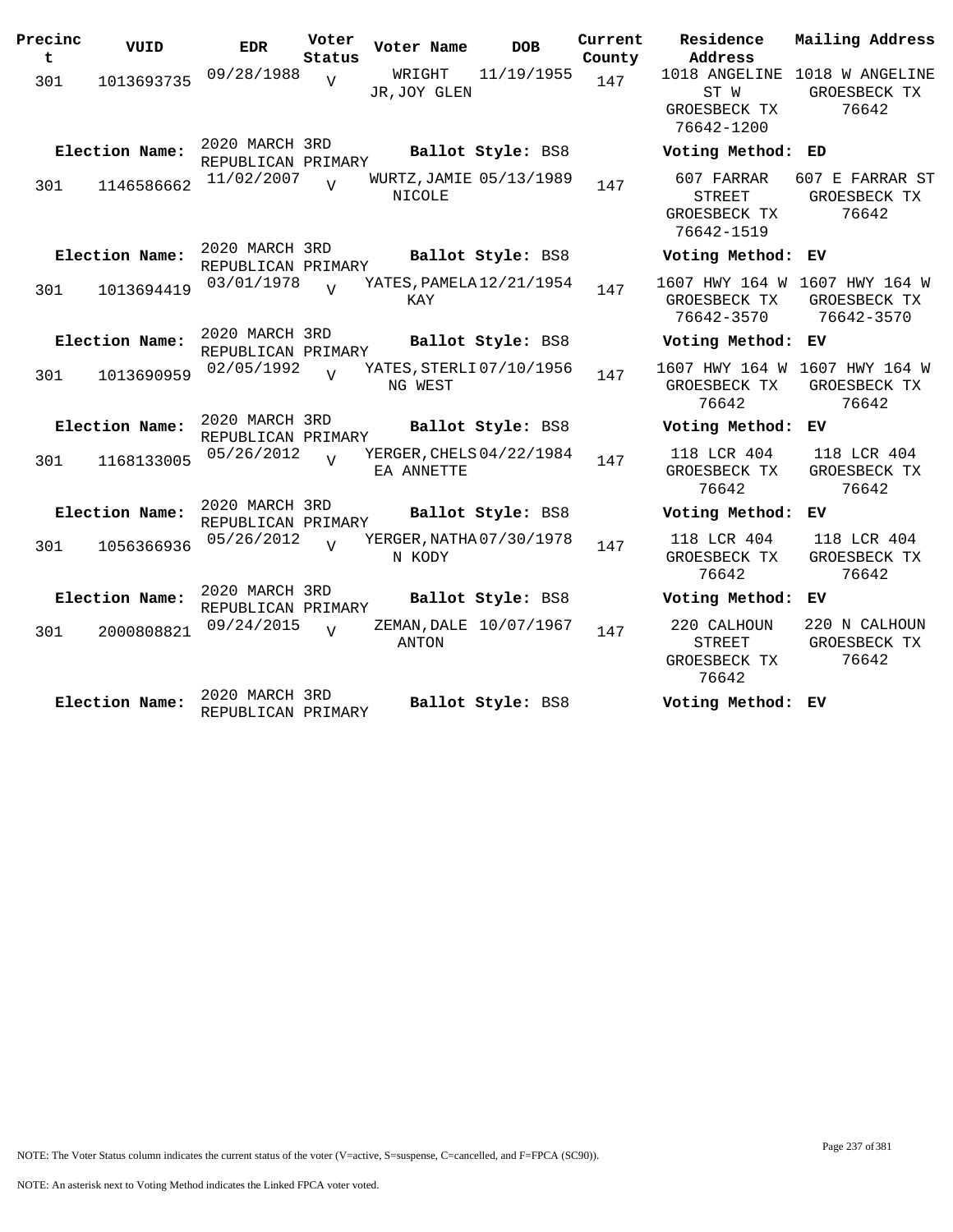| Precinc<br>t | VUID           | <b>EDR</b>                           | Voter<br>Status | Voter Name                           | <b>DOB</b>             | Current<br>County | Residence<br>Address                    | Mail               |
|--------------|----------------|--------------------------------------|-----------------|--------------------------------------|------------------------|-------------------|-----------------------------------------|--------------------|
| 302          | 1047910880     | 11/06/2007                           | $\overline{U}$  | ABOR, MELANIE 10/26/1978<br>DANIELLE |                        | 147               | 224 PR 5485<br>MEXIA TX 76667           |                    |
|              | Election Name: | 2020 MARCH 3RD<br>REPUBLICAN PRIMARY |                 |                                      | Ballot Style: BS8      |                   | Voting Method: EV                       |                    |
| 302          | 2129411201     | 10/15/2016                           | $\overline{U}$  | BETH                                 | ADAMS, JANI 12/31/1953 | 147               | 432 LCR 456<br>MEXIA TX 76667 MEX       | 9 <sub>1</sub>     |
|              | Election Name: | 2020 MARCH 3RD<br>REPUBLICAN PRIMARY |                 |                                      | Ballot Style: BS8      |                   | Voting Method:                          | ED                 |
| 302          | 1168417000     | 01/28/2010                           | $\overline{U}$  | ADAMS JR, JOE 04/05/1970<br>WAYNE    |                        | 147               | 721 BONHAM ST S<br>MEXIA TX 76667 MEX   | 72                 |
|              | Election Name: | 2020 MARCH 3RD<br>REPUBLICAN PRIMARY |                 |                                      | Ballot Style: BS8      |                   | Voting Method: EV                       |                    |
| 302          | 2129411272     | 10/15/2016                           | $\overline{V}$  | ADAMS, RONALD 08/15/1951<br>JAMES    |                        | 147               | 432 LCR 456<br>MEXIA TX 76667 MEX       | 91                 |
|              | Election Name: | 2020 MARCH 3RD<br>REPUBLICAN PRIMARY |                 |                                      | Ballot Style: BS8      |                   | Voting Method:                          | ED                 |
| 302          | 1013679058     | 07/24/1994                           | $\overline{U}$  | ADDY, PAULETT 08/09/1963<br>Е        |                        | 147               | 1960 LCR 486<br>MEXIA TX 76667 MEX      | $\, {\bf P}$       |
|              | Election Name: | 2020 MARCH 3RD<br>REPUBLICAN PRIMARY |                 |                                      | Ballot Style: BS8      |                   | Voting Method: EV                       |                    |
| 302          | 1163197545     | 11/23/2018                           | $\overline{I}$  | ALLEN, JUSTIN 02/20/1990<br>DALE     |                        | 147               | 308 TYLER ST E<br><b>MEXIA TX 76667</b> |                    |
|              | Election Name: | 2020 MARCH 3RD<br>REPUBLICAN PRIMARY |                 |                                      | Ballot Style: BS8      |                   | Voting Method:                          | ЕV                 |
| 302          | 2152774631     | 11/23/2018                           | $\overline{V}$  | ALLEN, MARISA 02/10/1993<br>ALYS     |                        | 147               | 308 TYLER ST E<br>MEXIA TX 76667        |                    |
|              | Election Name: | 2020 MARCH 3RD<br>REPUBLICAN PRIMARY |                 |                                      | Ballot Style: BS8      |                   | Voting Method: EV                       |                    |
| 302          | 1013653020     | 02/14/1993                           | $\overline{V}$  | ALLEN, MAUDEN 03/04/1934<br>E COX    |                        | 147               | 730 OAK HILL<br>DRIVE<br>MEXIA TX 76667 | Ι<br>MEX           |
|              | Election Name: | 2020 MARCH 3RD<br>REPUBLICAN PRIMARY |                 |                                      | Ballot Style: BS8      |                   | Voting Method:                          | AV                 |
| 302          | 1013671040     | 09/18/1995                           | $\overline{U}$  | ALSTON, SHANN 09/03/1962<br>ON GENE  |                        | 147               | 380 RIVERVIEW<br>DRIVE                  | 38 <sub>0</sub>    |
|              |                |                                      |                 |                                      |                        |                   | GROESBECK TX<br>76642                   | GR<br>7            |
|              | Election Name: | 2020 MARCH 3RD<br>REPUBLICAN PRIMARY |                 |                                      | Ballot Style: BS8      |                   | Voting Method:                          | EV                 |
| 302          | 1213371218     | 10/26/2014                           | $\overline{U}$  | ALSTON, SHERR 12/17/1962<br>Y L      |                        | 147               | 380 RIVERVIEW<br>DRIVE                  | 38 <sub>0</sub>    |
|              |                |                                      |                 |                                      |                        |                   | GROESBECK TX<br>76642                   | GR                 |
|              | Election Name: | 2020 MARCH 3RD<br>REPUBLICAN PRIMARY |                 |                                      | Ballot Style: BS8      |                   | Voting Method:                          | EV                 |
| 302          | 1139123947     | 02/23/2007                           | $\overline{V}$  | ANDERSON, BRU 12/30/1953<br>CE ADAIR |                        | 147               | 442 LCR 414<br>GROESBECK TX             | 44<br>GR           |
|              | Election Name: | 2020 MARCH 3RD                       |                 |                                      | Ballot Style: BS8      |                   | 76642<br>Voting Method:                 | ED                 |
| 302          |                | REPUBLICAN PRIMARY<br>12/04/1988     | $\overline{V}$  | ANDERSON                             | 10/09/1955             | 147               | 700 HOPKINS ST                          | Ρ                  |
|              | 1013701288     |                                      |                 | JR, JAMES<br>HARRELL                 |                        |                   | Ε<br>MEXIA TX 76667                     | MEX                |
|              | Election Name: | 2020 MARCH 3RD<br>REPUBLICAN PRIMARY |                 |                                      | Ballot Style: BS8      |                   | Voting Method:                          | ЕV                 |
| 302          | 1013707066     | 01/14/1978                           | $\overline{U}$  | ANDERSON, SUS 10/02/1957<br>AN E     |                        | 147               | 700 HOPKINS ST<br>Е                     | $\mathbf P$<br>MEX |
|              | Election Name: | 2020 MARCH 3RD                       |                 |                                      | Ballot Style: BS8      |                   | MEXIA TX 76667<br>Voting Method: EV     |                    |
|              |                | REPUBLICAN PRIMARY                   |                 |                                      |                        |                   |                                         |                    |

**Voter Name DOB Residence Address Current Mailing Address** 224 PR 5485 MEXIA TX 76667 **Election Name: Ballot Style:** BS8 **Voting Method: EV** 432 LCR 456 MEXIA TX 76667 MEXIA TX 76667 911 E MILAM **Election Name: Ballot Style:** BS8 **Voting Method: ED** 721 BONHAM ST S 721 S BONHAM MEXIA TX 76667 MEXIA TX 76667 **Election Name: Ballot Style:** BS8 **Voting Method: EV** 432 LCR 456 MEXIA TX 76667 MEXIA TX 76667 911 E MILAM **Election Name: Ballot Style:** BS8 **Voting Method: ED** 1960 LCR 486 MEXIA TX 76667 MEXIA TX 76667 P O BOX 122 **Election Name: Ballot Style:** BS8 **Voting Method: EV** 308 TYLER ST E MEXIA TX 76667 **Election Name: Ballot Style:** BS8 **Voting Method: EV** 308 TYLER ST E MEXIA TX 76667 **Election Name: Ballot Style:** BS8 **Voting Method: EV** 730 OAK HILL DRIVE MEXIA TX 76667 PO BOX 83 MEXIA TX 76667 **Election Name: Ballot Style:** BS8 **Voting Method: AV** 380 RIVERVIEW DRIVE GROESBECK TX 76642 380 RIVERVIEW PL GROESBECK TX 76642-2882 **Election Name: Ballot Style:** BS8 **Voting Method: EV** 380 RIVERVIEW DRIVE GROESBECK TX 76642 380 RIVERVIEW DR GROESBECK TX 76642 **Election Name: Ballot Style:** BS8 **Voting Method: EV** 442 LCR 414 GROESBECK TX 76642 442 LCR 414 GROESBECK TX 76642 **Election Name: Ballot Style:** BS8 **Voting Method: ED** 700 HOPKINS ST  $E$ MEXIA TX 76667 P O BOX 486 MEXIA TX 76667 **Election Name: Ballot Style:** BS8 **Voting Method: EV** 700 HOPKINS ST P O BOX 486

 $E$ MEXIA TX 76667 MEXIA TX 76667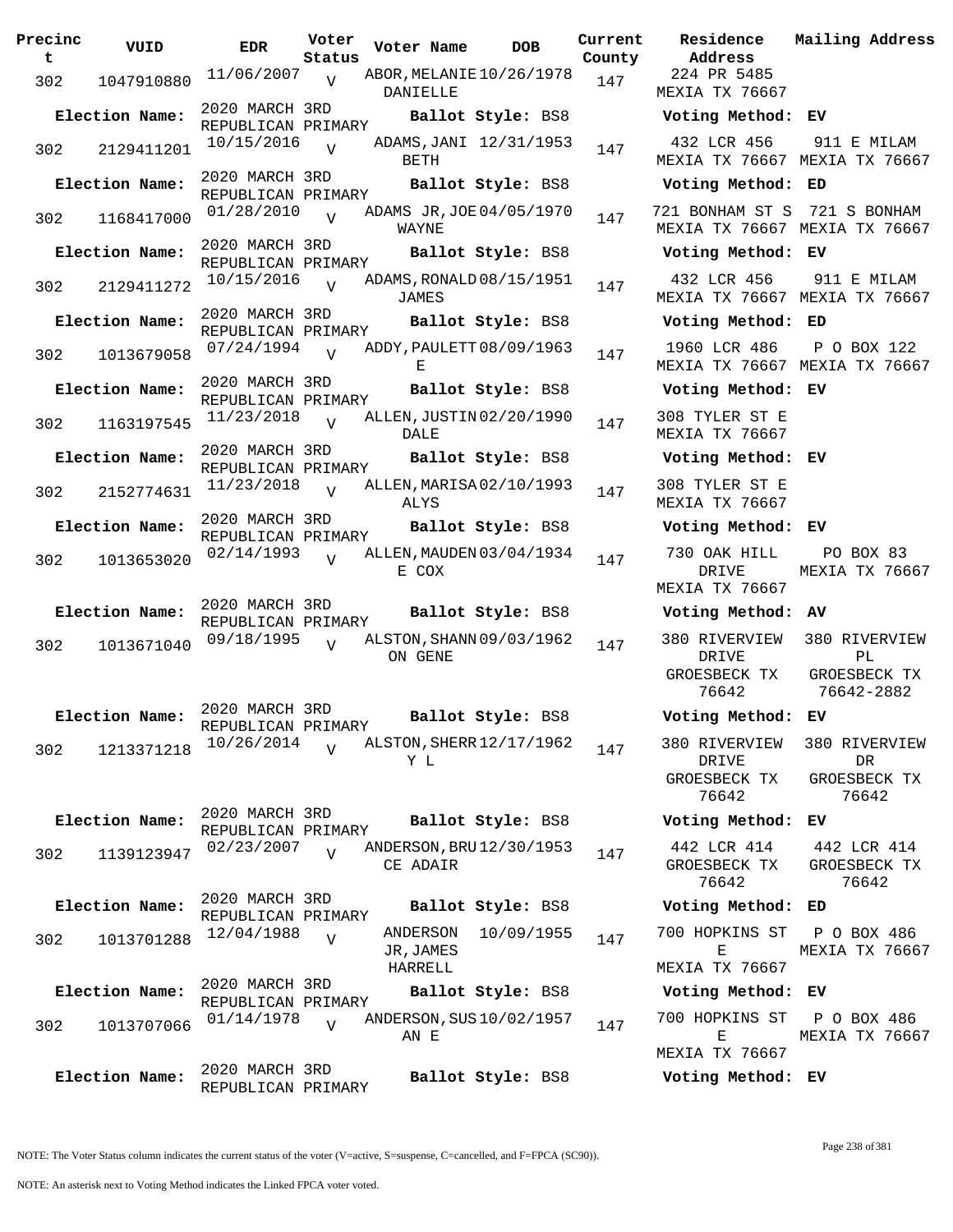| Precinc<br>t | VUID           | <b>EDR</b>                           | Voter<br>Status | Voter Name                             | <b>DOB</b>             | Current<br>County | Residence<br>Address                         |
|--------------|----------------|--------------------------------------|-----------------|----------------------------------------|------------------------|-------------------|----------------------------------------------|
| 302          | 1013717487     | 03/02/1983                           | $\overline{U}$  | ASBERRY, LEMM 06/28/1951<br>IE T       |                        | 147               | 289 LCR 408<br>GROESBECK TX<br>76642         |
|              | Election Name: | 2020 MARCH 3RD<br>REPUBLICAN PRIMARY |                 |                                        | Ballot Style: BS8      |                   | Voting Method                                |
| 302          | 2143930908     | 03/22/2018                           | $\overline{z}$  | ATWOOD, COLE 06/11/1999<br>WAYNE       |                        | 147               | 1812 SHILOH<br><b>ROAD</b><br>MEXIA TX 76667 |
|              | Election Name: | 2020 MARCH 3RD<br>REPUBLICAN PRIMARY |                 |                                        | Ballot Style: BS8      |                   | Voting Method                                |
| 302          | 1172122232     | 09/09/2010                           | $\overline{U}$  | AULTMAN, DELO 12/30/1955<br>RIS JUNE   |                        | 147               | 470 LCR 406<br>GROESBECK TX<br>76642         |
|              | Election Name: | 2020 MARCH 3RD<br>REPUBLICAN PRIMARY |                 |                                        | Ballot Style: BS8      |                   | Voting Method                                |
| 302          | 1172122746     | 09/09/2010                           | $\overline{U}$  | AULTMAN, PHIL 03/17/1955<br>LIP DARWIN |                        | 147               | 470 LCR 406<br>GROESBECK TX<br>76642         |
|              | Election Name: | 2020 MARCH 3RD<br>REPUBLICAN PRIMARY |                 |                                        | Ballot Style: BS8      |                   | Voting Method                                |
| 302          | 1013652472     | 11/03/1980                           | $\overline{V}$  | BALL, BRENDA 01/20/1951                |                        | 147               | 809 HOLLY LANE<br>MEXIA TX 76667             |
|              | Election Name: | 2020 MARCH 3RD<br>REPUBLICAN PRIMARY |                 |                                        | Ballot Style: BS8      |                   | Voting Method                                |
| 302          | 1013653728     | 11/03/1980                           | $\overline{U}$  | DEAN                                   | BALL, ROMIE 01/14/1948 | 147               | 809 HOLLY LANE<br>MEXIA TX 76667             |
|              | Election Name: | 2020 MARCH 3RD<br>REPUBLICAN PRIMARY |                 |                                        | Ballot Style: BS8      |                   | Voting Method                                |
| 302          | 1162613280     | 11/24/2008                           |                 | BANCROFT, DAN 11/20/1956<br>NY ROYCE   |                        | 147               | 154 PR 5485<br>MEXIA TX 76667                |
|              | Election Name: | 2020 MARCH 3RD                       |                 |                                        | Ballot Style: BS8      |                   | Voting Method                                |
| 302          | 1019204702     | REPUBLICAN PRIMARY<br>09/26/2003     | $\overline{U}$  | BARGER<br>SR, PAUL                     | 12/03/1955             | 147               | 826 PARK LANE<br>MEXIA TX 76667              |
|              | Election Name: | 2020 MARCH 3RD                       |                 |                                        | Ballot Style: BS8      |                   | Voting Method                                |
| 302          | 1004994470     | REPUBLICAN PRIMARY<br>10/23/1998     | $\overline{V}$  | BARKER, KATHY 08/15/1956               |                        | 147               | 702 HOPKINS ST<br>Е                          |
|              |                | 2020 MARCH 3RD                       |                 |                                        |                        |                   | MEXIA TX 76667                               |
|              | Election Name: | REPUBLICAN PRIMARY                   |                 |                                        | Ballot Style: BS8      |                   | Voting Method                                |
| 302          | 2142272320     | 02/09/2018                           | $\overline{17}$ | BAROCIO, GLOR 11/22/1989<br>ΙA         |                        | 147               | 1806 SHILOH<br>ROAD                          |
|              | Election Name: | 2020 MARCH 3RD                       |                 |                                        |                        |                   | MEXIA TX 76667<br>Voting Method              |
|              |                | REPUBLICAN PRIMARY                   |                 |                                        | Ballot Style: BS8      |                   |                                              |
| 302          | 1105588507     | 03/25/2018                           | $\overline{V}$  | BARTLETT, DON 10/13/1957<br>ALD WAYNE  |                        | 147               | 381 LCR 406<br>GROESBECK TX<br>76642         |
|              | Election Name: | 2020 MARCH 3RD<br>REPUBLICAN PRIMARY |                 |                                        | Ballot Style: BS8      |                   | Voting Method                                |
| 302          | 1220128622     | 03/03/2020                           | $\overline{U}$  | BEAMER, LEISH 10/16/1965<br>A M        |                        | 147               | 924 EVERGREEN<br>ST E<br>MEXIA TX 76667      |
|              | Election Name: | 2020 MARCH 3RD                       |                 |                                        | Ballot Style: BS8      |                   | Voting Method                                |
| 302          | 1124931093     | REPUBLICAN PRIMARY<br>02/27/2020     | $\overline{U}$  | BEDFORD, TERE 07/18/1978<br>NA LASHAWN |                        | 147               | 406 TRAVIS<br>STREET APT B<br>MEXIA TX 76667 |
|              | Election Name: | 2020 MARCH 3RD<br>REPUBLICAN PRIMARY |                 |                                        | Ballot Style: BS8      |                   | Voting Method                                |

**Voter Name DOB Residence Address Current Mailing Address** 289 LCR 408 GROESBECK TX 76642 P O BOX 321 GROESBECK TX 76642 **Election Name: Ballot Style:** BS8 **Voting Method: EV** 1812 SHILOH ROAD MEXIA TX 76667 MEXIA TX 76667 1812 SHILOH ROAD **Election Name: Ballot Style:** BS8 **Voting Method: ED** 470 LCR 406 GROESBECK TX 76642 470 LCR 406 GROESBECK TX 76642 **Election Name: Ballot Style:** BS8 **Voting Method: EV** 470 LCR 406 GROESBECK TX 76642 470 LCR 406 GROESBECK TX 76642 **Election Name: Ballot Style:** BS8 **Voting Method: EV** MEXIA TX 76667 MEXIA TX 76667 809 HOLLY LANE 809 E HOLLY LN **Election Name: Ballot Style:** BS8 **Voting Method: EV** 809 HOLLY LANE 809 HOLLY LN MEXIA TX 76667 MEXIA TX 76667 **Election Name: Ballot Style:** BS8 **Voting Method: EV** 154 PR 5485 MEXIA TX 76667 MEXIA TX 76667 PO BOX 805 **Election Name: Ballot Style:** BS8 **Voting Method: EV** 826 PARK LANE MEXIA TX 76667 MEXIA TX 76667 826 PARK LN **Election Name: Ballot Style:** BS8 **Voting Method: EV** E MEXIA TX 76667 MEXIA TX 76667 702 HOPKINS ST 702 E HOPKINS  $ST$ **Election Name: Ballot Style:** BS8 **Voting Method: EV** 1806 SHILOH ROAD MEXIA TX 76667 **Election Name: Ballot Style:** BS8 **Voting Method: ED** 381 LCR 406 GROESBECK TX 76642 381 LCR 406 GROESBECK TX 76642 **Election Name: Ballot Style:** BS8 **Voting Method: ED** 924 EVERGREEN ST E MEXIA TX 76667 **Election Name: Ballot Style:** BS8 **Voting Method: ED** 406 TRAVIS STREET APT B MEXIA TX 76667 **Election Name: Ballot Style:** BS8 **Voting Method: ED**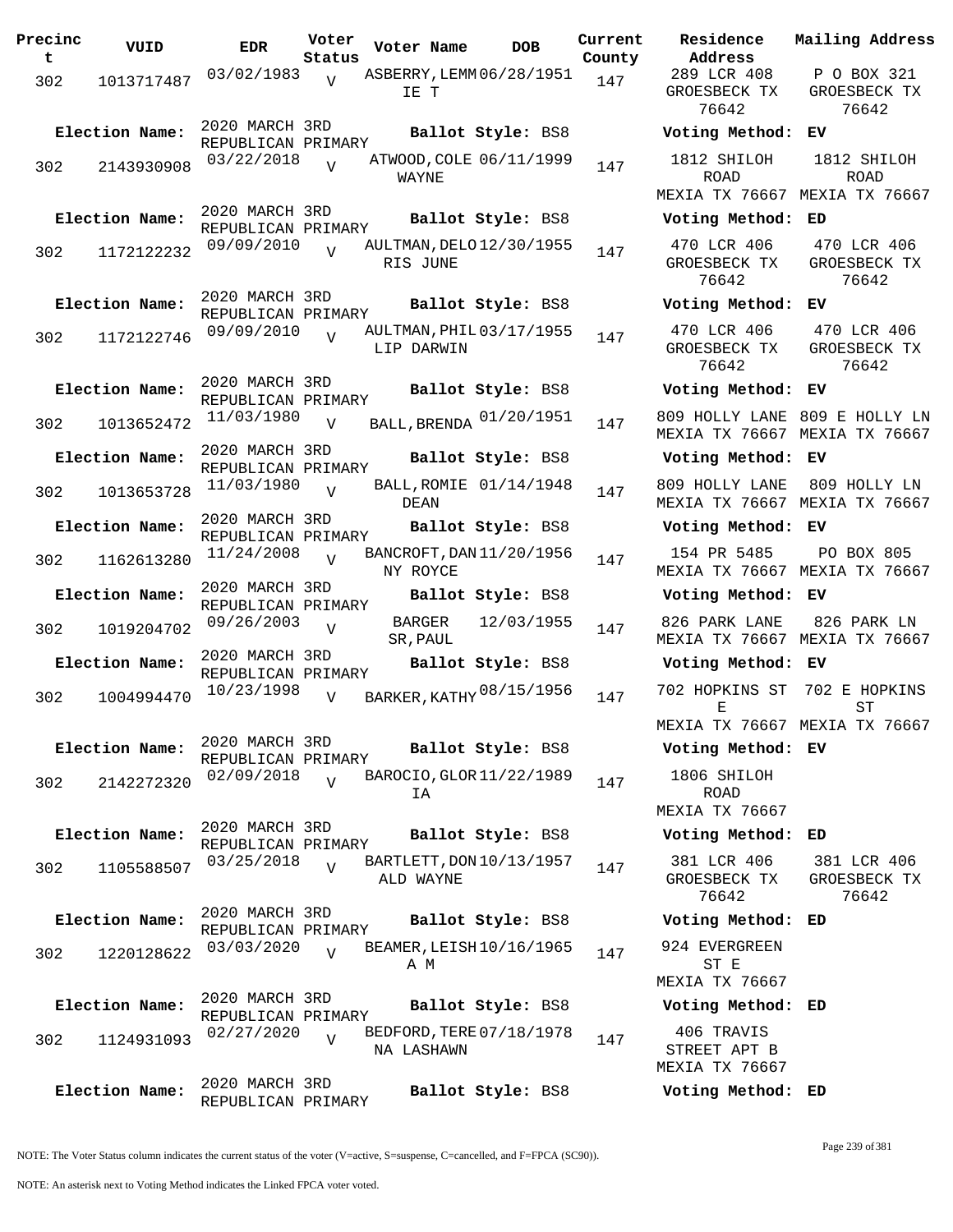| Precinc<br>t | VUID           | <b>EDR</b>                           | Voter<br>Status | Voter Name  | <b>DOB</b>               | Current<br>County | Residence<br>Address                          |
|--------------|----------------|--------------------------------------|-----------------|-------------|--------------------------|-------------------|-----------------------------------------------|
| 302          | 1018720051     | 05/23/2003                           | $\overline{V}$  | YN LOUISE   | BOLTON, MARIL 06/22/1938 | 147               | 904 ROSS AVE<br><b>MEXIA TX 7666</b>          |
|              | Election Name: | 2020 MARCH 3RD<br>REPUBLICAN PRIMARY |                 |             | Ballot Style: BS8        |                   | Voting Metho                                  |
| 302          | 2148425584     | 10/18/2018                           | $\overline{U}$  | T WAYNE     | BOLTON, ROBER 11/18/1962 | 147               | 904 ROSS AVE<br>MEXIA TX 7666                 |
|              | Election Name: | 2020 MARCH 3RD<br>REPUBLICAN PRIMARY |                 |             | Ballot Style: BS8        |                   | Voting Metho                                  |
| 302          | 2162206680     | 01/13/2020                           | $\overline{V}$  | L           | BONNER, JOHN 08/17/1954  | 147               | 910 GLENDALE<br>Е                             |
|              |                | 2020 MARCH 3RD                       |                 |             |                          |                   | MEXIA TX 7666                                 |
|              | Election Name: | REPUBLICAN PRIMARY                   |                 |             | Ballot Style: BS8        |                   | Voting Metho                                  |
| 302          | 2162206679     | 01/13/2020                           | $\overline{I}$  | L           | BONNER, PATSY 06/22/1954 | 147               | 910 GLENDALE<br>Е                             |
|              |                | 2020 MARCH 3RD                       |                 |             |                          |                   | MEXIA TX 7666                                 |
|              | Election Name: | REPUBLICAN PRIMARY                   |                 |             | Ballot Style: BS8        |                   | Voting Metho                                  |
| 302          | 1130186333     | 01/13/2020                           | $\overline{17}$ | CA OPALINE  | BONNER, REBEC 05/16/1933 | 147               | 910 GLENDALE<br>Е<br><b>MEXIA TX 7666</b>     |
|              |                | 2020 MARCH 3RD                       |                 |             |                          |                   |                                               |
|              | Election Name: | REPUBLICAN PRIMARY                   |                 |             | Ballot Style: BS8        |                   | Voting Metho                                  |
| 302          | 1004985216     | 02/25/1999                           | $\overline{U}$  | N RAE       | BOZEMAN, SUSA 05/07/1973 | 147               | 508 ROSS AVE<br>MEXIA TX 7666<br>3457         |
|              | Election Name: | 2020 MARCH 3RD                       |                 |             | Ballot Style: BS8        |                   | Voting Metho                                  |
| 302          | 1013655663     | REPUBLICAN PRIMARY<br>06/16/1979     | $\overline{U}$  | ΑK          | BRADY, REBECC 11/26/1960 | 147               | 909 VARELLA<br>STREET                         |
|              |                | 2020 MARCH 3RD                       |                 |             |                          |                   | MEXIA TX 7666                                 |
|              | Election Name: | REPUBLICAN PRIMARY                   |                 |             | Ballot Style: BS8        |                   | Voting Metho                                  |
| 302          | 1013711455     | 08/14/1995                           | $\overline{U}$  | TA LYNNETTE | BREWER, LAQUI 07/13/1977 | 147               | 817 HOWELL<br>STREET<br>MEXIA TX 7666         |
|              | Election Name: | 2020 MARCH 3RD<br>REPUBLICAN PRIMARY |                 |             | Ballot Style: BS8        |                   | Voting Metho                                  |
| 302          | 1003058841     | 09/10/2004                           | $\overline{V}$  |             | BURNS, DEBRA 10/09/1955  | 147               | 224 PR 5485<br><b>MEXIA TX 7666</b>           |
|              | Election Name: | 2020 MARCH 3RD<br>REPUBLICAN PRIMARY |                 |             | Ballot Style: BS8        |                   | Voting Metho                                  |
| 302          | 1000944606     | 02/02/2014                           | $\overline{U}$  | AN KEITH    | BURROUGH, ALL 11/21/1961 | 147               | 415 RIVERVIE<br>DRIVE                         |
|              |                |                                      |                 |             |                          |                   | GROESBECK T<br>76642-2891                     |
|              | Election Name: | 2020 MARCH 3RD<br>REPUBLICAN PRIMARY |                 |             | Ballot Style: BS8        |                   | Voting Metho                                  |
| 302          | 1000944597     | 12/06/2012                           | $\overline{U}$  | ELA KING    | BURROUGH, ANG 06/08/1962 | 147               | 415 RIVERVIE<br>DRIVE<br>GROESBECK T<br>76642 |
|              | Election Name: | 2020 MARCH 3RD                       |                 |             | Ballot Style: BS8        |                   | Voting Metho                                  |
| 302          | 1013652057     | REPUBLICAN PRIMARY<br>06/10/1995     | $\overline{V}$  | RASCHELLE   | BUSH, ALETA 06/19/1964   | 147               | 422 LCR 414<br>GROESBECK T<br>76642-2679      |
|              | Election Name: | 2020 MARCH 3RD<br>REPUBLICAN PRIMARY |                 |             | Ballot Style: BS8        |                   | Voting Metho                                  |

**Voter Name DOB Residence Address Current Mailing Address** 904 ROSS AVE S 904 S ROSS AVE MEXIA TX 76667 MEXIA TX 76667 **Election Name: Ballot Style:** BS8 **Voting Method: EV** 904 ROSS AVE S 904 S ROSS AVE MEXIA TX 76667 MEXIA TX 76667 **Election Name: Ballot Style:** BS8 **Voting Method: EV** 910 GLENDALE ST E MEXIA TX 76667 **Election Name: Ballot Style:** BS8 **Voting Method: ED** 910 GLENDALE ST E MEXIA TX 76667 **Election Name: Ballot Style:** BS8 **Voting Method: ED** 910 GLENDALE ST E MEXIA TX 76667 **Election Name: Ballot Style:** BS8 **Voting Method: ED** 508 ROSS AVE S 508 S ROSS AVE MEXIA TX 76667- MEXIA TX 76667 3457 **Election Name: Ballot Style:** BS8 **Voting Method: ED** 909 VARELLA STREET MEXIA TX 76667 909 VARELLA ST MEXIA TX 76667 **Election Name: Ballot Style:** BS8 **Voting Method: EV** 817 HOWELL STREET MEXIA TX 76667 817 E HOWELL ST MEXIA TX 76667 **Election Name: Ballot Style:** BS8 **Voting Method: EV** MEXIA TX 76667 **Election Name: Ballot Style:** BS8 **Voting Method: EV** 415 RIVERVIEW DRIVE GROESBECK TX 76642-2891 415 RIVERVIEW PLACE GROESBECK TX 76642 **Election Name: Ballot Style:** BS8 **Voting Method: EV** 415 RIVERVIEW DRIVE GROESBECK TX 76642 415 RIVERVIEW PLACE GROESBECK TX 76642 **Election Name: Ballot Style:** BS8 **Voting Method: EV** 422 LCR 414 GROESBECK TX 76642-2679 422 LCR 414 GROESBECK TX 76642 **Election Name: Ballot Style:** BS8 **Voting Method: EV**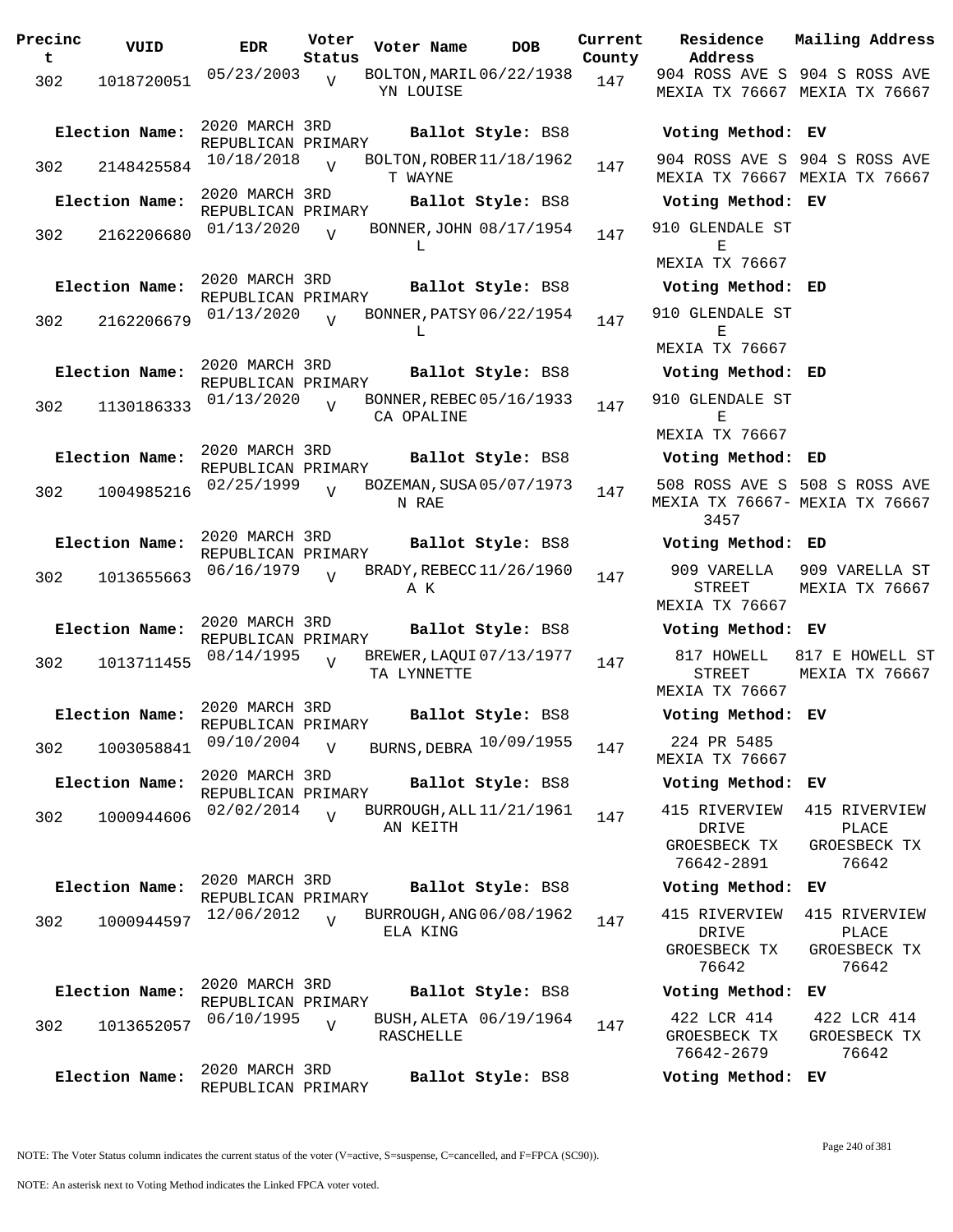| Precinc<br>t | VUID           | EDR                                  | Voter<br>Status | Voter Name                             | DOB                    | Current<br>County |
|--------------|----------------|--------------------------------------|-----------------|----------------------------------------|------------------------|-------------------|
| 302          | 1013652821     | 08/22/1992                           | $\overline{V}$  | BUSH, HETTIE 07/25/1934<br>FRANKEIN    |                        | 147               |
|              | Election Name: | 2020 MARCH 3RD<br>REPUBLICAN PRIMARY |                 |                                        | Ballot Style: BS8      |                   |
| 302          | 1013653217     | 08/18/1986                           | $\overline{U}$  | BUSH JR, JOHN 07/17/1954<br>WESLEY     |                        | 147               |
|              | Election Name: | 2020 MARCH 3RD<br>REPUBLICAN PRIMARY |                 |                                        | Ballot Style: BS8      |                   |
| 302          | 1013652088     | 10/14/1995                           | V               | <b>BUSH</b><br>III,JOHN                | 07/16/1977             | 147               |
|              | Election Name: | 2020 MARCH 3RD<br>REPUBLICAN PRIMARY |                 |                                        | Ballot Style: BS8      |                   |
| 302          | 1114940493     | 03/01/2014                           | V               | ELIZABETH                              | BUSH, SARAH 12/28/1978 | 147               |
|              | Election Name: | 2020 MARCH 3RD<br>REPUBLICAN PRIMARY |                 |                                        | Ballot Style: BS8      |                   |
| 302          | 1007555119     | 08/18/1986                           | $\overline{U}$  | SUE                                    | BUSH, WANDA 02/27/1956 | 147               |
|              | Election Name: | 2020 MARCH 3RD<br>REPUBLICAN PRIMARY |                 |                                        | Ballot Style: BS8      |                   |
| 302          | 1215005701     | 12/06/2012                           | $\overline{U}$  | CALVIN, CORLI 11/25/1955<br>S          |                        | 147               |
|              | Election Name: | 2020 MARCH 3RD<br>REPUBLICAN PRIMARY |                 |                                        | Ballot Style: BS8      |                   |
| 302          | 1013714546     | 05/06/1978                           | $\overline{U}$  | CAMPBELL, BEL 10/29/1953<br>INDA       |                        | 147               |
|              | Election Name: | 2020 MARCH 3RD<br>REPUBLICAN PRIMARY |                 |                                        | Ballot Style: BS8      |                   |
| 302          | 1004994404     | 10/23/1998                           | S               | CAMPBELL, LES 09/20/1980<br>LIE WAYNE  |                        | 147               |
|              | Election Name: | 2020 MARCH 3RD<br>REPUBLICAN PRIMARY |                 |                                        | Ballot Style: BS8      |                   |
| 302          | 1040852409     | 11/01/2018                           | $\overline{V}$  | CARROLL, ERIC 12/02/1971<br>A LYNN     |                        | 147               |
|              | Election Name: | 2020 MARCH 3RD<br>REPUBLICAN PRIMARY |                 |                                        | Ballot Style: BS8      |                   |
| 302          | 1005004746     | 06/11/1998                           | $\overline{V}$  | CARROLL<br>JR, WILLIE                  | 04/27/1968             | 147               |
|              | Election Name: | 2020 MARCH 3RD<br>REPUBLICAN PRIMARY |                 |                                        | Ballot Style: BS8      |                   |
| 302          | 1013710751     | 04/19/1988                           | $\overline{V}$  | CARTER, KIMBE 06/14/1964<br>RLY ANNE   |                        | 147               |
|              | Election Name: | 2020 MARCH 3RD<br>REPUBLICAN PRIMARY |                 |                                        | Ballot Style: BS8      |                   |
| 302          | 1013722920     | 03/01/1978                           | $\overline{V}$  | CHAMPION, PEG 09/26/1928<br>GY         |                        | 147               |
|              | Election Name: | 2020 MARCH 3RD<br>REPUBLICAN PRIMARY |                 |                                        | Ballot Style: BS8      |                   |
| 302          | 1013708707     | 11/03/1994                           | $\overline{V}$  | CHILCOAT, DAV 08/08/1962<br>ID RUSSELL |                        | 147               |

**Voter Name DOB Residence Address Current Mailing Address** 440 LCR 414 GROESBECK TX 76642 440 LCR 414 GROESBECK TX 76642-2679 **Election Name: Ballot Style:** BS8 **Voting Method: AV** 588 LCR 414 GROESBECK TX 76642 588 LCR 414 GROESBECK TX 76642 **Election Name: Ballot Style:** BS8 **Voting Method: EV** 519 LCR 414 GROESBECK TX 76642 519 LCR 414 GROESBECK TX 76642 **Election Name: Ballot Style:** BS8 **Voting Method: EV** 519 LCR 414 GROESBECK TX 76642 519 LCR 414 GROESBECK TX 76642 **Election Name: Ballot Style:** BS8 **Voting Method: EV** 588 LCR 414 GROESBECK TX 76642 588 LCR 414 GROESBECK TX 76642 **Election Name: Ballot Style:** BS8 **Voting Method: EV** 915 TYLER ST E MEXIA TX 76667 MEXIA TX 76667 PO BOX 482 **Election Name: Ballot Style:** BS8 **Voting Method: EV** 914 VARELLA STREET MEXIA TX 76667 914 VARELLA ST MEXIA TX 76667 **Election Name: Ballot Style:** BS8 **Voting Method: EV** 914 VARELLA STREET MEXIA TX 76667 914 VARELLA ST MEXIA TX 76667 **Election Name: Ballot Style:** BS8 **Voting Method: EV** 725 OAK HILL DRIVE MEXIA TX 76667 PO BOX 296 MEXIA TX 76667 **Election Name: Ballot Style:** BS8 **Voting Method: EV** 1204 SHILOH ROAD MEXIA TX 76667 1204 S HWY 39 MEXIA TX 76667 **Election Name: Ballot Style:** BS8 **Voting Method: ED** 634 LCR 458 MEXIA TX 76667 MEXIA TX 76667 634 LCR 458 **Election Name: Ballot Style:** BS8 **Voting Method: EV** 812 TYLER ST E 812 E TYLER ST MEXIA TX 76667 MEXIA TX 76667 **Election Name: Ballot Style:** BS8 **Voting Method: EV** 1800 HINCHLIFFE RD MEXIA TX 76667 MEXIA TX 76667 1800 HINCHCLIFFE RD

NOTE: The Voter Status column indicates the current status of the voter (V=active, S=suspense, C=cancelled, and F=FPCA (SC90)).

Page 241 of 381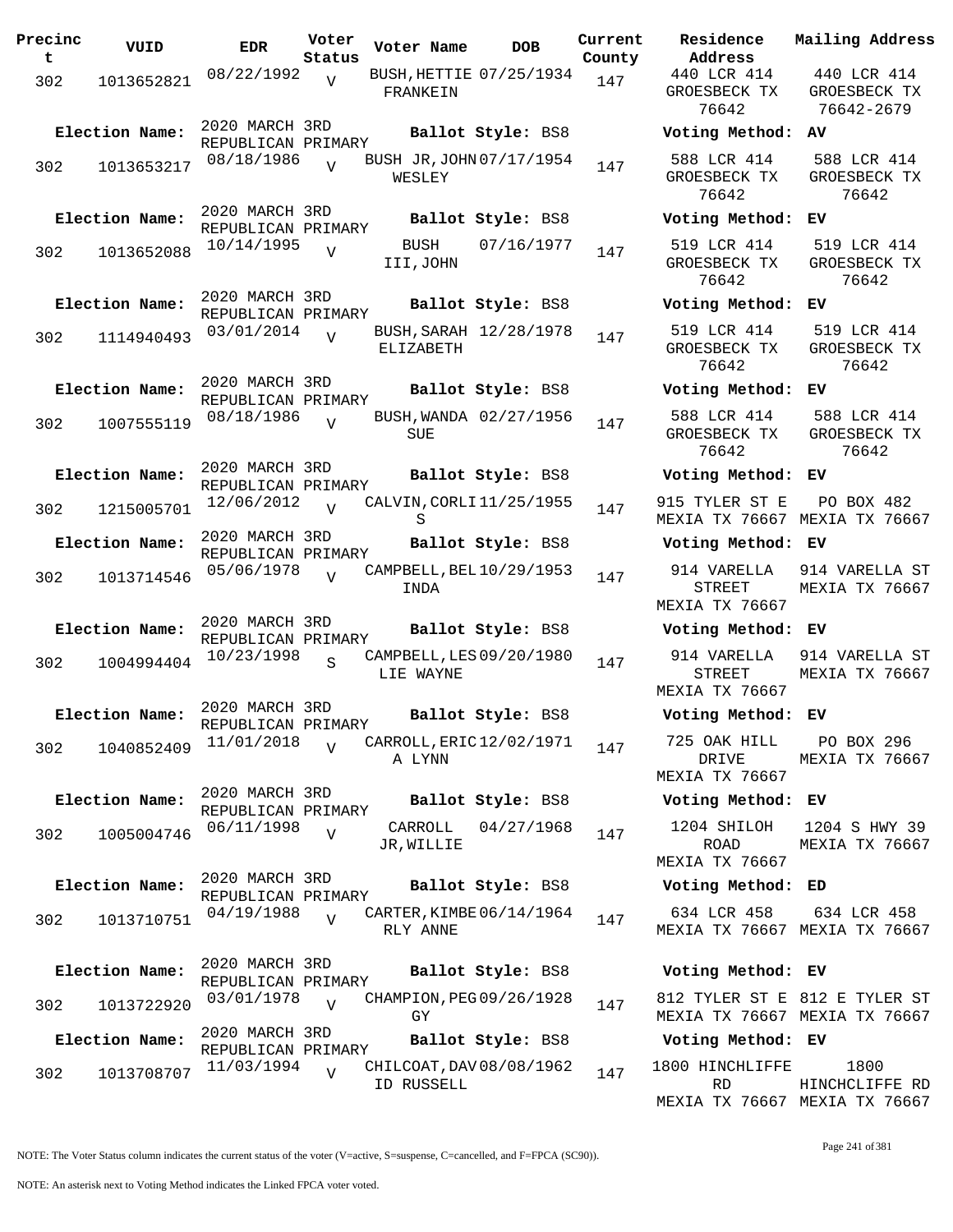**Precinc t VUID EDR Voter Voter Name DOB Residence Status County** 2020 MARCH 3RD REPUBLICAN PRIMARY **Election Name: Ballot Style:** BS8 **Voting Method: EV** 302 1146199481 <sup>10/21/2007</sup> V CHILCOAT, KAR 10/21/1965 147 EN JOHNSTON  $\overline{V}$ 2020 MARCH 3RD REPUBLICAN PRIMARY **Election Name: Ballot Style:** BS8 **Voting Method: EV** 302 1182939152 03/17/2012 EPPES  $\overline{V}$ CLARK, ERIN 03/13/1979 147 2020 MARCH 3RD REPUBLICAN PRIMARY **Election Name: Ballot Style:** BS8 **Voting Method: EV** 302 1153489624 08/21/2013 V COMPTON, CARO 07/30/1948 147 L ADAMS  $\overline{V}$ 2020 MARCH 3RD REPUBLICAN PRIMARY **Election Name: Ballot Style:** BS8 **Voting Method: ED** 302 1013713708  $03/04/1982$  COOKSEY, REBE 08/07/1944 147 CCA ANN  $\overline{V}$ 2020 MARCH 3RD REPUBLICAN PRIMARY **Election Name: Ballot Style:** BS8 **Voting Method: EV** 302 2156319506 06/03/2019 v COOPER, GARY 01/24/1967 147 812 HOPKINS ST  $\overline{V}$ 2020 MARCH 3RD REPUBLICAN PRIMARY **Election Name: Ballot Style:** BS8 **Voting Method: EV** 302 1201175065 08/15/2013 CHARLES  $\overline{U}$ COX, EDWARD 11/08/1949 147 2020 MARCH 3RD REPUBLICAN PRIMARY **Election Name: Ballot Style:** BS8 **Voting Method: EV** 302 1174313532 11/02/2010 ALLEN  $\overline{V}$ COX, JEFFERY 01/17/1956 147 2020 MARCH 3RD REPUBLICAN PRIMARY **Election Name: Ballot Style:** BS8 **Voting Method: EV** 302 1143062231 05/17/2007 ELIZABETH V COX, KALYN 12/28/1988 147 2020 MARCH 3RD REPUBLICAN PRIMARY **Election Name: Ballot Style:** BS8 **Voting Method: EV** <sup>302</sup> COX,PATRICIA 11/29/2015 <sup>1122938533</sup> <sup>147</sup> 12/23/1948 WHEELER V 2020 MARCH 3RD REPUBLICAN PRIMARY **Election Name: Ballot Style:** BS8 **Voting Method: EV** <sup>302</sup> CRABB,DELORE 04/10/1988 <sup>1013671951</sup> <sup>147</sup> 05/30/1961 S WALTZ V 2020 MARCH 3RD REPUBLICAN PRIMARY **Election Name: Ballot Style:** BS8 **Voting Method: EV** 302 1013721653 02/20/1988 HENSON  $\overline{V}$ CROW, WANDA 09/14/1939 147 2020 MARCH 3RD REPUBLICAN PRIMARY **Election Name: Ballot Style:** BS8 **Voting Method: AV** 302 1023511172 04/07/2018 LEIGH V CUPPS, TONI 09/21/1961 147 2020 MARCH 3RD REPUBLICAN PRIMARY **Election Name: Ballot Style:** BS8 **Voting Method: ED**

**Address Current Residence Mailing Address** 1800 HINCHLIFFE RD MEXIA TX 76667 MEXIA TX 76667 1800 HINCHCLIFFE RD 1804 HINCHLIFFE 1804 HINCHLIFFE RD MEXIA TX 76667- MEXIA TX 76667 4005 RD 721 BONHAM ST S MEXIA TX 76667- MEXIA TX 76667 1372 POB 1372 810 HOPKINS ST 810 E HOPKINS E MEXIA TX 76667 MEXIA TX 76667  $ST$ E MEXIA TX 76667 6156 FM 39 N MEXIA TX 76667- MEXIA TX 76667 4978 6156 FM 39 N 608 HOPKINS ST 608 E HOPKINS E MEXIA TX 76667 MEXIA TX 76667 588 LCR 414 GROESBECK TX 76642 588 LCR 414 GROESBECK TX 76642 6156 FM 39 N MEXIA TX 76667 MEXIA TX 76667 6156 FM 39 N 781 OAK HILL DRIVE MEXIA TX 76667 POB 1026 GROESBECK TX 76642 609 ROSS AVE S 609 S ROSS AVE MEXIA TX 76667 MEXIA TX 76667 442 LCR 414 GROESBECK TX MEXIA TX 76667 76642 PO BOX 1339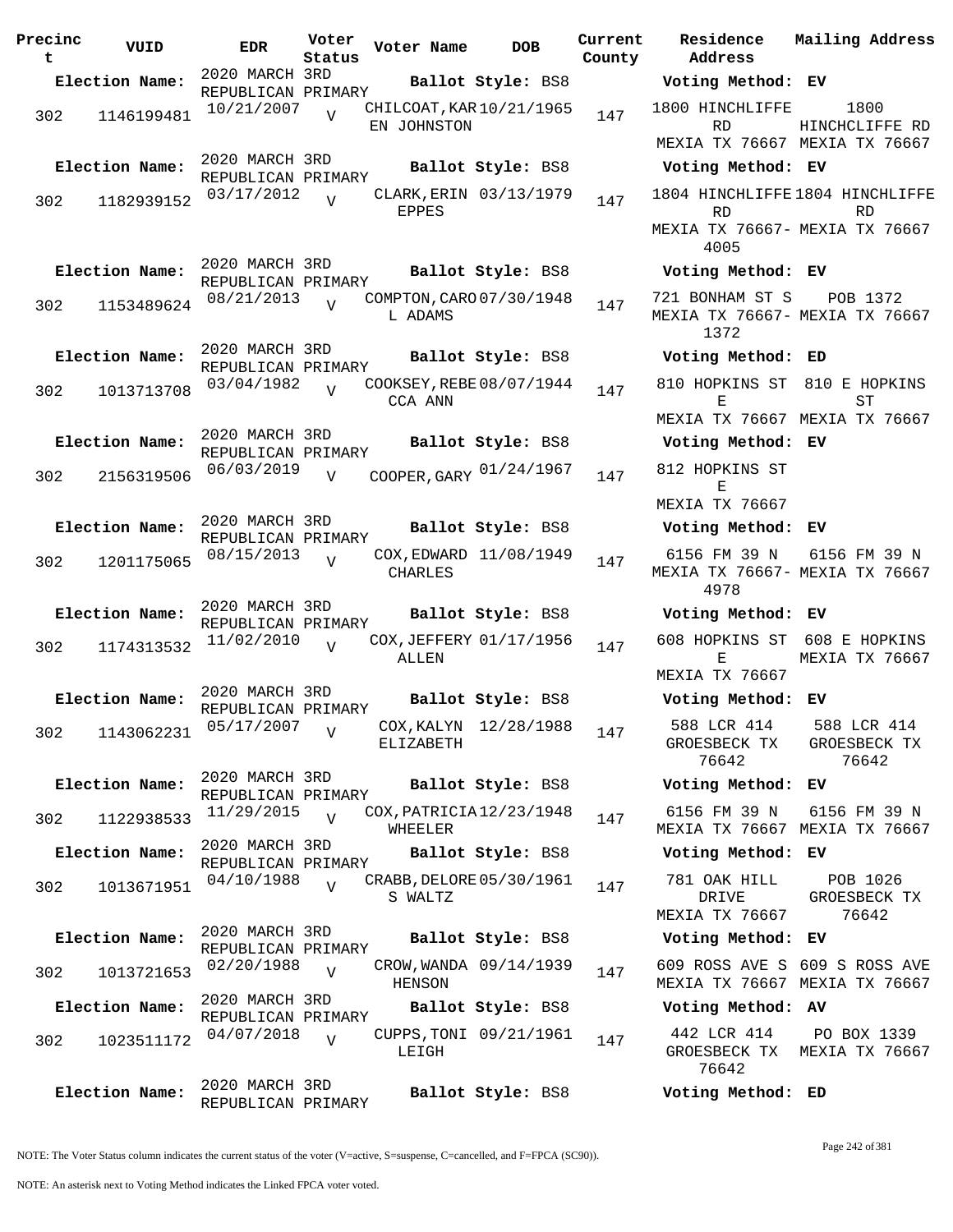| Precinc<br>t. | VUID           | <b>EDR</b>                           | Voter<br>Status | Voter Name                            | <b>DOB</b>             | Current<br>County | Residence<br>Address                 |
|---------------|----------------|--------------------------------------|-----------------|---------------------------------------|------------------------|-------------------|--------------------------------------|
| 302           | 1013712870     | 10/30/1993                           | V               | DABNEY, EMMA 09/25/1963<br>GAIL       |                        | 147               | 805 ROSS AVI<br>MEXIA TX 766         |
|               | Election Name: | 2020 MARCH 3RD<br>REPUBLICAN PRIMARY |                 |                                       | Ballot Style: BS8      |                   | Voting Meth                          |
| 302           | 2122772861     | 05/05/2016                           | $\overline{V}$  | DABNEY, RAY E 05/22/1949              |                        | 147               | 401 SMITH<br>STREET                  |
|               |                | 2020 MARCH 3RD                       |                 |                                       |                        |                   | MEXIA TX 766                         |
|               | Election Name: | REPUBLICAN PRIMARY                   |                 |                                       | Ballot Style: BS8      |                   | Voting Meth                          |
| 302           | 2122772826     | 05/05/2016                           | $\overline{V}$  | DABNEY, VANA 04/21/1967<br>GAIL       |                        | 147               | 401 SMITH<br>STREET<br>MEXIA TX 766  |
|               | Election Name: | 2020 MARCH 3RD<br>REPUBLICAN PRIMARY |                 |                                       | Ballot Style: BS8      |                   | Voting Meth                          |
| 302           | 1058461242     | 07/16/2006                           | $\overline{V}$  | DAWKINS, DORO 06/05/1963<br>THY ANN   |                        | 147               | 926 HOPKINS<br>Е                     |
|               | Election Name: | 2020 MARCH 3RD                       |                 |                                       | Ballot Style: BS8      |                   | MEXIA TX 766<br>Voting Meth          |
|               |                | REPUBLICAN PRIMARY                   |                 |                                       |                        |                   | 289 A LCR 4                          |
| 302           | 1197206551     | 02/21/2013                           | $\overline{V}$  | DESHUN                                | DAY, TIARA 01/19/1995  | 147               | GROESBECK :<br>76642                 |
|               | Election Name: | 2020 MARCH 3RD<br>REPUBLICAN PRIMARY |                 |                                       | Ballot Style: BS8      |                   | Voting Meth                          |
| 302           | 1013646378     | 03/22/2002                           | $\overline{U}$  | CARL                                  | DELO, JACK 03/04/1937  | 147               | 609 ROSS AVI<br>MEXIA TX 766<br>3460 |
|               | Election Name: | 2020 MARCH 3RD                       |                 |                                       | Ballot Style: BS8      |                   | Voting Meth                          |
| 302           | 1216370811     | REPUBLICAN PRIMARY<br>01/10/2015     | $\overline{U}$  | ROSALINDA                             | DIAZ, MARIA 08/14/1959 | 147               | 2394 LCR 46<br>MEXIA TX 766          |
|               | Election Name: | 2020 MARCH 3RD                       |                 |                                       | Ballot Style: BS8      |                   | Voting Meth                          |
| 302           | 1013722688     | REPUBLICAN PRIMARY<br>03/01/1978     | $\overline{V}$  | DILLARD, RAYM11/05/1947<br>OND HUGHES |                        | 147               | 806 ROSS AVI<br>MEXIA TX 766         |
|               | Election Name: | 2020 MARCH 3RD<br>REPUBLICAN PRIMARY |                 |                                       | Ballot Style: BS8      |                   | Voting Meth                          |
| 302           | 1216246590     | 12/21/2014                           | V               | JR,RONALD                             | DOCKERY 06/13/1969     | 147               | 1103 SHILO<br>ROAD<br>MEXIA TX 766   |
|               | Election Name: | 2020 MARCH 3RD                       |                 |                                       | Ballot Style: BS8      |                   | Voting Meth                          |
|               |                | REPUBLICAN PRIMARY<br>02/05/2006     |                 | DOMINQUEZ, DE 12/16/1979              |                        |                   | 912 HOPKINS                          |
| 302           | 1037505392     |                                      | $\overline{V}$  | LIA<br>HERNANDEZ                      |                        | 147               | Е<br>MEXIA TX 766                    |
|               | Election Name: | 2020 MARCH 3RD<br>REPUBLICAN PRIMARY |                 |                                       | Ballot Style: BS8      |                   | Voting Meth                          |
| 302           | 1159029167     | 01/28/2018                           | $\overline{V}$  | DRAPER, EMILY 07/21/1990<br>DAWN      |                        | 147               | 829 HOLLY LA<br>MEXIA TX 766         |
|               | Election Name: | 2020 MARCH 3RD                       |                 |                                       | Ballot Style: BS8      |                   | Voting Meth                          |
| 302           | 2161800099     | REPUBLICAN PRIMARY<br>12/30/2019     | $\overline{V}$  | DRAPER, THOMA 06/07/1989<br>S JAMES   |                        | 147               | 829 HOLLY LA<br>MEXIA TX 766         |
|               | Election Name: | 2020 MARCH 3RD<br>REPUBLICAN PRIMARY |                 |                                       | Ballot Style: BS8      |                   | Voting Meth                          |
| 302           | 2161963370     | 01/04/2020                           | $\overline{V}$  | ELLIOTT, CHAR 01/21/1947<br>LES B     |                        | 147               | 701 ROSS AVI<br>MEXIA TX 766         |
|               | Election Name: | 2020 MARCH 3RD<br>REPUBLICAN PRIMARY |                 |                                       | Ballot Style: BS8      |                   | Voting Meth                          |

**Voter Name DOB Residence Address Current Mailing Address** 805 ROSS AVE S MEXIA TX 76667 MEXIA TX 76667 PO BOX 208 **Election Name: Ballot Style:** BS8 **Voting Method: ED** STREET MEXIA TX 76667 **Election Name: Ballot Style:** BS8 **Voting Method: EV** 401 SMITH STREET MEXIA TX 76667 **Election Name: Ballot Style:** BS8 **Voting Method: EV** 926 HOPKINS ST 926 E HOPKINS E MEXIA TX 76667 MEXIA TX 76667 ST **Election Name: Ballot Style:** BS8 **Voting Method: ED** 289 A LCR 408 GROESBECK TX 76642 PO BOX 321 GROESBECK TX 76642 **Election Name: Ballot Style:** BS8 **Voting Method: EV** 609 ROSS AVE S 609 S ROSS AVE MEXIA TX 76667- MEXIA TX 76667 3460 **Election Name: Ballot Style:** BS8 **Voting Method: AV** 2394 LCR 460 MEXIA TX 76667 MEXIA TX 76667 2394 LCR 460 **Election Name: Ballot Style:** BS8 **Voting Method: EV** 806 ROSS AVE S MEXIA TX 76667 MEXIA TX 76667 PO BOX 191 **Election Name: Ballot Style:** BS8 **Voting Method: ED** 1103 SHILOH ROAD MEXIA TX 76667 1103 SHILOH RD MEXIA TX 76667 **Election Name: Ballot Style:** BS8 **Voting Method: ED** 912 HOPKINS ST  $\mathbf E$ MEXIA TX 76667 **Election Name: Ballot Style:** BS8 **Voting Method: EV** 829 HOLLY LANE MEXIA TX 76667 **Election Name: Ballot Style:** BS8 **Voting Method: EV** 829 HOLLY LANE MEXIA TX 76667 **Election Name: Ballot Style:** BS8 **Voting Method: ED** 701 ROSS AVE S MEXIA TX 76667 **Election Name: Ballot Style:** BS8 **Voting Method: AV**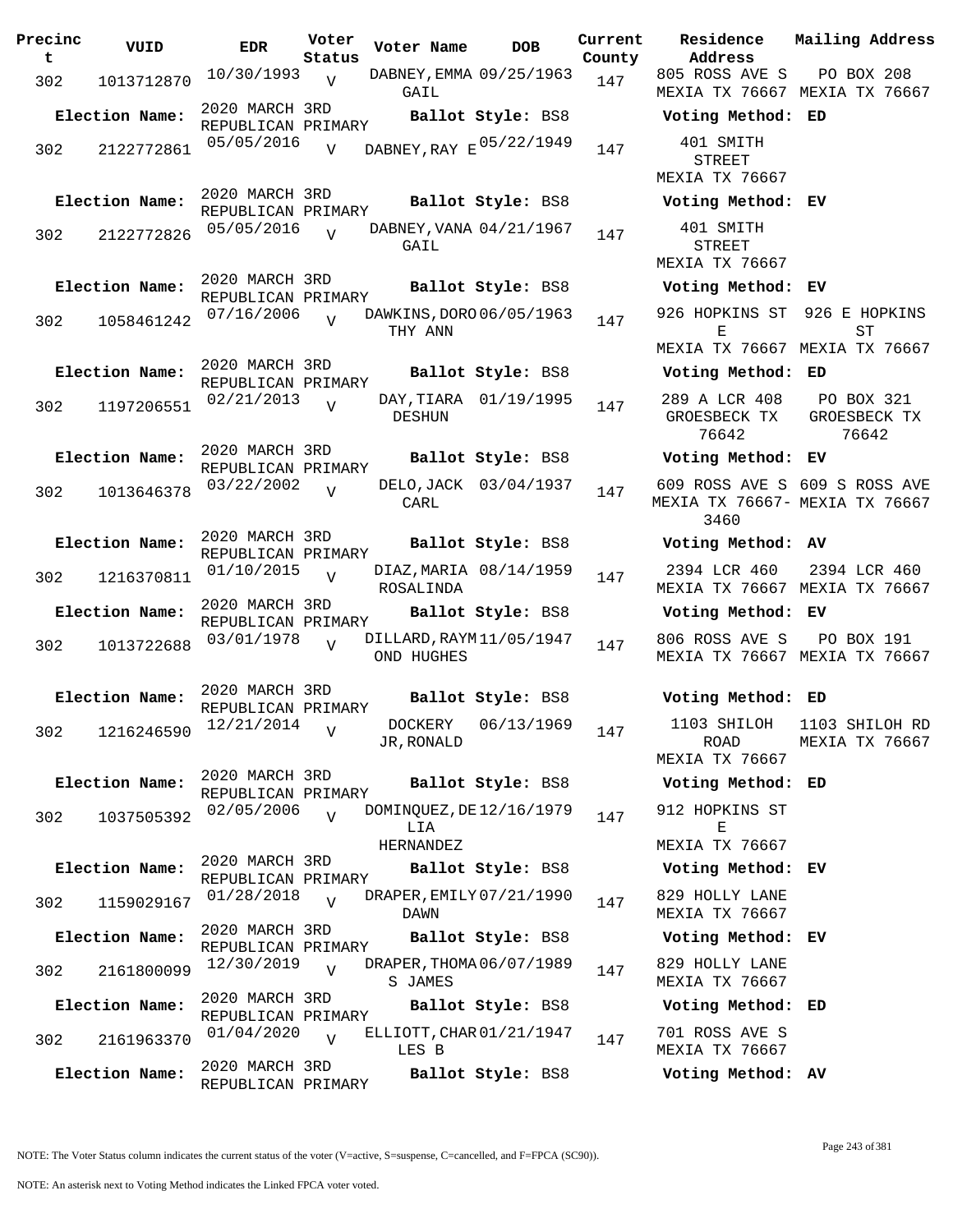| Precinc<br>t | VUID           | <b>EDR</b>                           | Voter<br>Status | Voter Name                             | <b>DOB</b>        | Current<br>County | Residence<br>Address                              | Mail                   |
|--------------|----------------|--------------------------------------|-----------------|----------------------------------------|-------------------|-------------------|---------------------------------------------------|------------------------|
| 302          | 1024143116     | 05/07/2005                           | V               | ELLISON, HALE 09/13/1983<br>Y YVETTE   |                   | 147               | 388 RIVERVIEW<br>DRIVE<br>GROESBECK TX<br>76642   | 388<br>GR              |
|              | Election Name: | 2020 MARCH 3RD<br>REPUBLICAN PRIMARY |                 |                                        | Ballot Style: BS8 |                   | Voting Method:                                    | ЕV                     |
| 302          | 1013675149     | 03/04/1988                           | $\overline{z}$  | ELLISON, JAME 06/05/1969<br>S FLOYD    |                   | 147               | 388 RIVERVIEW<br>DRIVE<br>GROESBECK TX<br>76642   | 388<br>GR              |
|              | Election Name: | 2020 MARCH 3RD<br>REPUBLICAN PRIMARY |                 |                                        | Ballot Style: BS8 |                   | Voting Method:                                    | EV                     |
| 302          | 1197295691     | 09/18/2016                           | $\overline{U}$  | ERLER, ELIZAB08/14/1989<br>ETH LELA    |                   | 147               | 1234 LCR 406<br>GROESBECK TX<br>76642             | 12<br>GR               |
|              | Election Name: | 2020 MARCH 3RD<br>REPUBLICAN PRIMARY |                 |                                        | Ballot Style: BS8 |                   | Voting Method:                                    | ED                     |
| 302          | 1205131061     | 01/12/2014                           | $\overline{U}$  | FAVORS, ROBER 07/03/1965<br>T THOMAS   |                   | 147               | 159 LCR 408<br>GROESBECK TX<br>76642              | $\mathbf P$<br>GR      |
|              | Election Name: | 2020 MARCH 3RD<br>REPUBLICAN PRIMARY |                 |                                        | Ballot Style: BS8 |                   | Voting Method: EV                                 |                        |
| 302          | 1013714197     | 10/22/1990                           | $\overline{V}$  | FISHER, MARCU 09/15/1959<br>S MCKENZIE |                   | 147               | 907 EVERGREEN 907<br>ST E<br>MEXIA TX 76667 MEX   |                        |
|              | Election Name: | 2020 MARCH 3RD<br>REPUBLICAN PRIMARY |                 |                                        | Ballot Style: BS8 |                   | Voting Method: EV                                 |                        |
| 302          | 1013714204     | 10/22/1990                           | $\overline{U}$  | FISHER, PHYLL 06/29/1959<br>IS LYNNE   |                   | 147               | 907 EVERGREEN<br>ST E<br>MEXIA TX 76667-<br>3432  | 90 <sup>7</sup><br>MEX |
|              | Election Name: | 2020 MARCH 3RD<br>REPUBLICAN PRIMARY |                 |                                        | Ballot Style: BS8 |                   | Voting Method: EV                                 |                        |
| 302          | 1013704348     | 09/15/1983                           | $\overline{V}$  | FORREST, INA 09/10/1931                |                   | 147               | 804 MESQUITE<br>LANE<br>MEXIA TX 76667            | 804<br>MEX             |
|              | Election Name: | 2020 MARCH 3RD<br>REPUBLICAN PRIMARY |                 |                                        | Ballot Style: BS8 |                   | Voting Method: EV                                 |                        |
| 302          | 1035314734     | 09/10/2014                           | $\overline{V}$  | FORTNER 10/01/1985<br>IV, JAMES        |                   | 147               | 909 ROSS AVE S 909<br>MEXIA TX 76667- MEX<br>3828 |                        |
|              | Election Name: | 2020 MARCH 3RD<br>REPUBLICAN PRIMARY |                 |                                        | Ballot Style: BS8 |                   | Voting Method: EV                                 |                        |
| 302          | 2124997311     | 03/23/2016                           | $\overline{U}$  | FORTNER, KELL 04/03/1986<br>I DELAYNE  |                   | 147               | 909 ROSS AVE S 909<br>MEXIA TX 76667 MEX          |                        |
|              | Election Name: | 2020 MARCH 3RD<br>REPUBLICAN PRIMARY |                 |                                        | Ballot Style: BS8 |                   | Voting Method:                                    | EV                     |
| 302          | 1013713403     | 03/01/1978                           | $\overline{U}$  | FRANKLIN, PEG 03/29/1941<br>GY SUE     |                   | 147               | 901 PARK LANE<br>MEXIA TX 76667 MEX               | 9(                     |
|              | Election Name: | 2020 MARCH 3RD<br>REPUBLICAN PRIMARY |                 |                                        | Ballot Style: BS8 |                   | Voting Method:                                    | EV                     |
| 302          | 1003767746     | 11/09/2001                           | $\overline{V}$  | FRAZIER, DAVI 10/08/1953<br>D PATRICK  |                   | 147               | 280 PR 5406<br>GROESBECK TX<br>76642-2907         | $2\epsilon$<br>GR      |
|              | Election Name: | 2020 MARCH 3RD<br>REPUBLICAN PRIMARY |                 |                                        | Ballot Style: BS8 |                   | Voting Method:                                    | ЕV                     |
| 302          | 1003915654     | 11/30/2000                           | $\overline{U}$  | FRAZIER, LIND 02/22/1954<br>A RENEE    |                   | 147               | 280 PR 5406<br>GROESBECK TX<br>76642              | $2\xi$<br>GR           |
|              | Election Name: | 2020 MARCH 3RD<br>REPUBLICAN PRIMARY |                 |                                        | Ballot Style: BS8 |                   | Voting Method: EV                                 |                        |

**Voter Name DOB Residence Address Current Mailing Address** 388 RIVERVIEW DRIVE GROESBECK TX 76642 388 RIVERVIEW GROESBECK TX 76642 **Election Name: Ballot Style:** BS8 **Voting Method: EV** 388 RIVERVIEW DRIVE GROESBECK TX 76642 388 RIVERVIEW GROESBECK TX 76642 **Election Name: Ballot Style:** BS8 **Voting Method: EV** 1234 LCR 406 GROESBECK TX 76642 1234 LCR 406 GROESBECK TX 76642 **Election Name: Ballot Style:** BS8 **Voting Method: ED** 159 LCR 408 GROESBECK TX 76642 PO BOX 557 GROESBECK TX 76642 **Election Name: Ballot Style:** BS8 **Voting Method: EV** 907 EVERGREEN 907 E EVERGREEN ST E MEXIA TX 76667 MEXIA TX 76667 ST **Election Name: Ballot Style:** BS8 **Voting Method: EV** 907 EVERGREEN 907 EVERGREEN ST E MEXIA TX 76667- 3432 MEXIA TX 76667 **Election Name: Ballot Style:** BS8 **Voting Method: EV** LANE MEXIA TX 76667 804 MESQUITE 804 MESQUITE LN MEXIA TX 76667 **Election Name: Ballot Style:** BS8 **Voting Method: EV** 909 ROSS AVE S 909 S ROSS AVE MEXIA TX 76667- MEXIA TX 76667 3828 **Election Name: Ballot Style:** BS8 **Voting Method: EV** 909 ROSS AVE S 909 S ROSS AVE MEXIA TX 76667 MEXIA TX 76667 **Election Name: Ballot Style:** BS8 **Voting Method: EV** 901 PARK LANE MEXIA TX 76667 MEXIA TX 76667 901 PARK LN **Election Name: Ballot Style:** BS8 **Voting Method: EV** 280 PR 5406 GROESBECK TX 76642-2907 280 PR 5406 GROESBECK TX 76642 **Election Name: Ballot Style:** BS8 **Voting Method: EV** 280 PR 5406 GROESBECK TX 280 PR 5406 GROESBECK TX

NOTE: The Voter Status column indicates the current status of the voter (V=active, S=suspense, C=cancelled, and F=FPCA (SC90)).

Page 244 of 381

76642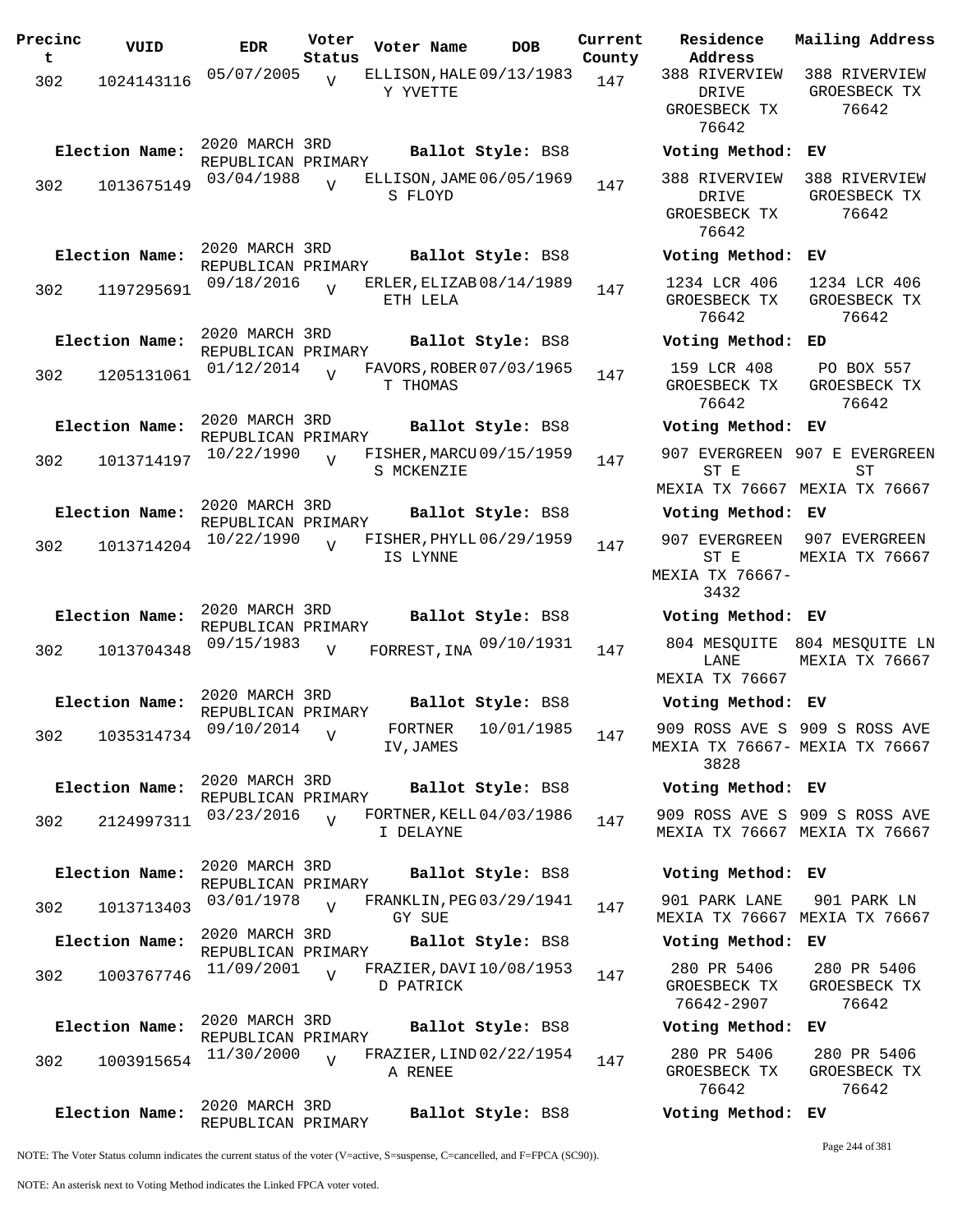| Precinc<br>t | VUID           | EDR                                  | Voter<br>Status | Voter Name | DOB                      | <b>Curre</b><br>Count |
|--------------|----------------|--------------------------------------|-----------------|------------|--------------------------|-----------------------|
| 302          | 1013714047     | 03/01/1976                           | V               |            | FROST, JANIS 07/15/1929  | 147                   |
|              | Election Name: | 2020 MARCH 3RD                       |                 | М          | Ballot Style: BS8        |                       |
|              |                | REPUBLICAN PRIMARY<br>07/01/1994     |                 |            | GAFFORD, GREG 12/17/1973 |                       |
| 302          | 1013700178     |                                      | $\overline{V}$  | ORY GLYNN  |                          | 147                   |
|              | Election Name: | 2020 MARCH 3RD<br>REPUBLICAN PRIMARY |                 |            | Ballot Style: BS8        |                       |
| 302          | 1151277965     | 04/17/2008                           | $\overline{U}$  | HASTINGS   | GAFFORD, MARY 01/18/1945 | 147                   |
|              | Election Name: | 2020 MARCH 3RD                       |                 |            | Ballot Style: BS8        |                       |
|              |                | REPUBLICAN PRIMARY<br>03/03/1988     |                 |            | GAMBLE, MICHA 01/23/1948 |                       |
| 302          | 1013714364     |                                      | V               | EL BOLLEN  |                          | 147                   |
|              | Election Name: | 2020 MARCH 3RD                       |                 |            | Ballot Style: BS8        |                       |
|              |                | REPUBLICAN PRIMARY<br>09/20/2015     |                 |            | GILBERT, NANC 02/23/1959 |                       |
| 302          | 1149832248     |                                      | ٦T              | I ANNETTE  |                          | 147                   |
|              |                | 2020 MARCH 3RD                       |                 |            |                          |                       |
|              | Election Name: | REPUBLICAN PRIMARY                   |                 |            | Ballot Style: BS8        |                       |
| 302          | 1128889282     | 09/20/2015                           | $\overline{U}$  | WAYNE      | GILBERT, PAUL 05/01/1958 | 147                   |
|              | Election Name: | 2020 MARCH 3RD                       |                 |            | Ballot Style: BS8        |                       |
|              |                | REPUBLICAN PRIMARY                   |                 |            |                          |                       |
| 302          | 1013642672     | 11/08/1996                           | $\overline{U}$  | LYNN       | GLASS, DONALD 07/07/1961 | 147                   |
|              |                |                                      |                 |            |                          |                       |
|              | Election Name: | 2020 MARCH 3RD                       |                 |            | Ballot Style: BS8        |                       |
|              |                | REPUBLICAN PRIMARY<br>12/07/2000     |                 |            | GLASS, TONYA 05/24/1964  |                       |
| 302          | 1003915547     |                                      | V               | GREGORY    |                          | 147                   |
|              |                | 2020 MARCH 3RD                       |                 |            |                          |                       |
|              | Election Name: | REPUBLICAN PRIMARY                   |                 |            | Ballot Style: BS8        |                       |
| 302          | 1013650010     | 05/16/1996                           | $\overline{U}$  | ΝE         | GREEN, EMMARE 04/22/1945 | 147                   |
|              | Election Name: | 2020 MARCH 3RD<br>REPUBLICAN PRIMARY |                 |            | Ballot Style: BS8        |                       |
| 302          | 1013688054     | 10/14/1995                           | $\overline{U}$  | E DERMOTT  | GREER, FREDDI 03/19/1977 | 147                   |
|              |                |                                      |                 |            |                          |                       |
|              | Election Name: | 2020 MARCH 3RD<br>REPUBLICAN PRIMARY |                 |            | Ballot Style: BS8        |                       |
| 302          | 2127742918     | 10/01/2016                           | $\overline{U}$  | H GENE     | GRIFFIN, SARA 10/01/1998 | 147                   |
|              |                |                                      |                 |            |                          |                       |
|              | Election Name: | 2020 MARCH 3RD                       |                 |            | Ballot Style: BS8        |                       |
|              |                | REPUBLICAN PRIMARY<br>04/17/2016     |                 |            | GRIMES, VIKKI 09/24/1970 |                       |
| 302          | 2122095121     |                                      | $\overline{V}$  | SUE        |                          | 147                   |

**Voter Name DOB Residence Address Current Mailing Address County** 600 ROSS AVE S 600 S ROSS AVE MEXIA TX 76667 MEXIA TX 76667 **Election Name: Ballot Style:** BS8 **Voting Method: EV** 1681 LCR 462 MEXIA TX 76667 MEXIA TX 76667 1681 LCR 462 **Election Name: Ballot Style:** BS8 **Voting Method: ED** 1681 LCR 462 MEXIA TX 76667- MEXIA TX 76667 3787 1681A LCR462 **Election Name: Ballot Style:** BS8 **Voting Method: ED** 2216 FM 39 N MEXIA TX 76667 MEXIA TX 76667 P O BOX 830 **Election Name: Ballot Style:** BS8 **Voting Method: EV** 286 RIVERVIEW DRIVE GROESBECK TX 76642 286 RIVERVIEW PLACE GROESBECK TX 76642 **Election Name: Ballot Style:** BS8 **Voting Method: EV** 286 RIVERVIEW DRIVE GROESBECK TX 76642 286 RIVERVIEW PLACE GROESBECK TX 76642 **Election Name: Ballot Style:** BS8 **Voting Method: EV** 352 RIVERVIEW DRIVE GROESBECK TX 76642 352 RIVERVIEW DR GROESBECK TX 76642 **Election Name: Ballot Style:** BS8 **Voting Method: EV** 352 RIVERVIEW DRIVE GROESBECK TX 76642-2882 352 RIVERVIEW DRIVE GROESBECK TX 76642 **Election Name: Ballot Style:** BS8 **Voting Method: EV** 400 TYLER ST E MEXIA TX 76667 MEXIA TX 76667 400 E TYLER **Election Name: Ballot Style:** BS8 **Voting Method: AV** 409 HOUSTON ST 409 E HOUSTON E MEXIA TX 76667 MEXIA TX 76667 ST **Election Name: Ballot Style:** BS8 **Voting Method: EV** 380 RIVERVIEW 380 RIVERVIEW DRIVE GROESBECK TX 76642 DR GROESBECK TX 76642 **Election Name: Ballot Style:** BS8 **Voting Method: EV** 369 LCR 406 GROESBECK TX 76642 369 LCR 406 GROESBECK TX 76642

NOTE: The Voter Status column indicates the current status of the voter (V=active, S=suspense, C=cancelled, and F=FPCA (SC90)).

Page 245 of 381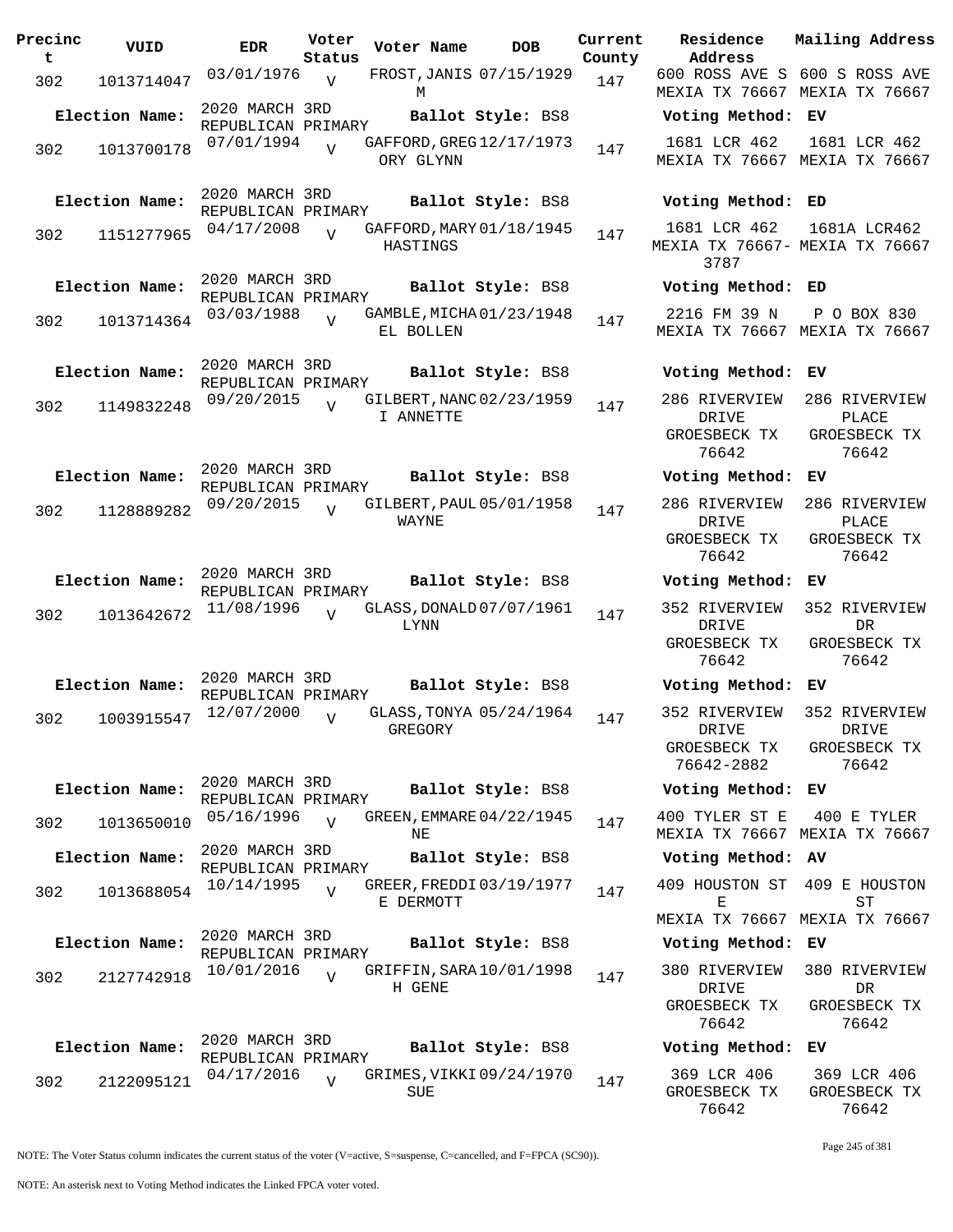| Precinc<br>t | VUID                          | <b>EDR</b>                           | Voter<br>Status | Voter Name                                          | <b>DOB</b>        | Current<br>County | <b>Residence</b><br>Address           | Mailing Address                                                |
|--------------|-------------------------------|--------------------------------------|-----------------|-----------------------------------------------------|-------------------|-------------------|---------------------------------------|----------------------------------------------------------------|
|              | Election Name:                | 2020 MARCH 3RD<br>REPUBLICAN PRIMARY |                 |                                                     | Ballot Style: BS8 |                   | Voting Method: ED                     |                                                                |
| 302          | 2124989287                    | 06/06/2016                           | $\mathbf{s}$    | GROVETON, TAY 12/13/1988<br>LOR                     |                   | 147               | Е<br>MEXIA TX 76667                   | 910 HOPKINS ST 910 E HOPKINS<br>MEXIA TX 76667                 |
|              | Election Name:                | 2020 MARCH 3RD                       |                 | CHRISTIAN                                           | Ballot Style: BS8 |                   | Voting Method: EV                     |                                                                |
| 302          | 2146932912                    | REPUBLICAN PRIMARY<br>08/26/2018     | $\overline{V}$  | HALL, LONNIE 09/09/1958<br>JAMES                    |                   | 147               | 802 GLENDALE ST 802 E GLENDALE<br>Е   | MEXIA TX 76667                                                 |
|              |                               |                                      |                 |                                                     |                   |                   | MEXIA TX 76667                        |                                                                |
|              | Election Name:                | 2020 MARCH 3RD<br>REPUBLICAN PRIMARY |                 |                                                     | Ballot Style: BS8 |                   | Voting Method: ED                     |                                                                |
| 302          |                               | 1188703593 09/28/2012                | $\overline{v}$  | HANSEN, JAMES 08/10/1966                            |                   | 147               |                                       | 701 ROSS AVE S 701 ROSS AVE S<br>MEXIA TX 76667 MEXIA TX 76667 |
|              | Election Name:                | 2020 MARCH 3RD<br>REPUBLICAN PRIMARY |                 |                                                     | Ballot Style: BS8 |                   | Voting Method: ED                     |                                                                |
| 302          | 1019026995                    | $11/19/1995$ V                       |                 | HARDIN, KACI 10/20/1977<br>RHEA                     |                   | 147               | 299 LCR 406<br>GROESBECK TX<br>76642  | 299 LCR 406<br>GROESBECK TX<br>76642                           |
|              | Election Name:                | 2020 MARCH 3RD<br>REPUBLICAN PRIMARY |                 |                                                     | Ballot Style: BS8 |                   | Voting Method: EV                     |                                                                |
| 302          | 1011688602                    | 06/30/2019                           |                 | HARGROVE, TRA 12/03/1972<br>CY RENEE                |                   | 147               | 820 TYLER ST E<br>MEXIA TX 76667      | PO BOX 151<br>WORTHAM TX<br>76693-0151                         |
|              | Election Name:                | 2020 MARCH 3RD<br>REPUBLICAN PRIMARY |                 |                                                     | Ballot Style: BS8 |                   | Voting Method: EV                     |                                                                |
| 302          | 1013700431                    | 02/12/1994                           | $\overline{V}$  | HARPER, LINDA 04/21/1943                            |                   | 147               | 1214 SHILOH<br>ROAD<br>MEXIA TX 76667 | 1214 SHILOH RD<br>MEXIA TX 76667                               |
|              | Election Name:                | 2020 MARCH 3RD                       |                 |                                                     | Ballot Style: BS8 |                   | Voting Method: AV                     |                                                                |
| 302          | 1028265778                    | REPUBLICAN PRIMARY<br>$10/06/2006$ V |                 | HARRISON, LAR 07/28/1963<br>RY HARVEY               |                   | 147               |                                       | 820 TYLER ST E 820 E TYLER ST<br>MEXIA TX 76667 MEXIA TX 76667 |
|              | Election Name:                | 2020 MARCH 3RD<br>REPUBLICAN PRIMARY |                 |                                                     | Ballot Style: BS8 |                   | Voting Method: EV                     |                                                                |
| 302          |                               | 1013722473 03/01/1978                | $\overline{U}$  | HAWKINS, ARLE 03/05/1939<br>ΝE                      |                   | 147               | 913 BONHAM ST S 913 S BONHAM ST       | MEXIA TX 76667 MEXIA TX 76667                                  |
|              | Election Name: 2020 MARCH 3RD | REPUBLICAN PRIMARY                   |                 |                                                     | Ballot Style: BS8 |                   | Voting Method: EV                     |                                                                |
| 302          | 1013704492                    | 02/24/1978                           | $\overline{V}$  | HAWKINS, BETT 11/16/1937<br>Y                       |                   | 147               |                                       | 815 TYLER ST E 815 E TYLER ST<br>MEXIA TX 76667 MEXIA TX 76667 |
|              | Election Name:                | 2020 MARCH 3RD<br>REPUBLICAN PRIMARY |                 |                                                     | Ballot Style: BS8 |                   | Voting Method: AV                     |                                                                |
| 302          | 1013714329                    | 03/11/1980                           | $\overline{V}$  | HELWEG, BARRY 01/11/1944<br>RAY                     |                   | 147               | 6235 FM 39 N                          | 6235 FM 39 N<br>MEXIA TX 76667 MEXIA TX 76667                  |
|              | Election Name:                | 2020 MARCH 3RD<br>REPUBLICAN PRIMARY |                 |                                                     | Ballot Style: BS8 |                   | Voting Method: ED                     |                                                                |
| 302          | 1013714338                    | 05/05/1978                           | $\overline{v}$  | HELWEG, MARTH 05/09/1946<br>Α                       |                   | 147               | 6235 FM 39 N                          | 6235 FM 39 N<br>MEXIA TX 76667 MEXIA TX 76667                  |
|              | Election Name:                | 2020 MARCH 3RD<br>REPUBLICAN PRIMARY |                 |                                                     | Ballot Style: BS8 |                   | Voting Method: ED                     |                                                                |
| 302          | 1013714837                    | 05/05/1978                           |                 | HENDRICK, BAR 03/12/1944<br>BARA                    |                   | 147               | LANE<br>MEXIA TX 76667                | 906 MESQUITE 906 MESQUITE LI<br>MEXIA TX 76667                 |
|              | Election Name:                | 2020 MARCH 3RD<br>REPUBLICAN PRIMARY |                 |                                                     | Ballot Style: BS8 |                   | Voting Method: ED                     |                                                                |
| 302          | 1013650454                    | 04/13/1996                           | $\overline{U}$  | HENDRICK, CHR 12/19/1967<br><b>ISTOPHER</b><br>PAUL |                   | 147               | LANE<br>MEXIA TX 76667                | 906 MESQUITE 906 MESQUITE LI<br>MEXIA TX 76667                 |
|              | Election Name:                | 2020 MARCH 3RD<br>REPUBLICAN PRIMARY |                 |                                                     | Ballot Style: BS8 |                   | Voting Method: ED                     |                                                                |

**Parame Residence Address Current Mailing Address** nty **Election Name: Ballot Style:** BS8 **Voting Method: ED** 910 HOPKINS ST 910 E HOPKINS E MEXIA TX 76667 MEXIA TX 76667 **Election Name: Ballot Style:** BS8 **Voting Method: EV** 802 GLENDALE ST 802 E GLENDALE E MEXIA TX 76667 MEXIA TX 76667 **Election Name: Ballot Style:** BS8 **Voting Method: ED** MEXIA TX 76667 MEXIA TX 76667 **Election Name: Ballot Style:** BS8 **Voting Method: ED** 299 LCR 406 GROESBECK TX 76642 299 LCR 406 GROESBECK TX 76642 **Election Name: Ballot Style:** BS8 **Voting Method: EV** 820 TYLER ST E MEXIA TX 76667 PO BOX 151 WORTHAM TX 76693-0151 **Election Name: Ballot Style:** BS8 **Voting Method: EV** ROAD MEXIA TX 76667 1214 SHILOH RD MEXIA TX 76667 **Election Name: Ballot Style:** BS8 **Voting Method: AV** 820 TYLER ST E 820 E TYLER ST MEXIA TX 76667 MEXIA TX 76667 **Election Name: Ballot Style:** BS8 **Voting Method: EV** 913 BONHAM ST S 913 S BONHAM ST MEXIA TX 76667 MEXIA TX 76667 **Election Name: Ballot Style:** BS8 **Voting Method: EV** 815 TYLER ST E 815 E TYLER ST MEXIA TX 76667 MEXIA TX 76667 **Election Name: Ballot Style:** BS8 **Voting Method: AV** 6235 FM 39 N MEXIA TX 76667 MEXIA TX 76667 6235 FM 39 N **Election Name: Ballot Style:** BS8 **Voting Method: ED** 6235 FM 39 N MEXIA TX 76667 MEXIA TX 76667 6235 FM 39 N **Election Name: Ballot Style:** BS8 **Voting Method: ED** 906 MESQUITE 906 MESQUITE LN LANE MEXIA TX 76667 MEXIA TX 76667 **Election Name: Ballot Style:** BS8 **Voting Method: ED** 906 MESQUITE 906 MESQUITE LN LANE MEXIA TX 76667 MEXIA TX 76667

NOTE: The Voter Status column indicates the current status of the voter (V=active, S=suspense, C=cancelled, and F=FPCA (SC90)).

Page 246 of 381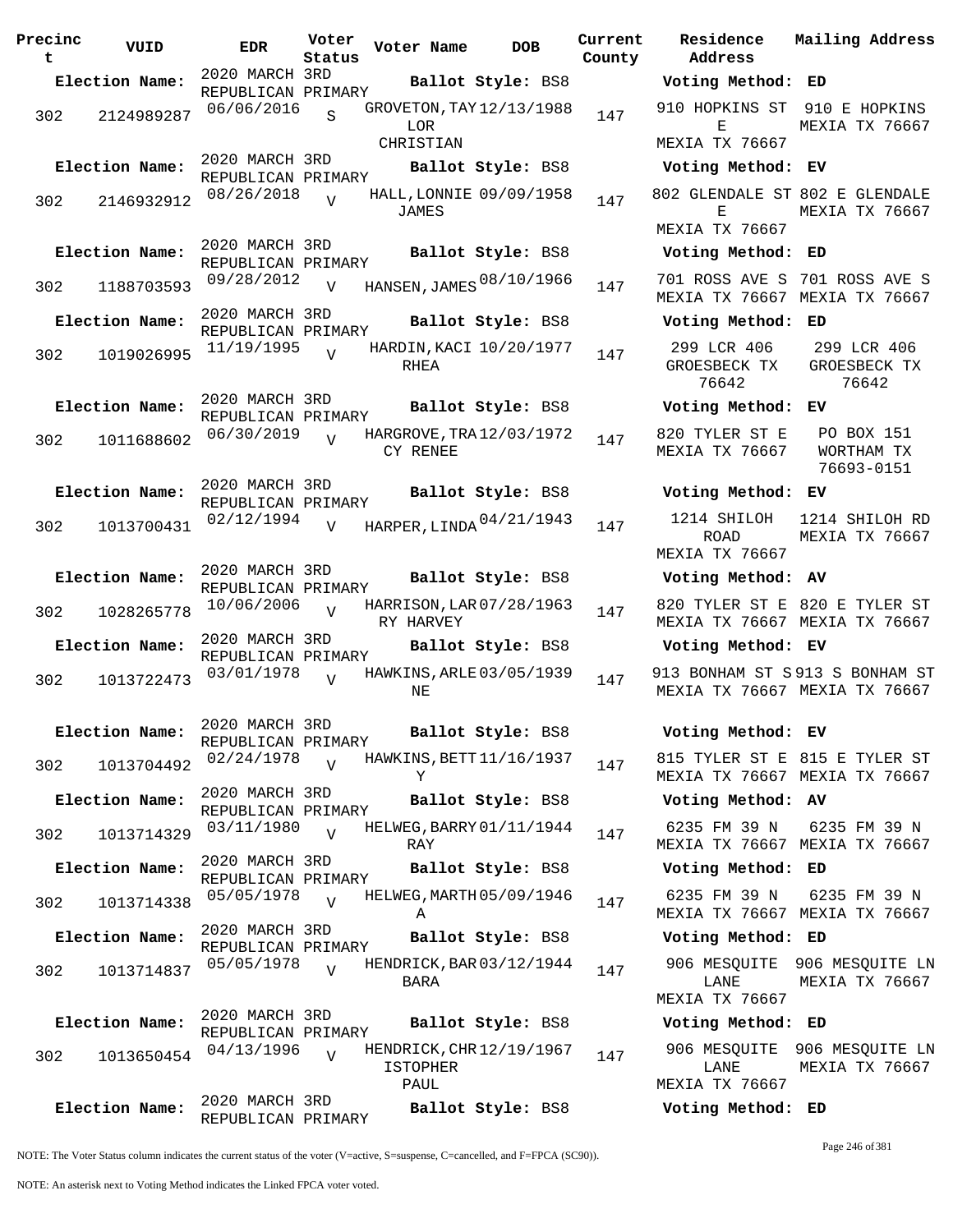| Precinc<br>t | VUID           | <b>EDR</b>                           | Voter<br>Status | Voter Name   | <b>DOB</b>               | Curre<br>Count |
|--------------|----------------|--------------------------------------|-----------------|--------------|--------------------------|----------------|
| 302          | 1125794620     | 04/10/2015                           | $\overline{V}$  | Y RICHARDSON | HENDRIX, GRAD 09/27/1961 | 147            |
|              | Election Name: | 2020 MARCH 3RD                       |                 |              | Ballot Style: BS8        |                |
| 302          | 2163719733     | REPUBLICAN PRIMARY<br>02/22/2020     | $\overline{U}$  | SIA          | HENRY, ANASTA 07/13/1999 | 147            |
|              | Election Name: | 2020 MARCH 3RD                       |                 | KAMBRELLE    | Ballot Style: BS8        |                |
|              |                | REPUBLICAN PRIMARY<br>11/02/1992     |                 |              | HERNANDEZ, ED 07/19/1961 |                |
| 302          | 1013683537     |                                      | $\overline{V}$  | WIN MARTIN   |                          | 147            |
|              | Election Name: | 2020 MARCH 3RD                       |                 |              | Ballot Style: BS8        |                |
| 302          | 1021529139     | REPUBLICAN PRIMARY<br>08/28/2004     | $\overline{V}$  | IZABETH JUNE | HERNANDEZ, EL 10/20/1960 | 147            |
|              | Election Name: | 2020 MARCH 3RD<br>REPUBLICAN PRIMARY |                 |              | Ballot Style: BS8        |                |
| 302          | 1177859480     | 06/17/2011                           | $\overline{V}$  | AAC GIOVANNI | HERNANDEZ, IZ09/30/1991  | 147            |
|              | Election Name: | 2020 MARCH 3RD<br>REPUBLICAN PRIMARY |                 |              | Ballot Style: BS8        |                |
| 302          | 1013712929     | 10/22/1990                           | $\overline{V}$  | CHEL         | HERNANDEZ, RA02/02/1968  | 147            |
|              | Election Name: | 2020 MARCH 3RD<br>REPUBLICAN PRIMARY |                 |              | Ballot Style: BS8        |                |
| 302          | 1186918558     | 07/25/2012                           | $\overline{U}$  | INE MARIE    | HIGH, JACQUEL 04/14/1950 | 147            |
|              | Election Name: | 2020 MARCH 3RD<br>REPUBLICAN PRIMARY |                 |              | Ballot Style: BS8        |                |
| 302          | 1208599495     | 10/11/2019                           | $\overline{V}$  | MICHELLE     | HITE, TAMMY 01/26/1969   | 147            |
|              | Election Name: | 2020 MARCH 3RD<br>REPUBLICAN PRIMARY |                 |              | Ballot Style: BS8        |                |
| 302          | 1013715133     | 04/10/1994                           | $\overline{V}$  | ITCHELL PAUL | HOLEYFIELD, M01/06/1963  | 147            |
|              | Election Name: | 2020 MARCH 3RD<br>REPUBLICAN PRIMARY |                 |              | Ballot Style: BS8        |                |
| 302          | 1013708619     | 05/11/1982                           | $\overline{U}$  | D N          | HOLMES, DONAL 09/25/1934 | 147            |
|              | Election Name: | 2020 MARCH 3RD<br>REPUBLICAN PRIMARY |                 |              | Ballot Style: BS8        |                |
| 302          | 1013708563     | 05/06/1978                           | $\overline{U}$  | Ε            | HOLMES, YVONN 01/12/1944 | 147            |
|              | Election Name: | 2020 MARCH 3RD<br>REPUBLICAN PRIMARY |                 |              | Ballot Style: BS8        |                |
| 302          | 1019204815     | 10/02/2003                           | $\overline{V}$  | JOE          | HOWARD, ANDY 03/22/1962  | 147            |
|              | Election Name: | 2020 MARCH 3RD<br>REPUBLICAN PRIMARY |                 |              | Ballot Style: BS8        |                |

**Voter Name DOB Residence Address Current Mailing Address**  $\frac{1}{2}$ 713 OAK HILL 713 OAK HILL DR DRIVE MEXIA TX 76667 MEXIA TX 76667 **Election Name: Ballot Style:** BS8 **Voting Method: EV** 817 HOWELL STREET MEXIA TX 76667 **Election Name: Ballot Style:** BS8 **Voting Method: ED** 838 KRISKER LANE MEXIA TX 76667 MEXIA TX 76667 838 KRISKER LANE **Election Name: Ballot Style:** BS8 **Voting Method: EV** 838 KRISKER LANE MEXIA TX 76667 MEXIA TX 76667 838 KRISKER LANE **Election Name: Ballot Style:** BS8 **Voting Method: EV** 805 HOWELL STREET MEXIA TX 76667 805 E HOWELL ST MEXIA TX 76667 **Election Name: Ballot Style:** BS8 **Voting Method: ED** 805 HOWELL STREET MEXIA TX 76667 805 HOWELL ST MEXIA TX 76667 **Election Name: Ballot Style:** BS8 **Voting Method: EV** 302 JACKSON STREET MEXIA TX 76667 302 JACKSON ST MEXIA TX 76667 **Election Name: Ballot Style:** BS8 **Voting Method: ED** 154 PR 5485 MEXIA TX 76667 MEXIA TX 76667- 154D PR 5485 5048 **Election Name: Ballot Style:** BS8 **Voting Method: EV** 482 RIVERVIEW DRIVE GROESBECK TX 76642 482 RIVERVIEW DR GROESBECK TX 76642 **Election Name: Ballot Style:** BS8 **Voting Method: EV** 923 EVERGREEN 923 E EVERGREEN ST E MEXIA TX 76667 MEXIA TX 76667 ST **Election Name: Ballot Style:** BS8 **Voting Method: EV** 923 EVERGREEN 923 E EVERGREEN ST E MEXIA TX 76667 MEXIA TX 76667 ST **Election Name: Ballot Style:** BS8 **Voting Method: EV** 1218 HINCHLIFFE RD MEXIA TX 76667 MEXIA TX 76667 1218 HINCHCLIFFE RD

**Election Name: Ballot Style:** BS8 **Voting Method: EV**

NOTE: The Voter Status column indicates the current status of the voter (V=active, S=suspense, C=cancelled, and F=FPCA (SC90)).

Page 247 of 381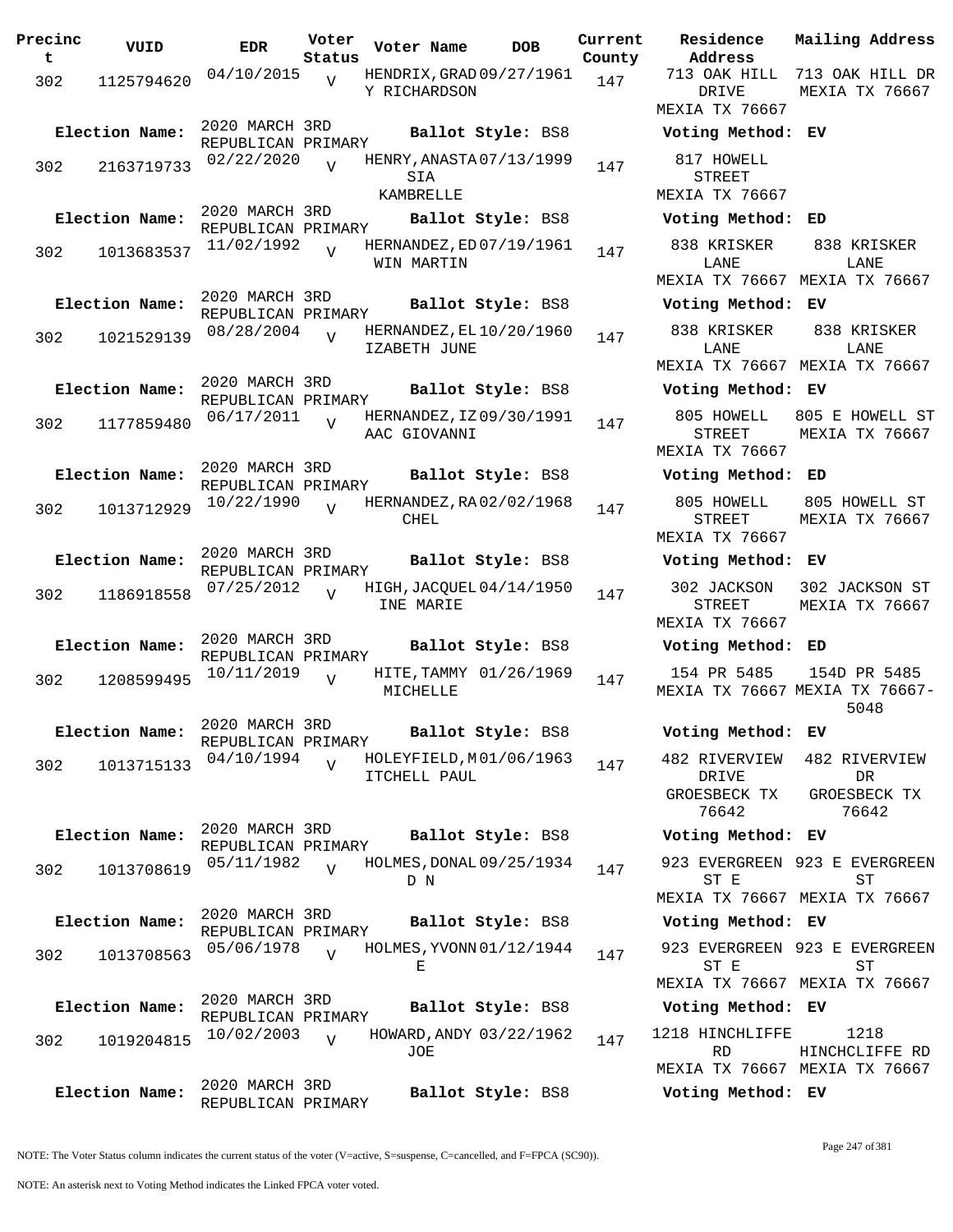**Precinc t VUID EDR Voter Status Voter Name bob Current Residence County** 302 2142890393 03/17/2018 V HUFF, CHERYL 09/23/1977 147 LEANN  $\overline{v}$ 2020 MARCH 3RD REPUBLICAN PRIMARY **Election Name: Ballot Style:** BS8 **Voting Method: EV** 302 2140942363 12/14/2017 EUGENE  $\overline{V}$ HUFF, KALEB 10/21/1988 147 2020 MARCH 3RD REPUBLICAN PRIMARY **Election Name: Ballot Style:** BS8 **Voting Method: ED** 302 2139608392 10/06/2017 RENEE V HUFF, KARIN 12/10/1984 147 2020 MARCH 3RD REPUBLICAN PRIMARY **Election Name: Ballot Style:** BS8 **Voting Method: ED**  $302$   $2142792327$   $03/06/2018$ BIZUAYEHU  $\overline{V}$ HUFF, KEARA 01/23/1998 147 2020 MARCH 3RD REPUBLICAN PRIMARY **Election Name: Ballot Style:** BS8 **Voting Method: ED**  $302$   $2141310057$   $12/30/2017$ BRIAN V HUFF, KEATH 10/16/1977 147 2020 MARCH 3RD REPUBLICAN PRIMARY **Election Name: Ballot Style:** BS8 **Voting Method: EV** 302 2140942371 12/14/2017 ALLEN  $\overline{V}$ HUFF, TONY 07/22/1958 147 2020 MARCH 3RD REPUBLICAN PRIMARY **Election Name: Ballot Style:** BS8 **Voting Method: ED** 302 1166219900 07/26/2009 V HUGHES, JOANN 06/24/1955 147 VICTORIA  $\overline{U}$ 2020 MARCH 3RD REPUBLICAN PRIMARY **Election Name: Ballot Style:** BS8 **Voting Method: EV** 302 1218807159 04/25/2015 V INGRAM, AMAND 06/24/1993 147 A MARIE  $\overline{V}$ 2020 MARCH 3RD REPUBLICAN PRIMARY **Election Name: Ballot Style:** BS8 **Voting Method: EV** 302 2134012472 11/30/2016 ALAN V INGRAM, KODY 06/25/1992 147 2020 MARCH 3RD REPUBLICAN PRIMARY **Election Name: Ballot Style:** BS8 **Voting Method: EV** 302 1003768318 <sup>10/31/2001</sup> V IRVIN, RODNEY 04/13/1973 147 RYDELL V 2020 MARCH 3RD REPUBLICAN PRIMARY **Election Name: Ballot Style:** BS8 **Voting Method: EV**  $302$  1013660849 06/10/1995 DY DUNN S JEFFERSON, JU03/27/1962 147 2020 MARCH 3RD REPUBLICAN PRIMARY **Election Name: Ballot Style:** BS8 **Voting Method: EV** 302 2119463221 02/13/2016 V JOHNSON, MARY 08/12/1954 147 ANN  $\overline{V}$ 2020 MARCH 3RD REPUBLICAN PRIMARY **Election Name: Ballot Style:** BS8 **Voting Method: EV** 302 1055910362 06/04/2006 V JOHNSON 05/04/1953 147 JR,WILMER WILLARD  $\overline{V}$ 

**Address Current Mailing Address** 916 EVERGREEN ST E MEXIA TX 76667 POB 906 MEXIA TX 76667 1220 HINCHLIFFE 1220 HINCHLIFFE RD. MEXIA TX 76667 MEXIA TX 76667 1220 HINCHLIFFE 1220 HINCHLIFFE RD MEXIA TX 76667 MEXIA TX 76667 1220 HINCHLIFFE RD MEXIA TX 76667 916 EVERGREEN ST E MEXIA TX 76667 PO BOX 906 MEXIA TX 76667 1220 HINCHLIFFE 1220 HINCHLIFFE RD MEXIA TX 76667 MEXIA TX 76667 902 MESQUITE 902 MESQUITE ST LANE MEXIA TX 76667 MEXIA TX 76667 800 GLENDALE ST 800 E GLENDALE E MEXIA TX 76667 MEXIA TX 76667 800 GLENDALE ST E MEXIA TX 76667 505 SMITH STREET MEXIA TX 76667 1813 SHILOH ROAD MEXIA TX 76667 PO BOX 1296 MEXIA TX 76667 1407 LCR 462 MEXIA TX 76667 MEXIA TX 76667 1407 LCR 462 1407 LCR 462 MEXIA TX 76667 MEXIA TX 76667 1407 LCR 462

NOTE: The Voter Status column indicates the current status of the voter (V=active, S=suspense, C=cancelled, and F=FPCA (SC90)).

Page 248 of 381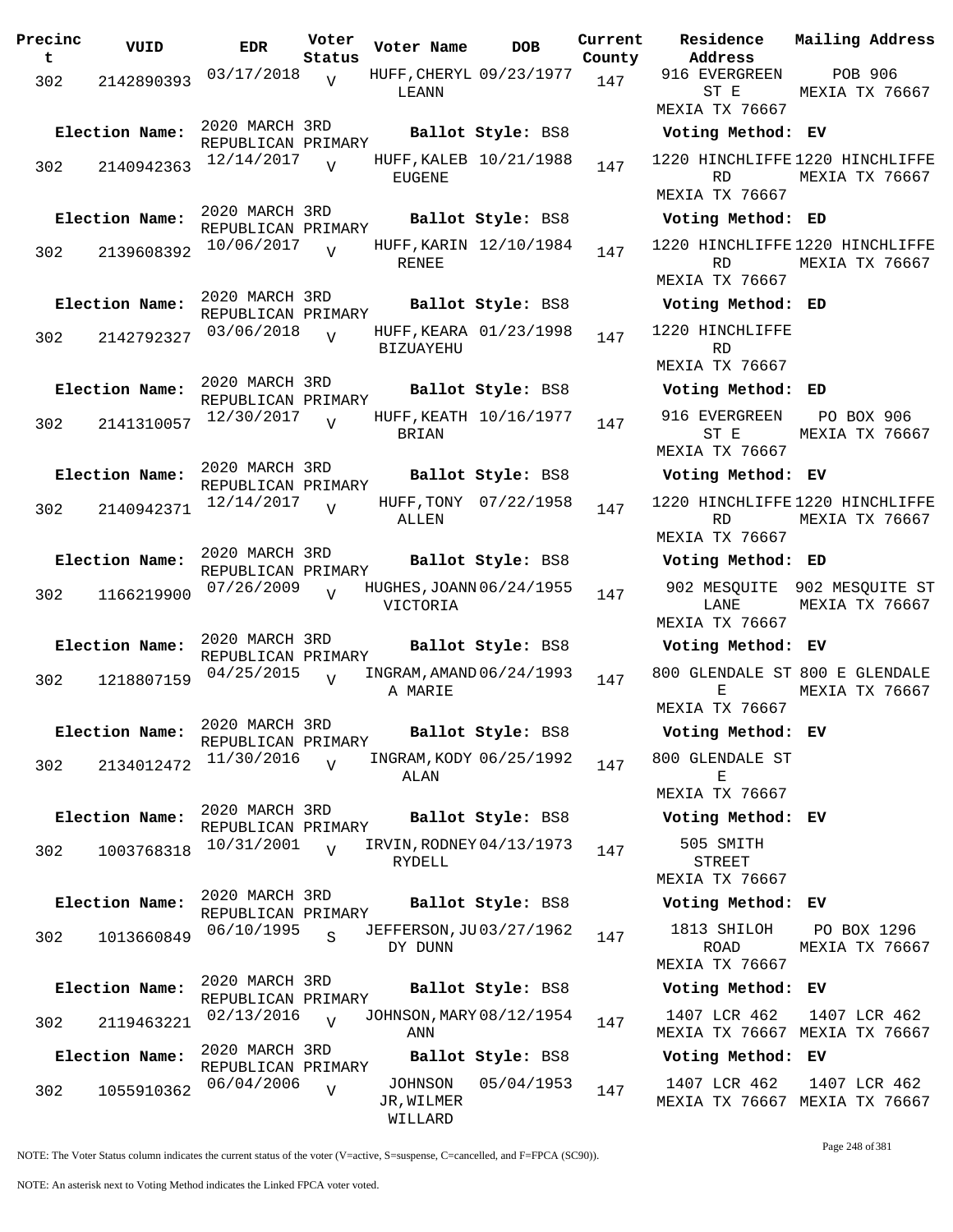| Precinc<br>t | VUID           | <b>EDR</b>                           | Voter<br>Status | Voter Name         | <b>DOB</b>               | Current<br>County |
|--------------|----------------|--------------------------------------|-----------------|--------------------|--------------------------|-------------------|
|              | Election Name: | 2020 MARCH 3RD                       |                 |                    | Ballot Style: BS8        |                   |
| 302          | 1005343495     | REPUBLICAN PRIMARY<br>04/26/1998     | $\overline{U}$  | LEA                | JONES, BRANDI 04/04/1980 | 147               |
|              | Election Name: | 2020 MARCH 3RD<br>REPUBLICAN PRIMARY |                 |                    | Ballot Style: BS8        |                   |
| 302          | 1004981214     | 03/21/1999                           | $\overline{V}$  | L DOUGLAS          | JONES, MICHAE 12/14/1980 | 147               |
|              | Election Name: | 2020 MARCH 3RD<br>REPUBLICAN PRIMARY |                 |                    | Ballot Style: BS8        |                   |
| 302          | 1091851414     | 01/09/2020                           | $\overline{V}$  | A HOWARD           | KELLEY, AMAND 04/19/1986 | 147               |
|              | Election Name: | 2020 MARCH 3RD<br>REPUBLICAN PRIMARY |                 |                    | Ballot Style: BS8        |                   |
| 302          | 1221056774     | 01/09/2020                           | ٦T              | PATRICK            | KELLEY, BRIAN 08/30/1985 | 147               |
|              | Election Name: | 2020 MARCH 3RD<br>REPUBLICAN PRIMARY |                 |                    | Ballot Style: BS8        |                   |
| 302          | 1013722795     | 03/01/1978                           | ٦T              | Y RAY              | KENNEDY, JERR 07/10/1948 | 147               |
|              | Election Name: | 2020 MARCH 3RD<br>REPUBLICAN PRIMARY |                 |                    | Ballot Style: BS8        |                   |
| 302          | 1013723009     | 03/01/1978                           | V               | RY TROUT           | KENNEDY, SHER 02/06/1951 | 147               |
|              | Election Name: | 2020 MARCH 3RD<br>REPUBLICAN PRIMARY |                 |                    | Ballot Style: BS8        |                   |
| 302          | 1013712385     | 08/21/1994                           | ٦T              | H, GLENDA<br>CAROL | KILLINGSWORT12/24/1950   | 147               |
|              | Election Name: | 2020 MARCH 3RD<br>REPUBLICAN PRIMARY |                 |                    | Ballot Style: BS8        |                   |
| 302          | 1013712804     | 04/30/1994                           | V               | H, JOHNNY<br>LOUIS | KILLINGSWORT 01/29/1950  | 147               |
|              | Election Name: | 2020 MARCH 3RD<br>REPUBLICAN PRIMARY |                 |                    | Ballot Style: BS8        |                   |
| 302          | 1013652884     | 10/16/1992                           | $\overline{U}$  | RENAE              | KING, REGINA 04/27/1974  | 147               |
|              | Election Name: | 2020 MARCH 3RD<br>REPUBLICAN PRIMARY |                 |                    | Ballot Style: BS8        |                   |
| 302          | 1023417526     | 12/02/2004                           | $\overline{z}$  | RAY                | KING, STEPHEN 06/29/1966 | 147               |
|              | Election Name: | 2020 MARCH 3RD<br>REPUBLICAN PRIMARY |                 |                    | Ballot Style: BS8        |                   |
| 302          | 1013705283     | 03/01/1978                           | $\overline{V}$  | CHARLES            | LARUE, HENRY 07/25/1921  | 147               |
|              | Election Name: | 2020 MARCH 3RD<br>REPUBLICAN PRIMARY |                 |                    | Ballot Style: BS8        |                   |
| 302          | 1013701610     | 01/10/1993                           | $\overline{V}$  | Y MALINDA          | LIGHTSEY, MAR 01/05/1975 | 147               |
|              | Election Name: | 2020 MARCH 3RD<br>REPUBLICAN PRIMARY |                 |                    | Ballot Style: BS8        |                   |

**Voter Name DOB Residence Address Current Mailing Address Election Name: Ballot Style:** BS8 **Voting Method: EV** 1214 HINCHLIFFE PO BOX 1186 RD MEXIA TX 76667 MEXIA TX 76667 **Election Name: Ballot Style:** BS8 **Voting Method: ED** 1214 HINCHLIFFE PO BOX 1186 RD MEXIA TX 76667 MEXIA TX 76667 **Election Name: Ballot Style:** BS8 **Voting Method: ED** 918 VARELLA STREET MEXIA TX 76667 **Election Name: Ballot Style:** BS8 **Voting Method: EV** 918 VARELLA STREET MEXIA TX 76667 **Election Name: Ballot Style:** BS8 **Voting Method: EV** 919 RED RIVER 919 S RED RIVER ST S MEXIA TX 76667 MEXIA TX 76667 ST **Election Name: Ballot Style:** BS8 **Voting Method: EV** 919 RED RIVER 919 S RED RIVER ST S MEXIA TX 76667 MEXIA TX 76667 **ST Election Name: Ballot Style:** BS8 **Voting Method: EV** 815 PARK LANE MEXIA TX 76667 MEXIA TX 76667 815 PARK LN **Election Name: Ballot Style:** BS8 **Voting Method: EV** 815 PARK LANE MEXIA TX 76667 MEXIA TX 76667 815 PARK LN **Election Name: Ballot Style:** BS8 **Voting Method: EV** 358 LCR 456 MEXIA TX 76667 GROESBECK TX PO BOX 174 76642-0174 **Election Name: Ballot Style:** BS8 **Voting Method: EV** 835 KRISKER LANE MEXIA TX 76667 **Election Name: Ballot Style:** BS8 **Voting Method: EV** 801 PARK LANE MEXIA TX 76667 MEXIA TX 76667 PO BOX 1430 **Election Name: Ballot Style:** BS8 **Voting Method: AV**

> 835 KRISKER LANE MEXIA TX 76667 **Election Name: Ballot Style:** BS8 **Voting Method: EV**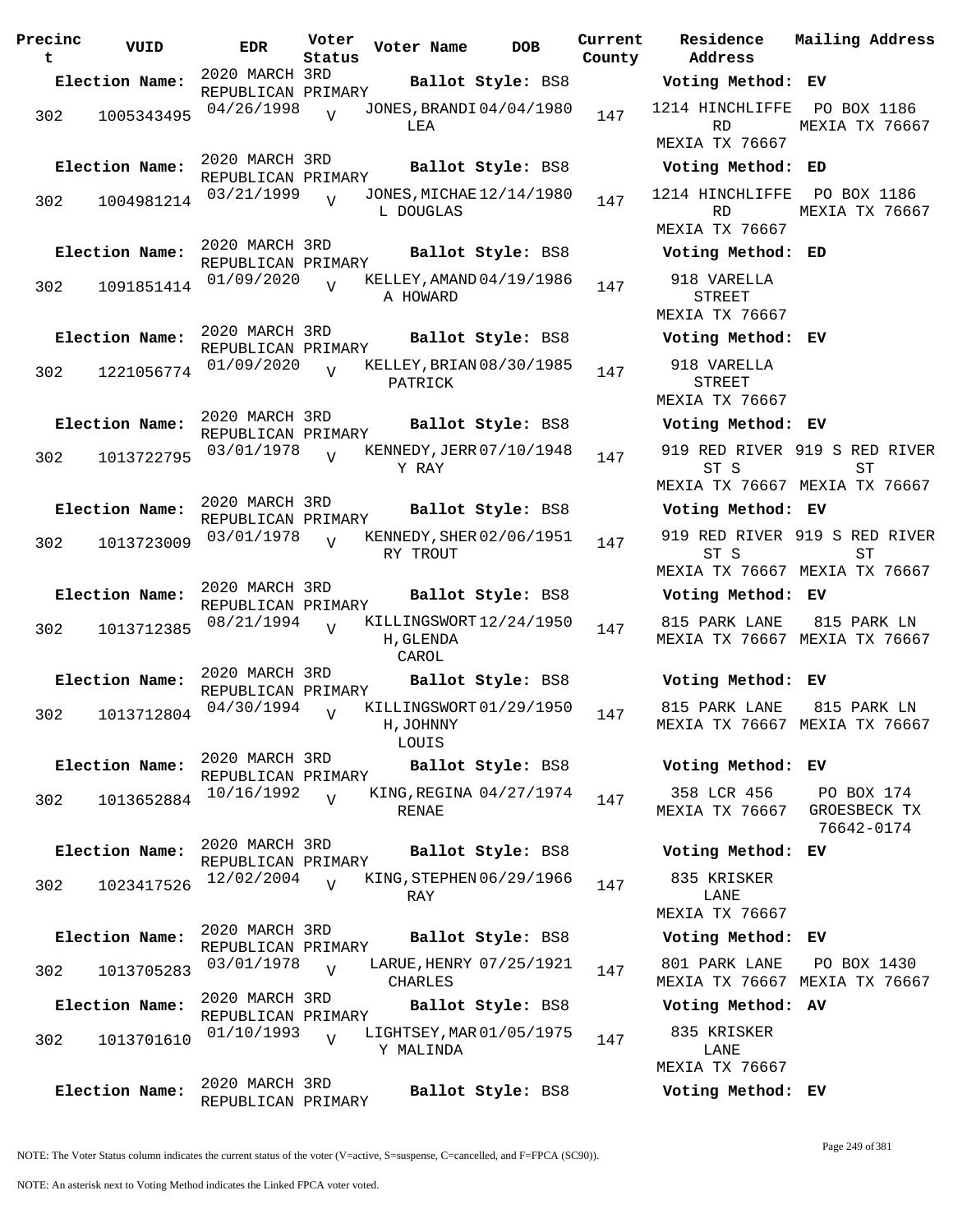| Precinc<br>t | VUID           | <b>EDR</b>                           | Voter<br>Status | Voter Name                                     | <b>DOB</b>        | Current<br>County | Residence<br>Address                             | Mail       |
|--------------|----------------|--------------------------------------|-----------------|------------------------------------------------|-------------------|-------------------|--------------------------------------------------|------------|
| 302          | 2129264328     | 10/20/2016                           | $\overline{V}$  | LOFTON, JUDY 10/21/1958<br><b>DARLENE</b>      |                   | 147               | 350 LCR 456<br>MEXIA TX 76667 MEX                | 35         |
|              | Election Name: | 2020 MARCH 3RD<br>REPUBLICAN PRIMARY |                 |                                                | Ballot Style: BS8 |                   | Voting Method:                                   | EV         |
| 302          | 1013712183     | 12/15/1994                           | $\overline{U}$  | MANNING, SHER 02/12/1950<br>RY JAN             |                   | 147               | 921 EVERGREEN 921<br>ST E                        |            |
|              |                | 2020 MARCH 3RD                       |                 |                                                |                   |                   | MEXIA TX 76667 MEX                               |            |
|              | Election Name: | REPUBLICAN PRIMARY                   |                 |                                                | Ballot Style: BS8 |                   | Voting Method: EV                                |            |
| 302          | 1013723050     | 03/01/1978                           | $\overline{V}$  | MARTIN<br>JR, HOLLOWAY<br>JOHN                 | 04/24/1932        | 147               | 801 WOODUM LANE 801<br>MEXIA TX 76667 MEX        |            |
|              | Election Name: | 2020 MARCH 3RD<br>REPUBLICAN PRIMARY |                 |                                                | Ballot Style: BS8 |                   | Voting Method: EV                                |            |
| 302          | 1041640385     | 10/30/2016                           | $\overline{U}$  | MARTIN, JAMES 09/03/1983<br><b>BRADLEY</b>     |                   | 147               | 126 RIVERVIEW<br>DRIVE<br>GROESBECK TX<br>76642  |            |
|              | Election Name: | 2020 MARCH 3RD                       |                 |                                                | Ballot Style: BS8 |                   | Voting Method: EV                                |            |
| 302          | 1013722711     | REPUBLICAN PRIMARY<br>03/01/1978     | $\overline{z}$  | MARTIN, LOUIS 02/02/1938<br>Е                  |                   | 147               | 801 WOODUM LANE 801<br>MEXIA TX 76667 MEX        |            |
|              | Election Name: | 2020 MARCH 3RD<br>REPUBLICAN PRIMARY |                 |                                                | Ballot Style: BS8 |                   | Voting Method: EV                                |            |
| 302          | 1041497221     | 10/30/2016                           | $\overline{U}$  | MARTIN, STEPH 05/07/1984<br>ANIE LYNN          |                   | 147               | 126 RIVERVIEW<br>DRIVE<br>GROESBECK TX<br>76642  |            |
|              | Election Name: | 2020 MARCH 3RD<br>REPUBLICAN PRIMARY |                 |                                                | Ballot Style: BS8 |                   | Voting Method:                                   | EV         |
| 302          | 1158902005     | 11/04/2008                           | $\overline{V}$  | MARTINEZ, AGU 10/08/1974<br>STIN<br>HERNANDEZ  |                   | 147               | 919 EVERGREEN 919<br>ST E<br>MEXIA TX 76667      | MEX        |
|              | Election Name: | 2020 MARCH 3RD<br>REPUBLICAN PRIMARY |                 |                                                | Ballot Style: BS8 |                   | Voting Method: ED                                |            |
| 302          | 1173668122     | 10/28/2010                           | $\overline{U}$  | MARTINEZ, MEL 12/24/1975<br>ISSA DIANE         |                   | 147               | 919 EVERGREEN 919<br>ST E<br>MEXIA TX 76667 MEXI |            |
|              | Election Name: | 2020 MARCH 3RD<br>REPUBLICAN PRIMARY |                 |                                                | Ballot Style: BS8 |                   | Voting Method: EV                                |            |
| 302          | 1003918327     | 07/22/2000                           | $\overline{V}$  | MARTINEZ, RAU 04/17/1972<br>L IGNACIO          |                   | 147               | 831 PARK LANE<br>MEXIA TX 76667 MEX              | 831        |
|              | Election Name: | 2020 MARCH 3RD<br>REPUBLICAN PRIMARY |                 |                                                | Ballot Style: BS8 |                   | Voting Method:                                   | ED         |
| 302          | 1013722516     | 10/24/1984                           | $\overline{U}$  | MATHISON, KAR 06/22/1949<br>EN ANN             |                   | 147               | 508 TRAVIS<br>STREET                             | 508<br>MEX |
|              | Election Name: | 2020 MARCH 3RD                       |                 |                                                | Ballot Style: BS8 |                   | <b>MEXIA TX 76667</b><br>Voting Method:          | ED         |
|              |                | REPUBLICAN PRIMARY<br>03/01/1978     |                 | MATHISON, KEN 08/01/1957                       |                   |                   | 508 TRAVIS                                       | 508        |
| 302          | 1013713997     |                                      | $\overline{U}$  | NETH DALE                                      |                   | 147               | <b>STREET</b><br>MEXIA TX 76667                  | MEX        |
|              | Election Name: | 2020 MARCH 3RD<br>REPUBLICAN PRIMARY |                 |                                                | Ballot Style: BS8 |                   | Voting Method: EV                                |            |
| 302          | 1171354019     | 10/26/2019                           | $\overline{V}$  | MCCLENDON, JA 05/29/1992<br>SMINE<br>ELIZABETH |                   | 147               | 154 LCR 456<br>MEXIA TX 76667                    |            |
|              | Election Name: | 2020 MARCH 3RD<br>REPUBLICAN PRIMARY |                 |                                                | Ballot Style: BS8 |                   | Voting Method: ED                                |            |

**Voter Name DOB Residence Address Current Mailing Address** 350 LCR 456 MEXIA TX 76667 MEXIA TX 76667 350 LCR 456 **Election Name: Ballot Style:** BS8 **Voting Method: EV** 921 EVERGREEN 921 E EVERGREEN ST E MEXIA TX 76667 MEXIA TX 76667 ST **Election Name: Ballot Style:** BS8 **Voting Method: EV** 801 WOODUM LANE 801 WOODUM LN MEXIA TX 76667 MEXIA TX 76667 **Election Name: Ballot Style:** BS8 **Voting Method: EV** 126 RIVERVIEW DRIVE GROESBECK TX 76642 **Election Name: Ballot Style:** BS8 **Voting Method: EV** 801 WOODUM LANE 801 WOODUM LN MEXIA TX 76667 MEXIA TX 76667 **Election Name: Ballot Style:** BS8 **Voting Method: EV** 126 RIVERVIEW DRIVE GROESBECK TX 76642 **Election Name: Ballot Style:** BS8 **Voting Method: EV** 919 EVERGREEN 919 E EVERGREEN ST E MEXIA TX 76667 MEXIA TX 76667 **Election Name: Ballot Style:** BS8 **Voting Method: ED** 919 EVERGREEN 919 E EVERGREEN ST E MEXIA TX 76667 MEXIA TX 76667- ST 3450 **Election Name: Ballot Style:** BS8 **Voting Method: EV** 831 PARK LANE 831 PARK LANE MEXIA TX 76667 MEXIA TX 76667 **Election Name: Ballot Style:** BS8 **Voting Method: ED** 508 TRAVIS STREET MEXIA TX 76667 508 TRAVIS ST MEXIA TX 76667 **Election Name: Ballot Style:** BS8 **Voting Method: ED** 508 TRAVIS STREET MEXIA TX 76667 508 TRAVIS ST MEXIA TX 76667 **Election Name: Ballot Style:** BS8 **Voting Method: EV** 154 LCR 456 MEXIA TX 76667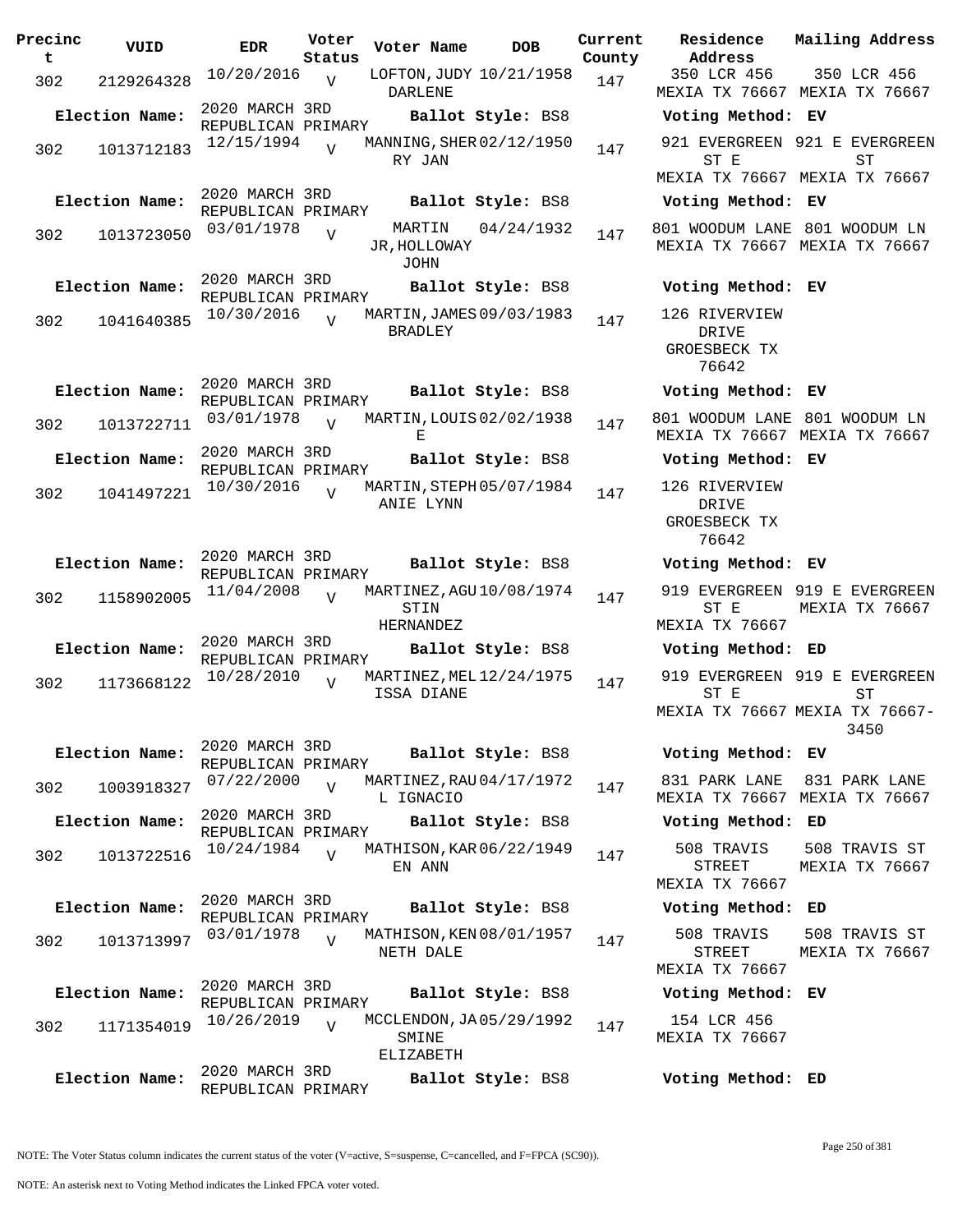| Precinc<br>t | VUID           | <b>EDR</b>                           | Voter<br>Status | Voter Name                            | <b>DOB</b>        | Current<br>County | Residence<br>Address                        |
|--------------|----------------|--------------------------------------|-----------------|---------------------------------------|-------------------|-------------------|---------------------------------------------|
| 302          | 1013710557     | 12/13/1991                           | V               | MCMANUS, KENN 06/07/1959<br>ETH RAY   |                   | 147               | 1010 SHILOH                                 |
|              |                |                                      |                 |                                       |                   |                   | ROAD<br>MEXIA TX 7666<br>4918               |
|              | Election Name: | 2020 MARCH 3RD<br>REPUBLICAN PRIMARY |                 |                                       | Ballot Style: BS8 |                   | Voting Metho                                |
| 302          | 1013649449     | 06/28/1996                           | $\overline{U}$  | MCMANUS, TAME 06/30/1966<br>RA SUE    |                   | 147               | 1010 SHILOH<br><b>ROAD</b><br>MEXIA TX 7666 |
|              | Election Name: | 2020 MARCH 3RD                       |                 |                                       | Ballot Style: BS8 |                   | Voting Metho                                |
| 302          | 1005004693     | REPUBLICAN PRIMARY<br>06/01/1998     | $\overline{V}$  | MILLER, MICHA04/26/1951<br>EL WILLIAM |                   | 147               | 503 ROSS AVE<br>MEXIA TX 7666               |
|              | Election Name: | 2020 MARCH 3RD<br>REPUBLICAN PRIMARY |                 |                                       | Ballot Style: BS8 |                   | Voting Metho                                |
| 302          | 1013706670     | 10/07/1989                           | $\overline{V}$  | MILLER, RANDA 02/11/1954<br>LL D      |                   | 147               | 903 MESQUITE<br>LANE<br>MEXIA TX 7666       |
|              | Election Name: | 2020 MARCH 3RD<br>REPUBLICAN PRIMARY |                 |                                       | Ballot Style: BS8 |                   | Voting Metho                                |
| 302          | 1013712702     | 11/30/1978                           | $\overline{U}$  | MILLER, SHERR 12/18/1950<br>Y RAE     |                   | 147               | 503 ROSS AVE<br>MEXIA TX 7666               |
|              | Election Name: | 2020 MARCH 3RD<br>REPUBLICAN PRIMARY |                 |                                       | Ballot Style: BS8 |                   | Voting Metho                                |
| 302          | 1013708043     | 03/01/1978                           | $\overline{V}$  | MILLER, SUSAN 09/30/1958<br>RANEE     |                   | 147               | 903 MESQUITE<br>LANE<br>MEXIA TX 7666       |
|              | Election Name: | 2020 MARCH 3RD<br>REPUBLICAN PRIMARY |                 |                                       | Ballot Style: BS8 |                   | Voting Metho                                |
| 302          | 1013652137     | 04/28/1984                           | $\overline{V}$  | MONTGOMERY, M04/02/1945<br>ARY ALICE  |                   | 147               | 234 LCR 410<br>GROESBECK TX<br>76642        |
|              | Election Name: | 2020 MARCH 3RD<br>REPUBLICAN PRIMARY |                 |                                       | Ballot Style: BS8 |                   | Voting Metho                                |
| 302          | 1013652558     | 09/16/1993                           | $\overline{V}$  | MOONEY, PATRI 07/21/1955<br>CIA ANN   |                   | 147               | 346 LCR 456<br>MEXIA TX 7666                |
|              | Election Name: | 2020 MARCH 3RD<br>REPUBLICAN PRIMARY |                 |                                       | Ballot Style: BS8 |                   | Voting Metho                                |
| 302          | 1028167403     | 09/29/2006                           | $\overline{V}$  | MOORE, WILLIA05/07/1935<br>M SHELTON  |                   | 147               | 820 TYLER ST<br>MEXIA TX 7666               |
|              | Election Name: | 2020 MARCH 3RD<br>REPUBLICAN PRIMARY |                 |                                       | Ballot Style: BS8 |                   | Voting Metho                                |
| 302          | 1018182431     | 01/04/2003                           | $\overline{V}$  | MORA<br>MARTINEZ, DAN<br>IELLA SOTO   | 12/03/1984        | 147               | 909 TYLER ST<br>MEXIA TX 7666               |
|              | Election Name: | 2020 MARCH 3RD                       |                 |                                       | Ballot Style: BS8 |                   | Voting Metho                                |
| 302          | 1029977122     | REPUBLICAN PRIMARY<br>06/06/2016     | $\overline{V}$  | MORTIMER<br>JR, ROBERT<br>FONTAIN     | 09/10/1940        | 147               | 707 ROSS AVE<br>MEXIA TX 7666               |
|              | Election Name: | 2020 MARCH 3RD                       |                 |                                       | Ballot Style: BS8 |                   | Voting Metho                                |
| 302          | 2152774665     | REPUBLICAN PRIMARY<br>11/27/2018     | $\overline{V}$  | MOSS, DIXIE                           | 05/10/1954        | 147               | 769 OAK HILL<br>DRIVE                       |
|              | Election Name: | 2020 MARCH 3RD<br>REPUBLICAN PRIMARY |                 |                                       | Ballot Style: BS8 |                   | MEXIA TX 7666<br>Voting Metho               |

**Address** 1010 SHILOH ROAD MEXIA TX 76667- 4918 1010 SHILOH RD MEXIA TX 76667 **Election Name: Ballot Style:** BS8 **Voting Method: EV** 1010 SHILOH ROAD MEXIA TX 76667 MEXIA TX 76667 1010 SHILOH ROAD **Election Name: Ballot Style:** BS8 **Voting Method: EV** 503 ROSS AVE S 503 S ROSS AVE MEXIA TX 76667 MEXIA TX 76667 **Election Name: Ballot Style:** BS8 **Voting Method: EV** 903 MESQUITE LANE MEXIA TX 76667 **Election Name: Ballot Style:** BS8 **Voting Method: EV** 503 ROSS AVE S 503 S ROSS AVE MEXIA TX 76667 MEXIA TX 76667 **Election Name: Ballot Style:** BS8 **Voting Method: EV** 903 MESQUITE LANE MEXIA TX 76667 MEXIA TX 76667 903 MESQUITE LANE **Election Name: Ballot Style:** BS8 **Voting Method: EV** 234 LCR 410 GROESBECK TX 76642 234 LCR 410 GROESBECK TX 76642 **Election Name: Ballot Style:** BS8 **Voting Method: AV** 346 LCR 456 MEXIA TX 76667 MEXIA TX 76667 PO BOX 1353 **Election Name: Ballot Style:** BS8 **Voting Method: ED** 820 TYLER ST E 820 E TYLER ST MEXIA TX 76667 MEXIA TX 76667 **Election Name: Ballot Style:** BS8 **Voting Method: ED** 909 TYLER ST E MEXIA TX 76667 MEXIA TX 76667 909 E TYLER **Election Name: Ballot Style:** BS8 **Voting Method: ED** 707 ROSS AVE S MEXIA TX 76667 **Election Name: Ballot Style:** BS8 **Voting Method: EV**

**Current Mailing Address**

DRIVE MEXIA TX 76667

**Election Name: Ballot Style:** BS8 **Voting Method: EV**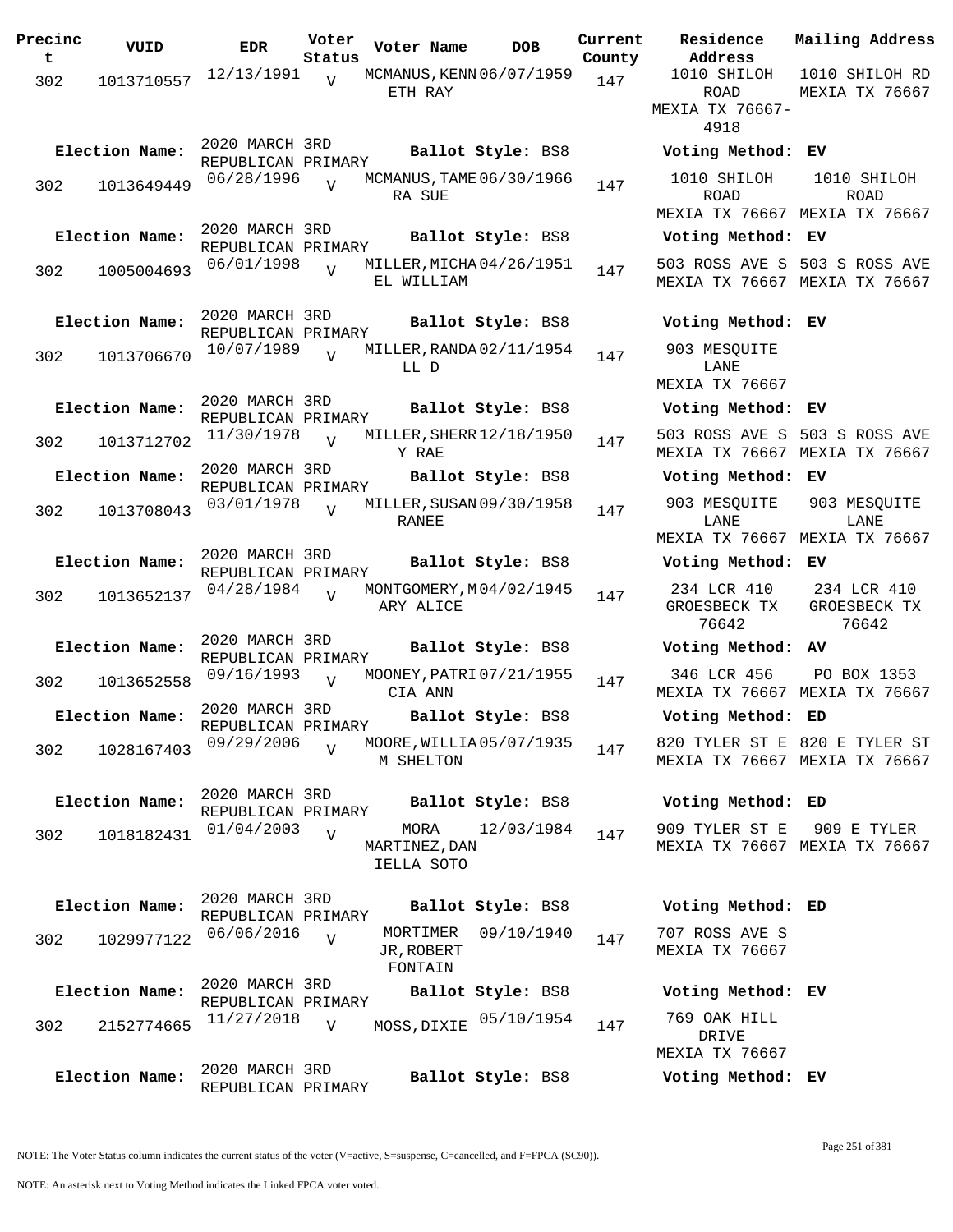| Precinc<br>t | VUID           | <b>EDR</b>                           | Voter<br>Status | Voter Name                                 | <b>DOB</b>           | Current<br>County | Residence<br>Address                         | Mai.                 |
|--------------|----------------|--------------------------------------|-----------------|--------------------------------------------|----------------------|-------------------|----------------------------------------------|----------------------|
| 302          | 1168785967     | 02/25/2010                           | $\overline{V}$  | MYERS, LINDA 03/07/1941<br>L               |                      | 147               | 1103 SHILOH<br><b>ROAD</b>                   | 110<br>MEX           |
|              |                |                                      |                 |                                            |                      |                   | MEXIA TX 76667                               |                      |
|              | Election Name: | 2020 MARCH 3RD<br>REPUBLICAN PRIMARY |                 |                                            | Ballot Style: BS8    |                   | Voting Method: ED                            |                      |
| 302          | 2143037558     | 03/01/2018                           | $\overline{U}$  | JR, RAUL                                   | NATIVIDAD 08/15/1994 | 147               | 801 ROSS AVE S<br>MEXIA TX 76667             |                      |
|              | Election Name: | 2020 MARCH 3RD<br>REPUBLICAN PRIMARY |                 |                                            | Ballot Style: BS8    |                   | Voting Method: ED                            |                      |
| 302          | 1030430759     | 11/16/2014                           | $\overline{U}$  | NORCROSS, SHA09/03/1971<br>NE PRENTICE     |                      | 147               | 838 PARK LANE<br>MEXIA TX 76667- MEX<br>3819 | 8 <sup>1</sup>       |
|              | Election Name: | 2020 MARCH 3RD<br>REPUBLICAN PRIMARY |                 |                                            | Ballot Style: BS8    |                   | Voting Method: EV                            |                      |
| 302          | 1003504803     | 04/17/2002                           | $\overline{U}$  | OLVERA, HECTO 12/13/1973<br>R              |                      | 147               | 833 PARK LANE<br>MEXIA TX 76667 MEX          | 8 <sup>1</sup>       |
|              | Election Name: | 2020 MARCH 3RD<br>REPUBLICAN PRIMARY |                 |                                            | Ballot Style: BS8    |                   | Voting Method: EV                            |                      |
| 302          | 2163830344     | 03/03/2020                           | $\overline{U}$  | OLVERA, MARIA 12/29/1973<br><b>DEJESUS</b> |                      | 147               | 833 PARK LANE<br>MEXIA TX 76667              |                      |
|              | Election Name: | 2020 MARCH 3RD<br>REPUBLICAN PRIMARY |                 |                                            | Ballot Style: BS8    |                   | Voting Method: EV                            |                      |
| 302          | 2149280408     | 11/01/2018                           |                 | OLVERA, MARIE 01/04/2000<br>L              |                      | 147               | 833 PARK LANE<br>MEXIA TX 76667              |                      |
|              | Election Name: | 2020 MARCH 3RD<br>REPUBLICAN PRIMARY |                 |                                            | Ballot Style: BS8    |                   | Voting Method: EV                            |                      |
| 302          | 1013719231     | 05/06/1978                           | $\overline{U}$  | PARKER, EMILY 02/23/1938<br>JUNE           |                      | 147               | 507 CANTON ST S<br>MEXIA TX 76667 MEX        | P(                   |
|              | Election Name: | 2020 MARCH 3RD<br>REPUBLICAN PRIMARY |                 |                                            | Ballot Style: BS8    |                   | Voting Method: EV                            |                      |
| 302          | 2163760819     | 03/03/2020                           | $\overline{V}$  | PEARSON, JOHN 02/24/1951                   |                      | 147               | 925 SHILOH ROAD<br>MEXIA TX 76667 MEX        | 92                   |
|              | Election Name: | 2020 MARCH 3RD<br>REPUBLICAN PRIMARY |                 |                                            | Ballot Style: BS8    |                   | Voting Method: EV                            |                      |
| 302          | 1049966130     | 07/13/2007                           |                 | PEARSON, PAME 05/09/1951<br>LA SANDIFER    |                      | 147               | 925 SHILOH ROAD 92<br>MEXIA TX 76667 MEX     |                      |
|              | Election Name: | 2020 MARCH 3RD                       |                 |                                            | Ballot Style: BS8    |                   | Voting Method: EV                            |                      |
| 302          | 1013715048     | REPUBLICAN PRIMARY<br>12/28/1979     | $\overline{V}$  | PENDLETON, BO07/24/1941<br><b>BBIE ANN</b> |                      | 147               | 703 ROSS AVE S 703<br>MEXIA TX 76667 MEX     |                      |
|              | Election Name: | 2020 MARCH 3RD                       |                 |                                            | Ballot Style: BS8    |                   | Voting Method: AV                            |                      |
| 302          | 1013713921     | REPUBLICAN PRIMARY<br>10/19/1988     | $\overline{V}$  | PICKETT, CARO 03/30/1951<br>L SANDERS      |                      | 147               | 807 GLENDALE ST 807<br>Е                     | MEX                  |
|              |                | 2020 MARCH 3RD                       |                 |                                            |                      |                   | MEXIA TX 76667                               |                      |
|              | Election Name: | REPUBLICAN PRIMARY                   |                 |                                            | Ballot Style: BS8    |                   | Voting Method: EV                            |                      |
| 302          | 1217781624     | 03/15/2015                           | $\mathbf{s}$    | PROFIT, KATHI 06/30/1958<br>DARLENE        |                      | 147               | 912 GLENDALE ST 912<br>Е<br>MEXIA TX 76667-  | MEX                  |
|              | Election Name: | 2020 MARCH 3RD<br>REPUBLICAN PRIMARY |                 |                                            | Ballot Style: BS8    |                   | 3437<br>Voting Method: ED                    |                      |
| 302          | 1008962526     | 09/27/1991                           | $\overline{U}$  | RADNEY, CAROL 08/23/1973<br>ANN            |                      | 147               | 231 LCR 406<br>GROESBECK TX<br>76642-2877    | $P$ .<br>GR          |
|              | Election Name: | 2020 MARCH 3RD<br>REPUBLICAN PRIMARY |                 |                                            | Ballot Style: BS8    |                   | Voting Method: EV                            |                      |
| 302          | 1120258340     | 06/28/2012                           | $\overline{U}$  | RADNEY, CHARL 03/08/1954<br>ES MICHAEL     |                      | 147               | 233 LCR 406<br>GROESBECK TX                  | $\overline{2}$<br>GR |

**rent Residence Address Current Mailing Address County** 1103 SHILOH ROAD MEXIA TX 76667 1103 SHILOH RD MEXIA TX 76667 **Election Name: Ballot Style:** BS8 **Voting Method: ED** 801 ROSS AVE S MEXIA TX 76667 **Election Name: Ballot Style:** BS8 **Voting Method: ED** 838 PARK LANE MEXIA TX 76667- MEXIA TX 76667 3819 838 PARK LN **Election Name: Ballot Style:** BS8 **Voting Method: EV** 833 PARK LANE MEXIA TX 76667 MEXIA TX 76667 833 PARK LN **Election Name: Ballot Style:** BS8 **Voting Method: EV** 833 PARK LANE MEXIA TX 76667 **Election Name: Ballot Style:** BS8 **Voting Method: EV** 833 PARK LANE MEXIA TX 76667 **Election Name: Ballot Style:** BS8 **Voting Method: EV** 507 CANTON ST S PO BOX 1230 MEXIA TX 76667 MEXIA TX 76667 **Election Name: Ballot Style:** BS8 **Voting Method: EV** MEXIA TX 76667 MEXIA TX 76667 925 SHILOH ROAD 925 S HWY 39 **Election Name: Ballot Style:** BS8 **Voting Method: EV** 925 SHILOH ROAD 925 SHILOH RD MEXIA TX 76667 MEXIA TX 76667 **Election Name: Ballot Style:** BS8 **Voting Method: EV** 703 ROSS AVE S 703 S ROSS AVE MEXIA TX 76667 MEXIA TX 76667 **Election Name: Ballot Style:** BS8 **Voting Method: AV** 807 GLENDALE ST 807 E GLENDALE  $\mathbf E$ MEXIA TX 76667 MEXIA TX 76667 **Election Name: Ballot Style:** BS8 **Voting Method: EV** 912 GLENDALE ST 912 E GLENDALE  $E$ MEXIA TX 76667- 3437 MEXIA TX 76667 **Election Name: Ballot Style:** BS8 **Voting Method: ED** 231 LCR 406 P.O. BOX 309

| GROESBECK TX      | GROESBECK TX |  |  |  |  |
|-------------------|--------------|--|--|--|--|
| 76642-2877        | 76642        |  |  |  |  |
| Voting Method: EV |              |  |  |  |  |
| 233 LCR 406       | 223 LCR 406  |  |  |  |  |
| MDARCDRAM TV      | MDARADRAV TV |  |  |  |  |

GROESBECK TX 76642 GROESBECK TX 76642 Page 252 of 381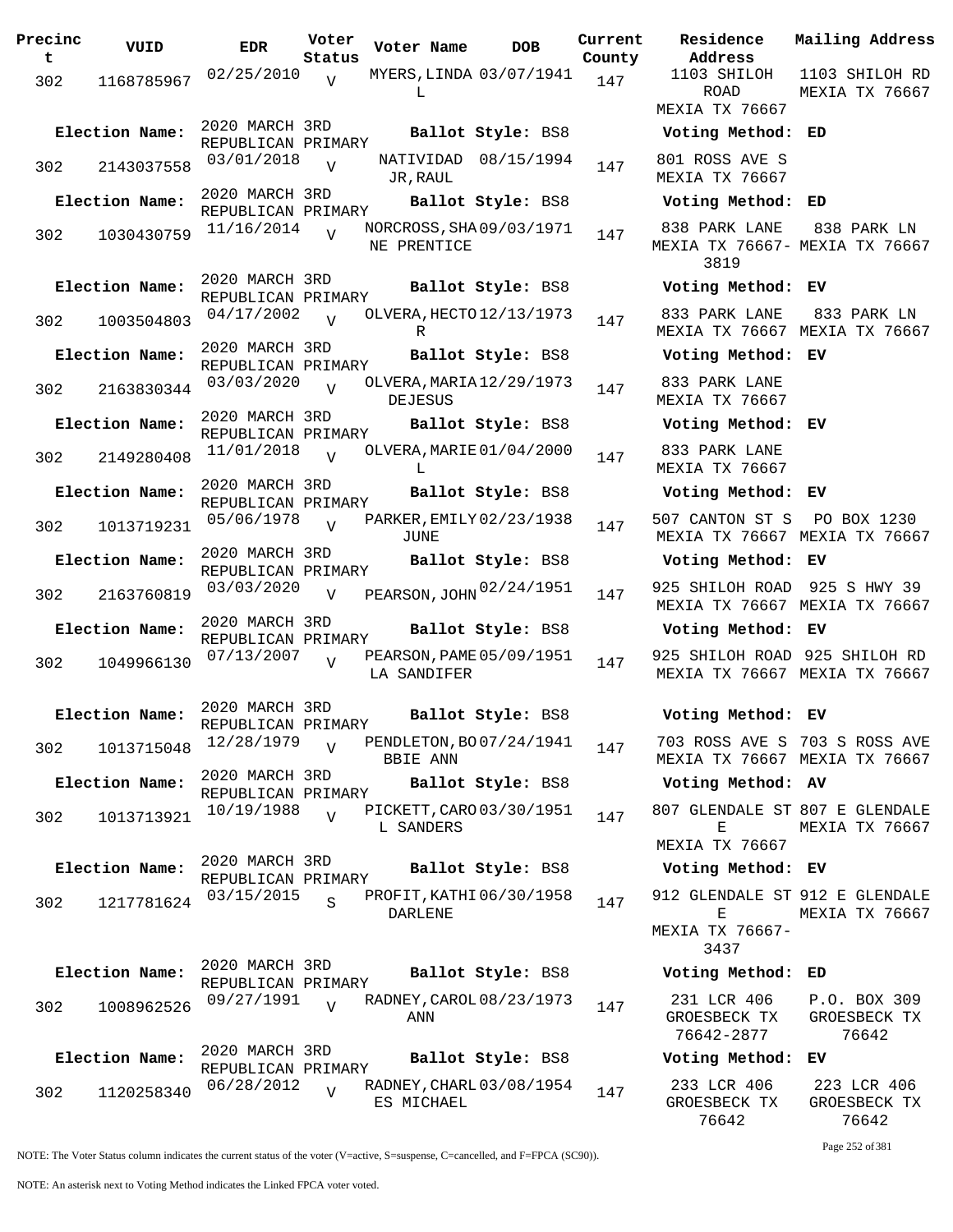**Precinc t VUID EDR Voter Status Voter Name DOB Current Residence County** 2020 MARCH 3RD REPUBLICAN PRIMARY **Election Name: Ballot Style:** BS8 **Voting Method: EV** <sup>302</sup> RASEY,CHERYL 11/09/2018 <sup>2121451481</sup> <sup>147</sup> 02/09/1949 LYNN  $\overline{V}$ 2020 MARCH 3RD REPUBLICAN PRIMARY **Election Name: Ballot Style:** BS8 **Voting Method: ED** 302 2003224761  $\frac{11}{09/2018}$  V RASEY SR, THOMAS  $\overline{V}$  $11/27/1950$  147 2020 MARCH 3RD REPUBLICAN PRIMARY **Election Name: Ballot Style:** BS8 **Voting Method: ED** 302 1017131533 12/19/2015 H CAROL  $\overline{V}$ RAWLS, DEBORA 12/04/1951 147 2020 MARCH 3RD REPUBLICAN PRIMARY<br>10/14/1995 ... **Election Name: Ballot Style:** BS8 **Voting Method: ED** <sup>302</sup> RAY,GWENDOLY 10/14/1995 <sup>1013715612</sup> <sup>147</sup> 09/07/1977 N YVETTE  $\overline{v}$ 2020 MARCH 3RD REPUBLICAN PRIMARY **Election Name: Ballot Style:** BS8 **Voting Method: ED** 302 1195022880  $10/24/2018$  RAYMOND, MADE 09/30/1986 147 LINE LEIGH  $\overline{V}$ 2020 MARCH 3RD REPUBLICAN PRIMARY **Election Name: Ballot Style:** BS8 **Voting Method: EV** 302 2001588911  $10/22/2015$  RAYMOND, MICH 08/30/1957 147 AEL WAYNE  $\overline{v}$ 2020 MARCH 3RD REPUBLICAN PRIMARY **Election Name: Ballot Style:** BS8 **Voting Method: ED** <sup>302</sup> REEVES,BRODE 10/27/2018 <sup>2123248623</sup> <sup>147</sup> 07/17/1995 RICK DAYSHUN  $\overline{v}$ 2020 MARCH 3RD REPUBLICAN PRIMARY **Election Name: Ballot Style:** BS8 **Voting Method: EV** 302 1013677714 <sup>12/08/1995</sup> V RHODES, BRAND 09/26/1977 147 I LEANN  $\overline{v}$ 2020 MARCH 3RD REPUBLICAN PRIMARY **Election Name: Ballot Style:** BS8 **Voting Method: EV** 302 1153493419 06/21/2008 DY LEE  $\overline{V}$ RHODES, REVEN 01/10/1973 147 2020 MARCH 3RD REPUBLICAN PRIMARY<br>04/22/1984 T **Election Name: Ballot Style:** BS8 **Voting Method: EV** 302 1014135434 <sup>04/22/1984</sup> V RICHARDSON, B03/01/1935 147 OBBY RUSSELL V 2020 MARCH 3RD REPUBLICAN PRIMARY **Election Name: Ballot Style:** BS8 **Voting Method: EV** 302 2144484924 <sup>04/30/2018</sup> v RIZZI,JIM <sup>06/27/1957</sup> 147 1612 LCR 462  $V$ 2020 MARCH 3RD REPUBLICAN PRIMARY **Election Name: Ballot Style:** BS8 **Voting Method: ED** 302 1092228101 03/30/2017 V RUSNAK, BETTY 01/27/1958 147 STEWART  $\overline{v}$ 2020 MARCH 3RD REPUBLICAN PRIMARY **Election Name: Ballot Style:** BS8 **Voting Method: EV**

**Address Current Mailing Address** 913 VARELLA STREET MEXIA TX 76667 913 VARELLA STREET MEXIA TX 76667 909 SHILOH ROAD 909 S HWY 39 MEXIA TX 76667 MEXIA TX 76667 602 HOPKINS ST 602 E HOPKINS  $E$ MEXIA TX 76667 MEXIA TX 76667 385 RIVERVIEW DRIVE GROESBECK TX 76642 908 GLENDALE ST 908 E. GLENDALE E MEXIA TX 76667 MEXIA TX 76667  $ST$ 602 HOPKINS ST E MEXIA TX 76667 1802 HINCHLIFFE RD MEXIA TX 76667 1802 HINCHLIFFE RD MEXIA TX 76667 274 PR 5485 MEXIA TX 76667 MEXIA TX 76667 PO BOX 322 MEXIA TX 76667 608 ROSS AVE S MEXIA TX 76667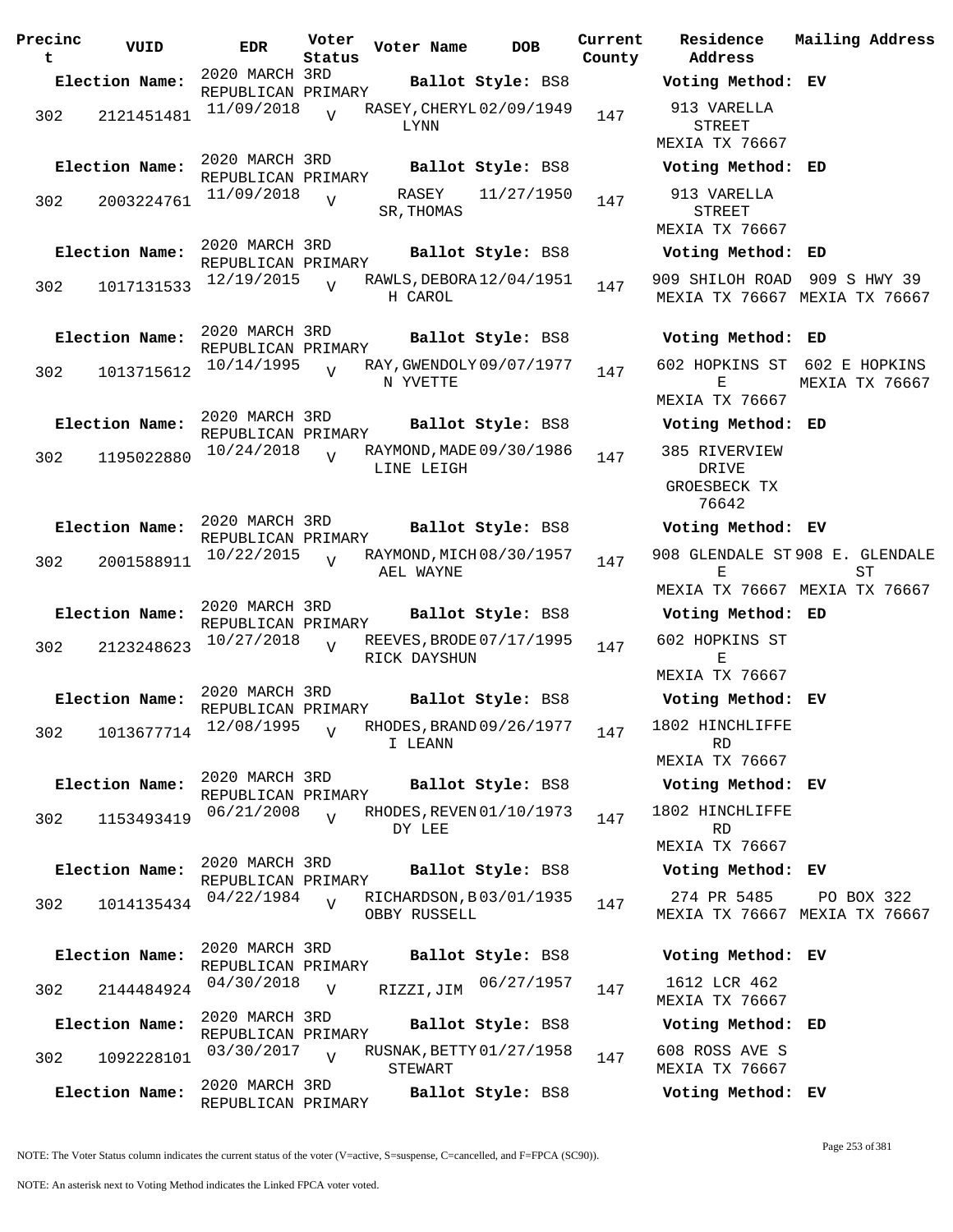| Precinc<br>t | VUID                                   | <b>EDR</b>                           | Voter<br>Status | Voter Name  |         | <b>DOB</b>               | Current<br>County |
|--------------|----------------------------------------|--------------------------------------|-----------------|-------------|---------|--------------------------|-------------------|
| 302          | 1212149038                             | 03/30/2017                           | $\overline{V}$  | III, JOHN   | RUSNAK  | 11/04/1958               | 147               |
|              | Election Name:                         | 2020 MARCH 3RD<br>REPUBLICAN PRIMARY |                 |             |         | Ballot Style: BS8        |                   |
| 302          | 1207699062                             | 11/08/2016                           | $\overline{U}$  | LEA         |         | RUSNAK, SHARI 03/02/1964 | 147               |
|              | Election Name:                         | 2020 MARCH 3RD<br>REPUBLICAN PRIMARY |                 |             |         | Ballot Style: BS8        |                   |
| 302          | 1186418082                             | 06/21/2012                           | $\overline{V}$  | TNEY LEA    |         | RUSSELL, COUR 08/11/1993 | 147               |
|              | Election Name:                         | 2020 MARCH 3RD<br>REPUBLICAN PRIMARY |                 |             |         | Ballot Style: BS8        |                   |
| 302          | 1186468350                             | 06/21/2012                           | $\overline{U}$  | N RYAN      |         | RUSSELL, NOLA 01/19/1992 | 147               |
|              | Election Name:                         | 2020 MARCH 3RD<br>REPUBLICAN PRIMARY |                 |             |         | Ballot Style: BS8        |                   |
| 302          | 2127576058                             | 09/09/2016                           | $\overline{U}$  | S REID      |         | SANDERS, JAME 12/01/1992 | 147               |
|              | Election Name:                         | 2020 MARCH 3RD<br>REPUBLICAN PRIMARY |                 |             |         | Ballot Style: BS8        |                   |
| 302          | 1188596642                             | 09/19/2012                           | $\overline{V}$  | EL NOHEMY   |         | SANDERS, RAQU 08/07/1985 | 147               |
|              | Election Name:                         | 2020 MARCH 3RD<br>REPUBLICAN PRIMARY |                 |             |         | Ballot Style: BS8        |                   |
| 302          | 1019045076                             | 08/22/2003                           | V               | II, RICKY   | SANDERS | 07/22/1985               | 147               |
|              | Election Name:                         | 2020 MARCH 3RD<br>REPUBLICAN PRIMARY |                 |             |         | Ballot Style: BS8        |                   |
| 302          | 1013682241                             | 03/01/1980                           | $\overline{V}$  | Y CARL      |         | SANDERS, RICK 05/30/1961 | 147               |
|              | Election Name:                         | 2020 MARCH 3RD<br>REPUBLICAN PRIMARY |                 |             |         | Ballot Style: BS8        |                   |
|              | 302 1013682273 04/04/1986 <sub>V</sub> |                                      |                 | ΟN          |         | SANDERS, SHAR 04/30/1963 | 147               |
|              | Election Name:                         | 2020 MARCH 3RD<br>REPUBLICAN PRIMARY |                 |             |         | Ballot Style: BS8        |                   |
| 302          | 2163830149                             | 03/03/2020                           | $\overline{U}$  | E TIMOTHY   |         | SCHULTE, BRUC 03/22/1973 | 147               |
|              | Election Name:                         | 2020 MARCH 3RD<br>REPUBLICAN PRIMARY |                 |             |         | Ballot Style: BS8        |                   |
| 302          | 1013641803                             | 01/11/1997                           | $\overline{V}$  | C THOMAS    |         | SHAMBLIN, ERI 11/16/1978 | 147               |
|              | Election Name:                         | 2020 MARCH 3RD<br>REPUBLICAN PRIMARY |                 |             |         | Ballot Style: BS8        |                   |
| 302          | 1188707814                             | 09/24/2012                           | $\overline{V}$  | STIN DIANNE |         | SHAMBLIN, KRI 09/06/1981 | 147               |
|              | Election Name:                         | 2020 MARCH 3RD<br>REPUBLICAN PRIMARY |                 |             |         | Ballot Style: BS8        |                   |
| 302          | 1013714788                             | 03/01/1978                           | $\overline{U}$  | ILYN        |         | SHAMBLIN, MAR 12/09/1952 | 147               |
|              | Election Name:                         | 2020 MARCH 3RD<br>REPUBLICAN PRIMARY |                 |             |         | Ballot Style: BS8        |                   |

**Voter Name DOB Residence Address Current Mailing Address** 608 ROSS AVE S MEXIA TX 76667 **Election Name: Ballot Style:** BS8 **Voting Method: EV** 154 B PR 5485 MEXIA TX 76667 **Election Name: Ballot Style:** BS8 **Voting Method: EV** 834 KRISKER LANE MEXIA TX 76667 **Election Name: Ballot Style:** BS8 **Voting Method: EV** 834 KRISKER LANE MEXIA TX 76667 **Election Name: Ballot Style:** BS8 **Voting Method: EV** 1504 HINCHLIFFE R<sub>D</sub> MEXIA TX 76667 **Election Name: Ballot Style:** BS8 **Voting Method: ED** 829 KRISKER LANE MEXIA TX 76667 PO BOX 981 MEXIA TX 76667 **Election Name: Ballot Style:** BS8 **Voting Method: EV** 829 KRISKER LANE MEXIA TX 76667 PO BOX 981 MEXIA TX 76667 **Election Name: Ballot Style:** BS8 **Voting Method: EV** 1504 HINCHLIFFE RD MEXIA TX 76667 MEXIA TX 76667 1504 HINCHCLIFFE RD **Election Name: Ballot Style:** BS8 **Voting Method: EV** 1504 HINCHLIFFE RD MEXIA TX 76667 MEXIA TX 76667 1504 HINCHCLIFFE RD **Election Name: Ballot Style:** BS8 **Voting Method: EV** 801 PARK LANE MEXIA TX 76667 MEXIA TX 76667 PO BOX 1430 **Election Name: Ballot Style:** BS8 **Voting Method: ED** 808 PARK LANE MEXIA TX 76667 MEXIA TX 76667 808 PARK LN **Election Name: Ballot Style:** BS8 **Voting Method: EV** 808 PARK LANE MEXIA TX 76667 MEXIA TX 76667 808 PARK LN **Election Name: Ballot Style:** BS8 **Voting Method: EV**

806 MESQUITE 806 MESQUITE LN LANE MEXIA TX 76667 MEXIA TX 76667

Page 254 of 381

**Election Name: Ballot Style:** BS8 **Voting Method: EV**

NOTE: The Voter Status column indicates the current status of the voter (V=active, S=suspense, C=cancelled, and F=FPCA (SC90)).

NOTE: An asterisk next to Voting Method indicates the Linked FPCA voter voted.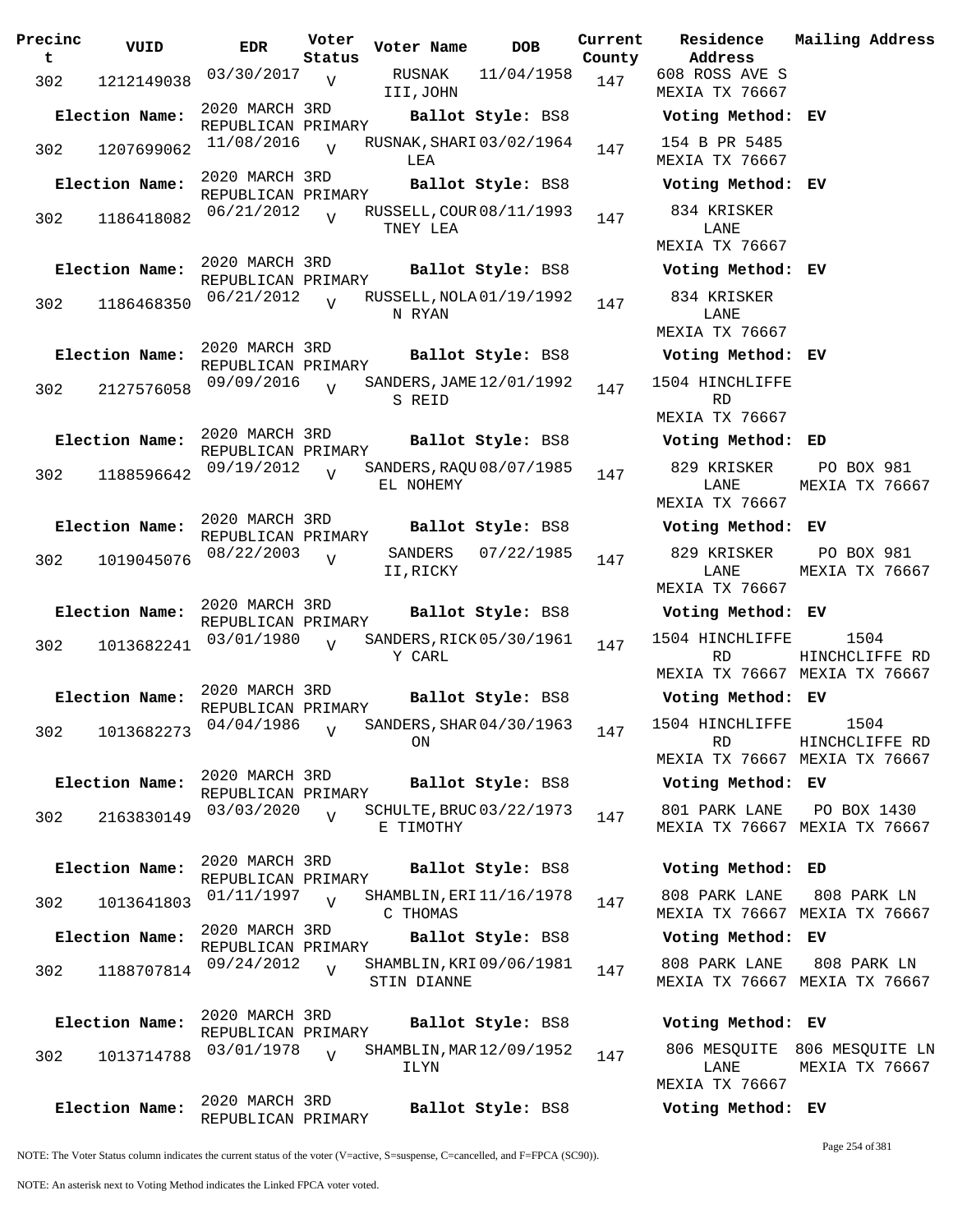| Precinc<br>VUID<br>t. | <b>EDR</b>                           | Voter<br>Status | Voter Name                                   | DOB                   | Current<br>County |
|-----------------------|--------------------------------------|-----------------|----------------------------------------------|-----------------------|-------------------|
| 302<br>1013714790     | 03/01/1978                           | V               | SHAMBLIN, WIL01/07/1949<br>LIAM T            |                       | 147               |
| Election Name:        | 2020 MARCH 3RD<br>REPUBLICAN PRIMARY |                 |                                              | Ballot Style: BS8     |                   |
| 302<br>1005002982     | 07/10/1998                           | S               | SHIELDS, ANDR 03/03/1980<br>EA MICHELLE      |                       | 147               |
| Election Name:        | 2020 MARCH 3RD                       |                 |                                              | Ballot Style: BS8     |                   |
| 302<br>1003917748     | REPUBLICAN PRIMARY<br>10/18/2000     | $\overline{V}$  | SHIELDS, HEID 07/25/1958<br>Y RITA           |                       | 147               |
| Election Name:        | 2020 MARCH 3RD<br>REPUBLICAN PRIMARY |                 |                                              | Ballot Style: BS8     |                   |
| 1013652752<br>302     | 03/29/1992                           | V               | SHIELDS, MICH 02/05/1959<br>AEL LEO          |                       | 147               |
| Election Name:        | 2020 MARCH 3RD<br>REPUBLICAN PRIMARY |                 |                                              | Ballot Style: BS8     |                   |
| 302<br>1020826336     | 03/09/2004                           | $\overline{V}$  | SHIVERS, CHRI 02/11/1986<br>STOPHER LEE      |                       | 147               |
| Election Name:        | 2020 MARCH 3RD<br>REPUBLICAN PRIMARY |                 |                                              | Ballot Style: BS8     |                   |
| 302<br>2129531740     | 11/03/2016                           | $\overline{V}$  | SHIVERS, JOAN 08/10/1984<br>NA LEE           |                       | 147               |
| Election Name:        | 2020 MARCH 3RD<br>REPUBLICAN PRIMARY |                 |                                              | Ballot Style: BS8     |                   |
| 302<br>1171401442     | 07/24/2010                           | ٦T              | SIMMONS, ALYS 03/31/1980<br>IA JANEL         |                       | 147               |
| Election Name:        | 2020 MARCH 3RD<br>REPUBLICAN PRIMARY |                 |                                              | Ballot Style: BS8     |                   |
| 302<br>2148912958     | 10/27/2018                           | $\overline{V}$  | SIMMONS, CARR 08/11/1987<br>OLL BLAKE        |                       | 147               |
| Election Name:        | 2020 MARCH 3RD<br>REPUBLICAN PRIMARY |                 |                                              | Ballot Style: BS8     |                   |
| 302<br>1209586382     | 03/02/2020                           | $\overline{V}$  | SIMPSON, MATT 05/24/1977<br><b>HEW WAYNE</b> |                       | 147               |
| Election Name:        | 2020 MARCH 3RD<br>REPUBLICAN PRIMARY |                 |                                              | Ballot Style: BS8     |                   |
| 302<br>2136189559     | 04/26/2017                           | V               | SIMPSON, SARA 10/29/1992<br>H NICOLE         |                       | 147               |
| Election Name:        | 2020 MARCH 3RD<br>REPUBLICAN PRIMARY |                 |                                              | Ballot Style: BS8     |                   |
| 302<br>1013722378     | 03/01/1980                           | S               | <b>EUGENIA</b>                               | SIMS, SARA 06/18/1932 | 147               |
| Election Name:        | 2020 MARCH 3RD<br>REPUBLICAN PRIMARY |                 |                                              | Ballot Style: BS8     |                   |
| 302<br>1020804943     | 09/30/2015                           | S               | SMITH, JESSIC 05/23/1982<br>A BERRY          |                       | 147               |
| Election Name:        | 2020 MARCH 3RD                       |                 |                                              | Ballot Style: BS8     |                   |
| 302<br>1015747309     | REPUBLICAN PRIMARY<br>11/02/2018     | $\overline{V}$  | SMYTHE, DENNA 08/12/1959<br>LYNETTE          |                       | 147               |

**Voter Name DOB Residence Address Current Mailing Address** 806 MESQUITE 806 MESUQITE LN LANE MEXIA TX 76667 MEXIA TX 76667 **Election Name: Ballot Style:** BS8 **Voting Method: EV** 480 LCR 414 GROESBECK TX 76642 PO BOX 93 GROESBECK TX 76642 **Election Name: Ballot Style:** BS8 **Voting Method: ED** 480 LCR 414 GROESBECK TX 76642 480 LCR 414 GROESBECK TX 76642 **Election Name: Ballot Style:** BS8 **Voting Method: EV** 480 LCR 414 GROESBECK TX 76642 480 LCR 414 GROESBECK TX 76642 **Election Name: Ballot Style:** BS8 **Voting Method: EV** 805 MESQUITE 805 MESQUITE LN LANE MEXIA TX 76667 MEXIA TX 76667 **Election Name: Ballot Style:** BS8 **Voting Method: ED** 805 MESQUITE LANE MEXIA TX 76667 **Election Name: Ballot Style:** BS8 **Voting Method: EV** 909 GLENDALE ST 909 E GLENDALE  $E$ MEXIA TX 76667 MEXIA TX 76667  $ST$ **Election Name: Ballot Style:** BS8 **Voting Method: EV** 909 GLENDALE ST 909 E GLENDALE E MEXIA TX 76667 MEXIA TX 76667 ST **Election Name: Ballot Style:** BS8 **Voting Method: EV** 772 OAK HILL DRIVE MEXIA TX 76667 **Election Name: Ballot Style:** BS8 **Voting Method: EV** 830 PARK LANE MEXIA TX 76667 **Election Name: Ballot Style:** BS8 **Voting Method: ED** 825 HOLLY LANE 825 HOLLY LN MEXIA TX 76667 MEXIA TX 76667 **Election Name: Ballot Style:** BS8 **Voting Method: AV** 731 OAK HILL DRIVE MEXIA TX 76667 731 OAKHILL DR MEXIA TX 76667 **Election Name: Ballot Style:** BS8 **Voting Method: ED** 208 RIVERVIEW DRIVE

NOTE: The Voter Status column indicates the current status of the voter (V=active, S=suspense, C=cancelled, and F=FPCA (SC90)).

GROESBECK TX 76642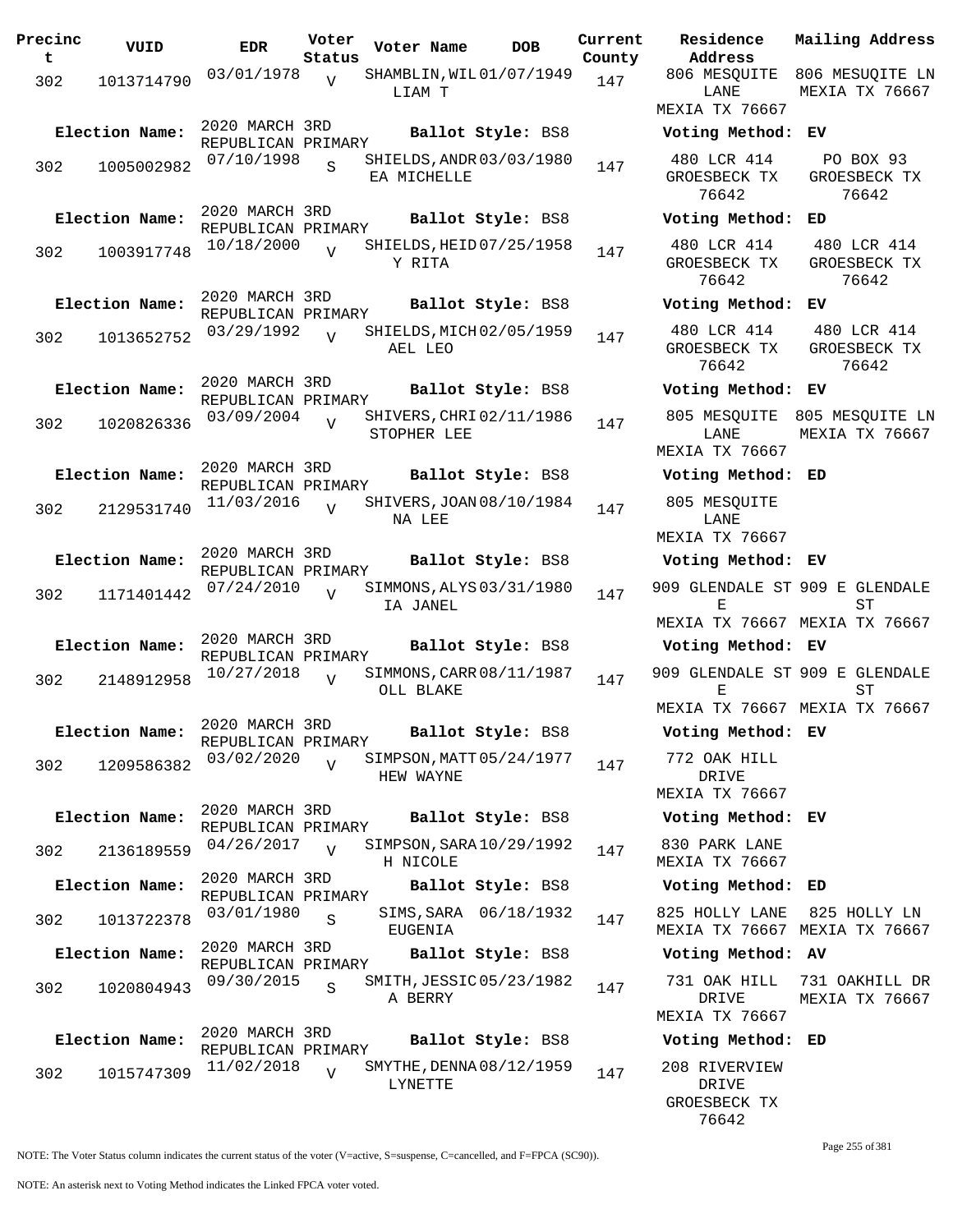| Precinc<br>t | VUID           | <b>EDR</b>                           | Voter<br>Status | Voter Name                               | <b>DOB</b>        | Current<br>County | Residence<br>Address                          |
|--------------|----------------|--------------------------------------|-----------------|------------------------------------------|-------------------|-------------------|-----------------------------------------------|
|              | Election Name: | 2020 MARCH 3RD<br>REPUBLICAN PRIMARY |                 |                                          | Ballot Style: BS8 |                   | Voting Metho                                  |
| 302          | 1011429172     | 11/02/2018                           | $\overline{V}$  | SMYTHE, RICKE 09/30/1953<br>Y LYNN       |                   | 147               | 208 RIVERVIE<br>DRIVE<br>GROESBECK T<br>76642 |
|              | Election Name: | 2020 MARCH 3RD                       |                 |                                          | Ballot Style: BS8 |                   | Voting Metho                                  |
| 302          | 1013637196     | REPUBLICAN PRIMARY<br>02/05/1998     | $\overline{V}$  | SOLOMON, DARR 01/20/1980<br>ILYN NICHOLE |                   | 147               | 820 HOWELL<br>STREET<br>MEXIA TX 766          |
|              | Election Name: | 2020 MARCH 3RD<br>REPUBLICAN PRIMARY |                 |                                          | Ballot Style: BS8 |                   | Voting Metho                                  |
| 302          | 1013678510     | 11/25/1983                           | $\overline{V}$  | STANFORD, JAN 11/17/1965<br>ET DARLENE   |                   | 147               | 706 ROSS AVE<br>MEXIA TX 766                  |
|              | Election Name: | 2020 MARCH 3RD<br>REPUBLICAN PRIMARY |                 |                                          | Ballot Style: BS8 |                   | Voting Metho                                  |
| 302          | 1013654232     | 11/03/1986                           | $\overline{U}$  | STEELE, JIMMY 06/17/1944<br>JOHN         |                   | 147               | 1324 LCR 40<br>GROESBECK T<br>76642           |
|              | Election Name: | 2020 MARCH 3RD<br>REPUBLICAN PRIMARY |                 |                                          | Ballot Style: BS8 |                   | Voting Metho                                  |
| 302          | 1003603533     | 03/13/2014                           | $\overline{U}$  | STERLING, DAV 09/01/1966<br>ID GLEN      |                   | 147               | 787 OAK HIL<br>DRIVE<br>MEXIA TX 766          |
|              | Election Name: | 2020 MARCH 3RD                       |                 |                                          | Ballot Style: BS8 |                   | Voting Metho                                  |
| 302          | 1000963611     | REPUBLICAN PRIMARY<br>10/27/2010     | $\overline{V}$  | STERLING, NAN 10/25/1947<br>CY LYNN      |                   | 147               | 701 ROSS AVE<br>MEXIA TX 766                  |
|              | Election Name: | 2020 MARCH 3RD                       |                 |                                          | Ballot Style: BS8 |                   | Voting Metho                                  |
| 302          | 1013636713     | REPUBLICAN PRIMARY<br>02/04/1998     | $\overline{U}$  | STROTHER, VIC 07/21/1956<br>KIE SUE      |                   | 147               | 904 HOLLY LA<br>MEXIA TX 766                  |
|              | Election Name: | 2020 MARCH 3RD                       |                 |                                          | Ballot Style: BS8 |                   | Voting Metho                                  |
| 302          | 1013713555     | REPUBLICAN PRIMARY<br>11/03/1979     | $\overline{V}$  | STUBBS, GREGO 08/24/1961<br>RY SCOTT     |                   | 147               | 470 PR 5406<br>GROESBECK T<br>76642           |
|              | Election Name: | 2020 MARCH 3RD<br>REPUBLICAN PRIMARY |                 |                                          | Ballot Style: BS8 |                   | Voting Metho                                  |
| 302          | 1013713586     | 03/02/1988                           | $\overline{V}$  | STUBBS, JENNI 01/11/1964<br>FER JONA     |                   | 147               | 470 PR 5406<br>GROESBECK T<br>76642           |
|              | Election Name: | 2020 MARCH 3RD<br>REPUBLICAN PRIMARY |                 |                                          | Ballot Style: BS8 |                   | Voting Metho                                  |
| 302          | 1169112110     | 06/17/2018                           | $\overline{V}$  | STUBBS, REGAN 12/31/1991<br>SCOTT        |                   | 147               | 470 PR 5406<br>GROESBECK T<br>76642           |
|              | Election Name: | 2020 MARCH 3RD                       |                 |                                          | Ballot Style: BS8 |                   | Voting Metho                                  |
| 302          | 1183760710     | REPUBLICAN PRIMARY<br>04/21/2012     | $\overline{U}$  | THOMAS, SHANA 03/23/1987<br>STANLEY      |                   | 147               | 904 MESQUIT<br>LANE                           |
|              |                | 2020 MARCH 3RD                       |                 |                                          |                   |                   | MEXIA TX 766                                  |
|              | Election Name: | REPUBLICAN PRIMARY                   |                 |                                          | Ballot Style: BS8 |                   | Voting Metho                                  |
| 302          | 1013644415     | 04/01/2001                           | $\overline{U}$  | THORNTON, SOI 04/23/1962<br>LA ORTIZ     |                   | 147               | 920 HOPKINS<br>Е<br>MEXIA TX 7666<br>8404     |
|              | Election Name: | 2020 MARCH 3RD<br>REPUBLICAN PRIMARY |                 |                                          | Ballot Style: BS8 |                   | Voting Metho                                  |

**Election Name: Ballot Style:** BS8 **Voting Method: EV** 208 RIVERVIEW DRIVE GROESBECK TX 76642 **Election Name: Ballot Style:** BS8 **Voting Method: EV** 820 HOWELL STREET MEXIA TX 76667 **Election Name: Ballot Style:** BS8 **Voting Method: EV** 706 ROSS AVE S MEXIA TX 76667 MEXIA TX 76667 706 S ROSS **Election Name: Ballot Style:** BS8 **Voting Method: EV** 1324 LCR 406 GROESBECK TX 76642 PO BOX 344 GROESBECK TX 76642 **Election Name: Ballot Style:** BS8 **Voting Method: EV** 787 OAK HILL 787 OAK HILL DR DRIVE MEXIA TX 76667 MEXIA TX 76667 **Election Name: Ballot Style:** BS8 **Voting Method: EV** 701 ROSS AVE S 701 S ROSS AVE MEXIA TX 76667 MEXIA TX 76667 **Election Name: Ballot Style:** BS8 **Voting Method: AV** 904 HOLLY LANE 904 E HOLLY LN MEXIA TX 76667 MEXIA TX 76667 **Election Name: Ballot Style:** BS8 **Voting Method: EV** 470 PR 5406 GROESBECK TX MEXIA TX 76667 76642 P O BOX 1377 **Election Name: Ballot Style:** BS8 **Voting Method: EV** 470 PR 5406 GROESBECK TX MEXIA TX 76667 76642 P O BOX 1377 **Election Name: Ballot Style:** BS8 **Voting Method: EV** 470 PR 5406 GROESBECK TX MEXIA TX 76667 76642 PO BOX 1377 **Election Name: Ballot Style:** BS8 **Voting Method: EV** 904 MESQUITE LANE MEXIA TX 76667 **Election Name: Ballot Style:** BS8 **Voting Method: ED** 920 HOPKINS ST 920 E HOPKINS E MEXIA TX 76667- 8404 MEXIA TX 76667 **Election Name: Ballot Style:** BS8 **Voting Method: EV**

**Current Mailing Address**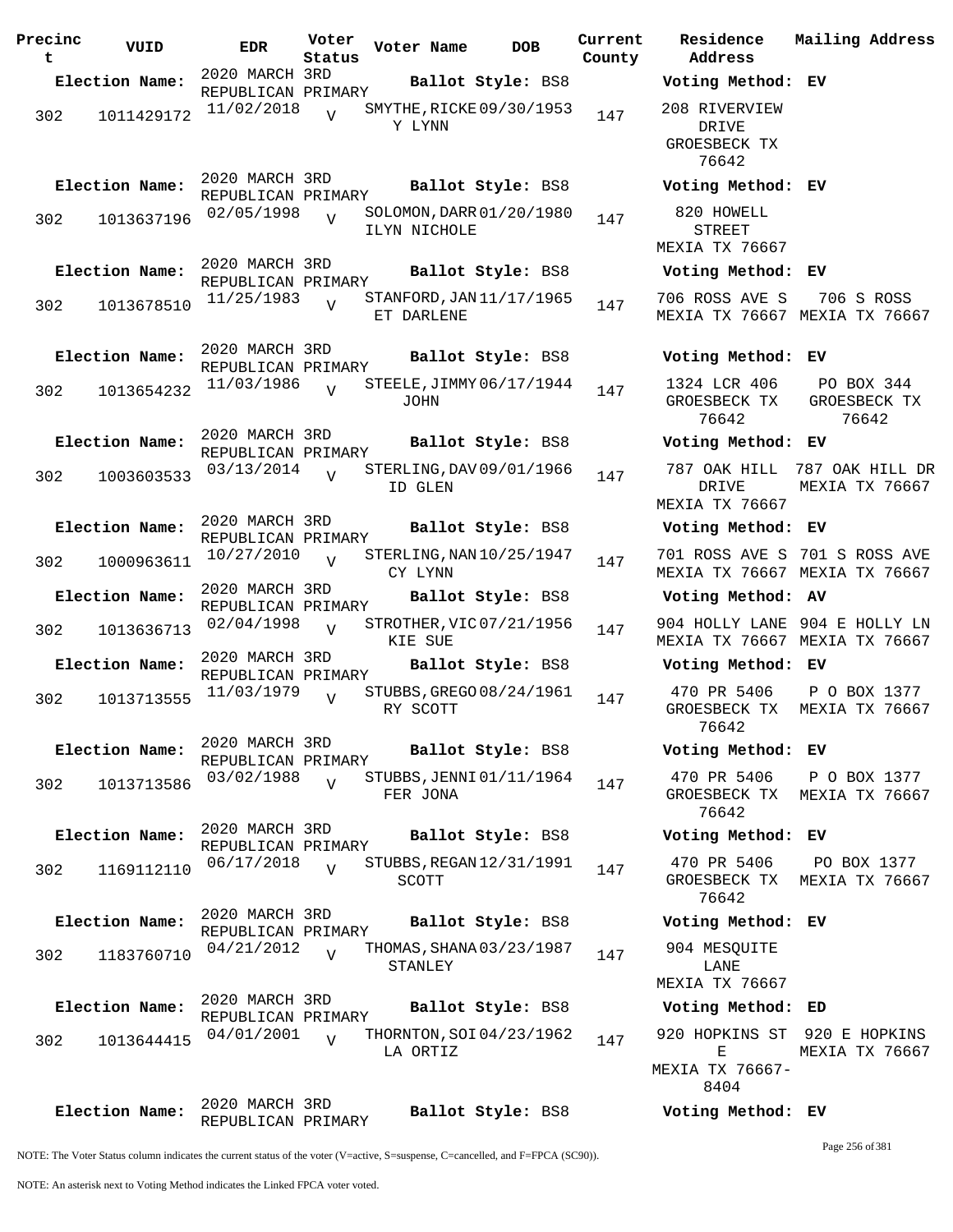| Precinc<br>t | VUID           | EDR                                  | Voter<br>Status | Voter Name      | <b>DOB</b>               | Curre<br>Count |
|--------------|----------------|--------------------------------------|-----------------|-----------------|--------------------------|----------------|
|              |                | 11/04/1980                           |                 |                 | TIDWELL, GEOR 07/19/1943 |                |
| 302          | 1013714023     |                                      | $\overline{V}$  | <b>GE MILES</b> |                          | 147            |
|              | Election Name: | 2020 MARCH 3RD<br>REPUBLICAN PRIMARY |                 |                 | Ballot Style: BS8        |                |
| 302          | 1013714150     | 05/06/1978                           | $\overline{V}$  | IE WATSON       | TIDWELL, JACK 04/02/1942 | 147            |
|              | Election Name: | 2020 MARCH 3RD<br>REPUBLICAN PRIMARY |                 |                 | Ballot Style: BS8        |                |
| 302          | 1013709167     | 02/24/1978                           | $\overline{V}$  | LL HILL         | TRUMBLE, JONE 07/02/1935 | 147            |
|              | Election Name: | 2020 MARCH 3RD<br>REPUBLICAN PRIMARY |                 |                 | Ballot Style: BS8        |                |
| 302          | 1013714243     | 03/01/1978                           | $\overline{V}$  |                 | VEST, BARBARA 11/24/1935 | 147            |
|              | Election Name: | 2020 MARCH 3RD<br>REPUBLICAN PRIMARY |                 |                 | Ballot Style: BS8        |                |
| 302          | 1059992108     | 08/10/2006                           | $\overline{V}$  | RYAN            | VEST, KEVIN 03/07/1971   | 147            |
|              | Election Name: | 2020 MARCH 3RD                       |                 |                 |                          |                |
|              |                | REPUBLICAN PRIMARY                   |                 |                 | Ballot Style: BS8        |                |
| 302          | 1009436989     | 12/17/2006                           | $\overline{V}$  | <b>JANE</b>     | WALKER, NORMA 10/09/1960 | 147            |
|              | Election Name: | 2020 MARCH 3RD<br>REPUBLICAN PRIMARY |                 |                 | Ballot Style: BS8        |                |
| 302          | 2127490850     | 09/29/2016                           | $\overline{V}$  | ES PULLIN       | WARREN, DELOR 09/11/1943 | 147            |
|              | Election Name: | 2020 MARCH 3RD<br>REPUBLICAN PRIMARY |                 |                 | Ballot Style: BS8        |                |
| 302          | 2152765610     | 12/19/2018                           | $\overline{U}$  | HAN BARRON      | WARREN, JONAT 11/21/1978 | 147            |
|              | Election Name: | 2020 MARCH 3RD<br>REPUBLICAN PRIMARY |                 |                 | Ballot Style: BS8        |                |
| 302          | 2139746079     | 10/15/2017                           | $\overline{V}$  | EE LEANN        | WEISHUHN, KYL02/08/1999  | 147            |
|              | Election Name: | 2020 MARCH 3RD<br>REPUBLICAN PRIMARY |                 |                 | Ballot Style: BS8        |                |
| 302          | 1013711205     | 01/07/1996                           | $\overline{U}$  | WAYNE           | WELCH, DAVID 11/19/1964  | 147            |
|              | Election Name: | 2020 MARCH 3RD                       |                 |                 | Ballot Style: BS8        |                |
|              |                | REPUBLICAN PRIMARY                   |                 |                 |                          |                |
| 302          | 2163766706     | 03/01/2020                           | $\overline{U}$  | GRACE           | WELCH, MORGAN 01/17/1991 | 147            |
|              | Election Name: | 2020 MARCH 3RD<br>REPUBLICAN PRIMARY |                 |                 | Ballot Style: BS8        |                |
| 302          | 1218562779     | 04/15/2015                           | $\overline{V}$  | <b>BARNARD</b>  | WEST,JIMMIE 05/15/1978   | 147            |
|              | Election Name: | 2020 MARCH 3RD<br>REPUBLICAN PRIMARY |                 |                 | Ballot Style: BS8        |                |

**Voter Name DOB Residence Address Current Mailing Address** nty 500 ROSS AVE S MEXIA TX 76667 MEXIA TX 76667 PO BOX 47 **Election Name: Ballot Style:** BS8 **Voting Method: AV** 500 ROSS AVE S MEXIA TX 76667 MEXIA TX 76667- PO BOX 47 0047 **Election Name: Ballot Style:** BS8 **Voting Method: AV** 828 PARK LANE MEXIA TX 76667 **Election Name: Ballot Style:** BS8 **Voting Method: AV**  $37$  700 ROSS AVE S MEXIA TX 76667 MEXIA TX 76667 P O BOX 462 **Election Name: Ballot Style:** BS8 **Voting Method: ED** 700 ROSS AVE S 700 S ROSS AVE MEXIA TX 76667 MEXIA TX 76667 **Election Name: Ballot Style:** BS8 **Voting Method: ED** 1218 HINCHLIFFE 1218 HINCHLIFFE RD MEXIA TX 76667 MEXIA TX 76667 **Election Name: Ballot Style:** BS8 **Voting Method: EV** 609 CANTON ST S MEXIA TX 76667 **Election Name: Ballot Style:** BS8 **Voting Method: AV** 609 CANTON ST S 609 S CANTON ST MEXIA TX 76667 MEXIA TX 76667 **Election Name: Ballot Style:** BS8 **Voting Method: AV** 388 RIVERVIEW DRIVE GROESBECK TX 76642 388 RIVERVIEW PLACE GROESBECK TX 76642 **Election Name: Ballot Style:** BS8 **Voting Method: EV** 833 KRISKER LANE MEXIA TX 76667- 3843 833 KRISKER LN MEXIA TX 76667 **Election Name: Ballot Style:** BS8 **Voting Method: EV** 833 KRISKER LANE MEXIA TX 76667 **Election Name: Ballot Style:** BS8 **Voting Method: EV** 200 HOPKINS ST 200 E HOPKINS  $E$ MEXIA TX 76667- MEXIA TX 76667

**Election Name: Ballot Style:** BS8 **Voting Method: ED**

3630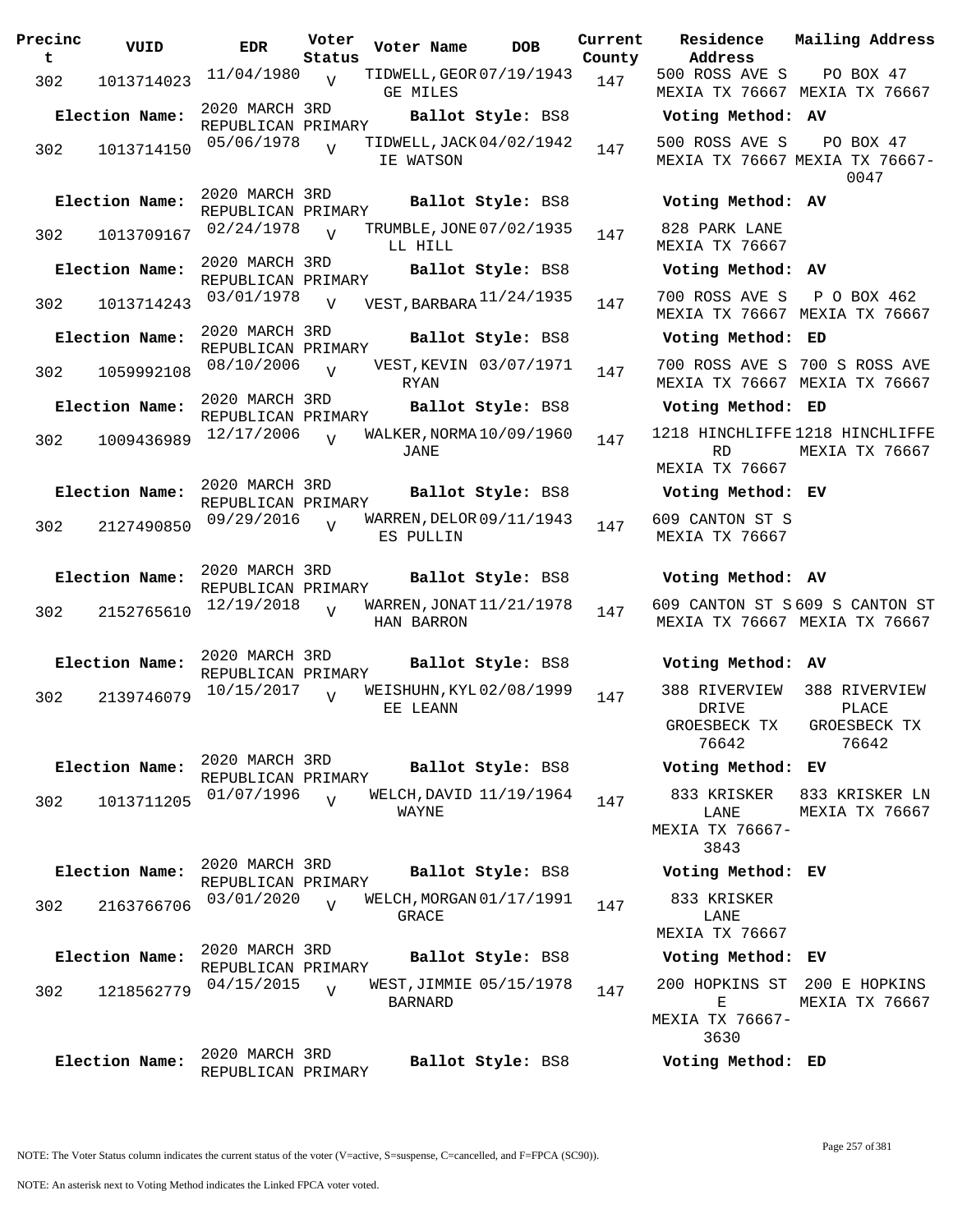| Precinc<br>t | VUID           | <b>EDR</b>                           | Voter<br>Status | Voter Name                              | <b>DOB</b>             | Current<br>County | Residence<br>Address                          |
|--------------|----------------|--------------------------------------|-----------------|-----------------------------------------|------------------------|-------------------|-----------------------------------------------|
| 302          | 1125652333     | 11/04/2018                           | $\overline{U}$  | WEST, WILLIE 01/20/1949<br>D            |                        | 147               | 289 LCR 408<br>GROESBECK TX<br>76642          |
|              | Election Name: | 2020 MARCH 3RD<br>REPUBLICAN PRIMARY |                 |                                         | Ballot Style: BS8      |                   | Voting Metho                                  |
| 302          | 2127006842     | 11/27/2019                           | $\overline{U}$  | WHITE, WYSHIA07/29/1978<br>W            |                        | 147               | 802 GLENDALE S<br>Е<br>MEXIA TX 7666          |
|              | Election Name: | 2020 MARCH 3RD                       |                 |                                         | Ballot Style: BS8      |                   | Voting Metho                                  |
| 302          | 1013706777     | REPUBLICAN PRIMARY<br>11/12/1984     | $\overline{V}$  | WILKINS, CARL 07/04/1966<br>A LYNNE     |                        | 147               | 906 VARELLA<br>STREET<br>MEXIA TX 7666        |
|              | Election Name: | 2020 MARCH 3RD                       |                 |                                         | Ballot Style: BS8      |                   | Voting Metho                                  |
| 302          | 1013706749     | REPUBLICAN PRIMARY<br>04/04/1981     | $\overline{V}$  | WILKINS, MICH 09/19/1962<br>AEL FRANCIS |                        | 147               | 906 VARELLA<br><b>STREET</b><br>MEXIA TX 7666 |
|              | Election Name: | 2020 MARCH 3RD                       |                 |                                         | Ballot Style: BS8      |                   | Voting Metho                                  |
| 302          | 1005004672     | REPUBLICAN PRIMARY<br>05/13/1998     | $\overline{U}$  | WILSON, CHERY 03/03/1972<br>L LYNNE     |                        | 147               | 6235 A FM 39<br>MEXIA TX 7666                 |
|              | Election Name: | 2020 MARCH 3RD                       |                 |                                         | Ballot Style: BS8      |                   | Voting Metho                                  |
| 302          | 1029752419     | REPUBLICAN PRIMARY<br>04/25/2013     | $\overline{V}$  | WISDOM, DONNA 03/03/1952<br>BAKER       |                        | 147               | 1429 LCR 412<br>GROESBECK TX<br>76642         |
|              | Election Name: | 2020 MARCH 3RD                       |                 |                                         | Ballot Style: BS8      |                   | Voting Metho                                  |
| 302          | 1029752403     | REPUBLICAN PRIMARY<br>04/25/2013     | $\overline{U}$  | WISDOM, JOHN 01/02/1949<br>SANDER       |                        | 147               | 1429 LCR 412<br>GROESBECK TX<br>76642-2675    |
|              | Election Name: | 2020 MARCH 3RD                       |                 |                                         | Ballot Style: BS8      |                   | Voting Metho                                  |
| 302          | 1013713322     | REPUBLICAN PRIMARY<br>03/01/1984     | $\overline{V}$  | WITHROW, CHAR 05/14/1947<br>LOTTE ANN   |                        | 147               | 908 HOPKINS S<br>Ε                            |
|              |                | 2020 MARCH 3RD                       |                 |                                         |                        |                   | MEXIA TX 7666                                 |
|              | Election Name: | REPUBLICAN PRIMARY                   |                 |                                         | Ballot Style: BS8      |                   | Voting Metho                                  |
| 302          | 1019026775     | 08/06/2003                           | V               | WYNN, SUSAN                             | 12/09/1947             | 147               | 803 MESQUITE<br>LANE<br>MEXIA TX 7666         |
|              | Election Name: | 2020 MARCH 3RD                       |                 |                                         | Ballot Style: BS8      |                   | Voting Metho                                  |
| 302          | 1019026752     | REPUBLICAN PRIMARY<br>08/06/2003     | $\overline{V}$  | WYNN, WILLIAM 06/11/1941<br>REESE       |                        | 147               | 803 MESQUITE<br>LANE<br>MEXIA TX 7666         |
|              | Election Name: | 2020 MARCH 3RD                       |                 |                                         | Ballot Style: BS8      |                   | Voting Metho                                  |
| 302          | 1013700301     | REPUBLICAN PRIMARY<br>04/19/1991     | $\overline{U}$  | JO                                      | YORK, DEBRA 10/21/1958 | 147               | 266 PR 5485<br>MEXIA TX 7666                  |
|              | Election Name: | 2020 MARCH 3RD<br>REPUBLICAN PRIMARY |                 |                                         | Ballot Style: BS8      |                   | Voting Metho                                  |
| 302          | 1022902618     | 11/02/2004                           | $\overline{U}$  | YORK, KIMBERL 10/05/1965<br>Y JANE      |                        | 147               | 1812 SHILOH<br>ROAD<br>MEXIA TX 7666          |
|              | Election Name: | 2020 MARCH 3RD<br>REPUBLICAN PRIMARY |                 |                                         | Ballot Style: BS8      |                   | Voting Metho                                  |
| 302          | 1022902116     | 11/02/2004                           | $\overline{U}$  | YORK, MICHAEL 06/30/1961<br>LEE         |                        | 147               | 1812 SHILOH<br>ROAD                           |

**Voter Name DOB Residence Address Current Mailing Address** nty 289 LCR 408 GROESBECK TX 76642 PO BOX 607 GROESBECK TX 76642 **Election Name: Ballot Style:** BS8 **Voting Method: EV** 802 GLENDALE ST E MEXIA TX 76667 **Election Name: Ballot Style:** BS8 **Voting Method: ED** 906 VARELLA STREET MEXIA TX 76667 MEXIA TX 76667 906 S VARELLA ST **Election Name: Ballot Style:** BS8 **Voting Method: EV** 906 VARELLA STREET MEXIA TX 76667 906 VARELLA ST MEXIA TX 76667 **Election Name: Ballot Style:** BS8 **Voting Method: EV** 6235 A FM 39 N MEXIA TX 76667 **Election Name: Ballot Style:** BS8 **Voting Method: ED** 1429 LCR 412 GROESBECK TX 76642 1429 LCR 412 GROESBECK TX 76642 **Election Name: Ballot Style:** BS8 **Voting Method: EV** 1429 LCR 412 GROESBECK TX 76642-2675 1429 LCR 412 GROESBECK TX 76642 **Election Name: Ballot Style:** BS8 **Voting Method: EV** 908 HOPKINS ST 908 E HOPKINS E MEXIA TX 76667 MEXIA TX 76667 ST **Election Name: Ballot Style:** BS8 **Voting Method: EV** LANE MEXIA TX 76667 803 MESQUITE 803 MESQUITE LN MEXIA TX 76667 **Election Name: Ballot Style:** BS8 **Voting Method: EV** 803 MESQUITE 803 MESQUITE LN LANE MEXIA TX 76667 MEXIA TX 76667 **Election Name: Ballot Style:** BS8 **Voting Method: EV** 266 PR 5485 MEXIA TX 76667 MEXIA TX 76667 266 PR 5485 **Election Name: Ballot Style:** BS8 **Voting Method: EV** 1812 SHILOH ROAD MEXIA TX 76667 1812 SHILOH RD MEXIA TX 76667 **Election Name: Ballot Style:** BS8 **Voting Method: EV** 1812 SHILOH 1812 SHILOH RD ROAD MEXIA TX 76667 MEXIA TX 76667- 9430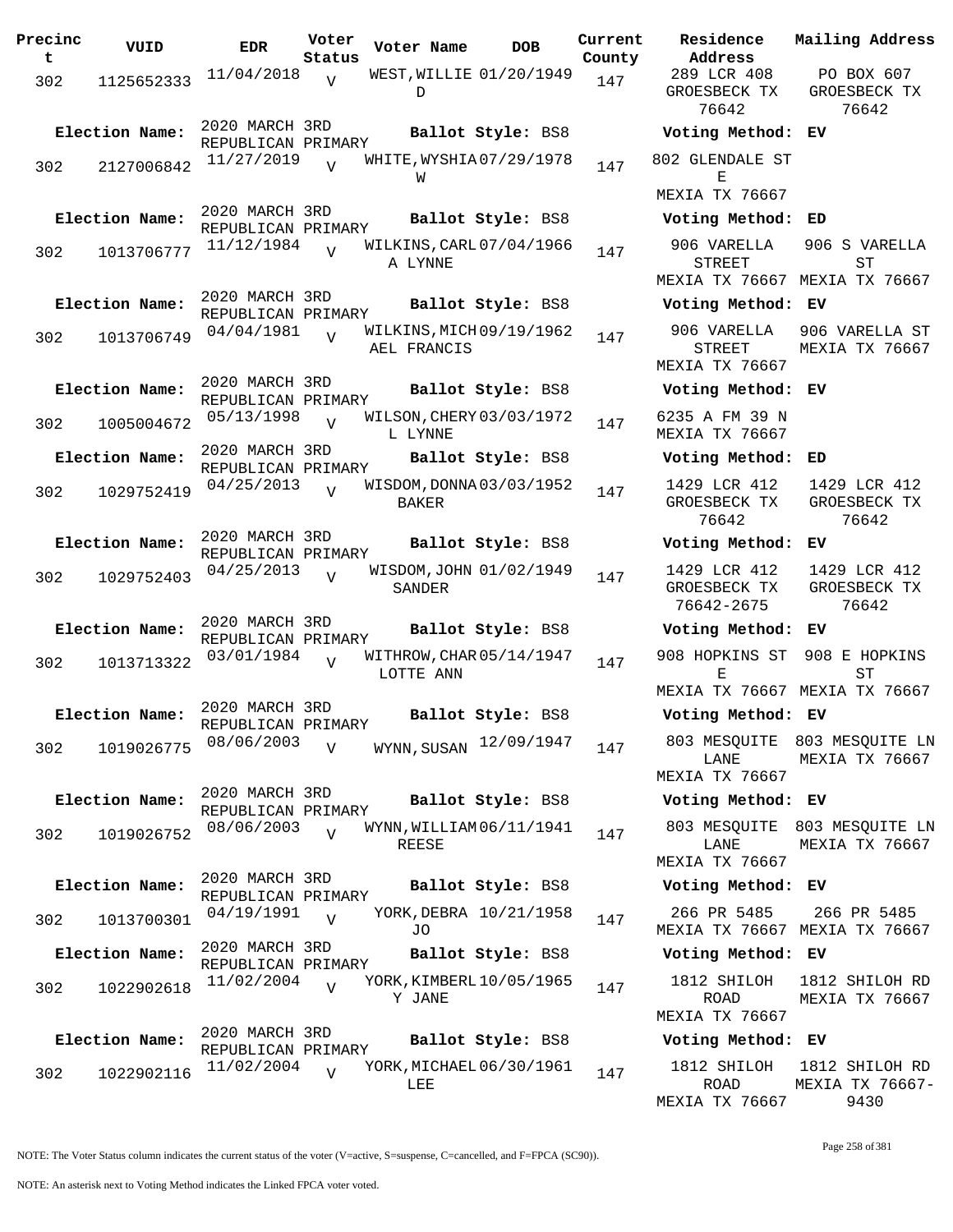| Precinc<br>ັ | VUID           | <b>EDR</b>         | Voter<br>Status | Voter Name | <b>DOB</b>        | Current<br>County | Residence<br>Address | Mailing Address |  |
|--------------|----------------|--------------------|-----------------|------------|-------------------|-------------------|----------------------|-----------------|--|
|              | Election Name: | 2020 MARCH 3RD     |                 |            | Ballot Style: BS8 |                   | Voting Method: EV    |                 |  |
|              |                | REPUBLICAN PRIMARY |                 |            |                   |                   |                      |                 |  |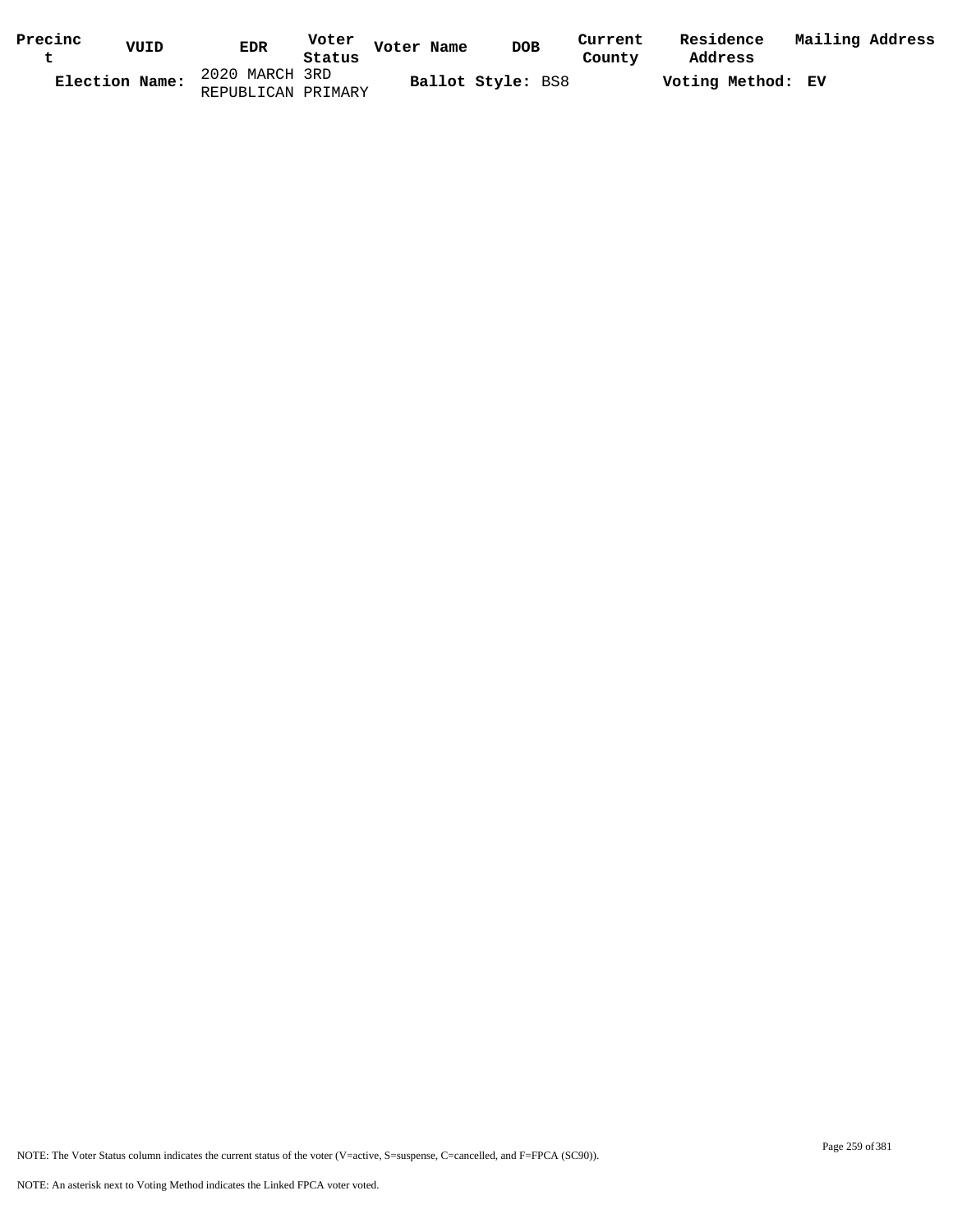| Precinc<br>t. | VUID           | <b>EDR</b>                           | Voter<br>Status | Voter Name                           | <b>DOB</b> | Current<br>County | Residence<br>Address                      |
|---------------|----------------|--------------------------------------|-----------------|--------------------------------------|------------|-------------------|-------------------------------------------|
| 303           | 1013682358     | 03/20/1992                           | V               | ALEWINE, FRAN 08/25/1938<br>CINE ANN |            | 147               | 530 LCR 628<br>GROESBECK TI<br>76643-3402 |
|               | Election Name: | 2020 MARCH 3RD<br>REPUBLICAN PRIMARY |                 | Ballot Style: BS8                    |            |                   | Voting Metho                              |
| 303           | 1013682679     | 02/25/1978                           | $\overline{v}$  | ALFARO, ISABE 01/02/1930<br>LL.      |            | 147               | 350 LCR 628<br>GROESBECK TI<br>76642-3400 |
|               | Election Name: | 2020 MARCH 3RD<br>REPUBLICAN PRIMARY |                 | Ballot Style: BS8                    |            |                   | Voting Metho                              |
| 303           | 1013682701     | 02/26/1978                           | $\overline{V}$  | ALFARO, JESSE 04/24/1950             |            | 147               | 350 LCR 628<br>GROESBECK TI<br>76642      |
|               | Election Name: | 2020 MARCH 3RD<br>REPUBLICAN PRIMARY |                 | Ballot Style: BS8                    |            |                   | Voting Metho                              |
|               | 303 2120809811 | 02/29/2016                           | $\overline{U}$  | ALFARO, LUPIT 01/20/1961<br>Α        |            | 147               | 350 LCR 628<br>GROESBECK TI<br>76642      |
|               | Election Name: | 2020 MARCH 3RD<br>REPUBLICAN PRIMARY |                 | Ballot Style: BS8                    |            |                   | Voting Metho                              |
| 303           | 1142248682     | 04/21/2007                           | $\overline{V}$  | ALFORD, KATIE 08/17/1979<br>LYNN     |            | 147               | 273 LCR 615<br>GROESBECK T<br>76642       |
|               | Election Name: | 2020 MARCH 3RD<br>REPUBLICAN PRIMARY |                 | Ballot Style: BS8                    |            |                   | Voting Metho                              |
| 303           | 1015483974     | 04/21/2007                           | $\overline{U}$  | ALFORD, KENDA 02/18/1983<br>LL BRUCE |            | 147               | 273 LCR 615<br>GROESBECK TI<br>76642      |
|               | Election Name: | 2020 MARCH 3RD<br>REPUBLICAN PRIMARY |                 | Ballot Style: BS8                    |            |                   | Voting Metho                              |
| 303           | 1125443487     | 12/08/2016                           | $\overline{17}$ | BRIDGES, LESL 11/09/1946<br>IE DUANE |            | 147               | 1311 FM 339<br>GROESBECK TI<br>76642      |
|               | Election Name: | 2020 MARCH 3RD<br>REPUBLICAN PRIMARY |                 | Ballot Style: BS8                    |            |                   | Voting Metho                              |
| 303           | 1125902736     | 09/06/2007                           | $\overline{V}$  | CALLEY, SANDR 10/14/1944<br>A MAE    |            | 147               | 1146 FM 339<br>GROESBECK TI<br>76642      |
|               | Election Name: | 2020 MARCH 3RD<br>REPUBLICAN PRIMARY |                 | Ballot Style: BS8                    |            |                   | Voting Metho                              |
| 303           | 1006458676     | 10/05/2006                           | $\overline{U}$  | CAPPS, PATRIC 01/17/1951<br>IA ANN   |            | 147               | 1100 LCR 618<br><b>MART TX 7666</b>       |
|               | Election Name: | 2020 MARCH 3RD<br>REPUBLICAN PRIMARY |                 | Ballot Style: BS8                    |            |                   | Voting Metho                              |
| 303           | 1176772569     | 12/09/2012                           | $\overline{U}$  | CRANE, GARY 02/10/1961<br>MARVIN     |            | 147               | 1105 LCR 60<br><b>MART TX 7666</b>        |
|               | Election Name: | 2020 MARCH 3RD<br>REPUBLICAN PRIMARY |                 | Ballot Style: BS8                    |            |                   | Voting Metho                              |
| 303           | 1013719017     | 03/19/1992                           | $\overline{U}$  | CURRY, ANDERS 12/07/1953<br>ON FRANK |            | 147               | 2162 LCR 390<br>GROESBECK T<br>76642      |
|               | Election Name: | 2020 MARCH 3RD<br>REPUBLICAN PRIMARY |                 | Ballot Style: BS8                    |            |                   | Voting Metho                              |
| 303           | 1013719029     | 03/19/1992                           | $\overline{U}$  | CURRY, BEVERL 12/29/1956<br>Y J      |            | 147               | 2162 LCR 390<br>GROESBECK T<br>76642-3559 |
|               | Election Name: | 2020 MARCH 3RD<br>REPUBLICAN PRIMARY |                 | Ballot Style: BS8                    |            |                   | Voting Metho                              |
| 303           | 1004929205     | 08/11/1999                           | $\overline{V}$  | DENNIS, NANCY 12/27/1956<br>CLAUDINE |            | 147               | 840 LCR 621<br>GROESBECK TI               |

**Voter Name DOB Residence Address Current Mailing Address** 530 LCR 628 GROESBECK TX 76643-3402 530 LCR 628 GROESBECK TX 76642-3402 **Election Name: Ballot Style:** BS8 **Voting Method: EV** 350 LCR 628 GROESBECK TX 76642-3400 350 LCR 628 GROESBECK TX 76642-3400 **Election Name: Ballot Style:** BS8 **Voting Method: ED** GROESBECK TX 76642 350 LCR 628 GROESBECK TX 76642 **Election Name: Ballot Style:** BS8 **Voting Method: ED** 350 LCR 628 GROESBECK TX 76642 350 LCR 628 GROESBECK TX 76642 **Election Name: Ballot Style:** BS8 **Voting Method: ED** 273 LCR 615 GROESBECK TX 76642 273 LCR 615 GROESBECK TX 76642 **Election Name: Ballot Style:** BS8 **Voting Method: ED** 273 LCR 615 GROESBECK TX 76642 273 LCR 615 GROESBECK TX 76642 **Election Name: Ballot Style:** BS8 **Voting Method: ED** 1311 FM 339 S GROESBECK TX 76642 **Election Name: Ballot Style:** BS8 **Voting Method: EV** 1146 FM 339 S GROESBECK TX 76642 1146 FM 339 S GROESBECK TX 76642 **Election Name: Ballot Style:** BS8 **Voting Method: AV** 1100 LCR 618 MART TX 76664 MART TX 76664 1100 LCR 618 **Election Name: Ballot Style:** BS8 **Voting Method: ED** 1105 LCR 607 MART TX 76664 MART TX 76664 1105 LCR 607 **Election Name: Ballot Style:** BS8 **Voting Method: ED** 2162 LCR 390 GROESBECK TX 76642 2162 LCR 390 GROESBECK TX 76642 **Election Name: Ballot Style:** BS8 **Voting Method: EV** 2162 LCR 390 GROESBECK TX 76642-3559 2162 LCR 390 GROESBECK TX 76642 **Election Name: Ballot Style:** BS8 **Voting Method: EV** 840 LCR 621 GROESBECK TX 840 LCR 621 GROESBECK TX

NOTE: The Voter Status column indicates the current status of the voter (V=active, S=suspense, C=cancelled, and F=FPCA (SC90)).

Page 260 of 381

76642-3455

76642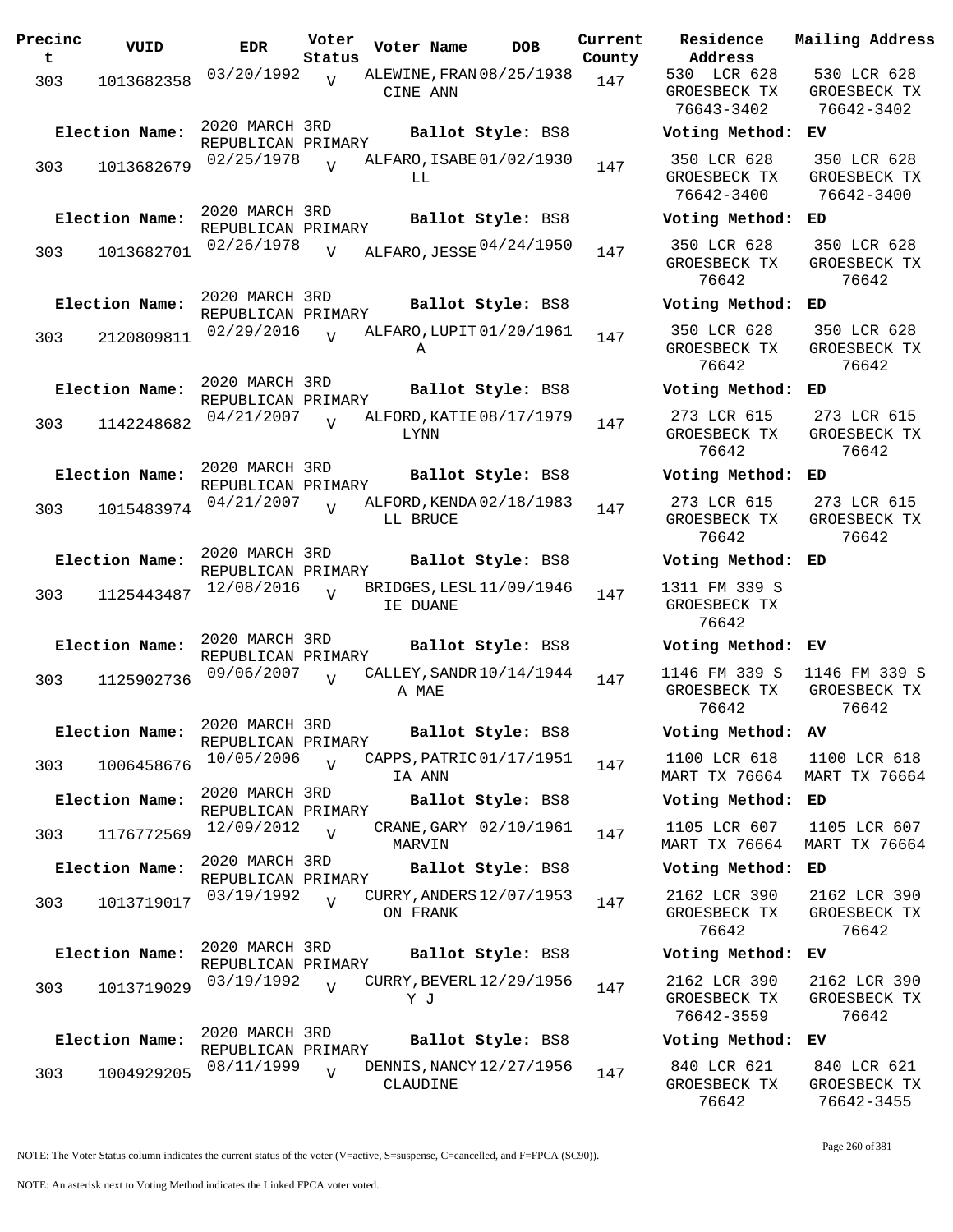| Precinc<br>t | VUID           | <b>EDR</b>                           | Voter<br>Status | Voter Name                              | <b>DOB</b>        | Current<br>County | Residence<br>Address                        | Mai:                  |
|--------------|----------------|--------------------------------------|-----------------|-----------------------------------------|-------------------|-------------------|---------------------------------------------|-----------------------|
|              | Election Name: | 2020 MARCH 3RD<br>REPUBLICAN PRIMARY |                 |                                         | Ballot Style: BS8 |                   | Voting Method: ED                           |                       |
| 303          | 1124492324     | 07/25/2018                           | $\overline{U}$  | DONAGHE, RONN 05/14/1950<br>EY EARL     |                   | 147               | 6146 HWY 164 W 614<br>GROESBECK TX<br>76642 | GR                    |
|              | Election Name: | 2020 MARCH 3RD<br>REPUBLICAN PRIMARY |                 |                                         | Ballot Style: BS8 |                   | Voting Method: AV                           |                       |
| 303          | 1185472335     | 12/06/2018                           | $\overline{V}$  | DONAGHE, SHIR 10/28/1952<br>LE SMITH    |                   | 147               | 6146 HWY 164 W<br>GROESBECK TX<br>76642     |                       |
|              | Election Name: | 2020 MARCH 3RD<br>REPUBLICAN PRIMARY |                 |                                         | Ballot Style: BS8 |                   | Voting Method: AV                           |                       |
| 303          | 1064875895     | 06/19/2019                           | $\overline{V}$  | DOUGHTY, HOLL 08/02/1979<br>Y ANN       |                   | 147               | 1606 FM 339 S<br>GROESBECK TX<br>76642      |                       |
|              | Election Name: | 2020 MARCH 3RD<br>REPUBLICAN PRIMARY |                 |                                         | Ballot Style: BS8 |                   | Voting Method: ED                           |                       |
| 303          | 1041184423     | 06/19/2019                           | $\overline{z}$  | DOUGHTY, JARE 09/02/1978<br>D WARREN    |                   | 147               | 1606 FM 339 S<br>GROESBECK TX<br>76642      |                       |
|              | Election Name: | 2020 MARCH 3RD<br>REPUBLICAN PRIMARY |                 |                                         | Ballot Style: BS8 |                   | Voting Method:                              | ED                    |
| 303          | 1007442435     | 09/04/2002                           | $\overline{z}$  | DOWNES, CARLA 01/02/1960<br>KAY         |                   | 147               | 5005 FM 339 S<br>GROESBECK TX<br>76642      | 50(<br>GR             |
|              | Election Name: | 2020 MARCH 3RD                       |                 |                                         | Ballot Style: BS8 |                   | Voting Method:                              | ЕV                    |
| 303          | 1013682786     | REPUBLICAN PRIMARY<br>10/22/1988     | $\overline{V}$  | DOWNES<br>JR, CLAUDE A                  | 03/17/1931        | 147               | 5032 FM 339 S<br>GROESBECK TX<br>76642      | 50 <sub>3</sub><br>GR |
|              | Election Name: | 2020 MARCH 3RD<br>REPUBLICAN PRIMARY |                 |                                         | Ballot Style: BS8 |                   | Voting Method:                              | ED                    |
| 303          | 1013682148     | 11/15/1995                           | $\overline{U}$  | DOWNES, GREGO 09/09/1960<br>RY LYNN     |                   | 147               | 5005 FM 339 S<br>GROESBECK TX<br>76642      | 50(<br>GR             |
|              | Election Name: | 2020 MARCH 3RD<br>REPUBLICAN PRIMARY |                 |                                         | Ballot Style: BS8 |                   | Voting Method:                              | ЕV                    |
| 303          | 2161387590     | 12/14/2019                           | $\overline{V}$  | DURAND, RYAH 06/14/2000<br>RENE         |                   | 147               | 142 LCR 386<br>UNIT A<br>GROESBECK TX       | $1\cdot$<br>GR        |
|              |                | 2020 MARCH 3RD                       |                 |                                         |                   |                   | 76642                                       | 7                     |
|              | Election Name: | REPUBLICAN PRIMARY                   |                 |                                         | Ballot Style: BS8 |                   | Voting Method:                              | ED                    |
| 303          | 1164187151     | 03/22/2009                           | $\overline{V}$  | FIFE, CATHY 08/14/1953<br><b>DIANNE</b> |                   | 147               | 2388 FM 339 S<br>GROESBECK TX<br>76642      | 238<br>GR             |
|              | Election Name: | 2020 MARCH 3RD<br>REPUBLICAN PRIMARY |                 |                                         | Ballot Style: BS8 |                   | Voting Method:                              | ED                    |
| 303          | 1125651903     | 03/22/2009                           | $\overline{V}$  | FIFE, DAVID 05/07/1950<br><b>LYNN</b>   |                   | 147               | 2388 FM 339 S<br>GROESBECK TX<br>76642      | 238<br>GR             |
|              | Election Name: | 2020 MARCH 3RD<br>REPUBLICAN PRIMARY |                 |                                         | Ballot Style: BS8 |                   | Voting Method:                              | ED                    |
| 303          | 1209666972     | 06/29/2014                           |                 | GERIK, TRISTA 04/10/1996<br>N BLAKE     |                   | 147               | 1990 LCR 344<br>MART TX 76664               | 19<br>MAI             |
|              | Election Name: | 2020 MARCH 3RD<br>REPUBLICAN PRIMARY |                 |                                         | Ballot Style: BS8 |                   | Voting Method:                              | ED                    |
| 303          | 1151150845     | 02/13/2016                           | $\overline{U}$  | GOVRO, BILLY 06/26/1953<br>WAYNE        |                   | 147               | 1831 LCR 608<br>MART TX 76664               | 18<br>MAI             |
|              | Election Name: | 2020 MARCH 3RD                       |                 |                                         | Ballot Style: BS8 |                   | Voting Method:                              | EV                    |
|              |                | REPUBLICAN PRIMARY                   |                 |                                         |                   |                   |                                             |                       |

**Voter Name DOB Residence Address Current Mailing Address Election Name: Ballot Style:** BS8 **Voting Method: ED** 6146 HWY 164 W 6146 W HWY 164 GROESBECK TX 76642 GROESBECK TX 76642 **Election Name: Ballot Style:** BS8 **Voting Method: AV** 6146 HWY 164 W GROESBECK TX 76642 **Election Name: Ballot Style:** BS8 **Voting Method: AV** 1606 FM 339 S GROESBECK TX 76642 **Election Name: Ballot Style:** BS8 **Voting Method: ED** 1606 FM 339 S GROESBECK TX 76642 **Election Name: Ballot Style:** BS8 **Voting Method: ED** 5005 FM 339 S GROESBECK TX 76642 5005 FM 339 S GROESBECK TX 76642 **Election Name: Ballot Style:** BS8 **Voting Method: EV** 5032 FM 339 S GROESBECK TX 76642 5032 FM 339 S GROESBECK TX 76642 **Election Name: Ballot Style:** BS8 **Voting Method: ED** 5005 FM 339 S GROESBECK TX 76642 5005 FM 339 S GROESBECK TX 76642 **Election Name: Ballot Style:** BS8 **Voting Method: EV** 142 LCR 386 UNIT A GROESBECK TX 76642 142 LCR 386 UNIT A GROESBECK TX 76642-3626 **Election Name: Ballot Style:** BS8 **Voting Method: ED** 2388 FM 339 S GROESBECK TX 76642 2388 FM 339 S GROESBECK TX 76642 **Election Name: Ballot Style:** BS8 **Voting Method: ED** 2388 FM 339 S GROESBECK TX 76642 2388 FM 339 S GROESBECK TX 76642 **Election Name: Ballot Style:** BS8 **Voting Method: ED** 1990 LCR 344 MART TX 76664 1990 LCR 344 MART TX 76664 **Election Name: Ballot Style:** BS8 **Voting Method: ED**

NOTE: The Voter Status column indicates the current status of the voter (V=active, S=suspense, C=cancelled, and F=FPCA (SC90)).

Page 261 of 381

1831 LCR 608

MART TX 76664 MART TX 76664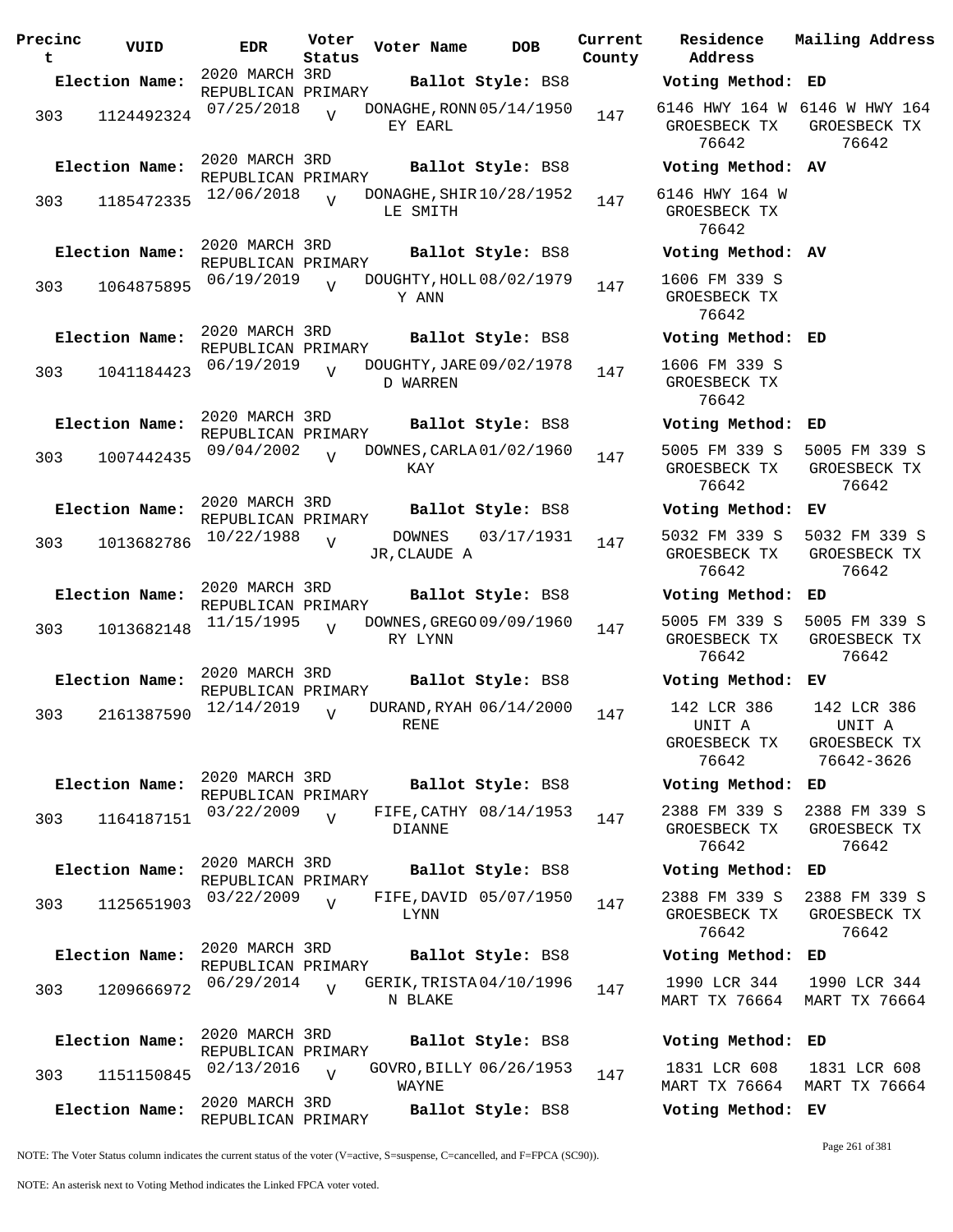| Precinc<br>t | VUID           | <b>EDR</b>                                         | Voter<br>Status | Voter Name                              | DOB               | Current<br>County |
|--------------|----------------|----------------------------------------------------|-----------------|-----------------------------------------|-------------------|-------------------|
| 303          | 2133508902     | 11/24/2016                                         | $\overline{V}$  | HAMILTON<br>III,AMON<br>PHISTER         | 09/27/1954        | 147               |
|              | Election Name: | 2020 MARCH 3RD                                     |                 |                                         | Ballot Style: BS8 |                   |
| 303          | 1013682499     | REPUBLICAN PRIMARY<br>02/25/1984                   |                 | HAMPTON, CONN 05/24/1951<br>IE LAREE    |                   | 147               |
|              | Election Name: | 2020 MARCH 3RD<br>REPUBLICAN PRIMARY               |                 |                                         | Ballot Style: BS8 |                   |
| 303          | 1013682512     | 02/25/1984                                         | ٦T              | HAMPTON, NORM 02/19/1936<br>A CATRON    |                   | 147               |
|              | Election Name: | 2020 MARCH 3RD<br>REPUBLICAN PRIMARY               |                 |                                         | Ballot Style: BS8 |                   |
| 303          | 1006751895     | 12/06/2018                                         | $\overline{U}$  | HEISE, ROBERT 12/29/1962<br>С           |                   | 147               |
|              | Election Name: | 2020 MARCH 3RD<br>REPUBLICAN PRIMARY               |                 |                                         | Ballot Style: BS8 |                   |
| 303          | 1035057330     | 01/29/2018                                         | $\overline{U}$  | HOLLAND, CYNT 10/20/1973<br>HIA RENEE   |                   | 147               |
|              | Election Name: | 2020 MARCH 3RD<br>REPUBLICAN PRIMARY               |                 |                                         | Ballot Style: BS8 |                   |
| 303          | 1201553602     | 09/08/2017                                         | V               | HOLLAND, WILL 08/27/1972<br>IAM JEFFREY |                   | 147               |
|              | Election Name: | 2020 MARCH 3RD<br>REPUBLICAN PRIMARY               |                 |                                         | Ballot Style: BS8 |                   |
| 303          | 1017598227     | 12/01/2002                                         | $\overline{U}$  | JOHNSON, DENN 09/09/1943<br>IS LEE      |                   | 147               |
|              | Election Name: | 2020 MARCH 3RD<br>REPUBLICAN PRIMARY               |                 |                                         | Ballot Style: BS8 |                   |
| 303          | 1020657237     | 02/26/2004                                         | V               | KENT, HORACE 01/11/1940<br>LYNDELL      |                   | 147               |
|              | Election Name: | 2020 MARCH 3RD<br>REPUBLICAN PRIMARY<br>08/05/2006 |                 | KLUNA, TAMMY 02/06/1964                 | Ballot Style: BS8 |                   |
| 303          | 1055911818     |                                                    | V               | ECKERMANN                               |                   | 147               |
|              | Election Name: | 2020 MARCH 3RD<br>REPUBLICAN PRIMARY               |                 |                                         | Ballot Style: BS8 |                   |
| 303          | 1160431001     | 12/04/2014<br>2020 MARCH 3RD                       | $\overline{U}$  | LAIRD, JAMIE 06/17/1984<br>LYNN         |                   | 147               |
|              | Election Name: | REPUBLICAN PRIMARY                                 |                 | LAIRD, TOMMY 07/18/1969                 | Ballot Style: BS8 |                   |
| 303          | 1057966613     | 10/05/2014<br>2020 MARCH 3RD                       | $\overline{V}$  | WAYNE                                   |                   | 147               |
|              | Election Name: | REPUBLICAN PRIMARY<br>03/01/1976                   |                 | LENOIR, JANET 06/02/1952                | Ballot Style: BS8 |                   |
| 303          | 1060187908     |                                                    | $\overline{V}$  | MARY                                    |                   | 147               |
|              | Election Name: | 2020 MARCH 3RD<br>REPUBLICAN PRIMARY               |                 |                                         | Ballot Style: BS8 |                   |
| 303          | 1001856822     | 10/04/2002                                         | $\overline{V}$  | LENOIR, SIDNE 12/20/1951<br>Y NEWTON    |                   | 147               |
|              | Election Name: | 2020 MARCH 3RD<br>REPUBLICAN PRIMARY               |                 |                                         | Ballot Style: BS8 |                   |

**Parame Residence Address Current Mailing Address** 118 LCR 610 MART TX 76664 118 LCR 610 MART TX 76664 **Election Name: Ballot Style:** BS8 **Voting Method: ED** 980 FM 339 S GROESBECK TX 76642 980 FM 339 S GROESBECK TX 76642 **Election Name: Ballot Style:** BS8 **Voting Method: ED** 1099 FM 339 S GROESBECK TX 76642 1099 FM 339 S GROESBECK TX 76642 **Election Name: Ballot Style:** BS8 **Voting Method: ED** 1327 A FM 339 S GROESBECK TX 76642 **Election Name: Ballot Style:** BS8 **Voting Method: ED** 194 LCR 614 GROESBECK TX 76642 **Election Name: Ballot Style:** BS8 **Voting Method: ED** 194 LCR 614 GROESBECK TX 76642 194 LCR 614 GROESBECK TX 76642 **Election Name: Ballot Style:** BS8 **Voting Method: ED** 159 LCR 609 GROESBECK TX 76642 159 LCR 609 GROESBECK TX 76642 **Election Name: Ballot Style:** BS8 **Voting Method: ED** 770 LCR 342 MART TX 76664 770 LCR 342 MART TX 76664 **Election Name: Ballot Style:** BS8 **Voting Method: ED** 5409 FM 339 S GROESBECK TX 76642-3486 5409 FM 339 S GROESBECK TX 76642 **Election Name: Ballot Style:** BS8 **Voting Method: EV** 139 LCR 608 MART TX 76664 MART TX 76664 139 LCR 608 **Election Name: Ballot Style:** BS8 **Voting Method: ED** 139 LCR 608 MART TX 76664 MART TX 76664 139 CR 608 **Election Name: Ballot Style:** BS8 **Voting Method: ED** 1618 LCR 600 MART TX 76664 1618 BRASWELL RD MART TX 76664 **Election Name: Ballot Style:** BS8 **Voting Method: EV** 1618 LCR 600 MART TX 76664 1618 BRASWELL RD MART TX 76664

NOTE: The Voter Status column indicates the current status of the voter (V=active, S=suspense, C=cancelled, and F=FPCA (SC90)).

Page 262 of 381

**Election Name: Ballot Style:** BS8 **Voting Method: EV**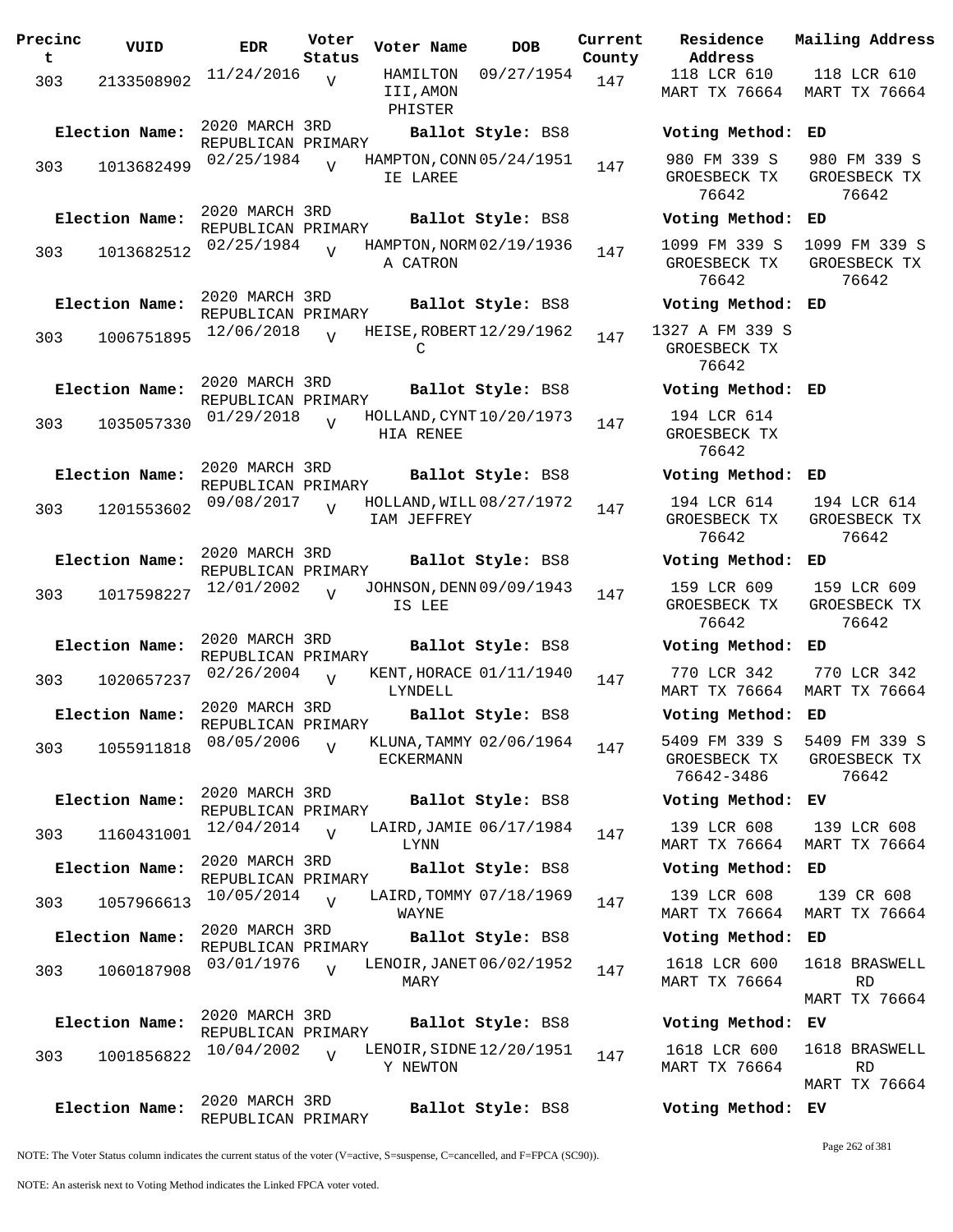| Precinc<br>t. | VUID           | <b>EDR</b>                           | Voter<br>Status | Voter Name                                     | <b>DOB</b>         | Current<br>County | Residence<br>Address                        |
|---------------|----------------|--------------------------------------|-----------------|------------------------------------------------|--------------------|-------------------|---------------------------------------------|
| 303           | 2137058828     | 05/27/2017                           | V               | MACDONALD, MO 04/27/1999<br>NTGOMERY<br>AUSTIN |                    | 147               | 509 LCR 621<br>GROESBECK TX<br>76642        |
|               | Election Name: | 2020 MARCH 3RD<br>REPUBLICAN PRIMARY |                 |                                                | Ballot Style: BS8  |                   | Voting Metho                                |
| 303           | 1205315185     | 01/26/2014                           | $\overline{V}$  | MCCLOSKEY, AN 08/19/1959<br>NETTE MARIE        |                    | 147               | 3040 FM 147<br>THORNTON TX<br>76687         |
|               | Election Name: | 2020 MARCH 3RD<br>REPUBLICAN PRIMARY |                 |                                                | Ballot Style: BS8  |                   | Voting Metho                                |
| 303           | 1212466815     | 10/03/2014                           | $\overline{V}$  | MCCLOSKEY, MI04/21/1953<br>CHAEL<br>PATRICK    |                    | 147               | 3040 FM 147<br>THORNTON TX<br>76687         |
|               | Election Name: | 2020 MARCH 3RD                       |                 |                                                | Ballot Style: BS8  |                   | Voting Metho                                |
| 303           | 1125498596     | REPUBLICAN PRIMARY<br>04/04/2013     | $\overline{V}$  | MCCUE, SUZANN 03/05/1947<br>E MERLE            |                    | 147               | 1311 FM 339 S<br>GROESBECK TX<br>76642-3407 |
|               | Election Name: | 2020 MARCH 3RD<br>REPUBLICAN PRIMARY |                 |                                                | Ballot Style: BS8  |                   | Voting Metho                                |
| 303           | 1125577935     | 09/03/2008                           | $\overline{V}$  | MILLS, DEBRA 06/11/1958<br>FAY                 |                    | 147               | 126 LCR 607<br>MART TX 76664                |
|               | Election Name: | 2020 MARCH 3RD<br>REPUBLICAN PRIMARY |                 |                                                | Ballot Style: BS8  |                   | Voting Metho                                |
| 303           | 1125642965     | 09/19/2008                           | $\overline{V}$  | MILLS, MILTON 05/12/1953<br>WAYNE              |                    | 147               | 126 LCR 607<br>MART TX 76664                |
|               | Election Name: | 2020 MARCH 3RD<br>REPUBLICAN PRIMARY |                 |                                                | Ballot Style: BS8  |                   | Voting Metho                                |
| 303           | 1187734331     | 08/04/2012                           | $\overline{V}$  | MINARDI, ANGE 01/25/1967<br>LO THOMAS          |                    | 147               | 509 LCR 621<br>GROESBECK TX<br>76642        |
|               | Election Name: | 2020 MARCH 3RD                       |                 |                                                | Ballot Style: BS8  |                   | Voting Metho                                |
| 303           | 1181127776     | REPUBLICAN PRIMARY<br>11/13/2011     | V               | JR, BETTY JO                                   | MINARDI 11/09/1974 | 147               | 509 LCR 621<br>GROESBECK TX<br>76642        |
|               | Election Name: | 2020 MARCH 3RD<br>REPUBLICAN PRIMARY |                 |                                                | Ballot Style: BS8  |                   | Voting Metho                                |
| 303           |                | 1120182466 10/24/2010 v              |                 | MOORE, DEBORA $12/07/1957$ 147<br>H LYNN       |                    |                   | 303 LCR 626<br>GROESBECK TX<br>76642        |
|               | Election Name: | 2020 MARCH 3RD                       |                 |                                                | Ballot Style: BS8  |                   | Voting Metho                                |
| 303           | 1120241882     | REPUBLICAN PRIMARY<br>10/24/2010     | $\overline{V}$  | MOORE, STEVEN 03/13/1956<br>LANE               |                    | 147               | 303 LCR 626<br>GROESBECK TX<br>76642        |
|               | Election Name: | 2020 MARCH 3RD                       |                 |                                                | Ballot Style: BS8  |                   | Voting Metho                                |
| 303           | 1125533572     | REPUBLICAN PRIMARY<br>11/05/2017     | $\overline{v}$  | MORGAN, BECKY 11/06/1964<br>SUE                |                    | 147               | 142 A LCR 386<br>GROESBECK TX<br>76642      |
|               | Election Name: | 2020 MARCH 3RD                       |                 |                                                | Ballot Style: BS8  |                   | Voting Metho                                |
| 303           | 1013694899     | REPUBLICAN PRIMARY<br>03/01/1978     | $\overline{V}$  | NOEL, BONNIE 10/18/1956                        |                    | 147               | 1660 LCR 390<br>GROESBECK TX<br>76642       |
|               | Election Name: | 2020 MARCH 3RD<br>REPUBLICAN PRIMARY |                 |                                                | Ballot Style: BS8  |                   | Voting Metho                                |
| 303           | 1013682596     | 02/23/1978                           | $\overline{V}$  | OLIVER, MARGA 11/21/1930<br>RET                |                    | 147               | 1101 LCR 618<br>MART TX 76664               |
|               | Election Name: | 2020 MARCH 3RD<br>REPUBLICAN PRIMARY |                 |                                                | Ballot Style: BS8  |                   | Voting Metho                                |

**Voter Name DOB Residence Address Current Mailing Address** 509 LCR 621 GROESBECK TX 76642 509 LCR 621 GROESBECK TX 76642 **Election Name: Ballot Style:** BS8 **Voting Method: EV** 3040 FM 147 THORNTON TX 76687 3040 FM 147 THORNTON TX 76687 **Election Name: Ballot Style:** BS8 **Voting Method: EV** 3040 FM 147 THORNTON TX 76687 3040 FM 147 THORNTON TX 76687 **Election Name: Ballot Style:** BS8 **Voting Method: EV** 1311 FM 339 S GROESBECK TX 76642-3407 1311 FM 339 S GROESBECK TX 76642 **Election Name: Ballot Style:** BS8 **Voting Method: EV** 126 LCR 607 MART TX 76664 MART TX 76664 126 LCR 607 **Election Name: Ballot Style:** BS8 **Voting Method: ED** 126 LCR 607 MART TX 76664 126 LCR 607 MART TX 76664 **Election Name: Ballot Style:** BS8 **Voting Method: ED** 509 LCR 621 GROESBECK TX 76642 509 CR 621 GROESBECK TX 76642 **Election Name: Ballot Style:** BS8 **Voting Method: EV** 509 LCR 621 GROESBECK TX 76642 509 LCR 621 GROESBECK TX 76642 **Election Name: Ballot Style:** BS8 **Voting Method: EV** 303 LCR 626 GROESBECK TX 76642 303 LCR 626 GROESBECK TX 76642 **Election Name: Ballot Style:** BS8 **Voting Method: EV** 303 LCR 626 GROESBECK TX 76642 303 LCR 626 GROESBECK TX 76642 **Election Name: Ballot Style:** BS8 **Voting Method: EV** 142 A LCR 386 GROESBECK TX 76642 **Election Name: Ballot Style:** BS8 **Voting Method: ED** GROESBECK TX 76642 **Election Name: Ballot Style:** BS8 **Voting Method: EV** 1101 LCR 618 1101 LCR 618

NOTE: The Voter Status column indicates the current status of the voter (V=active, S=suspense, C=cancelled, and F=FPCA (SC90)).

Page 263 of 381

MART TX 76664 MART TX 76664

**Election Name: Ballot Style:** BS8 **Voting Method: ED**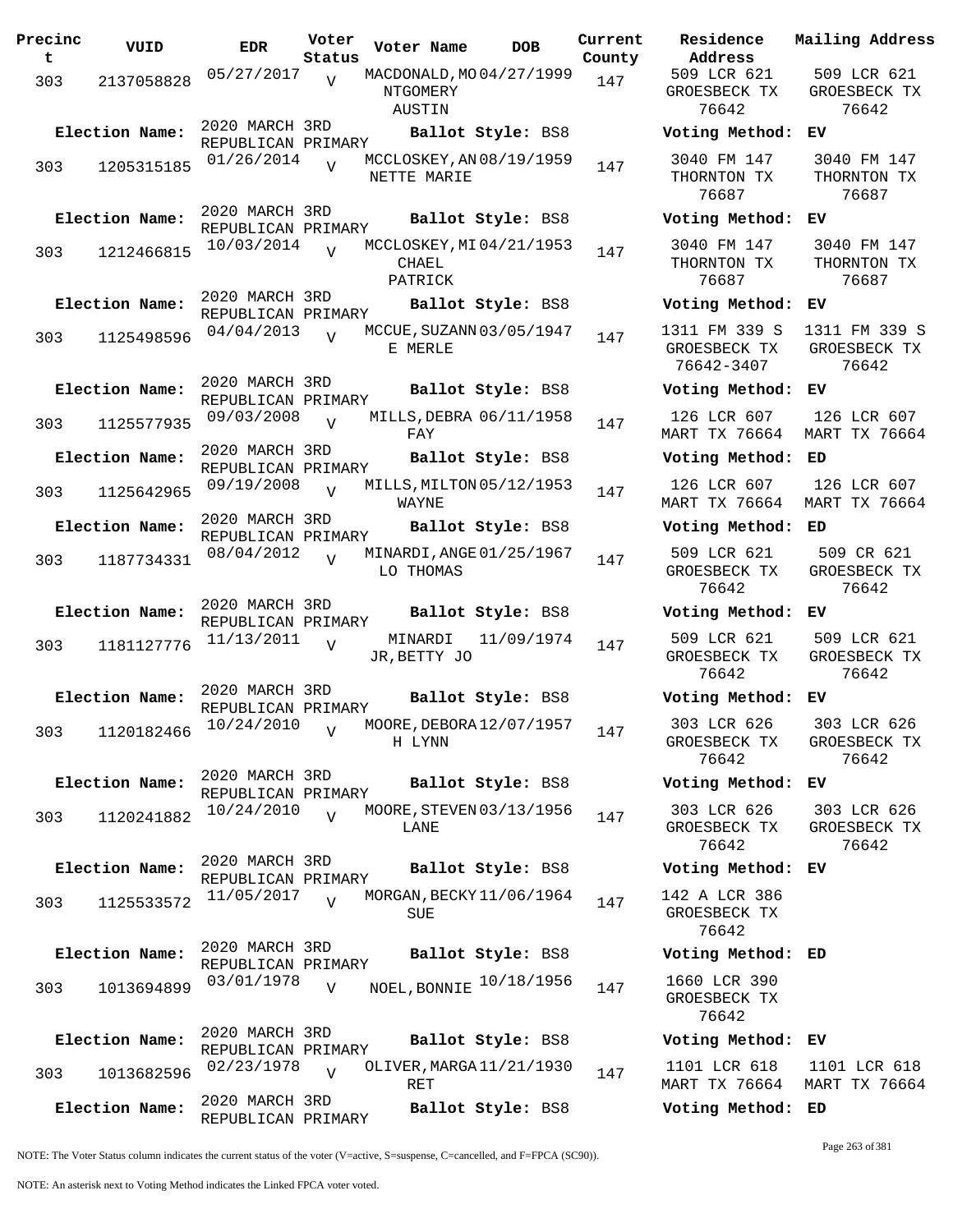| Precinc<br>t | VUID           | <b>EDR</b>                           | Voter<br>Status | Voter Name                             | <b>DOB</b>              | Current<br>County | Residence<br>Address                      |
|--------------|----------------|--------------------------------------|-----------------|----------------------------------------|-------------------------|-------------------|-------------------------------------------|
| 303          | 1014416866     | 04/19/2008                           | V               | PATTERSON, AN 01/28/1972<br>GELA LYNN  |                         | 147               | 1161 LCR 62<br>GROESBECK T<br>76642       |
|              | Election Name: | 2020 MARCH 3RD<br>REPUBLICAN PRIMARY |                 |                                        | Ballot Style: BS8       |                   | Voting Meth                               |
| 303          | 1003503349     | 03/03/2002                           | $\overline{V}$  | PATTERSON, DA 09/05/1956<br>VID LYNN   |                         | 147               | 1161 LCR 62<br>GROESBECK T<br>76642       |
|              | Election Name: | 2020 MARCH 3RD<br>REPUBLICAN PRIMARY |                 |                                        | Ballot Style: BS8       |                   | Voting Meth                               |
| 303          | 1191586459     | 12/04/2019                           | $\overline{U}$  | PECK, MICHELL 09/08/1961<br>E LYNN     |                         | 147               | 704 LCR 62<br>GROESBECK T<br>76642        |
|              | Election Name: | 2020 MARCH 3RD<br>REPUBLICAN PRIMARY |                 |                                        | Ballot Style: BS8       |                   | Voting Meth                               |
| 303          | 1125691051     | 06/27/2019                           | $\overline{U}$  | WAYNE                                  | PECK, ROBERT 09/24/1954 | 147               | 704 LCR 62<br>GROESBECK T<br>76642        |
|              | Election Name: | 2020 MARCH 3RD<br>REPUBLICAN PRIMARY |                 |                                        | Ballot Style: BS8       |                   | Voting Meth                               |
| 303          | 1125642544     | 01/08/2014                           | $\overline{V}$  | PHARRIS, AMAN 05/25/1987<br>DA JOANN   |                         | 147               | 6283 HWY 164<br>GROESBECK T<br>76642-5526 |
|              | Election Name: | 2020 MARCH 3RD<br>REPUBLICAN PRIMARY |                 |                                        | Ballot Style: BS8       |                   | Voting Meth                               |
| 303          | 1126996837     | 02/06/2016                           | $\overline{V}$  | THOMAS                                 | REED, JERRY 02/17/1954  | 147               | 5259 FM 339<br>GROESBECK T<br>76642       |
|              | Election Name: | 2020 MARCH 3RD                       |                 |                                        | Ballot Style: BS8       |                   | Voting Meth                               |
| 303          | 1127147530     | REPUBLICAN PRIMARY<br>09/12/2015     | $\overline{U}$  | FRENZEL                                | REED, MARIE 12/01/1955  | 147               | 5259 FM 339<br>GROESBECK T<br>76642       |
|              | Election Name: | 2020 MARCH 3RD                       |                 |                                        | Ballot Style: BS8       |                   | Voting Meth                               |
| 303          | 1042628445     | REPUBLICAN PRIMARY<br>02/07/2013     | $\overline{V}$  | PAUL                                   | RHODES, JOHN 08/03/1964 | 147               | 304 LCR 61<br>MART TX 7666<br>5581        |
|              | Election Name: | 2020 MARCH 3RD<br>REPUBLICAN PRIMARY |                 |                                        | Ballot Style: BS8       |                   | Voting Meth                               |
| 303          | 1125326721     | 12/30/2015                           | $\overline{V}$  | RHODES, TIMOT 11/24/1967<br>HY LEE     |                         | 147               | 118 LCR 61<br>MART TX 766                 |
|              | Election Name: | 2020 MARCH 3RD<br>REPUBLICAN PRIMARY |                 |                                        | Ballot Style: BS8       |                   | Voting Meth                               |
| 303          | 1007548589     | 10/19/2008                           | $\overline{V}$  | CHRISTINE                              | ROACH, ERICA 09/29/1980 | 147               | 337 LCR 38<br>GROESBECK T<br>76642        |
|              | Election Name: | 2020 MARCH 3RD<br>REPUBLICAN PRIMARY |                 |                                        | Ballot Style: BS8       |                   | Voting Meth                               |
| 303          | 1004972772     | 11/04/2008                           | $\overline{V}$  | DUSTIN                                 | ROACH, TERRY 04/05/1981 | 147               | 337 LCR 38<br>GROESBECK T<br>76642-2892   |
|              | Election Name: | 2020 MARCH 3RD                       |                 |                                        | Ballot Style: BS8       |                   | Voting Meth                               |
| 303          | 1013682050     | REPUBLICAN PRIMARY<br>05/30/1993     | $\overline{V}$  | ROBINETTE, SH04/17/1957<br>IRLEY DIANE |                         | 147               | 1099 A FM 33<br>GROESBECK T<br>76642      |
|              | Election Name: | 2020 MARCH 3RD                       |                 |                                        | Ballot Style: BS8       |                   | Voting Meth                               |
| 303          | 1013683015     | REPUBLICAN PRIMARY<br>04/03/1982     | $\overline{V}$  | RYLEE, KATHER 12/04/1945<br>INE        |                         | 147               | 199 LCR 60<br>GROESBECK T                 |
|              |                |                                      |                 | ELIZABETH                              |                         |                   | 76642-3443                                |

1161 LCR 624 GROESBECK TX 76642 1161 LCR 624 GROESBECK TX 76642 **Election Name: Ballot Style:** BS8 **Voting Method: ED** 1161 LCR 624 GROESBECK TX 76642 1161 LCR 624 GROESBECK TX 76642 **Election Name: Ballot Style:** BS8 **Voting Method: ED** 704 LCR 623 GROESBECK TX 76642 **Election Name: Ballot Style:** BS8 **Voting Method: ED** 704 LCR 623 GROESBECK TX 76642 **Election Name: Ballot Style:** BS8 **Voting Method: ED** 6283 HWY 164 W 6283 HWY 164 W GROESBECK TX 76642-5526 GROESBECK TX 76642 **Election Name: Ballot Style:** BS8 **Voting Method: EV** 5259 FM 339 S GROESBECK TX 76642 5259 FM 339 S GROESBECK TX 76642 **Election Name: Ballot Style:** BS8 **Voting Method: ED** 5259 FM 339 S GROESBECK TX 76642 5259 FM 339 S GROESBECK TX 76642 **Election Name: Ballot Style:** BS8 **Voting Method: ED** 304 LCR 610 MART TX 76664- MART TX 76664 5581 304 LCR 610 **Election Name: Ballot Style:** BS8 **Voting Method: ED** 118 LCR 610 MART TX 76664 POB 295 MART TX 76664 **Election Name: Ballot Style:** BS8 **Voting Method: ED** 337 LCR 384 GROESBECK TX 76642 337 LCR 384 GROESBECK TX 76642 **Election Name: Ballot Style:** BS8 **Voting Method: EV** 337 LCR 384 GROESBECK TX 76642-2892 337 LCR 384 GROESBECK TX 76642 **Election Name: Ballot Style:** BS8 **Voting Method: EV** 1099 A FM 339 S 1099A FM 339 S GROESBECK TX 76642 GROESBECK TX 76642

**Current Mailing Address**

## **Election Name: Ballot Style:** BS8 **Voting Method: ED**

| 199 LCR 609  | 199 LCR 609  |
|--------------|--------------|
| GROESBECK TX | GROESBECK TX |
| 76642-3443   | 76642-3443   |

Page 264 of 381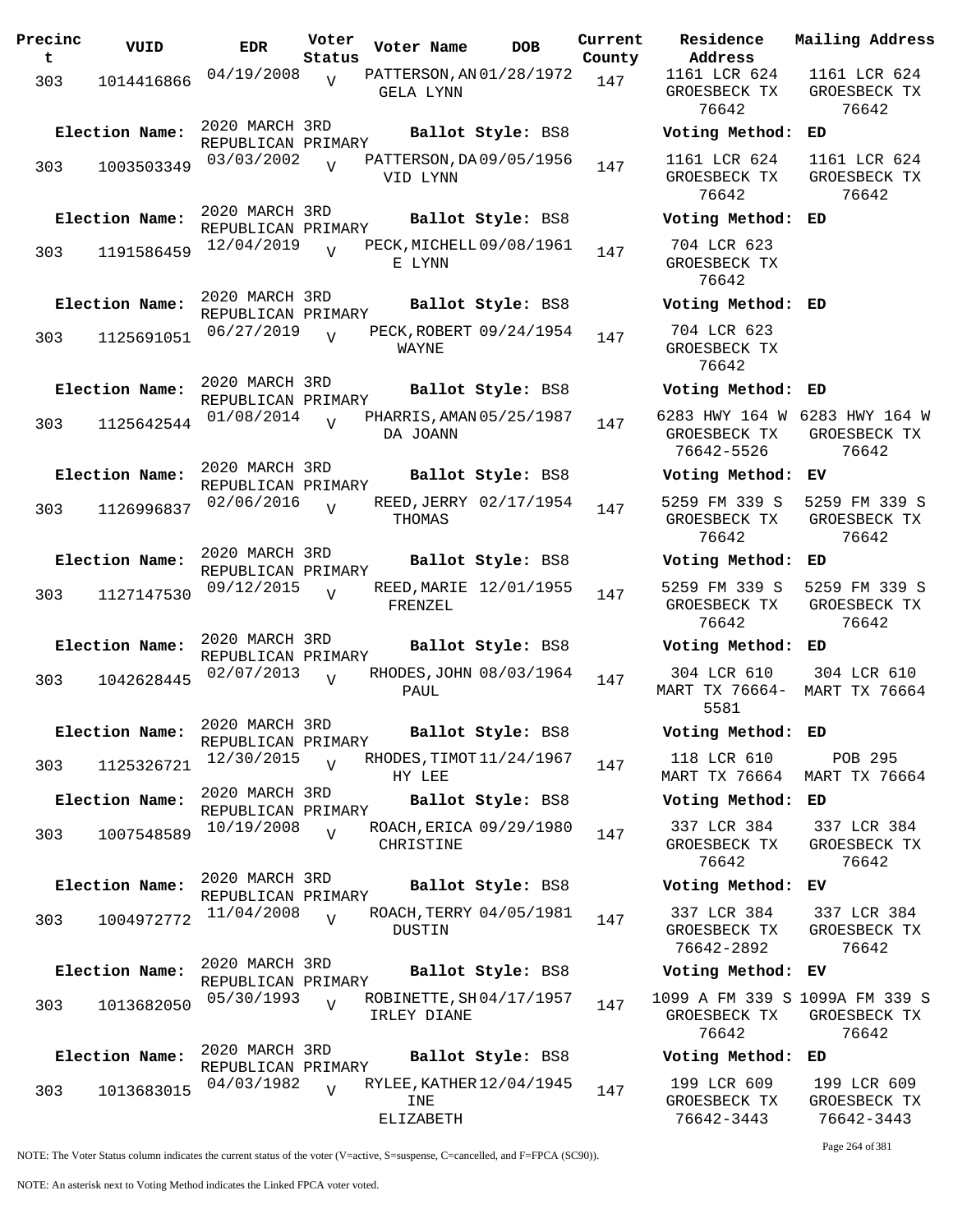| Precinc<br>t | VUID           | <b>EDR</b>                           | Voter<br>Status | Voter Name         | <b>DOB</b>               | Current<br>County |
|--------------|----------------|--------------------------------------|-----------------|--------------------|--------------------------|-------------------|
|              | Election Name: | 2020 MARCH 3RD                       |                 |                    | Ballot Style: BS8        |                   |
| 303          | 1003939561     | REPUBLICAN PRIMARY<br>03/08/2000     | V               | BERT CURTIS        | SCHLEMMER, RO 11/27/1963 | 147               |
|              | Election Name: | 2020 MARCH 3RD<br>REPUBLICAN PRIMARY |                 |                    | Ballot Style: BS8        |                   |
| 303          | 1003918084     | 10/11/2000                           | $\overline{V}$  | NDA LOIS           | SCHLEMMER, WA03/07/1967  | 147               |
|              | Election Name: | 2020 MARCH 3RD<br>REPUBLICAN PRIMARY |                 |                    | Ballot Style: BS8        |                   |
| 303          | 1004786296     | 02/18/2000                           | $\overline{V}$  | YCE M              | SCHNEIDER, JO 09/16/1939 | 147               |
|              | Election Name: | 2020 MARCH 3RD<br>REPUBLICAN PRIMARY |                 |                    | Ballot Style: BS8        |                   |
| 303          | 1003771186     | 06/09/2001                           | $\overline{V}$  | VONNE PASTOR       | SCHNEIDER, LA 07/22/1956 | 147               |
|              | Election Name: | 2020 MARCH 3RD<br>REPUBLICAN PRIMARY |                 |                    | Ballot Style: BS8        |                   |
| 303          | 1003771206     | 04/19/2001                           | $\overline{V}$  | NALD JAMES         | SCHNEIDER, RO 09/24/1957 | 147               |
|              | Election Name: | 2020 MARCH 3RD<br>REPUBLICAN PRIMARY |                 |                    | Ballot Style: BS8        |                   |
| 303          | 1030472992     | 11/08/2005                           | V               | LVIN BYRON         | SCHROEDER, CA10/16/1959  | 147               |
|              | Election Name: | 2020 MARCH 3RD<br>REPUBLICAN PRIMARY |                 |                    | Ballot Style: BS8        |                   |
| 303          | 1125660004     | 10/09/2008                           | V               | SE MARIE           | SCHROEDER, RO 12/07/1960 | 147               |
|              | Election Name: | 2020 MARCH 3RD<br>REPUBLICAN PRIMARY |                 |                    | Ballot Style: BS8        |                   |
| 303          | 1204472594     | 12/18/2013                           | V               | SEMOSH<br>JR, JOHN | 02/26/1950               | 147               |
|              | Election Name: | 2020 MARCH 3RD<br>REPUBLICAN PRIMARY |                 |                    | Ballot Style: BS8        |                   |
|              | 303 1127393639 | 05/27/2007                           | V               | SUE                | SODD, PAMELA 09/26/1961  | 147               |
|              | Election Name: | 2020 MARCH 3RD<br>REPUBLICAN PRIMARY |                 |                    | Ballot Style: BS8        |                   |
| 303          | 1043110880     | 05/02/2019                           | ٦T              | EY DAVID           | STABENO, RODN 05/17/1956 | 147               |
|              | Election Name: | 2020 MARCH 3RD<br>REPUBLICAN PRIMARY |                 |                    | Ballot Style: BS8        |                   |
| 303          | 1043102731     | 05/02/2019                           | $\overline{V}$  | IE PEEL            | STABENO, VONN 01/11/1960 | 147               |
|              | Election Name: | 2020 MARCH 3RD<br>REPUBLICAN PRIMARY |                 |                    | Ballot Style: BS8        |                   |
| 303          | 1007276082     | 09/13/2002                           | $\overline{V}$  | XINE WHITE         | STILLINGS, MA07/16/1939  | 147               |
|              | Election Name: | 2020 MARCH 3RD<br>REPUBLICAN PRIMARY |                 |                    | Ballot Style: BS8        |                   |
| 303          | 1007276069     | 09/13/2002                           | $\overline{V}$  | LTER HAROLD        | STILLINGS, WA04/27/1937  | 147               |
|              | Election Name: | 2020 MARCH 3RD<br>REPUBLICAN PRIMARY |                 |                    | Ballot Style: BS8        |                   |

**Voter Name DOB Residence Address Current Mailing Address Election Name: Ballot Style:** BS8 **Voting Method: EV** 213 LCR 607 MART TX 76664 MART TX 76664 213 LCR 607 **Election Name: Ballot Style:** BS8 **Voting Method: ED** 213 LCR 607 MART TX 76664 MART TX 76664 213 LCR 607 **Election Name: Ballot Style:** BS8 **Voting Method: ED** 1135 LCR 610 OTTO TX 76675 1135 LCR 610 OTTO TX 76675 **Election Name: Ballot Style:** BS8 **Voting Method: ED** 1517 LCR 610 RIESEL TX 76682 REISEL TX 76682 1517 LCR 610 **Election Name: Ballot Style:** BS8 **Voting Method: EV** 1517 LCR 610 RIESEL TX 76682 RIESEL TX 76682 1517 LCR 610 **Election Name: Ballot Style:** BS8 **Voting Method: EV** 498 LCR 608 MART TX 76664 MART TX 76664 498 LCR 608 **Election Name: Ballot Style:** BS8 **Voting Method: ED** 498 LCR 608 MART TX 76664 MART TX 76664 498 LCR 608 **Election Name: Ballot Style:** BS8 **Voting Method: ED** 1273 FM 339 S GROESBECK TX 76642-3406 1273 FM 339S GROESBECK TX 76642 **Election Name: Ballot Style:** BS8 **Voting Method: ED** 286 LCR 626 GROESBECK TX 76642 286 LCR 626 GROESBECK TX 76642 **Election Name: Ballot Style:** BS8 **Voting Method: EV** 1470 LCR 608 MART TX 76664 MART TX 76664 1470 LCR 608 **Election Name: Ballot Style:** BS8 **Voting Method: ED** 1470 LCR 608 MART TX 76664 MART TX 76664 1470 LCR 608 **Election Name: Ballot Style:** BS8 **Voting Method: ED** 327 FM 339 S GROESBECK TX 76642 327 FM 339 S GROESBECK TX 76642 **Election Name: Ballot Style:** BS8 **Voting Method: AV** 327 FM 339 S GROESBECK TX 76642 327 FM 339 S GROESBECK TX 76642 **Election Name: Ballot Style:** BS8 **Voting Method: AV**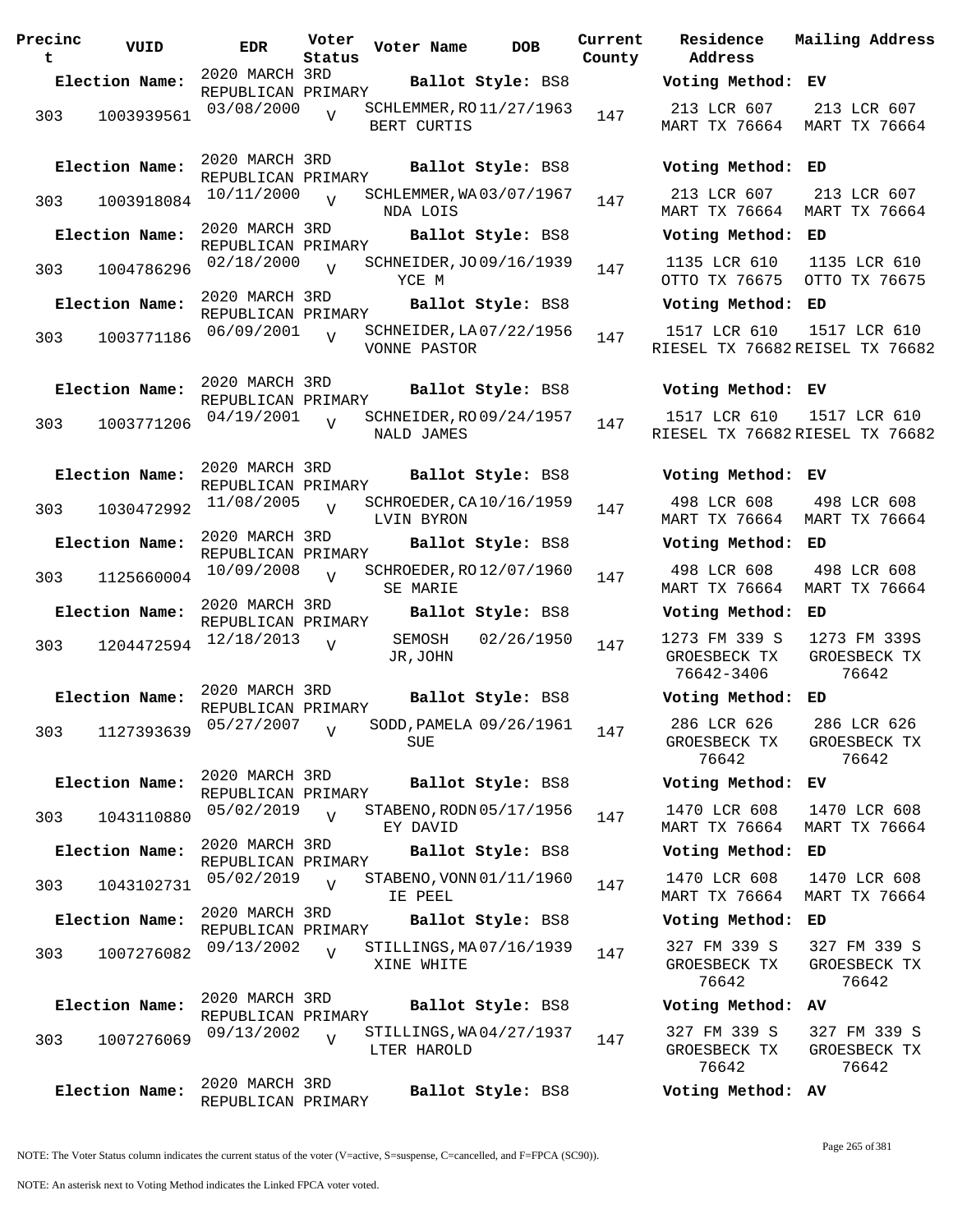| Precinc<br>t | VUID           | EDR                                  | Voter<br>Status | Voter Name                                                | <b>DOB</b>               | Current<br>County | Residence<br>Address                 | Mailing Address                          |
|--------------|----------------|--------------------------------------|-----------------|-----------------------------------------------------------|--------------------------|-------------------|--------------------------------------|------------------------------------------|
| 303          | 1023465824     | 05/02/2018                           | S               | SUTTON, CHARL 08/04/1981<br>ES MICHAEL                    |                          | 147               | 500 LCR 386<br>GROESBECK TX<br>76642 | -386<br>500 LCR<br>GROESBECK TX<br>76642 |
|              | Election Name: | 2020 MARCH 3RD<br>REPUBLICAN PRIMARY |                 |                                                           | <b>Ballot Style: BS8</b> |                   | Voting Method: EV                    |                                          |
| 303          | 1013682182     | 05/09/2012                           | $\overline{17}$ | WILLIFORD, RA01/05/1944<br><b>NDOLPH</b><br><b>JOSEPH</b> |                          | 147               | 8043 HWY 164 W<br>MART TX 76664      | 8043 HWY 164 W<br>MART TX 76664          |
|              | Election Name: | 2020 MARCH 3RD<br>REPUBLICAN PRIMARY |                 |                                                           | <b>Ballot Style: BS8</b> |                   | Voting Method: EV                    |                                          |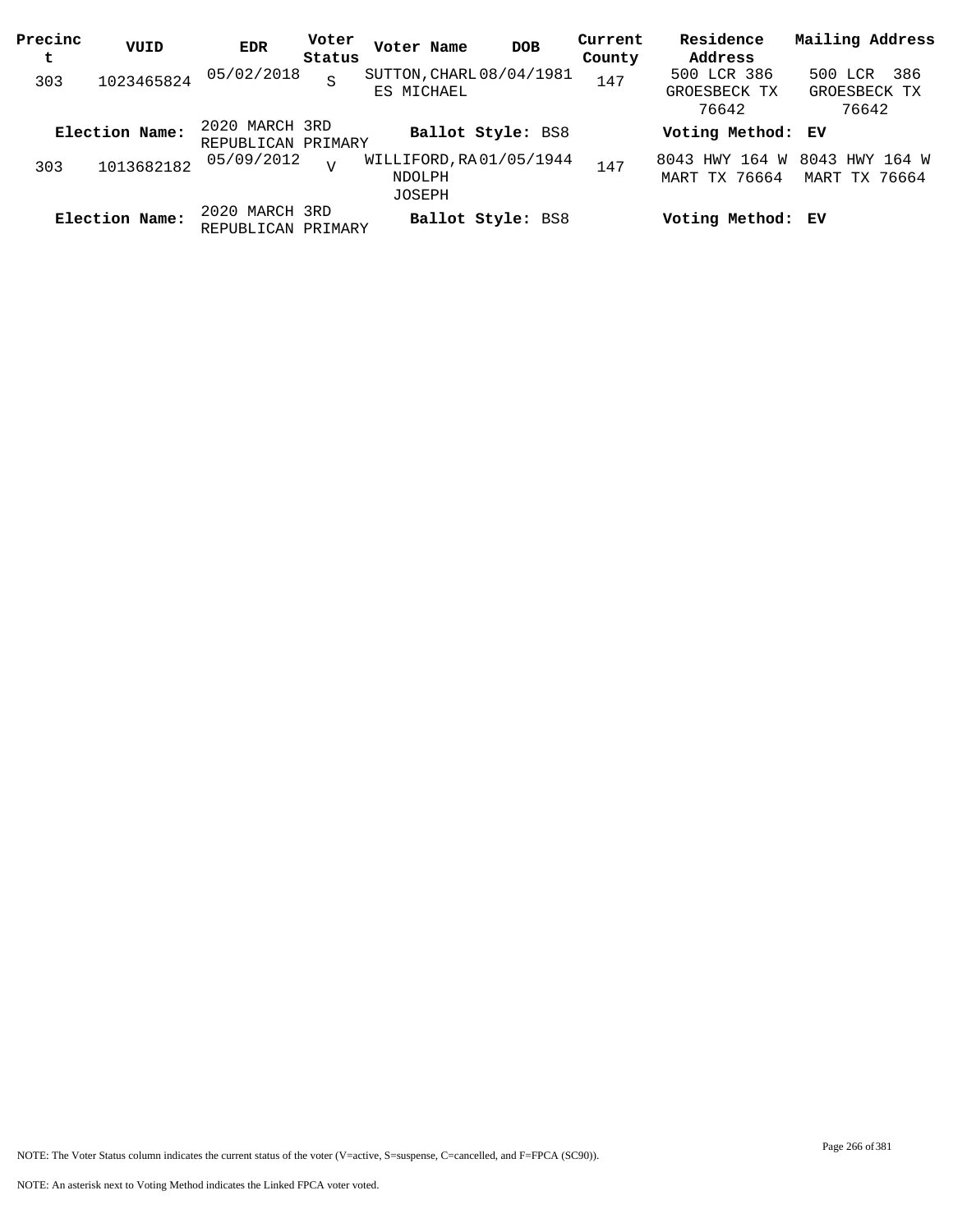| Precinc<br>$\mathbf t$ | VUID           | <b>EDR</b>                           | Voter<br>Status | Voter Name                              | <b>DOB</b>             | Current<br>County | Residence<br>Address                 |
|------------------------|----------------|--------------------------------------|-----------------|-----------------------------------------|------------------------|-------------------|--------------------------------------|
| 304                    | 1013657499     | 03/01/1984                           | V               | ALLEN, CHARLE 09/11/1938<br>S WILBURN   |                        | 147               | 1079 LCR 463<br><b>MEXIA TX 7666</b> |
|                        | Election Name: | 2020 MARCH 3RD<br>REPUBLICAN PRIMARY |                 |                                         | Ballot Style: BS8      |                   | Voting Metho                         |
| 304                    | 1013657406     | 03/01/1984                           | $\overline{U}$  | ALLEN, DONNA 01/04/1956<br>JO.          |                        | 147               | 535 LCR 466<br><b>MEXIA TX 7666</b>  |
|                        | Election Name: | 2020 MARCH 3RD<br>REPUBLICAN PRIMARY |                 |                                         | Ballot Style: BS8      |                   | Voting Metho                         |
| 304                    | 1013657786     | 03/01/1982                           | $\overline{V}$  | ALLEN, DOROTH 05/14/1934<br>Y LEE       |                        | 147               | 1079 LCR 463<br><b>MEXIA TX 7666</b> |
|                        | Election Name: | 2020 MARCH 3RD<br>REPUBLICAN PRIMARY |                 |                                         | Ballot Style: BS8      |                   | Voting Metho                         |
| 304                    | 1013657391     | 09/16/1983                           | $\overline{V}$  | ALLEN, JERRY 01/23/1956<br>RAY          |                        | 147               | 535 LCR 466<br>MEXIA TX 7666         |
|                        | Election Name: | 2020 MARCH 3RD<br>REPUBLICAN PRIMARY |                 |                                         | Ballot Style: BS8      |                   | Voting Metho                         |
| 304                    | 1019021433     | 08/01/2003                           | $\mathbf{S}$    | JO                                      | ALLEN, LACY 07/01/1985 | 147               | 535 LCR 466<br>MEXIA TX 7666         |
|                        | Election Name: | 2020 MARCH 3RD<br>REPUBLICAN PRIMARY |                 |                                         | Ballot Style: BS8      |                   | Voting Metho                         |
| 304                    | 1013658252     | 03/01/1978                           | V               | FRANCES                                 | ALLEN, MARY 08/17/1930 | 147               | 1020 LCR 463<br>MEXIA TX 7666        |
|                        | Election Name: | 2020 MARCH 3RD<br>REPUBLICAN PRIMARY |                 |                                         | Ballot Style: BS8      |                   | Voting Metho                         |
| 304                    | 1013657874     | 02/26/1978                           | $\overline{V}$  | AMICK, HELEN 02/20/1943                 |                        | 147               | 316 LCR 463<br>MEXIA TX 7666         |
|                        | Election Name: | 2020 MARCH 3RD<br>REPUBLICAN PRIMARY |                 |                                         | Ballot Style: BS8      |                   | Voting Metho                         |
| 304                    | 1013709654     | 03/01/1982                           | $\overline{V}$  | AMICK, JOHNNY 04/23/1931<br>HUSTON      |                        | 147               | 316 LCR 463<br><b>MEXIA TX 7666</b>  |
|                        | Election Name: | 2020 MARCH 3RD<br>REPUBLICAN PRIMARY |                 |                                         | Ballot Style: BS8      |                   | Voting Metho                         |
| 304                    | 1013724396     | 09/28/2000                           | $\overline{V}$  | ARCHER, DARLE 07/22/1949<br>NE SHAMBLIN |                        | 147               | 174 LCR 472<br><b>MEXIA TX 7666</b>  |
|                        | Election Name: | 2020 MARCH 3RD<br>REPUBLICAN PRIMARY |                 |                                         | Ballot Style: BS8      |                   | Voting Metho                         |
| 304                    | 1013680732     | 02/23/1978                           | $\overline{V}$  | ARCHER, JERRY 02/23/1942<br>D           |                        | 147               | 174 LCR 472<br><b>MEXIA TX 7666</b>  |
|                        | Election Name: | 2020 MARCH 3RD<br>REPUBLICAN PRIMARY |                 |                                         | Ballot Style: BS8      |                   | Voting Metho                         |
| 304                    | 1013701005     | 10/09/1992                           | $\overline{V}$  | ARNOLD, CAROL 10/06/1959<br>YN RENE'    |                        | 147               | 3660 HWY 14<br>MEXIA TX 7666         |
|                        | Election Name: | 2020 MARCH 3RD<br>REPUBLICAN PRIMARY |                 |                                         | Ballot Style: BS8      |                   | Voting Metho                         |
| 304                    | 1020624359     | 02/20/2020                           | $\overline{V}$  | ARNOLD, GENEV 03/16/1948<br>A DARLENE   |                        | 147               | 3660 HWY 14<br>MEXIA TX 7666         |
|                        | Election Name: | 2020 MARCH 3RD<br>REPUBLICAN PRIMARY |                 |                                         | Ballot Style: BS8      |                   | Voting Metho                         |
| 304                    | 1121157472     | 02/20/2020                           | $\overline{U}$  | ARNOLD, LEONA 02/24/1940<br>RD DON      |                        | 147               | 3660 HWY 14<br>MEXIA TX 7666         |
|                        | Election Name: | 2020 MARCH 3RD<br>REPUBLICAN PRIMARY |                 |                                         | Ballot Style: BS8      |                   | Voting Metho                         |

**Voter Name DOB Residence Address Current Mailing Address** nty 1079 LCR 463 MEXIA TX 76667 MEXIA TX 76667 1079 LCR 463 **Election Name: Ballot Style:** BS8 **Voting Method: ED** 535 LCR 466 MEXIA TX 76667 MEXIA TX 76667 P O BOX 226 **Election Name: Ballot Style:** BS8 **Voting Method: ED** 1079 LCR 463 MEXIA TX 76667 MEXIA TX 76667 1079 LCR 463 **Election Name: Ballot Style:** BS8 **Voting Method: ED** 535 LCR 466 MEXIA TX 76667 MEXIA TX 76667 P O BOX 226 **Election Name: Ballot Style:** BS8 **Voting Method: ED** 535 LCR 466 1505 W. GRANDE MEXIA TX 76667 BLVD. 1107 TYLER TX 75703 **Election Name: Ballot Style:** BS8 **Voting Method: ED** 1020 LCR 463 MEXIA TX 76667 MEXIA TX 76667 P O BOX 55 **Election Name: Ballot Style:** BS8 **Voting Method: AV** MEXIA TX 76667 MEXIA TX 76667 316 LCR 463 **Election Name: Ballot Style:** BS8 **Voting Method: EV** 316 LCR 463 MEXIA TX 76667 MEXIA TX 76667 316 LCR 463 **Election Name: Ballot Style:** BS8 **Voting Method: EV** 174 LCR 472 MEXIA TX 76667 MEXIA TX 76667 174 LCR 472 **Election Name: Ballot Style:** BS8 **Voting Method: EV** 174 LCR 472 MEXIA TX 76667 MEXIA TX 76667 174 LCR 472 **Election Name: Ballot Style:** BS8 **Voting Method: EV** 3660 HWY 14 N 3660 HWY 14 N MEXIA TX 76667 MEXIA TX 76667 **Election Name: Ballot Style:** BS8 **Voting Method: EV** 3660 HWY 14 N 3660 HIGHWAY 14 MEXIA TX 76667 N MEXIA TX 76667- 4673 **Election Name: Ballot Style:** BS8 **Voting Method: EV**

> 3660 HWY 14 N 3660 HIGHWAY 14 MEXIA TX 76667 N MEXIA TX 76667- 4673

**Election Name: Ballot Style:** BS8 **Voting Method: EV**

NOTE: An asterisk next to Voting Method indicates the Linked FPCA voter voted.

Page 267 of 381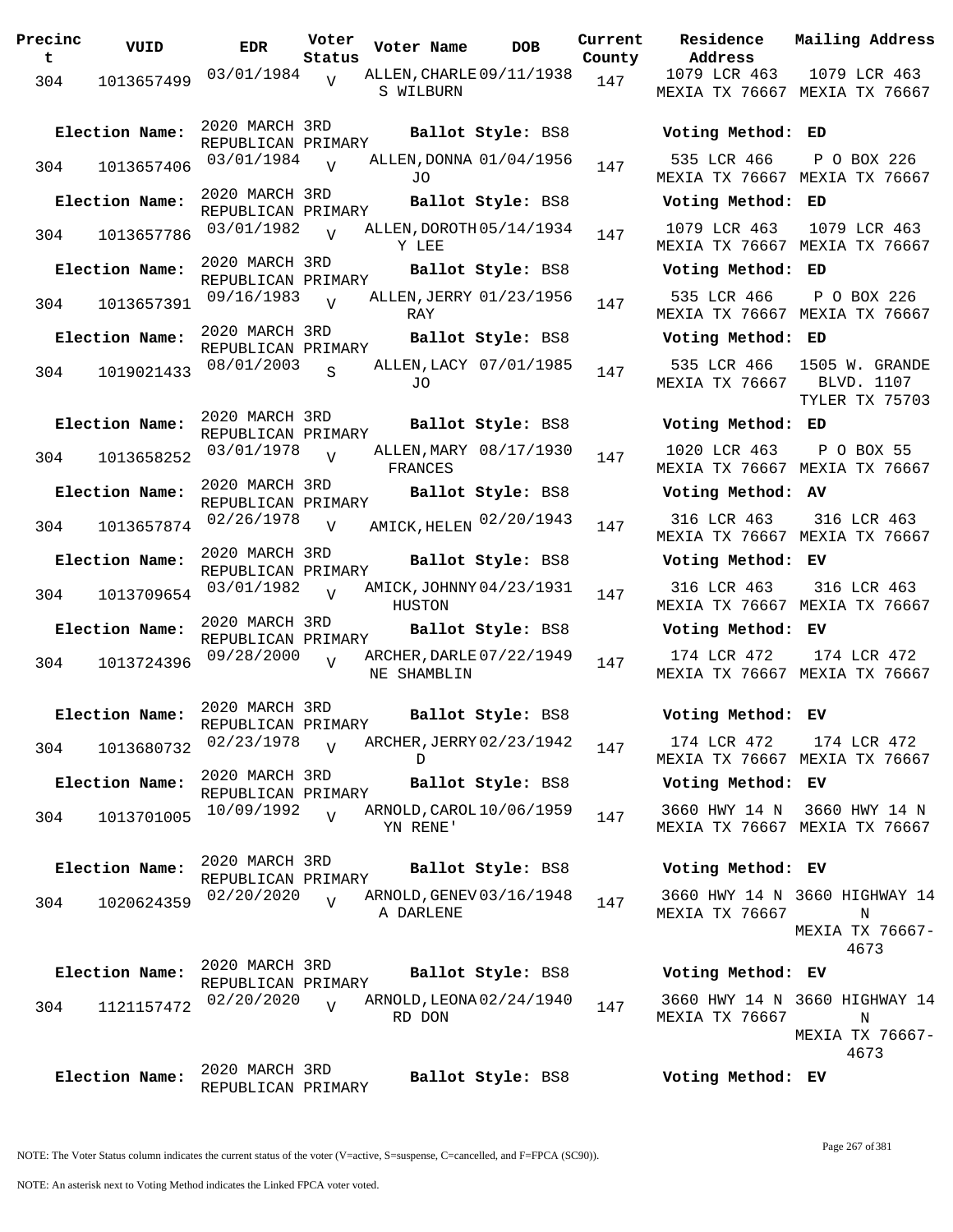| Precinc<br>t. | VUID           | EDR                                  | Voter<br>Status | Voter Name                               | DOB               | Current<br>County |
|---------------|----------------|--------------------------------------|-----------------|------------------------------------------|-------------------|-------------------|
| 304           | 1013657577     | 11/05/1984                           | $\overline{V}$  | ARRINGTON, BE11/05/1952<br>N WADE        |                   | 147               |
|               | Election Name: | 2020 MARCH 3RD<br>REPUBLICAN PRIMARY |                 |                                          | Ballot Style: BS8 |                   |
| 304           | 1013657583     | 11/05/1984                           | $\overline{V}$  | ARRINGTON, DA 08/29/1955<br>RLENE LUEDKE |                   | 147               |
|               | Election Name: | 2020 MARCH 3RD<br>REPUBLICAN PRIMARY |                 |                                          | Ballot Style: BS8 |                   |
| 304           | 1013698535     | 06/23/1995                           | $\overline{U}$  | AVALOS, LUDIV 04/24/1976<br>INIA         |                   | 147               |
|               | Election Name: | 2020 MARCH 3RD<br>REPUBLICAN PRIMARY |                 |                                          | Ballot Style: BS8 |                   |
| 304           | 1004992039     | 11/26/1998                           | ٦T              | AYVAR, MARGAR 10/21/1980<br>ITA OLVERA   |                   | 147               |
|               | Election Name: | 2020 MARCH 3RD<br>REPUBLICAN PRIMARY |                 |                                          | Ballot Style: BS8 |                   |
| 304           | 2121538334     | 04/01/2016                           | V               | AYVAR<br>JR, RUBEN                       | 08/15/1980        | 147               |
|               | Election Name: | 2020 MARCH 3RD<br>REPUBLICAN PRIMARY |                 |                                          | Ballot Style: BS8 |                   |
| 304           | 1183030660     | 01/18/2012                           | V               | BAKER, DOUGLA 05/19/1946<br>S DAVID      |                   | 147               |
|               | Election Name: | 2020 MARCH 3RD<br>REPUBLICAN PRIMARY |                 |                                          | Ballot Style: BS8 |                   |
| 304           | 1205481869     | 12/18/2013                           | V               | BAKER, KELLY 01/08/1968<br>KATRINA       |                   | 147               |
|               | Election Name: | 2020 MARCH 3RD<br>REPUBLICAN PRIMARY |                 |                                          | Ballot Style: BS8 |                   |
| 304           | 1013657148     | 04/11/1986                           | V               | BAKER, ROY<br>DWAIN                      | 12/24/1948        | 147               |
|               | Election Name: | 2020 MARCH 3RD<br>REPUBLICAN PRIMARY |                 |                                          | Ballot Style: BS8 |                   |
| 304           | 1013658089     | 03/01/1980                           | V               | BARHAM, BOBBI06/26/1943<br>F. W          |                   | 147               |
|               | Election Name: | 2020 MARCH 3RD<br>REPUBLICAN PRIMARY |                 |                                          | Ballot Style: BS8 |                   |
| 304           | 1013703342     | 01/10/1978                           | $\overline{V}$  | BARKOUSKIE, L11/01/1943<br>AVONZA        |                   | 147               |
|               | Election Name: | 2020 MARCH 3RD<br>REPUBLICAN PRIMARY |                 |                                          | Ballot Style: BS8 |                   |
| 304           | 1020917356     | 04/05/2004                           |                 | BARTHEL, THOM 10/28/1936<br>AS EARNEST   |                   | 147               |
|               | Election Name: | 2020 MARCH 3RD<br>REPUBLICAN PRIMARY |                 |                                          | Ballot Style: BS8 |                   |
| 304           | 1013723434     | 03/01/1978                           | V               | BASS<br>JR,JAMES                         | 05/27/1947        | 147               |
|               | Election Name: | 2020 MARCH 3RD<br>REPUBLICAN PRIMARY |                 |                                          | Ballot Style: BS8 |                   |
| 304           | 1013723447     | 03/01/1978                           | $\overline{V}$  | BASS, RHONDA 12/20/1953<br>VALLEE        |                   | 147               |
|               | Election Name: | 2020 MARCH 3RD<br>REPUBLICAN PRIMARY |                 |                                          | Ballot Style: BS8 |                   |
| 304           | 1013722062     | 03/28/1980                           | $\overline{V}$  | BEARD, DAVID 12/13/1961<br>LEE           |                   | 147               |
|               | Election Name: | 2020 MARCH 3RD<br>REPUBLICAN PRIMARY |                 |                                          | Ballot Style: BS8 |                   |

**Voter Name DOB Residence Address Current Mailing Address** 379 LCR 463 MEXIA TX 76667 MEXIA TX 76667 379 LCR 463 **Election Name: Ballot Style:** BS8 **Voting Method: EV** 379 LCR 463 MEXIA TX 76667 MEXIA TX 76667 379 LCR 463 **Election Name: Ballot Style:** BS8 **Voting Method: EV** 1945 HWY 84 W 1945 HWY 84 W MEXIA TX 76667 MEXIA TX 76667 **Election Name: Ballot Style:** BS8 **Voting Method: ED** 705 FM 1633 MEXIA TX 76667- MEXIA TX 76667 4128 705 FM 1633 **Election Name: Ballot Style:** BS8 **Voting Method: EV** 705 FM 1633 MEXIA TX 76667 MEXIA TX 76667 705 FM 1633 **Election Name: Ballot Style:** BS8 **Voting Method: ED** 549 LCR 468 MEXIA TX 76667 MEXIA TX 76667 549 CR 468 **Election Name: Ballot Style:** BS8 **Voting Method: EV** 177 LCR 462 MEXIA TX 76667 MEXIA TX 76667 177 LCR 462 **Election Name: Ballot Style:** BS8 **Voting Method: EV** 315 LCR 468 MEXIA TX 76667 MEXIA TX 76667 315 LCR 468 **Election Name: Ballot Style:** BS8 **Voting Method: EV** 4425 HWY 14 N 4425 HWY 14 N MEXIA TX 76667 MEXIA TX 76667 **Election Name: Ballot Style:** BS8 **Voting Method: EV** 440 FM 1633 MEXIA TX 76667 MEXIA TX 76667 440 FM 1633 **Election Name: Ballot Style:** BS8 **Voting Method: EV** 557 LCR 464 MEXIA TX 76667 MEXIA TX 76667 557 LCR 464 **Election Name: Ballot Style:** BS8 **Voting Method: ED** 213 LCR 409 MEXIA TX 76667 MEXIA TX 76667 213 LCR 409 **Election Name: Ballot Style:** BS8 **Voting Method: ED** 213 LCR 409 MEXIA TX 76667 MEXIA TX 76667 213 LCR 409 **Election Name: Ballot Style:** BS8 **Voting Method: ED** 440 FM 1633 440 FM 1633

> MEXIA TX 76667 MEXIA TX 76667 **Election Name: Ballot Style:** BS8 **Voting Method: EV**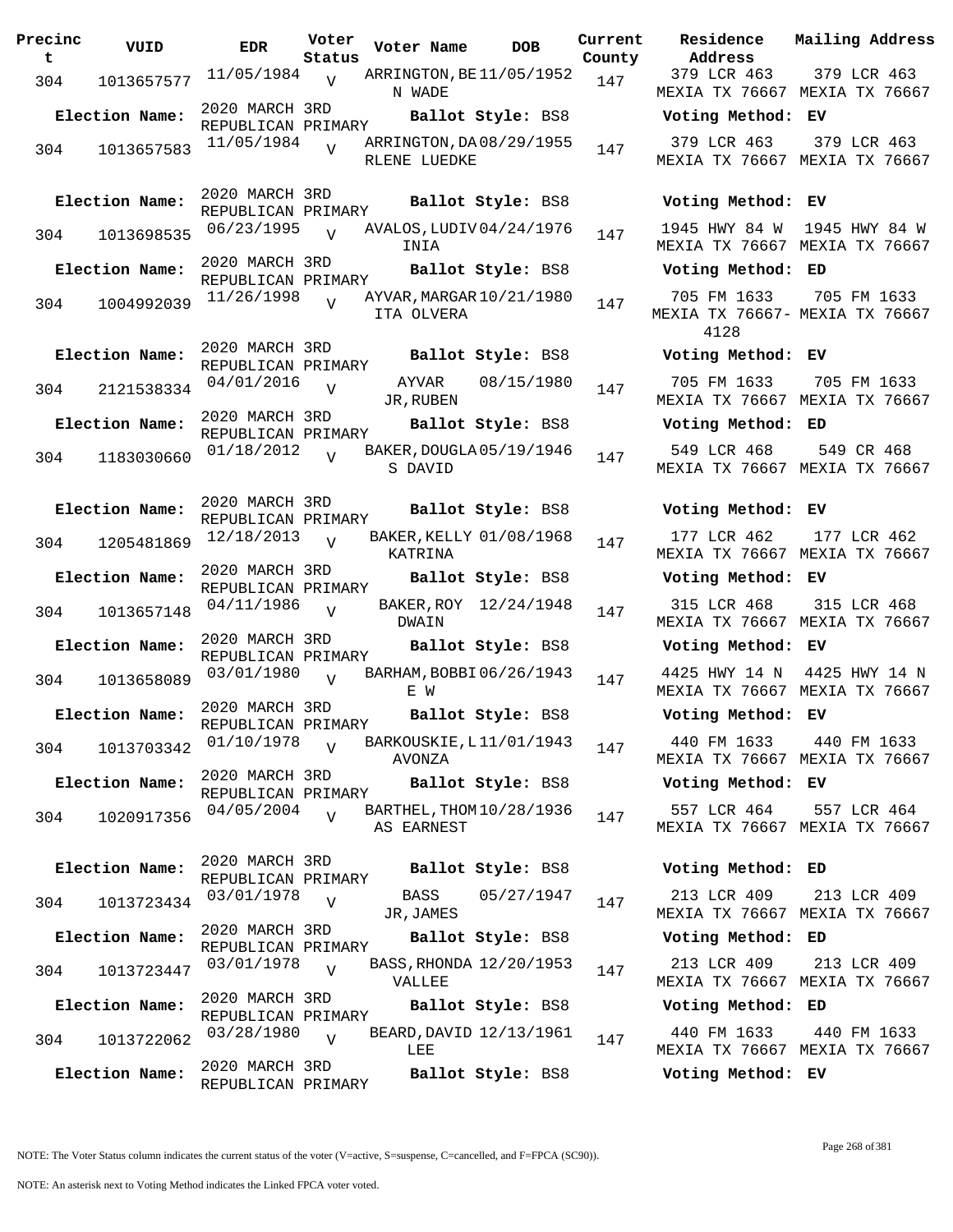**Precinc t VUID EDR Voter Status Voter Name DOB Current Residence Address Current Mailing Address County** 304 1013658603 <sup>02/24/1978</sup> V BEENE 10/15/1927 147 JR,ELMER 600 MLK JR HWY S MEXIA TX 76667 PO BOX 232 MEXIA TX 76667  $\overline{V}$ 2020 MARCH 3RD REPUBLICAN PRIMARY **Election Name: Ballot Style:** BS8 **Voting Method: EV** <sup>304</sup> BEENE,MARTHA 600 MLK JR HWY 01/20/1978 <sup>1013658619</sup> <sup>147</sup> 04/27/1939 S MEXIA TX 76667 P O BOX 232 MEXIA TX 76667  $\overline{V}$ 2020 MARCH 3RD REPUBLICAN PRIMARY **Election Name: Ballot Style:** BS8 **Voting Method: EV** 304 1040003937 11/07/2006 GLYNN 211 LCR 461 MEXIA TX 76667 MEXIA TX 76667 211 LCR 461 V BERRY, JERRY 12/08/1954 147 2020 MARCH 3RD REPUBLICAN PRIMARY **Election Name: Ballot Style:** BS8 **Voting Method: EV** <sup>304</sup> BERRY,JODELL 06/05/1980 <sup>1013660463</sup> <sup>147</sup> 01/05/1958 BURKE 211 LCR 461 MEXIA TX 76667- MEXIA TX 76667 2786 211 LCR 461  $\overline{V}$ 2020 MARCH 3RD REPUBLICAN PRIMARY **Election Name: Ballot Style:** BS8 **Voting Method: EV** 304 1013679441 <sup>11/01/1992</sup> V BISHOP, DEBRA 06/15/1967 147 MULKEY 652 LCR 468 MEXIA TX 76667 V 2020 MARCH 3RD REPUBLICAN PRIMARY **Election Name: Ballot Style:** BS8 **Voting Method: EV** 304 1004787177  $02/04/2000$  BLACKSTOCK, D10/05/1936 147 AN ALLEN 788 PARK RD 28B 788 PARK RD 28B MEXIA TX 76667 MEXIA TX 76667  $\overline{V}$ 2020 MARCH 3RD REPUBLICAN PRIMARY **Election Name: Ballot Style:** BS8 **Voting Method: EV** 304 1004787183  $02/04/2000$  BLACKSTOCK, E09/17/1941 147 LIZABETH ANNA 788 PARK RD 28B 788 PARK RD 28B MEXIA TX 76667 MEXIA TX 76667  $\overline{v}$ 2020 MARCH 3RD REPUBLICAN PRIMARY **Election Name: Ballot Style:** BS8 **Voting Method: EV** 304 1013656875  $\frac{11}{07}/1988$  W BOULWARE, HAR 10/17/1942 147 VEY LEO 483 LCR 466 MEXIA TX 76667 MEXIA TX 76667 483A LCR 466 V 2020 MARCH 3RD REPUBLICAN PRIMARY **Election Name: Ballot Style:** BS8 **Voting Method: ED**  $304$  1014856684 10/17/2002 ANNA PEREZ 613 LCR 463 MEXIA TX 76667 MEXIA TX 76667 613 LCR 463  $\overline{v}$ BOULWARE, ROS 11/17/1983 147 2020 MARCH 3RD REPUBLICAN PRIMARY **Election Name: Ballot Style:** BS8 **Voting Method: ED** 304 1007548455 06/10/1998 OTHY LANCE 613 LCR 463 MEXIA TX 76667- MEXIA TX 76667 2652 613 LCR 463  $\overline{v}$ BOULWARE, TIM 04/11/1980 147 2020 MARCH 3RD REPUBLICAN PRIMARY **Election Name: Ballot Style:** BS8 **Voting Method: ED** <sup>304</sup> BOULWARE,TIM 09/12/2019 <sup>2158643900</sup> <sup>147</sup> 10/03/2000 OTHY LANCE 613 LCR 463 MEXIA TX 76667 MEXIA TX 76667 613 LCR 463  $\overline{V}$ 2020 MARCH 3RD REPUBLICAN PRIMARY **Election Name: Ballot Style:** BS8 **Voting Method: ED** <sup>304</sup> BOUNDS,KATRI 03/10/2001 <sup>1004946351</sup> <sup>147</sup> 01/26/1968 NA MCCLINTON 2689 FM 2705 MEXIA TX 76667 MEXIA TX 76667 2689 FM 2705  $\overline{v}$ 2020 MARCH 3RD REPUBLICAN PRIMARY **Election Name: Ballot Style:** BS8 **Voting Method: EV** 304 1184172684 <sup>04/20/2012</sup> v BOUNDS, KELLY 08/07/1970 147 G 2689 FM 2705 MEXIA TX 76667 MEXIA TX 76667 2689 FM 2705  $\overline{V}$ 2020 MARCH 3RD REPUBLICAN PRIMARY **Election Name: Ballot Style:** BS8 **Voting Method: EV**

NOTE: The Voter Status column indicates the current status of the voter (V=active, S=suspense, C=cancelled, and F=FPCA (SC90)).

Page 269 of 381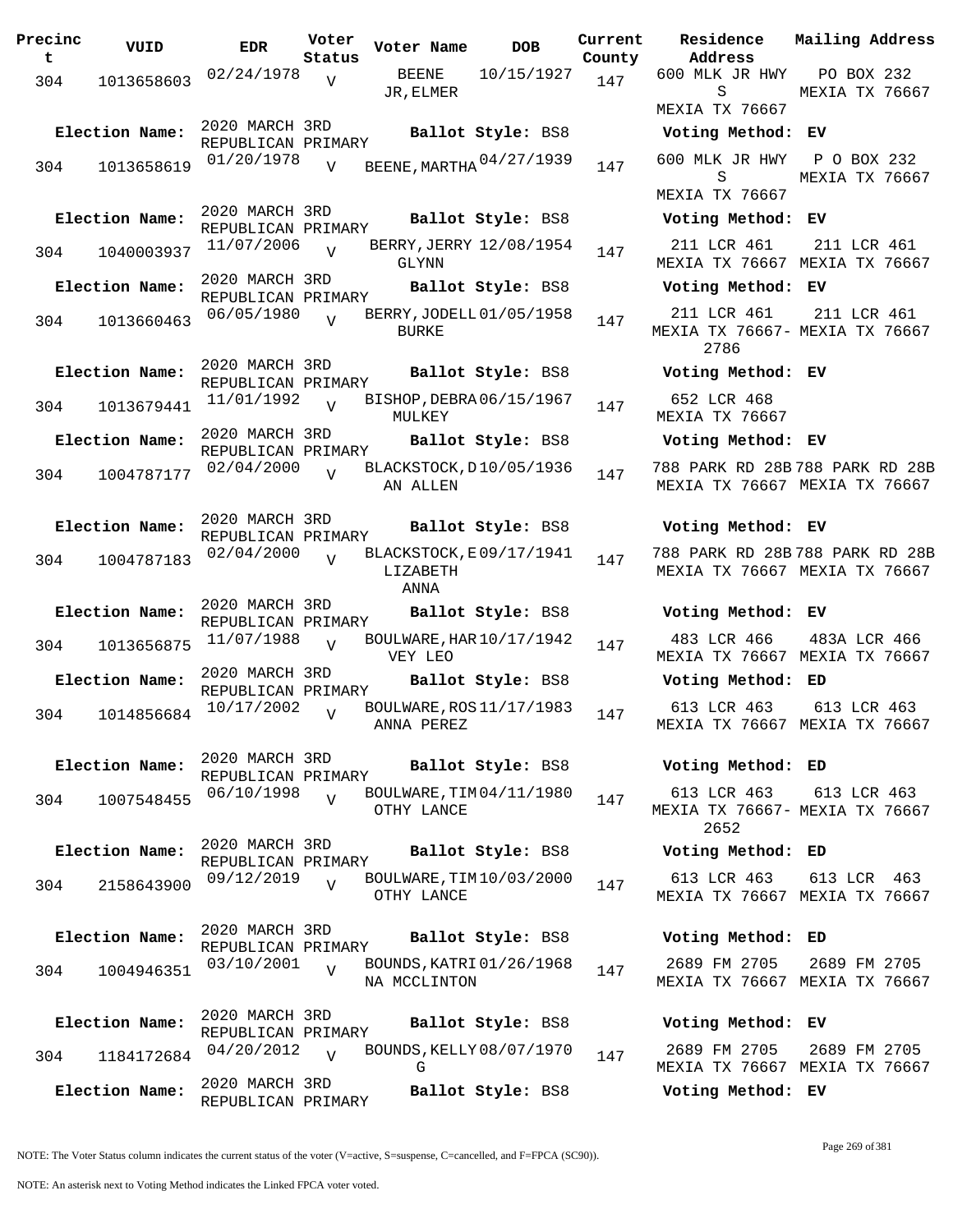| Precinc<br>t | VUID           | <b>EDR</b>                           | Voter<br>Status | Voter Name                               | <b>DOB</b>             | Current<br>County | Residence<br>Address                | Mai.                  |
|--------------|----------------|--------------------------------------|-----------------|------------------------------------------|------------------------|-------------------|-------------------------------------|-----------------------|
| 304          | 1007543292     | 06/30/2000                           | $\overline{V}$  | BOWMAN<br>JR, CHARLES                    | 05/29/1982             | 147               | 705 LCR 463<br>MEXIA TX 76667       |                       |
|              | Election Name: | 2020 MARCH 3RD<br>REPUBLICAN PRIMARY |                 |                                          | Ballot Style: BS8      |                   | Voting Method: EV                   |                       |
| 304          | 1143945633     | 06/20/2007                           | $\overline{U}$  | BOWMAN, DANIE 01/10/1989<br>LLE KRISTINE |                        | 147               | 705 LCR 463<br>MEXIA TX 76667 MEX   | 7 <sup>1</sup>        |
|              | Election Name: | 2020 MARCH 3RD<br>REPUBLICAN PRIMARY |                 |                                          | Ballot Style: BS8      |                   | Voting Method: EV                   |                       |
| 304          | 1005632942     | 08/19/2006                           | $\overline{U}$  | BOYTIS, ALBER 11/19/1969<br>T VINCENT    |                        | 147               | 464 FM 1633<br>MEXIA TX 76667 MEX   | $\overline{4}$        |
|              | Election Name: | 2020 MARCH 3RD<br>REPUBLICAN PRIMARY |                 |                                          | Ballot Style: BS8      |                   | Voting Method: EV                   |                       |
| 304          | 1024124781     | 05/01/2005                           | $\overline{V}$  | BOYTIS, KRIST 03/13/1987<br>IN DAWN      |                        | 147               | 464 FM 1633<br>MEXIA TX 76667 MEX   | $\overline{4}$        |
|              | Election Name: | 2020 MARCH 3RD<br>REPUBLICAN PRIMARY |                 |                                          | Ballot Style: BS8      |                   | Voting Method: EV                   |                       |
| 304          | 1117984610     | 05/30/2018                           | $\overline{U}$  | BRINKER, CRAI 01/29/1961<br>G WILLIAM    |                        | 147               | 531 FM 1633<br>MEXIA TX 76667 MEX   | 5 <sup>1</sup>        |
|              | Election Name: | 2020 MARCH 3RD<br>REPUBLICAN PRIMARY |                 |                                          | Ballot Style: BS8      |                   | Voting Method: EV                   |                       |
| 304          | 1171353130     | 07/21/2010                           | $\overline{U}$  | BRISENO, ROSE 09/29/1971<br>SALLY        |                        | 147               | 250 PR 5462A<br>MEXIA TX 76667 MEX  | 25                    |
|              | Election Name: | 2020 MARCH 3RD<br>REPUBLICAN PRIMARY |                 |                                          | Ballot Style: BS8      |                   | Voting Method:                      | EV                    |
| 304          | 1013719573     | 06/28/1990                           | $\overline{V}$  | LADON                                    | BUSBY, DANA 04/17/1972 | 147               | 2120 LCR 377<br>MEXIA TX 76667      | 2 <sup>1</sup><br>MEX |
|              | Election Name: | 2020 MARCH 3RD<br>REPUBLICAN PRIMARY |                 |                                          | Ballot Style: BS8      |                   | Voting Method: EV                   |                       |
| 304          | 1013638000     | 10/29/1997                           | $\overline{U}$  | BUSBY, JEANET 03/08/1974<br>TE ANN       |                        | 147               | 2120 LCR 377<br>MEXIA TX 76667      | 2 <sup>1</sup><br>MEX |
|              | Election Name: | 2020 MARCH 3RD<br>REPUBLICAN PRIMARY |                 |                                          | Ballot Style: BS8      |                   | Voting Method: EV                   |                       |
| 304          | 1198097617     | 05/12/2016                           | $\overline{V}$  | CARABIN, JOHN 03/01/1971<br>ALLEN        |                        | 147               | 3824 HWY 14 N<br>MEXIA TX 76667     |                       |
|              | Election Name: | 2020 MARCH 3RD<br>REPUBLICAN PRIMARY |                 |                                          | Ballot Style: BS8      |                   | Voting Method: EV                   |                       |
| 304          | 2123701893     | 05/12/2016                           | $\overline{U}$  | CARABIN, MARI 12/17/1990<br>SSA K        |                        | 147               | 3824 HWY 14 N<br>MEXIA TX 76667     |                       |
|              | Election Name: | 2020 MARCH 3RD<br>REPUBLICAN PRIMARY |                 |                                          | Ballot Style: BS8      |                   | Voting Method: EV                   |                       |
| 304          | 1003506113     | 12/06/2001                           | $\overline{V}$  | CARGILE, ASHL 11/07/1983<br>EY MCGUIRE   |                        | 147               | 133 LCR 468<br>MEXIA TX 76667 MEX   | $\mathbf{1}$          |
|              | Election Name: | 2020 MARCH 3RD<br>REPUBLICAN PRIMARY |                 |                                          | Ballot Style: BS8      |                   | Voting Method: EV                   |                       |
| 304          | 1188037664     | 09/15/2012                           | $\overline{U}$  | CARGILE, CASE 06/13/1984<br>Y STEWART    |                        | 147               | 4221 HWY 14 N<br>MEXIA TX 76667     |                       |
|              | Election Name: | 2020 MARCH 3RD<br>REPUBLICAN PRIMARY |                 |                                          | Ballot Style: BS8      |                   | Voting Method: EV                   |                       |
| 304          | 1004926870     | 09/11/1999                           | $\overline{V}$  | CARGILE, JEFF 07/19/1981<br>REY KEITH    |                        | 147               | 418 LCR 466<br>MEXIA TX 76667 MEX   | $\overline{4}$        |
|              | Election Name: | 2020 MARCH 3RD<br>REPUBLICAN PRIMARY |                 |                                          | Ballot Style: BS8      |                   | Voting Method: EV                   |                       |
| 304          | 1148820614     | 02/24/2008                           | $\overline{V}$  | CARGILE, KRIS 04/21/1986<br>TINA DIONNE  |                        | 147               | 4221 HWY 14 N<br>MEXIA TX 76667 MEX | 42.                   |

**Voter Name DOB Residence Address Current Mailing Address** 705 LCR 463 MEXIA TX 76667 **Election Name: Ballot Style:** BS8 **Voting Method: EV** 705 LCR 463 MEXIA TX 76667 MEXIA TX 76667 705 LCR 463 **Election Name: Ballot Style:** BS8 **Voting Method: EV** 464 FM 1633 MEXIA TX 76667 MEXIA TX 76667 464 FM 1633 **Election Name: Ballot Style:** BS8 **Voting Method: EV** 464 FM 1633 MEXIA TX 76667 MEXIA TX 76667 464 FM 1633 **Election Name: Ballot Style:** BS8 **Voting Method: EV** 531 FM 1633 MEXIA TX 76667 MEXIA TX 76667 531 FM 1633 **Election Name: Ballot Style:** BS8 **Voting Method: EV** 250 PR 5462A MEXIA TX 76667 MEXIA TX 76667 250 PR 5462A **Election Name: Ballot Style:** BS8 **Voting Method: EV** 2120 LCR 377 MEXIA TX 76667 MEXIA TX 76667 2120 CR 377 **Election Name: Ballot Style:** BS8 **Voting Method: EV** 2120 LCR 377 MEXIA TX 76667 MEXIA TX 76667 2120 CR 377 **Election Name: Ballot Style:** BS8 **Voting Method: EV** 3824 HWY 14 N MEXIA TX 76667 **Election Name: Ballot Style:** BS8 **Voting Method: EV** 3824 HWY 14 N MEXIA TX 76667 **Election Name: Ballot Style:** BS8 **Voting Method: EV** 133 LCR 468 MEXIA TX 76667 MEXIA TX 76667 133 LCR 468 **Election Name: Ballot Style:** BS8 **Voting Method: EV** 4221 HWY 14 N MEXIA TX 76667 **Election Name: Ballot Style:** BS8 **Voting Method: EV** 418 LCR 466 418 LCR 466

| Voting Method: EV |  |                               |  |  |
|-------------------|--|-------------------------------|--|--|
|                   |  | 4221 HWY 14 N 4221 N HWY 14   |  |  |
|                   |  | MEXIA TX 76667 MEXIA TX 76667 |  |  |

MEXIA TX 76667 MEXIA TX 76667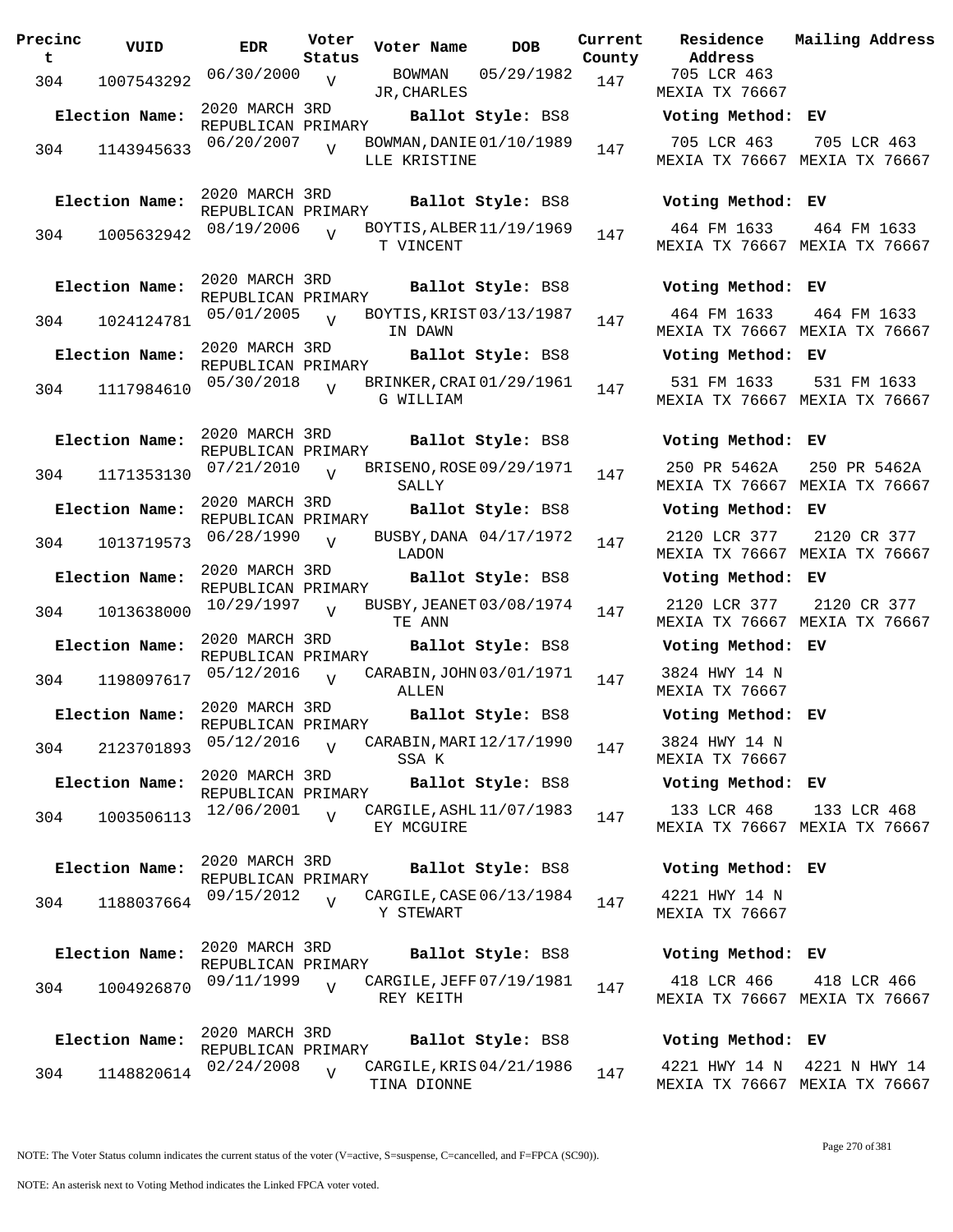| Precinc<br>t | VUID           | <b>EDR</b>                           | Voter<br>Status | Voter Name                        | DOB                      | Current<br>County |
|--------------|----------------|--------------------------------------|-----------------|-----------------------------------|--------------------------|-------------------|
|              | Election Name: | 2020 MARCH 3RD                       |                 |                                   | Ballot Style: BS8        |                   |
| 304          | 1013725492     | REPUBLICAN PRIMARY<br>09/20/2000     | $\overline{V}$  | IN WAYNE                          | CARGILE, MART 12/22/1978 | 147               |
|              | Election Name: | 2020 MARCH 3RD<br>REPUBLICAN PRIMARY |                 |                                   | Ballot Style: BS8        |                   |
| 304          | 1013658058     | 06/07/1980                           | $\overline{U}$  | ON KAY                            | CARGILE, SHAR 07/03/1957 | 147               |
|              | Election Name: | 2020 MARCH 3RD<br>REPUBLICAN PRIMARY |                 |                                   | Ballot Style: BS8        |                   |
| 304          | 2161799789     | 12/30/2019                           | ٦Z              | SAN MASHELL                       | CARPENTER, SU12/16/1965  | 147               |
|              | Election Name: | 2020 MARCH 3RD<br>REPUBLICAN PRIMARY |                 |                                   | Ballot Style: BS8        |                   |
| 304          | 1013652562     | 03/01/1978                           | $\overline{V}$  | N                                 | CARROLL, GLYN 08/14/1930 | 147               |
|              | Election Name: | 2020 MARCH 3RD<br>REPUBLICAN PRIMARY |                 |                                   | Ballot Style: BS8        |                   |
| 304          | 1013704073     | 03/01/1976                           | $\overline{V}$  | ON                                | CARROLL, MILT 10/01/1941 | 147               |
|              | Election Name: | 2020 MARCH 3RD<br>REPUBLICAN PRIMARY |                 |                                   | Ballot Style: BS8        |                   |
| 304          | 1013652570     | 04/24/1982                           | $\overline{U}$  | A MAE                             | CARROLL, VELM 07/14/1934 | 147               |
|              | Election Name: | 2020 MARCH 3RD<br>REPUBLICAN PRIMARY |                 |                                   | Ballot Style: BS8        |                   |
| 304          | 2143931899     | 04/12/2018                           | V               | N RYAN                            | CARTER, COLTO 03/03/2000 | 147               |
|              | Election Name: | 2020 MARCH 3RD                       |                 |                                   | Ballot Style: BS8        |                   |
| 304          | 2119736714     | REPUBLICAN PRIMARY<br>02/20/2016     | V               | R                                 | CARTER, JAMI 04/15/1979  | 147               |
|              | Election Name: | 2020 MARCH 3RD                       |                 |                                   | Ballot Style: BS8        |                   |
| 304          | 1022838580     | REPUBLICAN PRIMARY<br>01/03/2006     | $\overline{V}$  | EY LEANN                          | CARTER, LINDS 09/27/1982 | 147               |
|              | Election Name: | 2020 MARCH 3RD<br>REPUBLICAN PRIMARY |                 |                                   | Ballot Style: BS8        |                   |
| 304          | 1177859422     | 05/18/2011                           | V               | CHAPMAN<br>INGRAM, KELLY<br>MARIE | 03/03/1980               | 147               |
|              | Election Name: | 2020 MARCH 3RD<br>REPUBLICAN PRIMARY |                 |                                   | Ballot Style: BS8        |                   |
| 304          | 1013655830     | 10/13/1986                           | $\overline{V}$  | LIA ANN                           | COLLINS, CECI 09/23/1954 | 147               |
|              | Election Name: | 2020 MARCH 3RD<br>REPUBLICAN PRIMARY |                 |                                   | Ballot Style: BS8        |                   |
| 304          | 1028996799     | 12/08/2016                           | $\overline{V}$  | ELL WAYNE                         | COLLINS, DARR 09/06/1964 | 147               |
|              | Election Name: | 2020 MARCH 3RD<br>REPUBLICAN PRIMARY |                 |                                   | Ballot Style: BS8        |                   |
| 304          | 1013655853     | 09/07/1988                           | $\overline{V}$  | ORD EUGENE                        | COLLINS, WINF 11/12/1940 | 147               |
|              | Election Name: | 2020 MARCH 3RD<br>REPUBLICAN PRIMARY |                 |                                   | Ballot Style: BS8        |                   |
| 304          | 1207664090     | 04/03/2014                           | $\overline{V}$  |                                   | COTTON, JIMMI 05/11/1956 | 147               |
|              |                |                                      |                 | E LEE                             |                          |                   |

**Parame Residence Address Current Mailing Address Election Name: Ballot Style:** BS8 **Voting Method: EV** 133 LCR 468 MEXIA TX 76667 MEXIA TX 76667 133 CR 468 **Election Name: Ballot Style:** BS8 **Voting Method: EV** 418 LCR 466 MEXIA TX 76667 MEXIA TX 76667 418 LCR 466 **Election Name: Ballot Style:** BS8 **Voting Method: EV** 400 LCR 465 MEXIA TX 76667 MEXIA TX 76667 400 LCR 465 **Election Name: Ballot Style:** BS8 **Voting Method: EV** 3912 HWY 14 N P O BOX 243 MEXIA TX 76667 MEXIA TX 76667 **Election Name: Ballot Style:** BS8 **Voting Method: EV** 719 LCR 463 603 E HUNT ST MEXIA TX 76667 MEXIA TX 76667 **Election Name: Ballot Style:** BS8 **Voting Method: AV** 3912 HWY 14 N P O BOX 243 MEXIA TX 76667 MEXIA TX 76667 **Election Name: Ballot Style:** BS8 **Voting Method: EV** 262 PR 5483 MEXIA TX 76667 MEXIA TX 76667 262 PR 5483 **Election Name: Ballot Style:** BS8 **Voting Method: ED** 262 PR 5483 MEXIA TX 76667 **Election Name: Ballot Style:** BS8 **Voting Method: ED** 262 PR 5483 MEXIA TX 76667 MEXIA TX 76667 262 PR 5483 **Election Name: Ballot Style:** BS8 **Voting Method: EV** 643 LCR 463 MEXIA TX 76667 MEXIA TX 76667 PO BOX 61 **Election Name: Ballot Style:** BS8 **Voting Method: ED** 655 FM 1633 MEXIA TX 76667 MEXIA TX 76667 P O BOX 445 **Election Name: Ballot Style:** BS8 **Voting Method: EV** 997 LCR 462 MEXIA TX 76667 MEXIA TX 76667 997 LCR 462 **Election Name: Ballot Style:** BS8 **Voting Method: EV** 655 FM 1633 655 FM 1633

# **Election Name: Ballot Style:** BS8 **Voting Method: EV**

411 FM 1633 MEXIA TX 76667 MEXIA TX 76667 411 FM 1633

MEXIA TX 76667 MEXIA TX 76667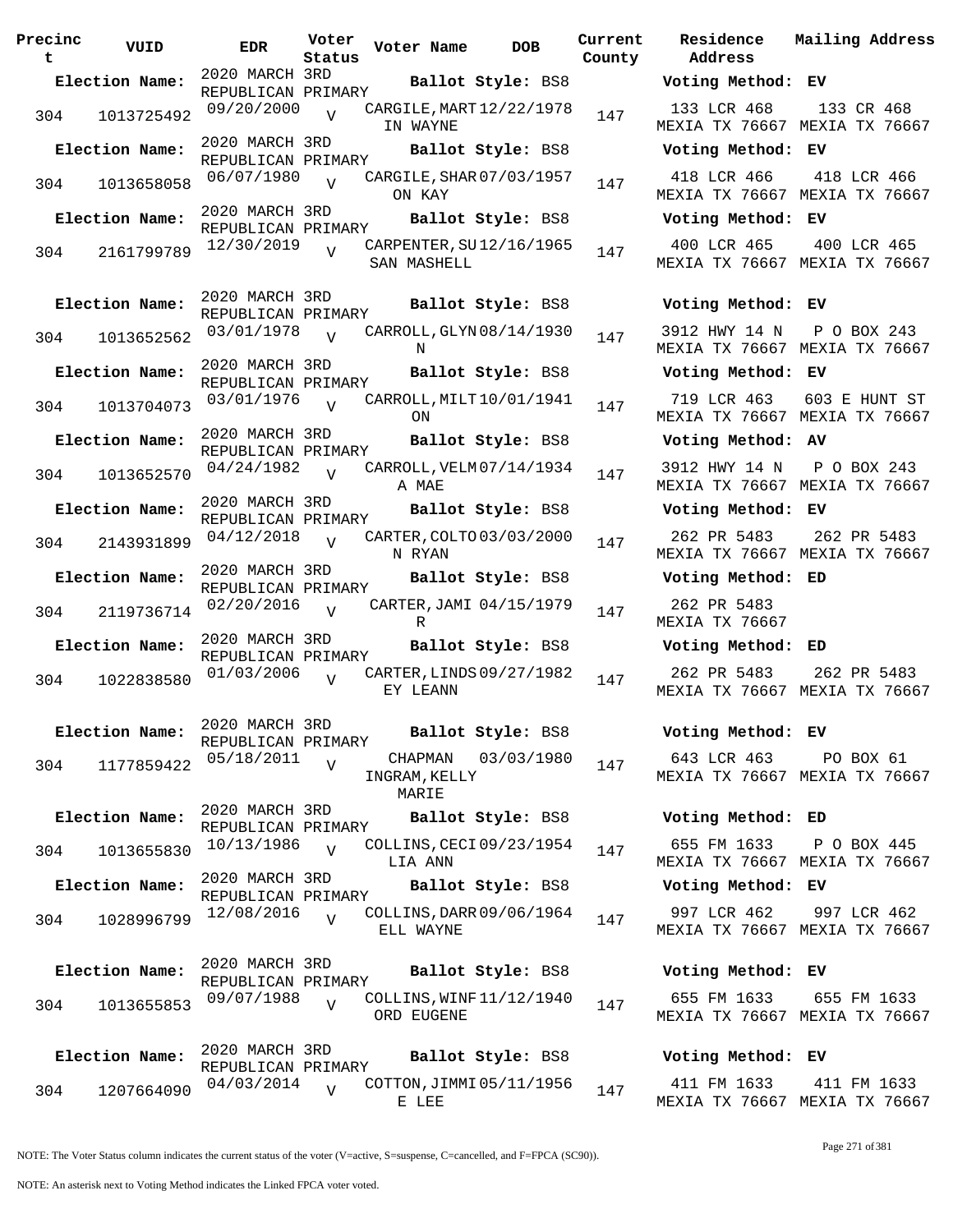| Precinc<br>t | VUID           | <b>EDR</b>                           | Voter<br>Status | Voter Name                              | <b>DOB</b>             | Current<br>County | Residence<br>Address                |
|--------------|----------------|--------------------------------------|-----------------|-----------------------------------------|------------------------|-------------------|-------------------------------------|
|              | Election Name: | 2020 MARCH 3RD<br>REPUBLICAN PRIMARY |                 |                                         | Ballot Style: BS8      |                   | Voting Metho                        |
| 304          | 1207664144     | 04/03/2014                           | $\overline{U}$  | COTTON, SUZAN 12/19/1960<br>NE MARIE    |                        | 147               | 411 FM 1633<br>MEXIA TX 7666        |
|              | Election Name: | 2020 MARCH 3RD<br>REPUBLICAN PRIMARY |                 |                                         | Ballot Style: BS8      |                   | Voting Metho                        |
| 304          | 1188092034     | 09/12/2012                           | $\overline{V}$  | COX, DOROTHEA $02/09/1943$              |                        | 147               | 979 LCR 463<br>MEXIA TX 7666        |
|              | Election Name: | 2020 MARCH 3RD<br>REPUBLICAN PRIMARY |                 |                                         | Ballot Style: BS8      |                   | Voting Metho                        |
|              | 304 2139995587 | $10/29/2017$ V                       |                 | CREAL, CAROL 12/05/1960<br>THERESA      |                        | 147               | 257 LCR 409<br>MEXIA TX 7666        |
|              | Election Name: | 2020 MARCH 3RD<br>REPUBLICAN PRIMARY |                 |                                         | Ballot Style: BS8      |                   | Voting Metho                        |
| 304          | 2139765170     | 10/21/2017                           | V               | WILLIAM                                 | CREAL, DANA 06/20/1959 | 147               | 257 LCR 409<br>MEXIA TX 7666        |
|              | Election Name: | 2020 MARCH 3RD<br>REPUBLICAN PRIMARY |                 |                                         | Ballot Style: BS8      |                   | Voting Metho                        |
| 304          | 1027134492     | 09/23/2018                           | $\overline{V}$  | CURRENT, SHER 07/26/1966<br>RY MAY      |                        | 147               | 247 FM 1633<br>MEXIA TX 7666        |
|              | Election Name: | 2020 MARCH 3RD                       |                 |                                         | Ballot Style: BS8      |                   | Voting Metho                        |
| 304          | 1005002308     | REPUBLICAN PRIMARY<br>08/29/1998     | V               | DAVIS, CLIFTO 06/12/1938<br>N LEE       |                        | 147               | 3714 HWY 14<br>MEXIA TX 7666        |
|              | Election Name: | 2020 MARCH 3RD                       |                 |                                         | Ballot Style: BS8      |                   | Voting Metho                        |
| 304          | 1013657520     | REPUBLICAN PRIMARY<br>04/01/1984     | $\overline{V}$  | BURL                                    | DAVIS, JOHN 01/17/1959 | 147               | 347 FM 1633<br>MEXIA TX 7666        |
|              | Election Name: | 2020 MARCH 3RD<br>REPUBLICAN PRIMARY |                 |                                         | Ballot Style: BS8      |                   | Voting Metho                        |
| 304          | 1013657475     | 04/01/1984                           | $\overline{U}$  | DAVIS, SHARLA 12/28/1960<br>KAY         |                        | 147               | 347 FM 1633<br>MEXIA TX 7666        |
|              | Election Name: | 2020 MARCH 3RD<br>REPUBLICAN PRIMARY |                 |                                         | Ballot Style: BS8      |                   | Voting Metho                        |
|              | 304 2152534275 | 10/27/1988                           | V               | DAVIS, VINELL 03/01/1937<br>A           |                        | 147               | 3714 HWY 14<br><b>MEXIA TX 7666</b> |
|              | Election Name: | 2020 MARCH 3RD<br>REPUBLICAN PRIMARY |                 | Ballot Style: BS8                       |                        |                   | Voting Metho                        |
| 304          | 1003916480     | 11/04/2000                           | V               | DAY, CHARLES 09/28/1956<br>GALEN        |                        | 147               | 330 LCR 409<br>MEXIA TX 7666        |
|              | Election Name: | 2020 MARCH 3RD<br>REPUBLICAN PRIMARY |                 |                                         | Ballot Style: BS8      |                   | Voting Metho                        |
| 304          | 1003916479     | 11/04/2000                           | $\overline{U}$  | DAY, PATRICIA 09/28/1955<br>М           |                        | 147               | 330 LCR 409<br>MEXIA TX 7666        |
|              | Election Name: | 2020 MARCH 3RD<br>REPUBLICAN PRIMARY |                 |                                         | Ballot Style: BS8      |                   | Voting Metho                        |
| 304          | 1023360274     | 12/01/2004                           | $\overline{V}$  | DEL<br>RIO, JORGE                       | 08/13/1962             | 147               | 867 LCR 463<br><b>MEXIA TX 7666</b> |
|              | Election Name: | 2020 MARCH 3RD<br>REPUBLICAN PRIMARY |                 |                                         | Ballot Style: BS8      |                   | Voting Metho                        |
| 304          | 1013668963     | 03/09/1988                           | $\overline{V}$  | DEMONNEY, ANT 02/27/1968<br>HONY GLEN   |                        | 147               | 417 LCR 466<br>MEXIA TX 7666        |
|              | Election Name: | 2020 MARCH 3RD<br>REPUBLICAN PRIMARY |                 |                                         | Ballot Style: BS8      |                   | Voting Metho                        |
| 304          | 1005004590     | 07/10/1998                           | $\overline{U}$  | DEMONNEY, REB 05/24/1977<br>ECCA ELNORA |                        | 147               | 417 LCR 466<br>MEXIA TX 7666        |
|              | Election Name: | 2020 MARCH 3RD<br>REPUBLICAN PRIMARY |                 |                                         | Ballot Style: BS8      |                   | Voting Metho                        |

**Voter Name DOB Residence Address Current Mailing Address Election Name: Ballot Style:** BS8 **Voting Method: EV** 411 FM 1633 MEXIA TX 76667 MEXIA TX 76667 411 FM 1633 **Election Name: Ballot Style:** BS8 **Voting Method: EV** MEXIA TX 76667 MEXIA TX 76667 PO BOX 563 **Election Name: Ballot Style:** BS8 **Voting Method: AV** 257 LCR 409 MEXIA TX 76667 MEXIA TX 76667 257 LCR 409 **Election Name: Ballot Style:** BS8 **Voting Method: ED** 257 LCR 409 MEXIA TX 76667 MEXIA TX 76667 257 LCR 409 **Election Name: Ballot Style:** BS8 **Voting Method: ED** 247 FM 1633 P. O. BOX 217 MEXIA TX 76667 WORTHAM TX 76693 **Election Name: Ballot Style:** BS8 **Voting Method: EV** 3714 HWY 14 N 3714 HWY 14 N MEXIA TX 76667 MEXIA TX 76667 **Election Name: Ballot Style:** BS8 **Voting Method: ED** 347 FM 1633 MEXIA TX 76667 MEXIA TX 76667 347 FM 1633 **Election Name: Ballot Style:** BS8 **Voting Method: EV** 347 FM 1633 MEXIA TX 76667 MEXIA TX 76667 347 FM 1633 **Election Name: Ballot Style:** BS8 **Voting Method: EV** 3714 HWY 14 N MEXIA TX 76667 **Election Name: Ballot Style:** BS8 **Voting Method: ED** 330 LCR 409 MEXIA TX 76667 MEXIA TX 76667 PO BOX 748 **Election Name: Ballot Style:** BS8 **Voting Method: ED** 330 LCR 409 P.O. BOX 748 MEXIA TX 76667 MEXIA TX 76667 **Election Name: Ballot Style:** BS8 **Voting Method: ED** 867 LCR 463 MEXIA TX 76667 MEXIA TX 76667 867 LCR 463 **Election Name: Ballot Style:** BS8 **Voting Method: EV** 417 LCR 466 MEXIA TX 76667 MEXIA TX 76667 417 CR 466 **Election Name: Ballot Style:** BS8 **Voting Method: EV** 417 LCR 466 MEXIA TX 76667 MEXIA TX 76667 417 LCR 466

**Election Name: Ballot Style:** BS8 **Voting Method: EV**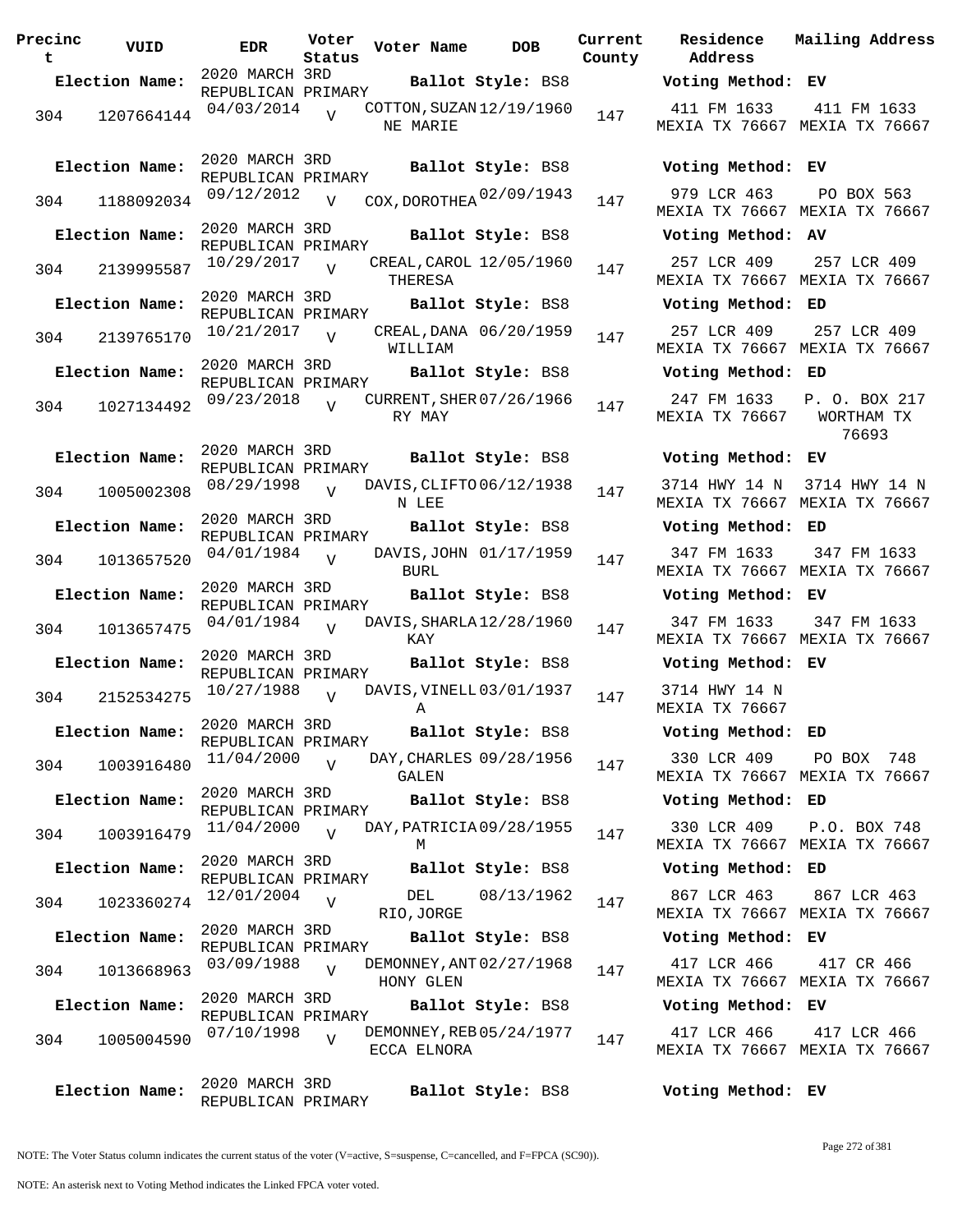| Precinc<br>t | VUID           | <b>EDR</b>                           | Voter<br>Status | Voter Name                              | DOB                    | Current<br>County | Residence<br>Address                        | Mai:           |
|--------------|----------------|--------------------------------------|-----------------|-----------------------------------------|------------------------|-------------------|---------------------------------------------|----------------|
| 304          | 1013656305     | $03/10/1995$ V                       |                 | EARL                                    | DICK, JOHN 02/28/1947  | 147               | 923 LCR 463<br>MEXIA TX 76667 MEX           | 9:             |
|              | Election Name: | 2020 MARCH 3RD<br>REPUBLICAN PRIMARY |                 |                                         | Ballot Style: BS8      |                   | Voting Method: EV                           |                |
| 304          | 1007555126     | 02/28/1988                           | $\overline{U}$  | DORNAK, DENNI 06/14/1951<br>S GEORGE    |                        | 147               | 169 LCR 405<br>MEXIA TX 76667 MEX           | 1(             |
|              | Election Name: | 2020 MARCH 3RD<br>REPUBLICAN PRIMARY |                 |                                         | Ballot Style: BS8      |                   | Voting Method: AV                           |                |
| 304          | 1013653012     | 02/28/1988                           | $\overline{U}$  | DORNAK, SUSAN 08/22/1953<br>LENORA      |                        | 147               | 169 LCR 405<br>MEXIA TX 76667 MEX           | 1(             |
|              | Election Name: | 2020 MARCH 3RD<br>REPUBLICAN PRIMARY |                 |                                         | Ballot Style: BS8      |                   | Voting Method: AV                           |                |
| 304          | 1027357814     | 12/23/2015                           | $\overline{V}$  | GARNER, DARYL<br>LYNN                   | DRAIN- 01/10/1967      | 147               | 1204 PARK RD<br>28B<br>MEXIA TX 76667       | MEX            |
|              | Election Name: | 2020 MARCH 3RD<br>REPUBLICAN PRIMARY |                 |                                         | Ballot Style: BS8      |                   | Voting Method: EV                           |                |
| 304          | 1020497160     | 12/06/2018                           | $\overline{V}$  | MORROW, MISTY                           | DUKE- 07/06/1981       | 147               | 2030 FM 2705<br>MEXIA TX 76667              |                |
|              | Election Name: | 2020 MARCH 3RD<br>REPUBLICAN PRIMARY |                 |                                         | Ballot Style: BS8      |                   | Voting Method: ED                           |                |
| 304          | 2123713820     | 05/12/2016                           |                 | EASTERLING, D03/18/1965<br>AVID DWAIN   |                        | 147               | 211 LCR 468<br>MEXIA TX 76667 MEX           | $2^{\cdot}$    |
|              | Election Name: | 2020 MARCH 3RD<br>REPUBLICAN PRIMARY |                 |                                         | Ballot Style: BS8      |                   | Voting Method: ED                           |                |
| 304          | 1013656102     | 02/17/1978                           | $\overline{V}$  | EASTERLING, D02/24/1943<br>ORIS KAY     |                        | 147               | 247 LCR 468<br>MEXIA TX 76667 MEX           | 2 <sup>1</sup> |
|              | Election Name: | 2020 MARCH 3RD<br>REPUBLICAN PRIMARY |                 |                                         | Ballot Style: BS8      |                   | Voting Method: AV                           |                |
| 304          | 1013679378     | 03/11/1987                           | $\overline{U}$  | EASTERLING, M08/08/1968<br>ELISSA ANN   |                        | 147               | 163 LCR 468<br>MEXIA TX 76667- MEX<br>2679  | 1(             |
|              | Election Name: | 2020 MARCH 3RD<br>REPUBLICAN PRIMARY |                 |                                         | Ballot Style: BS8      |                   | Voting Method: EV                           |                |
| 304          | 1013656092     | 02/20/1978                           | $\overline{U}$  | EASTERLING, P11/27/1938<br>HILIP DWIGHT |                        | 147               | 247 LCR 468<br>MEXIA TX 76667- MEX<br>2680  | 2 <sup>1</sup> |
|              | Election Name: | 2020 MARCH 3RD<br>REPUBLICAN PRIMARY |                 |                                         | Ballot Style: BS8      |                   | Voting Method: AV                           |                |
| 304          | 1004550036     | 11/04/2017                           | $\overline{U}$  | EASTERLING, W06/01/1968<br>ANDA FAYE    |                        | 147               | 211 LCR 468<br>MEXIA TX 76667 MEX           | 2:             |
|              | Election Name: | 2020 MARCH 3RD<br>REPUBLICAN PRIMARY |                 |                                         | Ballot Style: BS8      |                   | Voting Method: ED                           |                |
| 304          | 1004530706     | 10/15/2015                           | $\overline{V}$  | JOSEPH                                  | EHLE, JAMES 11/21/1946 | 147               | 1000 LCR 462<br>MEXIA TX 76667 MEX          | 10             |
|              | Election Name: | 2020 MARCH 3RD<br>REPUBLICAN PRIMARY |                 |                                         | Ballot Style: BS8      |                   | Voting Method: AV                           |                |
| 304          | 1003505509     | 02/08/2002                           | $\overline{U}$  | ESCOBEDO, LAU 01/16/1983<br>RA ANN      |                        | 147               | 267 LCR 465<br>MEXIA TX 76667 MEX           | 2 <sub>0</sub> |
|              | Election Name: | 2020 MARCH 3RD<br>REPUBLICAN PRIMARY |                 |                                         | Ballot Style: BS8      |                   | Voting Method: ED                           |                |
| 304          | 1013638442     | 11/28/1997                           | $\overline{U}$  | ESPINOZA, PAT 10/13/1962<br>RICIA ANN   |                        | 147               | 630 LCR 462<br>MEXIA TX 76667 MEX           | 6 <sup>2</sup> |
|              | Election Name: | 2020 MARCH 3RD<br>REPUBLICAN PRIMARY |                 |                                         | Ballot Style: BS8      |                   | Voting Method: ED                           |                |
| 304          | 1023703179     | 03/06/2005                           | $\overline{V}$  | ETHERIDGE, TY 07/09/1967<br>RONE EUGENE |                        | 147               | 1011 LCR 463<br>MEXIA TX 76667- MEX<br>2660 | 10             |
|              | Election Name: | 2020 MARCH 3RD<br>REPUBLICAN PRIMARY |                 |                                         | Ballot Style: BS8      |                   | Voting Method: ED                           |                |

**Voter Name DOB Residence Address Current Mailing Address** nty 923 LCR 463 MEXIA TX 76667 MEXIA TX 76667 923 LCR 463 **Election Name: Ballot Style:** BS8 **Voting Method: EV** 169 LCR 405 MEXIA TX 76667 MEXIA TX 76667 169 LCR 405 **Election Name: Ballot Style:** BS8 **Voting Method: AV** 169 LCR 405 MEXIA TX 76667 MEXIA TX 76667 169 LCR 405 **Election Name: Ballot Style:** BS8 **Voting Method: AV** 1204 PARK RD 28B MEXIA TX 76667 PO BOX A MEXIA TX 76667 **Election Name: Ballot Style:** BS8 **Voting Method: EV** 2030 FM 2705 MEXIA TX 76667 **Election Name: Ballot Style:** BS8 **Voting Method: ED** 211 LCR 468 MEXIA TX 76667 MEXIA TX 76667 211 LCR 468 **Election Name: Ballot Style:** BS8 **Voting Method: ED** 247 LCR 468 MEXIA TX 76667 MEXIA TX 76667 247 LCR 468 **Election Name: Ballot Style:** BS8 **Voting Method: AV** 163 LCR 468 MEXIA TX 76667- MEXIA TX 76667 2679 163 LCR 468 **Election Name: Ballot Style:** BS8 **Voting Method: EV** 247 LCR 468 MEXIA TX 76667- MEXIA TX 76667 2680 247 LCR 468 **Election Name: Ballot Style:** BS8 **Voting Method: AV** 211 LCR 468 MEXIA TX 76667 MEXIA TX 76667 211 LCR 468 **Election Name: Ballot Style:** BS8 **Voting Method: ED** 1000 LCR 462 MEXIA TX 76667 MEXIA TX 76667 1000 LCR 462 **Election Name: Ballot Style:** BS8 **Voting Method: AV** 267 LCR 465 MEXIA TX 76667 MEXIA TX 76667 267 LCR 465 **Election Name: Ballot Style:** BS8 **Voting Method: ED** 630 LCR 462 MEXIA TX 76667 MEXIA TX 76667 630 LCR 462 **Election Name: Ballot Style:** BS8 **Voting Method: ED** 1011 LCR 463 1011 LCR 463 MEXIA TX 76667- MEXIA TX 76667 2660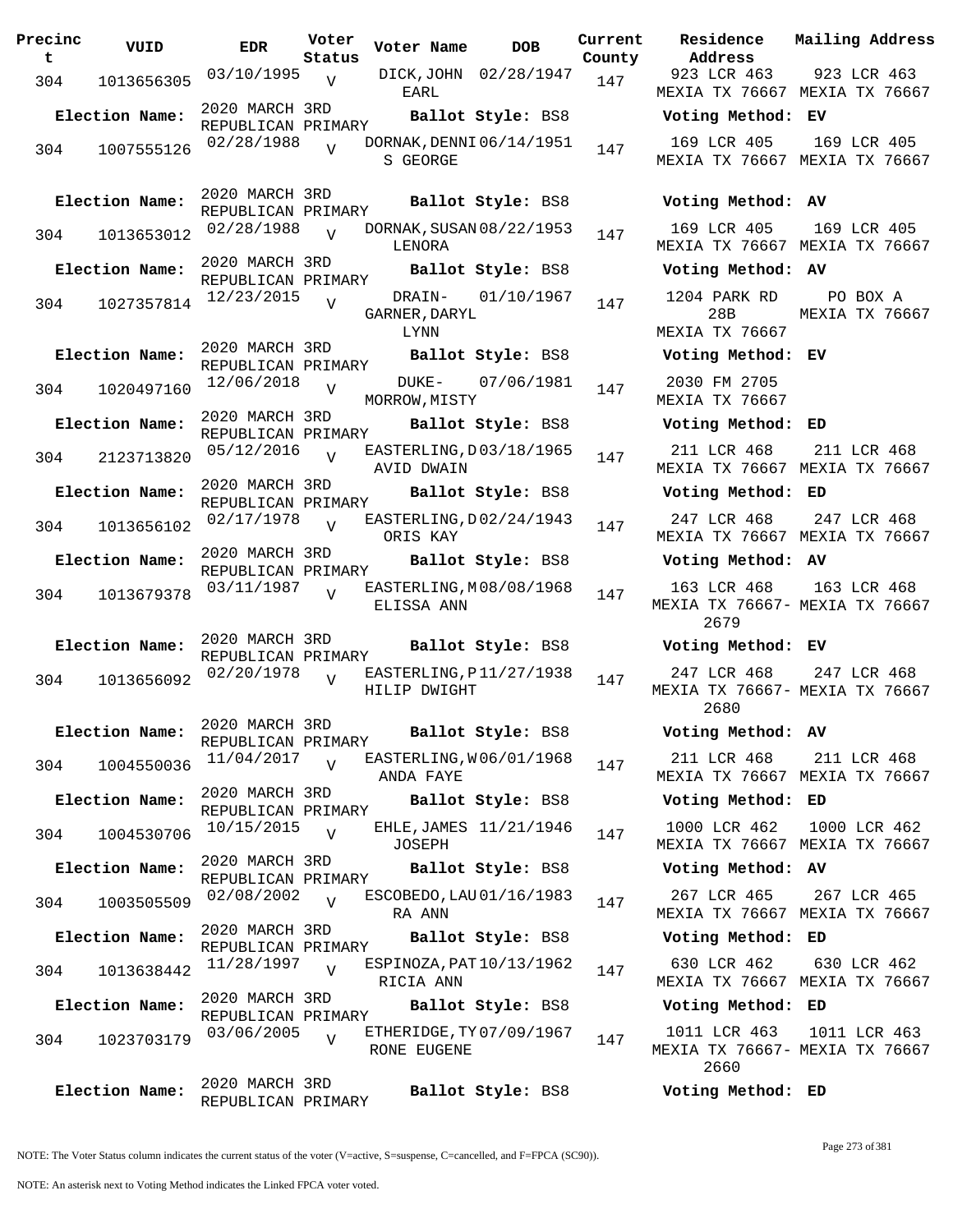| Precinc<br>t | VUID           | EDR                                  | Voter<br>Status | Voter Name                              | <b>DOB</b>             | Curre<br>Count |
|--------------|----------------|--------------------------------------|-----------------|-----------------------------------------|------------------------|----------------|
| 304          | 1177356339     | 05/04/2011                           | $\overline{V}$  | ETHERIDGE, VI 07/09/1965<br>CKIE DENISE |                        | 147            |
|              | Election Name: | 2020 MARCH 3RD<br>REPUBLICAN PRIMARY |                 |                                         | Ballot Style: BS8      |                |
| 304          | 1013328562     | 06/11/2005                           | $\overline{U}$  | FAGILE, DEANN 04/15/1968<br>A PEARL     |                        | 147            |
|              | Election Name: | 2020 MARCH 3RD<br>REPUBLICAN PRIMARY |                 |                                         | Ballot Style: BS8      |                |
| 304          | 1124966366     | 12/09/2010                           | $\overline{V}$  | FERGUSON, GAR 12/31/1955<br>Y           |                        | 147            |
|              | Election Name: | 2020 MARCH 3RD<br>REPUBLICAN PRIMARY |                 |                                         | Ballot Style: BS8      |                |
| 304          | 1000501906     | 12/08/2002                           | $\overline{V}$  | FERGUSON, LON 06/24/1973<br>NIE WADE    |                        | 147            |
|              | Election Name: | 2020 MARCH 3RD<br>REPUBLICAN PRIMARY |                 |                                         | Ballot Style: BS8      |                |
| 304          | 1013678373     | 02/02/1978                           | $\overline{V}$  | FERGUSON, MAR 01/30/1934<br>THA AGNES   |                        | 147            |
|              | Election Name: | 2020 MARCH 3RD<br>REPUBLICAN PRIMARY |                 |                                         | Ballot Style: BS8      |                |
| 304          | 1013657084     | 07/14/1988                           | $\overline{V}$  | FERGUSON, PAM 07/04/1966<br>ELA FAYE    |                        | 147            |
|              | Election Name: | 2020 MARCH 3RD<br>REPUBLICAN PRIMARY |                 |                                         | Ballot Style: BS8      |                |
| 304          | 1013680659     | 11/04/1984                           | $\overline{V}$  | FLEMING, REON 04/07/1952<br>IA JANE     |                        | 147            |
|              | Election Name: | 2020 MARCH 3RD<br>REPUBLICAN PRIMARY |                 |                                         | Ballot Style: BS8      |                |
| 304          | 1013680560     | 03/01/1982                           | $\overline{V}$  | FLEMING, ROY 02/01/1950<br><b>DON</b>   |                        | 147            |
|              | Election Name: | 2020 MARCH 3RD<br>REPUBLICAN PRIMARY |                 |                                         | Ballot Style: BS8      |                |
| 304          | 1196913499     | 12/03/2012                           | $\overline{V}$  | FLEMING, TAMI 10/31/1971<br>RENA        |                        | 147            |
|              | Election Name: | 2020 MARCH 3RD<br>REPUBLICAN PRIMARY |                 |                                         | Ballot Style: BS8      |                |
| 304          | 1013657890     | 02/27/1978                           | $\overline{V}$  | FOLEY, ANITA 07/13/1945<br>GAIL         |                        | 147            |
|              | Election Name: | 2020 MARCH 3RD<br>REPUBLICAN PRIMARY |                 |                                         | Ballot Style: BS8      |                |
| 304          | 1013657888     | 02/27/1978                           | $\overline{V}$  | FOLEY, JAMES 11/06/1941<br>ALTON        |                        | 147            |
|              | Election Name: | 2020 MARCH 3RD<br>REPUBLICAN PRIMARY |                 |                                         | Ballot Style: BS8      |                |
| 304          | 1013656139     | 09/09/1988                           | $\overline{V}$  | FORMAN, KAREN 01/09/1957<br>ANNE        |                        | 147            |
|              | Election Name: | 2020 MARCH 3RD<br>REPUBLICAN PRIMARY |                 |                                         | Ballot Style: BS8      |                |
| 304          | 1013643053     | 10/31/1996                           | V               | FORMAN<br>SR, WILLIAM                   | 09/24/1950             | 147            |
|              | Election Name: | 2020 MARCH 3RD<br>REPUBLICAN PRIMARY |                 |                                         | Ballot Style: BS8      |                |
| 304          | 1013656118     | 09/09/1988                           | $\overline{V}$  | LYNETTE                                 | FOX, LINDA 02/28/1959  | 147            |
|              | Election Name: | 2020 MARCH 3RD<br>REPUBLICAN PRIMARY |                 |                                         | Ballot Style: BS8      |                |
| 304          | 1013656125     | 09/09/1988                           | $\overline{V}$  | WAYNE                                   | FOX, THOMAS 10/14/1952 | 147            |
|              | Election Name: | 2020 MARCH 3RD<br>REPUBLICAN PRIMARY |                 |                                         | Ballot Style: BS8      |                |

**Voter Name DOB Residence Address Current Mailing Address County** 1011 LCR 463 MEXIA TX 76667 MEXIA TX 76667 1011 LCR 463 **Election Name: Ballot Style:** BS8 **Voting Method: ED** 4889 HWY 14 N 4889 HWY 14 N MEXIA TX 76667 MEXIA TX 76667 **Election Name: Ballot Style:** BS8 **Voting Method: ED** 1228 FM 1633 MEXIA TX 76667 MEXIA TX 76667 1228 FM 1633 **Election Name: Ballot Style:** BS8 **Voting Method: EV** 667 FM 1633 MEXIA TX 76667 MEXIA TX 76667 667 FM 1633 **Election Name: Ballot Style:** BS8 **Voting Method: EV** 302 FM 1633 MEXIA TX 76667 MEXIA TX 76667 POB 223 **Election Name: Ballot Style:** BS8 **Voting Method: EV** 486 LCR 463 MEXIA TX 76667 MEXIA TX 76667 486 LCR 463 **Election Name: Ballot Style:** BS8 **Voting Method: ED** 654 FM 1633 MEXIA TX 76667 MEXIA TX 76667 654 FM 1633 **Election Name: Ballot Style:** BS8 **Voting Method: ED** 654 FM 1633 MEXIA TX 76667 MEXIA TX 76667 654 FM 1633 **Election Name: Ballot Style:** BS8 **Voting Method: ED** 654 FM 1633 MEXIA TX 76667 MEXIA TX 76667 654 FM 1633 **Election Name: Ballot Style:** BS8 **Voting Method: ED** 195 LCR 461 MEXIA TX 76667 MEXIA TX 76667 195 LCR 461 **Election Name: Ballot Style:** BS8 **Voting Method: EV** 195 LCR 461 MEXIA TX 76667 MEXIA TX 76667 195 LCR 461 **Election Name: Ballot Style:** BS8 **Voting Method: EV** 1119 LCR 463 MEXIA TX 76667 MEXIA TX 76667 1119 LCR 463 **Election Name: Ballot Style:** BS8 **Voting Method: EV** 1119 LCR 463 MEXIA TX 76667 MEXIA TX 76667 1119 LCR 463 **Election Name: Ballot Style:** BS8 **Voting Method: ED** 444 LCR 409 MEXIA TX 76667 MEXIA TX 76667 444 LCR 409 **Election Name: Ballot Style:** BS8 **Voting Method: EV** 444 LCR 409 MEXIA TX 76667 MEXIA TX 76667 44 LCR 409 **Election Name: Ballot Style:** BS8 **Voting Method: EV**

NOTE: An asterisk next to Voting Method indicates the Linked FPCA voter voted.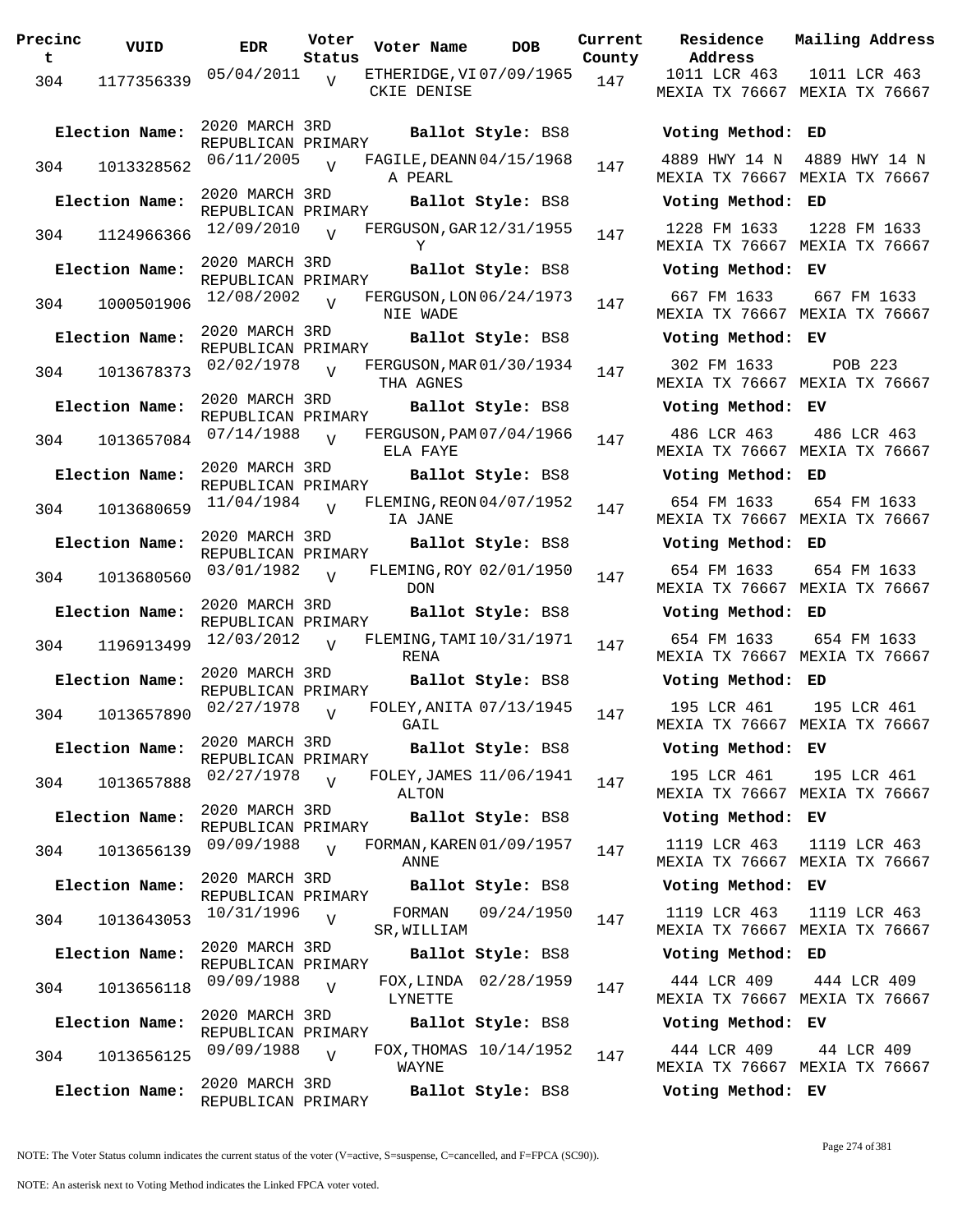| Precinc<br>t | VUID           | <b>EDR</b>                           | Voter<br>Status | Voter Name                               | <b>DOB</b>        | Current<br>County |
|--------------|----------------|--------------------------------------|-----------------|------------------------------------------|-------------------|-------------------|
| 304          | 1013721184     | 10/15/2012                           | $\overline{V}$  | FREEMAN, DARL 03/31/1956<br>A KAY        |                   | 147               |
|              | Election Name: | 2020 MARCH 3RD<br>REPUBLICAN PRIMARY |                 |                                          | Ballot Style: BS8 |                   |
| 304          | 1148240771     | 02/07/2008                           | V               | FREEMAN, KATH 01/06/1980<br>Y LEEANN     |                   | 147               |
|              | Election Name: | 2020 MARCH 3RD<br>REPUBLICAN PRIMARY |                 |                                          | Ballot Style: BS8 |                   |
| 304          | 1013715801     | 03/22/2015                           | V               | FREEMAN, MARI 04/18/1952<br>ON DOUGLAS   |                   | 147               |
|              | Election Name: | 2020 MARCH 3RD<br>REPUBLICAN PRIMARY |                 |                                          | Ballot Style: BS8 |                   |
| 304          | 1125064857     | 04/21/2010                           | V               | FREEMAN, SHIR 08/29/1956<br>LEY JEAN     |                   | 147               |
|              | Election Name: | 2020 MARCH 3RD<br>REPUBLICAN PRIMARY |                 |                                          | Ballot Style: BS8 |                   |
| 304          | 1013714355     | 02/27/1984                           | $\overline{U}$  | GAMBLE, PATRI 01/22/1955<br>CIA CAROL    |                   | 147               |
|              | Election Name: | 2020 MARCH 3RD<br>REPUBLICAN PRIMARY |                 |                                          | Ballot Style: BS8 |                   |
| 304          | 1013656474     | 02/18/1993                           | $\overline{V}$  | GARBER, AUBRE 01/09/1956<br>Y RAY        |                   | 147               |
|              | Election Name: | 2020 MARCH 3RD<br>REPUBLICAN PRIMARY |                 |                                          | Ballot Style: BS8 |                   |
| 304          | 1040411610     | 02/19/2016                           | V               | GARCIA, ALIPI04/29/1946<br>O ENRIQUE     |                   | 147               |
|              | Election Name: | 2020 MARCH 3RD<br>REPUBLICAN PRIMARY |                 |                                          | Ballot Style: BS8 |                   |
| 304          | 1193260724     | 12/06/2018                           | V               | GARCIA, MONIC 03/21/1992<br>A CAROL      |                   | 147               |
|              | Election Name: | 2020 MARCH 3RD<br>REPUBLICAN PRIMARY |                 |                                          | Ballot Style: BS8 |                   |
| 304          | 2159206761     | 10/03/2019                           | V               | GARCIA, RAYMO 08/10/1976<br>ND           |                   | 147               |
|              | Election Name: | 2020 MARCH 3RD<br>REPUBLICAN PRIMARY |                 |                                          | Ballot Style: BS8 |                   |
| 304          | 1013655750     | 03/01/1978                           | V               | GARDINER, BEN 11/08/1958<br>NIE DENISE   |                   | 147               |
|              | Election Name: | 2020 MARCH 3RD<br>REPUBLICAN PRIMARY |                 |                                          | Ballot Style: BS8 |                   |
| 304          | 1027357954     | 12/22/2015                           | $\overline{V}$  | GARNER, DANIE 07/12/1958<br>L THOMAS     |                   | 147               |
|              | Election Name: | 2020 MARCH 3RD<br>REPUBLICAN PRIMARY |                 |                                          | Ballot Style: BS8 |                   |
| 304          | 1143060327     | 05/12/2007                           | $\overline{V}$  | GARNER, DUELC 02/20/1957<br>E LORI       |                   | 147               |
|              | Election Name: | 2020 MARCH 3RD<br>REPUBLICAN PRIMARY |                 |                                          | Ballot Style: BS8 |                   |
| 304          | 1013706379     | 11/15/1990                           | $\overline{V}$  | GARNER, LOUIS 08/15/1966<br>BRINCE       |                   | 147               |
|              | Election Name: | 2020 MARCH 3RD<br>REPUBLICAN PRIMARY |                 |                                          | Ballot Style: BS8 |                   |
| 304          | 1099008340     | 09/24/2016                           | V               | GARRETT, RODE 08/20/1971<br>RICK DEWAYNE |                   | 147               |

**Voter Name DOB Residence Address Current Mailing Address** 3677 HWY 14 N 3677 HWY 14 N MEXIA TX 76667 MEXIA TX 76667 **Election Name: Ballot Style:** BS8 **Voting Method: ED** 293 LCR 468 MEXIA TX 76667 MEXIA TX 76667 293 LCR 468 **Election Name: Ballot Style:** BS8 **Voting Method: EV** 3431 HWY 14 N MEXIA TX 76667 GROESBECK TX PO BOX 62 76642 **Election Name: Ballot Style:** BS8 **Voting Method: EV** 959 LCR 463 MEXIA TX 76667- MEXIA TX 76667 2658 959 LCR 463 **Election Name: Ballot Style:** BS8 **Voting Method: ED** 777 LCR 463 MEXIA TX 76667 MEXIA TX 76667 P O BOX 205 **Election Name: Ballot Style:** BS8 **Voting Method: EV** 4574 HWY 14 N POB 167 MEXIA TX 76667 MEXIA TX 76667 **Election Name: Ballot Style:** BS8 **Voting Method: EV** 1000 LCR 462 MEXIA TX 76667 MEXIA TX 76667 1000 LCR 462 **Election Name: Ballot Style:** BS8 **Voting Method: AV** 265 LCR 465 MEXIA TX 76667 **Election Name: Ballot Style:** BS8 **Voting Method: ED** 265 LCR 465 MEXIA TX 76667 MEXIA TX 76667 265 LCR 465 **Election Name: Ballot Style:** BS8 **Voting Method: ED** 302 FM 1633 MEXIA TX 76667 MEXIA TX 76667 302 FM 1633 **Election Name: Ballot Style:** BS8 **Voting Method: EV** 1204 PARK RD 28B MEXIA TX 76667 P.O. BOX A MEXIA TX 76667 **Election Name: Ballot Style:** BS8 **Voting Method: EV** 2759 FM 2705 MEXIA TX 76667 MEXIA TX 76667 PO BOX 506 **Election Name: Ballot Style:** BS8 **Voting Method: ED**

2759 FM 2705 MEXIA TX 76667- MEXIA TX 76667 0809 POB 809

## **Election Name: Ballot Style:** BS8 **Voting Method: ED**

4568 HWY 14 N 4568 HWY 14 N MEXIA TX 76667 MEXIA TX 76667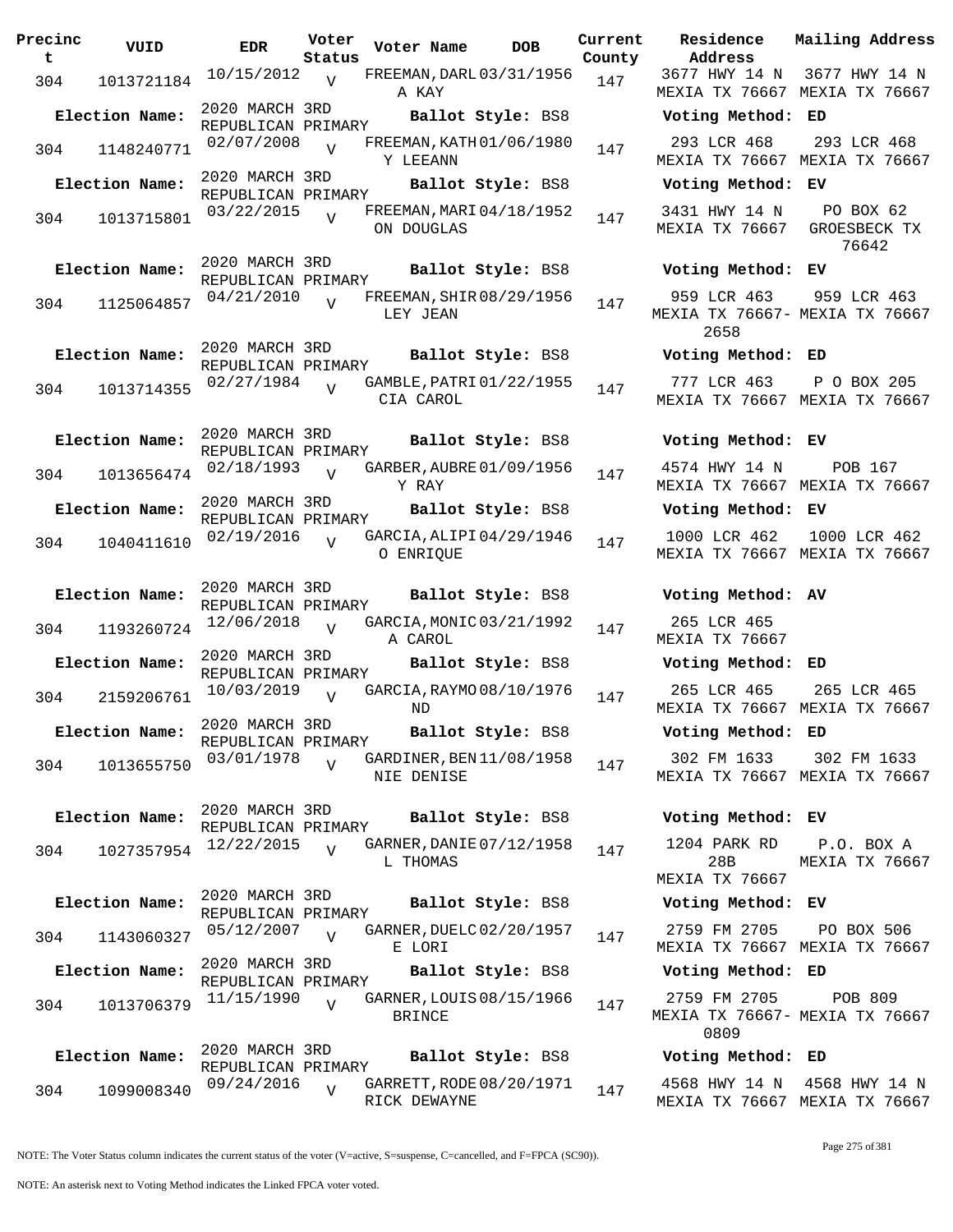| Precinc<br>t | VUID           | EDR                                  | Voter<br>Status | Voter Name                            | <b>DOB</b>              | Curre<br>Count |
|--------------|----------------|--------------------------------------|-----------------|---------------------------------------|-------------------------|----------------|
|              | Election Name: | 2020 MARCH 3RD                       |                 |                                       | Ballot Style: BS8       |                |
| 304          | 1082627415     | REPUBLICAN PRIMARY<br>12/28/2011     | $\overline{V}$  | GILMORE, LISA 04/05/1957<br>LYNN      |                         | 147            |
|              | Election Name: | 2020 MARCH 3RD<br>REPUBLICAN PRIMARY |                 |                                       | Ballot Style: BS8       |                |
| 304          | 1013678696     | 11/06/1994                           | $\overline{U}$  | GIPSON, JEFFE 09/01/1976<br>RY LAMONT |                         | 147            |
|              | Election Name: | 2020 MARCH 3RD<br>REPUBLICAN PRIMARY |                 |                                       | Ballot Style: BS8       |                |
| 304          | 1143059626     | 05/17/2007                           | $\overline{V}$  | GONZALEZ, JAM 09/24/1988<br>IE LEE    |                         | 147            |
|              | Election Name: | 2020 MARCH 3RD<br>REPUBLICAN PRIMARY |                 |                                       | Ballot Style: BS8       |                |
| 304          | 1013656658     | 05/03/1992                           | $\overline{V}$  | GOODRUM, JAME 02/22/1960<br>S GREGORY |                         | 147            |
|              | Election Name: | 2020 MARCH 3RD<br>REPUBLICAN PRIMARY |                 |                                       | Ballot Style: BS8       |                |
| 304          | 1193168909     | 11/06/2012                           | $\overline{V}$  | GOODRUM, JAME 07/30/1993<br>S ROSS    |                         | 147            |
|              | Election Name: | 2020 MARCH 3RD                       |                 |                                       | Ballot Style: BS8       |                |
| 304          | 1013656662     | REPUBLICAN PRIMARY<br>05/03/1992     | $\overline{V}$  | ELLEN                                 | GOODRUM, KAY 03/01/1960 | 147            |
|              | Election Name: | 2020 MARCH 3RD                       |                 |                                       | Ballot Style: BS8       |                |
| 304          | 1013657992     | REPUBLICAN PRIMARY<br>03/29/1980     | V               | WADE                                  | GORE, BENNY 01/01/1962  | 147            |
|              | Election Name: | 2020 MARCH 3RD<br>REPUBLICAN PRIMARY |                 |                                       | Ballot Style: BS8       |                |
| 304          | 1013656160     | 10/21/1994                           | $\overline{U}$  | GORE, DEBORAH 04/03/1962<br>JEAN      |                         | 147            |
|              | Election Name: | 2020 MARCH 3RD                       |                 |                                       | Ballot Style: BS8       |                |
| 304          | 1136299769     | REPUBLICAN PRIMARY<br>11/24/2019     | $\overline{V}$  | GRAY, CRYSTAL 10/20/1977<br>GAYLE     |                         | 147            |
|              | Election Name: | 2020 MARCH 3RD<br>REPUBLICAN PRIMARY |                 |                                       | Ballot Style: BS8       |                |
| 304          | 1136355411     | 11/06/2018                           | $\overline{V}$  | MYRON-JAMES                           | GRAY, ERIC 08/18/1976   | 147            |
|              | Election Name: | 2020 MARCH 3RD                       |                 |                                       | Ballot Style: BS8       |                |
| 304          | 1149221682     | REPUBLICAN PRIMARY<br>03/04/2008     | $\overline{V}$  | GRIFFIN, MOLL 07/13/1989<br>Y GOODRUM |                         | 147            |
|              | Election Name: | 2020 MARCH 3RD                       |                 |                                       | Ballot Style: BS8       |                |
| 304          | 1013658247     | REPUBLICAN PRIMARY<br>03/01/1982     | $\overline{U}$  | GROTH, ROSEMA 03/14/1955<br>RIE LUSK  |                         | 147            |
|              | Election Name: | 2020 MARCH 3RD<br>REPUBLICAN PRIMARY |                 |                                       | Ballot Style: BS8       |                |
| 304          | 1013658234     | 03/01/1976                           | $\overline{U}$  | GROTH, WILLIA09/19/1951<br>M C        |                         | 147            |
|              | Election Name: | 2020 MARCH 3RD<br>REPUBLICAN PRIMARY |                 |                                       | Ballot Style: BS8       |                |

**Voter Name DOB Residence Address Current Mailing Address** nty **Election Name: Ballot Style:** BS8 **Voting Method: ED** 475 FM 1633 MEXIA TX 76667 MEXIA TX 76667 475 FM 1633 **Election Name: Ballot Style:** BS8 **Voting Method: EV** 1063 LCR 474 1063 LCR 474 MEXIA TX 76667 MEXIA TX 76667 **Election Name: Ballot Style:** BS8 **Voting Method: ED** 130 LCR 385 MEXIA TX 76667 MEXIA TX 76667 130 LCR 385 **Election Name: Ballot Style:** BS8 **Voting Method: ED** 185 LCR 463 MEXIA TX 76667 MEXIA TX 76667 P.O. BOX 1483 **Election Name: Ballot Style:** BS8 **Voting Method: EV** 185 LCR 463 MEXIA TX 76667 MEXIA TX 76667 PO BOX 1483 **Election Name: Ballot Style:** BS8 **Voting Method: ED** 185 LCR 463 MEXIA TX 76667 MEXIA TX 76667 P.O. BOX 1483 **Election Name: Ballot Style:** BS8 **Voting Method: EV** 1650 LCR 474 MEXIA TX 76667 MEXIA TX 76667- 1650 LCR 474 2695 **Election Name: Ballot Style:** BS8 **Voting Method: EV** 1650 LCR 474 MEXIA TX 76667 MEXIA TX 76667 1650 LCR 474 **Election Name: Ballot Style:** BS8 **Voting Method: ED** 110 PR 5466A MEXIA TX 76667 MEXIA TX 76667- 110 PR 5466A 4254 **Election Name: Ballot Style:** BS8 **Voting Method: EV** 110 PR 5466A MEXIA TX 76667 **Election Name: Ballot Style:** BS8 **Voting Method: EV** 1049 LCR 463 MEXIA TX 76667- MEXIA TX 76667 5009 1049 LCR 463 **Election Name: Ballot Style:** BS8 **Voting Method: ED** 336 LCR 465 MEXIA TX 76667 MEXIA TX 76667 336 LCR 465 **Election Name: Ballot Style:** BS8 **Voting Method: EV**

336 LCR 465 MEXIA TX 76667 MEXIA TX 76667 336 LCR 465

**Election Name: Ballot Style:** BS8 **Voting Method: EV**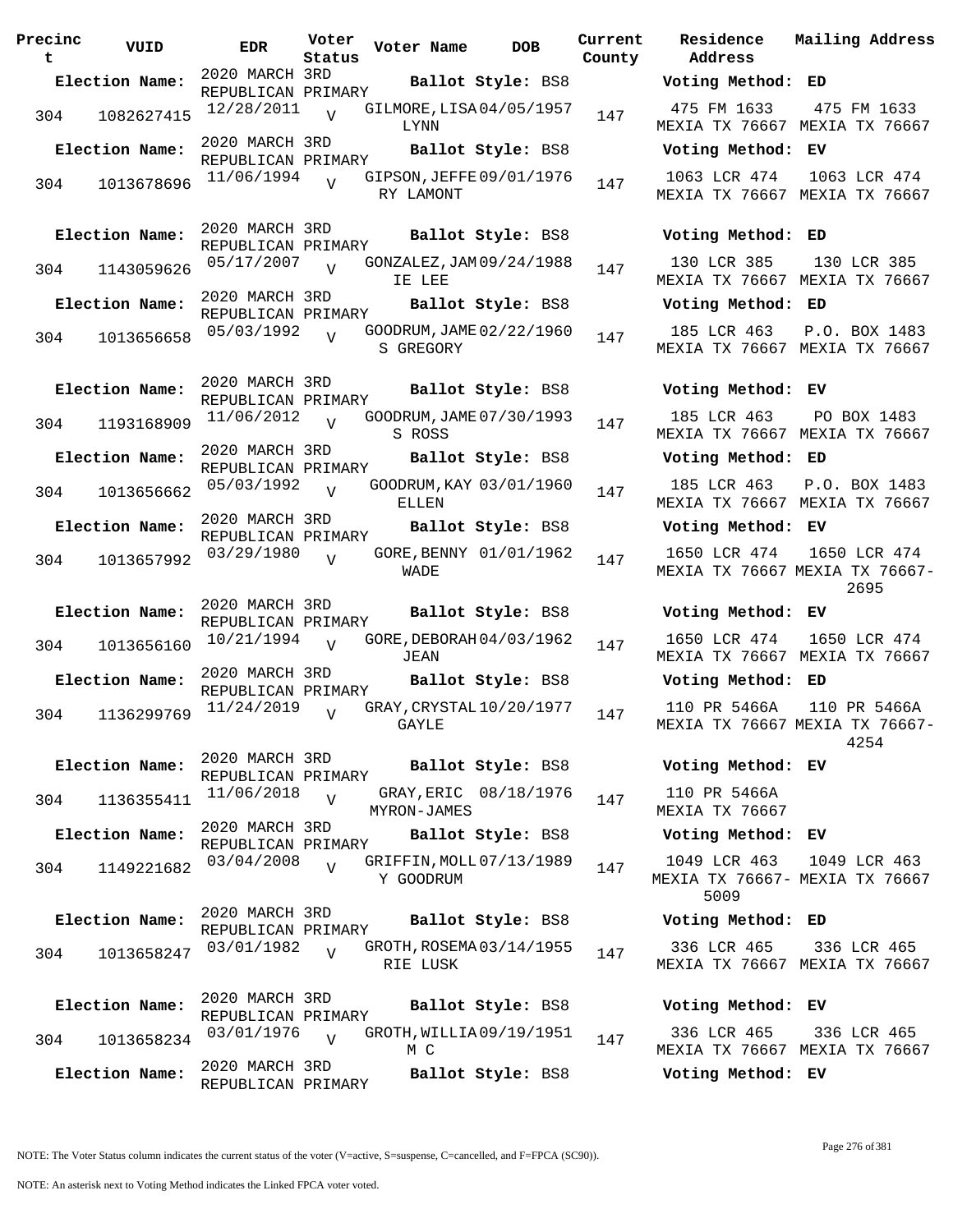| Precinc<br>t | VUID           | <b>EDR</b>                           | Voter<br>Status | Voter Name   | <b>DOB</b>                 | Curre<br>Count |
|--------------|----------------|--------------------------------------|-----------------|--------------|----------------------------|----------------|
| 304          | 1013656555     | 01/30/1992                           | $\overline{V}$  | RAY          | HADDICK, CARL 01/29/1956   | 147            |
|              | Election Name: | 2020 MARCH 3RD<br>REPUBLICAN PRIMARY |                 |              | Ballot Style: BS8          |                |
| 304          | 1013656322     | 12/24/1992                           | $\overline{V}$  | MARIAN       | HADDICK, RUTH $11/18/1957$ | 147            |
|              | Election Name: | 2020 MARCH 3RD<br>REPUBLICAN PRIMARY |                 |              | Ballot Style: BS8          |                |
| 304          | 1180777912     | 12/03/2011                           | $\overline{V}$  | WNA LEIGH    | HAMILTON, SHA09/11/1975    | 147            |
|              | Election Name: | 2020 MARCH 3RD<br>REPUBLICAN PRIMARY |                 |              | Ballot Style: BS8          |                |
| 304          | 1003504148     | 04/24/2002                           | $\overline{V}$  | ES ANTHONY   | HAMMER, CHARL 03/21/1984   | 147            |
|              | Election Name: | 2020 MARCH 3RD<br>REPUBLICAN PRIMARY |                 |              | Ballot Style: BS8          |                |
| 304          | 1004993318     | 11/21/1998                           | $\overline{U}$  | D MATHEW     | HARDIN, JARRO 10/31/1980   | 147            |
|              | Election Name: | 2020 MARCH 3RD<br>REPUBLICAN PRIMARY |                 |              | Ballot Style: BS8          |                |
| 304          | 1023378806     | 12/24/2004                           | V               | LEEANN       | HARDIN, KARA 11/24/1986    | 147            |
|              | Election Name: | 2020 MARCH 3RD<br>REPUBLICAN PRIMARY |                 |              | Ballot Style: BS8          |                |
| 304          | 1013657256     | 07/09/1988                           | $\overline{V}$  | DYS WINONA   | HARGROVE, GLA 02/26/1939   | 147            |
|              | Election Name: | 2020 MARCH 3RD<br>REPUBLICAN PRIMARY |                 |              | Ballot Style: BS8          |                |
| 304          | 1019127937     | 09/14/2003                           | V               | ES KELLY     | HARRISON, JAM 07/26/1972   | 147            |
|              | Election Name: | 2020 MARCH 3RD<br>REPUBLICAN PRIMARY |                 |              | Ballot Style: BS8          |                |
| 304          | 1013713211     | 07/17/1993                           | $\overline{V}$  | LY LYN       | HARRISON, KEL 06/04/1975   | 147            |
|              | Election Name: | 2020 MARCH 3RD<br>REPUBLICAN PRIMARY |                 |              | Ballot Style: BS8          |                |
| 304          | 1013655946     | 01/26/1996                           | V               | MI ELIZABETH | HAWTHORNE, JA02/06/1960    | 147            |
|              | Election Name: | 2020 MARCH 3RD<br>REPUBLICAN PRIMARY |                 |              | Ballot Style: BS8          |                |
| 304          | 1013655951     | 01/26/1996                           | $\overline{V}$  | CHARD        | HAWTHORNE, RI10/02/1952    | 147            |
|              | Election Name: | 2020 MARCH 3RD                       |                 | FRANKLIN JR  | Ballot Style: BS8          |                |
| 304          | 1007447372     | REPUBLICAN PRIMARY<br>08/16/2002     | $\overline{V}$  | SSI JO       | HENDERSON, CA 05/26/1984   | 147            |
|              | Election Name: | 2020 MARCH 3RD                       |                 |              | Ballot Style: BS8          |                |
| 304          | 1013657729     | REPUBLICAN PRIMARY<br>02/26/1978     | $\overline{U}$  | Y DEAN       | HENSLEY, LARR 06/23/1951   | 147            |
|              | Election Name: | 2020 MARCH 3RD                       |                 |              | Ballot Style: BS8          |                |
| 304          | 1013657963     | REPUBLICAN PRIMARY<br>03/01/1980     | $\overline{V}$  | RA           | HENSLEY, SAND $11/08/1948$ | 147            |
|              | Election Name: | 2020 MARCH 3RD<br>REPUBLICAN PRIMARY |                 |              | Ballot Style: BS8          |                |

**Voter Name DOB Residence Address Current Mailing Address Lty** 2606 FM 2705 MEXIA TX 76667 MEXIA TX 76667 P.O. BOX 1586 **Election Name: Ballot Style:** BS8 **Voting Method: EV** 2606 FM 2705 P.O. BOX 1586 MEXIA TX 76667 MEXIA TX 76667 **Election Name: Ballot Style:** BS8 **Voting Method: EV** 169 LCR 467 MEXIA TX 76667 MEXIA TX 76667 169 LCR 467 **Election Name: Ballot Style:** BS8 **Voting Method: EV** 655 FM 1633 MEXIA TX 76667 MEXIA TX 76667 PO BOX 445 **Election Name: Ballot Style:** BS8 **Voting Method: EV** 446 LCR 466 MEXIA TX 76667- 2678 **Election Name: Ballot Style:** BS8 **Voting Method: EV** 444 LCR 466 MEXIA TX 76667- MEXIA TX 76667 2678 444 LCR 466 **Election Name: Ballot Style:** BS8 **Voting Method: EV** 736 FM 1633 MEXIA TX 76667 MEXIA TX 76667 736 FM 1633 **Election Name: Ballot Style:** BS8 **Voting Method: EV** 344 LCR 466 MEXIA TX 76667 MEXIA TX 76667 344 LCR 466 **Election Name: Ballot Style:** BS8 **Voting Method: ED** 344 LCR 466 MEXIA TX 76667 MEXIA TX 76667 344 LCR 466 **Election Name: Ballot Style:** BS8 **Voting Method: EV** 425 FM 1633 MEXIA TX 76667 MEXIA TX 76667 425 FM 1633 **Election Name: Ballot Style:** BS8 **Voting Method: ED** 425 FM 1633 MEXIA TX 76667 MEXIA TX 76667 425 FM 1633 **Election Name: Ballot Style:** BS8 **Voting Method: ED** 207 LCR 464 MEXIA TX 76667 MEXIA TX 76667 207 LCR 464 **Election Name: Ballot Style:** BS8 **Voting Method: ED** 395 LCR 469 MEXIA TX 76667 MEXIA TX 76667 395 LCR 469 **Election Name: Ballot Style:** BS8 **Voting Method: EV**

395 LCR 469 MEXIA TX 76667 MEXIA TX 76667 395 LCR 469

**Election Name: Ballot Style:** BS8 **Voting Method: EV**

NOTE: The Voter Status column indicates the current status of the voter (V=active, S=suspense, C=cancelled, and F=FPCA (SC90)).

Page 277 of 381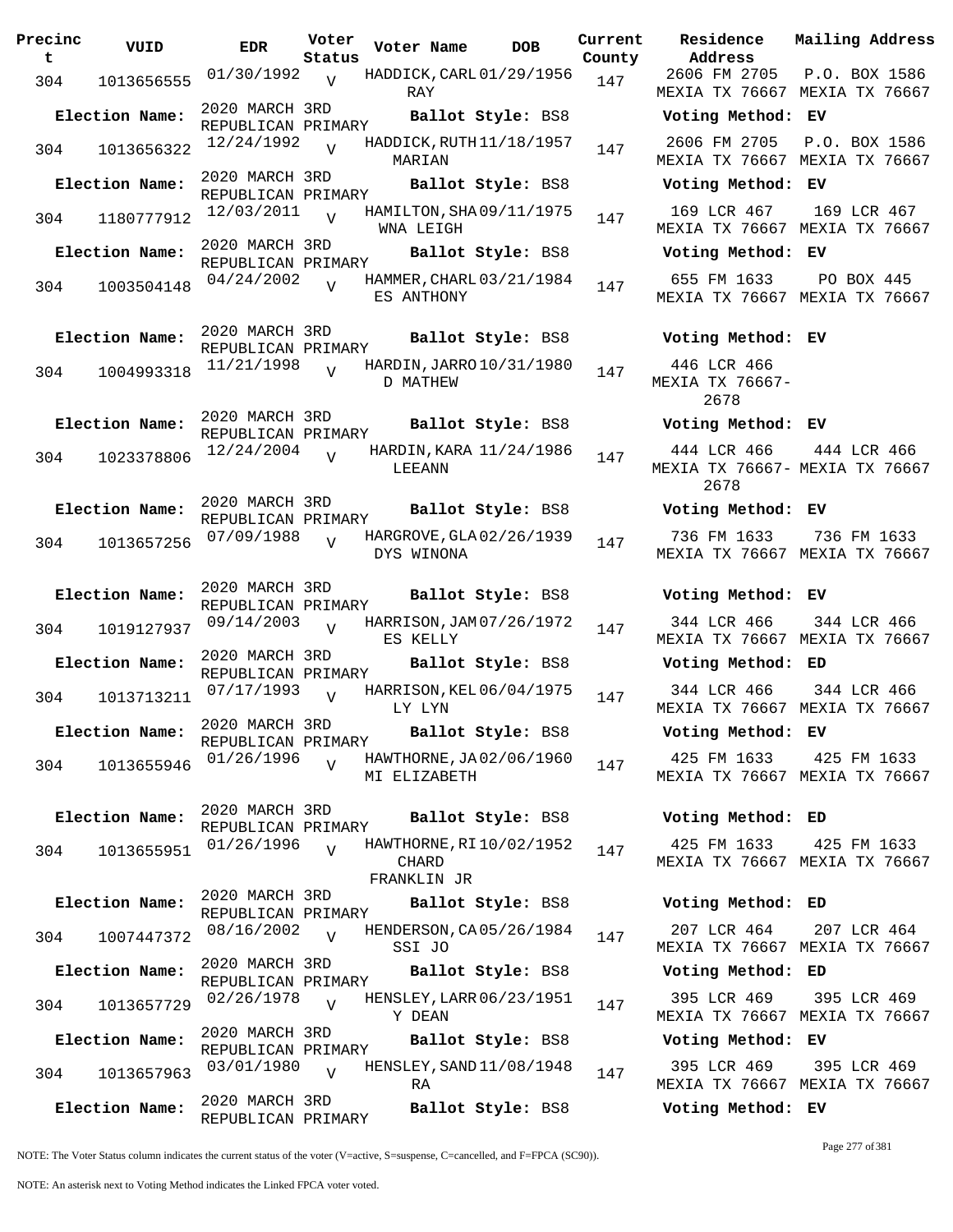| Precinc<br>$\mathbf t$ | VUID                                                     | <b>EDR</b>                           | Voter<br>Status | Voter Name                                                     | <b>DOB</b>            | Current<br>County | Address                             | Residence Mailing Address                                    |
|------------------------|----------------------------------------------------------|--------------------------------------|-----------------|----------------------------------------------------------------|-----------------------|-------------------|-------------------------------------|--------------------------------------------------------------|
|                        |                                                          | 05/09/2015 <sub>V</sub>              |                 | HICKS, KATHRY 09/07/1990 147                                   |                       |                   | 769 FM 1633                         | PO BOX 492                                                   |
| 304                    | 1156369910                                               |                                      |                 | N GOLDA                                                        |                       |                   |                                     | MEXIA TX 76667 MEXIA TX 76667-<br>0492                       |
|                        | Election Name:                                           | 2020 MARCH 3RD<br>REPUBLICAN PRIMARY |                 |                                                                | Ballot Style: BS8     |                   | Voting Method: EV                   |                                                              |
| 304                    | 1178459308                                               | $05/16/2015$ V                       |                 | HICKS<br>JR, OLLIE LEE                                         | 08/18/1991            | 147               | 769 FM 1633                         | POB 492<br>MEXIA TX 76667 MEXIA TX 76667                     |
|                        | Election Name:                                           | 2020 MARCH 3RD<br>REPUBLICAN PRIMARY |                 |                                                                | Ballot Style: BS8     |                   | Voting Method: EV                   |                                                              |
|                        | 304 1013692347                                           | 04/29/1982                           | $\overline{V}$  | HILL, DIANA 02/24/1964<br>MIRELES                              |                       | 147               |                                     | 343 LCR 466 343 LCR 466<br>MEXIA TX 76667 MEXIA TX 76667     |
|                        | Election Name:                                           |                                      |                 | REPUBLICAN PRIMARY<br>REPUBLICAN PRIMARY<br>REPUBLICAN PRIMARY |                       |                   | Voting Method: EV                   |                                                              |
| 304                    | 1013671616                                               | $02/25/1994$ V                       |                 | MORTON, DENIS<br>HA RENEE                                      | HOFFPAUIR- 12/03/1975 | 147               |                                     | 1866 FM 2705 1866 FM 2705<br>MEXIA TX 76667 MEXIA TX 76667   |
|                        | Election Name:                                           | 2020 MARCH 3RD<br>REPUBLICAN PRIMARY |                 |                                                                |                       |                   | Ballot Style: BS8 Voting Method: EV |                                                              |
| 304                    | 1013679965                                               | $03/01/1982$ $V$                     |                 | HOGAN, DEBORA 04/27/1948<br>H PHINNEY                          |                       | 147               | 504 FM 1633                         | 504 FM 1633<br>MEXIA TX 76667 MEXIA TX 76667                 |
|                        | Election Name:                                           | 2020 MARCH 3RD<br>REPUBLICAN PRIMARY |                 |                                                                | Ballot Style: BS8     |                   | Voting Method: EV                   |                                                              |
| 304                    | 1013700215                                               | $07/21/1994$ $V$                     |                 | HOLLOWAY, KRI 11/27/1975<br>STINA KAYE                         |                       | 147               | 2402 FM 2705                        | PO BOX 213<br>MEXIA TX 76667 MEXIA TX 76667                  |
|                        | Election Name:                                           | 2020 MARCH 3RD<br>REPUBLICAN PRIMARY |                 |                                                                | Ballot Style: BS8     |                   | Voting Method: EV                   |                                                              |
| 304                    | 1013656063                                               | $09/16/1994$ V                       |                 | HOLLOWAY, SCO 06/14/1976<br>ТT<br><b>CHRISTOPHER</b>           |                       | 147               |                                     | 2402 FM 2705 P.O. BOX 213<br>MEXIA TX 76667 MEXIA TX 76667   |
|                        | Election Name:                                           | 2020 MARCH 3RD<br>REPUBLICAN PRIMARY |                 |                                                                | Ballot Style: BS8     |                   | Voting Method: EV                   |                                                              |
|                        | 304 1125728588 02/04/2007 v                              |                                      |                 | HELEN                                                          | HOLT, MARY 09/09/1949 | 147               | 967 LCR 462                         | POB 69<br>MEXIA TX 76667 MEXIA TX 76667                      |
|                        | Election Name:                                           |                                      |                 | REPUBLICAN PRIMARY<br>REPUBLICAN PRIMARY<br>REPUBLICAN PRIMARY |                       |                   | Voting Method: ED                   |                                                              |
|                        | 304 1013719277 10/15/1988 v HOUSER, SUSAN 09/04/1947 147 |                                      |                 | LYNNE                                                          |                       |                   |                                     | 3463 HWY 14 N 3463 HWY 14 N<br>MEXIA TX 76667 MEXIA TX 76667 |
|                        | Election Name:                                           | 2020 MARCH 3RD<br>REPUBLICAN PRIMARY |                 |                                                                | Ballot Style: BS8     |                   | Voting Method: ED                   |                                                              |
| 304                    | 2139608242                                               | 10/05/2017                           | $\overline{V}$  | HOWELL, NOHEM 10/17/1952<br>I WILLIAMS                         |                       | 147               | MEXIA TX 76667                      | 3231 HWY 14 N 3231 HIGHWAY 14<br>N<br>MEXIA TX 76667-        |
|                        | Election Name:                                           | 2020 MARCH 3RD<br>REPUBLICAN PRIMARY |                 |                                                                | Ballot Style: BS8     |                   | Voting Method: ED                   | 4669                                                         |
| 304                    | 1013722058                                               | 02/22/1976                           |                 | HUGHES, CAROL 10/14/1950<br>YN                                 |                       | 147               | 564 LCR 466<br>MEXIA TX 76667       |                                                              |
|                        | Election Name:                                           | 2020 MARCH 3RD<br>REPUBLICAN PRIMARY |                 |                                                                | Ballot Style: BS8     |                   | Voting Method: EV                   |                                                              |
| 304                    | 1008963024                                               | 03/07/1976                           | $\overline{Y}$  | HUGHES, DAVID 06/30/1950<br>KIMBELL                            |                       | 147               | 564 LCR 466<br>MEXIA TX 76667       |                                                              |
|                        | Election Name:                                           | 2020 MARCH 3RD<br>REPUBLICAN PRIMARY |                 |                                                                | Ballot Style: BS8     |                   | Voting Method: EV                   |                                                              |
| 304                    | 1060596598                                               | 12/10/2006                           | $\overline{V}$  | HUGHES, SUZAN 07/16/1964<br>N L                                |                       | 147               | 3449 LCR 460                        | 3449 CR 460<br>MEXIA TX 76667 MEXIA TX 76667                 |
|                        | Election Name:                                           | 2020 MARCH 3RD<br>REPUBLICAN PRIMARY |                 |                                                                | Ballot Style: BS8     |                   | Voting Method: EV                   |                                                              |

NOTE: The Voter Status column indicates the current status of the voter (V=active, S=suspense, C=cancelled, and F=FPCA (SC90)).

Page 278 of 381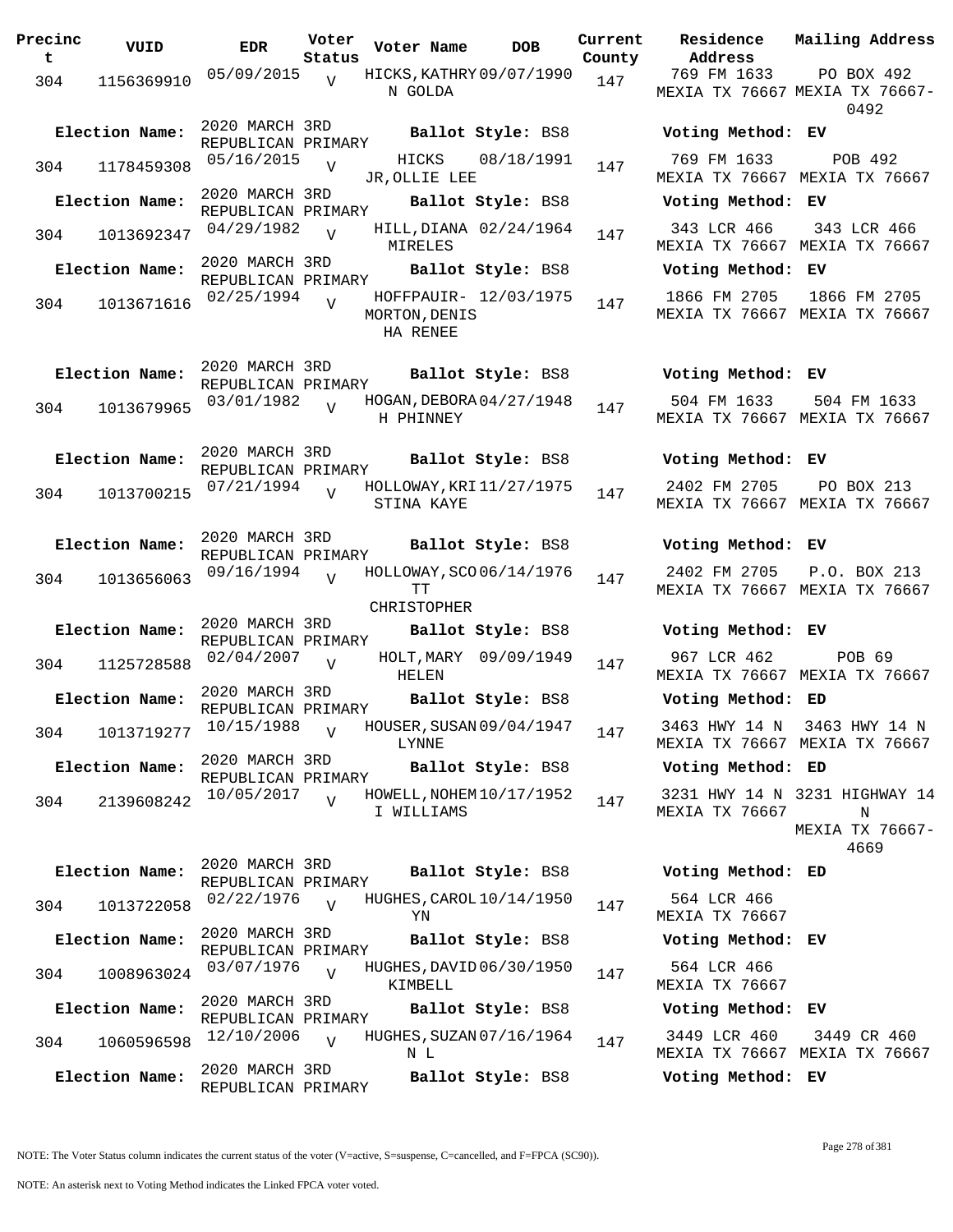| Precinc<br>t | VUID                         | EDR                                  | Voter<br>Status | Voter Name                      |         | <b>DOB</b>                                    | Curre<br>Count |
|--------------|------------------------------|--------------------------------------|-----------------|---------------------------------|---------|-----------------------------------------------|----------------|
| 304          | 1013709409                   | 04/22/1984                           | V               | Y FAYE                          |         | INGRAM, AUDRE 01/09/1956                      | 147            |
|              | Election Name:               | 2020 MARCH 3RD<br>REPUBLICAN PRIMARY |                 |                                 |         | Ballot Style: BS8                             |                |
| 304          | 1185030040                   | 05/29/2012                           | $\overline{V}$  | INGRAM<br>JR, JAMES<br>FRANKLIN |         | 05/08/1978                                    | 147            |
|              | Election Name:               | 2020 MARCH 3RD<br>REPUBLICAN PRIMARY |                 |                                 |         | Ballot Style: BS8                             |                |
| 304          | 1013710025                   | 03/10/1992                           | $\overline{V}$  | FRANKLIN                        |         | INGRAM, JAMES 08/10/1954                      | 147            |
|              | Election Name:               | 2020 MARCH 3RD                       |                 |                                 |         | Ballot Style: BS8                             |                |
| 304          | 1170680100                   | REPUBLICAN PRIMARY<br>06/03/2010     | $\overline{V}$  | Y RAY                           |         | INGRAM, JOHNN 02/03/1956                      | 147            |
|              | Election Name:               | 2020 MARCH 3RD                       |                 |                                 |         | Ballot Style: BS8                             |                |
| 304          | 1003767640                   | REPUBLICAN PRIMARY<br>11/23/2001     | S               | A KEITH                         |         | INGRAM, JOSHU 10/24/1983                      | 147            |
|              | Election Name:               | 2020 MARCH 3RD                       |                 |                                 |         | Ballot Style: BS8                             |                |
| 304          | 1088723924                   | REPUBLICAN PRIMARY<br>11/05/2019     | $\overline{V}$  | KAY                             |         | INGRAM, LISA 02/25/1959                       | 147            |
|              | Election Name:               | 2020 MARCH 3RD                       |                 |                                 |         | Ballot Style: BS8                             |                |
| 304          | 1013670921                   | REPUBLICAN PRIMARY<br>09/19/1988     | $\overline{V}$  | ALLEN                           |         | ISBELL, LEWIS 11/11/1960                      | 147            |
|              | Election Name:               | 2020 MARCH 3RD                       |                 |                                 |         | Ballot Style: BS8                             |                |
| 304          | 1007587536                   | REPUBLICAN PRIMARY<br>02/23/1978     | $\overline{U}$  | JESSIE                          |         | JACKSON, CARL 08/01/1944                      | 147            |
|              | Election Name:               | 2020 MARCH 3RD                       |                 |                                 |         | Ballot Style: BS8                             |                |
| 304          | 1013658397                   | REPUBLICAN PRIMARY<br>02/04/1978     | $\overline{V}$  |                                 | JACKSON | 06/30/1955                                    | 147            |
|              |                              | 2020 MARCH 3RD                       |                 | JR, IVAN NEIL                   |         |                                               |                |
| 304          | Election Name:<br>1013687543 | REPUBLICAN PRIMARY<br>11/02/1992     | $\overline{V}$  |                                 |         | Ballot Style: BS8<br>JACKSON, KATH 05/23/1963 | 147            |
|              |                              | 2020 MARCH 3RD                       |                 | Y KAY                           |         |                                               |                |
|              | Election Name:               | REPUBLICAN PRIMARY                   |                 |                                 |         | Ballot Style: BS8                             |                |
| 304          | 1013658544                   | 02/26/1978                           | $\overline{U}$  | Α                               |         | JACKSON, LAUR 08/30/1930                      | 147            |
|              | Election Name:               | 2020 MARCH 3RD<br>REPUBLICAN PRIMARY |                 |                                 |         | Ballot Style: BS8                             |                |
| 304          | 1013705334                   | 02/20/1978                           | $\overline{V}$  | ARET SMITH                      |         | JACKSON, MARG 01/26/1952                      | 147            |
|              | Election Name:               | 2020 MARCH 3RD                       |                 |                                 |         | Ballot Style: BS8                             |                |
| 304          | 1013657651                   | REPUBLICAN PRIMARY<br>11/03/1980     | $\overline{V}$  |                                 |         | JACKSON, STEV 06/27/1959                      | 147            |
|              |                              |                                      |                 | EN ALLEN                        |         |                                               |                |
|              | Election Name:               | 2020 MARCH 3RD<br>REPUBLICAN PRIMARY |                 |                                 |         | Ballot Style: BS8                             |                |
| 304          | 1200132255                   | 06/29/2013                           | $\overline{U}$  | RAY                             |         | JAQUAY, JAMES 07/10/1972                      | 147            |
|              | Election Name:               | 2020 MARCH 3RD<br>REPUBLICAN PRIMARY |                 |                                 |         | Ballot Style: BS8                             |                |
| 304          | 1092289651                   | 03/09/2018                           | V               | D LEON                          |         | JARRELL, DAVI 10/20/1953                      | 147            |
|              | Election Name:               | 2020 MARCH 3RD<br>REPUBLICAN PRIMARY |                 |                                 |         | Ballot Style: BS8                             |                |

**Voter Name DOB Residence Address Current Mailing Address County** 643 LCR 463 MEXIA TX 76667 MEXIA TX 76667 PO BOX 369 **Election Name: Ballot Style:** BS8 **Voting Method: EV** 424 LCR 463 MEXIA TX 76667 MEXIA TX 76667 424 LCR 463 **Election Name: Ballot Style:** BS8 **Voting Method: EV** 643 LCR 463 MEXIA TX 76667 MEXIA TX 76667 PO BOX 369 **Election Name: Ballot Style:** BS8 **Voting Method: EV** 655 LCR 463 MEXIA TX 76667 **Election Name: Ballot Style:** BS8 **Voting Method: EV** 433 LCR 466 MEXIA TX 76667 MEXIA TX 76667 433 LCR 466 **Election Name: Ballot Style:** BS8 **Voting Method: EV** 176 PR 5466A MEXIA TX 76667 **Election Name: Ballot Style:** BS8 **Voting Method: EV** 194 LCR 467 MEXIA TX 76667 MEXIA TX 76667 PO BOX 124 **Election Name: Ballot Style:** BS8 **Voting Method: ED** 3747 HWY 14 N 3747 HWY 14 N MEXIA TX 76667 MEXIA TX 76667 **Election Name: Ballot Style:** BS8 **Voting Method: ED** 197 LCR 463 MEXIA TX 76667 MEXIA TX 76667 P O BOX B **Election Name: Ballot Style:** BS8 **Voting Method: EV** 141 LCR 463 MEXIA TX 76667 MEXIA TX 76667 P O BOX B **Election Name: Ballot Style:** BS8 **Voting Method: EV** 197 LCR 463 MEXIA TX 76667 MEXIA TX 76667 P O BOX B **Election Name: Ballot Style:** BS8 **Voting Method: EV** 332 LCR 463 MEXIA TX 76667 MEXIA TX 76667 332 LCR 463 **Election Name: Ballot Style:** BS8 **Voting Method: ED** 141 LCR 463 MEXIA TX 76667 MEXIA TX 76667 PO BOX B **Election Name: Ballot Style:** BS8 **Voting Method: EV** 4172 HWY 14 N MEXIA TX 76667 **Election Name: Ballot Style:** BS8 **Voting Method: EV** 777 LCR 474 777 LCR 474

NOTE: The Voter Status column indicates the current status of the voter (V=active, S=suspense, C=cancelled, and F=FPCA (SC90)).

Page 279 of 381

MEXIA TX 76667 MEXIA TX 76667

**Election Name: Ballot Style:** BS8 **Voting Method: EV**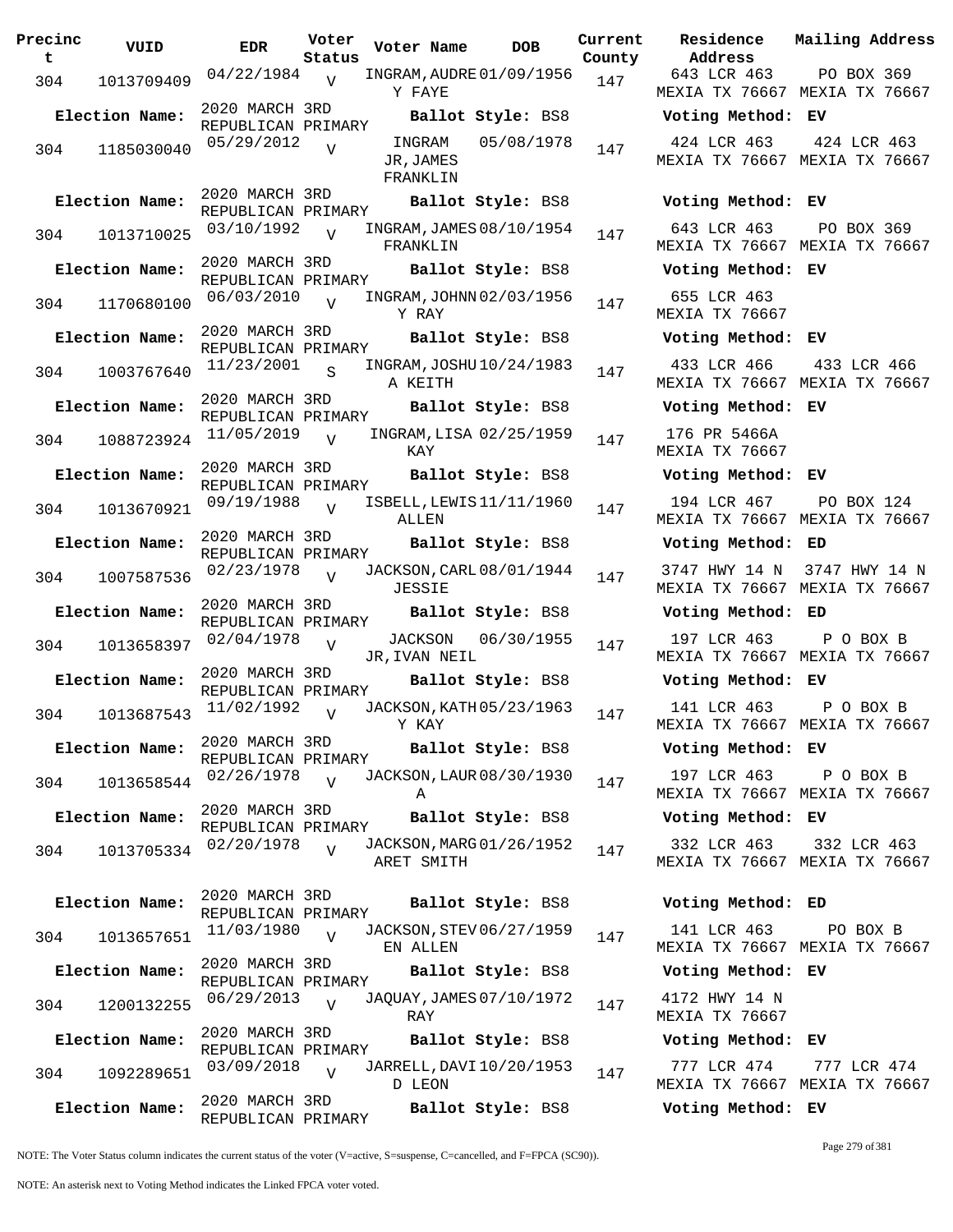| Precinc<br>t | VUID           | EDR                                  | Voter<br>Status | Voter Name                            | DOB                    | Current<br>County |
|--------------|----------------|--------------------------------------|-----------------|---------------------------------------|------------------------|-------------------|
| 304          | 1191365948     | 10/10/2012                           | V               | JARRELL, MIKE 11/11/1953<br>R         |                        | 147               |
|              | Election Name: | 2020 MARCH 3RD<br>REPUBLICAN PRIMARY |                 |                                       | Ballot Style: BS8      |                   |
| 304          | 1000973467     | 10/30/2012                           | ٦T              | JEFFERSON, MA07/08/1953<br>URICE      |                        | 147               |
|              | Election Name: | 2020 MARCH 3RD<br>REPUBLICAN PRIMARY |                 |                                       | Ballot Style: BS8      |                   |
| 304          | 1060602819     | 12/19/2006                           | $\overline{V}$  | JONES, SARAH 04/02/1977<br>DIANE      |                        | 147               |
|              | Election Name: | 2020 MARCH 3RD<br>REPUBLICAN PRIMARY |                 |                                       | Ballot Style: BS8      |                   |
| 304          | 1192593426     | 10/13/2016                           | $\overline{V}$  | JORDAN, HEATH 06/07/1989<br>ER ASHLEY |                        | 147               |
|              | Election Name: | 2020 MARCH 3RD<br>REPUBLICAN PRIMARY |                 |                                       | Ballot Style: BS8      |                   |
| 304          | 2119568860     | 02/18/2016                           |                 | KITCHENS, BIL 05/05/1973<br>LY DEAN   |                        | 147               |
|              | Election Name: | 2020 MARCH 3RD<br>REPUBLICAN PRIMARY |                 |                                       | Ballot Style: BS8      |                   |
| 304          | 2162844893     | 02/06/2020                           | $\overline{V}$  | KITCHENS, DAN 05/24/1996<br>IEL DEAN  |                        | 147               |
|              | Election Name: | 2020 MARCH 3RD<br>REPUBLICAN PRIMARY |                 |                                       | Ballot Style: BS8      |                   |
| 304          | 1013658494     | 01/20/1978                           | $\overline{U}$  | KOESTER, FRAN 06/10/1952<br>CES       |                        | 147               |
|              | Election Name: | 2020 MARCH 3RD<br>REPUBLICAN PRIMARY |                 |                                       | Ballot Style: BS8      |                   |
| 304          | 2162843905     | 02/12/2020                           | V               | KENNETH                               | LANE, RYAN 09/04/1986  | 147               |
|              | Election Name: | 2020 MARCH 3RD<br>REPUBLICAN PRIMARY |                 |                                       | Ballot Style: BS8      |                   |
| 304          | 1013656909     | 04/14/1990                           | V               | LAUDERDALE, K05/24/1962<br>ELLY DON   |                        | 147               |
|              | Election Name: | 2020 MARCH 3RD<br>REPUBLICAN PRIMARY |                 |                                       | Ballot Style: BS8      |                   |
| 304          |                | 1007587591 04/14/1990                |                 | LAUDERDALE, L10/11/1964<br>ISA VAN    |                        | 147               |
|              | Election Name: | 2020 MARCH 3RD<br>REPUBLICAN PRIMARY |                 |                                       | Ballot Style: BS8      |                   |
| 304          | 1023623997     | 02/20/2005                           | V               | LIN                                   | LEE, BRANDI 01/25/1971 | 147               |
|              | Election Name: | 2020 MARCH 3RD<br>REPUBLICAN PRIMARY |                 |                                       | Ballot Style: BS8      |                   |
| 304          | 1158913650     | 11/04/2008                           | $\overline{V}$  | ADAMS                                 | LENOIR, KIM 08/28/1959 | 147               |
|              | Election Name: | 2020 MARCH 3RD<br>REPUBLICAN PRIMARY |                 |                                       | Ballot Style: BS8      |                   |
| 304          | 1210093303     | 07/13/2014                           | $\overline{U}$  | LEWIS, RHONDA04/11/1981<br>GAIL       |                        | 147               |
|              | Election Name: | 2020 MARCH 3RD<br>REPUBLICAN PRIMARY |                 |                                       | Ballot Style: BS8      |                   |
| 304          | 1025334788     | 07/25/2012                           | $\overline{U}$  | LOFTICE, MICH 01/12/1958<br>AEL       |                        | 147               |
|              | Election Name: | 2020 MARCH 3RD<br>REPUBLICAN PRIMARY |                 |                                       | Ballot Style: BS8      |                   |
| 304          | 1149232790     | 07/24/2012                           | $\overline{U}$  | LOFTICE, SUSA 05/23/1961<br>Ν         |                        | 147               |

**Current** Residence **Address Current Mailing Address** 777 LCR 474 MEXIA TX 76667 MEXIA TX 76667 777 CR 474 **Election Name: Ballot Style:** BS8 **Voting Method: ED** 129 LCR 456 MEXIA TX 76667- MEXIA TX 76667 4795 129 LCR 456 **Election Name: Ballot Style:** BS8 **Voting Method: EV** 831 LCR 474 MEXIA TX 76667 MEXIA TX 76667 831 LCR 474 **Election Name: Ballot Style:** BS8 **Voting Method: ED** 911 LCR 463 MEXIA TX 76667 **Election Name: Ballot Style:** BS8 **Voting Method: ED** 890 LCR 463 MEXIA TX 76667 MEXIA TX 76667 890 LCR 463 **Election Name: Ballot Style:** BS8 **Voting Method: ED** 139 LCR 477 MEXIA TX 76667 **Election Name: Ballot Style:** BS8 **Voting Method: EV** 408 LCR 470 MEXIA TX 76667 MEXIA TX 76667 408 LCR 470 **Election Name: Ballot Style:** BS8 **Voting Method: EV** 4273 HWY 14 N MEXIA TX 76667 **Election Name: Ballot Style:** BS8 **Voting Method: EV** 365 FM 1633 MEXIA TX 76667 MEXIA TX 76667 365 FM 1633 **Election Name: Ballot Style:** BS8 **Voting Method: EV** 365 FM 1633 MEXIA TX 76667 MEXIA TX 76667 365 FM 1633 **Election Name: Ballot Style:** BS8 **Voting Method: EV** 4009 HWY 14 N 4009 HWY 14 N MEXIA TX 76667 MEXIA TX 76667 **Election Name: Ballot Style:** BS8 **Voting Method: ED** 2722 FM 2705 MEXIA TX 76667 MEXIA TX 76667 2722 FM 2705 **Election Name: Ballot Style:** BS8 **Voting Method: ED** 202 LCR 461 MEXIA TX 76667- MEXIA TX 76667 2617 202 LCR 461 **Election Name: Ballot Style:** BS8 **Voting Method: EV**

194 PARK RD 28 194 PARK RD 28 MEXIA TX 76667 MEXIA TX 76667

**Election Name: Ballot Style:** BS8 **Voting Method: EV**

194 PARK RD 28 194 PARK RD 28 MEXIA TX 76667 MEXIA TX 76667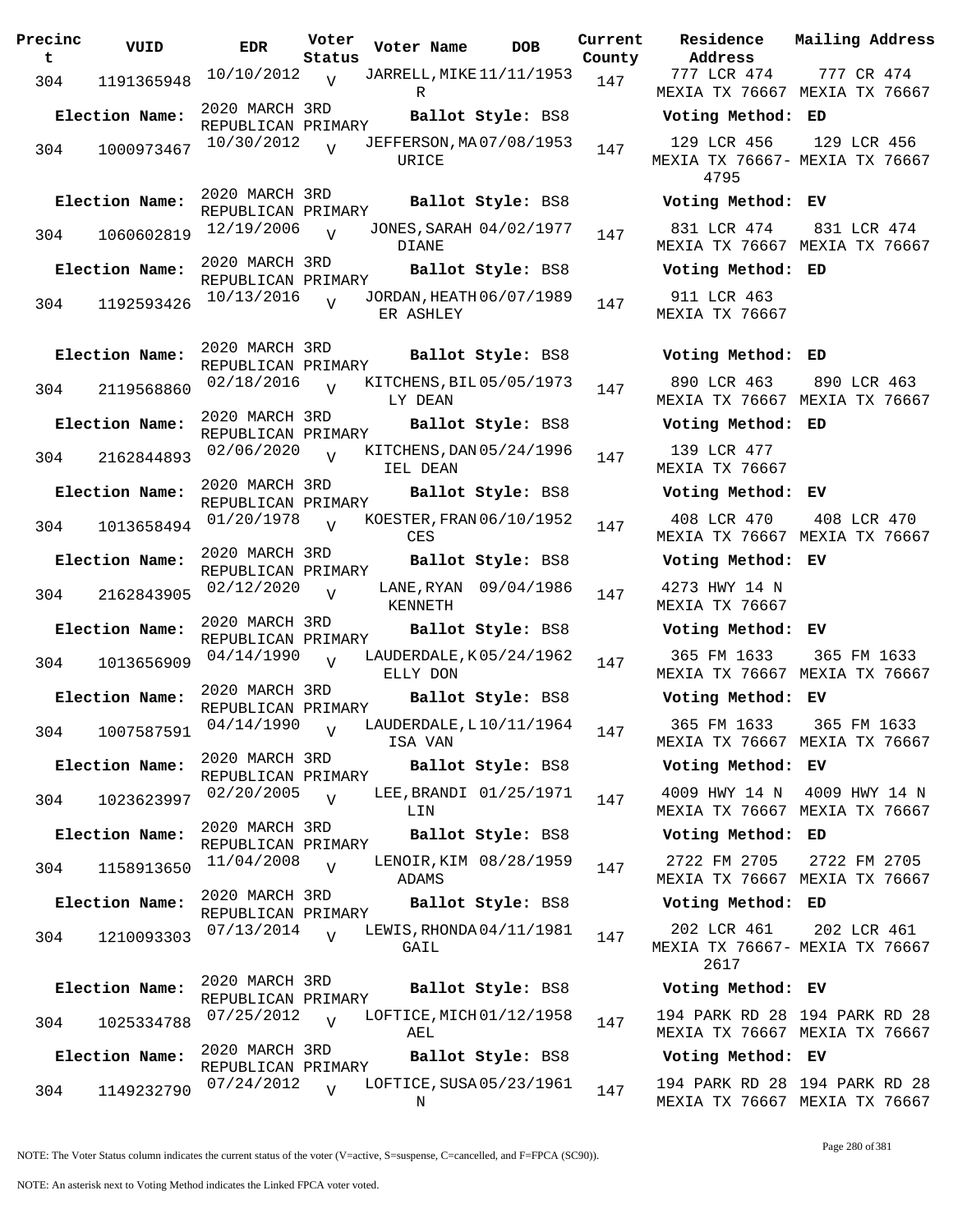**Precinc t VUID EDR Voter Status Voter Name bob Current Residence County** 2020 MARCH 3RD REPUBLICAN PRIMARY<br>02/17/1988 ... **Election Name: Ballot Style:** BS8 **Voting Method: EV** 304 1013715432  $02/17/1988$  UNGENBAUGH,  $10/30/1963$  147 LORI GAY  $\overline{V}$ 2020 MARCH 3RD REPUBLICAN PRIMARY **Election Name: Ballot Style:** BS8 **Voting Method: EV** 304 1143411889 06/01/2007 UONGENBAUGH, 07/02/1963 147 TIMOTHY BRIAN  $\overline{v}$ 2020 MARCH 3RD REPUBLICAN PRIMARY **Election Name: Ballot Style:** BS8 **Voting Method: EV** 304 2164048024 02/29/2020 CHRISTINE  $\overline{V}$ LOPEZ, TINA 05/10/1964 147 2020 MARCH 3RD REPUBLICAN PRIMARY **Election Name: Ballot Style:** BS8 **Voting Method: ED**  $304$  1022904232  $11/02/2004$ ODELL  $\overline{V}$ LUSK, RODGER 10/30/1950 147 2020 MARCH 3RD REPUBLICAN PRIMARY **Election Name: Ballot Style:** BS8 **Voting Method: ED** <sup>304</sup> MARCOTTE,EDW 03/09/1983 <sup>1007587562</sup> <sup>147</sup> 04/05/1957 ARD LEE V 2020 MARCH 3RD REPUBLICAN PRIMARY **Election Name: Ballot Style:** BS8 **Voting Method: EV** 304 1013657717 <sup>11/02/1984</sup> V MARCOTTE, MAR 09/14/1952 147 Y ELLEN  $\overline{v}$ 2020 MARCH 3RD REPUBLICAN PRIMARY **Election Name: Ballot Style:** BS8 **Voting Method: EV** <sup>304</sup> MARTIN,CAROL 03/01/1978 <sup>1013658062</sup> <sup>147</sup> 03/17/1945 YN  $\overline{v}$ 2020 MARCH 3RD REPUBLICAN PRIMARY **Election Name: Ballot Style:** BS8 **Voting Method: EV** 304 2162844715 02/12/2020 V MARTIN, RACHE 04/29/1991 147 L MARIE  $\overline{v}$ 2020 MARCH 3RD REPUBLICAN PRIMARY **Election Name: Ballot Style:** BS8 **Voting Method: EV** <sup>304</sup> MASTERS,DEBR 03/01/1982 <sup>1013672873</sup> <sup>147</sup> 07/24/1954 A LEE  $\overline{V}$ 2020 MARCH 3RD REPUBLICAN PRIMARY **Election Name: Ballot Style:** BS8 **Voting Method: ED** <sup>304</sup> MCALISTER,JE 01/12/2002 <sup>1003505371</sup> <sup>147</sup> 11/18/1962 FF DEAN  $\overline{v}$ 2020 MARCH 3RD REPUBLICAN PRIMARY **Election Name: Ballot Style:** BS8 **Voting Method: ED** 304 1018616670 04/05/2003 JR,TRAVIS AUSTIN  $\overline{v}$ MCALISTER 12/23/1961 147 2020 MARCH 3RD REPUBLICAN PRIMARY **Election Name: Ballot Style:** BS8 **Voting Method: ED** 304 1013652813 05/01/1992 V MCDONALD, DAV 03/10/1974 147 INA LOUISE V 2020 MARCH 3RD REPUBLICAN PRIMARY **Election Name: Ballot Style:** BS8 **Voting Method: ED** 304 1032474691 02/04/2012 V MCKEOWN, GLEN 01/25/1952 147 DA ANN  $V$ 2020 MARCH 3RD REPUBLICAN PRIMARY **Election Name: Ballot Style:** BS8 **Voting Method: EV**

**Address Current Mailing Address** 176 LCR 409 MEXIA TX 76667 176 LCR 409 MEXIA TX 76667 275 LCR 465 MEXIA TX 76667 336 LCR 465 MEXIA TX 76667- MEXIA TX 76667 2672 336 LCR 465 1138 PARK RD 28 MEXIA TX 76667 PO BOX 503 GROESBECK TX 76642 1138 PARK RD 28 MEXIA TX 76667 PO BOX 503 GROESBECK TX 76642 763 LCR 463 MEXIA TX 76667 MEXIA TX 76667 763 LCR 463 4273 HWY 14 N MEXIA TX 76667 3429 HWY 14 N MEXIA TX 76667 MEXIA TX 76667 3429 HWY 14 N 268 LCR 465 MEXIA TX 76667 MEXIA TX 76667 268 LCR 465 268 LCR 465 MEXIA TX 76667 MEXIA TX 76667 268 LCR 465 788 LCR 463 MEXIA TX 76667 3394 HWY 14 N MEXIA TX 76667 MEXIA TX 76667 PO BOX 348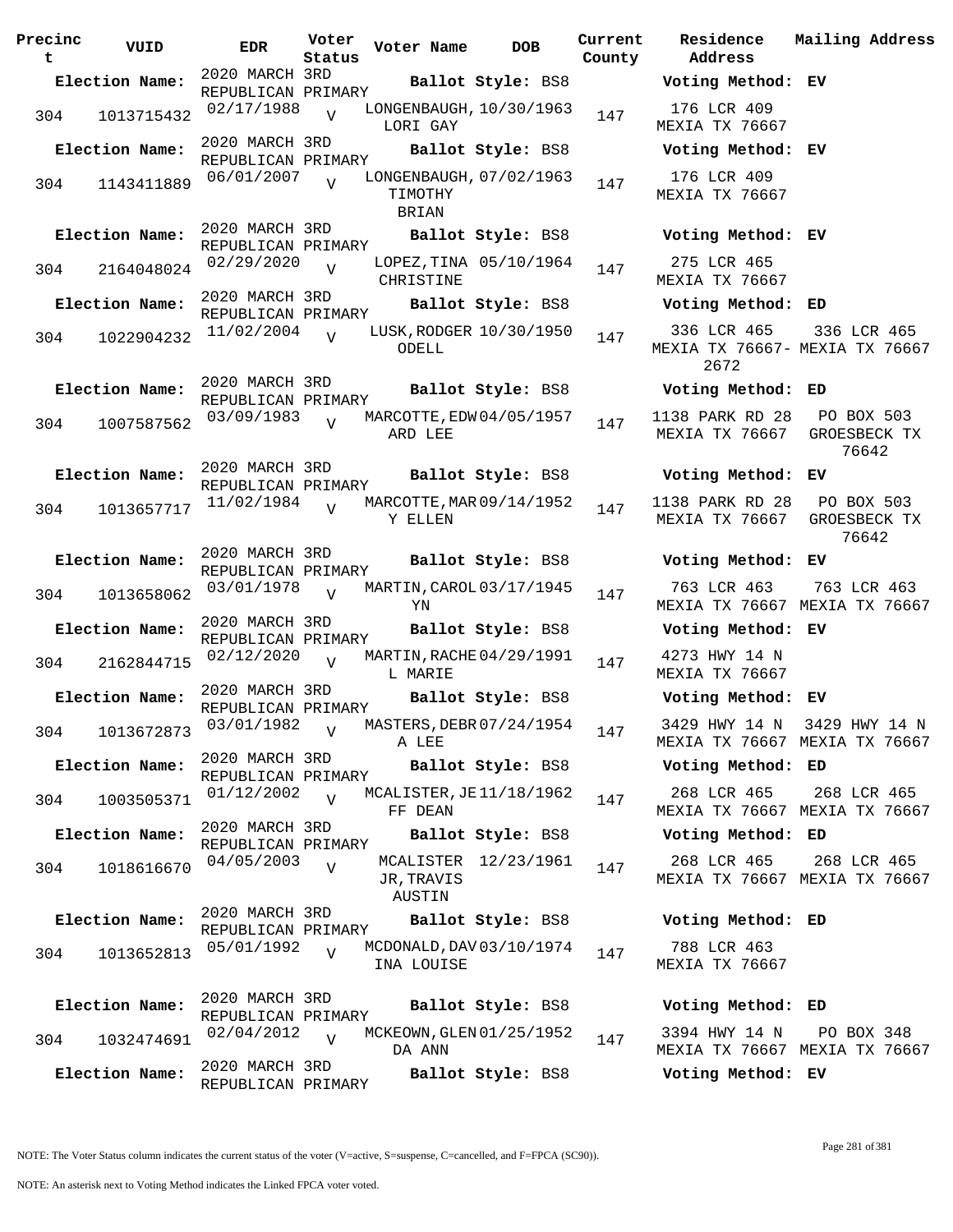| Precinc<br>t | VUID           | <b>EDR</b>                           | Voter<br>Status | Voter Name                              | <b>DOB</b>        | Current<br>County | Residence<br>Address                 |
|--------------|----------------|--------------------------------------|-----------------|-----------------------------------------|-------------------|-------------------|--------------------------------------|
| 304          | 1007552354     | 10/14/1996                           | V               | MCMAHON, DONN 04/18/1960<br>A LYNN      |                   | 147               | 2105 FM 2705<br><b>MEXIA TX 7666</b> |
|              | Election Name: | 2020 MARCH 3RD<br>REPUBLICAN PRIMARY |                 |                                         | Ballot Style: BS8 |                   | Voting Metho                         |
| 304          | 1013643762     | 10/14/1996                           | $\overline{U}$  | MCMAHON, KERR 02/01/1960<br>Y RUSSELL   |                   | 147               | 2105 FM 270!<br><b>MEXIA TX 7666</b> |
|              | Election Name: | 2020 MARCH 3RD<br>REPUBLICAN PRIMARY |                 |                                         | Ballot Style: BS8 |                   | Voting Metho                         |
| 304          | 1013647569     | 05/04/2002                           | $\overline{V}$  | MCMAINS, LOUI 11/25/1929<br>SE MITCHELL |                   | 147               | 197 LCR 463<br>MEXIA TX 7666         |
|              | Election Name: | 2020 MARCH 3RD<br>REPUBLICAN PRIMARY |                 |                                         | Ballot Style: BS8 |                   | Voting Metho                         |
| 304          | 1209691606     | 06/05/2017                           | $\overline{V}$  | MCNITT, DAVID 10/29/1957<br>EDWARD      |                   | 147               | 708 FM 1633<br>MEXIA TX 7666         |
|              | Election Name: | 2020 MARCH 3RD<br>REPUBLICAN PRIMARY |                 |                                         | Ballot Style: BS8 |                   | Voting Metho                         |
| 304          | 1143971264     | 11/05/2019                           | $\overline{U}$  | MILAM, BILLY 03/14/1972<br>WAYNE        |                   | 147               | 439 LCR 465<br>MEXIA TX 7666         |
|              | Election Name: | 2020 MARCH 3RD<br>REPUBLICAN PRIMARY |                 |                                         | Ballot Style: BS8 |                   | Voting Metho                         |
| 304          | 1149492180     | 11/28/2007                           | $\overline{V}$  | MILAM, SHELLI 01/08/1974<br>YVONNE      |                   | 147               | 441 LCR 465<br><b>MEXIA TX 7666</b>  |
|              | Election Name: | 2020 MARCH 3RD<br>REPUBLICAN PRIMARY |                 |                                         | Ballot Style: BS8 |                   | Voting Metho                         |
| 304          | 1004997684     | 04/05/1984                           | $\overline{U}$  | MILLER, BARBA 09/15/1943<br>RA J.       |                   | 147               | 247 FM 1633<br>MEXIA TX 7666         |
|              | Election Name: | 2020 MARCH 3RD<br>REPUBLICAN PRIMARY |                 |                                         | Ballot Style: BS8 |                   | Voting Metho                         |
| 304          | 1022931252     | 11/02/2004                           | $\overline{U}$  | MILLER, CHERR 01/22/1949<br>I DARLENE   |                   | 147               | 826 FM 1633<br>MEXIA TX 7666         |
|              | Election Name: | 2020 MARCH 3RD<br>REPUBLICAN PRIMARY |                 |                                         | Ballot Style: BS8 |                   | Voting Metho                         |
| 304          | 1020924175     | 03/24/2004                           | V               | MILLER, JILL 08/29/1946<br>BETH         |                   | 147               | 3305 HWY 14<br>MEXIA TX 7666         |
|              | Election Name: | 2020 MARCH 3RD<br>REPUBLICAN PRIMARY |                 |                                         | Ballot Style: BS8 |                   | Voting Metho                         |
| 304          | 1013645276     | 06/16/2001                           | $\overline{U}$  | MILLS, RHONDA07/05/1976<br>KAY          |                   | 147               | 670 LCR 468<br>MEXIA TX 7666         |
|              | Election Name: | 2020 MARCH 3RD<br>REPUBLICAN PRIMARY |                 |                                         | Ballot Style: BS8 |                   | Voting Metho                         |
| 304          | 1003502737     | 07/25/2002                           | $\overline{V}$  | MOLINA, LIZET 06/22/1984                |                   | 147               | 254 LCR 470<br>MEXIA TX 7666         |
|              | Election Name: | 2020 MARCH 3RD<br>REPUBLICAN PRIMARY |                 |                                         | Ballot Style: BS8 |                   | Voting Metho                         |
| 304          | 2160260148     | 11/01/2019                           | $\overline{U}$  | MOORE, WILLIA03/17/1959<br>M CASEY      |                   | 147               | 4111 HWY 14<br>MEXIA TX 7666         |
|              | Election Name: | 2020 MARCH 3RD<br>REPUBLICAN PRIMARY |                 |                                         | Ballot Style: BS8 |                   | Voting Metho                         |
| 304          | 1023724307     | 07/11/2019                           | $\overline{V}$  | MORGAN<br>JR, FRANK                     | 09/13/1954        | 147               | 415 LCR 405<br>MEXIA TX 7666         |
|              | Election Name: | 2020 MARCH 3RD<br>REPUBLICAN PRIMARY |                 |                                         | Ballot Style: BS8 |                   | Voting Metho                         |
| 304          | 1023724311     | 07/11/2019                           | $\overline{U}$  | MORGAN, RENEE 09/09/1954<br>NEATHERLIN  |                   | 147               | 415 LCR 405<br>MEXIA TX 7666         |
|              | Election Name: | 2020 MARCH 3RD<br>REPUBLICAN PRIMARY |                 |                                         | Ballot Style: BS8 |                   | Voting Metho                         |

**Voter Name DOB Residence Address Current Mailing Address** 2105 FM 2705 MEXIA TX 76667 MEXIA TX 76667 2105B FM 2705 **Election Name: Ballot Style:** BS8 **Voting Method: ED** 2105 FM 2705 MEXIA TX 76667 MEXIA TX 76667- 2105B FM 2705 2193 **Election Name: Ballot Style:** BS8 **Voting Method: ED** 197 LCR 463 MEXIA TX 76667 MEXIA TX 76667 197 A LCR 463 **Election Name: Ballot Style:** BS8 **Voting Method: EV** 708 FM 1633 MEXIA TX 76667 **Election Name: Ballot Style:** BS8 **Voting Method: ED** 439 LCR 465 MEXIA TX 76667 **Election Name: Ballot Style:** BS8 **Voting Method: EV** 441 LCR 465 MEXIA TX 76667 **Election Name: Ballot Style:** BS8 **Voting Method: EV** 247 FM 1633 MEXIA TX 76667 MEXIA TX 76667 247 FM 1633 **Election Name: Ballot Style:** BS8 **Voting Method: ED** 826 FM 1633 MEXIA TX 76667 MEXIA TX 76667 826 FM 1633 **Election Name: Ballot Style:** BS8 **Voting Method: ED** 3305 HWY 14 N 3305 HWY 14 N MEXIA TX 76667 MEXIA TX 76667 **Election Name: Ballot Style:** BS8 **Voting Method: EV** 670 LCR 468 670 LCR 468

MEXIA TX 76667 MEXIA TX 76667

## **Election Name: Ballot Style:** BS8 **Voting Method: EV**

MEXIA TX 76667 MEXIA TX 76667 254 LCR 470

#### **Election Name: Ballot Style:** BS8 **Voting Method: ED**

4111 HWY 14 N MEXIA TX 76667 MEXIA TX 76667 508 E TRAVIS

#### **Election Name: Ballot Style:** BS8 **Voting Method: EV**

415 LCR 405 MEXIA TX 76667 MEXIA TX 76667 PO BOX 1556

### **Election Name: Ballot Style:** BS8 **Voting Method: EV**

415 LCR 405 MEXIA TX 76667 MEXIA TX 76667 PO BOX 1556

**Election Name: Ballot Style:** BS8 **Voting Method: EV**

Page 282 of 381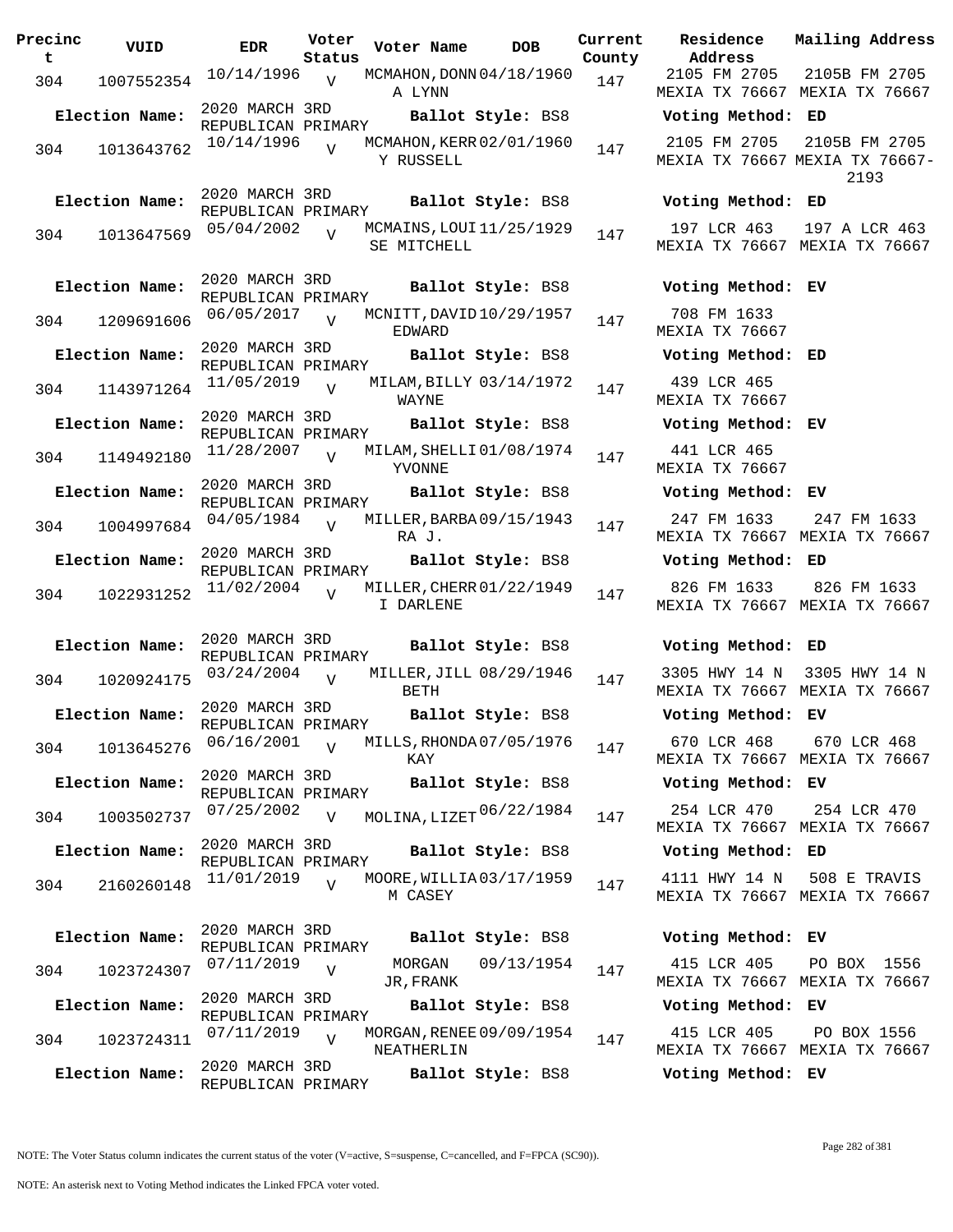| Precinc<br>$\mathbf t$ | VUID           | <b>EDR</b>                           | Voter<br>Status | Voter Name   | <b>DOB</b>               | Current<br>County | Residence<br>Address                 |
|------------------------|----------------|--------------------------------------|-----------------|--------------|--------------------------|-------------------|--------------------------------------|
| 304                    | 2133539970     | 12/22/2016                           | V               | A RAYLEA     | MORRIS, CIERR 11/20/1998 | 147               | 643 LCR 463<br>MEXIA TX 7666         |
|                        | Election Name: | 2020 MARCH 3RD<br>REPUBLICAN PRIMARY |                 |              | Ballot Style: BS8        |                   | Voting Metho                         |
| 304                    | 1013652383     | 11/06/1994                           | $\overline{V}$  | E ALLEN      | MORROW, DONNI 09/13/1976 | 147               | 2030 FM 2705<br>MEXIA TX 7666        |
|                        | Election Name: | 2020 MARCH 3RD<br>REPUBLICAN PRIMARY |                 |              | Ballot Style: BS8        |                   | Voting Metho                         |
| 304                    | 2148322520     | 10/02/2018                           |                 | R CARTER     | MORROW, TREVO 10/02/2000 | 147               | 2030 FM 2705<br>MEXIA TX 7666        |
|                        | Election Name: | 2020 MARCH 3RD<br>REPUBLICAN PRIMARY |                 |              | Ballot Style: BS8        |                   | Voting Metho                         |
| 304                    | 1013658350     | 02/23/1978                           | $\overline{V}$  | OTTE DARLENE | MORTON, CHARL 04/08/1938 | 147               | 454 LCR 466<br>MEXIA TX 7666         |
|                        | Election Name: | 2020 MARCH 3RD<br>REPUBLICAN PRIMARY |                 |              | Ballot Style: BS8        |                   | Voting Metho                         |
| 304                    | 1205155524     | 01/16/2014                           | $\overline{V}$  | DAWN         | MORTON, CYLAR 12/18/1995 | 147               | 205 LCR 467<br>MEXIA TX 7666         |
|                        | Election Name: | 2020 MARCH 3RD<br>REPUBLICAN PRIMARY |                 |              | Ballot Style: BS8        |                   | Voting Metho                         |
| 304                    | 1125010270     | 01/28/2009                           | V               | JANINE       | MORTON, JONNI 01/01/1971 | 147               | 2249 FM 1633<br>MEXIA TX 7666        |
|                        | Election Name: | 2020 MARCH 3RD<br>REPUBLICAN PRIMARY |                 |              | Ballot Style: BS8        |                   | Voting Metho                         |
| 304                    | 1007450520     | 04/09/2000                           | $\overline{V}$  | Y ANNE       | MORTON, LESLE 03/10/1982 | 147               | 215 LCR 467<br>MEXIA TX 7666         |
|                        | Election Name: | 2020 MARCH 3RD<br>REPUBLICAN PRIMARY |                 |              | Ballot Style: BS8        |                   | Voting Metho                         |
| 304                    | 1013652995     | 02/26/1981                           | $\overline{V}$  |              | MORTON, MIKE 11/10/1962  | 147               | 2249 FM 1633<br>MEXIA TX 7666        |
|                        | Election Name: | 2020 MARCH 3RD<br>REPUBLICAN PRIMARY |                 |              | Ballot Style: BS8        |                   | Voting Metho                         |
| 304                    | 1013657971     | 02/25/1978                           | V               |              | MORTON, PATSY 04/20/1950 | 147               | 472 LCR 466<br>MEXIA TX 7666         |
|                        | Election Name: | 2020 MARCH 3RD<br>REPUBLICAN PRIMARY |                 |              | Ballot Style: BS8        |                   | Voting Metho                         |
| 304                    | 1021418557     | 07/15/2004                           | $\overline{U}$  | L            | MORTON, SPIKE 04/03/1965 | 147               | 1866 FM 2705<br>MEXIA TX 7666        |
|                        | Election Name: | 2020 MARCH 3RD<br>REPUBLICAN PRIMARY |                 |              | Ballot Style: BS8        |                   | Voting Metho                         |
| 304                    | 1220013047     | 06/06/2015                           | $\overline{V}$  | S HUNTER     | MORTON, THOMA 01/26/1997 | 147               | 215 LCR 467<br>MEXIA TX 7666<br>5508 |
|                        | Election Name: | 2020 MARCH 3RD                       |                 |              | Ballot Style: BS8        |                   | Voting Metho                         |
| 304                    | 1013679487     | REPUBLICAN PRIMARY<br>10/14/1992     | $\overline{V}$  | S JASON      | MORTON, THOMA 03/22/1972 | 147               | 205 LCR 467<br>MEXIA TX 7666         |
|                        | Election Name: | 2020 MARCH 3RD                       |                 |              | Ballot Style: BS8        |                   | Voting Metho                         |
| 304                    | 1003916152     | REPUBLICAN PRIMARY<br>11/07/2000     | $\overline{V}$  | ALAN         | MULLEN, CRAIG 02/04/1968 | 147               | 3305 HWY 14 I<br>MEXIA TX 7666       |
|                        | Election Name: | 2020 MARCH 3RD<br>REPUBLICAN PRIMARY |                 |              | Ballot Style: BS8        |                   | Voting Metho                         |
| 304                    | 1003916147     | 11/07/2000                           | $\overline{V}$  | FER SHALENE  | MULLEN, JENNI 08/25/1969 | 147               | 3305 HWY 14 I<br>MEXIA TX 7666       |

**Voter Name DOB Residence Address Current Mailing Address County** 643 LCR 463 MEXIA TX 76667 MEXIA TX 76667 PO BOX 61 **Election Name: Ballot Style:** BS8 **Voting Method: ED** 2030 FM 2705 MEXIA TX 76667 GROESBECK TX PO BOX 683 76642-0683 **Election Name: Ballot Style:** BS8 **Voting Method: EV** 2030 FM 2705 MEXIA TX 76667 MEXIA TX 76667 2030 FM 2705 **Election Name: Ballot Style:** BS8 **Voting Method: EV** 454 LCR 466 MEXIA TX 76667 MEXIA TX 76667 454 LCR 466 **Election Name: Ballot Style:** BS8 **Voting Method: EV** 205 LCR 467 MEXIA TX 76667 MEXIA TX 76667 205 LCR 467 **Election Name: Ballot Style:** BS8 **Voting Method: ED** 2249 FM 1633 MEXIA TX 76667 MEXIA TX 76667 2249 FM 1633 **Election Name: Ballot Style:** BS8 **Voting Method: EV** 215 LCR 467 MEXIA TX 76667 MEXIA TX 76667 215 LCR 467 **Election Name: Ballot Style:** BS8 **Voting Method: ED** MEXIA TX 76667 MEXIA TX 76667 2249 FM 1633 **Election Name: Ballot Style:** BS8 **Voting Method: EV** MEXIA TX 76667 MEXIA TX 76667 472 LCR 466 **Election Name: Ballot Style:** BS8 **Voting Method: EV** 1866 FM 2705 MEXIA TX 76667 MEXIA TX 76667 1866 FM 2705 **Election Name: Ballot Style:** BS8 **Voting Method: EV** 215 LCR 467 MEXIA TX 76667- MEXIA TX 76667 5508 215 LCR 467 **Election Name: Ballot Style:** BS8 **Voting Method: ED** 205 LCR 467 MEXIA TX 76667 MEXIA TX 76667 205 LCR 467 **Election Name: Ballot Style:** BS8 **Voting Method: ED** 3305 HWY 14 N 3305 HWY 14 N MEXIA TX 76667 MEXIA TX 76667 **Election Name: Ballot Style:** BS8 **Voting Method: EV** 3305 HWY 14 N 3305 HIGHWAY 14 MEXIA TX 76667 N MEXIA TX 76667- 4670

NOTE: The Voter Status column indicates the current status of the voter (V=active, S=suspense, C=cancelled, and F=FPCA (SC90)).

Page 283 of 381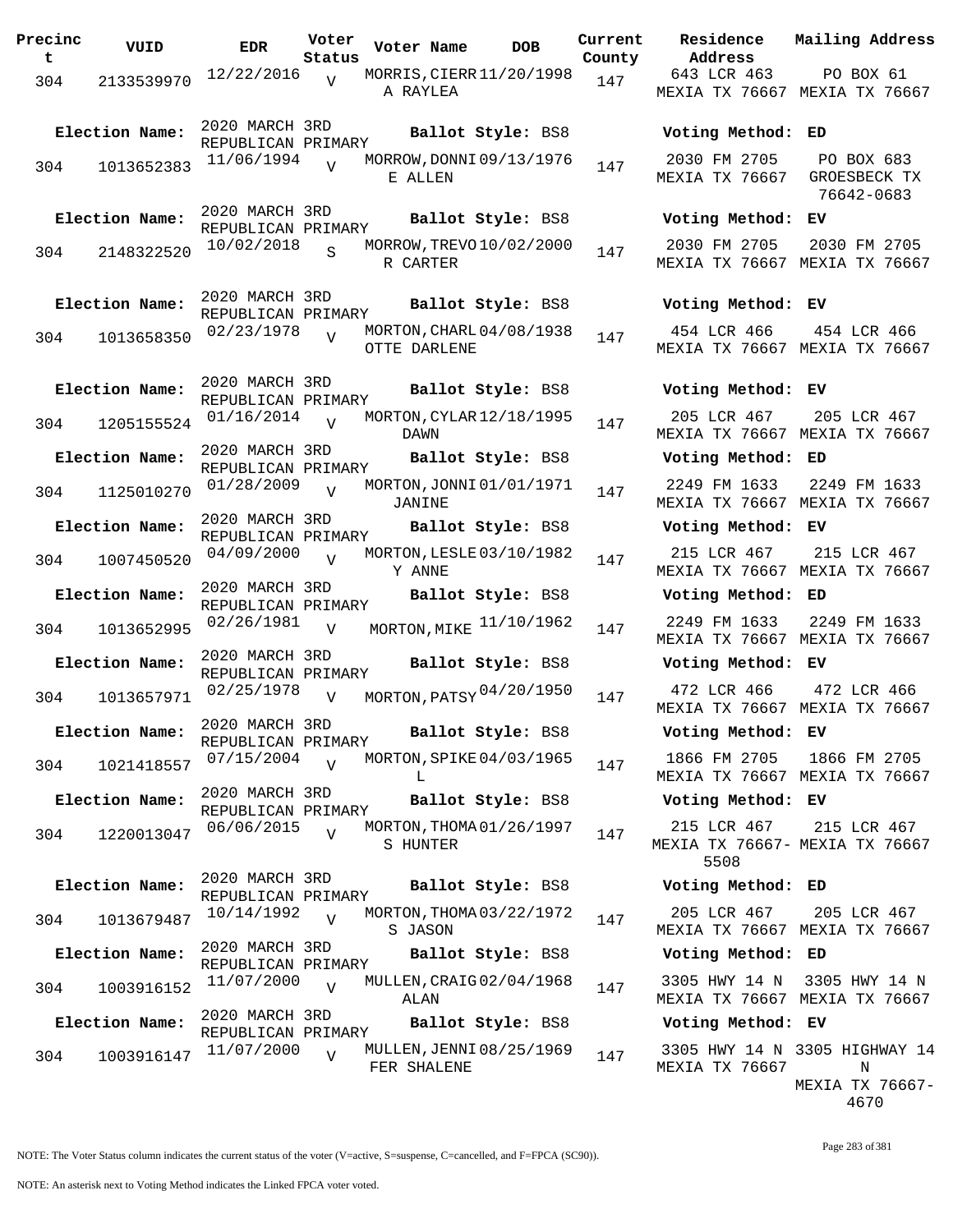| Precinc<br>t | VUID           | <b>EDR</b>                           | Voter<br>Status | Voter Name                                     | <b>DOB</b>        | Current<br>County | Residence<br>Address                |
|--------------|----------------|--------------------------------------|-----------------|------------------------------------------------|-------------------|-------------------|-------------------------------------|
|              | Election Name: | 2020 MARCH 3RD<br>REPUBLICAN PRIMARY |                 |                                                | Ballot Style: BS8 |                   | Voting Metho                        |
|              | 304 2163589255 | 02/27/2020                           | $\overline{U}$  | OLMOS, EDGAR 07/08/1953<br>$\circ$             |                   | 147               | 343 LCR 466<br><b>MEXIA TX 7666</b> |
|              | Election Name: | 2020 MARCH 3RD<br>REPUBLICAN PRIMARY |                 |                                                | Ballot Style: BS8 |                   | Voting Metho                        |
| 304          | 1013656403     | 08/14/1993                           | $\overline{V}$  | ORR, LISA ANN 06/30/1960                       |                   | 147               | 980 LCR 463<br><b>MEXIA TX 7666</b> |
|              | Election Name: | 2020 MARCH 3RD<br>REPUBLICAN PRIMARY |                 |                                                | Ballot Style: BS8 |                   | Voting Metho                        |
|              | 304 2147647380 | $09/21/2018$ V                       |                 | OWENS, CATHY 09/06/1974<br>GAIL                |                   | 147               | 120 LCR 462<br>MEXIA TX 7666        |
|              | Election Name: | 2020 MARCH 3RD                       |                 |                                                | Ballot Style: BS8 |                   | Voting Metho                        |
| 304          | 1011699368     | REPUBLICAN PRIMARY<br>02/25/2007     | $\overline{U}$  | OWENS, JIMMY 03/10/1975<br>RAY                 |                   | 147               | 120 LCR 462<br>MEXIA TX 7666        |
|              | Election Name: | 2020 MARCH 3RD                       |                 |                                                | Ballot Style: BS8 |                   | Voting Metho                        |
| 304          | 1008962722     | REPUBLICAN PRIMARY<br>$10/28/1992$ V |                 | PAGE, CRYSTAL 09/12/1974<br>GAYLE              |                   | 147               | 4172 HWY 14<br><b>MEXIA TX 7666</b> |
|              | Election Name: | 2020 MARCH 3RD                       |                 |                                                | Ballot Style: BS8 |                   | Voting Metho                        |
| 304          | 2144174575     | REPUBLICAN PRIMARY<br>$04/16/2018$ V |                 | PAGE, JESSIE 11/29/1998                        |                   | 147               | 4172 HWY 14                         |
|              | Election Name: | 2020 MARCH 3RD                       |                 | ELIZABETH                                      | Ballot Style: BS8 |                   | MEXIA TX 7666<br>Voting Metho       |
|              |                | REPUBLICAN PRIMARY                   |                 |                                                |                   |                   | 708 FM 1633                         |
| 304          | 1104248620     | 08/23/2012                           | $\overline{U}$  | PATTON, JESSI 09/16/1959<br>CA ANN             |                   | 147               | MEXIA TX 7666                       |
|              | Election Name: | 2020 MARCH 3RD<br>REPUBLICAN PRIMARY |                 |                                                | Ballot Style: BS8 |                   | Voting Metho                        |
| 304          | 1021094900     | 09/21/2008                           | $\overline{V}$  | PAYNE, EDDIE 12/30/1945<br>LEE                 |                   | 147               | 1393 FM 270!<br>MEXIA TX 7666       |
|              | Election Name: | 2020 MARCH 3RD<br>REPUBLICAN PRIMARY |                 |                                                | Ballot Style: BS8 |                   | Voting Metho                        |
|              |                | 304 1021094944 02/08/2009            | $\overline{V}$  | PAYNE, PHYLLI 07/07/1946<br>S ANN              |                   | 147               | 1393 FM 2705<br>MEXIA TX 7666       |
|              | Election Name: |                                      |                 | REPUBLICAN PRIMARY<br><b>Ballot Style:</b> BS8 |                   |                   | Voting Metho                        |
| 304          | 2134989921     | 02/23/2017                           | $\overline{V}$  | PAYNE, RICKY 09/17/1962<br>LYNN                |                   | 147               | 4532 HWY 14<br>TRLR B               |
|              |                |                                      |                 |                                                |                   |                   | MEXIA TX 7666                       |
|              | Election Name: | 2020 MARCH 3RD<br>REPUBLICAN PRIMARY |                 |                                                | Ballot Style: BS8 |                   | Voting Metho                        |
| 304          | 1013657803     | 03/01/1982                           | $\overline{V}$  | PEVEHOUSE, DO 10/13/1944<br>ROTHY<br>GREGORY   |                   | 147               | 577 FM 1633<br><b>MEXIA TX 7666</b> |
|              | Election Name: | 2020 MARCH 3RD                       |                 |                                                | Ballot Style: BS8 |                   | Voting Metho                        |
| 304          | 2129280691     | REPUBLICAN PRIMARY<br>09/29/2016     | $\overline{U}$  | PEVEHOUSE, JO 05/04/1944<br>HN WILLIAM         |                   | 147               | 577 FM 1633<br><b>MEXIA TX 7666</b> |
|              | Election Name: | 2020 MARCH 3RD                       |                 |                                                | Ballot Style: BS8 |                   | Voting Metho                        |
| 304          | 2121714934     | REPUBLICAN PRIMARY<br>03/31/2016     | $\overline{U}$  | PHILLIPS, JAM 02/07/1983<br>ES BRADFORD        |                   | 147               | 2397 LCR 460<br>MEXIA TX 7666       |
|              | Election Name: | 2020 MARCH 3RD                       |                 |                                                | Ballot Style: BS8 |                   | Voting Metho                        |
| 304          | 2121714780     | REPUBLICAN PRIMARY<br>03/31/2016     | $\overline{V}$  | PHILLIPS, REG01/11/1951                        |                   | 147               | 2397 LCR 460                        |
|              |                | 2020 MARCH 3RD                       |                 | INA MAE                                        |                   |                   | MEXIA TX 7666                       |
|              | Election Name: | REPUBLICAN PRIMARY                   |                 |                                                | Ballot Style: BS8 |                   | Voting Metho                        |

**Voter Name DOB Residence Address Current Mailing Address** nty **Election Name: Ballot Style:** BS8 **Voting Method: EV** 343 LCR 466 MEXIA TX 76667 MEXIA TX 76667 343 LCR 466 **Election Name: Ballot Style:** BS8 **Voting Method: EV** MEXIA TX 76667 MEXIA TX 76667 980 LCR 463 **Election Name: Ballot Style:** BS8 **Voting Method: EV** 120 LCR 462 MEXIA TX 76667 MEXIA TX 76667 120 LCR 462 **Election Name: Ballot Style:** BS8 **Voting Method: ED** 120 LCR 462 MEXIA TX 76667 MEXIA TX 76667 120 LCR 462 **Election Name: Ballot Style:** BS8 **Voting Method: EV** 4172 HWY 14 N MEXIA TX 76667 **Election Name: Ballot Style:** BS8 **Voting Method: EV** 4172 HWY 14 N 4172 HWY 14 N MEXIA TX 76667 MEXIA TX 76667 **Election Name: Ballot Style:** BS8 **Voting Method: EV** 708 FM 1633 MEXIA TX 76667 710 N. KAUFMAN ST MEXIA TX 76667 **Election Name: Ballot Style:** BS8 **Voting Method: ED** 1393 FM 2705 MEXIA TX 76667 MEXIA TX 76667 1393 FM 2705 **Election Name: Ballot Style:** BS8 **Voting Method: AV** 1393 FM 2705 MEXIA TX 76667 MEXIA TX 76667 1393 FM 2705 **Election Name: Ballot Style:** BS8 **Voting Method: AV** 4532 HWY 14 N 4532 HWY 14 N TRLR B MEXIA TX 76667 MEXIA TX 76667 TRLR B **Election Name: Ballot Style:** BS8 **Voting Method: ED** 577 FM 1633 MEXIA TX 76667 MEXIA TX 76667 577 FM 1633 **Election Name: Ballot Style:** BS8 **Voting Method: EV** 577 FM 1633 MEXIA TX 76667 **Election Name: Ballot Style:** BS8 **Voting Method: EV** 2397 LCR 460 MEXIA TX 76667 MEXIA TX 76667 2397 LCR 460 **Election Name: Ballot Style:** BS8 **Voting Method: ED** 2397 LCR 460 MEXIA TX 76667 MEXIA TX 76667 2397 LCR 460 **Election Name: Ballot Style:** BS8 **Voting Method: AV**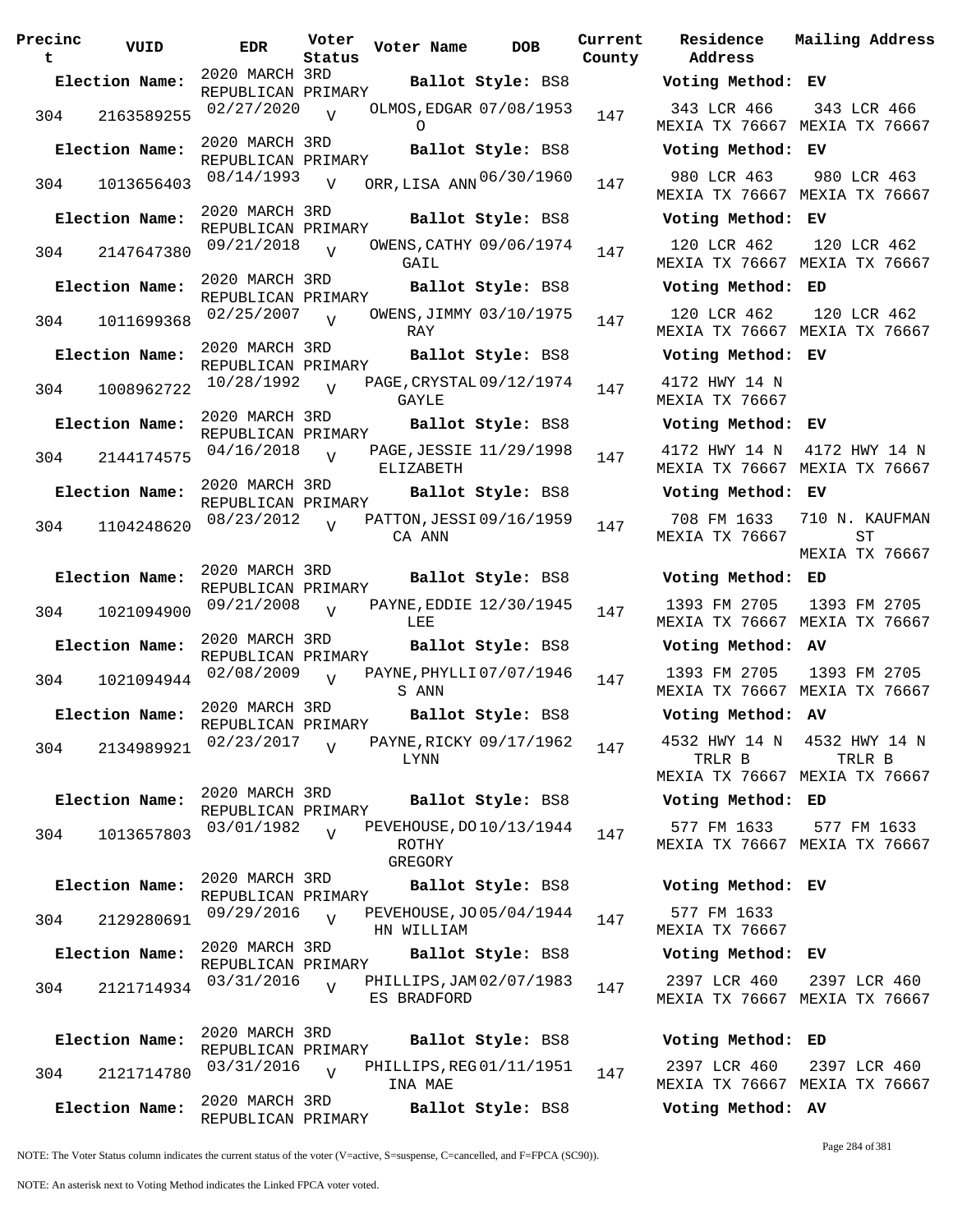**Precinc t VUID EDR Voter Status Voter Name DOB Current Residence County** 304 1013702618 03/23/1984 V PITTMAN, KATH 11/07/1955 147 RYNE MARIE  $\overline{v}$ 2020 MARCH 3RD REPUBLICAN PRIMARY **Election Name: Ballot Style:** BS8 **Voting Method: EV** 304 1013702625 03/23/1984 V PITTMAN, WESL 06/19/1955 147 EY EDWARD  $\overline{V}$ 2020 MARCH 3RD REPUBLICAN PRIMARY **Election Name: Ballot Style:** BS8 **Voting Method: EV**  $304$  1007587472  $10/01/1980$  v POLLARD, DENI06/22/1962 147 SE  $\overline{v}$ 2020 MARCH 3RD REPUBLICAN PRIMARY **Election Name: Ballot Style:** BS8 **Voting Method: ED**  $304$  1003770639 07/20/2001 WENDELL  $\overline{V}$ POOL, CENTRIL 07/04/1936 147 2020 MARCH 3RD REPUBLICAN PRIMARY **Election Name: Ballot Style:** BS8 **Voting Method: EV** 304 1003770641 07/20/2001 SEALY  $\overline{V}$ POOL, NINA 11/29/1939 147 2020 MARCH 3RD REPUBLICAN PRIMARY **Election Name: Ballot Style:** BS8 **Voting Method: EV** 304 1013657764 02/25/1978 STORY  $\overline{V}$ POPE, DORIS 02/08/1937 147 2020 MARCH 3RD REPUBLICAN PRIMARY **Election Name: Ballot Style:** BS8 **Voting Method: EV** <sup>304</sup> POPP,JOE CALVIN  $\overline{v}$  $07/09/1955$  147 2020 MARCH 3RD REPUBLICAN PRIMARY **Election Name: Ballot Style:** BS8 **Voting Method: EV** 304 1013681041 03/01/1978 v POSEY, JIMMIE 07/12/1932 147 R  $\overline{V}$ 2020 MARCH 3RD REPUBLICAN PRIMARY **Election Name: Ballot Style:** BS8 **Voting Method: EV** 304 1013680713 <sup>11/06/1988</sup> v POSEY, RONALD 02/06/1961 147 PAUL  $\overline{V}$ 2020 MARCH 3RD REPUBLICAN PRIMARY **Election Name: Ballot Style:** BS8 **Voting Method: AV** 304 1013656720 10/15/1992 WILSON  $\overline{V}$ PRICE, DAWN 09/27/1959 147 2020 MARCH 3RD REPUBLICAN PRIMARY **Election Name: Ballot Style:** BS8 **Voting Method: EV** 304 1013656689 03/03/1984 V PRICE, GARLAN 11/30/1957 147 D KEITH V 2020 MARCH 3RD REPUBLICAN PRIMARY **Election Name: Ballot Style:** BS8 **Voting Method: EV** 304 1013656691 03/03/1984 V PRICE,JAMILI07/24/1959 147 NN SUE  $\overline{V}$ 2020 MARCH 3RD REPUBLICAN PRIMARY **Election Name: Ballot Style:** BS8 **Voting Method: EV** 304 1013656712 10/15/1992 N  $\overline{U}$ PRICE, LARRY 12/07/1961 147 2020 MARCH 3RD REPUBLICAN PRIMARY **Election Name: Ballot Style:** BS8 **Voting Method: EV** 304 1011941544 06/13/2018 V PRUITT, GERAL 07/14/1960 147 D DAVID  $\overline{v}$ 2020 MARCH 3RD REPUBLICAN PRIMARY **Election Name: Ballot Style:** BS8 **Voting Method: EV**

2082 FM 1633 MEXIA TX 76667 MEXIA TX 76667 P O BOX 590 2082 FM 1633 MEXIA TX 76667 MEXIA TX 76667 P O BOX 590 113 LCR 474 MEXIA TX 76667 MEXIA TX 76667 PO BOX 1349 141 LCR 405 MEXIA TX 76667 MEXIA TX 76667 141 LCR 405 141 LCR 405 MEXIA TX 76667- MEXIA TX 76667 4689 141 LCR 405 270 LCR 463 MEXIA TX 76667- MEXIA TX 76667 2646 270 LCR 463 694 FM 1633 MEXIA TX 76667 MEXIA TX 76667- 694 FM 1633  $0000$ 120 LCR 470 MEXIA TX 76667 MEXIA TX 76667 120 LCR 470 120 LCR 470 MEXIA TX 76667 MEXIA TX 76667 120 LCR 470 130 LCR 409A MEXIA TX 76667 MEXIA TX 76667 130 LCR 409A 212 LCR 464 MEXIA TX 76667 MEXIA TX 76667 212 LCR 464 212 LCR 464 MEXIA TX 76667 MEXIA TX 76667 212 LCR 464 130 LCR 409A MEXIA TX 76667 MEXIA TX 76667 130 LCR 409A

**Address**

**Current Mailing Address**

418 LCR 466 MEXIA TX 76667 MEXIA TX 76667 418 LCR 466

NOTE: The Voter Status column indicates the current status of the voter (V=active, S=suspense, C=cancelled, and F=FPCA (SC90)).

Page 285 of 381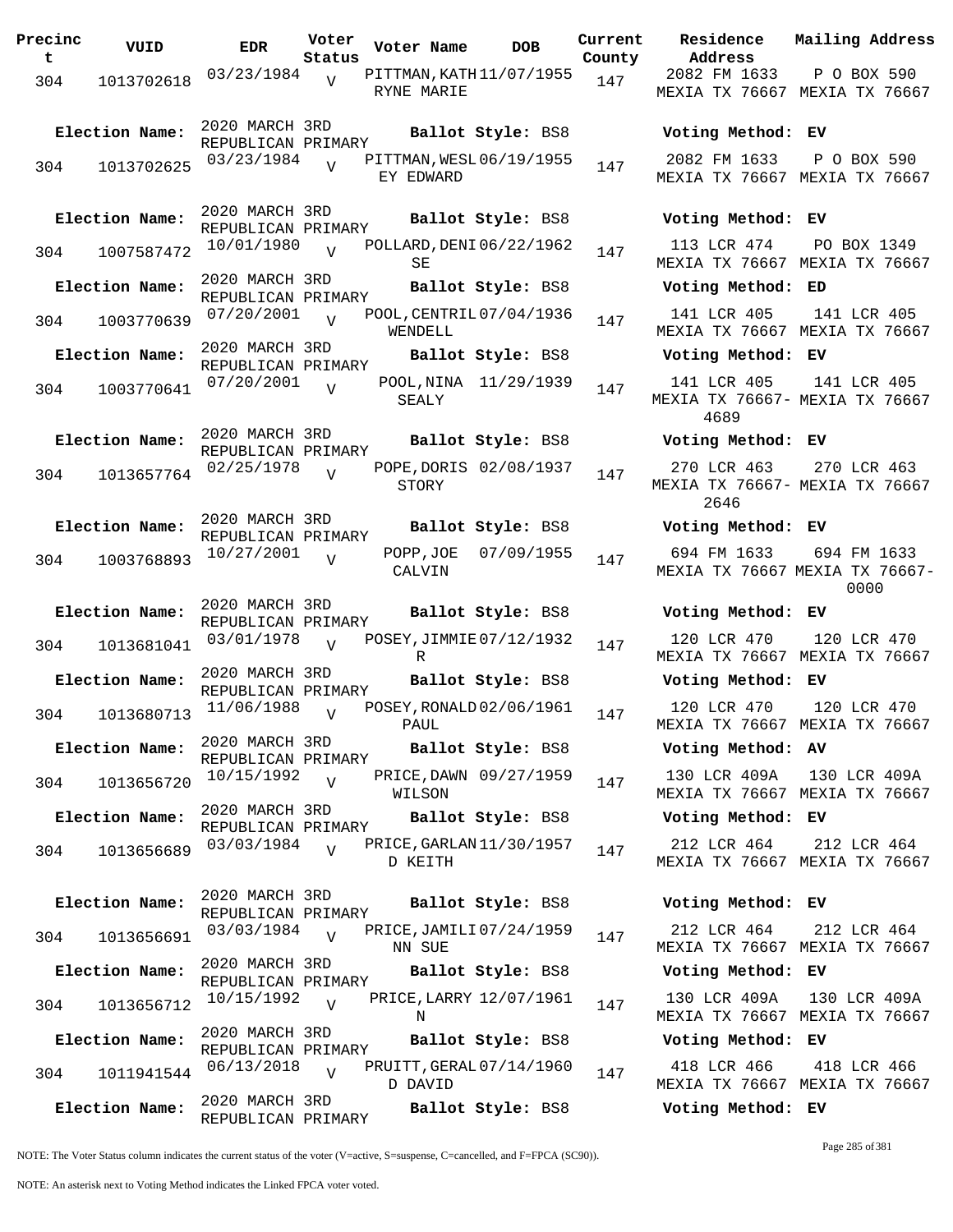| Precinc<br>t | VUID           | <b>EDR</b>                           | Voter<br>Status | Voter Name                              | DOB                    | Current<br>County | Residence<br>Address                 | Mai:            |
|--------------|----------------|--------------------------------------|-----------------|-----------------------------------------|------------------------|-------------------|--------------------------------------|-----------------|
| 304          | 2137505507     | 07/01/2017                           | V               | RAMIREZ, KEVI 05/30/1999<br>N WAYNE     |                        | 147               | 862 LCR 463<br>MEXIA TX 76667 MEX    | 8(              |
|              | Election Name: | 2020 MARCH 3RD<br>REPUBLICAN PRIMARY |                 |                                         | Ballot Style: BS8      |                   | Voting Method: EV                    |                 |
| 304          | 1128748955     | 01/01/2018                           |                 | REAVES, MICHA 08/18/1969<br>EL KEITH    |                        | 147               | 3261 LCR 460<br>MEXIA TX 76667 MEX   |                 |
|              | Election Name: | 2020 MARCH 3RD<br>REPUBLICAN PRIMARY |                 |                                         | Ballot Style: BS8      |                   | Voting Method: ED                    |                 |
| 304          | 1013657738     | 03/01/1982                           | $\overline{17}$ | REED, BENJIE 11/13/1951<br>SIMS         |                        | 147               | 604 MLK JR HWY<br>S                  | 60              |
|              |                |                                      |                 |                                         |                        |                   | MEXIA TX 76667 MEX                   |                 |
|              | Election Name: | 2020 MARCH 3RD<br>REPUBLICAN PRIMARY |                 |                                         | Ballot Style: BS8      |                   | Voting Method: ED                    |                 |
| 304          | 1013658674     | 02/23/1978                           | $\overline{V}$  | LYNN                                    | REED, BOBBY 08/12/1947 | 147               | 3925 HWY 14 N<br>MEXIA TX 76667 MEXI | 39 <sub>1</sub> |
|              | Election Name: | 2020 MARCH 3RD<br>REPUBLICAN PRIMARY |                 |                                         | Ballot Style: BS8      |                   | Voting Method: EV                    |                 |
| 304          | 1013658688     | 02/26/1978                           | $\overline{U}$  | MARGARET                                | REED, MARY 03/03/1947  | 147               | 3925 HWY 14 N<br>MEXIA TX 76667 MEX  | 39 <sub>2</sub> |
|              | Election Name: | 2020 MARCH 3RD                       |                 |                                         | Ballot Style: BS8      |                   | Voting Method: EV                    |                 |
| 304          | 1013658690     | REPUBLICAN PRIMARY<br>03/01/1982     | $\overline{z}$  | REED, ROBILYN 10/06/1952<br>KAY         |                        | 147               | 604 MLK JR HWY<br>S                  | 60              |
|              |                | 2020 MARCH 3RD                       |                 |                                         |                        |                   | MEXIA TX 76667 MEX                   |                 |
|              | Election Name: | REPUBLICAN PRIMARY                   |                 |                                         | Ballot Style: BS8      |                   | Voting Method: ED                    |                 |
| 304          | 1003502818     | 07/26/2002                           | $\overline{U}$  | REYNOLDS, HOL 12/31/1963<br>LYE MYSCHEL |                        | 147               | 285 LCR 409<br>MEXIA TX 76667 MEX    | 28              |
|              | Election Name: | 2020 MARCH 3RD<br>REPUBLICAN PRIMARY |                 |                                         | Ballot Style: BS8      |                   | Voting Method: EV                    |                 |
| 304          | 1007451147     | 08/29/2002                           | $\overline{U}$  | REYNOLDS, RIC 04/25/1964<br>HARD KENT   |                        | 147               | 285 LCR 409<br>MEXIA TX 76667 MEX    | 28              |
|              | Election Name: | 2020 MARCH 3RD<br>REPUBLICAN PRIMARY |                 |                                         | Ballot Style: BS8      |                   | Voting Method: EV                    |                 |
| 304          | 1013657107     | 11/05/1984                           | $\overline{V}$  | RIDDLE, ALTA 08/10/1958<br>LAVERNE      |                        | 147               | 365 LCR 465<br>MEXIA TX 76667 MEX    | 3(              |
|              | Election Name: | 2020 MARCH 3RD<br>REPUBLICAN PRIMARY |                 |                                         | Ballot Style: BS8      |                   | Voting Method: EV                    |                 |
| 304          | 1013657097     | 11/05/1984                           | $\overline{V}$  | RIDDLE, BRYAN 09/05/1956<br>WADE        |                        | 147               | 365 LCR 465<br>MEXIA TX 76667 MEX    | 3(              |
|              | Election Name: | 2020 MARCH 3RD<br>REPUBLICAN PRIMARY |                 |                                         | Ballot Style: BS8      |                   | Voting Method: EV                    |                 |
| 304          | 1025150340     | 10/23/2005                           | $\overline{U}$  | RODRIGUEZ, TO 08/17/1969<br>NYA LYNN    |                        | 147               | 4532 HWY 14 N<br>MEXIA TX 76667 MEX  | 45 <sup>°</sup> |
|              | Election Name: | 2020 MARCH 3RD<br>REPUBLICAN PRIMARY |                 |                                         | Ballot Style: BS8      |                   | Voting Method: ED                    |                 |
| 304          | 1143297632     | 07/21/2007                           | $\overline{z}$  | ROGERS, JOHNN 12/11/1947<br>Y LEE       |                        | 147               | 730 LCR 463<br>MEXIA TX 76667 MEX    | 7:              |
|              | Election Name: | 2020 MARCH 3RD<br>REPUBLICAN PRIMARY |                 |                                         | Ballot Style: BS8      |                   | Voting Method: EV                    |                 |
| 304          | 1201485981     | 08/29/2013                           | S               | ROGERS, KELLI 07/23/1995<br>MICHELE     |                        | 147               | 826 FM 1633<br>MEXIA TX 76667 MEX    | 8 <sup>2</sup>  |
|              | Election Name: | 2020 MARCH 3RD                       |                 |                                         | Ballot Style: BS8      |                   | Voting Method: ED                    |                 |
| 304          | 2163285824     | REPUBLICAN PRIMARY<br>02/23/2020     | $\overline{U}$  | ROGERS, MARTY 04/02/1971<br>MICHELLE    |                        | 147               | 806 FM 1633<br>MEXIA TX 76667        |                 |
|              | Election Name: | 2020 MARCH 3RD<br>REPUBLICAN PRIMARY |                 |                                         | Ballot Style: BS8      |                   | Voting Method: ED                    |                 |

**Voter Name DOB Residence Address Current Mailing Address** 862 LCR 463 MEXIA TX 76667 MEXIA TX 76667 862 LCR 463 **Election Name: Ballot Style:** BS8 **Voting Method: EV** 3261 LCR 460 MEXIA TX 76667 MEXIA TX 76667 POB 1126 **Election Name: Ballot Style:** BS8 **Voting Method: ED** 604 MLK JR HWY 604 S MLK JR S MEXIA TX 76667 MEXIA TX 76667 HWY **Election Name: Ballot Style:** BS8 **Voting Method: ED** 3925 HWY 14 N 3925 HWY 14 N MEXIA TX 76667 MEXIA TX 76667- 4679 **Election Name: Ballot Style:** BS8 **Voting Method: EV** 3925 HWY 14 N 3925 HWY 14 N MEXIA TX 76667 MEXIA TX 76667 **Election Name: Ballot Style:** BS8 **Voting Method: EV** 604 MLK JR HWY 604 S MLK JR S MEXIA TX 76667 MEXIA TX 76667 HWY **Election Name: Ballot Style:** BS8 **Voting Method: ED** 285 LCR 409 MEXIA TX 76667 MEXIA TX 76667 285 LCR 409 **Election Name: Ballot Style:** BS8 **Voting Method: EV** 285 LCR 409 MEXIA TX 76667 MEXIA TX 76667 285 LCR 409 **Election Name: Ballot Style:** BS8 **Voting Method: EV** 365 LCR 465 MEXIA TX 76667 MEXIA TX 76667 365 LCR 465 **Election Name: Ballot Style:** BS8 **Voting Method: EV** 365 LCR 465 MEXIA TX 76667 MEXIA TX 76667 365 LCR 465 **Election Name: Ballot Style:** BS8 **Voting Method: EV** 4532 HWY 14 N 4532 HWY 14 N MEXIA TX 76667 MEXIA TX 76667 **Election Name: Ballot Style:** BS8 **Voting Method: ED** 730 LCR 463 MEXIA TX 76667 MEXIA TX 76667 730 LCR 463 **Election Name: Ballot Style:** BS8 **Voting Method: EV** 826 FM 1633 MEXIA TX 76667 MEXIA TX 76667 826 FM 1633 **Election Name: Ballot Style:** BS8 **Voting Method: ED** 806 FM 1633 MEXIA TX 76667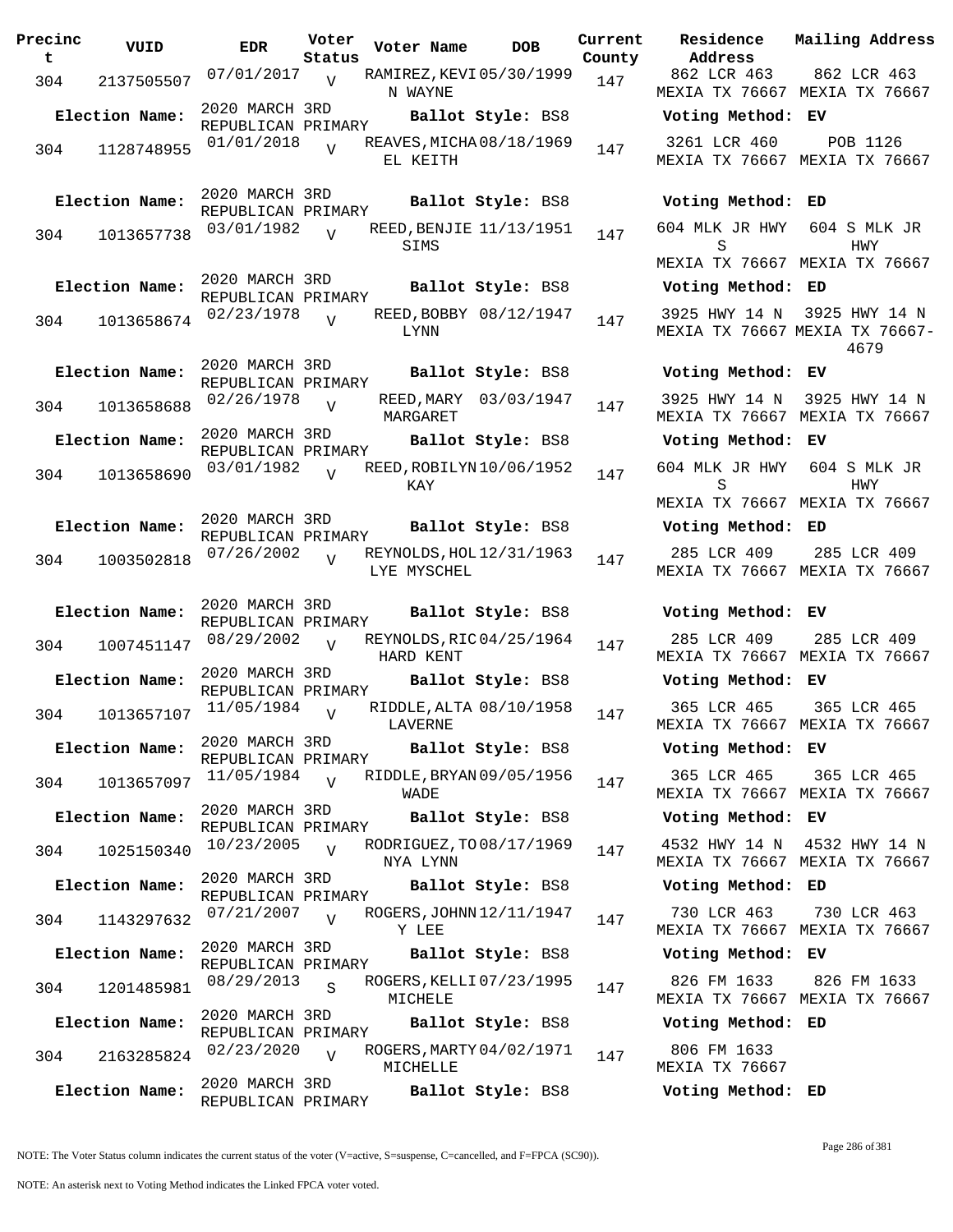| Precinc<br>t | VUID           | <b>EDR</b>                           | Voter<br>Status | Voter Name                               | <b>DOB</b>        | Current<br>County | Residence<br>Address                       | Mai.           |
|--------------|----------------|--------------------------------------|-----------------|------------------------------------------|-------------------|-------------------|--------------------------------------------|----------------|
| 304          | 1013658378     | 02/25/1978                           | $\overline{v}$  | RUSSELL, GLAD 11/06/1931<br>ΥS           |                   | 147               | 176 PR 5466A<br>MEXIA TX 76667 MEX         | 17             |
|              | Election Name: | 2020 MARCH 3RD<br>REPUBLICAN PRIMARY |                 |                                          | Ballot Style: BS8 |                   | Voting Method: EV                          |                |
| 304          | 1013657772     | 03/01/1980                           | $\overline{U}$  | RUSSELL, LARR 02/11/1951<br>Y CHARLES    |                   | 147               | 122 PR 5466A<br>MEXIA TX 76667 MEX         | 12             |
|              | Election Name: | 2020 MARCH 3RD<br>REPUBLICAN PRIMARY |                 |                                          | Ballot Style: BS8 |                   | Voting Method: AV                          |                |
| 304          | 1013647700     | 09/28/1996                           | $\overline{V}$  | SAMFORD, FRED $12/22/1948$               |                   | 147               | 205 LCR 467<br>MEXIA TX 76667 MEX          | F              |
|              | Election Name: | 2020 MARCH 3RD<br>REPUBLICAN PRIMARY |                 |                                          | Ballot Style: BS8 |                   | Voting Method: EV                          |                |
| 304          | 1013681831     | 03/01/1978                           | $\overline{U}$  | SAMFORD, SHAR 08/15/1949<br>RON SUE      |                   | 147               | 205 LCR 467<br>MEXIA TX 76667 MEX          | $\overline{2}$ |
|              | Election Name: | 2020 MARCH 3RD<br>REPUBLICAN PRIMARY |                 |                                          | Ballot Style: BS8 |                   | Voting Method: EV                          |                |
| 304          | 1000983318     | 06/05/2009                           |                 | SAWYER, CHARL 06/18/1941<br>OTTE I       |                   | 147               | 306 PR 5460<br>MEXIA TX 76667 MEX          | $\overline{3}$ |
|              | Election Name: | 2020 MARCH 3RD<br>REPUBLICAN PRIMARY |                 |                                          | Ballot Style: BS8 |                   | Voting Method: AV                          |                |
| 304          | 1188710546     | 03/01/2020                           | $\overline{17}$ | SCHLAUDT, ALE 09/29/1994<br>NE ELISABETH |                   | 147               | 1847 LCR 474<br>MEXIA TX 76667             |                |
|              | Election Name: | 2020 MARCH 3RD<br>REPUBLICAN PRIMARY |                 |                                          | Ballot Style: BS8 |                   | Voting Method: ED                          |                |
| 304          | 1177855601     | 03/01/2020                           | $\overline{V}$  | SCHLAUDT, JOS 11/16/1992<br>HUA DANIEL   |                   | 147               | 1847 LCR 474<br>MEXIA TX 76667             |                |
|              | Election Name: | 2020 MARCH 3RD<br>REPUBLICAN PRIMARY |                 |                                          | Ballot Style: BS8 |                   | Voting Method: EV                          |                |
| 304          | 1004936590     | 07/15/1999                           | $\overline{U}$  | SELF, APRIL 05/20/1980<br>MICHELE        |                   | 147               | 862 LCR 463<br>MEXIA TX 76667 MEX          | 8 <sup>1</sup> |
|              | Election Name: | 2020 MARCH 3RD<br>REPUBLICAN PRIMARY |                 |                                          | Ballot Style: BS8 |                   | Voting Method: EV                          |                |
| 304          | 1181501445     | 01/12/2012                           | $\overline{U}$  | SELF, JOE 05/16/1956<br>RANDALL          |                   | 147               | 862 LCR 463<br>MEXIA TX 76667- MEX<br>2655 | 8 <sup>1</sup> |
|              | Election Name: | 2020 MARCH 3RD<br>REPUBLICAN PRIMARY |                 |                                          | Ballot Style: BS8 |                   | Voting Method: EV                          |                |
| 304          | 2119569037     | 02/18/2016                           | $\overline{U}$  | SHAW, AMBER 12/21/1985<br>MARIE          |                   | 147               | 890 LCR 463<br>MEXIA TX 76667 MEX          | 8 <sup>°</sup> |
|              | Election Name: | 2020 MARCH 3RD<br>REPUBLICAN PRIMARY |                 |                                          | Ballot Style: BS8 |                   | Voting Method: ED                          |                |
| 304          | 1007397258     | 05/23/1999                           | V               | SHAW, AMY KAY 04/23/1981                 |                   | 147               | 1182 LCR 463<br>MEXIA TX 76667 MEX         | 11             |
|              | Election Name: | 2020 MARCH 3RD<br>REPUBLICAN PRIMARY |                 |                                          | Ballot Style: BS8 |                   | Voting Method: EV                          |                |
| 304          | 1060595545     | 12/22/2006                           | $\overline{U}$  | SHAW, CORY 12/21/1981<br>LYNN            |                   | 147               | 1182 LCR 463<br>MEXIA TX 76667 MEX         | 11             |
|              | Election Name: | 2020 MARCH 3RD<br>REPUBLICAN PRIMARY |                 |                                          | Ballot Style: BS8 |                   | Voting Method: EV                          |                |
| 304          | 1013642906     | 10/23/1996                           | $\overline{U}$  | SHELTON, ERNE 12/25/1954<br>ST DON       |                   | 147               | 311 LCR 463<br>MEXIA TX 76667 MEX          | 3 <sup>2</sup> |
|              | Election Name: | 2020 MARCH 3RD<br>REPUBLICAN PRIMARY |                 |                                          | Ballot Style: BS8 |                   | Voting Method: EV                          |                |
| 304          | 1013655306     | 11/03/1980                           | $\overline{V}$  | SIGRIST, CHAR 10/10/1941<br>LES JOSEPH   |                   | 147               | 662 FM 2705<br>MEXIA TX 76667 MEX          | 508            |
|              | Election Name: | 2020 MARCH 3RD<br>REPUBLICAN PRIMARY |                 |                                          | Ballot Style: BS8 |                   | Voting Method: AV                          |                |

**Voter Name DOB Residence Current Mailing Address Address** 176 PR 5466A MEXIA TX 76667 MEXIA TX 76667 176 PR 5466A **Election Name: Ballot Style:** BS8 **Voting Method: EV** 122 PR 5466A 122 PR 5466A MEXIA TX 76667 MEXIA TX 76667 **Election Name: Ballot Style:** BS8 **Voting Method: AV** MEXIA TX 76667 MEXIA TX 76667 PO BOX 588 **Election Name: Ballot Style:** BS8 **Voting Method: EV** 205 LCR 467 MEXIA TX 76667 MEXIA TX 76667 205 LCR 467 **Election Name: Ballot Style:** BS8 **Voting Method: EV** 306 PR 5460 MEXIA TX 76667 MEXIA TX 76667 306 PR 5460 **Election Name: Ballot Style:** BS8 **Voting Method: AV** 1847 LCR 474 MEXIA TX 76667 **Election Name: Ballot Style:** BS8 **Voting Method: ED** 1847 LCR 474 MEXIA TX 76667 **Election Name: Ballot Style:** BS8 **Voting Method: EV** 862 LCR 463 MEXIA TX 76667 MEXIA TX 76667 862 LCR 463 **Election Name: Ballot Style:** BS8 **Voting Method: EV** 862 LCR 463 MEXIA TX 76667- MEXIA TX 76667 2655 862 LCR 463 **Election Name: Ballot Style:** BS8 **Voting Method: EV** 890 LCR 463 MEXIA TX 76667 MEXIA TX 76667 890 LCR 463 **Election Name: Ballot Style:** BS8 **Voting Method: ED** MEXIA TX 76667 MEXIA TX 76667 1182 LCR 463 1182 LCR 463 **Election Name: Ballot Style:** BS8 **Voting Method: EV** 1182 LCR 463 MEXIA TX 76667 MEXIA TX 76667 1182 LCR 463 **Election Name: Ballot Style:** BS8 **Voting Method: EV** 311 LCR 463 MEXIA TX 76667 MEXIA TX 76667 311 LCR 463

662 FM 2705 508 N RED RIVER MEXIA TX 76667 MEXIA TX 76667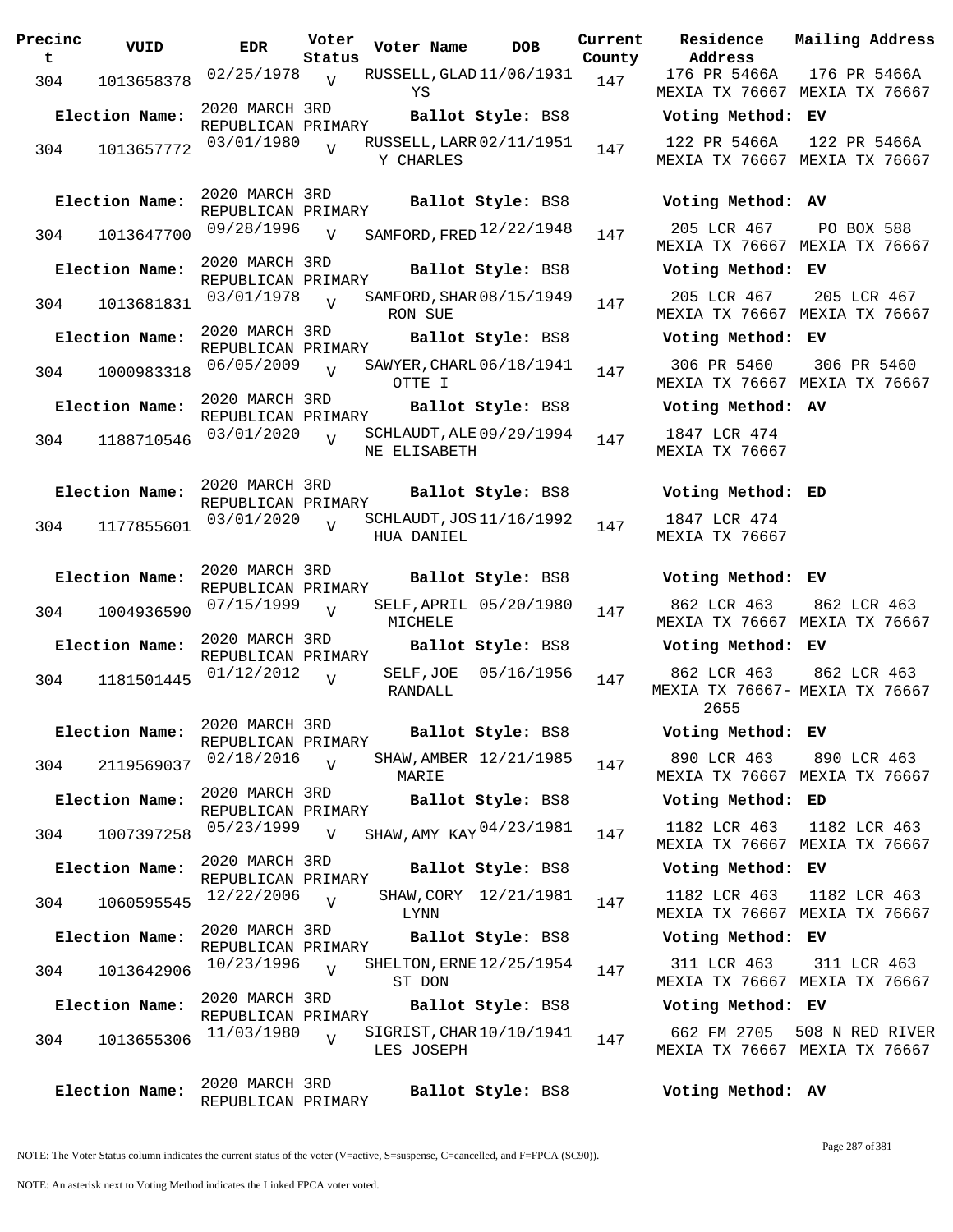| Precinc<br>t. | VUID           | <b>EDR</b>                           | Voter<br>Status | Voter Name                            | <b>DOB</b>         | Current<br>County | Residence<br>Address                |
|---------------|----------------|--------------------------------------|-----------------|---------------------------------------|--------------------|-------------------|-------------------------------------|
| 304           | 1013655310     | 11/03/1980                           | V               | SIGRIST, MAE 06/13/1949<br>DALE       |                    | 147               | 662 FM 2705<br><b>MEXIA TX 7666</b> |
|               | Election Name: | 2020 MARCH 3RD<br>REPUBLICAN PRIMARY |                 |                                       | Ballot Style: BS8  |                   | Voting Metho                        |
| 304           | 1013652455     | 03/09/1995                           | $\overline{V}$  | SIMMONS, LAUR 06/24/1965<br>IE LYNN   |                    | 147               | 764 LCR 463<br><b>MEXIA TX 7666</b> |
|               | Election Name: | 2020 MARCH 3RD<br>REPUBLICAN PRIMARY |                 |                                       | Ballot Style: BS8  |                   | Voting Metho                        |
| 304           | 1013652185     | 01/10/1996                           | V               | JR, WALTER<br>KENNON                  | SIMMONS 10/27/1959 | 147               | 764 LCR 463<br><b>MEXIA TX 7666</b> |
|               | Election Name: | 2020 MARCH 3RD<br>REPUBLICAN PRIMARY |                 |                                       | Ballot Style: BS8  |                   | Voting Metho                        |
| 304           | 1022870412     | 11/20/2010                           | V               | SR, HENRY LEE                         | SIMS 10/23/1946    | 147               | 250 LCR 409<br>MEXIA TX 7666        |
|               | Election Name: | 2020 MARCH 3RD<br>REPUBLICAN PRIMARY |                 |                                       | Ballot Style: BS8  |                   | Voting Metho                        |
| 304           | 1013653802     | 09/09/1983                           | $\overline{V}$  | SMITH, KAREN 01/21/1965<br>ANNETTE    |                    | 147               | 386 FM 1633<br><b>MEXIA TX 7666</b> |
|               | Election Name: | 2020 MARCH 3RD<br>REPUBLICAN PRIMARY |                 |                                       | Ballot Style: BS8  |                   | Voting Metho                        |
| 304           | 1019259861     | $10/24/2003$ V                       |                 | SMITH, LINDA 10/14/1957<br>JOYCE      |                    | 147               | 486 LCR 463<br>MEXIA TX 7666        |
|               | Election Name: | 2020 MARCH 3RD<br>REPUBLICAN PRIMARY |                 |                                       | Ballot Style: BS8  |                   | Voting Metho                        |
| 304           | 1013636876     | 02/19/1998                           | $\mathbf{V}$    | SMITH, LISA 03/04/1971                |                    | 147               | 667 FM 1633<br>MEXIA TX 7666        |
|               | Election Name: | 2020 MARCH 3RD<br>REPUBLICAN PRIMARY |                 |                                       | Ballot Style: BS8  |                   | Voting Metho                        |
| 304           | 1172002619     | 09/03/2010                           | $\overline{V}$  | SMITH, MYSTI 01/18/1980<br>RENEE      |                    | 147               | 177 PR 5493<br><b>MEXIA TX 7666</b> |
|               | Election Name: | 2020 MARCH 3RD                       |                 |                                       | Ballot Style: BS8  |                   | Voting Metho                        |
|               | 304 2155245421 | REPUBLICAN PRIMARY<br>04/20/2019     | $\overline{V}$  | SPATH, COURTN 07/30/1980<br>ЕY        |                    | 147               | 132 LCR 409F<br>MEXIA TX 7666       |
|               | Election Name: | 2020 MARCH 3RD                       |                 | MCCULLOUGH<br>Ballot Style: BS8       |                    |                   | Voting Metho                        |
|               |                | REPUBLICAN PRIMARY<br>04/20/2019     |                 | SPATH, ROBERT 04/19/1969              |                    |                   | 132 LCR 409F                        |
| 304           | 2155245466     |                                      | $\overline{V}$  | WILLIAM                               |                    | 147               | <b>MEXIA TX 7666</b>                |
|               | Election Name: | 2020 MARCH 3RD<br>REPUBLICAN PRIMARY |                 |                                       | Ballot Style: BS8  |                   | Voting Metho                        |
| 304           | 1013687144     | 10/13/1990                           | $\overline{V}$  | SPILLERS, KAT 03/04/1967<br>HY JEAN   |                    | 147               | 140 LCR 464<br>MEXIA TX 7666        |
|               | Election Name: | 2020 MARCH 3RD<br>REPUBLICAN PRIMARY |                 |                                       | Ballot Style: BS8  |                   | Voting Metho                        |
| 304           | 1060665045     | 01/06/2007                           | $\overline{U}$  | SPILLERS, ROB 02/01/1959<br>ERT LOUIS |                    | 147               | 140 LCR 464<br>MEXIA TX 7666        |
|               | Election Name: | 2020 MARCH 3RD<br>REPUBLICAN PRIMARY |                 |                                       | Ballot Style: BS8  |                   | Voting Metho                        |
| 304           | 1013680692     | 04/15/1987                           | $\overline{v}$  | SPURLOCK, BET 11/22/1947<br>TY JEAN   |                    | 147               | 238 PR 5483<br>MEXIA TX 7666        |
|               | Election Name: | 2020 MARCH 3RD<br>REPUBLICAN PRIMARY |                 |                                       | Ballot Style: BS8  |                   | Voting Metho                        |
| 304           | 1175418553     | 12/09/2010                           | $\overline{V}$  | ST<br>JOHN, SHERRI                    | 11/15/1965         | 147               | 1228 FM 1633<br>MEXIA TX 7666       |
|               | Election Name: | 2020 MARCH 3RD<br>REPUBLICAN PRIMARY |                 |                                       | Ballot Style: BS8  |                   | Voting Metho                        |

**Voter Name DOB Residence Address Current Mailing Address County** 662 FM 2705 508 N RED RIVER MEXIA TX 76667 MEXIA TX 76667 **Election Name: Ballot Style:** BS8 **Voting Method: AV** 764 LCR 463 MEXIA TX 76667 MEXIA TX 76667 764 LCR 463 **Election Name: Ballot Style:** BS8 **Voting Method: EV** 764 LCR 463 MEXIA TX 76667 MEXIA TX 76667 764 LCR 463 **Election Name: Ballot Style:** BS8 **Voting Method: EV** 250 LCR 409 MEXIA TX 76667 MEXIA TX 76667 250 LCR 409 **Election Name: Ballot Style:** BS8 **Voting Method: EV** 386 FM 1633 MEXIA TX 76667 MEXIA TX 76667 386 FM 1633 **Election Name: Ballot Style:** BS8 **Voting Method: ED** 486 LCR 463 MEXIA TX 76667 MEXIA TX 76667 486 LCR 463 **Election Name: Ballot Style:** BS8 **Voting Method: ED** MEXIA TX 76667 MEXIA TX 76667 667 FM 1633 **Election Name: Ballot Style:** BS8 **Voting Method: EV** 177 PR 5493 MEXIA TX 76667 177 PRIVATE ROAD 5493 MEXIA TX 76667 **Election Name: Ballot Style:** BS8 **Voting Method: ED** 132 LCR 409B MEXIA TX 76667 MEXIA TX 76667 132 LCR 409B **Election Name: Ballot Style:** BS8 **Voting Method: EV** 132 LCR 409B MEXIA TX 76667 MEXIA TX 76667- 132 LCR 409B 4702 **Election Name: Ballot Style:** BS8 **Voting Method: EV** 140 LCR 464 MEXIA TX 76667 MEXIA TX 76667 140 LCR 464 **Election Name: Ballot Style:** BS8 **Voting Method: ED** 140 LCR 464 MEXIA TX 76667 MEXIA TX 76667 140 LCR 464 **Election Name: Ballot Style:** BS8 **Voting Method: ED** 238 PR 5483 MEXIA TX 76667 MEXIA TX 76667 238 PR 5483 **Election Name: Ballot Style:** BS8 **Voting Method: ED** 1228 FM 1633 MEXIA TX 76667 MEXIA TX 76667 1228 FM 1633

**Election Name: Ballot Style:** BS8 **Voting Method: ED**

NOTE: The Voter Status column indicates the current status of the voter (V=active, S=suspense, C=cancelled, and F=FPCA (SC90)).

Page 288 of 381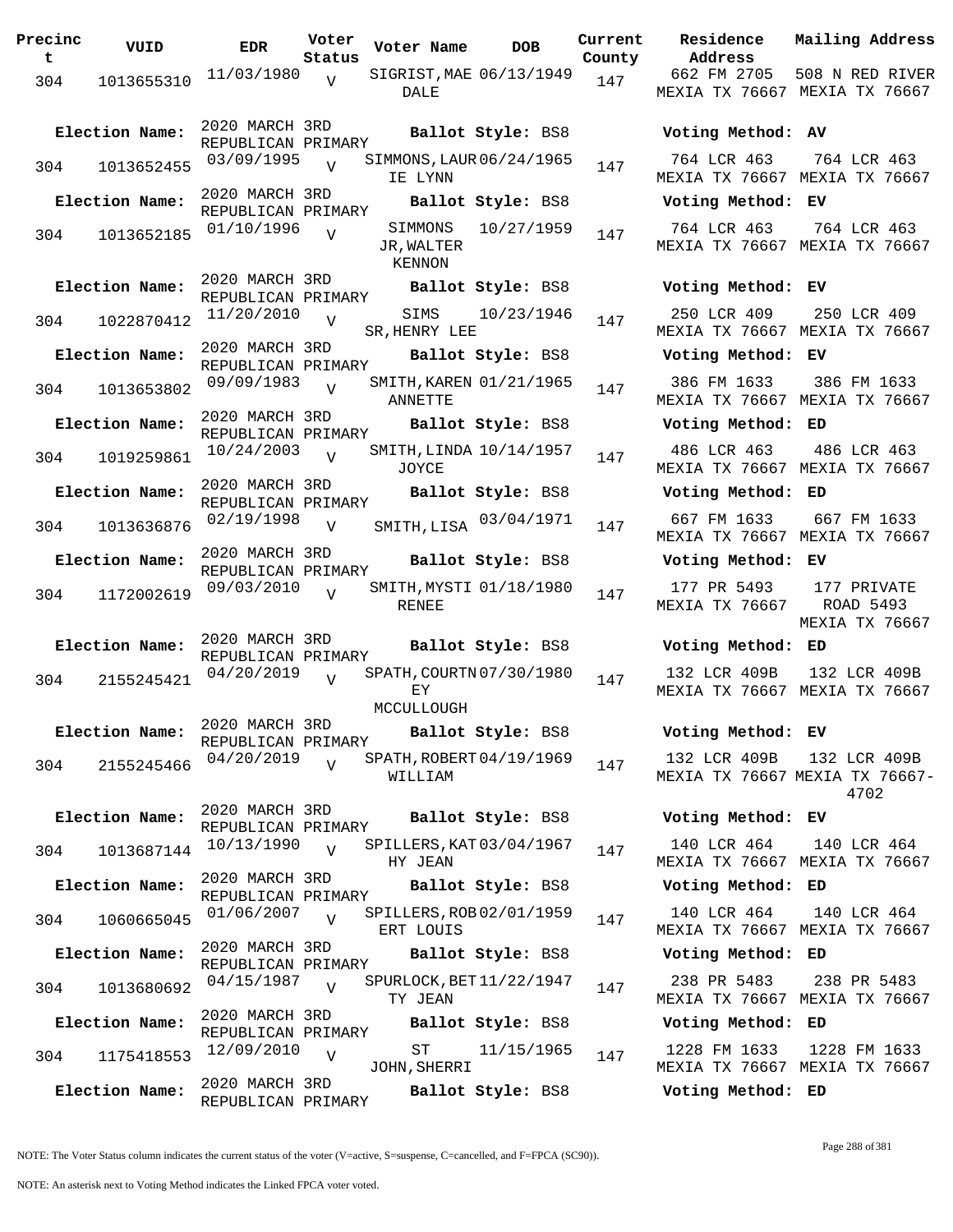| Precinc<br>t | VUID           | <b>EDR</b>                           | Voter<br>Status | Voter Name | <b>DOB</b>               | Curre<br>Count |
|--------------|----------------|--------------------------------------|-----------------|------------|--------------------------|----------------|
| 304          | 1013944460     | 08/25/2018                           | $\overline{V}$  | EN EDWARD  | STAUFFER, ALL 08/14/1973 | 147            |
|              | Election Name: | 2020 MARCH 3RD<br>REPUBLICAN PRIMARY |                 |            | Ballot Style: BS8        |                |
| 304          | 1208772363     | 05/22/2014                           | $\overline{V}$  | TI ANN     | STAUFFER, MIS 03/07/1976 | 147            |
|              | Election Name: | 2020 MARCH 3RD<br>REPUBLICAN PRIMARY |                 |            | Ballot Style: BS8        |                |
| 304          | 1018220496     | 01/30/2003                           | $\overline{V}$  | Y LYNN     | STERLING, COB 10/04/1978 | 147            |
|              | Election Name: | 2020 MARCH 3RD<br>REPUBLICAN PRIMARY |                 |            | Ballot Style: BS8        |                |
| 304          | 1003771138     | 07/06/2001                           | $\overline{V}$  | YN NICOLE  | STERLING, ROB 06/06/1983 | 147            |
|              | Election Name: | 2020 MARCH 3RD<br>REPUBLICAN PRIMARY |                 |            | Ballot Style: BS8        |                |
| 304          | 1004981308     | 03/21/1999                           | $\overline{U}$  | AMELA KING | STURDIVANT, P12/03/1958  | 147            |
|              | Election Name: | 2020 MARCH 3RD<br>REPUBLICAN PRIMARY |                 |            | Ballot Style: BS8        |                |
| 304          | 1004983868     | 01/14/1999                           | $\overline{V}$  | SSA ANN    | SULLIVAN, ALY 08/02/1979 | 147            |
|              | Election Name: | 2020 MARCH 3RD<br>REPUBLICAN PRIMARY |                 |            | Ballot Style: BS8        |                |
| 304          | 1013656398     | 07/28/1993                           | $\overline{V}$  | CK EDWARD  | SULLIVAN, BRI 07/02/1975 | 147            |
|              | Election Name: | 2020 MARCH 3RD<br>REPUBLICAN PRIMARY |                 |            | Ballot Style: BS8        |                |
| 304          | 1013658487     | 03/01/1978                           | $\overline{V}$  | RY EDWARD  | SULLIVAN, JER 03/20/1953 | 147            |
|              | Election Name: | 2020 MARCH 3RD<br>REPUBLICAN PRIMARY |                 |            | Ballot Style: BS8        |                |
| 304          | 2127489450     | 09/29/2016                           | $\overline{V}$  | JASON      | SUMRALL, MARK 07/18/1969 | 147            |
|              | Election Name: | 2020 MARCH 3RD<br>REPUBLICAN PRIMARY |                 |            | Ballot Style: BS8        |                |
|              | 304 1025590544 | 06/08/2005                           | V               | MIN SHANE  | TAYLOR, BENJA12/19/1986  | 147            |
|              | Election Name: | 2020 MARCH 3RD<br>REPUBLICAN PRIMARY |                 |            | Ballot Style: BS8        |                |
| 304          | 1039474830     | 10/14/2006                           | $\overline{V}$  | R ANN      | TAYLOR, GINGE 10/03/1945 | 147            |
|              | Election Name: | 2020 MARCH 3RD<br>REPUBLICAN PRIMARY |                 |            | Ballot Style: BS8        |                |
| 304          | 1148251065     | 02/01/2008                           | $\overline{U}$  | EY DIANNE  | TAYLOR, LINDS 12/17/1986 | 147            |
|              | Election Name: | 2020 MARCH 3RD<br>REPUBLICAN PRIMARY |                 |            | Ballot Style: BS8        |                |
| 304          | 1003503159     | 08/26/2000                           | $\overline{V}$  | RANDALL    | TEEL, JAMES 06/23/1947   | 147            |
|              | Election Name: | 2020 MARCH 3RD<br>REPUBLICAN PRIMARY |                 |            | Ballot Style: BS8        |                |
| 304          | 1003920076     | 04/16/2000                           | $\overline{V}$  | ADA        | TEEL, JOAN 09/03/1946    | 147            |
|              | Election Name: | 2020 MARCH 3RD<br>REPUBLICAN PRIMARY |                 |            | Ballot Style: BS8        |                |

**Voter Name DOB Residence Address Current Mailing Address** nty 339 LCR 468 MEXIA TX 76667 **Election Name: Ballot Style:** BS8 **Voting Method: ED** 339 LCR 468 MEXIA TX 76667 MEXIA TX 76667 339 LCR 468 **Election Name: Ballot Style:** BS8 **Voting Method: EV** 120 LCR 466 MEXIA TX 76667 MEXIA TX 76667 120 CR 466 **Election Name: Ballot Style:** BS8 **Voting Method: EV** 120 LCR 466 MEXIA TX 76667- MEXIA TX 76667 2851 120 LCR 466 **Election Name: Ballot Style:** BS8 **Voting Method: EV** 197 LCR 464 MEXIA TX 76667- MEXIA TX 76667 2969 197 LCR 464 **Election Name: Ballot Style:** BS8 **Voting Method: EV** 1338 FM 1633 MEXIA TX 76667 MEXIA TX 76667 1338 FM 1633 **Election Name: Ballot Style:** BS8 **Voting Method: EV** 1338 FM 1633 MEXIA TX 76667 **Election Name: Ballot Style:** BS8 **Voting Method: ED** 208 LCR 470 MEXIA TX 76667 MEXIA TX 76667 208 LCR 470 **Election Name: Ballot Style:** BS8 **Voting Method: ED** 177 LCR 462 MEXIA TX 76667 MEXIA TX 76667 177 LCR 462 **Election Name: Ballot Style:** BS8 **Voting Method: EV** 720 FM 1633 MEXIA TX 76667 **Election Name: Ballot Style:** BS8 **Voting Method: EV** 625 LCR 463 MEXIA TX 76667 MEXIA TX 76667 625 LCR 463 **Election Name: Ballot Style:** BS8 **Voting Method: ED** 720 FM 1633 MEXIA TX 76667 **Election Name: Ballot Style:** BS8 **Voting Method: EV** 668 LCR 463 MEXIA TX 76667 MEXIA TX 76667 668 LCR 463 **Election Name: Ballot Style:** BS8 **Voting Method: EV** 668 LCR 463 MEXIA TX 76667 MEXIA TX 76667 668 LCR 463

**Election Name: Ballot Style:** BS8 **Voting Method: EV**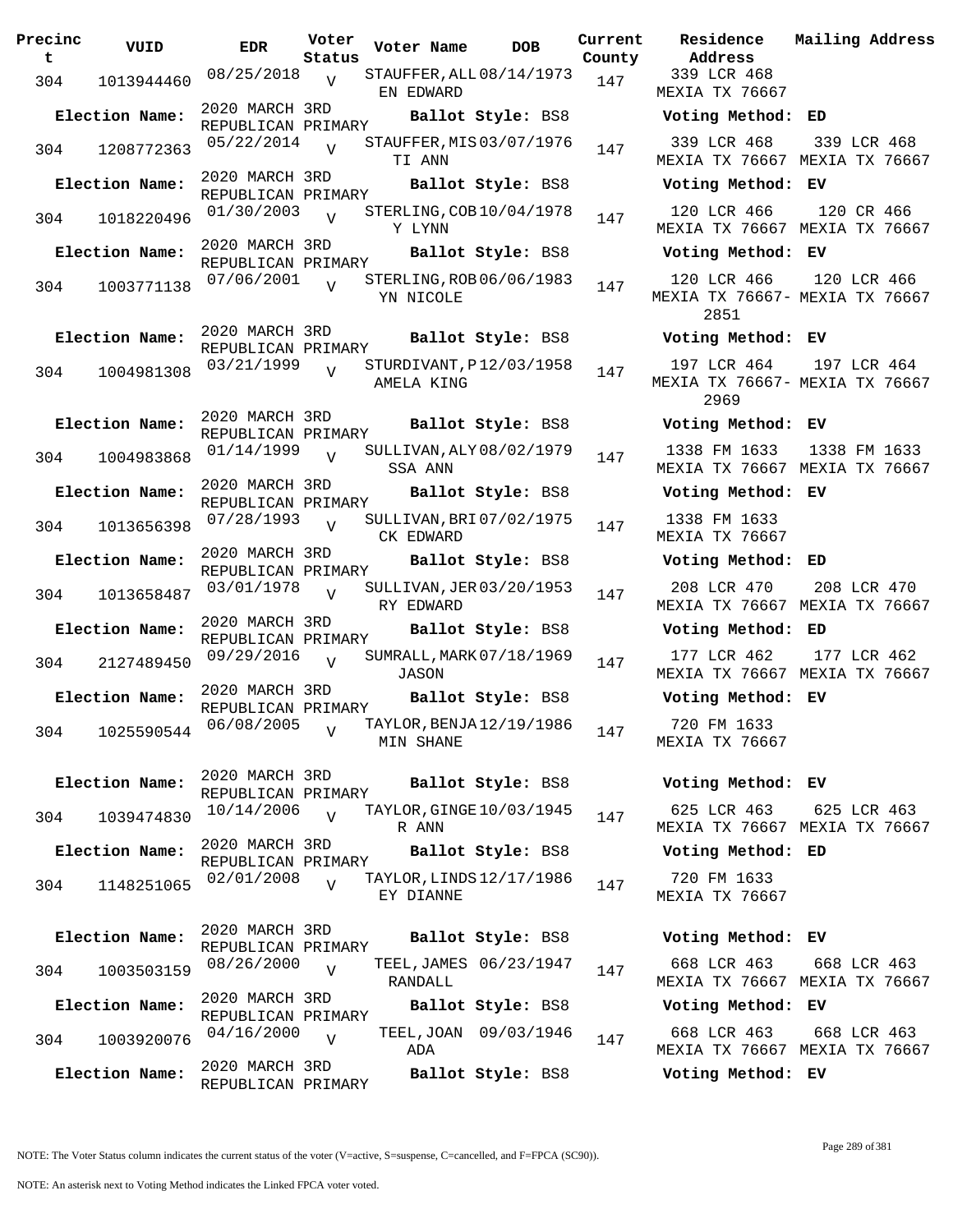| Precinc<br>t | VUID           | <b>EDR</b>                           | Voter<br>Status | Voter Name  | DOB                      | Curre<br>Count |
|--------------|----------------|--------------------------------------|-----------------|-------------|--------------------------|----------------|
| 304          | 1013653737     | 03/01/1982                           | $\overline{V}$  |             | THOMAS, ARMAD 09/17/1954 | 147            |
|              |                |                                      |                 | INE         |                          |                |
|              | Election Name: | 2020 MARCH 3RD                       |                 |             | Ballot Style: BS8        |                |
|              |                | REPUBLICAN PRIMARY<br>05/11/2019     |                 |             | THOMPSON, BUD 04/22/1934 |                |
| 304          | 1086637303     |                                      | $\overline{V}$  | DIE MARCE   |                          | 147            |
|              |                |                                      |                 |             |                          |                |
|              | Election Name: | 2020 MARCH 3RD                       |                 |             | Ballot Style: BS8        |                |
|              |                | REPUBLICAN PRIMARY<br>11/01/2006     |                 |             | THOMPSON, LAR 11/01/1988 |                |
| 304          | 1035480309     |                                      | $\overline{V}$  | RY GENE     |                          | 147            |
|              | Election Name: | 2020 MARCH 3RD                       |                 |             | Ballot Style: BS8        |                |
|              |                | REPUBLICAN PRIMARY                   |                 |             |                          |                |
| 304          | 1156045446     | 09/25/2008                           | $\overline{V}$  | CY C        | THOMPSON, NAN 01/18/1946 | 147            |
|              | Election Name: | 2020 MARCH 3RD                       |                 |             | Ballot Style: BS8        |                |
|              |                | REPUBLICAN PRIMARY<br>09/25/2008     |                 |             | THOMPSON, THO 03/09/1944 |                |
| 304          | 1156045511     |                                      | $\overline{V}$  | MAS J       |                          | 147            |
|              | Election Name: | 2020 MARCH 3RD                       |                 |             | Ballot Style: BS8        |                |
|              |                | REPUBLICAN PRIMARY                   |                 |             |                          |                |
| 304          | 1003919807     | 05/17/2000                           | $\overline{V}$  | I LYNN      | TISDALE, VICK 08/13/1957 | 147            |
|              | Election Name: | 2020 MARCH 3RD<br>REPUBLICAN PRIMARY |                 |             | Ballot Style: BS8        |                |
|              |                | 02/28/1984                           | $\overline{V}$  |             | TWEEDLE, RAYM 11/18/1953 |                |
| 304          | 1013657531     |                                      |                 | OND DARRELL |                          | 147            |
|              |                |                                      |                 |             |                          |                |
|              | Election Name: | 2020 MARCH 3RD<br>REPUBLICAN PRIMARY |                 |             | Ballot Style: BS8        |                |
|              |                | 11/05/1990                           | $\overline{U}$  |             | TWEEDLE, SALL 04/11/1954 |                |
| 304          | 1013656966     |                                      |                 | Y ANN       |                          | 147            |
|              |                |                                      |                 |             |                          |                |
|              | Election Name: | 2020 MARCH 3RD<br>REPUBLICAN PRIMARY |                 |             | Ballot Style: BS8        |                |
| 304          | 1013496533     | 04/20/2016                           | $\overline{V}$  |             | WAGNER, HOLLY 06/03/1982 | 147            |
|              |                |                                      |                 | ANN         |                          |                |
|              |                |                                      |                 |             |                          |                |
|              | Election Name: | 2020 MARCH 3RD<br>REPUBLICAN PRIMARY |                 |             | Ballot Style: BS8        |                |
| 304          | 2122780896     | 04/20/2016                           | $\overline{V}$  |             | WAGNER, MICHA 10/24/1979 | 147            |
|              |                |                                      |                 | EL ADAM     |                          |                |
|              |                | 2020 MARCH 3RD                       |                 |             |                          |                |
|              | Election Name: | REPUBLICAN PRIMARY                   |                 |             | Ballot Style: BS8        |                |
| 304          | 1013645847     | 06/10/2001                           | $\overline{U}$  | LYNNE       | WALTS, JERRI 03/16/1961  | 147            |
|              |                |                                      |                 |             |                          |                |
|              | Election Name: | 2020 MARCH 3RD                       |                 |             | Ballot Style: BS8        |                |
|              |                | REPUBLICAN PRIMARY<br>06/17/2002     |                 |             | WALTS, RICKY 02/22/1958  |                |
| 304          | 1003503536     |                                      | $\overline{V}$  | LEE         |                          | 147            |
|              | Election Name: | 2020 MARCH 3RD                       |                 |             | Ballot Style: BS8        |                |
|              |                | REPUBLICAN PRIMARY<br>08/14/1997     |                 |             | WARD, JAMES 02/07/1979   |                |
| 304          | 1013639199     |                                      | $\overline{V}$  | CAMERON     |                          | 147            |
|              | Election Name: | 2020 MARCH 3RD                       |                 |             | Ballot Style: BS8        |                |
|              |                | REPUBLICAN PRIMARY                   |                 |             |                          |                |
| 304          | 1008963715     | 08/07/2002                           | $\overline{V}$  | ELIZABETH   | WARD, SARA 06/22/1982    | 147            |
|              | Election Name: | 2020 MARCH 3RD<br>REPUBLICAN PRIMARY |                 |             | Ballot Style: BS8        |                |

**rent Residence Address Current Mailing Address County** 129 LCR 456 MEXIA TX 76667 MEXIA TX 76667 129 LCR 456 **Election Name: Ballot Style:** BS8 **Voting Method: EV** 3126 HWY 14 N MEXIA TX 76667 3126 HWY 14 NORTH MEXIA TX 76667 **Election Name: Ballot Style:** BS8 **Voting Method: EV** 911 LCR 463 MEXIA TX 76667 **Election Name: Ballot Style:** BS8 **Voting Method: ED** 105 LCR 409B MEXIA TX 76667 MEXIA TX 76667 105 LCR 409B **Election Name: Ballot Style:** BS8 **Voting Method: EV** 105 LCR 409B MEXIA TX 76667 MEXIA TX 76667 105 LCR 409B **Election Name: Ballot Style:** BS8 **Voting Method: EV** 208 LCR 470 MEXIA TX 76667 MEXIA TX 76667 208 LCR 470 **Election Name: Ballot Style:** BS8 **Voting Method: ED** 148 LCR 461 MEXIA TX 76667 MEXIA TX 76667 148 LCR 461 **Election Name: Ballot Style:** BS8 **Voting Method: ED** 148 LCR 461 MEXIA TX 76667 MEXIA TX 76667- 148 LCR 461 2600 **Election Name: Ballot Style:** BS8 **Voting Method: ED** 2383 LCR 460 MEXIA TX 76667 POB 791 GROESBECK TX 76642 **Election Name: Ballot Style:** BS8 **Voting Method: ED** 2383 LCR 460 MEXIA TX 76667 PO BOX 791 GROESBECK TX 76642 **Election Name: Ballot Style:** BS8 **Voting Method: ED** 810 LCR 463 MEXIA TX 76667- MEXIA TX 76667 2655 810 LCR 463 **Election Name: Ballot Style:** BS8 **Voting Method: ED** 810 LCR 463 MEXIA TX 76667 MEXIA TX 76667 810 LCR 463 **Election Name: Ballot Style:** BS8 **Voting Method: ED** 149 FM 1633 MEXIA TX 76667 MEXIA TX 76667 149 FM 1633 **Election Name: Ballot Style:** BS8 **Voting Method: EV** 149 FM 1633 MEXIA TX 76667 MEXIA TX 76667 149 FM 1633

NOTE: The Voter Status column indicates the current status of the voter (V=active, S=suspense, C=cancelled, and F=FPCA (SC90)).

Page 290 of 381

**Election Name: Ballot Style:** BS8 **Voting Method: EV**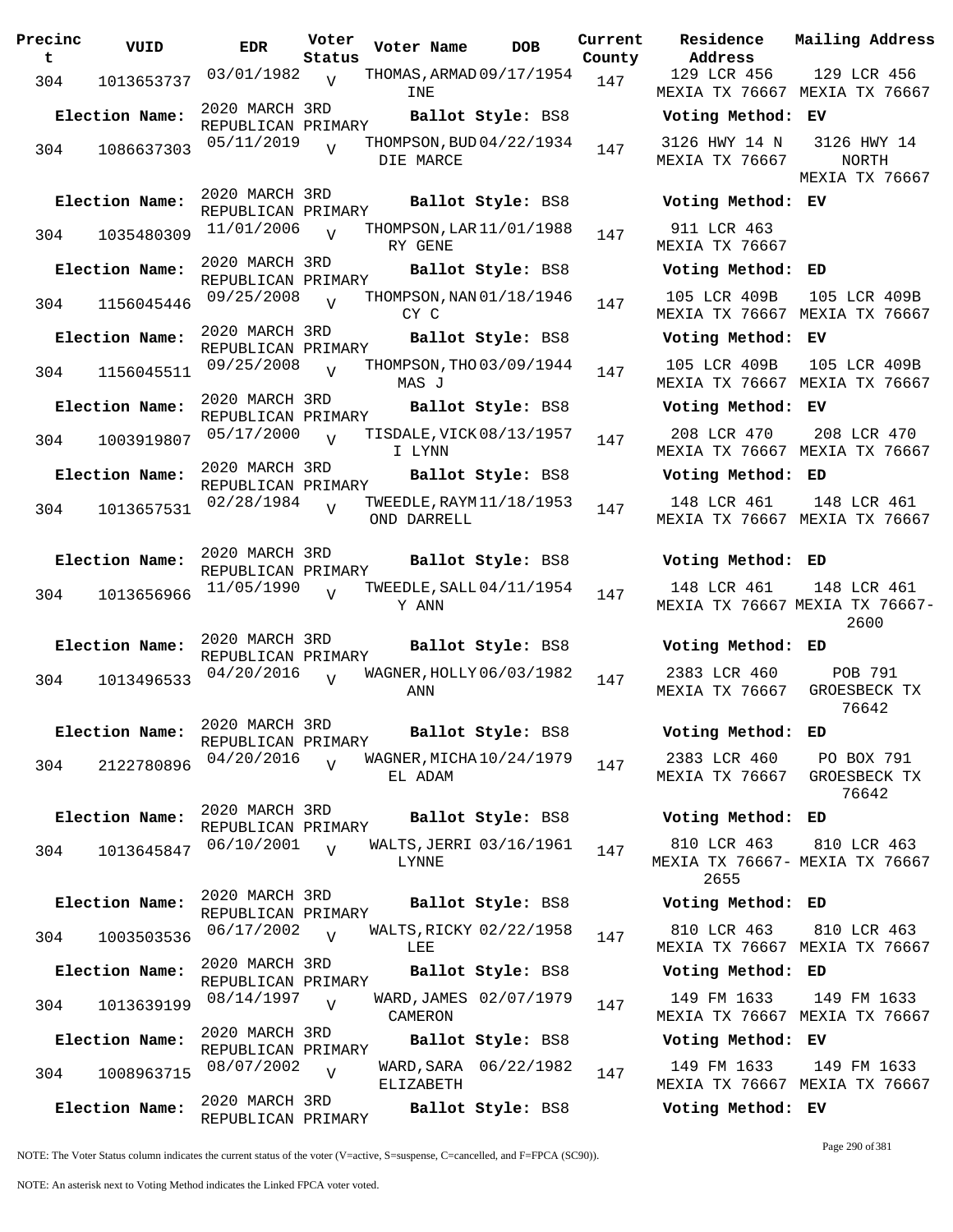| Precinc<br>t | VUID           | <b>EDR</b>                                               | Voter<br>Status | Voter Name                               | <b>DOB</b> | Current<br>County | Residence<br>Address                       | Mai:             |
|--------------|----------------|----------------------------------------------------------|-----------------|------------------------------------------|------------|-------------------|--------------------------------------------|------------------|
| 304          | 1013658172     | 02/24/1978                                               | V               | WATSON, MADIE 10/27/1936<br>SUE          |            | 147               | 965 LCR 463<br>MEXIA TX 76667 MEX          | 9(               |
|              | Election Name: | 2020 MARCH 3RD<br>REPUBLICAN PRIMARY                     |                 | Ballot Style: BS8                        |            |                   | Voting Method: AV                          |                  |
| 304          | 1014135362     | 12/21/1991                                               | $\overline{U}$  | WEAVER, DALE 02/20/1943<br>GARLAND       |            | 147               | 908 LCR 464<br>MEXIA TX 76667 MEX          | 9(               |
|              | Election Name: | 2020 MARCH 3RD<br>REPUBLICAN PRIMARY                     |                 | Ballot Style: BS8                        |            |                   | Voting Method: ED                          |                  |
| 304          | 2145741837     | 06/07/2018                                               | $\overline{V}$  | WEAVER, PRENT 09/06/1943<br>ICE PAUL     |            | 147               | 2624 FM 1633<br>MEXIA TX 76667 MEX         | 26               |
|              | Election Name: | 2020 MARCH 3RD<br>REPUBLICAN PRIMARY                     |                 | Ballot Style: BS8                        |            |                   | Voting Method: AV                          |                  |
| 304          | 1204989401     | 01/09/2014                                               | $\overline{U}$  | WILLETT, KIT 12/13/1963<br>MARCELL       |            | 147               | 311 LCR 463<br>MEXIA TX 76667- MEX<br>2648 | $\overline{3}$ : |
|              | Election Name: | 2020 MARCH 3RD<br>REPUBLICAN PRIMARY                     |                 | Ballot Style: BS8                        |            |                   | Voting Method: EV                          |                  |
| 304          | 1042443397     | 03/15/2006                                               |                 | WILLIAMS, CLA 08/10/1947<br>RA GRANBERRY |            | 147               | 822 PARK RD 28B<br>MEXIA TX 76667-<br>4859 | 82<br>MEX        |
|              | Election Name: | 2020 MARCH 3RD<br>REPUBLICAN PRIMARY                     |                 | Ballot Style: BS8                        |            |                   | Voting Method: EV                          |                  |
| 304          | 1013657343     | 04/01/1983                                               | $\overline{U}$  | WILLIAMS, ROB 06/29/1947<br>ERT FREDRICK |            | 147               | 4290 HWY 14 N<br>MEXIA TX 76667 MEX        | 42 <sub>2</sub>  |
|              | Election Name: | 2020 MARCH 3RD<br>REPUBLICAN PRIMARY                     |                 | Ballot Style: BS8                        |            |                   | Voting Method: EV                          |                  |
| 304          | 1052649748     | 04/26/2006                                               | $\overline{U}$  | WILLIAMS, ROG08/01/1945<br>ER LOUIS      |            | 147               | 822 PARK RD 28B<br>MEXIA TX 76667          | 82<br>MEX        |
|              | Election Name: | 2020 MARCH 3RD                                           |                 | <b>Ballot Style: BS8</b>                 |            |                   | Voting Method: EV                          |                  |
| 304          | 1013678506     | REPUBLICAN PRIMARY<br>09/28/1991                         | $\overline{V}$  | WILLIAMS, RON 09/07/1942<br>ALD LEE      |            | 147               | 111 LCR 467<br>MEXIA TX 76667 MEX          | $1$ :            |
|              | Election Name: | 2020 MARCH 3RD<br>REPUBLICAN PRIMARY                     |                 | Ballot Style: BS8                        |            |                   | Voting Method: EV                          |                  |
| 304          | 1004916396     | 10/03/1999                                               | $\overline{V}$  | WILLIFORD, AM 08/23/1981<br>BER LEE      |            | 147               | 323 FM 1633<br>MEXIA TX 76667 MEX          | P(               |
|              | Election Name: | 2020 MARCH 3RD<br>REPUBLICAN PRIMARY                     |                 | Ballot Style: BS8                        |            |                   | Voting Method: ED                          |                  |
| 304          | 1013710910     | 02/21/1996                                               | $\overline{U}$  | WILLIFORD, JA11/30/1977<br>MES CLINTON   |            | 147               | 323 FM 1633<br>MEXIA TX 76667- MEX<br>1266 |                  |
|              | Election Name: | 2020 MARCH 3RD<br>REPUBLICAN PRIMARY                     |                 | Ballot Style: BS8                        |            |                   | Voting Method: EV                          |                  |
| 304          | 1013716175     | 08/04/1994                                               | $\overline{U}$  | WILLIS, TANYA 07/05/1972<br>RAOUEL       |            | 147               | 669 LCR 463<br>MEXIA TX 76667 MEX          | 6                |
|              | Election Name: | 2020 MARCH 3RD<br>REPUBLICAN PRIMARY                     |                 | Ballot Style: BS8                        |            |                   | Voting Method: ED                          |                  |
| 304          | 1013653700     | 02/26/1978                                               | $\overline{z}$  | WILSON, KENNE 12/07/1929<br>TH SETH      |            | 147               | 3210 A HWY 14 N 321<br>MEXIA TX 76667      | MEX.             |
|              | Election Name: | 2020 MARCH 3RD                                           |                 | Ballot Style: BS8                        |            |                   | Voting Method: ED                          |                  |
| 304          | 1013653303     | REPUBLICAN PRIMARY<br>02/06/1992                         | $\overline{V}$  | WILSON, LARRY 11/07/1956<br>WAYNE        |            | 147               | 3210 HWY 14 N<br>MEXIA TX 76667 MEX        | 32               |
|              | Election Name: | 2020 MARCH 3RD<br><i>ערת אמד</i> תם נגמ <i>ח</i> ד זמזות |                 | Ballot Style: BS8                        |            |                   | Voting Method: EV                          |                  |

**Voter Name DOB Residence Current Mailing Address Address** 965 LCR 463 MEXIA TX 76667 MEXIA TX 76667 965 LCR 463 **Election Name: Ballot Style:** BS8 **Voting Method: AV** 908 LCR 464 MEXIA TX 76667 MEXIA TX 76667 908 LCR 464 **Election Name: Ballot Style:** BS8 **Voting Method: ED** 2624 FM 1633 2624 FM 1633 MEXIA TX 76667 MEXIA TX 76667 **Election Name: Ballot Style:** BS8 **Voting Method: AV** 311 LCR 463 MEXIA TX 76667- MEXIA TX 76667 2648 311 LCR 463 **Election Name: Ballot Style:** BS8 **Voting Method: EV** 822 PARK RD 28B 822B PARK RD MEXIA TX 76667- 4859  $28B$ MEXIA TX 76667 **Election Name: Ballot Style:** BS8 **Voting Method: EV** 4290 HWY 14 N 4290 HWY 14 N MEXIA TX 76667 MEXIA TX 76667 **Election Name: Ballot Style:** BS8 **Voting Method: EV** 822 PARK RD 28B 822B PARK RD MEXIA TX 76667 28B MEXIA TX 76667 **Election Name: Ballot Style:** BS8 **Voting Method: EV** 111 LCR 467 MEXIA TX 76667 MEXIA TX 76667 111 LCR 467 **Election Name: Ballot Style:** BS8 **Voting Method: EV** 323 FM 1633 MEXIA TX 76667 MEXIA TX 76667 PO BOX 1266 **Election Name: Ballot Style:** BS8 **Voting Method: ED** 323 FM 1633 MEXIA TX 76667- MEXIA TX 76667 1266 POB 1266 **Election Name: Ballot Style:** BS8 **Voting Method: EV** 669 LCR 463 669 CR 463 MEXIA TX 76667 MEXIA TX 76667 **Election Name: Ballot Style:** BS8 **Voting Method: ED** 3210 A HWY 14 N 3210A HIGHWAY MEXIA TX 76667 14 N MEXIA TX 76667- 4668 **Election Name: Ballot Style:** BS8 **Voting Method: ED** 3210 HWY 14 N 3210 HWY 14 N MEXIA TX 76667 MEXIA TX 76667

REPUBLICAN PRIMARY

NOTE: An asterisk next to Voting Method indicates the Linked FPCA voter voted.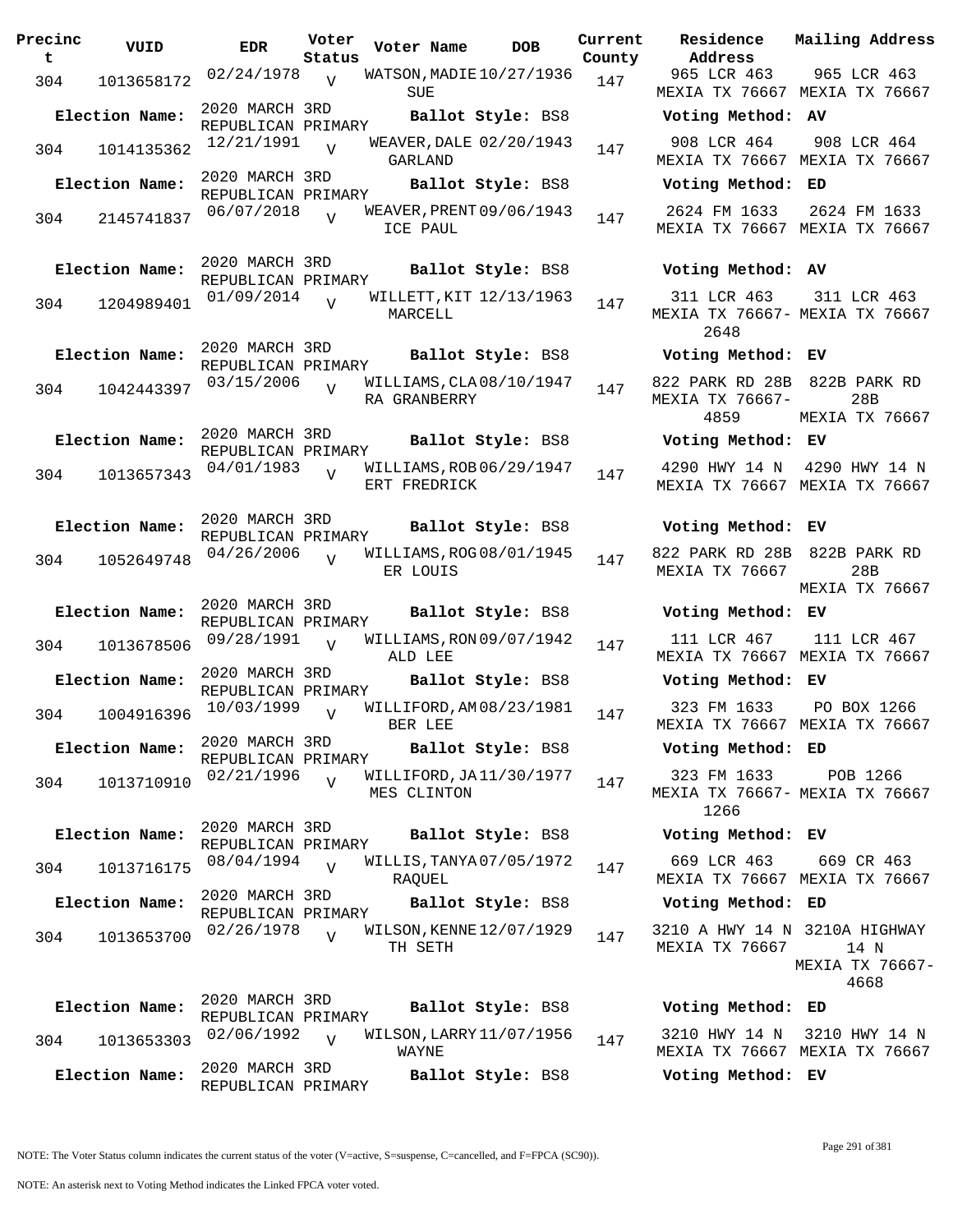| Precinc<br>t | VUID           | <b>EDR</b>                           | Voter<br>Status | Voter Name      | <b>DOB</b>                          | Current<br>County | Residence<br>Address                                  | Mailing Address                                                |
|--------------|----------------|--------------------------------------|-----------------|-----------------|-------------------------------------|-------------------|-------------------------------------------------------|----------------------------------------------------------------|
| 304          | 1034278159     | $12/29/2005$ V                       |                 | <b>DREXEL</b>   | WILSON, LOGAN 10/25/1943            | 147               | 638 LCR 463                                           | 638 LCR 463<br>MEXIA TX 76667 MEXIA TX 76667                   |
|              | Election Name: | 2020 MARCH 3RD<br>REPUBLICAN PRIMARY |                 |                 | Ballot Style: BS8                   |                   | Voting Method: EV                                     |                                                                |
| 304          | 1036548735     | 02/04/2006                           | $\overline{U}$  | ANN             | WILSON, MARY 10/19/1945             | 147               | 638 LCR 463                                           | 638 LCR 463<br>MEXIA TX 76667 MEXIA TX 76667                   |
|              | Election Name: | 2020 MARCH 3RD<br>REPUBLICAN PRIMARY |                 |                 | Ballot Style: BS8                   |                   | Voting Method: EV                                     |                                                                |
| 304          | 1013653319     | 02/06/1992                           | $\overline{v}$  | N               | WILSON, RUBY 01/01/1959             | 147               |                                                       | 3210 HWY 14 N 3210 HWY 14 N<br>MEXIA TX 76667 MEXIA TX 76667   |
|              | Election Name: | 2020 MARCH 3RD<br>REPUBLICAN PRIMARY |                 |                 | Ballot Style: BS8                   |                   | Voting Method: ED                                     |                                                                |
| 304          | 1013652747     | 02/25/1978                           | V               |                 | WILSON, WILMA <sup>05/27/1931</sup> | 147               |                                                       | 3210 HWY 14 N 3210 A HWY 14 N<br>MEXIA TX 76667 MEXIA TX 76667 |
|              | Election Name: | 2020 MARCH 3RD<br>REPUBLICAN PRIMARY |                 |                 | Ballot Style: BS8                   |                   | Voting Method: ED                                     |                                                                |
| 304          | 1005343482     | 04/24/1998                           | $\mathbf{S}$    | <b>BALDERAS</b> | WISDOM, NELDA 02/22/1980            | 147               | 5391 HWY 14 N<br>MEXIA TX 76667- GROESBECK TX<br>3869 | POB 103<br>76642                                               |
|              | Election Name: | 2020 MARCH 3RD<br>REPUBLICAN PRIMARY |                 |                 | Ballot Style: BS8                   |                   | Voting Method: ED                                     |                                                                |
| 304          | 1216676214     | 11/06/2018                           | $\overline{U}$  | COLBY           | WOOLARD, JIM 11/19/1980             | 147               | 168 LCR 405<br>MEXIA TX 76667                         |                                                                |
|              | Election Name: | 2020 MARCH 3RD<br>REPUBLICAN PRIMARY |                 |                 | Ballot Style: BS8                   |                   | Voting Method: EV                                     |                                                                |
| 304          | 1013680594     | 10/02/1980                           | $\overline{z}$  | MARCUS, JR.     | WRIGHT, BILLY 07/02/1957            | 147               | 262 PR 5483                                           | 262 PR 5483<br>MEXIA TX 76667 MEXIA TX 76667                   |
|              | Election Name: | 2020 MARCH 3RD<br>REPUBLICAN PRIMARY |                 |                 | Ballot Style: BS8                   |                   | Voting Method: EV                                     |                                                                |
| 304          | 1011006457     | 04/12/2007                           | $\overline{17}$ | CIA INGRAM      | WRIGHT, PATRI 03/24/1959            | 147               | 262 PR 5483                                           | 262 PR 5483<br>MEXIA TX 76667 MEXIA TX 76667                   |
|              | Election Name: | 2020 MARCH 3RD<br>REPUBLICAN PRIMARY |                 |                 | Ballot Style: BS8                   |                   | Voting Method: EV                                     |                                                                |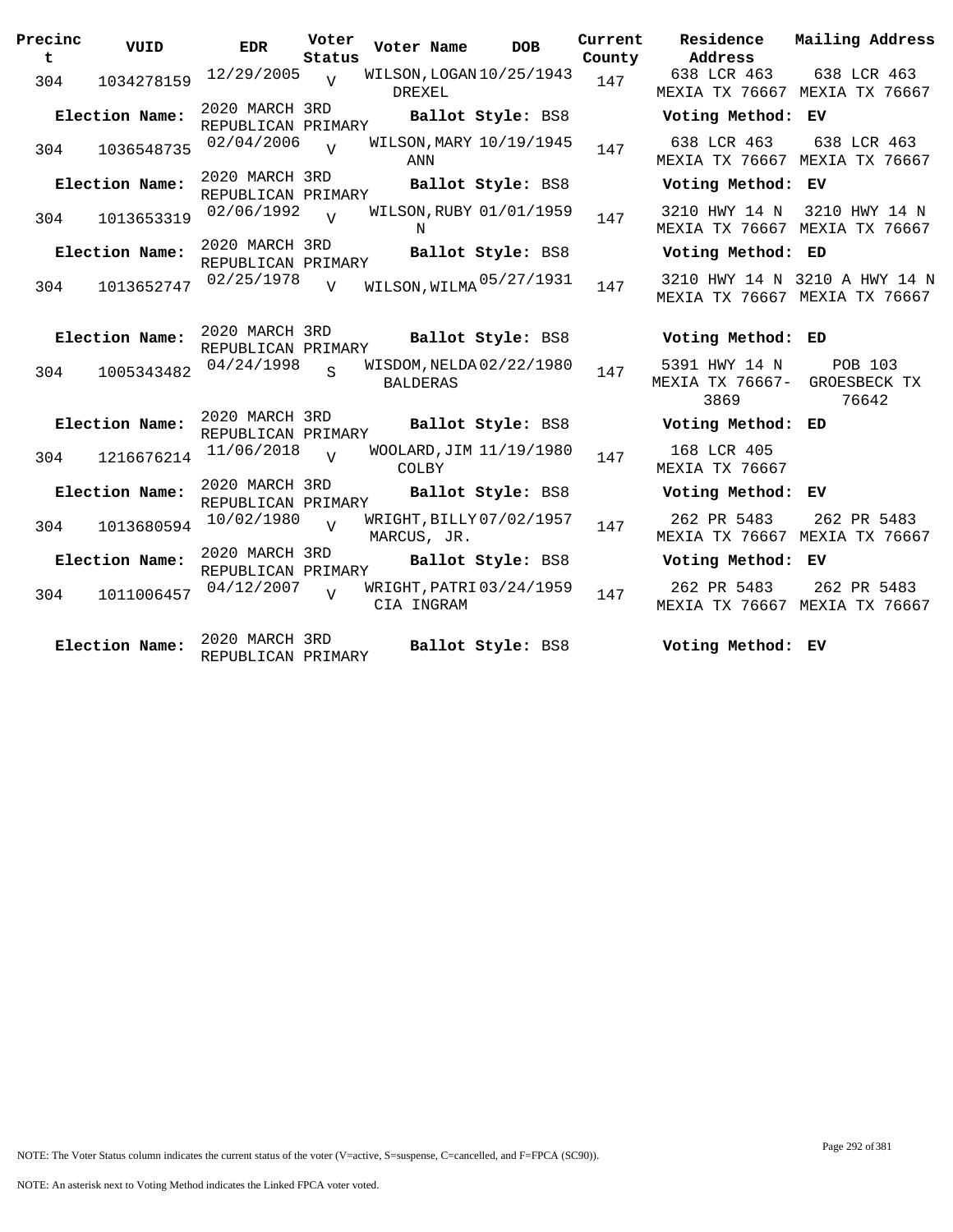| Precinc<br>t | VUID           | EDR                                  | Voter<br>Status | Voter Name                               | <b>DOB</b>              | Curre<br>Count |
|--------------|----------------|--------------------------------------|-----------------|------------------------------------------|-------------------------|----------------|
| 305          | 1013639319     | 08/01/1997                           | $\overline{V}$  | ALAMINSKI, AL 06/04/1951<br>BERT NOLAN   |                         | 147            |
|              | Election Name: | 2020 MARCH 3RD<br>REPUBLICAN PRIMARY |                 |                                          | Ballot Style: BS8       |                |
| 305          | 1005344425     | 03/05/1998                           | $\overline{U}$  | ALEXANDER, DA 05/29/1964<br>VID WAYNE    |                         | 147            |
|              | Election Name: | 2020 MARCH 3RD<br>REPUBLICAN PRIMARY |                 |                                          | Ballot Style: BS8       |                |
| 305          | 1013713593     | 02/23/1992                           | $\overline{V}$  | ALEXANDER, KA 05/21/1957<br>REN LYNN     |                         | 147            |
|              | Election Name: | 2020 MARCH 3RD<br>REPUBLICAN PRIMARY |                 |                                          | Ballot Style: BS8       |                |
| 305          | 1013655721     | 05/06/1978                           | $\overline{V}$  | SUE                                      | ALLEN, DEBRA 02/26/1955 | 147            |
|              | Election Name: | 2020 MARCH 3RD<br>REPUBLICAN PRIMARY |                 |                                          | Ballot Style: BS8       |                |
| 305          | 1007549197     | 05/17/1997                           | $\overline{U}$  | ARCHIBALD, CH04/08/1956<br>RISTIE RAE    |                         | 147            |
|              | Election Name: | 2020 MARCH 3RD<br>REPUBLICAN PRIMARY |                 |                                          | Ballot Style: BS8       |                |
| 305          | 1013655713     | 03/01/1982                           | $\overline{U}$  | BAILEY, BILLY 05/07/1962<br>JOE          |                         | 147            |
|              | Election Name: | 2020 MARCH 3RD<br>REPUBLICAN PRIMARY |                 |                                          | Ballot Style: BS8       |                |
| 305          | 1151535618     | 03/28/2008                           | $\overline{V}$  | BALLARD, JACK 02/16/1949<br>VINGLE       |                         | 147            |
|              | Election Name: | 2020 MARCH 3RD<br>REPUBLICAN PRIMARY |                 |                                          | Ballot Style: BS8       |                |
| 305          | 1151536018     | 03/28/2008                           | $\overline{V}$  | BALLARD, PATR 07/18/1949<br>ICIA ANN     |                         | 147            |
|              | Election Name: | 2020 MARCH 3RD<br>REPUBLICAN PRIMARY |                 |                                          | Ballot Style: BS8       |                |
| 305          | 1013681018     | 08/08/1991                           | $\overline{V}$  | BARDIN, PHILL 10/03/1944<br>IP WAYNE     |                         | 147            |
|              | Election Name: | 2020 MARCH 3RD<br>REPUBLICAN PRIMARY |                 |                                          | Ballot Style: BS8       |                |
| 305          | 1013681002     | 07/28/1991                           | $\overline{U}$  | BARDIN, VICTO 03/08/1960<br>RIA ANN      |                         | 147            |
|              | Election Name: | 2020 MARCH 3RD<br>REPUBLICAN PRIMARY |                 |                                          | Ballot Style: BS8       |                |
| 305          | 1088003729     | 05/29/2019                           | $\overline{V}$  | BARTSCH, GWEN 10/12/1949<br>DOLYN ONEIDA |                         | 147            |
|              | Election Name: | 2020 MARCH 3RD<br>REPUBLICAN PRIMARY |                 |                                          | Ballot Style: BS8       |                |
| 305          | 1132240250     | 09/14/2016                           | $\overline{U}$  | BEECHLY, MARV 09/14/1963<br>IN LEE       |                         | 147            |
|              | Election Name: | 2020 MARCH 3RD<br>REPUBLICAN PRIMARY |                 |                                          | Ballot Style: BS8       |                |
| 305          | 1061150275     | 09/14/2016                           | $\overline{U}$  | BEECHLY, SHEL 01/31/1968<br>IA ANN       |                         | 147            |
|              | Election Name: | 2020 MARCH 3RD<br>REPUBLICAN PRIMARY |                 |                                          | Ballot Style: BS8       |                |

**Voter Name DOB Residence Address Current Mailing Address County** 881 LCR 377 MEXIA TX 76667 MEXIA TX 76667- 881 LCR 377 0000 **Election Name: Ballot Style:** BS8 **Voting Method: ED** 861 LCR 377 MEXIA TX 76667 MEXIA TX 76667 861 LCR 377 **Election Name: Ballot Style:** BS8 **Voting Method: ED** 861 LCR 377 MEXIA TX 76667 MEXIA TX 76667 861 LCR 377 **Election Name: Ballot Style:** BS8 **Voting Method: ED** 2207 LCR 377 MEXIA TX 76667 MEXIA TX 76667 2207 LCR 377 **Election Name: Ballot Style:** BS8 **Voting Method: EV** 277 FM 2681 MEXIA TX 76667 MEXIA TX 76667 PO BOX 1560 **Election Name: Ballot Style:** BS8 **Voting Method: EV** 189 LCR WHITEROCK MEXIA TX 76667 MEXIA TX 76667 189 LCR WHITEROCK **Election Name: Ballot Style:** BS8 **Voting Method: ED** 138 LCR BURR OAK C MEXIA TX 76667 MEXIA TX 76667 138 LCR BURR OAK C-7 **Election Name: Ballot Style:** BS8 **Voting Method: EV** 138 LCR BURR OAK C MEXIA TX 76667 MEXIA TX 76667 138 LCR BURR OAK C-7 **Election Name: Ballot Style:** BS8 **Voting Method: EV** 145 LCR BURR OAK C MEXIA TX 76667 MEXIA TX 76667 145 LCR BURR OAK C **Election Name: Ballot Style:** BS8 **Voting Method: ED** 145 LCR BURR OAK C MEXIA TX 76667 MEXIA TX 76667 145 LCR BURR OAK C **Election Name: Ballot Style:** BS8 **Voting Method: ED** 312 LCR WHITEROCK MEXIA TX 76667 **Election Name: Ballot Style:** BS8 **Voting Method: EV** 129 LCR CEDAR C2 MEXIA TX 76667 **Election Name: Ballot Style:** BS8 **Voting Method: EV** 129 LCR CEDAR C2 MEXIA TX 76667 **Election Name: Ballot Style:** BS8 **Voting Method: EV**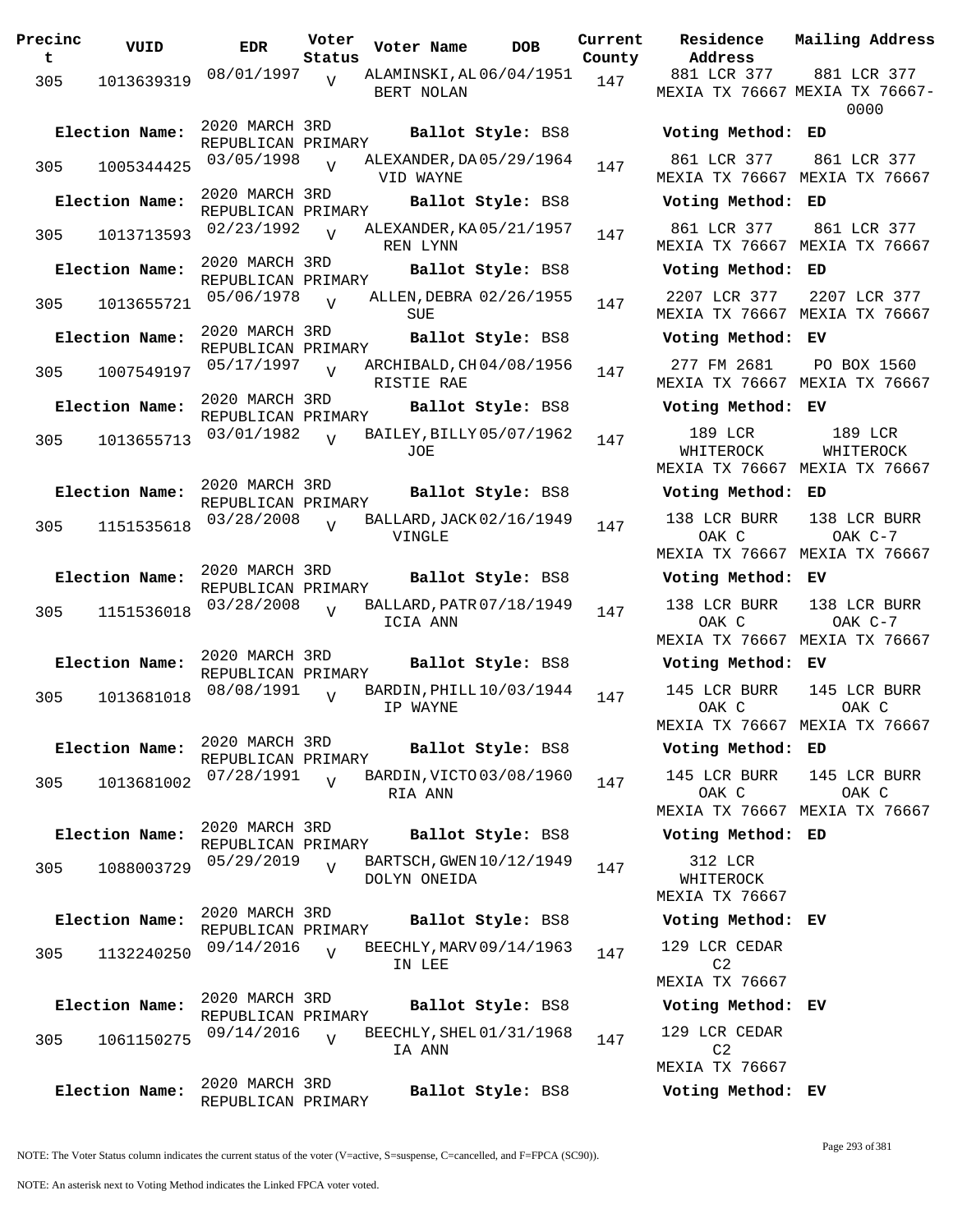| Precinc<br>t. | VUID                         | <b>EDR</b>                                         | Voter<br>Status | Voter Name     | DOB                                            | Curre<br>Count |
|---------------|------------------------------|----------------------------------------------------|-----------------|----------------|------------------------------------------------|----------------|
| 305           | 1013655174                   | 02/04/1990                                         | $\overline{V}$  | KAY            | BEENE, CHANA 02/26/1965                        | 147            |
| 305           | Election Name:<br>1213054224 | 2020 MARCH 3RD<br>REPUBLICAN PRIMARY<br>10/18/2014 |                 | <b>BRENDAN</b> | Ballot Style: BS8<br>BEENE, CHET 09/11/1996    | 147            |
| 305           | Election Name:<br>1013655415 | 2020 MARCH 3RD<br>REPUBLICAN PRIMARY<br>07/14/1983 | $\overline{U}$  | М              | Ballot Style: BS8<br>BEENE, WILLIA05/13/1965   | 147            |
|               | Election Name:               | 2020 MARCH 3RD<br>REPUBLICAN PRIMARY<br>03/19/1988 | $\overline{V}$  |                | Ballot Style: BS8<br>BENNETT, RAE $11/24/1968$ | 147            |
| 305           | 1013668959<br>Election Name: | 2020 MARCH 3RD                                     |                 | ANN            | Ballot Style: BS8                              |                |
| 305           | 1013641755                   | REPUBLICAN PRIMARY<br>02/07/1997                   | $\overline{U}$  | L DAVID        | BRUBAKER, JOE 03/10/1949                       | 147            |
| 305           | Election Name:<br>1013644914 | 2020 MARCH 3RD<br>REPUBLICAN PRIMARY<br>06/08/2001 | $\overline{U}$  | SY DIANNE      | Ballot Style: BS8<br>BRUBAKER, PAT 06/21/1947  | 147            |
| 305           | Election Name:<br>1013707021 | 2020 MARCH 3RD<br>REPUBLICAN PRIMARY<br>11/03/1980 | ٦T              | LLIS GAYLE     | Ballot Style: BS8<br>BRUBAKER, PHY 07/29/1949  | 147            |
| 305           | Election Name:<br>1013657622 | 2020 MARCH 3RD<br>REPUBLICAN PRIMARY<br>10/24/1980 | V               | AH BOUNDS      | Ballot Style: BS8<br>BURGESS, DEBR 01/05/1951  | 147            |
| 305           | Election Name:<br>1220938396 | 2020 MARCH 3RD<br>REPUBLICAN PRIMARY<br>07/09/2015 | $\overline{U}$  | CROTTS         | Ballot Style: BS8<br>CALL, CYNTHIA04/02/1956   | 147            |
| 305           | Election Name:<br>1060188475 | 2020 MARCH 3RD<br>REPUBLICAN PRIMARY<br>09/15/2006 | $\overline{V}$  | ALD REX        | Ballot Style: BS8<br>CAPEHART, RON 07/10/1950  | 147            |
|               | Election Name:               | 2020 MARCH 3RD<br>REPUBLICAN PRIMARY<br>04/05/2013 | $\overline{U}$  |                | Ballot Style: BS8<br>CARROLL, RONA 03/06/1950  |                |
| 305           | 1147117539<br>Election Name: | 2020 MARCH 3RD                                     |                 | LD WAYNE       | Ballot Style: BS8                              | 147            |
| 305           | 1013695117                   | REPUBLICAN PRIMARY<br>03/24/1996                   | $\overline{U}$  | EEN            | CLANCY, KATHL 12/27/1943                       | 147            |
|               | Election Name:               | 2020 MARCH 3RD<br>REPUBLICAN PRIMARY               |                 |                | Ballot Style: BS8                              |                |

**Voter Name DOB Residence Address Current Mailing Address County** 256 LCR WHITEROCK MEXIA TX 76667 MEXIA TX 76667 256 LCR WHITE ROCK **Election Name: Ballot Style:** BS8 **Voting Method: EV** 256 LCR WHITEROCK MEXIA TX 76667- MEXIA TX 76667 2081 256 WHITE ROCK RD **Election Name: Ballot Style:** BS8 **Voting Method: EV** 256 LCR WHITEROCK MEXIA TX 76667 MEXIA TX 76667 256 LCR WHITE ROCK **Election Name: Ballot Style:** BS8 **Voting Method: EV** 318 LCR CEDAR B 318 CR CEDAR B MEXIA TX 76667 MEXIA TX 76667 **Election Name: Ballot Style:** BS8 **Voting Method: EV** 149 LCR WHITEROCK MEXIA TX 76667 MEXIA TX 76667 149 LCR WHITE ROCK **Election Name: Ballot Style:** BS8 **Voting Method: EV** 149 LCR WHITEROCK MEXIA TX 76667 MEXIA TX 76667 149 LCR WHITE ROCK **Election Name: Ballot Style:** BS8 **Voting Method: EV** 214 LCR WHITEROCK MEXIA TX 76667 P O BOX 822 MEXIA TX 76667 **Election Name: Ballot Style:** BS8 **Voting Method: EV** 113 LCR CEDAR A 113 LCR CEDAR A MEXIA TX 76667- 4211 2 MEXIA TX 76667 **Election Name: Ballot Style:** BS8 **Voting Method: EV** 200 LCR BURR OAK B1 MEXIA TX 76667- MEXIA TX 76667 4202 200 LCR BURR OAK B1 **Election Name: Ballot Style:** BS8 **Voting Method: EV** 196 LCR CEDAR C 196 LCR CEDAR C MEXIA TX 76667 MEXIA TX 76667 **Election Name: Ballot Style:** BS8 **Voting Method: EV** 1693 LCR 377 MEXIA TX 76667 MEXIA TX 76667 1693 LCR 377 **Election Name: Ballot Style:** BS8 **Voting Method: EV** 317 LCR CEDAR B 317 LCR CEDAR MEXIA TX 76667 B1

MEXIA TX 76667

**Election Name: Ballot Style:** BS8 **Voting Method: EV**

NOTE: An asterisk next to Voting Method indicates the Linked FPCA voter voted.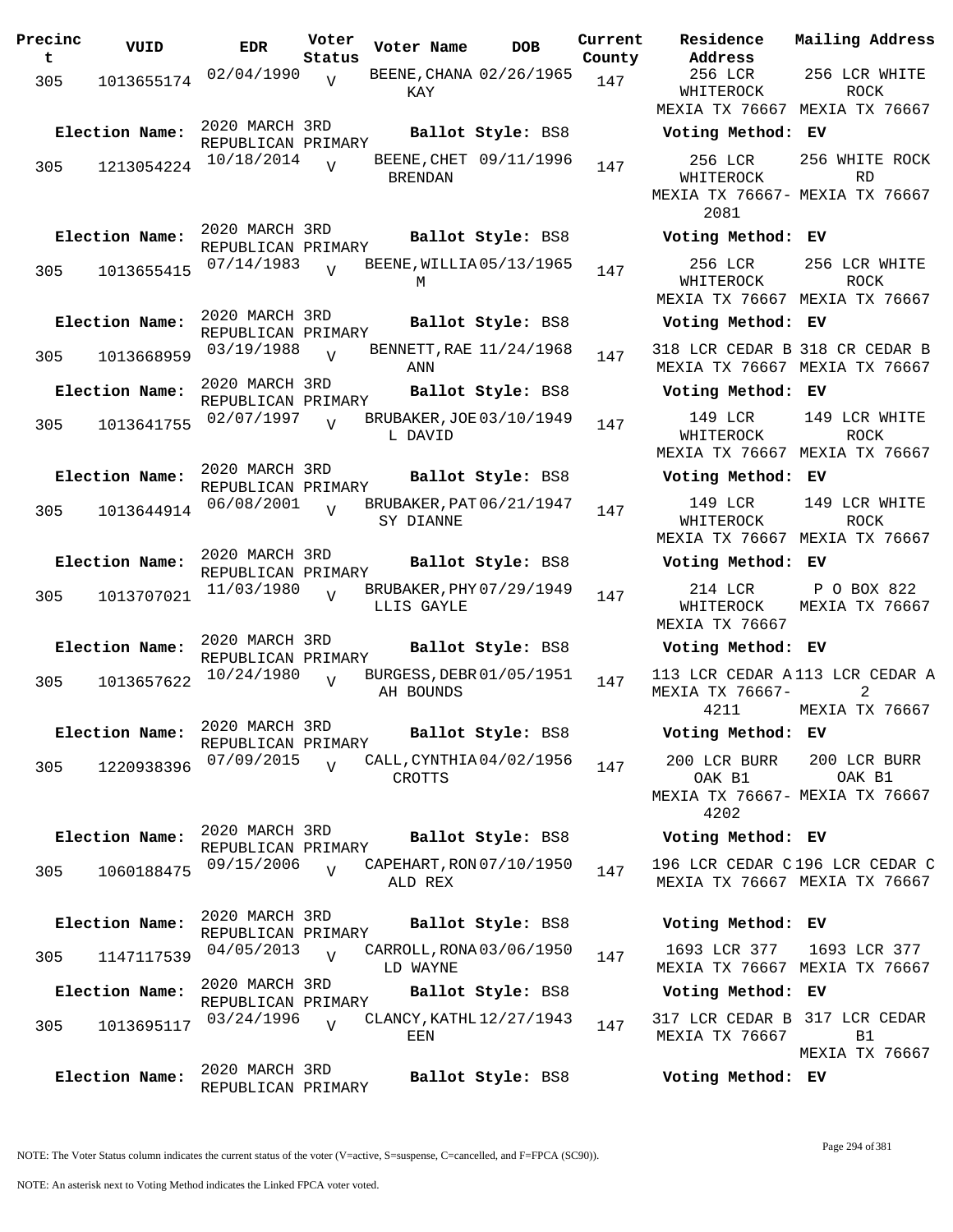| Precinc<br>t | VUID           | <b>EDR</b>                           | Voter<br>Status | Voter Name                               |                   | <b>DOB</b> | Current<br>County | Residence<br>Address                           | Mai:           |
|--------------|----------------|--------------------------------------|-----------------|------------------------------------------|-------------------|------------|-------------------|------------------------------------------------|----------------|
| 305          | 1013695129     | 03/24/1996                           | $\overline{V}$  | CLANCY, RONAL 03/09/1949<br>D DAVID      |                   |            | 147               | 317 LCR CEDAR B 31'<br>MEXIA TX 76667-<br>4218 | MEX            |
|              | Election Name: | 2020 MARCH 3RD                       |                 |                                          | Ballot Style: BS8 |            |                   | Voting Method: EV                              |                |
| 305          | 2135429214     | REPUBLICAN PRIMARY<br>03/18/2017     | $\overline{Y}$  | COFFEY, DIANE 01/05/1949<br>FORREST      |                   |            | 147               | 126 LCR<br>WHITEROCK<br>MEXIA TX 76667 MEX     | I              |
|              | Election Name: | 2020 MARCH 3RD<br>REPUBLICAN PRIMARY |                 |                                          | Ballot Style: BS8 |            |                   | Voting Method: EV                              |                |
| 305          | 1003919126     | 06/21/2000                           | $\overline{V}$  | CONNER, KIMBE 09/08/1962<br>RLEY ANNE    |                   |            | 147               | 535 FM 2681<br>MEXIA TX 76667 MEX              | J,             |
|              | Election Name: | 2020 MARCH 3RD<br>REPUBLICAN PRIMARY |                 |                                          | Ballot Style: BS8 |            |                   | Voting Method: ED                              |                |
| 305          | 1003770205     | 08/10/2001                           |                 | CONNER, RUSSE 07/09/1953<br>LL PRESTON   |                   |            | 147               | 535 FM 2681<br>MEXIA TX 76667 MEX              |                |
|              | Election Name: | 2020 MARCH 3RD<br>REPUBLICAN PRIMARY |                 |                                          | Ballot Style: BS8 |            |                   | Voting Method: ED                              |                |
| 305          | 1021321352     | 07/18/2007                           |                 | DABNEY, CASSI 05/23/1984<br>E LUETTA     |                   |            | 147               | 949 LCR 377<br>MEXIA TX 76667- MEX<br>2585     | 9 <sub>4</sub> |
|              | Election Name: | 2020 MARCH 3RD                       |                 |                                          | Ballot Style: BS8 |            |                   | Voting Method: EV                              |                |
| 305          | 1052770071     | REPUBLICAN PRIMARY<br>05/20/2006     | $\overline{U}$  | DABNEY, JOHN 05/11/1983<br>LESLIE        |                   |            | 147               | 949 LCR 377<br>MEXIA TX 76667 MEX              | 9 <sub>4</sub> |
|              | Election Name: | 2020 MARCH 3RD<br>REPUBLICAN PRIMARY |                 |                                          | Ballot Style: BS8 |            |                   | Voting Method: EV                              |                |
| 305          | 1162695045     | 12/01/2017                           | $\overline{z}$  | DOWDLE, KATHR 11/03/1990<br>YN RACHEL    |                   |            | 147               | 154 LCR BURR<br>OAK C<br>MEXIA TX 76667        |                |
|              | Election Name: | 2020 MARCH 3RD                       |                 |                                          | Ballot Style: BS8 |            |                   | Voting Method: EV                              |                |
| 305          | 1004935527     | REPUBLICAN PRIMARY<br>07/31/1999     | V               | ECKERT, REGIN 02/16/1948<br>A A          |                   |            | 147               | 1597 LCR 377<br>MEXIA TX 76667 MEX             | 15             |
|              | Election Name: | 2020 MARCH 3RD<br>REPUBLICAN PRIMARY |                 |                                          | Ballot Style: BS8 |            |                   | Voting Method: ED                              |                |
|              | 305 1104684651 | 03/11/2007                           | V               | FISHER, DONAL 09/21/1940<br>D LESLIE     |                   |            | 147               | 293 LCR<br>WHITEROCK<br>MEXIA TX 76667 MEX     | J              |
|              | Election Name: | 2020 MARCH 3RD<br>REPUBLICAN PRIMARY |                 |                                          | Ballot Style: BS8 |            |                   | Voting Method: EV                              |                |
| 305          | 1212137849     | 09/20/2014                           | $\overline{U}$  | FISHER, VICKI 11/03/1955<br>IRBY         |                   |            | 147               | 293 LCR<br>WHITEROCK                           | 29.3           |
|              |                |                                      |                 |                                          |                   |            |                   | MEXIA TX 76667- MEX<br>2184                    |                |
|              | Election Name: | 2020 MARCH 3RD<br>REPUBLICAN PRIMARY |                 |                                          | Ballot Style: BS8 |            |                   | Voting Method: EV                              |                |
| 305          | 1089860525     | 03/09/2018                           | $\overline{V}$  | FLEENER, ANDR 03/04/1965<br>EA CHARMAGNE |                   |            | 147               | 297 LCR CEDAR B<br>MEXIA TX 76667              |                |
|              | Election Name: | 2020 MARCH 3RD<br>REPUBLICAN PRIMARY |                 |                                          | Ballot Style: BS8 |            |                   | Voting Method: ED                              |                |
| 305          | 1013666335     | 03/06/1994                           | $\overline{U}$  | FOREMAN, JAME 04/06/1948<br>S ARNOLD     |                   |            | 147               | 165 PR 5387<br>MEXIA TX 76667 MEX              | 1(             |
|              | Election Name: | 2020 MARCH 3RD<br>REPUBLICAN PRIMARY |                 |                                          | Ballot Style: BS8 |            |                   | Voting Method: EV                              |                |
| 305          | 1013666326     | 03/03/1994                           | $\overline{U}$  | FOREMAN, REGI 10/08/1948                 |                   |            | 147               | 165 PR 5387                                    | 1(             |
|              | Election Name: | 2020 MARCH 3RD                       |                 | NA JO                                    | Ballot Style: BS8 |            |                   | MEXIA TX 76667 MEX<br>Voting Method: EV        |                |
|              |                | REPUBLICAN PRIMARY                   |                 |                                          |                   |            |                   |                                                |                |

MEXIA TX 76667- 4218 MEXIA TX 76667 **Election Name: Ballot Style:** BS8 **Voting Method: EV** 126 LCR WHITEROCK MEXIA TX 76667 MEXIA TX 76667 126 LCR WHITEROCK **Election Name: Ballot Style:** BS8 **Voting Method: EV** 535 FM 2681 MEXIA TX 76667 MEXIA TX 76667 PO BOX 88 **Election Name: Ballot Style:** BS8 **Voting Method: ED** 535 FM 2681 MEXIA TX 76667 MEXIA TX 76667 PO BOX 88 **Election Name: Ballot Style:** BS8 **Voting Method: ED** 949 LCR 377 MEXIA TX 76667- MEXIA TX 76667 2585 949 LCR 377 **Election Name: Ballot Style:** BS8 **Voting Method: EV** 949 LCR 377 MEXIA TX 76667 MEXIA TX 76667 949 LCR 377 **Election Name: Ballot Style:** BS8 **Voting Method: EV** 154 LCR BURR OAK C MEXIA TX 76667 **Election Name: Ballot Style:** BS8 **Voting Method: EV** 1597 LCR 377 MEXIA TX 76667 MEXIA TX 76667 1597 LCR 377 **Election Name: Ballot Style:** BS8 **Voting Method: ED** 293 LCR WHITEROCK MEXIA TX 76667 MEXIA TX 76667 293 LCR WHITEROCK **Election Name: Ballot Style:** BS8 **Voting Method: EV** 293 LCR WHITEROCK MEXIA TX 76667- MEXIA TX 76667 2184 293 LCR WHITE ROCK **Election Name: Ballot Style:** BS8 **Voting Method: EV** 297 LCR CEDAR B MEXIA TX 76667 **Election Name: Ballot Style:** BS8 **Voting Method: ED** 165 PR 5387 MEXIA TX 76667 MEXIA TX 76667 165 PR 5387 **Election Name: Ballot Style:** BS8 **Voting Method: EV** 165 PR 5387 165 PR 5387

317 LCR CEDAR B 317 LCR CEDAR

**Current Mailing Address**

 $B<sub>1</sub>$ 

NOTE: The Voter Status column indicates the current status of the voter (V=active, S=suspense, C=cancelled, and F=FPCA (SC90)).

MEXIA TX 76667 MEXIA TX 76667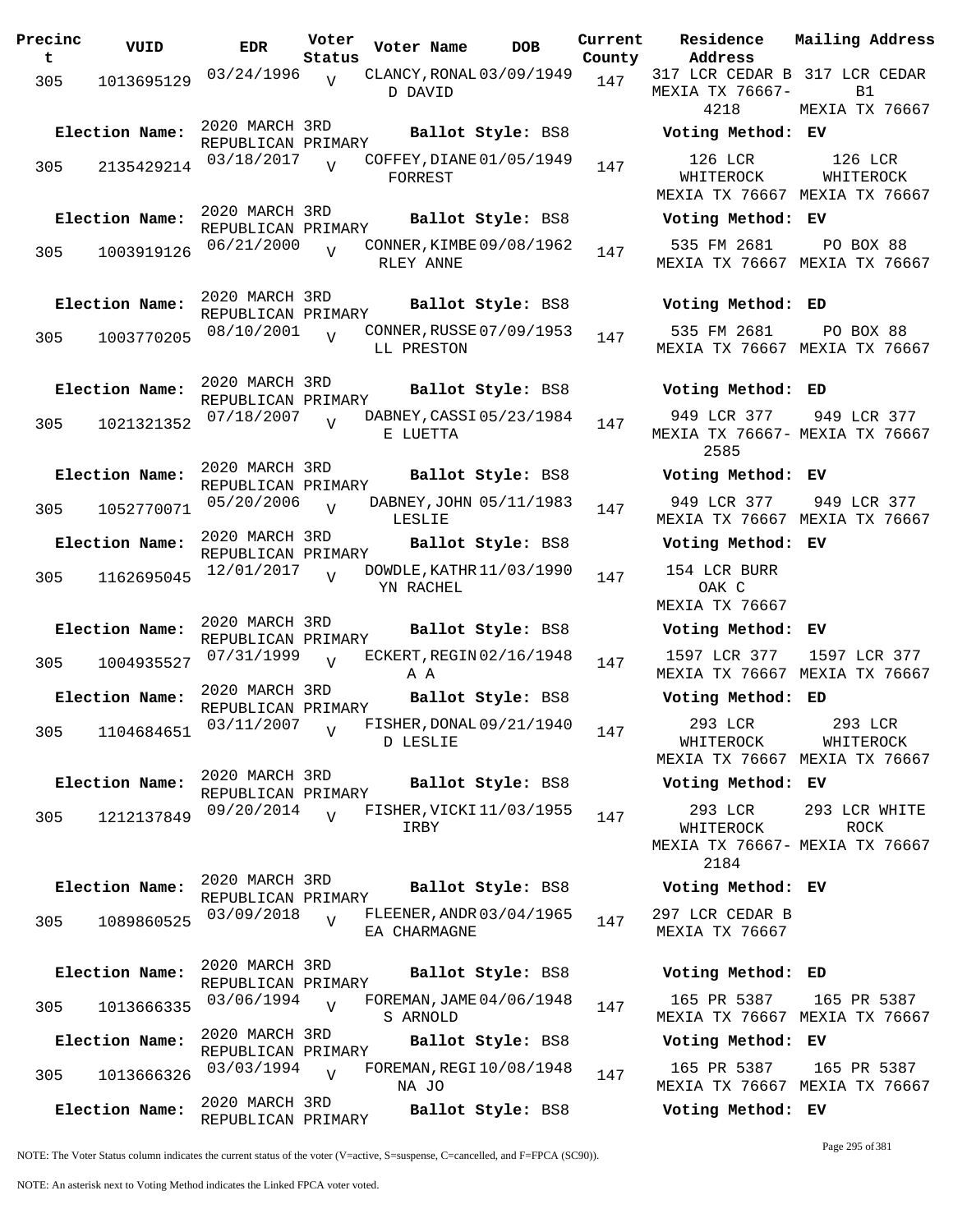| Precinc<br>t | VUID           | <b>EDR</b>                           | Voter<br>Status | Voter Name                            | <b>DOB</b>              | Current<br>County |          |
|--------------|----------------|--------------------------------------|-----------------|---------------------------------------|-------------------------|-------------------|----------|
| 305          | 1031554582     | 12/14/2005                           | V               | DICKSON                               | FOWLER, KAY 08/31/1960  | 147               |          |
|              |                |                                      |                 |                                       |                         |                   | МE       |
|              | Election Name: | 2020 MARCH 3RD<br>REPUBLICAN PRIMARY |                 |                                       | Ballot Style: BS8       |                   | ٦        |
| 305          | 1022994112     | 11/02/2004                           | $\overline{z}$  | FOWLER, RONAL 02/02/1947<br>D DEAN    |                         | 147               |          |
|              | Election Name: | 2020 MARCH 3RD<br>REPUBLICAN PRIMARY |                 |                                       | Ballot Style: BS8       |                   | M)<br>٦  |
| 305          | 1013652159     | 10/07/1993                           | $\overline{U}$  | FRAZIER, JULI 08/15/1972<br>E RENEE   |                         | 147               | M)       |
|              | Election Name: | 2020 MARCH 3RD<br>REPUBLICAN PRIMARY |                 |                                       | Ballot Style: BS8       |                   | ٦        |
| 305          | 1013710189     | 05/07/1992                           | V               | FRAZIER<br>II,LEX                     | 11/19/1971              | 147               | M)       |
|              | Election Name: | 2020 MARCH 3RD<br>REPUBLICAN PRIMARY |                 |                                       | Ballot Style: BS8       |                   | J        |
| 305          | 1069361778     | 02/19/2016                           | V               | FRIDAY<br>JR, STEPHEN<br>LAMAR        | 04/07/1977              | 147               | M)       |
|              | Election Name: | 2020 MARCH 3RD<br>REPUBLICAN PRIMARY |                 |                                       | Ballot Style: BS8       |                   | ٦        |
| 305          | 1003919644     | 05/06/2000                           | $\overline{U}$  | FRIDAY, VALAR 04/06/1982<br>IE KAY    |                         | 147               | M)       |
|              | Election Name: | 2020 MARCH 3RD<br>REPUBLICAN PRIMARY |                 |                                       | Ballot Style: BS8       |                   | N        |
| 305          | 1144260465     | 03/04/2018                           | V               | LEE ROY                               | FROST, ALVIN 09/07/1940 | 147               | 16<br>M) |
|              | Election Name: | 2020 MARCH 3RD<br>REPUBLICAN PRIMARY |                 |                                       | Ballot Style: BS8       |                   | ٦        |
| 305          | 1062299496     | 03/04/2018                           | $\overline{V}$  | FROST, SANDRA 09/02/1946<br>JEAN      |                         | 147               | 16<br>M) |
|              | Election Name: | 2020 MARCH 3RD<br>REPUBLICAN PRIMARY |                 |                                       | Ballot Style: BS8       |                   | ٦        |
| 305          | 1125463624     | 11/03/2018                           | $\overline{U}$  | GAVIRIA, ALES 11/12/1982<br>HA LYN    |                         | 147               | M        |
|              | Election Name: | 2020 MARCH 3RD<br>REPUBLICAN PRIMARY |                 |                                       | Ballot Style: BS8       |                   | N        |
| 305          | 1185954260     | 11/07/2019                           | ٦T              | GLOVER, MICHA 09/23/1953<br>EL JOESPH |                         | 147               |          |
|              | Election Name: | 2020 MARCH 3RD                       |                 |                                       | Ballot Style: BS8       |                   | M)<br>J  |
| 305          | 1076086231     | REPUBLICAN PRIMARY<br>09/19/2019     | V               | GOOCH, SHERWY 07/14/1949<br>N KAY     |                         | 147               | 14       |
|              | Election Name: | 2020 MARCH 3RD<br>REPUBLICAN PRIMARY |                 |                                       | Ballot Style: BS8       |                   | M<br>J   |
| 305          | 1039863866     | 02/06/2006                           | $\overline{V}$  | GRAGG, JO<br>LANA                     | 06/15/1951              | 147               | 1!       |
|              |                | 2020 MARCH 3RD                       |                 |                                       |                         |                   | M)       |
|              | Election Name: | REPUBLICAN PRIMARY                   |                 |                                       | Ballot Style: BS8       |                   | J        |
| 305          | 1039866735     | 02/06/2006                           | $\overline{U}$  | GRAGG, THOMAS 04/19/1952<br>DEWAYNE   |                         | 147               | 1!       |
|              | Election Name: | 2020 MARCH 3RD                       |                 |                                       | Ballot Style: BS8       |                   | M)<br>٦  |
| 305          | 1211428857     | REPUBLICAN PRIMARY<br>08/10/2017     | $\overline{V}$  | GRIGSBY, CARO 03/07/1954<br>L LESLIE  |                         | 147               | M        |

**Voter Name DOB Residence Address Current Mailing Address** 234 LCR WHITEROCK MEXIA TX 76667- MEXIA TX 76667 2081 234 WHITE ROCK RD **Election Name: Ballot Style:** BS8 **Voting Method: ED** 234 LCR WHITEROCK MEXIA TX 76667 MEXIA TX 76667 234 WHITEROCK RD **Election Name: Ballot Style:** BS8 **Voting Method: ED** 1177 LCR 377 EXIA TX 76667 **Election Name: Ballot Style:** BS8 **Voting Method: ED** 1177 LCR 377 EXIA TX 76667 **Election Name: Ballot Style:** BS8 **Voting Method: EV** 671 FM 2681 EXIA TX 76667 **Election Name: Ballot Style:** BS8 **Voting Method: EV** 671 FM 2681 EXIA TX 76667 **Election Name: Ballot Style:** BS8 **Voting Method: EV** 2 LCR CEDAR D EXIA TX 76667 **Election Name: Ballot Style:** BS8 **Voting Method: AV** 2 LCR CEDAR D EXIA TX 76667 **Election Name: Ballot Style:** BS8 **Voting Method: AV** 1786 LCR 377 EXIA TX 76667 **Election Name: Ballot Style:** BS8 **Voting Method: EV** 135 LCR BURR OAK B3 EXIA TX 76667 **Election Name: Ballot Style:** BS8 **Voting Method: EV** 8 LCR CEDAR B EXIA TX 76667 **Election Name: Ballot Style:** BS8 **Voting Method: ED** 154 LCR REDBUD 154 LCR REDBUD A MEXIA TX 76667 MEXIA TX 76667 A **Election Name: Ballot Style:** BS8 **Voting Method: EV** 154 LCR REDBUD 154 LCR REDBUD A MEXIA TX 76667 MEXIA TX 76667 A **Election Name: Ballot Style:** BS8 **Voting Method: EV** 443 LCR 377 MEXIA TX 76667 MEXIA TX 76667 443 LCR 377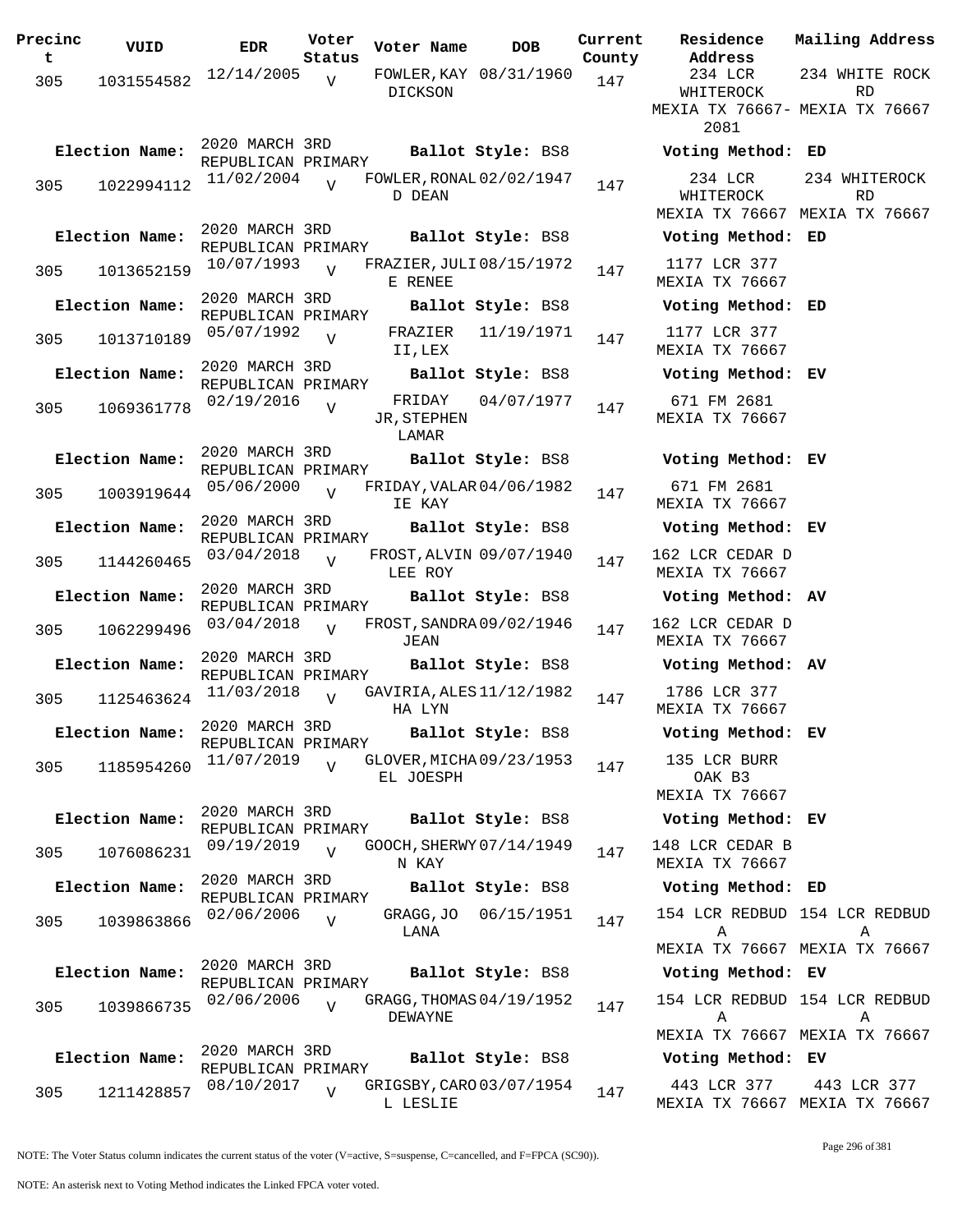| Precinc<br>t | VUID           | <b>EDR</b>                           | Voter<br>Status | Voter Name    | <b>DOB</b>               | Current<br>County | Residence<br>Address                     | Mai:           |
|--------------|----------------|--------------------------------------|-----------------|---------------|--------------------------|-------------------|------------------------------------------|----------------|
|              | Election Name: | 2020 MARCH 3RD<br>REPUBLICAN PRIMARY |                 |               | Ballot Style: BS8        |                   | Voting Method: ED                        |                |
| 305          | 2161389384     | 12/05/2019                           | $\overline{V}$  | ANTONIO       | GUZMAN, LUIS 03/16/1975  | 147               | 147 LCR BURR<br>OAK B3<br>MEXIA TX 76667 |                |
|              | Election Name: | 2020 MARCH 3RD<br>REPUBLICAN PRIMARY |                 |               | Ballot Style: BS8        |                   | Voting Method: EV                        |                |
| 305          | 1159082627     | 11/04/2008                           | $\overline{V}$  | COLLYN        | HALL, ASHLEY 02/18/1977  | 147               | 192 LCR CEDAR D<br>MEXIA TX 76667        |                |
|              | Election Name: | 2020 MARCH 3RD<br>REPUBLICAN PRIMARY |                 |               | Ballot Style: BS8        |                   | Voting Method: EV                        |                |
| 305          | 1143971841     | 06/10/2007                           | $\mathbf{s}$    | EARET         | HALL, MATTHEW 11/12/1974 | 147               | 192 LCR CEDAR D<br>MEXIA TX 76667 MEX    | P(             |
|              | Election Name: | 2020 MARCH 3RD<br>REPUBLICAN PRIMARY |                 |               | Ballot Style: BS8        |                   | Voting Method: ED                        |                |
| 305          | 1013677693     | 11/18/1995                           | $\overline{U}$  | T LYNN        | HARRISON, BER 10/10/1967 | 147               | 539 FM 2681<br>MEXIA TX 76667 MEX        | 5 <sup>2</sup> |
|              | Election Name: | 2020 MARCH 3RD<br>REPUBLICAN PRIMARY |                 |               | Ballot Style: BS8        |                   | Voting Method: ED                        |                |
| 305          | 1146191387     | 10/18/2007                           | $\overline{U}$  | R             | HAYNES, KELLI 10/08/1963 | 147               | 176 LCR CEDAR B 176<br>MEXIA TX 76667    |                |
|              | Election Name: | 2020 MARCH 3RD                       |                 |               | Ballot Style: BS8        |                   | Voting Method: EV                        | MEX            |
|              |                | REPUBLICAN PRIMARY<br>02/04/2005     | $\overline{V}$  |               | HAYNES, LARRY 06/01/1965 |                   | 176 LCR CEDAR B                          | $\mathbf P$    |
| 305          | 1023544843     | 2020 MARCH 3RD                       |                 | HERMAN        |                          | 147               | MEXIA TX 76667 MEX                       |                |
|              | Election Name: | REPUBLICAN PRIMARY                   |                 |               | Ballot Style: BS8        |                   | Voting Method: EV                        |                |
| 305          | 1024047248     | 04/15/2005                           | $\overline{U}$  | HARLOTTE A    | HECKATHORN, C02/23/1960  | 147               | 123 LCR BURR<br>OAK C<br>MEXIA TX 76667  |                |
|              | Election Name: | 2020 MARCH 3RD<br>REPUBLICAN PRIMARY |                 |               | Ballot Style: BS8        |                   | Voting Method: ED                        |                |
| 305          | 1005052957     | 01/03/2006                           |                 | ILLIAM C      | HECKATHORN, W09/08/1953  | 147               | 123 LCR BURR<br>OAK C<br>MEXIA TX 76667  |                |
|              | Election Name: | 2020 MARCH 3RD<br>REPUBLICAN PRIMARY |                 |               | Ballot Style: BS8        |                   | Voting Method: ED                        |                |
|              | 305 1124991880 | 07/25/2018                           | V               | <b>BURTON</b> | HOLLOWAY, JON 07/16/1951 | 147               | 676 FM 2681<br>MEXIA TX 76667 MEX        |                |
|              | Election Name: | 2020 MARCH 3RD                       |                 |               | Ballot Style: BS8        |                   | Voting Method: EV                        |                |
| 305          | 1124991879     | REPUBLICAN PRIMARY<br>10/12/2018     | $\overline{V}$  | ANIE FROST    | HOLLOWAY, MEL 04/22/1953 | 147               | 676 FM 2681<br>MEXIA TX 76667 MEX        |                |
|              | Election Name: | 2020 MARCH 3RD<br>REPUBLICAN PRIMARY |                 |               | Ballot Style: BS8        |                   | Voting Method: EV                        |                |
| 305          | 1013713749     | 04/30/1982                           | $\overline{17}$ | FROST         | HOOKS, DIANNE 04/07/1948 | 147               | 176 LCR CEDAR A 176<br>MEXIA TX 76667    |                |
|              | Election Name: | 2020 MARCH 3RD<br>REPUBLICAN PRIMARY |                 |               | Ballot Style: BS8        |                   | Voting Method: EV                        | MEX            |
| 305          | 1118649972     | 03/09/2017                           | $\overline{V}$  | E DARLENE     | HUGHES, BONNI 06/22/1968 | 147               | 475 FM 2681<br>MEXIA TX 76667            |                |
|              | Election Name: | 2020 MARCH 3RD<br>REPUBLICAN PRIMARY |                 |               | Ballot Style: BS8        |                   | Voting Method: EV                        |                |
| 305          | 1003770417     | 08/15/2001                           |                 | AH BOTTOMS    | HULLUM, DEBOR 08/25/1952 | 147               | 222 LCR REDBUD 222<br>Α                  |                |
|              |                |                                      |                 |               |                          |                   | MEXIA TX 76667 MEX                       |                |
|              | Election Name: | 2020 MARCH 3RD<br>REPUBLICAN PRIMARY |                 |               | Ballot Style: BS8        |                   | Voting Method: ED                        |                |

**Voter Name DOB Residence Address Current Mailing Address Election Name: Ballot Style:** BS8 **Voting Method: ED** 147 LCR BURR OAK B3 MEXIA TX 76667 **Election Name: Ballot Style:** BS8 **Voting Method: EV** 192 LCR CEDAR D MEXIA TX 76667 **Election Name: Ballot Style:** BS8 **Voting Method: EV** 192 LCR CEDAR D PO BOX 1525 MEXIA TX 76667 MEXIA TX 76667 **Election Name: Ballot Style:** BS8 **Voting Method: ED** 539 FM 2681 MEXIA TX 76667 MEXIA TX 76667 539 FM 2681 **Election Name: Ballot Style:** BS8 **Voting Method: ED** 176 LCR CEDAR B 176 LCR CEDAR MEXIA TX 76667 B1 MEXIA TX 76667 **Election Name: Ballot Style:** BS8 **Voting Method: EV** 176 LCR CEDAR B MEXIA TX 76667 MEXIA TX 76667 PO BOX 468 **Election Name: Ballot Style:** BS8 **Voting Method: EV** 123 LCR BURR OAK C MEXIA TX 76667 **Election Name: Ballot Style:** BS8 **Voting Method: ED** 123 LCR BURR OAK C MEXIA TX 76667 **Election Name: Ballot Style:** BS8 **Voting Method: ED** 676 FM 2681 MEXIA TX 76667 MEXIA TX 76667 PO BOX C **Election Name: Ballot Style:** BS8 **Voting Method: EV** 676 FM 2681 MEXIA TX 76667 MEXIA TX 76667 PO BOX C **Election Name: Ballot Style:** BS8 **Voting Method: EV** 176 LCR CEDAR A 176 LCR CEDAR MEXIA TX 76667 A1 MEXIA TX 76667 **Election Name: Ballot Style:** BS8 **Voting Method: EV** 475 FM 2681 MEXIA TX 76667 **Election Name: Ballot Style:** BS8 **Voting Method: EV**

> 222 LCR REDBUD 222 LCR REDBUD A MEXIA TX 76667 MEXIA TX 76667 A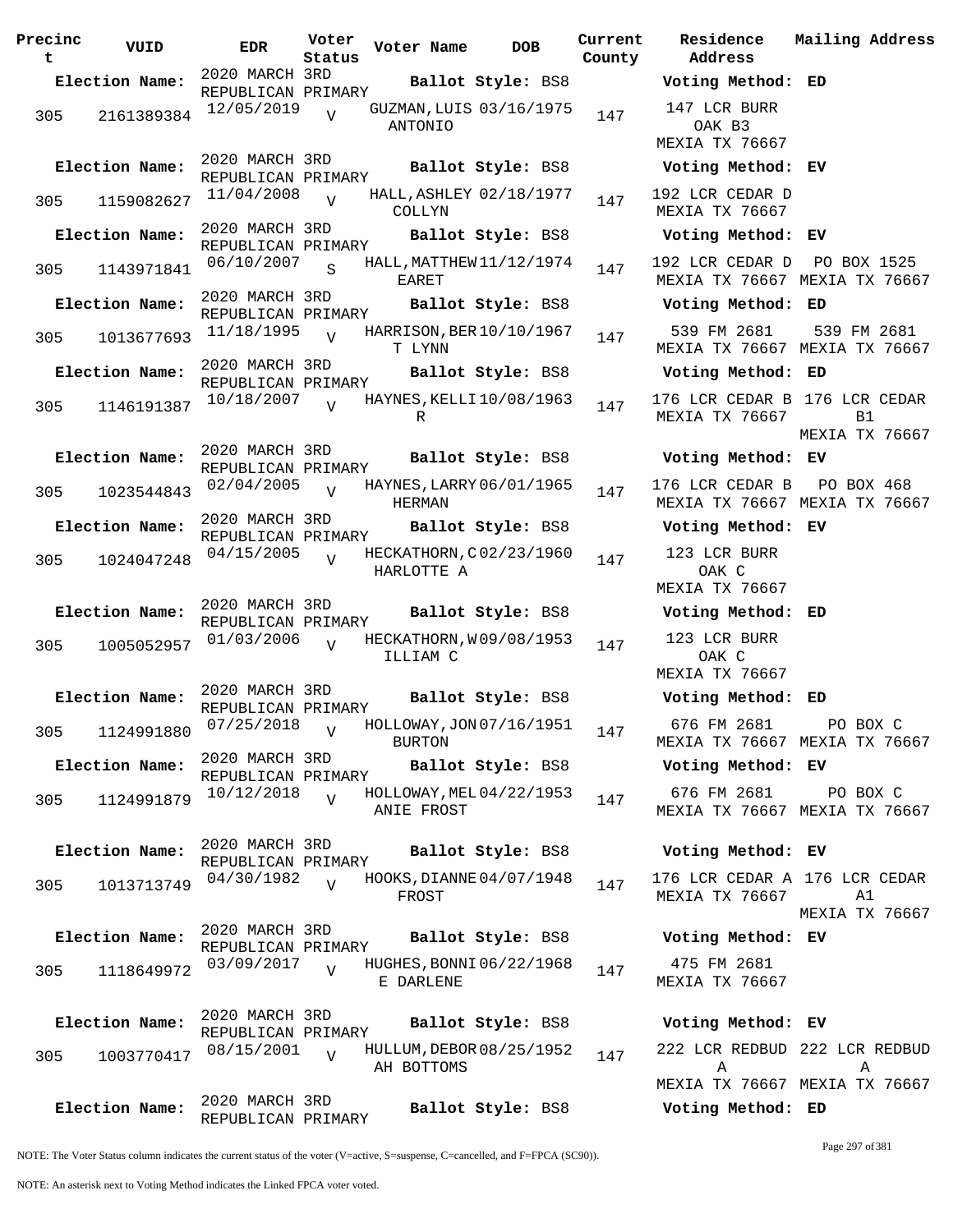| Precinc<br>t | VUID           | <b>EDR</b>                           | Voter<br>Status | Voter Name       | <b>DOB</b>               | Curre<br>Count |
|--------------|----------------|--------------------------------------|-----------------|------------------|--------------------------|----------------|
| 305          | 1004936780     | 01/13/2001                           | V               | RAY              | HULLUM, GLEN 12/31/1945  | 147            |
|              | Election Name: | 2020 MARCH 3RD<br>REPUBLICAN PRIMARY |                 |                  | Ballot Style: BS8        |                |
| 305          | 1057016380     | 10/24/2008                           | $\overline{U}$  | VID WAYNE        | HUTCHASON, DA12/24/1962  | 147            |
|              | Election Name: | 2020 MARCH 3RD<br>REPUBLICAN PRIMARY |                 |                  | Ballot Style: BS8        |                |
| 305          | 1013700703     | 12/16/1993                           | $\overline{V}$  | LOU              | INGLE, CARRIE 09/14/1964 | 147            |
|              | Election Name: | 2020 MARCH 3RD                       |                 |                  | Ballot Style: BS8        |                |
| 305          | 1013716106     | REPUBLICAN PRIMARY<br>12/29/1994     | $\overline{V}$  | ER B             | JACKSON, WALT 04/10/1947 | 147            |
|              | Election Name: | 2020 MARCH 3RD                       |                 |                  | Ballot Style: BS8        |                |
| 305          | 1013722782     | REPUBLICAN PRIMARY<br>05/13/1982     | $\overline{z}$  | A SUE            | JENSON, GLYND 01/14/1958 | 147            |
|              | Election Name: | 2020 MARCH 3RD<br>REPUBLICAN PRIMARY |                 |                  | Ballot Style: BS8        |                |
| 305          | 1013668097     | 06/13/1992                           | $\overline{U}$  | E E              | JENSON, JIMMI 08/22/1954 | 147            |
|              | Election Name: | 2020 MARCH 3RD<br>REPUBLICAN PRIMARY |                 |                  | Ballot Style: BS8        |                |
| 305          | 1208738136     | 12/06/2018                           | V               | DELAINE          | JOHNSON, SARA 04/02/1980 | 147            |
|              | Election Name: | 2020 MARCH 3RD<br>REPUBLICAN PRIMARY |                 |                  | Ballot Style: BS8        |                |
| 305          | 1004786784     | 02/20/2000                           | $\overline{U}$  | YLE<br>ARTERBURN | JOHNSON, SHER 05/11/1945 | 147            |
|              | Election Name: | 2020 MARCH 3RD                       |                 |                  | Ballot Style: BS8        |                |
|              |                | REPUBLICAN PRIMARY                   |                 |                  |                          |                |
|              |                | 305 1004786797 02/20/2000            | V               | ELL RAY          | JOHNSON, WEND 09/14/1946 | 147            |
|              | Election Name: | 2020 MARCH 3RD<br>REPUBLICAN PRIMARY |                 |                  | Ballot Style: BS8        |                |
| 305          | 1013642245     | 12/21/1996                           | $\overline{V}$  | FAITH            | KEETON, ALICE 12/13/1966 | 147            |
|              | Election Name: | 2020 MARCH 3RD<br>REPUBLICAN PRIMARY |                 |                  | Ballot Style: BS8        |                |
| 305          | 1013702042     | 05/02/1990                           | $\overline{U}$  | LEE              | KENDALL, KENT 06/25/1965 | 147            |
|              | Election Name: | 2020 MARCH 3RD<br>REPUBLICAN PRIMARY |                 |                  | Ballot Style: BS8        |                |
| 305          | 2145729101     | 06/24/2018                           | $\overline{V}$  | ON MCKINLEE      | LANGLEY, ASHT 04/30/2000 | 147            |
|              | Election Name: | 2020 MARCH 3RD<br>REPUBLICAN PRIMARY |                 |                  | Ballot Style: BS8        |                |
| 305          | 2146945305     | 08/31/2018                           | $\overline{V}$  | SE LYNN          | LAWSON, GENOE 11/19/1972 | 147            |

**Voter Name DOB Residence Current Mailing Address Address** 1ty 222 LCR REDBUD 222 LCR REDBUD A MEXIA TX 76667- MEXIA TX 76667 4234  $\Delta$ **Election Name: Ballot Style:** BS8 **Voting Method: ED** 104 LCR CEDAR A 104 LCR CEDAR A MEXIA TX 76667 MEXIA TX 76667 **Election Name: Ballot Style:** BS8 **Voting Method: EV** 697 FM 2681 MEXIA TX 76667 MEXIA TX 76667 P O BOX 970 **Election Name: Ballot Style:** BS8 **Voting Method: EV** 1797 LCR 377 MEXIA TX 76667 MEXIA TX 76667 1797 CR 377 **Election Name: Ballot Style:** BS8 **Voting Method: EV** 190 LCR CEDAR A 190 LCR CEDAR MEXIA TX 76667 A2 MEXIA TX 76667 **Election Name: Ballot Style:** BS8 **Voting Method: EV** 190 LCR CEDAR A 190 LCR CEDAR MEXIA TX 76667 A2 MEXIA TX 76667 **Election Name: Ballot Style:** BS8 **Voting Method: EV** 193 LCR 379 MEXIA TX 76667 MEXIA TX 76667 PO BOX 64 **Election Name: Ballot Style:** BS8 **Voting Method: ED** 1625 LCR 377 MEXIA TX 76667 1625 LCR 377 (PECAN) MEXIA TX 76667 **Election Name: Ballot Style:** BS8 **Voting Method: EV** 1625 LCR 377 MEXIA TX 76642 1625 LCR 377 (PECAN) MEXIA TX 76667 **Election Name: Ballot Style:** BS8 **Voting Method: EV** 899 LCR 377 MEXIA TX 76667 PO BOX 341 GROESBECK TX 76642-0341 **Election Name: Ballot Style:** BS8 **Voting Method: ED** 338 LCR WHITEROCK MEXIA TX 76667 PO BOX 728 MEXIA TX 76667 **Election Name: Ballot Style:** BS8 **Voting Method: ED** 114 LCR YAUPON 114 LCR YAUPON-A MEXIA TX 76667 MEXIA TX 76667 A **Election Name: Ballot Style:** BS8 **Voting Method: AV** 126 LCR WHITEROCK MEXIA TX 76667 MEXIA TX 76667 126 LCR WHITEROCK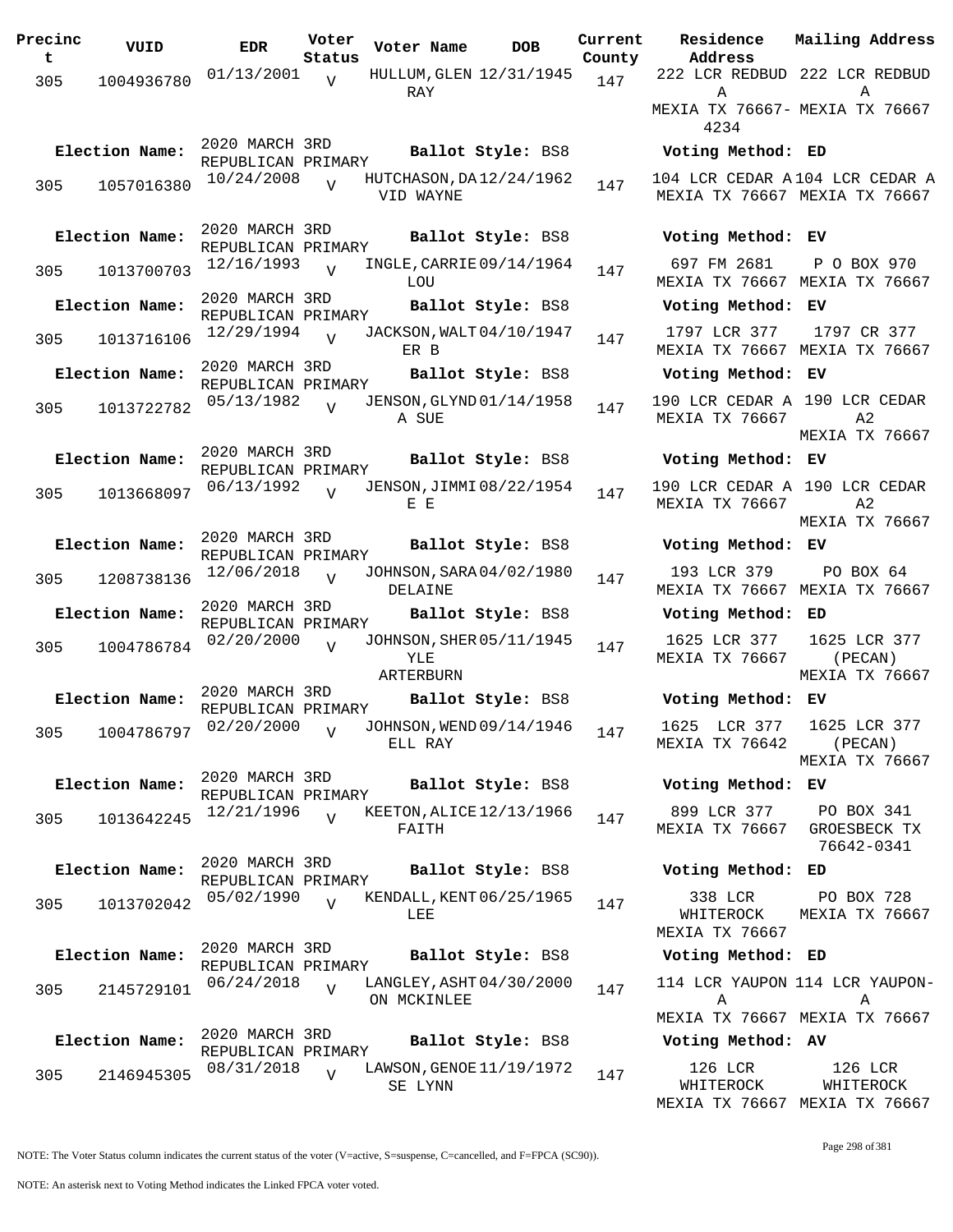**Precinc t VUID EDR Voter Status Voter Name DOB Current Residence County** 2020 MARCH 3RD REPUBLICAN PRIMARY **Election Name: Ballot Style:** BS8 **Voting Method: ED** 305 1013698526 06/10/1995 ANN  $\overline{V}$ LYNCH, JUDY 05/05/1955 147 2020 MARCH 3RD REPUBLICAN PRIMARY **Election Name: Ballot Style:** BS8 **Voting Method: ED** 305 1004980025 02/13/1999 JORDAN  $\overline{v}$ MAKI, ERIK 08/26/1976 147 2020 MARCH 3RD REPUBLICAN PRIMARY **Election Name: Ballot Style:** BS8 **Voting Method: EV** 305 1013650150 05/02/1996 V MAKI,JOANNA 02/14/1978 147 MORGAN  $\overline{V}$ 2020 MARCH 3RD REPUBLICAN PRIMARY **Election Name: Ballot Style:** BS8 **Voting Method: EV** <sup>305</sup> MASTERS,JONN 09/26/2012 <sup>1188462370</sup> <sup>147</sup> 12/05/1962 IE GLEN  $\overline{V}$ 2020 MARCH 3RD REPUBLICAN PRIMARY **Election Name: Ballot Style:** BS8 **Voting Method: ED** 305 2129288893  $10/30/2016$  MASTERS, RONN 12/09/1958 147 IE DEE V 2020 MARCH 3RD REPUBLICAN PRIMARY **Election Name: Ballot Style:** BS8 **Voting Method: ED** 305 1003503589 04/26/2002 MICHAEL  $\overline{V}$ MCCOY, ROGER 02/28/1949 147 2020 MARCH 3RD REPUBLICAN PRIMARY **Election Name: Ballot Style:** BS8 **Voting Method: EV** 305 1185954256 11/07/2019 V MCGEE, CAROL 05/04/1948 147 JANE V 2020 MARCH 3RD REPUBLICAN PRIMARY **Election Name: Ballot Style:** BS8 **Voting Method: EV** <sup>305</sup> MILES,PATRIC 03/31/2016 <sup>1171184367</sup> <sup>147</sup> 11/10/1950 IA ANN  $\overline{V}$ 2020 MARCH 3RD REPUBLICAN PRIMARY<br>04/24/2009 , M **Election Name: Ballot Style:** BS8 **Voting Method: ED** 305 1164598661 04/24/2009 V MILLER, KADIE 11/30/1984 147 B  $\overline{V}$ 2020 MARCH 3RD REPUBLICAN PRIMARY **Election Name: Ballot Style:** BS8 **Voting Method: ED** 305 2159913908 <sup>10/26/2019</sup> V MILLER, RONNI 09/17/1948 147 E GARVIS V 2020 MARCH 3RD REPUBLICAN PRIMARY **Election Name: Ballot Style:** BS8 **Voting Method: EV** 305 1013654779 03/01/1978 W  $\overline{V}$ MYERS, ROBERT 08/14/1945 147 2020 MARCH 3RD REPUBLICAN PRIMARY **Election Name: Ballot Style:** BS8 **Voting Method: ED** <sup>305</sup> OCHOA,MICHAE 02/11/2004 <sup>1020573216</sup> <sup>147</sup> 05/04/1985 L WAYNE  $\overline{V}$ 2020 MARCH 3RD REPUBLICAN PRIMARY **Election Name: Ballot Style:** BS8 **Voting Method: ED** 305 1179565178 10/07/2011 V PAROLINI,APR04/24/1958 147 IL REASON  $\overline{v}$ 2020 MARCH 3RD REPUBLICAN PRIMARY **Election Name: Ballot Style:** BS8 **Voting Method: ED**

**Address Current Mailing Address** 1562 LCR 377 MEXIA TX 76667 126 LCR WHITEROCK MEXIA TX 76667 MEXIA TX 76667 126 LCR WHITEROCK 126 LCR WHITEROCK MEXIA TX 76667 MEXIA TX 76667 126 LCR WHITEROCK 275 LCR 381 MEXIA TX 76667 MEXIA TX 76667 275 CR 381 237 LCR 381 MEXIA TX 76667 MEXIA TX 76667 237 LCR 381 139 LCR 377A MEXIA TX 76667 MEXIA TX 76667 139 CR 377A 135 LCR BURR OAK B3 MEXIA TX 76667 108 LCR REDBUD 108 CR REDBUD A A MEXIA TX 76667 MEXIA TX 76667 151 LCR CEDAR  $C3$ MEXIA TX 76667 107 LCR CEDAR D 107 LCR CEDAR D MEXIA TX 76667 MEXIA TX 76667 274 LCR WHITEROCK MEXIA TX 76667 MEXIA TX 76667 274 LCR WHITE ROCK 266 LCR 379 MEXIA TX 76667

333 FM 2681 MEXIA TX 76667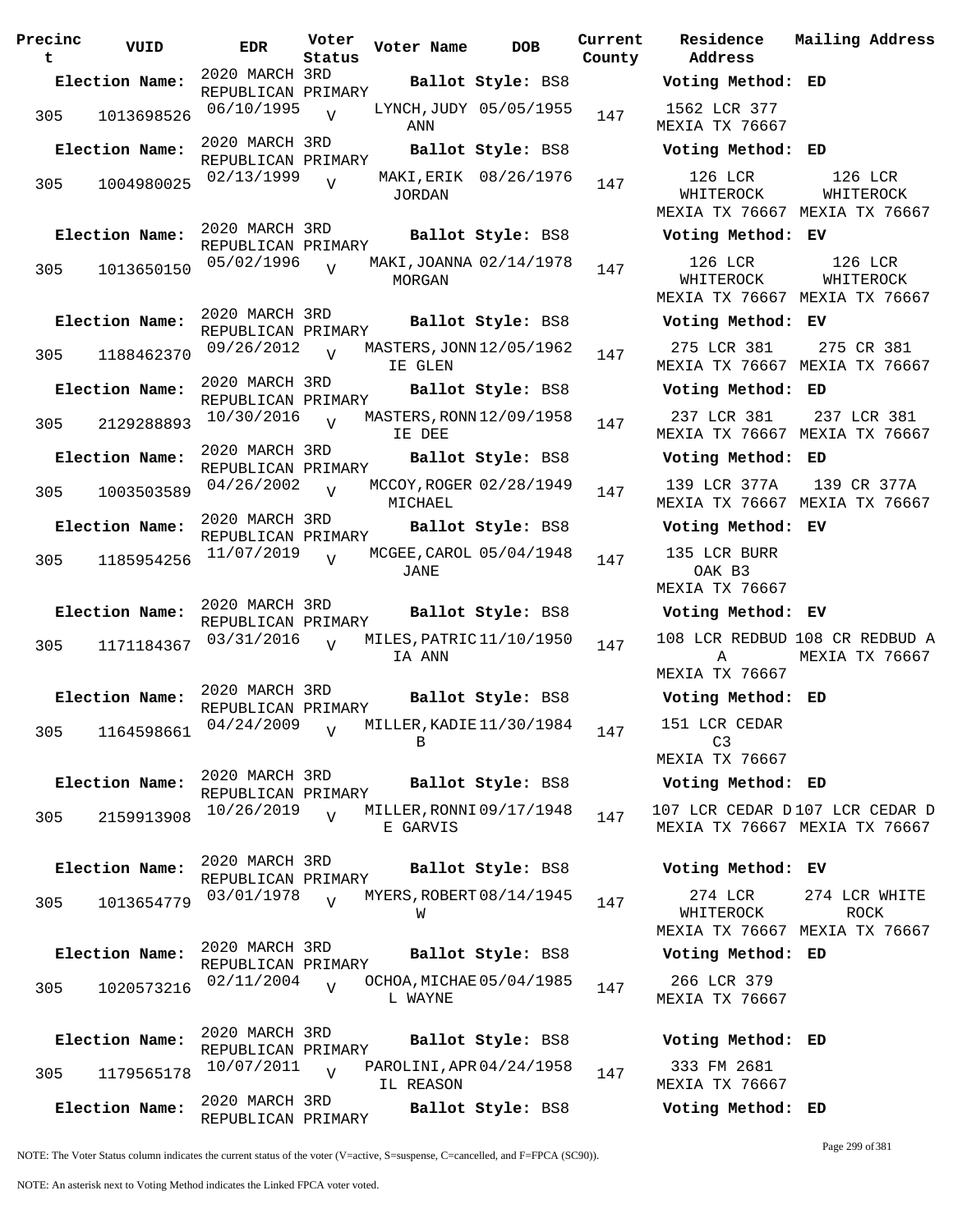| Precinc<br>t | VUID           | <b>EDR</b>                           | Voter<br>Status | Voter Name                            | <b>DOB</b>             | Current<br>County | Residence<br>Address                            | Mailing Address                                                       |
|--------------|----------------|--------------------------------------|-----------------|---------------------------------------|------------------------|-------------------|-------------------------------------------------|-----------------------------------------------------------------------|
| 305          | 1145439842     | 09/19/2007                           | $\overline{v}$  | PAROLINI, TIM11/20/1974<br>OTHY SCOTT |                        | 147               | 333 FM 2681<br>MEXIA TX 76667                   |                                                                       |
|              | Election Name: | 2020 MARCH 3RD<br>REPUBLICAN PRIMARY |                 |                                       | Ballot Style: BS8      |                   | Voting Method: ED                               |                                                                       |
| 305          | 1004979978     | 04/17/1999                           | $\overline{U}$  | PATTON, BENNI 03/21/1947<br>E SMITH   |                        | 147               | 197 LCR BURR<br>OAK B5                          | 197 LCR BURR<br>OAK B5<br>MEXIA TX 76667 MEXIA TX 76667-<br>4206      |
|              | Election Name: | 2020 MARCH 3RD<br>REPUBLICAN PRIMARY |                 |                                       | Ballot Style: BS8      |                   | Voting Method: AV                               |                                                                       |
| 305          | 1013724515     | 09/08/2000                           | $\overline{U}$  | PATTON<br>JR, GEORGE                  | 06/10/1948             | 147               | 197 LCR BURR<br>OAK B5<br>MEXIA TX 76667        | 197 LCR BURR<br>OAK B5<br>MEXIA TX 76667                              |
|              | Election Name: | 2020 MARCH 3RD<br>REPUBLICAN PRIMARY |                 |                                       | Ballot Style: BS8      |                   | Voting Method: AV                               |                                                                       |
| 305          | 2154269528     | 02/28/2019                           | $\overline{U}$  | ALLEN                                 | POE, DUSTIN 06/17/1984 | 147               | 105 LCR YAUPON<br>B                             |                                                                       |
|              |                | 2020 MARCH 3RD                       |                 |                                       |                        |                   | <b>MEXIA TX 76667</b>                           |                                                                       |
|              | Election Name: | REPUBLICAN PRIMARY                   |                 |                                       | Ballot Style: BS8      |                   | Voting Method: EV                               |                                                                       |
| 305          | 1013654557     | 08/28/1994                           | $\overline{U}$  | POSEY, JANET 11/04/1949<br>ELIZABETH  |                        | 147               | $\mathbf{A}$<br>4233                            | 118 LCR REDBUD 118 LCR RED BUD<br>A<br>MEXIA TX 76667- MEXIA TX 76667 |
|              | Election Name: | 2020 MARCH 3RD                       |                 |                                       | Ballot Style: BS8      |                   | Voting Method: EV                               |                                                                       |
| 305          | 1020687368     | REPUBLICAN PRIMARY<br>03/03/2004     | $\overline{U}$  | POSEY, LOWELL 03/05/1937              |                        | 147               |                                                 | 118 LCR REDBUD 118 LCR REDBUD                                         |
|              |                |                                      |                 | <b>BENJAMIN</b>                       |                        |                   | $\mathbb A$<br>4233                             | Α<br>MEXIA TX 76667- MEXIA TX 76667                                   |
|              | Election Name: | 2020 MARCH 3RD<br>REPUBLICAN PRIMARY |                 |                                       | Ballot Style: BS8      |                   | Voting Method: EV                               |                                                                       |
| 305          | 1003921483     | 03/14/2000                           | $\overline{U}$  | PRENTISS, BEV 12/30/1948<br>ERLY JEAN |                        | 147               | B<br>MEXIA TX 76667                             | 169 LCR YAUPON 169 LCR YAPON B<br>MEXIA TX 76667                      |
|              | Election Name: | 2020 MARCH 3RD                       |                 |                                       | Ballot Style: BS8      |                   | Voting Method: EV                               |                                                                       |
| 305          | 1003921496     | REPUBLICAN PRIMARY<br>$03/14/2000$ V |                 | PRENTISS, THO 05/15/1947<br>MAS GRADY |                        | 147               | B                                               | 169 LCR YAUPON 169 LCR YOUPON<br>B                                    |
|              |                | 2020 MARCH 3RD                       |                 |                                       |                        |                   |                                                 | MEXIA TX 76667 MEXIA TX 76667                                         |
|              | Election Name: | REPUBLICAN PRIMARY                   |                 |                                       | Ballot Style: BS8      |                   | Voting Method: EV                               |                                                                       |
| 305          | 1183638338     | 04/15/2012                           |                 | PROWELL, JANA 11/11/1970<br>MICHELLE  |                        | 147               | 297 LCR CEDAR B 297 LCR CEDAR<br>MEXIA TX 76667 | B1<br>MEXIA TX 76667                                                  |
|              | Election Name: | 2020 MARCH 3RD<br>REPUBLICAN PRIMARY |                 |                                       | Ballot Style: BS8      |                   | Voting Method: ED                               |                                                                       |
| 305          | 1142401053     | 04/25/2007                           | $\overline{U}$  | PRUITT, ANTHO 03/31/1969<br>NY DUANE  |                        | 147               | MEXIA TX 76667                                  | 134 LCR CEDAR A134 LCR CEDAR A<br>$\mathbf{1}$                        |
|              | Election Name: | 2020 MARCH 3RD<br>REPUBLICAN PRIMARY |                 |                                       | Ballot Style: BS8      |                   | Voting Method: EV                               | MEXIA TX 76667                                                        |
| 305          | 1013724320     | 09/27/2000                           | $\overline{V}$  | PRUITT, DIANA 10/17/1964<br>ELIZABETH |                        | 147               | 134 LCR CEDAR A 134 LCR CEDAR<br>MEXIA TX 76667 | A1                                                                    |
|              |                |                                      |                 |                                       |                        |                   |                                                 | MEXIA TX 76667                                                        |
|              | Election Name: | 2020 MARCH 3RD<br>REPUBLICAN PRIMARY |                 |                                       | Ballot Style: BS8      |                   | Voting Method: EV                               |                                                                       |
| 305          | 1161058046     | 03/07/2016                           | V               | MARIE                                 | PYLES, LISA 03/03/1967 | 147               |                                                 | 154 LCR CEDAR D154 LCR CEDAR D<br>MEXIA TX 76667 MEXIA TX 76667       |

MEXIA TX 76667 154 LCR CEDAR D MEXIA TX 76667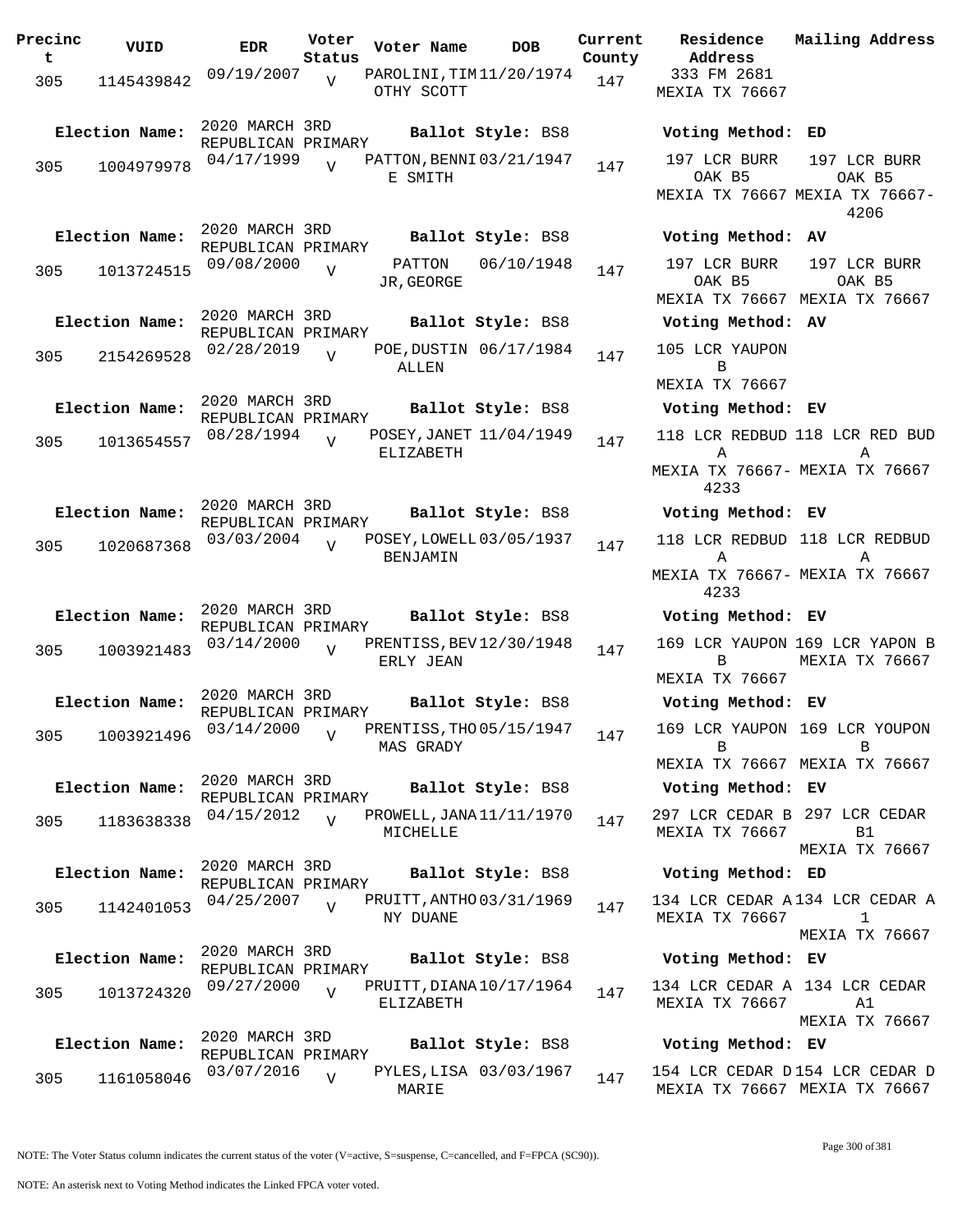| Precinc<br>t | VUID           | EDR                                  | Voter<br>Status | Voter Name       | <b>DOB</b>               | Current<br>County |
|--------------|----------------|--------------------------------------|-----------------|------------------|--------------------------|-------------------|
|              | Election Name: | 2020 MARCH 3RD                       |                 |                  | Ballot Style: BS8        |                   |
| 305          | 1175880723     | REPUBLICAN PRIMARY<br>03/03/2016     | $\overline{V}$  | ANTHONY          | PYLES, PAUL 05/29/1970   | 147               |
|              | Election Name: | 2020 MARCH 3RD<br>REPUBLICAN PRIMARY |                 |                  | Ballot Style: BS8        |                   |
| 305          | 1021421490     | 12/08/2016                           | $\overline{V}$  | LYNN             | ROSS, ANITA 07/16/1962   | 147               |
|              | Election Name: | 2020 MARCH 3RD<br>REPUBLICAN PRIMARY |                 |                  | Ballot Style: BS8        |                   |
| 305          | 1186450492     | 07/25/2012                           | $\overline{U}$  | DALE             | ROSS, CHARLES 04/13/1966 | 147               |
|              | Election Name: | 2020 MARCH 3RD<br>REPUBLICAN PRIMARY |                 |                  | Ballot Style: BS8        |                   |
| 305          | 1013711088     | 10/18/1995                           | $\overline{V}$  | ES DIXON         | SADLER, CHARL 02/10/1938 | 147               |
|              | Election Name: | 2020 MARCH 3RD<br>REPUBLICAN PRIMARY |                 |                  | Ballot Style: BS8        |                   |
| 305          | 1013711090     | 10/18/1995                           | $\overline{V}$  | CAROLYN          | SADLER, NANCY 04/17/1938 | 147               |
|              | Election Name: | 2020 MARCH 3RD<br>REPUBLICAN PRIMARY |                 |                  | Ballot Style: BS8        |                   |
| 305          | 1003767686     | 11/25/2001                           | S               | Κ                | SALVATO, FRAN 02/03/1966 | 147               |
|              | Election Name: | 2020 MARCH 3RD<br>REPUBLICAN PRIMARY |                 |                  | Ballot Style: BS8        |                   |
| 305          | 1174313610     | 11/02/2010                           | $\overline{U}$  | IND GARRETT      | SEWELL, KATHL 03/25/1961 | 147               |
|              | Election Name: | 2020 MARCH 3RD<br>REPUBLICAN PRIMARY |                 |                  | Ballot Style: BS8        |                   |
| 305          | 1034639696     | 01/04/2007                           | $\overline{V}$  | EY DEAN          | SEWELL, STANL 12/01/1959 | 147               |
|              | Election Name: | 2020 MARCH 3RD<br>REPUBLICAN PRIMARY |                 |                  | Ballot Style: BS8        |                   |
| 305          | 1029828248     | 05/12/2006                           | $\overline{V}$  | Y JOE            | SKIPPER, BILL 07/20/1950 | 147               |
|              | Election Name: | 2020 MARCH 3RD<br>REPUBLICAN PRIMARY |                 |                  | Ballot Style: BS8        |                   |
| 305          | 1220434994     | 05/24/2015                           | $\overline{V}$  | A ALENE          | SKIPPER, WAND 07/14/1961 | 147               |
|              | Election Name: | 2020 MARCH 3RD<br>REPUBLICAN PRIMARY |                 |                  | Ballot Style: BS8        |                   |
| 305          | 2161283367     | 12/08/2019                           | $\overline{V}$  | ELIZABETH        | SMITH, ALENA 03/12/1992  | 147               |
|              | Election Name: | 2020 MARCH 3RD<br>REPUBLICAN PRIMARY |                 |                  | Ballot Style: BS8        |                   |
| 305          | 1051291358     | 10/24/2016                           | $\overline{V}$  | ALL DAVID        | STRANGE, RAND 06/17/1956 | 147               |
|              | Election Name: | 2020 MARCH 3RD<br>REPUBLICAN PRIMARY |                 |                  | Ballot Style: BS8        |                   |
| 305          | 1003919539     | 05/31/2000                           | $\overline{V}$  | ARBARA<br>PARKER | STRICKLAND, B05/10/1941  | 147               |

**Voter Name DOB Residence Address Current Mailing Address Election Name: Ballot Style:** BS8 **Voting Method: EV** 154 LCR CEDAR D 154 LCR CEDAR D MEXIA TX 76667 MEXIA TX 76667 **Election Name: Ballot Style:** BS8 **Voting Method: EV** 452 FM 2681 MEXIA TX 76667 **Election Name: Ballot Style:** BS8 **Voting Method: ED** 452 FM 2681 MEXIA TX 76667 MEXIA TX 76667 452 FM 2681 **Election Name: Ballot Style:** BS8 **Voting Method: EV** 244 LCR CEDAR B 244 LCR CEDAR MEXIA TX 76667 B1 MEXIA TX 76667 **Election Name: Ballot Style:** BS8 **Voting Method: EV** 244 LCR CEDAR B 244 LCR CEDAR MEXIA TX 76667 B1 MEXIA TX 76667 **Election Name: Ballot Style:** BS8 **Voting Method: EV** 117 LCR CEDAR 117 LCR CEDAR  $B<sub>2</sub>$ MEXIA TX 76667 MEXIA TX 76667  $B<sub>2</sub>$ **Election Name: Ballot Style:** BS8 **Voting Method: EV** 512 FM 2705 MEXIA TX 76667 MEXIA TX 76667 512 FM 2705 **Election Name: Ballot Style:** BS8 **Voting Method: ED** 512 FM 2705 MEXIA TX 76667 MEXIA TX 76667 512 FM 2705 **Election Name: Ballot Style:** BS8 **Voting Method: ED** 1051 LCR 377 MEXIA TX 76667 MEXIA TX 76667 1051 LCR 377 **Election Name: Ballot Style:** BS8 **Voting Method: ED** 1051 LCR 377 MEXIA TX 76667 MEXIA TX 76667 1051 LCR 377 **Election Name: Ballot Style:** BS8 **Voting Method: ED** 147 LCR BURR OAK B3 MEXIA TX 76667 MEXIA TX 76667- 147 LCR BURR OAK B3 4204 **Election Name: Ballot Style:** BS8 **Voting Method: EV** 1705 LCR 377 MEXIA TX 76667 MEXIA TX 76667 1705 LCR 377 **Election Name: Ballot Style:** BS8 **Voting Method: ED**

1669 LCR 377 MEXIA TX 76667 MEXIA TX 76667 1669 LCR 377

NOTE: The Voter Status column indicates the current status of the voter (V=active, S=suspense, C=cancelled, and F=FPCA (SC90)).

Page 301 of 381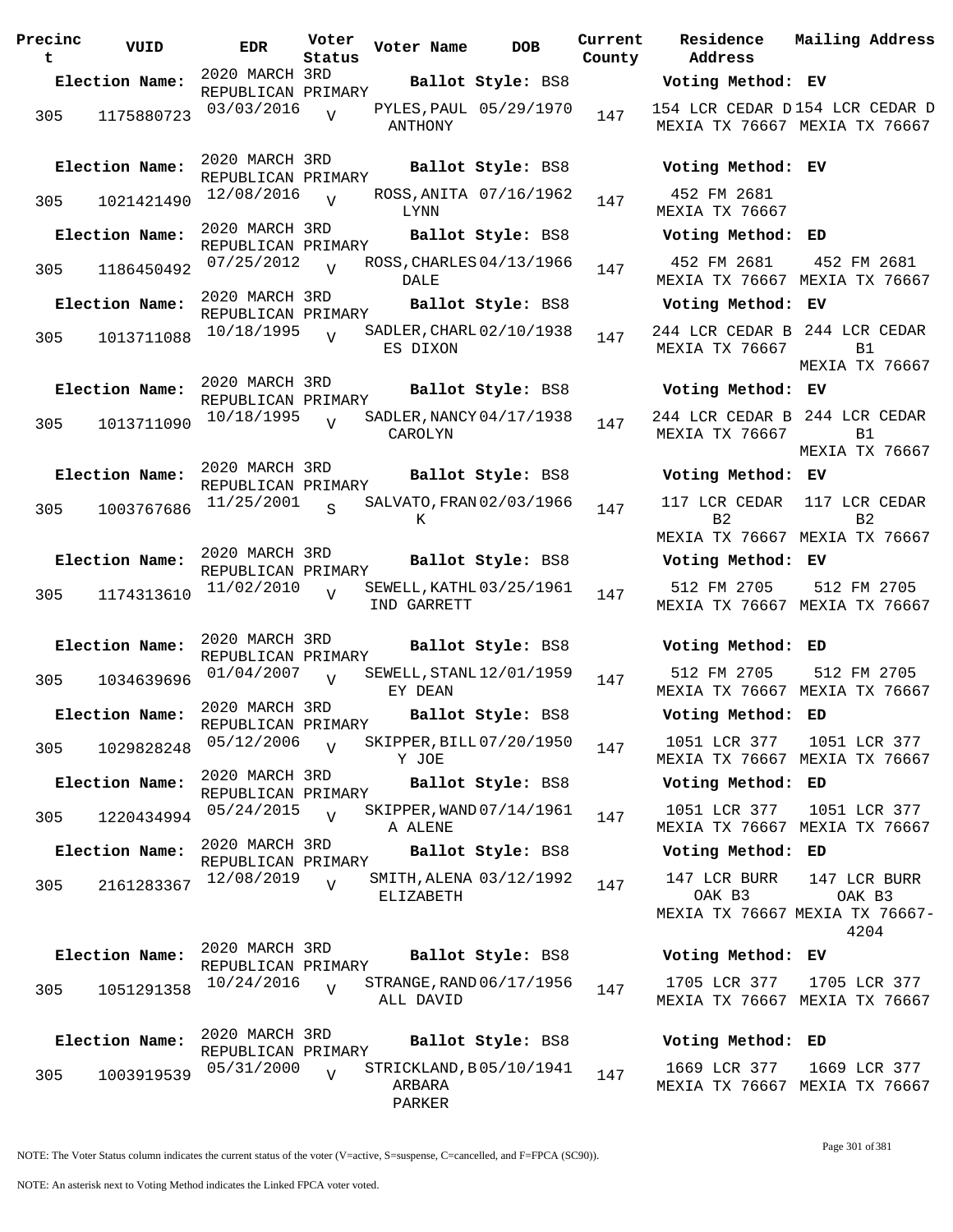| Precinc<br>t | VUID           | <b>EDR</b>                           | Voter<br>Status | Voter Name                             | <b>DOB</b>              | Current<br>County |
|--------------|----------------|--------------------------------------|-----------------|----------------------------------------|-------------------------|-------------------|
|              | Election Name: | 2020 MARCH 3RD                       |                 |                                        | Ballot Style: BS8       |                   |
| 305          | 1003919587     | REPUBLICAN PRIMARY<br>06/15/2000     | $\overline{V}$  | STRICKLAND, R12/31/1944<br>USSELL DALE |                         | 147               |
|              | Election Name: | 2020 MARCH 3RD<br>REPUBLICAN PRIMARY |                 |                                        | Ballot Style: BS8       |                   |
| 305          | 1013654952     | 05/04/1984                           | $\overline{U}$  | SUNDAY, BOBBY 10/11/1955<br>WAYNE      |                         | 147               |
|              | Election Name: | 2020 MARCH 3RD<br>REPUBLICAN PRIMARY |                 |                                        | Ballot Style: BS8       |                   |
| 305          | 1013654686     | 05/31/2019                           | $\mathbf S$     | SUNDAY, JERMY 10/24/1977<br>DEAN       |                         | 147               |
|              | Election Name: | 2020 MARCH 3RD<br>REPUBLICAN PRIMARY |                 |                                        | Ballot Style: BS8       |                   |
| 305          | 1013654934     | 04/28/1984                           | $\overline{V}$  | SUNDAY, LAQUI 12/12/1957<br>TA JOY     |                         | 147               |
|              | Election Name: | 2020 MARCH 3RD<br>REPUBLICAN PRIMARY |                 |                                        | Ballot Style: BS8       |                   |
| 305          | 1015912529     | 01/03/2006                           | $\overline{V}$  | SWIFT, KENNET 10/25/1977<br>H PATRICK  |                         | 147               |
|              | Election Name: | 2020 MARCH 3RD<br>REPUBLICAN PRIMARY |                 |                                        | Ballot Style: BS8       |                   |
| 305          | 1005004471     | 06/20/1998                           | V               | MICHELLE                               | SWIFT, MISTY 05/05/1980 | 147               |
|              | Election Name: | 2020 MARCH 3RD<br>REPUBLICAN PRIMARY |                 |                                        | Ballot Style: BS8       |                   |
| 305          | 1193943159     | 11/17/2012                           | $\overline{U}$  | TRENT, ANNETT 04/18/1958<br>E S        |                         | 147               |
|              | Election Name: | 2020 MARCH 3RD<br>REPUBLICAN PRIMARY |                 |                                        | Ballot Style: BS8       |                   |
| 305          | 1022742071     | 10/15/2004                           | V               | TRENT<br>JR,JAMES                      | 03/02/1958              | 147               |
|              | Election Name: | 2020 MARCH 3RD<br>REPUBLICAN PRIMARY |                 |                                        | Ballot Style: BS8       |                   |
|              | 305 1143062525 | 08/02/2012                           | $\nabla$        | TUCKER, CATHE 07/13/1950<br>RINE       |                         | 147               |
|              | Election Name: | 2020 MARCH 3RD<br>REPUBLICAN PRIMARY |                 |                                        | Ballot Style: BS8       |                   |
| 305          | 1159842902     | 08/02/2012                           | $\overline{U}$  | TUCKER, JESSE 12/20/1948<br>RICHARD    |                         | 147               |
|              | Election Name: | 2020 MARCH 3RD<br>REPUBLICAN PRIMARY |                 |                                        | Ballot Style: BS8       |                   |
| 305          | 1013704535     | 03/01/1978                           | $\overline{V}$  | VANDEWEGHE, B09/25/1944<br>ONNIE       |                         | 147               |
|              | Election Name: | 2020 MARCH 3RD<br>REPUBLICAN PRIMARY |                 |                                        | Ballot Style: BS8       |                   |
| 305          | 2140285815     | 11/03/2017                           | $\overline{V}$  | VANDEWEGHE, W07/30/1943<br>ALTER LYNN  |                         | 147               |
|              | Election Name: | 2020 MARCH 3RD<br>REPUBLICAN PRIMARY |                 |                                        | Ballot Style: BS8       |                   |
| 305          | 1163530281     | 04/05/1984                           | V               | VON-<br>AHN , BARBARA                  | 07/19/1935              | 147               |
|              | Election Name: | 2020 MARCH 3RD<br>REPUBLICAN PRIMARY |                 |                                        | Ballot Style: BS8       |                   |

**Voter Name DOB Residence Address Current Mailing Address Election Name: Ballot Style:** BS8 **Voting Method: EV** 1669 LCR 377 MEXIA TX 76667 MEXIA TX 76667 1669 LCR 377 **Election Name: Ballot Style:** BS8 **Voting Method: EV** 145 LCR YAUPON 145 CR YAUPON A A MEXIA TX 76667 MEXIA TX 76667 **Election Name: Ballot Style:** BS8 **Voting Method: EV** 313 FM 2681 MEXIA TX 76667 MEXIA TX 76667 313 FM 2681 **Election Name: Ballot Style:** BS8 **Voting Method: ED** 145 LCR YAUPON 145 LCR YOUPON A MEXIA TX 76667 MEXIA TX 76667 **A Election Name: Ballot Style:** BS8 **Voting Method: EV** 114 LCR YAUPON 114 CR YAUPON A A MEXIA TX 76667 MEXIA TX 76667 **Election Name: Ballot Style:** BS8 **Voting Method: EV** 114 LCR YAUPON 114 CR YAUPON A A MEXIA TX 76667 MEXIA TX 76667 **Election Name: Ballot Style:** BS8 **Voting Method: EV** 1579 LCR 377 MEXIA TX 76667 MEXIA TX 76667 1579 LCR 377 **Election Name: Ballot Style:** BS8 **Voting Method: EV** 1579 LCR 377 MEXIA TX 76667 MEXIA TX 76667 1579 LCR 377 **Election Name: Ballot Style:** BS8 **Voting Method: EV** 651 FM 2681 MEXIA TX 76667 MEXIA TX 76667 651 FM 2681 **Election Name: Ballot Style:** BS8 **Voting Method: EV** 651 FM 2681 MEXIA TX 76667 MEXIA TX 76667 651 FM 2681 **Election Name: Ballot Style:** BS8 **Voting Method: EV** 253 LCR CEDAR 253 LCR CEDAR C3 MEXIA TX 76667 MEXIA TX 76667  $C3$ **Election Name: Ballot Style:** BS8 **Voting Method: EV** 253 LCR CEDAR C3 MEXIA TX 76667 **Election Name: Ballot Style:** BS8 **Voting Method: EV** 273 LCR CEDAR B 273 LCR CEDAR MEXIA TX 76667- 4216 B1 MEXIA TX 76667 **Election Name: Ballot Style:** BS8 **Voting Method: EV**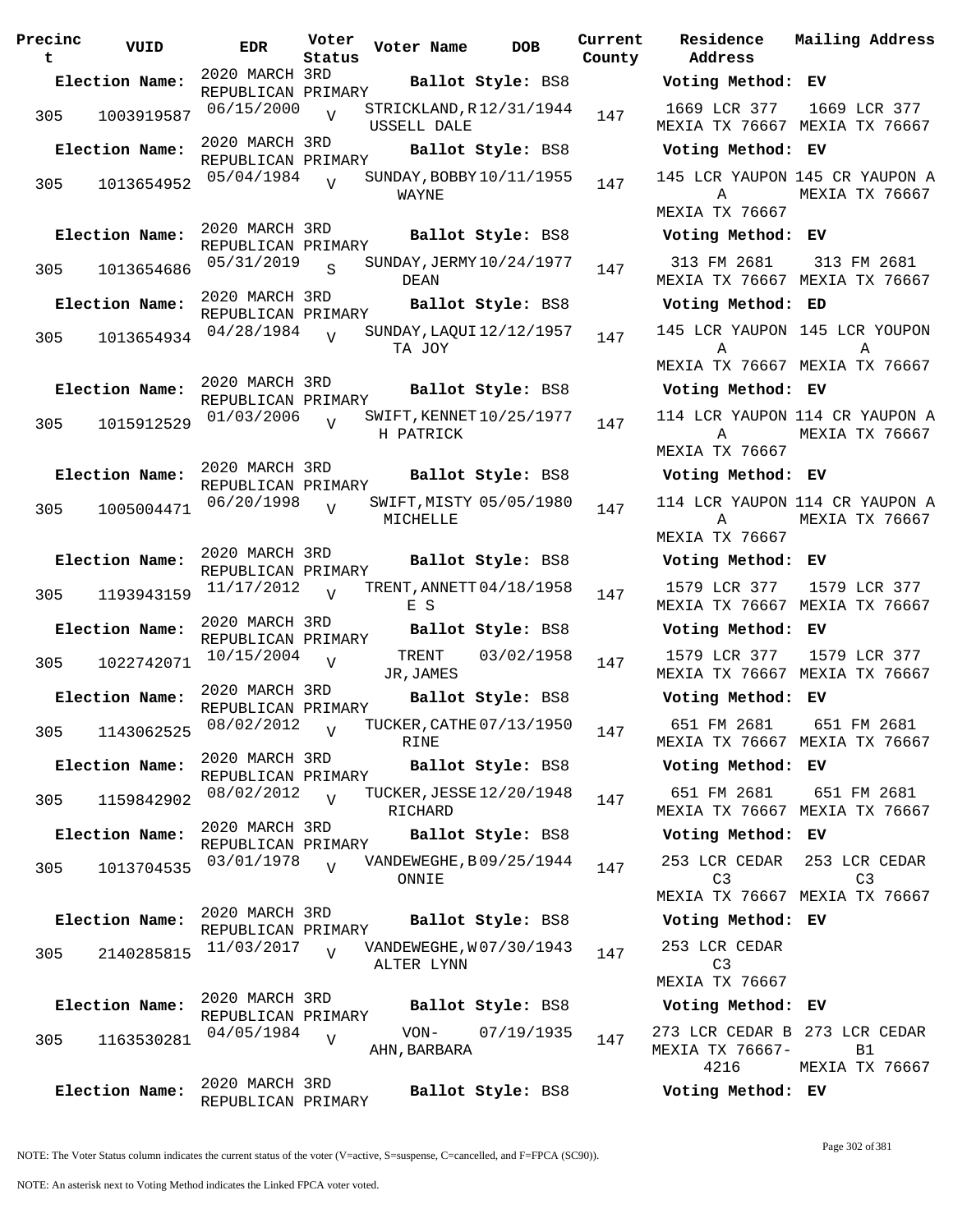| Precinc<br>t | VUID           | <b>EDR</b>                           | Voter<br>Status | Voter Name                                | <b>DOB</b>          | Current<br>County | Residence<br>Address                                                   | Mailing Addres                                                    |
|--------------|----------------|--------------------------------------|-----------------|-------------------------------------------|---------------------|-------------------|------------------------------------------------------------------------|-------------------------------------------------------------------|
| 305          | 1152419449     | 08/10/2014                           | $\overline{V}$  | VON-AHN, DAWN 05/12/1970<br>CAROL         |                     | 147               | 273 LCR CEDAR B 273 LCR CEDAR<br>MEXIA TX 76667-<br>4216               | <b>B1</b><br>MEXIA TX 7666                                        |
|              | Election Name: | 2020 MARCH 3RD<br>REPUBLICAN PRIMARY |                 |                                           | Ballot Style: BS8   |                   | Voting Method: EV                                                      |                                                                   |
| 305          | 1056198478     | 08/19/2007                           | $\overline{v}$  | VONAHN, DELIA 07/20/1958<br><b>FLORES</b> |                     | 147               | 238 LCR CEDAR B 238 LCR CEDAR<br>MEXIA TX 76667-<br>4215               | B1<br>MEXIA TX 7666                                               |
|              | Election Name: | 2020 MARCH 3RD<br>REPUBLICAN PRIMARY |                 |                                           | Ballot Style: BS8   |                   | Voting Method: ED                                                      |                                                                   |
| 305          | 1056184657     | 03/26/2008                           | $\overline{V}$  | VONAHN, KURT 02/25/1965                   |                     | 147               | 238 LCR CEDAR B 238 LCR CEDAR<br>MEXIA TX 76667                        | <b>B1</b><br>MEXIA TX 7666                                        |
|              | Election Name: | 2020 MARCH 3RD<br>REPUBLICAN PRIMARY |                 |                                           | Ballot Style: BS8   |                   | Voting Method: ED                                                      |                                                                   |
| 305          | 1013671220     | 03/10/1996                           | $\overline{V}$  | JR, BILL                                  | WALDROP 08/10/1948  | 147               | 233 LCR<br>COMANCHE<br>MEXIA TX 76667                                  | PO BOX 638<br>GROESBECK TX<br>76642                               |
|              | Election Name: | 2020 MARCH 3RD<br>REPUBLICAN PRIMARY |                 |                                           | Ballot Style: BS8   |                   | Voting Method: EV                                                      |                                                                   |
| 305          | 1214019162     | 11/04/2014                           | $\overline{U}$  | WALDROP, KIT 10/12/1996<br>CARSON         |                     | 147               | 233 LCR<br>COMANCHE<br>MEXIA TX 76667                                  | PO BOX 638<br>GROESBECK TX<br>76642                               |
|              | Election Name: | 2020 MARCH 3RD<br>REPUBLICAN PRIMARY |                 |                                           | Ballot Style: BS8   |                   | Voting Method: EV                                                      |                                                                   |
| 305          | 1216329205     | 01/15/2015                           | $\overline{V}$  | MCKISSACK, SA<br>NDRA GAYE                | WALDROP- 12/01/1952 | 147               | OAK C                                                                  | 154 LCR BURR 154 CR BURR OA<br>C<br>MEXIA TX 76667 MEXIA TX 76667 |
|              | Election Name: | 2020 MARCH 3RD<br>REPUBLICAN PRIMARY |                 |                                           | Ballot Style: BS8   |                   | Voting Method: EV                                                      |                                                                   |
| 305          | 1149313311     | 03/04/2008                           | $\overline{V}$  | WEISINGER, MA 05/04/1940<br>RY SANDLIN    |                     | 147               | 599 FM 2681                                                            | 599 FM 2861<br>MEXIA TX 76667 MEXIA TX 76667                      |
|              | Election Name: | 2020 MARCH 3RD<br>REPUBLICAN PRIMARY |                 |                                           | Ballot Style: BS8   |                   | Voting Method: EV                                                      |                                                                   |
| 305          | 2003812446     | 01/21/2016                           | V               | WILLIAMS, DAV 04/29/1958<br>ID ARNO       |                     | 147               | 200 LCR BURR<br>OAK B1                                                 | 200 LCR BURR<br>OAK B1<br>MEXIA TX 76667 MEXIA TX 76667           |
|              | Election Name: | 2020 MARCH 3RD<br>REPUBLICAN PRIMARY |                 |                                           | Ballot Style: BS8   |                   | Voting Method: EV                                                      |                                                                   |
| 305          | 1013656978     | 11/05/1990                           | $\overline{V}$  | WILLIAMS, GRA04/18/1958<br>YSON GLENN     |                     | 147               | 170 LCR CEDAR D170 LCR CEDAR<br>MEXIA TX 76667- MEXIA TX 76667<br>4230 |                                                                   |
|              | Election Name: | 2020 MARCH 3RD<br>REPUBLICAN PRIMARY |                 |                                           | Ballot Style: BS8   |                   | Voting Method: ED                                                      |                                                                   |
| 305          | 2000963390     | 09/30/2015                           | $\overline{V}$  | WILLIAMS, JI 05/04/1963<br>ANNE STEELE    |                     | 147               | 170 LCR CEDAR D170 LCR CEDAR                                           | MEXIA TX 76667 MEXIA TX 76667                                     |
|              | Election Name: | 2020 MARCH 3RD<br>REPUBLICAN PRIMARY |                 |                                           | Ballot Style: BS8   |                   | Voting Method: ED                                                      |                                                                   |

**Voter Name DOB Residence Address Current Mailing Address** 273 LCR CEDAR B 273 LCR CEDAR MEXIA TX 76667- 4216  $B<sub>1</sub>$ MEXIA TX 76667 **Election Name: Ballot Style:** BS8 **Voting Method: EV** 238 LCR CEDAR B 238 LCR CEDAR MEXIA TX 76667- B1 4215 MEXIA TX 76667 **Election Name: Ballot Style:** BS8 **Voting Method: ED** MEXIA TX 76667 B1 MEXIA TX 76667 **Election Name: Ballot Style:** BS8 **Voting Method: ED** 233 LCR COMANCHE MEXIA TX 76667 PO BOX 638 GROESBECK TX 76642 **Election Name: Ballot Style:** BS8 **Voting Method: EV** 233 LCR COMANCHE MEXIA TX 76667 PO BOX 638 GROESBECK TX 76642 **Election Name: Ballot Style:** BS8 **Voting Method: EV** 154 LCR BURR 154 CR BURR OAK OAK C MEXIA TX 76667 MEXIA TX 76667  $\mathcal{C}$ **Election Name: Ballot Style:** BS8 **Voting Method: EV** 599 FM 2681 MEXIA TX 76667 MEXIA TX 76667 599 FM 2861 **Election Name: Ballot Style:** BS8 **Voting Method: EV** 200 LCR BURR OAK B1 MEXIA TX 76667 MEXIA TX 76667 200 LCR BURR OAK B1 **Election Name: Ballot Style:** BS8 **Voting Method: EV** 170 LCR CEDAR D 170 LCR CEDAR D MEXIA TX 76667- MEXIA TX 76667

## **Election Name: Ballot Style:** BS8 **Voting Method: ED**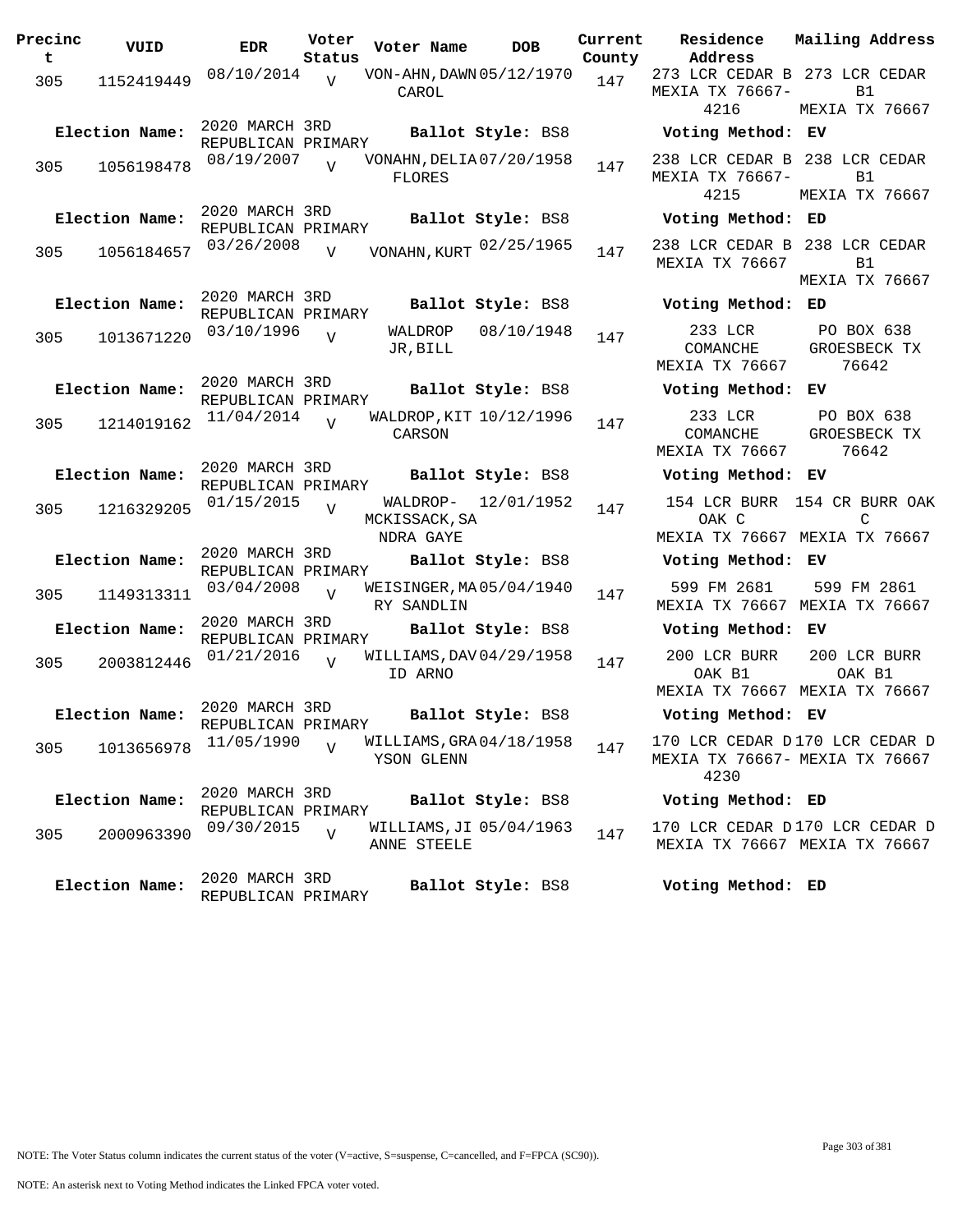**Precinc t VUID EDR Voter Status Voter Name bob Current Residence County** 401 2000431553 09/13/2015 AN LYNN  $\overline{V}$ ABOR, CHRISTI 06/26/1996 147 2020 MARCH 3RD REPUBLICAN PRIMARY **Election Name: Ballot Style:** BS9 **Voting Method: EV** 401 2124300019 06/09/2016 V ABOR, THELMIS 02/10/1998 147 HA DISHA  $\overline{V}$ 2020 MARCH 3RD REPUBLICAN PRIMARY **Election Name: Ballot Style:** BS9 **Voting Method: EV** 401 1013707391 03/01/2016 GIBBS V ADAMS, SUSAN 03/14/1970 147 2020 MARCH 3RD REPUBLICAN PRIMARY **Election Name: Ballot Style:** BS9 **Voting Method: ED** 401 1013700204 03/01/2016 ADELL  $\overline{V}$ ADAMS, TERRY 05/19/1969 147 2020 MARCH 3RD REPUBLICAN PRIMARY **Election Name: Ballot Style:** BS9 **Voting Method: ED** 401 1013702377 06/03/1984 ETH E  $\overline{V}$ ALLEN, ELIZAB 03/11/1941 147 2020 MARCH 3RD REPUBLICAN PRIMARY **Election Name: Ballot Style:** BS9 **Voting Method: ED** 401 1013642590 11/15/1996 CY LYNN  $\overline{v}$ ANDERSON, TRA 11/19/1973 147 2020 MARCH 3RD REPUBLICAN PRIMARY **Election Name: Ballot Style:** BS9 **Voting Method: EV** 401 1013713712  $04/23/1982$  RRCHIBALD, BI01/03/1951 147 LLY DEAN  $\overline{V}$ 2020 MARCH 3RD REPUBLICAN PRIMARY **Election Name: Ballot Style:** BS9 **Voting Method: EV** 401 1013713720  $04/23/1982$  RCHIBALD, LI 03/27/1951 147 NDA V 2020 MARCH 3RD REPUBLICAN PRIMARY **Election Name: Ballot Style:** BS9 **Voting Method: EV** 401 1181721863  $01/27/2012$  RRMSTRONG, TA12/17/1993 147 YLOR NOEL  $\overline{V}$ 2020 MARCH 3RD REPUBLICAN PRIMARY **Election Name: Ballot Style:** BS9 **Voting Method: ED** 401 2145758905 07/12/2018 V ARTHUR, JESSI 05/28/2000 147 CA NICOLE  $\overline{V}$ 2020 MARCH 3RD REPUBLICAN PRIMARY **Election Name: Ballot Style:** BS9 **Voting Method: EV** 401 1060187851 09/13/2006 WAYNE  $\overline{U}$ AULD, RANDY 04/07/1958 147 2020 MARCH 3RD REPUBLICAN PRIMARY **Election Name: Ballot Style:** BS9 **Voting Method: ED** 401 1060187867 09/13/2006 V AULD, REBECCA 01/08/1960 147 JUDITH  $V$ 2020 MARCH 3RD REPUBLICAN PRIMARY **Election Name: Ballot Style:** BS9 **Voting Method: ED** 401 1024063860 04/17/2009 ESMERANDA  $\overline{v}$ AVILA, JULIE 08/23/1980 147 2020 MARCH 3RD REPUBLICAN PRIMARY **Election Name: Ballot Style:** BS9 **Voting Method: ED**

**Address Current Mailing Address** 109 HOPKINS ST 109 E HOPKINS E MEXIA TX 76667 MEXIA TX 76667 109 HOPKINS ST 109 E HOPKINS  $E$ MEXIA TX 76667 MEXIA TX 76667 107 BROOKS ST S 107 S BROOKS MEXIA TX 76667 MEXIA TX 76667 107 BROOKS ST S 107 S BROOKS MEXIA TX 76667 MEXIA TX 76667- 0000 1211 TAMARISK DR TVE MEXIA TX 76667 MEXIA TX 76667 1211 TAMARISK DR 904 HILLANDALE 904 HILLANDALE STREET MEXIA TX 76667 MEXIA TX 76667  $ST$ 908 HILLANDALE STREET MEXIA TX 76667 P O BOX 950 MEXIA TX 76667 908 HILLANDALE STREET MEXIA TX 76667 P O BOX 950 MEXIA TX 76667 201 RED BIRD 201 RED BIRD LN LANE MEXIA TX 76667- 3048 MEXIA TX 76667 106 BROOKS ST S 106 S BROOKS ST MEXIA TX 76667 MEXIA TX 76667 208 CANTON ST S MEXIA TX 76667 MEXIA TX 76667 PO BOX 550 208 CANTON ST S MEXIA TX 76667 MEXIA TX 76667 PO BOX 550 207 ROSS AVE S MEXIA TX 76667

Page 304 of 381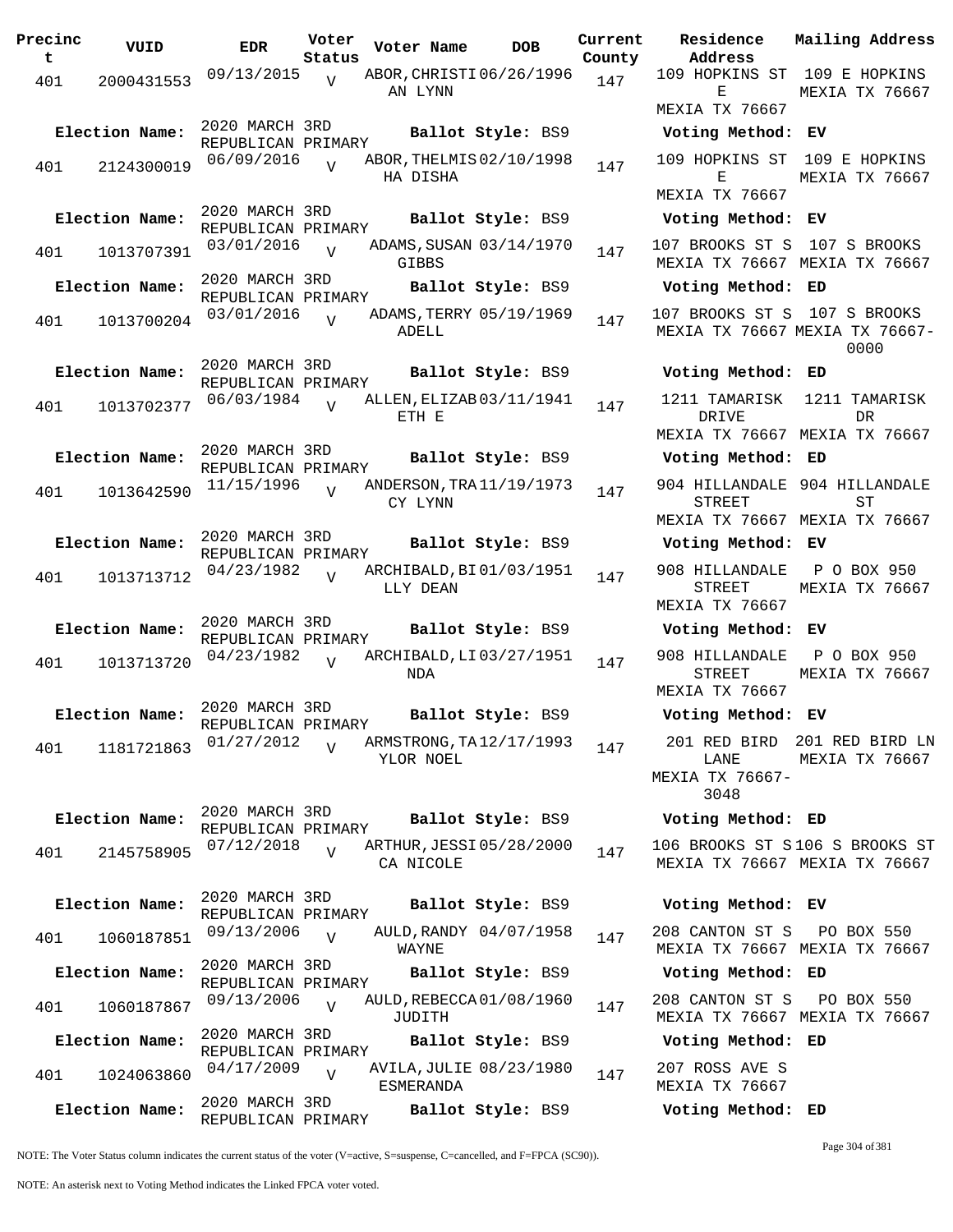| Precinc<br>t | VUID           | <b>EDR</b>                           | Voter<br>Status | Voter Name          | <b>DOB</b>               | Current<br>County |
|--------------|----------------|--------------------------------------|-----------------|---------------------|--------------------------|-------------------|
| 401          | 1013710733     | 02/28/1988                           | $\overline{V}$  | MICHAEL             | BAIN, DAVID 06/15/1954   | 147               |
|              | Election Name: | 2020 MARCH 3RD<br>REPUBLICAN PRIMARY |                 |                     | Ballot Style: BS9        |                   |
| 401          | 1013710746     | 02/28/1988                           | $\overline{U}$  | Е                   | BAIN, JEANETT 08/23/1956 | 147               |
|              | Election Name: | 2020 MARCH 3RD<br>REPUBLICAN PRIMARY |                 |                     | Ballot Style: BS9        |                   |
| 401          | 1109670594     | 09/20/2018                           | $\overline{U}$  | LEON                | BAKER, CALVIN 07/07/1953 | 147               |
|              | Election Name: | 2020 MARCH 3RD<br>REPUBLICAN PRIMARY |                 |                     | Ballot Style: BS9        |                   |
| 401          | 1102826956     | 10/13/2017                           | $\overline{U}$  | A ANN               | BAKER, GEORGI 03/12/1955 | 147               |
|              | Election Name: | 2020 MARCH 3RD<br>REPUBLICAN PRIMARY |                 |                     | Ballot Style: BS9        |                   |
| 401          | 1104301762     | 09/08/2010                           | $\overline{V}$  | BAKER,JOE<br>EDWARD | 11/19/1949               | 147               |
|              | Election Name: | 2020 MARCH 3RD<br>REPUBLICAN PRIMARY |                 |                     | Ballot Style: BS9        |                   |
| 401          | 1013714598     | 10/30/1988                           | $\overline{U}$  | <b>DON</b>          | BAKER, LARRY 10/30/1951  | 147               |
|              | Election Name: | 2020 MARCH 3RD<br>REPUBLICAN PRIMARY |                 |                     | Ballot Style: BS9        |                   |
| 401          | 1013714034     | 03/01/1978                           | ٦T              | D IRVAN             | BARGER, DONAL 11/01/1952 | 147               |
|              | Election Name: | 2020 MARCH 3RD<br>REPUBLICAN PRIMARY |                 |                     | Ballot Style: BS9        |                   |
| 401          | 1188092270     | 08/08/2012                           | $\overline{U}$  | LIN PAUL            | BARKER, FRANK 12/07/1970 | 147               |
|              | Election Name: | 2020 MARCH 3RD<br>REPUBLICAN PRIMARY |                 |                     | Ballot Style: BS9        |                   |
| 401          | 1022944738     | 05/30/2019                           | V               | ARY LYNN            | BARKOUSKIE, G12/02/1982  | 147               |
|              | Election Name: | 2020 MARCH 3RD<br>REPUBLICAN PRIMARY |                 |                     | Ballot Style: BS9        |                   |
| 401          | 1013708776     | 03/01/1982                           | $\overline{U}$  | Y GENE              | BARNETT, RAND 04/14/1961 | 147               |
|              | Election Name: | 2020 MARCH 3RD<br>REPUBLICAN PRIMARY |                 |                     | Ballot Style: BS9        |                   |
| 401          | 1013706230     | 03/01/1984                           | $\overline{V}$  | A MARIE             | BARNETT, TONY 07/11/1965 | 147               |
|              | Election Name: | 2020 MARCH 3RD<br>REPUBLICAN PRIMARY |                 |                     | Ballot Style: BS9        |                   |
| 401          | 1218835707     | 11/30/2018                           | $\overline{V}$  | ALL TYLER           | BARRETT, RAND 02/24/1997 | 147               |
|              | Election Name: | 2020 MARCH 3RD<br>REPUBLICAN PRIMARY |                 |                     | Ballot Style: BS9        |                   |
| 401          | 1169987150     | 04/13/2010                           | V               | OLIN                | BEATY, JERRY 07/11/1942  | 147               |

**Voter Name DOB Residence Address Current Mailing Address** 1114 LA VILLETA 1114 LA VILLETA STREET MEXIA TX 76667 MEXIA TX 76667 ST **Election Name: Ballot Style:** BS9 **Voting Method: EV** 1114 LA VILLETA 1114 LA VILLETA STREET MEXIA TX 76667 MEXIA TX 76667 ST **Election Name: Ballot Style:** BS9 **Voting Method: EV** 818 TITUS ST E MEXIA TX 76667 **Election Name: Ballot Style:** BS9 **Voting Method: EV** 818 TITUS ST E MEXIA TX 76667 MEXIA TX 76667 818 E TITUS **Election Name: Ballot Style:** BS9 **Voting Method: EV** 108 BONHAM ST S 108 S BONHAM ST MEXIA TX 76667 MEXIA TX 76667 **Election Name: Ballot Style:** BS9 **Voting Method: AV** 1004 HOPKINS ST 1004 E HOPKINS  $\mathbf{E}$ MEXIA TX 76667 MEXIA TX 76667 **Election Name: Ballot Style:** BS9 **Voting Method: EV** 906 HILLANDALE STREET MEXIA TX 76667- 0548 POB 548 MEXIA TX 76667 **Election Name: Ballot Style:** BS9 **Voting Method: EV** 303 KAUFMAN ST 303 KAUFMAN ST S MEXIA TX 76667 MEXIA TX 76667 S **Election Name: Ballot Style:** BS9 **Voting Method: EV** 1007 HUISACH 1007 HUISACH ST STREET MEXIA TX 76667 MEXIA TX 76667 **Election Name: Ballot Style:** BS9 **Voting Method: EV** 403 RED RIVER 403 N RED RIVER ST N MEXIA TX 76667 MEXIA TX 76667 ST **Election Name: Ballot Style:** BS9 **Voting Method: ED** 403 RED RIVER 403 N RED RIVER ST N MEXIA TX 76667 MEXIA TX 76667 ST **Election Name: Ballot Style:** BS9 **Voting Method: ED** 908 TITUS ST E 908 E TITUS ST MEXIA TX 76667 MEXIA TX 76667- 3481 **Election Name: Ballot Style:** BS9 **Voting Method: EV** 1306 TAMARISK 1306 TAMARISK DRIVE DR

MEXIA TX 76667 MEXIA TX 76667

Page 305 of 381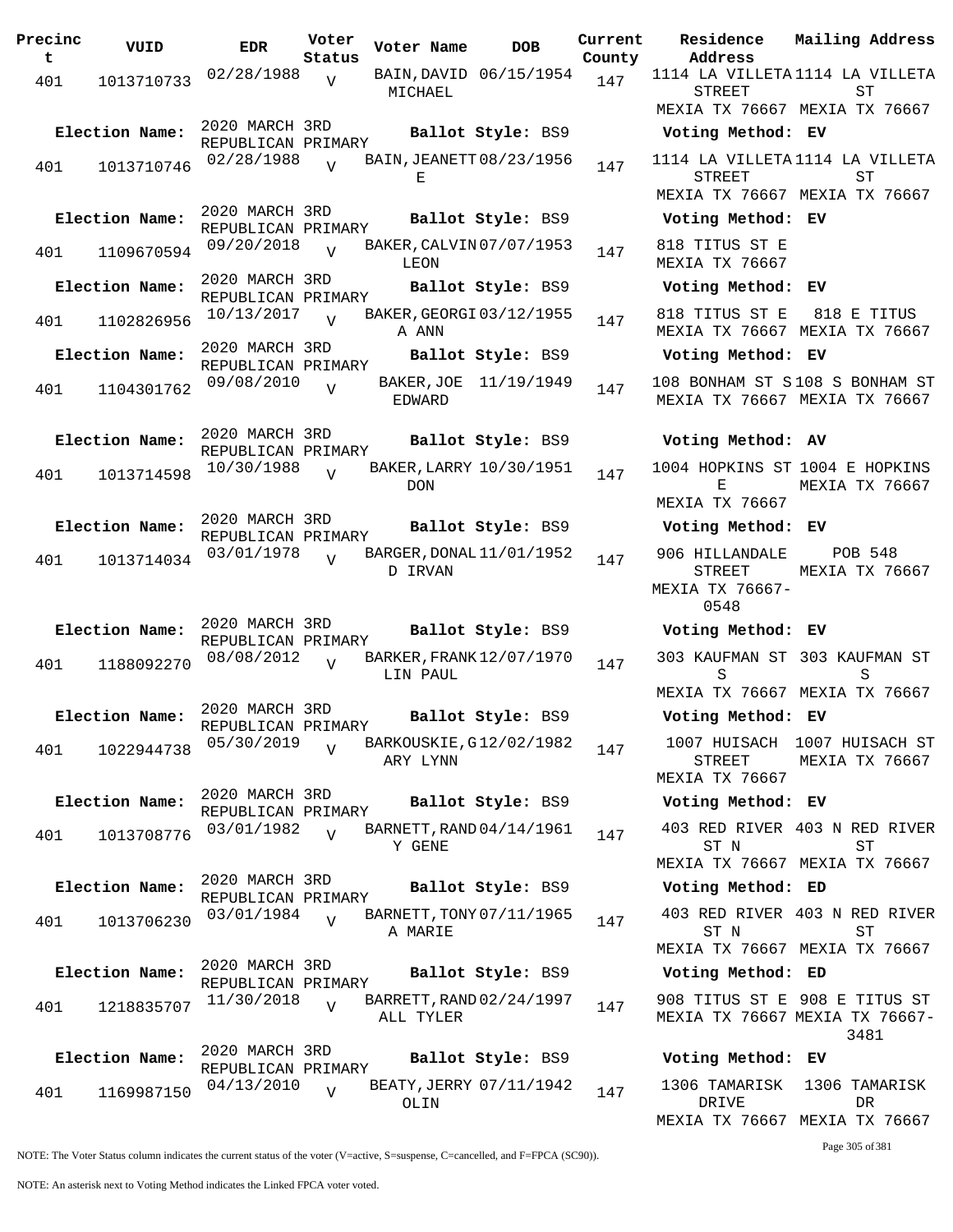| Precinc<br>t | VUID           | EDR                                  | Voter<br>Status | Voter Name                              | <b>DOB</b>            | Current<br>County | Residence<br>Address                              |
|--------------|----------------|--------------------------------------|-----------------|-----------------------------------------|-----------------------|-------------------|---------------------------------------------------|
|              | Election Name: | 2020 MARCH 3RD<br>REPUBLICAN PRIMARY |                 |                                         | Ballot Style: BS9     |                   | Voting Method:                                    |
| 401          | 1060083158     | 09/01/2006                           | $\overline{V}$  | BEENE, BILLY 12/27/1941<br>JACK         |                       | 147               | 1540 LCR 256<br>MEXIA TX 76667                    |
|              | Election Name: | 2020 MARCH 3RD                       |                 |                                         | Ballot Style: BS9     |                   | Voting Method:                                    |
| 401          | 1039868450     | REPUBLICAN PRIMARY<br>02/23/2006     | $\overline{V}$  | BEENE, CLIFTO 12/07/1939<br>N DON       |                       | 147               | 1694 LCR 256<br>MEXIA TX 76667                    |
|              | Election Name: | 2020 MARCH 3RD                       |                 |                                         | Ballot Style: BS9     |                   | Voting Method:                                    |
| 401          | 1060083191     | REPUBLICAN PRIMARY<br>09/01/2006     | $\overline{V}$  | BEENE, GAYLE 05/27/1941<br>FUSSELL      |                       | 147               | 1540 LCR 256<br>MEXIA TX 76667                    |
|              | Election Name: | 2020 MARCH 3RD                       |                 |                                         | Ballot Style: BS9     |                   | Voting Method:                                    |
|              |                | REPUBLICAN PRIMARY                   |                 |                                         |                       |                   |                                                   |
| 401          | 1013713765     | 05/13/1982<br>2020 MARCH 3RD         | $\nabla$        | DANIEL                                  | BEENE, GUY 05/30/1944 | 147               | 1555 LCR 256<br>MEXIA TX 76667                    |
|              | Election Name: | REPUBLICAN PRIMARY                   |                 |                                         | Ballot Style: BS9     |                   | Voting Method:                                    |
| 401          | 1013713754     | 03/01/1982                           | $\overline{V}$  | BEENE, SALLY 01/15/1946<br><b>DIANE</b> |                       | 147               | 1555 LCR 256<br>MEXIA TX 76667                    |
|              | Election Name: | 2020 MARCH 3RD<br>REPUBLICAN PRIMARY |                 |                                         | Ballot Style: BS9     |                   | Voting Method:                                    |
| 401          | 1013712550     | 01/19/1990                           | $\overline{V}$  | BEIL, DEBRA 04/15/1960<br>LYNN          |                       | 147               | 201 ROSS AVE S<br>MEXIA TX 76667                  |
|              | Election Name: | 2020 MARCH 3RD                       |                 |                                         | Ballot Style: BS9     |                   | Voting Method:                                    |
| 401          | 1013706442     | REPUBLICAN PRIMARY<br>03/23/1991     | $\overline{v}$  | BELDIN, BOBBY 05/25/1963<br>CHARLES     |                       | 147               | 1519 ROSS AVE N<br>MEXIA TX 76667                 |
|              | Election Name: | 2020 MARCH 3RD                       |                 |                                         | Ballot Style: BS9     |                   | Voting Method:                                    |
| 401          | 1004955746     | REPUBLICAN PRIMARY<br>05/08/1999     | $\overline{S}$  | BELDIN, ERICA 05/07/1981<br><b>DON</b>  |                       | 147               | 401 ROSS AVE S<br>MEXIA TX 76667                  |
|              | Election Name: | 2020 MARCH 3RD                       |                 |                                         | Ballot Style: BS9     |                   | Voting Method:                                    |
| 401          | 1168744757     | REPUBLICAN PRIMARY<br>02/25/2010     | $\overline{V}$  | MULHOLLAND, J                           | BELL- 10/15/1954      | 147               | 1110 LA VILLETA<br>STREET                         |
|              | Election Name: | 2020 MARCH 3RD                       |                 | <b>UDY ANN</b>                          | Ballot Style: BS9     |                   | MEXIA TX 76667<br>Voting Method:                  |
| 401          | 1013699235     | REPUBLICAN PRIMARY<br>11/05/1994     | $\overline{V}$  | BENNETT, ALFR 09/26/1943<br>ED WAYNE    |                       | 147               | 405 ROSS AVE S<br>MEXIA TX 76667                  |
|              | Election Name: | 2020 MARCH 3RD<br>REPUBLICAN PRIMARY |                 |                                         | Ballot Style: BS9     |                   | Voting Method:                                    |
| 401          | 1013700726     | 02/13/1978                           | V               | BENNETT, JO                             | 02/23/1951            | 147               | 203 MORNINGSIDE<br>DRIVE                          |
|              |                | 2020 MARCH 3RD                       |                 |                                         |                       |                   | MEXIA TX 76667                                    |
|              | Election Name: | REPUBLICAN PRIMARY                   |                 |                                         | Ballot Style: BS9     |                   | Voting Method:                                    |
| 401          | 1013699219     | 11/05/1994                           | $\overline{V}$  | BENNETT, LOIS 01/03/1955<br>ANN CURRY   |                       | 147               | 405 ROSS AVE S<br><b>MEXIA TX 76667</b>           |
|              | Election Name: | 2020 MARCH 3RD<br>REPUBLICAN PRIMARY |                 |                                         | Ballot Style: BS9     |                   | Voting Method:                                    |
| 401          | 1207448331     | 09/03/2017                           | $\overline{V}$  | BIRKNER, MARY 10/08/1991<br>KATHRYN     |                       | 147               | 900 LA VILLETA<br>STREET<br>MEXIA TX 76667        |
|              | Election Name: | 2020 MARCH 3RD                       |                 |                                         | Ballot Style: BS9     |                   | Voting Method:                                    |
|              |                | REPUBLICAN PRIMARY                   |                 |                                         |                       |                   |                                                   |
| 401          | 1191015470     | 09/03/2017                           | $\overline{V}$  | BIRKNER, ZACH 12/26/1989<br>RY AARON    |                       | 147               | 900 LA VILLETA<br><b>STREET</b><br>MEXIA TX 76667 |
|              | Election Name: | 2020 MARCH 3RD<br>REPUBLICAN PRIMARY |                 |                                         | Ballot Style: BS9     |                   | Voting Method:                                    |

**Address Election Name: Ballot Style:** BS9 **Voting Method: ED** 1540 LCR 256 MEXIA TX 76667 MEXIA TX 76667 1540 LCR 256 **Election Name: Ballot Style:** BS9 **Voting Method: EV** 1694 LCR 256 MEXIA TX 76667 MEXIA TX 76667 1694 LCR 256 **Election Name: Ballot Style:** BS9 **Voting Method: EV** 1540 LCR 256 MEXIA TX 76667 MEXIA TX 76667 1540 LCR 256 **Election Name: Ballot Style:** BS9 **Voting Method: EV** 1555 LCR 256 MEXIA TX 76667 MEXIA TX 76667 1555 LCR 256 **Election Name: Ballot Style:** BS9 **Voting Method: EV** 1555 LCR 256 MEXIA TX 76667 MEXIA TX 76667 1555 LCR 256 **Election Name: Ballot Style:** BS9 **Voting Method: EV** 201 ROSS AVE S P O BOX 1276 MEXIA TX 76667 MEXIA TX 76667 **Election Name: Ballot Style:** BS9 **Voting Method: EV** 1519 ROSS AVE N MEXIA TX 76667 MEXIA TX 76667 PO BOX 987 **Election Name: Ballot Style:** BS9 **Voting Method: ED** 401 ROSS AVE S 401 ROSS AVE S MEXIA TX 76667 MEXIA TX 76667 **Election Name: Ballot Style:** BS9 **Voting Method: EV** 1110 LA VILLETA STREET MEXIA TX 76667 **Election Name: Ballot Style:** BS9 **Voting Method: EV** 405 ROSS AVE S MEXIA TX 76667 **Election Name: Ballot Style:** BS9 **Voting Method: ED** DRIVE MEXIA TX 76667 **Election Name: Ballot Style:** BS9 **Voting Method: EV** 405 ROSS AVE S 405 S ROSS AVE MEXIA TX 76667 MEXIA TX 76667 **Election Name: Ballot Style:** BS9 **Voting Method: ED** 900 LA VILLETA 900 LAVILLETA STREET MEXIA TX 76667 MEXIA TX 76667 ST **Election Name: Ballot Style:** BS9 **Voting Method: ED** 900 LA VILLETA 900 LAVILLETA STREET MEXIA TX 76667 MEXIA TX 76667 ST **Election Name: Ballot Style:** BS9 **Voting Method: ED**

**Current Mailing Address**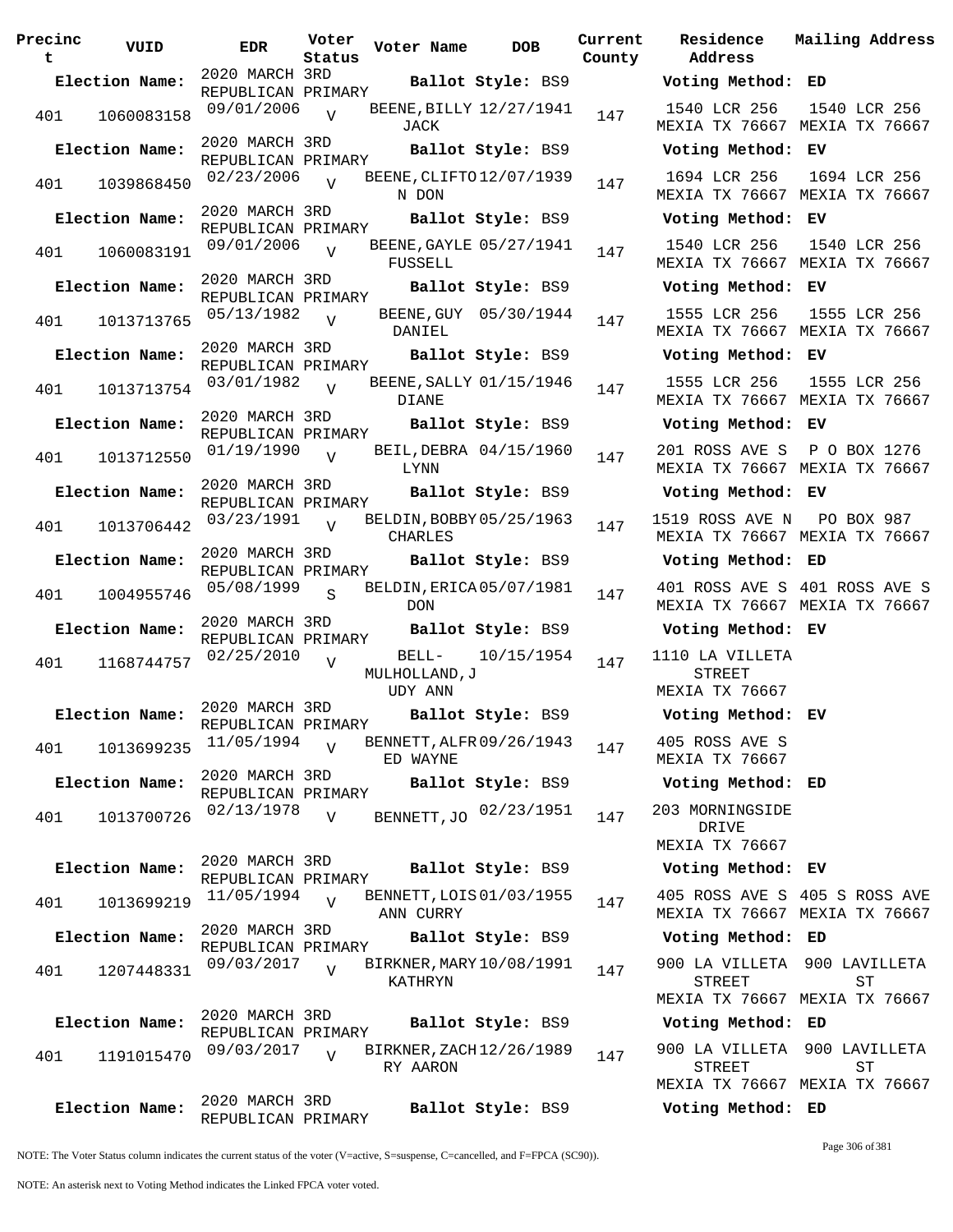| Precinc<br>t | VUID           | <b>EDR</b>                           | Voter<br>Status | Voter Name   | <b>DOB</b>               | Current<br>County | Residence<br>Address                                         | Mailing Address                                                |
|--------------|----------------|--------------------------------------|-----------------|--------------|--------------------------|-------------------|--------------------------------------------------------------|----------------------------------------------------------------|
| 401          | 1013706658     | 09/29/1989                           | $\overline{U}$  | IA LEE       | BOLTON, CYNTH 01/27/1966 | 147               | 106 OAKWOOD<br>DRIVE                                         | 106 OAKWOOD DR<br><b>MEXIA TX 76667</b>                        |
|              |                |                                      |                 |              |                          |                   | MEXIA TX 76667                                               |                                                                |
|              | Election Name: | 2020 MARCH 3RD<br>REPUBLICAN PRIMARY |                 |              | Ballot Style: BS9        |                   | Voting Method: EV                                            |                                                                |
| 401          | 1013708544     | 03/01/1986                           | $\overline{v}$  | JEFF         | BOOTH, BILLY 10/19/1943  | 147               | 1012 JAN STREET<br>MEXIA TX 76667 MEXIA TX 76667             | 1012 JAN ST                                                    |
|              | Election Name: | 2020 MARCH 3RD<br>REPUBLICAN PRIMARY |                 |              | Ballot Style: BS9        |                   | Voting Method: EV                                            |                                                                |
| 401          | 1013708585     | 10/21/1978                           | $\overline{V}$  | LYNN         | BOOTH, SHARON 07/08/1945 | 147               | 1012 JAN STREET 1012 JAN ST<br>MEXIA TX 76667 MEXIA TX 76667 |                                                                |
|              | Election Name: | 2020 MARCH 3RD<br>REPUBLICAN PRIMARY |                 |              | Ballot Style: BS9        |                   | Voting Method: EV                                            |                                                                |
| 401          | 1013707447     | 04/21/1988                           | $\overline{V}$  | EMMETT       | BOYD, JAMES 10/22/1941   | 147               |                                                              | 6678 HWY 14 N 6678 N. HWY. 14<br>MEXIA TX 76667 MEXIA TX 76667 |
|              | Election Name: | 2020 MARCH 3RD                       |                 |              | Ballot Style: BS9        |                   | Voting Method: EV                                            |                                                                |
| 401          | 1169172868     | REPUBLICAN PRIMARY<br>03/02/2010     | $\overline{V}$  | EY ANN       | BOYD, KIMBERL 05/03/1971 | 147               | 701 COMMERCE ST 701 E COMMERCE<br>Е                          | ST E                                                           |
|              | Election Name: | 2020 MARCH 3RD<br>REPUBLICAN PRIMARY |                 |              | Ballot Style: BS9        |                   | Voting Method: EV                                            | MEXIA TX 76667 MEXIA TX 76667                                  |
| 401          | 1212652229     | 10/03/2014                           | $\overline{v}$  | PHILLIPS     | BOYD, MISTY 07/28/1981   | 147               | 385 LCR 254                                                  | 385 CR 254<br>MEXIA TX 76667 MEXIA TX 76667                    |
|              | Election Name: | 2020 MARCH 3RD<br>REPUBLICAN PRIMARY |                 |              | Ballot Style: BS9        |                   | Voting Method: EV                                            |                                                                |
| 401          | 1013700068     | 05/06/1994                           | $\overline{V}$  | WILLIAM      | BOYD, PAUL 03/03/1976    | 147               | 6678 HWY 14 N                                                | 6678 HWY 14 N<br>MEXIA TX 76667 MEXIA TX 76667-<br>4413        |
|              | Election Name: | 2020 MARCH 3RD                       |                 |              | Ballot Style: BS9        |                   | Voting Method: EV                                            |                                                                |
| 401          | 1013707698     | REPUBLICAN PRIMARY<br>03/17/1984     | $\overline{z}$  | STEVEN       | BREWER, JAMES 01/05/1954 | 147               | Е                                                            | 929 HOPKINS ST 929 E HOPKINS<br>ST                             |
|              |                | 2020 MARCH 3RD                       |                 |              |                          |                   |                                                              | MEXIA TX 76667 MEXIA TX 76667                                  |
|              | Election Name: | REPUBLICAN PRIMARY                   |                 |              | Ballot Style: BS9        |                   | Voting Method: ED                                            |                                                                |
| 401          | 1013702543     | 03/17/1984                           | V               | ANN          | BREWER, LEIGH 10/01/1963 | 147               | 929 HOPKINS ST 929 E HOPKINS<br>Е                            | SТ<br>MEXIA TX 76667 MEXIA TX 76667                            |
|              | Election Name: | 2020 MARCH 3RD                       |                 |              | Ballot Style: BS9        |                   | Voting Method: ED                                            |                                                                |
|              |                | REPUBLICAN PRIMARY<br>02/27/1978     | $\overline{V}$  |              | BROWN, KATHLE 12/07/1945 |                   | 1024 HOPKINS ST 1024 E HOPKINS                               |                                                                |
| 401          | 1013699917     |                                      |                 | ΕN           |                          | 147               | Е                                                            | SТ<br>MEXIA TX 76667 MEXIA TX 76667                            |
|              | Election Name: | 2020 MARCH 3RD                       |                 |              | Ballot Style: BS9        |                   | Voting Method: EV                                            |                                                                |
| 401          | 1013699929     | REPUBLICAN PRIMARY<br>02/23/1978     | $\overline{V}$  |              | BROWN, LARRY 07/26/1942  | 147               | 1024 HOPKINS ST 1024 E HOPKINS<br>F.                         | SТ                                                             |
|              |                |                                      |                 |              |                          |                   | MEXIA TX 76667 MEXIA TX 76667                                |                                                                |
|              | Election Name: | 2020 MARCH 3RD<br>REPUBLICAN PRIMARY |                 |              | Ballot Style: BS9        |                   | Voting Method: EV                                            |                                                                |
| 401          | 1021931556     | 03/12/2010                           | V               | <b>BEARD</b> | BROWN, MARY 05/03/1932   | 147               | 508 ROSS AVE N                                               | POB 411<br>MEXIA TX 76667 MEXIA TX 76667                       |
|              | Election Name: | 2020 MARCH 3RD<br>REPUBLICAN PRIMARY |                 |              | Ballot Style: BS9        |                   | Voting Method: EV                                            |                                                                |
| 401          | 2147245767     | 09/09/2018                           | $\overline{V}$  | YAN          | BUENTELLO, EL 03/21/2000 | 147               | N                                                            | 811 KAUFMAN ST 811 N KAUFMAN<br>ST                             |
|              |                | 2020 MARCH 3RD                       |                 |              |                          |                   |                                                              | MEXIA TX 76667 MEXIA TX 76667                                  |
|              | Election Name: | REPUBLICAN PRIMARY                   |                 |              | Ballot Style: BS9        |                   | Voting Method: EV                                            |                                                                |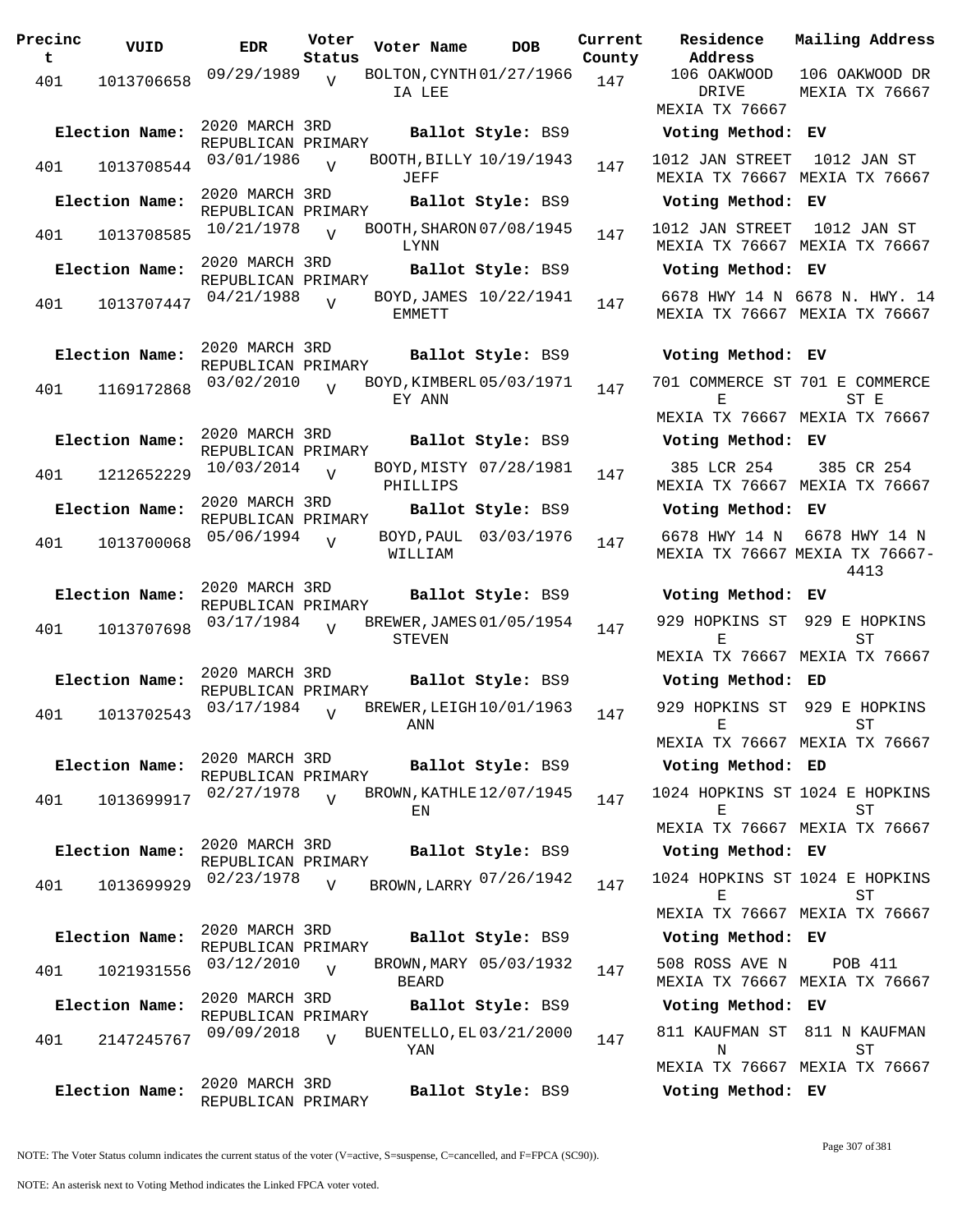| Precinc<br>t | VUID           | <b>EDR</b>                           | Voter<br>Status | Voter Name                               | <b>DOB</b>        | Current<br>County | Residence<br>Address                            | Mai.        |
|--------------|----------------|--------------------------------------|-----------------|------------------------------------------|-------------------|-------------------|-------------------------------------------------|-------------|
| 401          | 1014022116     | 04/22/2016                           | $\overline{U}$  | BURLESON, ROY 12/09/1930<br>JACK         |                   | 147               | 1022 LCR 254<br>MEXIA TX 76667 MEX              | $\mathbf P$ |
|              | Election Name: | 2020 MARCH 3RD<br>REPUBLICAN PRIMARY |                 |                                          | Ballot Style: BS9 |                   | Voting Method: ED                               |             |
| 401          | 1003505652     | 03/14/2002                           | S               | BUSBY, ARTHUR 10/15/1971<br>LEE          |                   | 147               | 911 RED RIVER 911<br>ST N                       |             |
|              |                |                                      |                 |                                          |                   |                   | MEXIA TX 76667 MEX                              |             |
|              | Election Name: | 2020 MARCH 3RD<br>REPUBLICAN PRIMARY |                 | Ballot Style: BS9                        |                   |                   | Voting Method: EV                               |             |
| 401          | 1013713913     | 10/15/1988                           | S               | BUSBY, THALIA 10/03/1970<br>MICHELLE     |                   | 147               | 911 RED RIVER 911<br>ST N                       |             |
|              |                | 2020 MARCH 3RD                       |                 |                                          |                   |                   | MEXIA TX 76667 MEX                              |             |
|              | Election Name: | REPUBLICAN PRIMARY                   |                 | Ballot Style: BS9                        |                   |                   | Voting Method: EV                               |             |
| 401          | 1013701219     | 03/26/1980                           | $\overline{U}$  | CALAME, PAMEL 06/03/1955<br>A JEAN       |                   | 147               | 1002 HUISACH<br><b>STREET</b><br>MEXIA TX 76667 | 100<br>MEX  |
|              | Election Name: | 2020 MARCH 3RD                       |                 | Ballot Style: BS9                        |                   |                   | Voting Method: ED                               |             |
| 401          | 1027425998     | REPUBLICAN PRIMARY<br>09/18/2005     | $\overline{V}$  | CAMPBELL, LUA 11/18/1941<br>NN HARGROVE  |                   | 147               | 1015 HOPKINS ST 101<br>Е                        |             |
|              |                |                                      |                 |                                          |                   |                   | MEXIA TX 76667 MEX                              |             |
|              | Election Name: | 2020 MARCH 3RD<br>REPUBLICAN PRIMARY |                 | Ballot Style: BS9                        |                   |                   | Voting Method: EV                               |             |
| 401          | 1003506289     | 03/10/2002                           | $\overline{V}$  | CANTERBURY, A03/24/1947<br>NNA MCMURRAY  |                   | 147               | 302 CANTON ST N 302<br>MEXIA TX 76667 MEX       |             |
|              | Election Name: | 2020 MARCH 3RD<br>REPUBLICAN PRIMARY |                 | Ballot Style: BS9                        |                   |                   | Voting Method: EV                               |             |
| 401          | 1141584570     | 03/03/2018                           | $\overline{U}$  | CASE, PATRICI 10/25/1937<br>A L          |                   | 147               | 1000 GRAYSON ST<br>E APT 1403<br>MEXIA TX 76667 |             |
|              | Election Name: | 2020 MARCH 3RD<br>REPUBLICAN PRIMARY |                 | Ballot Style: BS9                        |                   |                   | Voting Method: ED                               |             |
| 401          | 1158704975     | 11/02/2008                           | $\overline{U}$  | CHAMPION, MAR 08/21/1955<br>K VANN       |                   | 147               | 1007 GLENDALE 100<br>ST E<br>MEXIA TX 76667     | MEX         |
|              | Election Name: | 2020 MARCH 3RD                       |                 | Ballot Style: BS9                        |                   |                   | Voting Method: EV                               |             |
| 401          | 1218807298     | REPUBLICAN PRIMARY<br>04/25/2015     | $\overline{U}$  | CHILDS, AARON 09/08/1991<br><b>ROSS</b>  |                   | 147               | 920 TITUS ST E<br>MEXIA TX 76667 MEX            | 9.          |
|              | Election Name: | 2020 MARCH 3RD<br>REPUBLICAN PRIMARY |                 |                                          | Ballot Style: BS9 |                   | Voting Method: ED                               |             |
| 401          | 1092566947     | 09/24/2016                           | $\overline{V}$  | CHIPMAN, ROBE 01/07/1950<br>RT EDWARD    |                   | 147               | 107 OAKWOOD<br>DRIVE                            |             |
|              |                | 2020 MARCH 3RD                       |                 |                                          |                   |                   | MEXIA TX 76667                                  |             |
|              | Election Name: | REPUBLICAN PRIMARY                   |                 |                                          | Ballot Style: BS9 |                   | Voting Method: EV                               |             |
| 401          | 1167774914     | 12/04/2009                           | $\overline{V}$  | CHRISMAN, CYN 12/26/1946<br>THIA SOUCHON |                   | 147               | 620 ROSS AVE N 620<br>MEXIA TX 76667 MEX        |             |
|              | Election Name: | 2020 MARCH 3RD<br>REPUBLICAN PRIMARY |                 | Ballot Style: BS9                        |                   |                   | Voting Method: AV                               |             |
| 401          | 1122011587     | 02/09/2007                           | $\overline{V}$  | CHRISMAN, DAR 02/01/1944<br>RELL WAYNE   |                   | 147               | 620 ROSS AVE N 620<br>MEXIA TX 76667 MEX        |             |
|              | Election Name: | 2020 MARCH 3RD                       |                 |                                          | Ballot Style: BS9 |                   | Voting Method: AV                               |             |
| 401          | 1013705001     | REPUBLICAN PRIMARY<br>02/04/1978     | $\overline{V}$  | COCKRELL, CHE 07/24/1948<br>RYL          |                   | 147               | 1207 TAMARISK<br>DRIVE                          | 12          |
|              |                |                                      |                 |                                          |                   |                   |                                                 |             |

**Voter Name DOB Residence Address Current Mailing Address** 1022 LCR 254 MEXIA TX 76667 MEXIA TX 76667 P O BOX 708 **Election Name: Ballot Style:** BS9 **Voting Method: ED** 911 RED RIVER 911 N RED RIVER ST N MEXIA TX 76667 MEXIA TX 76667 ST **Election Name: Ballot Style:** BS9 **Voting Method: EV** 911 RED RIVER 911 N RED RIVER ST N MEXIA TX 76667 MEXIA TX 76667 ST **Election Name: Ballot Style:** BS9 **Voting Method: EV** 1002 HUISACH 1002 HUISACH ST STREET MEXIA TX 76667 MEXIA TX 76667 **Election Name: Ballot Style:** BS9 **Voting Method: ED** 1015 HOPKINS ST 1015 E HOPKINS E MEXIA TX 76667 MEXIA TX 76667 ST **Election Name: Ballot Style:** BS9 **Voting Method: EV** 302 CANTON ST N 302 N CANTON DR MEXIA TX 76667 MEXIA TX 76667 **Election Name: Ballot Style:** BS9 **Voting Method: EV** 1000 GRAYSON ST E APT 1403 MEXIA TX 76667 **Election Name: Ballot Style:** BS9 **Voting Method: ED** 1007 GLENDALE 1007 E GLENDALE ST E MEXIA TX 76667 MEXIA TX 76667 **Election Name: Ballot Style:** BS9 **Voting Method: EV** 920 TITUS ST E MEXIA TX 76667 MEXIA TX 76667 920 E TITUS **Election Name: Ballot Style:** BS9 **Voting Method: ED** 107 OAKWOOD DRIVE

#### **Election Name: Ballot Style:** BS9 **Voting Method: EV**

620 ROSS AVE N 620 N ROSS AVE MEXIA TX 76667 MEXIA TX 76667

### **Election Name: Ballot Style:** BS9 **Voting Method: AV**

620 ROSS AVE N 620 N ROSS AVE MEXIA TX 76667 MEXIA TX 76667

|  |        | Voting Method: AV             |     |  |
|--|--------|-------------------------------|-----|--|
|  |        | 1207 TAMARISK 1207 TAMARISK   |     |  |
|  | DR TVE |                               | DR. |  |
|  |        | MEXTA TX 76667 MEXTA TX 76667 |     |  |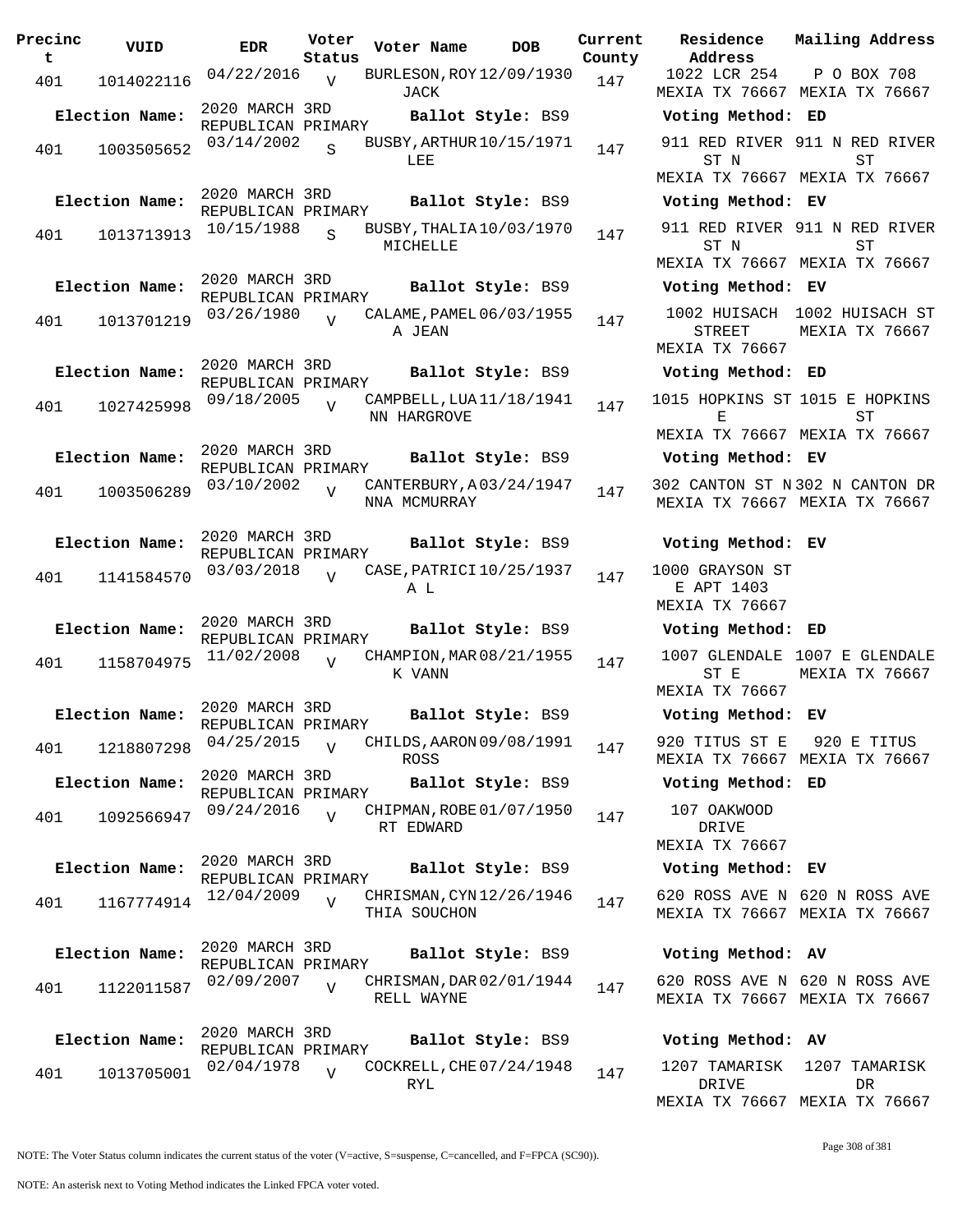| Precinc<br>t | VUID                         | <b>EDR</b>                                         | Voter<br>Status | Voter Name                               | <b>DOB</b>        | Current<br>County |
|--------------|------------------------------|----------------------------------------------------|-----------------|------------------------------------------|-------------------|-------------------|
|              | Election Name:               | 2020 MARCH 3RD                                     |                 |                                          | Ballot Style: BS9 |                   |
| 401          | 1013709263                   | REPUBLICAN PRIMARY<br>05/07/1994                   | V               | COGDELL, MARG 09/22/1939<br>ARET MARIE   |                   | 147               |
| 401          | Election Name:<br>1003939798 | 2020 MARCH 3RD<br>REPUBLICAN PRIMARY<br>01/15/2000 | $\overline{V}$  | COLLATOS, RIC 01/16/1963<br>HARD MICHAEL | Ballot Style: BS9 | 147               |
|              | Election Name:               | 2020 MARCH 3RD                                     |                 |                                          | Ballot Style: BS9 |                   |
| 401          | 1013713796                   | REPUBLICAN PRIMARY<br>03/01/1984                   | $\overline{U}$  | CONDON, LYNDA 12/03/1962<br>LEA          |                   | 147               |
|              | Election Name:               | 2020 MARCH 3RD<br>REPUBLICAN PRIMARY               |                 |                                          | Ballot Style: BS9 |                   |
| 401          | 1013713488                   | 09/02/1989                                         | V               | CONDON, SCOTT 02/01/1963<br>MARTIN       |                   | 147               |
|              | Election Name:               | 2020 MARCH 3RD<br>REPUBLICAN PRIMARY               |                 |                                          | Ballot Style: BS9 |                   |
| 401          | 1013697575                   | 11/15/1995                                         | $\overline{V}$  | CONTRERAS, MA11/23/1965<br>RY KATHERINE  |                   | 147               |
|              | Election Name:               | 2020 MARCH 3RD<br>REPUBLICAN PRIMARY               |                 |                                          | Ballot Style: BS9 |                   |
| 401          | 1013707468                   | 05/19/1988                                         | $\overline{V}$  | CONTU, STEPHA05/05/1970<br>NIE LYNNE     |                   | 147               |
|              | Election Name:               | 2020 MARCH 3RD<br>REPUBLICAN PRIMARY               |                 |                                          | Ballot Style: BS9 |                   |
| 401          | 1013712901                   | 03/01/1982                                         | $\overline{U}$  | CROOK, CAROLY 03/31/1960<br>N LOUISE     |                   | 147               |
|              | Election Name:               | 2020 MARCH 3RD<br>REPUBLICAN PRIMARY               |                 |                                          | Ballot Style: BS9 |                   |
| 401          | 1143946014                   | 06/20/2007                                         | $\overline{V}$  | CROOK, LAUREN 12/22/1988<br>NICOLE       |                   | 147               |
|              | Election Name:               | 2020 MARCH 3RD<br>REPUBLICAN PRIMARY               |                 |                                          | Ballot Style: BS9 |                   |
| 401          | 1013711267                   | 02/23/1978                                         | $\overline{I}$  | CROWDER, PATR 03/23/1948<br>ICIA         |                   | 147               |
|              | Election Name:               | 2020 MARCH 3RD<br>REPUBLICAN PRIMARY               |                 |                                          | Ballot Style: BS9 |                   |
| 401          | 1013707358                   | 10/22/1988                                         | $\overline{U}$  | CURRENT, SUSI 03/17/1947<br>E ANN        |                   | 147               |
|              | Election Name:               | 2020 MARCH 3RD<br>REPUBLICAN PRIMARY               |                 |                                          | Ballot Style: BS9 |                   |
| 401          | 1033494085                   | 02/23/2018                                         | $\overline{V}$  | CUTRER, MARGA 12/01/1967<br>RET FRANCES  |                   | 147               |
|              | Election Name:               | 2020 MARCH 3RD<br>REPUBLICAN PRIMARY               |                 |                                          | Ballot Style: BS9 |                   |
| 401          | 2163760633                   | 02/29/2020                                         | $\overline{V}$  | DANSBY, FRANC 11/20/1971<br>IS L         |                   | 147               |
|              | Election Name:               | 2020 MARCH 3RD<br>REPUBLICAN PRIMARY               |                 |                                          | Ballot Style: BS9 |                   |

**Voter Name DOB Residence Address Current Mailing Address Election Name: Ballot Style:** BS9 **Voting Method: EV** 200 OAKWOOD DRIVE MEXIA TX 76667 200 OAKWOOD DR MEXIA TX 76667 **Election Name: Ballot Style:** BS9 **Voting Method: EV** 720 MAIN ST E MEXIA TX 76667 MEXIA TX 76667 720 E MAIN **Election Name: Ballot Style:** BS9 **Voting Method: EV** 900 SHADY LANE 900 SHADY LN MEXIA TX 76667 MEXIA TX 76667 **Election Name: Ballot Style:** BS9 **Voting Method: EV** 900 SHADY LANE 900 SHADY LANE MEXIA TX 76667 MEXIA TX 76667 **Election Name: Ballot Style:** BS9 **Voting Method: EV** 919 SUMPTER ST 919 E SUMPTER  $\mathbf E$ MEXIA TX 76667 MEXIA TX 76667 ST **Election Name: Ballot Style:** BS9 **Voting Method: EV** 825 GRAYSON ST 825 E GRAYSON E MEXIA TX 76667 MEXIA TX 76667 ST **Election Name: Ballot Style:** BS9 **Voting Method: ED** 900 HILLANDALE STREET MEXIA TX 76667 P O BOX 188 MEXIA TX 76667 **Election Name: Ballot Style:** BS9 **Voting Method: EV** 900 HILLANDALE STREET MEXIA TX 76667 PO BOX 188 MEXIA TX 76667 **Election Name: Ballot Style:** BS9 **Voting Method: ED** 209 MORNINGSIDE 209 MORNINGSIDE DRIVE MEXIA TX 76667 MEXIA TX 76667 DR **Election Name: Ballot Style:** BS9 **Voting Method: EV** 801 COMMERCE ST 801 E COMMERCE E MEXIA TX 76667 MEXIA TX 76667 ST **Election Name: Ballot Style:** BS9 **Voting Method: ED** 520 ROSS AVE N MEXIA TX 76667 **Election Name: Ballot Style:** BS9 **Voting Method: AV** 109 HOPKINS ST E MEXIA TX 76667

NOTE: The Voter Status column indicates the current status of the voter (V=active, S=suspense, C=cancelled, and F=FPCA (SC90)).

**Election Name: Ballot Style:** BS9 **Voting Method: EV**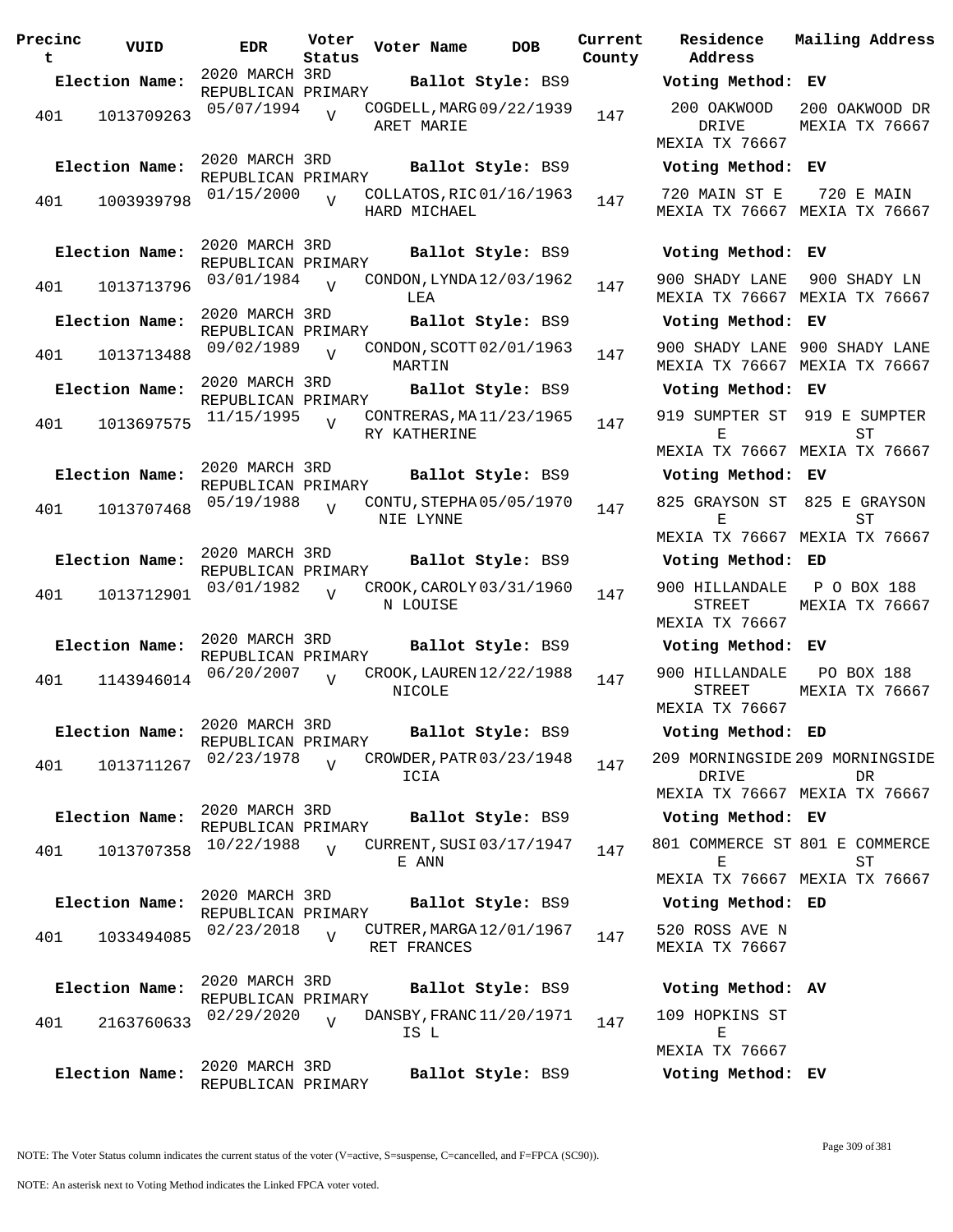| Precinc<br>t | VUID           | <b>EDR</b>                                         | Voter<br>Status | Voter Name                              | <b>DOB</b>              | Curre<br>Count |
|--------------|----------------|----------------------------------------------------|-----------------|-----------------------------------------|-------------------------|----------------|
| 401          | 1169129579     | 03/05/2010                                         | $\overline{V}$  | DANSBY<br>JR, WILLIE<br>LAWERNCE        | 10/26/1963              | 147            |
|              | Election Name: | 2020 MARCH 3RD<br>REPUBLICAN PRIMARY<br>05/06/1978 |                 | DARBY, DONALD 10/20/1945                | Ballot Style: BS9       |                |
| 401          | 1013703645     |                                                    | $\overline{U}$  | LESTER                                  |                         | 147            |
|              | Election Name: | 2020 MARCH 3RD<br>REPUBLICAN PRIMARY               |                 |                                         | Ballot Style: BS9       |                |
| 401          | 1060216719     | 12/01/2012                                         | $\overline{V}$  | SUZANNE                                 | DAVIS, MIKKI 07/16/1974 | 147            |
|              | Election Name: | 2020 MARCH 3RD<br>REPUBLICAN PRIMARY               |                 |                                         | Ballot Style: BS9       |                |
| 401          | 1001888373     | 05/31/2014                                         | $\overline{U}$  | DILLON, PATRI 01/27/1955<br>CIA JACKSON |                         | 147            |
|              | Election Name: | 2020 MARCH 3RD<br>REPUBLICAN PRIMARY               |                 |                                         | Ballot Style: BS9       |                |
| 401          | 1160387031     | 10/31/2014                                         | $\overline{U}$  | DOCKERY, ALEJ 10/03/1988<br>ANDRA DIAZ  |                         | 147            |
|              | Election Name: | 2020 MARCH 3RD<br>REPUBLICAN PRIMARY               |                 |                                         | Ballot Style: BS9       |                |
| 401          | 1013656282     | 04/05/1995                                         | $\overline{V}$  | DUNCAN, RICHA 04/16/1957<br>RD L        |                         | 147            |
|              | Election Name: | 2020 MARCH 3RD<br>REPUBLICAN PRIMARY               |                 |                                         | Ballot Style: BS9       |                |
| 401          | 1013656295     | 04/05/1995                                         | $\overline{V}$  | DUNCAN, TOMMI 10/01/1956<br>E LU        |                         | 147            |
|              | Election Name: | 2020 MARCH 3RD<br>REPUBLICAN PRIMARY               |                 |                                         | Ballot Style: BS9       |                |
| 401          | 1014956180     | 09/09/2016                                         | $\overline{V}$  | MICHAEL                                 | ELLIS, JASON 02/08/1983 | 147            |
|              | Election Name: | 2020 MARCH 3RD<br>REPUBLICAN PRIMARY               |                 |                                         | Ballot Style: BS9       |                |
|              | 401 1174313550 | 11/02/2010                                         | V               | RUTH                                    | EVES, MITZI 09/13/1966  | 147            |
|              | Election Name: | 2020 MARCH 3RD<br>REPUBLICAN PRIMARY               |                 |                                         | Ballot Style: BS9       |                |
| 401          | 1004968154     | 05/19/1999                                         | $\overline{V}$  | FARRIS, ANTHO 05/16/1981<br>NY PAUL     |                         | 147            |
|              | Election Name: | 2020 MARCH 3RD<br>REPUBLICAN PRIMARY               |                 |                                         | Ballot Style: BS9       |                |
| 401          | 1013704746     | 02/03/1978                                         | $\overline{U}$  | FARRIS, CYRIL 02/26/1954<br>ELLIS       |                         | 147            |
|              | Election Name: | 2020 MARCH 3RD<br>REPUBLICAN PRIMARY               |                 |                                         | Ballot Style: BS9       |                |
| 401          | 1003506243     | 03/08/2002                                         | $\overline{V}$  | FARRIS, STEPH 04/25/1981<br>ANIE RENEE  |                         | 147            |
|              | Election Name: | 2020 MARCH 3RD<br>REPUBLICAN PRIMARY               |                 |                                         | Ballot Style: BS9       |                |
| 401          | 1050685121     | 09/15/2012                                         | $\overline{V}$  | FERGUSON, AMA 02/21/1980<br>NDA         |                         | 147            |

**Voter Name DOB Residence Address Current Mailing Address County** 109 HOPKINS ST 109 E HOPKINS E MEXIA TX 76667 MEXIA TX 76667  $ST$ **Election Name: Ballot Style:** BS9 **Voting Method: EV** 513 BAILEY ST N 513 N BAILEY ST MEXIA TX 76667 MEXIA TX 76667 **Election Name: Ballot Style:** BS9 **Voting Method: EV** 613 RED RIVER ST N MEXIA TX 76667- MEXIA TX 76667 2453 613 N. RED RIVER ST. **Election Name: Ballot Style:** BS9 **Voting Method: EV** 104 OAKWOOD DRIVE MEXIA TX 76667 104 OAKWOOD DR MEXIA TX 76667 **Election Name: Ballot Style:** BS9 **Voting Method: ED** 403 SHERMAN ST 403 S SHERMAN S MEXIA TX 76667 MEXIA TX 76667 ST **Election Name: Ballot Style:** BS9 **Voting Method: EV** 308 CANTON ST S PO BOX 1073 MEXIA TX 76667 MEXIA TX 76667 **Election Name: Ballot Style:** BS9 **Voting Method: EV** 308 CANTON ST S PO BOX 1073 MEXIA TX 76667 MEXIA TX 76667 **Election Name: Ballot Style:** BS9 **Voting Method: EV** 815 ROCK ROAD 815 E ROCK RD MEXIA TX 76667 MEXIA TX 76667 **Election Name: Ballot Style:** BS9 **Voting Method: ED** 1212 TAMARISK DRIVE MEXIA TX 76667 MEXIA TX 76667 1212 TAMARISK DR **Election Name: Ballot Style:** BS9 **Voting Method: EV** 905 JACK OLIVER 905 JACK OLIVER ROAD MEXIA TX 76667 MEXIA TX 76667 RD **Election Name: Ballot Style:** BS9 **Voting Method: EV** 908 GRAYSON ST 908 E. GRAYSON E MEXIA TX 76667 MEXIA TX 76667 **Election Name: Ballot Style:** BS9 **Voting Method: ED** 905 JACK OLIVER 905 JACK OLIVER ROAD MEXIA TX 76667 MEXIA TX 76667 **Election Name: Ballot Style:** BS9 **Voting Method: EV**

> 513 BAILEY ST N 513 BAILEY ST N MEXIA TX 76667 MEXIA TX 76667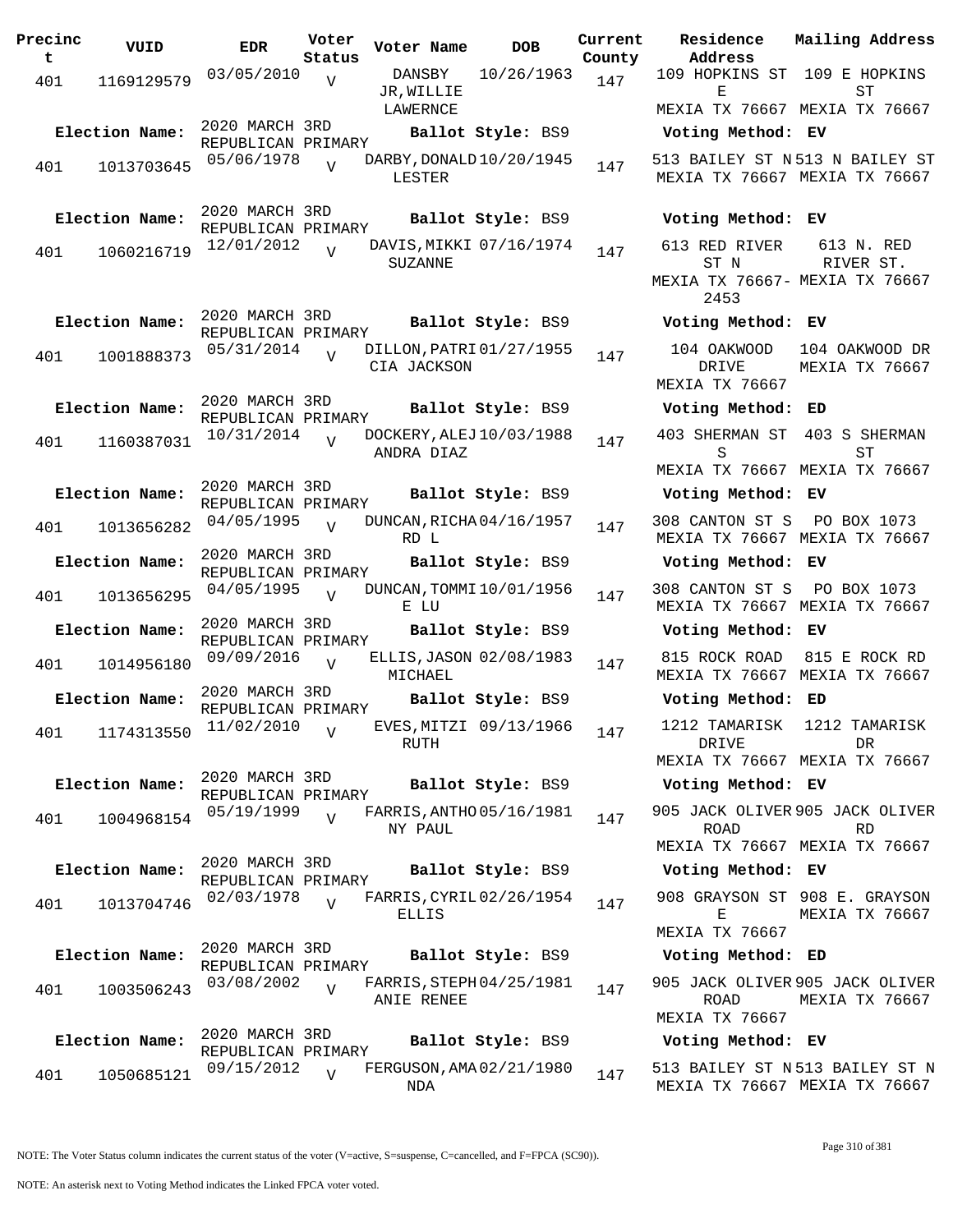| Precinc<br>t | VUID           | EDR                                  | Voter<br>Status | Voter Name                              | <b>DOB</b>             | Current<br>County | Residence<br>Address                     |
|--------------|----------------|--------------------------------------|-----------------|-----------------------------------------|------------------------|-------------------|------------------------------------------|
|              | Election Name: | 2020 MARCH 3RD<br>REPUBLICAN PRIMARY |                 |                                         | Ballot Style: BS9      |                   | Voting Method                            |
| 401          | 1013637739     | 10/03/1997                           | $\overline{V}$  | JR, JAMES<br>DOUGLAS                    | FEVERSTON 08/27/1969   | 147               | 502 PALESTINE<br>ST E<br>MEXIA TX 7666   |
|              | Election Name: | 2020 MARCH 3RD                       |                 |                                         | Ballot Style: BS9      |                   | Voting Method                            |
| 401          | 1013705797     | REPUBLICAN PRIMARY<br>03/23/1987     | $\overline{V}$  | FLATT, CLINTO 03/19/1969<br>N WAYNE     |                        | 147               | 1825 HWY 84 E<br>MEXIA TX 7666           |
|              | Election Name: | 2020 MARCH 3RD<br>REPUBLICAN PRIMARY |                 |                                         | Ballot Style: BS9      |                   | Voting Method                            |
| 401          | 1013701371     | 04/24/1993                           | $\overline{U}$  | MARIE                                   | FLATT, JILL 10/29/1968 | 147               | 1825 HWY 84 E<br>MEXIA TX 7666'          |
|              | Election Name: | 2020 MARCH 3RD<br>REPUBLICAN PRIMARY |                 |                                         | Ballot Style: BS9      |                   | Voting Method                            |
| 401          | 1013705778     | 02/26/1978                           | $\overline{V}$  | FLATT, LINDA 09/28/1944                 |                        | 147               | 1771 HWY 84 E<br>MEXIA TX 7666           |
|              | Election Name: | 2020 MARCH 3RD<br>REPUBLICAN PRIMARY |                 |                                         | Ballot Style: BS9      |                   | Voting Method                            |
| 401          | 1013705766     | 02/26/1978                           | $\overline{U}$  | FLATT, RICHAR 06/01/1942<br>D NEAL      |                        | 147               | 1771 HWY 84 E<br>MEXIA TX 7666'          |
|              | Election Name: | 2020 MARCH 3RD<br>REPUBLICAN PRIMARY |                 |                                         | Ballot Style: BS9      |                   | Voting Method                            |
| 401          | 1013657032     | 07/26/1991                           | $\overline{v}$  | FOLEY, BILLY 09/22/1972<br>JOE          |                        | 147               | 1119 ROSS AVE<br>MEXIA TX 7666           |
|              | Election Name: | 2020 MARCH 3RD<br>REPUBLICAN PRIMARY |                 |                                         | Ballot Style: BS9      |                   | Voting Method                            |
| 401          | 1151581320     | 03/07/2008                           | $\overline{v}$  | FORRESTER, AA 02/06/1990<br>RON SAMUEL  |                        | 147               | 207 RED BIRD<br>LANE<br>MEXIA TX 7666    |
|              | Election Name: | 2020 MARCH 3RD<br>REPUBLICAN PRIMARY |                 |                                         | Ballot Style: BS9      |                   | Voting Method                            |
| 401          | 1013667776     | 12/15/1979                           | $\overline{V}$  | FORRESTER, BI10/04/1961<br>LLY DAVID    |                        | 147               | 207 RED BIRD<br>LANE<br>MEXIA TX 7666    |
|              | Election Name: | 2020 MARCH 3RD<br>REPUBLICAN PRIMARY |                 |                                         | Ballot Style: BS9      |                   | Voting Method                            |
| 401          | 1013705157     | 02/23/1978                           | $\overline{V}$  | FOUNTAIN, PAT 10/16/1936<br>SY          |                        | 147               | 1311 TAMARISK<br>DRIVE<br>MEXIA TX 7666' |
|              | Election Name: | 2020 MARCH 3RD                       |                 |                                         | Ballot Style: BS9      |                   | Voting Method                            |
| 401          | 1013701578     | REPUBLICAN PRIMARY<br>12/03/1992     | $\overline{U}$  | FRANKLIN, DAR 09/05/1965<br>LENE        |                        | 147               | 1126 BOWIE ST<br>MEXIA TX 7666           |
|              | Election Name: | 2020 MARCH 3RD<br>REPUBLICAN PRIMARY |                 |                                         | Ballot Style: BS9      |                   | Voting Method                            |
| 401          | 1020544842     | 02/01/2004                           | $\overline{V}$  | FRANKLIN, PAT 11/17/1985<br>RICK CORTEZ |                        | 147               | 1126 BOWIE ST<br>MEXIA TX 7666'          |
|              | Election Name: | 2020 MARCH 3RD<br>REPUBLICAN PRIMARY |                 |                                         | Ballot Style: BS9      |                   | Voting Method                            |
| 401          | 1013701566     | 12/03/1992                           | V               | FRANKLIN, PAT 09/11/1962<br>RICK CORTEZ |                        | 147               | 1126 BOWIE ST<br>MEXIA TX 7666           |
|              | Election Name: | 2020 MARCH 3RD<br>REPUBLICAN PRIMARY |                 |                                         | Ballot Style: BS9      |                   | Voting Method                            |
| 401          | 1013706899     | 10/29/1988                           | $\overline{U}$  | FUTCH, LINDA 07/05/1941<br>.т.          |                        | 147               | 1013 HUNT ST I<br>MEXTA TX 7666          |

**Voter Name DOB Residence Address Current Mailing Address Lty Election Name: Ballot Style:** BS9 **Voting Method: EV** 502 PALESTINE 502 E PALESTINE ST E MEXIA TX 76667 MEXIA TX 76667 ST **Election Name: Ballot Style:** BS9 **Voting Method: ED** 1825 HWY 84 E 1825 HWY 84 E MEXIA TX 76667 MEXIA TX 76667 **Election Name: Ballot Style:** BS9 **Voting Method: EV** 1825 HWY 84 E 1825 HWY 84 E MEXIA TX 76667 MEXIA TX 76667 **Election Name: Ballot Style:** BS9 **Voting Method: ED** MEXIA TX 76667 MEXIA TX 76667 1771 HWY 84 E **Election Name: Ballot Style:** BS9 **Voting Method: EV** 1771 HWY 84 E 1771 HWY 84 E MEXIA TX 76667 MEXIA TX 76667 **Election Name: Ballot Style:** BS9 **Voting Method: EV** 1119 ROSS AVE N 1119 N ROSS AVE MEXIA TX 76667 MEXIA TX 76667 **Election Name: Ballot Style:** BS9 **Voting Method: EV** 207 RED BIRD 207 RED BIRD LN LANE MEXIA TX 76667 MEXIA TX 76667 **Election Name: Ballot Style:** BS9 **Voting Method: ED** 207 RED BIRD 207 RED BIRD LN LANE MEXIA TX 76667 MEXIA TX 76667 **Election Name: Ballot Style:** BS9 **Voting Method: ED** 1311 TAMARISK 1311 TAMARISK DRIVE MEXIA TX 76667 MEXIA TX 76667 DR **Election Name: Ballot Style:** BS9 **Voting Method: EV** 1126 BOWIE ST E 1126 E BOWIE ST MEXIA TX 76667 MEXIA TX 76667 **Election Name: Ballot Style:** BS9 **Voting Method: EV** 1126 BOWIE ST E 1126 E BOWIE ST MEXIA TX 76667 MEXIA TX 76667 **Election Name: Ballot Style:** BS9 **Voting Method: ED** 1126 BOWIE ST E 1126 E BOWIE ST MEXIA TX 76667 MEXIA TX 76667

# **Election Name: Ballot Style:** BS9 **Voting Method: EV**

1013 HUNT ST E 1013 E HUNT ST MEXIA TX 76667 MEXIA TX 76667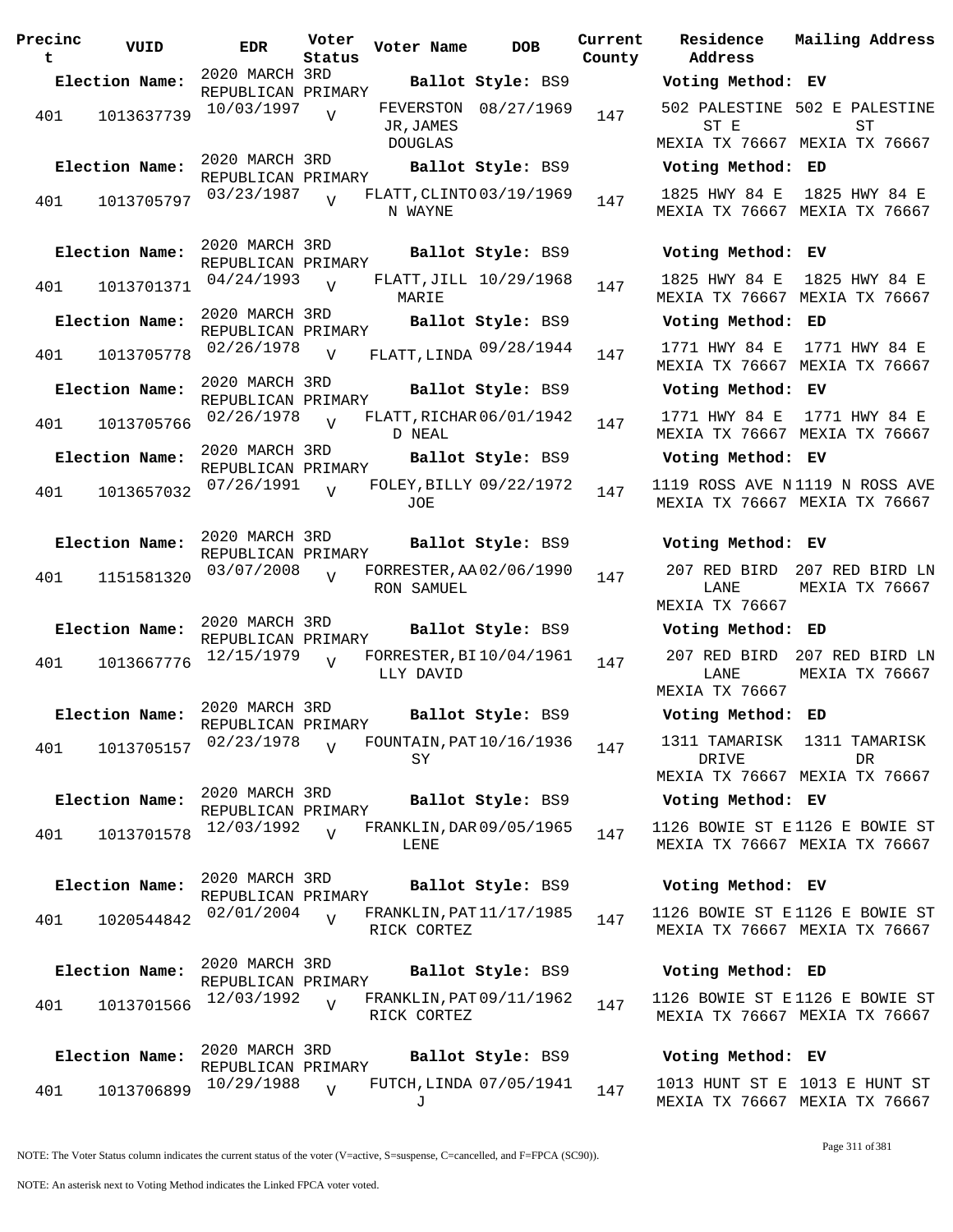| Precinc<br>t | VUID           | <b>EDR</b>                           | Voter<br>Status | Voter Name                              | <b>DOB</b>             | Current<br>County | Residence<br>Address                                                      | Mailing Address              |
|--------------|----------------|--------------------------------------|-----------------|-----------------------------------------|------------------------|-------------------|---------------------------------------------------------------------------|------------------------------|
|              | Election Name: | 2020 MARCH 3RD                       |                 |                                         | Ballot Style: BS9      |                   | Voting Method: ED                                                         |                              |
| 401          | 2146673322     | REPUBLICAN PRIMARY<br>08/22/2018     | $\overline{V}$  | GANN, GREGORY 10/11/1956<br>М           |                        | 147               | 608 CARTHAGE ST<br>Е                                                      |                              |
|              |                |                                      |                 |                                         |                        |                   | MEXIA TX 76667                                                            |                              |
|              | Election Name: | 2020 MARCH 3RD<br>REPUBLICAN PRIMARY |                 |                                         | Ballot Style: BS9      |                   | Voting Method: EV                                                         |                              |
| 401          | 1013698266     | 08/10/1995                           | V               |                                         | GANN, LINDA 10/09/1954 | 147               | 608 CARTHAGE ST 608 E CARTHAGE<br>Е                                       | SТ                           |
|              |                |                                      |                 |                                         |                        |                   | MEXIA TX 76667 MEXIA TX 76667                                             |                              |
|              | Election Name: | 2020 MARCH 3RD<br>REPUBLICAN PRIMARY |                 |                                         | Ballot Style: BS9      |                   | Voting Method: EV                                                         |                              |
| 401          | 1013706367     | 11/17/1990                           | $\overline{V}$  | GARNER, LISA 11/19/1964<br>VICKERY      |                        | 147               | 1100 LA VILLETA 1100 LAVILLETA<br>STREET<br>MEXIA TX 76667                | MEXIA TX 76667               |
|              | Election Name: | 2020 MARCH 3RD<br>REPUBLICAN PRIMARY |                 |                                         | Ballot Style: BS9      |                   | Voting Method: ED                                                         |                              |
| 401          | 1013706314     | 11/01/1990                           | $\overline{U}$  | GARRETT, TARS 09/18/1972<br>HA ROCHELLE |                        | 147               | 1316 MAIN ST E<br>MEXIA TX 76667                                          |                              |
|              | Election Name: | 2020 MARCH 3RD<br>REPUBLICAN PRIMARY |                 |                                         | Ballot Style: BS9      |                   | Voting Method: ED                                                         |                              |
| 401          | 2152758655     | 12/16/2018                           | $\overline{U}$  | GARRETTY, DAV 11/08/2000<br>IS JACKSON  |                        | 147               | 1012 EVERGREEN<br>ST E<br>MEXIA TX 76667 MEXIA TX 76667                   | 1012 E<br>EVERGREEN ST       |
|              | Election Name: | 2020 MARCH 3RD                       |                 |                                         | Ballot Style: BS9      |                   | Voting Method: EV                                                         |                              |
| 401          | 2123206377     | REPUBLICAN PRIMARY<br>02/11/2018     | $\overline{V}$  | GARRETTY, ERI 03/09/1965<br>C BRUCE     |                        | 147               | 1012 EVERGREEN<br>ST E                                                    |                              |
|              |                |                                      |                 |                                         |                        |                   | MEXIA TX 76667                                                            |                              |
|              | Election Name: | 2020 MARCH 3RD                       |                 |                                         | Ballot Style: BS9      |                   | Voting Method: EV                                                         |                              |
| 401          | 2142272656     | REPUBLICAN PRIMARY<br>12/05/2019     | $\overline{z}$  | GARRETTY, TEN 01/30/1968<br>A CAROL     |                        | 147               | 1012 EVERGREEN<br>ST E                                                    |                              |
|              |                |                                      |                 |                                         |                        |                   | MEXIA TX 76667                                                            |                              |
|              | Election Name: | 2020 MARCH 3RD<br>REPUBLICAN PRIMARY |                 |                                         | Ballot Style: BS9      |                   | Voting Method: EV                                                         |                              |
| 401          | 1007313679     | 09/04/2002                           | $\overline{V}$  | GONZALEZ, ELV 03/03/1964<br>IRA MOLINA  |                        | 147               | 401 CANTON ST N 401 N CANTON ST<br>MEXIA TX 76667 MEXIA TX 76667          |                              |
|              | Election Name: | 2020 MARCH 3RD<br>REPUBLICAN PRIMARY |                 |                                         | Ballot Style: BS9      |                   | Voting Method: ED                                                         |                              |
| 401          | 1209051700     | 03/03/2020                           | $\overline{V}$  | GONZALEZ, NAT 04/04/1987<br>HAN TYLER   |                        | 147               | 903 SHADY LANE<br>MEXIA TX 76667                                          |                              |
|              | Election Name: | 2020 MARCH 3RD<br>REPUBLICAN PRIMARY |                 |                                         | Ballot Style: BS9      |                   | Voting Method: EV                                                         |                              |
| 401          | 1013655914     | 04/24/1985                           | $\overline{U}$  | GOODRICH, ALA 02/21/1967<br>N CARTER    |                        | 147               | 1107 LA VILLETA1107 LA VILLETA<br>STREET<br>MEXIA TX 76667 MEXIA TX 76667 | ST                           |
|              | Election Name: | 2020 MARCH 3RD                       |                 |                                         | Ballot Style: BS9      |                   | Voting Method: EV                                                         |                              |
|              |                | REPUBLICAN PRIMARY<br>02/12/1990     | $\overline{U}$  | GOODRICH, MAR 01/04/1970                |                        | 147               | 1107 LA VILLETA1107 LA VILLETA                                            |                              |
| 401          | 1013655922     |                                      |                 | CY GAYLE                                |                        |                   | <b>STREET</b><br>MEXIA TX 76667 MEXIA TX 76667                            | SТ                           |
|              | Election Name: | 2020 MARCH 3RD<br>REPUBLICAN PRIMARY |                 |                                         | Ballot Style: BS9      |                   | Voting Method: EV                                                         |                              |
| 401          | 1013705824     | 01/09/1992                           | $\overline{U}$  | GOSWICK, RICH 07/07/1945<br>ARD YOUNG   |                        | 147               | 906 GREENLEAF<br>DRIVE<br>MEXIA TX 76667                                  | PO BOX 552<br>MEXIA TX 76667 |
|              | Election Name: | 2020 MARCH 3RD                       |                 |                                         | Ballot Style: BS9      |                   | Voting Method: EV                                                         |                              |
|              |                | REPUBLICAN PRIMARY                   |                 |                                         |                        |                   |                                                                           |                              |

NOTE: The Voter Status column indicates the current status of the voter (V=active, S=suspense, C=cancelled, and F=FPCA (SC90)).

Page 312 of 381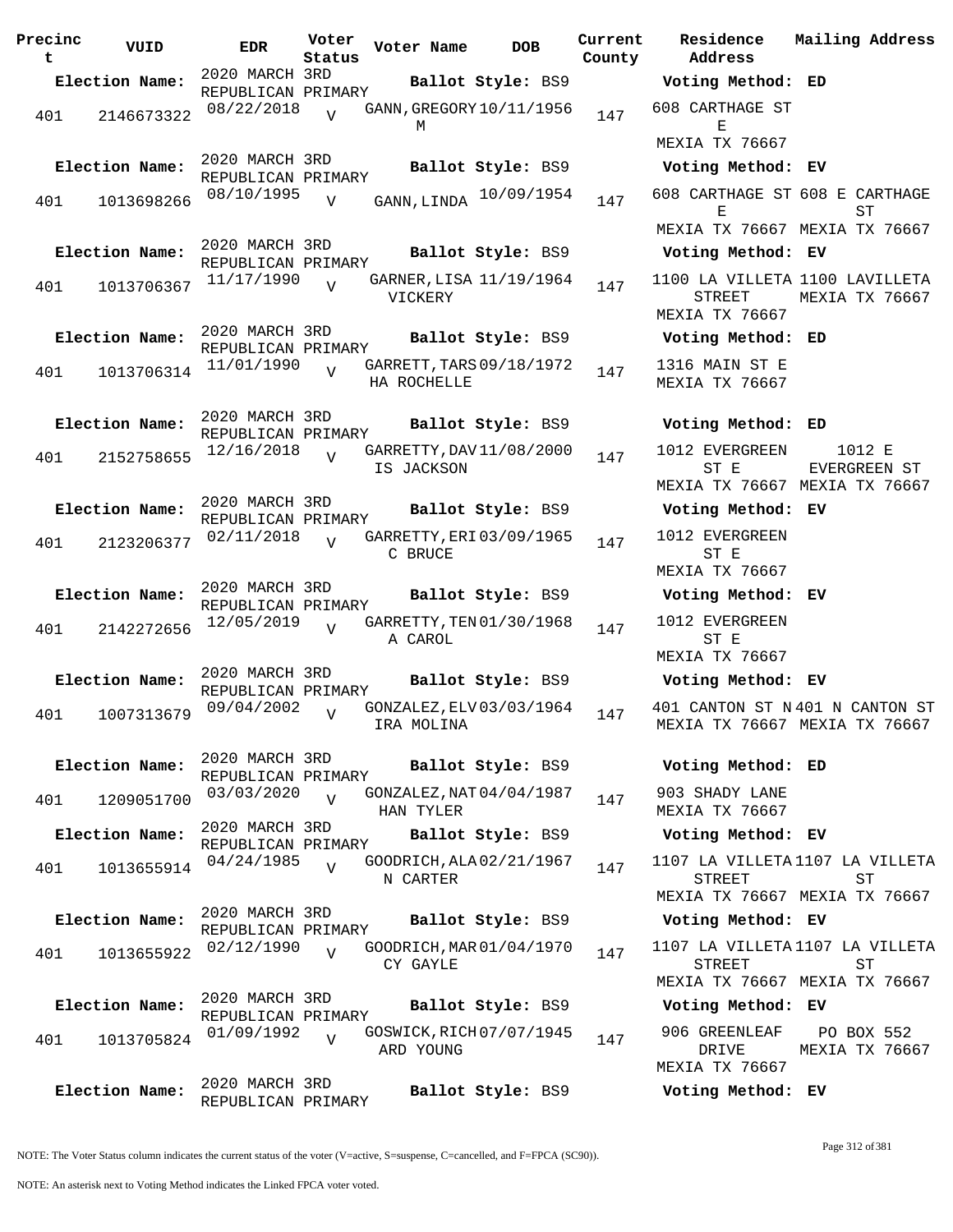| Precinc<br>t. | VUID           | <b>EDR</b>                           | Voter<br>Status | Voter Name         | DOB                      | Current<br>County |
|---------------|----------------|--------------------------------------|-----------------|--------------------|--------------------------|-------------------|
| 401           | 1013708062     | 02/24/1978                           | $\overline{V}$  | D LEE              | GREEN, RICHAR 01/27/1958 | 147               |
|               | Election Name: | 2020 MARCH 3RD<br>REPUBLICAN PRIMARY |                 |                    | Ballot Style: BS9        |                   |
| 401           | 1013707633     | 02/10/1978                           | $\overline{U}$  | Е                  | GREEN, ROBIN 03/23/1959  | 147               |
|               | Election Name: | 2020 MARCH 3RD<br>REPUBLICAN PRIMARY |                 |                    | Ballot Style: BS9        |                   |
| 401           | 1013699901     | 03/04/1978                           | $\overline{V}$  | GREER, LOY<br>BETH | 03/17/1947               | 147               |
|               | Election Name: | 2020 MARCH 3RD<br>REPUBLICAN PRIMARY |                 |                    | Ballot Style: BS9        |                   |
| 401           | 1013699993     | 04/05/1984                           | $\overline{U}$  | WILLIAM            | GREER, THOMAS 01/11/1947 | 147               |
|               | Election Name: | 2020 MARCH 3RD<br>REPUBLICAN PRIMARY |                 |                    | Ballot Style: BS9        |                   |
| 401           | 1123211585     | 11/02/2008                           | $\overline{V}$  | EW WILSON          | GRIFFIN, ANDR 05/23/1946 | 147               |
|               | Election Name: | 2020 MARCH 3RD<br>REPUBLICAN PRIMARY |                 |                    | Ballot Style: BS9        |                   |
| 401           | 1013652222     | 03/31/1996                           | V               | SCHUH              | GUNN, GENIE 11/16/1939   | 147               |
|               | Election Name: | 2020 MARCH 3RD<br>REPUBLICAN PRIMARY |                 |                    | Ballot Style: BS9        |                   |
| 401           | 1013701108     | 03/01/1978                           | ٦T              | JACKSON            | HALL, BILLIE 08/19/1936  | 147               |
|               | Election Name: | 2020 MARCH 3RD<br>REPUBLICAN PRIMARY |                 |                    | Ballot Style: BS9        |                   |
| 401           | 1014135315     | 09/03/1999                           | V               | MAGNESS            | HANCOCK, LESA 07/31/1961 | 147               |
|               | Election Name: | 2020 MARCH 3RD<br>REPUBLICAN PRIMARY |                 |                    | Ballot Style: BS9        |                   |
| 401           | 1013707622     | 10/29/1980                           | $\overline{U}$  | KEITH              | HARRISON, JAN 08/06/1945 | 147               |
|               | Election Name: | 2020 MARCH 3RD<br>REPUBLICAN PRIMARY |                 |                    | Ballot Style: BS9        |                   |
| 401           | 1013700514     | 02/20/1994                           | $\overline{U}$  | MAS J              | HATHAWAY, THO 02/25/1939 | 147               |
|               | Election Name: | 2020 MARCH 3RD<br>REPUBLICAN PRIMARY |                 |                    | Ballot Style: BS9        |                   |
| 401           | 1013702365     | 05/27/1984                           | $\overline{V}$  | AREE B             | HATHAWAY, VAL 06/09/1940 | 147               |
|               | Election Name: | 2020 MARCH 3RD                       |                 |                    | Ballot Style: BS9        |                   |
| 401           | 1013697341     | REPUBLICAN PRIMARY<br>04/02/1996     | $\overline{U}$  | ER LUCINDA         | HAYES, JENNIF 06/20/1971 | 147               |
|               | Election Name: | 2020 MARCH 3RD<br>REPUBLICAN PRIMARY |                 |                    | Ballot Style: BS9        |                   |

**Voter Name DOB Residence Address Current Mailing Address** 721 HOPKINS ST 721 E HOPKINS E MEXIA TX 76667 MEXIA TX 76667 **Election Name: Ballot Style:** BS9 **Voting Method: ED** 721 HOPKINS ST 721 E HOPKINS E MEXIA TX 76667 MEXIA TX 76667 ST **Election Name: Ballot Style:** BS9 **Voting Method: ED** 1025 EVERGREEN ST E MEXIA TX 76667 MEXIA TX 76667 1025 E EVERGREEN ST **Election Name: Ballot Style:** BS9 **Voting Method: ED** 1025 EVERGREEN ST E MEXIA TX 76667 MEXIA TX 76667 1025 E EVERGREEN ST **Election Name: Ballot Style:** BS9 **Voting Method: EV** 1020 GLENDALE ST E MEXIA TX 76667 MEXIA TX 76667 1020 GLENDALE ST **Election Name: Ballot Style:** BS9 **Voting Method: EV** 708 MAIN ST E 708 E MAIN ST MEXIA TX 76667 MEXIA TX 76667 **Election Name: Ballot Style:** BS9 **Voting Method: EV** 736 SHERMAN ST 736 N SHERMAN N MEXIA TX 76667 MEXIA TX 76667- ST 2346 **Election Name: Ballot Style:** BS9 **Voting Method: AV** 609 CHICKASHA 609 CHICKASHA STREET MEXIA TX 76667 MEXIA TX 76667 **Election Name: Ballot Style:** BS9 **Voting Method: EV** 408 PALESTINE ST E MEXIA TX 76667 POB 547 MEXIA TX 76667 **Election Name: Ballot Style:** BS9 **Voting Method: ED** 909 LA VILLETA 909 LA VILLETA STREET MEXIA TX 76667 MEXIA TX 76667 ST **Election Name: Ballot Style:** BS9 **Voting Method: ED** 909 LA VILLETA 909 LA VILLETA STREET MEXIA TX 76667 MEXIA TX 76667 ST **Election Name: Ballot Style:** BS9 **Voting Method: ED** 908 TITUS ST E 908 E TITUS ST MEXIA TX 76667 MEXIA TX 76667

**Election Name: Ballot Style:** BS9 **Voting Method: EV**

NOTE: An asterisk next to Voting Method indicates the Linked FPCA voter voted.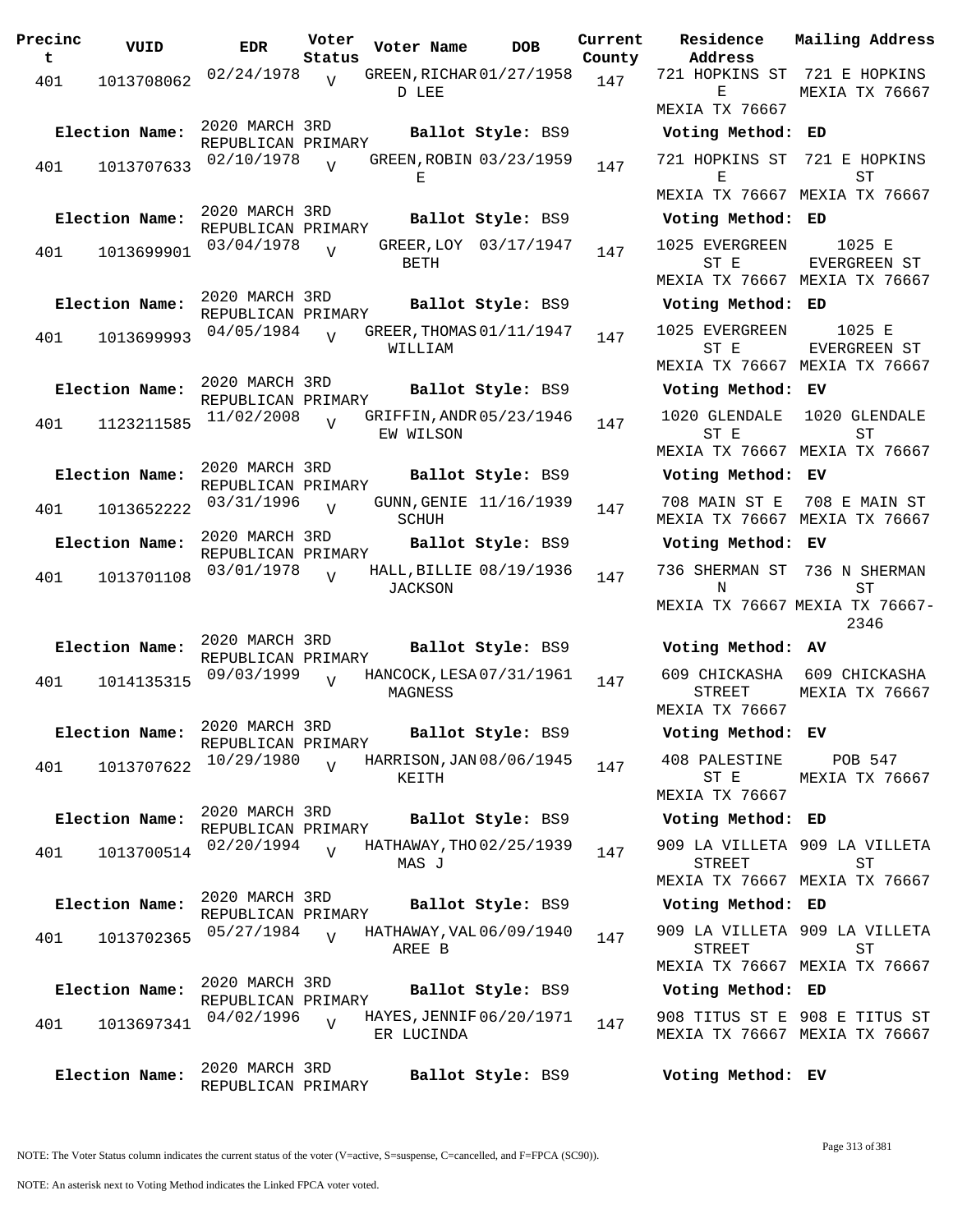| Precinc<br>t | VUID           | <b>EDR</b>                           | Voter<br>Status | Voter Name                                | <b>DOB</b>             | Current<br>County | Residence<br>Address                     |
|--------------|----------------|--------------------------------------|-----------------|-------------------------------------------|------------------------|-------------------|------------------------------------------|
| 401          | 2135272387     | 03/02/2017                           | $\overline{U}$  | HAYES, TARIN 07/16/1992<br>Ε              |                        | 147               | 908 TITUS ST E<br>MEXIA TX 76667         |
|              | Election Name: | 2020 MARCH 3RD<br>REPUBLICAN PRIMARY |                 |                                           | Ballot Style: BS9      |                   | Voting Method                            |
| 401          | 1013700166     | 07/06/1994                           | $\overline{U}$  | ANN                                       | HEIDE, RUTH 07/11/1946 | 147               | 509 SHERMAN ST<br>N                      |
|              |                |                                      |                 |                                           |                        |                   | MEXIA TX 76667                           |
|              | Election Name: | 2020 MARCH 3RD<br>REPUBLICAN PRIMARY |                 |                                           | Ballot Style: BS9      |                   | Voting Method                            |
| 401          | 2161163511     | 12/06/2019                           | $\overline{z}$  | HOLDER, CELIA 07/30/1952<br>LOU           |                        | 147               | 1309 TAMARISK<br>DRIVE<br>MEXIA TX 76667 |
|              | Election Name: | 2020 MARCH 3RD                       |                 |                                           | Ballot Style: BS9      |                   | Voting Method                            |
|              |                | REPUBLICAN PRIMARY<br>11/22/2019     |                 | HOLDER, JOHN 11/20/1954                   |                        |                   | 1309 TAMARISK                            |
| 401          | 2161163524     |                                      | $\overline{U}$  | WILLIAM                                   |                        | 147               | DRIVE<br><b>MEXIA TX 76667</b>           |
|              | Election Name: | 2020 MARCH 3RD                       |                 |                                           | Ballot Style: BS9      |                   | Voting Method                            |
| 401          | 1013705685     | REPUBLICAN PRIMARY<br>04/05/1992     | $\overline{U}$  | HORN, SHANDRA 02/25/1967<br><b>EYONNE</b> |                        | 147               | 1205 CARTHAGE<br>ST E                    |
|              |                |                                      |                 |                                           |                        |                   | MEXIA TX 76667                           |
|              | Election Name: | 2020 MARCH 3RD<br>REPUBLICAN PRIMARY |                 |                                           | Ballot Style: BS9      |                   | Voting Method                            |
| 401          | 1025651431     | 11/04/2018                           | $\overline{U}$  | HOUSTON, TRAC 06/15/1987<br>I RENAE       |                        | 147               | 1120 TAMARISK<br>DRIVE                   |
|              |                | 2020 MARCH 3RD                       |                 |                                           |                        |                   | MEXIA TX 76667                           |
|              | Election Name: | REPUBLICAN PRIMARY                   |                 |                                           | Ballot Style: BS9      |                   | Voting Method                            |
| 401          | 2139198810     | 09/21/2017                           | $\overline{U}$  | HOWLEY, TIMOT 02/09/1991<br>HY JAMES      |                        | 147               | 108 CANTON ST I<br>MEXIA TX 76667        |
|              | Election Name: | 2020 MARCH 3RD<br>REPUBLICAN PRIMARY |                 |                                           | Ballot Style: BS9      |                   | Voting Method                            |
| 401          | 2146328643     | 07/29/2018                           | $\overline{U}$  | HOWLEY, VICTO 02/08/1992<br>RIA FRANCES   |                        | 147               | 108 CANTON ST I<br>MEXIA TX 76667        |
|              | Election Name: | 2020 MARCH 3RD                       |                 |                                           | Ballot Style: BS9      |                   | Voting Method                            |
|              |                | REPUBLICAN PRIMARY<br>02/26/1976     |                 |                                           |                        |                   |                                          |
| 401          | 1013703065     |                                      | $\overline{z}$  | HUCKABEE, ALT 06/11/1940<br>ΑE            |                        | 147               | 109 KAUFMAN ST<br>S<br>MEXIA TX 76667    |
|              | Election Name: | 2020 MARCH 3RD                       |                 |                                           | Ballot Style: BS9      |                   | Voting Method                            |
| 401          | 1125243055     | REPUBLICAN PRIMARY<br>02/13/2010     | $\overline{V}$  | HUGHES, MIKE 02/06/1948                   |                        | 147               | 319 MILAM ST E<br>MEXIA TX 76667         |
|              | Election Name: | 2020 MARCH 3RD                       |                 |                                           | Ballot Style: BS9      |                   | Voting Method                            |
| 401          | 1013654767     | REPUBLICAN PRIMARY<br>02/20/1992     | $\overline{U}$  | HULLUM, LAURA 07/07/1972<br>MICHELLE      |                        | 147               | 1100 HUISACH<br><b>STREET</b>            |
|              |                | 2020 MARCH 3RD                       |                 |                                           |                        |                   | MEXIA TX 76667                           |
|              | Election Name: | REPUBLICAN PRIMARY                   |                 |                                           | Ballot Style: BS9      |                   | Voting Method                            |
| 401          | 1115618397     | 10/21/2016                           | $\overline{V}$  | HULLUM, TOMMY 01/09/1949<br>E NICHOLS     |                        | 147               | 1219 HINCHLIFFI<br><b>RD</b>             |
|              |                | 2020 MARCH 3RD                       |                 |                                           |                        |                   | MEXIA TX 76667                           |
|              | Election Name: | REPUBLICAN PRIMARY                   |                 |                                           | Ballot Style: BS9      |                   | Voting Method                            |
| 401          | 1013705556     | 09/16/1992                           | $\overline{U}$  | INGRAM, SANDR 08/30/1940<br>A N           |                        | 147               | 1019 EVERGREEN<br>ST E                   |

**Voter Name DOB Residence Address Current Mailing Address** 908 TITUS ST E MEXIA TX 76667 **Election Name: Ballot Style:** BS9 **Voting Method: EV** 509 SHERMAN ST 509 N SHERMAN N MEXIA TX 76667 MEXIA TX 76667 **ST Election Name: Ballot Style:** BS9 **Voting Method: EV** 1309 TAMARISK DRIVE MEXIA TX 76667 **Election Name: Ballot Style:** BS9 **Voting Method: ED** 1309 TAMARISK 1309 TAMARISK DR TVE MEXIA TX 76667 MEXIA TX 76667- DR 3054 **Election Name: Ballot Style:** BS9 **Voting Method: ED** 1205 CARTHAGE 1205 E CARTHAGE ST E MEXIA TX 76667 MEXIA TX 76667 ST **Election Name: Ballot Style:** BS9 **Voting Method: ED** 1120 TAMARISK DRIVE MEXIA TX 76667 **Election Name: Ballot Style:** BS9 **Voting Method: ED** 108 CANTON ST N 108 N CANTON ST MEXIA TX 76667 MEXIA TX 76667 **Election Name: Ballot Style:** BS9 **Voting Method: ED** 108 CANTON ST N 108 N CANTON ST MEXIA TX 76667 MEXIA TX 76667 **Election Name: Ballot Style:** BS9 **Voting Method: ED** 109 KAUFMAN ST 109A S KAUFMAN S MEXIA TX 76667 MEXIA TX 76667 ST **Election Name: Ballot Style:** BS9 **Voting Method: EV** MEXIA TX 76667 MEXIA TX 76667 319 MILAM ST E 319 E MILAM ST **Election Name: Ballot Style:** BS9 **Voting Method: AV** 1100 HUISACH 1100 HUISACH ST STREET MEXIA TX 76667 MEXIA TX 76667 **Election Name: Ballot Style:** BS9 **Voting Method: ED** 1219 HINCHLIFFE RD MEXIA TX 76667 **Election Name: Ballot Style:** BS9 **Voting Method: ED**

1019 EVERGREEN ST E MEXIA TX 76667 P O BOX 967 MEXIA TX 76667

Page 314 of 381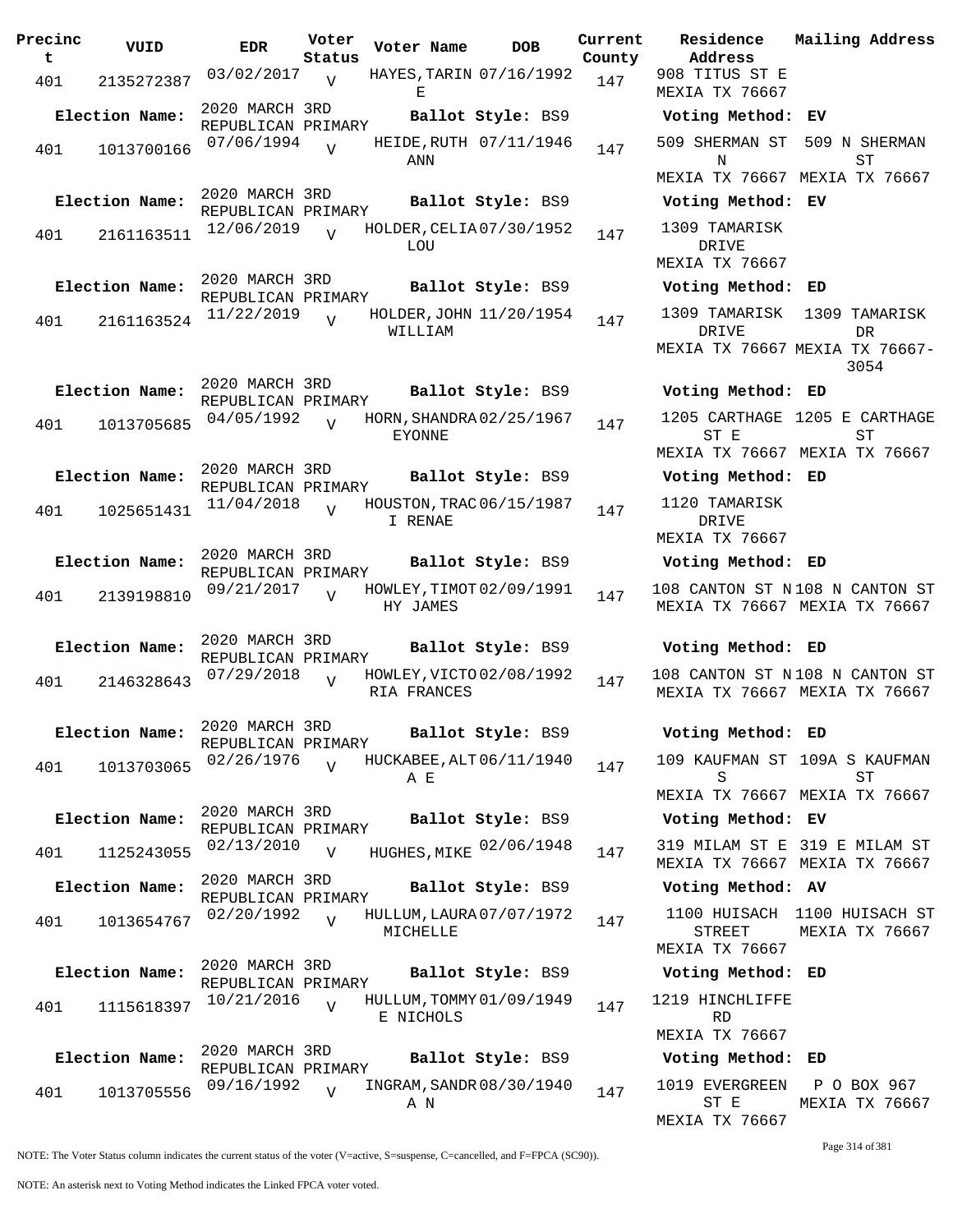| Precinc<br>t | VUID           | <b>EDR</b>                           | Voter<br>Status | Voter Name                            | <b>DOB</b>             | Current<br>County | Residence<br>Address                            |
|--------------|----------------|--------------------------------------|-----------------|---------------------------------------|------------------------|-------------------|-------------------------------------------------|
|              | Election Name: | 2020 MARCH 3RD<br>REPUBLICAN PRIMARY |                 |                                       | Ballot Style: BS9      |                   | Voting Method                                   |
| 401          | 1013702401     | 10/11/1984                           | $\overline{V}$  | INMAN, DARYL 12/18/1953               |                        | 147               | 406 BOWIE ST E<br>MEXIA TX 76667                |
|              | Election Name: | 2020 MARCH 3RD<br>REPUBLICAN PRIMARY |                 |                                       | Ballot Style: BS9      |                   | Voting Method                                   |
| 401          | 1013703238     | 04/06/1979                           | $\overline{U}$  | INMAN, ROBIN 01/05/1959<br>RHEA       |                        | 147               | 406 BOWIE ST E<br>MEXIA TX 76667                |
|              | Election Name: | 2020 MARCH 3RD<br>REPUBLICAN PRIMARY |                 |                                       | Ballot Style: BS9      |                   | Voting Method                                   |
| 401          | 1003770982     | 06/30/2001                           | $\overline{U}$  | IRWIN, MICHEL 11/13/1960<br>ЕJ        |                        | 147               | 1111 HUISACH<br><b>STREET</b><br>MEXIA TX 76667 |
|              | Election Name: | 2020 MARCH 3RD<br>REPUBLICAN PRIMARY |                 |                                       | Ballot Style: BS9      |                   | Voting Method                                   |
| 401          | 1003770618     | 06/21/2001                           | $\overline{z}$  | IRWIN, PATRIC 01/07/1959<br>K LEE     |                        | 147               | 1111 HUISACH<br><b>STREET</b><br>MEXIA TX 76667 |
|              | Election Name: | 2020 MARCH 3RD<br>REPUBLICAN PRIMARY |                 |                                       | Ballot Style: BS9      |                   | Voting Method                                   |
| 401          | 1128111021     | 08/17/2011                           |                 | JACKSON, POLL 11/20/1947<br>Y JAN     |                        | 147               | 201 ROSS AVE S<br>MEXIA TX 76667                |
|              | Election Name: | 2020 MARCH 3RD<br>REPUBLICAN PRIMARY |                 |                                       | Ballot Style: BS9      |                   | Voting Method                                   |
| 401          | 1013656517     | 02/19/1994                           | $\overline{U}$  | JACOBS, SABRI 09/07/1975<br>NA RIVERA |                        | 147               | 1100 TAMARISK<br>DRIVE                          |
|              | Election Name: | 2020 MARCH 3RD                       |                 |                                       | Ballot Style: BS9      |                   | MEXIA TX 76667<br>Voting Method                 |
| 401          | 1013642284     | REPUBLICAN PRIMARY<br>12/20/1996     | $\overline{17}$ | JOHNSON, CATI 08/26/1972              |                        | 147               | 1304 CARTHAGE                                   |
|              |                |                                      |                 | NA RENEE                              |                        |                   | ST E<br>MEXIA TX 76667                          |
|              | Election Name: | 2020 MARCH 3RD<br>REPUBLICAN PRIMARY |                 |                                       | Ballot Style: BS9      |                   | Voting Method                                   |
| 401          | 1013700648     | 10/29/1993                           | $\overline{V}$  | JONES, ALVIS 10/09/1950<br>RAY        |                        | 147               | 1115 ROSS AVE I<br>MEXIA TX 76667               |
|              | Election Name: | 2020 MARCH 3RD                       |                 |                                       | Ballot Style: BS9      |                   | Voting Method                                   |
| 401          | 1007552515     | REPUBLICAN PRIMARY<br>03/03/2018     | V               | JONES<br>II, BENJAMIN                 | 06/25/1979             | 147               | 1115 ROSS AVE I<br>MEXIA TX 76667               |
|              | Election Name: | 2020 MARCH 3RD<br>REPUBLICAN PRIMARY |                 |                                       | Ballot Style: BS9      |                   | Voting Method                                   |
| 401          | 1013700653     | 10/29/1993                           | $\overline{V}$  | JONES, CONNIE 07/05/1952<br>LAVERNE   |                        | 147               | 1115 ROSS AVE I<br>MEXIA TX 76667               |
|              | Election Name: | 2020 MARCH 3RD<br>REPUBLICAN PRIMARY |                 |                                       | Ballot Style: BS9      |                   | Voting Method                                   |
| 401          | 1013713435     | 03/04/1980                           | $\overline{V}$  | JONES, DOUGLA 08/18/1954<br>S E       |                        | 147               | 912 GREENLEAF<br>DRIVE<br>MEXIA TX 76667        |
|              | Election Name: | 2020 MARCH 3RD                       |                 |                                       | Ballot Style: BS9      |                   | Voting Method                                   |
| 401          | 1013714178     | REPUBLICAN PRIMARY<br>04/04/1978     | $\overline{U}$  | ANN                                   | JONES, LORI 11/24/1958 | 147               | 912 GREENLEAF<br>DRIVE<br>MEXIA TX 76667        |
|              | Election Name: | 2020 MARCH 3RD<br>REPUBLICAN PRIMARY |                 |                                       | Ballot Style: BS9      |                   | Voting Method                                   |

**Voter Name DOB Residence Address Current Mailing Address County Election Name: Ballot Style:** BS9 **Voting Method: EV** MEXIA TX 76667 MEXIA TX 76667- 406 BOWIE ST E 406 E BOWIE ST 3213 **Election Name: Ballot Style:** BS9 **Voting Method: ED** 406 BOWIE ST E 406 E BOWIE ST MEXIA TX 76667 MEXIA TX 76667 **Election Name: Ballot Style:** BS9 **Voting Method: ED** 1111 HUISACH STREET MEXIA TX 76667 **Election Name: Ballot Style:** BS9 **Voting Method: EV** 1111 HUISACH 1111 HUISACH ST STREET MEXIA TX 76667 MEXIA TX 76667 **Election Name: Ballot Style:** BS9 **Voting Method: EV** 201 ROSS AVE S MEXIA TX 76667 201 B SOUTH ROSS AVE MEXIA TX 76667 **Election Name: Ballot Style:** BS9 **Voting Method: EV** 1100 TAMARISK 1100 TAMARISK DRIVE MEXIA TX 76667 MEXIA TX 76667 DR **Election Name: Ballot Style:** BS9 **Voting Method: EV** 1304 CARTHAGE 1304 E CARTHAGE ST E MEXIA TX 76667 MEXIA TX 76667 ST **Election Name: Ballot Style:** BS9 **Voting Method: ED** 1115 ROSS AVE N 1115 N ROSS AVE MEXIA TX 76667 MEXIA TX 76667 **Election Name: Ballot Style:** BS9 **Voting Method: EV** 1115 ROSS AVE N 1115 N ROSS AVE MEXIA TX 76667 MEXIA TX 76667- 2245 **Election Name: Ballot Style:** BS9 **Voting Method: EV** 1115 ROSS AVE N 1115 N ROSS AVE MEXIA TX 76667 MEXIA TX 76667 **Election Name: Ballot Style:** BS9 **Voting Method: EV** 912 GREENLEAF 912 GREENLEAF DR TVE MEXIA TX 76667 MEXIA TX 76667 DR **Election Name: Ballot Style:** BS9 **Voting Method: EV** 912 GREENLEAF DRIVE MEXIA TX 76667 MEXIA TX 76667 912 GREENLEAF DR

NOTE: The Voter Status column indicates the current status of the voter (V=active, S=suspense, C=cancelled, and F=FPCA (SC90)).

Page 315 of 381

**Election Name: Ballot Style:** BS9 **Voting Method: EV**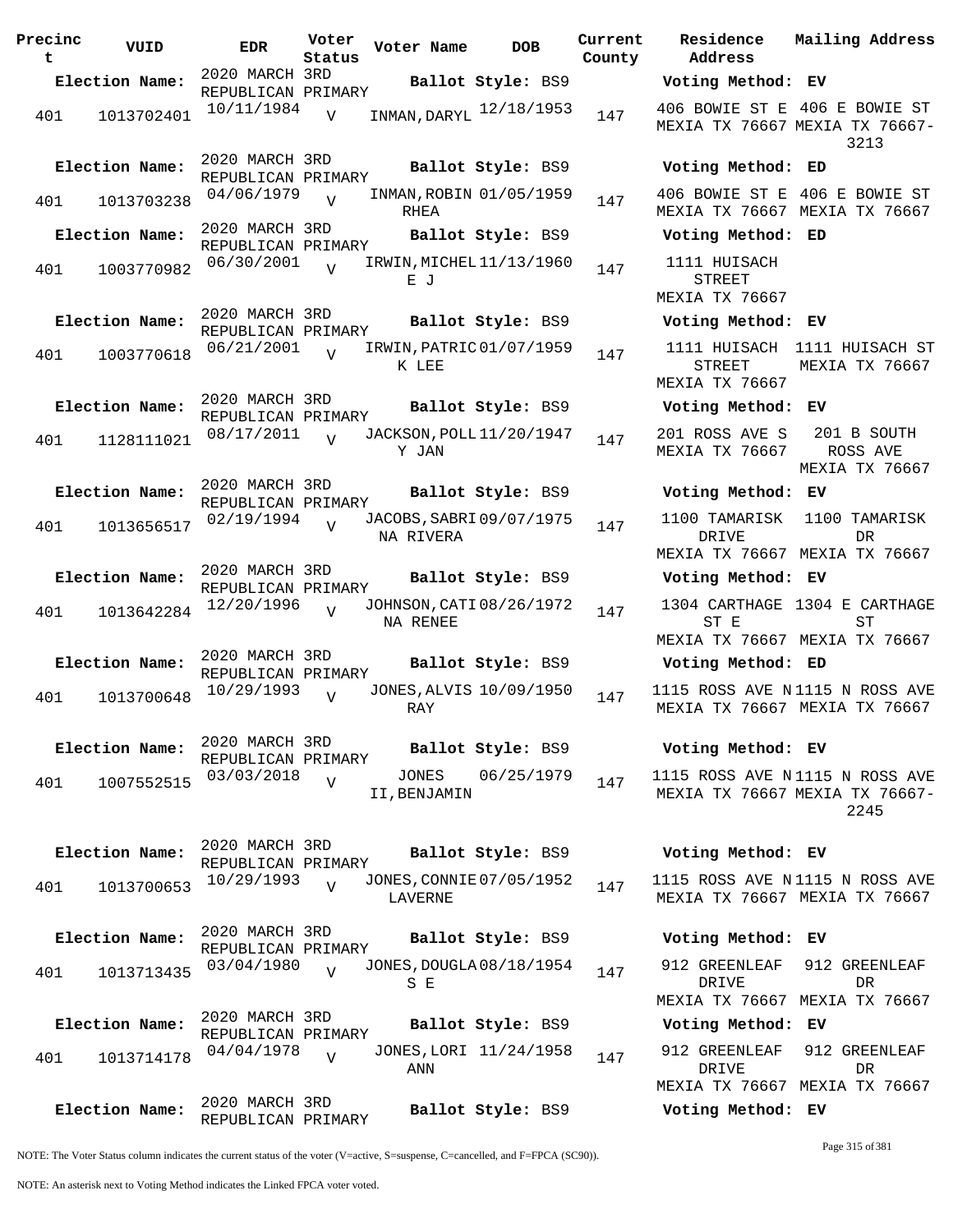| Precinc<br>t | VUID                         | <b>EDR</b>                                         | Voter<br>Status | Voter Name    | <b>DOB</b>                                    | Current<br>County |
|--------------|------------------------------|----------------------------------------------------|-----------------|---------------|-----------------------------------------------|-------------------|
| 401          | 2119463348                   | 02/28/2016                                         | $\overline{V}$  | NICOLE        | JONES, SARAH 02/28/1998                       | 147               |
| 401          | Election Name:<br>1216713410 | 2020 MARCH 3RD<br>REPUBLICAN PRIMARY<br>02/05/2015 | $\overline{U}$  |               | Ballot Style: BS9<br>KENNEDY, JANE 11/04/1964 | 147               |
|              |                              | 2020 MARCH 3RD                                     |                 | T LYNN        |                                               |                   |
|              | Election Name:               | REPUBLICAN PRIMARY                                 |                 |               | Ballot Style: BS9                             |                   |
| 401          | 1013704561                   | 02/25/1978                                         |                 | Е             | KENNEDY, JOYC 08/21/1928                      | 147               |
|              | Election Name:               | 2020 MARCH 3RD<br>REPUBLICAN PRIMARY               |                 |               | Ballot Style: BS9                             |                   |
| 401          | 1059897403                   | 07/30/2006                                         | $\overline{U}$  | RNE REAGAN    | KENNEDY, LAVE 07/08/1939                      | 147               |
|              | Election Name:               | 2020 MARCH 3RD                                     |                 |               | Ballot Style: BS9                             |                   |
|              |                              | REPUBLICAN PRIMARY<br>10/15/1986                   | $\overline{V}$  |               | KILLINGSWORT11/07/1967                        |                   |
| 401          | 1013697829                   |                                                    |                 | H, SHELLI SUE |                                               | 147               |
|              | Election Name:               | 2020 MARCH 3RD                                     |                 |               | Ballot Style: BS9                             |                   |
|              |                              | REPUBLICAN PRIMARY<br>07/14/1995                   |                 |               | KILLINGSWORT05/23/1962                        |                   |
| 401          | 1013698127                   |                                                    | $\overline{V}$  | H, TONY ALLEN |                                               | 147               |
|              | Election Name:               | 2020 MARCH 3RD                                     |                 |               | Ballot Style: BS9                             |                   |
|              |                              | REPUBLICAN PRIMARY<br>07/31/2016                   | $\overline{U}$  |               | KIRK, MATTHEW 12/15/1987                      |                   |
| 401          | 1175418904                   |                                                    |                 | JOHN          |                                               | 147               |
|              | Election Name:               | 2020 MARCH 3RD                                     |                 |               | Ballot Style: BS9                             |                   |
|              |                              | REPUBLICAN PRIMARY<br>01/20/2000                   | $\overline{V}$  |               | KLOSTERMAN, D09/21/1978                       |                   |
| 401          | 1003921624                   |                                                    |                 | ONNA D'ANN    |                                               | 147               |
|              | Election Name:               | 2020 MARCH 3RD<br>REPUBLICAN PRIMARY               |                 |               | Ballot Style: BS9                             |                   |
| 401          | 1013708172                   | 05/02/1986                                         | $\overline{V}$  | J             | LEAGO, DEBBIE 03/20/1968                      | 147               |
|              | Election Name:               | 2020 MARCH 3RD<br>REPUBLICAN PRIMARY               |                 |               | Ballot Style: BS9                             |                   |
| 401          | 1013647802                   | 03/02/2002                                         | S               | CHARLES       | LEAGO, JOHN 08/05/1966                        | 147               |
|              | Election Name:               | 2020 MARCH 3RD<br>REPUBLICAN PRIMARY               |                 |               | Ballot Style: BS9                             |                   |
| 401          | 1013707406                   | 04/04/1988                                         | $\overline{U}$  | Ν             | LEWIS, CAROLY 10/14/1944                      | 147               |
|              | Election Name:               | 2020 MARCH 3RD<br>REPUBLICAN PRIMARY               |                 |               | Ballot Style: BS9                             |                   |
| 401          | 1013708473                   | 04/04/1986                                         | $\overline{V}$  |               | LEWIS, JAMES 07/07/1952                       | 147               |
|              | Election Name:               | 2020 MARCH 3RD                                     |                 | MILTON        | Ballot Style: BS9                             |                   |
| 401          | 1013701986                   | REPUBLICAN PRIMARY<br>11/05/1984                   | $\overline{V}$  |               | LIDE, CYNTHIA07/25/1956                       | 147               |
|              |                              | 2020 MARCH 3RD                                     |                 | GALE          |                                               |                   |
|              | Election Name:               | REPUBLICAN PRIMARY                                 |                 |               | Ballot Style: BS9                             |                   |

**Voter Name DOB Residence Address Current Mailing Address** 701 COMMERCE ST E MEXIA TX 76667 PO BOX 846 GROESBECK TX 76642 **Election Name: Ballot Style:** BS9 **Voting Method: EV** 910 RED RIVER 910 N RED RIVER ST N MEXIA TX 76667 MEXIA TX 76667 **Election Name: Ballot Style:** BS9 **Voting Method: EV** 402 SHERMAN ST 402 S SHERMAN S MEXIA TX 76667 MEXIA TX 76667 ST **Election Name: Ballot Style:** BS9 **Voting Method: EV** 910 RED RIVER 910 N RED RIVER ST N MEXIA TX 76667 MEXIA TX 76667 ST **Election Name: Ballot Style:** BS9 **Voting Method: AV** 1111 LA VILLETA 1111 LA VILLETA STREET MEXIA TX 76667 MEXIA TX 76667 ST **Election Name: Ballot Style:** BS9 **Voting Method: EV** 1111 LA VILLETA 1111 LA VILLETA STREET MEXIA TX 76667 MEXIA TX 76667 ST **Election Name: Ballot Style:** BS9 **Voting Method: EV** 714 MAIN ST E 714 E MAIN ST APT 22 MEXIA TX 76667 MEXIA TX 76667 APT 22 **Election Name: Ballot Style:** BS9 **Voting Method: EV** 824 MAIN ST E MEXIA TX 76667 MEXIA TX 76667 824 E MAIN **Election Name: Ballot Style:** BS9 **Voting Method: ED** 603 HUNT ST E MEXIA TX 76667- MEXIA TX 76667 3318 603 E HUNT **Election Name: Ballot Style:** BS9 **Voting Method: EV** 603 HUNT ST E MEXIA TX 76667 MEXIA TX 76667 603 E HUNT **Election Name: Ballot Style:** BS9 **Voting Method: EV** 808 MAIN ST E 808 E MAIN ST MEXIA TX 76667 MEXIA TX 76667 **Election Name: Ballot Style:** BS9 **Voting Method: EV** 907 BOWIE ST E 907 E BOWIE ST MEXIA TX 76667 MEXIA TX 76667 **Election Name: Ballot Style:** BS9 **Voting Method: ED** 600 BAILEY ST N 600 N BAILEY MEXIA TX 76667 MEXIA TX 76667

**Election Name: Ballot Style:** BS9 **Voting Method: ED**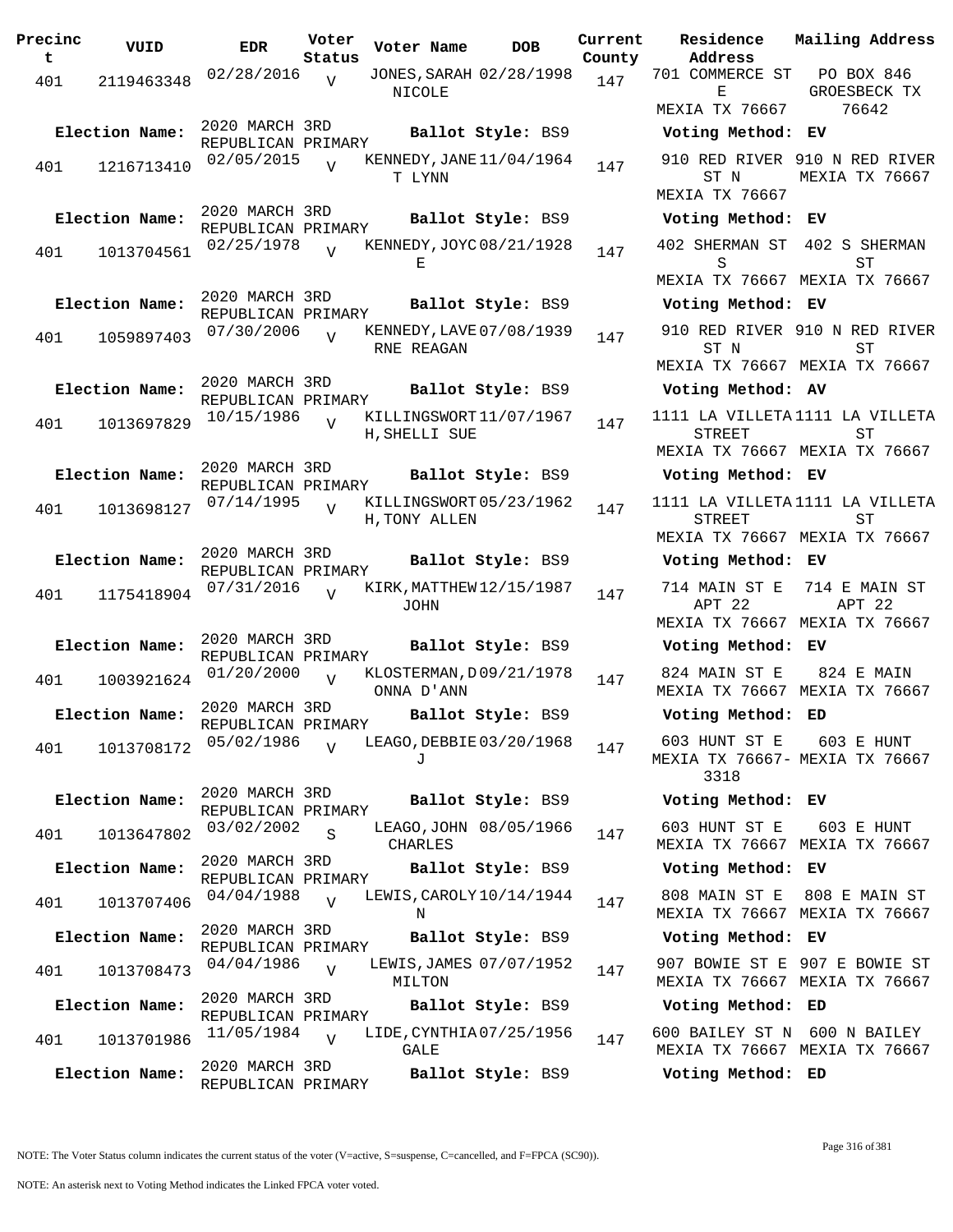| Precinc | VUID           | <b>EDR</b>                           | Voter          | Voter Name        | <b>DOB</b>               | Currei |
|---------|----------------|--------------------------------------|----------------|-------------------|--------------------------|--------|
| t       |                |                                      | Status         |                   |                          | Count  |
| 401     | 1013704127     | 03/01/1978                           | V              | JACK              | LILES, BOBBY 09/11/1937  | 147    |
|         | Election Name: | 2020 MARCH 3RD<br>REPUBLICAN PRIMARY |                |                   | Ballot Style: BS9        |        |
| 401     | 1164598822     | 01/31/2009                           | $\overline{U}$ | NA JANENE         | LINDVAY, DEIO 11/19/1963 | 147    |
|         | Election Name: | 2020 MARCH 3RD<br>REPUBLICAN PRIMARY |                |                   | Ballot Style: BS9        |        |
| 401     | 1145086369     | 08/26/2007                           | $\overline{U}$ | DEAN              | LINDVAY, MATT 06/16/1967 | 147    |
|         | Election Name: | 2020 MARCH 3RD<br>REPUBLICAN PRIMARY |                |                   | Ballot Style: BS9        |        |
| 401     | 1013663875     | 12/02/1989                           | S              | MARIE             | MACK, CYNTHIA 11/07/1970 | 147    |
|         | Election Name: | 2020 MARCH 3RD<br>REPUBLICAN PRIMARY |                |                   | Ballot Style: BS9        |        |
| 401     | 1142527448     | 02/12/2018                           | $\overline{U}$ | N MATTHEW         | MADDOX, DUSTI 10/27/1988 | 147    |
|         | Election Name: | 2020 MARCH 3RD<br>REPUBLICAN PRIMARY |                |                   | Ballot Style: BS9        |        |
| 401     | 1090560396     | 02/12/2018                           |                | AY JOHNSTON       | MADDOX, LINDS 09/29/1987 | 147    |
|         | Election Name: | 2020 MARCH 3RD<br>REPUBLICAN PRIMARY |                |                   | Ballot Style: BS9        |        |
| 401     | 1013711233     | 01/02/2013                           | ٦T             | R LOUISE          | MAGNESS, ALME 09/15/1941 | 147    |
|         | Election Name: | 2020 MARCH 3RD<br>REPUBLICAN PRIMARY |                |                   | Ballot Style: BS9        |        |
| 401     | 1013711246     | 01/02/2013                           | $\overline{U}$ | EY NEWTON         | MAGNESS, FENL 07/31/1938 | 147    |
|         | Election Name: | 2020 MARCH 3RD<br>REPUBLICAN PRIMARY |                |                   | Ballot Style: BS9        |        |
| 401     | 1023624355     | 10/20/2012                           | $\overline{V}$ | JEAN              | MARTIN, WILMA 07/23/1947 | 147    |
|         | Election Name: | 2020 MARCH 3RD<br>REPUBLICAN PRIMARY |                |                   | Ballot Style: BS9        |        |
| 401     | 1013705784     | 10/19/1980                           | $\overline{V}$ | OLYN SUE          | MATTHEWS, CAR 12/13/1945 | 147    |
|         | Election Name: | 2020 MARCH 3RD<br>REPUBLICAN PRIMARY |                |                   | Ballot Style: BS9        |        |
| 401     | 1014135452     | 05/24/1995                           | $\overline{V}$ | LIAM<br>PATTERSON | MATTHEWS, WIL 11/04/1943 | 147    |
|         | Election Name: | 2020 MARCH 3RD<br>REPUBLICAN PRIMARY |                |                   | Ballot Style: BS9        |        |
| 401     | 2136959929     | 01/20/2019                           | $\overline{V}$ | GY JUNE           | MCCREARY, PEG 02/16/1946 | 147    |
|         | Election Name: | 2020 MARCH 3RD<br>REPUBLICAN PRIMARY |                |                   | Ballot Style: BS9        |        |

**Voter Name DOB Residence Address Current Mailing Address County** 814 TITUS ST E 814 E TITUS ST MEXIA TX 76667 MEXIA TX 76667 **Election Name: Ballot Style:** BS9 **Voting Method: EV** 1005 JAN STREET 1005 JAN ST MEXIA TX 76667 MEXIA TX 76667 **Election Name: Ballot Style:** BS9 **Voting Method: EV** 1005 JAN STREET 1005 JAN ST MEXIA TX 76667 MEXIA TX 76667 **Election Name: Ballot Style:** BS9 **Voting Method: EV** 714 MAIN ST E APT 22 MEXIA TX 76667 **Election Name: Ballot Style:** BS9 **Voting Method: EV** 901 HILLANDALE 901 HILLANDALE STREET MEXIA TX 76667 MEXIA TX 76667- ST 3814 **Election Name: Ballot Style:** BS9 **Voting Method: EV** 901 HILLANDALE 901 HILLANDALE STREET MEXIA TX 76667 MEXIA TX 76667 ST **Election Name: Ballot Style:** BS9 **Voting Method: EV** 107 CANTON ST S 107 CANTON ST S MEXIA TX 76667 MEXIA TX 76667 **Election Name: Ballot Style:** BS9 **Voting Method: AV** 107 CANTON ST S 107 CANTON ST S MEXIA TX 76667 MEXIA TX 76667 **Election Name: Ballot Style:** BS9 **Voting Method: AV** 825 SUMPTER ST 825 E SUMPTER E MEXIA TX 76667- 2475 MEXIA TX 76667 **Election Name: Ballot Style:** BS9 **Voting Method: ED** 1859 HWY 84 E 1859 HWY 84 E MEXIA TX 76667 MEXIA TX 76667 **Election Name: Ballot Style:** BS9 **Voting Method: EV** 1859 HWY 84 E 1859 HWY 84 E MEXIA TX 76667 MEXIA TX 76667 **Election Name: Ballot Style:** BS9 **Voting Method: EV**

918 LA VILLETA STREET MEXIA TX 76667 **Election Name: Ballot Style:** BS9 **Voting Method: AV**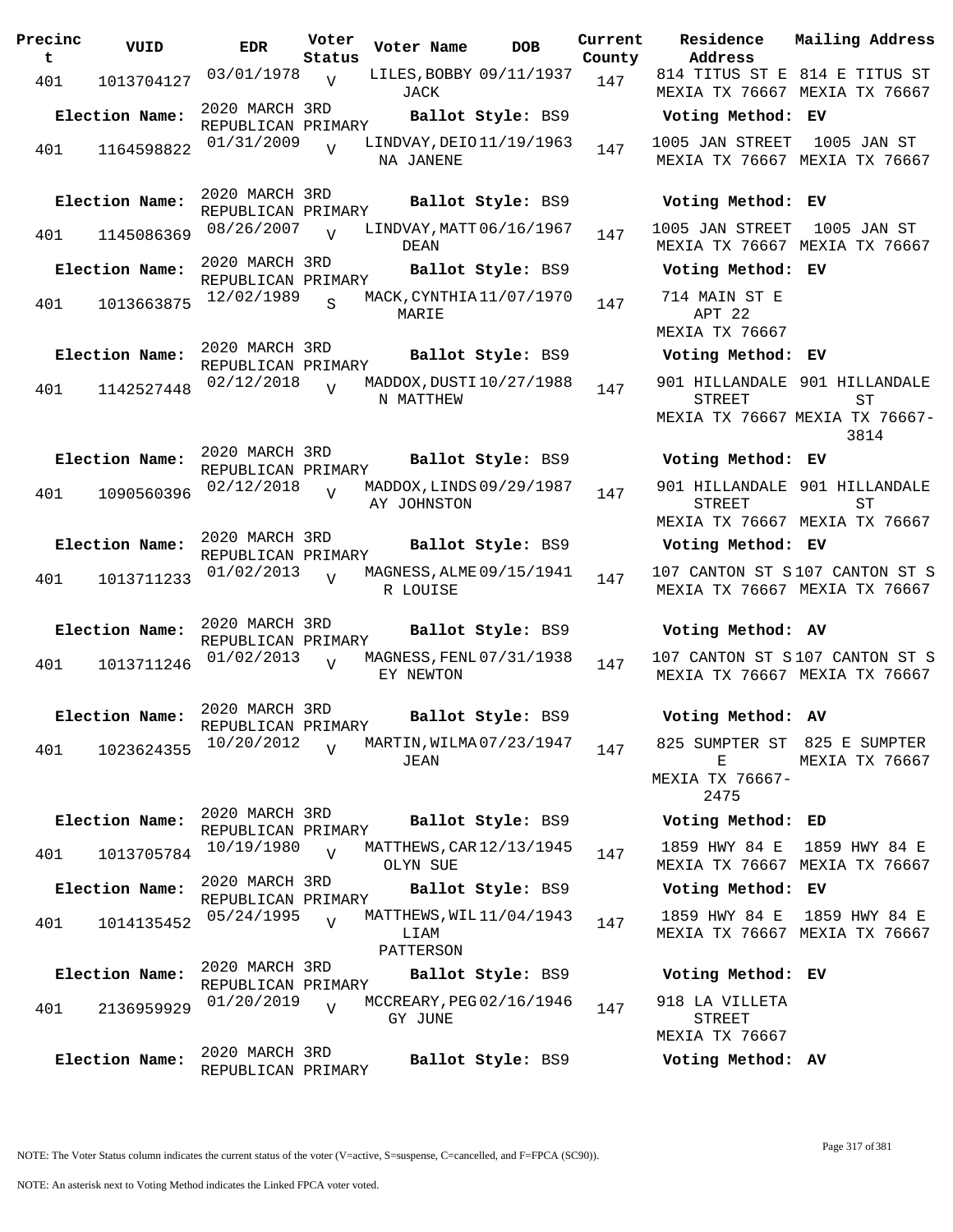| Precinc<br>t | VUID                        | <b>EDR</b>                           | Voter<br>Status | Voter Name                                  | <b>DOB</b>        | Current<br>County | Residence<br>Address                                                           | Mail            |
|--------------|-----------------------------|--------------------------------------|-----------------|---------------------------------------------|-------------------|-------------------|--------------------------------------------------------------------------------|-----------------|
| 401          | 1013703989                  | 04/06/1980                           | V               | MCCULLOUGH, A10/08/1950<br><b>UDREY G</b>   |                   | 147               | 509 MAIN ST E<br>MEXIA TX 76667 MEX                                            | 50 <sub>5</sub> |
|              | Election Name:              | 2020 MARCH 3RD<br>REPUBLICAN PRIMARY |                 |                                             | Ballot Style: BS9 |                   | Voting Method:                                                                 | EV              |
| 401          | 1013703991                  | 04/07/1980                           | $\overline{U}$  | MCCULLOUGH, W04/26/1949<br>ILLIAM<br>GEORGE |                   | 147               | 509 MAIN ST E<br>MEXIA TX 76667 MEXI                                           | 509             |
|              | Election Name:              | 2020 MARCH 3RD<br>REPUBLICAN PRIMARY |                 |                                             | Ballot Style: BS9 |                   | Voting Method: EV                                                              |                 |
| 401          | 1009205056                  | 03/27/2008                           | $\overline{V}$  | MCDONALD, THE 03/28/1953<br>RESA DARLENE    |                   | 147               | 726 LIBERTY<br>STREET<br>MEXIA TX 76667                                        |                 |
|              | Election Name:              | 2020 MARCH 3RD<br>REPUBLICAN PRIMARY |                 |                                             | Ballot Style: BS9 |                   | Voting Method: EV                                                              |                 |
| 401          | 1013698714                  | 10/26/1984                           | $\overline{v}$  | MILLER, JANIS 07/06/1951<br>ANN             |                   | 147               | 809 HOPKINS ST 809<br>Е                                                        |                 |
|              |                             | 2020 MARCH 3RD                       |                 |                                             |                   |                   | MEXIA TX 76667 MEX                                                             |                 |
|              | Election Name:              | REPUBLICAN PRIMARY                   |                 |                                             | Ballot Style: BS9 |                   | Voting Method: ED                                                              |                 |
| 401          | 1013666498                  | 10/30/1992                           | $\overline{U}$  | MILLER, TOMMY 02/19/1955<br>ALLEN           |                   | 147               | 1333 LCR 243<br>MEXIA TX 76667 MEX                                             | 13              |
|              | Election Name:              | 2020 MARCH 3RD<br>REPUBLICAN PRIMARY |                 |                                             | Ballot Style: BS9 |                   | Voting Method: EV                                                              |                 |
| 401          | 1013698617                  | 03/01/1978                           | $\overline{V}$  | MILLER, TROY 01/11/1948<br>ALAN             |                   | 147               | 809 HOPKINS ST<br>Е                                                            | 809             |
|              | Election Name:              | 2020 MARCH 3RD                       |                 |                                             | Ballot Style: BS9 |                   | MEXIA TX 76667 MEX<br>Voting Method: ED                                        |                 |
|              |                             | REPUBLICAN PRIMARY                   |                 |                                             |                   |                   |                                                                                |                 |
| 401          | 1124475420                  | 07/16/2014                           | $\overline{V}$  | MINTER<br>JR, ALVIS                         | 11/28/1969        | 147               | 1100 TAMARISK<br>DRIVE<br>MEXIA TX 76667 MEX                                   | 11(             |
|              | Election Name:              | 2020 MARCH 3RD<br>REPUBLICAN PRIMARY |                 |                                             | Ballot Style: BS9 |                   | Voting Method: EV                                                              |                 |
| 401          | 1013704705                  | 03/01/1978                           | $\overline{V}$  | MOORE, CAROL 05/17/1935                     |                   | 147               | 1104 RED RIVER<br>ST N                                                         | $\mathbf{1}$    |
|              |                             |                                      |                 |                                             |                   |                   | MEXIA TX 76667 MEX                                                             |                 |
|              | Election Name:              | 2020 MARCH 3RD<br>REPUBLICAN PRIMARY |                 | Ballot Style: BS9                           |                   |                   | Voting Method: EV                                                              |                 |
|              | 401 1124805223 10/23/2009 v |                                      |                 | AROLD PALMER                                |                   |                   | MULHOLLAND, $H 03/22/1951$ 147 1110 LA VILLETA 111<br>STREET<br>MEXIA TX 76667 | MEX             |
|              | Election Name:              | 2020 MARCH 3RD                       |                 |                                             | Ballot Style: BS9 |                   | Voting Method: EV                                                              |                 |
|              |                             | REPUBLICAN PRIMARY<br>03/13/1984     |                 | NABORS, DIANA 04/23/1953                    |                   |                   | 1110 HUISACH                                                                   | 1110            |
| 401          | 1013652694                  |                                      | $\overline{U}$  | KAY                                         |                   | 147               | STREET<br><b>MEXIA TX 76667</b>                                                | MEX             |
|              | Election Name:              | 2020 MARCH 3RD<br>REPUBLICAN PRIMARY |                 |                                             | Ballot Style: BS9 |                   | Voting Method: EV                                                              |                 |
| 401          | 1013652660                  | 03/01/1978                           | $\overline{V}$  | NABORS, JOHN 07/31/1951<br>EDWARD           |                   | 147               | 1110 HUISACH<br><b>STREET</b>                                                  | 1110<br>MEX     |
|              | Election Name:              | 2020 MARCH 3RD                       |                 |                                             |                   |                   | MEXIA TX 76667                                                                 |                 |
|              |                             | REPUBLICAN PRIMARY                   |                 |                                             | Ballot Style: BS9 |                   | Voting Method: EV                                                              |                 |
| 401          | 1042443350                  | 03/12/2006                           | $\overline{U}$  | NAVARRO, ERIC 02/22/1987<br>A ANN           |                   | 147               | 400 TITUS ST E<br>MEXIA TX 76667                                               |                 |
|              | Election Name:              | 2020 MARCH 3RD<br>REPUBLICAN PRIMARY |                 |                                             | Ballot Style: BS9 |                   | Voting Method:                                                                 | ED              |
| 401          | 2159302703                  | 10/05/2019                           | $\overline{U}$  | NAVARRO, LUIS 08/17/1983<br>MIGUEL          |                   | 147               | 400 TITUS ST E<br>MEXIA TX 76667                                               |                 |
|              | Election Name:              | 2020 MARCH 3RD<br>REPUBLICAN PRIMARY |                 |                                             | Ballot Style: BS9 |                   | Voting Method: ED                                                              |                 |

**Voter Name DOB Residence Address Current Mailing Address** 509 MAIN ST E 509 E MAIN ST MEXIA TX 76667 MEXIA TX 76667 **Election Name: Ballot Style:** BS9 **Voting Method: EV** 509 MAIN ST E 509 E MAIN ST MEXIA TX 76667 MEXIA TX 76667- 3268 **Election Name: Ballot Style:** BS9 **Voting Method: EV** 726 LIBERTY STREET MEXIA TX 76667 **Election Name: Ballot Style:** BS9 **Voting Method: EV** 809 HOPKINS ST 809 E HOPKINS E MEXIA TX 76667 MEXIA TX 76667 ST **Election Name: Ballot Style:** BS9 **Voting Method: ED** 1333 LCR 243 MEXIA TX 76667 MEXIA TX 76667 1333 LCR 243 **Election Name: Ballot Style:** BS9 **Voting Method: EV** 809 HOPKINS ST 809 E HOPKINS E MEXIA TX 76667 MEXIA TX 76667 **ST Election Name: Ballot Style:** BS9 **Voting Method: ED** 1100 TAMARISK 1100 TAMARISK DRIVE MEXIA TX 76667 MEXIA TX 76667 DR **Election Name: Ballot Style:** BS9 **Voting Method: EV**  $\frac{1104}{7}$  MOORED RIVER ST N MEXIA TX 76667 MEXIA TX 76667 1104 N RED RIVER ST **Election Name: Ballot Style:** BS9 **Voting Method: EV** 1110 LA VILLETA 1110 LAVILLETA STREET MEXIA TX 76667 MEXIA TX 76667 **Election Name: Ballot Style:** BS9 **Voting Method: EV** 1110 HUISACH 1110 HUISACH ST STREET MEXIA TX 76667 MEXIA TX 76667 **Election Name: Ballot Style:** BS9 **Voting Method: EV** 1110 HUISACH 1110 HUISACH ST STREET MEXIA TX 76667 MEXIA TX 76667 **Election Name: Ballot Style:** BS9 **Voting Method: EV** 400 TITUS ST E MEXIA TX 76667 **Election Name: Ballot Style:** BS9 **Voting Method: ED** 400 TITUS ST E MEXIA TX 76667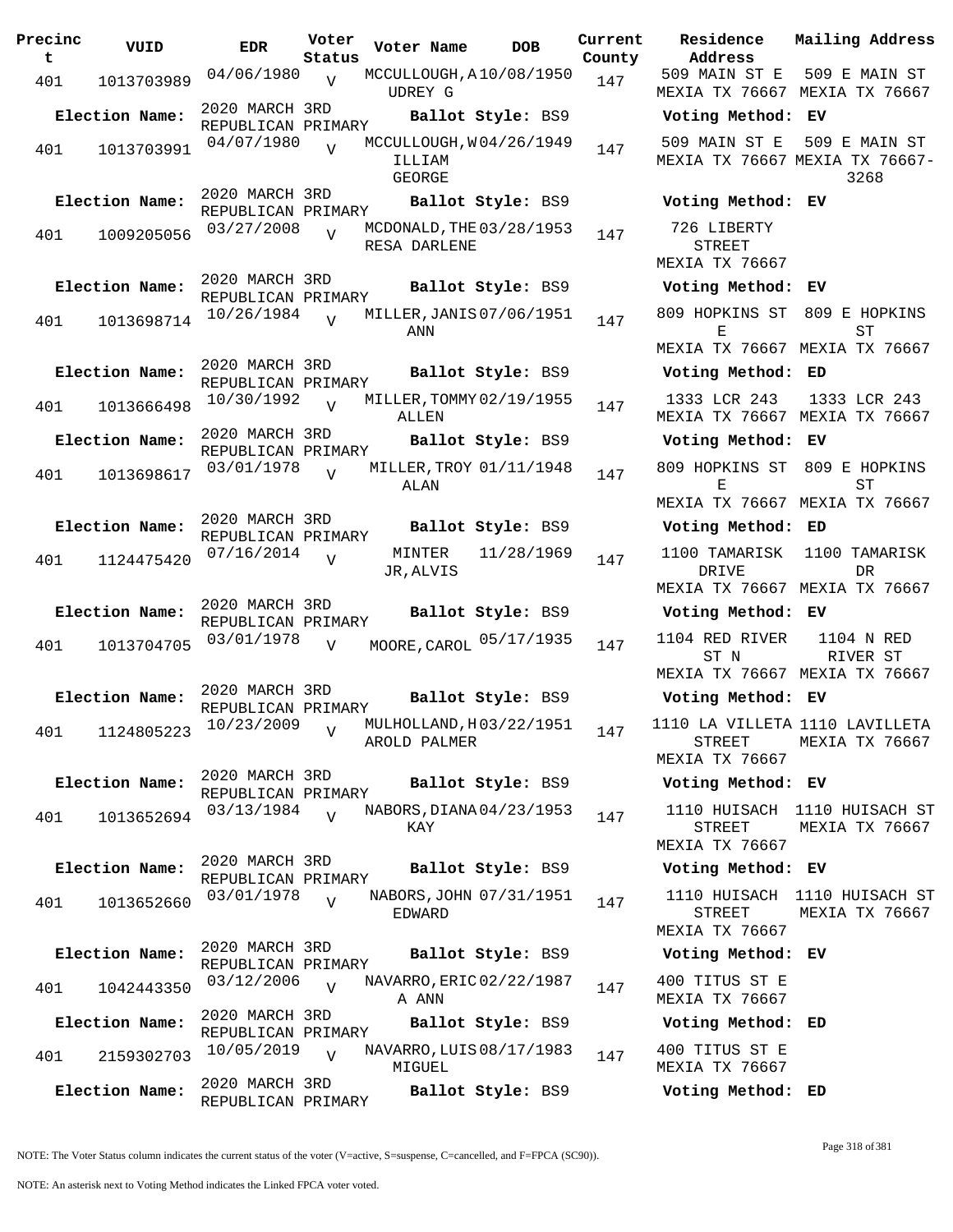| Precinc<br>t | VUID           | EDR                                  | Voter<br>Status | Voter Name                       | <b>DOB</b>               | Current<br>County |
|--------------|----------------|--------------------------------------|-----------------|----------------------------------|--------------------------|-------------------|
| 401          | 1013706173     | 12/05/1991                           | $\overline{V}$  | ANN                              | NEILL, BETTY 03/21/1953  | 147               |
|              | Election Name: | 2020 MARCH 3RD<br>REPUBLICAN PRIMARY |                 |                                  | Ballot Style: BS9        |                   |
| 401          | 1019073045     | 08/30/2003                           | ٦T              | ISSA RUTH                        | NEWHOUSE, MEL 11/26/1971 | 147               |
|              | Election Name: | 2020 MARCH 3RD<br>REPUBLICAN PRIMARY |                 |                                  | Ballot Style: BS9        |                   |
| 401          | 1003506184     | 03/15/2002                           | $\overline{V}$  | LYNN                             | NICHOLS, KERA 05/17/1976 | 147               |
|              | Election Name: | 2020 MARCH 3RD<br>REPUBLICAN PRIMARY |                 |                                  | Ballot Style: BS9        |                   |
| 401          | 1004929401     | 08/14/1999                           | V               | NICHOLS<br>III, MARION<br>AUSTIN | 07/10/1981               | 147               |
|              | Election Name: | 2020 MARCH 3RD<br>REPUBLICAN PRIMARY |                 |                                  | Ballot Style: BS9        |                   |
| 401          | 1013722880     | 02/26/1978                           | $\overline{U}$  | DA BALLARD                       | OCONNELL, LIN 06/13/1947 | 147               |
|              | Election Name: | 2020 MARCH 3RD<br>REPUBLICAN PRIMARY |                 |                                  | Ballot Style: BS9        |                   |
| 401          | 1208609327     | 05/15/2014                           | ٦T              | PAIGE                            | OHARE, KELLIE 01/30/1996 | 147               |
|              | Election Name: | 2020 MARCH 3RD<br>REPUBLICAN PRIMARY |                 |                                  | Ballot Style: BS9        |                   |
| 401          | 2148657968     | 10/24/2018                           | V               | PATRICK                          | OHARE, KELLY 09/13/1963  | 147               |
|              | Election Name: | 2020 MARCH 3RD<br>REPUBLICAN PRIMARY |                 |                                  | Ballot Style: BS9        |                   |
| 401          | 1013707078     | 03/01/1978                           | V               | HAMILTON                         | OLIVER, JAMES 10/31/1949 | 147               |
|              | Election Name: | 2020 MARCH 3RD<br>REPUBLICAN PRIMARY |                 |                                  | Ballot Style: BS9        |                   |
| 401          | 1013705946     | 02/09/1992                           | V               | CA ANN                           | OLIVER, REBEC 10/19/1948 | 147               |
|              | Election Name: | 2020 MARCH 3RD<br>REPUBLICAN PRIMARY |                 |                                  | Ballot Style: BS9        |                   |
| 401          | 1013706269     | 03/04/1988                           | $\overline{U}$  | N DONALD                         | OPRY, BENJAMI 05/02/1933 | 147               |
|              | Election Name: | 2020 MARCH 3RD<br>REPUBLICAN PRIMARY |                 |                                  | Ballot Style: BS9        |                   |
| 401          | 1205480868     | 01/25/2014                           | $\mathbf S$     | BLACK                            | OPRY, CYNTHIA01/20/1958  | 147               |
|              | Election Name: | 2020 MARCH 3RD<br>REPUBLICAN PRIMARY |                 |                                  | Ballot Style: BS9        |                   |
| 401          | 1205480796     | 01/25/2014                           | $\mathbf S$     | DON                              | OPRY, RICKY 11/08/1958   | 147               |
|              | Election Name: | 2020 MARCH 3RD<br>REPUBLICAN PRIMARY |                 |                                  | Ballot Style: BS9        |                   |
| 401          | 1013703700     | 10/27/1978                           | $\overline{V}$  | NORMAN                           | PARKS, JAMES 06/17/1942  | 147               |
|              | Election Name: | 2020 MARCH 3RD<br>REPUBLICAN PRIMARY |                 |                                  | Ballot Style: BS9        |                   |

**Voter Name DOB Residence Address Current Mailing Address** 459 LCR 254 MEXIA TX 76667 MEXIA TX 76667 P O BOX 772 **Election Name: Ballot Style:** BS9 **Voting Method: EV** 921 LA VILLETA 921 LA VILLETA STREET MEXIA TX 76667 MEXIA TX 76667 ST **Election Name: Ballot Style:** BS9 **Voting Method: ED** 913 LA VILLETA 913 LA VILLETA STREET MEXIA TX 76667 MEXIA TX 76667 ST **Election Name: Ballot Style:** BS9 **Voting Method: EV** 913 LA VILLETA 913 LAVILLETA STREET MEXIA TX 76667 MEXIA TX 76667 **Election Name: Ballot Style:** BS9 **Voting Method: EV** 800 TITUS ST E 800 E TITUS ST MEXIA TX 76667 MEXIA TX 76667 **Election Name: Ballot Style:** BS9 **Voting Method: EV** 1019 ROSS AVE N 1019 N ROSS MEXIA TX 76667- MEXIA TX 76667 2255 **Election Name: Ballot Style:** BS9 **Voting Method: EV** 1019 ROSS AVE N MEXIA TX 76667 **Election Name: Ballot Style:** BS9 **Voting Method: EV** 901 BOWIE ST E MEXIA TX 76667 **Election Name: Ballot Style:** BS9 **Voting Method: ED** 901 BOWIE ST E 901 E BOWIE ST MEXIA TX 76667 MEXIA TX 76667 **Election Name: Ballot Style:** BS9 **Voting Method: ED** 306 RED RIVER 306 S RED RIVER ST S MEXIA TX 76667 MEXIA TX 76667 ST **Election Name: Ballot Style:** BS9 **Voting Method: ED** 902 GREENLEAF DRIVE MEXIA TX 76667 **Election Name: Ballot Style:** BS9 **Voting Method: ED** 902 GREENLEAF DRIVE MEXIA TX 76667 **Election Name: Ballot Style:** BS9 **Voting Method: ED** 1304 TAMARISK 1304 TAMARISK DRIVE MEXIA TX 76667 MEXIA TX 76667 **DR** 

**Election Name: Ballot Style:** BS9 **Voting Method: ED**

NOTE: The Voter Status column indicates the current status of the voter (V=active, S=suspense, C=cancelled, and F=FPCA (SC90)).

Page 319 of 381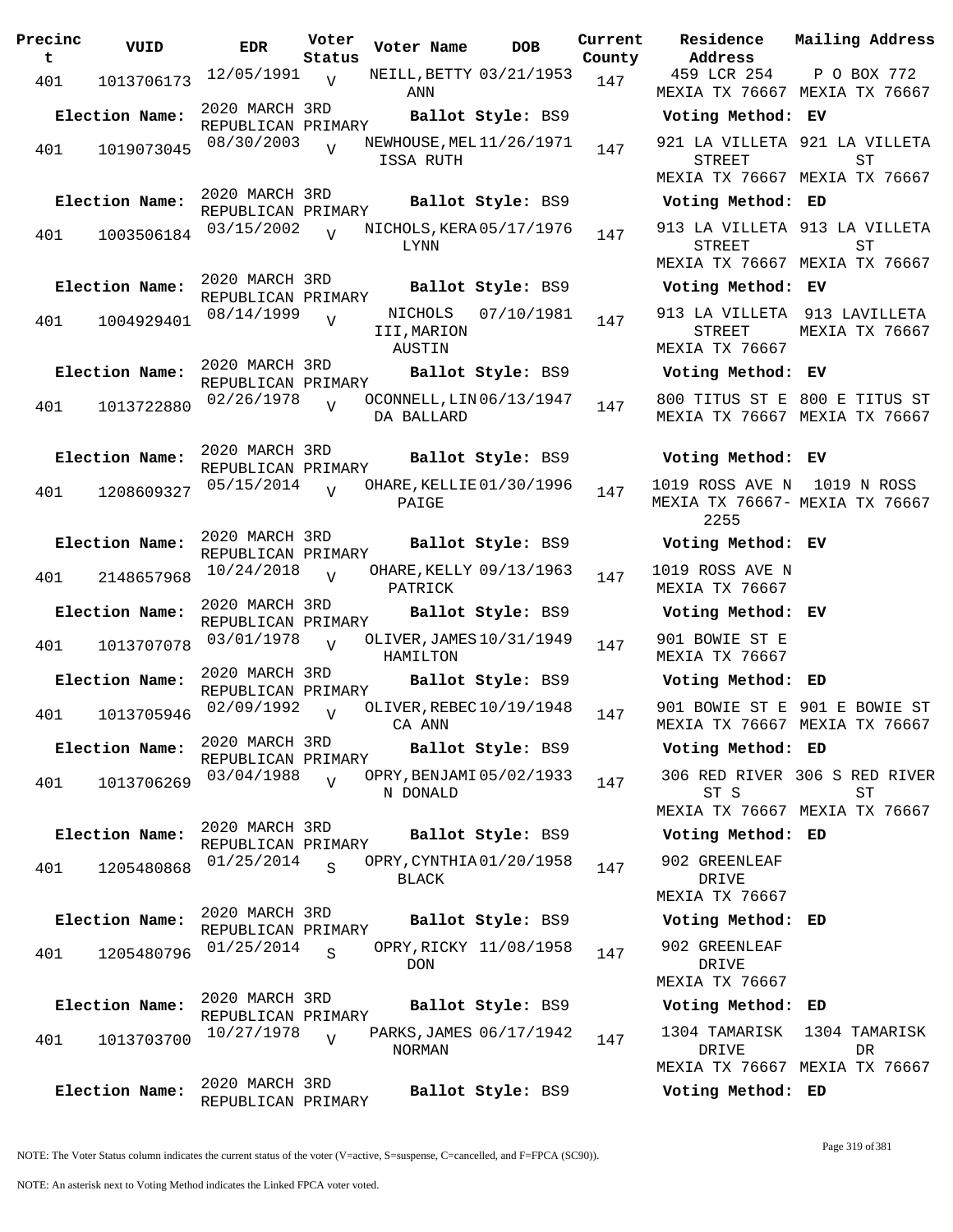| Precinc<br>t | VUID           | <b>EDR</b>                           | Voter<br>Status           | Voter Name                                      | <b>DOB</b>        | Current<br>County |
|--------------|----------------|--------------------------------------|---------------------------|-------------------------------------------------|-------------------|-------------------|
| 401          | 1013703684     | 10/27/1978                           | $\overline{V}$            | PARKS, MARJOR 03/19/1945<br>ΙE                  |                   | 147               |
|              | Election Name: | 2020 MARCH 3RD<br>REPUBLICAN PRIMARY |                           |                                                 | Ballot Style: BS9 |                   |
| 401          | 1013650579     | 03/06/1996                           | $\overline{U}$            | PASCHAL, JOE 06/29/1950<br>DAVID                |                   | 147               |
|              | Election Name: | 2020 MARCH 3RD<br>REPUBLICAN PRIMARY |                           |                                                 | Ballot Style: BS9 |                   |
| 401          | 1013698542     | 07/01/1995                           | $\overline{V}$            | PASCHAL, KATH 09/29/1950<br>Y PARKS             |                   | 147               |
|              | Election Name: | 2020 MARCH 3RD<br>REPUBLICAN PRIMARY |                           |                                                 | Ballot Style: BS9 |                   |
| 401          | 1007554039     | 09/28/1996                           | $\overline{V}$            | PATTERSON, EL 01/09/1952<br><b>IZABETH ANNE</b> |                   | 147               |
|              | Election Name: | 2020 MARCH 3RD<br>REPUBLICAN PRIMARY |                           |                                                 | Ballot Style: BS9 |                   |
| 401          | 1013703856     | 03/01/1978                           | $\overline{U}$            | PAYNE, GORDON 09/22/1933<br>ROYACE              |                   | 147               |
|              | Election Name: | 2020 MARCH 3RD<br>REPUBLICAN PRIMARY |                           |                                                 | Ballot Style: BS9 |                   |
| 401          | 1001917258     | 05/18/2006                           | S                         | PERKINS, MIST 10/04/1984<br>Y NAKOLE            |                   | 147               |
|              | Election Name: | 2020 MARCH 3RD<br>REPUBLICAN PRIMARY |                           |                                                 | Ballot Style: BS9 |                   |
| 401          | 1013700262     | 10/22/1984                           | ٦T                        | PHILLIPS, MIC 04/29/1960<br>HAEL LANCE          |                   | 147               |
|              | Election Name: | 2020 MARCH 3RD<br>REPUBLICAN PRIMARY |                           |                                                 | Ballot Style: BS9 |                   |
| 401          | 1000969836     | 04/20/2016                           | V                         | POSEY, LEE<br><b>NANETTE</b>                    | 09/20/1968        | 147               |
|              | Election Name: | 2020 MARCH 3RD<br>REPUBLICAN PRIMARY |                           |                                                 | Ballot Style: BS9 |                   |
|              |                | 401 1007547008 02/25/1999            | $\boldsymbol{\mathrm{V}}$ | POWELL, VERA 10/08/1939<br>М                    |                   | 147               |
|              | Election Name: | 2020 MARCH 3RD<br>REPUBLICAN PRIMARY |                           |                                                 | Ballot Style: BS9 |                   |
| 401          | 1021053347     | 03/27/2004                           | $\overline{U}$            | QUINN, JENNIF 12/08/1972<br>ER L                |                   | 147               |
|              | Election Name: | 2020 MARCH 3RD<br>REPUBLICAN PRIMARY |                           |                                                 | Ballot Style: BS9 |                   |
| 401          | 1173120966     | 10/16/2010                           | S                         | RAY, STACY<br>JORDAN                            | 09/26/1992        | 147               |
|              | Election Name: | 2020 MARCH 3RD<br>REPUBLICAN PRIMARY |                           |                                                 | Ballot Style: BS9 |                   |
| 401          | 1024122043     | 04/20/2005                           | $\overline{U}$            | REED, DORISEY 02/03/1935<br>LEE                 |                   | 147               |
|              | Election Name: | 2020 MARCH 3RD<br>REPUBLICAN PRIMARY |                           |                                                 | Ballot Style: BS9 |                   |
| 401          | 1013704601     | 03/01/1978                           | $\overline{U}$            | REITER, MARGA 01/20/1933<br>RET                 |                   | 147               |
|              | Election Name: | 2020 MARCH 3RD<br>REPUBLICAN PRIMARY |                           |                                                 | Ballot Style: BS9 |                   |

**Parame Residence Address Current Mailing Address** 1304 TAMARISK 1304 TAMARISK DRIVE MEXIA TX 76667 MEXIA TX 76667 DR **Election Name: Ballot Style:** BS9 **Voting Method: ED** 402 ROSS AVE S 402 S ROSS AVE MEXIA TX 76667 MEXIA TX 76667 **Election Name: Ballot Style:** BS9 **Voting Method: EV** 402 ROSS AVE S 402 S ROSS AVE MEXIA TX 76667 MEXIA TX 76667 **Election Name: Ballot Style:** BS9 **Voting Method: EV** 829 COMMERCE ST E MEXIA TX 76667 **Election Name: Ballot Style:** BS9 **Voting Method: EV** 1110 TAMARISK 1110 TAMARISK DRIVE MEXIA TX 76667 MEXIA TX 76667 DR **Election Name: Ballot Style:** BS9 **Voting Method: EV** 311 KENNEDY STREET MEXIA TX 76667- 2941 311 N KENNEDY MEXIA TX 76667 **Election Name: Ballot Style:** BS9 **Voting Method: ED** 310 ROSS AVE S 310 S ROSS AVE MEXIA TX 76667 MEXIA TX 76667 **Election Name: Ballot Style:** BS9 **Voting Method: EV** 6660 HWY 14 N MEXIA TX 76667 **Election Name: Ballot Style:** BS9 **Voting Method: ED** 920 SUMPTER ST E APT 7 MEXIA TX 76667 **Election Name: Ballot Style:** BS9 **Voting Method: AV** 1010 HUNT ST E MEXIA TX 76667 MEXIA TX 76667 1010 E HUNT **Election Name: Ballot Style:** BS9 **Voting Method: ED** 211 BONHAM ST S 211 S BONHAM ST MEXIA TX 76667 MEXIA TX 76667 **Election Name: Ballot Style:** BS9 **Voting Method: EV** 728 SHERMAN ST N MEXIA TX 76667 **Election Name: Ballot Style:** BS9 **Voting Method: EV** 520 ROSS AVE N 520 N ROSS AVE MEXIA TX 76667 MEXIA TX 76667 **Election Name: Ballot Style:** BS9 **Voting Method: AV**

NOTE: The Voter Status column indicates the current status of the voter (V=active, S=suspense, C=cancelled, and F=FPCA (SC90)).

Page 320 of 381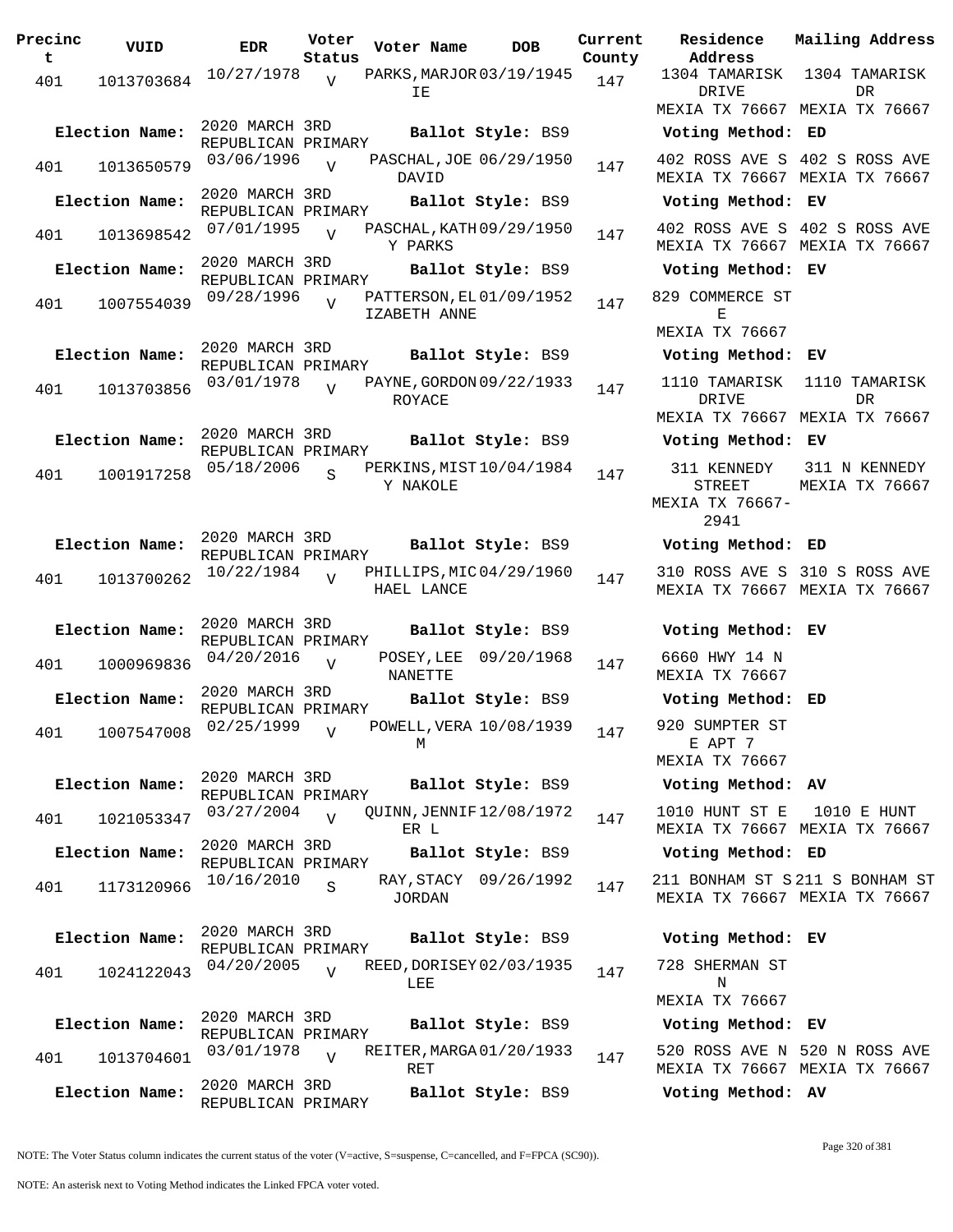| Precinc<br>t | VUID           | EDR                                  | Voter<br>Status | Voter Name                | DOB                      | Current<br>County |
|--------------|----------------|--------------------------------------|-----------------|---------------------------|--------------------------|-------------------|
| 401          | 1013697840     | 09/24/1995                           | $\overline{V}$  | M KAYE                    | REITER, PUTNA 11/19/1932 | 147               |
|              | Election Name: | 2020 MARCH 3RD<br>REPUBLICAN PRIMARY |                 |                           | Ballot Style: BS9        |                   |
| 401          | 1166076571     | 08/01/2009                           | $\overline{V}$  | GARET WILSON              | REYNOLDS, MAR 04/30/1955 | 147               |
|              | Election Name: | 2020 MARCH 3RD<br>REPUBLICAN PRIMARY |                 |                           | Ballot Style: BS9        |                   |
| 401          | 2133590944     | 12/08/2016                           | $\overline{V}$  | NICOLE                    | RHODES, HOLLY 07/26/1992 | 147               |
|              | Election Name: | 2020 MARCH 3RD<br>REPUBLICAN PRIMARY |                 |                           | Ballot Style: BS9        |                   |
| 401          | 1146586276     | 11/02/2007                           | $\overline{U}$  | TH DAVID                  | RHODES, KENNE 09/14/1988 | 147               |
|              | Election Name: | 2020 MARCH 3RD<br>REPUBLICAN PRIMARY |                 |                           | Ballot Style: BS9        |                   |
| 401          | 1013708164     | 04/25/1986                           | ٦T              | RA JEAN                   | ROBERSON, CLA 05/24/1957 | 147               |
|              | Election Name: | 2020 MARCH 3RD<br>REPUBLICAN PRIMARY |                 |                           | Ballot Style: BS9        |                   |
| 401          | 2137163263     | 06/05/2017                           | $\overline{U}$  | MY MARCUS                 | ROBERSON, TOM 04/19/1958 | 147               |
|              | Election Name: | 2020 MARCH 3RD<br>REPUBLICAN PRIMARY |                 |                           | Ballot Style: BS9        |                   |
| 401          | 1014135410     | 06/21/1996                           | V               | ROBINSON<br>JR, JOHN PAUL | 03/04/1925               | 147               |
|              | Election Name: | 2020 MARCH 3RD<br>REPUBLICAN PRIMARY |                 |                           | Ballot Style: BS9        |                   |
| 401          | 1013679456     | 11/01/1992                           | $\overline{V}$  | SY RUTH                   | ROBINSON, PAT 02/22/1950 | 147               |
|              | Election Name: | 2020 MARCH 3RD<br>REPUBLICAN PRIMARY |                 |                           | Ballot Style: BS9        |                   |
| 401          |                | 1013707475 03/01/1978 v              |                 | RA E                      | ROTHROCK, LAU 04/02/1946 | 147               |
|              | Election Name: | 2020 MARCH 3RD<br>REPUBLICAN PRIMARY |                 |                           | Ballot Style: BS9        |                   |
| 401          | 1057602078     | 06/29/2006                           | $\overline{V}$  | GUTHRIE                   | RUBLE, DONNA 02/08/1965  | 147               |
|              | Election Name: | 2020 MARCH 3RD<br>REPUBLICAN PRIMARY |                 |                           | Ballot Style: BS9        |                   |
| 401          | 1043532377     | 04/23/2006                           | $\overline{V}$  | LESLIE                    | RUBLE, ROBERT 12/02/1961 | 147               |
|              | Election Name: | 2020 MARCH 3RD<br>REPUBLICAN PRIMARY |                 |                           | Ballot Style: BS9        |                   |
| 401          | 2156682910     | 06/01/2019                           | $\overline{V}$  | E NIEL                    | SALDANA, JESS 02/24/1958 | 147               |
|              | Election Name: | 2020 MARCH 3RD<br>REPUBLICAN PRIMARY |                 |                           | Ballot Style: BS9        |                   |
| 401          | 1013707764     | 02/24/1988                           | $\overline{U}$  | IE MARIE                  | SANDEFER, ANN 07/30/1941 | 147               |
|              | Election Name: | 2020 MARCH 3RD<br>REPUBLICAN PRIMARY |                 |                           | Ballot Style: BS9        |                   |

**Voter Name DOB Residence Address Current Mailing Address** 520 ROSS AVE N 520 N ROSS AVE MEXIA TX 76667 MEXIA TX 76667 **Election Name: Ballot Style:** BS9 **Voting Method: AV** 223 MORNINGSIDE 223 MORNINGSIDE DRIVE MEXIA TX 76667 MEXIA TX 76667 DR **Election Name: Ballot Style:** BS9 **Voting Method: ED** 825 KAUFMAN ST 825 N KAUFMAN N MEXIA TX 76667 MEXIA TX 76667 **Election Name: Ballot Style:** BS9 **Voting Method: EV** 1009 HUNT ST E MEXIA TX 76667 **Election Name: Ballot Style:** BS9 **Voting Method: EV** 1001 HUISACH 1001 HUISACH ST STREET MEXIA TX 76667 MEXIA TX 76667 **Election Name: Ballot Style:** BS9 **Voting Method: ED** 1001 HUISACH STREET MEXIA TX 76667 **Election Name: Ballot Style:** BS9 **Voting Method: ED** 1020 HUNT ST E 1020 E HUNT ST MEXIA TX 76667 MEXIA TX 76667 **Election Name: Ballot Style:** BS9 **Voting Method: AV** 1003 EVERGREEN ST E MEXIA TX 76667 MEXIA TX 76667 1003 E EVERGREEN ST **Election Name: Ballot Style:** BS9 **Voting Method: ED** 807 PALESTINE 807 E PALESTINE ST E MEXIA TX 76667 MEXIA TX 76667 ST **Election Name: Ballot Style:** BS9 **Voting Method: EV** 609 ROSS AVE N MEXIA TX 76667 MEXIA TX 76667 609 N ROSS **Election Name: Ballot Style:** BS9 **Voting Method: EV** 609 ROSS AVE N 609 N ROSS AVE MEXIA TX 76667 MEXIA TX 76667 **Election Name: Ballot Style:** BS9 **Voting Method: ED** 620 SHERMAN ST N MEXIA TX 76667 **Election Name: Ballot Style:** BS9 **Voting Method: ED** 810 CARTHAGE ST 810 E CARTHAGE E MEXIA TX 76667 MEXIA TX 76667  $ST$ **Election Name: Ballot Style:** BS9 **Voting Method: EV**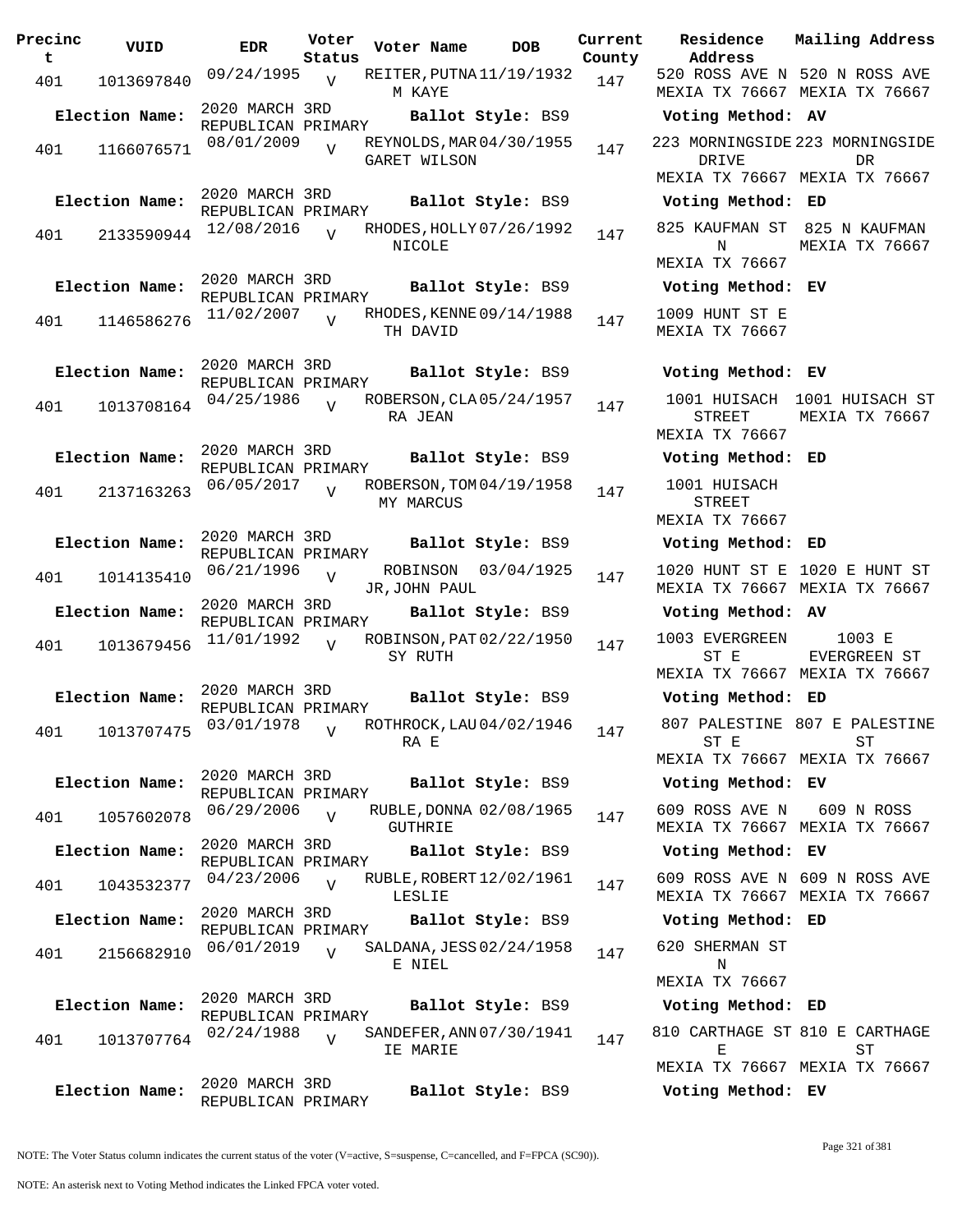**Precinc t VUID EDR Voter Status Voter Name bob Current Residence County** 401 1013703548 08/29/1980 INIA  $\overline{V}$ SCHULTE, VIRG 08/09/1946 147 2020 MARCH 3RD REPUBLICAN PRIMARY **Election Name: Ballot Style:** BS9 **Voting Method: ED** <sup>401</sup> SCHULTE,WILL 08/29/1980 <sup>1013703553</sup> <sup>147</sup> 05/04/1940 IAM DILLON  $\overline{V}$ 2020 MARCH 3RD REPUBLICAN PRIMARY **Election Name: Ballot Style:** BS9 **Voting Method: ED** <sup>401</sup> SEELINGER,KA 03/25/2004 <sup>1020927556</sup> <sup>147</sup> 02/25/1986 SI JEAN  $\overline{V}$ 2020 MARCH 3RD REPUBLICAN PRIMARY **Election Name: Ballot Style:** BS9 **Voting Method: EV** 401 1013708252 11/03/1986 RCUS WAYNE  $\overline{V}$ SHEFFIELD, MA 05/14/1955 147 2020 MARCH 3RD REPUBLICAN PRIMARY **Election Name: Ballot Style:** BS9 **Voting Method: EV** 401 1013708247  $11/03/1986$ ERYL LEA  $\overline{V}$ SHEFFIELD, SH01/08/1960 147 2020 MARCH 3RD REPUBLICAN PRIMARY **Election Name: Ballot Style:** BS9 **Voting Method: EV** 401 1013697727 01/26/1996 C GARNER  $\overline{V}$ SHEPPARD, MAR 02/10/1969 147 2020 MARCH 3RD REPUBLICAN PRIMARY **Election Name: Ballot Style:** BS9 **Voting Method: EV** 401 1003058054 09/29/2004 V SMILEY, ANDRE 05/17/1982 147 W MARSHALL V 2020 MARCH 3RD REPUBLICAN PRIMARY **Election Name: Ballot Style:** BS9 **Voting Method: ED** 401 1138991323  $02/21/2007$  SMILEY, CHRIS 01/19/1989 147 TINA ANN  $\overline{v}$ 2020 MARCH 3RD REPUBLICAN PRIMARY **Election Name: Ballot Style:** BS9 **Voting Method: ED** 401 1023417664 12/02/2004 IE HENDERSON V SMILEY, SHERR 01/15/1948 147 2020 MARCH 3RD REPUBLICAN PRIMARY **Election Name: Ballot Style:** BS9 **Voting Method: ED** 401 1013638806 <sup>12</sup>/12/1997 v SMITH, CYNTHI 06/11/1959 147 A DIANE  $\overline{V}$ 2020 MARCH 3RD REPUBLICAN PRIMARY **Election Name: Ballot Style:** BS9 **Voting Method: EV** 401 1013708753 <sup>01/30/1978</sup> V SMITH,JAMES 08/05/1949 147 **OUINCY**  $\overline{U}$ 2020 MARCH 3RD REPUBLICAN PRIMARY **Election Name: Ballot Style:** BS9 **Voting Method: EV** 401 1197833375  $01/03/2019$  J SMITH, SHARON 01/24/1968 147 LYNN  $\overline{V}$ 2020 MARCH 3RD REPUBLICAN PRIMARY **Election Name: Ballot Style:** BS9 **Voting Method: ED**

STREET MEXIA TX 76667 MEXIA TX 76667 811 LIBERTY STREET MEXIA TX 76667 PO BOX 1430 MEXIA TX 76667 308 ROSS AVE N 308 N ROSS AVE MEXIA TX 76667 MEXIA TX 76667 309 BONHAM ST N 309 N BONHAM ST MEXIA TX 76667 MEXIA TX 76667 309 BONHAM ST N 309 N BONHAM ST MEXIA TX 76667 MEXIA TX 76667 1211 HINCHLIFFE RD. MEXIA TX 76667- MEXIA TX 76667 3808 1211 HINCHCLIFFE RD 1209 TAMARISK DRIVE MEXIA TX 76667 MEXIA TX 76667 1209 TAMARISK DR 1209 TAMARISK DRIVE MEXIA TX 76667 MEXIA TX 76667 1209 TAMARISK DR 401 KAUFMAN ST 401 N KAUFMAN N MEXIA TX 76667 MEXIA TX 76667 905 GREENLEAF DRIVE MEXIA TX 76667 MEXIA TX 76667 905 GREENLEAF DR 1311 LCR 256 MEXIA TX 76667 MEXIA TX 76667 1311 LCR 256 715 GRAYSON ST 715 E GRAYSON E MEXIA TX 76667 MEXIA TX 76667

**Address**

811 LIBERTY

**Current Mailing Address**

PO BOX 1430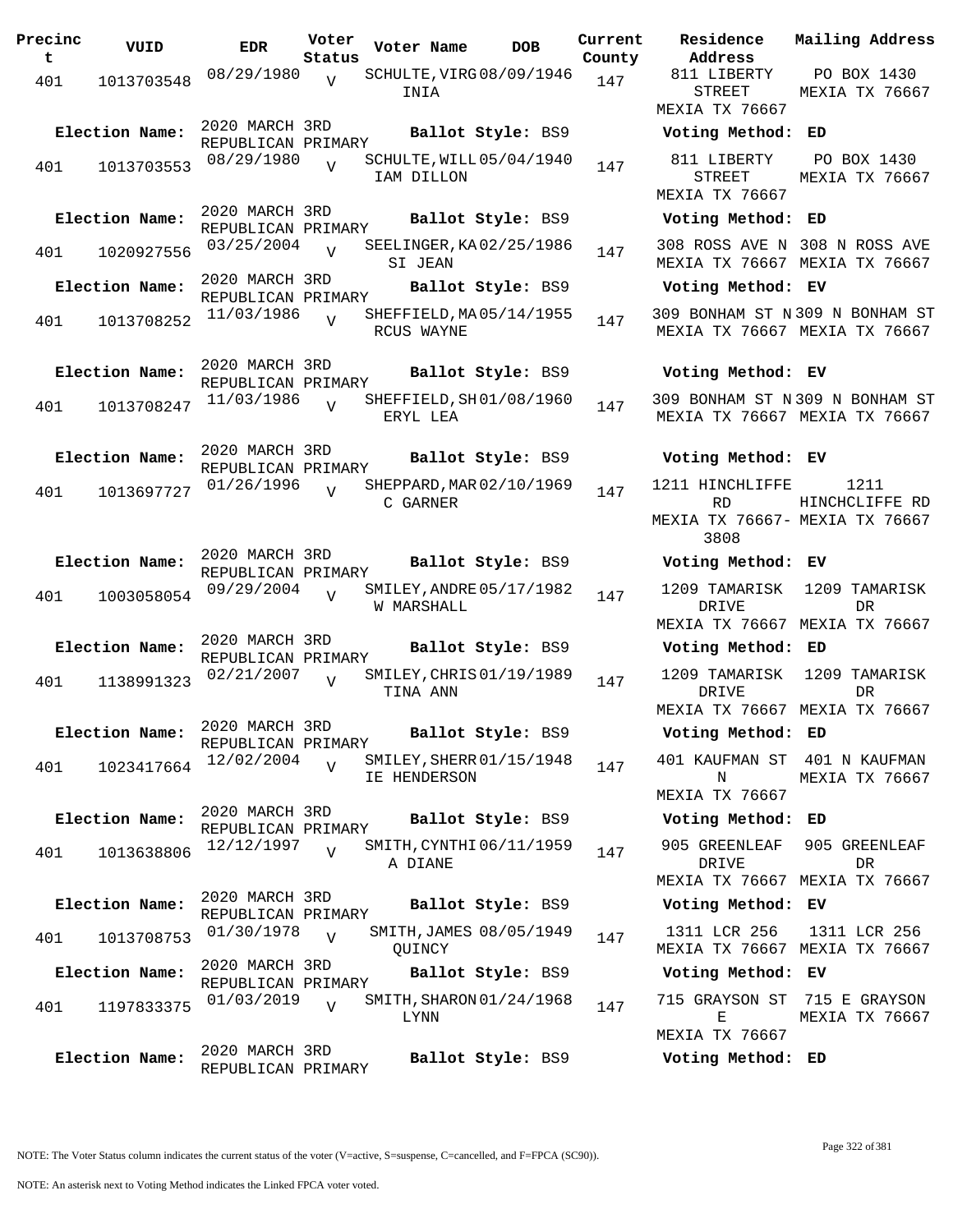| Precinc<br>t | VUID           | <b>EDR</b>                           | Voter<br>Status | Voter Name                     | <b>DOB</b>                 | Current<br>County | Residence<br>Address         | Mailing Address                                                          |
|--------------|----------------|--------------------------------------|-----------------|--------------------------------|----------------------------|-------------------|------------------------------|--------------------------------------------------------------------------|
| 401          | 1018730347     | 05/27/2003                           | $\overline{U}$  | WALKER                         | SMITH, SUSAN 01/21/1952    | 147               |                              | 120 BAILEY ST N120 N BAILEY ST<br>MEXIA TX 76667 MEXIA TX 76667-<br>2905 |
|              | Election Name: | 2020 MARCH 3RD<br>REPUBLICAN PRIMARY |                 |                                | Ballot Style: BS9          |                   | Voting Method: EV            |                                                                          |
| 401          | 1179623584     | 10/09/2011                           | $\overline{U}$  | KEITH                          | SMITH, THOMAS 08/12/1981   | 147               |                              | 604 TITUS ST E 604 E TITUS ST<br>MEXIA TX 76667 MEXIA TX 76667           |
|              | Election Name: | 2020 MARCH 3RD<br>REPUBLICAN PRIMARY |                 |                                | Ballot Style: BS9          |                   | Voting Method: EV            |                                                                          |
| 401          | 1192402628     | 11/03/2012                           | S               | RY LYNN                        | SORENSON, TER 01/25/1961   | 147               | 922 BOWIE ST E<br>8412       | 922 BOWIE<br>MEXIA TX 76667- MEXIA TX 76667                              |
|              | Election Name: | 2020 MARCH 3RD<br>REPUBLICAN PRIMARY |                 |                                | Ballot Style: BS9          |                   | Voting Method: ED            |                                                                          |
| 401          | 1013700816     | 04/02/1984                           | $\overline{v}$  | MARIE                          | SPAKES, IVER 03/29/1959    | 147               | 513 ROSS AVE N               | P O BOX 825<br>MEXIA TX 76667 MEXIA TX 76667                             |
|              | Election Name: | 2020 MARCH 3RD<br>REPUBLICAN PRIMARY |                 |                                | Ballot Style: BS9          |                   | Voting Method: EV            |                                                                          |
| 401          | 1013707605     | 03/01/1978                           | $\overline{v}$  | A SALING                       | SPENCER, DONN 08/11/1951   | 147               | 8415                         | 929 TITUS ST E 929 E TITUS ST<br>MEXIA TX 76667- MEXIA TX 76667          |
|              | Election Name: | 2020 MARCH 3RD<br>REPUBLICAN PRIMARY |                 |                                | Ballot Style: BS9          |                   | Voting Method: EV            |                                                                          |
| 401          | 1013716168     | 09/21/2008                           | $\overline{v}$  | STATON<br>JR, DONALD<br>EDWARD | 06/28/1976                 | 147               | 501 RUSK ST E<br>2341        | 501 E RUSK ST<br>MEXIA TX 76667- MEXIA TX 76667                          |
|              | Election Name: | 2020 MARCH 3RD                       |                 |                                | Ballot Style: BS9          |                   | Voting Method: EV            |                                                                          |
| 401          | 1023377120     | REPUBLICAN PRIMARY<br>07/28/2012     | $\overline{U}$  | NA RENEE                       | STATON, SABRI 03/24/1979   | 147               | 501 RUSK ST E<br>2341        | 501 E RUSK ST<br>MEXIA TX 76667- MEXIA TX 76667                          |
|              | Election Name: | 2020 MARCH 3RD<br>REPUBLICAN PRIMARY |                 |                                | Ballot Style: BS9          |                   | Voting Method: EV            |                                                                          |
| 401          | 1120596110     | 10/21/2018                           | $\overline{U}$  | WALDEN                         | STEEL, KELLY 12/30/1958    | 147               | Е                            | 903 GRAYSON ST 903 E GRAYSON<br>ST<br>MEXIA TX 76667 MEXIA TX 76667      |
|              | Election Name: | 2020 MARCH 3RD                       |                 |                                | Ballot Style: BS9          |                   | Voting Method: EV            |                                                                          |
| 401          | 1034091342     | REPUBLICAN PRIMARY<br>10/21/2018     | $\overline{v}$  | ALAN                           | STEEL, MARK 06/04/1954     | 147               | Е                            | 903 GRAYSON ST 903 E GRAYSON<br>SТ                                       |
|              |                |                                      |                 |                                |                            |                   |                              | MEXIA TX 76667 MEXIA TX 76667                                            |
|              | Election Name: | 2020 MARCH 3RD<br>REPUBLICAN PRIMARY |                 |                                | Ballot Style: BS9          |                   | Voting Method: EV            |                                                                          |
| 401          | 1013706950     | 11/03/1988                           | $\overline{U}$  | MIE                            | STERLING, JIM 01/01/1958   | 147               | 1016 JAN STREET              | 1016 JAN ST<br>MEXIA TX 76667 MEXIA TX 76667                             |
|              | Election Name: | 2020 MARCH 3RD<br>REPUBLICAN PRIMARY |                 |                                | Ballot Style: BS9          |                   | Voting Method: EV            |                                                                          |
| 401          | 1013702911     | 03/28/1983                           | $\overline{U}$  | WNA                            | STERLING, SHA06/30/1964    | 147               | 1016 JAN STREET              | 1016 JAN ST<br>MEXIA TX 76667 MEXIA TX 76667                             |
|              | Election Name: | 2020 MARCH 3RD<br>REPUBLICAN PRIMARY |                 |                                | Ballot Style: BS9          |                   | Voting Method: EV            |                                                                          |
| 401          | 1013714653     | 03/01/1978                           | $\overline{V}$  | STUBBS<br>JR, JOHN SIMS        | 01/07/1960                 | 147               | 222 FM 1365 ICL P O BOX 1413 | MEXIA TX 76667 MEXIA TX 76667                                            |
|              | Election Name: | 2020 MARCH 3RD<br>REPUBLICAN PRIMARY |                 |                                | Ballot Style: BS9          |                   | Voting Method: EV            |                                                                          |
| 401          | 1013715105     | 04/26/1979                           | $\overline{U}$  | EEN                            | STUBBS, KATHL $10/28/1960$ | 147               | 222 FM 1365 ICL P O BOX 1413 | MEXIA TX 76667 MEXIA TX 76667                                            |
|              | Election Name: | 2020 MARCH 3RD<br>REPUBLICAN PRIMARY |                 |                                | Ballot Style: BS9          |                   | Voting Method: EV            |                                                                          |

NOTE: An asterisk next to Voting Method indicates the Linked FPCA voter voted.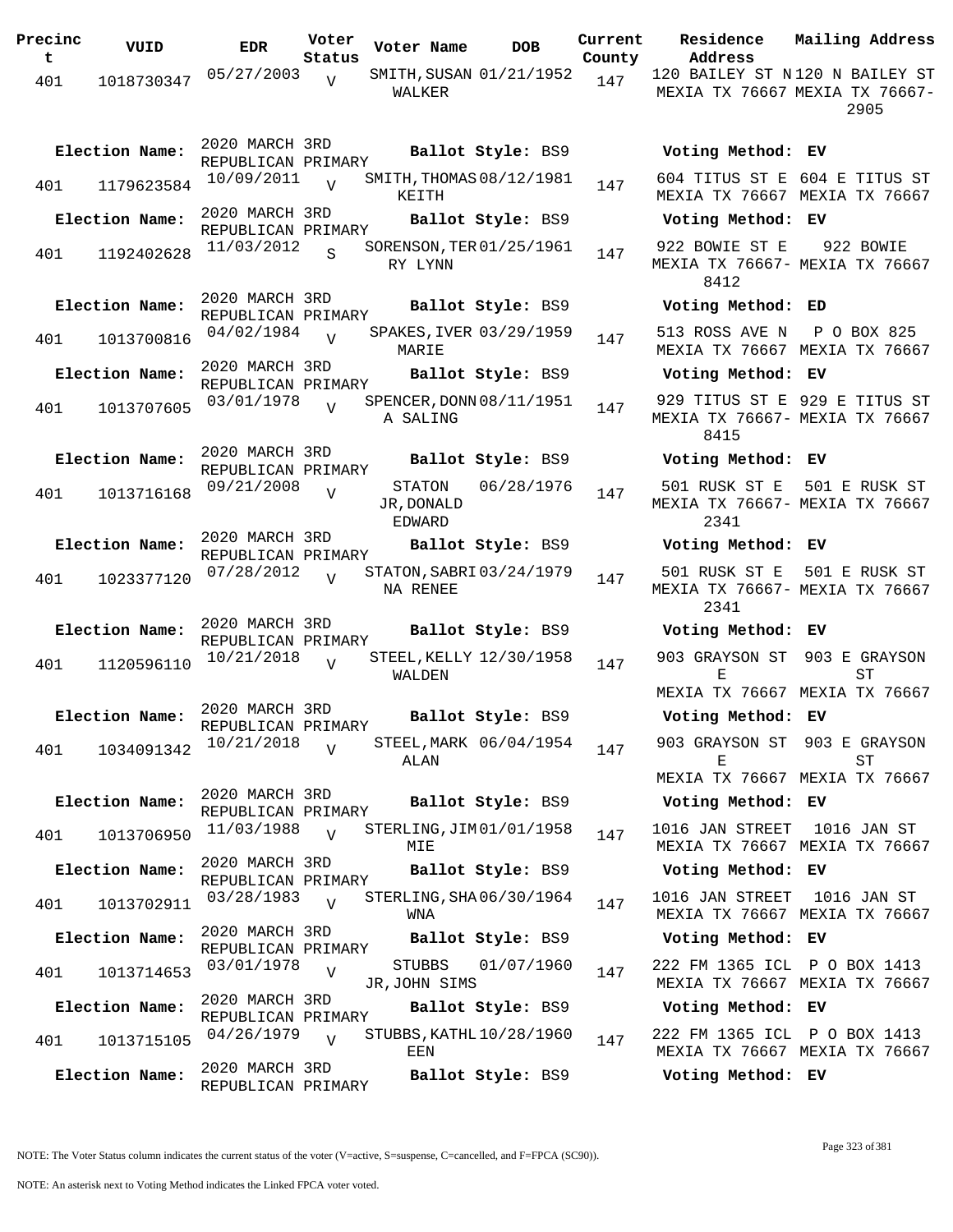| Precinc<br>t | VUID           | <b>EDR</b>                           | Voter<br>Status | Voter Name                                   | <b>DOB</b>                | Current<br>County | Residence<br>Address                              |
|--------------|----------------|--------------------------------------|-----------------|----------------------------------------------|---------------------------|-------------------|---------------------------------------------------|
| 401          | 1013725170     | 10/05/2000                           | $\overline{V}$  | SUNDAY, DEBBI 11/10/1969<br>E MICHELLE       |                           | 147               | 106 BROOKS ST S<br>MEXIA TX 76667                 |
|              | Election Name: | 2020 MARCH 3RD<br>REPUBLICAN PRIMARY |                 |                                              | Ballot Style: BS9         |                   | Voting Method                                     |
| 401          | 1013653147     | 01/04/1991                           | $\overline{V}$  | <b>REUBEN</b>                                | SUNDAY, JOHN 12/04/1972   | 147               | 106 BROOKS ST S<br>MEXIA TX 76667-<br>3401        |
|              | Election Name: | 2020 MARCH 3RD<br>REPUBLICAN PRIMARY |                 |                                              | Ballot Style: BS9         |                   | Voting Method                                     |
| 401          | 1067892923     | 06/22/2014                           | $\overline{U}$  | SUNDAY, LINDA 05/24/1953<br>KELLY            |                           | 147               | 106 BROOKS ST S<br>MEXIA TX 76667-<br>3401        |
|              | Election Name: | 2020 MARCH 3RD<br>REPUBLICAN PRIMARY |                 |                                              | Ballot Style: BS9         |                   | Voting Method                                     |
| 401          | 1013655876     | 03/01/1982                           | $\overline{S}$  | SUNDAY, PATRI 05/10/1948<br>CIA BOEHME       |                           | 147               | 201 OAKWOOD<br>DRIVE<br>MEXIA TX 76667-<br>1042   |
|              | Election Name: | 2020 MARCH 3RD<br>REPUBLICAN PRIMARY |                 |                                              | Ballot Style: BS9         |                   | Voting Method                                     |
| 401          | 1013703361     | 03/01/1978                           | $\overline{U}$  | TALBOT, RONNI 11/04/1946<br>Е                |                           | 147               | 908 LA VILLETA<br><b>STREET</b><br>MEXIA TX 76667 |
|              | Election Name: | 2020 MARCH 3RD                       |                 |                                              | Ballot Style: BS9         |                   | Voting Method                                     |
| 401          | 1013703357     | REPUBLICAN PRIMARY<br>03/01/1978     | $\overline{V}$  |                                              | TALBOT, RUTH $11/24/1950$ | 147               | 908 LA VILLETA<br>STREET                          |
|              | Election Name: | 2020 MARCH 3RD                       |                 |                                              | Ballot Style: BS9         |                   | MEXIA TX 76667<br>Voting Method                   |
|              |                | REPUBLICAN PRIMARY<br>03/01/1978     |                 | TALLEY, MARTH 12/29/1937                     |                           |                   | 903 GREENLEAF                                     |
| 401          | 1013702995     |                                      | $\overline{V}$  | A ANNETTE                                    |                           | 147               | DRIVE<br>MEXIA TX 76667                           |
|              | Election Name: | 2020 MARCH 3RD<br>REPUBLICAN PRIMARY |                 |                                              | Ballot Style: BS9         |                   | Voting Method                                     |
| 401          | 1205021264     | 07/07/2019                           | $\overline{V}$  | TAYLOR, JACOB 11/21/1995<br>SHAWN            |                           | 147               | 105 BROOKS ST S<br>MEXIA TX 76667                 |
|              | Election Name: | 2020 MARCH 3RD<br>REPUBLICAN PRIMARY |                 |                                              | Ballot Style: BS9         |                   | Voting Method                                     |
| 401          | 1013714412     | 01/28/1988                           | $\overline{V}$  | KAY                                          | TEER, CARLA 09/12/1961    | 147               | 1004 EVERGREEN<br>ST E<br>MEXIA TX 76667          |
|              | Election Name: | 2020 MARCH 3RD<br>REPUBLICAN PRIMARY |                 |                                              | Ballot Style: BS9         |                   | Voting Method                                     |
| 401          | 1004936968     | 02/16/2001                           | $\overline{17}$ | WAYNE                                        | TEER, RICKY 08/15/1957    | 147               | 1004 EVERGREEN<br>ST E<br>MEXIA TX 76667          |
|              | Election Name: | 2020 MARCH 3RD                       |                 |                                              | Ballot Style: BS9         |                   | Voting Method                                     |
| 401          | 1066326918     | REPUBLICAN PRIMARY<br>03/06/2018     | $\overline{U}$  | THOMPSON, MAR 12/02/1944<br>ION S            |                           | 147               | 105 CANTON ST S<br>MEXIA TX 76667                 |
|              | Election Name: | 2020 MARCH 3RD<br>REPUBLICAN PRIMARY |                 |                                              | Ballot Style: BS9         |                   | Voting Method                                     |
| 401          | 1068506976     | 04/17/2011                           | $\overline{V}$  | THOMPSON, ROX 01/17/1956<br>ANNE<br>ISABELLE |                           | 147               | 105 CANTON ST S<br>MEXIA TX 76667                 |
|              | Election Name: | 2020 MARCH 3RD<br>REPUBLICAN PRIMARY |                 |                                              | Ballot Style: BS9         |                   | Voting Method                                     |

**Voter Name DOB Residence Address Current Mailing Address** 106 BROOKS ST S 106 S. BROOKS MEXIA TX 76667  $ST$ MEXIA TX 76667 **Election Name: Ballot Style:** BS9 **Voting Method: EV** 106 BROOKS ST S 106 S BROOKS ST MEXIA TX 76667- MEXIA TX 76667 3401 **Election Name: Ballot Style:** BS9 **Voting Method: EV** 106 BROOKS ST S 106 S BROOKS ST MEXIA TX 76667- MEXIA TX 76667 3401 **Election Name: Ballot Style:** BS9 **Voting Method: ED** 201 OAKWOOD DRIVE MEXIA TX 76667- 1042 POB 1042 MEXIA TX 76667 **Election Name: Ballot Style:** BS9 **Voting Method: EV** 908 LA VILLETA 908 LA VILLETA STREET MEXIA TX 76667 MEXIA TX 76667 ST **Election Name: Ballot Style:** BS9 **Voting Method: ED** STREET MEXIA TX 76667 MEXIA TX 76667 908 LA VILLETA ST **Election Name: Ballot Style:** BS9 **Voting Method: ED** 903 GREENLEAF DRIVE MEXIA TX 76667 **Election Name: Ballot Style:** BS9 **Voting Method: EV** 105 BROOKS ST S 105 S BROOKS ST MEXIA TX 76667 MEXIA TX 76667 **Election Name: Ballot Style:** BS9 **Voting Method: ED** 1004 EVERGREEN ST E MEXIA TX 76667 MEXIA TX 76667 1004 E EVERGREEN ST

**Election Name: Ballot Style:** BS9 **Voting Method: ED** 1004 EVERGREEN ST E 1004 E EVERGREEN ST

MEXIA TX 76667 MEXIA TX 76667

**Election Name: Ballot Style:** BS9 **Voting Method: ED**

# **Election Name: Ballot Style:** BS9 **Voting Method: EV**

105 CANTON ST S 105 S CANTON ST MEXIA TX 76667 MEXIA TX 76667

**Election Name: Ballot Style:** BS9 **Voting Method: EV**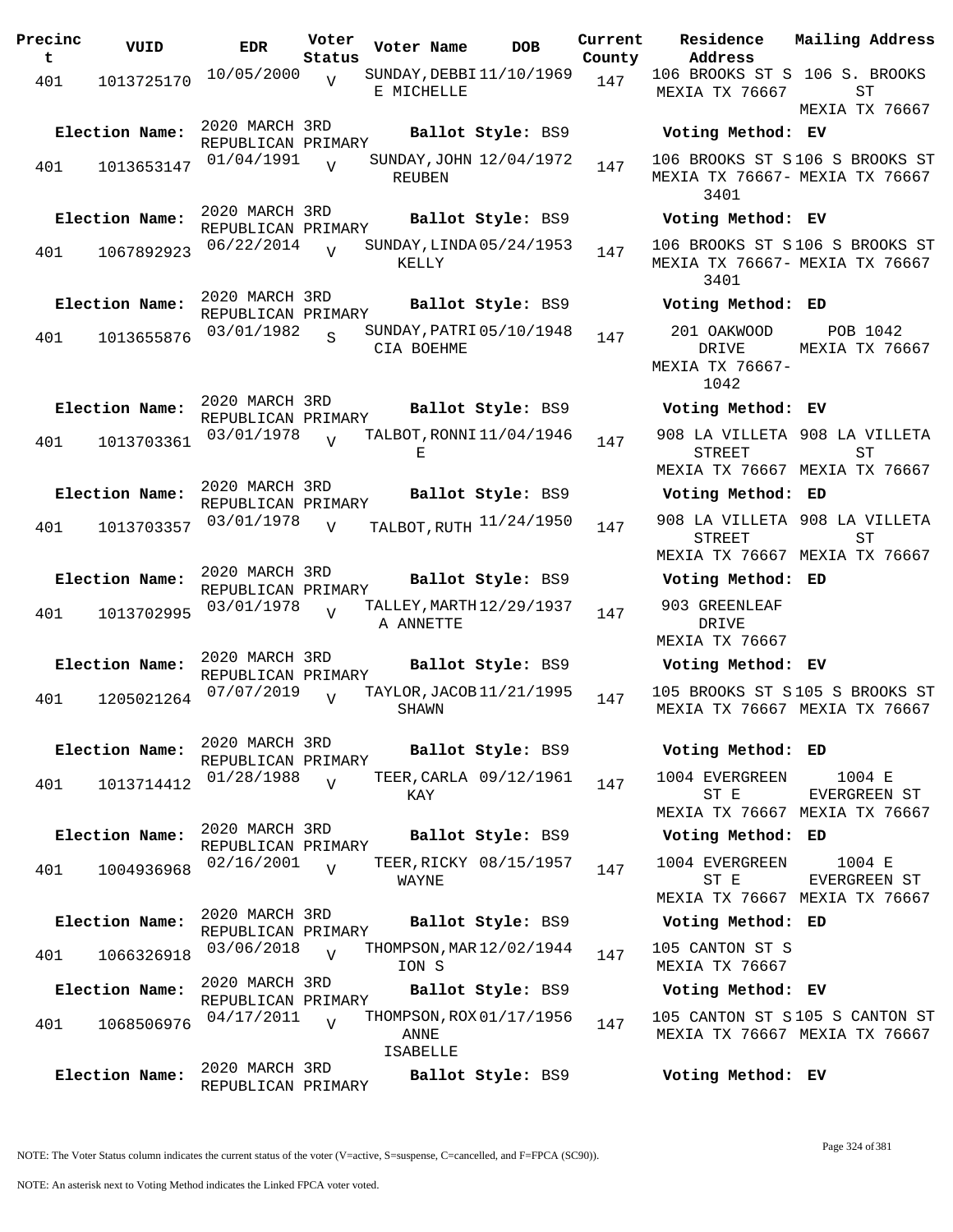| Precinc<br>t | VUID           | <b>EDR</b>                           | Voter<br>Status | Voter Name                                  | <b>DOB</b>        | Current<br>County | Residence<br>Address                                       | Mailing Address                                |
|--------------|----------------|--------------------------------------|-----------------|---------------------------------------------|-------------------|-------------------|------------------------------------------------------------|------------------------------------------------|
| 401          | 1013650227     | 05/04/1996                           | $\overline{U}$  | THOMPSON, SUS 12/21/1966                    |                   | 147               | 100 OAKWOOD                                                | 100 OAKWOOD                                    |
|              |                |                                      |                 | AN MICHELLE                                 |                   |                   | DRIVE<br>MEXIA TX 76667-<br>3361                           | MEXIA TX 76667                                 |
|              | Election Name: | 2020 MARCH 3RD<br>REPUBLICAN PRIMARY |                 |                                             | Ballot Style: BS9 |                   | Voting Method: EV                                          |                                                |
| 401          | 1177883379     | 06/08/2011                           | $\overline{v}$  | TOSCANO, BECK 05/01/1984<br>Υ               |                   | 147               | 1102 LA VILLETA 1102 LA VILLETA<br><b>STREET</b>           | ST                                             |
|              |                | 2020 MARCH 3RD                       |                 |                                             |                   |                   | MEXIA TX 76667 MEXIA TX 76667                              |                                                |
|              | Election Name: | REPUBLICAN PRIMARY                   |                 |                                             | Ballot Style: BS9 |                   | Voting Method: ED                                          |                                                |
| 401          | 1013699469     | 04/15/1984                           | $\overline{U}$  | TRANTHAM, CHE 04/17/1961<br>RYL LYNN        |                   | 147               | STREET<br>MEXIA TX 76667                                   | 1117 HUISACH 1117 HUISACH ST<br>MEXIA TX 76667 |
|              | Election Name: | 2020 MARCH 3RD                       |                 |                                             | Ballot Style: BS9 |                   | Voting Method: ED                                          |                                                |
| 401          | 1013700598     | REPUBLICAN PRIMARY<br>03/01/1978     | $\overline{V}$  | TRANTHAM, STE 04/05/1958<br>PHEN FULLER     |                   | 147               | STREET                                                     | 1117 HUISACH 1117 HUISACH ST<br>MEXIA TX 76667 |
|              | Election Name: | 2020 MARCH 3RD                       |                 |                                             | Ballot Style: BS9 |                   | MEXIA TX 76667                                             |                                                |
|              |                | REPUBLICAN PRIMARY                   |                 |                                             |                   |                   | Voting Method: EV                                          | 1101 HUISACH 1101 HUISACH ST                   |
| 401          | 1003918358     | 03/01/1978                           | $\overline{V}$  | TURNER, DEBRA 08/11/1952                    |                   | 147               | <b>STREET</b><br>MEXIA TX 76667                            | MEXIA TX 76667                                 |
|              | Election Name: | 2020 MARCH 3RD<br>REPUBLICAN PRIMARY |                 |                                             | Ballot Style: BS9 |                   | Voting Method: EV                                          |                                                |
| 401          | 1013706071     | 03/01/1978                           | $\overline{V}$  | TURNER, ROBER 03/18/1951<br>T WESLEY        |                   | 147               | 1101 HUISACH<br>STREET<br>MEXIA TX 76667                   | 1101 HUISACH ST<br>MEXIA TX 76667              |
|              | Election Name: | 2020 MARCH 3RD<br>REPUBLICAN PRIMARY |                 |                                             | Ballot Style: BS9 |                   | Voting Method: EV                                          |                                                |
| 401          | 1013653678     | 03/01/1978                           | $\overline{V}$  | TWEEDLE<br>JR, HOWARD                       | 06/17/1958        | 147               | N<br>MEXIA TX 76667 MEXIA TX 76667                         | 825 KAUFMAN ST 825 KAUFMAN ST<br>N             |
|              | Election Name: | 2020 MARCH 3RD                       |                 |                                             | Ballot Style: BS9 |                   | Voting Method: ED                                          |                                                |
| 401          | 1019204634     | REPUBLICAN PRIMARY<br>09/20/2003     | $\overline{V}$  | TWEEDLE, LISA 01/22/1964<br>VAUGHN          |                   | 147               | 825 KAUFMAN ST 825 N KAUFMAN<br>N                          | ST                                             |
|              |                |                                      |                 |                                             |                   |                   | MEXIA TX 76667 MEXIA TX 76667                              |                                                |
|              | Election Name: | 2020 MARCH 3RD<br>REPUBLICAN PRIMARY |                 |                                             | Ballot Style: BS9 |                   | Voting Method: ED                                          |                                                |
| 401          | 1013670141     | 10/22/1988                           | $\overline{V}$  | VEST, ELIZABE 04/02/1963<br>TH ANN          |                   | 147               | 1300 SUMMIT<br>STREET<br>MEXIA TX 76667                    | 1300 SUMMIT ST<br>MEXIA TX 76667               |
|              | Election Name: | 2020 MARCH 3RD                       |                 |                                             | Ballot Style: BS9 |                   | Voting Method: ED                                          |                                                |
|              |                | REPUBLICAN PRIMARY<br>10/22/1988     |                 | VEST, MARK 05/31/1961                       |                   |                   | 1300 SUMMIT                                                | 1300 SUMMIT ST                                 |
| 401          | 1013670139     |                                      | $\overline{U}$  | RAY                                         |                   | 147               | STREET<br>MEXIA TX 76667                                   | MEXIA TX 76667                                 |
|              | Election Name: | 2020 MARCH 3RD<br>REPUBLICAN PRIMARY |                 |                                             | Ballot Style: BS9 |                   | Voting Method: ED                                          |                                                |
| 401          | 1162067991     | 06/01/2016                           | $\overline{z}$  | VICKERS, EDMU 08/13/1941<br>ND CHARLES      |                   | 147               | 1101 LA VILLETA 1101 LAVILLETA<br>STREET<br>MEXIA TX 76667 | MEXIA TX 76667                                 |
|              | Election Name: | 2020 MARCH 3RD<br>REPUBLICAN PRIMARY |                 |                                             | Ballot Style: BS9 |                   | Voting Method: EV                                          |                                                |
| 401          | 1013725519     | 09/23/2000                           | $\overline{V}$  | VILLASENOR, R07/09/1964<br>OSENDO<br>GALVAN |                   | 147               | MEXIA TX 76667 MEXIA TX 76667                              | 603 BOWIE ST E 603 E BOWIE ST                  |
|              | Election Name: | 2020 MARCH 3RD<br>REPUBLICAN PRIMARY |                 |                                             | Ballot Style: BS9 |                   | Voting Method: ED                                          |                                                |

NOTE: The Voter Status column indicates the current status of the voter (V=active, S=suspense, C=cancelled, and F=FPCA (SC90)).

Page 325 of 381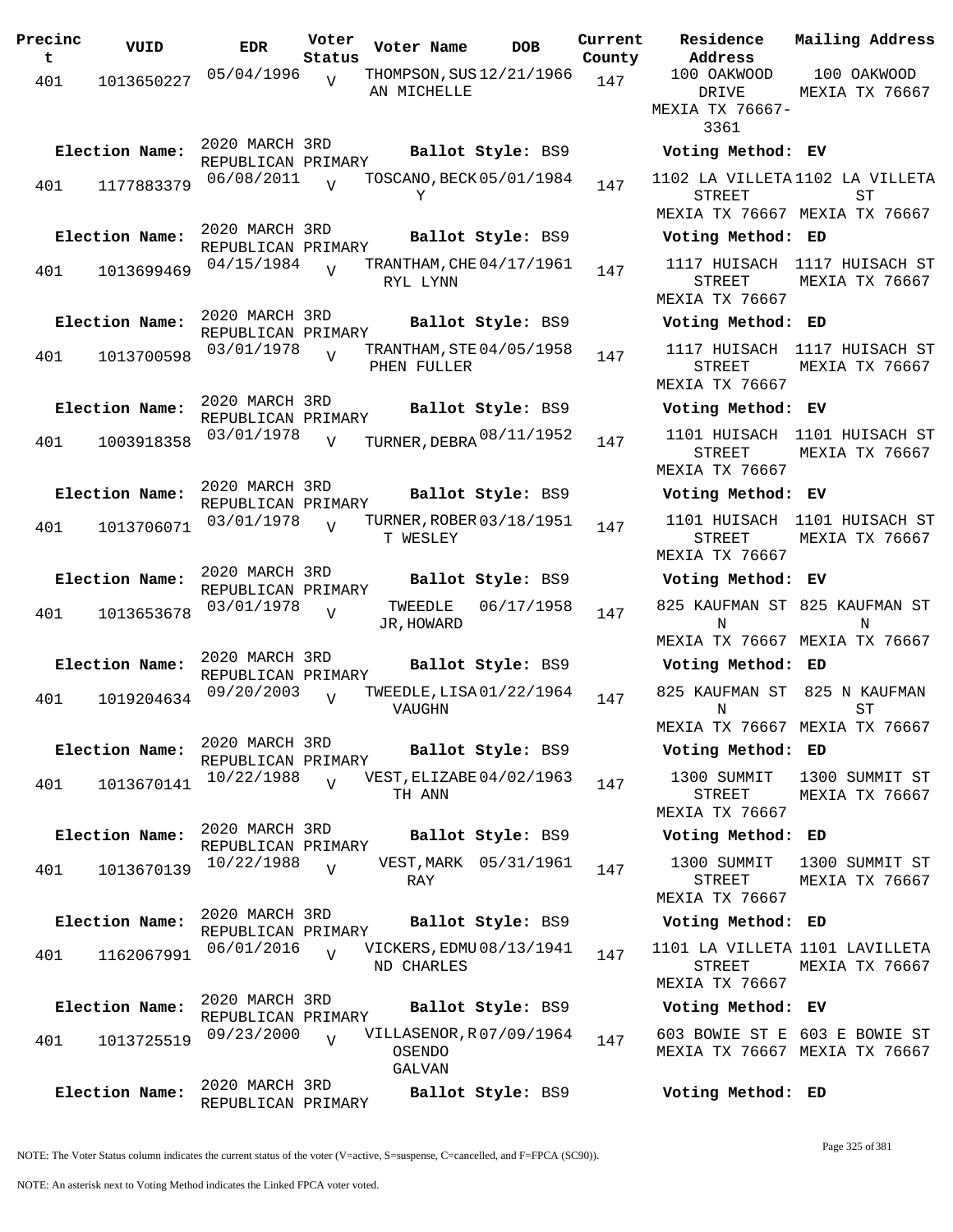| Precinc<br>t | VUID           | <b>EDR</b>                           | Voter<br>Status | Voter Name                             | <b>DOB</b>        | Current<br>County | Residence<br>Address                     |
|--------------|----------------|--------------------------------------|-----------------|----------------------------------------|-------------------|-------------------|------------------------------------------|
| 401          | 1005844405     | 11/09/2012                           | $\overline{Y}$  | WAGGENER, DAR 07/11/1973<br>REN SCOTT  |                   | 147               | 1355 ROSS AVE<br>MEXIA TX 7666           |
|              | Election Name: | 2020 MARCH 3RD<br>REPUBLICAN PRIMARY |                 |                                        | Ballot Style: BS9 |                   | Voting Metho                             |
| 401          | 1197258085     | 11/09/2012                           |                 | WAGGENER, MEA 07/03/1983<br>GAN ANN    |                   | 147               | 1355 ROSS AVE<br>MEXIA TX 7666           |
|              | Election Name: | 2020 MARCH 3RD                       |                 |                                        | Ballot Style: BS9 |                   | Voting Metho                             |
| 401          | 2134183538     | REPUBLICAN PRIMARY<br>11/30/2016     | $\overline{v}$  | WASHINGTON, R12/20/1960<br>ICKY EUGENE |                   | 147               | 307 PALESTIN<br>ST E 7                   |
|              | Election Name: | 2020 MARCH 3RD                       |                 |                                        | Ballot Style: BS9 |                   | MEXIA TX 7666<br>Voting Metho            |
|              |                | REPUBLICAN PRIMARY<br>10/09/2019     |                 | WATTS, MICHAE 12/03/1990               |                   |                   | 1005 ROSS AVE                            |
| 401          | 1168800687     |                                      | $\overline{V}$  | L DAVID                                |                   | 147               | MEXIA TX 7666                            |
|              | Election Name: | 2020 MARCH 3RD                       |                 |                                        | Ballot Style: BS9 |                   | Voting Metho                             |
|              |                | REPUBLICAN PRIMARY<br>03/21/1999     | $\overline{z}$  | WEAVER, NORAH 11/29/1979               |                   | 147               | 1116 TAMARIS                             |
| 401          | 1004981320     |                                      |                 | ELIZABETH                              |                   |                   | DRIVE<br>MEXIA TX 7666<br>3049           |
|              | Election Name: | 2020 MARCH 3RD                       |                 |                                        | Ballot Style: BS9 |                   | Voting Metho                             |
| 401          | 1013697030     | REPUBLICAN PRIMARY<br>04/12/1996     | $\overline{U}$  | WHITE, ARTHUR 09/19/1945<br>LEE        |                   | 147               | 203 RED RIVE<br>ST S                     |
|              |                |                                      |                 |                                        |                   |                   | MEXIA TX 7666                            |
|              | Election Name: | 2020 MARCH 3RD<br>REPUBLICAN PRIMARY |                 |                                        | Ballot Style: BS9 |                   | Voting Metho                             |
| 401          | 1013701545     | 09/25/1992                           | $\overline{U}$  | WHITE, BETTY 12/13/1937<br>JOANN       |                   | 147               | 203 RED RIVE<br>ST S<br>MEXIA TX 7666    |
|              | Election Name: | 2020 MARCH 3RD                       |                 |                                        | Ballot Style: BS9 |                   | Voting Metho                             |
|              |                | REPUBLICAN PRIMARY<br>10/06/2017     |                 |                                        |                   |                   | 709 KAUFMAN S                            |
| 401          | 2139608424     |                                      | $\mathbf S$     | WHITE, KASAND 03/26/1990<br>RA RAE     |                   | 147               | N UNIT C<br>MEXIA TX 7666                |
|              | Election Name: | 2020 MARCH 3RD<br>REPUBLICAN PRIMARY |                 |                                        | Ballot Style: BS9 |                   | Voting Metho                             |
| 401          | 1061584886     | 01/29/2020                           | $\overline{V}$  | WHITE, ROBERT 09/07/1967<br>LYNN       |                   | 147               | 905 HILLANDAI<br>STREET<br>MEXIA TX 7666 |
|              | Election Name: | 2020 MARCH 3RD                       |                 |                                        | Ballot Style: BS9 |                   | Voting Metho                             |
|              |                | REPUBLICAN PRIMARY<br>01/29/2020     |                 | WHITE, SHELLE 08/21/1969               |                   |                   | 905 HILLANDAI                            |
| 401          | 1061575568     |                                      | $\overline{V}$  | Y ANN                                  |                   | 147               | STREET<br>MEXIA TX 7666                  |
|              | Election Name: | 2020 MARCH 3RD<br>REPUBLICAN PRIMARY |                 |                                        | Ballot Style: BS9 |                   | Voting Metho                             |
| 401          | 2135603645     | 02/11/2017                           | $\overline{U}$  | WILEY, DARIN 10/25/1985                |                   | 147               | 201 RED BIRI                             |
|              |                |                                      |                 | SAMUEL                                 |                   |                   | LANE<br>MEXIA TX 7666                    |
|              | Election Name: | 2020 MARCH 3RD<br>REPUBLICAN PRIMARY |                 |                                        | Ballot Style: BS9 |                   | Voting Metho                             |
| 401          | 1013711061     | 04/29/1984                           | $\overline{U}$  | WILLIAMS, FER 01/18/1959<br>RON MURL   |                   | 147               | 209 OAKVIEW<br>CIRCLE<br>MEXIA TX 7666   |
|              | Election Name: | 2020 MARCH 3RD                       |                 |                                        | Ballot Style: BS9 |                   | Voting Metho                             |
| 401          | 1013702850     | REPUBLICAN PRIMARY<br>03/01/1982     | $\overline{V}$  | WILLIAMS, HAR 06/19/1943               |                   | 147               | 825 GRAYSON S                            |
|              |                |                                      |                 | VEY DWAIN                              |                   |                   | Е                                        |

**Address County** 1355 ROSS AVE N MEXIA TX 76667 **Election Name: Ballot Style:** BS9 **Voting Method: ED** 1355 ROSS AVE N MEXIA TX 76667 **Election Name: Ballot Style:** BS9 **Voting Method: ED** 307 PALESTINE ST E 7 MEXIA TX 76667 **Election Name: Ballot Style:** BS9 **Voting Method: EV** 1005 ROSS AVE N 1005 N ROSS AVE MEXIA TX 76667 MEXIA TX 76667 **Election Name: Ballot Style:** BS9 **Voting Method: ED** 1116 TAMARISK 1116 TAMARISK DRIVE MEXIA TX 76667- 3049 MEXIA TX 76667 **Election Name: Ballot Style:** BS9 **Voting Method: ED** 203 RED RIVER 203 S RED RIVER ST S MEXIA TX 76667 MEXIA TX 76667 ST **Election Name: Ballot Style:** BS9 **Voting Method: EV** 203 RED RIVER 203 S RED RIVER ST S MEXIA TX 76667 MEXIA TX 76667 ST **Election Name: Ballot Style:** BS9 **Voting Method: EV** 709 KAUFMAN ST 709 N KAUFMAN N UNIT C MEXIA TX 76667 MEXIA TX 76667 UNIT C **Election Name: Ballot Style:** BS9 **Voting Method: ED** 905 HILLANDALE STREET MEXIA TX 76667 **Election Name: Ballot Style:** BS9 **Voting Method: ED** 905 HILLANDALE STREET MEXIA TX 76667 **Election Name: Ballot Style:** BS9 **Voting Method: ED** 201 RED BIRD LANE MEXIA TX 76667 **Election Name: Ballot Style:** BS9 **Voting Method: ED** 209 OAKVIEW 209 OAKVIEW CIR CIRCLE MEXIA TX 76667 MEXIA TX 76667 **Election Name: Ballot Style:** BS9 **Voting Method: ED** 825 GRAYSON ST 825 E GRAYSON E ST

MEXIA TX 76667 MEXIA TX 76667

Page 326 of 381

**Current Mailing Address**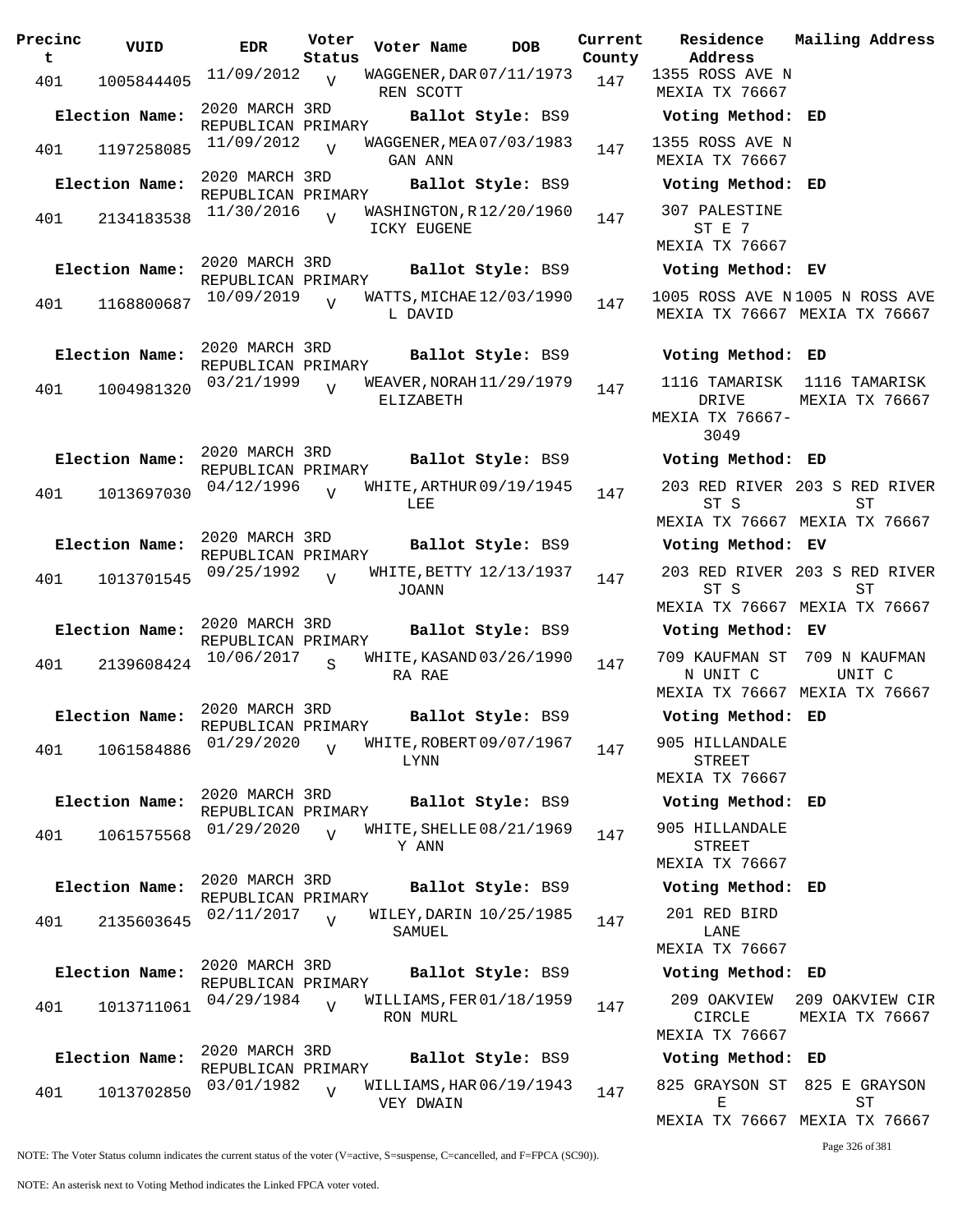| Precinc<br>t | VUID           | EDR                                  | Voter<br>Status | Voter Name                             | <b>DOB</b>        | Current<br>County | Residence<br>Address                                      | Mailing Address                                                |
|--------------|----------------|--------------------------------------|-----------------|----------------------------------------|-------------------|-------------------|-----------------------------------------------------------|----------------------------------------------------------------|
|              | Election Name: | 2020 MARCH 3RD<br>REPUBLICAN PRIMARY |                 |                                        | Ballot Style: BS9 |                   | Voting Method: EV                                         |                                                                |
| 401          | 1013702866     | 03/01/1982                           | $\overline{U}$  | WILLIAMS, SAN 01/22/1943<br>DRA JANE   |                   | 147               | 825 GRAYSON ST 825 E GRAYSON<br>E                         | <b>ST</b>                                                      |
|              | Election Name: | 2020 MARCH 3RD<br>REPUBLICAN PRIMARY |                 |                                        | Ballot Style: BS9 |                   | MEXIA TX 76667 MEXIA TX 76667<br>Voting Method: EV        |                                                                |
| 401          | 1008963285     | 03/25/1987                           | $\overline{z}$  | WILSON, B<br><b>DIANE</b>              | 02/21/1947        | 147               |                                                           | 106 ROSS AVE S 106 S ROSS AVE<br>MEXIA TX 76667 MEXIA TX 76667 |
|              | Election Name: | 2020 MARCH 3RD<br>REPUBLICAN PRIMARY |                 |                                        | Ballot Style: BS9 |                   | Voting Method: ED                                         |                                                                |
| 401          | 1013708313     | 05/21/1980                           | $\overline{V}$  | WILSON, BOBBY 11/02/1945<br>H          |                   | 147               |                                                           | 106 ROSS AVE S 106 S ROSS AVE<br>MEXIA TX 76667 MEXIA TX 76667 |
|              | Election Name: | 2020 MARCH 3RD<br>REPUBLICAN PRIMARY |                 |                                        | Ballot Style: BS9 |                   | Voting Method: ED                                         |                                                                |
| 401          | 1013701177     | 03/27/1993                           | $\overline{U}$  | WRIGHT, SHELL 02/11/1971<br>Y MELYNN   |                   | 147               | 703 ROSS AVE N                                            | P O BOX 453<br>MEXIA TX 76667 MEXIA TX 76667                   |
|              | Election Name: | 2020 MARCH 3RD<br>REPUBLICAN PRIMARY |                 |                                        | Ballot Style: BS9 |                   | Voting Method: EV                                         |                                                                |
| 401          | 1013706796     | 02/08/1990                           | $\overline{17}$ | YELDELL, JOHN 12/05/1963<br>ATHAN PAUL |                   | 147               | 1001 JACK<br>OLIVER ROAD<br>MEXIA TX 76667 MEXIA TX 76667 | 1001 JACK<br>OLIVER RD                                         |
|              | Election Name: | 2020 MARCH 3RD<br>REPUBLICAN PRIMARY |                 |                                        | Ballot Style: BS9 |                   | Voting Method: ED                                         |                                                                |
| 401          | 1000971196     | 02/25/2010                           |                 | YOUNG, AUDREY 03/27/1939<br>E.         |                   | 147               | 710 KAUFMAN ST<br>N                                       | 710 N KAUFMAN<br><b>ST</b>                                     |
|              | Election Name: | 2020 MARCH 3RD                       |                 |                                        | Ballot Style: BS9 |                   | MEXIA TX 76667 MEXIA TX 76667<br>Voting Method: EV        |                                                                |
|              |                | REPUBLICAN PRIMARY                   |                 |                                        |                   |                   |                                                           |                                                                |
| 401          | 1004955798     | 06/10/1999                           | $\overline{z}$  | ZAVALA, MICHE 05/04/1964<br>LLE LEWIS  |                   | 147               | 401 SUMPTER ST<br>F.<br>MEXIA TX 76667-<br>2352           | 401 E SUMPTER<br>MEXIA TX 76667                                |
|              | Election Name: | 2020 MARCH 3RD<br>REPUBLICAN PRIMARY |                 |                                        | Ballot Style: BS9 |                   | Voting Method: EV                                         |                                                                |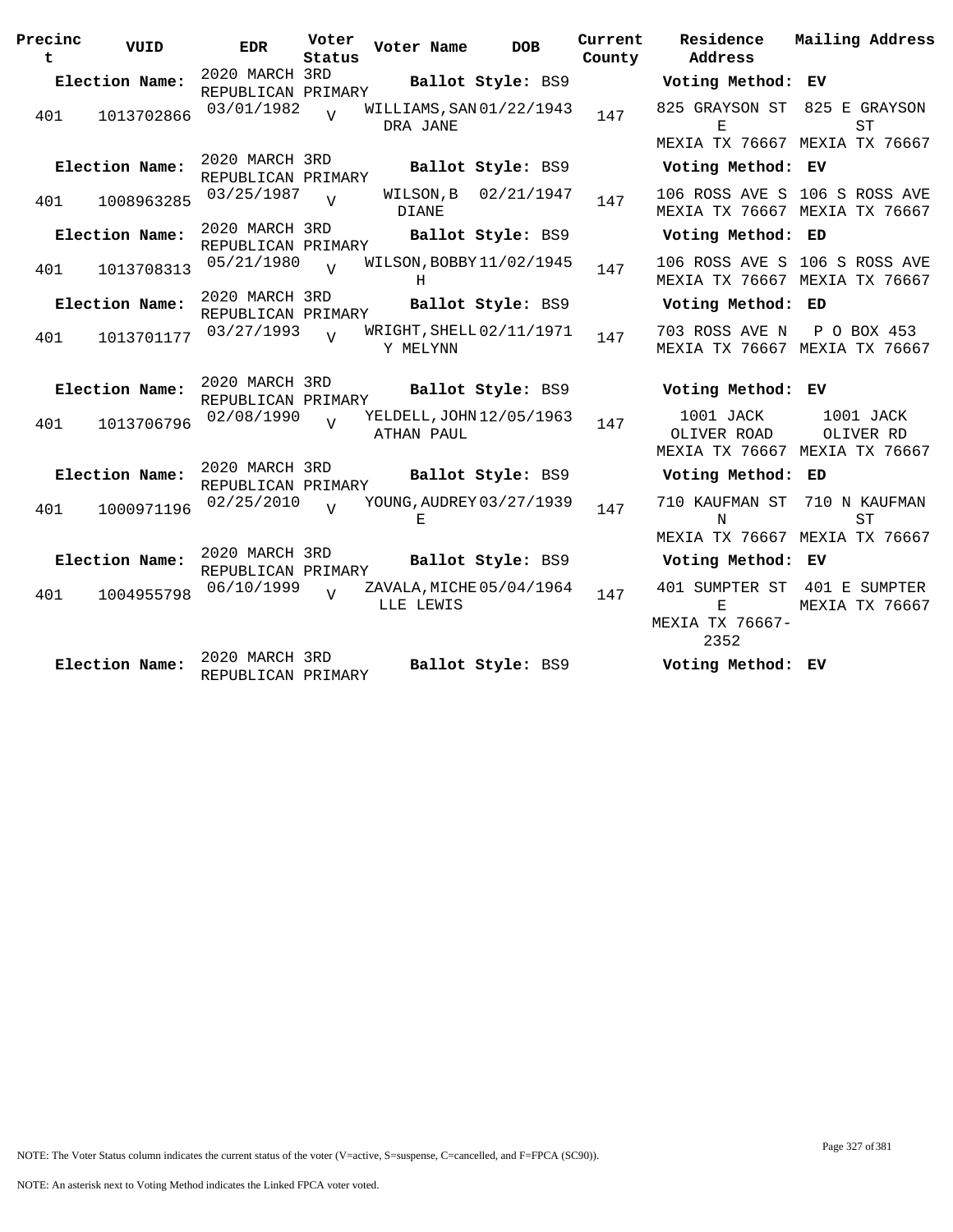**Precinc t VUID EDR Voter Status Voter Name DOB Current Residence Address Current Mailing Address County** 402 1204659466 <sup>12/25</sup>/2013 V ADKINS 12/31/1943 147 SR,ARTHUR 311 LCR 892 JEWETT TX 75846 JEWETT TX 75846 311 LCR 892  $\overline{v}$ 2020 MARCH 3RD REPUBLICAN PRIMARY<br>12/25/2013 **Election Name: Ballot Style:** BS9 **Voting Method: AV**  $402$  1091465656  $12/25/2013$  W ADKINS, JUDIT 09/14/1948 147 H ANN 311 LCR 892 JEWETT TX 75846 311 LCR 892 JEWETT TX 75846-5832  $\overline{V}$ 2020 MARCH 3RD REPUBLICAN PRIMARY **Election Name: Ballot Style:** BS9 **Voting Method: AV** 402 1013696222 <sup>07/25/1992</sup> v ALLEY, DORIS 09/08/1947 147 MADELL 155 LCR 852 DONIE TX 75838 V 2020 MARCH 3RD REPUBLICAN PRIMARY **Election Name: Ballot Style:** BS9 **Voting Method: EV** 402 2000131979 07/25/2015 V ASHLEY, MEGAN 07/08/1985 147 ELIZABETH 224 LCR 915 JEWETT TX 75846 JEWETT TX 75846 224 LCR 915  $\overline{V}$ 2020 MARCH 3RD REPUBLICAN PRIMARY **Election Name: Ballot Style:** BS9 **Voting Method: ED** 402 1013695619 10/15/1994 WOMACK 360 LCR 829 DONIE TX 75838 DONIE TX 75838 360 LCR 829 V AULD, EDMIL 11/05/1933 147 2020 MARCH 3RD REPUBLICAN PRIMARY **Election Name: Ballot Style:** BS9 **Voting Method: EV** <sup>402</sup> BAMBER,JACQU 06/02/2005 <sup>1024768229</sup> <sup>147</sup> 10/02/1938 ELINE LEE 109 LCR 912 JEWETT TX 75846 JEWETT TX 75846 109 LCR 912  $\overline{V}$ 2020 MARCH 3RD REPUBLICAN PRIMARY **Election Name: Ballot Style:** BS9 **Voting Method: ED** 402 1160027724 <sup>10/31/2008</sup> v BAUGH, RAYMON 05/31/1958 147 D EDWIN 401 PR 5887A JEWETT TX 75846 DONIE TX 75838 PO BOX 121  $\overline{v}$ 2020 MARCH 3RD REPUBLICAN PRIMARY **Election Name: Ballot Style:** BS9 **Voting Method: ED** 402 1003920318 <sup>04/09/2000</sup> v BLACKWELL, CA10/07/1941 147 THLEEN MARIE 105 PR 5896B JEWETT TX 75846 JEWETT TX 75846 105 PR 5896B  $\overline{V}$ 2020 MARCH 3RD REPUBLICAN PRIMARY **Election Name: Ballot Style:** BS9 **Voting Method: EV** <sup>402</sup> BONIN,AUBREY 10/21/2019 <sup>2160021346</sup> <sup>147</sup> 08/03/1951 PEARCE 299 LCR 915 JEWETT TX 75846  $\overline{V}$ 2020 MARCH 3RD REPUBLICAN PRIMARY **Election Name: Ballot Style:** BS9 **Voting Method: ED** 402 2160026521  $^{10/21/2019}$  V BONIN, BRENDA  $^{07/21/1950}$  147 299 LCR 915 JEWETT TX 75846  $\overline{v}$ 2020 MARCH 3RD REPUBLICAN PRIMARY **Election Name: Ballot Style:** BS9 **Voting Method: ED** 402 1003916264 <sup>11/07/2000</sup> v BREM,JAMES D<sup>09/06/1963</sup> 147 228 LCR 902 JEWETT TX 75846 JEWETT TX 75846 228 LCR 902  $\overline{V}$ 2020 MARCH 3RD REPUBLICAN PRIMARY **Election Name: Ballot Style:** BS9 **Voting Method: ED** 402 1121716171 07/05/2018 V BURKE, THOMAS 05/10/1949 147 GLEN 309 LCR 894 JEWETT TX 75846  $V$ 2020 MARCH 3RD REPUBLICAN PRIMARY **Election Name: Ballot Style:** BS9 **Voting Method: ED** 402 1004915117 <sup>11/03/1999</sup> V CARTER, ALLEN 01/03/1971 147 DALE. 398 LCR 862 DONIE TX 75838 DONIE TX 75838 398 LCR 862  $\overline{V}$ 2020 MARCH 3RD REPUBLICAN PRIMARY **Election Name: Ballot Style:** BS9 **Voting Method: ED** <sup>402</sup> CARTER,CLAYL 04/11/2018 <sup>2143931875</sup> <sup>147</sup> 04/11/2000 IN JO 398 LCR 862 DONIE TX 75838 DONIE TX 75838 398 LCR 862  $\overline{V}$ 

NOTE: The Voter Status column indicates the current status of the voter (V=active, S=suspense, C=cancelled, and F=FPCA (SC90)).

Page 328 of 381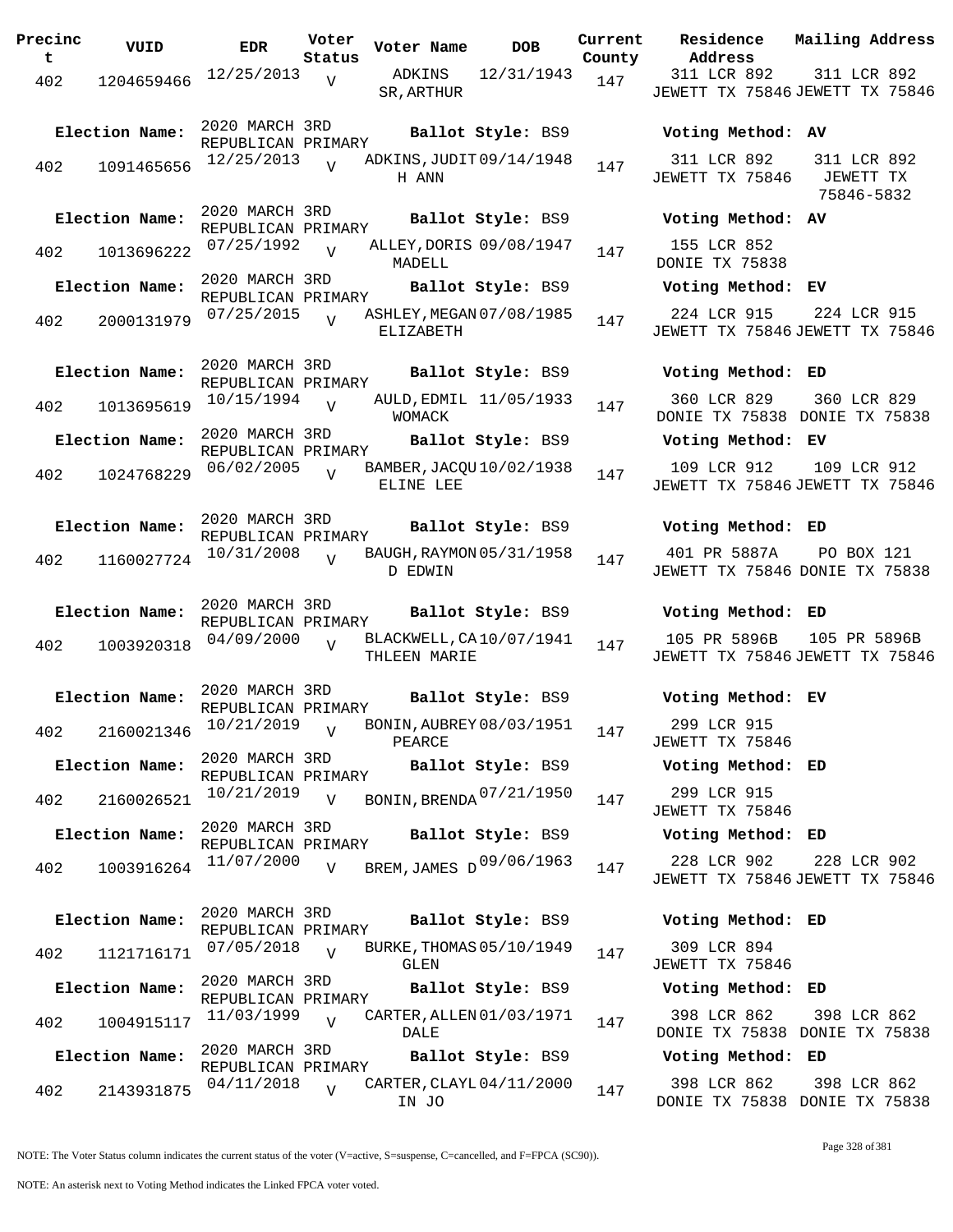**Precinc t VUID EDR Voter Status Voter Name DOB Current Residence County** 2020 MARCH 3RD REPUBLICAN PRIMARY **Election Name: Ballot Style:** BS9 **Voting Method: EV** <sup>402</sup> CARTER,KIMBE 04/19/1991 <sup>1013671979</sup> <sup>147</sup> 03/17/1973 RLY JOANN V 2020 MARCH 3RD REPUBLICAN PRIMARY **Election Name: Ballot Style:** BS9 **Voting Method: EV** <sup>402</sup> CONNALLY,HUL 08/14/1997 <sup>1013639272</sup> <sup>147</sup> 09/20/1947 IT  $\overline{V}$ 2020 MARCH 3RD REPUBLICAN PRIMARY **Election Name: Ballot Style:** BS9 **Voting Method: EV** 402 1013639286  $08/14/1997$  CONNALLY, PEG12/21/1948 147 GY  $\overline{V}$ 2020 MARCH 3RD REPUBLICAN PRIMARY **Election Name: Ballot Style:** BS9 **Voting Method: EV** <sup>402</sup> CONWAY,DOUGL 03/06/1988 <sup>1013697146</sup> <sup>147</sup> 08/05/1946 AS WAYNE  $\overline{V}$ 2020 MARCH 3RD REPUBLICAN PRIMARY **Election Name: Ballot Style:** BS9 **Voting Method: ED**  $402$  1180405373  $11/08/2011$  V COSLIN 09/04/1993 147 III,BOBBY  $\overline{V}$ 2020 MARCH 3RD REPUBLICAN PRIMARY **Election Name: Ballot Style:** BS9 **Voting Method: EV** 402 1042392336 <sup>03/30/2006</sup> v COSLIN 02/28/1971 147 JR,BOBBY JOE  $\overline{V}$ 2020 MARCH 3RD REPUBLICAN PRIMARY **Election Name: Ballot Style:** BS9 **Voting Method: EV** 402 1004785910 03/09/2000 JOE  $\overline{v}$ COSLIN, BOBBY 11/13/1940 147 2020 MARCH 3RD REPUBLICAN PRIMARY **Election Name: Ballot Style:** BS9 **Voting Method: ED** 402 1022112916 09/03/2006 RN LEE  $\overline{v}$ COSLIN, KATHE 06/02/1970 147 2020 MARCH 3RD REPUBLICAN PRIMARY **Election Name: Ballot Style:** BS9 **Voting Method: EV** 402 1004785923 <sup>03/09/2000</sup> v COSLIN, MARTH 01/26/1946 147 A HALL  $\overline{V}$ 2020 MARCH 3RD REPUBLICAN PRIMARY **Election Name: Ballot Style:** BS9 **Voting Method: EV** 402 1013695996  $02/28/1986$  CRANE, MELISS 02/06/1967 147 A SHAWNE  $\overline{V}$ 2020 MARCH 3RD REPUBLICAN PRIMARY **Election Name: Ballot Style:** BS9 **Voting Method: ED** <sup>402</sup> CRANE,RONALD 03/19/1988 <sup>1013695516</sup> <sup>147</sup> 11/22/1968 WAYNE  $\overline{V}$ 2020 MARCH 3RD REPUBLICAN PRIMARY **Election Name: Ballot Style:** BS9 **Voting Method: ED**  $402$  1003505940  $12/27/2001$  v CURRIE, RANDY 04/14/1953 147 LEE  $\overline{v}$ 2020 MARCH 3RD REPUBLICAN PRIMARY **Election Name: Ballot Style:** BS9 **Voting Method: ED** 402 1137397480 11/01/2014 V DANKO, PAMELA 12/21/1949 147 JEAN  $\overline{V}$ 2020 MARCH 3RD REPUBLICAN PRIMARY **Election Name: Ballot Style:** BS9 **Voting Method: EV**

**Address Current Mailing Address** 398 LCR 862 DONIE TX 75838 DONIE TX 75838 398 LCR 862 506 LCR 902 JEWETT TX 75846 JEWETT TX 75846 506 CR 902 506 LCR 902 JEWETT TX 75846 JEWETT TX 75846 506 LCR 902 705 LCR 894 JEWETT TX 75846 JEWETT TX 75846 705 LCR 894 837 LCR 828 DONIE TX 75838 DONIE TX 75838 837C LCR 828 837 LCR 828 DONIE TX 75838 DONIE TX 75838 837 C LCR 828 837 LCR 828 DONIE TX 75838 DONIE TX 75838 837 CR 828 837 LCR 828 DONIE TX 75838 DONIE TX 75838 837C LCR 828 837 LCR 828 DONIE TX 75838 DONIE TX 75838 837 LCR 828 240 LCR 880 JEWETT TX 75846 JEWETT TX 75846 240 LCR 880

240 LCR 880 JEWETT TX 75846 JEWETT TX 75846 240 LCR 880

725 LCR 902 JEWETT TX 75846-5662 725 LCR 902 JEWETT TX 75846

238 PR 5887D JEWETT TX 75846 JEWETT TX 75846 238 PR 5887D

NOTE: The Voter Status column indicates the current status of the voter (V=active, S=suspense, C=cancelled, and F=FPCA (SC90)).

Page 329 of 381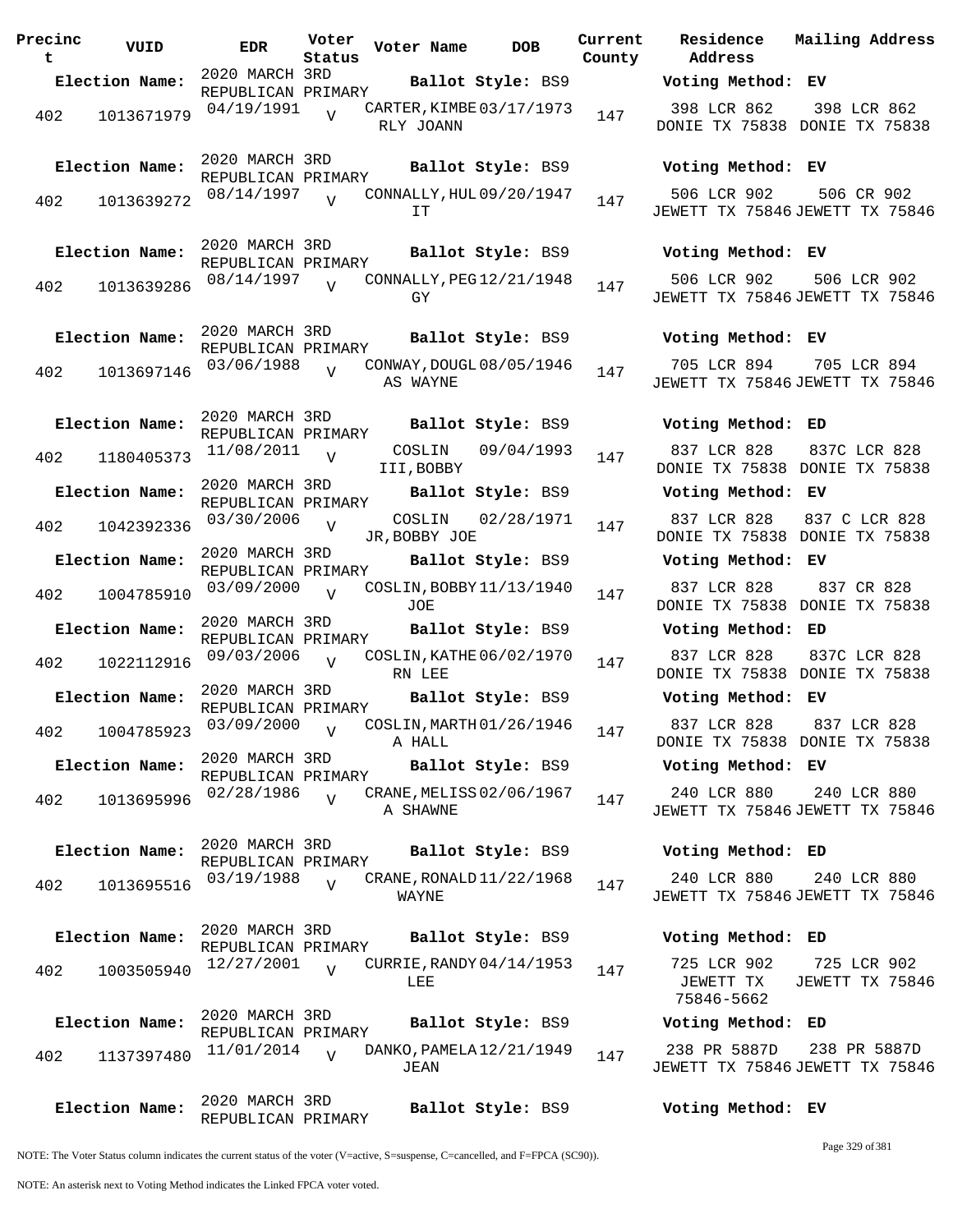| Precinc<br>t. | VUID           | EDR                                  | Voter<br>Status | Voter Name                                   | <b>DOB</b>             | Current<br>County | Residence<br>Address                            | Mailing Address                       |
|---------------|----------------|--------------------------------------|-----------------|----------------------------------------------|------------------------|-------------------|-------------------------------------------------|---------------------------------------|
| 402           | 1013696673     | 02/26/1988                           | V               | DEAN<br>JR, ALVIN RAY                        | 04/10/1948             | 147               | 1105 FM 39 S<br>DONIE TX 75838 DONIE TX 75838   | 1105 HWY 39                           |
|               | Election Name: | 2020 MARCH 3RD<br>REPUBLICAN PRIMARY |                 |                                              | Ballot Style: BS9      |                   | Voting Method: EV                               |                                       |
| 402           | 1013696589     | 03/25/1992                           | $\overline{V}$  | MARGARET                                     | DEAN, JANET 07/26/1945 | 147               | 258 PR 5887D<br>JEWETT TX 75846 JEWETT TX 75846 | 258 PR 5887D                          |
|               | Election Name: | 2020 MARCH 3RD<br>REPUBLICAN PRIMARY |                 |                                              | Ballot Style: BS9      |                   | Voting Method: ED                               |                                       |
| 402           | 1013696591     | 03/25/1992                           | $\overline{V}$  | DEAN, THOMAS 11/01/1945<br><b>JACKSON</b>    |                        | 147               | 258 PR 5887D<br>JEWETT TX 75846 JEWETT TX 75846 | 258 PR 5887D                          |
|               | Election Name: | 2020 MARCH 3RD<br>REPUBLICAN PRIMARY |                 |                                              | Ballot Style: BS9      |                   | Voting Method: ED                               |                                       |
| 402           | 1156832678     | 10/16/2008                           | $\overline{z}$  | DOLEZAL, ALAN 04/16/1948<br>LEE              |                        | 147               | 2152 LCR 882<br>JEWETT TX 75846 JEWETT TX 75846 | 2152 LCR 882                          |
|               | Election Name: | 2020 MARCH 3RD<br>REPUBLICAN PRIMARY |                 |                                              | Ballot Style: BS9      |                   | Voting Method: EV                               |                                       |
| 402           | 1156832576     | $10/16/2008$ V                       |                 | DOLEZAL, PAMA 01/20/1949<br>LA COPELAND      |                        | 147               | 2152 LCR 882<br>JEWETT TX 75846 JEWETT TX 75846 | 2152 LCR 882                          |
|               | Election Name: | 2020 MARCH 3RD<br>REPUBLICAN PRIMARY |                 |                                              | Ballot Style: BS9      |                   | Voting Method: EV                               |                                       |
| 402           | 1013724591     | 09/24/2000                           | $\overline{U}$  | OAKES                                        | DOSS, DANA 11/18/1963  | 147               | 102 PR 5827A<br>DONIE TX 75838                  | P.O. BOX 544<br>GROESBECK TX<br>76642 |
|               | Election Name: | 2020 MARCH 3RD<br>REPUBLICAN PRIMARY |                 |                                              | Ballot Style: BS9      |                   | Voting Method: ED                               |                                       |
| 402           | 1013724602     | 09/20/2000                           | $\overline{v}$  | CARROLL                                      | DOSS, REX 03/10/1963   | 147               | 102 PR 5827A<br>DONIE TX 75838                  | P.O. BOX 544<br>GROESBECK TX<br>76642 |
|               | Election Name: | 2020 MARCH 3RD<br>REPUBLICAN PRIMARY |                 |                                              | Ballot Style: BS9      |                   | Voting Method: ED                               |                                       |
| 402           | 1059845200     | 07/22/2006                           | $\overline{V}$  | DUNCAN, ALLEN 11/28/1955<br>LEE              |                        | 147               | 1866 LCR 882<br>JEWETT TX 75846 JEWETT TX 75846 | 1866 LCR 882                          |
|               | Election Name: | 2020 MARCH 3RD<br>REPUBLICAN PRIMARY |                 |                                              | Ballot Style: BS9      |                   | Voting Method: ED                               |                                       |
| 402           | 1059845497     | 07/22/2006                           | $\overline{V}$  | DUNCAN, BREND 01/09/1951<br>A CHRASTECKY     |                        | 147               | 1866 LCR 882<br>JEWETT TX 75846 JEWETT TX 75846 | 1866 LCR 882                          |
|               | Election Name: | 2020 MARCH 3RD<br>REPUBLICAN PRIMARY |                 |                                              | Ballot Style: BS9      |                   | Voting Method: ED                               |                                       |
| 402           | 1013695931     | $03/01/1984$ V                       |                 | DURRENBERGER 04/15/1930<br>, PATSY RUTH      |                        | 147               | 2447 LCR 882<br>JEWETT TX 75846 JEWETT TX 75846 | 2447 CR 882                           |
|               | Election Name: | 2020 MARCH 3RD<br>REPUBLICAN PRIMARY |                 |                                              | Ballot Style: BS9      |                   | Voting Method: AV                               |                                       |
| 402           | 1013695949     | 03/01/1984                           | $\overline{V}$  | DURRENBERGER 07/28/1929<br>, ROBERT<br>LOUIS |                        | 147               | 2447 LCR 882<br>JEWETT TX 75846 JEWETT TX 75846 | 2447 CR 882                           |
|               | Election Name: | 2020 MARCH 3RD<br>REPUBLICAN PRIMARY |                 |                                              | Ballot Style: BS9      |                   | Voting Method: AV                               |                                       |
| 402           | 1013695954     | 03/01/1984                           | $\overline{U}$  | DURRENBERGER 04/08/1959<br>, RONNIE<br>LOUIS |                        | 147               | 2456 LCR 882<br>JEWETT TX 75846 JEWETT TX 75846 | 2456 LCR 882                          |
|               | Election Name: | 2020 MARCH 3RD<br>REPUBLICAN PRIMARY |                 |                                              | Ballot Style: BS9      |                   | Voting Method: ED                               |                                       |
| 402           | 1013696775     | 11/06/1988                           | $\overline{U}$  | EUBANKS, CHAR 01/10/1952<br>LES MARSHALL     |                        | 147               | 182 LCR 848<br>DONIE TX 75838 DONIE TX 75838    | 182 LCR 848                           |

#### 1866 LCR 882 1866 LCR 882

# **Election Name: Ballot Style:** BS9 **Voting Method: ED**

# **Election Name: Ballot Style:** BS9 **Voting Method: ED**

# **Election Name: Ballot Style:** BS9 **Voting Method: AV**

# **Election Name: Ballot Style:** BS9 **Voting Method: AV**

# **Election Name: Ballot Style:** BS9 **Voting Method: ED**

182 LCR 848 DONIE TX 75838 DONIE TX 75838 182 LCR 848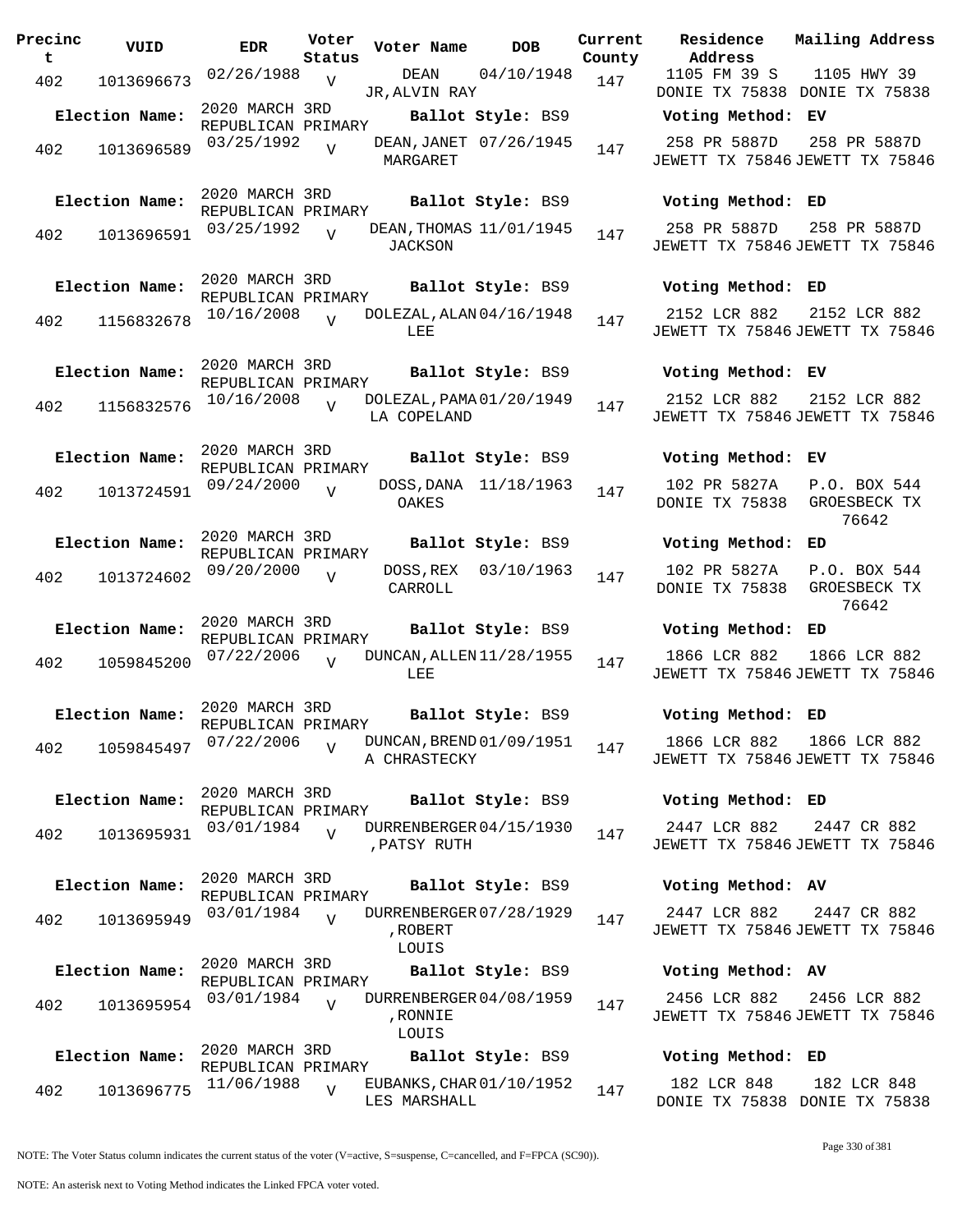**Precinc t VUID EDR Voter Status Voter Name bob Current Residence County** 2020 MARCH 3RD REPUBLICAN PRIMARY **Election Name: Ballot Style:** BS9 **Voting Method: EV** 402 1031805336 11/30/2005 V FILLIS, BETTY 03/28/1952 147 MARIE  $\overline{V}$ 2020 MARCH 3RD REPUBLICAN PRIMARY **Election Name: Ballot Style:** BS9 **Voting Method: EV** 402 1003504667  $02/24/2002$  TILLIS, BILLY 10/02/1944 147 ROSS  $\overline{V}$ 2020 MARCH 3RD REPUBLICAN PRIMARY **Election Name: Ballot Style:** BS9 **Voting Method: EV** 402 1042478439 04/08/2006 LAWRENCE  $\overline{V}$ FLING, JERRY 02/18/1946 147 2020 MARCH 3RD REPUBLICAN PRIMARY **Election Name: Ballot Style:** BS9 **Voting Method: ED**  $402$  1004992170  $11/27/1998$  V FLING, LINDA 05/03/1947 147 **LOU**  $\overline{V}$ 2020 MARCH 3RD REPUBLICAN PRIMARY **Election Name: Ballot Style:** BS9 **Voting Method: ED** 402 1020553170 02/20/2016 v FORMAN JR,WILLIAM  $\overline{V}$  $02/20/2016$   $V$  FORMAN  $04/12/1973$   $147$ 2020 MARCH 3RD REPUBLICAN PRIMARY **Election Name: Ballot Style:** BS9 **Voting Method: EV** 402 1004935464 07/22/1999 WARREN  $\overline{V}$ FRANKS, JACK 07/25/1935 147 2020 MARCH 3RD REPUBLICAN PRIMARY **Election Name: Ballot Style:** BS9 **Voting Method: ED** 402 1003769748 08/23/2001 V FRANKS, NANCY 08/30/1940 147 RICHTER  $\overline{v}$ 2020 MARCH 3RD REPUBLICAN PRIMARY **Election Name: Ballot Style:** BS9 **Voting Method: ED** 402 1163130274 <sup>11/28</sup>/2008 V GEARING, EHRI 03/31/1967 147 G PAUL  $\overline{V}$ 2020 MARCH 3RD REPUBLICAN PRIMARY **Election Name: Ballot Style:** BS9 **Voting Method: ED** 402 1118987823 03/01/2016 V GERLICH, COLL 04/19/1957 147 IN PATRICK V 2020 MARCH 3RD REPUBLICAN PRIMARY **Election Name: Ballot Style:** BS9 **Voting Method: EV** 402 1013643758  $10/19/1996$ ALLEN  $\overline{V}$ GLUD, JOHN 10/26/1938 147 2020 MARCH 3RD REPUBLICAN PRIMARY **Election Name: Ballot Style:** BS9 **Voting Method: ED** 402 1089268402 06/29/2017 GAYLE  $\overline{V}$ GROVES, DONNA 05/15/1960 147 2020 MARCH 3RD REPUBLICAN PRIMARY **Election Name: Ballot Style:** BS9 **Voting Method: ED** 402 1089268418 06/29/2017 GROVES, JOHN 07/23/1958 147 MICHAEL  $\overline{U}$ 2020 MARCH 3RD REPUBLICAN PRIMARY **Election Name: Ballot Style:** BS9 **Voting Method: ED**

**Address Current Mailing Address** 173 LCR 893 JEWETT TX 75846 JEWETT TX 75846 173 LCR 893 173 LCR 893 JEWETT TX 75846 JEWETT TX 75846 173 LCR 893 1166 LCR 882 JEWETT TX 75846 JEWETT TX 75846 1166 CR 882 1166 LCR 882 JEWETT TX 75846 JEWETT TX 75846 1166 LCR 882

380 LCR 852 DONIE TX 75838

157 PR 5883 JEWETT TX 75846 JEWETT TX 75846 157 PR 5883

157 PR 5883 JEWETT TX 75846 JEWETT TX 75846 157 PR 5883

218 LCR 896A JEWETT TX 75846

138 PR 5827B PO BOX 508

DONIE TX 75838 MEXIA TX 76667

222 LCR 892 892 JEWETT TX 75846 JEWETT TX 75846 PO BOX 866

739 LCR 890 JEWETT TX 75846 JEWETT TX 75846 739 LCR 890

739 LCR 890 JEWETT TX 75846 JEWETT TX 75846 739 LCR 890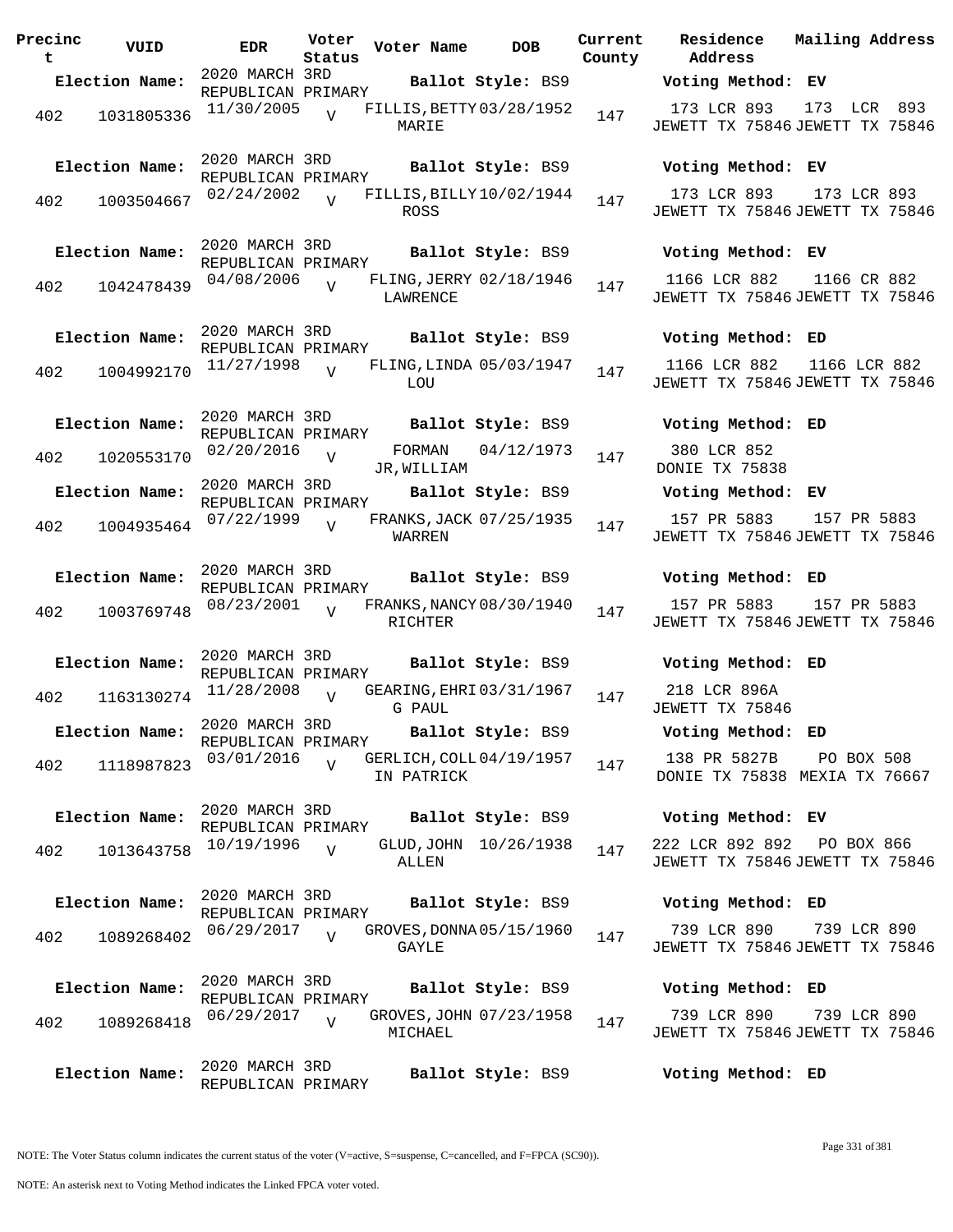| Precinc<br>t | VUID                          | <b>EDR</b>                           | Voter<br>Status | Voter Name   | <b>DOB</b>               | Current<br>County | Residence<br>Address                            | Mailing Address                                               |
|--------------|-------------------------------|--------------------------------------|-----------------|--------------|--------------------------|-------------------|-------------------------------------------------|---------------------------------------------------------------|
| 402          | 1036444022                    | $09/07/2018$ V                       |                 | EDWIN        | HARDY, JACK 11/28/1955   | 147               | 232 LCR 892<br>JEWETT TX 75846                  |                                                               |
|              | Election Name:                | 2020 MARCH 3RD<br>REPUBLICAN PRIMARY |                 |              | Ballot Style: BS9        |                   | Voting Method: EV                               |                                                               |
| 402          | 1036498239                    | 09/07/2018 <sub>V</sub>              |                 | PAULA        | HARDY, UTE 01/03/1957    | 147               | 232 LCR 892<br>JEWETT TX 75846                  |                                                               |
|              | Election Name:                | 2020 MARCH 3RD<br>REPUBLICAN PRIMARY |                 |              | Ballot Style: BS9        |                   | Voting Method: EV                               |                                                               |
| 402          | 1013642849                    | 09/19/1996                           | $\overline{v}$  | IN WAYNE     | HEDRICK, CALV 06/27/1958 | 147               | 234 LCR 847<br>JEWETT TX 75846 JEWETT TX 75846  | 234 LCR 847                                                   |
|              | Election Name:                | 2020 MARCH 3RD<br>REPUBLICAN PRIMARY |                 |              | Ballot Style: BS9        |                   | Voting Method: EV                               |                                                               |
| 402          | 1013695299                    | 02/13/1988                           | $\overline{V}$  | GAY          | HEJL, TERESA 07/16/1960  | 147               | 265 PR 5887D<br>JEWETT TX 75846 JEWETT TX 75846 | 265 PR 5887D                                                  |
|              | Election Name:                | 2020 MARCH 3RD<br>REPUBLICAN PRIMARY |                 |              | Ballot Style: BS9        |                   | Voting Method: EV                               |                                                               |
| 402          | 1013696656                    | $02/28/1988$ $V$                     |                 | R RENE       | HILL, JENNIFE 11/03/1960 | 147               | 148 LCR 892<br>JEWETT TX 75846 JEWETT TX 75846  | 148 LCR 892                                                   |
|              | Election Name:                | 2020 MARCH 3RD<br>REPUBLICAN PRIMARY |                 |              | Ballot Style: BS9        |                   | Voting Method: ED                               |                                                               |
| 402          | 1022390239                    | 10/01/2004                           | $\overline{17}$ | S JAKE       | HUGHES, DENNI 08/15/1957 | 147               | 76642                                           | 515 FM 39 S 515 FM 39 S<br>GROESBECK TX GROESBECK TX<br>76642 |
|              | Election Name:                | 2020 MARCH 3RD<br>REPUBLICAN PRIMARY |                 |              | Ballot Style: BS9        |                   | Voting Method: EV                               |                                                               |
| 402          | 1004788000                    | 11/22/1999                           | V               |              | HULL, GEORGA 09/25/1951  | 147               | 1561 FM 1512<br>JEWETT TX 75846 JEWETT TX 75846 | PO BOX 276                                                    |
|              | Election Name:                | 2020 MARCH 3RD<br>REPUBLICAN PRIMARY |                 |              | Ballot Style: BS9        |                   | Voting Method: ED                               |                                                               |
| 402          | 1007545540                    | 11/22/1999                           | $\overline{V}$  | VERNON       | HULL, JAMES 08/03/1949   | 147               | 1561 FM 1512<br>JEWETT TX 75846 JEWETT TX 75846 | PO BOX 276                                                    |
|              | Election Name: 2020 MARCH 3RD | REPUBLICAN PRIMARY                   |                 |              |                          |                   | Ballot Style: BS9 Voting Method: ED             |                                                               |
|              | 402 1005004561 07/18/1998 v   |                                      |                 | SAN LAURETTA | HUTCHISON, SU11/05/1966  | 147               | 152 LCR 897<br>JEWETT TX 75846 JEWETT TX 75846  | 152 LCR 897                                                   |
|              | Election Name:                | 2020 MARCH 3RD<br>REPUBLICAN PRIMARY |                 |              | Ballot Style: BS9        |                   | Voting Method: EV                               |                                                               |
| 402          | 1004997825                    | 09/11/1998                           | $\overline{V}$  | OY EUGENE    | HUTCHISON, TR 09/23/1959 | 147               | 182 LCR 899<br>JEWETT TX 75846 JEWETT TX 75846  | 182 LCR 899                                                   |
|              | Election Name:                | 2020 MARCH 3RD<br>REPUBLICAN PRIMARY |                 |              | Ballot Style: BS9        |                   | Voting Method: ED                               |                                                               |
| 402          | 1013696246                    | 08/23/1992                           | $\overline{U}$  | LOU          | IGNAS, JACKIE 09/21/1961 | 147               | 141 PR 5883<br>JEWETT TX 75846 JEWETT TX 75846  | 141 PR 5883                                                   |
|              | Election Name:                | 2020 MARCH 3RD<br>REPUBLICAN PRIMARY |                 |              | Ballot Style: BS9        |                   | Voting Method: ED                               |                                                               |
| 402          | 1013696233                    | 08/23/1992                           | $\overline{v}$  | DAVID        | IGNAS, JAMES 12/29/1962  | 147               | 141 PR 5883<br>JEWETT TX 75846                  | 141 PRIVATE<br>ROAD 5883<br>JEWETT TX 75846                   |
|              | Election Name:                | 2020 MARCH 3RD<br>REPUBLICAN PRIMARY |                 |              | Ballot Style: BS9        |                   | Voting Method: ED                               |                                                               |
| 402          | 2155545759                    | 02/15/2020                           | $\overline{U}$  | JOAN         | JAMES, JANET 09/29/1958  | 147               | 2456 LCR 882<br>JEWETT TX 75846                 |                                                               |

Page 332 of 381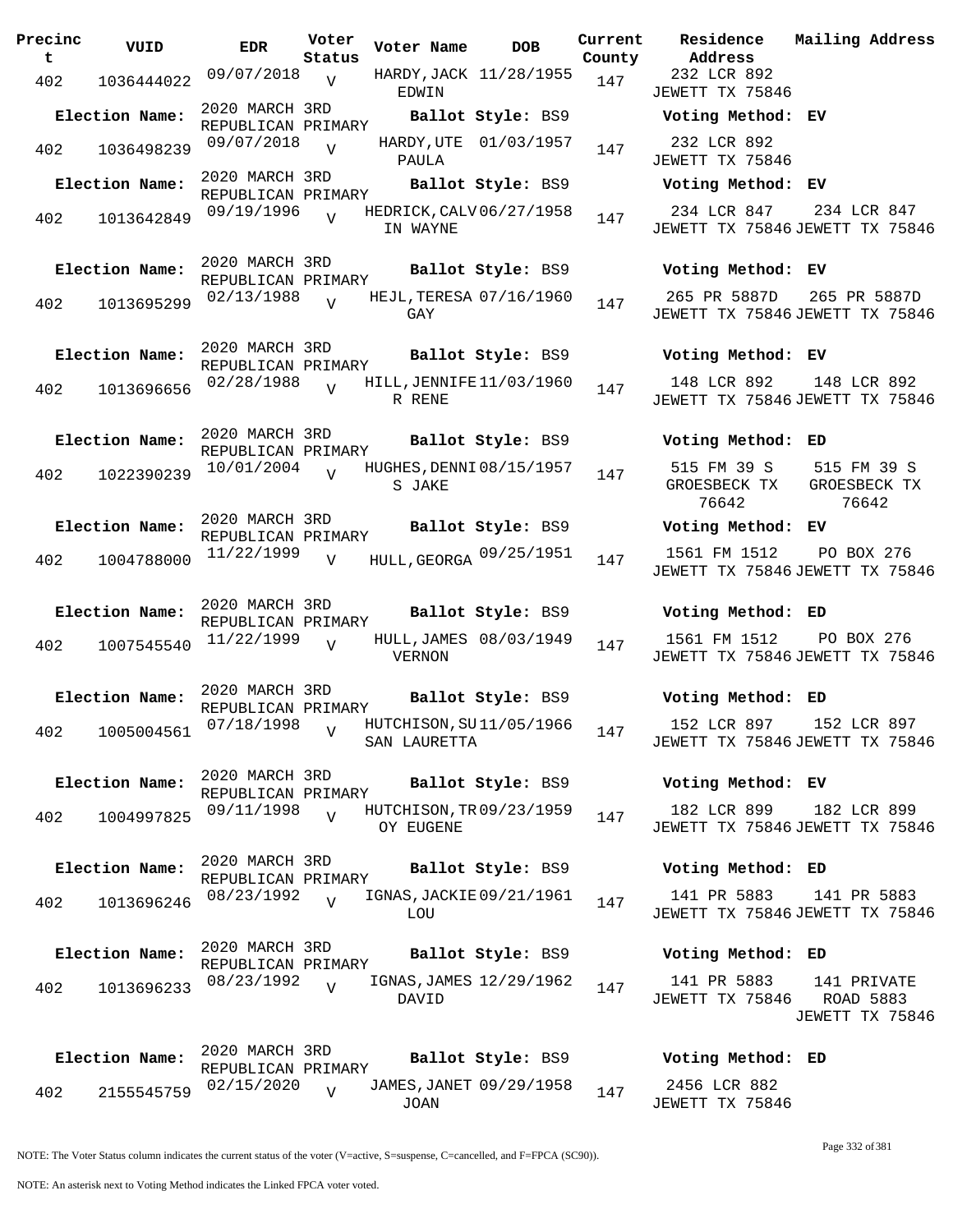**Precinc t VUID EDR Voter Status Voter Name DOB Current Residence County** 2020 MARCH 3RD REPUBLICAN PRIMARY **Election Name: Ballot Style:** BS9 **Voting Method: ED** 402 1018860831 06/21/2003 MYERS  $\overline{V}$ JAMES, MARTHA 03/25/1951 147 2020 MARCH 3RD REPUBLICAN PRIMARY **Election Name: Ballot Style:** BS9 **Voting Method: ED** 402 1018796235  $06/19/2003$  JAMES, NELSON 05/21/1956 147 MORRIS  $\overline{v}$ 2020 MARCH 3RD REPUBLICAN PRIMARY **Election Name: Ballot Style:** BS9 **Voting Method: ED** 402 1113282821 02/24/2016 L GLENN  $\overline{V}$ JOHNSON, CECI 04/29/1944 147 2020 MARCH 3RD REPUBLICAN PRIMARY **Election Name: Ballot Style:** BS9 **Voting Method: ED** <sup>402</sup> JOHNSON,CHER 01/03/2010 <sup>1115690534</sup> <sup>147</sup> 07/27/1963 IE WILSON V 2020 MARCH 3RD REPUBLICAN PRIMARY **Election Name: Ballot Style:** BS9 **Voting Method: ED** 402 1115690547 09/30/2009 V JOHNSON, MARI 09/09/1964 147 ON FRANK  $\overline{V}$ 2020 MARCH 3RD REPUBLICAN PRIMARY **Election Name: Ballot Style:** BS9 **Voting Method: ED** 402 1013690202 03/01/1980 CARPENTER V JONES, BETTY 08/11/1944 147 2020 MARCH 3RD REPUBLICAN PRIMARY **Election Name: Ballot Style:** BS9 **Voting Method: ED** 402 1013696267 09/11/1992 GATL  $\overline{V}$ JONES, DONNA 10/15/1955 147 2020 MARCH 3RD REPUBLICAN PRIMARY<br>03/03/2004 - .. **Election Name: Ballot Style:** BS9 **Voting Method: ED** 402 1020757585 03/03/2004 V JONES, GREGOR 05/25/1965 147 Y LYNN  $V$ 2020 MARCH 3RD REPUBLICAN PRIMARY **Election Name: Ballot Style:** BS9 **Voting Method: ED** 402 1121974846 06/14/2019 RIDGEWAY V JONES, LINDA 06/29/1951 147 2020 MARCH 3RD REPUBLICAN PRIMARY **Election Name: Ballot Style:** BS9 **Voting Method: ED** 402 1016012081 08/07/2016 EDWARD  $V$ JONES, MARK 06/03/1955 147 2020 MARCH 3RD REPUBLICAN PRIMARY **Election Name: Ballot Style:** BS9 **Voting Method: EV** 402 1121974851 06/14/2019 V JONES, MICHAE 10/18/1949 147 L LEE  $\overline{V}$ 2020 MARCH 3RD REPUBLICAN PRIMARY **Election Name: Ballot Style:** BS9 **Voting Method: ED** 402 1016012099 08/07/2016 ROXEAN  $V$ JONES, RENEE 07/18/1957 147 2020 MARCH 3RD REPUBLICAN PRIMARY **Election Name: Ballot Style:** BS9 **Voting Method: EV** 402 1013641153  $02/13/1997$  WEGERREIS, CR 08/19/1937 147 AIG S  $\overline{v}$ 2020 MARCH 3RD REPUBLICAN PRIMARY **Election Name: Ballot Style:** BS9 **Voting Method: AV**

**Address Current Mailing Address** 2114 LCR 882 JEWETT TX 75846 JEWETT TX 75846 2114 LCR 882 2114 LCR 882 JEWETT TX 75846-5618 2114 LCR 882 JEWETT TX 75846 6458 HWY 164 E 6458 HWY 164 E GROESBECK TX 76642 GROESBECK TX 76642 466 PR 5832 DONIE TX 75838 DONIE TX 75838 466 PR 5832 466 PR 5832 DONIE TX 75838 DONIE TX 75838 466 PR 5832 1281 FM 1512 JEWETT TX 75846 JEWETT TX 75846 1281 FM 1512 137 LCR 849 DONIE TX 75838 DONIE TX 75838 137 LCR 849 137 LCR 849 DONIE TX 75838 DONIE TX 75838 137 LCR 849 346 LCR 915 JEWETT TX 75846 163 PR 5887D JEWETT TX 75846 346 LCR 915 JEWETT TX 75846

163 PR 5887D JEWETT TX 75846

453 LCR 902 JEWETT TX 75846 JEWETT TX 75846 453 LCR 902

NOTE: An asterisk next to Voting Method indicates the Linked FPCA voter voted.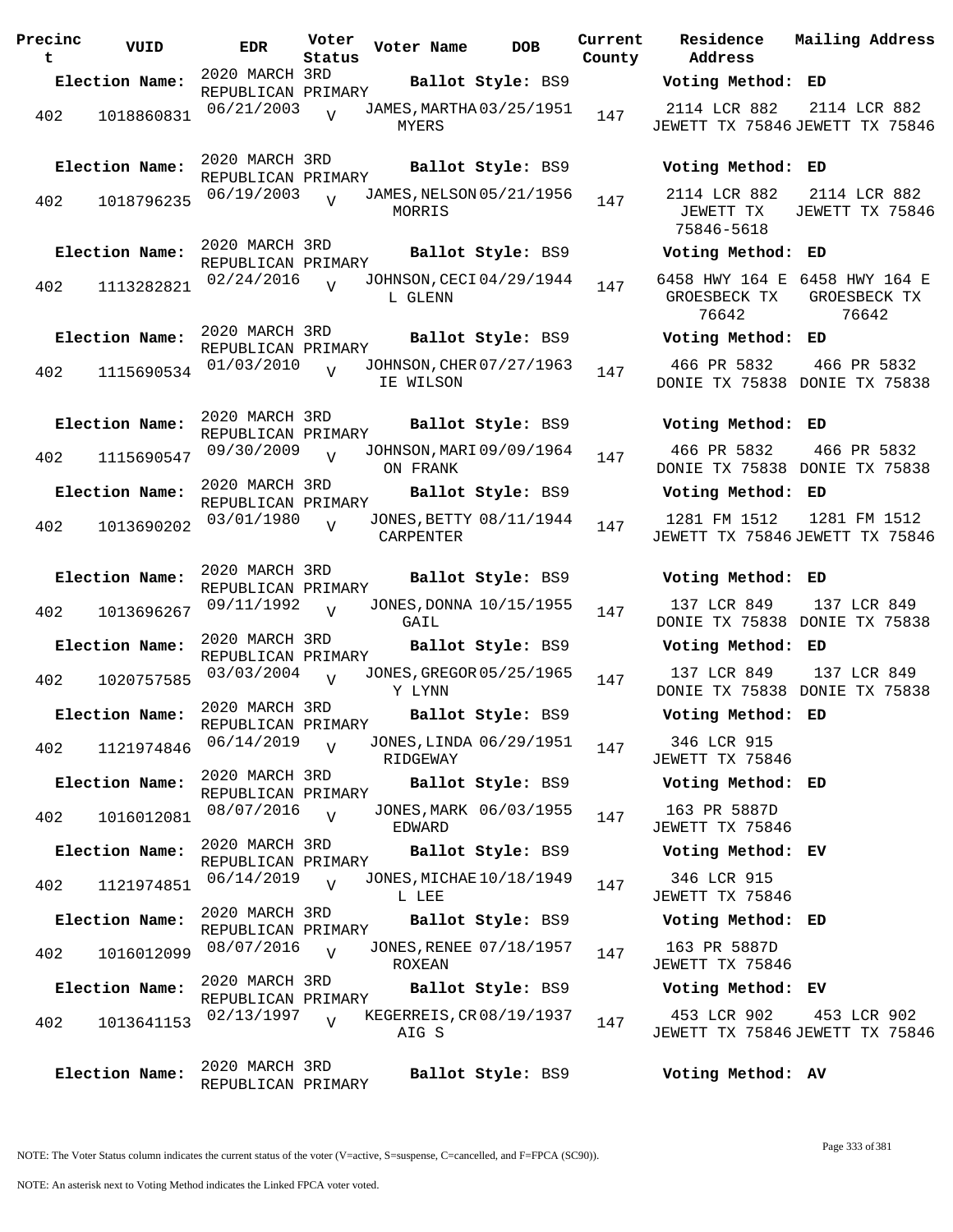**Precinc t VUID EDR Voter Status Voter Name bob Current Residence Address Current Mailing Address County** 402 1163483596 02/05/2009 IE NURMI 835 LCR 902 JEWETT TX 75846 JEWETT TX 75846 835 LCR 902  $\overline{V}$ KRUEGER, VICK 12/25/1960 147 2020 MARCH 3RD REPUBLICAN PRIMARY **Election Name: Ballot Style:** BS9 **Voting Method: ED** 402 1013695015 <sup>02/10/1978</sup> V LEWIS, DESSIE 11/02/1955 147 KATHLEEN 400 LCR 879 JEWETT TX 75846 JEWETT TX 75846 400 LCR 879  $\overline{V}$ 2020 MARCH 3RD REPUBLICAN PRIMARY **Election Name: Ballot Style:** BS9 **Voting Method: ED** 402 1013695027 <sup>02/20/1978</sup> V LEWIS, MICHAE 09/02/1953 147 L SIDNEY 400 LCR 879 JEWETT TX 75846 JEWETT TX 75846 400 LCR 879 V 2020 MARCH 3RD REPUBLICAN PRIMARY **Election Name: Ballot Style:** BS9 **Voting Method: ED** 402 1013696116 03/01/1982 V LITTLE, CHARL 09/10/1951 147 ES D 1485 FM 39 S DONIE TX 75838 DONIE TX 75838 1485 FM 39 S  $\overline{V}$ 2020 MARCH 3RD REPUBLICAN PRIMARY **Election Name: Ballot Style:** BS9 **Voting Method: ED** 402 1010993134 12/27/2012 A LEE 1116 FM 39 S DONIE TX 75838 1116 FM 39 SOUTH DONIE TX 75838  $\overline{V}$ LITTLE, MONIC 09/25/1981 147 2020 MARCH 3RD REPUBLICAN PRIMARY **Election Name: Ballot Style:** BS9 **Voting Method: EV** 402 1013696128  $03/01/1982$  V LITTLE,N SUE  $12/21/1950$  147 1485 FM 39 S DONIE TX 75838 DONIE TX 75838 1485 FM 39 S  $\overline{v}$ 2020 MARCH 3RD REPUBLICAN PRIMARY **Election Name: Ballot Style:** BS9 **Voting Method: ED** 402 1013696641 <sup>02/28/1988</sup> V LIVINGSTON, L10/27/1936 147 OUIS LADELL 184 LCR 905 JEWETT TX 75846 JEWETT TX 75846 184 CR 905 V 2020 MARCH 3RD REPUBLICAN PRIMARY **Election Name: Ballot Style:** BS9 **Voting Method: ED**  $402$  1003503429 08/10/2002 SIMPSON 701 LCR 894 JEWETT TX 75846 JEWETT TX 75846 701 CR 894  $\overline{V}$ LUCE, SUSAN 06/01/1952 147 2020 MARCH 3RD REPUBLICAN PRIMARY **Election Name: Ballot Style:** BS9 **Voting Method: EV** 402 1013643523 10/04/1996 MARTIN 701 LCR 894 JEWETT TX 75846 JEWETT TX 75846 701 LCR 894  $\overline{V}$ LUCE, WILBUR 12/04/1946 147 2020 MARCH 3RD REPUBLICAN PRIMARY **Election Name: Ballot Style:** BS9 **Voting Method: EV** 402 1008969871 <sup>09/29/2019</sup> v LUMLEY, SANDY 11/06/1953 147 WAYNE 126 PR 5827C DONIE TX 75838 DONIE TX 75838 126 PR 5827C  $\overline{V}$ 2020 MARCH 3RD REPUBLICAN PRIMARY **Election Name: Ballot Style:** BS9 **Voting Method: ED** 402 1008969994 <sup>06/12/2019</sup> v LUMLEY, VICKI 03/29/1957 147 SUE 126 PR 5827C DONIE TX 75838 DONIE TX 75838 126 PR 5827C  $\overline{V}$ 2020 MARCH 3RD REPUBLICAN PRIMARY **Election Name: Ballot Style:** BS9 **Voting Method: ED** 402 1008962896 <sup>02/11/1996</sup> v MASON, DAVID 07/15/1971 147 SHAW 777 LCR 832 DONIE TX 75838 DONIE TX 75838 777 LCR 832  $V$ 2020 MARCH 3RD REPUBLICAN PRIMARY **Election Name: Ballot Style:** BS9 **Voting Method: ED** 402 1004914921 <sup>10/28/1999</sup> v MASTERS, MICH 09/08/1981 147 AEL SHANE 347 LCR 832 DONIE TX 75838 DONIE TX 75838 347 LCR 832  $\overline{U}$ 2020 MARCH 3RD REPUBLICAN PRIMARY **Election Name: Ballot Style:** BS9 **Voting Method: ED**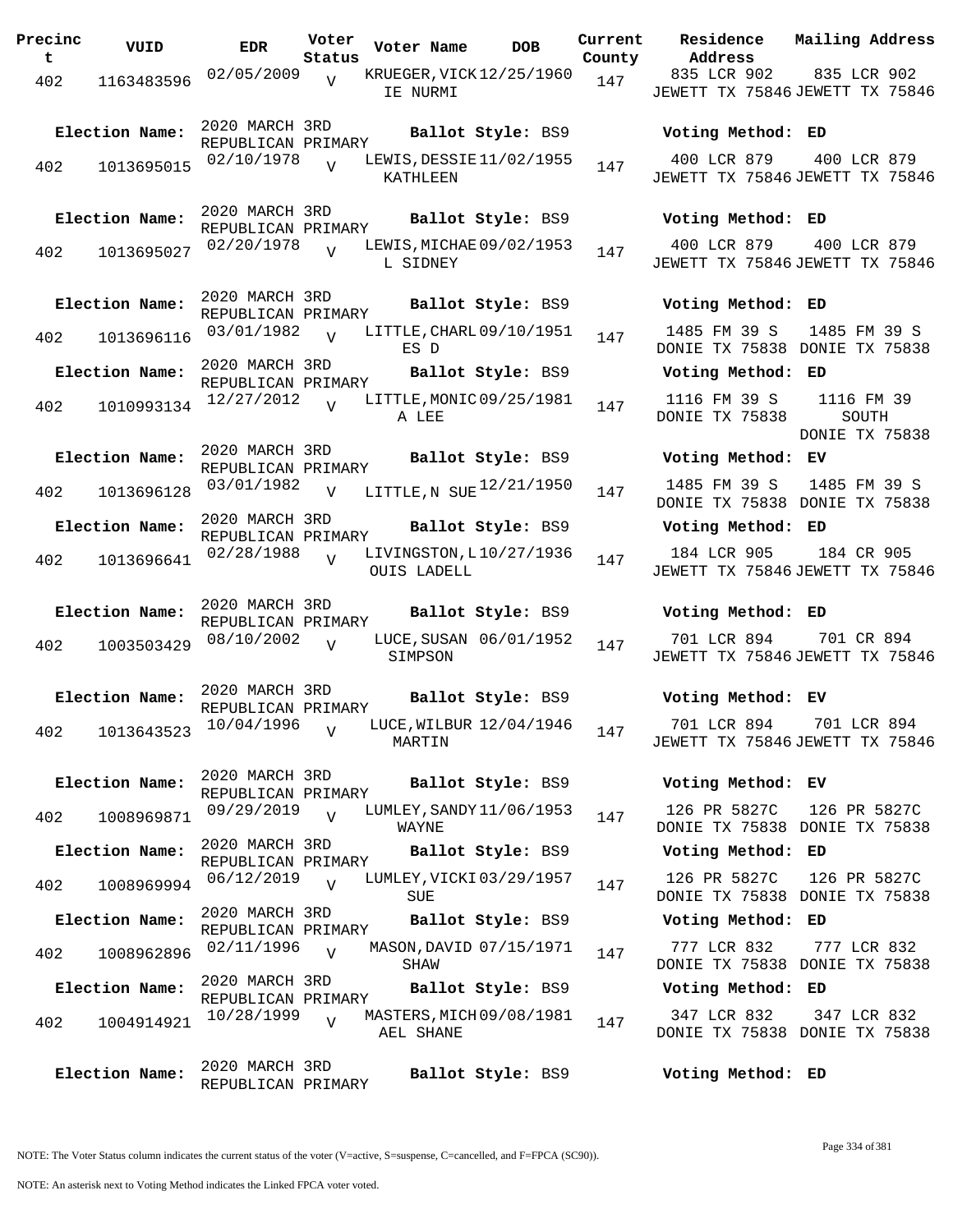| Precinc<br>t. | VUID           | EDR                                  | Voter<br>Status | Voter Name                                     | <b>DOB</b>        | Current | <b>Residence</b><br>County Address              | Mailing Address                                       |
|---------------|----------------|--------------------------------------|-----------------|------------------------------------------------|-------------------|---------|-------------------------------------------------|-------------------------------------------------------|
| 402           | 1003769366     | 10/17/2001                           | $\overline{V}$  | MASTERS, MYCH 09/14/1983<br>AL LOREN           |                   | 147     | 347 LCR 832<br>DONIE TX 75838 DONIE TX 75838    | 347 LCR 832                                           |
|               | Election Name: | 2020 MARCH 3RD<br>REPUBLICAN PRIMARY |                 |                                                | Ballot Style: BS9 |         | Voting Method: ED                               |                                                       |
| 402           | 1099931582     | 12/02/2015                           | $\overline{V}$  | MATNEY, DAVID 03/26/1953<br>SCOTT              |                   | 147     | 687 LCR 894<br>JEWETT TX 75846 JEWETT TX 75846  | 687 LCR 894                                           |
|               | Election Name: | 2020 MARCH 3RD<br>REPUBLICAN PRIMARY |                 |                                                | Ballot Style: BS9 |         | Voting Method: EV                               |                                                       |
| 402           | 1099948282     | $12/02/2015$ $V$                     |                 | MATNEY, MARY 06/03/1963<br>THERESE             |                   | 147     | 687 LCR 894<br>JEWETT TX 75846 JEWETT TX 75846  | 687 LCR 894                                           |
|               | Election Name: | 2020 MARCH 3RD<br>REPUBLICAN PRIMARY |                 |                                                | Ballot Style: BS9 |         | Voting Method: EV                               |                                                       |
| 402           | 1013638322     | 11/02/1997                           | $\overline{z}$  | MCCAIN, JOANN 10/18/1934<br>Е                  |                   | 147     | 119 PR 5896B<br>JEWETT TX 75846 JEWETT TX 75846 | 119 PR 5896B                                          |
|               | Election Name: | 2020 MARCH 3RD<br>REPUBLICAN PRIMARY |                 |                                                | Ballot Style: BS9 |         | Voting Method: EV                               |                                                       |
| 402           | 1013638529     | 11/17/1997                           |                 | MCCAIN, ROBER 05/21/1953<br>T DEAN             |                   | 147     | 119 PR 5896B<br>JEWETT TX 75846 JEWETT TX 75846 | 119 PR 5896B                                          |
|               | Election Name: | 2020 MARCH 3RD<br>REPUBLICAN PRIMARY |                 |                                                | Ballot Style: BS9 |         | Voting Method: EV                               |                                                       |
| 402           | 1013723786     | 03/01/1978                           | $\overline{V}$  | MCGILVRAY, CH 05/11/1952<br>ARLES LEO          |                   | 147     | 947 LCR 832                                     | 947 LCR 832<br>DONIE TX 75838 DONIE TX 75838-<br>8517 |
|               | Election Name: | 2020 MARCH 3RD<br>REPUBLICAN PRIMARY |                 |                                                | Ballot Style: BS9 |         | Voting Method: EV                               |                                                       |
| 402           | 1013691839     | 03/01/1978                           | $\overline{U}$  | MCGILVRAY, EL 08/30/1954<br>IZABETH<br>PRICHAR |                   | 147     | 947 LCR 832<br>DONIE TX 75838 DONIE TX 75838    | 947 LCR 832                                           |
|               | Election Name: | 2020 MARCH 3RD<br>REPUBLICAN PRIMARY |                 |                                                | Ballot Style: BS9 |         | Voting Method: EV                               |                                                       |
| 402           | 1013673074     | 10/22/1984                           | $\overline{V}$  | MCINTOSH, CHR 12/07/1955<br>ISTY ANN           |                   | 147     | 115 LCR 908<br>JEWETT TX 75846 JEWETT TX 75846  | 115 LCR 908                                           |
|               | Election Name: | 2020 MARCH 3RD<br>REPUBLICAN PRIMARY |                 |                                                | Ballot Style: BS9 |         | Voting Method: ED                               |                                                       |
| 402           | 1022929666     | 11/02/2004                           | $\overline{V}$  | MCINTOSH, LAR 04/26/1954<br>RY LEE             |                   | 147     | 115 LCR 908<br>JEWETT TX 75846 JEWETT TX 75846  | 115 LCR 908                                           |
|               | Election Name: | 2020 MARCH 3RD<br>REPUBLICAN PRIMARY |                 |                                                | Ballot Style: BS9 |         | Voting Method: ED                               |                                                       |
| 402           | 1008961225     | 02/10/2008                           | $\overline{U}$  | MERRIMAN, HOM 11/20/1945<br>ER L               |                   | 147     | 498 FM 1512<br>JEWETT TX 75846 JEWETT TX 75846  | PO BOX 297                                            |
|               | Election Name: | 2020 MARCH 3RD<br>REPUBLICAN PRIMARY |                 |                                                | Ballot Style: BS9 |         | Voting Method: ED                               |                                                       |
| 402           | 1008962883     | 03/26/1994                           | $\overline{U}$  | MITCHELL, MAR 01/04/1964<br>K EDWARD           |                   | 147     | 213 LCR 898<br>JEWETT TX 75846 JEWETT TX 75846  | 213 LCR 898                                           |
|               | Election Name: | 2020 MARCH 3RD<br>REPUBLICAN PRIMARY |                 |                                                | Ballot Style: BS9 |         | Voting Method: ED                               |                                                       |
| 402           | 2161438706     | 12/15/2019                           | $\overline{U}$  | MITCHELL, VER 05/06/1955<br>NA LEE             |                   | 147     | 213 LCR 898<br>JEWETT TX 75846 JEWETT TX 75846  | 213 LCR 898                                           |
|               | Election Name: | 2020 MARCH 3RD<br>REPUBLICAN PRIMARY |                 |                                                | Ballot Style: BS9 |         | Voting Method: ED                               |                                                       |
| 402           | 1013641410     | 10/02/1997                           | $\overline{U}$  | MOORE, BARRY 08/22/1947<br>HENSON              |                   | 147     | 136 LCR 905<br>TEMETT TX 75846JEMETT TX 75846.  | 136 LCR 905                                           |

#### **Election Name: Ballot Style:** BS9 **Voting Method: EV**

#### **Election Name: Ballot Style:** BS9 **Voting Method: EV**

#### **Election Name: Ballot Style:** BS9 **Voting Method: EV**

# **Election Name: Ballot Style:** BS9 **Voting Method: EV**

### **Election Name: Ballot Style:** BS9 **Voting Method: EV**

### **Election Name: Ballot Style:** BS9 **Voting Method: EV**

#### **Election Name: Ballot Style:** BS9 **Voting Method: ED**

#### **Election Name: Ballot Style:** BS9 **Voting Method: ED**

#### **Election Name: Ballot Style:** BS9 **Voting Method: ED**

#### **Election Name: Ballot Style:** BS9 **Voting Method: ED**

### **Election Name: Ballot Style:** BS9 **Voting Method: ED**

136 LCR 905 JEWETT TX 75846 JEWETT TX 75846 136 LCR 905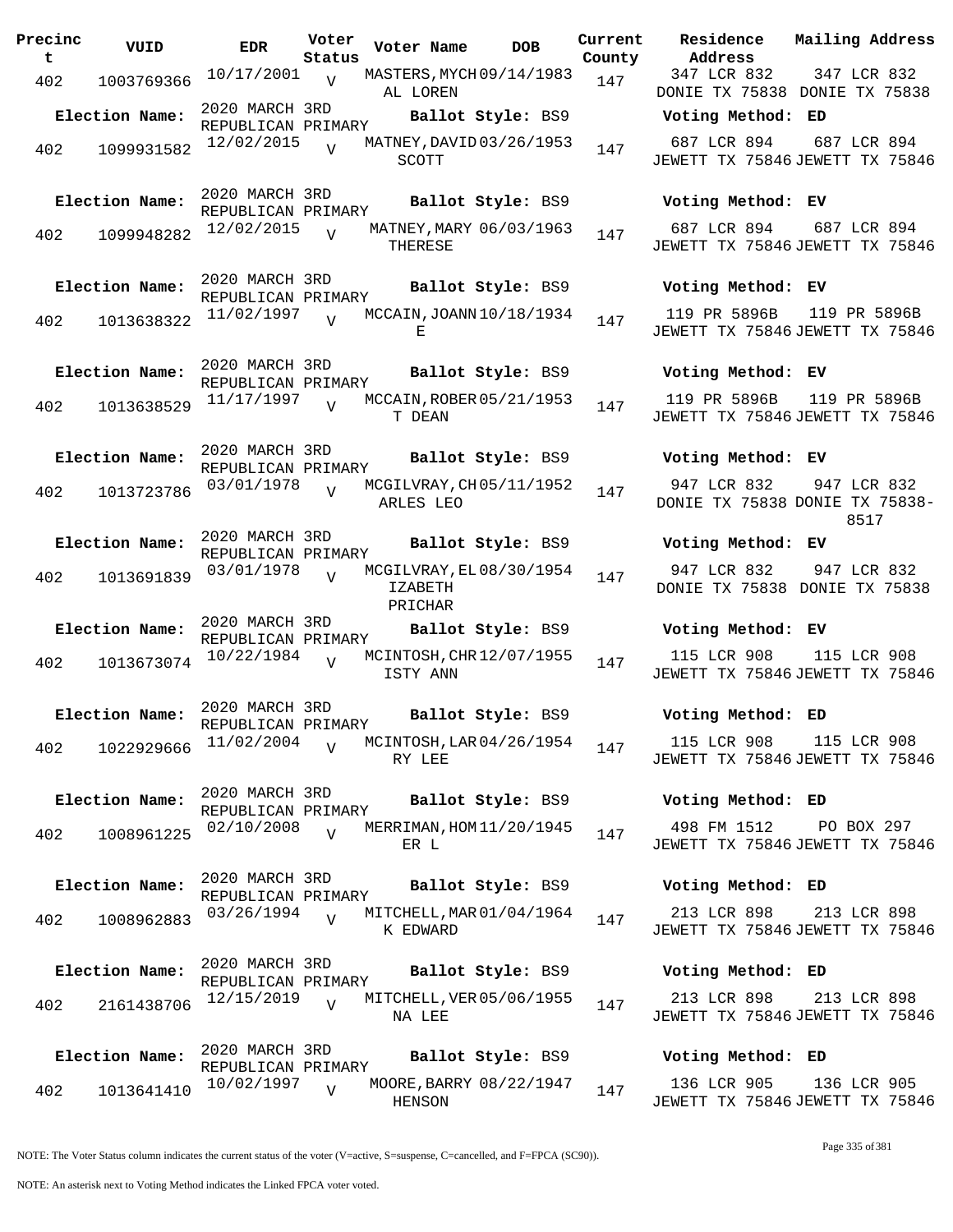| Precinc<br>t | VUID           | EDR                                  | Voter<br>Status | Voter Name                              | <b>DOB</b>             | Current<br>County | Residence<br>Address                       | Mai.                 |
|--------------|----------------|--------------------------------------|-----------------|-----------------------------------------|------------------------|-------------------|--------------------------------------------|----------------------|
|              | Election Name: | 2020 MARCH 3RD                       |                 |                                         | Ballot Style: BS9      |                   | Voting Method: ED                          |                      |
|              | 402 1013695585 | REPUBLICAN PRIMARY<br>03/01/1978     | V               | MORFORD, FAYE 02/24/1951                |                        | 147               | 180 PR 5831<br>DONIE TX 75838 DON          | $\mathbf{1}$         |
|              | Election Name: | 2020 MARCH 3RD                       |                 |                                         | Ballot Style: BS9      |                   | Voting Method: ED                          |                      |
| 402          | 1202255204     | REPUBLICAN PRIMARY<br>09/27/2013     | $\overline{v}$  | MORTON, CLAYT 06/26/1983<br>ON JOE      |                        | 147               | 399 LCR 862<br>DONIE TX 75838 DON          | $\mathbf{3}$         |
|              | Election Name: | 2020 MARCH 3RD                       |                 |                                         | Ballot Style: BS9      |                   | Voting Method: ED                          |                      |
| 402          | 1158209991     | REPUBLICAN PRIMARY<br>10/31/2008     | $\overline{17}$ | MORTON, JACQU 10/22/1982<br>ELINE SUE   |                        | 147               | 399 LCR 862<br>DONIE TX 75838 DON          | $\overline{3}$       |
|              | Election Name: | 2020 MARCH 3RD<br>REPUBLICAN PRIMARY |                 |                                         | Ballot Style: BS9      |                   | Voting Method: ED                          |                      |
| 402          | 1013695460     | 09/18/1995                           | $\overline{v}$  | ORNDORFF, MIC10/17/1962<br>HEL ANTHONY  |                        | 147               | 741 LCR 890<br>JEWETT TX 75846 JEW         | 7                    |
|              | Election Name: | 2020 MARCH 3RD<br>REPUBLICAN PRIMARY |                 |                                         | Ballot Style: BS9      |                   | Voting Method: ED                          |                      |
| 402          | 1086042458     | 04/02/2006                           | $\overline{V}$  | PADEN, CYNTHI 10/28/1948<br>A DIANNE    |                        | 147               | 155 LCR 908<br>JEWETT TX 75846 JEW         | $\mathbf{1}$         |
|              | Election Name: | 2020 MARCH 3RD<br>REPUBLICAN PRIMARY |                 |                                         | Ballot Style: BS9      |                   | Voting Method: EV                          |                      |
| 402          | 1003503558     | 06/22/2002                           | $\overline{V}$  | PADEN, RONALD 05/04/1957<br>JAY         |                        | 147               | 155 LCR 908<br>JEWETT TX<br>75846-5647     | $\mathbf{1}$<br>JEW  |
|              | Election Name: | 2020 MARCH 3RD<br>REPUBLICAN PRIMARY |                 |                                         | Ballot Style: BS9      |                   | Voting Method: EV                          |                      |
| 402          | 1220484275     | $06/03/2015$ V                       |                 | JEANINE                                 | PAYNE, JODY 08/10/1974 | 147               | 1325 FM 39 S<br>DONIE TX 75838             |                      |
|              | Election Name: | 2020 MARCH 3RD<br>REPUBLICAN PRIMARY |                 |                                         | Ballot Style: BS9      |                   | Voting Method: ED                          |                      |
| 402          | 1026713630     | 07/24/2005                           | $\overline{U}$  | PERRY, MICHAE 07/13/1946<br>LENE        |                        | 147               | 899 LCR 902 8<br>JEWETT TX 75846 JEW       |                      |
|              | Election Name: | 2020 MARCH 3RD<br>REPUBLICAN PRIMARY |                 |                                         |                        |                   | Ballot Style: BS9 <b>Woting Method: EV</b> |                      |
| 402          | 1026713611     | 07/24/2005                           | $\overline{U}$  | PERRY, RICHAR 04/12/1946<br>D MARTIN    |                        | 147               | 899 LCR 902<br>JEWETT TX 75846 JEW         | 8 <sup>8</sup>       |
|              | Election Name: | 2020 MARCH 3RD<br>REPUBLICAN PRIMARY |                 |                                         | Ballot Style: BS9      |                   | Voting Method: EV                          |                      |
| 402          | 1212385260     | 09/28/2014                           | $\overline{V}$  | PHILLIPS, KEN 08/22/1972<br>NETH SHAWNN |                        | 147               | 146 LCR 851<br>DONIE TX 75838 DON          | $1 \cdot$            |
|              | Election Name: | 2020 MARCH 3RD<br>REPUBLICAN PRIMARY |                 |                                         | Ballot Style: BS9      |                   | Voting Method: ED                          |                      |
| 402          | 1157743323     | 10/23/2008                           | $\overline{U}$  | PRUETT, DEBRA 10/07/1960<br>MORROW      |                        | 147               | 540 LCR 882<br>JEWETT TX 75846 JEW         | 5 <sub>1</sub>       |
|              | Election Name: | 2020 MARCH 3RD<br>REPUBLICAN PRIMARY |                 |                                         | Ballot Style: BS9      |                   | Voting Method: ED                          |                      |
| 402          | 1125319967     | 11/27/2015                           | $\overline{V}$  | DAVID                                   | REED, JOHN 04/09/1977  | 147               | 398 PR 5828<br>DONIE TX 75838 DON          | 3 <sup>1</sup>       |
|              | Election Name: | 2020 MARCH 3RD<br>REPUBLICAN PRIMARY |                 |                                         | Ballot Style: BS9      |                   | Voting Method: ED                          |                      |
| 402          | 1008962877     | 12/30/1993                           | $\overline{V}$  | RHODES, BETTY 01/24/1941<br>JEAN        |                        | 147               | 181 LCR 891<br>JEWETT TX                   | $\mathbf{1}$<br>JEW. |

| 7 | 180 PR 5831 180 PR 5831<br>DONIE TX 75838 DONIE TX 75838           |  |
|---|--------------------------------------------------------------------|--|
|   | Voting Method: ED                                                  |  |
| 7 | 399 LCR 862 399 LCR 862<br>DONIE TX 75838 DONIE TX 75838           |  |
|   | Voting Method: ED                                                  |  |
| 7 | 399 LCR 862 399 LCR 862<br>DONIE TX 75838 DONIE TX 75838           |  |
|   | Voting Method: ED                                                  |  |
| 7 | 741 LCR 890 741 LCR 890<br>JEWETT TX 75846 JEWETT TX 75846         |  |
|   | Voting Method: ED                                                  |  |
| 7 | 155 LCR 908 155 LCR 908<br>JEWETT TX 75846 JEWETT TX 75846         |  |
|   | Voting Method: EV                                                  |  |
| 7 | 155 LCR 908 155 LCR 908<br>JEWETT TX JEWETT TX 75846<br>75846-5647 |  |
|   | Voting Method: EV                                                  |  |
| 7 | 1325 FM 39 S<br>DONIE TX 75838                                     |  |
|   | Voting Method: ED                                                  |  |
| 7 | 899 LCR 902 899 LCR 902<br>JEWETT TX 75846 JEWETT TX 75846         |  |
|   | Voting Method: EV                                                  |  |
| 7 | 899 LCR 902 899 LCR 902<br>JEWETT TX 75846 JEWETT TX 75846         |  |
|   | Voting Method: EV                                                  |  |
| 7 | 146 LCR 851 146 LCR 851<br>DONIE TX 75838 DONIE TX 75838-<br>8547  |  |
|   | Voting Method: ED                                                  |  |
| 7 | 540 LCR 882 540 LCR 882<br>JEWETT TX 75846 JEWETT TX 75846         |  |
|   | Voting Method: ED                                                  |  |
| 7 | 398 PR 5828 398 PR 5828<br>DONIE TX 75838 DONIE TX 75838           |  |
|   | Voting Method: ED                                                  |  |
| 7 | 181 LCR 891<br>181 LCR 891<br>JEWETT TX JEWETT TX 75846            |  |

**Current Mailing Address**

NOTE: The Voter Status column indicates the current status of the voter (V=active, S=suspense, C=cancelled, and F=FPCA (SC90)).

75846-5688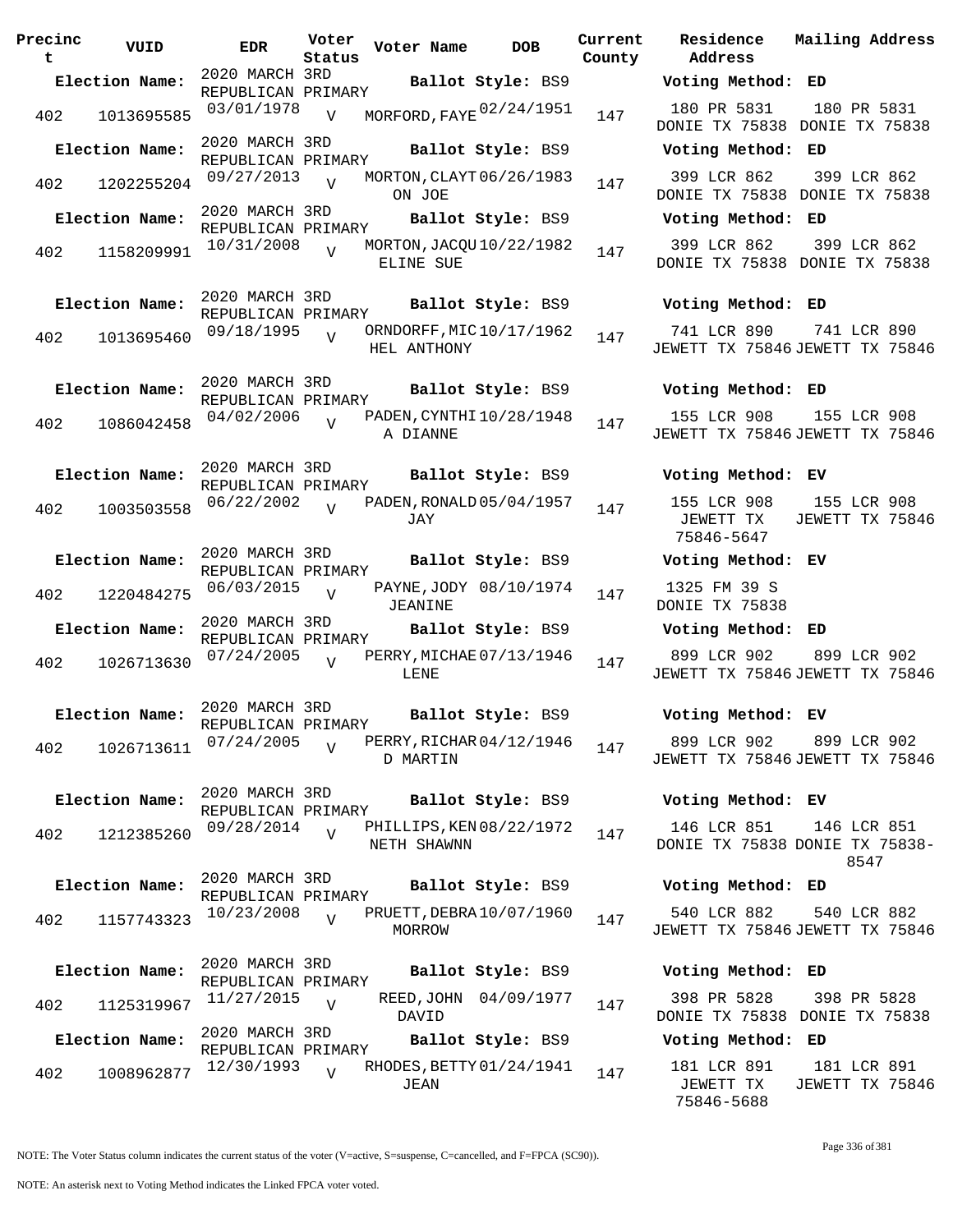**Precinc t VUID EDR Voter Voter Name DOB Residence Status County** 2020 MARCH 3RD REPUBLICAN PRIMARY **Election Name: Ballot Style:** BS9 **Voting Method: ED** 402 1013695833 11/03/1984 CE RAY  $\overline{V}$ RHODES, WALLA 12/25/1942 147 2020 MARCH 3RD REPUBLICAN PRIMARY **Election Name: Ballot Style:** BS9 **Voting Method: EV** 402 1042290920 03/02/2006 V RICKARD, JAME 08/16/1965 147 S CHARLES  $\overline{V}$ 2020 MARCH 3RD REPUBLICAN PRIMARY **Election Name: Ballot Style:** BS9 **Voting Method: ED** 402 1042291490 03/02/2006 V RICKARD, MARY 03/25/1956 147 DELANEY  $\overline{V}$ 2020 MARCH 3RD REPUBLICAN PRIMARY<br>08/17/2019 .. R **Election Name: Ballot Style:** BS9 **Voting Method: ED** 402 1012569137 ITHA MCREE  $\overline{V}$ ROBINSON, CER 04/07/1965 147 2020 MARCH 3RD REPUBLICAN PRIMARY **Election Name: Ballot Style:** BS9 **Voting Method: ED** 402 1013695439 09/08/1995 V ROBINSON, SHE 03/19/1946 147 LBA ANN  $\overline{V}$ 2020 MARCH 3RD REPUBLICAN PRIMARY **Election Name: Ballot Style:** BS9 **Voting Method: ED** 402 1160750999 08/31/2016 V ROGERS, KAREN 02/27/1959 147 E  $V$ 2020 MARCH 3RD REPUBLICAN PRIMARY **Election Name: Ballot Style:** BS9 **Voting Method: ED** 402 1141611943 08/31/2016 V ROGERS, STEPH 06/05/1956 147 EN LEWIS  $\overline{V}$ 2020 MARCH 3RD REPUBLICAN PRIMARY **Election Name: Ballot Style:** BS9 **Voting Method: ED** 402 1004980158 03/20/1999  $E$  $V$ SADLER, JANIC 06/03/1946 147 2020 MARCH 3RD REPUBLICAN PRIMARY<br>03/20/1999 .. S **Election Name: Ballot Style:** BS9 **Voting Method: EV** 402 1004980143 WILLIAM V SADLER, LARRY 02/20/1944 147 2020 MARCH 3RD REPUBLICAN PRIMARY **Election Name: Ballot Style:** BS9 **Voting Method: EV** 402 1004787681 <sup>11/06/1999</sup> v SEALS, DONNIE 10/07/1945 147 ROY  $\overline{V}$ 2020 MARCH 3RD REPUBLICAN PRIMARY **Election Name: Ballot Style:** BS9 **Voting Method: ED** <sup>402</sup> SEALS,MARSHA 11/25/1999 <sup>1004787545</sup> <sup>147</sup> 11/13/1951 VASSAR V 2020 MARCH 3RD REPUBLICAN PRIMARY **Election Name: Ballot Style:** BS9 **Voting Method: ED** 402 1157758021  $11/02/2008$ EATHER MICHELLE  $V$ SHAUNFIELD, H05/10/1978 147 2020 MARCH 3RD REPUBLICAN PRIMARY **Election Name: Ballot Style:** BS9 **Voting Method: ED**

**Address Current Residence Mailing Address** 204 LCR 891 JEWETT TX 75846 JEWETT TX 75846 204 LCR 891 368 PR 5887A JEWETT TX 75846 JEWETT TX 75846 368 PR 5887A

> 368 PR 5887A JEWETT TX 75846 JEWETT TX 75846 368 PR 5887A

682 FM 1512 JEWETT TX 75846 JEWETT TX 75846 682 FM 1512

195 LCR 852 DONIE TX 75838 DONIE TX 75838 195 LCR 852

863 LCR 902 JEWETT TX 75846 JEWETT TX 75846 863 LCR 902

863 LCR 902 JEWETT TX 75846 JEWETT TX 75846 863 LCR 902

155 PR 5885 JEWETT TX 75846 JEWETT TX 75846 155 PR 5885

155 PR 5885 155 PR 5885

JEWETT TX 75846 JEWETT TX 75846

664 FM 1512 JEWETT TX 75846 JEWETT TX 75846 664 FM 1512

664 FM 1512 664 FM 1512

JEWETT TX 75846 JEWETT TX 75846

228 PR 5887A JEWETT TX 75846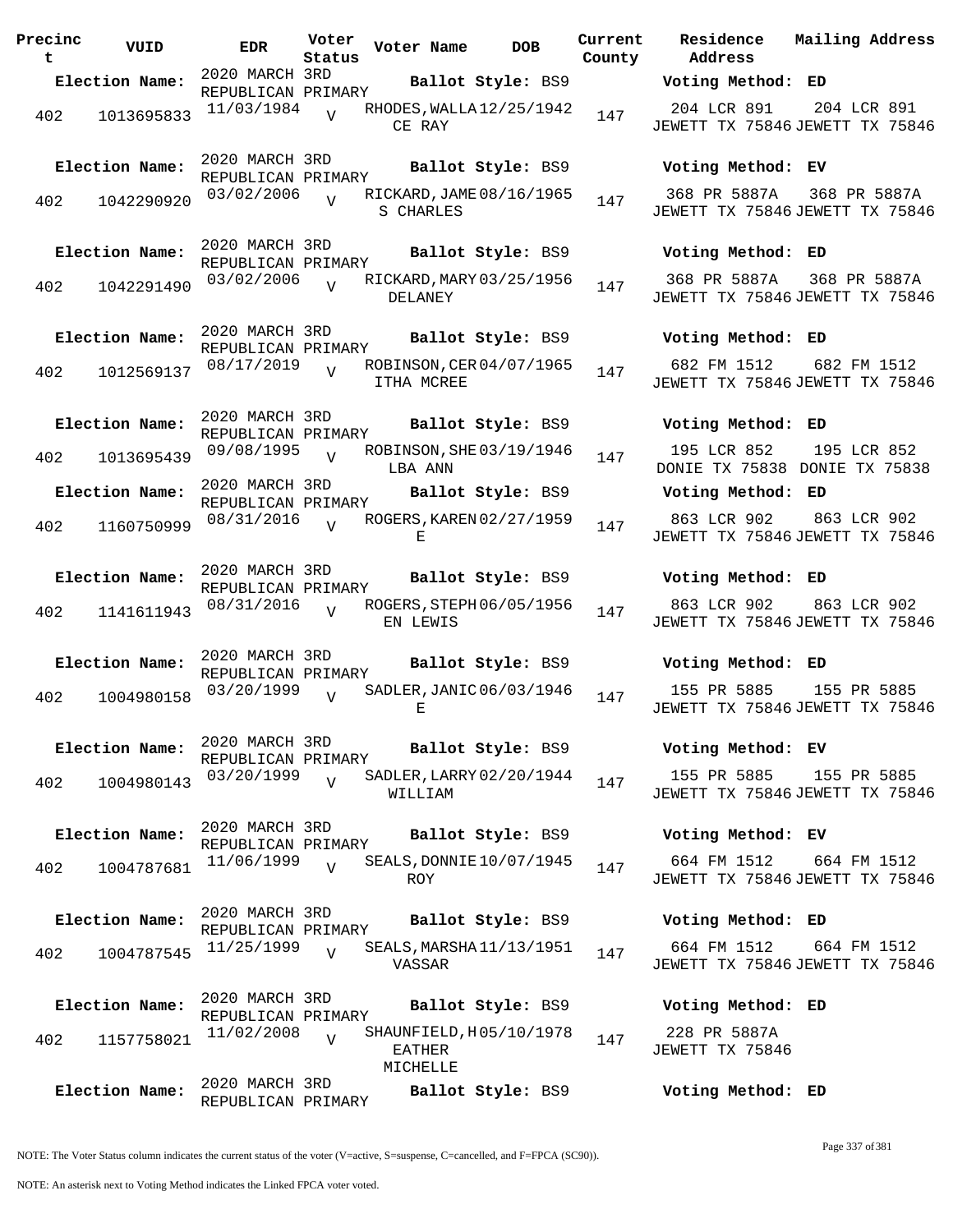**Precinc t VUID EDR Voter Status Voter Name DOB Current Residence County** 402 1013640149 05/09/1997 SHAUNFIELD, P04/28/1979 147 HTLLTP WESLEY S 2020 MARCH 3RD REPUBLICAN PRIMARY<br>03/20/1986 ... **Election Name: Ballot Style:** BS9 **Voting Method: ED** 402 1013694806 03/20/1986 y SHAUNFIELD, T01/01/1953 147 IMOTHY BENNY  $\overline{V}$ 2020 MARCH 3RD REPUBLICAN PRIMARY **Election Name: Ballot Style:** BS9 **Voting Method: ED** 402 1013696354 03/01/1978 V SHORTER, MARG 11/14/1934 147 ARET V 2020 MARCH 3RD REPUBLICAN PRIMARY **Election Name: Ballot Style:** BS9 **Voting Method: AV** 402 1008962854 <sup>03/02/1984</sup> V SIMMONS, BINK 10/06/1946 147 LEY EUGENE  $\overline{V}$ 2020 MARCH 3RD REPUBLICAN PRIMARY **Election Name: Ballot Style:** BS9 **Voting Method: ED** <sup>402</sup> SIMMONS,DIAN 03/01/1984 <sup>1013696821</sup> <sup>147</sup> 09/14/1951 NE LOUISE V 2020 MARCH 3RD REPUBLICAN PRIMARY **Election Name: Ballot Style:** BS9 **Voting Method: ED** 402 1026595694 <sup>12/26</sup>/2012 V STAGGS, JENNI 01/02/1983 147 FER KAY  $\overline{v}$ 2020 MARCH 3RD REPUBLICAN PRIMARY **Election Name: Ballot Style:** BS9 **Voting Method: EV**  $402$  1013696924 04/18/1982 ENDA M  $\overline{v}$ STALLINGS, GL02/27/1933 147 2020 MARCH 3RD REPUBLICAN PRIMARY **Election Name: Ballot Style:** BS9 **Voting Method: ED** 402 1153389219  $06/14/2008$  STALLINGS, WI02/05/1940 147 LLIAM N  $\overline{V}$ 2020 MARCH 3RD REPUBLICAN PRIMARY<br>04/18/1980 **Election Name: Ballot Style:** BS9 **Voting Method: ED** 402 1013696088 <sup>04/18/1980</sup> v STONE, LORI G<sup>01/25/1959</sup> 147 181 LCR 891 V 2020 MARCH 3RD REPUBLICAN PRIMARY **Election Name: Ballot Style:** BS9 **Voting Method: ED** 402 1043435456 03/31/2016 V TEETER, DAVID 01/17/1945 147 LEE.  $\overline{V}$ 2020 MARCH 3RD REPUBLICAN PRIMARY **Election Name: Ballot Style:** BS9 **Voting Method: ED** 402 1218998380 <sup>04/30/2015</sup> v TERRY, LAWREN 11/26/1947 147 CE GENE  $\overline{V}$ 2020 MARCH 3RD REPUBLICAN PRIMARY **Election Name: Ballot Style:** BS9 **Voting Method: AV** 402 1218998333 <sup>04/30/2015</sup> v TERRY, SANDER 02/16/1952 147 A JAE  $\overline{v}$ 2020 MARCH 3RD REPUBLICAN PRIMARY **Election Name: Ballot Style:** BS9 **Voting Method: AV**  $402$   $2161285122$   $11/16/2019$ EY WAYNE  $\overline{V}$ THOMPSON, COR 05/25/1984 147 2020 MARCH 3RD REPUBLICAN PRIMARY **Election Name: Ballot Style:** BS9 **Voting Method: EV**

809 LCR 892 JEWETT TX 75846 JEWETT TX 75846 809 LCR 892 222 PR 5884 JEWETT TX 75846 JEWETT TX 75846 222 PR 5884 167 LCR 908 JEWETT TX 75846 JEWETT TX 75846 167 LCR 908 167 LCR 908 JEWETT TX 75846 JEWETT TX 75846 167 LCR 908 193 LCR 847 JEWETT TX 75846 JEWETT TX 75846 193 LCR 847 295 LCR 840 DONIE TX 75838 DONIE TX 75838 295 LCR 840 295 LCR 840 DONIE TX 75838 DONIE TX 75838 295 LCR 840 JEWETT TX 75846 JEWETT TX 75846 181 LCR 891 242 LCR 893 JEWETT TX 75846 459 LCR 902 JEWETT TX 75846-5627 459 LCR 902 JEWETT TX 75846

**Address**

228 PR 5887D

JEWETT TX 75846 JEWETT TX 75846

**Current Mailing Address**

PO BOX 1197

459 LCR 902 JEWETT TX 75846-5627 459 LCR 902 JEWETT TX 75846

117 LCR 854 DONIE TX 75838 DONIE TX 75838- 117 LCR 854 5414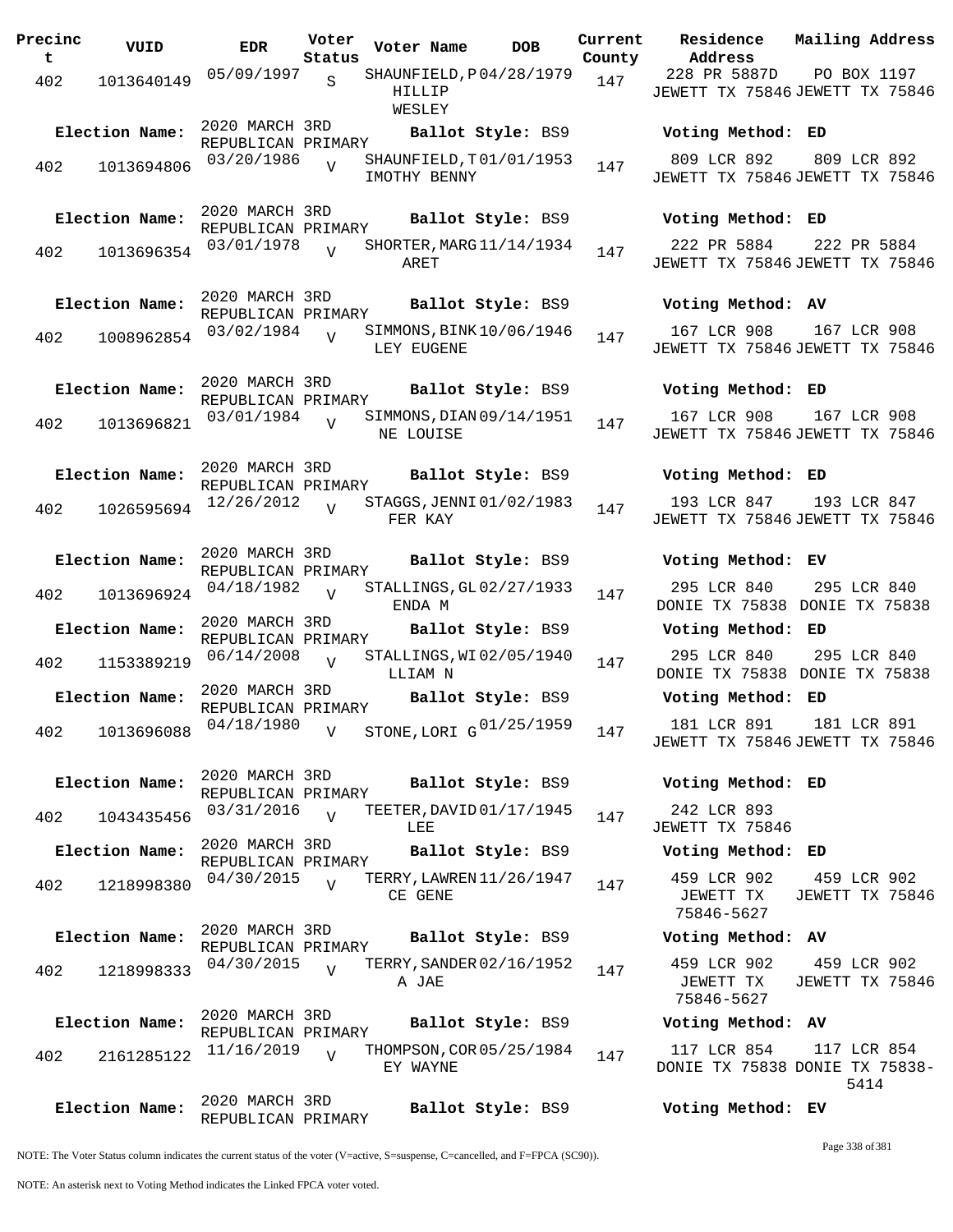| Precinc<br>t | VUID           | EDR                                  | Voter<br>Status | Voter Name                               | <b>DOB</b>        | Current<br>County | Residence<br>Address                            | Mailing Address                        |
|--------------|----------------|--------------------------------------|-----------------|------------------------------------------|-------------------|-------------------|-------------------------------------------------|----------------------------------------|
| 402          | 1013696320     | 04/01/1978                           | $\overline{V}$  | TOWERS, MARGA 01/09/1953<br>RET          |                   | 147               | 1460 LCR 828<br>DONIE TX 75838 DONIE TX 75838   | 1460 LCR 828                           |
|              | Election Name: | 2020 MARCH 3RD<br>REPUBLICAN PRIMARY |                 |                                          | Ballot Style: BS9 |                   | Voting Method: ED                               |                                        |
| 402          | 1181209744     | 11/18/2011                           | $\overline{V}$  | VASSAR, DEBOR 10/02/1962<br>AH S         |                   | 147               | 582 FM 1512<br>JEWETT TX 75846 JEWETT TX 75846  | 582 FM 1512                            |
|              | Election Name: | 2020 MARCH 3RD<br>REPUBLICAN PRIMARY |                 |                                          | Ballot Style: BS9 |                   | Voting Method: ED                               |                                        |
| 402          | 1013697095     | 04/05/1984                           | $\overline{V}$  | VASSAR, LLOYD 08/22/1959<br><b>GLENN</b> |                   | 147               | 682 FM 1512<br>JEWETT TX 75846 JEWETT TX 75846  | 682 FM 1512                            |
|              | Election Name: | 2020 MARCH 3RD<br>REPUBLICAN PRIMARY |                 |                                          | Ballot Style: BS9 |                   | Voting Method: ED                               |                                        |
| 402          | 1003770222     | 08/08/2001                           | $\overline{U}$  | VASSAR, MONTY 05/19/1960<br>LEE          |                   | 147               | 669 FM 1512<br>JEWETT TX 75846 JEWETT TX 75846  | 669 FM 1512                            |
|              | Election Name: | 2020 MARCH 3RD<br>REPUBLICAN PRIMARY |                 |                                          | Ballot Style: BS9 |                   | Voting Method: ED                               |                                        |
| 402          | 1003769657     | 09/23/2001                           |                 | VASSAR, RAYMO 08/14/1966<br>ND HEATH     |                   | 147               | 582 FM 1512<br>JEWETT TX 75846 JEWETT TX 75846  | 582 FM 1512                            |
|              | Election Name: | 2020 MARCH 3RD<br>REPUBLICAN PRIMARY |                 |                                          | Ballot Style: BS9 |                   | Voting Method: ED                               |                                        |
| 402          | 1136369862     | 05/30/2019                           | $\overline{U}$  | VERDE, REGINA 11/24/1944<br>S            |                   | 147               | 438 LCR 864<br>JEWETT TX 75846                  | 438 LCR 864<br>JEWETT TX<br>75846-5619 |
|              | Election Name: | 2020 MARCH 3RD<br>REPUBLICAN PRIMARY |                 |                                          | Ballot Style: BS9 |                   | Voting Method: ED                               |                                        |
| 402          | 1148030663     | 01/11/2008                           | $\overline{v}$  | VICKERY<br>JR, DANIEL                    | 12/05/1936        | 147               | 193 LCR 902<br>JEWETT TX 75846 JEWETT TX 75846  | 475 LCR 902                            |
|              | Election Name: | 2020 MARCH 3RD<br>REPUBLICAN PRIMARY |                 |                                          | Ballot Style: BS9 |                   | Voting Method: EV                               |                                        |
| 402          | 1003914918     | 01/05/2001                           | $\overline{V}$  | VICKERY, STEP 07/10/1944<br>HANIE ADAIR  |                   | 147               | 193 LCR 902<br>JEWETT TX 75846 JEWETT TX 75846  | 475 LCR 902                            |
|              | Election Name: | 2020 MARCH 3RD<br>REPUBLICAN PRIMARY |                 |                                          | Ballot Style: BS9 |                   | Voting Method: EV                               |                                        |
| 402          | 1003504701     | 04/15/2000                           | $\overline{V}$  | WILSON, ANSON 03/16/1982<br><b>BLAKE</b> |                   | 147               | 137 LCR 836<br>DONIE TX 75838                   |                                        |
|              | Election Name: | 2020 MARCH 3RD<br>REPUBLICAN PRIMARY |                 |                                          | Ballot Style: BS9 |                   | Voting Method: EV                               |                                        |
| 402          | 1174948829     | 11/28/2010                           | $\overline{V}$  | WILSON, THEO 08/01/1950<br>RAY           |                   | 147               | 131 PR 5896B<br>JEWETT TX 75846 JEWETT TX 75846 | 131 PR 5896B                           |
|              | Election Name: | 2020 MARCH 3RD<br>REPUBLICAN PRIMARY |                 |                                          | Ballot Style: BS9 |                   | Voting Method: ED                               |                                        |
| 402          | 1111910220     | 04/01/2010                           | $\overline{U}$  | YAKLIN, LEONA 02/12/1936<br>RD L         |                   | 147               | 1215 LCR 832<br>DONIE TX 75838 DONIE TX 75838   | 1215 LCR 832                           |
|              | Election Name: | 2020 MARCH 3RD<br>REPUBLICAN PRIMARY |                 |                                          | Ballot Style: BS9 |                   | Voting Method: ED                               |                                        |
| 402          | 1037489155     | 02/15/2006                           | $\overline{V}$  | YOUNG, CARL D 04/12/1971                 |                   | 147               | 1325 FM 39 S<br>DONIE TX 75838 DONIE TX 75838   | 1325 HWY 39 S                          |
|              | Election Name: | 2020 MARCH 3RD<br>REPUBLICAN PRIMARY |                 |                                          | Ballot Style: BS9 |                   | Voting Method: ED                               |                                        |
| 402          | 1013695252     | 05/24/1995                           | $\overline{V}$  | YOUNG, MADONN 09/08/1953<br>A R          |                   | 147               | 129 LCR 848<br>DONIE TX 75838 DONIE TX 75838    | 129 CR 848                             |
|              | Election Name: | 2020 MARCH 3RD<br>REPUBLICAN PRIMARY |                 |                                          | Ballot Style: BS9 |                   | Voting Method: ED                               |                                        |

#### **Election Name: Ballot Style:** BS9 **Voting Method: ED**

#### **Election Name: Ballot Style:** BS9 **Voting Method: ED**

#### **Election Name: Ballot Style:** BS9 **Voting Method: ED**

#### **Election Name: Ballot Style:** BS9 **Voting Method: ED**

### **Election Name: Ballot Style:** BS9 **Voting Method: ED**

### **Election Name: Ballot Style:** BS9 **Voting Method: EV**

#### **Election Name: Ballot Style:** BS9 **Voting Method: EV**

### **Election Name: Ballot Style:** BS9 **Voting Method: EV**

#### **Election Name: Ballot Style:** BS9 **Voting Method: ED**

### **Election Name: Ballot Style:** BS9 **Voting Method: ED**

#### **Election Name: Ballot Style:** BS9 **Voting Method: ED**

#### **Election Name: Ballot Style:** BS9 **Voting Method: ED**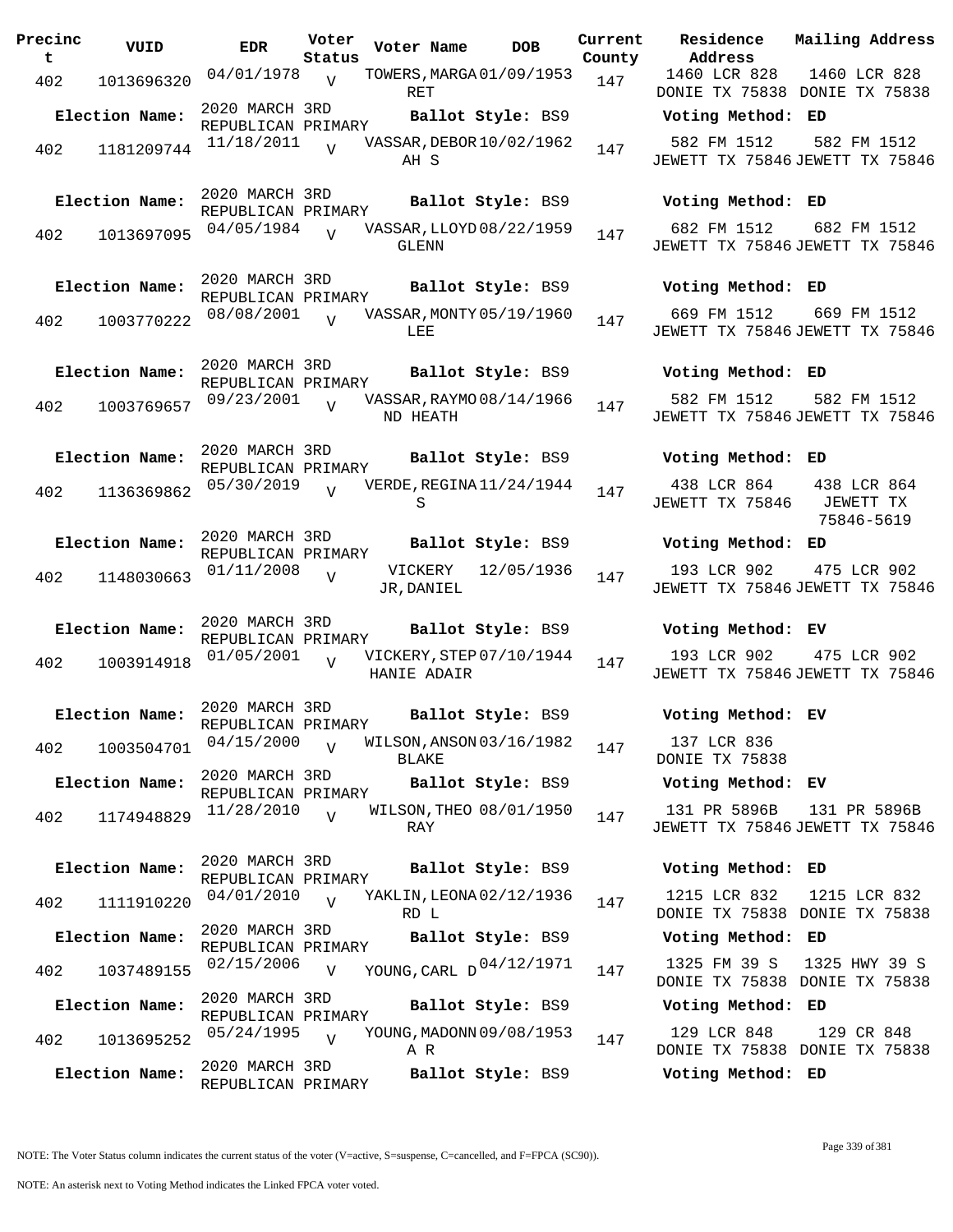| Precinc | VUID                  | <b>EDR</b>         | Voter             | Voter Name               | <b>DOB</b> | Current | Residence         | Mailing Address |
|---------|-----------------------|--------------------|-------------------|--------------------------|------------|---------|-------------------|-----------------|
| t       |                       |                    | Status            |                          |            | County  | Address           |                 |
| 402     | 1055909642 06/03/2006 |                    | $\overline{z}$    | YOUNG, RAYMON 08/14/1936 |            | 147     | 119 LCR 916       | 119 LCR 916     |
|         |                       |                    |                   | D HENRY                  |            |         | JEWETT TX         | JEWETT TX 75846 |
|         |                       |                    |                   |                          |            |         | 75846-5652        |                 |
|         | Election Name:        | 2020 MARCH 3RD     |                   |                          |            |         | Voting Method: EV |                 |
|         |                       | REPUBLICAN PRIMARY | Ballot Style: BS9 |                          |            |         |                   |                 |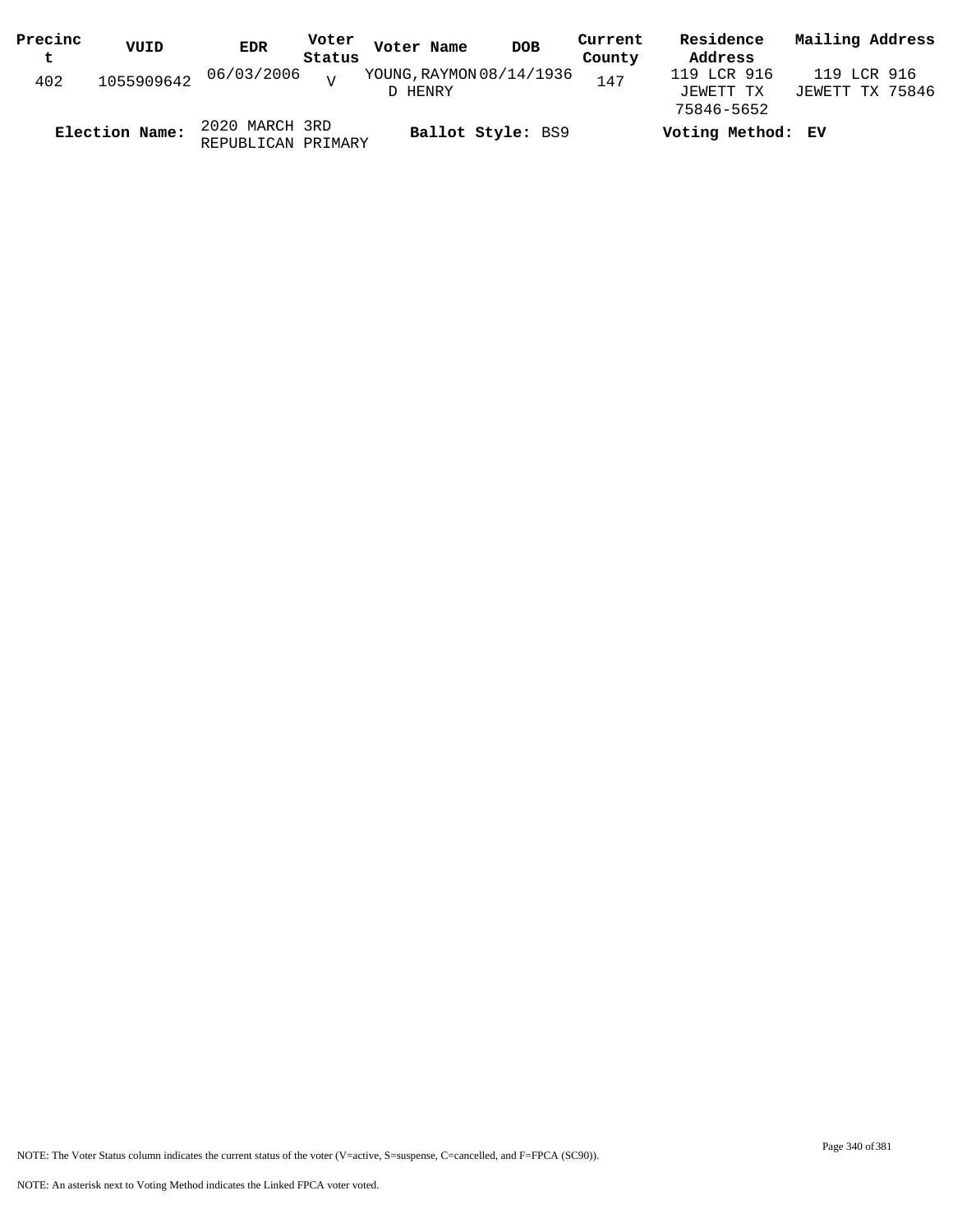| Precinc<br>t | VUID           | <b>EDR</b>                           | Voter<br>Status | Voter Name     | <b>DOB</b>               | Curre<br>Count |
|--------------|----------------|--------------------------------------|-----------------|----------------|--------------------------|----------------|
| 403          | 1152915112     | 11/03/2018                           | $\overline{V}$  | E TRACY        | ADKINS, BLYTH 07/30/1950 | 147            |
|              | Election Name: | 2020 MARCH 3RD<br>REPUBLICAN PRIMARY |                 |                | Ballot Style: BS9        |                |
| 403          | 1040726788     | 03/06/2018                           | $\overline{V}$  | <b>BRADLEY</b> | ADKINS, DAVID 03/27/1955 | 147            |
|              | Election Name: | 2020 MARCH 3RD<br>REPUBLICAN PRIMARY |                 |                | Ballot Style: BS9        |                |
| 403          | 1008886103     | 01/03/2006                           | $\overline{V}$  | LEE            | ALLEN, RICKY 04/12/1958  | 147            |
|              | Election Name: | 2020 MARCH 3RD<br>REPUBLICAN PRIMARY |                 |                | Ballot Style: BS9        |                |
| 403          | 1013670868     | 02/28/1988                           | $\overline{U}$  | LAVERNE        | BAGGS, DONNA 11/11/1969  | 147            |
|              | Election Name: | 2020 MARCH 3RD<br>REPUBLICAN PRIMARY |                 |                | Ballot Style: BS9        |                |
| 403          | 1003920302     | 03/23/2000                           | $\overline{V}$  | H WILLIAM      | BAGGS, KENNET 12/07/1969 | 147            |
|              | Election Name: | 2020 MARCH 3RD                       |                 |                | Ballot Style: BS9        |                |
| 403          | 1013654002     | REPUBLICAN PRIMARY<br>03/01/1978     | $\overline{V}$  | ES M           | BONNER, CHARL 07/24/1935 | 147            |
|              | Election Name: | 2020 MARCH 3RD                       |                 |                | Ballot Style: BS9        |                |
| 403          | 1013653991     | REPUBLICAN PRIMARY<br>03/01/1978     | $\overline{V}$  | CIA            | BONNER, PATRI 03/04/1942 | 147            |
|              | Election Name: | 2020 MARCH 3RD                       |                 |                | Ballot Style: BS9        |                |
| 403          | 1003768864     | REPUBLICAN PRIMARY<br>10/13/2001     | $\overline{U}$  | ELDON          | BOZEMAN, OTIS 09/14/1945 | 147            |
|              | Election Name: | 2020 MARCH 3RD                       |                 |                | Ballot Style: BS9        |                |
| 403          | 1013670720     | REPUBLICAN PRIMARY<br>04/04/1986     | $\overline{V}$  | RON ANN        | BOZEMAN, SHAR 03/10/1951 | 147            |
|              | Election Name: | 2020 MARCH 3RD                       |                 |                | Ballot Style: BS9        |                |
| 403          | 1013670092     | REPUBLICAN PRIMARY<br>03/01/1978     | $\overline{V}$  | IAM A          | BOZEMAN, WILL 01/04/1952 | 147            |
|              | Election Name: | 2020 MARCH 3RD<br>REPUBLICAN PRIMARY |                 |                | Ballot Style: BS9        |                |
| 403          | 1013650477     | 04/20/1996                           | $\overline{V}$  | B              | BRIM, BEVERLY 09/30/1955 | 147            |
|              | Election Name: | 2020 MARCH 3RD<br>REPUBLICAN PRIMARY |                 |                | Ballot Style: BS9        |                |
| 403          | 1007431819     | 08/13/2009                           | $\overline{V}$  | LYNNETTE       | BRIM, BRANDI 06/06/1977  | 147            |
|              | Election Name: | 2020 MARCH 3RD                       |                 |                | Ballot Style: BS9        |                |
| 403          | 1022366077     | REPUBLICAN PRIMARY<br>10/02/2004     | $\overline{V}$  |                | BRIM, LYNN 05/21/1954    | 147            |
|              | Election Name: | 2020 MARCH 3RD                       |                 | ALLEN          | Ballot Style: BS9        |                |
| 403          | 1023547396     | REPUBLICAN PRIMARY<br>02/04/2005     | $\overline{V}$  | WAYNE          | BRIM, PAUL 05/03/1983    | 147            |
|              | Election Name: | 2020 MARCH 3RD                       |                 |                | Ballot Style: BS9        |                |
| 403          | 1013648813     | REPUBLICAN PRIMARY<br>09/01/1996     | $\overline{V}$  | Ν              | BRITT, GRANDO 05/25/1933 | 147            |
|              | Election Name: | 2020 MARCH 3RD<br>REPUBLICAN PRIMARY |                 |                | Ballot Style: BS9        |                |

**Voter Name DOB Residence Address Current Mailing Address** nty 154 FM 1365 MEXIA TX 76667 **Election Name: Ballot Style:** BS9 **Voting Method: ED** 154 FM 1365 MEXIA TX 76667 **Election Name: Ballot Style:** BS9 **Voting Method: EV** 131 LCR 499 MEXIA TX 76667 **Election Name: Ballot Style:** BS9 **Voting Method: ED** 2824 FM 1365 MEXIA TX 76667 MEXIA TX 76667 2824 FM 1365 **Election Name: Ballot Style:** BS9 **Voting Method: ED** 2824 FM 1365 MEXIA TX 76667 MEXIA TX 76667 2824 FM 1365 **Election Name: Ballot Style:** BS9 **Voting Method: ED** 818 FM 1365 MEXIA TX 76667 MEXIA TX 76667 818 FM 1365 **Election Name: Ballot Style:** BS9 **Voting Method: AV** 818 FM 1365 MEXIA TX 76667 MEXIA TX 76667 818 FM 1365 **Election Name: Ballot Style:** BS9 **Voting Method: AV** 3281 LCR 486 MEXIA TX 76667 MEXIA TX 76667 3281 LCR 486 **Election Name: Ballot Style:** BS9 **Voting Method: ED** 3241 LCR 486 MEXIA TX 76667 MEXIA TX 76667 3241 LCR 486 **Election Name: Ballot Style:** BS9 **Voting Method: ED** 3241 LCR 486 MEXIA TX 76667 MEXIA TX 76667 3241 LCR 486 **Election Name: Ballot Style:** BS9 **Voting Method: ED** 2355 LCR 486 MEXIA TX 76667 MEXIA TX 76667 PO BOX 1083 **Election Name: Ballot Style:** BS9 **Voting Method: ED** 117 LCR 499 MEXIA TX 76667- MEXIA TX 76667 4821 117 LCR 499 **Election Name: Ballot Style:** BS9 **Voting Method: ED** 2355 LCR 486 MEXIA TX 76667 MEXIA TX 76667 PO BOX 1083 **Election Name: Ballot Style:** BS9 **Voting Method: ED** 117 LCR 499 MEXIA TX 76667 MEXIA TX 76667 117 LCR 499 **Election Name: Ballot Style:** BS9 **Voting Method: ED** 1822 FM 1365 MEXIA TX 76667 MEXIA TX 76667 1822 FM 1365

NOTE: The Voter Status column indicates the current status of the voter (V=active, S=suspense, C=cancelled, and F=FPCA (SC90)).

Page 341 of 381

**Election Name: Ballot Style:** BS9 **Voting Method: EV**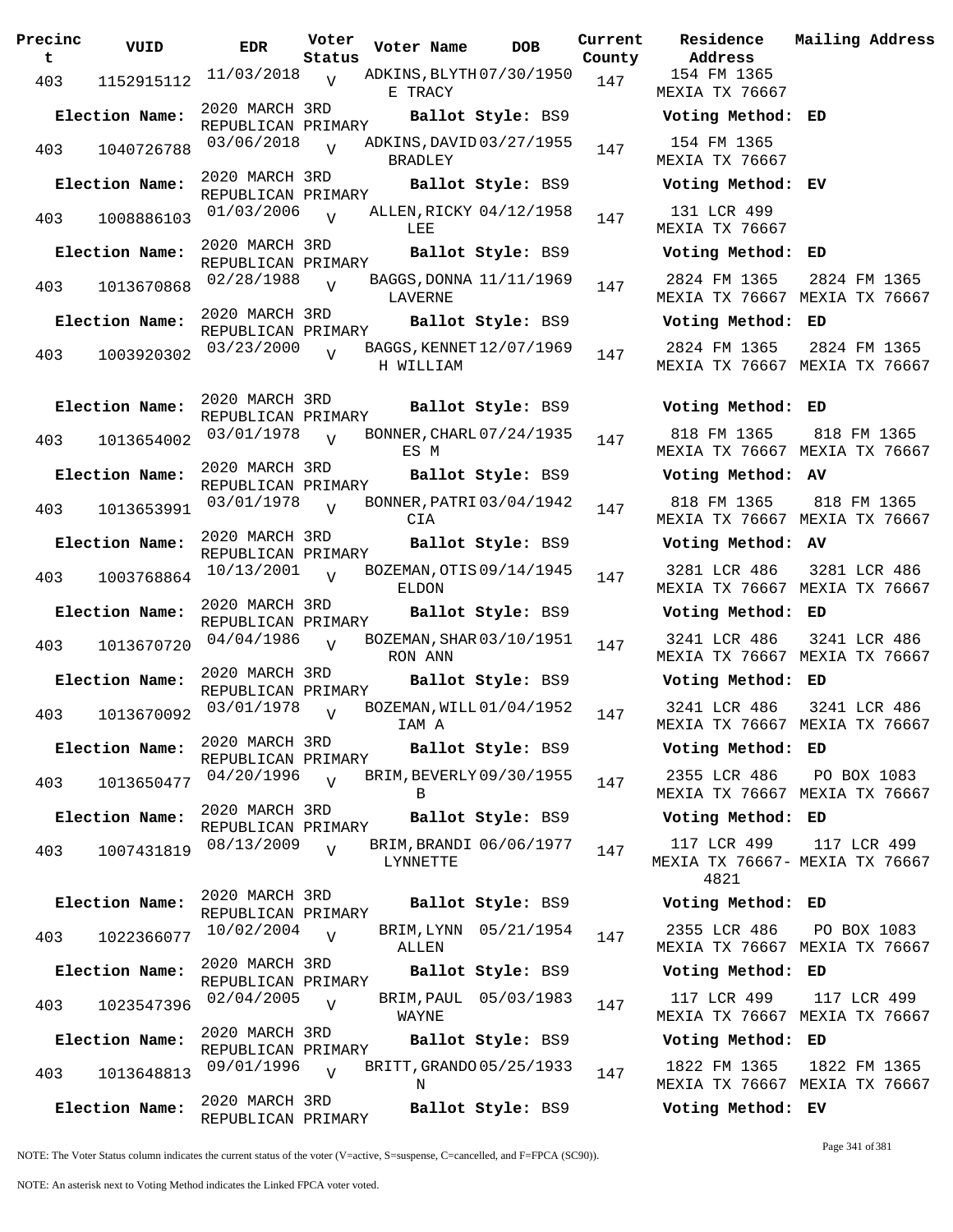| Precinc<br>t | VUID                        | EDR                                  | Voter<br>Status | Voter Name                             | <b>DOB</b>             | Current | Residence<br>County Address   |
|--------------|-----------------------------|--------------------------------------|-----------------|----------------------------------------|------------------------|---------|-------------------------------|
| 403          | 1013699261                  | 11/06/1994                           | V               | CHANEY, LAURI 09/22/1964 147<br>E LANE |                        |         | 541 LCR 498<br>MEXIA TX 7666  |
|              | Election Name:              | 2020 MARCH 3RD<br>REPUBLICAN PRIMARY |                 |                                        | Ballot Style: BS9      |         | <b>Voting Metho</b>           |
| 403          | 1022862157                  | 09/20/2013 V                         |                 | DALE                                   | CLARK, GLEN 07/18/1951 | 147     | 333 LCR 498<br>MEXIA TX 7666  |
|              | Election Name:              | 2020 MARCH 3RD<br>REPUBLICAN PRIMARY |                 |                                        | Ballot Style: BS9      |         | Voting Metho                  |
| 403          | 2130898225                  | $11/08/2016$ V                       |                 | CLARK, TAMMIE 09/23/1958<br>LEA        |                        | 147     | 333 LCR 498<br>MEXIA TX 7666  |
|              | Election Name:              | 2020 MARCH 3RD<br>REPUBLICAN PRIMARY |                 |                                        | Ballot Style: BS9      |         | Voting Metho                  |
| 403          | 1013670173                  | $02/23/1978$ V                       |                 | ROBERT                                 | CRIDER, COX 11/27/1945 | 147     | 374 LCR 504<br>MEXIA TX 7666  |
|              | Election Name:              | 2020 MARCH 3RD<br>REPUBLICAN PRIMARY |                 |                                        | Ballot Style: BS9      |         | Voting Metho                  |
| 403          | 1013670187                  | $02/23/1978$ V                       |                 | CRIDER, PAMEL 01/11/1947<br>LA         |                        | 147     | 374 LCR 504<br>MEXIA TX 7666  |
|              | Election Name:              | 2020 MARCH 3RD<br>REPUBLICAN PRIMARY |                 |                                        | Ballot Style: BS9      |         | Voting Metho                  |
| 403          | 2136125654                  | $04/22/2017$ V                       |                 | CRIDER, WILLI 01/28/1999<br>AM BOONE   |                        | 147     | 722 LCR 504<br>MEXIA TX 7666  |
|              | Election Name:              | 2020 MARCH 3RD                       |                 |                                        | Ballot Style: BS9      |         | Voting Metho                  |
| 403          | 1147344091                  | REPUBLICAN PRIMARY<br>10/23/2015     | $\overline{V}$  | CROWELL, KELA 10/11/1965<br>COOK       |                        | 147     | 1088 LCR 504<br>MEXIA TX 7666 |
|              | Election Name:              | 2020 MARCH 3RD<br>REPUBLICAN PRIMARY |                 |                                        | Ballot Style: BS9      |         | Voting Metho                  |
| 403          | 1004787112                  | 01/06/2000                           | $\overline{V}$  | DAVISON, MERE 12/31/1981<br>DITH LYN   |                        | 147     | 805 LCR 498<br>MEXIA TX 7666  |
|              | Election Name:              | 2020 MARCH 3RD<br>REPUBLICAN PRIMARY |                 |                                        | Ballot Style: BS9      |         | Voting Metho                  |
| 403          |                             | 1013658707 02/12/1978                | $\mathbf{V}$    | DAWLEY, CAROL 03/14/1952               |                        | 147     | 2869 LCR 486<br>MEXIA TX 7666 |
|              | Election Name:              | 2020 MARCH 3RD<br>REPUBLICAN PRIMARY |                 |                                        | Ballot Style: BS9      |         | Voting Metho                  |
|              | 403 1013658711 02/23/1978 v |                                      |                 | DAWLEY, JAMES 07/09/1949<br>RALPH      |                        | 147     | 2869 LCR 486<br>MEXIA TX 7666 |
|              | Election Name:              | 2020 MARCH 3RD<br>REPUBLICAN PRIMARY |                 |                                        | Ballot Style: BS9      |         | Voting Metho                  |
| 403          |                             | 1013650994 10/29/1992                | $\overline{V}$  | KENT                                   | DAY, ANDREW 08/30/1969 | 147     | 839 LCR 516<br>MEXIA TX 7666  |
|              | Election Name:              | 2020 MARCH 3RD<br>REPUBLICAN PRIMARY |                 |                                        | Ballot Style: BS9      |         | Voting Metho                  |
| 403          | 1013651545                  | 10/29/1992                           | $\overline{V}$  | DAY, MELISSA 09/05/1971<br>RENE        |                        | 147     | 839 LCR 516<br>MEXIA TX 7666  |
|              | Election Name:              | 2020 MARCH 3RD<br>REPUBLICAN PRIMARY |                 |                                        | Ballot Style: BS9      |         | Voting Metho                  |
| 403          | 1008586843                  | 11/12/1995                           | $\overline{U}$  | DEBERRY, BARB 10/21/1947<br>ARA JOYCE  |                        | 147     | 541 FM 1365<br>MEXIA TX 7666  |
|              | Election Name:              | 2020 MARCH 3RD                       |                 |                                        | Ballot Style: BS9      |         | Voting Metho                  |
| 403          | 1013670501                  | REPUBLICAN PRIMARY<br>04/07/1979     | $\overline{U}$  | DEBERRY, DOUG 12/15/1948<br>RAY        |                        | 147     | 541 FM 1365<br>MEXIA TX 7666  |
|              | Election Name:              | 2020 MARCH 3RD<br>REPUBLICAN PRIMARY |                 |                                        | Ballot Style: BS9      |         | Voting Metho                  |
| 403          | 1013669001                  | 03/23/1983                           | $\overline{U}$  | DEFFNER, DAVI 12/10/1949<br>D LESLIE   |                        | 147     | 541 LCR 504<br>MEXIA TX 7666  |

**Voter Name DOB Residence Address Current Mailing Address County** 541 LCR 498 MEXIA TX 76667 602 N. PARIS ST. MEXIA TX 76667 **Election Name: Ballot Style:** BS9 **Voting Method: ED** 333 LCR 498 MEXIA TX 76667 MEXIA TX 76667 333 LCR 498 **Election Name: Ballot Style:** BS9 **Voting Method: EV** 333 LCR 498 MEXIA TX 76667 **Election Name: Ballot Style:** BS9 **Voting Method: EV** 374 LCR 504 MEXIA TX 76667 MEXIA TX 76667 BOX 988 **Election Name: Ballot Style:** BS9 **Voting Method: EV** 374 LCR 504 MEXIA TX 76667 MEXIA TX 76667 PO BOX 988 **Election Name: Ballot Style:** BS9 **Voting Method: ED** 722 LCR 504 MEXIA TX 76667 MEXIA TX 76667 722 LCR 504 **Election Name: Ballot Style:** BS9 **Voting Method: ED** 1088 LCR 504 MEXIA TX 76667 MEXIA TX 76667 P O BOX 892 **Election Name: Ballot Style:** BS9 **Voting Method: EV** 805 LCR 498 MEXIA TX 76667 MEXIA TX 76667 805 LCR 498 **Election Name: Ballot Style:** BS9 **Voting Method: EV** MEXIA TX 76667 MEXIA TX 76667 2869 LCR 486 **Election Name: Ballot Style:** BS9 **Voting Method: ED** 2869 LCR 486 MEXIA TX 76667 MEXIA TX 76667 2869 LCR 486 **Election Name: Ballot Style:** BS9 **Voting Method: ED** 839 LCR 516 839 B LCR 516 MEXIA TX 76667 MEXIA TX 76667 **Election Name: Ballot Style:** BS9 **Voting Method: EV** 839 LCR 516 MEXIA TX 76667 MEXIA TX 76667 839B LCR 516 **Election Name: Ballot Style:** BS9 **Voting Method: EV** 541 FM 1365 MEXIA TX 76667 MEXIA TX 76667 541 FM 1365 **Election Name: Ballot Style:** BS9 **Voting Method: ED** 541 FM 1365 MEXIA TX 76667 MEXIA TX 76667 541 FM 1365 **Election Name: Ballot Style:** BS9 **Voting Method: ED**

541 LCR 504 MEXIA TX 76667 MEXIA TX 76667 541 LCR 504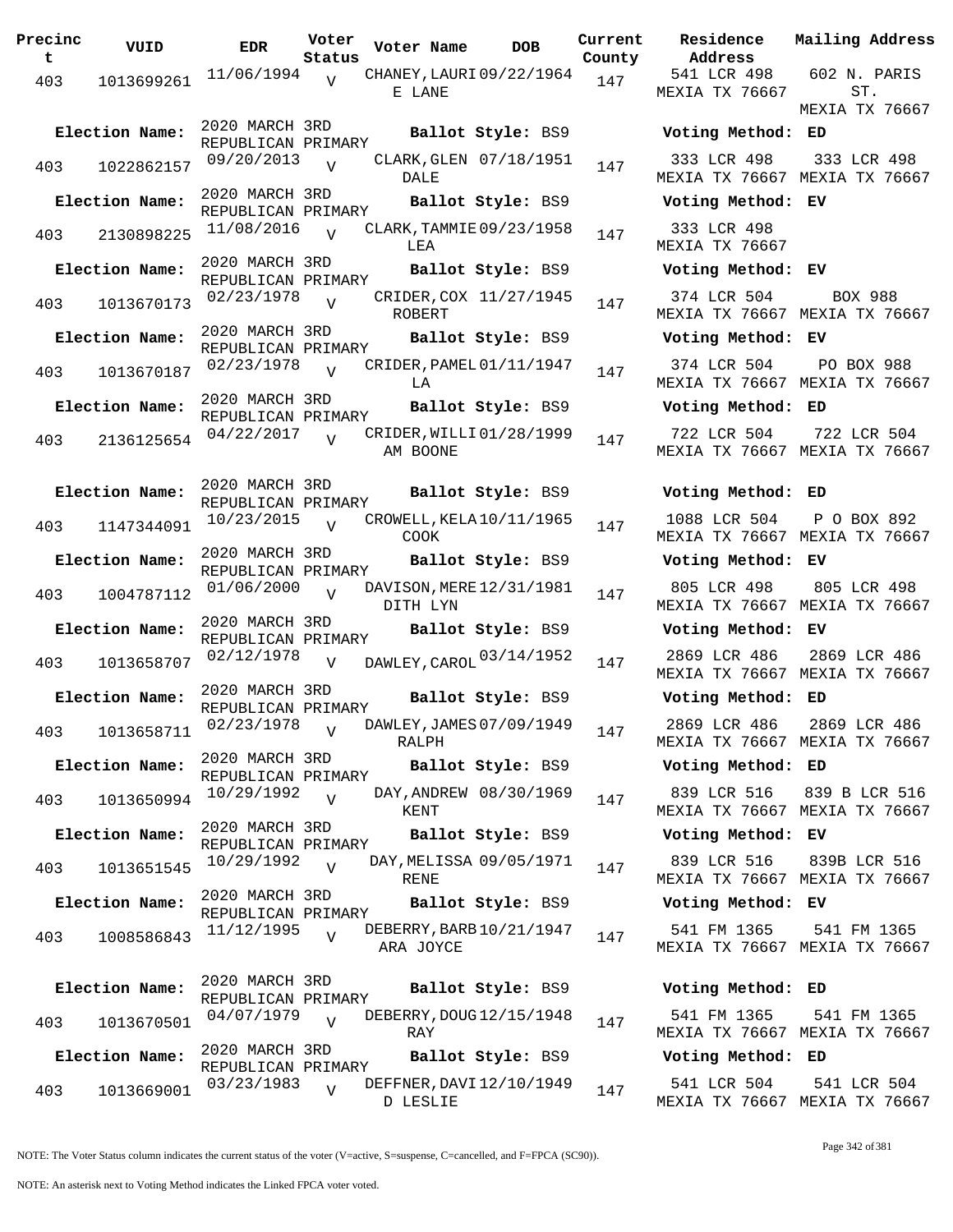**Precinc t VUID EDR Voter Status Voter Name DOB Current Residence County** 2020 MARCH 3RD REPUBLICAN PRIMARY **Election Name: Ballot Style:** BS9 **Voting Method: ED** 403 1062355670  $11/07/2017$ WILTON  $\overline{V}$ DUBUS, LYLE 09/26/1969 147 2020 MARCH 3RD REPUBLICAN PRIMARY **Election Name: Ballot Style:** BS9 **Voting Method: EV** 403 1158738804  $10/23/2010$ GARCES  $\overline{U}$ EVANS, OLGA 03/29/1961 147 2020 MARCH 3RD REPUBLICAN PRIMARY **Election Name: Ballot Style:** BS9 **Voting Method: ED** 403 1036276503 <sup>03/31/2016</sup> v FAVORS, LARRY 11/22/1952 147 DALE  $V$ 2020 MARCH 3RD REPUBLICAN PRIMARY **Election Name: Ballot Style:** BS9 **Voting Method: EV** 403 1013704767 02/27/1978 EVALYN  $\overline{V}$ FLATT, BEN 08/21/1941 147 2020 MARCH 3RD REPUBLICAN PRIMARY **Election Name: Ballot Style:** BS9 **Voting Method: ED** 403 1013670457 03/01/1978 V FLEMING, JERR 08/07/1953 147 Y L  $\overline{V}$ 2020 MARCH 3RD REPUBLICAN PRIMARY **Election Name: Ballot Style:** BS9 **Voting Method: EV** 403 1013670662 10/29/1984 V FLEMING, KARE 01/25/1956 147 N SUE  $\overline{V}$ 2020 MARCH 3RD REPUBLICAN PRIMARY **Election Name: Ballot Style:** BS9 **Voting Method: EV** 403 1193166368 <sup>10/31/2012</sup> V FORTSON, ROBE 10/17/1979 147 RT ETHAN  $\overline{V}$ 2020 MARCH 3RD REPUBLICAN PRIMARY **Election Name: Ballot Style:** BS9 **Voting Method: ED** 403 1013638765 12/06/1997 MORRIS  $\overline{V}$ GAGE, MELINDA 02/12/1971 147 2020 MARCH 3RD REPUBLICAN PRIMARY **Election Name: Ballot Style:** BS9 **Voting Method: ED** 403 1013698087 11/07/1994 ES GLYNN  $\overline{V}$ GAUNTT, CHARL 08/25/1957 147 2020 MARCH 3RD REPUBLICAN PRIMARY **Election Name: Ballot Style:** BS9 **Voting Method: ED** <sup>403</sup> GAUNTT,JUDIT 10/28/1999 <sup>1004787725</sup> <sup>147</sup> 08/22/1964 H BEARD  $\overline{V}$ 2020 MARCH 3RD REPUBLICAN PRIMARY **Election Name: Ballot Style:** BS9 **Voting Method: EV** 403 2134794903 12/05/2019 DANIELLE  $\overline{V}$ GAUNTT, KACI 11/28/1998 147 2020 MARCH 3RD REPUBLICAN PRIMARY **Election Name: Ballot Style:** BS9 **Voting Method: ED** 403 2119983468  $02/27/2016$  GILMORE, JEFF 11/16/1977 147 ERY J  $\overline{V}$ 2020 MARCH 3RD REPUBLICAN PRIMARY **Election Name: Ballot Style:** BS9 **Voting Method: EV** 403 1013669306 <sup>07/28/1993</sup> V GREENUP, SARA 07/01/1975 147 H ELLEN  $\overline{V}$ 2020 MARCH 3RD REPUBLICAN PRIMARY **Election Name: Ballot Style:** BS9 **Voting Method: ED** 403 1020854617 03/07/2004 V HAMILTON, BRE 10/02/1941 147 NDA PARKER  $\overline{V}$ 2020 MARCH 3RD **Election Name: Ballot Style:** BS9 **Voting Method: EV**

**Address Current Mailing Address** 691 FM 1365 MEXIA TX 76667 386 LCR 498 MEXIA TX 76667 MEXIA TX 76667- PO BOX 1006 1006 3220 FM 1365 MEXIA TX 76667 MEXIA TX 76667 3220 FM 1365 364 LCR 500 MEXIA TX 76667 MEXIA TX 76667 364 LCR 500 1018 FM 1365 MEXIA TX 76667 MEXIA TX 76667 1018 FM 1365 1018 FM 1365 MEXIA TX 76667 MEXIA TX 76667 1018 FM 1365 285 LCR 516 MEXIA TX 76667 MEXIA TX 76667 285 CR 516 362 LCR 498 MEXIA TX 76667- MEXIA TX 76667 4802 362 LCR 498 400 LCR 516 MEXIA TX 76667 MEXIA TX 76667 400 LCR 516 400 LCR 516 MEXIA TX 76667 MEXIA TX 76667 400 LCR 516 400 LCR 516 MEXIA TX 76667 MEXIA TX 76667 400 LCR 516 493 FM 1365 MEXIA TX 76667 MEXIA TX 76667 493 FM 1365 722 LCR 504 MEXIA TX 76667 295 LCR 498 MEXIA TX 76667 MEXIA TX 76667 295 LCR 498

NOTE: The Voter Status column indicates the current status of the voter (V=active, S=suspense, C=cancelled, and F=FPCA (SC90)).

REPUBLICAN PRIMARY

Page 343 of 381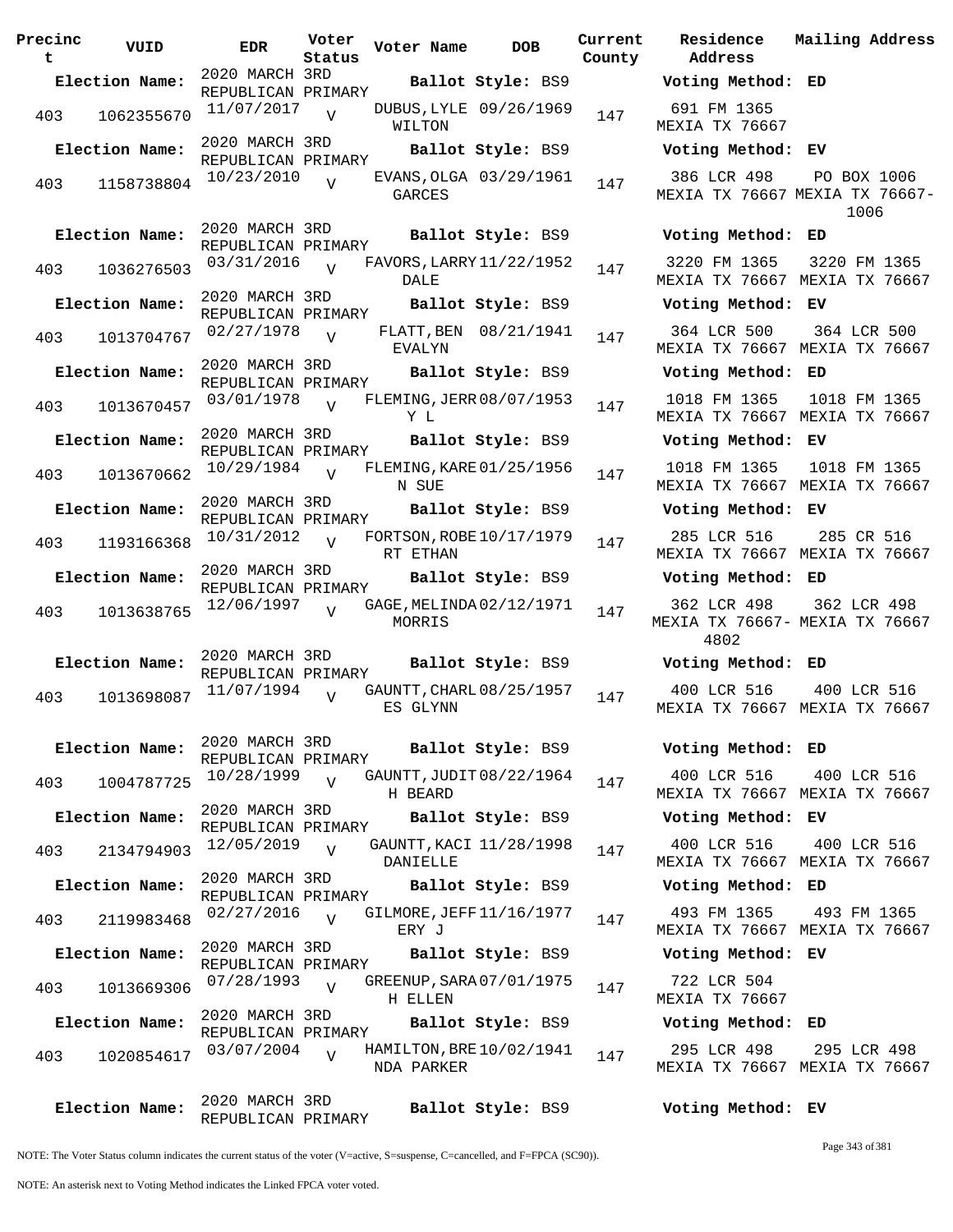| Precinc<br>t | VUID           | <b>EDR</b>                           | Voter<br>Status | Voter Name                              | <b>DOB</b>        | Curre<br>Count |
|--------------|----------------|--------------------------------------|-----------------|-----------------------------------------|-------------------|----------------|
| 403          | 1020821487     | 03/04/2004                           | $\overline{V}$  | HAMILTON, WAL 07/12/1941<br>LACE NEIL   |                   | 147            |
|              | Election Name: | 2020 MARCH 3RD<br>REPUBLICAN PRIMARY |                 |                                         | Ballot Style: BS9 |                |
| 403          | 1007277821     | 08/28/2002                           | $\overline{V}$  | HARRISON, KAR 08/21/1969<br>EN CHARNELL |                   | 147            |
|              | Election Name: | 2020 MARCH 3RD<br>REPUBLICAN PRIMARY |                 |                                         | Ballot Style: BS9 |                |
| 403          | 1013705560     | 09/19/1992                           | $\overline{V}$  | HARRISON, WAL 08/11/1974<br>TER RYAN    |                   | 147            |
|              | Election Name: | 2020 MARCH 3RD<br>REPUBLICAN PRIMARY |                 |                                         | Ballot Style: BS9 |                |
| 403          | 1013655685     | 04/20/1980                           | $\overline{V}$  | HENDLEY, CARO 06/29/1953<br>LYN         |                   | 147            |
|              | Election Name: | 2020 MARCH 3RD<br>REPUBLICAN PRIMARY |                 |                                         | Ballot Style: BS9 |                |
| 403          | 1013669713     | 11/02/1992                           |                 | HENDLEY, VERN 10/19/1947<br>ON WYDELL   |                   | 147            |
|              | Election Name: | 2020 MARCH 3RD<br>REPUBLICAN PRIMARY |                 |                                         | Ballot Style: BS9 |                |
| 403          | 1013669587     | 03/07/1984                           | $\overline{V}$  | HENSLEY, DENM 01/04/1941<br>OND WAYNE   |                   | 147            |
|              | Election Name: | 2020 MARCH 3RD                       |                 |                                         | Ballot Style: BS9 |                |
| 403          | 1013669876     | REPUBLICAN PRIMARY<br>03/01/1978     | $\overline{V}$  | HINCHLIFFE, B05/16/1943<br>ILLY GENE    |                   | 147            |
|              | Election Name: | 2020 MARCH 3RD                       |                 |                                         | Ballot Style: BS9 |                |
| 403          | 1013670899     | REPUBLICAN PRIMARY<br>08/26/1988     | V               | HINCHLIFFE, C10/19/1938<br>AROLYN JANE  |                   | 147            |
|              | Election Name: | 2020 MARCH 3RD                       |                 |                                         | Ballot Style: BS9 |                |
| 403          | 1013670909     | REPUBLICAN PRIMARY<br>08/26/1988     | $\overline{V}$  | HINCHLIFFE, D10/01/1936<br>ONNIE MORAN  |                   | 147            |
|              | Election Name: | 2020 MARCH 3RD                       |                 |                                         | Ballot Style: BS9 |                |
| 403          | 1128048714     | REPUBLICAN PRIMARY<br>08/14/2019     | $\overline{V}$  | HOLLOWAY, JOH 09/04/1933<br>N DELBERT   |                   | 147            |
|              | Election Name: | 2020 MARCH 3RD<br>REPUBLICAN PRIMARY |                 |                                         | Ballot Style: BS9 |                |
| 403          | 1056504738     | 09/19/2010                           | $\overline{V}$  | HOOVER, DIXIE 11/25/1953<br>FAYE        |                   | 147            |
|              | Election Name: | 2020 MARCH 3RD<br>REPUBLICAN PRIMARY |                 |                                         | Ballot Style: BS9 |                |
| 403          | 1056518485     | 09/19/2010                           | $\overline{V}$  | HOOVER, EDWIN 07/25/1952<br>GLEN        |                   | 147            |
|              | Election Name: | 2020 MARCH 3RD<br>REPUBLICAN PRIMARY |                 |                                         | Ballot Style: BS9 |                |
| 403          | 1171036961     | 06/24/2010                           | $\overline{V}$  | HOWARD, COLTO 02/24/1992<br>N DUKE      |                   | 147            |
|              | Election Name: | 2020 MARCH 3RD<br>REPUBLICAN PRIMARY |                 |                                         | Ballot Style: BS9 |                |
| 403          | 1013669685     | 11/02/1992                           | $\overline{V}$  | HOWARD, DANA 09/26/1959<br>LLOYD        |                   | 147            |
|              | Election Name: | 2020 MARCH 3RD<br>REPUBLICAN PRIMARY |                 |                                         | Ballot Style: BS9 |                |
| 403          | 1013669671     | 11/02/1992                           | V               | HOWARD, ROSAN 11/07/1965<br>NE LYNN     |                   | 147            |

**Voter Name DOB Residence Address Current Mailing Address** nty 295 LCR 498 MEXIA TX 76667 MEXIA TX 76667 295 LCR 498 **Election Name: Ballot Style:** BS9 **Voting Method: EV** 707 LCR 514 MEXIA TX 76667 MEXIA TX 76667 707 LCR 514 **Election Name: Ballot Style:** BS9 **Voting Method: EV** 707 LCR 514 MEXIA TX 76667 MEXIA TX 76667 707 LCR 514 **Election Name: Ballot Style:** BS9 **Voting Method: EV** 204 LCR 502 MEXIA TX 76667 MEXIA TX 76667 204 LCR 502 **Election Name: Ballot Style:** BS9 **Voting Method: AV** 204 LCR 502 MEXIA TX 76667 MEXIA TX 76667 204 LCR 502 **Election Name: Ballot Style:** BS9 **Voting Method: AV** 2824 FM 1365 MEXIA TX 76667 MEXIA TX 76667 2824 FM 1365 **Election Name: Ballot Style:** BS9 **Voting Method: ED** 2276 FM 1365 2276 FM 1365 MEXIA TX 76667 MEXIA TX 76667 **Election Name: Ballot Style:** BS9 **Voting Method: EV** 1900 FM 1365 1900 FM 1365 MEXIA TX 76667 MEXIA TX 76667 **Election Name: Ballot Style:** BS9 **Voting Method: EV** 1900 FM 1365 MEXIA TX 76667 MEXIA TX 76667 1900 FM 1365 **Election Name: Ballot Style:** BS9 **Voting Method: EV** 707 LCR 496 MEXIA TX 76667 MEXIA TX 76667 PO BOX 1131 **Election Name: Ballot Style:** BS9 **Voting Method: ED** 1223 LCR 498 MEXIA TX 76667 MEXIA TX 76667 1223 LCR 498 **Election Name: Ballot Style:** BS9 **Voting Method: EV** 1223 LCR 498 MEXIA TX 76667 MEXIA TX 76667 1223 LCR 498 **Election Name: Ballot Style:** BS9 **Voting Method: EV** 2089 LCR 486 MEXIA TX 76667 MEXIA TX 76667 2089 LCR 486 **Election Name: Ballot Style:** BS9 **Voting Method: ED** 2089 LCR 486 MEXIA TX 76667 MEXIA TX 76667 2089 LCR 486 **Election Name: Ballot Style:** BS9 **Voting Method: ED** 2089 LCR 486 2089 LCR 486

NOTE: The Voter Status column indicates the current status of the voter (V=active, S=suspense, C=cancelled, and F=FPCA (SC90)).

Page 344 of 381

MEXIA TX 76667 MEXIA TX 76667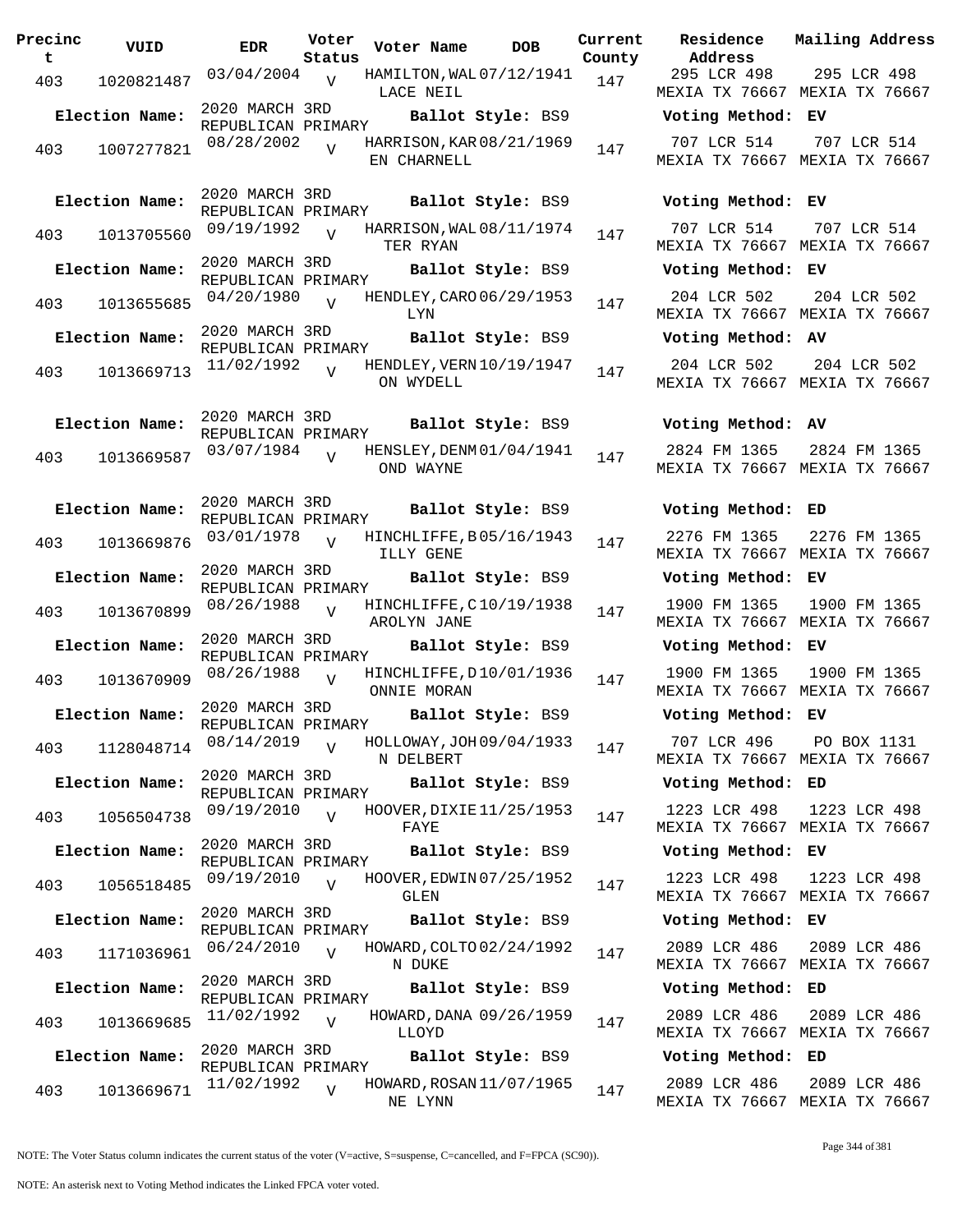| Precinc<br>t | VUID           | <b>EDR</b>                                | Voter<br>Status | Voter Name                             | <b>DOB</b>             | Current<br>County | Residence<br>Address                       | Mai:           |
|--------------|----------------|-------------------------------------------|-----------------|----------------------------------------|------------------------|-------------------|--------------------------------------------|----------------|
|              | Election Name: | 2020 MARCH 3RD<br>REPUBLICAN PRIMARY      |                 |                                        | Ballot Style: BS9      |                   | Voting Method: ED                          |                |
| 403          | 1013670852     | 02/19/1988                                | $\overline{V}$  | HUDSON, PATRI 04/24/1939<br>CIA A      |                        | 147               | 1601 FM 1365<br>MEXIA TX 76667 MEX         | 16             |
|              | Election Name: | 2020 MARCH 3RD<br>REPUBLICAN PRIMARY      |                 |                                        | Ballot Style: BS9      |                   | Voting Method: ED                          |                |
| 403          | 1185582902     | 12/08/2016                                | $\overline{V}$  | JOHNSON, MICH 12/07/1965<br>AEL ARRON  |                        | 147               | 115 LCR 514<br>MEXIA TX 76667              |                |
|              | Election Name: | 2020 MARCH 3RD<br>REPUBLICAN PRIMARY      |                 |                                        | Ballot Style: BS9      |                   | Voting Method: ED                          |                |
| 403          | 1013669853     | 03/01/1978                                | $\overline{U}$  | JOHNSON<br>JR, THOMAS                  | 08/08/1941             | 147               | 195 LCR 498<br>MEXIA TX 76667-MEXI<br>4814 | 1 <sup>′</sup> |
|              | Election Name: | 2020 MARCH 3RD<br>REPUBLICAN PRIMARY      |                 |                                        | Ballot Style: BS9      |                   | Voting Method: ED                          |                |
| 403          | 1013670194     | 03/01/1982                                | $\overline{U}$  | JOHNSON, YVON 03/22/1938<br>NE FAYE    |                        | 147               | 387 LCR 490<br>MEXIA TX 76667 MEX          | 38             |
|              | Election Name: | 2020 MARCH 3RD<br>REPUBLICAN PRIMARY      |                 |                                        | Ballot Style: BS9      |                   | Voting Method: EV                          |                |
| 403          | 1003506075     | 12/13/2001                                |                 | JONES, CHRIST 11/10/1983<br>OPHER PAUL |                        | 147               | 507 LCR 502<br>MEXIA TX 76667 MEX          | 5(             |
|              | Election Name: | 2020 MARCH 3RD<br>REPUBLICAN PRIMARY      |                 |                                        | Ballot Style: BS9      |                   | Voting Method: EV                          |                |
| 403          | 1004994541     | 10/25/1998                                | $\overline{V}$  | KANTOR, ANNA 09/30/1966<br>MARIE       |                        | 147               | 962 LCR 496<br>MEXIA TX 76667 MEX          | 9              |
|              | Election Name: | 2020 MARCH 3RD<br>REPUBLICAN PRIMARY      |                 |                                        | Ballot Style: BS9      |                   | Voting Method: ED                          |                |
| 403          | 1004994539     | 10/25/1998                                | $\overline{U}$  | KANTOR, THEOD 01/18/1966<br>ORE LEE    |                        | 147               | 962 LCR 496<br>MEXIA TX 76667 MEX          | 9(             |
|              | Election Name: | 2020 MARCH 3RD<br>REPUBLICAN PRIMARY      |                 |                                        | Ballot Style: BS9      |                   | Voting Method: ED                          |                |
| 403          | 1013725437     | 08/02/2000                                | $\overline{V}$  | KENNEDY, RUDY 09/20/1943<br>GENE       |                        | 147               | 370 LCR 498<br>MEXIA TX 76667 MEX          | 3'             |
|              | Election Name: | 2020 MARCH 3RD<br>REPUBLICAN PRIMARY      |                 |                                        | Ballot Style: BS9      |                   | Voting Method: ED                          |                |
| 403          | 1003915704     | 11/07/2000                                | $\overline{V}$  | KILLINGSWORT 09/02/1944<br>H, JAMES W  |                        | 147               | 1295 LCR 498<br>MEXIA TX 76667 MEX         | 12             |
|              | Election Name: | 2020 MARCH 3RD<br>REPUBLICAN PRIMARY      |                 |                                        | Ballot Style: BS9      |                   | Voting Method: ED                          |                |
| 403          | 1013711429     | 08/23/1995                                | $\overline{z}$  | KILLINGSWORT12/11/1947<br>H, JOAN E.   |                        | 147               | 1295 LCR 498<br>MEXIA TX 76667 MEX         | 12             |
|              | Election Name: | 2020 MARCH 3RD<br>REPUBLICAN PRIMARY      |                 |                                        | Ballot Style: BS9      |                   | Voting Method: ED                          |                |
| 403          | 2161293484     | 11/30/2019                                | $\overline{U}$  | LEFEVRE, WARN 06/22/2001<br>ER.        |                        | 147               | 1088 LCR 504<br>MEXIA TX 76667 MEX         | $\mathbf P$    |
|              | Election Name: | 2020 MARCH 3RD<br>REPUBLICAN PRIMARY      |                 |                                        | Ballot Style: BS9      |                   | Voting Method: EV                          |                |
| 403          | 1004946173     | 03/09/2001                                | $\overline{U}$  | <b>ROSS</b>                            | LIDE, RICKY 09/26/1958 | 147               | 747 LCR 498<br>MEXIA TX 76667 MEX          | $\mathbf{P}$   |
|              | Election Name: | 2020 MARCH 3RD<br>REPUBLICAN PRIMARY      |                 |                                        | Ballot Style: BS9      |                   | Voting Method: EV                          |                |
| 403          | 1013709053     | 06/03/1984                                | $\overline{U}$  | LIDE, VANESSA 08/19/1958<br>RHEA       |                        | 147               | 747 LCR 496<br>MEXIA TX 76667 MEX          | P(             |
|              | Election Name: | 2020 MARCH 3RD<br>REPUBLICAN PRIMARY      |                 |                                        | Ballot Style: BS9      |                   | Voting Method: ED                          |                |
| 403          | 1013643200     | 11/02/1996                                | $\overline{U}$  | LITTLE, LUTHE 11/14/1942<br>R RANDALL  |                        | 147               | 132 LCR 496<br>MEXIA TX 76667 MEX          | 1              |
|              | Election Name: | 2020 MARCH 3RD<br>$M$ את האדתת הואר זמזות |                 |                                        | Ballot Style: BS9      |                   | Voting Method: ED                          |                |

**Voter Name DOB Residence Address Current Mailing Address Election Name: Ballot Style:** BS9 **Voting Method: ED** 1601 FM 1365 MEXIA TX 76667 MEXIA TX 76667 1601 FM 1365 **Election Name: Ballot Style:** BS9 **Voting Method: ED** 115 LCR 514 MEXIA TX 76667 **Election Name: Ballot Style:** BS9 **Voting Method: ED** 195 LCR 498 MEXIA TX 76667- MEXIA TX 76667- 4814 195 LCR 498 4814 **Election Name: Ballot Style:** BS9 **Voting Method: ED** 387 LCR 490 MEXIA TX 76667 MEXIA TX 76667 387 LCR 490 **Election Name: Ballot Style:** BS9 **Voting Method: EV** 507 LCR 502 MEXIA TX 76667 MEXIA TX 76667 507 LCR 502 **Election Name: Ballot Style:** BS9 **Voting Method: EV** 962 LCR 496 MEXIA TX 76667 MEXIA TX 76667 962 LCR 496 **Election Name: Ballot Style:** BS9 **Voting Method: ED** 962 LCR 496 MEXIA TX 76667 MEXIA TX 76667 962 LCR 496 **Election Name: Ballot Style:** BS9 **Voting Method: ED** 370 LCR 498 MEXIA TX 76667 MEXIA TX 76667 370 LCR 498 **Election Name: Ballot Style:** BS9 **Voting Method: ED** 1295 LCR 498 MEXIA TX 76667 MEXIA TX 76667 1295 LCR 498 **Election Name: Ballot Style:** BS9 **Voting Method: ED** 1295 LCR 498 MEXIA TX 76667 MEXIA TX 76667 1295 LCR 498 **Election Name: Ballot Style:** BS9 **Voting Method: ED** 1088 LCR 504 MEXIA TX 76667 MEXIA TX 76667 PO BOX 892 **Election Name: Ballot Style:** BS9 **Voting Method: EV** 747 LCR 498 MEXIA TX 76667 MEXIA TX 76667 P O BOX 1408 **Election Name: Ballot Style:** BS9 **Voting Method: EV** 747 LCR 496 MEXIA TX 76667 MEXIA TX 76667 PO BOX 1408 **Election Name: Ballot Style:** BS9 **Voting Method: ED**

132 LCR 496 MEXIA TX 76667 MEXIA TX 76667 132 LCR 496

NOTE: The Voter Status column indicates the current status of the voter (V=active, S=suspense, C=cancelled, and F=FPCA (SC90)).

REPUBLICAN PRIMARY

Page 345 of 381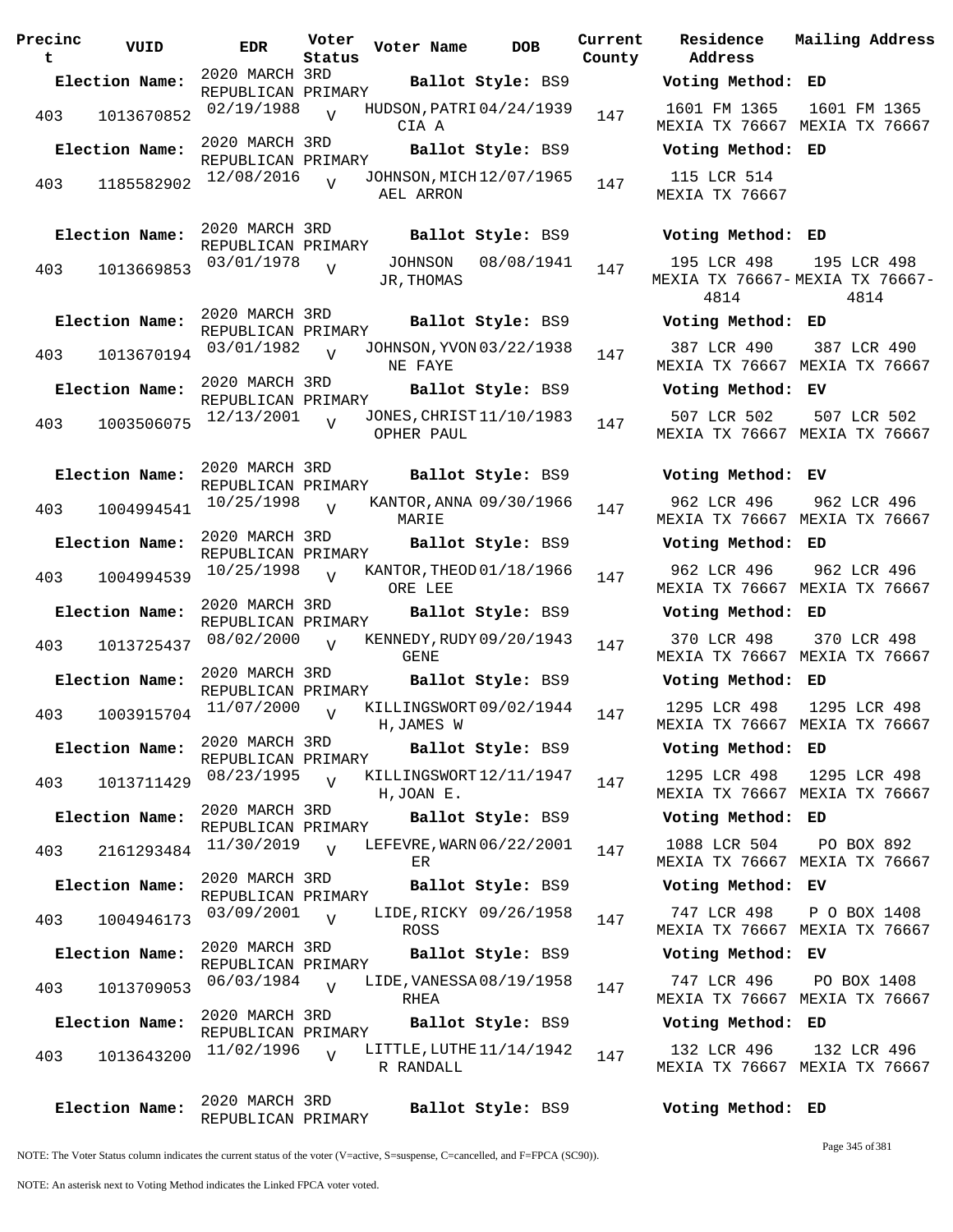| Precinc<br>t | VUID           | <b>EDR</b>                           | Voter<br>Status | Voter Name       | <b>DOB</b>               | Curre<br>Count |
|--------------|----------------|--------------------------------------|-----------------|------------------|--------------------------|----------------|
| 403          | 1013650533     | 05/06/1983                           | V               | SMITH            | LLOYD, SUSAN 12/07/1964  | 147            |
|              | Election Name: | 2020 MARCH 3RD<br>REPUBLICAN PRIMARY |                 |                  | Ballot Style: BS9        |                |
| 403          | 1013657241     | 05/28/1988                           | $\overline{V}$  | D                | LOGAN, FRANK 08/28/1943  | 147            |
|              | Election Name: | 2020 MARCH 3RD<br>REPUBLICAN PRIMARY |                 |                  | Ballot Style: BS9        |                |
| 403          | 1013669556     | 11/03/1980                           | $\overline{U}$  | ΕN<br>WILHELMINA | MATTHEWS, HEL 12/30/1942 | 147            |
|              | Election Name: | 2020 MARCH 3RD                       |                 |                  | Ballot Style: BS9        |                |
| 403          | 1013669663     | REPUBLICAN PRIMARY<br>10/23/1992     | $\overline{V}$  | MY DEAN          | MCCOSLIN, SAM 04/05/1963 | 147            |
|              | Election Name: | 2020 MARCH 3RD<br>REPUBLICAN PRIMARY |                 |                  | Ballot Style: BS9        |                |
| 403          | 1013670426     | 03/01/1984                           | $\overline{U}$  | RIE GAYE         | MCCOSLIN, TER 10/05/1965 | 147            |
|              | Election Name: | 2020 MARCH 3RD<br>REPUBLICAN PRIMARY |                 |                  | Ballot Style: BS9        |                |
| 403          | 1020923849     | 03/14/2004                           | $\overline{V}$  | Y ANDREW         | MCKINNEY, GAR 08/16/1943 | 147            |
|              | Election Name: | 2020 MARCH 3RD<br>REPUBLICAN PRIMARY |                 |                  | Ballot Style: BS9        |                |
| 403          | 1020644748     | 02/22/2004                           | $\overline{V}$  | PATTERSON        | MCKINNEY, SUE 10/25/1941 | 147            |
|              | Election Name: | 2020 MARCH 3RD<br>REPUBLICAN PRIMARY |                 |                  | Ballot Style: BS9        |                |
| 403          | 1004787274     | 12/15/1999                           | $\overline{V}$  | EN JOHN          | MINCHEW, STEV 10/26/1965 | 147            |
|              | Election Name: | 2020 MARCH 3RD<br>REPUBLICAN PRIMARY |                 |                  | Ballot Style: BS9        |                |
| 403          | 1003921068     | 06/30/2000                           | $\overline{V}$  | ESA K            | MINCHEW, THER 05/02/1964 | 147            |
|              | Election Name: | 2020 MARCH 3RD<br>REPUBLICAN PRIMARY |                 |                  | Ballot Style: BS9        |                |
|              | 403 1013709903 | 03/01/1978                           | $\overline{V}$  | J                | MOORE, PEGGY 05/25/1935  | 147            |
|              | Election Name: | 2020 MARCH 3RD<br>REPUBLICAN PRIMARY |                 |                  | Ballot Style: BS9        |                |
| 403          | 1013649109     | 08/22/2016                           | $\overline{V}$  | <b>DON</b>       | MORTON, PERCY 09/09/1960 | 147            |
|              | Election Name: | 2020 MARCH 3RD<br>REPUBLICAN PRIMARY |                 |                  | Ballot Style: BS9        |                |
| 403          | 1020689128     | 03/03/2004                           | $\overline{V}$  | LYNN             | MOSE, CARA 05/07/1984    | 147            |
|              | Election Name: | 2020 MARCH 3RD<br>REPUBLICAN PRIMARY |                 |                  | Ballot Style: BS9        |                |
| 403          | 1165519004     | 06/05/2009                           | $\overline{V}$  | ALEXANDER        | MOSE, LARRY 05/27/1989   | 147            |
|              | Election Name: | 2020 MARCH 3RD<br>REPUBLICAN PRIMARY |                 |                  | Ballot Style: BS9        |                |
| 403          | 1013678198     | 09/19/1992                           | $\overline{U}$  | IE ANN           | MURPHEY, LAUR 04/17/1974 | 147            |
|              | Election Name: | 2020 MARCH 3RD<br>REPUBLICAN PRIMARY |                 |                  | Ballot Style: BS9        |                |
| 403          | 1168990273     | 03/02/2010                           | $\overline{V}$  | RT GLENN         | MURPHEY, ROBE 07/03/1969 | 147            |

**Prent Residence Address Current Mailing Address County** 261 LCR 490 MEXIA TX 76667- MEXIA TX 76667 5511 261 LCR 490 **Election Name: Ballot Style:** BS9 **Voting Method: ED** 486 FM 1365 MEXIA TX 76667 MEXIA TX 76667 P O BOX 24 **Election Name: Ballot Style:** BS9 **Voting Method: EV** 195 LCR 504 MEXIA TX 76667 MEXIA TX 76667 195 LCR 504 **Election Name: Ballot Style:** BS9 **Voting Method: ED** 333 LCR 496 MEXIA TX 76667 MEXIA TX 76667 333 LCR 496 **Election Name: Ballot Style:** BS9 **Voting Method: EV** 333 LCR 496 MEXIA TX 76667 MEXIA TX 76667 333 LCR 496 **Election Name: Ballot Style:** BS9 **Voting Method: ED** 1277 LCR 496 MEXIA TX 76667 MEXIA TX 76667 1277 LCR 496 **Election Name: Ballot Style:** BS9 **Voting Method: ED** 1277 LCR 496 MEXIA TX 76667 MEXIA TX 76667 1277 LCR 496 **Election Name: Ballot Style:** BS9 **Voting Method: ED** 1166 LCR 496 MEXIA TX 76667 MEXIA TX 76667 1166 LCR 496 **Election Name: Ballot Style:** BS9 **Voting Method: ED** 1166 LCR 496 MEXIA TX 76667 MEXIA TX 76667 1166 LCR 496 **Election Name: Ballot Style:** BS9 **Voting Method: ED** 258 LCR 496 MEXIA TX 76667 MEXIA TX 76667 258 LCR 496 **Election Name: Ballot Style:** BS9 **Voting Method: AV** 299 LCR 502 MEXIA TX 76667 MEXIA TX 76667 299 LCR 502 **Election Name: Ballot Style:** BS9 **Voting Method: ED** 322 LCR 498 MEXIA TX 76667 MEXIA TX 76667 322 A LCR 498 **Election Name: Ballot Style:** BS9 **Voting Method: ED** 322 LCR 498 MEXIA TX 76667 MEXIA TX 76667 322A LCR 498 **Election Name: Ballot Style:** BS9 **Voting Method: ED** 568 LCR 496 MEXIA TX 76667 MEXIA TX 76667 568 LCR 496 **Election Name: Ballot Style:** BS9 **Voting Method: ED**

568 LCR 496 MEXIA TX 76667- MEXIA TX 76667 4461 568 LCR 496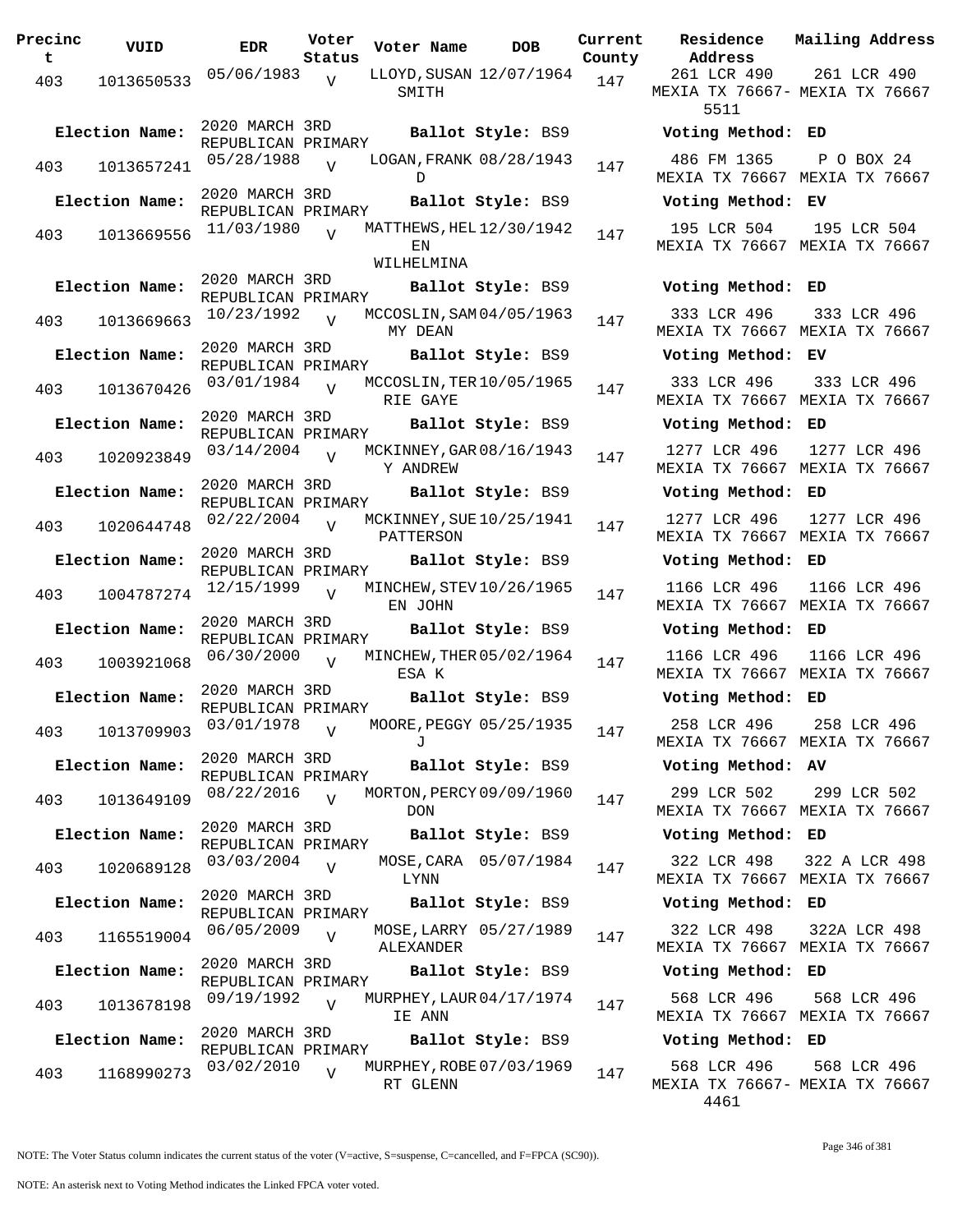| Precinc<br>t | VUID                         | EDR                                                | Voter<br>Status | Voter Name            | <b>DOB</b>                                    | Curre<br>Count |
|--------------|------------------------------|----------------------------------------------------|-----------------|-----------------------|-----------------------------------------------|----------------|
|              | Election Name:               | 2020 MARCH 3RD                                     |                 |                       | Ballot Style: BS9                             |                |
| 403          | 1008909218                   | REPUBLICAN PRIMARY<br>01/03/2006                   | $\overline{U}$  | DOYAL                 | NANCE, EDDIE 09/04/1949                       | 147            |
| 403          | Election Name:<br>1042202980 | 2020 MARCH 3RD<br>REPUBLICAN PRIMARY<br>11/05/2005 | $\overline{V}$  |                       | Ballot Style: BS9<br>NORRIS, KENNE 02/29/1940 | 147            |
|              | Election Name:               | 2020 MARCH 3RD                                     |                 | TH G                  | Ballot Style: BS9                             |                |
|              |                              | REPUBLICAN PRIMARY                                 |                 |                       |                                               |                |
| 403          | 1036923119                   | 02/05/2006                                         | $\overline{U}$  | F                     | NORRIS, OLETA 04/10/1950                      | 147            |
|              | Election Name:               | 2020 MARCH 3RD<br>REPUBLICAN PRIMARY               |                 |                       | Ballot Style: BS9                             |                |
| 403          | 1005003217                   | 07/31/1998                                         | $\overline{U}$  | Y LEE PAIGE           | QUADE, TIFFAN 08/07/1967                      | 147            |
|              | Election Name:               | 2020 MARCH 3RD<br>REPUBLICAN PRIMARY               |                 |                       | Ballot Style: BS9                             |                |
| 403          | 1013714262                   | 04/12/1980                                         | $\overline{V}$  | ROARK, KAY<br>FRANCES | 11/18/1938                                    | 147            |
|              | Election Name:               | 2020 MARCH 3RD<br>REPUBLICAN PRIMARY<br>04/12/1980 |                 |                       | Ballot Style: BS9<br>ROARK, STANLE 02/20/1938 |                |
| 403          | 1013714270                   |                                                    | $\overline{V}$  | Y LEE                 |                                               | 147            |
|              | Election Name:               | 2020 MARCH 3RD<br>REPUBLICAN PRIMARY               |                 |                       | Ballot Style: BS9                             |                |
| 403          | 2150160384                   | 10/28/2018                                         | $\overline{U}$  | G                     | RUIZ, JOHNNY 11/17/1966                       | 147            |
|              | Election Name:               | 2020 MARCH 3RD<br>REPUBLICAN PRIMARY               |                 |                       | Ballot Style: BS9                             |                |
| 403          | 1013669784                   | 03/01/1978                                         | $\overline{V}$  | IE ANN                | SCHUSTER, ROX 03/14/1938                      | 147            |
|              | Election Name:               | 2020 MARCH 3RD<br>REPUBLICAN PRIMARY               |                 |                       | Ballot Style: BS9                             |                |
|              | 403 2144395326 05/09/2018    |                                                    | $\mathbf{V}$    | IN MICHAEL            | SEALS, BENJAM12/22/1988                       | 147            |
|              | Election Name:               | 2020 MARCH 3RD<br>REPUBLICAN PRIMARY               |                 |                       | Ballot Style: BS9                             |                |
| 403          | 1183697626                   | 10/27/2017                                         | $\overline{V}$  | L WAYNE               | SEALS, MICHAE 01/17/1963                      | 147            |
|              | Election Name:               | 2020 MARCH 3RD<br>REPUBLICAN PRIMARY               |                 |                       | Ballot Style: BS9                             |                |
| 403          | 1183697657                   | 11/16/2017                                         | $\overline{U}$  | LE ANN                | SEALS, MICHEL 10/07/1970                      | 147            |
|              | Election Name:               | 2020 MARCH 3RD<br>REPUBLICAN PRIMARY               |                 |                       | Ballot Style: BS9                             |                |
| 403          | 2134238065                   | 12/10/2016                                         | $\overline{U}$  | BARA                  | SHAMBLIN, BAR 07/24/1953                      | 147            |
|              | Election Name:               | 2020 MARCH 3RD                                     |                 |                       | Ballot Style: BS9                             |                |
| 403          | 2144022393                   | REPUBLICAN PRIMARY<br>03/30/2018                   | $\overline{V}$  | ES D                  | SHAMBLIN, JAM 06/25/1954                      | 147            |
|              | Election Name:               | 2020 MARCH 3RD<br>REPUBLICAN PRIMARY               |                 |                       | Ballot Style: BS9                             |                |

**Voter Name DOB Residence Address Current Mailing Address County Election Name: Ballot Style:** BS9 **Voting Method: ED** 1134 LCR 496 MEXIA TX 76667 P O BOX 654 WORTHAM TX 76693 **Election Name: Ballot Style:** BS9 **Voting Method: EV** 249 LCR 498 MEXIA TX 76667 MEXIA TX 76667 249 LCR 498 **Election Name: Ballot Style:** BS9 **Voting Method: EV** 249 LCR 498 MEXIA TX 76667 MEXIA TX 76667 249 LCR 498 **Election Name: Ballot Style:** BS9 **Voting Method: EV** 277 LCR 498 MEXIA TX 76667 MEXIA TX 76667 277 LCR 498 **Election Name: Ballot Style:** BS9 **Voting Method: ED** 1505 HINCHLIFFE RD MEXIA TX 76667 MEXIA TX 76667 1505 HINCHCLIFFE **Election Name: Ballot Style:** BS9 **Voting Method: EV** 1505 HINCHLIFFE RD MEXIA TX 76667 MEXIA TX 76667 1505 HINCHCLIFFE RD **Election Name: Ballot Style:** BS9 **Voting Method: EV** 1724 FM 1365 MEXIA TX 76667 **Election Name: Ballot Style:** BS9 **Voting Method: ED** 1000 LCR 496 MEXIA TX 76667 MEXIA TX 76667 1000 LCR 496 **Election Name: Ballot Style:** BS9 **Voting Method: ED** 1601 HINCHLIFFE 1601 HINCHLIFFE RD MEXIA TX 76667 MEXIA TX 76667 RD **Election Name: Ballot Style:** BS9 **Voting Method: ED** 1601 HINCHLIFFE 1601 HINCHLIFFE RD MEXIA TX 76667 MEXIA TX 76667 RD **Election Name: Ballot Style:** BS9 **Voting Method: ED** 1601 HINCHLIFFE 1601 HINCHLIFFE RD. MEXIA TX 76667 MEXIA TX 76667 **Election Name: Ballot Style:** BS9 **Voting Method: ED** 153 LCR 516 MEXIA TX 76667 **Election Name: Ballot Style:** BS9 **Voting Method: ED** 153 LCR 516 MEXIA TX 76667 **Election Name: Ballot Style:** BS9 **Voting Method: ED**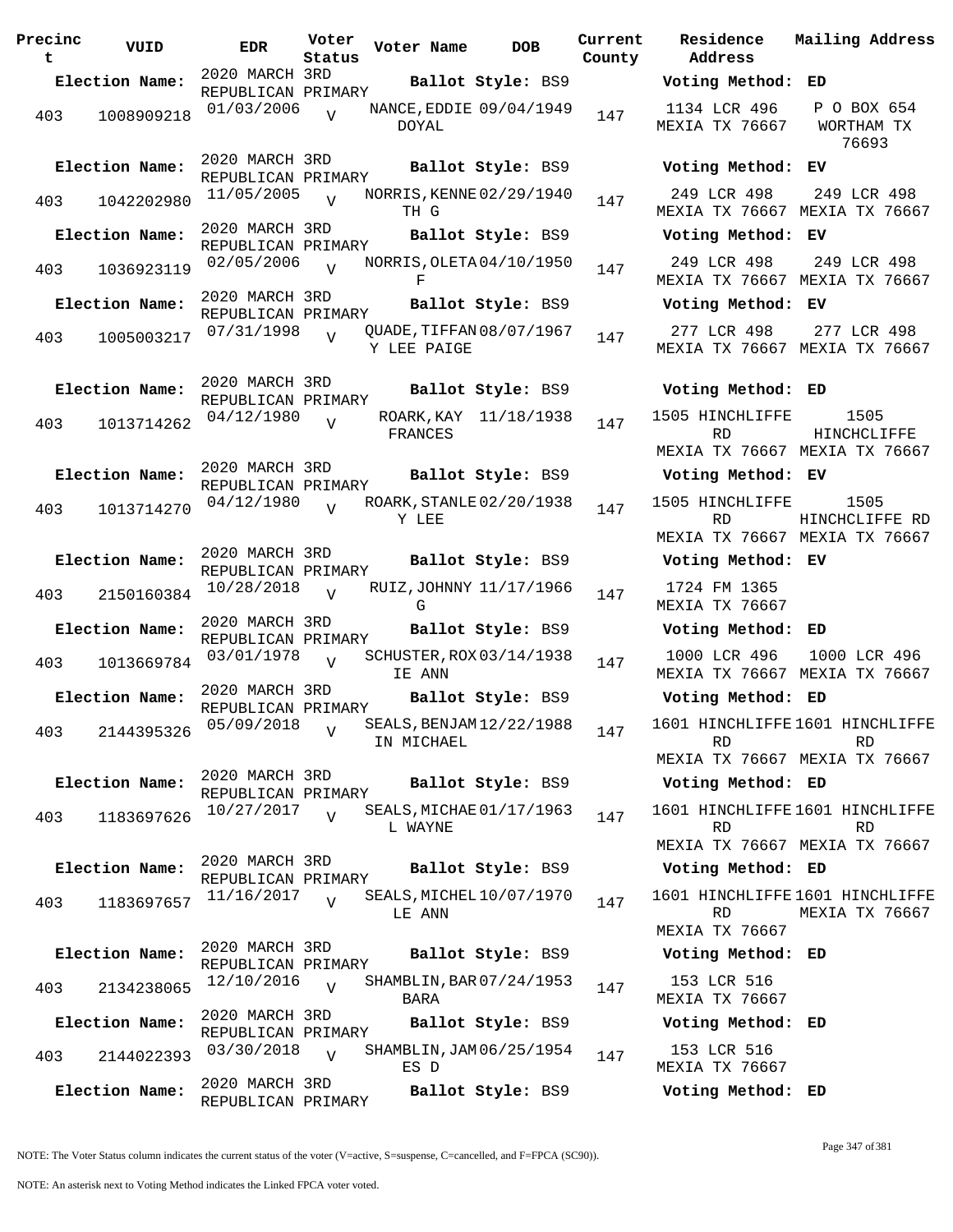**Precinc t VUID EDR Voter Status Voter Name DOB Current Residence County** 403 1013669797 03/01/1982 BRITT,ANNIE V  $\overline{v}$ SHEFFIELD- 03/27/1928 147 2020 MARCH 3RD REPUBLICAN PRIMARY **Election Name: Ballot Style:** BS9 **Voting Method: EV** <sup>403</sup> SIMMONS,PATR 03/01/1978 <sup>1013670796</sup> <sup>147</sup> 12/11/1954 ICK HENRY  $\overline{V}$ 2020 MARCH 3RD REPUBLICAN PRIMARY **Election Name: Ballot Style:** BS9 **Voting Method: EV**  $403$  1013670810  $03/01/1978$  v SIMMONS, WEND 09/20/1955 147 Y V 2020 MARCH 3RD REPUBLICAN PRIMARY **Election Name: Ballot Style:** BS9 **Voting Method: EV** 403 1020985612 02/28/2016 LAYNE  $\overline{V}$ SMITH, GARY 12/05/1952 147 2020 MARCH 3RD REPUBLICAN PRIMARY **Election Name: Ballot Style:** BS9 **Voting Method: EV** 403 2143939589 03/25/2018 V SMITH, KYLEIG10/22/1999 147 H RAEGHAN  $\overline{V}$ 2020 MARCH 3RD REPUBLICAN PRIMARY **Election Name: Ballot Style:** BS9 **Voting Method: ED**  $403$  1030294642  $12/11/2006$  W SMITH, MARSHA 09/15/1950 147 ELLEN  $\overline{V}$ 2020 MARCH 3RD REPUBLICAN PRIMARY **Election Name: Ballot Style:** BS9 **Voting Method: EV** 403 1020985608  $02/28/2016$  SMITH, PAMELA 07/21/1955 147 SUE<sup></sup>  $\overline{V}$ 2020 MARCH 3RD REPUBLICAN PRIMARY **Election Name: Ballot Style:** BS9 **Voting Method: EV** <sup>403</sup> SPEER,EMMETT 01/28/1996 <sup>1013669040</sup> <sup>147</sup> 03/02/1937 E  $\overline{V}$ 2020 MARCH 3RD REPUBLICAN PRIMARY **Election Name: Ballot Style:** BS9 **Voting Method: ED** 403 1013669038  $01/28/1996$  V SPEER, JUDY E  $04/11/1942$  147 308 LCR 498  $V$ 2020 MARCH 3RD REPUBLICAN PRIMARY **Election Name: Ballot Style:** BS9 **Voting Method: ED** 403 1189268230  $\frac{09}{21}/2012$  v STALINSKY, ER04/12/1969 147 IC LEE  $V$ 2020 MARCH 3RD REPUBLICAN PRIMARY **Election Name: Ballot Style:** BS9 **Voting Method: ED** 403 1015507286 <sup>12/06</sup>/2012 V STUBBS, CURTI 06/27/1959 147 S GLEN  $\overline{V}$ 2020 MARCH 3RD REPUBLICAN PRIMARY **Election Name: Ballot Style:** BS9 **Voting Method: ED** <sup>403</sup> STUBBS,MELOD 06/16/2011 <sup>1013695661</sup> <sup>147</sup> 05/08/1960 Y CLARK  $V$ 2020 MARCH 3RD REPUBLICAN PRIMARY **Election Name: Ballot Style:** BS9 **Voting Method: ED** 403 1013648279 09/18/1996 REBECCA  $\overline{V}$ TEEL, JENNIE 12/09/1971 147 2020 MARCH 3RD REPUBLICAN PRIMARY **Election Name: Ballot Style:** BS9 **Voting Method: ED** 403 1013680876 03/09/1988 V THREAT, GREGG 04/06/1967 147 ORY SHANE  $\overline{V}$ 2020 MARCH 3RD REPUBLICAN PRIMARY **Election Name: Ballot Style:** BS9 **Voting Method: EV**

**Address Current Mailing Address** 1822 FM 1365 MEXIA TX 76667 MEXIA TX 76667 1822 FM 1365 165 LCR 494 MEXIA TX 76667 MEXIA TX 76667 P.O. BOX 326 165 LCR 494 MEXIA TX 76667 MEXIA TX 76667 P.O. BOX 326 440 LCR 502 MEXIA TX 76667 MEXIA TX 76667 440 LCR 502 131 LCR 499 MEXIA TX 76667 211 LCR 490 MEXIA TX 76667 MEXIA TX 76667 211 LCR 490 440 LCR 502 MEXIA TX 76667 MEXIA TX 76667 440 LCR 502 308 LCR 498 MEXIA TX 76667 MEXIA TX 76667 P.O. BOX 507 MEXIA TX 76667 MEXIA TX 76667 P.O. BOX 507 277 LCR 498 MEXIA TX 76667 MEXIA TX 76667 277 LCR 498 363 LCR 490 MEXIA TX 76667 MEXIA TX 76667 363 LCR 490 363 LCR 490 MEXIA TX 76667 MEXIA TX 76667 363 LCR 490 115 LCR 514 MEXIA TX 76667 MEXIA TX 76667 115 LCR 514 362 LCR 498 MEXIA TX 76667 MEXIA TX 76667 PO BOX 1352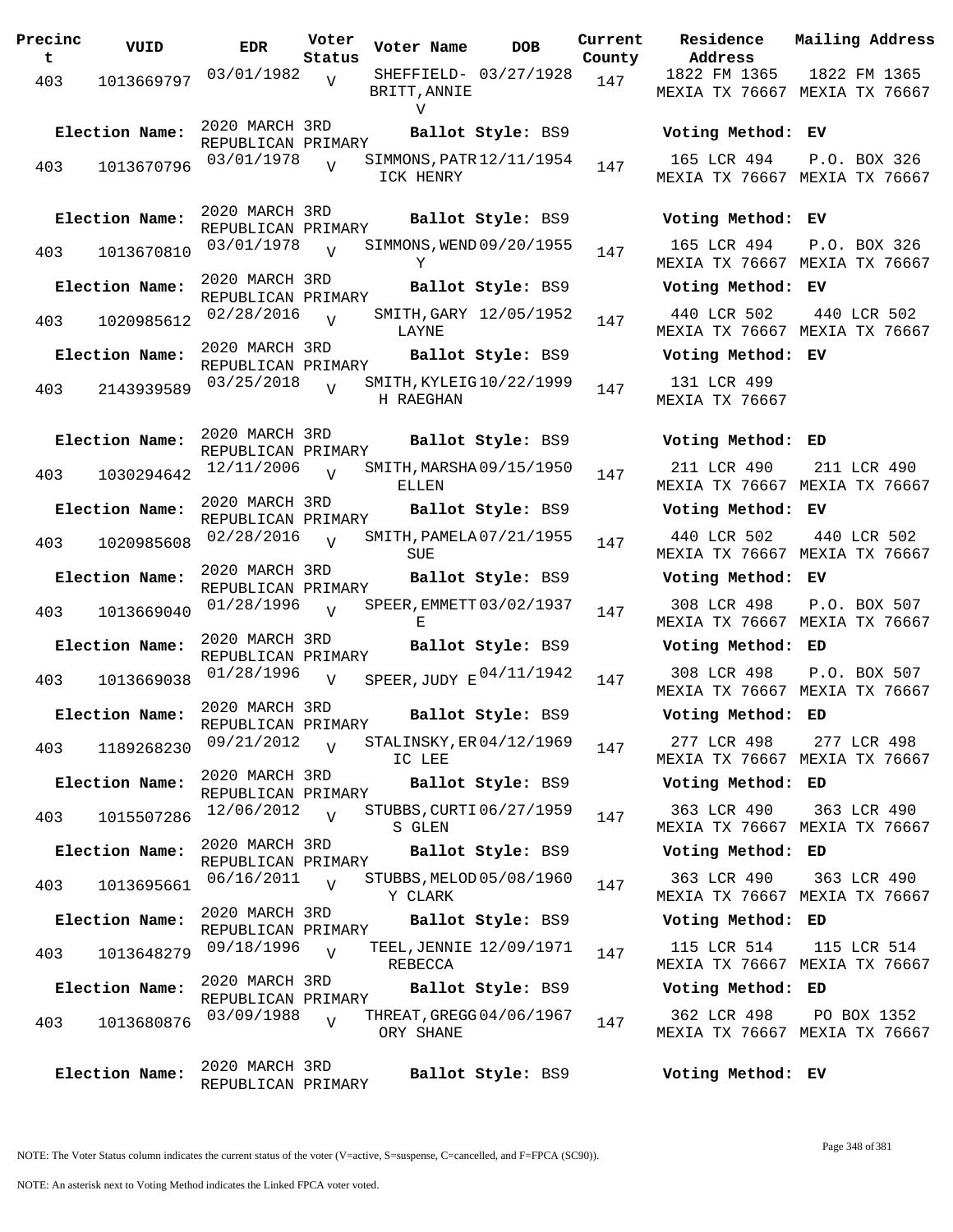| Precinc<br>t | VUID           | <b>EDR</b>                           | Voter<br>Status | Voter Name                           | <b>DOB</b>            | Current<br>County | Residence<br>Address                           | Mailing Address                               |
|--------------|----------------|--------------------------------------|-----------------|--------------------------------------|-----------------------|-------------------|------------------------------------------------|-----------------------------------------------|
| 403          | 1013669427     | 12/30/1994                           | $\overline{v}$  | WELCH, COLBY 11/07/1976<br>LYNN      |                       | 147               | 1341 FM 1365                                   | 1341 FM 1365<br>MEXIA TX 76667 MEXIA TX 76667 |
|              | Election Name: | 2020 MARCH 3RD<br>REPUBLICAN PRIMARY |                 |                                      | Ballot Style: BS9     |                   | Voting Method: ED                              |                                               |
| 403          | 1013669458     | 03/01/1978                           |                 | WELCH, RONNIE 08/02/1945<br>LEE      |                       | 147               | 1341 FM 1365                                   | 1341 FM 1365<br>MEXIA TX 76667 MEXIA TX 76667 |
|              | Election Name: | 2020 MARCH 3RD<br>REPUBLICAN PRIMARY |                 |                                      | Ballot Style: BS9     |                   | Voting Method: ED                              |                                               |
| 403          | 2139622482     | 10/13/2017                           | $\overline{v}$  | WHITE, CHRIST 11/15/1991<br>IAN EVAN |                       | 147               | 329 LCR 502                                    | 329 LCR 502<br>MEXIA TX 76667 MEXIA TX 76667  |
|              | Election Name: | 2020 MARCH 3RD<br>REPUBLICAN PRIMARY |                 |                                      | Ballot Style: BS9     |                   | Voting Method: ED                              |                                               |
| 403          | 2132468821     | 08/09/2017                           | $\overline{U}$  | YODER-<br>DUBUS, LISA A              | 09/16/1957            | 147               | 691 FM 1365                                    | 691 FM 1365<br>MEXIA TX 76667 MEXIA TX 76667  |
|              | Election Name: | 2020 MARCH 3RD<br>REPUBLICAN PRIMARY |                 |                                      | Ballot Style: BS9     |                   | Voting Method: EV                              |                                               |
| 403          | 1024088670     | 04/23/2005                           |                 | ANN                                  | YORK, LORI 02/03/1973 | 147               | 564 LCR 498                                    | 564 LCR 498<br>MEXIA TX 76667 MEXIA TX 76667  |
|              | Election Name: | 2020 MARCH 3RD<br>REPUBLICAN PRIMARY |                 |                                      | Ballot Style: BS9     |                   | Voting Method: ED                              |                                               |
| 403          | 1114662587     | 10/26/2018                           | $\overline{z}$  | ZIEMER, BRIAN 03/13/1960<br>SCOTT    |                       | 147               | 1701 HINCHLIFFE<br><b>RD</b><br>MEXIA TX 76667 |                                               |
|              | Election Name: | 2020 MARCH 3RD<br>REPUBLICAN PRIMARY |                 |                                      | Ballot Style: BS9     |                   | Voting Method: ED                              |                                               |
| 403          | 1114685909     | 10/26/2018                           |                 | ZIEMER, CHERI 06/02/1951<br>LYN GWEN |                       | 147               | 1701 HINCHLIFFE<br><b>RD</b><br>MEXIA TX 76667 |                                               |
|              | Election Name: | 2020 MARCH 3RD<br>REPUBLICAN PRIMARY |                 |                                      | Ballot Style: BS9     |                   | Voting Method: ED                              |                                               |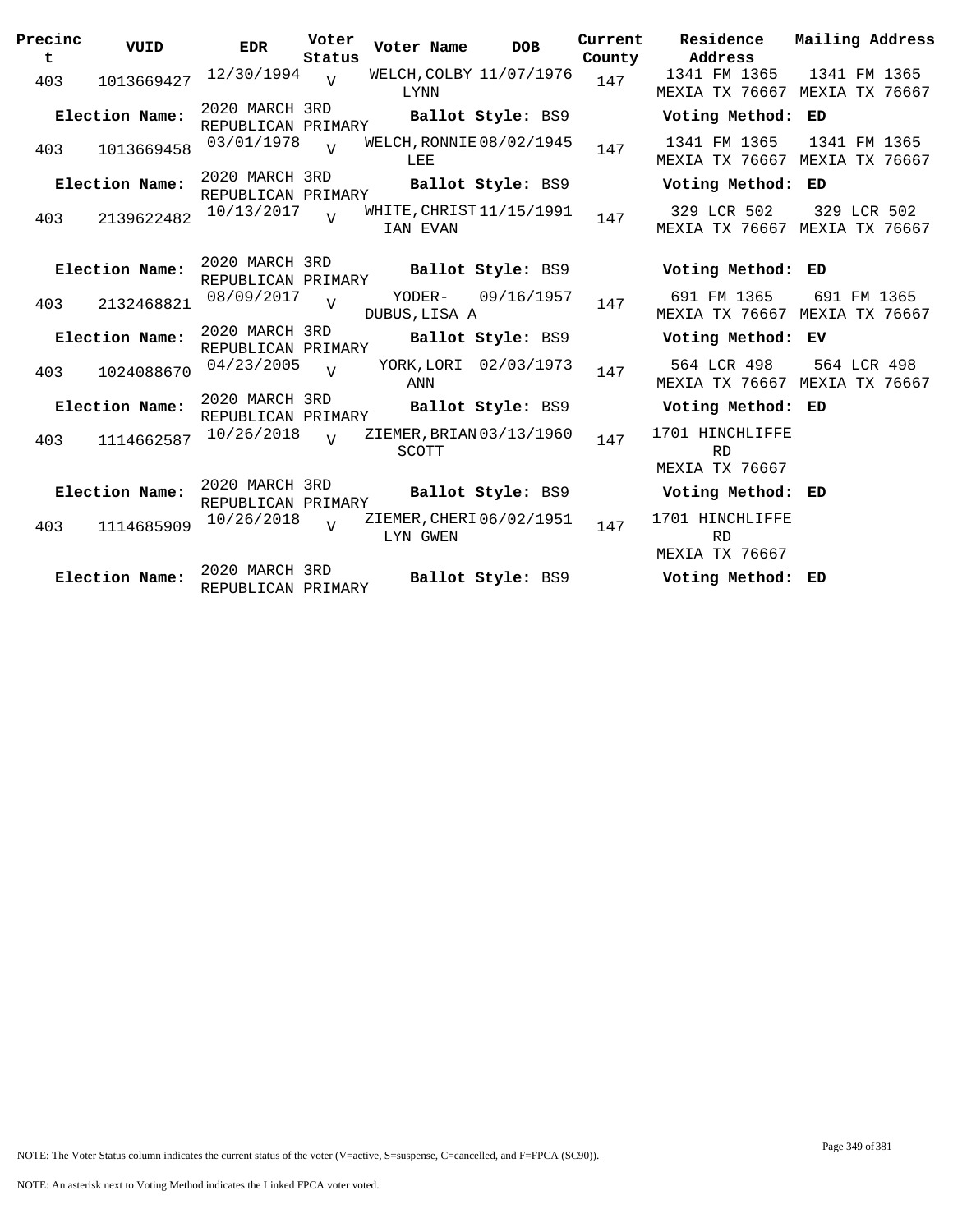| Precinc<br>t. | VUID              | <b>EDR</b>                           | Voter<br>Status | Voter Name                           | <b>DOB</b>             | Current<br>County | Residence<br>Address                  |
|---------------|-------------------|--------------------------------------|-----------------|--------------------------------------|------------------------|-------------------|---------------------------------------|
|               | 1013702562<br>404 | 03/28/1984 <sub>V</sub>              |                 | ALLEN, BERTHA08/04/1950<br>FAYE      |                        | 147               | 5592 FM 39 N<br>MEXIA TX 7666         |
|               | Election Name:    | 2020 MARCH 3RD<br>REPUBLICAN PRIMARY |                 |                                      | Ballot Style: BS9      |                   | Voting Metho                          |
|               | 1023529985<br>404 | 12/05/2004                           | $\overline{V}$  | ALLEN, BRANDO 06/07/1978<br>N NEAL   |                        | 147               | 2086 LCR 456<br>GROESBECK TX<br>76642 |
|               | Election Name:    | 2020 MARCH 3RD<br>REPUBLICAN PRIMARY |                 |                                      | Ballot Style: BS9      |                   | Voting Metho                          |
|               | 404<br>1013654136 | 03/01/1986                           | $\overline{V}$  | ALPERT, ANNA 11/15/1957<br>LUCAS     |                        | 147               | 113 LCR 431<br>MEXIA TX 7666          |
|               | Election Name:    | 2020 MARCH 3RD<br>REPUBLICAN PRIMARY |                 |                                      | Ballot Style: BS9      |                   | Voting Metho                          |
|               | 1013652775<br>404 | $04/20/1992$ V                       |                 | ALPERT, KENNE 05/08/1959<br>TH JAY   |                        | 147               | 113 LCR 431<br>MEXIA TX 7666          |
|               | Election Name:    | 2020 MARCH 3RD<br>REPUBLICAN PRIMARY |                 |                                      | Ballot Style: BS9      |                   | Voting Metho                          |
|               | 1019282816<br>404 | $04/01/2015$ V                       |                 | EILEEN                               | ARBOR, JILL 01/17/1985 | 147               | 358 LCR 436<br>MEXIA TX 7666          |
|               | Election Name:    | 2020 MARCH 3RD<br>REPUBLICAN PRIMARY |                 |                                      | Ballot Style: BS9      |                   | Voting Metho                          |
|               | 1198040275<br>404 | 03/08/2013                           | $\overline{V}$  | BAIN, TOBY                           | 03/25/1956             | 147               | 1912 LCR 456<br>GROESBECK TX<br>76642 |
|               | Election Name:    | 2020 MARCH 3RD<br>REPUBLICAN PRIMARY |                 |                                      | Ballot Style: BS9      |                   | Voting Metho                          |
|               | 1043528803<br>404 | 04/19/2006                           | $\overline{V}$  | BARKER, TRENT 11/01/1974<br>ON LEWIS |                        | 147               | 319 LCR 458<br>MEXIA TX 7666          |
|               | Election Name:    | 2020 MARCH 3RD<br>REPUBLICAN PRIMARY |                 |                                      | Ballot Style: BS9      |                   | Voting Metho                          |
|               | 1003918447<br>404 | 01/19/1990                           | V               | MICHAEL                              | BEIL, DAVID 01/09/1967 | 147               | 684 LCR 450<br>MEXIA TX 7666          |
|               | Election Name:    | 2020 MARCH 3RD<br>REPUBLICAN PRIMARY |                 |                                      | Ballot Style: BS9      |                   | Voting Metho                          |
|               | 404<br>1209454225 | 06/20/2014                           | $\overline{V}$  | JO.                                  | BEIL, KATHY 06/01/1970 | 147               | 684 LCR 450<br>MEXIA TX 7666          |
|               | Election Name:    | 2020 MARCH 3RD<br>REPUBLICAN PRIMARY |                 |                                      | Ballot Style: BS9      |                   | Voting Metho                          |
|               | 404<br>1013640972 | 04/11/1997                           | S               | BLACK, HOLLY 02/14/1979<br>ANN       |                        | 147               | 992 LCR 450<br>MEXIA TX 7666          |
|               | Election Name:    | 2020 MARCH 3RD<br>REPUBLICAN PRIMARY |                 |                                      | Ballot Style: BS9      |                   | Voting Metho                          |
| 404           | 1018543752        | 02/21/2003                           | $\overline{V}$  | MARSHALL                             | BLACK, RYAN 01/21/1981 | 147               | 992 LCR 450<br>MEXIA TX 7666<br>5045  |
|               | Election Name:    | 2020 MARCH 3RD<br>REPUBLICAN PRIMARY |                 |                                      | Ballot Style: BS9      |                   | Voting Metho                          |
|               | 1013654297<br>404 | 03/01/1978                           | $\overline{17}$ | BOLTON, MICHA 09/14/1955<br>EL WAYNE |                        | 147               | 546 LCR 455<br>MEXIA TX 7666          |
|               | Election Name:    | 2020 MARCH 3RD                       |                 |                                      | Ballot Style: BS9      |                   | Voting Metho                          |
| 404           | 1013653613        | REPUBLICAN PRIMARY<br>10/24/1980     | $\overline{U}$  | BOLTON, VALER 06/05/1957<br>ΙE       |                        | 147               | 546 LCR 455<br>MEXIA TX 7666          |
|               | Election Name:    | 2020 MARCH 3RD                       |                 |                                      | Ballot Style: BS9      |                   | Voting Metho                          |
|               |                   |                                      |                 |                                      |                        |                   |                                       |
|               | 404<br>1013653697 | REPUBLICAN PRIMARY<br>03/01/1978     | $\overline{U}$  | BOWDEN, EDWAR 09/18/1942<br>D J      |                        | 147               | 6046 FM 39 N<br>MEXIA TX 7666         |

**Voter Name DOB Residence Address Current Mailing Address** nty 5592 FM 39 N MEXIA TX 76667 MEXIA TX 76667 5592 FM 39 N **Election Name: Ballot Style:** BS9 **Voting Method: EV** 2086 LCR 456 GROESBECK TX 76642 2086 LCR 456 GROESBECK TX 76642 **Election Name: Ballot Style:** BS9 **Voting Method: EV** 113 LCR 431 MEXIA TX 76667 MEXIA TX 76667 113 LCR 431 **Election Name: Ballot Style:** BS9 **Voting Method: EV** 113 LCR 431 MEXIA TX 76667 MEXIA TX 76667 113 LCR 431 **Election Name: Ballot Style:** BS9 **Voting Method: EV** 358 LCR 436 MEXIA TX 76667 MEXIA TX 76667 358 LCR 436 **Election Name: Ballot Style:** BS9 **Voting Method: EV** GROESBECK TX 76642 1912 CR 456 GROESBECK TX 76642 **Election Name: Ballot Style:** BS9 **Voting Method: EV** 319 LCR 458 MEXIA TX 76667 MEXIA TX 76667 319 LCR 458 **Election Name: Ballot Style:** BS9 **Voting Method: EV** 684 LCR 450 MEXIA TX 76667 MEXIA TX 76667 PO BOX 1537 **Election Name: Ballot Style:** BS9 **Voting Method: ED** 684 LCR 450 MEXIA TX 76667 MEXIA TX 76667 PO BOX 1537 **Election Name: Ballot Style:** BS9 **Voting Method: ED** 992 LCR 450 MEXIA TX 76667 MEXIA TX 76667 992 LCR 450 **Election Name: Ballot Style:** BS9 **Voting Method: EV** 992 LCR 450 MEXIA TX 76667- GROESBECK TX 5045 PO BOX 287 76642 **Election Name: Ballot Style:** BS9 **Voting Method: EV** 546 LCR 455 MEXIA TX 76667 MEXIA TX 76667 546 LCR 455 **Election Name: Ballot Style:** BS9 **Voting Method: EV** 546 LCR 455 MEXIA TX 76667 MEXIA TX 76667 546 LCR 455 **Election Name: Ballot Style:** BS9 **Voting Method: ED** 6046 FM 39 N MEXIA TX 76667 MEXIA TX 76667 6046 FM 39 N

**Election Name: Ballot Style:** BS9 **Voting Method: EV**

NOTE: The Voter Status column indicates the current status of the voter (V=active, S=suspense, C=cancelled, and F=FPCA (SC90)).

Page 350 of 381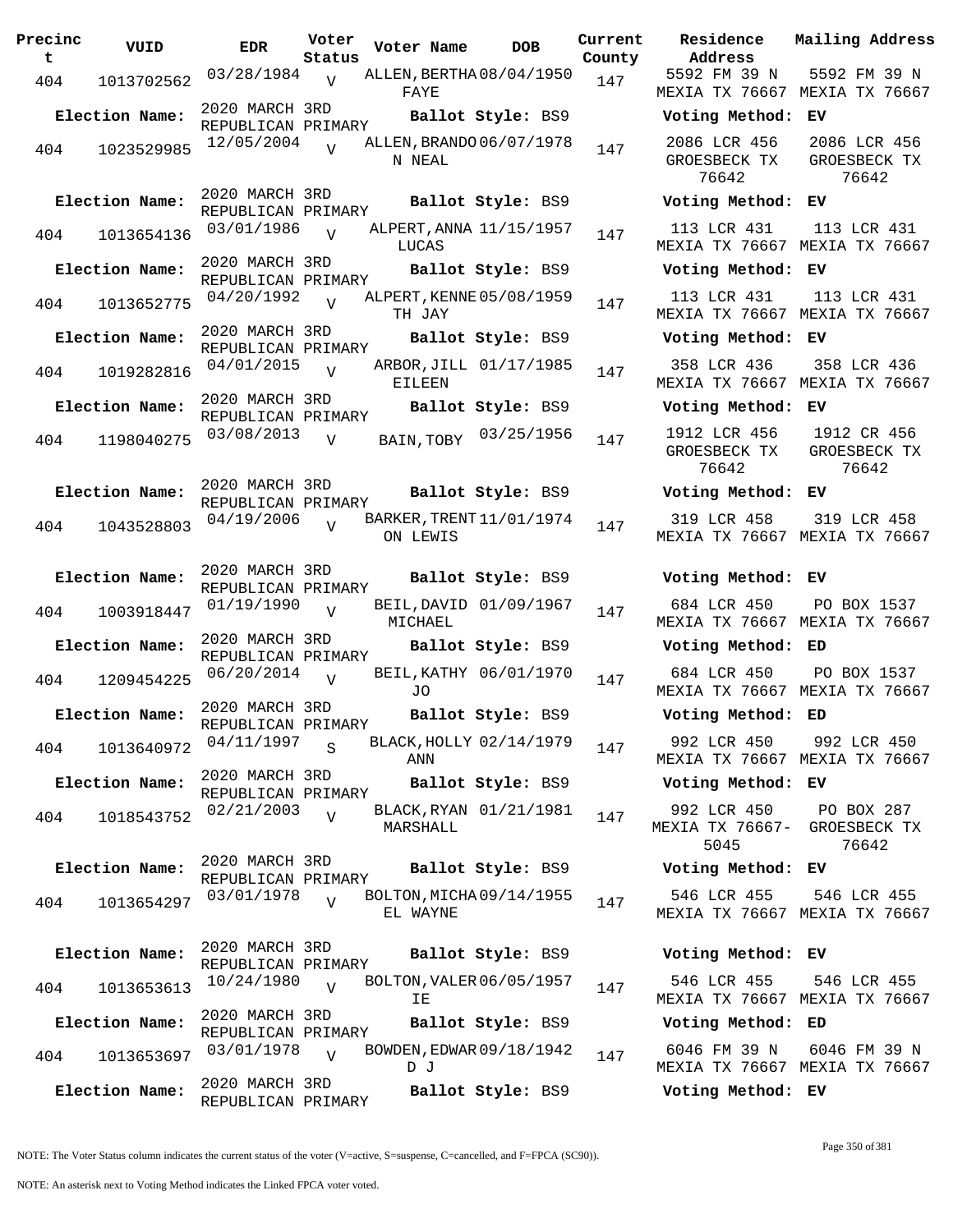| Precinc<br>t. | VUID           | EDR                                  | Voter<br>Status | Voter Name DOB                                   |                         | Current<br>County | Residence<br>Address                       |
|---------------|----------------|--------------------------------------|-----------------|--------------------------------------------------|-------------------------|-------------------|--------------------------------------------|
|               | 404 1013653684 |                                      |                 | $03/01/1978$ v BOWDEN, JUDIT 05/04/1945 147<br>Н |                         |                   | 6068 FM 39 N<br>MEXIA TX 7666              |
|               | Election Name: | 2020 MARCH 3RD<br>REPUBLICAN PRIMARY |                 |                                                  | Ballot Style: BS9       |                   | Voting Metho                               |
| 404           | 1003915325     | 12/14/2000                           | $\overline{V}$  | DEVOE                                            | BOYD, ASH 11/03/1962    | 147               | 5575 FM 39 N<br>MEXIA TX 7666              |
|               | Election Name: | 2020 MARCH 3RD<br>REPUBLICAN PRIMARY |                 |                                                  | Ballot Style: BS9       |                   | Voting Metho                               |
| 404           | 1013725278     | $08/10/2000$ V                       |                 | BOYD, CANDICE 07/05/1957<br>WALLING              |                         | 147               | 5575 FM 39 N<br>MEXIA TX 7666              |
|               | Election Name: | 2020 MARCH 3RD<br>REPUBLICAN PRIMARY |                 |                                                  | Ballot Style: BS9       |                   | Voting Metho                               |
|               | 404 1033301103 | 09/24/2016 <sub>V</sub>              |                 | II, JOSEPH S                                     | BURKHARDT 09/03/1960    | 147               | 491 LCR 437<br>MEXIA TX 7666               |
|               | Election Name: | 2020 MARCH 3RD<br>REPUBLICAN PRIMARY |                 |                                                  | Ballot Style: BS9       |                   | Voting Metho                               |
| 404           | 1014134096     | 01/06/2001                           | $\overline{V}$  | RUTH                                             | BURKS, DIANE 02/20/1943 | 147               | 361 LCR 436<br>MEXIA TX 7666               |
|               | Election Name: | 2020 MARCH 3RD<br>REPUBLICAN PRIMARY |                 |                                                  | Ballot Style: BS9       |                   | Voting Metho                               |
| 404           | 1016831516     | $03/12/2017$ V                       |                 | JACKSON                                          | BYRD, ANNA 12/11/1954   | 147               | 1559 LCR 433<br>MEXIA TX 7666              |
|               | Election Name: | 2020 MARCH 3RD<br>REPUBLICAN PRIMARY |                 |                                                  | Ballot Style: BS9       |                   | Voting Metho                               |
|               | 404 1016824163 | $10/07/2017$ V                       |                 | BYRD, WILLIAM 09/20/1953<br>EDWARD               |                         | 147               | 1559 LCR 433<br>MEXIA TX 7666              |
|               | Election Name: |                                      |                 | REPUBLICAN PRIMARY<br><b>Ballot Style:</b> BS9   |                         |                   | Voting Metho                               |
| 404           | 1013653904     | $03/01/1978$ V                       |                 | GAIL                                             | CATE, ROY 11/16/1943    | 147               | 5908 FM 39 N<br>MEXIA TX 7666              |
|               | Election Name: | 2020 MARCH 3RD<br>REPUBLICAN PRIMARY |                 |                                                  | Ballot Style: BS9       |                   | Voting Metho                               |
| 404           | 1013653915     | 03/01/1978                           | $\overline{V}$  | CATE, WYNTERS 08/08/1948                         |                         | 147               | 5908 FM 39 N<br>MEXIA TX 7666              |
|               | Election Name: | 2020 MARCH 3RD<br>REPUBLICAN PRIMARY |                 |                                                  | Ballot Style: BS9       |                   | Voting Metho                               |
| 404           | 1017921832     | 01/16/2016                           | $\overline{V}$  | DIANNE                                           | CHALK, JUDY 10/31/1960  | 147               | 1421 LCR 450<br>GROESBECK TX<br>76642      |
|               | Election Name: | 2020 MARCH 3RD<br>REPUBLICAN PRIMARY |                 |                                                  | Ballot Style: BS9       |                   | Voting Metho                               |
| 404           | 1168274155     | 01/10/2010                           | $\overline{V}$  | CHERRY, JOSEP 12/10/1991<br>H WARNER             |                         | 147               | 2323 LCR 433<br>GROESBECK TX<br>76642-2695 |
|               | Election Name: | 2020 MARCH 3RD<br>REPUBLICAN PRIMARY |                 |                                                  | Ballot Style: BS9       |                   | Voting Metho                               |
| 404           | 2152794734     | 01/23/2019                           | $\overline{U}$  | CLEMENTS, JOR 01/23/2001<br>DAN MICHAEL          |                         | 147               | 319 LCR 458<br>MEXIA TX 7666               |
|               | Election Name: | 2020 MARCH 3RD<br>REPUBLICAN PRIMARY |                 |                                                  | Ballot Style: BS9       |                   | Voting Metho                               |
| 404           | 1013701392     | 11/02/1992                           | $\overline{U}$  | CLEMENTS, MIC 07/26/1950<br>HAEL LEE             |                         | 147               | 319 A LCR 458<br>MEXIA TX 7666             |
|               | Election Name: | 2020 MARCH 3RD                       |                 |                                                  | Ballot Style: BS9       |                   | Voting Metho                               |
| 404           | 1057690624     | REPUBLICAN PRIMARY<br>02/06/2006     | $\overline{V}$  | COLON<br>SR, JOSE                                | 09/01/1957              | 147               | 6410 FM 39 N<br>MEXIA TX 7666              |
|               | Election Name: | 2020 MARCH 3RD                       |                 |                                                  | Ballot Style: BS9       |                   | Voting Metho                               |
| 404           | 1013652673     | REPUBLICAN PRIMARY<br>03/01/1982     | $\overline{V}$  | COOPER, DEBOR 03/26/1956<br>AH JEAN              |                         | 147               | 4038 FM 39 N<br>MEXIA TX 7666              |

**Voter Name DOB Residence Address Current Mailing Address** 6068 FM 39 N MEXIA TX 76667 MEXIA TX 76667 6068 FM 39 N **Election Name: Ballot Style:** BS9 **Voting Method: EV** 5575 FM 39 N MEXIA TX 76667 MEXIA TX 76667 5575 FM 39 N **Election Name: Ballot Style:** BS9 **Voting Method: EV** 5575 FM 39 N MEXIA TX 76667 MEXIA TX 76667 5575 FM 39N **Election Name: Ballot Style:** BS9 **Voting Method: EV** 491 LCR 437 491 C LCR 437 MEXIA TX 76667 MEXIA TX 76667 **Election Name: Ballot Style:** BS9 **Voting Method: ED** 361 LCR 436 MEXIA TX 76667 MEXIA TX 76667 361 LCR 436 **Election Name: Ballot Style:** BS9 **Voting Method: ED** 1559 LCR 433 MEXIA TX 76667 MEXIA TX 76667 1559 LCR 433 **Election Name: Ballot Style:** BS9 **Voting Method: EV** 1559 LCR 433 MEXIA TX 76667 **Election Name: Ballot Style:** BS9 **Voting Method: EV** 5908 FM 39 N MEXIA TX 76667 MEXIA TX 76667 5908 FM 39 N **Election Name: Ballot Style:** BS9 **Voting Method: EV** MEXIA TX 76667 MEXIA TX 76667 5908 FM 39 N **Election Name: Ballot Style:** BS9 **Voting Method: EV** 1421 LCR 450 GROESBECK TX 76642 1421 LCR 450 GROESBECK TX 76642 **Election Name: Ballot Style:** BS9 **Voting Method: EV** 2323 LCR 433 GROESBECK TX 76642-2695 2323 LCR 433 GROESBECK TX 76642 **Election Name: Ballot Style:** BS9 **Voting Method: EV** 319 LCR 458 MEXIA TX 76667 MEXIA TX 76667 319 LCR 458 **Election Name: Ballot Style:** BS9 **Voting Method: ED** 319 A LCR 458 MEXIA TX 76667 **Election Name: Ballot Style:** BS9 **Voting Method: ED** 6410 FM 39 N MEXIA TX 76667 MEXIA TX 76667 6410 FM 39 N **Election Name: Ballot Style:** BS9 **Voting Method: EV**

NOTE: The Voter Status column indicates the current status of the voter (V=active, S=suspense, C=cancelled, and F=FPCA (SC90)).

4038 FM 39 N

MEXIA TX 76667 MEXIA TX 76667

4038 FM 39 N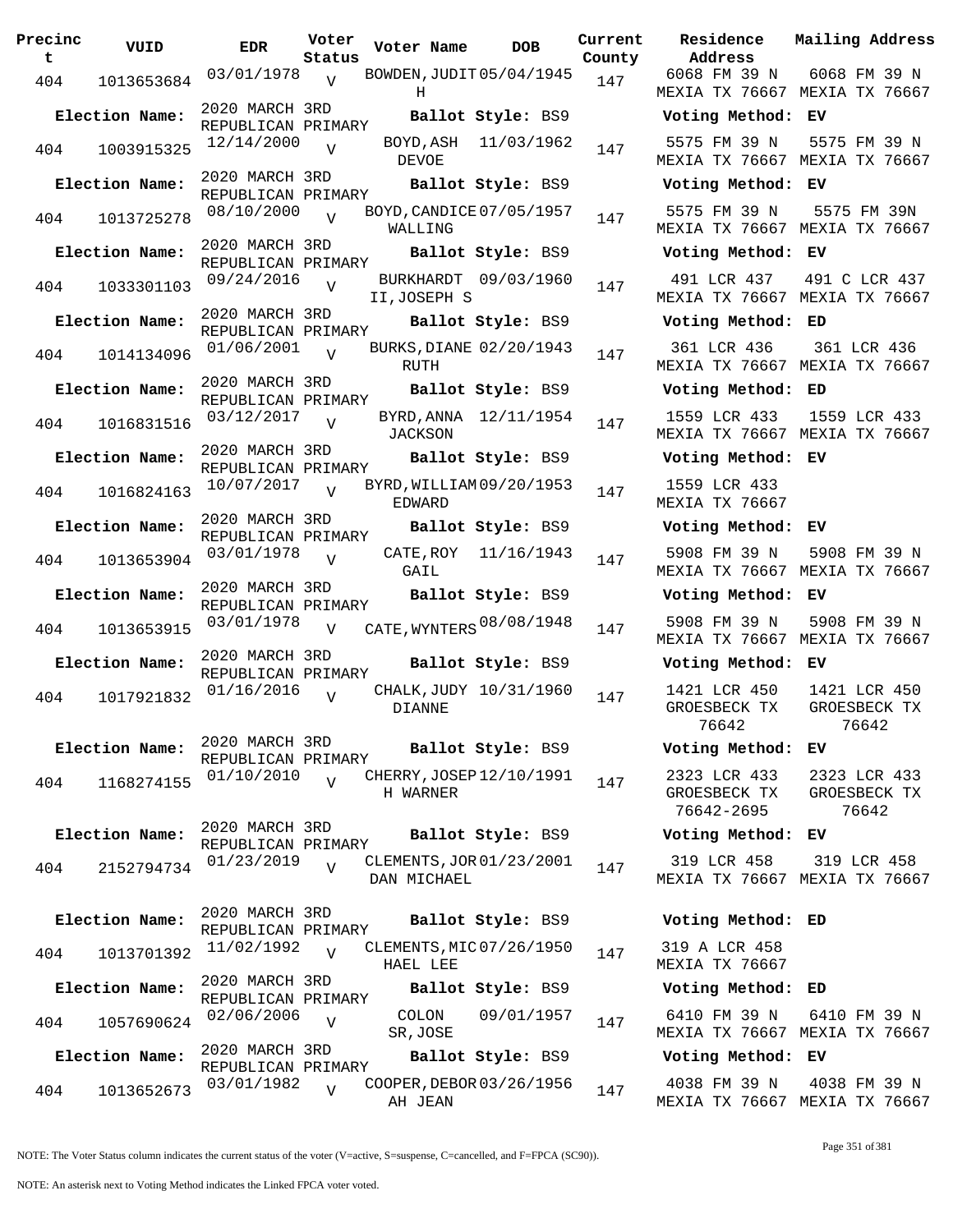**Precinc t VUID EDR Voter Status Voter Name bob Current Residence County** 2020 MARCH 3RD REPUBLICAN PRIMARY **Election Name: Ballot Style:** BS9 **Voting Method: EV** <sup>404</sup> COOPER,LAIRD 03/01/1982 <sup>1013652687</sup> <sup>147</sup> 02/13/1955 VERNON  $V$ 2020 MARCH 3RD REPUBLICAN PRIMARY **Election Name: Ballot Style:** BS9 **Voting Method: EV** 404 1003770440 08/19/2001 COLON,CONNIE S  $\overline{U}$ COPELAND 06/23/1962 147 2020 MARCH 3RD REPUBLICAN PRIMARY **Election Name: Ballot Style:** BS9 **Voting Method: EV** <sup>404</sup> COTTON,DANA 03/08/1995 <sup>1013652440</sup> <sup>147</sup> 03/03/1973 LEE  $V$ 2020 MARCH 3RD REPUBLICAN PRIMARY **Election Name: Ballot Style:** BS9 **Voting Method: EV** 404 1013681376  $11/03/1988$ JANE  $\overline{V}$ COTTON, MARY 08/29/1959 147 2020 MARCH 3RD REPUBLICAN PRIMARY **Election Name: Ballot Style:** BS9 **Voting Method: EV** 404 1013646070  $04/04/2002$  CRANFORD, HOW 12/04/1937 147 ARD EDWARD V 2020 MARCH 3RD REPUBLICAN PRIMARY **Election Name: Ballot Style:** BS9 **Voting Method: ED** 404 1033217287 <sup>11/09/2015</sup> v CROSS, GLORIA 03/16/1949 147 JEAN  $\overline{V}$ 2020 MARCH 3RD REPUBLICAN PRIMARY **Election Name: Ballot Style:** BS9 **Voting Method: EV** 404 1034153669 <sup>11/09/2015</sup> v CROSS 03/21/1948 147 SR,JOHN HUGH  $\overline{V}$ 2020 MARCH 3RD REPUBLICAN PRIMARY **Election Name: Ballot Style:** BS9 **Voting Method: EV** 404 1205524201 03/03/2020 V DARBY, COURTN 07/09/1992 147 EY KAYE  $V$ 2020 MARCH 3RD REPUBLICAN PRIMARY **Election Name: Ballot Style:** BS9 **Voting Method: ED** 404 2156334462 05/11/2019 V DOBSON, COLTO 05/11/2001 147 N JEARL  $V$ 2020 MARCH 3RD REPUBLICAN PRIMARY<br>02/28/2014 T **Election Name: Ballot Style:** BS9 **Voting Method: EV** 404 1026824213 02/28/2014 V DOBSON, CRYST 07/18/1987 147 AL V 2020 MARCH 3RD REPUBLICAN PRIMARY **Election Name: Ballot Style:** BS9 **Voting Method: EV** <sup>404</sup> DOBSON,RANDA 01/29/2010 <sup>1168528711</sup> <sup>147</sup> 05/29/1983 LL KEITH  $\overline{v}$ 2020 MARCH 3RD REPUBLICAN PRIMARY **Election Name: Ballot Style:** BS9 **Voting Method: EV** 404 1024123596 05/05/2005 V DOBSON, TAMMY 03/30/1974 147 SOLLEY V 2020 MARCH 3RD REPUBLICAN PRIMARY **Election Name: Ballot Style:** BS9 **Voting Method: ED** 404 1175605084 <sup>12/02/2010</sup> v DODSON, AMY 11/04/1975 147 JO  $\overline{v}$ 2020 MARCH 3RD REPUBLICAN PRIMARY **Election Name: Ballot Style:** BS9 **Voting Method: ED**

**Address Current Mailing Address** 4038 FM 39 N MEXIA TX 76667 MEXIA TX 76667 4038 FM 39 N 6410 FM 39 N MEXIA TX 76667 MEXIA TX 76667 6410 FM 39N 5992 FM 39 N MEXIA TX 76667 MEXIA TX 76667 P.O. BOX 249 129 PR 5488 MEXIA TX 76667 MEXIA TX 76667 PO BOX 89 628 LCR 450 MEXIA TX 76667 MEXIA TX 76667 628 LCR 450 106 LCR 439 MEXIA TX 76667 MEXIA TX 76667 106 LCR 439 106 LCR 439 MEXIA TX 76667 MEXIA TX 76667 106 LCR 439 6215 FM 39 N MEXIA TX 76667 642 LCR 439 MEXIA TX 76667 MEXIA TX 76667 PO BOX 706 642 LCR 439 MEXIA TX 76667 PO BOX 142 GROESBECK TX 76642 642 LCR 439 MEXIA TX 76667 PO BOX 142 GROESBECK TX 76642 642 LCR 439 MEXIA TX 76667 MEXIA TX 76667 642 LCR 439 1520 LCR 454 GROESBECK TX 76642 1520 LCR 454 GROESBECK TX 76642

NOTE: The Voter Status column indicates the current status of the voter (V=active, S=suspense, C=cancelled, and F=FPCA (SC90)).

Page 352 of 381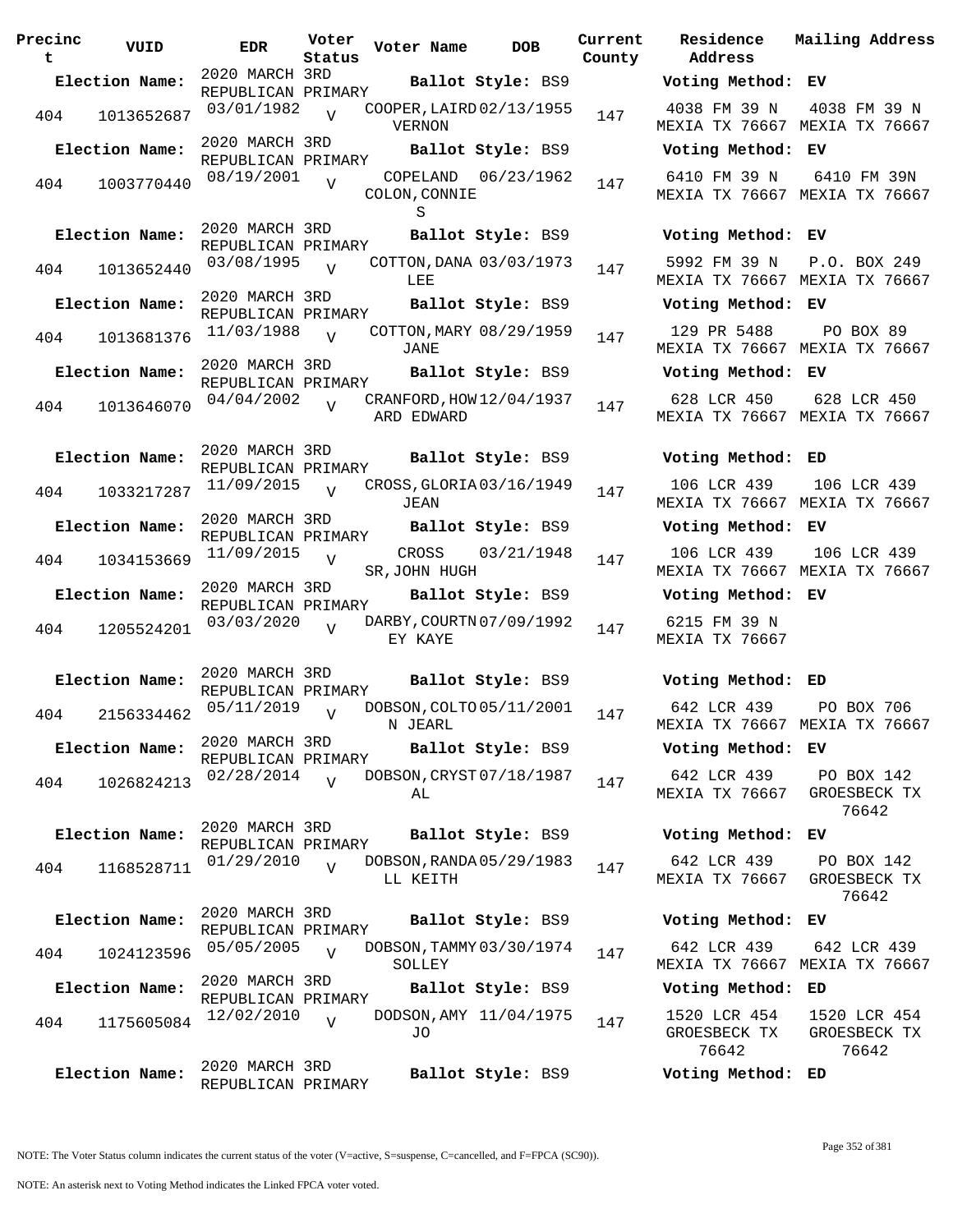| Precinc<br>t | VUID           | <b>EDR</b>                           | Voter<br>Status | Voter Name    | <b>DOB</b>               | Curre<br>Count |
|--------------|----------------|--------------------------------------|-----------------|---------------|--------------------------|----------------|
| 404          | 1153092711     | 06/06/2008                           | $\overline{V}$  | AM ANTHONY    | DODSON, WILLI 01/27/1975 | 147            |
|              | Election Name: | 2020 MARCH 3RD<br>REPUBLICAN PRIMARY |                 |               | Ballot Style: BS9        |                |
| 404          | 1027426555     | 09/07/2005                           | $\overline{V}$  | SIMS          | EBERLE, RUTH 04/22/1947  | 147            |
|              | Election Name: | 2020 MARCH 3RD<br>REPUBLICAN PRIMARY |                 |               | Ballot Style: BS9        |                |
| 404          | 1013654812     | 11/02/1992                           | $\overline{V}$  | RY JAMES      | FERGUSON, LAR 02/15/1959 | 147            |
|              | Election Name: | 2020 MARCH 3RD<br>REPUBLICAN PRIMARY |                 |               | Ballot Style: BS9        |                |
| 404          | 1013654808     | 11/04/1984                           | $\overline{V}$  | GINIA LYNN    | FERGUSON, VIR 09/06/1966 | 147            |
|              | Election Name: | 2020 MARCH 3RD<br>REPUBLICAN PRIMARY |                 |               | Ballot Style: BS9        |                |
| 404          | 1013702354     | 05/17/1984                           | $\overline{V}$  | E DEAN        | FLEMING, MONT 08/17/1958 | 147            |
|              | Election Name: | 2020 MARCH 3RD<br>REPUBLICAN PRIMARY |                 |               | Ballot Style: BS9        |                |
| 404          | 1028748764     | 08/18/2010                           | $\overline{V}$  | TI SHAY       | FLUSCHE, KRIS 07/21/1977 | 147            |
|              | Election Name: | 2020 MARCH 3RD<br>REPUBLICAN PRIMARY |                 |               | Ballot Style: BS9        |                |
| 404          | 1013640917     | 04/05/1997                           | $\overline{V}$  | OPAL          | FOGLE, LUDIE 07/08/1961  | 147            |
|              | Election Name: | 2020 MARCH 3RD<br>REPUBLICAN PRIMARY |                 |               | Ballot Style: BS9        |                |
| 404          | 1013648618     | 08/25/1996                           | $\overline{V}$  | SSA ANN       | FORREST, MELI 10/04/1959 | 147            |
|              | Election Name: | 2020 MARCH 3RD<br>REPUBLICAN PRIMARY |                 |               | Ballot Style: BS9        |                |
| 404          | 1013722439     | 03/01/1982                           | $\overline{V}$  | RT JACKSON    | FORREST, ROBE 08/28/1951 | 147            |
|              | Election Name: | 2020 MARCH 3RD<br>REPUBLICAN PRIMARY |                 |               | Ballot Style: BS9        |                |
| 404          | 1025652516     | 07/14/2005                           | $\overline{V}$  | Y RAY         | FORTSON, DANN 06/05/1955 | 147            |
|              | Election Name: | 2020 MARCH 3RD<br>REPUBLICAN PRIMARY |                 |               | Ballot Style: BS9        |                |
| 404          | 1013670529     | 03/01/1980                           | $\overline{V}$  | NE ELAINE     | FORTSON, YVON 10/21/1957 | 147            |
|              | Election Name: | 2020 MARCH 3RD<br>REPUBLICAN PRIMARY |                 |               | Ballot Style: BS9        |                |
| 404          | 1160028874     | 09/27/2019                           | $\overline{V}$  | Y LEE         | FULLEN, SHERR 08/29/1961 | 147            |
|              | Election Name: | 2020 MARCH 3RD<br>REPUBLICAN PRIMARY |                 |               | Ballot Style: BS9        |                |
| 404          | 1033443450     | 08/06/2016                           | $\overline{V}$  | RICHARDSON    | GRAY, ROXANNE 06/04/1950 | 147            |
|              | Election Name: | 2020 MARCH 3RD<br>REPUBLICAN PRIMARY |                 |               | Ballot Style: BS9        |                |
| 404          | 1032876134     | 08/06/2016                           | $\overline{V}$  | <b>ERNEST</b> | GRAY, WILLIAM 01/08/1948 | 147            |

**Voter Name DOB Residence Address Current Mailing Address** nty 1520 LCR 454 GROESBECK TX 76642 1520 LCR 454 GROESBECK TX 76642 **Election Name: Ballot Style:** BS9 **Voting Method: ED** 534 LCR 437 MEXIA TX 76667 MEXIA TX 76667 534 LCR 437 **Election Name: Ballot Style:** BS9 **Voting Method: EV** 577 LCR 455 MEXIA TX 76667 MEXIA TX 76667 577 LCR 455 **Election Name: Ballot Style:** BS9 **Voting Method: ED** 577 LCR 455 MEXIA TX 76667 MEXIA TX 76667 577 LCR 455 **Election Name: Ballot Style:** BS9 **Voting Method: ED** 181 PR 5488 MEXIA TX 76667 MEXIA TX 76667 181 PR 5488 **Election Name: Ballot Style:** BS9 **Voting Method: EV** 735 LCR 433 MEXIA TX 76667 MEXIA TX 76667 735 LCR 433 **Election Name: Ballot Style:** BS9 **Voting Method: ED** 2247 LCR 456 GROESBECK TX 76642 2247 LCR 456 GROESBECK TX 76642 **Election Name: Ballot Style:** BS9 **Voting Method: ED** 454 LCR 454 MEXIA TX 76667 MEXIA TX 76667 PO BOX 807 **Election Name: Ballot Style:** BS9 **Voting Method: EV** 454 LCR 454 MEXIA TX 76667 MEXIA TX 76667 PO BOX 807 **Election Name: Ballot Style:** BS9 **Voting Method: EV** 382 LCR 439 MEXIA TX 76667 MEXIA TX 76667 382 LCR 439 **Election Name: Ballot Style:** BS9 **Voting Method: EV** 557 LCR 437 MEXIA TX 76667 **Election Name: Ballot Style:** BS9 **Voting Method: ED** 677 LCR 432 MEXIA TX 76667 MEXIA TX 76667 677 LCR 432 **Election Name: Ballot Style:** BS9 **Voting Method: ED** 1519 LCR 454 GROESBECK TX 76642 1519 LCR 454 GROESBECK TX 76642 **Election Name: Ballot Style:** BS9 **Voting Method: EV** 1519 LCR 454 GROESBECK TX 76642 1519 LCR 454 GROESBECK TX 76642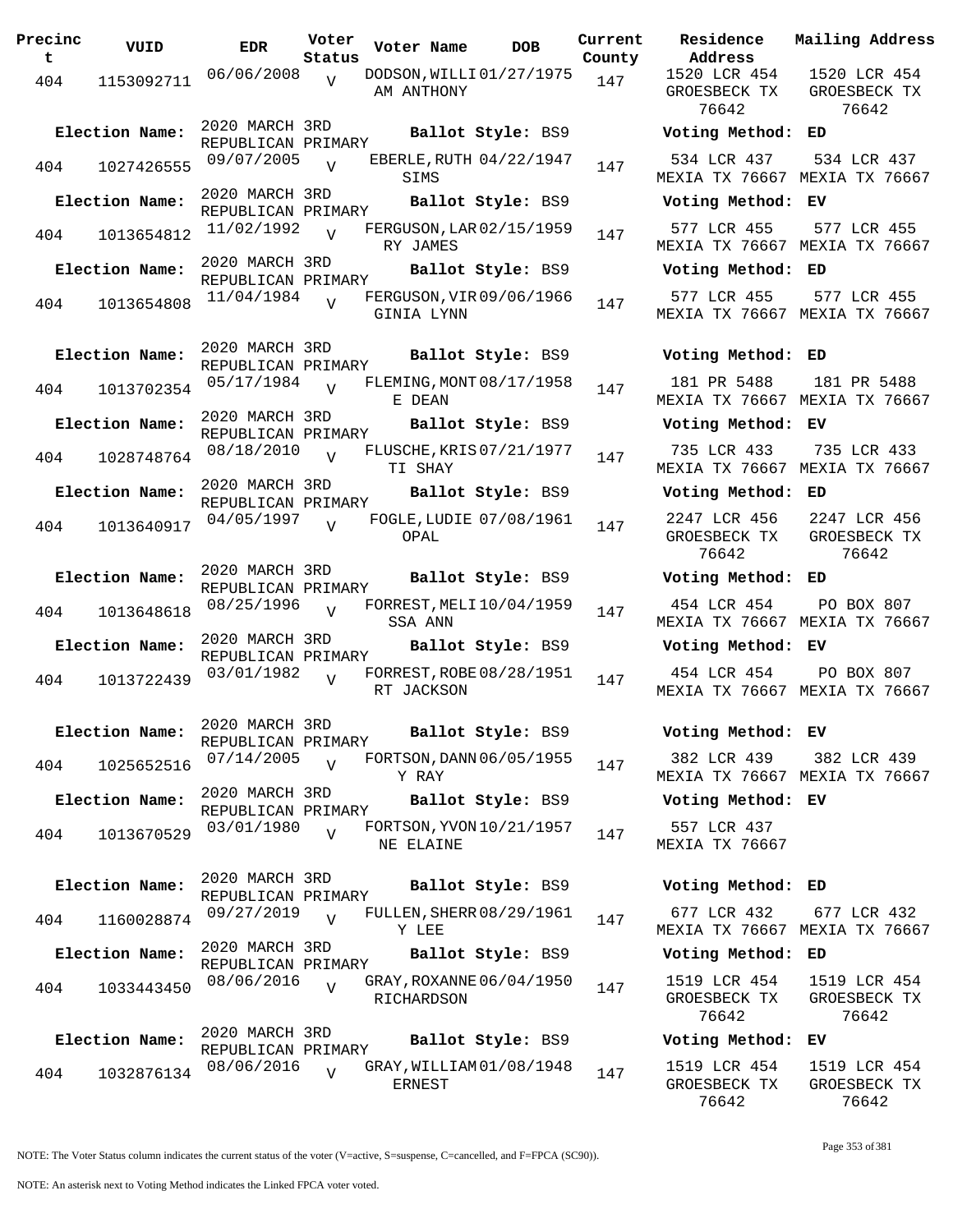| Precinc<br>t | VUID           | <b>EDR</b>                           | Voter<br>Status | Voter Name                               | <b>DOB</b>             | Current<br>County | Residence<br>Address                                                               |
|--------------|----------------|--------------------------------------|-----------------|------------------------------------------|------------------------|-------------------|------------------------------------------------------------------------------------|
|              | Election Name: |                                      |                 |                                          |                        |                   | <b>Ballot Style: BS9 Voting Method</b> REPUBLICAN PRIMARY <b>Ballot Style: BS9</b> |
|              | 404 1084706604 | 06/29/2017                           | $\overline{V}$  | HAMILTON, DAV 08/18/1955<br>ID RANDAL    |                        | 147               | 2490 A LCR 45<br>GROESBECK TX<br>76642                                             |
|              | Election Name: | 2020 MARCH 3RD<br>REPUBLICAN PRIMARY |                 |                                          | Ballot Style: BS9      |                   | Voting Metho                                                                       |
| 404          | 1013653989     | 03/01/1978                           | $\overline{V}$  |                                          | HAWKINS, JO 01/26/1936 | 147               | 5158 FM 39 N<br>MEXIA TX 7666                                                      |
|              | Election Name: | 2020 MARCH 3RD<br>REPUBLICAN PRIMARY |                 |                                          | Ballot Style: BS9      |                   | Voting Metho                                                                       |
| 404          | 1003920413     | 04/11/2000                           | V               | HERNANDEZ, AL 09/02/1949<br>VARO ANTONIO |                        | 147               | 5556 FM 39 N<br>MEXIA TX 7666                                                      |
|              | Election Name: | 2020 MARCH 3RD<br>REPUBLICAN PRIMARY |                 |                                          | Ballot Style: BS9      |                   | Voting Metho                                                                       |
| 404          | 1013653446     | 02/11/1988                           | $\overline{V}$  | HERNANDEZ, DE 10/21/1958<br>BRA ANN      |                        | 147               | 5556 FM 39 N<br>MEXIA TX 7666                                                      |
|              | Election Name: | 2020 MARCH 3RD                       |                 |                                          | Ballot Style: BS9      |                   | Voting Metho                                                                       |
| 404          | 1013653467     | REPUBLICAN PRIMARY<br>02/28/1988     | $\overline{V}$  | HERRING, WILL 11/22/1969<br>IE DAVID     |                        | 147               | 478 LCR 455<br>MEXIA TX 7666                                                       |
|              | Election Name: | 2020 MARCH 3RD<br>REPUBLICAN PRIMARY |                 |                                          | Ballot Style: BS9      |                   | Voting Metho                                                                       |
| 404          | 1013654056     | 03/01/1978                           | V               | HERRING, WILM 01/14/1946<br>ER EARLINE   |                        | 147               | 478 LCR 455<br>MEXIA TX 7666                                                       |
|              | Election Name: | 2020 MARCH 3RD<br>REPUBLICAN PRIMARY |                 |                                          | Ballot Style: BS9      |                   | Voting Metho                                                                       |
| 404          | 1013695313     | 08/25/1989                           | $\overline{V}$  | HILEMAN, RICH 05/22/1967<br>ARD GLEN     |                        | 147               | 2164 LCR 456<br>MEXIA TX 7666<br>4926                                              |
|              | Election Name: | 2020 MARCH 3RD                       |                 |                                          | Ballot Style: BS9      |                   | Voting Metho                                                                       |
| 404          | 1013695309     | REPUBLICAN PRIMARY<br>08/25/1989     | $\overline{V}$  | HILEMAN, WEND 02/07/1970<br>Y GALE       |                        | 147               | 2163 LCR 456<br>MEXIA TX 7666                                                      |
|              | Election Name: | 2020 MARCH 3RD<br>REPUBLICAN PRIMARY |                 |                                          | Ballot Style: BS9      |                   | Voting Metho                                                                       |
| 404          | 1013655157     | 11/24/1988                           | $\overline{V}$  | HOYNE, CARMEN 08/15/1941<br>D.           |                        | 147               | 199 LCR 458<br>MEXIA TX 7666                                                       |
|              | Election Name: | 2020 MARCH 3RD<br>REPUBLICAN PRIMARY |                 |                                          | Ballot Style: BS9      |                   | Voting Metho                                                                       |
| 404          | 1013655161     | 11/24/1988                           | $\overline{U}$  | HOYNE, GLORIA 11/13/1943<br>G.           |                        | 147               | 199 LCR 458<br>MEXIA TX 7666                                                       |
|              | Election Name: | 2020 MARCH 3RD<br>REPUBLICAN PRIMARY |                 |                                          | Ballot Style: BS9      |                   | Voting Metho                                                                       |
| 404          | 1050125228     | 10/06/2016                           | $\overline{V}$  | JANES, JEFFRE 09/23/1984<br>Y ALAN       |                        | 147               | 130 LCR 455<br>MEXIA TX 7666                                                       |
|              | Election Name: | 2020 MARCH 3RD<br>REPUBLICAN PRIMARY |                 |                                          | Ballot Style: BS9      |                   | Voting Metho                                                                       |
| 404          | 1013713156     | 11/03/1990                           | $\overline{U}$  | JONES, GLORIA 11/16/1954<br>KAY          |                        | 147               | 786 LCR 433<br>MEXIA TX 7666                                                       |
|              | Election Name: | 2020 MARCH 3RD<br>REPUBLICAN PRIMARY |                 |                                          | Ballot Style: BS9      |                   | Voting Metho                                                                       |
| 404          | 1008963413     | 10/27/2001                           | $\overline{U}$  | LAFOY, ROBERT 03/03/1973<br>KEITH        |                        | 147               | 195 LCR 435<br>MEXIA TX 7666<br>4740                                               |
|              | Election Name: | 2020 MARCH 3RD<br>REPUBLICAN PRIMARY |                 |                                          | Ballot Style: BS9      |                   | Voting Metho                                                                       |

**Voter Name DOB Residence Address Current Mailing Address**  $\tt{ty}$ **Election Name: Ballot Style:** BS9 **Voting Method: EV** 2490 A LCR 454 GROESBECK TX 76642 **Election Name: Ballot Style:** BS9 **Voting Method: EV** MEXIA TX 76667 MEXIA TX 76667 5158 FM 39 N **Election Name: Ballot Style:** BS9 **Voting Method: AV** 5556 FM 39 N MEXIA TX 76667 MEXIA TX 76667 5556 FM 39 N **Election Name: Ballot Style:** BS9 **Voting Method: ED** 5556 FM 39 N MEXIA TX 76667 MEXIA TX 76667 5556 FM 39 N **Election Name: Ballot Style:** BS9 **Voting Method: ED** 478 LCR 455 MEXIA TX 76667 MEXIA TX 76667 478 LCR 455 **Election Name: Ballot Style:** BS9 **Voting Method: ED** 478 LCR 455 MEXIA TX 76667 MEXIA TX 76667 478 LCR 455 **Election Name: Ballot Style:** BS9 **Voting Method: ED** 2164 LCR 456 1329 E MILAM MEXIA TX 76667- MEXIA TX 76667 4926 **Election Name: Ballot Style:** BS9 **Voting Method: EV** 2163 LCR 456 1329 E MILAM ST MEXIA TX 76667 MEXIA TX 76667 **Election Name: Ballot Style:** BS9 **Voting Method: EV** 199 LCR 458 MEXIA TX 76667 MEXIA TX 76667 199 LCR 458 **Election Name: Ballot Style:** BS9 **Voting Method: ED** 199 LCR 458 MEXIA TX 76667 MEXIA TX 76667 199 LCR 458 **Election Name: Ballot Style:** BS9 **Voting Method: ED** 130 LCR 455 MEXIA TX 76667 MEXIA TX 76667 130 LCR 455 **Election Name: Ballot Style:** BS9 **Voting Method: EV** 786 LCR 433 MEXIA TX 76667 MEXIA TX 76667 786 LCR 433 **Election Name: Ballot Style:** BS9 **Voting Method: ED** 195 LCR 435 MEXIA TX 76667- MEXIA TX 76667 4740 195 LCR 435

**Election Name: Ballot Style:** BS9 **Voting Method: EV**

NOTE: The Voter Status column indicates the current status of the voter (V=active, S=suspense, C=cancelled, and F=FPCA (SC90)).

Page 354 of 381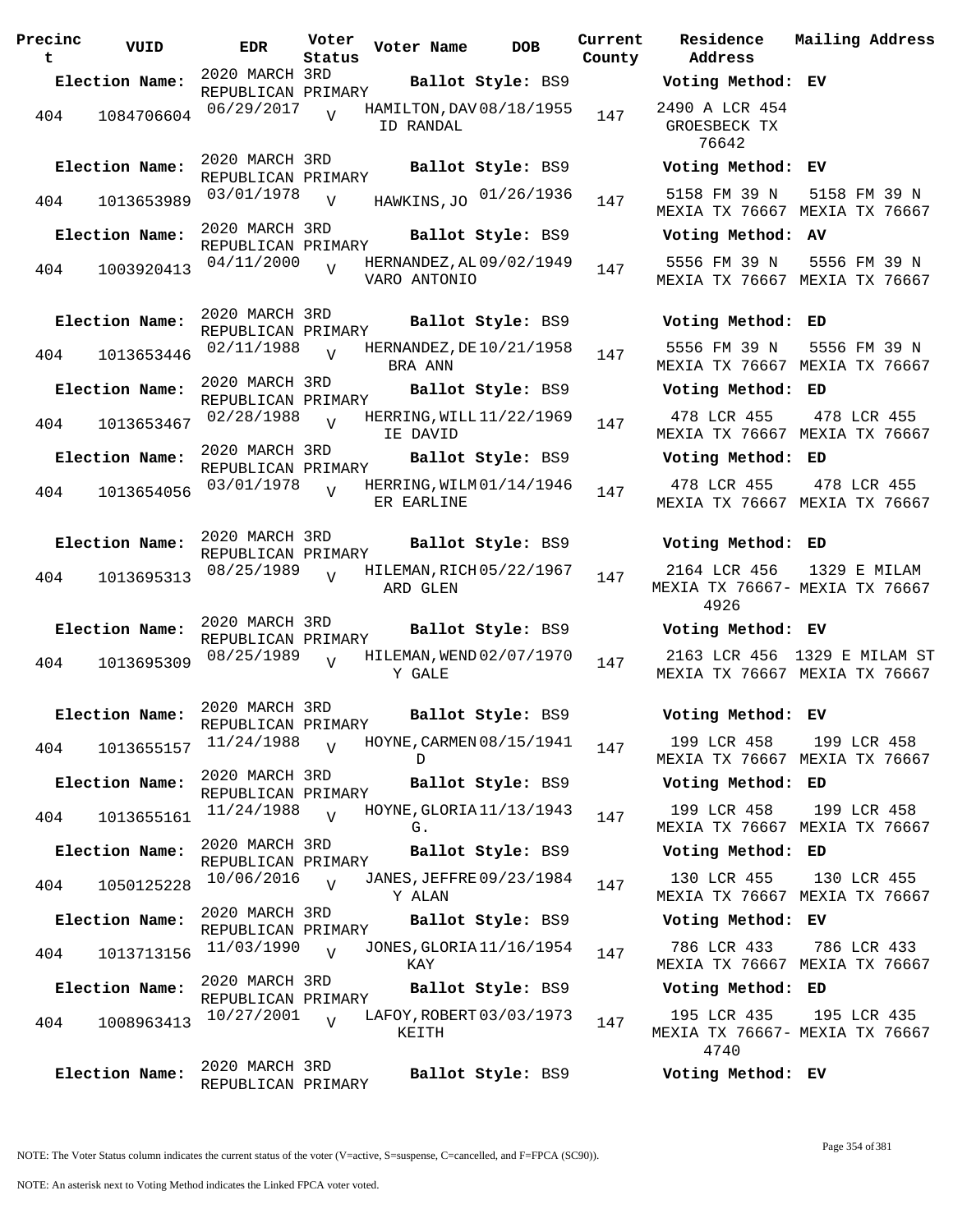| Precinc<br>t | VUID           | <b>EDR</b>                           | Voter<br>Status | Voter Name                           | <b>DOB</b>        | Current<br>County | Residence<br>Address                                      |
|--------------|----------------|--------------------------------------|-----------------|--------------------------------------|-------------------|-------------------|-----------------------------------------------------------|
| 404          | 1013653374     | $07/05/1984$ V                       |                 | LANE, GROVER 07/11/1946<br>LEWIS     |                   | 147               | 603 LCR 45!<br>MEXIA TX 766                               |
|              | Election Name: | 2020 MARCH 3RD<br>REPUBLICAN PRIMARY |                 |                                      | Ballot Style: BS9 |                   | Voting Meth                                               |
| 404          | 1013652320     | 05/14/1994                           | $\overline{U}$  | LEE, BARBARA 01/31/1963<br>JO.       |                   | 147               | 609 LCR 431<br>MEXIA TX 766                               |
|              | Election Name: | 2020 MARCH 3RD<br>REPUBLICAN PRIMARY |                 |                                      | Ballot Style: BS9 |                   | Voting Meth                                               |
| 404          | 1013652074     | 05/14/1994                           | $\overline{V}$  | LEE, GORDON 01/02/1959<br>KENNETH    |                   | 147               | 609 LCR 431<br>MEXIA TX 766                               |
|              | Election Name: | 2020 MARCH 3RD<br>REPUBLICAN PRIMARY |                 |                                      | Ballot Style: BS9 |                   | Voting Meth                                               |
| 404          | 1013652589     | 04/14/1986                           | V               | LEGGETT, SAND 01/10/1949<br>RA LEE   |                   | 147               | 421 LCR 431<br>MEXIA TX 766                               |
|              | Election Name: | 2020 MARCH 3RD<br>REPUBLICAN PRIMARY |                 |                                      | Ballot Style: BS9 |                   | Voting Meth                                               |
| 404          | 1013665926     | 08/25/2010                           | $\overline{U}$  | LENOIR, MANDI 10/04/1973<br>MICHELLE |                   | 147               | 162 LCR 43!<br>MEXIA TX 766                               |
|              | Election Name: | 2020 MARCH 3RD<br>REPUBLICAN PRIMARY |                 |                                      | Ballot Style: BS9 |                   | Voting Meth                                               |
| 404          | 1165155980     | 05/31/2009                           | $\mathbf{s}$    | LENOIR, MARTY 11/14/1974<br>RAY      |                   | 147               | 162 LCR 43!<br>MEXIA TX 766                               |
|              | Election Name: | 2020 MARCH 3RD<br>REPUBLICAN PRIMARY |                 |                                      | Ballot Style: BS9 |                   | Voting Meth                                               |
| 404          | 1028716597     | 04/08/2015                           | V               | LLOYD, GREGOR 10/18/1962<br>Y BRIAN  |                   | 147               | 682 LCR 450<br>MEXIA TX 766                               |
|              | Election Name: | 2020 MARCH 3RD<br>REPUBLICAN PRIMARY |                 |                                      | Ballot Style: BS9 |                   | Voting Meth                                               |
| 404          | 1028662903     | 04/01/2015                           | $\overline{V}$  | LLOYD, KATHY 11/21/1960<br>MARIE     |                   | 147               | 682 LCR 450<br>MEXIA TX 7666<br>4776                      |
|              | Election Name: | 2020 MARCH 3RD<br>REPUBLICAN PRIMARY |                 |                                      | Ballot Style: BS9 |                   | Voting Meth                                               |
| 404          | 1013652308     | 03/04/1992                           | V               | LOCKE, LUANN $01/16/1954$            |                   | 147               | 639 PR 514<br>MEXIA TX 766                                |
|              | Election Name: | 2020 MARCH 3RD<br>REPUBLICAN PRIMARY |                 |                                      | Ballot Style: BS9 |                   | Voting Meth                                               |
|              |                | 404 1013652312 $03/04/1992$ v        |                 | D BRENT                              |                   |                   | LOCKE, RICHAR 09/19/1953 $147$ 639 PR 514<br>MEXIA TX 766 |
|              | Election Name: | 2020 MARCH 3RD<br>REPUBLICAN PRIMARY |                 |                                      | Ballot Style: BS9 |                   | Voting Meth                                               |
| 404          | 1014725451     | 01/03/2006                           | $\overline{V}$  | MACHACEK, RAN 08/17/1974<br>DY WAYNE |                   | 147               | 616 LCR 43<br>MEXIA TX 766                                |
|              | Election Name: | 2020 MARCH 3RD<br>REPUBLICAN PRIMARY |                 |                                      | Ballot Style: BS9 |                   | Voting Meth                                               |
| 404          | 1013706555     | 04/22/1990                           | $\overline{V}$  | MACHACEK, TRA 03/12/1972<br>CY ELLEN |                   | 147               | 616 LCR 437<br>MEXIA TX 766                               |
|              | Election Name: | 2020 MARCH 3RD<br>REPUBLICAN PRIMARY |                 |                                      | Ballot Style: BS9 |                   | Voting Meth                                               |
| 404          | 1003918343     | 10/21/2000                           | $\overline{U}$  | MASTERS, JEAN 08/23/1941<br>ETTE     |                   | 147               | 295 LCR 45!<br>MEXIA TX 766                               |
|              | Election Name: | 2020 MARCH 3RD<br>REPUBLICAN PRIMARY |                 |                                      | Ballot Style: BS9 |                   | Voting Meth                                               |
| 404          | 1013654087     | 03/01/1978                           | $\overline{V}$  | MCDONALD, DIA 12/27/1950<br>ΝA       |                   | 147               | 6000 FM 39<br>MEXIA TX 766                                |
|              | Election Name: | 2020 MARCH 3RD<br>REPUBLICAN PRIMARY |                 |                                      | Ballot Style: BS9 |                   | Voting Meth                                               |
| 404          | 1013654094     | 03/01/1978                           | $\overline{V}$  | MCDONALD, DON 04/05/1951<br>ALD LYNN |                   | 147               | 6000 FM 39<br>MEXIA TX 766                                |

**Voter Name DOB Residence Current Mailing Address Address** 603 LCR 455 MEXIA TX 76667 MEXIA TX 76667 603 LCR 455 **Election Name: Ballot Style:** BS9 **Voting Method: EV** 609 LCR 431 MEXIA TX 76667 MEXIA TX 76667 609 LCR 431 **Election Name: Ballot Style:** BS9 **Voting Method: ED** 609 LCR 431 MEXIA TX 76667 MEXIA TX 76667 609 LCR 431 **Election Name: Ballot Style:** BS9 **Voting Method: EV** 421 LCR 431 MEXIA TX 76667 MEXIA TX 76667 421 LCR 431 **Election Name: Ballot Style:** BS9 **Voting Method: EV** 162 LCR 435 MEXIA TX 76667 MEXIA TX 76667 162 CR 435 **Election Name: Ballot Style:** BS9 **Voting Method: EV** 162 LCR 435 MEXIA TX 76667 MEXIA TX 76667 162 CR 435 **Election Name: Ballot Style:** BS9 **Voting Method: ED** 682 LCR 450 MEXIA TX 76667 MEXIA TX 76667 682 LCR 450 **Election Name: Ballot Style:** BS9 **Voting Method: ED** 682 LCR 450 MEXIA TX 76667- MEXIA TX 76667 4776 682 LCR 450 **Election Name: Ballot Style:** BS9 **Voting Method: ED** MEXIA TX 76667 MEXIA TX 76667 639 LCR 514 **Election Name: Ballot Style:** BS9 **Voting Method: ED** 639 PR 514 MEXIA TX 76667 MEXIA TX 76667 639 LCR 514 **Election Name: Ballot Style:** BS9 **Voting Method: EV** 616 LCR 437 MEXIA TX 76667 MEXIA TX 76667 616 LCR 437 **Election Name: Ballot Style:** BS9 **Voting Method: ED** 616 LCR 437 MEXIA TX 76667 MEXIA TX 76667 616 LCR 437 **Election Name: Ballot Style:** BS9 **Voting Method: ED** 295 LCR 455 MEXIA TX 76667 **Election Name: Ballot Style:** BS9 **Voting Method: ED** 6000 FM 39 N MEXIA TX 76667 MEXIA TX 76667 P O BOX 323 **Election Name: Ballot Style:** BS9 **Voting Method: EV**

> 6000 FM 39 N MEXIA TX 76667 MEXIA TX 76667 P O BOX 323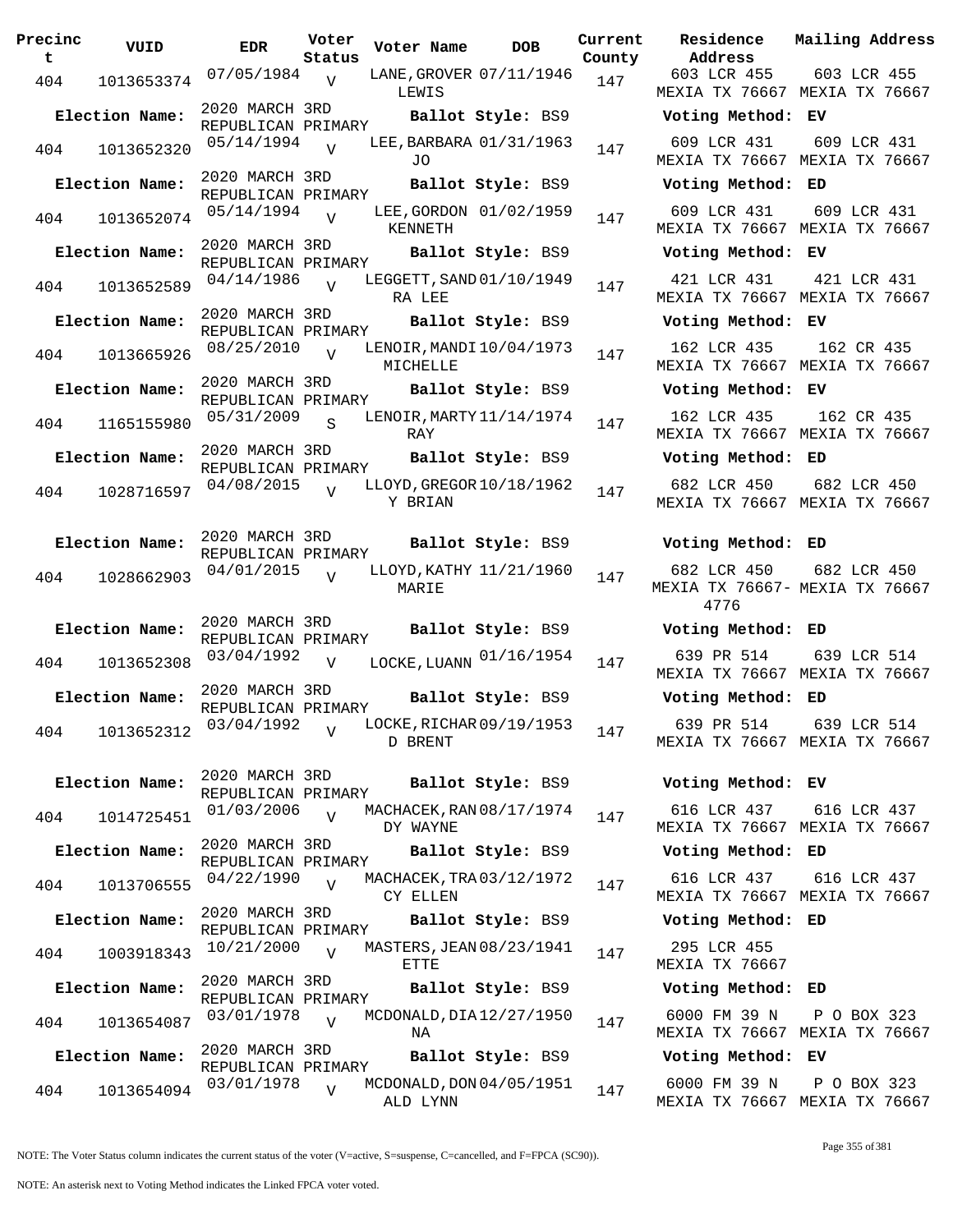| Precinc<br>t | VUID           | <b>EDR</b>                           | Voter<br>Status | Voter Name                       | <b>DOB</b>               | Current<br>County |
|--------------|----------------|--------------------------------------|-----------------|----------------------------------|--------------------------|-------------------|
|              | Election Name: | 2020 MARCH 3RD<br>REPUBLICAN PRIMARY |                 |                                  | Ballot Style: BS9        |                   |
| 404          | 1013652734     | 09/08/1973                           | $\overline{V}$  | LYN ELAINE                       | MCELROY, CARO 08/09/1947 | 147               |
|              | Election Name: | 2020 MARCH 3RD<br>REPUBLICAN PRIMARY |                 |                                  | Ballot Style: BS9        |                   |
| 404          | 1013652799     | 04/30/1992                           | $\overline{V}$  | S RILEY                          | MCELROY, JAME 11/03/1946 | 147               |
|              | Election Name: | 2020 MARCH 3RD<br>REPUBLICAN PRIMARY |                 |                                  | Ballot Style: BS9        |                   |
| 404          | 1188317902     | 09/22/2012                           | $\overline{V}$  | MCFADDEN<br>HOYLE, ALISON<br>LEE | 09/14/1972               | 147               |
|              | Election Name: | 2020 MARCH 3RD<br>REPUBLICAN PRIMARY |                 |                                  | Ballot Style: BS9        |                   |
| 404          | 1089876681     | 01/19/2020                           | $\overline{V}$  | S RAY                            | MCFALL, DENNI 06/28/1955 | 147               |
|              | Election Name: | 2020 MARCH 3RD<br>REPUBLICAN PRIMARY |                 |                                  | Ballot Style: BS9        |                   |
| 404          | 1142503860     | 04/12/2007                           | $\overline{V}$  | ROGERS                           | MCGREW, CAROL 02/03/1956 | 147               |
|              | Election Name: | 2020 MARCH 3RD<br>REPUBLICAN PRIMARY |                 |                                  | Ballot Style: BS9        |                   |
| 404          | 1021122978     | 04/12/2007                           | $\overline{V}$  | DAUNE                            | MCGREW, LARRY 07/06/1948 | 147               |
|              | Election Name: | 2020 MARCH 3RD<br>REPUBLICAN PRIMARY |                 |                                  | Ballot Style: BS9        |                   |
| 404          | 1031331708     | 11/18/2005                           | $\overline{V}$  | ANN                              | MCKEAND, DAWN 03/09/1970 | 147               |
|              | Election Name: | 2020 MARCH 3RD<br>REPUBLICAN PRIMARY |                 |                                  | Ballot Style: BS9        |                   |
| 404          | 1025031569     | 10/26/2005                           | V               | MCKEAND<br>SR,JAMES              | 01/24/1969               | 147               |
|              | Election Name: | 2020 MARCH 3RD<br>REPUBLICAN PRIMARY |                 |                                  | Ballot Style: BS9        |                   |
|              | 404 1202721198 | 09/10/2014                           | V               | YLANA                            | MCRAVEN, MARC 10/08/1962 | 147               |
|              |                | 2020 MARCH 3RD                       |                 | WALPOLE                          |                          |                   |
|              | Election Name: | REPUBLICAN PRIMARY                   |                 |                                  | Ballot Style: BS9        |                   |
| 404          | 1042456068     | 04/02/2006                           | $\overline{V}$  | AUDIS                            | NEAL, LESLIE 12/25/1971  | 147               |
|              | Election Name: | 2020 MARCH 3RD<br>REPUBLICAN PRIMARY |                 |                                  | Ballot Style: BS9        |                   |
| 404          | 2158226441     | 08/25/2019                           | $\overline{V}$  | CY ANN                           | NELLIGAN, NAN 05/18/1960 | 147               |
|              | Election Name: | 2020 MARCH 3RD<br>REPUBLICAN PRIMARY |                 |                                  | Ballot Style: BS9        |                   |
| 404          | 1126348968     | 11/03/2018                           | $\overline{V}$  | ELINDA GAIL                      | NIEWIEMSKI, M08/27/1961  | 147               |
|              | Election Name: | 2020 MARCH 3RD<br>REPUBLICAN PRIMARY |                 |                                  | Ballot Style: BS9        |                   |
| 404          | 1126671121     | 11/03/2018                           | $\overline{V}$  | AUL ROBERT                       | NIEWIEMSKI, P05/17/1969  | 147               |
|              | Election Name: | 2020 MARCH 3RD<br>REPUBLICAN PRIMARY |                 |                                  | Ballot Style: BS9        |                   |
| 404          | 1013707124     | 09/07/1988                           | $\overline{V}$  | NIX, GENE<br>EDWARD              | 06/13/1946               | 147               |

**Voter Name DOB Residence Address Current Mailing Address Election Name: Ballot Style:** BS9 **Voting Method: EV** 334 LCR 433 MEXIA TX 76667 MEXIA TX 76667 334 LCR 433 **Election Name: Ballot Style:** BS9 **Voting Method: ED** 334 LCR 433 MEXIA TX 76667 MEXIA TX 76667 334 LCR 433 **Election Name: Ballot Style:** BS9 **Voting Method: ED** 6350 FM 39 N MEXIA TX 76667- MEXIA TX 76667 4665 6350 FM 39N **Election Name: Ballot Style:** BS9 **Voting Method: ED** 1040 LCR 432 MEXIA TX 76667 MEXIA TX 76667 1040 LCR 432 **Election Name: Ballot Style:** BS9 **Voting Method: EV** 1084 LCR 420 GROESBECK TX 76642 PO BOX 790 GROESBECK TX 76642 **Election Name: Ballot Style:** BS9 **Voting Method: ED** 1084 LCR 420 GROESBECK TX 76642 1084 LCR 420 GROESBECK TX 76642 **Election Name: Ballot Style:** BS9 **Voting Method: ED** 6565 FM 39 N 6565 A FM 39 N MEXIA TX 76667 MEXIA TX 76667 **Election Name: Ballot Style:** BS9 **Voting Method: EV** 6565 FM 39 N MEXIA TX 76667 MEXIA TX 76667 6565 FM 39N **Election Name: Ballot Style:** BS9 **Voting Method: EV** 938 LCR 456 GROESBECK TX 76642 **Election Name: Ballot Style:** BS9 **Voting Method: ED** 2256 LCR 456 MEXIA TX 76667 MEXIA TX 76667 2256 LCR 456 **Election Name: Ballot Style:** BS9 **Voting Method: EV** 818 LCR 439 MEXIA TX 76667 MEXIA TX 76667 PO BOX 163 **Election Name: Ballot Style:** BS9 **Voting Method: EV** 840 LCR 433 MEXIA TX 76667 **Election Name: Ballot Style:** BS9 **Voting Method: EV** 840 LCR 433 MEXIA TX 76667 MEXIA TX 76667 840 LCR 433 **Election Name: Ballot Style:** BS9 **Voting Method: EV** 1143 LCR 454 GROESBECK TX 1143 LCR 454 GROESBECK TX

NOTE: The Voter Status column indicates the current status of the voter (V=active, S=suspense, C=cancelled, and F=FPCA (SC90)).

Page 356 of 381

76642

76642-2720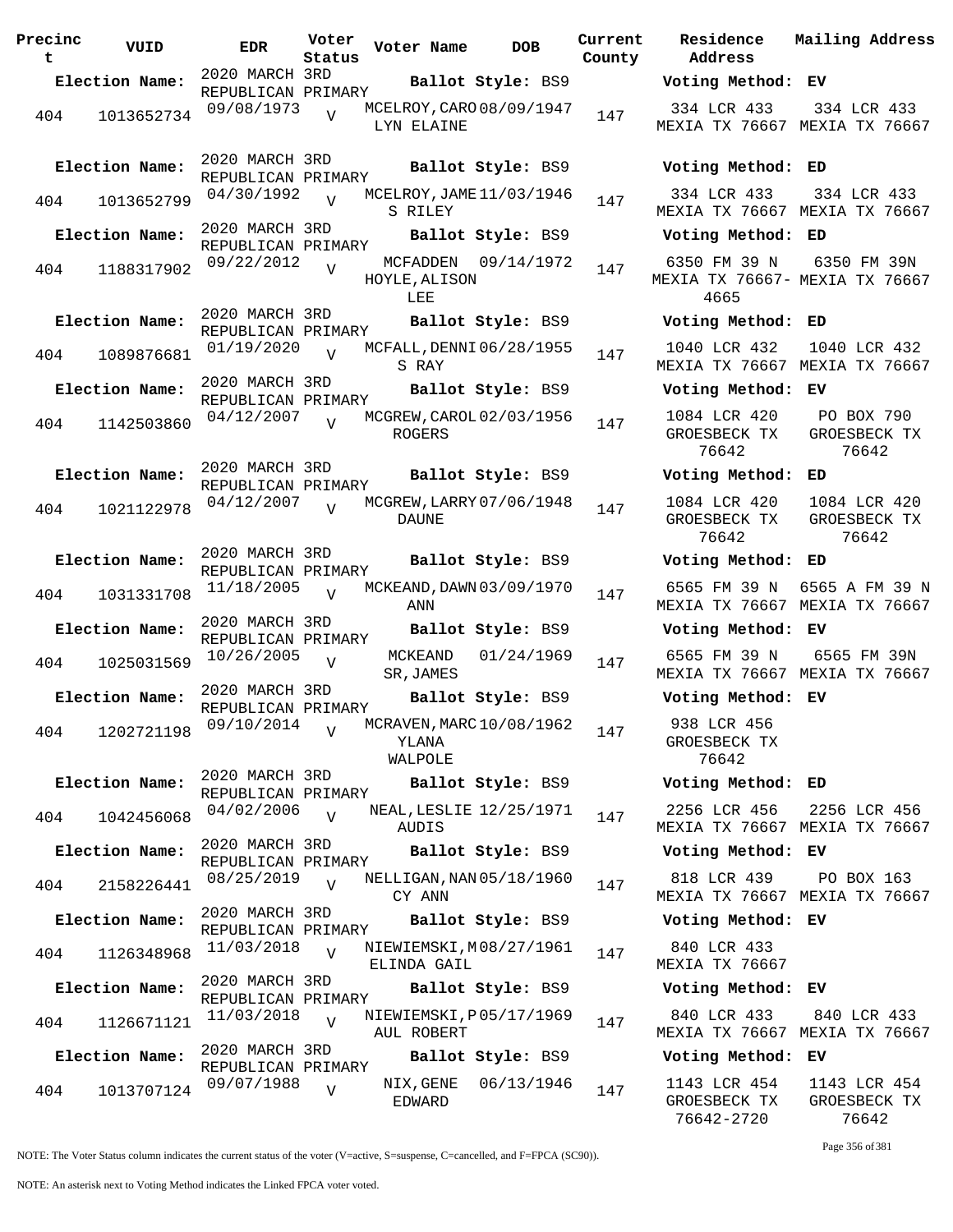| Precinc<br>t | VUID           | <b>EDR</b>                           | Voter<br>Status | Voter Name             | <b>DOB</b>               | Current<br>County |
|--------------|----------------|--------------------------------------|-----------------|------------------------|--------------------------|-------------------|
|              |                | 2020 MARCH 3RD                       |                 |                        |                          |                   |
|              | Election Name: | REPUBLICAN PRIMARY                   |                 |                        | Ballot Style: BS9        |                   |
| 404          | 1013705750     | 04/29/1992                           | V               | N SCOTT                | PARSONS, BRIA 02/08/1965 | 147               |
|              | Election Name: | 2020 MARCH 3RD                       |                 |                        | Ballot Style: BS9        |                   |
|              |                | REPUBLICAN PRIMARY                   |                 |                        |                          |                   |
| 404          | 2150167659     | 11/06/2018                           | $\overline{V}$  | N SCOTT                | PARSONS, BRIA 08/03/2000 | 147               |
|              | Election Name: | 2020 MARCH 3RD                       |                 |                        | Ballot Style: BS9        |                   |
|              |                | REPUBLICAN PRIMARY<br>03/26/1992     |                 |                        | PARSONS, CELE 09/19/1960 |                   |
| 404          | 1013705692     | 2020 MARCH 3RD                       | V               | STE LYNN               |                          | 147               |
|              | Election Name: | REPUBLICAN PRIMARY                   |                 |                        | Ballot Style: BS9        |                   |
| 404          | 1013652656     | 03/01/1982                           | V               | PLUMMER<br>JR, EDWIN E | 09/23/1956               | 147               |
|              | Election Name: | 2020 MARCH 3RD                       |                 |                        |                          |                   |
|              |                | REPUBLICAN PRIMARY                   |                 |                        | Ballot Style: BS9        |                   |
| 404          | 1013652710     | 07/13/1984                           | $\overline{V}$  | DA RUTH                | PLUMMER, GLEN 09/14/1955 | 147               |
|              | Election Name: | 2020 MARCH 3RD                       |                 |                        | Ballot Style: BS9        |                   |
|              |                | REPUBLICAN PRIMARY                   |                 |                        |                          |                   |
| 404          | 1013653582     | 03/01/1980                           | V               | Y HELEN                | PLUMMER, NANC 09/13/1932 | 147               |
|              |                | 2020 MARCH 3RD                       |                 |                        |                          |                   |
|              | Election Name: | REPUBLICAN PRIMARY                   |                 |                        | Ballot Style: BS9        |                   |
| 404          | 1022790620     | 10/15/2004                           | V               | LIN HUGH               | PRUITT, FRANK 06/12/1961 | 147               |
|              |                | 2020 MARCH 3RD                       |                 |                        |                          |                   |
|              | Election Name: | REPUBLICAN PRIMARY                   |                 |                        | Ballot Style: BS9        |                   |
| 404          | 1020651422     | 02/20/2004                           | V               | OLYN E                 | PRUITT, GWEND 09/10/1955 | 147               |
|              | Election Name: | 2020 MARCH 3RD                       |                 |                        |                          |                   |
|              |                | REPUBLICAN PRIMARY                   |                 |                        | Ballot Style: BS9        |                   |
| 404          | 2153037131     | 01/09/2019                           | $\overline{V}$  | ANN                    | REEVES, JUDY 11/02/1956  | 147               |
|              |                | 2020 MARCH 3RD                       |                 |                        |                          |                   |
|              | Election Name: | REPUBLICAN PRIMARY                   |                 |                        | Ballot Style: BS9        |                   |
| 404          | 1015911466     | 01/03/2006                           | $\overline{V}$  | ARCHIBALD              | REINHARD, JAN 07/29/1953 | 147               |
|              | Election Name: | 2020 MARCH 3RD                       |                 |                        | Ballot Style: BS9        |                   |
|              |                | REPUBLICAN PRIMARY                   |                 |                        |                          |                   |
| 404          | 1013654115     | 03/01/1978                           | $\overline{V}$  | AROL S                 | RICHARDSON, C09/20/1946  | 147               |
|              | Election Name: | 2020 MARCH 3RD                       |                 |                        | Ballot Style: BS9        |                   |
|              |                | REPUBLICAN PRIMARY                   |                 |                        |                          |                   |
| 404          | 1013654104     | 03/01/1978                           | $\overline{V}$  | AMES F                 | RICHARDSON, J10/20/1946  | 147               |
|              | Election Name: | 2020 MARCH 3RD<br>REPUBLICAN PRIMARY |                 |                        | Ballot Style: BS9        |                   |
| 404          | 2139040080     | 09/13/2017                           | $\overline{V}$  | N ZACHARY              | ROARK, BRENDA 08/04/1999 | 147               |
|              |                |                                      |                 |                        |                          |                   |
|              | Election Name: | 2020 MARCH 3RD                       |                 |                        | Ballot Style: BS9        |                   |
|              |                | REPUBLICAN PRIMARY                   |                 |                        |                          |                   |
| 404          | 1020177268     | 12/19/2003                           | V               | ANNE                   | ROARK, LEIGH 08/16/1974  | 147               |

**Voter Name DOB Residence Address Current Mailing Address Election Name: Ballot Style:** BS9 **Voting Method: ED** 313 LCR 432 MEXIA TX 76667 MEXIA TX 76667 313 LCR 432 **Election Name: Ballot Style:** BS9 **Voting Method: ED** 313 LCR 432 MEXIA TX 76667 **Election Name: Ballot Style:** BS9 **Voting Method: EV** 313 LCR 432 MEXIA TX 76667 MEXIA TX 76667 313 LCR 432 **Election Name: Ballot Style:** BS9 **Voting Method: ED** 2596 LCR 454 MEXIA TX 76667 MEXIA TX 76667 P.O. BOX 501 **Election Name: Ballot Style:** BS9 **Voting Method: ED** 2560 LCR 454 MEXIA TX 76667 MEXIA TX 76667 P.O. BOX 501 **Election Name: Ballot Style:** BS9 **Voting Method: ED** 1457 LCR 450 GROESBECK TX 76642-2717 1457 LCR 450 GROESBECK TX 76642-2717 **Election Name: Ballot Style:** BS9 **Voting Method: EV** 219 LCR 435 MEXIA TX 76667 MEXIA TX 76667 219 LCR 435 **Election Name: Ballot Style:** BS9 **Voting Method: EV** 219 LCR 435 MEXIA TX 76667 MEXIA TX 76667 219 LCR 435 **Election Name: Ballot Style:** BS9 **Voting Method: EV** 2084 LCR 456 GROESBECK TX MEXIA TX 76667 76642 PO BOX 1338 **Election Name: Ballot Style:** BS9 **Voting Method: EV** 2084 LCR 456 MEXIA TX 76667 MEXIA TX 76667 PO BOX 1566 **Election Name: Ballot Style:** BS9 **Voting Method: EV** 2167 FM 39 N MEXIA TX 76667 MEXIA TX 76667 P O BOX 1066 **Election Name: Ballot Style:** BS9 **Voting Method: EV** 2167 FM 39 N MEXIA TX 76667 MEXIA TX 76667 P O BOX 1066 **Election Name: Ballot Style:** BS9 **Voting Method: EV** 1635 LCR 450 GROESBECK TX 76642 1635 LCR 450 GROESBECK TX 76642 **Election Name: Ballot Style:** BS9 **Voting Method: EV** 1635 LCR 450 GROESBECK TX 76642 1635 LCR 450 GROESBECK TX 76642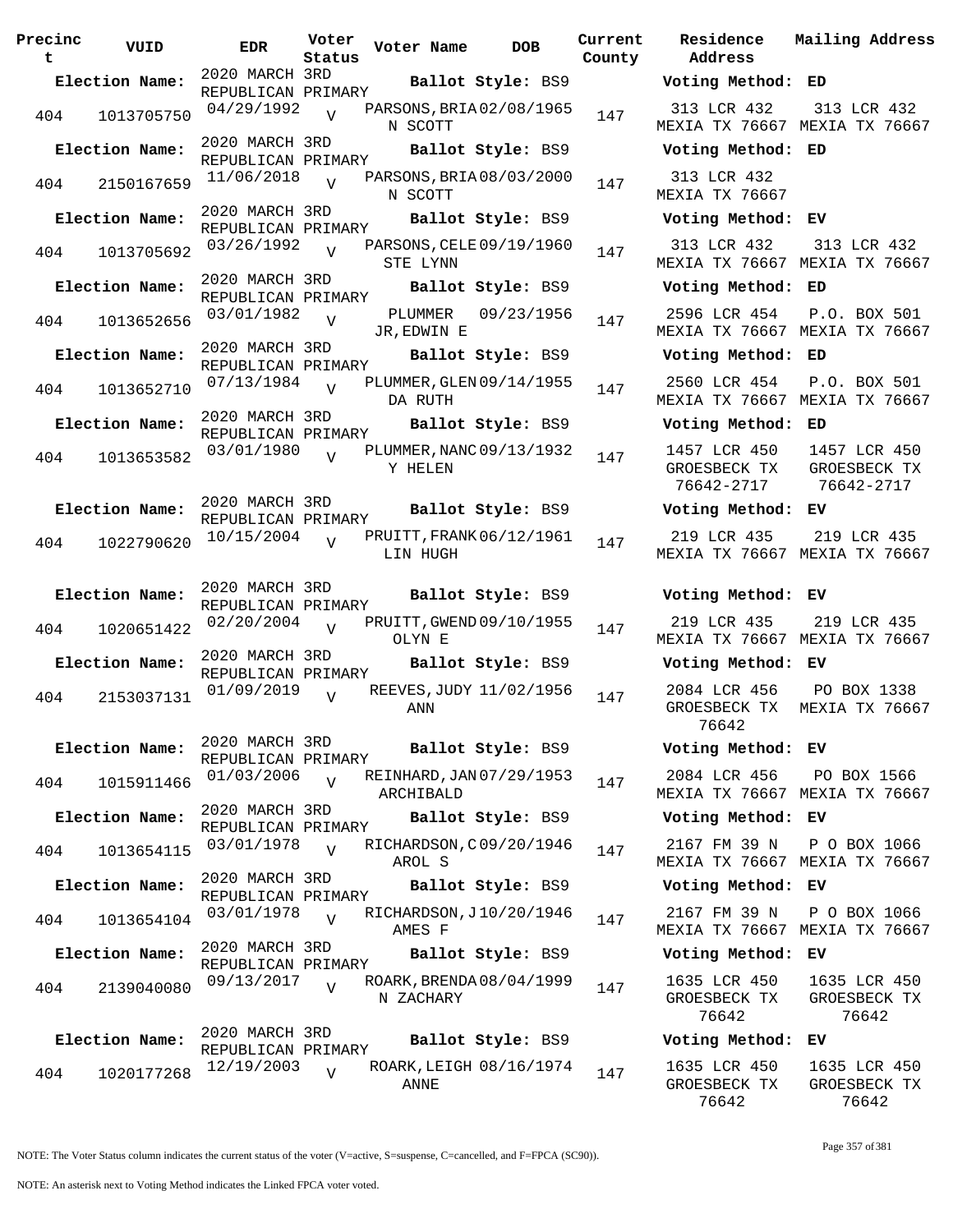| Precinc<br>t | VUID           | <b>EDR</b>                                         | Voter<br>Status | Voter Name    | <b>DOB</b>                                    | Curre<br>Count |
|--------------|----------------|----------------------------------------------------|-----------------|---------------|-----------------------------------------------|----------------|
|              | Election Name: | 2020 MARCH 3RD<br>REPUBLICAN PRIMARY               |                 |               | Ballot Style: BS9                             |                |
| 404          | 1013651328     | 03/28/1991                                         | $\overline{V}$  | ALLEN         | ROARK, MARK 12/19/1972                        | 147            |
|              | Election Name: | 2020 MARCH 3RD<br>REPUBLICAN PRIMARY<br>03/17/2016 |                 |               | Ballot Style: BS9<br>ROBERTS, JIMM 08/30/1943 |                |
| 404          | 2121628464     |                                                    | $\overline{V}$  | IE ARCHIE     |                                               | 147            |
|              | Election Name: | 2020 MARCH 3RD<br>REPUBLICAN PRIMARY               |                 |               | Ballot Style: BS9                             |                |
| 404          | 1007554170     | 06/21/2001                                         | $\overline{U}$  | MARIE         | ROJAS, LINDA 11/27/1967                       | 147            |
|              | Election Name: | 2020 MARCH 3RD<br>REPUBLICAN PRIMARY               |                 |               | Ballot Style: BS9                             |                |
| 404          | 1013682256     | 10/15/1984                                         | $\overline{U}$  | SUE           | SADLER, LINDA 11/05/1953                      | 147            |
|              | Election Name: | 2020 MARCH 3RD<br>REPUBLICAN PRIMARY               |                 |               | Ballot Style: BS9                             |                |
| 404          | 1013682260     | 10/15/1984                                         | $\overline{V}$  | RD LEE        | SADLER, RICHA 10/28/1951                      | 147            |
|              | Election Name: | 2020 MARCH 3RD<br>REPUBLICAN PRIMARY               |                 |               | Ballot Style: BS9                             |                |
| 404          | 1004955672     | 05/27/1999                                         | $\overline{V}$  | N CRAIG       | SAMFORD, BRIA 08/19/1972                      | 147            |
|              | Election Name: | 2020 MARCH 3RD<br>REPUBLICAN PRIMARY               |                 |               | Ballot Style: BS9                             |                |
| 404          | 1013641512     | 10/03/1997                                         | $\overline{U}$  | IFER MARIE    | SAMFORD, JENN 08/26/1975                      | 147            |
|              | Election Name: | 2020 MARCH 3RD<br>REPUBLICAN PRIMARY               |                 |               | Ballot Style: BS9                             |                |
| 404          | 1013713224     | 07/24/1993                                         | $\overline{V}$  | N RAY         | SAMFORD, KEVI 06/01/1970                      | 147            |
|              | Election Name: | 2020 MARCH 3RD<br>REPUBLICAN PRIMARY               |                 |               | Ballot Style: BS9                             |                |
|              | 404 1020645088 | 02/25/2004                                         | $\overline{V}$  | IL DEAN       | SANDIFER, CEC 04/10/1939                      | 147            |
|              | Election Name: | 2020 MARCH 3RD<br>REPUBLICAN PRIMARY               |                 |               | Ballot Style: BS9                             |                |
| 404          | 2146988217     | 09/01/2018                                         | $\overline{V}$  | LEE           | SELF, CHARLES 08/12/1977                      | 147            |
|              | Election Name: | 2020 MARCH 3RD<br>REPUBLICAN PRIMARY               |                 |               | Ballot Style: BS9                             |                |
| 404          | 1183269600     | 03/31/2012                                         | $\overline{U}$  | <b>COOPER</b> | SELF, CHRISTY 02/17/1977                      | 147            |
|              | Election Name: | 2020 MARCH 3RD<br>REPUBLICAN PRIMARY               |                 |               | Ballot Style: BS9                             |                |
| 404          | 1013666825     | 11/07/1983                                         | $\overline{U}$  | <b>HAVENS</b> | SELF, JUQUITA 09/11/1947                      | 147            |
|              | Election Name: | 2020 MARCH 3RD<br>REPUBLICAN PRIMARY               |                 |               | Ballot Style: BS9                             |                |
| 404          | 2157492530     | 07/27/2019                                         | $\overline{V}$  | TAYLOR        | SELF, KAYLEE 06/03/2001                       | 147            |
|              | Election Name: | 2020 MARCH 3RD<br>REPUBLICAN PRIMARY               |                 |               | Ballot Style: BS9                             |                |

**Voter Name DOB Residence Address Current Mailing Address** nty **Election Name: Ballot Style:** BS9 **Voting Method: EV** 1635 LCR 450 GROESBECK TX 76642 PO BOX 894 GROESBECK TX 76642 **Election Name: Ballot Style:** BS9 **Voting Method: EV** 6223 FM 39 N MEXIA TX 76667 MEXIA TX 76667 6223 FM 39 N **Election Name: Ballot Style:** BS9 **Voting Method: EV** 761 LCR 454 GROESBECK TX 76642 761 LCR 454 GROESBECK TX 76642 **Election Name: Ballot Style:** BS9 **Voting Method: EV** 887 LCR 437 MEXIA TX 76667 MEXIA TX 76667 887 LCR 437 **Election Name: Ballot Style:** BS9 **Voting Method: EV** 887 LCR 437 MEXIA TX 76667 MEXIA TX 76667 887 LCR 437 **Election Name: Ballot Style:** BS9 **Voting Method: EV** 755 LCR 433 MEXIA TX 76667 MEXIA TX 76667 755 LCR 433 **Election Name: Ballot Style:** BS9 **Voting Method: ED** 867 LCR 433 MEXIA TX 76667 MEXIA TX 76667 867 LCR 433 **Election Name: Ballot Style:** BS9 **Voting Method: ED** 867 LCR 433 MEXIA TX 76667 MEXIA TX 76667 867 LCR 433 **Election Name: Ballot Style:** BS9 **Voting Method: EV** 327 LCR 439 MEXIA TX 76667 MEXIA TX 76667 PO BOX 1206 **Election Name: Ballot Style:** BS9 **Voting Method: EV** 366 LCR 455 MEXIA TX 76667 MEXIA TX 76667 366 LCR 455 **Election Name: Ballot Style:** BS9 **Voting Method: ED** 366 LCR 455 MEXIA TX 76667 MEXIA TX 76667- 366 LCR 455 0000 **Election Name: Ballot Style:** BS9 **Voting Method: EV** 514 LCR 431 MEXIA TX 76667 MEXIA TX 76667- 514 LCR 431 4714 **Election Name: Ballot Style:** BS9 **Voting Method: ED** 366 LCR 455 MEXIA TX 76667 MEXIA TX 76667 366 LCR 455 **Election Name: Ballot Style:** BS9 **Voting Method: EV**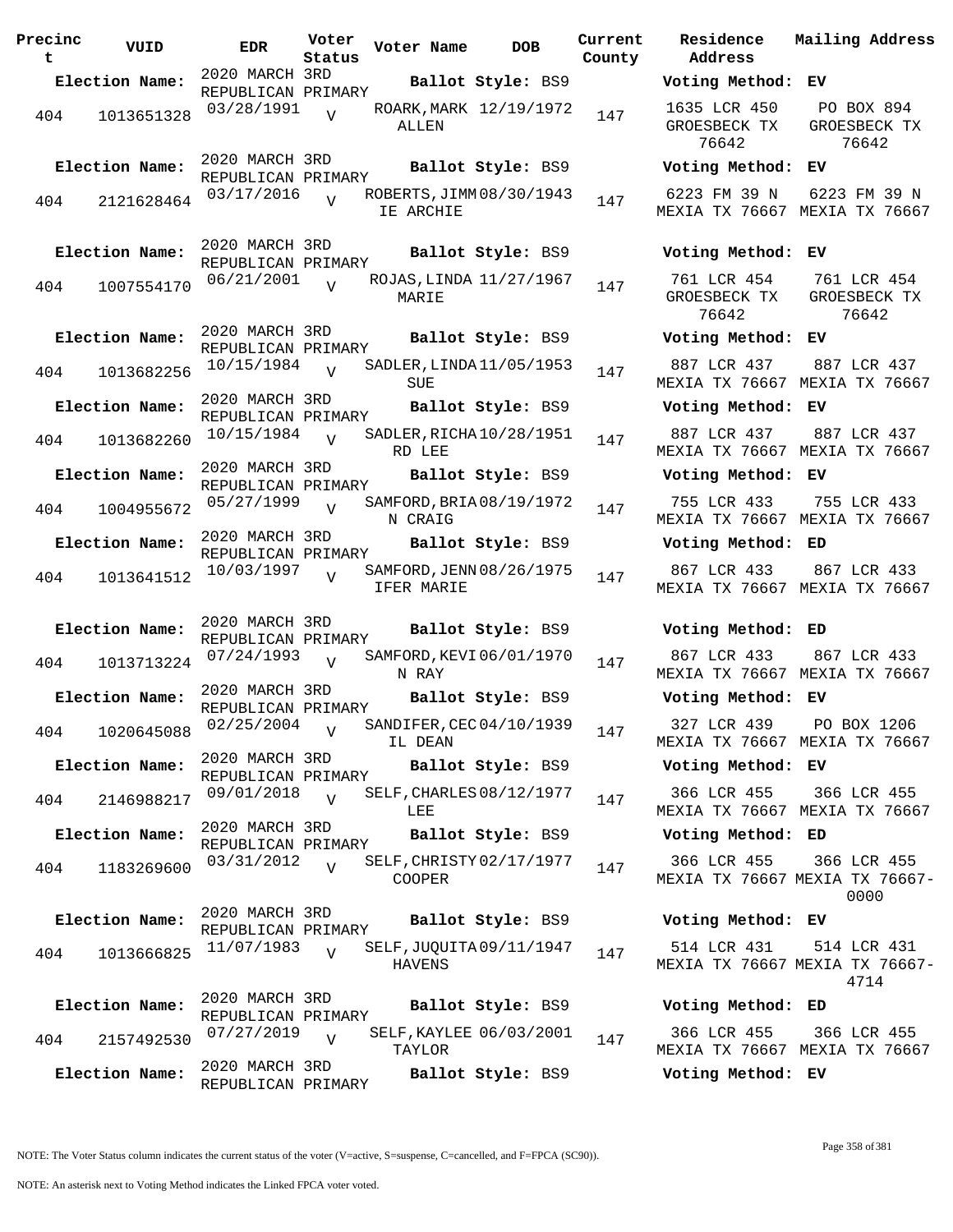| Precinc<br>t | VUID                               | <b>EDR</b>                           | Voter<br>Status | Voter Name                              | DOB               | Curre<br>Count |
|--------------|------------------------------------|--------------------------------------|-----------------|-----------------------------------------|-------------------|----------------|
| 404          | 1020178050                         | $11/22/2003$ V                       |                 | SELF, RONALD 11/10/1943<br>MERLE        |                   | 147            |
|              | Election Name:                     | 2020 MARCH 3RD<br>REPUBLICAN PRIMARY |                 |                                         | Ballot Style: BS9 |                |
| 404          | 1013652486                         | 04/21/1986                           | $\overline{V}$  | SHEEHAN, DARL 02/11/1948<br>ENE CHERYL  |                   | 147            |
|              | Election Name:                     | 2020 MARCH 3RD<br>REPUBLICAN PRIMARY |                 |                                         | Ballot Style: BS9 |                |
| 404          | 1013651993                         | 04/21/1986                           | $\overline{V}$  | SHEEHAN, JOHN 03/06/1945<br>JOSEPH      |                   | 147            |
|              | Election Name:                     | 2020 MARCH 3RD<br>REPUBLICAN PRIMARY |                 |                                         | Ballot Style: BS9 |                |
| 404          | 1013653096                         | 10/10/1990                           | $\overline{U}$  | SHERMAN, BREN 07/19/1954<br>DA K        |                   | 147            |
|              | Election Name:                     | 2020 MARCH 3RD<br>REPUBLICAN PRIMARY |                 |                                         | Ballot Style: BS9 |                |
| 404          | 1013653390                         | 10/01/1984                           | $\overline{V}$  | SHIVERS, JANI 04/27/1953<br>SE LEA      |                   | 147            |
|              | Election Name:                     | 2020 MARCH 3RD<br>REPUBLICAN PRIMARY |                 |                                         | Ballot Style: BS9 |                |
| 404          | 1013653388                         | 10/01/1984                           | $\overline{V}$  | SHIVERS, TERR 03/10/1952<br>Y DON       |                   | 147            |
|              | Election Name:                     | 2020 MARCH 3RD<br>REPUBLICAN PRIMARY |                 |                                         | Ballot Style: BS9 |                |
| 404          | 1013685291                         | 02/25/1984                           | $\overline{V}$  | SHROPSHIRE, F04/28/1951<br>LOYD EUGENE  |                   | 147            |
|              | Election Name:                     | 2020 MARCH 3RD<br>REPUBLICAN PRIMARY |                 |                                         | Ballot Style: BS9 |                |
| 404          | 1013685301                         | 02/25/1984                           | $\overline{V}$  | SHROPSHIRE, M08/21/1951<br>ARTHA ANN    |                   | 147            |
|              | Election Name:                     | 2020 MARCH 3RD<br>REPUBLICAN PRIMARY |                 |                                         | Ballot Style: BS9 |                |
| 404          | 1142892055                         | 02/11/2016                           | $\overline{V}$  | SIDES, JANICE 03/21/1989<br><b>RENE</b> |                   | 147            |
|              | Election Name:                     | 2020 MARCH 3RD<br>REPUBLICAN PRIMARY |                 |                                         | Ballot Style: BS9 |                |
| 404          | 1021212164 10/17/2015 <sub>V</sub> |                                      |                 | SIMS, SAMANTH 09/19/1985<br>A KAYE      |                   | 147            |
|              | Election Name:                     | 2020 MARCH 3RD<br>REPUBLICAN PRIMARY |                 |                                         | Ballot Style: BS9 |                |
| 404          | 1040362622                         | 01/01/2009                           | $\overline{U}$  | SMITH, AMANDA 04/21/1980<br>LEE         |                   | 147            |
|              | Election Name:                     | 2020 MARCH 3RD<br>REPUBLICAN PRIMARY |                 |                                         | Ballot Style: BS9 |                |
| 404          | 1013645435                         | 06/07/2001                           | $\overline{U}$  | SMITH, CLAUDI 11/02/1948<br>A LYNN      |                   | 147            |
|              | Election Name:                     | 2020 MARCH 3RD<br>REPUBLICAN PRIMARY |                 |                                         | Ballot Style: BS9 |                |
| 404          | 1148607319                         | 02/07/2008                           | $\overline{V}$  | SMITH,DANNY 07/24/1946<br>WEBB          |                   | 147            |
|              | Election Name:                     | 2020 MARCH 3RD<br>REPUBLICAN PRIMARY |                 |                                         | Ballot Style: BS9 |                |
| 404          | 1011764285                         | 04/01/2010                           | $\overline{V}$  | SMITH,JAY<br>ROBERT                     | 02/25/1982        | 147            |
|              | Election Name:                     | 2020 MARCH 3RD<br>REPUBLICAN PRIMARY |                 |                                         | Ballot Style: BS9 |                |

**rent Residence Address Current Mailing Address County** 514 LCR 431 MEXIA TX 76667 MEXIA TX 76667 514 LCR 431 **Election Name: Ballot Style:** BS9 **Voting Method: ED** 941 LCR 420 GROESBECK TX 76642 941 LCR 420 GROESBECK TX 76642 **Election Name: Ballot Style:** BS9 **Voting Method: EV** 941 LCR 420 GROESBECK TX 76642 941 LCR 420 GROESBECK TX 76642 **Election Name: Ballot Style:** BS9 **Voting Method: EV** 242 LCR 433 MEXIA TX 76667 MEXIA TX 76667 242 LCR 433 **Election Name: Ballot Style:** BS9 **Voting Method: ED** 491 LCR 437 MEXIA TX 76667 MEXIA TX 76667 491 LCR 437 **Election Name: Ballot Style:** BS9 **Voting Method: EV** 491 LCR 437 MEXIA TX 76667 MEXIA TX 76667 491 LCR 437 **Election Name: Ballot Style:** BS9 **Voting Method: EV** 334 LCR 436 MEXIA TX 76667 MEXIA TX 76667 334 LCR 436 **Election Name: Ballot Style:** BS9 **Voting Method: EV** 334 LCR 436 MEXIA TX 76667 **Election Name: Ballot Style:** BS9 **Voting Method: EV** 130 LCR 455 MEXIA TX 76667 MEXIA TX 76667 130 LCR 455 **Election Name: Ballot Style:** BS9 **Voting Method: EV** 240 LCR 454 MEXIA TX 76667 MEXIA TX 76667 240 LCR 454 **Election Name: Ballot Style:** BS9 **Voting Method: ED** 746 LCR 433 MEXIA TX 76667 MEXIA TX 76667 746 LCR 433 **Election Name: Ballot Style:** BS9 **Voting Method: ED** 192 LCR 435 MEXIA TX 76667 MEXIA TX 76667 192 LCR 435 **Election Name: Ballot Style:** BS9 **Voting Method: ED** 148 PR 5488 MEXIA TX 76667 MEXIA TX 76667 148 PR 5488A **Election Name: Ballot Style:** BS9 **Voting Method: EV** 746 LCR 433 MEXIA TX 76667- MEXIA TX 76667 4732 746 LCR 433

**Election Name: Ballot Style:** BS9 **Voting Method: EV**

NOTE: The Voter Status column indicates the current status of the voter (V=active, S=suspense, C=cancelled, and F=FPCA (SC90)).

Page 359 of 381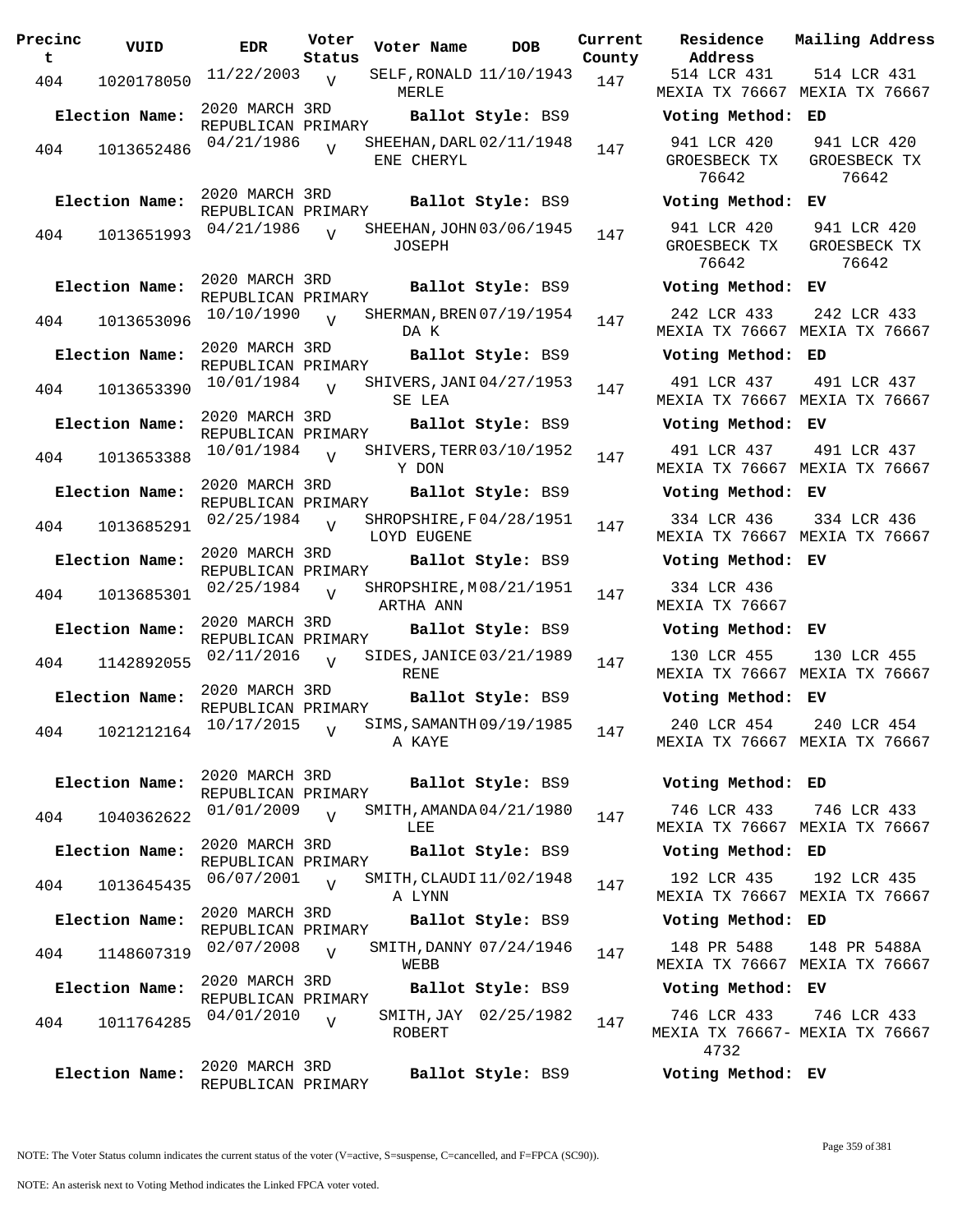| Precinc<br>t   | VUID           | <b>EDR</b>                           | Voter<br>Status | Voter Name                            | <b>DOB</b>              | Curre<br>Count |
|----------------|----------------|--------------------------------------|-----------------|---------------------------------------|-------------------------|----------------|
| 404            | 1137619978     | 11/14/2007                           | V               | COPLEY                                | SMITH, PAULA 12/13/1948 | 147            |
|                | Election Name: | 2020 MARCH 3RD<br>REPUBLICAN PRIMARY |                 |                                       | Ballot Style: BS9       |                |
| 404            | 2126819440     | 08/28/2016                           | $\overline{V}$  | <b>JUSTICE</b>                        | SNOW, DANIEL 07/24/1998 | 147            |
|                | Election Name: | 2020 MARCH 3RD<br>REPUBLICAN PRIMARY |                 |                                       | Ballot Style: BS9       |                |
| 404            | 1155673751     | 09/17/2008                           | $\overline{V}$  | ALLEN                                 | SNOW, DAVID 08/06/1970  | 147            |
|                | Election Name: | 2020 MARCH 3RD<br>REPUBLICAN PRIMARY |                 |                                       | Ballot Style: BS9       |                |
| 404            | 1008960177     | 02/16/2008                           | $\overline{V}$  | SRADER, HOWAR 12/04/1948<br>D LESLIE  |                         | 147            |
|                | Election Name: | 2020 MARCH 3RD<br>REPUBLICAN PRIMARY |                 |                                       | Ballot Style: BS9       |                |
| 404            | 1008960183     | 02/16/2008                           | $\overline{V}$  | MAE                                   | SRADER, LELA 10/17/1951 | 147            |
|                | Election Name: | 2020 MARCH 3RD<br>REPUBLICAN PRIMARY |                 |                                       | Ballot Style: BS9       |                |
| 404            | 1013652100     | 03/01/1982                           | $\overline{V}$  | STROTHER, DEA 10/17/1963<br>NNA LYNNE |                         | 147            |
|                | Election Name: | 2020 MARCH 3RD<br>REPUBLICAN PRIMARY |                 |                                       | Ballot Style: BS9       |                |
| 404            | 1003922559     | 03/05/2000                           | $\overline{V}$  | SUNDAY, REUBE 06/20/1943<br>N GERRY   |                         | 147            |
|                | Election Name: | 2020 MARCH 3RD<br>REPUBLICAN PRIMARY |                 |                                       | Ballot Style: BS9       |                |
| 404            | 1013653152     | 11/07/1991                           | $\overline{V}$  | TAYLOR, LAURA 09/01/1969<br>ELAINE    |                         | 147            |
|                | Election Name: | 2020 MARCH 3RD<br>REPUBLICAN PRIMARY |                 |                                       | Ballot Style: BS9       |                |
| 404            | 1004936693     | 02/09/2001                           | $\overline{V}$  | TAYLOR, WILLI10/29/1966<br>AM HAROLD  |                         | 147            |
|                | Election Name: | 2020 MARCH 3RD<br>REPUBLICAN PRIMARY |                 |                                       | Ballot Style: BS9       |                |
| 404            | 2127665521     | 10/02/2016                           | $\overline{V}$  | TERRY, DILLAN 10/23/1997<br>JAMES     |                         | 147            |
|                | Election Name: | 2020 MARCH 3RD<br>REPUBLICAN PRIMARY |                 |                                       | Ballot Style: BS9       |                |
| 404            | 1013705254     | 03/01/1978                           | $\overline{V}$  | THOMPSON, AAR 03/11/1947<br>ON G      |                         | 147            |
|                | Election Name: | 2020 MARCH 3RD<br>REPUBLICAN PRIMARY |                 |                                       | Ballot Style: BS9       |                |
| 404            | 1013652401     | 01/28/1995                           | $\overline{V}$  | TIPPENS, MARY 10/19/1943<br>ELIZABETH |                         | 147            |
|                | Election Name: | 2020 MARCH 3RD<br>REPUBLICAN PRIMARY |                 |                                       | Ballot Style: BS9       |                |
| 404            | 1013653524     | 10/30/1988                           | $\overline{V}$  | TWEEDLE, FRED 11/05/1954<br>DY MACK   |                         | 147            |
| Election Name: |                | 2020 MARCH 3RD<br>REPUBLICAN PRIMARY |                 |                                       | Ballot Style: BS9       |                |
| 404            | 1013653405     | 11/04/1984                           | $\overline{V}$  | TWEEDLE, LISA 07/05/1966<br>ANN       |                         | 147            |
| Election Name: |                | 2020 MARCH 3RD<br>REPUBLICAN PRIMARY |                 |                                       | Ballot Style: BS9       |                |
| 404            | 1013722164     | 03/01/1982                           | $\overline{V}$  | VANWINKLE, VE 06/24/1942<br>RENTA A   |                         | 147            |

**Voter Name DOB Residence Address Current Mailing Address County** 148 PR 5488 A MEXIA TX 76667 MEXIA TX 76667 148 PR 5488A **Election Name: Ballot Style:** BS9 **Voting Method: EV** 2131 LCR 456 MEXIA TX 76667 MEXIA TX 76667 POB 442 **Election Name: Ballot Style:** BS9 **Voting Method: EV** 2131 LCR 456 MEXIA TX 76667 MEXIA TX 76667 PO BOX 442 **Election Name: Ballot Style:** BS9 **Voting Method: EV** 241 LCR 432 MEXIA TX 76667- MEXIA TX 76667 0727 PO BOX 727 **Election Name: Ballot Style:** BS9 **Voting Method: ED** 241 LCR 432 MEXIA TX 76667 MEXIA TX 76667 PO BOX 727 **Election Name: Ballot Style:** BS9 **Voting Method: ED** 438 LCR 455 MEXIA TX 76667 MEXIA TX 76667 438 LCR 455 **Election Name: Ballot Style:** BS9 **Voting Method: EV** 707 LCR 436 MEXIA TX 76667 MEXIA TX 76667 P O BOX 389 **Election Name: Ballot Style:** BS9 **Voting Method: EV** 1356 LCR 450 GROESBECK TX 76642 1356 LCR 450 GROESBECK TX 76642 **Election Name: Ballot Style:** BS9 **Voting Method: EV** 1356 LCR 450 GROESBECK TX 76642-2716 1356 LCR 450 GROESBECK TX 76642 **Election Name: Ballot Style:** BS9 **Voting Method: EV** 366 LCR 455 MEXIA TX 76667 MEXIA TX 76667 366 LCR 455 **Election Name: Ballot Style:** BS9 **Voting Method: ED** 534 LCR 437 MEXIA TX 76667 **Election Name: Ballot Style:** BS9 **Voting Method: EV** 598 LCR 437 MEXIA TX 76667 MEXIA TX 76667 598 LCR 437 **Election Name: Ballot Style:** BS9 **Voting Method: ED** 170 LCR 451 MEXIA TX 76667 MEXIA TX 76667 170 LCR 451 **Election Name: Ballot Style:** BS9 **Voting Method: EV** 170 LCR 451 MEXIA TX 76667 MEXIA TX 76667 170 LCR 451 **Election Name: Ballot Style:** BS9 **Voting Method: EV**

664 LCR 439 MEXIA TX 76667

NOTE: The Voter Status column indicates the current status of the voter (V=active, S=suspense, C=cancelled, and F=FPCA (SC90)).

Page 360 of 381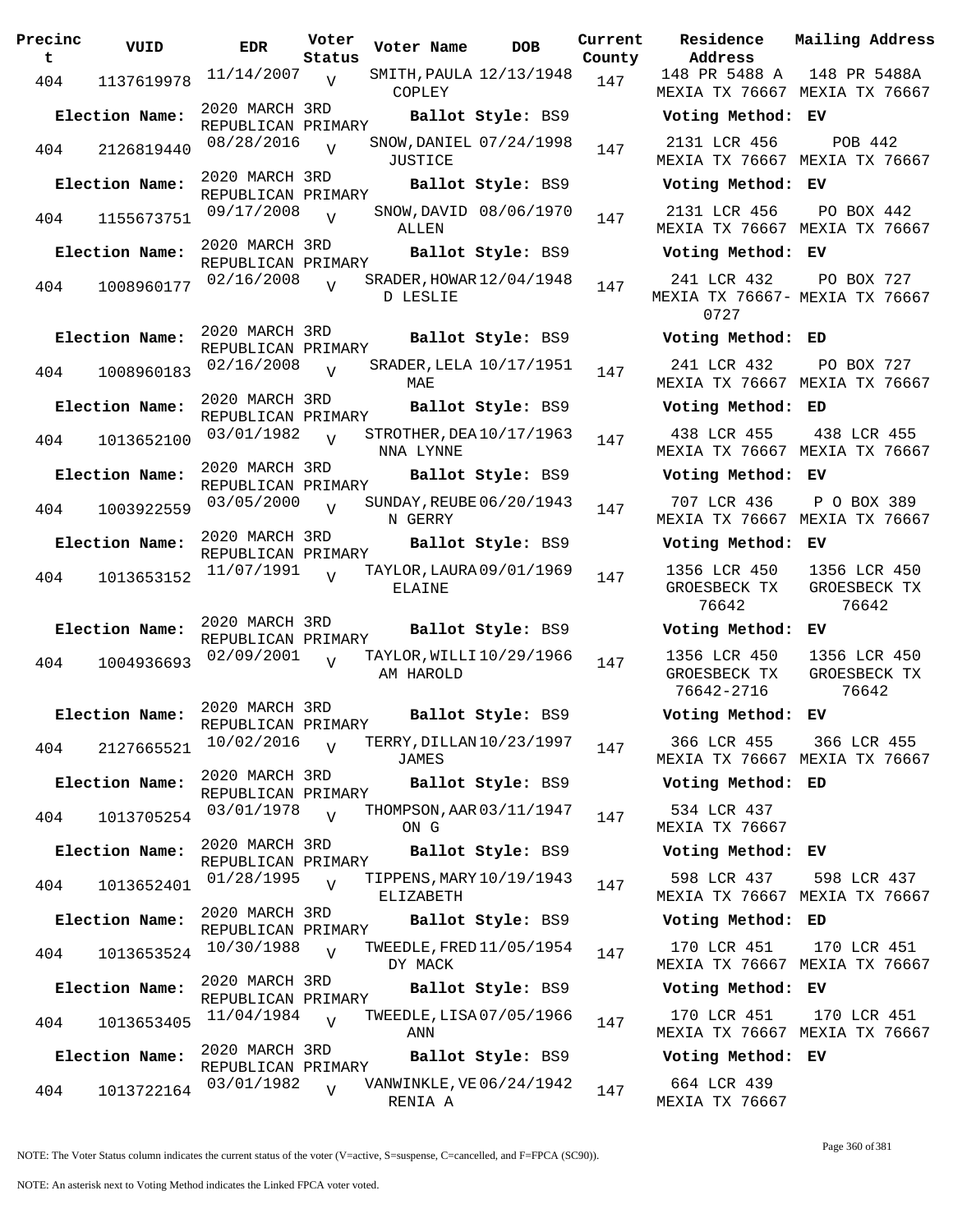| Precinc<br>t | VUID           | <b>EDR</b>                           | Voter<br>Status | Voter Name                               | <b>DOB</b>        | Current<br>County | Residence<br>Address                      | Mai.                 |
|--------------|----------------|--------------------------------------|-----------------|------------------------------------------|-------------------|-------------------|-------------------------------------------|----------------------|
|              | Election Name: | 2020 MARCH 3RD<br>REPUBLICAN PRIMARY |                 |                                          | Ballot Style: BS9 |                   | Voting Method:                            | AV                   |
| 404          | 1157327761     | 10/19/2008                           | $\overline{U}$  | VEST, JIMMY 07/24/1951<br><b>BRUCE</b>   |                   | 147               | 1083 LCR 420<br>GROESBECK TX<br>76642     | 10<br>GR             |
|              | Election Name: | 2020 MARCH 3RD<br>REPUBLICAN PRIMARY |                 |                                          | Ballot Style: BS9 |                   | Voting Method:                            | ЕV                   |
| 404          | 1013694823     | 01/14/1978                           | $\overline{V}$  | VEST, ROSA 12/10/1952<br>SCHUSTER        |                   | 147               | 1083 LCR 420<br>GROESBECK TX<br>76642     | 10<br>GR             |
|              | Election Name: | 2020 MARCH 3RD<br>REPUBLICAN PRIMARY |                 |                                          | Ballot Style: BS9 |                   | Voting Method: EV                         |                      |
| 404          | 1142580315     | 10/26/2017                           | $\overline{V}$  | WALKER, AMAND 08/10/1979<br>A NICOLE     |                   | 147               | 523 LCR 450<br>MEXIA TX 76667             | F<br>GR<br>7         |
|              | Election Name: | 2020 MARCH 3RD<br>REPUBLICAN PRIMARY |                 |                                          | Ballot Style: BS9 |                   | Voting Method:                            | ЕV                   |
| 404          | 1013690633     | 11/12/1992                           | $\overline{U}$  | WALLER, ROBER 04/29/1960<br>T CASH       |                   | 147               | 393 LCR 450<br>GROESBECK TX<br>76642      | F<br>GR              |
|              | Election Name: | 2020 MARCH 3RD<br>REPUBLICAN PRIMARY |                 |                                          | Ballot Style: BS9 |                   | Voting Method: EV                         |                      |
| 404          | 1182689143     | 03/08/2012                           | $\overline{V}$  | WALPOLE<br>JR, CHARLES<br><b>DOUGLAS</b> | 02/12/1958        | 147               | 924 LCR 450<br>GROESBECK TX<br>76642-2878 | 9 <sup>°</sup><br>GR |
|              | Election Name: | 2020 MARCH 3RD<br>REPUBLICAN PRIMARY |                 |                                          | Ballot Style: BS9 |                   | Voting Method: ED                         |                      |
| 404          | 1036206377     | 04/29/2009                           |                 | WATLEY, CHARL 08/04/1948<br>ES HUNTER    |                   | 147               | 1645 LCR 433<br>MEXIA TX 76667 MEX        | 16                   |
|              | Election Name: | 2020 MARCH 3RD<br>REPUBLICAN PRIMARY |                 |                                          | Ballot Style: BS9 |                   | Voting Method: EV                         |                      |
| 404          | 1013681672     | 11/03/1980                           | $\overline{U}$  | WILLIFORD, CA02/13/1954<br>RL ARNOLD     |                   | 147               | 489 LCR 437<br>MEXIA TX 76667 MEX         | 48                   |
|              | Election Name: | 2020 MARCH 3RD<br>REPUBLICAN PRIMARY |                 |                                          | Ballot Style: BS9 |                   | Voting Method: EV                         |                      |
| 404          | 1170876363     | 02/16/2017                           | $\overline{V}$  | WINKLER, AMAN 01/24/1981<br>DA JOE       |                   | 147               | 3512 LCR 486<br>MEXIA TX 76667 MEX        | 35                   |
|              | Election Name: | 2020 MARCH 3RD<br>REPUBLICAN PRIMARY |                 | Ballot Style: BS9                        |                   |                   | Voting Method: ED                         |                      |
| 404          | 1018640414     | 02/26/2017                           | $\overline{U}$  | WINKLER, DANI 12/12/1967<br>EL ALVIN     |                   | 147               | 3512 LCR 486<br>MEXIA TX 76667 MEX        | 35                   |
|              | Election Name: | 2020 MARCH 3RD<br>REPUBLICAN PRIMARY |                 |                                          | Ballot Style: BS9 |                   | Voting Method: ED                         |                      |
| 404          | 1013652641     | 03/01/1978                           | $\overline{U}$  | YORK, BILLIE 08/11/1936<br>GUEST         |                   | 147               | 2490 LCR 454<br>GROESBECK TX<br>76642     | 24<br>GR             |
|              | Election Name: | 2020 MARCH 3RD<br>REPUBLICAN PRIMARY |                 |                                          | Ballot Style: BS9 |                   | Voting Method: EV                         |                      |
| 404          | 1084697789     | 06/29/2017                           | $\overline{V}$  | YORK-<br>HAMILTON, SAN<br>DRA MARIE      | 11/10/1959        | 147               | 2490 A LCR 454<br>GROESBECK TX<br>76642   |                      |
|              | Election Name: | 2020 MARCH 3RD<br>REPUBLICAN PRIMARY |                 |                                          | Ballot Style: BS9 |                   | Voting Method: EV                         |                      |

| County | Current Residence Mailing Address<br>Address          |                                                               |
|--------|-------------------------------------------------------|---------------------------------------------------------------|
|        | Voting Method: AV                                     |                                                               |
| 147    | 1083 LCR 420<br>76642                                 | 1083 LCR 420<br>GROESBECK TX GROESBECK TX<br>76642            |
|        | Voting Method: EV                                     |                                                               |
| 147    | 1083 LCR 420<br>76642                                 | 1083 LCR 420<br>GROESBECK TX GROESBECK TX<br>76642            |
|        | Voting Method: EV                                     |                                                               |
| 147    | 523 LCR 450 PO BOX 436<br>MEXIA TX 76667 GROESBECK TX | 76642-0436                                                    |
|        | Voting Method: EV                                     |                                                               |
| 147    | 393 LCR 450<br>GROESBECK TX GROESBECK TX<br>76642     | PO BOX 613<br>76642                                           |
|        | Voting Method: EV                                     |                                                               |
| 147    | 76642-2878                                            | 924 LCR 450 924 LCR 450<br>GROESBECK TX GROESBECK TX<br>76642 |
|        | Voting Method: ED                                     |                                                               |
| 147    | MEXIA TX 76667 MEXIA TX 76667                         | 1645 LCR 433 1645 LCR 433                                     |
|        | Voting Method: EV                                     |                                                               |
| 147    | MEXIA TX 76667 MEXIA TX 76667                         | 489 LCR 437 489 LCR 437                                       |
|        | Voting Method: EV                                     |                                                               |
| 147    | MEXIA TX 76667 MEXIA TX 76667                         | 3512 LCR 486 3512 LCR 486                                     |
|        | Voting Method: ED                                     |                                                               |
| 147    | 3512 LCR 486<br>MEXIA TX 76667 MEXIA TX 76667         | 3512 LCR 486                                                  |
|        | Voting Method: ED                                     |                                                               |
| 147    | 2490 LCR 454<br>GROESBECK TX<br>76642                 | 2490 LCR 454<br>GROESBECK TX<br>76642                         |
|        | Voting Method: EV                                     |                                                               |
| 147    | 2490 A LCR 454<br>GROESBECK TX<br>76642               |                                                               |
|        | Voting Method: EV                                     |                                                               |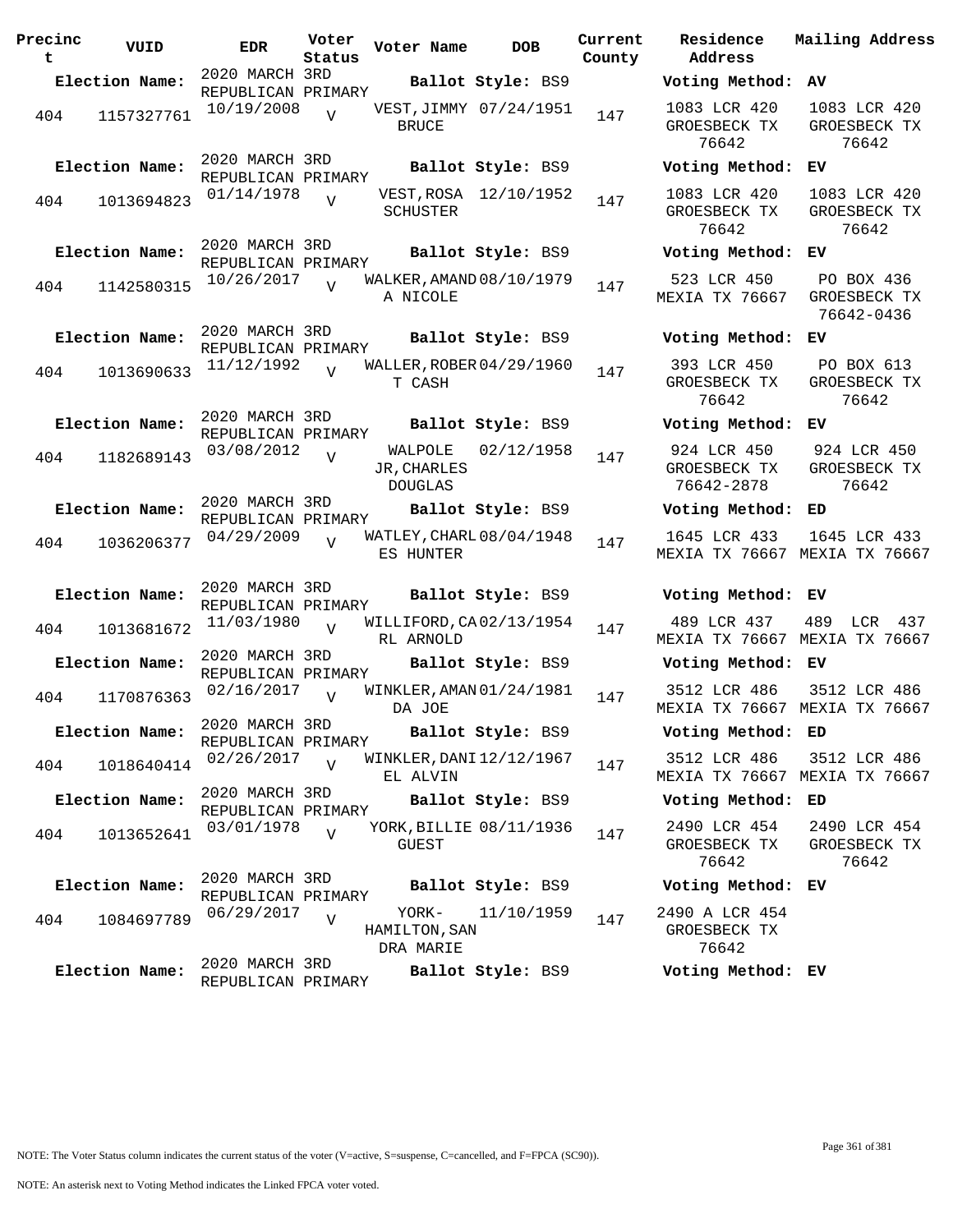| Precinc<br>t. | VUID           | <b>EDR</b>                                         | Voter<br>Status | Voter Name                             | DOB                                         | Current<br>County |
|---------------|----------------|----------------------------------------------------|-----------------|----------------------------------------|---------------------------------------------|-------------------|
| 405           | 1107734905     | 12/20/2015                                         | $\overline{U}$  | ABDO, DOUGLAS 05/17/1967<br>ARTHUR     |                                             | 147               |
|               | Election Name: | 2020 MARCH 3RD<br>REPUBLICAN PRIMARY<br>09/29/1987 |                 |                                        | Ballot Style: BS9<br>ALMY, JERRI 06/10/1962 |                   |
| 405           | 1013724171     |                                                    | $\overline{U}$  | LU                                     |                                             | 147               |
|               | Election Name: | 2020 MARCH 3RD<br>REPUBLICAN PRIMARY               |                 |                                        | Ballot Style: BS9                           |                   |
| 405           | 1013674793     | 10/21/1994                                         |                 | ARMSTRONG, JO 05/15/1958<br>EY LANETTE |                                             | 147               |
|               | Election Name: | 2020 MARCH 3RD<br>REPUBLICAN PRIMARY               |                 |                                        | Ballot Style: BS9                           |                   |
| 405           | 1013651495     | 10/02/1992                                         | $\overline{U}$  | ASHWORTH, JOY 06/04/1950<br>CE MARIE   |                                             | 147               |
|               | Election Name: | 2020 MARCH 3RD<br>REPUBLICAN PRIMARY               |                 |                                        | Ballot Style: BS9                           |                   |
| 405           | 1013651482     | 10/02/1992                                         | $\overline{U}$  | ASHWORTH, THO 08/19/1960<br>MAS LEE    |                                             | 147               |
|               | Election Name: | 2020 MARCH 3RD<br>REPUBLICAN PRIMARY               |                 |                                        | Ballot Style: BS9                           |                   |
| 405           | 1112892649     | 08/24/2008                                         | V               | BAILEY, VICTO 01/23/1945<br>R ROGER    |                                             | 147               |
|               | Election Name: | 2020 MARCH 3RD<br>REPUBLICAN PRIMARY               |                 |                                        | Ballot Style: BS9                           |                   |
| 405           | 1042487802     | 03/23/2006                                         | $\overline{I}$  | GAIL                                   | BAKER, LINDA 06/03/1949                     | 147               |
|               | Election Name: | 2020 MARCH 3RD<br>REPUBLICAN PRIMARY               |                 |                                        | Ballot Style: BS9                           |                   |
| 405           | 1042487860     | 04/09/2006                                         | V               | BAKER, RAYMON 04/24/1947<br>D LESTER   |                                             | 147               |
|               | Election Name: | 2020 MARCH 3RD<br>REPUBLICAN PRIMARY               |                 |                                        | Ballot Style: BS9                           |                   |
| 405           | 1007555208     | 04/16/1994                                         |                 | LYNN                                   | BROCK, DONALD 10/04/1958                    | 147               |
|               | Election Name: | 2020 MARCH 3RD<br>REPUBLICAN PRIMARY               |                 |                                        | Ballot Style: BS9                           |                   |
| 405           | 1013651046     | 03/13/1993                                         | $\overline{U}$  | LOVELL                                 | BROCK, HAZEL 06/07/1957                     | 147               |
|               | Election Name: | 2020 MARCH 3RD<br>REPUBLICAN PRIMARY               |                 |                                        | Ballot Style: BS9                           |                   |
| 405           | 1009240824     | 10/20/2012                                         | $\overline{V}$  | BUCK, CODY<br>LYNN                     | 10/28/1951                                  | 147               |
|               | Election Name: | 2020 MARCH 3RD                                     |                 |                                        | Ballot Style: BS9                           |                   |
| 405           | 1009240807     | REPUBLICAN PRIMARY<br>10/20/2012                   | $\overline{V}$  | ROSS                                   | BUCK, STARR 11/13/1956                      | 147               |
|               | Election Name: | 2020 MARCH 3RD<br>REPUBLICAN PRIMARY               |                 |                                        | Ballot Style: BS9                           |                   |

**Voter Name DOB Residence Address Current Mailing Address** 5015 HWY 164 E GROESBECK TX KOSSE TX 76653 76642 POB 31 **Election Name: Ballot Style:** BS9 **Voting Method: ED** 595 LCR 423 GROESBECK TX 76642 595 LCR 423 GROESBECK TX 76642 **Election Name: Ballot Style:** BS9 **Voting Method: EV** 2587 LCR 433 GROESBECK TX 76642 2587 LCR 433 GROESBECK TX 76642 **Election Name: Ballot Style:** BS9 **Voting Method: ED** 971 FM 1953 GROESBECK TX 76642 971 FM 1953 GROESBECK TX 76642 **Election Name: Ballot Style:** BS9 **Voting Method: ED** 971 FM 1953 GROESBECK TX 76642 971 FM 1953 GROESBECK TX 76642 **Election Name: Ballot Style:** BS9 **Voting Method: ED** 360 PR 5425 GROESBECK TX 76642 360 A PR 5425 GROESBECK TX 76642 **Election Name: Ballot Style:** BS9 **Voting Method: EV** 114 PR 5445 GROESBECK TX 76642 PO BOX 387 GROESBECK TX 76642 **Election Name: Ballot Style:** BS9 **Voting Method: EV** 114 PR 5445 GROESBECK TX 76642 PO BOX 387 GROESBECK TX 76642 **Election Name: Ballot Style:** BS9 **Voting Method: EV** 130 LCR 448 GROESBECK TX 76642 130 LCR 448 GROESBECK TX 76642 **Election Name: Ballot Style:** BS9 **Voting Method: EV** 130 LCR 448 GROESBECK TX 76642 130 LCR 448 GROESBECK TX 76642 **Election Name: Ballot Style:** BS9 **Voting Method: EV** 2775 LCR 433 GROESBECK TX 76642 PO BOX 133 GROESBECK TX 76642 **Election Name: Ballot Style:** BS9 **Voting Method: EV** 2775 LCR 433 PO BOX 133

GROESBECK TX 76642 GROESBECK TX

**Election Name: Ballot Style:** BS9 **Voting Method: EV**

NOTE: The Voter Status column indicates the current status of the voter (V=active, S=suspense, C=cancelled, and F=FPCA (SC90)).

76642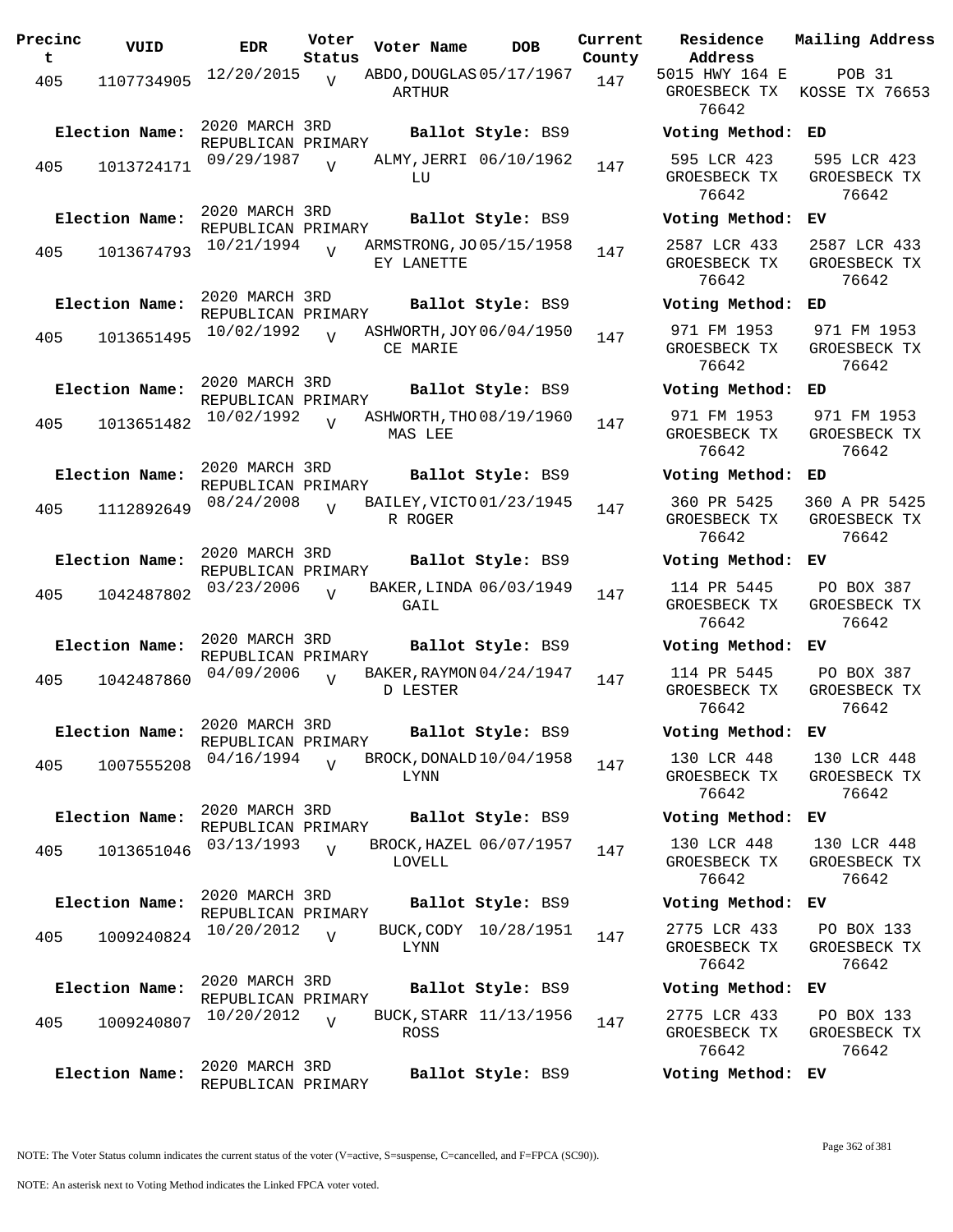| Precinc<br>t. | VUID                        | <b>EDR</b>                           | Voter<br>Status | Voter Name                              | <b>DOB</b>             | Current<br>County | Residence<br>Address                       | Mai:                 |
|---------------|-----------------------------|--------------------------------------|-----------------|-----------------------------------------|------------------------|-------------------|--------------------------------------------|----------------------|
| 405           | 1013650837                  | 09/28/1995 <sub>V</sub>              |                 | BURKEEN, DANI 08/07/1957<br>EL LEE      |                        | 147               | 700 LCR 441<br>MEXIA TX 76642 MEX          | $\overline{7}$       |
|               | Election Name:              | 2020 MARCH 3RD<br>REPUBLICAN PRIMARY |                 |                                         | Ballot Style: BS9      |                   | Voting Method: EV                          |                      |
| 405           | 1021568167                  | 08/06/2004                           |                 | BURKEEN, PENN 10/20/1964<br>Y ELIZABETH |                        | 147               | 700 LCR 441<br>MEXIA TX 76667 MEX          | 7(                   |
|               | Election Name:              | 2020 MARCH 3RD<br>REPUBLICAN PRIMARY |                 |                                         | Ballot Style: BS9      |                   | Voting Method: EV                          |                      |
| 405           | 1191154995                  | 10/24/2012                           | $\overline{U}$  | SR, MICHAEL<br>ANTHONY                  | CANDELLA 01/13/1948    | 147               | 354 LCR 441 3!<br>MEXIA TX 76667 MEX       |                      |
|               | Election Name:              | 2020 MARCH 3RD<br>REPUBLICAN PRIMARY |                 |                                         | Ballot Style: BS9      |                   | Voting Method: EV                          |                      |
| 405           | 1191156853                  | 10/24/2012                           | $\overline{17}$ | CANDELLA, YVE 05/17/1964<br>TTE ANN     |                        | 147               | 354 LCR 441<br>MEXIA TX 76667 MEX          | $\mathbb P$          |
|               | Election Name:              | 2020 MARCH 3RD<br>REPUBLICAN PRIMARY |                 |                                         | Ballot Style: BS9      |                   | Voting Method: EV                          |                      |
| 405           | 1013651120                  | 02/27/1994                           | $\overline{v}$  | CHERRY, JOSEP 10/12/1956<br>H WIGHT     |                        | 147               | 2990 FM 1953<br>MEXIA TX 76667 MEX         | 29                   |
|               | Election Name:              | 2020 MARCH 3RD<br>REPUBLICAN PRIMARY |                 |                                         | Ballot Style: BS9      |                   | Voting Method: EV                          |                      |
| 405           | 1074821355                  | 03/06/2018                           | $\overline{U}$  | CLICK, RANDAL 04/17/1953<br>L KEITH     |                        | 147               | 618 FM 1953<br>GROESBECK TX<br>76642       |                      |
|               | Election Name:              | 2020 MARCH 3RD<br>REPUBLICAN PRIMARY |                 |                                         | Ballot Style: BS9      |                   | Voting Method: EV                          |                      |
| 405           | 1074842511                  | 03/06/2018                           |                 | CLICK, TERRY 01/26/1955<br>ANN          |                        | 147               | 618 FM 1953<br>GROESBECK TX<br>76642       |                      |
|               | Election Name:              | 2020 MARCH 3RD<br>REPUBLICAN PRIMARY |                 |                                         | Ballot Style: BS9      |                   | Voting Method: EV                          |                      |
| 405           | 1116717362                  | 11/29/2012                           | $\overline{U}$  | JR, JESSE                               | COPELAND 02/13/1956    | 147               | 123 LCR 450<br>MEXIA TX 76667- MEX<br>5050 | $\overline{1}$ :     |
|               | Election Name:              | 2020 MARCH 3RD<br>REPUBLICAN PRIMARY |                 |                                         | Ballot Style: BS9      |                   | Voting Method: EV                          |                      |
|               | 405 1008962437 08/22/1993 v |                                      |                 | COX, KENNETH 08/16/1946<br>W            |                        | 147               | 2587 LCR 433<br>GROESBECK TX<br>76642      | 25<br>GR             |
|               | Election Name:              | 2020 MARCH 3RD                       |                 |                                         | Ballot Style: BS9      |                   | Voting Method: ED                          |                      |
| 405           | 1210557441                  | REPUBLICAN PRIMARY<br>01/11/2018     | $\overline{V}$  | KAYLEN                                  | COX, LACY 07/03/1996   | 147               | 1275 LCR 443<br>MEXIA TX 76667             | $\mathbf P$<br>GR    |
|               | Election Name:              | 2020 MARCH 3RD<br>REPUBLICAN PRIMARY |                 |                                         | Ballot Style: BS9      |                   | Voting Method: EV                          |                      |
| 405           | 1013651177                  | 04/19/1992                           | $\overline{V}$  | <b>CLAY</b>                             | DAY, RONALD 02/26/1942 | 147               | 368 PR 5507<br>MEXIA TX 76667 MEX          | 3(                   |
|               | Election Name:              | 2020 MARCH 3RD<br>REPUBLICAN PRIMARY |                 |                                         | Ballot Style: BS9      |                   | Voting Method: ED                          |                      |
| 405           | 1013651183                  | 04/19/1992                           | $\overline{V}$  | NICHOLS                                 | DAY, RUBY 10/27/1946   | 147               | 368 PR 5507<br>MEXIA TX 76667 MEXI         | 3(                   |
|               | Election Name:              | 2020 MARCH 3RD<br>REPUBLICAN PRIMARY |                 |                                         | Ballot Style: BS9      |                   | Voting Method: ED                          |                      |
| 405           | 1055826740                  | 07/24/2016                           | $\overline{U}$  | DEVROW, ELIZA 06/22/1969<br>BETH ANN    |                        | 147               | 816 LCR 423<br>GROESBECK TX<br>76642       | 8 <sup>2</sup><br>GR |
|               | Election Name:              | 2020 MARCH 3RD<br>REPUBLICAN PRIMARY |                 |                                         | Ballot Style: BS9      |                   | Voting Method: EV                          |                      |

**Voter Name DOB Residence Address Current Mailing Address** 700 LCR 441 MEXIA TX 76642 MEXIA TX 76642 700 CR 441 **Election Name: Ballot Style:** BS9 **Voting Method: EV** 700 LCR 441 MEXIA TX 76667 MEXIA TX 76667 700 LCR 441 **Election Name: Ballot Style:** BS9 **Voting Method: EV** 354 LCR 441 MEXIA TX 76667 MEXIA TX 76667 354 LCR 441 **Election Name: Ballot Style:** BS9 **Voting Method: EV** 354 LCR 441 MEXIA TX 76667 MEXIA TX 76667- PO BOX 630 0630 **Election Name: Ballot Style:** BS9 **Voting Method: EV** 2990 FM 1953 MEXIA TX 76667 MEXIA TX 76667 2990 FM 1953 **Election Name: Ballot Style:** BS9 **Voting Method: EV** 618 FM 1953 GROESBECK TX 76642 **Election Name: Ballot Style:** BS9 **Voting Method: EV** 618 FM 1953 GROESBECK TX 76642 **Election Name: Ballot Style:** BS9 **Voting Method: EV** 123 LCR 450 MEXIA TX 76667- MEXIA TX 76667 5050 123 LCR 450 **Election Name: Ballot Style:** BS9 **Voting Method: EV** 2587 LCR 433 GROESBECK TX 76642 2587 LCR 433 GROESBECK TX 76642 **Election Name: Ballot Style:** BS9 **Voting Method: ED** 1275 LCR 443 MEXIA TX 76667 GROESBECK TX PO BOX 818 76642 **Election Name: Ballot Style:** BS9 **Voting Method: EV** 368 PR 5507 MEXIA TX 76667 MEXIA TX 76667 368 PR 5507 **Election Name: Ballot Style:** BS9 **Voting Method: ED** 368 PR 5507 MEXIA TX 76667 MEXIA TX 76667- 368 PR 5507 4865

| 816 LCR 423  | 816 LCR 423  |
|--------------|--------------|
| GROESBECK TX | GROESBECK TX |
| 76642        | 76642        |
|              |              |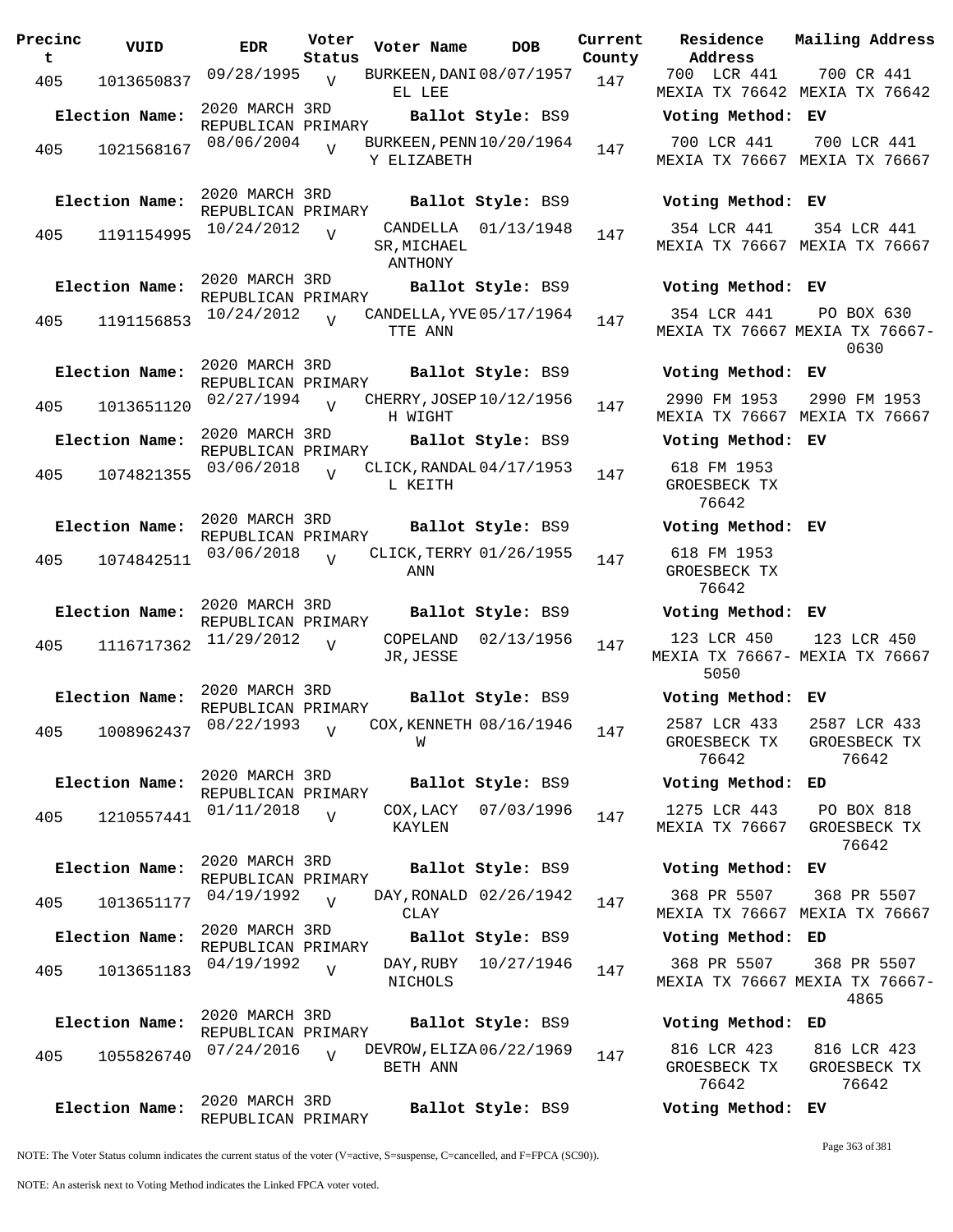| Precinc<br>t. | VUID           | <b>EDR</b>                           | Voter<br>Status | Voter Name     | <b>DOB</b>               | Current<br>County | Residence<br>Address                       |
|---------------|----------------|--------------------------------------|-----------------|----------------|--------------------------|-------------------|--------------------------------------------|
| 405           | 1055829041     | 03/17/2016                           | V               | MACK           | DEVROW, KEVIN 02/13/1969 | 147               | 816 LCR 421<br>GROESBECK T<br>76642        |
|               | Election Name: | 2020 MARCH 3RD<br>REPUBLICAN PRIMARY |                 |                | Ballot Style: BS9        |                   | Voting Meth                                |
| 405           | 1142078533     | 04/13/2007                           |                 | A JAYNE        | DUKE, SAMANTH 02/08/1989 | 147               | 423 LCR 44<br>GROESBECK T<br>76642         |
|               | Election Name: | 2020 MARCH 3RD<br>REPUBLICAN PRIMARY |                 |                | Ballot Style: BS9        |                   | Voting Meth                                |
| 405           | 1187818974     | 04/25/2019                           | $\overline{U}$  | TT ANN         | ELLIS, BRIDGE 04/11/1973 | 147               | 282 FM 1953<br>GROESBECK T<br>76642        |
|               | Election Name: | 2020 MARCH 3RD<br>REPUBLICAN PRIMARY |                 |                | Ballot Style: BS9        |                   | Voting Meth                                |
| 405           | 1013652233     | 02/25/1978                           | $\overline{V}$  | ALD EDWARD     | FERGUSON, RON 10/01/1956 | 147               | 517 LCR 44!<br>GROESBECK T<br>76642        |
|               | Election Name: | 2020 MARCH 3RD<br>REPUBLICAN PRIMARY |                 |                | Ballot Style: BS9        |                   | Voting Meth                                |
| 405           | 1013651940     | 05/03/1980                           | $\overline{V}$  | RLEY JEAN      | FERGUSON, SHI 07/17/1958 | 147               | 517 LCR 44!<br>GROESBECK T<br>76642        |
|               | Election Name: | 2020 MARCH 3RD<br>REPUBLICAN PRIMARY |                 |                | Ballot Style: BS9        |                   | Voting Meth                                |
| 405           | 1013691991     | 05/01/1991                           | $\overline{V}$  | <b>JACKSON</b> | FEWELL, BRETT 08/31/1961 | 147               | 562 LCR 421<br>GROESBECK T<br>76642        |
|               | Election Name: | 2020 MARCH 3RD<br>REPUBLICAN PRIMARY |                 |                | Ballot Style: BS9        |                   | Voting Meth                                |
| 405           | 1013650788     | 10/14/1992                           | $\overline{U}$  | LEE            | FEWELL, JAMES 08/22/1963 | 147               | 3325 HWY 164<br>GROESBECK T<br>76642       |
|               | Election Name: | 2020 MARCH 3RD<br>REPUBLICAN PRIMARY |                 |                | Ballot Style: BS9        |                   | Voting Meth                                |
| 405           | 1007552464     | 12/21/1996                           | $\overline{V}$  | IE GAYLE       | FEWELL, JOHNN 10/08/1962 | 147               | 3325 HWY 164<br>GROESBECK T<br>76642       |
|               | Election Name: | 2020 MARCH 3RD<br>REPUBLICAN PRIMARY |                 |                | Ballot Style: BS9        |                   | Voting Meth                                |
| 405           | 1013694028     | 03/06/1988                           | $\overline{U}$  | L              | FEWELL, WANDA 10/09/1952 | 147               | 562 LCR 421<br>GROESBECK T<br>76642        |
|               | Election Name: | 2020 MARCH 3RD<br>REPUBLICAN PRIMARY |                 |                | Ballot Style: BS9        |                   | Voting Meth                                |
| 405           | 1209428882     | 06/19/2014                           | $\overline{V}$  | OL KLINGER     | FINNEGAN, CAR 03/20/1948 | 147               | 400 LCR 41<br><b>MEXIA TX 7660</b><br>4988 |
|               | Election Name: | 2020 MARCH 3RD<br>REPUBLICAN PRIMARY |                 |                | Ballot Style: BS9        |                   | Voting Meth                                |
| 405           | 2156270517     | 05/15/2019                           | $\overline{V}$  | HAEL FRANCIS   | FINNEGAN, MIC 04/15/1948 | 147               | 400 LCR 418<br>MEXIA TX 766                |
|               | Election Name: | 2020 MARCH 3RD                       |                 |                | Ballot Style: BS9        |                   | Voting Meth                                |
| 405           | 1004786594     | REPUBLICAN PRIMARY<br>02/11/2000     | $\overline{V}$  | ALICE          | FOSTER, MARY 10/22/1960  | 147               | 349 LCR 448<br>GROESBECK T<br>76642        |
|               | Election Name: | 2020 MARCH 3RD<br>REPUBLICAN PRIMARY |                 |                | Ballot Style: BS9        |                   | Voting Meth                                |

816 LCR 423 GROESBECK TX 76642 816 LCR 423 GROESBECK TX 76642 **Election Name: Ballot Style:** BS9 **Voting Method: EV** 423 LCR 444 GROESBECK TX 76642 423 LCR 444 GROESBECK TX 76642 **Election Name: Ballot Style:** BS9 **Voting Method: EV** 282 FM 1953 GROESBECK TX 76642 2276 FM 1365 MEXIA TX 76667 **Election Name: Ballot Style:** BS9 **Voting Method: EV** 517 LCR 445 GROESBECK TX 76642 517 LCR 445 GROESBECK TX 76642 **Election Name: Ballot Style:** BS9 **Voting Method: EV** 517 LCR 445 GROESBECK TX 76642 517 LCR 445 GROESBECK TX 76642 **Election Name: Ballot Style:** BS9 **Voting Method: EV** 562 LCR 421 GROESBECK TX 76642 562 LCR 421 GROESBECK TX 76642 **Election Name: Ballot Style:** BS9 **Voting Method: ED** 3325 HWY 164 E 3325 HWY 164 E GROESBECK TX 76642 GROESBECK TX 76642 **Election Name: Ballot Style:** BS9 **Voting Method: EV** 3325 HWY 164 E 3325 HWY 164E GROESBECK TX 76642 GROESBECK TX 76642 **Election Name: Ballot Style:** BS9 **Voting Method: EV** 562 LCR 421 GROESBECK TX 76642 562 LCR 421 GROESBECK TX 76642 **Election Name: Ballot Style:** BS9 **Voting Method: ED** 400 LCR 418 MEXIA TX 76667- MEXIA TX 76667 4988 400A LCR 418 **Election Name: Ballot Style:** BS9 **Voting Method: ED** 400 LCR 418 MEXIA TX 76667 MEXIA TX 76667 400A LCR 418 **Election Name: Ballot Style:** BS9 **Voting Method: ED** 349 LCR 448 GROESBECK TX 349 LCR 448 GROESBECK TX

**Current Mailing Address**

NOTE: The Voter Status column indicates the current status of the voter (V=active, S=suspense, C=cancelled, and F=FPCA (SC90)).

76642

**Election Name: Ballot Style:** BS9 **Voting Method: EV**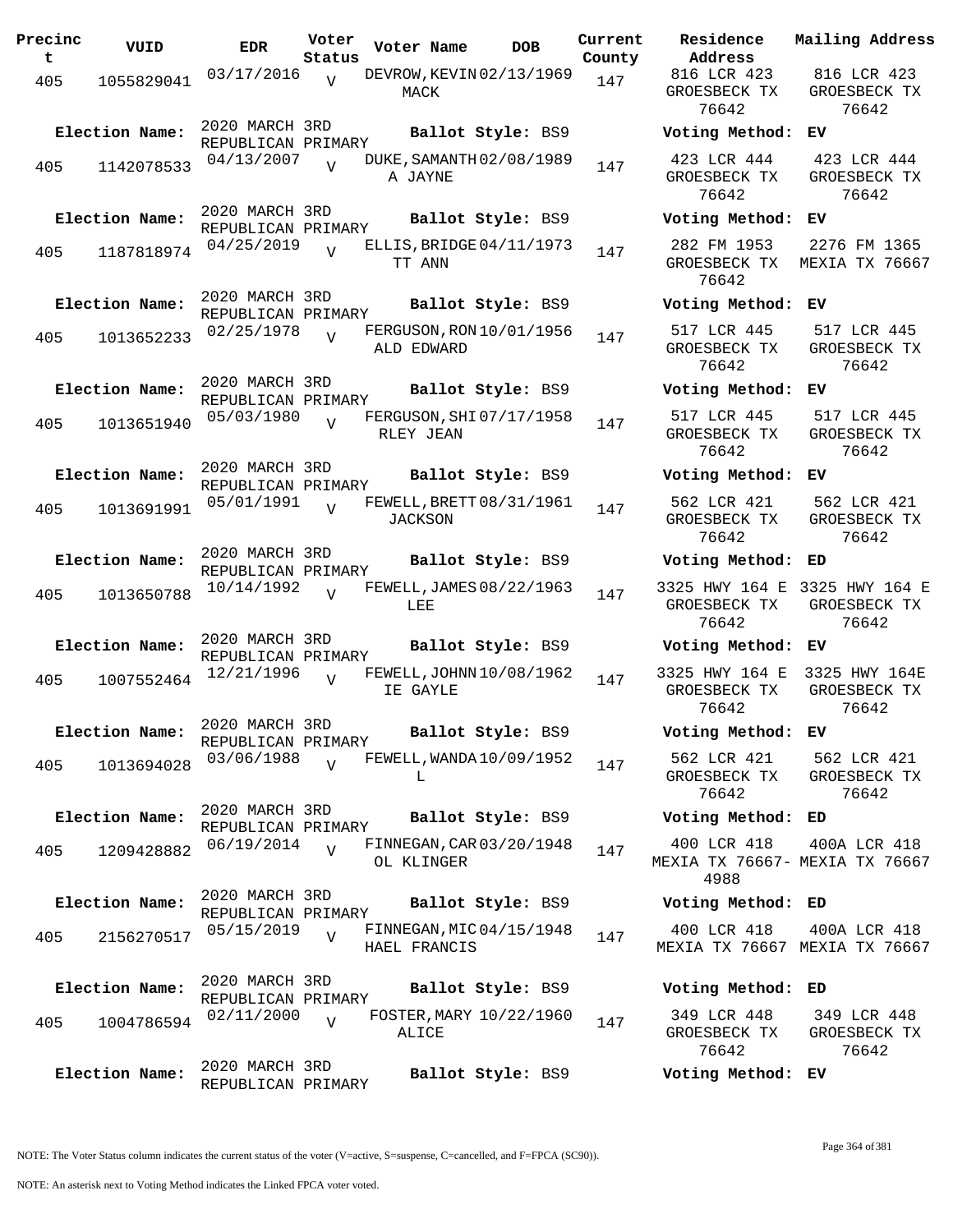| Precinc<br>t | VUID           | <b>EDR</b>                           | Voter<br>Status | Voter Name                                   | <b>DOB</b>              | Current<br>County | Residence<br>Address                      |
|--------------|----------------|--------------------------------------|-----------------|----------------------------------------------|-------------------------|-------------------|-------------------------------------------|
| 405          | 1218479108     | 04/12/2015                           | $\overline{V}$  | FOSTER, RONAL 02/09/1945<br><b>D TRUSDLE</b> |                         | 147               | 1669 LCR 439<br>MEXIA TX 76667-<br>4933   |
|              | Election Name: | 2020 MARCH 3RD<br>REPUBLICAN PRIMARY |                 |                                              | Ballot Style: BS9       |                   | Voting Method                             |
| 405          | 1004786600     | 02/05/2000                           | $\overline{v}$  | FOSTER, RUSSE 08/02/1961<br>LL DEAN          |                         | 147               | 349 LCR 448<br>GROESBECK TX<br>76642      |
|              | Election Name: | 2020 MARCH 3RD<br>REPUBLICAN PRIMARY |                 |                                              | Ballot Style: BS9       |                   | Voting Method                             |
| 405          | 1220402655     | 05/30/2015                           | $\overline{U}$  | FOSTER, SUZAN 01/25/1952<br>NE LYNNE         |                         | 147               | 1669 LCR 439<br>MEXIA TX 76667            |
|              | Election Name: | 2020 MARCH 3RD                       |                 |                                              | Ballot Style: BS9       |                   | Voting Method                             |
| 405          | 1021374580     | REPUBLICAN PRIMARY<br>07/08/2004     | $\overline{U}$  | FUNDERBURK, D11/22/1964<br>ENNIS ORBRIE      |                         | 147               | 109 PR 5426<br>MEXIA TX 76667             |
|              | Election Name: | 2020 MARCH 3RD<br>REPUBLICAN PRIMARY |                 |                                              | Ballot Style: BS9       |                   | Voting Method                             |
| 405          | 1013637815     | 01/03/1998                           | $\overline{U}$  | GARNER, JASON 12/05/1979<br>LYNN             |                         | 147               | 178 LCR 449<br>GROESBECK TX<br>76642-2904 |
|              | Election Name: | 2020 MARCH 3RD<br>REPUBLICAN PRIMARY |                 |                                              | Ballot Style: BS9       |                   | Voting Method                             |
| 405          | 1003915263     | 12/22/2000                           | $\overline{V}$  | GARNER, KATRI 11/12/1982<br>NA CRYSTAL       |                         | 147               | 178 LCR 449<br>GROESBECK TX<br>76642      |
|              | Election Name: | 2020 MARCH 3RD<br>REPUBLICAN PRIMARY |                 |                                              | Ballot Style: BS9       |                   | Voting Method                             |
| 405          | 1005004617     | 07/10/1998                           | $\overline{Y}$  | GARNETT, FLOR 03/31/1931<br>ENCE B           |                         | 147               | 140 PR 5425A<br>GROESBECK TX<br>76642     |
|              | Election Name: | 2020 MARCH 3RD<br>REPUBLICAN PRIMARY |                 |                                              | Ballot Style: BS9       |                   | Voting Method                             |
| 405          | 1005342796     | 05/14/1998                           | $\overline{V}$  |                                              | GARNETT, K P 08/26/1932 | 147               | 140 PR 5425A<br>GROESBECK TX<br>76642     |
|              | Election Name: | 2020 MARCH 3RD<br>REPUBLICAN PRIMARY |                 |                                              | Ballot Style: BS9       |                   | Voting Method                             |
| 405          | 1013637080     | 02/27/1998                           | $\overline{V}$  | ARMANDO                                      | GOMEZ, JESUS 02/01/1980 | 147               | 1453 FM 1953<br>GROESBECK TX<br>76642     |
|              | Election Name: | 2020 MARCH 3RD                       |                 |                                              | Ballot Style: BS9       |                   | Voting Method                             |
| 405          | 1013654601     | REPUBLICAN PRIMARY<br>05/17/1995     | $\overline{U}$  | JEAN                                         | GORE, LAURA 01/30/1965  | 147               | 161 PR 5426<br>MEXIA TX 76667             |
|              | Election Name: | 2020 MARCH 3RD<br>REPUBLICAN PRIMARY |                 |                                              | Ballot Style: BS9       |                   | Voting Method                             |
| 405          | 1013648377     | 09/14/1996                           | $\overline{V}$  | LOUIS                                        | GRAY, ARNOLD 08/15/1941 | 147               | 5995 HWY 164 E<br>GROESBECK TX<br>76642   |
|              | Election Name: | 2020 MARCH 3RD<br>REPUBLICAN PRIMARY |                 |                                              | Ballot Style: BS9       |                   | Voting Method                             |
| 405          | 1013648365     | 09/14/1996                           | V               |                                              | GRAY, PENNY 02/27/1940  | 147               | 5995 HWY 164 E<br>GROESBECK TX<br>76642   |
|              | Election Name: | 2020 MARCH 3RD<br>REPUBLICAN PRIMARY |                 |                                              | Ballot Style: BS9       |                   | Voting Method                             |
| 405          | 1016127962     | 11/06/2018                           | $\overline{U}$  | EDWARD                                       | GREEN, LUKE 05/14/1983  | 147               | 1737 LCR 439<br>MEXTA TX 76667            |

**Parame Residence Address Current Mailing Address** nty 1669 LCR 439 MEXIA TX 76667- MEXIA TX 76667 4933 PO BOX 788 **Election Name: Ballot Style:** BS9 **Voting Method: EV** 349 LCR 448 GROESBECK TX 76642 349 LCR 448 GROESBECK TX 76642 **Election Name: Ballot Style:** BS9 **Voting Method: EV** 1669 LCR 439 MEXIA TX 76667 MEXIA TX 76667 PO BOX 788 **Election Name: Ballot Style:** BS9 **Voting Method: EV** 109 PR 5426 MEXIA TX 76667 MEXIA TX 76667 109 PR 5426A **Election Name: Ballot Style:** BS9 **Voting Method: EV** 178 LCR 449 GROESBECK TX 76642-2904 178 LCR 449A GROESBECK TX 76642 **Election Name: Ballot Style:** BS9 **Voting Method: ED** 178 LCR 449 GROESBECK TX 76642 178 LCR 449A GROESBECK TX 76642 **Election Name: Ballot Style:** BS9 **Voting Method: ED** 140 PR 5425A GROESBECK TX 76642 140 PR 5425A GROESBECK TX 76642 **Election Name: Ballot Style:** BS9 **Voting Method: EV** GROESBECK TX 76642 140 PR 5425A GROESBECK TX 76642 **Election Name: Ballot Style:** BS9 **Voting Method: EV** 1453 FM 1953 GROESBECK TX 76642 **Election Name: Ballot Style:** BS9 **Voting Method: ED** 161 PR 5426 MEXIA TX 76667 MEXIA TX 76667 161 PR 5426 **Election Name: Ballot Style:** BS9 **Voting Method: ED** 5995 HWY 164 E 5995 HWY 164 E GROESBECK TX 76642 GROESBECK TX 76642 **Election Name: Ballot Style:** BS9 **Voting Method: EV** GROESBECK TX 76642 5995 HWY 164 E GROESBECK TX 76642 **Election Name: Ballot Style:** BS9 **Voting Method: EV**

NOTE: The Voter Status column indicates the current status of the voter (V=active, S=suspense, C=cancelled, and F=FPCA (SC90)).

Page 365 of 381

1737 LCR 439

MEXIA TX 76667 MEXIA TX 76667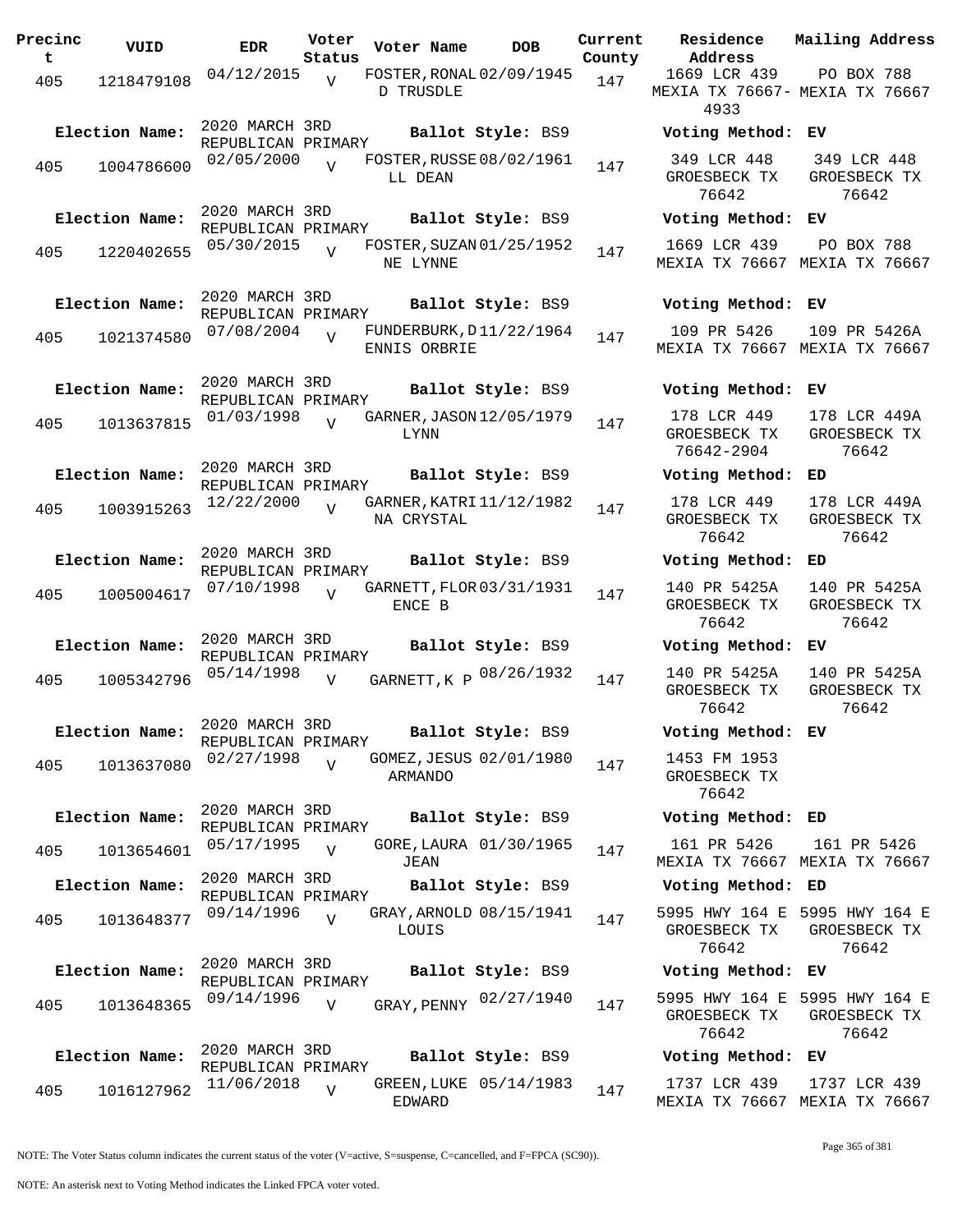**Precinc t VUID EDR Voter Status Voter Name DOB Current County** 2020 MARCH 3RD REPUBLICAN PRIMARY **Election Name: Ballot Style:** BS9 **Voting Method: EV** 405 1202635924 10/12/2013 HYDE, SHELBY LYNN  $\overline{V}$ HALLMARK 07/29/1970 147 2020 MARCH 3RD REPUBLICAN PRIMARY **Election Name: Ballot Style:** BS9 **Voting Method: ED** 405 2142555546 03/03/2018 V HAMLIN, CINDY 05/22/1968 147 ANN  $\overline{V}$ 2020 MARCH 3RD REPUBLICAN PRIMARY **Election Name: Ballot Style:** BS9 **Voting Method: ED** 405 1102370609 07/27/2014 D ROBERT  $\overline{V}$ HAMLIN, EDWAR 04/04/1970 147 2020 MARCH 3RD REPUBLICAN PRIMARY **Election Name: Ballot Style:** BS9 **Voting Method: ED** 405 2142555505 03/03/2018 N EDWARD  $\overline{V}$ HAMLIN, JUSTI 04/05/1995 147 2020 MARCH 3RD REPUBLICAN PRIMARY **Election Name: Ballot Style:** BS9 **Voting Method: ED** <sup>405</sup> HANCOCK,WARN 04/16/1987 <sup>1013651681</sup> <sup>147</sup> 09/05/1939 ER DEAN  $\overline{V}$ 2020 MARCH 3RD REPUBLICAN PRIMARY **Election Name: Ballot Style:** BS9 **Voting Method: ED**  $405$  1013651827 10/26/1988 RAY  $\overline{V}$ HARDISON, W 01/16/1934 147 2020 MARCH 3RD REPUBLICAN PRIMARY **Election Name: Ballot Style:** BS9 **Voting Method: EV** 405 1121699135  $08/14/2015$  UNARPER  $01/30/1957$  147 SR, ROSS  $\overline{V}$ 2020 MARCH 3RD REPUBLICAN PRIMARY **Election Name: Ballot Style:** BS9 **Voting Method: EV** 405 1121682060 08/14/2015 L LYNN  $\overline{V}$ HARPER, SHERY 08/06/1955 147 2020 MARCH 3RD REPUBLICAN PRIMARY **Election Name: Ballot Style:** BS9 **Voting Method: EV** 405 1151586217 03/07/2008 v HINTON-HANCOCK, VERN A JO  $\overline{V}$ 03/07/2008  $_{\rm V}$  HINTON- 09/05/1948  $_{147}$ 2020 MARCH 3RD REPUBLICAN PRIMARY **Election Name: Ballot Style:** BS9 **Voting Method: ED** 405 1020947273 04/10/2004 EN OLIVIA  $\overline{V}$ HOFFMAN, LAUR 04/10/1986 147 2020 MARCH 3RD REPUBLICAN PRIMARY **Election Name: Ballot Style:** BS9 **Voting Method: EV** 405 1013651098  $\frac{08}{31}/1992$  WHUGHES, BILLY 07/31/1958 147 WAYNE  $\overline{V}$ 2020 MARCH 3RD REPUBLICAN PRIMARY **Election Name: Ballot Style:** BS9 **Voting Method: ED** 405 1013651080  $\frac{02}{24}$ 1978 v HUGHES, NANCY 04/09/1955 147 ANN  $V$ 2020 MARCH 3RD REPUBLICAN PRIMARY **Election Name: Ballot Style:** BS9 **Voting Method: ED**

**Address Residence Mailing Address** 142 LCR 418 MEXIA TX 76667- MEXIA TX 76667 4703 142 LCR 418 1016 LCR 423 GROESBECK TX 76642 1016 LCR 423 GROESBECK TX 76642 1016 LCR 423 GROESBECK TX 76642 1016 LCR 423 GROESBECK TX 76642 3642 FM 39 N MEXIA TX 76667 MEXIA TX 76667 3642 FM 39 N 956 FM 1953 GROESBECK TX 76642 956 FM 1953 GROESBECK TX 76642 2675 LCR 433 GROESBECK TX 76642 2675 LCR 433 GROESBECK TX 76642 2675 LCR 433 GROESBECK TX 76642 2675 LCR 433 GROESBECK TX 76642 3642 FM 39 N MEXIA TX 76667 MEXIA TX 76667 3642 FM 39 N 158 PR 5521 MEXIA TX 76667 PO BOX 45 GROESBECK TX 76642 257 LCR 421 GROESBECK TX 76642 257 B LCR 421 GROESBECK TX 76642 257 LCR 421 GROESBECK TX 76642 257 B LCR 421 GROESBECK TX 76642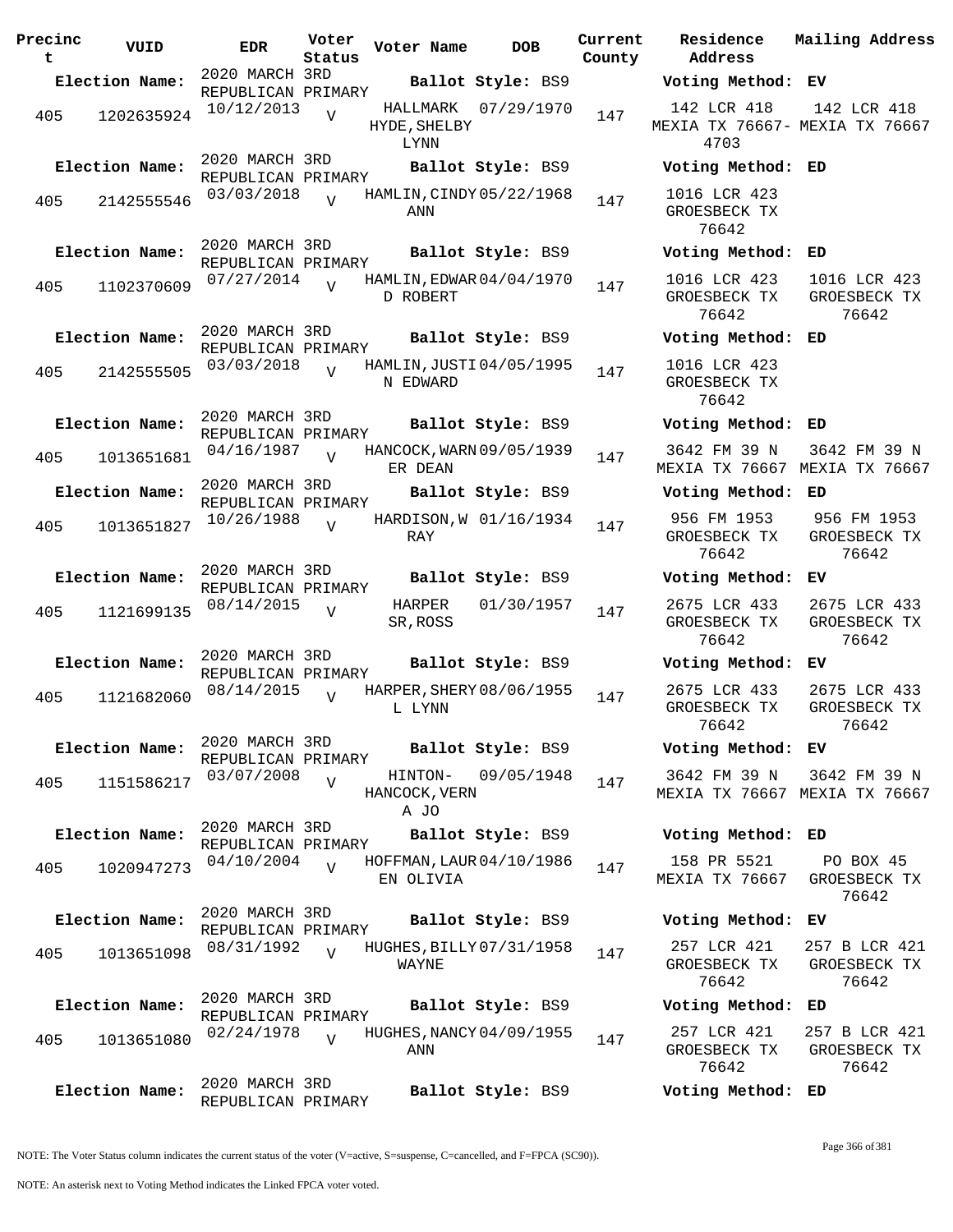| Precinc<br>t | VUID           | <b>EDR</b>                           | Voter<br>Status | Voter Name          | <b>DOB</b>                      | Curre<br>Count |
|--------------|----------------|--------------------------------------|-----------------|---------------------|---------------------------------|----------------|
| 405          | 1022717389     | 08/09/2017                           | V               | KNOX                | HURST, JUDY 04/02/1956          | 147            |
|              | Election Name: | 2020 MARCH 3RD<br>REPUBLICAN PRIMARY |                 |                     | Ballot Style: BS9               |                |
| 405          | 1021872754     | 08/09/2017                           | $\overline{V}$  | PAUL                | HURST, LOUIS 04/20/1957         | 147            |
|              | Election Name: | 2020 MARCH 3RD<br>REPUBLICAN PRIMARY |                 |                     | Ballot Style: BS9               |                |
| 405          | 1125452147     | 07/17/2013                           | $\overline{V}$  | KEVIN               | HYDE, JAMES 03/27/1967          | 147            |
|              | Election Name: | 2020 MARCH 3RD<br>REPUBLICAN PRIMARY |                 |                     | Ballot Style: BS9               |                |
| 405          | 1188660178     | 03/17/2019                           | $\overline{V}$  | J0                  | <b>JENSON, TERRY 08/31/1959</b> | 147            |
|              | Election Name: | 2020 MARCH 3RD<br>REPUBLICAN PRIMARY |                 |                     | Ballot Style: BS9               |                |
| 405          | 2162493762     | 02/02/2020                           | $\overline{V}$  | AIL LEE             | JOHNSON, ABIG12/24/2001         | 147            |
|              | Election Name: | 2020 MARCH 3RD<br>REPUBLICAN PRIMARY |                 |                     | Ballot Style: BS9               |                |
| 405          | 1013237824     | 01/03/2006                           | $\overline{U}$  | DON FLOYD           | JOHNSON, BREN 10/05/1972        | 147            |
|              | Election Name: | 2020 MARCH 3RD<br>REPUBLICAN PRIMARY |                 |                     | Ballot Style: BS9               |                |
| 405          | 1013651794     | 03/05/1988                           | $\overline{V}$  | LD GENE             | JOHNSON, DONA 04/23/1946        | 147            |
|              | Election Name: | 2020 MARCH 3RD<br>REPUBLICAN PRIMARY |                 |                     | Ballot Style: BS9               |                |
| 405          | 1013651756     | 02/28/1988                           | V               | <b>GIA JEANENNE</b> | JOHNSON, GEOR 07/03/1958        | 147            |
|              | Election Name: | 2020 MARCH 3RD<br>REPUBLICAN PRIMARY |                 |                     | Ballot Style: BS9               |                |
| 405          | 1022818344     | 09/30/2004                           | $\overline{V}$  | I LEE               | JOHNSON, HEID 07/17/1978        | 147            |
|              | Election Name: | 2020 MARCH 3RD<br>REPUBLICAN PRIMARY |                 |                     | Ballot Style: BS9               |                |
| 405          | 1013651760     | 02/28/1988                           | $\overline{V}$  | Y LYNN              | JOHNSON, RAND 09/19/1961        | 147            |
|              | Election Name: | 2020 MARCH 3RD<br>REPUBLICAN PRIMARY |                 |                     | Ballot Style: BS9               |                |
| 405          | 1003372548     | 11/08/2016                           | $\overline{U}$  | LANE                | JONES, DUSTY 11/10/1963         | 147            |
|              | Election Name: | 2020 MARCH 3RD<br>REPUBLICAN PRIMARY |                 |                     | Ballot Style: BS9               |                |
| 405          | 1013640606     | 04/11/1997                           | $\overline{V}$  | ATLAS               | JONES, JOHN 09/29/1963          | 147            |
|              | Election Name: | 2020 MARCH 3RD<br>REPUBLICAN PRIMARY |                 |                     | Ballot Style: BS9               |                |
| 405          | 1022165348     | 09/03/2004                           | $\overline{V}$  | WILLIAM             | JOYNER, PAUL 05/18/1962         | 147            |
|              | Election Name: | 2020 MARCH 3RD<br>REPUBLICAN PRIMARY |                 |                     | Ballot Style: BS9               |                |
| 405          | 1013646724     | 01/27/2002                           | $\overline{V}$  | A STORY             | JOYNER, SANDR 02/16/1967        | 147            |

**PORE Residence Address Current Mailing Address** nty 400 LCR 418 MEXIA TX 76667 **Election Name: Ballot Style:** BS9 **Voting Method: EV** 400 LCR 418 MEXIA TX 76667 **Election Name: Ballot Style:** BS9 **Voting Method: EV** 142 LCR 418 MEXIA TX 76667- MEXIA TX 76667 4703 142 LCR 418 **Election Name: Ballot Style:** BS9 **Voting Method: ED** 3493 FM 39 N MEXIA TX 76667 MEXIA TX 76667 3493 FM 39 N **Election Name: Ballot Style:** BS9 **Voting Method: ED** 1435 LCR 439 MEXIA TX 76667 MEXIA TX 76667 1435 LCR 439 **Election Name: Ballot Style:** BS9 **Voting Method: EV** 1435 LCR 439 MEXIA TX 76667 MEXIA TX 76667 1435 LCR 439 **Election Name: Ballot Style:** BS9 **Voting Method: EV** 210 LCR 448 GROESBECK TX 76642 210 LCR 448 GROESBECK TX 76642 **Election Name: Ballot Style:** BS9 **Voting Method: ED** 332 LCR 449 GROESBECK TX 76642 332 LCR 449 GROESBECK TX 76642 **Election Name: Ballot Style:** BS9 **Voting Method: EV** 1435 LCR 439 MEXIA TX 76667 MEXIA TX 76667 1435 LCR 439 **Election Name: Ballot Style:** BS9 **Voting Method: EV** 332 LCR 449 GROESBECK TX 76642 332 LCR 449 GROESBECK TX 76642 **Election Name: Ballot Style:** BS9 **Voting Method: EV** 1788 LCR 439 MEXIA TX 76667 **Election Name: Ballot Style:** BS9 **Voting Method: EV** 1788 LCR 439 MEXIA TX 76667 MEXIA TX 76667 1788 LCR 439 **Election Name: Ballot Style:** BS9 **Voting Method: EV** 1378 FM 39 N GROESBECK TX 76642 1378 N HWY 39 GROESBECK TX 76642

## **Election Name: Ballot Style:** BS9 **Voting Method: ED** 1378 FM 39 N

GROESBECK TX 76642

1378 N HWY 39 GROESBECK TX 76642

NOTE: The Voter Status column indicates the current status of the voter (V=active, S=suspense, C=cancelled, and F=FPCA (SC90)).

Page 367 of 381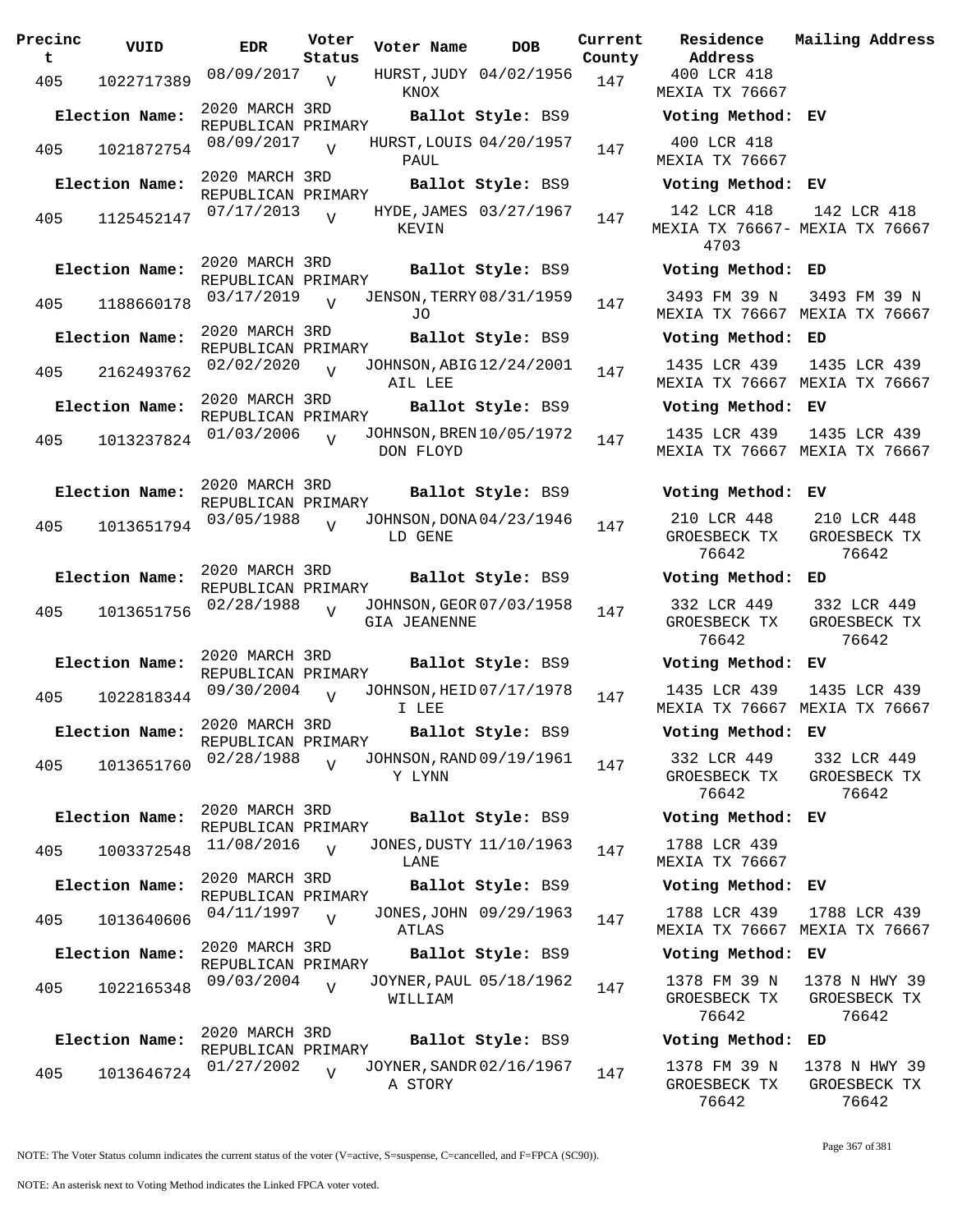| Precinc<br>t | VUID           | <b>EDR</b>                           | Voter<br>Status | Voter Name                               | <b>DOB</b>        | Current<br>County | Residence<br>Address                       | Mai.                 |
|--------------|----------------|--------------------------------------|-----------------|------------------------------------------|-------------------|-------------------|--------------------------------------------|----------------------|
|              | Election Name: | 2020 MARCH 3RD                       |                 |                                          | Ballot Style: BS9 |                   | Voting Method:                             | EV                   |
| 405          | 1196848895     | REPUBLICAN PRIMARY<br>02/07/2013     | $\overline{z}$  | JOYNER, SHEIE 11/29/1994<br>NNE NICOLE   |                   | 147               | 1378 FM 39 N<br>GROESBECK TX<br>76642-2769 | 13<br>GR             |
|              | Election Name: | 2020 MARCH 3RD<br>REPUBLICAN PRIMARY |                 |                                          | Ballot Style: BS9 |                   | Voting Method: EV                          |                      |
| 405          | 1162802516     | 11/13/2008                           | $\overline{V}$  | KENNEDY, JODY 02/11/1981<br><b>DALE</b>  |                   | 147               | 5831 HWY 164 E<br>GROESBECK TX<br>76642    | 583<br>GR            |
|              | Election Name: | 2020 MARCH 3RD<br>REPUBLICAN PRIMARY |                 |                                          | Ballot Style: BS9 |                   | Voting Method:                             | EV                   |
| 405          | 1013651550     | 03/01/1982                           | $\overline{U}$  | LANGFORD, HOW 02/01/1927<br>ARD GRADY    |                   | 147               | 5525 HWY 164 E<br>GROESBECK TX<br>76642    | 55<br>GR             |
|              | Election Name: | 2020 MARCH 3RD<br>REPUBLICAN PRIMARY |                 |                                          | Ballot Style: BS9 |                   | Voting Method: AV                          | 7                    |
| 405          | 2146125176     | 07/27/2018                           | $\overline{U}$  | LAYTEN, BRYAN 11/08/1965<br>DEAN         |                   | 147               | 3005 FM 1953<br>MEXIA TX 76667 MEX         | 30                   |
|              | Election Name: | 2020 MARCH 3RD<br>REPUBLICAN PRIMARY |                 |                                          | Ballot Style: BS9 |                   | Voting Method: ED                          |                      |
| 405          | 2146125195     | 07/27/2018                           | $\overline{U}$  | LAYTEN, MILAN 02/06/1947<br>A LEE        |                   | 147               | 3005 FM 1953<br>MEXIA TX 76667 MEX         | 30                   |
|              | Election Name: | 2020 MARCH 3RD<br>REPUBLICAN PRIMARY |                 |                                          | Ballot Style: BS9 |                   | Voting Method: ED                          |                      |
| 405          | 1183357048     | 02/09/2012                           | $\overline{V}$  | LITTLE, CHARL 03/17/1946<br>ES KENNETH   |                   | 147               | 1809 LCR 443<br>MEXIA TX 76667 MEX         | $\mathbf{1}$         |
|              | Election Name: | 2020 MARCH 3RD<br>REPUBLICAN PRIMARY |                 |                                          | Ballot Style: BS9 |                   | Voting Method: EV                          |                      |
| 405          | 1016073927     | 11/17/2011                           | $\overline{U}$  | LITTLE, NANCY 02/24/1947<br>HOBBS        |                   | 147               | 1809 LCR 443<br>MEXIA TX 76667 MEX         | 18                   |
|              | Election Name: | 2020 MARCH 3RD<br>REPUBLICAN PRIMARY |                 |                                          | Ballot Style: BS9 |                   | Voting Method: EV                          |                      |
| 405          | 2000335125     | 09/02/2015                           | $\overline{U}$  | LUALLIN, STEP 08/02/1960<br>HEN DUANE    |                   | 147               | 1432 LCR 439<br>MEXIA TX 76667             |                      |
|              | Election Name: | 2020 MARCH 3RD<br>REPUBLICAN PRIMARY |                 |                                          | Ballot Style: BS9 |                   | Voting Method: EV                          |                      |
| 405          | 1013715325     | 10/14/1995                           | $\overline{V}$  | LYND, AMY<br>MICHELLE                    | 08/17/1977        | 147               | 222 FM 1953<br>GROESBECK TX<br>76642       | $\overline{2}$<br>GR |
|              | Election Name: | 2020 MARCH 3RD<br>REPUBLICAN PRIMARY |                 |                                          | Ballot Style: BS9 |                   | Voting Method: EV                          |                      |
| 405          | 1004786830     | 01/26/2000                           | $\overline{U}$  | LYND, CHRISTO 10/03/1974<br>PHER MICHAEL |                   | 147               | 282 FM 1953<br>GROESBECK TX<br>76642       | $\overline{2}$<br>GR |
|              | Election Name: | 2020 MARCH 3RD<br>REPUBLICAN PRIMARY |                 |                                          | Ballot Style: BS9 |                   | Voting Method:                             | ΕV                   |
| 405          | 1013716077     | 11/13/1994                           | $\overline{v}$  | LYND, MICHAEL 09/16/1953<br>Н            |                   | 147               | 248 FM 1953<br>GROESBECK TX<br>76642       | 2 <sup>1</sup><br>GR |
|              | Election Name: | 2020 MARCH 3RD<br>REPUBLICAN PRIMARY |                 |                                          | Ballot Style: BS9 |                   | Voting Method: ED                          |                      |
| 405          | 1013716083     | 11/13/1994                           | $\overline{V}$  | LYND, SUE                                | 07/19/1955        | 147               | 248 FM 1953<br>GROESBECK TX<br>76642       | 2 <sup>1</sup><br>GR |
|              | Election Name: | 2020 MARCH 3RD<br>REPUBLICAN PRIMARY |                 |                                          | Ballot Style: BS9 |                   | Voting Method: ED                          |                      |

| County | Current Residence Mailing—Address<br>Address         |                                                                     |
|--------|------------------------------------------------------|---------------------------------------------------------------------|
|        | Voting Method: EV                                    |                                                                     |
| 147    | 76642-2769                                           | 1378 FM 39 N 1378 N FM 39<br>GROESBECK TX GROESBECK TX<br>76642     |
|        | Voting Method: EV                                    |                                                                     |
| 147    | 76642                                                | 5831 HWY 164 E 5831 HWY 164 E<br>GROESBECK TX GROESBECK TX<br>76642 |
|        | Voting Method: EV                                    |                                                                     |
| 147    | 5525 HWY 164 E 5525 HIGHWAY<br>GROESBECK TX<br>76642 | 164 E<br>GROESBECK TX<br>76642-2782                                 |
|        | Voting Method: AV                                    |                                                                     |
| 147    |                                                      | 3005 FM 1953 3005 FM 1953<br>MEXIA TX 76667 MEXIA TX 76667          |
|        | Voting Method: ED                                    |                                                                     |
| 147    |                                                      | 3005 FM 1953 3005 FM 1953<br>MEXIA TX 76667 MEXIA TX 76667          |
|        | Voting Method: ED                                    |                                                                     |
| 147    | 1809 LCR 443                                         | 1809 CR 443<br>MEXIA TX 76667 MEXIA TX 76667                        |
|        | Voting Method: EV                                    |                                                                     |
| 147    |                                                      | 1809 LCR 443 1809 LCR 443<br>MEXIA TX 76667 MEXIA TX 76667          |
|        | Voting Method: EV                                    |                                                                     |
| 147    | 1432 LCR 439<br>MEXIA TX 76667                       |                                                                     |
|        | Voting Method: EV                                    |                                                                     |
| 147    | 222 FM 1953<br>76642                                 | 222 FM 1953<br>GROESBECK TX GROESBECK TX<br>76642                   |
|        | Voting Method:                                       | EV.                                                                 |
| 147    | 282 FM 1953<br>76642                                 | 282 FM 1953<br>GROESBECK TX GROESBECK TX<br>76642                   |
|        | Voting Method: EV                                    |                                                                     |
| 147    | 248 FM 1953<br>76642                                 | 248 FM 1953<br>GROESBECK TX GROESBECK TX<br>76642                   |
|        | Voting Method: ED                                    |                                                                     |
| 147    | 248 FM 1953<br>76642                                 | 248 FM 1953<br>GROESBECK TX GROESBECK TX<br>76642                   |
|        | Voting Method:                                       | ED                                                                  |

NOTE: An asterisk next to Voting Method indicates the Linked FPCA voter voted.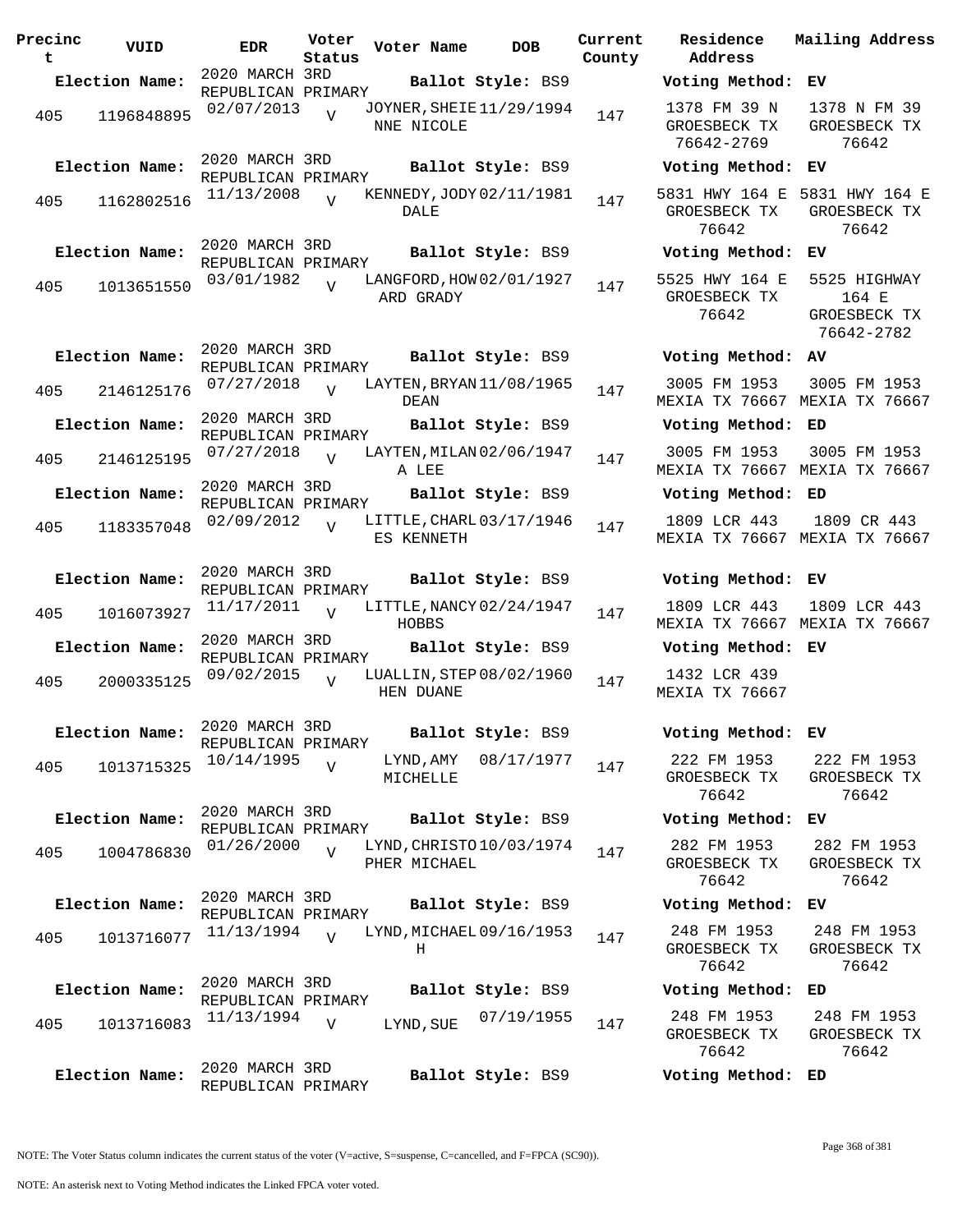| Precinc<br>t | VUID           | <b>EDR</b>                           | Voter<br>Status | Voter Name                              | <b>DOB</b>        | Current<br>County | Residence<br>Address                    | Mailing Address                                        |
|--------------|----------------|--------------------------------------|-----------------|-----------------------------------------|-------------------|-------------------|-----------------------------------------|--------------------------------------------------------|
| 405          | 1041934830     | 12/26/2019                           | $\overline{V}$  | MARQUEZ, VERO 12/08/1980<br>NICA        |                   | 147               | 5831 HWY 164 E<br>GROESBECK TX<br>76642 | 5831 HWY 164<br>EAST<br>GROESBECK TX<br>76642          |
|              | Election Name: | 2020 MARCH 3RD<br>REPUBLICAN PRIMARY |                 |                                         | Ballot Style: BS9 |                   | Voting Method: EV                       |                                                        |
| 405          | 1013651131     | 04/08/1984                           | $\overline{v}$  | MCDANIEL, WIL11/22/1954<br>LIAM CHARLES |                   | 147               | GROESBECK TX<br>76642                   | 4479 HWY 164 E 4479 HWY 164 E<br>GROESBECK TX<br>76642 |
|              | Election Name: | 2020 MARCH 3RD<br>REPUBLICAN PRIMARY |                 |                                         | Ballot Style: BS9 |                   | Voting Method: EV                       |                                                        |
| 405          | 2154707564     | 03/28/2019                           | $\overline{U}$  | MCFARLIN, SHA05/30/1956<br>RON LEE      |                   | 147               | 2482 FM 1953                            | 2482 FM 1953<br>MEXIA TX 76667 MEXIA TX 76667          |
|              | Election Name: | 2020 MARCH 3RD<br>REPUBLICAN PRIMARY |                 |                                         | Ballot Style: BS9 |                   | Voting Method: EV                       |                                                        |
| 405          | 2156320663     | 05/09/2019                           | $\overline{U}$  | MCGILVRAY, ET 02/18/2001<br>HAN LANE    |                   | 147               | 210 LCR 448<br>GROESBECK TX<br>76642    |                                                        |
|              | Election Name: | 2020 MARCH 3RD<br>REPUBLICAN PRIMARY |                 |                                         | Ballot Style: BS9 |                   | Voting Method: ED                       |                                                        |
| 405          | 2141524641     | 01/11/2018                           | $\overline{v}$  | MEADOR, TABIT 08/03/1999<br>HA B        |                   | 147               | 1275 LCR 443<br>MEXIA TX 76667          | PO BOX 818<br>GROESBECK TX<br>76642                    |
|              | Election Name: | 2020 MARCH 3RD<br>REPUBLICAN PRIMARY |                 |                                         | Ballot Style: BS9 |                   | Voting Method: EV                       |                                                        |
| 405          | 1003916217     | 12/07/2006                           | $\overline{v}$  | MENZEL, ENOCH <sup>12/12/1977</sup>     |                   | 147               | 142 PR 5445<br>GROESBECK TX<br>76642    | 142 PR 5445<br>GROESBECK TX<br>76642                   |
|              | Election Name: | 2020 MARCH 3RD<br>REPUBLICAN PRIMARY |                 |                                         | Ballot Style: BS9 |                   | Voting Method: EV                       |                                                        |
| 405          | 1003916229     | 11/07/2000                           | $\overline{U}$  | MENZEL, MELIS 11/18/1972<br>SA FAYE     |                   | 147               | 142 PR 5445<br>GROESBECK TX<br>76642    | 142 PR 5445<br>GROESBECK TX<br>76642                   |
|              | Election Name: | 2020 MARCH 3RD<br>REPUBLICAN PRIMARY |                 |                                         | Ballot Style: BS9 |                   | Voting Method:                          | EV.                                                    |
| 405          | 1003916201     | 11/07/2000                           |                 | MENZEL, SANDR 05/22/1970<br>A LYNN      |                   | 147               | 133 PR 5445<br>GROESBECK TX<br>76642    | 133 PR 5445<br>GROESBECK TX<br>76642                   |
|              | Election Name: | 2020 MARCH 3RD<br>REPUBLICAN PRIMARY |                 |                                         | Ballot Style: BS9 |                   | Voting Method: EV                       |                                                        |
| 405          | 2124535191     | 02/17/2019                           | $\overline{U}$  | MILLER, WILLI 07/03/1962<br>AM BARCLAY  |                   | 147               | 1337 LCR 443<br>MEXIA TX 76667          |                                                        |
|              | Election Name: | 2020 MARCH 3RD<br>REPUBLICAN PRIMARY |                 |                                         | Ballot Style: BS9 |                   | Voting Method: ED                       |                                                        |
| 405          | 1143088116     | 11/26/2015                           | $\overline{U}$  | MILLS, APRIL 04/01/1989<br>DAWN         |                   | 147               | 345 LCR 448<br>GROESBECK TX<br>76642    |                                                        |
|              | Election Name: | 2020 MARCH 3RD<br>REPUBLICAN PRIMARY |                 |                                         | Ballot Style: BS9 |                   | Voting Method: EV                       |                                                        |
| 405          | 1035462548     | 11/26/2015                           | $\overline{V}$  | MILLS, OAKLEY 09/07/1988<br>DAVID       |                   | 147               | 345 LCR 448<br>GROESBECK TX<br>76642    | 345 LCR 448<br>GROESBECK TX<br>76642                   |
|              | Election Name: | 2020 MARCH 3RD<br>REPUBLICAN PRIMARY |                 |                                         | Ballot Style: BS9 |                   | Voting Method: EV                       |                                                        |
| 405          | 1013715568     | 10/09/1995                           | $\overline{V}$  | MULLINNIX, MI 05/06/1974<br>CHELLE LYNN |                   | 147               | 333 LCR 444<br>GROESBECK TX<br>76642    |                                                        |
|              | Election Name: | 2020 MARCH 3RD<br>REPUBLICAN PRIMARY |                 |                                         | Ballot Style: BS9 |                   | Voting Method: EV                       |                                                        |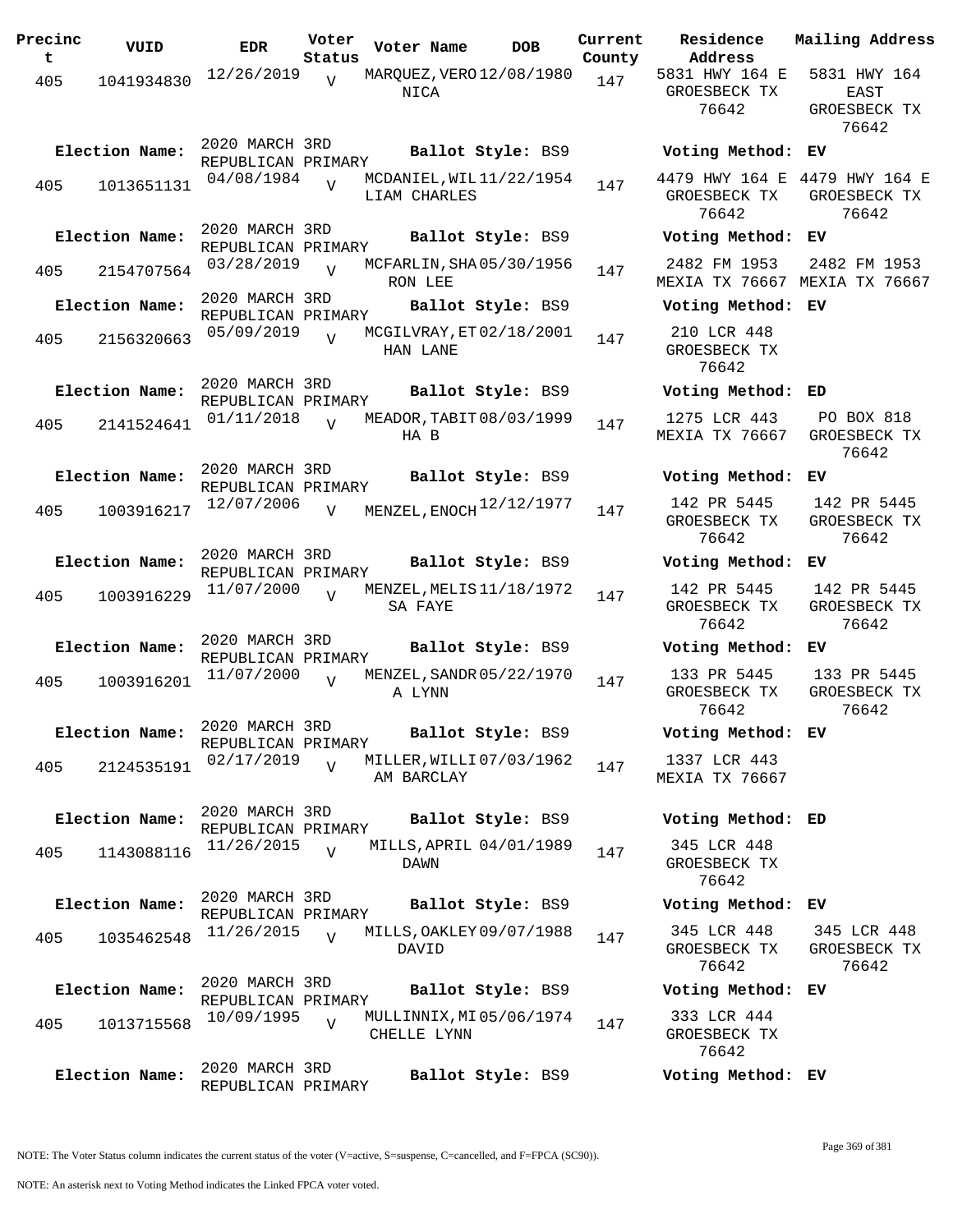| Precinc<br>t | VUID           | <b>EDR</b>                           | Voter<br>Status | Voter Name                                 | <b>DOB</b>        | Current<br>County | Residence<br>Address                  | Mai:                 |
|--------------|----------------|--------------------------------------|-----------------|--------------------------------------------|-------------------|-------------------|---------------------------------------|----------------------|
| 405          | 1022797623     | 10/29/2004                           | V               | OBRYANT, KATH 02/20/1961<br>RYN E          |                   | 147               | 270 LCR 446<br>GROESBECK TX<br>76642  |                      |
|              | Election Name: | 2020 MARCH 3RD<br>REPUBLICAN PRIMARY |                 |                                            | Ballot Style: BS9 |                   | Voting Method: ED                     |                      |
| 405          | 2129410013     | 10/29/2016                           | $\overline{U}$  | POLLARD, IMOG03/04/1935<br>ENE             |                   | 147               | 700 LCR 441<br>MEXIA TX 76667         | 7(<br>MEX            |
|              | Election Name: | 2020 MARCH 3RD<br>REPUBLICAN PRIMARY |                 |                                            | Ballot Style: BS9 |                   | Voting Method:                        | ED                   |
| 405          | 1102739883     | 04/12/2007                           | $\overline{V}$  | PRICHARD, JAM 03/17/1963<br>ES DEAN        |                   | 147               | 1552 FM 1953<br>GROESBECK TX<br>76642 | 15<br>GR             |
|              | Election Name: | 2020 MARCH 3RD<br>REPUBLICAN PRIMARY |                 |                                            | Ballot Style: BS9 |                   | Voting Method:                        | ED                   |
| 405          | 1031160350     | 01/11/2018                           | $\overline{V}$  | ROARK, WANDA 04/02/1974<br>KAY             |                   | 147               | 1173 LCR 443<br>MEXIA TX 76667        | $\mathbf P$<br>GR    |
|              | Election Name: | 2020 MARCH 3RD<br>REPUBLICAN PRIMARY |                 |                                            | Ballot Style: BS9 |                   | Voting Method:                        | ЕV                   |
| 405          | 1007555212     | 10/21/1994                           | $\overline{z}$  | ROBERTS, KRIS 07/25/1976<br>TY STARLING    |                   | 147               | 827 FM 1953<br>GROESBECK TX<br>76642  | 8:<br>GR             |
|              | Election Name: | 2020 MARCH 3RD<br>REPUBLICAN PRIMARY |                 |                                            | Ballot Style: BS9 |                   | Voting Method:                        | ED                   |
| 405          | 1003918434     | 10/15/1988                           | $\overline{17}$ | ROBERTS, MARK 04/18/1969<br>ALLEN          |                   | 147               | 827 FM 1953<br>GROESBECK TX<br>76642  | 8 <sup>2</sup><br>GR |
|              | Election Name: | 2020 MARCH 3RD<br>REPUBLICAN PRIMARY |                 |                                            | Ballot Style: BS9 |                   | Voting Method:                        | ЕV                   |
| 405          | 1060097739     | 09/02/2006                           | $\overline{U}$  | ROBERTS, ROND 01/08/1965<br>A FAYE         |                   | 147               | 1148 FM 1953<br>GROESBECK TX<br>76642 | 11<br>GR             |
|              | Election Name: | 2020 MARCH 3RD<br>REPUBLICAN PRIMARY |                 |                                            | Ballot Style: BS9 |                   | Voting Method:                        | ΕV                   |
| 405          | 1220291251     | 06/14/2015                           | $\overline{U}$  | RODRIGUEZ 09/15/1990<br>JR, JESSE<br>FELIX |                   | 147               | 3607 FM 39 N<br>MEXIA TX 76667 MEX    | 36                   |
|              | Election Name: | 2020 MARCH 3RD                       |                 |                                            | Ballot Style: BS9 |                   | Voting Method: ED                     |                      |
| 405          | 1021039778     | REPUBLICAN PRIMARY<br>04/22/2004     | $\overline{U}$  | SALING, JIMMY 03/14/1943<br>LEE            |                   | 147               | 1510 FM 1953<br>GROESBECK TX<br>76642 | 15<br>GR             |
|              | Election Name: | 2020 MARCH 3RD<br>REPUBLICAN PRIMARY |                 |                                            | Ballot Style: BS9 |                   | Voting Method:                        | ED                   |
| 405          | 1021039709     | 04/22/2004                           | $\overline{V}$  | SALING, MARTH 08/10/1949<br>A WILSON       |                   | 147               | 1510 FM 1953<br>GROESBECK TX<br>76642 | 15<br>GR<br>7        |
|              | Election Name: | 2020 MARCH 3RD<br>REPUBLICAN PRIMARY |                 |                                            | Ballot Style: BS9 |                   | Voting Method: ED                     |                      |
| 405          | 1020790776     | 02/09/2006                           | $\overline{z}$  | SAUNDERS, JAM 11/23/1941<br>ES ODELL       |                   | 147               | 391 PR 5522<br>MEXIA TX 76667 MEX     | 3 <sup>0</sup>       |
|              | Election Name: | 2020 MARCH 3RD<br>REPUBLICAN PRIMARY |                 |                                            | Ballot Style: BS9 |                   | Voting Method: EV                     |                      |
| 405          | 1031554326     | 12/16/2005                           | $\overline{U}$  | SAUNDERS, JOA 12/09/1946<br>N SPARKS       |                   | 147               | 391 PR 5522<br>MEXIA TX 76667 MEX     | 3 <sup>′</sup>       |
|              | Election Name: | 2020 MARCH 3RD<br>REPUBLICAN PRIMARY |                 |                                            | Ballot Style: BS9 |                   | Voting Method: EV                     |                      |
| 405          | 1014309796     | 10/04/2002                           | V               | SEALS, DAN R 10/07/1945                    |                   | 147               | 124 LCR 421<br>GROESBECK TX<br>76642  |                      |
|              | Election Name: | 2020 MARCH 3RD                       |                 |                                            | Ballot Style: BS9 |                   | Voting Method: ED                     |                      |

**Voter Name DOB Residence Address Current Mailing Address** nty 270 LCR 446 GROESBECK TX 76642 **Election Name: Ballot Style:** BS9 **Voting Method: ED** 700 LCR 441 MEXIA TX 76667 MEXIA TX 76667 700 LCR 441 **Election Name: Ballot Style:** BS9 **Voting Method: ED** 1552 FM 1953 GROESBECK TX 76642 1552 FM 1953 GROESBECK TX 76642 **Election Name: Ballot Style:** BS9 **Voting Method: ED** 1173 LCR 443 MEXIA TX 76667 PO BOX 818 GROESBECK TX 76642 **Election Name: Ballot Style:** BS9 **Voting Method: EV** 827 FM 1953 GROESBECK TX 76642 827 FM 1953 GROESBECK TX 76642 **Election Name: Ballot Style:** BS9 **Voting Method: ED** 827 FM 1953 GROESBECK TX 76642 827 FM 1953 GROESBECK TX 76642 **Election Name: Ballot Style:** BS9 **Voting Method: EV** 1148 FM 1953 GROESBECK TX 76642 1148 FM 1953 GROESBECK TX 76642 **Election Name: Ballot Style:** BS9 **Voting Method: EV** 3607 FM 39 N MEXIA TX 76667 MEXIA TX 76667 3607 FM 39 N **Election Name: Ballot Style:** BS9 **Voting Method: ED** 1510 FM 1953 GROESBECK TX 76642 1510 FM 1953 GROESBECK TX 76642 **Election Name: Ballot Style:** BS9 **Voting Method: ED** 1510 FM 1953 GROESBECK TX 76642 1510 FM 1953 GROESBECK TX 76642-0000 **Election Name: Ballot Style:** BS9 **Voting Method: ED** 391 PR 5522 MEXIA TX 76667 MEXIA TX 76667 391 PR 5522 **Election Name: Ballot Style:** BS9 **Voting Method: EV** 391 PR 5522 MEXIA TX 76667 MEXIA TX 76667 391 PR 5522 **Election Name: Ballot Style:** BS9 **Voting Method: EV** GROESBECK TX 76642

NOTE: The Voter Status column indicates the current status of the voter (V=active, S=suspense, C=cancelled, and F=FPCA (SC90)).

REPUBLICAN PRIMARY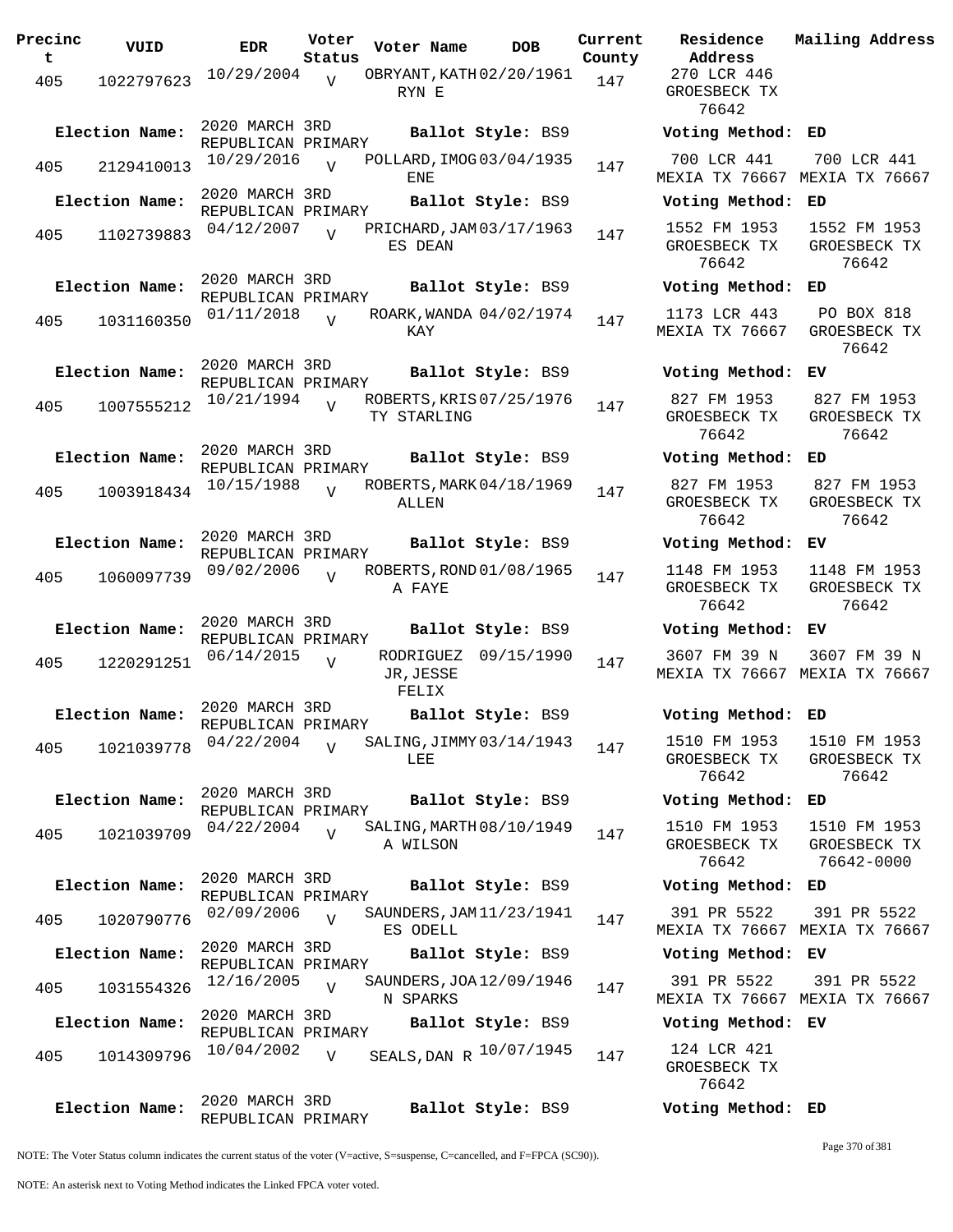| Precinc<br>t. | VUID           | <b>EDR</b>                           | Voter<br>Status | Voter Name  | <b>DOB</b>               | Curre<br>Count |
|---------------|----------------|--------------------------------------|-----------------|-------------|--------------------------|----------------|
| 405           | 1004993122     | 10/31/1998                           | V               | SUZANNE     | SEALS, EDITH 08/20/1948  | 147            |
|               | Election Name: | 2020 MARCH 3RD<br>REPUBLICAN PRIMARY |                 |             | Ballot Style: BS9        |                |
| 405           | 1013651634     | 03/21/1986                           | $\overline{V}$  | RILEE ANN   | SHOQUIST, LOR 03/20/1959 | 147            |
|               | Election Name: | 2020 MARCH 3RD<br>REPUBLICAN PRIMARY |                 |             | Ballot Style: BS9        |                |
| 405           | 1013651606     | 05/23/1984                           | $\overline{V}$  | ERT EDWARD  | SHOQUIST, ROB 04/03/1957 | 147            |
|               | Election Name: | 2020 MARCH 3RD<br>REPUBLICAN PRIMARY |                 |             | Ballot Style: BS9        |                |
|               | 405 2126085714 | 08/25/2016                           | $\overline{U}$  | IE DEE      | SPIRES, FREDD 07/21/1968 | 147            |
|               | Election Name: | 2020 MARCH 3RD<br>REPUBLICAN PRIMARY |                 |             | Ballot Style: BS9        |                |
| 405           | 1003919541     | 05/27/2000                           | $\overline{V}$  | ISABELLA    | SPIRES, GAIL 04/03/1953  | 147            |
|               | Election Name: | 2020 MARCH 3RD<br>REPUBLICAN PRIMARY |                 |             | Ballot Style: BS9        |                |
| 405           | 1013651955     | 09/15/1980                           | $\overline{V}$  | YL LYNNE    | STEWART, CHER 04/23/1947 | 147            |
|               | Election Name: | 2020 MARCH 3RD<br>REPUBLICAN PRIMARY |                 |             | Ballot Style: BS9        |                |
| 405           | 1013651964     | 09/15/1980                           | $\overline{V}$  | IS DAVE     | STEWART, TRAV 12/15/1936 | 147            |
|               | Election Name: | 2020 MARCH 3RD<br>REPUBLICAN PRIMARY |                 |             | Ballot Style: BS9        |                |
| 405           | 1013695795     | 05/05/1984                           | $\overline{U}$  | BETH        | STONE, JACKIE 08/11/1956 | 147            |
|               | Election Name: | 2020 MARCH 3RD<br>REPUBLICAN PRIMARY |                 |             | Ballot Style: BS9        |                |
| 405           | 1021587072     | 11/15/2006                           | $\overline{V}$  | MARK        | TATOM, LARRY 11/12/1954  | 147            |
|               | Election Name: | 2020 MARCH 3RD<br>REPUBLICAN PRIMARY |                 |             | Ballot Style: BS9        |                |
| 405           | 1013691335     | 04/04/1986                           | $\overline{V}$  | IA FERGUSON | TAYLOR, CHELS 10/11/1932 | 147            |
|               | Election Name: | 2020 MARCH 3RD<br>REPUBLICAN PRIMARY |                 |             | Ballot Style: BS9        |                |
| 405           | 2146689601     | 03/01/1978                           | $\overline{V}$  | TT LANE     | TAYLOR, EVERE 07/21/1958 | 147            |
|               | Election Name: | 2020 MARCH 3RD<br>REPUBLICAN PRIMARY |                 |             | Ballot Style: BS9        |                |
| 405           | 1178918367     | 08/19/2011                           | $\overline{V}$  | MICHELLE    | TAYLOR, TOBIE 08/19/1993 | 147            |
|               | Election Name: | 2020 MARCH 3RD<br>REPUBLICAN PRIMARY |                 |             | Ballot Style: BS9        |                |
| 405           | 1004997255     | 10/15/1998                           | $\overline{V}$  | ERT CHARLES | THOMPSON, ROB 06/24/1939 | 147            |
|               | Election Name: | 2020 MARCH 3RD<br>REPUBLICAN PRIMARY |                 |             | Ballot Style: BS9        |                |

**PORE Residence Address Current Mailing Address** nty 124 LCR 421 GROESBECK TX 76642 **Election Name: Ballot Style:** BS9 **Voting Method: ED** 2104 FM 1953 MEXIA TX 76667 MEXIA TX 76667 2104 FM 1953 **Election Name: Ballot Style:** BS9 **Voting Method: EV** 2104 FM 1953 MEXIA TX 76667 MEXIA TX 76667 2104 FM 1953 **Election Name: Ballot Style:** BS9 **Voting Method: EV** 416 PR 5522 MEXIA TX 76667 MEXIA TX 76667 416 PR 5522 **Election Name: Ballot Style:** BS9 **Voting Method: EV** 416 PR 5522 MEXIA TX 76667 MEXIA TX 76667 416 PR 5522 **Election Name: Ballot Style:** BS9 **Voting Method: EV** 2605 FM 1953 MEXIA TX 76667 MEXIA TX 76667 2605 FM 1953 **Election Name: Ballot Style:** BS9 **Voting Method: EV** 2605 FM 1953 MEXIA TX 76667 MEXIA TX 76667 2605 FM 1953 **Election Name: Ballot Style:** BS9 **Voting Method: EV** 264 LCR 413 GROESBECK TX 76642-2691 264 LCR 413 GROESBECK TX 76642-2691 **Election Name: Ballot Style:** BS9 **Voting Method: EV** 140 PR 5425A GROESBECK TX 76642 140 PR 5425A GROESBECK TX 76642 **Election Name: Ballot Style:** BS9 **Voting Method: EV** 1027 FM 39 N A 1027 A FM 39 N GROESBECK TX 76642 GROESBECK TX 76642 **Election Name: Ballot Style:** BS9 **Voting Method: EV** 110 LCR 446 GROESBECK TX 76642 110 LCR 446 GROESBECK TX 76642 **Election Name: Ballot Style:** BS9 **Voting Method: ED** 251 FM 1953 GROESBECK TX 76642 **Election Name: Ballot Style:** BS9 **Voting Method: EV** 365 LCR 444 GROESBECK TX 76642 365 LCR 444 GROESBECK TX 76642 **Election Name: Ballot Style:** BS9 **Voting Method: AV**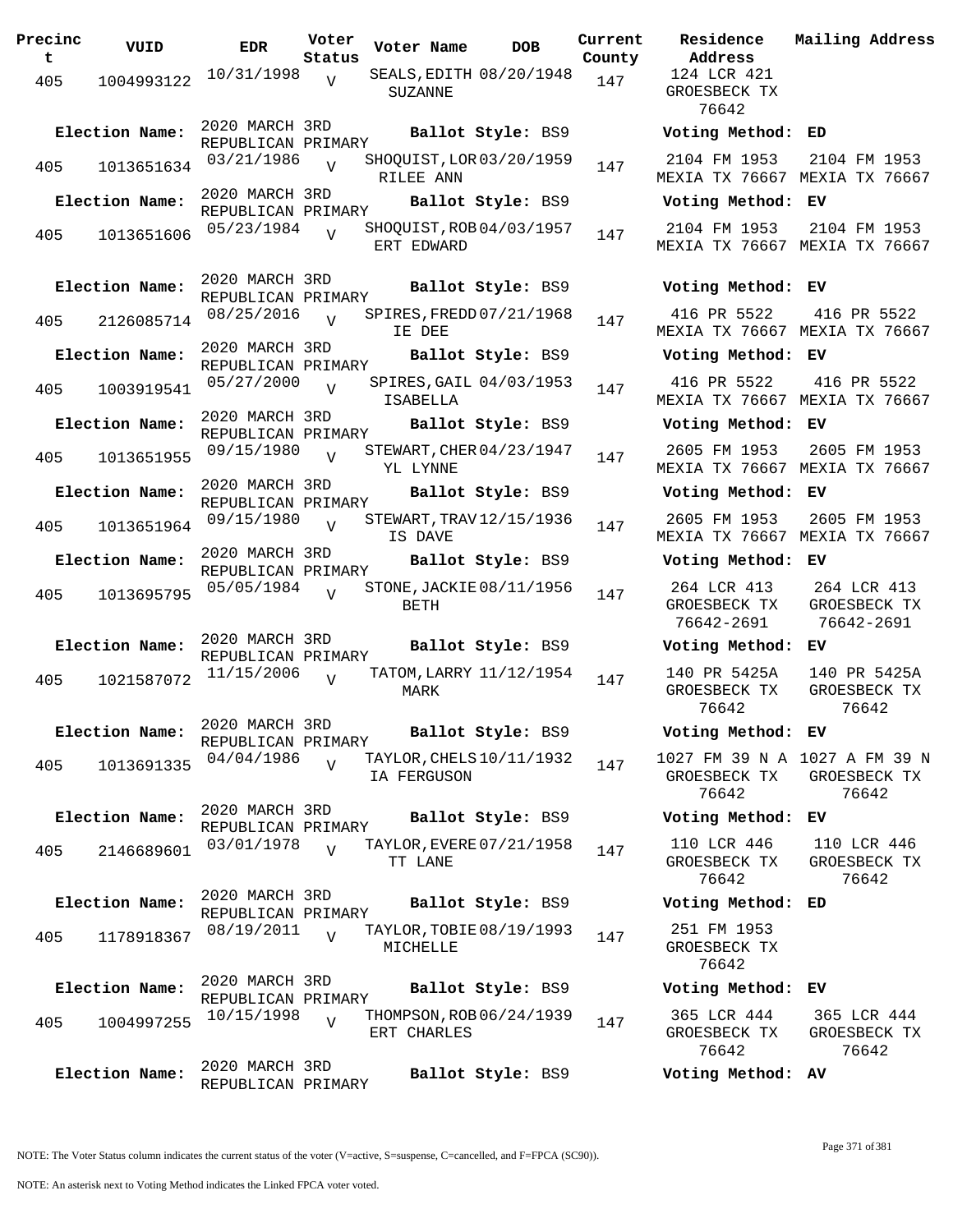| Precinc<br>t. | VUID           | <b>EDR</b>                                      | Voter<br>Status | Voter Name                            | <b>DOB</b>             | Current<br>County | Residence<br>Address                 |
|---------------|----------------|-------------------------------------------------|-----------------|---------------------------------------|------------------------|-------------------|--------------------------------------|
|               |                | $11/22/2018$ V                                  |                 | TOBIN, BRIAN 08/31/1970               |                        |                   | 2482 FM 1953                         |
|               | 405 2152765337 |                                                 |                 | <b>DOUGLAS</b>                        |                        | 147               | MEXIA TX 7666                        |
|               | Election Name: | 2020 MARCH 3RD<br>REPUBLICAN PRIMARY            |                 |                                       | Ballot Style: BS9      |                   | Voting Metho                         |
| 405           | 2152765371     | 11/22/2018                                      | $\overline{V}$  | TOBIN, LAURA 05/15/1980<br>CHRISTINE  |                        | 147               | 2482 FM 1953<br>MEXIA TX 7666        |
|               | Election Name: | 2020 MARCH 3RD<br>REPUBLICAN PRIMARY            |                 |                                       | Ballot Style: BS9      |                   | Voting Metho                         |
| 405           | 2149246632     | 11/01/2018                                      | V               | LOU                                   | TOBIN, MARY 09/24/1946 | 147               | 2492 FM 1953<br>MEXIA TX 7666        |
|               | Election Name: | 2020 MARCH 3RD                                  |                 |                                       | Ballot Style: BS9      |                   | Voting Metho                         |
|               |                | REPUBLICAN PRIMARY<br>$12/15/2013$ <sub>V</sub> |                 | TOROK, DOROTH 06/01/1940              |                        |                   | 354 LCR 441                          |
|               | 405 1204672175 |                                                 |                 | Y KATHALEEN                           |                        | 147               | MEXIA TX 7666<br>1464                |
|               | Election Name: | 2020 MARCH 3RD<br>REPUBLICAN PRIMARY            |                 |                                       | Ballot Style: BS9      |                   | Voting Metho                         |
| 405           | 1004972646     | 02/21/1999                                      | $\overline{V}$  | TUCKER, HELEN 01/03/1931              |                        | 147               | 1379 LCR 443<br>MEXIA TX 7666        |
|               | Election Name: | 2020 MARCH 3RD<br>REPUBLICAN PRIMARY            |                 |                                       | Ballot Style: BS9      |                   | Voting Metho                         |
| 405           | 1004955714     | 05/21/1999                                      | $\overline{U}$  | TUCKER, HESTE 12/16/1919<br>R LEVERT  |                        | 147               | 1379 LCR 443<br>MEXIA TX 7666        |
|               | Election Name: | 2020 MARCH 3RD<br>REPUBLICAN PRIMARY            |                 |                                       | Ballot Style: BS9      |                   | Voting Metho                         |
| 405           | 1149424750     | 02/19/2008                                      | V               | TUCKER, THAYL 12/01/1959<br>A FRANCES |                        | 147               | 1393 LCR 443<br>MEXIA TX 7666        |
|               | Election Name: | 2020 MARCH 3RD                                  |                 |                                       | Ballot Style: BS9      |                   | Voting Metho                         |
| 405           | 1013639860     | REPUBLICAN PRIMARY<br>05/25/1997                | $\overline{V}$  | WADE, HAROLD 06/24/1945               |                        | 147               | 2003 FM 1953                         |
|               | Election Name: | 2020 MARCH 3RD                                  |                 | DALE                                  | Ballot Style: BS9      |                   | MEXIA TX 7666<br>Voting Metho        |
| 405           |                | REPUBLICAN PRIMARY<br>1077662335 05/17/2012     | $\overline{V}$  | WADE, JASON 04/06/1974                |                        | 147               | 2005 FM 1953                         |
|               |                | 2020 MARCH 3RD                                  |                 |                                       |                        |                   | MEXIA TX 7666                        |
|               | Election Name: | REPUBLICAN PRIMARY                              |                 |                                       | Ballot Style: BS9      |                   | Voting Metho                         |
| 405           | 1013639582     | 09/06/1997                                      | $\overline{U}$  | WADE, PATRICI 06/17/1946<br>ΑK        |                        | 147               | 2003 FM 1953<br>MEXIA TX 7666        |
|               | Election Name: | 2020 MARCH 3RD<br>REPUBLICAN PRIMARY            |                 |                                       | Ballot Style: BS9      |                   | Voting Metho                         |
| 405           | 1021228336     | 07/23/2017                                      | $\overline{V}$  | WALKER, CHAD 05/21/1982<br>MICHAEL    |                        | 147               | 251 FM 1953<br>GROESBECK TX<br>76642 |
|               | Election Name: | 2020 MARCH 3RD<br>REPUBLICAN PRIMARY            |                 |                                       | Ballot Style: BS9      |                   | Voting Metho                         |
| 405           | 1074794444     | 08/04/2007                                      | $\overline{V}$  | MCMILLAN                              | WALLER, DON 07/04/1958 | 147               | 296 LCR 421<br>GROESBECK TX<br>76642 |
|               | Election Name: | 2020 MARCH 3RD<br>REPUBLICAN PRIMARY            |                 |                                       | Ballot Style: BS9      |                   | Voting Metho                         |
| 405           | 1168913891     | 02/27/2010                                      | $\overline{V}$  | WALLER, MARC 03/14/1991<br>ROBERT     |                        | 147               | 296 LCR 421<br>GROESBECK TX<br>76642 |
|               | Election Name: | 2020 MARCH 3RD<br>REPUBLICAN PRIMARY            |                 |                                       | Ballot Style: BS9      |                   | Voting Metho                         |
| 405           | 1074833914     | 08/04/2007                                      | $\overline{V}$  | WALLER, SUSAN 07/28/1960<br>FORBES    |                        | 147               | 296 LCR 421<br>GROESBECK TX          |

**Voter Name DOB Residence Address Current Mailing Address County** 2482 FM 1953 MEXIA TX 76667 MEXIA TX 76667 2482 FM 1953 **Election Name: Ballot Style:** BS9 **Voting Method: EV** 2482 FM 1953 MEXIA TX 76667 MEXIA TX 76667 2482 FM 1953 **Election Name: Ballot Style:** BS9 **Voting Method: EV** 2492 FM 1953 2492 FM 1953 MEXIA TX 76667 MEXIA TX 76667 **Election Name: Ballot Style:** BS9 **Voting Method: EV** 354 LCR 441 MEXIA TX 76667- MEXIA TX 76667 1464 POB 1464 **Election Name: Ballot Style:** BS9 **Voting Method: EV** MEXIA TX 76667 MEXIA TX 76667 1379 LCR 443 **Election Name: Ballot Style:** BS9 **Voting Method: AV** 1379 LCR 443 MEXIA TX 76667 MEXIA TX 76667 1379 LCR 443 **Election Name: Ballot Style:** BS9 **Voting Method: AV** 1393 LCR 443 MEXIA TX 76667 MEXIA TX 76667 1393 LCR 443 **Election Name: Ballot Style:** BS9 **Voting Method: EV** 2003 FM 1953 MEXIA TX 76667 MEXIA TX 76667 2003 FM 1953 **Election Name: Ballot Style:** BS9 **Voting Method: EV** MEXIA TX 76667 MEXIA TX 76667 2005 FM 1953 **Election Name: Ballot Style:** BS9 **Voting Method: EV** 2003 FM 1953 MEXIA TX 76667 MEXIA TX 76667 2003 FM 1953 **Election Name: Ballot Style:** BS9 **Voting Method: EV** 251 FM 1953 GROESBECK TX 76642 251 FM 1953 GROESBECK TX 76642 **Election Name: Ballot Style:** BS9 **Voting Method: EV** 296 LCR 421 GROESBECK TX 76642 **Election Name: Ballot Style:** BS9 **Voting Method: EV** 296 LCR 421 GROESBECK TX

> **Election Name: Ballot Style:** BS9 **Voting Method: EV** 296 LCR 421

GROESBECK TX 76642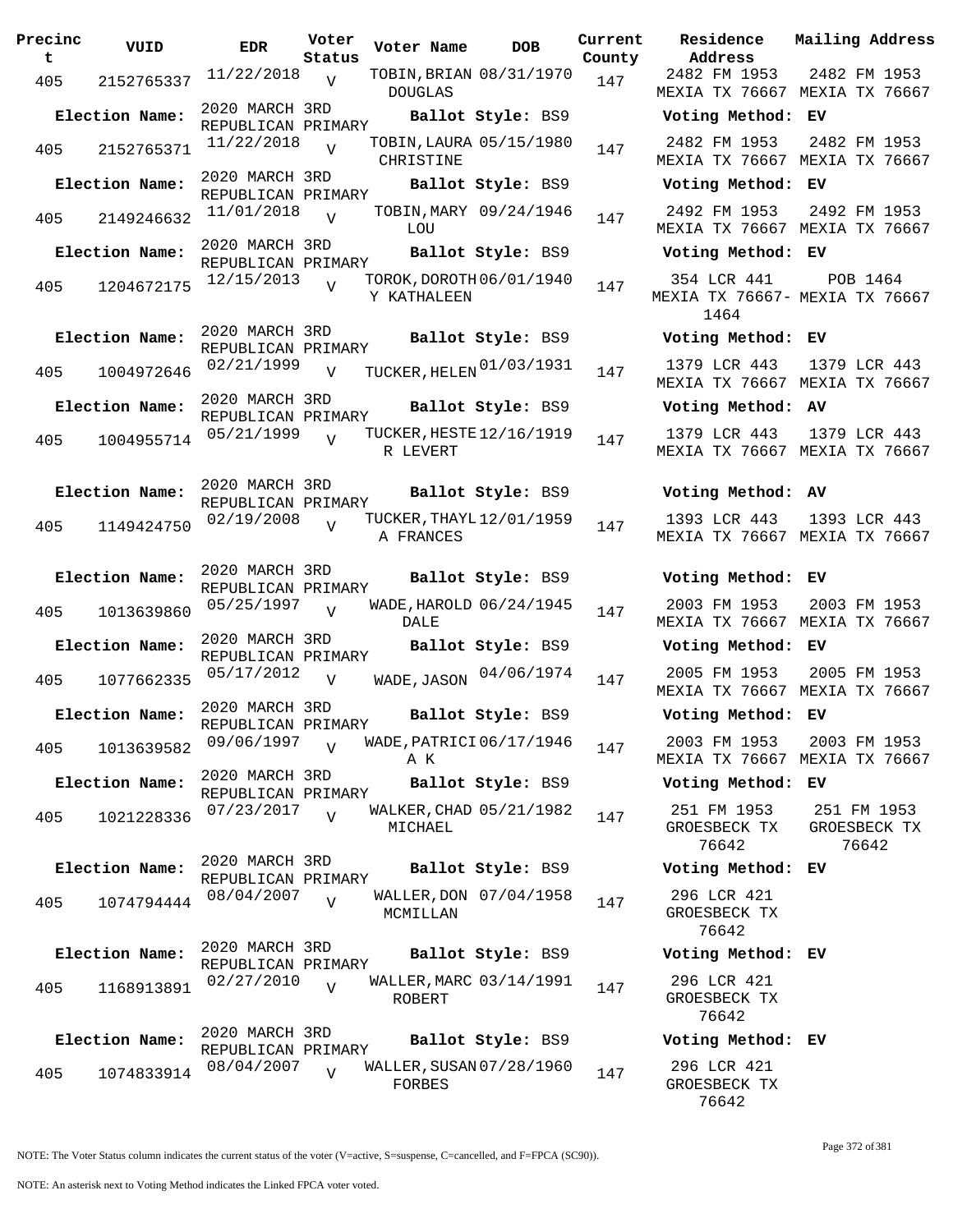| Precinc<br>t | VUID           | <b>EDR</b>                           | Voter<br>Status | Voter Name                           | <b>DOB</b>        | Current<br>County | Residence<br>Address                  | Mailing Address                               |
|--------------|----------------|--------------------------------------|-----------------|--------------------------------------|-------------------|-------------------|---------------------------------------|-----------------------------------------------|
|              | Election Name: | 2020 MARCH 3RD<br>REPUBLICAN PRIMARY |                 |                                      | Ballot Style: BS9 |                   | Voting Method: EV                     |                                               |
| 405          | 1201566159     | 09/01/2013                           | $\overline{U}$  | WILLIAMS, ELI 07/11/1937<br>ZABETH A |                   | 147               | 354 LCR 441                           | 354 LCR 441<br>MEXIA TX 76667 MEXIA TX 76667  |
|              | Election Name: | 2020 MARCH 3RD<br>REPUBLICAN PRIMARY |                 |                                      | Ballot Style: BS9 |                   | Voting Method: EV                     |                                               |
| 405          | 1026716137     | 08/05/2005                           | $\overline{U}$  | WILLIAMS, KEI 07/06/1987<br>TH WAYNE |                   | 147               | 209 FM 489                            | 209 FM 489<br>DONIE TX 75838 DONIE TX 75838   |
|              | Election Name: | 2020 MARCH 3RD<br>REPUBLICAN PRIMARY |                 |                                      | Ballot Style: BS9 |                   | Voting Method:                        | ЕV                                            |
| 405          | 1026839998     | 10/28/2016                           | $\overline{U}$  | WILLIAMS, KEV 07/06/1987<br>IN LEE   |                   | 147               | 209 FM 489                            | 209 FM 489 W<br>DONIE TX 75838 DONIE TX 75838 |
|              | Election Name: | 2020 MARCH 3RD<br>REPUBLICAN PRIMARY |                 |                                      | Ballot Style: BS9 |                   | Voting Method: ED                     |                                               |
| 405          | 1013696687     | 03/01/1978                           | $\overline{U}$  | WILLIAMS, SUS 01/01/1957<br>ΆN       |                   | 147               | 209 FM 489                            | 209 FM 489<br>DONIE TX 75838 DONIE TX 75838   |
|              | Election Name: | 2020 MARCH 3RD<br>REPUBLICAN PRIMARY |                 |                                      | Ballot Style: BS9 |                   | Voting Method: EV                     |                                               |
| 405          | 1013650790     | 02/28/1973                           | $\overline{17}$ | WILSON, LILLY 10/09/1952<br>MARGARET |                   | 147               | 1337 LCR 443                          | 1337 LCR 443<br>MEXIA TX 76667 MEXIA TX 76667 |
|              | Election Name: | 2020 MARCH 3RD<br>REPUBLICAN PRIMARY |                 |                                      | Ballot Style: BS9 |                   | Voting Method: ED                     |                                               |
| 405          | 1148660394     | 02/22/2008                           | $\overline{V}$  | WINSTEAD, ORL 12/06/1948<br>IS RAY   |                   | 147               | 1003 FM 1953<br>GROESBECK TX<br>76642 | 1003 FM 1953<br>GROESBECK TX<br>76642         |
|              | Election Name: | 2020 MARCH 3RD<br>REPUBLICAN PRIMARY |                 |                                      | Ballot Style: BS9 |                   | Voting Method:                        | ЕV                                            |
| 405          | 2121633912     | 03/05/2016                           | $\overline{U}$  | WOOLEY, JESSY 02/09/1984<br>LEE      |                   | 147               | 304 A PR 5522<br>MEXIA TX 76667       | 304 A PR 5522<br>MEXIA TX 76667               |
|              | Election Name: | 2020 MARCH 3RD<br>REPUBLICAN PRIMARY |                 |                                      | Ballot Style: BS9 |                   | Voting Method: ED                     |                                               |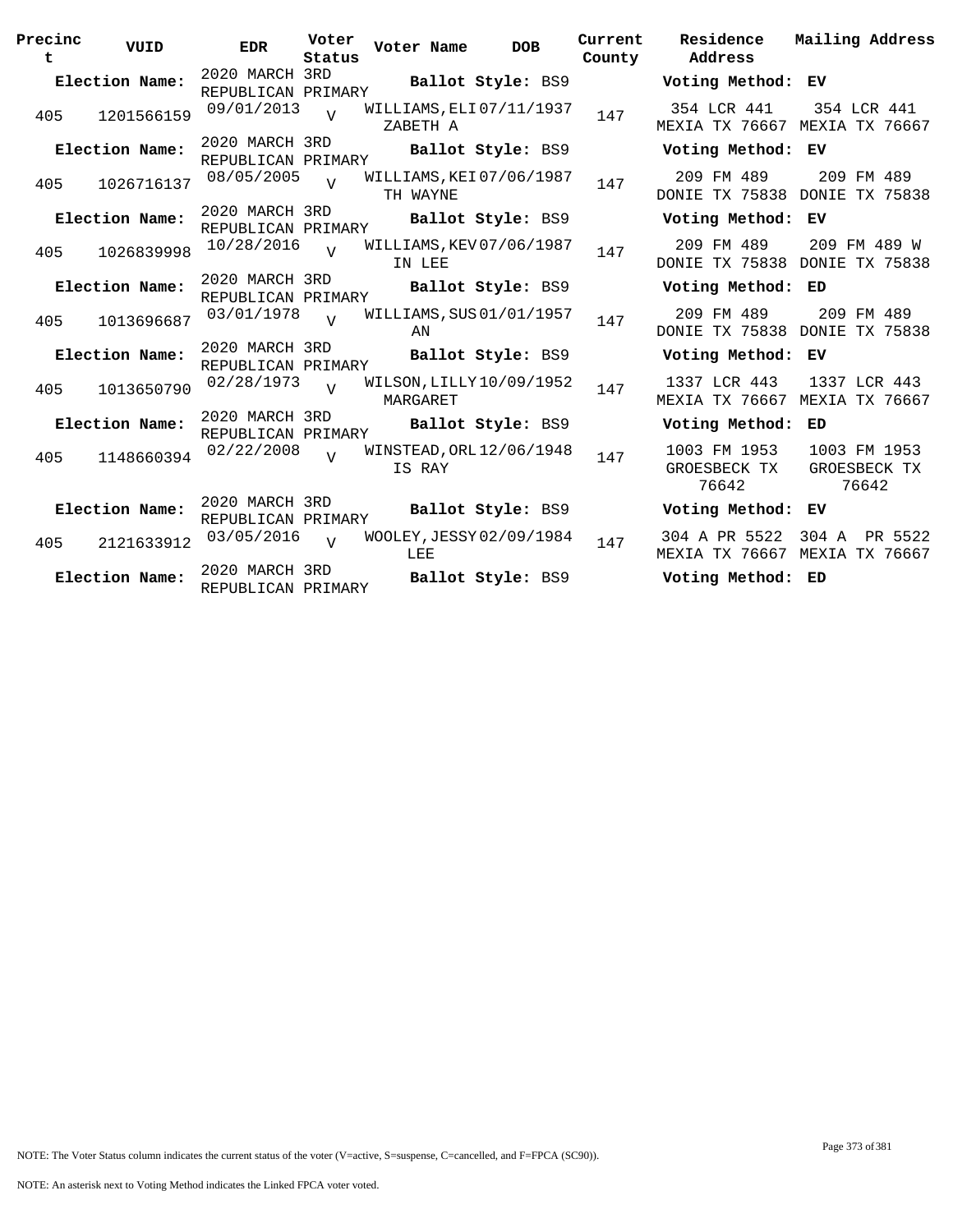| Precinc<br>t | VUID                         | EDR                                                | Voter<br>Status | Voter Name                              | DOB               | Current<br>County |
|--------------|------------------------------|----------------------------------------------------|-----------------|-----------------------------------------|-------------------|-------------------|
| 406          | 1013652976                   | 11/02/1992                                         | $\overline{V}$  | ADAMS, TERESA 04/25/1959<br>GWENN       |                   | 147               |
| 406          | Election Name:<br>1182354272 | 2020 MARCH 3RD<br>REPUBLICAN PRIMARY<br>10/27/2012 | S.              | ADKINS, THOMA 03/27/1992<br>S NEAL      | Ballot Style: BS9 | 147               |
| 406          | Election Name:<br>1004787203 | 2020 MARCH 3RD<br>REPUBLICAN PRIMARY<br>11/12/1999 | V               | BALDWIN, LORI 05/20/1974<br>JEAN        | Ballot Style: BS9 | 147               |
| 406          | Election Name:<br>1129459454 | 2020 MARCH 3RD<br>REPUBLICAN PRIMARY<br>06/07/2014 | $\overline{U}$  | BELLAR, PATSY 10/19/1936<br>WARREN      | Ballot Style: BS9 | 147               |
| 406          | Election Name:<br>1044696920 | 2020 MARCH 3RD<br>REPUBLICAN PRIMARY<br>01/01/2011 | $\overline{z}$  | BONHAM, DANNY 08/16/1948<br><b>GENE</b> | Ballot Style: BS9 | 147               |
| 406          | Election Name:<br>1044696912 | 2020 MARCH 3RD<br>REPUBLICAN PRIMARY<br>01/01/2011 | ٦T              | BONHAM, JANE 12/03/1947<br>HILL         | Ballot Style: BS9 | 147               |
| 406          | Election Name:<br>1020241230 | 2020 MARCH 3RD<br>REPUBLICAN PRIMARY<br>06/04/2005 | $\overline{U}$  | BOSTAIN, ARLI 10/29/1955<br>SS RANDAL   | Ballot Style: BS9 | 147               |
| 406          | Election Name:<br>1018543602 | 2020 MARCH 3RD<br>REPUBLICAN PRIMARY<br>02/23/2003 | ٦T              | BOSTAIN, CARO 09/26/1955<br>L JEANEANE  | Ballot Style: BS9 | 147               |
| 406          | Election Name:<br>1013674651 | 2020 MARCH 3RD<br>REPUBLICAN PRIMARY<br>06/06/1993 | V               | BOZEMAN, SAMU 12/29/1965<br>EL JAY      | Ballot Style: BS9 | 147               |
| 406          | Election Name:<br>1052816960 | 2020 MARCH 3RD<br>REPUBLICAN PRIMARY<br>05/28/2006 | $\overline{U}$  | BOZEMAN, SETH 04/29/1988<br>JOURDAIN    | Ballot Style: BS9 | 147               |
| 406          | Election Name:<br>1106913424 | 2020 MARCH 3RD<br>REPUBLICAN PRIMARY<br>05/20/2015 | $\overline{U}$  | CATON, ARMSTR 04/24/1945<br>EAD JOSEPH  | Ballot Style: BS9 | 147               |
| 406          | Election Name:<br>1173142805 | 2020 MARCH 3RD<br>REPUBLICAN PRIMARY<br>10/16/2010 | V               | COALSTON, GEO 10/16/1992<br>RGE RANDALL | Ballot Style: BS9 | 147               |
|              | Election Name:               | 2020 MARCH 3RD<br>REPUBLICAN PRIMARY               |                 |                                         | Ballot Style: BS9 |                   |

**Voter Name DOB Residence Address Current Mailing Address** 264 LCR 822 GROESBECK TX 76642 264 LCR 822 GROESBECK TX 76642 **Election Name: Ballot Style:** BS9 **Voting Method: EV** 690 LCR 800 GROESBECK TX 76642 **Election Name: Ballot Style:** BS9 **Voting Method: ED** 183 LCR 822 GROESBECK TX 76642-9516 183 LCR 822 GROESBECK TX 76642 **Election Name: Ballot Style:** BS9 **Voting Method: EV** 283 PR 5825A GROESBECK TX 76642-2376 283 PR 5825A GROESBECK TX 76642 **Election Name: Ballot Style:** BS9 **Voting Method: EV** 203 LCR 824 GROESBECK TX 76642 203 LCR 824 GROESBECK TX 76642 **Election Name: Ballot Style:** BS9 **Voting Method: ED** 203 LCR 824 GROESBECK TX 76642 203 LCR 824 GROESBECK TX 76642 **Election Name: Ballot Style:** BS9 **Voting Method: ED** 326 LCR 808 GROESBECK TX 76642 326 LCR 808 GROESBECK TX 76642 **Election Name: Ballot Style:** BS9 **Voting Method: EV** 326 LCR 808 GROESBECK TX 76642 326 LCR 808 GROESBECK TX 76642 **Election Name: Ballot Style:** BS9 **Voting Method: ED** 333 LCR 806 GROESBECK TX 76642 333 LCR 806 806 GROESBECK TX 76642 **Election Name: Ballot Style:** BS9 **Voting Method: EV** 333 LCR 806 GROESBECK TX 76642 333 LCR 806 GROESBECK TX 76642 **Election Name: Ballot Style:** BS9 **Voting Method: ED** 345 LCR 822 GROESBECK TX 76642-2469 345 LCR 822 GROESBECK TX 76642 **Election Name: Ballot Style:** BS9 **Voting Method: EV** 3202 LCR 800 GROESBECK TX 3202 LCR 800 GROESBECK TX

NOTE: The Voter Status column indicates the current status of the voter (V=active, S=suspense, C=cancelled, and F=FPCA (SC90)).

76642

76642

**Election Name: Ballot Style:** BS9 **Voting Method: EV**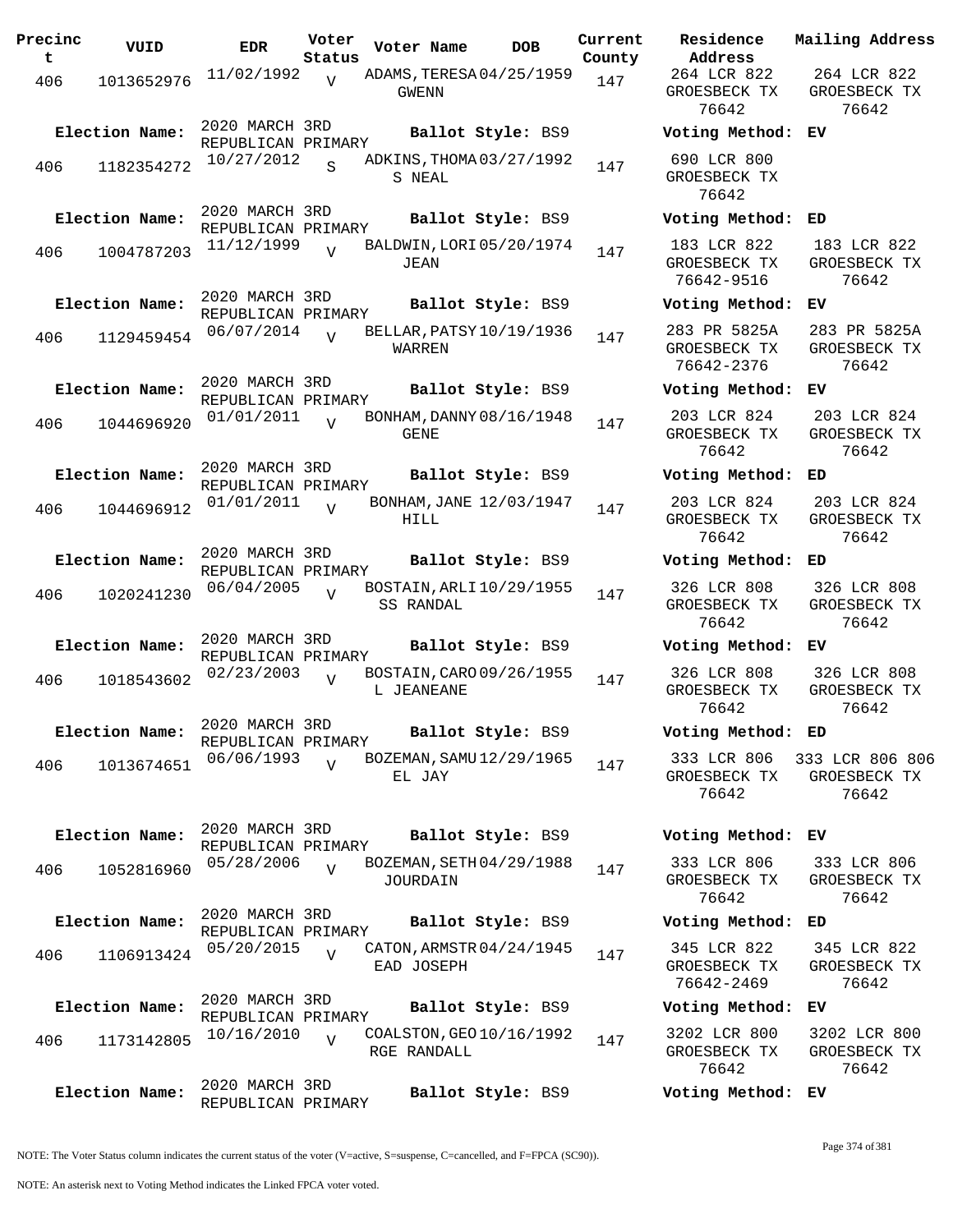| Precinc<br>t. | VUID           | <b>EDR</b>                           | Voter<br>Status | Voter Name                      | DOB                        | Current<br>County |
|---------------|----------------|--------------------------------------|-----------------|---------------------------------|----------------------------|-------------------|
| 406           | 1118600493     | 03/06/2018                           | V               | DAVIS<br>JR,WILLIAM<br>LEROY    | 07/23/1950                 | 147               |
|               | Election Name: | 2020 MARCH 3RD<br>REPUBLICAN PRIMARY |                 |                                 | Ballot Style: BS9          |                   |
| 406           | 1013687455     | 04/21/1984                           | V               | FEWELL-<br>STONE, JUNE<br>ELISE | 09/07/1965                 | 147               |
|               | Election Name: | 2020 MARCH 3RD                       |                 |                                 | Ballot Style: BS9          |                   |
| 406           | 1013677191     | REPUBLICAN PRIMARY<br>02/22/1990     | V               | DENISE                          | FULLER, KATHY 06/27/1958   | 147               |
|               | Election Name: | 2020 MARCH 3RD                       |                 |                                 | Ballot Style: BS9          |                   |
| 406           | 1000962518     | REPUBLICAN PRIMARY<br>10/05/2018     | $\overline{U}$  | EN TODD                         | GILLIAM, STEV 03/29/1958   | 147               |
|               | Election Name: | 2020 MARCH 3RD                       |                 |                                 | Ballot Style: BS9          |                   |
| 406           | 1000160020     | REPUBLICAN PRIMARY<br>01/13/2018     | V               | HALL, RUBY<br>MORTON            | 03/04/1949                 | 147               |
|               | Election Name: | 2020 MARCH 3RD<br>REPUBLICAN PRIMARY |                 |                                 | Ballot Style: BS9          |                   |
| 406           | 1013674241     | 02/24/1978                           | V               | IA                              | HAWKINS, SYLV 09/03/1948   | 147               |
|               | Election Name: | 2020 MARCH 3RD<br>REPUBLICAN PRIMARY |                 |                                 | Ballot Style: BS9          |                   |
| 406           | 1202806433     | 10/16/2013                           | $\overline{I}$  | Y HANNAH                        | HEINER, HADLE $10/11/1995$ | 147               |
|               | Election Name: | 2020 MARCH 3RD<br>REPUBLICAN PRIMARY |                 |                                 | Ballot Style: BS9          |                   |
| 406           | 1003503144     | 07/01/2002                           | ٦T              | CAROLINE                        | HEINER, JULIA 06/01/1949   | 147               |
|               | Election Name: | 2020 MARCH 3RD<br>REPUBLICAN PRIMARY |                 |                                 | Ballot Style: BS9          |                   |
| 406           | 1018256481     | 02/19/2003                           | V               | T JOHN                          | HEINER, ROBER 03/20/1948   | 147               |
|               | Election Name: | 2020 MARCH 3RD                       |                 |                                 | Ballot Style: BS9          |                   |
| 406           | 1013675741     | REPUBLICAN PRIMARY<br>11/14/1992     | $\overline{V}$  |                                 | HENDERSON, RO 10/19/1958   | 147               |
|               |                |                                      |                 | GER LAYNE                       |                            |                   |
|               | Election Name: | 2020 MARCH 3RD<br>REPUBLICAN PRIMARY |                 |                                 | Ballot Style: BS9          |                   |
| 406           | 1111372599     | 09/27/2014                           | $\overline{V}$  | MICHAEL                         | HERNDON, JAY 06/01/1971    | 147               |
|               | Election Name: | 2020 MARCH 3RD                       |                 |                                 | Ballot Style: BS9          |                   |
| 406           | 1018223927     | REPUBLICAN PRIMARY<br>01/30/2003     | V               | ARD DOUGLAS                     | HERNDON, RICH 05/16/1947   | 147               |
|               | Election Name: | 2020 MARCH 3RD<br>REPUBLICAN PRIMARY |                 |                                 | Ballot Style: BS9          |                   |

**Voter Name DOB Residence Address Current Mailing Address** 754 PR 5825 GROESBECK TX 76642 PO BOX 106 GROESBECK TX 76642 **Election Name: Ballot Style:** BS9 **Voting Method: ED** 3200 HWY 164 E 3200 HWY 164 E GROESBECK TX 76642-2085 GROESBECK TX 76642 **Election Name: Ballot Style:** BS9 **Voting Method: EV** 449 LCR 808 GROESBECK TX 76642 449 LCR 808 GROESBECK TX 76642 **Election Name: Ballot Style:** BS9 **Voting Method: EV** 3926 LCR 800 GROESBECK TX 76642 **Election Name: Ballot Style:** BS9 **Voting Method: EV** 754 PR 5825 GROESBECK TX 76642 PO BOX 106 GROESBECK TX 76642 **Election Name: Ballot Style:** BS9 **Voting Method: ED** 303 LCR 824 GROESBECK TX 76642 303 LCR 824 GROESBECK TX 76642 **Election Name: Ballot Style:** BS9 **Voting Method: ED** 1785 LCR 822 GROESBECK TX 76642 1785 LCR 822 GROESBECK TX 76642 **Election Name: Ballot Style:** BS9 **Voting Method: ED** 1785 LCR 822 GROESBECK TX 76642 1785 LCR 822 GROESBECK TX 76642 **Election Name: Ballot Style:** BS9 **Voting Method: EV** 1785 LCR 822 GROESBECK TX 76642 1785 LCR 822 GROESBECK TX 76642 **Election Name: Ballot Style:** BS9 **Voting Method: EV** 409 LCR 808 GROESBECK TX 76642 409 LCR 808 GROESBECK TX 76642-9358 **Election Name: Ballot Style:** BS9 **Voting Method: ED** 146 PR 5825B GROESBECK TX 76642-2421 PO BOX 684 GROESBECK TX 77520 **Election Name: Ballot Style:** BS9 **Voting Method: ED** 146 PR 5825B GROESBECK TX P O BOX 684 GROESBECK TX

NOTE: The Voter Status column indicates the current status of the voter (V=active, S=suspense, C=cancelled, and F=FPCA (SC90)).

76642

76642

**Election Name: Ballot Style:** BS9 **Voting Method: ED**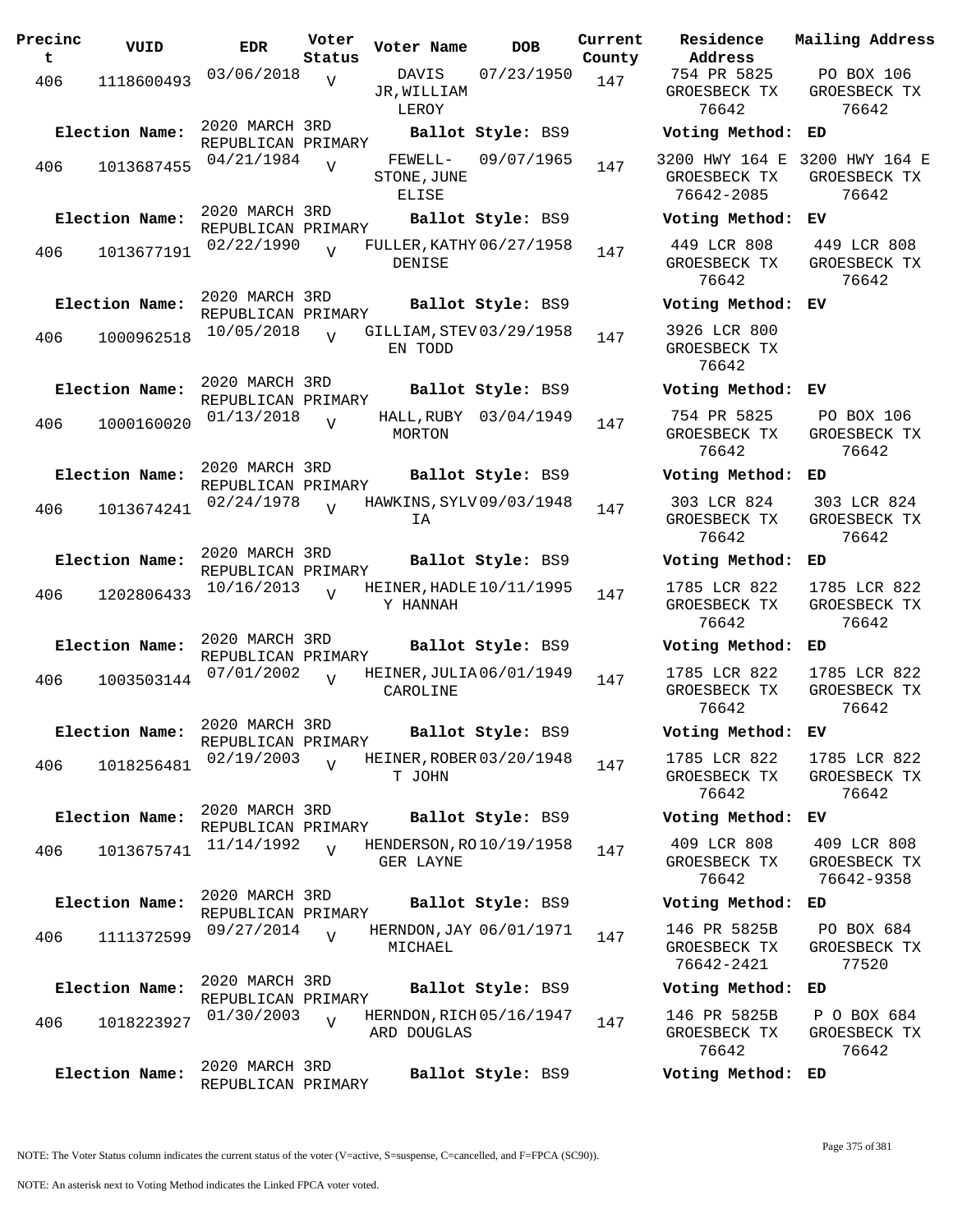| Precinc<br>t. | VUID           | EDR                                  | Voter<br>Status | Voter Name                                    | DOB                     | Current<br>County |
|---------------|----------------|--------------------------------------|-----------------|-----------------------------------------------|-------------------------|-------------------|
| 406           | 1014309783     | 09/12/2002                           | $\overline{V}$  | HERNDON, VIRG 08/31/1947<br>INIA<br>CHRISTINE |                         | 147               |
|               | Election Name: | 2020 MARCH 3RD                       |                 |                                               | Ballot Style: BS9       |                   |
| 406           | 1013713868     | REPUBLICAN PRIMARY<br>03/09/1988     | $\overline{U}$  | HICKS, STEVE 05/15/1968<br>ALLEN              |                         | 147               |
|               | Election Name: | 2020 MARCH 3RD<br>REPUBLICAN PRIMARY |                 |                                               | Ballot Style: BS9       |                   |
| 406           | 1005344619     | 04/09/1998                           | $\overline{V}$  | ANN                                           | HODGES, LISA 03/23/1961 | 147               |
|               | Election Name: | 2020 MARCH 3RD<br>REPUBLICAN PRIMARY |                 |                                               | Ballot Style: BS9       |                   |
| 406           | 1004786807     | 02/11/2000                           | S               | JOHNSON, MICH 01/08/1982<br>AEL WILLARD       |                         | 147               |
|               | Election Name: | 2020 MARCH 3RD<br>REPUBLICAN PRIMARY |                 |                                               | Ballot Style: BS9       |                   |
| 406           | 1013673953     | 03/21/1996                           | $\overline{U}$  | JONES, CLIFTO 12/08/1941<br>N ATLAS           |                         | 147               |
|               | Election Name: | 2020 MARCH 3RD<br>REPUBLICAN PRIMARY |                 |                                               | Ballot Style: BS9       |                   |
| 406           | 1013673976     | 03/21/1996                           | $\overline{U}$  | JONES, PATRIC 12/29/1943<br>IA ANN            |                         | 147               |
|               | Election Name: | 2020 MARCH 3RD<br>REPUBLICAN PRIMARY |                 |                                               | Ballot Style: BS9       |                   |
| 406           | 1013677617     | 04/22/1984                           | $\overline{U}$  | LEE,BOBBY<br>DALE                             | 10/23/1942              | 147               |
|               | Election Name: | 2020 MARCH 3RD<br>REPUBLICAN PRIMARY |                 |                                               | Ballot Style: BS9       |                   |
| 406           | 1013677471     | 04/22/1984                           | V               | LEE, PATSY<br><b>EYVONNE</b>                  | 09/19/1946              | 147               |
|               | Election Name: | 2020 MARCH 3RD<br>REPUBLICAN PRIMARY |                 |                                               | Ballot Style: BS9       |                   |
| 406           | 1052645411     | 05/17/2006                           | $\overline{V}$  | LEVI, JANICE 07/04/1946<br>LAWAN              |                         | 147               |
|               | Election Name: | 2020 MARCH 3RD<br>REPUBLICAN PRIMARY |                 |                                               | Ballot Style: BS9       |                   |
| 406           | 1035695012     | 05/17/2006                           | $\overline{U}$  | JACK                                          | LEVI, THOMAS 06/17/1947 | 147               |
|               | Election Name: | 2020 MARCH 3RD<br>REPUBLICAN PRIMARY |                 |                                               | Ballot Style: BS9       |                   |
| 406           | 1013085302     | 12/14/2016                           | $\overline{U}$  | LOEWE, HAROLD 04/24/1955<br>LOYD              |                         | 147               |
|               | Election Name: | 2020 MARCH 3RD<br>REPUBLICAN PRIMARY |                 |                                               | Ballot Style: BS9       |                   |
| 406           | 1013030020     | 03/01/2018                           | $\overline{V}$  | LOEWE, MELISS 09/01/1961<br>A JANINE          |                         | 147               |
|               | Election Name: | 2020 MARCH 3RD<br>REPUBLICAN PRIMARY |                 |                                               | Ballot Style: BS9       |                   |

**Voter Name DOB Residence Address Current Mailing Address** 146 PR 5825B GROESBECK TX 76642-2421 POB 684 GROESBECK TX 76642 **Election Name: Ballot Style:** BS9 **Voting Method: ED** 1278 LCR 800 GROESBECK TX 76642-2272 1278 LCR 800 GROESBECK TX 76642 **Election Name: Ballot Style:** BS9 **Voting Method: EV** 1518 LCR 800 GROESBECK TX 76642 1518 LCR 800 GROESBECK TX 76642 **Election Name: Ballot Style:** BS9 **Voting Method: ED** 121 LCR 800 GROESBECK TX 76642-2263 121 LCR 800 GROESBECK TX 76642 **Election Name: Ballot Style:** BS9 **Voting Method: ED** 239 LCR 820 GROESBECK TX 76642 239 LCR 820 GROESBECK TX 76642 **Election Name: Ballot Style:** BS9 **Voting Method: ED** 239 LCR 820 GROESBECK TX 76642 239 LCR 820 GROESBECK TX 76642 **Election Name: Ballot Style:** BS9 **Voting Method: ED** 637 LCR 800 GROESBECK TX 76642 637 LCR 800 GROESBECK TX 76642 **Election Name: Ballot Style:** BS9 **Voting Method: EV** 637 LCR 800 GROESBECK TX 76642 637 LCR 800 GROESBECK TX 76642 **Election Name: Ballot Style:** BS9 **Voting Method: EV** 204 PR 5822 GROESBECK TX 76642 204 PR 5822 GROESBECK TX 76642 **Election Name: Ballot Style:** BS9 **Voting Method: EV** 204 PR 5822 GROESBECK TX 76642 204 PR 5822 GROESBECK TX 76642 **Election Name: Ballot Style:** BS9 **Voting Method: EV** 403 LCR 824 GROESBECK TX 76642 403 LCR 824 GROESBECK TX 76642 **Election Name: Ballot Style:** BS9 **Voting Method: EV** 403 LCR 824

> GROESBECK TX 76642

**Election Name: Ballot Style:** BS9 **Voting Method: EV**

NOTE: An asterisk next to Voting Method indicates the Linked FPCA voter voted.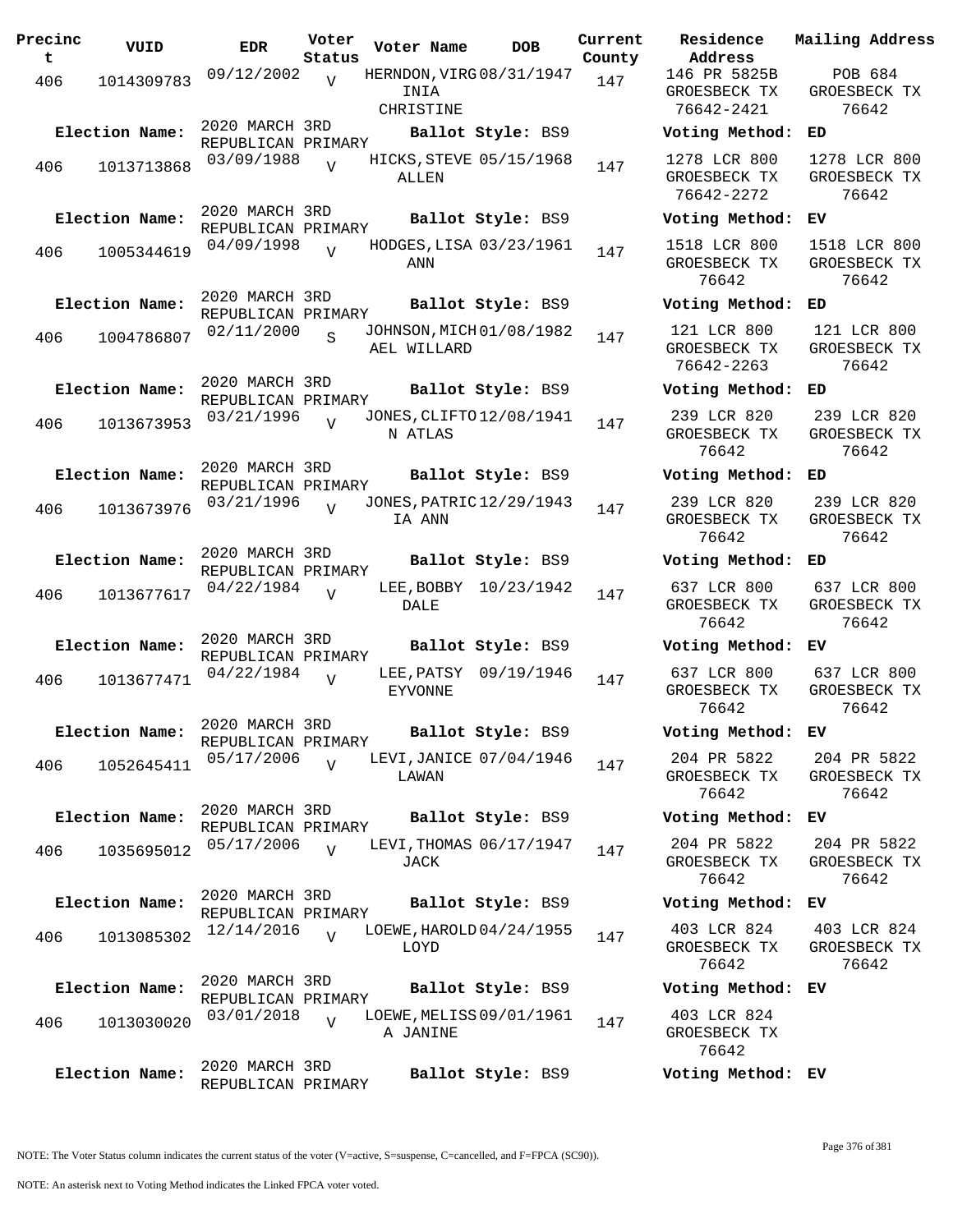| Precinc<br>t. | VUID           | <b>EDR</b>                           | Voter<br>Status | Voter Name                              | <b>DOB</b>             | Current<br>County | Residence<br>Address                  |
|---------------|----------------|--------------------------------------|-----------------|-----------------------------------------|------------------------|-------------------|---------------------------------------|
| 406           | 1021442042     | 07/23/2004                           | V               | LONGER, ETTA 07/31/1959<br>WARREN       |                        | 147               | 205 PR 5825A<br>GROESBECK TX<br>76642 |
|               | Election Name: | 2020 MARCH 3RD<br>REPUBLICAN PRIMARY |                 |                                         | Ballot Style: BS9      |                   | Voting Metho                          |
| 406           | 1013625700     | 07/24/2004                           | $\overline{v}$  | LONGER, TERRY 12/14/1959<br>GENE        |                        | 147               | 205 PR 5825A<br>GROESBECK TX<br>76642 |
|               | Election Name: | 2020 MARCH 3RD<br>REPUBLICAN PRIMARY |                 |                                         | Ballot Style: BS9      |                   | Voting Metho                          |
| 406           | 1168439781     | 01/27/2010                           | $\overline{V}$  | JR, DERWOOD                             | MARSH 01/30/1971       | 147               | 2799 LCR 800<br>GROESBECK TX<br>76642 |
|               | Election Name: | 2020 MARCH 3RD<br>REPUBLICAN PRIMARY |                 |                                         | Ballot Style: BS9      |                   | Voting Metho                          |
| 406           | 1119023743     | 11/07/2006                           | $\overline{V}$  | MATTHEWS, JAM 02/06/1958<br>ES MICHAEL  |                        | 147               | 2103 FM 3371<br>GROESBECK TX<br>76642 |
|               | Election Name: | 2020 MARCH 3RD<br>REPUBLICAN PRIMARY |                 |                                         | Ballot Style: BS9      |                   | Voting Metho                          |
| 406           | 1018628936     | 04/25/2003                           | $\overline{V}$  | JR, ROBERT<br>DENNIS                    | MORRISON 02/11/1975    | 147               | 813 LCR 800<br>GROESBECK TX<br>76642  |
|               | Election Name: | 2020 MARCH 3RD                       |                 |                                         | Ballot Style: BS9      |                   | Voting Metho                          |
| 406           | 1160746937     | REPUBLICAN PRIMARY<br>03/09/2016     | $\overline{V}$  | NOWAK, CHRIST 01/03/1969<br>OPHER JOHN  |                        | 147               | 2569 FM 3371<br>GROESBECK TX<br>76642 |
|               | Election Name: | 2020 MARCH 3RD<br>REPUBLICAN PRIMARY |                 |                                         | Ballot Style: BS9      |                   | Voting Metho                          |
| 406           | 1158393854     | 10/31/2008                           | $\overline{U}$  | NOWAK, LADONN 01/24/1969<br>A LEAH      |                        | 147               | 2569 FM 3371<br>GROESBECK TX<br>76642 |
|               | Election Name: | 2020 MARCH 3RD<br>REPUBLICAN PRIMARY |                 |                                         | Ballot Style: BS9      |                   | Voting Metho                          |
| 406           | 1006453348     | 09/27/2006                           | $\overline{V}$  | ODOCHARTY, DA 06/10/1957<br>VID RAY     |                        | 147               | 102 PR 5824A<br>GROESBECK TX<br>76642 |
|               | Election Name: | 2020 MARCH 3RD<br>REPUBLICAN PRIMARY |                 |                                         | Ballot Style: BS9      |                   | Voting Metho                          |
| 406           | 1005632789     | 08/19/2006                           | $\overline{V}$  | ODOCHARTY, KA08/01/1957<br>THLEEN MARIE |                        | 147               | 102 PR 5824A<br>GROESBECK TX<br>76642 |
|               | Election Name: | 2020 MARCH 3RD<br>REPUBLICAN PRIMARY |                 |                                         | Ballot Style: BS9      |                   | Voting Metho                          |
| 406           | 1005632758     | 08/19/2006                           | $\overline{U}$  | ODOCHARTY, KE 05/29/1987<br>VIN RAY     |                        | 147               | 102 PR 5824A<br>GROESBECK TX<br>76642 |
|               | Election Name: | 2020 MARCH 3RD<br>REPUBLICAN PRIMARY |                 |                                         | Ballot Style: BS9      |                   | Voting Metho                          |
| 406           | 1013647553     | 05/01/2002                           | $\overline{V}$  | DEAN                                    | PITT, BILLY 03/21/1946 | 147               | 1603 LCR 822<br>GROESBECK TX<br>76642 |
|               | Election Name: | 2020 MARCH 3RD<br>REPUBLICAN PRIMARY |                 |                                         | Ballot Style: BS9      |                   | Voting Metho                          |
| 406           | 1103211773     | 12/10/2006                           | V               | PITT, LINDA                             | 01/24/1952             | 147               | 1603 LCR 822<br>GROESBECK TX<br>76642 |
|               | Election Name: | 2020 MARCH 3RD<br>REPUBLICAN PRIMARY |                 |                                         | Ballot Style: BS9      |                   | Voting Metho                          |

**Voter Name DOB Residence Address Current Mailing Address** 205 PR 5825A GROESBECK TX 76642 205 PR 5825A GROESBECK TX 76642 **Election Name: Ballot Style:** BS9 **Voting Method: EV** 205 PR 5825A GROESBECK TX 76642 205 PR 5825A GROESBECK TX 76642 **Election Name: Ballot Style:** BS9 **Voting Method: EV** 2799 LCR 800 GROESBECK TX 76642 2799 LCR 800 GROESBECK TX 76642 **Election Name: Ballot Style:** BS9 **Voting Method: ED** 2103 FM 3371 GROESBECK TX 76642 2103 FM 3371 GROESBECK TX 76642 **Election Name: Ballot Style:** BS9 **Voting Method: ED** 813 LCR 800 GROESBECK TX 76642 813 LCR 800 GROESBECK TX 76642 **Election Name: Ballot Style:** BS9 **Voting Method: ED** 2569 FM 3371 GROESBECK TX 76642 2569 FM 3371 GROESBECK TX 76642 **Election Name: Ballot Style:** BS9 **Voting Method: ED** 2569 FM 3371 GROESBECK TX 76642 2569 FM 3371 GROESBECK TX 76642 **Election Name: Ballot Style:** BS9 **Voting Method: ED** 102 PR 5824A GROESBECK TX 76642 102 PR 5824A GROESBECK TX 76642 **Election Name: Ballot Style:** BS9 **Voting Method: EV** 102 PR 5824A GROESBECK TX 76642 102 PR 5824A GROESBECK TX 76642 **Election Name: Ballot Style:** BS9 **Voting Method: EV** 102 PR 5824A GROESBECK TX 76642 102 PR 5824A GROESBECK TX 76642 **Election Name: Ballot Style:** BS9 **Voting Method: EV** 1603 LCR 822 GROESBECK TX 76642 1603 LCR 822 GROESBECK TX 76642 **Election Name: Ballot Style:** BS9 **Voting Method: EV** GROESBECK TX 76642 1603 LCR 822 GROESBECK TX 76642 **Election Name: Ballot Style:** BS9 **Voting Method: EV**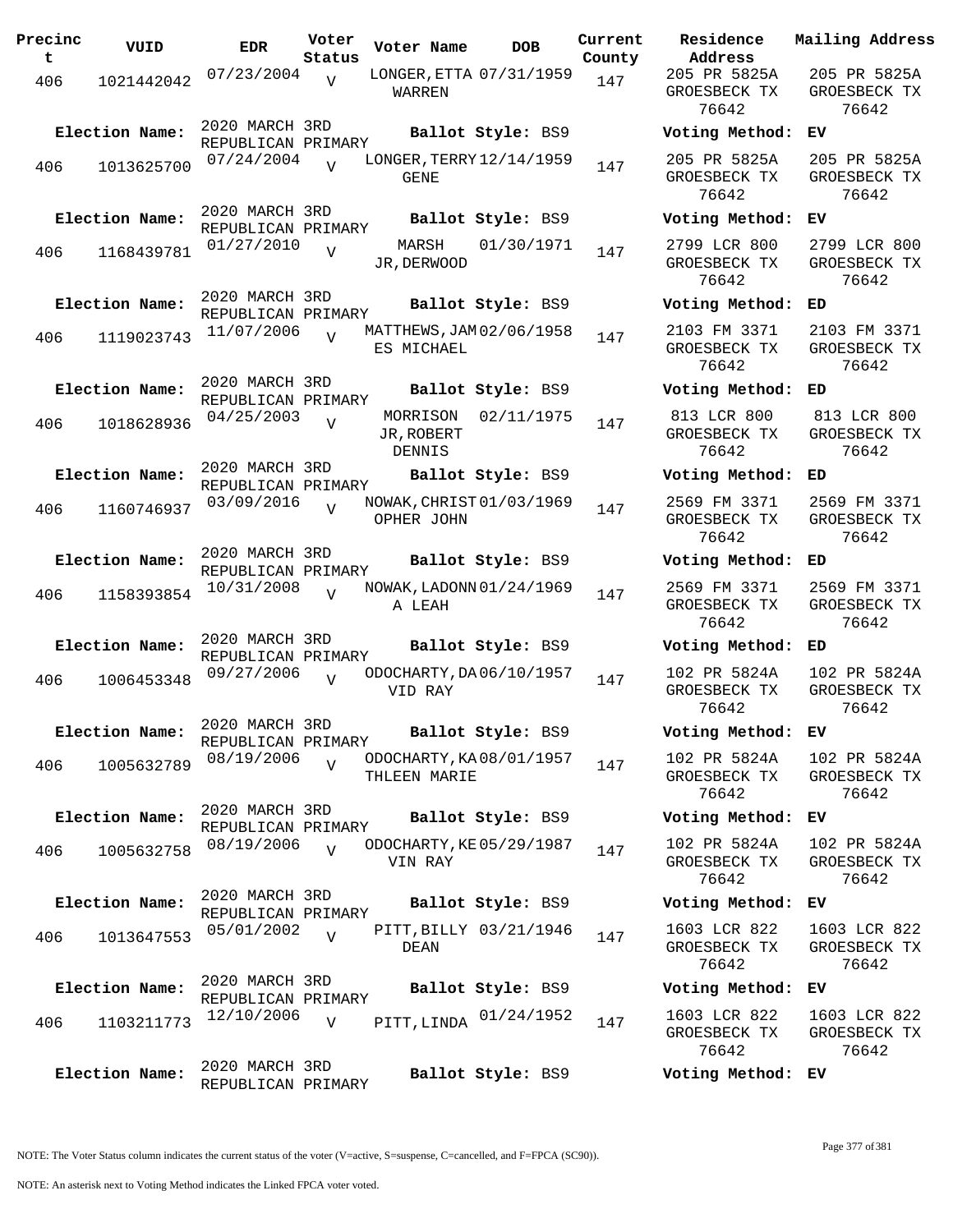| Precinc<br>$\mathbf{t}$ | VUID           | <b>EDR</b>                           | Voter<br>Status | Voter Name | <b>DOB</b>               | Current<br>County | Residence<br>Address                  |
|-------------------------|----------------|--------------------------------------|-----------------|------------|--------------------------|-------------------|---------------------------------------|
| 406                     | 2136973188     | 10/13/2018                           | V               | MICHELLE   | POPE, LISA 03/06/1968    | 147               | 245 LCR 800<br>GROESBECK T<br>76642   |
|                         | Election Name: | 2020 MARCH 3RD<br>REPUBLICAN PRIMARY |                 |            | Ballot Style: BS9        |                   | Voting Metho                          |
| 406                     | 1040775736     | 02/24/2019                           | $\overline{U}$  | SUTTON     | PRICE, BRENDA01/30/1956  | 147               | 1747 LCR 822<br>GROESBECK TI<br>76642 |
|                         | Election Name: | 2020 MARCH 3RD<br>REPUBLICAN PRIMARY |                 |            | Ballot Style: BS9        |                   | Voting Metho                          |
| 406                     | 1040776609     | 07/18/2019                           | $\overline{V}$  | ARNOLD     | PRICE, GLEN 09/20/1953   | 147               | 1747 LCR 822<br>GROESBECK T<br>76642  |
|                         | Election Name: | 2020 MARCH 3RD<br>REPUBLICAN PRIMARY |                 |            | Ballot Style: BS9        |                   | Voting Metho                          |
| 406 —                   | 1013677444     | 02/16/1978                           | V               |            | REAGAN, NANCY 11/11/1944 | 147               | 483 LCR 808<br>GROESBECK TI<br>76642  |
|                         | Election Name: | 2020 MARCH 3RD<br>REPUBLICAN PRIMARY |                 |            | Ballot Style: BS9        |                   | Voting Metho                          |
| 406                     | 1013677162     | 02/16/1978                           | $\overline{v}$  | <b>RD</b>  | REAGAN, RICHA 03/25/1940 | 147               | 483 LCR 808<br>GROESBECK T<br>76642   |
|                         | Election Name: | 2020 MARCH 3RD                       |                 |            | Ballot Style: BS9        |                   | Voting Metho                          |
| 406                     | 1136099842     | REPUBLICAN PRIMARY<br>03/12/2009     | $\overline{z}$  | ILLIE MACK | RICHARDSON, B11/21/1946  | 147               | 1173 LCR 800<br>GROESBECK TI<br>76642 |
|                         | Election Name: | 2020 MARCH 3RD<br>REPUBLICAN PRIMARY |                 |            | Ballot Style: BS9        |                   | Voting Metho                          |
| 406                     | 1131545774     | 03/11/2009                           | $\overline{V}$  | HIRLEY J   | RICHARDSON, S06/18/1948  | 147               | 1173 LCR 800<br>GROESBECK T<br>76642  |
|                         | Election Name: | 2020 MARCH 3RD<br>REPUBLICAN PRIMARY |                 |            | Ballot Style: BS9        |                   | Voting Metho                          |
| 406                     | 1013675080     | 03/02/1994                           | $\overline{U}$  | IA LOUISE  | RUDDER, CYNTH 03/25/1955 | 147               | 167 LCR 824<br>GROESBECK TI<br>76642  |
|                         | Election Name: | 2020 MARCH 3RD<br>REPUBLICAN PRIMARY |                 |            | Ballot Style: BS9        |                   | Voting Metho                          |
| 406                     | 1013675079     | 03/02/1994                           | $\overline{V}$  | T WILLIAM  | RUDDER, ROBER 03/15/1952 | 147               | 167 LCR 824<br>GROESBECK T<br>76642   |
|                         | Election Name: | 2020 MARCH 3RD<br>REPUBLICAN PRIMARY |                 |            | Ballot Style: BS9        |                   | Voting Metho                          |
| 406                     | 1040828160     | 09/26/2012                           | $\overline{V}$  | LEE        | SEARS, SANDRA 12/01/1946 | 147               | 478 PR 5825<br>GROESBECK T<br>76642   |
|                         | Election Name: | 2020 MARCH 3RD<br>REPUBLICAN PRIMARY |                 |            | Ballot Style: BS9        |                   | Voting Metho                          |
| 406                     | 1003769223     | 10/05/2001                           | $\overline{U}$  | LEE        | SHELTON, GARY 06/20/1949 | 147               | 343 LCR 824<br>GROESBECK TI<br>76642  |
|                         | Election Name: | 2020 MARCH 3RD<br>REPUBLICAN PRIMARY |                 |            | Ballot Style: BS9        |                   | Voting Metho                          |
| 406                     | 1003915649     | 11/30/2000                           | $\overline{U}$  | I DENISE   | SHELTON, VICK 10/14/1955 | 147               | 343 LCR 824<br>GROESBECK T<br>76642   |
|                         | Election Name: | 2020 MARCH 3RD<br>REPUBLICAN PRIMARY |                 |            | Ballot Style: BS9        |                   | Voting Metho                          |

**Voter Name DOB Residence Address Current Mailing Address** 245 LCR 800 GROESBECK TX 76642 245 LCR 800 GROESBECK TX 76642 **Election Name: Ballot Style:** BS9 **Voting Method: ED** 1747 LCR 822 GROESBECK TX 76642 1747 LCR 822 GROESBECK TX 76642 **Election Name: Ballot Style:** BS9 **Voting Method: EV** 1747 LCR 822 GROESBECK TX 76642 1747 LCR 822 GROESBECK TX 76642 **Election Name: Ballot Style:** BS9 **Voting Method: EV** GROESBECK TX 76642 483 LCR 808 GROESBECK TX 76642 **Election Name: Ballot Style:** BS9 **Voting Method: EV** 483 LCR 808 GROESBECK TX 76642 483 LCR 808 GROESBECK TX 76642 **Election Name: Ballot Style:** BS9 **Voting Method: EV** 1173 LCR 800 GROESBECK TX 76642 1173 LCR 800 GROESBECK TX 76642 **Election Name: Ballot Style:** BS9 **Voting Method: EV** 1173 LCR 800 GROESBECK TX 76642 1173 LCR 800 GROESBECK TX 76642 **Election Name: Ballot Style:** BS9 **Voting Method: EV** 167 LCR 824 GROESBECK TX 76642 P O BOX 855 GROESBECK TX 76642 **Election Name: Ballot Style:** BS9 **Voting Method: EV** 167 LCR 824 GROESBECK TX 76642 P O BOX 855 GROESBECK TX 76642 **Election Name: Ballot Style:** BS9 **Voting Method: EV** 478 PR 5825 GROESBECK TX 76642 478 PR 5825 GROESBECK TX 76642 **Election Name: Ballot Style:** BS9 **Voting Method: ED** 343 LCR 824 GROESBECK TX 76642 343 LCR 824 GROESBECK TX 76642-2294 **Election Name: Ballot Style:** BS9 **Voting Method: EV** 343 LCR 824

343 LCR 824 GROESBECK TX 76642

**Election Name: Ballot Style:** BS9 **Voting Method: EV**

NOTE: The Voter Status column indicates the current status of the voter (V=active, S=suspense, C=cancelled, and F=FPCA (SC90)).

GROESBECK TX 76642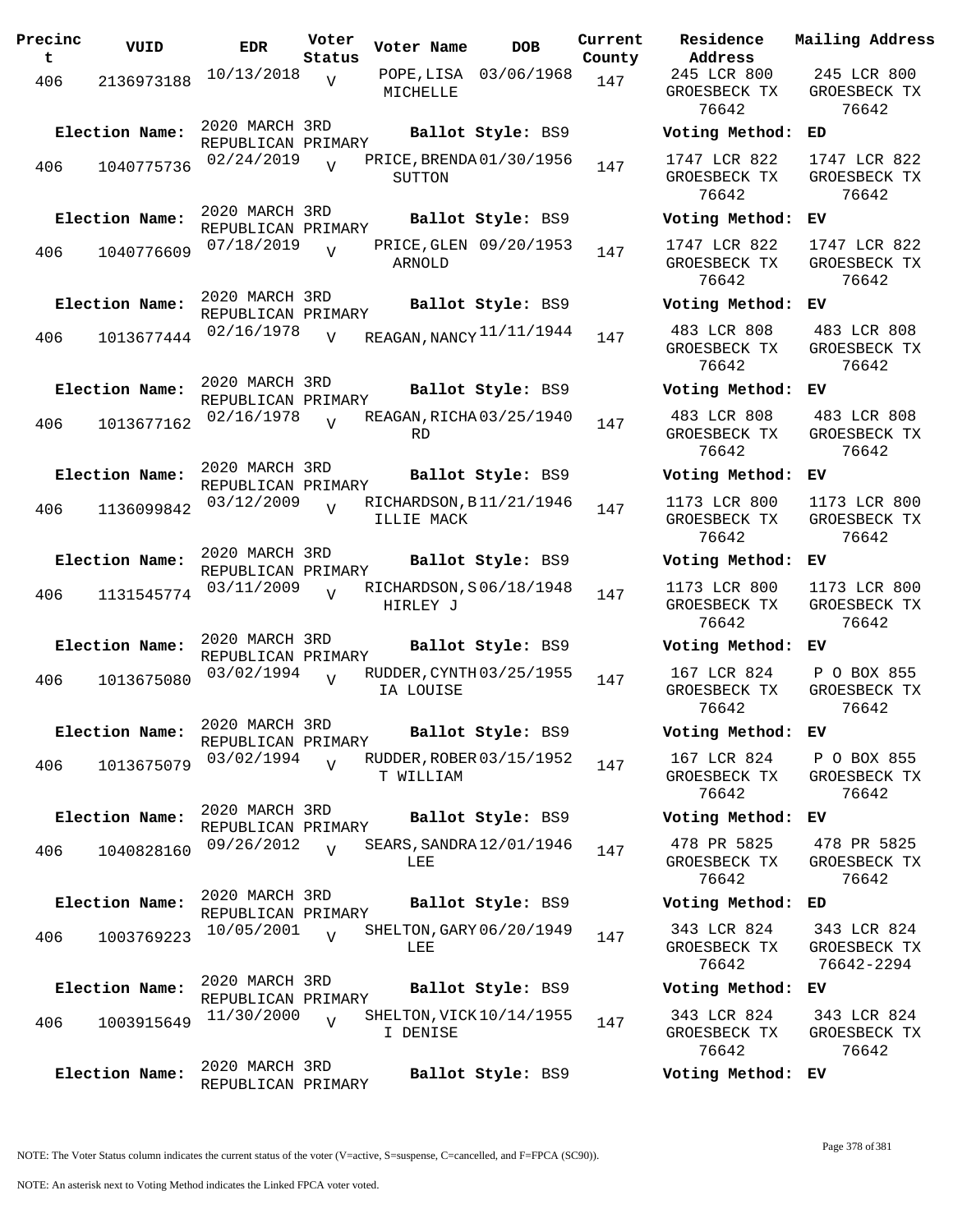| Precinc<br>t. | VUID           | <b>EDR</b>                           | Voter<br>Status | Voter Name                              | <b>DOB</b>            | Current<br>County | Residence<br>Address                       |
|---------------|----------------|--------------------------------------|-----------------|-----------------------------------------|-----------------------|-------------------|--------------------------------------------|
| 406           | 1004997467     | 10/23/1998                           | V               | SHERROD, WEND 03/26/1973<br>Y SUE       |                       | 147               | 173 PR 5822<br>GROESBECK TX<br>76642       |
|               | Election Name: | 2020 MARCH 3RD<br>REPUBLICAN PRIMARY |                 |                                         | Ballot Style: BS9     |                   | Voting Metho                               |
| 406           | 1013677640     | 03/05/1988                           | $\overline{Y}$  | SIMS, DEBBIE 07/03/1954<br>LYNETTE      |                       | 147               | 478 LCR 812<br>GROESBECK TX<br>76642       |
|               | Election Name: | 2020 MARCH 3RD<br>REPUBLICAN PRIMARY |                 |                                         | Ballot Style: BS9     |                   | Voting Metho                               |
| 406           | 1013677601     | 03/01/1982                           | $\overline{V}$  | SIMS, RONNIE 10/19/1955<br>GLEN         |                       | 147               | 478 LCR 812<br>GROESBECK TX<br>76642       |
|               | Election Name: | 2020 MARCH 3RD<br>REPUBLICAN PRIMARY |                 |                                         | Ballot Style: BS9     |                   | Voting Metho                               |
| 406           | 1013677463     | 10/13/1986                           | $\overline{U}$  | SIMS, ROSELAN 03/30/1962<br>D BREWER    |                       | 147               | 259 LCR 816<br>GROESBECK TX<br>76642       |
|               | Election Name: | 2020 MARCH 3RD<br>REPUBLICAN PRIMARY |                 |                                         | Ballot Style: BS9     |                   | Voting Metho                               |
| 406           | 1119453077     | 03/01/2017                           | $\overline{v}$  | STEWART, KATH 08/23/1951<br>RYN PLEDGER |                       | 147               | 359 LCR 824<br>GROESBECK TX<br>76642       |
|               | Election Name: | 2020 MARCH 3RD<br>REPUBLICAN PRIMARY |                 |                                         | Ballot Style: BS9     |                   | Voting Metho                               |
| 406           | 1119420320     | 11/06/2016                           | $\overline{V}$  | STEWART, MICH 04/09/1949<br>AEL ROY     |                       | 147               | 359 LCR 824<br>GROESBECK TX<br>76642       |
|               | Election Name: | 2020 MARCH 3RD<br>REPUBLICAN PRIMARY |                 |                                         | Ballot Style: BS9     |                   | Voting Metho                               |
| 406           | 1013650052     | 05/01/1996                           | $\overline{U}$  | STONE, KEVIN 04/07/1978<br>FIELDS       |                       | 147               | 3200 HWY 164<br>GROESBECK TX<br>76642-2085 |
|               | Election Name: | 2020 MARCH 3RD<br>REPUBLICAN PRIMARY |                 |                                         | Ballot Style: BS9     |                   | Voting Metho                               |
| 406           | 1013676010     | 03/19/1992                           | $\overline{V}$  | TAPLEY, MARY 11/05/1929<br>LOU          |                       | 147               | 3894 HWY 164<br>GROESBECK TX<br>76642      |
|               | Election Name: | 2020 MARCH 3RD<br>REPUBLICAN PRIMARY |                 |                                         | Ballot Style: BS9     |                   | Voting Metho                               |
| 406           | 1013675359     | 04/17/1993                           | $\overline{V}$  | TULL, CATHERI 01/13/1951<br>NE DELORES  |                       | 147               | 3298 LCR 800<br>GROESBECK TX<br>76642      |
|               | Election Name: | 2020 MARCH 3RD<br>REPUBLICAN PRIMARY |                 |                                         | Ballot Style: BS9     |                   | Voting Metho                               |
| 406           | 1013675453     | 08/21/1993                           | $\overline{V}$  | KEITH                                   | TULL, JOHN 06/24/1957 | 147               | 3298 LCR 800<br>GROESBECK TX<br>76642      |
|               | Election Name: | 2020 MARCH 3RD<br>REPUBLICAN PRIMARY |                 |                                         | Ballot Style: BS9     |                   | Voting Metho                               |
| 406           | 1013701495     | 03/01/1982                           | $\overline{V}$  | VICKERY, J T 03/09/1941                 |                       | 147               | 2836 LCR 800<br>GROESBECK TX<br>76642-9519 |
|               | Election Name: | 2020 MARCH 3RD<br>REPUBLICAN PRIMARY |                 |                                         | Ballot Style: BS9     |                   | Voting Metho                               |
| 406           | 1013701509     | 03/01/1982                           | $\overline{U}$  | VICKERY, JUDI 10/19/1942<br>TН          |                       | 147               | 2836 LCR 800<br>GROESBECK TX<br>76642      |
|               | Election Name: | 2020 MARCH 3RD<br>REPUBLICAN PRIMARY |                 |                                         | Ballot Style: BS9     |                   | Voting Metho                               |

**Voter Name DOB Residence Address Current Mailing Address** 173 PR 5822 GROESBECK TX 76642 311 LCR 730 THORNTON TX 76687-2216 **Election Name: Ballot Style:** BS9 **Voting Method: EV** 478 LCR 812 GROESBECK TX 76642 478 LCR 812 GROESBECK TX 76642 **Election Name: Ballot Style:** BS9 **Voting Method: EV** 478 LCR 812 GROESBECK TX 76642 478 LCR 812 GROESBECK TX 76642 **Election Name: Ballot Style:** BS9 **Voting Method: ED** 259 LCR 816 GROESBECK TX 76642 259 LCR 816 GROESBECK TX 76642 **Election Name: Ballot Style:** BS9 **Voting Method: EV** 359 LCR 824 GROESBECK TX 76642 **Election Name: Ballot Style:** BS9 **Voting Method: EV** 359 LCR 824 GROESBECK TX 76642 359 LCR 824 GROESBECK TX 76642-2002 **Election Name: Ballot Style:** BS9 **Voting Method: EV** 3200 HWY 164 E 3200 HWY 164 E GROESBECK TX 76642-2085 GROESBECK TX 76642 **Election Name: Ballot Style:** BS9 **Voting Method: EV** 3894 HWY 164 E 3894 HWY 164 E GROESBECK TX 76642 GROESBECK TX 76642 **Election Name: Ballot Style:** BS9 **Voting Method: ED** 3298 LCR 800 GROESBECK TX 76642 3298 LCR 800 GROESBECK TX 76642 **Election Name: Ballot Style:** BS9 **Voting Method: EV** 3298 LCR 800 GROESBECK TX 76642 3298 LCR 800 GROESBECK TX 76642 **Election Name: Ballot Style:** BS9 **Voting Method: EV** GROESBECK TX 76642-9519 2836 LCR 800 GROESBECK TX 76642-9519 **Election Name: Ballot Style:** BS9 **Voting Method: AV** 2836 LCR 800 GROESBECK TX 76642 2836 LCR 800 GROESBECK TX 76642

NOTE: The Voter Status column indicates the current status of the voter (V=active, S=suspense, C=cancelled, and F=FPCA (SC90)).

**Election Name: Ballot Style:** BS9 **Voting Method: AV**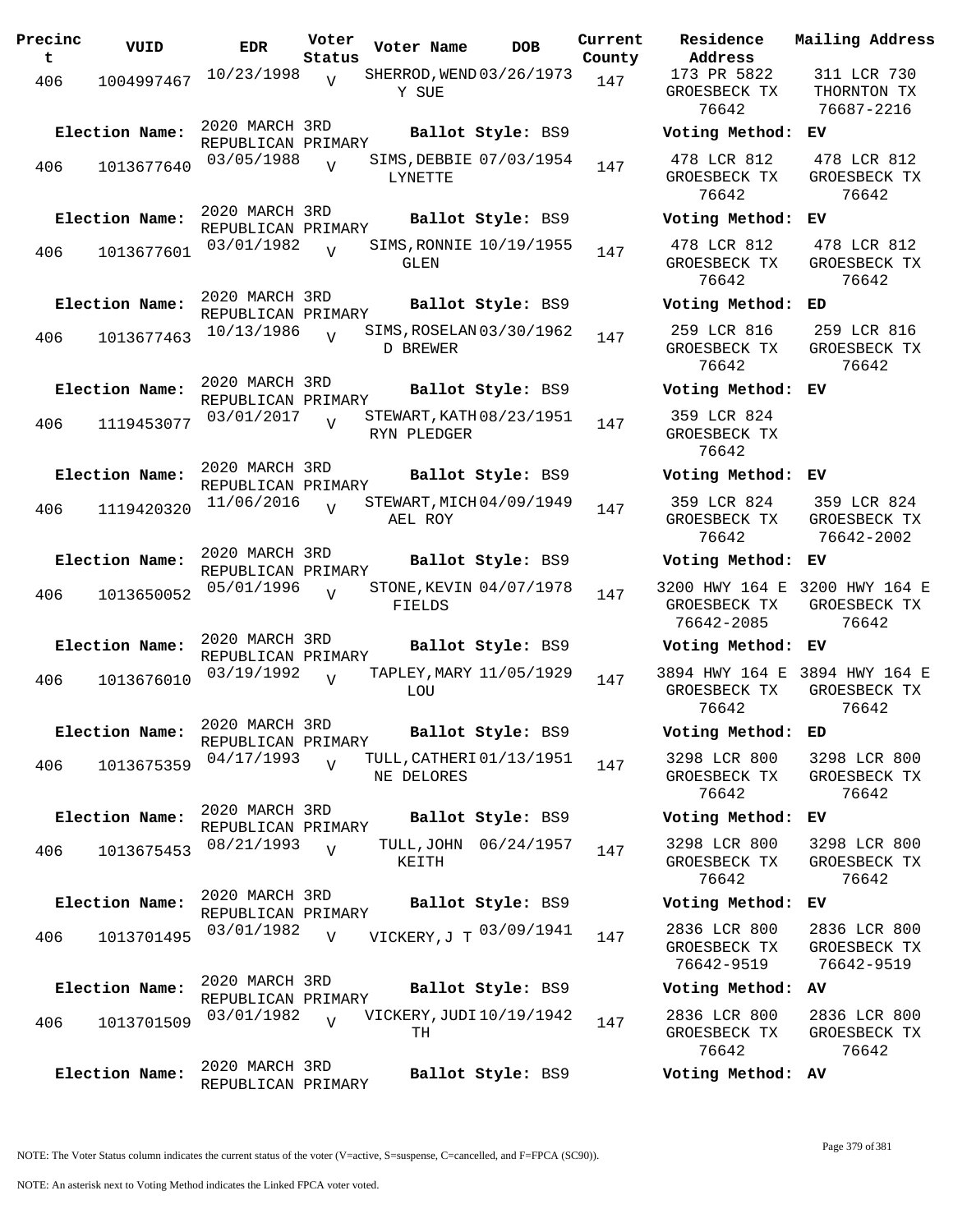| Precinc<br>t | VUID           | <b>EDR</b>                           | Voter<br>Status | Voter Name                           | <b>DOB</b> | Current<br>County | Residence<br>Address                             | Mail                 |
|--------------|----------------|--------------------------------------|-----------------|--------------------------------------|------------|-------------------|--------------------------------------------------|----------------------|
| 406          | 1013677170     | 03/01/1982                           | $\overline{V}$  | WALKER, LARRY 01/15/1944<br>LEE      |            | 147               | 175 LCR 816<br>GROESBECK TX<br>76642-9516        | 1 <sup>7</sup><br>GR |
|              | Election Name: | 2020 MARCH 3RD<br>REPUBLICAN PRIMARY |                 | Ballot Style: BS9                    |            |                   | Voting Method:                                   | EV                   |
| 406          | 1013677416     | 03/01/1982                           | $\overline{U}$  | WALKER, PEGGY 07/28/1947<br>DIANNE   |            | 147               | 175 LCR 816<br>GROESBECK TX<br>76642             | 1 <sup>1</sup><br>GR |
|              | Election Name: | 2020 MARCH 3RD<br>REPUBLICAN PRIMARY |                 | Ballot Style: BS9                    |            |                   | Voting Method:                                   | EV                   |
| 406          | 1037495602     | 07/06/2014                           | $\overline{U}$  | WARREN, KAREN 06/29/1964<br>DRU      |            | 147               | 283 PR 5825A<br>GROESBECK TX<br>76642-2376       | 28<br>GR             |
|              | Election Name: | 2020 MARCH 3RD<br>REPUBLICAN PRIMARY |                 | Ballot Style: BS9                    |            |                   | Voting Method:                                   | EV                   |
| 406          | 2124949100     | 12/05/2019                           | $\overline{U}$  | WARREN, TINA 12/19/1967<br>FAYE      |            | 147               | 190 PR 5825A<br>GROESBECK TX<br>76642            | $2\xi$<br>R<br>GR    |
|              | Election Name: | 2020 MARCH 3RD<br>REPUBLICAN PRIMARY |                 | Ballot Style: BS9                    |            |                   | Voting Method:                                   | ED                   |
| 406          | 1186006509     | 11/24/2019                           | $\overline{U}$  | WATERS, CASEY 11/19/1992<br>JAMES    |            | 147               | 889 LCR 822<br>GROESBECK TX<br>76642             |                      |
|              | Election Name: | 2020 MARCH 3RD<br>REPUBLICAN PRIMARY |                 | Ballot Style: BS9                    |            |                   | Voting Method:                                   | ЕV                   |
| 406          | 1202315204     | 09/29/2013                           | $\overline{U}$  | WATERS, RAELY 09/11/1995<br>SHERROD  |            | 147               | 889 LCR 822<br>GROESBECK TX<br>76642             | 88<br>GR             |
|              | Election Name: | 2020 MARCH 3RD<br>REPUBLICAN PRIMARY |                 | Ballot Style: BS9                    |            |                   | Voting Method:                                   | ЕV                   |
| 406          | 1013674633     | 05/01/1993                           | $\overline{V}$  | WEDGMAN, ALVI 07/02/1936<br>S EUGENE |            | 147               | 5118 HWY 164 E<br>GROESBECK TX<br>76642          | 511<br>GR            |
|              | Election Name: | 2020 MARCH 3RD<br>REPUBLICAN PRIMARY |                 | Ballot Style: BS9                    |            |                   | Voting Method:                                   | ЕV                   |
| 406          | 1013674646     | 04/22/1993                           | $\overline{U}$  | WEDGMAN, DAWN 05/14/1932<br>JOAN     |            | 147               | 5118 HWY 164 E 511<br>GROESBECK TX<br>76642-2566 | GR                   |
|              | Election Name: | 2020 MARCH 3RD<br>REPUBLICAN PRIMARY |                 | Ballot Style: BS9                    |            |                   | Voting Method:                                   | ЕV                   |
| 406          | 1013648349     | 09/15/1996                           | $\overline{V}$  | WILLIAMS, FAR 09/01/1941<br>LEY JOE  |            | 147               | 370 PR 5826<br>GROESBECK TX<br>76642-2316        | 3<br>GR<br>7         |
|              | Election Name: | 2020 MARCH 3RD<br>REPUBLICAN PRIMARY |                 | Ballot Style: BS9                    |            |                   | Voting Method:                                   | ED                   |
| 406          | 1013674679     | 07/26/1995                           | $\overline{V}$  | WOOLSEY-<br>VASQUEZ, TONJ<br>AМ      | 11/13/1958 | 147               | 3488 HWY 164 E<br>GROESBECK TX<br>76642-0371     | $\mathbf P$<br>GR    |
|              | Election Name: | 2020 MARCH 3RD<br>REPUBLICAN PRIMARY |                 | Ballot Style: BS9                    |            |                   | Voting Method: EV                                |                      |

**Address** 175 LCR 816 GROESBECK TX 76642-9516 175 LCR 816 GROESBECK TX 76642 **Election Name: Ballot Style:** BS9 **Voting Method: EV** 175 LCR 816 GROESBECK TX 76642 175 LCR 816 GROESBECK TX 76642 **Election Name: Ballot Style:** BS9 **Voting Method: EV** 283 PR 5825A GROESBECK TX 76642-2376 283 PR 5825A GROESBECK TX 76642 **Election Name: Ballot Style:** BS9 **Voting Method: EV** 190 PR 5825A GROESBECK TX 76642 283 PRIVATE ROAD 5825A GROESBECK TX 76642 **Election Name: Ballot Style:** BS9 **Voting Method: ED** 889 LCR 822 GROESBECK TX 76642 **Election Name: Ballot Style:** BS9 **Voting Method: EV** 889 LCR 822 GROESBECK TX 76642 889 LCR 822 GROESBECK TX 76642 **Election Name: Ballot Style:** BS9 **Voting Method: EV** 5118 HWY 164 E 5118 HWY 164 E GROESBECK TX 76642 GROESBECK TX 76642 **Election Name: Ballot Style:** BS9 **Voting Method: EV** 5118 HWY 164 E 5118 HWY 164 E GROESBECK TX 76642-2566 GROESBECK TX 76642 **Election Name: Ballot Style:** BS9 **Voting Method: EV** 370 PR 5826 GROESBECK TX 76642-2316 370 PR 826 GROESBECK TX 76642-2316 **Election Name: Ballot Style:** BS9 **Voting Method: ED** 3488 HWY 164 E GROESBECK TX PO BOX 371 GROESBECK TX

**Current Mailing Address**

76642